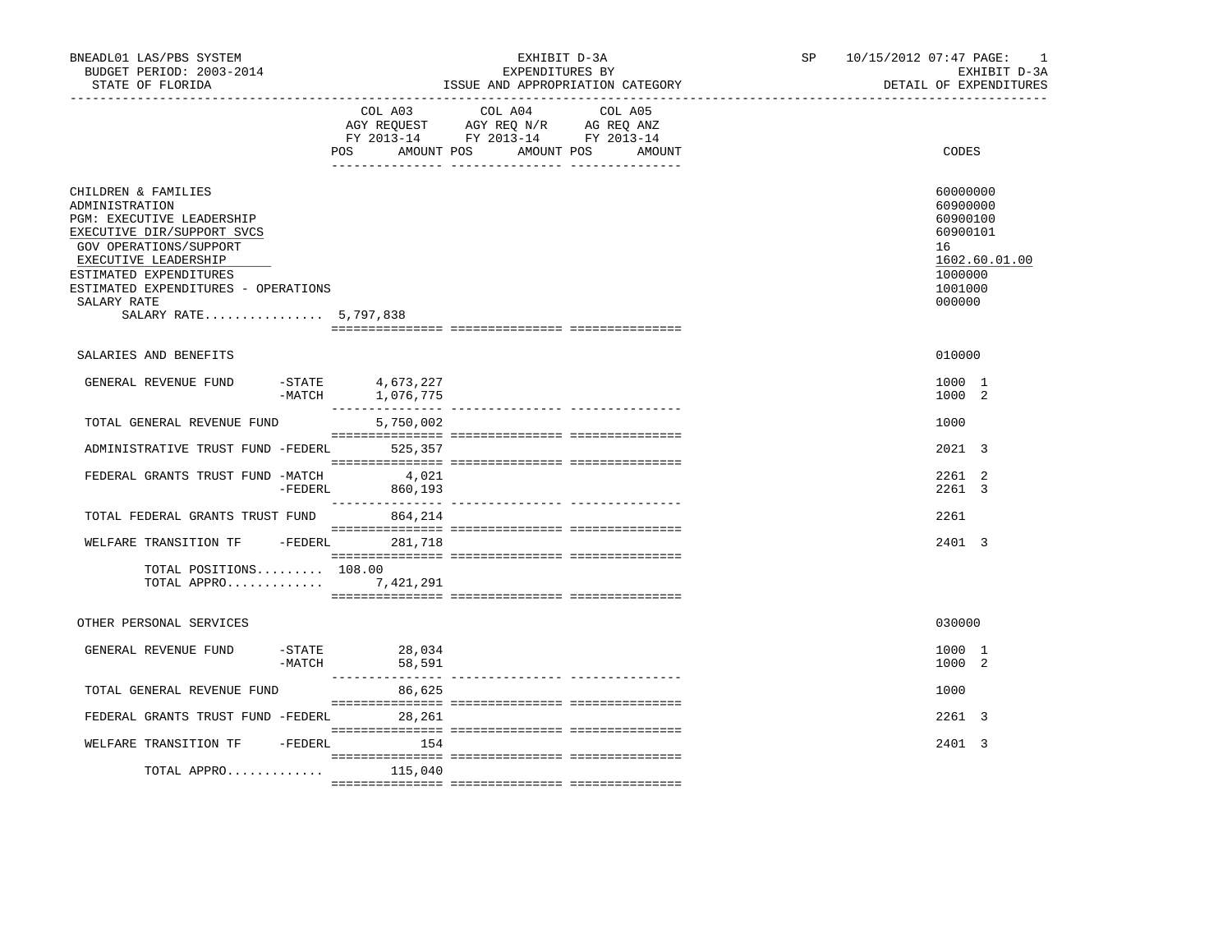| BNEADL01 LAS/PBS SYSTEM<br>BUDGET PERIOD: 2003-2014<br>STATE OF FLORIDA                                                                                                                                                         |                       |                             | EXHIBIT D-3A<br>EXPENDITURES BY                                                                                                                                                                                                                                    | ISSUE AND APPROPRIATION CATEGORY | SP | 10/15/2012 07:47 PAGE: |                                                                                    | $\overline{2}$<br>EXHIBIT D-3A<br>DETAIL OF EXPENDITURES |
|---------------------------------------------------------------------------------------------------------------------------------------------------------------------------------------------------------------------------------|-----------------------|-----------------------------|--------------------------------------------------------------------------------------------------------------------------------------------------------------------------------------------------------------------------------------------------------------------|----------------------------------|----|------------------------|------------------------------------------------------------------------------------|----------------------------------------------------------|
|                                                                                                                                                                                                                                 |                       | COL A03                     | COL A04<br>$\begin{tabular}{lllllllll} \bf{AGY} & \bf{REOUEST} & \bf{AGY} & \bf{REOU} & \bf{N/R} & \bf{AG} & \bf{REQ} & \bf{ANZ} \\ \bf{FY} & \bf{2013-14} & \bf{FY} & \bf{2013-14} & \bf{FY} & \bf{2013-14} \\ \end{tabular}$<br>POS AMOUNT POS AMOUNT POS AMOUNT | COL A05                          |    |                        | CODES                                                                              |                                                          |
| CHILDREN & FAMILIES<br>ADMINISTRATION<br>PGM: EXECUTIVE LEADERSHIP<br>EXECUTIVE DIR/SUPPORT SVCS<br>GOV OPERATIONS/SUPPORT<br>EXECUTIVE LEADERSHIP<br>ESTIMATED EXPENDITURES<br>ESTIMATED EXPENDITURES - OPERATIONS<br>EXPENSES |                       |                             |                                                                                                                                                                                                                                                                    |                                  |    |                        | 60000000<br>60900000<br>60900100<br>60900101<br>16<br>1000000<br>1001000<br>040000 | 1602.60.01.00                                            |
| GENERAL REVENUE FUND                                                                                                                                                                                                            | -STATE<br>$-MATCH$    | 690,135<br>198,458          |                                                                                                                                                                                                                                                                    |                                  |    |                        | 1000 1<br>1000 2                                                                   |                                                          |
| TOTAL GENERAL REVENUE FUND                                                                                                                                                                                                      |                       | 888,593                     |                                                                                                                                                                                                                                                                    |                                  |    |                        | 1000                                                                               |                                                          |
| ADMINISTRATIVE TRUST FUND -FEDERL 60,953                                                                                                                                                                                        |                       |                             |                                                                                                                                                                                                                                                                    |                                  |    |                        | 2021 3                                                                             |                                                          |
| FEDERAL GRANTS TRUST FUND -MATCH                                                                                                                                                                                                | -FEDERL               | 1,021<br>148,595            |                                                                                                                                                                                                                                                                    |                                  |    |                        | 2261 2<br>2261 3                                                                   |                                                          |
| TOTAL FEDERAL GRANTS TRUST FUND 149,616                                                                                                                                                                                         |                       |                             |                                                                                                                                                                                                                                                                    |                                  |    |                        | 2261                                                                               |                                                          |
| WELFARE TRANSITION TF - FEDERL 38,860                                                                                                                                                                                           |                       |                             |                                                                                                                                                                                                                                                                    |                                  |    |                        | 2401 3                                                                             |                                                          |
| TOTAL APPRO $1,138,022$                                                                                                                                                                                                         |                       |                             |                                                                                                                                                                                                                                                                    |                                  |    |                        |                                                                                    |                                                          |
| OPERATING CAPITAL OUTLAY                                                                                                                                                                                                        |                       |                             |                                                                                                                                                                                                                                                                    |                                  |    |                        | 060000                                                                             |                                                          |
| GENERAL REVENUE FUND -STATE<br>ADMINISTRATIVE TRUST FUND -FEDERL                                                                                                                                                                |                       | 1,795<br>1,500              |                                                                                                                                                                                                                                                                    |                                  |    |                        | 1000 1<br>2021 3                                                                   |                                                          |
| TOTAL APPRO                                                                                                                                                                                                                     |                       | 3,295                       |                                                                                                                                                                                                                                                                    |                                  |    |                        |                                                                                    |                                                          |
| SPECIAL CATEGORIES<br>CONTRACTED SERVICES                                                                                                                                                                                       |                       |                             |                                                                                                                                                                                                                                                                    |                                  |    |                        | 100000<br>100777                                                                   |                                                          |
| GENERAL REVENUE FUND                                                                                                                                                                                                            | $-$ STATE<br>$-MATCH$ | 32,946<br>5,151             |                                                                                                                                                                                                                                                                    |                                  |    |                        | 1000 1<br>1000 2                                                                   |                                                          |
| TOTAL GENERAL REVENUE FUND                                                                                                                                                                                                      |                       | 38,097                      |                                                                                                                                                                                                                                                                    |                                  |    |                        | 1000                                                                               |                                                          |
| ADMINISTRATIVE TRUST FUND -FEDERL 7,079                                                                                                                                                                                         |                       |                             |                                                                                                                                                                                                                                                                    |                                  |    |                        | 2021 3                                                                             |                                                          |
| FEDERAL GRANTS TRUST FUND -MATCH                                                                                                                                                                                                |                       | 34<br>-FEDERL 2,639         |                                                                                                                                                                                                                                                                    |                                  |    |                        | 2261 2<br>2261 3                                                                   |                                                          |
| TOTAL FEDERAL GRANTS TRUST FUND                                                                                                                                                                                                 |                       | --------------- --<br>2,673 |                                                                                                                                                                                                                                                                    |                                  |    |                        | 2261                                                                               |                                                          |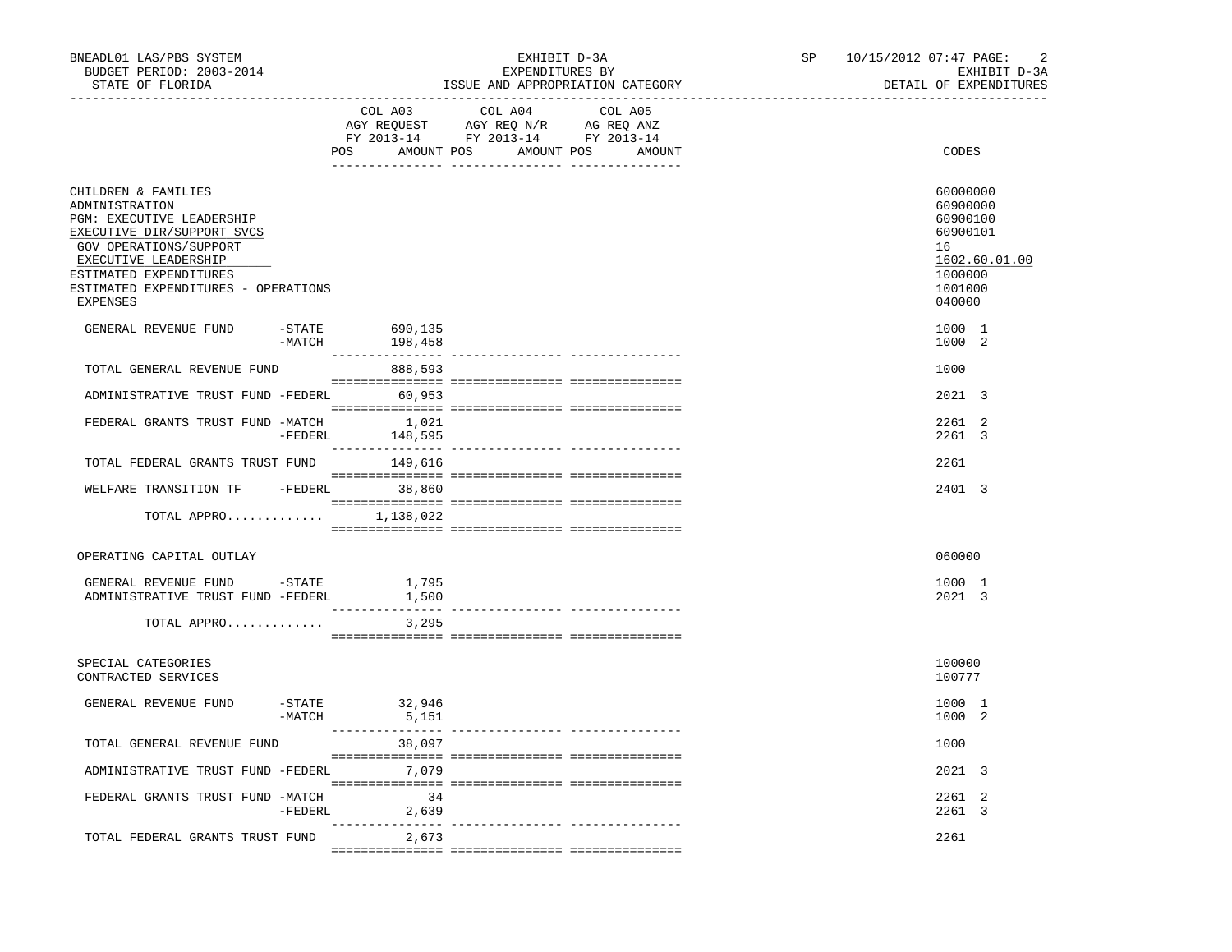| BNEADL01 LAS/PBS SYSTEM<br>BUDGET PERIOD: 2003-2014<br>STATE OF FLORIDA<br>-----------------                                                                                                                                                                                                                                    |                    |                         | EXHIBIT D-3A<br>EXPENDITURES BY<br>ISSUE AND APPROPRIATION CATEGORY | SP<br>____________________________________  | $\overline{3}$<br>10/15/2012 07:47 PAGE:<br>EXHIBIT D-3A<br>DETAIL OF EXPENDITURES |                                                                                                                         |
|---------------------------------------------------------------------------------------------------------------------------------------------------------------------------------------------------------------------------------------------------------------------------------------------------------------------------------|--------------------|-------------------------|---------------------------------------------------------------------|---------------------------------------------|------------------------------------------------------------------------------------|-------------------------------------------------------------------------------------------------------------------------|
|                                                                                                                                                                                                                                                                                                                                 |                    | COL A03                 | COL A04                                                             | COL A05<br>POS AMOUNT POS AMOUNT POS AMOUNT |                                                                                    | CODES                                                                                                                   |
| CHILDREN & FAMILIES<br>ADMINISTRATION<br>PGM: EXECUTIVE LEADERSHIP<br>EXECUTIVE DIR/SUPPORT SVCS<br>GOV OPERATIONS/SUPPORT<br>EXECUTIVE LEADERSHIP<br>ESTIMATED EXPENDITURES<br>ESTIMATED EXPENDITURES - OPERATIONS<br>SPECIAL CATEGORIES<br>CONTRACTED SERVICES<br>WELFARE TRANSITION TF -FEDERL 2,383<br>TOTAL APPRO $50,232$ |                    |                         |                                                                     |                                             |                                                                                    | 60000000<br>60900000<br>60900100<br>60900101<br>16<br>1602.60.01.00<br>1000000<br>1001000<br>100000<br>100777<br>2401 3 |
|                                                                                                                                                                                                                                                                                                                                 |                    |                         |                                                                     |                                             |                                                                                    |                                                                                                                         |
| RISK MANAGEMENT INSURANCE                                                                                                                                                                                                                                                                                                       |                    |                         |                                                                     |                                             |                                                                                    | 103241                                                                                                                  |
| GENERAL REVENUE FUND                                                                                                                                                                                                                                                                                                            |                    | $-$ STATE<br>39,460     |                                                                     |                                             |                                                                                    | 1000 1                                                                                                                  |
| LEASE/PURCHASE/EQUIPMENT                                                                                                                                                                                                                                                                                                        |                    |                         |                                                                     |                                             |                                                                                    | 105281                                                                                                                  |
| GENERAL REVENUE FUND                                                                                                                                                                                                                                                                                                            | -STATE<br>$-MATCH$ | 3,889<br>3,921          |                                                                     |                                             |                                                                                    | 1000 1<br>1000 2                                                                                                        |
| TOTAL GENERAL REVENUE FUND                                                                                                                                                                                                                                                                                                      |                    | 7,810                   |                                                                     |                                             |                                                                                    | 1000                                                                                                                    |
| ADMINISTRATIVE TRUST FUND -FEDERL 3,111                                                                                                                                                                                                                                                                                         |                    |                         |                                                                     |                                             |                                                                                    | 2021 3                                                                                                                  |
| FEDERAL GRANTS TRUST FUND -MATCH                                                                                                                                                                                                                                                                                                | -FEDERL            | 372<br>3,871            |                                                                     |                                             |                                                                                    | 2261 2<br>2261 3                                                                                                        |
| TOTAL FEDERAL GRANTS TRUST FUND                                                                                                                                                                                                                                                                                                 |                    | 4,243                   |                                                                     |                                             |                                                                                    | 2261                                                                                                                    |
| WELFARE TRANSITION TF - FEDERL 307                                                                                                                                                                                                                                                                                              |                    |                         |                                                                     |                                             |                                                                                    | 2401 3                                                                                                                  |
| TOTAL APPRO                                                                                                                                                                                                                                                                                                                     |                    | 15,471                  |                                                                     |                                             |                                                                                    |                                                                                                                         |
| TR/DMS/HR SVCS/STW CONTRCT                                                                                                                                                                                                                                                                                                      |                    |                         |                                                                     |                                             |                                                                                    | 107040                                                                                                                  |
| GENERAL REVENUE FUND                                                                                                                                                                                                                                                                                                            |                    | $-MATCH$ 2,605          |                                                                     |                                             |                                                                                    | 1000 2                                                                                                                  |
| FEDERAL GRANTS TRUST FUND -MATCH                                                                                                                                                                                                                                                                                                |                    | 205<br>$-FEDERL$ 2, 218 |                                                                     |                                             |                                                                                    | 2261 2<br>2261 3                                                                                                        |
| TOTAL FEDERAL GRANTS TRUST FUND                                                                                                                                                                                                                                                                                                 |                    | 2,423                   |                                                                     |                                             |                                                                                    | 2261                                                                                                                    |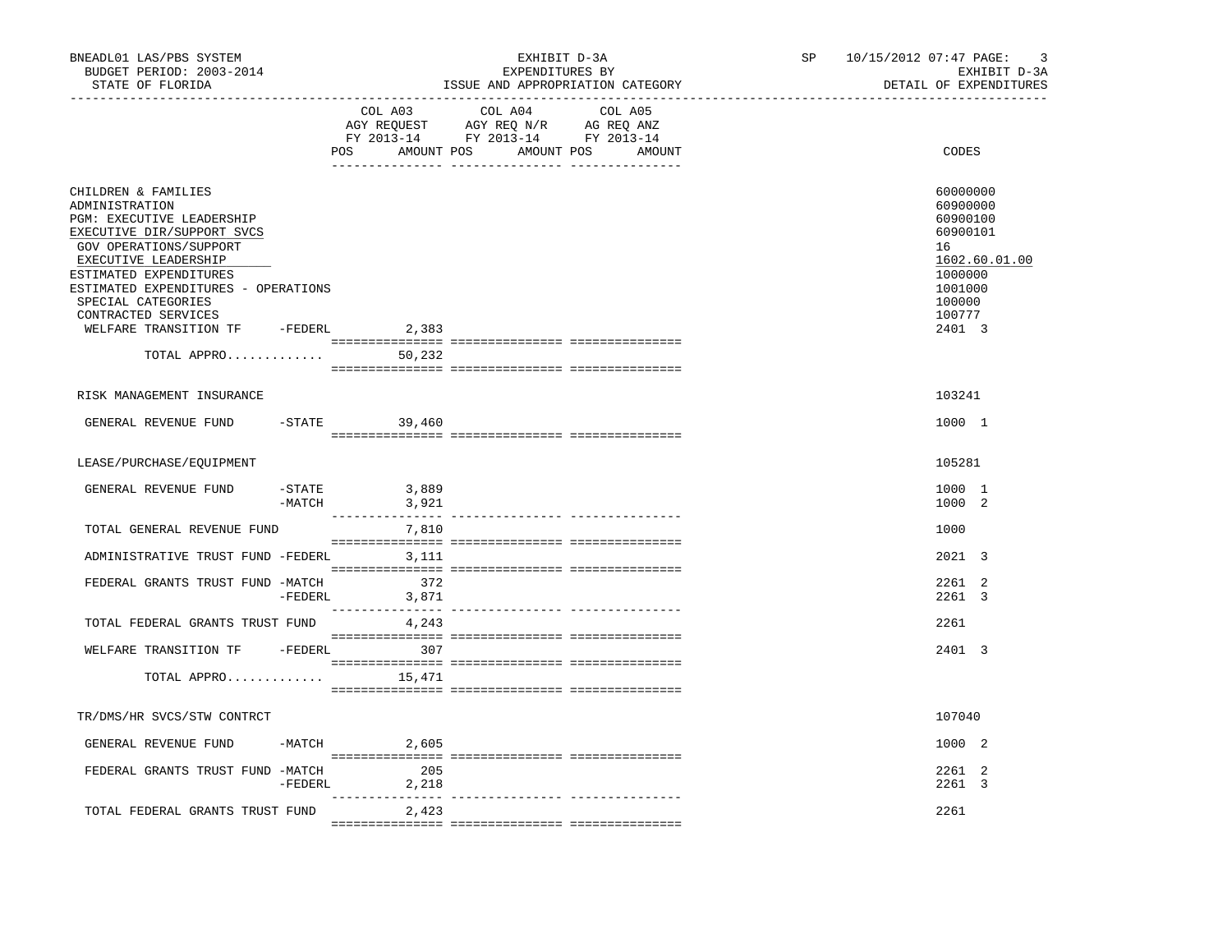| BNEADL01 LAS/PBS SYSTEM<br>BUDGET PERIOD: 2003-2014<br>STATE OF FLORIDA                                                                                                                                                                                                                |                       |                                             | EXHIBIT D-3A<br>EXPENDITURES BY<br>ISSUE AND APPROPRIATION CATEGORY                                                           |         | SP | 10/15/2012 07:47 PAGE: | $\overline{4}$<br>EXHIBIT D-3A<br>DETAIL OF EXPENDITURES                                                      |
|----------------------------------------------------------------------------------------------------------------------------------------------------------------------------------------------------------------------------------------------------------------------------------------|-----------------------|---------------------------------------------|-------------------------------------------------------------------------------------------------------------------------------|---------|----|------------------------|---------------------------------------------------------------------------------------------------------------|
|                                                                                                                                                                                                                                                                                        |                       |                                             | COL A03 COL A04<br>AGY REQUEST AGY REQ N/R AG REQ ANZ<br>FY 2013-14 FY 2013-14 FY 2013-14<br>POS AMOUNT POS AMOUNT POS AMOUNT | COL A05 |    |                        | CODES                                                                                                         |
| CHILDREN & FAMILIES<br>ADMINISTRATION<br>PGM: EXECUTIVE LEADERSHIP<br>EXECUTIVE DIR/SUPPORT SVCS<br>GOV OPERATIONS/SUPPORT<br>EXECUTIVE LEADERSHIP<br>ESTIMATED EXPENDITURES<br>ESTIMATED EXPENDITURES - OPERATIONS<br>SPECIAL CATEGORIES<br>TR/DMS/HR SVCS/STW CONTRCT<br>TOTAL APPRO |                       | 5,028                                       |                                                                                                                               |         |    |                        | 60000000<br>60900000<br>60900100<br>60900101<br>16<br>1602.60.01.00<br>1000000<br>1001000<br>100000<br>107040 |
| TOTAL: ESTIMATED EXPENDITURES - OPERATIONS<br>TOTAL POSITIONS 108.00<br>TOTAL ISSUE 8,787,839<br>TOTAL SALARY RATE 5,797,838                                                                                                                                                           |                       |                                             |                                                                                                                               |         |    |                        | 1001000                                                                                                       |
| CASUALTY INSURANCE PREMIUM<br>ADJUSTMENT<br>SPECIAL CATEGORIES<br>RISK MANAGEMENT INSURANCE                                                                                                                                                                                            |                       |                                             |                                                                                                                               |         |    |                        | 1001090<br>100000<br>103241                                                                                   |
| GENERAL REVENUE FUND                                                                                                                                                                                                                                                                   |                       | $-$ STATE $10, 708-$                        |                                                                                                                               |         |    |                        | 1000 1                                                                                                        |
| FLORIDA RETIREMENT SYSTEM<br>CONTRIBUTION ADJUSTMENT FOR<br>FISCAL YEAR 2012-2013<br>SALARIES AND BENEFITS                                                                                                                                                                             |                       |                                             |                                                                                                                               |         |    |                        | 1001240<br>010000                                                                                             |
| GENERAL REVENUE FUND                                                                                                                                                                                                                                                                   | $-$ STATE<br>$-MATCH$ | 7,909<br>1,823                              |                                                                                                                               |         |    |                        | 1000 1<br>1000 2                                                                                              |
| TOTAL GENERAL REVENUE FUND                                                                                                                                                                                                                                                             |                       | 9,732                                       |                                                                                                                               |         |    |                        | 1000                                                                                                          |
| ADMINISTRATIVE TRUST FUND -FEDERL                                                                                                                                                                                                                                                      |                       | 889                                         | $\begin{array}{l} \texttt{--}\end{array}$                                                                                     |         |    |                        | 2021 3                                                                                                        |
| FEDERAL GRANTS TRUST FUND -MATCH                                                                                                                                                                                                                                                       | -FEDERL               | $\overline{7}$<br>1,456<br>________________ |                                                                                                                               |         |    |                        | 2261 2<br>2261 3                                                                                              |
| TOTAL FEDERAL GRANTS TRUST FUND                                                                                                                                                                                                                                                        |                       | 1,463                                       |                                                                                                                               |         |    |                        | 2261                                                                                                          |
| WELFARE TRANSITION TF - FEDERL 477<br>TOTAL APPRO $12,561$                                                                                                                                                                                                                             |                       |                                             |                                                                                                                               |         |    |                        | 2401 3                                                                                                        |
|                                                                                                                                                                                                                                                                                        |                       |                                             |                                                                                                                               |         |    |                        |                                                                                                               |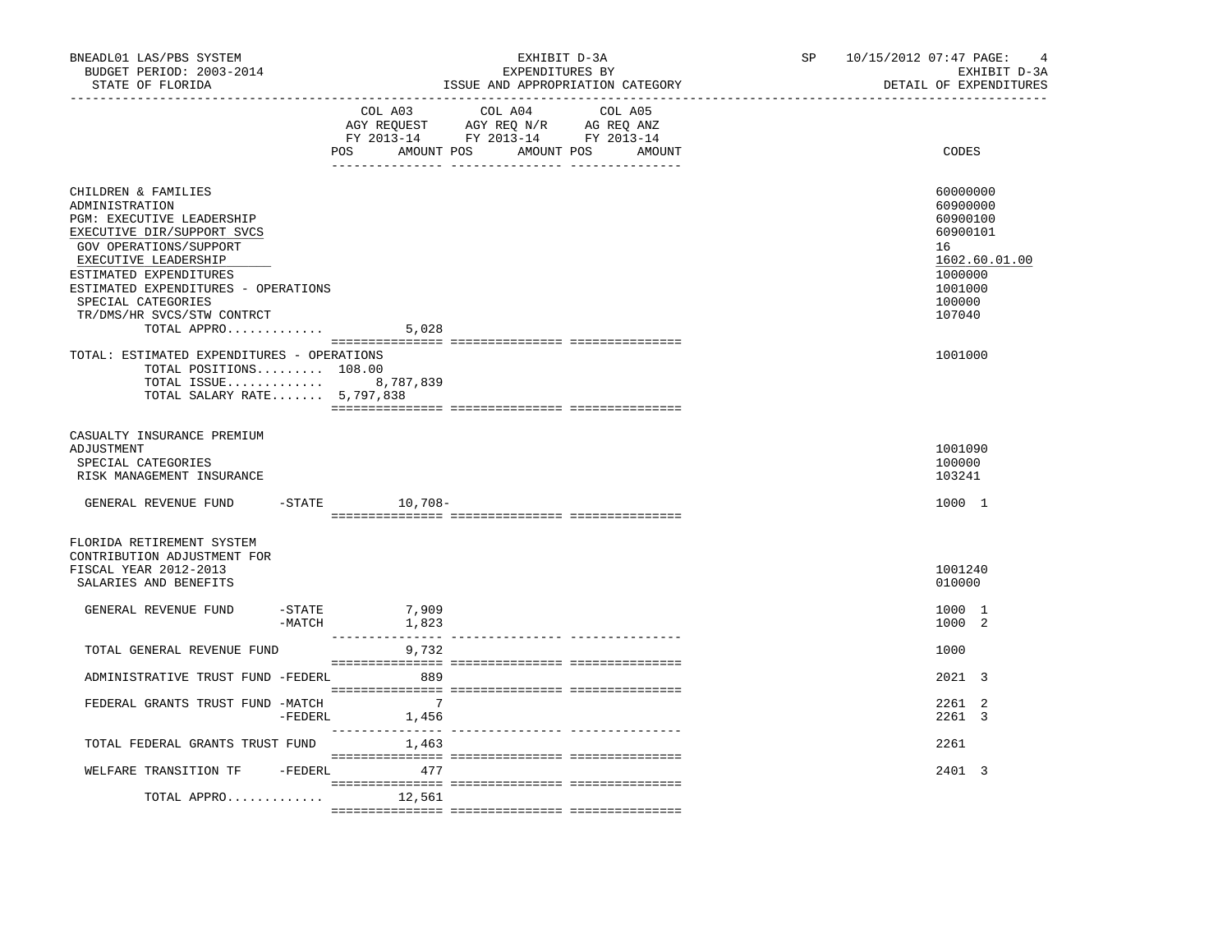| BNEADL01 LAS/PBS SYSTEM<br>BUDGET PERIOD: 2003-2014<br>STATE OF FLORIDA<br>_____________________________________                                                                                                                               |                      |                                     | EXHIBIT D-3A<br>EXPENDITURES BY                                                   | ISSUE AND APPROPRIATION CATEGORY | SP and the set of the set of the set of the set of the set of the set of the set of the set of the set of the set of the set of the set of the set of the set of the set of the set of the set of the set of the set of the se | - 5<br>10/15/2012 07:47 PAGE:<br>EXHIBIT D-3A<br>DETAIL OF EXPENDITURES        |
|------------------------------------------------------------------------------------------------------------------------------------------------------------------------------------------------------------------------------------------------|----------------------|-------------------------------------|-----------------------------------------------------------------------------------|----------------------------------|--------------------------------------------------------------------------------------------------------------------------------------------------------------------------------------------------------------------------------|--------------------------------------------------------------------------------|
|                                                                                                                                                                                                                                                |                      | COL A03<br><b>POS</b><br>AMOUNT POS | COL A04<br>AGY REQUEST AGY REQ N/R AG REQ ANZ<br>FY 2013-14 FY 2013-14 FY 2013-14 | COL A05<br>AMOUNT POS<br>AMOUNT  |                                                                                                                                                                                                                                | CODES                                                                          |
| CHILDREN & FAMILIES<br>ADMINISTRATION<br>PGM: EXECUTIVE LEADERSHIP<br>EXECUTIVE DIR/SUPPORT SVCS<br>GOV OPERATIONS/SUPPORT<br>EXECUTIVE LEADERSHIP<br>ESTIMATED EXPENDITURES<br>ADJUSTMENT TO STATE HEALTH<br>INSURANCE PREMIUM CONTRIBUTION - |                      |                                     |                                                                                   |                                  |                                                                                                                                                                                                                                | 60000000<br>60900000<br>60900100<br>60900101<br>16<br>1602.60.01.00<br>1000000 |
| FISCAL YEAR 2012-13<br>SALARIES AND BENEFITS                                                                                                                                                                                                   |                      |                                     |                                                                                   |                                  |                                                                                                                                                                                                                                | 1001830<br>010000                                                              |
| GENERAL REVENUE FUND                                                                                                                                                                                                                           | $-STATE$<br>$-MATCH$ | 8,915<br>2,055                      |                                                                                   |                                  |                                                                                                                                                                                                                                | 1000 1<br>1000 2                                                               |
| TOTAL GENERAL REVENUE FUND                                                                                                                                                                                                                     |                      | 10,970                              |                                                                                   |                                  |                                                                                                                                                                                                                                | 1000                                                                           |
| ADMINISTRATIVE TRUST FUND -FEDERL 1,003                                                                                                                                                                                                        |                      |                                     |                                                                                   |                                  |                                                                                                                                                                                                                                | 2021 3                                                                         |
| FEDERAL GRANTS TRUST FUND -MATCH                                                                                                                                                                                                               | $-FEDERL$            | $\overline{\phantom{0}}$ 8<br>1,642 |                                                                                   |                                  |                                                                                                                                                                                                                                | 2261 2<br>2261 3                                                               |
| TOTAL FEDERAL GRANTS TRUST FUND                                                                                                                                                                                                                |                      | 1,650                               |                                                                                   |                                  |                                                                                                                                                                                                                                | 2261                                                                           |
| WELFARE TRANSITION TF - FEDERL 538                                                                                                                                                                                                             |                      |                                     |                                                                                   |                                  |                                                                                                                                                                                                                                | 2401 3                                                                         |
| TOTAL APPRO                                                                                                                                                                                                                                    |                      | 14,161                              |                                                                                   |                                  |                                                                                                                                                                                                                                |                                                                                |
| REALLOCATION OF HUMAN RESOURCES<br>OUTSOURCING<br>SPECIAL CATEGORIES<br>TR/DMS/HR SVCS/STW CONTRCT                                                                                                                                             |                      |                                     |                                                                                   |                                  |                                                                                                                                                                                                                                | 1005900<br>100000<br>107040                                                    |
| GENERAL REVENUE FUND                                                                                                                                                                                                                           | -MATCH               | $162-$                              |                                                                                   |                                  |                                                                                                                                                                                                                                | 1000 2                                                                         |
| FEDERAL GRANTS TRUST FUND -MATCH                                                                                                                                                                                                               |                      | $13-$<br>$-FEDERL$<br>138-          |                                                                                   |                                  |                                                                                                                                                                                                                                | 2261 2<br>2261 3                                                               |
| TOTAL FEDERAL GRANTS TRUST FUND                                                                                                                                                                                                                |                      | $151 -$                             |                                                                                   |                                  |                                                                                                                                                                                                                                | 2261                                                                           |
| TOTAL APPRO                                                                                                                                                                                                                                    |                      | $313 -$                             |                                                                                   |                                  |                                                                                                                                                                                                                                |                                                                                |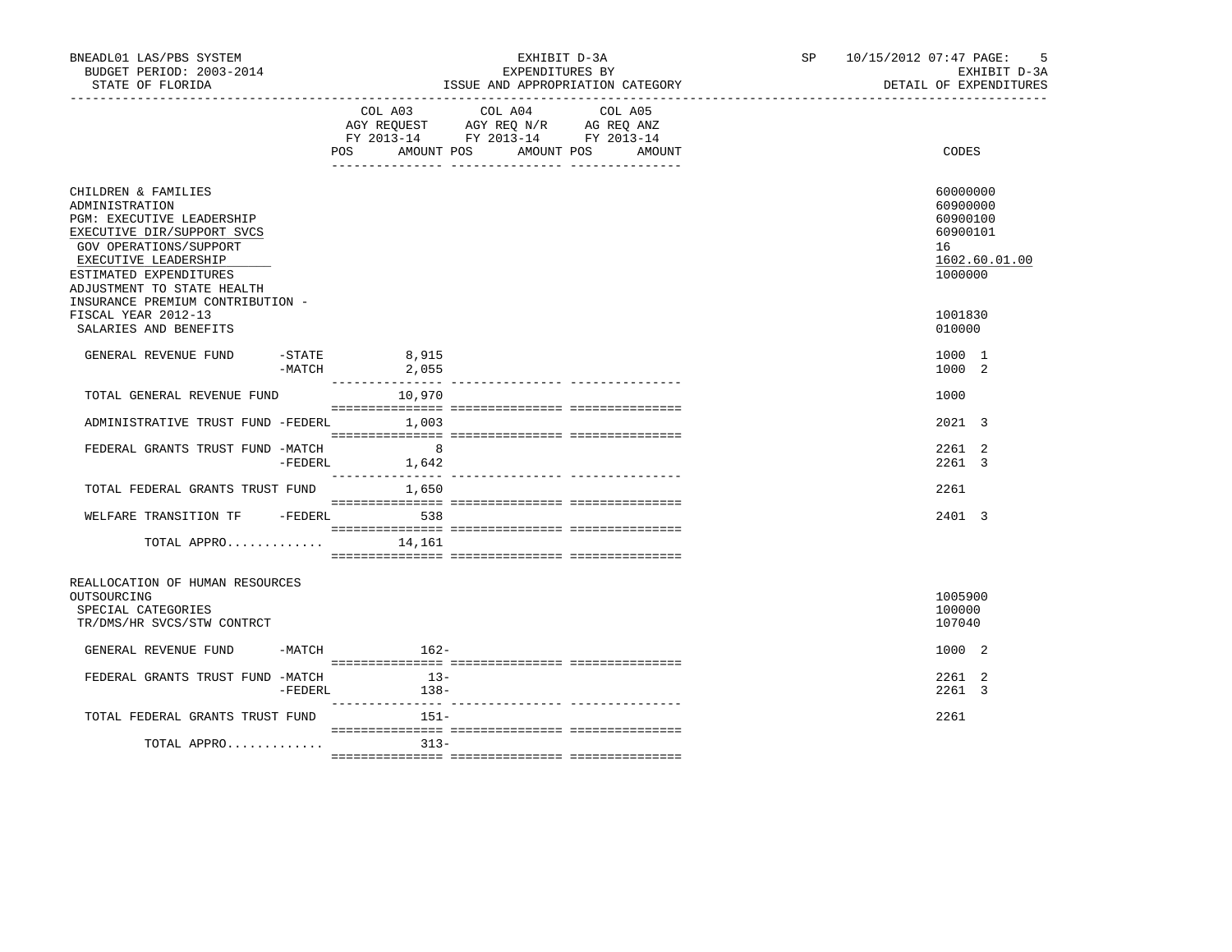| BNEADL01 LAS/PBS SYSTEM<br>BUDGET PERIOD: 2003-2014<br>STATE OF FLORIDA                                                                                                                                                                      |         | EXHIBIT D-3A<br>EXPENDITURES BY                                                   | ISSUE AND APPROPRIATION CATEGORY            | SP | 10/15/2012 07:47 PAGE:<br>6<br>EXHIBIT D-3A<br>DETAIL OF EXPENDITURES |
|----------------------------------------------------------------------------------------------------------------------------------------------------------------------------------------------------------------------------------------------|---------|-----------------------------------------------------------------------------------|---------------------------------------------|----|-----------------------------------------------------------------------|
|                                                                                                                                                                                                                                              | COL A03 | COL A04<br>AGY REQUEST AGY REQ N/R AG REQ ANZ<br>FY 2013-14 FY 2013-14 FY 2013-14 | COL A05<br>POS AMOUNT POS AMOUNT POS AMOUNT |    | CODES                                                                 |
| CHILDREN & FAMILIES<br>ADMINISTRATION<br>PGM: EXECUTIVE LEADERSHIP<br>EXECUTIVE DIR/SUPPORT SVCS<br>GOV OPERATIONS/SUPPORT<br>EXECUTIVE LEADERSHIP<br>ADJUSTMENTS TO CURRENT YEAR                                                            |         |                                                                                   |                                             |    | 60000000<br>60900000<br>60900100<br>60900101<br>16<br>1602.60.01.00   |
| ESTIMATED EXPENDITURES<br>ADJUST FUND SOURCE INDICATORS - ADD<br>SALARIES AND BENEFITS                                                                                                                                                       |         |                                                                                   |                                             |    | 1600000<br>160S220<br>010000                                          |
| GENERAL REVENUE FUND -MATCH 27,107                                                                                                                                                                                                           |         |                                                                                   |                                             |    | 1000 2                                                                |
|                                                                                                                                                                                                                                              |         |                                                                                   |                                             |    |                                                                       |
| <b>EXPENSES</b>                                                                                                                                                                                                                              |         |                                                                                   |                                             |    | 040000                                                                |
| GENERAL REVENUE FUND -STATE 200<br>FEDERAL GRANTS TRUST FUND -FEDERL                                                                                                                                                                         | - 9     |                                                                                   |                                             |    | 1000 1<br>2261 3                                                      |
| TOTAL APPRO                                                                                                                                                                                                                                  | 209     |                                                                                   |                                             |    |                                                                       |
|                                                                                                                                                                                                                                              |         |                                                                                   |                                             |    |                                                                       |
| SPECIAL CATEGORIES<br>LEASE/PURCHASE/EQUIPMENT                                                                                                                                                                                               |         |                                                                                   |                                             |    | 100000<br>105281                                                      |
| FEDERAL GRANTS TRUST FUND -FEDERL                                                                                                                                                                                                            | 340     |                                                                                   |                                             |    | 2261 3                                                                |
|                                                                                                                                                                                                                                              |         |                                                                                   |                                             |    |                                                                       |
| TR/DMS/HR SVCS/STW CONTRCT                                                                                                                                                                                                                   |         |                                                                                   |                                             |    | 107040                                                                |
| FEDERAL GRANTS TRUST FUND -FEDERL                                                                                                                                                                                                            | 186     |                                                                                   |                                             |    | 2261 3                                                                |
| TOTAL: ADJUST FUND SOURCE INDICATORS - ADD<br>TOTAL ISSUE $27,842$                                                                                                                                                                           |         |                                                                                   |                                             |    | 160S220                                                               |
|                                                                                                                                                                                                                                              |         |                                                                                   |                                             |    |                                                                       |
| AGENCY ISSUE NARRATIVE:<br>2013-2014 BUDGET YEAR NARRATIVE:<br>ISSUE TITLE: Adjust Fund Source Indicators - Add                                                                                                                              |         |                                                                                   | IT COMPONENT? NO                            |    |                                                                       |
| SPECIFY WHICH AGENCY GOAL FROM THE FISCAL YEARS 2013-2014 THROUGH 2017-2018 STRATEGIC PLAN IS ADDRESSED BY THIS BUDGET<br>ISSUE PROPOSAL:<br>Effect Program Improvements: Apply proven best practices to maximize efficiencies and outcomes. |         |                                                                                   |                                             |    |                                                                       |
| SUMMARY:<br>The Department requests an adjustment to its base budget to properly align Funding Source Indicators (FSI) for<br>Maintenance of Effort (MOE) and Match review.                                                                  |         |                                                                                   |                                             |    |                                                                       |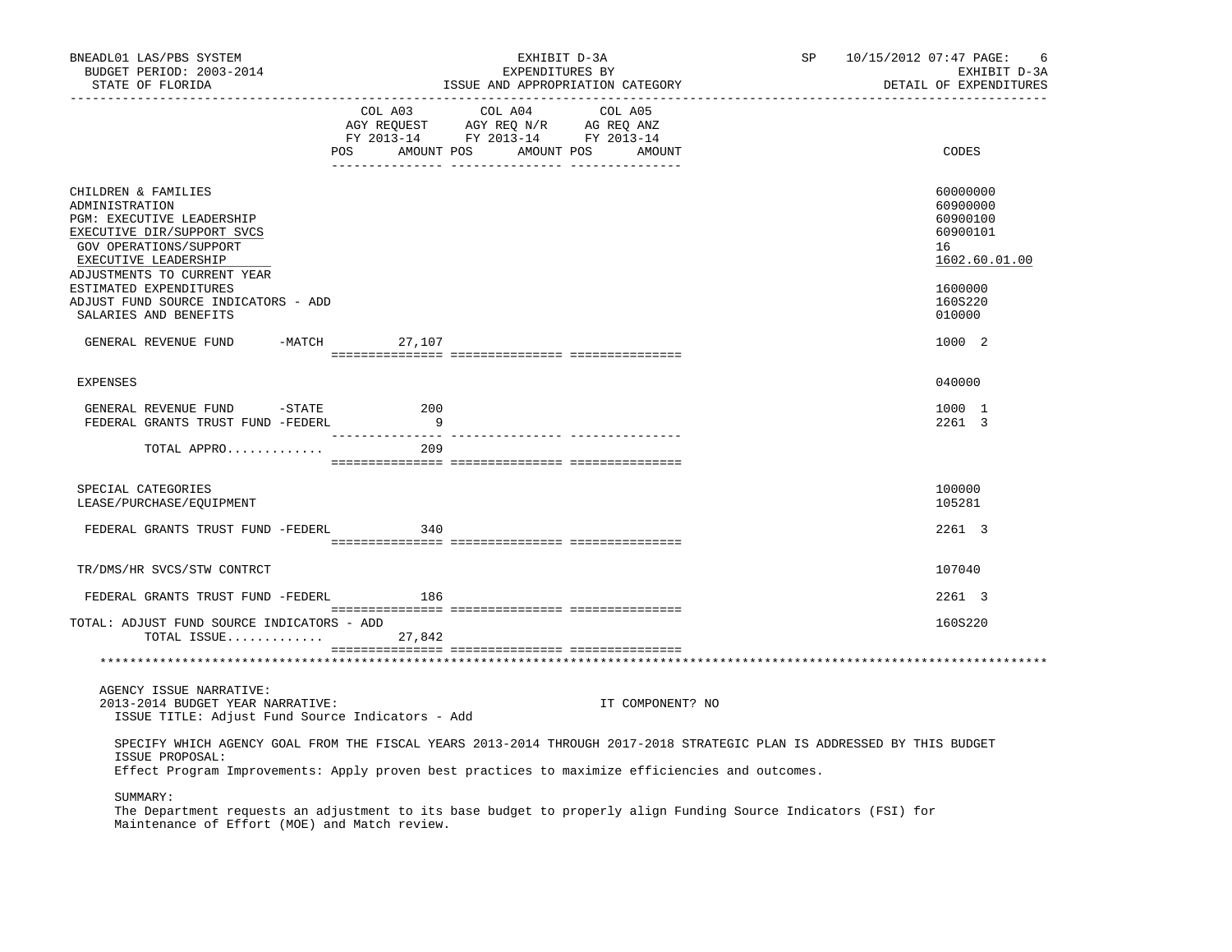| ISSUE AND APPROPRIATION CATEGORY<br>COL A03 COL A04<br>AGY REQUEST AGY REQ N/R AG REQ ANZ<br>FY 2013-14 FY 2013-14 FY 2013-14<br>POS AMOUNT POS AMOUNT POS AMOUNT<br>WHAT BENEFITS WILL BE OBTAINED BY FUNDING THIS ISSUE: | COL A05 | This action is necessary to ensure that the Department can properly identify funding sources and MOE. |                                                                                    |                                                                                                    | DETAIL OF EXPENDITURES<br>CODES<br>60000000<br>60900000<br>60900100<br>60900101<br>16<br>1602.60.01.00<br>1600000<br>160S220<br>Based on the Department's current agency-approved operating budget, this request is needed to properly align the FSIs in |
|----------------------------------------------------------------------------------------------------------------------------------------------------------------------------------------------------------------------------|---------|-------------------------------------------------------------------------------------------------------|------------------------------------------------------------------------------------|----------------------------------------------------------------------------------------------------|----------------------------------------------------------------------------------------------------------------------------------------------------------------------------------------------------------------------------------------------------------|
|                                                                                                                                                                                                                            |         |                                                                                                       |                                                                                    |                                                                                                    |                                                                                                                                                                                                                                                          |
|                                                                                                                                                                                                                            |         |                                                                                                       |                                                                                    |                                                                                                    |                                                                                                                                                                                                                                                          |
|                                                                                                                                                                                                                            |         |                                                                                                       |                                                                                    |                                                                                                    |                                                                                                                                                                                                                                                          |
|                                                                                                                                                                                                                            |         |                                                                                                       |                                                                                    |                                                                                                    |                                                                                                                                                                                                                                                          |
|                                                                                                                                                                                                                            |         |                                                                                                       |                                                                                    |                                                                                                    |                                                                                                                                                                                                                                                          |
|                                                                                                                                                                                                                            |         |                                                                                                       |                                                                                    |                                                                                                    |                                                                                                                                                                                                                                                          |
|                                                                                                                                                                                                                            |         |                                                                                                       |                                                                                    |                                                                                                    |                                                                                                                                                                                                                                                          |
|                                                                                                                                                                                                                            |         |                                                                                                       |                                                                                    |                                                                                                    |                                                                                                                                                                                                                                                          |
|                                                                                                                                                                                                                            |         |                                                                                                       |                                                                                    |                                                                                                    |                                                                                                                                                                                                                                                          |
|                                                                                                                                                                                                                            |         |                                                                                                       |                                                                                    |                                                                                                    |                                                                                                                                                                                                                                                          |
|                                                                                                                                                                                                                            |         |                                                                                                       |                                                                                    |                                                                                                    | LAPSE LAPSED SALARIES                                                                                                                                                                                                                                    |
|                                                                                                                                                                                                                            |         |                                                                                                       |                                                                                    |                                                                                                    |                                                                                                                                                                                                                                                          |
|                                                                                                                                                                                                                            |         |                                                                                                       |                                                                                    |                                                                                                    | 27,107                                                                                                                                                                                                                                                   |
|                                                                                                                                                                                                                            |         |                                                                                                       |                                                                                    |                                                                                                    | --------------<br>27,107<br>==============                                                                                                                                                                                                               |
|                                                                                                                                                                                                                            |         | WHAT UNDERLYING PROGRAM THEORY CHANGE IS INVOLVED IN THIS ISSUE (IF ANY):                             | WHAT IMPLEMENTATION MECHANISMS WILL BE CHANGES AS A RESULT OF THIS ISSUE (IF ANY): | The Department will implement these adjustments and continue to monitor the funding of the budget. | FTE BASE RATE ADDITIVES BENEFITS SUBTOTAL $\frac{1}{2}$ and benefits                                                                                                                                                                                     |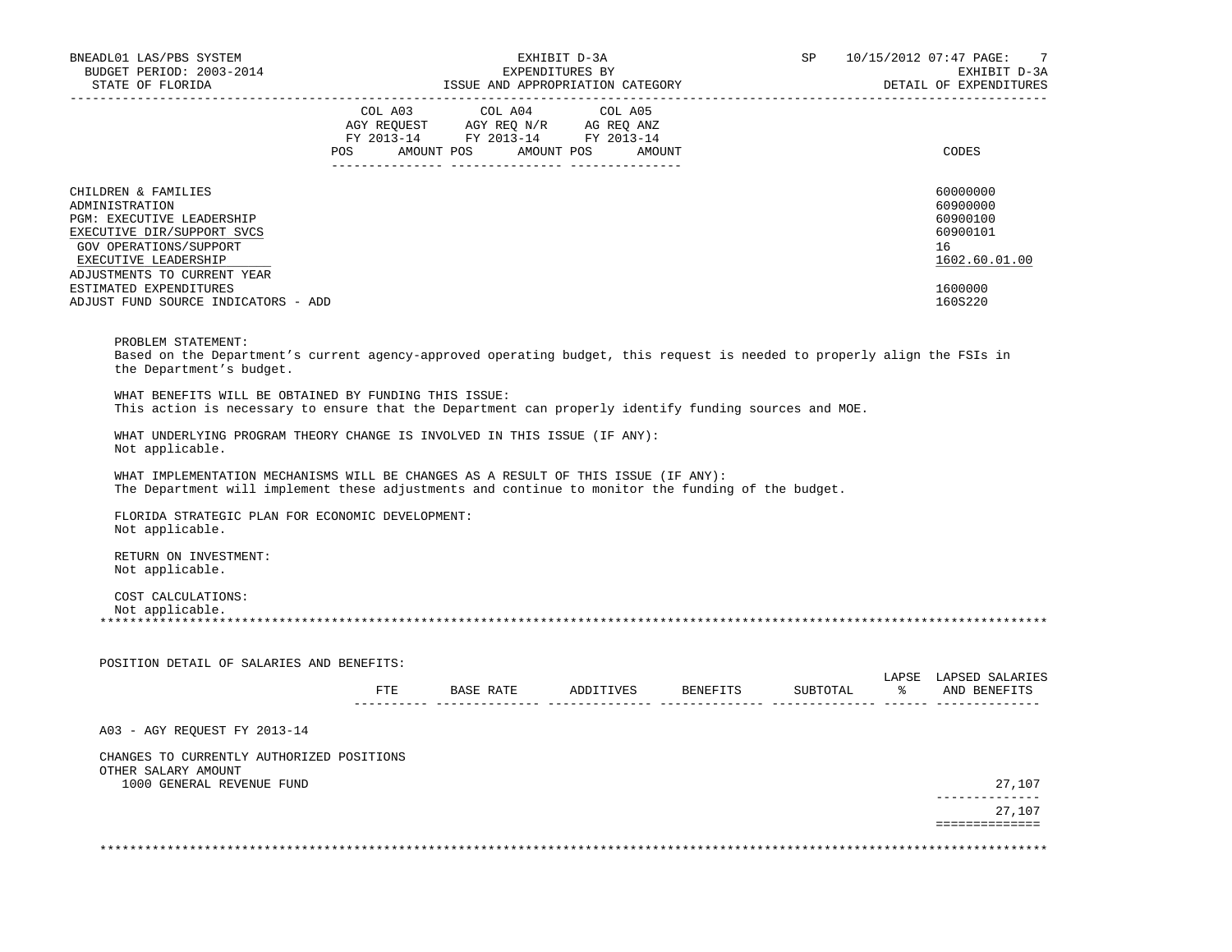| BNEADL01 LAS/PBS SYSTEM<br>BUDGET PERIOD: 2003-2014<br>STATE OF FLORIDA<br>___________________________________                                                                                              |                 | EXHIBIT D-3A<br>EXPENDITURES BY<br>ISSUE AND APPROPRIATION CATEGORY                                                                                                                                                                                          | SP <sub>2</sub><br>10/15/2012 07:47 PAGE:                                      | 8<br>EXHIBIT D-3A<br>DETAIL OF EXPENDITURES |  |  |
|-------------------------------------------------------------------------------------------------------------------------------------------------------------------------------------------------------------|-----------------|--------------------------------------------------------------------------------------------------------------------------------------------------------------------------------------------------------------------------------------------------------------|--------------------------------------------------------------------------------|---------------------------------------------|--|--|
|                                                                                                                                                                                                             | COL A03         | COL A04<br>COL A05<br>$\begin{tabular}{lllllll} \bf AGY \,\, REQUEST \,\, & \bf AGY \,\, REQ \,\, N/R & \,\, AG \,\, REQ \,\, ANZ \\ \bf FY \,\, 2013-14 & \,\, FY \,\, 2013-14 & \,\, FY \,\, 2013-14 \\ \end{tabular}$<br>POS AMOUNT POS AMOUNT POS AMOUNT | CODES                                                                          |                                             |  |  |
| CHILDREN & FAMILIES<br>ADMINISTRATION<br>PGM: EXECUTIVE LEADERSHIP<br>EXECUTIVE DIR/SUPPORT SVCS<br>GOV OPERATIONS/SUPPORT<br>EXECUTIVE LEADERSHIP<br>ADJUSTMENTS TO CURRENT YEAR<br>ESTIMATED EXPENDITURES |                 |                                                                                                                                                                                                                                                              | 60000000<br>60900000<br>60900100<br>60900101<br>16<br>1602.60.01.00<br>1600000 |                                             |  |  |
| ADJUST FUND SOURCE INDICATORS -<br>DEDUCT<br>SALARIES AND BENEFITS                                                                                                                                          |                 |                                                                                                                                                                                                                                                              | 160S230<br>010000                                                              |                                             |  |  |
| GENERAL REVENUE FUND -STATE 27,107-                                                                                                                                                                         |                 |                                                                                                                                                                                                                                                              | 1000 1                                                                         |                                             |  |  |
| <b>EXPENSES</b>                                                                                                                                                                                             |                 |                                                                                                                                                                                                                                                              | 040000                                                                         |                                             |  |  |
| GENERAL REVENUE FUND -MATCH<br>FEDERAL GRANTS TRUST FUND -MATCH                                                                                                                                             | $200-$<br>$9 -$ |                                                                                                                                                                                                                                                              | 1000 2<br>2261 2                                                               |                                             |  |  |
| TOTAL APPRO                                                                                                                                                                                                 | $209 -$         |                                                                                                                                                                                                                                                              |                                                                                |                                             |  |  |
| SPECIAL CATEGORIES<br>LEASE/PURCHASE/EQUIPMENT                                                                                                                                                              |                 |                                                                                                                                                                                                                                                              | 100000<br>105281                                                               |                                             |  |  |
| FEDERAL GRANTS TRUST FUND -MATCH                                                                                                                                                                            | $340-$          |                                                                                                                                                                                                                                                              | 2261 2                                                                         |                                             |  |  |
| TR/DMS/HR SVCS/STW CONTRCT                                                                                                                                                                                  |                 |                                                                                                                                                                                                                                                              | 107040                                                                         |                                             |  |  |
| FEDERAL GRANTS TRUST FUND -MATCH 186-                                                                                                                                                                       |                 |                                                                                                                                                                                                                                                              | 2261 2                                                                         |                                             |  |  |
| TOTAL: ADJUST FUND SOURCE INDICATORS -<br>DEDUCT<br>TOTAL ISSUE $27,842-$                                                                                                                                   |                 |                                                                                                                                                                                                                                                              | 160S230                                                                        |                                             |  |  |
|                                                                                                                                                                                                             |                 |                                                                                                                                                                                                                                                              |                                                                                |                                             |  |  |
| AGENCY ISSUE NARRATIVE:<br>2013-2014 BUDGET YEAR NARRATIVE:<br>ISSUE TITLE: Adjust Fund Source Indicators - Deduct                                                                                          |                 | IT COMPONENT? NO                                                                                                                                                                                                                                             |                                                                                |                                             |  |  |
| ISSUE PROPOSAL:                                                                                                                                                                                             |                 | SPECIFY WHICH AGENCY GOAL FROM THE FISCAL YEARS 2013-2014 THROUGH 2017-2018 STRATEGIC PLAN IS ADDRESSED BY THIS BUDGET<br>Effect Program Improvements: Apply proven best practices to maximize efficiencies and outcomes.                                    |                                                                                |                                             |  |  |
| SUMMARY:                                                                                                                                                                                                    |                 |                                                                                                                                                                                                                                                              |                                                                                |                                             |  |  |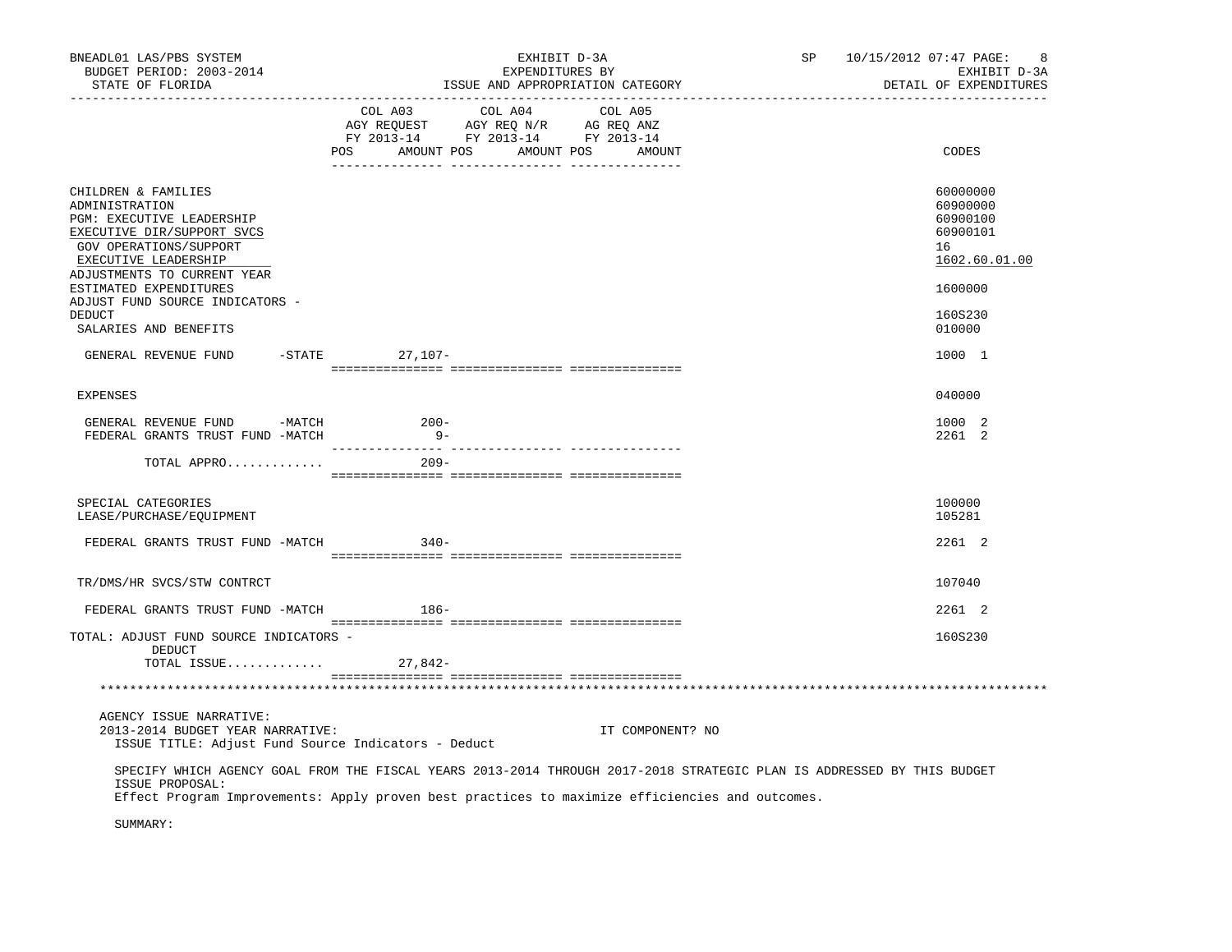| BNEADL01 LAS/PBS SYSTEM<br>BUDGET PERIOD: 2003-2014<br>STATE OF FLORIDA                                                                                                                                                                                                       | EXPENDITURES BY                                                                                      | EXHIBIT D-3A<br>ISSUE AND APPROPRIATION CATEGORY | SP <sub>2</sub> | 10/15/2012 07:47 PAGE: 9<br>EXHIBIT D-3A<br>DETAIL OF EXPENDITURES                        |
|-------------------------------------------------------------------------------------------------------------------------------------------------------------------------------------------------------------------------------------------------------------------------------|------------------------------------------------------------------------------------------------------|--------------------------------------------------|-----------------|-------------------------------------------------------------------------------------------|
|                                                                                                                                                                                                                                                                               | COL A03 COL A04 COL A05<br>FY 2013-14 FY 2013-14 FY 2013-14<br>_____________________________________ | POS AMOUNT POS AMOUNT POS AMOUNT                 |                 | CODES                                                                                     |
| CHILDREN & FAMILIES<br>ADMINISTRATION<br><b>PGM: EXECUTIVE LEADERSHIP</b><br>EXECUTIVE DIR/SUPPORT SVCS<br>GOV OPERATIONS/SUPPORT<br><b>EXECUTIVE LEADERSHIP</b><br>ADJUSTMENTS TO CURRENT YEAR<br>ESTIMATED EXPENDITURES<br>ADJUST FUND SOURCE INDICATORS -<br><b>DEDUCT</b> |                                                                                                      |                                                  |                 | 60000000<br>60900000<br>60900100<br>60900101<br>16<br>1602.60.01.00<br>1600000<br>160S230 |
| The Department requests an adjustment to its base budget to properly align Funding Source Indicators (FSI) for<br>Maintenance of Effort (MOE) and Match review.                                                                                                               |                                                                                                      |                                                  |                 |                                                                                           |
| PROBLEM STATEMENT:<br>Based on the Department's current agency-approved operating budget, this request is needed to properly align the FSIs in<br>the Department's budget.                                                                                                    |                                                                                                      |                                                  |                 |                                                                                           |
| WHAT BENEFITS WILL BE OBTAINED BY FUNDING THIS ISSUE:                                                                                                                                                                                                                         |                                                                                                      |                                                  |                 |                                                                                           |

This action is necessary to ensure that the Department can properly identify funding sources and MOE.

 WHAT UNDERLYING PROGRAM THEORY CHANGE IS INVOLVED IN THIS ISSUE (IF ANY): Not applicable.

 WHAT IMPLEMENTATION MECHANISMS WILL BE CHANGES AS A RESULT OF THIS ISSUE (IF ANY): The Department will implement these adjustments and continue to monitor the funding of the budget.

 FLORIDA STRATEGIC PLAN FOR ECONOMIC DEVELOPMENT: Not applicable.

 RETURN ON INVESTMENT: Not applicable.

 COST CALCULATIONS: Not applicable.

\*\*\*\*\*\*\*\*\*\*\*\*\*\*\*\*\*\*\*\*\*\*\*\*\*\*\*\*\*\*\*\*\*\*\*\*\*\*\*\*\*\*\*\*\*\*\*\*\*\*\*\*\*\*\*\*\*\*\*\*\*\*\*\*\*\*\*\*\*\*\*\*\*\*\*\*\*\*\*\*\*\*\*\*\*\*\*\*\*\*\*\*\*\*\*\*\*\*\*\*\*\*\*\*\*\*\*\*\*\*\*\*\*\*\*\*\*\*\*\*\*\*\*\*\*\*\*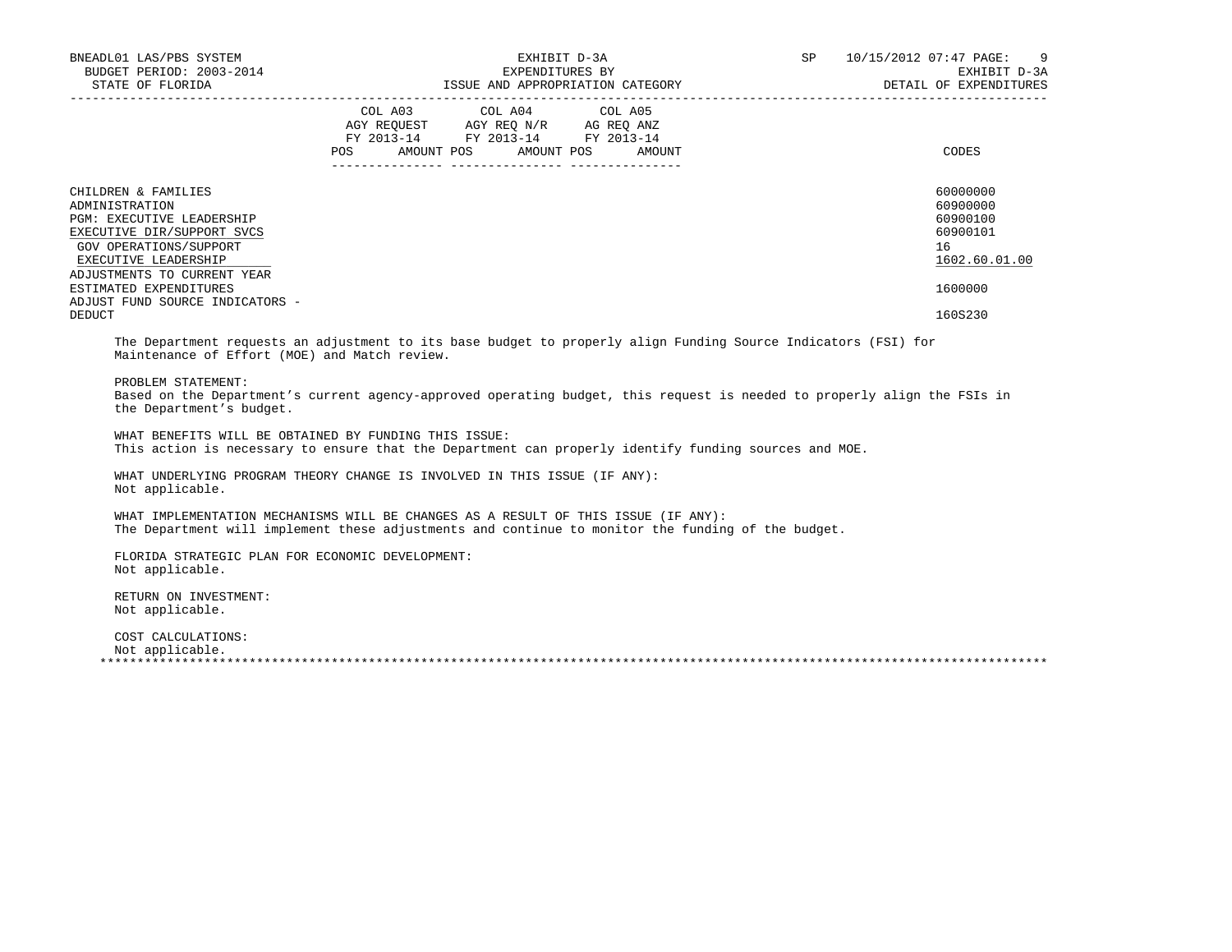| BNEADL01 LAS/PBS SYSTEM<br>BUDGET PERIOD: 2003-2014                                                                                                                                                                                            |                     |         |             |               | EXHIBIT D-3A<br>EXPENDITURES BY | ISSUE AND APPROPRIATION CATEGORY                                                                                                                                                                                                                                                                                                                                                                                                                 |        |          | SP       |   | 10/15/2012 07:47 PAGE: 10<br>EXHIBIT D-3A<br>DETAIL OF EXPENDITURES            |
|------------------------------------------------------------------------------------------------------------------------------------------------------------------------------------------------------------------------------------------------|---------------------|---------|-------------|---------------|---------------------------------|--------------------------------------------------------------------------------------------------------------------------------------------------------------------------------------------------------------------------------------------------------------------------------------------------------------------------------------------------------------------------------------------------------------------------------------------------|--------|----------|----------|---|--------------------------------------------------------------------------------|
| STATE OF FLORIDA                                                                                                                                                                                                                               |                     | COL A03 |             |               | COL A04                         | COL A05<br>$\begin{array}{ccccccccc}\n\text{AGY REQUEST} & & \text{GUT} & \text{GUT} & \text{GUT} & \text{GUT} & \text{GUT} & \text{GUT} & \text{GUT} & \text{GUT} & \text{GUT} & \text{GUT} & \text{GUT} & \text{GUT} & \text{GUT} & \text{GUT} & \text{GUT} & \text{GUT} & \text{GUT} & \text{GUT} & \text{GUT} & \text{GUT} & \text{GUT} & \text{GUT} & \text{GUT} & \text{GUT} & \text{GUT} & \text{GUT} & \text{GUT} & \text{GUT} & \text{$ |        |          |          |   |                                                                                |
|                                                                                                                                                                                                                                                | POS                 |         |             | AMOUNT POS    | AMOUNT POS                      |                                                                                                                                                                                                                                                                                                                                                                                                                                                  | AMOUNT |          |          |   | CODES                                                                          |
| CHILDREN & FAMILIES<br>ADMINISTRATION<br>PGM: EXECUTIVE LEADERSHIP<br>EXECUTIVE DIR/SUPPORT SVCS<br>GOV OPERATIONS/SUPPORT<br>EXECUTIVE LEADERSHIP<br>ADJUSTMENTS TO CURRENT YEAR<br>ESTIMATED EXPENDITURES<br>ADJUST FUND SOURCE INDICATORS - |                     |         |             |               |                                 |                                                                                                                                                                                                                                                                                                                                                                                                                                                  |        |          |          |   | 60000000<br>60900000<br>60900100<br>60900101<br>16<br>1602.60.01.00<br>1600000 |
| DEDUCT                                                                                                                                                                                                                                         |                     |         |             |               |                                 |                                                                                                                                                                                                                                                                                                                                                                                                                                                  |        |          |          |   | 160S230                                                                        |
| POSITION DETAIL OF SALARIES AND BENEFITS:                                                                                                                                                                                                      |                     |         |             | FTE BASE RATE |                                 | ADDITIVES                                                                                                                                                                                                                                                                                                                                                                                                                                        |        | BENEFITS | SUBTOTAL | ႜ | LAPSE LAPSED SALARIES<br>AND BENEFITS                                          |
| A03 - AGY REQUEST FY 2013-14                                                                                                                                                                                                                   |                     |         |             |               |                                 |                                                                                                                                                                                                                                                                                                                                                                                                                                                  |        |          |          |   |                                                                                |
| CHANGES TO CURRENTLY AUTHORIZED POSITIONS<br>OTHER SALARY AMOUNT<br>1000 GENERAL REVENUE FUND                                                                                                                                                  |                     |         |             |               |                                 |                                                                                                                                                                                                                                                                                                                                                                                                                                                  |        |          |          |   | $27,107-$                                                                      |
|                                                                                                                                                                                                                                                |                     |         |             |               |                                 |                                                                                                                                                                                                                                                                                                                                                                                                                                                  |        |          |          |   | -------------<br>27,107-                                                       |
|                                                                                                                                                                                                                                                |                     |         |             |               |                                 |                                                                                                                                                                                                                                                                                                                                                                                                                                                  |        |          |          |   | ==============                                                                 |
|                                                                                                                                                                                                                                                |                     |         |             |               |                                 |                                                                                                                                                                                                                                                                                                                                                                                                                                                  |        |          |          |   |                                                                                |
| ANNUALIZATION OF ADMINISTERED<br>FUNDS APPROPRIATIONS<br>STATE HEALTH INSURANCE ADJUSTMENT<br>FOR FY 2012-13 - 10 MONTHS                                                                                                                       |                     |         |             |               |                                 |                                                                                                                                                                                                                                                                                                                                                                                                                                                  |        |          |          |   | 26A0000                                                                        |
| ANNUALIZATION<br>SALARIES AND BENEFITS                                                                                                                                                                                                         |                     |         |             |               |                                 |                                                                                                                                                                                                                                                                                                                                                                                                                                                  |        |          |          |   | 26A1830<br>010000                                                              |
| GENERAL REVENUE FUND                                                                                                                                                                                                                           | $-$ STATE<br>-MATCH | 44,575  | 10,275      |               |                                 |                                                                                                                                                                                                                                                                                                                                                                                                                                                  |        |          |          |   | 1000 1<br>1000 2                                                               |
| TOTAL GENERAL REVENUE FUND                                                                                                                                                                                                                     |                     |         | 54,850      |               |                                 |                                                                                                                                                                                                                                                                                                                                                                                                                                                  |        |          |          |   | 1000                                                                           |
| ADMINISTRATIVE TRUST FUND -FEDERL                                                                                                                                                                                                              |                     |         | 5,015       |               |                                 |                                                                                                                                                                                                                                                                                                                                                                                                                                                  |        |          |          |   | 2021 3                                                                         |
| FEDERAL GRANTS TRUST FUND -MATCH                                                                                                                                                                                                               | -FEDERL             |         | 40<br>8,210 |               |                                 |                                                                                                                                                                                                                                                                                                                                                                                                                                                  |        |          |          |   | 2261 2<br>2261 3                                                               |
| TOTAL FEDERAL GRANTS TRUST FUND                                                                                                                                                                                                                |                     |         | 8,250       |               |                                 |                                                                                                                                                                                                                                                                                                                                                                                                                                                  |        |          |          |   | 2261                                                                           |
| WELFARE TRANSITION TF                                                                                                                                                                                                                          | -FEDERL             |         | 2,690       |               |                                 |                                                                                                                                                                                                                                                                                                                                                                                                                                                  |        |          |          |   | 2401 3                                                                         |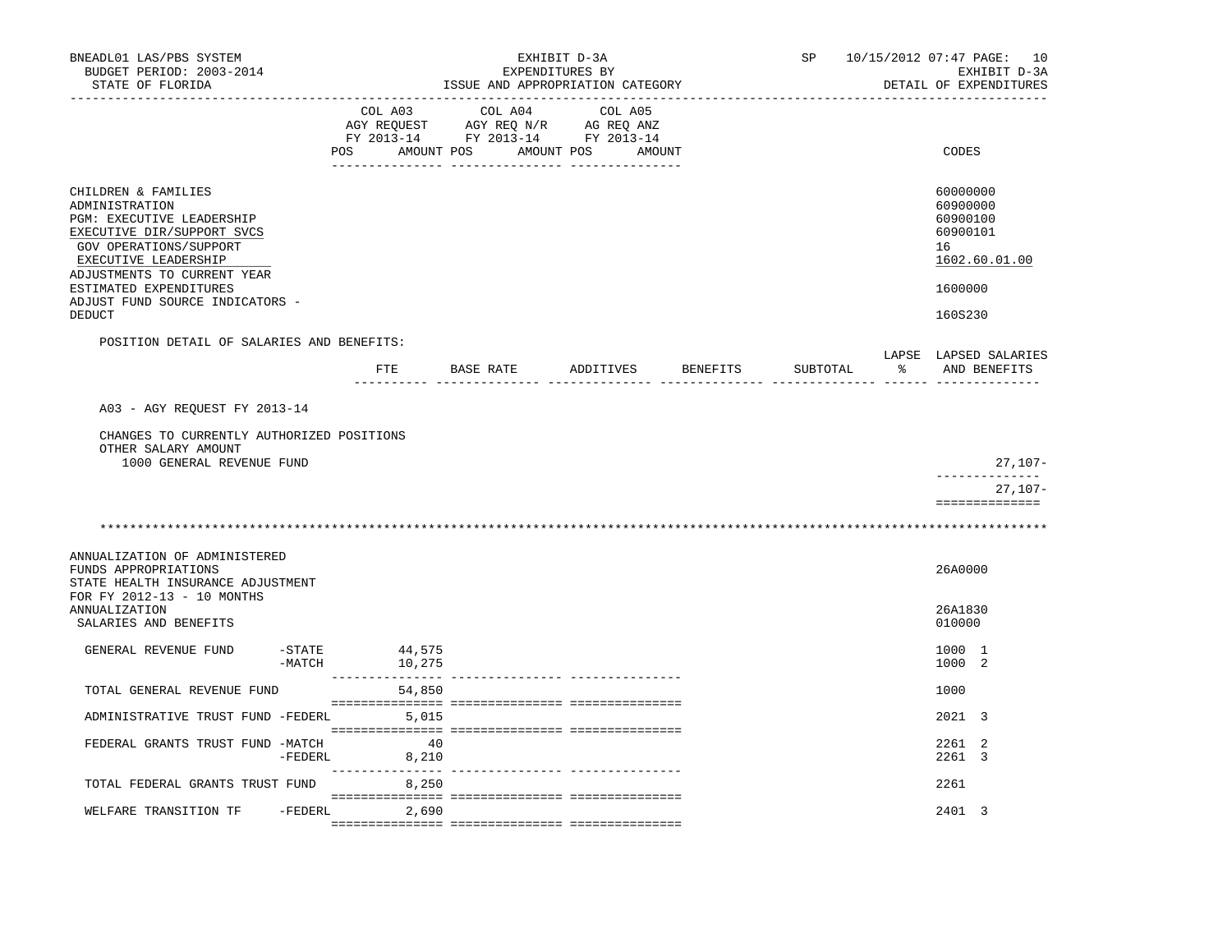| BNEADL01 LAS/PBS SYSTEM<br>BUDGET PERIOD: 2003-2014<br>STATE OF FLORIDA                                                                                                                    |                        | EXHIBIT D-3A<br>EXPENDITURES BY<br>ISSUE AND APPROPRIATION CATEGORY                                                                   | SP | 10/15/2012 07:47 PAGE: 11<br>EXHIBIT D-3A<br>DETAIL OF EXPENDITURES |                                                                     |
|--------------------------------------------------------------------------------------------------------------------------------------------------------------------------------------------|------------------------|---------------------------------------------------------------------------------------------------------------------------------------|----|---------------------------------------------------------------------|---------------------------------------------------------------------|
|                                                                                                                                                                                            |                        | COL A03 COL A04 COL A05<br>AGY REQUEST AGY REQ N/R AG REQ ANZ<br>FY 2013-14 FY 2013-14 FY 2013-14<br>POS AMOUNT POS AMOUNT POS AMOUNT |    |                                                                     | CODES                                                               |
| CHILDREN & FAMILIES<br>ADMINISTRATION<br><b>PGM: EXECUTIVE LEADERSHIP</b><br>EXECUTIVE DIR/SUPPORT SVCS<br>GOV OPERATIONS/SUPPORT<br>EXECUTIVE LEADERSHIP<br>ANNUALIZATION OF ADMINISTERED |                        |                                                                                                                                       |    |                                                                     | 60000000<br>60900000<br>60900100<br>60900101<br>16<br>1602.60.01.00 |
| FUNDS APPROPRIATIONS<br>STATE HEALTH INSURANCE ADJUSTMENT<br>FOR FY 2012-13 - 10 MONTHS                                                                                                    |                        |                                                                                                                                       |    |                                                                     | 26A0000                                                             |
| ANNUALIZATION<br>SALARIES AND BENEFITS<br>$\texttt{TOTAL APPRO} \dots \dots \dots \dots \qquad \qquad \texttt{70.805}$                                                                     |                        |                                                                                                                                       |    |                                                                     | 26A1830<br>010000                                                   |
| TOTAL: EXECUTIVE LEADERSHIP                                                                                                                                                                |                        |                                                                                                                                       |    |                                                                     | 1602.60.01.00                                                       |
| BY FUND TYPE<br>GENERAL REVENUE FUND<br>TRUST FUNDS                                                                                                                                        | 6,879,669<br>1,994,676 | ---------------- ----------------                                                                                                     |    |                                                                     | 1000<br>2000                                                        |
| TOTAL POSITIONS 108.00<br>TOTAL PROG COMP 8,874,345<br>TOTAL SALARY RATE 5,797,838                                                                                                         |                        |                                                                                                                                       |    |                                                                     |                                                                     |
|                                                                                                                                                                                            |                        |                                                                                                                                       |    |                                                                     |                                                                     |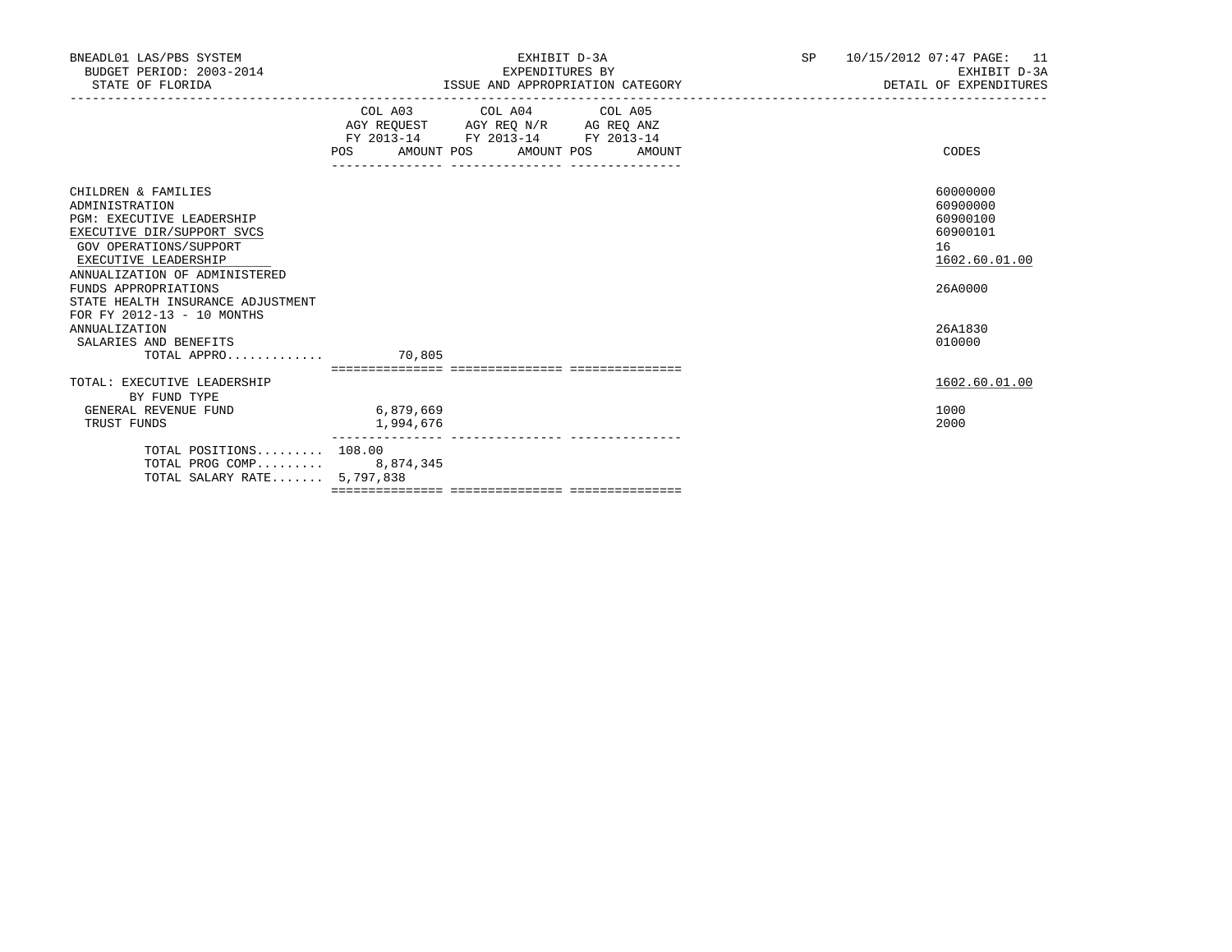| BNEADL01 LAS/PBS SYSTEM<br>BUDGET PERIOD: 2003-2014<br>STATE OF FLORIDA                                                                                                                                                                                        |                                        | EXHIBIT D-3A<br>EXPENDITURES BY<br>ISSUE AND APPROPRIATION CATEGORY                                                              | SP | 10/15/2012 07:47 PAGE: 12<br>EXHIBIT D-3A<br>DETAIL OF EXPENDITURES                                 |
|----------------------------------------------------------------------------------------------------------------------------------------------------------------------------------------------------------------------------------------------------------------|----------------------------------------|----------------------------------------------------------------------------------------------------------------------------------|----|-----------------------------------------------------------------------------------------------------|
|                                                                                                                                                                                                                                                                | COL A03                                | COL A04<br>COL A05<br>AGY REQUEST AGY REQ N/R AG REQ ANZ<br>FY 2013-14 FY 2013-14 FY 2013-14<br>POS AMOUNT POS AMOUNT POS AMOUNT |    | CODES                                                                                               |
| CHILDREN & FAMILIES<br>ADMINISTRATION<br>PGM: EXECUTIVE LEADERSHIP<br>EXECUTIVE DIR/SUPPORT SVCS<br>GOV OPERATIONS/SUPPORT<br>ASST/SECRETARY/ADMIN<br>ESTIMATED EXPENDITURES<br>ESTIMATED EXPENDITURES - OPERATIONS<br>SALARY RATE<br>SALARY RATE $11,066,111$ |                                        |                                                                                                                                  |    | 60000000<br>60900000<br>60900100<br>60900101<br>16<br>1602.60.02.00<br>1000000<br>1001000<br>000000 |
| SALARIES AND BENEFITS                                                                                                                                                                                                                                          |                                        |                                                                                                                                  |    | 010000                                                                                              |
| GENERAL REVENUE FUND                                                                                                                                                                                                                                           | $-$ STATE 10,728,804<br>-MATCH 397,961 |                                                                                                                                  |    | 1000 1<br>1000 2                                                                                    |
| TOTAL GENERAL REVENUE FUND                                                                                                                                                                                                                                     | 11,126,765                             |                                                                                                                                  |    | 1000                                                                                                |
| ADMINISTRATIVE TRUST FUND -FEDERL                                                                                                                                                                                                                              | 4,191,413                              |                                                                                                                                  |    | 2021 3                                                                                              |
| FEDERAL GRANTS TRUST FUND -FEDERL                                                                                                                                                                                                                              | 268,094                                |                                                                                                                                  |    | 2261 3                                                                                              |
| WELFARE TRANSITION TF                                                                                                                                                                                                                                          | -FEDERL 101,057                        |                                                                                                                                  |    | 2401 3                                                                                              |
| SOCIAL SVCS BLK GRT TF - FEDERL 17,291                                                                                                                                                                                                                         |                                        |                                                                                                                                  |    | 2639 3                                                                                              |
| TOTAL POSITIONS 282.50<br>TOTAL APPRO $15,704,620$                                                                                                                                                                                                             |                                        |                                                                                                                                  |    |                                                                                                     |
| OTHER PERSONAL SERVICES                                                                                                                                                                                                                                        |                                        |                                                                                                                                  |    | 030000                                                                                              |
| GENERAL REVENUE FUND -STATE 267,882<br>ADMINISTRATIVE TRUST FUND -STATE                                                                                                                                                                                        | 49,878                                 |                                                                                                                                  |    | 1000 1<br>2021 1                                                                                    |
| TOTAL APPRO                                                                                                                                                                                                                                                    | 317,760                                |                                                                                                                                  |    |                                                                                                     |
| <b>EXPENSES</b>                                                                                                                                                                                                                                                |                                        |                                                                                                                                  |    | 040000                                                                                              |
| GENERAL REVENUE FUND                                                                                                                                                                                                                                           | -STATE 2,338,676<br>-MATCH<br>57,426   |                                                                                                                                  |    | 1000 1<br>1000 2                                                                                    |
| TOTAL GENERAL REVENUE FUND                                                                                                                                                                                                                                     | 2,396,102                              |                                                                                                                                  |    | 1000                                                                                                |
| ADMINISTRATIVE TRUST FUND -STATE                                                                                                                                                                                                                               | 23,544<br>-FEDERL<br>118,935           |                                                                                                                                  |    | 2021 1<br>2021 3                                                                                    |
|                                                                                                                                                                                                                                                                |                                        |                                                                                                                                  |    |                                                                                                     |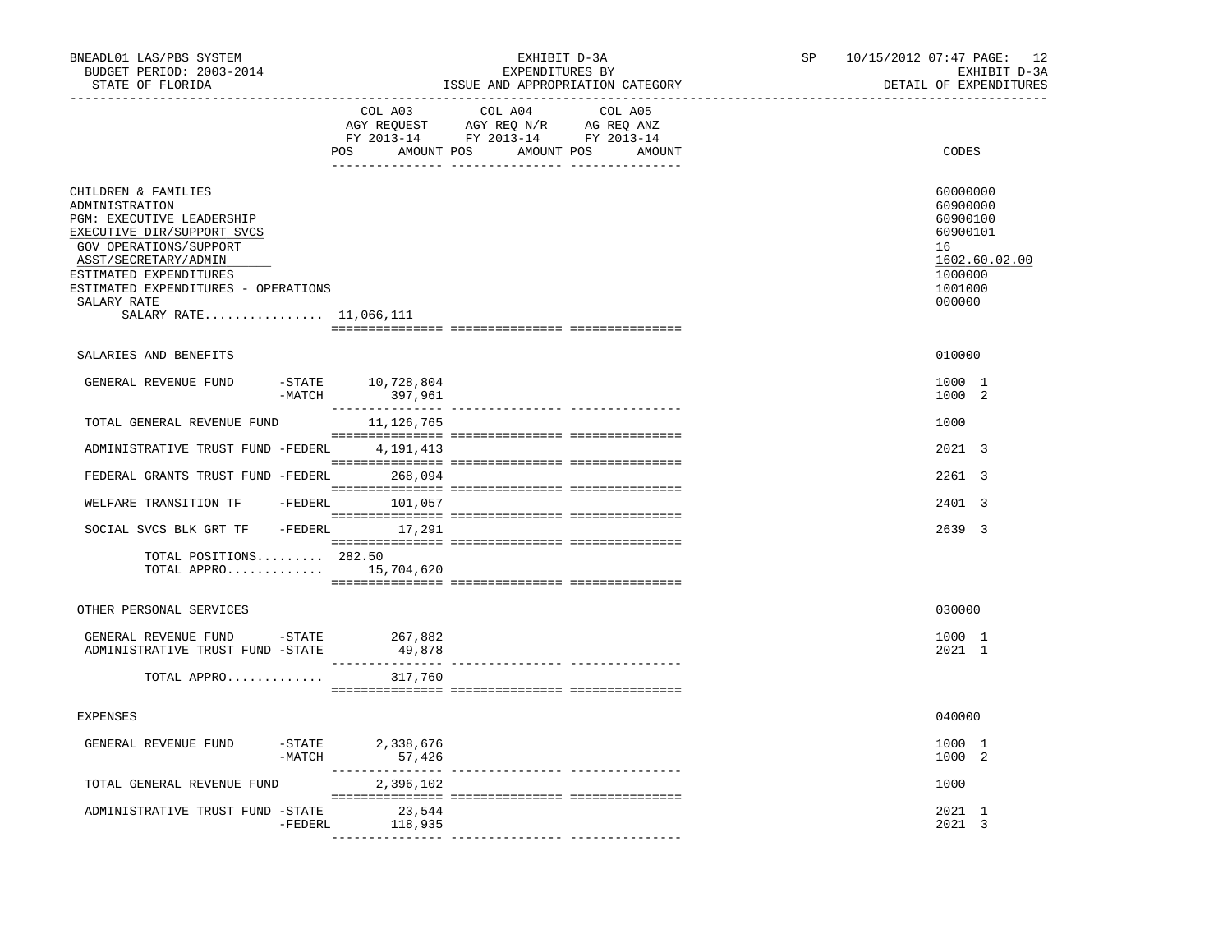| BNEADL01 LAS/PBS SYSTEM<br>BUDGET PERIOD: 2003-2014<br>STATE OF FLORIDA                                                                                                                                                                                                                                                                                |          | ____________________________________ | EXPENDITURES BY                                                                   | EXHIBIT D-3A<br>ISSUE AND APPROPRIATION CATEGORY | SP | 10/15/2012 07:47 PAGE: 13<br>EXHIBIT D-3A<br>DETAIL OF EXPENDITURES                                                             |
|--------------------------------------------------------------------------------------------------------------------------------------------------------------------------------------------------------------------------------------------------------------------------------------------------------------------------------------------------------|----------|--------------------------------------|-----------------------------------------------------------------------------------|--------------------------------------------------|----|---------------------------------------------------------------------------------------------------------------------------------|
|                                                                                                                                                                                                                                                                                                                                                        |          | COL A03<br>POS AMOUNT POS AMOUNT POS | COL A04<br>AGY REQUEST AGY REQ N/R AG REQ ANZ<br>FY 2013-14 FY 2013-14 FY 2013-14 | COL A05<br>AMOUNT                                |    | CODES                                                                                                                           |
| CHILDREN & FAMILIES<br>ADMINISTRATION<br>PGM: EXECUTIVE LEADERSHIP<br>EXECUTIVE DIR/SUPPORT SVCS<br>GOV OPERATIONS/SUPPORT<br>ASST/SECRETARY/ADMIN<br>ESTIMATED EXPENDITURES<br>ESTIMATED EXPENDITURES - OPERATIONS<br><b>EXPENSES</b><br>TOTAL ADMINISTRATIVE TRUST FUND 142,479<br>FEDERAL GRANTS TRUST FUND -FEDERL 56,925<br>WELFARE TRANSITION TF |          | -FEDERL 17,563                       |                                                                                   |                                                  |    | 60000000<br>60900000<br>60900100<br>60900101<br>16<br>1602.60.02.00<br>1000000<br>1001000<br>040000<br>2021<br>2261 3<br>2401 3 |
| OPERATIONS AND MAINT TF                                                                                                                                                                                                                                                                                                                                |          | $-$ STATE 40,500                     |                                                                                   |                                                  |    | 2516 1                                                                                                                          |
| SOCIAL SVCS BLK GRT TF                                                                                                                                                                                                                                                                                                                                 |          | -FEDERL 3,726                        |                                                                                   |                                                  |    | 2639 3                                                                                                                          |
| TOTAL APPRO                                                                                                                                                                                                                                                                                                                                            |          | 2,657,295                            |                                                                                   |                                                  |    |                                                                                                                                 |
| OPERATING CAPITAL OUTLAY                                                                                                                                                                                                                                                                                                                               |          |                                      |                                                                                   |                                                  |    | 060000                                                                                                                          |
| GENERAL REVENUE FUND -STATE<br>ADMINISTRATIVE TRUST FUND -FEDERL                                                                                                                                                                                                                                                                                       |          | 22,099<br>15,556                     |                                                                                   |                                                  |    | 1000 1<br>2021 3                                                                                                                |
| TOTAL APPRO                                                                                                                                                                                                                                                                                                                                            |          | 37,655                               |                                                                                   |                                                  |    |                                                                                                                                 |
| SPECIAL CATEGORIES<br>ACQUISITION/MOTOR VEHICLES                                                                                                                                                                                                                                                                                                       |          |                                      |                                                                                   |                                                  |    | 100000<br>100021                                                                                                                |
| ADMINISTRATIVE TRUST FUND -STATE 20,000                                                                                                                                                                                                                                                                                                                |          |                                      |                                                                                   |                                                  |    | 2021 1                                                                                                                          |
| TRANS TO DIV ADM HEARINGS                                                                                                                                                                                                                                                                                                                              |          |                                      |                                                                                   |                                                  |    | 100565                                                                                                                          |
| GENERAL REVENUE FUND                                                                                                                                                                                                                                                                                                                                   |          | $-$ STATE 261,602                    |                                                                                   |                                                  |    | 1000 1                                                                                                                          |
| CONTRACTED SERVICES                                                                                                                                                                                                                                                                                                                                    |          |                                      |                                                                                   |                                                  |    | 100777                                                                                                                          |
| GENERAL REVENUE FUND                                                                                                                                                                                                                                                                                                                                   | $-MATCH$ | -STATE 388,665<br>2,500              |                                                                                   |                                                  |    | 1000 1<br>1000 2                                                                                                                |
| TOTAL GENERAL REVENUE FUND                                                                                                                                                                                                                                                                                                                             |          | 391,165                              |                                                                                   |                                                  |    | 1000                                                                                                                            |
| ADMINISTRATIVE TRUST FUND -FEDERL                                                                                                                                                                                                                                                                                                                      |          | 89,348                               |                                                                                   |                                                  |    | 2021 3                                                                                                                          |
|                                                                                                                                                                                                                                                                                                                                                        |          |                                      |                                                                                   |                                                  |    |                                                                                                                                 |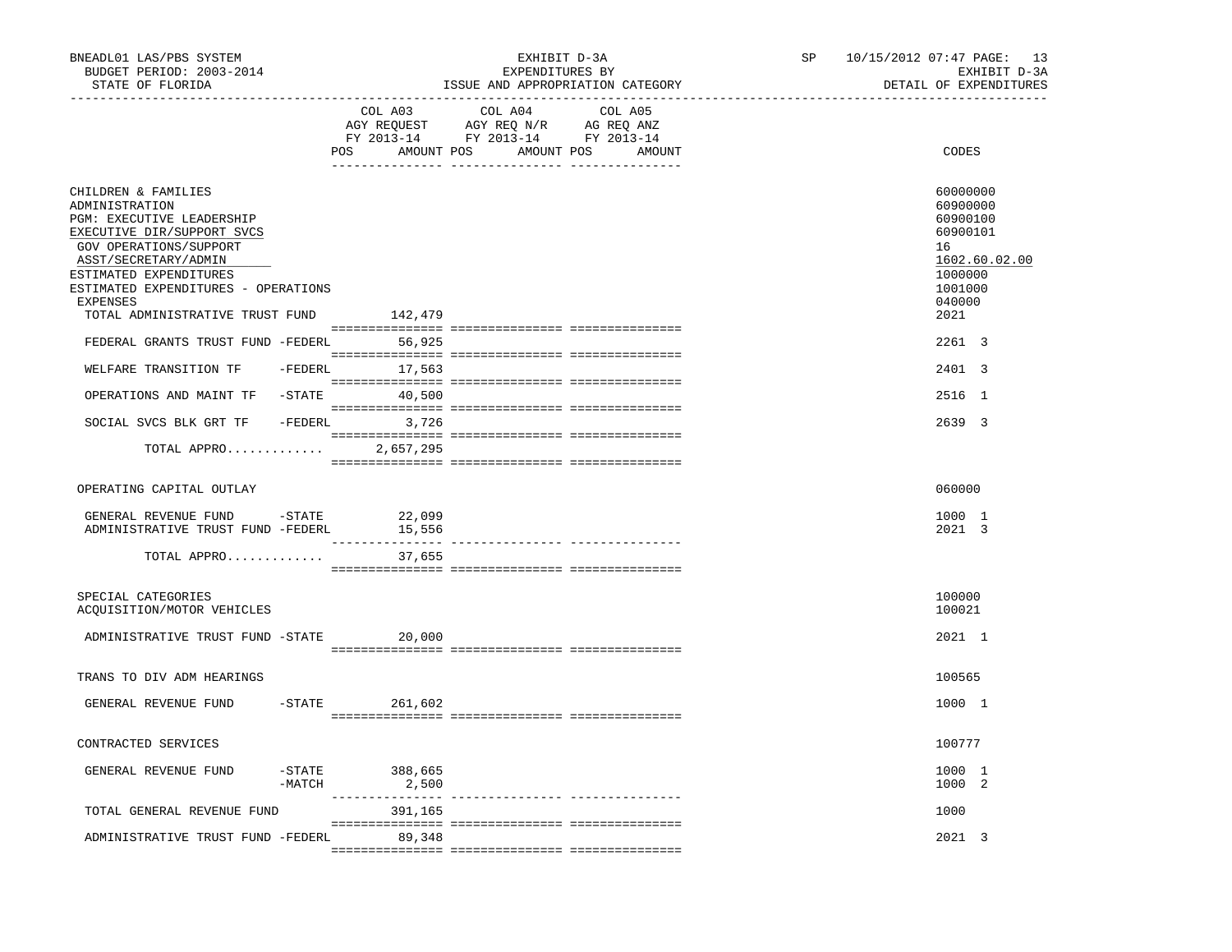| BNEADL01 LAS/PBS SYSTEM<br>BUDGET PERIOD: 2003-2014<br>STATE OF FLORIDA                                                                                                                                                                                          |          |                           | EXHIBIT D-3A<br>EXPENDITURES BY<br>ISSUE AND APPROPRIATION CATEGORY                                                              | SP | 10/15/2012 07:47 PAGE: 14<br>EXHIBIT D-3A<br>DETAIL OF EXPENDITURES                                           |
|------------------------------------------------------------------------------------------------------------------------------------------------------------------------------------------------------------------------------------------------------------------|----------|---------------------------|----------------------------------------------------------------------------------------------------------------------------------|----|---------------------------------------------------------------------------------------------------------------|
|                                                                                                                                                                                                                                                                  |          | COL A03                   | COL A04<br>COL A05<br>AGY REQUEST AGY REQ N/R AG REQ ANZ<br>FY 2013-14 FY 2013-14 FY 2013-14<br>POS AMOUNT POS AMOUNT POS AMOUNT |    | CODES                                                                                                         |
| CHILDREN & FAMILIES<br>ADMINISTRATION<br>PGM: EXECUTIVE LEADERSHIP<br>EXECUTIVE DIR/SUPPORT SVCS<br>GOV OPERATIONS/SUPPORT<br>ASST/SECRETARY/ADMIN<br>ESTIMATED EXPENDITURES<br>ESTIMATED EXPENDITURES - OPERATIONS<br>SPECIAL CATEGORIES<br>CONTRACTED SERVICES |          |                           |                                                                                                                                  |    | 60000000<br>60900000<br>60900100<br>60900101<br>16<br>1602.60.02.00<br>1000000<br>1001000<br>100000<br>100777 |
| FEDERAL GRANTS TRUST FUND -FEDERL                                                                                                                                                                                                                                |          | 7,650                     |                                                                                                                                  |    | 2261 3                                                                                                        |
| WELFARE TRANSITION TF - FEDERL 958                                                                                                                                                                                                                               |          |                           |                                                                                                                                  |    | 2401 3                                                                                                        |
| OPERATIONS AND MAINT TF                                                                                                                                                                                                                                          |          | $-$ STATE 535,040         |                                                                                                                                  |    | 2516 1                                                                                                        |
| TOTAL APPRO $1,024,161$                                                                                                                                                                                                                                          |          |                           |                                                                                                                                  |    |                                                                                                               |
| RISK MANAGEMENT INSURANCE                                                                                                                                                                                                                                        |          |                           |                                                                                                                                  |    | 103241                                                                                                        |
| GENERAL REVENUE FUND                                                                                                                                                                                                                                             |          | -STATE 158,973            |                                                                                                                                  |    | 1000 1                                                                                                        |
| STATE INSTITUTIONAL CLAIMS                                                                                                                                                                                                                                       |          |                           |                                                                                                                                  |    | 103612                                                                                                        |
| GENERAL REVENUE FUND                                                                                                                                                                                                                                             | $-STATE$ | 40,498                    |                                                                                                                                  |    | 1000 1                                                                                                        |
| LEASE/PURCHASE/EQUIPMENT                                                                                                                                                                                                                                         |          |                           |                                                                                                                                  |    | 105281                                                                                                        |
| GENERAL REVENUE FUND                                                                                                                                                                                                                                             | -MATCH   | -STATE 53,697<br>10       |                                                                                                                                  |    | 1000 1<br>1000 2                                                                                              |
| TOTAL GENERAL REVENUE FUND                                                                                                                                                                                                                                       |          | 53,707                    |                                                                                                                                  |    | 1000                                                                                                          |
| ADMINISTRATIVE TRUST FUND -STATE                                                                                                                                                                                                                                 | -FEDERL  | 6,732<br>8,578            |                                                                                                                                  |    | 2021 1<br>2021 3                                                                                              |
| TOTAL ADMINISTRATIVE TRUST FUND                                                                                                                                                                                                                                  |          | _______________<br>15,310 |                                                                                                                                  |    | 2021                                                                                                          |
| FEDERAL GRANTS TRUST FUND -FEDERL                                                                                                                                                                                                                                |          | 9                         |                                                                                                                                  |    | 2261 3                                                                                                        |
| WELFARE TRANSITION TF -FEDERL                                                                                                                                                                                                                                    |          | 2                         |                                                                                                                                  |    | 2401 3                                                                                                        |
| TOTAL APPRO                                                                                                                                                                                                                                                      |          | 69,028                    |                                                                                                                                  |    |                                                                                                               |
|                                                                                                                                                                                                                                                                  |          |                           |                                                                                                                                  |    |                                                                                                               |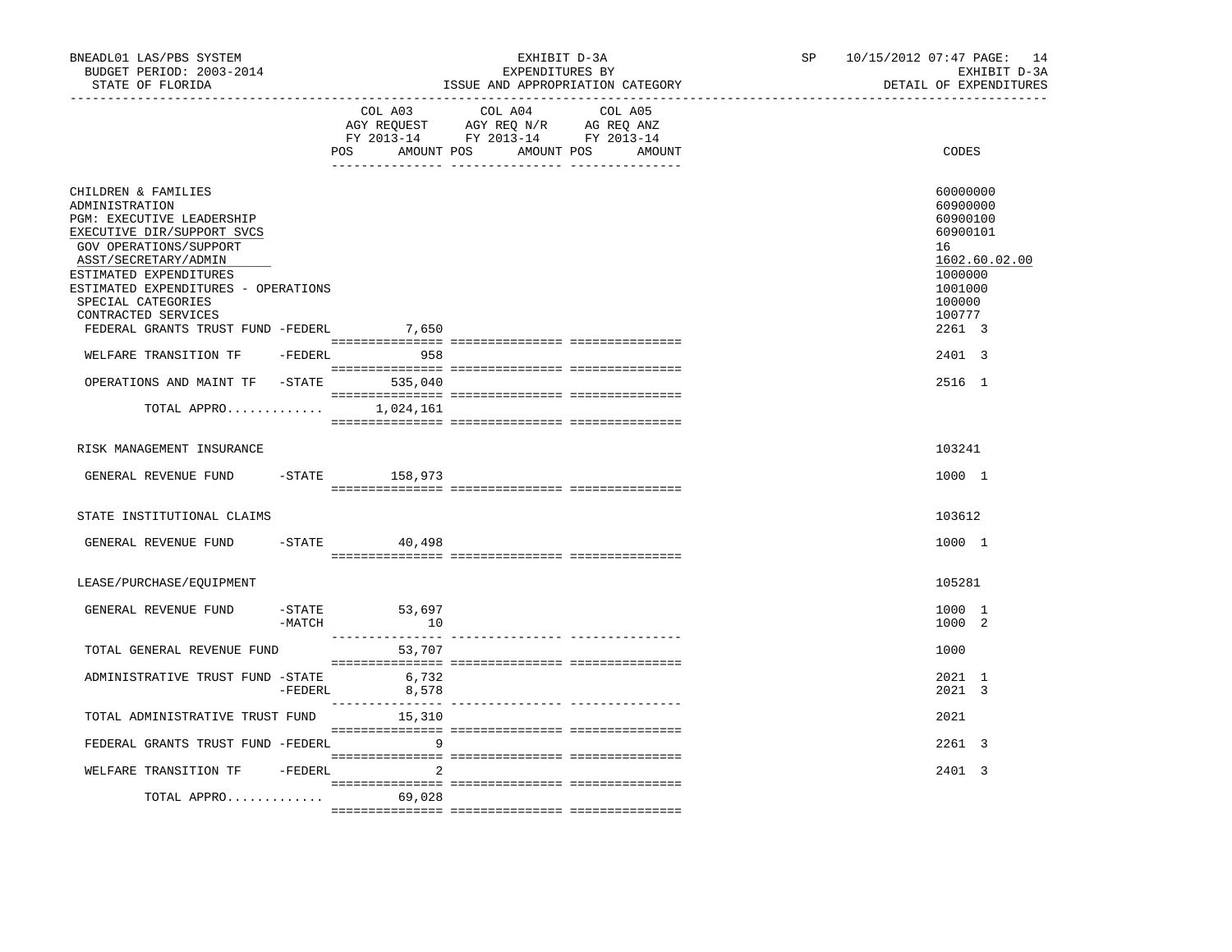| BNEADL01 LAS/PBS SYSTEM<br>BUDGET PERIOD: 2003-2014<br>STATE OF FLORIDA                                                                                                                                                                                                        | -------------------------------       | EXHIBIT D-3A<br>EXPENDITURES BY<br>ISSUE AND APPROPRIATION CATEGORY                                                              | SP | 10/15/2012 07:47 PAGE: 15<br>EXHIBIT D-3A<br>DETAIL OF EXPENDITURES                                           |
|--------------------------------------------------------------------------------------------------------------------------------------------------------------------------------------------------------------------------------------------------------------------------------|---------------------------------------|----------------------------------------------------------------------------------------------------------------------------------|----|---------------------------------------------------------------------------------------------------------------|
|                                                                                                                                                                                                                                                                                | COL A03                               | COL A04<br>COL A05<br>AGY REQUEST AGY REQ N/R AG REQ ANZ<br>FY 2013-14 FY 2013-14 FY 2013-14<br>POS AMOUNT POS AMOUNT POS AMOUNT |    | CODES                                                                                                         |
| CHILDREN & FAMILIES<br>ADMINISTRATION<br><b>PGM: EXECUTIVE LEADERSHIP</b><br>EXECUTIVE DIR/SUPPORT SVCS<br>GOV OPERATIONS/SUPPORT<br>ASST/SECRETARY/ADMIN<br>ESTIMATED EXPENDITURES<br>ESTIMATED EXPENDITURES - OPERATIONS<br>SPECIAL CATEGORIES<br>TR/DMS/HR SVCS/STW CONTRCT |                                       |                                                                                                                                  |    | 60000000<br>60900000<br>60900100<br>60900101<br>16<br>1602.60.02.00<br>1000000<br>1001000<br>100000<br>107040 |
| GENERAL REVENUE FUND -MATCH<br>FEDERAL GRANTS TRUST FUND -FEDERL                                                                                                                                                                                                               | 3,722,026<br>666,476                  |                                                                                                                                  |    | 1000 2<br>2261 3                                                                                              |
| TOTAL APPRO                                                                                                                                                                                                                                                                    | 4,388,502                             |                                                                                                                                  |    |                                                                                                               |
| OUALIFIED EXPENDITURE<br>FL PUB ASSISTANCE ELIG SYS                                                                                                                                                                                                                            |                                       |                                                                                                                                  |    | 200000<br>200083                                                                                              |
| FEDERAL GRANTS TRUST FUND -FEDERL 30,293,595<br>OPERATIONS AND MAINT TF -MATCH                                                                                                                                                                                                 | 3,365,955                             |                                                                                                                                  |    | 2261 3<br>2516 2                                                                                              |
| TOTAL APPRO 33,659,550                                                                                                                                                                                                                                                         |                                       |                                                                                                                                  |    |                                                                                                               |
| CHILD DEPENDENCY SYSTEM                                                                                                                                                                                                                                                        |                                       |                                                                                                                                  |    | 200085                                                                                                        |
| FEDERAL GRANTS TRUST FUND -FEDERL 2,540,000<br>FEDERAL GRANIS IRVOITE<br>WELFARE TRANSITION TF -FEDERL 6,000,000<br>OPERATIONS AND MAINT TF -FEDERL 1,960,000<br>COSTAL SUCS RLK GRT TF -FEDERL 1,950,000                                                                      |                                       |                                                                                                                                  |    | 2261 3<br>2401 3<br>2516 3<br>2639 3                                                                          |
| TOTAL APPRO                                                                                                                                                                                                                                                                    | 12,450,000                            |                                                                                                                                  |    |                                                                                                               |
| DATA PROCESSING SERVICES<br>DCF DATA CENTER                                                                                                                                                                                                                                    |                                       |                                                                                                                                  |    | 210000<br>210008                                                                                              |
| GENERAL REVENUE FUND                                                                                                                                                                                                                                                           | STATE 2,994,911 -<br>MATCH 11,661,258 |                                                                                                                                  |    | 1000 1<br>1000 2                                                                                              |
| TOTAL GENERAL REVENUE FUND                                                                                                                                                                                                                                                     | 14,656,169                            |                                                                                                                                  |    | 1000                                                                                                          |
| ADMINISTRATIVE TRUST FUND -STATE                                                                                                                                                                                                                                               | 7,301<br>-FEDERL 6,525,718            |                                                                                                                                  |    | 2021 1<br>2021 3                                                                                              |
| TOTAL ADMINISTRATIVE TRUST FUND                                                                                                                                                                                                                                                | 6,533,019                             |                                                                                                                                  |    | 2021                                                                                                          |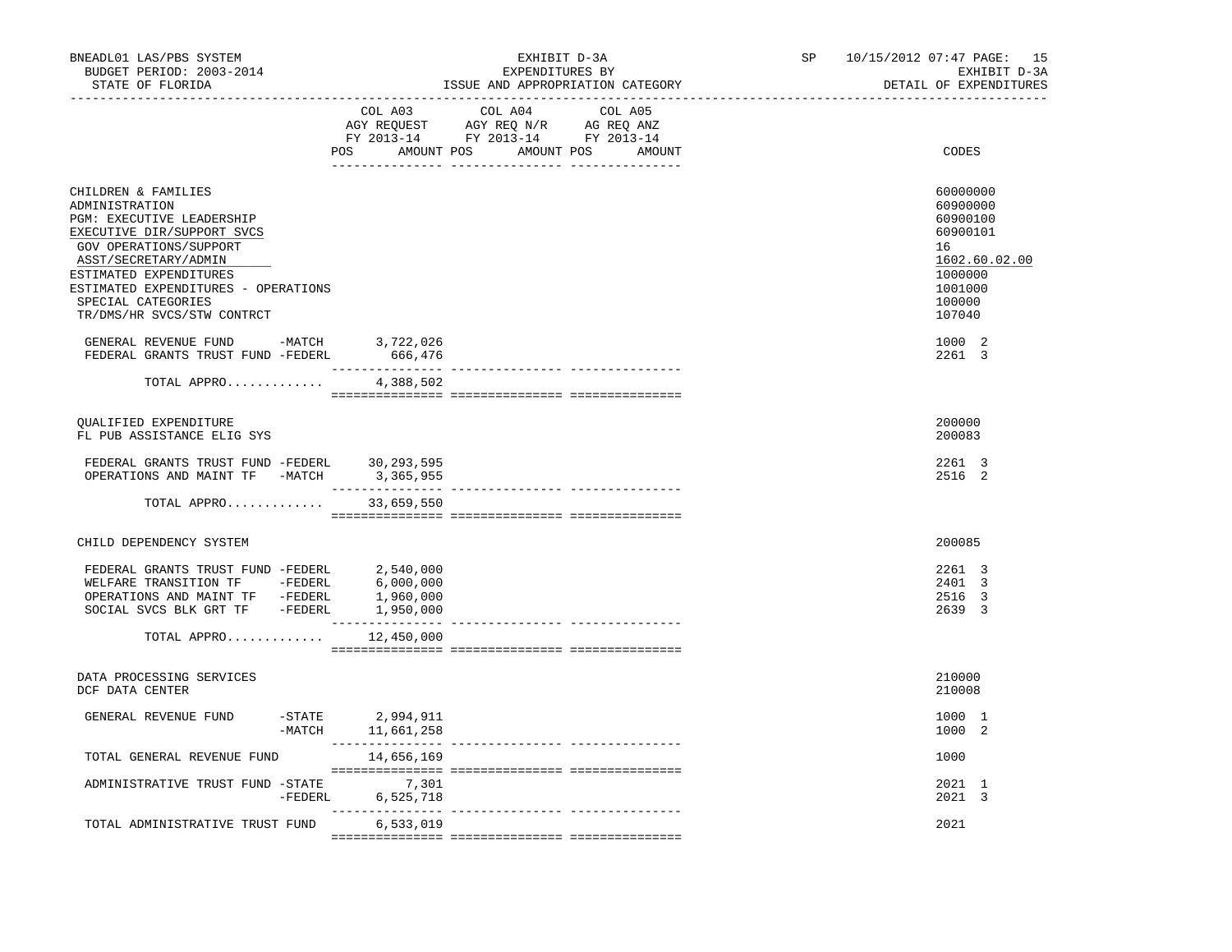| BNEADL01 LAS/PBS SYSTEM<br>BUDGET PERIOD: 2003-2014<br>STATE OF FLORIDA                                                                                                                                                                                                                                                                             |                     | __________________________________ | EXHIBIT D-3A<br>EXPENDITURES BY<br>ISSUE AND APPROPRIATION CATEGORY                                            |                   | SP | 10/15/2012 07:47 PAGE: 16<br>EXHIBIT D-3A<br>DETAIL OF EXPENDITURES                                                                         |
|-----------------------------------------------------------------------------------------------------------------------------------------------------------------------------------------------------------------------------------------------------------------------------------------------------------------------------------------------------|---------------------|------------------------------------|----------------------------------------------------------------------------------------------------------------|-------------------|----|---------------------------------------------------------------------------------------------------------------------------------------------|
|                                                                                                                                                                                                                                                                                                                                                     |                     | COL A03                            | COL A04<br>AGY REQUEST AGY REQ N/R AG REQ ANZ<br>FY 2013-14 FY 2013-14 FY 2013-14<br>POS AMOUNT POS AMOUNT POS | COL A05<br>AMOUNT |    | CODES                                                                                                                                       |
| CHILDREN & FAMILIES<br>ADMINISTRATION<br>PGM: EXECUTIVE LEADERSHIP<br>EXECUTIVE DIR/SUPPORT SVCS<br>GOV OPERATIONS/SUPPORT<br>ASST/SECRETARY/ADMIN<br>ESTIMATED EXPENDITURES<br>ESTIMATED EXPENDITURES - OPERATIONS<br>DATA PROCESSING SERVICES<br>DCF DATA CENTER<br>ALCOHOL/DRUGABU/MEN HLH TF-FEDERL<br>FEDERAL GRANTS TRUST FUND -MATCH 371,173 | -FEDERL             | 19,176<br>7,433,209                |                                                                                                                |                   |    | 60000000<br>60900000<br>60900100<br>60900101<br>16<br>1602.60.02.00<br>1000000<br>1001000<br>210000<br>210008<br>2027 3<br>2261 2<br>2261 3 |
| TOTAL FEDERAL GRANTS TRUST FUND 8,363,143                                                                                                                                                                                                                                                                                                           | $-$ RECPNT          | 558,761                            |                                                                                                                |                   |    | 2261 9<br>2261                                                                                                                              |
| WELFARE TRANSITION TF                                                                                                                                                                                                                                                                                                                               |                     | $-FEDERL$ 324,416                  |                                                                                                                |                   |    | 2401 3                                                                                                                                      |
| OPERATIONS AND MAINT TF                                                                                                                                                                                                                                                                                                                             | $-MATCH$            | $-$ STATE 108,949<br>11,302        |                                                                                                                |                   |    | 2516 1<br>2516 2                                                                                                                            |
| TOTAL OPERATIONS AND MAINT TF                                                                                                                                                                                                                                                                                                                       |                     | 120,251                            |                                                                                                                |                   |    | 2516                                                                                                                                        |
| SOCIAL SVCS BLK GRT TF - FEDERL 171,100                                                                                                                                                                                                                                                                                                             |                     |                                    |                                                                                                                |                   |    | 2639 3                                                                                                                                      |
| TOTAL APPRO                                                                                                                                                                                                                                                                                                                                         |                     | 30,187,274                         |                                                                                                                |                   |    |                                                                                                                                             |
| SOUTHWOOD SRC                                                                                                                                                                                                                                                                                                                                       |                     |                                    |                                                                                                                |                   |    | 210021                                                                                                                                      |
| GENERAL REVENUE FUND -MATCH<br>FEDERAL GRANTS TRUST FUND -FEDERL<br>SOCIAL SVCS BLK GRT TF -FEDERL                                                                                                                                                                                                                                                  |                     | 6,972<br>29,266<br>12,586          |                                                                                                                |                   |    | 1000 2<br>2261 3<br>2639 3                                                                                                                  |
| TOTAL APPRO                                                                                                                                                                                                                                                                                                                                         |                     | 48,824                             |                                                                                                                |                   |    |                                                                                                                                             |
| NORTHWOOD SRC (NSRC)                                                                                                                                                                                                                                                                                                                                |                     |                                    |                                                                                                                |                   |    | 210022                                                                                                                                      |
| GENERAL REVENUE FUND                                                                                                                                                                                                                                                                                                                                | $-$ STATE<br>-MATCH | 72,362<br>8,850,170                |                                                                                                                |                   |    | 1000 1<br>1000 2                                                                                                                            |
| TOTAL GENERAL REVENUE FUND                                                                                                                                                                                                                                                                                                                          |                     | 8,922,532                          |                                                                                                                |                   |    | 1000                                                                                                                                        |
| ADMINISTRATIVE TRUST FUND -FEDERL                                                                                                                                                                                                                                                                                                                   |                     | 1,329,218                          |                                                                                                                |                   |    | 2021 3                                                                                                                                      |
| FEDERAL GRANTS TRUST FUND -MATCH                                                                                                                                                                                                                                                                                                                    |                     | 2,056,032                          |                                                                                                                |                   |    | $2.261$ 2                                                                                                                                   |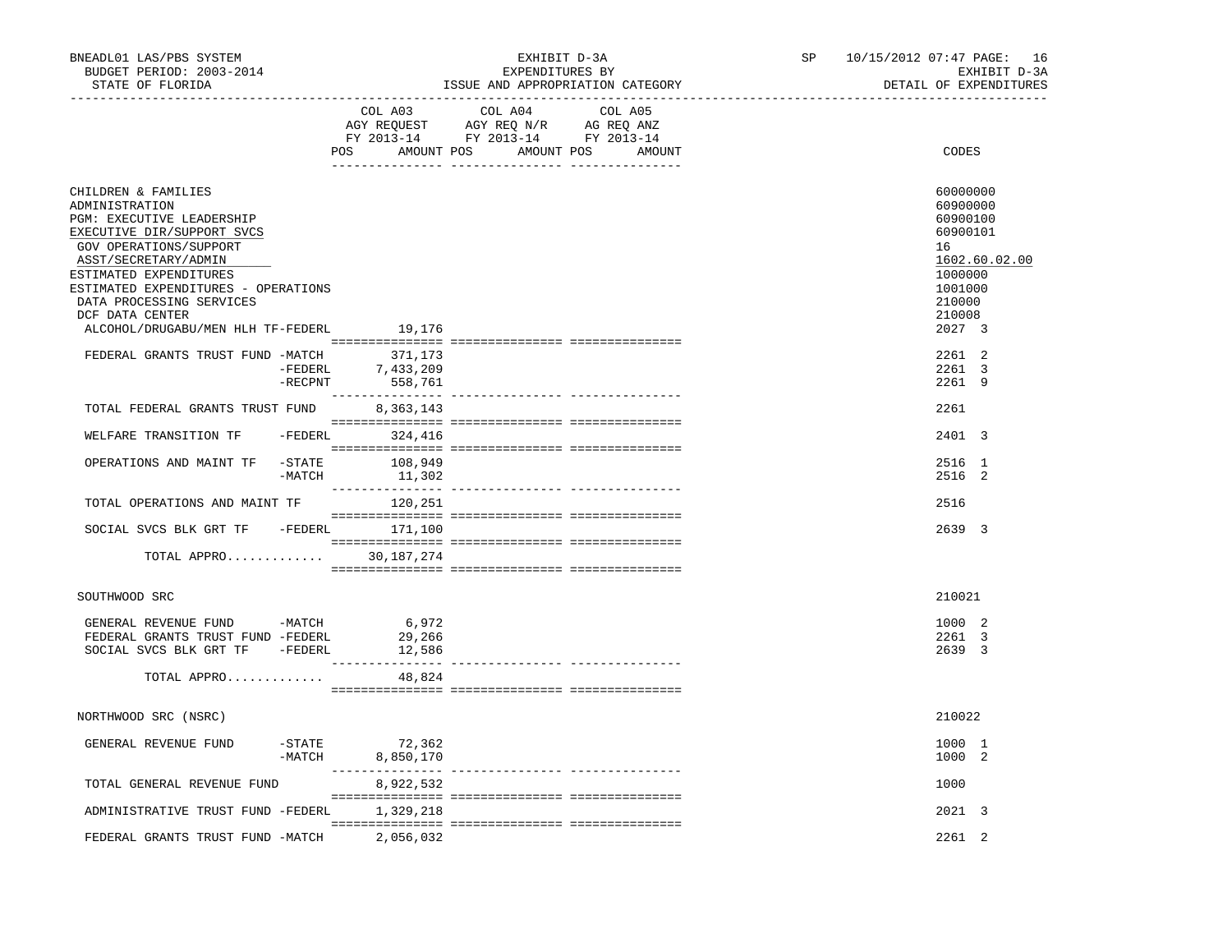| BNEADL01 LAS/PBS SYSTEM<br>BUDGET PERIOD: 2003-2014<br>STATE OF FLORIDA                                                                                                                                                                                                                                                |          |            | EXHIBIT D-3A<br>EXPENDITURES BY                                                                                                                                                                                                                     | ISSUE AND APPROPRIATION CATEGORY | SP | 10/15/2012 07:47 PAGE: 17<br>EXHIBIT D-3A<br>DETAIL OF EXPENDITURES                                                     |
|------------------------------------------------------------------------------------------------------------------------------------------------------------------------------------------------------------------------------------------------------------------------------------------------------------------------|----------|------------|-----------------------------------------------------------------------------------------------------------------------------------------------------------------------------------------------------------------------------------------------------|----------------------------------|----|-------------------------------------------------------------------------------------------------------------------------|
|                                                                                                                                                                                                                                                                                                                        |          | COL A03    | COL A04<br>$\begin{tabular}{lllllllll} \bf AGY & \bf REQUEST & \bf AGY & \bf REQ & \bf N/R & \bf AG & \bf REQ & \bf ANZ \\ \bf FY & \tt 2013-14 & \bf FY & \tt 2013-14 & \bf FY & \tt 2013-14 \\ \end{tabular}$<br>POS AMOUNT POS AMOUNT POS AMOUNT | COL A05                          |    | CODES                                                                                                                   |
| CHILDREN & FAMILIES<br>ADMINISTRATION<br>PGM: EXECUTIVE LEADERSHIP<br>EXECUTIVE DIR/SUPPORT SVCS<br>GOV OPERATIONS/SUPPORT<br>ASST/SECRETARY/ADMIN<br>ESTIMATED EXPENDITURES<br>ESTIMATED EXPENDITURES - OPERATIONS<br>DATA PROCESSING SERVICES<br>NORTHWOOD SRC (NSRC)<br>FEDERAL GRANTS TRUST FUND -FEDERL 5,879,331 |          |            |                                                                                                                                                                                                                                                     |                                  |    | 60000000<br>60900000<br>60900100<br>60900101<br>16<br>1602.60.02.00<br>1000000<br>1001000<br>210000<br>210022<br>2261 3 |
| TOTAL FEDERAL GRANTS TRUST FUND 7,935,363                                                                                                                                                                                                                                                                              |          |            |                                                                                                                                                                                                                                                     |                                  |    | 2261                                                                                                                    |
| WELFARE TRANSITION TF -FEDERL 4,964                                                                                                                                                                                                                                                                                    |          |            |                                                                                                                                                                                                                                                     |                                  |    | 2401 3                                                                                                                  |
| OPERATIONS AND MAINT TF -STATE 2,412,682                                                                                                                                                                                                                                                                               |          |            |                                                                                                                                                                                                                                                     |                                  |    | 2516 1                                                                                                                  |
| SOCIAL SVCS BLK GRT TF - FEDERL 4,967                                                                                                                                                                                                                                                                                  |          |            |                                                                                                                                                                                                                                                     |                                  |    | 2639 3                                                                                                                  |
| TOTAL APPRO                                                                                                                                                                                                                                                                                                            |          | 20,609,726 |                                                                                                                                                                                                                                                     |                                  |    |                                                                                                                         |
| NORTHWEST REGIONAL DC                                                                                                                                                                                                                                                                                                  |          |            |                                                                                                                                                                                                                                                     |                                  |    | 210023                                                                                                                  |
| GENERAL REVENUE FUND                                                                                                                                                                                                                                                                                                   | $-MATCH$ | 50,197     |                                                                                                                                                                                                                                                     |                                  |    | 1000 2                                                                                                                  |
| NSRC DEPRECIATION                                                                                                                                                                                                                                                                                                      |          |            |                                                                                                                                                                                                                                                     |                                  |    | 210028                                                                                                                  |
| FEDERAL GRANTS TRUST FUND -FEDERL 363,236                                                                                                                                                                                                                                                                              |          |            |                                                                                                                                                                                                                                                     |                                  |    | 2261 3                                                                                                                  |
| CLAIMS BILLS & RELIEF ACTS<br>RELIEF/GARCIA-BENGOCHEA                                                                                                                                                                                                                                                                  |          |            |                                                                                                                                                                                                                                                     |                                  |    | 490000<br>490015                                                                                                        |
| FEDERAL GRANTS TRUST FUND -STATE 950,000                                                                                                                                                                                                                                                                               |          |            |                                                                                                                                                                                                                                                     |                                  |    | 2261 1                                                                                                                  |
| RELIEF - MARISSA AMORA                                                                                                                                                                                                                                                                                                 |          |            |                                                                                                                                                                                                                                                     |                                  |    | 490101                                                                                                                  |
| ADMINISTRATIVE TRUST FUND -STATE 1,700,000                                                                                                                                                                                                                                                                             |          |            |                                                                                                                                                                                                                                                     |                                  |    | 2021 1                                                                                                                  |
| TOTAL: ESTIMATED EXPENDITURES - OPERATIONS<br>TOTAL POSITIONS 282.50<br>TOTAL ISSUE $124,698,901$<br>TOTAL SALARY RATE 11,066,111                                                                                                                                                                                      |          |            |                                                                                                                                                                                                                                                     |                                  |    | 1001000                                                                                                                 |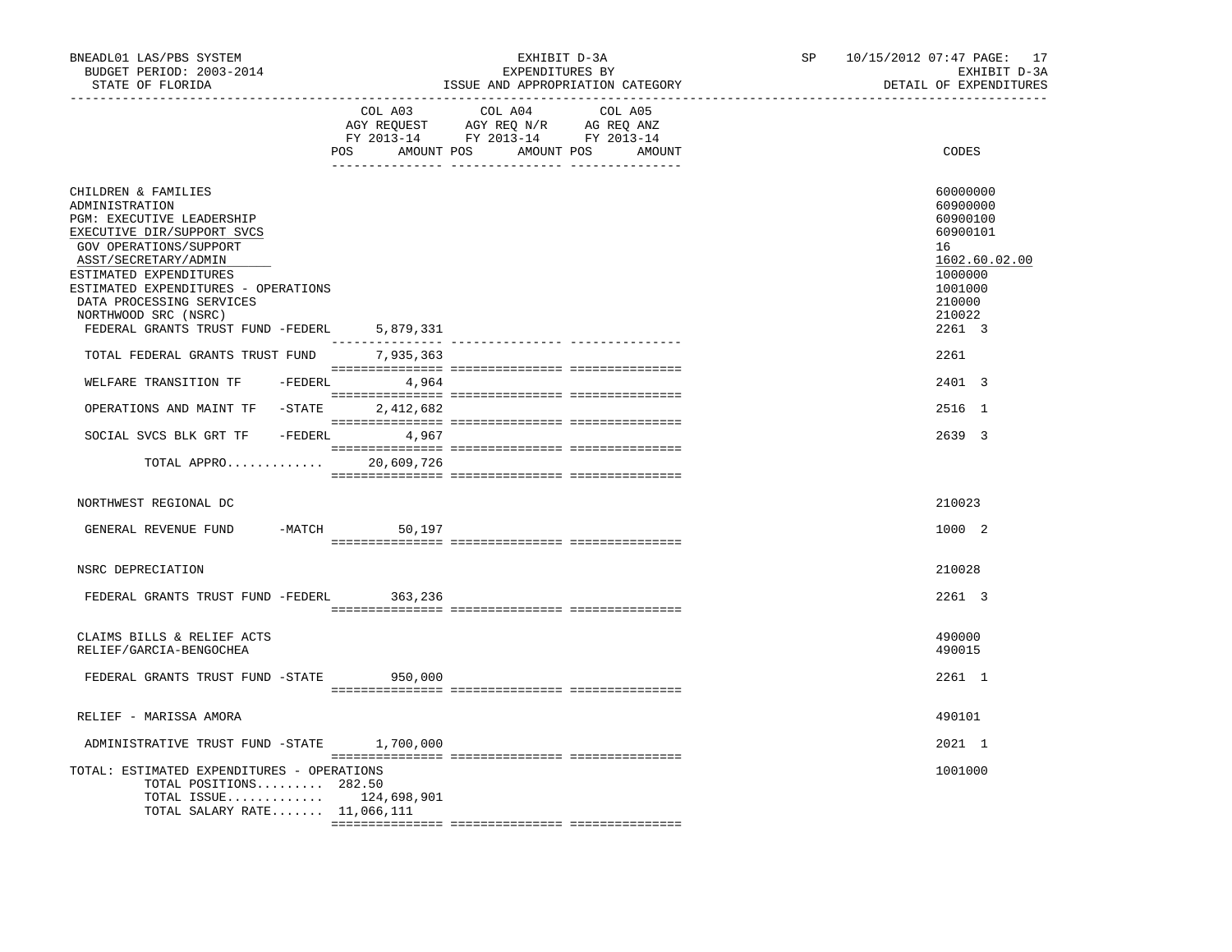| BNEADL01 LAS/PBS SYSTEM<br>BUDGET PERIOD: 2003-2014<br>STATE OF FLORIDA                                                                                                                                                                                                     |          |                          | EXHIBIT D-3A<br>EXPENDITURES BY                                                                   | ISSUE AND APPROPRIATION CATEGORY | SP <sub>2</sub> | 10/15/2012 07:47 PAGE: 18<br>EXHIBIT D-3A<br>DETAIL OF EXPENDITURES                                           |
|-----------------------------------------------------------------------------------------------------------------------------------------------------------------------------------------------------------------------------------------------------------------------------|----------|--------------------------|---------------------------------------------------------------------------------------------------|----------------------------------|-----------------|---------------------------------------------------------------------------------------------------------------|
|                                                                                                                                                                                                                                                                             |          | AMOUNT POS<br>POS        | COL A03 COL A04 COL A05<br>AGY REQUEST AGY REQ N/R AG REQ ANZ<br>FY 2013-14 FY 2013-14 FY 2013-14 | AMOUNT POS<br>AMOUNT             |                 | CODES                                                                                                         |
| CHILDREN & FAMILIES<br>ADMINISTRATION<br>PGM: EXECUTIVE LEADERSHIP<br>EXECUTIVE DIR/SUPPORT SVCS<br>GOV OPERATIONS/SUPPORT<br>ASST/SECRETARY/ADMIN<br>ESTIMATED EXPENDITURES<br>CASUALTY INSURANCE PREMIUM<br>ADJUSTMENT<br>SPECIAL CATEGORIES<br>RISK MANAGEMENT INSURANCE |          |                          |                                                                                                   |                                  |                 | 60000000<br>60900000<br>60900100<br>60900101<br>16<br>1602.60.02.00<br>1000000<br>1001090<br>100000<br>103241 |
| GENERAL REVENUE FUND                                                                                                                                                                                                                                                        |          | $-$ STATE 6,504 -        |                                                                                                   |                                  |                 | 1000 1                                                                                                        |
| DATA PROCESSING SERVICES<br>DCF DATA CENTER                                                                                                                                                                                                                                 |          |                          |                                                                                                   |                                  |                 | 210000<br>210008                                                                                              |
| GENERAL REVENUE FUND -MATCH 18,380-                                                                                                                                                                                                                                         |          |                          |                                                                                                   |                                  |                 | 1000 2                                                                                                        |
| TOTAL: CASUALTY INSURANCE PREMIUM<br>ADJUSTMENT<br>TOTAL ISSUE                                                                                                                                                                                                              |          | 24,884-                  |                                                                                                   |                                  |                 | 1001090                                                                                                       |
| FLORIDA RETIREMENT SYSTEM<br>CONTRIBUTION ADJUSTMENT FOR<br>FISCAL YEAR 2012-2013<br>SALARIES AND BENEFITS                                                                                                                                                                  |          |                          |                                                                                                   |                                  |                 | 1001240<br>010000                                                                                             |
| GENERAL REVENUE FUND                                                                                                                                                                                                                                                        | $-MATCH$ | $-STATE$ 30,277<br>1,124 |                                                                                                   |                                  |                 | 1000 1<br>1000 2                                                                                              |
| TOTAL GENERAL REVENUE FUND                                                                                                                                                                                                                                                  |          | 31,401                   |                                                                                                   |                                  |                 | 1000                                                                                                          |
| ADMINISTRATIVE TRUST FUND -FEDERL 11,829                                                                                                                                                                                                                                    |          |                          |                                                                                                   |                                  |                 | 2021 3                                                                                                        |
| FEDERAL GRANTS TRUST FUND -FEDERL 758                                                                                                                                                                                                                                       |          |                          |                                                                                                   |                                  |                 | 2261 3                                                                                                        |
| WELFARE TRANSITION TF -FEDERL 284                                                                                                                                                                                                                                           |          |                          |                                                                                                   |                                  |                 | 2401 3                                                                                                        |
| SOCIAL SVCS BLK GRT TF -FEDERL                                                                                                                                                                                                                                              |          | 49                       |                                                                                                   |                                  |                 | 2639 3                                                                                                        |
| TOTAL APPRO                                                                                                                                                                                                                                                                 |          | 44,321                   |                                                                                                   |                                  |                 |                                                                                                               |
|                                                                                                                                                                                                                                                                             |          |                          |                                                                                                   |                                  |                 |                                                                                                               |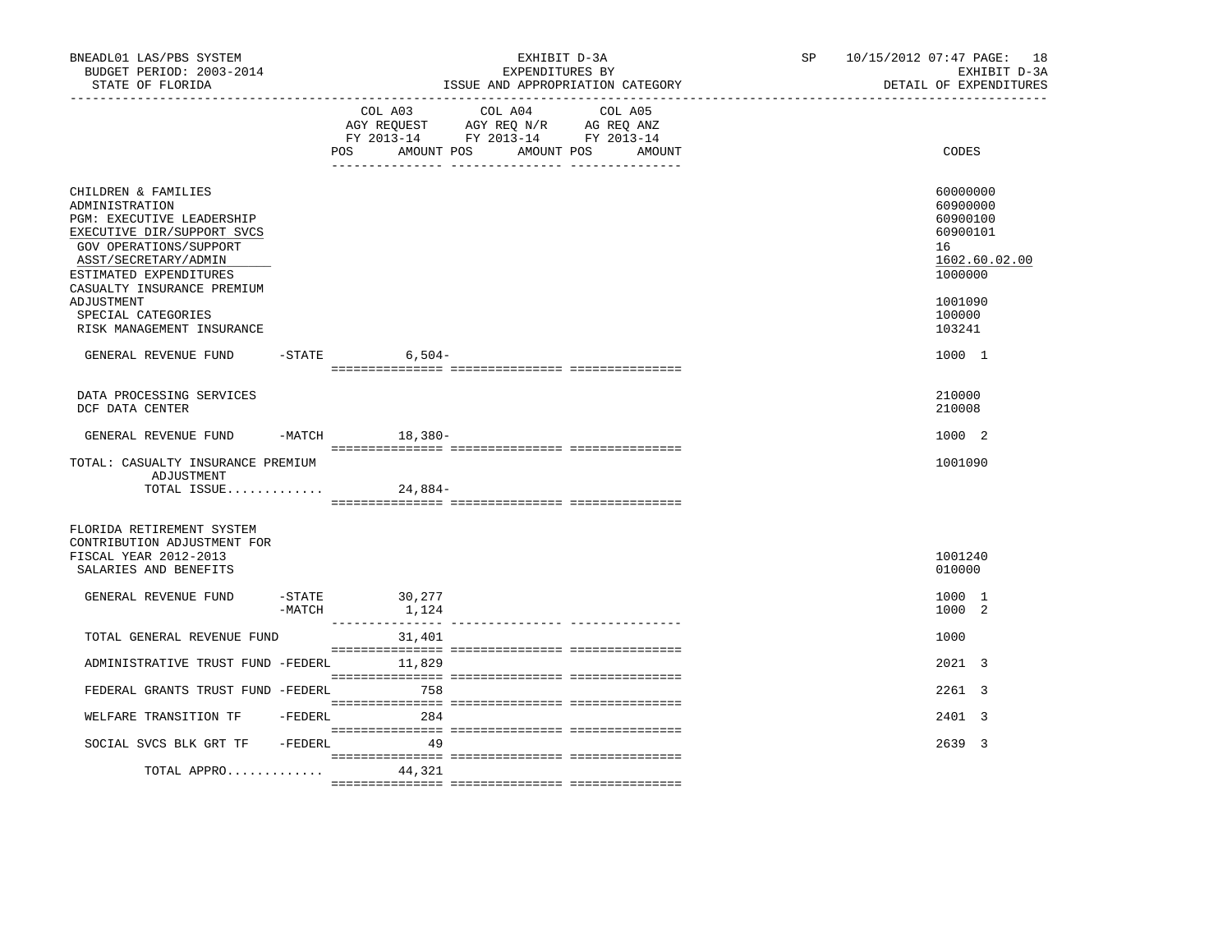| BNEADL01 LAS/PBS SYSTEM<br>BUDGET PERIOD: 2003-2014<br>STATE OF FLORIDA                                                                                                                                   |           |                               | EXHIBIT D-3A<br>EXPENDITURES BY<br>ISSUE AND APPROPRIATION CATEGORY                                                                   |  | SP <sub>2</sub> | 10/15/2012 07:47 PAGE: 19 |                                                               | EXHIBIT D-3A<br>DETAIL OF EXPENDITURES |
|-----------------------------------------------------------------------------------------------------------------------------------------------------------------------------------------------------------|-----------|-------------------------------|---------------------------------------------------------------------------------------------------------------------------------------|--|-----------------|---------------------------|---------------------------------------------------------------|----------------------------------------|
|                                                                                                                                                                                                           |           |                               | COL A03 COL A04 COL A05<br>AGY REQUEST AGY REQ N/R AG REQ ANZ<br>FY 2013-14 FY 2013-14 FY 2013-14<br>POS AMOUNT POS AMOUNT POS AMOUNT |  |                 |                           | CODES                                                         |                                        |
| CHILDREN & FAMILIES<br>ADMINISTRATION<br>PGM: EXECUTIVE LEADERSHIP<br>EXECUTIVE DIR/SUPPORT SVCS<br>GOV OPERATIONS/SUPPORT<br>ASST/SECRETARY/ADMIN<br>ESTIMATED EXPENDITURES<br>FLORIDA RETIREMENT SYSTEM |           |                               |                                                                                                                                       |  |                 |                           | 60000000<br>60900000<br>60900100<br>60900101<br>16<br>1000000 | 1602.60.02.00                          |
| CONTRIBUTION ADJUSTMENT FOR<br>FISCAL YEAR 2012-2013<br>DATA PROCESSING SERVICES<br>DCF DATA CENTER                                                                                                       |           |                               |                                                                                                                                       |  |                 |                           | 1001240<br>210000<br>210008                                   |                                        |
| GENERAL REVENUE FUND                                                                                                                                                                                      | $-$ STATE | -STATE 5,052<br>-MATCH 19,678 |                                                                                                                                       |  |                 |                           | 1000 1<br>1000 2                                              |                                        |
| TOTAL GENERAL REVENUE FUND                                                                                                                                                                                |           | 24,730                        |                                                                                                                                       |  |                 |                           | 1000                                                          |                                        |
| ADMINISTRATIVE TRUST FUND -STATE                                                                                                                                                                          |           | 11<br>-FEDERL 8,971           |                                                                                                                                       |  |                 |                           | 2021 1<br>2021 3                                              |                                        |
| TOTAL ADMINISTRATIVE TRUST FUND 8,982                                                                                                                                                                     |           |                               |                                                                                                                                       |  |                 |                           | 2021                                                          |                                        |
| ALCOHOL/DRUGABU/MEN HLH TF-FEDERL 35                                                                                                                                                                      |           |                               |                                                                                                                                       |  |                 |                           | $2027 - 3$                                                    |                                        |
| FEDERAL GRANTS TRUST FUND -MATCH                                                                                                                                                                          | -FEDERL   | 186<br>3,722                  |                                                                                                                                       |  |                 |                           | 2261 2<br>2261 3                                              |                                        |
| TOTAL FEDERAL GRANTS TRUST FUND 3,908                                                                                                                                                                     |           |                               |                                                                                                                                       |  |                 |                           | 2261                                                          |                                        |
| WELFARE TRANSITION TF -FEDERL 300                                                                                                                                                                         |           |                               |                                                                                                                                       |  |                 |                           | 2401 3                                                        |                                        |
| OPERATIONS AND MAINT TF -STATE 209                                                                                                                                                                        |           |                               |                                                                                                                                       |  |                 |                           | 2516 1                                                        |                                        |
| SOCIAL SVCS BLK GRT TF - FEDERL 190                                                                                                                                                                       |           |                               |                                                                                                                                       |  |                 |                           | 2639 3                                                        |                                        |
| TOTAL APPRO 38,354                                                                                                                                                                                        |           |                               |                                                                                                                                       |  |                 |                           |                                                               |                                        |
| SOUTHWOOD SRC                                                                                                                                                                                             |           |                               |                                                                                                                                       |  |                 |                           | 210021                                                        |                                        |
|                                                                                                                                                                                                           |           |                               |                                                                                                                                       |  |                 |                           |                                                               |                                        |
| GENERAL REVENUE FUND -MATCH<br>FEDERAL GRANTS TRUST FUND -FEDERL<br>SOCIAL SVCS BLK GRT TF - FEDERL                                                                                                       |           | 4<br>16<br>$\overline{7}$     |                                                                                                                                       |  |                 |                           | 1000 2<br>2261 3<br>2639 3                                    |                                        |
| TOTAL APPRO                                                                                                                                                                                               |           | 27                            |                                                                                                                                       |  |                 |                           |                                                               |                                        |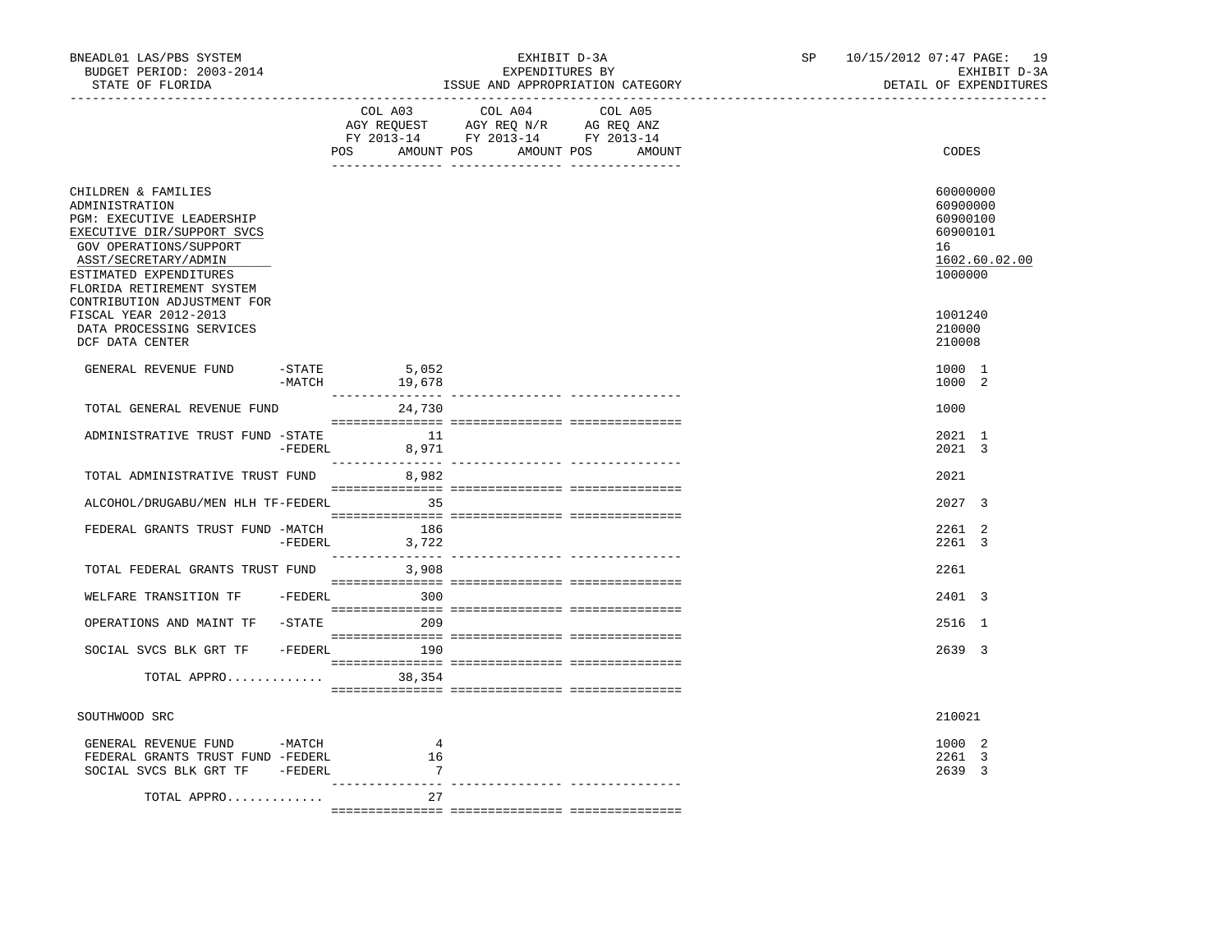| BNEADL01 LAS/PBS SYSTEM<br>BUDGET PERIOD: 2003-2014<br>STATE OF FLORIDA                                                                                                                                                                  |          |                      | EXHIBIT D-3A<br>EXPENDITURES BY<br>ISSUE AND APPROPRIATION CATEGORY                                                              | SP 10/15/2012 07:47 PAGE: 20<br>EXHIBIT D-3A<br>DETAIL OF EXPENDITURES         |
|------------------------------------------------------------------------------------------------------------------------------------------------------------------------------------------------------------------------------------------|----------|----------------------|----------------------------------------------------------------------------------------------------------------------------------|--------------------------------------------------------------------------------|
|                                                                                                                                                                                                                                          |          | COL A03              | COL A04<br>COL A05<br>AGY REQUEST AGY REQ N/R AG REQ ANZ<br>FY 2013-14 FY 2013-14 FY 2013-14<br>POS AMOUNT POS AMOUNT POS AMOUNT | CODES                                                                          |
| CHILDREN & FAMILIES<br>ADMINISTRATION<br>PGM: EXECUTIVE LEADERSHIP<br>EXECUTIVE DIR/SUPPORT SVCS<br>GOV OPERATIONS/SUPPORT<br>ASST/SECRETARY/ADMIN<br>ESTIMATED EXPENDITURES<br>FLORIDA RETIREMENT SYSTEM<br>CONTRIBUTION ADJUSTMENT FOR |          |                      |                                                                                                                                  | 60000000<br>60900000<br>60900100<br>60900101<br>16<br>1602.60.02.00<br>1000000 |
| FISCAL YEAR 2012-2013<br>DATA PROCESSING SERVICES<br>NORTHWOOD SRC (NSRC)                                                                                                                                                                |          |                      |                                                                                                                                  | 1001240<br>210000<br>210022                                                    |
| GENERAL REVENUE FUND                                                                                                                                                                                                                     | $-STATE$ | 36<br>$-MATCH$ 4,368 |                                                                                                                                  | 1000 1<br>1000 2                                                               |
| TOTAL GENERAL REVENUE FUND                                                                                                                                                                                                               |          | 4,404                |                                                                                                                                  | 1000                                                                           |
| ADMINISTRATIVE TRUST FUND -FEDERL 656                                                                                                                                                                                                    |          |                      |                                                                                                                                  | 2021 3                                                                         |
| FEDERAL GRANTS TRUST FUND -MATCH 1,015                                                                                                                                                                                                   |          | -FEDERL 2,902        |                                                                                                                                  | 2261 2<br>2261 3                                                               |
| TOTAL FEDERAL GRANTS TRUST FUND 3.917                                                                                                                                                                                                    |          |                      |                                                                                                                                  | 2261                                                                           |
| WELFARE TRANSITION TF -FEDERL                                                                                                                                                                                                            |          | $\sim$ 2             |                                                                                                                                  | 2401 3                                                                         |
| OPERATIONS AND MAINT TF -STATE 1,191                                                                                                                                                                                                     |          |                      |                                                                                                                                  | 2516 1                                                                         |
| SOCIAL SVCS BLK GRT TF                                                                                                                                                                                                                   |          | -FEDERL 2            |                                                                                                                                  | 2639 3                                                                         |
| TOTAL APPRO                                                                                                                                                                                                                              |          | 10,172               |                                                                                                                                  |                                                                                |
| TOTAL: FLORIDA RETIREMENT SYSTEM<br>CONTRIBUTION ADJUSTMENT FOR<br>FISCAL YEAR 2012-2013<br>TOTAL ISSUE 92,874                                                                                                                           |          |                      |                                                                                                                                  | 1001240                                                                        |
|                                                                                                                                                                                                                                          |          |                      |                                                                                                                                  |                                                                                |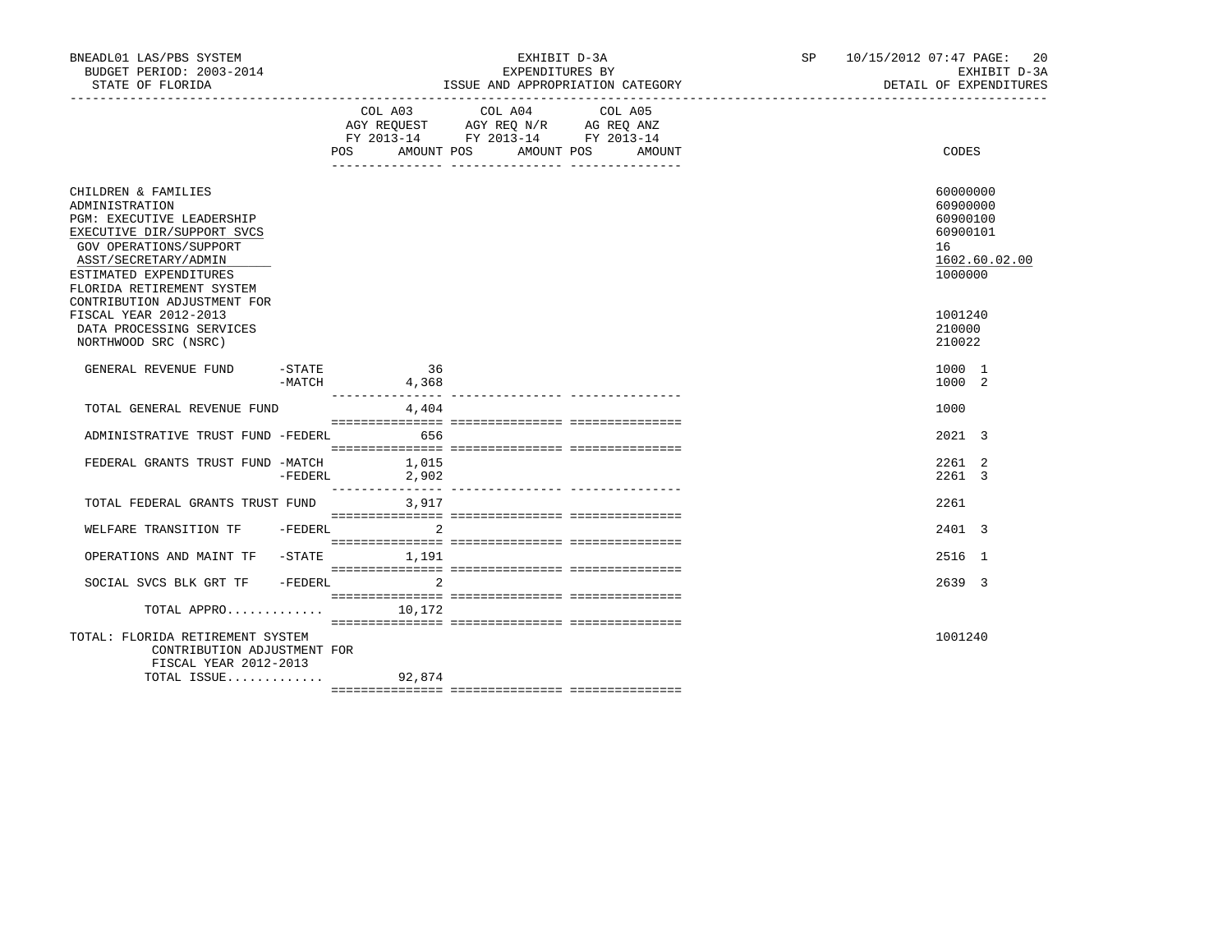| BNEADL01 LAS/PBS SYSTEM<br>BUDGET PERIOD: 2003-2014<br>STATE OF FLORIDA<br>------------------                                                                                                                                                  |           |                          | EXHIBIT D-3A<br>EXPENDITURES BY             | ISSUE AND APPROPRIATION CATEGORY | SP | 10/15/2012 07:47 PAGE: 21<br>EXHIBIT D-3A<br>DETAIL OF EXPENDITURES            |
|------------------------------------------------------------------------------------------------------------------------------------------------------------------------------------------------------------------------------------------------|-----------|--------------------------|---------------------------------------------|----------------------------------|----|--------------------------------------------------------------------------------|
|                                                                                                                                                                                                                                                |           | COL A03                  | COL A04<br>POS AMOUNT POS AMOUNT POS AMOUNT | COL A05                          |    | CODES                                                                          |
| CHILDREN & FAMILIES<br>ADMINISTRATION<br>PGM: EXECUTIVE LEADERSHIP<br>EXECUTIVE DIR/SUPPORT SVCS<br>GOV OPERATIONS/SUPPORT<br>ASST/SECRETARY/ADMIN<br>ESTIMATED EXPENDITURES<br>ADJUSTMENT TO STATE HEALTH<br>INSURANCE PREMIUM CONTRIBUTION - |           |                          |                                             |                                  |    | 60000000<br>60900000<br>60900100<br>60900101<br>16<br>1602.60.02.00<br>1000000 |
| FISCAL YEAR 2012-13<br>SALARIES AND BENEFITS                                                                                                                                                                                                   |           |                          |                                             |                                  |    | 1001830<br>010000                                                              |
| GENERAL REVENUE FUND                                                                                                                                                                                                                           | -MATCH    | -STATE 22,490<br>835     |                                             |                                  |    | 1000 1<br>1000 2                                                               |
| TOTAL GENERAL REVENUE FUND                                                                                                                                                                                                                     |           | 23,325                   |                                             |                                  |    | 1000                                                                           |
| ADMINISTRATIVE TRUST FUND -FEDERL                                                                                                                                                                                                              |           | 8,787                    |                                             |                                  |    | 2021 3                                                                         |
| FEDERAL GRANTS TRUST FUND -FEDERL                                                                                                                                                                                                              |           | 563                      |                                             |                                  |    | 2261 3                                                                         |
| WELFARE TRANSITION TF                                                                                                                                                                                                                          |           | -FEDERL 211              |                                             |                                  |    | 2401 3                                                                         |
| SOCIAL SVCS BLK GRT TF - FEDERL 36                                                                                                                                                                                                             |           |                          |                                             |                                  |    | 2639 3                                                                         |
| TOTAL APPRO $32,922$                                                                                                                                                                                                                           |           |                          |                                             |                                  |    |                                                                                |
| DATA PROCESSING SERVICES<br>DCF DATA CENTER                                                                                                                                                                                                    |           |                          |                                             |                                  |    | 210000<br>210008                                                               |
| GENERAL REVENUE FUND                                                                                                                                                                                                                           | $-$ STATE | 4,172<br>$-MATCH$ 16,250 |                                             |                                  |    | 1000 1<br>1000 2                                                               |
| TOTAL GENERAL REVENUE FUND                                                                                                                                                                                                                     |           | 20,422                   |                                             |                                  |    | 1000                                                                           |
| ADMINISTRATIVE TRUST FUND -STATE                                                                                                                                                                                                               |           | - 9<br>-FEDERL 7,409     |                                             |                                  |    | 2021 1<br>2021 3                                                               |
| TOTAL ADMINISTRATIVE TRUST FUND                                                                                                                                                                                                                |           | 7,418                    |                                             |                                  |    | 2021                                                                           |
| ALCOHOL/DRUGABU/MEN HLH TF-FEDERL                                                                                                                                                                                                              |           | $\sim$ 29                |                                             |                                  |    | 2027 3                                                                         |
| FEDERAL GRANTS TRUST FUND -MATCH                                                                                                                                                                                                               | -FEDERL   | 153<br>3,074             |                                             |                                  |    | 2261 2<br>2261 3                                                               |
| TOTAL FEDERAL GRANTS TRUST FUND                                                                                                                                                                                                                |           | 3,227                    |                                             |                                  |    | 2261                                                                           |
| WELFARE TRANSITION TF                                                                                                                                                                                                                          |           | -FEDERL 248              |                                             |                                  |    | 2401 3                                                                         |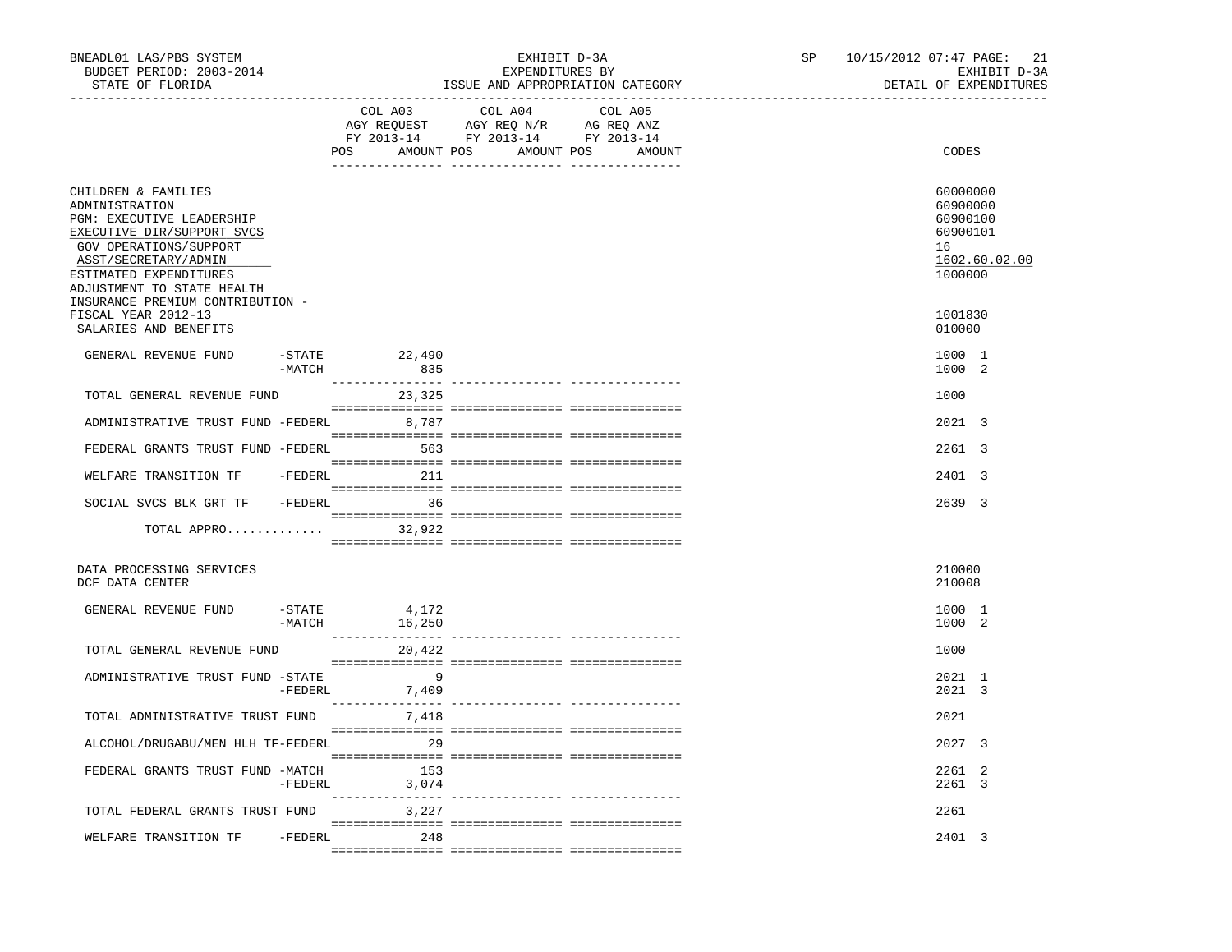| BNEADL01 LAS/PBS SYSTEM<br>BUDGET PERIOD: 2003-2014<br>STATE OF FLORIDA<br>_________________                                                                                                                      |           |                                 | EXHIBIT D-3A<br>EXPENDITURES BY<br>ISSUE AND APPROPRIATION CATEGORY<br>_______________________________                                                                                                                                                                                                                                                                                                                                                          | SP | 10/15/2012 07:47 PAGE: 22<br>EXHIBIT D-3A<br>DETAIL OF EXPENDITURES            |
|-------------------------------------------------------------------------------------------------------------------------------------------------------------------------------------------------------------------|-----------|---------------------------------|-----------------------------------------------------------------------------------------------------------------------------------------------------------------------------------------------------------------------------------------------------------------------------------------------------------------------------------------------------------------------------------------------------------------------------------------------------------------|----|--------------------------------------------------------------------------------|
|                                                                                                                                                                                                                   |           | COL A03                         | COL A04<br>COL A05<br>AGY REQUEST AGY REQ N/R AG REQ ANZ<br>FY 2013-14 FY 2013-14 FY 2013-14<br>POS AMOUNT POS AMOUNT POS AMOUNT                                                                                                                                                                                                                                                                                                                                |    | CODES                                                                          |
| CHILDREN & FAMILIES<br>ADMINISTRATION<br><b>PGM: EXECUTIVE LEADERSHIP</b><br>EXECUTIVE DIR/SUPPORT SVCS<br>GOV OPERATIONS/SUPPORT<br>ASST/SECRETARY/ADMIN<br>ESTIMATED EXPENDITURES<br>ADJUSTMENT TO STATE HEALTH |           |                                 |                                                                                                                                                                                                                                                                                                                                                                                                                                                                 |    | 60000000<br>60900000<br>60900100<br>60900101<br>16<br>1602.60.02.00<br>1000000 |
| INSURANCE PREMIUM CONTRIBUTION -<br>FISCAL YEAR 2012-13<br>DATA PROCESSING SERVICES<br>DCF DATA CENTER<br>OPERATIONS AND MAINT TF                                                                                 |           | $-$ STATE $172$                 |                                                                                                                                                                                                                                                                                                                                                                                                                                                                 |    | 1001830<br>210000<br>210008<br>2516 1                                          |
| SOCIAL SVCS BLK GRT TF<br>TOTAL APPRO $31,673$                                                                                                                                                                    |           | -FEDERL 157                     | $\begin{minipage}{0.03\textwidth} \begin{tabular}{l} \textbf{0.04\textwidth} \textbf{0.04\textwidth} \textbf{0.04\textwidth} \textbf{0.04\textwidth} \textbf{0.04\textwidth} \textbf{0.04\textwidth} \textbf{0.04\textwidth} \textbf{0.04\textwidth} \textbf{0.04\textwidth} \textbf{0.04\textwidth} \textbf{0.04\textwidth} \textbf{0.04\textwidth} \textbf{0.04\textwidth} \textbf{0.04\textwidth} \textbf{0.04\textwidth} \textbf{0.04\textwidth} \textbf{0$ |    | 2639 3                                                                         |
|                                                                                                                                                                                                                   |           |                                 |                                                                                                                                                                                                                                                                                                                                                                                                                                                                 |    |                                                                                |
| SOUTHWOOD SRC                                                                                                                                                                                                     |           |                                 |                                                                                                                                                                                                                                                                                                                                                                                                                                                                 |    | 210021                                                                         |
| GENERAL REVENUE FUND -MATCH<br>FEDERAL GRANTS TRUST FUND -FEDERL<br>SOCIAL SVCS BLK GRT TF -FEDERL                                                                                                                |           | 4<br>15<br>- 6                  |                                                                                                                                                                                                                                                                                                                                                                                                                                                                 |    | 1000 2<br>2261 3<br>2639 3                                                     |
| TOTAL APPRO                                                                                                                                                                                                       |           | 25                              |                                                                                                                                                                                                                                                                                                                                                                                                                                                                 |    |                                                                                |
| NORTHWOOD SRC (NSRC)                                                                                                                                                                                              |           |                                 |                                                                                                                                                                                                                                                                                                                                                                                                                                                                 |    | 210022                                                                         |
| GENERAL REVENUE FUND                                                                                                                                                                                              | -STATE    | 31<br>$-MATCH$ 3,780            |                                                                                                                                                                                                                                                                                                                                                                                                                                                                 |    | 1000 1<br>1000 2                                                               |
| TOTAL GENERAL REVENUE FUND                                                                                                                                                                                        |           | 3,811                           |                                                                                                                                                                                                                                                                                                                                                                                                                                                                 |    | 1000                                                                           |
| ADMINISTRATIVE TRUST FUND -FEDERL                                                                                                                                                                                 |           | 568                             |                                                                                                                                                                                                                                                                                                                                                                                                                                                                 |    | $2021 \quad 3$                                                                 |
| FEDERAL GRANTS TRUST FUND -MATCH                                                                                                                                                                                  | $-FEDERL$ | 878<br>2,511<br>_______________ |                                                                                                                                                                                                                                                                                                                                                                                                                                                                 |    | 2261 2<br>2261 3                                                               |
| TOTAL FEDERAL GRANTS TRUST FUND                                                                                                                                                                                   |           | 3,389                           |                                                                                                                                                                                                                                                                                                                                                                                                                                                                 |    | 2261                                                                           |
| WELFARE TRANSITION TF                                                                                                                                                                                             | -FEDERL   | 2                               |                                                                                                                                                                                                                                                                                                                                                                                                                                                                 |    | 2401 3                                                                         |
| OPERATIONS AND MAINT TF                                                                                                                                                                                           |           | $-STATE$ 1,031                  |                                                                                                                                                                                                                                                                                                                                                                                                                                                                 |    | 2516 1                                                                         |
| SOCIAL SVCS BLK GRT TF                                                                                                                                                                                            | -FEDERL   | 2                               |                                                                                                                                                                                                                                                                                                                                                                                                                                                                 |    | 2639 3                                                                         |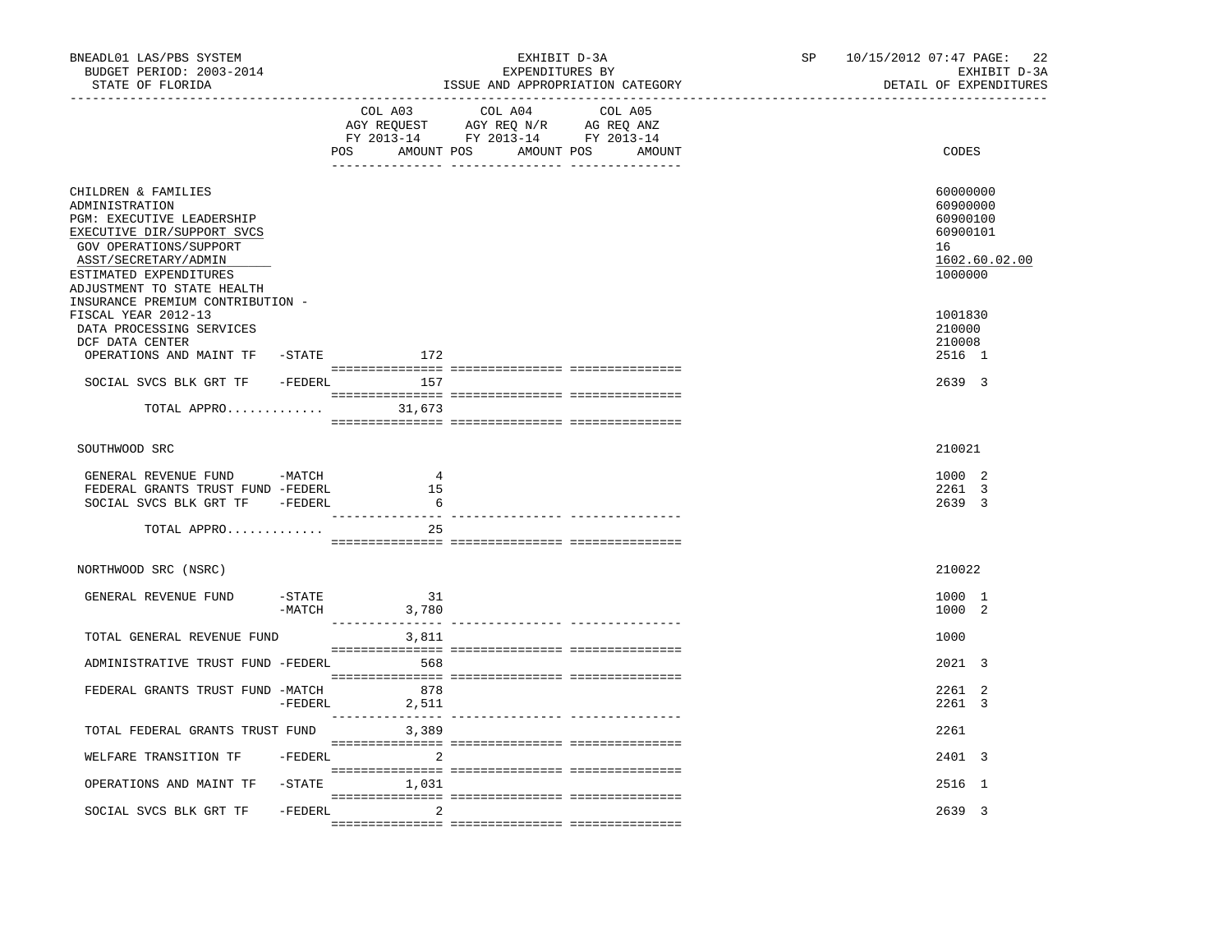| BNEADL01 LAS/PBS SYSTEM<br>BUDGET PERIOD: 2003-2014<br>STATE OF FLORIDA                                                                                                                                           | EXHIBIT D-3A<br>EXPENDITURES BY<br>ISSUE AND APPROPRIATION CATEGORY                                                                   | 10/15/2012 07:47 PAGE: 23<br>SP and the set of the set of the set of the set of the set of the set of the set of the set of the set of the set of the set of the set of the set of the set of the set of the set of the set of the set of the set of the se<br>EXHIBIT D-3A<br>DETAIL OF EXPENDITURES |
|-------------------------------------------------------------------------------------------------------------------------------------------------------------------------------------------------------------------|---------------------------------------------------------------------------------------------------------------------------------------|-------------------------------------------------------------------------------------------------------------------------------------------------------------------------------------------------------------------------------------------------------------------------------------------------------|
|                                                                                                                                                                                                                   | COL A03 COL A04 COL A05<br>AGY REQUEST AGY REQ N/R AG REQ ANZ<br>FY 2013-14 FY 2013-14 FY 2013-14<br>POS AMOUNT POS AMOUNT POS AMOUNT | CODES                                                                                                                                                                                                                                                                                                 |
| CHILDREN & FAMILIES<br>ADMINISTRATION<br><b>PGM: EXECUTIVE LEADERSHIP</b><br>EXECUTIVE DIR/SUPPORT SVCS<br>GOV OPERATIONS/SUPPORT<br>ASST/SECRETARY/ADMIN<br>ESTIMATED EXPENDITURES<br>ADJUSTMENT TO STATE HEALTH |                                                                                                                                       | 60000000<br>60900000<br>60900100<br>60900101<br>16<br>1602.60.02.00<br>1000000                                                                                                                                                                                                                        |
| INSURANCE PREMIUM CONTRIBUTION -<br>FISCAL YEAR 2012-13<br>DATA PROCESSING SERVICES<br>NORTHWOOD SRC (NSRC)<br>TOTAL APPRO                                                                                        | 8,803                                                                                                                                 | 1001830<br>210000<br>210022                                                                                                                                                                                                                                                                           |
| TOTAL: ADJUSTMENT TO STATE HEALTH<br>INSURANCE PREMIUM CONTRIBUTION -<br>FISCAL YEAR 2012-13<br>TOTAL ISSUE $73,423$                                                                                              |                                                                                                                                       | 1001830                                                                                                                                                                                                                                                                                               |
| REALLOCATION OF HUMAN RESOURCES<br>OUTSOURCING<br>SPECIAL CATEGORIES<br>TR/DMS/HR SVCS/STW CONTRCT                                                                                                                |                                                                                                                                       | 1005900<br>100000<br>107040                                                                                                                                                                                                                                                                           |
| GENERAL REVENUE FUND -MATCH 231,485-<br>FEDERAL GRANTS TRUST FUND -FEDERL                                                                                                                                         | 41,450-                                                                                                                               | 1000 2<br>2261 3                                                                                                                                                                                                                                                                                      |
| TOTAL APPRO                                                                                                                                                                                                       | 272,935-                                                                                                                              |                                                                                                                                                                                                                                                                                                       |
| ADJUSTMENTS TO CURRENT YEAR<br>ESTIMATED EXPENDITURES<br>ADJUST FUND SOURCE INDICATORS - ADD<br>SALARIES AND BENEFITS                                                                                             |                                                                                                                                       | 1600000<br>160S220<br>010000                                                                                                                                                                                                                                                                          |
| GENERAL REVENUE FUND<br>-STATE<br>$-MATCH$                                                                                                                                                                        | 209,198<br>35,263                                                                                                                     | 1000 1<br>1000 2                                                                                                                                                                                                                                                                                      |
| TOTAL GENERAL REVENUE FUND                                                                                                                                                                                        | 244,461                                                                                                                               | 1000                                                                                                                                                                                                                                                                                                  |
| TOTAL APPRO                                                                                                                                                                                                       | 244,461                                                                                                                               |                                                                                                                                                                                                                                                                                                       |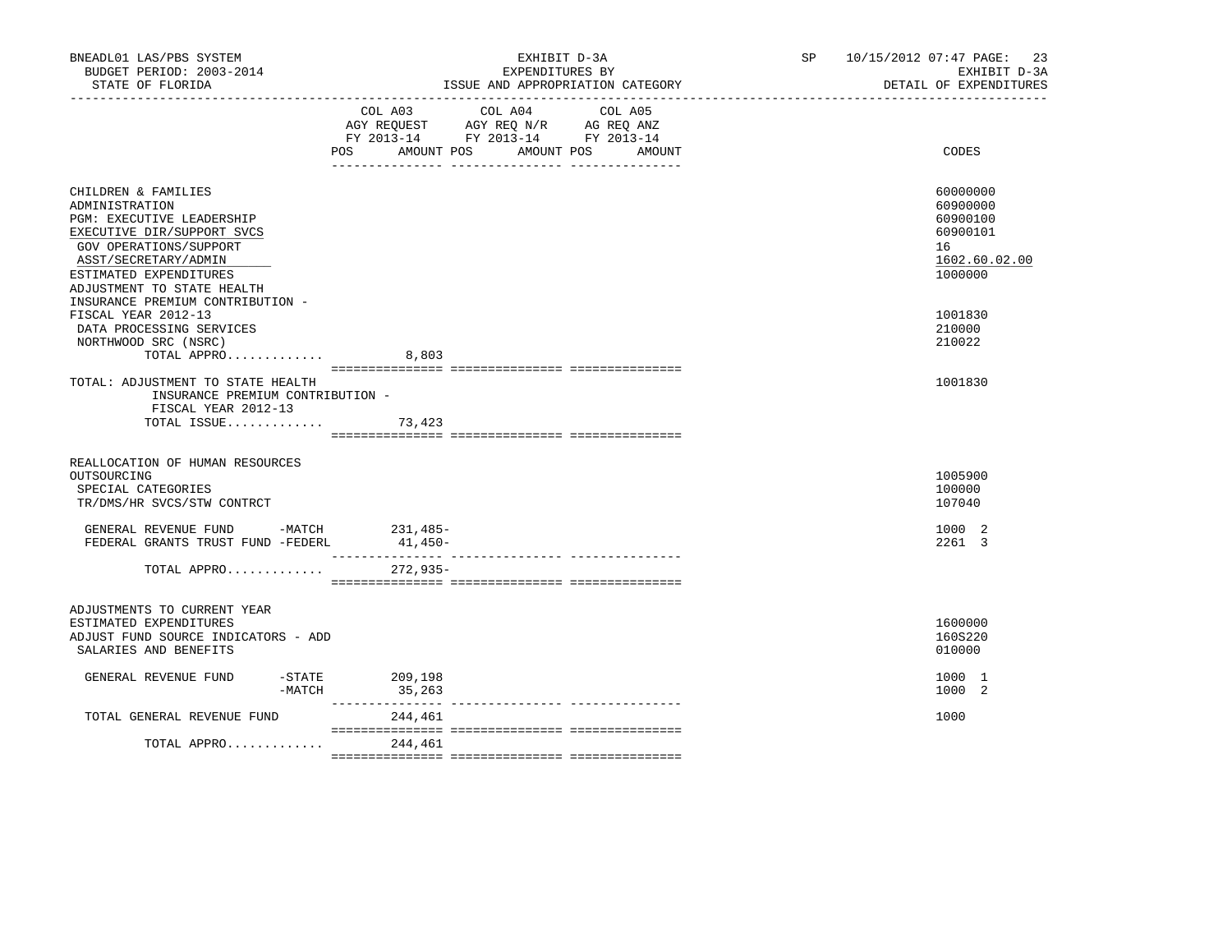| BNEADL01 LAS/PBS SYSTEM<br>BUDGET PERIOD: 2003-2014<br>STATE OF FLORIDA                                                                                                                                     |                       | EXHIBIT D-3A<br>EXPENDITURES BY<br>ISSUE AND APPROPRIATION CATEGORY                                                              | SP | 10/15/2012 07:47 PAGE:<br>24<br>EXHIBIT D-3A<br>DETAIL OF EXPENDITURES         |
|-------------------------------------------------------------------------------------------------------------------------------------------------------------------------------------------------------------|-----------------------|----------------------------------------------------------------------------------------------------------------------------------|----|--------------------------------------------------------------------------------|
|                                                                                                                                                                                                             | COL A03               | COL A04<br>COL A05<br>AGY REQUEST AGY REQ N/R AG REQ ANZ<br>FY 2013-14 FY 2013-14 FY 2013-14<br>POS AMOUNT POS AMOUNT POS AMOUNT |    | CODES                                                                          |
| CHILDREN & FAMILIES<br>ADMINISTRATION<br>PGM: EXECUTIVE LEADERSHIP<br>EXECUTIVE DIR/SUPPORT SVCS<br>GOV OPERATIONS/SUPPORT<br>ASST/SECRETARY/ADMIN<br>ADJUSTMENTS TO CURRENT YEAR<br>ESTIMATED EXPENDITURES |                       |                                                                                                                                  |    | 60000000<br>60900000<br>60900100<br>60900101<br>16<br>1602.60.02.00<br>1600000 |
| ADJUST FUND SOURCE INDICATORS - ADD<br>OTHER PERSONAL SERVICES                                                                                                                                              |                       |                                                                                                                                  |    | 160S220<br>030000                                                              |
| ADMINISTRATIVE TRUST FUND -FEDERL                                                                                                                                                                           | 49,878                |                                                                                                                                  |    | 2021 3                                                                         |
| <b>EXPENSES</b>                                                                                                                                                                                             |                       |                                                                                                                                  |    | 040000                                                                         |
| ADMINISTRATIVE TRUST FUND -FEDERL                                                                                                                                                                           | 22,544                |                                                                                                                                  |    | 2021 3                                                                         |
| SPECIAL CATEGORIES<br>LEASE/PURCHASE/EQUIPMENT                                                                                                                                                              |                       |                                                                                                                                  |    | 100000<br>105281                                                               |
| ADMINISTRATIVE TRUST FUND -FEDERL                                                                                                                                                                           | 6,732                 |                                                                                                                                  |    | 2021 3                                                                         |
| DATA PROCESSING SERVICES<br>DCF DATA CENTER                                                                                                                                                                 |                       |                                                                                                                                  |    | 210000<br>210008                                                               |
| GENERAL REVENUE FUND -MATCH 2,982,037                                                                                                                                                                       |                       |                                                                                                                                  |    | 1000 2                                                                         |
| ADMINISTRATIVE TRUST FUND -FEDERL 7,366                                                                                                                                                                     |                       |                                                                                                                                  |    | 2021 3                                                                         |
| FEDERAL GRANTS TRUST FUND -FEDERL 1,104                                                                                                                                                                     | 197,760<br>$-$ RECPNT |                                                                                                                                  |    | 2261 3<br>2261 9                                                               |
| TOTAL FEDERAL GRANTS TRUST FUND 198,864                                                                                                                                                                     |                       |                                                                                                                                  |    | 2261                                                                           |
| OPERATIONS AND MAINT TF -MATCH 110,190                                                                                                                                                                      |                       |                                                                                                                                  |    | 2516 2                                                                         |
| TOTAL APPRO 3,298,457                                                                                                                                                                                       |                       |                                                                                                                                  |    |                                                                                |
| NORTHWOOD SRC (NSRC)                                                                                                                                                                                        |                       |                                                                                                                                  |    | 210022                                                                         |
| GENERAL REVENUE FUND                                                                                                                                                                                        | $-MATCH$ 4,420        |                                                                                                                                  |    | 1000 2                                                                         |
| FEDERAL GRANTS TRUST FUND -MATCH 29,815                                                                                                                                                                     | 5,182<br>$-$ FEDERL   |                                                                                                                                  |    | 2261 2<br>2261 3                                                               |
|                                                                                                                                                                                                             |                       |                                                                                                                                  |    |                                                                                |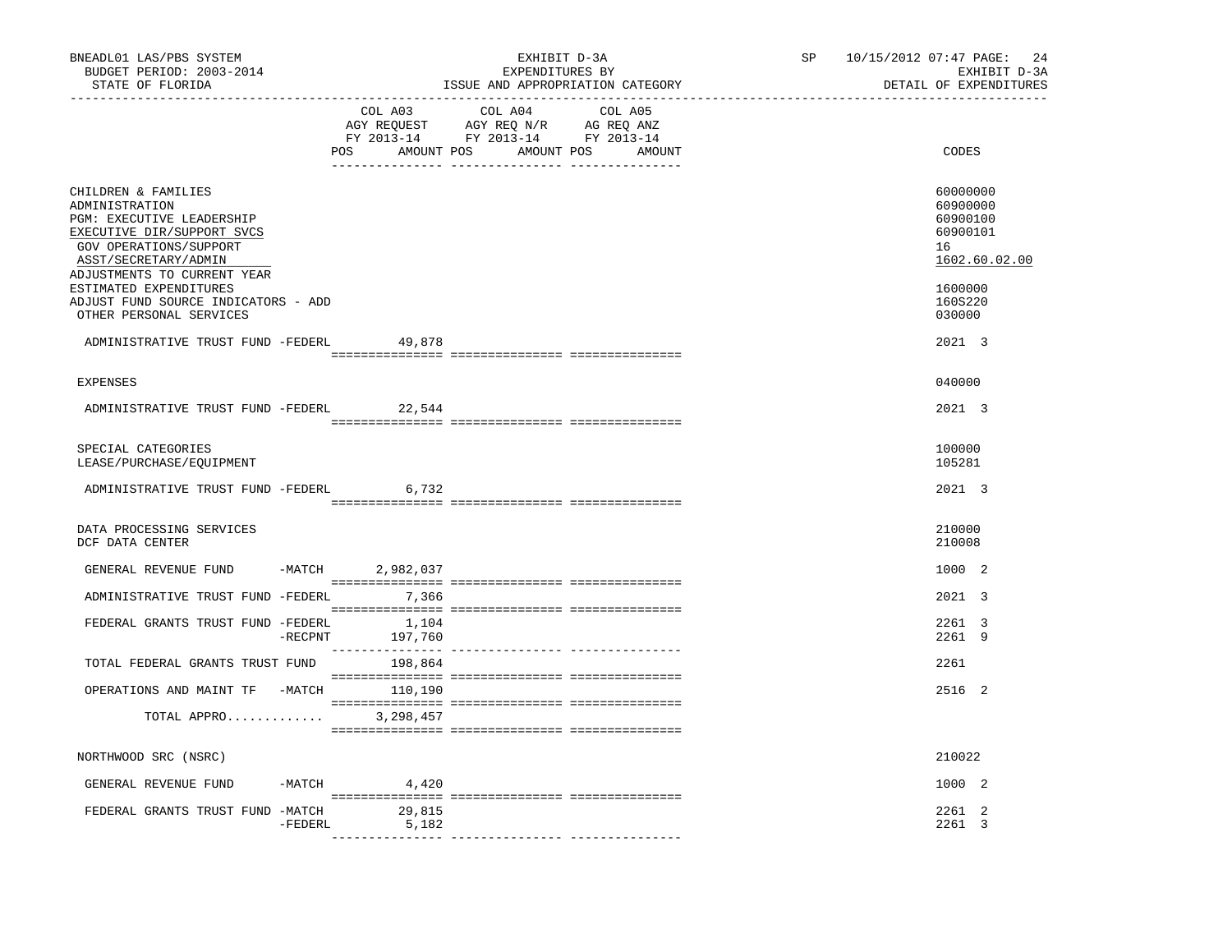| BNEADL01 LAS/PBS SYSTEM<br>BUDGET PERIOD: 2003-2014<br>STATE OF FLORIDA                                                                                                           | SP<br>EXHIBIT D-3A<br>EXPENDITURES BY<br>ISSUE AND APPROPRIATION CATEGORY                                                                                                                                                                                                                                         | 10/15/2012 07:47 PAGE: 25<br>EXHIBIT D-3A<br>DETAIL OF EXPENDITURES |
|-----------------------------------------------------------------------------------------------------------------------------------------------------------------------------------|-------------------------------------------------------------------------------------------------------------------------------------------------------------------------------------------------------------------------------------------------------------------------------------------------------------------|---------------------------------------------------------------------|
|                                                                                                                                                                                   | $\begin{tabular}{lllllllllll} COL & A03 & \multicolumn{3}{l}COL & A04 & \multicolumn{3}{l}COL & A05 \\ AGY & REQUEST & AGY & REQ & N/R & \multicolumn{3}{l}AG & REQ & ANZ \\ FY & 2013-14 & \multicolumn{3}{l}FY & 2013-14 & \multicolumn{3}{l}FY & 2013-14 \\ \end{tabular}$<br>POS AMOUNT POS AMOUNT POS AMOUNT | CODES                                                               |
| CHILDREN & FAMILIES<br>ADMINISTRATION<br>PGM: EXECUTIVE LEADERSHIP<br>EXECUTIVE DIR/SUPPORT SVCS<br>GOV OPERATIONS/SUPPORT<br>ASST/SECRETARY/ADMIN<br>ADJUSTMENTS TO CURRENT YEAR |                                                                                                                                                                                                                                                                                                                   | 60000000<br>60900000<br>60900100<br>60900101<br>16<br>1602.60.02.00 |
| ESTIMATED EXPENDITURES<br>ADJUST FUND SOURCE INDICATORS - ADD<br>DATA PROCESSING SERVICES<br>NORTHWOOD SRC (NSRC)<br>TOTAL FEDERAL GRANTS TRUST FUND 34,997                       |                                                                                                                                                                                                                                                                                                                   | 1600000<br>160S220<br>210000<br>210022<br>2261                      |
| OPERATIONS AND MAINT TF -MATCH 7,377<br>TOTAL APPRO $46,794$                                                                                                                      |                                                                                                                                                                                                                                                                                                                   | 2516 2                                                              |
| NORTHWEST REGIONAL DC                                                                                                                                                             |                                                                                                                                                                                                                                                                                                                   | 210023                                                              |
| GENERAL REVENUE FUND -STATE 50,197                                                                                                                                                |                                                                                                                                                                                                                                                                                                                   | 1000 1                                                              |
| TOTAL: ADJUST FUND SOURCE INDICATORS - ADD<br>TOTAL ISSUE 3,719,063                                                                                                               |                                                                                                                                                                                                                                                                                                                   | 160S220                                                             |
|                                                                                                                                                                                   |                                                                                                                                                                                                                                                                                                                   |                                                                     |
| AGENCY ISSUE NARRATIVE:<br>2013-2014 BUDGET YEAR NARRATIVE:<br>ISSUE TITLE: Adjust Fund Source Indicators - Add                                                                   | IT COMPONENT? NO                                                                                                                                                                                                                                                                                                  |                                                                     |
| ISSUE PROPOSAL:                                                                                                                                                                   | SPECIFY WHICH AGENCY GOAL FROM THE FISCAL YEARS 2013-2014 THROUGH 2017-2018 STRATEGIC PLAN IS ADDRESSED BY THIS BUDGET<br>Effect Program Improvements: Apply proven best practices to maximize efficiencies and outcomes.                                                                                         |                                                                     |
| SUMMARY:<br>Maintenance of Effort (MOE) and Match review.                                                                                                                         | The Department requests an adjustment to its base budget to properly align Funding Source Indicators (FSI) for                                                                                                                                                                                                    |                                                                     |
| PROBLEM STATEMENT:<br>the Department's budget.                                                                                                                                    | Based on the Department's current agency-approved operating budget, this request is needed to properly align the FSIs in                                                                                                                                                                                          |                                                                     |
| WHAT BENEFITS WILL BE OBTAINED BY FUNDING THIS ISSUE:                                                                                                                             | This action is necessary to ensure that the Department can properly identify funding sources and MOE.                                                                                                                                                                                                             |                                                                     |
| Not applicable.                                                                                                                                                                   | WHAT UNDERLYING PROGRAM THEORY CHANGE IS INVOLVED IN THIS ISSUE (IF ANY):                                                                                                                                                                                                                                         |                                                                     |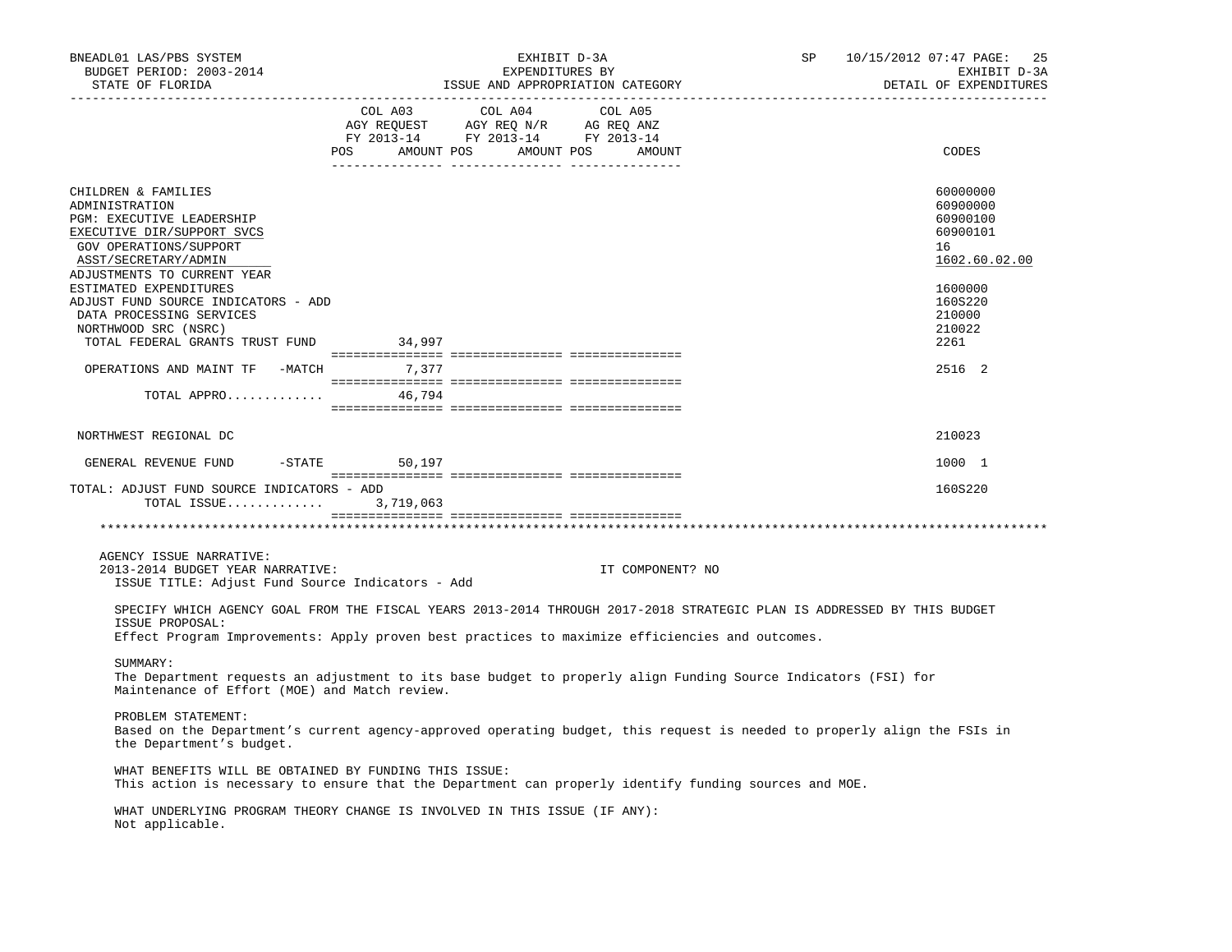|                                           | EXHIBIT D-3A                                     |                                                                                             | SP and the set of the set of the set of the set of the set of the set of the set of the set of the set of the set of the set of the set of the set of the set of the set of the set of the set of the set of the set of the se                                                                                           |                                                                                                                                        | 10/15/2012 07:47 PAGE: 26<br>EXHIBIT D-3A<br>DETAIL OF EXPENDITURES                                                                                |
|-------------------------------------------|--------------------------------------------------|---------------------------------------------------------------------------------------------|--------------------------------------------------------------------------------------------------------------------------------------------------------------------------------------------------------------------------------------------------------------------------------------------------------------------------|----------------------------------------------------------------------------------------------------------------------------------------|----------------------------------------------------------------------------------------------------------------------------------------------------|
|                                           |                                                  |                                                                                             |                                                                                                                                                                                                                                                                                                                          |                                                                                                                                        | CODES                                                                                                                                              |
| ADJUST FUND SOURCE INDICATORS - ADD       |                                                  |                                                                                             |                                                                                                                                                                                                                                                                                                                          |                                                                                                                                        | 60000000<br>60900000<br>60900100<br>60900101<br>16<br>1602.60.02.00<br>1600000<br>160S220                                                          |
|                                           |                                                  |                                                                                             |                                                                                                                                                                                                                                                                                                                          |                                                                                                                                        |                                                                                                                                                    |
|                                           |                                                  |                                                                                             |                                                                                                                                                                                                                                                                                                                          |                                                                                                                                        |                                                                                                                                                    |
|                                           |                                                  |                                                                                             |                                                                                                                                                                                                                                                                                                                          |                                                                                                                                        |                                                                                                                                                    |
| POSITION DETAIL OF SALARIES AND BENEFITS: |                                                  |                                                                                             |                                                                                                                                                                                                                                                                                                                          |                                                                                                                                        |                                                                                                                                                    |
|                                           |                                                  |                                                                                             |                                                                                                                                                                                                                                                                                                                          |                                                                                                                                        | LAPSE LAPSED SALARIES                                                                                                                              |
|                                           |                                                  |                                                                                             |                                                                                                                                                                                                                                                                                                                          |                                                                                                                                        |                                                                                                                                                    |
| CHANGES TO CURRENTLY AUTHORIZED POSITIONS |                                                  |                                                                                             |                                                                                                                                                                                                                                                                                                                          |                                                                                                                                        | 244,461                                                                                                                                            |
|                                           |                                                  |                                                                                             |                                                                                                                                                                                                                                                                                                                          |                                                                                                                                        | ______________                                                                                                                                     |
|                                           | FLORIDA STRATEGIC PLAN FOR ECONOMIC DEVELOPMENT: | EXPENDITURES BY<br>amounts that are not associated with specific positions and salary rate. | ISSUE AND APPROPRIATION CATEGORY<br>$\begin{tabular}{lcccc} COL A03 & COL A04 & COL A05 \\ AGY REQUEST & AGY REQ N/R & AG REQ ANZ \\ FY & 2013-14 & FY & 2013-14 & FY & 2013-14 \end{tabular}$<br>POS AMOUNT POS AMOUNT POS AMOUNT<br>WHAT IMPLEMENTATION MECHANISMS WILL BE CHANGES AS A RESULT OF THIS ISSUE (IF ANY): | The Department will implement these adjustments and continue to monitor the funding of the budget.<br>FTE BASE RATE ADDITIVES BENEFITS | The Other Adjustment Data (OAD) transaction was used to correct Fund Source Identifiers (FSI) for Salaries and Benefits<br>SUBTOTAL % AND BENEFITS |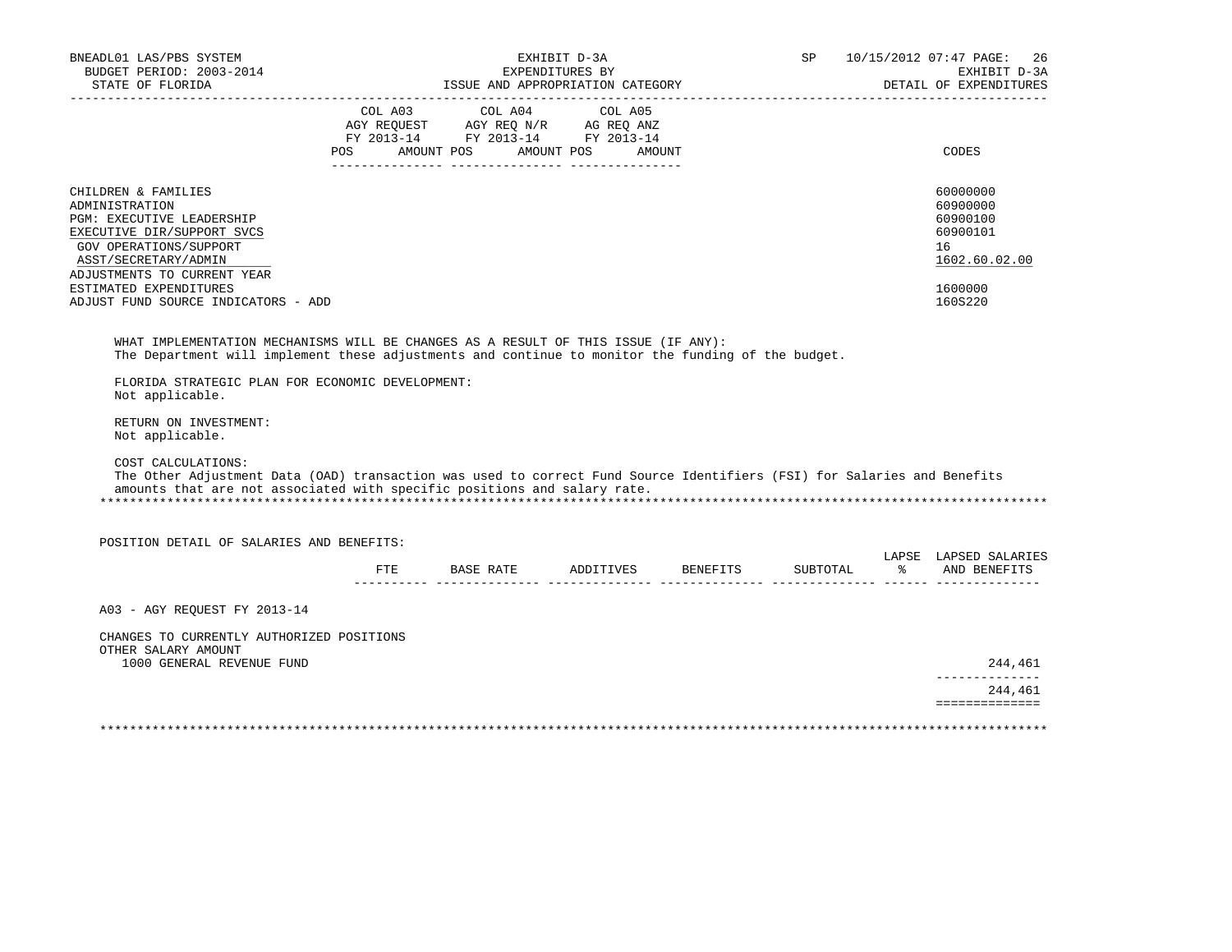| BNEADL01 LAS/PBS SYSTEM<br>BUDGET PERIOD: 2003-2014<br>STATE OF FLORIDA                                                                                                                                                                                                                  |            |                                 | EXHIBIT D-3A<br>EXPENDITURES BY<br>ISSUE AND APPROPRIATION CATEGORY                                                                                                                                                                                      | SP | 10/15/2012 07:47 PAGE: 27<br>EXHIBIT D-3A<br>DETAIL OF EXPENDITURES                                 |
|------------------------------------------------------------------------------------------------------------------------------------------------------------------------------------------------------------------------------------------------------------------------------------------|------------|---------------------------------|----------------------------------------------------------------------------------------------------------------------------------------------------------------------------------------------------------------------------------------------------------|----|-----------------------------------------------------------------------------------------------------|
|                                                                                                                                                                                                                                                                                          |            | COL A03                         | COL A04 COL A05<br>$\begin{tabular}{lllllllll} \bf AGY \,\, REQUEST \,\, & \bf AGY \,\, REQ \,\, N/R & \bf AG \,\, REQ \,\, ANZ \\ \bf FY \,\, 2013-14 & \bf FY \,\, 2013-14 & \bf FY \,\, 2013-14 \\ \end{tabular}$<br>POS AMOUNT POS AMOUNT POS AMOUNT |    | CODES                                                                                               |
| CHILDREN & FAMILIES<br>ADMINISTRATION<br>PGM: EXECUTIVE LEADERSHIP<br>EXECUTIVE DIR/SUPPORT SVCS<br>GOV OPERATIONS/SUPPORT<br>ASST/SECRETARY/ADMIN<br>ADJUSTMENTS TO CURRENT YEAR<br>ESTIMATED EXPENDITURES<br>ADJUST FUND SOURCE INDICATORS -<br><b>DEDUCT</b><br>SALARIES AND BENEFITS |            |                                 |                                                                                                                                                                                                                                                          |    | 60000000<br>60900000<br>60900100<br>60900101<br>16<br>1602.60.02.00<br>1600000<br>160S230<br>010000 |
| GENERAL REVENUE FUND                                                                                                                                                                                                                                                                     | -MATCH     | $-STATE$<br>35,263-<br>209,198- |                                                                                                                                                                                                                                                          |    | 1000 1<br>1000 2                                                                                    |
| TOTAL GENERAL REVENUE FUND                                                                                                                                                                                                                                                               |            | $244.461-$                      |                                                                                                                                                                                                                                                          |    | 1000                                                                                                |
| TOTAL APPRO                                                                                                                                                                                                                                                                              |            | 244,461-                        |                                                                                                                                                                                                                                                          |    |                                                                                                     |
| OTHER PERSONAL SERVICES                                                                                                                                                                                                                                                                  |            |                                 |                                                                                                                                                                                                                                                          |    | 030000                                                                                              |
| ADMINISTRATIVE TRUST FUND -STATE                                                                                                                                                                                                                                                         |            | 49,878-                         |                                                                                                                                                                                                                                                          |    | 2021 1                                                                                              |
| <b>EXPENSES</b>                                                                                                                                                                                                                                                                          |            |                                 |                                                                                                                                                                                                                                                          |    | 040000                                                                                              |
| ADMINISTRATIVE TRUST FUND -STATE                                                                                                                                                                                                                                                         |            | 22,544-                         |                                                                                                                                                                                                                                                          |    | 2021 1                                                                                              |
| SPECIAL CATEGORIES<br>LEASE/PURCHASE/EQUIPMENT                                                                                                                                                                                                                                           |            |                                 |                                                                                                                                                                                                                                                          |    | 100000<br>105281                                                                                    |
| ADMINISTRATIVE TRUST FUND -STATE 6,732-                                                                                                                                                                                                                                                  |            |                                 |                                                                                                                                                                                                                                                          |    | 2021 1                                                                                              |
| DATA PROCESSING SERVICES<br>DCF DATA CENTER                                                                                                                                                                                                                                              |            |                                 |                                                                                                                                                                                                                                                          |    | 210000<br>210008                                                                                    |
| GENERAL REVENUE FUND                                                                                                                                                                                                                                                                     |            | $-STATE$ 2,982,037-             |                                                                                                                                                                                                                                                          |    | 1000 1                                                                                              |
| ADMINISTRATIVE TRUST FUND -STATE                                                                                                                                                                                                                                                         |            | $7,366-$                        |                                                                                                                                                                                                                                                          |    | 2021 1                                                                                              |
| FEDERAL GRANTS TRUST FUND -MATCH                                                                                                                                                                                                                                                         | $-$ FEDERL | $1,104-$<br>197,760-            |                                                                                                                                                                                                                                                          |    | 2261 2<br>2261 3                                                                                    |
| TOTAL FEDERAL GRANTS TRUST FUND                                                                                                                                                                                                                                                          |            | 198,864-                        |                                                                                                                                                                                                                                                          |    | 2261                                                                                                |
| OPERATIONS AND MAINT TF                                                                                                                                                                                                                                                                  | $-$ STATE  | 110,190-                        |                                                                                                                                                                                                                                                          |    | 2516 1                                                                                              |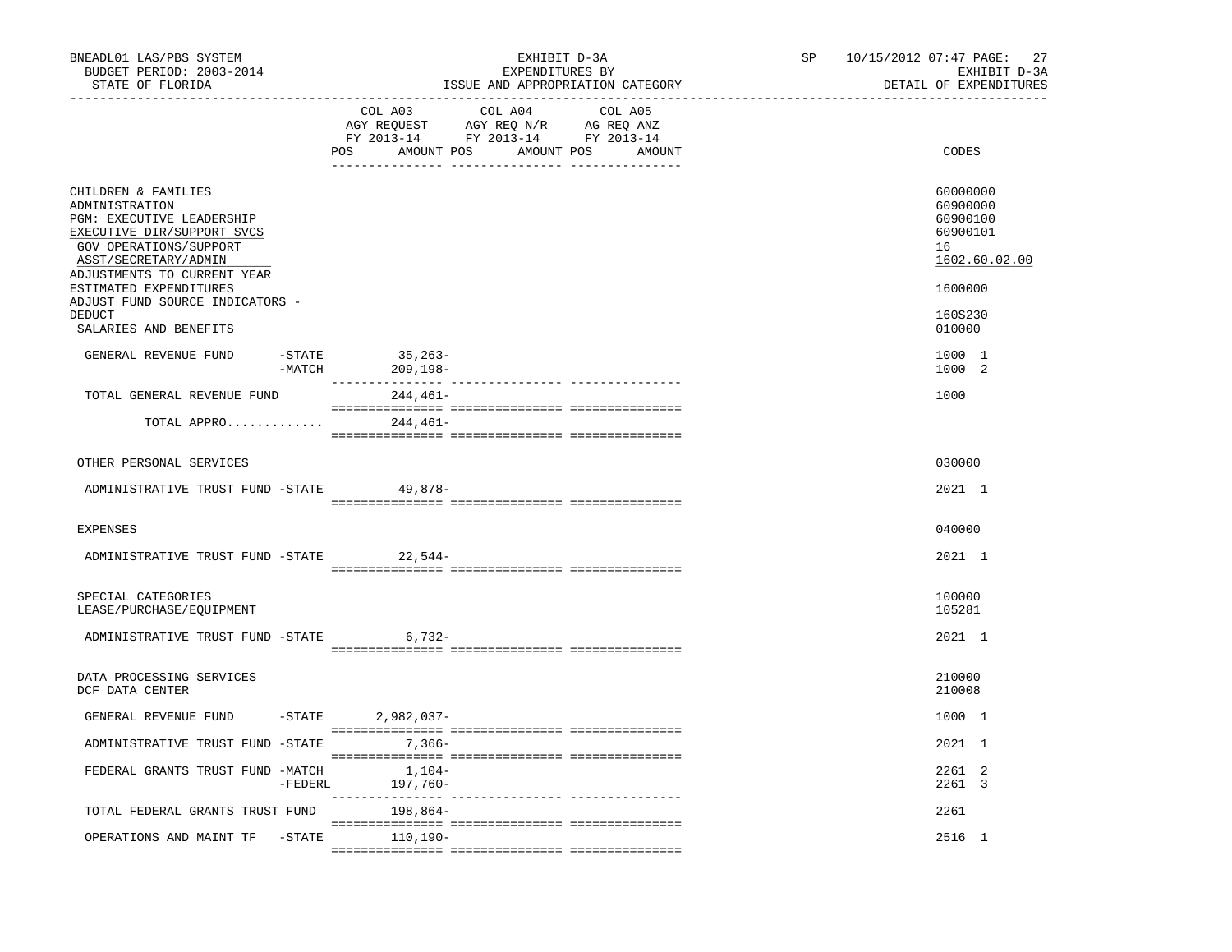| BNEADL01 LAS/PBS SYSTEM<br>BUDGET PERIOD: 2003-2014<br>STATE OF FLORIDA                                                                                                                                     |                                             | EXHIBIT D-3A<br>EXPENDITURES BY<br>ISSUE AND APPROPRIATION CATEGORY               | SP               | 10/15/2012 07:47 PAGE: 28<br>EXHIBIT D-3A<br>DETAIL OF EXPENDITURES |                                                                                |
|-------------------------------------------------------------------------------------------------------------------------------------------------------------------------------------------------------------|---------------------------------------------|-----------------------------------------------------------------------------------|------------------|---------------------------------------------------------------------|--------------------------------------------------------------------------------|
|                                                                                                                                                                                                             | COL A03<br>POS AMOUNT POS AMOUNT POS AMOUNT | COL A04<br>AGY REQUEST AGY REQ N/R AG REQ ANZ<br>FY 2013-14 FY 2013-14 FY 2013-14 | COL A05          |                                                                     | CODES                                                                          |
| CHILDREN & FAMILIES<br>ADMINISTRATION<br>PGM: EXECUTIVE LEADERSHIP<br>EXECUTIVE DIR/SUPPORT SVCS<br>GOV OPERATIONS/SUPPORT<br>ASST/SECRETARY/ADMIN<br>ADJUSTMENTS TO CURRENT YEAR<br>ESTIMATED EXPENDITURES |                                             |                                                                                   |                  |                                                                     | 60000000<br>60900000<br>60900100<br>60900101<br>16<br>1602.60.02.00<br>1600000 |
| ADJUST FUND SOURCE INDICATORS -<br>DEDUCT<br>DATA PROCESSING SERVICES<br>DCF DATA CENTER<br>TOTAL APPRO 3, 298, 457-                                                                                        |                                             |                                                                                   |                  |                                                                     | 160S230<br>210000<br>210008                                                    |
|                                                                                                                                                                                                             |                                             |                                                                                   |                  |                                                                     |                                                                                |
| NORTHWOOD SRC (NSRC)                                                                                                                                                                                        |                                             |                                                                                   |                  |                                                                     | 210022                                                                         |
| GENERAL REVENUE FUND                                                                                                                                                                                        | $-STATE$<br>4,420-                          |                                                                                   |                  |                                                                     | 1000 1                                                                         |
| FEDERAL GRANTS TRUST FUND -MATCH<br>-FEDERL                                                                                                                                                                 | 5,182-<br>$29,815-$                         |                                                                                   |                  |                                                                     | 2261 2<br>2261 3                                                               |
| TOTAL FEDERAL GRANTS TRUST FUND                                                                                                                                                                             | 34,997-                                     |                                                                                   |                  |                                                                     | 2261                                                                           |
| OPERATIONS AND MAINT TF -STATE 7,377-                                                                                                                                                                       |                                             |                                                                                   |                  |                                                                     | 2516 1                                                                         |
| TOTAL APPRO                                                                                                                                                                                                 | 46,794–                                     |                                                                                   |                  |                                                                     |                                                                                |
| NORTHWEST REGIONAL DC                                                                                                                                                                                       |                                             |                                                                                   |                  |                                                                     | 210023                                                                         |
| GENERAL REVENUE FUND                                                                                                                                                                                        | -MATCH 50,197-                              |                                                                                   |                  |                                                                     | 1000 2                                                                         |
| TOTAL: ADJUST FUND SOURCE INDICATORS -<br>DEDUCT<br>TOTAL ISSUE 3,719,063-                                                                                                                                  |                                             |                                                                                   |                  |                                                                     | 160S230                                                                        |
|                                                                                                                                                                                                             |                                             |                                                                                   |                  |                                                                     |                                                                                |
|                                                                                                                                                                                                             |                                             |                                                                                   |                  |                                                                     |                                                                                |
| AGENCY ISSUE NARRATIVE:<br>2013-2014 BUDGET YEAR NARRATIVE:<br>ISSUE TITLE: Adjust Fund Source Indicators - Deduct                                                                                          |                                             |                                                                                   | IT COMPONENT? NO |                                                                     |                                                                                |
| SPECIFY WHICH AGENCY GOAL FROM THE FISCAL YEARS 2013-2014 THROUGH 2017-2018 STRATEGIC PLAN IS ADDRESSED BY THIS BUDGET<br>ISSUE PROPOSAL:                                                                   |                                             |                                                                                   |                  |                                                                     |                                                                                |
| Effect Program Improvements: Apply proven best practices to maximize efficiencies and outcomes.<br>SUMMARY:                                                                                                 |                                             |                                                                                   |                  |                                                                     |                                                                                |
|                                                                                                                                                                                                             |                                             |                                                                                   |                  |                                                                     |                                                                                |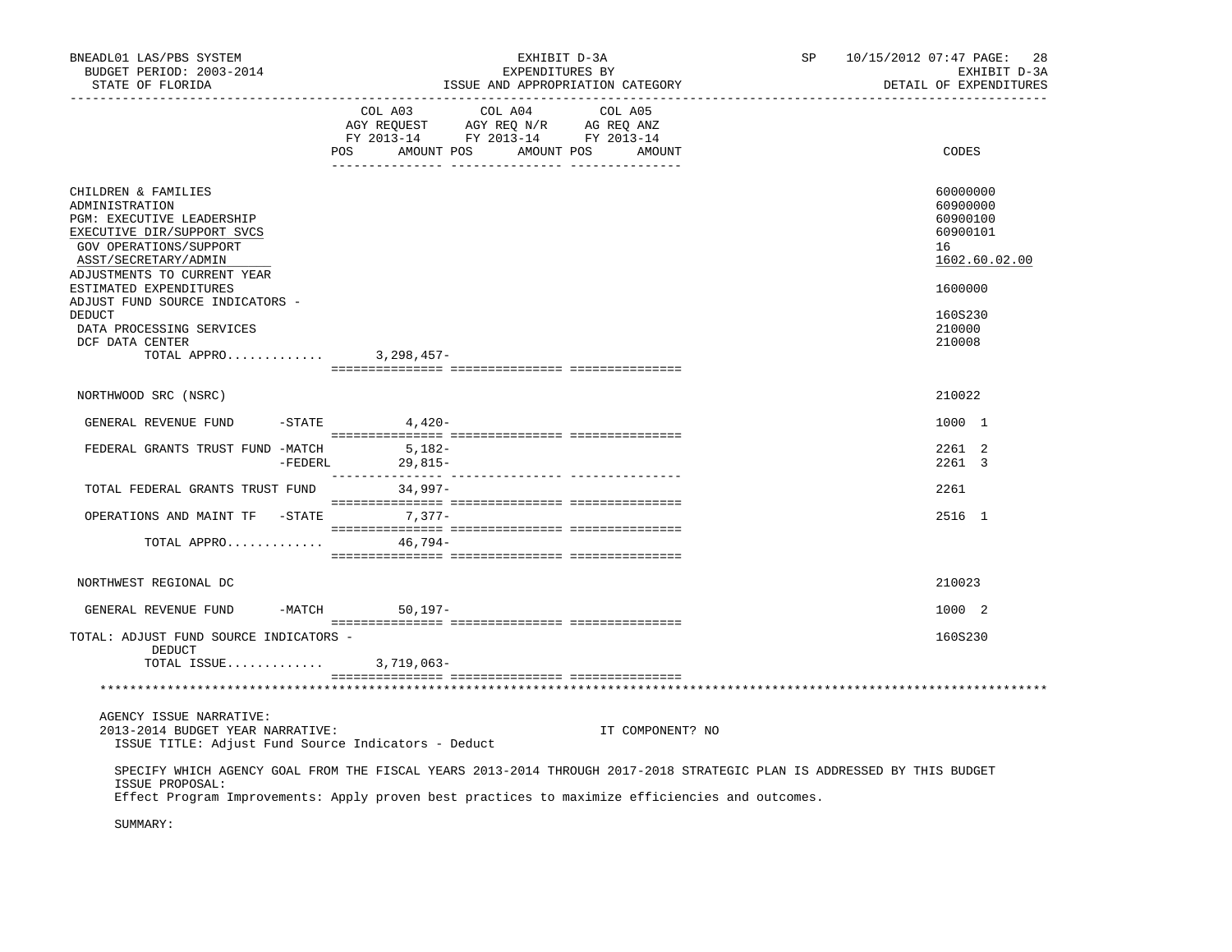| BNEADL01 LAS/PBS SYSTEM<br>BUDGET PERIOD: 2003-2014<br>STATE OF FLORIDA                                                                                   | EXHIBIT D-3A<br>EXPENDITURES BY<br>ISSUE AND APPROPRIATION CATEGORY                                                                      | SP<br>10/15/2012 07:47 PAGE: 29<br>EXHIBIT D-3A<br>DETAIL OF EXPENDITURES |
|-----------------------------------------------------------------------------------------------------------------------------------------------------------|------------------------------------------------------------------------------------------------------------------------------------------|---------------------------------------------------------------------------|
|                                                                                                                                                           | COL A03 COL A04 COL A05<br>AGY REOUEST AGY REO N/R AG REO ANZ<br>FY 2013-14 FY 2013-14 FY 2013-14<br>AMOUNT POS AMOUNT POS AMOUNT<br>POS | CODES                                                                     |
| CHILDREN & FAMILIES<br>ADMINISTRATION<br><b>PGM: EXECUTIVE LEADERSHIP</b><br>EXECUTIVE DIR/SUPPORT SVCS<br>GOV OPERATIONS/SUPPORT<br>ASST/SECRETARY/ADMIN |                                                                                                                                          | 60000000<br>60900000<br>60900100<br>60900101<br>16<br>1602.60.02.00       |
| ADJUSTMENTS TO CURRENT YEAR<br>ESTIMATED EXPENDITURES<br>ADJUST FUND SOURCE INDICATORS -                                                                  |                                                                                                                                          | 1600000                                                                   |
| DEDUCT                                                                                                                                                    |                                                                                                                                          | 160S230                                                                   |

 The Department requests an adjustment to its base budget to properly align Funding Source Indicators (FSI) for Maintenance of Effort (MOE) and Match review.

PROBLEM STATEMENT:

 Based on the Department's current agency-approved operating budget, this request is needed to properly align the FSIs in the Department's budget.

 WHAT BENEFITS WILL BE OBTAINED BY FUNDING THIS ISSUE: This action is necessary to ensure that the Department can properly identify funding sources and MOE.

 WHAT UNDERLYING PROGRAM THEORY CHANGE IS INVOLVED IN THIS ISSUE (IF ANY): Not applicable.

 WHAT IMPLEMENTATION MECHANISMS WILL BE CHANGES AS A RESULT OF THIS ISSUE (IF ANY): The Department will implement these adjustments and continue to monitor the funding of the budget.

 FLORIDA STRATEGIC PLAN FOR ECONOMIC DEVELOPMENT: Not applicable.

 RETURN ON INVESTMENT: Not applicable.

COST CALCULATIONS:

 The Other Adjustment Data (OAD) transaction was used to correct Fund Source Identifiers (FSI) for Salaries and Benefits amounts that are not associated with specific positions and salary rate. \*\*\*\*\*\*\*\*\*\*\*\*\*\*\*\*\*\*\*\*\*\*\*\*\*\*\*\*\*\*\*\*\*\*\*\*\*\*\*\*\*\*\*\*\*\*\*\*\*\*\*\*\*\*\*\*\*\*\*\*\*\*\*\*\*\*\*\*\*\*\*\*\*\*\*\*\*\*\*\*\*\*\*\*\*\*\*\*\*\*\*\*\*\*\*\*\*\*\*\*\*\*\*\*\*\*\*\*\*\*\*\*\*\*\*\*\*\*\*\*\*\*\*\*\*\*\*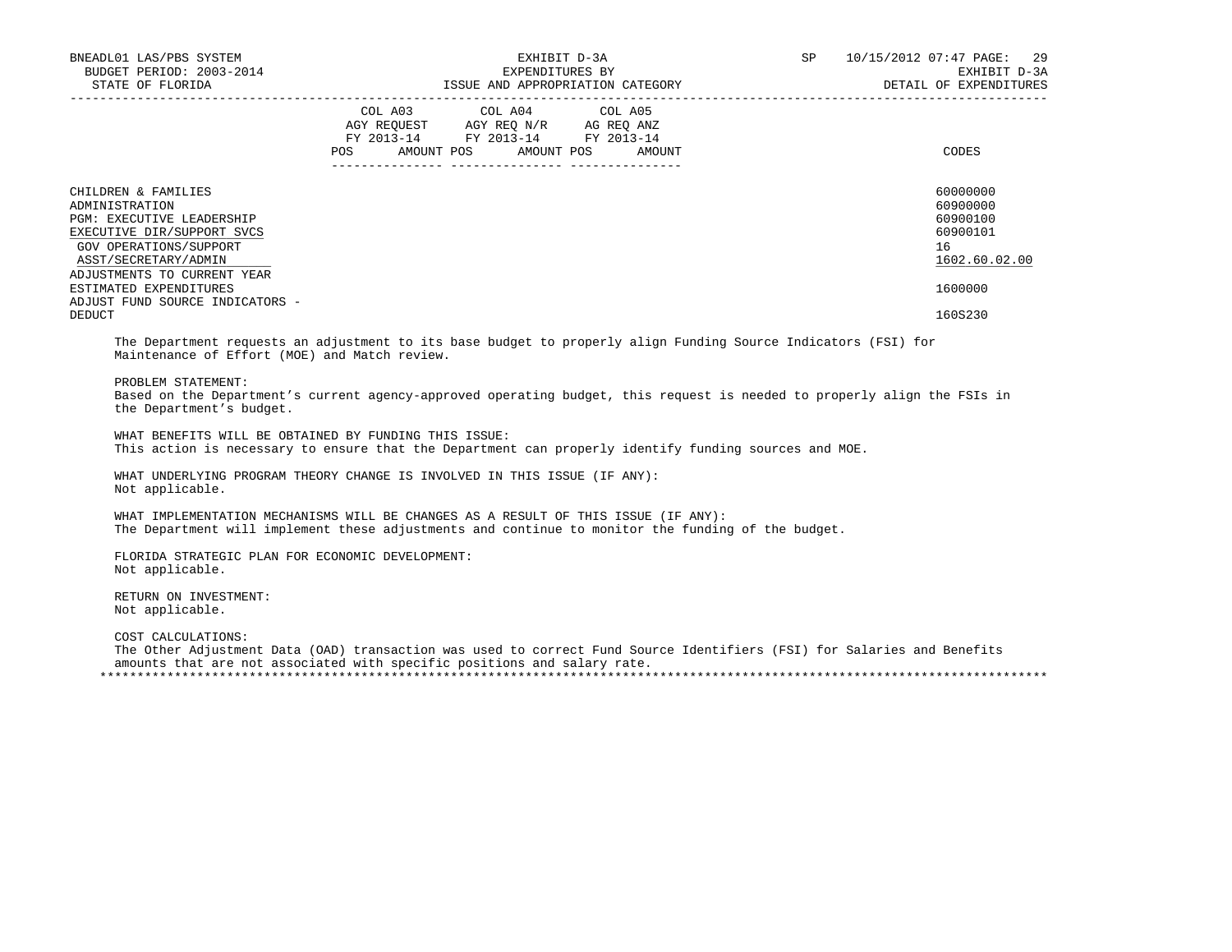| BNEADL01 LAS/PBS SYSTEM<br>BUDGET PERIOD: 2003-2014<br>STATE OF FLORIDA                                                                                                           |                                                                                                                                                                                                | ISSUE AND APPROPRIATION CATEGORY | EXHIBIT D-3A<br>EXPENDITURES BY |  |                  | SP       |               | 10/15/2012 07:47 PAGE:<br>- 30<br>EXHIBIT D-3A<br>DETAIL OF EXPENDITURES |
|-----------------------------------------------------------------------------------------------------------------------------------------------------------------------------------|------------------------------------------------------------------------------------------------------------------------------------------------------------------------------------------------|----------------------------------|---------------------------------|--|------------------|----------|---------------|--------------------------------------------------------------------------|
|                                                                                                                                                                                   | $\begin{tabular}{lcccc} COL A03 & COL A04 & COL A05 \\ AGY REQUEST & AGY REQ N/R & AG REQ ANZ \\ FY & 2013-14 & FY & 2013-14 & FY & 2013-14 \end{tabular}$<br>POS AMOUNT POS AMOUNT POS AMOUNT |                                  |                                 |  |                  |          |               | CODES                                                                    |
|                                                                                                                                                                                   |                                                                                                                                                                                                |                                  |                                 |  |                  |          |               |                                                                          |
| CHILDREN & FAMILIES<br>ADMINISTRATION<br>PGM: EXECUTIVE LEADERSHIP<br>EXECUTIVE DIR/SUPPORT SVCS<br>GOV OPERATIONS/SUPPORT<br>ASST/SECRETARY/ADMIN<br>ADJUSTMENTS TO CURRENT YEAR |                                                                                                                                                                                                |                                  |                                 |  |                  |          |               | 60000000<br>60900000<br>60900100<br>60900101<br>16<br>1602.60.02.00      |
| ESTIMATED EXPENDITURES                                                                                                                                                            |                                                                                                                                                                                                |                                  |                                 |  |                  |          |               | 1600000                                                                  |
| ADJUST FUND SOURCE INDICATORS -<br>DEDUCT                                                                                                                                         |                                                                                                                                                                                                |                                  |                                 |  |                  |          |               | 160S230                                                                  |
| POSITION DETAIL OF SALARIES AND BENEFITS:                                                                                                                                         |                                                                                                                                                                                                |                                  |                                 |  |                  |          |               |                                                                          |
|                                                                                                                                                                                   | FTE                                                                                                                                                                                            | BASE RATE ADDITIVES              |                                 |  | BENEFITS         | SUBTOTAL | $\frac{1}{6}$ | LAPSE LAPSED SALARIES<br>AND BENEFITS                                    |
| A03 - AGY REQUEST FY 2013-14<br>CHANGES TO CURRENTLY AUTHORIZED POSITIONS<br>OTHER SALARY AMOUNT<br>1000 GENERAL REVENUE FUND                                                     |                                                                                                                                                                                                |                                  |                                 |  |                  |          |               | 244,461-                                                                 |
|                                                                                                                                                                                   |                                                                                                                                                                                                |                                  |                                 |  |                  |          |               | --------------<br>244,461–<br>==============                             |
|                                                                                                                                                                                   |                                                                                                                                                                                                |                                  |                                 |  |                  |          |               |                                                                          |
| ESTIMATED EXPENDITURES REALIGNMENT<br>INFORMATION TECHNOLOGY SHARED                                                                                                               |                                                                                                                                                                                                |                                  |                                 |  |                  |          |               | 2000000                                                                  |
| SERVICES ALIGNMENT - ADD<br>DATA PROCESSING SERVICES<br>DCF DATA CENTER                                                                                                           |                                                                                                                                                                                                |                                  |                                 |  |                  |          |               | 2000240<br>210000<br>210008                                              |
| GENERAL REVENUE FUND -MATCH 30,826<br>ADMINISTRATIVE TRUST FUND -FEDERL<br>FEDERAL GRANTS TRUST FUND -FEDERL<br>WELFARE TRANSITION TF -FEDERL                                     | 63,680<br>32,398<br>2,182                                                                                                                                                                      |                                  |                                 |  |                  |          |               | 1000 2<br>2021 3<br>2261 3<br>2401 3                                     |
| TOTAL APPRO                                                                                                                                                                       | 129,086                                                                                                                                                                                        |                                  |                                 |  |                  |          |               |                                                                          |
|                                                                                                                                                                                   |                                                                                                                                                                                                |                                  |                                 |  |                  |          |               |                                                                          |
| AGENCY ISSUE NARRATIVE:<br>2013-2014 BUDGET YEAR NARRATIVE:<br>ISSUE TITLE: Information Technology Shared Services Alignment - ADD                                                |                                                                                                                                                                                                |                                  |                                 |  | IT COMPONENT? NO |          |               |                                                                          |

 SPECIFY WHICH AGENCY GOAL FROM THE FISCAL YEARS 2013-2014 THROUGH 2017-2018 STRATEGIC PLAN IS ADDRESSED BY THIS BUDGET ISSUE PROPOSAL: Goal 2 Effect Program Improvements: Apply proven best practices to maximize efficiencies and outcomes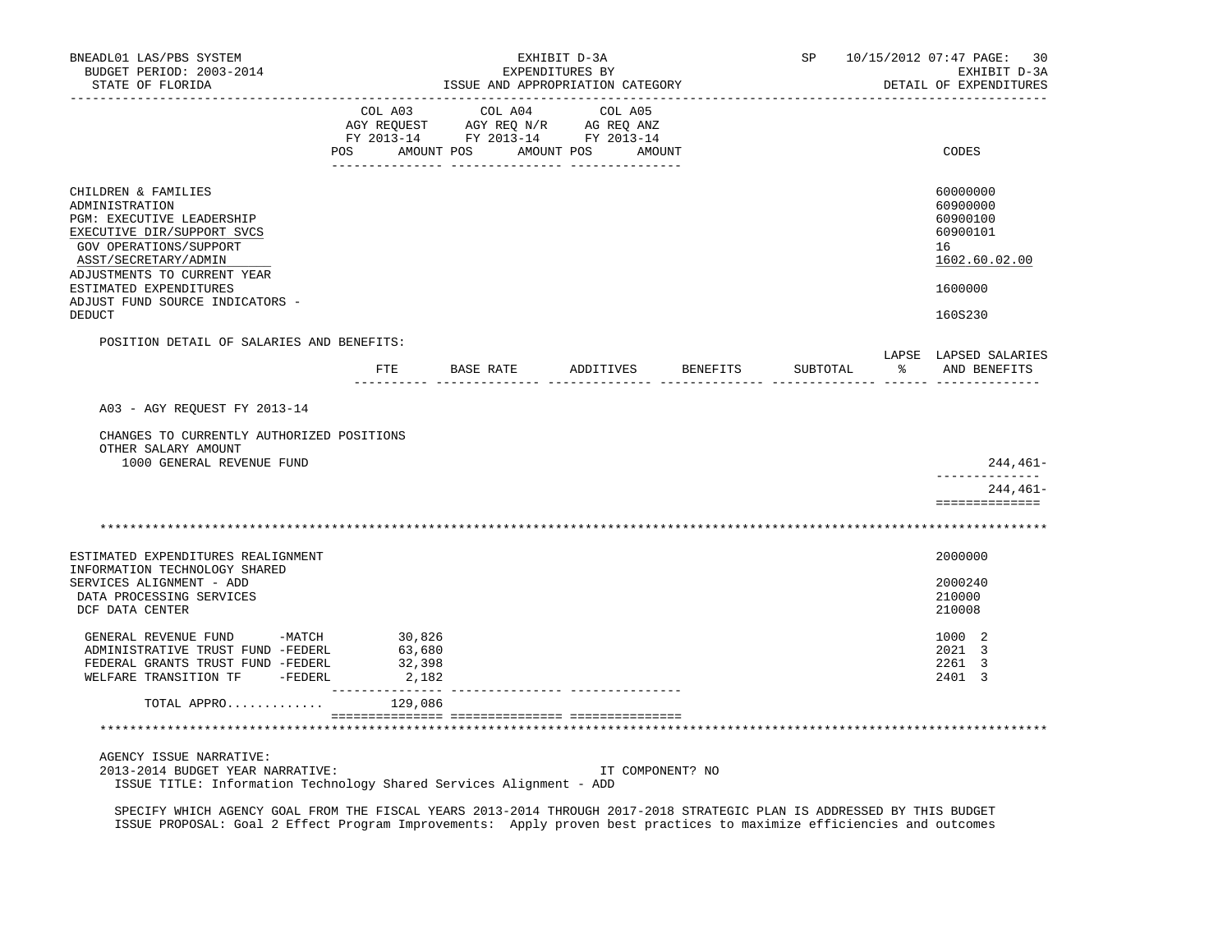| BNEADL01 LAS/PBS SYSTEM<br>BUDGET PERIOD: 2003-2014<br>STATE OF FLORIDA | EXHIBIT D-3A<br>EXPENDITURES BY<br>ISSUE AND APPROPRIATION CATEGORY |  |  |                                                                                                                            |  |        | SP | 10/15/2012 07:47 PAGE: 31<br>EXHIBIT D-3A<br>DETAIL OF EXPENDITURES |
|-------------------------------------------------------------------------|---------------------------------------------------------------------|--|--|----------------------------------------------------------------------------------------------------------------------------|--|--------|----|---------------------------------------------------------------------|
|                                                                         | POS                                                                 |  |  | COL A03 COL A04 COL A05<br>AGY REOUEST AGY REO N/R AG REO ANZ<br>FY 2013-14 FY 2013-14 FY 2013-14<br>AMOUNT POS AMOUNT POS |  | AMOUNT |    | CODES                                                               |
| CHILDREN & FAMILIES                                                     |                                                                     |  |  |                                                                                                                            |  |        |    | 60000000                                                            |
| ADMINISTRATION<br><b>PGM: EXECUTIVE LEADERSHIP</b>                      |                                                                     |  |  |                                                                                                                            |  |        |    | 60900000<br>60900100                                                |
| EXECUTIVE DIR/SUPPORT SVCS                                              |                                                                     |  |  |                                                                                                                            |  |        |    | 60900101                                                            |
| GOV OPERATIONS/SUPPORT                                                  |                                                                     |  |  |                                                                                                                            |  |        |    | 16                                                                  |
| ASST/SECRETARY/ADMIN                                                    |                                                                     |  |  |                                                                                                                            |  |        |    | 1602.60.02.00                                                       |
| ESTIMATED EXPENDITURES REALIGNMENT<br>INFORMATION TECHNOLOGY SHARED     |                                                                     |  |  |                                                                                                                            |  |        |    | 2000000                                                             |
| SERVICES ALIGNMENT - ADD                                                |                                                                     |  |  |                                                                                                                            |  |        |    | 2000240                                                             |

#### SUMMARY:

The Department requests the transfer of \$1,702,551 (\$582,914 General Revenue, \$842,282 Federal Grants Trust Fund, \$122,009 Welfare Transition Trust Fund, \$79,898 Social Services Block Grant, \$11,768 Alchohol, Drug Abuse, and Mental Health Trust Fund, and \$63,680 Administrative Trust Fund) and 22.00 FTE within the Department as a technical alignment for final implementation of shared services.

This issue is cost neutral across budget entities.

### PROBLEM STATEMENT:

 In Fiscal Year 2012-2013 the Department implemented Information Technology Shared Services (ITSS). A technical alignment of positions is necessary to fully implement ITSS. Shared Services Organizations arrange essential business support functions (i.e., finance, human resources, and information technology services) as a business unit to serve agency operations. Shared Services is the provision of a service by one part of an organization where the service was previously found in more than one part of the organization. The funding and resourcing of the service is shared and creates a cost-effective platform for service delivery by standardizing processes and delivery methods; consolidating people and technology around delivery structure; and reengineering work patterns to achieve world-class standards.

## WHAT BENEFITS WILL BE OBTAINED BY FUNDING THIS ISSUE:

 This is a technical alignment of positions that fully implements the Department's Information Technology Shared Services (ITSS) approved during the 2012 Legislative Session (Issue Number: 1800120).

 WHAT UNDERLYING PROGRAM THEORY CHANGE IS INVOLVED IN THIS ISSUE (IF ANY): Not applicable

 WHAT IMPLEMENTATION MECHANISMS WILL BE CHANGED AS A RESULT OF THIS ISSUE (IF ANY): Not applicable

 FLORIDA STRATEGIC PLAN FOR ECONOMIC DEVELOPMENT: Not Applicable

 RETURN ON INVESTMENT (ROI): Not applicable

#### COST CALCULATIONS:

 This is a cost neutral ADD/DEDUCT issue shifting Salary and Expenses within Department Budget Entities. The Other Adjustment Data (OAD) transaction associated with this request is based on the rate and budget necessary to fully restore the amounts transferred for 20 FTE positions from program offices to Information Technology in Fiscal Year 2012-2013. The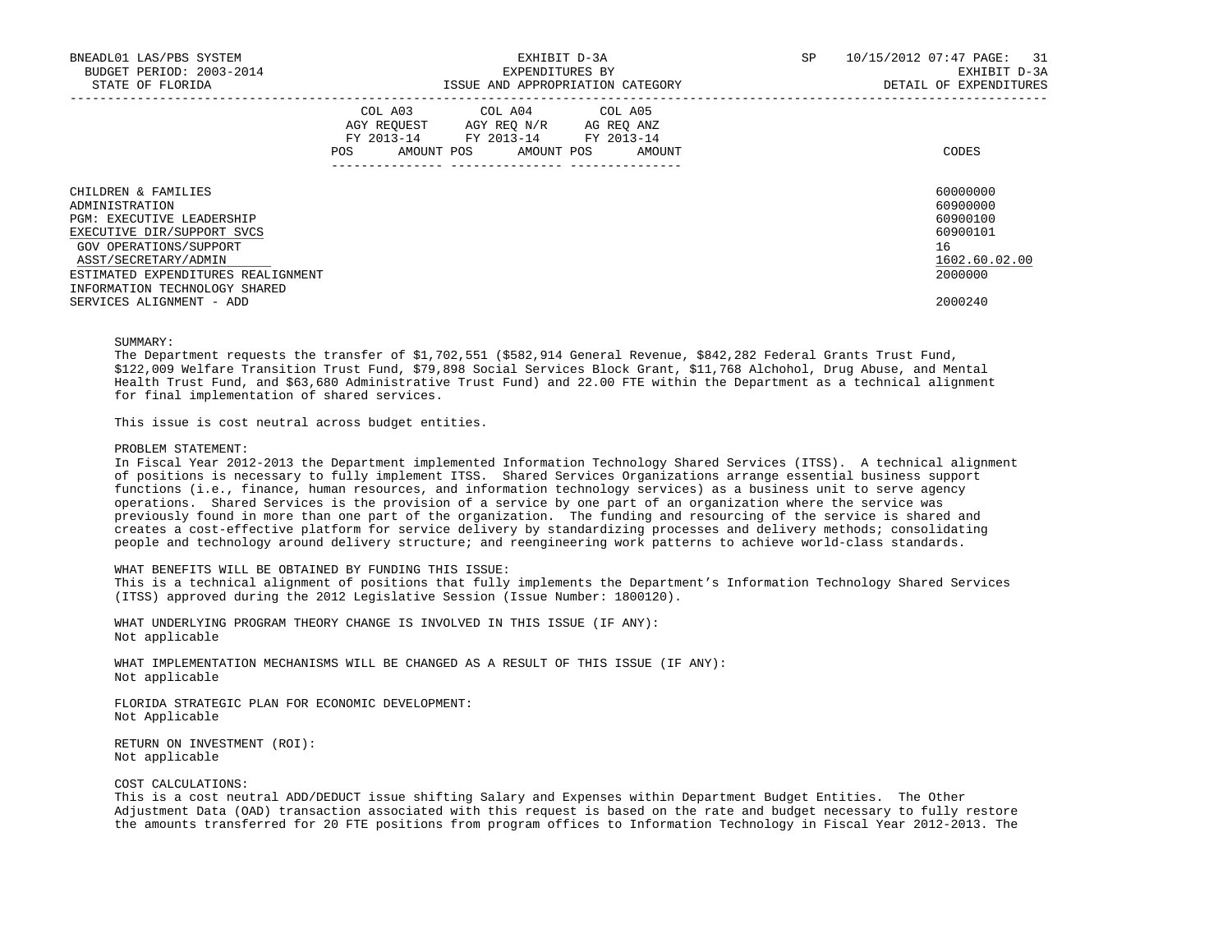| BNEADL01 LAS/PBS SYSTEM<br>BUDGET PERIOD: 2003-2014<br>STATE OF FLORIDA                                                                                                                                                                                                                                                                                                                                                                 |                                                        | EXHIBIT D-3A<br>EXPENDITURES BY                                                        | ISSUE AND APPROPRIATION CATEGORY | SP 3 | 10/15/2012 07:47 PAGE:<br>32<br>EXHIBIT D-3A<br>DETAIL OF EXPENDITURES                    |
|-----------------------------------------------------------------------------------------------------------------------------------------------------------------------------------------------------------------------------------------------------------------------------------------------------------------------------------------------------------------------------------------------------------------------------------------|--------------------------------------------------------|----------------------------------------------------------------------------------------|----------------------------------|------|-------------------------------------------------------------------------------------------|
|                                                                                                                                                                                                                                                                                                                                                                                                                                         | FY 2013-14 FY 2013-14 FY 2013-14<br>POS FOR            | COL A03 COL A04 COL A05<br>AGY REQUEST AGY REQ N/R AG REQ ANZ<br>AMOUNT POS AMOUNT POS | AMOUNT                           |      | CODES                                                                                     |
| CHILDREN & FAMILIES<br>ADMINISTRATION<br>PGM: EXECUTIVE LEADERSHIP<br>EXECUTIVE DIR/SUPPORT SVCS<br>GOV OPERATIONS/SUPPORT<br>ASST/SECRETARY/ADMIN<br>ESTIMATED EXPENDITURES REALIGNMENT<br>INFORMATION TECHNOLOGY SHARED<br>SERVICES ALIGNMENT - ADD                                                                                                                                                                                   |                                                        |                                                                                        |                                  |      | 60000000<br>60900000<br>60900100<br>60900101<br>16<br>1602.60.02.00<br>2000000<br>2000240 |
| additional OAD adjustment amount is based on the need to transfer two filled positions (as of September 4, 2012) from the<br>programs to Information Technology.                                                                                                                                                                                                                                                                        |                                                        |                                                                                        |                                  |      |                                                                                           |
| INFORMATION TECHNOLOGY SHARED<br>SERVICES ALIGNMENT - DEDUCT<br>DATA PROCESSING SERVICES<br>DCF DATA CENTER                                                                                                                                                                                                                                                                                                                             |                                                        |                                                                                        |                                  |      | 2000250<br>210000<br>210008                                                               |
| GENERAL REVENUE FUND -MATCH<br>ALCOHOL/DRUGABU/MEN HLH TF-FEDERL<br>FEDERAL GRANTS TRUST FUND -FEDERL<br>WELFARE TRANSITION TF -FEDERL<br>SOCIAL SVCS BLK GRT TF -FEDERL                                                                                                                                                                                                                                                                | 552,088-<br>11,768-<br>809,884-<br>119,827-<br>79,898- |                                                                                        |                                  |      | 1000 2<br>2027 3<br>2261 3<br>2401 3<br>2639 3                                            |
| TOTAL APPRO 1,573,465-                                                                                                                                                                                                                                                                                                                                                                                                                  |                                                        |                                                                                        |                                  |      |                                                                                           |
|                                                                                                                                                                                                                                                                                                                                                                                                                                         |                                                        |                                                                                        |                                  |      |                                                                                           |
| AGENCY ISSUE NARRATIVE:<br>2013-2014 BUDGET YEAR NARRATIVE:<br>ISSUE TITLE: Information Technology Shared Services Alignment - DEDUCT                                                                                                                                                                                                                                                                                                   |                                                        |                                                                                        | IT COMPONENT? NO                 |      |                                                                                           |
| SPECIFY WHICH AGENCY GOAL FROM THE FISCAL YEARS 2013-2014 THROUGH 2017-2018 STRATEGIC PLAN IS ADDRESSED BY THIS BUDGET<br>ISSUE PROPOSAL: Goal 2 Effect Program Improvements: Apply proven best practices to maximize efficiencies and outcomes                                                                                                                                                                                         |                                                        |                                                                                        |                                  |      |                                                                                           |
| SUMMARY:<br>The Department requests the transfer of \$1,702,551 (\$582,914 General Revenue, \$842,282 Federal Grants Trust Fund,<br>\$122,009 Welfare Transition Trust Fund, \$79,898 Social Services Block Grant, \$11,768 Alchohol, Drug Abuse, and Mental<br>Health Trust Fund, and \$63,680 Administrative Trust Fund) and 22.00 FTE within the Department as a technical alignment<br>for final implementation of shared services. |                                                        |                                                                                        |                                  |      |                                                                                           |

This issue is cost neutral across budget entities.

# PROBLEM STATEMENT:

 In Fiscal Year 2012-2013 the Department implemented Information Technology Shared Services (ITSS). A technical alignment of positions is necessary to fully implement ITSS. Shared Services Organizations arrange essential business support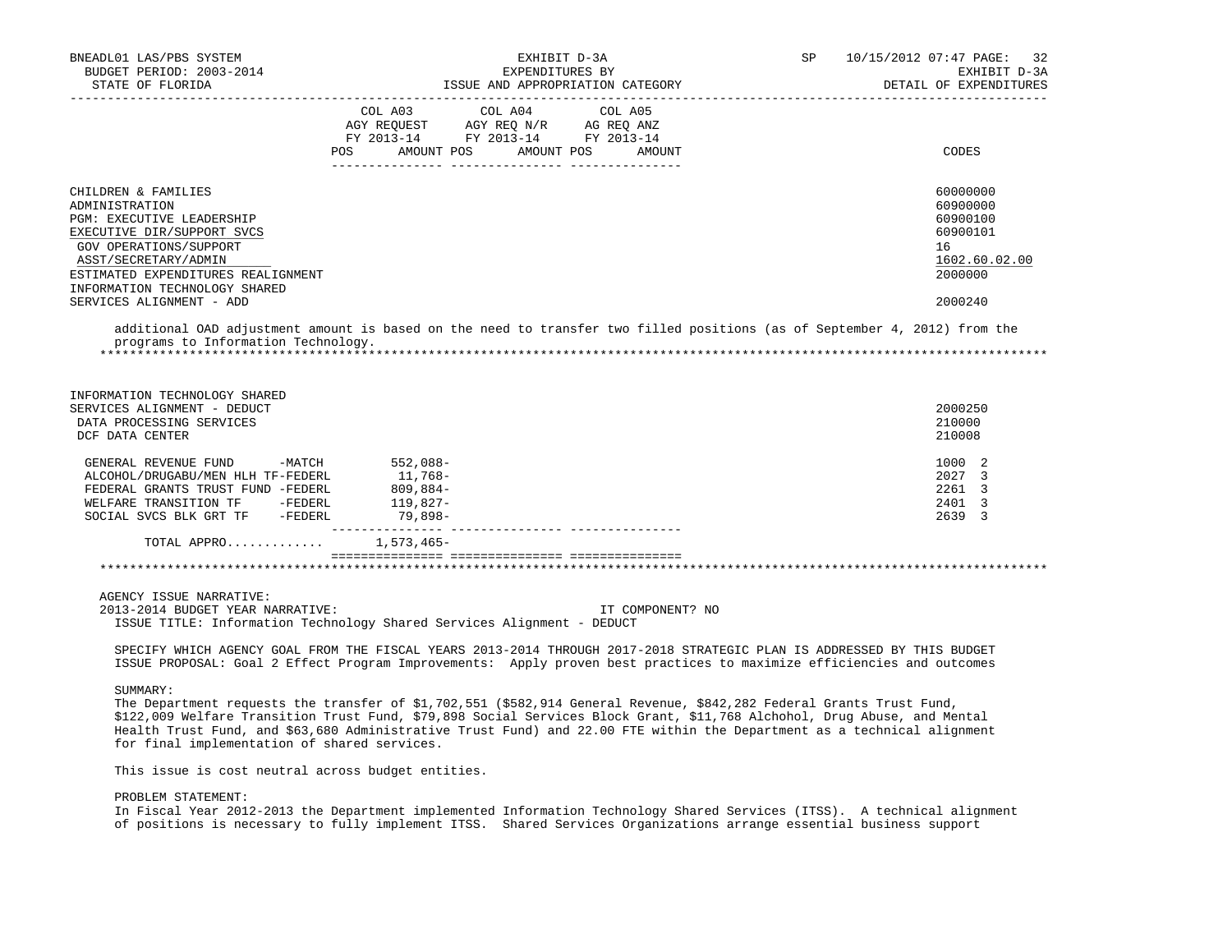| BNEADL01 LAS/PBS SYSTEM<br>BUDGET PERIOD: 2003-2014<br>STATE OF FLORIDA                                                                                                                                                          | EXHIBIT D-3A<br>EXPENDITURES BY<br>ISSUE AND APPROPRIATION CATEGORY                                                                         | 10/15/2012 07:47 PAGE: 33<br><b>SP</b><br>EXHIBIT D-3A<br>DETAIL OF EXPENDITURES |
|----------------------------------------------------------------------------------------------------------------------------------------------------------------------------------------------------------------------------------|---------------------------------------------------------------------------------------------------------------------------------------------|----------------------------------------------------------------------------------|
|                                                                                                                                                                                                                                  | COL A03 COL A04 COL A05<br>AGY REOUEST AGY REO N/R AG REO ANZ<br>FY 2013-14 FY 2013-14 FY 2013-14<br>AMOUNT POS AMOUNT POS<br>POS<br>AMOUNT | CODES                                                                            |
| CHILDREN & FAMILIES<br>ADMINISTRATION<br><b>PGM: EXECUTIVE LEADERSHIP</b><br>EXECUTIVE DIR/SUPPORT SVCS<br>GOV OPERATIONS/SUPPORT<br>ASST/SECRETARY/ADMIN<br>ESTIMATED EXPENDITURES REALIGNMENT<br>INFORMATION TECHNOLOGY SHARED |                                                                                                                                             | 60000000<br>60900000<br>60900100<br>60900101<br>16<br>1602.60.02.00<br>2000000   |
| SERVICES ALIGNMENT - DEDUCT                                                                                                                                                                                                      |                                                                                                                                             | 2000250                                                                          |

 functions (i.e., finance, human resources, and information technology services) as a business unit to serve agency operations. Shared Services is the provision of a service by one part of an organization where the service was previously found in more than one part of the organization. The funding and resourcing of the service is shared and creates a cost-effective platform for service delivery by standardizing processes and delivery methods; consolidating people and technology around delivery structure; and reengineering work patterns to achieve world-class standards.

WHAT BENEFITS WILL BE OBTAINED BY FUNDING THIS ISSUE:

 This is a technical alignment of positions that fully implements the Department's Information Technology Shared Services (ITSS) approved during the 2012 Legislative Session (Issue Number: 1800120).

 WHAT UNDERLYING PROGRAM THEORY CHANGE IS INVOLVED IN THIS ISSUE (IF ANY): Not applicable

 WHAT IMPLEMENTATION MECHANISMS WILL BE CHANGED AS A RESULT OF THIS ISSUE (IF ANY): Not applicable

 FLORIDA STRATEGIC PLAN FOR ECONOMIC DEVELOPMENT: Not Applicable

 RETURN ON INVESTMENT (ROI): Not applicable

COST CALCULATIONS:

 This is a cost neutral ADD/DEDUCT issue shifting Salary and Expenses within Department Budget Entities. The Other Adjustment Data (OAD) transaction associated with this request is based on the rate and budget necessary to fully restore the amounts transferred for 20 FTE positions from program offices to Information Technology in Fiscal Year 2012-2013. The additional OAD adjustment amount is based on the need to transfer two filled positions (as of September 4, 2012) from the programs to Information Technology.

\*\*\*\*\*\*\*\*\*\*\*\*\*\*\*\*\*\*\*\*\*\*\*\*\*\*\*\*\*\*\*\*\*\*\*\*\*\*\*\*\*\*\*\*\*\*\*\*\*\*\*\*\*\*\*\*\*\*\*\*\*\*\*\*\*\*\*\*\*\*\*\*\*\*\*\*\*\*\*\*\*\*\*\*\*\*\*\*\*\*\*\*\*\*\*\*\*\*\*\*\*\*\*\*\*\*\*\*\*\*\*\*\*\*\*\*\*\*\*\*\*\*\*\*\*\*\*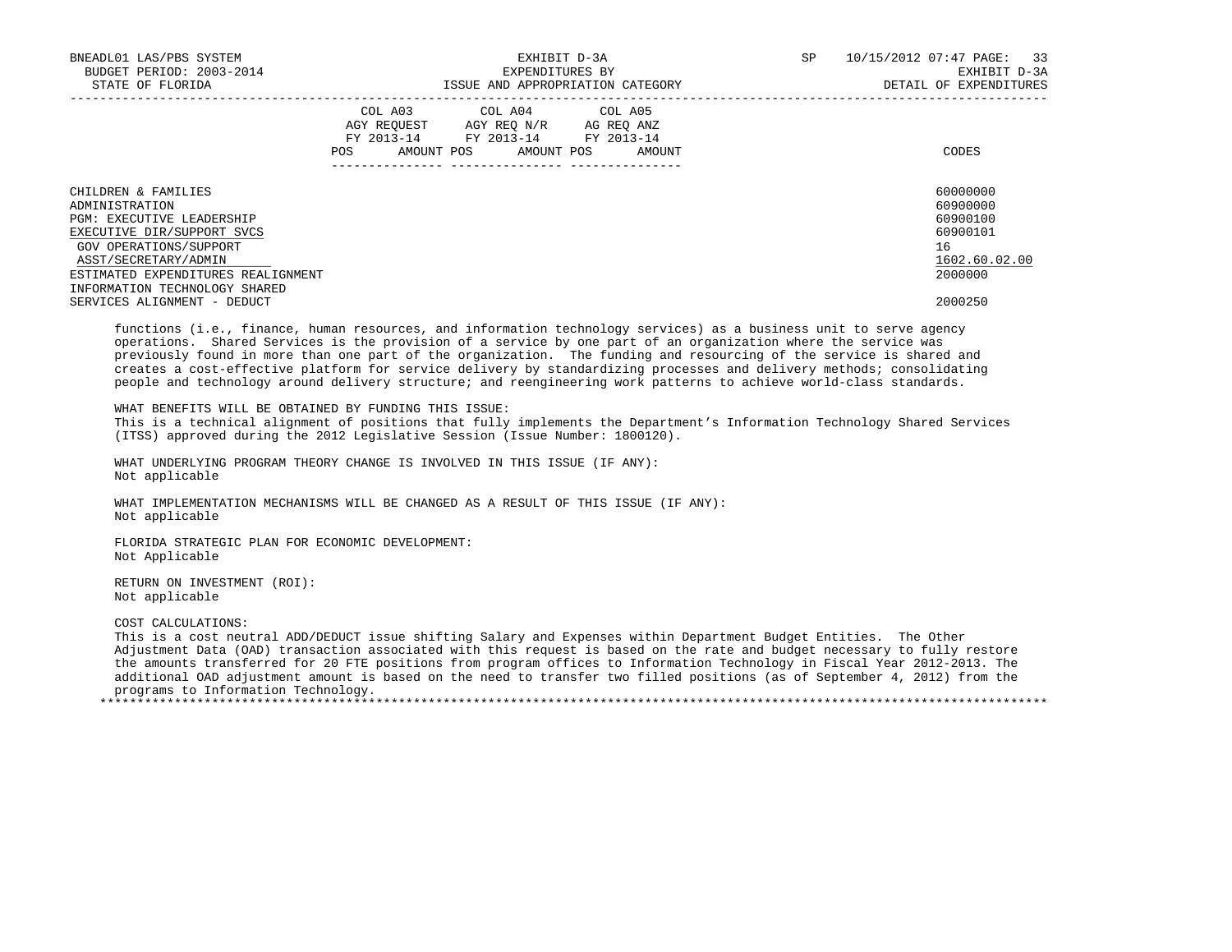| BNEADL01 LAS/PBS SYSTEM<br>BUDGET PERIOD: 2003-2014<br>STATE OF FLORIDA                                                                                                                                                                                                     |                  |                            | EXHIBIT D-3A<br>EXPENDITURES BY<br>ISSUE AND APPROPRIATION CATEGORY                                            | SP                         | 10/15/2012 07:47 PAGE: 34<br>EXHIBIT D-3A<br>DETAIL OF EXPENDITURES |                                                                                                     |
|-----------------------------------------------------------------------------------------------------------------------------------------------------------------------------------------------------------------------------------------------------------------------------|------------------|----------------------------|----------------------------------------------------------------------------------------------------------------|----------------------------|---------------------------------------------------------------------|-----------------------------------------------------------------------------------------------------|
|                                                                                                                                                                                                                                                                             |                  | COL A03                    | COL A04<br>AGY REQUEST AGY REQ N/R AG REQ ANZ<br>FY 2013-14 FY 2013-14 FY 2013-14<br>POS AMOUNT POS AMOUNT POS | COL A05<br>AMOUNT          |                                                                     | CODES                                                                                               |
| CHILDREN & FAMILIES<br>ADMINISTRATION<br>PGM: EXECUTIVE LEADERSHIP<br>EXECUTIVE DIR/SUPPORT SVCS<br>GOV OPERATIONS/SUPPORT<br>ASST/SECRETARY/ADMIN<br>ESTIMATED EXPENDITURES REALIGNMENT<br>BUDGET SHARED SERVICES ALIGNMENT -<br>ADD<br>SALARY RATE<br>SALARY RATE 616,016 |                  |                            |                                                                                                                |                            |                                                                     | 60000000<br>60900000<br>60900100<br>60900101<br>16<br>1602.60.02.00<br>2000000<br>2000260<br>000000 |
|                                                                                                                                                                                                                                                                             |                  |                            |                                                                                                                |                            |                                                                     |                                                                                                     |
| SALARIES AND BENEFITS                                                                                                                                                                                                                                                       |                  |                            |                                                                                                                |                            |                                                                     | 010000                                                                                              |
| GENERAL REVENUE FUND -MATCH 437,160<br>FEDERAL GRANTS TRUST FUND -FEDERL<br>WELFARE TRANSITION TF - FEDERL<br>SOCIAL SVCS BLK GRT TF -FEDERL 100,250<br>TOTAL POSITIONS 10.00<br>TOTAL APPRO 812,034                                                                        |                  | 177,853<br>96,771          |                                                                                                                |                            |                                                                     | 1000 2<br>2261 3<br>2401 3<br>2639 3                                                                |
|                                                                                                                                                                                                                                                                             |                  |                            |                                                                                                                |                            |                                                                     |                                                                                                     |
| <b>EXPENSES</b>                                                                                                                                                                                                                                                             |                  |                            |                                                                                                                |                            |                                                                     | 040000                                                                                              |
| GENERAL REVENUE FUND                                                                                                                                                                                                                                                        | -MATCH           | $-STATE$ 14, 143<br>46,324 |                                                                                                                |                            |                                                                     | 1000 1<br>1000 2                                                                                    |
| TOTAL GENERAL REVENUE FUND                                                                                                                                                                                                                                                  |                  | 60,467                     |                                                                                                                |                            |                                                                     | 1000                                                                                                |
| FEDERAL GRANTS TRUST FUND -FEDERL                                                                                                                                                                                                                                           |                  | 30,378                     |                                                                                                                |                            |                                                                     | 2261 3                                                                                              |
| WELFARE TRANSITION TF - FEDERL                                                                                                                                                                                                                                              |                  | 15,336                     |                                                                                                                |                            |                                                                     | 2401 3                                                                                              |
| SOCIAL SVCS BLK GRT TF - FEDERL 3,167                                                                                                                                                                                                                                       |                  |                            |                                                                                                                |                            |                                                                     | 2639 3                                                                                              |
| TOTAL APPRO                                                                                                                                                                                                                                                                 |                  | 109,348                    |                                                                                                                |                            |                                                                     |                                                                                                     |
|                                                                                                                                                                                                                                                                             |                  |                            |                                                                                                                |                            |                                                                     |                                                                                                     |
| SPECIAL CATEGORIES<br>CONTRACTED SERVICES                                                                                                                                                                                                                                   |                  |                            |                                                                                                                |                            |                                                                     | 100000<br>100777                                                                                    |
| GENERAL REVENUE FUND                                                                                                                                                                                                                                                        | -STATE<br>-MATCH | 4,637<br>9,106             |                                                                                                                | ---------- --------------- |                                                                     | 1000 1<br>1000 2                                                                                    |
| TOTAL GENERAL REVENUE FUND                                                                                                                                                                                                                                                  |                  | 13,743                     |                                                                                                                |                            |                                                                     | 1000                                                                                                |
| FEDERAL GRANTS TRUST FUND -FEDERL                                                                                                                                                                                                                                           |                  | 2,760                      |                                                                                                                |                            |                                                                     | 2261 3                                                                                              |
|                                                                                                                                                                                                                                                                             |                  |                            |                                                                                                                |                            |                                                                     |                                                                                                     |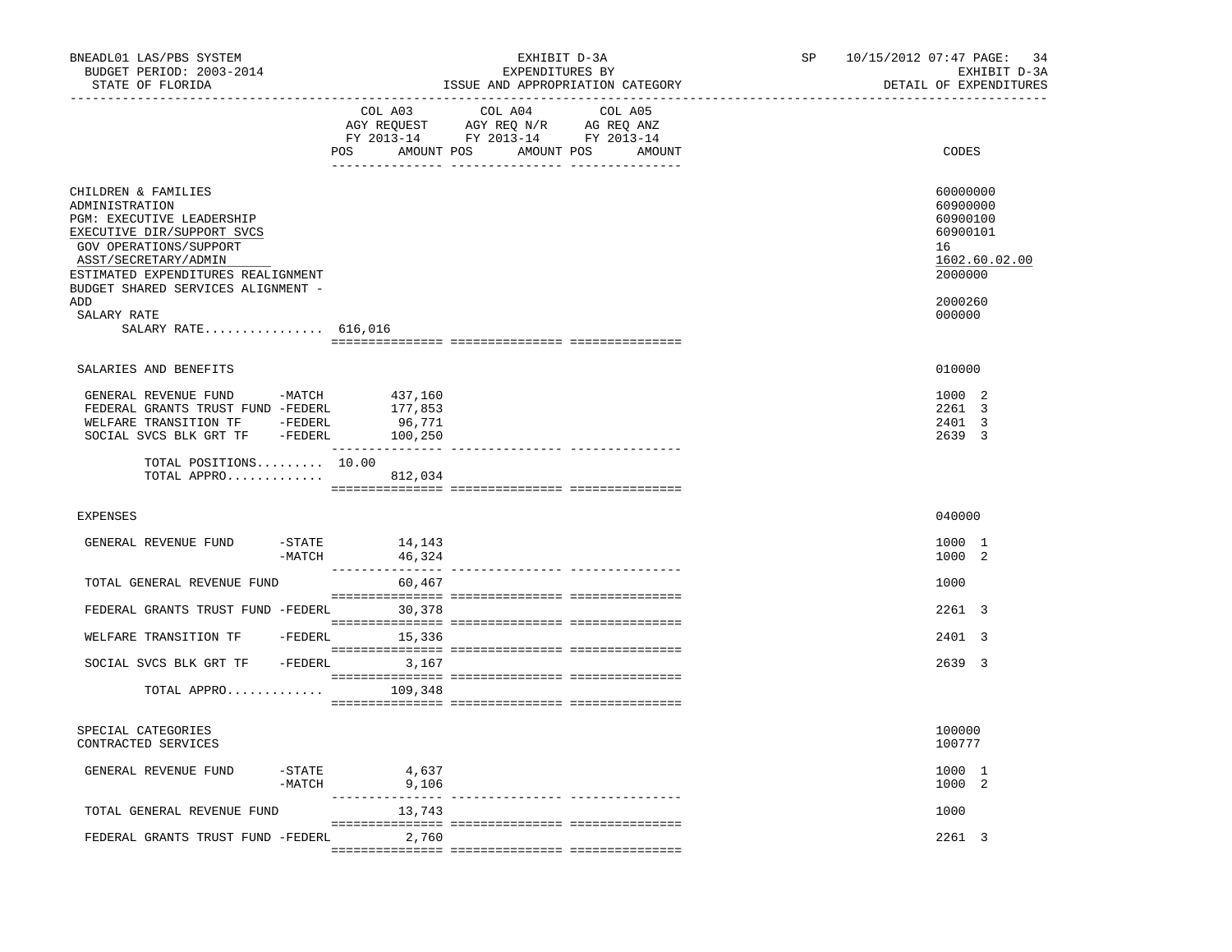| _____________________________________<br>COL A03 COL A04 COL A05<br>$\begin{tabular}{lllllllll} \bf AGY \;\; RegUEST & \tt AGY \;\; REG \;\; N/R & \tt AG \;\; REG \;\; ANZ \\ \hline \tt FY \;\; 2013-14 & \tt FY \;\; 2013-14 & \tt FY \;\; 2013-14 \\ \end{tabular}$<br>POS AMOUNT POS AMOUNT POS<br>CHILDREN & FAMILIES<br>ADMINISTRATION                                                                                                  | AMOUNT           | CODES<br>60000000<br>60900000<br>60900100                                           |
|------------------------------------------------------------------------------------------------------------------------------------------------------------------------------------------------------------------------------------------------------------------------------------------------------------------------------------------------------------------------------------------------------------------------------------------------|------------------|-------------------------------------------------------------------------------------|
|                                                                                                                                                                                                                                                                                                                                                                                                                                                |                  |                                                                                     |
| PGM: EXECUTIVE LEADERSHIP<br>EXECUTIVE DIR/SUPPORT SVCS<br>GOV OPERATIONS/SUPPORT<br>ASST/SECRETARY/ADMIN<br>ESTIMATED EXPENDITURES REALIGNMENT<br>BUDGET SHARED SERVICES ALIGNMENT -<br>ADD<br>SPECIAL CATEGORIES<br>CONTRACTED SERVICES<br>WELFARE TRANSITION TF - FEDERL 3,159                                                                                                                                                              |                  | 60900101<br>16<br>1602.60.02.00<br>2000000<br>2000260<br>100000<br>100777<br>2401 3 |
| SOCIAL SVCS BLK GRT TF - FEDERL<br>501                                                                                                                                                                                                                                                                                                                                                                                                         |                  | 2639 3                                                                              |
| 20.163<br>TOTAL APPRO                                                                                                                                                                                                                                                                                                                                                                                                                          |                  |                                                                                     |
| TOTAL: BUDGET SHARED SERVICES ALIGNMENT -<br>ADD<br>$TOTAL$ $POSITIONS$ $10.00$<br>TOTAL ISSUE<br>941,545<br>TOTAL SALARY RATE 616,016                                                                                                                                                                                                                                                                                                         |                  | 2000260                                                                             |
| AGENCY ISSUE NARRATIVE:<br>2013-2014 BUDGET YEAR NARRATIVE:<br>ISSUE TITLE: Budget Shared Services Alignment - ADD                                                                                                                                                                                                                                                                                                                             | IT COMPONENT? NO |                                                                                     |
| SPECIFY WHICH AGENCY GOAL FROM THE FISCAL YEARS 2013-2014 THROUGH 2017-2018 STRATEGIC PLAN IS ADDRESSED BY THIS BUDGET<br>ISSUE PROPOSAL: Goal 2 Effect Program Improvements: Apply proven best practices to maximize efficiencies and outcomes                                                                                                                                                                                                |                  |                                                                                     |
| SUMMARY:<br>The Department requests the transfer of \$941,545 (\$511,370 General Revenue, \$210,991 Federal Grants Trust Fund, \$115,266<br>Welfare Transition Trust Funds, and \$103,918 Social Services Block Grant Trust Fund) and 10.00 FTE within the Department<br>as a technical alignment of positions and budget for final implementation of Budget Shared Services.<br>This Issue is cost neutral across Department budget entities. |                  |                                                                                     |

 PROBLEM STATEMENT:During Fiscal Year 2010-2011, the Department's Administrative Services Budget Office moved toward a shared services structure, from a regional structure, to increase effectiveness and absorb Fiscal Year 2011-2012 reductions within the Department's administrative functions. To support this implementation the Legislature approved Issue Number 200310 transferring 19.00 positions and \$1,455,375 of General Revenue budget authority from the District Administration program component to the Assistant Secretary for Administration program component within the Executive Direction and Support Services budget entity.

 The Department requests a technical alignment of the remaining positions and budget to finalize the implementation of Budget Shared Services. Shared Services Organizations arrange essential business support functions (i.e., finance, human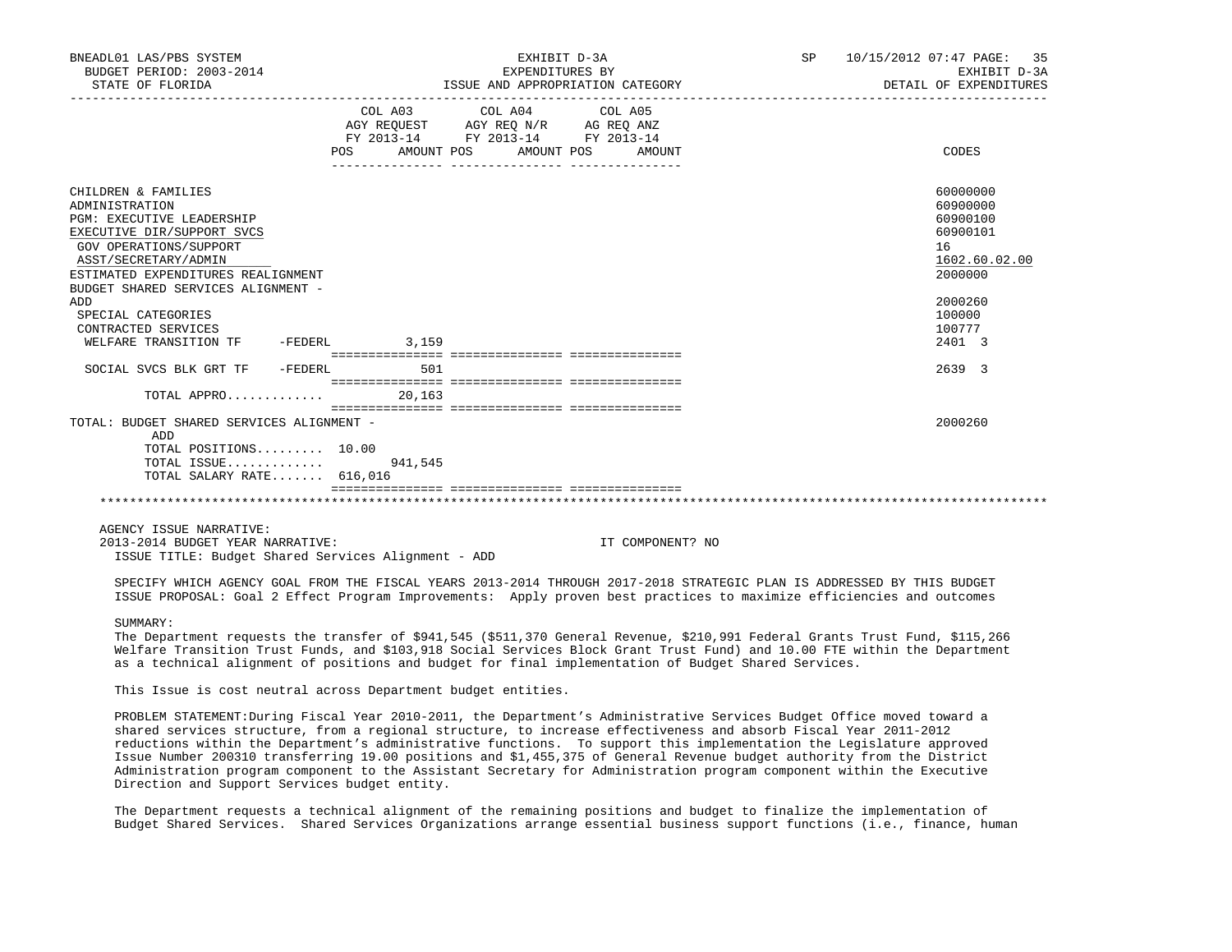| BNEADL01 LAS/PBS SYSTEM<br>BUDGET PERIOD: 2003-2014<br>STATE OF FLORIDA |                       |            | ISSUE AND APPROPRIATION CATEGORY                                                             | EXHIBIT D-3A<br>EXPENDITURES BY | SP                   | 36<br>10/15/2012 07:47 PAGE:<br>EXHIBIT D-3A<br>DETAIL OF EXPENDITURES |               |
|-------------------------------------------------------------------------|-----------------------|------------|----------------------------------------------------------------------------------------------|---------------------------------|----------------------|------------------------------------------------------------------------|---------------|
|                                                                         | COL A03<br><b>POS</b> | AMOUNT POS | COL A04 COL A05<br>AGY REOUEST AGY REO N/R<br>FY 2013-14 FY 2013-14 FY 2013-14<br>AMOUNT POS |                                 | AG REO ANZ<br>AMOUNT |                                                                        | CODES         |
| CHILDREN & FAMILIES                                                     |                       |            |                                                                                              |                                 |                      |                                                                        | 60000000      |
| ADMINISTRATION                                                          |                       |            |                                                                                              |                                 |                      |                                                                        | 60900000      |
| <b>PGM: EXECUTIVE LEADERSHIP</b>                                        |                       |            |                                                                                              |                                 |                      |                                                                        | 60900100      |
| EXECUTIVE DIR/SUPPORT SVCS                                              |                       |            |                                                                                              |                                 |                      |                                                                        | 60900101      |
| GOV OPERATIONS/SUPPORT                                                  |                       |            |                                                                                              |                                 |                      |                                                                        | 16            |
| ASST/SECRETARY/ADMIN                                                    |                       |            |                                                                                              |                                 |                      |                                                                        | 1602.60.02.00 |
| ESTIMATED EXPENDITURES REALIGNMENT                                      |                       |            |                                                                                              |                                 |                      |                                                                        | 2000000       |
| BUDGET SHARED SERVICES ALIGNMENT -                                      |                       |            |                                                                                              |                                 |                      |                                                                        |               |
| ADD                                                                     |                       |            |                                                                                              |                                 |                      |                                                                        | 2000260       |

 resources, and information technology services) as a business unit to serve agency operations. Shared Services is the provision of a service by one part of an organization where the service was previously found in more than one part of the organization. The funding and resourcing of the service is shared and creates a cost-effective platform for service delivery by standardizing processes and delivery methods; consolidating people and technology around delivery structure; and reengineering work patterns to achieve world-class standards.

 WHAT BENEFITS WILL BE OBTAINED BY FUNDING THIS ISSUE: This is a technical alignment of positions that fully implements the Department's Budget Shared Services approved during the 2012 Legislative Session.

 WHAT UNDERLYING PROGRAM THEORY CHANGE IS INVOLVED IN THIS ISSUE (IF ANY): Not applicable

 WHAT IMPLEMENTATION MECHANISMS WILL BE CHANGED AS A RESULT OF THIS ISSUE (IF ANY): Not applicable

 FLORIDA STRATEGIC PLAN FOR ECONOMIC DEVELOPMENT: Not Applicable

 RETURN ON INVESTMENT (ROI): Not applicable

COST CALCULATIONS:

 This is a cost neutral ADD/DEDUCT issue shifting Salary and Expenses within Department Budget Entities. The Other Adjustment Data (OAD) transaction associated with this request is based on the rate and budget amount needed to transfer ten filled positions (as of September 4, 2012) from program offices to the budget office. \*\*\*\*\*\*\*\*\*\*\*\*\*\*\*\*\*\*\*\*\*\*\*\*\*\*\*\*\*\*\*\*\*\*\*\*\*\*\*\*\*\*\*\*\*\*\*\*\*\*\*\*\*\*\*\*\*\*\*\*\*\*\*\*\*\*\*\*\*\*\*\*\*\*\*\*\*\*\*\*\*\*\*\*\*\*\*\*\*\*\*\*\*\*\*\*\*\*\*\*\*\*\*\*\*\*\*\*\*\*\*\*\*\*\*\*\*\*\*\*\*\*\*\*\*\*\*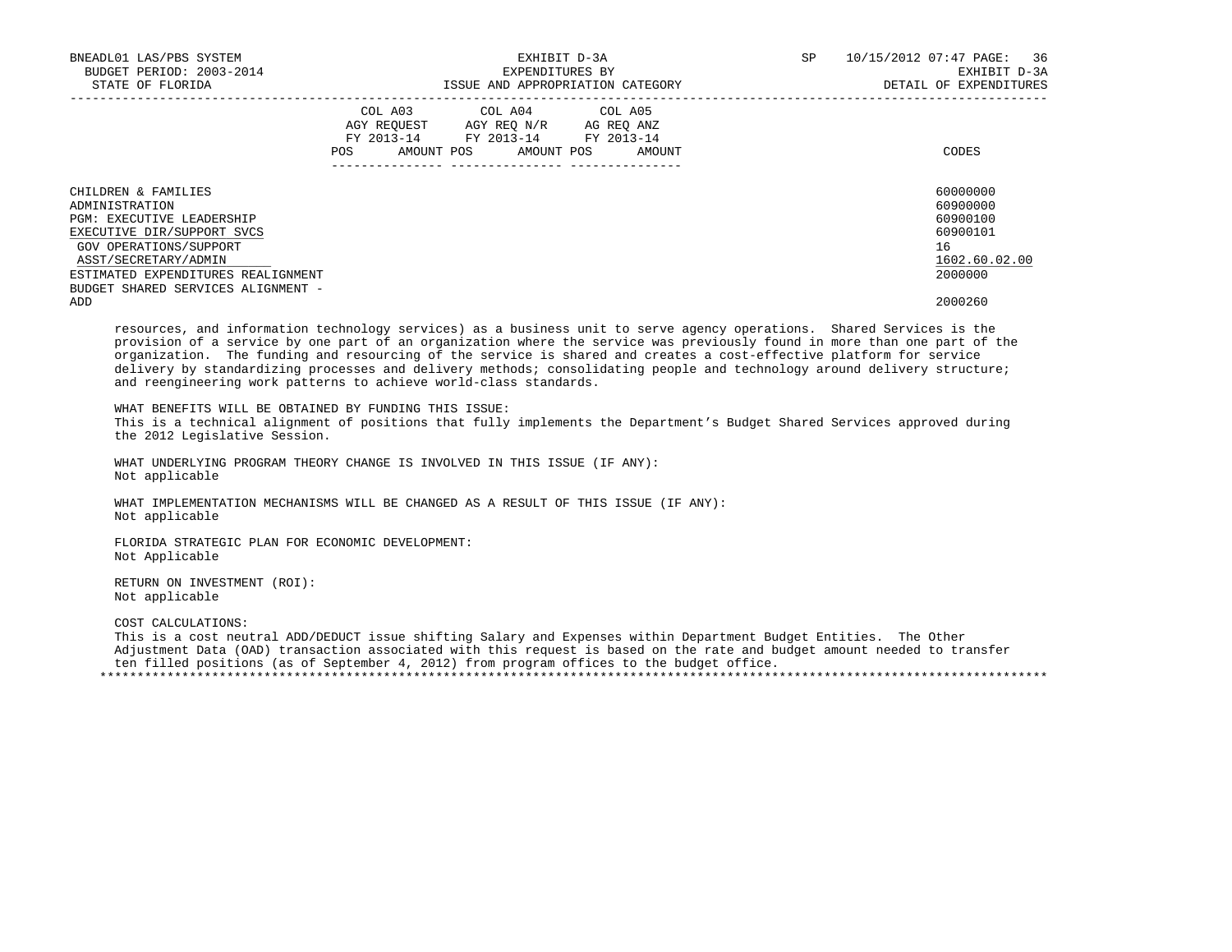| BNEADL01 LAS/PBS SYSTEM<br>BUDGET PERIOD: 2003-2014<br>STATE OF FLORIDA<br>___________________                                                                                                                                        |      |                 | EXHIBIT D-3A<br>EXPENDITURES BY<br>ISSUE AND APPROPRIATION CATEGORY                                                   |        |                                 |      | SP 10/15/2012 07:47 PAGE:<br>37<br>EXHIBIT D-3A<br>DETAIL OF EXPENDITURES                 |
|---------------------------------------------------------------------------------------------------------------------------------------------------------------------------------------------------------------------------------------|------|-----------------|-----------------------------------------------------------------------------------------------------------------------|--------|---------------------------------|------|-------------------------------------------------------------------------------------------|
|                                                                                                                                                                                                                                       |      | COL A03 COL A04 | COL A05<br>AGY REQUEST AGY REQ N/R AG REQ ANZ<br>FY 2013-14 FY 2013-14 FY 2013-14<br>POS AMOUNT POS AMOUNT POS AMOUNT |        |                                 |      | CODES                                                                                     |
| CHILDREN & FAMILIES<br>ADMINISTRATION<br>PGM: EXECUTIVE LEADERSHIP<br>EXECUTIVE DIR/SUPPORT SVCS<br>GOV OPERATIONS/SUPPORT<br>ASST/SECRETARY/ADMIN<br>ESTIMATED EXPENDITURES REALIGNMENT<br>BUDGET SHARED SERVICES ALIGNMENT -<br>ADD |      |                 |                                                                                                                       |        |                                 |      | 60000000<br>60900000<br>60900100<br>60900101<br>16<br>1602.60.02.00<br>2000000<br>2000260 |
| POSITION DETAIL OF SALARIES AND BENEFITS:                                                                                                                                                                                             | FTE  | BASE RATE       | ADDITIVES BENEFITS<br>---- ------<br>. _ _ _ _ _ _ _ _ _ _ _ .                                                        |        | SUBTOTAL                        |      | LAPSE LAPSED SALARIES<br>% AND BENEFITS                                                   |
| A03 - AGY REOUEST FY 2013-14                                                                                                                                                                                                          |      |                 |                                                                                                                       |        |                                 |      |                                                                                           |
| CHANGES TO CURRENTLY AUTHORIZED POSITIONS                                                                                                                                                                                             |      |                 |                                                                                                                       |        |                                 |      |                                                                                           |
| 2236 GOVERNMENT OPERATIONS CONSULTANT II<br>1.00                                                                                                                                                                                      |      |                 |                                                                                                                       |        |                                 |      |                                                                                           |
| C0005 001<br>1442 ACCOUNTING SERVICES SUPERVISOR I - SES                                                                                                                                                                              |      | 48,763          |                                                                                                                       |        |                                 |      | 16,432 65,195 0.00 65,195                                                                 |
| C0007 001<br>1.00                                                                                                                                                                                                                     |      | 48,576          |                                                                                                                       | 17,578 | 66,154 0.00                     |      | 66,154                                                                                    |
| 2236 OPERATIONS & MGMT CONSULTANT II - SES                                                                                                                                                                                            |      |                 |                                                                                                                       |        |                                 |      |                                                                                           |
| C0006 001                                                                                                                                                                                                                             | 1.00 | 56,117          |                                                                                                                       | 18,549 | 74,666                          | 0.00 | 74,666                                                                                    |
| C0008 001                                                                                                                                                                                                                             | 1.00 | 50,192          |                                                                                                                       | 17,787 | 67,979                          | 0.00 | 67,979                                                                                    |
| 2238 OPERATIONS & MGMT CONSULTANT MGR - SES                                                                                                                                                                                           |      |                 |                                                                                                                       |        |                                 |      |                                                                                           |
| C0002 001                                                                                                                                                                                                                             | 3.00 | 209,469         |                                                                                                                       |        |                                 | 0.00 |                                                                                           |
| C0003 001                                                                                                                                                                                                                             | 1.00 | 70,269          |                                                                                                                       |        | 60,936 270,405<br>20,371 90,640 | 0.00 | 270,405<br>90,640                                                                         |
| C0004 001                                                                                                                                                                                                                             |      | 1.00 56,912     |                                                                                                                       | 18,651 | 75,563 0.00                     |      | 75,563                                                                                    |
| 8864 CHIEF RESOURCE AND FINANCE MANAGEMENT                                                                                                                                                                                            |      |                 |                                                                                                                       |        |                                 |      |                                                                                           |
| C0009 001                                                                                                                                                                                                                             | 1.00 | 75,718          |                                                                                                                       | 21,071 | 96,789 0.00                     |      | 96,789                                                                                    |
| TOTALS FOR ISSUE BY FUND                                                                                                                                                                                                              |      |                 |                                                                                                                       |        |                                 |      |                                                                                           |
| 1000 GENERAL REVENUE FUND                                                                                                                                                                                                             |      |                 |                                                                                                                       |        |                                 |      | 432,934                                                                                   |
| 2261 FEDERAL GRANTS TRUST FUND                                                                                                                                                                                                        |      |                 |                                                                                                                       |        |                                 |      | 177,792                                                                                   |
| 2401 WELFARE TRANSITION TF                                                                                                                                                                                                            |      |                 |                                                                                                                       |        |                                 |      | 95,517                                                                                    |
| 2639 SOCIAL SVCS BLK GRT TF                                                                                                                                                                                                           |      |                 |                                                                                                                       |        |                                 |      | 101,148<br>______________                                                                 |
|                                                                                                                                                                                                                                       |      | 10.00 616,016   |                                                                                                                       |        | 191,375 807,391                 |      | 807,391<br>==============                                                                 |
|                                                                                                                                                                                                                                       |      |                 |                                                                                                                       |        |                                 |      |                                                                                           |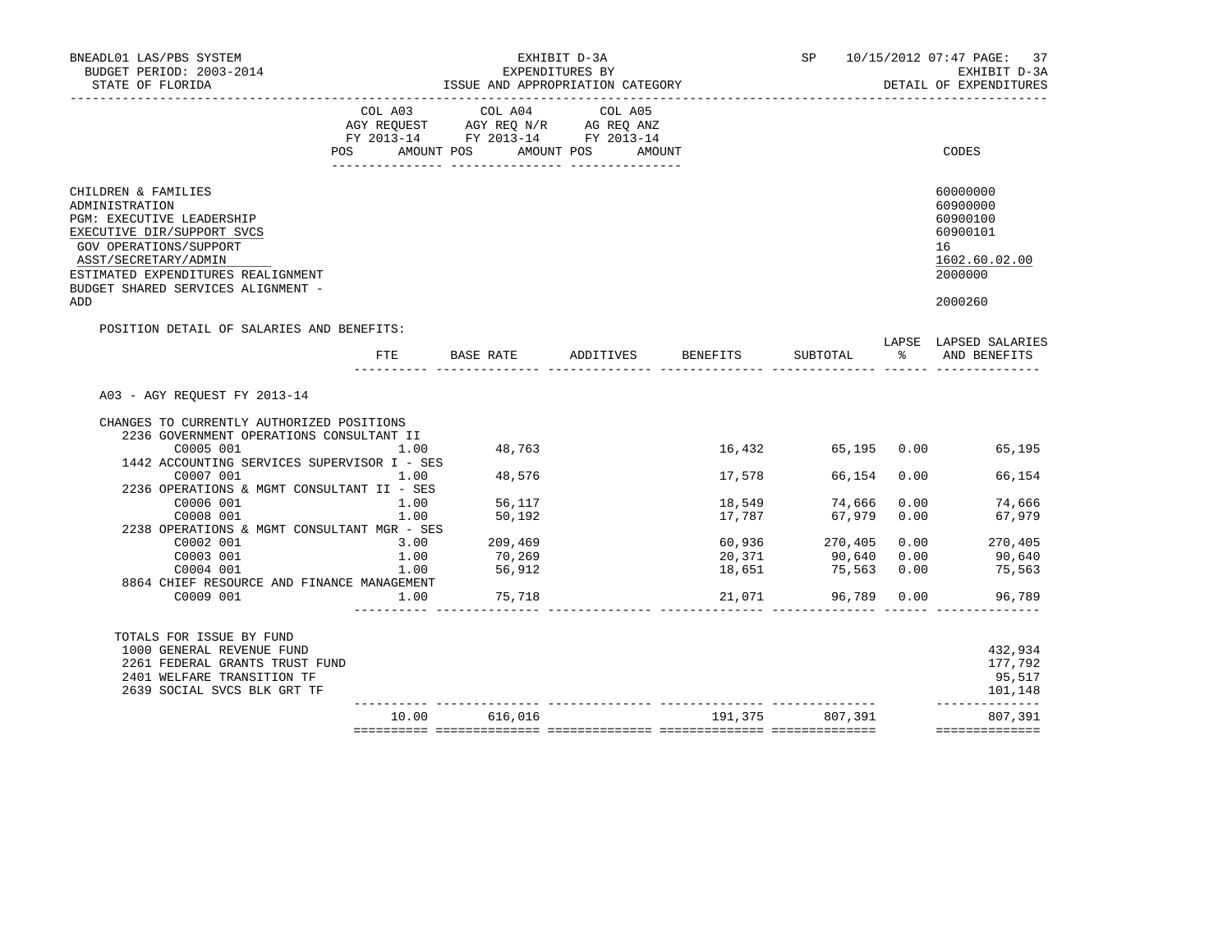| BNEADL01 LAS/PBS SYSTEM<br>BUDGET PERIOD: 2003-2014<br>STATE OF FLORIDA                                                                                                                                                                      |                              | EXHIBIT D-3A<br>EXPENDITURES BY<br>ISSUE AND APPROPRIATION CATEGORY                             |                    | SP 10/15/2012 07:47 PAGE: 38<br>EXHIBIT D-3A<br>DETAIL OF EXPENDITURES |          |                       |                                                                                           |
|----------------------------------------------------------------------------------------------------------------------------------------------------------------------------------------------------------------------------------------------|------------------------------|-------------------------------------------------------------------------------------------------|--------------------|------------------------------------------------------------------------|----------|-----------------------|-------------------------------------------------------------------------------------------|
|                                                                                                                                                                                                                                              | COL A03<br>POS<br>AMOUNT POS | COL A04<br>AGY REQUEST AGY REQ N/R AG REQ ANZ<br>FY 2013-14 FY 2013-14 FY 2013-14<br>AMOUNT POS | COL A05<br>AMOUNT  |                                                                        |          |                       | CODES                                                                                     |
| CHILDREN & FAMILIES<br>ADMINISTRATION<br><b>PGM: EXECUTIVE LEADERSHIP</b><br>EXECUTIVE DIR/SUPPORT SVCS<br>GOV OPERATIONS/SUPPORT<br>ASST/SECRETARY/ADMIN<br>ESTIMATED EXPENDITURES REALIGNMENT<br>BUDGET SHARED SERVICES ALIGNMENT -<br>ADD |                              |                                                                                                 |                    |                                                                        |          |                       | 60000000<br>60900000<br>60900100<br>60900101<br>16<br>1602.60.02.00<br>2000000<br>2000260 |
| POSITION DETAIL OF SALARIES AND BENEFITS:                                                                                                                                                                                                    | ETE                          | BASE RATE                                                                                       | ADDITIVES BENEFITS |                                                                        | SUBTOTAL |                       | LAPSE LAPSED SALARIES<br>% AND BENEFITS                                                   |
|                                                                                                                                                                                                                                              |                              |                                                                                                 | $\frac{1}{2}$      |                                                                        |          | --------- ------ ---- |                                                                                           |
| A03 - AGY REQUEST FY 2013-14<br>CHANGES TO CURRENTLY AUTHORIZED POSITIONS                                                                                                                                                                    |                              |                                                                                                 |                    |                                                                        |          |                       |                                                                                           |
| OTHER SALARY AMOUNT<br>2261 FEDERAL GRANTS TRUST FUND<br>2401 WELFARE TRANSITION TF<br>1000 GENERAL REVENUE FUND<br>2639 SOCIAL SVCS BLK GRT TF                                                                                              |                              |                                                                                                 |                    |                                                                        |          |                       | 61<br>1,254<br>4,226<br>898-<br>-------------                                             |
|                                                                                                                                                                                                                                              |                              |                                                                                                 |                    |                                                                        |          |                       | 812,034<br>==============                                                                 |
|                                                                                                                                                                                                                                              |                              |                                                                                                 |                    |                                                                        |          |                       |                                                                                           |
| HUMAN RESOURCES SHARED SERVICES<br>REALIGNMENT - ADD<br>SALARY RATE<br>SALARY RATE 1,236,058                                                                                                                                                 |                              |                                                                                                 |                    |                                                                        |          |                       | 2000280<br>000000                                                                         |
| SALARIES AND BENEFITS                                                                                                                                                                                                                        |                              |                                                                                                 |                    |                                                                        |          |                       | 010000                                                                                    |
| ADMINISTRATIVE TRUST FUND -STATE 12,834<br>-FEDERL                                                                                                                                                                                           | 1,682,562                    |                                                                                                 |                    |                                                                        |          |                       | 2021 1<br>2021 3                                                                          |
| TOTAL ADMINISTRATIVE TRUST FUND                                                                                                                                                                                                              | _______________<br>1,695,396 | --------------- -------                                                                         |                    |                                                                        |          |                       | 2021                                                                                      |
| TOTAL POSITIONS 23.00<br>TOTAL APPRO                                                                                                                                                                                                         | 1,695,396                    |                                                                                                 |                    |                                                                        |          |                       |                                                                                           |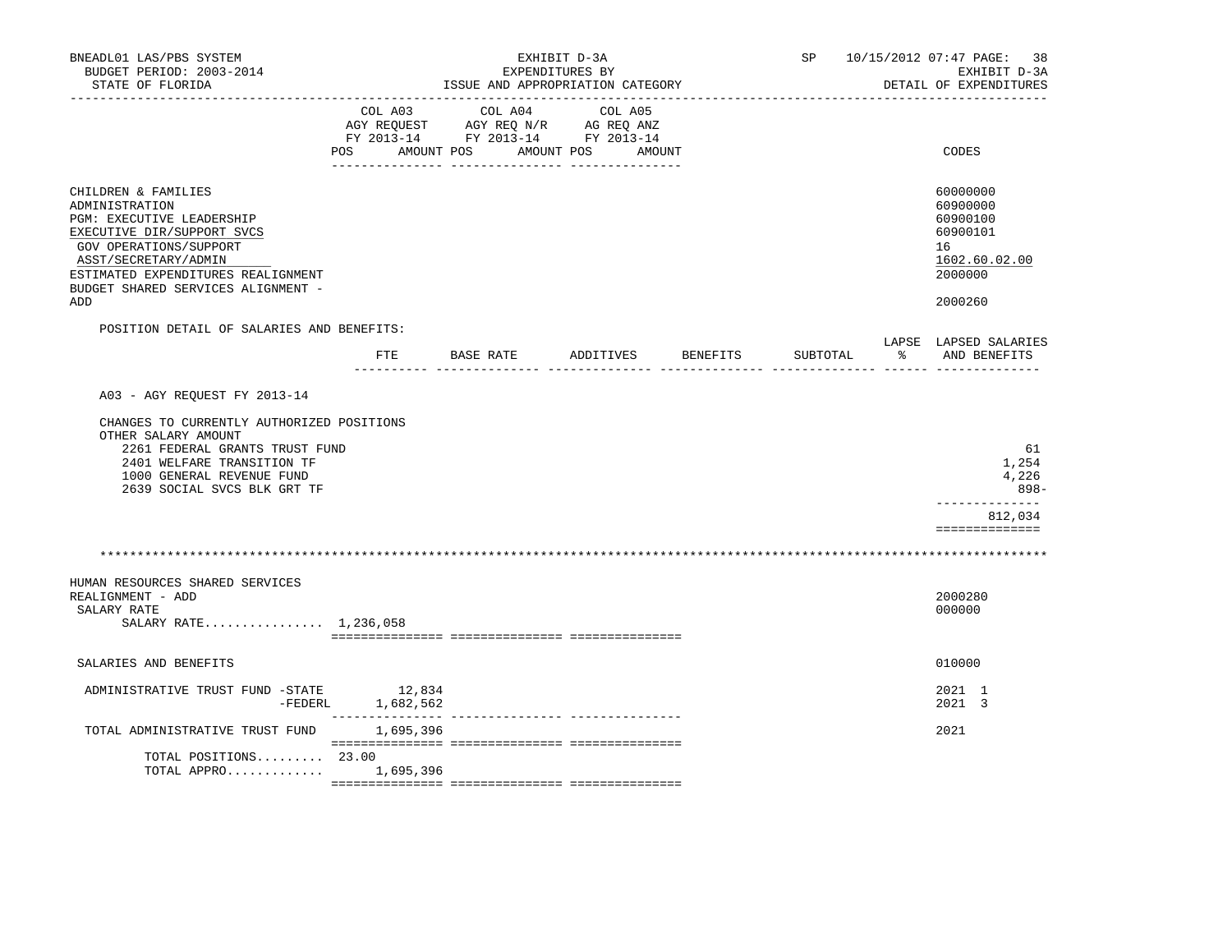| BNEADL01 LAS/PBS SYSTEM<br>BUDGET PERIOD: 2003-2014<br>STATE OF FLORIDA                                                                                                                                                     |                           | EXHIBIT D-3A<br>EXPENDITURES BY<br>ISSUE AND APPROPRIATION CATEGORY                                             |                  | SP 10/15/2012 07:47 PAGE: 39<br>EXHIBIT D-3A<br>DETAIL OF EXPENDITURES         |
|-----------------------------------------------------------------------------------------------------------------------------------------------------------------------------------------------------------------------------|---------------------------|-----------------------------------------------------------------------------------------------------------------|------------------|--------------------------------------------------------------------------------|
|                                                                                                                                                                                                                             | POS AMOUNT POS            | COL A03 COL A04 COL A05<br>AGY REQUEST AGY REQ N/R AG REQ ANZ<br>FY 2013-14 FY 2013-14 FY 2013-14<br>AMOUNT POS | AMOUNT           | CODES                                                                          |
| CHILDREN & FAMILIES<br>ADMINISTRATION<br>PGM: EXECUTIVE LEADERSHIP<br>EXECUTIVE DIR/SUPPORT SVCS<br>GOV OPERATIONS/SUPPORT<br>ASST/SECRETARY/ADMIN<br>ESTIMATED EXPENDITURES REALIGNMENT<br>HUMAN RESOURCES SHARED SERVICES |                           |                                                                                                                 |                  | 60000000<br>60900000<br>60900100<br>60900101<br>16<br>1602.60.02.00<br>2000000 |
| REALIGNMENT - ADD<br>EXPENSES                                                                                                                                                                                               |                           |                                                                                                                 |                  | 2000280<br>040000                                                              |
| GENERAL REVENUE FUND -STATE 104,080<br>ADMINISTRATIVE TRUST FUND -FEDERL                                                                                                                                                    | 66,754                    |                                                                                                                 |                  | 1000 1<br>2021 3                                                               |
| TOTAL APPRO                                                                                                                                                                                                                 | 170,834                   |                                                                                                                 |                  |                                                                                |
| SPECIAL CATEGORIES<br>CONTRACTED SERVICES                                                                                                                                                                                   |                           |                                                                                                                 |                  | 100000<br>100777                                                               |
| GENERAL REVENUE FUND - STATE<br>ADMINISTRATIVE TRUST FUND -FEDERL 23,100                                                                                                                                                    | 11,468                    |                                                                                                                 |                  | 1000 1<br>2021 3                                                               |
| TOTAL APPRO                                                                                                                                                                                                                 | 34,568                    |                                                                                                                 |                  |                                                                                |
| LEASE/PURCHASE/EQUIPMENT                                                                                                                                                                                                    |                           |                                                                                                                 |                  | 105281                                                                         |
| GENERAL REVENUE FUND -STATE 9,363<br>ADMINISTRATIVE TRUST FUND -FEDERL                                                                                                                                                      | 3,596<br>________________ |                                                                                                                 |                  | 1000 1<br>2021 3                                                               |
| TOTAL APPRO                                                                                                                                                                                                                 | 12,959                    |                                                                                                                 |                  |                                                                                |
| TOTAL: HUMAN RESOURCES SHARED SERVICES<br>REALIGNMENT - ADD<br>TOTAL POSITIONS 23.00<br>TOTAL ISSUE $1,913,757$<br>TOTAL SALARY RATE 1,236,058                                                                              |                           |                                                                                                                 |                  | 2000280                                                                        |
|                                                                                                                                                                                                                             |                           |                                                                                                                 |                  |                                                                                |
| AGENCY ISSUE NARRATIVE:<br>2013-2014 BUDGET YEAR NARRATIVE:<br>ISSUE TITLE: Human Resources Shared Services Realignment - ADD                                                                                               |                           |                                                                                                                 | IT COMPONENT? NO |                                                                                |

 SPECIFY WHICH AGENCY GOAL FROM THE FISCAL YEARS 2013-2014 THROUGH 2017-2018 STRATEGIC PLAN IS ADDRESSED BY THIS BUDGET ISSUE PROPOSAL: Goal 2 Effect Program Improvements: Apply proven best practices to maximize efficiencies and outcomes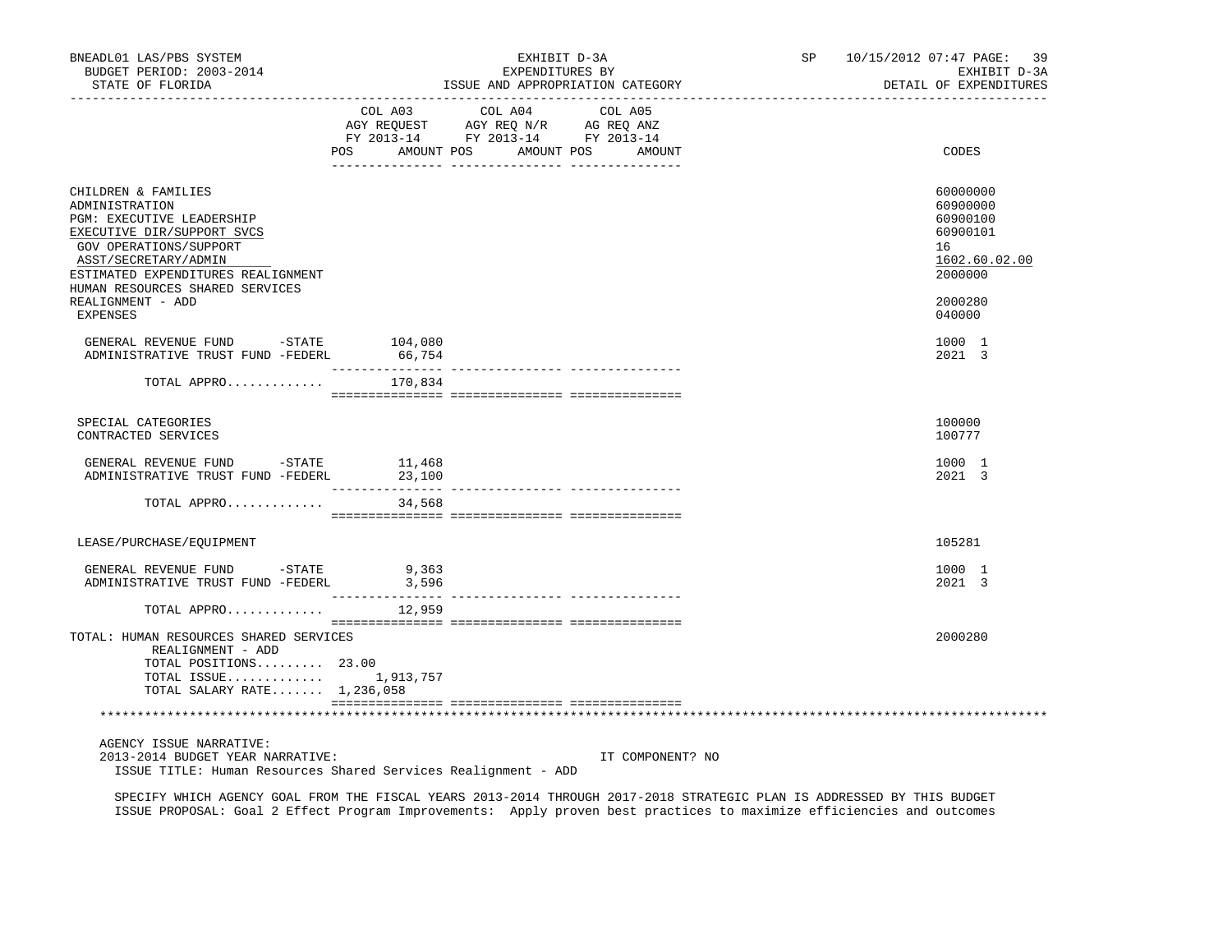| BNEADL01 LAS/PBS SYSTEM<br>BUDGET PERIOD: 2003-2014<br>STATE OF FLORIDA | SP<br>EXHIBIT D-3A<br>EXPENDITURES BY<br>ISSUE AND APPROPRIATION CATEGORY |                                                                                                   |  |                       |  | 40<br>10/15/2012 07:47 PAGE:<br>EXHIBIT D-3A<br>DETAIL OF EXPENDITURES |  |                      |
|-------------------------------------------------------------------------|---------------------------------------------------------------------------|---------------------------------------------------------------------------------------------------|--|-----------------------|--|------------------------------------------------------------------------|--|----------------------|
|                                                                         | POS                                                                       | COL A03 COL A04 COL A05<br>AGY REQUEST AGY REO N/R AG REO ANZ<br>FY 2013-14 FY 2013-14 FY 2013-14 |  | AMOUNT POS AMOUNT POS |  | AMOUNT                                                                 |  | CODES                |
| CHILDREN & FAMILIES<br>ADMINISTRATION                                   |                                                                           |                                                                                                   |  |                       |  |                                                                        |  | 60000000<br>60900000 |
| <b>PGM: EXECUTIVE LEADERSHIP</b>                                        |                                                                           |                                                                                                   |  |                       |  |                                                                        |  | 60900100             |
| EXECUTIVE DIR/SUPPORT SVCS                                              |                                                                           |                                                                                                   |  |                       |  |                                                                        |  | 60900101             |
| GOV OPERATIONS/SUPPORT                                                  |                                                                           |                                                                                                   |  |                       |  |                                                                        |  | 16                   |
| ASST/SECRETARY/ADMIN                                                    |                                                                           |                                                                                                   |  |                       |  |                                                                        |  | 1602.60.02.00        |
| ESTIMATED EXPENDITURES REALIGNMENT                                      |                                                                           |                                                                                                   |  |                       |  |                                                                        |  | 2000000              |
| HUMAN RESOURCES SHARED SERVICES                                         |                                                                           |                                                                                                   |  |                       |  |                                                                        |  |                      |
| REALIGNMENT - ADD                                                       |                                                                           |                                                                                                   |  |                       |  |                                                                        |  | 2000280              |

#### SUMMARY:

 The Department requests the transfer of \$1,913,757 (\$124,911 General Revenue and \$1,788,846 Administrative Trust Fund) and 23.00 FTE from the District Administration program component to the Assistant Secretary for Administration program component within the Executive Direction and Support Services budget entity for the implementation of Human Resources Shared Services. The purpose of this transfer is to maximize efficiencies across the entire Agency with regard to consistent delivery of human resources and services to all Regions and Program Offices.

This Issue is cost neutral across program components within the Executive Direction and Support Services budget entity.

#### PROBLEM STATEMENT:

 Historically, the Department used a decentralized organizational model in which each regional office used its own Human Resources and processes. Implementation of a shared services model for Human Resources enables the Department to streamline human resource functions, gain efficiencies with the standardization of business processes and practices, thus improving service delivery, and, realize cost reductions.

 Shared Services Organizations (SSO) arrange essential business support functions (i.e., finance, human resources, and information technology) as a business unit to serve agency operations. Shared Services is the provision of a service by one part of an organization where the service was previously found in more than one part of the organization. The key idea of shared services is the 'sharing' within an organization, including the funding and resourcing of the service. The department providing the service becomes an internal service provider that creates a cost-effective platform for service delivery by standardizing processes and delivery methods; consolidating people and technology around delivery structure; and reengineering work patterns to achieve world-class standards.

 Centers of excellence (CoE) are a means of efficiently and effectively managing specific complex business tasks. Each center is comprised of a team of people with specialized expertise who work together to develop and promote best practices in their area of responsibility by providing subject matter guidance to the rest of the organization and delivering tangible business services. Within centers of excellence there is an emphasis on advanced training and certification, knowledge sharing, and development of standards and methodologies. Correctly implementing centers of excellence can drive both cost reduction and improved performance in their areas of focus.

## WHAT BENEFITS WILL BE OBTAINED BY FUNDING THIS ISSUE:

 The goals of Human Resources Shared Services align with the Department's strategic vision by enhancing performance and system availability enabling end users to deliver Department services seamlessly; delivering better service to Department employees; leveraging teams with specialized skill sets across the entire organization; and leveraging regional best practices into one single, service delivery focused Human Resources organization.

 WHAT UNDERLYING PROGRAM THEORY CHANGE IS INVOLVED IN THIS ISSUE (IF ANY): The Department is streamlining operations, decreasing redundant processes, implementing a unified strategy and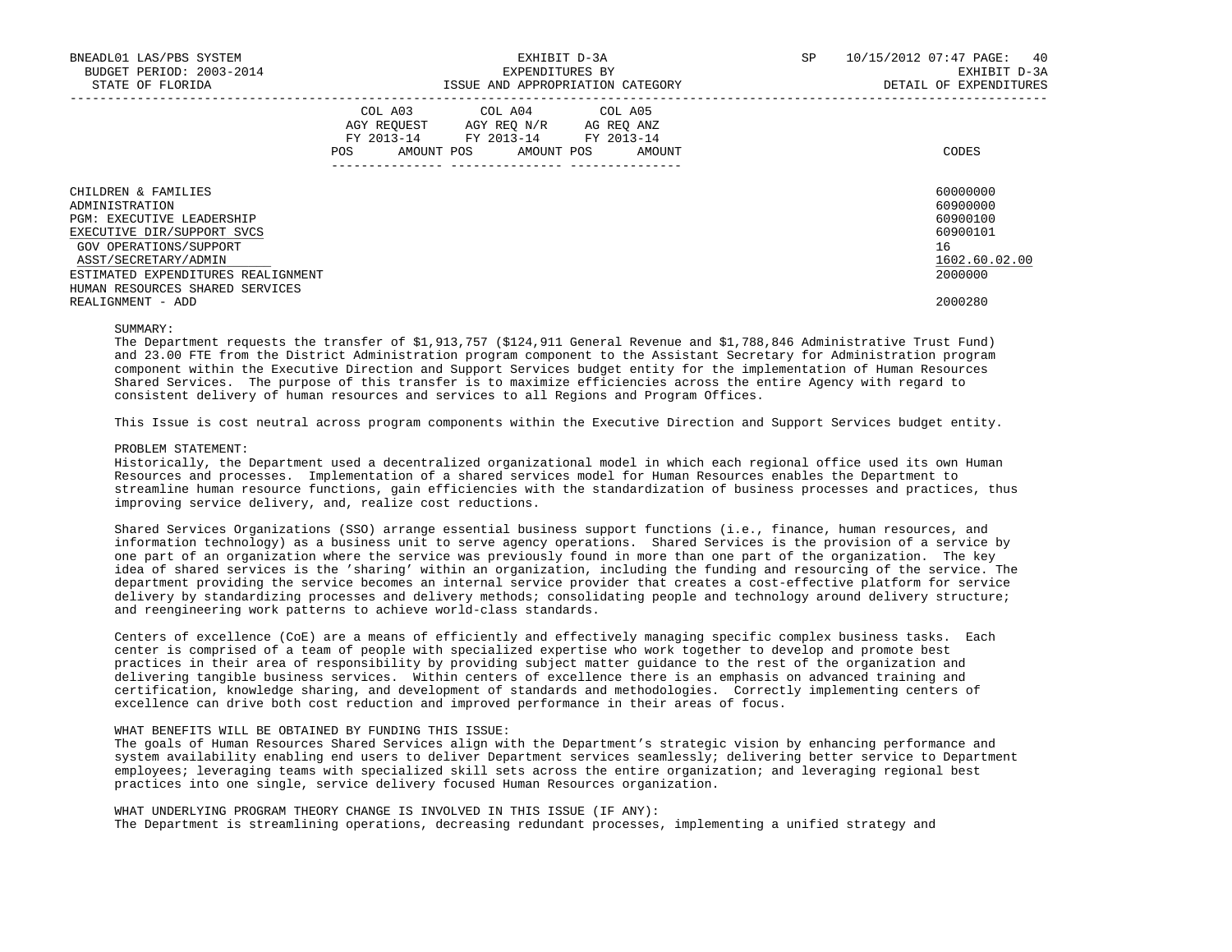| BNEADL01 LAS/PBS SYSTEM<br>BUDGET PERIOD: 2003-2014<br>STATE OF FLORIDA                                                                                                                                                            |     | EXHIBIT D-3A<br>EXPENDITURES BY<br>ISSUE AND APPROPRIATION CATEGORY                                                        |        | SP<br>41<br>10/15/2012 07:47 PAGE:<br>EXHIBIT D-3A<br>DETAIL OF EXPENDITURES |                                                                                |  |  |
|------------------------------------------------------------------------------------------------------------------------------------------------------------------------------------------------------------------------------------|-----|----------------------------------------------------------------------------------------------------------------------------|--------|------------------------------------------------------------------------------|--------------------------------------------------------------------------------|--|--|
|                                                                                                                                                                                                                                    | POS | COL A03 COL A04 COL A05<br>AGY REOUEST AGY REO N/R AG REO ANZ<br>FY 2013-14 FY 2013-14 FY 2013-14<br>AMOUNT POS AMOUNT POS | AMOUNT |                                                                              | CODES                                                                          |  |  |
| CHILDREN & FAMILIES<br>ADMINISTRATION<br><b>PGM: EXECUTIVE LEADERSHIP</b><br>EXECUTIVE DIR/SUPPORT SVCS<br>GOV OPERATIONS/SUPPORT<br>ASST/SECRETARY/ADMIN<br>ESTIMATED EXPENDITURES REALIGNMENT<br>HUMAN RESOURCES SHARED SERVICES |     |                                                                                                                            |        |                                                                              | 60000000<br>60900000<br>60900100<br>60900101<br>16<br>1602.60.02.00<br>2000000 |  |  |
| REALIGNMENT - ADD                                                                                                                                                                                                                  |     |                                                                                                                            |        |                                                                              | 2000280                                                                        |  |  |

implementing human resources services and reporting processes.

 WHAT IMPLEMENTATION MECHANISMS WILL BE CHANGED AS A RESULT OF THIS ISSUE (IF ANY): The line of authority for all Human Resources Services within the Department will be directly under the full operational control and responsibility of the Human Resources Director. Additionally, there is a single statewide point of contact for all Department Human Resource inquiries and services.

 FLORIDA STRATEGIC PLAN FOR ECONOMIC DEVELOPMENT: Not Applicable

 RETURN ON INVESTMENT (ROI): Not applicable

#### COST CALCULATIONS:

 This is a cost neutral ADD/DEDUCT issue shifting Salary and Expenses within Department budget entities for Human Resources Services. An internal budget and personnel amendment was processed in Fiscal Year 2012-2013 transferring 23 Human Resources FTE positions and associated budget from the District Administration program component to the Assistant Secretary for Administration program component for the implementation of budget shared services. This request makes the amendment recurring. The Other Adjustment Data (OAD) transaction associated with this request is based on the rate and budget needed to transfer 23 filled positions as of May 1, 2012. \*\*\*\*\*\*\*\*\*\*\*\*\*\*\*\*\*\*\*\*\*\*\*\*\*\*\*\*\*\*\*\*\*\*\*\*\*\*\*\*\*\*\*\*\*\*\*\*\*\*\*\*\*\*\*\*\*\*\*\*\*\*\*\*\*\*\*\*\*\*\*\*\*\*\*\*\*\*\*\*\*\*\*\*\*\*\*\*\*\*\*\*\*\*\*\*\*\*\*\*\*\*\*\*\*\*\*\*\*\*\*\*\*\*\*\*\*\*\*\*\*\*\*\*\*\*\*

 LAPSE LAPSED SALARIES FTE BASE RATE ADDITIVES BENEFITS SUBTOTAL % AND BENEFITS ---------- -------------- -------------- -------------- -------------- ------ -------------- A03 - AGY REQUEST FY 2013-14 CHANGES TO CURRENTLY AUTHORIZED POSITIONS 1009 PERSONNEL TECHNICIAN II - SES C1009 001 2.00 81,166 33,098 114,264 0.00 114,264 2234 OPERATIONS & MGMT CONSULTANT I - SES  $C2234$  001  $C2234$  001  $C2234$  001  $C2234$  001  $C2234$  001  $C2339$   $C2234$  001  $C2334$  01  $C234$  01  $C234$  01  $C234$  01  $C234$  01  $C234$  01  $C234$  01  $C234$  01  $C234$  01  $C234$  01  $C234$  01  $C234$  01  $C234$  01  $C234$  01 2236 OPERATIONS & MGMT CONSULTANT II - SES 768,859 268,842 1,037,701 0.00 1,037,701 3671 HUMAN RESOURCE OFFICER

POSITION DETAIL OF SALARIES AND BENEFITS: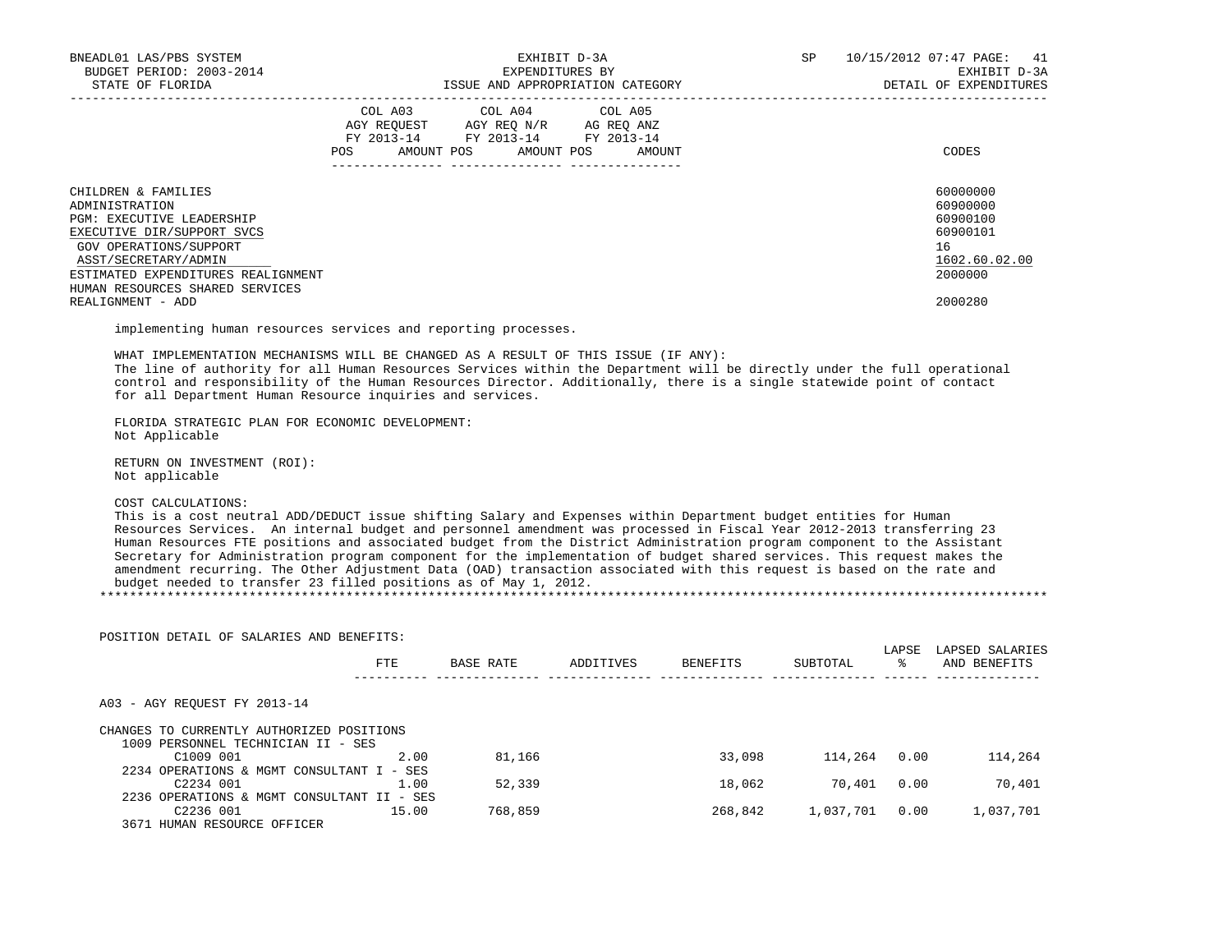| BNEADL01 LAS/PBS SYSTEM<br>BUDGET PERIOD: 2003-2014<br>STATE OF FLORIDA                                                                                                                  |         | EXHIBIT D-3A<br>EXPENDITURES BY<br>ISSUE AND APPROPRIATION CATEGORY                                            |                   |          | SP 10/15/2012 07:47 PAGE: 42<br>EXHIBIT D-3A<br>DETAIL OF EXPENDITURES |  |                                                                                |
|------------------------------------------------------------------------------------------------------------------------------------------------------------------------------------------|---------|----------------------------------------------------------------------------------------------------------------|-------------------|----------|------------------------------------------------------------------------|--|--------------------------------------------------------------------------------|
|                                                                                                                                                                                          | COL A03 | COL A04<br>AGY REQUEST AGY REQ N/R AG REQ ANZ<br>FY 2013-14 FY 2013-14 FY 2013-14<br>POS AMOUNT POS AMOUNT POS | COL A05<br>AMOUNT |          |                                                                        |  | CODES                                                                          |
| CHILDREN & FAMILIES<br>ADMINISTRATION<br>PGM: EXECUTIVE LEADERSHIP<br>EXECUTIVE DIR/SUPPORT SVCS<br>GOV OPERATIONS/SUPPORT<br>ASST/SECRETARY/ADMIN<br>ESTIMATED EXPENDITURES REALIGNMENT |         |                                                                                                                |                   |          |                                                                        |  | 60000000<br>60900000<br>60900100<br>60900101<br>16<br>1602.60.02.00<br>2000000 |
| HUMAN RESOURCES SHARED SERVICES<br>REALIGNMENT - ADD                                                                                                                                     |         |                                                                                                                |                   |          |                                                                        |  | 2000280                                                                        |
| POSITION DETAIL OF SALARIES AND BENEFITS:                                                                                                                                                | FTE     | BASE RATE                                                                                                      | ADDITIVES         | BENEFITS | SUBTOTAL                                                               |  | LAPSE LAPSED SALARIES<br>% AND BENEFITS                                        |
| A03 - AGY REOUEST FY 2013-14                                                                                                                                                             |         |                                                                                                                |                   |          |                                                                        |  |                                                                                |
| CHANGES TO CURRENTLY AUTHORIZED POSITIONS<br>C3671 001                                                                                                                                   | 4.00    | 278,067                                                                                                        |                   |          |                                                                        |  | 81,092 359,159 0.00 359,159                                                    |
| 8167 REGIONAL MGR FOR HUMAN RESOURCES-DCF<br>C8167 001                                                                                                                                   | 1.00    | 55,627                                                                                                         |                   |          | 18,485 74,112 0.00                                                     |  | 74,112                                                                         |
| TOTALS FOR ISSUE BY FUND<br>2021 ADMINISTRATIVE TRUST FUND                                                                                                                               |         |                                                                                                                |                   |          |                                                                        |  | 1,655,637                                                                      |
|                                                                                                                                                                                          |         | 23.00 1,236,058                                                                                                |                   |          | 419,579 1,655,637                                                      |  | 1,655,637<br>==============                                                    |
| OTHER SALARY AMOUNT<br>2021 ADMINISTRATIVE TRUST FUND                                                                                                                                    |         |                                                                                                                |                   |          |                                                                        |  | 39,759<br>------------                                                         |
|                                                                                                                                                                                          |         |                                                                                                                |                   |          |                                                                        |  | 1,695,396                                                                      |
|                                                                                                                                                                                          |         |                                                                                                                |                   |          |                                                                        |  | ==============                                                                 |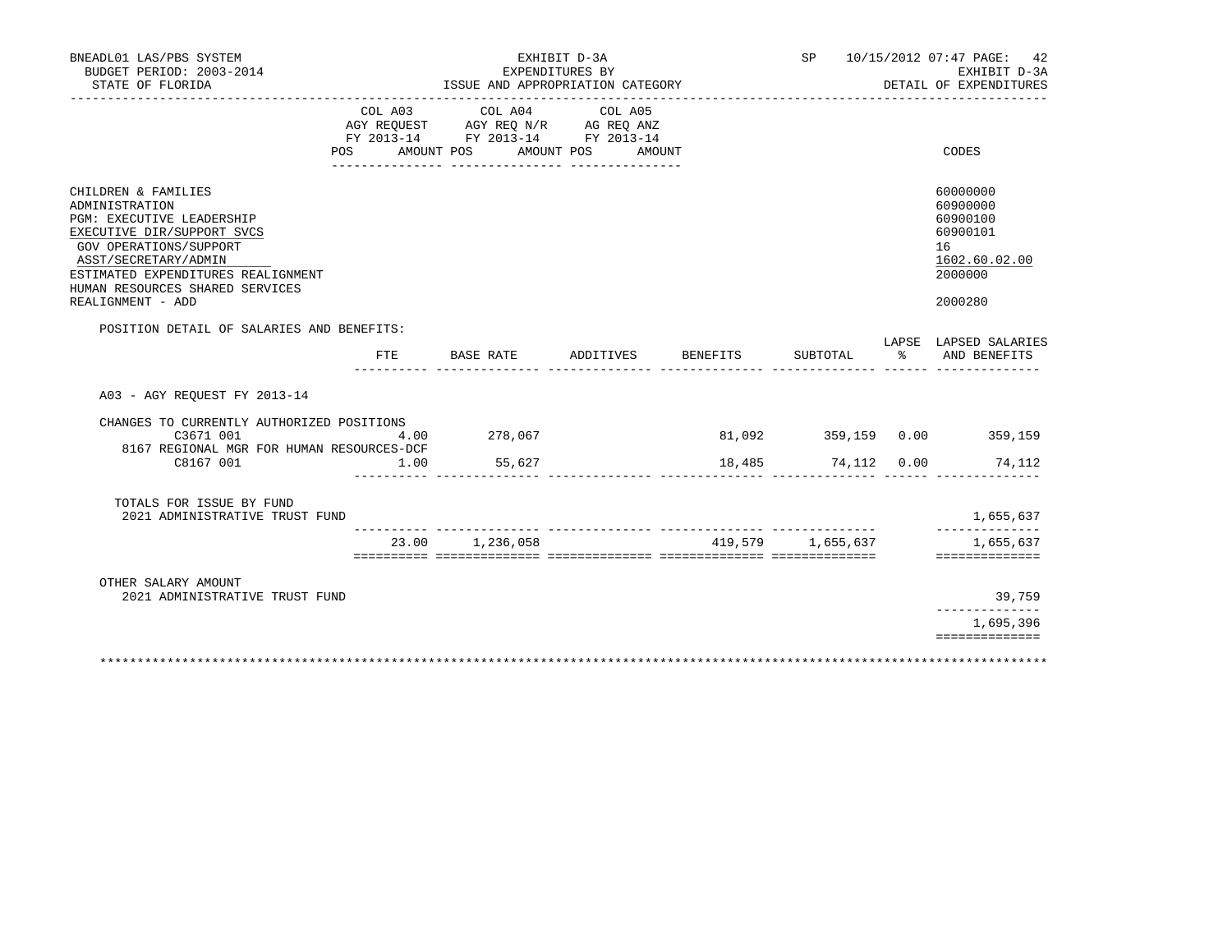| BNEADL01 LAS/PBS SYSTEM<br>BUDGET PERIOD: 2003-2014<br>STATE OF FLORIDA                                                                                                                                                                                                                                          |             | EXPENDITURES BY                                                                           | EXHIBIT D-3A<br>ISSUE AND APPROPRIATION CATEGORY | SP 10/15/2012 07:47 PAGE: 43<br>EXHIBIT D-3A<br>DETAIL OF EXPENDITURES                                        |
|------------------------------------------------------------------------------------------------------------------------------------------------------------------------------------------------------------------------------------------------------------------------------------------------------------------|-------------|-------------------------------------------------------------------------------------------|--------------------------------------------------|---------------------------------------------------------------------------------------------------------------|
|                                                                                                                                                                                                                                                                                                                  |             | COL A03 COL A04<br>AGY REQUEST AGY REQ N/R AG REQ ANZ<br>FY 2013-14 FY 2013-14 FY 2013-14 | COL A05<br>POS AMOUNT POS AMOUNT POS AMOUNT      | <b>CODES</b>                                                                                                  |
| CHILDREN & FAMILIES<br>ADMINISTRATION<br><b>PGM: EXECUTIVE LEADERSHIP</b><br>EXECUTIVE DIR/SUPPORT SVCS<br>GOV OPERATIONS/SUPPORT<br>ASST/SECRETARY/ADMIN<br>NONRECURRING EXPENDITURES<br>INCREASED WORKLOAD FOR PRIMARY DATA<br>CENTER TO SUPPORT AN AGENCY<br>DATA PROCESSING SERVICES<br>NORTHWOOD SRC (NSRC) |             |                                                                                           |                                                  | 60000000<br>60900000<br>60900100<br>60900101<br>16<br>1602.60.02.00<br>2100000<br>2103130<br>210000<br>210022 |
| OPERATIONS AND MAINT TF -STATE                                                                                                                                                                                                                                                                                   | 2,412,682-  |                                                                                           |                                                  | 2516 1                                                                                                        |
| NEW TECHNOLOGY SOLUTION FOR<br>FLORIDA'S PUBLIC ASSISTANCE<br>ELIGIBILITY SYSTEM<br>QUALIFIED EXPENDITURE<br>FL PUB ASSISTANCE ELIG SYS                                                                                                                                                                          |             |                                                                                           |                                                  | 2103142<br>200000<br>200083<br>2261 3                                                                         |
| $\begin{tabular}{lllllll} \texttt{FEDERAL} & \texttt{GRANTS} & \texttt{TRUE} & \texttt{FUDERL} & \texttt{30,293,595--} \\ \texttt{OPERATIONS AND MAINT TF} & \texttt{-MATCH} & \texttt{3,365,955--} \\ \end{tabular}$                                                                                            |             |                                                                                           |                                                  | 2516 2                                                                                                        |
| TOTAL APPRO                                                                                                                                                                                                                                                                                                      | 33,659,550- |                                                                                           |                                                  |                                                                                                               |
| AUTOMATIC UPDATE OF ELIGIBILITY<br>INFORMATION WITHOUT STAFF<br>INTERVENTION<br>DATA PROCESSING SERVICES<br>DCF DATA CENTER                                                                                                                                                                                      |             |                                                                                           |                                                  | 2103143<br>210000<br>210008                                                                                   |
| FEDERAL GRANTS TRUST FUND -MATCH 371, 173-<br>$-FEDERL$                                                                                                                                                                                                                                                          | $340,027-$  |                                                                                           |                                                  | 2261 2<br>2261 3                                                                                              |
| TOTAL FEDERAL GRANTS TRUST FUND                                                                                                                                                                                                                                                                                  | 711,200-    |                                                                                           |                                                  | 2261                                                                                                          |
| TOTAL APPRO                                                                                                                                                                                                                                                                                                      | 711,200-    |                                                                                           |                                                  |                                                                                                               |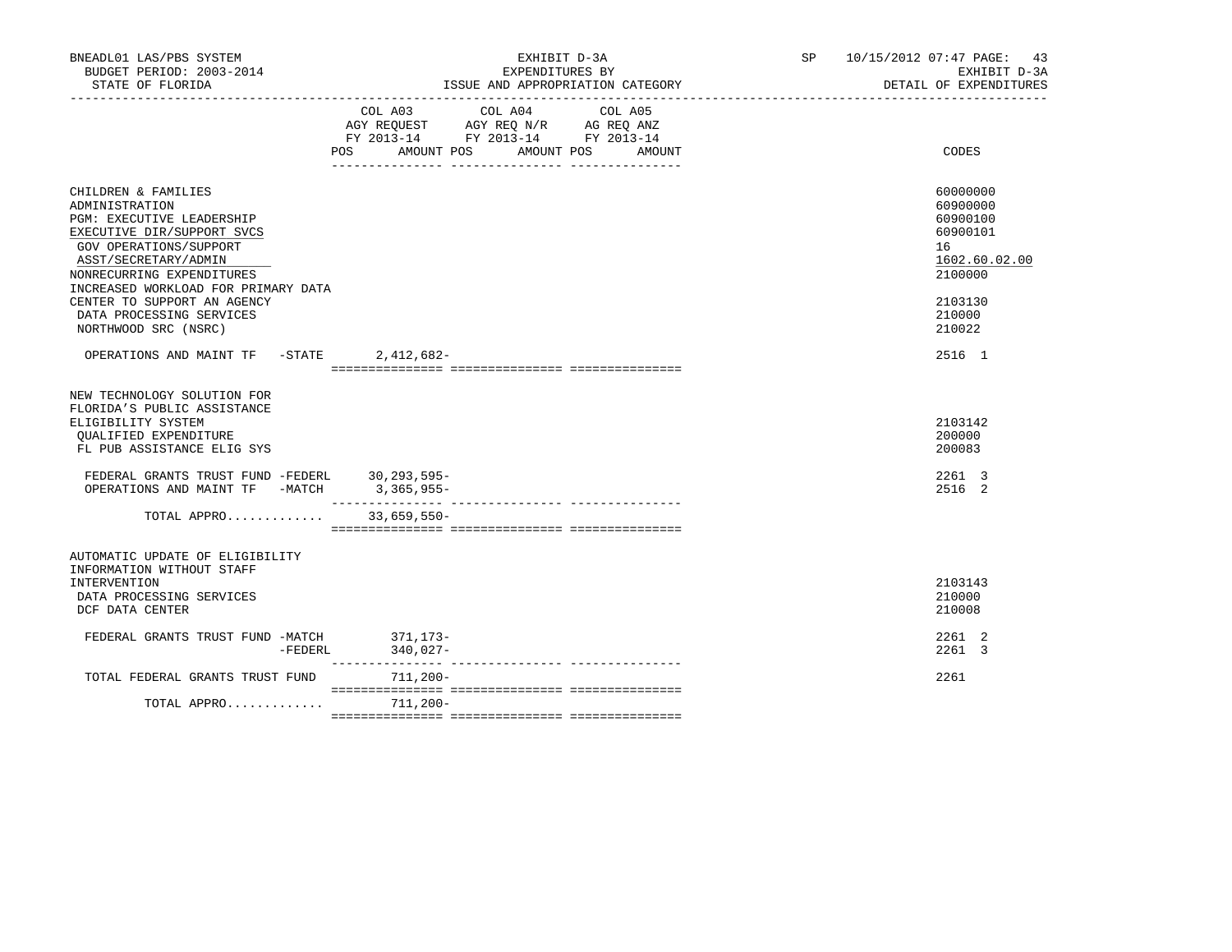| BNEADL01 LAS/PBS SYSTEM<br>BUDGET PERIOD: 2003-2014<br>STATE OF FLORIDA                                                                                                                                                                                                                           | EXHIBIT D-3A<br>EXPENDITURES BY<br>ISSUE AND APPROPRIATION CATEGORY                                                                                                                                                                                                                                                                                          | SP 10/15/2012 07:47 PAGE: 44<br>EXHIBIT D-3A<br>DETAIL OF EXPENDITURES                                        |
|---------------------------------------------------------------------------------------------------------------------------------------------------------------------------------------------------------------------------------------------------------------------------------------------------|--------------------------------------------------------------------------------------------------------------------------------------------------------------------------------------------------------------------------------------------------------------------------------------------------------------------------------------------------------------|---------------------------------------------------------------------------------------------------------------|
|                                                                                                                                                                                                                                                                                                   | $\begin{tabular}{lllllllllll} &\multicolumn{4}{c}{\text{COL A03}} &\multicolumn{4}{c}{\text{COL A04}} &\multicolumn{4}{c}{\text{COL A05}} \\ \multicolumn{4}{c}{\text{AGY REQUEST}} &\multicolumn{4}{c}{\text{AGY REQ N/R}} &\multicolumn{4}{c}{\text{AG REQ ANZ}} \end{tabular}$<br>FY 2013-14 FY 2013-14 FY 2013-14<br>POS AMOUNT POS AMOUNT POS<br>AMOUNT | CODES                                                                                                         |
| CHILDREN & FAMILIES<br>ADMINISTRATION<br>PGM: EXECUTIVE LEADERSHIP<br>EXECUTIVE DIR/SUPPORT SVCS<br>GOV OPERATIONS/SUPPORT<br>ASST/SECRETARY/ADMIN<br>NONRECURRING EXPENDITURES<br>CHILD DEPENDENCY INFORMATION<br>MANAGEMENT REDESIGN<br><b>OUALIFIED EXPENDITURE</b><br>CHILD DEPENDENCY SYSTEM |                                                                                                                                                                                                                                                                                                                                                              | 60000000<br>60900000<br>60900100<br>60900101<br>16<br>1602.60.02.00<br>2100000<br>2103144<br>200000<br>200085 |
| ${\tt FEDERAL} \quad {\tt GRANTS} \quad {\tt FUDT} \quad {\tt FUDERL} \qquad \qquad 2,540,000-\\ {\tt WELFARE} \quad {\tt TRANSITION} \quad {\tt TF} \qquad -{\tt FEDERL} \qquad \qquad 6,000,000-$<br>OPERATIONS AND MAINT TF -FEDERL<br>SOCIAL SVCS BLK GRT TF -FEDERL 1,950,000-               | 1,960,000-                                                                                                                                                                                                                                                                                                                                                   | 2261 3<br>2401 3<br>2516 3<br>2639 3                                                                          |
| TOTAL APPRO $12,450,000-$                                                                                                                                                                                                                                                                         |                                                                                                                                                                                                                                                                                                                                                              |                                                                                                               |
| AMERICANS WITH DISABILITIES ACT AND<br>REHABILITATION ACT COMPLIANCE<br>SETTLEMENT AGREEMENT<br>EXPENSES                                                                                                                                                                                          |                                                                                                                                                                                                                                                                                                                                                              | 2103146<br>040000                                                                                             |
| OPERATIONS AND MAINT TF -STATE 40,500-                                                                                                                                                                                                                                                            |                                                                                                                                                                                                                                                                                                                                                              | 2516 1                                                                                                        |
| SPECIAL CATEGORIES<br>CONTRACTED SERVICES                                                                                                                                                                                                                                                         |                                                                                                                                                                                                                                                                                                                                                              | 100000<br>100777                                                                                              |
| OPERATIONS AND MAINT TF -STATE 129,157-                                                                                                                                                                                                                                                           |                                                                                                                                                                                                                                                                                                                                                              | 2516 1                                                                                                        |
| TOTAL: AMERICANS WITH DISABILITIES ACT AND<br>REHABILITATION ACT COMPLIANCE<br>SETTLEMENT AGREEMENT                                                                                                                                                                                               |                                                                                                                                                                                                                                                                                                                                                              | 2103146                                                                                                       |
| TOTAL ISSUE 169,657-                                                                                                                                                                                                                                                                              |                                                                                                                                                                                                                                                                                                                                                              |                                                                                                               |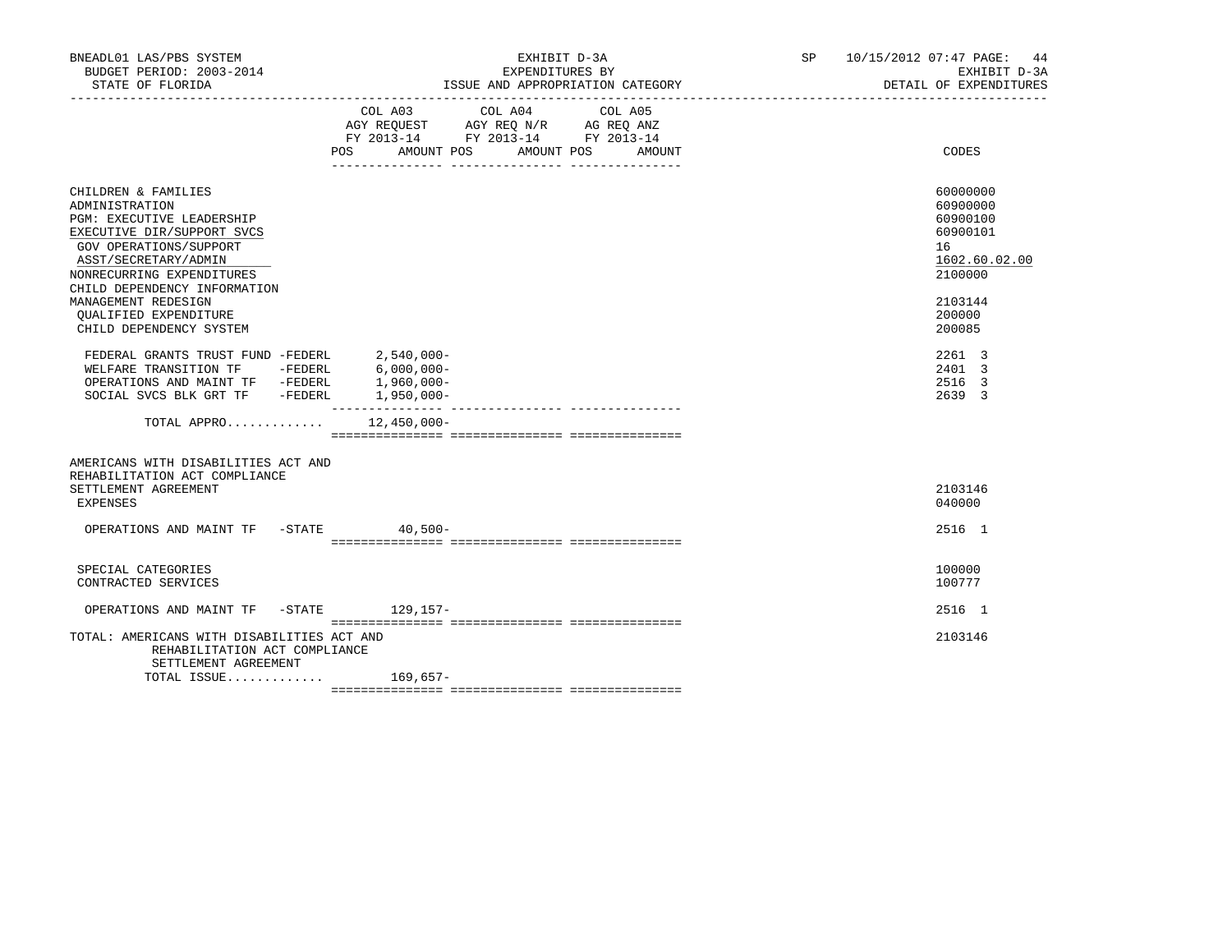| BNEADL01 LAS/PBS SYSTEM<br>BUDGET PERIOD: 2003-2014<br>STATE OF FLORIDA                                                                                                                                                                                                                |           | _________________________________  | EXHIBIT D-3A<br>EXPENDITURES BY<br>ISSUE AND APPROPRIATION CATEGORY                                                              | SP <sub>2</sub><br>------------------------- | 10/15/2012 07:47 PAGE: 45<br>EXHIBIT D-3A<br>DETAIL OF EXPENDITURES                                           |
|----------------------------------------------------------------------------------------------------------------------------------------------------------------------------------------------------------------------------------------------------------------------------------------|-----------|------------------------------------|----------------------------------------------------------------------------------------------------------------------------------|----------------------------------------------|---------------------------------------------------------------------------------------------------------------|
|                                                                                                                                                                                                                                                                                        |           | COL A03                            | COL A04<br>COL A05<br>AGY REQUEST AGY REQ N/R AG REQ ANZ<br>FY 2013-14 FY 2013-14 FY 2013-14<br>POS AMOUNT POS AMOUNT POS AMOUNT |                                              | CODES                                                                                                         |
| CHILDREN & FAMILIES<br>ADMINISTRATION<br>PGM: EXECUTIVE LEADERSHIP<br>EXECUTIVE DIR/SUPPORT SVCS<br>GOV OPERATIONS/SUPPORT<br>ASST/SECRETARY/ADMIN<br>NONRECURRING EXPENDITURES<br>MARISSA AMORA RELIEF BILL ANNUAL<br>REOUEST<br>CLAIMS BILLS & RELIEF ACTS<br>RELIEF - MARISSA AMORA |           |                                    |                                                                                                                                  |                                              | 60000000<br>60900000<br>60900100<br>60900101<br>16<br>1602.60.02.00<br>2100000<br>2103260<br>490000<br>490101 |
| ADMINISTRATIVE TRUST FUND -STATE 1,700,000-                                                                                                                                                                                                                                            |           |                                    |                                                                                                                                  |                                              | 2021 1                                                                                                        |
| ANNUALIZATION OF ADMINISTERED<br>FUNDS APPROPRIATIONS<br>STATE HEALTH INSURANCE ADJUSTMENT<br>FOR FY 2012-13 - 10 MONTHS<br>ANNUALIZATION<br>SALARIES AND BENEFITS                                                                                                                     |           |                                    |                                                                                                                                  |                                              | 26A0000<br>26A1830<br>010000                                                                                  |
| GENERAL REVENUE FUND                                                                                                                                                                                                                                                                   | $-MATCH$  | -STATE 112,450<br>4,175            |                                                                                                                                  |                                              | 1000 1<br>1000 2                                                                                              |
| TOTAL GENERAL REVENUE FUND                                                                                                                                                                                                                                                             |           | 116,625                            |                                                                                                                                  |                                              | 1000                                                                                                          |
| ADMINISTRATIVE TRUST FUND -FEDERL 43,935                                                                                                                                                                                                                                               |           |                                    |                                                                                                                                  |                                              | 2021 3                                                                                                        |
| FEDERAL GRANTS TRUST FUND -FEDERL 2,815                                                                                                                                                                                                                                                |           |                                    |                                                                                                                                  |                                              | 2261 3                                                                                                        |
| WELFARE TRANSITION TF -FEDERL 1,055                                                                                                                                                                                                                                                    |           |                                    |                                                                                                                                  |                                              | 2401 3                                                                                                        |
| SOCIAL SVCS BLK GRT TF - FEDERL 180                                                                                                                                                                                                                                                    |           |                                    |                                                                                                                                  |                                              | 2639 3                                                                                                        |
| TOTAL APPRO $164,610$                                                                                                                                                                                                                                                                  |           |                                    |                                                                                                                                  |                                              |                                                                                                               |
| DATA PROCESSING SERVICES<br>DCF DATA CENTER                                                                                                                                                                                                                                            |           |                                    |                                                                                                                                  |                                              | 210000<br>210008                                                                                              |
| GENERAL REVENUE FUND                                                                                                                                                                                                                                                                   |           | $-STATE$ 20,860<br>$-MATCH$ 81,250 |                                                                                                                                  |                                              | 1000 1<br>1000 2                                                                                              |
| TOTAL GENERAL REVENUE FUND                                                                                                                                                                                                                                                             |           | ________________<br>102,110        |                                                                                                                                  |                                              | 1000                                                                                                          |
| ADMINISTRATIVE TRUST FUND -STATE                                                                                                                                                                                                                                                       | $-FEDERL$ | 45<br>37,045                       |                                                                                                                                  |                                              | 2021 1<br>2021 3                                                                                              |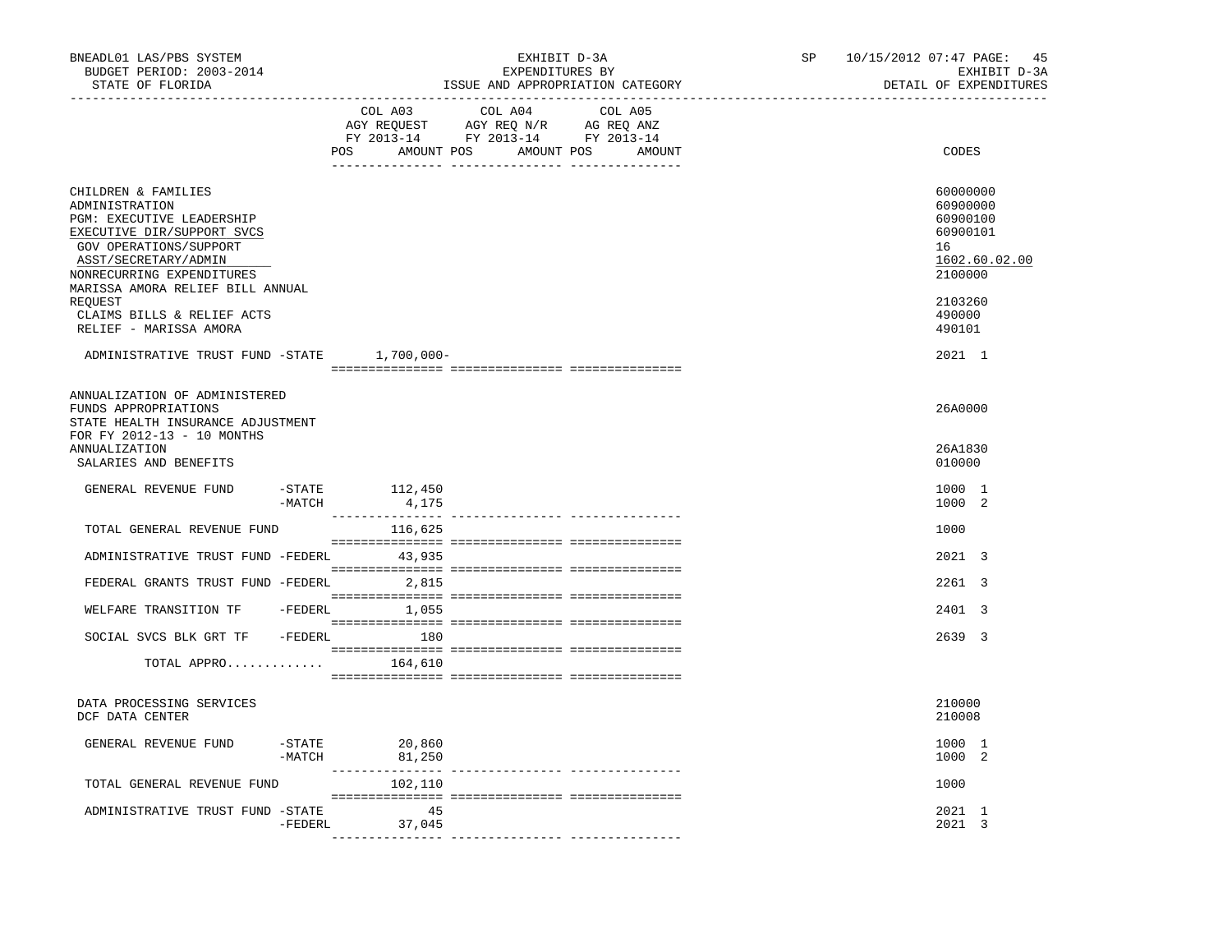| BNEADL01 LAS/PBS SYSTEM<br>BUDGET PERIOD: 2003-2014<br>STATE OF FLORIDA                                                                                                                                                                                                        |                       |                | EXHIBIT D-3A<br>EXPENDITURES BY<br>ISSUE AND APPROPRIATION CATEGORY                                                   |         | SP | 10/15/2012 07:47 PAGE: 46<br>EXHIBIT D-3A<br>DETAIL OF EXPENDITURES            |
|--------------------------------------------------------------------------------------------------------------------------------------------------------------------------------------------------------------------------------------------------------------------------------|-----------------------|----------------|-----------------------------------------------------------------------------------------------------------------------|---------|----|--------------------------------------------------------------------------------|
|                                                                                                                                                                                                                                                                                |                       | COL A03        | COL A04<br>AGY REQUEST AGY REQ N/R AG REQ ANZ<br>FY 2013-14 FY 2013-14 FY 2013-14<br>POS AMOUNT POS AMOUNT POS AMOUNT | COL A05 |    | CODES                                                                          |
| CHILDREN & FAMILIES<br>ADMINISTRATION<br>PGM: EXECUTIVE LEADERSHIP<br>EXECUTIVE DIR/SUPPORT SVCS<br>GOV OPERATIONS/SUPPORT<br>ASST/SECRETARY/ADMIN<br>ANNUALIZATION OF ADMINISTERED<br>FUNDS APPROPRIATIONS<br>STATE HEALTH INSURANCE ADJUSTMENT<br>FOR FY 2012-13 - 10 MONTHS |                       |                |                                                                                                                       |         |    | 60000000<br>60900000<br>60900100<br>60900101<br>16<br>1602.60.02.00<br>26A0000 |
| ANNUALIZATION<br>DATA PROCESSING SERVICES<br>DCF DATA CENTER<br>TOTAL ADMINISTRATIVE TRUST FUND 37,090                                                                                                                                                                         |                       |                |                                                                                                                       |         |    | 26A1830<br>210000<br>210008<br>2021                                            |
| ALCOHOL/DRUGABU/MEN HLH TF-FEDERL 145                                                                                                                                                                                                                                          |                       |                |                                                                                                                       |         |    | 2027 3                                                                         |
|                                                                                                                                                                                                                                                                                |                       |                |                                                                                                                       |         |    |                                                                                |
| FEDERAL GRANTS TRUST FUND -MATCH                                                                                                                                                                                                                                               | -FEDERL               | 765<br>15,370  |                                                                                                                       |         |    | 2261 2<br>2261 3                                                               |
| TOTAL FEDERAL GRANTS TRUST FUND                                                                                                                                                                                                                                                |                       | 16,135         |                                                                                                                       |         |    | 2261                                                                           |
| WELFARE TRANSITION TF                                                                                                                                                                                                                                                          |                       | -FEDERL 1,240  |                                                                                                                       |         |    | 2401 3                                                                         |
| OPERATIONS AND MAINT TF                                                                                                                                                                                                                                                        |                       | $-STATE$ 860   |                                                                                                                       |         |    | 2516 1                                                                         |
| SOCIAL SVCS BLK GRT TF - FEDERL                                                                                                                                                                                                                                                |                       | 785            |                                                                                                                       |         |    | 2639 3                                                                         |
| TOTAL APPRO $158,365$                                                                                                                                                                                                                                                          |                       |                |                                                                                                                       |         |    |                                                                                |
| SOUTHWOOD SRC                                                                                                                                                                                                                                                                  |                       |                |                                                                                                                       |         |    | 210021                                                                         |
| GENERAL REVENUE FUND -MATCH<br>FEDERAL GRANTS TRUST FUND -FEDERL<br>SOCIAL SVCS BLK GRT TF -FEDERL                                                                                                                                                                             |                       | 20<br>75<br>30 |                                                                                                                       |         |    | 1000 2<br>2261 3<br>2639 3                                                     |
| TOTAL APPRO                                                                                                                                                                                                                                                                    |                       | 125            |                                                                                                                       |         |    |                                                                                |
| NORTHWOOD SRC (NSRC)                                                                                                                                                                                                                                                           |                       |                |                                                                                                                       |         |    | 210022                                                                         |
| GENERAL REVENUE FUND                                                                                                                                                                                                                                                           | $-$ STATE<br>$-MATCH$ | 155<br>18,900  |                                                                                                                       |         |    | 1000 1<br>1000 2                                                               |
| TOTAL GENERAL REVENUE FUND                                                                                                                                                                                                                                                     |                       | 19,055         |                                                                                                                       |         |    | 1000                                                                           |
| ADMINISTRATIVE TRUST FUND -FEDERL                                                                                                                                                                                                                                              |                       | 2,840          |                                                                                                                       |         |    | 2021 3                                                                         |
|                                                                                                                                                                                                                                                                                |                       |                |                                                                                                                       |         |    |                                                                                |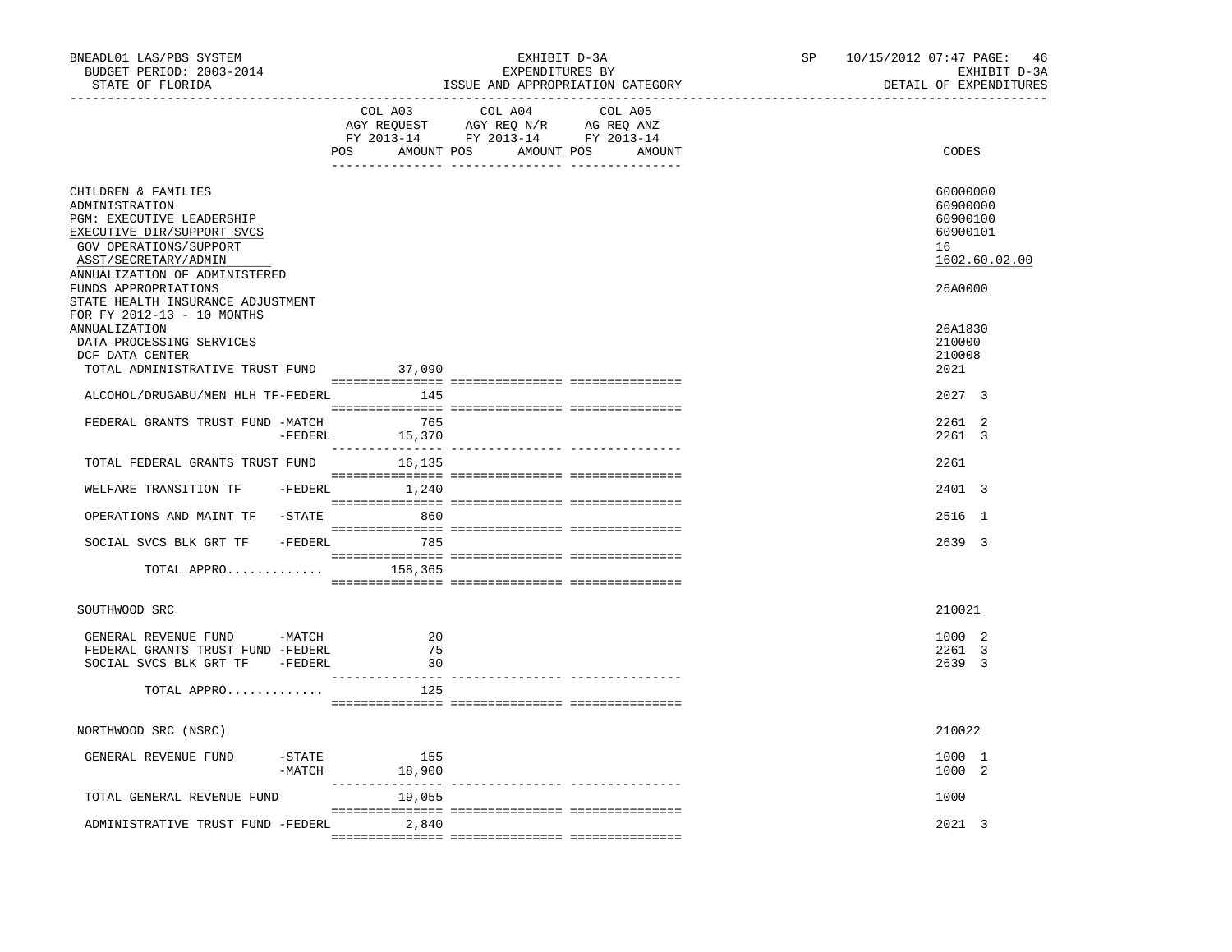| BNEADL01 LAS/PBS SYSTEM<br>BUDGET PERIOD: 2003-2014<br>STATE OF FLORIDA                                                                                                                                |           |                            | EXHIBIT D-3A<br>EXPENDITURES BY<br>ISSUE AND APPROPRIATION CATEGORY                                                           |                  | SP 10/15/2012 07:47 PAGE: 47<br>EXHIBIT D-3A<br>DETAIL OF EXPENDITURES |
|--------------------------------------------------------------------------------------------------------------------------------------------------------------------------------------------------------|-----------|----------------------------|-------------------------------------------------------------------------------------------------------------------------------|------------------|------------------------------------------------------------------------|
|                                                                                                                                                                                                        |           | COL A03                    | COL A04 COL A05<br>AGY REQUEST AGY REQ N/R AG REQ ANZ<br>FY 2013-14 FY 2013-14 FY 2013-14<br>POS AMOUNT POS AMOUNT POS AMOUNT |                  | CODES                                                                  |
| CHILDREN & FAMILIES<br>ADMINISTRATION<br><b>PGM: EXECUTIVE LEADERSHIP</b><br>EXECUTIVE DIR/SUPPORT SVCS<br>GOV OPERATIONS/SUPPORT<br>ASST/SECRETARY/ADMIN<br>ANNUALIZATION OF ADMINISTERED             |           |                            |                                                                                                                               |                  | 60000000<br>60900000<br>60900100<br>60900101<br>16<br>1602.60.02.00    |
| FUNDS APPROPRIATIONS<br>STATE HEALTH INSURANCE ADJUSTMENT<br>FOR FY 2012-13 - 10 MONTHS<br>ANNUALIZATION<br>DATA PROCESSING SERVICES<br>NORTHWOOD SRC (NSRC)<br>FEDERAL GRANTS TRUST FUND -MATCH 4,390 |           |                            |                                                                                                                               |                  | 26A0000<br>26A1830<br>210000<br>210022<br>2261 2                       |
| TOTAL FEDERAL GRANTS TRUST FUND 16,945                                                                                                                                                                 | $-FEDERL$ | 12,555<br>________________ |                                                                                                                               |                  | 2261 3<br>2261                                                         |
| WELFARE TRANSITION TF -FEDERL 10                                                                                                                                                                       |           |                            |                                                                                                                               |                  | 2401 3                                                                 |
| OPERATIONS AND MAINT TF -STATE 5,155                                                                                                                                                                   |           |                            |                                                                                                                               |                  | 2516 1                                                                 |
| SOCIAL SVCS BLK GRT TF - FEDERL 10<br>TOTAL APPRO $44,015$                                                                                                                                             |           |                            |                                                                                                                               |                  | 2639 3                                                                 |
| TOTAL: STATE HEALTH INSURANCE ADJUSTMENT<br>FOR FY 2012-13 - 10 MONTHS<br>ANNUALIZATION<br>TOTAL ISSUE $367,115$                                                                                       |           |                            |                                                                                                                               |                  | 26A1830                                                                |
| WORKLOAD<br>NORTHWOOD SHARED RESOURCE CENTER<br>(NSRC) DATA CENTER WORKLOAD                                                                                                                            |           |                            |                                                                                                                               |                  | 3000000                                                                |
| INCREASE<br>DATA PROCESSING SERVICES<br>NORTHWOOD SRC (NSRC)                                                                                                                                           |           |                            |                                                                                                                               |                  | 3006410<br>210000<br>210022                                            |
| GENERAL REVENUE FUND                                                                                                                                                                                   |           | -MATCH 1,930,146           |                                                                                                                               |                  | 1000 2                                                                 |
|                                                                                                                                                                                                        |           |                            |                                                                                                                               |                  |                                                                        |
| AGENCY ISSUE NARRATIVE:<br>2013-2014 BUDGET YEAR NARRATIVE:<br>ISSUE TITLE: NSRC Data Center Workload Increase                                                                                         |           |                            |                                                                                                                               | IT COMPONENT? NO |                                                                        |
| SPECIFY WHICH AGENCY GOAL FROM THE 2012-2017 STRATEGIC PLAN IS ADDRESSED BY THIS BUDGET ISSUE PROPOSAL:                                                                                                |           |                            |                                                                                                                               |                  |                                                                        |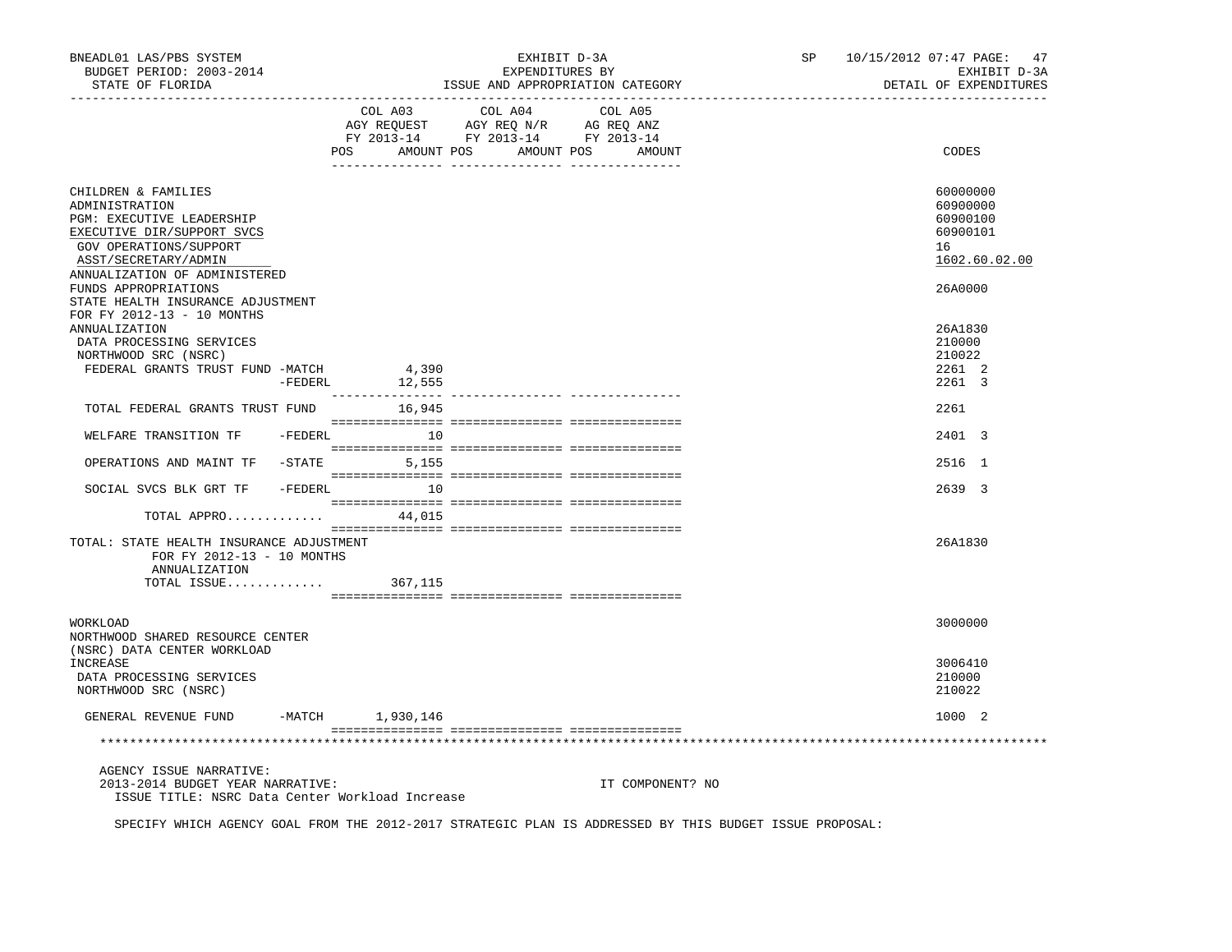| BNEADL01 LAS/PBS SYSTEM<br>BUDGET PERIOD: 2003-2014<br>STATE OF FLORIDA                                                                                                                                                                  | EXHIBIT D-3A<br>EXPENDITURES BY<br>ISSUE AND APPROPRIATION CATEGORY                                                                         | SP<br>48<br>10/15/2012 07:47 PAGE:<br>EXHIBIT D-3A<br>DETAIL OF EXPENDITURES   |
|------------------------------------------------------------------------------------------------------------------------------------------------------------------------------------------------------------------------------------------|---------------------------------------------------------------------------------------------------------------------------------------------|--------------------------------------------------------------------------------|
|                                                                                                                                                                                                                                          | COL A03 COL A04 COL A05<br>AGY REQUEST AGY REQ N/R AG REQ ANZ<br>FY 2013-14 FY 2013-14 FY 2013-14<br>AMOUNT POS AMOUNT POS<br>POS<br>AMOUNT | CODES                                                                          |
| CHILDREN & FAMILIES<br>ADMINISTRATION<br><b>PGM: EXECUTIVE LEADERSHIP</b><br>EXECUTIVE DIR/SUPPORT SVCS<br>GOV OPERATIONS/SUPPORT<br>ASST/SECRETARY/ADMIN<br>WORKLOAD<br>NORTHWOOD SHARED RESOURCE CENTER<br>(NSRC) DATA CENTER WORKLOAD |                                                                                                                                             | 60000000<br>60900000<br>60900100<br>60900101<br>16<br>1602.60.02.00<br>3000000 |
| INCREASE                                                                                                                                                                                                                                 |                                                                                                                                             | 3006410                                                                        |

Effect Program Improvements: Apply proven best practices to maximize efficiencies and outcomes.

 SUMMARY: The Department requests \$1,930,146 in General Revenue budget authority to fund the Northwood Shared Resource Center (NSRC) workload increase created by other agencies leaving the NSRC.

 PROBLEM STATEMENT: In Fiscal Year 2011-2012, the Department of Revenue pulled off one of the NSRC mainframes that was supporting the Child Support Enforcement System. When this occurred, the departments remaining on the mainframe had to absorb the costs associated with maintenance and support. Because the Department is the only remaining customer, the Legislature appropriated in FY 2012-13 nonrecurring budget authority to the Department to absorb the full mainframe cost. This request will restore the budget in state funds as recurring to support on-going maintenance and support of the NSRC mainframe.

 WHAT BENEFITS WILL BE OBTAINED BY FUNDING THIS ISSUE: The Department can continue to pay its share of the NSRC costs.

WHAT UNDERLYING PROGRAM THEORY CHANGE IS INVOLVED IN THIS ISSUE (IF ANY): Not applicable.

 WHAT IMPLEMENTATION MECHANISMS WILL BE CHANGED AS A RESULT OF THIS ISSUE (IF ANY): Not applicable.

 FLORIDA STRATEGIC PLAN FOR ECONOMIC DEVELOPMENT: Not applicable.

 RETURN ON INVESTMENT: Not applicable.

 COST CALCULATION: Not applicable. \*\*\*\*\*\*\*\*\*\*\*\*\*\*\*\*\*\*\*\*\*\*\*\*\*\*\*\*\*\*\*\*\*\*\*\*\*\*\*\*\*\*\*\*\*\*\*\*\*\*\*\*\*\*\*\*\*\*\*\*\*\*\*\*\*\*\*\*\*\*\*\*\*\*\*\*\*\*\*\*\*\*\*\*\*\*\*\*\*\*\*\*\*\*\*\*\*\*\*\*\*\*\*\*\*\*\*\*\*\*\*\*\*\*\*\*\*\*\*\*\*\*\*\*\*\*\*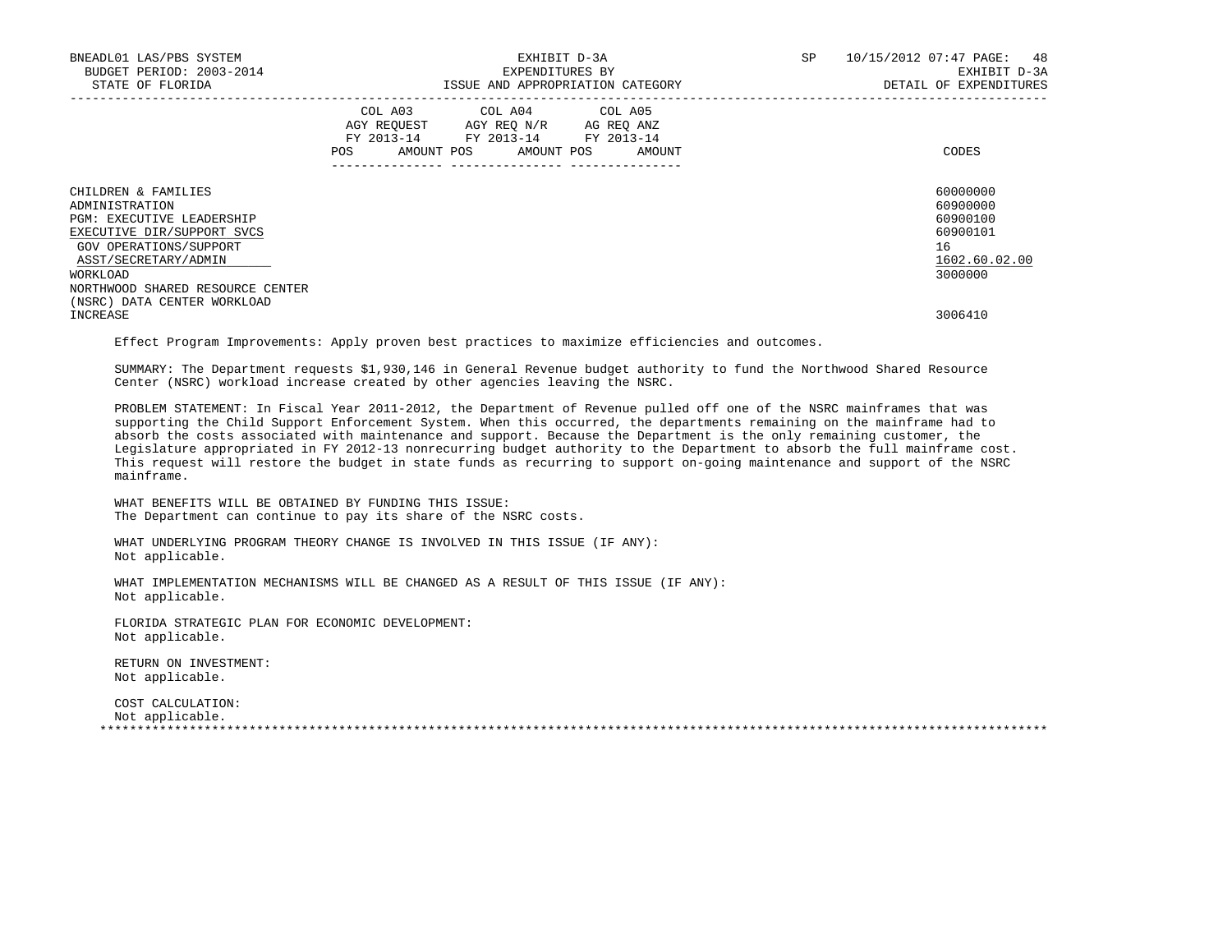| BNEADL01 LAS/PBS SYSTEM<br>BUDGET PERIOD: 2003-2014<br>STATE OF FLORIDA                                                                                                                                  | ISSUE AND APPROPRIATION CATEGORY | EXHIBIT D-3A<br>EXPENDITURES BY                                                                                                   | <b>SP</b><br>10/15/2012 07:47 PAGE: 49<br>EXHIBIT D-3A<br>DETAIL OF EXPENDITURES |                                                                                |
|----------------------------------------------------------------------------------------------------------------------------------------------------------------------------------------------------------|----------------------------------|-----------------------------------------------------------------------------------------------------------------------------------|----------------------------------------------------------------------------------|--------------------------------------------------------------------------------|
|                                                                                                                                                                                                          | <b>POS</b>                       | COL A03 COL A04 COL A05<br>AGY REQUEST AGY REQ N/R AG REQ ANZ<br>FY 2013-14 FY 2013-14 FY 2013-14<br>AMOUNT POS AMOUNT POS AMOUNT |                                                                                  | CODES                                                                          |
| CHILDREN & FAMILIES<br>ADMINISTRATION<br><b>PGM: EXECUTIVE LEADERSHIP</b><br>EXECUTIVE DIR/SUPPORT SVCS<br>GOV OPERATIONS/SUPPORT<br>ASST/SECRETARY/ADMIN<br>WORKLOAD<br>FLORIDA SAFE FAMILIES - ONGOING |                                  |                                                                                                                                   |                                                                                  | 60000000<br>60900000<br>60900100<br>60900101<br>16<br>1602.60.02.00<br>3000000 |
| ENHANCEMENTS RELATED TO MAINTENANCE<br>AND OPERATIONS<br>DATA PROCESSING SERVICES<br>DCF DATA CENTER                                                                                                     |                                  |                                                                                                                                   |                                                                                  | 3007520<br>210000<br>210008                                                    |
| GENERAL REVENUE FUND<br>FEDERAL GRANTS TRUST FUND -FEDERL                                                                                                                                                | -MATCH 3,068,366<br>531,634      |                                                                                                                                   |                                                                                  | 1000 2<br>2261 3                                                               |
| TOTAL APPRO                                                                                                                                                                                              | 3,600,000                        |                                                                                                                                   |                                                                                  |                                                                                |

\*\*\*\*\*\*\*\*\*\*\*\*\*\*\*\*\*\*\*\*\*\*\*\*\*\*\*\*\*\*\*\*\*\*\*\*\*\*\*\*\*\*\*\*\*\*\*\*\*\*\*\*\*\*\*\*\*\*\*\*\*\*\*\*\*\*\*\*\*\*\*\*\*\*\*\*\*\*\*\*\*\*\*\*\*\*\*\*\*\*\*\*\*\*\*\*\*\*\*\*\*\*\*\*\*\*\*\*\*\*\*\*\*\*\*\*\*\*\*\*\*\*\*\*\*\*\*

# AGENCY ISSUE NARRATIVE:

 2013-2014 BUDGET YEAR NARRATIVE: IT COMPONENT? NO ISSUE TITLE: Florida Safe Families - Ongoing Enhancements Related to Maintenance and Operations

 SPECIFY WHICH AGENCY GOAL FROM THE FISCAL YEARS 2013-2014 THROUGH 2017-2018 STRATEGIC PLAN IS ADDRESSED BY THIS BUDGET ISSUE PROPOSAL: Empower Frontline Staff: Provide the support and tools employees need to deliver world class service to Floridians

## SUMMARY:

 The Department requests \$3,600,000 (\$3,068,366 General Revenue and \$531,634 Federal Grants Trust Fund) of budget authority to cover ongoing enhancements related to maintenance and operations for the Florida Safe Families Network (FSFN) system for Fiscal Year 2013-2014.

# PROBLEM STATEMENT:

 Ongoing enhancements related to maintenance and operations of the FSFN system is mission critical to the Department of Children and Families. The Department has recently selected a vendor for the Child Welfare Transformation activities that will build upon the FSFN system. To ensure that the existing system is routinely enhanced as part of maintenance to support the Transformation, the Department will need an additional \$3,600,000 for Fiscal Year 2013-2014.

 The Child Welfare Transformation activities and funding are separate and distinct from ongoing routine enhancements associated with maintenance of the current system, but are equally necessary to adhere to the terms and conditions for federal enhanced funding received for system development.

 WHAT BENEFITS WILL BE OBTAINED BY FUNDING THIS ISSUE: Continuity of support for a system critical to child welfare Better services to children and community-based care providers Ability to support the Child Welfare Transformation activities Ability to avoid federal disallowances for non-compliance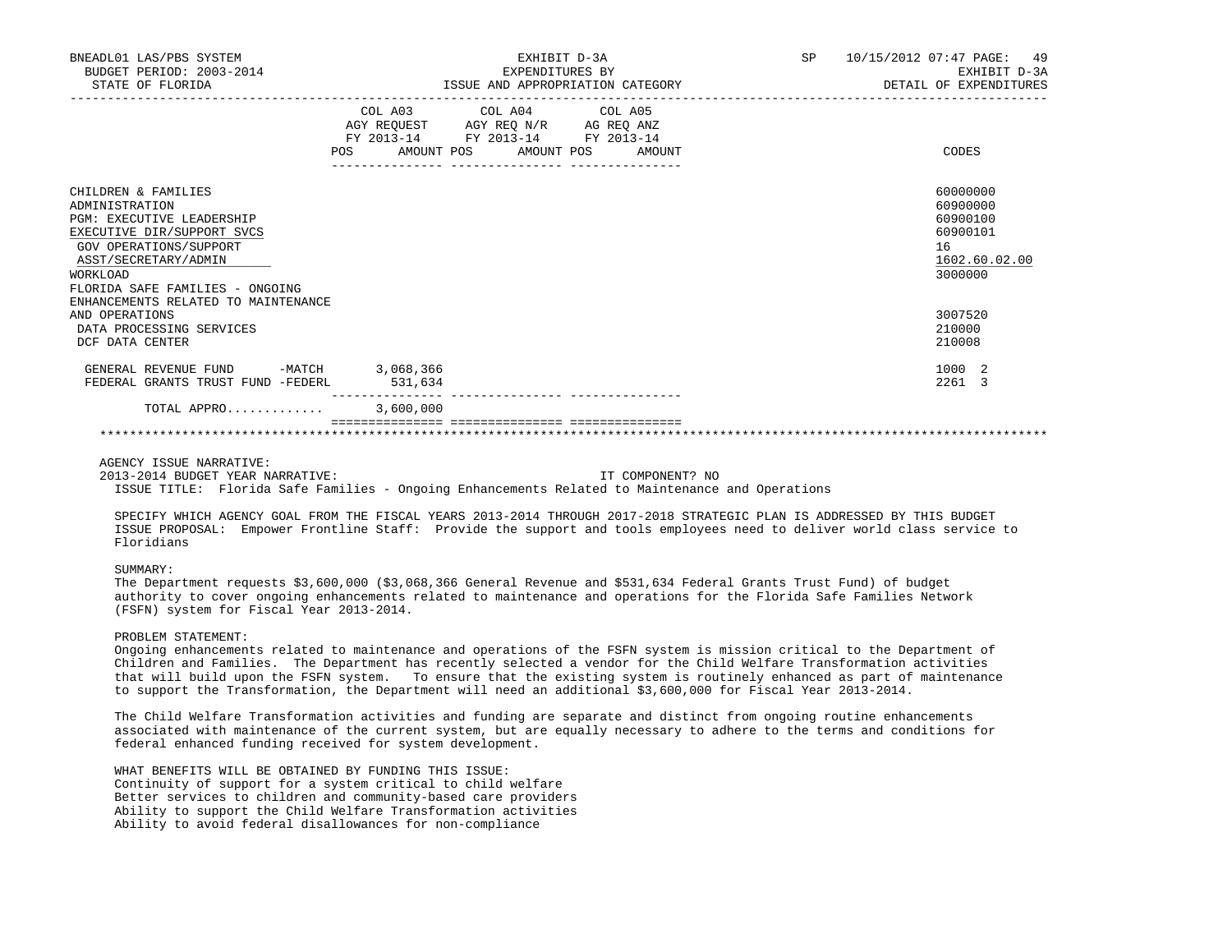| BNEADL01 LAS/PBS SYSTEM<br>BUDGET PERIOD: 2003-2014<br>STATE OF FLORIDA                                                                                                                                  |     | EXHIBIT D-3A<br>EXPENDITURES BY<br>ISSUE AND APPROPRIATION CATEGORY                                                        | SP<br>10/15/2012 07:47 PAGE: | 50<br>EXHIBIT D-3A<br>DETAIL OF EXPENDITURES |                                                                                |
|----------------------------------------------------------------------------------------------------------------------------------------------------------------------------------------------------------|-----|----------------------------------------------------------------------------------------------------------------------------|------------------------------|----------------------------------------------|--------------------------------------------------------------------------------|
|                                                                                                                                                                                                          | POS | COL A03 COL A04 COL A05<br>AGY REOUEST AGY REO N/R AG REO ANZ<br>FY 2013-14 FY 2013-14 FY 2013-14<br>AMOUNT POS AMOUNT POS | AMOUNT                       |                                              | CODES                                                                          |
| CHILDREN & FAMILIES<br>ADMINISTRATION<br><b>PGM: EXECUTIVE LEADERSHIP</b><br>EXECUTIVE DIR/SUPPORT SVCS<br>GOV OPERATIONS/SUPPORT<br>ASST/SECRETARY/ADMIN<br>WORKLOAD<br>FLORIDA SAFE FAMILIES - ONGOING |     |                                                                                                                            |                              |                                              | 60000000<br>60900000<br>60900100<br>60900101<br>16<br>1602.60.02.00<br>3000000 |
| ENHANCEMENTS RELATED TO MAINTENANCE<br>AND OPERATIONS                                                                                                                                                    |     |                                                                                                                            |                              |                                              | 3007520                                                                        |

 WHAT UNDERLYING PROGRAM THEORY CHANGE IS INVOLVED IN THIS ISSUE (IF ANY): Not Applicable

 WHAT IMPLEMENTATION MECHANISMS WILL BE CHANGES AS A RESULT OF THIS ISSUE (IF ANY): In anticipation of the Fiscal Year 2013-2014 funding, the Department will develop plans for the FSFN transition from development through warranty in Fiscal Year 2012-2013 to ongoing enhancements related to maintenance and operations in Fiscal Year 2013-2014.

## FLORIDA STRATEGIC PLAN FOR ECONOMIC DEVELOPMENT:

 The FSFN program changes that required the increased maintenance cost and the ongoing enhancements related to maintenance and operations substantially improved both the efficiency and effectiveness of the child welfare system. This corresponds to item 25 of the Florida Strategic Plan for Economic Development (FSPED).

## RETURN ON INVESTMENT (ROI):

 To achieve higher child safety outcomes, this project will provide the Department with up to date technology and processes to accomplish measurable improvements including reducing the time Child Protective Investigators (CPIs) and case managers spend in the office, allowing them to spend more time in the field. The objective is to enable CPIs and case managers to spend 50% of their time in the field instead of todays estimated time of 31%.

 CPIs spend an additional 5% of their time in the field. The average annual base pay for the 1,063 Department CPIs and Senior CPIs staff as of September 19, 2012 was \$40,122.84. If 5% of their time could be redirected, about \$2.1 million dollars' worth of salary would go toward assisting children and families rather than entering documentation into the FSFN system.

 The Child Protection program within the Department is supported by a myriad of systems based on a multitude of software and hardware platforms. The FSFN system is the system of record. Several other systems have been developed and deployed by the local Community Based Care Lead Agencies to augment the FSFN functionality and overcome identified limitations. Since FSFN does not contain a structured workflow to support the business process being executed, CPIs often spend more of their time entering data, which takes away from time in the field, working with families to protect children.

 System design creates the need for duplicative data entry. In addition, FSFN does not yet have interfaces with other systems to access immediate and relevant information for investigations. When deficiencies in entering documentation and accessing information are remedied investigators will have an additional 5% of their time to work in the field assisting children and families in need.

## COST CALCULATIONS: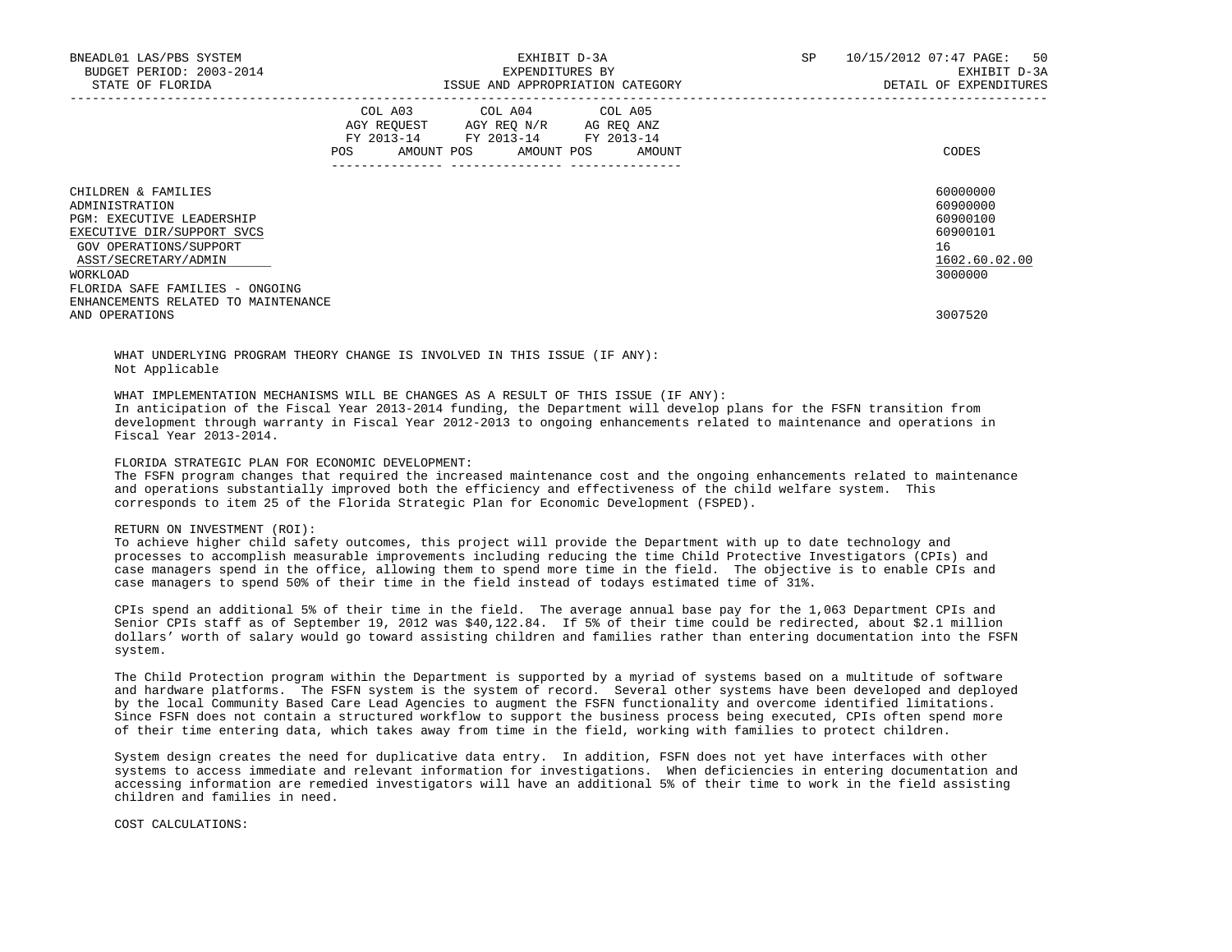| BNEADL01 LAS/PBS SYSTEM<br>BUDGET PERIOD: 2003-2014<br>STATE OF FLORIDA <b>15SUE AND APPROPRIATION CATEGORY</b> DETAIL OF EXPENDITURES                                                                                                                                                                                                                                                                                                                                                                                                     |           |                                                                                                                               | EXHIBIT D-3A<br>EXPENDITURES BY |         |                  | SP and the set of the set of the set of the set of the set of the set of the set of the set of the set of the set of the set of the set of the set of the set of the set of the set of the set of the set of the set of the se | 10/15/2012 07:47 PAGE:<br>51<br>EXHIBIT D-3A                                              |
|--------------------------------------------------------------------------------------------------------------------------------------------------------------------------------------------------------------------------------------------------------------------------------------------------------------------------------------------------------------------------------------------------------------------------------------------------------------------------------------------------------------------------------------------|-----------|-------------------------------------------------------------------------------------------------------------------------------|---------------------------------|---------|------------------|--------------------------------------------------------------------------------------------------------------------------------------------------------------------------------------------------------------------------------|-------------------------------------------------------------------------------------------|
|                                                                                                                                                                                                                                                                                                                                                                                                                                                                                                                                            |           | COL A03 COL A04<br>AGY REQUEST AGY REQ N/R AG REQ ANZ<br>FY 2013-14 FY 2013-14 FY 2013-14<br>POS AMOUNT POS AMOUNT POS AMOUNT |                                 | COL A05 |                  |                                                                                                                                                                                                                                | CODES                                                                                     |
| CHILDREN & FAMILIES<br>ADMINISTRATION<br>PGM: EXECUTIVE LEADERSHIP<br>EXECUTIVE DIR/SUPPORT SVCS<br>GOV OPERATIONS/SUPPORT<br>ASST/SECRETARY/ADMIN<br><b>WORKLOAD</b><br>FLORIDA SAFE FAMILIES - ONGOING<br>ENHANCEMENTS RELATED TO MAINTENANCE<br>AND OPERATIONS                                                                                                                                                                                                                                                                          |           |                                                                                                                               |                                 |         |                  |                                                                                                                                                                                                                                | 60000000<br>60900000<br>60900100<br>60900101<br>16<br>1602.60.02.00<br>3000000<br>3007520 |
| Not Applicable                                                                                                                                                                                                                                                                                                                                                                                                                                                                                                                             |           |                                                                                                                               |                                 |         |                  |                                                                                                                                                                                                                                |                                                                                           |
| STATE FUNDING REDUCTIONS<br>DELETE UNFUNDED POSITIONS<br>SALARIES AND BENEFITS                                                                                                                                                                                                                                                                                                                                                                                                                                                             | $30.00 -$ |                                                                                                                               |                                 |         |                  |                                                                                                                                                                                                                                | 3300000<br>3300100<br>010000                                                              |
|                                                                                                                                                                                                                                                                                                                                                                                                                                                                                                                                            |           |                                                                                                                               |                                 |         |                  |                                                                                                                                                                                                                                |                                                                                           |
| AGENCY ISSUE NARRATIVE:<br>2013-2014 BUDGET YEAR NARRATIVE:<br>ISSUE TITLE: Delete Unfunded Positions                                                                                                                                                                                                                                                                                                                                                                                                                                      |           |                                                                                                                               |                                 |         | IT COMPONENT? NO |                                                                                                                                                                                                                                |                                                                                           |
| SPECIFY WHICH AGENCY GOAL FROM THE 2012-2017 STRATEGIC PLAN IS ADDRESSED BY THIS BUDGET ISSUE PROPOSAL: Effect Program<br>Improvements: Apply proven best practices to maximize efficiencies and outcomes.                                                                                                                                                                                                                                                                                                                                 |           |                                                                                                                               |                                 |         |                  |                                                                                                                                                                                                                                |                                                                                           |
| SUMMARY: The Department requests the deletion of 146.50 Full Time Equivalent (FTE) (116.5 from the Economic Self<br>Sufficiency (ESS) Services budget entity, Comprehensive Eligibility Services program component and 30.0 from the<br>Executive Direction and Support Services budget entity, Assistant Secretary of Administration program component) in order<br>to reflect a more accurate picture of the funded positions within the Department.                                                                                     |           |                                                                                                                               |                                 |         |                  |                                                                                                                                                                                                                                |                                                                                           |
| With the start of FY 2012-13, the FTE in ESS were placed in Department Reserve as a result of efforts to outsource mail<br>handling and document imaging functions of the Automated Community Connection to Economic Self Sufficiency (ACCESS)<br>program. ACCESS plans to have these functions under contract beginning January 1, 2013. In addition, 14 FTE were placed<br>in Department reserve to balance the Benefit Recovery program budget due to the Fiscal Year 2012-2013 General<br>Appropriations Act reduction issue# 33V6020. |           |                                                                                                                               |                                 |         |                  |                                                                                                                                                                                                                                |                                                                                           |
| In the past two fiscal years, FY 2011-12 and FY 2012-13, the Assistant Secretary for Administration Office has reconciled                                                                                                                                                                                                                                                                                                                                                                                                                  |           |                                                                                                                               |                                 |         |                  |                                                                                                                                                                                                                                |                                                                                           |

 Accounting, and Contract Management. This reconciliation has the net effect of 30.0 unfunded FTE PROBLEM STATEMENT: Within the ESS budget entity, full time equivalent (FTE) appropriation does not correlate with Salaries and Benefits budget appropriation. As a result, the Department will have FTE that cannot be filled due to lack of budget. This overstatement of FTE that can actually be funded by the available budget makes it more difficult to manage the resources of the department.

and balanced their resources to align Department priorities with budget and FTE appropriations related to Finance,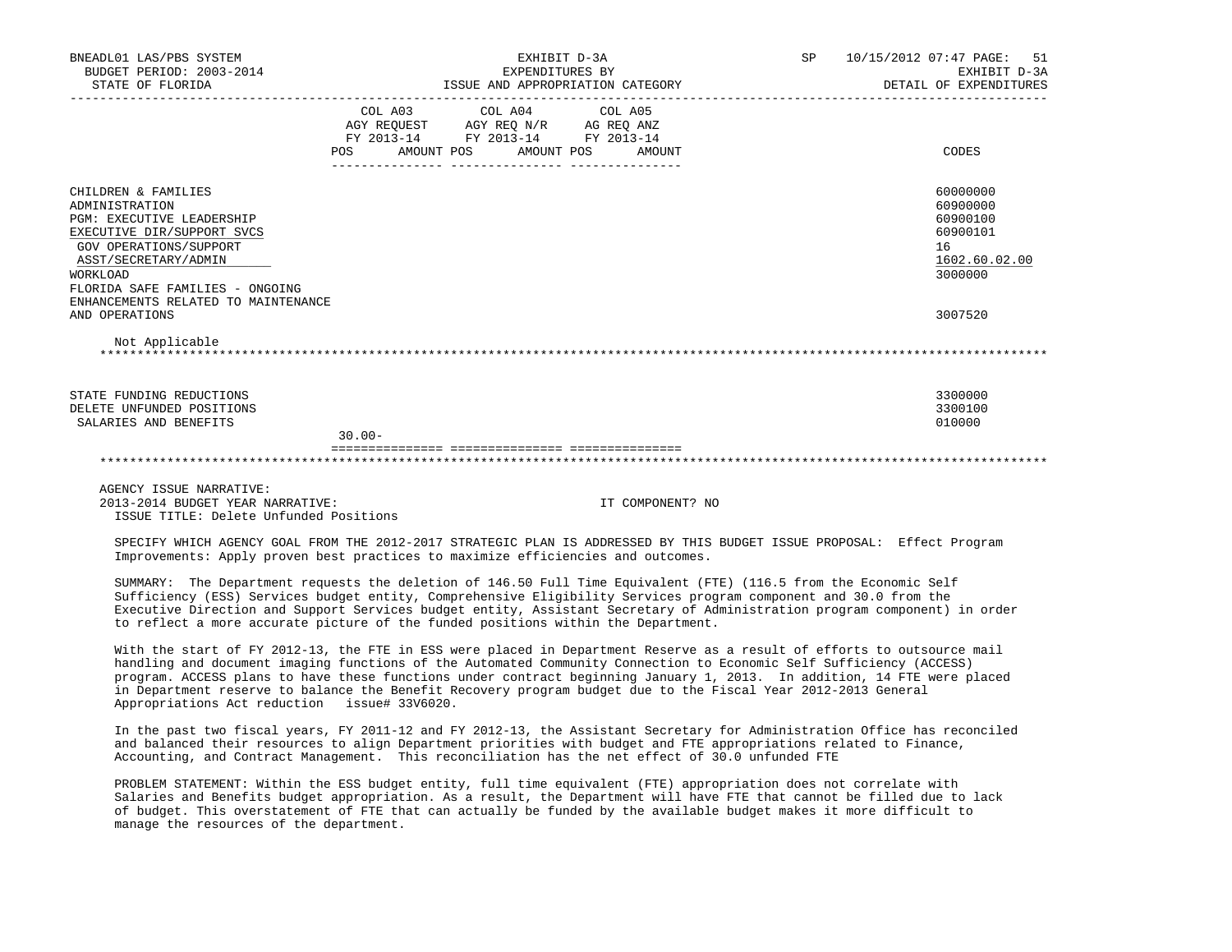| BNEADL01 LAS/PBS SYSTEM<br>BUDGET PERIOD: 2003-2014<br>STATE OF FLORIDA                                                                                                                                     |           |                                                                                                   | EXHIBIT D-3A<br>EXPENDITURES BY<br>ISSUE AND APPROPRIATION CATEGORY |          |                  | SP 10/15/2012 07:47 PAGE: 52<br>EXHIBIT D-3A<br>DETAIL OF EXPENDITURES                    |
|-------------------------------------------------------------------------------------------------------------------------------------------------------------------------------------------------------------|-----------|---------------------------------------------------------------------------------------------------|---------------------------------------------------------------------|----------|------------------|-------------------------------------------------------------------------------------------|
|                                                                                                                                                                                                             |           | COL A03 COL A04 COL A05<br>AGY REQUEST AGY REQ N/R AG REQ ANZ<br>FY 2013-14 FY 2013-14 FY 2013-14 |                                                                     |          |                  |                                                                                           |
|                                                                                                                                                                                                             |           | POS AMOUNT POS AMOUNT POS AMOUNT                                                                  |                                                                     |          |                  | CODES                                                                                     |
| CHILDREN & FAMILIES<br>ADMINISTRATION<br>PGM: EXECUTIVE LEADERSHIP<br>EXECUTIVE DIR/SUPPORT SVCS<br>GOV OPERATIONS/SUPPORT<br>ASST/SECRETARY/ADMIN<br>STATE FUNDING REDUCTIONS<br>DELETE UNFUNDED POSITIONS |           |                                                                                                   |                                                                     |          |                  | 60000000<br>60900000<br>60900100<br>60900101<br>16<br>1602.60.02.00<br>3300000<br>3300100 |
| WHAT BENEFITS WILL BE OBTAINED BY FUNDING THIS ISSUE: Not Applicable.                                                                                                                                       |           |                                                                                                   |                                                                     |          |                  |                                                                                           |
| WHAT UNDERLYING PROGRAM THEORY CHANGE IS INVOLVED IN THIS ISSUE (IF ANY): Not applicable.                                                                                                                   |           |                                                                                                   |                                                                     |          |                  |                                                                                           |
| WHAT IMPLEMENTATION MECHANISMS WILL BE CHANGED AS A RESULT OF THIS ISSUE (IF ANY): Not applicable.                                                                                                          |           |                                                                                                   |                                                                     |          |                  |                                                                                           |
| COST CALCULATIONS: Not Applicable                                                                                                                                                                           |           |                                                                                                   |                                                                     |          |                  |                                                                                           |
| POSITION DETAIL OF SALARIES AND BENEFITS:                                                                                                                                                                   |           |                                                                                                   |                                                                     |          |                  | LAPSE LAPSED SALARIES                                                                     |
|                                                                                                                                                                                                             | FTE       | BASE RATE                                                                                         | ADDITIVES BENEFITS                                                  | SUBTOTAL | ------ ------ -- | % AND BENEFITS                                                                            |
| A03 - AGY REQUEST FY 2013-14                                                                                                                                                                                |           |                                                                                                   |                                                                     |          |                  |                                                                                           |
| CHANGES TO CURRENTLY AUTHORIZED POSITIONS<br>P101 PROPOSED CLASS CODE                                                                                                                                       |           |                                                                                                   |                                                                     |          |                  |                                                                                           |
| C0005 001                                                                                                                                                                                                   | $30.00 -$ |                                                                                                   |                                                                     |          | 0.00             |                                                                                           |
| TOTALS FOR ISSUE BY FUND                                                                                                                                                                                    |           |                                                                                                   |                                                                     |          |                  |                                                                                           |
|                                                                                                                                                                                                             | $30.00 -$ | ----------- -----------                                                                           |                                                                     |          |                  |                                                                                           |
|                                                                                                                                                                                                             |           |                                                                                                   |                                                                     |          |                  | ---------------                                                                           |
|                                                                                                                                                                                                             |           |                                                                                                   |                                                                     |          |                  |                                                                                           |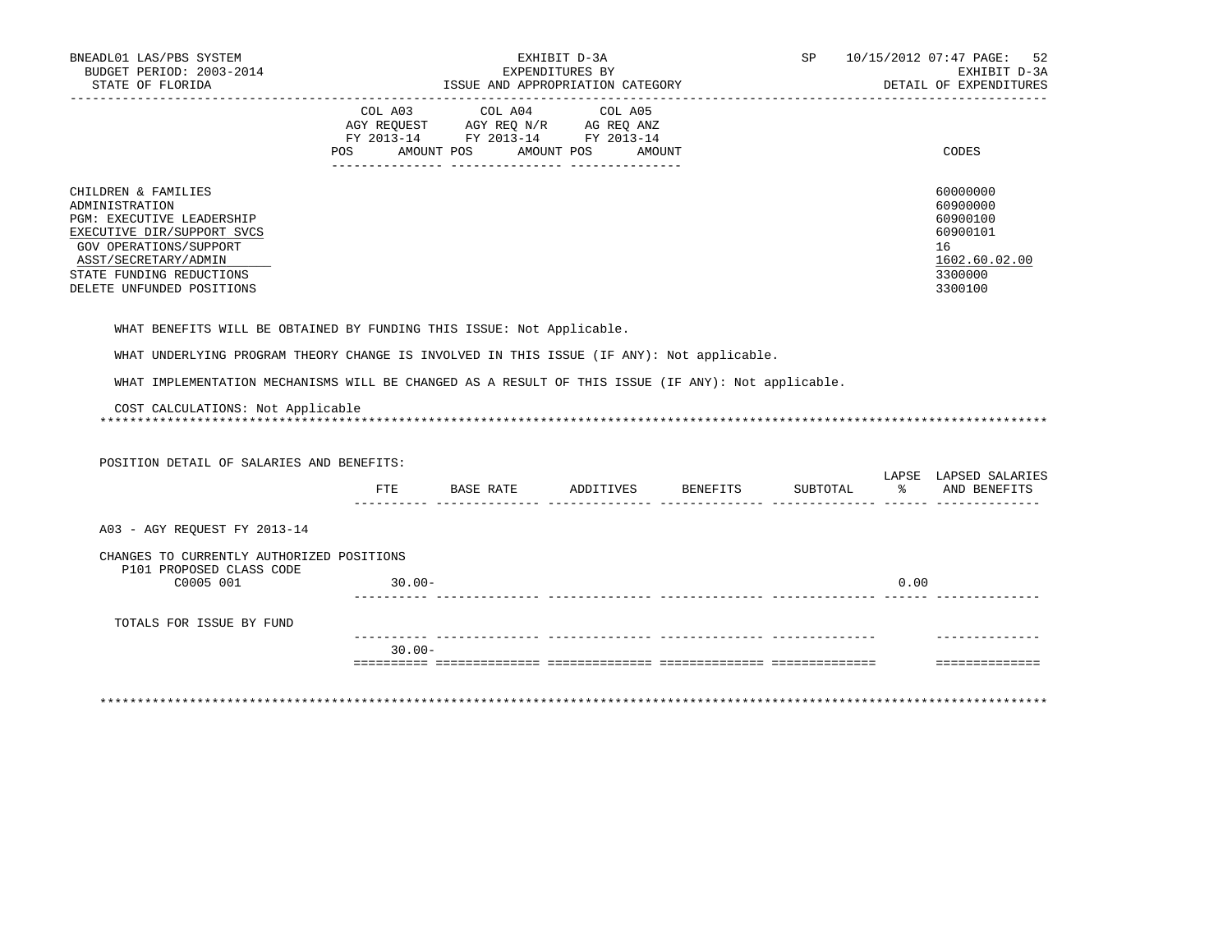| BNEADL01 LAS/PBS SYSTEM<br>BUDGET PERIOD: 2003-2014<br>STATE OF FLORIDA                                                                                                                                                                                                                                                                                                                                                                                                                                                              | EXHIBIT D-3A<br>EXPENDITURES BY  |                                                                        |         |                  | SP 10/15/2012 07:47 PAGE: 53<br>EXHIBIT D-3A<br>DETAIL OF EXPENDITURES                    |  |  |
|--------------------------------------------------------------------------------------------------------------------------------------------------------------------------------------------------------------------------------------------------------------------------------------------------------------------------------------------------------------------------------------------------------------------------------------------------------------------------------------------------------------------------------------|----------------------------------|------------------------------------------------------------------------|---------|------------------|-------------------------------------------------------------------------------------------|--|--|
|                                                                                                                                                                                                                                                                                                                                                                                                                                                                                                                                      |                                  |                                                                        |         |                  |                                                                                           |  |  |
|                                                                                                                                                                                                                                                                                                                                                                                                                                                                                                                                      |                                  | COL A03 COL A04                                                        | COL A05 |                  |                                                                                           |  |  |
|                                                                                                                                                                                                                                                                                                                                                                                                                                                                                                                                      |                                  | AGY REQUEST AGY REQ N/R AG REQ ANZ<br>FY 2013-14 FY 2013-14 FY 2013-14 |         |                  |                                                                                           |  |  |
|                                                                                                                                                                                                                                                                                                                                                                                                                                                                                                                                      | POS AMOUNT POS AMOUNT POS AMOUNT |                                                                        |         |                  | CODES                                                                                     |  |  |
| CHILDREN & FAMILIES<br>ADMINISTRATION<br>PGM: EXECUTIVE LEADERSHIP<br>EXECUTIVE DIR/SUPPORT SVCS<br>GOV OPERATIONS/SUPPORT<br>ASST/SECRETARY/ADMIN<br>FUND SHIFT<br>REPLACE FEDERAL GRANTS TRUST FUND<br>BUDGET WITH GENERAL REVENUE FOR<br>RECURRING ACTIVITIES - ADD                                                                                                                                                                                                                                                               |                                  |                                                                        |         |                  | 60000000<br>60900000<br>60900100<br>60900101<br>16<br>1602.60.02.00<br>3400000<br>3401560 |  |  |
| DATA PROCESSING SERVICES                                                                                                                                                                                                                                                                                                                                                                                                                                                                                                             |                                  |                                                                        |         |                  | 210000                                                                                    |  |  |
| NORTHWOOD SRC (NSRC)                                                                                                                                                                                                                                                                                                                                                                                                                                                                                                                 |                                  |                                                                        |         |                  | 210022                                                                                    |  |  |
| GENERAL REVENUE FUND -MATCH 2,141,310                                                                                                                                                                                                                                                                                                                                                                                                                                                                                                |                                  |                                                                        |         |                  | 1000 2                                                                                    |  |  |
| AGENCY ISSUE NARRATIVE:<br>2013-2014 BUDGET YEAR NARRATIVE:<br>ISSUE TITLE: Replace Federal Grants Trust Fund Balance with General Revenue for Recurring Activities - Add/Deduct<br>SPECIFY WHICH AGENCY GOAL FROM THE 2012-2017 STRATEGIC PLAN IS ADDRESSED BY THIS BUDGET ISSUE PROPOSAL:<br>Effect Program Improvements: Apply proven best practices to maximize efficiencies and outcomes.<br>SUMMARY:<br>The Department requests to replace \$2,141,310 of Federal Grants Trust Fund with General Revenue to continue recurring |                                  |                                                                        |         | IT COMPONENT? NO |                                                                                           |  |  |
| activities within the Northwood Shared Resource Center (NSRC) related to the Department. Over the past years, the Federal<br>Grants Trust Fund budget has become unfunded due to insufficient recurring funding sources, including reductions to state<br>funds, decreases in grant awards, grants ending, and changes in activities within the NSRC. This has resulted in the<br>Department using unreserved fund balance to cover recurring need.                                                                                  |                                  |                                                                        |         |                  |                                                                                           |  |  |
| PROBLEM STATEMENT:<br>If this issue is not approved, the total funding within the Department will be distorted. The Department will appear to<br>have more resources available than what is obtainable.                                                                                                                                                                                                                                                                                                                              |                                  |                                                                        |         |                  |                                                                                           |  |  |
| WHAT BENEFITS WILL BE OBTAINED BY FUNDING THIS ISSUE:<br>Replacement of unfunded Federal Grants Trust Fund budget authority with General Revenue will continue to support ongoing<br>operations.                                                                                                                                                                                                                                                                                                                                     |                                  |                                                                        |         |                  |                                                                                           |  |  |
| WHAT UNDERLYING PROGRAM THEORY CHANGE IS INVOLVED IN THIS ISSUE (IF ANY):<br>Not Applicable                                                                                                                                                                                                                                                                                                                                                                                                                                          |                                  |                                                                        |         |                  |                                                                                           |  |  |
| WHAT IMPLEMENTATION MECHANISMS WILL BE CHANGED AS A RESULT OF THIS ISSUE (IF ANY):<br>Not Applicable                                                                                                                                                                                                                                                                                                                                                                                                                                 |                                  |                                                                        |         |                  |                                                                                           |  |  |
| FLORIDA STRATEGIC PLAN FOR ECONOMIC DEVELOPMENT:<br>Not applicable.                                                                                                                                                                                                                                                                                                                                                                                                                                                                  |                                  |                                                                        |         |                  |                                                                                           |  |  |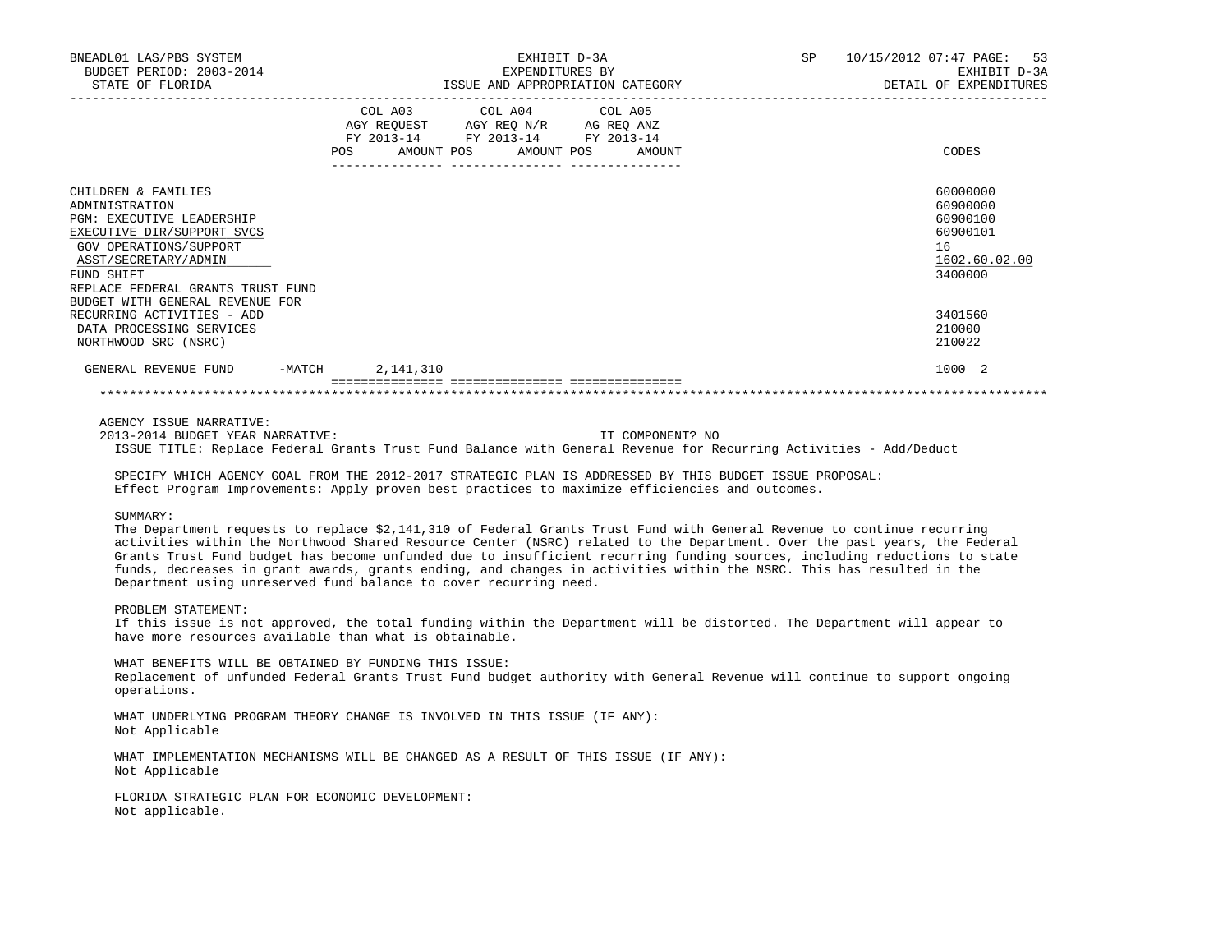| BNEADL01 LAS/PBS SYSTEM<br>BUDGET PERIOD: 2003-2014<br>STATE OF FLORIDA                                                                                                                                                                                                |              | EXHIBIT D-3A<br>EXPENDITURES BY<br>ISSUE AND APPROPRIATION CATEGORY                                                        | SP 10/15/2012 07:47 PAGE:<br>54<br>EXHIBIT D-3A<br>DETAIL OF EXPENDITURES |                                                                                           |
|------------------------------------------------------------------------------------------------------------------------------------------------------------------------------------------------------------------------------------------------------------------------|--------------|----------------------------------------------------------------------------------------------------------------------------|---------------------------------------------------------------------------|-------------------------------------------------------------------------------------------|
|                                                                                                                                                                                                                                                                        | POS          | COL A03 COL A04 COL A05<br>AGY REQUEST AGY REQ N/R AG REQ ANZ<br>FY 2013-14 FY 2013-14 FY 2013-14<br>AMOUNT POS AMOUNT POS | AMOUNT                                                                    | CODES                                                                                     |
| CHILDREN & FAMILIES<br>ADMINISTRATION<br>PGM: EXECUTIVE LEADERSHIP<br>EXECUTIVE DIR/SUPPORT SVCS<br>GOV OPERATIONS/SUPPORT<br>ASST/SECRETARY/ADMIN<br>FUND SHIFT<br>REPLACE FEDERAL GRANTS TRUST FUND<br>BUDGET WITH GENERAL REVENUE FOR<br>RECURRING ACTIVITIES - ADD |              |                                                                                                                            |                                                                           | 60000000<br>60900000<br>60900100<br>60900101<br>16<br>1602.60.02.00<br>3400000<br>3401560 |
| RETURN ON INVESTMENT:<br>Not Applicable                                                                                                                                                                                                                                |              |                                                                                                                            |                                                                           |                                                                                           |
| COST CALCULATIONS:<br>Not Applicable                                                                                                                                                                                                                                   |              |                                                                                                                            |                                                                           |                                                                                           |
| REPLACE FEDERAL GRANTS TRUST FUND<br>BUDGET WITH GENERAL REVENUE FOR<br>RECURRING ACTIVITIES - DEDUCT<br>DATA PROCESSING SERVICES<br>NORTHWOOD SRC (NSRC)                                                                                                              |              |                                                                                                                            |                                                                           | 3401570<br>210000<br>210022                                                               |
| FEDERAL GRANTS TRUST FUND -MATCH 2,056,032-<br>$-FEDERL$                                                                                                                                                                                                               | $85,278-$    |                                                                                                                            |                                                                           | 2261 2<br>2261 3                                                                          |
| TOTAL FEDERAL GRANTS TRUST FUND                                                                                                                                                                                                                                        | 2, 141, 310- |                                                                                                                            |                                                                           | 2261                                                                                      |
| TOTAL APPRO                                                                                                                                                                                                                                                            | $2,141,310-$ |                                                                                                                            |                                                                           |                                                                                           |
|                                                                                                                                                                                                                                                                        |              |                                                                                                                            |                                                                           |                                                                                           |
| AGENCY ISSUE NARRATIVE:<br>2013-2014 BUDGET YEAR NARRATIVE:<br>ISSUE TITLE: Replace Federal Grants Trust Fund Balance with General Revenue for Recurring Activities - Add/Deduct                                                                                       |              |                                                                                                                            | IT COMPONENT? NO                                                          |                                                                                           |
| SPECIFY WHICH AGENCY GOAL FROM THE 2012-2017 STRATEGIC PLAN IS ADDRESSED BY THIS BUDGET ISSUE PROPOSAL:<br>Effect Program Improvements: Apply proven best practices to maximize efficiencies and outcomes.                                                             |              |                                                                                                                            |                                                                           |                                                                                           |
| SUMMARY:<br>The Department requests to replace \$2,141,310 of Federal Grants Trust Fund with General Revenue to continue recurring<br>activities within the Northwood Shared Resource Center (NSRC) related to the Department. Over the past years, the Federal        |              |                                                                                                                            |                                                                           |                                                                                           |

 activities within the Northwood Shared Resource Center (NSRC) related to the Department. Over the past years, the Federal Grants Trust Fund budget has become unfunded due to insufficient recurring funding sources, including reductions to state funds, decreases in grant awards, grants ending, and changes in activities within the NSRC. This has resulted in the Department using unreserved fund balance to cover recurring need.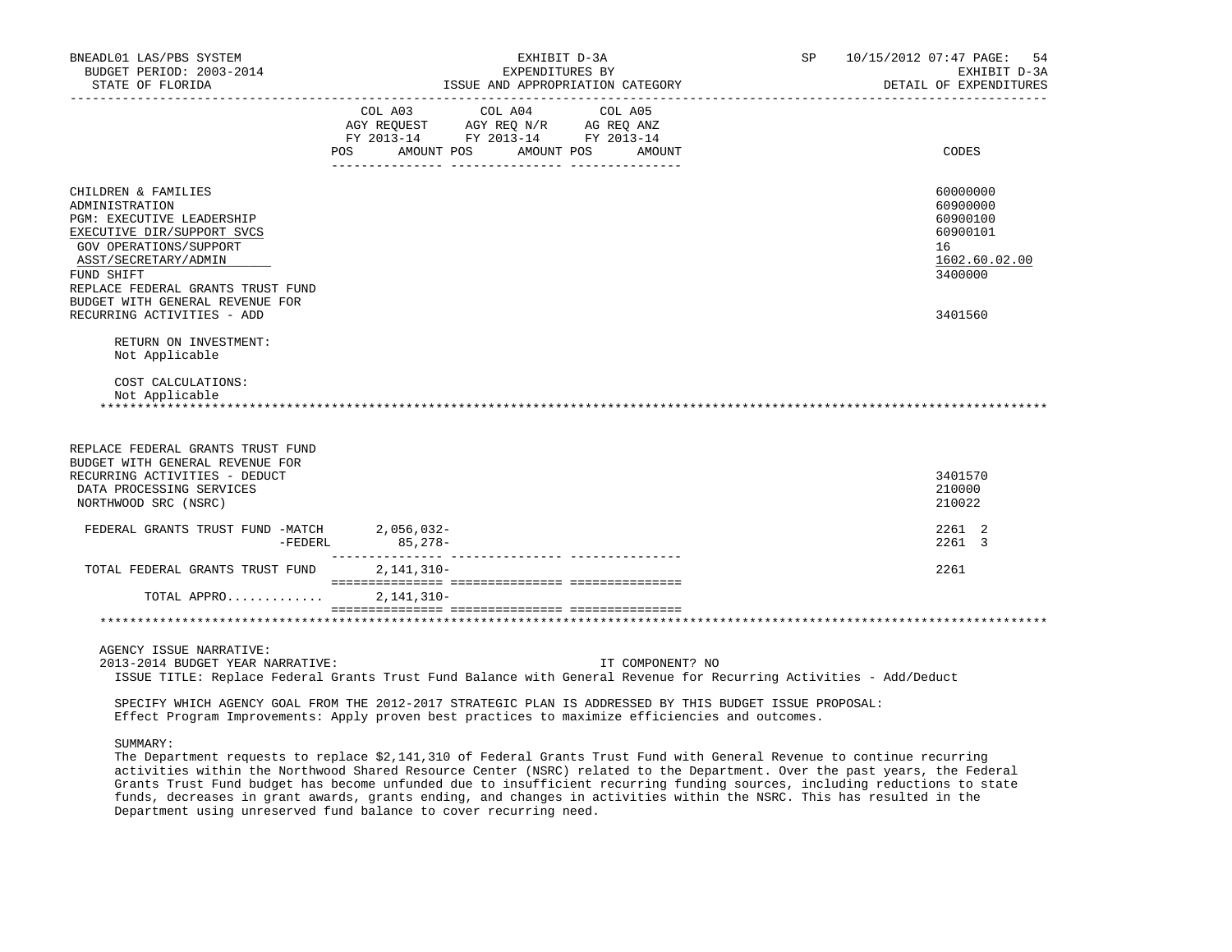| BNEADL01 LAS/PBS SYSTEM<br>BUDGET PERIOD: 2003-2014                                                                                                                                                                                                                                                                                                                                                         |     |                                                                                                                                                                                                                                      | EXHIBIT D-3A<br>EXPENDITURES BY | SP 10/15/2012 07:47 PAGE: 55<br>EXHIBIT D-3A<br>DETAIL OF EXPENDITURES         |
|-------------------------------------------------------------------------------------------------------------------------------------------------------------------------------------------------------------------------------------------------------------------------------------------------------------------------------------------------------------------------------------------------------------|-----|--------------------------------------------------------------------------------------------------------------------------------------------------------------------------------------------------------------------------------------|---------------------------------|--------------------------------------------------------------------------------|
|                                                                                                                                                                                                                                                                                                                                                                                                             | POS | COL A03 COL A04 COL A05<br>$\begin{tabular}{lllllll} \bf AGY \,\, REQUEST \,\, &\bf AGY \,\, REQ \,\, N/R &\bf AG \,\, REQ \,\, ANZ \\ \bf FY \,\, 2013-14 &\bf FY \,\, 2013-14 &\bf FY \,\, 2013-14 \\ \end{tabular}$<br>AMOUNT POS | AMOUNT POS<br>AMOUNT            | CODES                                                                          |
| CHILDREN & FAMILIES<br>ADMINISTRATION<br>PGM: EXECUTIVE LEADERSHIP<br>EXECUTIVE DIR/SUPPORT SVCS<br>GOV OPERATIONS/SUPPORT<br>ASST/SECRETARY/ADMIN<br>FUND SHIFT<br>REPLACE FEDERAL GRANTS TRUST FUND                                                                                                                                                                                                       |     |                                                                                                                                                                                                                                      |                                 | 60000000<br>60900000<br>60900100<br>60900101<br>16<br>1602.60.02.00<br>3400000 |
| BUDGET WITH GENERAL REVENUE FOR<br>RECURRING ACTIVITIES - DEDUCT                                                                                                                                                                                                                                                                                                                                            |     |                                                                                                                                                                                                                                      |                                 | 3401570                                                                        |
| PROBLEM STATEMENT:<br>If this issue is not approved, the total funding within the Department will be distorted. The Department will appear to<br>have more resources available than what is obtainable.<br>WHAT BENEFITS WILL BE OBTAINED BY FUNDING THIS ISSUE:<br>Replacement of unfunded Federal Grants Trust Fund budget authority with General Revenue will continue to support ongoing<br>operations. |     |                                                                                                                                                                                                                                      |                                 |                                                                                |
| WHAT UNDERLYING PROGRAM THEORY CHANGE IS INVOLVED IN THIS ISSUE (IF ANY):<br>Not Applicable                                                                                                                                                                                                                                                                                                                 |     |                                                                                                                                                                                                                                      |                                 |                                                                                |
| WHAT IMPLEMENTATION MECHANISMS WILL BE CHANGED AS A RESULT OF THIS ISSUE (IF ANY):<br>Not Applicable                                                                                                                                                                                                                                                                                                        |     |                                                                                                                                                                                                                                      |                                 |                                                                                |
| FLORIDA STRATEGIC PLAN FOR ECONOMIC DEVELOPMENT:<br>Not applicable.                                                                                                                                                                                                                                                                                                                                         |     |                                                                                                                                                                                                                                      |                                 |                                                                                |
| RETURN ON INVESTMENT:<br>Not Applicable                                                                                                                                                                                                                                                                                                                                                                     |     |                                                                                                                                                                                                                                      |                                 |                                                                                |
| COST CALCULATIONS:<br>Not Applicable                                                                                                                                                                                                                                                                                                                                                                        |     |                                                                                                                                                                                                                                      |                                 |                                                                                |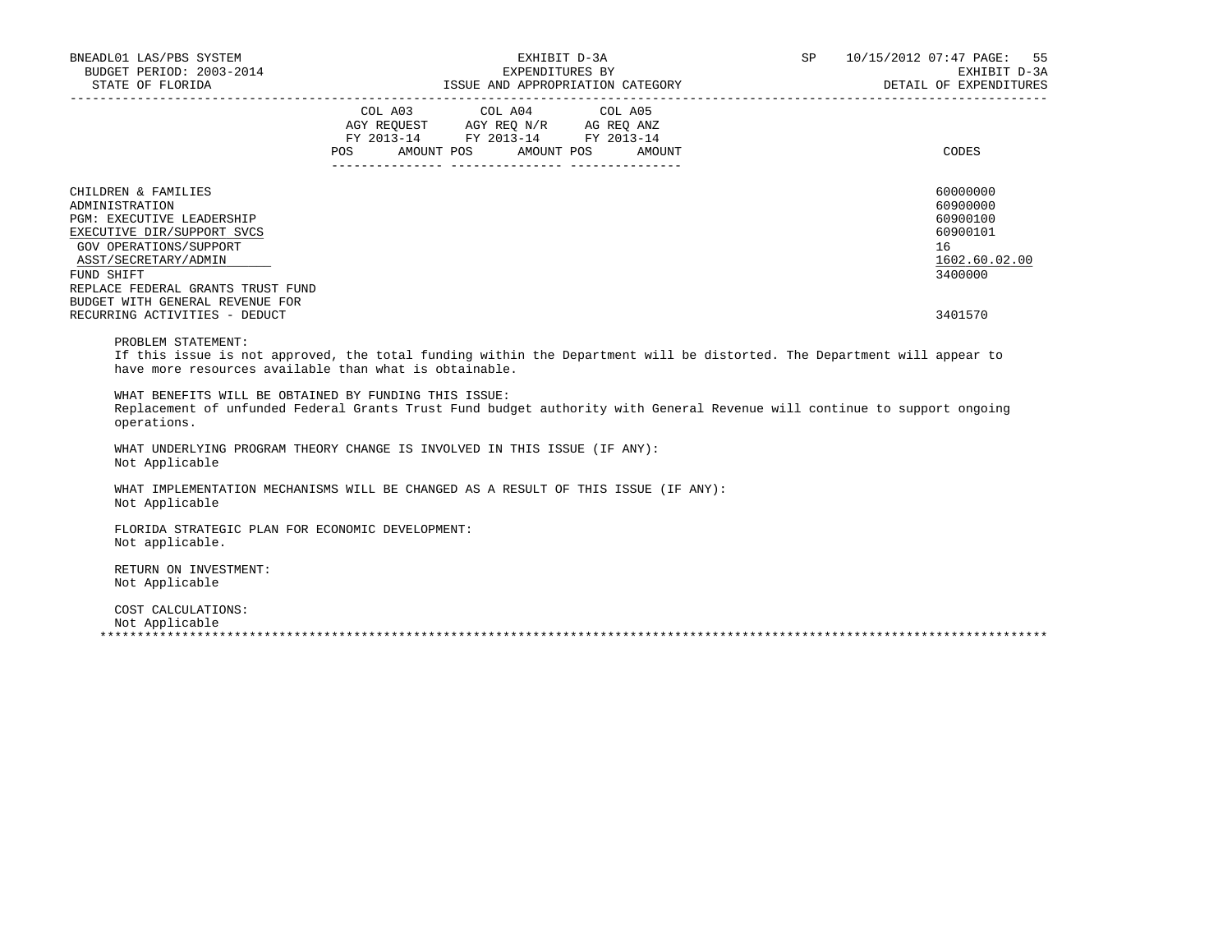| BNEADL01 LAS/PBS SYSTEM<br>BUDGET PERIOD: 2003-2014<br>STATE OF FLORIDA                                                                                                               |         |                                            | EXHIBIT D-3A<br>EXPENDITURES BY                                                                                           | ISSUE AND APPROPRIATION CATEGORY | SP <sub>2</sub> | 10/15/2012 07:47 PAGE:<br>56<br>EXHIBIT D-3A<br>DETAIL OF EXPENDITURES |
|---------------------------------------------------------------------------------------------------------------------------------------------------------------------------------------|---------|--------------------------------------------|---------------------------------------------------------------------------------------------------------------------------|----------------------------------|-----------------|------------------------------------------------------------------------|
|                                                                                                                                                                                       |         | COL A03<br>POS                             | COL A04 COL A05<br>AGY REQUEST AGY REQ N/R AG REQ ANZ<br>FY 2013-14 FY 2013-14 FY 2013-14<br>AMOUNT POS AMOUNT POS AMOUNT |                                  |                 | CODES                                                                  |
| CHILDREN & FAMILIES<br>ADMINISTRATION<br><b>PGM: EXECUTIVE LEADERSHIP</b><br>EXECUTIVE DIR/SUPPORT SVCS<br>GOV OPERATIONS/SUPPORT<br>ASST/SECRETARY/ADMIN<br>PROGRAM OR SERVICE-LEVEL |         |                                            |                                                                                                                           |                                  |                 | 60000000<br>60900000<br>60900100<br>60900101<br>16<br>1602.60.02.00    |
| INFORMATION TECHNOLOGY<br>NEW TECHNOLOGY SOLUTION FOR<br>FLORIDA'S PUBLIC ASSISTANCE                                                                                                  |         |                                            |                                                                                                                           |                                  |                 | 3630000                                                                |
| ELIGIBILITY SYSTEM<br>DATA PROCESSING SERVICES<br>DCF DATA CENTER                                                                                                                     |         |                                            |                                                                                                                           |                                  |                 | 36303C0<br>210000<br>210008                                            |
| FEDERAL GRANTS TRUST FUND -STATE 45,865 45,865                                                                                                                                        | -FEDERL | -MATCH 12,599,429 12,599,429<br>63,400,356 | 63,400,356                                                                                                                |                                  |                 | 2261 1<br>2261 2<br>2261 3                                             |
| TOTAL FEDERAL GRANTS TRUST FUND                                                                                                                                                       |         | 76,045,650 76,045,650                      |                                                                                                                           |                                  |                 | 2261                                                                   |
| TOTAL APPRO                                                                                                                                                                           |         | 76,045,650                                 | 76,045,650                                                                                                                |                                  |                 |                                                                        |
|                                                                                                                                                                                       |         |                                            |                                                                                                                           |                                  |                 |                                                                        |

AGENCY ISSUE NARRATIVE:

 2013-2014 BUDGET YEAR NARRATIVE: IT COMPONENT? YES ISSUE TITLE: New Technology Solution for Florida's Public Assistance Eligibility System

 SPECIFY WHICH AGENCY GOAL FROM THE 2012-2018 STRATEGIC PLAN ADDRESSED BY THIS BUDGET ISSUE PROPOSAL: Effect Program Improvements: Apply proven best practices to maximize efficiencies and outcomes

## SUMMARY:

 The Department requests \$76,045,650 in the Federal Grants Trust Fund to continue activities related to the upgrade of the Medicaid eligibility system to comply with state and federal laws.

 Of the \$76,045,650 million request, \$12,645,294 represents the state's share. Of this \$12,645,294, \$4,087,687 million is supported by the Supplemental Nutrition Assistance Program (SNAP) Bonus, and the remaining \$8,557,607 million is supported by the Department's Trust Fund Equity Balance in the Federal Grants Trust Fund.

 FLORIDA STRATEGIC PLAN FOR ECONOMIC DEVELOPMENT: Not applicable.

 RETURN ON INVESTMENT: Not applicable.

# COST CALULATIONS:

 Project Costs are derived from the Schedule IV-B Feasibility Study and the Implementation Advanced Planning Document approved by the U.S. Department of Health and Human Services, Center for Medicaid and Medicare Services (CMS)and U.S.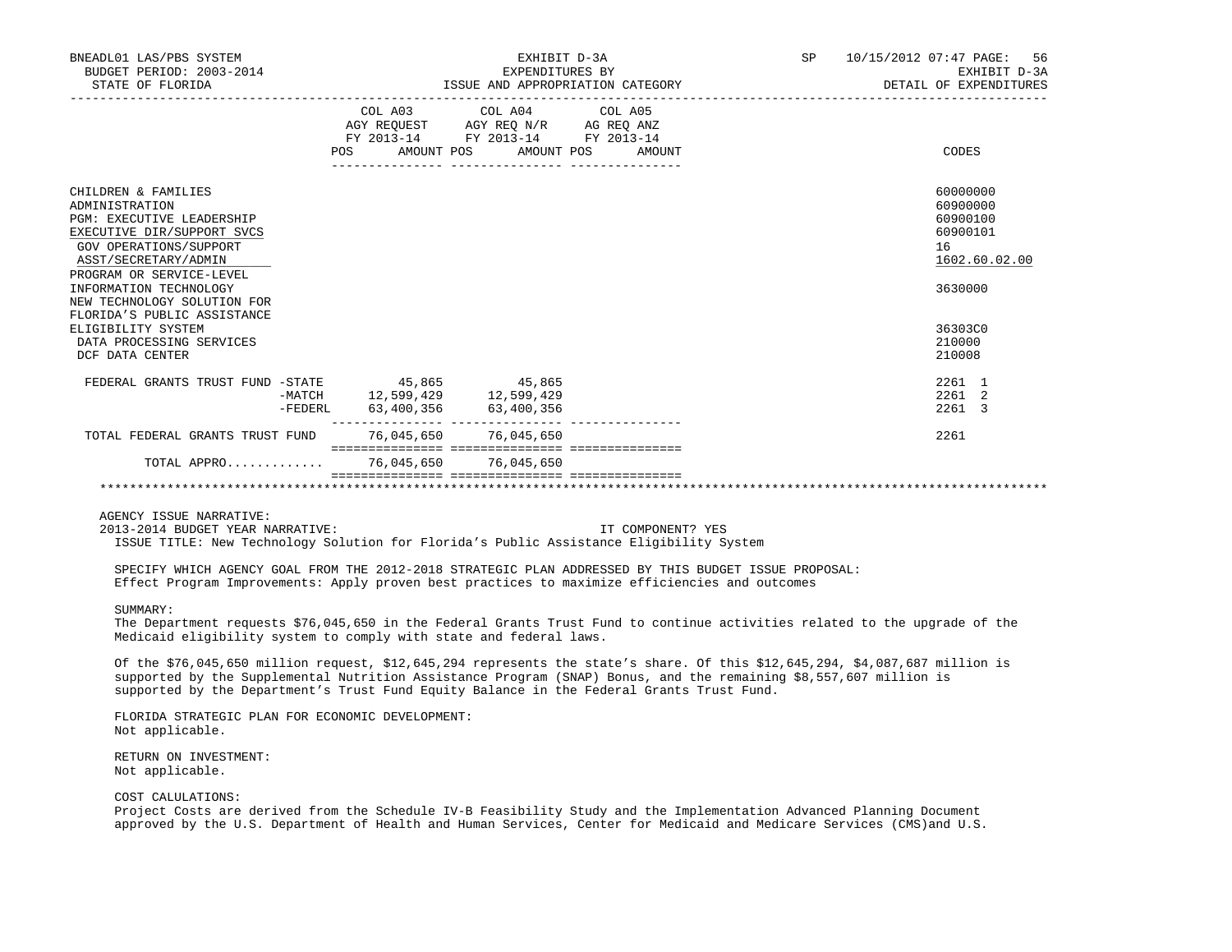| BNEADL01 LAS/PBS SYSTEM<br>BUDGET PERIOD: 2003-2014                                                                                                                                                                                                                                                                                                           |                                                                                                                 |                                                                                                                                                                                            | SP 10/15/2012 07:47 PAGE: 57<br>EXHIBIT D-3A<br>DETAIL OF EXPENDITURES |                                               |                                                                                           |
|---------------------------------------------------------------------------------------------------------------------------------------------------------------------------------------------------------------------------------------------------------------------------------------------------------------------------------------------------------------|-----------------------------------------------------------------------------------------------------------------|--------------------------------------------------------------------------------------------------------------------------------------------------------------------------------------------|------------------------------------------------------------------------|-----------------------------------------------|-------------------------------------------------------------------------------------------|
|                                                                                                                                                                                                                                                                                                                                                               | COL A03 COL A04 COL A05<br>AGY REQUEST AGY REQ N/R AG REQ ANZ<br>FY 2013-14 FY 2013-14 FY 2013-14<br><b>POS</b> | AMOUNT POS AMOUNT POS                                                                                                                                                                      | AMOUNT                                                                 |                                               | CODES                                                                                     |
| CHILDREN & FAMILIES<br>ADMINISTRATION<br>PGM: EXECUTIVE LEADERSHIP<br>EXECUTIVE DIR/SUPPORT SVCS<br>GOV OPERATIONS/SUPPORT<br>ASST/SECRETARY/ADMIN<br>PROGRAM OR SERVICE-LEVEL<br>INFORMATION TECHNOLOGY<br>NEW TECHNOLOGY SOLUTION FOR<br>FLORIDA'S PUBLIC ASSISTANCE<br>ELIGIBILITY SYSTEM<br>Department of Agriculture, Food and Nutrition Services (FNS). |                                                                                                                 |                                                                                                                                                                                            |                                                                        |                                               | 60000000<br>60900000<br>60900100<br>60900101<br>16<br>1602.60.02.00<br>3630000<br>36303C0 |
| FULL SYSTEM REPLACEMENT*<br>Full System Replacement:                                                                                                                                                                                                                                                                                                          |                                                                                                                 |                                                                                                                                                                                            |                                                                        |                                               |                                                                                           |
|                                                                                                                                                                                                                                                                                                                                                               |                                                                                                                 | Estimated Cost Federal Share 5tate Share                                                                                                                                                   |                                                                        |                                               |                                                                                           |
| Hardware and Software<br>System Hardware<br>COTS Software (Customization)<br>COTS Software (Licensing)                                                                                                                                                                                                                                                        |                                                                                                                 | $$2,561,966$ $$1,924,036$ $(75.10\%)$ $$637,930$ $(24.90\%)$<br>$$5,977,920$ $$4,489,418$ $(75.10\%)$ $$1,488,502$ $(24.90\%)$<br>$$5,693,257$ $$3,784,877$ (66.48%) $$1,908,380$ (33.52%) |                                                                        |                                               |                                                                                           |
| Subtotal: Hardware and Software                                                                                                                                                                                                                                                                                                                               |                                                                                                                 | \$14,233,143                                                                                                                                                                               | \$10,198,332                                                           | \$4.034.811                                   |                                                                                           |
| Contracts<br>DDI Contract<br>PMO, IV&V, Misc Contracts                                                                                                                                                                                                                                                                                                        |                                                                                                                 | $$56,932,572$ $$49,001,865$ (86.07%) $$7,930,707$ (13.93%)<br>\$4,879,935                                                                                                                  |                                                                        | $$4,200,160$ (86.07%) $$679,775$ (13.93%)     |                                                                                           |
| Subtotal Contracts:                                                                                                                                                                                                                                                                                                                                           |                                                                                                                 | \$61,812,507                                                                                                                                                                               | \$53,202,025                                                           | \$8,610,482                                   |                                                                                           |
| System Replacement SFY 2013-14 Total Request: \$76,045,650                                                                                                                                                                                                                                                                                                    |                                                                                                                 |                                                                                                                                                                                            |                                                                        | $$63,400,356$ (83.37%) $$12,645,294$ (16.63%) |                                                                                           |
| * Assumptions                                                                                                                                                                                                                                                                                                                                                 |                                                                                                                 |                                                                                                                                                                                            |                                                                        |                                               |                                                                                           |

Assumptions

1) M&O for the legacy ACCESS Florida system continues out of DCF base budget for SFY 13/14.

2) SFY 12/13 project funds will be released and project work begins in January 2013.

\*\*\*\*\*\*\*\*\*\*\*\*\*\*\*\*\*\*\*\*\*\*\*\*\*\*\*\*\*\*\*\*\*\*\*\*\*\*\*\*\*\*\*\*\*\*\*\*\*\*\*\*\*\*\*\*\*\*\*\*\*\*\*\*\*\*\*\*\*\*\*\*\*\*\*\*\*\*\*\*\*\*\*\*\*\*\*\*\*\*\*\*\*\*\*\*\*\*\*\*\*\*\*\*\*\*\*\*\*\*\*\*\*\*\*\*\*\*\*\*\*\*\*\*\*\*\*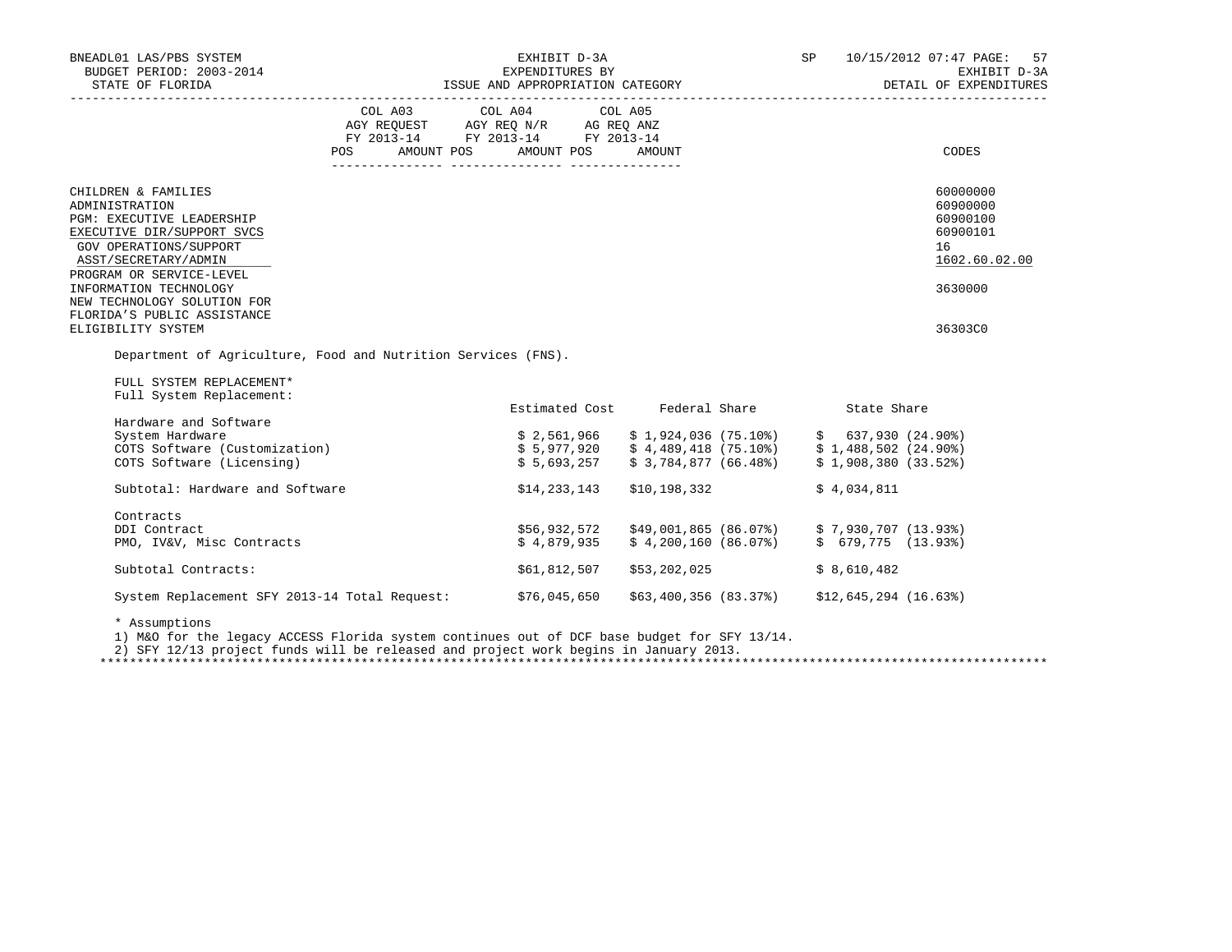| BNEADL01 LAS/PBS SYSTEM<br>BUDGET PERIOD: 2003-2014<br>STATE OF FLORIDA                                                                                                                                                                                                                         |  | EXHIBIT D-3A<br>EXPENDITURES BY                                                                                                       | ISSUE AND APPROPRIATION CATEGORY <b>ALL SECTION OF SEXPENDITURES</b> |                  | SP 10/15/2012 07:47 PAGE: 58<br>EXHIBIT D-3A |                                                                                                               |
|-------------------------------------------------------------------------------------------------------------------------------------------------------------------------------------------------------------------------------------------------------------------------------------------------|--|---------------------------------------------------------------------------------------------------------------------------------------|----------------------------------------------------------------------|------------------|----------------------------------------------|---------------------------------------------------------------------------------------------------------------|
|                                                                                                                                                                                                                                                                                                 |  | COL A03 COL A04 COL A05<br>AGY REQUEST AGY REQ N/R AG REQ ANZ<br>FY 2013-14 FY 2013-14 FY 2013-14<br>POS AMOUNT POS AMOUNT POS AMOUNT |                                                                      |                  |                                              | CODES                                                                                                         |
| CHILDREN & FAMILIES<br>ADMINISTRATION<br><b>PGM: EXECUTIVE LEADERSHIP</b><br>EXECUTIVE DIR/SUPPORT SVCS<br>GOV OPERATIONS/SUPPORT<br>ASST/SECRETARY/ADMIN<br>AGENCY STRATEGIC PRIORITIES<br>MARISSA AMORA RELIEF BILL ANNUAL<br>REOUEST<br>CLAIMS BILLS & RELIEF ACTS<br>RELIEF - MARISSA AMORA |  |                                                                                                                                       |                                                                      |                  |                                              | 60000000<br>60900000<br>60900100<br>60900101<br>16<br>1602.60.02.00<br>4000000<br>4004310<br>490000<br>490101 |
| GENERAL REVENUE FUND -STATE 1,700,000 1,700,000                                                                                                                                                                                                                                                 |  |                                                                                                                                       |                                                                      |                  |                                              | 1000 1                                                                                                        |
|                                                                                                                                                                                                                                                                                                 |  |                                                                                                                                       |                                                                      |                  |                                              |                                                                                                               |
| AGENCY ISSUE NARRATIVE:<br>2013-2014 BUDGET YEAR NARRATIVE:<br>ISSUE TITLE: Marissa Amora Relief Bill Annual Request                                                                                                                                                                            |  |                                                                                                                                       |                                                                      | IT COMPONENT? NO |                                              |                                                                                                               |
| SPECIFY WHICH AGENCY GOAL FROM THE 2012-2017 STRATEGIC PLAN IS ADDRESSED BY THIS BUDGET ISSUE PROPOSAL:<br>Effect Program Improvements: Apply proven best practices to maximize efficiencies and outcomes.                                                                                      |  |                                                                                                                                       |                                                                      |                  |                                              |                                                                                                               |

 SUMMARY: The Department requests \$1,700,000 nonrecurring General Revenue to comply with a settlement agreement associated with House Bill 443, Marissa Amora Relief Bill, enacted effective Fiscal Year 2008-2009. This request is for the fifth of ten payments.

 PROBLEM STATEMENT: The Marissa Amora Relief Bill provides compensation to Marissa Amora, a minor, for injuries sustained as a result of the negligence of employees of the Department. The terms of the settlement agreement stipulate that the Department, beginning in Fiscal Year 2008-2009, request in its Legislative Budget Request a specific appropriation for \$1,700,000 of nonrecurring funds for the relief of Marissa Amora for a total of \$17,000,000 to be paid over 10 years.

 WHAT BENEFITS WILL BE OBTAINED BY FUNDING THIS ISSUE: The Department can comply with the terms of the settlement agreement.

 WHAT UNDERLYING PROGRAM THEORY CHANGE IS INVOLVED IN THIS ISSUE (IF ANY): Not applicable.

 WHAT IMPLEMENTATION MECHANISMS WILL BE CHANGED AS A RESULT OF THIS ISSUE (IF ANY): Not applicable.

 FLORIDA STRATEGIC PLAN FOR ECONOMIC DEVELOPMENT: Not applicable.

 RETURN ON INVESTMENT: Not Applicable.

COST CALCULATION: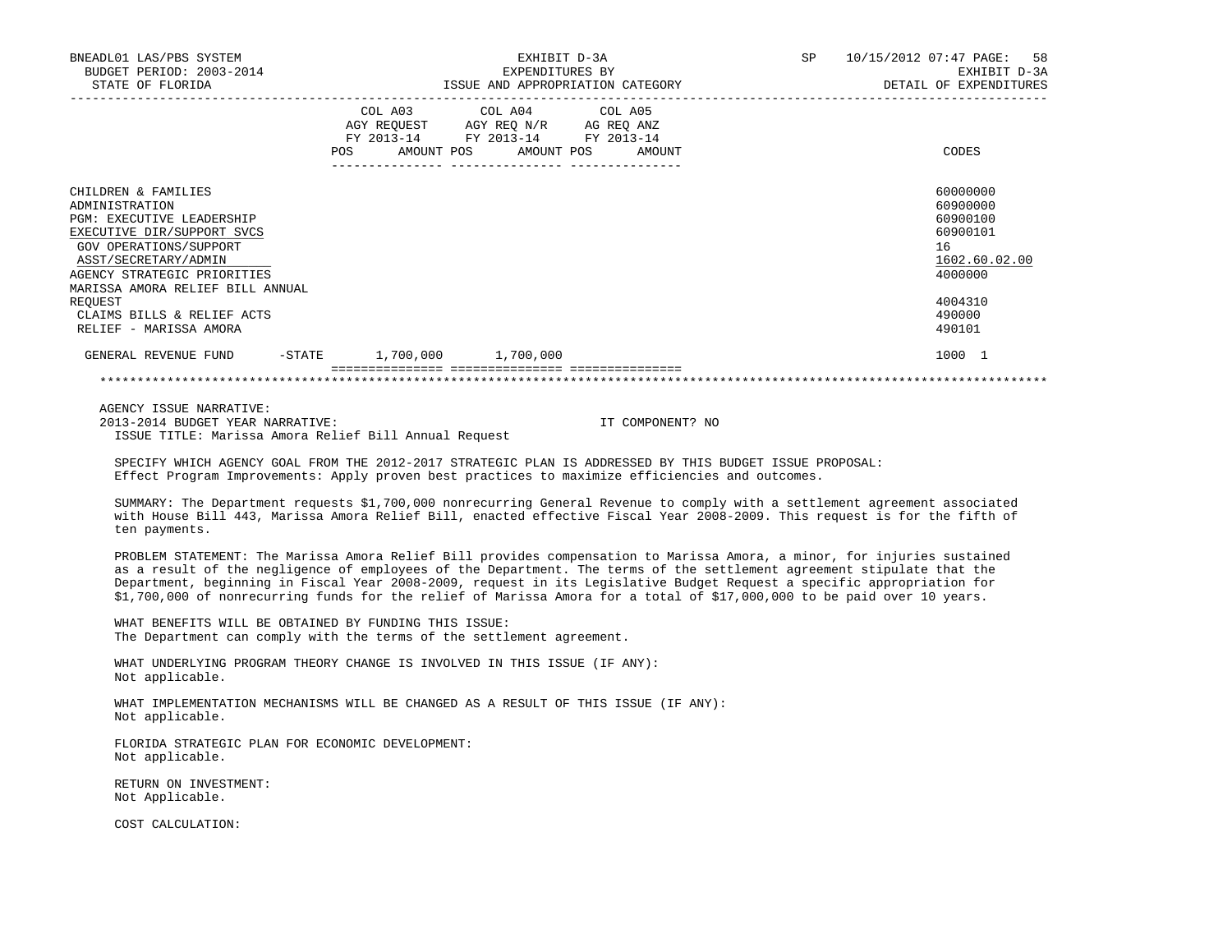| BNEADL01 LAS/PBS SYSTEM<br>BUDGET PERIOD: 2003-2014<br>STATE OF FLORIDA                                                                                                                                                                        | EXHIBIT D-3A<br>EXPENDITURES BY<br>ISSUE AND APPROPRIATION CATEGORY |                                                                                                                                                                                                                                                                                 |  | SP 10/15/2012 07:47 PAGE: 59<br>EXHIBIT D-3A<br>DETAIL OF EXPENDITURES                    |
|------------------------------------------------------------------------------------------------------------------------------------------------------------------------------------------------------------------------------------------------|---------------------------------------------------------------------|---------------------------------------------------------------------------------------------------------------------------------------------------------------------------------------------------------------------------------------------------------------------------------|--|-------------------------------------------------------------------------------------------|
|                                                                                                                                                                                                                                                | POS AMOUNT POS AMOUNT POS AMOUNT                                    | COL A03 COL A04 COL A05<br>$\begin{tabular}{lllllll} \bf AGY \,\, &\bf REQUEST \,\, &\bf AGY \,\, &\bf REQ \,\, &\bf N/R \,\, &\bf AG \,\, &\bf REQ \,\, &\bf ANZ \,\, \\ \bf FY \,\, &\bf 2013-14 \,\, &\bf FY \,\, &\bf 2013-14 \,\, &\bf FY \,\, &\bf 2013-14 \end{tabular}$ |  | CODES                                                                                     |
| CHILDREN & FAMILIES<br>ADMINISTRATION<br><b>PGM: EXECUTIVE LEADERSHIP</b><br>EXECUTIVE DIR/SUPPORT SVCS<br>GOV OPERATIONS/SUPPORT<br>ASST/SECRETARY/ADMIN<br>AGENCY STRATEGIC PRIORITIES<br>MARISSA AMORA RELIEF BILL ANNUAL<br><b>REOUEST</b> |                                                                     |                                                                                                                                                                                                                                                                                 |  | 60000000<br>60900000<br>60900100<br>60900101<br>16<br>1602.60.02.00<br>4000000<br>4004310 |
| Not applicable.                                                                                                                                                                                                                                |                                                                     |                                                                                                                                                                                                                                                                                 |  |                                                                                           |
| TOTAL: ASST/SECRETARY/ADMIN<br>BY FUND TYPE<br>GENERAL REVENUE FUND<br>TRUST FUNDS                                                                                                                                                             | 51,121,072 1,700,000                                                | 107,397,052 76,045,650                                                                                                                                                                                                                                                          |  | 1602.60.02.00<br>1000<br>2000                                                             |
| TOTAL POSITIONS $285.50$<br>TOTAL PROG COMP 158,518,124 77,745,650<br>TOTAL SALARY RATE 12,918,185                                                                                                                                             |                                                                     |                                                                                                                                                                                                                                                                                 |  |                                                                                           |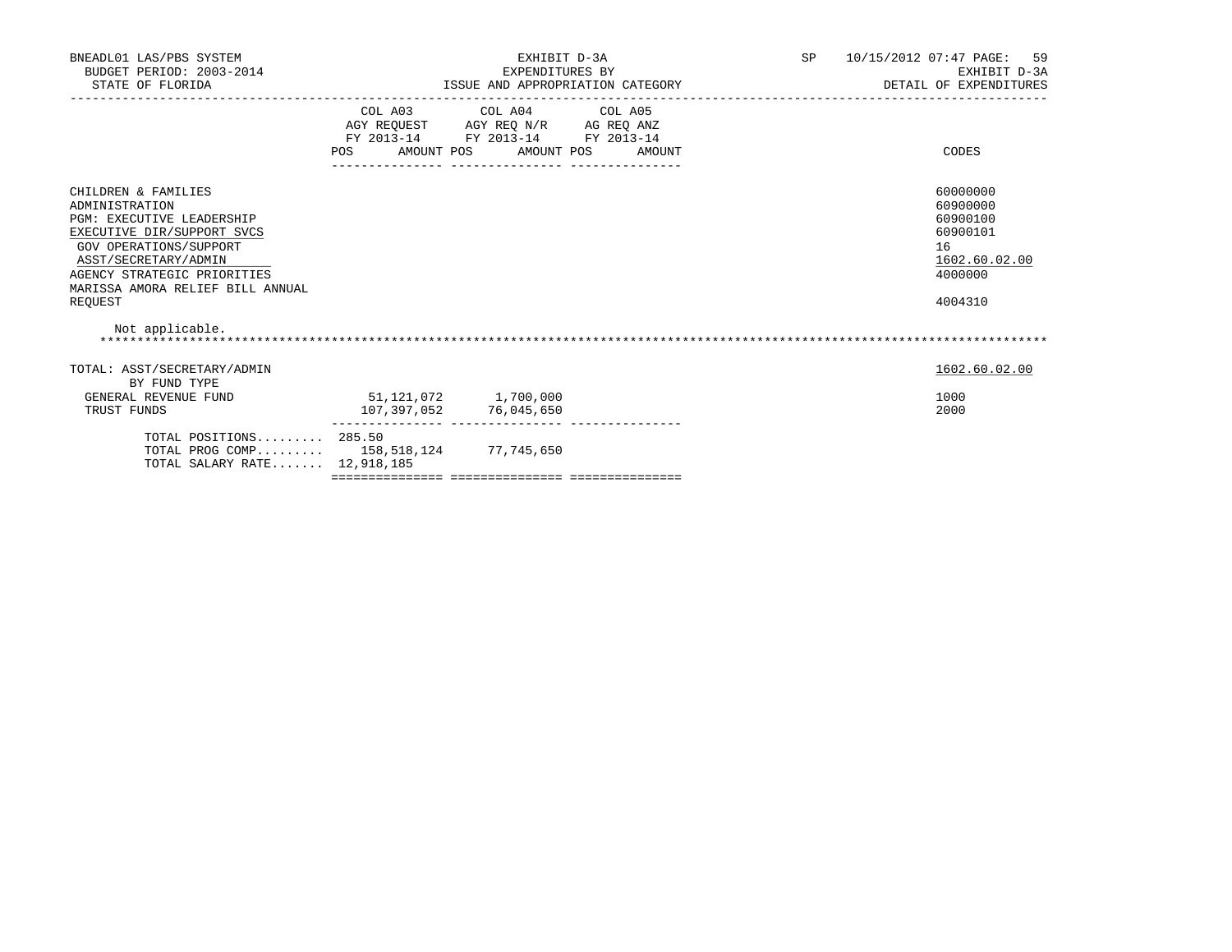| BNEADL01 LAS/PBS SYSTEM<br>BUDGET PERIOD: 2003-2014<br>STATE OF FLORIDA                                                                                                                                                                                                  |                                   | EXHIBIT D-3A<br>EXPENDITURES BY<br>ISSUE AND APPROPRIATION CATEGORY                                                                                                                                                                                                                               | SP - | 10/15/2012 07:47 PAGE:<br>60<br>EXHIBIT D-3A<br>DETAIL OF EXPENDITURES                              |
|--------------------------------------------------------------------------------------------------------------------------------------------------------------------------------------------------------------------------------------------------------------------------|-----------------------------------|---------------------------------------------------------------------------------------------------------------------------------------------------------------------------------------------------------------------------------------------------------------------------------------------------|------|-----------------------------------------------------------------------------------------------------|
|                                                                                                                                                                                                                                                                          | COL A03                           | COL A04<br>COL A05<br>$\begin{tabular}{lllllll} \bf AGY \;\; RegUEST \hspace{1cm} AGY \;\; REG \;\; N/R \hspace{1cm} \bf AG \;\; REG \;\; ANZ \end{tabular}$ $\begin{tabular}{lllllllllll} \bf FY \;\; 2013-14 \hspace{1cm} FY \;\; 2013-14 \end{tabular}$<br>POS AMOUNT POS AMOUNT POS<br>AMOUNT |      | CODES                                                                                               |
| CHILDREN & FAMILIES<br>ADMINISTRATION<br><b>PGM: EXECUTIVE LEADERSHIP</b><br>EXECUTIVE DIR/SUPPORT SVCS<br>GOV OPERATIONS/SUPPORT<br>DISTRICT ADMINISTRATION<br>ESTIMATED EXPENDITURES<br>ESTIMATED EXPENDITURES - OPERATIONS<br>SALARY RATE<br>SALARY RATE 15, 264, 377 |                                   |                                                                                                                                                                                                                                                                                                   |      | 60000000<br>60900000<br>60900100<br>60900101<br>16<br>1602.60.03.00<br>1000000<br>1001000<br>000000 |
| SALARIES AND BENEFITS                                                                                                                                                                                                                                                    |                                   |                                                                                                                                                                                                                                                                                                   |      | 010000                                                                                              |
| GENERAL REVENUE FUND                                                                                                                                                                                                                                                     | $-$ STATE<br>1,147,544            |                                                                                                                                                                                                                                                                                                   |      | 1000 1                                                                                              |
| ADMINISTRATIVE TRUST FUND -STATE                                                                                                                                                                                                                                         | 8,108,249<br>-FEDERL<br>8,225,137 |                                                                                                                                                                                                                                                                                                   |      | 2021 1<br>2021 3                                                                                    |
| TOTAL ADMINISTRATIVE TRUST FUND 16,333,386                                                                                                                                                                                                                               |                                   |                                                                                                                                                                                                                                                                                                   |      | 2021                                                                                                |
| OPERATIONS AND MAINT TF -STATE 262,386                                                                                                                                                                                                                                   |                                   |                                                                                                                                                                                                                                                                                                   |      | 2516 1                                                                                              |
| TOTAL POSITIONS 240.00<br>TOTAL APPRO 17,743,316                                                                                                                                                                                                                         |                                   |                                                                                                                                                                                                                                                                                                   |      |                                                                                                     |
| OTHER PERSONAL SERVICES                                                                                                                                                                                                                                                  |                                   |                                                                                                                                                                                                                                                                                                   |      | 030000                                                                                              |
| GENERAL REVENUE FUND - STATE<br>ADMINISTRATIVE TRUST FUND -STATE                                                                                                                                                                                                         | 901<br>906<br>_______________     |                                                                                                                                                                                                                                                                                                   |      | 1000 1<br>2021 1                                                                                    |
| TOTAL APPRO                                                                                                                                                                                                                                                              | 1,807                             |                                                                                                                                                                                                                                                                                                   |      |                                                                                                     |
| <b>EXPENSES</b>                                                                                                                                                                                                                                                          |                                   |                                                                                                                                                                                                                                                                                                   |      | 040000                                                                                              |
| GENERAL REVENUE FUND                                                                                                                                                                                                                                                     | -STATE 1,183,210                  |                                                                                                                                                                                                                                                                                                   |      | 1000 1                                                                                              |
| ADMINISTRATIVE TRUST FUND -STATE                                                                                                                                                                                                                                         | 13,443<br>$-$ FEDERL<br>643,939   |                                                                                                                                                                                                                                                                                                   |      | 2021 1<br>2021 3                                                                                    |
| TOTAL ADMINISTRATIVE TRUST FUND 657,382                                                                                                                                                                                                                                  |                                   |                                                                                                                                                                                                                                                                                                   |      | 2021                                                                                                |
| OPERATIONS AND MAINT TF -STATE 70,442                                                                                                                                                                                                                                    |                                   |                                                                                                                                                                                                                                                                                                   |      | 2516 1                                                                                              |
| TOTAL APPRO 1,911,034                                                                                                                                                                                                                                                    |                                   |                                                                                                                                                                                                                                                                                                   |      |                                                                                                     |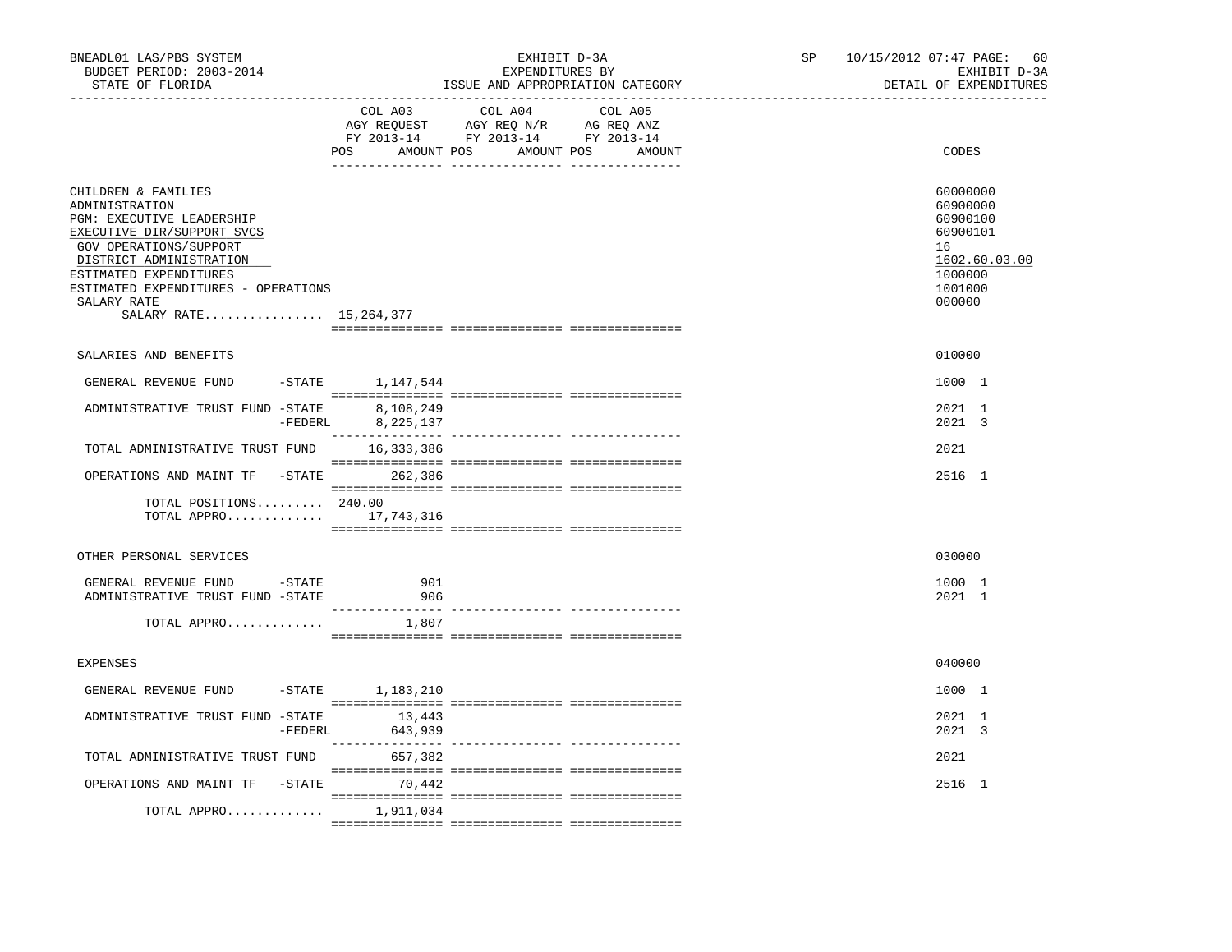| BNEADL01 LAS/PBS SYSTEM<br>BUDGET PERIOD: 2003-2014<br>STATE OF FLORIDA                                                                                                                                                                            | EXHIBIT D-3A<br>EXPENDITURES BY<br>ISSUE AND APPROPRIATION CATEGORY                                                                                                                                                                                           | 10/15/2012 07:47 PAGE: 61<br>SP and the set of the set of the set of the set of the set of the set of the set of the set of the set of the set of the set of the set of the set of the set of the set of the set of the set of the set of the set of the se<br>EXHIBIT D-3A<br>DETAIL OF EXPENDITURES |
|----------------------------------------------------------------------------------------------------------------------------------------------------------------------------------------------------------------------------------------------------|---------------------------------------------------------------------------------------------------------------------------------------------------------------------------------------------------------------------------------------------------------------|-------------------------------------------------------------------------------------------------------------------------------------------------------------------------------------------------------------------------------------------------------------------------------------------------------|
|                                                                                                                                                                                                                                                    | COL A03<br>COL A04 COL A05<br>$\begin{tabular}{lllllll} \bf AGY \,\, REQUEST \,\, &\bf AGY \,\, REQ \,\, N/R &\bf AG \,\, REQ \,\, ANZ \\ \bf FY \,\, 2013-14 &\bf FY \,\, 2013-14 &\bf FY \,\, 2013-14 \\ \end{tabular}$<br>POS AMOUNT POS AMOUNT POS AMOUNT | CODES                                                                                                                                                                                                                                                                                                 |
| CHILDREN & FAMILIES<br>ADMINISTRATION<br>PGM: EXECUTIVE LEADERSHIP<br>EXECUTIVE DIR/SUPPORT SVCS<br>GOV OPERATIONS/SUPPORT<br>DISTRICT ADMINISTRATION<br>ESTIMATED EXPENDITURES<br>ESTIMATED EXPENDITURES - OPERATIONS<br>OPERATING CAPITAL OUTLAY |                                                                                                                                                                                                                                                               | 60000000<br>60900000<br>60900100<br>60900101<br>16<br>1602.60.03.00<br>1000000<br>1001000<br>060000                                                                                                                                                                                                   |
| GENERAL REVENUE FUND - STATE<br>ADMINISTRATIVE TRUST FUND -FEDERL 89,894                                                                                                                                                                           | 3,722                                                                                                                                                                                                                                                         | 1000 1<br>2021 3                                                                                                                                                                                                                                                                                      |
| TOTAL APPRO                                                                                                                                                                                                                                        | 93,616                                                                                                                                                                                                                                                        |                                                                                                                                                                                                                                                                                                       |
| SPECIAL CATEGORIES<br>CONTRACTED SERVICES                                                                                                                                                                                                          |                                                                                                                                                                                                                                                               | 100000<br>100777                                                                                                                                                                                                                                                                                      |
| GENERAL REVENUE FUND - STATE<br>ADMINISTRATIVE TRUST FUND -FEDERL                                                                                                                                                                                  | 119,408<br>214,751                                                                                                                                                                                                                                            | 1000 1<br>2021 3                                                                                                                                                                                                                                                                                      |
| TOTAL APPRO                                                                                                                                                                                                                                        | 334,159                                                                                                                                                                                                                                                       |                                                                                                                                                                                                                                                                                                       |
| RISK MANAGEMENT INSURANCE                                                                                                                                                                                                                          |                                                                                                                                                                                                                                                               | 103241                                                                                                                                                                                                                                                                                                |
| GENERAL REVENUE FUND -STATE<br>ADMINISTRATIVE TRUST FUND -STATE 126,277                                                                                                                                                                            | 653,386                                                                                                                                                                                                                                                       | 1000 1<br>2021 1                                                                                                                                                                                                                                                                                      |
| TOTAL APPRO                                                                                                                                                                                                                                        | 779,663                                                                                                                                                                                                                                                       |                                                                                                                                                                                                                                                                                                       |
| DEFERRED-PAY COM CONTRACTS                                                                                                                                                                                                                         |                                                                                                                                                                                                                                                               | 105280                                                                                                                                                                                                                                                                                                |
| GENERAL REVENUE FUND -STATE<br>ADMINISTRATIVE TRUST FUND -FEDERL                                                                                                                                                                                   | 6,520<br>2,272                                                                                                                                                                                                                                                | 1000 1<br>2021 3                                                                                                                                                                                                                                                                                      |
| TOTAL APPRO                                                                                                                                                                                                                                        | 8,792                                                                                                                                                                                                                                                         |                                                                                                                                                                                                                                                                                                       |
| LEASE/PURCHASE/EQUIPMENT                                                                                                                                                                                                                           |                                                                                                                                                                                                                                                               | 105281                                                                                                                                                                                                                                                                                                |
| GENERAL REVENUE FUND                                                                                                                                                                                                                               | -STATE 95,493                                                                                                                                                                                                                                                 | 1000 1                                                                                                                                                                                                                                                                                                |
| ADMINISTRATIVE TRUST FUND -STATE                                                                                                                                                                                                                   | -STATE 1,557<br>-FEDERL 34,899                                                                                                                                                                                                                                | 2021 1<br>2021 3                                                                                                                                                                                                                                                                                      |
| TOTAL ADMINISTRATIVE TRUST FUND                                                                                                                                                                                                                    | 36,456                                                                                                                                                                                                                                                        | 2021                                                                                                                                                                                                                                                                                                  |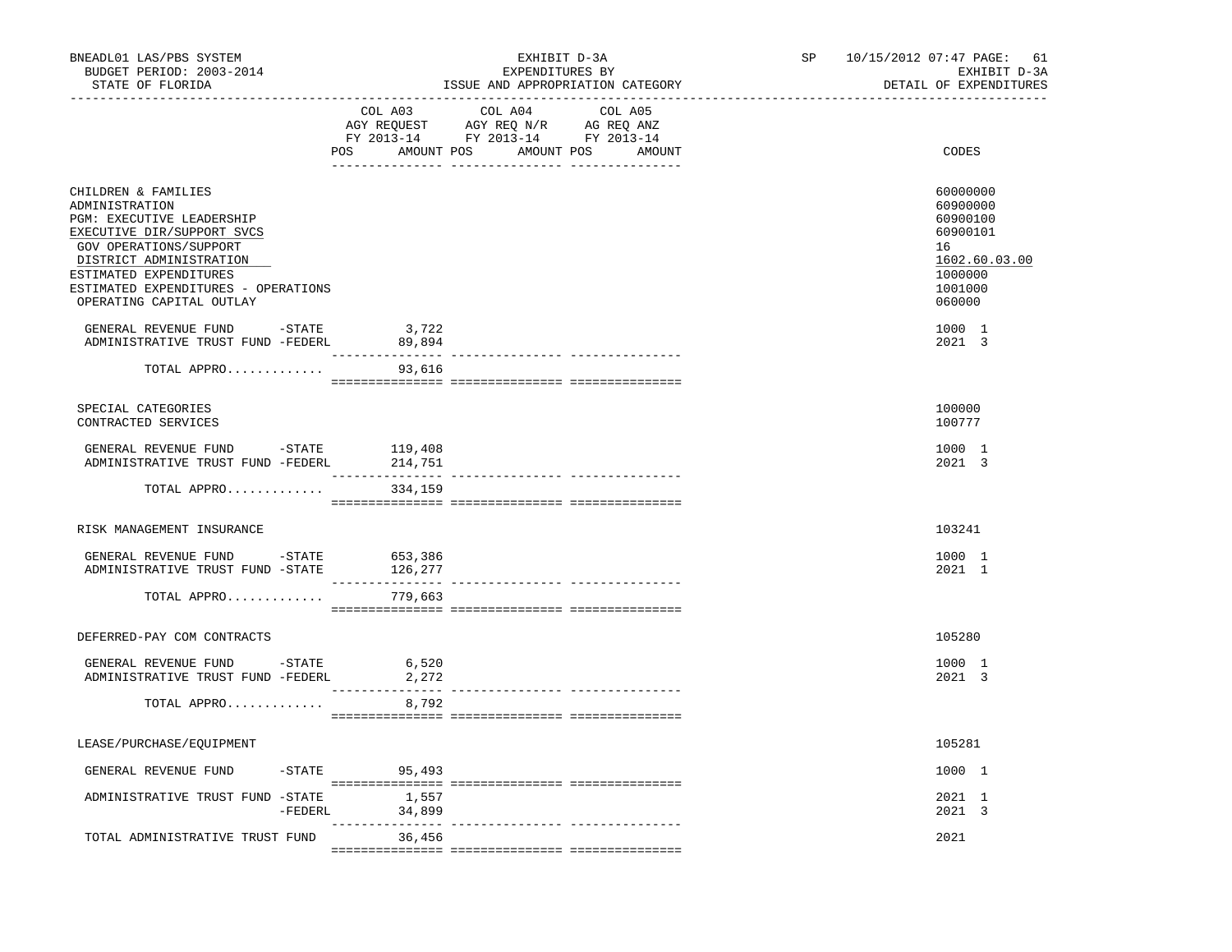| BNEADL01 LAS/PBS SYSTEM<br>BUDGET PERIOD: 2003-2014<br>STATE OF FLORIDA                                                                                                                                                                                                                                    | EXHIBIT D-3A<br>EXPENDITURES BY<br>ISSUE AND APPROPRIATION CATEGORY                                                           | SP and the set of the set of the set of the set of the set of the set of the set of the set of the set of the set of the set of the set of the set of the set of the set of the set of the set of the set of the set of the se | 10/15/2012 07:47 PAGE:<br>62<br>EXHIBIT D-3A<br>DETAIL OF EXPENDITURES                                                  |
|------------------------------------------------------------------------------------------------------------------------------------------------------------------------------------------------------------------------------------------------------------------------------------------------------------|-------------------------------------------------------------------------------------------------------------------------------|--------------------------------------------------------------------------------------------------------------------------------------------------------------------------------------------------------------------------------|-------------------------------------------------------------------------------------------------------------------------|
|                                                                                                                                                                                                                                                                                                            | COL A03 COL A04<br>AGY REQUEST AGY REQ N/R AG REQ ANZ<br>FY 2013-14 FY 2013-14 FY 2013-14<br>POS AMOUNT POS AMOUNT POS AMOUNT | COL A05                                                                                                                                                                                                                        | CODES                                                                                                                   |
| CHILDREN & FAMILIES<br>ADMINISTRATION<br>PGM: EXECUTIVE LEADERSHIP<br>EXECUTIVE DIR/SUPPORT SVCS<br>GOV OPERATIONS/SUPPORT<br>DISTRICT ADMINISTRATION<br>ESTIMATED EXPENDITURES<br>ESTIMATED EXPENDITURES - OPERATIONS<br>SPECIAL CATEGORIES<br>LEASE/PURCHASE/EQUIPMENT<br>OPERATIONS AND MAINT TF -STATE | 405                                                                                                                           |                                                                                                                                                                                                                                | 60000000<br>60900000<br>60900100<br>60900101<br>16<br>1602.60.03.00<br>1000000<br>1001000<br>100000<br>105281<br>2516 1 |
| TOTAL APPRO $132,354$                                                                                                                                                                                                                                                                                      |                                                                                                                               |                                                                                                                                                                                                                                |                                                                                                                         |
| TOTAL: ESTIMATED EXPENDITURES - OPERATIONS<br>TOTAL POSITIONS 240.00<br>TOTAL ISSUE 21,004,741<br>TOTAL SALARY RATE 15, 264, 377                                                                                                                                                                           |                                                                                                                               |                                                                                                                                                                                                                                | 1001000                                                                                                                 |
| CASUALTY INSURANCE PREMIUM<br>ADJUSTMENT<br>SPECIAL CATEGORIES<br>RISK MANAGEMENT INSURANCE                                                                                                                                                                                                                |                                                                                                                               |                                                                                                                                                                                                                                | 1001090<br>100000<br>103241                                                                                             |
| GENERAL REVENUE FUND -STATE 155,156-<br>ADMINISTRATIVE TRUST FUND -STATE                                                                                                                                                                                                                                   | 29,986-                                                                                                                       |                                                                                                                                                                                                                                | 1000 1<br>2021 1                                                                                                        |
| TOTAL APPRO                                                                                                                                                                                                                                                                                                | 185,142-                                                                                                                      |                                                                                                                                                                                                                                |                                                                                                                         |
| FLORIDA RETIREMENT SYSTEM<br>CONTRIBUTION ADJUSTMENT FOR<br>FISCAL YEAR 2012-2013<br>SALARIES AND BENEFITS                                                                                                                                                                                                 |                                                                                                                               |                                                                                                                                                                                                                                | 1001240<br>010000                                                                                                       |
| GENERAL REVENUE FUND                                                                                                                                                                                                                                                                                       | $-$ STATE 3,076                                                                                                               |                                                                                                                                                                                                                                | 1000 1                                                                                                                  |
| ADMINISTRATIVE TRUST FUND -STATE 21,723                                                                                                                                                                                                                                                                    | $-FEDERL$<br>22,039                                                                                                           |                                                                                                                                                                                                                                | 2021 1<br>2021 3                                                                                                        |
| TOTAL ADMINISTRATIVE TRUST FUND                                                                                                                                                                                                                                                                            | 43,762                                                                                                                        |                                                                                                                                                                                                                                | 2021                                                                                                                    |
| OPERATIONS AND MAINT TF -STATE 6704                                                                                                                                                                                                                                                                        |                                                                                                                               |                                                                                                                                                                                                                                | 2516 1                                                                                                                  |
| TOTAL APPRO                                                                                                                                                                                                                                                                                                | 47,542                                                                                                                        |                                                                                                                                                                                                                                |                                                                                                                         |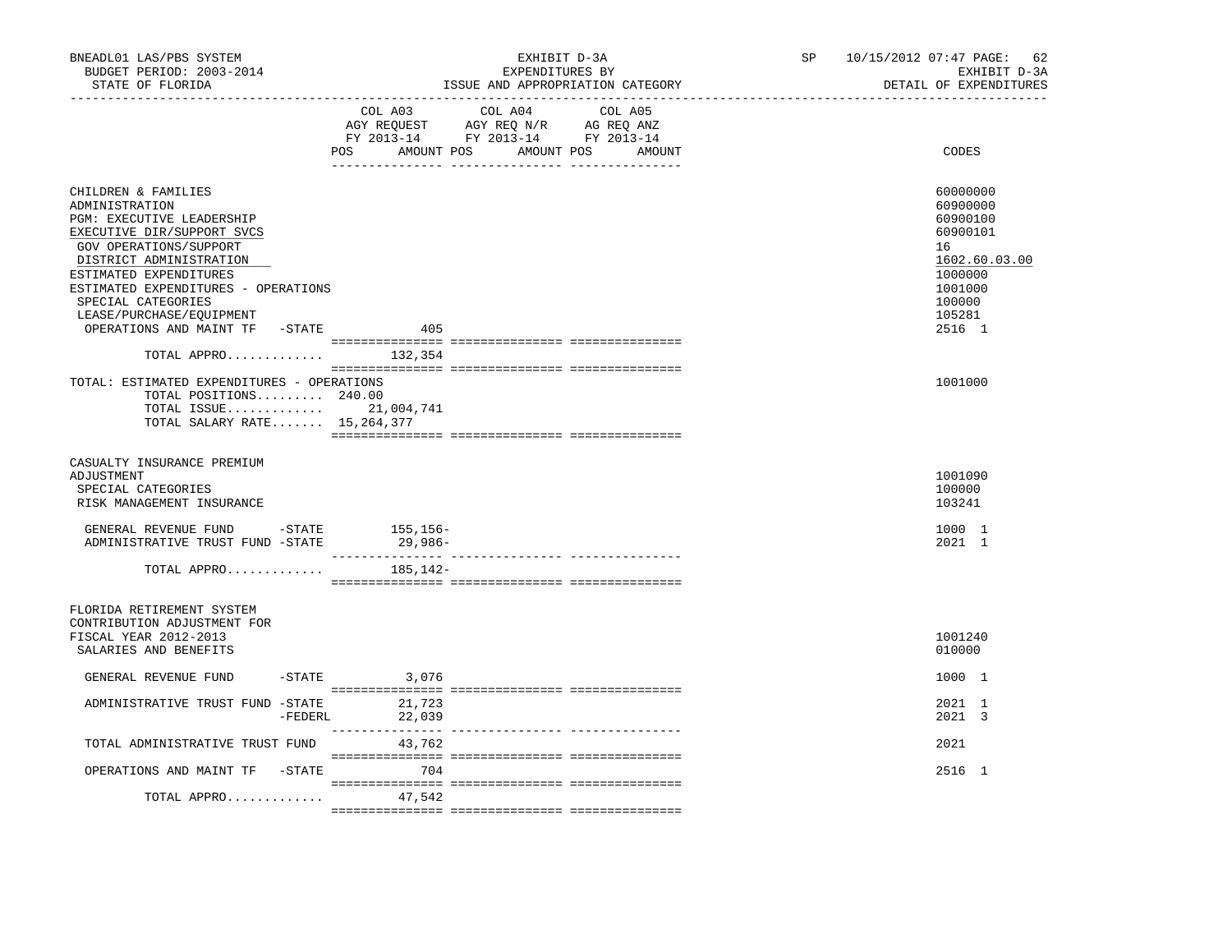| BNEADL01 LAS/PBS SYSTEM<br>BUDGET PERIOD: 2003-2014<br>STATE OF FLORIDA                                                                                                                                                                           | EXHIBIT D-3A<br>EXPENDITURES BY<br>ISSUE AND APPROPRIATION CATEGORY |                  |                                                                                                   |                                                                                                                                                                                                                                                                                                                                                                                                                                     | SP 10/15/2012 07:47 PAGE: 63<br>EXHIBIT D-3A<br>DETAIL OF EXPENDITURES |                                                                                |
|---------------------------------------------------------------------------------------------------------------------------------------------------------------------------------------------------------------------------------------------------|---------------------------------------------------------------------|------------------|---------------------------------------------------------------------------------------------------|-------------------------------------------------------------------------------------------------------------------------------------------------------------------------------------------------------------------------------------------------------------------------------------------------------------------------------------------------------------------------------------------------------------------------------------|------------------------------------------------------------------------|--------------------------------------------------------------------------------|
|                                                                                                                                                                                                                                                   | POS                                                                 | AMOUNT POS       | COL A03 COL A04 COL A05<br>AGY REQUEST AGY REQ N/R AG REQ ANZ<br>FY 2013-14 FY 2013-14 FY 2013-14 | AMOUNT POS<br>AMOUNT                                                                                                                                                                                                                                                                                                                                                                                                                |                                                                        | CODES                                                                          |
| CHILDREN & FAMILIES<br>ADMINISTRATION<br>PGM: EXECUTIVE LEADERSHIP<br>EXECUTIVE DIR/SUPPORT SVCS<br>GOV OPERATIONS/SUPPORT<br>DISTRICT ADMINISTRATION<br>ESTIMATED EXPENDITURES<br>ADJUSTMENT TO STATE HEALTH<br>INSURANCE PREMIUM CONTRIBUTION - |                                                                     |                  |                                                                                                   |                                                                                                                                                                                                                                                                                                                                                                                                                                     |                                                                        | 60000000<br>60900000<br>60900100<br>60900101<br>16<br>1602.60.03.00<br>1000000 |
| FISCAL YEAR 2012-13<br>SALARIES AND BENEFITS                                                                                                                                                                                                      |                                                                     |                  |                                                                                                   |                                                                                                                                                                                                                                                                                                                                                                                                                                     |                                                                        | 1001830<br>010000                                                              |
| GENERAL REVENUE FUND                                                                                                                                                                                                                              | $-STATE$                                                            | 2,032            |                                                                                                   |                                                                                                                                                                                                                                                                                                                                                                                                                                     |                                                                        | 1000 1                                                                         |
| ADMINISTRATIVE TRUST FUND -STATE                                                                                                                                                                                                                  | $-FEDERL$                                                           | 14,351<br>14,559 |                                                                                                   |                                                                                                                                                                                                                                                                                                                                                                                                                                     |                                                                        | 2021 1<br>2021 3                                                               |
| TOTAL ADMINISTRATIVE TRUST FUND                                                                                                                                                                                                                   |                                                                     | 28,910           |                                                                                                   |                                                                                                                                                                                                                                                                                                                                                                                                                                     |                                                                        | 2021                                                                           |
| OPERATIONS AND MAINT TF -STATE 465                                                                                                                                                                                                                |                                                                     |                  |                                                                                                   |                                                                                                                                                                                                                                                                                                                                                                                                                                     |                                                                        | 2516 1                                                                         |
| TOTAL APPRO $31,407$                                                                                                                                                                                                                              |                                                                     |                  |                                                                                                   |                                                                                                                                                                                                                                                                                                                                                                                                                                     |                                                                        |                                                                                |
| ADJUSTMENTS TO CURRENT YEAR<br>ESTIMATED EXPENDITURES<br>ADJUST FUND SOURCE INDICATORS - ADD<br>SALARIES AND BENEFITS                                                                                                                             |                                                                     |                  |                                                                                                   |                                                                                                                                                                                                                                                                                                                                                                                                                                     |                                                                        | 1600000<br>160S220<br>010000                                                   |
| ADMINISTRATIVE TRUST FUND -FEDERL                                                                                                                                                                                                                 |                                                                     | 1,389            |                                                                                                   |                                                                                                                                                                                                                                                                                                                                                                                                                                     |                                                                        | 2021 3                                                                         |
| OTHER PERSONAL SERVICES                                                                                                                                                                                                                           |                                                                     |                  |                                                                                                   |                                                                                                                                                                                                                                                                                                                                                                                                                                     |                                                                        | 030000                                                                         |
| ADMINISTRATIVE TRUST FUND -FEDERL                                                                                                                                                                                                                 |                                                                     | 906              |                                                                                                   |                                                                                                                                                                                                                                                                                                                                                                                                                                     |                                                                        | $2021 \quad 3$                                                                 |
| SPECIAL CATEGORIES<br>RISK MANAGEMENT INSURANCE                                                                                                                                                                                                   |                                                                     |                  |                                                                                                   |                                                                                                                                                                                                                                                                                                                                                                                                                                     |                                                                        | 100000<br>103241                                                               |
| ADMINISTRATIVE TRUST FUND -FEDERL 96,291                                                                                                                                                                                                          |                                                                     |                  |                                                                                                   | $\begin{minipage}{0.03\textwidth} \begin{tabular}{l} \textbf{1} & \textbf{2} & \textbf{3} & \textbf{5} & \textbf{5} & \textbf{5} & \textbf{6} & \textbf{6} & \textbf{6} & \textbf{6} & \textbf{6} & \textbf{6} & \textbf{6} & \textbf{6} & \textbf{6} & \textbf{6} & \textbf{6} & \textbf{6} & \textbf{6} & \textbf{6} & \textbf{6} & \textbf{6} & \textbf{6} & \textbf{6} & \textbf{6} & \textbf{6} & \textbf{6} & \textbf{6} & \$ |                                                                        | 2021 3                                                                         |
| TOTAL: ADJUST FUND SOURCE INDICATORS - ADD<br>TOTAL ISSUE 98,586                                                                                                                                                                                  |                                                                     |                  |                                                                                                   |                                                                                                                                                                                                                                                                                                                                                                                                                                     |                                                                        | 160S220                                                                        |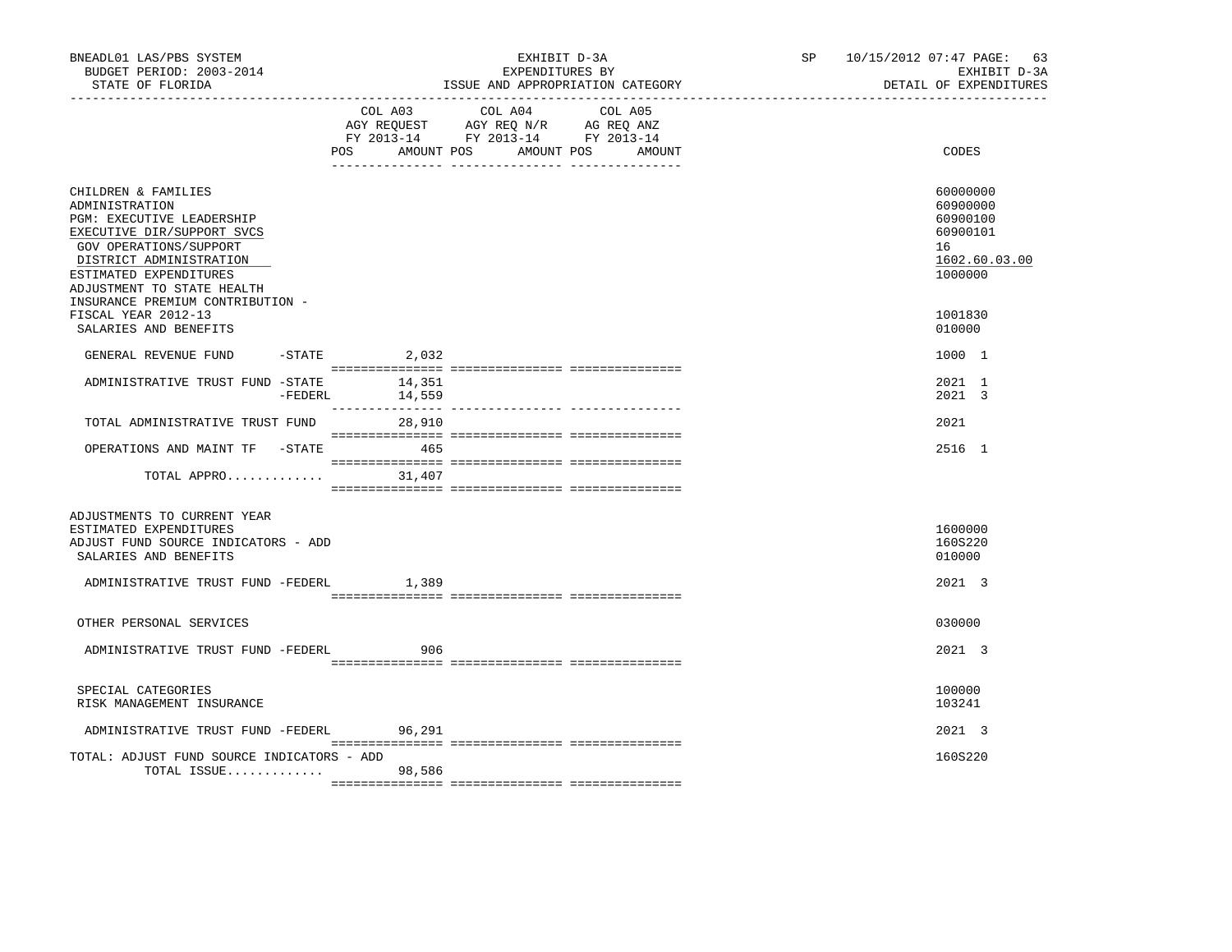| BNEADL01 LAS/PBS SYSTEM<br>BUDGET PERIOD: 2003-2014                                                                                                                                                                                                   |         | EXHIBIT D-3A<br>EXPENDITURES BY                                                                                         |                                                                                                                                                                                                                               | SP | 10/15/2012 07:47 PAGE:<br>64<br>EXHIBIT D-3A                                              |
|-------------------------------------------------------------------------------------------------------------------------------------------------------------------------------------------------------------------------------------------------------|---------|-------------------------------------------------------------------------------------------------------------------------|-------------------------------------------------------------------------------------------------------------------------------------------------------------------------------------------------------------------------------|----|-------------------------------------------------------------------------------------------|
| STATE OF FLORIDA                                                                                                                                                                                                                                      |         |                                                                                                                         | ISSUE AND APPROPRIATION CATEGORY FOR A PROPERTY AND THE SERIES OF A PARTICLE AND THE SERIES OF A PARTICLE AND THE SERIES OF A PARTICLE AND THE SERIES OF A PARTICLE AND THE SERIES OF A PARTICLE AND THE SERIES OF A PARTICLE |    | DETAIL OF EXPENDITURES                                                                    |
|                                                                                                                                                                                                                                                       | COL A03 | COL A04<br>AGY REQUEST AGY REQ N/R AG REQ ANZ<br>RGY REQUEST AGY REQ N/R AG REQ ANZ<br>FY 2013-14 FY 2013-14 FY 2013-14 | COL A05<br>POS AMOUNT POS AMOUNT POS AMOUNT                                                                                                                                                                                   |    | CODES                                                                                     |
| CHILDREN & FAMILIES<br>ADMINISTRATION<br>PGM: EXECUTIVE LEADERSHIP<br>EXECUTIVE DIR/SUPPORT SVCS<br>GOV OPERATIONS/SUPPORT<br>DISTRICT ADMINISTRATION<br>ADJUSTMENTS TO CURRENT YEAR<br>ESTIMATED EXPENDITURES<br>ADJUST FUND SOURCE INDICATORS - ADD |         |                                                                                                                         |                                                                                                                                                                                                                               |    | 60000000<br>60900000<br>60900100<br>60900101<br>16<br>1602.60.03.00<br>1600000<br>160S220 |
| AGENCY ISSUE NARRATIVE:<br>2013-2014 BUDGET YEAR NARRATIVE:<br>ISSUE TITLE: Adjust Fund Source Indicators - Add                                                                                                                                       |         |                                                                                                                         | IT COMPONENT? NO                                                                                                                                                                                                              |    |                                                                                           |
| SPECIFY WHICH AGENCY GOAL FROM THE FISCAL YEARS 2013-2014 THROUGH 2017-2018 STRATEGIC PLAN IS ADDRESSED BY THIS BUDGET<br>ISSUE PROPOSAL:<br>Effect Program Improvements: Apply proven best practices to maximize efficiencies and outcomes.          |         |                                                                                                                         |                                                                                                                                                                                                                               |    |                                                                                           |
| SUMMARY:<br>The Department requests an adjustment to its base budget to properly align Funding Source Indicators (FSI) for<br>Maintenance of Effort (MOE) and Match review.                                                                           |         |                                                                                                                         |                                                                                                                                                                                                                               |    |                                                                                           |
| PROBLEM STATEMENT:<br>Based on the Department's current agency-approved operating budget, this request is needed to properly align the FSIs in<br>the Department's budget.                                                                            |         |                                                                                                                         |                                                                                                                                                                                                                               |    |                                                                                           |
| WHAT BENEFITS WILL BE OBTAINED BY FUNDING THIS ISSUE:<br>This action is necessary to ensure that the Department can properly identify funding sources and MOE.                                                                                        |         |                                                                                                                         |                                                                                                                                                                                                                               |    |                                                                                           |
| WHAT UNDERLYING PROGRAM THEORY CHANGE IS INVOLVED IN THIS ISSUE (IF ANY):<br>Not applicable.                                                                                                                                                          |         |                                                                                                                         |                                                                                                                                                                                                                               |    |                                                                                           |
| WHAT IMPLEMENTATION MECHANISMS WILL BE CHANGES AS A RESULT OF THIS ISSUE (IF ANY):<br>The Department will implement these adjustments and continue to monitor the funding of the budget.                                                              |         |                                                                                                                         |                                                                                                                                                                                                                               |    |                                                                                           |
| FLORIDA STRATEGIC PLAN FOR ECONOMIC DEVELOPMENT:<br>Not applicable.                                                                                                                                                                                   |         |                                                                                                                         |                                                                                                                                                                                                                               |    |                                                                                           |
| RETURN ON INVESTMENT:<br>Not applicable.                                                                                                                                                                                                              |         |                                                                                                                         |                                                                                                                                                                                                                               |    |                                                                                           |
| COST CALCULATIONS:<br>The Other Adjustment Data (OAD) transaction was used to correct Fund Source Identifiers (FSI) for Salaries and Benefits<br>amounts that are not associated with specific positions and salary rate.                             |         |                                                                                                                         |                                                                                                                                                                                                                               |    |                                                                                           |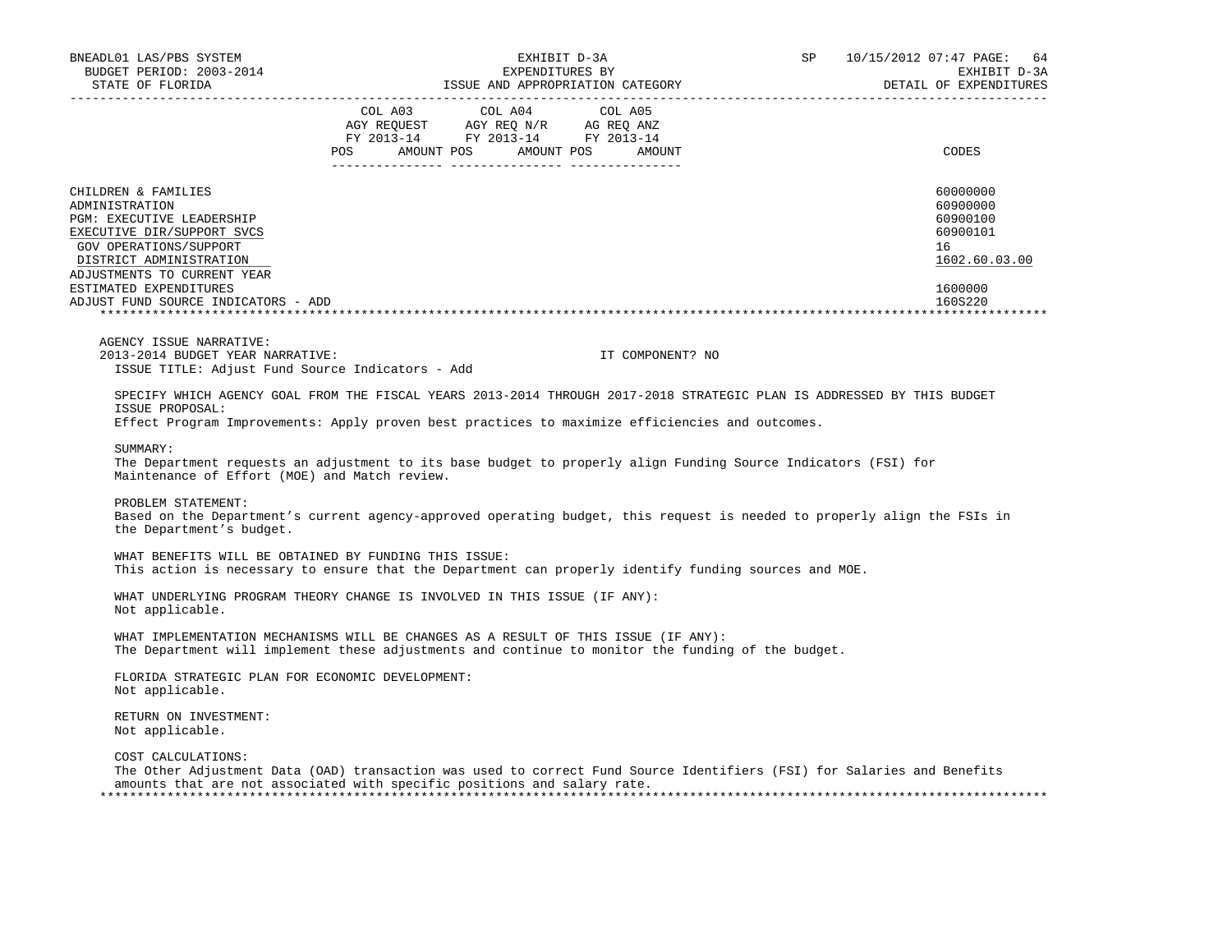| BNEADL01 LAS/PBS SYSTEM<br>BUDGET PERIOD: 2003-2014<br>STATE OF FLORIDA                                                                                                              |                |                                  | EXHIBIT D-3A<br>EXPENDITURES BY<br>ISSUE AND APPROPRIATION CATEGORY                         |          | SP       | 10/15/2012 07:47 PAGE:<br>65<br>EXHIBIT D-3A<br>DETAIL OF EXPENDITURES |
|--------------------------------------------------------------------------------------------------------------------------------------------------------------------------------------|----------------|----------------------------------|---------------------------------------------------------------------------------------------|----------|----------|------------------------------------------------------------------------|
|                                                                                                                                                                                      | COL A03<br>POS | COL A04<br>AMOUNT POS AMOUNT POS | COL A05<br>AGY REQUEST AGY REQ N/R AG REQ ANZ<br>FY 2013-14 FY 2013-14 FY 2013-14<br>AMOUNT |          |          | CODES                                                                  |
| CHILDREN & FAMILIES<br>ADMINISTRATION<br>PGM: EXECUTIVE LEADERSHIP<br>EXECUTIVE DIR/SUPPORT SVCS<br>GOV OPERATIONS/SUPPORT<br>DISTRICT ADMINISTRATION<br>ADJUSTMENTS TO CURRENT YEAR |                |                                  |                                                                                             |          |          | 60000000<br>60900000<br>60900100<br>60900101<br>16<br>1602.60.03.00    |
| ESTIMATED EXPENDITURES<br>ADJUST FUND SOURCE INDICATORS - ADD                                                                                                                        |                |                                  |                                                                                             |          |          | 1600000<br>160S220                                                     |
| POSITION DETAIL OF SALARIES AND BENEFITS:                                                                                                                                            |                |                                  |                                                                                             |          |          | LAPSE LAPSED SALARIES                                                  |
|                                                                                                                                                                                      | ETE            | BASE RATE                        | ADDITIVES                                                                                   | BENEFITS | SUBTOTAL | % AND BENEFITS                                                         |
| A03 - AGY REQUEST FY 2013-14<br>CHANGES TO CURRENTLY AUTHORIZED POSITIONS<br>OTHER SALARY AMOUNT<br>2021 ADMINISTRATIVE TRUST FUND                                                   |                |                                  |                                                                                             |          |          | 1,389<br>_____________<br>1,389                                        |
|                                                                                                                                                                                      |                |                                  |                                                                                             |          |          | ==============                                                         |
|                                                                                                                                                                                      |                |                                  |                                                                                             |          |          |                                                                        |
| ADJUST FUND SOURCE INDICATORS -<br><b>DEDUCT</b><br>SALARIES AND BENEFITS                                                                                                            |                |                                  |                                                                                             |          |          | 160S230<br>010000                                                      |
| ADMINISTRATIVE TRUST FUND -STATE                                                                                                                                                     |                | 1,389-                           |                                                                                             |          |          | 2021 1                                                                 |
| OTHER PERSONAL SERVICES                                                                                                                                                              |                |                                  |                                                                                             |          |          | 030000                                                                 |
| ADMINISTRATIVE TRUST FUND -STATE                                                                                                                                                     |                | $906 -$                          |                                                                                             |          |          | 2021 1                                                                 |
| SPECIAL CATEGORIES<br>RISK MANAGEMENT INSURANCE                                                                                                                                      |                |                                  |                                                                                             |          |          | 100000<br>103241                                                       |
| ADMINISTRATIVE TRUST FUND -STATE                                                                                                                                                     | $96,291-$      |                                  |                                                                                             |          |          | 2021 1                                                                 |
| TOTAL: ADJUST FUND SOURCE INDICATORS -<br>DEDUCT<br>TOTAL ISSUE                                                                                                                      | 98,586-        |                                  |                                                                                             |          |          | 160S230                                                                |
|                                                                                                                                                                                      |                |                                  |                                                                                             |          |          |                                                                        |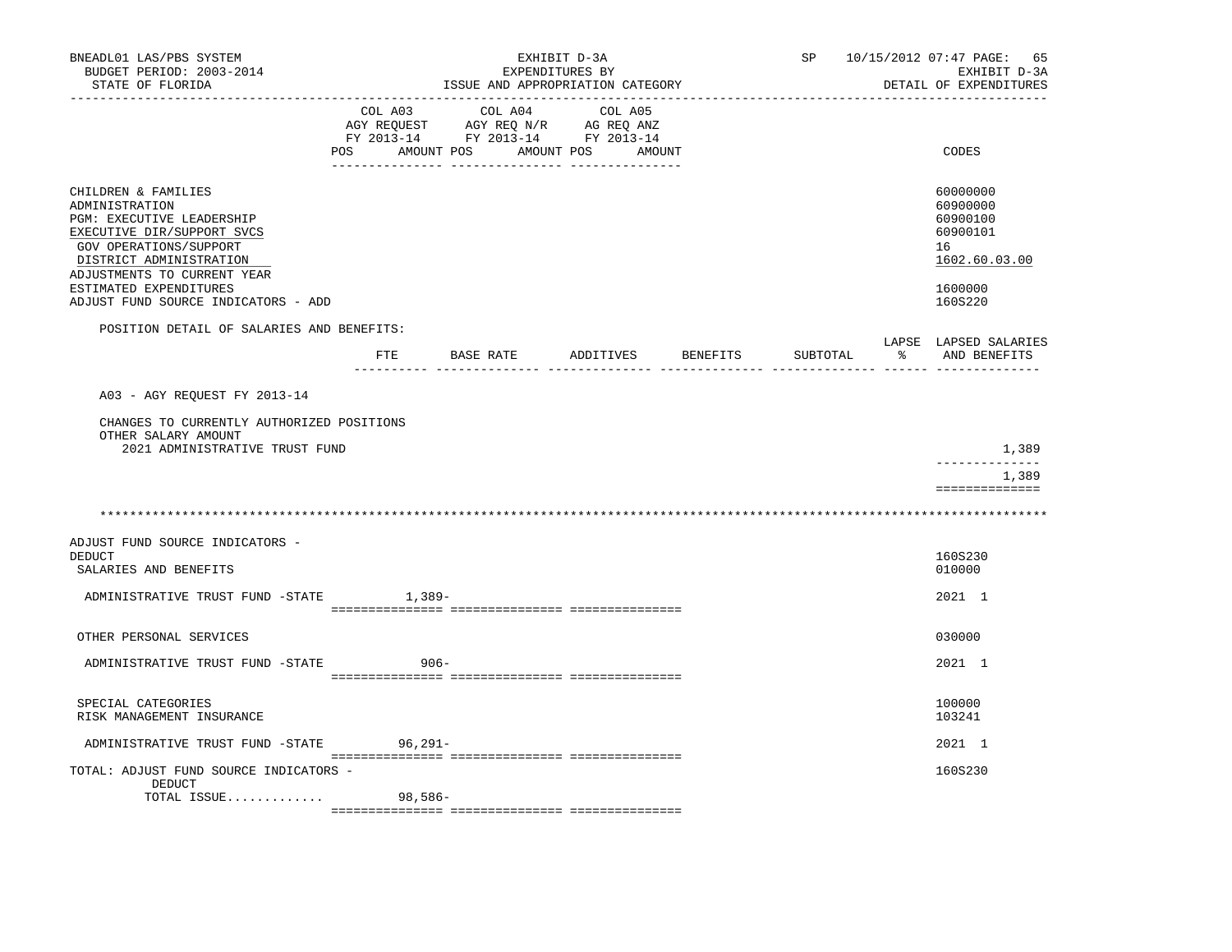| BNEADL01 LAS/PBS SYSTEM<br>BUDGET PERIOD: 2003-2014<br>STATE OF FLORIDA                                                                                                                                                                                            | EXHIBIT D-3A<br>EXPENDITURES BY<br>ISSUE AND APPROPRIATION CATEGORY                                                                                                                                                                                                                                                                         | 10/15/2012 07:47 PAGE:<br>SP<br>66<br>EXHIBIT D-3A<br>DETAIL OF EXPENDITURES              |
|--------------------------------------------------------------------------------------------------------------------------------------------------------------------------------------------------------------------------------------------------------------------|---------------------------------------------------------------------------------------------------------------------------------------------------------------------------------------------------------------------------------------------------------------------------------------------------------------------------------------------|-------------------------------------------------------------------------------------------|
|                                                                                                                                                                                                                                                                    | COL A03<br>COL A04<br>COL A05<br>AMOUNT POS AMOUNT POS<br>POS FOR<br>AMOUNT                                                                                                                                                                                                                                                                 | CODES                                                                                     |
| CHILDREN & FAMILIES<br>ADMINISTRATION<br>PGM: EXECUTIVE LEADERSHIP<br>EXECUTIVE DIR/SUPPORT SVCS<br>GOV OPERATIONS/SUPPORT<br>DISTRICT ADMINISTRATION<br>ADJUSTMENTS TO CURRENT YEAR<br>ESTIMATED EXPENDITURES<br>ADJUST FUND SOURCE INDICATORS -<br><b>DEDUCT</b> |                                                                                                                                                                                                                                                                                                                                             | 60000000<br>60900000<br>60900100<br>60900101<br>16<br>1602.60.03.00<br>1600000<br>160S230 |
| AGENCY ISSUE NARRATIVE:<br>2013-2014 BUDGET YEAR NARRATIVE:<br>ISSUE TITLE: Adjust Fund Source Indicators - Deduct                                                                                                                                                 | IT COMPONENT? NO                                                                                                                                                                                                                                                                                                                            |                                                                                           |
| ISSUE PROPOSAL:<br>SUMMARY:<br>Maintenance of Effort (MOE) and Match review.                                                                                                                                                                                       | SPECIFY WHICH AGENCY GOAL FROM THE FISCAL YEARS 2013-2014 THROUGH 2017-2018 STRATEGIC PLAN IS ADDRESSED BY THIS BUDGET<br>Effect Program Improvements: Apply proven best practices to maximize efficiencies and outcomes.<br>The Department requests an adjustment to its base budget to properly align Funding Source Indicators (FSI) for |                                                                                           |
| PROBLEM STATEMENT:<br>the Department's budget.                                                                                                                                                                                                                     | Based on the Department's current agency-approved operating budget, this request is needed to properly align the FSIs in                                                                                                                                                                                                                    |                                                                                           |
| WHAT BENEFITS WILL BE OBTAINED BY FUNDING THIS ISSUE:                                                                                                                                                                                                              | This action is necessary to ensure that the Department can properly identify funding sources and MOE.                                                                                                                                                                                                                                       |                                                                                           |
| Not applicable.                                                                                                                                                                                                                                                    | WHAT UNDERLYING PROGRAM THEORY CHANGE IS INVOLVED IN THIS ISSUE (IF ANY):                                                                                                                                                                                                                                                                   |                                                                                           |
|                                                                                                                                                                                                                                                                    | WHAT IMPLEMENTATION MECHANISMS WILL BE CHANGES AS A RESULT OF THIS ISSUE (IF ANY):<br>The Department will implement these adjustments and continue to monitor the funding of the budget.                                                                                                                                                    |                                                                                           |
| FLORIDA STRATEGIC PLAN FOR ECONOMIC DEVELOPMENT:<br>Not applicable.                                                                                                                                                                                                |                                                                                                                                                                                                                                                                                                                                             |                                                                                           |
| RETURN ON INVESTMENT:<br>Not applicable.                                                                                                                                                                                                                           |                                                                                                                                                                                                                                                                                                                                             |                                                                                           |
| COST CALCULATIONS:                                                                                                                                                                                                                                                 | The Other Adjustment Data (OAD) transaction was used to correct Fund Source Identifiers (FSI) for Salaries and Benefits<br>amounts that are not associated with specific positions and salary rate.                                                                                                                                         |                                                                                           |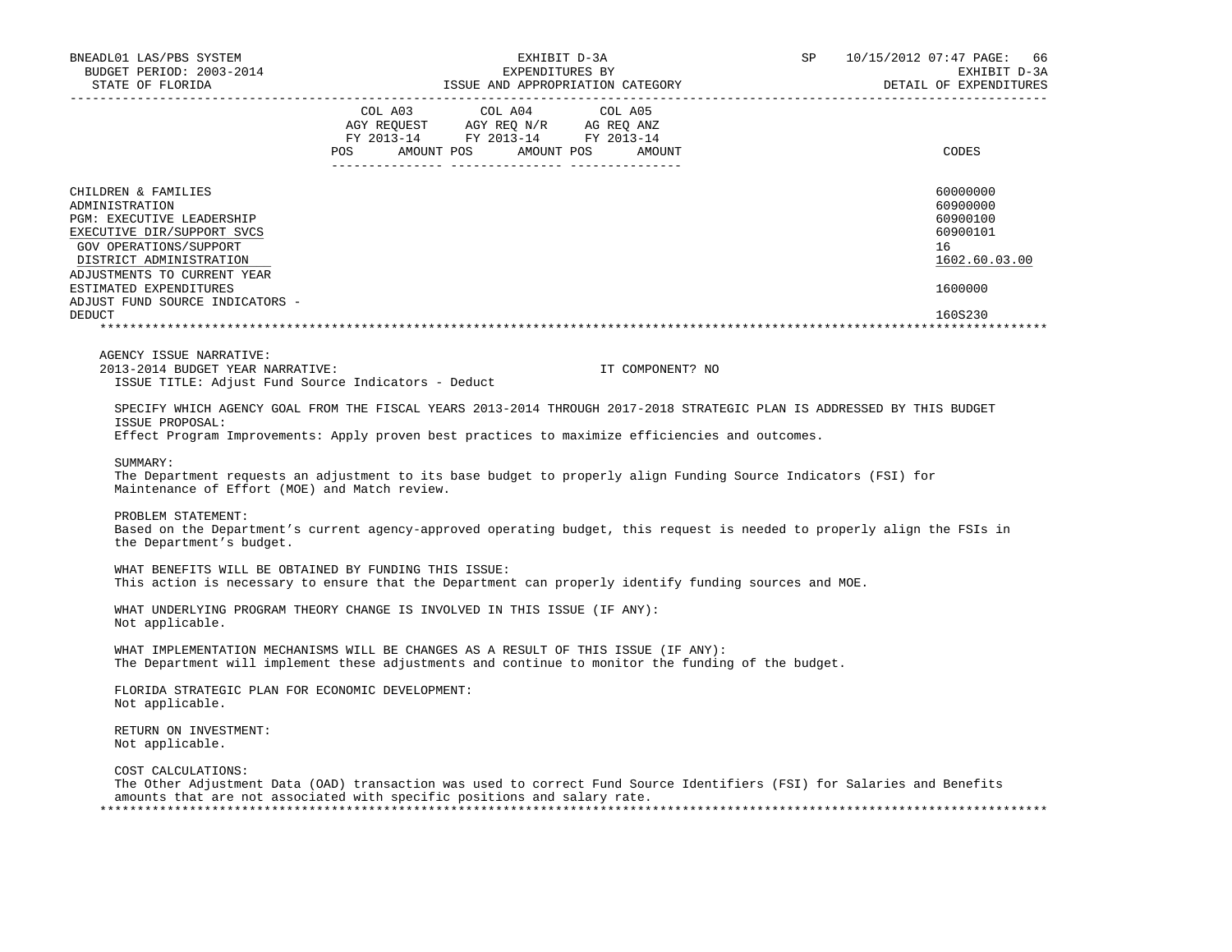| BNEADL01 LAS/PBS SYSTEM<br>BUDGET PERIOD: 2003-2014<br>STATE OF FLORIDA                                                                                                                                                                                                   |          |                      |           | EXHIBIT D-3A<br>EXPENDITURES BY | ISSUE AND APPROPRIATION CATEGORY                                                                                      |          | SP       | 10/15/2012 07:47 PAGE:<br>67<br>EXHIBIT D-3A<br>DETAIL OF EXPENDITURES                    |
|---------------------------------------------------------------------------------------------------------------------------------------------------------------------------------------------------------------------------------------------------------------------------|----------|----------------------|-----------|---------------------------------|-----------------------------------------------------------------------------------------------------------------------|----------|----------|-------------------------------------------------------------------------------------------|
|                                                                                                                                                                                                                                                                           |          | COL A03              |           | COL A04                         | COL A05<br>AGY REQUEST AGY REQ N/R AG REQ ANZ<br>FY 2013-14 FY 2013-14 FY 2013-14<br>POS AMOUNT POS AMOUNT POS AMOUNT |          |          | CODES                                                                                     |
| CHILDREN & FAMILIES<br>ADMINISTRATION<br><b>PGM: EXECUTIVE LEADERSHIP</b><br>EXECUTIVE DIR/SUPPORT SVCS<br>GOV OPERATIONS/SUPPORT<br>DISTRICT ADMINISTRATION<br>ADJUSTMENTS TO CURRENT YEAR<br>ESTIMATED EXPENDITURES<br>ADJUST FUND SOURCE INDICATORS -<br><b>DEDUCT</b> |          |                      |           |                                 |                                                                                                                       |          |          | 60000000<br>60900000<br>60900100<br>60900101<br>16<br>1602.60.03.00<br>1600000<br>160S230 |
| POSITION DETAIL OF SALARIES AND BENEFITS:                                                                                                                                                                                                                                 |          | FTE<br>--------- --- | BASE RATE |                                 | ADDITIVES                                                                                                             | BENEFITS | SUBTOTAL | LAPSE LAPSED SALARIES<br>AND BENEFITS                                                     |
| A03 - AGY REQUEST FY 2013-14<br>CHANGES TO CURRENTLY AUTHORIZED POSITIONS<br>OTHER SALARY AMOUNT<br>2021 ADMINISTRATIVE TRUST FUND                                                                                                                                        |          |                      |           |                                 |                                                                                                                       |          |          | 1,389-<br>------------<br>1,389-                                                          |
|                                                                                                                                                                                                                                                                           |          |                      |           |                                 |                                                                                                                       |          |          | ==============                                                                            |
| ESTIMATED EXPENDITURES REALIGNMENT<br>INFORMATION TECHNOLOGY SHARED<br>SERVICES ALIGNMENT - DEDUCT<br>SALARY RATE<br>SALARY RATE 36,608-                                                                                                                                  |          |                      |           |                                 |                                                                                                                       |          |          | 2000000<br>2000250<br>000000                                                              |
| SALARIES AND BENEFITS<br>ADMINISTRATIVE TRUST FUND -FEDERL                                                                                                                                                                                                                | $1.00 -$ | 54,250-              |           |                                 |                                                                                                                       |          |          | 010000<br>2021 3                                                                          |
| EXPENSES                                                                                                                                                                                                                                                                  |          |                      |           |                                 |                                                                                                                       |          |          | 040000                                                                                    |
| ADMINISTRATIVE TRUST FUND -FEDERL                                                                                                                                                                                                                                         |          | 9,430-               |           |                                 |                                                                                                                       |          |          | 2021 3                                                                                    |
| TOTAL: INFORMATION TECHNOLOGY SHARED<br>SERVICES ALIGNMENT - DEDUCT<br>TOTAL POSITIONS 1.00-<br>TOTAL ISSUE<br>TOTAL SALARY RATE $36,608-$                                                                                                                                |          | 63,680-              |           |                                 |                                                                                                                       |          |          | 2000250                                                                                   |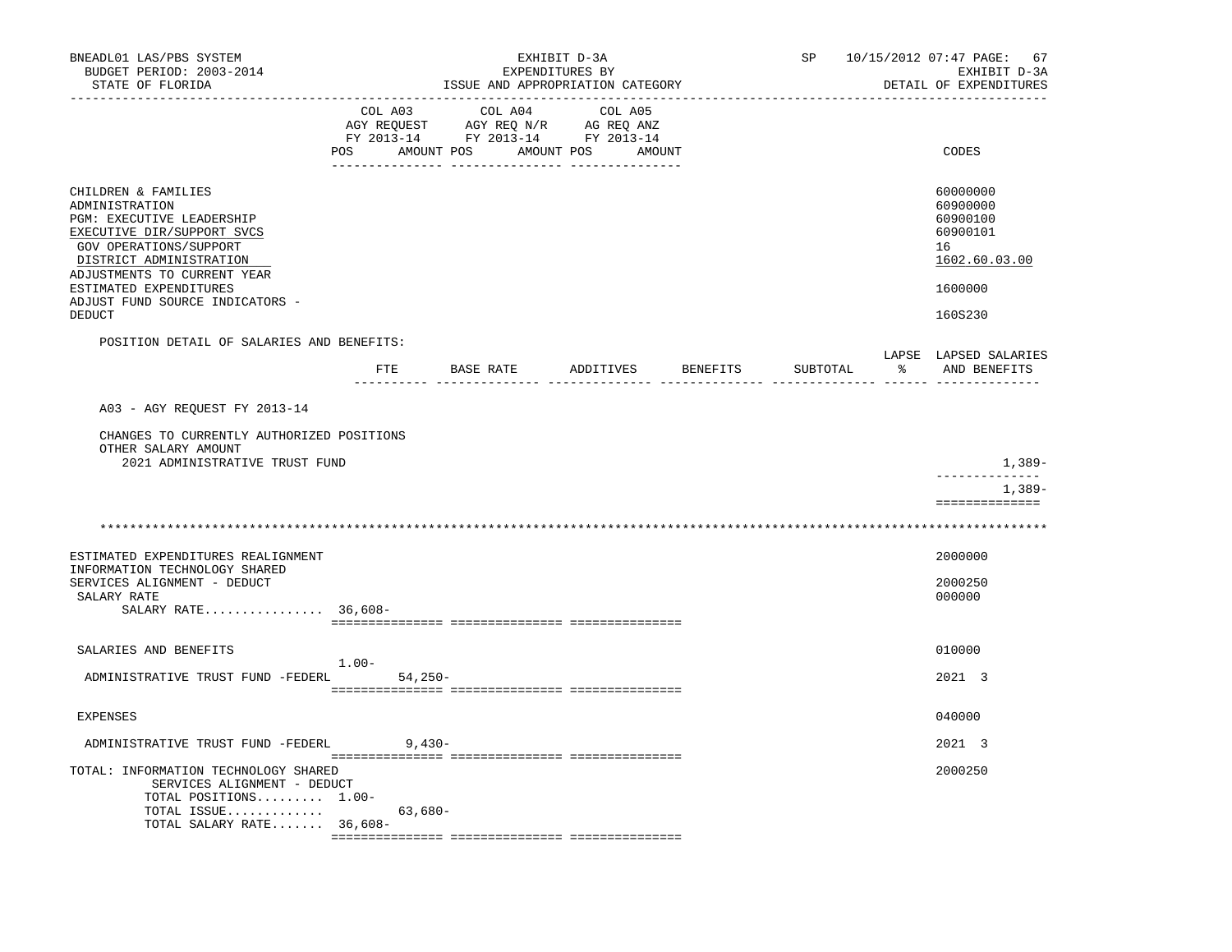| BNEADL01 LAS/PBS SYSTEM<br>BUDGET PERIOD: 2003-2014<br>STATE OF FLORIDA                                                                                                                                                             | EXHIBIT D-3A<br>EXPENDITURES BY<br>ISSUE AND APPROPRIATION CATEGORY |                       |                                                    |  | SP.                             | 10/15/2012 07:47 PAGE:<br>68<br>EXHIBIT D-3A<br>DETAIL OF EXPENDITURES |                                                                                |
|-------------------------------------------------------------------------------------------------------------------------------------------------------------------------------------------------------------------------------------|---------------------------------------------------------------------|-----------------------|----------------------------------------------------|--|---------------------------------|------------------------------------------------------------------------|--------------------------------------------------------------------------------|
|                                                                                                                                                                                                                                     | COL A03<br>AGY REOUEST<br>FY 2013-14<br>POS                         | COL A04<br>AMOUNT POS | AGY REO N/R<br>FY 2013-14 FY 2013-14<br>AMOUNT POS |  | COL A05<br>AG REO ANZ<br>AMOUNT |                                                                        | CODES                                                                          |
| CHILDREN & FAMILIES<br>ADMINISTRATION<br><b>PGM: EXECUTIVE LEADERSHIP</b><br>EXECUTIVE DIR/SUPPORT SVCS<br>GOV OPERATIONS/SUPPORT<br>DISTRICT ADMINISTRATION<br>ESTIMATED EXPENDITURES REALIGNMENT<br>INFORMATION TECHNOLOGY SHARED |                                                                     |                       |                                                    |  |                                 |                                                                        | 60000000<br>60900000<br>60900100<br>60900101<br>16<br>1602.60.03.00<br>2000000 |
| SERVICES ALIGNMENT - DEDUCT                                                                                                                                                                                                         |                                                                     |                       |                                                    |  |                                 |                                                                        | 2000250                                                                        |

AGENCY ISSUE NARRATIVE:

2013-2014 BUDGET YEAR NARRATIVE: IT COMPONENT? NO

ISSUE TITLE: Information Technology Shared Services Alignment - DEDUCT

 SPECIFY WHICH AGENCY GOAL FROM THE FISCAL YEARS 2013-2014 THROUGH 2017-2018 STRATEGIC PLAN IS ADDRESSED BY THIS BUDGET ISSUE PROPOSAL: Goal 2 Effect Program Improvements: Apply proven best practices to maximize efficiencies and outcomes

SUMMARY:

The Department requests the transfer of \$1,702,551 (\$582,914 General Revenue, \$842,282 Federal Grants Trust Fund, \$122,009 Welfare Transition Trust Fund, \$79,898 Social Services Block Grant, \$11,768 Alchohol, Drug Abuse, and Mental Health Trust Fund, and \$63,680 Administrative Trust Fund) and 22.00 FTE within the Department as a technical alignment for final implementation of shared services.

This issue is cost neutral across budget entities.

## PROBLEM STATEMENT:

 In Fiscal Year 2012-2013 the Department implemented Information Technology Shared Services (ITSS). A technical alignment of positions is necessary to fully implement ITSS. Shared Services Organizations arrange essential business support functions (i.e., finance, human resources, and information technology services) as a business unit to serve agency operations. Shared Services is the provision of a service by one part of an organization where the service was previously found in more than one part of the organization. The funding and resourcing of the service is shared and creates a cost-effective platform for service delivery by standardizing processes and delivery methods; consolidating people and technology around delivery structure; and reengineering work patterns to achieve world-class standards.

 WHAT BENEFITS WILL BE OBTAINED BY FUNDING THIS ISSUE: This is a technical alignment of positions that fully implements the Department's Information Technology Shared Services (ITSS) approved during the 2012 Legislative Session (Issue Number: 1800120).

 WHAT UNDERLYING PROGRAM THEORY CHANGE IS INVOLVED IN THIS ISSUE (IF ANY): Not applicable

 WHAT IMPLEMENTATION MECHANISMS WILL BE CHANGED AS A RESULT OF THIS ISSUE (IF ANY): Not applicable

 FLORIDA STRATEGIC PLAN FOR ECONOMIC DEVELOPMENT: Not Applicable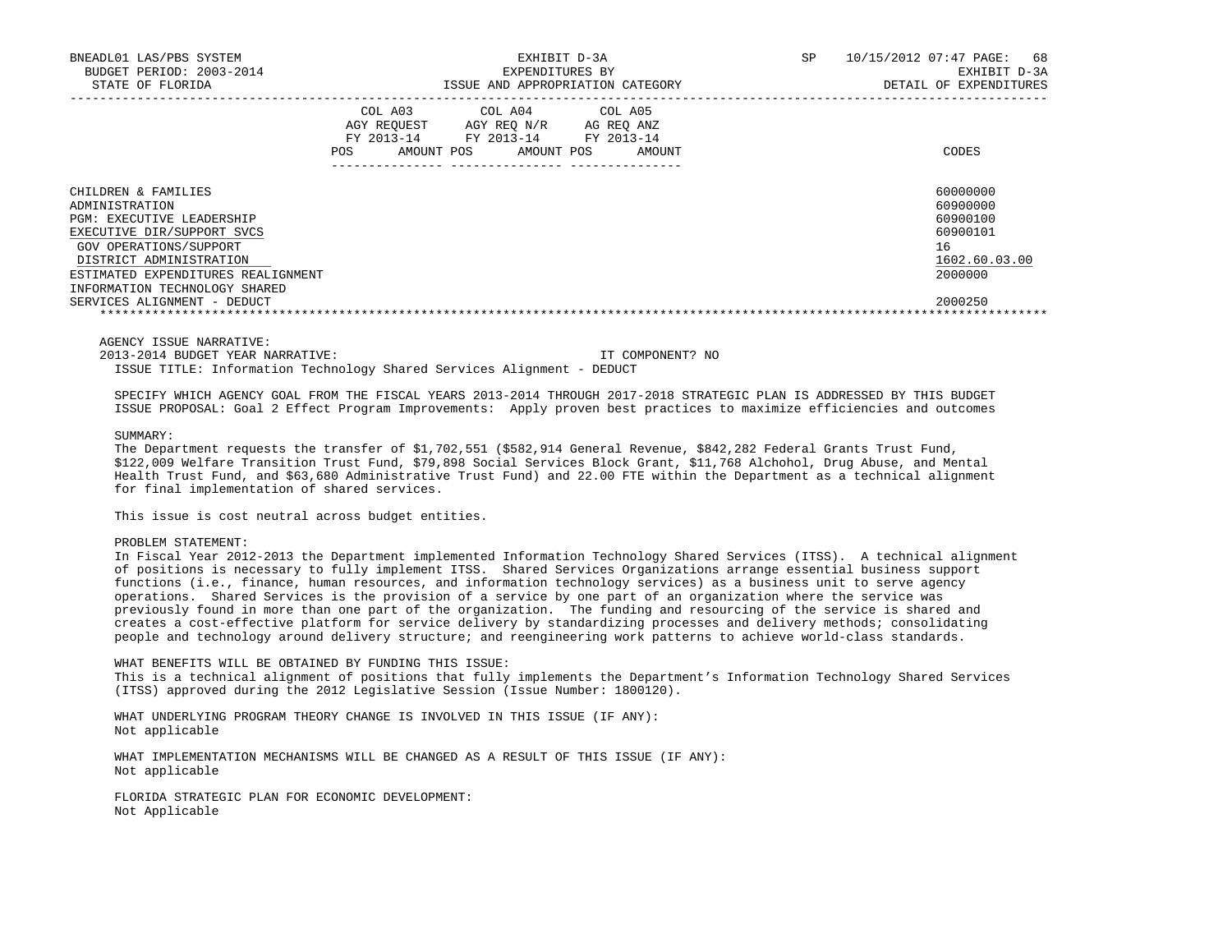| BUDGET PERIOD: 2003-2014<br>STATE OF FLORIDA                                                                                                                                                                                                                                                                                                                                                                                                                            |                | EXHIBIT D-3A<br>ISSUE AND APPROPRIATION CATEGORY                                                                                                                                                                            | EXPENDITURES BY |                                                                                                                   | SP               | 10/15/2012 07:47 PAGE: | EXHIBIT D-3A<br>DETAIL OF EXPENDITURES                                                                                                                        |
|-------------------------------------------------------------------------------------------------------------------------------------------------------------------------------------------------------------------------------------------------------------------------------------------------------------------------------------------------------------------------------------------------------------------------------------------------------------------------|----------------|-----------------------------------------------------------------------------------------------------------------------------------------------------------------------------------------------------------------------------|-----------------|-------------------------------------------------------------------------------------------------------------------|------------------|------------------------|---------------------------------------------------------------------------------------------------------------------------------------------------------------|
| ------------------                                                                                                                                                                                                                                                                                                                                                                                                                                                      | COL A03<br>POS | $\begin{tabular}{lllllll} \bf AGY \,\, REQUEST \,\, &\bf AGY \,\, REQ \,\, N/R &\bf AG \,\, REQ \,\, ANZ \\ \bf FY \,\, 2013-14 &\bf FY \,\, 2013-14 &\bf FY \,\, 2013-14 \\ \end{tabular}$<br>AMOUNT POS AMOUNT POS AMOUNT | COL A04 COL A05 |                                                                                                                   |                  |                        | CODES                                                                                                                                                         |
| CHILDREN & FAMILIES<br>ADMINISTRATION<br><b>PGM: EXECUTIVE LEADERSHIP</b><br>EXECUTIVE DIR/SUPPORT SVCS<br>GOV OPERATIONS/SUPPORT<br>DISTRICT ADMINISTRATION<br>ESTIMATED EXPENDITURES REALIGNMENT<br>INFORMATION TECHNOLOGY SHARED<br>SERVICES ALIGNMENT - DEDUCT<br>RETURN ON INVESTMENT (ROI):<br>Not applicable                                                                                                                                                     |                |                                                                                                                                                                                                                             |                 |                                                                                                                   |                  |                        | 60000000<br>60900000<br>60900100<br>60900101<br>16<br>1602.60.03.00<br>2000000<br>2000250                                                                     |
| COST CALCULATIONS:                                                                                                                                                                                                                                                                                                                                                                                                                                                      |                |                                                                                                                                                                                                                             |                 | This is a cost neutral ADD/DEDUCT issue shifting Salary and Expenses within Department Budget Entities. The Other |                  |                        |                                                                                                                                                               |
| Adjustment Data (OAD) transaction associated with this request is based on the rate and budget necessary to fully restore<br>the amounts transferred for 20 FTE positions from program offices to Information Technology in Fiscal Year 2012-2013. The<br>additional OAD adjustment amount is based on the need to transfer two filled positions (as of September 4, 2012) from the<br>programs to Information Technology.<br>POSITION DETAIL OF SALARIES AND BENEFITS: |                |                                                                                                                                                                                                                             |                 |                                                                                                                   |                  |                        |                                                                                                                                                               |
|                                                                                                                                                                                                                                                                                                                                                                                                                                                                         | ETE            | BASE RATE                                                                                                                                                                                                                   | ADDITIVES       | BENEFITS                                                                                                          | SUBTOTAL         | $\frac{1}{6}$          | AND BENEFITS                                                                                                                                                  |
| A03 - AGY REQUEST FY 2013-14                                                                                                                                                                                                                                                                                                                                                                                                                                            |                |                                                                                                                                                                                                                             |                 |                                                                                                                   |                  |                        |                                                                                                                                                               |
| CHANGES TO CURRENTLY AUTHORIZED POSITIONS<br>2052 DISTRIBUTED COMPUTER SYSTEMS ANALYST<br>55242 001                                                                                                                                                                                                                                                                                                                                                                     | $1.00 -$       | 36,608-                                                                                                                                                                                                                     |                 |                                                                                                                   |                  |                        |                                                                                                                                                               |
| TOTALS FOR ISSUE BY FUND<br>2021 ADMINISTRATIVE TRUST FUND                                                                                                                                                                                                                                                                                                                                                                                                              |                |                                                                                                                                                                                                                             |                 |                                                                                                                   |                  |                        |                                                                                                                                                               |
|                                                                                                                                                                                                                                                                                                                                                                                                                                                                         |                | $1.00 - 36,608 -$                                                                                                                                                                                                           |                 |                                                                                                                   | $14,873-51,481-$ |                        |                                                                                                                                                               |
|                                                                                                                                                                                                                                                                                                                                                                                                                                                                         |                |                                                                                                                                                                                                                             |                 |                                                                                                                   |                  |                        |                                                                                                                                                               |
| OTHER SALARY AMOUNT<br>2021 ADMINISTRATIVE TRUST FUND                                                                                                                                                                                                                                                                                                                                                                                                                   |                |                                                                                                                                                                                                                             |                 |                                                                                                                   |                  |                        | LAPSE LAPSED SALARIES<br>$14,873-51,481-0.00$ 51,481-<br>$51,481-$<br>______________<br>$51.481 -$<br>==============<br>$2,769-$<br>. _ _ _ _ _ _ _ _ _ _ _ _ |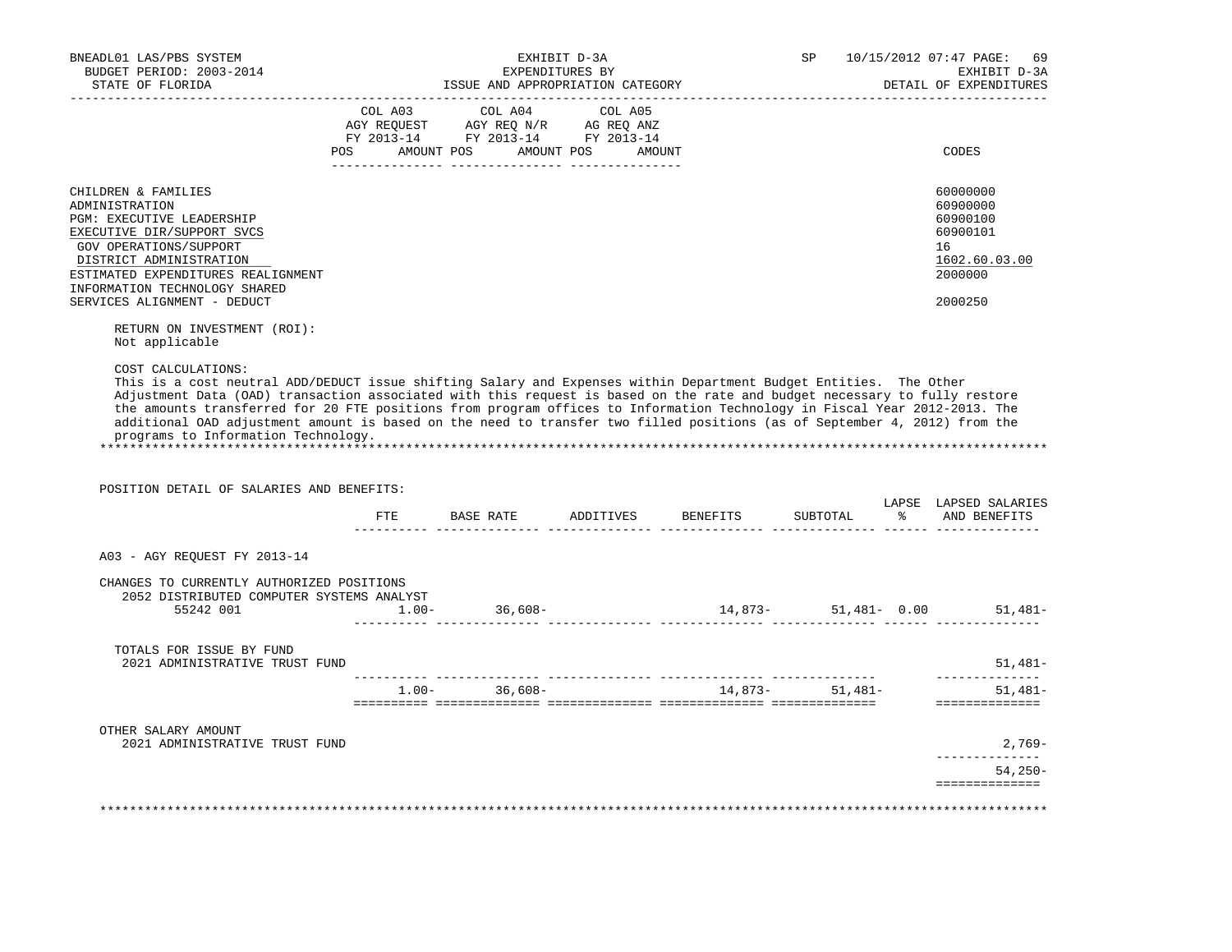| BNEADL01 LAS/PBS SYSTEM<br>BUDGET PERIOD: 2003-2014<br>STATE OF FLORIDA                                                                                                                                                                                                                                |                                                                                                                                                                                                                                                                                                                                                                                                                                     | EXHIBIT D-3A<br>EXPENDITURES BY<br>ISSUE AND APPROPRIATION CATEGORY |         | SP <sub>2</sub><br>------------------------------- | 10/15/2012 07:47 PAGE: 70<br>EXHIBIT D-3A<br>DETAIL OF EXPENDITURES                                 |
|--------------------------------------------------------------------------------------------------------------------------------------------------------------------------------------------------------------------------------------------------------------------------------------------------------|-------------------------------------------------------------------------------------------------------------------------------------------------------------------------------------------------------------------------------------------------------------------------------------------------------------------------------------------------------------------------------------------------------------------------------------|---------------------------------------------------------------------|---------|----------------------------------------------------|-----------------------------------------------------------------------------------------------------|
|                                                                                                                                                                                                                                                                                                        | COL A03<br>AGY REQUEST AGY REQ N/R AG REQ ANZ<br>FY 2013-14 FY 2013-14 FY 2013-14<br>POS AMOUNT POS AMOUNT POS AMOUNT                                                                                                                                                                                                                                                                                                               | COL A04                                                             | COL A05 |                                                    | CODES                                                                                               |
| CHILDREN & FAMILIES<br>ADMINISTRATION<br><b>PGM: EXECUTIVE LEADERSHIP</b><br>EXECUTIVE DIR/SUPPORT SVCS<br>GOV OPERATIONS/SUPPORT<br>DISTRICT ADMINISTRATION<br>ESTIMATED EXPENDITURES REALIGNMENT<br>HUMAN RESOURCES SHARED SERVICES<br>REALIGNMENT - DEDUCT<br>SALARY RATE<br>SALARY RATE 1,236,058- |                                                                                                                                                                                                                                                                                                                                                                                                                                     |                                                                     |         |                                                    | 60000000<br>60900000<br>60900100<br>60900101<br>16<br>1602.60.03.00<br>2000000<br>2000290<br>000000 |
| SALARIES AND BENEFITS                                                                                                                                                                                                                                                                                  |                                                                                                                                                                                                                                                                                                                                                                                                                                     |                                                                     |         |                                                    | 010000                                                                                              |
| ADMINISTRATIVE TRUST FUND -STATE                                                                                                                                                                                                                                                                       | 12,834-<br>-FEDERL 1,682,562-                                                                                                                                                                                                                                                                                                                                                                                                       |                                                                     |         |                                                    | 2021 1<br>2021 3                                                                                    |
| TOTAL ADMINISTRATIVE TRUST FUND 1,695,396-                                                                                                                                                                                                                                                             | $\begin{minipage}{0.03\textwidth} \begin{tabular}{l} \textbf{1} & \textbf{2} & \textbf{3} & \textbf{5} & \textbf{6} & \textbf{7} & \textbf{8} & \textbf{9} & \textbf{9} & \textbf{1} & \textbf{1} & \textbf{1} & \textbf{1} & \textbf{1} & \textbf{1} & \textbf{1} & \textbf{1} & \textbf{1} & \textbf{1} & \textbf{1} & \textbf{1} & \textbf{1} & \textbf{1} & \textbf{1} & \textbf{1} & \textbf{1} & \textbf{1} & \textbf{1} & \$ |                                                                     |         |                                                    | 2021                                                                                                |
| TOTAL POSITIONS 23.00-<br>TOTAL APPRO 1,695,396-                                                                                                                                                                                                                                                       |                                                                                                                                                                                                                                                                                                                                                                                                                                     |                                                                     |         |                                                    |                                                                                                     |
| <b>EXPENSES</b>                                                                                                                                                                                                                                                                                        |                                                                                                                                                                                                                                                                                                                                                                                                                                     |                                                                     |         |                                                    | 040000                                                                                              |
| GENERAL REVENUE FUND -STATE 104,080-<br>ADMINISTRATIVE TRUST FUND -FEDERL                                                                                                                                                                                                                              | 66,754-                                                                                                                                                                                                                                                                                                                                                                                                                             |                                                                     |         |                                                    | 1000 1<br>2021 3                                                                                    |
| TOTAL APPRO                                                                                                                                                                                                                                                                                            | 170,834-                                                                                                                                                                                                                                                                                                                                                                                                                            |                                                                     |         |                                                    |                                                                                                     |
| SPECIAL CATEGORIES<br>CONTRACTED SERVICES                                                                                                                                                                                                                                                              |                                                                                                                                                                                                                                                                                                                                                                                                                                     |                                                                     |         |                                                    | 100000<br>100777                                                                                    |
| GENERAL REVENUE FUND $-$ STATE 11, 468-<br>ADMINISTRATIVE TRUST FUND -FEDERL                                                                                                                                                                                                                           | 23,100-                                                                                                                                                                                                                                                                                                                                                                                                                             |                                                                     |         |                                                    | 1000 1<br>2021 3                                                                                    |
| TOTAL APPRO                                                                                                                                                                                                                                                                                            | 34,568-                                                                                                                                                                                                                                                                                                                                                                                                                             |                                                                     |         |                                                    |                                                                                                     |
| LEASE/PURCHASE/EQUIPMENT                                                                                                                                                                                                                                                                               |                                                                                                                                                                                                                                                                                                                                                                                                                                     |                                                                     |         |                                                    | 105281                                                                                              |
| GENERAL REVENUE FUND -STATE<br>ADMINISTRATIVE TRUST FUND -FEDERL                                                                                                                                                                                                                                       | $9,363-$<br>$3,596-$                                                                                                                                                                                                                                                                                                                                                                                                                |                                                                     |         |                                                    | 1000 1<br>2021 3                                                                                    |
| TOTAL APPRO                                                                                                                                                                                                                                                                                            | $12,959-$                                                                                                                                                                                                                                                                                                                                                                                                                           |                                                                     |         |                                                    |                                                                                                     |
|                                                                                                                                                                                                                                                                                                        |                                                                                                                                                                                                                                                                                                                                                                                                                                     |                                                                     |         |                                                    |                                                                                                     |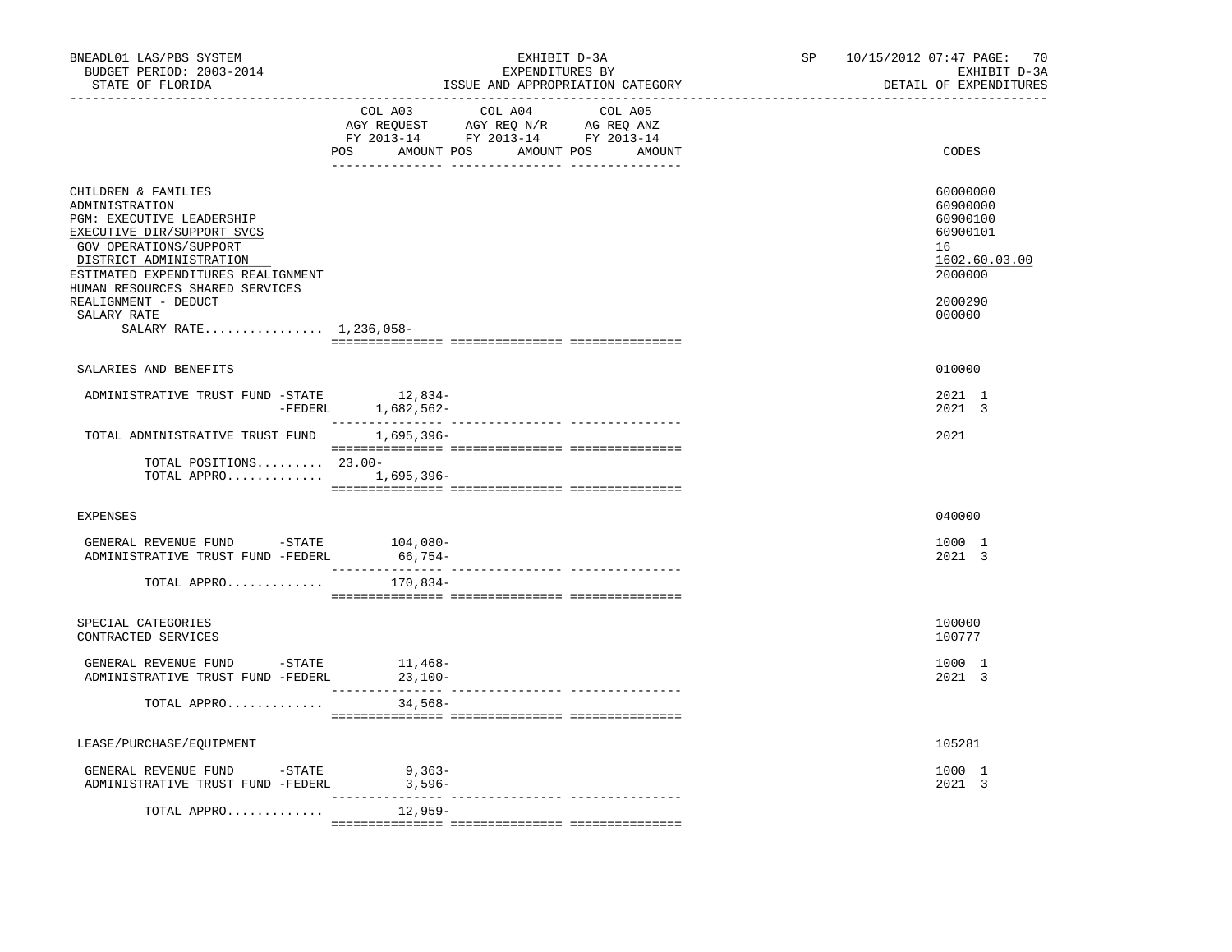| BNEADL01 LAS/PBS SYSTEM<br>BUDGET PERIOD: 2003-2014<br>STATE OF FLORIDA                                                                                                                                                                                       | EXHIBIT D-3A<br>EXPENDITURES BY<br>ISSUE AND APPROPRIATION CATEGORY                                                                                                                                                                                            |  | <b>SP</b> | 10/15/2012 07:47 PAGE: 71<br>EXHIBIT D-3A<br>DETAIL OF EXPENDITURES                       |
|---------------------------------------------------------------------------------------------------------------------------------------------------------------------------------------------------------------------------------------------------------------|----------------------------------------------------------------------------------------------------------------------------------------------------------------------------------------------------------------------------------------------------------------|--|-----------|-------------------------------------------------------------------------------------------|
|                                                                                                                                                                                                                                                               | COL A03 COL A04 COL A05<br>$\begin{tabular}{lllllll} AGY & \texttt{REQUEST} & \texttt{AGY} & \texttt{REG} & \texttt{N/R} & \texttt{AG} & \texttt{REG} & \texttt{ANZ} \end{tabular}$<br>FY 2013-14 FY 2013-14 FY 2013-14<br>AMOUNT POS AMOUNT POS AMOUNT<br>POS |  |           | CODES                                                                                     |
| CHILDREN & FAMILIES<br>ADMINISTRATION<br><b>PGM: EXECUTIVE LEADERSHIP</b><br>EXECUTIVE DIR/SUPPORT SVCS<br>GOV OPERATIONS/SUPPORT<br>DISTRICT ADMINISTRATION<br>ESTIMATED EXPENDITURES REALIGNMENT<br>HUMAN RESOURCES SHARED SERVICES<br>REALIGNMENT - DEDUCT |                                                                                                                                                                                                                                                                |  |           | 60000000<br>60900000<br>60900100<br>60900101<br>16<br>1602.60.03.00<br>2000000<br>2000290 |
| TOTAL: HUMAN RESOURCES SHARED SERVICES<br>REALIGNMENT - DEDUCT<br>TOTAL POSITIONS $23.00-$<br>TOTAL ISSUE 1,913,757-<br>TOTAL SALARY RATE 1,236,058-                                                                                                          |                                                                                                                                                                                                                                                                |  |           | 2000290                                                                                   |

AGENCY ISSUE NARRATIVE:

 2013-2014 BUDGET YEAR NARRATIVE: IT COMPONENT? NO ISSUE TITLE: Human Resources Shared Services Realignment - DEDUCT

 SPECIFY WHICH AGENCY GOAL FROM THE FISCAL YEARS 2013-2014 THROUGH 2017-2018 STRATEGIC PLAN IS ADDRESSED BY THIS BUDGET ISSUE PROPOSAL: Goal 2 Effect Program Improvements: Apply proven best practices to maximize efficiencies and outcomes

#### SUMMARY:

 The Department requests the transfer of \$1,913,757 (\$124,911 General Revenue and \$1,788,846 Administrative Trust Fund) and 23.00 FTE from the District Administration program component to the Assistant Secretary for Administration program component within the Executive Direction and Support Services budget entity for the implementation of Human Resources Shared Services. The purpose of this transfer is to maximize efficiencies across the entire Agency with regard to consistent delivery of human resources and services to all Regions and Program Offices.

This Issue is cost neutral across program components within the Executive Direction and Support Services budget entity.

## PROBLEM STATEMENT:

 Historically, the Department used a decentralized organizational model in which each regional office used its own Human Resources and processes. Implementation of a shared services model for Human Resources enables the Department to streamline human resource functions, gain efficiencies with the standardization of business processes and practices, thus improving service delivery, and, realize cost reductions.

 Shared Services Organizations (SSO) arrange essential business support functions (i.e., finance, human resources, and information technology) as a business unit to serve agency operations. Shared Services is the provision of a service by one part of an organization where the service was previously found in more than one part of the organization. The key idea of shared services is the 'sharing' within an organization, including the funding and resourcing of the service. The department providing the service becomes an internal service provider that creates a cost-effective platform for service delivery by standardizing processes and delivery methods; consolidating people and technology around delivery structure; and reengineering work patterns to achieve world-class standards.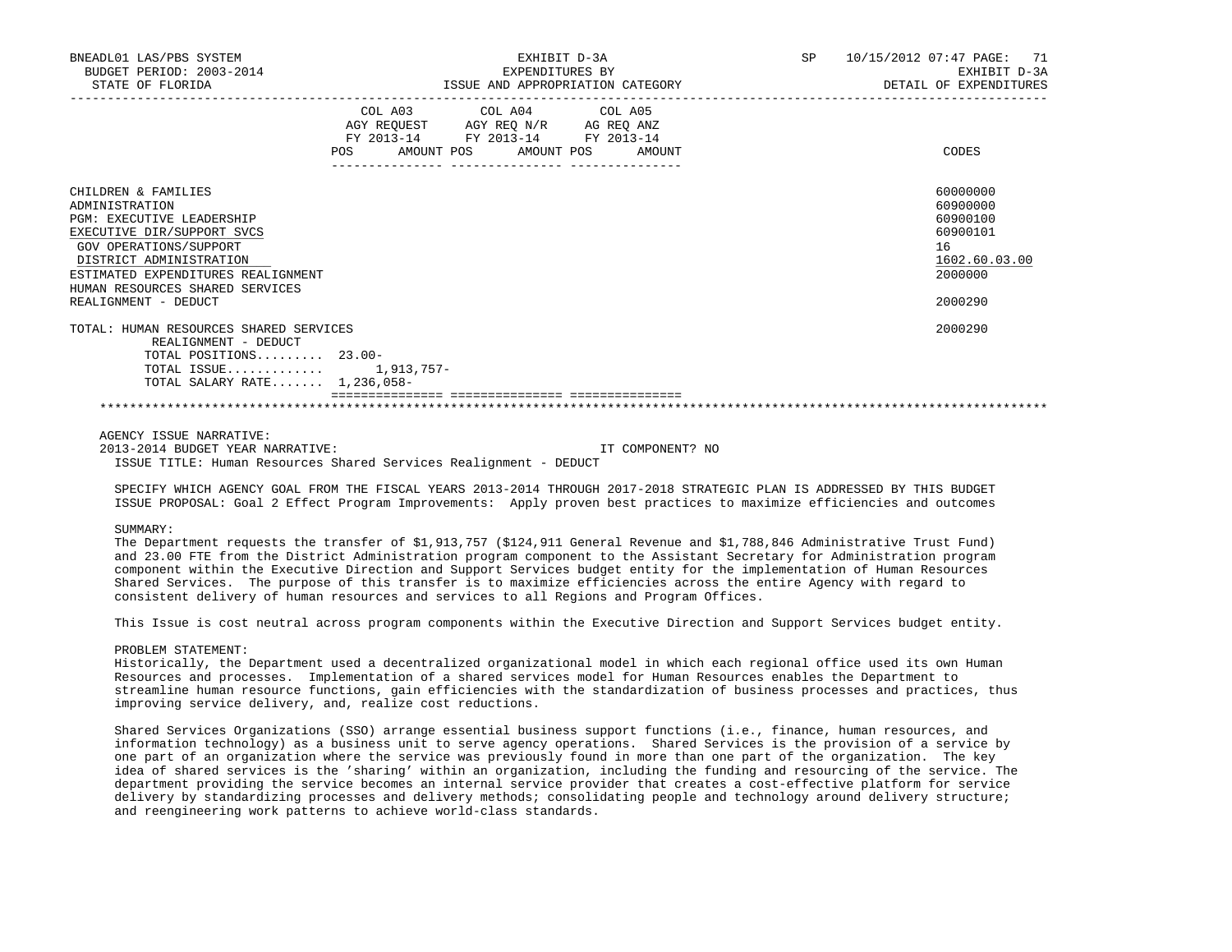| BNEADL01 LAS/PBS SYSTEM<br>BUDGET PERIOD: 2003-2014<br>STATE OF FLORIDA                                                                                                                                                               | EXHIBIT D-3A<br>EXPENDITURES BY<br>ISSUE AND APPROPRIATION CATEGORY                                                                         | 10/15/2012 07:47 PAGE: 72<br>SP<br>EXHIBIT D-3A<br>DETAIL OF EXPENDITURES      |
|---------------------------------------------------------------------------------------------------------------------------------------------------------------------------------------------------------------------------------------|---------------------------------------------------------------------------------------------------------------------------------------------|--------------------------------------------------------------------------------|
|                                                                                                                                                                                                                                       | COL A03 COL A04 COL A05<br>AGY REOUEST AGY REO N/R AG REO ANZ<br>FY 2013-14 FY 2013-14 FY 2013-14<br>AMOUNT POS AMOUNT POS<br>POS<br>AMOUNT | CODES                                                                          |
| CHILDREN & FAMILIES<br>ADMINISTRATION<br><b>PGM: EXECUTIVE LEADERSHIP</b><br>EXECUTIVE DIR/SUPPORT SVCS<br>GOV OPERATIONS/SUPPORT<br>DISTRICT ADMINISTRATION<br>ESTIMATED EXPENDITURES REALIGNMENT<br>HUMAN RESOURCES SHARED SERVICES |                                                                                                                                             | 60000000<br>60900000<br>60900100<br>60900101<br>16<br>1602.60.03.00<br>2000000 |
| REALIGNMENT - DEDUCT                                                                                                                                                                                                                  |                                                                                                                                             | 2000290                                                                        |
|                                                                                                                                                                                                                                       |                                                                                                                                             |                                                                                |

 Centers of excellence (CoE) are a means of efficiently and effectively managing specific complex business tasks. Each center is comprised of a team of people with specialized expertise who work together to develop and promote best practices in their area of responsibility by providing subject matter guidance to the rest of the organization and delivering tangible business services. Within centers of excellence there is an emphasis on advanced training and certification, knowledge sharing, and development of standards and methodologies. Correctly implementing centers of excellence can drive both cost reduction and improved performance in their areas of focus.

WHAT BENEFITS WILL BE OBTAINED BY FUNDING THIS ISSUE:

 The goals of Human Resources Shared Services align with the Department's strategic vision by enhancing performance and system availability enabling end users to deliver Department services seamlessly; delivering better service to Department employees; leveraging teams with specialized skill sets across the entire organization; and leveraging regional best practices into one single, service delivery focused Human Resources organization.

 WHAT UNDERLYING PROGRAM THEORY CHANGE IS INVOLVED IN THIS ISSUE (IF ANY): The Department is streamlining operations, decreasing redundant processes, implementing a unified strategy and implementing human resources services and reporting processes.

 WHAT IMPLEMENTATION MECHANISMS WILL BE CHANGED AS A RESULT OF THIS ISSUE (IF ANY): The line of authority for all Human Resources Services within the Department will be directly under the full operational control and responsibility of the Human Resources Director. Additionally, there is a single statewide point of contact for all Department Human Resource inquiries and services.

 FLORIDA STRATEGIC PLAN FOR ECONOMIC DEVELOPMENT: Not Applicable

 RETURN ON INVESTMENT (ROI): Not applicable

COST CALCULATIONS:

 This is an ADD/DEDUCT issue, cost neutral shift of Salary and Expense within Department budget entities for Human Resources Services. An internal budget and personnel amendment was processed in Fiscal Year 2012-2013 transferring 23 Human Resources FTE positions and associated budget from the District Administration program component to the Assistant Secretary for Administration program component for the implementation of budget shared services. This request makes the amendment recurring. The Other Adjustment Data (OAD) transaction associated with this request is based on the rate and budget needed to transfer 23 filled positions as of May 1, 2012. \*\*\*\*\*\*\*\*\*\*\*\*\*\*\*\*\*\*\*\*\*\*\*\*\*\*\*\*\*\*\*\*\*\*\*\*\*\*\*\*\*\*\*\*\*\*\*\*\*\*\*\*\*\*\*\*\*\*\*\*\*\*\*\*\*\*\*\*\*\*\*\*\*\*\*\*\*\*\*\*\*\*\*\*\*\*\*\*\*\*\*\*\*\*\*\*\*\*\*\*\*\*\*\*\*\*\*\*\*\*\*\*\*\*\*\*\*\*\*\*\*\*\*\*\*\*\*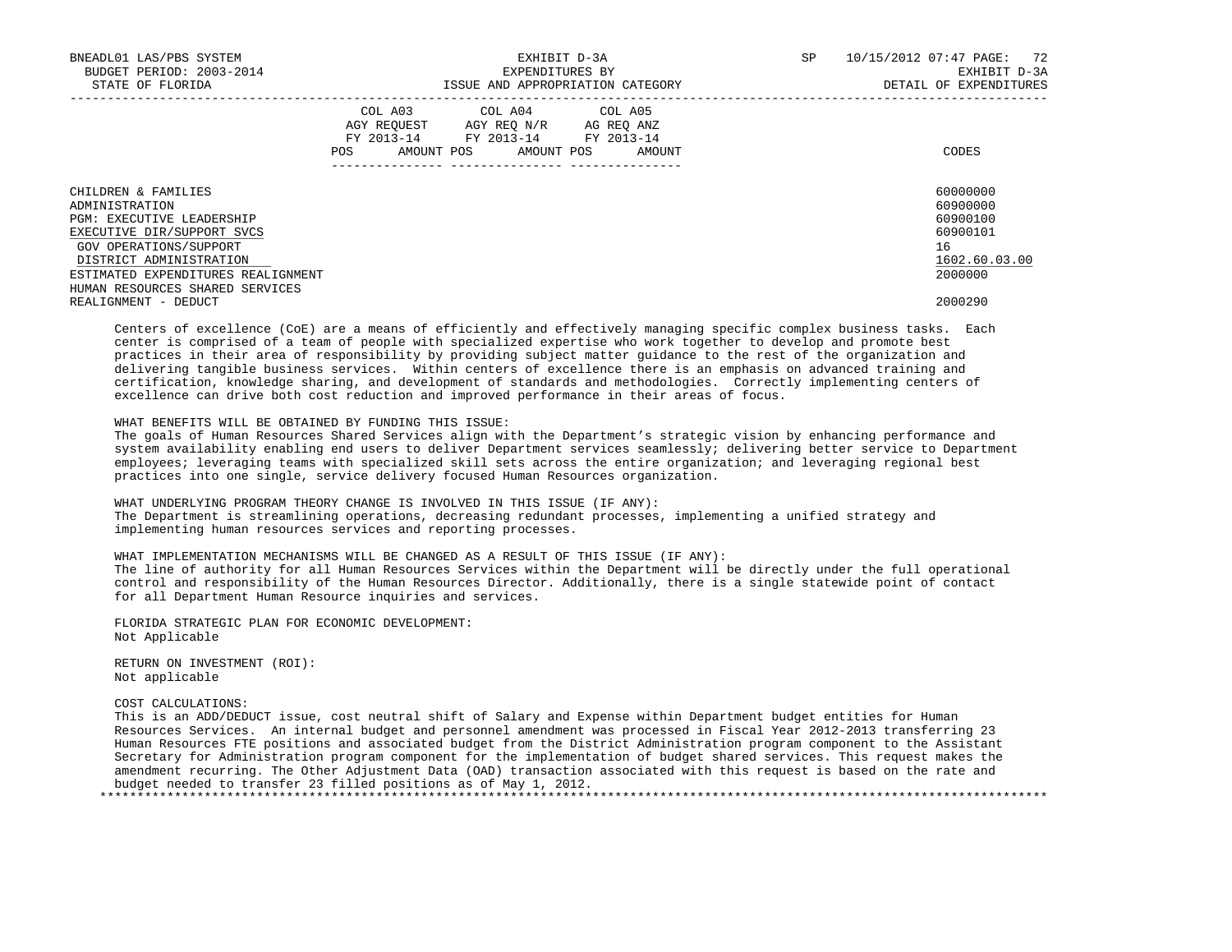| BNEADL01 LAS/PBS SYSTEM<br>BUDGET PERIOD: 2003-2014<br>STATE OF FLORIDA                                                                                                                                                                                       |                                | EXHIBIT D-3A<br>EXPENDITURES BY<br>ISSUE AND APPROPRIATION CATEGORY                                                       |                                 |          |                           |       | SP 10/15/2012 07:47 PAGE: 73<br>EXHIBIT D-3A<br>DETAIL OF EXPENDITURES                    |
|---------------------------------------------------------------------------------------------------------------------------------------------------------------------------------------------------------------------------------------------------------------|--------------------------------|---------------------------------------------------------------------------------------------------------------------------|---------------------------------|----------|---------------------------|-------|-------------------------------------------------------------------------------------------|
|                                                                                                                                                                                                                                                               | COL A03<br>POS AMOUNT POS      | ____________________________________<br>COL A04<br>AGY REQUEST AGY REQ N/R AG REQ ANZ<br>FY 2013-14 FY 2013-14 FY 2013-14 | COL A05<br>AMOUNT POS<br>AMOUNT |          |                           |       | CODES                                                                                     |
| CHILDREN & FAMILIES<br>ADMINISTRATION<br><b>PGM: EXECUTIVE LEADERSHIP</b><br>EXECUTIVE DIR/SUPPORT SVCS<br>GOV OPERATIONS/SUPPORT<br>DISTRICT ADMINISTRATION<br>ESTIMATED EXPENDITURES REALIGNMENT<br>HUMAN RESOURCES SHARED SERVICES<br>REALIGNMENT - DEDUCT |                                |                                                                                                                           |                                 |          |                           |       | 60000000<br>60900000<br>60900100<br>60900101<br>16<br>1602.60.03.00<br>2000000<br>2000290 |
| POSITION DETAIL OF SALARIES AND BENEFITS:                                                                                                                                                                                                                     |                                |                                                                                                                           |                                 |          |                           |       | LAPSE LAPSED SALARIES                                                                     |
|                                                                                                                                                                                                                                                               | $_{\rm FTE}$                   | BASE RATE                                                                                                                 | ADDITIVES                       | BENEFITS | SUBTOTAL                  | း - ၁ | AND BENEFITS                                                                              |
| A03 - AGY REOUEST FY 2013-14<br>CHANGES TO CURRENTLY AUTHORIZED POSITIONS<br>1009 PERSONNEL TECHNICIAN II - SES<br>C1009 002                                                                                                                                  | $2.00 -$                       | $81,166-$                                                                                                                 |                                 |          | $33,098 - 114,264 - 0.00$ |       | 114,264-                                                                                  |
| 2234 OPERATIONS & MGMT CONSULTANT I - SES<br>C2234 002                                                                                                                                                                                                        | $1.00-$                        | 52,339-                                                                                                                   |                                 |          | 18,062- 70,401- 0.00      |       | 70,401-                                                                                   |
| 2236 OPERATIONS & MGMT CONSULTANT II - SES<br>C2236 002<br>3671 HUMAN RESOURCE OFFICER                                                                                                                                                                        | 15.00-                         | 768,859-                                                                                                                  |                                 |          |                           |       | 268,842- 1,037,701- 0.00 1,037,701-                                                       |
| C3671 002                                                                                                                                                                                                                                                     |                                | $4.00 - 278,067 -$                                                                                                        |                                 |          | 81,092- 359,159- 0.00     |       | $359,159-$                                                                                |
| 8167 REGIONAL MGR FOR HUMAN RESOURCES-DCF<br>C8167 002                                                                                                                                                                                                        | $1.00-$<br>_________ _________ | 55,627-                                                                                                                   |                                 |          | 18,485- 74,112- 0.00      |       | 74,112-                                                                                   |
| TOTALS FOR ISSUE BY FUND<br>2021 ADMINISTRATIVE TRUST FUND                                                                                                                                                                                                    |                                |                                                                                                                           |                                 |          |                           |       | 1,655,637-                                                                                |
|                                                                                                                                                                                                                                                               |                                | $23.00 - 1,236,058 -$                                                                                                     |                                 |          | 419,579- 1,655,637-       |       | --------------<br>1,655,637-<br>==============                                            |
| OTHER SALARY AMOUNT                                                                                                                                                                                                                                           |                                |                                                                                                                           |                                 |          |                           |       |                                                                                           |
| 2021 ADMINISTRATIVE TRUST FUND                                                                                                                                                                                                                                |                                |                                                                                                                           |                                 |          |                           |       | 39,759-<br>_____________                                                                  |
|                                                                                                                                                                                                                                                               |                                |                                                                                                                           |                                 |          |                           |       | 1,695,396–                                                                                |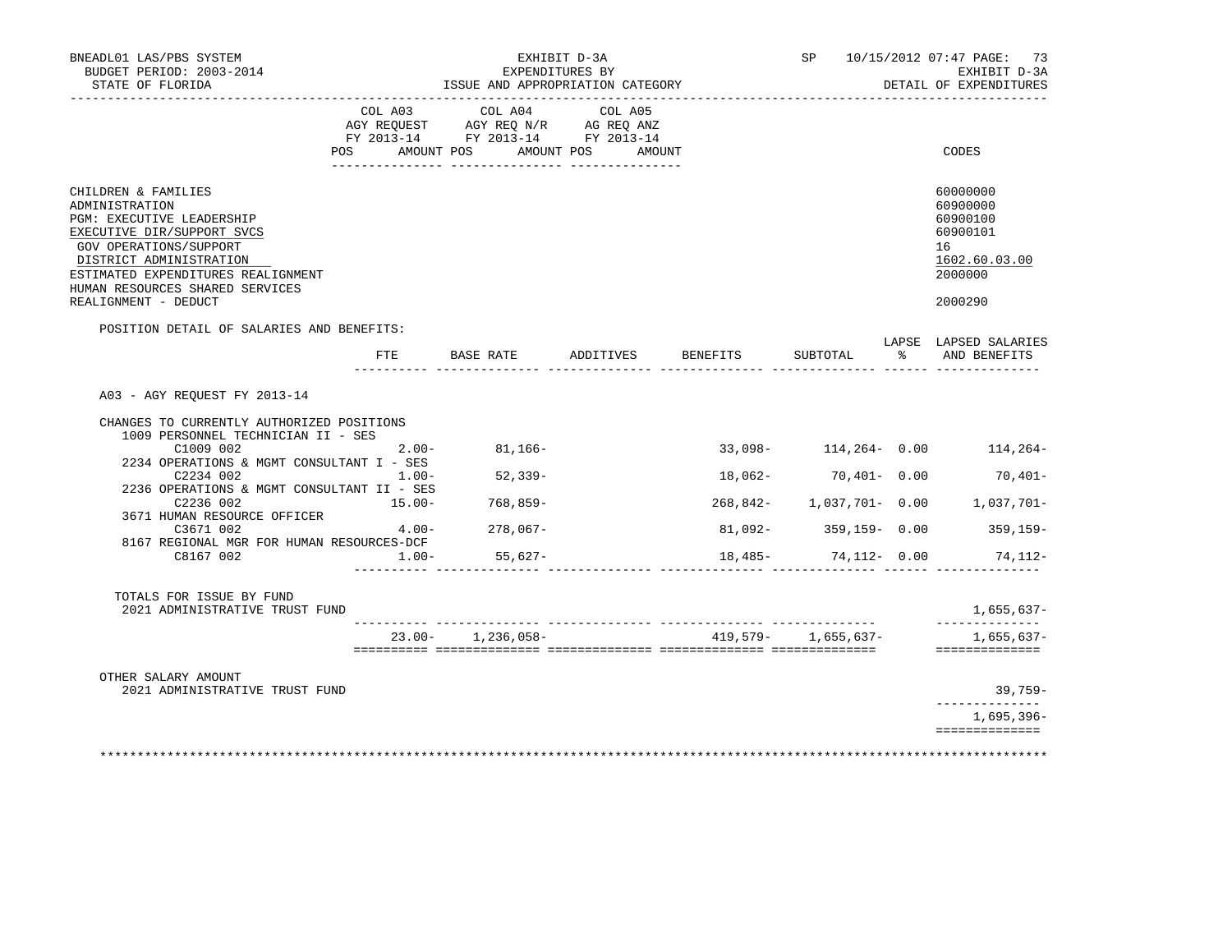| BNEADL01 LAS/PBS SYSTEM<br>BUDGET PERIOD: 2003-2014<br>STATE OF FLORIDA                                                                                                                                                          |           |                       | EXHIBIT D-3A<br>EXPENDITURES BY<br>ISSUE AND APPROPRIATION CATEGORY                                        |         |                  | SP | 10/15/2012 07:47 PAGE: 74<br>EXHIBIT D-3A<br>DETAIL OF EXPENDITURES            |
|----------------------------------------------------------------------------------------------------------------------------------------------------------------------------------------------------------------------------------|-----------|-----------------------|------------------------------------------------------------------------------------------------------------|---------|------------------|----|--------------------------------------------------------------------------------|
|                                                                                                                                                                                                                                  |           | COL A03<br><b>POS</b> | COL A04<br>NOT REQUEST AGY REQ N/R AG REQ ANZ<br>FY 2013-14 FY 2013-14 FY 2013-14<br>AMOUNT POS AMOUNT POS | COL A05 | AMOUNT           |    | CODES                                                                          |
| CHILDREN & FAMILIES<br>ADMINISTRATION<br>PGM: EXECUTIVE LEADERSHIP<br>EXECUTIVE DIR/SUPPORT SVCS<br>GOV OPERATIONS/SUPPORT<br>DISTRICT ADMINISTRATION<br>ESTIMATED EXPENDITURES REALIGNMENT<br>TRANSFER RESOURCES FROM EXECUTIVE |           |                       |                                                                                                            |         |                  |    | 60000000<br>60900000<br>60900100<br>60900101<br>16<br>1602.60.03.00<br>2000000 |
| DIRECTION TO FAMILY SAFETY - DEDUCT<br>SALARY RATE                                                                                                                                                                               |           |                       |                                                                                                            |         |                  |    | 2003160<br>000000                                                              |
| SALARY RATE 725,030-                                                                                                                                                                                                             |           |                       |                                                                                                            |         |                  |    |                                                                                |
| SALARIES AND BENEFITS                                                                                                                                                                                                            |           | $18.00 -$             |                                                                                                            |         |                  |    | 010000                                                                         |
| GENERAL REVENUE FUND                                                                                                                                                                                                             | $-STATE$  | 981,542-              |                                                                                                            |         |                  |    | 1000 1                                                                         |
| <b>EXPENSES</b>                                                                                                                                                                                                                  |           |                       |                                                                                                            |         |                  |    | 040000                                                                         |
| GENERAL REVENUE FUND                                                                                                                                                                                                             |           | -STATE 133,696-       |                                                                                                            |         |                  |    | 1000 1                                                                         |
| SPECIAL CATEGORIES<br>CONTRACTED SERVICES                                                                                                                                                                                        |           |                       |                                                                                                            |         |                  |    | 100000<br>100777                                                               |
| GENERAL REVENUE FUND                                                                                                                                                                                                             |           | -STATE 27,053-        |                                                                                                            |         |                  |    | 1000 1                                                                         |
| LEASE/PURCHASE/EOUIPMENT                                                                                                                                                                                                         |           |                       |                                                                                                            |         |                  |    | 105281                                                                         |
| GENERAL REVENUE FUND                                                                                                                                                                                                             | $-$ STATE | $10,141-$             |                                                                                                            |         |                  |    | 1000 1                                                                         |
| TOTAL: TRANSFER RESOURCES FROM EXECUTIVE<br>DIRECTION TO FAMILY SAFETY - DEDUCT<br>TOTAL POSITIONS 18.00-<br>TOTAL ISSUE 1,152,432-<br>TOTAL SALARY RATE 725,030-                                                                |           |                       |                                                                                                            |         |                  |    | 2003160                                                                        |
|                                                                                                                                                                                                                                  |           |                       |                                                                                                            |         |                  |    |                                                                                |
| AGENCY ISSUE NARRATIVE:<br>2013-2014 BUDGET YEAR NARRATIVE:<br>ISSUE TITLE: Transfer Resources from Executive Direction to Family Safety - Deduct                                                                                |           |                       |                                                                                                            |         | IT COMPONENT? NO |    |                                                                                |
| SPECIFY WHICH AGENCY GOAL FROM THE FISCAL YEAR 2013-2014 THROUGH 2017-2018 STRATEGIC PLAN IS ADDRESSED BY THIS BUDGET<br>ISSUE PROPOSAL:                                                                                         |           |                       |                                                                                                            |         |                  |    |                                                                                |

Goal 2 Effect Program Improvements: Apply proven best practices to maximize efficiencies and outcomes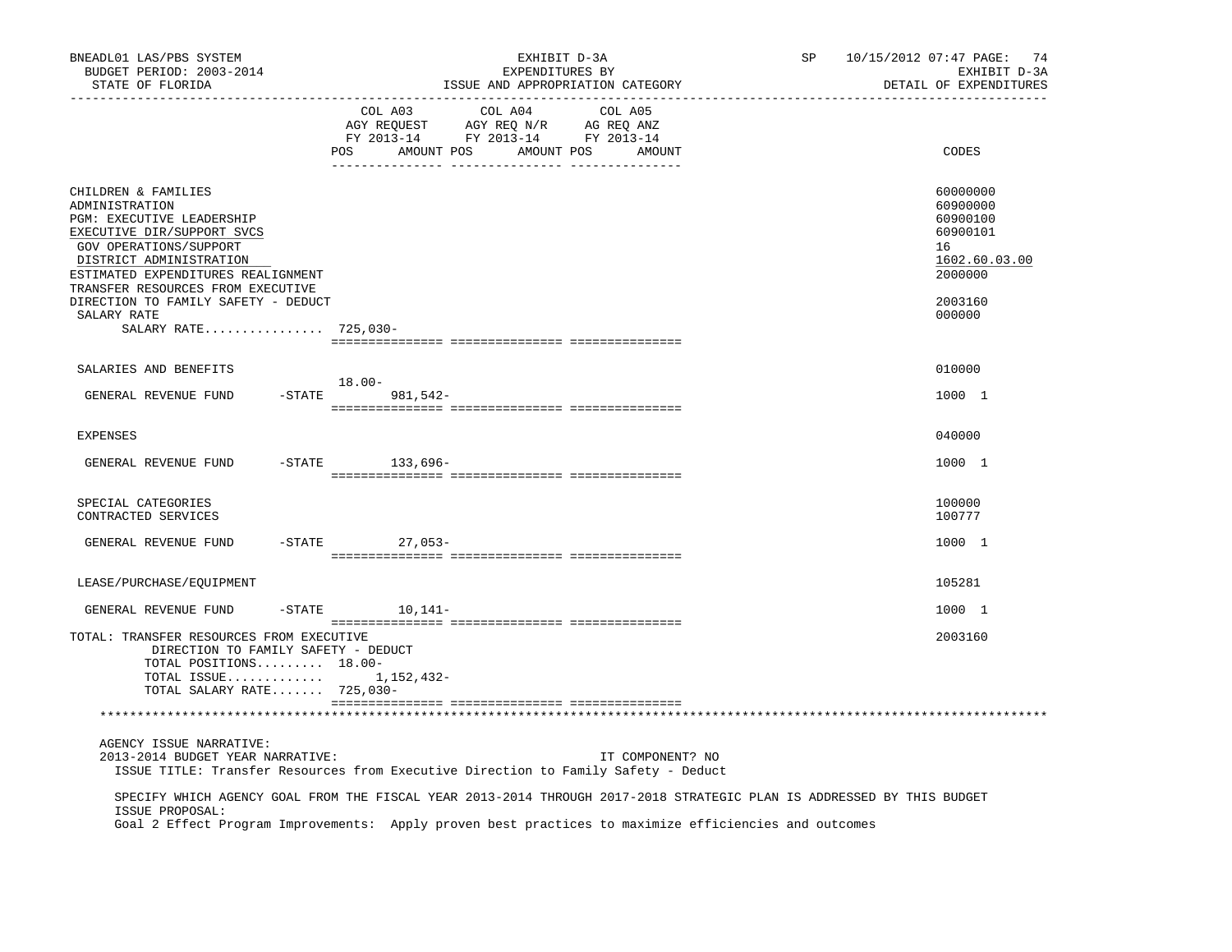| BNEADL01 LAS/PBS SYSTEM<br>BUDGET PERIOD: 2003-2014<br>STATE OF FLORIDA |     | EXHIBIT D-3A<br>EXPENDITURES BY                                                                                            | ISSUE AND APPROPRIATION CATEGORY | SP | 10/15/2012 07:47 PAGE: 75<br>EXHIBIT D-3A<br>DETAIL OF EXPENDITURES |
|-------------------------------------------------------------------------|-----|----------------------------------------------------------------------------------------------------------------------------|----------------------------------|----|---------------------------------------------------------------------|
|                                                                         | POS | COL A03 COL A04 COL A05<br>AGY REQUEST AGY REO N/R AG REO ANZ<br>FY 2013-14 FY 2013-14 FY 2013-14<br>AMOUNT POS AMOUNT POS | AMOUNT                           |    | CODES                                                               |
| CHILDREN & FAMILIES                                                     |     |                                                                                                                            |                                  |    | 60000000                                                            |
| ADMINISTRATION                                                          |     |                                                                                                                            |                                  |    | 60900000                                                            |
| <b>PGM: EXECUTIVE LEADERSHIP</b><br>EXECUTIVE DIR/SUPPORT SVCS          |     |                                                                                                                            |                                  |    | 60900100<br>60900101                                                |
| GOV OPERATIONS/SUPPORT                                                  |     |                                                                                                                            |                                  |    | 16                                                                  |
| DISTRICT ADMINISTRATION                                                 |     |                                                                                                                            |                                  |    | 1602.60.03.00                                                       |
| ESTIMATED EXPENDITURES REALIGNMENT                                      |     |                                                                                                                            |                                  |    | 2000000                                                             |
| TRANSFER RESOURCES FROM EXECUTIVE                                       |     |                                                                                                                            |                                  |    |                                                                     |
| DIRECTION TO FAMILY SAFETY - DEDUCT                                     |     |                                                                                                                            |                                  |    | 2003160                                                             |

## SUMMARY:

 The Department requests the realignment of 18.00 positions, salary rate of 725,030, \$981,542 in the Salaries and Benefits category, \$133,696 in the Expenses category, \$27,053 in the Contracted Services category and \$10,141 in the Lease or Lease Purchase of Equipment category from the District Administration program component within the Executive Direction and Support Services budget entity to the Executive Leadership and Support Services program component within the Family Safety and Preservation Services budget entity.

### PROBLEM STATEMENT:

 Background Screening was previously managed and staffed by each individual Region within the Department. For Fiscal Year 2012-2013 all positions performing background screening functions were identified statewide and placed under the direction of the Department's Background Screening Director. The majority of the positions identified statewide performing Background Screening functions, 18.00 positions, are funded in the District Administration program component within the Executive Direction and Support Services budget entity. With an additional 3.00 positions being funded in the Executive Leadership and Support Services program component within the Family Safety and Preservation Services budget entity.

 Transferring these resources will properly align the positions and budget authority to support the positions based on work activity.

WHAT BENEFITS WILL BE OBTAINED BY FUNDING THIS ISSUE:

 The positions, associated rate and budget authority will be aligned with the appropriate program component to meet the operational needs of the Department.

 WHAT UNDERLYING PROGRAM THEORY CHANGE IS INVOLVED IN THIS ISSUE (IF ANY): Not Applicable

 WHAT IMPLEMENTATION MECHANISMS WILL BE CHANGED AS A RESULT OF THIS ISSUE (IF ANY): Not Applicable

 FLORIDA STRATEGIC PLAN FOR ECONOMIC DEVELOPMENT: Not Applicable

 RETUNR ON INVESTMENT (ROI): Not Applicable

 COST CALCULATION: Not Applicable<br>\*\*\*\*\*\*\*\*\*\*\*\*\*\*\*\*\*\* \*\*\*\*\*\*\*\*\*\*\*\*\*\*\*\*\*\*\*\*\*\*\*\*\*\*\*\*\*\*\*\*\*\*\*\*\*\*\*\*\*\*\*\*\*\*\*\*\*\*\*\*\*\*\*\*\*\*\*\*\*\*\*\*\*\*\*\*\*\*\*\*\*\*\*\*\*\*\*\*\*\*\*\*\*\*\*\*\*\*\*\*\*\*\*\*\*\*\*\*\*\*\*\*\*\*\*\*\*\*\*\*\*\*\*\*\*\*\*\*\*\*\*\*\*\*\*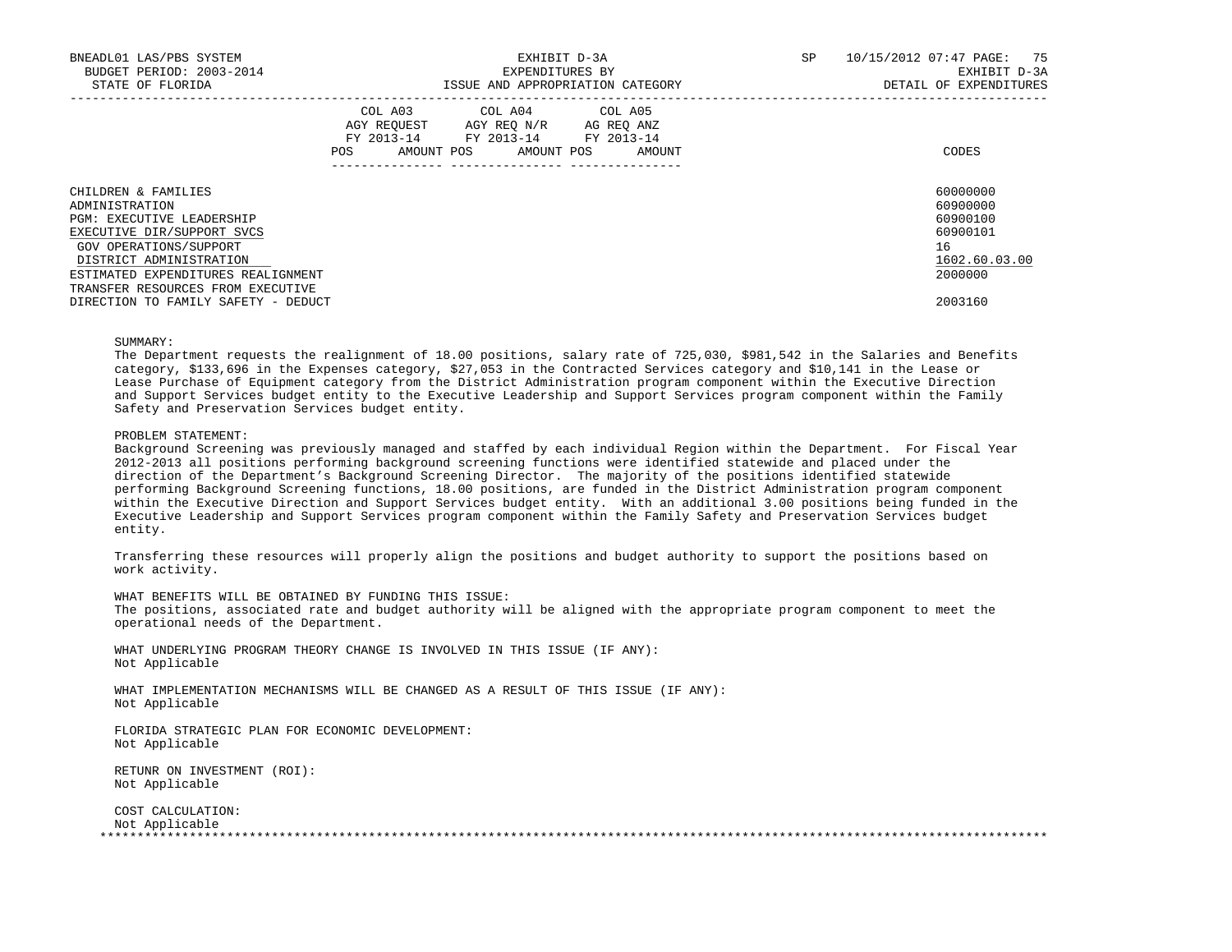| BNEADL01 LAS/PBS SYSTEM<br>BUDGET PERIOD: 2003-2014<br>STATE OF FLORIDA                                                                                                                                                                                                        |           | ISSUE AND APPROPRIATION CATEGORY                                                     | EXHIBIT D-3A<br>EXPENDITURES BY |        |          | SP                  |   | 10/15/2012 07:47 PAGE: 76<br>EXHIBIT D-3A<br>DETAIL OF EXPENDITURES                       |
|--------------------------------------------------------------------------------------------------------------------------------------------------------------------------------------------------------------------------------------------------------------------------------|-----------|--------------------------------------------------------------------------------------|---------------------------------|--------|----------|---------------------|---|-------------------------------------------------------------------------------------------|
|                                                                                                                                                                                                                                                                                | COL A03   | COL A04<br>CO AGY REQUEST AGY REQ N/R AG REQ ANZ<br>FY 2013-14 FY 2013-14 FY 2013-14 | COL A05                         |        |          |                     |   |                                                                                           |
|                                                                                                                                                                                                                                                                                | POS       | AMOUNT POS AMOUNT POS                                                                |                                 | AMOUNT |          |                     |   | CODES                                                                                     |
| CHILDREN & FAMILIES<br>ADMINISTRATION<br><b>PGM: EXECUTIVE LEADERSHIP</b><br>EXECUTIVE DIR/SUPPORT SVCS<br>GOV OPERATIONS/SUPPORT<br>DISTRICT ADMINISTRATION<br>ESTIMATED EXPENDITURES REALIGNMENT<br>TRANSFER RESOURCES FROM EXECUTIVE<br>DIRECTION TO FAMILY SAFETY - DEDUCT |           |                                                                                      |                                 |        |          |                     |   | 60000000<br>60900000<br>60900100<br>60900101<br>16<br>1602.60.03.00<br>2000000<br>2003160 |
| POSITION DETAIL OF SALARIES AND BENEFITS:                                                                                                                                                                                                                                      |           | FTE BASE RATE ADDITIVES                                                              |                                 |        | BENEFITS | SUBTOTAL            | ႜ | LAPSE LAPSED SALARIES<br>AND BENEFITS                                                     |
|                                                                                                                                                                                                                                                                                |           |                                                                                      |                                 |        |          |                     |   |                                                                                           |
| A03 - AGY REQUEST FY 2013-14                                                                                                                                                                                                                                                   |           |                                                                                      |                                 |        |          |                     |   |                                                                                           |
| CHANGES TO CURRENTLY AUTHORIZED POSITIONS                                                                                                                                                                                                                                      |           |                                                                                      |                                 |        |          |                     |   |                                                                                           |
| 0093 SENIOR WORD PROCESSING SYSTEMS OPERATOR<br>C0093 001                                                                                                                                                                                                                      |           | $1.00 - 31.075 -$                                                                    |                                 |        | 14,163-  | $45,238 - 0.00$     |   | 45,238-                                                                                   |
| 0709 ADMINISTRATIVE ASSISTANT I                                                                                                                                                                                                                                                |           |                                                                                      |                                 |        |          |                     |   |                                                                                           |
| C0709 001                                                                                                                                                                                                                                                                      | $1.00 -$  | 38,625-                                                                              |                                 |        | 15,132-  | 53,757- 0.00        |   | $53,757-$                                                                                 |
| 2234 GOVERNMENT OPERATIONS CONSULTANT I<br>C2234 001                                                                                                                                                                                                                           | $13.00 -$ | $494,817-$                                                                           |                                 |        | 195,774- | 690,591- 0.00       |   | $690, 591 -$                                                                              |
| 2228 SENIOR MANAGEMENT ANALYST SUPV - SES                                                                                                                                                                                                                                      |           |                                                                                      |                                 |        |          |                     |   |                                                                                           |
| C2228 001<br>2236 OPERATIONS & MGMT CONSULTANT II - SES                                                                                                                                                                                                                        | $1.00-$   | 70,269-                                                                              |                                 |        | 20,371-  | $90,640 - 0.00$     |   | 90,640-                                                                                   |
| C2236 001                                                                                                                                                                                                                                                                      | $1.00 -$  | 48,725-                                                                              |                                 |        | 17,597-  | $66,322 - 0.00$     |   | 66,322-                                                                                   |
| 5879 SENIOR HUMAN SERVICE PROGRAM SPEC - SES<br>C5879 001                                                                                                                                                                                                                      | $1.00-$   | 41,519-                                                                              |                                 |        | 16,670-  | $58,189 - 0.00$     |   | $58.189 -$                                                                                |
|                                                                                                                                                                                                                                                                                |           |                                                                                      |                                 |        |          |                     |   |                                                                                           |
| TOTALS FOR ISSUE BY FUND<br>1000 GENERAL REVENUE FUND                                                                                                                                                                                                                          |           |                                                                                      |                                 |        |          |                     |   | 1,004,737-<br>---------------                                                             |
|                                                                                                                                                                                                                                                                                |           | $18.00 - 725,030 -$                                                                  |                                 |        |          | 279,707- 1,004,737- |   | 1,004,737-                                                                                |
|                                                                                                                                                                                                                                                                                |           |                                                                                      |                                 |        |          |                     |   | ==============                                                                            |
| OTHER SALARY AMOUNT<br>1000 GENERAL REVENUE FUND                                                                                                                                                                                                                               |           |                                                                                      |                                 |        |          |                     |   | 23,195                                                                                    |
|                                                                                                                                                                                                                                                                                |           |                                                                                      |                                 |        |          |                     |   | ------------<br>981,542-                                                                  |
|                                                                                                                                                                                                                                                                                |           |                                                                                      |                                 |        |          |                     |   | ==============                                                                            |
|                                                                                                                                                                                                                                                                                |           |                                                                                      |                                 |        |          |                     |   |                                                                                           |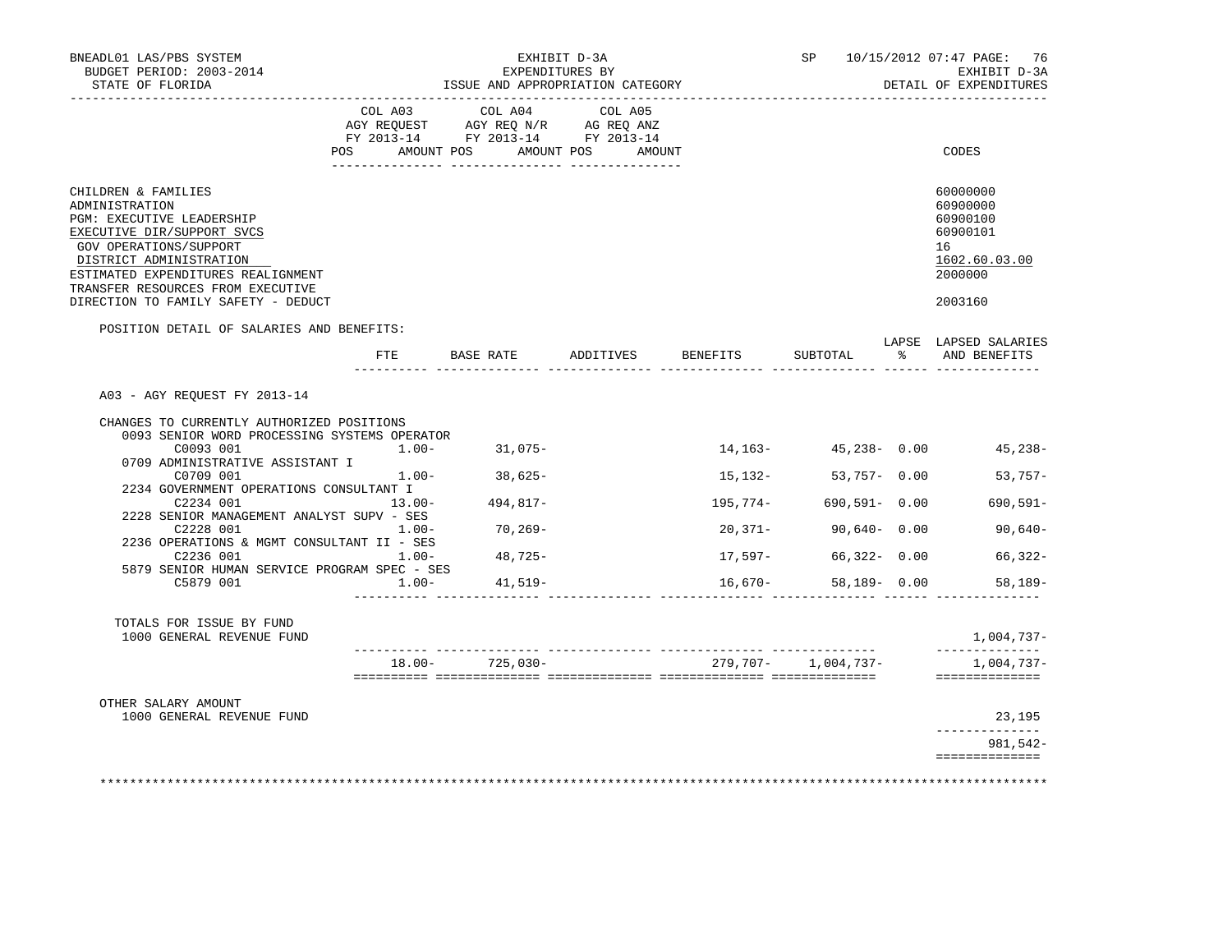| BNEADL01 LAS/PBS SYSTEM<br>BUDGET PERIOD: 2003-2014<br>STATE OF FLORIDA                                                                                                                                                                           | EXHIBIT D-3A<br>EXPENDITURES BY<br>ISSUE AND APPROPRIATION CATEGORY                                                                                                                                                                                                                                                                                                                                                                                                                                     | 10/15/2012 07:47 PAGE: 77<br>SP and the set of the set of the set of the set of the set of the set of the set of the set of the set of the set of the set of the set of the set of the set of the set of the set of the set of the set of the set of the se<br>EXHIBIT D-3A<br>DETAIL OF EXPENDITURES |
|---------------------------------------------------------------------------------------------------------------------------------------------------------------------------------------------------------------------------------------------------|---------------------------------------------------------------------------------------------------------------------------------------------------------------------------------------------------------------------------------------------------------------------------------------------------------------------------------------------------------------------------------------------------------------------------------------------------------------------------------------------------------|-------------------------------------------------------------------------------------------------------------------------------------------------------------------------------------------------------------------------------------------------------------------------------------------------------|
|                                                                                                                                                                                                                                                   | COL A03 COL A04 COL A05<br>$\begin{array}{ccccccccc}\n\text{AGY REQUEST} & & \text{GUT} & \text{GUT} & \text{GUT} & \text{GUT} & \text{GUT} & \text{GUT} & \text{GUT} & \text{GUT} & \text{GUT} & \text{GUT} & \text{GUT} & \text{GUT} & \text{GUT} & \text{GUT} & \text{GUT} & \text{GUT} & \text{GUT} & \text{GUT} & \text{GUT} & \text{GUT} & \text{GUT} & \text{GUT} & \text{GUT} & \text{GUT} & \text{GUT} & \text{GUT} & \text{GUT} & \text{GUT} & \text{$<br>POS<br>AMOUNT POS AMOUNT POS AMOUNT | CODES                                                                                                                                                                                                                                                                                                 |
| CHILDREN & FAMILIES<br>ADMINISTRATION<br>PGM: EXECUTIVE LEADERSHIP<br>EXECUTIVE DIR/SUPPORT SVCS<br>GOV OPERATIONS/SUPPORT<br>DISTRICT ADMINISTRATION<br>NONRECURRING EXPENDITURES<br>RESTORE FUNDING FOR PROGRAMS<br>SUPPORTED BY ADMINISTRATIVE |                                                                                                                                                                                                                                                                                                                                                                                                                                                                                                         | 60000000<br>60900000<br>60900100<br>60900101<br>16<br>1602.60.03.00<br>2100000                                                                                                                                                                                                                        |
| EARNINGS<br>SALARIES AND BENEFITS                                                                                                                                                                                                                 |                                                                                                                                                                                                                                                                                                                                                                                                                                                                                                         | 2103031<br>010000                                                                                                                                                                                                                                                                                     |
| ADMINISTRATIVE TRUST FUND -STATE 8,108,249-                                                                                                                                                                                                       |                                                                                                                                                                                                                                                                                                                                                                                                                                                                                                         | 2021 1                                                                                                                                                                                                                                                                                                |
| ANNUALIZATION OF ADMINISTERED<br>FUNDS APPROPRIATIONS<br>STATE HEALTH INSURANCE ADJUSTMENT<br>FOR FY 2012-13 - 10 MONTHS                                                                                                                          |                                                                                                                                                                                                                                                                                                                                                                                                                                                                                                         | 26A0000                                                                                                                                                                                                                                                                                               |
| ANNUALIZATION<br>SALARIES AND BENEFITS                                                                                                                                                                                                            |                                                                                                                                                                                                                                                                                                                                                                                                                                                                                                         | 26A1830<br>010000                                                                                                                                                                                                                                                                                     |
| GENERAL REVENUE FUND                                                                                                                                                                                                                              | $-$ STATE $10, 160$                                                                                                                                                                                                                                                                                                                                                                                                                                                                                     | 1000 1                                                                                                                                                                                                                                                                                                |
| ADMINISTRATIVE TRUST FUND -STATE<br>-FEDERL                                                                                                                                                                                                       | 71,755<br>72,795                                                                                                                                                                                                                                                                                                                                                                                                                                                                                        | 2021 1<br>2021 3                                                                                                                                                                                                                                                                                      |
| TOTAL ADMINISTRATIVE TRUST FUND 144,550                                                                                                                                                                                                           |                                                                                                                                                                                                                                                                                                                                                                                                                                                                                                         | 2021                                                                                                                                                                                                                                                                                                  |
| OPERATIONS AND MAINT TF -STATE                                                                                                                                                                                                                    | 2,325                                                                                                                                                                                                                                                                                                                                                                                                                                                                                                   | 2516 1                                                                                                                                                                                                                                                                                                |
| TOTAL APPRO                                                                                                                                                                                                                                       | 157,035                                                                                                                                                                                                                                                                                                                                                                                                                                                                                                 |                                                                                                                                                                                                                                                                                                       |
| AGENCY STRATEGIC PRIORITIES<br>RESTORE FUNDING FOR PROGRAMS<br>SUPPORTED BY ADMINISTRATIVE                                                                                                                                                        |                                                                                                                                                                                                                                                                                                                                                                                                                                                                                                         | 4000000                                                                                                                                                                                                                                                                                               |
| EARNINGS<br>SALARIES AND BENEFITS                                                                                                                                                                                                                 |                                                                                                                                                                                                                                                                                                                                                                                                                                                                                                         | 4007100<br>010000                                                                                                                                                                                                                                                                                     |
| $-STATE$<br>GENERAL REVENUE FUND                                                                                                                                                                                                                  | 8,108,249                                                                                                                                                                                                                                                                                                                                                                                                                                                                                               | 1000 1                                                                                                                                                                                                                                                                                                |
|                                                                                                                                                                                                                                                   |                                                                                                                                                                                                                                                                                                                                                                                                                                                                                                         |                                                                                                                                                                                                                                                                                                       |
| AGENCY ISSUE NARRATIVE:<br>2013-2014 BUDGET YEAR NARRATIVE:                                                                                                                                                                                       | IT COMPONENT? NO<br>TOOUD MINING Dealers Bruglas for Driemens Ormailed by Administrative Benefice                                                                                                                                                                                                                                                                                                                                                                                                       |                                                                                                                                                                                                                                                                                                       |

ISSUE TITLE: Restore Funding for Programs Supported by Administrative Earnings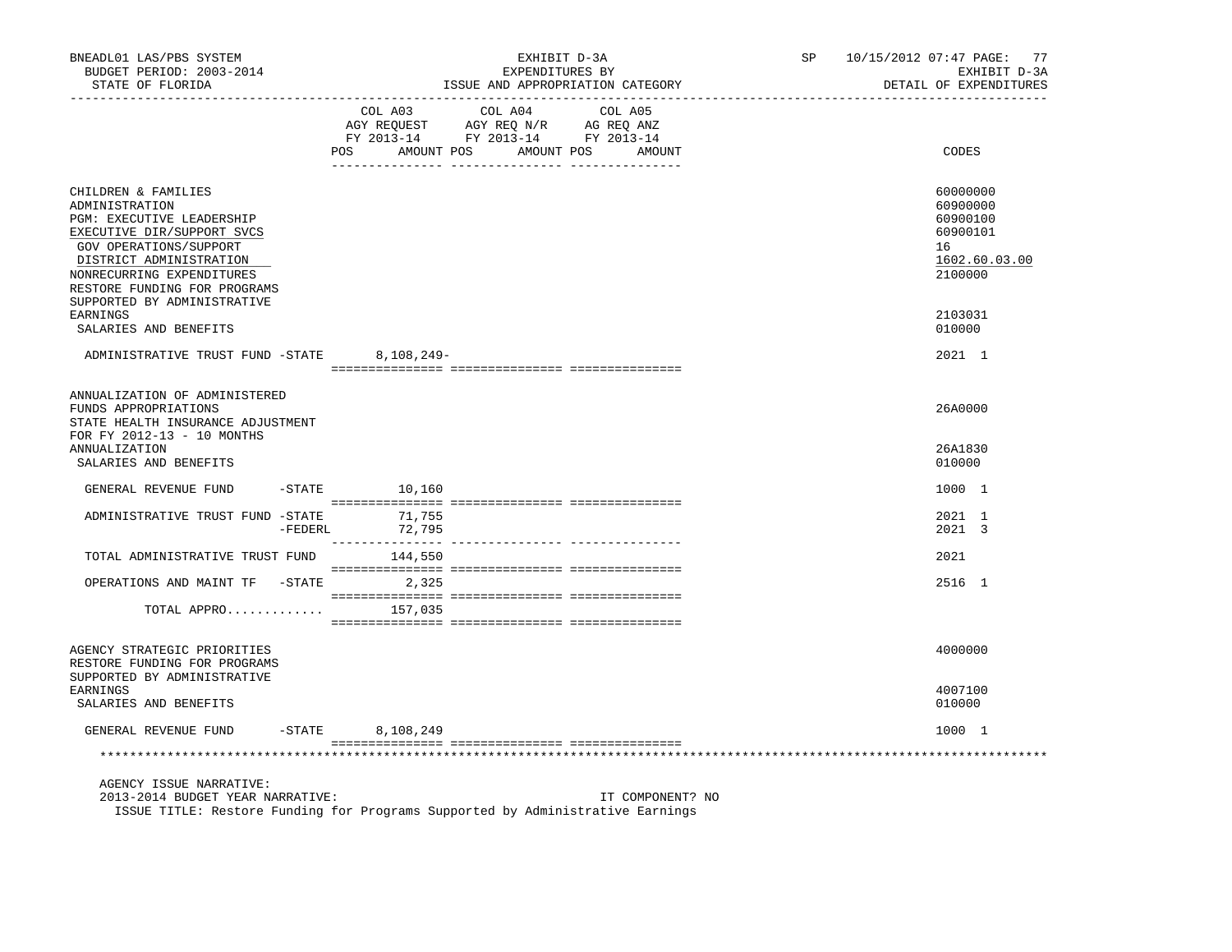|                                                                                                                                                                                                                                                                        |                                                                                                                                       |  | DETAIL OF EXPENDITURES                                                                    |
|------------------------------------------------------------------------------------------------------------------------------------------------------------------------------------------------------------------------------------------------------------------------|---------------------------------------------------------------------------------------------------------------------------------------|--|-------------------------------------------------------------------------------------------|
|                                                                                                                                                                                                                                                                        | COL A03 COL A04 COL A05<br>AGY REQUEST AGY REQ N/R AG REQ ANZ<br>FY 2013-14 FY 2013-14 FY 2013-14<br>POS AMOUNT POS AMOUNT POS AMOUNT |  | CODES                                                                                     |
| CHILDREN & FAMILIES<br>ADMINISTRATION<br><b>PGM: EXECUTIVE LEADERSHIP</b><br>EXECUTIVE DIR/SUPPORT SVCS<br>GOV OPERATIONS/SUPPORT<br>DISTRICT ADMINISTRATION<br>AGENCY STRATEGIC PRIORITIES<br>RESTORE FUNDING FOR PROGRAMS<br>SUPPORTED BY ADMINISTRATIVE<br>EARNINGS |                                                                                                                                       |  | 60000000<br>60900000<br>60900100<br>60900101<br>16<br>1602.60.03.00<br>4000000<br>4007100 |

 SPECIFY WHICH AGENCY GOAL FROM THE 2012-2017 STRATEGIC PLAN IS ADDRESSED BY THIS BUDGET ISSUE PROPOSAL: Effect Program Improvements: Apply proven best practices to maximize efficiencies and outcomes.

SUMMARY:

 The Department requests \$8,108,249 in General Revenue budget authority to continue salary payments in the District Administration program. This action is needed to restore non-recurring budget authority appropriated in Fiscal Year 2012-2013, issue 4007100, "Restore Funding for Programs Supported by Administrative Earnings".

#### PROBLEM STATEMENT:

 In Fiscal Year 2010-2011, issue 3409820, "Replace Administrative Trust Fund with Operations and Maintenance Trust Fund - Add", funds were shifted from the Administrative Trust Fund to the Operations and Maintenance Trust Fund. This action was required due to revenue decreases from indirect earnings from the federal government that support administrative activities.

 Over the last four Fiscal Years, the department has taken budget reductions in the District Administration program, Salaries and Benefits appropriation category:

|            |  | Fiscal Year Fiscal Year Fiscal Year Fiscal Year Total<br>$2009 - 2010$ $2010 - 2011$ $2011 - 2012$ $2012 - 2013$ |             |
|------------|--|------------------------------------------------------------------------------------------------------------------|-------------|
|            |  |                                                                                                                  |             |
| Reductions |  | $$1,139,266$ $$3,182,735$ $$5,500,000$ $$98,700$                                                                 | \$9,920,701 |

 WHAT BENEFITS WILL BE OBTAINED BY FUNDING THIS ISSUE: Restoration of non-recurring budget will continue to support ongoing operations and administrative oversight.

 WHAT UNDERLYING PROGRAM THEORY CHANGE IS INVOLVED IN THIS ISSUE (IF ANY): Not applicable.

 WHAT IMPLEMENTATION MECHANISMS WILL BE CHANGE AS A RESULT OF THIS ISSUE (IF ANY): Not applicable.

 FLORIDA STRATEGIC PLAN FOR ECONOMIC DEVELOPMENT: Not applicable.

 RETURN ON INVESTMENT: Not applicable.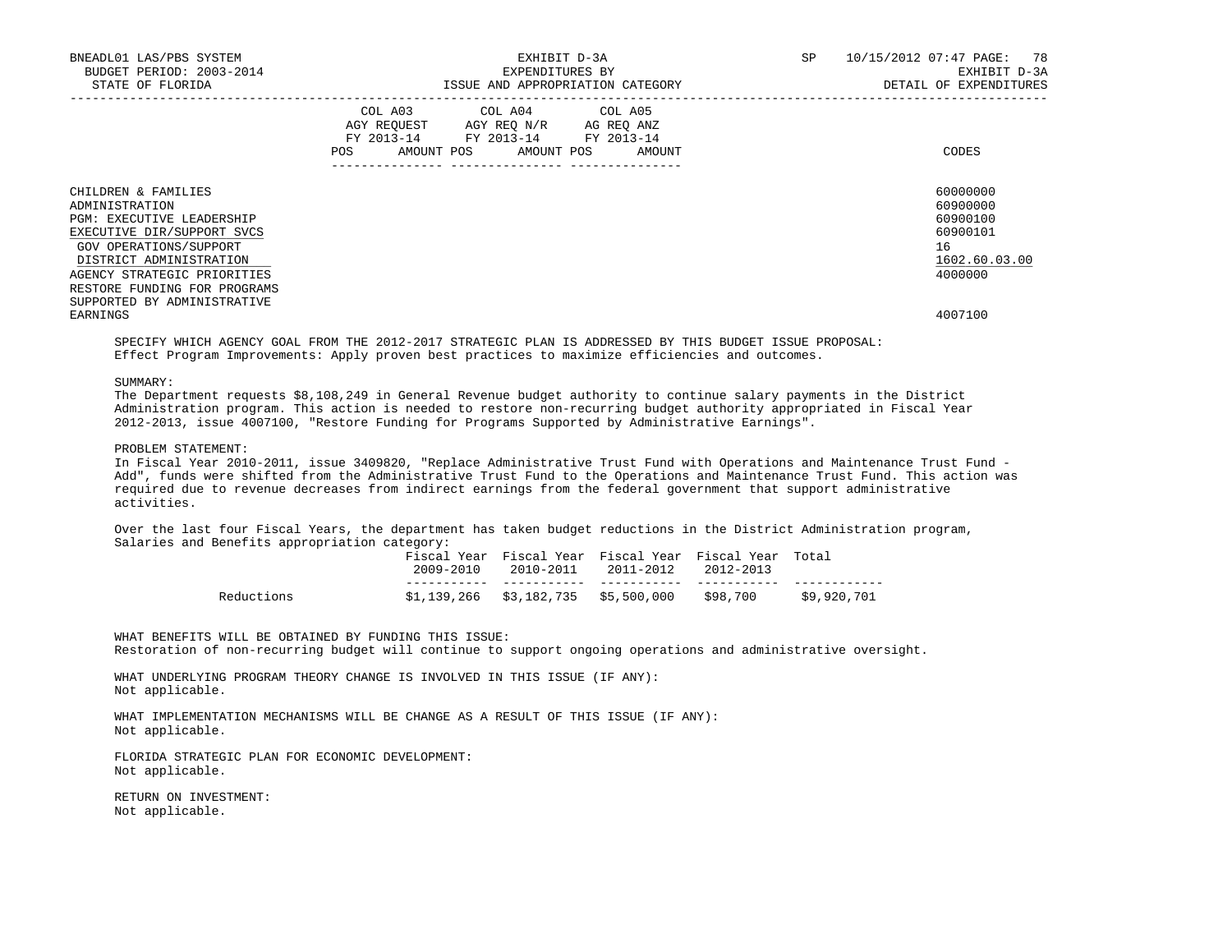| BNEADL01 LAS/PBS SYSTEM<br>BUDGET PERIOD: 2003-2014<br>STATE OF FLORIDA                                                                                                                                                                             |                        | EXHIBIT D-3A<br>EXPENDITURES BY<br>ISSUE AND APPROPRIATION CATEGORY                                                                                                                            |  | SP       | 10/15/2012 07:47 PAGE: 79<br>EXHIBIT D-3A<br>DETAIL OF EXPENDITURES            |
|-----------------------------------------------------------------------------------------------------------------------------------------------------------------------------------------------------------------------------------------------------|------------------------|------------------------------------------------------------------------------------------------------------------------------------------------------------------------------------------------|--|----------|--------------------------------------------------------------------------------|
|                                                                                                                                                                                                                                                     |                        | $\begin{tabular}{lcccc} COL A03 & COL A04 & COL A05 \\ AGY REQUEST & AGY REQ N/R & AG REQ ANZ \\ FY & 2013-14 & FY & 2013-14 & FY & 2013-14 \end{tabular}$<br>POS AMOUNT POS AMOUNT POS AMOUNT |  |          | CODES                                                                          |
| CHILDREN & FAMILIES<br>ADMINISTRATION<br>PGM: EXECUTIVE LEADERSHIP<br>EXECUTIVE DIR/SUPPORT SVCS<br>GOV OPERATIONS/SUPPORT<br>DISTRICT ADMINISTRATION<br>AGENCY STRATEGIC PRIORITIES<br>RESTORE FUNDING FOR PROGRAMS<br>SUPPORTED BY ADMINISTRATIVE |                        |                                                                                                                                                                                                |  |          | 60000000<br>60900000<br>60900100<br>60900101<br>16<br>1602.60.03.00<br>4000000 |
| EARNINGS<br>COST CALCULATIONS:<br>The Other Adjustment Data (OAD) transaction was used because the Salaries and Benefits amounts are not associated with<br>specific positions and salary rate.                                                     |                        |                                                                                                                                                                                                |  |          | 4007100                                                                        |
| POSITION DETAIL OF SALARIES AND BENEFITS:                                                                                                                                                                                                           |                        |                                                                                                                                                                                                |  |          |                                                                                |
|                                                                                                                                                                                                                                                     |                        | FTE BASE RATE ADDITIVES BENEFITS                                                                                                                                                               |  | SUBTOTAL | LAPSE LAPSED SALARIES<br>% AND BENEFITS                                        |
| A03 - AGY REQUEST FY 2013-14                                                                                                                                                                                                                        |                        |                                                                                                                                                                                                |  |          |                                                                                |
| CHANGES TO CURRENTLY AUTHORIZED POSITIONS<br>OTHER SALARY AMOUNT                                                                                                                                                                                    |                        |                                                                                                                                                                                                |  |          |                                                                                |
| 1000 GENERAL REVENUE FUND                                                                                                                                                                                                                           |                        |                                                                                                                                                                                                |  |          | 8,108,249<br>--------------                                                    |
|                                                                                                                                                                                                                                                     |                        |                                                                                                                                                                                                |  |          | 8,108,249<br>==============                                                    |
| TOTAL: DISTRICT ADMINISTRATION<br>BY FUND TYPE                                                                                                                                                                                                      |                        |                                                                                                                                                                                                |  |          | 1602.60.03.00                                                                  |
| GENERAL REVENUE FUND<br>TRUST FUNDS                                                                                                                                                                                                                 | 9,901,202<br>8,024,512 |                                                                                                                                                                                                |  |          | 1000<br>2000                                                                   |
| TOTAL POSITIONS 198.00<br>TOTAL PROG COMP 17,925,714<br>TOTAL SALARY RATE 13,266,681                                                                                                                                                                |                        |                                                                                                                                                                                                |  |          |                                                                                |
| TOTAL: EXECUTIVE DIR/SUPPORT SVCS<br>BY FUND TYPE                                                                                                                                                                                                   |                        |                                                                                                                                                                                                |  |          | 60900101                                                                       |
| GENERAL REVENUE FUND<br>TRUST FUNDS                                                                                                                                                                                                                 |                        | 67,901,943 1,700,000<br>117, 416, 240 76, 045, 650                                                                                                                                             |  |          | 1000<br>2000                                                                   |
| TOTAL POSITIONS 591.50<br>TOTAL SUB-BUREAU $185,318,183$<br>TOTAL SALARY RATE 31,982,704                                                                                                                                                            |                        | 77,745,650                                                                                                                                                                                     |  |          |                                                                                |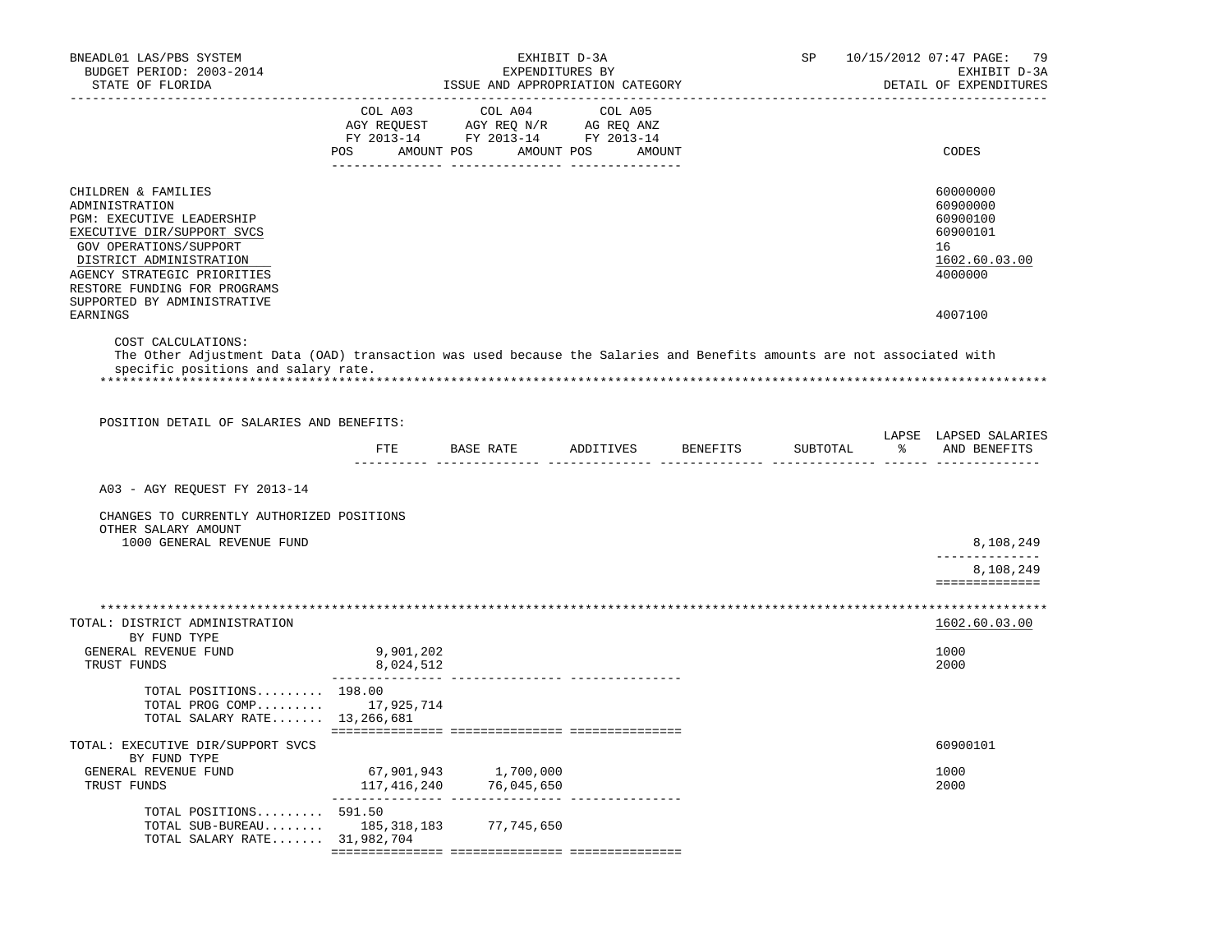| BNEADL01 LAS/PBS SYSTEM<br>BUDGET PERIOD: 2003-2014<br>STATE OF FLORIDA                                                                                                                                                                                  |                                    | EXHIBIT D-3A<br>EXPENDITURES BY<br>ISSUE AND APPROPRIATION CATEGORY                                                                                                                                                                                                                                                                                                                                                                 | SP | 10/15/2012 07:47 PAGE: 80<br>EXHIBIT D-3A<br>DETAIL OF EXPENDITURES                                 |
|----------------------------------------------------------------------------------------------------------------------------------------------------------------------------------------------------------------------------------------------------------|------------------------------------|-------------------------------------------------------------------------------------------------------------------------------------------------------------------------------------------------------------------------------------------------------------------------------------------------------------------------------------------------------------------------------------------------------------------------------------|----|-----------------------------------------------------------------------------------------------------|
|                                                                                                                                                                                                                                                          | <b>POS</b>                         | COL A03 COL A04<br>COL A05<br>AGY REQUEST AGY REQ N/R AG REQ ANZ<br>FY 2013-14 FY 2013-14 FY 2013-14<br>AMOUNT POS AMOUNT POS<br>AMOUNT                                                                                                                                                                                                                                                                                             |    | CODES                                                                                               |
| CHILDREN & FAMILIES<br>ADMINISTRATION<br>PGM: SUPPORT SERVICES<br>INFORMATION TECHNOLOGY<br>GOV OPERATIONS/SUPPORT<br>INFORMATION TECHNOLOGY<br>ESTIMATED EXPENDITURES<br>ESTIMATED EXPENDITURES - OPERATIONS<br>SALARY RATE<br>SALARY RATE 14, 415, 884 |                                    |                                                                                                                                                                                                                                                                                                                                                                                                                                     |    | 60000000<br>60900000<br>60900200<br>60900202<br>16<br>1603.00.00.00<br>1000000<br>1001000<br>000000 |
| SALARIES AND BENEFITS                                                                                                                                                                                                                                    |                                    |                                                                                                                                                                                                                                                                                                                                                                                                                                     |    | 010000                                                                                              |
| WORKING CAPITAL TRUST FUND-STATE 2,275,532<br>$-$ RECPNT                                                                                                                                                                                                 | $-MATCH$ 1, 376, 230<br>14,961,125 |                                                                                                                                                                                                                                                                                                                                                                                                                                     |    | 2792 1<br>2792 2<br>2792 9                                                                          |
| TOTAL WORKING CAPITAL TRUST FUND                                                                                                                                                                                                                         | 18,612,887                         | $\begin{minipage}{0.03\textwidth} \begin{tabular}{l} \textbf{1} & \textbf{2} & \textbf{3} & \textbf{5} & \textbf{5} & \textbf{6} & \textbf{6} & \textbf{7} & \textbf{8} & \textbf{8} & \textbf{9} & \textbf{9} & \textbf{9} & \textbf{9} & \textbf{9} & \textbf{9} & \textbf{9} & \textbf{9} & \textbf{9} & \textbf{9} & \textbf{9} & \textbf{9} & \textbf{9} & \textbf{9} & \textbf{9} & \textbf{9} & \textbf{9} & \textbf{9} & \$ |    | 2792                                                                                                |
| TOTAL POSITIONS 277.00<br>TOTAL APPRO 18,612,887                                                                                                                                                                                                         |                                    |                                                                                                                                                                                                                                                                                                                                                                                                                                     |    |                                                                                                     |
| OTHER PERSONAL SERVICES                                                                                                                                                                                                                                  |                                    |                                                                                                                                                                                                                                                                                                                                                                                                                                     |    | 030000                                                                                              |
| WORKING CAPITAL TRUST FUND-RECPNT 463,333                                                                                                                                                                                                                |                                    |                                                                                                                                                                                                                                                                                                                                                                                                                                     |    | 2792 9                                                                                              |
| EXPENSES                                                                                                                                                                                                                                                 |                                    |                                                                                                                                                                                                                                                                                                                                                                                                                                     |    | 040000                                                                                              |
| WORKING CAPITAL TRUST FUND-STATE 814,958<br>-MATCH                                                                                                                                                                                                       | 134,514<br>-RECPNT 3,844,746       |                                                                                                                                                                                                                                                                                                                                                                                                                                     |    | 2792 1<br>2792 2<br>2792 9                                                                          |
| TOTAL WORKING CAPITAL TRUST FUND                                                                                                                                                                                                                         | 4,794,218                          |                                                                                                                                                                                                                                                                                                                                                                                                                                     |    | 2792                                                                                                |
| TOTAL APPRO                                                                                                                                                                                                                                              | 4,794,218                          |                                                                                                                                                                                                                                                                                                                                                                                                                                     |    |                                                                                                     |
| OPERATING CAPITAL OUTLAY                                                                                                                                                                                                                                 |                                    |                                                                                                                                                                                                                                                                                                                                                                                                                                     |    | 060000                                                                                              |
| WORKING CAPITAL TRUST FUND-RECPNT 48,898                                                                                                                                                                                                                 |                                    |                                                                                                                                                                                                                                                                                                                                                                                                                                     |    | 2792 9                                                                                              |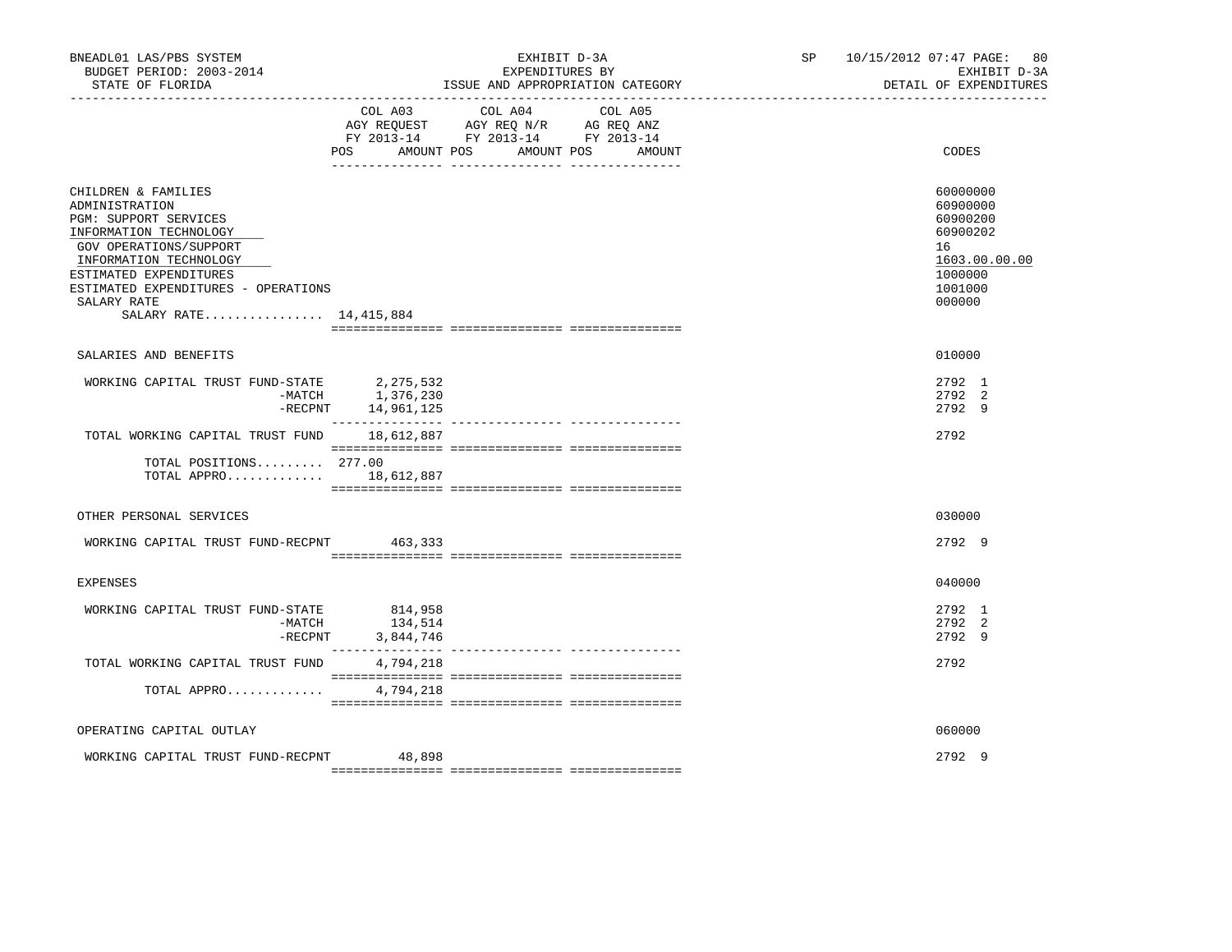| COL A03 COL A04 COL A05<br>AGY REQUEST AGY REQ N/R AG REQ ANZ<br>FY 2013-14 FY 2013-14 FY 2013-14<br>POS AMOUNT POS AMOUNT POS AMOUNT<br>CODES                                                                                                                                                                                                                   |               |
|------------------------------------------------------------------------------------------------------------------------------------------------------------------------------------------------------------------------------------------------------------------------------------------------------------------------------------------------------------------|---------------|
|                                                                                                                                                                                                                                                                                                                                                                  |               |
| CHILDREN & FAMILIES<br>60000000<br>60900000<br>ADMINISTRATION<br>PGM: SUPPORT SERVICES<br>60900200<br>INFORMATION TECHNOLOGY<br>60900202<br>GOV OPERATIONS/SUPPORT<br>16<br>INFORMATION TECHNOLOGY<br>ESTIMATED EXPENDITURES<br>1000000<br>ESTIMATED EXPENDITURES - OPERATIONS<br>1001000<br>SPECIAL CATEGORIES<br>100000<br>COMPUTER RELATED EXPENSES<br>100644 | 1603.00.00.00 |
| WORKING CAPITAL TRUST FUND-STATE<br>869,392<br>2792 1<br>- MATCH 5,731,115<br>-RECPNT 3,066,128<br>2792 2<br>2792 9                                                                                                                                                                                                                                              |               |
| 2792<br>TOTAL WORKING CAPITAL TRUST FUND<br>9,666,635                                                                                                                                                                                                                                                                                                            |               |
| TOTAL APPRO<br>9,666,635                                                                                                                                                                                                                                                                                                                                         |               |
| RISK MANAGEMENT INSURANCE<br>103241                                                                                                                                                                                                                                                                                                                              |               |
| WORKING CAPITAL TRUST FUND-RECPNT 67,009<br>2792 9                                                                                                                                                                                                                                                                                                               |               |
| LEASE/PURCHASE/EQUIPMENT<br>105281                                                                                                                                                                                                                                                                                                                               |               |
| WORKING CAPITAL TRUST FUND-RECPNT 20,291<br>2792 9                                                                                                                                                                                                                                                                                                               |               |
| 200000<br>QUALIFIED EXPENDITURE<br>200083<br>FL PUB ASSISTANCE ELIG SYS                                                                                                                                                                                                                                                                                          |               |
| WORKING CAPITAL TRUST FUND-MATCH 3,252,557<br>2792 2<br>$-RECPNT$ 29, 273, 008<br>2792 9                                                                                                                                                                                                                                                                         |               |
| TOTAL WORKING CAPITAL TRUST FUND 32,525,565<br>2792                                                                                                                                                                                                                                                                                                              |               |
| 32,525,565<br>TOTAL APPRO                                                                                                                                                                                                                                                                                                                                        |               |
| 200085<br>CHILD DEPENDENCY SYSTEM                                                                                                                                                                                                                                                                                                                                |               |
| WORKING CAPITAL TRUST FUND-MATCH 1,960,000<br>2792 2<br>$-RECPNT$ 10,490,000<br>2792 9                                                                                                                                                                                                                                                                           |               |
| 2792<br>TOTAL WORKING CAPITAL TRUST FUND<br>12,450,000                                                                                                                                                                                                                                                                                                           |               |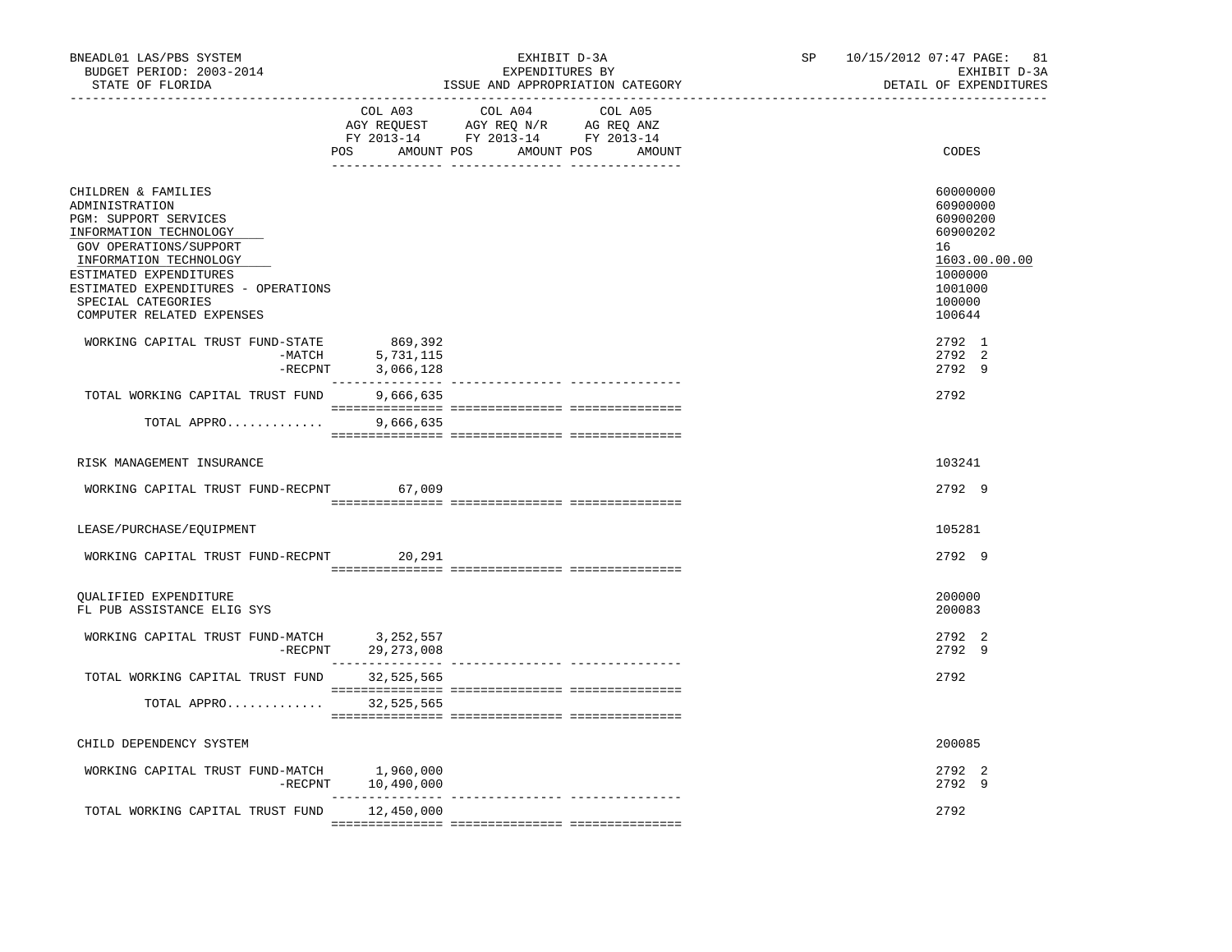| BNEADL01 LAS/PBS SYSTEM<br>BUDGET PERIOD: 2003-2014<br>STATE OF FLORIDA                                                                                                                                                                                                                              | EXHIBIT D-3A<br>EXPENDITURES BY<br>ISSUE AND APPROPRIATION CATEGORY<br>______________________________________                               | SP 10/15/2012 07:47 PAGE: 82<br>EXHIBIT D-3A<br>DETAIL OF EXPENDITURES                                        |
|------------------------------------------------------------------------------------------------------------------------------------------------------------------------------------------------------------------------------------------------------------------------------------------------------|---------------------------------------------------------------------------------------------------------------------------------------------|---------------------------------------------------------------------------------------------------------------|
|                                                                                                                                                                                                                                                                                                      | COL A03 COL A04<br>COL A05<br>AGY REQUEST AGY REQ N/R AG REQ ANZ<br>FY 2013-14 FY 2013-14 FY 2013-14<br>POS AMOUNT POS AMOUNT POS<br>AMOUNT | CODES                                                                                                         |
| CHILDREN & FAMILIES<br>ADMINISTRATION<br>PGM: SUPPORT SERVICES<br>INFORMATION TECHNOLOGY<br>GOV OPERATIONS/SUPPORT<br>INFORMATION TECHNOLOGY<br>ESTIMATED EXPENDITURES<br>ESTIMATED EXPENDITURES - OPERATIONS<br><b>OUALIFIED EXPENDITURE</b><br>CHILD DEPENDENCY SYSTEM<br>TOTAL APPRO $12,450,000$ |                                                                                                                                             | 60000000<br>60900000<br>60900200<br>60900202<br>16<br>1603.00.00.00<br>1000000<br>1001000<br>200000<br>200085 |
| TOTAL: ESTIMATED EXPENDITURES - OPERATIONS<br>TOTAL POSITIONS 277.00<br>TOTAL ISSUE 78,648,836<br>TOTAL SALARY RATE $14,415,884$                                                                                                                                                                     |                                                                                                                                             | 1001000                                                                                                       |
| CASUALTY INSURANCE PREMIUM<br>ADJUSTMENT<br>SPECIAL CATEGORIES<br>RISK MANAGEMENT INSURANCE<br>WORKING CAPITAL TRUST FUND-RECPNT 18,380-                                                                                                                                                             |                                                                                                                                             | 1001090<br>100000<br>103241<br>2792 9                                                                         |
| FLORIDA RETIREMENT SYSTEM<br>CONTRIBUTION ADJUSTMENT FOR<br>FISCAL YEAR 2012-2013<br>SALARIES AND BENEFITS                                                                                                                                                                                           |                                                                                                                                             | 1001240<br>010000                                                                                             |
| WORKING CAPITAL TRUST FUND-STATE<br>-MATCH<br>$-$ RECPNT                                                                                                                                                                                                                                             | 4,936<br>2,985<br>32,452                                                                                                                    | 2792 1<br>2792 2<br>2792 9                                                                                    |
| TOTAL WORKING CAPITAL TRUST FUND<br>TOTAL APPRO                                                                                                                                                                                                                                                      | 40,373<br>40,373                                                                                                                            | 2792                                                                                                          |
|                                                                                                                                                                                                                                                                                                      |                                                                                                                                             |                                                                                                               |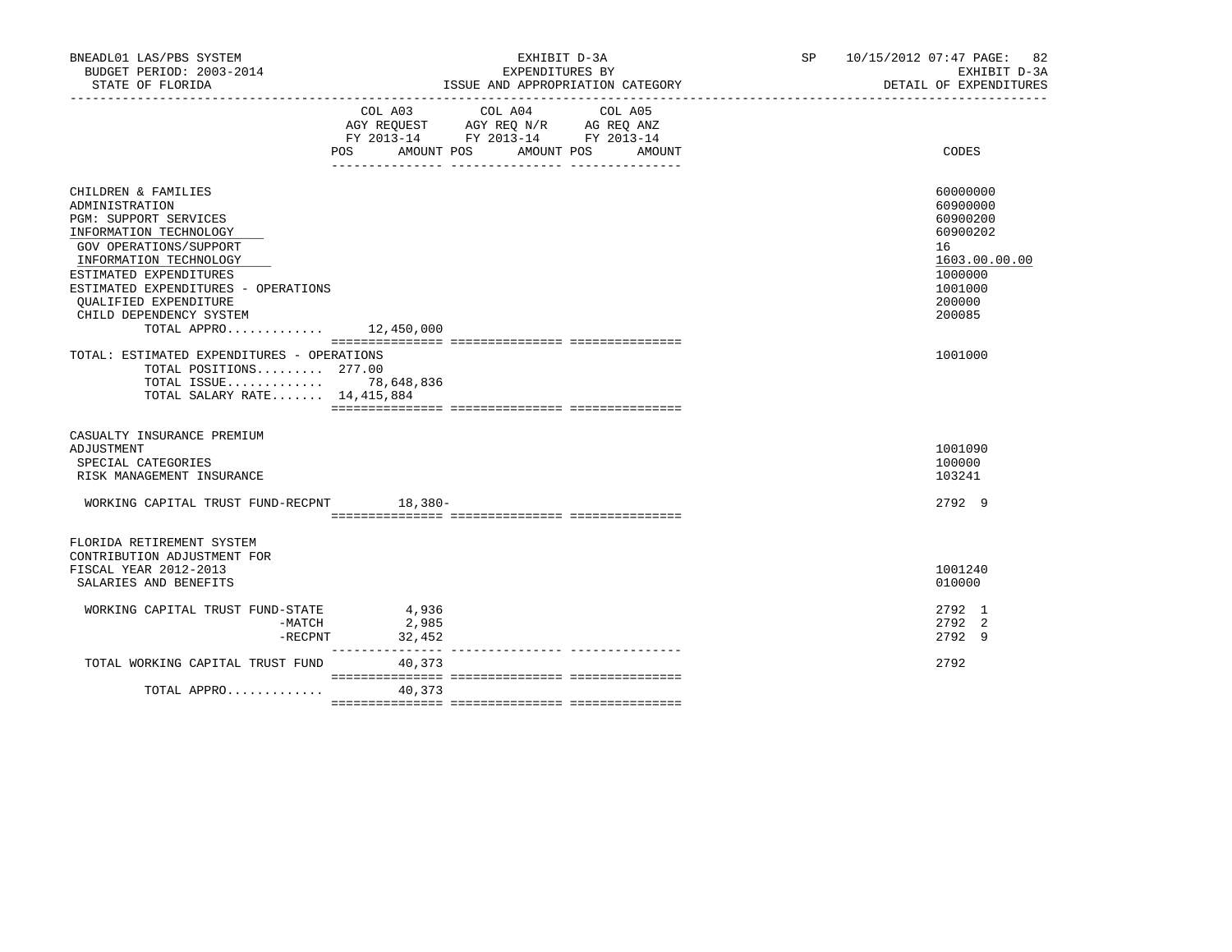| BNEADL01 LAS/PBS SYSTEM<br>BUDGET PERIOD: 2003-2014<br>STATE OF FLORIDA                                                                                                                              |                                              | EXHIBIT D-3A<br>EXPENDITURES BY                                                                                                                                                                                                      | ISSUE AND APPROPRIATION CATEGORY | SP | 10/15/2012 07:47 PAGE:<br>83<br>EXHIBIT D-3A<br>DETAIL OF EXPENDITURES         |
|------------------------------------------------------------------------------------------------------------------------------------------------------------------------------------------------------|----------------------------------------------|--------------------------------------------------------------------------------------------------------------------------------------------------------------------------------------------------------------------------------------|----------------------------------|----|--------------------------------------------------------------------------------|
|                                                                                                                                                                                                      | COL A03<br>POS AMOUNT POS AMOUNT POS AMOUNT  | COL A04<br>$\begin{array}{cccc}\n\text{COL A03} & \text{COL A04} & \text{COL A05} \\ \text{AGY REQUEST} & \text{AGY REQ} & \text{N/R} & \text{AG REQ ANZ} \\ \text{FY 2013-14} & \text{FY 2013-14} & \text{FY 2013-14}\n\end{array}$ | COL A05                          |    | CODES                                                                          |
| CHILDREN & FAMILIES<br>ADMINISTRATION<br>PGM: SUPPORT SERVICES<br>INFORMATION TECHNOLOGY<br>GOV OPERATIONS/SUPPORT<br>INFORMATION TECHNOLOGY<br>ESTIMATED EXPENDITURES<br>ADJUSTMENT TO STATE HEALTH |                                              |                                                                                                                                                                                                                                      |                                  |    | 60000000<br>60900000<br>60900200<br>60900202<br>16<br>1603.00.00.00<br>1000000 |
| INSURANCE PREMIUM CONTRIBUTION -<br>FISCAL YEAR 2012-13<br>SALARIES AND BENEFITS                                                                                                                     |                                              |                                                                                                                                                                                                                                      |                                  |    | 1001830<br>010000                                                              |
| WORKING CAPITAL TRUST FUND-STATE<br>-MATCH<br>-RECPNT                                                                                                                                                | 4,076<br>2,465<br>26,800<br>________________ |                                                                                                                                                                                                                                      |                                  |    | 2792 1<br>2792 2<br>2792 9                                                     |
| TOTAL WORKING CAPITAL TRUST FUND                                                                                                                                                                     | 33,341                                       |                                                                                                                                                                                                                                      |                                  |    | 2792                                                                           |
| TOTAL APPRO 33,341                                                                                                                                                                                   |                                              |                                                                                                                                                                                                                                      |                                  |    |                                                                                |
| ESTIMATED EXPENDITURES REALIGNMENT<br>INFORMATION TECHNOLOGY SHARED<br>SERVICES ALIGNMENT - ADD<br>SALARY RATE<br>SALARY RATE 77,872                                                                 |                                              |                                                                                                                                                                                                                                      |                                  |    | 2000000<br>2000240<br>000000                                                   |
|                                                                                                                                                                                                      |                                              |                                                                                                                                                                                                                                      |                                  |    |                                                                                |
| SALARIES AND BENEFITS<br>WORKING CAPITAL TRUST FUND-RECPNT 110,226                                                                                                                                   | 2.00                                         |                                                                                                                                                                                                                                      |                                  |    | 010000<br>2792 9                                                               |
|                                                                                                                                                                                                      |                                              |                                                                                                                                                                                                                                      |                                  |    |                                                                                |
| <b>EXPENSES</b>                                                                                                                                                                                      |                                              |                                                                                                                                                                                                                                      |                                  |    | 040000                                                                         |
| WORKING CAPITAL TRUST FUND-RECPNT                                                                                                                                                                    | 18,860                                       |                                                                                                                                                                                                                                      |                                  |    | 2792 9                                                                         |
| TOTAL: INFORMATION TECHNOLOGY SHARED<br>SERVICES ALIGNMENT - ADD<br>TOTAL POSITIONS 2.00<br>TOTAL ISSUE $129,086$                                                                                    |                                              |                                                                                                                                                                                                                                      |                                  |    | 2000240                                                                        |
| TOTAL SALARY RATE 77,872                                                                                                                                                                             |                                              |                                                                                                                                                                                                                                      |                                  |    |                                                                                |
| AGENCY ISSUE NARRATIVE:<br>2013-2014 BUDGET YEAR NARRATIVE:<br>ISSUE TITLE: Information Technology Shared Services Alignment - ADD                                                                   |                                              |                                                                                                                                                                                                                                      | IT COMPONENT? NO                 |    |                                                                                |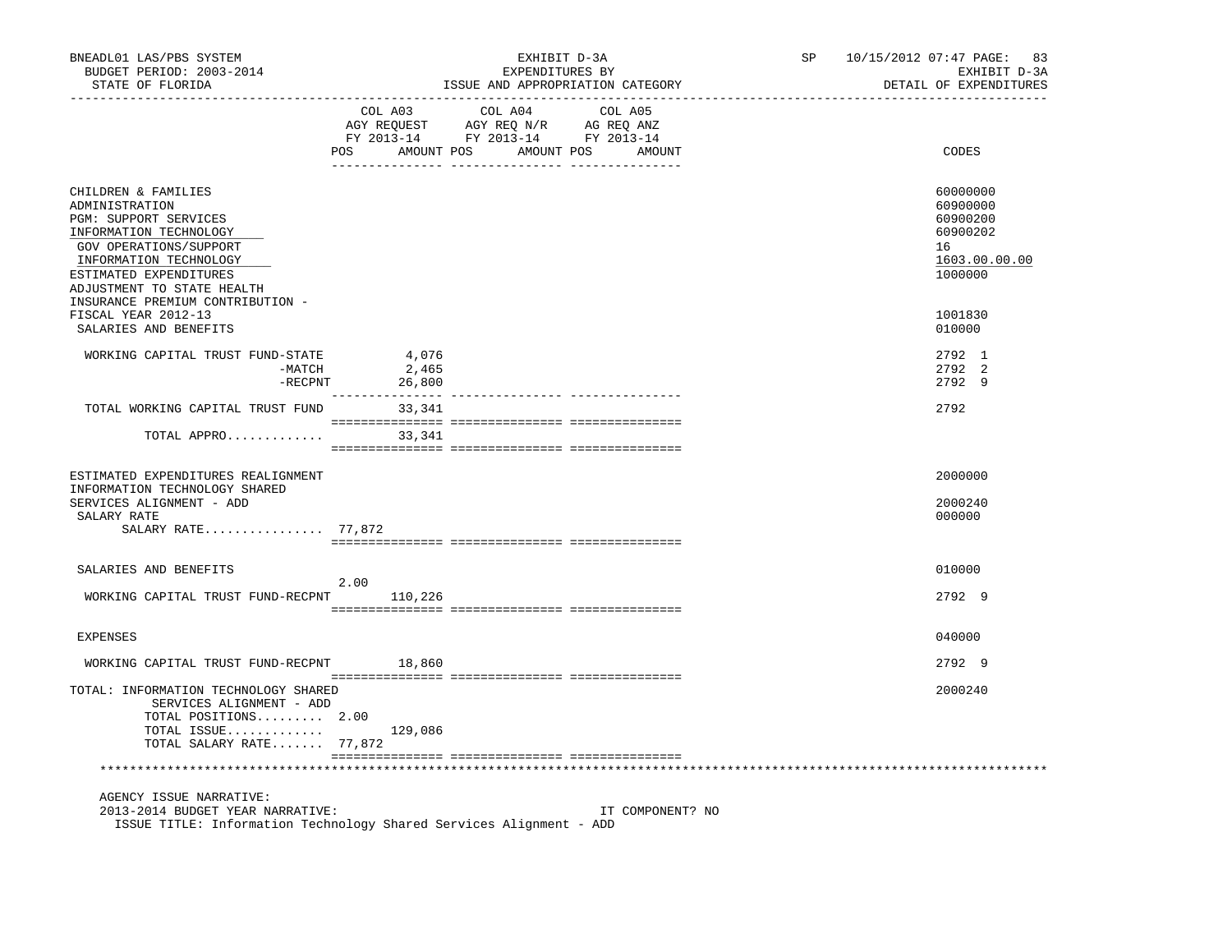| BNEADL01 LAS/PBS SYSTEM<br>BUDGET PERIOD: 2003-2014<br>STATE OF FLORIDA |            | EXPENDITURES BY                                                                                                                   | EXHIBIT D-3A<br>ISSUE AND APPROPRIATION CATEGORY | SP | 10/15/2012 07:47 PAGE: 84<br>EXHIBIT D-3A<br>DETAIL OF EXPENDITURES |
|-------------------------------------------------------------------------|------------|-----------------------------------------------------------------------------------------------------------------------------------|--------------------------------------------------|----|---------------------------------------------------------------------|
|                                                                         | <b>POS</b> | COL A03 COL A04 COL A05<br>AGY REOUEST AGY REO N/R AG REO ANZ<br>FY 2013-14 FY 2013-14 FY 2013-14<br>AMOUNT POS AMOUNT POS AMOUNT |                                                  |    | CODES                                                               |
| CHILDREN & FAMILIES<br>ADMINISTRATION                                   |            |                                                                                                                                   |                                                  |    | 60000000<br>60900000                                                |
| <b>PGM: SUPPORT SERVICES</b>                                            |            |                                                                                                                                   |                                                  |    | 60900200                                                            |
| INFORMATION TECHNOLOGY                                                  |            |                                                                                                                                   |                                                  |    | 60900202                                                            |
| GOV OPERATIONS/SUPPORT                                                  |            |                                                                                                                                   |                                                  |    | 16                                                                  |
| INFORMATION TECHNOLOGY                                                  |            |                                                                                                                                   |                                                  |    | 1603.00.00.00                                                       |
| ESTIMATED EXPENDITURES REALIGNMENT                                      |            |                                                                                                                                   |                                                  |    | 2000000                                                             |
| INFORMATION TECHNOLOGY SHARED                                           |            |                                                                                                                                   |                                                  |    |                                                                     |
| SERVICES ALIGNMENT - ADD                                                |            |                                                                                                                                   |                                                  |    | 2000240                                                             |

 SPECIFY WHICH AGENCY GOAL FROM THE FISCAL YEARS 2013-2014 THROUGH 2017-2018 STRATEGIC PLAN IS ADDRESSED BY THIS BUDGET ISSUE PROPOSAL: Goal 2 Effect Program Improvements: Apply proven best practices to maximize efficiencies and outcomes

#### SUMMARY:

 The Department requests the transfer of \$1,702,551 (\$582,914 General Revenue, \$842,282 Federal Grants Trust Fund, \$122,009 Welfare Transition Trust Fund, \$79,898 Social Services Block Grant, \$11,768 Alchohol, Drug Abuse, and Mental Health Trust Fund, and \$63,680 Administrative Trust Fund) and 22.00 FTE within the Department as a technical alignment for final implementation of shared services.

This issue is cost neutral across budget entities.

# PROBLEM STATEMENT:

 In Fiscal Year 2012-2013 the Department implemented Information Technology Shared Services (ITSS). A technical alignment of positions is necessary to fully implement ITSS. Shared Services Organizations arrange essential business support functions (i.e., finance, human resources, and information technology services) as a business unit to serve agency operations. Shared Services is the provision of a service by one part of an organization where the service was previously found in more than one part of the organization. The funding and resourcing of the service is shared and creates a cost-effective platform for service delivery by standardizing processes and delivery methods; consolidating people and technology around delivery structure; and reengineering work patterns to achieve world-class standards.

WHAT BENEFITS WILL BE OBTAINED BY FUNDING THIS ISSUE:

 This is a technical alignment of positions that fully implements the Department's Information Technology Shared Services (ITSS) approved during the 2012 Legislative Session (Issue Number: 1800120).

 WHAT UNDERLYING PROGRAM THEORY CHANGE IS INVOLVED IN THIS ISSUE (IF ANY): Not applicable

 WHAT IMPLEMENTATION MECHANISMS WILL BE CHANGED AS A RESULT OF THIS ISSUE (IF ANY): Not applicable

 FLORIDA STRATEGIC PLAN FOR ECONOMIC DEVELOPMENT: Not Applicable

 RETURN ON INVESTMENT (ROI): Not applicable

COST CALCULATIONS: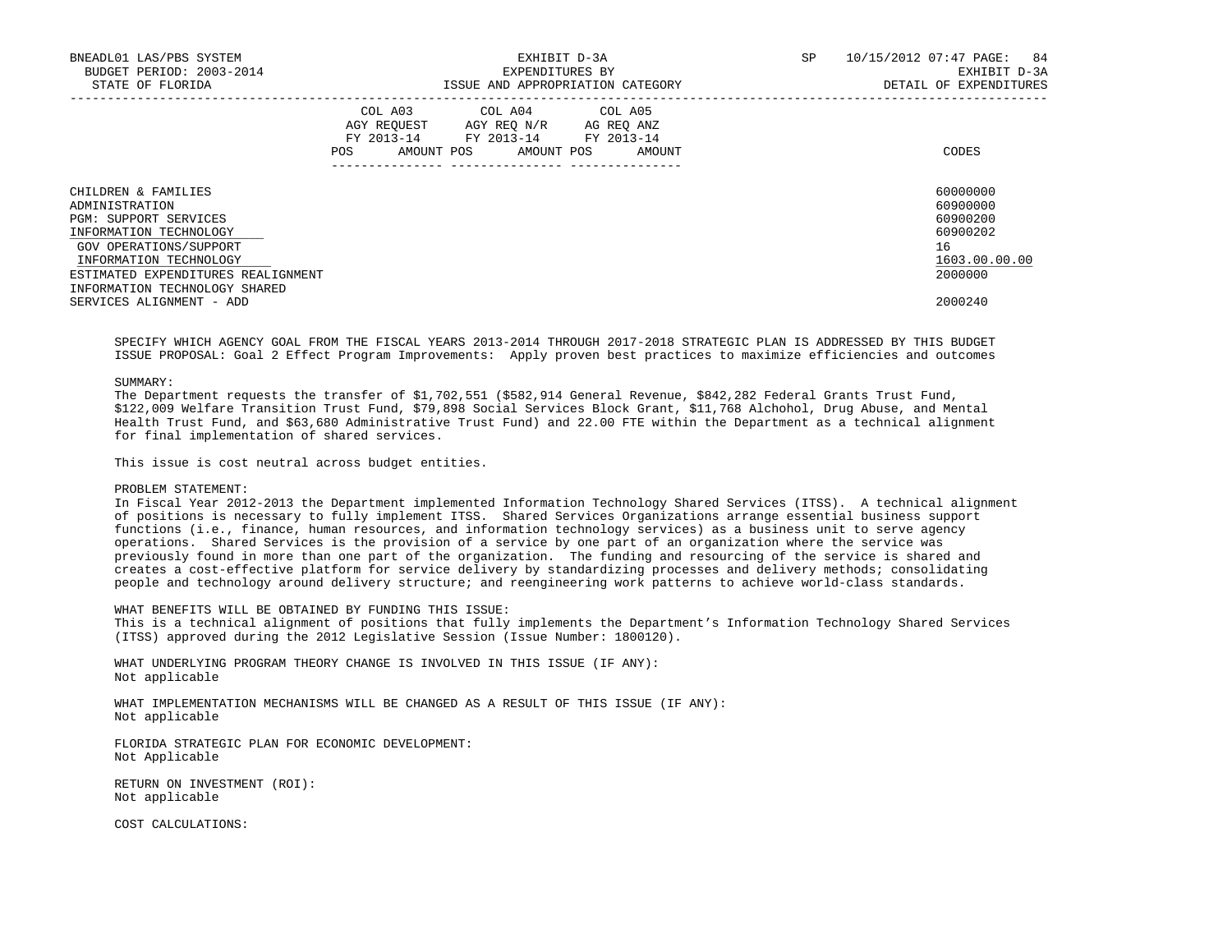| BNEADL01 LAS/PBS SYSTEM<br>BUDGET PERIOD: 2003-2014<br>STATE OF FLORIDA | EXHIBIT D-3A<br>EXPENDITURES BY<br>ISSUE AND APPROPRIATION CATEGORY |                                                                                                   |  |            |  |        | SP | 85<br>10/15/2012 07:47 PAGE:<br>EXHIBIT D-3A<br>DETAIL OF EXPENDITURES |
|-------------------------------------------------------------------------|---------------------------------------------------------------------|---------------------------------------------------------------------------------------------------|--|------------|--|--------|----|------------------------------------------------------------------------|
|                                                                         |                                                                     | COL A03 COL A04 COL A05<br>AGY REQUEST AGY REO N/R AG REO ANZ<br>FY 2013-14 FY 2013-14 FY 2013-14 |  |            |  |        |    |                                                                        |
|                                                                         | POS                                                                 | AMOUNT POS                                                                                        |  | AMOUNT POS |  | AMOUNT |    | CODES                                                                  |
| CHILDREN & FAMILIES                                                     |                                                                     |                                                                                                   |  |            |  |        |    | 60000000                                                               |
| ADMINISTRATION                                                          |                                                                     |                                                                                                   |  |            |  |        |    | 60900000                                                               |
| <b>PGM: SUPPORT SERVICES</b>                                            |                                                                     |                                                                                                   |  |            |  |        |    | 60900200                                                               |
| INFORMATION TECHNOLOGY                                                  |                                                                     |                                                                                                   |  |            |  |        |    | 60900202                                                               |
| GOV OPERATIONS/SUPPORT                                                  |                                                                     |                                                                                                   |  |            |  |        |    | 16                                                                     |
| INFORMATION TECHNOLOGY                                                  |                                                                     |                                                                                                   |  |            |  |        |    | 1603.00.00.00                                                          |
| ESTIMATED EXPENDITURES REALIGNMENT                                      |                                                                     |                                                                                                   |  |            |  |        |    | 2000000                                                                |
| INFORMATION TECHNOLOGY SHARED                                           |                                                                     |                                                                                                   |  |            |  |        |    |                                                                        |
| SERVICES ALIGNMENT - ADD                                                |                                                                     |                                                                                                   |  |            |  |        |    | 2000240                                                                |

 This is a cost neutral ADD/DEDUCT issue shifting Salary and Expenses within Department Budget Entities. The Other Adjustment Data (OAD) transaction associated with this request is based on the rate and budget necessary to fully restore the amounts transferred for 20 FTE positions from program offices to Information Technology in Fiscal Year 2012-2013. The additional OAD adjustment amount is based on the need to transfer two filled positions (as of September 4, 2012) from the programs to Information Technology. \*\*\*\*\*\*\*\*\*\*\*\*\*\*\*\*\*\*\*\*\*\*\*\*\*\*\*\*\*\*\*\*\*\*\*\*\*\*\*\*\*\*\*\*\*\*\*\*\*\*\*\*\*\*\*\*\*\*\*\*\*\*\*\*\*\*\*\*\*\*\*\*\*\*\*\*\*\*\*\*\*\*\*\*\*\*\*\*\*\*\*\*\*\*\*\*\*\*\*\*\*\*\*\*\*\*\*\*\*\*\*\*\*\*\*\*\*\*\*\*\*\*\*\*\*\*\*

|                                                                                        |      |             | FTE BASE RATE ADDITIVES BENEFITS SUBTOTAL % AND BENEFITS |                    | LAPSE LAPSED SALARIES     |
|----------------------------------------------------------------------------------------|------|-------------|----------------------------------------------------------|--------------------|---------------------------|
| A03 - AGY REQUEST FY 2013-14                                                           |      |             |                                                          |                    |                           |
| CHANGES TO CURRENTLY AUTHORIZED POSITIONS<br>2052 DISTRIBUTED COMPUTER SYSTEMS ANALYST |      |             |                                                          |                    |                           |
| C2052 001                                                                              | 1.00 | 36,608      |                                                          | 14,873 51,481 0.00 | 51,481                    |
| 2124 SENIOR NETWORK SYSTEMS ANALYST                                                    |      |             |                                                          |                    |                           |
| C2124 001                                                                              |      | 1.00 41,264 |                                                          |                    | 15,470 56,734 0.00 56,734 |
| TOTALS FOR ISSUE BY FUND                                                               |      |             |                                                          |                    |                           |
| 2792 WORKING CAPITAL TRUST FUND                                                        |      |             |                                                          |                    | 108,215                   |
|                                                                                        |      | 2.00 77,872 |                                                          | 30,343 108,215     | 108,215                   |
|                                                                                        |      |             |                                                          |                    |                           |
| OTHER SALARY AMOUNT<br>2792 WORKING CAPITAL TRUST FUND                                 |      |             |                                                          |                    | 2,011                     |
|                                                                                        |      |             |                                                          |                    |                           |
|                                                                                        |      |             |                                                          |                    | 110,226                   |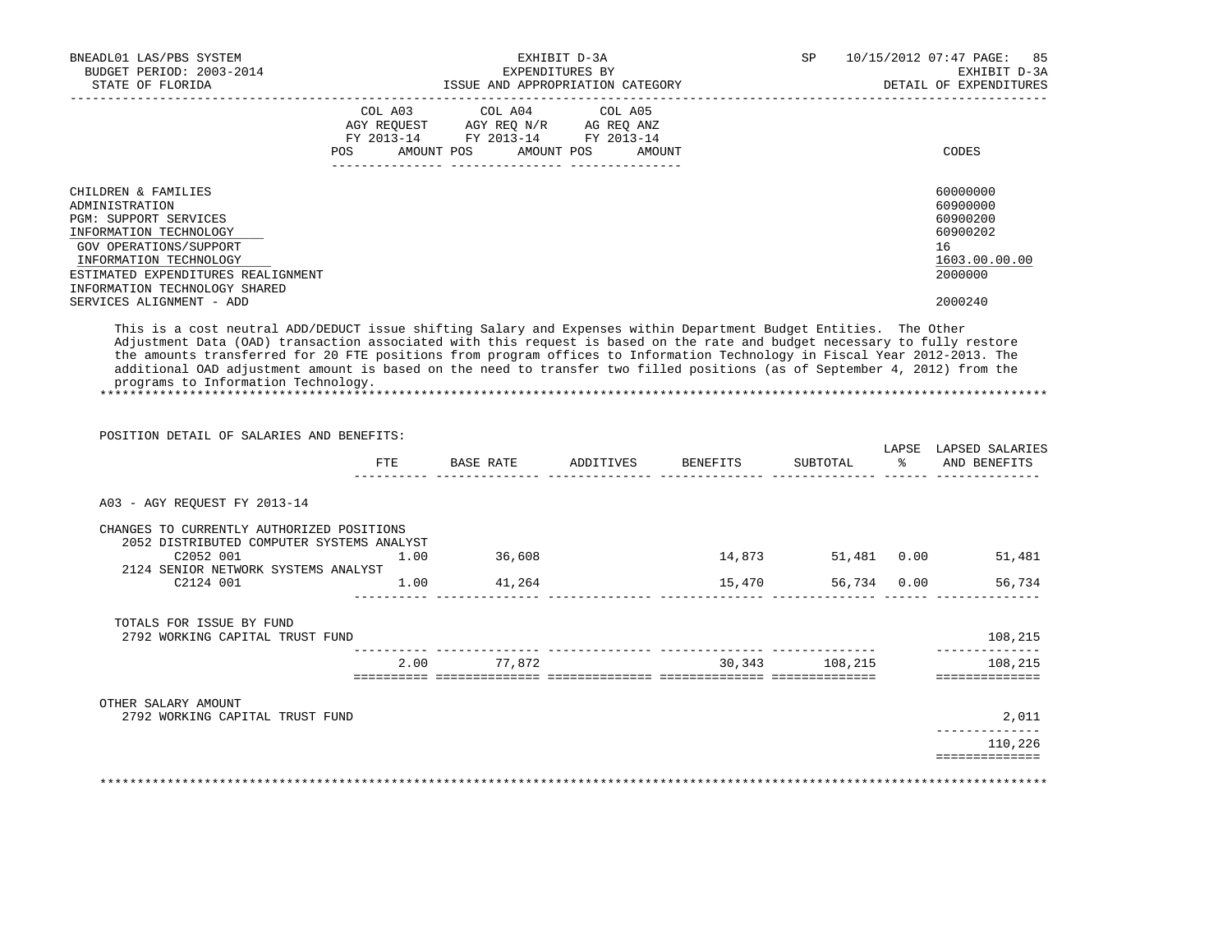| BNEADL01 LAS/PBS SYSTEM<br>BUDGET PERIOD: 2003-2014<br>STATE OF FLORIDA                                                                                                                                                                                                                     | EXHIBIT D-3A<br>EXPENDITURES BY<br>ISSUE AND APPROPRIATION CATEGORY                                                                                                                   | SP 10/15/2012 07:47 PAGE: 86<br>EXHIBIT D-3A<br>DETAIL OF EXPENDITURES                              |
|---------------------------------------------------------------------------------------------------------------------------------------------------------------------------------------------------------------------------------------------------------------------------------------------|---------------------------------------------------------------------------------------------------------------------------------------------------------------------------------------|-----------------------------------------------------------------------------------------------------|
|                                                                                                                                                                                                                                                                                             | COL A03 COL A04 COL A05<br>AGY REQUEST AGY REQ N/R AG REQ ANZ<br>FY 2013-14 FY 2013-14 FY 2013-14<br>POS<br>AMOUNT POS<br>AMOUNT POS<br>AMOUNT<br>_____ ________________ ____________ | CODES                                                                                               |
| CHILDREN & FAMILIES<br>ADMINISTRATION<br>PGM: SUPPORT SERVICES<br>INFORMATION TECHNOLOGY<br>GOV OPERATIONS/SUPPORT<br>INFORMATION TECHNOLOGY<br>ESTIMATED EXPENDITURES REALIGNMENT<br>INFORMATION TECHNOLOGY SHARED<br>SERVICES ALIGNMENT - DEDUCT<br>SALARY RATE<br>SALARY RATE 1,036,924- |                                                                                                                                                                                       | 60000000<br>60900000<br>60900200<br>60900202<br>16<br>1603.00.00.00<br>2000000<br>2000250<br>000000 |
| SALARIES AND BENEFITS<br>WORKING CAPITAL TRUST FUND-RECPNT 1,385,910-                                                                                                                                                                                                                       | $20.00 -$                                                                                                                                                                             | 010000<br>2792 9                                                                                    |
| <b>EXPENSES</b>                                                                                                                                                                                                                                                                             |                                                                                                                                                                                       | 040000                                                                                              |
| WORKING CAPITAL TRUST FUND-RECPNT                                                                                                                                                                                                                                                           | 187,555-                                                                                                                                                                              | 27929                                                                                               |
| TOTAL: INFORMATION TECHNOLOGY SHARED<br>SERVICES ALIGNMENT - DEDUCT<br>TOTAL POSITIONS 20.00-<br>TOTAL ISSUE 1,573,465-<br>TOTAL SALARY RATE 1,036,924-                                                                                                                                     |                                                                                                                                                                                       | 2000250                                                                                             |
|                                                                                                                                                                                                                                                                                             |                                                                                                                                                                                       |                                                                                                     |
| AGENCY ISSUE NARRATIVE:<br>2013-2014 BUDGET YEAR NARRATIVE:                                                                                                                                                                                                                                 | IT COMPONENT? NO<br>ISSUE TITLE: Information Technology Shared Services Alignment - DEDUCT                                                                                            |                                                                                                     |

 SPECIFY WHICH AGENCY GOAL FROM THE FISCAL YEARS 2013-2014 THROUGH 2017-2018 STRATEGIC PLAN IS ADDRESSED BY THIS BUDGET ISSUE PROPOSAL: Goal 2 Effect Program Improvements: Apply proven best practices to maximize efficiencies and outcomes

### SUMMARY:

The Department requests the transfer of \$1,702,551 (\$582,914 General Revenue, \$842,282 Federal Grants Trust Fund, \$122,009 Welfare Transition Trust Fund, \$79,898 Social Services Block Grant, \$11,768 Alchohol, Drug Abuse, and Mental Health Trust Fund, and \$63,680 Administrative Trust Fund) and 22.00 FTE within the Department as a technical alignment for final implementation of shared services.

This issue is cost neutral across budget entities.

## PROBLEM STATEMENT:

 In Fiscal Year 2012-2013 the Department implemented Information Technology Shared Services (ITSS). A technical alignment of positions is necessary to fully implement ITSS. Shared Services Organizations arrange essential business support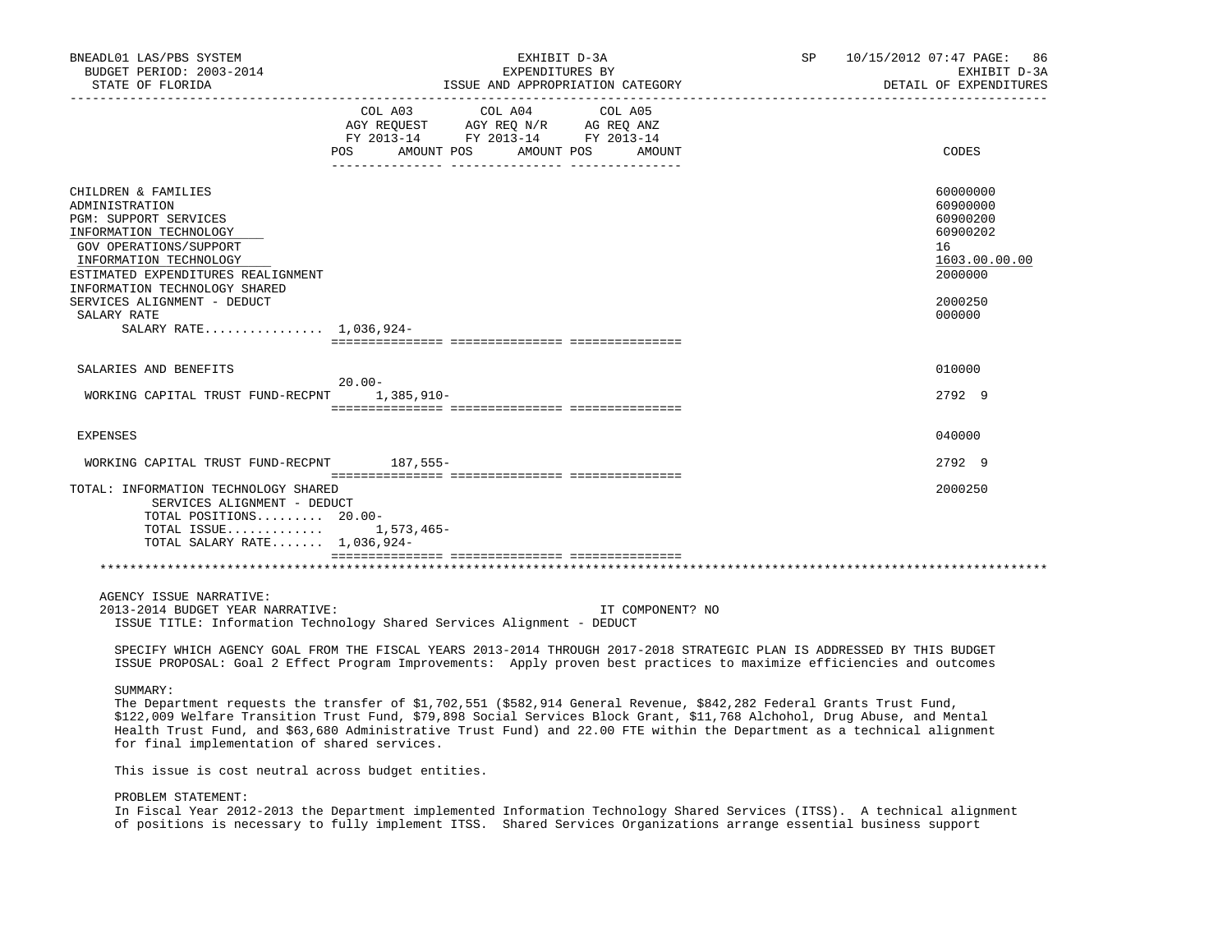| BNEADL01 LAS/PBS SYSTEM<br>BUDGET PERIOD: 2003-2014<br>STATE OF FLORIDA                                                                                                                                                    | EXHIBIT D-3A<br>EXPENDITURES BY<br>ISSUE AND APPROPRIATION CATEGORY                                                                         | 10/15/2012 07:47 PAGE: 87<br>SP<br>EXHIBIT D-3A<br>DETAIL OF EXPENDITURES      |
|----------------------------------------------------------------------------------------------------------------------------------------------------------------------------------------------------------------------------|---------------------------------------------------------------------------------------------------------------------------------------------|--------------------------------------------------------------------------------|
|                                                                                                                                                                                                                            | COL A03 COL A04 COL A05<br>AGY REQUEST AGY REQ N/R AG REQ ANZ<br>FY 2013-14 FY 2013-14 FY 2013-14<br>AMOUNT POS AMOUNT POS<br>AMOUNT<br>POS | CODES                                                                          |
| CHILDREN & FAMILIES<br>ADMINISTRATION<br><b>PGM: SUPPORT SERVICES</b><br>INFORMATION TECHNOLOGY<br>GOV OPERATIONS/SUPPORT<br>INFORMATION TECHNOLOGY<br>ESTIMATED EXPENDITURES REALIGNMENT<br>INFORMATION TECHNOLOGY SHARED |                                                                                                                                             | 60000000<br>60900000<br>60900200<br>60900202<br>16<br>1603.00.00.00<br>2000000 |
| SERVICES ALIGNMENT - DEDUCT                                                                                                                                                                                                |                                                                                                                                             | 2000250                                                                        |

 functions (i.e., finance, human resources, and information technology services) as a business unit to serve agency operations. Shared Services is the provision of a service by one part of an organization where the service was previously found in more than one part of the organization. The funding and resourcing of the service is shared and creates a cost-effective platform for service delivery by standardizing processes and delivery methods; consolidating people and technology around delivery structure; and reengineering work patterns to achieve world-class standards.

WHAT BENEFITS WILL BE OBTAINED BY FUNDING THIS ISSUE:

 This is a technical alignment of positions that fully implements the Department's Information Technology Shared Services (ITSS) approved during the 2012 Legislative Session (Issue Number: 1800120).

 WHAT UNDERLYING PROGRAM THEORY CHANGE IS INVOLVED IN THIS ISSUE (IF ANY): Not applicable

 WHAT IMPLEMENTATION MECHANISMS WILL BE CHANGED AS A RESULT OF THIS ISSUE (IF ANY): Not applicable

 FLORIDA STRATEGIC PLAN FOR ECONOMIC DEVELOPMENT: Not Applicable

 RETURN ON INVESTMENT (ROI): Not applicable

COST CALCULATIONS:

 This is a cost neutral ADD/DEDUCT issue shifting Salary and Expenses within Department Budget Entities. The Other Adjustment Data (OAD) transaction associated with this request is based on the rate and budget necessary to fully restore the amounts transferred for 20 FTE positions from program offices to Information Technology in Fiscal Year 2012-2013. The additional OAD adjustment amount is based on the need to transfer two filled positions (as of September 4, 2012) from the programs to Information Technology.

\*\*\*\*\*\*\*\*\*\*\*\*\*\*\*\*\*\*\*\*\*\*\*\*\*\*\*\*\*\*\*\*\*\*\*\*\*\*\*\*\*\*\*\*\*\*\*\*\*\*\*\*\*\*\*\*\*\*\*\*\*\*\*\*\*\*\*\*\*\*\*\*\*\*\*\*\*\*\*\*\*\*\*\*\*\*\*\*\*\*\*\*\*\*\*\*\*\*\*\*\*\*\*\*\*\*\*\*\*\*\*\*\*\*\*\*\*\*\*\*\*\*\*\*\*\*\*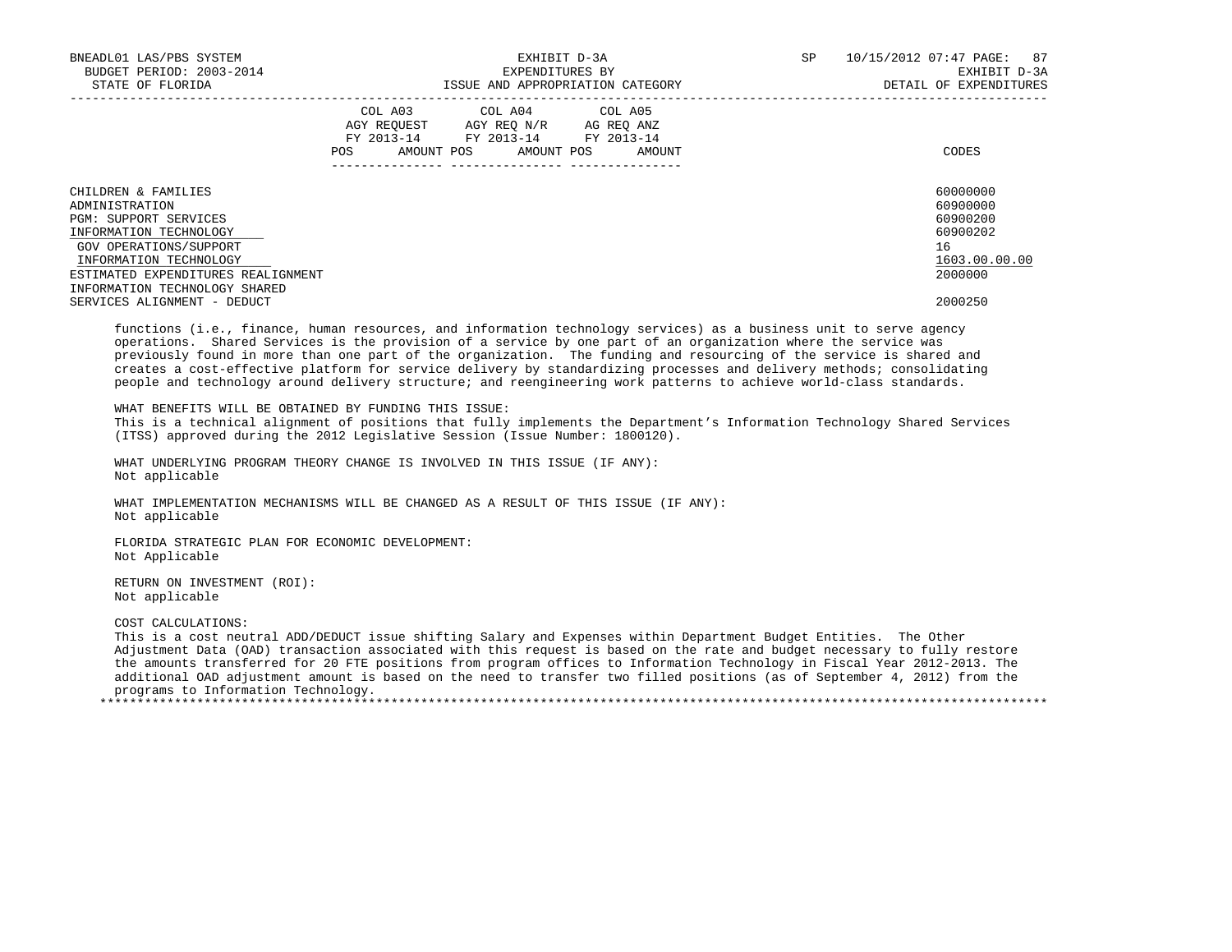| BNEADL01 LAS/PBS SYSTEM<br>BUDGET PERIOD: 2003-2014<br>STATE OF FLORIDA                                                                                                                                                                            |                | ISSUE AND APPROPRIATION CATEGORY                                                                                  | EXHIBIT D-3A<br>EXPENDITURES BY |          |          |      | SP 10/15/2012 07:47 PAGE: 88<br>EXHIBIT D-3A<br>DETAIL OF EXPENDITURES                    |
|----------------------------------------------------------------------------------------------------------------------------------------------------------------------------------------------------------------------------------------------------|----------------|-------------------------------------------------------------------------------------------------------------------|---------------------------------|----------|----------|------|-------------------------------------------------------------------------------------------|
|                                                                                                                                                                                                                                                    | COL A03<br>POS | COL A04<br>AGY REQUEST AGY REQ N/R AG REQ ANZ<br>FY 2013-14 FY 2013-14 FY 2013-14<br>AMOUNT POS AMOUNT POS AMOUNT | COL A05                         |          |          |      | CODES                                                                                     |
| CHILDREN & FAMILIES<br>ADMINISTRATION<br>PGM: SUPPORT SERVICES<br>INFORMATION TECHNOLOGY<br>GOV OPERATIONS/SUPPORT<br>INFORMATION TECHNOLOGY<br>ESTIMATED EXPENDITURES REALIGNMENT<br>INFORMATION TECHNOLOGY SHARED<br>SERVICES ALIGNMENT - DEDUCT |                |                                                                                                                   |                                 |          |          |      | 60000000<br>60900000<br>60900200<br>60900202<br>16<br>1603.00.00.00<br>2000000<br>2000250 |
| POSITION DETAIL OF SALARIES AND BENEFITS:                                                                                                                                                                                                          | FTE            | BASE RATE                                                                                                         | ADDITIVES                       | BENEFITS | SUBTOTAL | န္   | LAPSE LAPSED SALARIES<br>AND BENEFITS                                                     |
| A03 - AGY REQUEST FY 2013-14                                                                                                                                                                                                                       |                |                                                                                                                   |                                 |          |          |      |                                                                                           |
| CHANGES TO CURRENTLY AUTHORIZED POSITIONS<br>P101 PROPOSED CLASS CODE                                                                                                                                                                              |                |                                                                                                                   |                                 |          |          |      |                                                                                           |
| C0001 001                                                                                                                                                                                                                                          | $20.00 -$      |                                                                                                                   |                                 |          |          | 0.00 |                                                                                           |
| TOTALS FOR ISSUE BY FUND                                                                                                                                                                                                                           |                |                                                                                                                   |                                 |          |          |      |                                                                                           |
|                                                                                                                                                                                                                                                    | $20.00 -$      |                                                                                                                   |                                 |          |          |      | ==============                                                                            |
| RA06 RATE ADJ - NO FTE - NO SALARY - NO BENEFITS<br>C0002 001                                                                                                                                                                                      |                | 1,036,924-                                                                                                        |                                 |          |          |      |                                                                                           |
| TOTAL SALARY RATE                                                                                                                                                                                                                                  |                | 1,036,924-                                                                                                        |                                 |          |          |      |                                                                                           |
| OTHER SALARY AMOUNT                                                                                                                                                                                                                                |                |                                                                                                                   |                                 |          |          |      | ==============                                                                            |
| 2792 WORKING CAPITAL TRUST FUND                                                                                                                                                                                                                    |                |                                                                                                                   |                                 |          |          |      | 1,385,910-                                                                                |
|                                                                                                                                                                                                                                                    |                |                                                                                                                   |                                 |          |          |      | $1,385,910-$<br>==============                                                            |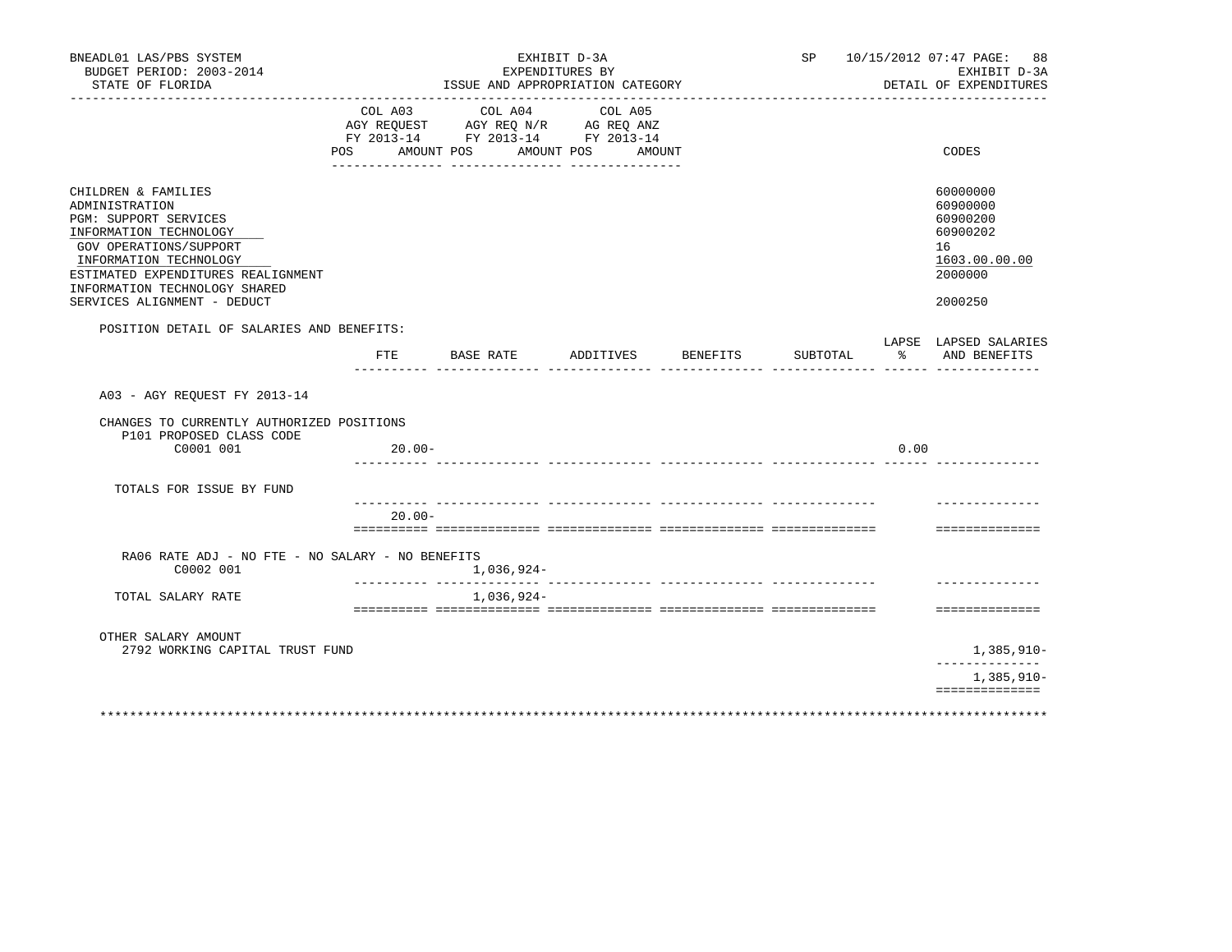| BNEADL01 LAS/PBS SYSTEM<br>BUDGET PERIOD: 2003-2014<br>STATE OF FLORIDA                                                                                                                                                                        | EXHIBIT D-3A<br>EXPENDITURES BY<br>ISSUE AND APPROPRIATION CATEGORY                                                                                                                                                                                                                                       | SP | 10/15/2012 07:47 PAGE: 89<br>EXHIBIT D-3A<br>DETAIL OF EXPENDITURES            |
|------------------------------------------------------------------------------------------------------------------------------------------------------------------------------------------------------------------------------------------------|-----------------------------------------------------------------------------------------------------------------------------------------------------------------------------------------------------------------------------------------------------------------------------------------------------------|----|--------------------------------------------------------------------------------|
|                                                                                                                                                                                                                                                | COL A04<br>COL A03<br>COL A05<br>$\begin{tabular}{lllllll} \bf AGY \;\; REQUEST \hspace{1cm} AGY \;\; REQ \;\; N/R \hspace{1cm} \bf AG \;\; REQ \;\; ANZ \\ \bf FY \;\; 2013-14 \hspace{1cm} FY \;\; 2013-14 \hspace{1cm} FY \;\; 2013-14 \end{tabular}$<br>AMOUNT POS AMOUNT POS<br><b>POS</b><br>AMOUNT |    | CODES                                                                          |
| CHILDREN & FAMILIES<br>ADMINISTRATION<br><b>PGM: SUPPORT SERVICES</b><br>INFORMATION TECHNOLOGY<br>GOV OPERATIONS/SUPPORT<br>INFORMATION TECHNOLOGY<br>NONRECURRING EXPENDITURES<br>NEW TECHNOLOGY SOLUTION FOR<br>FLORIDA'S PUBLIC ASSISTANCE |                                                                                                                                                                                                                                                                                                           |    | 60000000<br>60900000<br>60900200<br>60900202<br>16<br>1603.00.00.00<br>2100000 |
| ELIGIBILITY SYSTEM<br>QUALIFIED EXPENDITURE<br>FL PUB ASSISTANCE ELIG SYS                                                                                                                                                                      |                                                                                                                                                                                                                                                                                                           |    | 2103142<br>200000<br>200083                                                    |
| $\begin{tabular}{lllllll} \textbf{WORKING CAPITAL TRUST FUND-MATCH} & & 3,252,557--\\ & & -RECPNT & 29,273,008-- \end{tabular}$                                                                                                                |                                                                                                                                                                                                                                                                                                           |    | 2792 2<br>2792 9                                                               |
| TOTAL WORKING CAPITAL TRUST FUND 32,525,565-                                                                                                                                                                                                   |                                                                                                                                                                                                                                                                                                           |    | 2792                                                                           |
| TOTAL APPRO                                                                                                                                                                                                                                    | $32,525,565-$                                                                                                                                                                                                                                                                                             |    |                                                                                |
| AUTOMATIC UPDATE OF ELIGIBILITY<br>INFORMATION WITHOUT STAFF<br><b>INTERVENTION</b><br>SPECIAL CATEGORIES<br>COMPUTER RELATED EXPENSES<br>WORKING CAPITAL TRUST FUND-RECPNT                                                                    | 711,200-                                                                                                                                                                                                                                                                                                  |    | 2103143<br>100000<br>100644<br>2792 9                                          |
| CHILD DEPENDENCY INFORMATION<br>MANAGEMENT REDESIGN<br><b>OUALIFIED EXPENDITURE</b><br>CHILD DEPENDENCY SYSTEM                                                                                                                                 |                                                                                                                                                                                                                                                                                                           |    | 2103144<br>200000<br>200085                                                    |
| WORKING CAPITAL TRUST FUND-MATCH 1,960,000-<br>$-$ RECPNT                                                                                                                                                                                      | $10,490,000 -$                                                                                                                                                                                                                                                                                            |    | 2792 2<br>2792 9                                                               |
| TOTAL WORKING CAPITAL TRUST FUND                                                                                                                                                                                                               | 12,450,000-                                                                                                                                                                                                                                                                                               |    | 2792                                                                           |
| TOTAL APPRO 12,450,000-                                                                                                                                                                                                                        |                                                                                                                                                                                                                                                                                                           |    |                                                                                |
|                                                                                                                                                                                                                                                |                                                                                                                                                                                                                                                                                                           |    |                                                                                |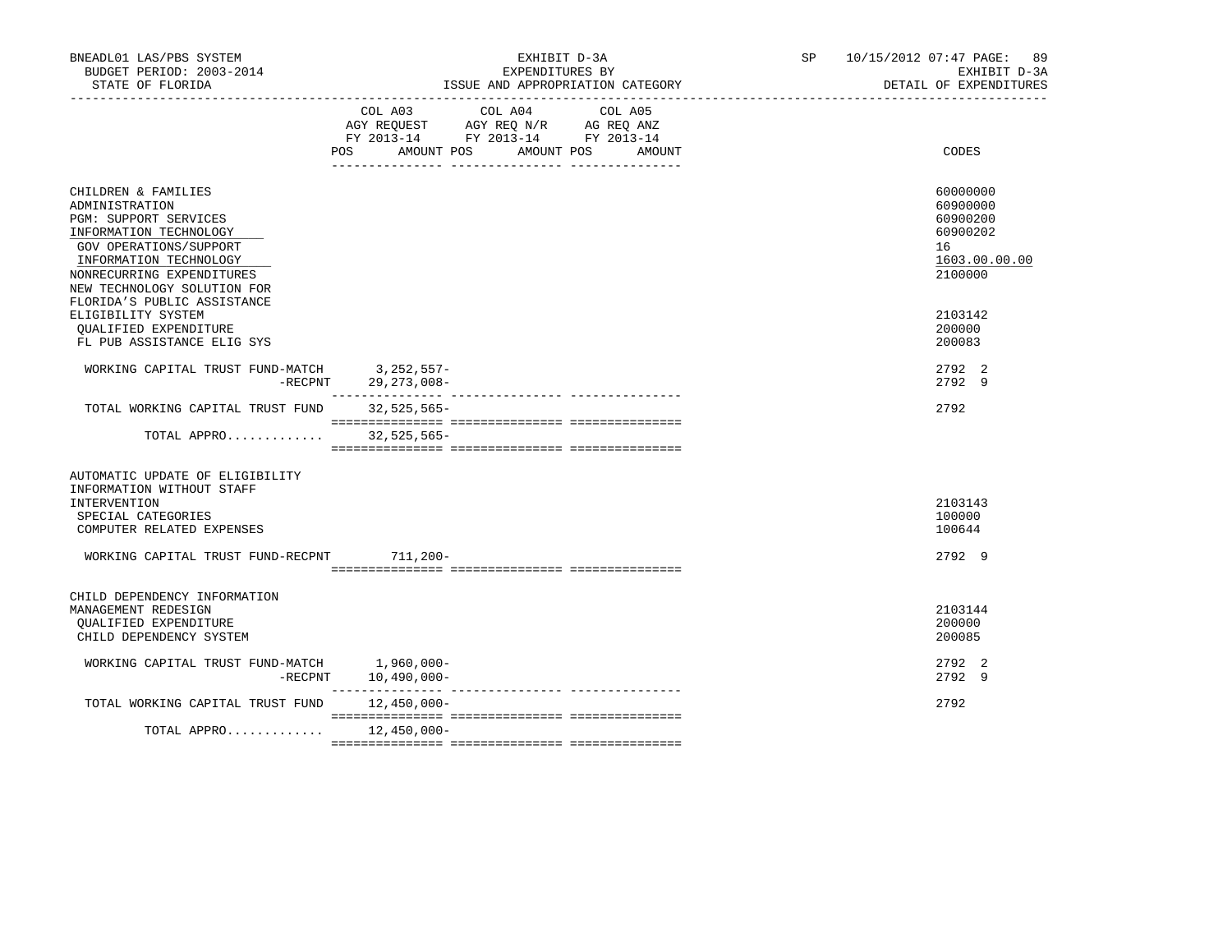| BNEADL01 LAS/PBS SYSTEM<br>BUDGET PERIOD: 2003-2014<br>STATE OF FLORIDA                                                                                                                                                                                                                            |                                             | EXHIBIT D-3A<br>EXPENDITURES BY                                                | ISSUE AND APPROPRIATION CATEGORY | SP | 10/15/2012 07:47 PAGE:<br>90<br>EXHIBIT D-3A<br>DETAIL OF EXPENDITURES |
|----------------------------------------------------------------------------------------------------------------------------------------------------------------------------------------------------------------------------------------------------------------------------------------------------|---------------------------------------------|--------------------------------------------------------------------------------|----------------------------------|----|------------------------------------------------------------------------|
|                                                                                                                                                                                                                                                                                                    | COL A03<br>POS AMOUNT POS AMOUNT POS AMOUNT | COL A04<br>COLOR NOT COLOR NOT BELOW THE COLOR NOT BELOW AS A BOULD FY 2013-14 | COL A05                          |    | CODES                                                                  |
| CHILDREN & FAMILIES<br>ADMINISTRATION<br>PGM: SUPPORT SERVICES<br>INFORMATION TECHNOLOGY<br>GOV OPERATIONS/SUPPORT<br>INFORMATION TECHNOLOGY<br>ANNUALIZATION OF ADMINISTERED                                                                                                                      |                                             |                                                                                |                                  |    | 60000000<br>60900000<br>60900200<br>60900202<br>16<br>1603.00.00.00    |
| FUNDS APPROPRIATIONS<br>STATE HEALTH INSURANCE ADJUSTMENT<br>FOR FY 2012-13 - 10 MONTHS<br>ANNUALIZATION<br>SALARIES AND BENEFITS                                                                                                                                                                  |                                             |                                                                                |                                  |    | 26A0000<br>26A1830<br>010000                                           |
| WORKING CAPITAL TRUST FUND-STATE<br>$-$ RECPNT                                                                                                                                                                                                                                                     | 0-STATE 20,380<br>-MATCH 12,325<br>134,000  |                                                                                |                                  |    | 2792 1<br>2792 2<br>2792 9                                             |
| TOTAL WORKING CAPITAL TRUST FUND 166,705                                                                                                                                                                                                                                                           |                                             |                                                                                |                                  |    | 2792                                                                   |
| TOTAL APPRO $166,705$                                                                                                                                                                                                                                                                              |                                             |                                                                                |                                  |    |                                                                        |
| WORKLOAD<br>FLORIDA SAFE FAMILIES - ONGOING<br>ENHANCEMENTS RELATED TO MAINTENANCE<br>AND OPERATIONS<br>SPECIAL CATEGORIES<br>COMPUTER RELATED EXPENSES                                                                                                                                            |                                             |                                                                                |                                  |    | 3000000<br>3007520<br>100000<br>100644                                 |
| WORKING CAPITAL TRUST FUND-RECPNT 3,600,000                                                                                                                                                                                                                                                        |                                             |                                                                                |                                  |    | 2792 9                                                                 |
|                                                                                                                                                                                                                                                                                                    |                                             |                                                                                |                                  |    |                                                                        |
| AGENCY ISSUE NARRATIVE:<br>2013-2014 BUDGET YEAR NARRATIVE:<br>ISSUE TITLE: Florida Safe Families - Ongoing Enhancements Related to Maintenance and Operations                                                                                                                                     |                                             |                                                                                | IT COMPONENT? NO                 |    |                                                                        |
| SPECIFY WHICH AGENCY GOAL FROM THE FISCAL YEARS 2013-2014 THROUGH 2017-2018 STRATEGIC PLAN IS ADDRESSED BY THIS BUDGET<br>ISSUE PROPOSAL: Empower Frontline Staff: Provide the support and tools employees need to deliver world class service to<br>Floridians                                    |                                             |                                                                                |                                  |    |                                                                        |
| SUMMARY:<br>The Department requests \$3,600,000 (\$3,068,366 General Revenue and \$531,634 Federal Grants Trust Fund) of budget<br>authority to cover ongoing enhancements related to maintenance and operations for the Florida Safe Families Network<br>(FSFN) system for Fiscal Year 2013-2014. |                                             |                                                                                |                                  |    |                                                                        |
| PROBLEM STATEMENT:<br>Ongoing enhancements related to maintenance and operations of the FSFN system is mission critical to the Department of                                                                                                                                                       |                                             |                                                                                |                                  |    |                                                                        |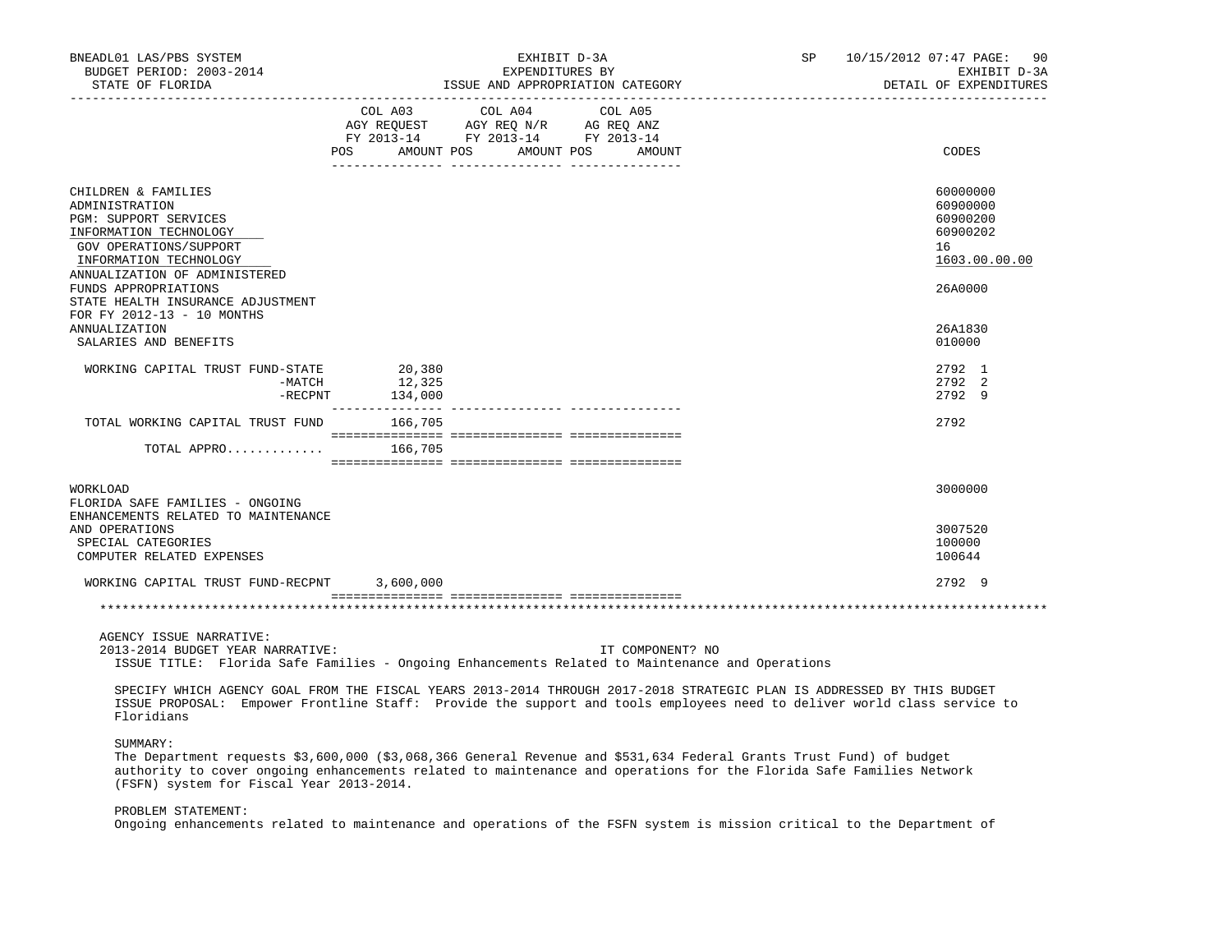| BNEADL01 LAS/PBS SYSTEM<br>BUDGET PERIOD: 2003-2014<br>STATE OF FLORIDA                                                                                                                            | EXHIBIT D-3A<br>EXPENDITURES BY<br>ISSUE AND APPROPRIATION CATEGORY                                                                         | SP<br>10/15/2012 07:47 PAGE:<br>91<br>EXHIBIT D-3A<br>DETAIL OF EXPENDITURES   |
|----------------------------------------------------------------------------------------------------------------------------------------------------------------------------------------------------|---------------------------------------------------------------------------------------------------------------------------------------------|--------------------------------------------------------------------------------|
|                                                                                                                                                                                                    | COL A03 COL A04 COL A05<br>AGY REQUEST AGY REQ N/R AG REQ ANZ<br>FY 2013-14 FY 2013-14 FY 2013-14<br>AMOUNT POS AMOUNT POS<br>POS<br>AMOUNT | CODES                                                                          |
| CHILDREN & FAMILIES<br>ADMINISTRATION<br><b>PGM: SUPPORT SERVICES</b><br>INFORMATION TECHNOLOGY<br>GOV OPERATIONS/SUPPORT<br>INFORMATION TECHNOLOGY<br>WORKLOAD<br>FLORIDA SAFE FAMILIES - ONGOING |                                                                                                                                             | 60000000<br>60900000<br>60900200<br>60900202<br>16<br>1603.00.00.00<br>3000000 |
| ENHANCEMENTS RELATED TO MAINTENANCE<br>AND OPERATIONS                                                                                                                                              |                                                                                                                                             | 3007520                                                                        |

 Children and Families. The Department has recently selected a vendor for the Child Welfare Transformation activities that will build upon the FSFN system. To ensure that the existing system is routinely enhanced as part of maintenance to support the Transformation, the Department will need an additional \$3,600,000 for Fiscal Year 2013-2014.

 The Child Welfare Transformation activities and funding are separate and distinct from ongoing routine enhancements associated with maintenance of the current system, but are equally necessary to adhere to the terms and conditions for federal enhanced funding received for system development.

 WHAT BENEFITS WILL BE OBTAINED BY FUNDING THIS ISSUE: Continuity of support for a system critical to child welfare Better services to children and community-based care providers Ability to support the Child Welfare Transformation activities Ability to avoid federal disallowances for non-compliance

 WHAT UNDERLYING PROGRAM THEORY CHANGE IS INVOLVED IN THIS ISSUE (IF ANY): Not Applicable

 WHAT IMPLEMENTATION MECHANISMS WILL BE CHANGES AS A RESULT OF THIS ISSUE (IF ANY): In anticipation of the Fiscal Year 2013-2014 funding, the Department will develop plans for the FSFN transition from development through warranty in Fiscal Year 2012-2013 to ongoing enhancements related to maintenance and operations in Fiscal Year 2013-2014.

FLORIDA STRATEGIC PLAN FOR ECONOMIC DEVELOPMENT:

 The FSFN program changes that required the increased maintenance cost and the ongoing enhancements related to maintenance and operations substantially improved both the efficiency and effectiveness of the child welfare system. This corresponds to item 25 of the Florida Strategic Plan for Economic Development (FSPED).

RETURN ON INVESTMENT (ROI):

 To achieve higher child safety outcomes, this project will provide the Department with up to date technology and processes to accomplish measurable improvements including reducing the time Child Protective Investigators (CPIs) and case managers spend in the office, allowing them to spend more time in the field. The objective is to enable CPIs and case managers to spend 50% of their time in the field instead of todays estimated time of 31%.

 CPIs spend an additional 5% of their time in the field. The average annual base pay for the 1,063 Department CPIs and Senior CPIs staff as of September 19, 2012 was \$40,122.84. If 5% of their time could be redirected, about \$2.1 million dollars' worth of salary would go toward assisting children and families rather than entering documentation into the FSFN system.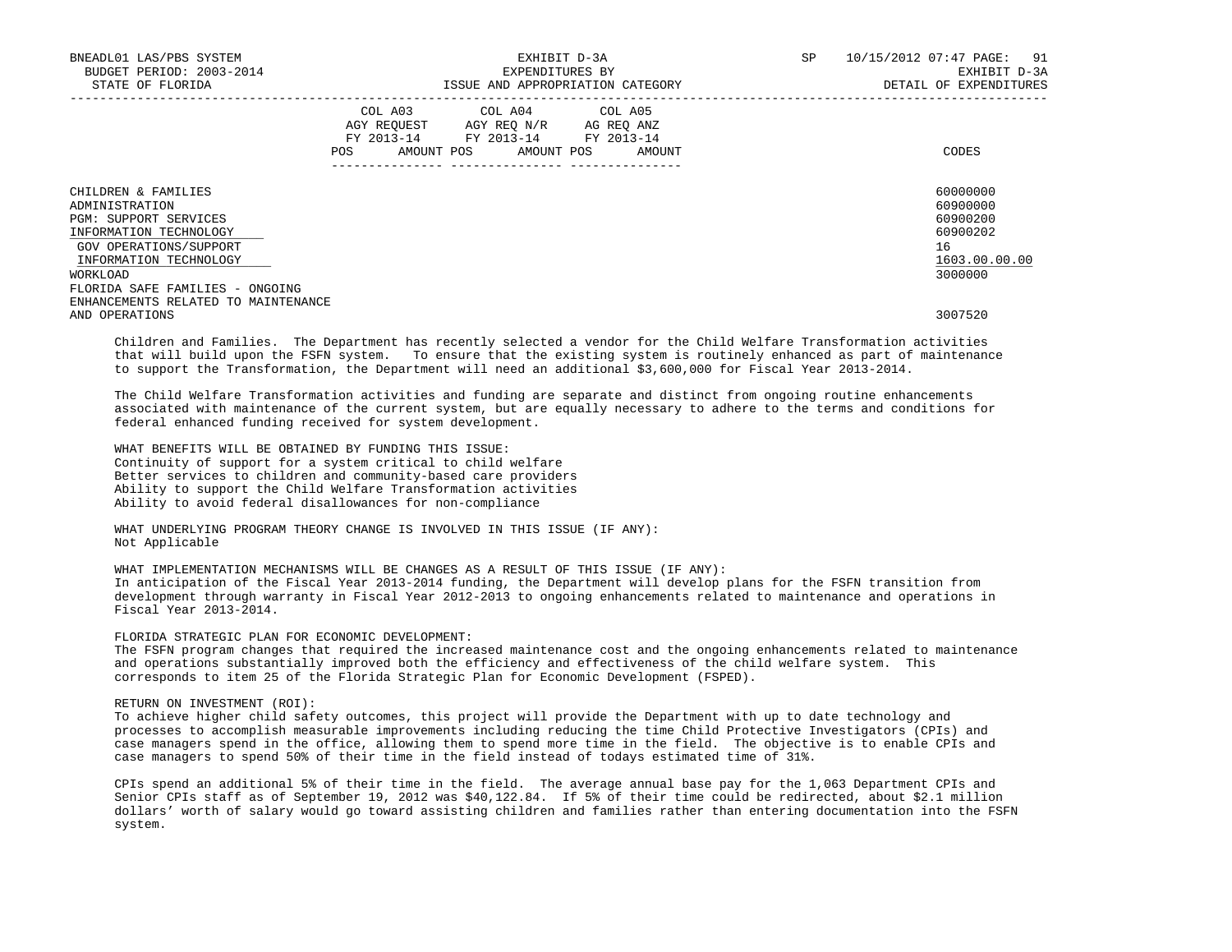| BNEADL01 LAS/PBS SYSTEM<br>BUDGET PERIOD: 2003-2014<br>STATE OF FLORIDA                                                                                                                                                                              | EXHIBIT D-3A<br>EXPENDITURES BY<br>ISSUE AND APPROPRIATION CATEGORY                                                                   | 10/15/2012 07:47 PAGE: 92<br>SP<br>EXHIBIT D-3A<br>DETAIL OF EXPENDITURES                 |
|------------------------------------------------------------------------------------------------------------------------------------------------------------------------------------------------------------------------------------------------------|---------------------------------------------------------------------------------------------------------------------------------------|-------------------------------------------------------------------------------------------|
|                                                                                                                                                                                                                                                      | COL A03 COL A04 COL A05<br>AGY REQUEST AGY REQ N/R AG REQ ANZ<br>FY 2013-14 FY 2013-14 FY 2013-14<br>POS AMOUNT POS AMOUNT POS AMOUNT | CODES                                                                                     |
| CHILDREN & FAMILIES<br>ADMINISTRATION<br>PGM: SUPPORT SERVICES<br>INFORMATION TECHNOLOGY<br>GOV OPERATIONS/SUPPORT<br>INFORMATION TECHNOLOGY<br>WORKLOAD<br>FLORIDA SAFE FAMILIES - ONGOING<br>ENHANCEMENTS RELATED TO MAINTENANCE<br>AND OPERATIONS |                                                                                                                                       | 60000000<br>60900000<br>60900200<br>60900202<br>16<br>1603.00.00.00<br>3000000<br>3007520 |

 The Child Protection program within the Department is supported by a myriad of systems based on a multitude of software and hardware platforms. The FSFN system is the system of record. Several other systems have been developed and deployed by the local Community Based Care Lead Agencies to augment the FSFN functionality and overcome identified limitations. Since FSFN does not contain a structured workflow to support the business process being executed, CPIs often spend more of their time entering data, which takes away from time in the field, working with families to protect children.

 System design creates the need for duplicative data entry. In addition, FSFN does not yet have interfaces with other systems to access immediate and relevant information for investigations. When deficiencies in entering documentation and accessing information are remedied investigators will have an additional 5% of their time to work in the field assisting children and families in need.

 COST CALCULATIONS: Not Applicable \*\*\*\*\*\*\*\*\*\*\*\*\*\*\*\*\*\*\*\*\*\*\*\*\*\*\*\*\*\*\*\*\*\*\*\*\*\*\*\*\*\*\*\*\*\*\*\*\*\*\*\*\*\*\*\*\*\*\*\*\*\*\*\*\*\*\*\*\*\*\*\*\*\*\*\*\*\*\*\*\*\*\*\*\*\*\*\*\*\*\*\*\*\*\*\*\*\*\*\*\*\*\*\*\*\*\*\*\*\*\*\*\*\*\*\*\*\*\*\*\*\*\*\*\*\*\*

| FEDERAL FUNDING REDUCTIONS<br>ELIMINATE UNFUNDED BUDGET<br>SPECIAL CATEGORIES<br>COMPUTER RELATED EXPENSES |            | 3200000<br>3201010<br>100000<br>100644 |
|------------------------------------------------------------------------------------------------------------|------------|----------------------------------------|
| WORKING CAPITAL TRUST FUND-MATCH                                                                           | 1,714,170- | 2.792 2                                |

 AGENCY ISSUE NARRATIVE: 2013-2014 BUDGET YEAR NARRATIVE: IT COMPONENT? NO ISSUE TITLE: Eliminate Unfunded Budget

 SPECIFY WHICH AGENCY GOAL FROM THE 2012-2017 STRATEGIC PLAN IS ADDRESSED BY THIS BUDGET ISSUE PROPOSAL: Effect Program Improvements: Apply proven best practices to maximize efficiencies and outcomes.

 SUMMARY:The Department requests the deletion of \$1,714,170 (total issue request is \$12,348,997) in unfunded budget in order to reflect a more accurate picture of the true funded and useable budget within the Department. This budget has become unfunded as a result of insufficient recurring funding sources to include: a decline in revenue collections, reductions to state funds, decreases in grant awards, and grant awards ending.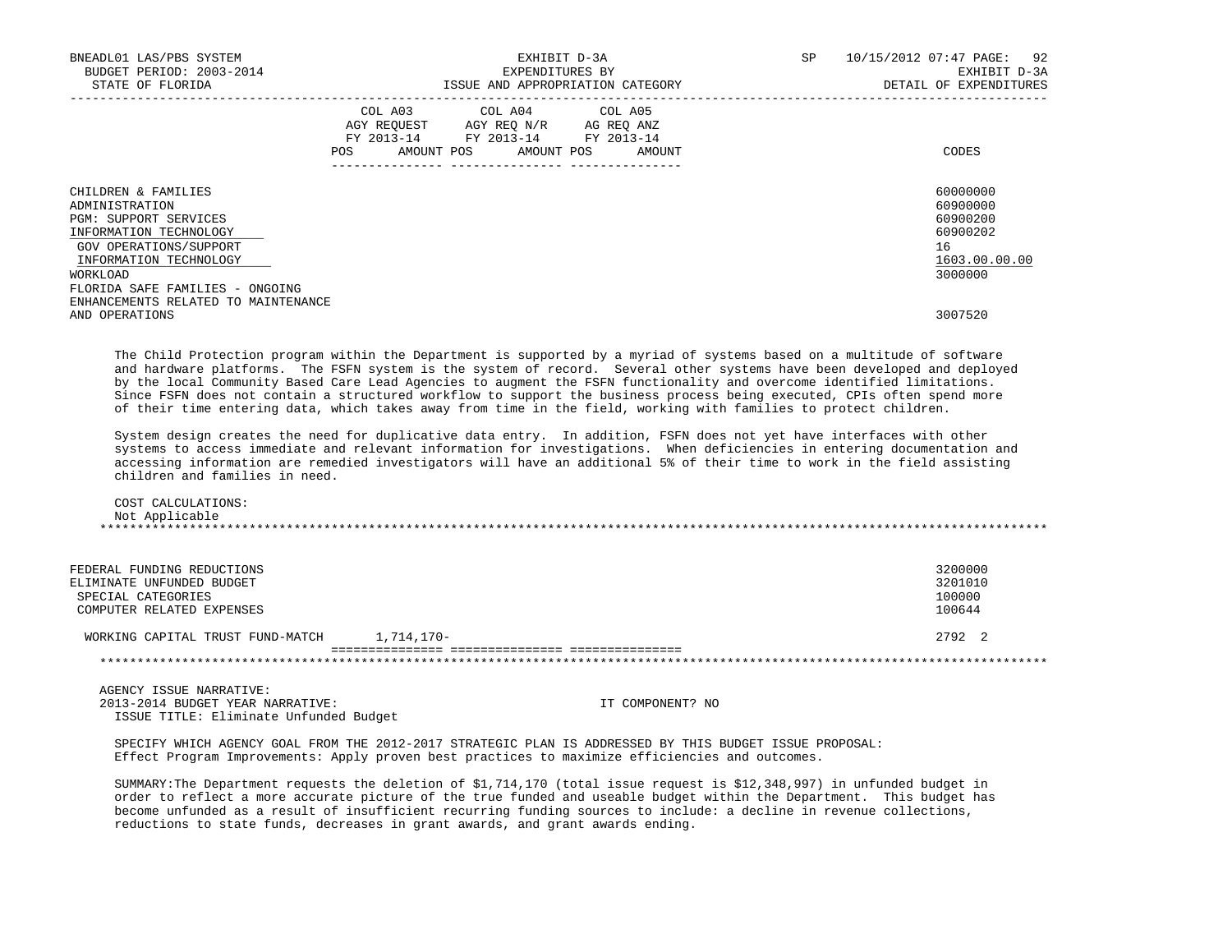| BNEADL01 LAS/PBS SYSTEM<br>BUDGET PERIOD: 2003-2014<br>STATE OF FLORIDA                                                                                                                                 | EXHIBIT D-3A<br>EXPENDITURES BY<br>ISSUE AND APPROPRIATION CATEGORY                                                                                                                                                                                                                                                    | SP | 10/15/2012 07:47 PAGE: 93<br>EXHIBIT D-3A<br>DETAIL OF EXPENDITURES                       |
|---------------------------------------------------------------------------------------------------------------------------------------------------------------------------------------------------------|------------------------------------------------------------------------------------------------------------------------------------------------------------------------------------------------------------------------------------------------------------------------------------------------------------------------|----|-------------------------------------------------------------------------------------------|
|                                                                                                                                                                                                         | $\begin{tabular}{lcccc} COL A03 & COL A04 & COL A05 \\ AGY REQUEST & AGY REQ N/R & AG REQ ANZ \\ FY & 2013-14 & FY & 2013-14 & FY & 2013-14 \end{tabular}$<br>POS AMOUNT POS AMOUNT POS AMOUNT                                                                                                                         |    | CODES                                                                                     |
| CHILDREN & FAMILIES<br>ADMINISTRATION<br>PGM: SUPPORT SERVICES<br>INFORMATION TECHNOLOGY<br>GOV OPERATIONS/SUPPORT<br>INFORMATION TECHNOLOGY<br>FEDERAL FUNDING REDUCTIONS<br>ELIMINATE UNFUNDED BUDGET |                                                                                                                                                                                                                                                                                                                        |    | 60000000<br>60900000<br>60900200<br>60900202<br>16<br>1603.00.00.00<br>3200000<br>3201010 |
| WHAT BENEFITS WILL BE OBTAINED BY FUNDING THIS ISSUE:<br>Not Applicable.                                                                                                                                | PROBLEM STATEMENT: If this issue is not approved, the total funding within the Department will be distorted. The<br>Department would appear to have more resources available than what is obtainable.                                                                                                                  |    |                                                                                           |
| Not applicable.<br>Not applicable.<br>COST CALCULATIONS:<br>Not Applicable                                                                                                                              | WHAT UNDERLYING PROGRAM THEORY CHANGE IS INVOLVED IN THIS ISSUE (IF ANY):<br>WHAT IMPLEMENTATION MECHANISMS WILL BE CHANGED AS A RESULT OF THIS ISSUE (IF ANY):                                                                                                                                                        |    |                                                                                           |
| PROGRAM OR SERVICE-LEVEL<br>INFORMATION TECHNOLOGY<br>NEW TECHNOLOGY SOLUTION FOR<br>FLORIDA'S PUBLIC ASSISTANCE<br>ELIGIBILITY SYSTEM<br>SPECIAL CATEGORIES                                            |                                                                                                                                                                                                                                                                                                                        |    | 3630000<br>36303C0<br>100000                                                              |
| COMPUTER RELATED EXPENSES<br>WORKING CAPITAL TRUST FUND-RECPNT 76,045,650 76,045,650                                                                                                                    |                                                                                                                                                                                                                                                                                                                        |    | 100644<br>2792 9                                                                          |
|                                                                                                                                                                                                         |                                                                                                                                                                                                                                                                                                                        |    |                                                                                           |
| AGENCY ISSUE NARRATIVE:<br>2013-2014 BUDGET YEAR NARRATIVE:<br>SUMMARY:                                                                                                                                 | IT COMPONENT? YES<br>ISSUE TITLE: New Technology Solution for Florida's Public Assistance Eligibility System<br>SPECIFY WHICH AGENCY GOAL FROM THE 2012-2018 STRATEGIC PLAN ADDRESSED BY THIS BUDGET ISSUE PROPOSAL:<br>Effect Program Improvements: Apply proven best practices to maximize efficiencies and outcomes |    |                                                                                           |
|                                                                                                                                                                                                         | The Department requests \$76,045,650 in the Federal Grants Trust Fund to continue activities related to the upgrade of the                                                                                                                                                                                             |    |                                                                                           |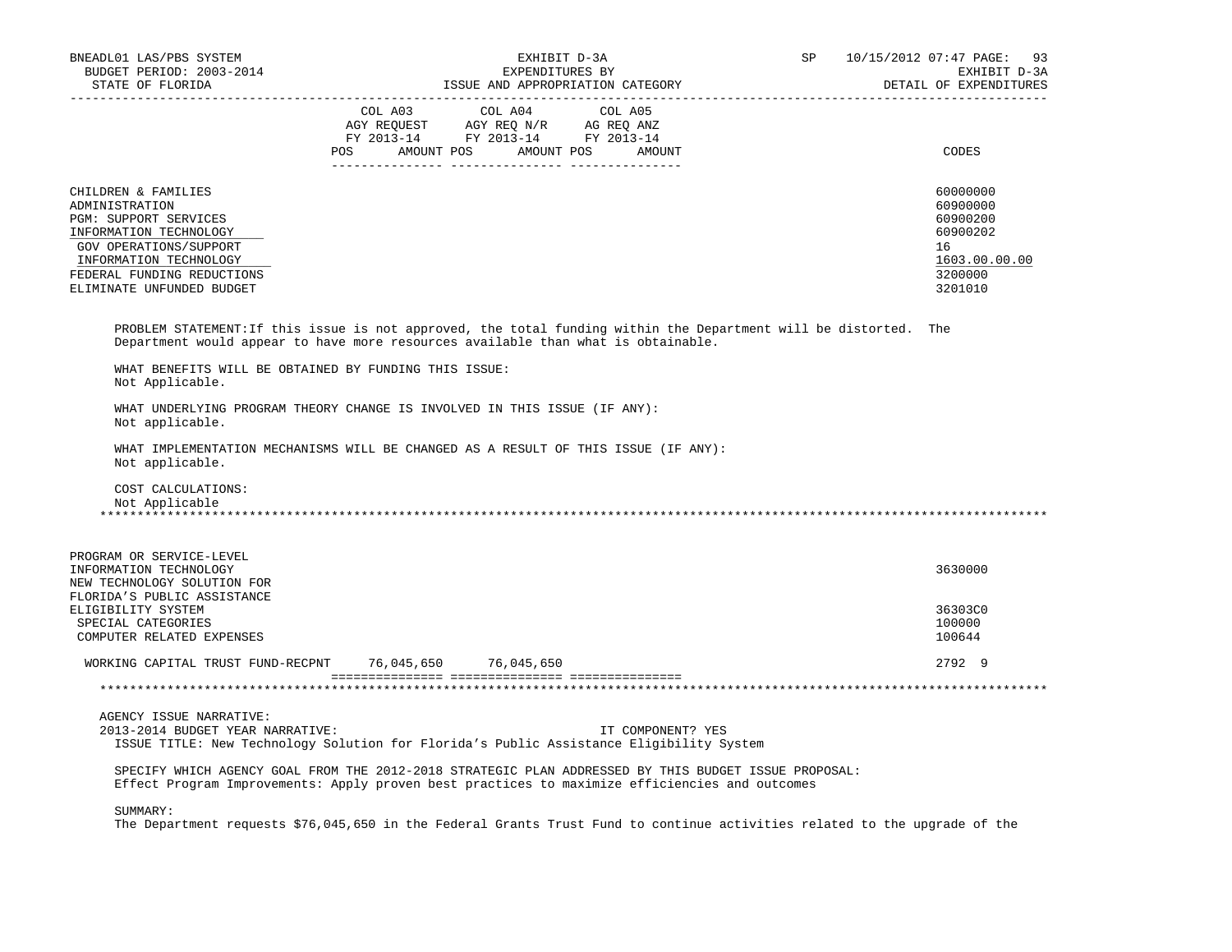| BNEADL01 LAS/PBS SYSTEM<br>BUDGET PERIOD: 2003-2014<br>STATE OF FLORIDA                                                                             | EXHIBIT D-3A<br>EXPENDITURES BY<br>ISSUE AND APPROPRIATION CATEGORY                                                                         | SP<br>10/15/2012 07:47 PAGE: 94<br>EXHIBIT D-3A<br>DETAIL OF EXPENDITURES |
|-----------------------------------------------------------------------------------------------------------------------------------------------------|---------------------------------------------------------------------------------------------------------------------------------------------|---------------------------------------------------------------------------|
|                                                                                                                                                     | COL A03 COL A04 COL A05<br>AGY REQUEST AGY REO N/R AG REO ANZ<br>FY 2013-14 FY 2013-14 FY 2013-14<br>POS<br>AMOUNT POS AMOUNT POS<br>AMOUNT | CODES                                                                     |
| CHILDREN & FAMILIES<br>ADMINISTRATION<br><b>PGM: SUPPORT SERVICES</b><br>INFORMATION TECHNOLOGY<br>GOV OPERATIONS/SUPPORT<br>INFORMATION TECHNOLOGY |                                                                                                                                             | 60000000<br>60900000<br>60900200<br>60900202<br>16<br>1603.00.00.00       |
| PROGRAM OR SERVICE-LEVEL<br>INFORMATION TECHNOLOGY<br>NEW TECHNOLOGY SOLUTION FOR<br>FLORIDA'S PUBLIC ASSISTANCE<br>ELIGIBILITY SYSTEM              |                                                                                                                                             | 3630000<br>36303C0                                                        |

Medicaid eligibility system to comply with state and federal laws.

 Of the \$76,045,650 million request, \$12,645,294 represents the state's share. Of this \$12,645,294, \$4,087,687 million is supported by the Supplemental Nutrition Assistance Program (SNAP) Bonus, and the remaining \$8,557,607 million is supported by the Department's Trust Fund Equity Balance in the Federal Grants Trust Fund.

 FLORIDA STRATEGIC PLAN FOR ECONOMIC DEVELOPMENT: Not applicable.

 RETURN ON INVESTMENT: Not applicable.

# COST CALULATIONS:

 Project Costs are derived from the Schedule IV-B Feasibility Study and the Implementation Advanced Planning Document approved by the U.S. Department of Health and Human Services, Center for Medicaid and Medicare Services (CMS) and U.S. Department of Agriculture, Food and Nutrition Services (FNS).

 FULL SYSTEM REPLACEMENT\* Full System Replacement:

|                                               | Estimated Cost | Federal Share           | State Share             |
|-----------------------------------------------|----------------|-------------------------|-------------------------|
| Hardware and Software                         |                |                         |                         |
| System Hardware                               | \$2,561,966    | \$1,924,036(75,10)      | 637,930 (24.90%)        |
| COTS Software (Customization)                 | \$5,977,920    | $$4.489.418$ $(75.10)$  | $$1,488,502$ $(24.90*)$ |
| COTS Software (Licensing)                     | \$5,693,257    | \$3.784.877(66.48)      | \$1,908,380(33.52)      |
| Subtotal: Hardware and Software               | \$14, 233, 143 | \$10,198,332            | \$4,034,811             |
| Contracts                                     |                |                         |                         |
| DDI Contract                                  | \$56,932,572   | \$49,001,865 (86.07%)   | \$7,930,707(13.93)      |
| PMO, IV&V, Misc Contracts                     | \$4.879.935    | $$4,200,160$ (86.07%)   | (13.93)<br>\$679.775    |
| Subtotal Contracts:                           | \$61,812,507   | \$53,202,025            | \$8,610,482             |
| System Replacement SFY 2013-14 Total Request: | \$76,045,650   | $$63,400,356$ $(83,37)$ | $$12.645.294$ $(16.63)$ |
|                                               |                |                         |                         |

\* Assumptions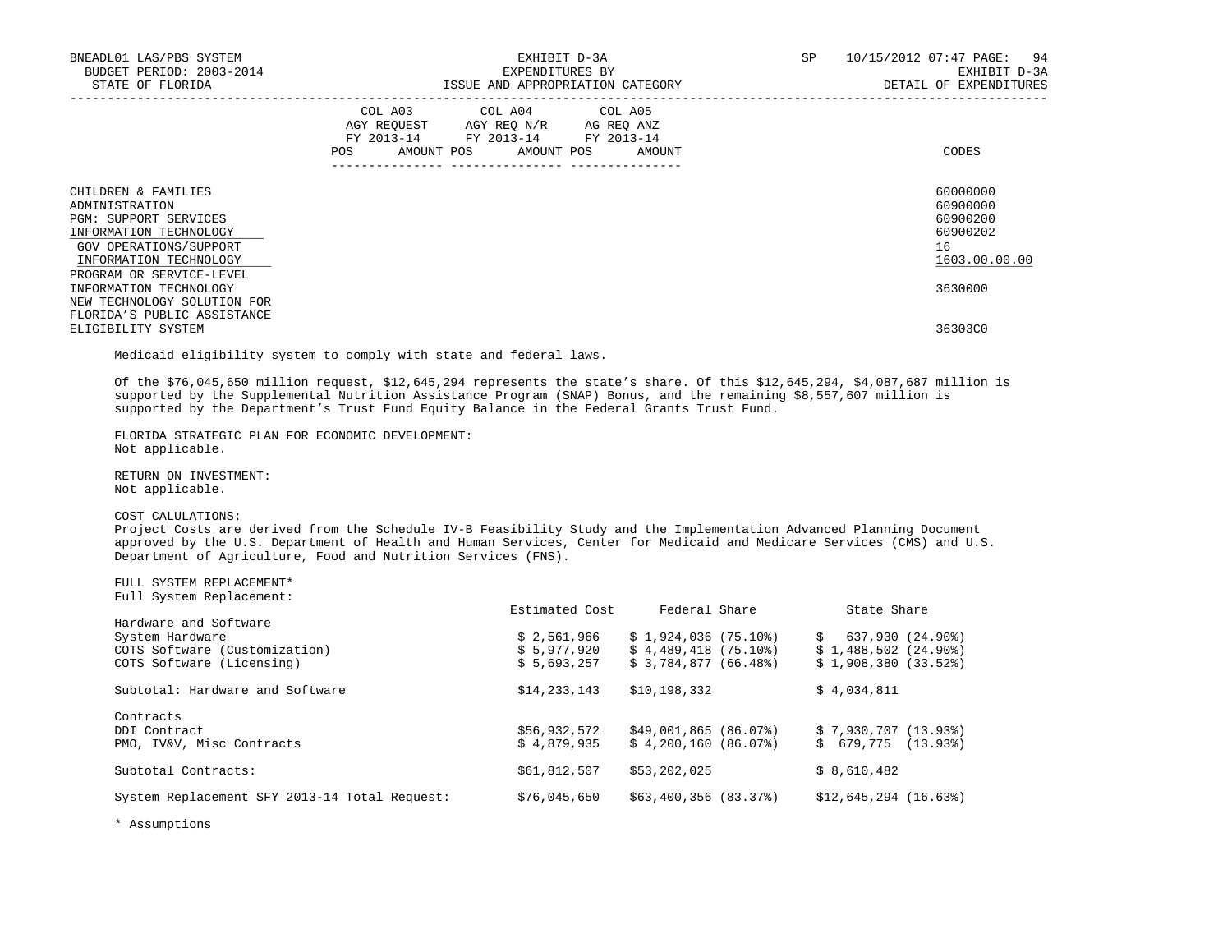| BNEADL01 LAS/PBS SYSTEM<br>BUDGET PERIOD: 2003-2014<br>STATE OF FLORIDA                                                                                                             |                                                                                                                                                  | EXHIBIT D-3A<br>EXPENDITURES BY<br>ISSUE AND APPROPRIATION CATEGORY |        | SP | 10/15/2012 07:47 PAGE: 95<br>EXHIBIT D-3A<br>DETAIL OF EXPENDITURES |
|-------------------------------------------------------------------------------------------------------------------------------------------------------------------------------------|--------------------------------------------------------------------------------------------------------------------------------------------------|---------------------------------------------------------------------|--------|----|---------------------------------------------------------------------|
|                                                                                                                                                                                     |                                                                                                                                                  | COL A03 COL A04 COL A05                                             |        |    |                                                                     |
|                                                                                                                                                                                     | $\begin{tabular}{lllllll} AGY & \texttt{REQUEST} & \texttt{AGY REQ N/R} & \texttt{AG REQ ANZ} \end{tabular}$<br>FY 2013-14 FY 2013-14 FY 2013-14 |                                                                     |        |    |                                                                     |
|                                                                                                                                                                                     | AMOUNT POS<br>POS                                                                                                                                | AMOUNT POS                                                          | AMOUNT |    | CODES                                                               |
| CHILDREN & FAMILIES<br>ADMINISTRATION<br><b>PGM: SUPPORT SERVICES</b><br>INFORMATION TECHNOLOGY<br>GOV OPERATIONS/SUPPORT<br>INFORMATION TECHNOLOGY                                 |                                                                                                                                                  |                                                                     |        |    | 60000000<br>60900000<br>60900200<br>60900202<br>16<br>1603.00.00.00 |
| PROGRAM OR SERVICE-LEVEL<br>INFORMATION TECHNOLOGY<br>NEW TECHNOLOGY SOLUTION FOR<br>FLORIDA'S PUBLIC ASSISTANCE                                                                    |                                                                                                                                                  |                                                                     |        |    | 3630000                                                             |
| ELIGIBILITY SYSTEM                                                                                                                                                                  |                                                                                                                                                  |                                                                     |        |    | 36303C0                                                             |
| 1) M&O for the legacy ACCESS Florida system continues out of DCF base budget for SFY 13/14.<br>2) SFY 12/13 project funds will be released and project work begins in January 2013. |                                                                                                                                                  |                                                                     |        |    |                                                                     |
| TOTAL: INFORMATION TECHNOLOGY<br>BY FUND TYPE                                                                                                                                       |                                                                                                                                                  |                                                                     |        |    | 1603.00.00.00                                                       |
| SALARY RATE 13,456,832                                                                                                                                                              | 259.00                                                                                                                                           |                                                                     |        |    | 2000                                                                |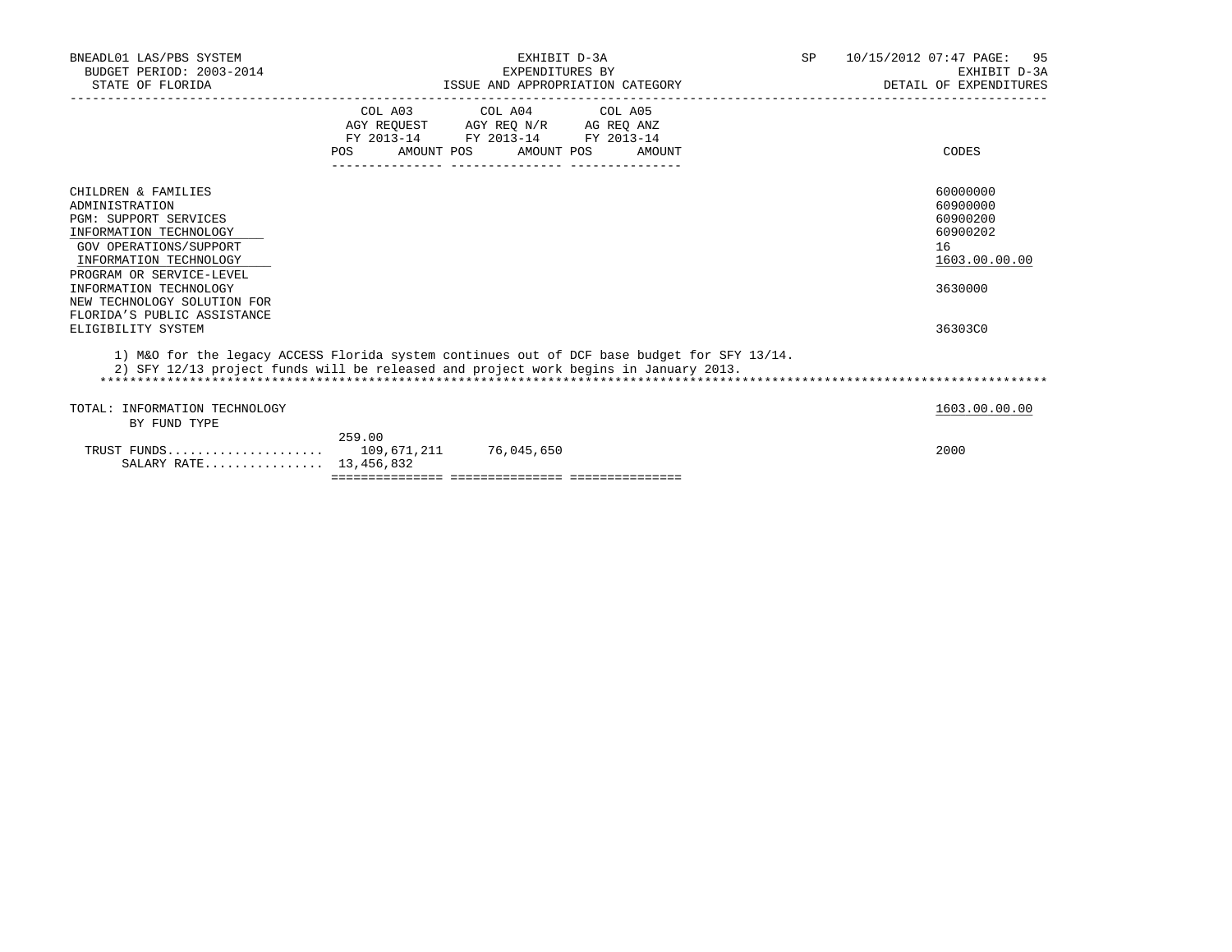| BNEADL01 LAS/PBS SYSTEM<br>BUDGET PERIOD: 2003-2014<br>STATE OF FLORIDA<br>-------------------                                                                                                                                                     | EXHIBIT D-3A<br>EXPENDITURES BY<br>ISSUE AND APPROPRIATION CATEGORY                                                                      | SP 10/15/2012 07:47 PAGE:<br>96<br>EXHIBIT D-3A<br>DETAIL OF EXPENDITURES                           |
|----------------------------------------------------------------------------------------------------------------------------------------------------------------------------------------------------------------------------------------------------|------------------------------------------------------------------------------------------------------------------------------------------|-----------------------------------------------------------------------------------------------------|
|                                                                                                                                                                                                                                                    | COL A03<br>COL A04 COL A05<br>NGY REQUEST AGY REQ N/R AG REQ ANZ<br>FY 2013-14 FY 2013-14 FY 2013-14<br>POS AMOUNT POS AMOUNT POS AMOUNT | CODES                                                                                               |
| CHILDREN & FAMILIES<br>SERVICES<br>PGM: FAMILY SAFETY PROGRAM<br>FAMILY SAFETY/PRESERVATION<br>PUBLIC PROTECTION<br>CHILD CARE REGULATION<br>ESTIMATED EXPENDITURES<br>ESTIMATED EXPENDITURES - OPERATIONS<br>SALARY RATE<br>SALARY RATE 4,647,124 |                                                                                                                                          | 60000000<br>60910000<br>60910300<br>60910310<br>12<br>1204.03.00.00<br>1000000<br>1001000<br>000000 |
|                                                                                                                                                                                                                                                    |                                                                                                                                          |                                                                                                     |
| SALARIES AND BENEFITS                                                                                                                                                                                                                              |                                                                                                                                          | 010000                                                                                              |
| GENERAL REVENUE FUND -MATCH 96,249<br>FEDERAL GRANTS TRUST FUND -FEDERL 4,456,169<br>SOCIAL SVCS BLK GRT TF - FEDERL 1, 915, 254                                                                                                                   |                                                                                                                                          | 1000 2<br>2261 3<br>2639 3                                                                          |
| TOTAL POSITIONS 123.50<br>TOTAL APPRO                                                                                                                                                                                                              | 6,467,672                                                                                                                                |                                                                                                     |
| OTHER PERSONAL SERVICES                                                                                                                                                                                                                            |                                                                                                                                          | 030000                                                                                              |
| GENERAL REVENUE FUND -MATCH 188,946<br>FEDERAL GRANTS TRUST FUND -FEDERL 1,366,186<br>SOCIAL SVCS BLK GRT TF -FEDERL                                                                                                                               | 335,054<br>---------------- ----------------                                                                                             | 1000 2<br>2261 3<br>2639 3                                                                          |
| TOTAL APPRO                                                                                                                                                                                                                                        | 1,890,186                                                                                                                                |                                                                                                     |
| <b>EXPENSES</b>                                                                                                                                                                                                                                    |                                                                                                                                          | 040000                                                                                              |
| GENERAL REVENUE FUND -MATCH 216,420<br>FEDERAL GRANTS TRUST FUND -FEDERL 1,094,509<br>SOCIAL SVCS BLK GRT TF -FEDERL                                                                                                                               | 369,981                                                                                                                                  | 1000 2<br>2261 3<br>2639 3                                                                          |
| TOTAL APPRO                                                                                                                                                                                                                                        | 1,680,910                                                                                                                                |                                                                                                     |
| SPECIAL CATEGORIES<br>CONTRACTED SERVICES                                                                                                                                                                                                          |                                                                                                                                          | 100000<br>100777                                                                                    |
| GENERAL REVENUE FUND -MATCH 106,341<br>FEDERAL GRANTS TRUST FUND -FEDERL<br>SOCIAL SVCS BLK GRT TF -FEDERL                                                                                                                                         | 497,527<br>188,567                                                                                                                       | 1000 2<br>2261 3<br>2639 3                                                                          |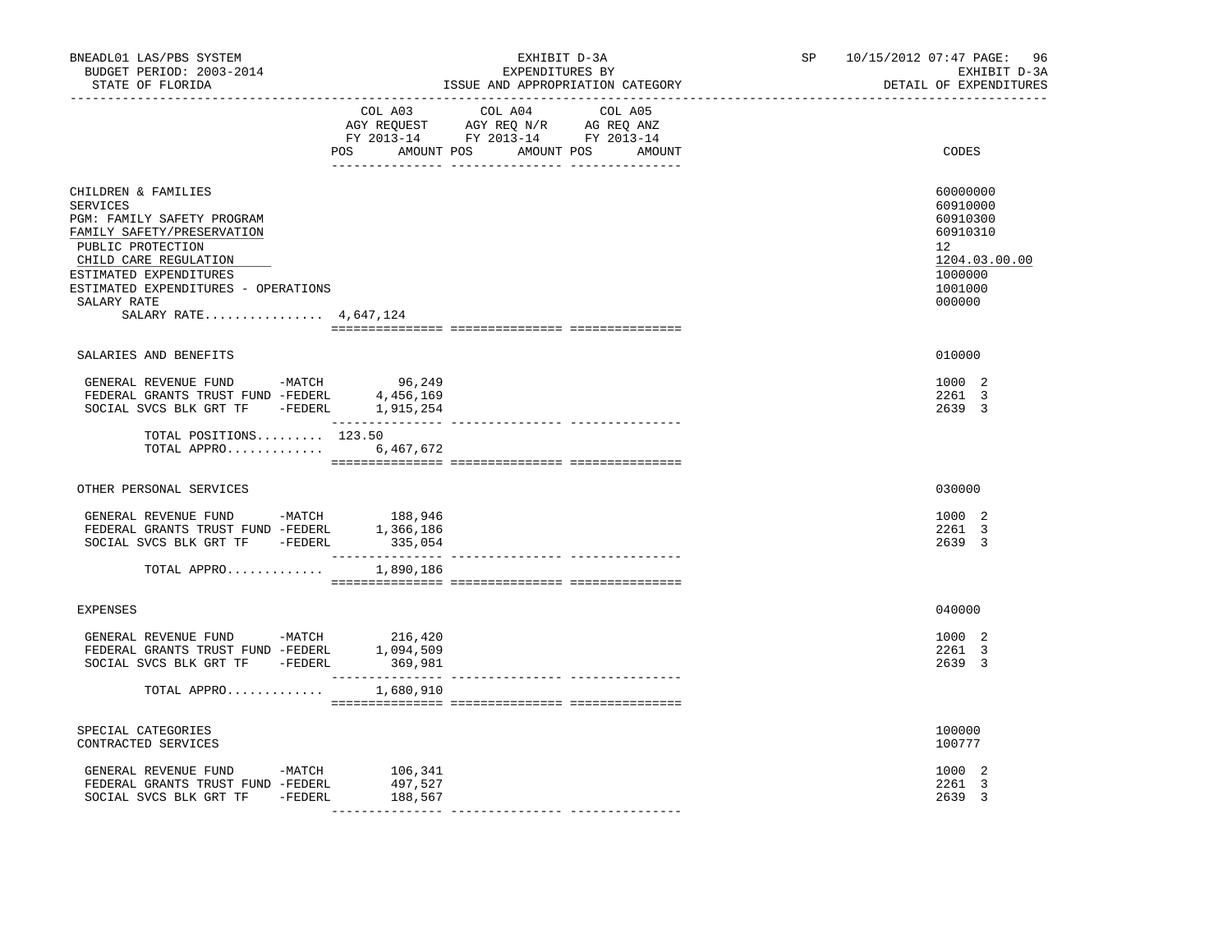| BNEADL01 LAS/PBS SYSTEM<br>BUDGET PERIOD: 2003-2014<br>STATE OF FLORIDA<br>___________________                                                                                                                                                                         | EXHIBIT D-3A<br>EXPENDITURES BY<br>ISSUE AND APPROPRIATION CATEGORY                                                                         | SP 10/15/2012 07:47 PAGE: 97<br>EXHIBIT D-3A<br>DETAIL OF EXPENDITURES                                                  |
|------------------------------------------------------------------------------------------------------------------------------------------------------------------------------------------------------------------------------------------------------------------------|---------------------------------------------------------------------------------------------------------------------------------------------|-------------------------------------------------------------------------------------------------------------------------|
|                                                                                                                                                                                                                                                                        | COL A03 COL A04 COL A05<br>AGY REQUEST AGY REQ N/R AG REQ ANZ<br>FY 2013-14 FY 2013-14 FY 2013-14<br>POS AMOUNT POS<br>AMOUNT POS<br>AMOUNT | CODES                                                                                                                   |
| CHILDREN & FAMILIES<br>SERVICES<br>PGM: FAMILY SAFETY PROGRAM<br>FAMILY SAFETY/PRESERVATION<br>PUBLIC PROTECTION<br>CHILD CARE REGULATION<br>ESTIMATED EXPENDITURES<br>ESTIMATED EXPENDITURES - OPERATIONS<br>SPECIAL CATEGORIES<br>CONTRACTED SERVICES<br>TOTAL APPRO | 792,435                                                                                                                                     | 60000000<br>60910000<br>60910300<br>60910310<br>$12^{\circ}$<br>1204.03.00.00<br>1000000<br>1001000<br>100000<br>100777 |
| G/A-CHILD PROTECTION                                                                                                                                                                                                                                                   |                                                                                                                                             | 103034                                                                                                                  |
| GENERAL REVENUE FUND<br>FEDERAL GRANTS TRUST FUND -FEDERL 3,295,194<br>CREPATIONS AND MAINT TF -STATE 530,696<br>SOCIAL SVCS BLK GRT TF - FEDERL                                                                                                                       | 1,424,779<br>_________________<br>--------------- ---------------                                                                           | 1000 2<br>2261 3<br>2516 1<br>2639 3                                                                                    |
| TOTAL APPRO                                                                                                                                                                                                                                                            | 6,054,151                                                                                                                                   |                                                                                                                         |
| RISK MANAGEMENT INSURANCE                                                                                                                                                                                                                                              |                                                                                                                                             | 103241                                                                                                                  |
| GENERAL REVENUE FUND -STATE 139,095                                                                                                                                                                                                                                    |                                                                                                                                             | 1000 1                                                                                                                  |
| DEFERRED-PAY COM CONTRACTS                                                                                                                                                                                                                                             |                                                                                                                                             | 105280                                                                                                                  |
| GENERAL REVENUE FUND -MATCH<br>FEDERAL GRANTS TRUST FUND -FEDERL<br>SOCIAL SVCS BLK GRT TF -FEDERL                                                                                                                                                                     | 511<br>2,103<br>899                                                                                                                         | 1000 2<br>2261 3<br>2639 3                                                                                              |
| TOTAL APPRO                                                                                                                                                                                                                                                            | 3,513                                                                                                                                       |                                                                                                                         |
| LEASE/PURCHASE/EQUIPMENT                                                                                                                                                                                                                                               |                                                                                                                                             | 105281                                                                                                                  |
| FEDERAL GRANTS TRUST FUND -FEDERL<br>SOCIAL SVCS BLK GRT TF -FEDERL                                                                                                                                                                                                    | 29,447<br>19,687                                                                                                                            | 2261 3<br>2639 3                                                                                                        |
| TOTAL APPRO                                                                                                                                                                                                                                                            | ------------<br>49,134                                                                                                                      |                                                                                                                         |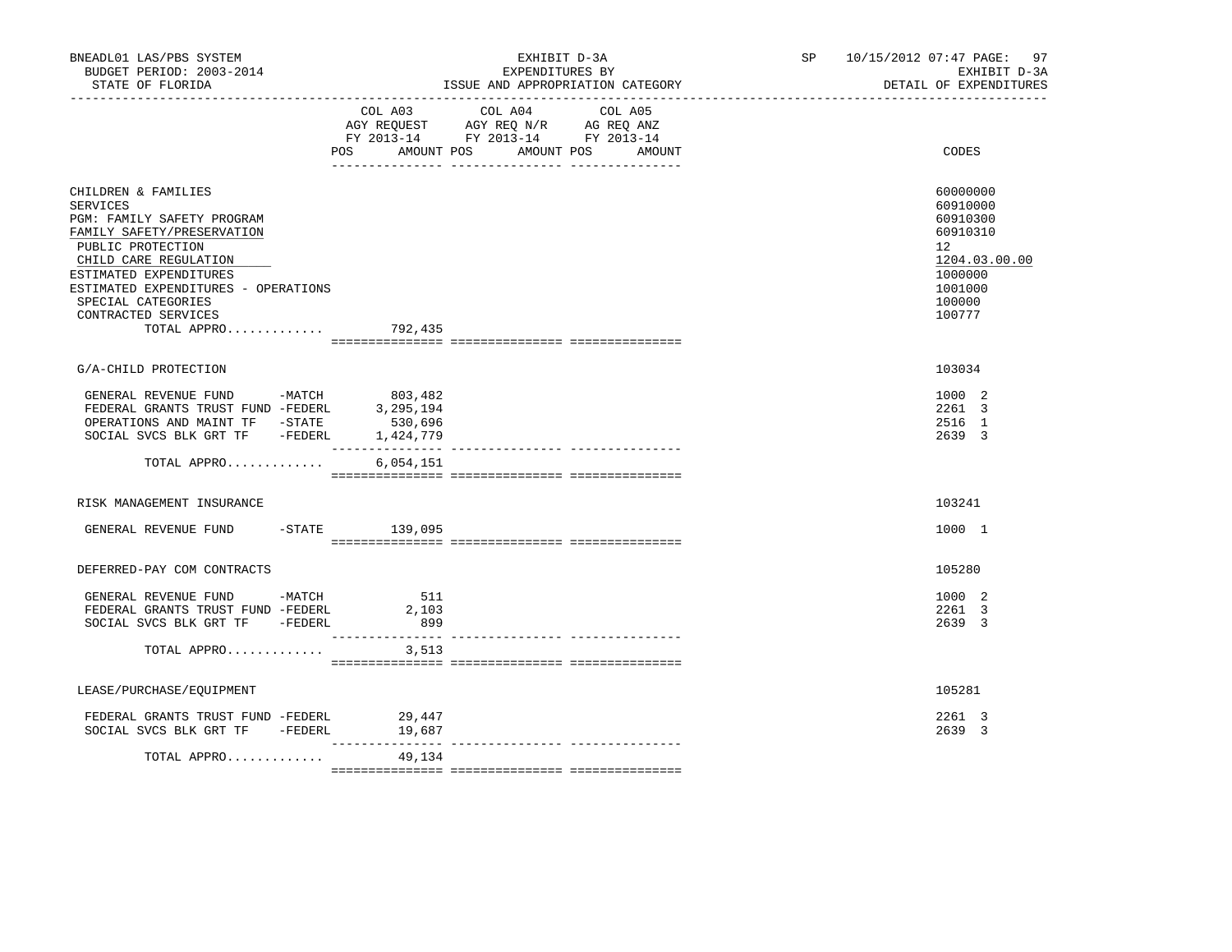| BNEADL01 LAS/PBS SYSTEM<br>EXHIBIT D-3A<br>BUDGET PERIOD: 2003-2014<br>EXPENDITURES BY                                                                                                                                                                                                                     |                                                                                                                           |                   | SP 10/15/2012 07:47 PAGE: 98<br>EXHIBIT D-3A                                                                            |  |
|------------------------------------------------------------------------------------------------------------------------------------------------------------------------------------------------------------------------------------------------------------------------------------------------------------|---------------------------------------------------------------------------------------------------------------------------|-------------------|-------------------------------------------------------------------------------------------------------------------------|--|
| STATE OF FLORIDA                                                                                                                                                                                                                                                                                           | ISSUE AND APPROPRIATION CATEGORY                                                                                          |                   | DETAIL OF EXPENDITURES                                                                                                  |  |
|                                                                                                                                                                                                                                                                                                            | COL A04<br>COL A03<br>AGY REQUEST AGY REQ N/R AG REQ ANZ<br>FY 2013-14 FY 2013-14 FY 2013-14<br>POS AMOUNT POS AMOUNT POS | COL A05<br>AMOUNT | CODES                                                                                                                   |  |
| CHILDREN & FAMILIES<br><b>SERVICES</b><br>PGM: FAMILY SAFETY PROGRAM<br>FAMILY SAFETY/PRESERVATION<br>PUBLIC PROTECTION<br>CHILD CARE REGULATION<br>ESTIMATED EXPENDITURES<br>ESTIMATED EXPENDITURES - OPERATIONS<br>SPECIAL CATEGORIES<br>TR/DMS/HR SVCS/STW CONTRCT<br>FEDERAL GRANTS TRUST FUND -FEDERL | 1,068                                                                                                                     |                   | 60000000<br>60910000<br>60910300<br>60910310<br>12<br>1204.03.00.00<br>1000000<br>1001000<br>100000<br>107040<br>2261 3 |  |
| TOTAL: ESTIMATED EXPENDITURES - OPERATIONS<br>TOTAL POSITIONS 123.50<br>TOTAL ISSUE 17,078,164<br>TOTAL SALARY RATE 4,647,124                                                                                                                                                                              |                                                                                                                           |                   | 1001000                                                                                                                 |  |
| CASUALTY INSURANCE PREMIUM<br>ADJUSTMENT<br>SPECIAL CATEGORIES<br>RISK MANAGEMENT INSURANCE<br>GENERAL REVENUE FUND -STATE 28,977-                                                                                                                                                                         |                                                                                                                           |                   | 1001090<br>100000<br>103241<br>1000 1                                                                                   |  |
| FLORIDA RETIREMENT SYSTEM<br>CONTRIBUTION ADJUSTMENT FOR<br>FISCAL YEAR 2012-2013<br>SALARIES AND BENEFITS                                                                                                                                                                                                 |                                                                                                                           |                   | 1001240<br>010000                                                                                                       |  |
| GENERAL REVENUE FUND -MATCH<br>FEDERAL GRANTS TRUST FUND -FEDERL<br>SOCIAL SVCS BLK GRT TF -FEDERL                                                                                                                                                                                                         | 216<br>9,974<br>4,286                                                                                                     |                   | 1000 2<br>2261 3<br>2639 3                                                                                              |  |
| TOTAL APPRO $14,476$                                                                                                                                                                                                                                                                                       | ________________                                                                                                          |                   |                                                                                                                         |  |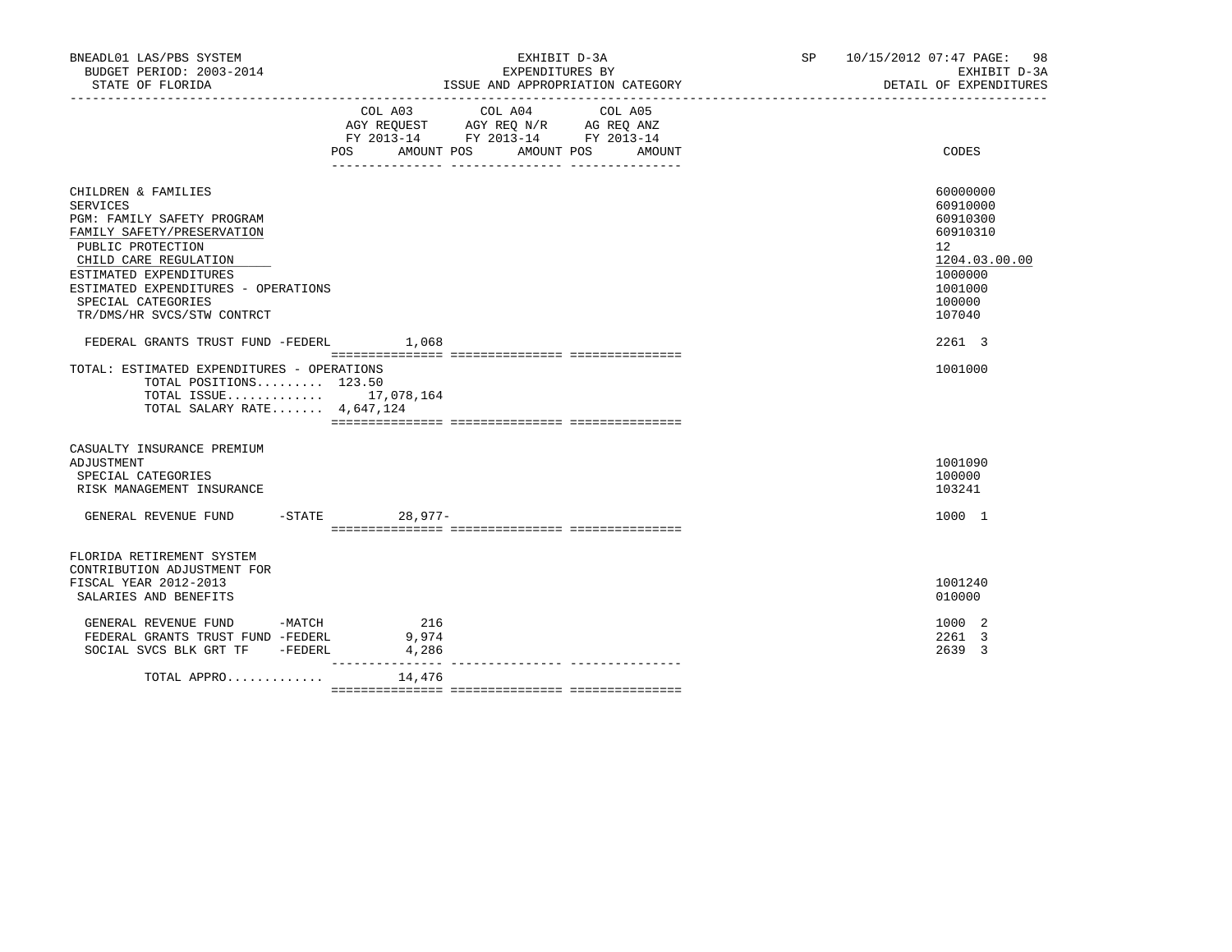| BNEADL01 LAS/PBS SYSTEM<br>BUDGET PERIOD: 2003-2014<br>STATE OF FLORIDA                                                                                                                                                                                             |                                      | EXHIBIT D-3A<br>EXPENDITURES BY<br>ISSUE AND APPROPRIATION CATEGORY                                   | SP 10/15/2012 07:47 PAGE: 99<br>EXHIBIT D-3A<br>DETAIL OF EXPENDITURES                              |
|---------------------------------------------------------------------------------------------------------------------------------------------------------------------------------------------------------------------------------------------------------------------|--------------------------------------|-------------------------------------------------------------------------------------------------------|-----------------------------------------------------------------------------------------------------|
|                                                                                                                                                                                                                                                                     |                                      | COL A03 COL A04<br>COL A05<br>FY 2013-14 FY 2013-14 FY 2013-14<br>POS AMOUNT POS AMOUNT POS<br>AMOUNT | CODES                                                                                               |
| CHILDREN & FAMILIES<br><b>SERVICES</b><br>PGM: FAMILY SAFETY PROGRAM<br>FAMILY SAFETY/PRESERVATION<br>PUBLIC PROTECTION<br>CHILD CARE REGULATION<br>ESTIMATED EXPENDITURES<br>ADJUSTMENT TO STATE HEALTH<br>INSURANCE PREMIUM CONTRIBUTION -<br>FISCAL YEAR 2012-13 |                                      |                                                                                                       | 60000000<br>60910000<br>60910300<br>60910310<br>$12^{\circ}$<br>1204.03.00.00<br>1000000<br>1001830 |
| SALARIES AND BENEFITS<br>GENERAL REVENUE FUND -MATCH<br>FEDERAL GRANTS TRUST FUND -FEDERL<br>SOCIAL SVCS BLK GRT TF -FEDERL                                                                                                                                         | 198<br>9,170<br>3,941                |                                                                                                       | 010000<br>1000 2<br>2261 3<br>2639 3                                                                |
| TOTAL APPRO                                                                                                                                                                                                                                                         | ________________<br>13,309           |                                                                                                       |                                                                                                     |
| REALLOCATION OF HUMAN RESOURCES<br>OUTSOURCING<br>SPECIAL CATEGORIES<br>TR/DMS/HR SVCS/STW CONTRCT                                                                                                                                                                  |                                      |                                                                                                       | 1005900<br>100000<br>107040                                                                         |
| FEDERAL GRANTS TRUST FUND -FEDERL                                                                                                                                                                                                                                   | 66-                                  |                                                                                                       | 2261 3                                                                                              |
| ANNUALIZATION OF ADMINISTERED<br>FUNDS APPROPRIATIONS<br>STATE HEALTH INSURANCE ADJUSTMENT<br>FOR FY 2012-13 - 10 MONTHS                                                                                                                                            |                                      |                                                                                                       | 26A0000                                                                                             |
| <b>ANNUALIZATION</b><br>SALARIES AND BENEFITS                                                                                                                                                                                                                       |                                      |                                                                                                       | 26A1830<br>010000                                                                                   |
| GENERAL REVENUE FUND -MATCH 990<br>FEDERAL GRANTS TRUST FUND -FEDERL<br>SOCIAL SVCS BLK GRT TF -FEDERL                                                                                                                                                              | 45,850<br>19,705<br>________________ |                                                                                                       | 1000 2<br>2261 3<br>2639 3                                                                          |
| TOTAL APPRO                                                                                                                                                                                                                                                         | 66,545                               |                                                                                                       |                                                                                                     |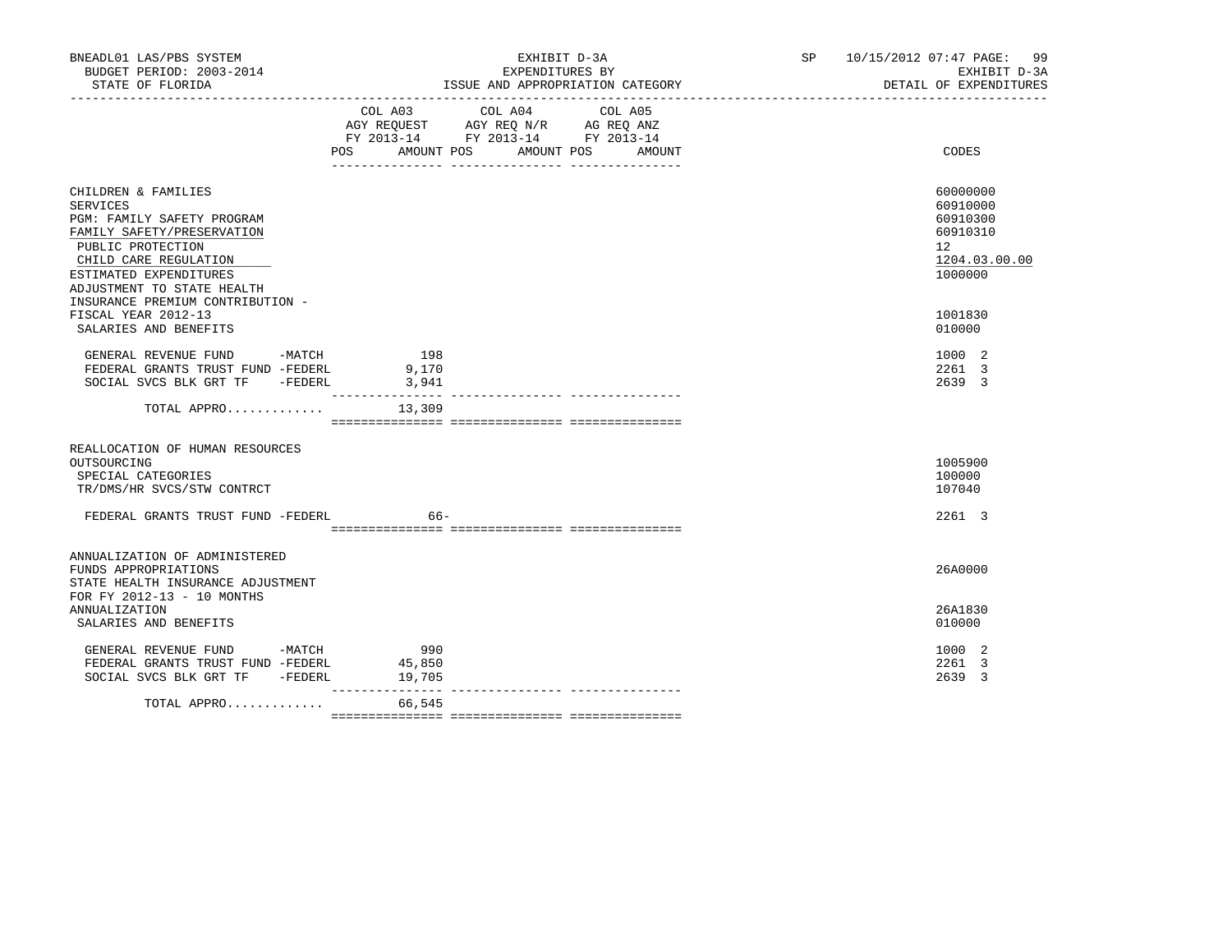| BNEADL01 LAS/PBS SYSTEM<br>BUDGET PERIOD: 2003-2014                                                                                                                                                                                                                                                                                                                                                                                                      |                                                                                                                       | EXHIBIT D-3A<br>EXPENDITURES BY |                                  | SP | 10/15/2012 07:47 PAGE: 100<br>EXHIBIT D-3A                                                          |
|----------------------------------------------------------------------------------------------------------------------------------------------------------------------------------------------------------------------------------------------------------------------------------------------------------------------------------------------------------------------------------------------------------------------------------------------------------|-----------------------------------------------------------------------------------------------------------------------|---------------------------------|----------------------------------|----|-----------------------------------------------------------------------------------------------------|
| STATE OF FLORIDA                                                                                                                                                                                                                                                                                                                                                                                                                                         |                                                                                                                       |                                 | ISSUE AND APPROPRIATION CATEGORY |    | DETAIL OF EXPENDITURES                                                                              |
|                                                                                                                                                                                                                                                                                                                                                                                                                                                          | COL A03<br>AGY REQUEST AGY REQ N/R AG REQ ANZ<br>FY 2013-14 FY 2013-14 FY 2013-14<br>POS AMOUNT POS AMOUNT POS AMOUNT | COL A04<br>COL A05              |                                  |    | CODES                                                                                               |
| CHILDREN & FAMILIES<br><b>SERVICES</b><br>PGM: FAMILY SAFETY PROGRAM<br>FAMILY SAFETY/PRESERVATION<br>PUBLIC PROTECTION<br>CHILD CARE REGULATION<br>FEDERAL FUNDING REDUCTIONS<br>ELIMINATE UNFUNDED BUDGET<br>OTHER PERSONAL SERVICES                                                                                                                                                                                                                   |                                                                                                                       |                                 |                                  |    | 60000000<br>60910000<br>60910300<br>60910310<br>12<br>1204.03.00.00<br>3200000<br>3201010<br>030000 |
| FEDERAL GRANTS TRUST FUND -FEDERL 582,403-                                                                                                                                                                                                                                                                                                                                                                                                               |                                                                                                                       |                                 |                                  |    | 2261 3                                                                                              |
| <b>EXPENSES</b>                                                                                                                                                                                                                                                                                                                                                                                                                                          |                                                                                                                       |                                 |                                  |    | 040000                                                                                              |
| FEDERAL GRANTS TRUST FUND -FEDERL 151,555-                                                                                                                                                                                                                                                                                                                                                                                                               |                                                                                                                       |                                 |                                  |    | 2261 3                                                                                              |
| SPECIAL CATEGORIES<br>CONTRACTED SERVICES                                                                                                                                                                                                                                                                                                                                                                                                                |                                                                                                                       |                                 |                                  |    | 100000<br>100777                                                                                    |
| FEDERAL GRANTS TRUST FUND -FEDERL 56,415-                                                                                                                                                                                                                                                                                                                                                                                                                |                                                                                                                       |                                 |                                  |    | 2261 3                                                                                              |
| TOTAL: ELIMINATE UNFUNDED BUDGET<br>TOTAL ISSUE 790,373-                                                                                                                                                                                                                                                                                                                                                                                                 |                                                                                                                       |                                 |                                  |    | 3201010                                                                                             |
|                                                                                                                                                                                                                                                                                                                                                                                                                                                          |                                                                                                                       |                                 |                                  |    |                                                                                                     |
| AGENCY ISSUE NARRATIVE:<br>2013-2014 BUDGET YEAR NARRATIVE:<br>ISSUE TITLE: Eliminate Unfunded Budget                                                                                                                                                                                                                                                                                                                                                    |                                                                                                                       |                                 | IT COMPONENT? NO                 |    |                                                                                                     |
| SPECIFY WHICH AGENCY GOAL FROM THE 2012-2017 STRATEGIC PLAN IS ADDRESSED BY THIS BUDGET ISSUE PROPOSAL:Effect Program<br>Improvements: Apply proven best practices to maximize efficiencies and outcomes.                                                                                                                                                                                                                                                |                                                                                                                       |                                 |                                  |    |                                                                                                     |
| SUMMARY: The Department requests the deletion of \$790,373 (total issue request is \$12,348,997) in unfunded budget in order<br>to reflect a more accurate picture of the true funded and useable budget within the Department. This budget has become<br>unfunded as a result of insufficient recurring funding sources to include: a decline in revenue collections, reductions<br>to state funds, decreases in grant awards, and grant awards ending. |                                                                                                                       |                                 |                                  |    |                                                                                                     |
| PROBLEM STATEMENT: If this issue is not approved, the total funding within the Department will be distorted. The<br>Department would appear to have more resources available than what is obtainable.                                                                                                                                                                                                                                                    |                                                                                                                       |                                 |                                  |    |                                                                                                     |
| WHAT BENEFITS WILL BE OBTAINED BY FUNDING THIS ISSUE:<br>Not Applicable                                                                                                                                                                                                                                                                                                                                                                                  |                                                                                                                       |                                 |                                  |    |                                                                                                     |
| WHAT UNDERLYING PROGRAM THEORY CHANGE IS INVOLVED IN THIS ISSUE (IF ANY):<br>Not Applicable                                                                                                                                                                                                                                                                                                                                                              |                                                                                                                       |                                 |                                  |    |                                                                                                     |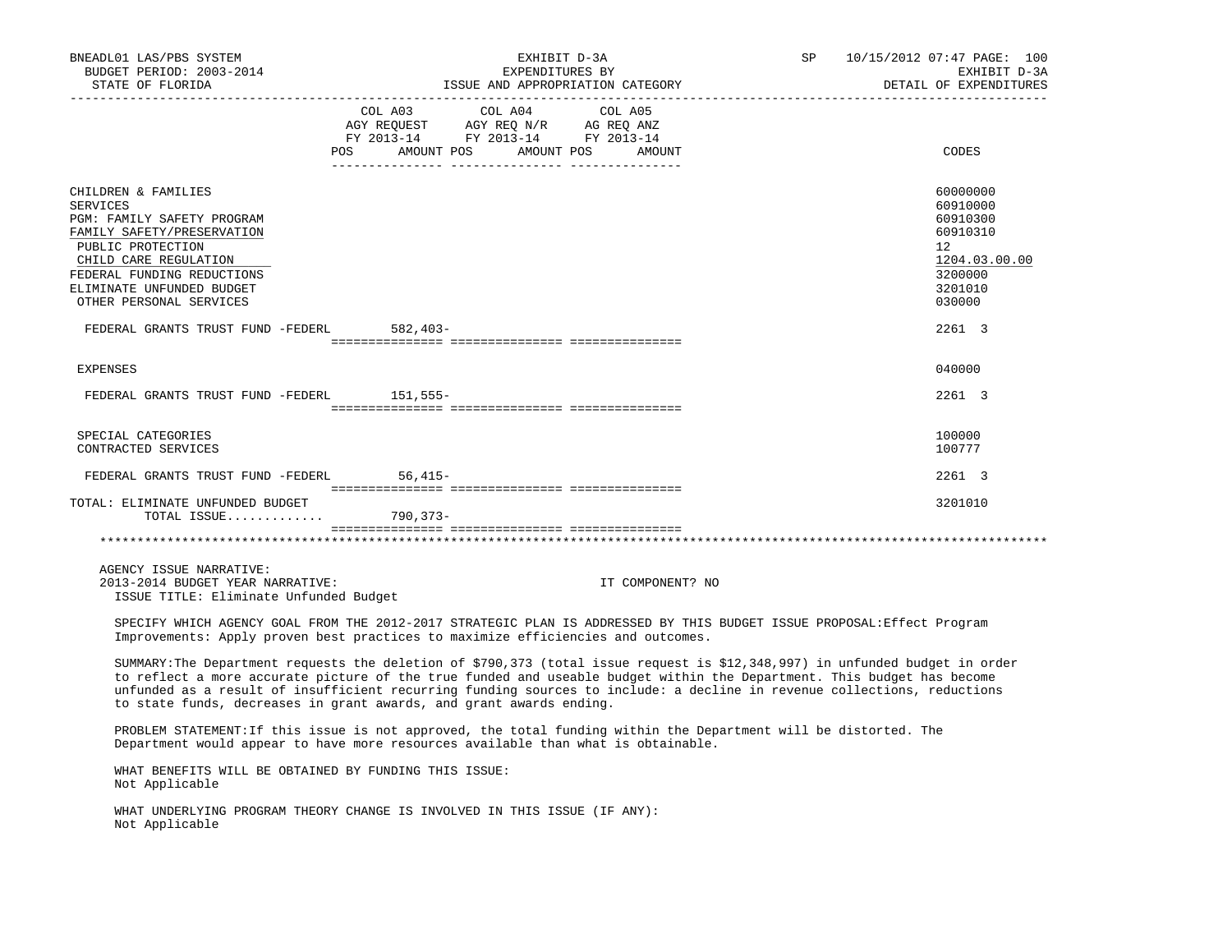| BNEADL01 LAS/PBS SYSTEM<br>BUDGET PERIOD: 2003-2014<br>STATE OF FLORIDA                                                                                                                                     | EXHIBIT D-3A<br>EXPENDITURES BY<br>ISSUE AND APPROPRIATION CATEGORY                                                                         | <b>SP</b><br>10/15/2012 07:47 PAGE: 101<br>EXHIBIT D-3A<br>DETAIL OF EXPENDITURES         |
|-------------------------------------------------------------------------------------------------------------------------------------------------------------------------------------------------------------|---------------------------------------------------------------------------------------------------------------------------------------------|-------------------------------------------------------------------------------------------|
|                                                                                                                                                                                                             | COL A03 COL A04 COL A05<br>AGY REQUEST AGY REQ N/R AG REQ ANZ<br>FY 2013-14 FY 2013-14 FY 2013-14<br>AMOUNT POS AMOUNT POS<br>POS<br>AMOUNT | CODES                                                                                     |
| CHILDREN & FAMILIES<br><b>SERVICES</b><br>PGM: FAMILY SAFETY PROGRAM<br>FAMILY SAFETY/PRESERVATION<br>PUBLIC PROTECTION<br>CHILD CARE REGULATION<br>FEDERAL FUNDING REDUCTIONS<br>ELIMINATE UNFUNDED BUDGET |                                                                                                                                             | 60000000<br>60910000<br>60910300<br>60910310<br>12<br>1204.03.00.00<br>3200000<br>3201010 |
| Not Applicable<br>FLORIDA STRATEGIC PLAN FOR ECONOMIC DEVELOPMENT:<br>Not Applicable<br>RETURN ON INVESTMENT (ROI):<br>Not Applicable                                                                       | WHAT IMPLEMENTATION MECHANISMS WILL BE CHANGED AS A RESULT OF THIS ISSUE (IF ANY):                                                          |                                                                                           |
| COST CALCULATIONS:<br>Not Applicable                                                                                                                                                                        |                                                                                                                                             |                                                                                           |
| TOTAL: CHILD CARE REGULATION<br>BY FUND TYPE<br>GENERAL REVENUE FUND                                                                                                                                        | 1,523,471                                                                                                                                   | 1204.03.00.00<br>1000                                                                     |
| TRUST FUNDS<br>TOTAL POSITIONS 123.50<br>TOTAL PROG COMP 16,353,078<br>TOTAL SALARY RATE 4,647,124                                                                                                          | 14,829,607                                                                                                                                  | 2000                                                                                      |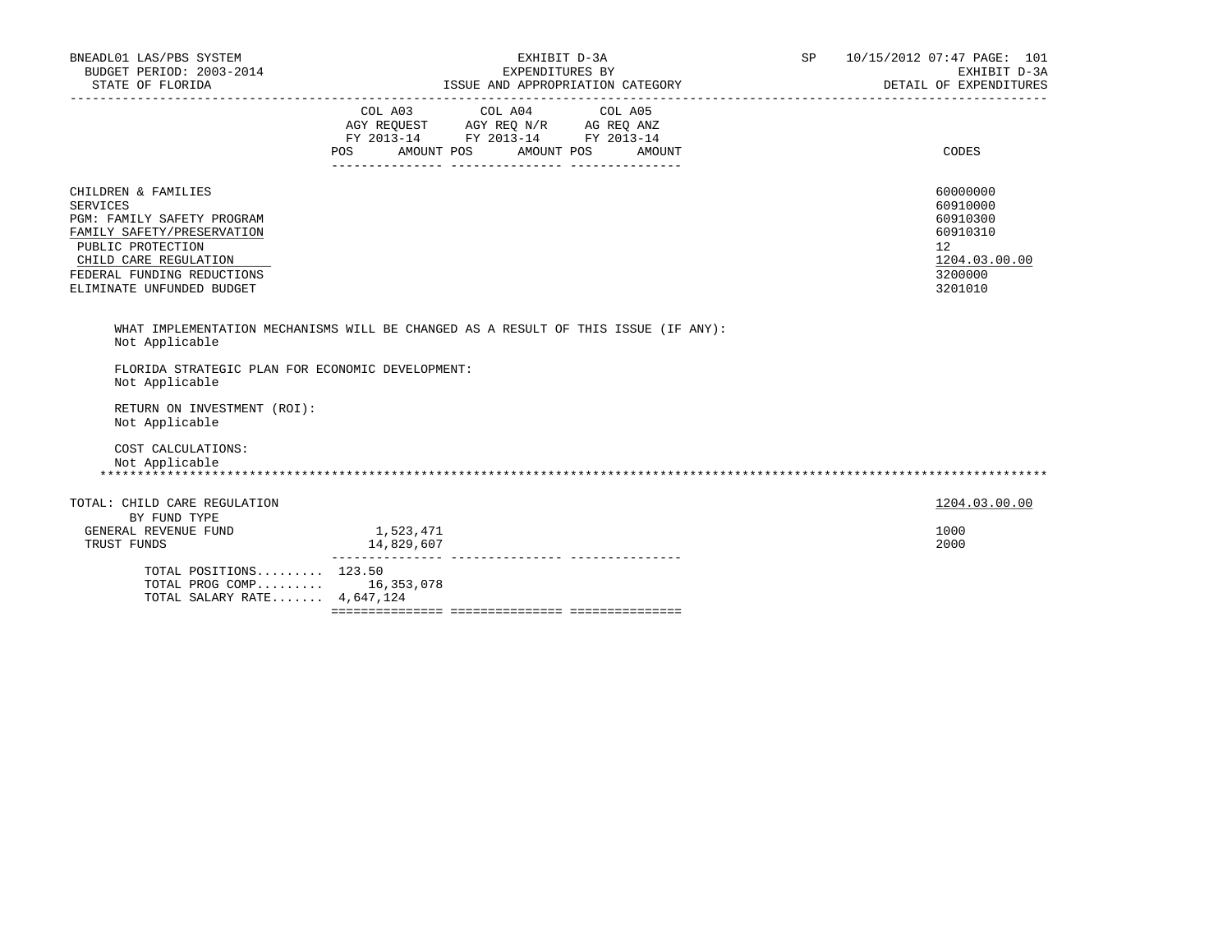| BNEADL01 LAS/PBS SYSTEM<br>BUDGET PERIOD: 2003-2014<br>STATE OF FLORIDA                                                                                                                                                                                         | EXHIBIT D-3A<br>EXPENDITURES BY<br>ISSUE AND APPROPRIATION CATEGORY                                                              |         | SP 10/15/2012 07:47 PAGE: 102<br>EXHIBIT D-3A<br>DETAIL OF EXPENDITURES                             |
|-----------------------------------------------------------------------------------------------------------------------------------------------------------------------------------------------------------------------------------------------------------------|----------------------------------------------------------------------------------------------------------------------------------|---------|-----------------------------------------------------------------------------------------------------|
|                                                                                                                                                                                                                                                                 | COL A03<br>COL A04<br>AGY REQUEST AGY REQ N/R AG REQ ANZ<br>FY 2013-14 FY 2013-14 FY 2013-14<br>POS AMOUNT POS AMOUNT POS AMOUNT | COL A05 | CODES                                                                                               |
| CHILDREN & FAMILIES<br><b>SERVICES</b><br>PGM: FAMILY SAFETY PROGRAM<br>FAMILY SAFETY/PRESERVATION<br>HEALTH AND HUMAN SERVICES<br>ADULT PROTECTION<br>ESTIMATED EXPENDITURES<br>ESTIMATED EXPENDITURES - OPERATIONS<br>SALARY RATE<br>SALARY RATE 23, 298, 285 |                                                                                                                                  |         | 60000000<br>60910000<br>60910300<br>60910310<br>13<br>1304.06.00.00<br>1000000<br>1001000<br>000000 |
| SALARIES AND BENEFITS                                                                                                                                                                                                                                           |                                                                                                                                  |         | 010000                                                                                              |
| GENERAL REVENUE FUND -MATCH 19,654,394<br>FEDERAL GRANTS TRUST FUND -FEDERL 7,153,520<br>SOCIAL SVCS BLK GRT TF -FEDERL 3,878,075                                                                                                                               |                                                                                                                                  |         | 1000 2<br>2261 3<br>2639 3                                                                          |
| TOTAL POSITIONS 605.00<br>TOTAL APPRO 30,685,989                                                                                                                                                                                                                |                                                                                                                                  |         |                                                                                                     |
| <b>EXPENSES</b>                                                                                                                                                                                                                                                 |                                                                                                                                  |         | 040000                                                                                              |
| GENERAL REVENUE FUND -MATCH 3,169,924<br>DOMESTIC VIOLENCE TF -STATE 8,873<br>FEDERAL GRANTS TRUST FUND -FEDERL<br>SOCIAL SVCS BLK GRT TF -FEDERL                                                                                                               | 1,168,614<br>629,333                                                                                                             |         | 1000 2<br>2157 1<br>2261 3<br>2639 3                                                                |
| TOTAL APPRO                                                                                                                                                                                                                                                     | 4,976,744                                                                                                                        |         |                                                                                                     |
| OPERATING CAPITAL OUTLAY                                                                                                                                                                                                                                        |                                                                                                                                  |         | 060000                                                                                              |
| GENERAL REVENUE FUND -MATCH 6,853<br>FEDERAL GRANTS TRUST FUND -FEDERL<br>SOCIAL SVCS BLK GRT TF - FEDERL 1,358                                                                                                                                                 | 2,506                                                                                                                            |         | 1000 2<br>2261 3<br>2639 3                                                                          |
| TOTAL APPRO $10,717$                                                                                                                                                                                                                                            |                                                                                                                                  |         |                                                                                                     |
| SPECIAL CATEGORIES<br>HOME CARE/DISABLED ADULTS                                                                                                                                                                                                                 |                                                                                                                                  |         | 100000<br>100559                                                                                    |
| GENERAL REVENUE FUND<br>$-$ STATE                                                                                                                                                                                                                               | 2,219,860                                                                                                                        |         | 1000 1                                                                                              |
|                                                                                                                                                                                                                                                                 |                                                                                                                                  |         |                                                                                                     |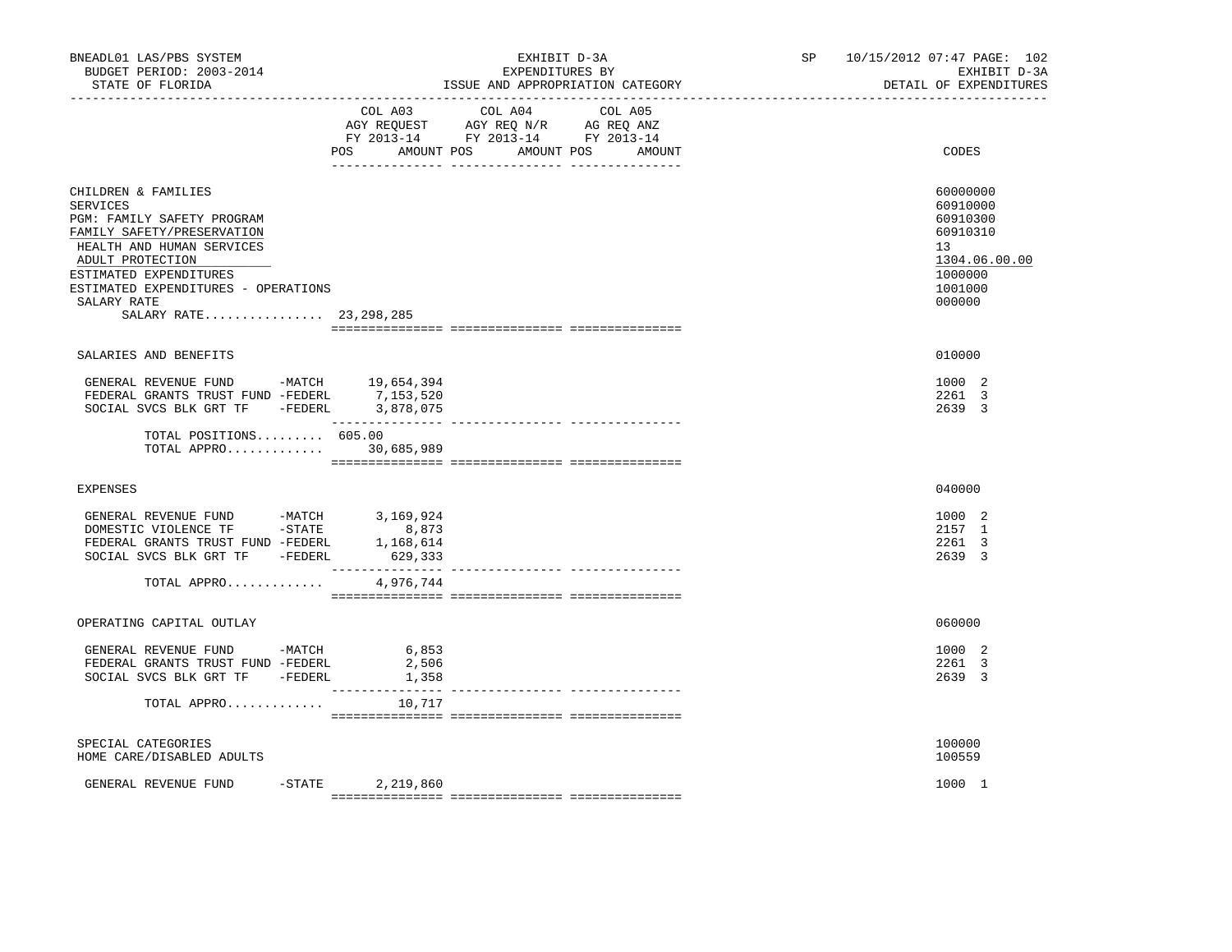| BNEADL01 LAS/PBS SYSTEM<br>BUDGET PERIOD: 2003-2014<br>STATE OF FLORIDA                                                                                                                                                                                       |           |                                 | EXHIBIT D-3A<br>EXPENDITURES BY<br>ISSUE AND APPROPRIATION CATEGORY                                                              | ----------------------- | SP 10/15/2012 07:47 PAGE: 103<br>EXHIBIT D-3A<br>DETAIL OF EXPENDITURES                                       |
|---------------------------------------------------------------------------------------------------------------------------------------------------------------------------------------------------------------------------------------------------------------|-----------|---------------------------------|----------------------------------------------------------------------------------------------------------------------------------|-------------------------|---------------------------------------------------------------------------------------------------------------|
|                                                                                                                                                                                                                                                               |           | COL A03                         | COL A04<br>COL A05<br>AGY REQUEST AGY REQ N/R AG REQ ANZ<br>FY 2013-14 FY 2013-14 FY 2013-14<br>POS AMOUNT POS AMOUNT POS AMOUNT |                         | CODES                                                                                                         |
| CHILDREN & FAMILIES<br>SERVICES<br>PGM: FAMILY SAFETY PROGRAM<br>FAMILY SAFETY/PRESERVATION<br>HEALTH AND HUMAN SERVICES<br>ADULT PROTECTION<br>ESTIMATED EXPENDITURES<br>ESTIMATED EXPENDITURES - OPERATIONS<br>SPECIAL CATEGORIES<br>G/A-COMM CARE/DISABLED |           |                                 |                                                                                                                                  |                         | 60000000<br>60910000<br>60910300<br>60910310<br>13<br>1304.06.00.00<br>1000000<br>1001000<br>100000<br>100603 |
| GENERAL REVENUE FUND -STATE 2,041,955                                                                                                                                                                                                                         |           |                                 |                                                                                                                                  |                         | 1000 1                                                                                                        |
| CONTRACTED SERVICES                                                                                                                                                                                                                                           |           |                                 |                                                                                                                                  |                         | 100777                                                                                                        |
| GENERAL REVENUE FUND -MATCH 152,630<br>FEDERAL GRANTS TRUST FUND -FEDERL<br>SOCIAL SVCS BLK GRT TF -FEDERL                                                                                                                                                    |           | 55,825<br>30,260                |                                                                                                                                  |                         | 1000 2<br>2261 3<br>2639 3                                                                                    |
| TOTAL APPRO 238,715                                                                                                                                                                                                                                           |           |                                 |                                                                                                                                  |                         |                                                                                                               |
| G/A-DOMESTIC VIOLENCE PRG                                                                                                                                                                                                                                     |           |                                 |                                                                                                                                  |                         | 100995                                                                                                        |
| GENERAL REVENUE FUND -STATE 1,217,741                                                                                                                                                                                                                         |           | -MATCH 3,946,855                |                                                                                                                                  |                         | 1000 1<br>1000 2                                                                                              |
| TOTAL GENERAL REVENUE FUND                                                                                                                                                                                                                                    |           | 5,164,596                       |                                                                                                                                  |                         | 1000                                                                                                          |
| DOMESTIC VIOLENCE TF                                                                                                                                                                                                                                          | $-$ STATE | 5,962,851<br>$-MATCH$ 1,002,546 |                                                                                                                                  |                         | 2157 1<br>2157 2                                                                                              |
| TOTAL DOMESTIC VIOLENCE TF                                                                                                                                                                                                                                    |           | 6,965,397                       |                                                                                                                                  |                         | 2157                                                                                                          |
| FEDERAL GRANTS TRUST FUND -FEDERL 10,827,348                                                                                                                                                                                                                  |           |                                 |                                                                                                                                  |                         | 2261 3                                                                                                        |
| WELFARE TRANSITION TF -FEDERL 7,750,000                                                                                                                                                                                                                       |           |                                 |                                                                                                                                  |                         | 2401 3                                                                                                        |
| TOTAL APPRO                                                                                                                                                                                                                                                   |           | 30,707,341                      |                                                                                                                                  |                         |                                                                                                               |
| HOME/COMM SERVICES WAIVER                                                                                                                                                                                                                                     |           |                                 |                                                                                                                                  |                         | 101555                                                                                                        |
| GENERAL REVENUE FUND -MATCH 20,828,176<br>FEDERAL GRANTS TRUST FUND -RECPNT                                                                                                                                                                                   |           | 28,445,957                      |                                                                                                                                  |                         | 1000 2<br>2261 9                                                                                              |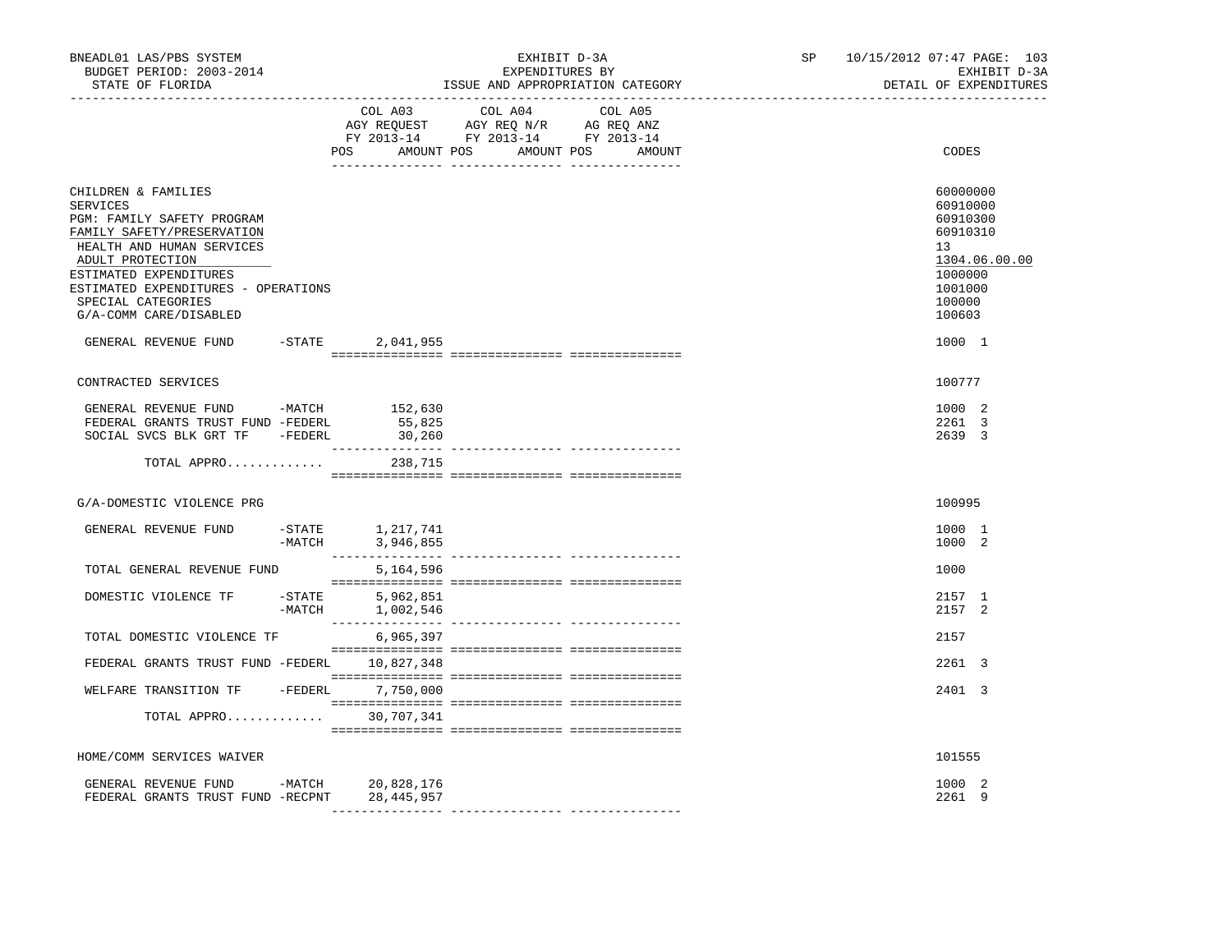| BNEADL01 LAS/PBS SYSTEM<br>BUDGET PERIOD: 2003-2014<br>STATE OF FLORIDA                                                                                                                                                                                                                |                         | EXHIBIT D-3A<br>EXPENDITURES BY<br>ISSUE AND APPROPRIATION CATEGORY                                                                   | SP 10/15/2012 07:47 PAGE: 104<br>EXHIBIT D-3A<br>DETAIL OF EXPENDITURES                                       |
|----------------------------------------------------------------------------------------------------------------------------------------------------------------------------------------------------------------------------------------------------------------------------------------|-------------------------|---------------------------------------------------------------------------------------------------------------------------------------|---------------------------------------------------------------------------------------------------------------|
|                                                                                                                                                                                                                                                                                        |                         | COL A03 COL A04 COL A05<br>AGY REQUEST AGY REQ N/R AG REQ ANZ<br>FY 2013-14 FY 2013-14 FY 2013-14<br>POS AMOUNT POS AMOUNT POS AMOUNT | CODES                                                                                                         |
| CHILDREN & FAMILIES<br><b>SERVICES</b><br>PGM: FAMILY SAFETY PROGRAM<br>FAMILY SAFETY/PRESERVATION<br>HEALTH AND HUMAN SERVICES<br>ADULT PROTECTION<br>ESTIMATED EXPENDITURES<br>ESTIMATED EXPENDITURES - OPERATIONS<br>SPECIAL CATEGORIES<br>HOME/COMM SERVICES WAIVER<br>TOTAL APPRO | 49,274,133              |                                                                                                                                       | 60000000<br>60910000<br>60910300<br>60910310<br>13<br>1304.06.00.00<br>1000000<br>1001000<br>100000<br>101555 |
| RISK MANAGEMENT INSURANCE                                                                                                                                                                                                                                                              |                         |                                                                                                                                       | 103241                                                                                                        |
| GENERAL REVENUE FUND -STATE 548,129                                                                                                                                                                                                                                                    |                         |                                                                                                                                       | 1000 1                                                                                                        |
| TEMP EMERGENCY SHELTER                                                                                                                                                                                                                                                                 |                         |                                                                                                                                       | 103801                                                                                                        |
| GENERAL REVENUE FUND                                                                                                                                                                                                                                                                   | $-$ STATE 203, 527      |                                                                                                                                       | 1000 1                                                                                                        |
| DEFERRED-PAY COM CONTRACTS                                                                                                                                                                                                                                                             |                         |                                                                                                                                       | 105280                                                                                                        |
| GENERAL REVENUE FUND -MATCH 3,472<br>FEDERAL GRANTS TRUST FUND -FEDERL<br>SOCIAL SVCS BLK GRT TF - FEDERL<br>TOTAL APPRO                                                                                                                                                               | 1,269<br>1/689<br>5,430 |                                                                                                                                       | 1000 2<br>2261 3<br>2639 3                                                                                    |
|                                                                                                                                                                                                                                                                                        |                         |                                                                                                                                       |                                                                                                               |
| LEASE/PURCHASE/EQUIPMENT                                                                                                                                                                                                                                                               |                         |                                                                                                                                       | 105281                                                                                                        |
| GENERAL REVENUE FUND -MATCH 90,518<br>FEDERAL GRANTS TRUST FUND -FEDERL<br>SOCIAL SVCS BLK GRT TF -FEDERL                                                                                                                                                                              | 32,840<br>17,802        |                                                                                                                                       | 1000 2<br>2261 3<br>2639 3                                                                                    |
| TOTAL APPRO<br>TOTAL: ESTIMATED EXPENDITURES - OPERATIONS<br>TOTAL POSITIONS 605.00<br>TOTAL ISSUE $121,053,700$<br>TOTAL SALARY RATE 23, 298, 285                                                                                                                                     | 141,160                 |                                                                                                                                       | 1001000                                                                                                       |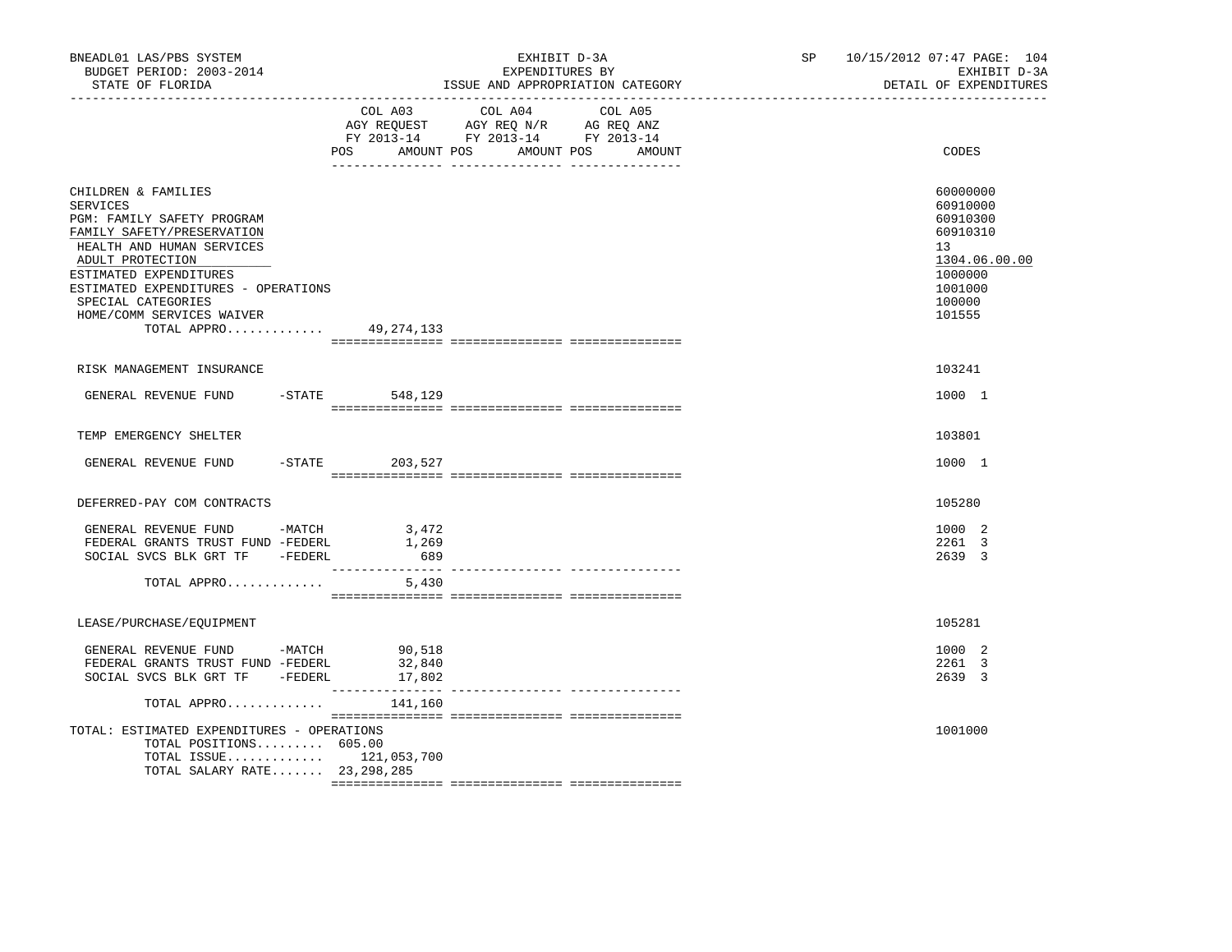| BNEADL01 LAS/PBS SYSTEM<br>BUDGET PERIOD: 2003-2014<br>STATE OF FLORIDA                                                                                                                                                                                               | EXHIBIT D-3A<br>EXPENDITURES BY<br>ISSUE AND APPROPRIATION CATEGORY |                                              |                                                                                                   | SP 10/15/2012 07:47 PAGE: 105<br>EXHIBIT D-3A<br>DETAIL OF EXPENDITURES |                                                                                                                            |
|-----------------------------------------------------------------------------------------------------------------------------------------------------------------------------------------------------------------------------------------------------------------------|---------------------------------------------------------------------|----------------------------------------------|---------------------------------------------------------------------------------------------------|-------------------------------------------------------------------------|----------------------------------------------------------------------------------------------------------------------------|
|                                                                                                                                                                                                                                                                       |                                                                     | POS AMOUNT POS AMOUNT POS AMOUNT             | COL A03 COL A04 COL A05<br>AGY REQUEST AGY REQ N/R AG REQ ANZ<br>FY 2013-14 FY 2013-14 FY 2013-14 |                                                                         | CODES                                                                                                                      |
| CHILDREN & FAMILIES<br>SERVICES<br>PGM: FAMILY SAFETY PROGRAM<br>FAMILY SAFETY/PRESERVATION<br>HEALTH AND HUMAN SERVICES<br>ADULT PROTECTION<br>ESTIMATED EXPENDITURES<br>CASUALTY INSURANCE PREMIUM<br>ADJUSTMENT<br>SPECIAL CATEGORIES<br>RISK MANAGEMENT INSURANCE |                                                                     |                                              |                                                                                                   |                                                                         | 60000000<br>60910000<br>60910300<br>60910310<br>13 <sup>°</sup><br>1304.06.00.00<br>1000000<br>1001090<br>100000<br>103241 |
| GENERAL REVENUE FUND -STATE 61,034-                                                                                                                                                                                                                                   |                                                                     |                                              |                                                                                                   |                                                                         | 1000 1                                                                                                                     |
| FLORIDA RETIREMENT SYSTEM<br>CONTRIBUTION ADJUSTMENT FOR<br>FISCAL YEAR 2012-2013<br>SALARIES AND BENEFITS                                                                                                                                                            |                                                                     |                                              |                                                                                                   |                                                                         | 1001240<br>010000                                                                                                          |
| GENERAL REVENUE FUND -MATCH 45,523<br>FEDERAL GRANTS TRUST FUND -FEDERL<br>SOCIAL SVCS BLK GRT TF -FEDERL<br>TOTAL APPRO                                                                                                                                              |                                                                     | 16,568<br>8,984<br>_______________<br>71,075 |                                                                                                   |                                                                         | 1000 2<br>2261 3<br>2639 3                                                                                                 |
| ADJUSTMENT TO STATE HEALTH<br>INSURANCE PREMIUM CONTRIBUTION -<br>FISCAL YEAR 2012-13<br>SALARIES AND BENEFITS                                                                                                                                                        |                                                                     |                                              |                                                                                                   |                                                                         | 1001830<br>010000                                                                                                          |
| GENERAL REVENUE FUND $-MATCH$ 45,827<br>FEDERAL GRANTS TRUST FUND -FEDERL<br>SOCIAL SVCS BLK GRT TF -FEDERL                                                                                                                                                           |                                                                     | 16,678<br>9,044                              |                                                                                                   |                                                                         | 1000 2<br>2261 3<br>2639 3                                                                                                 |
| TOTAL APPRO                                                                                                                                                                                                                                                           |                                                                     | 71,549                                       |                                                                                                   |                                                                         |                                                                                                                            |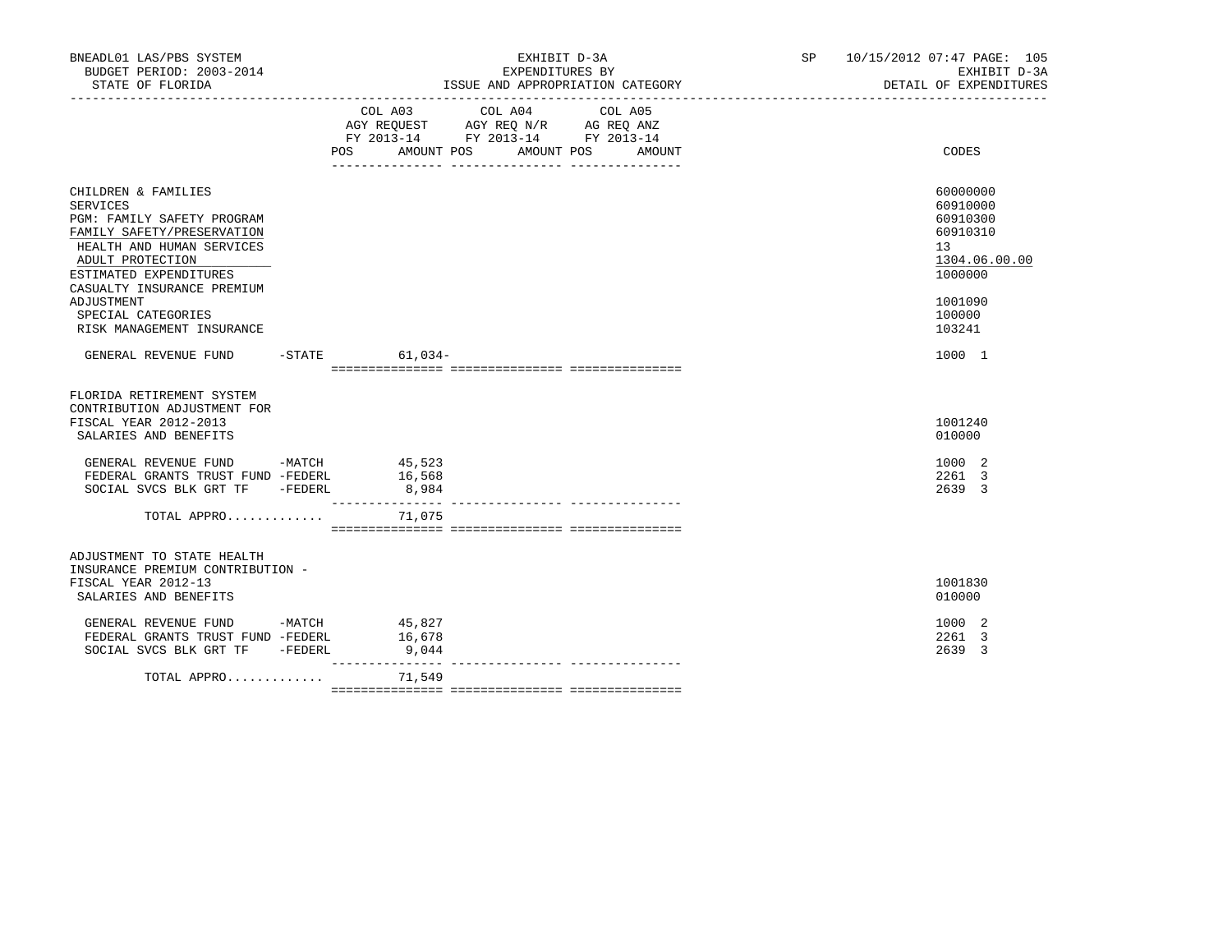| BNEADL01 LAS/PBS SYSTEM<br>BUDGET PERIOD: 2003-2014<br>STATE OF FLORIDA                                                                                                                                                                                                                                                                                                                               |                                                                                                                                                                                                                                                                                                                                                                                                                                                                          | EXHIBIT D-3A<br>EXPENDITURES BY<br>ISSUE AND APPROPRIATION CATEGORY                                                                                                                                                                            |  | SP 10/15/2012 07:47 PAGE: 106<br>EXHIBIT D-3A<br>DETAIL OF EXPENDITURES |
|-------------------------------------------------------------------------------------------------------------------------------------------------------------------------------------------------------------------------------------------------------------------------------------------------------------------------------------------------------------------------------------------------------|--------------------------------------------------------------------------------------------------------------------------------------------------------------------------------------------------------------------------------------------------------------------------------------------------------------------------------------------------------------------------------------------------------------------------------------------------------------------------|------------------------------------------------------------------------------------------------------------------------------------------------------------------------------------------------------------------------------------------------|--|-------------------------------------------------------------------------|
|                                                                                                                                                                                                                                                                                                                                                                                                       | $\begin{tabular}{lllllllllll} &\multicolumn{4}{c }{COL\ \ \text{A03}} &\multicolumn{4}{c }{COL\ \ \text{A04}} &\multicolumn{4}{c }{COL\ \ \text{A05}} \\ \multicolumn{4}{c }{AGY\ \ \text{REQUEST}} &\multicolumn{4}{c }{AGY\ \ \text{REQ}\ \ \text{N/R}} &\multicolumn{4}{c }{AG\ \ \text{REQ}\ \ \text{ANZ}} \\ \multicolumn{4}{c }{FY\ \ \text{2013--14}} &\multicolumn{4}{c }{FY\ \ \text{2013--14}} &\multicolumn{4}{c }{FY\ \$<br>POS AMOUNT POS AMOUNT POS AMOUNT |                                                                                                                                                                                                                                                |  | CODES                                                                   |
| CHILDREN & FAMILIES<br>SERVICES<br>PGM: FAMILY SAFETY PROGRAM<br>FAMILY SAFETY/PRESERVATION<br>HEALTH AND HUMAN SERVICES<br>ADULT PROTECTION                                                                                                                                                                                                                                                          |                                                                                                                                                                                                                                                                                                                                                                                                                                                                          |                                                                                                                                                                                                                                                |  | 60000000<br>60910000<br>60910300<br>60910310<br>13<br>1304.06.00.00     |
| ADJUSTMENTS TO CURRENT YEAR<br>ESTIMATED EXPENDITURES<br>ADJUST FUND SOURCE INDICATORS - ADD<br>SPECIAL CATEGORIES<br>G/A-DOMESTIC VIOLENCE PRG                                                                                                                                                                                                                                                       |                                                                                                                                                                                                                                                                                                                                                                                                                                                                          |                                                                                                                                                                                                                                                |  | 1600000<br>160S220<br>100000<br>100995                                  |
| $\begin{tabular}{llllllll} \multicolumn{2}{llll} \multicolumn{2}{l}{{\small\bf GENERAL}} & {\small\bf REVENUE} & {\small\bf FUND} & & \multicolumn{2}{l}{{\small\bf -MATCH}} & & \multicolumn{2}{l}{{\small\bf 1,000,005}} \\ {\small\bf DOMESTIC} & {\small\bf VIOLENCE} & {\small\bf TF} & & \multicolumn{2}{l}{{\small\bf -MATCH}} & & \multicolumn{2}{l}{{\small\bf 5,962,851}} \\ \end{tabular}$ |                                                                                                                                                                                                                                                                                                                                                                                                                                                                          |                                                                                                                                                                                                                                                |  | 1000 2<br>2157 2                                                        |
| TOTAL APPRO 6,962,856<br>AGENCY ISSUE NARRATIVE:<br>2013-2014 BUDGET YEAR NARRATIVE:<br>ISSUE TITLE: Adjust Fund Source Indicators - Add                                                                                                                                                                                                                                                              |                                                                                                                                                                                                                                                                                                                                                                                                                                                                          | IT COMPONENT? NO                                                                                                                                                                                                                               |  |                                                                         |
|                                                                                                                                                                                                                                                                                                                                                                                                       |                                                                                                                                                                                                                                                                                                                                                                                                                                                                          | SPECIFY WHICH AGENCY GOAL FROM THE FISCAL YEAR 2013-2014 THROUGH 2017-2018 STRATEGIC PLAN IS ADDRESSED BY THIS BUDGET<br>ISSUE PROPOSAL: Goal 2 Effect Program Improvements: Apply proven best practices to maximize efficiencies and outcomes |  |                                                                         |
| SUMMARY:<br>Maintenance of Effort (MOE) and Match review.                                                                                                                                                                                                                                                                                                                                             |                                                                                                                                                                                                                                                                                                                                                                                                                                                                          | The Department requests an adjustment to its base budget to properly align Funding Source Identifiers (FSI) for                                                                                                                                |  |                                                                         |
| PROBLEM STATEMENT:<br>Source Indicators (FSIs) in the Departments budget.                                                                                                                                                                                                                                                                                                                             |                                                                                                                                                                                                                                                                                                                                                                                                                                                                          | Based on the Departments current agency approved operating budget this request is needed to properly align the Fund                                                                                                                            |  |                                                                         |
| WHAT BENEFITS WILL BE OBTAINED BY FUNDING THIS ISSUE:                                                                                                                                                                                                                                                                                                                                                 |                                                                                                                                                                                                                                                                                                                                                                                                                                                                          | This action is necessary to ensure that the Department can properly identify funding sources and MOE.                                                                                                                                          |  |                                                                         |
| Not Applicable                                                                                                                                                                                                                                                                                                                                                                                        | WHAT UNDERLYING PROGRAM THEORY CHANGE IS INVOLVED IN THIS ISSUE (IF ANY):                                                                                                                                                                                                                                                                                                                                                                                                |                                                                                                                                                                                                                                                |  |                                                                         |
|                                                                                                                                                                                                                                                                                                                                                                                                       | WHAT IMPLEMENTATION MECHANISMS WILL BE CHANGED AS A RESULT OF THIS ISSUE (IF ANY):                                                                                                                                                                                                                                                                                                                                                                                       | The Department will implement these adjustments and continue to monitor the funding of the budget.                                                                                                                                             |  |                                                                         |
| FLORIDA STRATEGIC PLAN FOR ECONOMIC DEVELOPMENT:<br>Not Applicable                                                                                                                                                                                                                                                                                                                                    |                                                                                                                                                                                                                                                                                                                                                                                                                                                                          |                                                                                                                                                                                                                                                |  |                                                                         |
| RETURN ON INVESTMENT:<br>Not Applicable                                                                                                                                                                                                                                                                                                                                                               |                                                                                                                                                                                                                                                                                                                                                                                                                                                                          |                                                                                                                                                                                                                                                |  |                                                                         |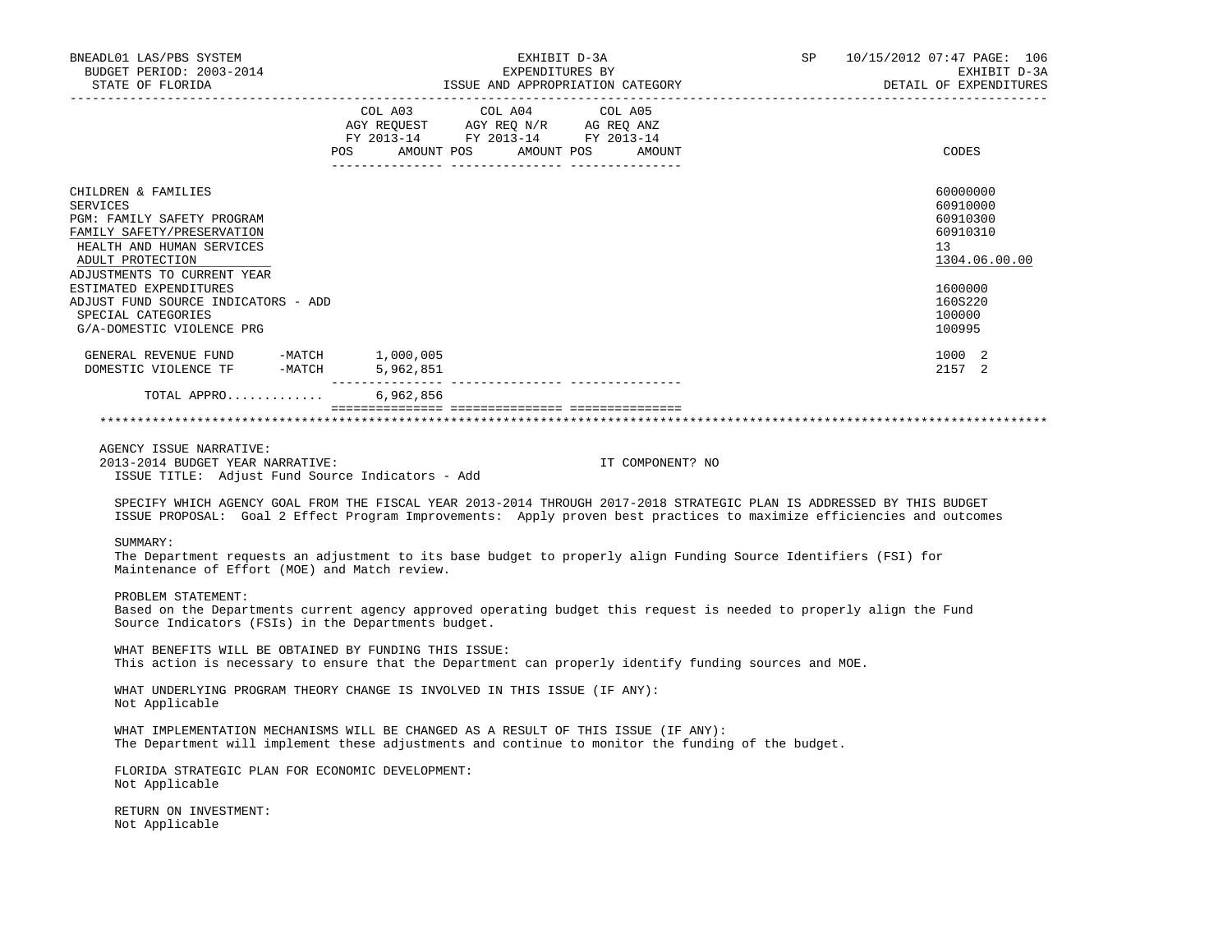| BNEADL01 LAS/PBS SYSTEM<br>BUDGET PERIOD: 2003-2014<br>STATE OF FLORIDA                                                                                                                                                                                                                                                                                                                  | EXHIBIT D-3A<br>EXPENDITURES BY<br>ISSUE AND APPROPRIATION CATEGORY                                                                                                                                                                            | SP               | 10/15/2012 07:47 PAGE: 107<br>EXHIBIT D-3A<br>DETAIL OF EXPENDITURES |
|------------------------------------------------------------------------------------------------------------------------------------------------------------------------------------------------------------------------------------------------------------------------------------------------------------------------------------------------------------------------------------------|------------------------------------------------------------------------------------------------------------------------------------------------------------------------------------------------------------------------------------------------|------------------|----------------------------------------------------------------------|
| -------------------                                                                                                                                                                                                                                                                                                                                                                      | $\begin{tabular}{lcccc} COL A03 & COL A04 & COL A05 \\ AGY REQUEST & AGY REQ N/R & AG REQ ANZ \\ FY & 2013-14 & FY & 2013-14 & FY & 2013-14 \end{tabular}$<br>POS AMOUNT POS AMOUNT POS AMOUNT                                                 |                  | CODES                                                                |
| CHILDREN & FAMILIES<br>SERVICES<br>PGM: FAMILY SAFETY PROGRAM<br>FAMILY SAFETY/PRESERVATION<br>HEALTH AND HUMAN SERVICES<br>ADULT PROTECTION<br>ADJUSTMENTS TO CURRENT YEAR                                                                                                                                                                                                              |                                                                                                                                                                                                                                                |                  | 60000000<br>60910000<br>60910300<br>60910310<br>13<br>1304.06.00.00  |
| ESTIMATED EXPENDITURES<br>ADJUST FUND SOURCE INDICATORS - ADD                                                                                                                                                                                                                                                                                                                            |                                                                                                                                                                                                                                                |                  | 1600000<br>160S220                                                   |
| COST CALCULATIONS:<br>Not Applicable                                                                                                                                                                                                                                                                                                                                                     |                                                                                                                                                                                                                                                |                  |                                                                      |
| ADJUST FUND SOURCE INDICATORS -<br>DEDUCT<br>SPECIAL CATEGORIES<br>G/A-DOMESTIC VIOLENCE PRG                                                                                                                                                                                                                                                                                             |                                                                                                                                                                                                                                                |                  | 160S230<br>100000<br>100995                                          |
| $\begin{tabular}{lllllllllll} \multicolumn{2}{c}{\texttt{GENERAL}} &\texttt{REVENUE} & \multicolumn{2}{c}{\texttt{VIND}} & \multicolumn{2}{c}{\texttt{--STATE}} & \multicolumn{2}{c}{\texttt{1,000,005--}} \\ \multicolumn{2}{c}{\texttt{DOMESTIC}} & \texttt{VIOLENCE} & \texttt{TF} & \multicolumn{2}{c}{\texttt{-STATE}} & \multicolumn{2}{c}{\texttt{5,962,851--}} \\ \end{tabular}$ |                                                                                                                                                                                                                                                |                  | 1000 1<br>2157 1                                                     |
| TOTAL APPRO 6,962,856-                                                                                                                                                                                                                                                                                                                                                                   |                                                                                                                                                                                                                                                |                  |                                                                      |
|                                                                                                                                                                                                                                                                                                                                                                                          |                                                                                                                                                                                                                                                |                  |                                                                      |
| AGENCY ISSUE NARRATIVE:<br>2013-2014 BUDGET YEAR NARRATIVE:<br>ISSUE TITLE: Adjust Fund Source Indicators - Deduct                                                                                                                                                                                                                                                                       |                                                                                                                                                                                                                                                | IT COMPONENT? NO |                                                                      |
|                                                                                                                                                                                                                                                                                                                                                                                          | SPECIFY WHICH AGENCY GOAL FROM THE FISCAL YEAR 2013-2014 THROUGH 2017-2018 STRATEGIC PLAN IS ADDRESSED BY THIS BUDGET<br>ISSUE PROPOSAL: Goal 2 Effect Program Improvements: Apply proven best practices to maximize efficiencies and outcomes |                  |                                                                      |
| SUMMARY:<br>Maintenance of Effort (MOE) and Match review.                                                                                                                                                                                                                                                                                                                                | The Department requests an adjustment to its base budget to properly align Funding Source Identifiers (FSI) for                                                                                                                                |                  |                                                                      |
| PROBLEM STATEMENT:<br>Source Indicators (FSIs) in the Departments budget.                                                                                                                                                                                                                                                                                                                | Based on the Departments current agency approved operating budget this request is needed to properly align the Fund                                                                                                                            |                  |                                                                      |
| WHAT BENEFITS WILL BE OBTAINED BY FUNDING THIS ISSUE:                                                                                                                                                                                                                                                                                                                                    | This action is necessary to ensure that the Department can properly identify funding sources and MOE.                                                                                                                                          |                  |                                                                      |
| Not Applicable                                                                                                                                                                                                                                                                                                                                                                           | WHAT UNDERLYING PROGRAM THEORY CHANGE IS INVOLVED IN THIS ISSUE (IF ANY):                                                                                                                                                                      |                  |                                                                      |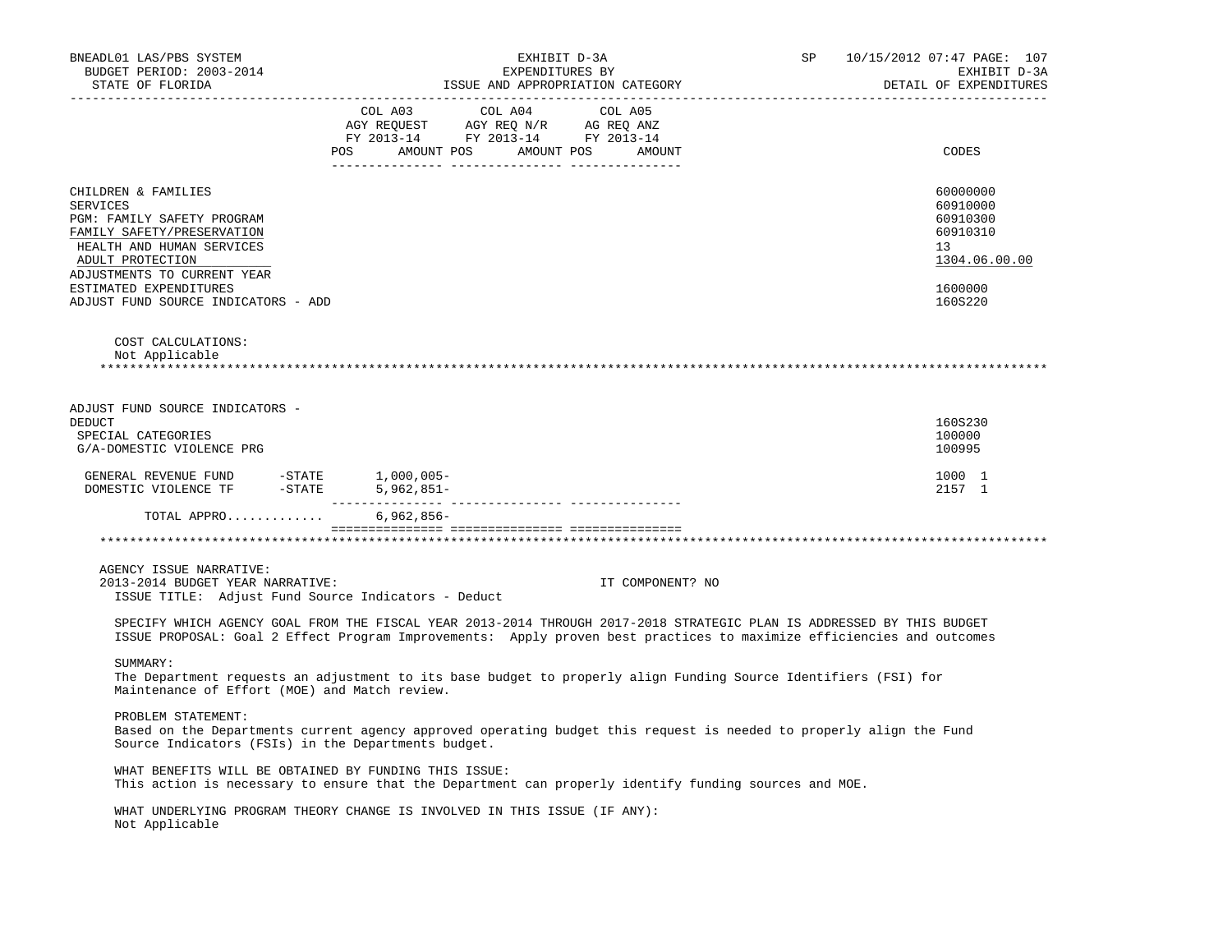| BNEADL01 LAS/PBS SYSTEM<br>BUDGET PERIOD: 2003-2014<br>STATE OF FLORIDA                                                                                                                                                                                          | EXHIBIT D-3A<br>EXPENDITURES BY<br>ISSUE AND APPROPRIATION CATEGORY                                                                                                                                               | SP | 10/15/2012 07:47 PAGE: 108<br>EXHIBIT D-3A<br>DETAIL OF EXPENDITURES                      |
|------------------------------------------------------------------------------------------------------------------------------------------------------------------------------------------------------------------------------------------------------------------|-------------------------------------------------------------------------------------------------------------------------------------------------------------------------------------------------------------------|----|-------------------------------------------------------------------------------------------|
|                                                                                                                                                                                                                                                                  | $\begin{tabular}{lcccc} COL A03 & COL A04 & COL A05 \\ AGY REQUEST & AGY REQ N/R & AG REQ ANZ \\ FY & 2013-14 & FY & 2013-14 & FY & 2013-14 \end{tabular}$<br>POS AMOUNT POS AMOUNT POS AMOUNT<br>_________ _____ |    | CODES                                                                                     |
| CHILDREN & FAMILIES<br><b>SERVICES</b><br>PGM: FAMILY SAFETY PROGRAM<br>FAMILY SAFETY/PRESERVATION<br>HEALTH AND HUMAN SERVICES<br>ADULT PROTECTION<br>ADJUSTMENTS TO CURRENT YEAR<br>ESTIMATED EXPENDITURES<br>ADJUST FUND SOURCE INDICATORS -<br><b>DEDUCT</b> |                                                                                                                                                                                                                   |    | 60000000<br>60910000<br>60910300<br>60910310<br>13<br>1304.06.00.00<br>1600000<br>160S230 |
| FLORIDA STRATEGIC PLAN FOR ECONOMIC DEVELOPMENT:<br>Not Applicable                                                                                                                                                                                               | WHAT IMPLEMENTATION MECHANISMS WILL BE CHANGED AS A RESULT OF THIS ISSUE (IF ANY):<br>The Department will implement these adjustments and continue to monitor the funding of the budget.                          |    |                                                                                           |
| RETURN ON INVESTMENT:<br>Not Applicable<br>COST CALCULATIONS:<br>Not Applicable                                                                                                                                                                                  |                                                                                                                                                                                                                   |    |                                                                                           |
| INTER-AGENCY REORGANIZATIONS<br>TRANSFER HOME AND COMMUNITY BASED                                                                                                                                                                                                |                                                                                                                                                                                                                   |    | 1700000                                                                                   |
| SERVICES WAIVER TO THE AGENCY FOR<br>HEALTH CARE ADMINISTRATION - DEDUCT<br>SPECIAL CATEGORIES<br>HOME/COMM SERVICES WAIVER                                                                                                                                      |                                                                                                                                                                                                                   |    | 1700110<br>100000<br>101555                                                               |
| GENERAL REVENUE FUND -MATCH $20,828,176$ -FEDERAL GRANTS TRUST FUND -RECPNT $28,445,957$ -                                                                                                                                                                       |                                                                                                                                                                                                                   |    | 1000 2<br>2261 9                                                                          |
| TOTAL APPRO 49, 274, 133-                                                                                                                                                                                                                                        |                                                                                                                                                                                                                   |    |                                                                                           |
|                                                                                                                                                                                                                                                                  |                                                                                                                                                                                                                   |    |                                                                                           |
| AGENCY ISSUE NARRATIVE:<br>2013-2014 BUDGET YEAR NARRATIVE:                                                                                                                                                                                                      | IT COMPONENT? NO<br>ISSUE TITLE: Transfer Home and Community Based Services Waiver to the Agency for Health Care Administration - DEDUCT                                                                          |    |                                                                                           |
|                                                                                                                                                                                                                                                                  | SPECIFY WHICH AGENCY GOAL FROM THE 2011-2016 STRATEGIC PLAN IS ADDRESSED BY THIS BUDGET ISSUE PROPOSAL: Goal 2 Effect<br>Program Improvements: Apply proven best practices to maximize efficiencies and outcomes  |    |                                                                                           |
| SUMMARY:                                                                                                                                                                                                                                                         |                                                                                                                                                                                                                   |    |                                                                                           |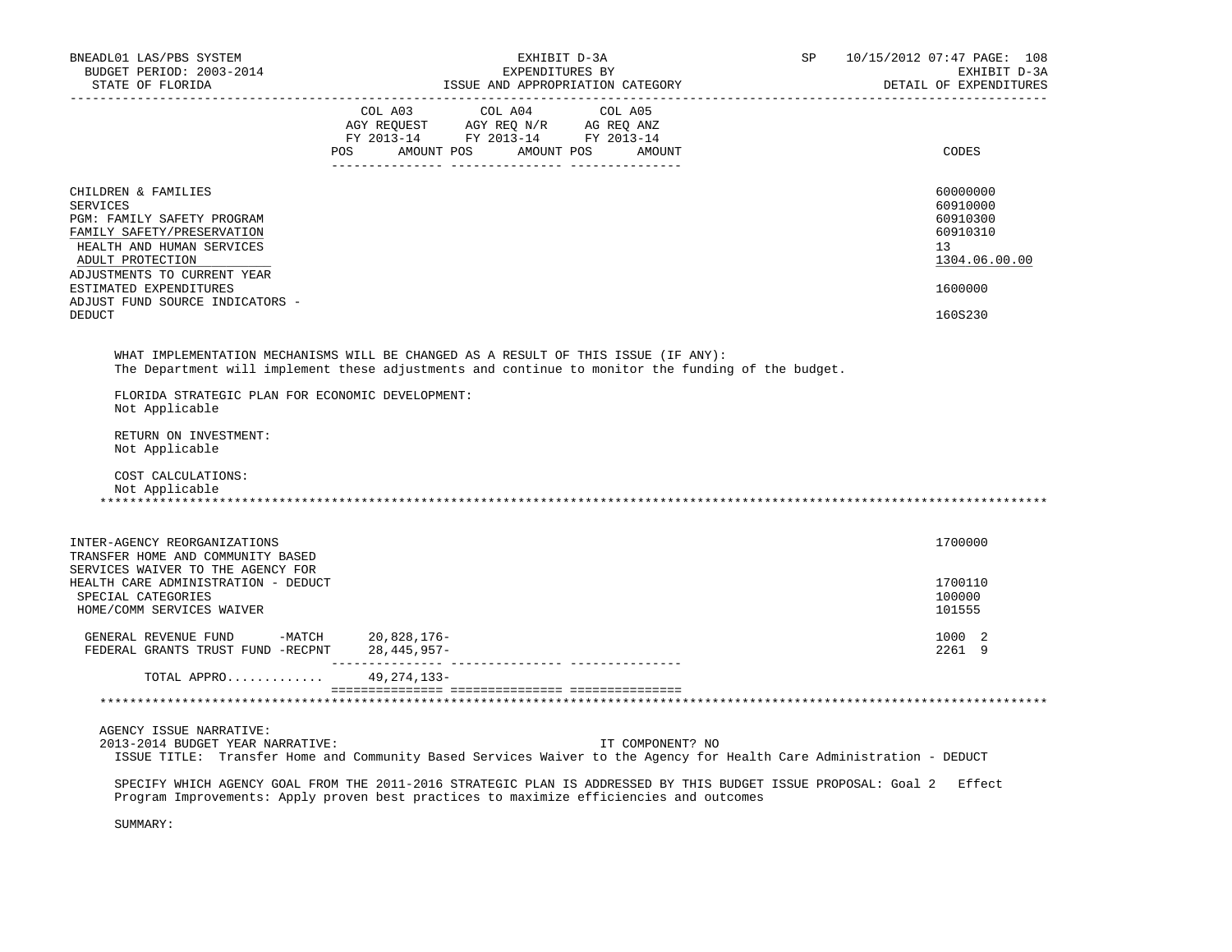| BNEADL01 LAS/PBS SYSTEM<br>BUDGET PERIOD: 2003-2014<br>STATE OF FLORIDA                                                                                                                                                                                |     |  | EXHIBIT D-3A<br>EXPENDITURES BY                                                                                            | ISSUE AND APPROPRIATION CATEGORY | SP | 10/15/2012 07:47 PAGE: 109<br>EXHIBIT D-3A<br>DETAIL OF EXPENDITURES           |
|--------------------------------------------------------------------------------------------------------------------------------------------------------------------------------------------------------------------------------------------------------|-----|--|----------------------------------------------------------------------------------------------------------------------------|----------------------------------|----|--------------------------------------------------------------------------------|
|                                                                                                                                                                                                                                                        | POS |  | COL A03 COL A04 COL A05<br>AGY REQUEST AGY REO N/R AG REO ANZ<br>FY 2013-14 FY 2013-14 FY 2013-14<br>AMOUNT POS AMOUNT POS | AMOUNT                           |    | CODES                                                                          |
| CHILDREN & FAMILIES<br>SERVICES<br>PGM: FAMILY SAFETY PROGRAM<br>FAMILY SAFETY/PRESERVATION<br>HEALTH AND HUMAN SERVICES<br>ADULT PROTECTION<br>INTER-AGENCY REORGANIZATIONS<br>TRANSFER HOME AND COMMUNITY BASED<br>SERVICES WAIVER TO THE AGENCY FOR |     |  |                                                                                                                            |                                  |    | 60000000<br>60910000<br>60910300<br>60910310<br>13<br>1304.06.00.00<br>1700000 |
| HEALTH CARE ADMINISTRATION - DEDUCT                                                                                                                                                                                                                    |     |  |                                                                                                                            |                                  |    | 1700110                                                                        |

 The Department requests transfer of \$49,274,133 of budget (\$20,828,176 in General Revenue and \$28,445, 957 in Federal Grants Trust Fund double budget ) in the Home and Community Based Services Waiver Category in the Adult Protective Services program component within the Family Safety and Preservation Services budget entity to the Agency for Health Care Administration to streamline bill paying processes for the state's share of Medicaid expenditures under the Community-Based Care for Disabled Adults program.

## PROBLEM STATEMENT:

 The Department of Children and Families is appropriated budget in Line 325 of the General Appropriations Act for the Community-Based Care for Disabled Adults program for reimbursement to the Agency for Health Care Administration (AHCA) for Medicaid expenditures related to the program. The process of Medicaid related expenditures is controlled in the following manner:

 1. Providers are allocated a "memo allocation" from this category to provide services up to their allocation. The provider sends the bill for a Medicaid service to AHCA, who is the administrator for Medicaid.

2. AHCA pays the bill and sends the payment to the provider.

3. AHCA sends the record of the service billing to Medicaid who reimburses AHCA for the federal share amount.

 4. AHCA sends the record of the service billing to the Department of Children and Families (DCF), who in turn reimburses AHCA through the journal transfer process for the state's share of the Medicaid service.

 WHAT BENEFITS WILL BE OBTAINED BY FUNDING THIS ISSUE: The alignment of budget streamlines the bill paying processes for the state's share of Medicaid expenditures under the Community-Based Care for Disabled Adults program and creates a more efficient and effective government.

 WHAT UNDERLYING PROGRAM THEORY CHANGE IS INVOLVED IN THIS ISSUE (IF ANY): Not Applicable

 WHAT IMPLEMENTATION MECHANISMS WILL BE CHANGED AS A RESULT OF THIS ISSUE (IF ANY): This alignment eliminates the need for the Agency for Health Care Administration to send service billing records to the Department of Children and Families, as well as, the need for the Department of Children and Families to complete the journal transfer process.

 FLORIDA STRATEGIC PLAN FOR ECONOMIC DEVELOPMENT: Not Applicable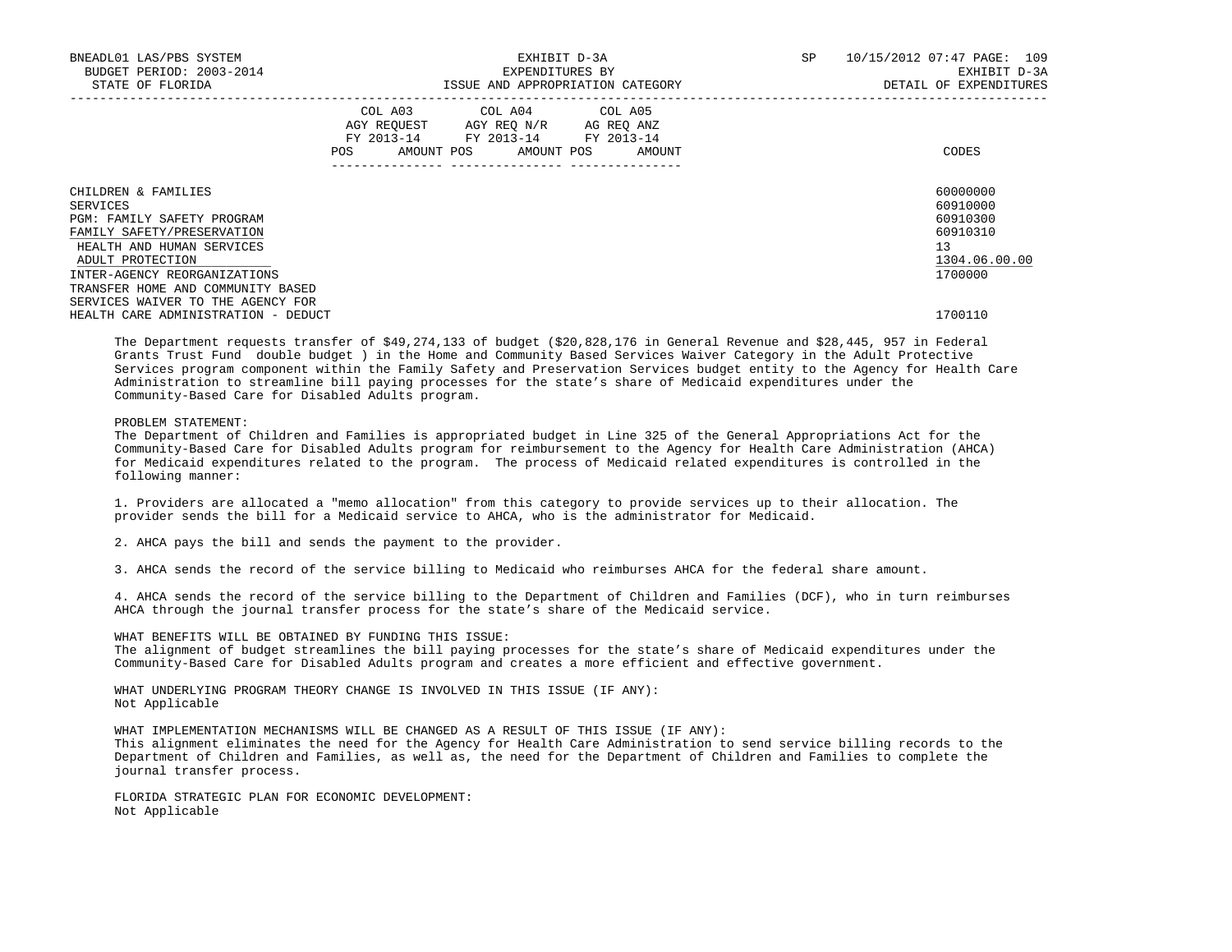| BNEADL01 LAS/PBS SYSTEM<br>BUDGET PERIOD: 2003-2014<br>STATE OF FLORIDA                                                                                                                                                                                                                                                                                                                                                                                                                                                                                                                                                                               |          | EXHIBIT D-3A<br>EXPENDITURES BY<br>ISSUE AND APPROPRIATION CATEGORY                                                   |                  | SP | 10/15/2012 07:47 PAGE: 110<br>EXHIBIT D-3A<br>DETAIL OF EXPENDITURES           |
|-------------------------------------------------------------------------------------------------------------------------------------------------------------------------------------------------------------------------------------------------------------------------------------------------------------------------------------------------------------------------------------------------------------------------------------------------------------------------------------------------------------------------------------------------------------------------------------------------------------------------------------------------------|----------|-----------------------------------------------------------------------------------------------------------------------|------------------|----|--------------------------------------------------------------------------------|
|                                                                                                                                                                                                                                                                                                                                                                                                                                                                                                                                                                                                                                                       | COL A03  | COL A04<br>AGY REQUEST AGY REQ N/R AG REQ ANZ<br>FY 2013-14 FY 2013-14 FY 2013-14<br>POS AMOUNT POS AMOUNT POS AMOUNT | COL A05          |    | CODES                                                                          |
| CHILDREN & FAMILIES<br><b>SERVICES</b><br>PGM: FAMILY SAFETY PROGRAM<br>FAMILY SAFETY/PRESERVATION<br>HEALTH AND HUMAN SERVICES<br>ADULT PROTECTION<br>INTER-AGENCY REORGANIZATIONS<br>TRANSFER HOME AND COMMUNITY BASED<br>SERVICES WAIVER TO THE AGENCY FOR                                                                                                                                                                                                                                                                                                                                                                                         |          |                                                                                                                       |                  |    | 60000000<br>60910000<br>60910300<br>60910310<br>13<br>1304.06.00.00<br>1700000 |
| HEALTH CARE ADMINISTRATION - DEDUCT<br>RETURN ON INVESTMENT (ROI):<br>Not Applicable                                                                                                                                                                                                                                                                                                                                                                                                                                                                                                                                                                  |          |                                                                                                                       |                  |    | 1700110                                                                        |
| COST CALCULATIONS:<br>This request transfers all budget appropriated to the Department of Children and Families in the Home and Community Based<br>Services Waiver Category (101555) to the Agency for Health Care Administration.                                                                                                                                                                                                                                                                                                                                                                                                                    |          |                                                                                                                       |                  |    |                                                                                |
| ESTIMATED EXPENDITURES REALIGNMENT<br>REALIGNMENT OF FAMILY SAFETY                                                                                                                                                                                                                                                                                                                                                                                                                                                                                                                                                                                    |          |                                                                                                                       |                  |    | 2000000                                                                        |
| ADMINISTRATIVE FUNDING - DEDUCT<br><b>EXPENSES</b>                                                                                                                                                                                                                                                                                                                                                                                                                                                                                                                                                                                                    |          |                                                                                                                       |                  |    | 2003060<br>040000                                                              |
| DOMESTIC VIOLENCE TF<br>$-$ STATE                                                                                                                                                                                                                                                                                                                                                                                                                                                                                                                                                                                                                     | $8,873-$ |                                                                                                                       |                  |    | 2157 1                                                                         |
|                                                                                                                                                                                                                                                                                                                                                                                                                                                                                                                                                                                                                                                       |          |                                                                                                                       |                  |    |                                                                                |
| AGENCY ISSUE NARRATIVE:<br>2013-2014 BUDGET YEAR NARRATIVE:<br>ISSUE TITLE: Realignment of Family Safety Administrative Funding - Deduct                                                                                                                                                                                                                                                                                                                                                                                                                                                                                                              |          |                                                                                                                       | IT COMPONENT? NO |    |                                                                                |
| SPECIFY WHICH AGENCY GOAL FROM THE FISCAL YEAR 2013-2014 THROUGH 2017-2018 STRATEGIC PLAN IS ADDRESSED BY THIS BUDGET<br>ISSUE PROPOSAL: Goal 2 Effect Program Improvements: Apply proven best practices to maximize efficiencies and outcomes                                                                                                                                                                                                                                                                                                                                                                                                        |          |                                                                                                                       |                  |    |                                                                                |
| SUMMARY:<br>The Department requests a realignment of \$1,319,362 of budget authority (\$720,202 General Revenue, \$8,873 Domestic<br>Violence Trust Fund, \$47,853 Federal Grants Trust Fund, \$429,766 Welfare Transition Trust Fund, and \$112,668 Social<br>Services Block Grant Trust Fund) between program component within the Family Safety and Preservation Services budget<br>entity.                                                                                                                                                                                                                                                        |          |                                                                                                                       |                  |    |                                                                                |
| PROBLEM STATEMENT:<br>Currently, the Department has \$1,275,628 of budget authority within the Executive Leadership and Support Services program<br>component related to services rather than administration. In addition, there is \$8,873 of budget authority within the<br>Adult Protection program component and \$34,861 of budget authority in the Child Protection program component that is<br>considered administration. This request is to align the budget and expenditures between program components within the<br>Family Safety and Preservation Services budget entity (multiple categories) to accurately account for the Departments |          |                                                                                                                       |                  |    |                                                                                |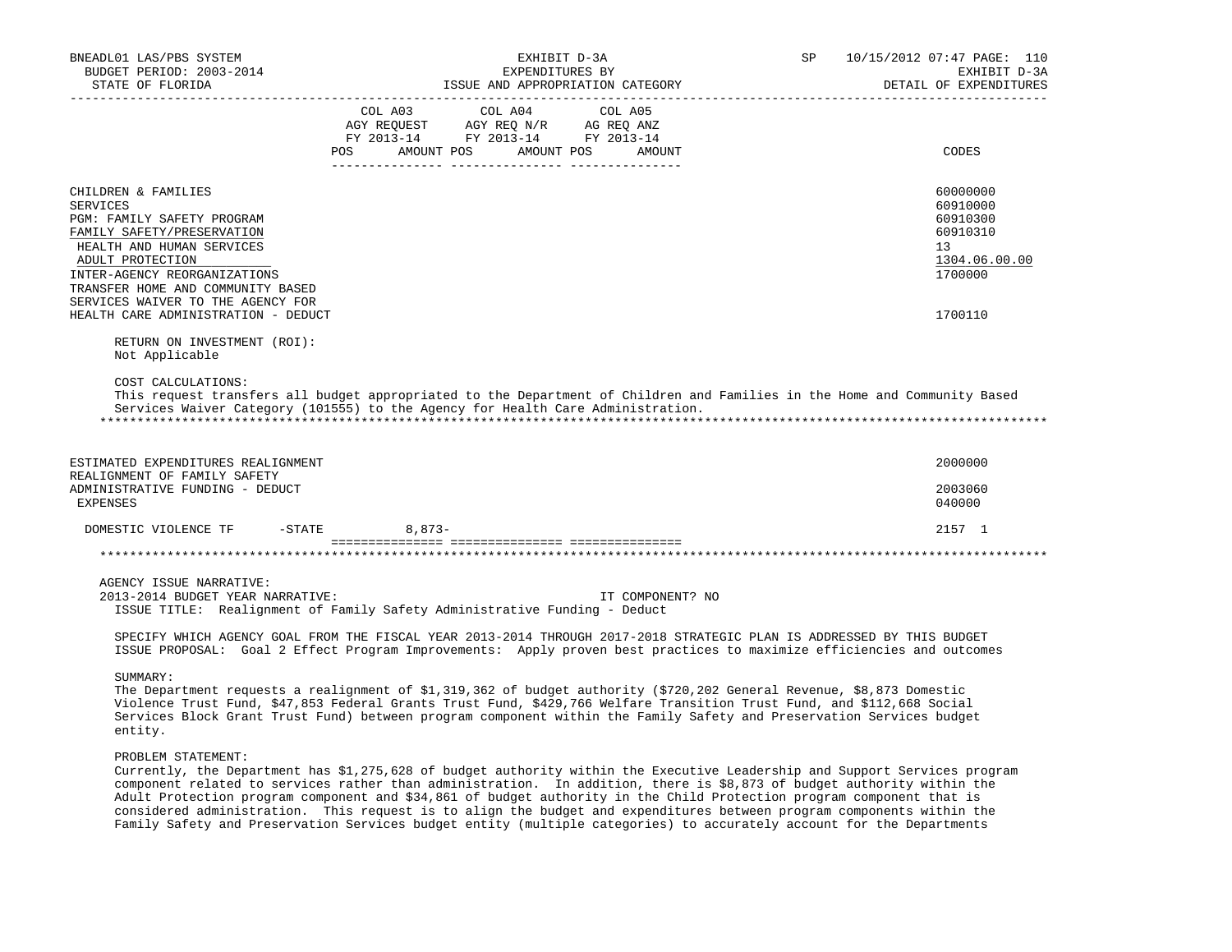| BNEADL01 LAS/PBS SYSTEM<br>BUDGET PERIOD: 2003-2014<br>STATE OF FLORIDA |     |                                                                                                   | EXHIBIT D-3A<br>EXPENDITURES BY | ISSUE AND APPROPRIATION CATEGORY | SP | 10/15/2012 07:47 PAGE: 111<br>EXHIBIT D-3A<br>DETAIL OF EXPENDITURES |
|-------------------------------------------------------------------------|-----|---------------------------------------------------------------------------------------------------|---------------------------------|----------------------------------|----|----------------------------------------------------------------------|
|                                                                         | POS | COL A03 COL A04 COL A05<br>AGY REQUEST AGY REO N/R AG REO ANZ<br>FY 2013-14 FY 2013-14 FY 2013-14 | AMOUNT POS AMOUNT POS           | AMOUNT                           |    | CODES                                                                |
| CHILDREN & FAMILIES                                                     |     |                                                                                                   |                                 |                                  |    | 60000000                                                             |
| SERVICES                                                                |     |                                                                                                   |                                 |                                  |    | 60910000                                                             |
| PGM: FAMILY SAFETY PROGRAM                                              |     |                                                                                                   |                                 |                                  |    | 60910300                                                             |
| FAMILY SAFETY/PRESERVATION                                              |     |                                                                                                   |                                 |                                  |    | 60910310                                                             |
| HEALTH AND HUMAN SERVICES                                               |     |                                                                                                   |                                 |                                  |    | 13                                                                   |
| ADULT PROTECTION                                                        |     |                                                                                                   |                                 |                                  |    | 1304.06.00.00                                                        |
| ESTIMATED EXPENDITURES REALIGNMENT                                      |     |                                                                                                   |                                 |                                  |    | 2000000                                                              |
| REALIGNMENT OF FAMILY SAFETY                                            |     |                                                                                                   |                                 |                                  |    |                                                                      |
| ADMINISTRATIVE FUNDING - DEDUCT                                         |     |                                                                                                   |                                 |                                  |    | 2003060                                                              |

 Administrative Costs within the Family Safety and Preservation Services budget entity. The Department considers the Executive Leadership and Support Services program component the appropriations related to administrative/overhead costs for the program and this transfer will allow for more visibility and transparency within the Departments administrative budget.

WHAT BENEFITS WILL BE OBTAINED BY FUNDING THIS ISSUE:

 This action is necessary to ensure that the Department can properly identify administrative and service related funding sources.

 WHAT UNDERLYING PROGRAM THEORY CHANGE IS INVOLVED IN THIS ISSUE (IF ANY): Not Applicable

 WHAT IMPLEMENTATION MECHANISMS WILL BE CHANGED AS A RESULT OF THIS ISSUE (IF ANY): The Department will implement these adjustments and continue to monitor the funding of the budget.

 FLORIDA STRATEGIC PLAN FOR ECONOMIC DEVELOPMENT: Not Applicable

 RETURN ON INVESTMENT (ROI): Not Applicable

COST CALCULATIONS:

#### EXECUTIVE LEADERSHIP AND SUPPORT SERVICES

 (1) The Florida Center for the Advancement of Child Welfare Practice, whose purpose is to support the Department of Children and Families' child welfare staff, child protection investigators, and business partners (Community-Based Care lead agencies and Sheriffs) in their efforts to provide efficient and excellent services \$661,551; and (2) Child Protective Investigations daily operational expenses \$614,077 These two items total \$1,275,628 and have been identified as service related not administrative.

ADULT PROTECTION

 Budget authority of \$8,873 is associated with daily operational expenses for Domestic Violence staff. This item has been identified as administrative and not service related.

 CHILD PROTECTION Budget authority of \$34,861 is associated with Background Screening and Search. This item has been identified as administrative and not service related. \*\*\*\*\*\*\*\*\*\*\*\*\*\*\*\*\*\*\*\*\*\*\*\*\*\*\*\*\*\*\*\*\*\*\*\*\*\*\*\*\*\*\*\*\*\*\*\*\*\*\*\*\*\*\*\*\*\*\*\*\*\*\*\*\*\*\*\*\*\*\*\*\*\*\*\*\*\*\*\*\*\*\*\*\*\*\*\*\*\*\*\*\*\*\*\*\*\*\*\*\*\*\*\*\*\*\*\*\*\*\*\*\*\*\*\*\*\*\*\*\*\*\*\*\*\*\*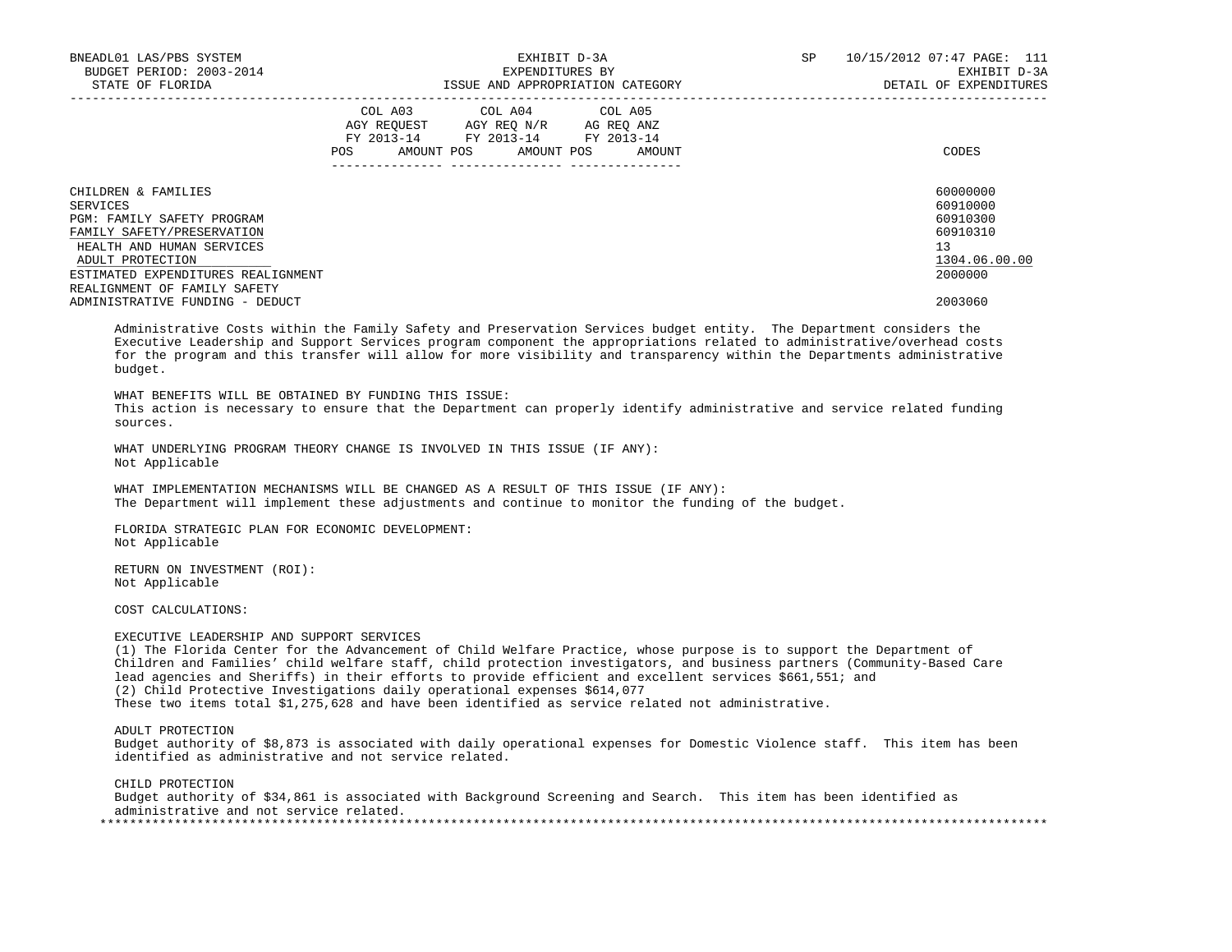| BNEADL01 LAS/PBS SYSTEM<br>BUDGET PERIOD: 2003-2014<br>STATE OF FLORIDA                                                                                                                                                                    |                                    | EXHIBIT D-3A<br>EXPENDITURES BY                                                                   | ISSUE AND APPROPRIATION CATEGORY | SP 10/15/2012 07:47 PAGE: 112<br>EXHIBIT D-3A<br>DETAIL OF EXPENDITURES        |
|--------------------------------------------------------------------------------------------------------------------------------------------------------------------------------------------------------------------------------------------|------------------------------------|---------------------------------------------------------------------------------------------------|----------------------------------|--------------------------------------------------------------------------------|
|                                                                                                                                                                                                                                            | POS AMOUNT POS AMOUNT POS          | COL A03 COL A04 COL A05<br>AGY REQUEST AGY REQ N/R AG REQ ANZ<br>FY 2013-14 FY 2013-14 FY 2013-14 | AMOUNT                           | CODES                                                                          |
| CHILDREN & FAMILIES<br>SERVICES<br>PGM: FAMILY SAFETY PROGRAM<br>FAMILY SAFETY/PRESERVATION<br>HEALTH AND HUMAN SERVICES<br>ADULT PROTECTION<br>ANNUALIZATION OF ADMINISTERED<br>FUNDS APPROPRIATIONS<br>STATE HEALTH INSURANCE ADJUSTMENT |                                    |                                                                                                   |                                  | 60000000<br>60910000<br>60910300<br>60910310<br>13<br>1304.06.00.00<br>26A0000 |
| FOR FY 2012-13 - 10 MONTHS<br><b>ANNUALIZATION</b><br>SALARIES AND BENEFITS                                                                                                                                                                |                                    |                                                                                                   |                                  | 26A1830<br>010000                                                              |
| GENERAL REVENUE FUND<br>FEDERAL GRANTS TRUST FUND -FEDERL<br>SOCIAL SVCS BLK GRT TF - FEDERL                                                                                                                                               | -MATCH 229,135<br>83,390<br>45,220 |                                                                                                   |                                  | 1000 2<br>2261 3<br>2639 3                                                     |
| TOTAL APPRO                                                                                                                                                                                                                                | 357,745                            |                                                                                                   |                                  |                                                                                |
| WORKLOAD<br>CERTIFIED DOMESTIC VIOLENCE CENTERS<br>WORKLOAD<br>SPECIAL CATEGORIES<br>G/A-DOMESTIC VIOLENCE PRG                                                                                                                             |                                    |                                                                                                   |                                  | 3000000<br>3008100<br>100000<br>100995                                         |
| GENERAL REVENUE FUND                                                                                                                                                                                                                       | $-MATCH$ 1,000,000                 |                                                                                                   |                                  | 1000 2                                                                         |
|                                                                                                                                                                                                                                            |                                    |                                                                                                   |                                  |                                                                                |
| 1.07117011 7.07117 1115537771.                                                                                                                                                                                                             |                                    |                                                                                                   |                                  |                                                                                |

AGENCY ISSUE NARRATIVE:

 2013-2014 BUDGET YEAR NARRATIVE: IT COMPONENT? NO ISSUE TITLE: Certified Domestic Violence Centers Workload

 SPECIFY WHICH AGENCY GOAL FROM THE 2011-2016 STRATEGIC PLAN IS ADDRESSED BY THIS BUDGET ISSUE PROPOSAL: Goal 3 Enable Family Accountability: Help Floridians move from entitlement to empowerment

## SUMMARY:

 The Department requests \$1,000,000 in recurring general revenue to increase the staff necessary to support increased bed capacity and services in Florida's certified domestic violence centers. Funding is contingent upon the Florida Coalition Against Domestic Violence (FCADV) successfully fundraising \$5,000,000 to improve the capital needs of Florida's 42 certified domestic violence centers associated with expanding bed space to meet victim service needs. The most recent legislative appropriation to support the Capital Improvement Grant program authorized in s. 39.9055, F.S., was during the Fiscal Year 2008-2009.

 Any additional revenue remaining from the \$1,000,000 will be distributed through the funding formula to all 42 certified domestic violence centers to address the increase in demand for services as illustrated in the problem statement.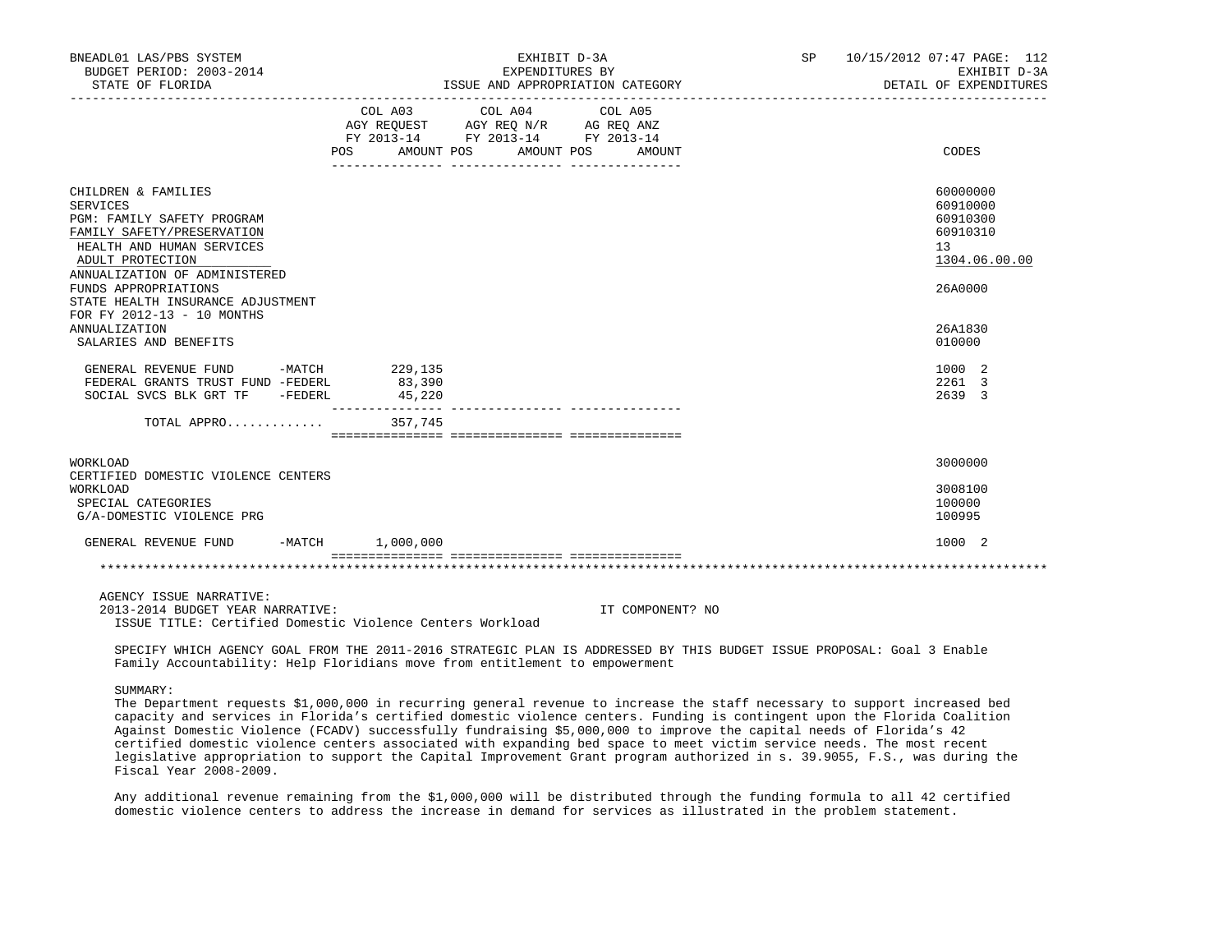| BNEADL01 LAS/PBS SYSTEM<br>BUDGET PERIOD: 2003-2014 |            | EXPENDITURES BY                                                                                                            | EXHIBIT D-3A                     | SP | 10/15/2012 07:47 PAGE: 113<br>EXHIBIT D-3A |
|-----------------------------------------------------|------------|----------------------------------------------------------------------------------------------------------------------------|----------------------------------|----|--------------------------------------------|
| STATE OF FLORIDA                                    |            |                                                                                                                            | ISSUE AND APPROPRIATION CATEGORY |    | DETAIL OF EXPENDITURES                     |
|                                                     | <b>POS</b> | COL A03 COL A04 COL A05<br>AGY REQUEST AGY REQ N/R AG REQ ANZ<br>FY 2013-14 FY 2013-14 FY 2013-14<br>AMOUNT POS AMOUNT POS | AMOUNT                           |    | CODES                                      |
| CHILDREN & FAMILIES                                 |            |                                                                                                                            |                                  |    | 60000000                                   |
| SERVICES                                            |            |                                                                                                                            |                                  |    | 60910000                                   |
| <b>PGM: FAMILY SAFETY PROGRAM</b>                   |            |                                                                                                                            |                                  |    | 60910300                                   |
| FAMILY SAFETY/PRESERVATION                          |            |                                                                                                                            |                                  |    | 60910310                                   |
| HEALTH AND HUMAN SERVICES                           |            |                                                                                                                            |                                  |    | 13                                         |
| ADULT PROTECTION                                    |            |                                                                                                                            |                                  |    | 1304.06.00.00                              |
| WORKLOAD                                            |            |                                                                                                                            |                                  |    | 3000000                                    |
| CERTIFIED DOMESTIC VIOLENCE CENTERS                 |            |                                                                                                                            |                                  |    |                                            |
| WORKLOAD                                            |            |                                                                                                                            |                                  |    | 3008100                                    |

# PROBLEM STATEMENT:

 During Fiscal Year 2010-2011, 3,352 victims were unable to receive immediate shelter due to lack of beds in the state's 42 certified domestic violence centers. Preliminary data indicates that centers will be forced to turn away an additional 3,400 survivors and their children during Fiscal Year 2011-2012, representing a 26% increase since Fiscal Year 2009-2010.

 Currently, emergency shelters range from small 14-bed facilities to larger 102-bed facilities, totaling 1,912 beds statewide for victims and their children. Additionally, hundreds of victims are sheltered in facilities already over capacity or forced to seek other means of shelter such as hotels. Many of the domestic violence centers are in urgent need of renovation and repair. Others are inadequate and beyond repair, making it necessary for the center to build or purchase a newer larger facility to meet the pressing needs.

 Focus groups have been held with domestic violence survivors receiving shelter services by the Florida Coalition Against Domestic Violence, to determine their pressing needs. The result of such was longer term affordable housing such as transitional housing. Current trending indicates survivors are staying in shelter longer due to the lack of affordable, long-term housing, thus reducing available beds for those in immediate crisis.

 Background: In 2011, the FL Department of Law Enforcement Uniform Crime Report reflected that 111,681 incidents of domestic violence were reported to law enforcement and 68,001 arrests were made for domestic violence offenses. In the same year, 192 individuals died as a result of domestic violence crimes, representing approximately 19.5% of all homicides in Florida. While most all other criminal offenses declined in 2011, stalking is the notable exception with simple stalking experiencing a 65.1% increase and aggravated stalking a 1.4% increase. Also, during that time period (Fiscal Year 2010-2011) domestic violence centers provided emergency shelter to 15,789 individuals, and outreach services to 40,007 individuals.

 The Capital Improvement Grant Program, established in 2000, plays a crucial role to ensuring that victims of domestic violence and their children have a place for refuge and safety in times of crisis. Florida's 42 certified domestic violence centers, certified by the Department and evaluated and monitored by the Florida Coalition Against Domestic Violence, encompass shelter, outreach, and administrative facilities. Various centers also maintain transitional housing and childcare. Services through the centers are confidential, free of charge, and include 24-hour crisis hotline; emergency shelter; safety planning; information; advocacy; referral to services, such as legal, medical, vocational, housing, financial and education needs; individual and group support; children's services; and a multitude of other services. The Capital Improvement Grant Program has provided increased safety and accessibility to services for survivors and improved the efficiency of operations for domestic violence centers. Funds have not been appropriated for this program since the Fiscal Year 2008-2009.

 WHAT BENEFITS WILL BE OBTAINED BY FUNDING THIS ISSUE: This action is necessary to ensure that the Department can sufficiently support the state's domestic violence centers and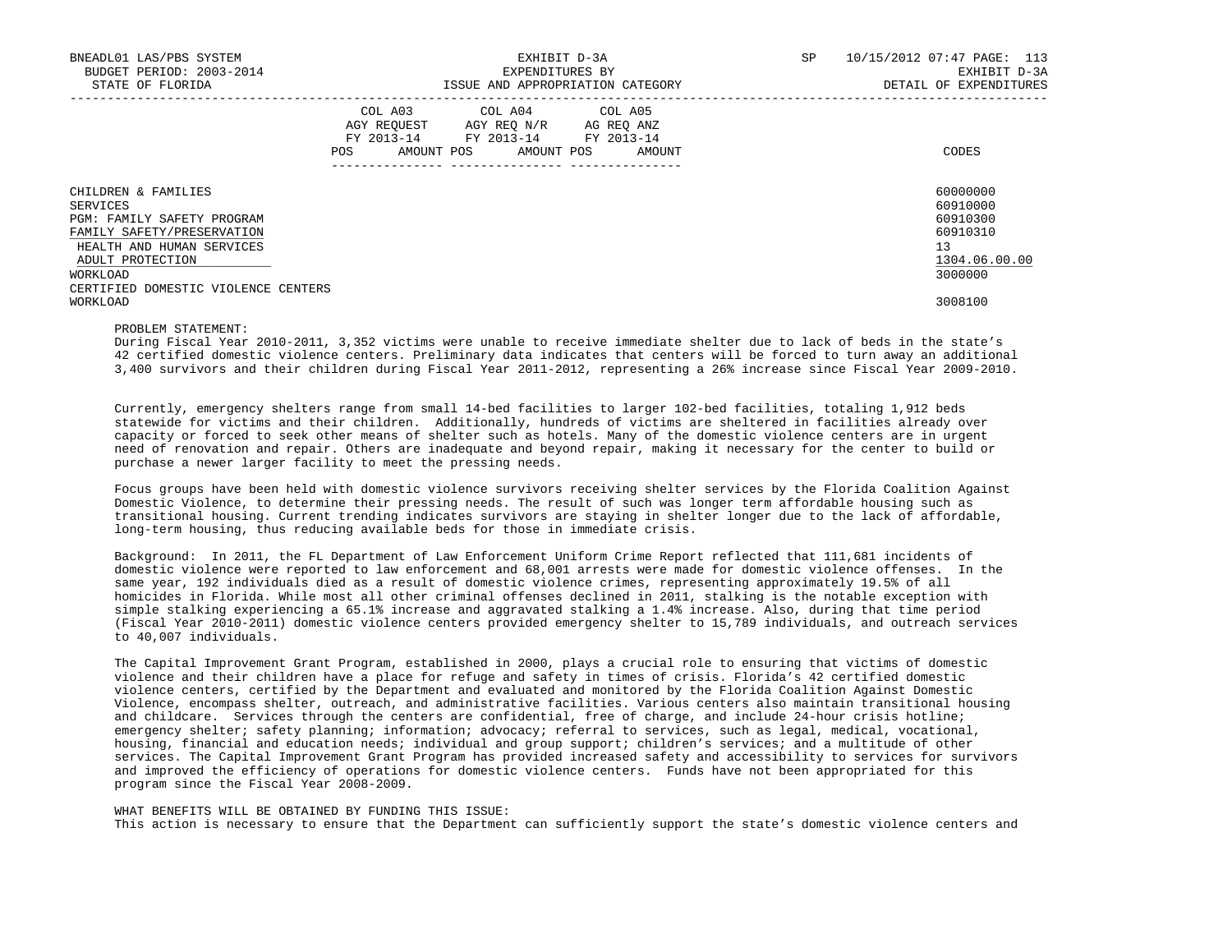| BNEADL01 LAS/PBS SYSTEM<br>BUDGET PERIOD: 2003-2014<br>STATE OF FLORIDA |     |                                                                                                                               | EXHIBIT D-3A<br>EXPENDITURES BY<br>ISSUE AND APPROPRIATION CATEGORY | SP | 10/15/2012 07:47 PAGE: 114<br>EXHIBIT D-3A<br>DETAIL OF EXPENDITURES |
|-------------------------------------------------------------------------|-----|-------------------------------------------------------------------------------------------------------------------------------|---------------------------------------------------------------------|----|----------------------------------------------------------------------|
|                                                                         | POS | COL A03 COL A04 COL A05<br>AGY REOUEST AGY REO N/R AG REO ANZ<br>FY 2013-14 FY 2013-14 FY 2013-14<br>AMOUNT POS<br>AMOUNT POS | AMOUNT                                                              |    | CODES                                                                |
| CHILDREN & FAMILIES                                                     |     |                                                                                                                               |                                                                     |    | 60000000                                                             |
| SERVICES                                                                |     |                                                                                                                               |                                                                     |    | 60910000                                                             |
| PGM: FAMILY SAFETY PROGRAM                                              |     |                                                                                                                               |                                                                     |    | 60910300                                                             |
| FAMILY SAFETY/PRESERVATION                                              |     |                                                                                                                               |                                                                     |    | 60910310                                                             |
| HEALTH AND HUMAN SERVICES                                               |     |                                                                                                                               |                                                                     |    | 13                                                                   |
| ADULT PROTECTION                                                        |     |                                                                                                                               |                                                                     |    | 1304.06.00.00                                                        |
| WORKLOAD                                                                |     |                                                                                                                               |                                                                     |    | 3000000                                                              |
| CERTIFIED DOMESTIC VIOLENCE CENTERS                                     |     |                                                                                                                               |                                                                     |    |                                                                      |
| WORKLOAD                                                                |     |                                                                                                                               |                                                                     |    | 3008100                                                              |

 provide an approximate 26% reduction in the number of survivors and their children unable to access services. In addition to increasing current emergency shelter bed capacity, the building or purchasing of transitional housing will also result in increased available emergency shelter beds.

WHAT UNDERLYING PROGRAM THEORY CHANGE IS INVOLVED IN THIS ISSUE (IF ANY):

 The Department and Florida Coalition Against Domestic Violence will partner on these funding requests in an effort to re-establish the state's Domestic Violence Capital Improvement Grant Program and expand the state's capacity to provide adequate shelter to domestic violence victims and their children.

WHAT IMPLEMENTATION MECHANISMS WILL BE CHANGED AS A RESULT OF THIS ISSUE (IF ANY):

 The Domestic Violence Program and Florida Coalition Against Domestic Violence will re-establish the state's Domestic Violence Capital Improvement Grant Program and utilize a competitive process, as described in Florida Statutes, for domestic violence centers to receive grant funds. Expanding bed capacity will receive prioritization when selecting successful applicants.

## FLORIDA STRATEGIC PLAN FOR ECONOMIC DEVELOPMENT:

 Although Domestic Violence takes place in individual family settings the impact on the victim has mutliple effects, including the creation of economic hardship that reduces opportunity for self sustaining employability. Reductions in domestic violence against children improves educational outcomes; reduction against adults improves employability outcomes. This corresponds to Item 5 on the Florida Strategic Plan for Economic Development.

RETURN ON INVESTMENT (ROI):

 In FY 2011-2012 Florida's 42 certified domestic violence shelters served 8,419 women, 84 men and 7,494 children. The average length of stay at one of the local community shelters is normally around 6 weeks. If domestic violence shelters were not available to families fleeing domestic violence in the home, potentially the Department of Children and Families could find it necessary to shelter those 7,494 children requiring protection from family violence. Based on the current daily rate of \$13.74 for children in "DCF emergency shelter", and figuring an average domestic violence shelter stay of 42 days (\$577.08 per child) the 7,494 children served in DV Shelters correlates to a cost savings for Florida of \$4,324,637.52.

## COST CALCULATIONS:

 The Department's estimated cost calculation is contingent upon the Florida Coalition Against Domestic Violence successfully advocating for additional capital improvement funding.

 The Florida Coalition Against Domestic Violence will advocate for \$5 million non-recurring General Revenue for Capital Improvements. In 2000, the number of survivors and their children turned away was 7896 when we received our first allocation of funding for Capital Improvements of Florida's 42 certified domestic violence centers. Today, the projected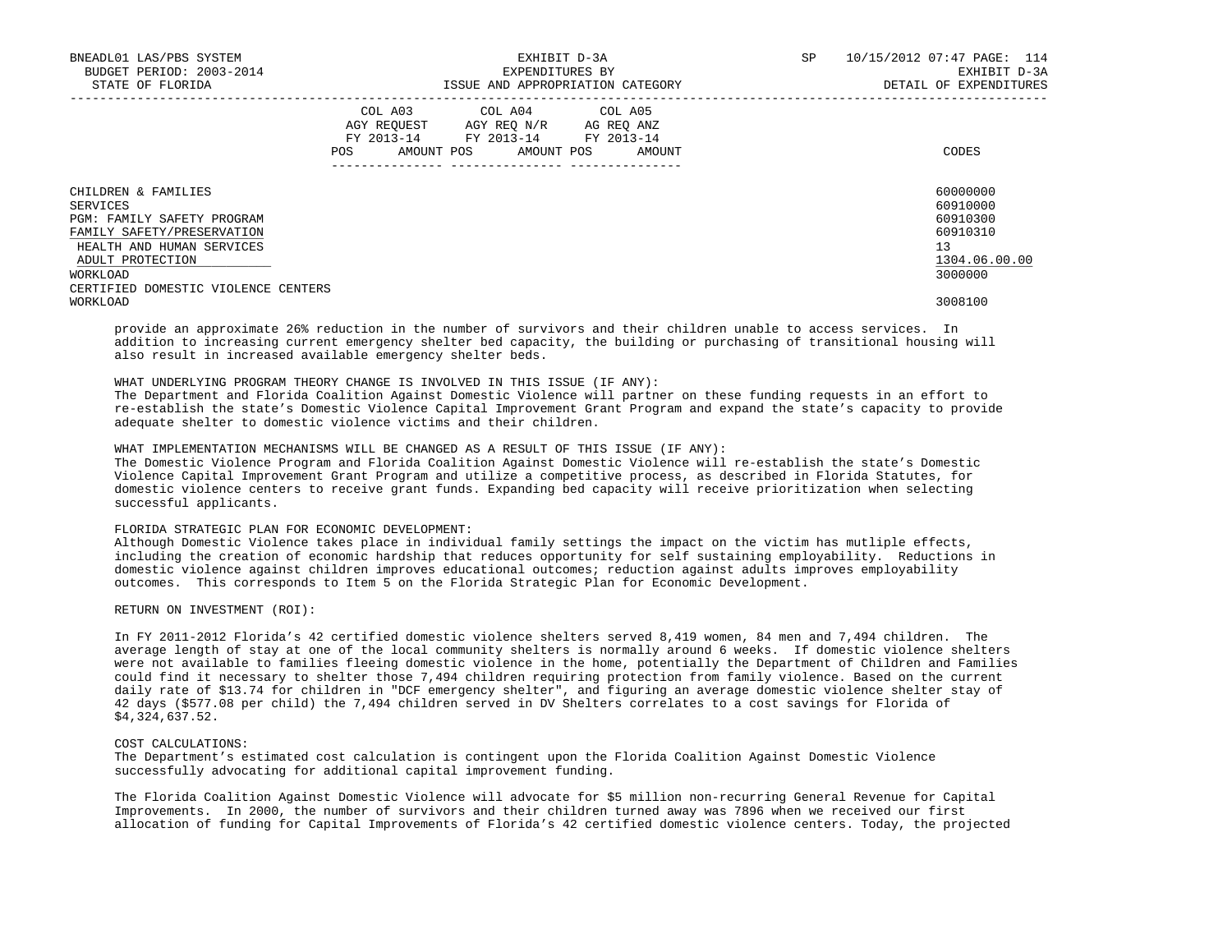| BNEADL01 LAS/PBS SYSTEM<br>BUDGET PERIOD: 2003-2014<br>STATE OF FLORIDA |     |                         | EXHIBIT D-3A<br>EXPENDITURES BY<br>ISSUE AND APPROPRIATION CATEGORY                                    | SP | 10/15/2012 07:47 PAGE: 115<br>EXHIBIT D-3A<br>DETAIL OF EXPENDITURES |
|-------------------------------------------------------------------------|-----|-------------------------|--------------------------------------------------------------------------------------------------------|----|----------------------------------------------------------------------|
|                                                                         | POS | COL A03 COL A04 COL A05 | AGY REOUEST AGY REO N/R AG REO ANZ<br>FY 2013-14 FY 2013-14 FY 2013-14<br>AMOUNT POS AMOUNT POS AMOUNT |    | CODES                                                                |
| CHILDREN & FAMILIES                                                     |     |                         |                                                                                                        |    | 60000000<br>60910000                                                 |
| SERVICES<br>PGM: FAMILY SAFETY PROGRAM                                  |     |                         |                                                                                                        |    | 60910300                                                             |
| FAMILY SAFETY/PRESERVATION                                              |     |                         |                                                                                                        |    | 60910310                                                             |
| HEALTH AND HUMAN SERVICES                                               |     |                         |                                                                                                        |    | 13                                                                   |
| ADULT PROTECTION                                                        |     |                         |                                                                                                        |    | 1304.06.00.00                                                        |
| WORKLOAD                                                                |     |                         |                                                                                                        |    | 3000000                                                              |
| CERTIFIED DOMESTIC VIOLENCE CENTERS                                     |     |                         |                                                                                                        |    |                                                                      |
| WORKLOAD                                                                |     |                         |                                                                                                        |    | 3008100                                                              |

 turn away list is 3,400 representing a 57% decrease in individuals unable to access emergency shelter services due to over capacity. The legislature provided 21 million dollars since 2000 which lead to the 57% decrease in individuals unable to receive emergency shelter. Therefore, 5 million dollars represents approximately 20% of the 21 million dollars that reduced the waiting list by 57% - or a reduction of 4496 individuals. Five million dollars should reduce the waiting list of 3,400 by 26 percent or 900 individuals based on past history of utilization of capital funding.

 The Department is requesting \$1 million recurring general revenue to support the staffing expenses associated with the increased number of shelter beds. The FCADV will distribute the capital improvement funding through a competitive grant process. The estimated cost calculation is based on an estimated ten (10) domestic violence centers receiving an average award of \$500,000 to make capital improvements. Each of the ten (10) domestic violence centers will receive an estimated \$100,000 to hire staff and address recurring expenses associated with operating a larger facility and providing services to an increased number of survivors and their children. \*\*\*\*\*\*\*\*\*\*\*\*\*\*\*\*\*\*\*\*\*\*\*\*\*\*\*\*\*\*\*\*\*\*\*\*\*\*\*\*\*\*\*\*\*\*\*\*\*\*\*\*\*\*\*\*\*\*\*\*\*\*\*\*\*\*\*\*\*\*\*\*\*\*\*\*\*\*\*\*\*\*\*\*\*\*\*\*\*\*\*\*\*\*\*\*\*\*\*\*\*\*\*\*\*\*\*\*\*\*\*\*\*\*\*\*\*\*\*\*\*\*\*\*\*\*\*

| FEDERAL FUNDING REDUCTIONS<br>ELIMINATE UNFUNDED BUDGET<br>EXPENSES |        | 3200000<br>3201010<br>040000 |
|---------------------------------------------------------------------|--------|------------------------------|
| FEDERAL GRANTS TRUST FUND -FEDERL                                   | $248-$ | 2261 3                       |
|                                                                     |        |                              |

 AGENCY ISSUE NARRATIVE: 2013-2014 BUDGET YEAR NARRATIVE: IT COMPONENT? NO ISSUE TITLE: Eliminate Unfunded Budget

 SPECIFY WHICH AGENCY GOAL FROM THE 2012-2017 STRATEGIC PLAN IS ADDRESSED BY THIS BUDGET ISSUE PROPOSAL:Effect Program Improvements: Apply proven best practices to maximize efficiencies and outcomes.

 SUMMARY:The Department requests the deletion of \$248 (total issue request is \$12,348,997) in unfunded budget in order to reflect a more accurate picture of the true funded and useable budget within the Department. This budget has become unfunded as a result of insufficient recurring funding sources to include: a decline in revenue collections, reductions to state funds, decreases in grant awards, and grant awards ending.

 PROBLEM STATEMENT:If this issue is not approved, the total funding within the Department will be distorted. The Department would appear to have more resources available than what is obtainable.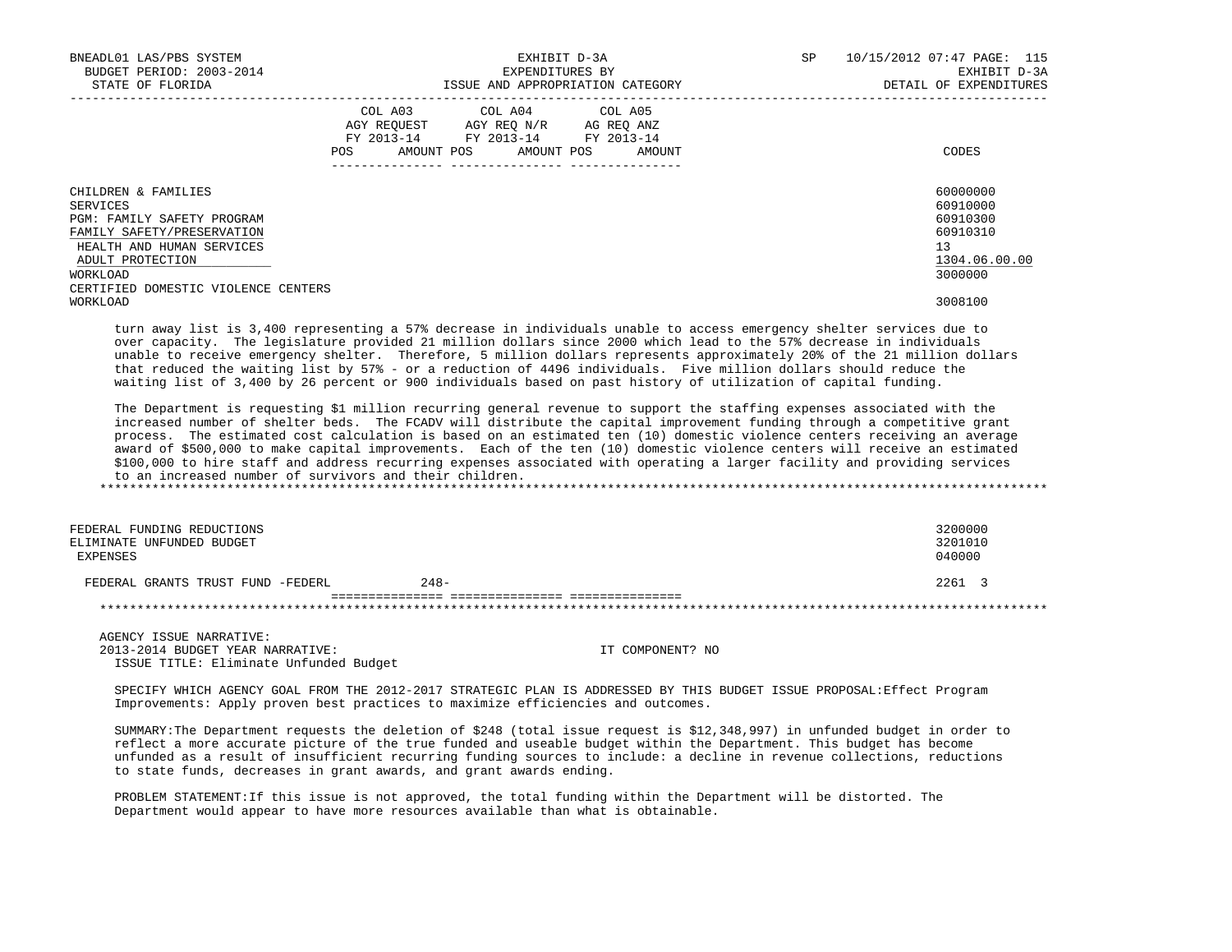| BNEADL01 LAS/PBS SYSTEM<br>BUDGET PERIOD: 2003-2014<br>STATE OF FLORIDA                                                                                                                                        | EXHIBIT D-3A<br>EXPENDITURES BY<br>ISSUE AND APPROPRIATION CATEGORY                                                                                                                                                                                                                                                                                                                                                                                                                           | SP 10/15/2012 07:47 PAGE: 116<br>EXHIBIT D-3A<br>DETAIL OF EXPENDITURES                                |
|----------------------------------------------------------------------------------------------------------------------------------------------------------------------------------------------------------------|-----------------------------------------------------------------------------------------------------------------------------------------------------------------------------------------------------------------------------------------------------------------------------------------------------------------------------------------------------------------------------------------------------------------------------------------------------------------------------------------------|--------------------------------------------------------------------------------------------------------|
|                                                                                                                                                                                                                | $\begin{tabular}{lllllllllllll} &\multicolumn{4}{c}{\text{COL A03}} &\multicolumn{4}{c}{\text{COL A04}} &\multicolumn{4}{c}{\text{COL A05}} \\ \multicolumn{4}{c}{\text{AGY REQUEST}} &\multicolumn{4}{c}{\text{AGY REQ N/R}} &\multicolumn{4}{c}{\text{AG REQ ANZ}} \\ \multicolumn{4}{c}{\text{FGY REQ N/R}} &\multicolumn{4}{c}{\text{AG REQ ANZ}} &\multicolumn{4}{c}{\text{FGY A013--14}} &\multicolumn{4}{c}{\text{FY 2013--14}} &\multicolumn{4}{$<br>POS AMOUNT POS AMOUNT POS AMOUNT | CODES                                                                                                  |
| CHILDREN & FAMILIES<br><b>SERVICES</b><br>PGM: FAMILY SAFETY PROGRAM<br>FAMILY SAFETY/PRESERVATION<br>HEALTH AND HUMAN SERVICES<br>ADULT PROTECTION<br>FEDERAL FUNDING REDUCTIONS<br>ELIMINATE UNFUNDED BUDGET |                                                                                                                                                                                                                                                                                                                                                                                                                                                                                               | 60000000<br>60910000<br>60910300<br>60910310<br>13 <sup>°</sup><br>1304.06.00.00<br>3200000<br>3201010 |
| Not Applicable                                                                                                                                                                                                 | WHAT BENEFITS WILL BE OBTAINED BY FUNDING THIS ISSUE:                                                                                                                                                                                                                                                                                                                                                                                                                                         |                                                                                                        |
| Not Applicable                                                                                                                                                                                                 | WHAT UNDERLYING PROGRAM THEORY CHANGE IS INVOLVED IN THIS ISSUE (IF ANY):                                                                                                                                                                                                                                                                                                                                                                                                                     |                                                                                                        |
| Not Applicable                                                                                                                                                                                                 | WHAT IMPLEMENTATION MECHANISMS WILL BE CHANGED AS A RESULT OF THIS ISSUE (IF ANY):                                                                                                                                                                                                                                                                                                                                                                                                            |                                                                                                        |
| FLORIDA STRATEGIC PLAN FOR ECONOMIC DEVELOPMENT:<br>Not Applicable                                                                                                                                             |                                                                                                                                                                                                                                                                                                                                                                                                                                                                                               |                                                                                                        |
| RETURN ON INVESTMENT (ROI):<br>Not Applicable                                                                                                                                                                  |                                                                                                                                                                                                                                                                                                                                                                                                                                                                                               |                                                                                                        |
| COST CALCULATIONS:<br>Not Applicable                                                                                                                                                                           |                                                                                                                                                                                                                                                                                                                                                                                                                                                                                               |                                                                                                        |
| AGENCY STRATEGIC PRIORITIES<br>ADDITIONAL BUDGET AUTHORITY FOR<br>GRANTS TO ENCOURAGE ARREST PROGRAM<br>SPECIAL CATEGORIES                                                                                     |                                                                                                                                                                                                                                                                                                                                                                                                                                                                                               | 4000000<br>4001280<br>100000                                                                           |
| G/A-DOMESTIC VIOLENCE PRG                                                                                                                                                                                      |                                                                                                                                                                                                                                                                                                                                                                                                                                                                                               | 100995                                                                                                 |
|                                                                                                                                                                                                                | FEDERAL GRANTS TRUST FUND -FEDERL 347,986 347,986                                                                                                                                                                                                                                                                                                                                                                                                                                             | 2261 3                                                                                                 |
|                                                                                                                                                                                                                |                                                                                                                                                                                                                                                                                                                                                                                                                                                                                               |                                                                                                        |
| AGENCY ISSUE NARRATIVE:<br>2013-2014 BUDGET YEAR NARRATIVE:                                                                                                                                                    | IT COMPONENT? NO<br>ISSUE TITLE: Additional Budget Authority for Grants to Encourage Arrest Program                                                                                                                                                                                                                                                                                                                                                                                           |                                                                                                        |
|                                                                                                                                                                                                                | SPECIFY WHICH AGENCY GOAL FROM THE FISCAL YEARS 2013-2014 THROUGH 2017-2018 STRATEGIC PLAN IS ADDRESSED BY THIS BUDGET<br>ISSUE PROPOSAL: Goal 3 Enable Family Accountability: Help Floridians move from entitlement to empowerment                                                                                                                                                                                                                                                           |                                                                                                        |
| SUMMARY:                                                                                                                                                                                                       | The Department requests \$347,986 of non-recurring Federal Grants Trust Fund budget authority to fully utilize the federal                                                                                                                                                                                                                                                                                                                                                                    |                                                                                                        |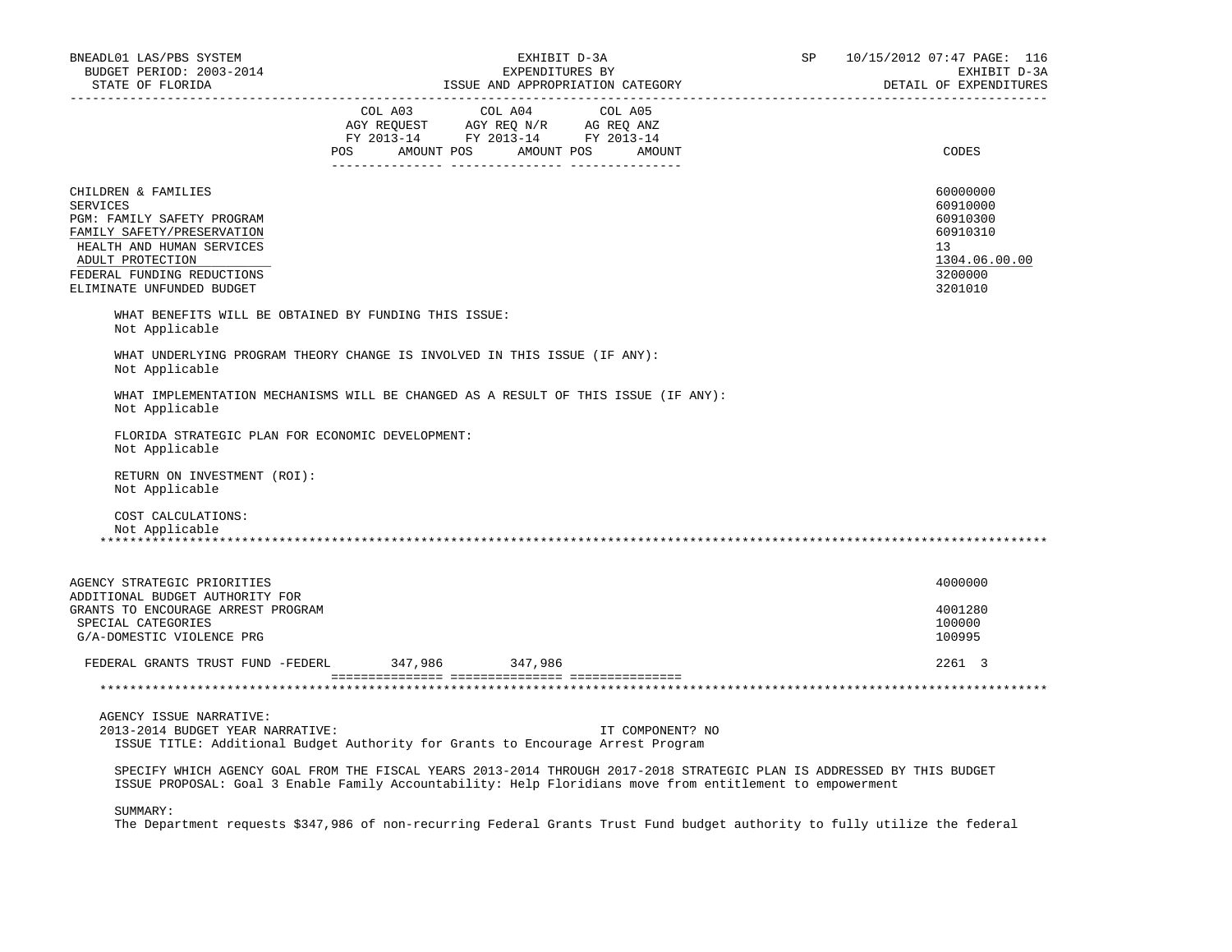| BNEADL01 LAS/PBS SYSTEM<br>BUDGET PERIOD: 2003-2014<br>STATE OF FLORIDA |                    | EXPENDITURES BY                                                                                        | EXHIBIT D-3A<br>ISSUE AND APPROPRIATION CATEGORY | SP | 10/15/2012 07:47 PAGE: 117<br>EXHIBIT D-3A<br>DETAIL OF EXPENDITURES |
|-------------------------------------------------------------------------|--------------------|--------------------------------------------------------------------------------------------------------|--------------------------------------------------|----|----------------------------------------------------------------------|
|                                                                         | AGY REOUEST<br>POS | COL A03 COL A04 COL A05<br>AGY REO N/R<br>FY 2013-14 FY 2013-14 FY 2013-14<br>AMOUNT POS<br>AMOUNT POS | AG REO ANZ<br>AMOUNT                             |    | CODES                                                                |
| CHILDREN & FAMILIES                                                     |                    |                                                                                                        |                                                  |    | 60000000                                                             |
| SERVICES                                                                |                    |                                                                                                        |                                                  |    | 60910000                                                             |
| <b>PGM: FAMILY SAFETY PROGRAM</b>                                       |                    |                                                                                                        |                                                  |    | 60910300                                                             |
| FAMILY SAFETY/PRESERVATION                                              |                    |                                                                                                        |                                                  |    | 60910310                                                             |
| HEALTH AND HUMAN SERVICES                                               |                    |                                                                                                        |                                                  |    | 13                                                                   |
| ADULT PROTECTION                                                        |                    |                                                                                                        |                                                  |    | 1304.06.00.00                                                        |
| AGENCY STRATEGIC PRIORITIES                                             |                    |                                                                                                        |                                                  |    | 4000000                                                              |
| ADDITIONAL BUDGET AUTHORITY FOR                                         |                    |                                                                                                        |                                                  |    |                                                                      |
| GRANTS TO ENCOURAGE ARREST PROGRAM                                      |                    |                                                                                                        |                                                  |    | 4001280                                                              |

grant, Grants to Encourage Arrest Policies and Enforcement of Protection Orders (GTEA) Program.

#### PROBLEM STATEMENT:

 On September 26, 2011, the Department received a supplemental grant award of \$694,980 for the GTEA Program. However, the funds were not released to the Department until April 2012.

 For Fiscal Year 2012-2013 the Department received recurring budget authority in the amount of \$173,745, however, \$248 was in excess of the Expenses Category need. The total amount of Fiscal Year 2012-2013 budget authority to be used by the department is \$173,497 leaving a remaining grant award balance of \$521,483 for Fiscal Year 2013-2014.

 The department's Fiscal Year 2013-2014 base budget includes \$173,497 for this grant award, but the Department will need additional budget authority in the amount of \$347,986 to fully obligate and liquidate the remaining amount of the available GTEA grant award.

 Though the grant award ends during Fiscal Year 2012-2013, the Department anticipates receiving federal authority to extend the grant for one year to utilize the full federal grant amount. If the federal government does not approve an extension, the department will unfund the budget and move it into control. This approach will eliminate the need for a budget amendment in Fiscal Year 2013-2014 to increase the spending authority.

 If this request is not appropriated, the Department and its partners will be unable to utilize the GTEA funding providing the opportunity for recipients to develop and strengthen effective responses to violence against women.

# WHAT BENEFITS WILL BE OBTAINED BY FUNDING THIS ISSUE:

 The Grants to Encourage Arrest Policies and Enforcement of Protection Orders (GTEA) Program enhances victim safety and offender accountability in cases of domestic violence, dating violence, sexual assault and stalking by encouraging jurisdictions to implement policies and practices that improve the criminal justice response without re-victimizing survivors. An integral component of the GTEA Program is the creation and enhancement of collaborative partnerships between criminal justice agencies, victim services providers, and community organizations which respond to domestic violence, sexual assault, dating violence and stalking.

 The Department and its partners, the Florida Coalition Against Domestic Violence (FCADV), the Florida Council Against Sexual Violence (FCASV) and the Florida Prosecuting Attorneys Association (FPAA), will collaborate to address the needs of survivors of domestic and sexual violence. Project goals include: (1) reduce the number of domestic violence homicides while preserving the safety of battered women and their children and holding offenders accountable; (2) train and educate the judiciary, law enforcement, advocates and allied health professionals to appropriately respond to adolescent and adult victims of sexual assault through improved coordinated community response, and (3) continue to build the capacity of the twenty (20) judicial circuits State Attorneys Offices through training opportunities to successfully prosecute sexual assault cases.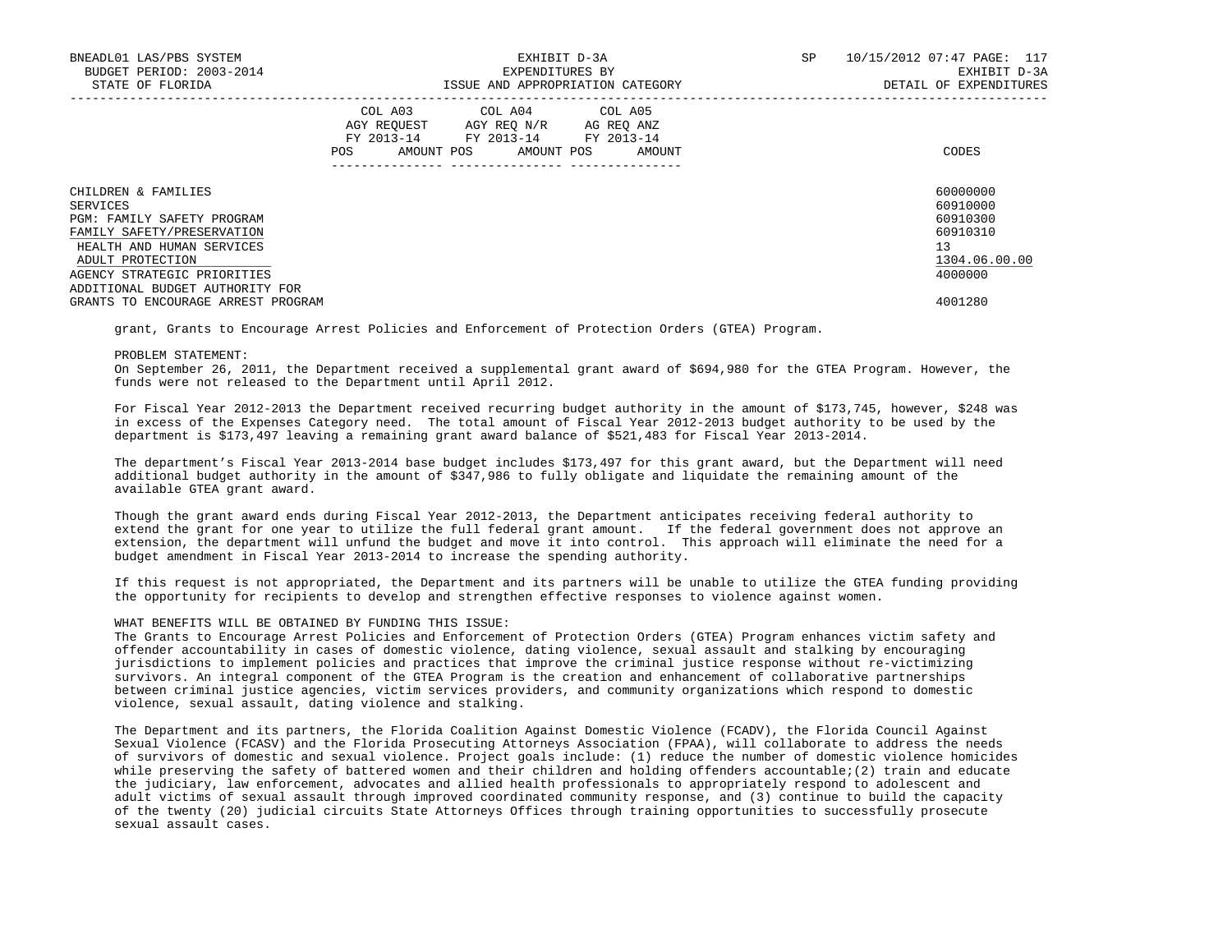| BNEADL01 LAS/PBS SYSTEM<br>BUDGET PERIOD: 2003-2014<br>STATE OF FLORIDA |     | EXHIBIT D-3A<br>EXPENDITURES BY                                                                                            | ISSUE AND APPROPRIATION CATEGORY | SP<br>10/15/2012 07:47 PAGE: 118<br>DETAIL OF EXPENDITURES | EXHIBIT D-3A  |
|-------------------------------------------------------------------------|-----|----------------------------------------------------------------------------------------------------------------------------|----------------------------------|------------------------------------------------------------|---------------|
|                                                                         | POS | COL A03 COL A04 COL A05<br>AGY REOUEST AGY REO N/R AG REO ANZ<br>FY 2013-14 FY 2013-14 FY 2013-14<br>AMOUNT POS AMOUNT POS | AMOUNT                           | CODES                                                      |               |
| CHILDREN & FAMILIES                                                     |     |                                                                                                                            |                                  | 60000000                                                   |               |
| SERVICES                                                                |     |                                                                                                                            |                                  | 60910000                                                   |               |
| <b>PGM: FAMILY SAFETY PROGRAM</b>                                       |     |                                                                                                                            |                                  | 60910300                                                   |               |
| FAMILY SAFETY/PRESERVATION                                              |     |                                                                                                                            |                                  | 60910310                                                   |               |
| HEALTH AND HUMAN SERVICES                                               |     |                                                                                                                            |                                  | 13                                                         |               |
| ADULT PROTECTION                                                        |     |                                                                                                                            |                                  |                                                            | 1304.06.00.00 |
| AGENCY STRATEGIC PRIORITIES                                             |     |                                                                                                                            |                                  | 4000000                                                    |               |
| ADDITIONAL BUDGET AUTHORITY FOR                                         |     |                                                                                                                            |                                  |                                                            |               |
| GRANTS TO ENCOURAGE ARREST PROGRAM                                      |     |                                                                                                                            |                                  | 4001280                                                    |               |

 In addition, with this GTEA funding the Department and its partners will: (1) conduct technical assistance half day site visits to each of the 16 local fatality review teams to assist them in developing a blueprint for implementing systemic changes in their communities; (2) provide technical assistance to the local fatality review teams, including distributing current articles and other information related to domestic violence fatality review; and (3) assist local communities in establishing or reactivating dormant local fatality review teams.

 WHAT UNDERLYING PROGRAM THEORY CHANGE IS INVOLVED IN THIS ISSUE (IF ANY): Not Applicable

 WHAT IMPLEMENTATION MECHANISMS WILL BE CHANGED AS A RESULT OF THIS ISSUE (IF ANY): Not Applicable

## FLORIDA STRATEGIC PLAN FOR ECONOMIC DEVELOPMENT:

 Although Domestic Violence takes place in individual family settings the impact on the victim has mutliple effects, including the creation of economic hardship that reduces opportunity for self sustaining employability. Reductions in domestic violence against children improves educational outcomes; reduction against adults improves employability outcomes. This corresponds to Item 5 on the Florida Strategic Plan for Economic Development.

## RETURN ON INVESTMENT (ROI):

 Funding from the initial GTEA grant enabled the Department of Children and Families (DCF) to partner with the Florida Coalition Against Domestic Violence (FCADV) to create a statewide domestic violence fatality review steering committee. Domestic violence fatality review is a critical tool for identifying systemic gaps and strategies to improve and increase interventions to protect victims and children, hold batterers accountable and prevent domestic violence homicides. A key element of fatality review is the no blame, no shame philosophy, which means that no one system is responsible for the death(s). Ultimately the responsibility for the homicides rests with the perpetrator.

 Members of the Steering Committee included high ranking officials or their designees from almost every state agency in Florida, along with state and local civil and criminal justice associations and community partners. It was unprecedented to have officials at this level at the same table to discuss this topic. The Steering Committee met four times to identify gaps in service delivery to domestic violence victims and identify potential systemic breakdowns; promote training and cross-training to professionals; and coordinate the activities of agencies involved and share and exchange information, all with an eye toward the ultimate goal of increasing services to families and preventing domestic violence homicides.

 The interaction between officials of various agencies led to the development of new partnerships at the statewide level to address domestic violence, including partnerships between FCADV and the Department of Correction, and FCADV and the Department of Education. Additionally, based on a recommendation in the Steering Committee's published report, Through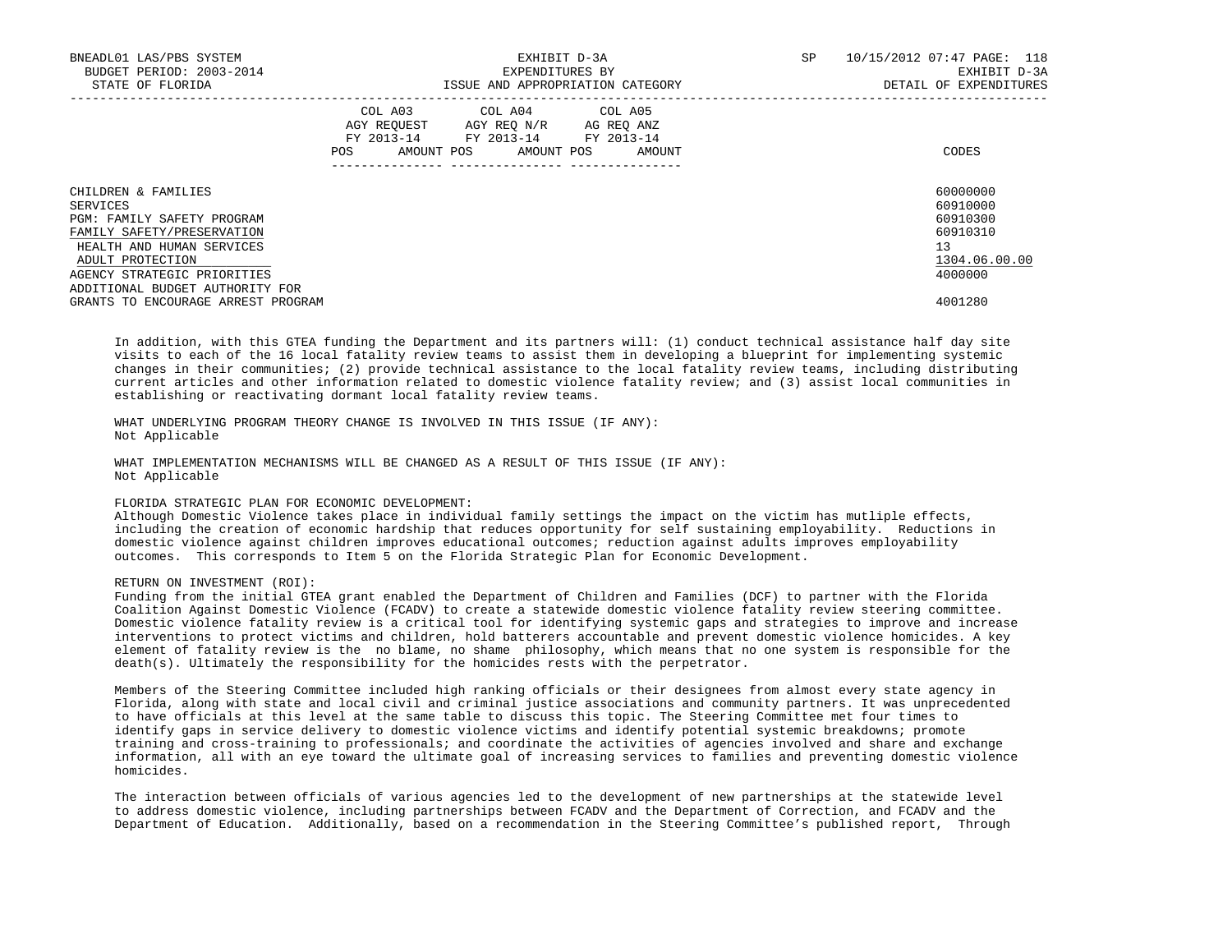| BNEADL01 LAS/PBS SYSTEM<br>BUDGET PERIOD: 2003-2014 |                               | EXPENDITURES BY                                                                                | EXHIBIT D-3A                     | SP | 10/15/2012 07:47 PAGE: 119<br>EXHIBIT D-3A |
|-----------------------------------------------------|-------------------------------|------------------------------------------------------------------------------------------------|----------------------------------|----|--------------------------------------------|
| STATE OF FLORIDA                                    |                               |                                                                                                | ISSUE AND APPROPRIATION CATEGORY |    | DETAIL OF EXPENDITURES                     |
|                                                     | COL A03<br>AGY REOUEST<br>POS | COL A04 COL A05<br>AGY REO N/R<br>FY 2013-14 FY 2013-14 FY 2013-14<br>AMOUNT POS<br>AMOUNT POS | AG REO ANZ<br>AMOUNT             |    | CODES                                      |
| CHILDREN & FAMILIES                                 |                               |                                                                                                |                                  |    | 60000000                                   |
| SERVICES                                            |                               |                                                                                                |                                  |    | 60910000                                   |
| PGM: FAMILY SAFETY PROGRAM                          |                               |                                                                                                |                                  |    | 60910300                                   |
| FAMILY SAFETY/PRESERVATION                          |                               |                                                                                                |                                  |    | 60910310                                   |
| HEALTH AND HUMAN SERVICES                           |                               |                                                                                                |                                  |    | 13                                         |
| ADULT PROTECTION                                    |                               |                                                                                                |                                  |    | 1304.06.00.00                              |
| AGENCY STRATEGIC PRIORITIES                         |                               |                                                                                                |                                  |    | 4000000                                    |
| ADDITIONAL BUDGET AUTHORITY FOR                     |                               |                                                                                                |                                  |    |                                            |
| GRANTS TO ENCOURAGE ARREST PROGRAM                  |                               |                                                                                                |                                  |    | 4001280                                    |

 the Eyes of the Victim, the Florida legislature amended Section 741.316, Fla. Stat., to protect members of fatality review teams from subpoena in criminal cases in the same way that Florida law protects members of child abuse death review teams. This statutory protection permits fatality review teams to review cases in a more timely manner, thus promoting more effective reviews.

 During the initial grant period, FCADV contracted with national experts on fatality review, who conducted two institutes in Florida. Over 150 attendees received training on current national trends in domestic violence fatality review, and participated in mock reviews based on actual domestic violence homicides. These institutes greatly increased the knowledge and expertise of members of existing local fatality review team members, and provided critical guidance to stakeholders wishing to establish new fatality review teams in their communities.

 Continuation GTEA funding led to the establishment of, for the first time in Florida, a statewide domestic violence fatality review team. The continuation funding was awarded at a critical time in Florida, as The Florida Department of Law Enforcement (FDLE) reported a 15.6% increase in domestic violence murders in 2009, while all other crime in Florida dropped by 6.7%.

 Led by FCADV, in collaboration with the Office of the Attorney General and the Department of Children and Families Domestic Violence Program Office, the statewide team includes representatives of domestic violence centers, legal and other direct service providers, government agencies, faith-based organizations, probation, parole, corrections, law enforcement, health care, the military, the court system, prosecutors, the defense bar, and a survivor. This multidisciplinary statewide fatality review team of high ranking officials or their designees from almost every state agency in Florida, along with state and local civil and criminal justice agencies and other community partners, represents a remarkable step forward in collaborative efforts to eradicate domestic violence in Florida. The statewide team convened four times, including a first-ever joint meeting with the State Child Death Review Committee to exchange information and discuss common trends. The statewide team received training from national experts on domestic violence fatality review, conducted an in-depth review of a 2009 domestic violence murder-suicide, reviewed data relating to 43 domestic violence homicides collected by local fatality review teams, and conducted reviews of 20 additional intimate-partner homicides based on information available from public records. The statewide team included analysis of the data, as well as specific recommendations based on the analysis, in its 2011 report, Faces of Fatality. Over 1000 copies of the report were distributed to Florida legislators and statewide to civil and criminal court personnel, law enforcement agencies, direct service providers, and others.

 During the grant period, the statewide team worked closely with chairs of local fatality review teams to develop a uniform data collection tool for use by local fatality review teams. The new tool, currently in use by the local fatality review teams, assures that the statewide collection of data from fatality reviews performed by local teams is consistent, thus allowing for more effective analysis of the data. Additionally, the fatality review training and technical assistance provided by FCADV through GTEA funding led to the establishment of four new local domestic violence fatality review teams.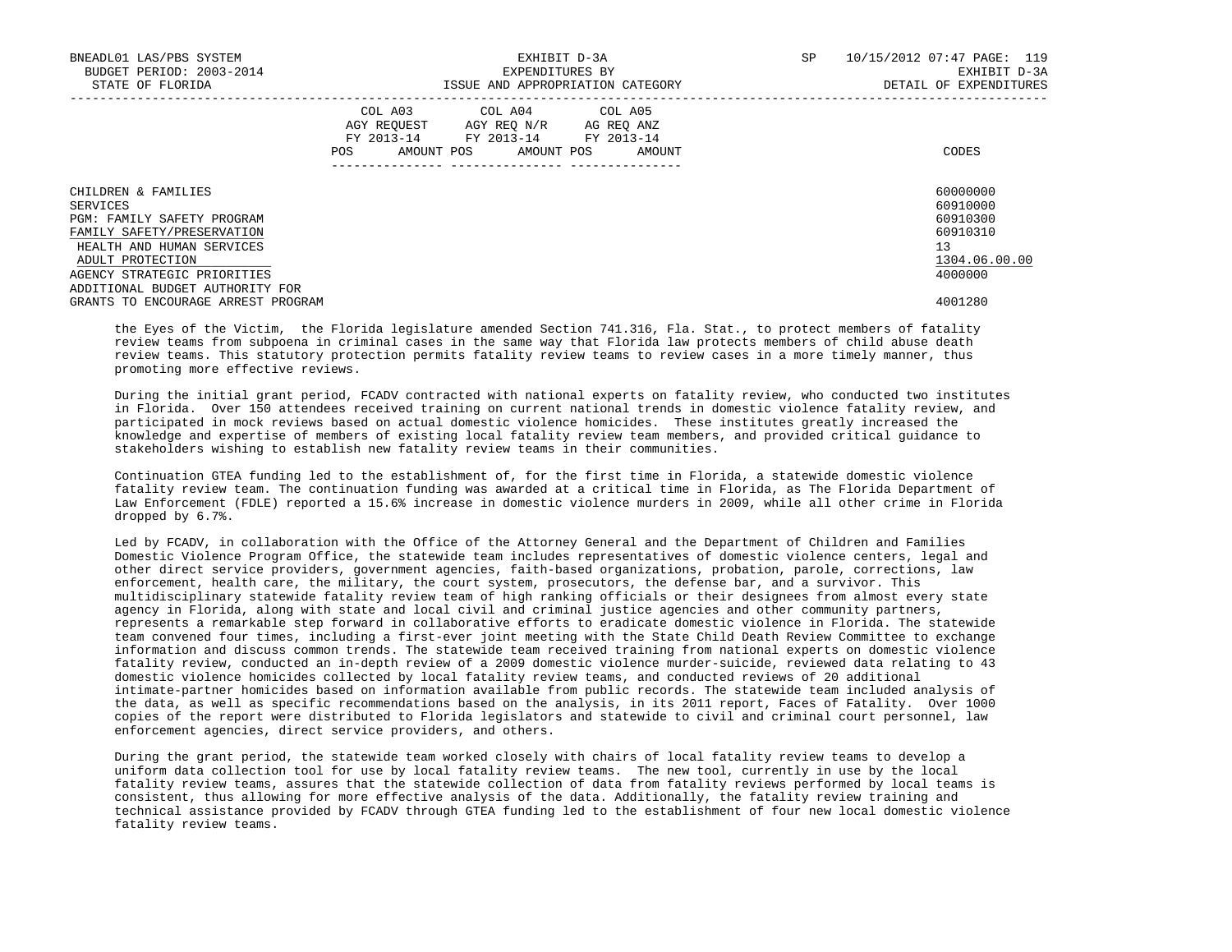| BNEADL01 LAS/PBS SYSTEM<br>BUDGET PERIOD: 2003-2014<br>STATE OF FLORIDA |     | EXHIBIT D-3A<br>EXPENDITURES BY                                                                                            | ISSUE AND APPROPRIATION CATEGORY | SP | 10/15/2012 07:47 PAGE: 120<br>EXHIBIT D-3A<br>DETAIL OF EXPENDITURES |
|-------------------------------------------------------------------------|-----|----------------------------------------------------------------------------------------------------------------------------|----------------------------------|----|----------------------------------------------------------------------|
|                                                                         | POS | COL A03 COL A04 COL A05<br>AGY REQUEST AGY REO N/R AG REO ANZ<br>FY 2013-14 FY 2013-14 FY 2013-14<br>AMOUNT POS AMOUNT POS | AMOUNT                           |    | CODES                                                                |
| CHILDREN & FAMILIES<br>SERVICES                                         |     |                                                                                                                            |                                  |    | 60000000<br>60910000                                                 |
| <b>PGM: FAMILY SAFETY PROGRAM</b>                                       |     |                                                                                                                            |                                  |    | 60910300                                                             |
| FAMILY SAFETY/PRESERVATION                                              |     |                                                                                                                            |                                  |    | 60910310                                                             |
| HEALTH AND HUMAN SERVICES                                               |     |                                                                                                                            |                                  |    | 13                                                                   |
| ADULT PROTECTION                                                        |     |                                                                                                                            |                                  |    | 1304.06.00.00                                                        |
| AGENCY STRATEGIC PRIORITIES                                             |     |                                                                                                                            |                                  |    | 4000000                                                              |
| ADDITIONAL BUDGET AUTHORITY FOR                                         |     |                                                                                                                            |                                  |    |                                                                      |
| GRANTS TO ENCOURAGE ARREST PROGRAM                                      |     |                                                                                                                            |                                  |    | 4001280                                                              |

 As the foregoing narrative demonstrates, the GTEA funding for this project resulted in a dramatic increase in state and local collaborative efforts to prevent domestic violence homicides. Notably, since the onset of this project, FDLE's Uniform Crime Report indicated a downward trend in the number of domestic violence murder/manslaughter cases as follows: 2009-232, 2010-210, 2011-192. The ultimate goal of domestic violence fatality review is to prevent all deaths; consequently, the return on investment cannot be measured in monetary terms, as we cannot place a concrete value on a person's life.

 Since the inception of the programs developed under the GTEA grant, Florida Council Against Sexual Violence has provided 40 hour didactic training courses for sexual assault nurse examiners (SANE) to over 350 medical professionals and nearly 200 allied professionals (law enforcement officers, prosecutors, victim advocates, etc.). Feedback from the training provided has been overwhelmingly positive with participants reporting that the training has been extremely valuable to them. In 2012 alone, two new independent forensic exam facilities were opened in Florida and all staff for these facilities were SANE trained by FCASV. In the prosecution of cases of sexual assault, we know that quality forensic evidence collection and analysis is critical to winning cases and getting rapists off the street. Studies have shown that evidence collected by SANE trained medical professionals is of considerably higher quality and consistency (Sievers, Murphy, and Miller, 2003). Higher quality evidence collection and analysis leads to higher rates of successful prosecution of sexual offenders (Aiken and Speck, 1995; Cornell, 1998; Hutson, 2002; Little, 2001; Seneski, 1992).

 In two national studies involving cities that have implemented SANE programs, successful prosecution rates we shown to be higher as a direct result of the programs. For example, in Minneapolis Ledray (1992) found that of 417 rape cases reported in one year, 46% of the cases were presented to the countyattorney, and of those 34% pled guilty and 14 went to trial. This study showed that the rates of guilty plea-bargaining were considerably higher in this community than in other comparable communities without a SANE program. Rapists are serial abusers and for each victim who comes forward to report a rape the likelihood that multiple people have already been assaulted by that very same offender is great and, if the offender isn't convicted, many more will become victims in the future. By providing a supportive, efficient and scientifically-based method of collecting evidence from victims, Florida significantly increases the likelihood that a rapist will be stopped and many other victims will be spared the financial, emotional, and physical costs of the crime.

 Sexual Assault Response Teams (SARTs) are another critical component on the GTEA grant. Direct experience with SARTs in Florida has shown that by introducing a coordinated response to sexual violence cases, the benefit to the victim and community is profound. SARTs that have been developed in Florida have improved first-response protocol development and cooperation between all agencies involved. For example, SART development in Franklin County proved successful in increasing hospital notification to victim advocates for exam accompaniment and law enforcement referrals for victim services. The protocol facilitated a coordinated response to three elderly rape victims who were all examined by a SANE nurse, interviewed by an investigator active in the SART and referred for victim services. The DNA collected during the forensic exam was used by the investigator to identify a potential perpetrator and make an arrest.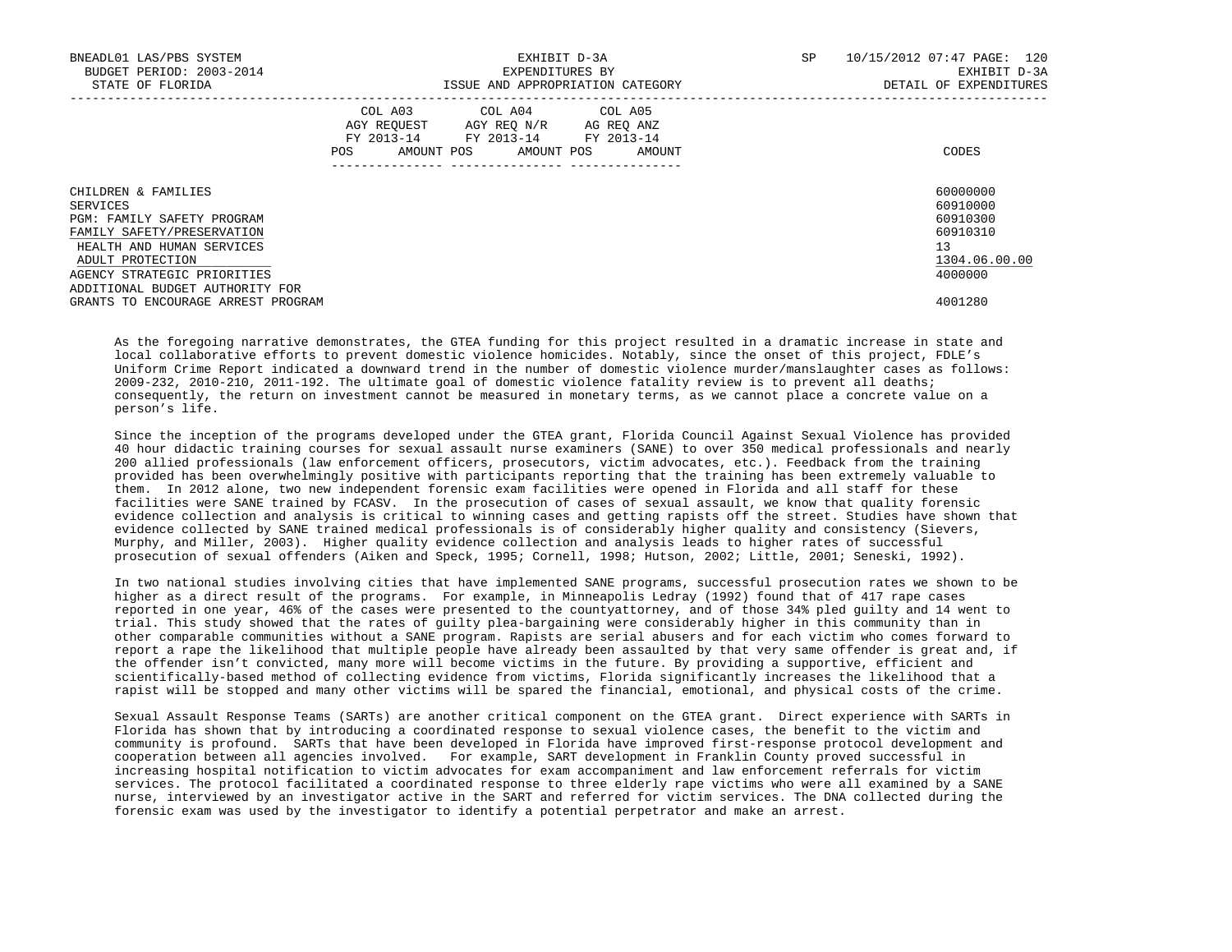| BNEADL01 LAS/PBS SYSTEM<br>BUDGET PERIOD: 2003-2014 |                               | EXHIBIT D-3A<br>EXPENDITURES BY                                                                | SP                   | 10/15/2012 07:47 PAGE: 121<br>EXHIBIT D-3A |               |
|-----------------------------------------------------|-------------------------------|------------------------------------------------------------------------------------------------|----------------------|--------------------------------------------|---------------|
| STATE OF FLORIDA                                    |                               | ISSUE AND APPROPRIATION CATEGORY                                                               |                      | DETAIL OF EXPENDITURES                     |               |
|                                                     | COL A03<br>AGY REOUEST<br>POS | COL A04 COL A05<br>AGY REO N/R<br>FY 2013-14 FY 2013-14 FY 2013-14<br>AMOUNT POS<br>AMOUNT POS | AG REO ANZ<br>AMOUNT |                                            | CODES         |
| CHILDREN & FAMILIES                                 |                               |                                                                                                |                      |                                            | 60000000      |
| SERVICES                                            |                               |                                                                                                |                      |                                            | 60910000      |
| PGM: FAMILY SAFETY PROGRAM                          |                               |                                                                                                |                      |                                            | 60910300      |
| FAMILY SAFETY/PRESERVATION                          |                               |                                                                                                |                      |                                            | 60910310      |
| HEALTH AND HUMAN SERVICES                           |                               |                                                                                                |                      |                                            | 13            |
| ADULT PROTECTION                                    |                               |                                                                                                |                      |                                            | 1304.06.00.00 |
| AGENCY STRATEGIC PRIORITIES                         |                               |                                                                                                |                      |                                            | 4000000       |
| ADDITIONAL BUDGET AUTHORITY FOR                     |                               |                                                                                                |                      |                                            |               |
| GRANTS TO ENCOURAGE ARREST PROGRAM                  |                               |                                                                                                |                      |                                            | 4001280       |

 Had the SART not been in place and the medical professionals not been SANE trained, the likelihood that this case would have resulted in an arrest and prosecution is extremely low. The perpetrator would still be on the loose and many more citizens would be victimized.

 Web-based online sexual violence training designed to train criminal and civil court judges and staff on issues that arise in criminal sexual battery and civil injunction cases work to improve judicial handling of such cases. In 2011, The National Judicial Education Program released the report "Judges Tell: What I Wish I Had Known Before I Presided in an Adult Victim Sexual Assault Case". In this report, judges from across the country who had attended training programs on sexual battery cases gave a 25 point list of facts they wish they had known before they presided in an adult victim sexual assault case. The report reveals that training opportunities, like those proposed in the GTEA grant, provide more "accurate and factual information judges need to conduct a fair process in order to conduct a fair process to minimize victim re-traumatization without undermining defendants' rights" (National Judicial Education Program, 2011).

#### COST CALCULATIONS:

 For Fiscal Year 2013-2014, the Grants and Aid Domestic Violence Program category will cover the program operations for the Florida Coalition Against Domestic Violence, Florida Coalition Against Sexual Violence, and the Florida Prosecuting Attorney's Association. The Expenses category will cover the Department's fiscal year costs for travel, supplies, equipment repair and maintenance, and printing.

 The following cost calculations are based on the approved grant award designating \$16,878 for the Expenses (administration) category and \$678,102 for the Grants and Aid - Domestic Violence Program (direct services) category:

|                                                        | Expense     | G/A-Domestic Violence | Total       |
|--------------------------------------------------------|-------------|-----------------------|-------------|
| Approved Supplemental GTEA Grant Award                 | \$16.878    | \$678.102             | \$690.980   |
| Less Fiscal Year 2012-2013 Recurring Budget Authority  | 8,687<br>S. | \$165,058             | \$173.745   |
| Add Fiscal Year 2012-2013 Excess Budget Authority      | 248)<br>í S |                       | 248)<br>: S |
| Available Grant Balance for Fiscal Year 2013-2014      | \$8,439     | \$513.044             | \$521.483   |
| Available Grant Balance for Fiscal Year 2013-2014      | \$8,439     | \$513.044             | \$521,483   |
| Less Fiscal Year 2013-2014 Base Budget Authority       | \$8,439     | \$165.058             | \$173.497   |
|                                                        |             |                       |             |
| Fiscal Year 2013-2014 Additional Budget Authority Need | \$0         | \$347,986             | \$347,986   |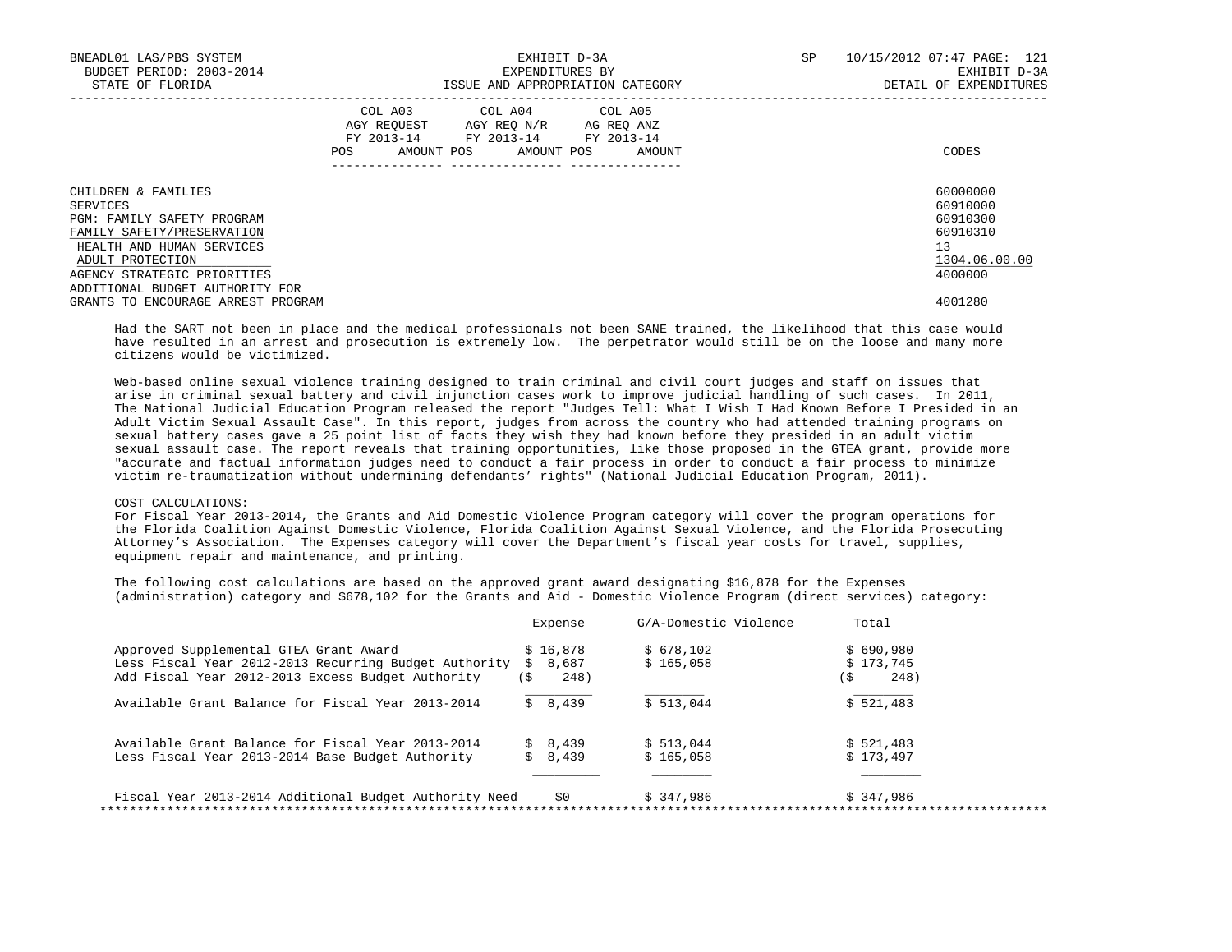| BNEADL01 LAS/PBS SYSTEM<br>BUDGET PERIOD: 2003-2014<br>STATE OF FLORIDA                                                                             |                                           | EXHIBIT D-3A<br>EXPENDITURES BY<br>ISSUE AND APPROPRIATION CATEGORY | SP                           | 10/15/2012 07:47 PAGE: 122<br>EXHIBIT D-3A<br>DETAIL OF EXPENDITURES |                                                                     |
|-----------------------------------------------------------------------------------------------------------------------------------------------------|-------------------------------------------|---------------------------------------------------------------------|------------------------------|----------------------------------------------------------------------|---------------------------------------------------------------------|
|                                                                                                                                                     | AGY REQUEST AGY REQ N/R AG REQ ANZ<br>POS | COL A03 COL A04 COL A05<br>FY 2013-14 FY 2013-14 FY 2013-14         | AMOUNT POS AMOUNT POS AMOUNT |                                                                      | CODES                                                               |
| CHILDREN & FAMILIES<br>SERVICES<br><b>PGM: FAMILY SAFETY PROGRAM</b><br>FAMILY SAFETY/PRESERVATION<br>HEALTH AND HUMAN SERVICES<br>ADULT PROTECTION |                                           |                                                                     |                              |                                                                      | 60000000<br>60910000<br>60910300<br>60910310<br>13<br>1304.06.00.00 |
| TOTAL: ADULT PROTECTION<br>BY FUND TYPE<br>GENERAL REVENUE FUND                                                                                     | 34, 515, 309                              |                                                                     |                              |                                                                      | 1304.06.00.00<br>1000                                               |
| TRUST FUNDS                                                                                                                                         | 39,042,458                                | 347,986                                                             |                              |                                                                      | 2000                                                                |
| TOTAL POSITIONS 605.00<br>TOTAL PROG COMP 73,557,767<br>TOTAL SALARY RATE 23, 298, 285                                                              |                                           | 347,986                                                             |                              |                                                                      |                                                                     |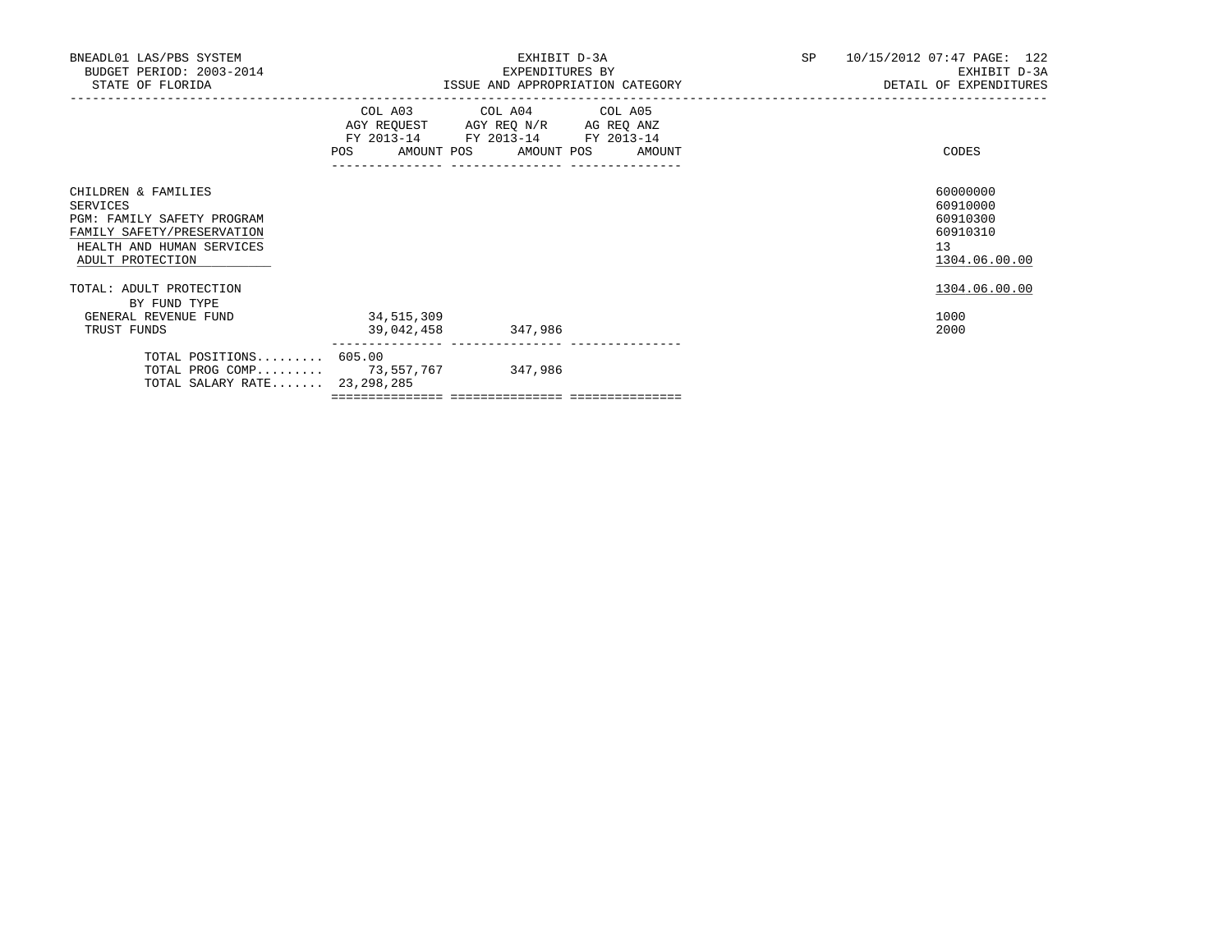| BNEADL01 LAS/PBS SYSTEM<br>BUDGET PERIOD: 2003-2014<br>STATE OF FLORIDA                                                                                                                                                                                |                                                                     | EXHIBIT D-3A<br>EXPENDITURES BY<br>ISSUE AND APPROPRIATION CATEGORY                                                                  | SP 10/15/2012 07:47 PAGE: 123<br>EXHIBIT D-3A<br>DETAIL OF EXPENDITURES                             |
|--------------------------------------------------------------------------------------------------------------------------------------------------------------------------------------------------------------------------------------------------------|---------------------------------------------------------------------|--------------------------------------------------------------------------------------------------------------------------------------|-----------------------------------------------------------------------------------------------------|
|                                                                                                                                                                                                                                                        | POS                                                                 | COL A03 COL A04<br>COL A05<br>AGY REQUEST AGY REQ N/R AG REQ ANZ<br>FY 2013-14 FY 2013-14 FY 2013-14<br>AMOUNT POS AMOUNT POS AMOUNT | CODES                                                                                               |
| CHILDREN & FAMILIES<br>SERVICES<br>PGM: FAMILY SAFETY PROGRAM<br>FAMILY SAFETY/PRESERVATION<br>HEALTH AND HUMAN SERVICES<br>CHILD PROTECTION<br>ESTIMATED EXPENDITURES<br>ESTIMATED EXPENDITURES - OPERATIONS<br>SALARY RATE<br>SALARY RATE 85,481,349 |                                                                     |                                                                                                                                      | 60000000<br>60910000<br>60910300<br>60910310<br>13<br>1304.07.00.00<br>1000000<br>1001000<br>000000 |
| SALARIES AND BENEFITS                                                                                                                                                                                                                                  |                                                                     |                                                                                                                                      | 010000                                                                                              |
| GENERAL REVENUE FUND -MATCH 36,194,178<br>FEDERAL GRANTS TRUST FUND -FEDERL 11,625,835<br>WELFARE TRANSITION TF -FEDERL 56,711,810<br>SOCIAL SVCS BLK GRT TF -FEDERL 12,618,485                                                                        |                                                                     |                                                                                                                                      | 1000 2<br>2261 3<br>2401 3<br>2639 3                                                                |
| TOTAL POSITIONS $2,072.00$<br>TOTAL APPRO 117,150,308                                                                                                                                                                                                  |                                                                     |                                                                                                                                      |                                                                                                     |
| OTHER PERSONAL SERVICES                                                                                                                                                                                                                                |                                                                     |                                                                                                                                      | 030000                                                                                              |
| GENERAL REVENUE FUND -MATCH<br>FEDERAL GRANTS TRUST FUND -FEDERL 538,460<br>WELFARE TRANSITION TF -FEDERL 2,240,619<br>WELFARE TRANSITION TF - FEDERL<br>SOCIAL SVCS BLK GRT TF -FEDERL<br>TOTAL APPRO                                                 | 551,528<br>2,240,619<br>740,773<br>4,071,380                        |                                                                                                                                      | 1000 2<br>2261 3<br>2401 3<br>2639 3                                                                |
| <b>EXPENSES</b>                                                                                                                                                                                                                                        |                                                                     |                                                                                                                                      | 040000                                                                                              |
| GENERAL REVENUE FUND -MATCH<br>CHILD WELFARE TRAINING TF -MATCH<br>FEDERAL GRANTS TRUST FUND -FEDERL<br>WELFARE TRANSITION TF -FEDERL<br>OPERATIONS AND MAINT TF -MATCH<br>SOCIAL SVCS BLK GRT TF -FEDERL                                              | 5,696,627<br>8,394<br>1,867,856<br>9,316,696<br>49,944<br>2,122,295 |                                                                                                                                      | 1000 2<br>2083 2<br>2261 3<br>2401 3<br>2516<br>-2<br>2639 3                                        |
| TOTAL APPRO 19,061,812                                                                                                                                                                                                                                 |                                                                     |                                                                                                                                      |                                                                                                     |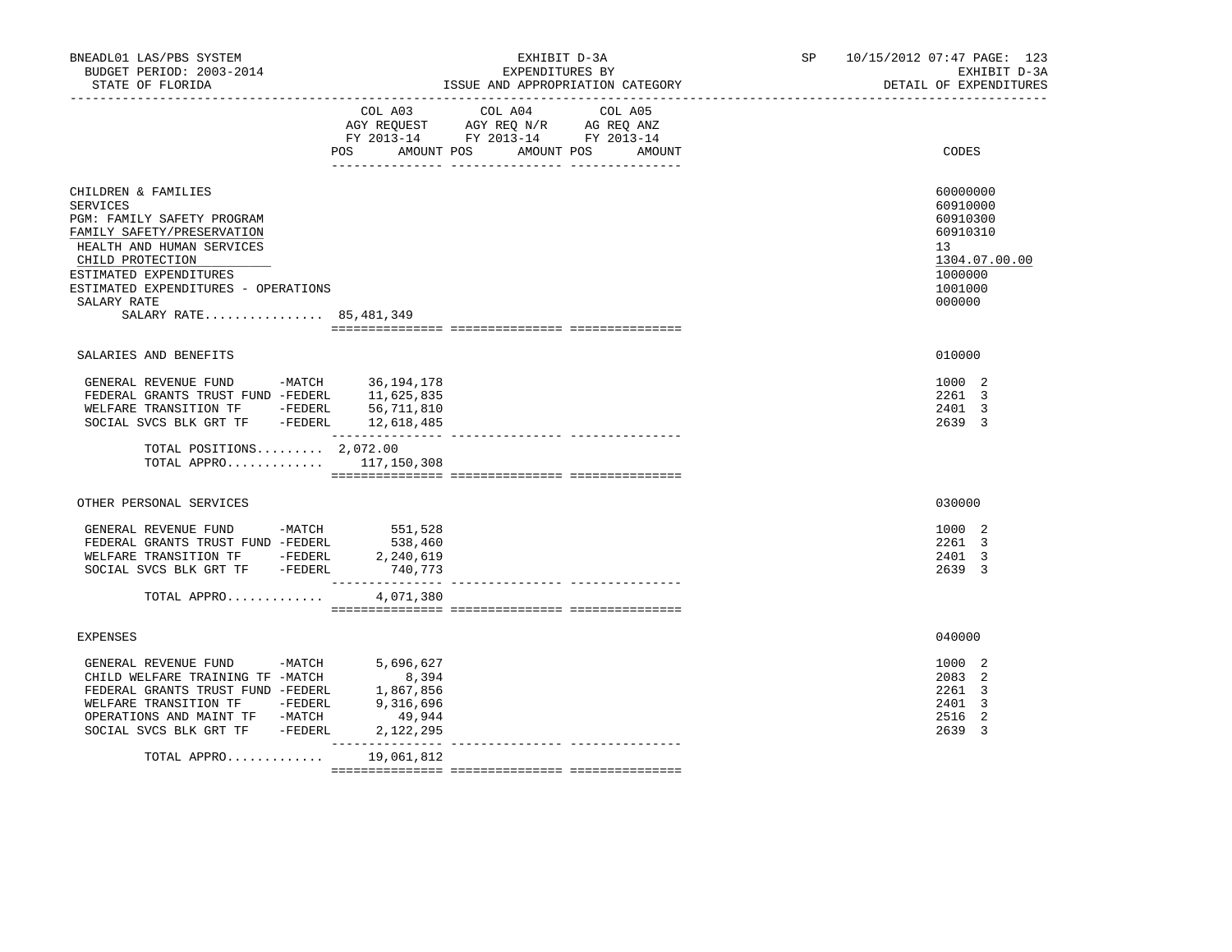| BNEADL01 LAS/PBS SYSTEM<br>BUDGET PERIOD: 2003-2014<br>STATE OF FLORIDA                                                                                                                                                                                    |           |                                                     | EXHIBIT D-3A<br>EXPENDITURES BY<br>ISSUE AND APPROPRIATION CATEGORY                                        | SP                | 10/15/2012 07:47 PAGE: 124<br>EXHIBIT D-3A<br>DETAIL OF EXPENDITURES |                                                                                                               |
|------------------------------------------------------------------------------------------------------------------------------------------------------------------------------------------------------------------------------------------------------------|-----------|-----------------------------------------------------|------------------------------------------------------------------------------------------------------------|-------------------|----------------------------------------------------------------------|---------------------------------------------------------------------------------------------------------------|
|                                                                                                                                                                                                                                                            |           | ---------------------------------<br>COL A03<br>POS | COL A04<br>AGY REQUEST AGY REQ N/R AG REQ ANZ<br>FY 2013-14 FY 2013-14 FY 2013-14<br>AMOUNT POS AMOUNT POS | COL A05<br>AMOUNT |                                                                      | CODES                                                                                                         |
| CHILDREN & FAMILIES<br>SERVICES<br>PGM: FAMILY SAFETY PROGRAM<br>FAMILY SAFETY/PRESERVATION<br>HEALTH AND HUMAN SERVICES<br>CHILD PROTECTION<br>ESTIMATED EXPENDITURES<br>ESTIMATED EXPENDITURES - OPERATIONS<br>SPECIAL CATEGORIES<br>CONTRACTED SERVICES |           |                                                     |                                                                                                            |                   |                                                                      | 60000000<br>60910000<br>60910300<br>60910310<br>13<br>1304.07.00.00<br>1000000<br>1001000<br>100000<br>100777 |
| GENERAL REVENUE FUND                                                                                                                                                                                                                                       | $-MATCH$  | -STATE 1,497,091<br>650,615                         |                                                                                                            |                   |                                                                      | 1000 1<br>1000 2                                                                                              |
| TOTAL GENERAL REVENUE FUND                                                                                                                                                                                                                                 |           | 2,147,706                                           |                                                                                                            |                   |                                                                      | 1000                                                                                                          |
| CHILD WELFARE TRAINING TF -MATCH 2,815                                                                                                                                                                                                                     |           |                                                     |                                                                                                            |                   |                                                                      | 2083 2                                                                                                        |
| TOBACCO SETTLEMENT TF                                                                                                                                                                                                                                      |           | -MATCH 239,120                                      |                                                                                                            |                   |                                                                      | 2122 2                                                                                                        |
| FEDERAL GRANTS TRUST FUND -FEDERL                                                                                                                                                                                                                          |           | 625,127                                             |                                                                                                            |                   |                                                                      | 2261 3                                                                                                        |
| WELFARE TRANSITION TF                                                                                                                                                                                                                                      | $-FEDERL$ | 677,881                                             |                                                                                                            |                   |                                                                      | 2401 3                                                                                                        |
| OPERATIONS AND MAINT TF -MATCH 450,000                                                                                                                                                                                                                     |           |                                                     |                                                                                                            |                   |                                                                      | 2516 2                                                                                                        |
| SOCIAL SVCS BLK GRT TF                                                                                                                                                                                                                                     |           | $-FEDERL$ 252,148                                   |                                                                                                            |                   |                                                                      | 2639 3                                                                                                        |
| TOTAL APPRO                                                                                                                                                                                                                                                |           | 4,394,797                                           |                                                                                                            |                   |                                                                      |                                                                                                               |
| G/A-SHERIFFS PI GRANTS                                                                                                                                                                                                                                     |           |                                                     |                                                                                                            |                   |                                                                      | 100782                                                                                                        |
| GENERAL REVENUE FUND                                                                                                                                                                                                                                       | $-MATCH$  | $-STATE$ 1,000,000<br>19,654,666                    |                                                                                                            |                   |                                                                      | 1000 1<br>1000 2                                                                                              |
| TOTAL GENERAL REVENUE FUND                                                                                                                                                                                                                                 |           | 20,654,666                                          |                                                                                                            |                   |                                                                      | 1000                                                                                                          |
| TOBACCO SETTLEMENT TF                                                                                                                                                                                                                                      |           | -MATCH 7,348,586                                    |                                                                                                            |                   |                                                                      | 2122 2                                                                                                        |
| WELFARE TRANSITION TF                                                                                                                                                                                                                                      | $-FEDERL$ | 9,392,840                                           |                                                                                                            |                   |                                                                      | 2401 3                                                                                                        |
| SOCIAL SVCS BLK GRT TF                                                                                                                                                                                                                                     | $-FEDERL$ | 9,589,500                                           |                                                                                                            |                   |                                                                      | 2639 3                                                                                                        |
| TOTAL APPRO                                                                                                                                                                                                                                                |           | 46,985,592                                          |                                                                                                            |                   |                                                                      |                                                                                                               |
|                                                                                                                                                                                                                                                            |           |                                                     |                                                                                                            |                   |                                                                      |                                                                                                               |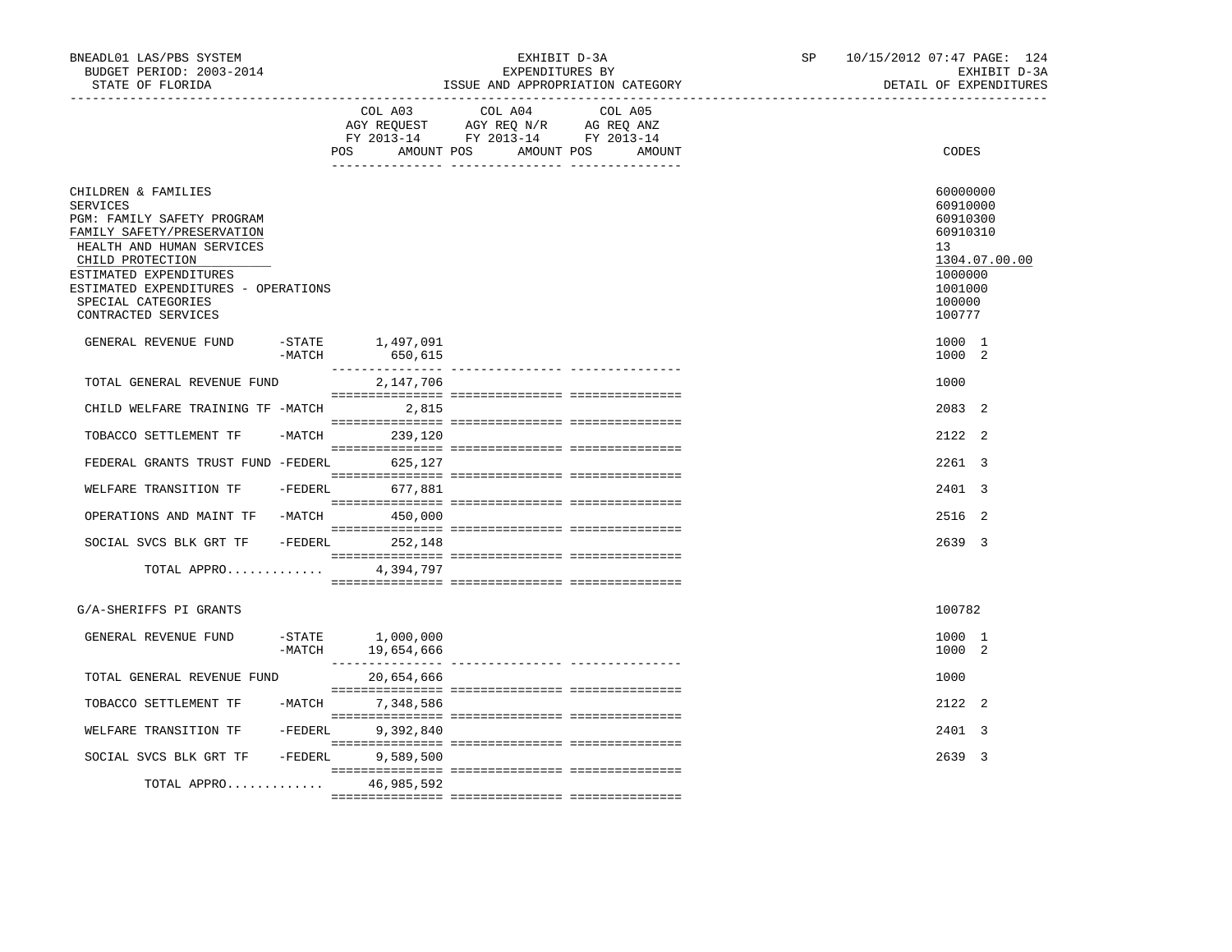| BNEADL01 LAS/PBS SYSTEM<br>BUDGET PERIOD: 2003-2014<br>STATE OF FLORIDA                                                                                                                                                                                                 |          |                                                           | EXHIBIT D-3A<br>EXPENDITURES BY<br>ISSUE AND APPROPRIATION CATEGORY               | SP and the set of the set of the set of the set of the set of the set of the set of the set of the set of the set of the set of the set of the set of the set of the set of the set of the set of the set of the set of the se | 10/15/2012 07:47 PAGE: 125<br>EXHIBIT D-3A<br>DETAIL OF EXPENDITURES |                                                                                                                            |  |
|-------------------------------------------------------------------------------------------------------------------------------------------------------------------------------------------------------------------------------------------------------------------------|----------|-----------------------------------------------------------|-----------------------------------------------------------------------------------|--------------------------------------------------------------------------------------------------------------------------------------------------------------------------------------------------------------------------------|----------------------------------------------------------------------|----------------------------------------------------------------------------------------------------------------------------|--|
|                                                                                                                                                                                                                                                                         |          | COL A03                                                   | COL A04<br>AGY REQUEST AGY REQ N/R AG REQ ANZ<br>FY 2013-14 FY 2013-14 FY 2013-14 | COL A05<br>POS AMOUNT POS AMOUNT POS AMOUNT                                                                                                                                                                                    |                                                                      | CODES                                                                                                                      |  |
| CHILDREN & FAMILIES<br><b>SERVICES</b><br>PGM: FAMILY SAFETY PROGRAM<br>FAMILY SAFETY/PRESERVATION<br>HEALTH AND HUMAN SERVICES<br>CHILD PROTECTION<br>ESTIMATED EXPENDITURES<br>ESTIMATED EXPENDITURES - OPERATIONS<br>SPECIAL CATEGORIES<br>G/A-CHILD ABS PREV/INTVNT |          |                                                           |                                                                                   |                                                                                                                                                                                                                                |                                                                      | 60000000<br>60910000<br>60910300<br>60910310<br>13 <sup>°</sup><br>1304.07.00.00<br>1000000<br>1001000<br>100000<br>103032 |  |
| GENERAL REVENUE FUND -MATCH<br>TOBACCO SETTLEMENT TF -MATCH<br>FEDERAL GRANTS TRUST FUND -FEDERL<br>WELFARE TRANSITION TF -FEDERL<br>OPERATIONS AND MAINT TF -FEDERL                                                                                                    |          | 9,618,126<br>143,547<br>574,189<br>5,778,467<br>2,000,000 |                                                                                   |                                                                                                                                                                                                                                |                                                                      | 1000 2<br>2122 2<br>2261 3<br>2401 3<br>2516 3                                                                             |  |
| TOTAL APPRO 18, 114, 329                                                                                                                                                                                                                                                |          |                                                           |                                                                                   |                                                                                                                                                                                                                                |                                                                      |                                                                                                                            |  |
| G/A-CHILD PROTECTION                                                                                                                                                                                                                                                    |          |                                                           |                                                                                   |                                                                                                                                                                                                                                |                                                                      | 103034                                                                                                                     |  |
| GENERAL REVENUE FUND -MATCH 3,829,414                                                                                                                                                                                                                                   |          |                                                           |                                                                                   |                                                                                                                                                                                                                                |                                                                      | 1000 2                                                                                                                     |  |
| CHILD WELFARE TRAINING TF -MATCH 221,394                                                                                                                                                                                                                                |          |                                                           |                                                                                   |                                                                                                                                                                                                                                |                                                                      | 2083 2                                                                                                                     |  |
| TOBACCO SETTLEMENT TF                                                                                                                                                                                                                                                   | $-MATCH$ | -STATE 913,291<br>2,462,491                               |                                                                                   |                                                                                                                                                                                                                                |                                                                      | 2122 1<br>2122 2                                                                                                           |  |
| TOTAL TOBACCO SETTLEMENT TF                                                                                                                                                                                                                                             |          | 3,375,782                                                 |                                                                                   |                                                                                                                                                                                                                                |                                                                      | 2122                                                                                                                       |  |
| FEDERAL GRANTS TRUST FUND -FEDERL 13,767,092                                                                                                                                                                                                                            |          |                                                           |                                                                                   |                                                                                                                                                                                                                                |                                                                      | 2261 3                                                                                                                     |  |
| GRANTS AND DONATIONS TF -STATE 130,000                                                                                                                                                                                                                                  |          |                                                           |                                                                                   |                                                                                                                                                                                                                                |                                                                      | 2339 1                                                                                                                     |  |
| WELFARE TRANSITION TF                                                                                                                                                                                                                                                   |          | -FEDERL 1,506,721                                         |                                                                                   |                                                                                                                                                                                                                                |                                                                      | 2401 3                                                                                                                     |  |
| SOCIAL SVCS BLK GRT TF - FEDERL 809,257                                                                                                                                                                                                                                 |          |                                                           |                                                                                   |                                                                                                                                                                                                                                |                                                                      | 2639 3                                                                                                                     |  |
| TOTAL APPRO 23,639,660                                                                                                                                                                                                                                                  |          |                                                           |                                                                                   |                                                                                                                                                                                                                                |                                                                      |                                                                                                                            |  |
| RISK MANAGEMENT INSURANCE                                                                                                                                                                                                                                               |          |                                                           |                                                                                   |                                                                                                                                                                                                                                |                                                                      | 103241                                                                                                                     |  |
| GENERAL REVENUE FUND                                                                                                                                                                                                                                                    | $-MATCH$ | 4,143,697                                                 |                                                                                   |                                                                                                                                                                                                                                |                                                                      | 1000 2                                                                                                                     |  |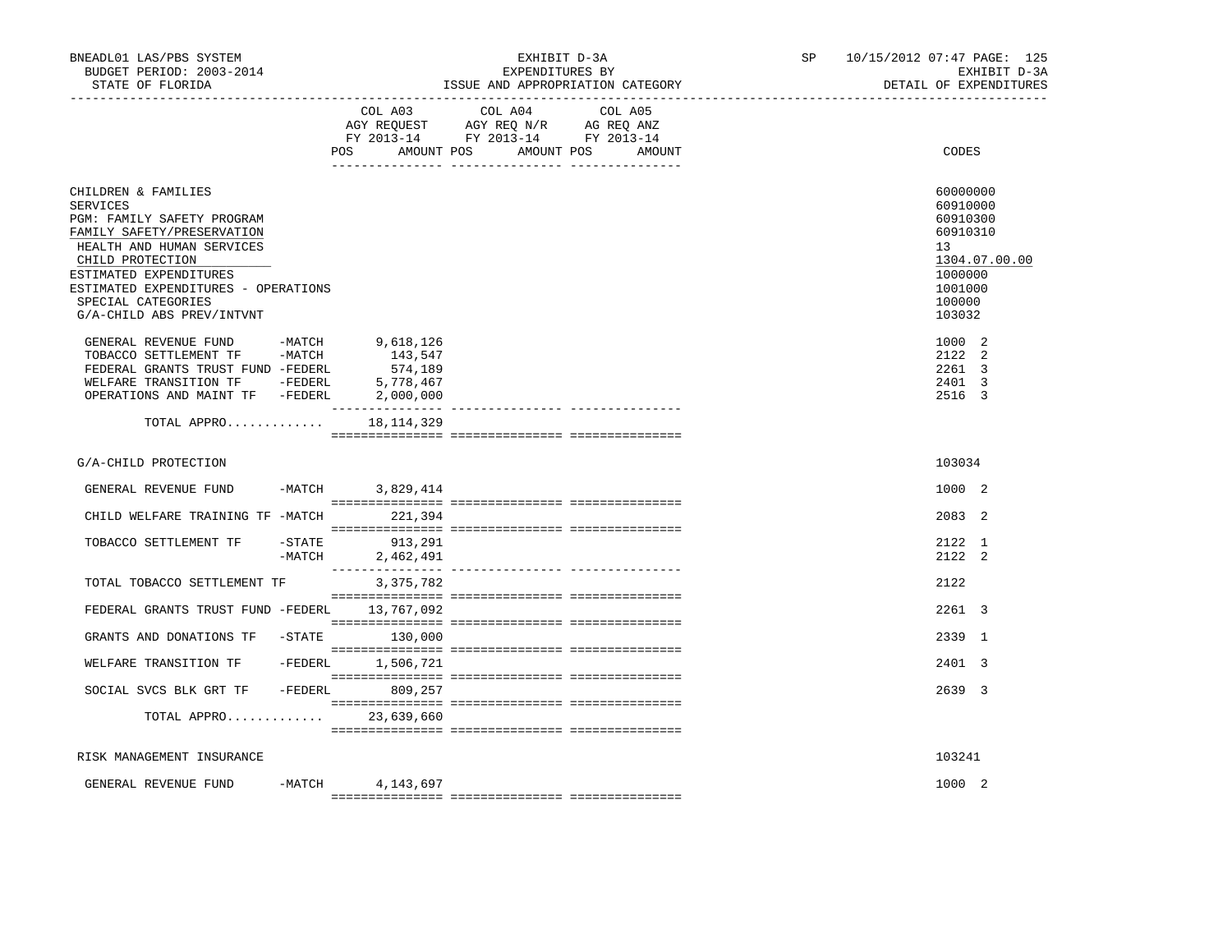| BNEADL01 LAS/PBS SYSTEM<br>BUDGET PERIOD: 2003-2014<br>STATE OF FLORIDA                                                                                                                                                                                                               |  |                                                                                                                | EXPENDITURES BY | EXHIBIT D-3A | ISSUE AND APPROPRIATION CATEGORY | SP | 10/15/2012 07:47 PAGE: 126<br>EXHIBIT D-3A<br>DETAIL OF EXPENDITURES                                                    |
|---------------------------------------------------------------------------------------------------------------------------------------------------------------------------------------------------------------------------------------------------------------------------------------|--|----------------------------------------------------------------------------------------------------------------|-----------------|--------------|----------------------------------|----|-------------------------------------------------------------------------------------------------------------------------|
|                                                                                                                                                                                                                                                                                       |  | COL A03<br>AGY REQUEST AGY REQ N/R AG REQ ANZ<br>FY 2013-14 FY 2013-14 FY 2013-14<br>POS AMOUNT POS AMOUNT POS | COL A04         |              | COL A05<br>AMOUNT                |    | CODES                                                                                                                   |
| CHILDREN & FAMILIES<br>SERVICES<br>PGM: FAMILY SAFETY PROGRAM<br>FAMILY SAFETY/PRESERVATION<br>HEALTH AND HUMAN SERVICES<br>CHILD PROTECTION<br>ESTIMATED EXPENDITURES<br>ESTIMATED EXPENDITURES - OPERATIONS<br>SPECIAL CATEGORIES<br>G/A-FAMILY FOSTER CARE<br>GENERAL REVENUE FUND |  | $-MATCH$ 4,000,000                                                                                             |                 |              |                                  |    | 60000000<br>60910000<br>60910300<br>60910310<br>13<br>1304.07.00.00<br>1000000<br>1001000<br>100000<br>104072<br>1000 2 |
|                                                                                                                                                                                                                                                                                       |  |                                                                                                                |                 |              |                                  |    |                                                                                                                         |
| G/A-RESIDENTIAL GROUP CARE                                                                                                                                                                                                                                                            |  |                                                                                                                |                 |              |                                  |    | 104073                                                                                                                  |
| OPERATIONS AND MAINT TF -MATCH<br>SOCIAL SVCS BLK GRT TF -FEDERL                                                                                                                                                                                                                      |  | 115,836<br>803,893                                                                                             |                 |              |                                  |    | 1000 2<br>2122 2<br>2516 2<br>2639 3                                                                                    |
| TOTAL APPRO                                                                                                                                                                                                                                                                           |  | 2,407,245                                                                                                      |                 |              |                                  |    |                                                                                                                         |
| G/A-EMERGENCY SHELTER CARE                                                                                                                                                                                                                                                            |  |                                                                                                                |                 |              |                                  |    | 104074                                                                                                                  |
| GENERAL REVENUE FUND -MATCH<br>TOBACCO SETTLEMENT TF -MATCH<br>SOCIAL SVCS BLK GRT TF - FEDERL<br>TOTAL APPRO                                                                                                                                                                         |  | 3,690<br>150,009<br>126,065<br>279,764                                                                         |                 |              |                                  |    | 1000 2<br>2122 2<br>2639 3                                                                                              |
|                                                                                                                                                                                                                                                                                       |  |                                                                                                                |                 |              |                                  |    |                                                                                                                         |
| DEFERRED-PAY COM CONTRACTS                                                                                                                                                                                                                                                            |  |                                                                                                                |                 |              |                                  |    | 105280                                                                                                                  |
| GENERAL REVENUE FUND -MATCH<br>WELFARE TRANSITION TF -FEDERL<br>SOCIAL SVCS BLK GRT TF -FEDERL                                                                                                                                                                                        |  | 196<br>447<br>444                                                                                              |                 |              |                                  |    | 1000 2<br>2401 3<br>2639 3                                                                                              |
| TOTAL APPRO                                                                                                                                                                                                                                                                           |  | 1,087                                                                                                          |                 |              |                                  |    |                                                                                                                         |
| LEASE/PURCHASE/EQUIPMENT                                                                                                                                                                                                                                                              |  |                                                                                                                |                 |              |                                  |    | 105281                                                                                                                  |
| GENERAL REVENUE FUND -MATCH<br>CHILD WELFARE TRAINING TF -MATCH<br>TOBACCO SETTLEMENT TF -STATE<br>FEDERAL GRANTS TRUST FUND -FEDERL<br>WELFARE TRANSITION TF -FEDERL                                                                                                                 |  | 185,114<br>$\sim$ 2<br>6,375<br>103,916<br>209,359                                                             |                 |              |                                  |    | 1000 2<br>2083 2<br>2122 1<br>2261 3<br>2401 3                                                                          |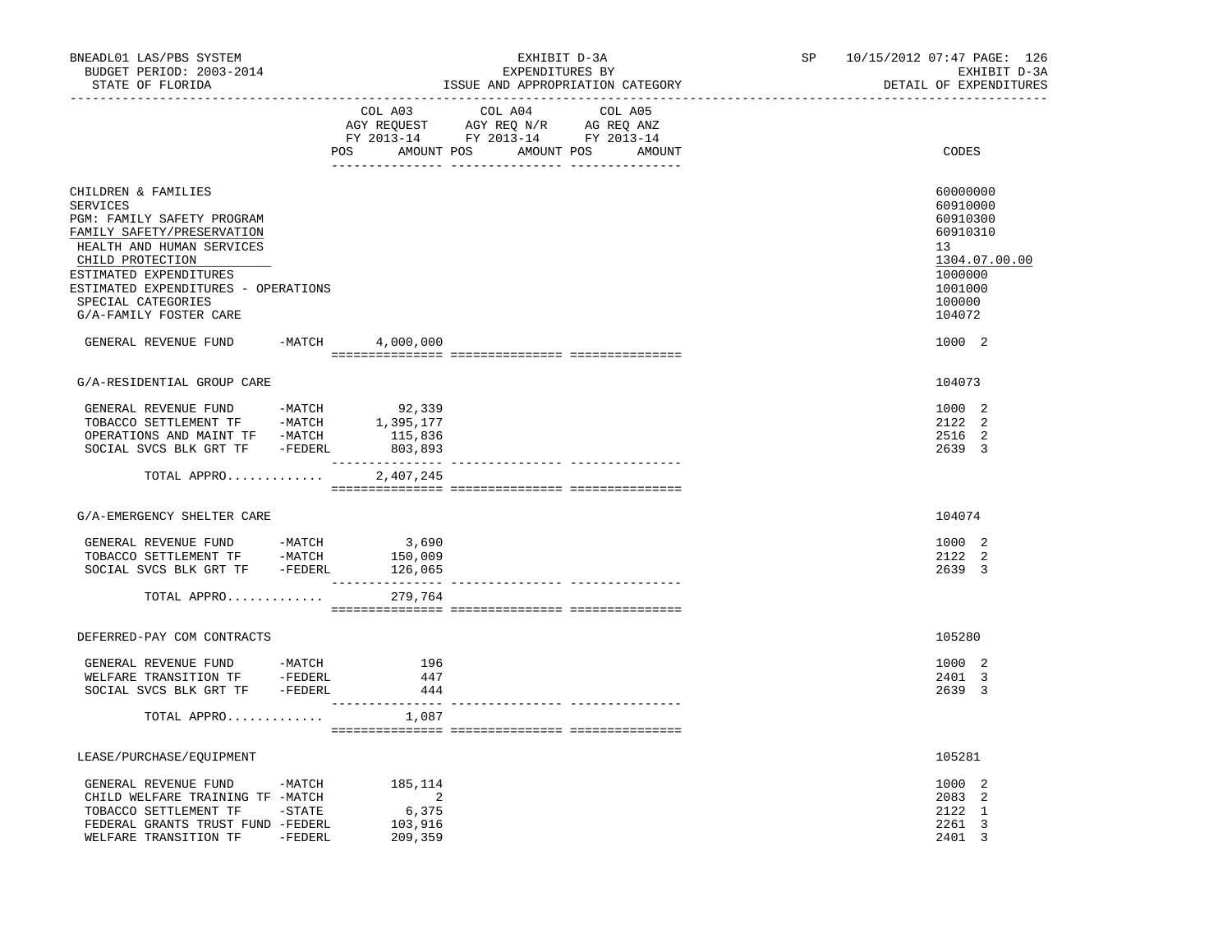| BNEADL01 LAS/PBS SYSTEM<br>BUDGET PERIOD: 2003-2014<br>STATE OF FLORIDA                                                                                                                                                                                                                                          | EXHIBIT D-3A<br>EXPENDITURES BY<br>ISSUE AND APPROPRIATION CATEGORY |                            |                                                                                                                   |         |  |  | 10/15/2012 07:47 PAGE: 127<br>EXHIBIT D-3A<br>DETAIL OF EXPENDITURES                                   |               |
|------------------------------------------------------------------------------------------------------------------------------------------------------------------------------------------------------------------------------------------------------------------------------------------------------------------|---------------------------------------------------------------------|----------------------------|-------------------------------------------------------------------------------------------------------------------|---------|--|--|--------------------------------------------------------------------------------------------------------|---------------|
|                                                                                                                                                                                                                                                                                                                  |                                                                     | COL A03<br>POS             | COL A04<br>AGY REQUEST AGY REQ N/R AG REQ ANZ<br>FY 2013-14 FY 2013-14 FY 2013-14<br>AMOUNT POS AMOUNT POS AMOUNT | COL A05 |  |  | CODES                                                                                                  |               |
| CHILDREN & FAMILIES<br>SERVICES<br>PGM: FAMILY SAFETY PROGRAM<br>FAMILY SAFETY/PRESERVATION<br>HEALTH AND HUMAN SERVICES<br>CHILD PROTECTION<br>ESTIMATED EXPENDITURES<br>ESTIMATED EXPENDITURES - OPERATIONS<br>SPECIAL CATEGORIES<br>LEASE/PURCHASE/EQUIPMENT<br>SOCIAL SVCS BLK GRT TF -FEDERL<br>TOTAL APPRO |                                                                     | 89,875<br>594,641          |                                                                                                                   |         |  |  | 60000000<br>60910000<br>60910300<br>60910310<br>13<br>1000000<br>1001000<br>100000<br>105281<br>2639 3 | 1304.07.00.00 |
|                                                                                                                                                                                                                                                                                                                  |                                                                     |                            |                                                                                                                   |         |  |  |                                                                                                        |               |
| TR/DMS/HR SVCS/STW CONTRCT                                                                                                                                                                                                                                                                                       |                                                                     |                            |                                                                                                                   |         |  |  | 107040                                                                                                 |               |
| GENERAL REVENUE FUND<br>WELFARE TRANSITION TF -FEDERL<br>SOCIAL SVCS BLK GRT TF -FEDERL                                                                                                                                                                                                                          | $-MATCH$                                                            | 3,130<br>10,536<br>3,474   |                                                                                                                   |         |  |  | 1000 2<br>2401 3<br>2639 3                                                                             |               |
| TOTAL APPRO                                                                                                                                                                                                                                                                                                      |                                                                     | 17,140                     |                                                                                                                   |         |  |  |                                                                                                        |               |
| G/A - COMMUNITY BASED CARE                                                                                                                                                                                                                                                                                       |                                                                     |                            |                                                                                                                   |         |  |  | 108304                                                                                                 |               |
| GENERAL REVENUE FUND                                                                                                                                                                                                                                                                                             |                                                                     | -MATCH 241,752,998         |                                                                                                                   |         |  |  | 1000 2                                                                                                 |               |
| ADMINISTRATIVE TRUST FUND -MATCH 1,706,743                                                                                                                                                                                                                                                                       |                                                                     |                            |                                                                                                                   |         |  |  | 2021 2                                                                                                 |               |
| CHILD WELFARE TRAINING TF -MATCH                                                                                                                                                                                                                                                                                 |                                                                     | 2,531,893                  |                                                                                                                   |         |  |  | 2083 2                                                                                                 |               |
| TOBACCO SETTLEMENT TF                                                                                                                                                                                                                                                                                            | -MATCH                                                              | 116,374,401                |                                                                                                                   |         |  |  | 2122 2                                                                                                 |               |
| FEDERAL GRANTS TRUST FUND -MATCH                                                                                                                                                                                                                                                                                 | $-FEDERL$                                                           | 9,000,000<br>270, 260, 345 |                                                                                                                   |         |  |  | 2261 2<br>2261 3                                                                                       |               |
| TOTAL FEDERAL GRANTS TRUST FUND 279,260,345                                                                                                                                                                                                                                                                      |                                                                     |                            |                                                                                                                   |         |  |  | 2261                                                                                                   |               |
| GRANTS AND DONATIONS TF                                                                                                                                                                                                                                                                                          |                                                                     | $-MATCH$ 400,000           |                                                                                                                   |         |  |  | 2339 2                                                                                                 |               |
| WELFARE TRANSITION TF                                                                                                                                                                                                                                                                                            |                                                                     | -FEDERL 67,506,554         |                                                                                                                   |         |  |  | 2401 3                                                                                                 |               |
| OPERATIONS AND MAINT TF                                                                                                                                                                                                                                                                                          | $-MATCH$                                                            | 8,979,209                  |                                                                                                                   |         |  |  | 2516 2                                                                                                 |               |
| SOCIAL SVCS BLK GRT TF                                                                                                                                                                                                                                                                                           | -FEDERL                                                             | 41,078,586                 |                                                                                                                   |         |  |  | 2639 3                                                                                                 |               |
|                                                                                                                                                                                                                                                                                                                  |                                                                     |                            |                                                                                                                   |         |  |  |                                                                                                        |               |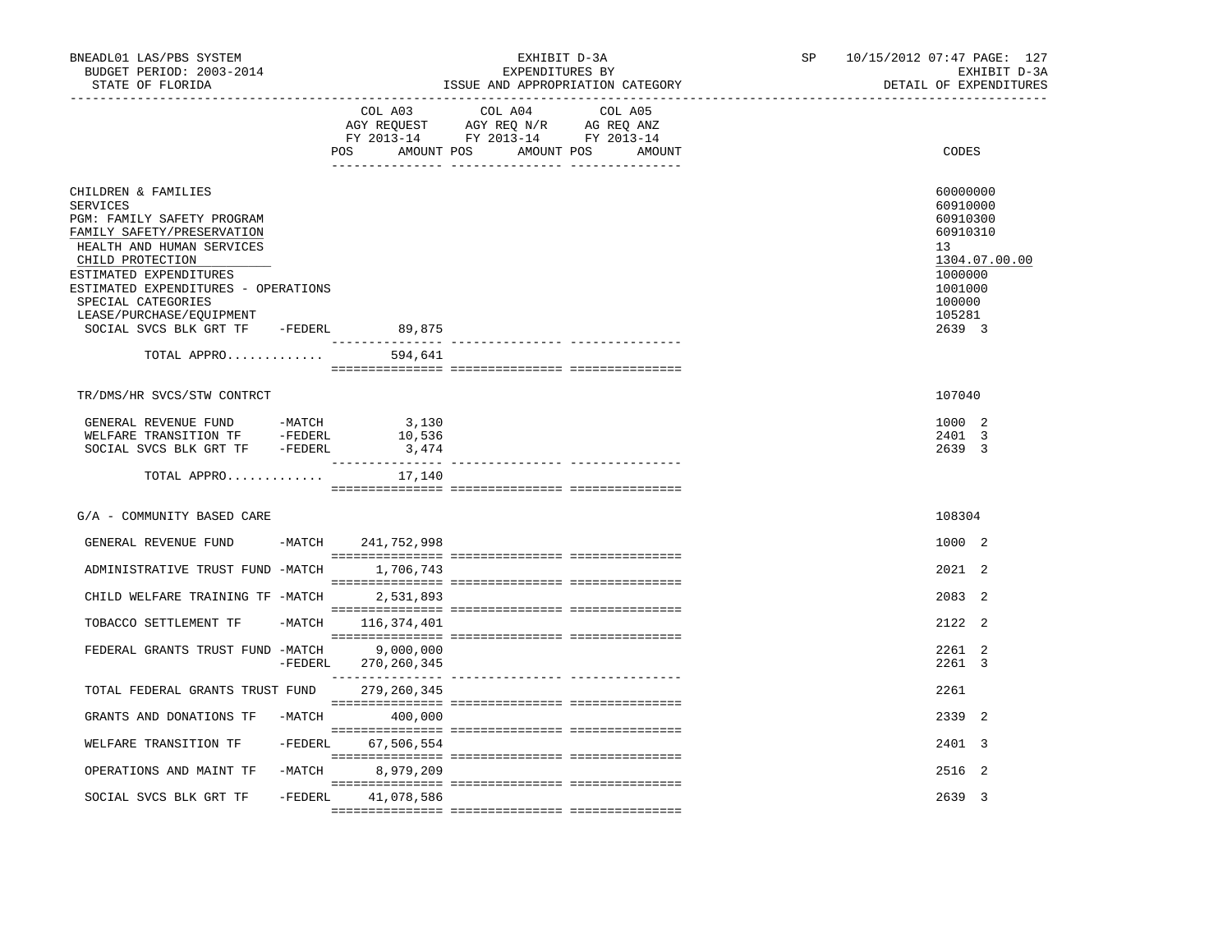| BNEADL01 LAS/PBS SYSTEM<br>BUDGET PERIOD: 2003-2014                                                                                                                                                                                                                                                 |                             | EXHIBIT D-3A<br>EXPENDITURES BY                                                                                                     | SP 10/15/2012 07:47 PAGE: 128<br>EXHIBIT D-3A<br>DETAIL OF EXPENDITURES                                       |  |
|-----------------------------------------------------------------------------------------------------------------------------------------------------------------------------------------------------------------------------------------------------------------------------------------------------|-----------------------------|-------------------------------------------------------------------------------------------------------------------------------------|---------------------------------------------------------------------------------------------------------------|--|
|                                                                                                                                                                                                                                                                                                     | COL A03                     | COL A04<br>COL A05<br>AGY REQUEST AGY REQ N/R AG REQ ANZ<br>FY 2013-14 FY 2013-14 FY 2013-14<br>POS AMOUNT POS AMOUNT POS<br>AMOUNT | CODES                                                                                                         |  |
| CHILDREN & FAMILIES<br><b>SERVICES</b><br>PGM: FAMILY SAFETY PROGRAM<br>FAMILY SAFETY/PRESERVATION<br>HEALTH AND HUMAN SERVICES<br>CHILD PROTECTION<br>ESTIMATED EXPENDITURES<br>ESTIMATED EXPENDITURES - OPERATIONS<br>SPECIAL CATEGORIES<br>G/A - COMMUNITY BASED CARE<br>TOTAL APPRO 759,590,729 |                             |                                                                                                                                     | 60000000<br>60910000<br>60910300<br>60910310<br>13<br>1304.07.00.00<br>1000000<br>1001000<br>100000<br>108304 |  |
| TOTAL: ESTIMATED EXPENDITURES - OPERATIONS<br>TOTAL POSITIONS 2,072.00<br>TOTAL ISSUE 1004,452,181<br>TOTAL SALARY RATE 85, 481, 349                                                                                                                                                                |                             |                                                                                                                                     | 1001000                                                                                                       |  |
| CASUALTY INSURANCE PREMIUM<br>ADJUSTMENT<br>SPECIAL CATEGORIES<br>RISK MANAGEMENT INSURANCE<br>GENERAL REVENUE FUND -MATCH 580,553-                                                                                                                                                                 |                             |                                                                                                                                     | 1001090<br>100000<br>103241<br>1000 2                                                                         |  |
| FLORIDA RETIREMENT SYSTEM<br>CONTRIBUTION ADJUSTMENT FOR<br>FISCAL YEAR 2012-2013<br>SALARIES AND BENEFITS                                                                                                                                                                                          |                             |                                                                                                                                     | 1001240<br>010000                                                                                             |  |
| GENERAL REVENUE FUND -MATCH 71,206<br>FEDERAL GRANTS TRUST FUND -FEDERL<br>WELFARE TRANSITION TF -FEDERL<br>SOCIAL SVCS BLK GRT TF -FEDERL                                                                                                                                                          | 22,859<br>111,555<br>24,818 |                                                                                                                                     | 1000 2<br>2261 3<br>2401 3<br>2639 3                                                                          |  |
| TOTAL APPRO $230,438$                                                                                                                                                                                                                                                                               |                             |                                                                                                                                     |                                                                                                               |  |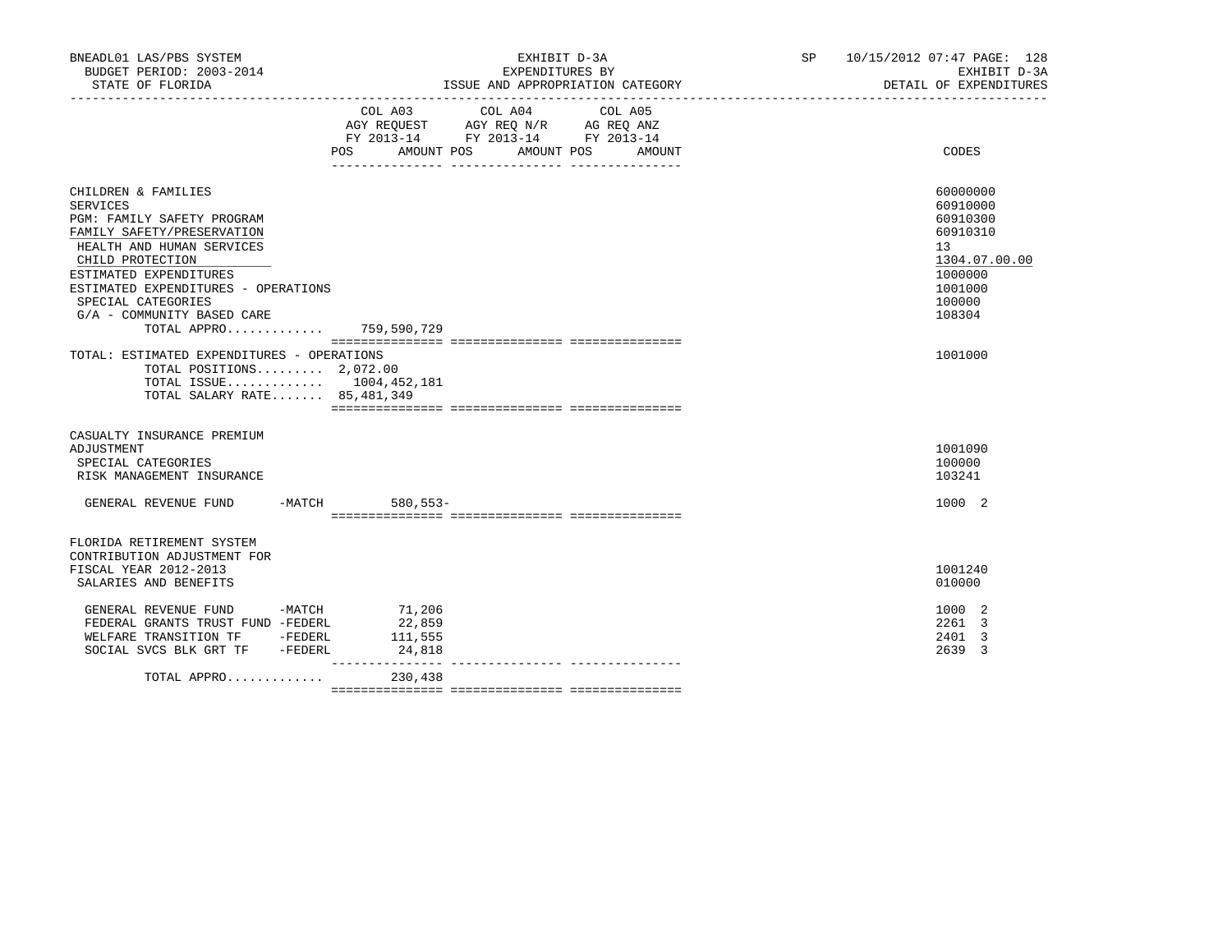| BNEADL01 LAS/PBS SYSTEM<br>BUDGET PERIOD: 2003-2014<br>STATE OF FLORIDA<br>__________________                                                                                                               | -------------- |                                                                                                                                                                                                                        | EXHIBIT D-3A<br>EXPENDITURES BY | ISSUE AND APPROPRIATION CATEGORY |  | SP 10/15/2012 07:47 PAGE: 129<br>EXHIBIT D-3A<br>DETAIL OF EXPENDITURES        |
|-------------------------------------------------------------------------------------------------------------------------------------------------------------------------------------------------------------|----------------|------------------------------------------------------------------------------------------------------------------------------------------------------------------------------------------------------------------------|---------------------------------|----------------------------------|--|--------------------------------------------------------------------------------|
|                                                                                                                                                                                                             |                | $\begin{tabular}{lllllll} \bf AGY \;\; RegUEST & \tt AGY \;\; REG \;\; N/R & \tt AG \;\; REG \;\; ANZ \\ \hline \tt FY \;\; 2013-14 & \tt FY \;\; 2013-14 & \tt FY \;\; 2013-14 \\ \end{tabular}$<br>AMOUNT POS<br>POS | COL A03 COL A04 COL A05         | AMOUNT POS<br>AMOUNT             |  | CODES                                                                          |
| CHILDREN & FAMILIES<br><b>SERVICES</b><br>PGM: FAMILY SAFETY PROGRAM<br>FAMILY SAFETY/PRESERVATION<br>HEALTH AND HUMAN SERVICES<br>CHILD PROTECTION<br>ESTIMATED EXPENDITURES<br>ADJUSTMENT TO STATE HEALTH |                |                                                                                                                                                                                                                        |                                 |                                  |  | 60000000<br>60910000<br>60910300<br>60910310<br>13<br>1304.07.00.00<br>1000000 |
| INSURANCE PREMIUM CONTRIBUTION -<br>FISCAL YEAR 2012-13<br>SALARIES AND BENEFITS                                                                                                                            |                |                                                                                                                                                                                                                        |                                 |                                  |  | 1001830<br>010000                                                              |
| GENERAL REVENUE FUND -MATCH 73,288<br>FEDERAL GRANTS TRUST FUND -FEDERL<br>WELFARE TRANSITION TF -FEDERL<br>SOCIAL SVCS BLK GRT TF -FEDERL                                                                  |                | 23,528<br>114,819<br>25,544                                                                                                                                                                                            |                                 |                                  |  | 1000 2<br>2261 3<br>2401 3<br>2639 3                                           |
| TOTAL APPRO                                                                                                                                                                                                 |                | 237,179                                                                                                                                                                                                                |                                 |                                  |  |                                                                                |
| REALLOCATION OF HUMAN RESOURCES<br>OUTSOURCING<br>SPECIAL CATEGORIES<br>TR/DMS/HR SVCS/STW CONTRCT                                                                                                          |                |                                                                                                                                                                                                                        |                                 |                                  |  | 1005900<br>100000<br>107040                                                    |
| SOCIAL SVCS BLK GRT TF -FEDERL                                                                                                                                                                              |                | $216-$                                                                                                                                                                                                                 |                                 |                                  |  | 1000 2<br>2401 3<br>2639 3                                                     |
| TOTAL APPRO                                                                                                                                                                                                 |                | 1,066-                                                                                                                                                                                                                 |                                 |                                  |  |                                                                                |
| ADJUSTMENTS TO CURRENT YEAR<br>ESTIMATED EXPENDITURES<br>ADJUST FUND SOURCE INDICATORS - ADD<br>SPECIAL CATEGORIES<br>G/A-CHILD PROTECTION                                                                  |                |                                                                                                                                                                                                                        |                                 |                                  |  | 1600000<br>160S220<br>100000<br>103034                                         |
| TOBACCO SETTLEMENT TF -MATCH 621,191                                                                                                                                                                        |                |                                                                                                                                                                                                                        |                                 |                                  |  | 2122 2                                                                         |
|                                                                                                                                                                                                             |                |                                                                                                                                                                                                                        |                                 |                                  |  |                                                                                |
| AGENCY ISSUE NARRATIVE:<br>2013-2014 BUDGET YEAR NARRATIVE:<br>ISSUE TITLE: Adjust Fund Source Indicators - Add                                                                                             |                |                                                                                                                                                                                                                        |                                 | IT COMPONENT? NO                 |  |                                                                                |

 SPECIFY WHICH AGENCY GOAL FROM THE FISCAL YEAR 2013-2014 THROUGH 2017-2018 STRATEGIC PLAN IS ADDRESSED BY THIS BUDGET ISSUE PROPOSAL: Goal 2 Effect Program Improvements: Apply proven best practices to maximize efficiencies and outcomes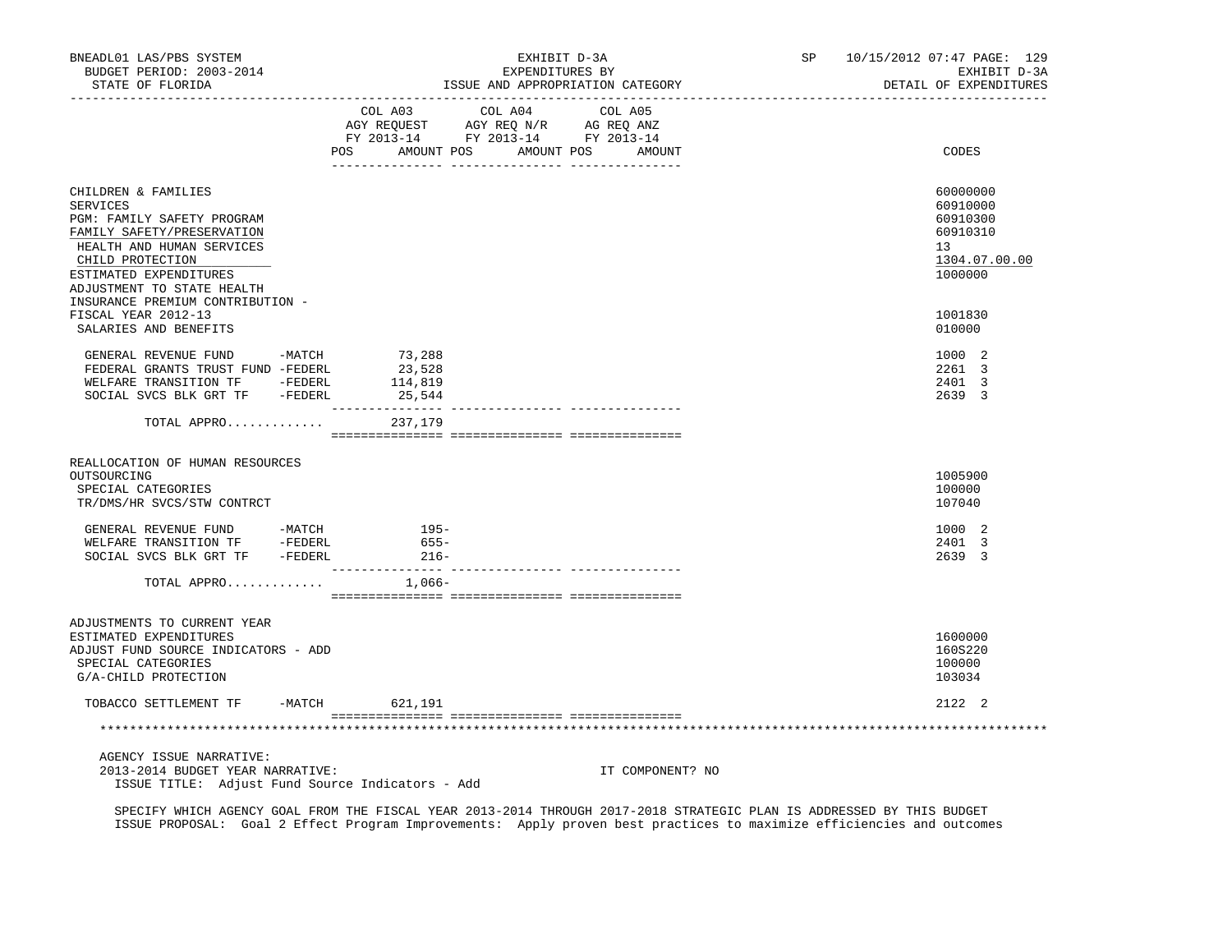| BNEADL01 LAS/PBS SYSTEM<br>BUDGET PERIOD: 2003-2014<br>STATE OF FLORIDA |            | EXHIBIT D-3A<br>EXPENDITURES BY<br>ISSUE AND APPROPRIATION CATEGORY |                                                                                                   |  |  |                              |  | SP | 10/15/2012 07:47 PAGE: 130<br>EXHIBIT D-3A<br>DETAIL OF EXPENDITURES |
|-------------------------------------------------------------------------|------------|---------------------------------------------------------------------|---------------------------------------------------------------------------------------------------|--|--|------------------------------|--|----|----------------------------------------------------------------------|
|                                                                         | <b>POS</b> |                                                                     | COL A03 COL A04 COL A05<br>AGY REQUEST AGY REQ N/R AG REQ ANZ<br>FY 2013-14 FY 2013-14 FY 2013-14 |  |  | AMOUNT POS AMOUNT POS AMOUNT |  |    | CODES                                                                |
| CHILDREN & FAMILIES<br>SERVICES                                         |            |                                                                     |                                                                                                   |  |  |                              |  |    | 60000000<br>60910000                                                 |
| <b>PGM: FAMILY SAFETY PROGRAM</b>                                       |            |                                                                     |                                                                                                   |  |  |                              |  |    | 60910300                                                             |
| FAMILY SAFETY/PRESERVATION                                              |            |                                                                     |                                                                                                   |  |  |                              |  |    | 60910310                                                             |
| HEALTH AND HUMAN SERVICES                                               |            |                                                                     |                                                                                                   |  |  |                              |  |    | 13                                                                   |
| CHILD PROTECTION                                                        |            |                                                                     |                                                                                                   |  |  |                              |  |    | 1304.07.00.00                                                        |
| ADJUSTMENTS TO CURRENT YEAR                                             |            |                                                                     |                                                                                                   |  |  |                              |  |    |                                                                      |
| ESTIMATED EXPENDITURES                                                  |            |                                                                     |                                                                                                   |  |  |                              |  |    | 1600000                                                              |
| ADJUST FUND SOURCE INDICATORS - ADD                                     |            |                                                                     |                                                                                                   |  |  |                              |  |    | 160S220                                                              |

## SUMMARY:

 The Department requests an adjustment to its base budget to properly align Funding Source Identifiers (FSI) for Maintenance of Effort (MOE) and Match review.

PROBLEM STATEMENT:

 Based on the Departments current agency approved operating budget this request is needed to properly align the Fund Source Indicators (FSIs) in the Departments budget.

 WHAT BENEFITS WILL BE OBTAINED BY FUNDING THIS ISSUE: This action is necessary to ensure that the Department can properly identify funding sources and MOE.

 WHAT UNDERLYING PROGRAM THEORY CHANGE IS INVOLVED IN THIS ISSUE (IF ANY): Not Applicable

 WHAT IMPLEMENTATION MECHANISMS WILL BE CHANGED AS A RESULT OF THIS ISSUE (IF ANY): The Department will implement these adjustments and continue to monitor the funding of the budget.

 FLORIDA STRATEGIC PLAN FOR ECONOMIC DEVELOPMENT: Not Applicable

 RETURN ON INVESTMENT: Not Applicable

 COST CALCULATIONS: Not Applicable<br>\*\*\*\*\*\*\*\*\*\*\*\*\*\*\*\*\*\*\* \*\*\*\*\*\*\*\*\*\*\*\*\*\*\*\*\*\*\*\*\*\*\*\*\*\*\*\*\*\*\*\*\*\*\*\*\*\*\*\*\*\*\*\*\*\*\*\*\*\*\*\*\*\*\*\*\*\*\*\*\*\*\*\*\*\*\*\*\*\*\*\*\*\*\*\*\*\*\*\*\*\*\*\*\*\*\*\*\*\*\*\*\*\*\*\*\*\*\*\*\*\*\*\*\*\*\*\*\*\*\*\*\*\*\*\*\*\*\*\*\*\*\*\*\*\*\*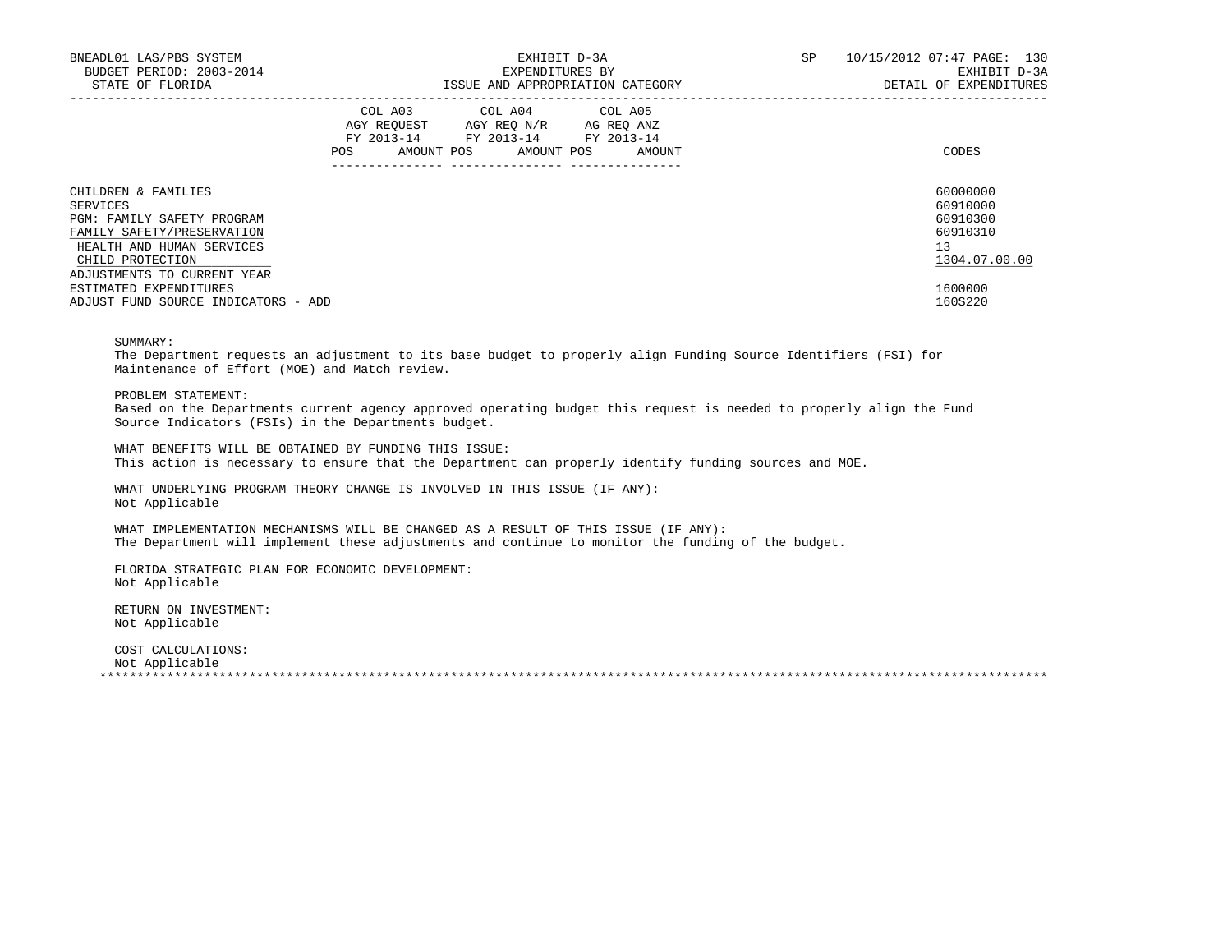| BNEADL01 LAS/PBS SYSTEM<br>BUDGET PERIOD: 2003-2014                                                                                                                                                                                                                                              |                                                                                           | EXPENDITURES BY | EXHIBIT D-3A                                |                                  | SP 10/15/2012 07:47 PAGE: 131<br>EXHIBIT D-3A                                                                                                                                                                                                  |
|--------------------------------------------------------------------------------------------------------------------------------------------------------------------------------------------------------------------------------------------------------------------------------------------------|-------------------------------------------------------------------------------------------|-----------------|---------------------------------------------|----------------------------------|------------------------------------------------------------------------------------------------------------------------------------------------------------------------------------------------------------------------------------------------|
| STATE OF FLORIDA                                                                                                                                                                                                                                                                                 |                                                                                           |                 |                                             | ISSUE AND APPROPRIATION CATEGORY | DETAIL OF EXPENDITURES                                                                                                                                                                                                                         |
|                                                                                                                                                                                                                                                                                                  | COL A03 COL A04<br>AGY REQUEST AGY REQ N/R AG REQ ANZ<br>FY 2013-14 FY 2013-14 FY 2013-14 |                 | COL A05<br>POS AMOUNT POS AMOUNT POS AMOUNT |                                  | CODES                                                                                                                                                                                                                                          |
| CHILDREN & FAMILIES<br>SERVICES<br>PGM: FAMILY SAFETY PROGRAM<br>FAMILY SAFETY/PRESERVATION<br>HEALTH AND HUMAN SERVICES<br>CHILD PROTECTION<br>ADJUSTMENTS TO CURRENT YEAR<br>ESTIMATED EXPENDITURES<br>ADJUST FUND SOURCE INDICATORS -<br>DEDUCT<br>SPECIAL CATEGORIES<br>G/A-CHILD PROTECTION |                                                                                           |                 |                                             |                                  | 60000000<br>60910000<br>60910300<br>60910310<br>13<br>1304.07.00.00<br>1600000<br>160S230<br>100000<br>103034                                                                                                                                  |
| TOBACCO SETTLEMENT TF -STATE 621,191-                                                                                                                                                                                                                                                            |                                                                                           |                 |                                             |                                  | 2122 1                                                                                                                                                                                                                                         |
|                                                                                                                                                                                                                                                                                                  |                                                                                           |                 |                                             |                                  |                                                                                                                                                                                                                                                |
|                                                                                                                                                                                                                                                                                                  |                                                                                           |                 |                                             |                                  |                                                                                                                                                                                                                                                |
| AGENCY ISSUE NARRATIVE:<br>2013-2014 BUDGET YEAR NARRATIVE:<br>ISSUE TITLE: Adjust Fund Source Indicators - Deduct                                                                                                                                                                               |                                                                                           |                 | IT COMPONENT? NO                            |                                  | SPECIFY WHICH AGENCY GOAL FROM THE FISCAL YEAR 2013-2014 THROUGH 2017-2018 STRATEGIC PLAN IS ADDRESSED BY THIS BUDGET<br>ISSUE PROPOSAL: Goal 2 Effect Program Improvements: Apply proven best practices to maximize efficiencies and outcomes |
| SUMMARY:<br>The Department requests an adjustment to its base budget to properly align Funding Source Identifiers (FSI) for<br>Maintenance of Effort (MOE) and Match review.                                                                                                                     |                                                                                           |                 |                                             |                                  |                                                                                                                                                                                                                                                |
| PROBLEM STATEMENT:<br>Based on the Departments current agency approved operating budget this request is needed to properly align the Fund<br>Source Indicators (FSIs) in the Departments budget.                                                                                                 |                                                                                           |                 |                                             |                                  |                                                                                                                                                                                                                                                |
| WHAT BENEFITS WILL BE OBTAINED BY FUNDING THIS ISSUE:<br>This action is necessary to ensure that the Department can properly identify funding sources and MOE.                                                                                                                                   |                                                                                           |                 |                                             |                                  |                                                                                                                                                                                                                                                |
| WHAT UNDERLYING PROGRAM THEORY CHANGE IS INVOLVED IN THIS ISSUE (IF ANY):<br>Not Applicable                                                                                                                                                                                                      |                                                                                           |                 |                                             |                                  |                                                                                                                                                                                                                                                |
| WHAT IMPLEMENTATION MECHANISMS WILL BE CHANGED AS A RESULT OF THIS ISSUE (IF ANY):<br>The Department will implement these adjustments and continue to monitor the funding of the budget.                                                                                                         |                                                                                           |                 |                                             |                                  |                                                                                                                                                                                                                                                |
| FLORIDA STRATEGIC PLAN FOR ECONOMIC DEVELOPMENT:<br>Not Applicable                                                                                                                                                                                                                               |                                                                                           |                 |                                             |                                  |                                                                                                                                                                                                                                                |
| RETURN ON INVESTMENT:<br>Not Applicable                                                                                                                                                                                                                                                          |                                                                                           |                 |                                             |                                  |                                                                                                                                                                                                                                                |
| COST CALCULATIONS:                                                                                                                                                                                                                                                                               |                                                                                           |                 |                                             |                                  |                                                                                                                                                                                                                                                |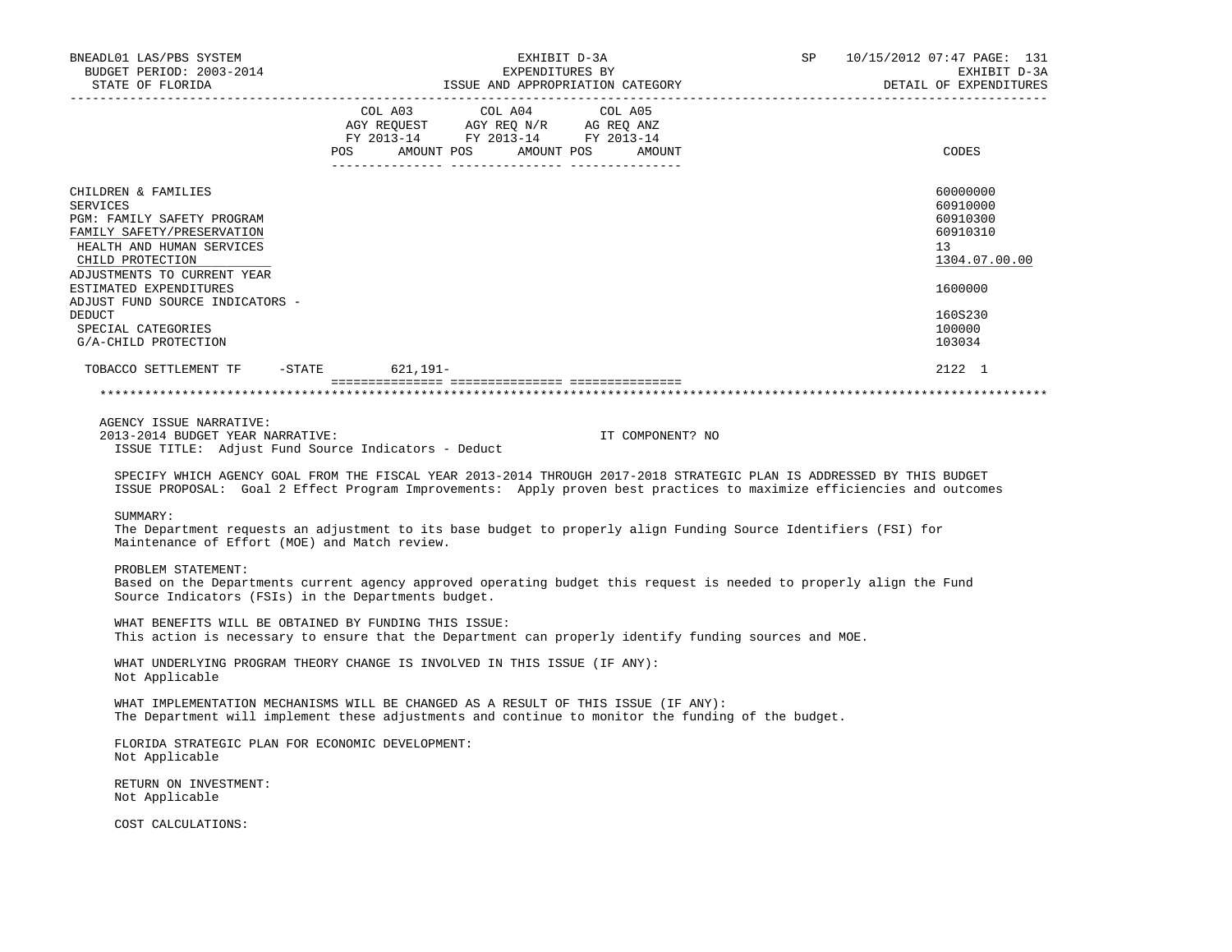| BNEADL01 LAS/PBS SYSTEM<br>BUDGET PERIOD: 2003-2014<br>STATE OF FLORIDA                                                                                                                                                                                                                                                                                                                                                                                                                             | EXHIBIT D-3A<br>EXPENDITURES BY<br>ISSUE AND APPROPRIATION CATEGORY |                                                                                                                                       |  |  |  |                  | SP 10/15/2012 07:47 PAGE: 132 | EXHIBIT D-3A<br>DETAIL OF EXPENDITURES                                           |
|-----------------------------------------------------------------------------------------------------------------------------------------------------------------------------------------------------------------------------------------------------------------------------------------------------------------------------------------------------------------------------------------------------------------------------------------------------------------------------------------------------|---------------------------------------------------------------------|---------------------------------------------------------------------------------------------------------------------------------------|--|--|--|------------------|-------------------------------|----------------------------------------------------------------------------------|
|                                                                                                                                                                                                                                                                                                                                                                                                                                                                                                     |                                                                     | COL A03 COL A04 COL A05<br>AGY REQUEST AGY REQ N/R AG REQ ANZ<br>FY 2013-14 FY 2013-14 FY 2013-14<br>POS AMOUNT POS AMOUNT POS AMOUNT |  |  |  |                  |                               | CODES                                                                            |
| CHILDREN & FAMILIES<br><b>SERVICES</b><br>PGM: FAMILY SAFETY PROGRAM<br>FAMILY SAFETY/PRESERVATION<br>HEALTH AND HUMAN SERVICES<br>CHILD PROTECTION                                                                                                                                                                                                                                                                                                                                                 |                                                                     |                                                                                                                                       |  |  |  |                  |                               | 60000000<br>60910000<br>60910300<br>60910310<br>13 <sup>°</sup><br>1304.07.00.00 |
| ADJUSTMENTS TO CURRENT YEAR<br>ESTIMATED EXPENDITURES<br>ADJUST FUND SOURCE INDICATORS -<br><b>DEDUCT</b>                                                                                                                                                                                                                                                                                                                                                                                           |                                                                     |                                                                                                                                       |  |  |  |                  |                               | 1600000<br>160S230                                                               |
| Not Applicable                                                                                                                                                                                                                                                                                                                                                                                                                                                                                      |                                                                     |                                                                                                                                       |  |  |  |                  |                               |                                                                                  |
| INTER-AGENCY REORGANIZATIONS<br>INTERAGENCY FUND SHIFT<br>GENERAL REVENUE TO SOCIAL SERVICES<br>BLOCK GRANT - ADD                                                                                                                                                                                                                                                                                                                                                                                   |                                                                     |                                                                                                                                       |  |  |  |                  |                               | 1700000<br>1701510                                                               |
| SALARIES AND BENEFITS<br>SOCIAL SVCS BLK GRT TF - FEDERL 1,750,000                                                                                                                                                                                                                                                                                                                                                                                                                                  |                                                                     |                                                                                                                                       |  |  |  |                  |                               | 010000<br>2639 3                                                                 |
|                                                                                                                                                                                                                                                                                                                                                                                                                                                                                                     |                                                                     |                                                                                                                                       |  |  |  |                  |                               |                                                                                  |
| AGENCY ISSUE NARRATIVE:<br>2013-2014 BUDGET YEAR NARRATIVE:<br>ISSUE TITLE: Interagency Fund Shift General Revenue to Social Services Block Grant - Add<br>SPECIFY WHICH AGENCY GOAL FROM THE FISCAL YEARS 2013-2014 THROUGH 2017-2018 STRATEGIC PLAN IS ADDRESSED BY THIS BUDGET<br>ISSUE PROPOSAL: Goal 2 Effect Program Improvements: Apply proven best practices to maximize efficiencies and outcomes                                                                                          |                                                                     |                                                                                                                                       |  |  |  | IT COMPONENT? NO |                               |                                                                                  |
| SUMMARY:<br>The Department requests a fund shift from General Revenue of \$1,750,000 in the Salaries and Benefits category for Child<br>Protective Investigations to the Social Services Block Grant. The Department, in cooperation with the Agency for Persons<br>with Disabilities (APD) requests this fund shift to allow APD to expand the existing services within the statewide dental<br>program by including additional individuals with developmental disabilities.<br>PROBLEM STATEMENT: |                                                                     |                                                                                                                                       |  |  |  |                  |                               |                                                                                  |

 Oral health care for the average American has improved significantly in the past several decades, however, people with developmental disabilities have not seen the same improvements due in part to gaining access to dental services. Multiple factors contribute to this lack of access to services including poor oral health, insufficient numbers of qualified dental providers and lack of financial resources to fund dental services.

 Currently, a total of 21,179 individuals are on the Agency's wait list for waiver services. It is estimated that 43% of these individuals (9,535) have unmet service needs which range from general cleaning and preventative care to more intensive treatment.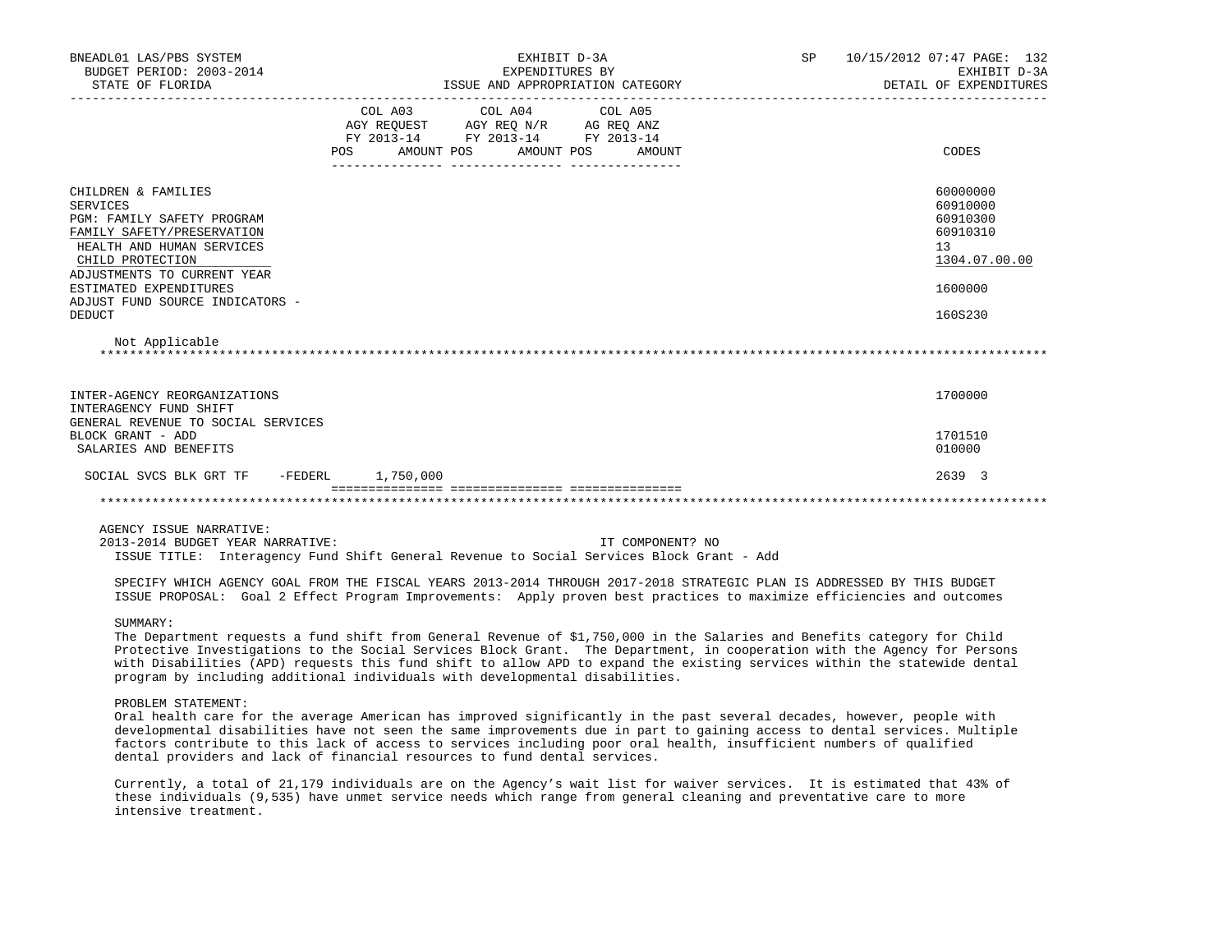| BUDGET PERIOD: 2003-2014<br>STATE OF FLORIDA                                                                               |         | EXHIBIT D-3A<br>EXPENDITURES BY<br>ISSUE AND APPROPRIATION CATEGORY                                                                                                                                                                                  |                 | SP       |          | 10/15/2012 07:47 PAGE: 133<br>EXHIBIT D-3A<br>DETAIL OF EXPENDITURES |                                                      |
|----------------------------------------------------------------------------------------------------------------------------|---------|------------------------------------------------------------------------------------------------------------------------------------------------------------------------------------------------------------------------------------------------------|-----------------|----------|----------|----------------------------------------------------------------------|------------------------------------------------------|
|                                                                                                                            |         |                                                                                                                                                                                                                                                      |                 |          |          |                                                                      |                                                      |
|                                                                                                                            | COL A03 | COL A04                                                                                                                                                                                                                                              | COL A05         |          |          |                                                                      |                                                      |
|                                                                                                                            |         | $\begin{tabular}{lllllll} \bf AGY \,\, &\bf REGUEST \,\, &\bf AGY \,\, &\bf REQ \,\, &\bf N/R \,\, &\bf AG \,\, &\bf REQ \,\, &\bf ANZ \,\, \\ \bf FY \,\, &\bf 2013-14 \,\, &\bf FY \,\, &\bf 2013-14 \,\, &\bf FY \,\, &\bf 2013-14 \end{tabular}$ |                 |          |          |                                                                      |                                                      |
|                                                                                                                            |         | POS AMOUNT POS AMOUNT POS AMOUNT                                                                                                                                                                                                                     | -------- ------ |          |          |                                                                      | CODES                                                |
|                                                                                                                            |         |                                                                                                                                                                                                                                                      |                 |          |          |                                                                      |                                                      |
| CHILDREN & FAMILIES<br>SERVICES                                                                                            |         |                                                                                                                                                                                                                                                      |                 |          |          |                                                                      | 60000000<br>60910000                                 |
| PGM: FAMILY SAFETY PROGRAM                                                                                                 |         |                                                                                                                                                                                                                                                      |                 |          |          |                                                                      | 60910300                                             |
| FAMILY SAFETY/PRESERVATION                                                                                                 |         |                                                                                                                                                                                                                                                      |                 |          |          |                                                                      | 60910310                                             |
| HEALTH AND HUMAN SERVICES                                                                                                  |         |                                                                                                                                                                                                                                                      |                 |          |          |                                                                      | 13                                                   |
| CHILD PROTECTION                                                                                                           |         |                                                                                                                                                                                                                                                      |                 |          |          |                                                                      | 1304.07.00.00                                        |
| INTER-AGENCY REORGANIZATIONS                                                                                               |         |                                                                                                                                                                                                                                                      |                 |          |          |                                                                      | 1700000                                              |
| INTERAGENCY FUND SHIFT<br>GENERAL REVENUE TO SOCIAL SERVICES                                                               |         |                                                                                                                                                                                                                                                      |                 |          |          |                                                                      |                                                      |
| BLOCK GRANT - ADD                                                                                                          |         |                                                                                                                                                                                                                                                      |                 |          |          |                                                                      | 1701510                                              |
| WHAT BENEFITS WILL BE OBTAINED BY FUNDING THIS ISSUE:                                                                      |         |                                                                                                                                                                                                                                                      |                 |          |          |                                                                      |                                                      |
| APD has an established dental provider network in place to serve individuals with developmental disabilities, this issue   |         |                                                                                                                                                                                                                                                      |                 |          |          |                                                                      |                                                      |
| will not only expand the dental program, but will also allow APD to be proactive in providing the required care while      |         |                                                                                                                                                                                                                                                      |                 |          |          |                                                                      |                                                      |
| eliminating potential health and safety concerns such as serious dental infection that could lead to long term medical     |         |                                                                                                                                                                                                                                                      |                 |          |          |                                                                      |                                                      |
| issues.                                                                                                                    |         |                                                                                                                                                                                                                                                      |                 |          |          |                                                                      |                                                      |
| WHAT UNDERLYING PROGRAM THEORY CHANGE IS INVOLVED IN THIS ISSUE (IF ANY):<br>Not Applicable                                |         |                                                                                                                                                                                                                                                      |                 |          |          |                                                                      |                                                      |
|                                                                                                                            |         |                                                                                                                                                                                                                                                      |                 |          |          |                                                                      |                                                      |
| WHAT IMPLEMENTATION MECHANISMS WILL BE CHANGED AS A RESULT OF THIS ISSUE (IF ANY):<br>Not Applicable                       |         |                                                                                                                                                                                                                                                      |                 |          |          |                                                                      |                                                      |
| FLORIDA STRATEGIC PLAN FOR ECONOMIC DEVELOPMENT:<br>Not Applicable                                                         |         |                                                                                                                                                                                                                                                      |                 |          |          |                                                                      |                                                      |
| RETURN ON INVESTMENT (ROI):<br>Not Applicable                                                                              |         |                                                                                                                                                                                                                                                      |                 |          |          |                                                                      |                                                      |
|                                                                                                                            |         |                                                                                                                                                                                                                                                      |                 |          |          |                                                                      |                                                      |
| COST CALCULATIONS:<br>Approximately 1,166 individuals on the waiting list at an average cost \$1,500 each totals 1,750,000 |         |                                                                                                                                                                                                                                                      |                 |          |          |                                                                      |                                                      |
|                                                                                                                            |         |                                                                                                                                                                                                                                                      |                 |          |          |                                                                      |                                                      |
| POSITION DETAIL OF SALARIES AND BENEFITS:                                                                                  |         |                                                                                                                                                                                                                                                      |                 |          |          |                                                                      |                                                      |
|                                                                                                                            |         |                                                                                                                                                                                                                                                      |                 |          |          |                                                                      |                                                      |
|                                                                                                                            | ETE     | <b>BASE RATE</b>                                                                                                                                                                                                                                     | ADDITIVES       | BENEFITS | SUBTOTAL | ိ                                                                    | AND BENEFITS                                         |
| A03 - AGY REOUEST FY 2013-14                                                                                               |         |                                                                                                                                                                                                                                                      |                 |          |          |                                                                      |                                                      |
| CHANGES TO CURRENTLY AUTHORIZED POSITIONS                                                                                  |         |                                                                                                                                                                                                                                                      |                 |          |          |                                                                      |                                                      |
| OTHER SALARY AMOUNT                                                                                                        |         |                                                                                                                                                                                                                                                      |                 |          |          |                                                                      |                                                      |
| 2639 SOCIAL SVCS BLK GRT TF                                                                                                |         |                                                                                                                                                                                                                                                      |                 |          |          |                                                                      | 1,750,000                                            |
|                                                                                                                            |         |                                                                                                                                                                                                                                                      |                 |          |          |                                                                      | LAPSE LAPSED SALARIES<br>--------------<br>1,750,000 |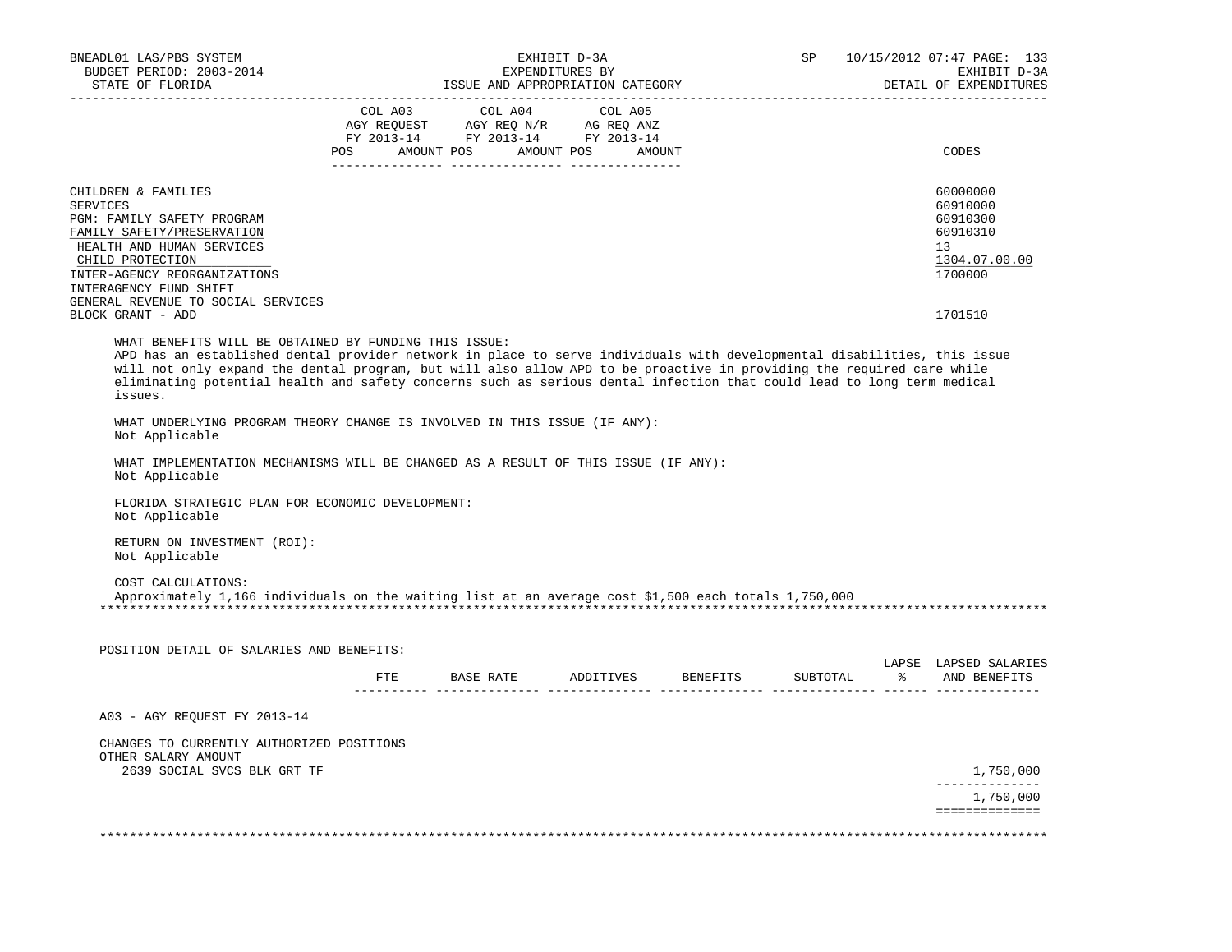| BNEADL01 LAS/PBS SYSTEM<br>BUDGET PERIOD: 2003-2014 | EXHIBIT D-3A<br>EXPENDITURES BY                                                                                                                                                             | SP<br>10/15/2012 07:47 PAGE: 134<br>EXHIBIT D-3A |  |  |  |
|-----------------------------------------------------|---------------------------------------------------------------------------------------------------------------------------------------------------------------------------------------------|--------------------------------------------------|--|--|--|
| STATE OF FLORIDA                                    | ISSUE AND APPROPRIATION CATEGORY                                                                                                                                                            | DETAIL OF EXPENDITURES                           |  |  |  |
|                                                     | COL A03 COL A04 COL A05<br>AGY REQUEST AGY REO N/R AG REO ANZ<br>FY 2013-14 FY 2013-14 FY 2013-14<br><b>POS</b><br>AMOUNT POS AMOUNT POS<br>AMOUNT<br>_____________________________________ | CODES                                            |  |  |  |
| CHILDREN & FAMILIES                                 |                                                                                                                                                                                             | 60000000                                         |  |  |  |
| SERVICES                                            |                                                                                                                                                                                             | 60910000                                         |  |  |  |
| PGM: FAMILY SAFETY PROGRAM                          |                                                                                                                                                                                             | 60910300                                         |  |  |  |
| FAMILY SAFETY/PRESERVATION                          |                                                                                                                                                                                             | 60910310                                         |  |  |  |
| HEALTH AND HUMAN SERVICES                           |                                                                                                                                                                                             | 13                                               |  |  |  |
| CHILD PROTECTION                                    |                                                                                                                                                                                             | 1304.07.00.00                                    |  |  |  |
| INTER-AGENCY REORGANIZATIONS                        |                                                                                                                                                                                             | 1700000                                          |  |  |  |
| INTERAGENCY FUND SHIFT                              |                                                                                                                                                                                             |                                                  |  |  |  |
| GENERAL REVENUE TO SOCIAL SERVICES                  |                                                                                                                                                                                             |                                                  |  |  |  |
| BLOCK GRANT - DEDUCT                                |                                                                                                                                                                                             | 1701520                                          |  |  |  |
| SALARIES AND BENEFITS                               |                                                                                                                                                                                             | 010000                                           |  |  |  |
| GENERAL REVENUE FUND                                | -MATCH 1,750,000-                                                                                                                                                                           | 1000 2                                           |  |  |  |
|                                                     |                                                                                                                                                                                             |                                                  |  |  |  |

AGENCY ISSUE NARRATIVE:

 2013-2014 BUDGET YEAR NARRATIVE: IT COMPONENT? NO ISSUE TITLE: Interagency Fund Shift General Revenue to Social Services Block Grant - Deduct

 SPECIFY WHICH AGENCY GOAL FROM THE FISCAL YEARS 2013-2014 THROUGH 2017-2018 STRATEGIC PLAN IS ADDRESSED BY THIS BUDGET ISSUE PROPOSAL: Goal 2 Effect Program Improvements: Apply proven best practices to maximize efficiencies and outcomes

#### SUMMARY:

 The Department requests a fund shift from General Revenue of \$1,750,000 in the Salaries and Benefits category for Child Protective Investigations to the Social Services Block Grant. The Department, in cooperation with the Agency for Persons with Disabilities (APD) requests this fund shift to allow APD to expand the existing services within the statewide dental program by including additional individuals with developmental disabilities.

## PROBLEM STATEMENT:

 Oral health care for the average American has improved significantly in the past several decades, however, people with developmental disabilities have not seen the same improvements due in part to gaining access to dental services. Multiple factors contribute to this lack of access to services including poor oral health, insufficient numbers of qualified dental providers and lack of financial resources to fund dental services.

 Currently, a total of 21,179 individuals are on the Agency's wait list for waiver services. It is estimated that 43% of these individuals (9,535) have unmet service needs which range from general cleaning and preventative care to more intensive treatment.

# WHAT BENEFITS WILL BE OBTAINED BY FUNDING THIS ISSUE:

 APD has an established dental provider network in place to serve individuals with developmental disabilities, this issue will not only expand the dental program, but will also allow APD to be proactive in providing the required care while eliminating potential health and safety concerns such as serious dental infection that could lead to long term medical issues.

 WHAT UNDERLYING PROGRAM THEORY CHANGE IS INVOLVED IN THIS ISSUE (IF ANY): Not Applicable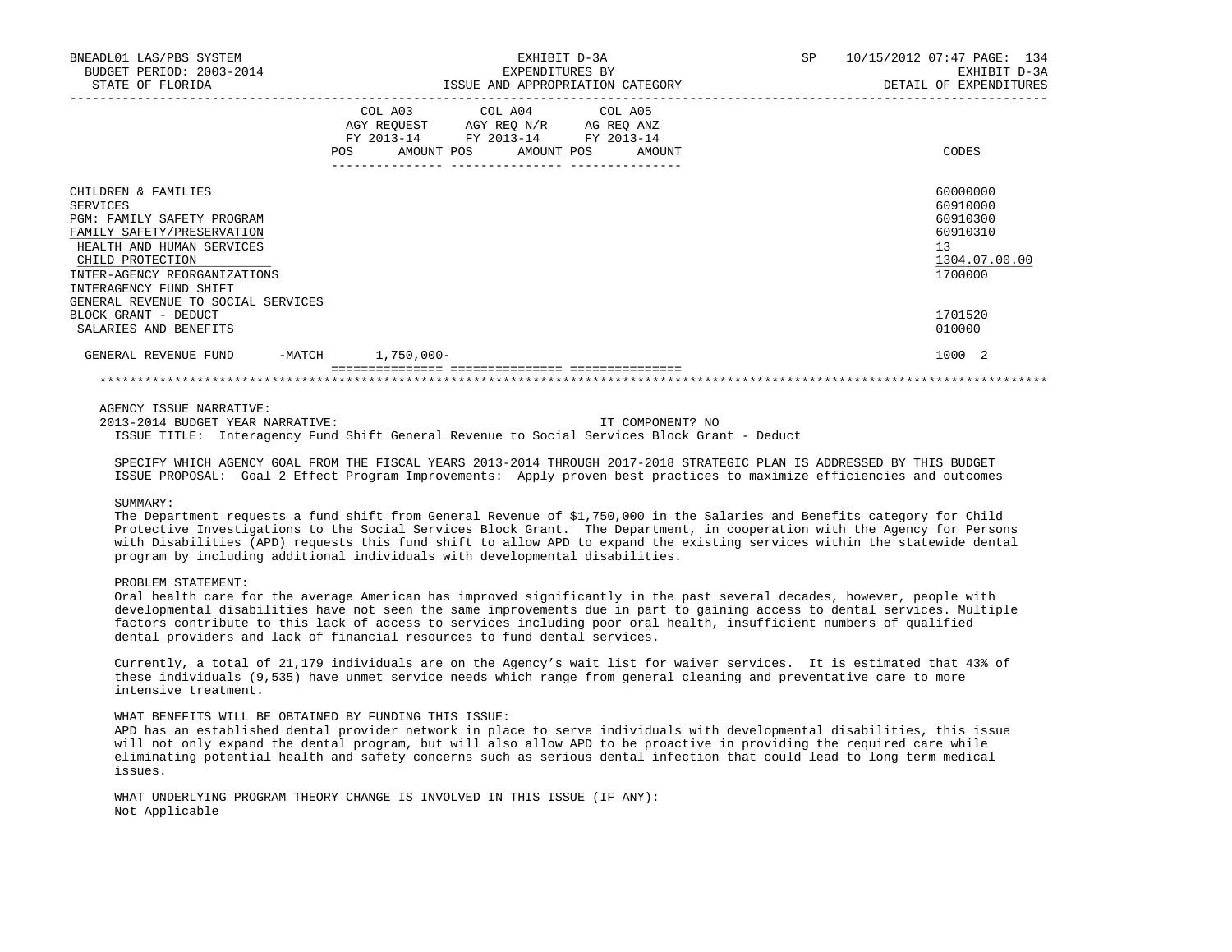| ISSUE AND APPROPRIATION CATEGORY<br>STATE OF FLORIDA<br>COL A03 COL A04<br>COL A05<br>AGY REQUEST AGY REQ N/R AG REQ ANZ<br>FY 2013-14 FY 2013-14 FY 2013-14<br>POS AMOUNT POS AMOUNT POS AMOUNT<br>CODES<br>CHILDREN & FAMILIES<br>60000000<br><b>SERVICES</b><br>60910000<br>PGM: FAMILY SAFETY PROGRAM<br>60910300<br>FAMILY SAFETY/PRESERVATION<br>60910310<br>HEALTH AND HUMAN SERVICES<br>13<br>CHILD PROTECTION<br>1304.07.00.00<br>INTER-AGENCY REORGANIZATIONS<br>1700000<br>INTERAGENCY FUND SHIFT<br>GENERAL REVENUE TO SOCIAL SERVICES<br>BLOCK GRANT - DEDUCT<br>1701520<br>WHAT IMPLEMENTATION MECHANISMS WILL BE CHANGED AS A RESULT OF THIS ISSUE (IF ANY):<br>Not Applicable<br>FLORIDA STRATEGIC PLAN FOR ECONOMIC DEVELOPMENT:<br>Not Applicable | SP 10/15/2012 07:47 PAGE: 135<br>EXHIBIT D-3A<br>DETAIL OF EXPENDITURES |
|---------------------------------------------------------------------------------------------------------------------------------------------------------------------------------------------------------------------------------------------------------------------------------------------------------------------------------------------------------------------------------------------------------------------------------------------------------------------------------------------------------------------------------------------------------------------------------------------------------------------------------------------------------------------------------------------------------------------------------------------------------------------|-------------------------------------------------------------------------|
|                                                                                                                                                                                                                                                                                                                                                                                                                                                                                                                                                                                                                                                                                                                                                                     |                                                                         |
|                                                                                                                                                                                                                                                                                                                                                                                                                                                                                                                                                                                                                                                                                                                                                                     |                                                                         |
|                                                                                                                                                                                                                                                                                                                                                                                                                                                                                                                                                                                                                                                                                                                                                                     |                                                                         |
|                                                                                                                                                                                                                                                                                                                                                                                                                                                                                                                                                                                                                                                                                                                                                                     |                                                                         |
|                                                                                                                                                                                                                                                                                                                                                                                                                                                                                                                                                                                                                                                                                                                                                                     |                                                                         |
|                                                                                                                                                                                                                                                                                                                                                                                                                                                                                                                                                                                                                                                                                                                                                                     |                                                                         |
|                                                                                                                                                                                                                                                                                                                                                                                                                                                                                                                                                                                                                                                                                                                                                                     |                                                                         |
|                                                                                                                                                                                                                                                                                                                                                                                                                                                                                                                                                                                                                                                                                                                                                                     |                                                                         |
|                                                                                                                                                                                                                                                                                                                                                                                                                                                                                                                                                                                                                                                                                                                                                                     |                                                                         |
|                                                                                                                                                                                                                                                                                                                                                                                                                                                                                                                                                                                                                                                                                                                                                                     |                                                                         |
|                                                                                                                                                                                                                                                                                                                                                                                                                                                                                                                                                                                                                                                                                                                                                                     |                                                                         |
|                                                                                                                                                                                                                                                                                                                                                                                                                                                                                                                                                                                                                                                                                                                                                                     |                                                                         |
|                                                                                                                                                                                                                                                                                                                                                                                                                                                                                                                                                                                                                                                                                                                                                                     |                                                                         |
|                                                                                                                                                                                                                                                                                                                                                                                                                                                                                                                                                                                                                                                                                                                                                                     |                                                                         |
|                                                                                                                                                                                                                                                                                                                                                                                                                                                                                                                                                                                                                                                                                                                                                                     |                                                                         |
| RETURN ON INVESTMENT (ROI):<br>Not Applicable                                                                                                                                                                                                                                                                                                                                                                                                                                                                                                                                                                                                                                                                                                                       |                                                                         |
| COST CALCULATIONS:<br>Approximately 1,166 individuals on the waiting list at an average cost \$1,500 each totals 1,750,000                                                                                                                                                                                                                                                                                                                                                                                                                                                                                                                                                                                                                                          |                                                                         |
|                                                                                                                                                                                                                                                                                                                                                                                                                                                                                                                                                                                                                                                                                                                                                                     |                                                                         |
| POSITION DETAIL OF SALARIES AND BENEFITS:                                                                                                                                                                                                                                                                                                                                                                                                                                                                                                                                                                                                                                                                                                                           |                                                                         |
| LAPSE LAPSED SALARIES<br>% AND BENEFITS<br>ADDITIVES BENEFITS<br>ETE<br>BASE RATE<br>SUBTOTAL                                                                                                                                                                                                                                                                                                                                                                                                                                                                                                                                                                                                                                                                       |                                                                         |
| A03 - AGY REQUEST FY 2013-14                                                                                                                                                                                                                                                                                                                                                                                                                                                                                                                                                                                                                                                                                                                                        |                                                                         |
|                                                                                                                                                                                                                                                                                                                                                                                                                                                                                                                                                                                                                                                                                                                                                                     |                                                                         |
| CHANGES TO CURRENTLY AUTHORIZED POSITIONS<br>OTHER SALARY AMOUNT                                                                                                                                                                                                                                                                                                                                                                                                                                                                                                                                                                                                                                                                                                    |                                                                         |
| 1000 GENERAL REVENUE FUND                                                                                                                                                                                                                                                                                                                                                                                                                                                                                                                                                                                                                                                                                                                                           | $1,750,000 -$                                                           |
| ==============                                                                                                                                                                                                                                                                                                                                                                                                                                                                                                                                                                                                                                                                                                                                                      | $1,750,000 -$                                                           |
|                                                                                                                                                                                                                                                                                                                                                                                                                                                                                                                                                                                                                                                                                                                                                                     |                                                                         |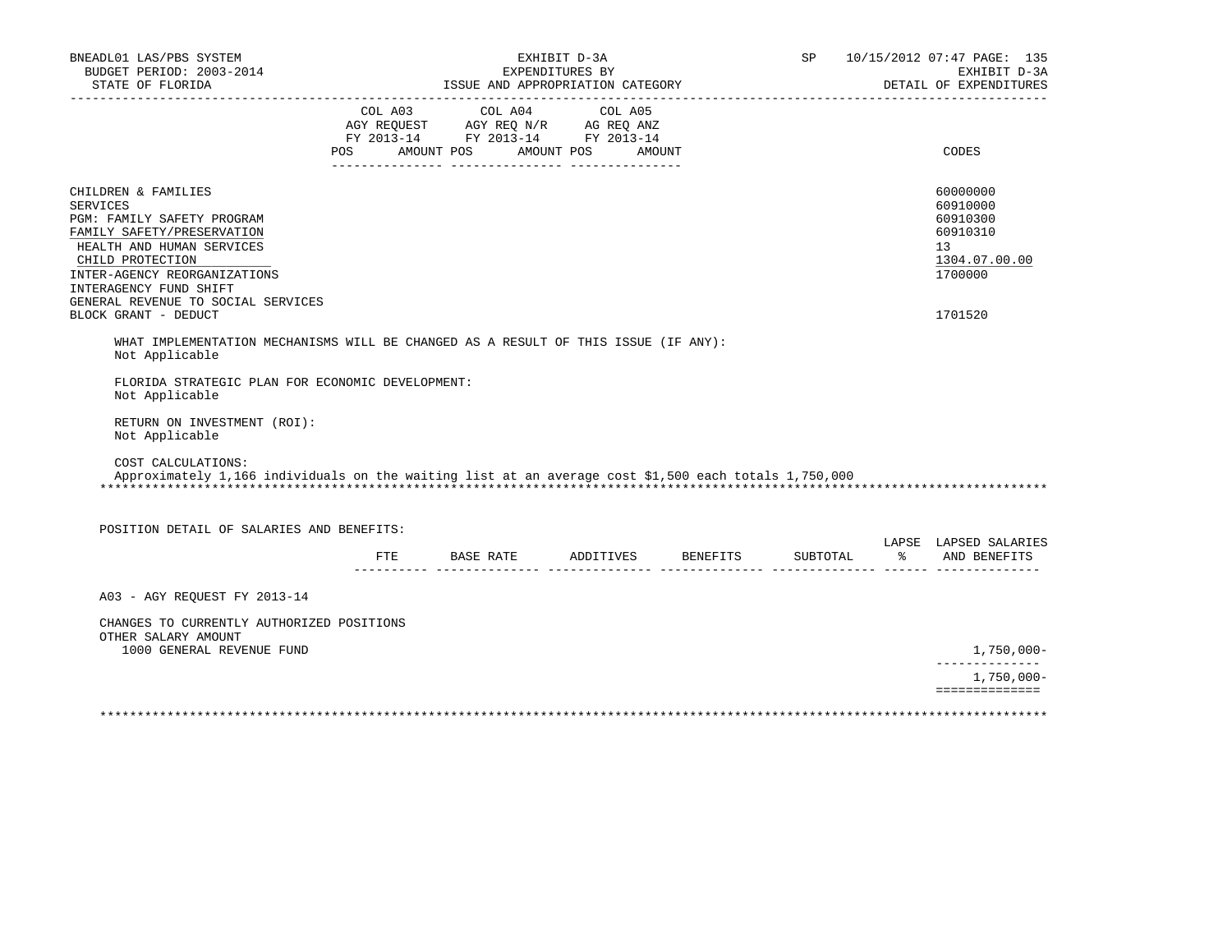| BNEADL01 LAS/PBS SYSTEM<br>BUDGET PERIOD: 2003-2014<br>STATE OF FLORIDA                                                                                                                                                                                         | EXHIBIT D-3A<br>EXPENDITURES BY<br>ISSUE AND APPROPRIATION CATEGORY                                                                            | 10/15/2012 07:47 PAGE: 136<br>SP<br>EXHIBIT D-3A<br>DETAIL OF EXPENDITURES                          |
|-----------------------------------------------------------------------------------------------------------------------------------------------------------------------------------------------------------------------------------------------------------------|------------------------------------------------------------------------------------------------------------------------------------------------|-----------------------------------------------------------------------------------------------------|
|                                                                                                                                                                                                                                                                 | COL A03 COL A04<br>COL A05<br>AGY REQUEST AGY REQ N/R AG REQ ANZ<br>FY 2013-14 FY 2013-14 FY 2013-14<br>POS AMOUNT POS<br>AMOUNT POS<br>AMOUNT | CODES                                                                                               |
| CHILDREN & FAMILIES<br><b>SERVICES</b><br>PGM: FAMILY SAFETY PROGRAM<br>FAMILY SAFETY/PRESERVATION<br>HEALTH AND HUMAN SERVICES<br>CHILD PROTECTION<br>ESTIMATED EXPENDITURES REALIGNMENT<br>BUDGET SHARED SERVICES ALIGNMENT -<br><b>DEDUCT</b><br>SALARY RATE |                                                                                                                                                | 60000000<br>60910000<br>60910300<br>60910310<br>13<br>1304.07.00.00<br>2000000<br>2000270<br>000000 |
| SALARY RATE 70,269-                                                                                                                                                                                                                                             |                                                                                                                                                |                                                                                                     |
|                                                                                                                                                                                                                                                                 |                                                                                                                                                |                                                                                                     |
| SALARIES AND BENEFITS                                                                                                                                                                                                                                           |                                                                                                                                                | 010000                                                                                              |
| GENERAL REVENUE FUND -MATCH 35,050-<br>FEDERAL GRANTS TRUST FUND -FEDERL<br>WELFARE TRANSITION TF -FEDERL<br>SOCIAL SVCS BLK GRT TF - FEDERL 13,356-                                                                                                            | 37,173-<br>$586-$                                                                                                                              | 1000 2<br>2261 3<br>2401 3<br>2639 3                                                                |
| TOTAL POSITIONS 1.00-<br>TOTAL APPRO 86,165-                                                                                                                                                                                                                    |                                                                                                                                                |                                                                                                     |
| EXPENSES                                                                                                                                                                                                                                                        |                                                                                                                                                | 040000                                                                                              |
| GENERAL REVENUE FUND -MATCH<br>FEDERAL GRANTS TRUST FUND -FEDERL<br>WELFARE TRANSITION TF -FEDERL<br>SOCIAL SVCS BLK GRT TF -FEDERL                                                                                                                             | 3,616-<br>3,907-<br>$62-$<br>$1,404-$                                                                                                          | 1000 2<br>2261 3<br>2401 3<br>2639 3                                                                |
| TOTAL APPRO                                                                                                                                                                                                                                                     | 8,989-                                                                                                                                         |                                                                                                     |
| SPECIAL CATEGORIES<br>CONTRACTED SERVICES                                                                                                                                                                                                                       |                                                                                                                                                | 100000<br>100777                                                                                    |
| GENERAL REVENUE FUND -MATCH<br>FEDERAL GRANTS TRUST FUND -FEDERL<br>WELFARE TRANSITION TF -FEDERL<br>SOCIAL SVCS BLK GRT TF -FEDERL                                                                                                                             | 192-<br>$207 -$<br>$3 -$<br>$75 -$                                                                                                             | 1000 2<br>2261 3<br>-3<br>2401<br>2639 3                                                            |
| TOTAL APPRO                                                                                                                                                                                                                                                     | -----<br>$477-$                                                                                                                                |                                                                                                     |
| TOTAL: BUDGET SHARED SERVICES ALIGNMENT -<br>DEDUCT                                                                                                                                                                                                             |                                                                                                                                                | 2000270                                                                                             |
| TOTAL POSITIONS 1.00-<br>TOTAL ISSUE<br>TOTAL SALARY RATE 70,269-                                                                                                                                                                                               | $95.631 -$                                                                                                                                     |                                                                                                     |
|                                                                                                                                                                                                                                                                 |                                                                                                                                                |                                                                                                     |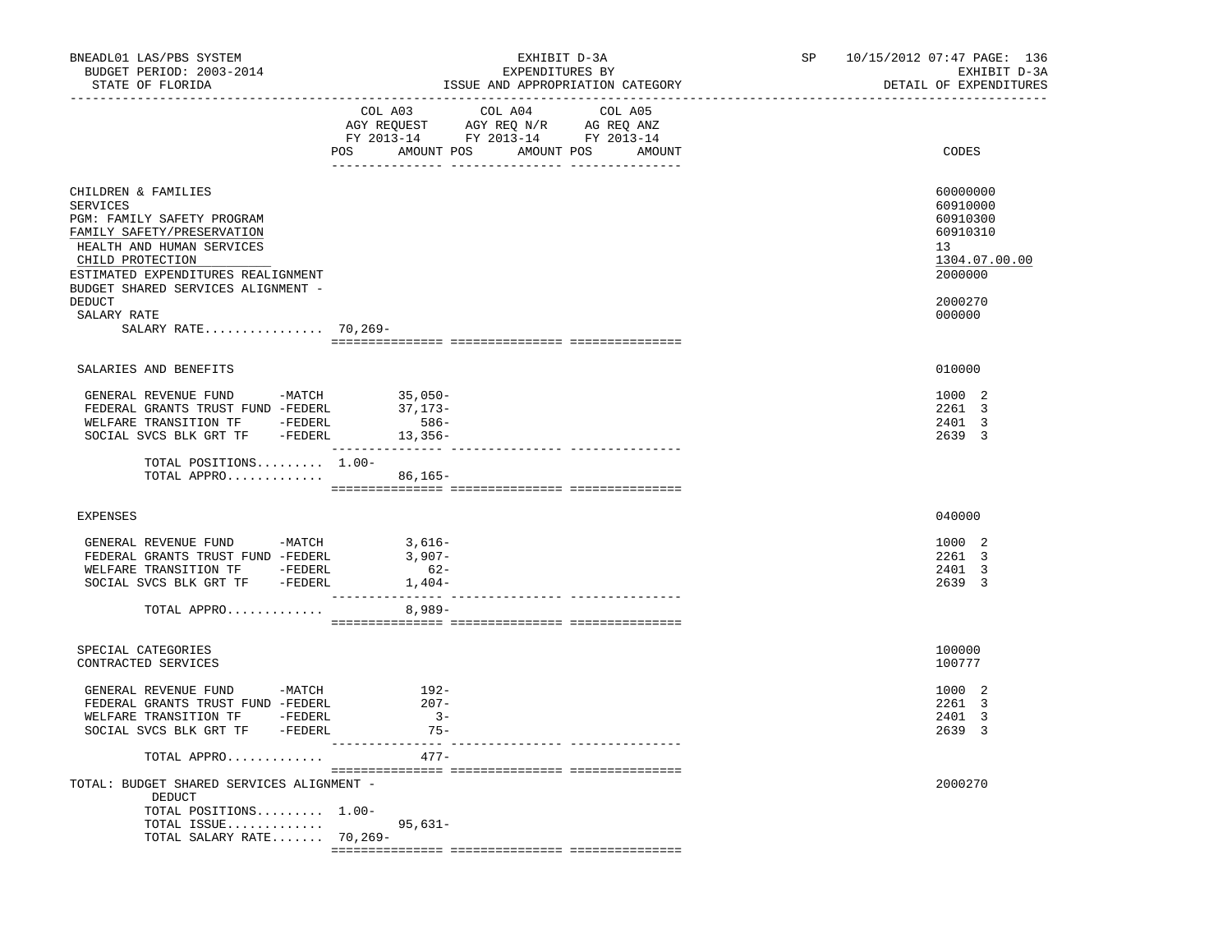| BNEADL01 LAS/PBS SYSTEM<br>BUDGET PERIOD: 2003-2014<br>STATE OF FLORIDA | EXHIBIT D-3A<br>EXPENDITURES BY<br>ISSUE AND APPROPRIATION CATEGORY |                                      |  |                                                            |  |                                    | <b>SP</b> | 10/15/2012 07:47 PAGE: 137<br>EXHIBIT D-3A<br>DETAIL OF EXPENDITURES |
|-------------------------------------------------------------------------|---------------------------------------------------------------------|--------------------------------------|--|------------------------------------------------------------|--|------------------------------------|-----------|----------------------------------------------------------------------|
|                                                                         | FY 2013-14<br><b>POS</b>                                            | COL A03<br>AGY REOUEST<br>AMOUNT POS |  | COL A04 COL A05<br>AGY REQ N/R<br>FY 2013-14<br>AMOUNT POS |  | AG REO ANZ<br>FY 2013-14<br>AMOUNT |           | CODES                                                                |
| CHILDREN & FAMILIES                                                     |                                                                     |                                      |  |                                                            |  |                                    |           | 60000000                                                             |
| SERVICES                                                                |                                                                     |                                      |  |                                                            |  |                                    |           | 60910000                                                             |
| PGM: FAMILY SAFETY PROGRAM                                              |                                                                     |                                      |  |                                                            |  |                                    |           | 60910300                                                             |
| FAMILY SAFETY/PRESERVATION                                              |                                                                     |                                      |  |                                                            |  |                                    |           | 60910310                                                             |
| HEALTH AND HUMAN SERVICES                                               |                                                                     |                                      |  |                                                            |  |                                    |           | 13                                                                   |
| CHILD PROTECTION                                                        |                                                                     |                                      |  |                                                            |  |                                    |           | 1304.07.00.00                                                        |
| ESTIMATED EXPENDITURES REALIGNMENT                                      |                                                                     |                                      |  |                                                            |  |                                    |           | 2000000                                                              |
| BUDGET SHARED SERVICES ALIGNMENT -                                      |                                                                     |                                      |  |                                                            |  |                                    |           |                                                                      |
| DEDUCT                                                                  |                                                                     |                                      |  |                                                            |  |                                    |           | 2000270                                                              |
|                                                                         |                                                                     |                                      |  |                                                            |  |                                    |           |                                                                      |

AGENCY ISSUE NARRATIVE:

2013-2014 BUDGET YEAR NARRATIVE: IT COMPONENT? NO

ISSUE TITLE: Budget Shared Services Alignment - DEDUCT

 SPECIFY WHICH AGENCY GOAL FROM THE FISCAL YEARS 2013-2014 THROUGH 2017-2018 STRATEGIC PLAN IS ADDRESSED BY THIS BUDGET ISSUE PROPOSAL: Goal 2 Effect Program Improvements: Apply proven best practices to maximize efficiencies and outcomes

SUMMARY:

 The Department requests the transfer of \$941,545 (\$511,370 General Revenue, \$210,991 Federal Grants Trust Fund, \$115,266 Welfare Transition Trust Funds, and \$103,918 Social Services Block Grant Trust Fund) and 10.00 FTE within the Department as a technical alignment of positions and budget for final implementation of Budget Shared Services.

This Issue is cost neutral across Department budget entities.

 PROBLEM STATEMENT:During Fiscal Year 2010-2011, the Department's Administrative Services Budget Office moved toward a shared services structure, from a regional structure, to increase effectiveness and absorb Fiscal Year 2011-2012 reductions within the Department's administrative functions. To support this implementation the Legislature approved Issue Number 200310 transferring 19.00 positions and \$1,455,375 of General Revenue budget authority from the District Administration program component to the Assistant Secretary for Administration program component within the Executive Direction and Support Services budget entity.

 The Department requests a technical alignment of the remaining positions and budget to finalize the implementation of Budget Shared Services. Shared Services Organizations arrange essential business support functions (i.e., finance, human resources, and information technology services) as a business unit to serve agency operations. Shared Services is the provision of a service by one part of an organization where the service was previously found in more than one part of the organization. The funding and resourcing of the service is shared and creates a cost-effective platform for service delivery by standardizing processes and delivery methods; consolidating people and technology around delivery structure; and reengineering work patterns to achieve world-class standards.

 WHAT BENEFITS WILL BE OBTAINED BY FUNDING THIS ISSUE: This is a technical alignment of positions that fully implements the Department's Budget Shared Services approved during the 2012 Legislative Session.

 WHAT UNDERLYING PROGRAM THEORY CHANGE IS INVOLVED IN THIS ISSUE (IF ANY): Not applicable

WHAT IMPLEMENTATION MECHANISMS WILL BE CHANGED AS A RESULT OF THIS ISSUE (IF ANY):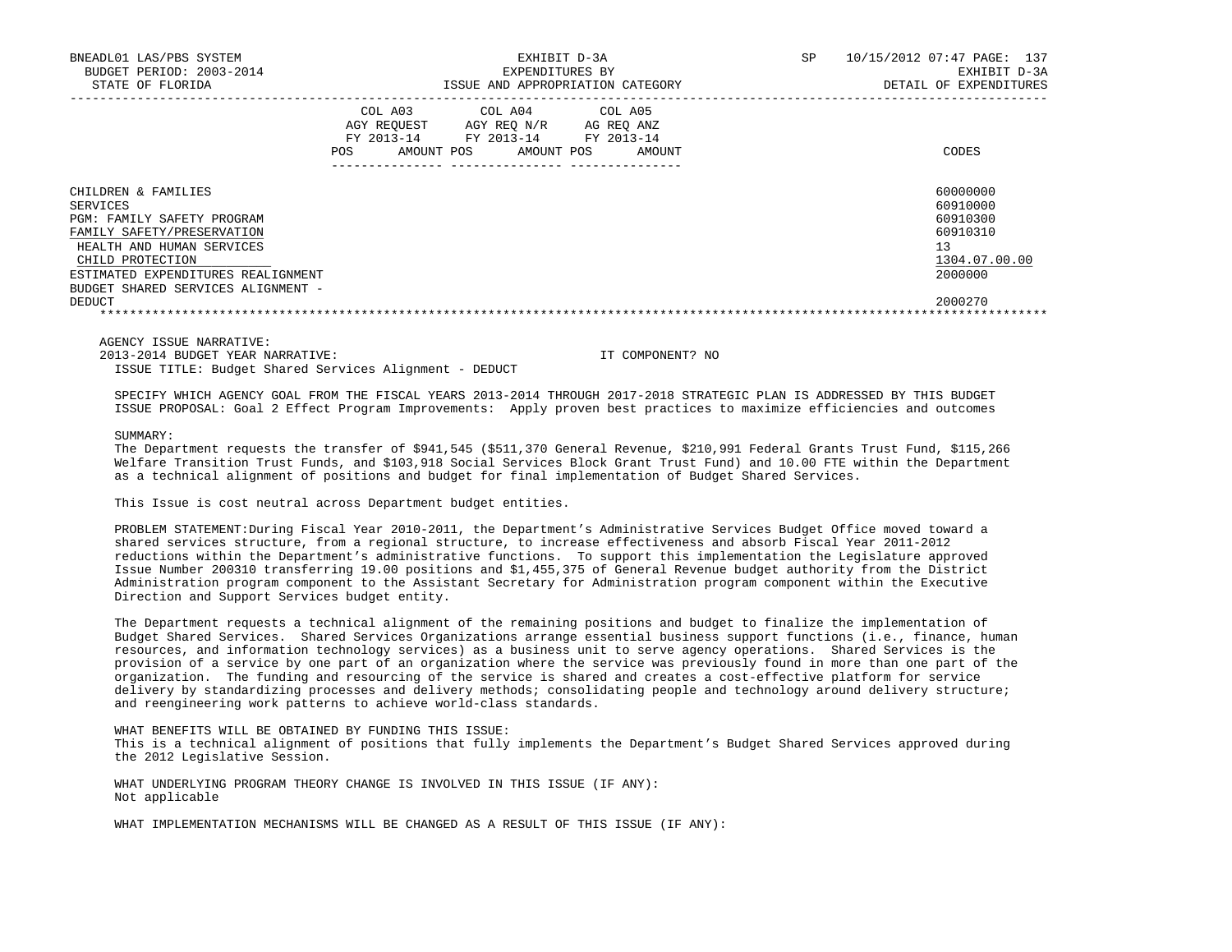| BNEADL01 LAS/PBS SYSTEM<br>BUDGET PERIOD: 2003-2014                                                                                                                                                                                                                                                                                                                                        |                                                                                                                                                                                                | EXHIBIT D-3A<br>EXPENDITURES BY |                                     | SP       | 10/15/2012 07:47 PAGE: 138<br>EXHIBIT D-3A                                     |
|--------------------------------------------------------------------------------------------------------------------------------------------------------------------------------------------------------------------------------------------------------------------------------------------------------------------------------------------------------------------------------------------|------------------------------------------------------------------------------------------------------------------------------------------------------------------------------------------------|---------------------------------|-------------------------------------|----------|--------------------------------------------------------------------------------|
| STATE OF FLORIDA                                                                                                                                                                                                                                                                                                                                                                           |                                                                                                                                                                                                |                                 |                                     |          | DETAIL OF EXPENDITURES                                                         |
|                                                                                                                                                                                                                                                                                                                                                                                            | $\begin{tabular}{lcccc} COL A03 & COL A04 & COL A05 \\ AGY REQUEST & AGY REQ N/R & AG REQ ANZ \\ FY & 2013-14 & FY & 2013-14 & FY & 2013-14 \end{tabular}$<br>POS AMOUNT POS AMOUNT POS AMOUNT |                                 |                                     |          | CODES                                                                          |
| CHILDREN & FAMILIES<br><b>SERVICES</b><br>PGM: FAMILY SAFETY PROGRAM<br>FAMILY SAFETY/PRESERVATION<br>HEALTH AND HUMAN SERVICES<br>CHILD PROTECTION<br>ESTIMATED EXPENDITURES REALIGNMENT<br>BUDGET SHARED SERVICES ALIGNMENT -                                                                                                                                                            |                                                                                                                                                                                                |                                 |                                     |          | 60000000<br>60910000<br>60910300<br>60910310<br>13<br>1304.07.00.00<br>2000000 |
| <b>DEDUCT</b>                                                                                                                                                                                                                                                                                                                                                                              |                                                                                                                                                                                                |                                 |                                     |          | 2000270                                                                        |
| Not applicable                                                                                                                                                                                                                                                                                                                                                                             |                                                                                                                                                                                                |                                 |                                     |          |                                                                                |
| FLORIDA STRATEGIC PLAN FOR ECONOMIC DEVELOPMENT:<br>Not Applicable                                                                                                                                                                                                                                                                                                                         |                                                                                                                                                                                                |                                 |                                     |          |                                                                                |
| RETURN ON INVESTMENT (ROI):<br>Not applicable                                                                                                                                                                                                                                                                                                                                              |                                                                                                                                                                                                |                                 |                                     |          |                                                                                |
| COST CALCULATIONS:<br>This is a cost neutral ADD/DEDUCT issue shifting Salary and Expenses within Department Budget Entities. The Other<br>Adjustment Data (OAD) transaction associated with this request is based on the rate and budget amount needed to transfer<br>ten filled positions (as of September 4, 2012) from program offices to the budget office.                           |                                                                                                                                                                                                |                                 |                                     |          |                                                                                |
| POSITION DETAIL OF SALARIES AND BENEFITS:                                                                                                                                                                                                                                                                                                                                                  |                                                                                                                                                                                                |                                 |                                     |          | LAPSE LAPSED SALARIES                                                          |
|                                                                                                                                                                                                                                                                                                                                                                                            |                                                                                                                                                                                                |                                 | FTE BASE RATE ADDITIVES BENEFITS    | SUBTOTAL | % AND BENEFITS                                                                 |
| A03 - AGY REQUEST FY 2013-14                                                                                                                                                                                                                                                                                                                                                               |                                                                                                                                                                                                |                                 |                                     |          |                                                                                |
| CHANGES TO CURRENTLY AUTHORIZED POSITIONS<br>2238 OPERATIONS & MGMT CONSULTANT MGR - SES<br>$22238 002 \t\t\t\t 1.00- \t\t\t 1.00- \t\t\t 70,269- \t\t\t 20,371- \t\t\t 90,640- \t\t\t 0.00\t\t\t 90,640- \t\t\t 1.00- \t\t\t 1.00- \t\t\t 1.00- \t\t\t 1.00- \t\t\t 1.00- \t\t\t 1.00- \t\t\t 1.00- \t\t\t 1.00- \t\t\t 1.00- \t\t\t 1.00- \t\t\t 1.00- \t\t\t 1.00- \t\t\t 1.00- \t\t\t$ |                                                                                                                                                                                                |                                 |                                     |          |                                                                                |
| TOTALS FOR ISSUE BY FUND<br>1000 GENERAL REVENUE FUND<br>2261 FEDERAL GRANTS TRUST FUND<br>2401 WELFARE TRANSITION TF<br>2639 SOCIAL SVCS BLK GRT TF                                                                                                                                                                                                                                       |                                                                                                                                                                                                |                                 |                                     |          | $36,873-$<br>$39,102-$<br>616-<br>14,049-<br>_______________                   |
|                                                                                                                                                                                                                                                                                                                                                                                            |                                                                                                                                                                                                |                                 | $1.00 - 70,269 - 20,371 - 90,640 -$ |          | $90,640-$                                                                      |
|                                                                                                                                                                                                                                                                                                                                                                                            |                                                                                                                                                                                                |                                 |                                     |          |                                                                                |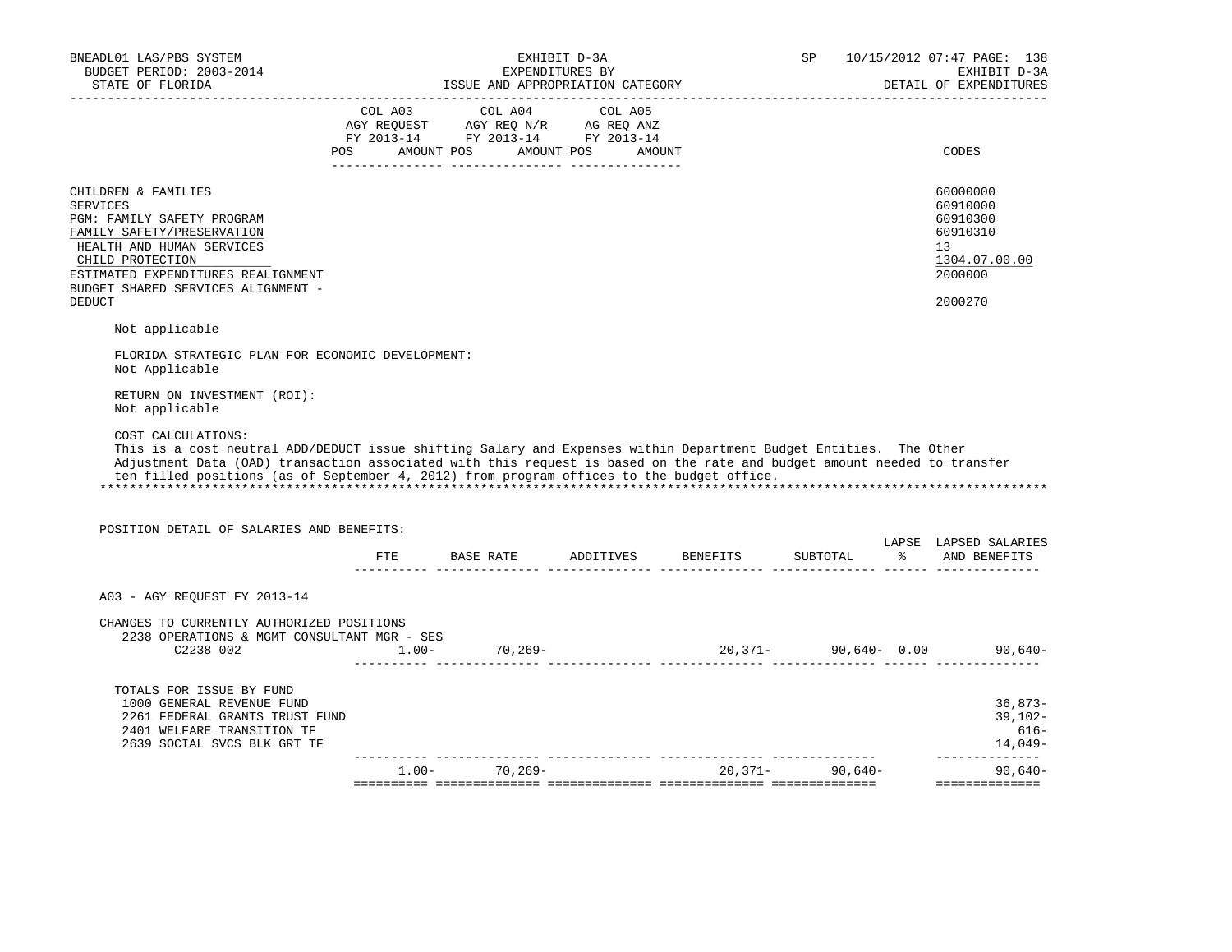| BNEADL01 LAS/PBS SYSTEM<br>BUDGET PERIOD: 2003-2014<br>STATE OF FLORIDA                                                                                                                                                         |                                  |                  | ISSUE AND APPROPRIATION CATEGORY                                                                                                                           | EXHIBIT D-3A<br>EXPENDITURES BY |                  | SP                 |          | 10/15/2012 07:47 PAGE: 139<br>EXHIBIT D-3A<br>DETAIL OF EXPENDITURES |                                                                                |
|---------------------------------------------------------------------------------------------------------------------------------------------------------------------------------------------------------------------------------|----------------------------------|------------------|------------------------------------------------------------------------------------------------------------------------------------------------------------|---------------------------------|------------------|--------------------|----------|----------------------------------------------------------------------|--------------------------------------------------------------------------------|
|                                                                                                                                                                                                                                 | POS AMOUNT POS AMOUNT POS AMOUNT |                  | $\begin{tabular}{lcccc} CDL A03 & CDL A04 & CDL A05 \\ AGY REQUEST & AGY REQ N/R & AG REQ ANZ \\ FY & 2013-14 & FY & 2013-14 & FY & 2013-14 \end{tabular}$ |                                 |                  |                    |          |                                                                      | CODES                                                                          |
| CHILDREN & FAMILIES<br><b>SERVICES</b><br>PGM: FAMILY SAFETY PROGRAM<br>FAMILY SAFETY/PRESERVATION<br>HEALTH AND HUMAN SERVICES<br>CHILD PROTECTION<br>ESTIMATED EXPENDITURES REALIGNMENT<br>BUDGET SHARED SERVICES ALIGNMENT - |                                  |                  |                                                                                                                                                            |                                 |                  |                    |          |                                                                      | 60000000<br>60910000<br>60910300<br>60910310<br>13<br>1304.07.00.00<br>2000000 |
| <b>DEDUCT</b>                                                                                                                                                                                                                   |                                  |                  |                                                                                                                                                            |                                 |                  |                    |          |                                                                      | 2000270                                                                        |
| POSITION DETAIL OF SALARIES AND BENEFITS:                                                                                                                                                                                       |                                  | ETE              | BASE RATE                                                                                                                                                  |                                 |                  | ADDITIVES BENEFITS | SUBTOTAL |                                                                      | LAPSE LAPSED SALARIES<br>% AND BENEFITS                                        |
|                                                                                                                                                                                                                                 |                                  |                  |                                                                                                                                                            |                                 |                  |                    |          |                                                                      |                                                                                |
| A03 - AGY REQUEST FY 2013-14                                                                                                                                                                                                    |                                  |                  |                                                                                                                                                            |                                 |                  |                    |          |                                                                      |                                                                                |
| CHANGES TO CURRENTLY AUTHORIZED POSITIONS<br>OTHER SALARY AMOUNT<br>1000 GENERAL REVENUE FUND<br>2261 FEDERAL GRANTS TRUST FUND<br>2401 WELFARE TRANSITION TF<br>2639 SOCIAL SVCS BLK GRT TF                                    |                                  |                  |                                                                                                                                                            |                                 |                  |                    |          |                                                                      | 1,823<br>1,929<br>30<br>693                                                    |
|                                                                                                                                                                                                                                 |                                  |                  |                                                                                                                                                            |                                 |                  |                    |          |                                                                      | _____________<br>$86, 165 -$<br>==============                                 |
|                                                                                                                                                                                                                                 |                                  |                  |                                                                                                                                                            |                                 |                  |                    |          |                                                                      |                                                                                |
| REALIGNMENT OF BUDGET BETWEEN<br>CATEGORIES WITHIN THE FAMILY SAFETY                                                                                                                                                            |                                  |                  |                                                                                                                                                            |                                 |                  |                    |          |                                                                      |                                                                                |
| BUDGET ENTITY - ADD<br>SPECIAL CATEGORIES<br>G/A-RESIDENTIAL GROUP CARE                                                                                                                                                         |                                  |                  |                                                                                                                                                            |                                 |                  |                    |          |                                                                      | 2000500<br>100000<br>104073                                                    |
| GENERAL REVENUE FUND -MATCH<br>TOBACCO SETTLEMENT TF -MATCH<br>SOCIAL SVCS BLK GRT TF -FEDERL                                                                                                                                   | 126,065                          | 3,690<br>150,009 |                                                                                                                                                            |                                 |                  |                    |          |                                                                      | 1000 2<br>2122 2<br>2639 3                                                     |
| TOTAL APPRO                                                                                                                                                                                                                     |                                  | 279,764          |                                                                                                                                                            |                                 |                  |                    |          |                                                                      |                                                                                |
|                                                                                                                                                                                                                                 |                                  |                  |                                                                                                                                                            |                                 |                  |                    |          |                                                                      |                                                                                |
| AGENCY ISSUE NARRATIVE:<br>2013-2014 BUDGET YEAR NARRATIVE:<br>ISSUE TITLE: Realignment of Budget between Categories within the Family Safety Budget Entity - Add                                                               |                                  |                  |                                                                                                                                                            |                                 | IT COMPONENT? NO |                    |          |                                                                      |                                                                                |

SPECIFY WHICH AGENCY GOAL FROM THE FISCAL YEARS 2013-2014 THROUGH 2017-2018 STRATEGIC PLAN IS ADDRESSED BY THIS BUDGET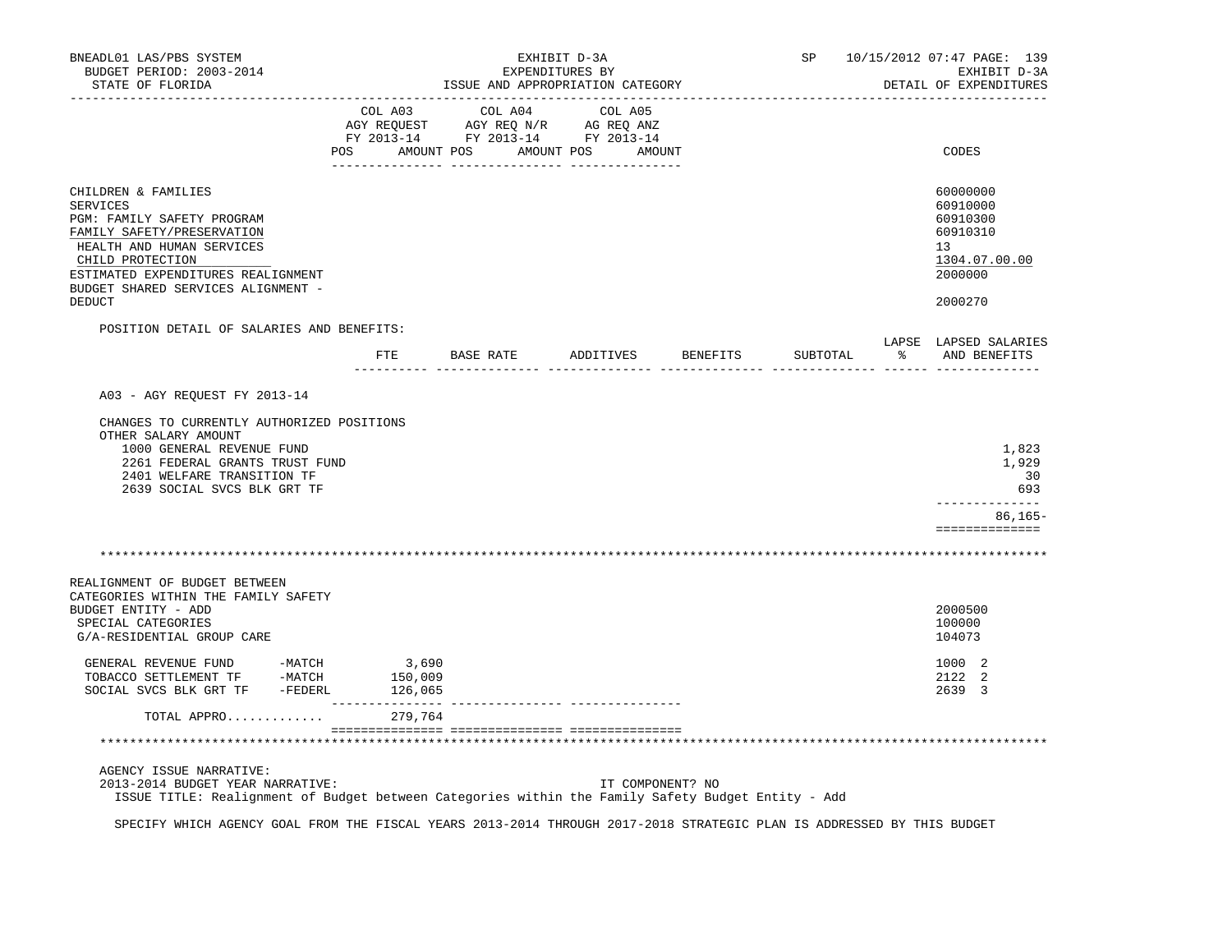| BNEADL01 LAS/PBS SYSTEM<br>BUDGET PERIOD: 2003-2014<br>STATE OF FLORIDA                                                                             |            |                                                                                                   | EXHIBIT D-3A<br>EXPENDITURES BY<br>ISSUE AND APPROPRIATION CATEGORY | SP | 10/15/2012 07:47 PAGE: 140<br>EXHIBIT D-3A<br>DETAIL OF EXPENDITURES |  |  |
|-----------------------------------------------------------------------------------------------------------------------------------------------------|------------|---------------------------------------------------------------------------------------------------|---------------------------------------------------------------------|----|----------------------------------------------------------------------|--|--|
|                                                                                                                                                     | <b>POS</b> | COL A03 COL A04 COL A05<br>AGY REOUEST AGY REO N/R AG REO ANZ<br>FY 2013-14 FY 2013-14 FY 2013-14 | AMOUNT POS AMOUNT POS AMOUNT                                        |    | CODES                                                                |  |  |
| CHILDREN & FAMILIES<br>SERVICES<br><b>PGM: FAMILY SAFETY PROGRAM</b><br>FAMILY SAFETY/PRESERVATION<br>HEALTH AND HUMAN SERVICES<br>CHILD PROTECTION |            |                                                                                                   |                                                                     |    | 60000000<br>60910000<br>60910300<br>60910310<br>13<br>1304.07.00.00  |  |  |
| ESTIMATED EXPENDITURES REALIGNMENT<br>REALIGNMENT OF BUDGET BETWEEN<br>CATEGORIES WITHIN THE FAMILY SAFETY<br>BUDGET ENTITY - ADD                   |            |                                                                                                   |                                                                     |    | 2000000<br>2000500                                                   |  |  |

 ISSUE PROPOSAL: Goal 1 Empower Frontline Staff: Provide the support and tools employees need to deliver world class services to Floridians

## SUMMARY:

 The Department requests the transfer of \$279,764 (\$3,690 in General Revenue, \$150,009 in Tobacco Settlement Trust Fund, and \$126,065 Social Services Block Grant) from the Grants and Aids-Emergency Shelter Care (104074) category into the Grants and Aids-Residential Group Care (104073) category. Issue number 2000510 "Realignment of Budget between Categories within the Family Safety Budget Entity - Deduct" is the corresponding side to this issue.

This transfer will simplify funding and tracking for a specialized service delivery model used within the Central Region.

#### PROBLEM STATEMENT:

 The historic distinction between residential group care and emergency shelter care as used for a unique purpose in the Central Region (primarily, with a single local governmental agency) is no longer helpful for budgeting and oversight of the related funds. Emergency shelter care is a shorter-term, less-used subset of residential group care, and therefore both types of placement services could be appropriately delivered using the Grants and Aids-Residential Group Care (104073) category.

WHAT BENEFITS WILL BE OBTAINED BY FUNDING THIS ISSUE:

 Local managers will be empowered to use these funds in an efficient and effective manner without unnecessarily complicated or artificial division between essentially similar services.

 WHAT UNDERLYING PROGRAM THEORY CHANGE IS INVOLVED IN THIS ISSUE (IF ANY): Not applicable

 WHAT IMPLEMENTATION MECHANISMS WILL BE CHANGED AS A RESULT OF THIS ISSUE (IF ANY): Not applicable

 FLORIDA STRATEGIC PLAN FOR ECONOMIC DEVELOPMENT: Not Applicable

 RETURN ON INVESTMENT (ROI): Not Applicable

COST CALCULATIONS:

2012-2013 Issue Balance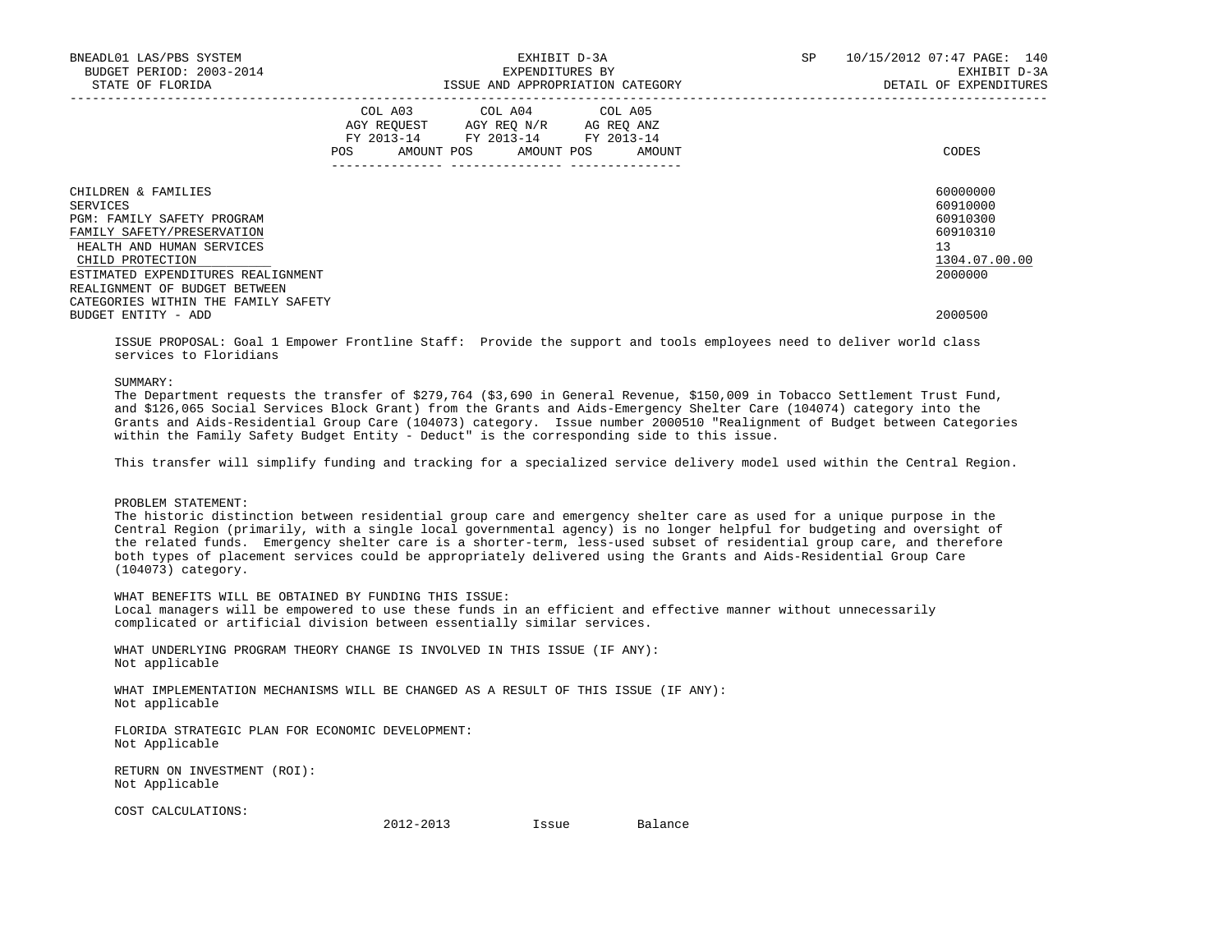| BNEADL01 LAS/PBS SYSTEM<br>BUDGET PERIOD: 2003-2014<br>STATE OF FLORIDA                                                                                                                                                                                                           |        |                                                                                                                 | EXHIBIT D-3A<br>EXPENDITURES BY | ISSUE AND APPROPRIATION CATEGORY |          | SP 10/15/2012 07:47 PAGE: 141<br>EXHIBIT D-3A<br>DETAIL OF EXPENDITURES |                                                                                           |
|-----------------------------------------------------------------------------------------------------------------------------------------------------------------------------------------------------------------------------------------------------------------------------------|--------|-----------------------------------------------------------------------------------------------------------------|---------------------------------|----------------------------------|----------|-------------------------------------------------------------------------|-------------------------------------------------------------------------------------------|
|                                                                                                                                                                                                                                                                                   | POS DO | COL A03 COL A04 COL A05<br>AGY REQUEST AGY REQ N/R AG REQ ANZ<br>FY 2013-14 FY 2013-14 FY 2013-14<br>AMOUNT POS | AMOUNT POS                      | AMOUNT                           |          |                                                                         | CODES                                                                                     |
| CHILDREN & FAMILIES<br>SERVICES<br>PGM: FAMILY SAFETY PROGRAM<br>FAMILY SAFETY/PRESERVATION<br>HEALTH AND HUMAN SERVICES<br>CHILD PROTECTION<br>ESTIMATED EXPENDITURES REALIGNMENT<br>REALIGNMENT OF BUDGET BETWEEN<br>CATEGORIES WITHIN THE FAMILY SAFETY<br>BUDGET ENTITY - ADD |        |                                                                                                                 |                                 |                                  |          |                                                                         | 60000000<br>60910000<br>60910300<br>60910310<br>13<br>1304.07.00.00<br>2000000<br>2000500 |
| Category 104073<br>G/A Residential Group Care \$2,407,245 \$ 279,764 \$2,687,009<br>Category 104074                                                                                                                                                                               |        |                                                                                                                 |                                 |                                  |          |                                                                         |                                                                                           |
| $G/A$ Emergency Shelter Care $\qquad \qquad$ \$ 279,764 (\$ 279,764)                                                                                                                                                                                                              |        |                                                                                                                 |                                 |                                  | $\Omega$ |                                                                         |                                                                                           |
| Total                                                                                                                                                                                                                                                                             |        |                                                                                                                 |                                 | $$2,687,009$ $$$ 0 $$2,687,009$  |          |                                                                         |                                                                                           |
| REALIGNMENT OF BUDGET BETWEEN<br>CATEGORIES WITHIN THE FAMILY SAFETY<br>BUDGET ENTITY - DEDUCT<br>SPECIAL CATEGORIES<br>G/A-EMERGENCY SHELTER CARE                                                                                                                                |        |                                                                                                                 |                                 |                                  |          |                                                                         | 2000510<br>100000<br>104074                                                               |
| GENERAL REVENUE FUND -MATCH 3,690-<br>TOBACCO SETTLEMENT TF -MATCH<br>-FEDERL<br>SOCIAL SVCS BLK GRT TF                                                                                                                                                                           |        | $150,009-$<br>$126,065-$                                                                                        |                                 |                                  |          |                                                                         | 1000 2<br>2122<br>2<br>2639 3                                                             |

TOTAL APPRO............. 279,764-

=============== =============== ===============

# \*\*\*\*\*\*\*\*\*\*\*\*\*\*\*\*\*\*\*\*\*\*\*\*\*\*\*\*\*\*\*\*\*\*\*\*\*\*\*\*\*\*\*\*\*\*\*\*\*\*\*\*\*\*\*\*\*\*\*\*\*\*\*\*\*\*\*\*\*\*\*\*\*\*\*\*\*\*\*\*\*\*\*\*\*\*\*\*\*\*\*\*\*\*\*\*\*\*\*\*\*\*\*\*\*\*\*\*\*\*\*\*\*\*\*\*\*\*\*\*\*\*\*\*\*\*\*

AGENCY ISSUE NARRATIVE:

 2013-2014 BUDGET YEAR NARRATIVE: IT COMPONENT? NO ISSUE TITLE: Realignment of Budget between Categories within the Family Safety Budget Entity - Deduct

--------------- --------------- ---------------

 SPECIFY WHICH AGENCY GOAL FROM THE FISCAL YEARS 2013-2014 THROUGH 2017-2018 STRATEGIC PLAN IS ADDRESSED BY THIS BUDGET ISSUE PROPOSAL: Goal 1 Empower Frontline Staff: Provide the support and tools employees need to deliver world class services to Floridians

SUMMARY:

 The Department requests the transfer of \$279,764 (\$3,690 in General Revenue, \$150,009 in Tobacco Settlement Trust Fund, and \$126,065 Social Services Block Grant) from the Grants and Aids-Emergency Shelter Care (104074) category into the Grants and Aids-Residential Group Care (104073) category. Issue number 2000500 "Realignment of Budget between Categories within the Family Safety Budget Entity - Add" is the corresponding side to this issue.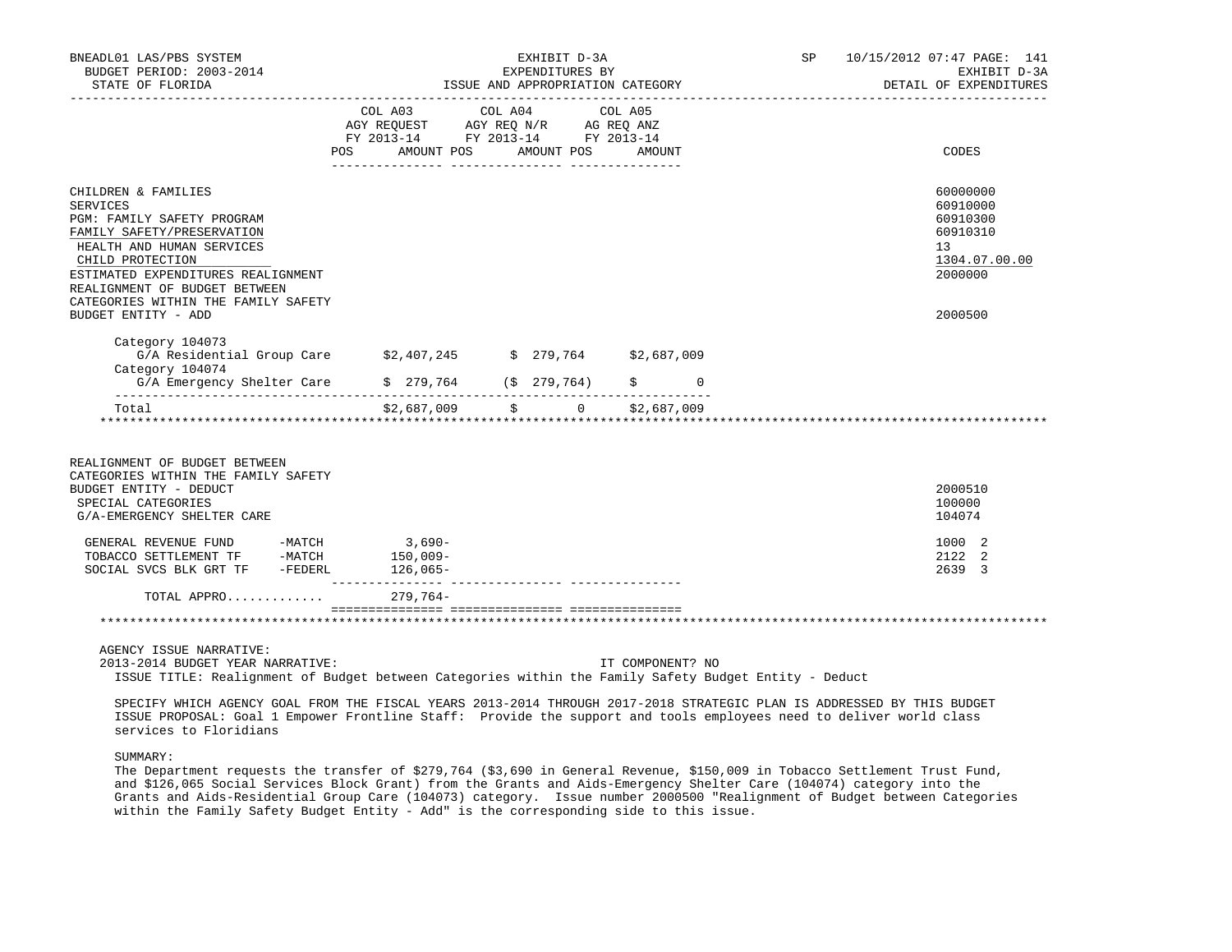|                                     |  | SP                                                                                                                                                                                                       | 10/15/2012 07:47 PAGE: 142<br>EXHIBIT D-3A<br>DETAIL OF EXPENDITURES                        |  |  |
|-------------------------------------|--|----------------------------------------------------------------------------------------------------------------------------------------------------------------------------------------------------------|---------------------------------------------------------------------------------------------|--|--|
| <b>POS</b>                          |  |                                                                                                                                                                                                          | CODES                                                                                       |  |  |
| CATEGORIES WITHIN THE FAMILY SAFETY |  |                                                                                                                                                                                                          | 60000000<br>60910000<br>60910300<br>60910310<br>13 <sup>°</sup><br>1304.07.00.00<br>2000000 |  |  |
|                                     |  |                                                                                                                                                                                                          | 2000510                                                                                     |  |  |
|                                     |  | EXHIBIT D-3A<br>EXPENDITURES BY<br>ISSUE AND APPROPRIATION CATEGORY<br>COL A03 COL A04 COL A05<br>AGY REOUEST AGY REO N/R AG REO ANZ<br>FY 2013-14 FY 2013-14 FY 2013-14<br>AMOUNT POS AMOUNT POS AMOUNT |                                                                                             |  |  |

This transfer will simplify funding and tracking for a specialized service delivery model used within the Central Region.

PROBLEM STATEMENT:

 The historic distinction between residential group care and emergency shelter care as used for a unique purpose in the Central Region (primarily, with a single local governmental agency) is no longer helpful for budgeting and oversight of the related funds. Emergency shelter care is a shorter-term, less-used subset of residential group care, and therefore both types of placement services could be appropriately delivered using the Grants and Aids-Residential Group Care (104073) category.

 WHAT BENEFITS WILL BE OBTAINED BY FUNDING THIS ISSUE: Local managers will be empowered to use these funds in an efficient and effective manner without unnecessarily complicated or artificial division between essentially similar services.

 WHAT UNDERLYING PROGRAM THEORY CHANGE IS INVOLVED IN THIS ISSUE (IF ANY): Not applicable

 WHAT IMPLEMENTATION MECHANISMS WILL BE CHANGED AS A RESULT OF THIS ISSUE (IF ANY): Not applicable

 FLORIDA STRATEGIC PLAN FOR ECONOMIC DEVELOPMENT: Not Applicable

 RETURN ON INVESTMENT (ROI): Not Applicable

COST CALCULATIONS:

|                                               | 2012-2013   |    | Issue       | Balance     |  |
|-----------------------------------------------|-------------|----|-------------|-------------|--|
| Category 104073<br>G/A Residential Group Care | \$2,407,245 |    | \$ 279,764  | \$2,687,009 |  |
| Category 104074<br>G/A Emergency Shelter Care | \$ 279,764  |    | (S 279.764) |             |  |
| Total                                         | \$2,687,009 | S. |             | \$2,687,009 |  |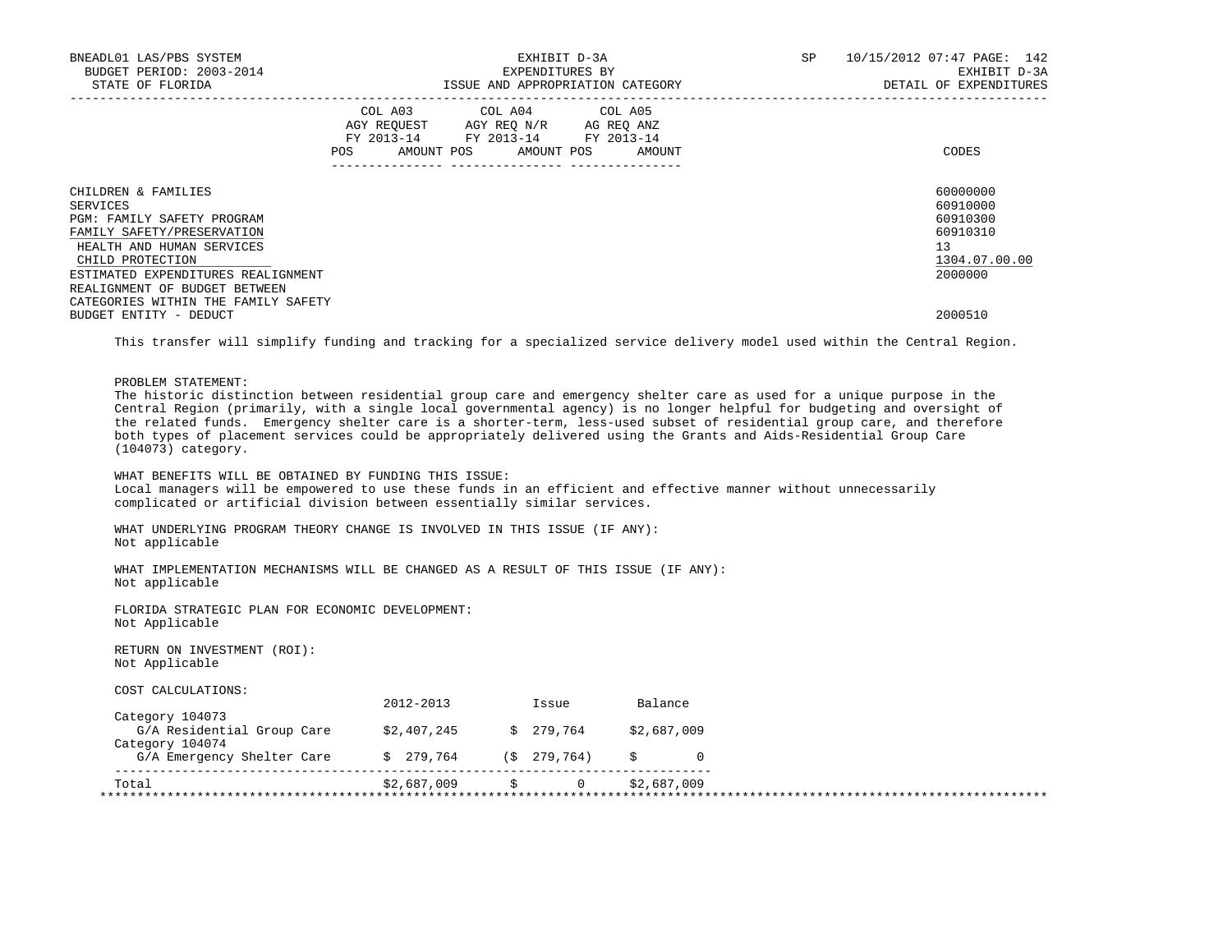| BNEADL01 LAS/PBS SYSTEM<br>BUDGET PERIOD: 2003-2014<br>STATE OF FLORIDA                                                                                                                                                                                                                                                                                                                                              |                                  | EXHIBIT D-3A<br>EXPENDITURES BY<br>EXPENDITURES BY<br>ISSUE AND APPROPRIATION CATEGORY           | SP               | 10/15/2012 07:47 PAGE: 143<br>EXHIBIT D-3A<br>DETAIL OF EXPENDITURES |                                                                                |
|----------------------------------------------------------------------------------------------------------------------------------------------------------------------------------------------------------------------------------------------------------------------------------------------------------------------------------------------------------------------------------------------------------------------|----------------------------------|--------------------------------------------------------------------------------------------------|------------------|----------------------------------------------------------------------|--------------------------------------------------------------------------------|
|                                                                                                                                                                                                                                                                                                                                                                                                                      | POS AMOUNT POS AMOUNT POS AMOUNT | COL A03 COL A04 COL A05<br>NG REQUEST AGY REQ N/R AG REQ ANZ<br>FY 2013-14 FY 2013-14 FY 2013-14 |                  |                                                                      | CODES                                                                          |
| CHILDREN & FAMILIES<br>SERVICES<br>PGM: FAMILY SAFETY PROGRAM<br>FAMILY SAFETY/PRESERVATION<br>HEALTH AND HUMAN SERVICES<br>CHILD PROTECTION<br>ESTIMATED EXPENDITURES REALIGNMENT<br>REALIGNMENT OF FAMILY SAFETY                                                                                                                                                                                                   |                                  |                                                                                                  |                  |                                                                      | 60000000<br>60910000<br>60910300<br>60910310<br>13<br>1304.07.00.00<br>2000000 |
| ADMINISTRATIVE FUNDING - ADD<br><b>EXPENSES</b>                                                                                                                                                                                                                                                                                                                                                                      |                                  |                                                                                                  |                  |                                                                      | 2003050<br>040000                                                              |
| GENERAL REVENUE FUND -MATCH 381,836<br>WELFARE TRANSITION TF -FEDERL 210,539<br>SOCIAL SVCS BLK GRT TF -FEDERL 21,702                                                                                                                                                                                                                                                                                                |                                  |                                                                                                  |                  |                                                                      | 1000 2<br>2401 3<br>2639 3                                                     |
| TOTAL APPRO $614,077$                                                                                                                                                                                                                                                                                                                                                                                                |                                  |                                                                                                  |                  |                                                                      |                                                                                |
| SPECIAL CATEGORIES<br>CONTRACTED SERVICES                                                                                                                                                                                                                                                                                                                                                                            |                                  |                                                                                                  |                  |                                                                      | 100000<br>100777                                                               |
| GENERAL REVENUE FUND - THAINA (FREDERAL GRANTS TRUST FUND - FEDERL 47,853)<br>WELFARE TRANSITION TF - FEDERL 219,227<br>------ Time PIK GRT TF - FEDERL 90,966                                                                                                                                                                                                                                                       |                                  |                                                                                                  |                  |                                                                      | 1000 2<br>2261 3<br>2401 3<br>2639 3                                           |
| TOTAL APPRO $661,551$                                                                                                                                                                                                                                                                                                                                                                                                |                                  |                                                                                                  |                  |                                                                      |                                                                                |
| TOTAL: REALIGNMENT OF FAMILY SAFETY<br>ADMINISTRATIVE FUNDING - ADD<br>TOTAL ISSUE $1,275,628$                                                                                                                                                                                                                                                                                                                       |                                  |                                                                                                  |                  |                                                                      | 2003050                                                                        |
|                                                                                                                                                                                                                                                                                                                                                                                                                      |                                  |                                                                                                  |                  |                                                                      |                                                                                |
| AGENCY ISSUE NARRATIVE:<br>2013-2014 BUDGET YEAR NARRATIVE:<br>ISSUE TITLE: Realignment of Family Safety Administrative Funding - Add                                                                                                                                                                                                                                                                                |                                  |                                                                                                  | IT COMPONENT? NO |                                                                      |                                                                                |
| SPECIFY WHICH AGENCY GOAL FROM THE FISCAL YEAR 2013-2014 THROUGH 2017-2018 STRATEGIC PLAN IS ADDRESSED BY THIS BUDGET<br>ISSUE PROPOSAL: Goal 2 Effect Program Improvements: Apply proven best practices to maximize efficiencies and outcomes                                                                                                                                                                       |                                  |                                                                                                  |                  |                                                                      |                                                                                |
| SUMMARY:<br>The Department requests a realignment of \$1,319,362 of budget authority (\$720,202 General Revenue, \$8,873 Domestic<br>Violence Trust Fund, \$47,853 Federal Grants Trust Fund, \$429,766 Welfare Transition Trust Fund, and \$112,668 Social<br>Services Block Grant Trust Fund) between program component within the Family Safety and Preservation Services budget<br>entity.<br>PROBLEM STATEMENT: |                                  |                                                                                                  |                  |                                                                      |                                                                                |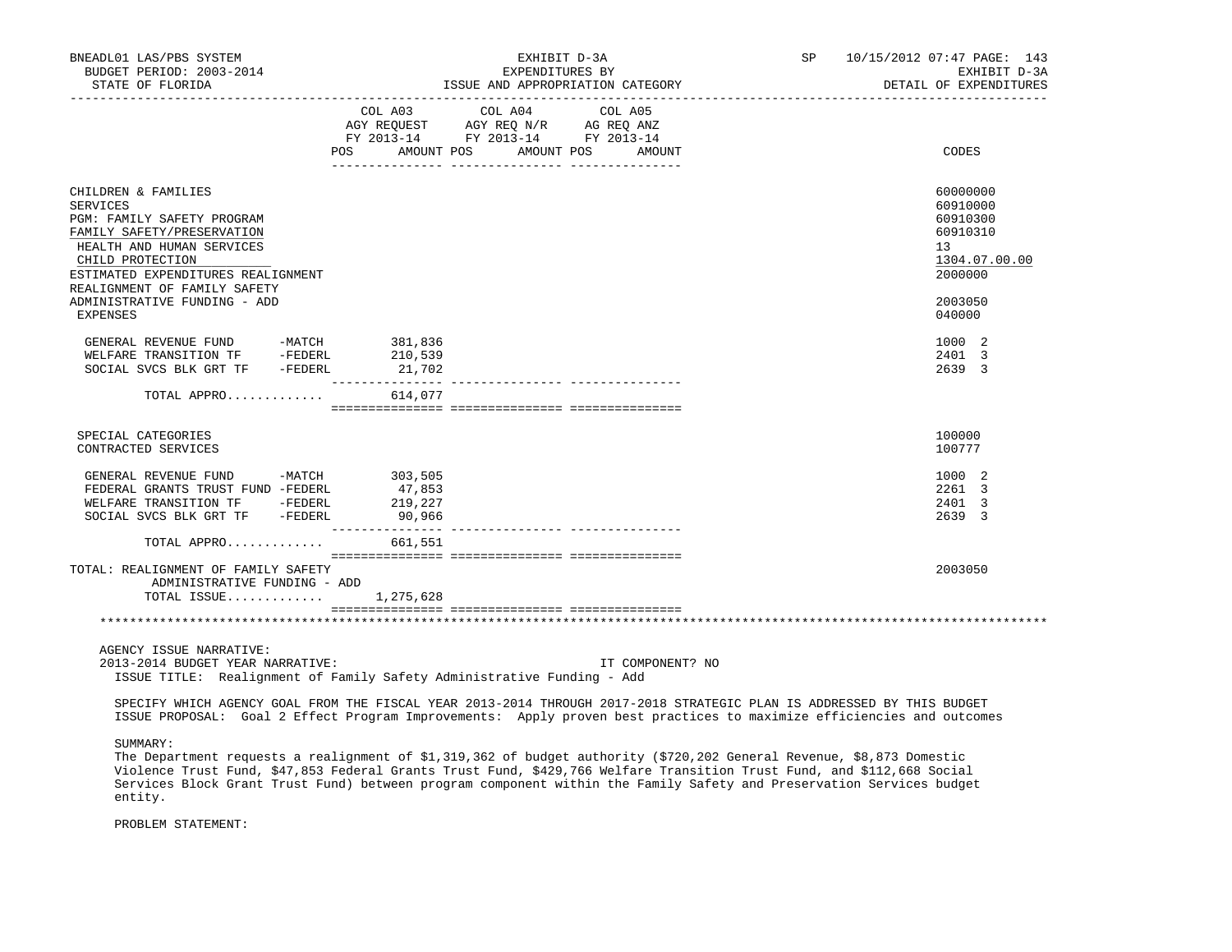| BNEADL01 LAS/PBS SYSTEM<br>BUDGET PERIOD: 2003-2014<br>STATE OF FLORIDA | EXHIBIT D-3A<br>EXPENDITURES BY<br>ISSUE AND APPROPRIATION CATEGORY |  |                                                                                                   |  |  |                              | <b>SP</b> | 10/15/2012 07:47 PAGE: 144<br>EXHIBIT D-3A<br>DETAIL OF EXPENDITURES |
|-------------------------------------------------------------------------|---------------------------------------------------------------------|--|---------------------------------------------------------------------------------------------------|--|--|------------------------------|-----------|----------------------------------------------------------------------|
|                                                                         | <b>POS</b>                                                          |  | COL A03 COL A04 COL A05<br>AGY REOUEST AGY REO N/R AG REO ANZ<br>FY 2013-14 FY 2013-14 FY 2013-14 |  |  | AMOUNT POS AMOUNT POS AMOUNT |           | CODES                                                                |
| CHILDREN & FAMILIES                                                     |                                                                     |  |                                                                                                   |  |  |                              |           | 60000000                                                             |
| SERVICES                                                                |                                                                     |  |                                                                                                   |  |  |                              |           | 60910000                                                             |
| PGM: FAMILY SAFETY PROGRAM                                              |                                                                     |  |                                                                                                   |  |  |                              |           | 60910300                                                             |
| FAMILY SAFETY/PRESERVATION                                              |                                                                     |  |                                                                                                   |  |  |                              |           | 60910310                                                             |
| HEALTH AND HUMAN SERVICES                                               |                                                                     |  |                                                                                                   |  |  |                              |           | 13                                                                   |
| CHILD PROTECTION                                                        |                                                                     |  |                                                                                                   |  |  |                              |           | 1304.07.00.00                                                        |
| ESTIMATED EXPENDITURES REALIGNMENT                                      |                                                                     |  |                                                                                                   |  |  |                              |           | 2000000                                                              |
| REALIGNMENT OF FAMILY SAFETY                                            |                                                                     |  |                                                                                                   |  |  |                              |           |                                                                      |
| ADMINISTRATIVE FUNDING - ADD                                            |                                                                     |  |                                                                                                   |  |  |                              |           | 2003050                                                              |

 Currently, the Department has \$1,275,628 of budget authority within the Executive Leadership and Support Services program component related to services rather than administration. In addition, there is \$8,873 of budget authority within the Adult Protection program component and \$34,861 of budget authority in the Child Protection program component that is considered administration. This request is to align the budget and expenditures between program components within the Family Safety and Preservation Services budget entity (multiple categories) to accurately account for the Departments Administrative Costs within the Family Safety and Preservation Services budget entity. The Department considers the Executive Leadership and Support Services program component the appropriations related to administrative/overhead costs for the program and this transfer will allow for more visibility and transparency within the Departments administrative budget.

 WHAT BENEFITS WILL BE OBTAINED BY FUNDING THIS ISSUE: This action is necessary to ensure that the Department can properly identify administrative and service related funding sources.

WHAT UNDERLYING PROGRAM THEORY CHANGE IS INVOLVED IN THIS ISSUE (IF ANY): Not Applicable

 WHAT IMPLEMENTATION MECHANISMS WILL BE CHANGED AS A RESULT OF THIS ISSUE (IF ANY): The Department will implement these adjustments and continue to monitor the funding of the budget.

 FLORIDA STRATEGIC PLAN FOR ECONOMIC DEVELOPMENT: Not Applicable

 RETURN ON INVESTMENT (ROI): Not Applicable

COST CALCULATIONS:

 EXECUTIVE LEADERSHIP AND SUPPORT SERVICES (1) The Florida Center for the Advancement of Child Welfare Practice, whose purpose is to support the Department of Children and Families' child welfare staff, child protection investigators, and business partners (Community-Based Care lead agencies and Sheriffs) in their efforts to provide efficient and excellent services \$661,551; and (2) Child Protective Investigations daily operational expenses \$614,077 These two items total \$1,275,628 and have been identified as service related not administrative.

ADULT PROTECTION

 Budget authority of \$8,873 is associated with daily operational expenses for Domestic Violence staff. This item has been identified as administrative and not service related.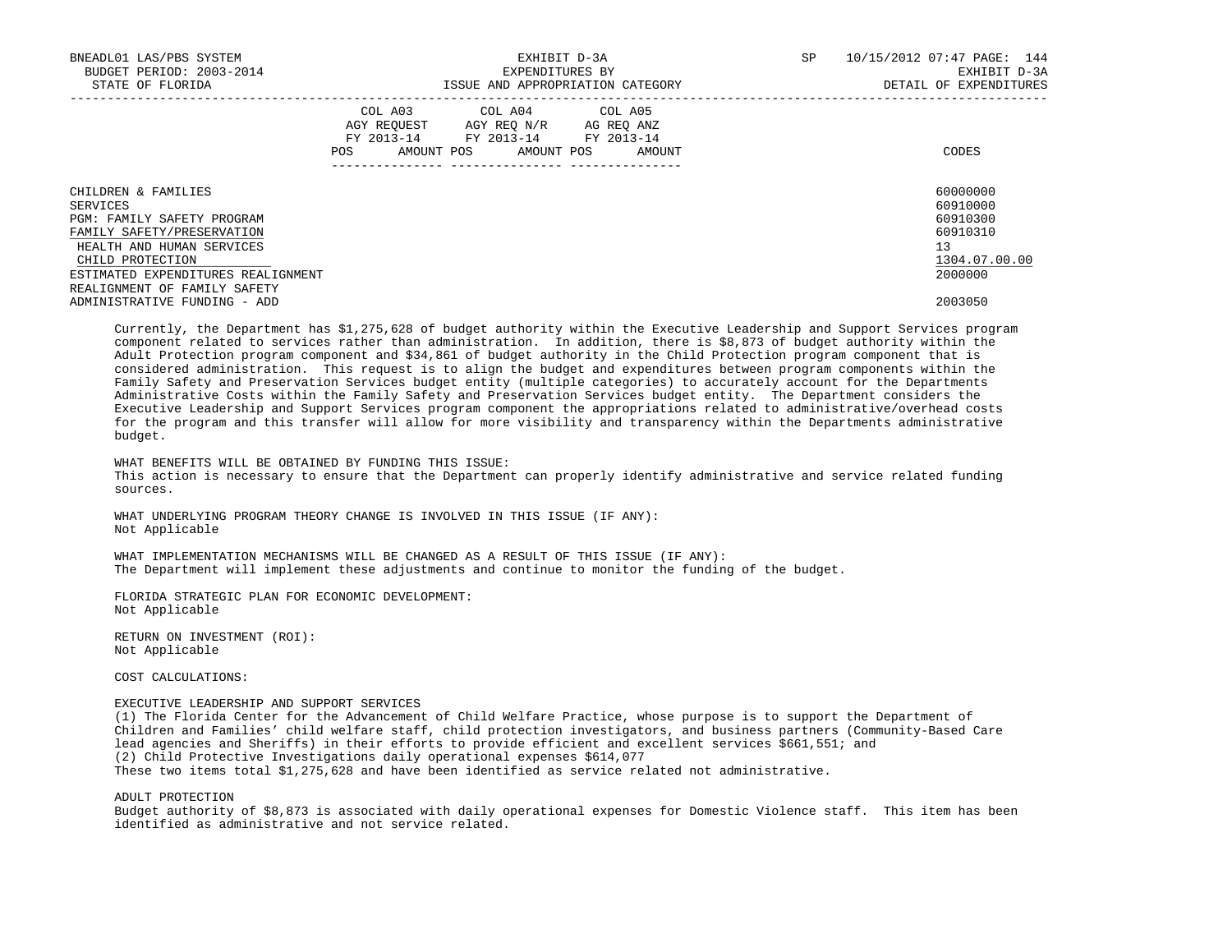| BNEADL01 LAS/PBS SYSTEM<br>BUDGET PERIOD: 2003-2014<br>STATE OF FLORIDA                                                                                                                                                                                   | EXHIBIT D-3A<br>EXPENDITURES BY<br>ISSUE AND APPROPRIATION CATEGORY                                                                                                                                                                                                                                                                                                     | SP<br>10/15/2012 07:47 PAGE: 145<br>EXHIBIT D-3A<br>DETAIL OF EXPENDITURES                |
|-----------------------------------------------------------------------------------------------------------------------------------------------------------------------------------------------------------------------------------------------------------|-------------------------------------------------------------------------------------------------------------------------------------------------------------------------------------------------------------------------------------------------------------------------------------------------------------------------------------------------------------------------|-------------------------------------------------------------------------------------------|
|                                                                                                                                                                                                                                                           | COL A03<br>COL A04<br>COL A05<br>$\begin{array}{ccccccccc}\n\text{AGY REQUEST} & & & \text{GZY RE} & & \text{NGY RE} & & \text{AGEQ ANZ} \\ \text{AGY REQUEST} & & & \text{AGY RE} & & \text{NGY RE} & & \text{ANGEQ ANZ} \\ \text{FY} & & & & \text{PY} & & \text{2013--14} & & \text{FY} & & \text{2013--14}\n\end{array}$<br>POS AMOUNT POS AMOUNT POS AMOUNT        | CODES                                                                                     |
| CHILDREN & FAMILIES<br><b>SERVICES</b><br>PGM: FAMILY SAFETY PROGRAM<br>FAMILY SAFETY/PRESERVATION<br>HEALTH AND HUMAN SERVICES<br>CHILD PROTECTION<br>ESTIMATED EXPENDITURES REALIGNMENT<br>REALIGNMENT OF FAMILY SAFETY<br>ADMINISTRATIVE FUNDING - ADD |                                                                                                                                                                                                                                                                                                                                                                         | 60000000<br>60910000<br>60910300<br>60910310<br>13<br>1304.07.00.00<br>2000000<br>2003050 |
| CHILD PROTECTION<br>administrative and not service related.                                                                                                                                                                                               | Budget authority of \$34,861 is associated with Background Screening and Search. This item has been identified as                                                                                                                                                                                                                                                       |                                                                                           |
| REALIGNMENT OF FAMILY SAFETY<br>ADMINISTRATIVE FUNDING - DEDUCT<br><b>EXPENSES</b>                                                                                                                                                                        |                                                                                                                                                                                                                                                                                                                                                                         | 2003060<br>040000                                                                         |
| GENERAL REVENUE FUND                                                                                                                                                                                                                                      | $-MATCH$<br>$5,000-$                                                                                                                                                                                                                                                                                                                                                    | 1000 2                                                                                    |
| SPECIAL CATEGORIES<br>CONTRACTED SERVICES                                                                                                                                                                                                                 |                                                                                                                                                                                                                                                                                                                                                                         | 100000<br>100777                                                                          |
| $-MATCH$<br>GENERAL REVENUE FUND                                                                                                                                                                                                                          | 29,861-                                                                                                                                                                                                                                                                                                                                                                 | 1000 2                                                                                    |
| TOTAL: REALIGNMENT OF FAMILY SAFETY<br>ADMINISTRATIVE FUNDING - DEDUCT<br>TOTAL ISSUE                                                                                                                                                                     | 34,861–                                                                                                                                                                                                                                                                                                                                                                 | 2003060                                                                                   |
|                                                                                                                                                                                                                                                           |                                                                                                                                                                                                                                                                                                                                                                         |                                                                                           |
| AGENCY ISSUE NARRATIVE:<br>2013-2014 BUDGET YEAR NARRATIVE:                                                                                                                                                                                               | IT COMPONENT? NO<br>ISSUE TITLE: Realignment of Family Safety Administrative Funding - Deduct                                                                                                                                                                                                                                                                           |                                                                                           |
|                                                                                                                                                                                                                                                           | SPECIFY WHICH AGENCY GOAL FROM THE FISCAL YEAR 2013-2014 THROUGH 2017-2018 STRATEGIC PLAN IS ADDRESSED BY THIS BUDGET<br>ISSUE PROPOSAL: Goal 2 Effect Program Improvements: Apply proven best practices to maximize efficiencies and outcomes                                                                                                                          |                                                                                           |
| SUMMARY:<br>entity.                                                                                                                                                                                                                                       | The Department requests a realignment of \$1,319,362 of budget authority (\$720,202 General Revenue, \$8,873 Domestic<br>Violence Trust Fund, \$47,853 Federal Grants Trust Fund, \$429,766 Welfare Transition Trust Fund, and \$112,668 Social<br>Services Block Grant Trust Fund) between program component within the Family Safety and Preservation Services budget |                                                                                           |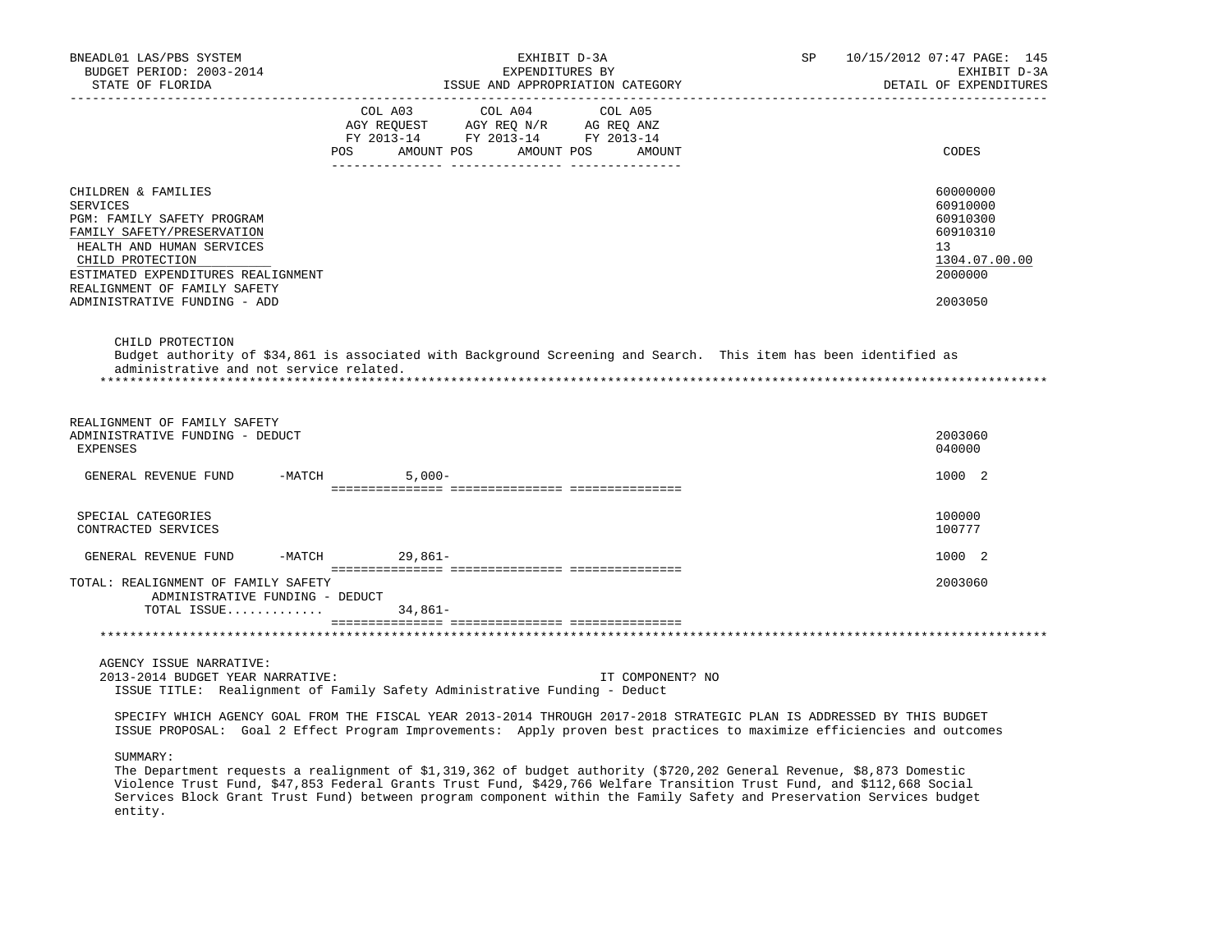| BNEADL01 LAS/PBS SYSTEM<br>BUDGET PERIOD: 2003-2014<br>STATE OF FLORIDA | EXHIBIT D-3A<br>EXPENDITURES BY<br>ISSUE AND APPROPRIATION CATEGORY |  |                                                                                                                                   |  |  |  | SP | 10/15/2012 07:47 PAGE: 146<br>EXHIBIT D-3A<br>DETAIL OF EXPENDITURES |  |
|-------------------------------------------------------------------------|---------------------------------------------------------------------|--|-----------------------------------------------------------------------------------------------------------------------------------|--|--|--|----|----------------------------------------------------------------------|--|
|                                                                         | <b>POS</b>                                                          |  | COL A03 COL A04 COL A05<br>AGY REOUEST AGY REO N/R AG REO ANZ<br>FY 2013-14 FY 2013-14 FY 2013-14<br>AMOUNT POS AMOUNT POS AMOUNT |  |  |  |    | CODES                                                                |  |
| CHILDREN & FAMILIES                                                     |                                                                     |  |                                                                                                                                   |  |  |  |    | 60000000                                                             |  |
| SERVICES                                                                |                                                                     |  |                                                                                                                                   |  |  |  |    | 60910000                                                             |  |
| PGM: FAMILY SAFETY PROGRAM                                              |                                                                     |  |                                                                                                                                   |  |  |  |    | 60910300                                                             |  |
| FAMILY SAFETY/PRESERVATION                                              |                                                                     |  |                                                                                                                                   |  |  |  |    | 60910310                                                             |  |
| HEALTH AND HUMAN SERVICES                                               |                                                                     |  |                                                                                                                                   |  |  |  |    | 13                                                                   |  |
| CHILD PROTECTION                                                        |                                                                     |  |                                                                                                                                   |  |  |  |    | 1304.07.00.00                                                        |  |
| ESTIMATED EXPENDITURES REALIGNMENT                                      |                                                                     |  |                                                                                                                                   |  |  |  |    | 2000000                                                              |  |
| REALIGNMENT OF FAMILY SAFETY                                            |                                                                     |  |                                                                                                                                   |  |  |  |    |                                                                      |  |
| ADMINISTRATIVE FUNDING - DEDUCT                                         |                                                                     |  |                                                                                                                                   |  |  |  |    | 2003060                                                              |  |

#### PROBLEM STATEMENT:

 Currently, the Department has \$1,275,628 of budget authority within the Executive Leadership and Support Services program component related to services rather than administration. In addition, there is \$8,873 of budget authority within the Adult Protection program component and \$34,861 of budget authority in the Child Protection program component that is considered administration. This request is to align the budget and expenditures between program components within the Family Safety and Preservation Services budget entity (multiple categories) to accurately account for the Departments Administrative Costs within the Family Safety and Preservation Services budget entity. The Department considers the Executive Leadership and Support Services program component the appropriations related to administrative/overhead costs for the program and this transfer will allow for more visibility and transparency within the Departments administrative budget.

 WHAT BENEFITS WILL BE OBTAINED BY FUNDING THIS ISSUE: This action is necessary to ensure that the Department can properly identify administrative and service related funding sources.

 WHAT UNDERLYING PROGRAM THEORY CHANGE IS INVOLVED IN THIS ISSUE (IF ANY): Not Applicable

 WHAT IMPLEMENTATION MECHANISMS WILL BE CHANGED AS A RESULT OF THIS ISSUE (IF ANY): The Department will implement these adjustments and continue to monitor the funding of the budget.

 FLORIDA STRATEGIC PLAN FOR ECONOMIC DEVELOPMENT: Not Applicable

 RETURN ON INVESTMENT (ROI): Not Applicable

COST CALCULATIONS:

# EXECUTIVE LEADERSHIP AND SUPPORT SERVICES

 (1) The Florida Center for the Advancement of Child Welfare Practice, whose purpose is to support the Department of Children and Families' child welfare staff, child protection investigators, and business partners (Community-Based Care lead agencies and Sheriffs) in their efforts to provide efficient and excellent services \$661,551; and (2) Child Protective Investigations daily operational expenses \$614,077 These two items total \$1,275,628 and have been identified as service related not administrative.

 ADULT PROTECTION Budget authority of \$8,873 is associated with daily operational expenses for Domestic Violence staff. This item has been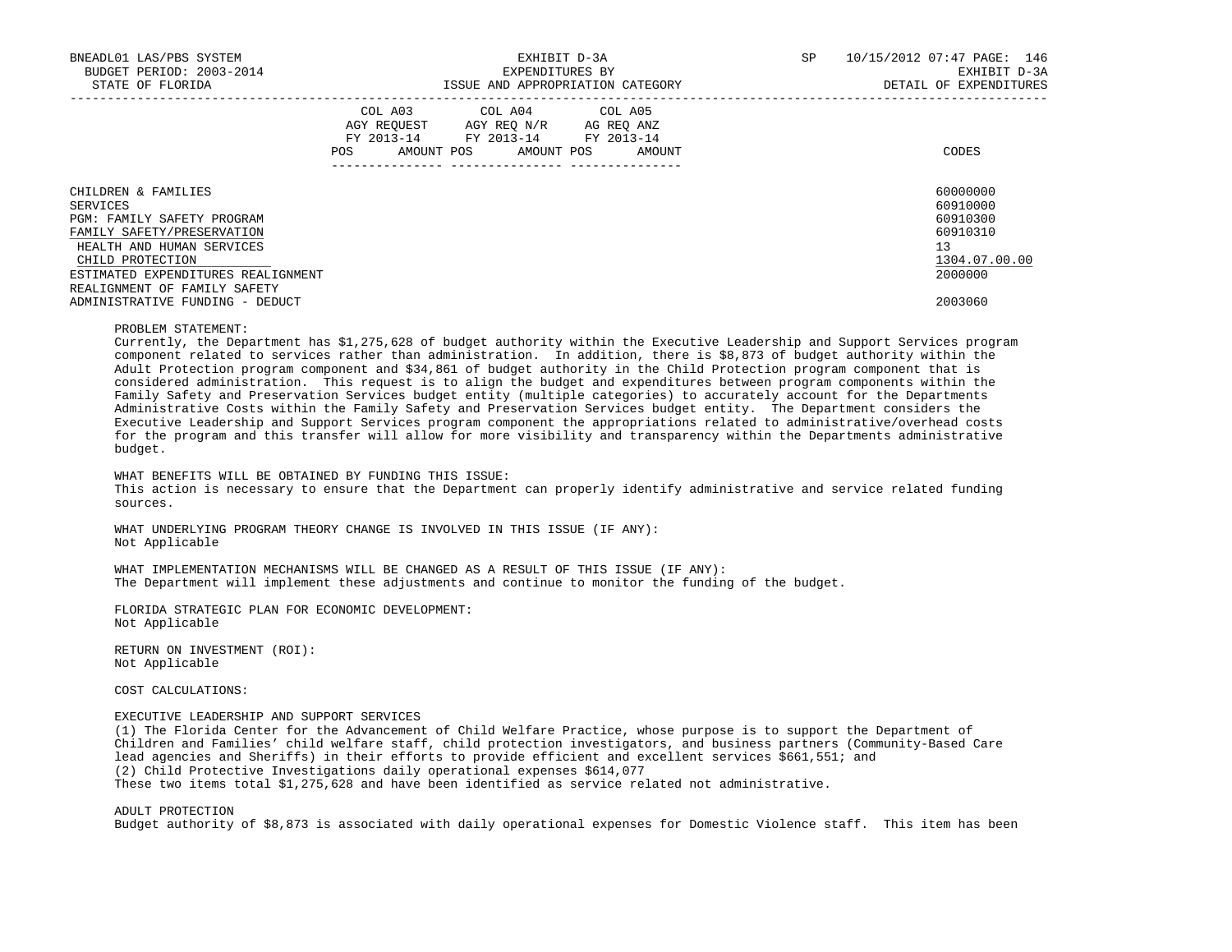| BNEADL01 LAS/PBS SYSTEM<br>BUDGET PERIOD: 2003-2014<br>STATE OF FLORIDA                                                                                                                                                                                      |                                                       | EXHIBIT D-3A<br>EXPENDITURES BY<br>ISSUE AND APPROPRIATION CATEGORY<br>_________________________                                                                                                                                                                                                        | SP. | 10/15/2012 07:47 PAGE: 147<br>EXHIBIT D-3A<br>DETAIL OF EXPENDITURES                      |
|--------------------------------------------------------------------------------------------------------------------------------------------------------------------------------------------------------------------------------------------------------------|-------------------------------------------------------|---------------------------------------------------------------------------------------------------------------------------------------------------------------------------------------------------------------------------------------------------------------------------------------------------------|-----|-------------------------------------------------------------------------------------------|
|                                                                                                                                                                                                                                                              | COL A03<br>AMOUNT POS<br>POS.                         | COL A04<br>COL A05<br>$\begin{tabular}{lllllll} \bf AGY \;\; REQUEST \hspace{1cm} AGY \;\; REQ \;\; N/R \hspace{1cm} AG \;\; REQ \;\; ANZ \\ \hline \texttt{FY} \;\; 2013\texttt{-}14 & \texttt{FY} \;\; 2013\texttt{-}14 & \texttt{FY} \;\; 2013\texttt{-}14 \\ \end{tabular}$<br>AMOUNT POS<br>AMOUNT |     | CODES                                                                                     |
| CHILDREN & FAMILIES<br><b>SERVICES</b><br>PGM: FAMILY SAFETY PROGRAM<br>FAMILY SAFETY/PRESERVATION<br>HEALTH AND HUMAN SERVICES<br>CHILD PROTECTION<br>ESTIMATED EXPENDITURES REALIGNMENT<br>REALIGNMENT OF FAMILY SAFETY<br>ADMINISTRATIVE FUNDING - DEDUCT |                                                       |                                                                                                                                                                                                                                                                                                         |     | 60000000<br>60910000<br>60910300<br>60910310<br>13<br>1304.07.00.00<br>2000000<br>2003060 |
| CHILD PROTECTION<br>administrative and not service related.                                                                                                                                                                                                  | identified as administrative and not service related. | Budget authority of \$34,861 is associated with Background Screening and Search. This item has been identified as                                                                                                                                                                                       |     |                                                                                           |
| NONRECURRING EXPENDITURES<br>RESTORE FUNDING FOR THE HEALTHY<br>FAMILIES PROGRAM<br>SPECIAL CATEGORIES<br>G/A-CHILD ABS PREV/INTVNT                                                                                                                          |                                                       |                                                                                                                                                                                                                                                                                                         |     | 2100000<br>2103070<br>100000<br>103032                                                    |
| OPERATIONS AND MAINT TF                                                                                                                                                                                                                                      | -FEDERL<br>$2,000,000-$                               |                                                                                                                                                                                                                                                                                                         |     | 2516 3                                                                                    |
| MAINTENANCE ADOPTION SUBSIDIES<br>SPECIAL CATEGORIES<br>G/A - COMMUNITY BASED CARE                                                                                                                                                                           |                                                       |                                                                                                                                                                                                                                                                                                         |     | 2103071<br>100000<br>108304                                                               |
| WELFARE TRANSITION TF                                                                                                                                                                                                                                        | $-FEDERL$<br>$6.586.405 -$                            |                                                                                                                                                                                                                                                                                                         |     | 2401 3                                                                                    |
| COMMUNITY BASED CARE EQUITY<br>NONRECURRING INCREASE<br>SPECIAL CATEGORIES<br>G/A - COMMUNITY BASED CARE                                                                                                                                                     |                                                       |                                                                                                                                                                                                                                                                                                         |     | 2103309<br>100000<br>108304                                                               |
| GENERAL REVENUE FUND                                                                                                                                                                                                                                         | $4,665,811-$<br>$-MATCH$                              |                                                                                                                                                                                                                                                                                                         |     | 1000 2                                                                                    |
|                                                                                                                                                                                                                                                              |                                                       |                                                                                                                                                                                                                                                                                                         |     |                                                                                           |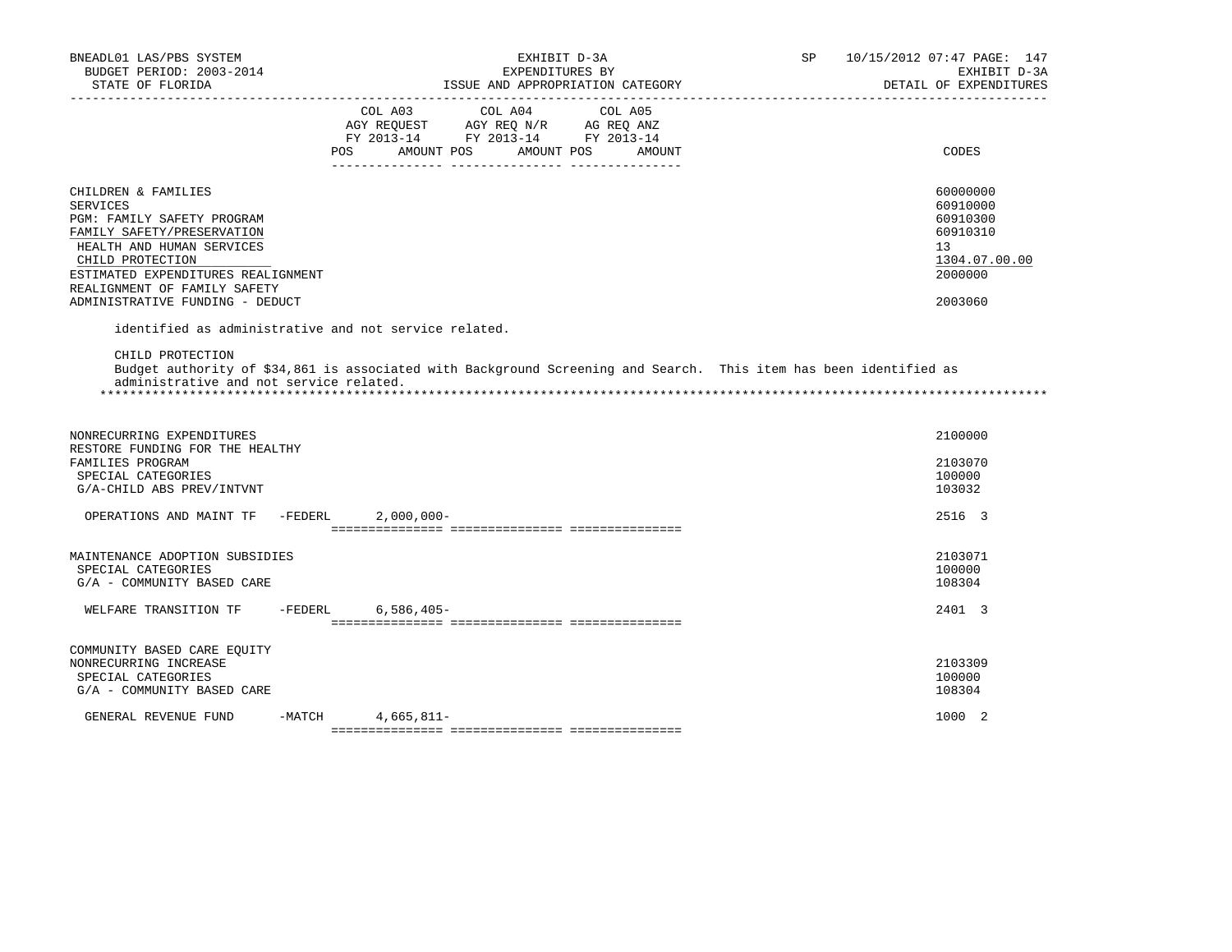| BNEADL01 LAS/PBS SYSTEM<br>BUDGET PERIOD: 2003-2014<br>STATE OF FLORIDA                                                                                                                                                                                                 | EXHIBIT D-3A<br>EXPENDITURES BY<br>ISSUE AND APPROPRIATION CATEGORY                                                                                                                                                                                                  | SP 10/15/2012 07:47 PAGE: 148<br>EXHIBIT D-3A<br>DETAIL OF EXPENDITURES                             |
|-------------------------------------------------------------------------------------------------------------------------------------------------------------------------------------------------------------------------------------------------------------------------|----------------------------------------------------------------------------------------------------------------------------------------------------------------------------------------------------------------------------------------------------------------------|-----------------------------------------------------------------------------------------------------|
|                                                                                                                                                                                                                                                                         | COL A03<br>COL A04<br>COL A05<br>$\begin{tabular}{lllllll} AGY & \texttt{REQUEST} & \texttt{AGY} & \texttt{REG} & \texttt{N/R} & \texttt{AG} & \texttt{REQ} & \texttt{ANZ} \end{tabular}$<br>FY 2013-14 FY 2013-14 FY 2013-14<br>POS AMOUNT POS AMOUNT POS<br>AMOUNT | CODES                                                                                               |
| CHILDREN & FAMILIES<br><b>SERVICES</b><br>PGM: FAMILY SAFETY PROGRAM<br>FAMILY SAFETY/PRESERVATION<br>HEALTH AND HUMAN SERVICES<br>CHILD PROTECTION<br>NONRECURRING EXPENDITURES<br>CHILD ABUSE COORDINATION AND CHILD<br>PROTECTIVE INVESTIGATION REDESIGN<br>EXPENSES |                                                                                                                                                                                                                                                                      | 60000000<br>60910000<br>60910300<br>60910310<br>13<br>1304.07.00.00<br>2100000<br>2103311<br>040000 |
| WELFARE TRANSITION TF - FEDERL 350,208-<br>SOCIAL SVCS BLK GRT TF -FEDERL                                                                                                                                                                                               | $87,552-$                                                                                                                                                                                                                                                            | 2401 3<br>2639 3                                                                                    |
| TOTAL APPRO 437,760-                                                                                                                                                                                                                                                    |                                                                                                                                                                                                                                                                      |                                                                                                     |
| RESTORE MAINTENANCE ADOPTION<br>SUBSIDIES FUNDING<br>SPECIAL CATEGORIES<br>G/A - COMMUNITY BASED CARE                                                                                                                                                                   |                                                                                                                                                                                                                                                                      | 2103312<br>100000<br>108304                                                                         |
| ADMINISTRATIVE TRUST FUND -MATCH 1,706,743-                                                                                                                                                                                                                             |                                                                                                                                                                                                                                                                      | 2021 2                                                                                              |
| FEDERAL GRANTS TRUST FUND -MATCH                                                                                                                                                                                                                                        | $9,000,000-$<br>-FEDERL 3, 289, 655-                                                                                                                                                                                                                                 | 2261 2<br>2261 3                                                                                    |
| TOTAL FEDERAL GRANTS TRUST FUND 12,289,655-                                                                                                                                                                                                                             |                                                                                                                                                                                                                                                                      | 2261                                                                                                |
| TOTAL APPRO 13,996,398-                                                                                                                                                                                                                                                 |                                                                                                                                                                                                                                                                      |                                                                                                     |
| SHERIFF CHILD PROTECTION PASCO<br>COUNTY<br>SPECIAL CATEGORIES<br>G/A-SHERIFFS PI GRANTS                                                                                                                                                                                |                                                                                                                                                                                                                                                                      | 2103313<br>100000<br>100782                                                                         |
| GENERAL REVENUE FUND                                                                                                                                                                                                                                                    | $-STATE$ 1,000,000-                                                                                                                                                                                                                                                  | 1000 1                                                                                              |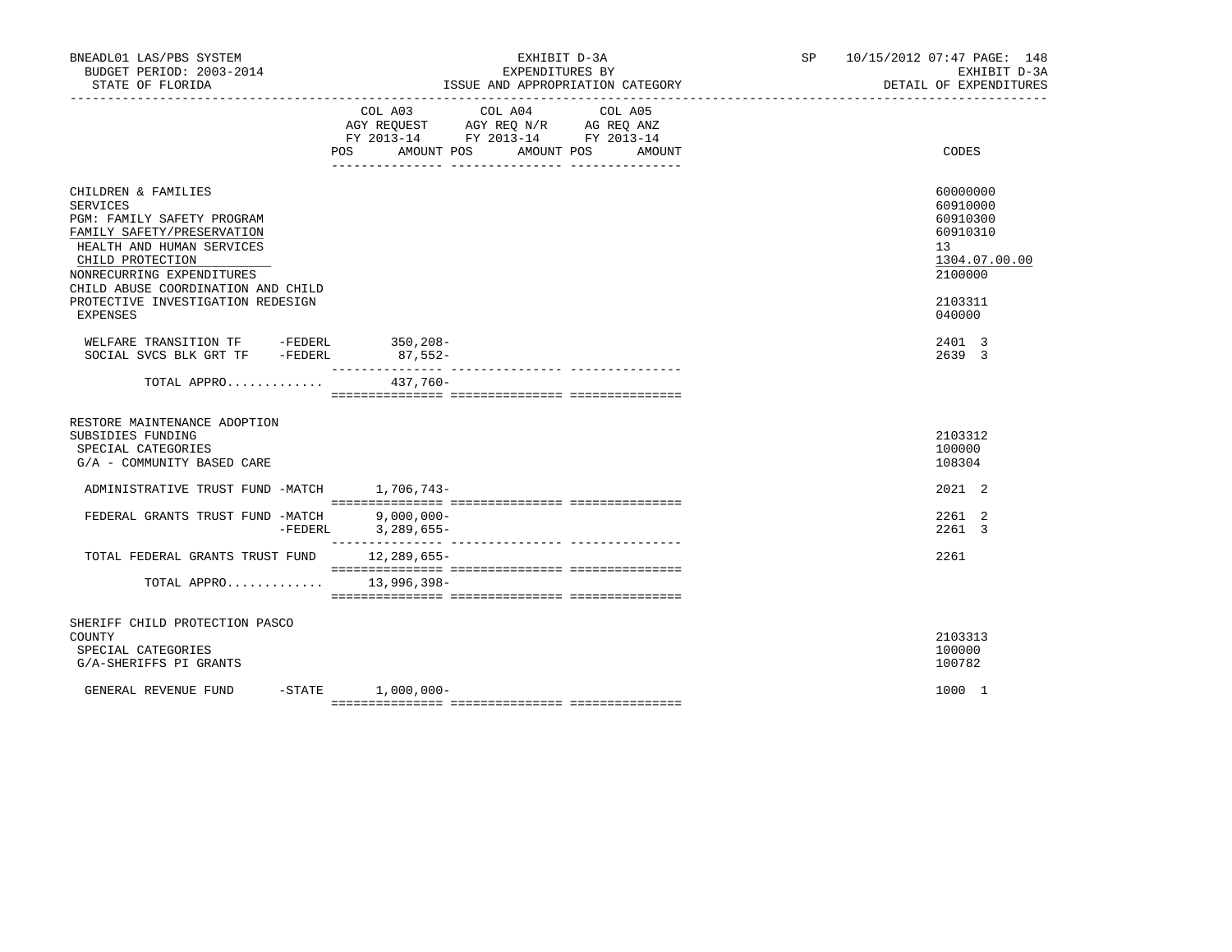| BNEADL01 LAS/PBS SYSTEM<br>BUDGET PERIOD: 2003-2014<br>STATE OF FLORIDA                                                                                                                                                                                                 | EXHIBIT D-3A<br>EXPENDITURES BY<br>ISSUE AND APPROPRIATION CATEGORY                                                                         | 10/15/2012 07:47 PAGE: 149<br>SP<br>EXHIBIT D-3A<br>DETAIL OF EXPENDITURES                                                 |
|-------------------------------------------------------------------------------------------------------------------------------------------------------------------------------------------------------------------------------------------------------------------------|---------------------------------------------------------------------------------------------------------------------------------------------|----------------------------------------------------------------------------------------------------------------------------|
|                                                                                                                                                                                                                                                                         | COL A03<br>COL A04<br>COL A05<br>AGY REQUEST AGY REQ N/R AG REQ ANZ<br>FY 2013-14 FY 2013-14 FY 2013-14<br>POS AMOUNT POS AMOUNT POS AMOUNT | CODES                                                                                                                      |
| CHILDREN & FAMILIES<br>SERVICES<br>PGM: FAMILY SAFETY PROGRAM<br>FAMILY SAFETY/PRESERVATION<br>HEALTH AND HUMAN SERVICES<br>CHILD PROTECTION<br>NONRECURRING EXPENDITURES<br>CHILD SEXUAL ABUSE AWARENESS<br>AND EDUCATION<br>SPECIAL CATEGORIES<br>CONTRACTED SERVICES |                                                                                                                                             | 60000000<br>60910000<br>60910300<br>60910310<br>13 <sup>°</sup><br>1304.07.00.00<br>2100000<br>2103314<br>100000<br>100777 |
| GENERAL REVENUE FUND -STATE 997,091-                                                                                                                                                                                                                                    |                                                                                                                                             | 1000 1                                                                                                                     |
| ANNUALIZATION OF ADMINISTERED<br>FUNDS APPROPRIATIONS<br>STATE HEALTH INSURANCE ADJUSTMENT<br>FOR FY 2012-13 - 10 MONTHS<br>ANNUALIZATION<br>SALARIES AND BENEFITS                                                                                                      |                                                                                                                                             | 26A0000<br>26A1830<br>010000                                                                                               |
| GENERAL REVENUE FUND -MATCH<br>FEDERAL GRANTS TRUST FUND -FEDERL<br>WELFARE TRANSITION TF -FEDERL<br>SOCIAL SVCS BLK GRT TF -FEDERL                                                                                                                                     | 366,440<br>117,640<br>574,095<br>127,720                                                                                                    | 1000 2<br>2261 3<br>2401 3<br>2639 3                                                                                       |
| TOTAL APPRO $1,185,895$                                                                                                                                                                                                                                                 | ----------------                                                                                                                            |                                                                                                                            |
| ANNUALIZATION OF ISSUES PARTIALLY<br>FUNDED IN PRIOR YEAR<br>ANNUALIZATION OF CHILD ABUSE<br>COORDINATION AND CHILD PROTECTIVE<br>INVESTIGATION REDESIGN<br>SALARIES AND BENEFITS                                                                                       |                                                                                                                                             | 2600000<br>2606050<br>010000                                                                                               |
| GENERAL REVENUE FUND                                                                                                                                                                                                                                                    | -MATCH 316,231                                                                                                                              | 1000 2                                                                                                                     |
| OTHER PERSONAL SERVICES                                                                                                                                                                                                                                                 |                                                                                                                                             | 030000                                                                                                                     |
| GENERAL REVENUE FUND                                                                                                                                                                                                                                                    | $-MATCH$ 883,108                                                                                                                            | 1000 2                                                                                                                     |
| TOTAL: ANNUALIZATION OF CHILD ABUSE<br>COORDINATION AND CHILD PROTECTIVE<br>INVESTIGATION REDESIGN                                                                                                                                                                      |                                                                                                                                             | 2606050                                                                                                                    |
| TOTAL ISSUE $1,199,339$                                                                                                                                                                                                                                                 |                                                                                                                                             |                                                                                                                            |
|                                                                                                                                                                                                                                                                         |                                                                                                                                             |                                                                                                                            |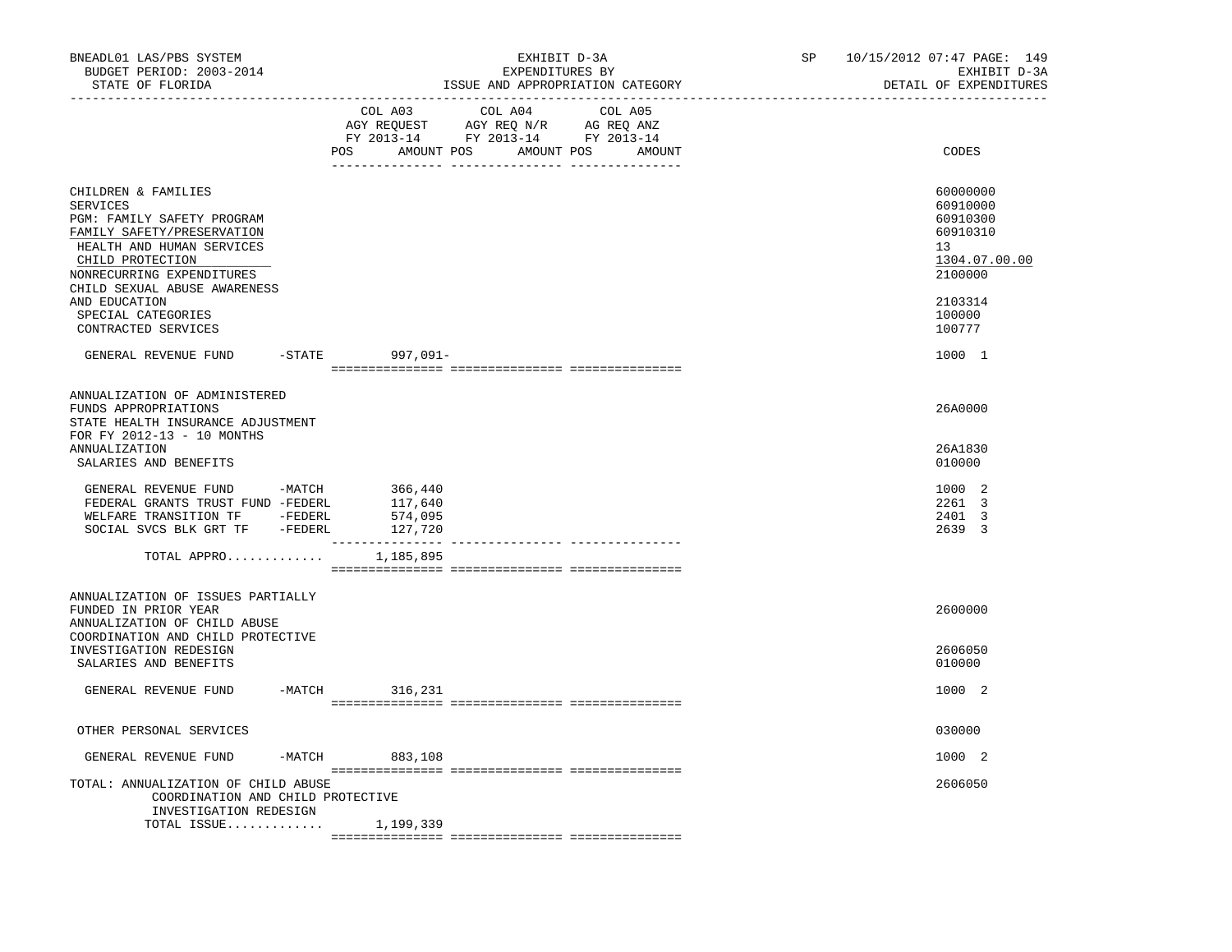| BNEADL01 LAS/PBS SYSTEM<br>BUDGET PERIOD: 2003-2014<br>STATE OF FLORIDA                                                                                                                  |                                                                    | EXHIBIT D-3A<br>EXPENDITURES BY<br>ISSUE AND APPROPRIATION CATEGORY |                      | SP | 10/15/2012 07:47 PAGE: 150<br>EXHIBIT D-3A<br>DETAIL OF EXPENDITURES |
|------------------------------------------------------------------------------------------------------------------------------------------------------------------------------------------|--------------------------------------------------------------------|---------------------------------------------------------------------|----------------------|----|----------------------------------------------------------------------|
|                                                                                                                                                                                          | COL A03<br>AGY REOUEST AGY REO N/R<br>FY 2013-14 FY 2013-14<br>POS | COL A04 COL A05<br>AG REO ANZ<br>AMOUNT POS AMOUNT POS              | FY 2013-14<br>AMOUNT |    | CODES                                                                |
| CHILDREN & FAMILIES<br>SERVICES<br><b>PGM: FAMILY SAFETY PROGRAM</b><br>FAMILY SAFETY/PRESERVATION<br>HEALTH AND HUMAN SERVICES<br>CHILD PROTECTION<br>ANNUALIZATION OF ISSUES PARTIALLY |                                                                    |                                                                     |                      |    | 60000000<br>60910000<br>60910300<br>60910310<br>13<br>1304.07.00.00  |
| FUNDED IN PRIOR YEAR<br>ANNUALIZATION OF CHILD ABUSE<br>COORDINATION AND CHILD PROTECTIVE                                                                                                |                                                                    |                                                                     |                      |    | 2600000                                                              |
| INVESTIGATION REDESIGN                                                                                                                                                                   |                                                                    |                                                                     |                      |    | 2606050                                                              |

AGENCY ISSUE NARRATIVE:

 2013-2014 BUDGET YEAR NARRATIVE: IT COMPONENT? NO ISSUE TITLE: Annualization of Child Abuse Coordination and Child Protective Investigation Redesign

 SPECIFY WHICH AGENCY GOAL FROM THE FISCAL YEARS 2013-2014 THROUGH 2017-2018 STRATEGIC PLAN IS ADDRESSED BY THIS BUDGET ISSUE PROPOSAL: Goal 1 Empower Front-line Staff: Provide the support and tools employees need to deliver world class service to Floridians

SUMMARY:

 The Department requests \$1,199,339 of General Revenue budget authority to annualize issue 4006050, Child Abuse Coordination and Child Protective Investigation Redesign, approved in the Fiscal Year 2012-2013 General Appropriation Act.

## PROBLEM STATEMENT:

 The 2012 Legislature appropriated 20 Full Time Equivalent (FTE) positions in issue 4006050, Child Abuse Coordination and Child Protection Investigation Redesign, with funding equivalent to a three (3) month lapse in salaries and benefits. These positions provide field based support, mentoring, direction and calibration on cases for Child Protective Investigators. This includes real-time field based coaching, particularly with complex cases in which intensive supervision and expertise is critical. The addition of field-based coaching allows the Department to provide child protective investigation oversight and assist less experienced CPIs and CPI Supervisors make proper decisions to ensure the safety of the child.

 In addition, this issue appropriated the equivalent of 100 Other Personal Services (OPS) positions with funding equivalent to a three (3) month lapse in salaries. These positions provide a readily available pool of staff with known commitment and capability to allow more flexibility in the hiring process, supporting the Department's effort to maintain a highly qualified and trained workforce. This also contributes to sustaining a more manageable caseload, and one that is less vulnerable to performance gaps when a significant change in volume occurs.

#### WHAT BENEFITS WILL BE OBTAINED BY FUNDING THIS ISSUE:

 Maintaining these positions by providing fully annualized funding is important for ongoing successful implementation of the child protective investigation transformation. If not annualized, positions that provide critical support and oversight may be left vacant, increasing the risks of decisions leading to poor investigative outcomes.

 WHAT UNDERLYING PROGRAM THEORY CHANGE IS INVOLVED IN THIS ISSUE (IF ANY): Not applicable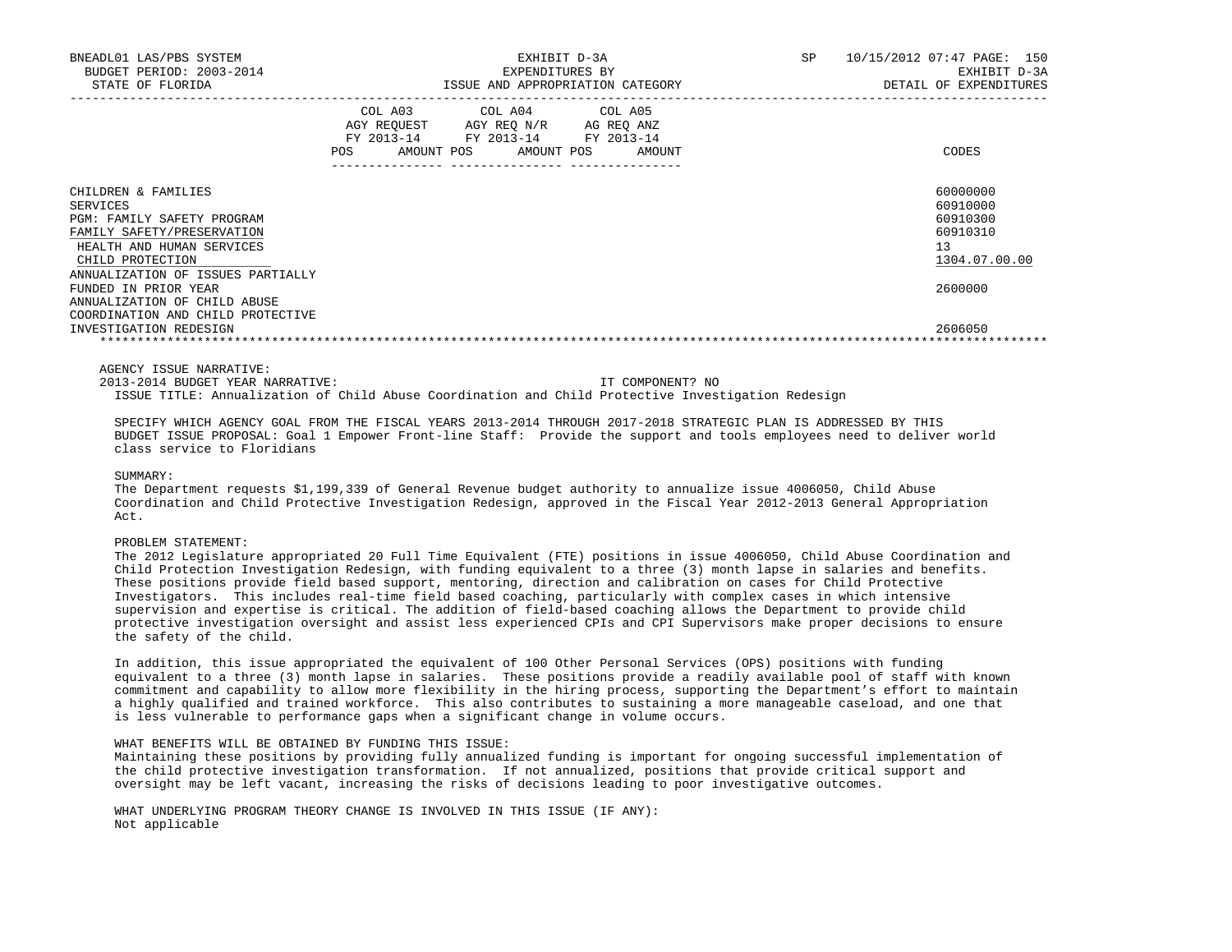| BNEADL01 LAS/PBS SYSTEM<br>BUDGET PERIOD: 2003-2014                                                                                                                                                                                                                                                             | EXHIBIT D-3A<br>EXPENDITURES BY<br>STATE OF FLORIDA PERPENDITULE ISSUE AND APPROPRIATION CATEGORY PERPENDITULE DETAIL OF EXPENDITULE ISSUE AND APPROPRIATION CATEGORY DETAIL OF EXPENDITULE DETAIL OF EXPENDITULE |             | SP 10/15/2012 07:47 PAGE: 151<br>EXHIBIT D-3A<br>DETAIL OF EXPENDITURES                   |  |
|-----------------------------------------------------------------------------------------------------------------------------------------------------------------------------------------------------------------------------------------------------------------------------------------------------------------|-------------------------------------------------------------------------------------------------------------------------------------------------------------------------------------------------------------------|-------------|-------------------------------------------------------------------------------------------|--|
|                                                                                                                                                                                                                                                                                                                 | COL A03 COL A04 COL A05<br>AGY REQUEST AGY REQ N/R AG REQ ANZ<br>FY 2013-14 FY 2013-14 FY 2013-14<br>POS FOR<br>AMOUNT POS AMOUNT POS                                                                             | AMOUNT      | <b>CODES</b>                                                                              |  |
| CHILDREN & FAMILIES<br><b>SERVICES</b><br>PGM: FAMILY SAFETY PROGRAM<br>FAMILY SAFETY/PRESERVATION<br>HEALTH AND HUMAN SERVICES<br>CHILD PROTECTION<br>ANNUALIZATION OF ISSUES PARTIALLY<br>FUNDED IN PRIOR YEAR<br>ANNUALIZATION OF CHILD ABUSE<br>COORDINATION AND CHILD PROTECTIVE<br>INVESTIGATION REDESIGN |                                                                                                                                                                                                                   |             | 60000000<br>60910000<br>60910300<br>60910310<br>13<br>1304.07.00.00<br>2600000<br>2606050 |  |
| Not applicable<br>FLORIDA STRATEGIC PLAN FOR ECONOMIC DEVELOPMENT:                                                                                                                                                                                                                                              | WHAT IMPLEMENTATION MECHANISMS WILL BE CHANGED AS A RESULT OF THIS ISSUE (IF ANY):                                                                                                                                |             |                                                                                           |  |
| Not Applicable<br>RETURN ON INVESTMENT (ROI):<br>Not Applicable                                                                                                                                                                                                                                                 |                                                                                                                                                                                                                   |             |                                                                                           |  |
| COST CALCULATIONS:<br>Salaries and Benefits<br>Fiscal Year 2012-2013 Appropriation (\$952,286)                                                                                                                                                                                                                  | 20 positions at \$46,982.09 plus 35% for benefits (\$1,268,517) less                                                                                                                                              | \$316,231   |                                                                                           |  |
| Other Personal Services (OPS)<br>Appropriation (\$2,649,300)                                                                                                                                                                                                                                                    | 100 positions at \$16.74 per hour for 2,080 hours annually plus 1.45%<br>for Medicare Withholding (\$3,532,408) less Fiscal Year 2012-2013                                                                        | \$883,108   |                                                                                           |  |
| Total Issue                                                                                                                                                                                                                                                                                                     |                                                                                                                                                                                                                   | \$1,199,339 |                                                                                           |  |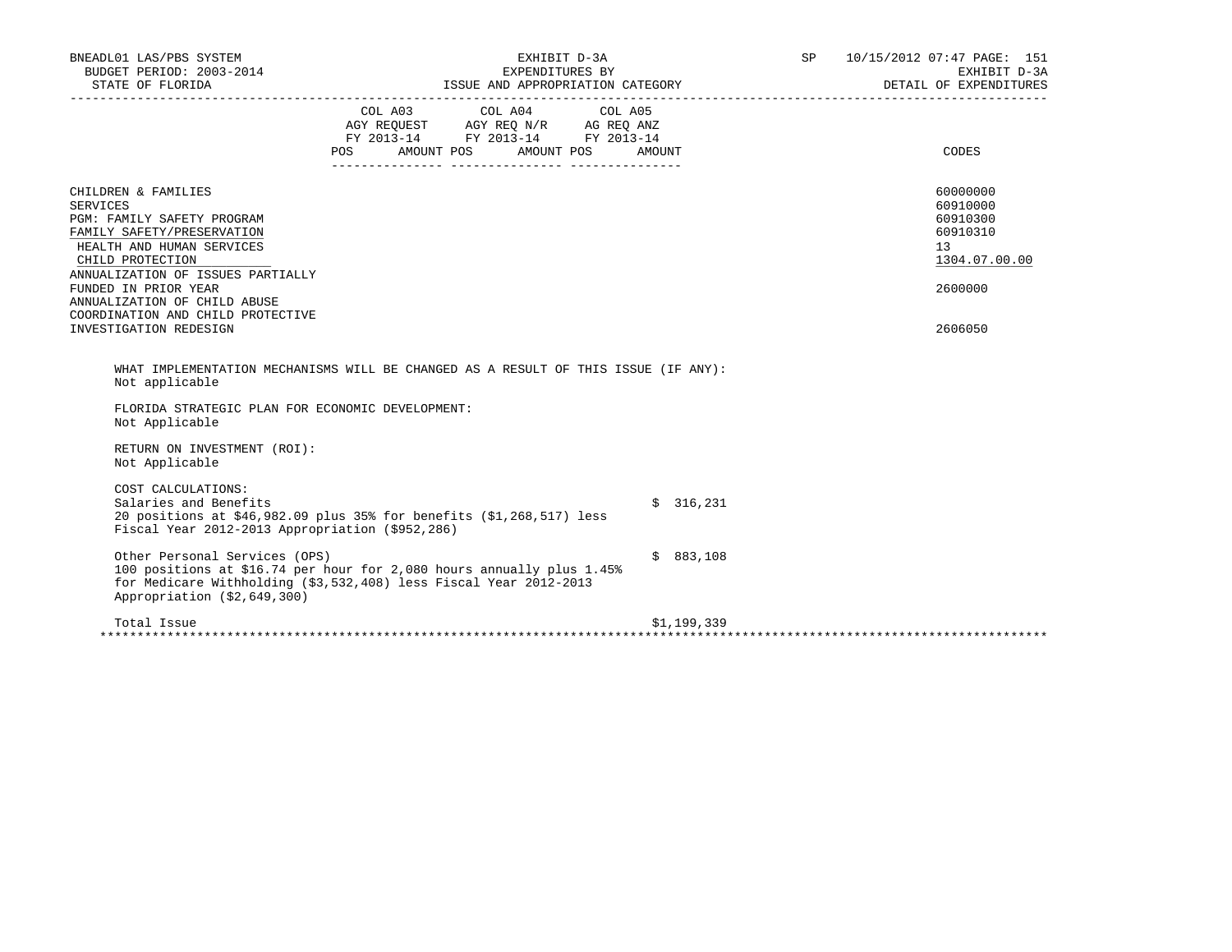| BNEADL01 LAS/PBS SYSTEM<br>BUDGET PERIOD: 2003-2014<br>STATE OF FLORIDA                                                                                                                                          |     |             |                  | EXHIBIT D-3A<br>EXPENDITURES BY<br>ISSUE AND APPROPRIATION CATEGORY               |           |                   | SP 10/15/2012 07:47 PAGE: 152<br>EXHIBIT D-3A<br>DETAIL OF EXPENDITURES |          |    |                                                                                |
|------------------------------------------------------------------------------------------------------------------------------------------------------------------------------------------------------------------|-----|-------------|------------------|-----------------------------------------------------------------------------------|-----------|-------------------|-------------------------------------------------------------------------|----------|----|--------------------------------------------------------------------------------|
|                                                                                                                                                                                                                  |     | COL A03     |                  | COL A04<br>AGY REQUEST AGY REQ N/R AG REQ ANZ<br>FY 2013-14 FY 2013-14 FY 2013-14 |           | COL A05           |                                                                         |          |    |                                                                                |
|                                                                                                                                                                                                                  | POS | AMOUNT POS  |                  |                                                                                   |           | AMOUNT POS AMOUNT |                                                                         |          |    | CODES                                                                          |
| CHILDREN & FAMILIES<br><b>SERVICES</b><br>PGM: FAMILY SAFETY PROGRAM<br>FAMILY SAFETY/PRESERVATION<br>HEALTH AND HUMAN SERVICES<br>CHILD PROTECTION<br>ANNUALIZATION OF ISSUES PARTIALLY<br>FUNDED IN PRIOR YEAR |     |             |                  |                                                                                   |           |                   |                                                                         |          |    | 60000000<br>60910000<br>60910300<br>60910310<br>13<br>1304.07.00.00<br>2600000 |
| ANNUALIZATION OF CHILD ABUSE<br>COORDINATION AND CHILD PROTECTIVE<br>INVESTIGATION REDESIGN                                                                                                                      |     |             |                  |                                                                                   |           |                   |                                                                         |          |    | 2606050                                                                        |
| POSITION DETAIL OF SALARIES AND BENEFITS:                                                                                                                                                                        |     |             |                  |                                                                                   |           |                   |                                                                         |          |    |                                                                                |
|                                                                                                                                                                                                                  |     | ETE         | <b>BASE RATE</b> |                                                                                   | ADDITIVES |                   | <b>BENEFITS</b>                                                         | SUBTOTAL | ႜၟ | LAPSE LAPSED SALARIES<br>AND BENEFITS                                          |
| A03 - AGY REOUEST FY 2013-14                                                                                                                                                                                     |     |             |                  |                                                                                   |           |                   |                                                                         |          |    |                                                                                |
| CHANGES TO CURRENTLY AUTHORIZED POSITIONS<br>OTHER SALARY AMOUNT                                                                                                                                                 |     |             |                  |                                                                                   |           |                   |                                                                         |          |    |                                                                                |
| 1000 GENERAL REVENUE FUND                                                                                                                                                                                        |     |             |                  |                                                                                   |           |                   |                                                                         |          |    | 316,231                                                                        |
|                                                                                                                                                                                                                  |     |             |                  |                                                                                   |           |                   |                                                                         |          |    | 316,231<br>==============                                                      |
|                                                                                                                                                                                                                  |     |             |                  |                                                                                   |           |                   |                                                                         |          |    |                                                                                |
| FEDERAL FUNDING REDUCTIONS<br>ELIMINATE UNFUNDED BUDGET<br>SPECIAL CATEGORIES<br>G/A-CHILD PROTECTION                                                                                                            |     |             |                  |                                                                                   |           |                   |                                                                         |          |    | 3200000<br>3201010<br>100000<br>103034                                         |
| FEDERAL GRANTS TRUST FUND -FEDERL                                                                                                                                                                                |     | $809,790 -$ |                  |                                                                                   |           |                   |                                                                         |          |    | 2261 3                                                                         |
|                                                                                                                                                                                                                  |     |             |                  |                                                                                   |           |                   |                                                                         |          |    |                                                                                |
| AGENCY ISSUE NARRATIVE:<br>2013-2014 BUDGET YEAR NARRATIVE:<br>ISSUE TITLE: Eliminate Unfunded Budget                                                                                                            |     |             |                  |                                                                                   |           | IT COMPONENT? NO  |                                                                         |          |    |                                                                                |

 SPECIFY WHICH AGENCY GOAL FROM THE 2012-2017 STRATEGIC PLAN IS ADDRESSED BY THIS BUDGET ISSUE PROPOSAL:Effect Program Improvements: Apply proven best practices to maximize efficiencies and outcomes.

 SUMMARY:The Department requests the deletion of \$809,790 (total issue request is \$12,348,997) in unfunded budget in order to reflect a more accurate picture of the true funded and useable budget within the Department. This budget has become unfunded as a result of insufficient recurring funding sources to include: a decline in revenue collections, reductions to state funds, decreases in grant awards, and grant awards ending.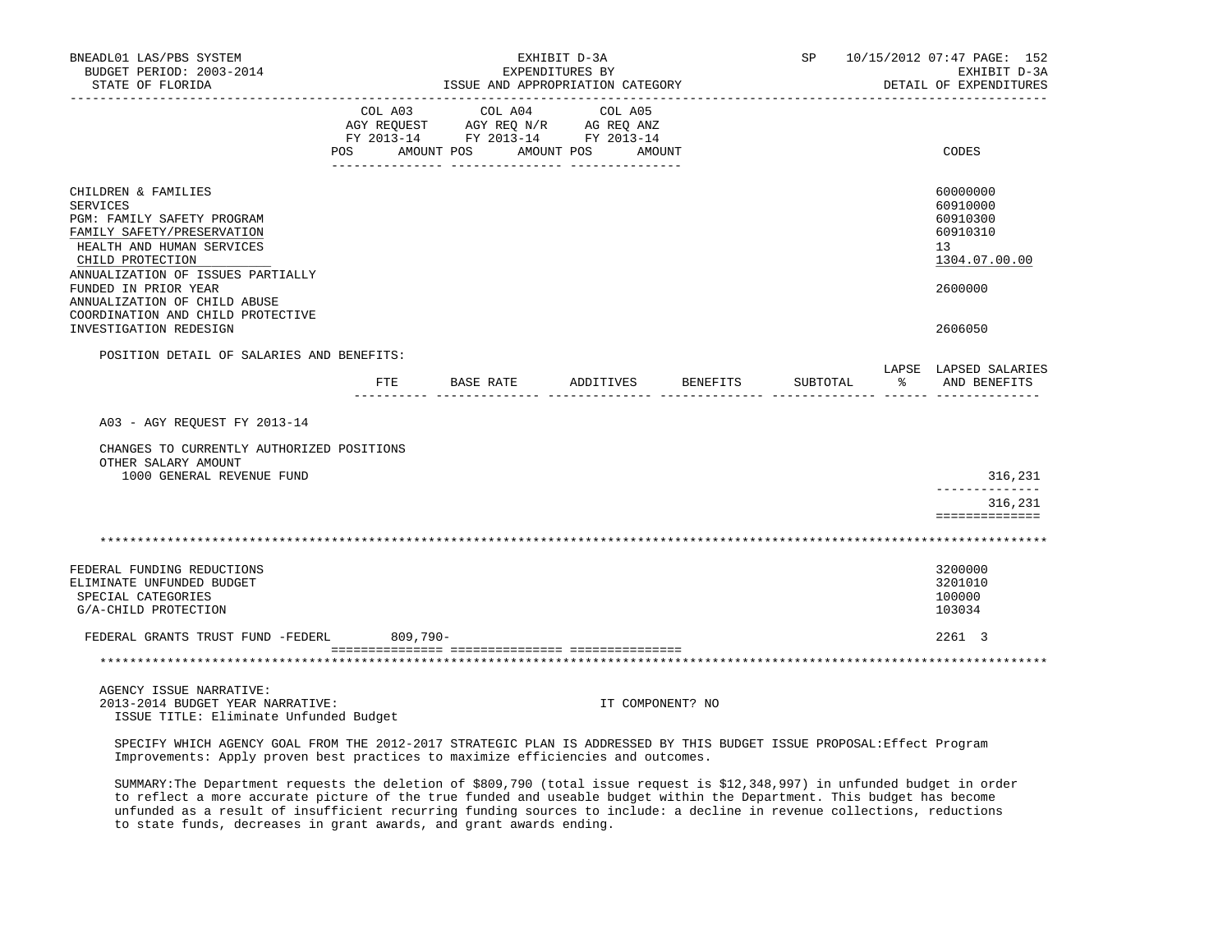| BNEADL01 LAS/PBS SYSTEM<br>BUDGET PERIOD: 2003-2014<br>STATE OF FLORIDA                                                                                                                                        | EXHIBIT D-3A<br>EXPENDITURES BY<br>ISSUE AND APPROPRIATION CATEGORY                                                                                                                                   |                                                                                           |  |  |  |  |
|----------------------------------------------------------------------------------------------------------------------------------------------------------------------------------------------------------------|-------------------------------------------------------------------------------------------------------------------------------------------------------------------------------------------------------|-------------------------------------------------------------------------------------------|--|--|--|--|
|                                                                                                                                                                                                                | $\begin{tabular}{lcccc} COL A03 & COL A04 & COL A05 \\ AGY REQUEST & AGY REQ N/R & AG REQ ANZ \\ FY & 2013-14 & FY & 2013-14 & FY & 2013-14 \end{tabular}$<br>POS AMOUNT POS AMOUNT POS AMOUNT        | CODES                                                                                     |  |  |  |  |
| CHILDREN & FAMILIES<br><b>SERVICES</b><br>PGM: FAMILY SAFETY PROGRAM<br>FAMILY SAFETY/PRESERVATION<br>HEALTH AND HUMAN SERVICES<br>CHILD PROTECTION<br>FEDERAL FUNDING REDUCTIONS<br>ELIMINATE UNFUNDED BUDGET |                                                                                                                                                                                                       | 60000000<br>60910000<br>60910300<br>60910310<br>13<br>1304.07.00.00<br>3200000<br>3201010 |  |  |  |  |
| WHAT BENEFITS WILL BE OBTAINED BY FUNDING THIS ISSUE:                                                                                                                                                          | PROBLEM STATEMENT: If this issue is not approved, the total funding within the Department will be distorted. The<br>Department would appear to have more resources available than what is obtainable. |                                                                                           |  |  |  |  |
| Not Applicable<br>Not Applicable<br>Not Applicable                                                                                                                                                             | WHAT UNDERLYING PROGRAM THEORY CHANGE IS INVOLVED IN THIS ISSUE (IF ANY):<br>WHAT IMPLEMENTATION MECHANISMS WILL BE CHANGED AS A RESULT OF THIS ISSUE (IF ANY):                                       |                                                                                           |  |  |  |  |
| FLORIDA STRATEGIC PLAN FOR ECONOMIC DEVELOPMENT:<br>Not Applicable                                                                                                                                             |                                                                                                                                                                                                       |                                                                                           |  |  |  |  |
| RETURN ON INVESTMENT (ROI):<br>Not Applicable                                                                                                                                                                  |                                                                                                                                                                                                       |                                                                                           |  |  |  |  |
| COST CALCULATIONS:<br>Not Applicable                                                                                                                                                                           |                                                                                                                                                                                                       |                                                                                           |  |  |  |  |
| AGENCY STRATEGIC PRIORITIES<br>COMMUNITY BASED CARE PERFORMANCE                                                                                                                                                |                                                                                                                                                                                                       | 4000000                                                                                   |  |  |  |  |
| INCENTIVE<br>SPECIAL CATEGORIES<br>G/A - COMMUNITY BASED CARE                                                                                                                                                  |                                                                                                                                                                                                       | 4001230<br>100000<br>108304                                                               |  |  |  |  |
|                                                                                                                                                                                                                | FEDERAL GRANTS TRUST FUND -FEDERL 5,649,066 5,649,066                                                                                                                                                 | 2261 3                                                                                    |  |  |  |  |
|                                                                                                                                                                                                                |                                                                                                                                                                                                       |                                                                                           |  |  |  |  |
| AGENCY ISSUE NARRATIVE:<br>2013-2014 BUDGET YEAR NARRATIVE:                                                                                                                                                    | IT COMPONENT? NO<br>ISSUE TITLE: Community Based Care Performance Incentive                                                                                                                           |                                                                                           |  |  |  |  |

SPECIFY WHICH AGENCY GOAL FROM THE FISCAL YEARS 2013-2014 THROUGH 2017-2018 STRATEGIC PLAN IS ADDRESSED BY THIS BUDGET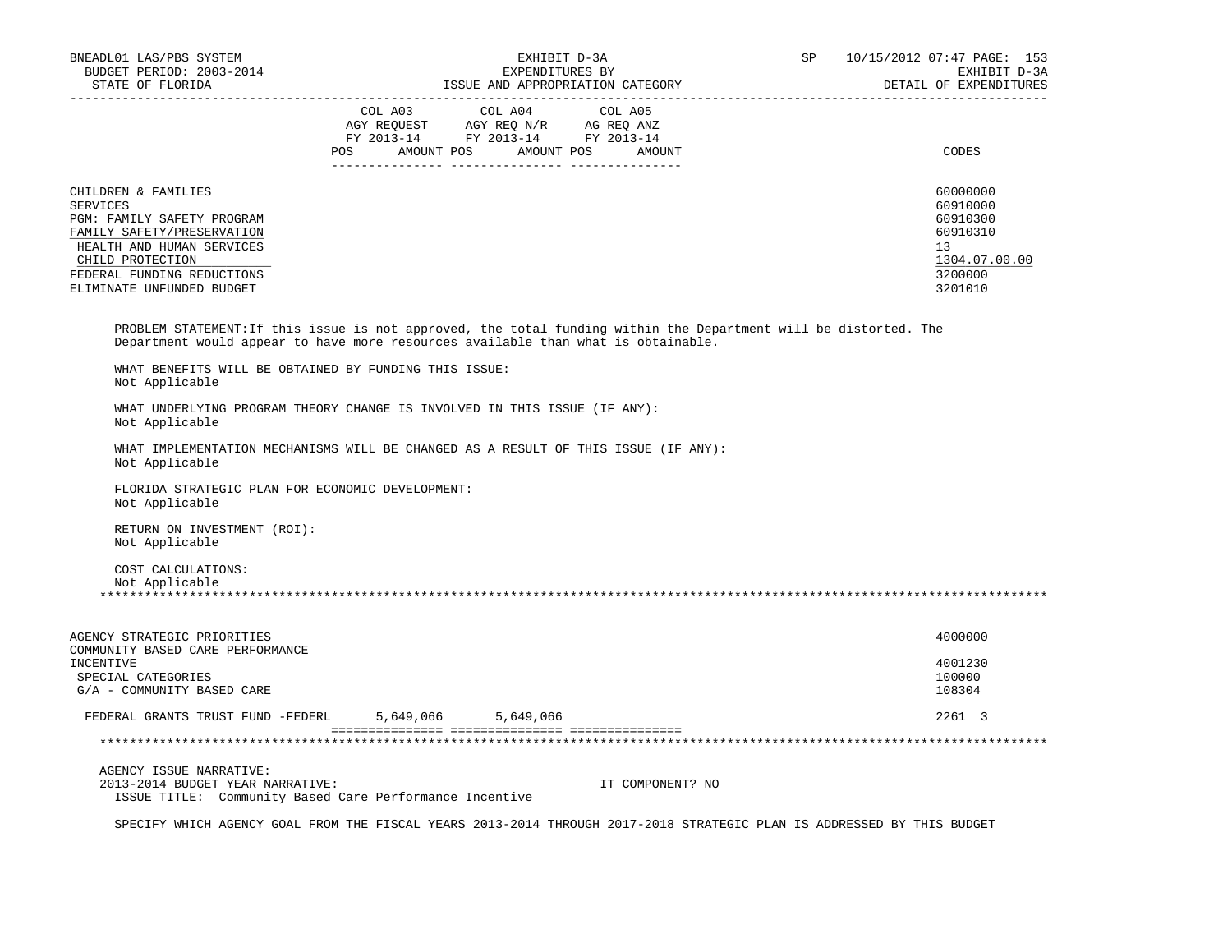| BNEADL01 LAS/PBS SYSTEM<br>BUDGET PERIOD: 2003-2014<br>STATE OF FLORIDA |     |                                                                                                                                   | EXHIBIT D-3A<br>EXPENDITURES BY<br>ISSUE AND APPROPRIATION CATEGORY | SP | 10/15/2012 07:47 PAGE: 154<br>EXHIBIT D-3A<br>DETAIL OF EXPENDITURES |
|-------------------------------------------------------------------------|-----|-----------------------------------------------------------------------------------------------------------------------------------|---------------------------------------------------------------------|----|----------------------------------------------------------------------|
|                                                                         | POS | COL A03 COL A04 COL A05<br>AGY REOUEST AGY REO N/R AG REO ANZ<br>FY 2013-14 FY 2013-14 FY 2013-14<br>AMOUNT POS AMOUNT POS AMOUNT |                                                                     |    | CODES                                                                |
| CHILDREN & FAMILIES                                                     |     |                                                                                                                                   |                                                                     |    | 60000000                                                             |
| SERVICES                                                                |     |                                                                                                                                   |                                                                     |    | 60910000                                                             |
| PGM: FAMILY SAFETY PROGRAM<br>FAMILY SAFETY/PRESERVATION                |     |                                                                                                                                   |                                                                     |    | 60910300<br>60910310                                                 |
| HEALTH AND HUMAN SERVICES                                               |     |                                                                                                                                   |                                                                     |    | 13                                                                   |
| CHILD PROTECTION                                                        |     |                                                                                                                                   |                                                                     |    | 1304.07.00.00                                                        |
| AGENCY STRATEGIC PRIORITIES                                             |     |                                                                                                                                   |                                                                     |    | 4000000                                                              |
| COMMUNITY BASED CARE PERFORMANCE                                        |     |                                                                                                                                   |                                                                     |    |                                                                      |
| INCENTIVE                                                               |     |                                                                                                                                   |                                                                     |    | 4001230                                                              |

 ISSUE PROPOSAL: Goal 2 Effect Program Improvements: Citizens of Florida demand and desire a state government that operates in the most efficient means possible

#### SUMMARY:

 The Department request \$5,649,066 of non-recurring Federal Grants Trust Fund budget authority in the Grants and Aids Community Based Care Category, to be used in establishing a performance based accountability system to motivate and reward the Community Based Care (CBC) Lead Agencies for program improvements that have led to the achievement of established performance measures and improved services to the families the CBC Lead Agencies serve.

 The funds will be awarded to a provider within the community associated with the CBC Lead Agency that meets the performance bonus criteria.

 The Department will support the Federal Grants Trust Fund budget authority by using Promoting Safe and Stable Families Grant surplus and repurpose existing Title IV-E Demonstration Waiver budget authority to support this issue for Fiscal Year 2013-2014.

## PROBLEM STATEMENT:

 Evidence suggests that performance based accountability systems have been effective in motivating change in service providers' behavior especially when the data is made public. (Stecher, Brian M., Frank Camm, Cheryl L. Damberg, Laura S. Hamilton, Kathleen J. Mullen, Christopher Nelson, Paul Sorensen, Martin Wachs, Allison Yoh, Gail L. Zellman and Kristin J. Leuschner. Toward a Culture of Consequences: Performance-Based Accountability Systems for Public Services. Santa Monica, CA: RAND Corporation, 2010). This same evidence suggests that performance-based accountability systems have helped providers focus attention on aspects of service needing improvement and is linked to improvements in long-term outcomes.

 In moving the CBC Lead Agencies to a performance based accountability system, the Department has recently introduced the CBC Lead Agency Monthly Scorecard that focuses on some of the most meaningful and important indicators related to Florida's community based child welfare system. The Scorecard is intended to drive performance in the right direction by making performance visible and by promoting competition among lead agencies. It is produced monthly and posted on the Department's Internet site for review and discussion by CBC and Department management in a manner that seeks to understand differences in measured performance, remove barriers to improving performance, and promote strategies for improvement. The Scorecard's indicators were selected, among the many indicators available, to provide balance among the goals of safety, family preservation, permanency, well-being, and cost.

 While the Department has taken steps to establish a performance based accountability system and has made the results public, it is time to reward the CBC Lead Agencies who have been effective in meeting or surpassing the performance measures. Section 409.1671, Florida Statutes, clearly ensures a steady source of payments to the lead agencies. This effectively limits the Department's ability to adjust the level of compensation in relation to performance. It is time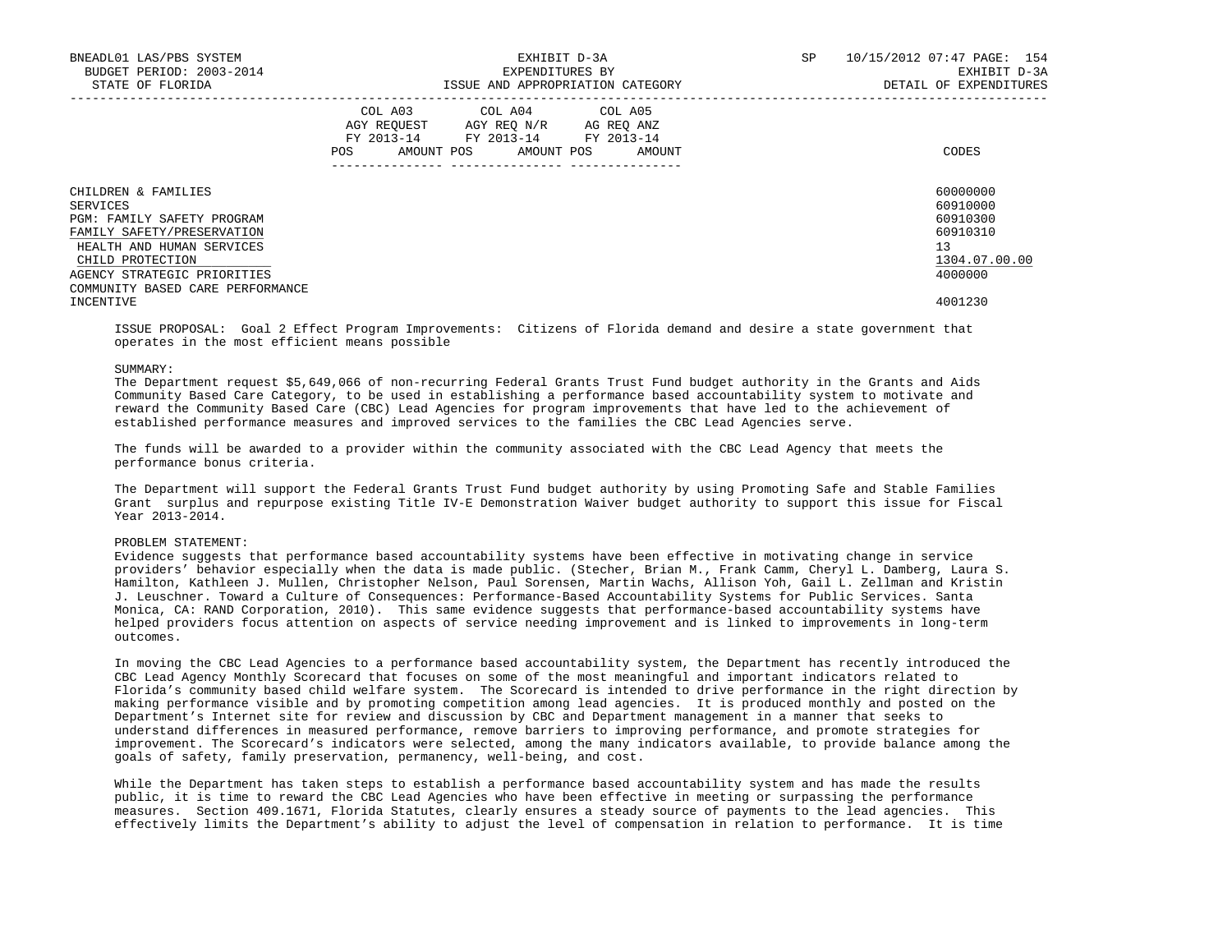| BNEADL01 LAS/PBS SYSTEM<br>BUDGET PERIOD: 2003-2014<br>STATE OF FLORIDA | EXHIBIT D-3A<br>EXPENDITURES BY<br>ISSUE AND APPROPRIATION CATEGORY |                                                                                          |             |            |  |                      |  | SP | 10/15/2012 07:47 PAGE: 155<br>EXHIBIT D-3A<br>DETAIL OF EXPENDITURES |
|-------------------------------------------------------------------------|---------------------------------------------------------------------|------------------------------------------------------------------------------------------|-------------|------------|--|----------------------|--|----|----------------------------------------------------------------------|
|                                                                         | POS                                                                 | COL A03 COL A04 COL A05<br>AGY REOUEST<br>FY 2013-14 FY 2013-14 FY 2013-14<br>AMOUNT POS | AGY REO N/R | AMOUNT POS |  | AG REO ANZ<br>AMOUNT |  |    | CODES                                                                |
| CHILDREN & FAMILIES                                                     |                                                                     |                                                                                          |             |            |  |                      |  |    | 60000000                                                             |
| SERVICES                                                                |                                                                     |                                                                                          |             |            |  |                      |  |    | 60910000                                                             |
| PGM: FAMILY SAFETY PROGRAM                                              |                                                                     |                                                                                          |             |            |  |                      |  |    | 60910300                                                             |
| FAMILY SAFETY/PRESERVATION                                              |                                                                     |                                                                                          |             |            |  |                      |  |    | 60910310                                                             |
| HEALTH AND HUMAN SERVICES                                               |                                                                     |                                                                                          |             |            |  |                      |  |    | 13                                                                   |
| CHILD PROTECTION                                                        |                                                                     |                                                                                          |             |            |  |                      |  |    | 1304.07.00.00                                                        |
| AGENCY STRATEGIC PRIORITIES                                             |                                                                     |                                                                                          |             |            |  |                      |  |    | 4000000                                                              |
| COMMUNITY BASED CARE PERFORMANCE                                        |                                                                     |                                                                                          |             |            |  |                      |  |    |                                                                      |
| INCENTIVE                                                               |                                                                     |                                                                                          |             |            |  |                      |  |    | 4001230                                                              |

 to create a performance culture by using a reward program to help move the CBCs from an entitlement to a performance culture. (The Performance of Performance Standards, Carolyn J. Heinrich (2011), University of Wisconsin, Upjohn Institute for Employment Research, Employment Research Newsletter, Volume 18/Number 2, Article 2). Implementation of this initiative is based on passage of changes to s. 409.1671, F.S., during the 2013 Legislative Session along with authorization and adoption of rules establishing the performance measures.

## WHAT BENEFITS WILL BE OBTAINED BY FUNDING THIS ISSUE:

 By moving the CBC Lead Agencies toward a performance-based accountability system, the Department will capture the attention of the CBC Lead Agencies, motivate behavior changes, and focus attention on aspects of services needing improvement. This monetary incentive will help improve the quality of services provided by the CBC Lead Agencies in areas of foster care, adoptions, life skills, health, and adoptions. This will facilitate a more efficient and timely movement of children to permanency and prevent the reoccurrence of child abuse and neglect.

 WHAT UNDERLYING PROGRAM THEORY CHANGE IS INVOLVED IN THIS ISSUE (IF ANY): Not Applicable

WHAT IMPLEMENTATION MECHANISMS WILL BE CHANGED AS A RESULT OF THIS ISSUE (IF ANY): To be awarded to a provider within the community.

### FLORIDA STRATEGIC PLAN FOR ECONOMIC DEVELOPMENT:

 Evidenced based prevention services reduce child welfare impacts, which include improving the probability that children will have the ability to become economically contributing and self sustaining adults. Performance based accountablity systems encourage improved outcomes. Improved outcomes in this area corresponds to Item 6 and Item 25 on the Florida Strategic Plan for Economic Development.

## RETURN ON INVESTMENT (ROI):

 This monetary incentive will help improve the quality of services provided by the CBC Lead Agencies in areas of foster care, adoptions, life skills, health, and other related services. This will facilitate a more efficient and timely movement of children to permanency and prevent the reoccurrence of child abuse and neglect.

#### COST CALCULATIONS:

| Fiscal Year 2012-2013 Community Based Care Core Service Funding | \$564,906,627 |
|-----------------------------------------------------------------|---------------|
| (Section $A/B$ of CBC Schedule of Funds, as of $7/1/2012$ )     |               |
| 1% of core service funding:                                     | \$5,649,066   |

 The Department receives the federal Promoting Safe and Stable Families (PSSF) grant award annually. The federal government has increased the state's grant award amount over the past three years. State allotments are computed based on the number of children receiving food stamps over a three year rolling average. The Department consistently obligates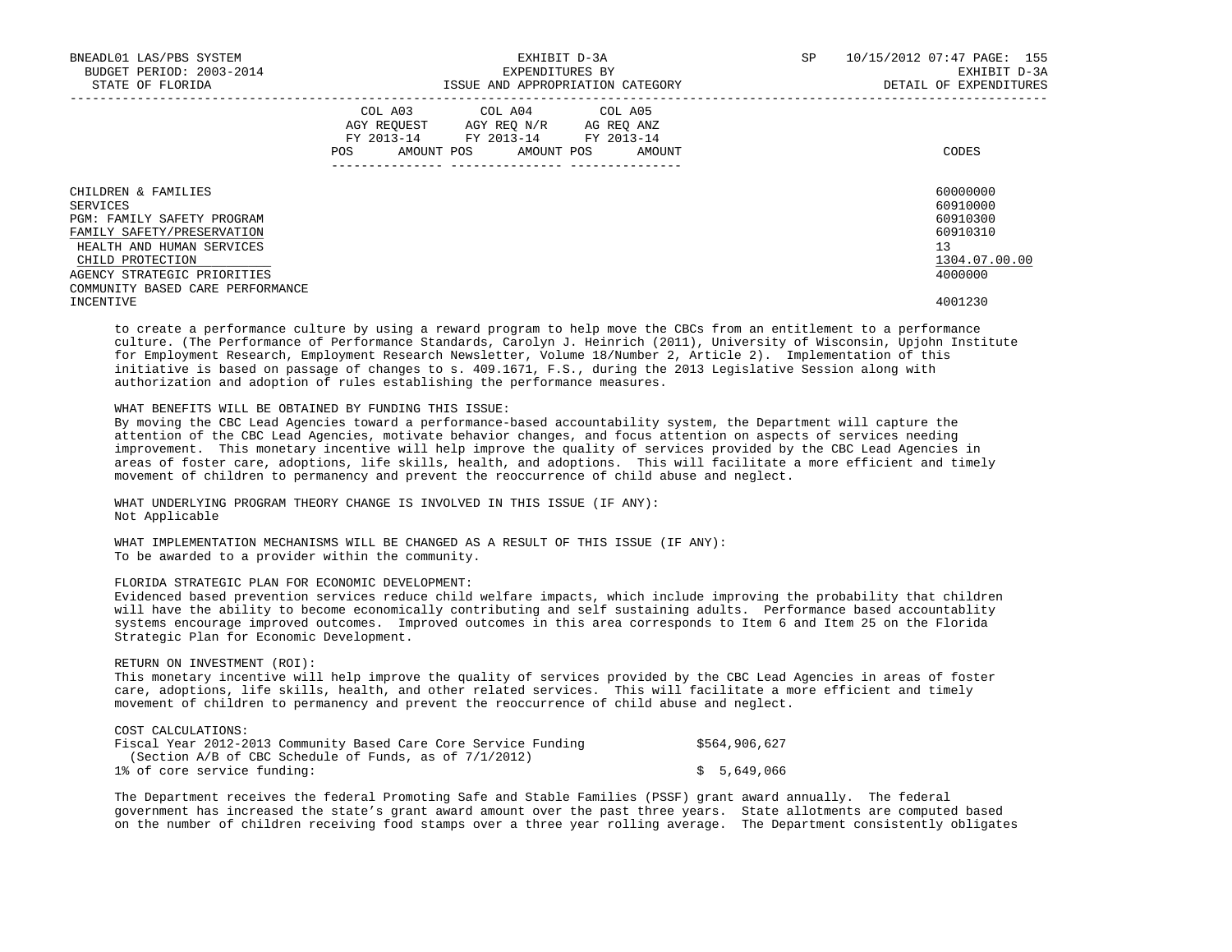| BNEADL01 LAS/PBS SYSTEM<br>BUDGET PERIOD: 2003-2014<br>STATE OF FLORIDA                                                                                                                                                      |     | EXPENDITURES BY                                                                                                            | EXHIBIT D-3A<br>ISSUE AND APPROPRIATION CATEGORY | SP | 10/15/2012 07:47 PAGE: 156<br>EXHIBIT D-3A<br>DETAIL OF EXPENDITURES                      |
|------------------------------------------------------------------------------------------------------------------------------------------------------------------------------------------------------------------------------|-----|----------------------------------------------------------------------------------------------------------------------------|--------------------------------------------------|----|-------------------------------------------------------------------------------------------|
|                                                                                                                                                                                                                              | POS | COL A03 COL A04 COL A05<br>AGY REQUEST AGY REQ N/R AG REQ ANZ<br>FY 2013-14 FY 2013-14 FY 2013-14<br>AMOUNT POS AMOUNT POS | AMOUNT                                           |    | CODES                                                                                     |
| CHILDREN & FAMILIES<br>SERVICES<br>PGM: FAMILY SAFETY PROGRAM<br>FAMILY SAFETY/PRESERVATION<br>HEALTH AND HUMAN SERVICES<br>CHILD PROTECTION<br>AGENCY STRATEGIC PRIORITIES<br>COMMUNITY BASED CARE PERFORMANCE<br>INCENTIVE |     |                                                                                                                            |                                                  |    | 60000000<br>60910000<br>60910300<br>60910310<br>13<br>1304.07.00.00<br>4000000<br>4001230 |
| and liquidates the grant award in accordance with the federal grant requirements. Additional budget authority is being                                                                                                       |     |                                                                                                                            |                                                  |    |                                                                                           |

requested to utilize accumulated federal grant authority funding due to the grant increases.

 The Department provides allowable Promoting Safe and Stable Families services through other funding streams that can support the additional increase in Promoting Safe and Stable Families budget authority. In order to maximize federal funding, Title IV-E Demonstration Waiver budget authority in the amount of \$5,649,066 will be redirected to support the CBC Performance Incentive. \*\*\*\*\*\*\*\*\*\*\*\*\*\*\*\*\*\*\*\*\*\*\*\*\*\*\*\*\*\*\*\*\*\*\*\*\*\*\*\*\*\*\*\*\*\*\*\*\*\*\*\*\*\*\*\*\*\*\*\*\*\*\*\*\*\*\*\*\*\*\*\*\*\*\*\*\*\*\*\*\*\*\*\*\*\*\*\*\*\*\*\*\*\*\*\*\*\*\*\*\*\*\*\*\*\*\*\*\*\*\*\*\*\*\*\*\*\*\*\*\*\*\*\*\*\*\*

 CENTRAL REGION COMMUNITY BASED CARE OUT OF HOME CARE INCREASE 4001240<br>SPECIAL CATEGORIES 400000  $S$ PECIAL CATEGORIES 100000  $\alpha/\Delta$  –  $\alpha$  –  $\alpha$  –  $\alpha$  –  $\alpha$  –  $\alpha$  –  $\alpha$  –  $\alpha$  –  $\alpha$  –  $\alpha$  –  $\alpha$  –  $\alpha$  –  $\alpha$  –  $\alpha$  –  $\alpha$  –  $\alpha$  –  $\alpha$  –  $\alpha$  –  $\alpha$  –  $\alpha$  –  $\alpha$  –  $\alpha$  –  $\alpha$  –  $\alpha$  –  $\alpha$  –  $\alpha$  –  $\alpha$  –  $\$  $G/A$  - COMMUNITY BASED CARE FEDERAL GRANTS TRUST FUND -FEDERL 762,655 762,655 2261 3 =============== =============== =============== \*\*\*\*\*\*\*\*\*\*\*\*\*\*\*\*\*\*\*\*\*\*\*\*\*\*\*\*\*\*\*\*\*\*\*\*\*\*\*\*\*\*\*\*\*\*\*\*\*\*\*\*\*\*\*\*\*\*\*\*\*\*\*\*\*\*\*\*\*\*\*\*\*\*\*\*\*\*\*\*\*\*\*\*\*\*\*\*\*\*\*\*\*\*\*\*\*\*\*\*\*\*\*\*\*\*\*\*\*\*\*\*\*\*\*\*\*\*\*\*\*\*\*\*\*\*\*

 AGENCY ISSUE NARRATIVE: 2013-2014 BUDGET YEAR NARRATIVE: IT COMPONENT? NO ISSUE TITLE: Central Region Community Based Care Out of Home Care Increase

 SPECIFY WHICH AGENCY GOAL FROM THE FISCAL YEARS 2013-2014 THROUGH 2017-2018 STRATEGIC PLAN IS ADDRESSED BY THIS BUDGET ISSUE PROPOSAL: Goal 2 Effect Program Improvements: Apply proven best practices to maximize efficiencies and outcomes

SUMMARY:

 The Department requests \$762,655 of non-recurring Federal Grants Trust Fund budget authority within the Grants and Aids - Community Based Care category to make optimal use of funding for out of home care in Ninth Judicial Circuit, Community Based Care Lead Agency: Community Based Care of Central Florida, Inc.

 The Department will support the Federal Grants Trust Fund budget authority in this issue by using Title IV-E Demonstration Waiver grant surplus.

PROBLEM STATEMENT:

 Historically, funding within Grants and Aids-Residential Group Care Grants and Aids-Emergency Shelter Care was based on the previous organizational structure for the Departments District 7, which included Orange, Osceola, Seminole and Brevard counties. When the Department's District 7 Community Based Care (CBC) lead agency contracts were executed in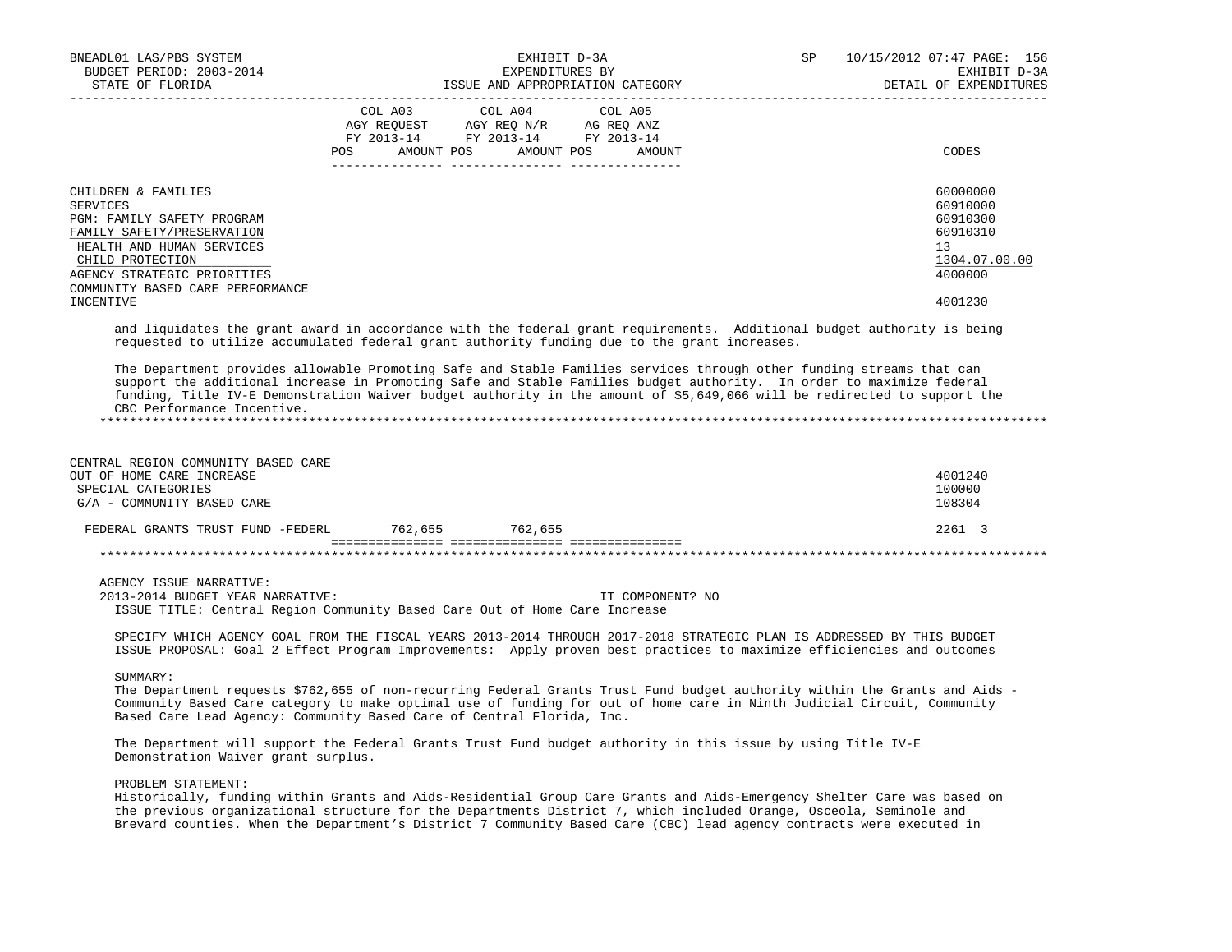| BNEADL01 LAS/PBS SYSTEM<br>BUDGET PERIOD: 2003-2014<br>STATE OF FLORIDA |     |                                                                                                   | EXHIBIT D-3A<br>EXPENDITURES BY<br>ISSUE AND APPROPRIATION CATEGORY |  | SP     | 10/15/2012 07:47 PAGE: 157<br>EXHIBIT D-3A<br>DETAIL OF EXPENDITURES |                      |
|-------------------------------------------------------------------------|-----|---------------------------------------------------------------------------------------------------|---------------------------------------------------------------------|--|--------|----------------------------------------------------------------------|----------------------|
|                                                                         | POS | COL A03 COL A04 COL A05<br>AGY REQUEST AGY REO N/R AG REO ANZ<br>FY 2013-14 FY 2013-14 FY 2013-14 | AMOUNT POS AMOUNT POS                                               |  | AMOUNT |                                                                      | CODES                |
| CHILDREN & FAMILIES                                                     |     |                                                                                                   |                                                                     |  |        |                                                                      | 60000000             |
| SERVICES<br><b>PGM: FAMILY SAFETY PROGRAM</b>                           |     |                                                                                                   |                                                                     |  |        |                                                                      | 60910000<br>60910300 |
| FAMILY SAFETY/PRESERVATION                                              |     |                                                                                                   |                                                                     |  |        |                                                                      | 60910310             |
| HEALTH AND HUMAN SERVICES                                               |     |                                                                                                   |                                                                     |  |        |                                                                      | 13                   |
| CHILD PROTECTION                                                        |     |                                                                                                   |                                                                     |  |        |                                                                      | 1304.07.00.00        |
| AGENCY STRATEGIC PRIORITIES                                             |     |                                                                                                   |                                                                     |  |        |                                                                      | 4000000              |
| CENTRAL REGION COMMUNITY BASED CARE                                     |     |                                                                                                   |                                                                     |  |        |                                                                      |                      |
| OUT OF HOME CARE INCREASE                                               |     |                                                                                                   |                                                                     |  |        |                                                                      | 4001240              |

 State Fiscal Years 2004 and 2005, the Department transferred over \$11 million of available funding in these categories to the three Community Based Care lead agencies for that geographic area. The amount retained in these categories was based on a utilization estimate of the Great Oaks Village facility. This estimate has proved to have been overstated. Subsequent to State Fiscal Year 2005, in keeping with the intent of s. 409.1671(1)(a), F.S., a proportional amount of this categorical funding was permanently transferred to CBC of Seminole and CBC of Brevard, as they do not utilize the services of Great Oaks Village. The amount of categorical funding remaining is appropriated for the benefit of children in Circuit 9.

WHAT BENEFITS WILL BE OBTAINED BY FUNDING THIS ISSUE:

 Provision of this one-time funding will enable the CBC to financially support out of home care costs for approximately 573 additional children and flexibility to meet the out of home care needs of dependent children, not only in residential group care, but also in foster care and therapeutic licensed care settings. The funding also helps to ensure service delivery continuity, to provide for the continuation of timely payments to out of home care providers, and to maintain the integrity of funding utilization. If not appropriated, services to improve outcomes for children in out of home placement will be further limited, including those for high-end placements such as teenagers who may be 1) developmentally delayed and on the waiting list for Agency for Persons with Disabilities (APS) services, 2) Department of Juvenile Justice commitment children, or 3) children that suffer from severe mental health issues.

 The utilization of this funding for licensed care will enable CBC of Central Florida to shift resources in activities that will reduce out of home care needs in future years.

 WHAT UNDERLYING PROGRAM THEORY CHANGE IS INVOLVED IN THIS ISSUE (IF ANY): Not applicable

 WHAT IMPLEMENTATION MECHANISMS WILL BE CHANGED AS A RESULT OF THIS ISSUE (IF ANY): Not applicable

# FLORIDA STRATEGIC PLAN FOR ECONOMIC DEVELOPMENT:

 This item improves government efficiency and effectiveness, item 25 of the Florida Strategic Plan for Economic Development.

## RETURN ON INVESTMENT (ROI):

 In the absence of the \$762,655 to assist CBC of Central Florida with their out of home care expenses, additional funding from other service delivery areas would be used to support any needed out of home care placements. A shift of funds would jeopardize the delivery of services to children by reducing the amount and availability of services intended to provide placement stability, prevent re-abuse and/or neglect, provide wraparound services that promote reunification and permanency, and services that support post reunification. For each month a child remains in out of home care, the average cost to the state is \$1,330. Based on the July 2012 caseload of 1,248 children in out of home care, this equates to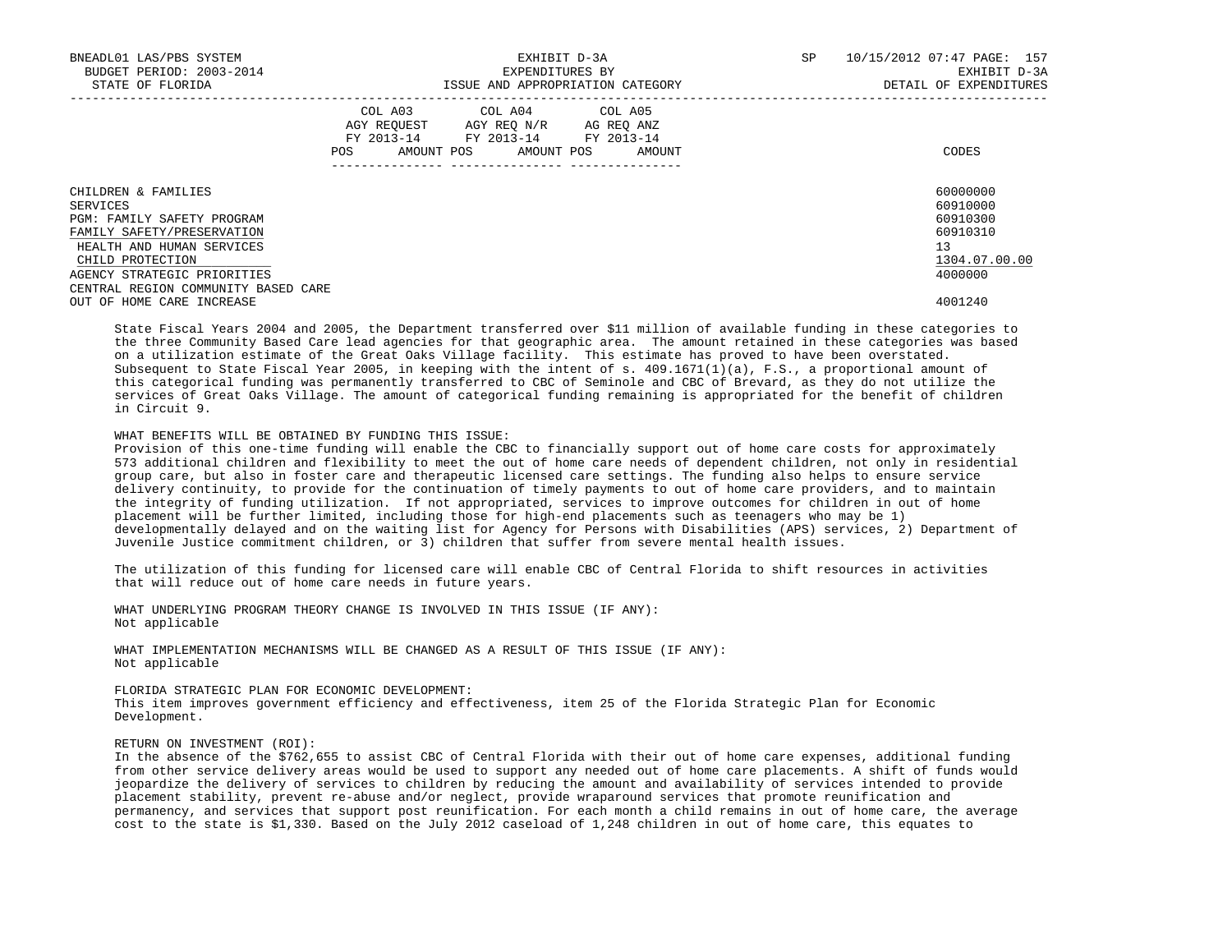| BNEADL01 LAS/PBS SYSTEM<br>BUDGET PERIOD: 2003-2014<br>STATE OF FLORIDA | EXHIBIT D-3A<br>EXPENDITURES BY<br>LAFENDILIONED DI                                                                                                                                                                                                                                                                                                                                                                                                                                                                                                              | SP | 10/15/2012 07:47 PAGE: 158<br>EXHIBIT D-3A<br>DETAIL OF EXPENDITURES |
|-------------------------------------------------------------------------|------------------------------------------------------------------------------------------------------------------------------------------------------------------------------------------------------------------------------------------------------------------------------------------------------------------------------------------------------------------------------------------------------------------------------------------------------------------------------------------------------------------------------------------------------------------|----|----------------------------------------------------------------------|
|                                                                         | COL A03 COL A04 COL A05                                                                                                                                                                                                                                                                                                                                                                                                                                                                                                                                          |    |                                                                      |
|                                                                         | AGY REQUEST AGY REQ N/R AG REQ ANZ                                                                                                                                                                                                                                                                                                                                                                                                                                                                                                                               |    |                                                                      |
|                                                                         | FY 2013-14 FY 2013-14 FY 2013-14                                                                                                                                                                                                                                                                                                                                                                                                                                                                                                                                 |    |                                                                      |
|                                                                         | POS AMOUNT POS<br>AMOUNT POS<br>AMOUNT                                                                                                                                                                                                                                                                                                                                                                                                                                                                                                                           |    | CODES                                                                |
| CHILDREN & FAMILIES                                                     |                                                                                                                                                                                                                                                                                                                                                                                                                                                                                                                                                                  |    | 60000000                                                             |
| SERVICES                                                                |                                                                                                                                                                                                                                                                                                                                                                                                                                                                                                                                                                  |    | 60910000                                                             |
| PGM: FAMILY SAFETY PROGRAM                                              |                                                                                                                                                                                                                                                                                                                                                                                                                                                                                                                                                                  |    | 60910300                                                             |
| FAMILY SAFETY/PRESERVATION                                              |                                                                                                                                                                                                                                                                                                                                                                                                                                                                                                                                                                  |    | 60910310                                                             |
| HEALTH AND HUMAN SERVICES                                               |                                                                                                                                                                                                                                                                                                                                                                                                                                                                                                                                                                  |    | 13 <sup>°</sup>                                                      |
| CHILD PROTECTION                                                        |                                                                                                                                                                                                                                                                                                                                                                                                                                                                                                                                                                  |    | 1304.07.00.00                                                        |
| AGENCY STRATEGIC PRIORITIES                                             |                                                                                                                                                                                                                                                                                                                                                                                                                                                                                                                                                                  |    | 4000000                                                              |
| CENTRAL REGION COMMUNITY BASED CARE<br>OUT OF HOME CARE INCREASE        |                                                                                                                                                                                                                                                                                                                                                                                                                                                                                                                                                                  |    | 4001240                                                              |
|                                                                         |                                                                                                                                                                                                                                                                                                                                                                                                                                                                                                                                                                  |    |                                                                      |
| COST CALCULATIONS:<br>May 2012 cost of licensed care is \$1,330         | September 2012, of the 190 children available for adoption, 96 fall into the category of hard to place children over the<br>age of 8. Lack of a permanent, loving home for these children costs the Department \$1,330 per month in licensed out of<br>home care costs vs. the initial basic adoption subsidy amount of \$417 per month, however, the emotional, social, and<br>well-being cost to these children cannot be calculated.<br>\$762,655 divided by \$1,330 equals approximately 573 children in Fiscal Year 2013-2014 to be served with the funding |    |                                                                      |
| SAFE HARBOR FOR JUVENILE COMMERCIAL                                     |                                                                                                                                                                                                                                                                                                                                                                                                                                                                                                                                                                  |    |                                                                      |
| SEXUAL EXPLOITATION VICTIMS                                             |                                                                                                                                                                                                                                                                                                                                                                                                                                                                                                                                                                  |    | 4001250                                                              |
| SPECIAL CATEGORIES                                                      |                                                                                                                                                                                                                                                                                                                                                                                                                                                                                                                                                                  |    | 100000                                                               |
| G/A - COMMUNITY BASED CARE                                              |                                                                                                                                                                                                                                                                                                                                                                                                                                                                                                                                                                  |    | 108304                                                               |
|                                                                         | FEDERAL GRANTS TRUST FUND -MATCH 1,468,608 1,468,608                                                                                                                                                                                                                                                                                                                                                                                                                                                                                                             |    | 2261 2                                                               |
|                                                                         |                                                                                                                                                                                                                                                                                                                                                                                                                                                                                                                                                                  |    |                                                                      |
| AGENCY ISSUE NARRATIVE:                                                 |                                                                                                                                                                                                                                                                                                                                                                                                                                                                                                                                                                  |    |                                                                      |
| 2013-2014 BUDGET YEAR NARRATIVE:                                        | IT COMPONENT? NO                                                                                                                                                                                                                                                                                                                                                                                                                                                                                                                                                 |    |                                                                      |
|                                                                         | ISSUE TITLE: Safe Harbor for Juvenile Commercial Sexual Exploitation Victims                                                                                                                                                                                                                                                                                                                                                                                                                                                                                     |    |                                                                      |
|                                                                         | SPECIFY WHICH AGENCY GOAL FROM THE FISCAL YEARS 2013-2014 THROUGH 2017-2018 STRATEGIC PLAN IS ADDRESSED BY THIS BUDGET<br>ISSUE PROPOSAL: Goal 2 Effect Program Improvements: Apply proven best practices to maximize efficiencies and outcomes                                                                                                                                                                                                                                                                                                                  |    |                                                                      |
| SUMMARY:                                                                |                                                                                                                                                                                                                                                                                                                                                                                                                                                                                                                                                                  |    |                                                                      |
|                                                                         | The Department requests \$1,468,608 of non-recurring Federal Grants Trust Fund (Department Unreserved Fund Balance) budget                                                                                                                                                                                                                                                                                                                                                                                                                                       |    |                                                                      |

 authority to establish 50 dedicated group home intensive service beds in selected communities (Miami - 18, Tampa - 12, Orlando 8, Ft. Lauderdale - 12) for female victims of commercial sexual exploitation that are already residing in the foster care system. These children are in need of placements and services that comply with requirements established by the Florida Safe Harbor Act of 2012. Although Chapter 2012-105, Laws of Florida allows for the Department to assess civil penalties fines to support operations of this program of up to \$4,500, against an estimated 1,244 offenders annually (which yields a potential revenue of \$2,155,230 annually), the current collection rate related to these types of offense appears to be significantly lower than the overall collection rate for misdemeanor offenders. For instance, Miami-Dade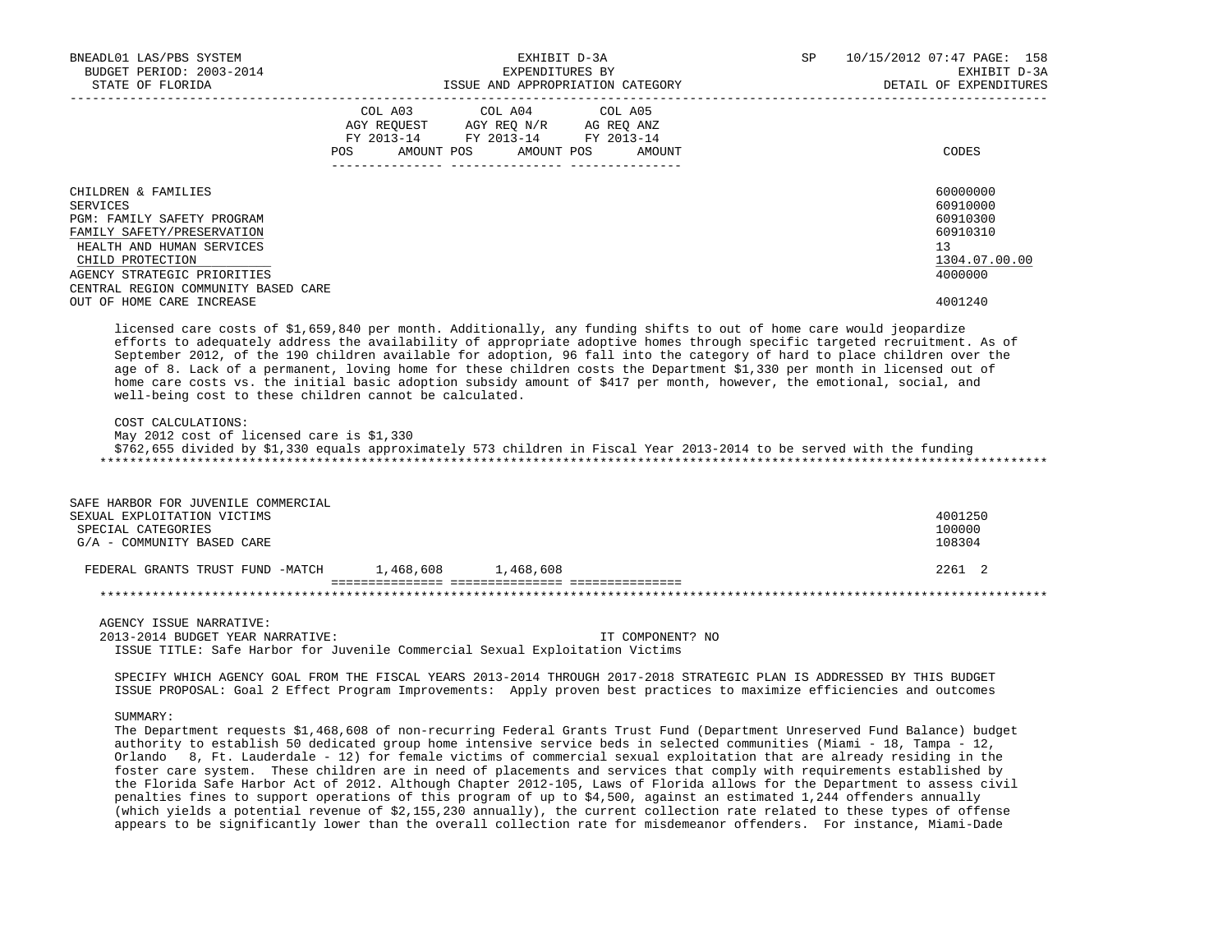| BNEADL01 LAS/PBS SYSTEM<br>BUDGET PERIOD: 2003-2014<br>STATE OF FLORIDA |     |                                                                                                                                   | EXHIBIT D-3A<br>EXPENDITURES BY<br>ISSUE AND APPROPRIATION CATEGORY | SP | 10/15/2012 07:47 PAGE: 159<br>EXHIBIT D-3A<br>DETAIL OF EXPENDITURES |                      |
|-------------------------------------------------------------------------|-----|-----------------------------------------------------------------------------------------------------------------------------------|---------------------------------------------------------------------|----|----------------------------------------------------------------------|----------------------|
|                                                                         | POS | COL A03 COL A04 COL A05<br>AGY REQUEST AGY REQ N/R AG REQ ANZ<br>FY 2013-14 FY 2013-14 FY 2013-14<br>AMOUNT POS AMOUNT POS AMOUNT |                                                                     |    |                                                                      | CODES                |
| CHILDREN & FAMILIES<br>SERVICES                                         |     |                                                                                                                                   |                                                                     |    |                                                                      | 60000000<br>60910000 |
| PGM: FAMILY SAFETY PROGRAM                                              |     |                                                                                                                                   |                                                                     |    |                                                                      | 60910300             |
| FAMILY SAFETY/PRESERVATION                                              |     |                                                                                                                                   |                                                                     |    |                                                                      | 60910310             |
| HEALTH AND HUMAN SERVICES                                               |     |                                                                                                                                   |                                                                     |    |                                                                      | 13                   |
| CHILD PROTECTION                                                        |     |                                                                                                                                   |                                                                     |    |                                                                      | 1304.07.00.00        |
| AGENCY STRATEGIC PRIORITIES                                             |     |                                                                                                                                   |                                                                     |    |                                                                      | 4000000              |
| SAFE HARBOR FOR JUVENILE COMMERCIAL                                     |     |                                                                                                                                   |                                                                     |    |                                                                      |                      |
| SEXUAL EXPLOITATION VICTIMS                                             |     |                                                                                                                                   |                                                                     |    |                                                                      | 4001250              |

 County collected a total of \$862 in Fiscal Year 2010 and \$415 in Fiscal Year 2011 from these types of offenders. (As cited in the final House legislative staff bill analysis --for CS/CS/HB99, April 16, 2012 page 7).

#### PROBLEM STATEMENT:

 It is estimated that approximately 293,000 American youth are currently at risk of becoming victims of commercial sexual exploitation. The majority of American victims of commercial sexual exploitation tend to be runaway youth living on the streets who are highly susceptible to become victims of prostitution. These children generally come from homes where they have been abused, or from families that have abandoned them, and often become involved in prostitution as a way to support themselves financially (Richard J. Estes and Neil Alan Weiner, Commercial Sexual Exploitation of Children in the U.S, Canada and Mexico, University of Pennsylvania (2001).

 Other young people are recruited into prostitution through forced abduction, pressure from adults, or through deceptive agreements between parents and traffickers (Francis T. Miko and Grace Park, Trafficking in Women and Children: The U.S. and Internal Response, p.7 (Updated July 10, 2003)). In a study conducted at the University of New Hampshire in 2010, researchers found that among a sampling of law enforcement agencies for information concerning youth involved in prostitution, of the estimated 1,450 arrests or detentions in the U.S. in 2005, 95% involved third party exploiters, 31% were for what they labeled solo types of prostitution cases, and 12% involved sexual exploitation (Kimberly J. Mitchell, David Finkelhor and Janis Wolak, Conceptualizing Juvenile Prostitution as Child Maltreatment: Findings from the National Juvenile Prostitution Study, p. 22-26, University of New Hampshire Sage Publications (2010)).

 Third party or pimp-controlled commercial sexual exploitation of children is linked to escort and massage services, private dancing, drinking and photographic clubs, major sporting and recreational events, major cultural events, conventions, and tourist destinations. About one-fifth of these children become involved in nationally organized crime networks and are trafficked nationally. They are transported around the United States by a variety of means cars, buses, vans, trucks or planes, and are often provided counterfeit identification to use in the event of arrest. The average age at which girls first become involved in prostitution is 12-14; for boys and transgender youth it is 11-13 (Richard J. Estes and Neil Alan Weiner, Commercial Sexual Exploitation of Children in the U.S., Canada and Mexico, pp. 7-8. University of Pennsylvania (2001)).

In 2012 the Florida Legislature passed, and the Governor signed, the Florida Safe Harbor Act which;

 -Makes amendments to definitions relating to abuse and sexual exploitation of children in Chapter 39, F.S. which could have the effect of considering a child as dependent and sexually exploited when they are engaging in prostitution. The bill also retains law enforcement discretion to arrest and prosecute children for the crime of prostitution. -Requires law enforcement to deliver children picked up and alleged to be dependent and sexually exploited to the Department of Children and Families for assessment and possible shelter.

 -Provides that the Department of Children and Families may place a child alleged to have been sexually exploited in a safe house, if one is available.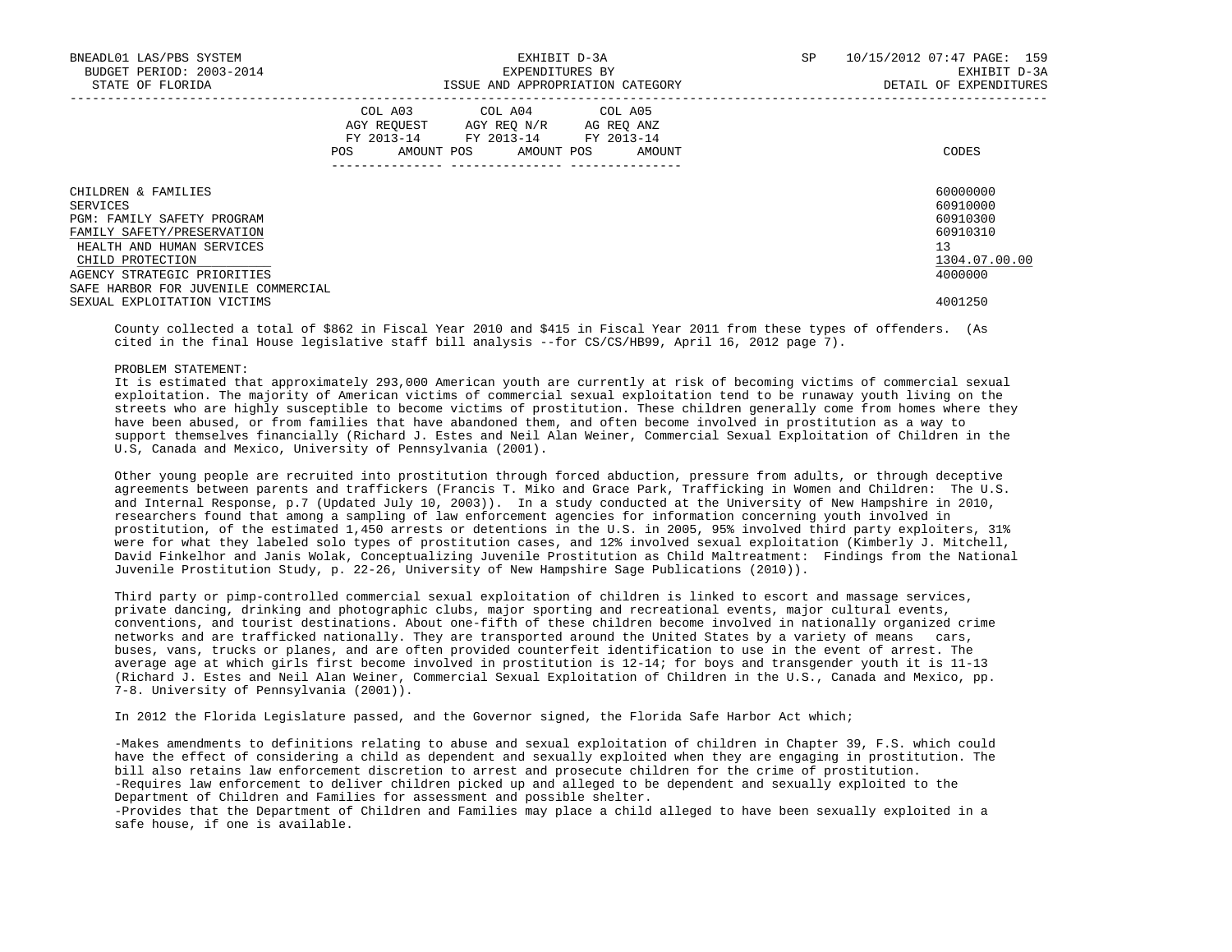| BNEADL01 LAS/PBS SYSTEM<br>BUDGET PERIOD: 2003-2014<br>STATE OF FLORIDA |     |                                                                                                                            | EXHIBIT D-3A<br>EXPENDITURES BY<br>ISSUE AND APPROPRIATION CATEGORY |        | SP | 10/15/2012 07:47 PAGE: 160<br>EXHIBIT D-3A<br>DETAIL OF EXPENDITURES |
|-------------------------------------------------------------------------|-----|----------------------------------------------------------------------------------------------------------------------------|---------------------------------------------------------------------|--------|----|----------------------------------------------------------------------|
|                                                                         | POS | COL A03 COL A04 COL A05<br>AGY REQUEST AGY REO N/R AG REO ANZ<br>FY 2013-14 FY 2013-14 FY 2013-14<br>AMOUNT POS AMOUNT POS |                                                                     | AMOUNT |    | CODES                                                                |
| CHILDREN & FAMILIES                                                     |     |                                                                                                                            |                                                                     |        |    | 60000000                                                             |
| SERVICES                                                                |     |                                                                                                                            |                                                                     |        |    | 60910000                                                             |
| <b>PGM: FAMILY SAFETY PROGRAM</b>                                       |     |                                                                                                                            |                                                                     |        |    | 60910300                                                             |
| FAMILY SAFETY/PRESERVATION                                              |     |                                                                                                                            |                                                                     |        |    | 60910310                                                             |
| HEALTH AND HUMAN SERVICES                                               |     |                                                                                                                            |                                                                     |        |    | 13                                                                   |
| CHILD PROTECTION                                                        |     |                                                                                                                            |                                                                     |        |    | 1304.07.00.00                                                        |
| AGENCY STRATEGIC PRIORITIES                                             |     |                                                                                                                            |                                                                     |        |    | 4000000                                                              |
| SAFE HARBOR FOR JUVENILE COMMERCIAL                                     |     |                                                                                                                            |                                                                     |        |    |                                                                      |
| SEXUAL EXPLOITATION VICTIMS                                             |     |                                                                                                                            |                                                                     |        |    | 4001250                                                              |

 -Creates new sections of law related to safe harbor placements, which provides process and requirements for services in safe houses.

 The Department has identified approximately 96 potential victims of commercial sexual exploitation that are already residing within the foster care system (as of August 27, 2012 Florida Safe Families Network data). Approximately 50 of these identified victims are currently known, or thought to be at extremely high risk of committing commercial sex acts under the control or direction of a pimp (identified commercial sexual exploitation victims and estimate 50 children currently involved with a 'pimp estimate was derived form a review of Florida Safe Families Network active services cases where a child had at least one Missing Child Report where the Involved in Prostitution button had been selected as Yes in one or more instances, as of August 27, 2012).

 The estimated daily rate for the intensive and specialized services required by this population is \$225 dollars per day (staff-estimated cost of providing room and board, intensive mental health, substance abuse, and educational services to a specialized population in an isolated nonsecure group care setting; based on Florida Network of Youth and Family Services reported standard bed rate for residential environment staffed 24/7, personal communication, S. Gromansky, July 2012). In order for the Department to deliver these intensive and specialized services to this highly vulnerable population, additional funding is required above that which would be covered by offsets from Medicaid for therapeutic services, and the room and board that would be paid for this population within existing child welfare services. The services covered by the cited daily rate include some therapies that can be claimed from Medicaid for eligible clients, thus partially offsetting this cost. Medicaid offset is calculated as applying to an estimated 50% of victims having an eligible diagnosis (per program experts; no citation available) with a daily rate of \$180, which covers only services, not room and board (per the Agency for Health Care Administration's Florida Medicaid Community Behavioral Health Services Coverage and Limitations Handbook, Rev Oct 2004, most recent available.) Existing child welfare room and board in licensed care settings are estimated to cost \$41.47/day (based on Florida Safe Families Network payment data for Fiscal Year 2011-2012, extract from Florida Safe Families Network received from Family Safety Data Unit on August 1, 2012; total payments for licensed care settings (OCA LCRGE, LCFH0, LC0TH) divided by total number of payment days).

 During Fiscal Year 2012-2013, the capacity to serve 36 clients annually is being developed by using nonrecurring funds and limited local resources in Miami, Orlando, and Ft. Lauderdale. An additional 14 beds in these and other location(s) are proposed for development during Fiscal Year 2013-2014. Additional startup costs are estimated to be coverable through local interagency collaboration for site acquisition/renovation, etc. and are therefore not included in this request.

## WHAT BENEFITS WILL BE OBTAINED BY FUNDING THIS ISSUE:

 Children who are identified as victims of commercial sexual exploitation will have access to intensive supports including mental health and substance abuse services that they need in isolated locations that are designed to protect and disconnect them from those that seek to exploit them.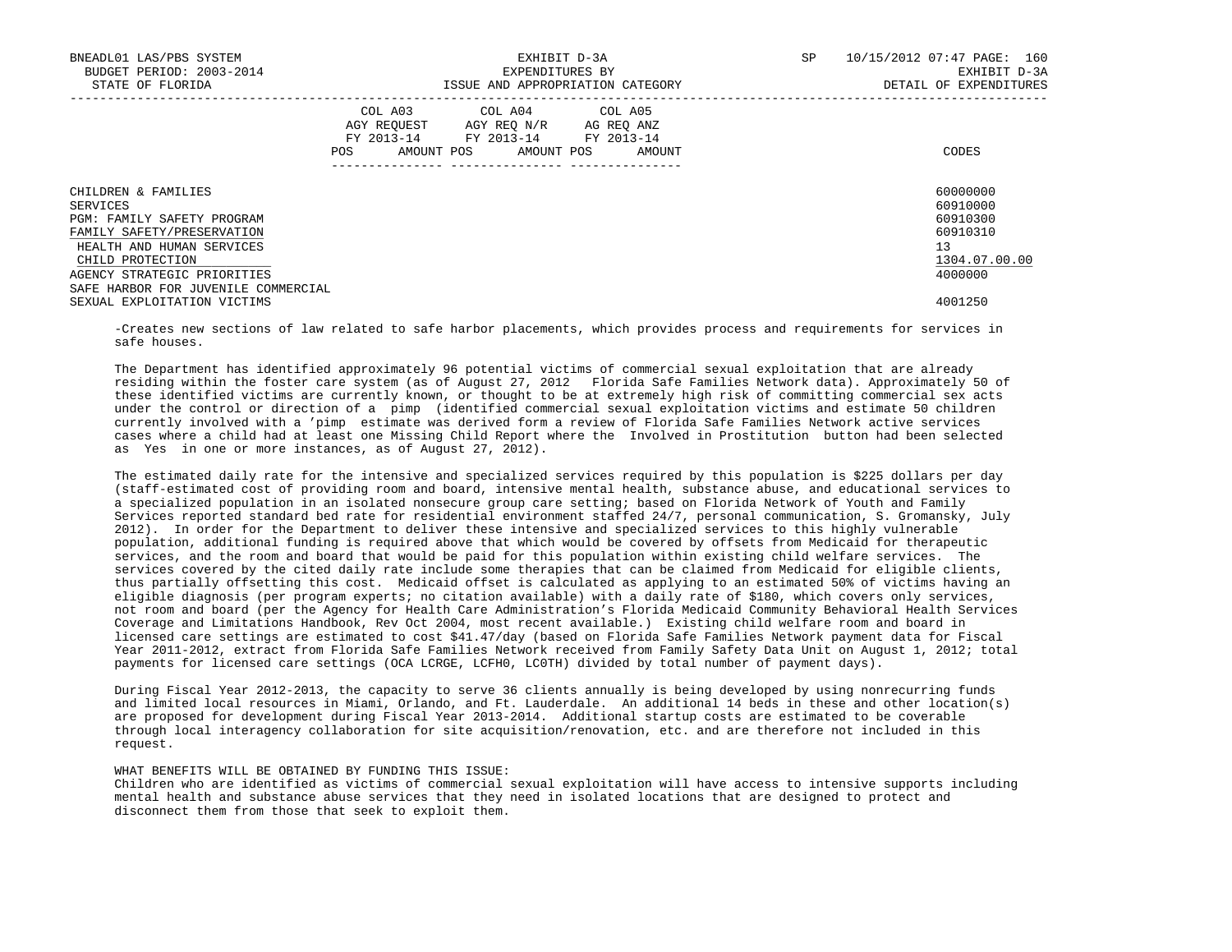| BNEADL01 LAS/PBS SYSTEM<br>BUDGET PERIOD: 2003-2014<br>STATE OF FLORIDA |     | ISSUE AND APPROPRIATION CATEGORY                                                                  | EXHIBIT D-3A<br>EXPENDITURES BY | SP | 10/15/2012 07:47 PAGE: 161<br>EXHIBIT D-3A<br>DETAIL OF EXPENDITURES |               |
|-------------------------------------------------------------------------|-----|---------------------------------------------------------------------------------------------------|---------------------------------|----|----------------------------------------------------------------------|---------------|
|                                                                         |     | COL A03 COL A04 COL A05<br>AGY REQUEST AGY REQ N/R AG REQ ANZ<br>FY 2013-14 FY 2013-14 FY 2013-14 |                                 |    |                                                                      |               |
|                                                                         | POS | AMOUNT POS AMOUNT POS AMOUNT                                                                      |                                 |    |                                                                      | CODES         |
| CHILDREN & FAMILIES                                                     |     |                                                                                                   |                                 |    |                                                                      | 60000000      |
| SERVICES                                                                |     |                                                                                                   |                                 |    |                                                                      | 60910000      |
| PGM: FAMILY SAFETY PROGRAM                                              |     |                                                                                                   |                                 |    |                                                                      | 60910300      |
| FAMILY SAFETY/PRESERVATION                                              |     |                                                                                                   |                                 |    |                                                                      | 60910310      |
| HEALTH AND HUMAN SERVICES                                               |     |                                                                                                   |                                 |    |                                                                      | 13            |
| CHILD PROTECTION                                                        |     |                                                                                                   |                                 |    |                                                                      | 1304.07.00.00 |
| AGENCY STRATEGIC PRIORITIES                                             |     |                                                                                                   |                                 |    |                                                                      | 4000000       |
| SAFE HARBOR FOR JUVENILE COMMERCIAL                                     |     |                                                                                                   |                                 |    |                                                                      |               |
| SEXUAL EXPLOITATION VICTIMS                                             |     |                                                                                                   |                                 |    |                                                                      | 4001250       |

WHAT UNDERLYING PROGRAM THEORY CHANGE IS INVOLVED IN THIS ISSUE (IF ANY):

 This population requires intensive mental health and substance abuse treatment services in a highly structured, supervised, and isolated environment in an effort to ensure that those that seek to victimize these children to not have easy access to them.

 WHAT IMPLEMENTATION MECHANISMS WILL BE CHANGED AS A RESULT OF THIS ISSUE (IF ANY): The Department will require that Community Based Care lead-agencies identify or develop the capacity to provide specialized treatment for facilities for victims of commercial sexual exploitation trough the dependency system.

FLORIDA STRATEGIC PLAN FOR ECONOMIC DEVELOPMENT:

 Juvenile victims of commercial sexual exploitation are significantly impacted in multiple ways as a result of their experiences. Recovery and supportive programs are necessary to assit them in becoming economically self sustaining adults. Providing specialized programs for these victims corresponds with Item 6 on the Florida Strategic Plan for Economic Development.

 RETURN ON INVESTMENT (ROI): Arrest, Court, and Department of Juvenile Justice Costs Avoided

 Assuming one annual arrest for each of the estimated 50 teenage girls in each year who are identified as being deeply involved in prostitution, with expected booking, fingerprinting, computer checks, and other processing cost for law enforcement at \$60 per event, results in an estimated annual cost of \$3,000 (The San Francisco Task Force on Prostitution Final Report Submitted to the Board of Supervisors of the City and County of San Francisco, California March 1996).

 A review of prostitution arrest cases in San Francisco indicated that approximately 45% of these cases will go to trial. Court costs for these types of cases are estimated to be approximately \$1,041 per case. If an estimated 23 cases (45% of 50) go to trial on an annual basis, the annual associated court cost for these types of case would be \$23,943 (The San Francisco Task Force on Prostitution Final Report Submitted to the Board of Supervisors of the City and County of San Francisco, California March 1996).

 State Attorney costs for these types of cases are estimated to be \$312 for each case that goes to trial, with an estimated annual cost of \$7,176 for 23 cases (The San Francisco Task Force on Prostitution Final Report Submitted to the Board of Supervisors of the City and County of San Francisco, California March 1996).

 Public Defender fees these types of cases are estimated to be \$208 for each case that goes to trial with an estimated annual cost of \$4,784 for 23 cases (The San Francisco Task Force on Prostitution Final Report Submitted to the Board of Supervisors of the City and County of San Francisco, California March 1996).

A 2011 Florida Network of Youth and Family Services evaluation of Florida Department of Juvenile Justice service costs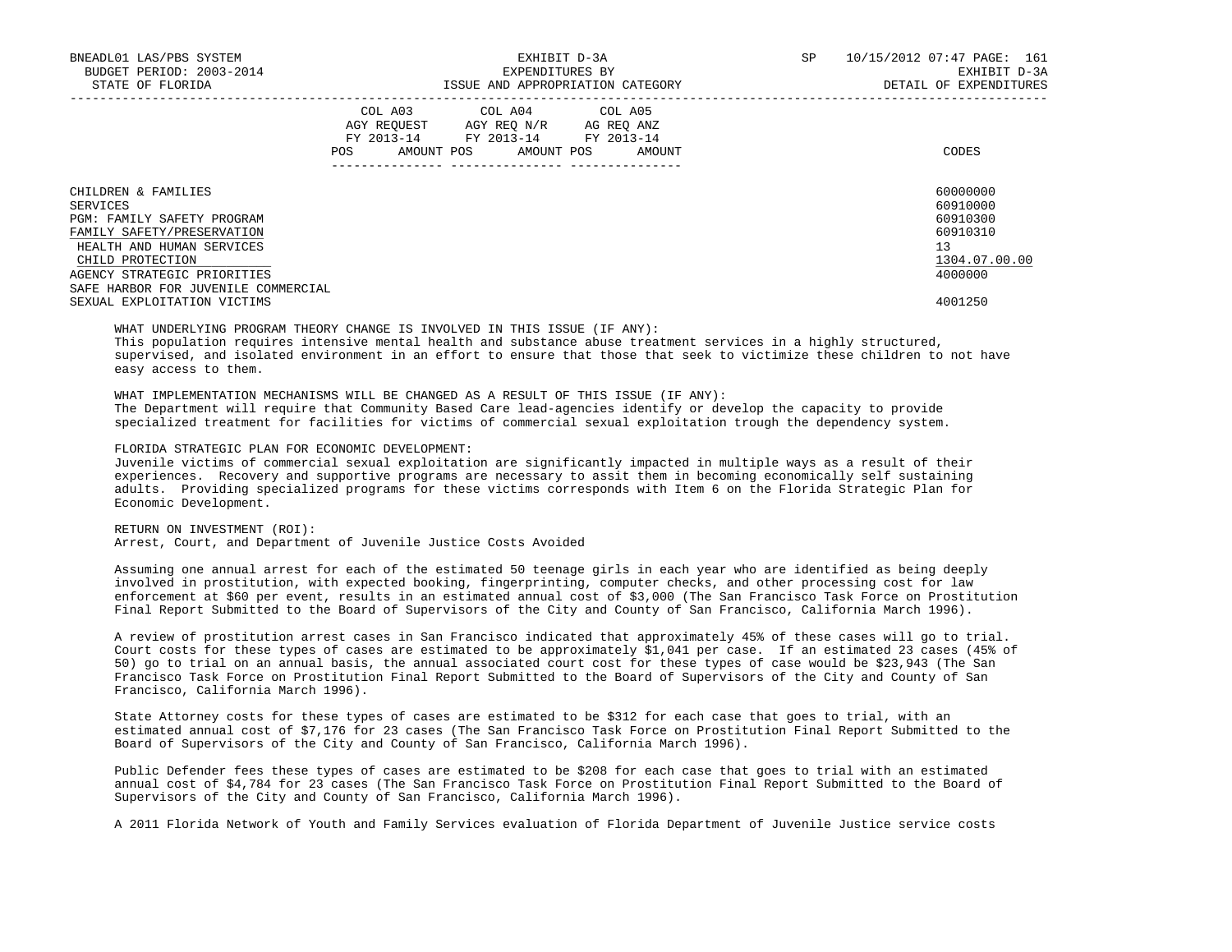| BNEADL01 LAS/PBS SYSTEM<br>BUDGET PERIOD: 2003-2014<br>STATE OF FLORIDA |     |                                                                                                                                   | EXHIBIT D-3A<br>EXPENDITURES BY<br>ISSUE AND APPROPRIATION CATEGORY | SP | 10/15/2012 07:47 PAGE: 162<br>EXHIBIT D-3A<br>DETAIL OF EXPENDITURES |
|-------------------------------------------------------------------------|-----|-----------------------------------------------------------------------------------------------------------------------------------|---------------------------------------------------------------------|----|----------------------------------------------------------------------|
|                                                                         | POS | COL A03 COL A04 COL A05<br>AGY REOUEST AGY REO N/R AG REO ANZ<br>FY 2013-14 FY 2013-14 FY 2013-14<br>AMOUNT POS AMOUNT POS AMOUNT |                                                                     |    | CODES                                                                |
| CHILDREN & FAMILIES                                                     |     |                                                                                                                                   |                                                                     |    | 60000000                                                             |
| SERVICES                                                                |     |                                                                                                                                   |                                                                     |    | 60910000                                                             |
| PGM: FAMILY SAFETY PROGRAM                                              |     |                                                                                                                                   |                                                                     |    | 60910300                                                             |
| FAMILY SAFETY/PRESERVATION                                              |     |                                                                                                                                   |                                                                     |    | 60910310                                                             |
| HEALTH AND HUMAN SERVICES                                               |     |                                                                                                                                   |                                                                     |    | 13                                                                   |
| CHILD PROTECTION                                                        |     |                                                                                                                                   |                                                                     |    | 1304.07.00.00                                                        |
| AGENCY STRATEGIC PRIORITIES                                             |     |                                                                                                                                   |                                                                     |    | 4000000                                                              |
| SAFE HARBOR FOR JUVENILE COMMERCIAL                                     |     |                                                                                                                                   |                                                                     |    |                                                                      |
| SEXUAL EXPLOITATION VICTIMS                                             |     |                                                                                                                                   |                                                                     |    | 4001250                                                              |

 conducted by the Justice Research Center indicated that of 41,030 cases that were reviewed, 64% resulted in a child being placed into a probation release program. An additional 18% of the children reviewed by the study were placed into some type of commitment program. Estimated cost associated with probation release were estimated to be \$3,037 per release, and commitment program costs were estimated to be \$31,316

 With an estimated 32 commercial sexual exploitation victims being placed into a probation release (64% of 50), the estimated annual cost for this category of children would be \$97,184, and an estimated \$281,844 for the 9 committed teens (18% of 50).

| Arrest and Booking Costs | \$3,000   |
|--------------------------|-----------|
| Court Costs              | \$23,943  |
| State Attorney Cost      | \$7.176   |
| Public Defender Costs    | \$4.784   |
| DJJ Probation Costs      | \$97,184  |
| DJJ Commitment Costs     | \$281,844 |
| Total                    | \$417,931 |

Societal Costs Avoided

 The near- and long- term health and safety issues associated with children that are involved in the commercial sex trade arenot dissimilar to the experiences of sexual abuse or assault victims to sexual abuse and rape victims (Melissa F, M Howard, B (1998). "Prostitution, Violence, and Posttraumatic Stress Disorder". Women and Health 27(3): 37-49, and Polusny, M; Melissa A. Polusny and Victoria M. Follette (1995). "Long-term correlates of child sexual abuse: Theory and review of the empirical literature". Applied and Preventive Psychology (Elsevier Ltd.) 4 (3): 143 166).

 When the victim costs associated with post-traumatic stress disorder, substance abuse, disability, and inability to work are factored into the costs associated with the longer-term expected costs, it is estimated that the cost per juvenile victim of commercial sexual exploitation is about \$81,000 (National Institute of Justice. (1996). The extent and costs of crime victimization: A new look. Washington, DC: U.S. Department of Justice. Retrieved from: http://www.ncjrs.gov/pdffiles/costcrim.pdf). As such, the expected long-term cost of not providing services that are designed to mitigate potential long-term indirect or intangible costs for this population could be \$4,050,000 for every 50 victims that do not receive services.

#### COST CALCULATIONS:

 The use of "safe harbor" placement is optional, not required, under the terms of the Safe Harbor Act. However, specialized treatment is expected through legislative intent. To determine an estimate fiscal need for such specialized services, the cost was calculated as follows: estimated number of additional victims and bed-days of services needed, times estimated cost per day, offset by potential reimbursements such as Medicaid and standard out of home care.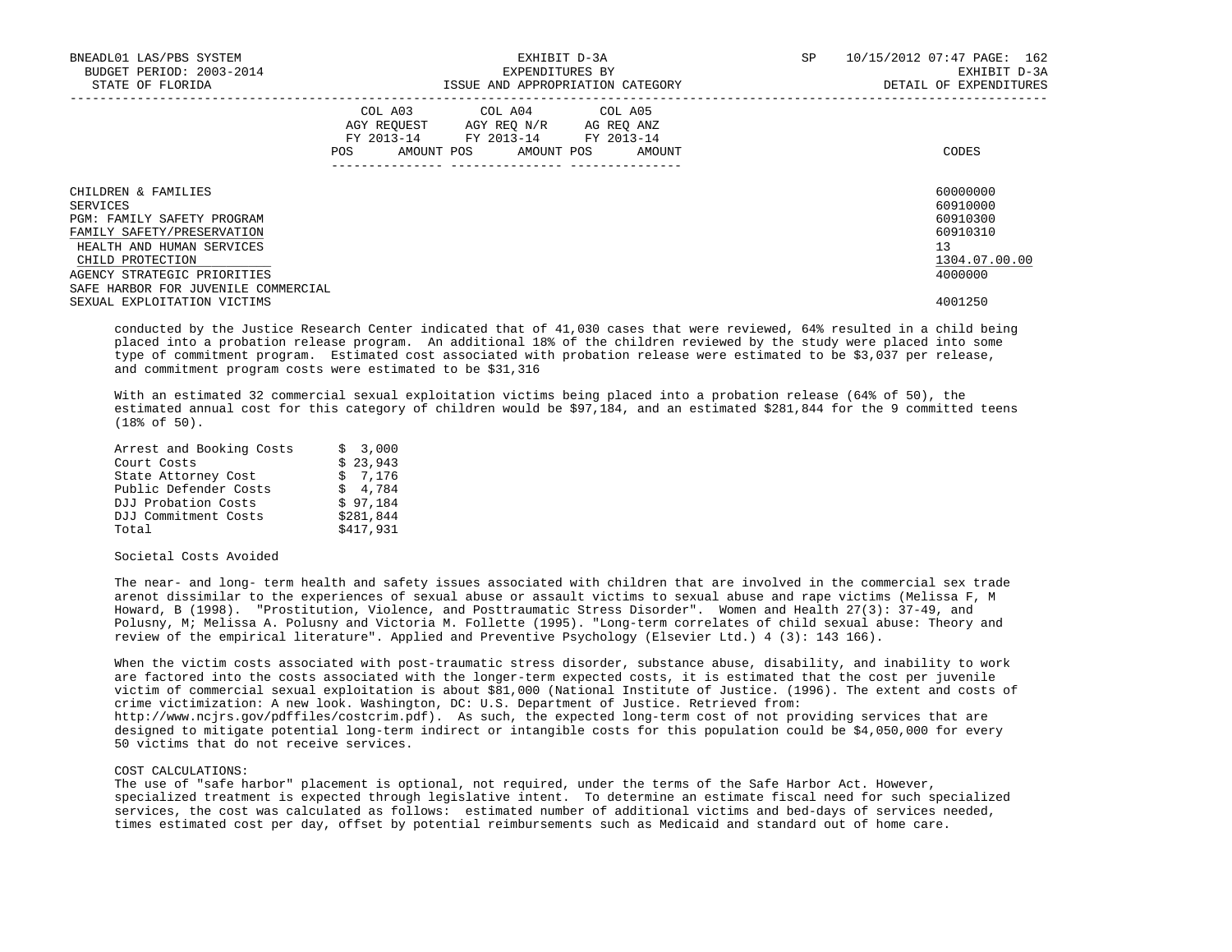| BNEADL01 LAS/PBS SYSTEM<br>BUDGET PERIOD: 2003-2014<br>STATE OF FLORIDA                                                                                                                                                                                       |                                                                                                                                       | EXHIBIT D-3A<br>EXPENDITURES BY<br>EAPENDITURES BI<br>ISSUE AND APPROPRIATION CATEGORY |                                       | SP 10/15/2012 07:47 PAGE: 163<br>EXHIBIT D-3A<br>DETAIL OF EXPENDITURES                   |  |  |
|---------------------------------------------------------------------------------------------------------------------------------------------------------------------------------------------------------------------------------------------------------------|---------------------------------------------------------------------------------------------------------------------------------------|----------------------------------------------------------------------------------------|---------------------------------------|-------------------------------------------------------------------------------------------|--|--|
|                                                                                                                                                                                                                                                               | COL A03 COL A04 COL A05<br>AGY REQUEST AGY REQ N/R AG REQ ANZ<br>FY 2013-14 FY 2013-14 FY 2013-14<br>POS AMOUNT POS AMOUNT POS AMOUNT |                                                                                        |                                       | CODES                                                                                     |  |  |
| CHILDREN & FAMILIES<br><b>SERVICES</b><br>PGM: FAMILY SAFETY PROGRAM<br>FAMILY SAFETY/PRESERVATION<br>HEALTH AND HUMAN SERVICES<br>CHILD PROTECTION<br>AGENCY STRATEGIC PRIORITIES<br>SAFE HARBOR FOR JUVENILE COMMERCIAL<br>SEXUAL EXPLOITATION VICTIMS      |                                                                                                                                       |                                                                                        |                                       | 60000000<br>60910000<br>60910300<br>60910310<br>13<br>1304.07.00.00<br>4000000<br>4001250 |  |  |
|                                                                                                                                                                                                                                                               |                                                                                                                                       | 2013-2014<br>Cost                                                                      | Annualized<br>Cost                    |                                                                                           |  |  |
| Estimated number of bed-days used for victims<br>identified in Child Welfare system<br>(Dependency system current identified victims = 50,<br>Year 1 (Fiscal Year 2013-2014),<br>36 operational beds<br>$(36 * 365 \text{ days} = 13,140 \text{ bed days})$ , | estimate need for full 365 days per year, annualized;<br>develop and implement 14 more beds, estimating these are                     |                                                                                        | 15,702 18,250                         |                                                                                           |  |  |
| operational for 6 months                                                                                                                                                                                                                                      | $(365 * .5 = 183 \text{ days} * 14 \text{ beds} = 18,250 \text{ bed days})$                                                           |                                                                                        |                                       |                                                                                           |  |  |
| Estimated operating cost<br>(\$225 per bed day)                                                                                                                                                                                                               |                                                                                                                                       |                                                                                        | $$3,532,950$ $$4,106,250$             |                                                                                           |  |  |
| Potential operating cost offset: Medicaid<br>(Medicaid @ \$180 per day for eligible<br>victims with diagnosis - assume 50%)                                                                                                                                   |                                                                                                                                       |                                                                                        | $(\$ 1, 413, 180)$ $(\$ 1, 642, 500)$ |                                                                                           |  |  |
| expense for CW victims who would otherwise be<br>in out of home care<br>(Number of bed days * \$41.47 each)                                                                                                                                                   | Potential operating cost offsets: Child Welfare (CW)                                                                                  |                                                                                        | $(\$ 651,162)$ $(\$ 756,828)$         |                                                                                           |  |  |
| Total estimated operating cost<br>minus offsets                                                                                                                                                                                                               |                                                                                                                                       | \$1,468,608                                                                            | \$1,706,922                           |                                                                                           |  |  |

 Since this issue requests non-recurring budget authority, to be supported with Department Unreserved Fund Balance, an issue will be submitted in the Fiscal Year 2014-2015 Legislative Budget Request for the Fiscal Year 2014-2015 need. \*\*\*\*\*\*\*\*\*\*\*\*\*\*\*\*\*\*\*\*\*\*\*\*\*\*\*\*\*\*\*\*\*\*\*\*\*\*\*\*\*\*\*\*\*\*\*\*\*\*\*\*\*\*\*\*\*\*\*\*\*\*\*\*\*\*\*\*\*\*\*\*\*\*\*\*\*\*\*\*\*\*\*\*\*\*\*\*\*\*\*\*\*\*\*\*\*\*\*\*\*\*\*\*\*\*\*\*\*\*\*\*\*\*\*\*\*\*\*\*\*\*\*\*\*\*\*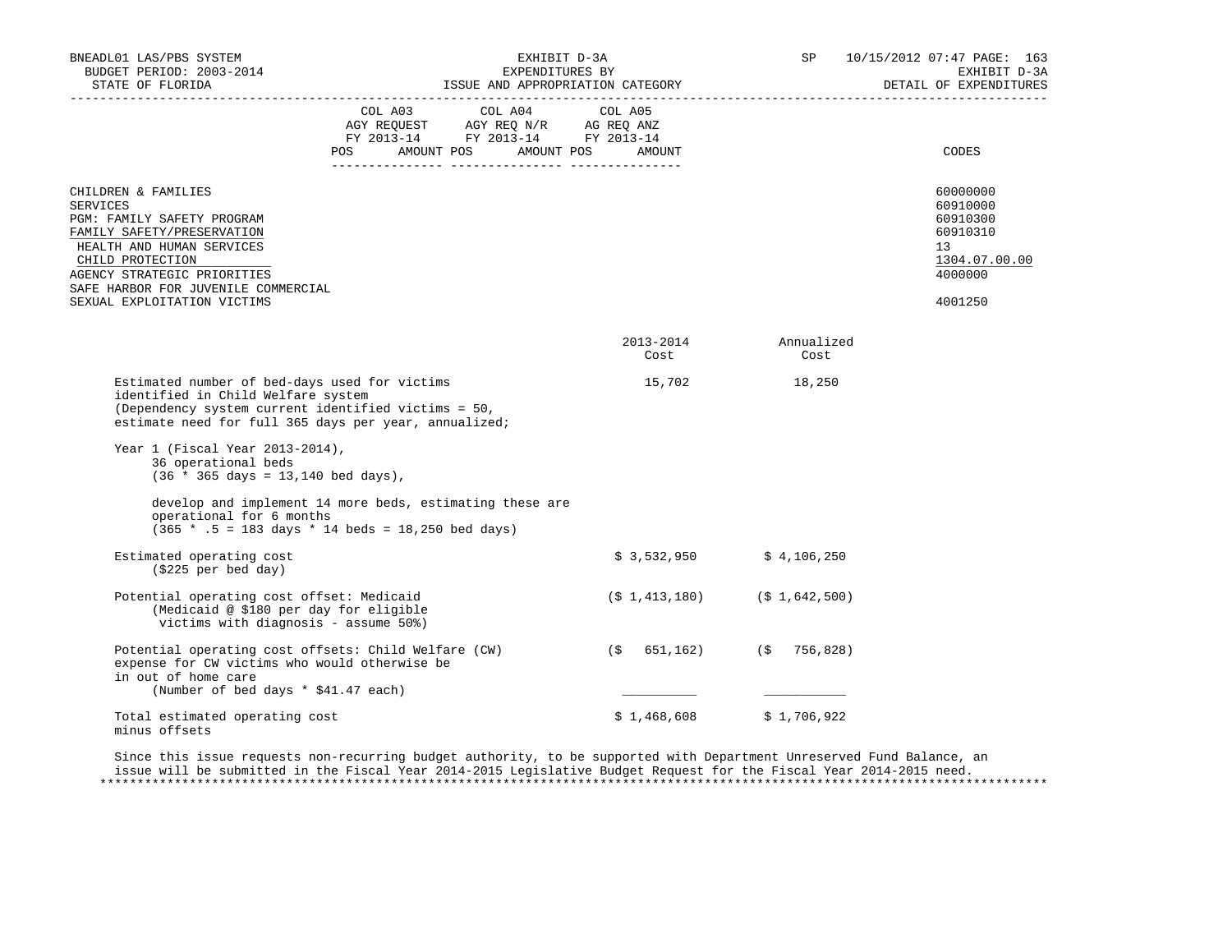| BNEADL01 LAS/PBS SYSTEM<br>BUDGET PERIOD: 2003-2014<br>STATE OF FLORIDA                                                                                                                                                                                                               |     | EXHIBIT D-3A<br>EXPENDITURES BY<br>ISSUE AND APPROPRIATION CATEGORY                                                        |        | SP | 10/15/2012 07:47 PAGE: 164<br>EXHIBIT D-3A<br>DETAIL OF EXPENDITURES                                          |  |
|---------------------------------------------------------------------------------------------------------------------------------------------------------------------------------------------------------------------------------------------------------------------------------------|-----|----------------------------------------------------------------------------------------------------------------------------|--------|----|---------------------------------------------------------------------------------------------------------------|--|
|                                                                                                                                                                                                                                                                                       | POS | COL A03 COL A04 COL A05<br>AGY REQUEST AGY REQ N/R AG REQ ANZ<br>FY 2013-14 FY 2013-14 FY 2013-14<br>AMOUNT POS AMOUNT POS | AMOUNT |    | CODES                                                                                                         |  |
| CHILDREN & FAMILIES<br>SERVICES<br>PGM: FAMILY SAFETY PROGRAM<br>FAMILY SAFETY/PRESERVATION<br>HEALTH AND HUMAN SERVICES<br>CHILD PROTECTION<br>AGENCY STRATEGIC PRIORITIES<br>RESTORE FUNDING FOR THE HEALTHY<br>FAMILIES PROGRAM<br>SPECIAL CATEGORIES<br>G/A-CHILD ABS PREV/INTVNT |     |                                                                                                                            |        |    | 60000000<br>60910000<br>60910300<br>60910310<br>13<br>1304.07.00.00<br>4000000<br>4003010<br>100000<br>103032 |  |
| FEDERAL GRANTS TRUST FUND -FEDERL 2,000,000 2,000,000                                                                                                                                                                                                                                 |     |                                                                                                                            |        |    | 2261 3                                                                                                        |  |
|                                                                                                                                                                                                                                                                                       |     |                                                                                                                            |        |    |                                                                                                               |  |

AGENCY ISSUE NARRATIVE:

 2013-2014 BUDGET YEAR NARRATIVE: IT COMPONENT? NO ISSUE TITLE: Restore Funding for the Healthy Families Program

 SPECIFY WHICH AGENCY GOAL FROM THE FISCAL YEARS 2013-2014 THROUGH 2017-2018 STRATEGIC PLAN IS ADDRESSED BY THIS BUDGET ISSUE PROPOSAL: Goal 3 Enable Family Accountability: Help Floridians move from entitlement to empowerment

#### SUMMARY:

 The Department requests \$2,000,000 of non-recurring Federal Grants Trust Fund budget authority in the Grants and Aids-Child Abuse Prevention and Intervention category within the Family Safety and Preservation Services budget entity to restore nonrecurring funding for Healthy Families Florida (HFF) to maintain the Fiscal Year 2012-2013 funding of \$18,114,329. This will prevent cutting services to approximately 625 families and 1,106 children who are at high risk of abuse and neglect and the elimination of services in up to 10 of the 55 counties that receive services.

 The Department will support the Federal Grants Trust Fund budget authority in this issue by using Title IV-E Demonstration Waiver grant surplus.

# PROBLEM STATEMENT:

 Very young children (5 years of age and younger) are a large percentage of the victims of abuse and neglect. At this age the consequences of child maltreatment are likely to be more severe, and have lasting adverse effects on the child's life. This issue is necessary to improve family stability.

 Families served by Healthy Families have multiple risk factors that place their children at risk of abuse and neglect. These research-based risk factors include incomes below 200% poverty; single parent households; possessing neither a high school diploma or General Education Diploma (GED); experienced abuse as a child; having multiple children under five years of age; experiencing mental health, substance abuse or domestic violence; having unrealistic expectations about developmental milestones; and having a parent-verbalized need to physically punish a child one year old or younger.

# WHAT BENEFITS WILL BE OBTAINED BY FUNDING THIS ISSUE:

 According to the Center on the Developing Child at Harvard University (2011), providing supportive, responsive relationships as early in life as possible can prevent the consequences of early adversity. The research shows that intervening early, during pregnancy or shortly after the birth of a baby, avoids the costly consequences associated with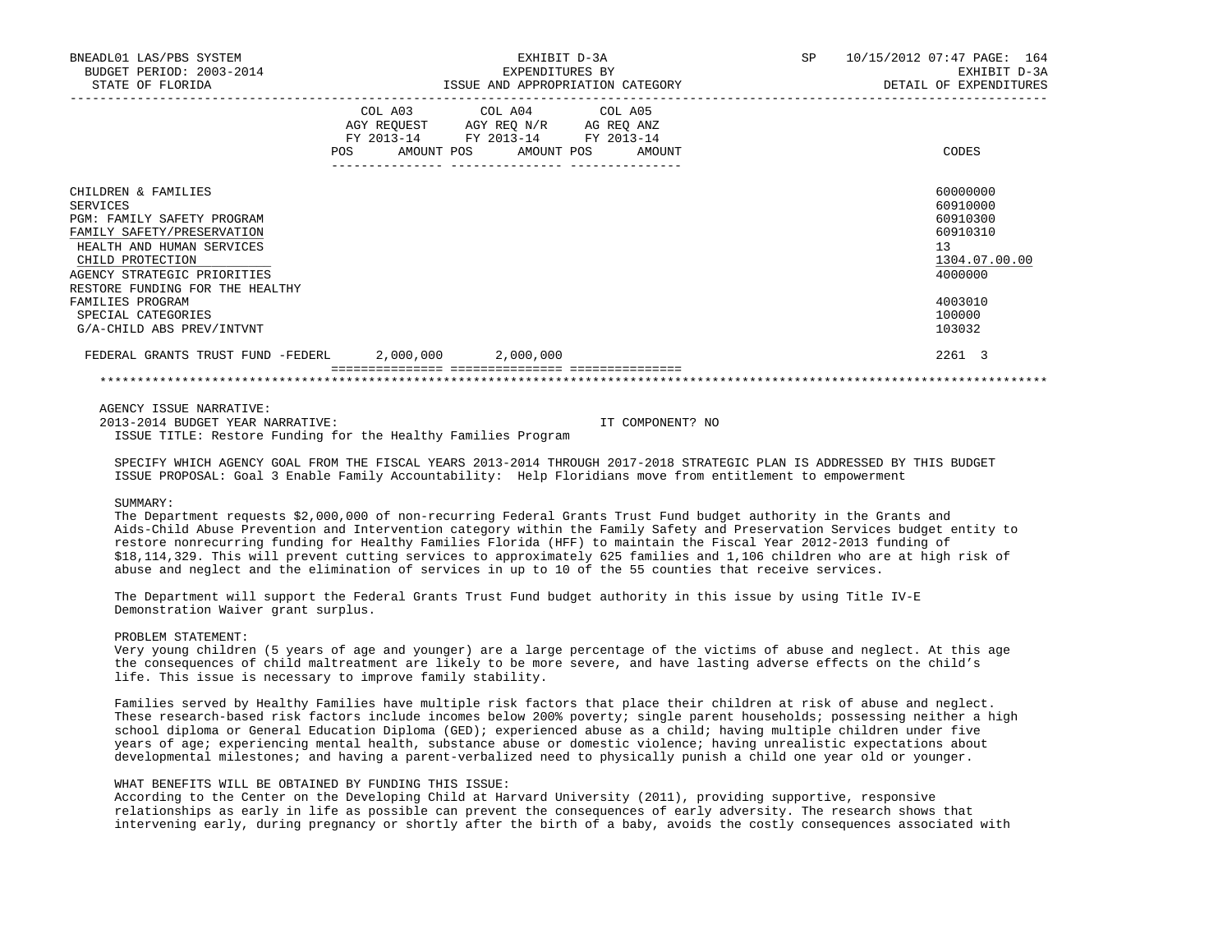| BNEADL01 LAS/PBS SYSTEM<br>BUDGET PERIOD: 2003-2014<br>STATE OF FLORIDA |     |                                                                                                   | EXHIBIT D-3A<br>EXPENDITURES BY<br>ISSUE AND APPROPRIATION CATEGORY |  | SP     | 10/15/2012 07:47 PAGE: 165<br>EXHIBIT D-3A<br>DETAIL OF EXPENDITURES |               |
|-------------------------------------------------------------------------|-----|---------------------------------------------------------------------------------------------------|---------------------------------------------------------------------|--|--------|----------------------------------------------------------------------|---------------|
|                                                                         | POS | COL A03 COL A04 COL A05<br>AGY REQUEST AGY REO N/R AG REO ANZ<br>FY 2013-14 FY 2013-14 FY 2013-14 | AMOUNT POS AMOUNT POS                                               |  | AMOUNT |                                                                      | CODES         |
| CHILDREN & FAMILIES                                                     |     |                                                                                                   |                                                                     |  |        |                                                                      | 60000000      |
| SERVICES                                                                |     |                                                                                                   |                                                                     |  |        |                                                                      | 60910000      |
| <b>PGM: FAMILY SAFETY PROGRAM</b>                                       |     |                                                                                                   |                                                                     |  |        |                                                                      | 60910300      |
| FAMILY SAFETY/PRESERVATION                                              |     |                                                                                                   |                                                                     |  |        |                                                                      | 60910310      |
| HEALTH AND HUMAN SERVICES                                               |     |                                                                                                   |                                                                     |  |        |                                                                      | 13            |
| CHILD PROTECTION                                                        |     |                                                                                                   |                                                                     |  |        |                                                                      | 1304.07.00.00 |
| AGENCY STRATEGIC PRIORITIES                                             |     |                                                                                                   |                                                                     |  |        |                                                                      | 4000000       |
| RESTORE FUNDING FOR THE HEALTHY                                         |     |                                                                                                   |                                                                     |  |        |                                                                      |               |
| FAMILIES PROGRAM                                                        |     |                                                                                                   |                                                                     |  |        |                                                                      | 4003010       |

 abuse and neglect. Research also shows that children who suffer from abuse and neglect are more likely to need special education, drop out of school, become substance abusers, become teen parents, be involved in the juvenile and criminal justice systems, and become reliant on long-term government assistance. This is why Healthy Families Florida intervenes during pregnancy or shortly after a child is born. Currently, too many of Florida's high risk families and their children are without the vital services Healthy Families Florida provides that would prevent these negative outcomes.

 Since the program's inception in 1998, Healthy Families Florida has met or exceeded the key outcome measure of preventing child abuse and neglect. As of 03/31/2012 (the most recent programmatic child maltreatment data available), 98 percent of children in high risk families served by Healthy Families Florida were free from abuse and neglect. This percentage includes those families participating in the HFF program for more than six months that were served during April 1, 2011 March 31, 2012 and those who completed the HFF program between April 1, 2010 and March 31, 2011. Other key measures of success achieved during 2011-2012 include:

 - 99% of participants and their children are connected to a primary healthcare provider which promotes preventive care, reduces reliance on emergency rooms and increases community visibility of at-risk children.

 - 94% of children are fully immunized by age two, exceeding the state and national average of 81% and 71% respectively and contributing to better health outcomes for Florida's children.

 - 98% of mothers participating in Healthy Families do not have a subsequent pregnancy within two years which decreases the risk of pregnancy complications and giving birth to low-birth-weight and premature babies.

 - 93% of children received age appropriate developmental screening at scheduled intervals which allows for early detection and treatment to reduce the likelihood that more serious and costly problems will develop.

 - 93% of participants were screened for postnatal depression, a research-based risk factor correlated with child abuse and neglect.

 - 96% of families identified as having an area of concern on the Healthy Families Parenting Inventory increased their protective factors when measured again six months later, improving the parent's ability to provide a safe, stable and nurturing relationship and environment for their children.

 - 73% of Healthy Families program participants who were unemployed at enrollment were employed before they left the program which leads to family stability and self-sufficiency.

 The foundation of many skills needed for 21st-century jobs is established in the first five years of life (Heckman, James, 2008). Research shows that the most rapid brain development occurs before the age of five, [i]n the same period when child abuse and neglect is most likely to occur (Shonkoff, J., 2009). Early traumatic experiences can impede development resulting in children that are more likely to struggle in school and have lower earnings as adults (Johnson and Schoeni, (2006). Conversely, evidence shows that when babies have stimulating and supportive interactions with caring adults, they develop healthier brains, better learning abilities and more successful interpersonal relationships into adulthood and beyond (Shonkoff, J., 2009). Proven home visiting programs that intervene early and promote supportive parenting can prevent the trauma of early childhood adversity, and contribute to strong early brain development and social and emotional well-being (The Pew Center on the States, 2011).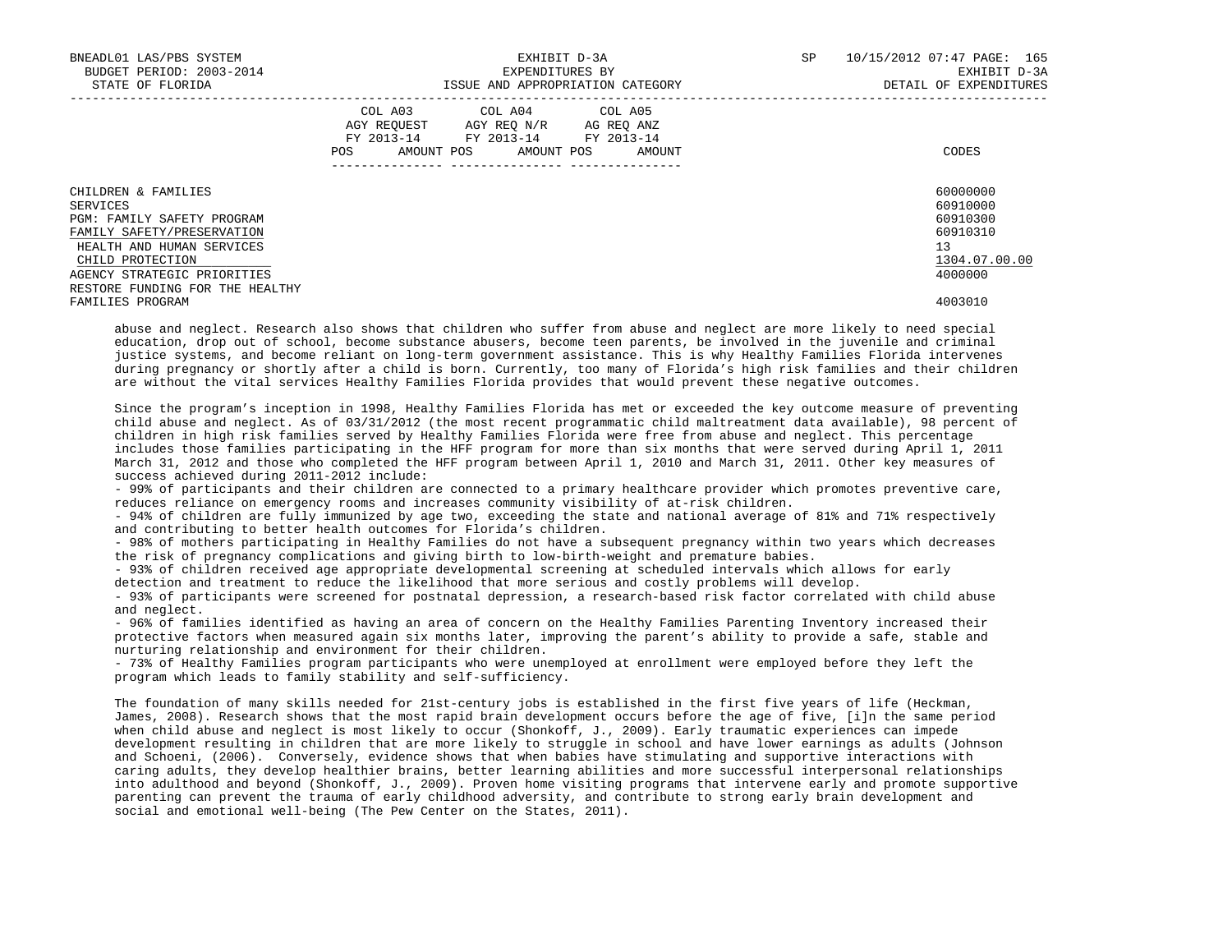| BNEADL01 LAS/PBS SYSTEM<br>BUDGET PERIOD: 2003-2014<br>STATE OF FLORIDA |     |             | ISSUE AND APPROPRIATION CATEGORY                                                                    | EXHIBIT D-3A<br>EXPENDITURES BY | SP                   | 10/15/2012 07:47 PAGE: 166<br>EXHIBIT D-3A<br>DETAIL OF EXPENDITURES |               |
|-------------------------------------------------------------------------|-----|-------------|-----------------------------------------------------------------------------------------------------|---------------------------------|----------------------|----------------------------------------------------------------------|---------------|
|                                                                         | POS | AGY REOUEST | COL A03 COL A04 COL A05<br>AGY REO N/R<br>FY 2013-14 FY 2013-14 FY 2013-14<br>AMOUNT POS AMOUNT POS |                                 | AG REO ANZ<br>AMOUNT |                                                                      | CODES         |
| CHILDREN & FAMILIES                                                     |     |             |                                                                                                     |                                 |                      |                                                                      | 60000000      |
| SERVICES                                                                |     |             |                                                                                                     |                                 |                      |                                                                      | 60910000      |
| PGM: FAMILY SAFETY PROGRAM                                              |     |             |                                                                                                     |                                 |                      |                                                                      | 60910300      |
| FAMILY SAFETY/PRESERVATION                                              |     |             |                                                                                                     |                                 |                      |                                                                      | 60910310      |
| HEALTH AND HUMAN SERVICES                                               |     |             |                                                                                                     |                                 |                      |                                                                      | 13            |
| CHILD PROTECTION                                                        |     |             |                                                                                                     |                                 |                      |                                                                      | 1304.07.00.00 |
| AGENCY STRATEGIC PRIORITIES                                             |     |             |                                                                                                     |                                 |                      |                                                                      | 4000000       |
| RESTORE FUNDING FOR THE HEALTHY                                         |     |             |                                                                                                     |                                 |                      |                                                                      |               |
| FAMILIES PROGRAM                                                        |     |             |                                                                                                     |                                 |                      |                                                                      | 4003010       |

 To support a return on the investment, a report prepared by the Ounce of Prevention Fund of Florida (2012) indicates that it can cost Florida taxpayers \$70,074 a year to care for an abused or neglected child. This estimate is conservative and includes only costs for hospitalization due to child physical abuse, child welfare services, including costs related to child protective investigations, core services (in-home and out of home), children's legal services, independent living, adoption subsidies, and children's mental health services, special education services and juvenile justice services. In 2011-2012, the cost of preventing child abuse and neglect through Healthy Families Florida services was \$1,882 per child. By decreasing risk factors and increasing protective factors, promoting family accountability and self-sufficiency in high risk families, Healthy Families Florida, a successful nationally accredited through Prevent Child Abuse America, will aid in the Department of Children and Families' goal to reduce the number of children in the Child Welfare System and prevent children from enduring the life-long consequences of abuse and neglect. Research also shows that children who suffer from abuse and neglect are more likely to need special education, drop out of school, become substance abusers, become teen parents, and become reliant on long-term government assistance such as the juvenile and criminal justice systems.

 WHAT UNDERLYING PROGRAM THEORY CHANGE IS INVOLVED IN THIS ISSUE (IF ANY): Healthy Families Florida was established in 1998. Investing in the quality prevention services provided through Healthy Families Florida is more efficient, cost effective and compassionate than waiting to intervene until after child abuse and neglect begins and lifelong damage or child death occurs.

 By preventing child abuse and neglect, promoting family accountability and self-sufficiency in high risk families, Healthy Families Florida, a successful evidence-based voluntary home visiting program that is nationally accredited, will aid in the Department of Children and Families' goal to reduce the number of children in the Child Welfare System and prevent children from enduring the life-long consequences of abuse and neglect.

 Healthy Families Florida intervenes early, during pregnancy or shortly after a child is born (up to 3 months of age). Healthy Families Florida's highly trained home visitors help parents understand and support their infant's healthy development; provide responsive, nurturing care; and ensure a safe, stimulating environment. Healthy Families also promote parents' responsibility by working with them to improve their own education, find employment and build stronger, more stable relationships with the people in their lives which lead to better outcomes for children.

 WHAT IMPLEMENTATION MECHANISMS WILL BE CHANGED AS A RESULT OF THIS ISSUE (IF ANY): Not Applicable

 FLORIDA STRATEGIC PLAN FOR ECONOMIC DEVELOPMENT: Not Applicable

 RETURN ON INVESTMENT (ROI): Not Applicable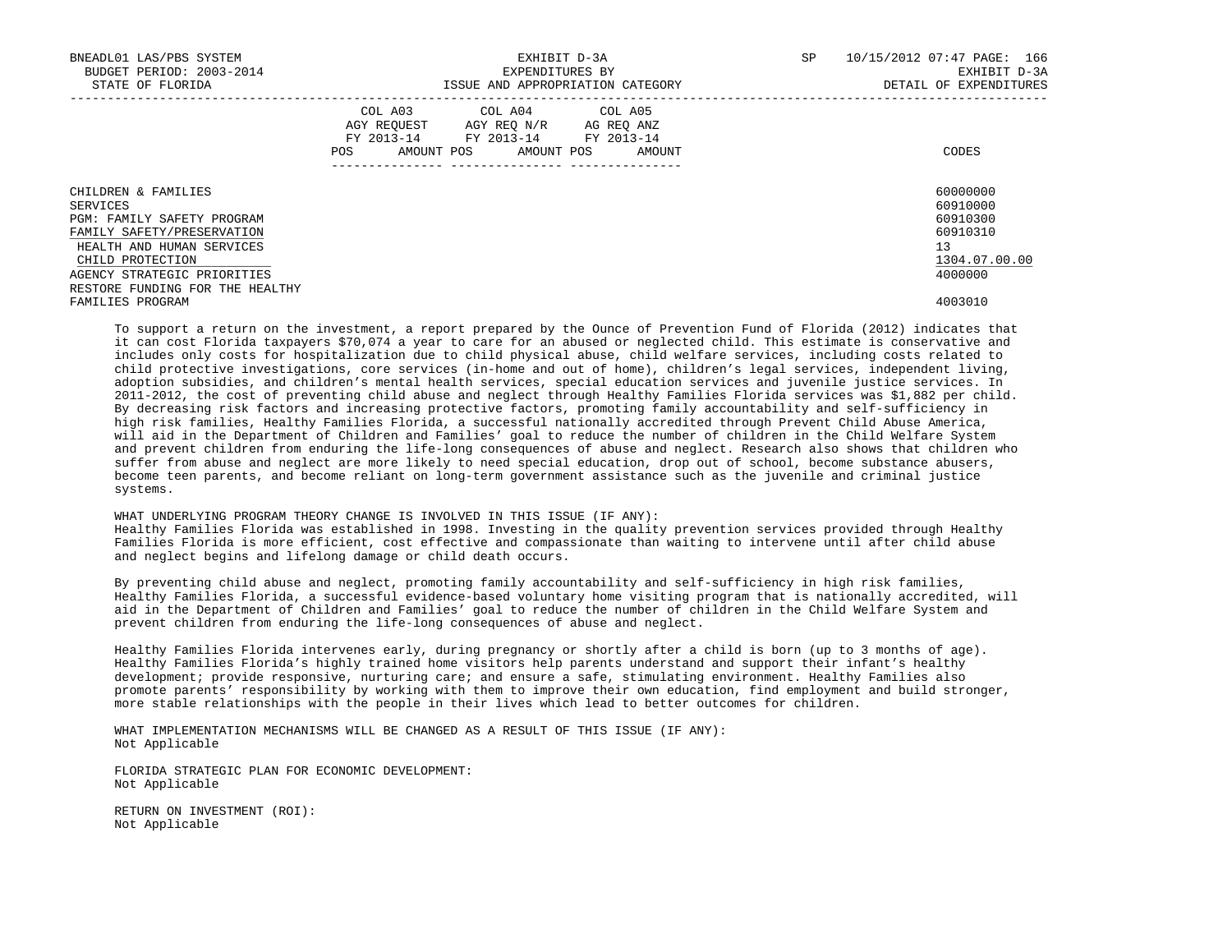| BNEADL01 LAS/PBS SYSTEM<br>BUDGET PERIOD: 2003-2014                                                                                                                                                                                       | EXHIBIT D-3A<br>EXPENDITURES BY                                                                                                                                                                                                                                                                                                                                                                                                                  | SP                                                 | 10/15/2012 07:47 PAGE: 167<br>EXHIBIT D-3A<br>DETAIL OF EXPENDITURES                      |
|-------------------------------------------------------------------------------------------------------------------------------------------------------------------------------------------------------------------------------------------|--------------------------------------------------------------------------------------------------------------------------------------------------------------------------------------------------------------------------------------------------------------------------------------------------------------------------------------------------------------------------------------------------------------------------------------------------|----------------------------------------------------|-------------------------------------------------------------------------------------------|
|                                                                                                                                                                                                                                           | COL A03<br>COL A04<br>COL A05<br>AGY REQUEST AGY REQ N/R AG REQ ANZ<br>FY 2013-14 FY 2013-14 FY 2013-14<br>POS AMOUNT POS AMOUNT POS AMOUNT                                                                                                                                                                                                                                                                                                      |                                                    | CODES                                                                                     |
| CHILDREN & FAMILIES<br><b>SERVICES</b><br>PGM: FAMILY SAFETY PROGRAM<br>FAMILY SAFETY/PRESERVATION<br>HEALTH AND HUMAN SERVICES<br>CHILD PROTECTION<br>AGENCY STRATEGIC PRIORITIES<br>RESTORE FUNDING FOR THE HEALTHY<br>FAMILIES PROGRAM |                                                                                                                                                                                                                                                                                                                                                                                                                                                  |                                                    | 60000000<br>60910000<br>60910300<br>60910310<br>13<br>1304.07.00.00<br>4000000<br>4003010 |
| COST CALCULATIONS:                                                                                                                                                                                                                        | 1,106 children / 1.77 children per family = 625 families at \$3,200 per family for a total request of \$2,000,000                                                                                                                                                                                                                                                                                                                                |                                                    |                                                                                           |
| Fiscal Year 2012-2013 Appropriation<br>Fiscal Year 2012-2013 Recurring Appropriation                                                                                                                                                      | Less Restore Funding for the Healthy Families Program Issue Number 2103070                                                                                                                                                                                                                                                                                                                                                                       | \$18,114,329<br>$($ \$2,000,000)<br>\$16, 114, 329 |                                                                                           |
|                                                                                                                                                                                                                                           | The current Department of Children and Families funding for Healthy Families Florida is \$18,114,329 to serve 5,660<br>families at \$3,200 per family. The number of families that will lose services is derived by dividing \$2,000,000 by<br>\$3,200, which equals 625 families. The average number of children per family is 1.77. To get the number of children<br>that will lose services multiply 1.77 x 625, which equals 1,106 children. |                                                    |                                                                                           |
| MAINTENANCE ADOPTION SUBSIDIES<br>SPECIAL CATEGORIES<br>G/A - COMMUNITY BASED CARE                                                                                                                                                        |                                                                                                                                                                                                                                                                                                                                                                                                                                                  |                                                    | 4006020<br>100000<br>108304                                                               |
| GENERAL REVENUE FUND -MATCH $5,847,059$<br>FEDERAL GRANTS TRUST FUND -FEDERL $4,608,503$                                                                                                                                                  |                                                                                                                                                                                                                                                                                                                                                                                                                                                  |                                                    | 1000 2<br>2261 3                                                                          |
| TOTAL APPRO 10,455,562                                                                                                                                                                                                                    |                                                                                                                                                                                                                                                                                                                                                                                                                                                  |                                                    |                                                                                           |
|                                                                                                                                                                                                                                           |                                                                                                                                                                                                                                                                                                                                                                                                                                                  |                                                    |                                                                                           |
| AGENCY ISSUE NARRATIVE:<br>2013-2014 BUDGET YEAR NARRATIVE:<br>ISSUE TITLE: Maintenance Adoption Subsidies                                                                                                                                |                                                                                                                                                                                                                                                                                                                                                                                                                                                  | IT COMPONENT? NO                                   |                                                                                           |
|                                                                                                                                                                                                                                           | SPECIFY WHICH AGENCY GOAL FROM THE FISCAL YEARS 2013-2014 THROUGH 2017-2018 STRATEGIC PLAN IS ADDRESSED BY THIS BUDGET<br>ISSUE ROPOSAL: Goal 3 Enable Family Accountability: Help Floridians move from entitlement to empowerment                                                                                                                                                                                                               |                                                    |                                                                                           |
| SUMMARY:                                                                                                                                                                                                                                  | The Department requests \$10,455,562 of budget authority (\$5,847,059 in General Revenue and \$4,608,503 in Federal Grants<br>Trust Fund) to continue ongoing and new maintenance adoption subsidies for children adopted from foster care.                                                                                                                                                                                                      |                                                    |                                                                                           |
|                                                                                                                                                                                                                                           | Maintenance adoption subsidies (MAS) enable families to consider adoption of special needs children who have been                                                                                                                                                                                                                                                                                                                                |                                                    |                                                                                           |
|                                                                                                                                                                                                                                           |                                                                                                                                                                                                                                                                                                                                                                                                                                                  |                                                    |                                                                                           |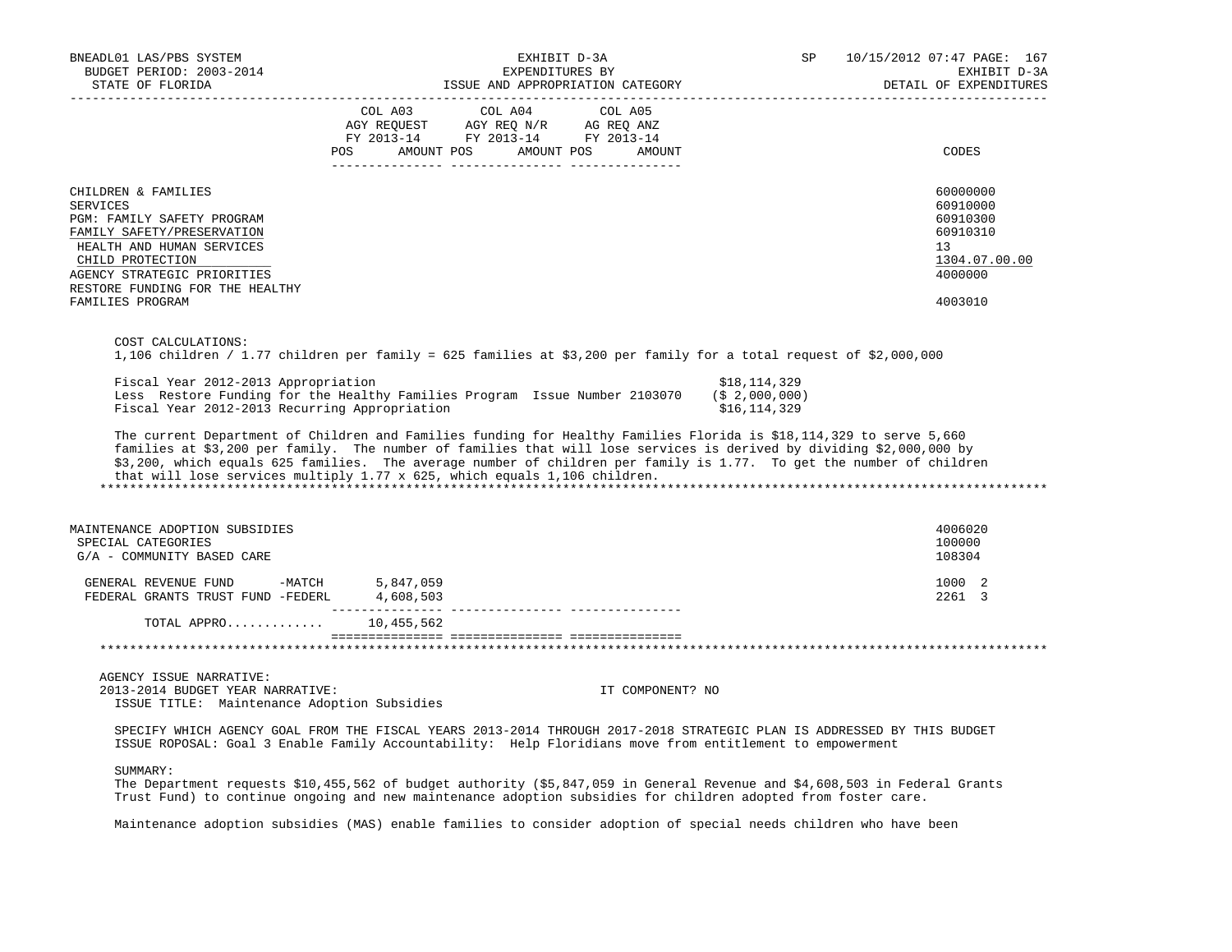| BNEADL01 LAS/PBS SYSTEM<br>BUDGET PERIOD: 2003-2014<br>STATE OF FLORIDA | EXHIBIT D-3A<br>EXPENDITURES BY<br>ISSUE AND APPROPRIATION CATEGORY                                                                                        | 10/15/2012 07:47 PAGE: 168<br>SP<br>EXHIBIT D-3A<br>DETAIL OF EXPENDITURES |  |  |
|-------------------------------------------------------------------------|------------------------------------------------------------------------------------------------------------------------------------------------------------|----------------------------------------------------------------------------|--|--|
|                                                                         | COL A03 COL A04 COL A05<br>AGY REOUEST<br>AGY REO N/R<br>AG REO ANZ<br>FY 2013-14<br>FY 2013-14<br>FY 2013-14<br>AMOUNT POS<br>AMOUNT POS<br>AMOUNT<br>POS | CODES                                                                      |  |  |
| CHILDREN & FAMILIES<br>SERVICES                                         |                                                                                                                                                            | 60000000<br>60910000                                                       |  |  |
| <b>PGM: FAMILY SAFETY PROGRAM</b>                                       |                                                                                                                                                            | 60910300                                                                   |  |  |
| FAMILY SAFETY/PRESERVATION                                              |                                                                                                                                                            | 60910310<br>13                                                             |  |  |
| HEALTH AND HUMAN SERVICES<br>CHILD PROTECTION                           |                                                                                                                                                            | 1304.07.00.00                                                              |  |  |
| AGENCY STRATEGIC PRIORITIES                                             |                                                                                                                                                            | 4000000                                                                    |  |  |
| MAINTENANCE ADOPTION SUBSIDIES                                          |                                                                                                                                                            | 4006020                                                                    |  |  |

 traumatized by abuse and neglect, are unable to safely return home to their birth parents and must remain in foster care until an approved adoptive family has been identified. This issue along with issue 4409000 (Restore Maintenance Adoption Subsidies Funding) for \$20,582,803 requests a total of \$31,038,365.

#### PROBLEM STATEMENT:

 In Section 409.166, Florida Statutes (F.S.), the Legislature describes the intent to protect and promote the right of every child to have the stability and security of a permanent family, especially when the Department has removed a child due to abuse or neglect and determined that a child cannot safely return to his/her birth parents. In this section, the Legislature also recognized the need for financial assistance for families adopting foster children with special needs who have proven more difficult to place with adoptive families because of their significant challenges.

 National research, such as Never Too Old, Achieving Permanency by Evan B. Donaldson Adoption Institute (2011) and Beyond the Foster Care System by Betsy Krebs and Paul Pitcoff (2006), has shown that children who age out of foster care without a permanent connection to an adult/family have significantly poor outcomes and are at greater risk for substance and alcohol abuse, early pregnancy, criminal conduct and limited post-secondary education. Preventing these negative outcomes by providing economic support for families who adopt these at-risk foster children represents a compelling and ongoing public and community need for the state of Florida.

 Nationally and in Florida, the maintenance adoption subsidy program has proven to be an important support in the adoptions of special needs children from foster care. Subsidies have enabled a new population of families to adopt special needs children, especially foster parents and relative caregivers who develop a commitment and nurturing relationship with these children. Each year, foster parents and relative caregivers represent 75% of Florida's adoptions from foster care (Fifth Annual Report of the Office of Adoption and Child Protection, 2011). As a result, thousands of children each year are being nurtured by permanent adoptive families in Florida's communities rather than being raised in foster care; for example between July 1, 2007 and May 31, 2012, there have been 15,750 children adopted from Florida's foster care system. For eligible children, s.409.166(4)(b), F.S., allows subsidies of \$5,000 annually or an amount agreed upon by the adoptive parents and the department. This amount may be adjusted or enhanced based on the increased needs of a child. For example, a child with multiple physical problems or severe/increasing mental health issues may need additional services over time, especially as the child becomes an adolescent when some physical and mental health issues are exacerbated. Florida Statute and federal regulations also allow for reimbursement of nonrecurring expenses up to \$1,000 for the finalization of an adoption such as attorney fees and court costs. (s. 409.166(7), F. S.)

 Although a state may experience difficulties in its ability to fund maintenance adoption subsidies due to state budget shortfalls, such difficulties cannot relieve or alter the state's obligation under Title IV-E to honor adoption assistance agreements signed and approved by the Department to provide a monthly subsidy until the month the child turns age 18. This is consistent with the federal requirements in sections  $473(a)(1)(B)(ii)$  and  $473(a)(3)$  of the Social Security Act. Furthermore, in order to meet the compelling public need for adoptions of foster children, the federally funded Title IV-E Adoption Assistance program continues to be available for children meeting eligibility requirements and for adoptive parents who have adoption assistance agreements that are signed and approved.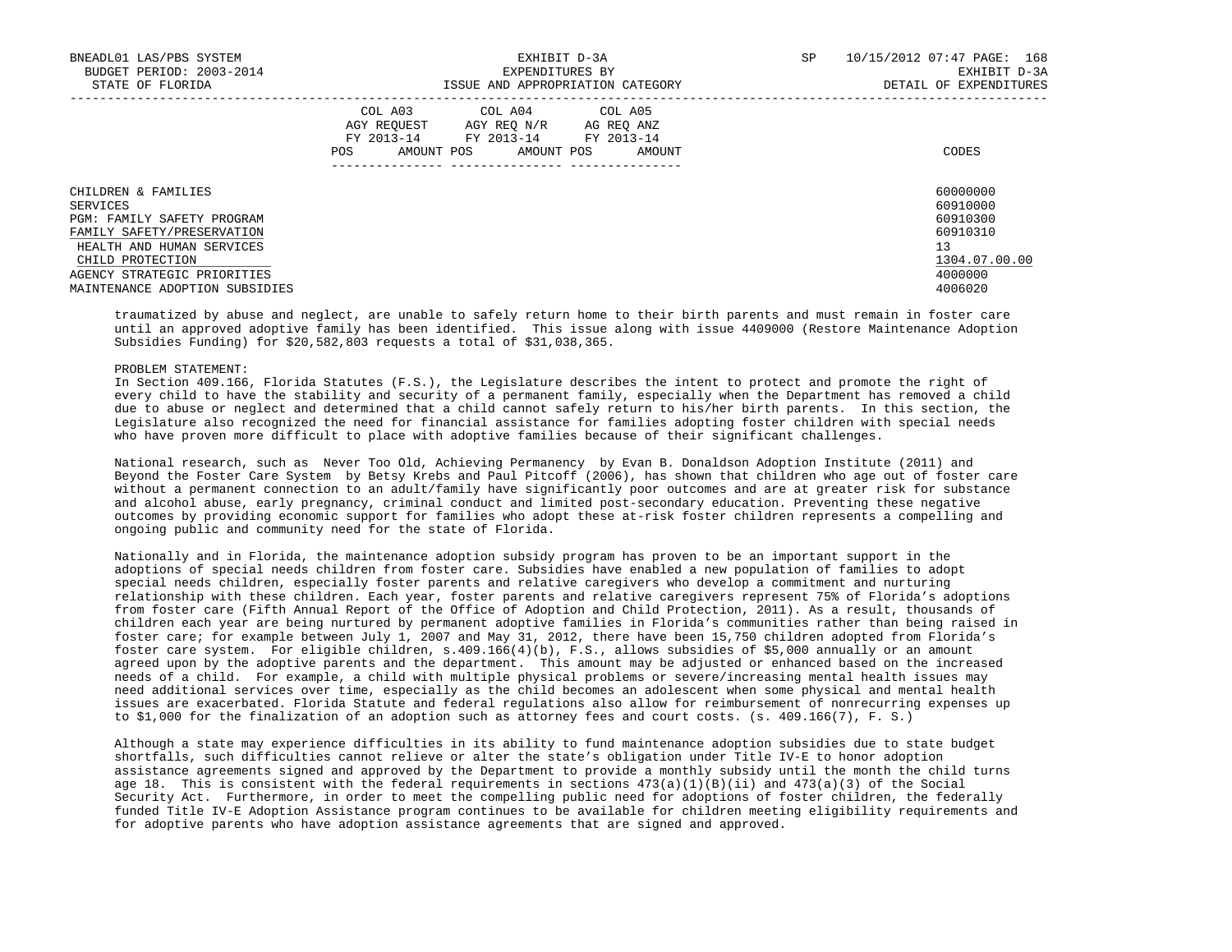| BNEADL01 LAS/PBS SYSTEM<br>BUDGET PERIOD: 2003-2014<br>STATE OF FLORIDA | EXHIBIT D-3A<br>EXPENDITURES BY<br>ISSUE AND APPROPRIATION CATEGORY                                                                               | 10/15/2012 07:47 PAGE: 169<br>SP<br>EXHIBIT D-3A<br>DETAIL OF EXPENDITURES |
|-------------------------------------------------------------------------|---------------------------------------------------------------------------------------------------------------------------------------------------|----------------------------------------------------------------------------|
|                                                                         | COL A03 COL A04 COL A05<br>AGY REQUEST AGY REQ N/R AG REQ ANZ<br>FY 2013-14<br>FY 2013-14 FY 2013-14<br>AMOUNT POS<br>AMOUNT POS<br>POS<br>AMOUNT | CODES                                                                      |
| CHILDREN & FAMILIES<br>SERVICES                                         |                                                                                                                                                   | 60000000<br>60910000                                                       |
| PGM: FAMILY SAFETY PROGRAM                                              |                                                                                                                                                   | 60910300                                                                   |
| FAMILY SAFETY/PRESERVATION                                              |                                                                                                                                                   | 60910310                                                                   |
| HEALTH AND HUMAN SERVICES                                               |                                                                                                                                                   | 13                                                                         |
| CHILD PROTECTION                                                        |                                                                                                                                                   | 1304.07.00.00                                                              |
| AGENCY STRATEGIC PRIORITIES                                             |                                                                                                                                                   | 4000000                                                                    |
| MAINTENANCE ADOPTION SUBSIDIES                                          |                                                                                                                                                   | 4006020                                                                    |

## WHAT BENEFITS WILL BE OBTAINED BY FUNDING THIS ISSUE:

 Fewer foster children with special needs will languish in foster care and more will be adopted, improving not only the outcomes for those foster children but also avoiding the greater expense of children in long term foster care who require higher cost placement types such as group homes and residential facilities. The statewide standard family foster care board rate is \$515 per month, \$6,180 per year, for children 13 and older and the group home rate is generally a daily rate of \$30, \$10,950 per year. Families with median incomes have proven that they are willing and able to successfully adopt because of this financial assistance, including foster parents and relative caregivers. National research has found that financial subsidies not only increase the likelihood of a child being adopted, subsidies also improve the success of adoptions ( Keeping the Promise: The Critical Need for Post Adoption Services to Enable Children and Families to Succeed , Evan B. Donaldson Adoption Institute. 2010)

 Children with medical and mental health challenges require more services as they age, especially in their teen years, and therefore, adoption subsidies assist adoptive families with needed services until the month the child turns age 18.

#### WHAT UNDERLYING PROGRAM THEORY CHANGE IS INVOLVED IN THIS ISSUE (IF ANY):

 Current eligibility for federal funding of adoption subsidies with Title IV-E funds requires that the family a child was removed from meets the eligibility requirements for Aid to Families with Dependent Children (AFDC) cash assistance as it existed in July 16, 1998. Fostering Connections to Success and Increasing Adoptions Act, also known as Fostering Connections became Public Law 110-351 on October 7, 2008. Then in October 2009, it was enacted and de-linked a child's eligibility from outdated AFDC income requirements. This new federal law is being implemented in a phase-in process with two age groups of adopted children per year and will be completed over a nine-year period. Beginning October 1, 2009, new adoptions of youth who turn 16 or 17 years old during the federal fiscal year, all siblings adopted with the older teen and children who had been in foster care for 60 consecutive months were de-linked from the AFDC requirements. Beginning October 1, 2013, new adoptions of children who turn 8 or older during the federal fiscal year and all siblings adopted with the older child will not be required to meet the AFDC requirements and therefore the federal Title IV-E program will fund additional subsidies.

 Additional subsidies will be funded with Title IV-E Adoption Assistance. However as a result of applying the new program rules for services permitted as detailed in Section 473(a)(8), Social Security Act, the state is required to spend the amount equal to all savings in state expenditures on services authorized under Part B or Part E of the Social Security Act, including child and families, foster care, or adoption services. During state fiscal year 2013-2014, the amount of savings is estimated to be about \$336,375 (federal portion of the subsidy for about 26% of the estimated 690 new finalizations of children meeting the Federal Fiscal Year 2014 age grouping of 8 and older).

# WHAT IMPLEMENTATION MECHANISMS WILL BE CHANGED AS A RESULT OF THIS ISSUE (IF ANY):

 The eligibility criteria will require dual eligibility be documented until all of the age groups are phased in over the nine year period that began October 1, 2009. The savings in state expenditures and the services provided with the savings in state expenditures services must also be documented and tracked.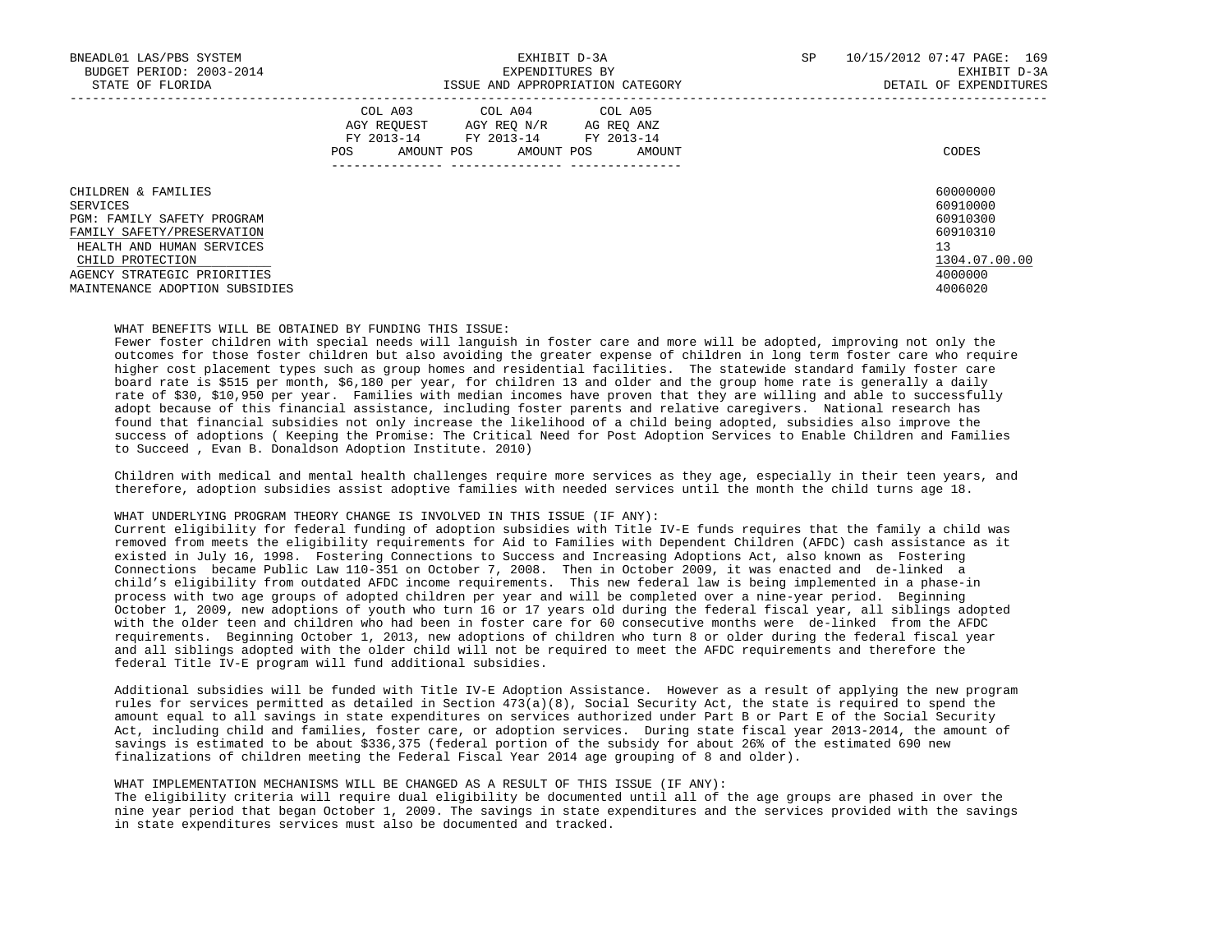| BNEADL01 LAS/PBS SYSTEM                                                                                                                                                                                              |                                                                                                                                                                                                                                                                                                                   |                                              | 10/15/2012 07:47 PAGE: 170<br>EXHIBIT D-3A<br>DETAIL OF EXPENDITURES                      |
|----------------------------------------------------------------------------------------------------------------------------------------------------------------------------------------------------------------------|-------------------------------------------------------------------------------------------------------------------------------------------------------------------------------------------------------------------------------------------------------------------------------------------------------------------|----------------------------------------------|-------------------------------------------------------------------------------------------|
|                                                                                                                                                                                                                      | $\begin{tabular}{lllllllllll} COL & A03 & \multicolumn{3}{l}COL & A04 & \multicolumn{3}{l}COL & A05 \\ AGY & REQUEST & AGY & REQ & N/R & \multicolumn{3}{l}AG & REQ & ANZ \\ FY & 2013-14 & \multicolumn{3}{l}FY & 2013-14 & \multicolumn{3}{l}FY & 2013-14 \\ \end{tabular}$<br>POS AMOUNT POS AMOUNT POS AMOUNT |                                              | CODES                                                                                     |
| CHILDREN & FAMILIES<br><b>SERVICES</b><br>PGM: FAMILY SAFETY PROGRAM<br>FAMILY SAFETY/PRESERVATION<br>HEALTH AND HUMAN SERVICES<br>CHILD PROTECTION<br>AGENCY STRATEGIC PRIORITIES<br>MAINTENANCE ADOPTION SUBSIDIES |                                                                                                                                                                                                                                                                                                                   |                                              | 60000000<br>60910000<br>60910300<br>60910310<br>13<br>1304.07.00.00<br>4000000<br>4006020 |
| FLORIDA STRATEGIC PLAN FOR ECONOMIC DEVELOPMENT:<br>Not Applicable                                                                                                                                                   |                                                                                                                                                                                                                                                                                                                   |                                              |                                                                                           |
| RETURN ON INVESTMENT (ROI):<br>Not Applicable                                                                                                                                                                        |                                                                                                                                                                                                                                                                                                                   |                                              |                                                                                           |
| COST CALCULATIONS:<br>June 2012 Number of Subsidies<br>Less June 2012 Number of Age Outs<br>Less: Number of Age Outs for 2012-2013<br>Less: Number of Age Outs for 2013-2014 (times 50%)                             |                                                                                                                                                                                                                                                                                                                   | 32,443<br>(147)<br>(1, 854)<br>(921)         |                                                                                           |
| Subtotal: Adjusted Census                                                                                                                                                                                            |                                                                                                                                                                                                                                                                                                                   | 29,521                                       |                                                                                           |
| Estimated annual average rate per child                                                                                                                                                                              |                                                                                                                                                                                                                                                                                                                   | \$<br>4,396                                  |                                                                                           |
| Beginning Need for FY 2013-2014<br>Add: 2013-2014 Estimated Request for Increases                                                                                                                                    | Add: 2012-2013 Projected Finalizations (\$5,000 x 3,252 x 100%)<br>Add: 2012-2013 Projected Finalizations (\$5,000 x 3,252 x 50%) \$ 16,260,000<br>Add: 2013-2014 Legal Fee for Finalizations (\$1,000 x 3,252) \$ 3,252,000<br>0.35% of recipients (29,521 + 3,252) @ \$10,174                                   | \$129,774,316<br>\$1,170,010                 |                                                                                           |
| Total Need for 2013-2014                                                                                                                                                                                             |                                                                                                                                                                                                                                                                                                                   | \$158,586,326                                |                                                                                           |
| Current Appropriations FY 2012-2013<br>Less: Issue 2103071 Maintenance Adoption Subsidies                                                                                                                            | Less: Issue 2103312 Restore Maintenance Adoption Subsidies Funding (\$ 13,996,398)                                                                                                                                                                                                                                | \$148,130,764<br>(S, 6, 586, 405)            |                                                                                           |
|                                                                                                                                                                                                                      | Adjusted Current Recurring Appropriations (Base FY 2012-2013) \$127,547,961                                                                                                                                                                                                                                       |                                              |                                                                                           |
| Additional Request for 2013-2014<br>Issue 4006020 Maintenance Adoption Subsidies                                                                                                                                     | Issue 4409000 Restore Maintenance Adoption Subsidies Funding                                                                                                                                                                                                                                                      | \$31,038,365<br>\$20,582,803<br>\$10,455,562 |                                                                                           |
|                                                                                                                                                                                                                      |                                                                                                                                                                                                                                                                                                                   |                                              |                                                                                           |

Cost Calculation Notes:

\* Age Outs: Subsidies end after the month that a child turns 18 during any fiscal year. The 50% factor is based on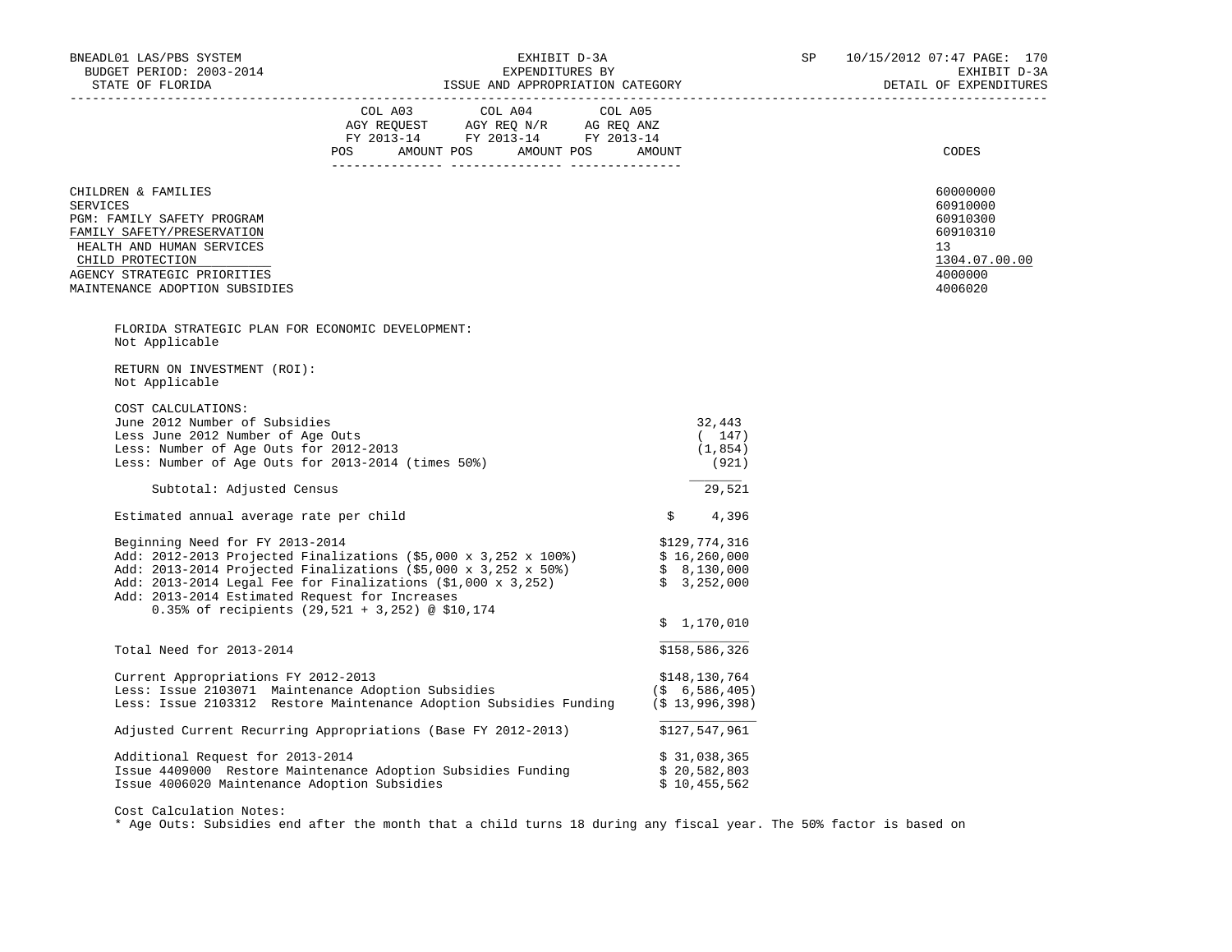| BNEADL01 LAS/PBS SYSTEM<br>BUDGET PERIOD: 2003-2014<br>STATE OF FLORIDA | EXHIBIT D-3A<br>EXPENDITURES BY<br>ISSUE AND APPROPRIATION CATEGORY                                                                                     | SP<br>10/15/2012 07:47 PAGE: 171<br>EXHIBIT D-3A<br>DETAIL OF EXPENDITURES |
|-------------------------------------------------------------------------|---------------------------------------------------------------------------------------------------------------------------------------------------------|----------------------------------------------------------------------------|
|                                                                         | COL A03 COL A04 COL A05<br>AGY REOUEST<br>AGY REO N/R<br>AG REO ANZ<br>FY 2013-14<br>FY 2013-14 FY 2013-14<br>AMOUNT POS<br>AMOUNT POS<br>AMOUNT<br>POS | CODES                                                                      |
| CHILDREN & FAMILIES<br>SERVICES                                         |                                                                                                                                                         | 60000000<br>60910000                                                       |
| PGM: FAMILY SAFETY PROGRAM                                              |                                                                                                                                                         | 60910300                                                                   |
| FAMILY SAFETY/PRESERVATION                                              |                                                                                                                                                         | 60910310                                                                   |
| HEALTH AND HUMAN SERVICES                                               |                                                                                                                                                         | 13                                                                         |
| CHILD PROTECTION                                                        |                                                                                                                                                         | 1304.07.00.00                                                              |
| AGENCY STRATEGIC PRIORITIES                                             |                                                                                                                                                         | 4000000                                                                    |
| MAINTENANCE ADOPTION SUBSIDIES                                          |                                                                                                                                                         | 4006020                                                                    |

estimating subsidy payments for an average of 6 months per year per child who is aging out.

 \*\* Enhanced Subsidy: Based on Fiscal Year 2009-2010 data, it is estimated the adoptive families of approximately 0.35% of the adoptive children during the year (estimated 115 during Fiscal Year 2013-2014) have adoptive parents who make a request and are granted enhanced subsidy amounts of about \$10,174 over the annual average rate. Enhanced rates are allowable as per 409.166, F.S. to address extraordinary or changing needs of the adoptive child.

Projected Finalizations based on Fiscal Year 2011-2012 Actual Finalizations

 The Legal Fee for Finalization is a one-time payment that the Department is able to provide up to \$1,000 per child per adoption for the costs/expenses related to adopting a foster child such as court costs, attorney fees, new birth certificate, and travel for the parent if required. \*\*\*\*\*\*\*\*\*\*\*\*\*\*\*\*\*\*\*\*\*\*\*\*\*\*\*\*\*\*\*\*\*\*\*\*\*\*\*\*\*\*\*\*\*\*\*\*\*\*\*\*\*\*\*\*\*\*\*\*\*\*\*\*\*\*\*\*\*\*\*\*\*\*\*\*\*\*\*\*\*\*\*\*\*\*\*\*\*\*\*\*\*\*\*\*\*\*\*\*\*\*\*\*\*\*\*\*\*\*\*\*\*\*\*\*\*\*\*\*\*\*\*\*\*\*\*

 ENSURE SAFETY, WELL BEING AND SELF- SUFFICIENCY FOR THE PEOPLE WE SERVE SERVE 4400000 RESTORE MAINTENANCE ADOPTION SUBSIDIES FUNDING 4409000 and 4409000 and 4409000 and 4409000 and 4409000 and 4409000 and 4409000 and 4409000 <br>SERCIAL CATEGORIES 40000 and 40000 and 40000 and 40000 and 40000 and 40000 and 40000 and 40000 and 40000 and 4 SPECIAL CATEGORIES  $G/A$  - COMMUNITY BASED CARE 108304 GENERAL REVENUE FUND -MATCH 20,235,712<br>
FEDERAL GRANTS TRUST FUND -FEDERL 347,091 FEDERAL GRANTS TRUST FUND -FEDERL --------------- --------------- --------------- TOTAL APPRO............. =============== =============== =============== \*\*\*\*\*\*\*\*\*\*\*\*\*\*\*\*\*\*\*\*\*\*\*\*\*\*\*\*\*\*\*\*\*\*\*\*\*\*\*\*\*\*\*\*\*\*\*\*\*\*\*\*\*\*\*\*\*\*\*\*\*\*\*\*\*\*\*\*\*\*\*\*\*\*\*\*\*\*\*\*\*\*\*\*\*\*\*\*\*\*\*\*\*\*\*\*\*\*\*\*\*\*\*\*\*\*\*\*\*\*\*\*\*\*\*\*\*\*\*\*\*\*\*\*\*\*\*

AGENCY ISSUE NARRATIVE:

 2013-2014 BUDGET YEAR NARRATIVE: IT COMPONENT? NO ISSUE TITLE: Restore Maintenance Adoption Subsidies Funding

 SPECIFY WHICH AGENCY GOAL FROM THE FISCAL YEARS 2013-2014 THROUGH 2017-2018 STRATEGIC PLAN IS ADDRESSED BY THIS BUDGET ISSUE ROPOSAL: Goal 3 Enable Family Accountability: Help Floridians move from entitlement to empowerment

SUMMARY:

The Department requests \$20,582,803 of budget authority (\$20,235,712 in General Revenue and \$347,091 in Federal Grants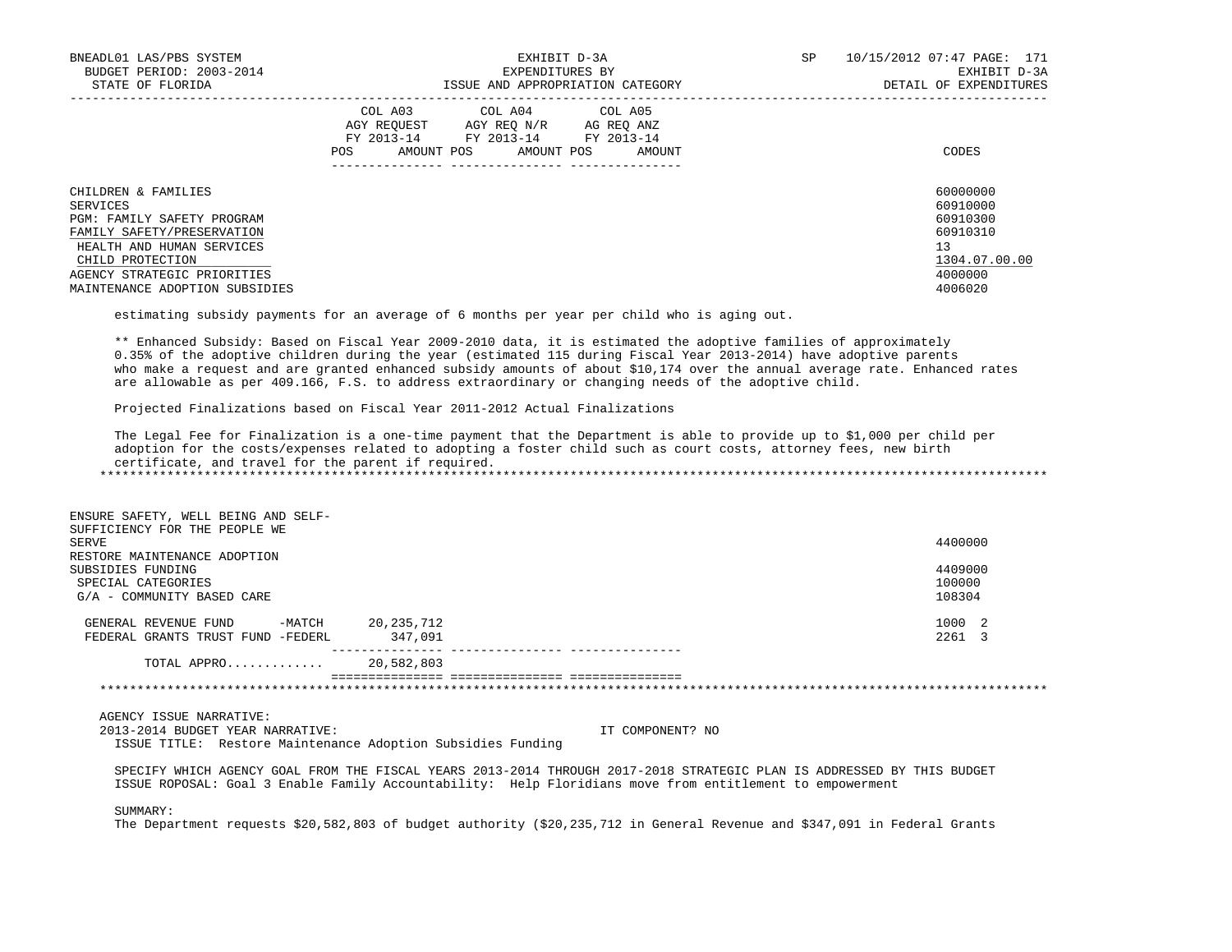| BNEADL01 LAS/PBS SYSTEM<br>BUDGET PERIOD: 2003-2014<br>STATE OF FLORIDA                                                                                                             |                                  | EXHIBIT D-3A<br>EXPENDITURES BY<br>ISSUE AND APPROPRIATION CATEGORY                                                                   | SP 10/15/2012 07:47 PAGE: 172<br>EXHIBIT D-3A<br>DETAIL OF EXPENDITURES |
|-------------------------------------------------------------------------------------------------------------------------------------------------------------------------------------|----------------------------------|---------------------------------------------------------------------------------------------------------------------------------------|-------------------------------------------------------------------------|
|                                                                                                                                                                                     | -------------- ----------------- | COL A03 COL A04 COL A05<br>AGY REQUEST AGY REQ N/R AG REQ ANZ<br>FY 2013-14 FY 2013-14 FY 2013-14<br>POS AMOUNT POS AMOUNT POS AMOUNT | CODES                                                                   |
| CHILDREN & FAMILIES<br>SERVICES<br>PGM: FAMILY SAFETY PROGRAM<br>FAMILY SAFETY/PRESERVATION<br>HEALTH AND HUMAN SERVICES<br>CHILD PROTECTION<br>ENSURE SAFETY, WELL BEING AND SELF- |                                  |                                                                                                                                       | 60000000<br>60910000<br>60910300<br>60910310<br>13<br>1304.07.00.00     |
| SUFFICIENCY FOR THE PEOPLE WE<br>SERVE<br>RESTORE MAINTENANCE ADOPTION<br>SUBSIDIES FUNDING                                                                                         |                                  |                                                                                                                                       | 4400000<br>4409000                                                      |

Trust Fund) to restore nonrecurring funding of maintenance adoption subsidies for children adopted from foster care.

 Maintenance adoption subsidies (MAS) enable families to consider adoption of special needs children who have been traumatized by abuse and neglect, are unable to safely return home to their birth parents and must remain in foster care until an approved adoptive family has been identified. This issue along with issue 4006020 (Maintenance Adoption Subsidies) for \$10,455,562 requests a total of \$31,038,365.

#### PROBLEM STATEMENT:

 In Section 409.166, Florida Statutes (F.S.), the Legislature describes the intent to protect and promote the right of every child to have the stability and security of a permanent family, especially when the Department has removed a child due to abuse or neglect and determined that a child cannot safely return to his/her birth parents. In this section, the Legislature also recognized the need for financial assistance for families adopting foster children with special needs who have proven more difficult to place with adoptive families because of their significant challenges.

 National research, such as Never Too Old, Achieving Permanency by Evan B. Donaldson Adoption Institute (2011) and Beyond the Foster Care System by Betsy Krebs and Paul Pitcoff (2006), has shown that children who age out of foster care without a permanent connection to an adult/family have significantly poor outcomes and are at greater risk for substance and alcohol abuse, early pregnancy, criminal conduct and limited post-secondary education. Preventing these negative outcomes by providing economic support for families who adopt these at-risk foster children represents a compelling and ongoing public and community need for the state of Florida.

 Nationally and in Florida, the maintenance adoption subsidy program has proven to be an important support in the adoptions of special needs children from foster care. Subsidies have enabled a new population of families to adopt special needs children, especially foster parents and relative caregivers who develop a commitment and nurturing relationship with these children. Each year, foster parents and relative caregivers represent 75% of Florida's adoptions from foster care (Fifth Annual Report of the Office of Adoption and Child Protection, 2011). As a result, thousands of children each year are being nurtured by permanent adoptive families in Florida's communities rather than being raised in foster care; for example between July 1, 2007 and May 31, 2012, there have been 15,750 children adopted from Florida's foster care system. For eligible children, s.409.166(4)(b), F.S., allows subsidies of \$5,000 annually or an amount agreed upon by the adoptive parents and the department. This amount may be adjusted or enhanced based on the increased needs of a child. For example, a child with multiple physical problems or severe/increasing mental health issues may need additional services over time, especially as the child becomes an adolescent when some physical and mental health issues are exacerbated. Florida Statute and federal regulations also allow for reimbursement of nonrecurring expenses up to \$1,000 for the finalization of an adoption such as attorney fees and court costs. (s. 409.166(7), F. S.)

Although a state may experience difficulties in its ability to fund maintenance adoption subsidies due to state budget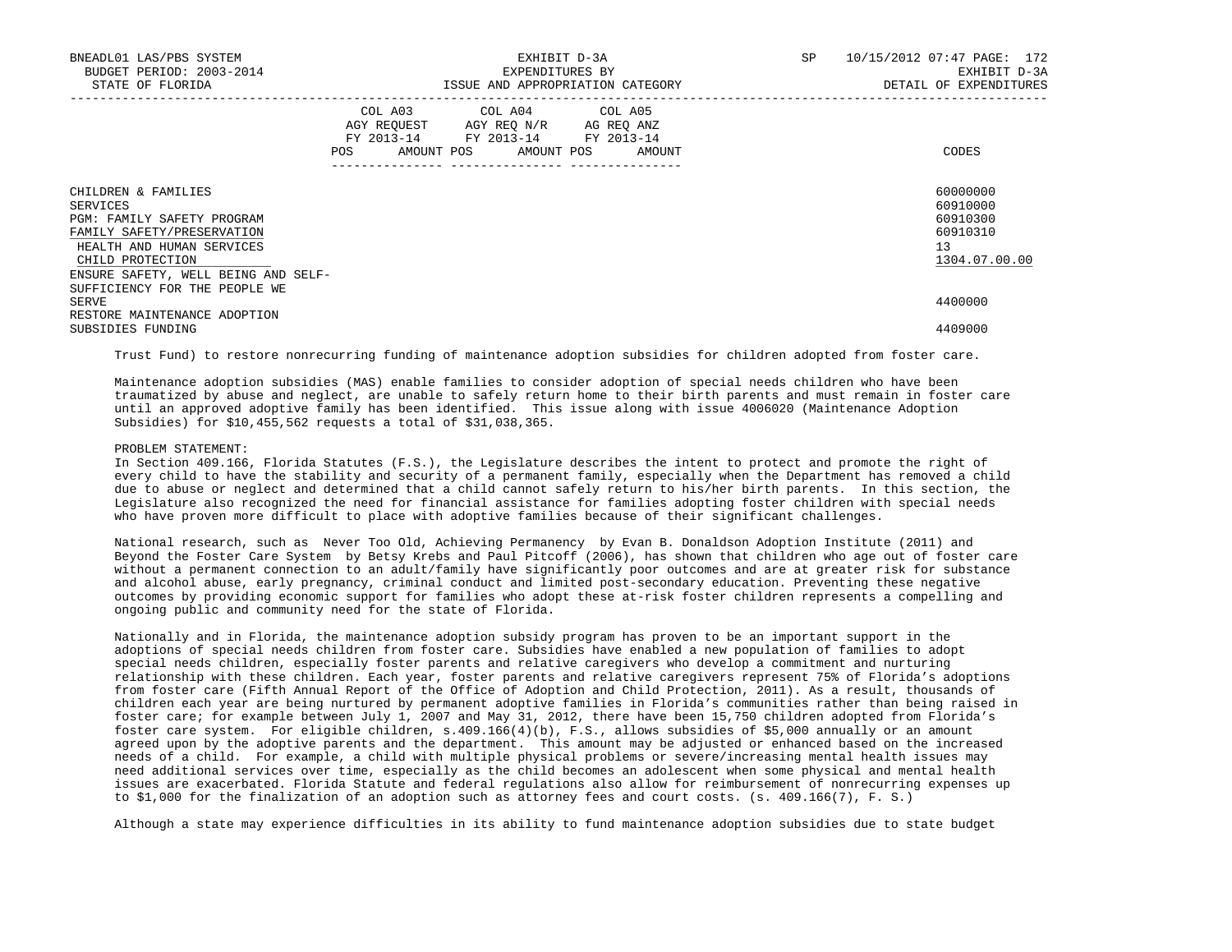| BNEADL01 LAS/PBS SYSTEM<br>BUDGET PERIOD: 2003-2014<br>STATE OF FLORIDA                                                                                                                    | EXHIBIT D-3A<br>EXPENDITURES BY<br>ISSUE AND APPROPRIATION CATEGORY                                                                      | 10/15/2012 07:47 PAGE: 173<br>SP<br>EXHIBIT D-3A<br>DETAIL OF EXPENDITURES |
|--------------------------------------------------------------------------------------------------------------------------------------------------------------------------------------------|------------------------------------------------------------------------------------------------------------------------------------------|----------------------------------------------------------------------------|
|                                                                                                                                                                                            | COL A03 COL A04 COL A05<br>AGY REQUEST AGY REQ N/R AG REQ ANZ<br>FY 2013-14 FY 2013-14 FY 2013-14<br>AMOUNT POS AMOUNT POS AMOUNT<br>POS | CODES                                                                      |
| CHILDREN & FAMILIES<br>SERVICES<br><b>PGM: FAMILY SAFETY PROGRAM</b><br>FAMILY SAFETY/PRESERVATION<br>HEALTH AND HUMAN SERVICES<br>CHILD PROTECTION<br>ENSURE SAFETY, WELL BEING AND SELF- |                                                                                                                                          | 60000000<br>60910000<br>60910300<br>60910310<br>13<br>1304.07.00.00        |
| SUFFICIENCY FOR THE PEOPLE WE<br>SERVE<br>RESTORE MAINTENANCE ADOPTION<br>SUBSIDIES FUNDING                                                                                                |                                                                                                                                          | 4400000<br>4409000                                                         |

 shortfalls, such difficulties cannot relieve or alter the state's obligation under Title IV-E to honor adoption assistance agreements signed and approved by the Department to provide a monthly subsidy until the month the child turns age 18. This is consistent with the federal requirements in sections  $473(a)(1)(B)(ii)$  and  $473(a)(3)$  of the Social Security Act. Furthermore, in order to meet the compelling public need for adoptions of foster children, the federally funded Title IV-E Adoption Assistance program continues to be available for children meeting eligibility requirements and for adoptive parents who have adoption assistance agreements that are signed and approved.

## WHAT BENEFITS WILL BE OBTAINED BY FUNDING THIS ISSUE:

 Fewer foster children with special needs will languish in foster care and more will be adopted, improving not only the outcomes for those foster children but also avoiding the greater expense of children in long term foster care who require higher cost placement types such as group homes and residential facilities. The statewide standard family foster care board rate is \$515 per month, \$6,180 per year, for children 13 and older and the group home rate is generally a daily rate of \$30, \$10,950 per year. Families with median incomes have proven that they are willing and able to successfully adopt because of this financial assistance, including foster parents and relative caregivers. National research has found that financial subsidies not only increase the likelihood of a child being adopted, subsidies also improve the success of adoptions ( Keeping the Promise: The Critical Need for Post Adoption Services to Enable Children and Families to Succeed , Evan B. Donaldson Adoption Institute. 2010)

 Children with medical and mental health challenges require more services as they age, especially in their teen years, and therefore, adoption subsidies assist adoptive families with needed services until the month the child turns age 18.

WHAT UNDERLYING PROGRAM THEORY CHANGE IS INVOLVED IN THIS ISSUE (IF ANY):

 Current eligibility for federal funding of adoption subsidies with Title IV-E funds requires that the family a child was removed from meets the eligibility requirements for Aid to Families with Dependent Children (AFDC) cash assistance as it existed in July 16, 1998. Fostering Connections to Success and Increasing Adoptions Act, also known as Fostering Connections became Public Law 110-351 on October 7, 2008. Then in October 2009, it was enacted and de-linked a child's eligibility from outdated AFDC income requirements. This new federal law is being implemented in a phase-in process with two age groups of adopted children per year and will be completed over a nine-year period. Beginning October 1, 2009, new adoptions of youth who turn 16 or 17 years old during the federal fiscal year, all siblings adopted with the older teen and children who had been in foster care for 60 consecutive months were de-linked from the AFDC requirements. Beginning October 1, 2013, new adoptions of children who turn 8 or older during the federal fiscal year and all siblings adopted with the older child will not be required to meet the AFDC requirements and therefore the federal Title IV-E program will fund additional subsidies.

 Additional subsidies will be funded with Title IV-E Adoption Assistance. However as a result of applying the new program rules for services permitted as detailed in Section  $473(a)(8)$ , Social Security Act, the state is required to spend the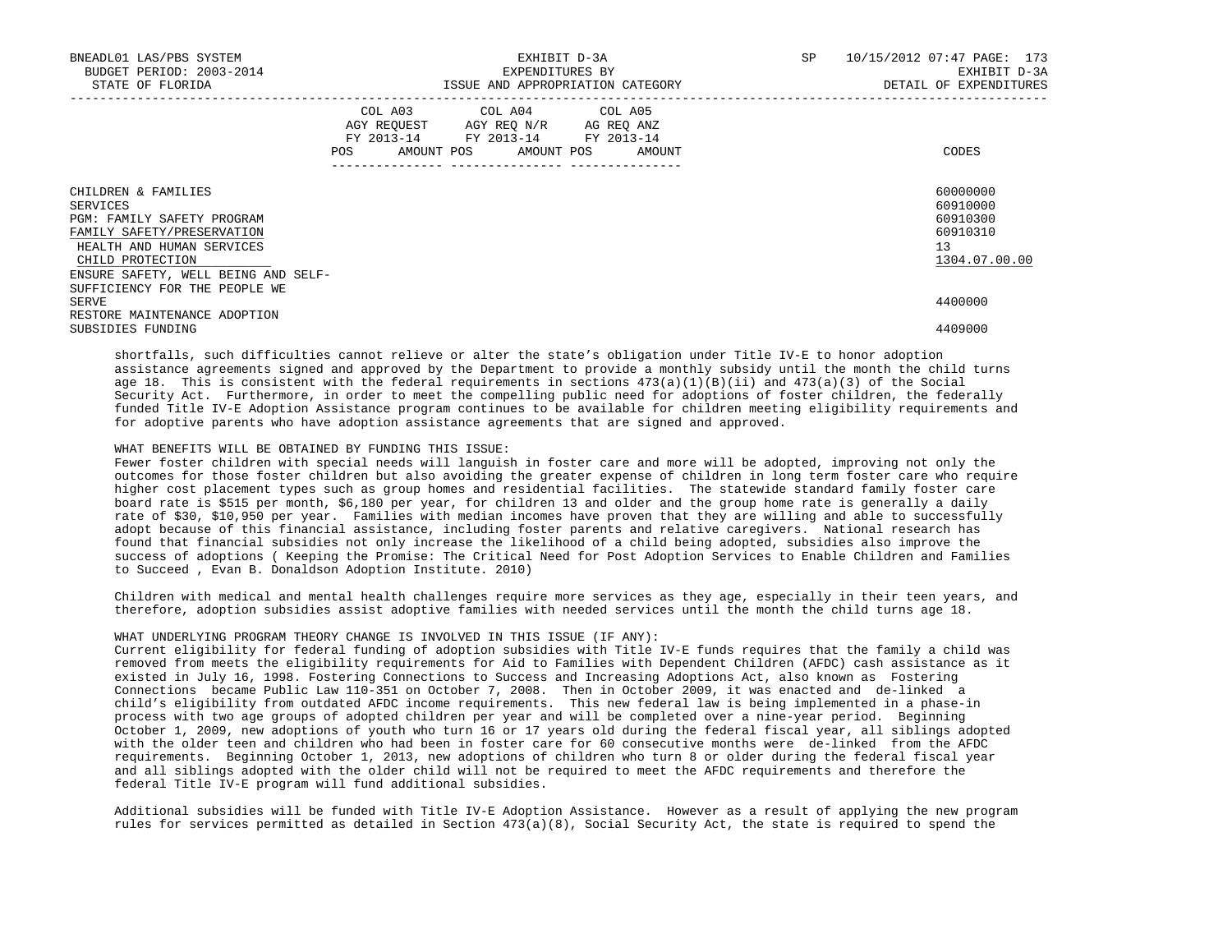| BNEADL01 LAS/PBS SYSTEM<br>BUDGET PERIOD: 2003-2014<br>STATE OF FLORIDA                                                                                                                                              | EXHIBIT D-3A<br>EXPENDITURES BY<br>ISSUE AND APPROPRIATION CATEGORY                                                                          | SP<br>10/15/2012 07:47 PAGE: 174<br>EXHIBIT D-3A<br>DETAIL OF EXPENDITURES |
|----------------------------------------------------------------------------------------------------------------------------------------------------------------------------------------------------------------------|----------------------------------------------------------------------------------------------------------------------------------------------|----------------------------------------------------------------------------|
|                                                                                                                                                                                                                      | COL A03 COL A04 COL A05<br>AGY REQUEST AGY REQ N/R AG REQ ANZ<br>FY 2013-14 FY 2013-14 FY 2013-14<br>POS FOR<br>AMOUNT POS AMOUNT POS AMOUNT | CODES                                                                      |
| CHILDREN & FAMILIES<br>SERVICES<br>PGM: FAMILY SAFETY PROGRAM<br>FAMILY SAFETY/PRESERVATION<br>HEALTH AND HUMAN SERVICES<br>CHILD PROTECTION<br>ENSURE SAFETY, WELL BEING AND SELF-<br>SUFFICIENCY FOR THE PEOPLE WE |                                                                                                                                              | 60000000<br>60910000<br>60910300<br>60910310<br>13<br>1304.07.00.00        |
| SERVE<br>RESTORE MAINTENANCE ADOPTION<br>SUBSIDIES FUNDING                                                                                                                                                           |                                                                                                                                              | 4400000<br>4409000                                                         |

 amount equal to all savings in state expenditures on services authorized under Part B or Part E of the Social Security Act, including child and families, foster care, or adoption services. During state fiscal year 2013-2014, the amount of savings is estimated to be about \$336,375 (federal portion of the subsidy for about 26% of the estimated 690 new finalizations of children meeting the Federal Fiscal Year 2014 age grouping of 8 and older).

WHAT IMPLEMENTATION MECHANISMS WILL BE CHANGED AS A RESULT OF THIS ISSUE (IF ANY):

 The eligibility criteria will require dual eligibility be documented until all of the age groups are phased in over the nine year period that began October 1, 2009. The savings in state expenditures and the services provided with the savings in state expenditures services must also be documented and tracked.

 $$ 1,170,010$ 

 FLORIDA STRATEGIC PLAN FOR ECONOMIC DEVELOPMENT: Not Applicable

 RETURN ON INVESTMENT (ROI): Not Applicable

 COST CALCULATIONS: June 2012 Number of Subsidies 32,443 Less June 2012 Number of Age Outs<br>
Less: Number of Age Outs for 2012-2013 (1,854) Less: Number of Age Outs for 2012-2013 (1,854)<br>Less: Number of Age Outs for 2013-2014 (times 50%) (921) Less: Number of Age Outs for  $2013-2014$  (times  $50\%$ ) \_\_\_\_\_\_\_ Subtotal: Adjusted Census 29,521 Estimated annual average rate per child \$ 4,396 Beginning Need for FY 2013-2014<br>Add: 2012-2013 Projected Finalizations (\$5.000 x 3.252 x 100%) \$ 16.260.000 Add: 2012-2013 Projected Finalizations (\$5,000 x 3,252 x 100%) \$ 16,260,000<br>Add: 2013-2014 Projected Finalizations (\$5,000 x 3,252 x 50%) \$ 8.130.000 Add: 2013-2014 Projected Finalizations (\$5,000 x 3,252 x 50%) \$ 8,130,000<br>Add: 2013-2014 Legal Fee for Finalizations (\$1,000 x 3,252) \$ 3,252,000 Add:  $2013-2014$  Legal Fee for Finalizations (\$1,000 x 3,252) Add: 2013-2014 Estimated Request for Increases

0.35% of recipients (29,521 + 3,252) @ \$10,174

| Total Need for 2013-2014 | \$158,586,326 |
|--------------------------|---------------|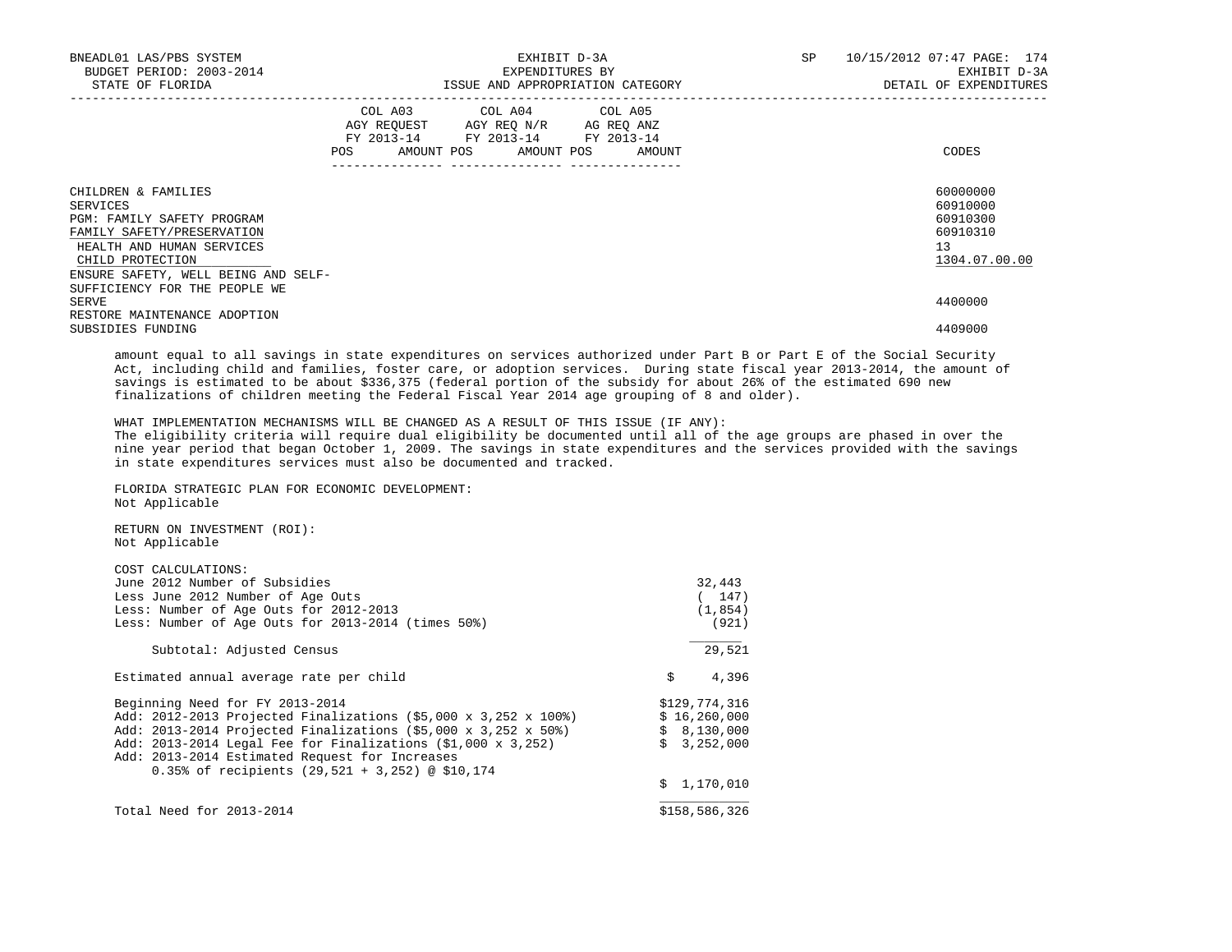| BNEADL01 LAS/PBS SYSTEM<br>BUDGET PERIOD: 2003-2014<br>STATE OF FLORIDA<br>------------------------------------                                                                                                                                                                                                                                                                                                                                                                                                                |                                                                                                             | EXHIBIT D-3A<br>EXPENDITURES BY<br>ISSUE AND APPROPRIATION CATEGORY |                                                                                                                                                                                                                                                                                                                                                                                                                                                                                                                                                                               | 10/15/2012 07:47 PAGE: 175<br>SP<br>EXHIBIT D-3A<br>DETAIL OF EXPENDITURES<br>_______________________                      |
|--------------------------------------------------------------------------------------------------------------------------------------------------------------------------------------------------------------------------------------------------------------------------------------------------------------------------------------------------------------------------------------------------------------------------------------------------------------------------------------------------------------------------------|-------------------------------------------------------------------------------------------------------------|---------------------------------------------------------------------|-------------------------------------------------------------------------------------------------------------------------------------------------------------------------------------------------------------------------------------------------------------------------------------------------------------------------------------------------------------------------------------------------------------------------------------------------------------------------------------------------------------------------------------------------------------------------------|----------------------------------------------------------------------------------------------------------------------------|
|                                                                                                                                                                                                                                                                                                                                                                                                                                                                                                                                | COL A03 COL A04 COL A05<br>AGY REQUEST AGY REQ N/R AG REQ ANZ<br>FY 2013-14 FY 2013-14 FY 2013-14<br>POS DO | AMOUNT POS AMOUNT POS                                               | AMOUNT                                                                                                                                                                                                                                                                                                                                                                                                                                                                                                                                                                        | CODES                                                                                                                      |
| CHILDREN & FAMILIES<br>SERVICES<br>PGM: FAMILY SAFETY PROGRAM<br>FAMILY SAFETY/PRESERVATION<br>HEALTH AND HUMAN SERVICES<br>CHILD PROTECTION<br>ENSURE SAFETY, WELL BEING AND SELF-<br>SUFFICIENCY FOR THE PEOPLE WE<br>SERVE                                                                                                                                                                                                                                                                                                  |                                                                                                             |                                                                     |                                                                                                                                                                                                                                                                                                                                                                                                                                                                                                                                                                               | 60000000<br>60910000<br>60910300<br>60910310<br>13<br>1304.07.00.00<br>4400000                                             |
| RESTORE MAINTENANCE ADOPTION<br>SUBSIDIES FUNDING                                                                                                                                                                                                                                                                                                                                                                                                                                                                              |                                                                                                             |                                                                     |                                                                                                                                                                                                                                                                                                                                                                                                                                                                                                                                                                               | 4409000                                                                                                                    |
| Current Appropriations FY 2012-2013<br>Less: Issue 2103071 Maintenance Adoption Subsidies<br>Less: Issue 2103312 Restore Maintenance Adoption Subsidies Funding (\$ 13,996,398)<br>Adjusted Current Recurring Appropriations (Base FY 2012-2013)<br>Additional Request for 2013-2014<br>Issue 4409000 Restore Maintenance Adoption Subsidies Funding<br>Issue 4006020 Maintenance Adoption Subsidies<br>Cost Calculation Notes:<br>estimating subsidy payments for an average of 6 months per year per child who is aging out. |                                                                                                             |                                                                     | \$148,130,764<br>$(5 \t 6, 586, 405)$<br>\$127,547,961<br>\$31,038,365<br>\$20,582,803<br>\$10,455,562<br>* Age Outs: Subsidies end after the month that a child turns 18 during any fiscal year. The 50% factor is based on<br>** Enhanced Subsidy: Based on Fiscal Year 2009-2010 data, it is estimated the adoptive families of approximately<br>0.35% of the adoptive children during the year (estimated 115 during Fiscal Year 2013-2014) have adoptive parents<br>are allowable as per 409.166, F.S. to address extraordinary or changing needs of the adoptive child. | who make a request and are granted enhanced subsidy amounts of about \$10,174 over the annual average rate. Enhanced rates |
| Projected Finalizations based on Fiscal Year 2011-2012 Actual Finalizations                                                                                                                                                                                                                                                                                                                                                                                                                                                    |                                                                                                             |                                                                     |                                                                                                                                                                                                                                                                                                                                                                                                                                                                                                                                                                               |                                                                                                                            |
| certificate, and travel for the parent if required.                                                                                                                                                                                                                                                                                                                                                                                                                                                                            |                                                                                                             |                                                                     | The Legal Fee for Finalization is a one-time payment that the Department is able to provide up to \$1,000 per child per<br>adoption for the costs/expenses related to adopting a foster child such as court costs, attorney fees, new birth                                                                                                                                                                                                                                                                                                                                   |                                                                                                                            |
| TOTAL: CHILD PROTECTION<br>BY FUND TYPE<br>GENERAL REVENUE FUND<br>TRUST FUNDS                                                                                                                                                                                                                                                                                                                                                                                                                                                 | 348, 284, 425<br>670,009,563 9,880,329                                                                      |                                                                     |                                                                                                                                                                                                                                                                                                                                                                                                                                                                                                                                                                               | 1304.07.00.00<br>1000<br>2000                                                                                              |
| TOTAL POSITIONS $2,071.00$                                                                                                                                                                                                                                                                                                                                                                                                                                                                                                     |                                                                                                             |                                                                     |                                                                                                                                                                                                                                                                                                                                                                                                                                                                                                                                                                               |                                                                                                                            |

=============== =============== ===============

TOTAL PROG COMP......... 1018,293,988 9,880,329

TOTAL SALARY RATE....... 85,411,080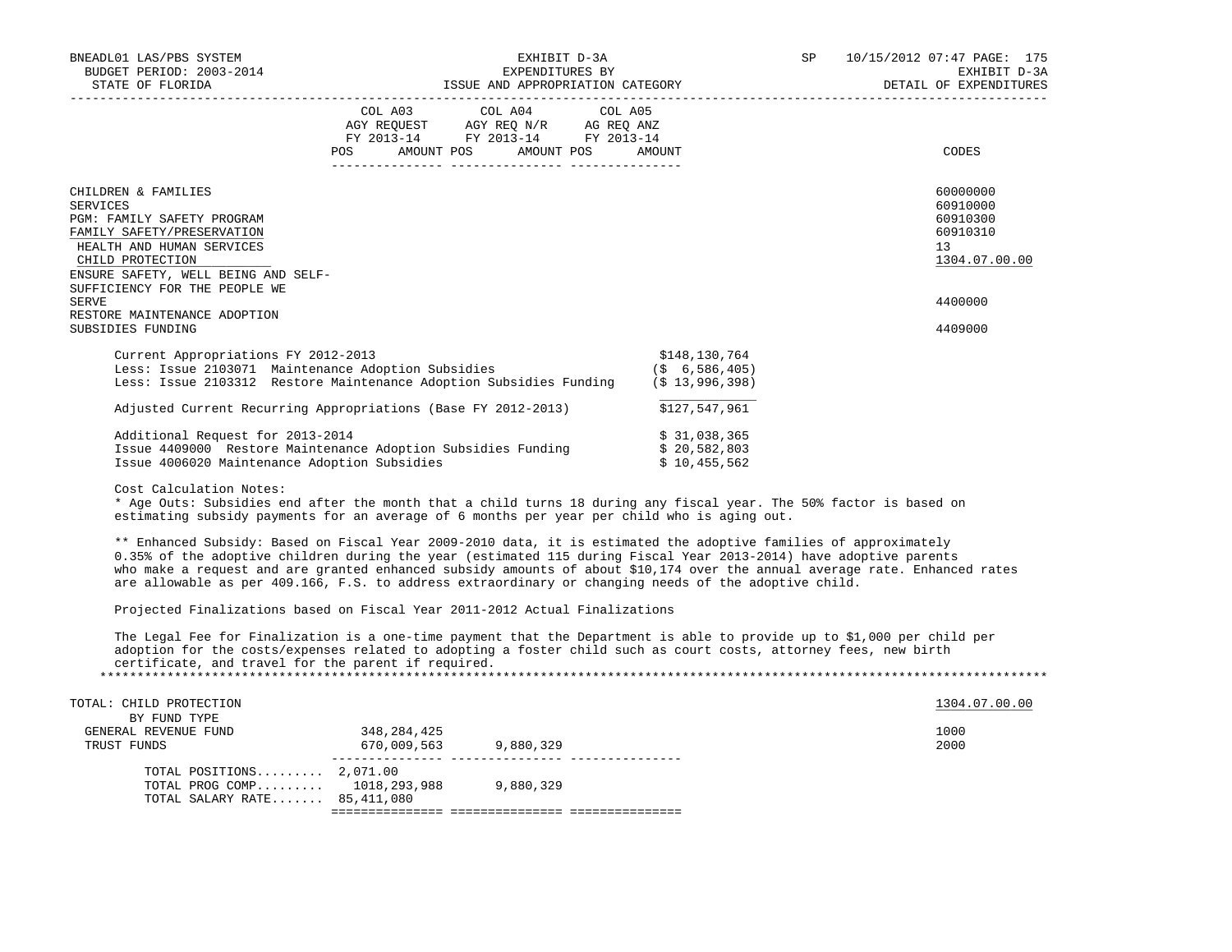| BNEADL01 LAS/PBS SYSTEM<br>BUDGET PERIOD: 2003-2014<br>STATE OF FLORIDA                                                                                                                                                                                            |                       | EXHIBIT D-3A<br>EXPENDITURES BY<br>ISSUE AND APPROPRIATION CATEGORY                                                   |  |         | SP      | 10/15/2012 07:47 PAGE: 176<br>EXHIBIT D-3A<br>DETAIL OF EXPENDITURES |  |  |                                                                                                                  |
|--------------------------------------------------------------------------------------------------------------------------------------------------------------------------------------------------------------------------------------------------------------------|-----------------------|-----------------------------------------------------------------------------------------------------------------------|--|---------|---------|----------------------------------------------------------------------|--|--|------------------------------------------------------------------------------------------------------------------|
|                                                                                                                                                                                                                                                                    |                       | COL A03<br>AGY REQUEST AGY REQ N/R AG REQ ANZ<br>FY 2013-14 FY 2013-14 FY 2013-14<br>POS AMOUNT POS AMOUNT POS AMOUNT |  | COL A04 | COL A05 |                                                                      |  |  | CODES                                                                                                            |
| CHILDREN & FAMILIES<br><b>SERVICES</b><br>PGM: FAMILY SAFETY PROGRAM<br>FAMILY SAFETY/PRESERVATION<br>HEALTH AND HUMAN SERVICES<br>FLORIDA ABUSE HOTLINE<br>ESTIMATED EXPENDITURES<br>ESTIMATED EXPENDITURES - OPERATIONS<br>SALARY RATE<br>SALARY RATE 10,303,631 |                       |                                                                                                                       |  |         |         |                                                                      |  |  | 60000000<br>60910000<br>60910300<br>60910310<br>13 <sup>°</sup><br>1304.08.00.00<br>1000000<br>1001000<br>000000 |
| SALARIES AND BENEFITS                                                                                                                                                                                                                                              |                       |                                                                                                                       |  |         |         |                                                                      |  |  | 010000                                                                                                           |
| GENERAL REVENUE FUND                                                                                                                                                                                                                                               | $-$ STATE<br>$-MATCH$ | 2,159,516<br>2,910,095                                                                                                |  |         |         |                                                                      |  |  | 1000 1<br>1000 2                                                                                                 |
| TOTAL GENERAL REVENUE FUND                                                                                                                                                                                                                                         |                       | 5,069,611                                                                                                             |  |         |         |                                                                      |  |  | 1000                                                                                                             |
| WELFARE TRANSITION TF - FEDERL                                                                                                                                                                                                                                     |                       | 5,740,427                                                                                                             |  |         |         |                                                                      |  |  | 2401 3                                                                                                           |
| SOCIAL SVCS BLK GRT TF -FEDERL                                                                                                                                                                                                                                     |                       | 3,354,042                                                                                                             |  |         |         |                                                                      |  |  | 2639 3                                                                                                           |
| TOTAL POSITIONS 284.00<br>TOTAL APPRO 14, 164, 080                                                                                                                                                                                                                 |                       |                                                                                                                       |  |         |         |                                                                      |  |  |                                                                                                                  |
| OTHER PERSONAL SERVICES                                                                                                                                                                                                                                            |                       |                                                                                                                       |  |         |         |                                                                      |  |  | 030000                                                                                                           |
| GENERAL REVENUE FUND -MATCH 163,438<br>WELFARE TRANSITION TF -FEDERL 541,113<br>SOCIAL SVCS BLK GRT TF -FEDERL<br>TOTAL APPRO                                                                                                                                      |                       | 134,571<br>839,122                                                                                                    |  |         |         |                                                                      |  |  | 1000 2<br>2401 3<br>2639 3                                                                                       |
| <b>EXPENSES</b>                                                                                                                                                                                                                                                    |                       |                                                                                                                       |  |         |         |                                                                      |  |  | 040000                                                                                                           |
| GENERAL REVENUE FUND                                                                                                                                                                                                                                               |                       | -STATE 141,000                                                                                                        |  |         |         |                                                                      |  |  | 1000 1                                                                                                           |
|                                                                                                                                                                                                                                                                    | $-MATCH$              | 358,039                                                                                                               |  |         |         |                                                                      |  |  | 1000 2                                                                                                           |
| TOTAL GENERAL REVENUE FUND                                                                                                                                                                                                                                         |                       | 499,039                                                                                                               |  |         |         |                                                                      |  |  | 1000                                                                                                             |
| WELFARE TRANSITION TF                                                                                                                                                                                                                                              | -FEDERL               | 778,800                                                                                                               |  |         |         |                                                                      |  |  | 2401 3                                                                                                           |
| SOCIAL SVCS BLK GRT TF                                                                                                                                                                                                                                             | -FEDERL               | 401,977                                                                                                               |  |         |         |                                                                      |  |  | 2639 3                                                                                                           |
|                                                                                                                                                                                                                                                                    |                       |                                                                                                                       |  |         |         |                                                                      |  |  |                                                                                                                  |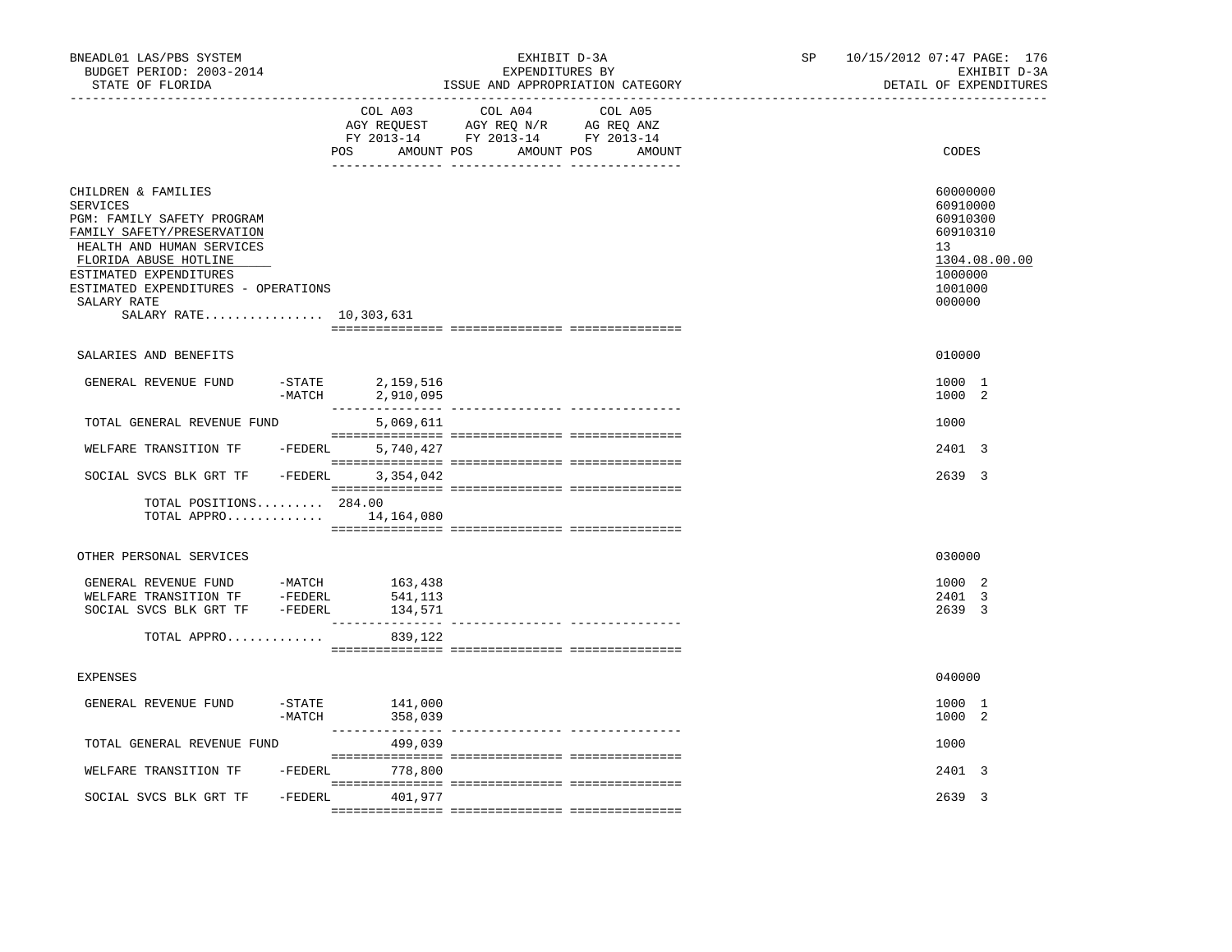| BNEADL01 LAS/PBS SYSTEM<br>BUDGET PERIOD: 2003-2014<br>STATE OF FLORIDA                                                                                                                                                                              |          | ______________________________ | EXHIBIT D-3A<br>EXPENDITURES BY<br>ISSUE AND APPROPRIATION CATEGORY                                                              | ----------------------------- | SP 10/15/2012 07:47 PAGE: 177<br>EXHIBIT D-3A<br>DETAIL OF EXPENDITURES                             |
|------------------------------------------------------------------------------------------------------------------------------------------------------------------------------------------------------------------------------------------------------|----------|--------------------------------|----------------------------------------------------------------------------------------------------------------------------------|-------------------------------|-----------------------------------------------------------------------------------------------------|
|                                                                                                                                                                                                                                                      |          | COL A03                        | COL A04<br>COL A05<br>AGY REQUEST AGY REQ N/R AG REQ ANZ<br>FY 2013-14 FY 2013-14 FY 2013-14<br>POS AMOUNT POS AMOUNT POS AMOUNT |                               | CODES                                                                                               |
| CHILDREN & FAMILIES<br>SERVICES<br>PGM: FAMILY SAFETY PROGRAM<br>FAMILY SAFETY/PRESERVATION<br>HEALTH AND HUMAN SERVICES<br>FLORIDA ABUSE HOTLINE<br>ESTIMATED EXPENDITURES<br>ESTIMATED EXPENDITURES - OPERATIONS<br><b>EXPENSES</b><br>TOTAL APPRO |          | 1,679,816                      |                                                                                                                                  |                               | 60000000<br>60910000<br>60910300<br>60910310<br>13<br>1304.08.00.00<br>1000000<br>1001000<br>040000 |
| OPERATING CAPITAL OUTLAY                                                                                                                                                                                                                             |          |                                |                                                                                                                                  |                               | 060000                                                                                              |
| GENERAL REVENUE FUND -MATCH 6,502<br>WELFARE TRANSITION TF -FEDERL 11,215<br>SOCIAL SVCS BLK GRT TF -FEDERL                                                                                                                                          |          | 8,006                          |                                                                                                                                  |                               | 1000 2<br>2401 3<br>2639 3                                                                          |
| TOTAL APPRO                                                                                                                                                                                                                                          |          | 25,723                         |                                                                                                                                  |                               |                                                                                                     |
| SPECIAL CATEGORIES<br>CONTRACTED SERVICES                                                                                                                                                                                                            |          |                                |                                                                                                                                  |                               | 100000<br>100777                                                                                    |
| GENERAL REVENUE FUND                                                                                                                                                                                                                                 | $-MATCH$ | $-$ STATE $144,500$<br>83,552  |                                                                                                                                  |                               | 1000 1<br>1000 2                                                                                    |
| TOTAL GENERAL REVENUE FUND                                                                                                                                                                                                                           |          | 228,052                        |                                                                                                                                  |                               | 1000                                                                                                |
| WELFARE TRANSITION TF - FEDERL 154,107                                                                                                                                                                                                               |          |                                |                                                                                                                                  |                               | 2401 3                                                                                              |
| SOCIAL SVCS BLK GRT TF - FEDERL 100,295                                                                                                                                                                                                              |          |                                |                                                                                                                                  |                               | 2639 3                                                                                              |
| TOTAL APPRO                                                                                                                                                                                                                                          |          | 482,454                        |                                                                                                                                  |                               |                                                                                                     |
| RISK MANAGEMENT INSURANCE                                                                                                                                                                                                                            |          |                                |                                                                                                                                  |                               | 103241                                                                                              |
| GENERAL REVENUE FUND                                                                                                                                                                                                                                 |          | $-STATE$ 320, 253              |                                                                                                                                  |                               | 1000 1                                                                                              |
| LEASE/PURCHASE/EQUIPMENT                                                                                                                                                                                                                             |          |                                |                                                                                                                                  |                               | 105281                                                                                              |
| GENERAL REVENUE FUND -MATCH<br>WELFARE TRANSITION TF -FEDERL<br>SOCIAL SVCS BLK GRT TF -FEDERL                                                                                                                                                       |          | 4,350<br>7,448<br>5,272        |                                                                                                                                  |                               | 1000 2<br>2401 3<br>2639 3                                                                          |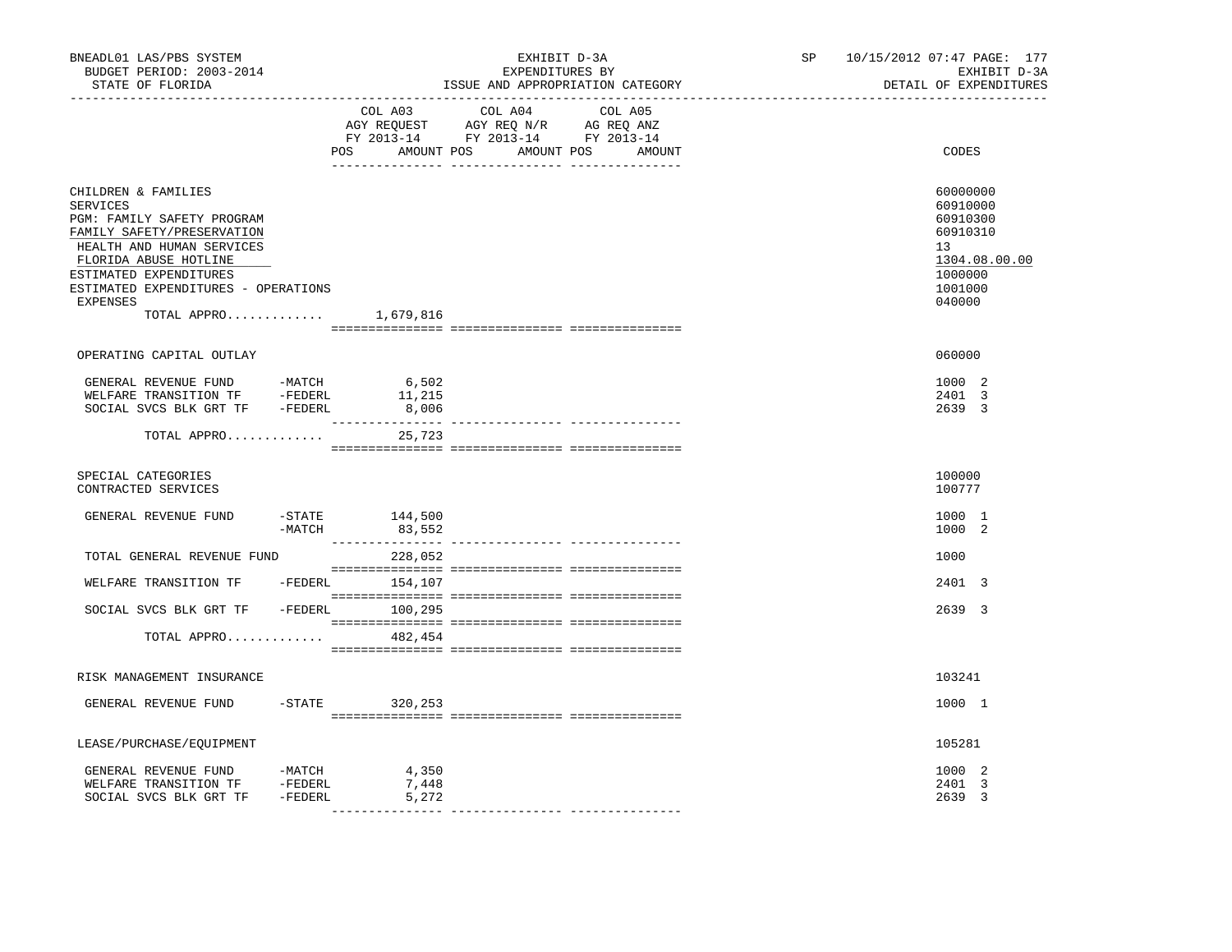| BNEADL01 LAS/PBS SYSTEM<br>BUDGET PERIOD: 2003-2014<br>STATE OF FLORIDA                                                                                                                                                                                                                             |                  |                 | EXHIBIT D-3A<br>EXPENDITURES BY<br>ISSUE AND APPROPRIATION CATEGORY                                                                     | SP and the set of the set of the set of the set of the set of the set of the set of the set of the set of the set of the set of the set of the set of the set of the set of the set of the set of the set of the set of the se | 10/15/2012 07:47 PAGE: 178<br>EXHIBIT D-3A<br>DETAIL OF EXPENDITURES                                          |
|-----------------------------------------------------------------------------------------------------------------------------------------------------------------------------------------------------------------------------------------------------------------------------------------------------|------------------|-----------------|-----------------------------------------------------------------------------------------------------------------------------------------|--------------------------------------------------------------------------------------------------------------------------------------------------------------------------------------------------------------------------------|---------------------------------------------------------------------------------------------------------------|
|                                                                                                                                                                                                                                                                                                     |                  | <b>POS</b>      | COL A03 COL A04<br>COL A05<br>AGY REQUEST AGY REQ N/R AG REQ ANZ<br>FY 2013-14 FY 2013-14 FY 2013-14<br>AMOUNT POS AMOUNT POS<br>AMOUNT |                                                                                                                                                                                                                                | CODES                                                                                                         |
| CHILDREN & FAMILIES<br><b>SERVICES</b><br>PGM: FAMILY SAFETY PROGRAM<br>FAMILY SAFETY/PRESERVATION<br>HEALTH AND HUMAN SERVICES<br>FLORIDA ABUSE HOTLINE<br>ESTIMATED EXPENDITURES<br>ESTIMATED EXPENDITURES - OPERATIONS<br>SPECIAL CATEGORIES<br>LEASE/PURCHASE/EOUIPMENT<br>TOTAL APPRO $17,070$ |                  |                 |                                                                                                                                         |                                                                                                                                                                                                                                | 60000000<br>60910000<br>60910300<br>60910310<br>13<br>1304.08.00.00<br>1000000<br>1001000<br>100000<br>105281 |
| TOTAL: ESTIMATED EXPENDITURES - OPERATIONS<br>TOTAL POSITIONS 284.00<br>TOTAL ISSUE 17,528,518<br>TOTAL SALARY RATE 10,303,631                                                                                                                                                                      |                  |                 |                                                                                                                                         |                                                                                                                                                                                                                                | 1001000                                                                                                       |
| CASUALTY INSURANCE PREMIUM<br>ADJUSTMENT<br>SPECIAL CATEGORIES<br>RISK MANAGEMENT INSURANCE                                                                                                                                                                                                         |                  |                 |                                                                                                                                         |                                                                                                                                                                                                                                | 1001090<br>100000<br>103241                                                                                   |
| GENERAL REVENUE FUND                                                                                                                                                                                                                                                                                |                  | -STATE 106,178- |                                                                                                                                         |                                                                                                                                                                                                                                | 1000 1                                                                                                        |
| FLORIDA RETIREMENT SYSTEM<br>CONTRIBUTION ADJUSTMENT FOR<br>FISCAL YEAR 2012-2013<br>SALARIES AND BENEFITS                                                                                                                                                                                          |                  |                 |                                                                                                                                         |                                                                                                                                                                                                                                | 1001240<br>010000                                                                                             |
| GENERAL REVENUE FUND                                                                                                                                                                                                                                                                                | -STATE<br>-MATCH | 4,438<br>5,979  |                                                                                                                                         |                                                                                                                                                                                                                                | 1000 1<br>1000 2                                                                                              |
| TOTAL GENERAL REVENUE FUND                                                                                                                                                                                                                                                                          |                  | 10,417          |                                                                                                                                         |                                                                                                                                                                                                                                | 1000                                                                                                          |
| WELFARE TRANSITION TF -FEDERL                                                                                                                                                                                                                                                                       |                  | 11,796          |                                                                                                                                         |                                                                                                                                                                                                                                | 2401 3                                                                                                        |
| SOCIAL SVCS BLK GRT TF<br>TOTAL APPRO                                                                                                                                                                                                                                                               | $-$ FEDERL       | 6,892<br>29,105 |                                                                                                                                         |                                                                                                                                                                                                                                | 2639 3                                                                                                        |
|                                                                                                                                                                                                                                                                                                     |                  |                 |                                                                                                                                         |                                                                                                                                                                                                                                |                                                                                                               |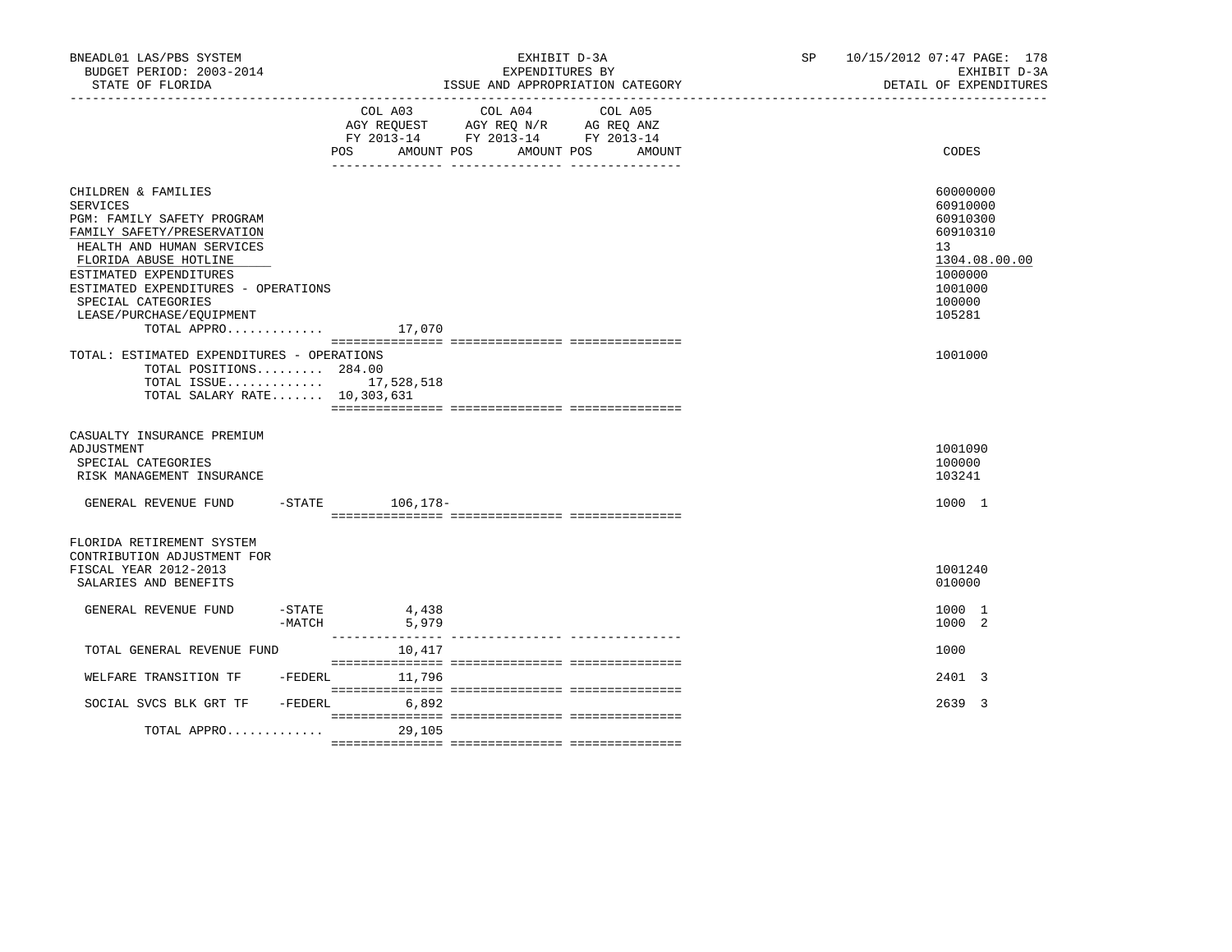| BNEADL01 LAS/PBS SYSTEM<br>BUDGET PERIOD: 2003-2014<br>STATE OF FLORIDA                                                                                                                                                                              |          |                          | EXHIBIT D-3A<br>EXPENDITURES BY<br>ISSUE AND APPROPRIATION CATEGORY                                                                                                                                                                                                                                                                                            |                  | SP and the set of the set of the set of the set of the set of the set of the set of the set of the set of the set of the set of the set of the set of the set of the set of the set of the set of the set of the set of the se | 10/15/2012 07:47 PAGE: 179<br>EXHIBIT D-3A<br>DETAIL OF EXPENDITURES           |
|------------------------------------------------------------------------------------------------------------------------------------------------------------------------------------------------------------------------------------------------------|----------|--------------------------|----------------------------------------------------------------------------------------------------------------------------------------------------------------------------------------------------------------------------------------------------------------------------------------------------------------------------------------------------------------|------------------|--------------------------------------------------------------------------------------------------------------------------------------------------------------------------------------------------------------------------------|--------------------------------------------------------------------------------|
|                                                                                                                                                                                                                                                      |          | POS                      | COL A03 COL A04 COL A05<br>$\begin{array}{ccccccccc}\n\text{AGY REQUEST} & & \text{GUT} & \text{AGY REQ} & \text{N/R} & & \text{GCEQ} & \text{ANZ} \\ \text{AGY REQUEST} & & \text{AGY REQ} & & \text{N/R} & & \text{AG REQ} & \text{ANZ} \\ \text{FY} & 2013-14 & & \text{FY} & 2013-14 & & \text{FY} & 2013-14\n\end{array}$<br>AMOUNT POS AMOUNT POS AMOUNT |                  |                                                                                                                                                                                                                                | CODES                                                                          |
| CHILDREN & FAMILIES<br><b>SERVICES</b><br>PGM: FAMILY SAFETY PROGRAM<br>FAMILY SAFETY/PRESERVATION<br>HEALTH AND HUMAN SERVICES<br>FLORIDA ABUSE HOTLINE<br>ESTIMATED EXPENDITURES<br>ADJUSTMENT TO STATE HEALTH<br>INSURANCE PREMIUM CONTRIBUTION - |          |                          |                                                                                                                                                                                                                                                                                                                                                                |                  |                                                                                                                                                                                                                                | 60000000<br>60910000<br>60910300<br>60910310<br>13<br>1304.08.00.00<br>1000000 |
| FISCAL YEAR 2012-13<br>SALARIES AND BENEFITS                                                                                                                                                                                                         |          |                          |                                                                                                                                                                                                                                                                                                                                                                |                  |                                                                                                                                                                                                                                | 1001830<br>010000                                                              |
| GENERAL REVENUE FUND                                                                                                                                                                                                                                 | -MATCH   | $-$ STATE 4,680<br>6,306 |                                                                                                                                                                                                                                                                                                                                                                |                  |                                                                                                                                                                                                                                | 1000 1<br>1000 2                                                               |
| TOTAL GENERAL REVENUE FUND                                                                                                                                                                                                                           |          | 10,986                   |                                                                                                                                                                                                                                                                                                                                                                |                  |                                                                                                                                                                                                                                | 1000                                                                           |
| WELFARE TRANSITION TF -FEDERL 12,442                                                                                                                                                                                                                 |          |                          |                                                                                                                                                                                                                                                                                                                                                                |                  |                                                                                                                                                                                                                                | 2401 3                                                                         |
| SOCIAL SVCS BLK GRT TF - FEDERL                                                                                                                                                                                                                      |          | 7,269                    |                                                                                                                                                                                                                                                                                                                                                                |                  |                                                                                                                                                                                                                                | 2639 3                                                                         |
| TOTAL APPRO                                                                                                                                                                                                                                          |          | 30,697                   |                                                                                                                                                                                                                                                                                                                                                                |                  |                                                                                                                                                                                                                                |                                                                                |
| ADJUSTMENTS TO CURRENT YEAR<br>ESTIMATED EXPENDITURES<br>ADJUST FUND SOURCE INDICATORS - ADD<br>SALARIES AND BENEFITS                                                                                                                                |          |                          |                                                                                                                                                                                                                                                                                                                                                                |                  |                                                                                                                                                                                                                                | 1600000<br>160S220<br>010000                                                   |
| GENERAL REVENUE FUND -MATCH 2, 192, 034                                                                                                                                                                                                              |          |                          |                                                                                                                                                                                                                                                                                                                                                                |                  |                                                                                                                                                                                                                                | 1000 2                                                                         |
| SPECIAL CATEGORIES<br>CONTRACTED SERVICES                                                                                                                                                                                                            |          |                          |                                                                                                                                                                                                                                                                                                                                                                |                  |                                                                                                                                                                                                                                | 100000<br>100777                                                               |
| GENERAL REVENUE FUND                                                                                                                                                                                                                                 | $-MATCH$ | 4,500                    |                                                                                                                                                                                                                                                                                                                                                                |                  |                                                                                                                                                                                                                                | 1000 2                                                                         |
| TOTAL: ADJUST FUND SOURCE INDICATORS - ADD<br>TOTAL ISSUE                                                                                                                                                                                            |          | 2,196,534                |                                                                                                                                                                                                                                                                                                                                                                |                  |                                                                                                                                                                                                                                | 160S220                                                                        |
|                                                                                                                                                                                                                                                      |          |                          |                                                                                                                                                                                                                                                                                                                                                                |                  |                                                                                                                                                                                                                                |                                                                                |
| AGENCY ISSUE NARRATIVE:<br>2013-2014 BUDGET YEAR NARRATIVE:<br>ISSUE TITLE: Adjust Fund Source Indicators - Add                                                                                                                                      |          |                          |                                                                                                                                                                                                                                                                                                                                                                | IT COMPONENT? NO |                                                                                                                                                                                                                                |                                                                                |

 SPECIFY WHICH AGENCY GOAL FROM THE FISCAL YEAR 2013-2014 THROUGH 2017-2018 STRATEGIC PLAN IS ADDRESSED BY THIS BUDGET ISSUE PROPOSAL: Goal 2 Effect Program Improvements: Apply proven best practices to maximize efficiencies and outcomes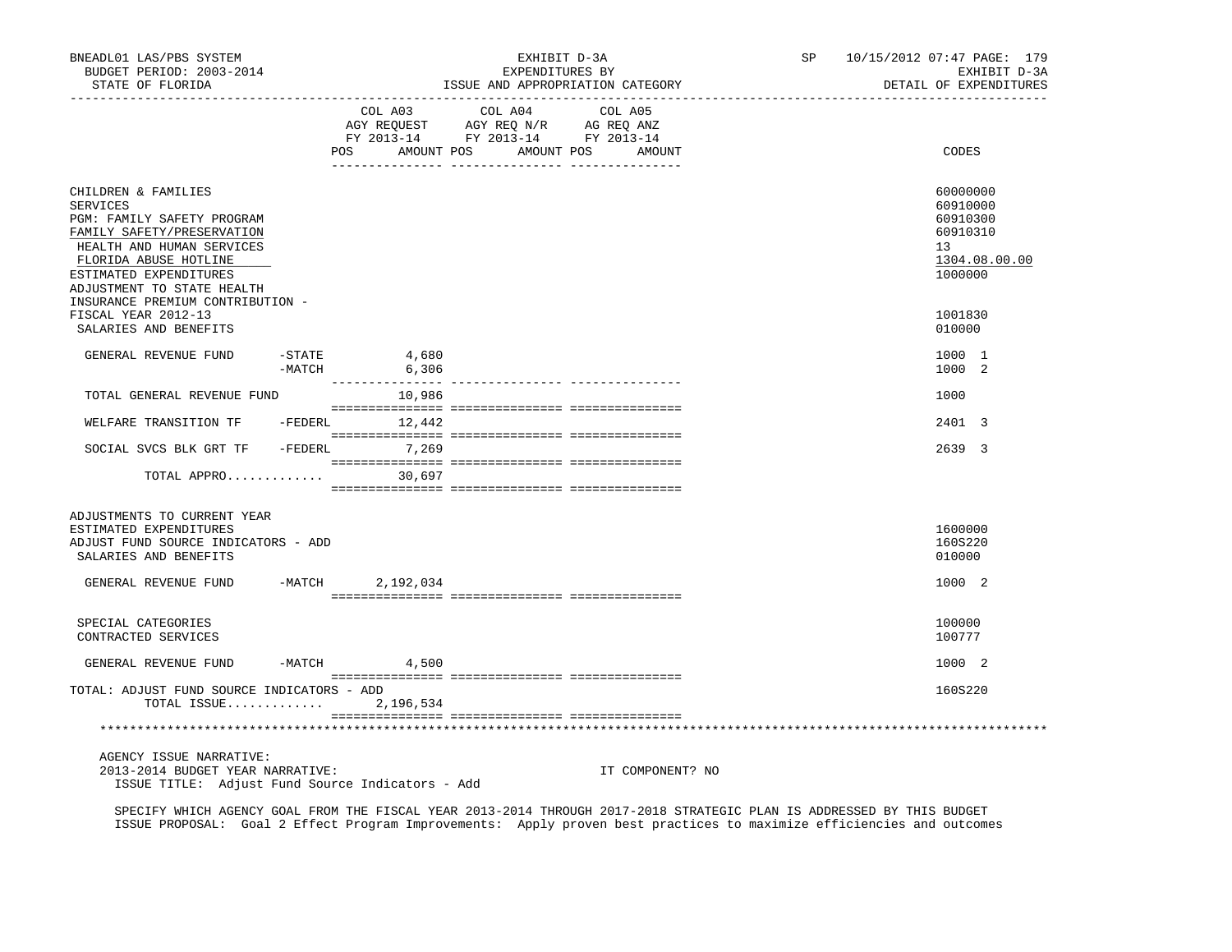| BNEADL01 LAS/PBS SYSTEM<br>BUDGET PERIOD: 2003-2014<br>STATE OF FLORIDA                      | EXHIBIT D-3A<br>EXPENDITURES BY<br>ISSUE AND APPROPRIATION CATEGORY |  |                                                                                                                                   |  | SP | 10/15/2012 07:47 PAGE: 180<br>EXHIBIT D-3A<br>DETAIL OF EXPENDITURES |                                  |
|----------------------------------------------------------------------------------------------|---------------------------------------------------------------------|--|-----------------------------------------------------------------------------------------------------------------------------------|--|----|----------------------------------------------------------------------|----------------------------------|
|                                                                                              | POS                                                                 |  | COL A03 COL A04 COL A05<br>AGY REOUEST AGY REO N/R AG REO ANZ<br>FY 2013-14 FY 2013-14 FY 2013-14<br>AMOUNT POS AMOUNT POS AMOUNT |  |    |                                                                      | CODES                            |
| CHILDREN & FAMILIES<br>SERVICES<br>PGM: FAMILY SAFETY PROGRAM                                |                                                                     |  |                                                                                                                                   |  |    |                                                                      | 60000000<br>60910000<br>60910300 |
| FAMILY SAFETY/PRESERVATION<br>HEALTH AND HUMAN SERVICES<br>FLORIDA ABUSE HOTLINE             |                                                                     |  |                                                                                                                                   |  |    |                                                                      | 60910310<br>13<br>1304.08.00.00  |
| ADJUSTMENTS TO CURRENT YEAR<br>ESTIMATED EXPENDITURES<br>ADJUST FUND SOURCE INDICATORS - ADD |                                                                     |  |                                                                                                                                   |  |    |                                                                      | 1600000<br>160S220               |

# SUMMARY:

 The Department requests an adjustment to its base budget to properly align Funding Source Identifiers (FSI) for Maintenance of Effort (MOE) and Match review.

PROBLEM STATEMENT:

 Based on the Departments current agency approved operating budget this request is needed to properly align the Fund Source Indicators (FSIs) in the Departments budget.

 WHAT BENEFITS WILL BE OBTAINED BY FUNDING THIS ISSUE: This action is necessary to ensure that the Department can properly identify funding sources and MOE.

 WHAT UNDERLYING PROGRAM THEORY CHANGE IS INVOLVED IN THIS ISSUE (IF ANY): Not Applicable

 WHAT IMPLEMENTATION MECHANISMS WILL BE CHANGED AS A RESULT OF THIS ISSUE (IF ANY): The Department will implement these adjustments and continue to monitor the funding of the budget.

 FLORIDA STRATEGIC PLAN FOR ECONOMIC DEVELOPMENT: Not Applicable

 RETURN ON INVESTMENT: Not Applicable

 COST CALCULATIONS: Not Applicable<br>\*\*\*\*\*\*\*\*\*\*\*\*\*\*\*\*\*\*\* \*\*\*\*\*\*\*\*\*\*\*\*\*\*\*\*\*\*\*\*\*\*\*\*\*\*\*\*\*\*\*\*\*\*\*\*\*\*\*\*\*\*\*\*\*\*\*\*\*\*\*\*\*\*\*\*\*\*\*\*\*\*\*\*\*\*\*\*\*\*\*\*\*\*\*\*\*\*\*\*\*\*\*\*\*\*\*\*\*\*\*\*\*\*\*\*\*\*\*\*\*\*\*\*\*\*\*\*\*\*\*\*\*\*\*\*\*\*\*\*\*\*\*\*\*\*\*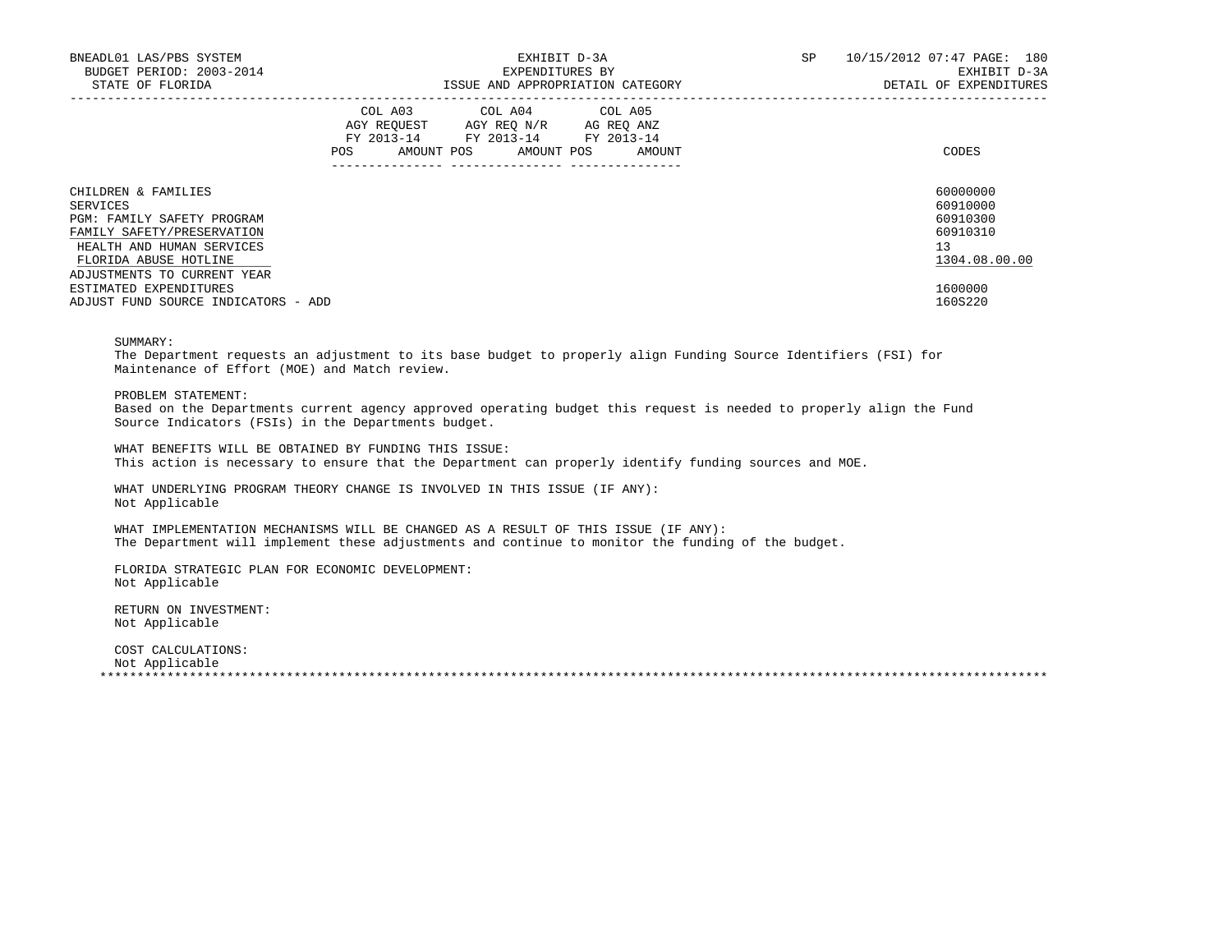| BNEADL01 LAS/PBS SYSTEM<br>BUDGET PERIOD: 2003-2014<br>STATE OF FLORIDA                                                                                                                                    |                     | EXHIBIT D-3A<br>EXPENDITURES BY<br>ISSUE AND APPROPRIATION CATEGORY                                                  |                  |          | SP       | 10/15/2012 07:47 PAGE: 181<br>EXHIBIT D-3A<br>DETAIL OF EXPENDITURES           |
|------------------------------------------------------------------------------------------------------------------------------------------------------------------------------------------------------------|---------------------|----------------------------------------------------------------------------------------------------------------------|------------------|----------|----------|--------------------------------------------------------------------------------|
|                                                                                                                                                                                                            | COL A03<br>POS      | COL A04<br>CO AGY REQUEST AGY REQ N/R AG REQ ANZ<br>FY 2013-14 FY 2013-14 FY 2013-14<br>AMOUNT POS AMOUNT POS AMOUNT | COL A05          |          |          | CODES                                                                          |
| CHILDREN & FAMILIES<br>SERVICES<br>PGM: FAMILY SAFETY PROGRAM<br>FAMILY SAFETY/PRESERVATION<br>HEALTH AND HUMAN SERVICES<br>FLORIDA ABUSE HOTLINE<br>ADJUSTMENTS TO CURRENT YEAR<br>ESTIMATED EXPENDITURES |                     |                                                                                                                      |                  |          |          | 60000000<br>60910000<br>60910300<br>60910310<br>13<br>1304.08.00.00<br>1600000 |
| ADJUST FUND SOURCE INDICATORS - ADD                                                                                                                                                                        |                     |                                                                                                                      |                  |          |          | 160S220                                                                        |
| POSITION DETAIL OF SALARIES AND BENEFITS:                                                                                                                                                                  | ETE                 | BASE RATE                                                                                                            | ADDITIVES        | BENEFITS | SUBTOTAL | LAPSE LAPSED SALARIES<br>AND BENEFITS                                          |
| A03 - AGY REOUEST FY 2013-14<br>CHANGES TO CURRENTLY AUTHORIZED POSITIONS                                                                                                                                  |                     |                                                                                                                      |                  |          |          |                                                                                |
| OTHER SALARY AMOUNT<br>1000 GENERAL REVENUE FUND                                                                                                                                                           |                     |                                                                                                                      |                  |          |          | 2,192,034                                                                      |
|                                                                                                                                                                                                            |                     |                                                                                                                      |                  |          |          | ---------------<br>2,192,034<br>==============                                 |
|                                                                                                                                                                                                            |                     |                                                                                                                      |                  |          |          |                                                                                |
| ADJUST FUND SOURCE INDICATORS -<br>DEDUCT<br>SALARIES AND BENEFITS                                                                                                                                         |                     |                                                                                                                      |                  |          |          | 160S230<br>010000                                                              |
| GENERAL REVENUE FUND                                                                                                                                                                                       | -STATE 2, 192, 034- |                                                                                                                      |                  |          |          | 1000 1                                                                         |
| SPECIAL CATEGORIES<br>CONTRACTED SERVICES                                                                                                                                                                  |                     |                                                                                                                      |                  |          |          | 100000<br>100777                                                               |
| GENERAL REVENUE FUND                                                                                                                                                                                       | $-$ STATE 4,500 -   |                                                                                                                      |                  |          |          | 1000 1                                                                         |
| TOTAL: ADJUST FUND SOURCE INDICATORS -<br>DEDUCT<br>TOTAL ISSUE                                                                                                                                            | 2,196,534-          |                                                                                                                      |                  |          |          | 160S230                                                                        |
|                                                                                                                                                                                                            |                     |                                                                                                                      |                  |          |          |                                                                                |
| AGENCY ISSUE NARRATIVE:<br>2013-2014 BUDGET YEAR NARRATIVE:<br>ISSUE TITLE: Adjust Fund Source Indicators - Deduct                                                                                         |                     |                                                                                                                      | IT COMPONENT? NO |          |          |                                                                                |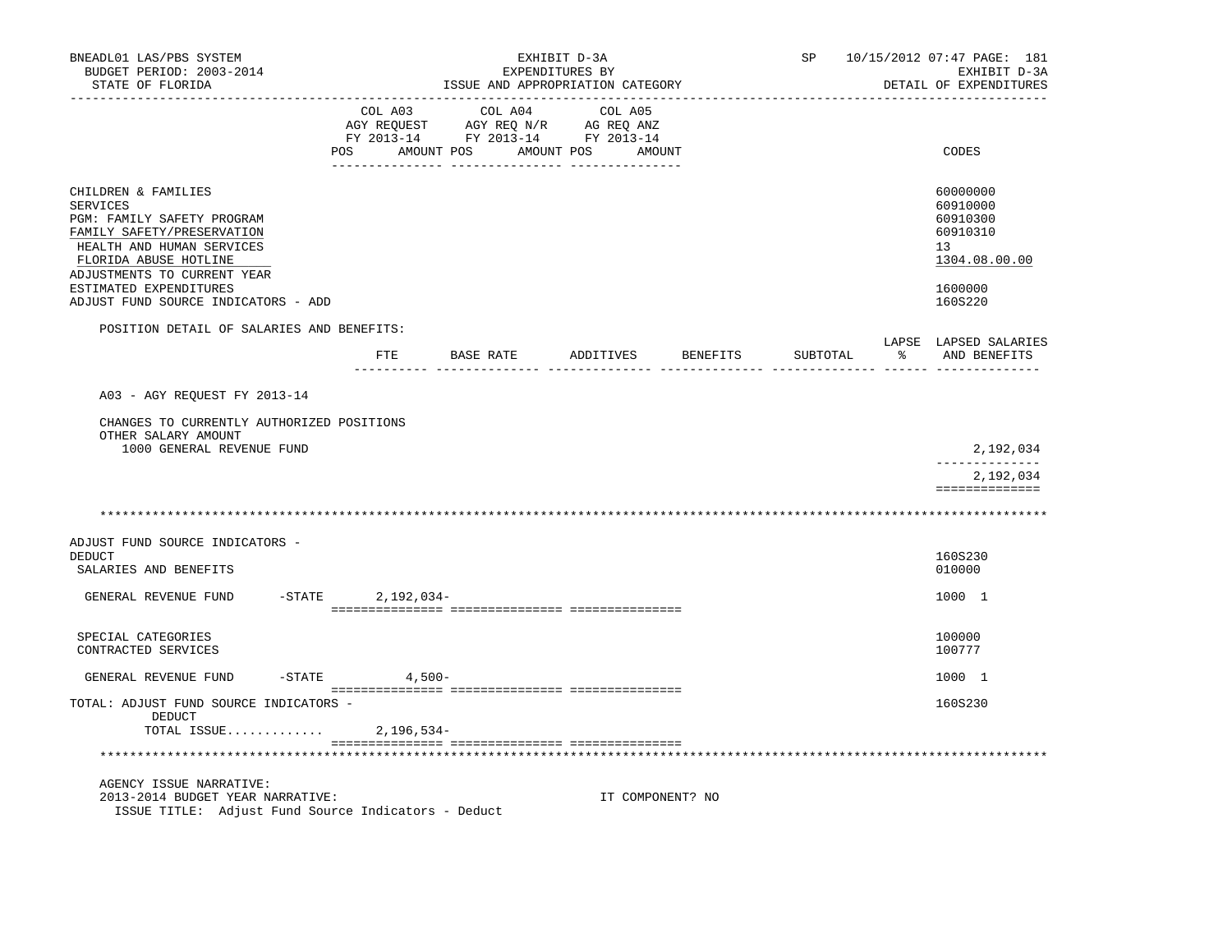| BNEADL01 LAS/PBS SYSTEM<br>BUDGET PERIOD: 2003-2014<br>STATE OF FLORIDA                                                                                                          | EXHIBIT D-3A<br>EXPENDITURES BY<br>ISSUE AND APPROPRIATION CATEGORY                                                                   | 10/15/2012 07:47 PAGE: 182<br>SP<br>EXHIBIT D-3A<br>DETAIL OF EXPENDITURES |
|----------------------------------------------------------------------------------------------------------------------------------------------------------------------------------|---------------------------------------------------------------------------------------------------------------------------------------|----------------------------------------------------------------------------|
|                                                                                                                                                                                  | COL A03 COL A04 COL A05<br>AGY REQUEST AGY REQ N/R AG REQ ANZ<br>FY 2013-14 FY 2013-14 FY 2013-14<br>POS AMOUNT POS AMOUNT POS AMOUNT | CODES                                                                      |
| CHILDREN & FAMILIES<br>SERVICES<br>PGM: FAMILY SAFETY PROGRAM<br>FAMILY SAFETY/PRESERVATION<br>HEALTH AND HUMAN SERVICES<br>FLORIDA ABUSE HOTLINE<br>ADJUSTMENTS TO CURRENT YEAR |                                                                                                                                       | 60000000<br>60910000<br>60910300<br>60910310<br>13<br>1304.08.00.00        |
| ESTIMATED EXPENDITURES<br>ADJUST FUND SOURCE INDICATORS -<br>DEDUCT                                                                                                              |                                                                                                                                       | 1600000<br>160S230                                                         |

 SPECIFY WHICH AGENCY GOAL FROM THE FISCAL YEAR 2013-2014 THROUGH 2017-2018 STRATEGIC PLAN IS ADDRESSED BY THIS BUDGET ISSUE PROPOSAL: Goal 2 Effect Program Improvements: Apply proven best practices to maximize efficiencies and outcomes

SUMMARY:

 The Department requests an adjustment to its base budget to properly align Funding Source Identifiers (FSI) for Maintenance of Effort (MOE) and Match review.

PROBLEM STATEMENT:

 Based on the Departments current agency approved operating budget this request is needed to properly align the Fund Source Indicators (FSIs) in the Departments budget.

 WHAT BENEFITS WILL BE OBTAINED BY FUNDING THIS ISSUE: This action is necessary to ensure that the Department can properly identify funding sources and MOE.

 WHAT UNDERLYING PROGRAM THEORY CHANGE IS INVOLVED IN THIS ISSUE (IF ANY): Not Applicable

 WHAT IMPLEMENTATION MECHANISMS WILL BE CHANGED AS A RESULT OF THIS ISSUE (IF ANY): The Department will implement these adjustments and continue to monitor the funding of the budget.

 FLORIDA STRATEGIC PLAN FOR ECONOMIC DEVELOPMENT: Not Applicable

 RETURN ON INVESTMENT: Not Applicable

 COST CALCULATIONS: Not Applicable \*\*\*\*\*\*\*\*\*\*\*\*\*\*\*\*\*\*\*\*\*\*\*\*\*\*\*\*\*\*\*\*\*\*\*\*\*\*\*\*\*\*\*\*\*\*\*\*\*\*\*\*\*\*\*\*\*\*\*\*\*\*\*\*\*\*\*\*\*\*\*\*\*\*\*\*\*\*\*\*\*\*\*\*\*\*\*\*\*\*\*\*\*\*\*\*\*\*\*\*\*\*\*\*\*\*\*\*\*\*\*\*\*\*\*\*\*\*\*\*\*\*\*\*\*\*\*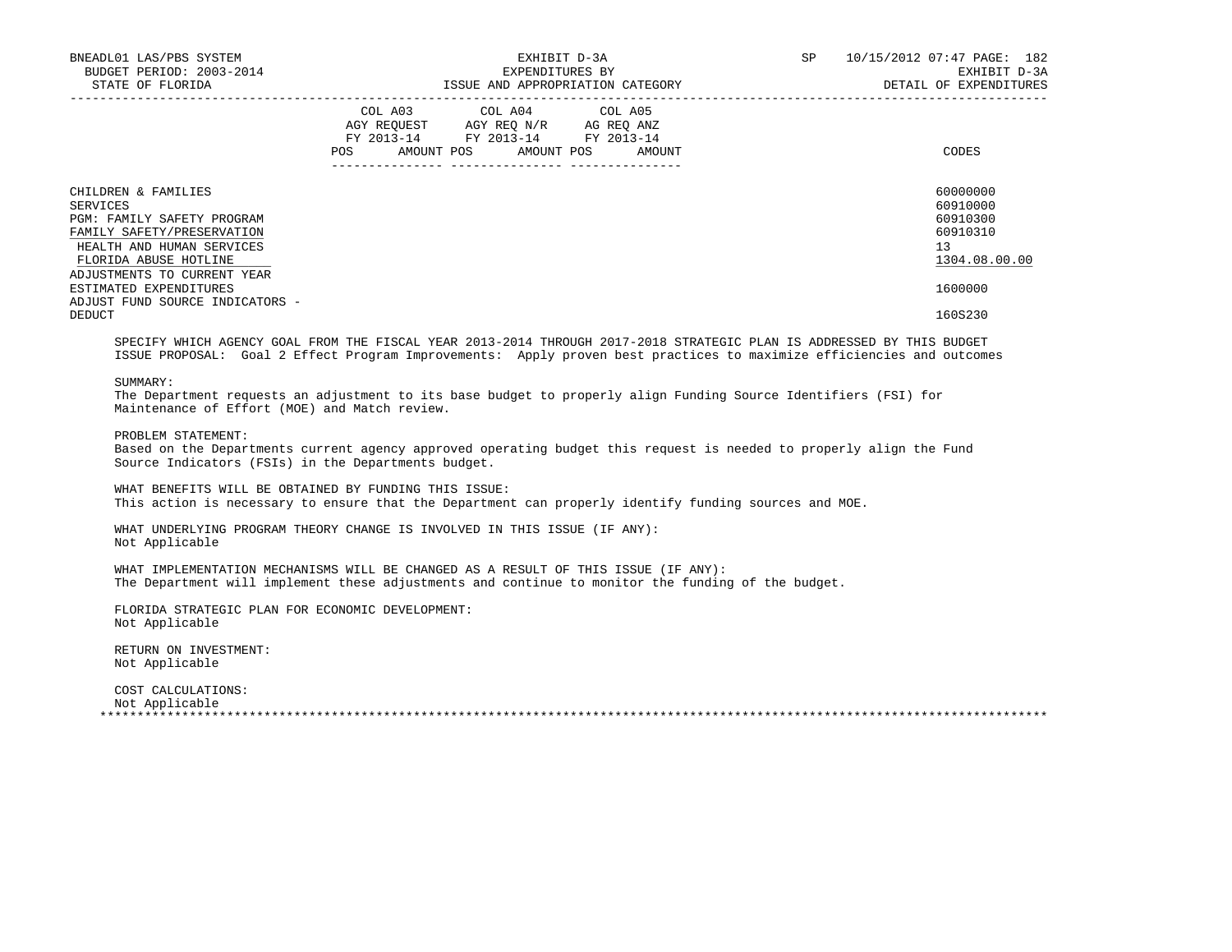| BNEADL01 LAS/PBS SYSTEM<br>BUDGET PERIOD: 2003-2014<br>STATE OF FLORIDA                                                                                                                                                                                        |                  | EXHIBIT D-3A<br>EXPENDITURES BY<br>ISSUE AND APPROPRIATION CATEGORY                       |                              | SP 10/15/2012 07:47 PAGE: 183<br>EXHIBIT D-3A<br>DETAIL OF EXPENDITURES |          |                                                                                           |
|----------------------------------------------------------------------------------------------------------------------------------------------------------------------------------------------------------------------------------------------------------------|------------------|-------------------------------------------------------------------------------------------|------------------------------|-------------------------------------------------------------------------|----------|-------------------------------------------------------------------------------------------|
|                                                                                                                                                                                                                                                                | POS AMOUNT POS   | COL A03 COL A04<br>AGY REQUEST AGY REQ N/R AG REQ ANZ<br>FY 2013-14 FY 2013-14 FY 2013-14 | COL A05<br>AMOUNT POS AMOUNT |                                                                         |          | CODES                                                                                     |
| CHILDREN & FAMILIES<br>SERVICES<br>PGM: FAMILY SAFETY PROGRAM<br>FAMILY SAFETY/PRESERVATION<br>HEALTH AND HUMAN SERVICES<br>FLORIDA ABUSE HOTLINE<br>ADJUSTMENTS TO CURRENT YEAR<br>ESTIMATED EXPENDITURES<br>ADJUST FUND SOURCE INDICATORS -<br><b>DEDUCT</b> |                  |                                                                                           |                              |                                                                         |          | 60000000<br>60910000<br>60910300<br>60910310<br>13<br>1304.08.00.00<br>1600000<br>160S230 |
| POSITION DETAIL OF SALARIES AND BENEFITS:                                                                                                                                                                                                                      |                  |                                                                                           |                              |                                                                         |          | LAPSE LAPSED SALARIES                                                                     |
|                                                                                                                                                                                                                                                                |                  | FTE BASE RATE                                                                             | ADDITIVES                    | BENEFITS                                                                | SUBTOTAL | % AND BENEFITS                                                                            |
| A03 - AGY REQUEST FY 2013-14<br>CHANGES TO CURRENTLY AUTHORIZED POSITIONS<br>OTHER SALARY AMOUNT<br>1000 GENERAL REVENUE FUND                                                                                                                                  |                  |                                                                                           |                              |                                                                         |          | $2,192,034-$                                                                              |
|                                                                                                                                                                                                                                                                |                  |                                                                                           |                              |                                                                         |          | --------------<br>2,192,034-<br>==============                                            |
|                                                                                                                                                                                                                                                                |                  |                                                                                           |                              |                                                                         |          |                                                                                           |
| ESTIMATED EXPENDITURES REALIGNMENT<br>INFORMATION TECHNOLOGY SHARED                                                                                                                                                                                            |                  |                                                                                           |                              |                                                                         |          | 2000000                                                                                   |
| SERVICES ALIGNMENT - ADD<br>SALARY RATE<br>SALARY RATE 166,314                                                                                                                                                                                                 |                  |                                                                                           |                              |                                                                         |          | 2000240<br>000000                                                                         |
| SALARIES AND BENEFITS                                                                                                                                                                                                                                          |                  |                                                                                           |                              |                                                                         |          | 010000                                                                                    |
| GENERAL REVENUE FUND -MATCH 57,195<br>WELFARE TRANSITION TF -FEDERL<br>SOCIAL SVCS BLK GRT TF -FEDERL                                                                                                                                                          | 94,589<br>68,193 |                                                                                           |                              |                                                                         |          | 1000 2<br>2401 3<br>2639 3                                                                |
| TOTAL POSITIONS 4.00<br>TOTAL APPRO                                                                                                                                                                                                                            | 219,977          |                                                                                           |                              |                                                                         |          |                                                                                           |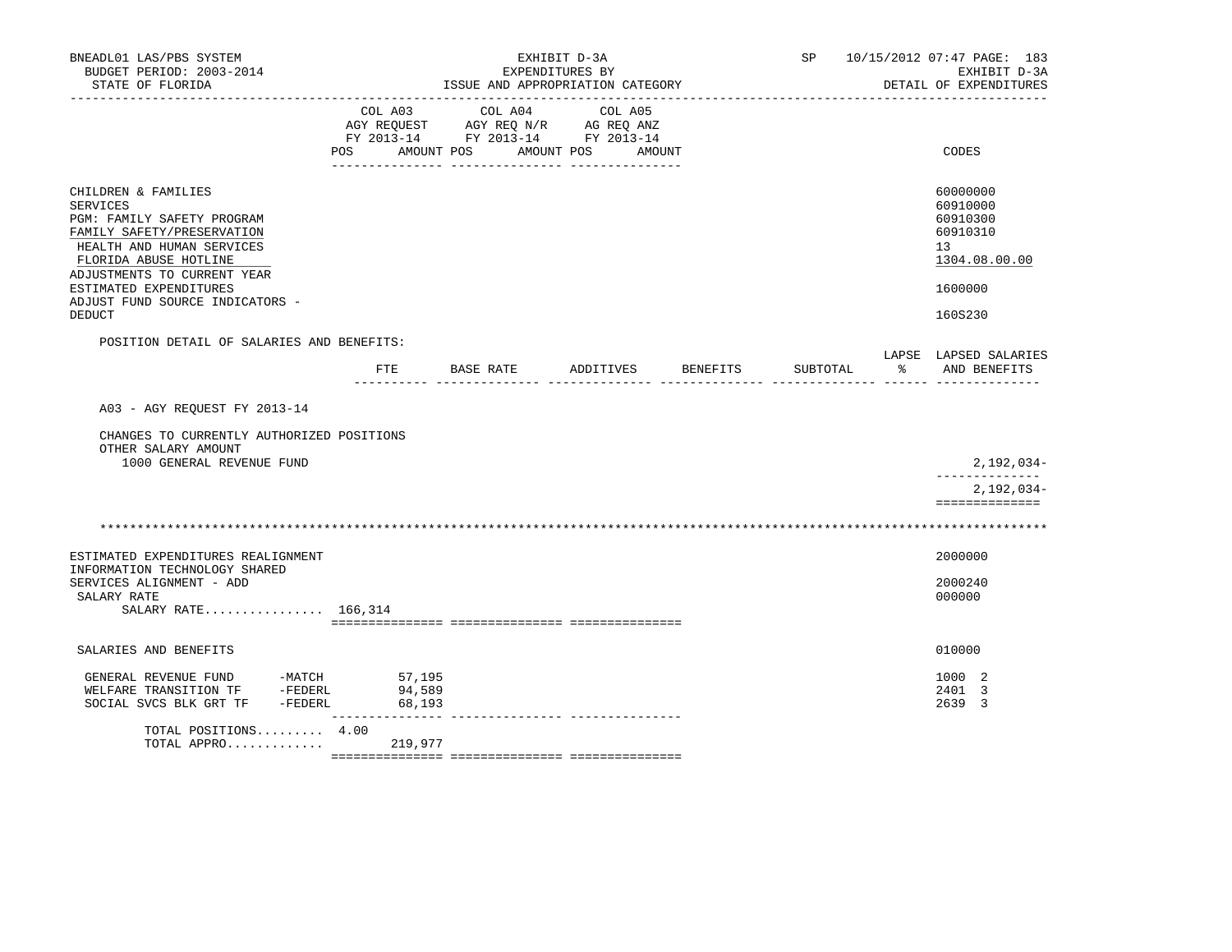| BNEADL01 LAS/PBS SYSTEM<br>BUDGET PERIOD: 2003-2014<br>STATE OF FLORIDA                                                                                                                                                                                          |                                  | EXHIBIT D-3A<br>EXPENDITURES BY<br>ISSUE AND APPROPRIATION CATEGORY                               |  | SP 10/15/2012 07:47 PAGE: 184<br>EXHIBIT D-3A<br>DETAIL OF EXPENDITURES                             |
|------------------------------------------------------------------------------------------------------------------------------------------------------------------------------------------------------------------------------------------------------------------|----------------------------------|---------------------------------------------------------------------------------------------------|--|-----------------------------------------------------------------------------------------------------|
|                                                                                                                                                                                                                                                                  | POS AMOUNT POS AMOUNT POS AMOUNT | COL A03 COL A04 COL A05<br>AGY REQUEST AGY REQ N/R AG REQ ANZ<br>FY 2013-14 FY 2013-14 FY 2013-14 |  | CODES                                                                                               |
| CHILDREN & FAMILIES<br>SERVICES<br>PGM: FAMILY SAFETY PROGRAM<br>FAMILY SAFETY/PRESERVATION<br>HEALTH AND HUMAN SERVICES<br>FLORIDA ABUSE HOTLINE<br>ESTIMATED EXPENDITURES REALIGNMENT<br>INFORMATION TECHNOLOGY SHARED<br>SERVICES ALIGNMENT - ADD<br>EXPENSES |                                  |                                                                                                   |  | 60000000<br>60910000<br>60910300<br>60910310<br>13<br>1304.08.00.00<br>2000000<br>2000240<br>040000 |
| GENERAL REVENUE FUND -MATCH 9,633<br>WELFARE TRANSITION TF -FEDERL 16,381<br>SOCIAL SVCS BLK GRT TF - FEDERL                                                                                                                                                     | 11,705<br>_________________      |                                                                                                   |  | 1000 2<br>2401 3<br>2639 3                                                                          |
| TOTAL APPRO                                                                                                                                                                                                                                                      | 37,719                           |                                                                                                   |  |                                                                                                     |
| TOTAL: INFORMATION TECHNOLOGY SHARED<br>SERVICES ALIGNMENT - ADD<br>TOTAL POSITIONS 4.00<br>TOTAL ISSUE $257,696$<br>TOTAL SALARY RATE 166,314                                                                                                                   |                                  |                                                                                                   |  | 2000240                                                                                             |
|                                                                                                                                                                                                                                                                  |                                  |                                                                                                   |  |                                                                                                     |
| ACENCY ISSUE NAPRATIVE:                                                                                                                                                                                                                                          |                                  |                                                                                                   |  |                                                                                                     |

 2013-2014 BUDGET YEAR NARRATIVE: IT COMPONENT? NO ISSUE TITLE: Information Technology Shared Services Alignment - ADD

 SPECIFY WHICH AGENCY GOAL FROM THE FISCAL YEARS 2013-2014 THROUGH 2017-2018 STRATEGIC PLAN IS ADDRESSED BY THIS BUDGET ISSUE PROPOSAL: Goal 2 Effect Program Improvements: Apply proven best practices to maximize efficiencies and outcomes

# SUMMARY:

 The Department requests the transfer of \$1,702,551 (\$582,914 General Revenue, \$842,282 Federal Grants Trust Fund, \$122,009 Welfare Transition Trust Fund, \$79,898 Social Services Block Grant, \$11,768 Alchohol, Drug Abuse, and Mental Health Trust Fund, and \$63,680 Administrative Trust Fund) and 22.00 FTE within the Department as a technical alignment for final implementation of shared services.

This issue is cost neutral across budget entities.

### PROBLEM STATEMENT:

 In Fiscal Year 2012-2013 the Department implemented Information Technology Shared Services (ITSS). A technical alignment of positions is necessary to fully implement ITSS. Shared Services Organizations arrange essential business support functions (i.e., finance, human resources, and information technology services) as a business unit to serve agency operations. Shared Services is the provision of a service by one part of an organization where the service was previously found in more than one part of the organization. The funding and resourcing of the service is shared and creates a cost-effective platform for service delivery by standardizing processes and delivery methods; consolidating people and technology around delivery structure; and reengineering work patterns to achieve world-class standards.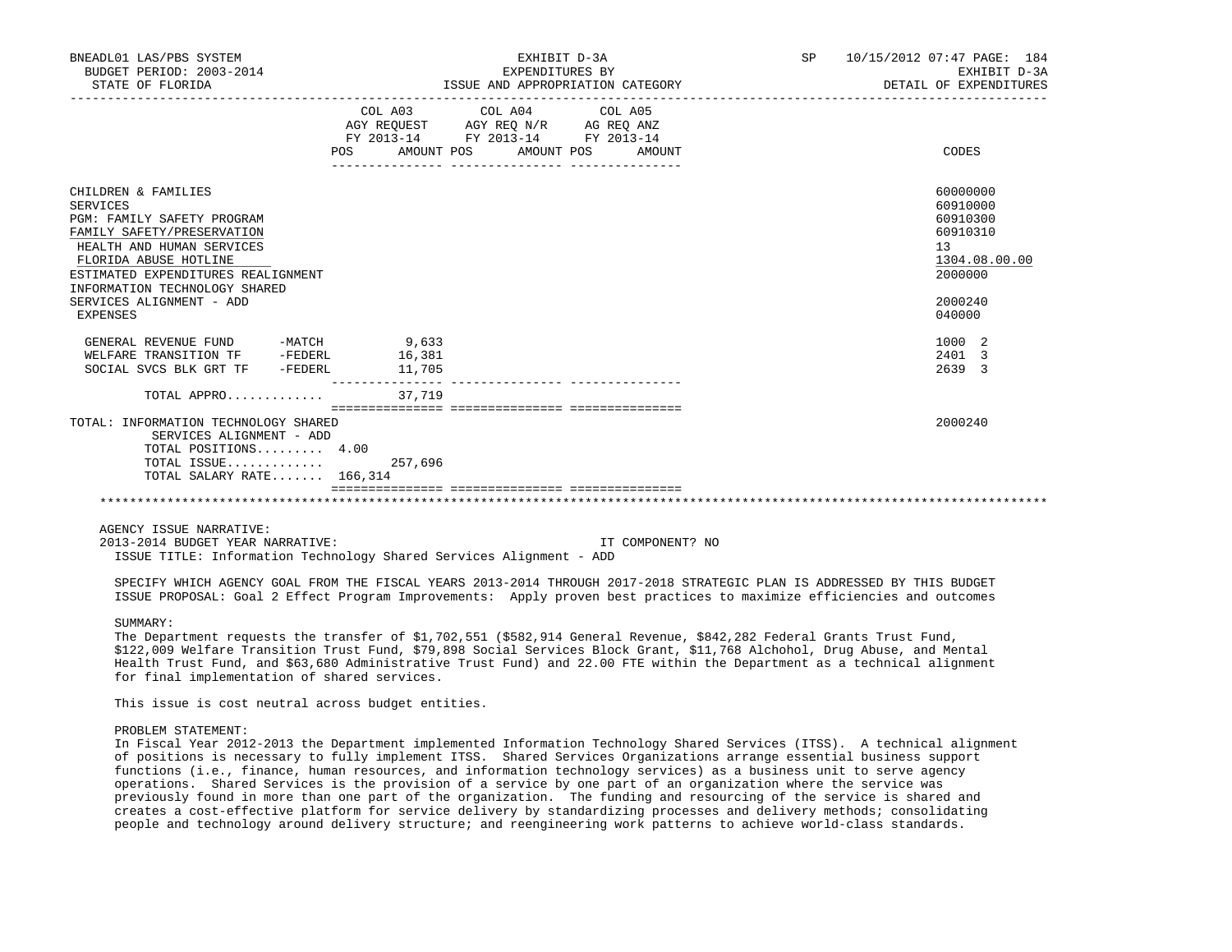| BNEADL01 LAS/PBS SYSTEM<br>BUDGET PERIOD: 2003-2014<br>STATE OF FLORIDA                                                                                                                                                                                                                                                                                                                                                                                                                                                                                               |                                  |                  | EXHIBIT D-3A<br>EXPENDITURES BY | EXPENDITURES BY<br>ISSUE AND APPROPRIATION CATEGORY | SP and the set of the set of the set of the set of the set of the set of the set of the set of the set of the set of the set of the set of the set of the set of the set of the set of the set of the set of the set of the se | 10/15/2012 07:47 PAGE: 185<br>EXHIBIT D-3A<br>DETAIL OF EXPENDITURES                      |
|-----------------------------------------------------------------------------------------------------------------------------------------------------------------------------------------------------------------------------------------------------------------------------------------------------------------------------------------------------------------------------------------------------------------------------------------------------------------------------------------------------------------------------------------------------------------------|----------------------------------|------------------|---------------------------------|-----------------------------------------------------|--------------------------------------------------------------------------------------------------------------------------------------------------------------------------------------------------------------------------------|-------------------------------------------------------------------------------------------|
| -------------------                                                                                                                                                                                                                                                                                                                                                                                                                                                                                                                                                   | POS AMOUNT POS AMOUNT POS AMOUNT |                  |                                 |                                                     |                                                                                                                                                                                                                                | CODES                                                                                     |
| CHILDREN & FAMILIES<br>SERVICES<br>PGM: FAMILY SAFETY PROGRAM<br>FAMILY SAFETY/PRESERVATION<br>HEALTH AND HUMAN SERVICES<br>FLORIDA ABUSE HOTLINE<br>ESTIMATED EXPENDITURES REALIGNMENT<br>INFORMATION TECHNOLOGY SHARED<br>SERVICES ALIGNMENT - ADD                                                                                                                                                                                                                                                                                                                  |                                  |                  |                                 |                                                     |                                                                                                                                                                                                                                | 60000000<br>60910000<br>60910300<br>60910310<br>13<br>1304.08.00.00<br>2000000<br>2000240 |
| WHAT BENEFITS WILL BE OBTAINED BY FUNDING THIS ISSUE:<br>This is a technical alignment of positions that fully implements the Department's Information Technology Shared Services<br>(ITSS) approved during the 2012 Legislative Session (Issue Number: 1800120).<br>WHAT UNDERLYING PROGRAM THEORY CHANGE IS INVOLVED IN THIS ISSUE (IF ANY):                                                                                                                                                                                                                        |                                  |                  |                                 |                                                     |                                                                                                                                                                                                                                |                                                                                           |
| Not applicable<br>WHAT IMPLEMENTATION MECHANISMS WILL BE CHANGED AS A RESULT OF THIS ISSUE (IF ANY):<br>Not applicable                                                                                                                                                                                                                                                                                                                                                                                                                                                |                                  |                  |                                 |                                                     |                                                                                                                                                                                                                                |                                                                                           |
| FLORIDA STRATEGIC PLAN FOR ECONOMIC DEVELOPMENT:<br>Not Applicable                                                                                                                                                                                                                                                                                                                                                                                                                                                                                                    |                                  |                  |                                 |                                                     |                                                                                                                                                                                                                                |                                                                                           |
| RETURN ON INVESTMENT (ROI):<br>Not applicable                                                                                                                                                                                                                                                                                                                                                                                                                                                                                                                         |                                  |                  |                                 |                                                     |                                                                                                                                                                                                                                |                                                                                           |
| COST CALCULATIONS:<br>This is a cost neutral ADD/DEDUCT issue shifting Salary and Expenses within Department Budget Entities. The Other<br>Adjustment Data (OAD) transaction associated with this request is based on the rate and budget necessary to fully restore<br>the amounts transferred for 20 FTE positions from program offices to Information Technology in Fiscal Year 2012-2013. The<br>additional OAD adjustment amount is based on the need to transfer two filled positions (as of September 4, 2012) from the<br>programs to Information Technology. |                                  |                  |                                 |                                                     |                                                                                                                                                                                                                                |                                                                                           |
| POSITION DETAIL OF SALARIES AND BENEFITS:                                                                                                                                                                                                                                                                                                                                                                                                                                                                                                                             |                                  |                  |                                 |                                                     |                                                                                                                                                                                                                                |                                                                                           |
|                                                                                                                                                                                                                                                                                                                                                                                                                                                                                                                                                                       |                                  |                  |                                 | FTE BASE RATE ADDITIVES BENEFITS SUBTOTAL           |                                                                                                                                                                                                                                | LAPSE LAPSED SALARIES<br>% AND BENEFITS                                                   |
| A03 - AGY REOUEST FY 2013-14                                                                                                                                                                                                                                                                                                                                                                                                                                                                                                                                          |                                  |                  |                                 |                                                     |                                                                                                                                                                                                                                |                                                                                           |
| CHANGES TO CURRENTLY AUTHORIZED POSITIONS<br>2120 NETWORK SYSTEMS ANALYST<br>68892 001 1.00<br>The Case of the Case of the Case of the Case of the Case of the Case of the Case of the Case of the Case of the Case of the Case of the Case of the Case of the Case of the Case of the Case of the Case of th<br>6582 TELECOMMUNICATIONS SYSTEMS CONSULTANT                                                                                                                                                                                                           | 1.00                             | 36,608<br>36,608 |                                 | 14,873<br>14,873                                    | 51,481 0.00<br>51,481 0.00                                                                                                                                                                                                     | 51,481<br>51,481                                                                          |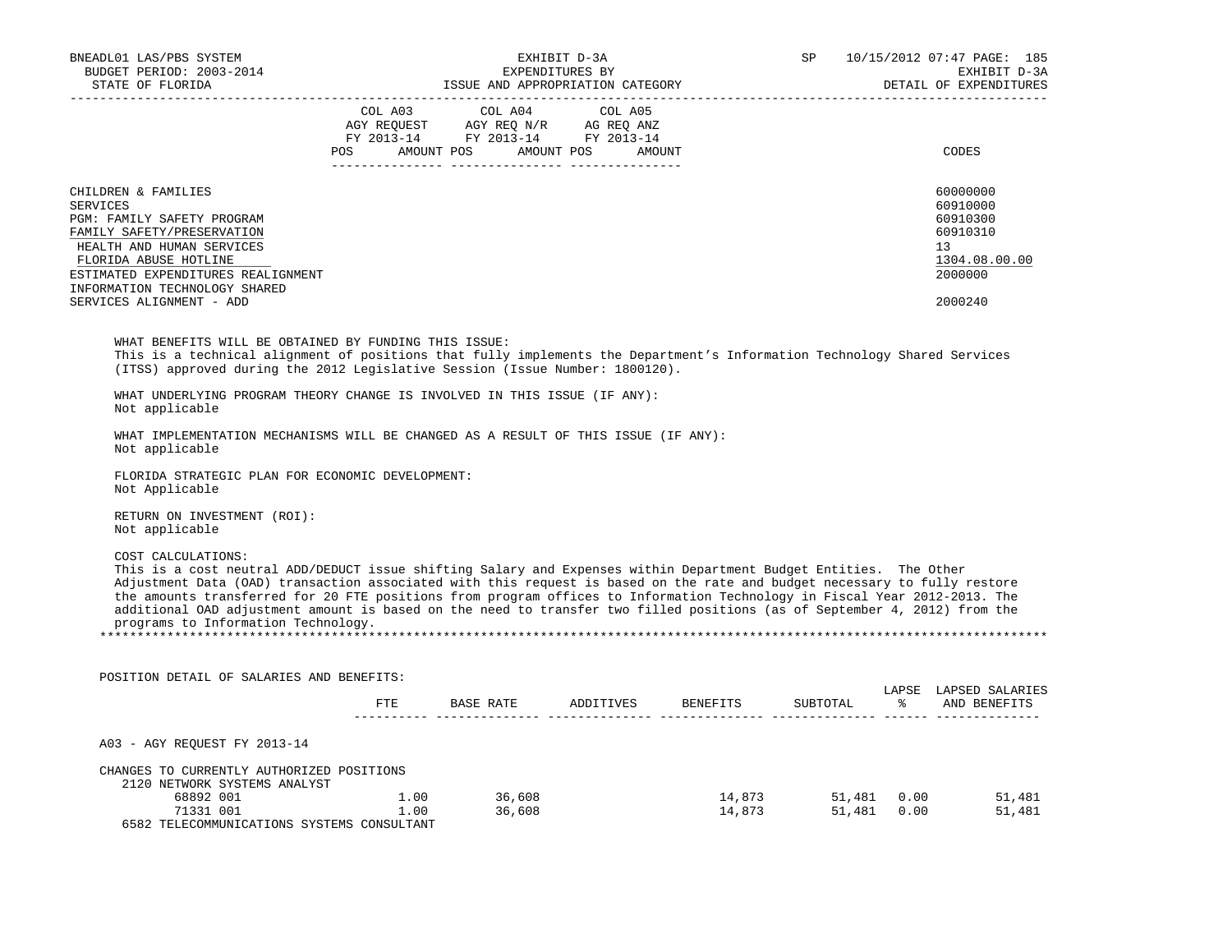| BNEADL01 LAS/PBS SYSTEM<br>BUDGET PERIOD: 2003-2014<br>STATE OF FLORIDA                                                                                                                                                                                     |         | EXHIBIT D-3A<br>EXPENDITURES BY<br>ISSUE AND APPROPRIATION CATEGORY                                                   |           |          |                  | SP 10/15/2012 07:47 PAGE: 186<br>EXHIBIT D-3A<br>DETAIL OF EXPENDITURES                   |
|-------------------------------------------------------------------------------------------------------------------------------------------------------------------------------------------------------------------------------------------------------------|---------|-----------------------------------------------------------------------------------------------------------------------|-----------|----------|------------------|-------------------------------------------------------------------------------------------|
|                                                                                                                                                                                                                                                             | COL A03 | COL A04<br>AGY REQUEST AGY REQ N/R AG REQ ANZ<br>FY 2013-14 FY 2013-14 FY 2013-14<br>POS AMOUNT POS AMOUNT POS AMOUNT | COL A05   |          |                  | CODES                                                                                     |
|                                                                                                                                                                                                                                                             |         |                                                                                                                       |           |          |                  |                                                                                           |
| CHILDREN & FAMILIES<br><b>SERVICES</b><br>PGM: FAMILY SAFETY PROGRAM<br>FAMILY SAFETY/PRESERVATION<br>HEALTH AND HUMAN SERVICES<br>FLORIDA ABUSE HOTLINE<br>ESTIMATED EXPENDITURES REALIGNMENT<br>INFORMATION TECHNOLOGY SHARED<br>SERVICES ALIGNMENT - ADD |         |                                                                                                                       |           |          |                  | 60000000<br>60910000<br>60910300<br>60910310<br>13<br>1304.08.00.00<br>2000000<br>2000240 |
| POSITION DETAIL OF SALARIES AND BENEFITS:                                                                                                                                                                                                                   | FTE     | BASE RATE                                                                                                             | ADDITIVES | BENEFITS | SUBTOTAL         | LAPSE LAPSED SALARIES<br>% AND BENEFITS                                                   |
| A03 - AGY REOUEST FY 2013-14<br>CHANGES TO CURRENTLY AUTHORIZED POSITIONS<br>$1.00$ 38,438<br>70386 001<br>2124 SENIOR NETWORK SYSTEMS ANALYST - SES<br>52416 001                                                                                           | 1.00    | 54,660                                                                                                                |           | 18,360   |                  | 15,108 53,546 0.00 53,546<br>73,020 0.00<br>73,020                                        |
| TOTALS FOR ISSUE BY FUND<br>1000 GENERAL REVENUE FUND<br>2401 WELFARE TRANSITION TF<br>2639 SOCIAL SVCS BLK GRT TF                                                                                                                                          |         |                                                                                                                       |           |          |                  | 59,677<br>98,698<br>71,153                                                                |
|                                                                                                                                                                                                                                                             |         | 4.00 166,314                                                                                                          |           |          | 63, 214 229, 528 | --------------<br>229,528<br>==============                                               |
| OTHER SALARY AMOUNT<br>1000 GENERAL REVENUE FUND<br>2401 WELFARE TRANSITION TF<br>2639 SOCIAL SVCS BLK GRT TF                                                                                                                                               |         |                                                                                                                       |           |          |                  | 2,482-<br>4,109-<br>2,960-                                                                |
|                                                                                                                                                                                                                                                             |         |                                                                                                                       |           |          |                  | ---------------<br>219,977<br>==============                                              |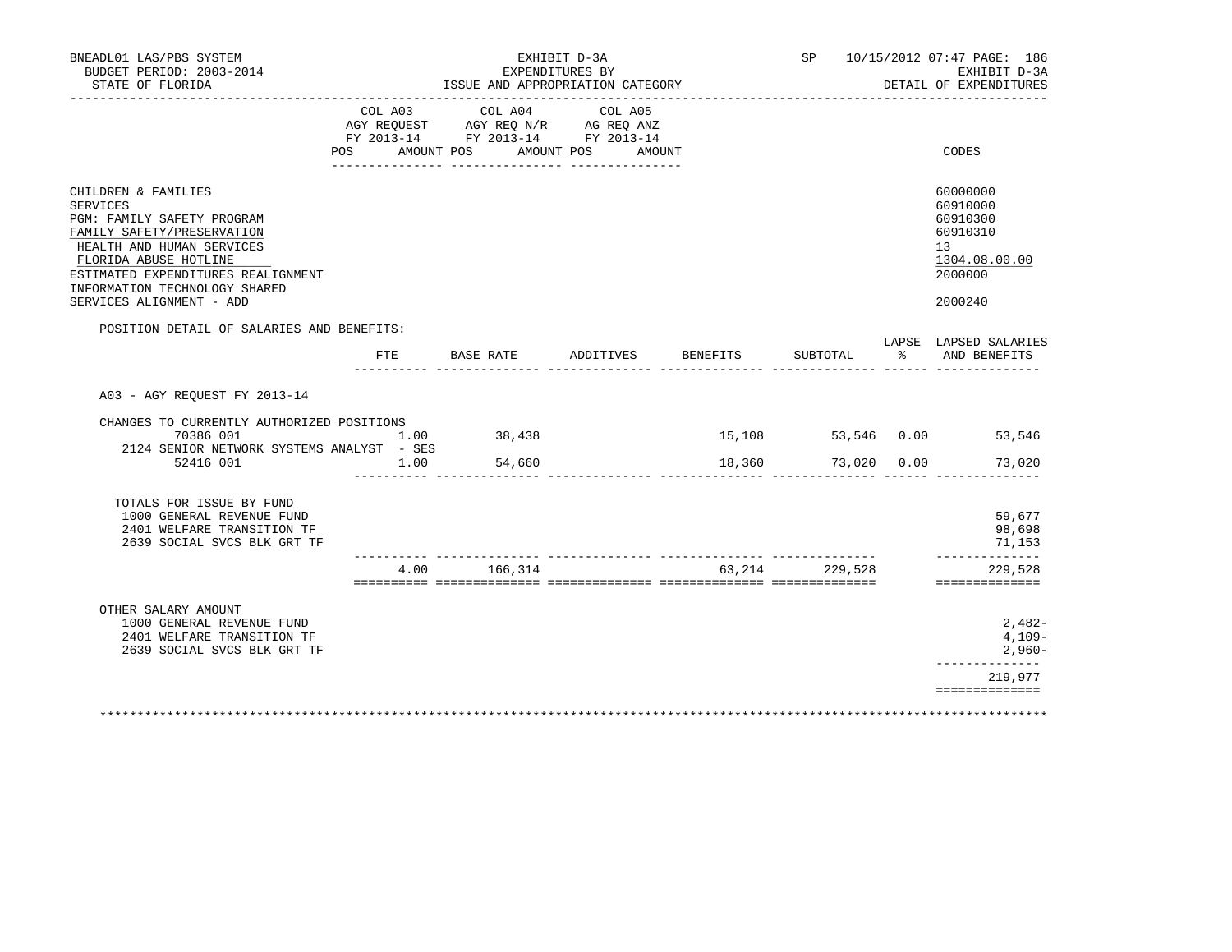| BNEADL01 LAS/PBS SYSTEM<br>BUDGET PERIOD: 2003-2014<br>STATE OF FLORIDA                                                                                                                                                                                                              |                                                                                                                                       | EXHIBIT D-3A<br>EXPENDITURES BY<br>ISSUE AND APPROPRIATION CATEGORY | SP | 10/15/2012 07:47 PAGE: 187<br>EXHIBIT D-3A<br>DETAIL OF EXPENDITURES                                |
|--------------------------------------------------------------------------------------------------------------------------------------------------------------------------------------------------------------------------------------------------------------------------------------|---------------------------------------------------------------------------------------------------------------------------------------|---------------------------------------------------------------------|----|-----------------------------------------------------------------------------------------------------|
|                                                                                                                                                                                                                                                                                      | COL A03 COL A04 COL A05<br>NGY REQUEST AGY REQ N/R AG REQ ANZ<br>FY 2013-14 FY 2013-14 FY 2013-14<br>POS AMOUNT POS AMOUNT POS AMOUNT |                                                                     |    | CODES                                                                                               |
| CHILDREN & FAMILIES<br>SERVICES<br>PGM: FAMILY SAFETY PROGRAM<br>FAMILY SAFETY/PRESERVATION<br>HEALTH AND HUMAN SERVICES<br>FLORIDA ABUSE HOTLINE<br>ESTIMATED EXPENDITURES REALIGNMENT<br>BUDGET SHARED SERVICES ALIGNMENT -<br><b>DEDUCT</b><br>SALARY RATE<br>SALARY RATE 56,912- |                                                                                                                                       |                                                                     |    | 60000000<br>60910000<br>60910300<br>60910310<br>13<br>1304.08.00.00<br>2000000<br>2000270<br>000000 |
| SALARIES AND BENEFITS                                                                                                                                                                                                                                                                |                                                                                                                                       |                                                                     |    | 010000                                                                                              |
| GENERAL REVENUE FUND -MATCH 19,149-<br>WELFARE TRANSITION TF -FEDERL 37,861-<br>SOCIAL SVCS BLK GRT TF -FEDERL 22,121-                                                                                                                                                               |                                                                                                                                       |                                                                     |    | 1000 2<br>2401 3<br>2639 3                                                                          |
| TOTAL POSITIONS 1.00-                                                                                                                                                                                                                                                                | TOTAL APPRO 79,131-                                                                                                                   |                                                                     |    |                                                                                                     |
| <b>EXPENSES</b>                                                                                                                                                                                                                                                                      |                                                                                                                                       |                                                                     |    | 040000                                                                                              |
| SOCIAL SVCS BLK GRT TF -FEDERL<br>TOTAL APPRO                                                                                                                                                                                                                                        | 1,696-<br>6,492-                                                                                                                      |                                                                     |    | 1000 2<br>2401 3<br>2639 3                                                                          |
| SPECIAL CATEGORIES<br>CONTRACTED SERVICES                                                                                                                                                                                                                                            |                                                                                                                                       |                                                                     |    | 100000<br>100777                                                                                    |
| GENERAL REVENUE FUND -MATCH<br>WELFARE TRANSITION TF -FEDERL<br>SOCIAL SVCS BLK GRT TF - FEDERL                                                                                                                                                                                      | $353-$<br>650-<br>$423-$                                                                                                              |                                                                     |    | 1000 2<br>2401 3<br>2639 3                                                                          |
| TOTAL APPRO                                                                                                                                                                                                                                                                          | 1,426-                                                                                                                                |                                                                     |    |                                                                                                     |
| TOTAL: BUDGET SHARED SERVICES ALIGNMENT -<br>DEDUCT<br>TOTAL POSITIONS 1.00-<br>TOTAL ISSUE<br>TOTAL SALARY RATE $56,912-$                                                                                                                                                           | $87,049-$                                                                                                                             |                                                                     |    | 2000270                                                                                             |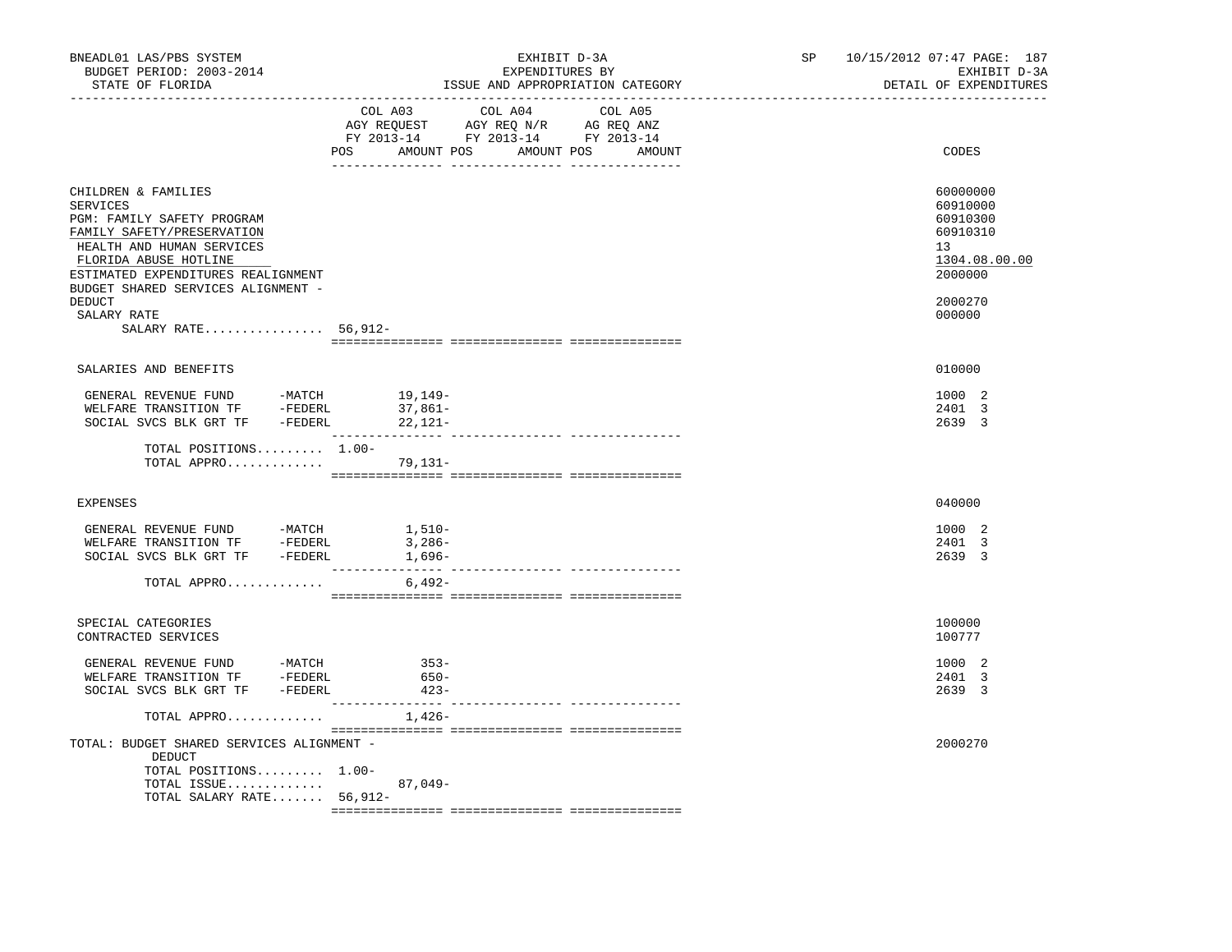| BNEADL01 LAS/PBS SYSTEM<br>BUDGET PERIOD: 2003-2014<br>STATE OF FLORIDA | EXHIBIT D-3A<br>EXPENDITURES BY<br>ISSUE AND APPROPRIATION CATEGORY |                                                    |  |                                                                       |  | <b>SP</b>            | 10/15/2012 07:47 PAGE: 188<br>EXHIBIT D-3A<br>DETAIL OF EXPENDITURES |               |
|-------------------------------------------------------------------------|---------------------------------------------------------------------|----------------------------------------------------|--|-----------------------------------------------------------------------|--|----------------------|----------------------------------------------------------------------|---------------|
|                                                                         | <b>POS</b>                                                          | COL A03<br>AGY REOUEST<br>FY 2013-14<br>AMOUNT POS |  | COL A04 COL A05<br>AGY REQ N/R<br>FY 2013-14 FY 2013-14<br>AMOUNT POS |  | AG REO ANZ<br>AMOUNT |                                                                      | CODES         |
| CHILDREN & FAMILIES                                                     |                                                                     |                                                    |  |                                                                       |  |                      |                                                                      | 60000000      |
| SERVICES                                                                |                                                                     |                                                    |  |                                                                       |  |                      |                                                                      | 60910000      |
| PGM: FAMILY SAFETY PROGRAM                                              |                                                                     |                                                    |  |                                                                       |  |                      |                                                                      | 60910300      |
| FAMILY SAFETY/PRESERVATION                                              |                                                                     |                                                    |  |                                                                       |  |                      |                                                                      | 60910310      |
| HEALTH AND HUMAN SERVICES                                               |                                                                     |                                                    |  |                                                                       |  |                      |                                                                      | 13            |
| FLORIDA ABUSE HOTLINE                                                   |                                                                     |                                                    |  |                                                                       |  |                      |                                                                      | 1304.08.00.00 |
| ESTIMATED EXPENDITURES REALIGNMENT                                      |                                                                     |                                                    |  |                                                                       |  |                      |                                                                      | 2000000       |
| BUDGET SHARED SERVICES ALIGNMENT -                                      |                                                                     |                                                    |  |                                                                       |  |                      |                                                                      |               |
| DEDUCT                                                                  |                                                                     |                                                    |  |                                                                       |  |                      |                                                                      | 2000270       |
|                                                                         |                                                                     |                                                    |  |                                                                       |  |                      |                                                                      |               |

2013-2014 BUDGET YEAR NARRATIVE: IT COMPONENT? NO

ISSUE TITLE: Budget Shared Services Alignment - DEDUCT

 SPECIFY WHICH AGENCY GOAL FROM THE FISCAL YEARS 2013-2014 THROUGH 2017-2018 STRATEGIC PLAN IS ADDRESSED BY THIS BUDGET ISSUE PROPOSAL: Goal 2 Effect Program Improvements: Apply proven best practices to maximize efficiencies and outcomes

SUMMARY:

 The Department requests the transfer of \$941,545 (\$511,370 General Revenue, \$210,991 Federal Grants Trust Fund, \$115,266 Welfare Transition Trust Funds, and \$103,918 Social Services Block Grant Trust Fund) and 10.00 FTE within the Department as a technical alignment of positions and budget for final implementation of Budget Shared Services.

This Issue is cost neutral across Department budget entities.

### PROBLEM STATEMENT:

 During Fiscal Year 2010-2011, the Department's Administrative Services Budget Office moved toward a shared services structure, from a regional structure, to increase effectiveness and absorb Fiscal Year 2011-2012 reductions within the Department's administrative functions. To support this implementation the Legislature approved Issue Number 200310 transferring 19.00 positions and \$1,455,375 of General Revenue budget authority from the District Administration program component to the Assistant Secretary for Administration program component within the Executive Direction and Support Services budget entity.

 The Department requests a technical alignment of the remaining positions and budget to finalize the implementation of Budget Shared Services. Shared Services Organizations arrange essential business support functions (i.e., finance, human resources, and information technology services) as a business unit to serve agency operations. Shared Services is the provision of a service by one part of an organization where the service was previously found in more than one part of the organization. The funding and resourcing of the service is shared and creates a cost-effective platform for service delivery by standardizing processes and delivery methods; consolidating people and technology around delivery structure; and reengineering work patterns to achieve world-class standards.

WHAT BENEFITS WILL BE OBTAINED BY FUNDING THIS ISSUE:

 This is a technical alignment of positions that fully implements the Department's Budget Shared Services approved during the 2012 Legislative Session.

 WHAT UNDERLYING PROGRAM THEORY CHANGE IS INVOLVED IN THIS ISSUE (IF ANY): Not applicable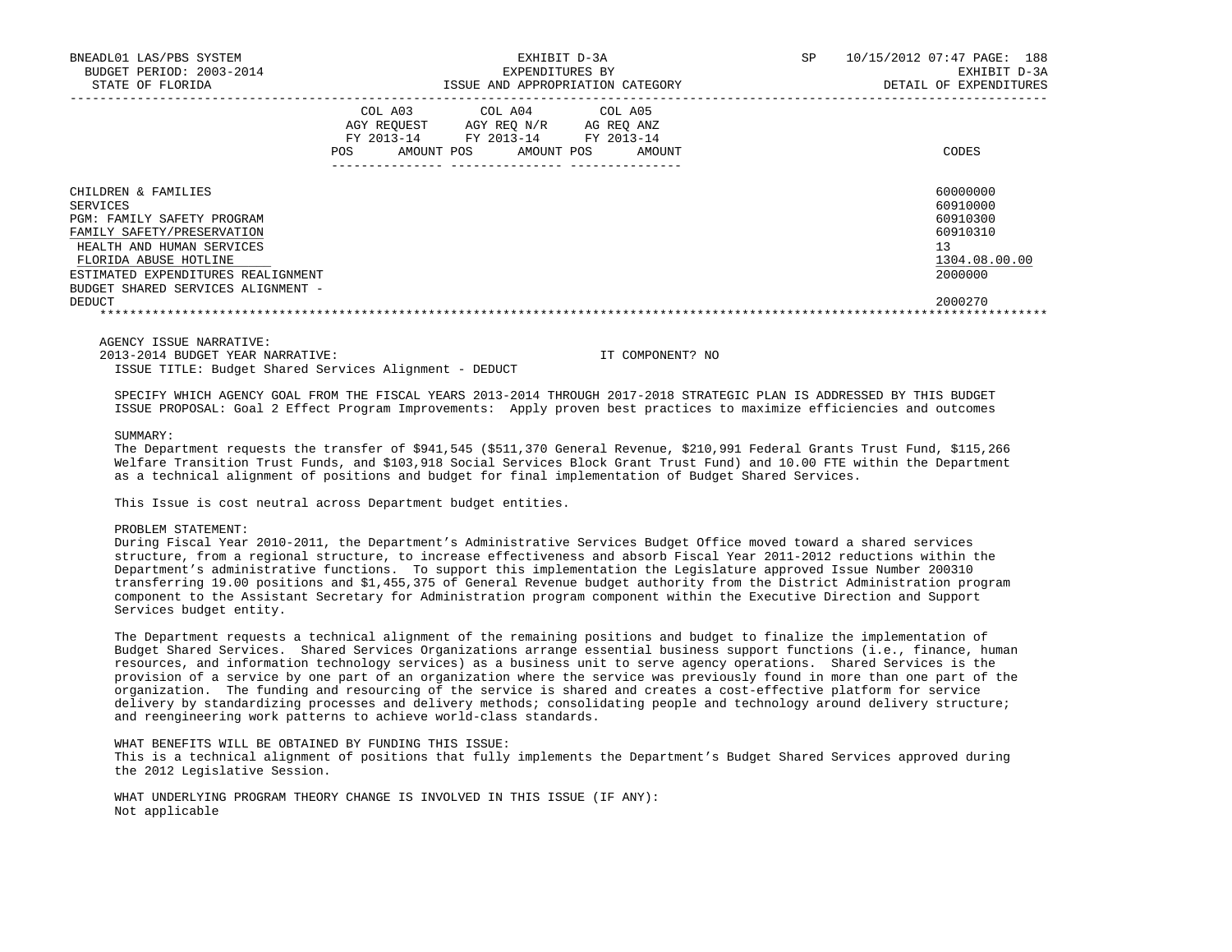|                                                                                                                                                                                                                                                                                                                                                                                                               |                       |                                                                                                                   | EXHIBIT D-3A<br>EXPENDITURES BY | ISSUE AND APPROPRIATION CATEGORY |          |               | EXHIBIT D-3A                                                                   |
|---------------------------------------------------------------------------------------------------------------------------------------------------------------------------------------------------------------------------------------------------------------------------------------------------------------------------------------------------------------------------------------------------------------|-----------------------|-------------------------------------------------------------------------------------------------------------------|---------------------------------|----------------------------------|----------|---------------|--------------------------------------------------------------------------------|
| STATE OF FLORIDA                                                                                                                                                                                                                                                                                                                                                                                              |                       |                                                                                                                   |                                 | -------------------------------  |          |               | DETAIL OF EXPENDITURES                                                         |
|                                                                                                                                                                                                                                                                                                                                                                                                               | COL A03<br><b>POS</b> | COL A04<br>AGY REQUEST AGY REQ N/R AG REQ ANZ<br>FY 2013-14 FY 2013-14 FY 2013-14<br>AMOUNT POS AMOUNT POS AMOUNT | COL A05                         |                                  |          |               | CODES                                                                          |
| CHILDREN & FAMILIES<br>SERVICES<br>PGM: FAMILY SAFETY PROGRAM<br>FAMILY SAFETY/PRESERVATION<br>HEALTH AND HUMAN SERVICES<br>FLORIDA ABUSE HOTLINE<br>ESTIMATED EXPENDITURES REALIGNMENT<br>BUDGET SHARED SERVICES ALIGNMENT -                                                                                                                                                                                 |                       |                                                                                                                   |                                 |                                  |          |               | 60000000<br>60910000<br>60910300<br>60910310<br>13<br>1304.08.00.00<br>2000000 |
| <b>DEDUCT</b>                                                                                                                                                                                                                                                                                                                                                                                                 |                       |                                                                                                                   |                                 |                                  |          |               | 2000270                                                                        |
| Not applicable<br>FLORIDA STRATEGIC PLAN FOR ECONOMIC DEVELOPMENT:                                                                                                                                                                                                                                                                                                                                            |                       |                                                                                                                   |                                 |                                  |          |               |                                                                                |
| Not Applicable<br>RETURN ON INVESTMENT (ROI):<br>Not applicable                                                                                                                                                                                                                                                                                                                                               |                       |                                                                                                                   |                                 |                                  |          |               |                                                                                |
| COST CALCULATIONS:<br>This is a cost neutral ADD/DEDUCT issue shifting Salary and Expenses within Department Budget Entities. The Other<br>Adjustment Data (OAD) transaction associated with this request is based on the rate and budget amount needed to transfer<br>ten filled positions (as of September 4, 2012) from program offices to the budget office.<br>POSITION DETAIL OF SALARIES AND BENEFITS: |                       |                                                                                                                   |                                 |                                  |          |               | LAPSE LAPSED SALARIES                                                          |
|                                                                                                                                                                                                                                                                                                                                                                                                               | ETE                   | <b>BASE RATE</b>                                                                                                  | ADDITIVES BENEFITS              |                                  | SUBTOTAL | $\frac{1}{6}$ |                                                                                |
| A03 - AGY REQUEST FY 2013-14                                                                                                                                                                                                                                                                                                                                                                                  |                       |                                                                                                                   |                                 |                                  |          |               | AND BENEFITS                                                                   |
| CHANGES TO CURRENTLY AUTHORIZED POSITIONS<br>2238 OPERATIONS & MGMT CONSULTANT MGR - SES<br>$2238 002 \t\t\t\t 1.00-56,912- \t\t\t 18,651- \t\t\t 75,563- \t\t\t 0.00\t\t\t 75,563- \t\t\t 75,563- \t\t\t 75,563- \t\t\t 75,563- \t\t\t 75,563- \t\t\t 75,563- \t\t\t 75,563- \t\t\t 75,563- \t\t\t 75,563- \t\t\t 75,563- \t\t\t 75,563- \t\t\t 75,563- \t\t\t 75,563- \t\t\t 7$                             |                       |                                                                                                                   |                                 |                                  |          |               |                                                                                |
| TOTALS FOR ISSUE BY FUND<br>1000 GENERAL REVENUE FUND<br>2401 WELFARE TRANSITION TF<br>2639 SOCIAL SVCS BLK GRT TF                                                                                                                                                                                                                                                                                            |                       |                                                                                                                   |                                 |                                  |          |               | $18,286-$<br>$36,157-$<br>$21,120-$<br>______________                          |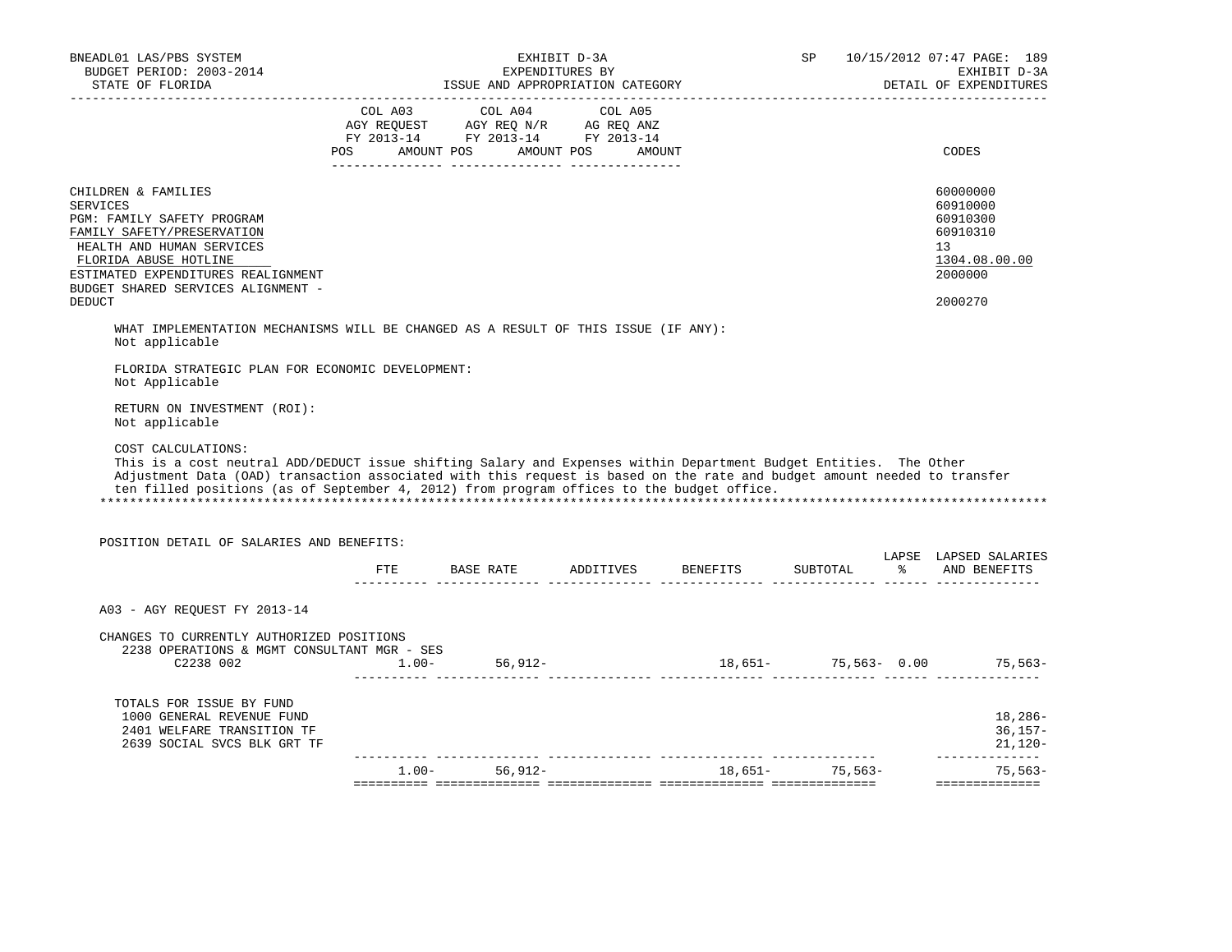| BNEADL01 LAS/PBS SYSTEM<br>BUDGET PERIOD: 2003-2014<br>STATE OF FLORIDA                                                                                                                                                                        |                | ISSUE AND APPROPRIATION CATEGORY                                                                                                                                                                                                                                            | EXHIBIT D-3A<br>EXPENDITURES BY |          |          | SP 10/15/2012 07:47 PAGE: 190<br>EXHIBIT D-3A<br>DETAIL OF EXPENDITURES                   |
|------------------------------------------------------------------------------------------------------------------------------------------------------------------------------------------------------------------------------------------------|----------------|-----------------------------------------------------------------------------------------------------------------------------------------------------------------------------------------------------------------------------------------------------------------------------|---------------------------------|----------|----------|-------------------------------------------------------------------------------------------|
| ----------------                                                                                                                                                                                                                               | COL A03<br>POS | COL A04<br>$\begin{tabular}{lllllll} \bf AGY \;\; RegUEST\hspace{1cm}AGY \;\; REG \;\; N/R\hspace{1cm}AG \;\; REG \;\; ANZ \\ \hline \texttt{FY} \;\; 2013\text{--}14 & \texttt{FY} \;\; 2013\text{--}14 & \texttt{FY} \;\; 2013\text{--}14 \\ \end{tabular}$<br>AMOUNT POS | COL A05<br>AMOUNT POS           | AMOUNT   |          | CODES                                                                                     |
| CHILDREN & FAMILIES<br><b>SERVICES</b><br>PGM: FAMILY SAFETY PROGRAM<br>FAMILY SAFETY/PRESERVATION<br>HEALTH AND HUMAN SERVICES<br>FLORIDA ABUSE HOTLINE<br>ESTIMATED EXPENDITURES REALIGNMENT<br>BUDGET SHARED SERVICES ALIGNMENT -<br>DEDUCT |                |                                                                                                                                                                                                                                                                             |                                 |          |          | 60000000<br>60910000<br>60910300<br>60910310<br>13<br>1304.08.00.00<br>2000000<br>2000270 |
| POSITION DETAIL OF SALARIES AND BENEFITS:                                                                                                                                                                                                      | ETE            | <b>BASE RATE</b>                                                                                                                                                                                                                                                            | ADDITIVES                       | BENEFITS | SUBTOTAL | LAPSE LAPSED SALARIES<br>% AND BENEFITS                                                   |
| A03 - AGY REQUEST FY 2013-14<br>CHANGES TO CURRENTLY AUTHORIZED POSITIONS<br>OTHER SALARY AMOUNT<br>1000 GENERAL REVENUE FUND<br>2401 WELFARE TRANSITION TF<br>2639 SOCIAL SVCS BLK GRT TF                                                     |                |                                                                                                                                                                                                                                                                             |                                 |          |          | $863 -$<br>1,704-<br>$1,001-$<br>-------------                                            |
|                                                                                                                                                                                                                                                |                |                                                                                                                                                                                                                                                                             |                                 |          |          | $79,131-$<br>==============                                                               |
| NONRECURRING EXPENDITURES<br>PROTECTION OF VULNERABLE PERSONS<br>CH 2012-155, LOF (HB 1355)<br><b>EXPENSES</b>                                                                                                                                 |                |                                                                                                                                                                                                                                                                             |                                 |          |          | 2100000<br>2103316<br>040000                                                              |
| GENERAL REVENUE FUND<br>$-$ STATE                                                                                                                                                                                                              | 141,000-       |                                                                                                                                                                                                                                                                             |                                 |          |          | 1000 1                                                                                    |
| SPECIAL CATEGORIES<br>CONTRACTED SERVICES                                                                                                                                                                                                      |                |                                                                                                                                                                                                                                                                             |                                 |          |          | 100000<br>100777                                                                          |
| GENERAL REVENUE FUND<br>$-STATE$                                                                                                                                                                                                               | 140,000-       |                                                                                                                                                                                                                                                                             |                                 |          |          | 1000 1                                                                                    |
| TOTAL: PROTECTION OF VULNERABLE PERSONS<br>CH 2012-155, LOF (HB 1355)<br>TOTAL ISSUE                                                                                                                                                           | $281,000-$     |                                                                                                                                                                                                                                                                             |                                 |          |          | 2103316                                                                                   |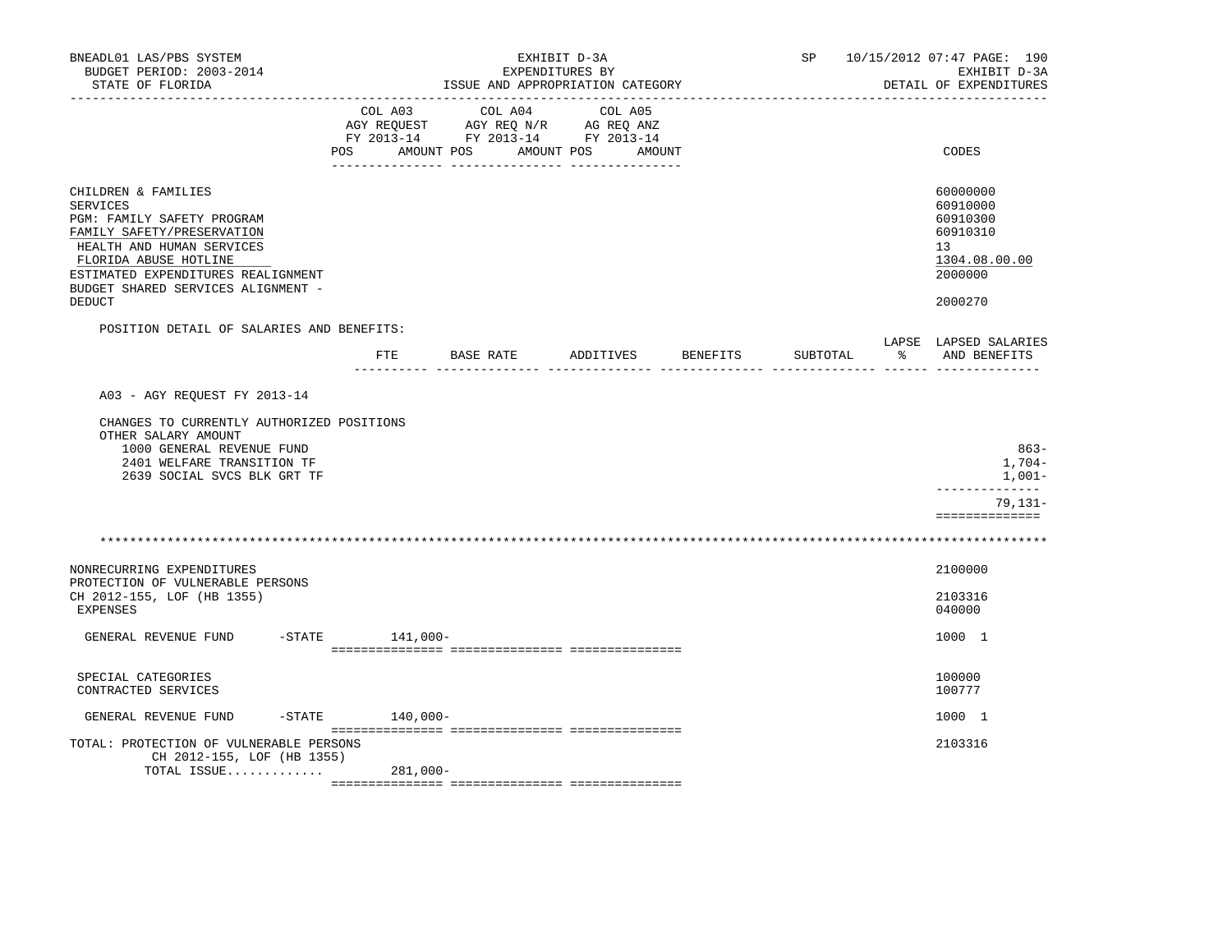| BNEADL01 LAS/PBS SYSTEM<br>BUDGET PERIOD: 2003-2014<br>STATE OF FLORIDA                                                                                                                                                                                                                        |          |                                                                                                                     | EXHIBIT D-3A<br>EXPENDITURES BY | ISSUE AND APPROPRIATION CATEGORY |  | SP 10/15/2012 07:47 PAGE: 191<br>EXHIBIT D-3A<br>DETAIL OF EXPENDITURES                                |
|------------------------------------------------------------------------------------------------------------------------------------------------------------------------------------------------------------------------------------------------------------------------------------------------|----------|---------------------------------------------------------------------------------------------------------------------|---------------------------------|----------------------------------|--|--------------------------------------------------------------------------------------------------------|
|                                                                                                                                                                                                                                                                                                |          | COL A03 COL A04 COL A05<br>AGY REQUEST AGY REQ N/R AG REQ ANZ<br>FY 2013-14 FY 2013-14 FY 2013-14<br>POS AMOUNT POS | AMOUNT POS                      | AMOUNT                           |  | CODES                                                                                                  |
| CHILDREN & FAMILIES<br>SERVICES<br>PGM: FAMILY SAFETY PROGRAM<br>FAMILY SAFETY/PRESERVATION<br>HEALTH AND HUMAN SERVICES<br>FLORIDA ABUSE HOTLINE<br>ANNUALIZATION OF ADMINISTERED<br>FUNDS APPROPRIATIONS<br>STATE HEALTH INSURANCE ADJUSTMENT<br>FOR FY 2012-13 - 10 MONTHS<br>ANNUALIZATION |          |                                                                                                                     |                                 |                                  |  | 60000000<br>60910000<br>60910300<br>60910310<br>13 <sup>°</sup><br>1304.08.00.00<br>26A0000<br>26A1830 |
| SALARIES AND BENEFITS<br>GENERAL REVENUE FUND                                                                                                                                                                                                                                                  |          | $-STATE$ 23,400                                                                                                     |                                 |                                  |  | 010000<br>1000 1                                                                                       |
|                                                                                                                                                                                                                                                                                                | $-MATCH$ | 31,530                                                                                                              |                                 |                                  |  | 1000 2                                                                                                 |
| TOTAL GENERAL REVENUE FUND                                                                                                                                                                                                                                                                     |          | 54,930                                                                                                              |                                 |                                  |  | 1000                                                                                                   |
| WELFARE TRANSITION TF                                                                                                                                                                                                                                                                          |          | $-FEDERL$<br>62,210                                                                                                 |                                 |                                  |  | 2401 3                                                                                                 |
| SOCIAL SVCS BLK GRT TF<br>$TOTAL$ APPRO 153,485                                                                                                                                                                                                                                                |          | -FEDERL 36,345                                                                                                      |                                 |                                  |  | 2639 3                                                                                                 |
| TOTAL: FLORIDA ABUSE HOTLINE                                                                                                                                                                                                                                                                   |          |                                                                                                                     |                                 |                                  |  | 1304.08.00.00                                                                                          |
| BY FUND TYPE<br>GENERAL REVENUE FUND<br>TRUST FUNDS                                                                                                                                                                                                                                            |          | 6,026,216<br>11,499,058                                                                                             |                                 |                                  |  | 1000<br>2000                                                                                           |
| TOTAL POSITIONS $287.00$<br>TOTAL PROG COMP 17,525,274<br>TOTAL SALARY RATE 10,413,033                                                                                                                                                                                                         |          |                                                                                                                     |                                 |                                  |  |                                                                                                        |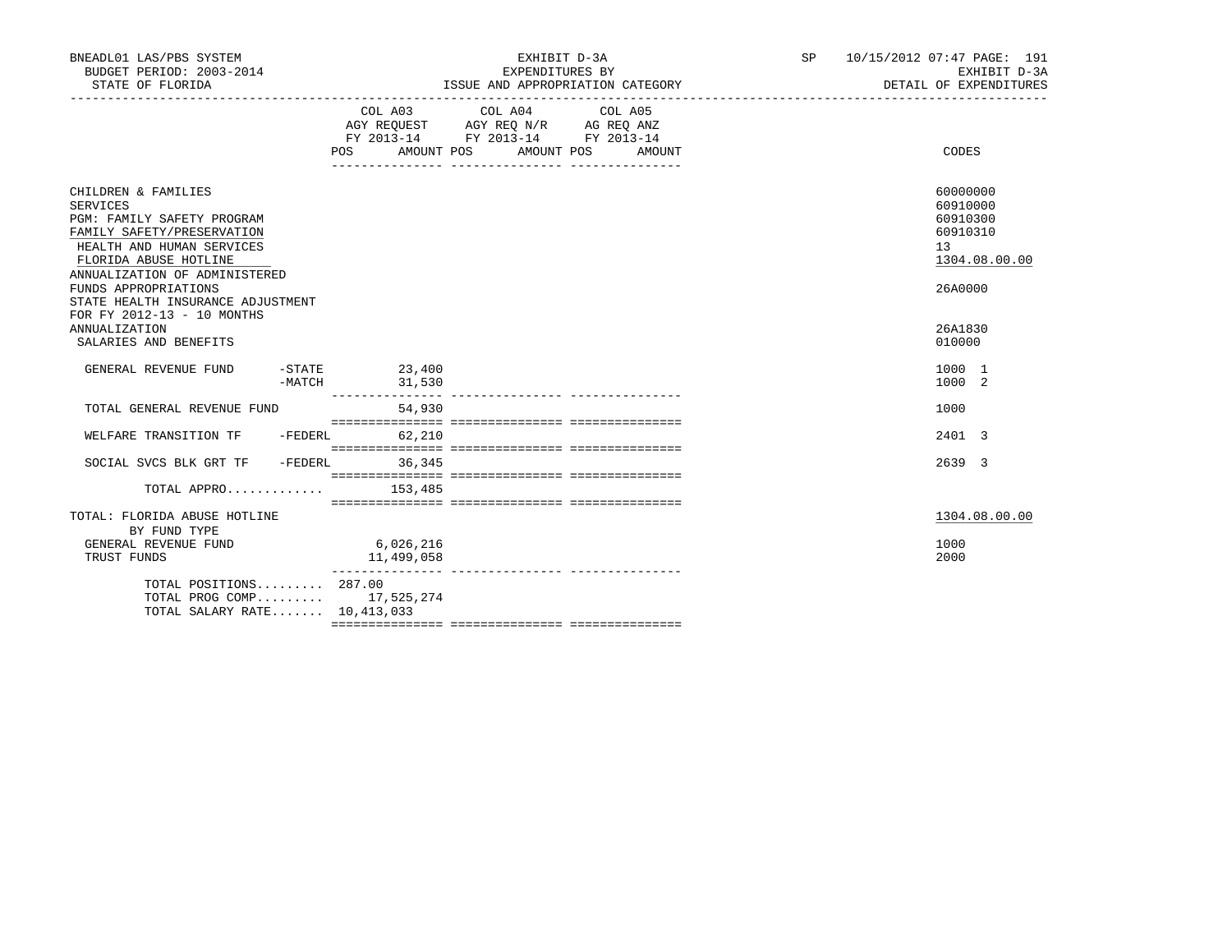| BNEADL01 LAS/PBS SYSTEM<br>BUDGET PERIOD: 2003-2014<br>STATE OF FLORIDA                                                                                                                                                                                             |                                                         | EXHIBIT D-3A<br>EXPENDITURES BY                                                                                       | ISSUE AND APPROPRIATION CATEGORY | SP 10/15/2012 07:47 PAGE: 192<br>EXHIBIT D-3A<br>DETAIL OF EXPENDITURES<br>______________________   |
|---------------------------------------------------------------------------------------------------------------------------------------------------------------------------------------------------------------------------------------------------------------------|---------------------------------------------------------|-----------------------------------------------------------------------------------------------------------------------|----------------------------------|-----------------------------------------------------------------------------------------------------|
|                                                                                                                                                                                                                                                                     | COL A03                                                 | COL A04<br>AGY REQUEST AGY REQ N/R AG REQ ANZ<br>FY 2013-14 FY 2013-14 FY 2013-14<br>POS AMOUNT POS AMOUNT POS AMOUNT | COL A05                          | CODES                                                                                               |
| CHILDREN & FAMILIES<br><b>SERVICES</b><br>PGM: FAMILY SAFETY PROGRAM<br>FAMILY SAFETY/PRESERVATION<br>GOV OPERATIONS/SUPPORT<br>EXEC LEADERSHIP/SUPPRT SVC<br>ESTIMATED EXPENDITURES<br>ESTIMATED EXPENDITURES - OPERATIONS<br>SALARY RATE<br>SALARY RATE 7,655,293 |                                                         |                                                                                                                       |                                  | 60000000<br>60910000<br>60910300<br>60910310<br>16<br>1602.00.00.00<br>1000000<br>1001000<br>000000 |
| SALARIES AND BENEFITS                                                                                                                                                                                                                                               |                                                         |                                                                                                                       |                                  | 010000                                                                                              |
| GENERAL REVENUE FUND                                                                                                                                                                                                                                                | -MATCH 2,499,212                                        |                                                                                                                       |                                  | 1000 2                                                                                              |
| DOMESTIC VIOLENCE TF<br>-MATCH                                                                                                                                                                                                                                      | $-STATE$ 6,001<br>8,467                                 |                                                                                                                       |                                  | 2157 1<br>2157 2                                                                                    |
| TOTAL DOMESTIC VIOLENCE TF                                                                                                                                                                                                                                          | 14,468                                                  |                                                                                                                       |                                  | 2157                                                                                                |
| FEDERAL GRANTS TRUST FUND -FEDERL 3, 269, 272                                                                                                                                                                                                                       |                                                         |                                                                                                                       |                                  | 2261 3                                                                                              |
| WELFARE TRANSITION TF - FEDERL                                                                                                                                                                                                                                      | 3,599,168                                               |                                                                                                                       |                                  | 2401 3                                                                                              |
| SOCIAL SVCS BLK GRT TF - FEDERL 1,759,276                                                                                                                                                                                                                           |                                                         |                                                                                                                       |                                  | 2639 3                                                                                              |
| TOTAL POSITIONS 156.00<br>TOTAL APPRO $11,141,396$                                                                                                                                                                                                                  |                                                         |                                                                                                                       |                                  |                                                                                                     |
| OTHER PERSONAL SERVICES                                                                                                                                                                                                                                             |                                                         |                                                                                                                       |                                  | 030000                                                                                              |
| GENERAL REVENUE FUND -MATCH<br>FEDERAL GRANTS TRUST FUND -FEDERL<br>GRANTS AND DONATIONS TF -MATCH<br>WELFARE TRANSITION TF -FEDERL<br>SOCIAL SVCS BLK GRT TF -FEDERL<br>TOTAL APPRO                                                                                | 157,383<br>101,851<br>31,290<br>358<br>3,657<br>294,539 |                                                                                                                       |                                  | 1000 2<br>2261 3<br>2339 2<br>2401 3<br>2639 3                                                      |
|                                                                                                                                                                                                                                                                     |                                                         |                                                                                                                       |                                  |                                                                                                     |
| <b>EXPENSES</b>                                                                                                                                                                                                                                                     |                                                         |                                                                                                                       |                                  | 040000                                                                                              |
| GENERAL REVENUE FUND<br>$-MATCH$<br>DOMESTIC VIOLENCE TF<br>$-MATCH$<br>FEDERAL GRANTS TRUST FUND -FEDERL<br>WELFARE TRANSITION TF<br>-FEDERL<br>SOCIAL SVCS BLK GRT TF<br>-FEDERL                                                                                  | 1,973,900<br>2,772<br>700,420<br>867,790<br>311,535     |                                                                                                                       |                                  | 1000<br>2<br>2157 2<br>2261 3<br>2401 3<br>2639 3                                                   |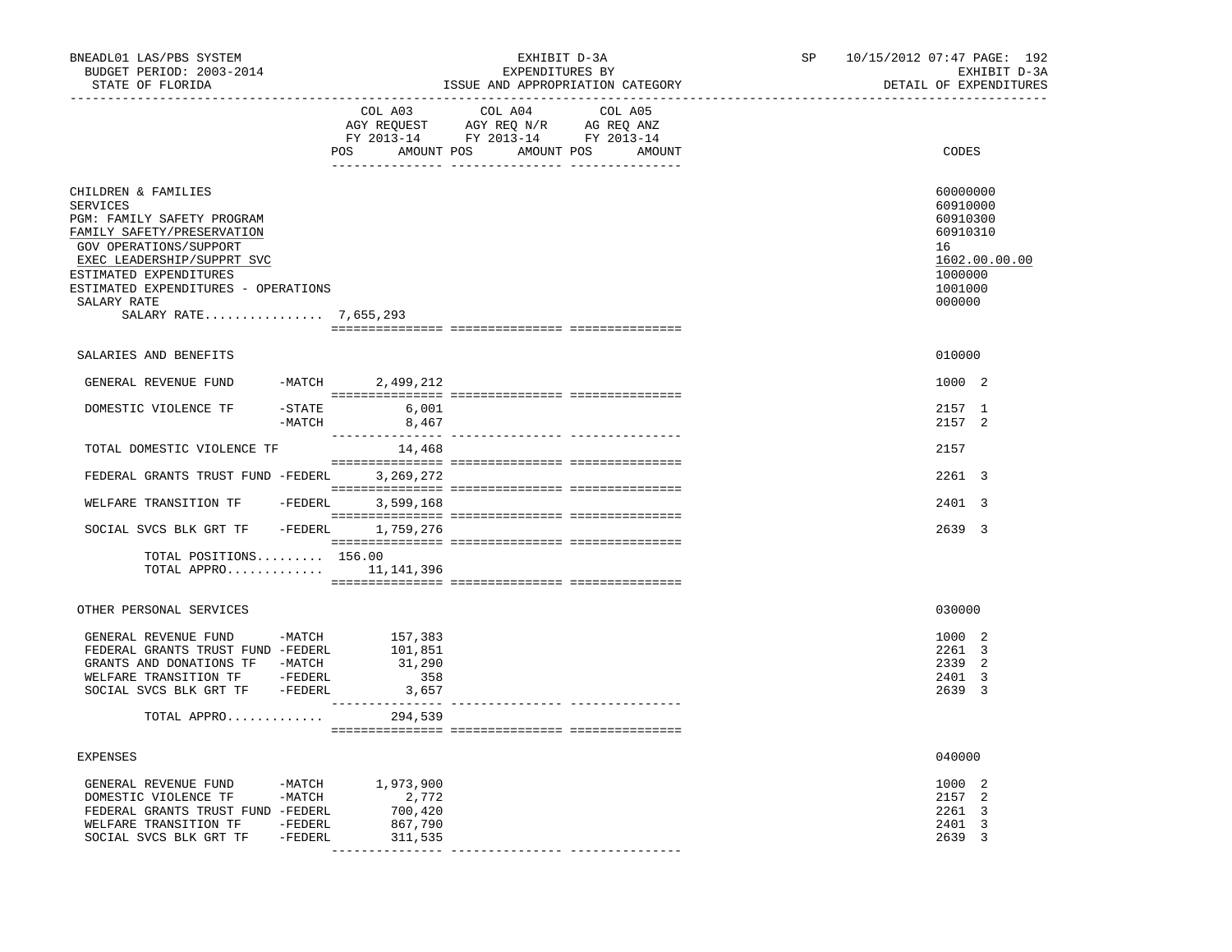| COL A03<br>COL A04<br>COL A05<br>AGY REQUEST AGY REQ N/R AG REQ ANZ<br>FY 2013-14 FY 2013-14 FY 2013-14<br>POS AMOUNT POS AMOUNT POS AMOUNT<br>CHILDREN & FAMILIES<br>SERVICES<br>PGM: FAMILY SAFETY PROGRAM<br>FAMILY SAFETY/PRESERVATION<br>GOV OPERATIONS/SUPPORT<br>EXEC LEADERSHIP/SUPPRT SVC<br>ESTIMATED EXPENDITURES                                                                                                                                                                               | CODES<br>60000000<br>60910000<br>60910300<br>60910310<br>16<br>1602.00.00.00 |
|------------------------------------------------------------------------------------------------------------------------------------------------------------------------------------------------------------------------------------------------------------------------------------------------------------------------------------------------------------------------------------------------------------------------------------------------------------------------------------------------------------|------------------------------------------------------------------------------|
|                                                                                                                                                                                                                                                                                                                                                                                                                                                                                                            |                                                                              |
| ESTIMATED EXPENDITURES - OPERATIONS<br>EXPENSES<br>TOTAL APPRO 3,856,417                                                                                                                                                                                                                                                                                                                                                                                                                                   | 1000000<br>1001000<br>040000                                                 |
| OPERATING CAPITAL OUTLAY                                                                                                                                                                                                                                                                                                                                                                                                                                                                                   | 060000                                                                       |
| GENERAL REVENUE FUND -MATCH<br>9,102<br>FEDERAL GRANTS TRUST FUND -FEDERL<br>3,888                                                                                                                                                                                                                                                                                                                                                                                                                         | 1000 2<br>2261 3                                                             |
| TOTAL APPRO<br>12,990                                                                                                                                                                                                                                                                                                                                                                                                                                                                                      |                                                                              |
| SPECIAL CATEGORIES<br>CONTRACTED SERVICES                                                                                                                                                                                                                                                                                                                                                                                                                                                                  | 100000<br>100777                                                             |
| GENERAL REVENUE FUND -MATCH 1,582,218<br>DOMESTIC VIOLENCE TF -MATCH<br>69<br>FEDERAL GRANTS TRUST FUND -FEDERL<br>213,619<br>GRANTS AND DONATIONS TF -MATCH<br>8,237<br>WELFARE TRANSITION TF -FEDERL<br>307,815<br>SOCIAL SVCS BLK GRT TF -FEDERL<br>160,961                                                                                                                                                                                                                                             | 1000 2<br>2157 2<br>2261 3<br>2339 2<br>2401 3<br>2639 3                     |
| 2,272,919<br>TOTAL APPRO                                                                                                                                                                                                                                                                                                                                                                                                                                                                                   |                                                                              |
| G/A-CHILD PROTECTION                                                                                                                                                                                                                                                                                                                                                                                                                                                                                       | 103034                                                                       |
| $-$ STATE<br>438,460<br>GENERAL REVENUE FUND<br>-MATCH 1,222,030                                                                                                                                                                                                                                                                                                                                                                                                                                           | 1000 1<br>1000 2                                                             |
| TOTAL GENERAL REVENUE FUND<br>1,660,490<br>$\begin{minipage}{0.03\textwidth} \begin{tabular}{l} \textbf{0.04\textwidth} \textbf{0.04\textwidth} \textbf{0.04\textwidth} \textbf{0.04\textwidth} \textbf{0.04\textwidth} \textbf{0.04\textwidth} \textbf{0.04\textwidth} \textbf{0.04\textwidth} \textbf{0.04\textwidth} \textbf{0.04\textwidth} \textbf{0.04\textwidth} \textbf{0.04\textwidth} \textbf{0.04\textwidth} \textbf{0.04\textwidth} \textbf{0.04\textwidth} \textbf{0.04\textwidth} \textbf{0$ | 1000                                                                         |
| CHILD WELFARE TRAINING TF -MATCH<br>64,599                                                                                                                                                                                                                                                                                                                                                                                                                                                                 | 2083 2                                                                       |
| FEDERAL GRANTS TRUST FUND -FEDERL<br>1,002,014                                                                                                                                                                                                                                                                                                                                                                                                                                                             | 2261 3                                                                       |
| WELFARE TRANSITION TF<br>$-FEDERL$ 402,470                                                                                                                                                                                                                                                                                                                                                                                                                                                                 | 2401 3                                                                       |
| -FEDERL 99,250<br>SOCIAL SVCS BLK GRT TF                                                                                                                                                                                                                                                                                                                                                                                                                                                                   | 2639 3                                                                       |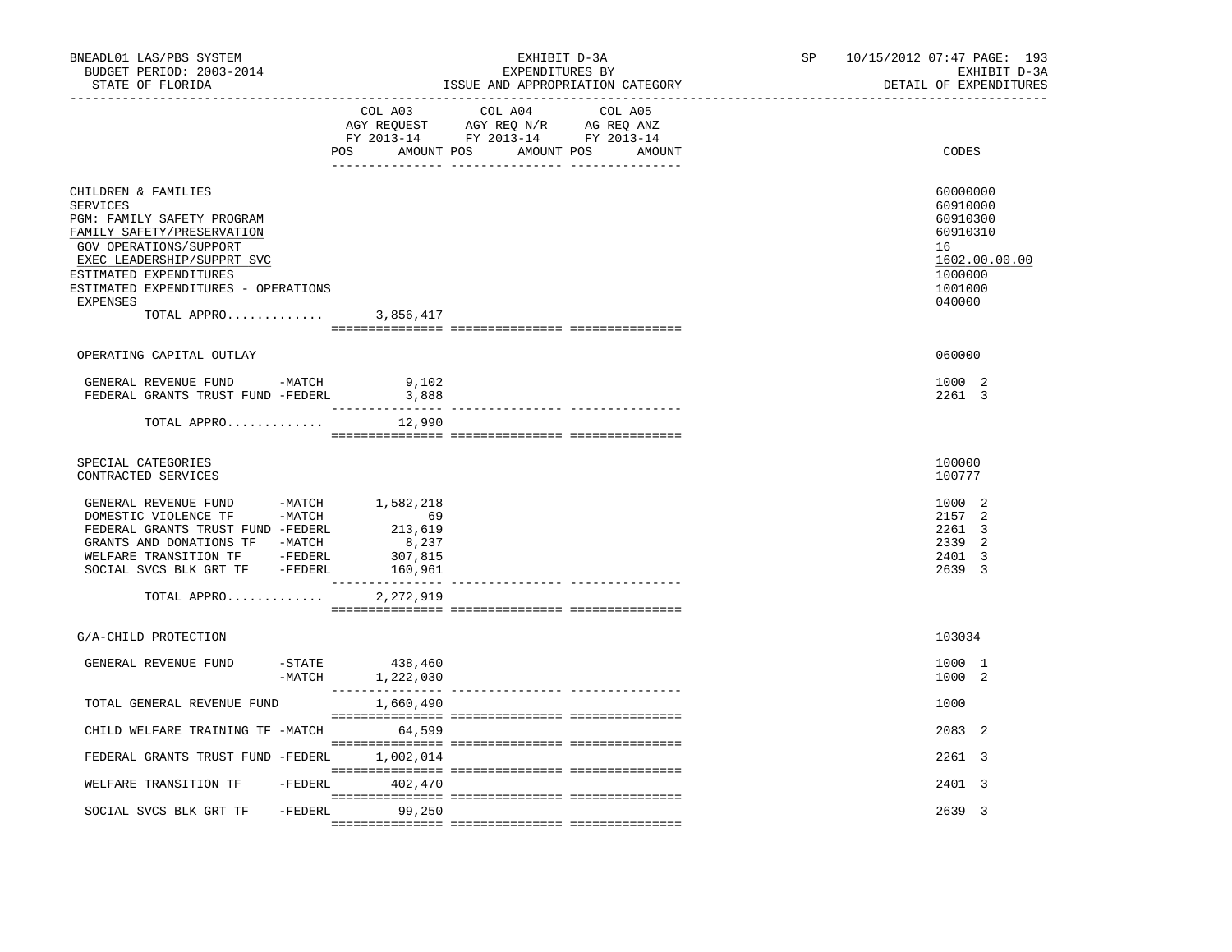| BNEADL01 LAS/PBS SYSTEM<br>BUDGET PERIOD: 2003-2014<br>STATE OF FLORIDA                                                                                                                                                                                                                  | EXHIBIT D-3A<br>EXPENDITURES BY<br>ISSUE AND APPROPRIATION CATEGORY                                                                   | SP 10/15/2012 07:47 PAGE: 194<br>EXHIBIT D-3A<br>DETAIL OF EXPENDITURES                                       |
|------------------------------------------------------------------------------------------------------------------------------------------------------------------------------------------------------------------------------------------------------------------------------------------|---------------------------------------------------------------------------------------------------------------------------------------|---------------------------------------------------------------------------------------------------------------|
|                                                                                                                                                                                                                                                                                          | COL A03 COL A04 COL A05<br>AGY REQUEST AGY REQ N/R AG REQ ANZ<br>FY 2013-14 FY 2013-14 FY 2013-14<br>POS AMOUNT POS AMOUNT POS AMOUNT | CODES                                                                                                         |
| CHILDREN & FAMILIES<br><b>SERVICES</b><br>PGM: FAMILY SAFETY PROGRAM<br>FAMILY SAFETY/PRESERVATION<br>GOV OPERATIONS/SUPPORT<br>EXEC LEADERSHIP/SUPPRT SVC<br>ESTIMATED EXPENDITURES<br>ESTIMATED EXPENDITURES - OPERATIONS<br>SPECIAL CATEGORIES<br>G/A-CHILD PROTECTION<br>TOTAL APPRO | 3,228,823                                                                                                                             | 60000000<br>60910000<br>60910300<br>60910310<br>16<br>1602.00.00.00<br>1000000<br>1001000<br>100000<br>103034 |
| RISK MANAGEMENT INSURANCE                                                                                                                                                                                                                                                                |                                                                                                                                       | 103241                                                                                                        |
| GENERAL REVENUE FUND -MATCH<br>FEDERAL GRANTS TRUST FUND -FEDERL<br>SOCIAL SVCS BLK GRT TF -FEDERL<br>TOTAL APPRO 2,625,806                                                                                                                                                              | 2,622,295<br>2,299<br>1,212                                                                                                           | 1000 2<br>2261 3<br>2639 3                                                                                    |
| DEFERRED-PAY COM CONTRACTS                                                                                                                                                                                                                                                               |                                                                                                                                       | 105280                                                                                                        |
| GENERAL REVENUE FUND -MATCH<br>FEDERAL GRANTS TRUST FUND -FEDERL<br>WELFARE TRANSITION TF -FEDERL<br>SOCIAL SVCS BLK GRT TF -FEDERL                                                                                                                                                      | 1,298<br>238<br>795<br>383                                                                                                            | 1000 2<br>2261 3<br>2401 3<br>2639 3                                                                          |
| TOTAL APPRO $2,714$                                                                                                                                                                                                                                                                      |                                                                                                                                       |                                                                                                               |
| LEASE/PURCHASE/EQUIPMENT                                                                                                                                                                                                                                                                 |                                                                                                                                       | 105281                                                                                                        |
| GENERAL REVENUE FUND -MATCH 39,249<br>FEDERAL GRANTS TRUST FUND -FEDERL<br>WELFARE TRANSITION TF -FEDERL<br>SOCIAL SVCS BLK GRT TF -FEDERL                                                                                                                                               | 30,085<br>31,557<br>$\frac{31}{379}$                                                                                                  | 1000 2<br>2261 3<br>2401 3<br>2639 3                                                                          |
| TOTAL APPRO $112,270$                                                                                                                                                                                                                                                                    |                                                                                                                                       |                                                                                                               |
| TOTAL: ESTIMATED EXPENDITURES - OPERATIONS<br>TOTAL POSITIONS 156.00<br>TOTAL ISSUE 23,547,874<br>TOTAL SALARY RATE 7,655,293                                                                                                                                                            |                                                                                                                                       | 1001000                                                                                                       |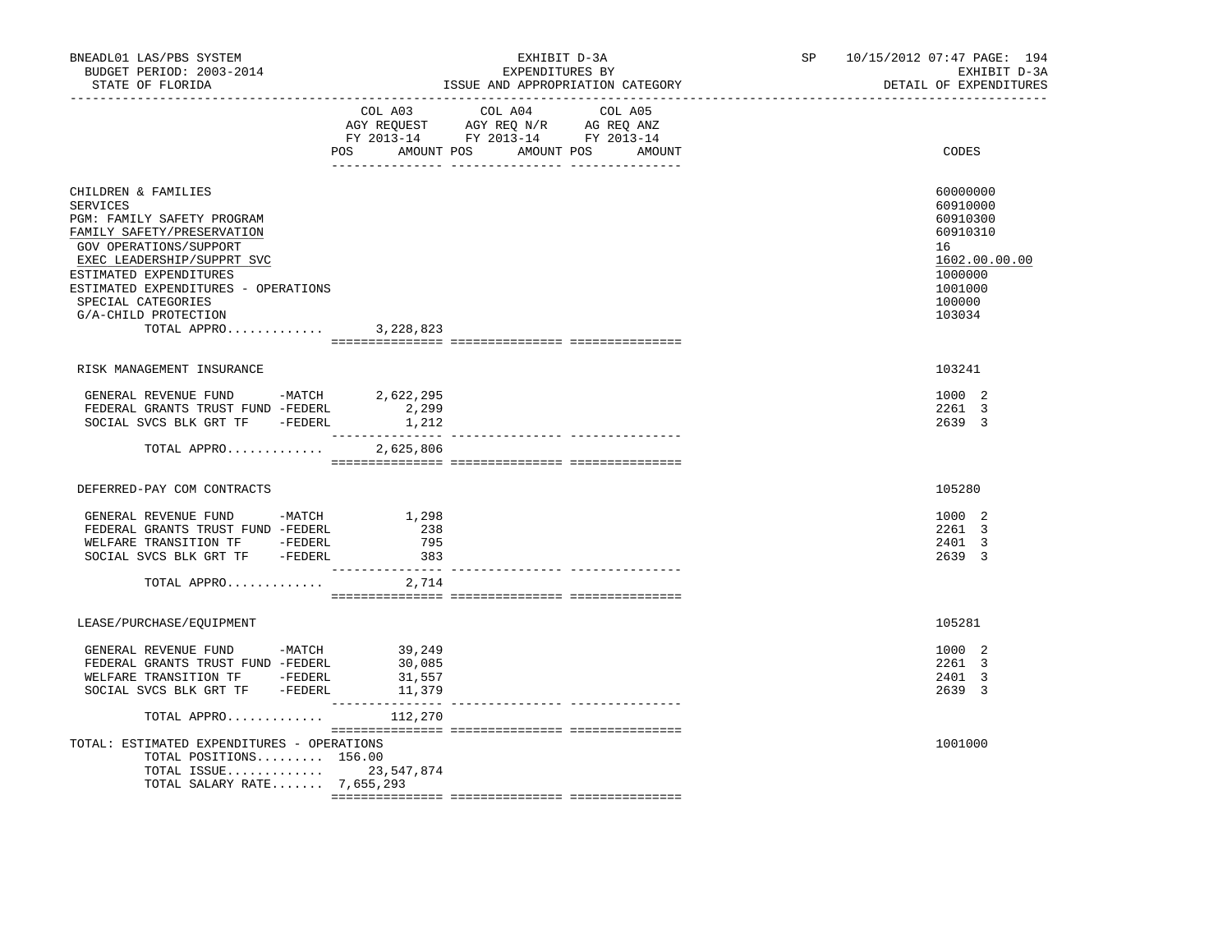| BNEADL01 LAS/PBS SYSTEM<br>BUDGET PERIOD: 2003-2014<br>STATE OF FLORIDA                                                                                                                                                          |                       |                  | EXHIBIT D-3A<br>EXPENDITURES BY<br>ISSUE AND APPROPRIATION CATEGORY                                                                         | SP 10/15/2012 07:47 PAGE: 195<br>EXHIBIT D-3A<br>DETAIL OF EXPENDITURES                   |
|----------------------------------------------------------------------------------------------------------------------------------------------------------------------------------------------------------------------------------|-----------------------|------------------|---------------------------------------------------------------------------------------------------------------------------------------------|-------------------------------------------------------------------------------------------|
|                                                                                                                                                                                                                                  |                       |                  | COL A03 COL A04<br>COL A05<br>AGY REQUEST AGY REQ N/R AG REQ ANZ<br>FY 2013-14 FY 2013-14 FY 2013-14<br>POS AMOUNT POS AMOUNT POS<br>AMOUNT | CODES                                                                                     |
| CHILDREN & FAMILIES<br><b>SERVICES</b><br>PGM: FAMILY SAFETY PROGRAM<br>FAMILY SAFETY/PRESERVATION<br>GOV OPERATIONS/SUPPORT<br>EXEC LEADERSHIP/SUPPRT SVC<br>ESTIMATED EXPENDITURES<br>CASUALTY INSURANCE PREMIUM<br>ADJUSTMENT |                       |                  |                                                                                                                                             | 60000000<br>60910000<br>60910300<br>60910310<br>16<br>1602.00.00.00<br>1000000<br>1001090 |
| SPECIAL CATEGORIES<br>RISK MANAGEMENT INSURANCE<br>GENERAL REVENUE FUND -MATCH 1,111,725-<br>FEDERAL GRANTS TRUST FUND -FEDERL<br>SOCIAL SVCS BLK GRT TF -FEDERL                                                                 |                       | $975-$<br>$514-$ |                                                                                                                                             | 100000<br>103241<br>1000 2<br>2261 3<br>2639 3                                            |
| TOTAL APPRO $1,113,214-$                                                                                                                                                                                                         |                       |                  |                                                                                                                                             |                                                                                           |
| FLORIDA RETIREMENT SYSTEM<br>CONTRIBUTION ADJUSTMENT FOR<br>FISCAL YEAR 2012-2013<br>SALARIES AND BENEFITS                                                                                                                       |                       |                  |                                                                                                                                             | 1001240<br>010000                                                                         |
| GENERAL REVENUE FUND -MATCH 8,180                                                                                                                                                                                                |                       |                  |                                                                                                                                             | 1000 2                                                                                    |
| DOMESTIC VIOLENCE TF                                                                                                                                                                                                             | $-$ STATE<br>$-MATCH$ | 19<br>28         |                                                                                                                                             | 2157 1<br>2157 2                                                                          |
| TOTAL DOMESTIC VIOLENCE TF                                                                                                                                                                                                       |                       | 47               |                                                                                                                                             | 2157                                                                                      |
| FEDERAL GRANTS TRUST FUND -FEDERL                                                                                                                                                                                                |                       | 10,695           |                                                                                                                                             | $2261 \quad 3$                                                                            |
| WELFARE TRANSITION TF -FEDERL 11,774                                                                                                                                                                                             |                       |                  |                                                                                                                                             | 2401 3                                                                                    |
| SOCIAL SVCS BLK GRT TF -FEDERL                                                                                                                                                                                                   |                       | 5,756            |                                                                                                                                             | 2639 3                                                                                    |
| TOTAL APPRO                                                                                                                                                                                                                      |                       | 36,452           |                                                                                                                                             |                                                                                           |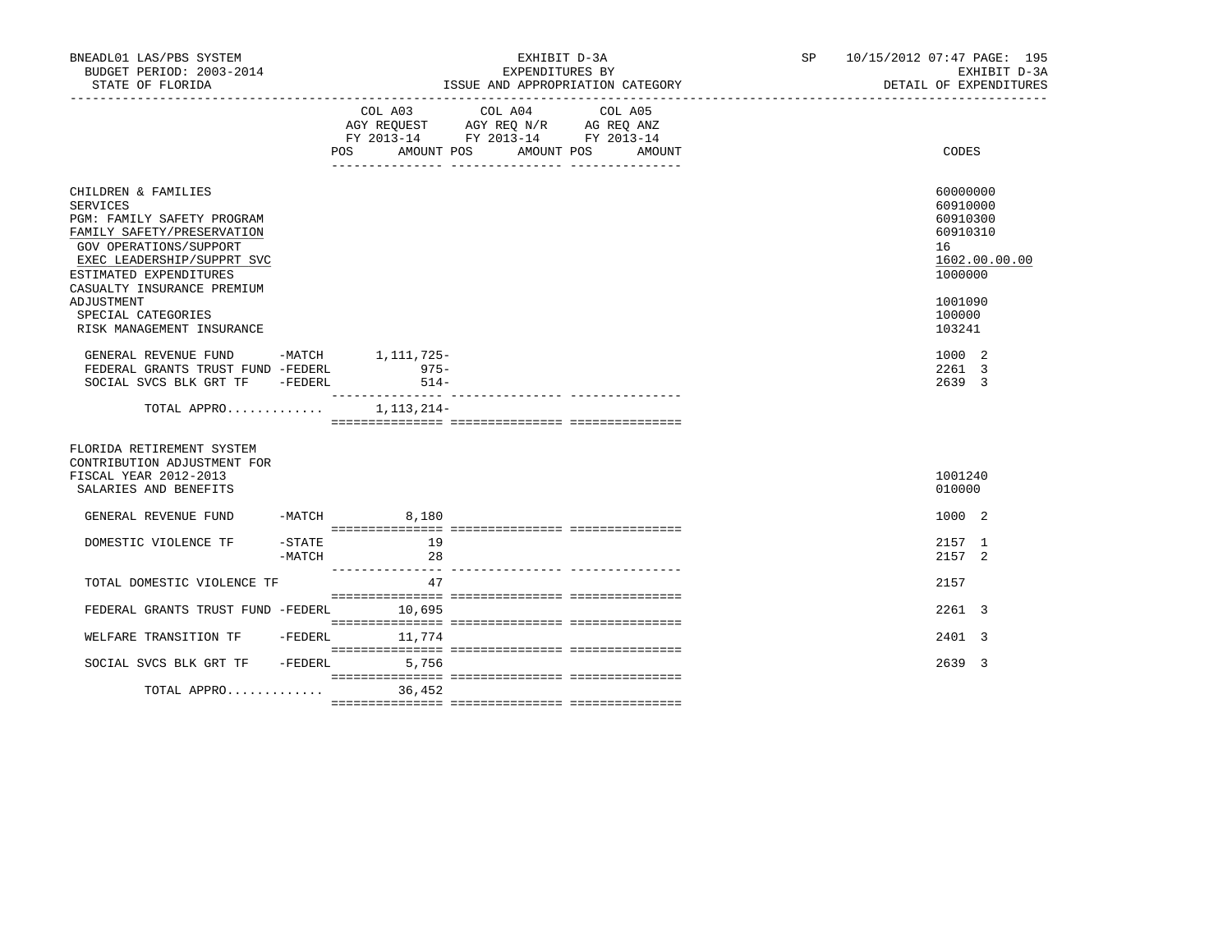| BNEADL01 LAS/PBS SYSTEM<br>BUDGET PERIOD: 2003-2014<br>STATE OF FLORIDA<br>------------------                                                                                                                                                                                 |                     |                                  | EXHIBIT D-3A<br>EXPENDITURES BY<br>ISSUE AND APPROPRIATION CATEGORY                       |                   | SP 10/15/2012 07:47 PAGE: 196 |                                                                                           | EXHIBIT D-3A<br>DETAIL OF EXPENDITURES |
|-------------------------------------------------------------------------------------------------------------------------------------------------------------------------------------------------------------------------------------------------------------------------------|---------------------|----------------------------------|-------------------------------------------------------------------------------------------|-------------------|-------------------------------|-------------------------------------------------------------------------------------------|----------------------------------------|
|                                                                                                                                                                                                                                                                               |                     | COL A03<br>POS FOR<br>AMOUNT POS | COL A04 COL A05<br>AGY REQUEST AGY REQ N/R AG REQ ANZ<br>FY 2013-14 FY 2013-14 FY 2013-14 | AMOUNT POS AMOUNT |                               | CODES                                                                                     |                                        |
| CHILDREN & FAMILIES<br><b>SERVICES</b><br>PGM: FAMILY SAFETY PROGRAM<br>FAMILY SAFETY/PRESERVATION<br>GOV OPERATIONS/SUPPORT<br>EXEC LEADERSHIP/SUPPRT SVC<br>ESTIMATED EXPENDITURES<br>ADJUSTMENT TO STATE HEALTH<br>INSURANCE PREMIUM CONTRIBUTION -<br>FISCAL YEAR 2012-13 |                     |                                  |                                                                                           |                   |                               | 60000000<br>60910000<br>60910300<br>60910310<br>16<br>1602.00.00.00<br>1000000<br>1001830 |                                        |
| SALARIES AND BENEFITS                                                                                                                                                                                                                                                         |                     |                                  |                                                                                           |                   |                               | 010000                                                                                    |                                        |
| GENERAL REVENUE FUND                                                                                                                                                                                                                                                          |                     | $-MATCH$ 4,053                   |                                                                                           |                   |                               | 1000 2                                                                                    |                                        |
| DOMESTIC VIOLENCE TF                                                                                                                                                                                                                                                          | $-$ STATE<br>-MATCH | 10<br>14                         |                                                                                           |                   |                               | 2157 1<br>2157 2                                                                          |                                        |
| TOTAL DOMESTIC VIOLENCE TF                                                                                                                                                                                                                                                    |                     | 2.4                              |                                                                                           |                   |                               | 2157                                                                                      |                                        |
| FEDERAL GRANTS TRUST FUND -FEDERL                                                                                                                                                                                                                                             |                     | 5,299                            |                                                                                           |                   |                               | 2261 3                                                                                    |                                        |
| WELFARE TRANSITION TF - FEDERL 5,833                                                                                                                                                                                                                                          |                     |                                  |                                                                                           |                   |                               | 2401 3                                                                                    |                                        |
| SOCIAL SVCS BLK GRT TF - FEDERL                                                                                                                                                                                                                                               |                     | 2,852                            |                                                                                           |                   |                               | 2639 3                                                                                    |                                        |
| TOTAL APPRO                                                                                                                                                                                                                                                                   |                     | 18,061                           |                                                                                           |                   |                               |                                                                                           |                                        |
| ADJUSTMENTS TO CURRENT YEAR<br>ESTIMATED EXPENDITURES<br>ADJUST FUND SOURCE INDICATORS - ADD<br>SALARIES AND BENEFITS                                                                                                                                                         |                     |                                  |                                                                                           |                   |                               | 1600000<br>160S220<br>010000                                                              |                                        |
| DOMESTIC VIOLENCE TF -MATCH                                                                                                                                                                                                                                                   |                     | 6,080                            |                                                                                           |                   |                               | 2157 2                                                                                    |                                        |
|                                                                                                                                                                                                                                                                               |                     |                                  |                                                                                           |                   |                               |                                                                                           |                                        |
| AGENCY ISSUE NARRATIVE:<br>2013-2014 BUDGET YEAR NARRATIVE:<br>ISSUE TITLE: Adjust Fund Source Indicators - Add                                                                                                                                                               |                     |                                  |                                                                                           | IT COMPONENT? NO  |                               |                                                                                           |                                        |
| SPECIFY WHICH AGENCY GOAL FROM THE FISCAL YEAR 2013-2014 THROUGH 2017-2018 STRATEGIC PLAN IS ADDRESSED BY THIS BUDGET<br>ISSUE PROPOSAL: Goal 2 Effect Program Improvements: Apply proven best practices to maximize efficiencies and outcomes                                |                     |                                  |                                                                                           |                   |                               |                                                                                           |                                        |

SUMMARY:

 The Department requests an adjustment to its base budget to properly align Funding Source Identifiers (FSI) for Maintenance of Effort (MOE) and Match review.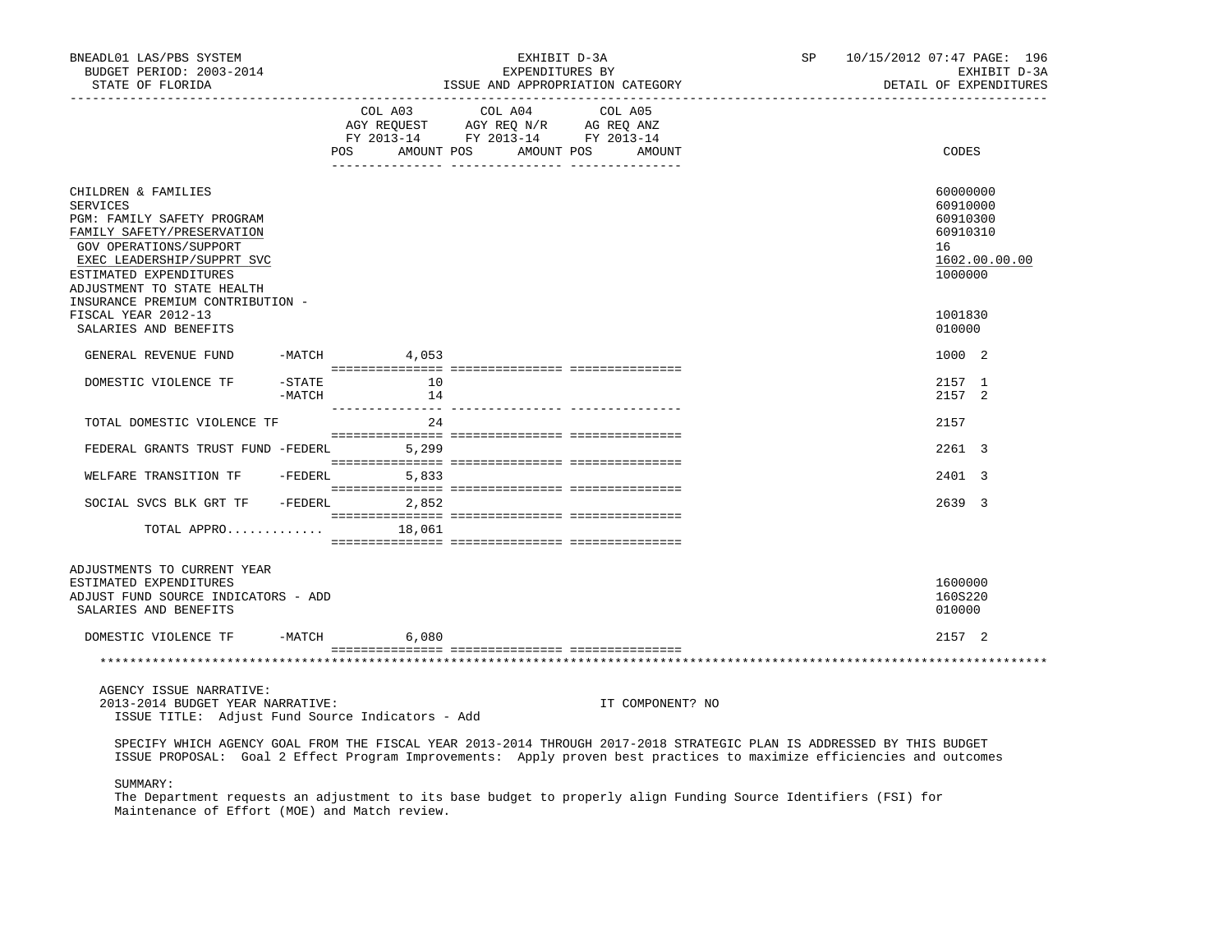| BNEADL01 LAS/PBS SYSTEM<br>BUDGET PERIOD: 2003-2014<br>STATE OF FLORIDA                                                                                                                          |            |                                                                                                                                                                                                                                                                | EXHIBIT D-3A<br>EXPENDITURES BY<br>ISSUE AND APPROPRIATION CATEGORY |          | <b>SP</b> |      | 10/15/2012 07:47 PAGE: 197<br>EXHIBIT D-3A<br>DETAIL OF EXPENDITURES |
|--------------------------------------------------------------------------------------------------------------------------------------------------------------------------------------------------|------------|----------------------------------------------------------------------------------------------------------------------------------------------------------------------------------------------------------------------------------------------------------------|---------------------------------------------------------------------|----------|-----------|------|----------------------------------------------------------------------|
|                                                                                                                                                                                                  | COL A03    | COL A04                                                                                                                                                                                                                                                        | COL A05                                                             |          |           |      |                                                                      |
|                                                                                                                                                                                                  | <b>POS</b> | $\begin{tabular}{lllllllll} \bf AGY \,\, {\sf REQUEST} & \bf AGY \,\, {\sf REQ} \,\, N/R & \bf AG \,\, {\sf REQ} \,\, \tt ANZ \\ \bf FY \,\, 2013-14 & \bf FY \,\, 2013-14 & \bf FY \,\, 2013-14 \\ \end{tabular}$<br>AMOUNT POS AMOUNT POS<br>________ ______ | AMOUNT                                                              |          |           |      | CODES                                                                |
| CHILDREN & FAMILIES<br><b>SERVICES</b><br>PGM: FAMILY SAFETY PROGRAM<br>FAMILY SAFETY/PRESERVATION<br>GOV OPERATIONS/SUPPORT<br>EXEC LEADERSHIP/SUPPRT SVC                                       |            |                                                                                                                                                                                                                                                                |                                                                     |          |           |      | 60000000<br>60910000<br>60910300<br>60910310<br>16<br>1602.00.00.00  |
| ADJUSTMENTS TO CURRENT YEAR<br>ESTIMATED EXPENDITURES<br>ADJUST FUND SOURCE INDICATORS - ADD                                                                                                     |            |                                                                                                                                                                                                                                                                |                                                                     |          |           |      | 1600000<br>160S220                                                   |
| PROBLEM STATEMENT:<br>Based on the Departments current agency approved operating budget this request is needed to properly align the Fund<br>Source Indicators (FSIs) in the Departments budget. |            |                                                                                                                                                                                                                                                                |                                                                     |          |           |      |                                                                      |
| WHAT BENEFITS WILL BE OBTAINED BY FUNDING THIS ISSUE:<br>This action is necessary to ensure that the Department can properly identify funding sources and MOE.                                   |            |                                                                                                                                                                                                                                                                |                                                                     |          |           |      |                                                                      |
| WHAT UNDERLYING PROGRAM THEORY CHANGE IS INVOLVED IN THIS ISSUE (IF ANY):<br>Not Applicable                                                                                                      |            |                                                                                                                                                                                                                                                                |                                                                     |          |           |      |                                                                      |
| WHAT IMPLEMENTATION MECHANISMS WILL BE CHANGED AS A RESULT OF THIS ISSUE (IF ANY):<br>The Department will implement these adjustments and continue to monitor the funding of the budget.         |            |                                                                                                                                                                                                                                                                |                                                                     |          |           |      |                                                                      |
| FLORIDA STRATEGIC PLAN FOR ECONOMIC DEVELOPMENT:<br>Not Applicable                                                                                                                               |            |                                                                                                                                                                                                                                                                |                                                                     |          |           |      |                                                                      |
| RETURN ON INVESTMENT (ROI):<br>Not Applicable                                                                                                                                                    |            |                                                                                                                                                                                                                                                                |                                                                     |          |           |      |                                                                      |
| COST CALCULATIONS:                                                                                                                                                                               |            |                                                                                                                                                                                                                                                                |                                                                     |          |           |      |                                                                      |
| Not Applicable<br>* * * * * * * * * * * * *                                                                                                                                                      |            |                                                                                                                                                                                                                                                                |                                                                     |          |           |      |                                                                      |
| POSITION DETAIL OF SALARIES AND BENEFITS:                                                                                                                                                        |            |                                                                                                                                                                                                                                                                |                                                                     |          |           |      |                                                                      |
|                                                                                                                                                                                                  | ETE        | BASE RATE                                                                                                                                                                                                                                                      | ADDITIVES                                                           | BENEFITS | SUBTOTAL  | ော ေ | AND BENEFITS                                                         |
| A03 - AGY REOUEST FY 2013-14                                                                                                                                                                     |            |                                                                                                                                                                                                                                                                |                                                                     |          |           |      |                                                                      |
| CHANGES TO CURRENTLY AUTHORIZED POSITIONS<br>OTHER SALARY AMOUNT                                                                                                                                 |            |                                                                                                                                                                                                                                                                |                                                                     |          |           |      |                                                                      |
| 2157 DOMESTIC VIOLENCE TF                                                                                                                                                                        |            |                                                                                                                                                                                                                                                                |                                                                     |          |           |      | LAPSE LAPSED SALARIES<br>6,080<br>6,080                              |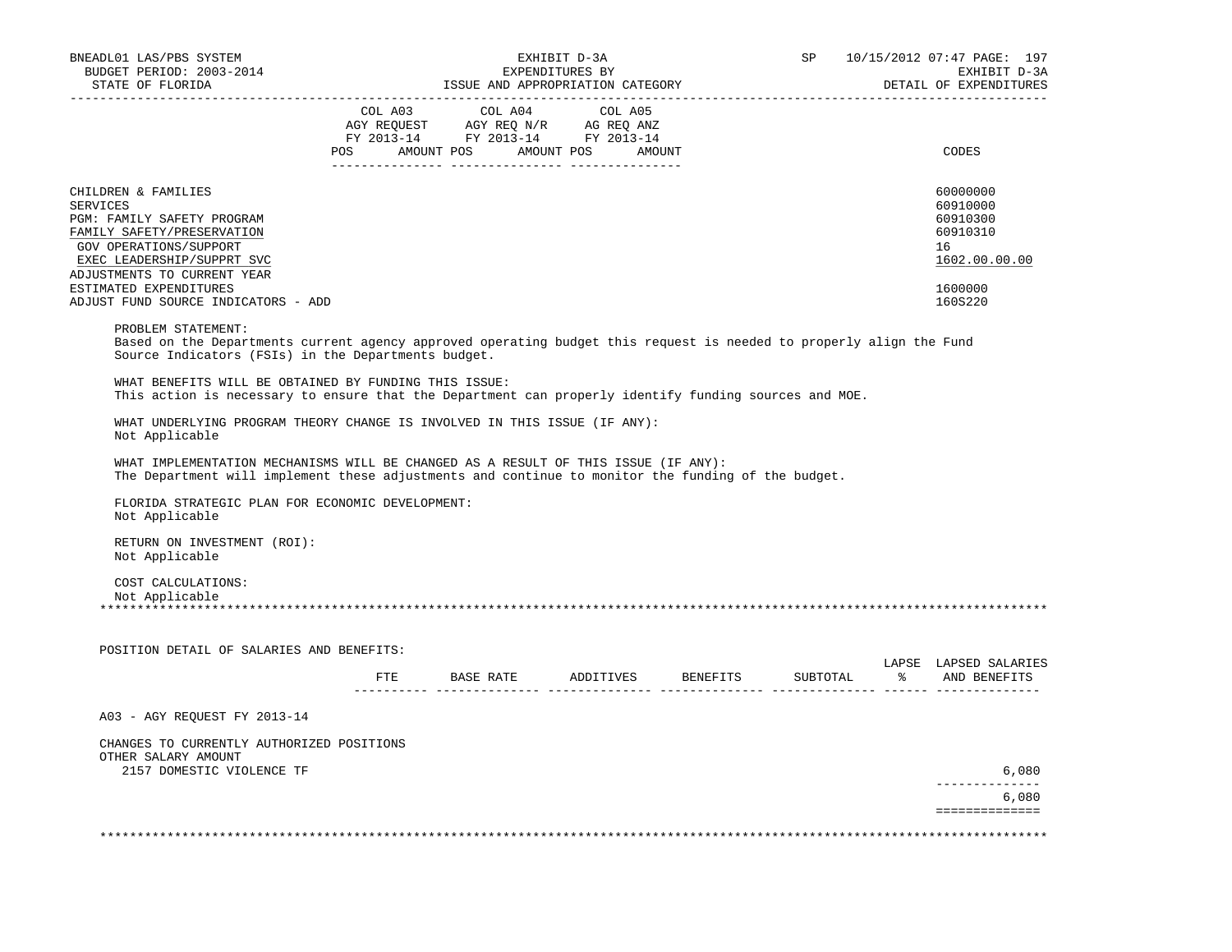| BNEADL01 LAS/PBS SYSTEM<br>BUDGET PERIOD: 2003-2014<br>STATE OF FLORIDA                                                                                    | EXHIBIT D-3A<br>EXPENDITURES BY<br>ISSUE AND APPROPRIATION CATEGORY                                                                                                                                                                                                                                                                                                                                                                                                                                                                                  | SP<br>10/15/2012 07:47 PAGE: 198<br>EXHIBIT D-3A<br>DETAIL OF EXPENDITURES                                                                                                                                                                     |
|------------------------------------------------------------------------------------------------------------------------------------------------------------|------------------------------------------------------------------------------------------------------------------------------------------------------------------------------------------------------------------------------------------------------------------------------------------------------------------------------------------------------------------------------------------------------------------------------------------------------------------------------------------------------------------------------------------------------|------------------------------------------------------------------------------------------------------------------------------------------------------------------------------------------------------------------------------------------------|
|                                                                                                                                                            | $\begin{tabular}{lllllllllllll} &\multicolumn{4}{c}{\text{COL A03}} &\multicolumn{4}{c}{\text{COL A04}} &\multicolumn{4}{c}{\text{COL A05}} \\ \multicolumn{4}{c}{\text{AGY REQUEST}} &\multicolumn{4}{c}{\text{AGY REQ N/R}} &\multicolumn{4}{c}{\text{AG REQ ANZ}} \\ \multicolumn{4}{c}{\text{FGULST}} &\multicolumn{4}{c}{\text{AGY REQ N/R}} &\multicolumn{4}{c}{\text{AG REQ ANZ}} \\ \multicolumn{4}{c}{\text{FY 2013--14}} &\multicolumn{4}{c}{\text{$<br>POS AMOUNT POS AMOUNT POS AMOUNT<br>--------- ------<br>_________ ________________ | CODES                                                                                                                                                                                                                                          |
| CHILDREN & FAMILIES<br><b>SERVICES</b><br>PGM: FAMILY SAFETY PROGRAM<br>FAMILY SAFETY/PRESERVATION<br>GOV OPERATIONS/SUPPORT<br>EXEC LEADERSHIP/SUPPRT SVC |                                                                                                                                                                                                                                                                                                                                                                                                                                                                                                                                                      | 60000000<br>60910000<br>60910300<br>60910310<br>16<br>1602.00.00.00                                                                                                                                                                            |
| ADJUSTMENTS TO CURRENT YEAR<br>ESTIMATED EXPENDITURES<br>ADJUST FUND SOURCE INDICATORS -<br>DEDUCT<br>SALARIES AND BENEFITS                                |                                                                                                                                                                                                                                                                                                                                                                                                                                                                                                                                                      | 1600000<br>160S230<br>010000                                                                                                                                                                                                                   |
| DOMESTIC VIOLENCE TF -STATE 6,080-                                                                                                                         |                                                                                                                                                                                                                                                                                                                                                                                                                                                                                                                                                      | 2157 1                                                                                                                                                                                                                                         |
|                                                                                                                                                            |                                                                                                                                                                                                                                                                                                                                                                                                                                                                                                                                                      |                                                                                                                                                                                                                                                |
| AGENCY ISSUE NARRATIVE:<br>2013-2014 BUDGET YEAR NARRATIVE:<br>ISSUE TITLE: Adjust Fund Source Indicators - Deduct                                         | IT COMPONENT? NO                                                                                                                                                                                                                                                                                                                                                                                                                                                                                                                                     | SPECIFY WHICH AGENCY GOAL FROM THE FISCAL YEAR 2013-2014 THROUGH 2017-2018 STRATEGIC PLAN IS ADDRESSED BY THIS BUDGET<br>ISSUE PROPOSAL: Goal 2 Effect Program Improvements: Apply proven best practices to maximize efficiencies and outcomes |
| SUMMARY:<br>Maintenance of Effort (MOE) and Match review.                                                                                                  | The Department requests an adjustment to its base budget to properly align Funding Source Identifiers (FSI) for                                                                                                                                                                                                                                                                                                                                                                                                                                      |                                                                                                                                                                                                                                                |
| PROBLEM STATEMENT:<br>Source Indicators (FSIs) in the Departments budget.                                                                                  | Based on the Departments current agency approved operating budget this request is needed to properly align the Fund                                                                                                                                                                                                                                                                                                                                                                                                                                  |                                                                                                                                                                                                                                                |
| WHAT BENEFITS WILL BE OBTAINED BY FUNDING THIS ISSUE:                                                                                                      | This action is necessary to ensure that the Department can properly identify funding sources and MOE.                                                                                                                                                                                                                                                                                                                                                                                                                                                |                                                                                                                                                                                                                                                |
| Not Applicable                                                                                                                                             | WHAT UNDERLYING PROGRAM THEORY CHANGE IS INVOLVED IN THIS ISSUE (IF ANY):                                                                                                                                                                                                                                                                                                                                                                                                                                                                            |                                                                                                                                                                                                                                                |
|                                                                                                                                                            | WHAT IMPLEMENTATION MECHANISMS WILL BE CHANGED AS A RESULT OF THIS ISSUE (IF ANY):<br>The Department will implement these adjustments and continue to monitor the funding of the budget.                                                                                                                                                                                                                                                                                                                                                             |                                                                                                                                                                                                                                                |
| FLORIDA STRATEGIC PLAN FOR ECONOMIC DEVELOPMENT:<br>Not Applicable                                                                                         |                                                                                                                                                                                                                                                                                                                                                                                                                                                                                                                                                      |                                                                                                                                                                                                                                                |
| RETURN ON INVESTMENT:<br>Not Applicable                                                                                                                    |                                                                                                                                                                                                                                                                                                                                                                                                                                                                                                                                                      |                                                                                                                                                                                                                                                |
| COST CALCULATIONS:<br>Not Applicable                                                                                                                       |                                                                                                                                                                                                                                                                                                                                                                                                                                                                                                                                                      |                                                                                                                                                                                                                                                |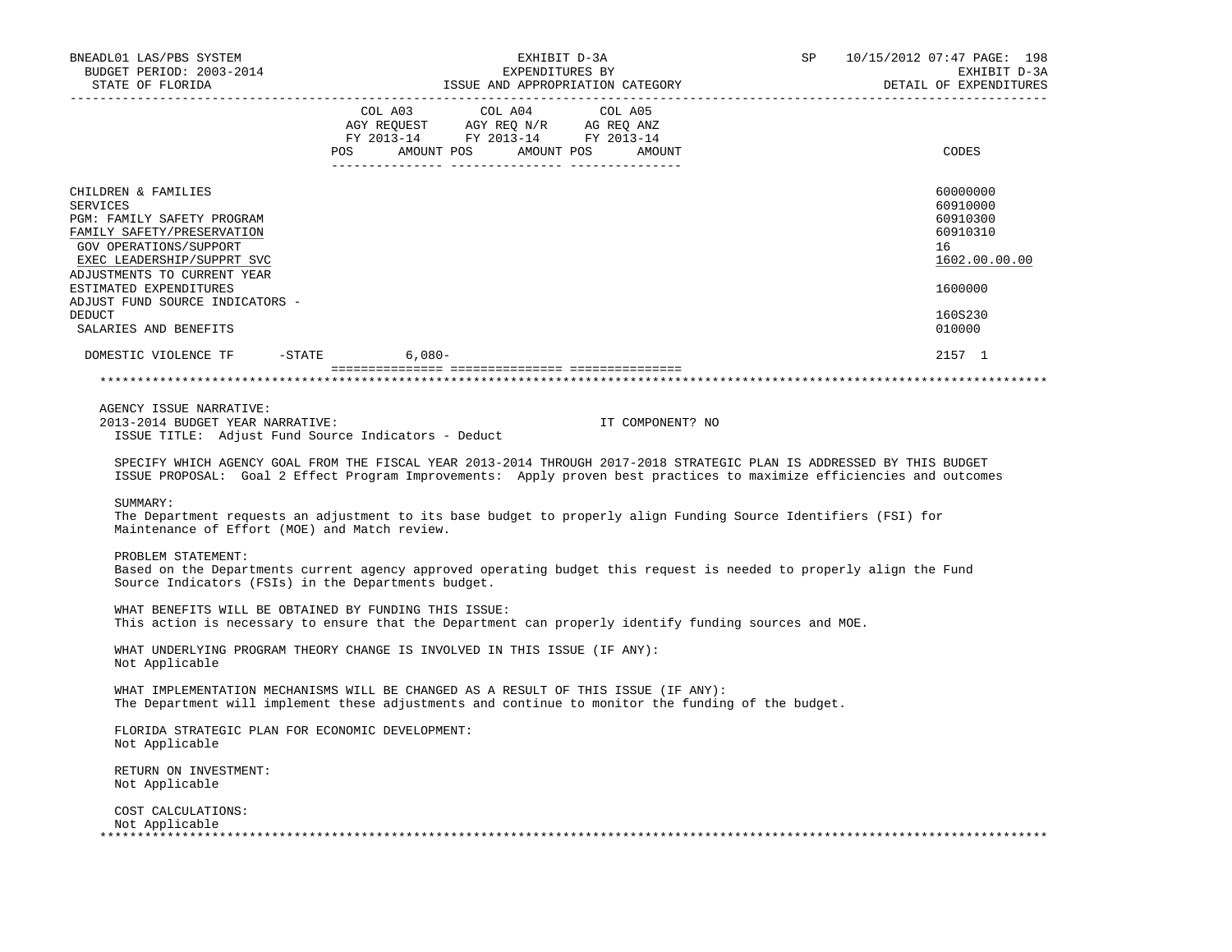| BNEADL01 LAS/PBS SYSTEM<br>BUDGET PERIOD: 2003-2014<br>STATE OF FLORIDA                                                                                                                                                                         |            | EXHIBIT D-3A<br>EXPENDITURES BY<br>ISSUE AND APPROPRIATION CATEGORY                                                                                                      | SP                   | 10/15/2012 07:47 PAGE: 199<br>EXHIBIT D-3A<br>DETAIL OF EXPENDITURES |          |                                                                     |
|-------------------------------------------------------------------------------------------------------------------------------------------------------------------------------------------------------------------------------------------------|------------|--------------------------------------------------------------------------------------------------------------------------------------------------------------------------|----------------------|----------------------------------------------------------------------|----------|---------------------------------------------------------------------|
|                                                                                                                                                                                                                                                 | <b>POS</b> | $\begin{tabular}{lcccc} CDL A03 & CDL A04 & CDL A05 \\ AGY REQUEST & AGY REQ N/R & AG REQ ANZ \\ FY & 2013-14 & FY & 2013-14 & FY & 2013-14 \end{tabular}$<br>AMOUNT POS | AMOUNT POS<br>AMOUNT |                                                                      |          | CODES                                                               |
| CHILDREN & FAMILIES<br>SERVICES<br>PGM: FAMILY SAFETY PROGRAM<br>FAMILY SAFETY/PRESERVATION<br>GOV OPERATIONS/SUPPORT<br>EXEC LEADERSHIP/SUPPRT SVC<br>ADJUSTMENTS TO CURRENT YEAR                                                              |            |                                                                                                                                                                          |                      |                                                                      |          | 60000000<br>60910000<br>60910300<br>60910310<br>16<br>1602.00.00.00 |
| ESTIMATED EXPENDITURES<br>ADJUST FUND SOURCE INDICATORS -                                                                                                                                                                                       |            |                                                                                                                                                                          |                      |                                                                      |          | 1600000                                                             |
| DEDUCT                                                                                                                                                                                                                                          |            |                                                                                                                                                                          |                      |                                                                      |          | 160S230                                                             |
| POSITION DETAIL OF SALARIES AND BENEFITS:                                                                                                                                                                                                       | FTE        | BASE RATE ADDITIVES BENEFITS                                                                                                                                             |                      |                                                                      | SUBTOTAL | LAPSE LAPSED SALARIES<br>% AND BENEFITS                             |
| A03 - AGY REOUEST FY 2013-14                                                                                                                                                                                                                    |            |                                                                                                                                                                          |                      |                                                                      |          |                                                                     |
| CHANGES TO CURRENTLY AUTHORIZED POSITIONS<br>OTHER SALARY AMOUNT<br>2157 DOMESTIC VIOLENCE TF                                                                                                                                                   |            |                                                                                                                                                                          |                      |                                                                      |          | $6,080-$                                                            |
|                                                                                                                                                                                                                                                 |            |                                                                                                                                                                          |                      |                                                                      |          | ______________<br>$6,080-$<br>==============                        |
|                                                                                                                                                                                                                                                 |            |                                                                                                                                                                          |                      |                                                                      |          |                                                                     |
| ESTIMATED EXPENDITURES REALIGNMENT<br>DEPENDENCY CASE MONITORING - ADD<br>SALARIES AND BENEFITS                                                                                                                                                 |            |                                                                                                                                                                          |                      |                                                                      |          | 2000000<br>2000160<br>010000                                        |
| GENERAL REVENUE FUND -MATCH 8,066                                                                                                                                                                                                               |            |                                                                                                                                                                          |                      |                                                                      |          | 1000 2                                                              |
|                                                                                                                                                                                                                                                 |            |                                                                                                                                                                          |                      |                                                                      |          |                                                                     |
| AGENCY ISSUE NARRATIVE:<br>2013-2014 BUDGET YEAR NARRATIVE:<br>ISSUE TITLE: Dependency Case Monitoring - Add                                                                                                                                    |            |                                                                                                                                                                          | IT COMPONENT? NO     |                                                                      |          |                                                                     |
| SPECIFY WHICH AGENCY GOAL FROM THE FISCAL YEARS 2013-2014 THROUGH 2017-2018 STRATEGIC PLAN IS ADDRESSED BY THIS BUDGET<br>ISSUE PROPOSAL: Goal 2 Effect Program Improvements: Apply proven best practices to maximize efficiencies and outcomes |            |                                                                                                                                                                          |                      |                                                                      |          |                                                                     |
| SUMMARY: The Department requests the transfer of \$8,066 of General Revenue budget authority from the Expenses category to                                                                                                                      |            |                                                                                                                                                                          |                      |                                                                      |          |                                                                     |

 the Salaries and Benefits category to annualize the salaries and benefits related to issues 2000160 "Dependency Case Monitoring-Add" and 2000170 "Dependency Case Monitoring-Deduct" approved in the Fiscal Year 2012-2013 General Appropriation Act.

PROBLEM STATEMENT: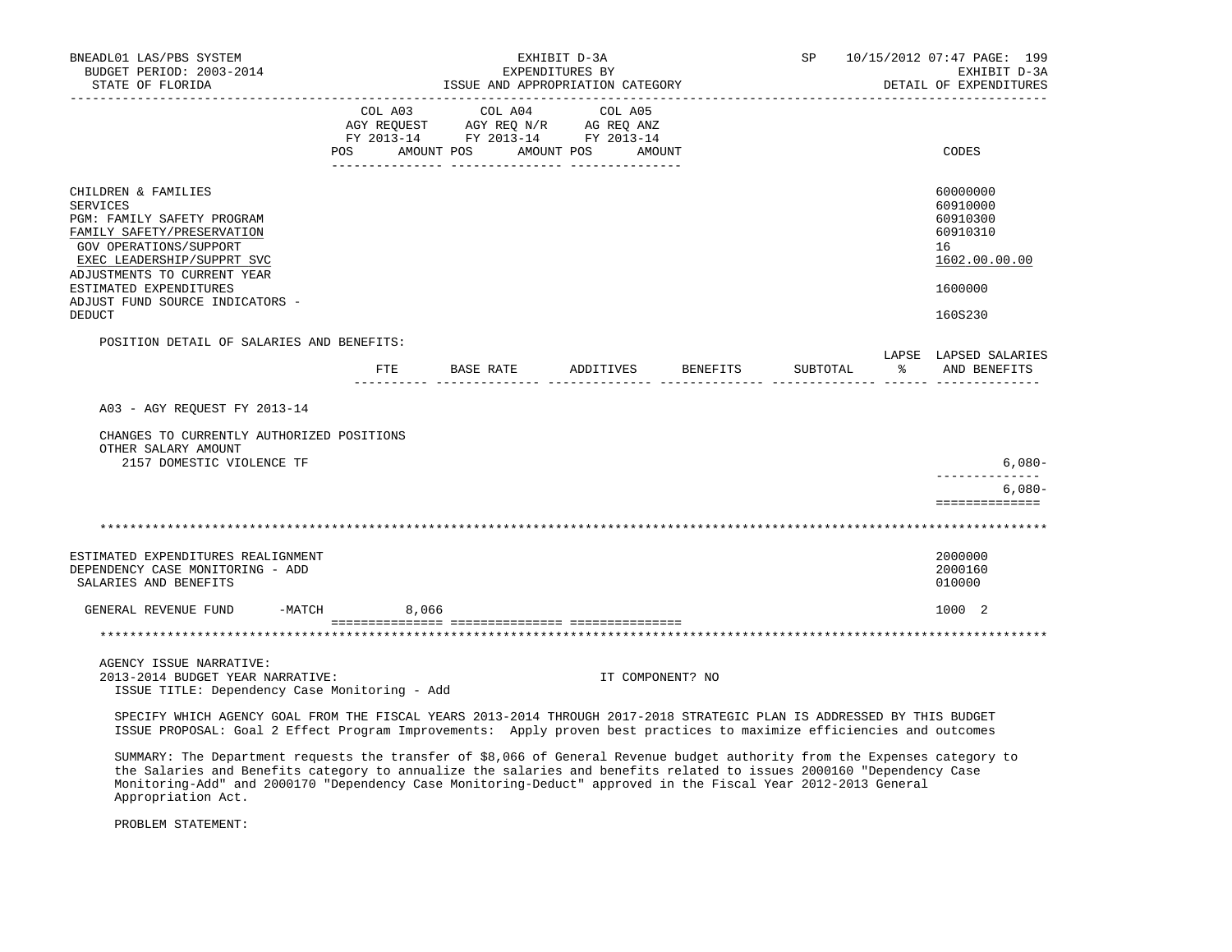| BNEADL01 LAS/PBS SYSTEM                     | EXHIBIT D-3A                                              |                                                                          |                      | SP | 10/15/2012 07:47 PAGE: 200 |
|---------------------------------------------|-----------------------------------------------------------|--------------------------------------------------------------------------|----------------------|----|----------------------------|
| BUDGET PERIOD: 2003-2014<br>EXPENDITURES BY |                                                           |                                                                          |                      |    | EXHIBIT D-3A               |
| STATE OF FLORIDA                            |                                                           | ISSUE AND APPROPRIATION CATEGORY                                         |                      |    | DETAIL OF EXPENDITURES     |
|                                             | COL A03<br>AGY REOUEST<br>FY 2013-14<br>AMOUNT POS<br>POS | COL A04 COL A05<br>AGY REO N/R<br>AG REO ANZ<br>FY 2013-14<br>AMOUNT POS | FY 2013-14<br>AMOUNT |    | CODES                      |
| CHILDREN & FAMILIES                         |                                                           |                                                                          |                      |    | 60000000                   |
| SERVICES                                    |                                                           |                                                                          |                      |    | 60910000                   |
| PGM: FAMILY SAFETY PROGRAM                  |                                                           |                                                                          |                      |    | 60910300                   |
| FAMILY SAFETY/PRESERVATION                  |                                                           |                                                                          |                      |    | 60910310                   |
| GOV OPERATIONS/SUPPORT                      |                                                           |                                                                          |                      |    | 16                         |
| EXEC LEADERSHIP/SUPPRT SVC                  |                                                           |                                                                          |                      |    | 1602.00.00.00              |
| ESTIMATED EXPENDITURES REALIGNMENT          |                                                           |                                                                          |                      |    | 2000000                    |
| DEPENDENCY CASE MONITORING - ADD            |                                                           |                                                                          |                      |    | 2000160                    |

 The 2012 Legislature approved the request to transfer \$121,406 of General Revenue budget authority from the Grants and Aids-Community Based Care category within the Child Protection program component to administrative categories in the Executive Leadership and Support Services program component to track and monitor requests for assistance between counties and Community Based Care lead agencies in dependency cases. The approval of this request allowed the Department to establish two Government Operations Consultant I's from Department Reserve.

 It was noted in the Fiscal Year 2012-2013 Legislative Budget Request that an adjustment would be requested in the Fiscal Year 2013-2014 Legislative Budget Request to transfer the nonrecurring expenses budget authority to the salaries and benefits category for the annualized amount.

WHAT BENEFITS WILL BE OBTAINED BY FUNDING THIS ISSUE:

 Maintaining these positions by providing fully annualized funding is important for ensuring that the ongoing need in dependency cases will receive timely services in counties other than those covered by the CBC lead agency. Tracking, monitoring, reporting, and facilitating provision of services will result in efficiencies from reduced placement changes for children and completion of necessary services in a timely manner.

 WHAT UNDERLYING PROGRAM THEORY CHANGE IS INVOLVED IN THIS ISSUE (IF ANY): Not applicable

 WHAT IMPLEMENTATION MECHANISMS WILL BE CHANGED AS A RESULT OF THIS ISSUE (IF ANY): Not applicable

 FLORIDA STRATEGIC PLAN FOR ECONOMIC DEVELOPMENT: Not Applicable

 RETURN ON INVESTMENT (ROI): Not Applicable

COST CALCULATIONS:

 The salaries and benefits with the positions were calculated for eleven months. The Department standard when requesting/establishing new positions is to reflect one-month lapse to accommodate the hiring process, unless it can be justified otherwise. The lapse associated with the two positions is \$8,066

 The expenses was requested using the Fiscal Year 2012-2013 Legislative Budget Request (LBR) Instructions Standard Expense Package adjusted for the use of Voice Over IP/Telephone line/use adjustment as well as the Department's travel standards for Limited Travel at \$5,730 plus \$385 for lease space not covered in the Legislative Budget Request Instructions Standard Expense Package for each position. \*\*\*\*\*\*\*\*\*\*\*\*\*\*\*\*\*\*\*\*\*\*\*\*\*\*\*\*\*\*\*\*\*\*\*\*\*\*\*\*\*\*\*\*\*\*\*\*\*\*\*\*\*\*\*\*\*\*\*\*\*\*\*\*\*\*\*\*\*\*\*\*\*\*\*\*\*\*\*\*\*\*\*\*\*\*\*\*\*\*\*\*\*\*\*\*\*\*\*\*\*\*\*\*\*\*\*\*\*\*\*\*\*\*\*\*\*\*\*\*\*\*\*\*\*\*\*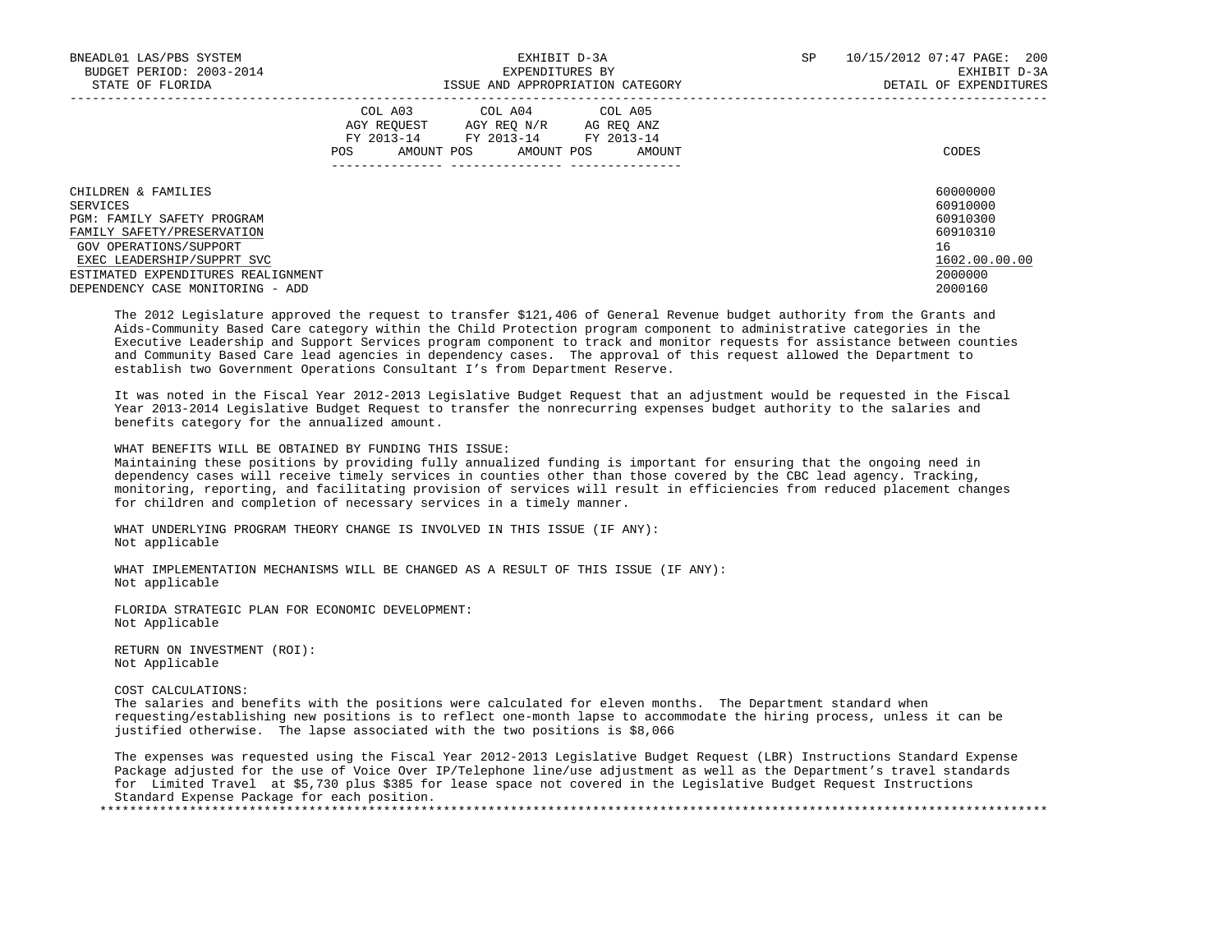| BNEADL01 LAS/PBS SYSTEM<br>BUDGET PERIOD: 2003-2014<br>STATE OF FLORIDA                                                                                                                                                                          | EXHIBIT D-3A<br>EXPENDITURES BY<br>ISSUE AND APPROPRIATION CATEGORY |           |                                                                                                                       | SP <sub>2</sub> |                  | 10/15/2012 07:47 PAGE: 201<br>EXHIBIT D-3A<br>DETAIL OF EXPENDITURES |          |               |                                                                                           |
|--------------------------------------------------------------------------------------------------------------------------------------------------------------------------------------------------------------------------------------------------|---------------------------------------------------------------------|-----------|-----------------------------------------------------------------------------------------------------------------------|-----------------|------------------|----------------------------------------------------------------------|----------|---------------|-------------------------------------------------------------------------------------------|
|                                                                                                                                                                                                                                                  |                                                                     | COL A03   | COL A04<br>AGY REQUEST AGY REQ N/R AG REQ ANZ<br>FY 2013-14 FY 2013-14 FY 2013-14<br>POS AMOUNT POS AMOUNT POS AMOUNT | COL A05         |                  |                                                                      |          |               | CODES                                                                                     |
| CHILDREN & FAMILIES<br><b>SERVICES</b><br>PGM: FAMILY SAFETY PROGRAM<br>FAMILY SAFETY/PRESERVATION<br>GOV OPERATIONS/SUPPORT<br>EXEC LEADERSHIP/SUPPRT SVC<br>ESTIMATED EXPENDITURES REALIGNMENT<br>DEPENDENCY CASE MONITORING - ADD             |                                                                     |           |                                                                                                                       |                 |                  |                                                                      |          |               | 60000000<br>60910000<br>60910300<br>60910310<br>16<br>1602.00.00.00<br>2000000<br>2000160 |
| POSITION DETAIL OF SALARIES AND BENEFITS:                                                                                                                                                                                                        |                                                                     |           | FTE BASE RATE                                                                                                         |                 |                  | ADDITIVES BENEFITS                                                   | SUBTOTAL | $\frac{1}{2}$ | LAPSE LAPSED SALARIES<br>AND BENEFITS                                                     |
| A03 - AGY REOUEST FY 2013-14                                                                                                                                                                                                                     |                                                                     |           |                                                                                                                       |                 |                  |                                                                      |          |               |                                                                                           |
| CHANGES TO CURRENTLY AUTHORIZED POSITIONS<br>OTHER SALARY AMOUNT<br>1000 GENERAL REVENUE FUND                                                                                                                                                    |                                                                     |           |                                                                                                                       |                 |                  |                                                                      |          |               | 8,066<br>-------------                                                                    |
|                                                                                                                                                                                                                                                  |                                                                     |           |                                                                                                                       |                 |                  |                                                                      |          |               | 8,066<br>==============                                                                   |
|                                                                                                                                                                                                                                                  |                                                                     |           |                                                                                                                       |                 |                  |                                                                      |          |               |                                                                                           |
| DEPENDENCY CASE MONITORING - DEDUCT<br><b>EXPENSES</b>                                                                                                                                                                                           |                                                                     |           |                                                                                                                       |                 |                  |                                                                      |          |               | 2000170<br>040000                                                                         |
| GENERAL REVENUE FUND -MATCH                                                                                                                                                                                                                      |                                                                     | $8.066 -$ |                                                                                                                       |                 |                  |                                                                      |          |               | 1000 2                                                                                    |
|                                                                                                                                                                                                                                                  |                                                                     |           |                                                                                                                       |                 |                  |                                                                      |          |               |                                                                                           |
| AGENCY ISSUE NARRATIVE:<br>2013-2014 BUDGET YEAR NARRATIVE:<br>ISSUE TITLE: Dependency Case Monitoring - Deduct                                                                                                                                  |                                                                     |           |                                                                                                                       |                 | IT COMPONENT? NO |                                                                      |          |               |                                                                                           |
| SPECIFY WHICH AGENCY GOAL FROM THE FISCAL YEARS 2013-2014 THROUGH 2017-2018 STRATEGIC PLAN IS ADDRESSED BY THIS BUDGET<br>ISSUE PROPOSAL: Goal 2 Effect Program Improvements: Apply proven best practices to maximize efficiencies and outcomes. |                                                                     |           |                                                                                                                       |                 |                  |                                                                      |          |               |                                                                                           |

 SUMMARY: The Department requests the transfer of \$8,066 of General Revenue budget authority from the Expenses category to the Salaries and Benefits category to annualize the salaries and benefits related to issues 2000160 "Dependency Case Monitoring-Add" and 2000170 "Dependency Case Monitoring-Deduct" approved in the Fiscal Year 2012-2013 General Appropriation Act.

PROBLEM STATEMENT:

 The 2012 Legislature approved the request to transfer \$121,406 of General Revenue budget authority from the Grants and Aids-Community Based Care category within the Child Protection program component to administrative categories in the Executive Leadership and Support Services program component to track and monitor requests for assistance between counties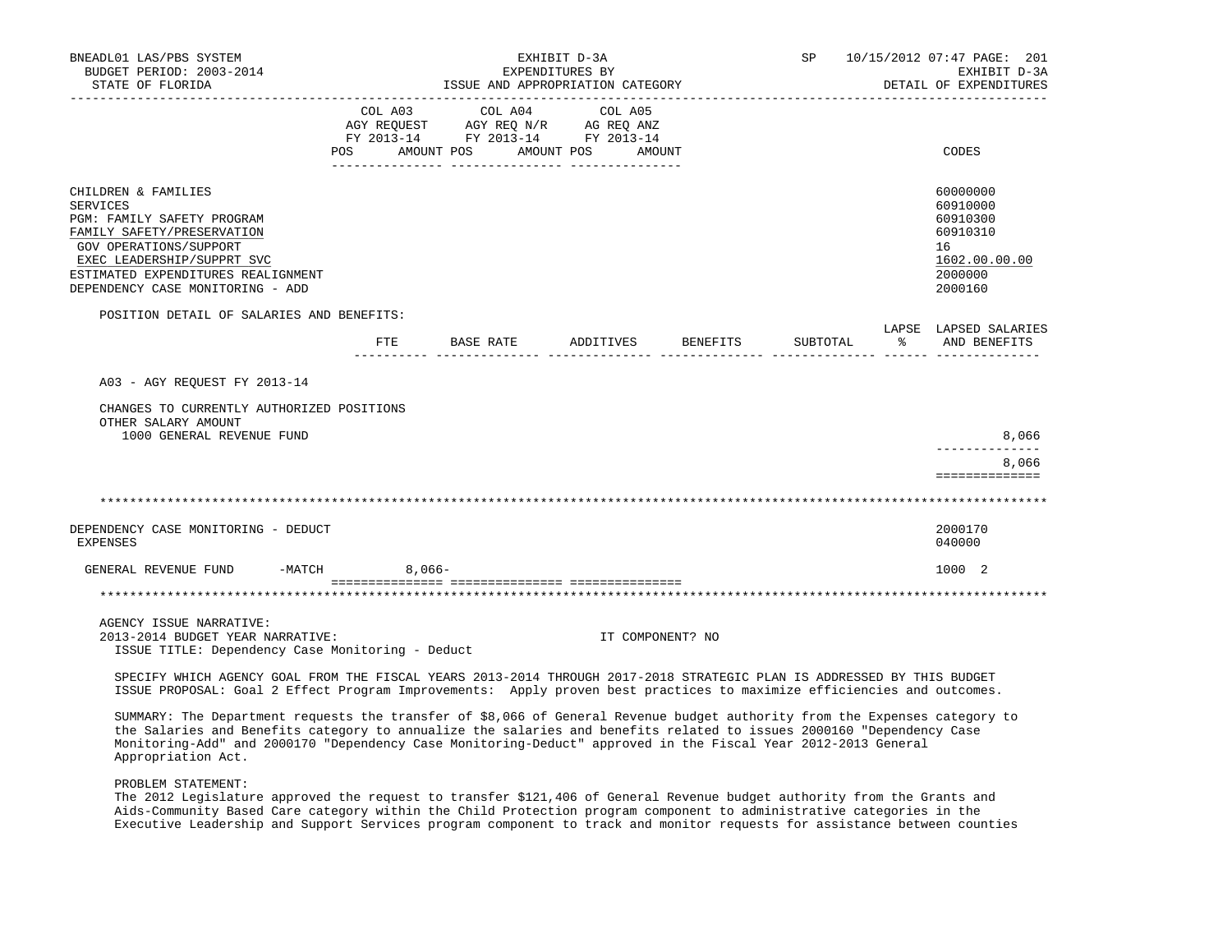| BNEADL01 LAS/PBS SYSTEM<br>BUDGET PERIOD: 2003-2014<br>STATE OF FLORIDA |                                  | EXHIBIT D-3A<br>EXPENDITURES BY<br>ISSUE AND APPROPRIATION CATEGORY              | SP                                 | 10/15/2012 07:47 PAGE: 202<br>EXHIBIT D-3A<br>DETAIL OF EXPENDITURES |                      |
|-------------------------------------------------------------------------|----------------------------------|----------------------------------------------------------------------------------|------------------------------------|----------------------------------------------------------------------|----------------------|
|                                                                         | AGY REOUEST<br>FY 2013-14<br>POS | COL A03 COL A04 COL A05<br>AGY REO N/R<br>FY 2013-14<br>AMOUNT POS<br>AMOUNT POS | AG REO ANZ<br>FY 2013-14<br>AMOUNT |                                                                      | CODES                |
| CHILDREN & FAMILIES                                                     |                                  |                                                                                  |                                    |                                                                      | 60000000             |
| SERVICES<br><b>PGM: FAMILY SAFETY PROGRAM</b>                           |                                  |                                                                                  |                                    |                                                                      | 60910000<br>60910300 |
| FAMILY SAFETY/PRESERVATION                                              |                                  |                                                                                  |                                    |                                                                      | 60910310             |
| GOV OPERATIONS/SUPPORT                                                  |                                  |                                                                                  |                                    |                                                                      | 16                   |
| EXEC LEADERSHIP/SUPPRT SVC                                              |                                  |                                                                                  |                                    |                                                                      | 1602.00.00.00        |
| ESTIMATED EXPENDITURES REALIGNMENT                                      |                                  |                                                                                  |                                    |                                                                      | 2000000              |
| DEPENDENCY CASE MONITORING - DEDUCT                                     |                                  |                                                                                  |                                    |                                                                      | 2000170              |

 and Community Based Care lead agencies in dependency cases. The approval of this request allowed the Department to establish two Government Operations Consultant I's from Department Reserve.

 It was noted in the Fiscal Year 2012-2013 Legislative Budget Request that an adjustment would be requested in the Fiscal Year 2013-2014 Legislative Budget Request to transfer the nonrecurring expenses budget authority to the salaries and benefits category for the annualized amount.

WHAT BENEFITS WILL BE OBTAINED BY FUNDING THIS ISSUE:

 Maintaining these positions by providing fully annualized funding is important for ensuring that the ongoing need in dependency cases will receive timely services in counties other than those covered by the CBC lead agency. Tracking, monitoring, reporting, and facilitating provision of services will result in efficiencies from reduced placement changes for children and completion of necessary services in a timely manner.

WHAT UNDERLYING PROGRAM THEORY CHANGE IS INVOLVED IN THIS ISSUE (IF ANY): Not applicable

 WHAT IMPLEMENTATION MECHANISMS WILL BE CHANGED AS A RESULT OF THIS ISSUE (IF ANY): Not applicable

 FLORIDA STRATEGIC PLAN FOR ECONOMIC DEVELOPMENT: Not Applicable

 RETURN ON INVESTMENT (ROI): Not Applicable

#### COST CALCULATIONS:

 The salaries and benefits with the positions were calculated for eleven months. The Department standard when requesting/establishing new positions is to reflect one-month lapse to accommodate the hiring process, unless it can be justified otherwise. The lapse associated with the two positions is \$8,066

 The expenses was requested using the Fiscal Year 2012-2013 Legislative Budget Request (LBR) Instructions Standard Expense Package adjusted for the use of Voice Over IP/Telephone line/use adjustment as well as the Department's travel standards for Limited Travel at \$5,730 plus \$385 for lease space not covered in the Legislative Budget Request Instructions Standard Expense Package for each position. \*\*\*\*\*\*\*\*\*\*\*\*\*\*\*\*\*\*\*\*\*\*\*\*\*\*\*\*\*\*\*\*\*\*\*\*\*\*\*\*\*\*\*\*\*\*\*\*\*\*\*\*\*\*\*\*\*\*\*\*\*\*\*\*\*\*\*\*\*\*\*\*\*\*\*\*\*\*\*\*\*\*\*\*\*\*\*\*\*\*\*\*\*\*\*\*\*\*\*\*\*\*\*\*\*\*\*\*\*\*\*\*\*\*\*\*\*\*\*\*\*\*\*\*\*\*\*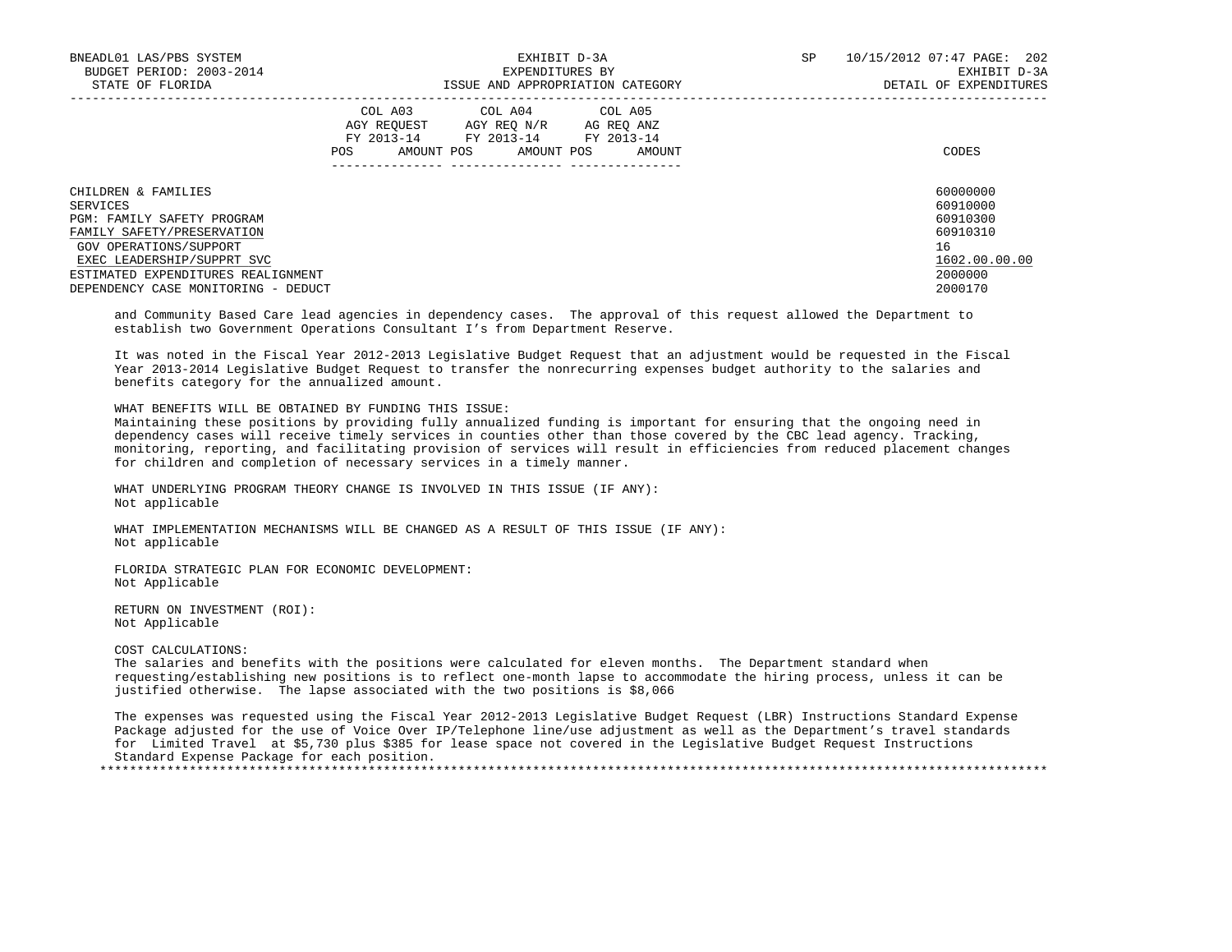| BNEADL01 LAS/PBS SYSTEM<br>BUDGET PERIOD: 2003-2014<br>STATE OF FLORIDA                                                                                                                                                                                  | EXHIBIT D-3A<br>EXPENDITURES BY<br>ISSUE AND APPROPRIATION CATEGORY                                                                               | SP and the set of the set of the set of the set of the set of the set of the set of the set of the set of the set of the set of the set of the set of the set of the set of the set of the set of the set of the set of the se | 10/15/2012 07:47 PAGE: 203<br>EXHIBIT D-3A<br>DETAIL OF EXPENDITURES                                |
|----------------------------------------------------------------------------------------------------------------------------------------------------------------------------------------------------------------------------------------------------------|---------------------------------------------------------------------------------------------------------------------------------------------------|--------------------------------------------------------------------------------------------------------------------------------------------------------------------------------------------------------------------------------|-----------------------------------------------------------------------------------------------------|
|                                                                                                                                                                                                                                                          | COL A03<br>COL A04<br>COL A05<br>AGY REQUEST AGY REQ N/R AG REQ ANZ<br>FY 2013-14 FY 2013-14 FY 2013-14<br>POS AMOUNT POS<br>AMOUNT POS<br>AMOUNT |                                                                                                                                                                                                                                | CODES                                                                                               |
| CHILDREN & FAMILIES<br>SERVICES<br>PGM: FAMILY SAFETY PROGRAM<br>FAMILY SAFETY/PRESERVATION<br>GOV OPERATIONS/SUPPORT<br>EXEC LEADERSHIP/SUPPRT SVC<br>ESTIMATED EXPENDITURES REALIGNMENT<br>BUDGET SHARED SERVICES ALIGNMENT -<br>DEDUCT<br>SALARY RATE |                                                                                                                                                   |                                                                                                                                                                                                                                | 60000000<br>60910000<br>60910300<br>60910310<br>16<br>1602.00.00.00<br>2000000<br>2000270<br>000000 |
| SALARY RATE 209,469-                                                                                                                                                                                                                                     |                                                                                                                                                   |                                                                                                                                                                                                                                |                                                                                                     |
|                                                                                                                                                                                                                                                          |                                                                                                                                                   |                                                                                                                                                                                                                                |                                                                                                     |
| SALARIES AND BENEFITS                                                                                                                                                                                                                                    |                                                                                                                                                   |                                                                                                                                                                                                                                | 010000                                                                                              |
| GENERAL REVENUE FUND -MATCH 87,991-<br>FEDERAL GRANTS TRUST FUND -FEDERL<br>WELFARE TRANSITION TF -FEDERL<br>SOCIAL SVCS BLK GRT TF -FEDERL                                                                                                              | 65,232-<br>47,469-<br>$64,773-$                                                                                                                   |                                                                                                                                                                                                                                | 1000 2<br>2261 3<br>2401 3<br>2639 3                                                                |
| TOTAL POSITIONS 3.00-<br>TOTAL APPRO $\ldots \ldots \ldots$                                                                                                                                                                                              |                                                                                                                                                   |                                                                                                                                                                                                                                |                                                                                                     |
| EXPENSES                                                                                                                                                                                                                                                 |                                                                                                                                                   |                                                                                                                                                                                                                                | 040000                                                                                              |
| GENERAL REVENUE FUND -MATCH<br>FEDERAL GRANTS TRUST FUND -FEDERL                                                                                                                                                                                         | $30,528-$<br>14,246-<br>$7,077-$<br>$67-$                                                                                                         |                                                                                                                                                                                                                                | 1000 2<br>2261 3<br>2401 3<br>2639 3                                                                |
| TOTAL APPRO                                                                                                                                                                                                                                              | $51,918-$                                                                                                                                         |                                                                                                                                                                                                                                |                                                                                                     |
| SPECIAL CATEGORIES<br>CONTRACTED SERVICES                                                                                                                                                                                                                |                                                                                                                                                   |                                                                                                                                                                                                                                | 100000<br>100777                                                                                    |
| GENERAL REVENUE FUND<br>$-MATCH$<br>FEDERAL GRANTS TRUST FUND -FEDERL<br>WELFARE TRANSITION TF -FEDERL<br>SOCIAL SVCS BLK GRT TF -FEDERL                                                                                                                 | 6,781-<br>1,002-<br>$2,279-$<br>$3 -$                                                                                                             |                                                                                                                                                                                                                                | 1000 2<br>2261 3<br>2401 3<br>2639 3                                                                |
| TOTAL APPRO                                                                                                                                                                                                                                              | $10,065-$                                                                                                                                         |                                                                                                                                                                                                                                |                                                                                                     |
| TOTAL: BUDGET SHARED SERVICES ALIGNMENT -                                                                                                                                                                                                                |                                                                                                                                                   |                                                                                                                                                                                                                                | 2000270                                                                                             |
| DEDUCT<br>TOTAL POSITIONS 3.00-<br>TOTAL ISSUE<br>TOTAL SALARY RATE 209,469-                                                                                                                                                                             | $327,448-$                                                                                                                                        |                                                                                                                                                                                                                                |                                                                                                     |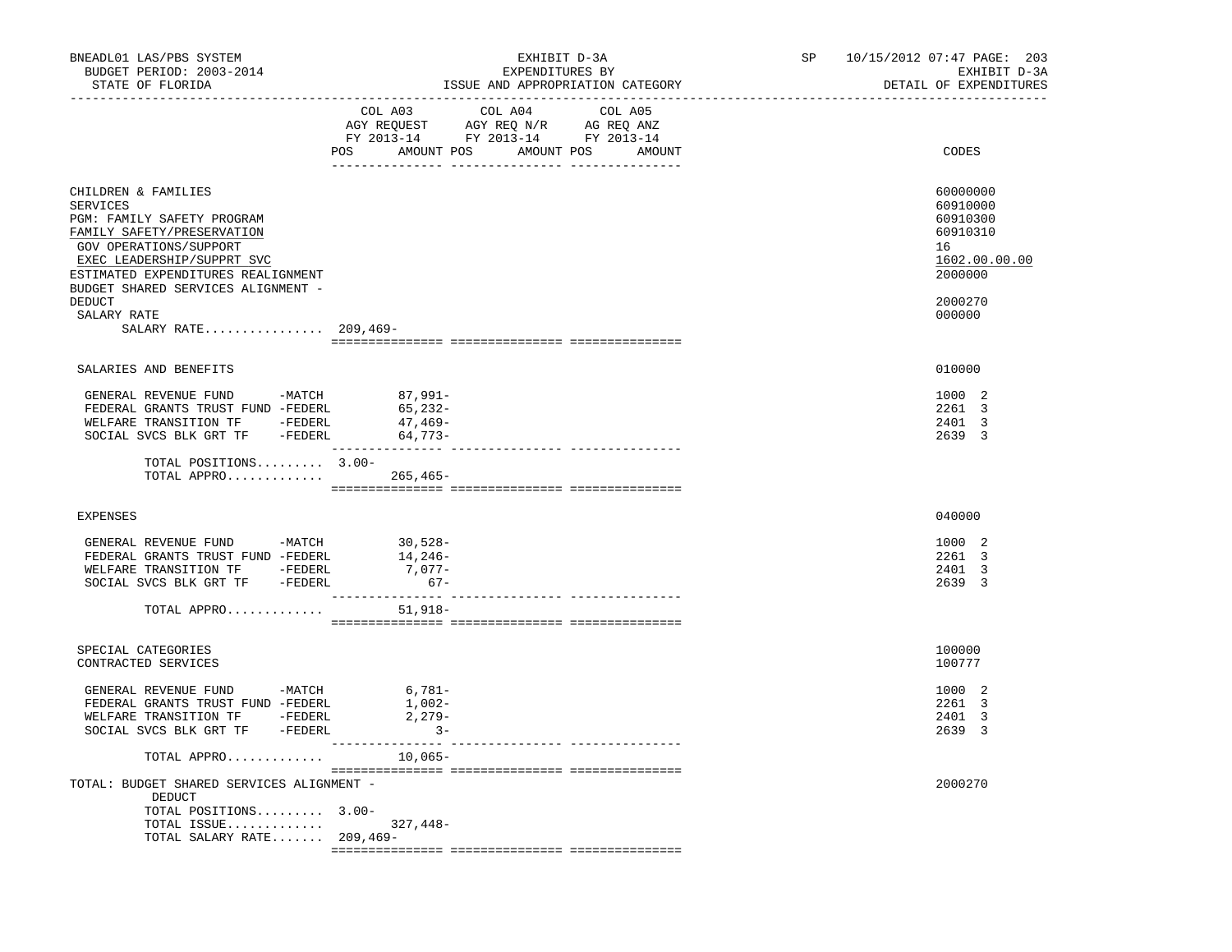| BNEADL01 LAS/PBS SYSTEM<br>BUDGET PERIOD: 2003-2014<br>STATE OF FLORIDA                                                                                                                                                                |                                                                  | EXPENDITURES BY                                                       | EXHIBIT D-3A<br>ISSUE AND APPROPRIATION CATEGORY | SP<br>10/15/2012 07:47 PAGE: 204<br>EXHIBIT D-3A<br>DETAIL OF EXPENDITURES     |
|----------------------------------------------------------------------------------------------------------------------------------------------------------------------------------------------------------------------------------------|------------------------------------------------------------------|-----------------------------------------------------------------------|--------------------------------------------------|--------------------------------------------------------------------------------|
|                                                                                                                                                                                                                                        | COL A03<br>AGY REOUEST<br>FY 2013-14<br><b>POS</b><br>AMOUNT POS | COL A04 COL A05<br>AGY REO N/R<br>FY 2013-14 FY 2013-14<br>AMOUNT POS | AG REO ANZ<br>AMOUNT                             | CODES                                                                          |
| CHILDREN & FAMILIES<br>SERVICES<br><b>PGM: FAMILY SAFETY PROGRAM</b><br>FAMILY SAFETY/PRESERVATION<br>GOV OPERATIONS/SUPPORT<br>EXEC LEADERSHIP/SUPPRT SVC<br>ESTIMATED EXPENDITURES REALIGNMENT<br>BUDGET SHARED SERVICES ALIGNMENT - |                                                                  |                                                                       |                                                  | 60000000<br>60910000<br>60910300<br>60910310<br>16<br>1602.00.00.00<br>2000000 |
| DEDUCT                                                                                                                                                                                                                                 |                                                                  |                                                                       |                                                  | 2000270                                                                        |

2013-2014 BUDGET YEAR NARRATIVE: IT COMPONENT? NO

ISSUE TITLE: Budget Shared Services Alignment - DEDUCT

 SPECIFY WHICH AGENCY GOAL FROM THE FISCAL YEARS 2013-2014 THROUGH 2017-2018 STRATEGIC PLAN IS ADDRESSED BY THIS BUDGET ISSUE PROPOSAL: Goal 2 Effect Program Improvements: Apply proven best practices to maximize efficiencies and outcomes

SUMMARY:

 The Department requests the transfer of \$941,545 (\$511,370 General Revenue, \$210,991 Federal Grants Trust Fund, \$115,266 Welfare Transition Trust Funds, and \$103,918 Social Services Block Grant Trust Fund) and 10.00 FTE within the Department as a technical alignment of positions and budget for final implementation of Budget Shared Services.

This Issue is cost neutral across Department budget entities.

 PROBLEM STATEMENT:During Fiscal Year 2010-2011, the Department's Administrative Services Budget Office moved toward a shared services structure, from a regional structure, to increase effectiveness and absorb Fiscal Year 2011-2012 reductions within the Department's administrative functions. To support this implementation the Legislature approved Issue Number 200310 transferring 19.00 positions and \$1,455,375 of General Revenue budget authority from the District Administration program component to the Assistant Secretary for Administration program component within the Executive Direction and Support Services budget entity.

 The Department requests a technical alignment of the remaining positions and budget to finalize the implementation of Budget Shared Services. Shared Services Organizations arrange essential business support functions (i.e., finance, human resources, and information technology services) as a business unit to serve agency operations. Shared Services is the provision of a service by one part of an organization where the service was previously found in more than one part of the organization. The funding and resourcing of the service is shared and creates a cost-effective platform for service delivery by standardizing processes and delivery methods; consolidating people and technology around delivery structure; and reengineering work patterns to achieve world-class standards.

 WHAT BENEFITS WILL BE OBTAINED BY FUNDING THIS ISSUE: This is a technical alignment of positions that fully implements the Department's Budget Shared Services approved during the 2012 Legislative Session.

 WHAT UNDERLYING PROGRAM THEORY CHANGE IS INVOLVED IN THIS ISSUE (IF ANY): Not applicable

WHAT IMPLEMENTATION MECHANISMS WILL BE CHANGED AS A RESULT OF THIS ISSUE (IF ANY):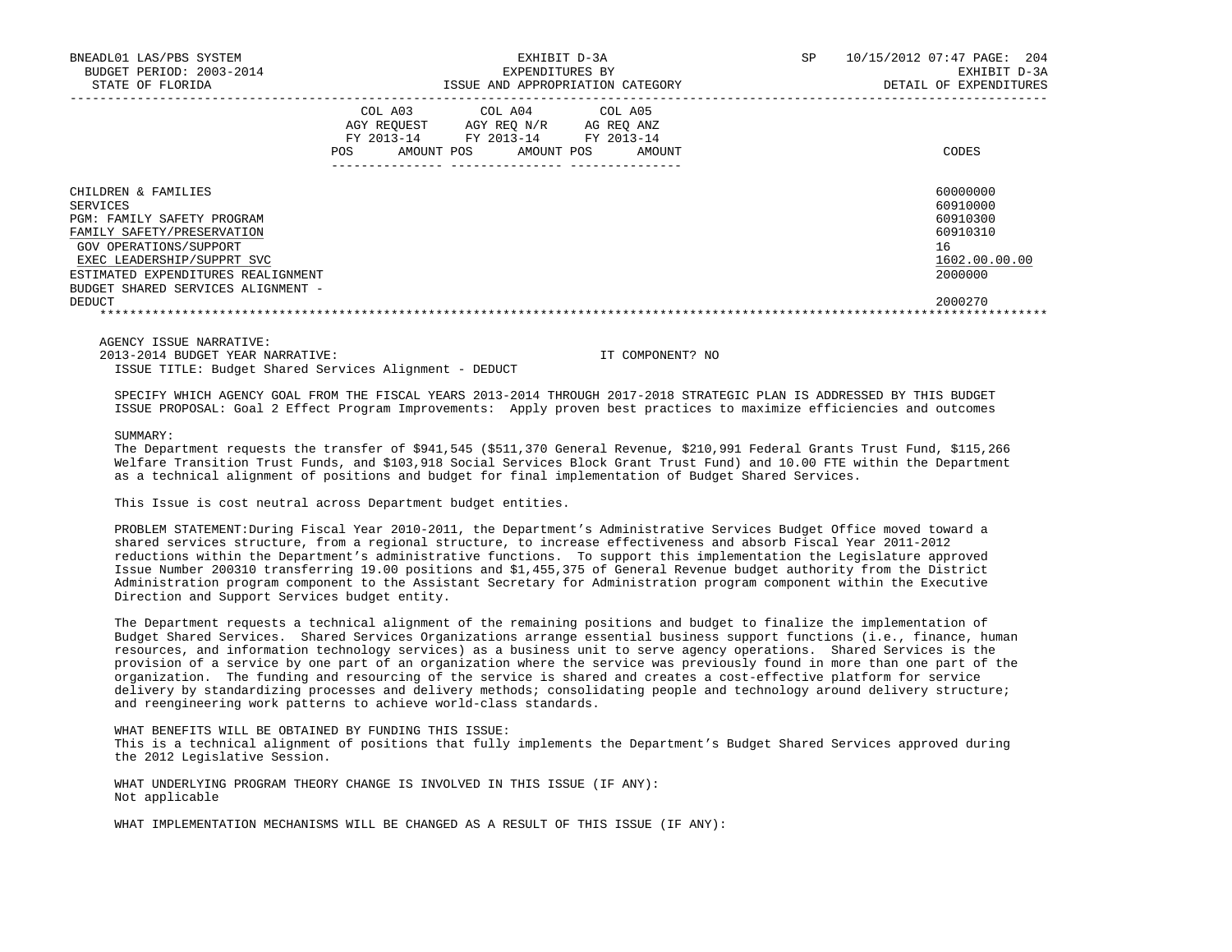| BNEADL01 LAS/PBS SYSTEM<br>BUDGET PERIOD: 2003-2014                                                                                                                                                                                                                                                                                                              |                                                                                                                                                                                                | EXHIBIT D-3A<br>EXPENDITURES BY |                                       | SP       | 10/15/2012 07:47 PAGE: 205<br>EXHIBIT D-3A                                                |
|------------------------------------------------------------------------------------------------------------------------------------------------------------------------------------------------------------------------------------------------------------------------------------------------------------------------------------------------------------------|------------------------------------------------------------------------------------------------------------------------------------------------------------------------------------------------|---------------------------------|---------------------------------------|----------|-------------------------------------------------------------------------------------------|
|                                                                                                                                                                                                                                                                                                                                                                  |                                                                                                                                                                                                |                                 |                                       |          | DETAIL OF EXPENDITURES                                                                    |
|                                                                                                                                                                                                                                                                                                                                                                  | $\begin{tabular}{lcccc} COL A03 & COL A04 & COL A05 \\ AGY REQUEST & AGY REQ N/R & AG REQ ANZ \\ FY & 2013-14 & FY & 2013-14 & FY & 2013-14 \end{tabular}$<br>POS AMOUNT POS AMOUNT POS AMOUNT |                                 |                                       |          | CODES                                                                                     |
| CHILDREN & FAMILIES<br><b>SERVICES</b><br>PGM: FAMILY SAFETY PROGRAM<br>FAMILY SAFETY/PRESERVATION<br>GOV OPERATIONS/SUPPORT<br>EXEC LEADERSHIP/SUPPRT SVC<br>ESTIMATED EXPENDITURES REALIGNMENT<br>BUDGET SHARED SERVICES ALIGNMENT -<br><b>DEDUCT</b>                                                                                                          |                                                                                                                                                                                                |                                 |                                       |          | 60000000<br>60910000<br>60910300<br>60910310<br>16<br>1602.00.00.00<br>2000000<br>2000270 |
| Not applicable                                                                                                                                                                                                                                                                                                                                                   |                                                                                                                                                                                                |                                 |                                       |          |                                                                                           |
| FLORIDA STRATEGIC PLAN FOR ECONOMIC DEVELOPMENT:<br>Not Applicable                                                                                                                                                                                                                                                                                               |                                                                                                                                                                                                |                                 |                                       |          |                                                                                           |
| RETURN ON INVESTMENT (ROI):<br>Not applicable                                                                                                                                                                                                                                                                                                                    |                                                                                                                                                                                                |                                 |                                       |          |                                                                                           |
| COST CALCULATIONS:<br>This is a cost neutral ADD/DEDUCT issue shifting Salary and Expenses within Department Budget Entities. The Other<br>Adjustment Data (OAD) transaction associated with this request is based on the rate and budget amount needed to transfer<br>ten filled positions (as of September 4, 2012) from program offices to the budget office. |                                                                                                                                                                                                |                                 |                                       |          |                                                                                           |
| POSITION DETAIL OF SALARIES AND BENEFITS:                                                                                                                                                                                                                                                                                                                        |                                                                                                                                                                                                |                                 |                                       |          |                                                                                           |
|                                                                                                                                                                                                                                                                                                                                                                  |                                                                                                                                                                                                |                                 | FTE BASE RATE ADDITIVES BENEFITS      | SUBTOTAL | LAPSE LAPSED SALARIES<br>% AND BENEFITS                                                   |
| A03 - AGY REOUEST FY 2013-14                                                                                                                                                                                                                                                                                                                                     |                                                                                                                                                                                                |                                 |                                       |          |                                                                                           |
| CHANGES TO CURRENTLY AUTHORIZED POSITIONS<br>2238 OPERATIONS & MGMT CONSULTANT MGR - SES<br>$2238 002 \t\t\t\t 3.00-209,469-209,469-209,405-60,936-270,405-0.00 \t\t 270,405-0.00 \t\t 270,405-0.00$                                                                                                                                                             |                                                                                                                                                                                                |                                 |                                       |          |                                                                                           |
| TOTALS FOR ISSUE BY FUND<br>1000 GENERAL REVENUE FUND<br>2261 FEDERAL GRANTS TRUST FUND<br>2401 WELFARE TRANSITION TF<br>2639 SOCIAL SVCS BLK GRT TF                                                                                                                                                                                                             |                                                                                                                                                                                                |                                 |                                       |          | $89,639-$<br>$66.439 -$<br>48,348-<br>65,979-                                             |
|                                                                                                                                                                                                                                                                                                                                                                  |                                                                                                                                                                                                |                                 | $3.00 - 209,469 - 60,936 - 270,405 -$ |          | ______________<br>$270, 405 -$                                                            |
|                                                                                                                                                                                                                                                                                                                                                                  |                                                                                                                                                                                                |                                 |                                       |          |                                                                                           |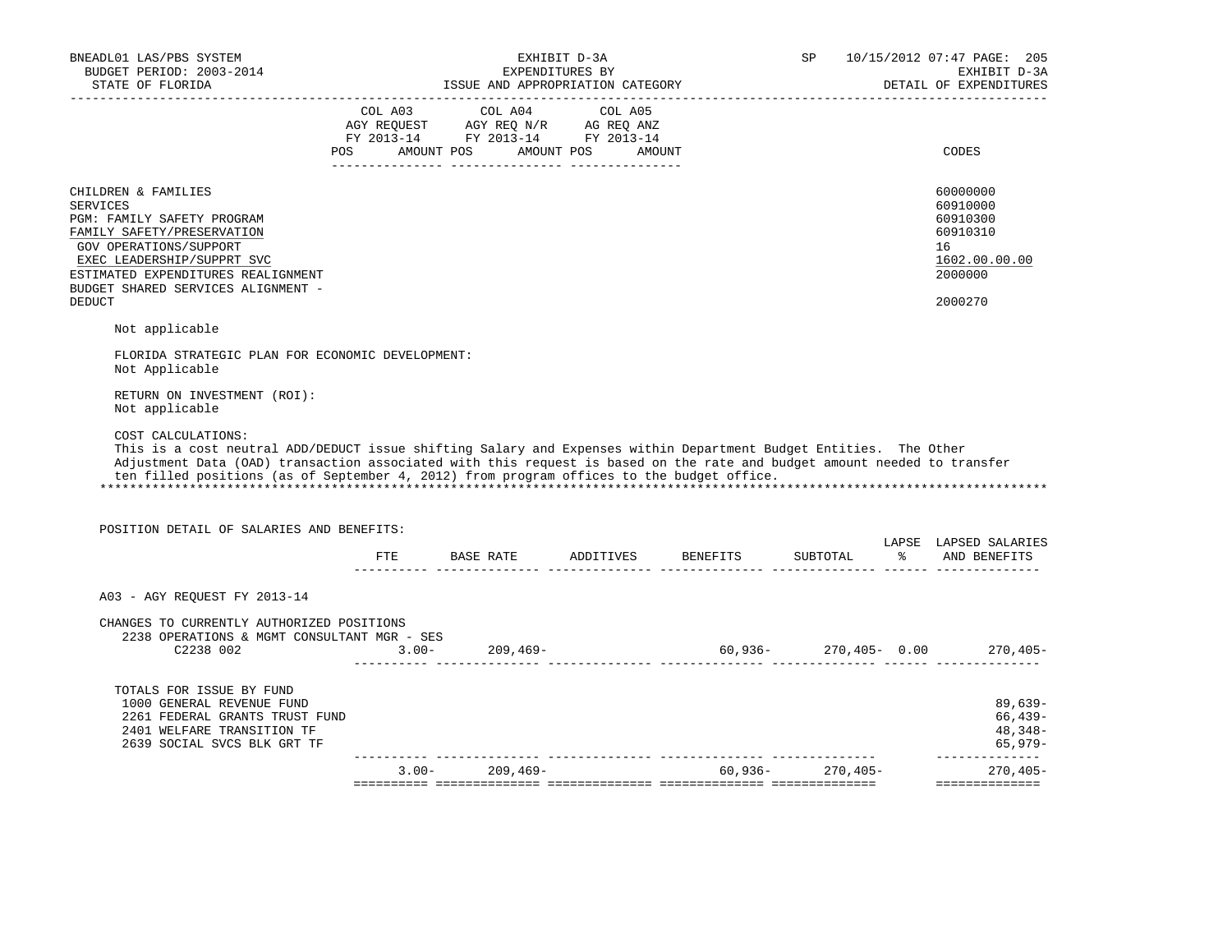| BNEADL01 LAS/PBS SYSTEM<br>BUDGET PERIOD: 2003-2014<br>STATE OF FLORIDA                                                                                                                                                                          |                               | EXPENDITURES BY<br>ISSUE AND APPROPRIATION CATEGORY                                                                   | EXHIBIT D-3A       | SP       |               | 10/15/2012 07:47 PAGE: 206<br>EXHIBIT D-3A<br>DETAIL OF EXPENDITURES                      |
|--------------------------------------------------------------------------------------------------------------------------------------------------------------------------------------------------------------------------------------------------|-------------------------------|-----------------------------------------------------------------------------------------------------------------------|--------------------|----------|---------------|-------------------------------------------------------------------------------------------|
|                                                                                                                                                                                                                                                  | COL A03                       | COL A04<br>AGY REQUEST AGY REQ N/R AG REQ ANZ<br>FY 2013-14 FY 2013-14 FY 2013-14<br>POS AMOUNT POS AMOUNT POS AMOUNT | COL A05            |          |               | CODES                                                                                     |
| CHILDREN & FAMILIES<br><b>SERVICES</b><br>PGM: FAMILY SAFETY PROGRAM<br>FAMILY SAFETY/PRESERVATION<br>GOV OPERATIONS/SUPPORT<br>EXEC LEADERSHIP/SUPPRT SVC<br>ESTIMATED EXPENDITURES REALIGNMENT<br>BUDGET SHARED SERVICES ALIGNMENT -<br>DEDUCT |                               |                                                                                                                       |                    |          |               | 60000000<br>60910000<br>60910300<br>60910310<br>16<br>1602.00.00.00<br>2000000<br>2000270 |
| POSITION DETAIL OF SALARIES AND BENEFITS:                                                                                                                                                                                                        |                               |                                                                                                                       |                    |          |               | LAPSE LAPSED SALARIES                                                                     |
|                                                                                                                                                                                                                                                  | $_{\rm FTE}$<br>------------- | <b>BASE RATE</b>                                                                                                      | ADDITIVES BENEFITS | SUBTOTAL | $\mathcal{E}$ | AND BENEFITS                                                                              |
| A03 - AGY REQUEST FY 2013-14<br>CHANGES TO CURRENTLY AUTHORIZED POSITIONS<br>OTHER SALARY AMOUNT<br>1000 GENERAL REVENUE FUND<br>2261 FEDERAL GRANTS TRUST FUND<br>2401 WELFARE TRANSITION TF<br>2639 SOCIAL SVCS BLK GRT TF                     |                               |                                                                                                                       |                    |          |               | 1,648<br>1,207<br>879<br>1,206<br>--------------<br>$265, 465 -$                          |
|                                                                                                                                                                                                                                                  |                               |                                                                                                                       |                    |          |               | ==============                                                                            |
| REALIGNMENT OF FAMILY SAFETY<br>ADMINISTRATIVE FUNDING - ADD<br><b>EXPENSES</b>                                                                                                                                                                  |                               |                                                                                                                       |                    |          |               | 2003050<br>040000                                                                         |
| GENERAL REVENUE FUND -MATCH 5,000<br>DOMESTIC VIOLENCE TF<br>-MATCH                                                                                                                                                                              | 8,873<br>---------------      |                                                                                                                       |                    |          |               | 1000 2<br>2157 2                                                                          |
| TOTAL APPRO                                                                                                                                                                                                                                      | 13,873                        |                                                                                                                       |                    |          |               |                                                                                           |
| SPECIAL CATEGORIES<br>CONTRACTED SERVICES                                                                                                                                                                                                        |                               |                                                                                                                       |                    |          |               | 100000<br>100777                                                                          |
| GENERAL REVENUE FUND                                                                                                                                                                                                                             | $-MATCH$<br>29,861            |                                                                                                                       |                    |          |               | 1000 2                                                                                    |
| TOTAL: REALIGNMENT OF FAMILY SAFETY<br>ADMINISTRATIVE FUNDING - ADD<br>TOTAL ISSUE                                                                                                                                                               | 43,734                        |                                                                                                                       |                    |          |               | 2003050                                                                                   |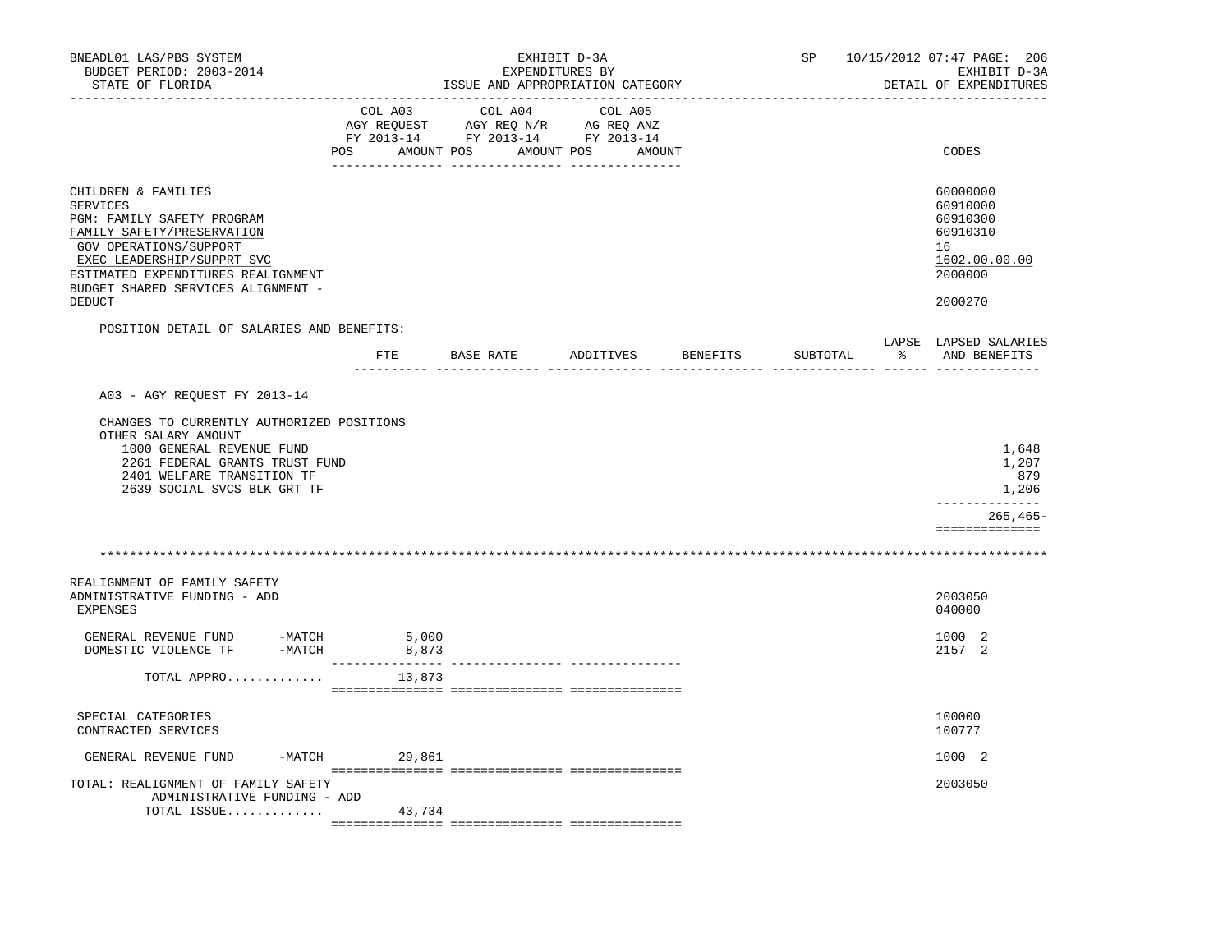| BNEADL01 LAS/PBS SYSTEM<br>BUDGET PERIOD: 2003-2014<br>STATE OF FLORIDA                                                                                                                                                   | EXHIBIT D-3A<br>EXPENDITURES BY<br>ISSUE AND APPROPRIATION CATEGORY |                                       |                                                        | SP                   | 10/15/2012 07:47 PAGE:<br>207<br>EXHIBIT D-3A<br>DETAIL OF EXPENDITURES |                                                                                |
|---------------------------------------------------------------------------------------------------------------------------------------------------------------------------------------------------------------------------|---------------------------------------------------------------------|---------------------------------------|--------------------------------------------------------|----------------------|-------------------------------------------------------------------------|--------------------------------------------------------------------------------|
|                                                                                                                                                                                                                           | COL A03<br>FY 2013-14<br>POS                                        | AGY REOUEST AGY REO N/R<br>AMOUNT POS | COL A04 COL A05<br>FY 2013-14 FY 2013-14<br>AMOUNT POS | AG REO ANZ<br>AMOUNT |                                                                         | CODES                                                                          |
| CHILDREN & FAMILIES<br>SERVICES<br>PGM: FAMILY SAFETY PROGRAM<br>FAMILY SAFETY/PRESERVATION<br>GOV OPERATIONS/SUPPORT<br>EXEC LEADERSHIP/SUPPRT SVC<br>ESTIMATED EXPENDITURES REALIGNMENT<br>REALIGNMENT OF FAMILY SAFETY |                                                                     |                                       |                                                        |                      |                                                                         | 60000000<br>60910000<br>60910300<br>60910310<br>16<br>1602.00.00.00<br>2000000 |
| ADMINISTRATIVE FUNDING - ADD                                                                                                                                                                                              |                                                                     |                                       |                                                        |                      |                                                                         | 2003050                                                                        |

2013-2014 BUDGET YEAR NARRATIVE: IT COMPONENT? NO

ISSUE TITLE: Realignment of Family Safety Administrative Funding - Add

 SPECIFY WHICH AGENCY GOAL FROM THE FISCAL YEAR 2013-2014 THROUGH 2017-2018 STRATEGIC PLAN IS ADDRESSED BY THIS BUDGET ISSUE PROPOSAL: Goal 2 Effect Program Improvements: Apply proven best practices to maximize efficiencies and outcomes

SUMMARY:

 The Department requests a realignment of \$1,319,362 of budget authority (\$720,202 General Revenue, \$8,873 Domestic Violence Trust Fund, \$47,853 Federal Grants Trust Fund, \$429,766 Welfare Transition Trust Fund, and \$112,668 Social Services Block Grant Trust Fund) between program component within the Family Safety and Preservation Services budget entity.

# PROBLEM STATEMENT:

 Currently, the Department has \$1,275,628 of budget authority within the Executive Leadership and Support Services program component related to services rather than administration. In addition, there is \$8,873 of budget authority within the Adult Protection program component and \$34,861 of budget authority in the Child Protection program component that is considered administration. This request is to align the budget and expenditures between program components within the Family Safety and Preservation Services budget entity (multiple categories) to accurately account for the Departments Administrative Costs within the Family Safety and Preservation Services budget entity. The Department considers the Executive Leadership and Support Services program component the appropriations related to administrative/overhead costs for the program and this transfer will allow for more visibility and transparency within the Departments administrative budget.

 WHAT BENEFITS WILL BE OBTAINED BY FUNDING THIS ISSUE: This action is necessary to ensure that the Department can properly identify administrative and service related funding sources.

 WHAT UNDERLYING PROGRAM THEORY CHANGE IS INVOLVED IN THIS ISSUE (IF ANY): Not Applicable

 WHAT IMPLEMENTATION MECHANISMS WILL BE CHANGED AS A RESULT OF THIS ISSUE (IF ANY): The Department will implement these adjustments and continue to monitor the funding of the budget.

 FLORIDA STRATEGIC PLAN FOR ECONOMIC DEVELOPMENT: Not Applicable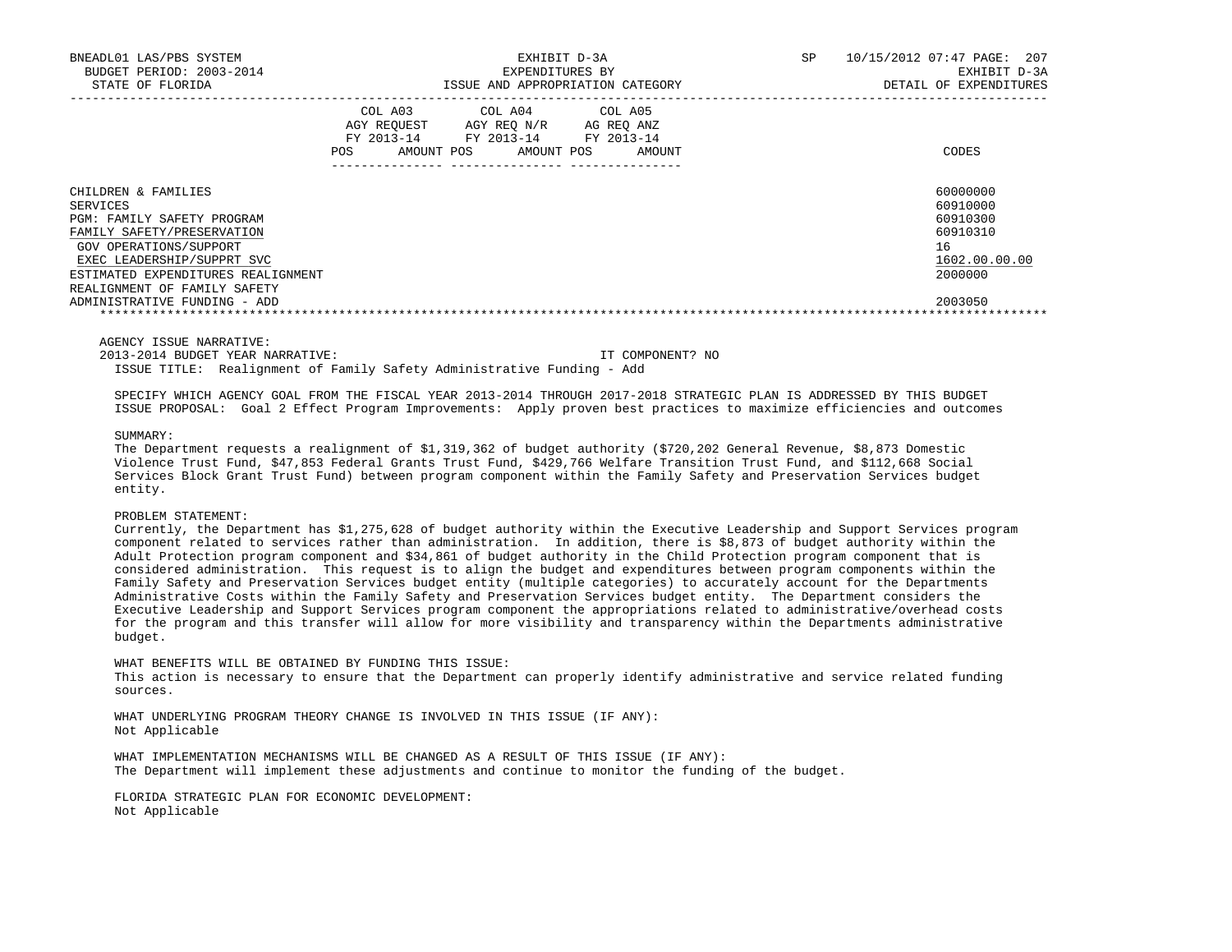| BNEADL01 LAS/PBS SYSTEM<br>BUDGET PERIOD: 2003-2014<br>STATE OF FLORIDA                                                                                                                                                                                   | EXHIBIT D-3A<br>EXPENDITURES BY<br>ISSUE AND APPROPRIATION CATEGORY                                                                                                                                                                                                                                                                                                                                                                                                                                                                        | 10/15/2012 07:47 PAGE: 208<br>SP<br>EXHIBIT D-3A<br>DETAIL OF EXPENDITURES                |
|-----------------------------------------------------------------------------------------------------------------------------------------------------------------------------------------------------------------------------------------------------------|--------------------------------------------------------------------------------------------------------------------------------------------------------------------------------------------------------------------------------------------------------------------------------------------------------------------------------------------------------------------------------------------------------------------------------------------------------------------------------------------------------------------------------------------|-------------------------------------------------------------------------------------------|
|                                                                                                                                                                                                                                                           | $\begin{tabular}{lcccc} CDL A03 & CDL A04 & CDL A05 \\ AGY REQUEST & AGY REQ N/R & AG REQ ANZ \\ FY & 2013-14 & FY & 2013-14 & FY & 2013-14 \end{tabular}$<br>AMOUNT POS<br>AMOUNT POS<br>POS<br>AMOUNT                                                                                                                                                                                                                                                                                                                                    | CODES                                                                                     |
| CHILDREN & FAMILIES<br>SERVICES<br>PGM: FAMILY SAFETY PROGRAM<br>FAMILY SAFETY/PRESERVATION<br>GOV OPERATIONS/SUPPORT<br>EXEC LEADERSHIP/SUPPRT SVC<br>ESTIMATED EXPENDITURES REALIGNMENT<br>REALIGNMENT OF FAMILY SAFETY<br>ADMINISTRATIVE FUNDING - ADD |                                                                                                                                                                                                                                                                                                                                                                                                                                                                                                                                            | 60000000<br>60910000<br>60910300<br>60910310<br>16<br>1602.00.00.00<br>2000000<br>2003050 |
| RETURN ON INVESTMENT (ROI):<br>Not Applicable                                                                                                                                                                                                             |                                                                                                                                                                                                                                                                                                                                                                                                                                                                                                                                            |                                                                                           |
| COST CALCULATIONS:                                                                                                                                                                                                                                        |                                                                                                                                                                                                                                                                                                                                                                                                                                                                                                                                            |                                                                                           |
| EXECUTIVE LEADERSHIP AND SUPPORT SERVICES                                                                                                                                                                                                                 | (1) The Florida Center for the Advancement of Child Welfare Practice, whose purpose is to support the Department of<br>Children and Families' child welfare staff, child protection investigators, and business partners (Community-Based Care<br>lead agencies and Sheriffs) in their efforts to provide efficient and excellent services \$661,551; and<br>(2) Child Protective Investigations daily operational expenses \$614,077<br>These two items total \$1,275,628 and have been identified as service related not administrative. |                                                                                           |
| ADULT PROTECTION<br>identified as administrative and not service related.                                                                                                                                                                                 | Budget authority of \$8,873 is associated with daily operational expenses for Domestic Violence staff. This item has been                                                                                                                                                                                                                                                                                                                                                                                                                  |                                                                                           |
| CHILD PROTECTION<br>administrative and not service related.                                                                                                                                                                                               | Budget authority of \$34,861 is associated with Background Screening and Search. This item has been identified as                                                                                                                                                                                                                                                                                                                                                                                                                          |                                                                                           |
| REALIGNMENT OF FAMILY SAFETY<br>ADMINISTRATIVE FUNDING - DEDUCT<br>EXPENSES                                                                                                                                                                               |                                                                                                                                                                                                                                                                                                                                                                                                                                                                                                                                            | 2003060<br>040000                                                                         |
| GENERAL REVENUE FUND -MATCH 381,836-<br>$\begin{tabular}{lcccccc} \texttt{WELFARE} & \texttt{TRANSITION TF} & & -\texttt{FEDERL} & & & 210,539-\\ \texttt{SOCIAL SVCS BLK GRT TF} & & -\texttt{FEDERL} & & & 21,702-\\ \end{tabular}$                     |                                                                                                                                                                                                                                                                                                                                                                                                                                                                                                                                            | 1000 2<br>2401 3<br>2639 3                                                                |
| TOTAL APPRO                                                                                                                                                                                                                                               | 614,077-                                                                                                                                                                                                                                                                                                                                                                                                                                                                                                                                   |                                                                                           |
|                                                                                                                                                                                                                                                           |                                                                                                                                                                                                                                                                                                                                                                                                                                                                                                                                            |                                                                                           |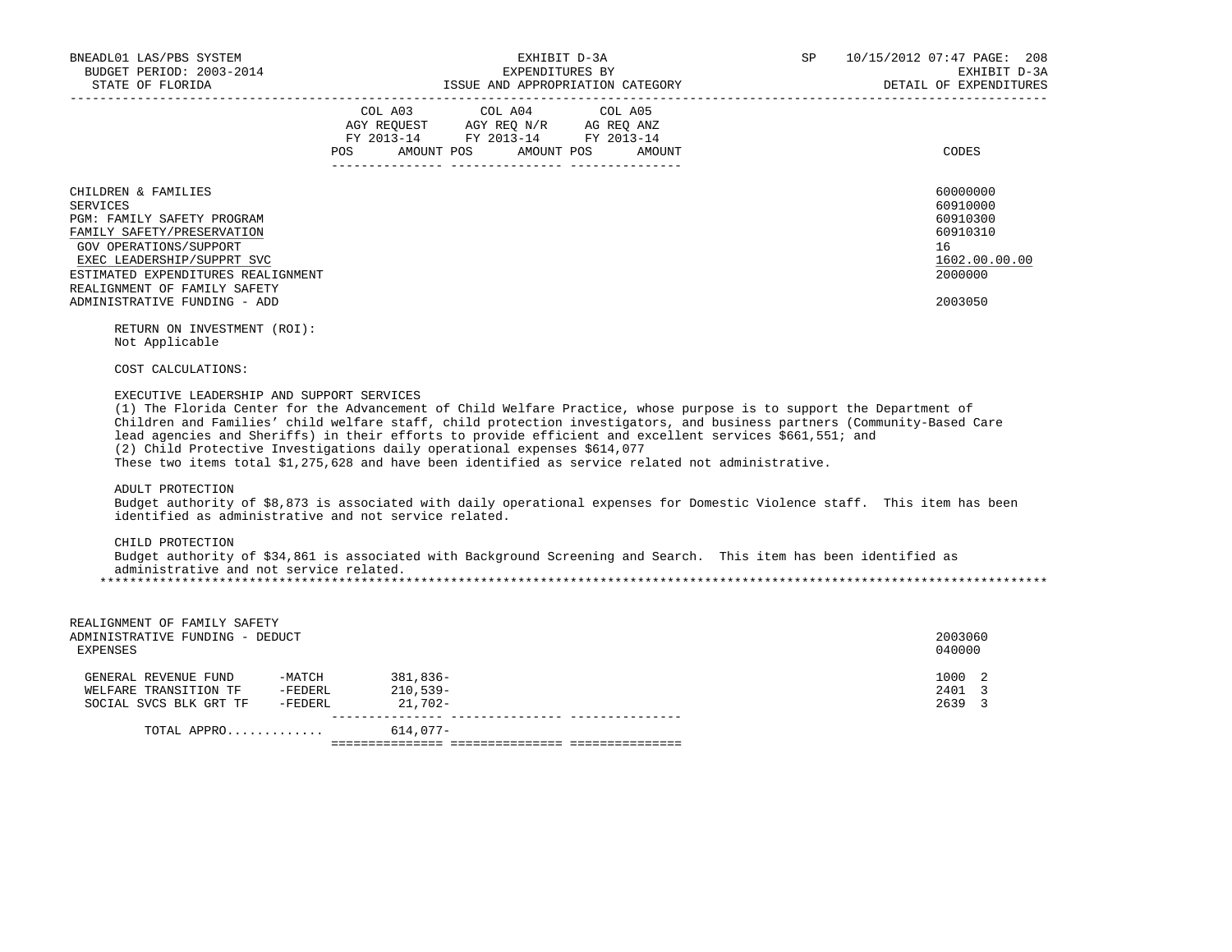| BNEADL01 LAS/PBS SYSTEM<br>BUDGET PERIOD: 2003-2014<br>STATE OF FLORIDA                                                                                                                                                                                                                                   | EXHIBIT D-3A<br>EXPENDITURES BY<br>ISSUE AND APPROPRIATION CATEGORY                                                                   | SP 10/15/2012 07:47 PAGE: 209<br>EXHIBIT D-3A<br>DETAIL OF EXPENDITURES                                       |
|-----------------------------------------------------------------------------------------------------------------------------------------------------------------------------------------------------------------------------------------------------------------------------------------------------------|---------------------------------------------------------------------------------------------------------------------------------------|---------------------------------------------------------------------------------------------------------------|
|                                                                                                                                                                                                                                                                                                           | COL A03 COL A04 COL A05<br>AGY REQUEST AGY REQ N/R AG REQ ANZ<br>FY 2013-14 FY 2013-14 FY 2013-14<br>POS AMOUNT POS AMOUNT POS AMOUNT | CODES                                                                                                         |
| CHILDREN & FAMILIES<br>SERVICES<br>PGM: FAMILY SAFETY PROGRAM<br>FAMILY SAFETY/PRESERVATION<br>GOV OPERATIONS/SUPPORT<br>EXEC LEADERSHIP/SUPPRT SVC<br>ESTIMATED EXPENDITURES REALIGNMENT<br>REALIGNMENT OF FAMILY SAFETY<br>ADMINISTRATIVE FUNDING - DEDUCT<br>SPECIAL CATEGORIES<br>CONTRACTED SERVICES |                                                                                                                                       | 60000000<br>60910000<br>60910300<br>60910310<br>16<br>1602.00.00.00<br>2000000<br>2003060<br>100000<br>100777 |
| GENERAL REVENUE FUND<br>FEDERAL GRANTS TRUST FUND -FEDERL<br>WELFARE TRANSITION TF -FEDERL<br>SOCIAL SVCS BLK GRT TF - FEDERL<br>TOTAL APPRO<br>TOTAL: REALIGNMENT OF FAMILY SAFETY                                                                                                                       | -MATCH 303,505-<br>$47,853-$<br>$219,227-$<br>$90,966 -$<br>$661,551-$                                                                | 1000 2<br>2261 3<br>2401 3<br>2639 3<br>2003060                                                               |
| ADMINISTRATIVE FUNDING - DEDUCT<br>TOTAL ISSUE                                                                                                                                                                                                                                                            | 1,275,628-                                                                                                                            |                                                                                                               |

 2013-2014 BUDGET YEAR NARRATIVE: IT COMPONENT? NO ISSUE TITLE: Realignment of Family Safety Administrative Funding - Deduct

 SPECIFY WHICH AGENCY GOAL FROM THE FISCAL YEAR 2013-2014 THROUGH 2017-2018 STRATEGIC PLAN IS ADDRESSED BY THIS BUDGET ISSUE PROPOSAL: Goal 2 Effect Program Improvements: Apply proven best practices to maximize efficiencies and outcomes

# SUMMARY:

 The Department requests a realignment of \$1,319,362 of budget authority (\$720,202 General Revenue, \$8,873 Domestic Violence Trust Fund, \$47,853 Federal Grants Trust Fund, \$429,766 Welfare Transition Trust Fund, and \$112,668 Social Services Block Grant Trust Fund) between program component within the Family Safety and Preservation Services budget entity.

### PROBLEM STATEMENT:

 Currently, the Department has \$1,275,628 of budget authority within the Executive Leadership and Support Services program component related to services rather than administration. In addition, there is \$8,873 of budget authority within the Adult Protection program component and \$34,861 of budget authority in the Child Protection program component that is considered administration. This request is to align the budget and expenditures between program components within the Family Safety and Preservation Services budget entity (multiple categories) to accurately account for the Departments Administrative Costs within the Family Safety and Preservation Services budget entity. The Department considers the Executive Leadership and Support Services program component the appropriations related to administrative/overhead costs for the program and this transfer will allow for more visibility and transparency within the Departments administrative budget.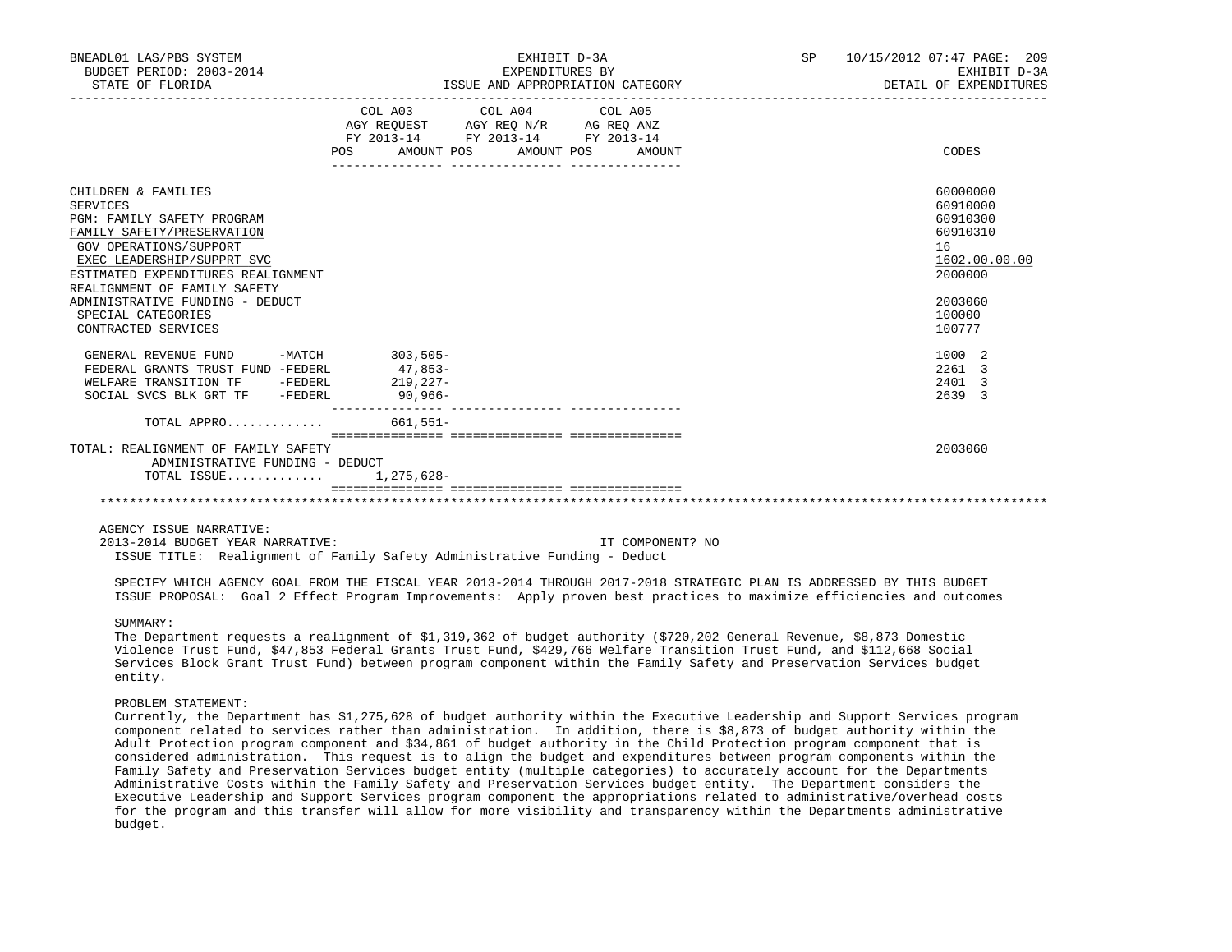| BNEADL01 LAS/PBS SYSTEM                                                                                                                                                                                                                                                                                                                                                                                                                                                                                                                                                                 |         | EXHIBIT D-3A                                                                                           |                                  | SP 10/15/2012 07:47 PAGE: 210<br>EXHIBIT D-3A      |
|-----------------------------------------------------------------------------------------------------------------------------------------------------------------------------------------------------------------------------------------------------------------------------------------------------------------------------------------------------------------------------------------------------------------------------------------------------------------------------------------------------------------------------------------------------------------------------------------|---------|--------------------------------------------------------------------------------------------------------|----------------------------------|----------------------------------------------------|
| EXERENDITURES BY<br>BUDGET PERIOD: 2003-2014 EXERENDITURES EXEREMENT DESCRIPTION CATEGORY EXEREMENT DESCRIPTION CONTROLL AND APPROPRIATION CATEGORY DETAIL OF EXPENDITURES                                                                                                                                                                                                                                                                                                                                                                                                              |         |                                                                                                        |                                  | DETAIL OF EXPENDITURES                             |
|                                                                                                                                                                                                                                                                                                                                                                                                                                                                                                                                                                                         | COL A03 | COL A04<br>COL AND COLOR COLOR COLOR COLOR AGY REQUEST AGY REQ ANZ<br>FY 2013-14 FY 2013-14 FY 2013-14 | COL A05                          |                                                    |
|                                                                                                                                                                                                                                                                                                                                                                                                                                                                                                                                                                                         |         |                                                                                                        | POS AMOUNT POS AMOUNT POS AMOUNT | CODES                                              |
| CHILDREN & FAMILIES<br>SERVICES<br>PGM: FAMILY SAFETY PROGRAM<br>FAMILY SAFETY/PRESERVATION<br>GOV OPERATIONS/SUPPORT                                                                                                                                                                                                                                                                                                                                                                                                                                                                   |         |                                                                                                        |                                  | 60000000<br>60910000<br>60910300<br>60910310<br>16 |
| EXEC LEADERSHIP/SUPPRT SVC<br>ESTIMATED EXPENDITURES REALIGNMENT                                                                                                                                                                                                                                                                                                                                                                                                                                                                                                                        |         |                                                                                                        |                                  | 1602.00.00.00<br>2000000                           |
| REALIGNMENT OF FAMILY SAFETY                                                                                                                                                                                                                                                                                                                                                                                                                                                                                                                                                            |         |                                                                                                        |                                  |                                                    |
| ADMINISTRATIVE FUNDING - DEDUCT                                                                                                                                                                                                                                                                                                                                                                                                                                                                                                                                                         |         |                                                                                                        |                                  | 2003060                                            |
| WHAT UNDERLYING PROGRAM THEORY CHANGE IS INVOLVED IN THIS ISSUE (IF ANY):<br>Not Applicable<br>WHAT IMPLEMENTATION MECHANISMS WILL BE CHANGED AS A RESULT OF THIS ISSUE (IF ANY):<br>The Department will implement these adjustments and continue to monitor the funding of the budget.<br>FLORIDA STRATEGIC PLAN FOR ECONOMIC DEVELOPMENT:<br>Not Applicable                                                                                                                                                                                                                           |         |                                                                                                        |                                  |                                                    |
| RETURN ON INVESTMENT (ROI):<br>Not Applicable                                                                                                                                                                                                                                                                                                                                                                                                                                                                                                                                           |         |                                                                                                        |                                  |                                                    |
| COST CALCULATIONS:                                                                                                                                                                                                                                                                                                                                                                                                                                                                                                                                                                      |         |                                                                                                        |                                  |                                                    |
| EXECUTIVE LEADERSHIP AND SUPPORT SERVICES<br>(1) The Florida Center for the Advancement of Child Welfare Practice, whose purpose is to support the Department of<br>Children and Families' child welfare staff, child protection investigators, and business partners (Community-Based Care<br>lead agencies and Sheriffs) in their efforts to provide efficient and excellent services \$661,551; and<br>(2) Child Protective Investigations daily operational expenses \$614,077<br>These two items total \$1,275,628 and have been identified as service related not administrative. |         |                                                                                                        |                                  |                                                    |
| ADULT PROTECTION<br>Didaak inkhintki ef 60.070 ta isailkida hikk ditti ininiktanit inininis fin Dimiskta Wiltonia akiff - Mhta tkan hia hii                                                                                                                                                                                                                                                                                                                                                                                                                                             |         |                                                                                                        |                                  |                                                    |

 Budget authority of \$8,873 is associated with daily operational expenses for Domestic Violence staff. This item has been identified as administrative and not service related.

 CHILD PROTECTION Budget authority of \$34,861 is associated with Background Screening and Search. This item has been identified as administrative and not service related. \*\*\*\*\*\*\*\*\*\*\*\*\*\*\*\*\*\*\*\*\*\*\*\*\*\*\*\*\*\*\*\*\*\*\*\*\*\*\*\*\*\*\*\*\*\*\*\*\*\*\*\*\*\*\*\*\*\*\*\*\*\*\*\*\*\*\*\*\*\*\*\*\*\*\*\*\*\*\*\*\*\*\*\*\*\*\*\*\*\*\*\*\*\*\*\*\*\*\*\*\*\*\*\*\*\*\*\*\*\*\*\*\*\*\*\*\*\*\*\*\*\*\*\*\*\*\*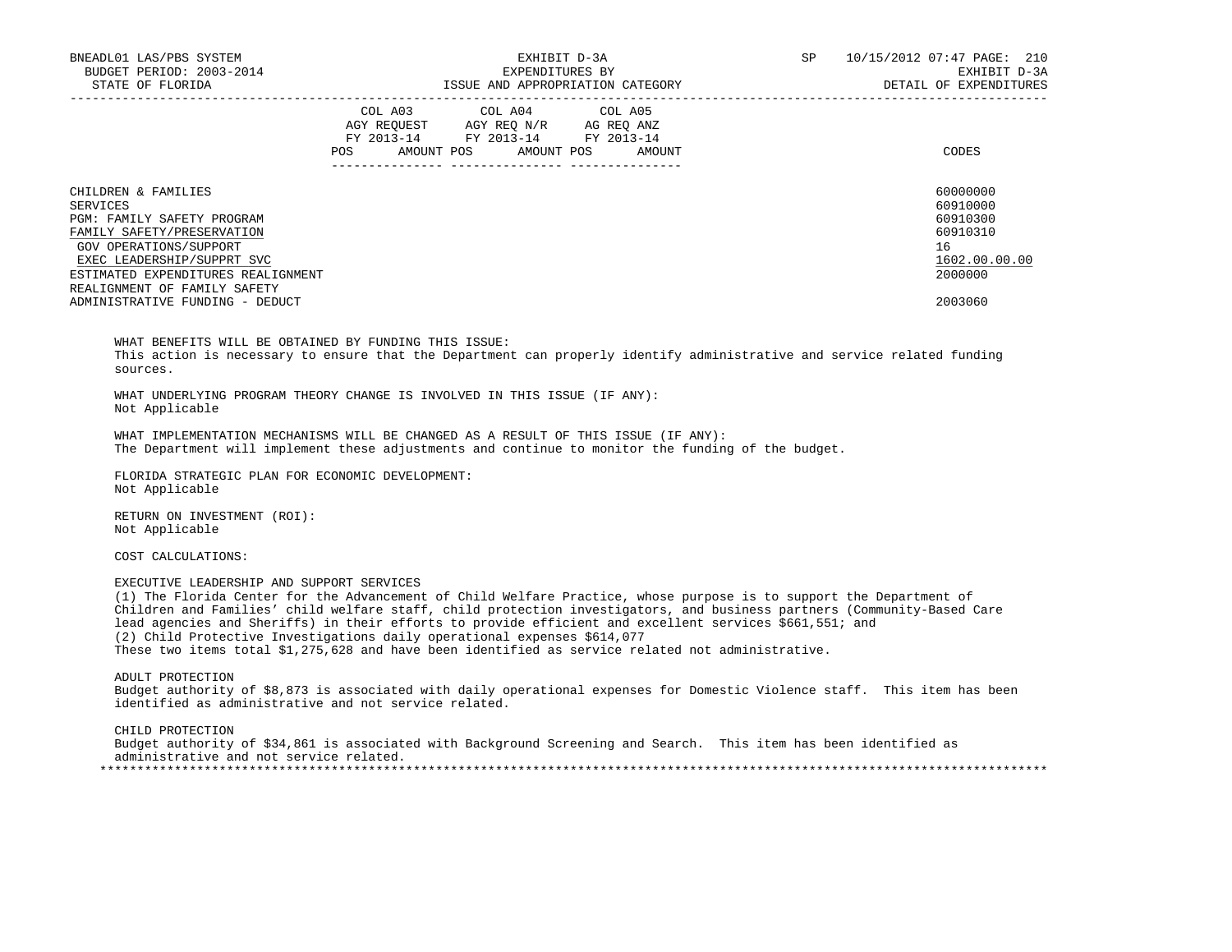| BNEADL01 LAS/PBS SYSTEM<br>BUDGET PERIOD: 2003-2014<br>STATE OF FLORIDA                                                                                                                                                                                                   |                              | EXHIBIT D-3A<br>EXPENDITURES BY<br>ISSUE AND APPROPRIATION CATEGORY                             |                   | SP                                                                                                                    | 10/15/2012 07:47 PAGE: 211<br>EXHIBIT D-3A<br>DETAIL OF EXPENDITURES                      |
|---------------------------------------------------------------------------------------------------------------------------------------------------------------------------------------------------------------------------------------------------------------------------|------------------------------|-------------------------------------------------------------------------------------------------|-------------------|-----------------------------------------------------------------------------------------------------------------------|-------------------------------------------------------------------------------------------|
|                                                                                                                                                                                                                                                                           | COL A03<br>POS<br>AMOUNT POS | COL A04<br>AGY REQUEST AGY REQ N/R AG REQ ANZ<br>FY 2013-14 FY 2013-14 FY 2013-14<br>AMOUNT POS | COL A05<br>AMOUNT |                                                                                                                       | CODES                                                                                     |
| CHILDREN & FAMILIES<br><b>SERVICES</b><br>PGM: FAMILY SAFETY PROGRAM<br>FAMILY SAFETY/PRESERVATION<br>GOV OPERATIONS/SUPPORT<br>EXEC LEADERSHIP/SUPPRT SVC<br>ESTIMATED EXPENDITURES REALIGNMENT<br>TRANSFER RESOURCES FROM EXECUTIVE<br>DIRECTION TO FAMILY SAFETY - ADD |                              |                                                                                                 |                   |                                                                                                                       | 60000000<br>60910000<br>60910300<br>60910310<br>16<br>1602.00.00.00<br>2000000<br>2003150 |
| SALARY RATE<br>SALARY RATE 725,030                                                                                                                                                                                                                                        |                              |                                                                                                 |                   |                                                                                                                       | 000000                                                                                    |
|                                                                                                                                                                                                                                                                           |                              |                                                                                                 |                   |                                                                                                                       |                                                                                           |
| SALARIES AND BENEFITS                                                                                                                                                                                                                                                     |                              |                                                                                                 |                   |                                                                                                                       | 010000                                                                                    |
| GENERAL REVENUE FUND                                                                                                                                                                                                                                                      | 18.00<br>$-MATCH$<br>981,542 |                                                                                                 |                   |                                                                                                                       | 1000 2                                                                                    |
| <b>EXPENSES</b>                                                                                                                                                                                                                                                           |                              |                                                                                                 |                   |                                                                                                                       | 040000                                                                                    |
| GENERAL REVENUE FUND                                                                                                                                                                                                                                                      | $-MATCH$<br>133,696          |                                                                                                 |                   |                                                                                                                       | 1000 2                                                                                    |
|                                                                                                                                                                                                                                                                           |                              |                                                                                                 |                   |                                                                                                                       |                                                                                           |
| SPECIAL CATEGORIES<br>CONTRACTED SERVICES                                                                                                                                                                                                                                 |                              |                                                                                                 |                   |                                                                                                                       | 100000<br>100777                                                                          |
| GENERAL REVENUE FUND                                                                                                                                                                                                                                                      | $-MATCH$<br>27,053           |                                                                                                 |                   |                                                                                                                       | 1000 2                                                                                    |
| LEASE/PURCHASE/EQUIPMENT                                                                                                                                                                                                                                                  |                              |                                                                                                 |                   |                                                                                                                       | 105281                                                                                    |
| GENERAL REVENUE FUND                                                                                                                                                                                                                                                      | $-MATCH$<br>10,141           |                                                                                                 |                   |                                                                                                                       | 1000 2                                                                                    |
| TOTAL: TRANSFER RESOURCES FROM EXECUTIVE<br>DIRECTION TO FAMILY SAFETY - ADD<br>TOTAL POSITIONS 18.00<br>TOTAL ISSUE $1,152,432$<br>TOTAL SALARY RATE 725,030                                                                                                             |                              |                                                                                                 |                   |                                                                                                                       | 2003150                                                                                   |
|                                                                                                                                                                                                                                                                           |                              |                                                                                                 |                   |                                                                                                                       |                                                                                           |
| AGENCY ISSUE NARRATIVE:<br>2013-2014 BUDGET YEAR NARRATIVE:<br>ISSUE TITLE: Transfer Resources from Executive Direction to Family Safety - Add                                                                                                                            |                              |                                                                                                 | IT COMPONENT? NO  |                                                                                                                       |                                                                                           |
| ISSUE PROPOSAL:<br>Goal 2 Effect Program Improvements: Apply proven best practices to maximize efficiencies and outcomes                                                                                                                                                  |                              |                                                                                                 |                   | SPECIFY WHICH AGENCY GOAL FROM THE FISCAL YEAR 2013-2014 THROUGH 2017-2018 STRATEGIC PLAN IS ADDRESSED BY THIS BUDGET |                                                                                           |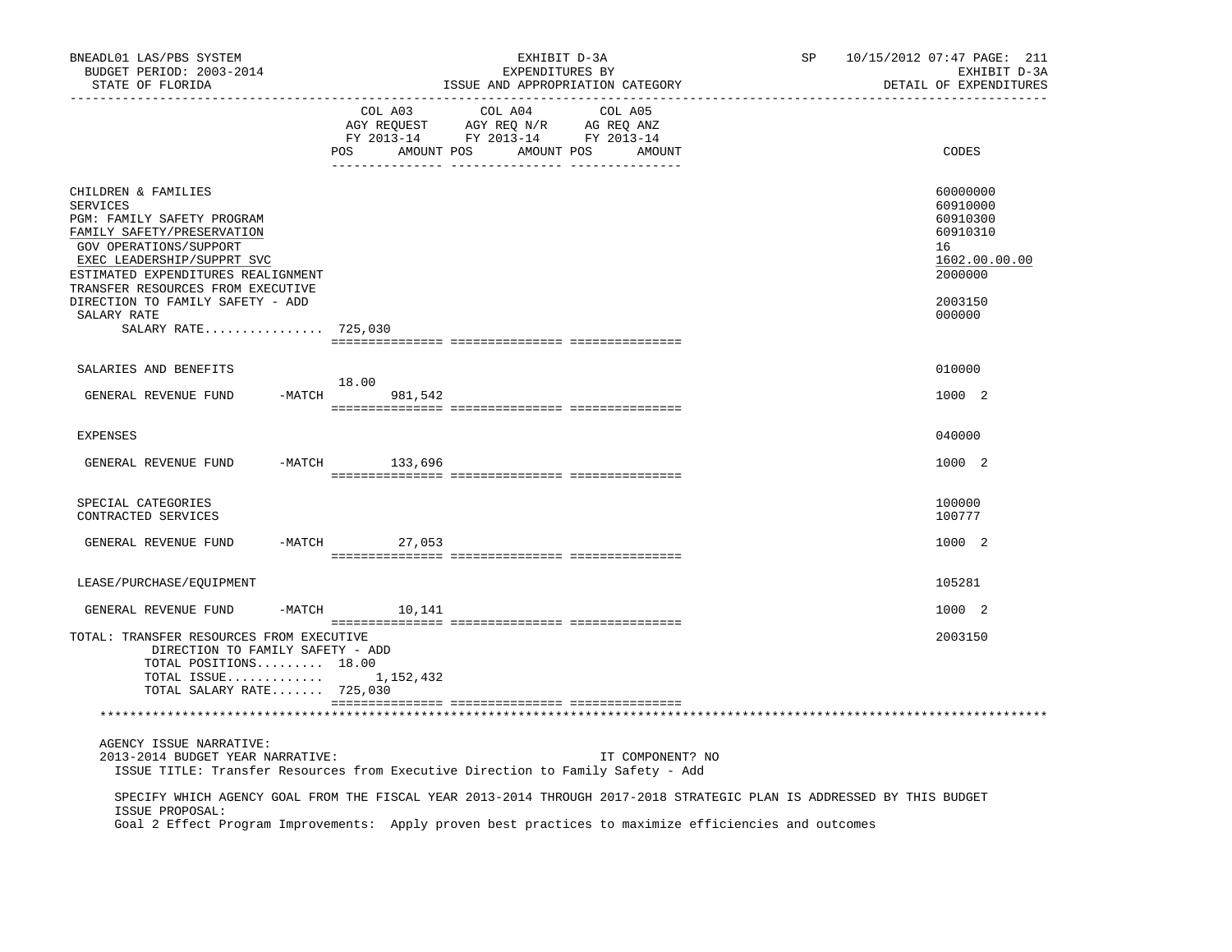| BNEADL01 LAS/PBS SYSTEM<br>BUDGET PERIOD: 2003-2014<br>STATE OF FLORIDA |     | EXPENDITURES BY                                                                                                            | EXHIBIT D-3A<br>ISSUE AND APPROPRIATION CATEGORY | SP | 10/15/2012 07:47 PAGE: 212<br>EXHIBIT D-3A<br>DETAIL OF EXPENDITURES |
|-------------------------------------------------------------------------|-----|----------------------------------------------------------------------------------------------------------------------------|--------------------------------------------------|----|----------------------------------------------------------------------|
|                                                                         | POS | COL A03 COL A04 COL A05<br>AGY REQUEST AGY REO N/R AG REO ANZ<br>FY 2013-14 FY 2013-14 FY 2013-14<br>AMOUNT POS AMOUNT POS | AMOUNT                                           |    | CODES                                                                |
| CHILDREN & FAMILIES                                                     |     |                                                                                                                            |                                                  |    | 60000000                                                             |
| SERVICES                                                                |     |                                                                                                                            |                                                  |    | 60910000                                                             |
| <b>PGM: FAMILY SAFETY PROGRAM</b>                                       |     |                                                                                                                            |                                                  |    | 60910300                                                             |
| FAMILY SAFETY/PRESERVATION                                              |     |                                                                                                                            |                                                  |    | 60910310                                                             |
| GOV OPERATIONS/SUPPORT                                                  |     |                                                                                                                            |                                                  |    | 16                                                                   |
| EXEC LEADERSHIP/SUPPRT SVC                                              |     |                                                                                                                            |                                                  |    | 1602.00.00.00                                                        |
| ESTIMATED EXPENDITURES REALIGNMENT                                      |     |                                                                                                                            |                                                  |    | 2000000                                                              |
| TRANSFER RESOURCES FROM EXECUTIVE                                       |     |                                                                                                                            |                                                  |    |                                                                      |
| DIRECTION TO FAMILY SAFETY - ADD                                        |     |                                                                                                                            |                                                  |    | 2003150                                                              |

# SUMMARY:

 The Department requests the realignment of 18.00 positions, salary rate of 725,030, \$981,542 in the Salaries and Benefits category, \$133,696 in the Expenses category, \$27,053 in the Contracted Services category and \$10,141 in the Lease or Lease Purchase of Equipment category from the District Administration program component within the Executive Direction and Support Services budget entity to the Executive Leadership and Support Services program component within the Family Safety and Preservation Services budget entity.

### PROBLEM STATEMENT:

 Background Screening was previously managed and staffed by each individual Region within the Department. For Fiscal Year 2012-2013 all positions performing background screening functions were identified statewide and placed under the direction of the Department's Background Screening Director. The majority of the positions identified statewide performing Background Screening functions, 18.00 positions, are funded in the District Administration program component within the Executive Direction and Support Services budget entity. With an additional 3.00 positions being funded in the Executive Leadership and Support Services program component within the Family Safety and Preservation Services budget entity.

 Transferring these resources will properly align the positions and budget authority to support the positions based on work activity.

WHAT BENEFITS WILL BE OBTAINED BY FUNDING THIS ISSUE:

 The positions, associated rate and budget authority will be aligned with the appropriate program component to meet the operational needs of the Department.

 WHAT UNDERLYING PROGRAM THEORY CHANGE IS INVOLVED IN THIS ISSUE (IF ANY): Not Applicable

 WHAT IMPLEMENTATION MECHANISMS WILL BE CHANGED AS A RESULT OF THIS ISSUE (IF ANY): Not Applicable

 FLORIDA STRATEGIC PLAN FOR ECONOMIC DEVELOPMENT: Not Applicable

 RETURN ON INVESTMENT (ROI): Not Applicable

 COST CALCULATION: Not Applicable<br>\*\*\*\*\*\*\*\*\*\*\*\*\*\*\*\*\*\* \*\*\*\*\*\*\*\*\*\*\*\*\*\*\*\*\*\*\*\*\*\*\*\*\*\*\*\*\*\*\*\*\*\*\*\*\*\*\*\*\*\*\*\*\*\*\*\*\*\*\*\*\*\*\*\*\*\*\*\*\*\*\*\*\*\*\*\*\*\*\*\*\*\*\*\*\*\*\*\*\*\*\*\*\*\*\*\*\*\*\*\*\*\*\*\*\*\*\*\*\*\*\*\*\*\*\*\*\*\*\*\*\*\*\*\*\*\*\*\*\*\*\*\*\*\*\*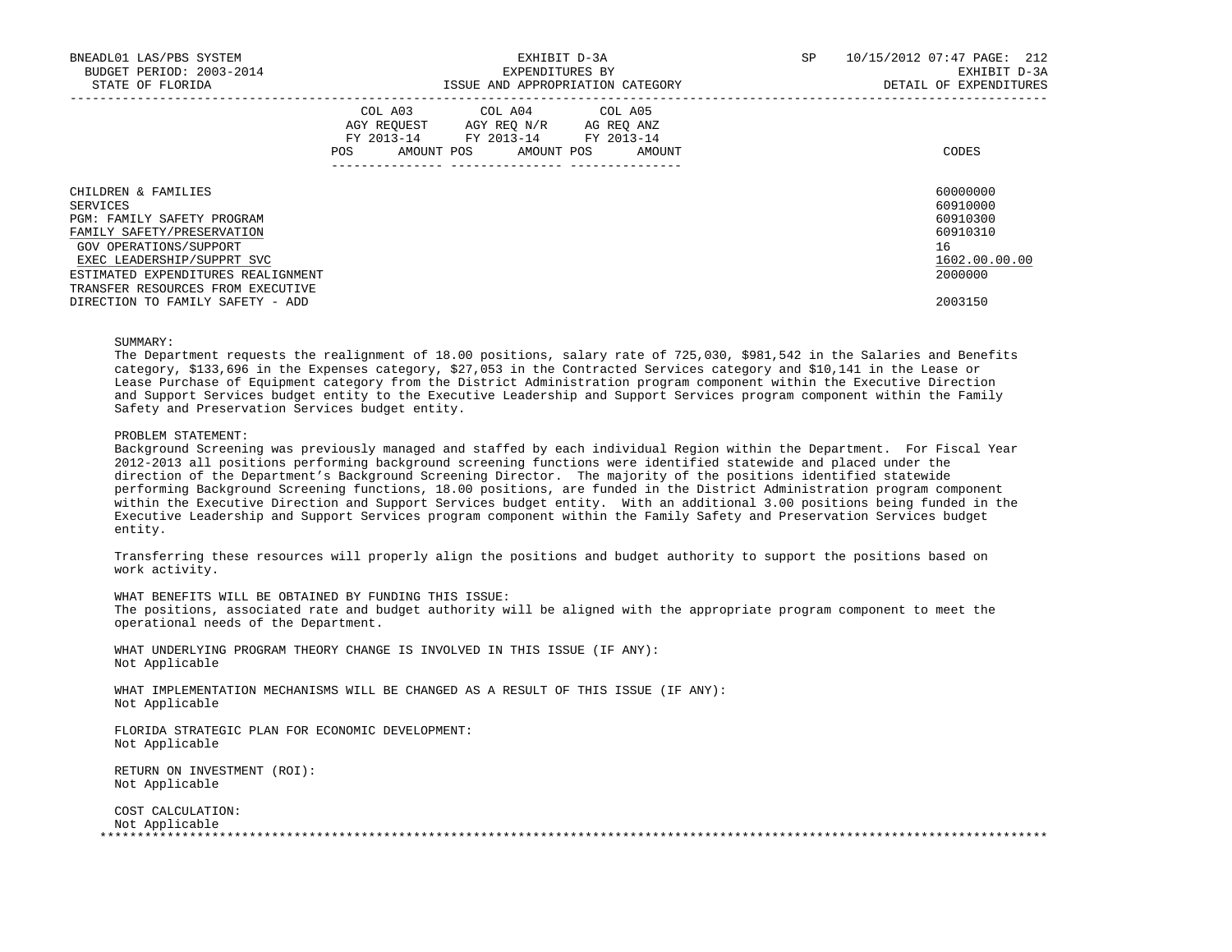| BNEADL01 LAS/PBS SYSTEM<br>BUDGET PERIOD: 2003-2014<br>STATE OF FLORIDA                                                                                                                                                                                                   |       | ISSUE AND APPROPRIATION CATEGORY                                                          | SP 10/15/2012 07:47 PAGE: 213<br>EXHIBIT D-3A<br>DETAIL OF EXPENDITURES |          |                   |               |                                                                                           |
|---------------------------------------------------------------------------------------------------------------------------------------------------------------------------------------------------------------------------------------------------------------------------|-------|-------------------------------------------------------------------------------------------|-------------------------------------------------------------------------|----------|-------------------|---------------|-------------------------------------------------------------------------------------------|
|                                                                                                                                                                                                                                                                           |       | COL A03 COL A04<br>AGY REQUEST AGY REQ N/R AG REQ ANZ<br>FY 2013-14 FY 2013-14 FY 2013-14 | COL A05                                                                 |          |                   |               |                                                                                           |
| POS                                                                                                                                                                                                                                                                       |       | AMOUNT POS AMOUNT POS AMOUNT                                                              |                                                                         |          |                   |               | CODES                                                                                     |
| CHILDREN & FAMILIES<br><b>SERVICES</b><br>PGM: FAMILY SAFETY PROGRAM<br>FAMILY SAFETY/PRESERVATION<br>GOV OPERATIONS/SUPPORT<br>EXEC LEADERSHIP/SUPPRT SVC<br>ESTIMATED EXPENDITURES REALIGNMENT<br>TRANSFER RESOURCES FROM EXECUTIVE<br>DIRECTION TO FAMILY SAFETY - ADD |       |                                                                                           |                                                                         |          |                   |               | 60000000<br>60910000<br>60910300<br>60910310<br>16<br>1602.00.00.00<br>2000000<br>2003150 |
| POSITION DETAIL OF SALARIES AND BENEFITS:                                                                                                                                                                                                                                 |       |                                                                                           |                                                                         |          |                   |               | LAPSE LAPSED SALARIES                                                                     |
|                                                                                                                                                                                                                                                                           | FTE   | BASE RATE                                                                                 | ADDITIVES                                                               | BENEFITS | SUBTOTAL          | $\frac{1}{6}$ | AND BENEFITS                                                                              |
| A03 - AGY REQUEST FY 2013-14                                                                                                                                                                                                                                              |       |                                                                                           |                                                                         |          |                   |               |                                                                                           |
| CHANGES TO CURRENTLY AUTHORIZED POSITIONS                                                                                                                                                                                                                                 |       |                                                                                           |                                                                         |          |                   |               |                                                                                           |
| 0093 SENIOR WORD PROCESSING SYSTEMS OPERATOR<br>C0093 002<br>0709 ADMINISTRATIVE ASSISTANT I                                                                                                                                                                              |       | $1.00$ $31,075$                                                                           |                                                                         |          |                   |               | 14,163 45,238 0.00 45,238                                                                 |
| C0709 002                                                                                                                                                                                                                                                                 |       | 1.00 38,625                                                                               |                                                                         | 15,132   | 53,757            |               | 0.00<br>53,757                                                                            |
| 2234 GOVERNMENT OPERATIONS CONSULTANT I<br>C2234 002                                                                                                                                                                                                                      | 13.00 | 494,817                                                                                   |                                                                         | 195,774  | 690,591           | 0.00          | 690,591                                                                                   |
| 2228 SENIOR MANAGEMENT ANALYST SUPV - SES<br>C2228 002                                                                                                                                                                                                                    | 1.00  | 70,269                                                                                    |                                                                         | 20,371   | 90,640            | 0.00          | 90,640                                                                                    |
| 2236 OPERATIONS & MGMT CONSULTANT II - SES<br>C2236 002                                                                                                                                                                                                                   | 1.00  | 48,725                                                                                    |                                                                         | 17,597   | 66,322            | 0.00          | 66,322                                                                                    |
| 5879 SENIOR HUMAN SERVICE PROGRAM SPEC - SES<br>C5879 002                                                                                                                                                                                                                 | 1.00  | 41,519                                                                                    |                                                                         | 16,670   | 58,189 0.00       |               | 58,189                                                                                    |
| TOTALS FOR ISSUE BY FUND<br>1000 GENERAL REVENUE FUND                                                                                                                                                                                                                     |       |                                                                                           |                                                                         |          |                   |               | 1,004,737                                                                                 |
|                                                                                                                                                                                                                                                                           |       | 18.00 725,030                                                                             |                                                                         |          | 279,707 1,004,737 |               | 1,004,737<br>==============                                                               |
| OTHER SALARY AMOUNT                                                                                                                                                                                                                                                       |       |                                                                                           |                                                                         |          |                   |               |                                                                                           |
| 1000 GENERAL REVENUE FUND                                                                                                                                                                                                                                                 |       |                                                                                           |                                                                         |          |                   |               | $23,195-$                                                                                 |
|                                                                                                                                                                                                                                                                           |       |                                                                                           |                                                                         |          |                   |               | 981,542                                                                                   |
|                                                                                                                                                                                                                                                                           |       |                                                                                           |                                                                         |          |                   |               | ==============                                                                            |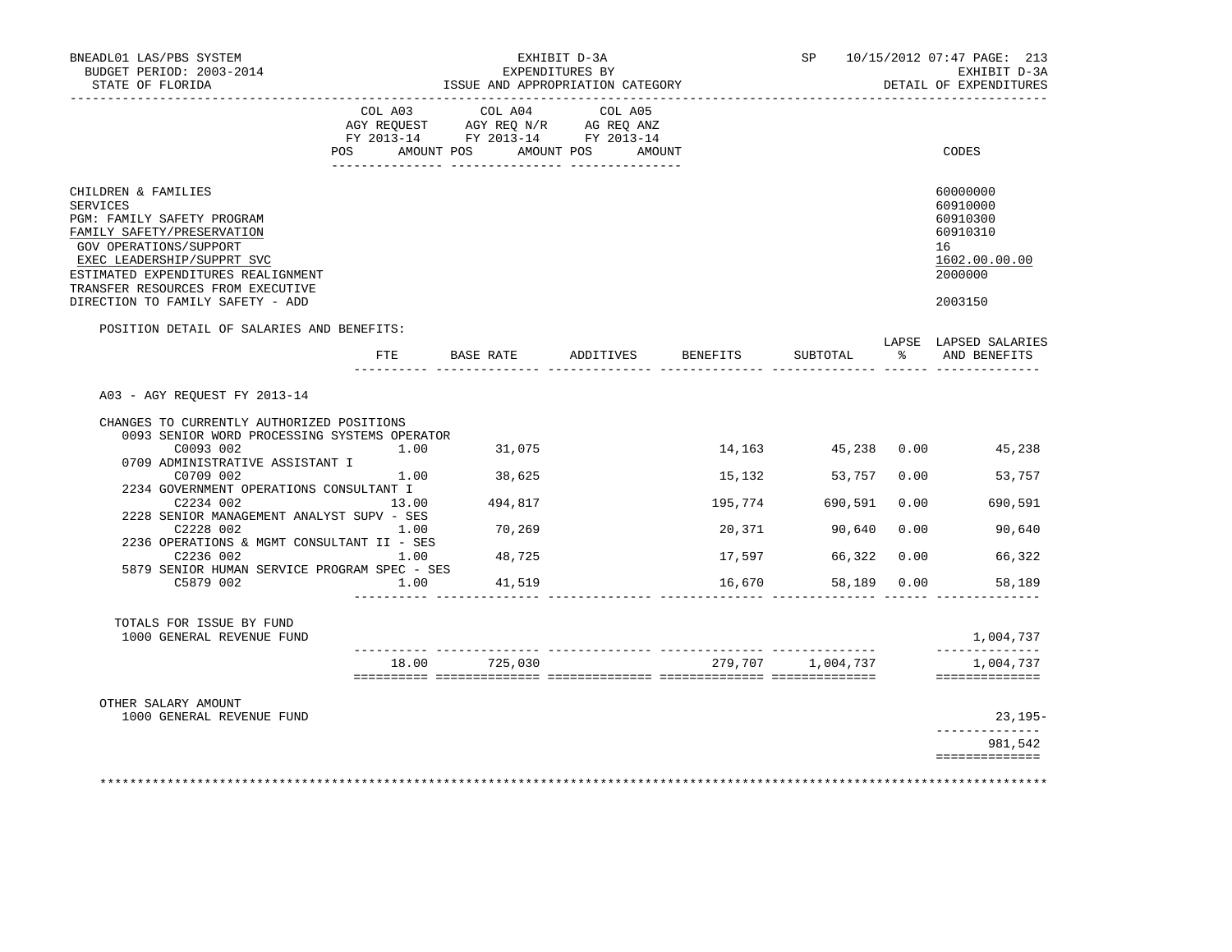| BNEADL01 LAS/PBS SYSTEM<br>BUDGET PERIOD: 2003-2014<br>STATE OF FLORIDA                                                                                                                                                                                  |                       |                   | EXHIBIT D-3A<br>EXPENDITURES BY<br>ISSUE AND APPROPRIATION CATEGORY                                                                                                                                                                                                                                                                           |  | SP 10/15/2012 07:47 PAGE: 214<br>EXHIBIT D-3A<br>DETAIL OF EXPENDITURES        |
|----------------------------------------------------------------------------------------------------------------------------------------------------------------------------------------------------------------------------------------------------------|-----------------------|-------------------|-----------------------------------------------------------------------------------------------------------------------------------------------------------------------------------------------------------------------------------------------------------------------------------------------------------------------------------------------|--|--------------------------------------------------------------------------------|
|                                                                                                                                                                                                                                                          |                       | POS<br>AMOUNT POS | $\begin{tabular}{lllllllllll} &\multicolumn{4}{c}{\text{COL A03}} &\multicolumn{4}{c}{\text{COL A04}} &\multicolumn{4}{c}{\text{COL A05}} \\ \multicolumn{4}{c}{\text{AGY REQUEST}} &\multicolumn{4}{c}{\text{AGY REQ N/R}} &\multicolumn{4}{c}{\text{AG REQ ANZ}} \end{tabular}$<br>FY 2013-14 FY 2013-14 FY 2013-14<br>AMOUNT POS<br>AMOUNT |  | CODES                                                                          |
| CHILDREN & FAMILIES<br><b>SERVICES</b><br>PGM: FAMILY SAFETY PROGRAM<br>FAMILY SAFETY/PRESERVATION<br>GOV OPERATIONS/SUPPORT<br>EXEC LEADERSHIP/SUPPRT SVC<br>ANNUALIZATION OF ADMINISTERED<br>FUNDS APPROPRIATIONS<br>STATE HEALTH INSURANCE ADJUSTMENT |                       |                   |                                                                                                                                                                                                                                                                                                                                               |  | 60000000<br>60910000<br>60910300<br>60910310<br>16<br>1602.00.00.00<br>26A0000 |
| FOR FY 2012-13 - 10 MONTHS<br><b>ANNUALIZATION</b><br>SALARIES AND BENEFITS                                                                                                                                                                              |                       |                   |                                                                                                                                                                                                                                                                                                                                               |  | 26A1830<br>010000                                                              |
| GENERAL REVENUE FUND                                                                                                                                                                                                                                     |                       | -MATCH 20,265     |                                                                                                                                                                                                                                                                                                                                               |  | 1000 2                                                                         |
| DOMESTIC VIOLENCE TF                                                                                                                                                                                                                                     | $-$ STATE<br>$-MATCH$ | 50<br>70          |                                                                                                                                                                                                                                                                                                                                               |  | 2157 1<br>2157 2                                                               |
| TOTAL DOMESTIC VIOLENCE TF                                                                                                                                                                                                                               |                       | 120               |                                                                                                                                                                                                                                                                                                                                               |  | 2157                                                                           |
| FEDERAL GRANTS TRUST FUND -FEDERL                                                                                                                                                                                                                        |                       | 26,495            |                                                                                                                                                                                                                                                                                                                                               |  | 2261 3                                                                         |
| WELFARE TRANSITION TF - FEDERL                                                                                                                                                                                                                           |                       | 29,165            |                                                                                                                                                                                                                                                                                                                                               |  | 2401 3                                                                         |
| SOCIAL SVCS BLK GRT TF                                                                                                                                                                                                                                   |                       | $-FEDERL$ 14,260  |                                                                                                                                                                                                                                                                                                                                               |  | 2639 3                                                                         |
| TOTAL APPRO                                                                                                                                                                                                                                              |                       | 90,305            |                                                                                                                                                                                                                                                                                                                                               |  |                                                                                |
| FEDERAL FUNDING REDUCTIONS<br>ELIMINATE UNFUNDED BUDGET<br>EXPENSES                                                                                                                                                                                      |                       |                   |                                                                                                                                                                                                                                                                                                                                               |  | 3200000<br>3201010<br>040000                                                   |
| FEDERAL GRANTS TRUST FUND -FEDERL                                                                                                                                                                                                                        |                       | $26,995-$         |                                                                                                                                                                                                                                                                                                                                               |  | 2261 3                                                                         |
|                                                                                                                                                                                                                                                          |                       |                   |                                                                                                                                                                                                                                                                                                                                               |  |                                                                                |

 AGENCY ISSUE NARRATIVE: 2013-2014 BUDGET YEAR NARRATIVE: IT COMPONENT? NO

ISSUE TITLE: Eliminate Unfunded Budget

 SPECIFY WHICH AGENCY GOAL FROM THE 2012-2017 STRATEGIC PLAN IS ADDRESSED BY THIS BUDGET ISSUE PROPOSAL:Effect Program Improvements: Apply proven best practices to maximize efficiencies and outcomes.

 SUMMARY:The Department requests the deletion of \$26,995 (total issue request is \$12,348,997) in unfunded budget in order to reflect a more accurate picture of the true funded and useable budget within the Department. This budget has become unfunded as a result of insufficient recurring funding sources to include: a decline in revenue collections, reductions to state funds, decreases in grant awards, and grant awards ending.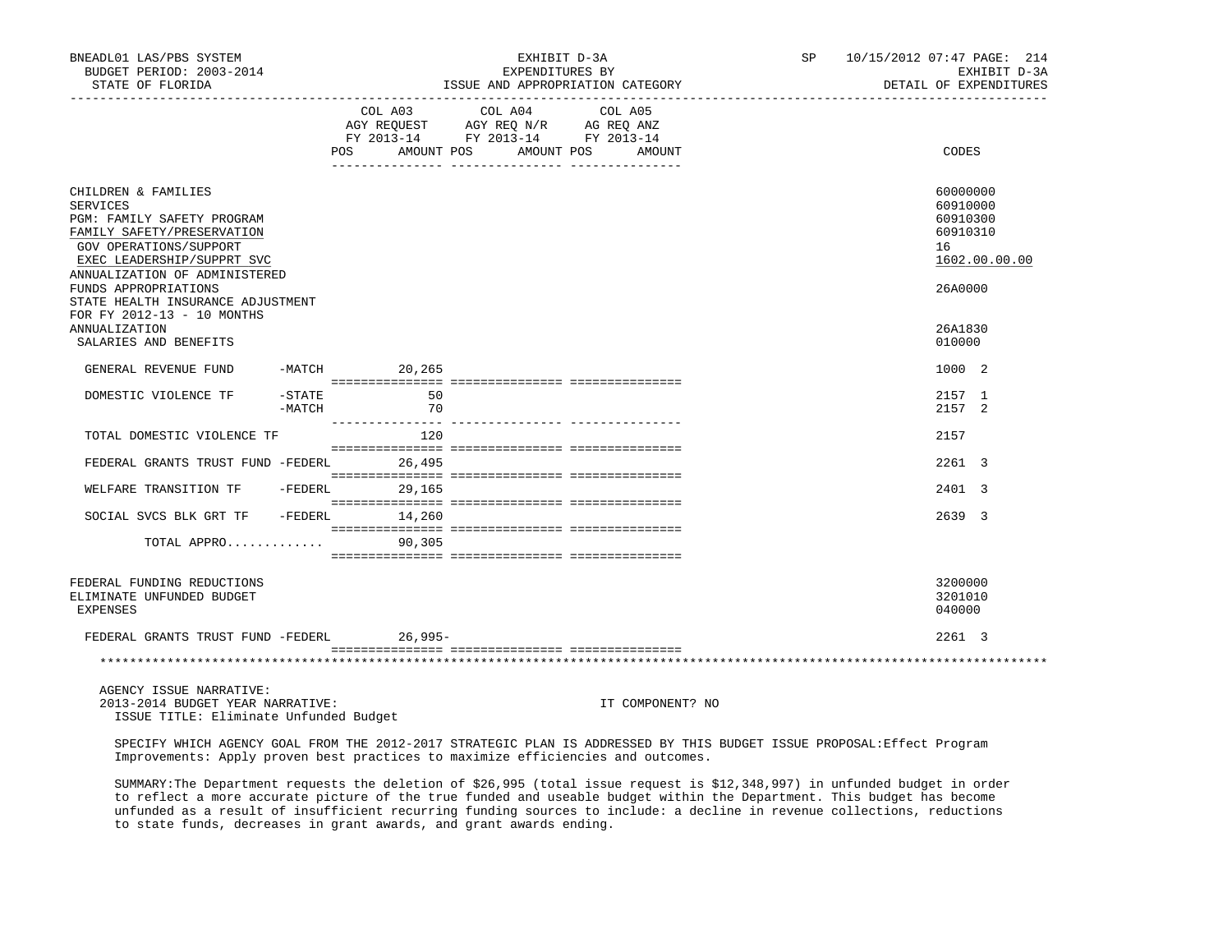| BNEADL01 LAS/PBS SYSTEM<br>BUDGET PERIOD: 2003-2014<br>STATE OF FLORIDA                                                                                                                                        | EXHIBIT D-3A<br>EXPENDITURES BY<br>ISSUE AND APPROPRIATION CATEGORY                                                           |  |         | SP | 10/15/2012 07:47 PAGE: 215<br>EXHIBIT D-3A<br>DETAIL OF EXPENDITURES                      |
|----------------------------------------------------------------------------------------------------------------------------------------------------------------------------------------------------------------|-------------------------------------------------------------------------------------------------------------------------------|--|---------|----|-------------------------------------------------------------------------------------------|
|                                                                                                                                                                                                                | COL A03 COL A04<br>AGY REQUEST AGY REQ N/R AG REQ ANZ<br>FY 2013-14 FY 2013-14 FY 2013-14<br>POS AMOUNT POS AMOUNT POS AMOUNT |  | COL A05 |    | CODES                                                                                     |
| CHILDREN & FAMILIES<br>SERVICES<br>PGM: FAMILY SAFETY PROGRAM<br>FAMILY SAFETY/PRESERVATION<br>GOV OPERATIONS/SUPPORT<br>EXEC LEADERSHIP/SUPPRT SVC<br>FEDERAL FUNDING REDUCTIONS<br>ELIMINATE UNFUNDED BUDGET |                                                                                                                               |  |         |    | 60000000<br>60910000<br>60910300<br>60910310<br>16<br>1602.00.00.00<br>3200000<br>3201010 |
| PROBLEM STATEMENT: If this issue is not approved, the total funding within the Department will be distorted. The<br>Department would appear to have more resources available than what is obtainable.          |                                                                                                                               |  |         |    |                                                                                           |
| WHAT BENEFITS WILL BE OBTAINED BY FUNDING THIS ISSUE:<br>Not Applicable                                                                                                                                        |                                                                                                                               |  |         |    |                                                                                           |
| WHAT UNDERLYING PROGRAM THEORY CHANGE IS INVOLVED IN THIS ISSUE (IF ANY):<br>Not Applicable                                                                                                                    |                                                                                                                               |  |         |    |                                                                                           |
| WHAT IMPLEMENTATION MECHANISMS WILL BE CHANGED AS A RESULT OF THIS ISSUE (IF ANY):<br>Not Applicable                                                                                                           |                                                                                                                               |  |         |    |                                                                                           |
| FLORIDA STRATEGIC PLAN FOR ECONOMIC DEVELOPMENT:<br>Not Applicable                                                                                                                                             |                                                                                                                               |  |         |    |                                                                                           |
| RETURN ON INVESTMENT (ROI):<br>Not Applicable                                                                                                                                                                  |                                                                                                                               |  |         |    |                                                                                           |
| COST CALCULATIONS:<br>Not Applicable                                                                                                                                                                           |                                                                                                                               |  |         |    |                                                                                           |
| TOTAL: EXEC LEADERSHIP/SUPPRT SVC<br>BY FUND TYPE                                                                                                                                                              |                                                                                                                               |  |         |    | 1602.00.00.00                                                                             |
| GENERAL REVENUE FUND<br>TRUST FUNDS                                                                                                                                                                            | 9,842,572<br>12,303,001                                                                                                       |  |         |    | 1000<br>2000                                                                              |
| TOTAL POSITIONS 171.00<br>TOTAL PROG COMP 22,145,573<br>TOTAL SALARY RATE 8,170,854                                                                                                                            |                                                                                                                               |  |         |    |                                                                                           |
| TOTAL: FAMILY SAFETY/PRESERVATION<br>BY FUND TYPE                                                                                                                                                              |                                                                                                                               |  |         |    | 60910310                                                                                  |
| GENERAL REVENUE FUND<br>TRUST FUNDS                                                                                                                                                                            | 400,191,993<br>747,683,687 10,228,315                                                                                         |  |         |    | 1000<br>2000                                                                              |
| TOTAL POSITIONS $3,257.50$<br>TOTAL SUB-BUREAU 1147,875,680 10,228,315<br>TOTAL SALARY RATE 131,940,376                                                                                                        |                                                                                                                               |  |         |    |                                                                                           |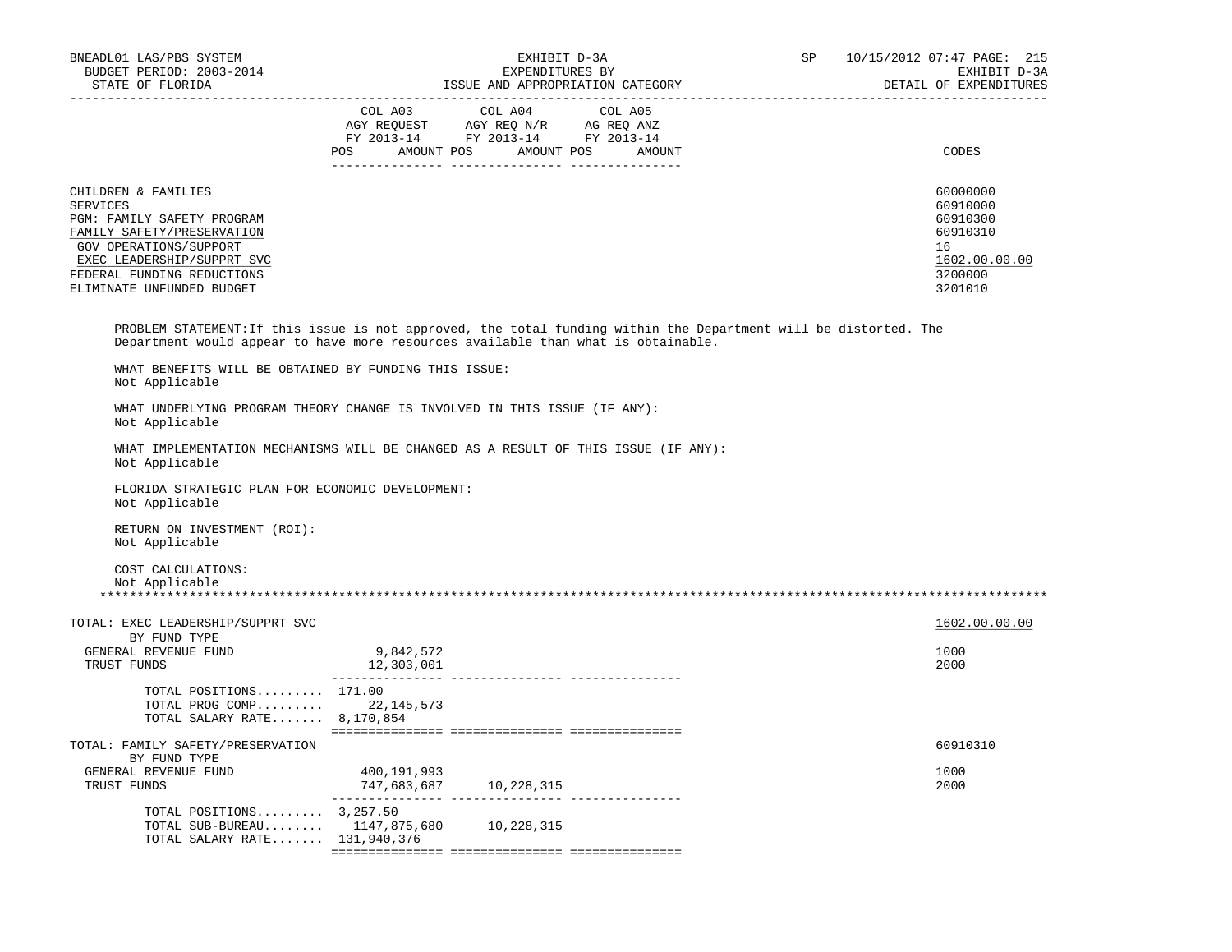| BNEADL01 LAS/PBS SYSTEM<br>BUDGET PERIOD: 2003-2014<br>STATE OF FLORIDA                                                                                                                                                                                           |                               | EXHIBIT D-3A<br>EXPENDITURES BY<br>ISSUE AND APPROPRIATION CATEGORY<br>----------------                                                                                                                                                                  | SP | 10/15/2012 07:47 PAGE: 216<br>EXHIBIT D-3A<br>DETAIL OF EXPENDITURES                                |
|-------------------------------------------------------------------------------------------------------------------------------------------------------------------------------------------------------------------------------------------------------------------|-------------------------------|----------------------------------------------------------------------------------------------------------------------------------------------------------------------------------------------------------------------------------------------------------|----|-----------------------------------------------------------------------------------------------------|
|                                                                                                                                                                                                                                                                   | COL A03<br>POS                | COL A04<br>COL A05<br>$\begin{tabular}{lllllll} \bf AGY & \bf REQUEST & \bf AGY & \bf REQ & \tt M/R & \tt AG & \tt REQ & \tt ANZ \\ \bf FY & \tt 2013-14 & \tt FY & \tt 2013-14 & \tt FY & \tt 2013-14 \\ \end{tabular}$<br>AMOUNT POS AMOUNT POS AMOUNT |    | CODES                                                                                               |
| CHILDREN & FAMILIES<br><b>SERVICES</b><br>PGM: MENTAL HEALTH PROGRAM<br>MENTAL HEALTH SERVICES<br>HEALTH AND HUMAN SERVICES<br>CIVIL COMMITMENT PROGRAM<br>ESTIMATED EXPENDITURES<br>ESTIMATED EXPENDITURES - OPERATIONS<br>SALARY RATE<br>SALARY RATE 57,498,842 |                               |                                                                                                                                                                                                                                                          |    | 60000000<br>60910000<br>60910500<br>60910506<br>13<br>1301.02.00.00<br>1000000<br>1001000<br>000000 |
| SALARIES AND BENEFITS                                                                                                                                                                                                                                             |                               |                                                                                                                                                                                                                                                          |    | 010000                                                                                              |
| GENERAL REVENUE FUND -MATCH 29,853,898                                                                                                                                                                                                                            |                               |                                                                                                                                                                                                                                                          |    | 1000 2                                                                                              |
| FEDERAL GRANTS TRUST FUND -STATE                                                                                                                                                                                                                                  | 725,252<br>-RECPNT 48,361,496 |                                                                                                                                                                                                                                                          |    | 2261 1<br>2261 9                                                                                    |
| TOTAL FEDERAL GRANTS TRUST FUND                                                                                                                                                                                                                                   | 49,086,748                    |                                                                                                                                                                                                                                                          |    | 2261                                                                                                |
| OPERATIONS AND MAINT TF -STATE                                                                                                                                                                                                                                    | 5, 335, 388                   |                                                                                                                                                                                                                                                          |    | 2516 1                                                                                              |
| TOTAL POSITIONS $1,822.50$<br>TOTAL APPRO 84,276,034                                                                                                                                                                                                              |                               |                                                                                                                                                                                                                                                          |    |                                                                                                     |
| OTHER PERSONAL SERVICES                                                                                                                                                                                                                                           |                               |                                                                                                                                                                                                                                                          |    | 030000                                                                                              |
| GENERAL REVENUE FUND<br>$-$ STATE                                                                                                                                                                                                                                 | 567,228                       |                                                                                                                                                                                                                                                          |    | 1000 1                                                                                              |
| <b>EXPENSES</b>                                                                                                                                                                                                                                                   |                               |                                                                                                                                                                                                                                                          |    | 040000                                                                                              |
| GENERAL REVENUE FUND -STATE 7,792,324<br>FEDERAL GRANTS TRUST FUND -RECPNT<br>OPERATIONS AND MAINT TF -STATE                                                                                                                                                      | 653,001<br>268,912            |                                                                                                                                                                                                                                                          |    | 1000 1<br>2261 9<br>2516 1                                                                          |
| TOTAL APPRO                                                                                                                                                                                                                                                       | 8,714,237                     |                                                                                                                                                                                                                                                          |    |                                                                                                     |
| OPERATING CAPITAL OUTLAY                                                                                                                                                                                                                                          |                               |                                                                                                                                                                                                                                                          |    | 060000                                                                                              |
| FEDERAL GRANTS TRUST FUND -RECPNT                                                                                                                                                                                                                                 | 377,471                       |                                                                                                                                                                                                                                                          |    | 2261 9                                                                                              |
|                                                                                                                                                                                                                                                                   |                               |                                                                                                                                                                                                                                                          |    |                                                                                                     |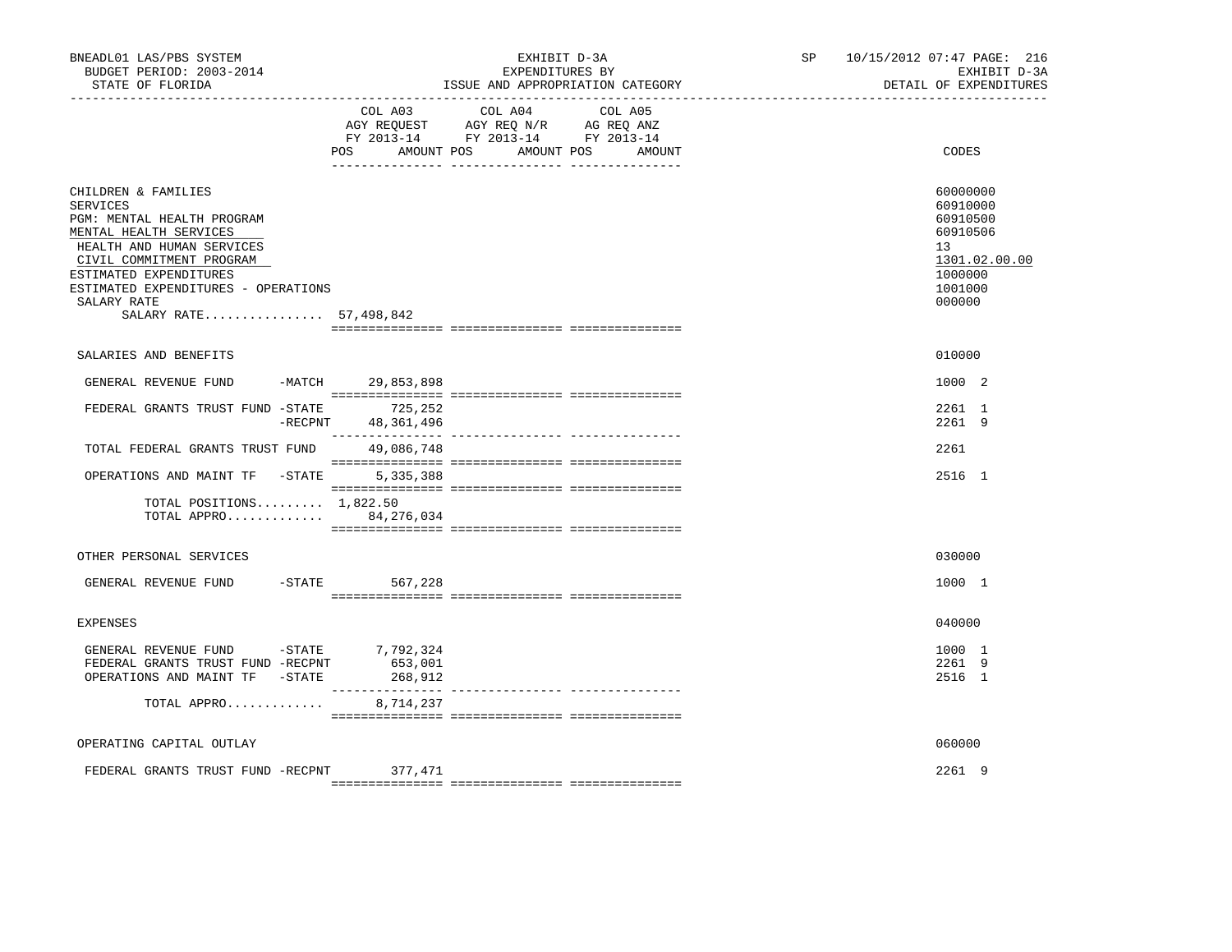| BNEADL01 LAS/PBS SYSTEM<br>BUDGET PERIOD: 2003-2014<br>STATE OF FLORIDA                                                                                                                                                                   |                                       | EXHIBIT D-3A<br>EXPENDITURES BY<br>ISSUE AND APPROPRIATION CATEGORY                                                              | SP | 10/15/2012 07:47 PAGE: 217<br>EXHIBIT D-3A<br>DETAIL OF EXPENDITURES                                |
|-------------------------------------------------------------------------------------------------------------------------------------------------------------------------------------------------------------------------------------------|---------------------------------------|----------------------------------------------------------------------------------------------------------------------------------|----|-----------------------------------------------------------------------------------------------------|
|                                                                                                                                                                                                                                           | COL A03                               | COL A04<br>COL A05<br>AGY REQUEST AGY REQ N/R AG REQ ANZ<br>FY 2013-14 FY 2013-14 FY 2013-14<br>POS AMOUNT POS AMOUNT POS AMOUNT |    | CODES                                                                                               |
| CHILDREN & FAMILIES<br><b>SERVICES</b><br>PGM: MENTAL HEALTH PROGRAM<br>MENTAL HEALTH SERVICES<br>HEALTH AND HUMAN SERVICES<br>CIVIL COMMITMENT PROGRAM<br>ESTIMATED EXPENDITURES<br>ESTIMATED EXPENDITURES - OPERATIONS<br>FOOD PRODUCTS |                                       |                                                                                                                                  |    | 60000000<br>60910000<br>60910500<br>60910506<br>13<br>1301.02.00.00<br>1000000<br>1001000<br>070000 |
| GENERAL REVENUE FUND -STATE                                                                                                                                                                                                               | 2,097,235                             |                                                                                                                                  |    | 1000 1                                                                                              |
| SPECIAL CATEGORIES<br>CONTRACTED SERVICES                                                                                                                                                                                                 |                                       |                                                                                                                                  |    | 100000<br>100777                                                                                    |
| GENERAL REVENUE FUND -STATE 2,816,581                                                                                                                                                                                                     |                                       |                                                                                                                                  |    | 1000 1                                                                                              |
| G/A-CONTRACT PROF SERVICES                                                                                                                                                                                                                |                                       |                                                                                                                                  |    | 100779                                                                                              |
| GENERAL REVENUE FUND                                                                                                                                                                                                                      | -STATE 33,527,748<br>-MATCH 3,639,854 |                                                                                                                                  |    | 1000 1<br>1000 2                                                                                    |
| TOTAL GENERAL REVENUE FUND                                                                                                                                                                                                                | 37,167,602                            |                                                                                                                                  |    | 1000                                                                                                |
| FEDERAL GRANTS TRUST FUND -RECPNT 13,467,628                                                                                                                                                                                              |                                       |                                                                                                                                  |    | 2261 9                                                                                              |
| TOTAL APPRO                                                                                                                                                                                                                               | 50,635,230                            |                                                                                                                                  |    |                                                                                                     |
| PRESCRIBED MEDICINE/DRUGS                                                                                                                                                                                                                 |                                       |                                                                                                                                  |    | 102681                                                                                              |
| GENERAL REVENUE FUND -STATE 4,298,259<br>FEDERAL GRANTS TRUST FUND -RECPNT 1,900,961<br>OPERATIONS AND MAINT TF -STATE                                                                                                                    | 876,992                               |                                                                                                                                  |    | 1000 1<br>2261 9<br>2516 1                                                                          |
| TOTAL APPRO 7,076,212                                                                                                                                                                                                                     |                                       |                                                                                                                                  |    |                                                                                                     |
| RISK MANAGEMENT INSURANCE                                                                                                                                                                                                                 |                                       |                                                                                                                                  |    | 103241                                                                                              |
| GENERAL REVENUE FUND -STATE 4,912,861<br>FEDERAL GRANTS TRUST FUND -RECPNT                                                                                                                                                                | 526,864                               | ---------------- ----------------                                                                                                |    | 1000 1<br>2261 9                                                                                    |
| TOTAL APPRO                                                                                                                                                                                                                               | 5,439,725                             |                                                                                                                                  |    |                                                                                                     |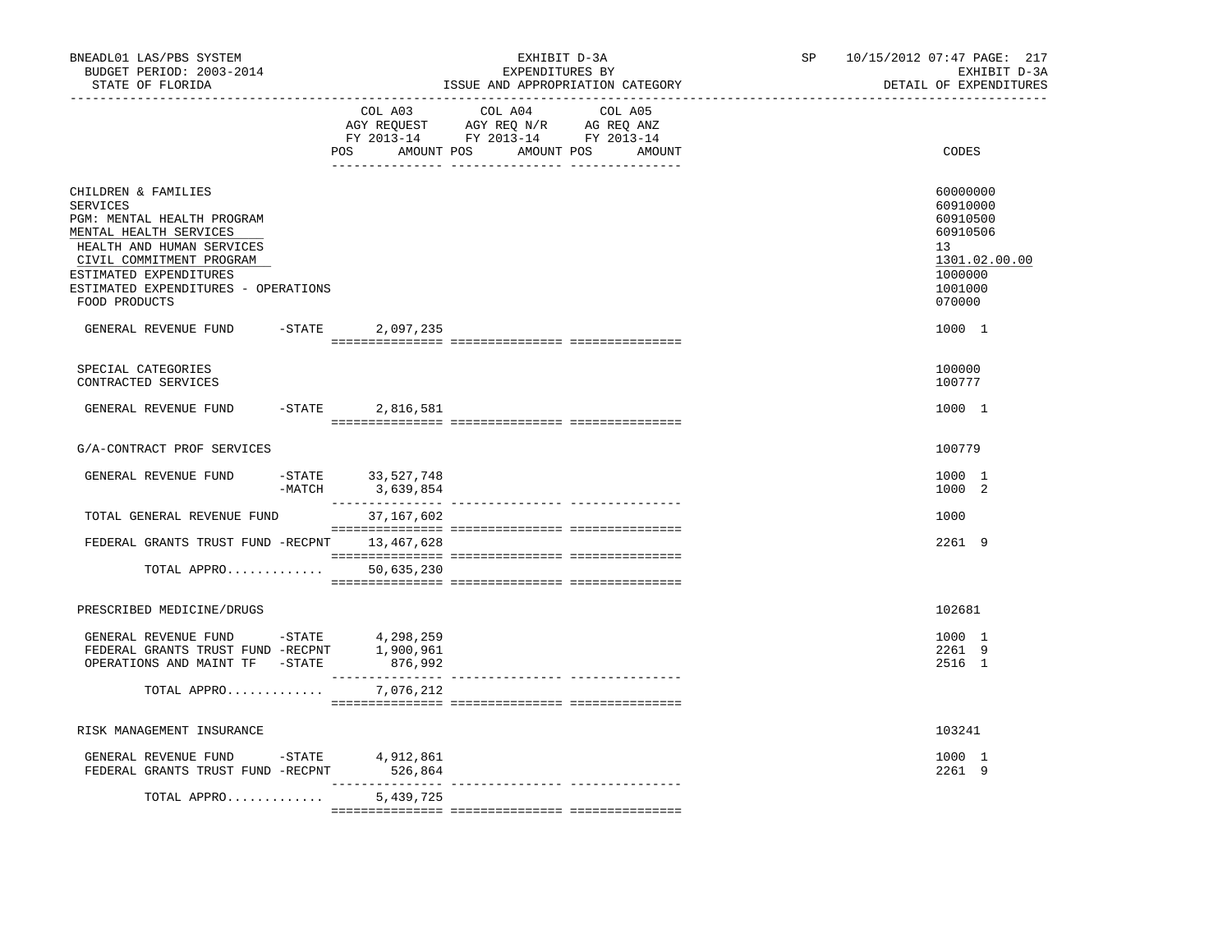| BNEADL01 LAS/PBS SYSTEM<br>BUDGET PERIOD: 2003-2014<br>STATE OF FLORIDA<br>-------------------                                                                                                                                                                        |                                               | EXHIBIT D-3A<br>EXPENDITURES BY<br>ISSUE AND APPROPRIATION CATEGORY                                                              | SP <sub>2</sub> | 10/15/2012 07:47 PAGE: 218<br>EXHIBIT D-3A<br>DETAIL OF EXPENDITURES                                          |
|-----------------------------------------------------------------------------------------------------------------------------------------------------------------------------------------------------------------------------------------------------------------------|-----------------------------------------------|----------------------------------------------------------------------------------------------------------------------------------|-----------------|---------------------------------------------------------------------------------------------------------------|
|                                                                                                                                                                                                                                                                       | POS<br>AMOUNT POS                             | COL A03 COL A04 COL A05<br>AGY REQUEST AGY REQ N/R AG REQ ANZ<br>FY 2013-14 FY 2013-14 FY 2013-14<br>AMOUNT POS<br><b>AMOUNT</b> |                 | CODES                                                                                                         |
| CHILDREN & FAMILIES<br>SERVICES<br>PGM: MENTAL HEALTH PROGRAM<br>MENTAL HEALTH SERVICES<br>HEALTH AND HUMAN SERVICES<br>CIVIL COMMITMENT PROGRAM<br>ESTIMATED EXPENDITURES<br>ESTIMATED EXPENDITURES - OPERATIONS<br>SPECIAL CATEGORIES<br>DEFERRED-PAY COM CONTRACTS |                                               |                                                                                                                                  |                 | 60000000<br>60910000<br>60910500<br>60910506<br>13<br>1301.02.00.00<br>1000000<br>1001000<br>100000<br>105280 |
| GENERAL REVENUE FUND                                                                                                                                                                                                                                                  | -STATE 716,733                                |                                                                                                                                  |                 | 1000 1                                                                                                        |
| LEASE/PURCHASE/EQUIPMENT                                                                                                                                                                                                                                              |                                               |                                                                                                                                  |                 | 105281                                                                                                        |
| GENERAL REVENUE FUND -STATE<br>FEDERAL GRANTS TRUST FUND -RECPNT<br>OPERATIONS AND MAINT TF -STATE                                                                                                                                                                    | 203,808<br>17,096<br>558<br>_________________ |                                                                                                                                  |                 | 1000 1<br>2261 9<br>2516 1                                                                                    |
| TOTAL APPRO                                                                                                                                                                                                                                                           | 221,462                                       |                                                                                                                                  |                 |                                                                                                               |
| TR/DMS/HR SVCS/STW CONTRCT                                                                                                                                                                                                                                            |                                               |                                                                                                                                  |                 | 107040                                                                                                        |
| GENERAL REVENUE FUND                                                                                                                                                                                                                                                  | $-$ STATE $11, 240$                           |                                                                                                                                  |                 | 1000 1                                                                                                        |
| TOTAL: ESTIMATED EXPENDITURES - OPERATIONS<br>TOTAL POSITIONS $1,822.50$<br>TOTAL ISSUE 162,949,388<br>TOTAL SALARY RATE 57,498,842                                                                                                                                   |                                               |                                                                                                                                  |                 | 1001000                                                                                                       |
| CASUALTY INSURANCE PREMIUM<br>ADJUSTMENT<br>SPECIAL CATEGORIES<br>RISK MANAGEMENT INSURANCE                                                                                                                                                                           |                                               |                                                                                                                                  |                 | 1001090<br>100000<br>103241                                                                                   |
| GENERAL REVENUE FUND -STATE<br>FEDERAL GRANTS TRUST FUND -RECPNT                                                                                                                                                                                                      | 676,493<br>72,548                             |                                                                                                                                  |                 | 1000 1<br>2261 9                                                                                              |
| TOTAL APPRO                                                                                                                                                                                                                                                           | 749,041                                       |                                                                                                                                  |                 |                                                                                                               |
|                                                                                                                                                                                                                                                                       |                                               |                                                                                                                                  |                 |                                                                                                               |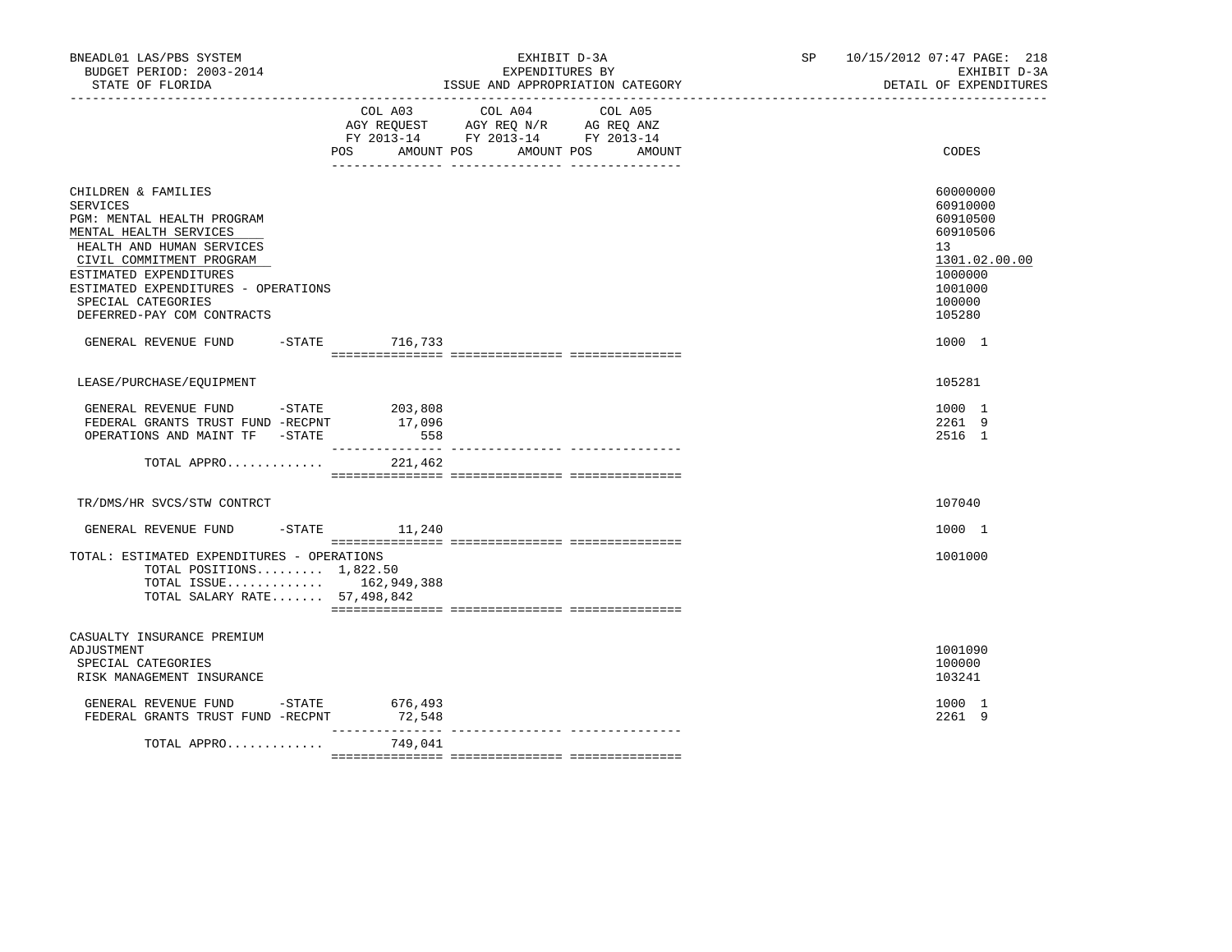| BNEADL01 LAS/PBS SYSTEM<br>BUDGET PERIOD: 2003-2014<br>STATE OF FLORIDA                                                                                                                                                                |         |                          | EXHIBIT D-3A<br>EXPENDITURES BY<br>ISSUE AND APPROPRIATION CATEGORY                                                                                                                                                                                                  | SP 10/15/2012 07:47 PAGE: 219<br>EXHIBIT D-3A<br>DETAIL OF EXPENDITURES                     |
|----------------------------------------------------------------------------------------------------------------------------------------------------------------------------------------------------------------------------------------|---------|--------------------------|----------------------------------------------------------------------------------------------------------------------------------------------------------------------------------------------------------------------------------------------------------------------|---------------------------------------------------------------------------------------------|
|                                                                                                                                                                                                                                        |         |                          | COL A03 COL A04<br>COL A05<br>$\begin{tabular}{lllllll} \bf AGY \,\, REQUEST \,\, & \bf AGY \,\, REQ \,\, N/R & \,\, AG \,\, REQ \,\, ANZ \\ \bf FY \,\, 2013-14 & \,\, FY \,\, 2013-14 & \,\, FY \,\, 2013-14 \\ \end{tabular}$<br>POS AMOUNT POS AMOUNT POS AMOUNT | CODES                                                                                       |
| CHILDREN & FAMILIES<br>SERVICES<br>PGM: MENTAL HEALTH PROGRAM<br>MENTAL HEALTH SERVICES<br>HEALTH AND HUMAN SERVICES<br>CIVIL COMMITMENT PROGRAM<br>ESTIMATED EXPENDITURES<br>FLORIDA RETIREMENT SYSTEM<br>CONTRIBUTION ADJUSTMENT FOR |         |                          |                                                                                                                                                                                                                                                                      | 60000000<br>60910000<br>60910500<br>60910506<br>13 <sup>7</sup><br>1301.02.00.00<br>1000000 |
| FISCAL YEAR 2012-2013<br>SALARIES AND BENEFITS                                                                                                                                                                                         |         |                          |                                                                                                                                                                                                                                                                      | 1001240<br>010000                                                                           |
| GENERAL REVENUE FUND                                                                                                                                                                                                                   |         | -MATCH 67,746            |                                                                                                                                                                                                                                                                      | 1000 2                                                                                      |
| FEDERAL GRANTS TRUST FUND -STATE                                                                                                                                                                                                       | -RECPNT | 1,649<br>109,763         |                                                                                                                                                                                                                                                                      | 2261 1<br>2261 9                                                                            |
| TOTAL FEDERAL GRANTS TRUST FUND 111, 412                                                                                                                                                                                               |         |                          |                                                                                                                                                                                                                                                                      | 2261                                                                                        |
| OPERATIONS AND MAINT TF -STATE 12,107                                                                                                                                                                                                  |         |                          |                                                                                                                                                                                                                                                                      | 2516 1                                                                                      |
| TOTAL APPRO                                                                                                                                                                                                                            |         | 191,265                  |                                                                                                                                                                                                                                                                      |                                                                                             |
| ADJUSTMENT TO STATE HEALTH<br>INSURANCE PREMIUM CONTRIBUTION -<br>FISCAL YEAR 2012-13<br>SALARIES AND BENEFITS                                                                                                                         |         |                          |                                                                                                                                                                                                                                                                      | 1001830<br>010000                                                                           |
| GENERAL REVENUE FUND                                                                                                                                                                                                                   |         | -MATCH 69,027            |                                                                                                                                                                                                                                                                      | 1000 2                                                                                      |
| FEDERAL GRANTS TRUST FUND -STATE                                                                                                                                                                                                       |         | 1,680<br>-RECPNT 111,839 |                                                                                                                                                                                                                                                                      | 2261 1<br>2261 9                                                                            |
| TOTAL FEDERAL GRANTS TRUST FUND 113,519                                                                                                                                                                                                |         |                          |                                                                                                                                                                                                                                                                      | 2261                                                                                        |
| OPERATIONS AND MAINT TF -STATE 12,336                                                                                                                                                                                                  |         |                          |                                                                                                                                                                                                                                                                      | 2516 1                                                                                      |
| TOTAL APPRO                                                                                                                                                                                                                            |         | 194,882                  |                                                                                                                                                                                                                                                                      |                                                                                             |
|                                                                                                                                                                                                                                        |         |                          |                                                                                                                                                                                                                                                                      |                                                                                             |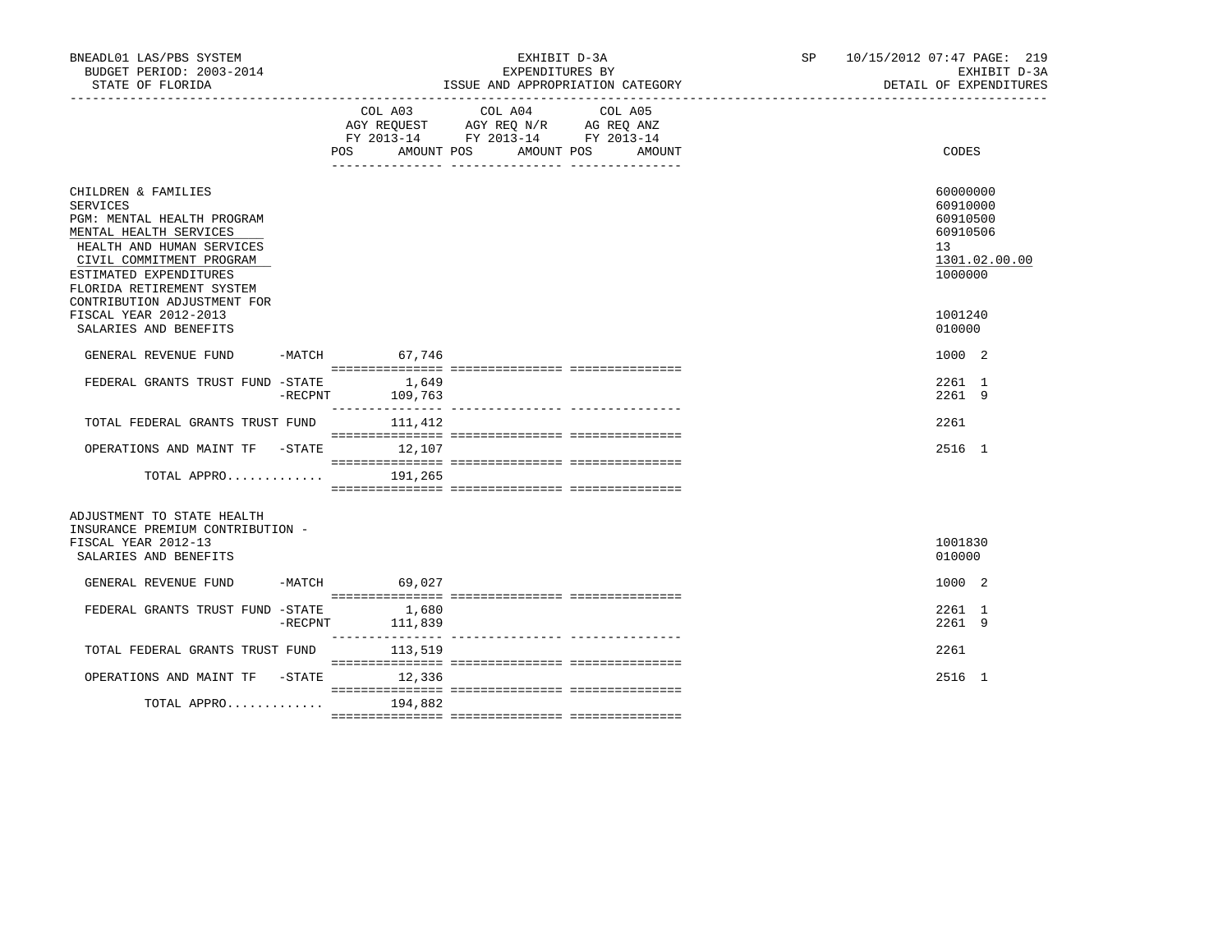| BNEADL01 LAS/PBS SYSTEM<br>BUDGET PERIOD: 2003-2014<br>STATE OF FLORIDA                                                                                                                                                                            |                   | EXHIBIT D-3A<br>EXPENDITURES BY                                                                                                                                                                                                                                                                             | ISSUE AND APPROPRIATION CATEGORY | SP | 10/15/2012 07:47 PAGE: 220<br>EXHIBIT D-3A<br>DETAIL OF EXPENDITURES                                |
|----------------------------------------------------------------------------------------------------------------------------------------------------------------------------------------------------------------------------------------------------|-------------------|-------------------------------------------------------------------------------------------------------------------------------------------------------------------------------------------------------------------------------------------------------------------------------------------------------------|----------------------------------|----|-----------------------------------------------------------------------------------------------------|
|                                                                                                                                                                                                                                                    |                   | COL A03 COL A04<br>$\begin{tabular}{lllllll} \bf AGY \,\, &\bf REQUEST \,\, &\bf AGY \,\, &\bf REQ \,\, &\bf N/R \,\, &\bf AG \,\, &\bf REQ \,\, &\bf ANZ \,\, \\ \bf FY \,\, &\bf 2013-14 \,\, &\bf FY \,\, &\bf 2013-14 \,\, &\bf FY \,\, &\bf 2013-14 \end{tabular}$<br>POS AMOUNT POS AMOUNT POS AMOUNT | COL A05                          |    | CODES                                                                                               |
| CHILDREN & FAMILIES<br>SERVICES<br>PGM: MENTAL HEALTH PROGRAM<br>MENTAL HEALTH SERVICES<br>HEALTH AND HUMAN SERVICES<br>CIVIL COMMITMENT PROGRAM<br>ESTIMATED EXPENDITURES<br>REALLOCATION OF HUMAN RESOURCES<br>OUTSOURCING<br>SPECIAL CATEGORIES |                   |                                                                                                                                                                                                                                                                                                             |                                  |    | 60000000<br>60910000<br>60910500<br>60910506<br>13<br>1301.02.00.00<br>1000000<br>1005900<br>100000 |
| TR/DMS/HR SVCS/STW CONTRCT<br>GENERAL REVENUE FUND                                                                                                                                                                                                 | $-$ STATE<br>699- |                                                                                                                                                                                                                                                                                                             |                                  |    | 107040<br>1000 1                                                                                    |
|                                                                                                                                                                                                                                                    |                   |                                                                                                                                                                                                                                                                                                             |                                  |    |                                                                                                     |
| ADJUSTMENTS TO CURRENT YEAR<br>ESTIMATED EXPENDITURES<br>ADJUST FUND SOURCE INDICATORS - ADD<br>SALARIES AND BENEFITS                                                                                                                              |                   |                                                                                                                                                                                                                                                                                                             |                                  |    | 1600000<br>160S220<br>010000                                                                        |
| FEDERAL GRANTS TRUST FUND -RECPNT 736,981                                                                                                                                                                                                          |                   |                                                                                                                                                                                                                                                                                                             |                                  |    | 2261 9                                                                                              |
| SPECIAL CATEGORIES<br>G/A-CONTRACT PROF SERVICES                                                                                                                                                                                                   |                   |                                                                                                                                                                                                                                                                                                             |                                  |    | 100000<br>100779                                                                                    |
| GENERAL REVENUE FUND                                                                                                                                                                                                                               | -STATE 3,639,854  |                                                                                                                                                                                                                                                                                                             |                                  |    | 1000 1                                                                                              |
| TOTAL: ADJUST FUND SOURCE INDICATORS - ADD<br>TOTAL ISSUE                                                                                                                                                                                          | 4,376,835         |                                                                                                                                                                                                                                                                                                             |                                  |    | 160S220                                                                                             |
|                                                                                                                                                                                                                                                    |                   |                                                                                                                                                                                                                                                                                                             |                                  |    |                                                                                                     |
| AGENCY ISSUE NARRATIVE:<br>2013-2014 BUDGET YEAR NARRATIVE:<br>ISSUE TITLE: Adjust Fund Source Indicators - Add                                                                                                                                    |                   |                                                                                                                                                                                                                                                                                                             | IT COMPONENT? NO                 |    |                                                                                                     |
| SPECIFY WHICH AGENCY GOAL FROM THE FISCAL YEARS 2013-2014 THROUGH 2017-2018 STRATEGIC PLAN IS ADDRESSED BY THIS BUDGET<br>ISSUE PROPOSAL:<br>Effect Program Improvements: Apply proven best practices to maximize efficiencies and outcomes.       |                   |                                                                                                                                                                                                                                                                                                             |                                  |    |                                                                                                     |
| SUMMARY:<br>The Department requests an adjustment to its base budget to properly align Funding Source Indicators (FSI) for<br>Maintenance of Effort (MOE) and Match review.                                                                        |                   |                                                                                                                                                                                                                                                                                                             |                                  |    |                                                                                                     |
| PROBLEM STATEMENT:<br>Based on the Department's current agency-approved operating budget, this request is needed to properly align the FSIs in<br>the Department's budget.                                                                         |                   |                                                                                                                                                                                                                                                                                                             |                                  |    |                                                                                                     |
|                                                                                                                                                                                                                                                    |                   |                                                                                                                                                                                                                                                                                                             |                                  |    |                                                                                                     |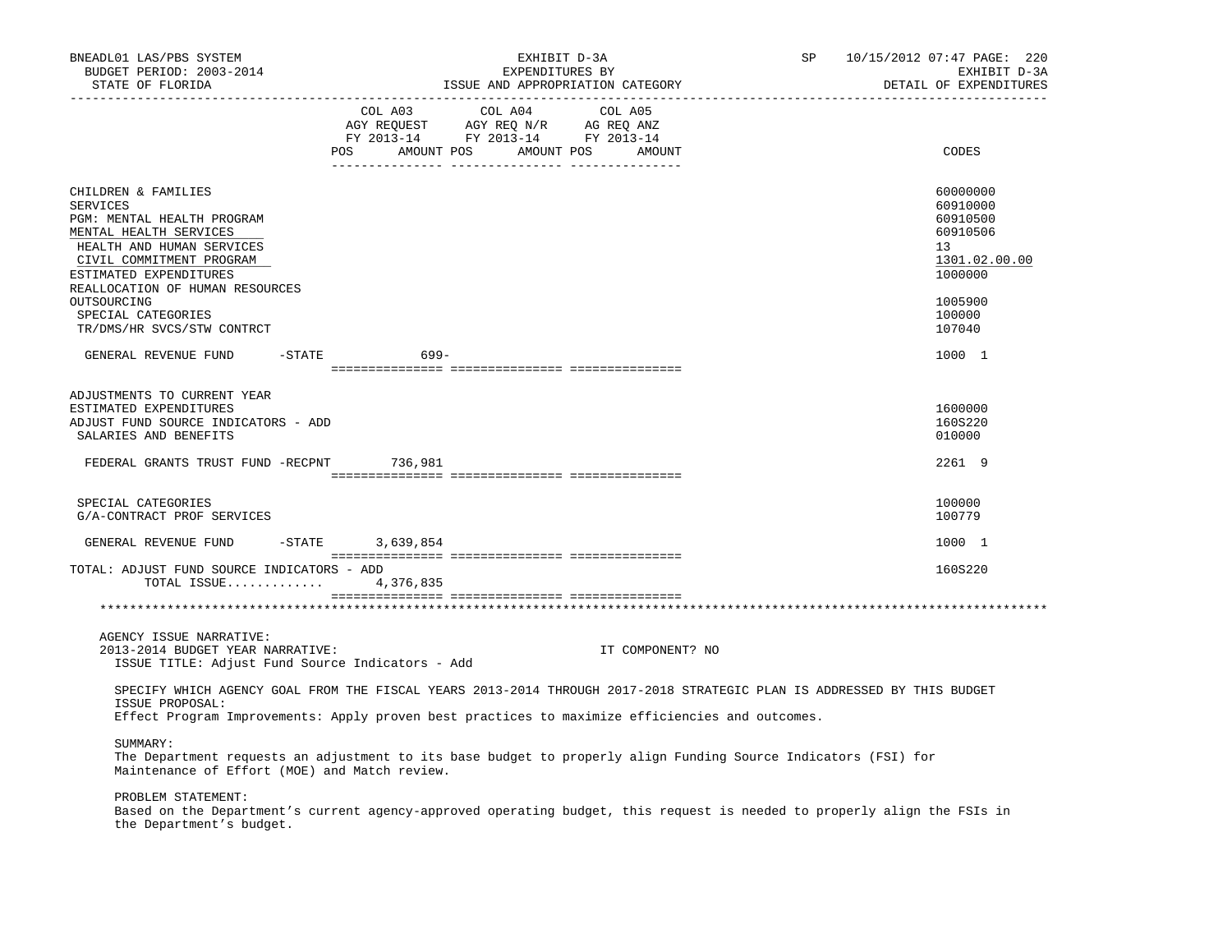| BUDGET PERIOD: 2003-2014                                                                                                                                                                                                  |                                                          | EXHIBIT D-3A<br>EXPENDITURES BY | SP – | 10/15/2012 07:47 PAGE: 221<br>EXHIBIT D-3A                                       |
|---------------------------------------------------------------------------------------------------------------------------------------------------------------------------------------------------------------------------|----------------------------------------------------------|---------------------------------|------|----------------------------------------------------------------------------------|
| STATE OF FLORIDA<br>------------------------------                                                                                                                                                                        | ISSUE AND APPROPRIATION CATEGORY                         |                                 |      | DETAIL OF EXPENDITURES                                                           |
|                                                                                                                                                                                                                           | COL A03 COL A04                                          | COL A05                         |      |                                                                                  |
|                                                                                                                                                                                                                           | POS AMOUNT POS AMOUNT POS AMOUNT                         |                                 |      | CODES                                                                            |
| CHILDREN & FAMILIES<br><b>SERVICES</b><br>PGM: MENTAL HEALTH PROGRAM<br>MENTAL HEALTH SERVICES<br>HEALTH AND HUMAN SERVICES<br>CIVIL COMMITMENT PROGRAM<br>ADJUSTMENTS TO CURRENT YEAR                                    |                                                          |                                 |      | 60000000<br>60910000<br>60910500<br>60910506<br>13 <sup>°</sup><br>1301.02.00.00 |
| ESTIMATED EXPENDITURES<br>ADJUST FUND SOURCE INDICATORS - ADD                                                                                                                                                             |                                                          |                                 |      | 1600000<br>160S220                                                               |
| WHAT BENEFITS WILL BE OBTAINED BY FUNDING THIS ISSUE:<br>This action is necessary to ensure that the Department can properly identify funding sources and MOE.                                                            |                                                          |                                 |      |                                                                                  |
| WHAT UNDERLYING PROGRAM THEORY CHANGE IS INVOLVED IN THIS ISSUE (IF ANY):<br>Not applicable.                                                                                                                              |                                                          |                                 |      |                                                                                  |
| WHAT IMPLEMENTATION MECHANISMS WILL BE CHANGES AS A RESULT OF THIS ISSUE (IF ANY):<br>The Department will implement these adjustments and continue to monitor the funding of the budget.                                  |                                                          |                                 |      |                                                                                  |
| FLORIDA STRATEGIC PLAN FOR ECONOMIC DEVELOPMENT:<br>Not applicable.                                                                                                                                                       |                                                          |                                 |      |                                                                                  |
|                                                                                                                                                                                                                           |                                                          |                                 |      |                                                                                  |
| RETURN ON INVESTMENT:<br>Not applicable.                                                                                                                                                                                  |                                                          |                                 |      |                                                                                  |
| COST CALCULATIONS:<br>The Other Adjustment Data (OAD) transaction was used to correct Fund Source Identifiers (FSI) for Salaries and Benefits<br>amounts that are not associated with specific positions and salary rate. |                                                          |                                 |      |                                                                                  |
| POSITION DETAIL OF SALARIES AND BENEFITS:                                                                                                                                                                                 |                                                          |                                 |      |                                                                                  |
|                                                                                                                                                                                                                           | FTE BASE RATE ADDITIVES BENEFITS SUBTOTAL % AND BENEFITS |                                 |      |                                                                                  |
| A03 - AGY REQUEST FY 2013-14                                                                                                                                                                                              |                                                          |                                 |      |                                                                                  |
| CHANGES TO CURRENTLY AUTHORIZED POSITIONS<br>OTHER SALARY AMOUNT<br>2261 FEDERAL GRANTS TRUST FUND                                                                                                                        |                                                          |                                 |      |                                                                                  |
|                                                                                                                                                                                                                           |                                                          |                                 |      | LAPSE LAPSED SALARIES<br>736,981<br>______________<br>736,981                    |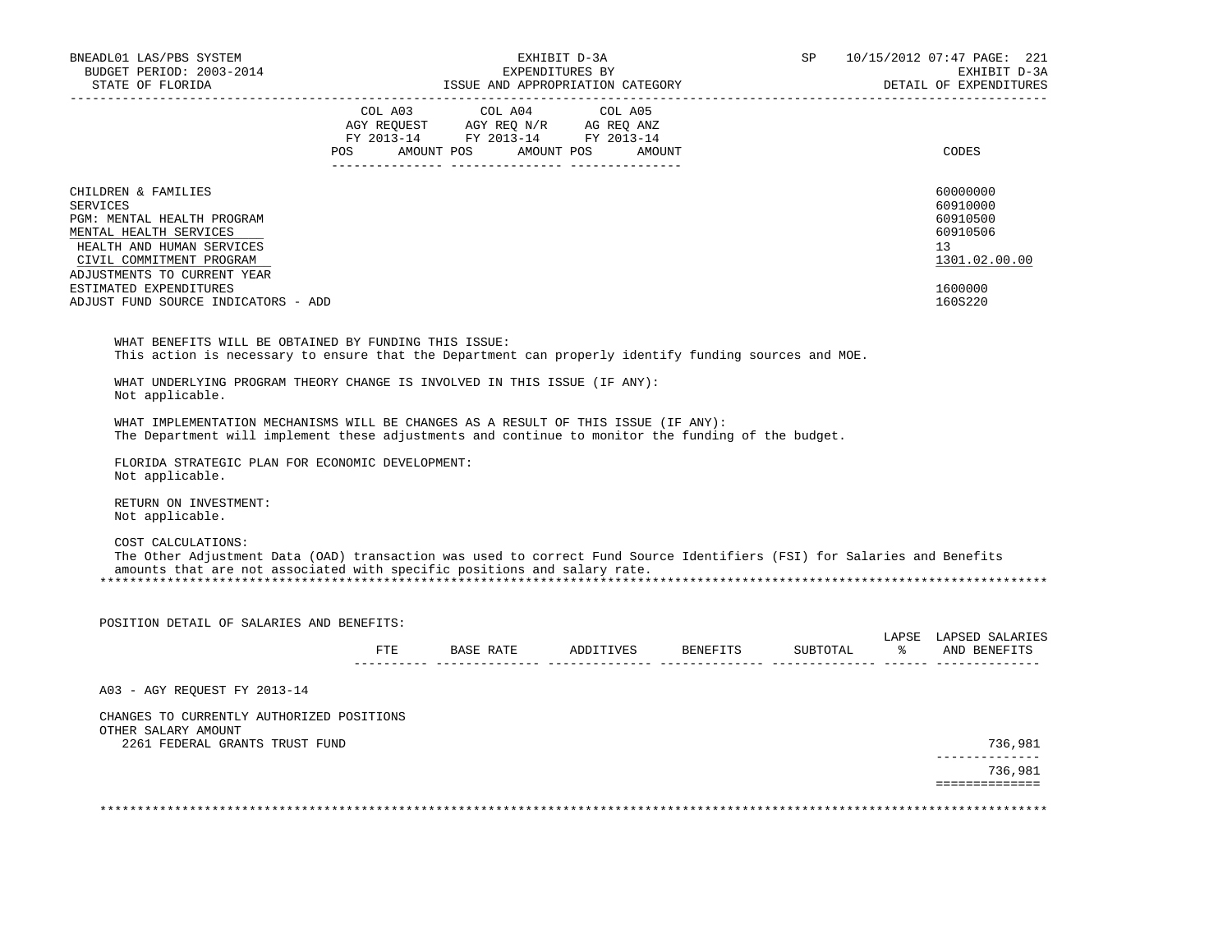| BNEADL01 LAS/PBS SYSTEM<br>BUDGET PERIOD: 2003-2014<br>STATE OF FLORIDA                                                                                                                                                                      |         | EXPENDITURES BY                                                                   | EXHIBIT D-3A                                | SP | 10/15/2012 07:47 PAGE: 222<br>EXHIBIT D-3A<br>DETAIL OF EXPENDITURES |
|----------------------------------------------------------------------------------------------------------------------------------------------------------------------------------------------------------------------------------------------|---------|-----------------------------------------------------------------------------------|---------------------------------------------|----|----------------------------------------------------------------------|
|                                                                                                                                                                                                                                              | COL A03 | COL A04<br>AGY REQUEST AGY REQ N/R AG REQ ANZ<br>FY 2013-14 FY 2013-14 FY 2013-14 | COL A05<br>POS AMOUNT POS AMOUNT POS AMOUNT |    | CODES                                                                |
| CHILDREN & FAMILIES<br><b>SERVICES</b><br>PGM: MENTAL HEALTH PROGRAM<br>MENTAL HEALTH SERVICES<br>HEALTH AND HUMAN SERVICES<br>CIVIL COMMITMENT PROGRAM<br>ADJUSTMENTS TO CURRENT YEAR                                                       |         |                                                                                   |                                             |    | 60000000<br>60910000<br>60910500<br>60910506<br>13<br>1301.02.00.00  |
| ESTIMATED EXPENDITURES<br>ADJUST FUND SOURCE INDICATORS -                                                                                                                                                                                    |         |                                                                                   |                                             |    | 1600000                                                              |
| <b>DEDUCT</b><br>SALARIES AND BENEFITS                                                                                                                                                                                                       |         |                                                                                   |                                             |    | 160S230<br>010000                                                    |
| FEDERAL GRANTS TRUST FUND -STATE 736,981-                                                                                                                                                                                                    |         |                                                                                   |                                             |    | 2261 1                                                               |
| SPECIAL CATEGORIES<br>G/A-CONTRACT PROF SERVICES                                                                                                                                                                                             |         |                                                                                   |                                             |    | 100000<br>100779                                                     |
| GENERAL REVENUE FUND -MATCH 3,639,854-                                                                                                                                                                                                       |         |                                                                                   |                                             |    | 1000 2                                                               |
| TOTAL: ADJUST FUND SOURCE INDICATORS -<br>DEDUCT<br>TOTAL ISSUE 4,376,835-                                                                                                                                                                   |         |                                                                                   |                                             |    | 160S230                                                              |
|                                                                                                                                                                                                                                              |         |                                                                                   |                                             |    |                                                                      |
| AGENCY ISSUE NARRATIVE:<br>2013-2014 BUDGET YEAR NARRATIVE:<br>ISSUE TITLE: Adjust Fund Source Indicators - Deduct                                                                                                                           |         |                                                                                   | IT COMPONENT? NO                            |    |                                                                      |
| SPECIFY WHICH AGENCY GOAL FROM THE FISCAL YEARS 2013-2014 THROUGH 2017-2018 STRATEGIC PLAN IS ADDRESSED BY THIS BUDGET<br>ISSUE PROPOSAL:<br>Effect Program Improvements: Apply proven best practices to maximize efficiencies and outcomes. |         |                                                                                   |                                             |    |                                                                      |
| SUMMARY:<br>The Department requests an adjustment to its base budget to properly align Funding Source Indicators (FSI) for<br>Maintenance of Effort (MOE) and Match review.                                                                  |         |                                                                                   |                                             |    |                                                                      |
| PROBLEM STATEMENT:<br>Based on the Department's current agency-approved operating budget, this request is needed to properly align the FSIs in<br>the Department's budget.                                                                   |         |                                                                                   |                                             |    |                                                                      |
| WHAT BENEFITS WILL BE OBTAINED BY FUNDING THIS ISSUE:<br>This action is necessary to ensure that the Department can properly identify funding sources and MOE.                                                                               |         |                                                                                   |                                             |    |                                                                      |
| WHAT UNDERLYING PROGRAM THEORY CHANGE IS INVOLVED IN THIS ISSUE (IF ANY):<br>Not applicable.                                                                                                                                                 |         |                                                                                   |                                             |    |                                                                      |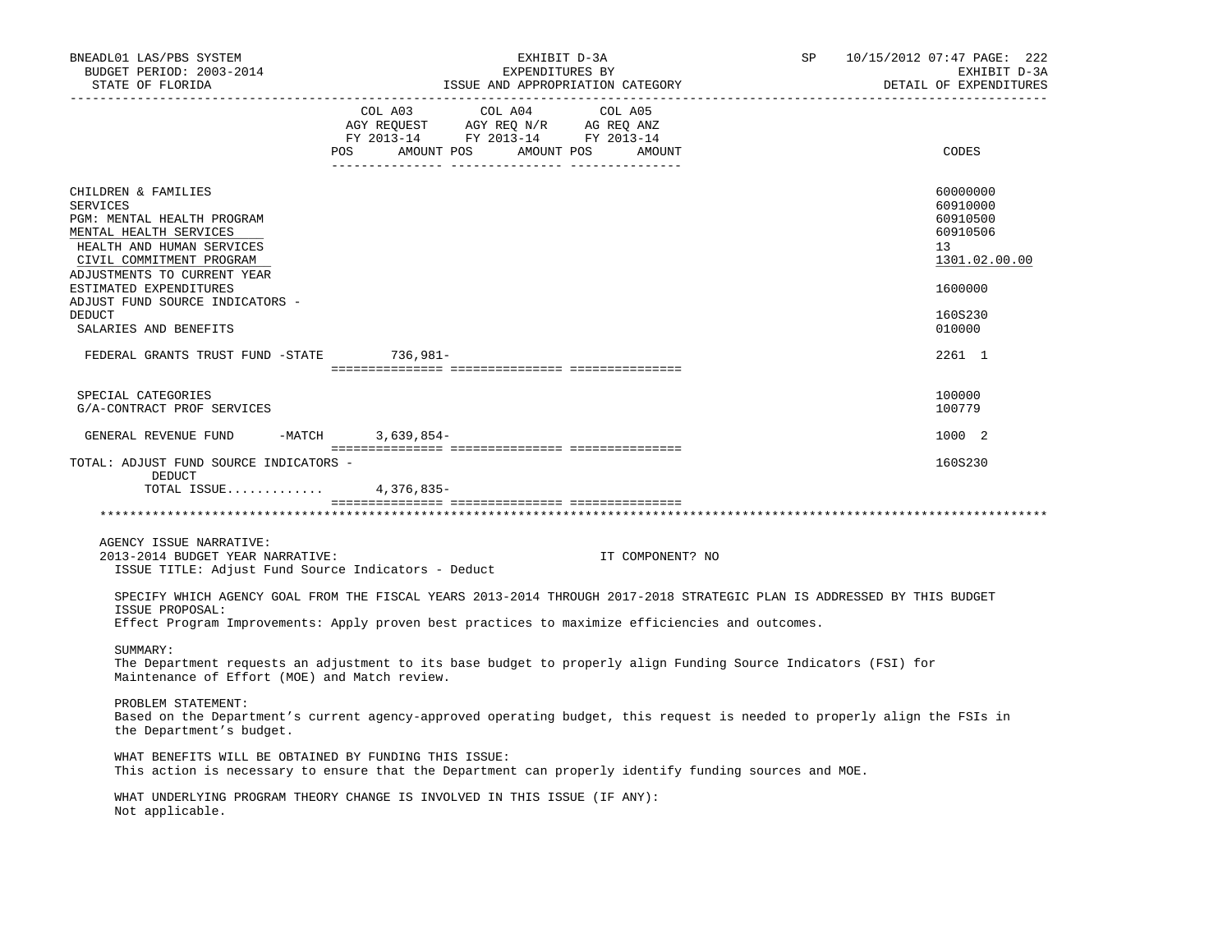| BNEADL01 LAS/PBS SYSTEM<br>BUDGET PERIOD: 2003-2014<br>STATE OF FLORIDA                                                                                                                                                                                       |         |                                                                                                                                                                                                                                                   | EXHIBIT D-3A<br>EXPENDITURES BY<br>ISSUE AND APPROPRIATION CATEGORY | SP       |               | 10/15/2012 07:47 PAGE: 223<br>EXHIBIT D-3A<br>DETAIL OF EXPENDITURES                                   |
|---------------------------------------------------------------------------------------------------------------------------------------------------------------------------------------------------------------------------------------------------------------|---------|---------------------------------------------------------------------------------------------------------------------------------------------------------------------------------------------------------------------------------------------------|---------------------------------------------------------------------|----------|---------------|--------------------------------------------------------------------------------------------------------|
|                                                                                                                                                                                                                                                               | COL A03 | COL A04<br>$\begin{tabular}{lllllll} \bf AGY \,\, REQUEST \,\, & \bf AGY \,\, REQ \,\, N/R & \,\, AG \,\, REQ \,\, ANZ \\ \bf FY \,\, 2013-14 & \,\, FY \,\, 2013-14 & \,\, FY \,\, 2013-14 \\ \end{tabular}$<br>POS AMOUNT POS AMOUNT POS AMOUNT | COL A05                                                             |          |               | CODES                                                                                                  |
| CHILDREN & FAMILIES<br><b>SERVICES</b><br>PGM: MENTAL HEALTH PROGRAM<br>MENTAL HEALTH SERVICES<br>HEALTH AND HUMAN SERVICES<br>CIVIL COMMITMENT PROGRAM<br>ADJUSTMENTS TO CURRENT YEAR<br>ESTIMATED EXPENDITURES<br>ADJUST FUND SOURCE INDICATORS -<br>DEDUCT |         |                                                                                                                                                                                                                                                   |                                                                     |          |               | 60000000<br>60910000<br>60910500<br>60910506<br>13 <sup>°</sup><br>1301.02.00.00<br>1600000<br>160S230 |
|                                                                                                                                                                                                                                                               |         |                                                                                                                                                                                                                                                   |                                                                     |          |               |                                                                                                        |
| WHAT IMPLEMENTATION MECHANISMS WILL BE CHANGES AS A RESULT OF THIS ISSUE (IF ANY):<br>The Department will implement these adjustments and continue to monitor the funding of the budget.                                                                      |         |                                                                                                                                                                                                                                                   |                                                                     |          |               |                                                                                                        |
| FLORIDA STRATEGIC PLAN FOR ECONOMIC DEVELOPMENT:<br>Not applicable.<br>RETURN ON INVESTMENT:                                                                                                                                                                  |         |                                                                                                                                                                                                                                                   |                                                                     |          |               |                                                                                                        |
| Not applicable.<br>COST CALCULATIONS:<br>The Other Adjustment Data (OAD) transaction was used to correct Fund Source Identifiers (FSI) for Salaries and Benefits<br>amounts that are not associated with specific positions and salary rate.                  |         |                                                                                                                                                                                                                                                   |                                                                     |          |               |                                                                                                        |
| POSITION DETAIL OF SALARIES AND BENEFITS:                                                                                                                                                                                                                     |         |                                                                                                                                                                                                                                                   |                                                                     |          |               |                                                                                                        |
|                                                                                                                                                                                                                                                               | FTE.    | BASE RATE ADDITIVES BENEFITS                                                                                                                                                                                                                      |                                                                     | SUBTOTAL | $\frac{1}{6}$ | LAPSE LAPSED SALARIES<br>AND BENEFITS                                                                  |
| A03 - AGY REOUEST FY 2013-14                                                                                                                                                                                                                                  |         |                                                                                                                                                                                                                                                   |                                                                     |          |               |                                                                                                        |
| CHANGES TO CURRENTLY AUTHORIZED POSITIONS<br>OTHER SALARY AMOUNT<br>2261 FEDERAL GRANTS TRUST FUND                                                                                                                                                            |         |                                                                                                                                                                                                                                                   |                                                                     |          |               | $736,981-$                                                                                             |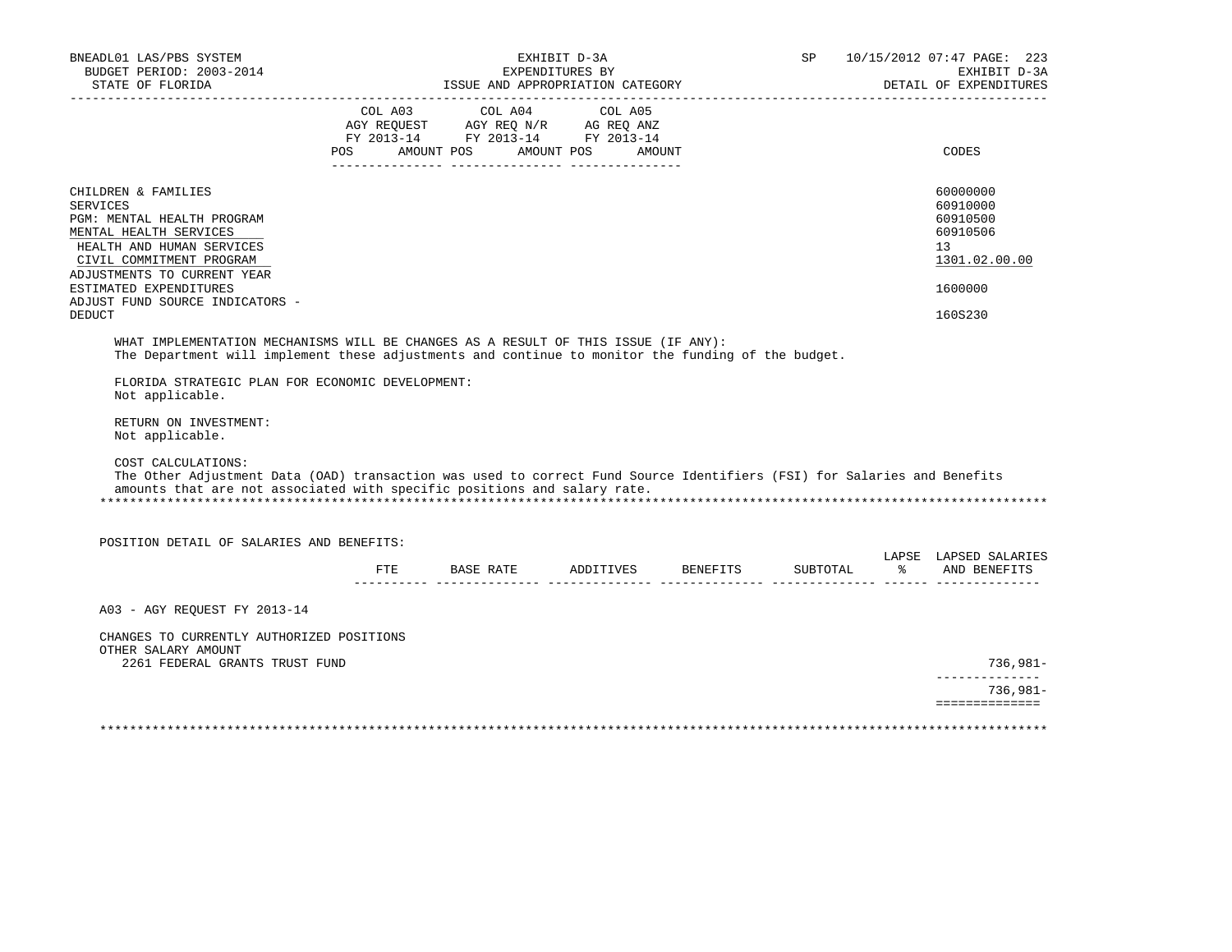| BNEADL01 LAS/PBS SYSTEM<br>BUDGET PERIOD: 2003-2014<br>STATE OF FLORIDA                                                                                                                                                      | EXHIBIT D-3A<br>EXPENDITURES BY<br>ISSUE AND APPROPRIATION CATEGORY                                                                                                                  | SP 10/15/2012 07:47 PAGE: 224<br>EXHIBIT D-3A<br>DETAIL OF EXPENDITURES                     |
|------------------------------------------------------------------------------------------------------------------------------------------------------------------------------------------------------------------------------|--------------------------------------------------------------------------------------------------------------------------------------------------------------------------------------|---------------------------------------------------------------------------------------------|
|                                                                                                                                                                                                                              | __________________________________<br>COL A03<br>COL A04<br>COL A05<br>AGY REQUEST AGY REQ N/R AG REQ ANZ<br>FY 2013-14 FY 2013-14 FY 2013-14<br>POS AMOUNT POS<br>AMOUNT POS AMOUNT | CODES                                                                                       |
|                                                                                                                                                                                                                              |                                                                                                                                                                                      |                                                                                             |
| CHILDREN & FAMILIES<br>SERVICES<br>PGM: MENTAL HEALTH PROGRAM<br>MENTAL HEALTH SERVICES<br>HEALTH AND HUMAN SERVICES<br>CIVIL COMMITMENT PROGRAM<br>ESTIMATED EXPENDITURES REALIGNMENT<br>BUDGET SHARED SERVICES ALIGNMENT - |                                                                                                                                                                                      | 60000000<br>60910000<br>60910500<br>60910506<br>13 <sup>°</sup><br>1301.02.00.00<br>2000000 |
| <b>DEDUCT</b>                                                                                                                                                                                                                |                                                                                                                                                                                      | 2000270                                                                                     |
| SALARY RATE<br>SALARY RATE 153,456-                                                                                                                                                                                          |                                                                                                                                                                                      | 000000                                                                                      |
|                                                                                                                                                                                                                              |                                                                                                                                                                                      |                                                                                             |
| SALARIES AND BENEFITS                                                                                                                                                                                                        |                                                                                                                                                                                      | 010000                                                                                      |
| GENERAL REVENUE FUND                                                                                                                                                                                                         | $3.00-$<br>$-MATCH$<br>$209, 198 -$                                                                                                                                                  | 1000 2                                                                                      |
| EXPENSES                                                                                                                                                                                                                     |                                                                                                                                                                                      | 040000                                                                                      |
| GENERAL REVENUE FUND                                                                                                                                                                                                         | $-$ STATE $14, 143-$                                                                                                                                                                 | 1000 1                                                                                      |
| SPECIAL CATEGORIES<br>CONTRACTED SERVICES                                                                                                                                                                                    |                                                                                                                                                                                      | 100000<br>100777                                                                            |
| GENERAL REVENUE FUND                                                                                                                                                                                                         | $-$ STATE 4,637 -                                                                                                                                                                    | 1000 1                                                                                      |
| TOTAL: BUDGET SHARED SERVICES ALIGNMENT -<br>DEDUCT                                                                                                                                                                          |                                                                                                                                                                                      | 2000270                                                                                     |
| TOTAL POSITIONS 3.00-<br>TOTAL ISSUE<br>TOTAL SALARY RATE 153,456-                                                                                                                                                           | 227,978-                                                                                                                                                                             |                                                                                             |
|                                                                                                                                                                                                                              |                                                                                                                                                                                      |                                                                                             |
| AGENCY ISSUE NARRATIVE:<br>2013-2014 BUDGET YEAR NARRATIVE:                                                                                                                                                                  | IT COMPONENT? NO                                                                                                                                                                     |                                                                                             |

ISSUE TITLE: Budget Shared Services Alignment - DEDUCT

 SPECIFY WHICH AGENCY GOAL FROM THE FISCAL YEARS 2013-2014 THROUGH 2017-2018 STRATEGIC PLAN IS ADDRESSED BY THIS BUDGET ISSUE PROPOSAL: Goal 2 Effect Program Improvements: Apply proven best practices to maximize efficiencies and outcomes

SUMMARY:

 The Department requests the transfer of \$941,545 (\$511,370 General Revenue, \$210,991 Federal Grants Trust Fund, \$115,266 Welfare Transition Trust Funds, and \$103,918 Social Services Block Grant Trust Fund) and 10.00 FTE within the Department as a technical alignment of positions and budget for final implementation of Budget Shared Services.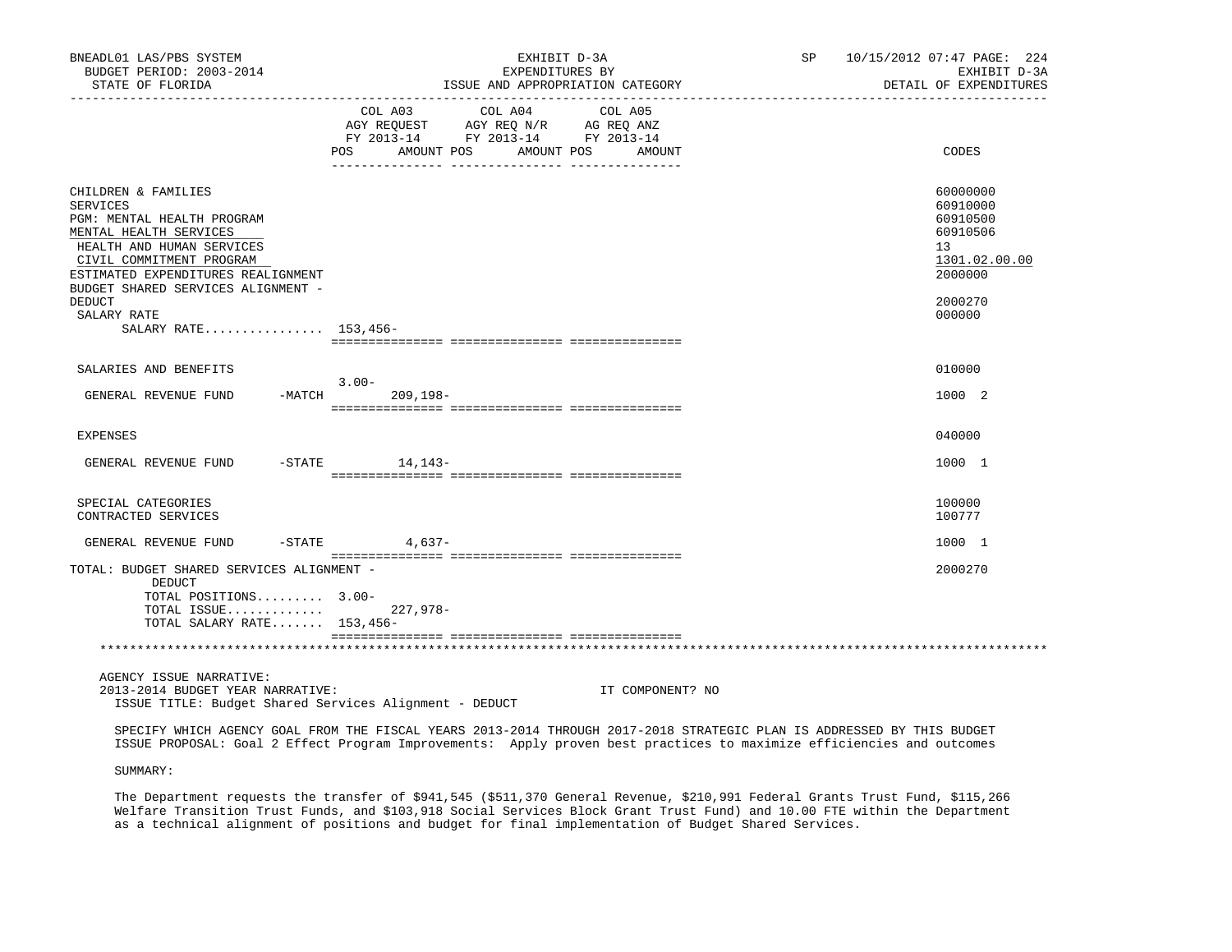| BNEADL01 LAS/PBS SYSTEM<br>BUDGET PERIOD: 2003-2014<br>STATE OF FLORIDA |     | EXHIBIT D-3A<br>EXPENDITURES BY                                                                                                   | ISSUE AND APPROPRIATION CATEGORY | <b>SP</b> | 10/15/2012 07:47 PAGE: 225<br>EXHIBIT D-3A<br>DETAIL OF EXPENDITURES |
|-------------------------------------------------------------------------|-----|-----------------------------------------------------------------------------------------------------------------------------------|----------------------------------|-----------|----------------------------------------------------------------------|
|                                                                         | POS | COL A03 COL A04 COL A05<br>AGY REOUEST AGY REO N/R AG REO ANZ<br>FY 2013-14 FY 2013-14 FY 2013-14<br>AMOUNT POS AMOUNT POS AMOUNT |                                  |           | CODES                                                                |
| CHILDREN & FAMILIES<br>SERVICES                                         |     |                                                                                                                                   |                                  |           | 60000000<br>60910000                                                 |
| PGM: MENTAL HEALTH PROGRAM                                              |     |                                                                                                                                   |                                  |           | 60910500                                                             |
| MENTAL HEALTH SERVICES                                                  |     |                                                                                                                                   |                                  |           | 60910506                                                             |
| HEALTH AND HUMAN SERVICES                                               |     |                                                                                                                                   |                                  |           | 13                                                                   |
| CIVIL COMMITMENT PROGRAM                                                |     |                                                                                                                                   |                                  |           | 1301.02.00.00                                                        |
| ESTIMATED EXPENDITURES REALIGNMENT                                      |     |                                                                                                                                   |                                  |           | 2000000                                                              |
| BUDGET SHARED SERVICES ALIGNMENT -                                      |     |                                                                                                                                   |                                  |           |                                                                      |
| DEDUCT                                                                  |     |                                                                                                                                   |                                  |           | 2000270                                                              |

This Issue is cost neutral across Department budget entities.

PROBLEM STATEMENT:

 During Fiscal Year 2010-2011, the Department's Administrative Services Budget Office moved toward a shared services structure, from a regional structure, to increase effectiveness and absorb Fiscal Year 2011-2012 reductions within the Department's administrative functions. To support this implementation the Legislature approved Issue Number 200310 transferring 19.00 positions and \$1,455,375 of General Revenue budget authority from the District Administration program component to the Assistant Secretary for Administration program component within the Executive Direction and Support Services budget entity.

 The Department requests a technical alignment of the remaining positions and budget to finalize the implementation of Budget Shared Services. Shared Services Organizations arrange essential business support functions (i.e., finance, human resources, and information technology services) as a business unit to serve agency operations. Shared Services is the provision of a service by one part of an organization where the service was previously found in more than one part of the organization. The funding and resourcing of the service is shared and creates a cost-effective platform for service delivery by standardizing processes and delivery methods; consolidating people and technology around delivery structure; and reengineering work patterns to achieve world-class standards.

WHAT BENEFITS WILL BE OBTAINED BY FUNDING THIS ISSUE:

 This is a technical alignment of positions that fully implements the Department's Budget Shared Services approved during the 2012 Legislative Session.

 WHAT UNDERLYING PROGRAM THEORY CHANGE IS INVOLVED IN THIS ISSUE (IF ANY): Not applicable

 WHAT IMPLEMENTATION MECHANISMS WILL BE CHANGED AS A RESULT OF THIS ISSUE (IF ANY): Not applicable

 FLORIDA STRATEGIC PLAN FOR ECONOMIC DEVELOPMENT: Not applicable.

 RETURN ON INVESTMENT (ROI): Not applicable

## COST CALCULATIONS:

 This is a cost neutral ADD/DEDUCT issue shifting Salary and Expenses within Department Budget Entities. The Other Adjustment Data (OAD) transaction associated with this request is based on the rate and budget amount needed to transfer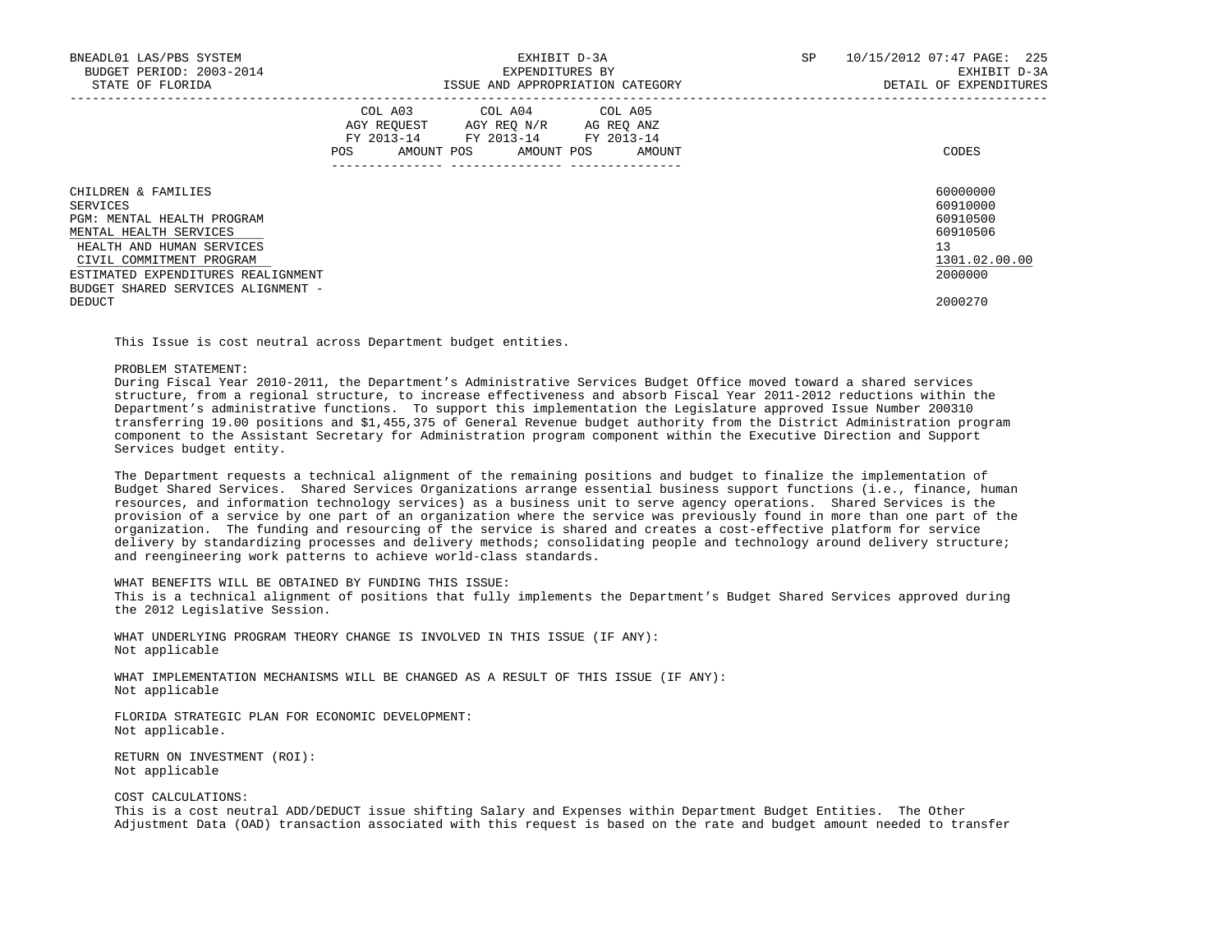| BNEADL01 LAS/PBS SYSTEM<br>BUDGET PERIOD: 2003-2014<br>STATE OF FLORIDA                                                                                                                                                                       |          | EXPENDITURES BY<br>ISSUE AND APPROPRIATION CATEGORY                                                                                                                                                                                                                                                                                        | EXHIBIT D-3A         |         |                      | SP 10/15/2012 07:47 PAGE: 226<br>EXHIBIT D-3A<br>DETAIL OF EXPENDITURES                   |
|-----------------------------------------------------------------------------------------------------------------------------------------------------------------------------------------------------------------------------------------------|----------|--------------------------------------------------------------------------------------------------------------------------------------------------------------------------------------------------------------------------------------------------------------------------------------------------------------------------------------------|----------------------|---------|----------------------|-------------------------------------------------------------------------------------------|
| POS                                                                                                                                                                                                                                           |          | COL A03 COL A04 COL A05<br>$\begin{array}{ccccccccc}\n\text{AGY REQUEST} & & \text{GUT} & \text{AGY REQ} & \text{N/R} & & \text{GCEQ} & \text{ANZ} \\ \text{AGY REQUEST} & & \text{AGY REQ} & \text{N/R} & & \text{AG REQ} & \text{ANZ} \\ \text{FY} & 2013-14 & & \text{FY} & 2013-14 & & \text{FY} & 2013-14\n\end{array}$<br>AMOUNT POS | AMOUNT POS<br>AMOUNT |         |                      | CODES                                                                                     |
| CHILDREN & FAMILIES<br>SERVICES<br>PGM: MENTAL HEALTH PROGRAM<br>MENTAL HEALTH SERVICES<br>HEALTH AND HUMAN SERVICES<br>CIVIL COMMITMENT PROGRAM<br>ESTIMATED EXPENDITURES REALIGNMENT<br>BUDGET SHARED SERVICES ALIGNMENT -<br><b>DEDUCT</b> |          |                                                                                                                                                                                                                                                                                                                                            |                      |         |                      | 60000000<br>60910000<br>60910500<br>60910506<br>13<br>1301.02.00.00<br>2000000<br>2000270 |
| ten filled positions (as of September 4, 2012) from program offices to the budget office.                                                                                                                                                     |          |                                                                                                                                                                                                                                                                                                                                            |                      |         |                      |                                                                                           |
| POSITION DETAIL OF SALARIES AND BENEFITS:                                                                                                                                                                                                     |          |                                                                                                                                                                                                                                                                                                                                            |                      |         |                      |                                                                                           |
|                                                                                                                                                                                                                                               |          | FTE BASE RATE ADDITIVES BENEFITS                                                                                                                                                                                                                                                                                                           |                      |         | SUBTOTAL             | LAPSE LAPSED SALARIES<br>% AND BENEFITS                                                   |
| A03 - AGY REOUEST FY 2013-14                                                                                                                                                                                                                  |          |                                                                                                                                                                                                                                                                                                                                            |                      |         |                      |                                                                                           |
| CHANGES TO CURRENTLY AUTHORIZED POSITIONS<br>2236 GOVERNMENT OPERATIONS CONSULTANT II<br>C2236 002<br>1442 ACCOUNTING SERVICES SUPERVISOR I - SES                                                                                             | $1.00 -$ | 48,763-                                                                                                                                                                                                                                                                                                                                    |                      |         |                      | 16,432- 65,195- 0.00 65,195-                                                              |
| C1442 002                                                                                                                                                                                                                                     | $1.00 -$ | 48,576-                                                                                                                                                                                                                                                                                                                                    |                      | 17,578- | $66, 154 - 0.00$     | $66, 154-$                                                                                |
| 2236 OPERATIONS & MGMT CONSULTANT II - SES<br>C0001 002                                                                                                                                                                                       | $1.00 -$ | $56, 117 -$                                                                                                                                                                                                                                                                                                                                |                      | 18,549- | 74,666- 0.00         | 74,666-                                                                                   |
| TOTALS FOR ISSUE BY FUND<br>1000 GENERAL REVENUE FUND                                                                                                                                                                                         |          |                                                                                                                                                                                                                                                                                                                                            |                      |         |                      | $206,015-$                                                                                |
|                                                                                                                                                                                                                                               |          | $3.00 - 153.456 -$                                                                                                                                                                                                                                                                                                                         |                      |         | $52.559 - 206.015 -$ | ______________<br>$206.015 -$<br>==============                                           |
| OTHER SALARY AMOUNT                                                                                                                                                                                                                           |          |                                                                                                                                                                                                                                                                                                                                            |                      |         |                      |                                                                                           |
| 1000 GENERAL REVENUE FUND                                                                                                                                                                                                                     |          |                                                                                                                                                                                                                                                                                                                                            |                      |         |                      | $3,183-$<br>-----------                                                                   |
|                                                                                                                                                                                                                                               |          |                                                                                                                                                                                                                                                                                                                                            |                      |         |                      | $209, 198 -$<br>==============                                                            |
|                                                                                                                                                                                                                                               |          |                                                                                                                                                                                                                                                                                                                                            |                      |         |                      |                                                                                           |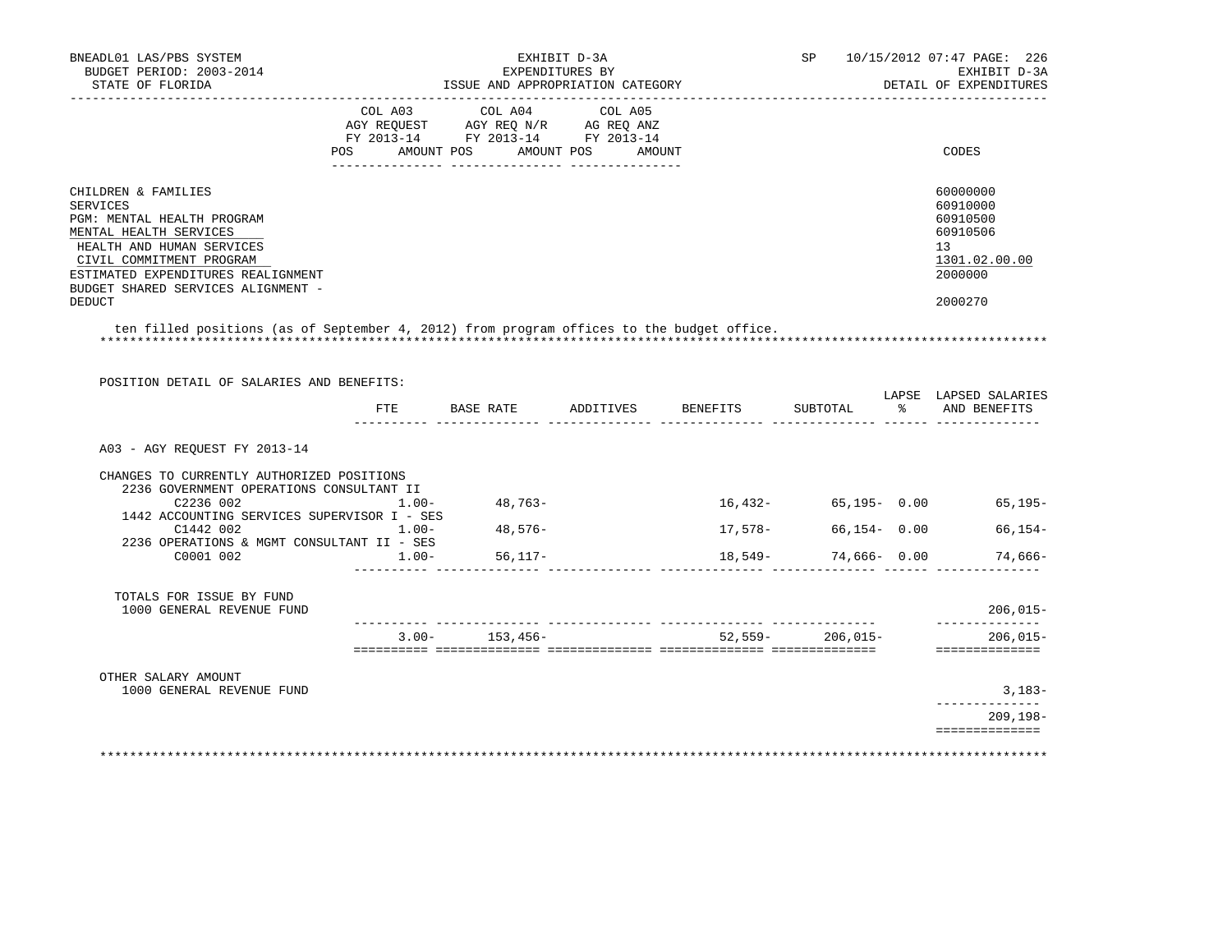| BNEADL01 LAS/PBS SYSTEM<br>BUDGET PERIOD: 2003-2014<br>STATE OF FLORIDA |                 | EXHIBIT D-3A<br>EXPENDITURES BY                                                                                                      | SP | 10/15/2012 07:47 PAGE: 227<br>EXHIBIT D-3A<br>DETAIL OF EXPENDITURES |
|-------------------------------------------------------------------------|-----------------|--------------------------------------------------------------------------------------------------------------------------------------|----|----------------------------------------------------------------------|
|                                                                         |                 | ISSUE AND APPROPRIATION CATEGORY                                                                                                     |    |                                                                      |
|                                                                         | <b>POS</b>      | COL A03 COL A04 COL A05<br>AGY REQUEST AGY REQ N/R AG REQ ANZ<br>FY 2013-14 FY 2013-14 FY 2013-14<br>AMOUNT POS AMOUNT POS<br>AMOUNT |    | CODES                                                                |
| CHILDREN & FAMILIES                                                     |                 |                                                                                                                                      |    | 60000000                                                             |
| SERVICES                                                                |                 |                                                                                                                                      |    | 60910000                                                             |
| PGM: MENTAL HEALTH PROGRAM                                              |                 |                                                                                                                                      |    | 60910500                                                             |
| MENTAL HEALTH SERVICES                                                  |                 |                                                                                                                                      |    | 60910506                                                             |
| HEALTH AND HUMAN SERVICES                                               |                 |                                                                                                                                      |    | 13                                                                   |
| CIVIL COMMITMENT PROGRAM                                                |                 |                                                                                                                                      |    | 1301.02.00.00                                                        |
| ESTIMATED EXPENDITURES REALIGNMENT                                      |                 |                                                                                                                                      |    | 2000000                                                              |
| REALIGN BUDGET FOR OUTSOURCING                                          |                 |                                                                                                                                      |    |                                                                      |
| SERVICES AT NORTHEAST FLORIDA                                           |                 |                                                                                                                                      |    |                                                                      |
| STATE HOSPITAL - DEDUCT                                                 |                 |                                                                                                                                      |    | 2000480                                                              |
| SALARIES AND BENEFITS                                                   |                 |                                                                                                                                      |    | 010000                                                               |
| GENERAL REVENUE FUND                                                    | -MATCH 461,385- |                                                                                                                                      |    | 1000 2                                                               |
|                                                                         |                 |                                                                                                                                      |    |                                                                      |

AGENCY ISSUE NARRATIVE:

 2013-2014 BUDGET YEAR NARRATIVE: IT COMPONENT? NO ISSUE TITLE: Realign Budget for Outsourcing Services at Northeast Florida State Hospital - Deduct

 SPECIFY WHICH AGENCY GOAL FROM THE FISCAL YEARS 2013-2014 THROUGH 2017-2018 STRATEGIC PLAN IS ADDRESSED BY THIS BUDGET ISSUE PROPOSAL:

Effect Program Improvements: Apply proven best practices to maximize efficiencies and outcomes.

SUMMARY:

 The Department requests the transfer of \$461,385 of General Revenue budget authority from the Salaries and Benefits appropriation category to the Grants and Aids Contracted Professional Services appropriation category to annualize the Fiscal Year 2012-2013 transfer in issue numbers 2000480 and 2000490, Realign Budget for Outsourcing Services at Northeast Florida State Hospital . The Fiscal Year 2012-2013 \$461,385 transfer will cover the first six months of the outsourcing contract (January 2013 through June 2013). The annualization, \$461,385, will cover the second six months of the outsourcing contract (July 2013 through December 2013).

PROBLEM STATEMENT:

 In the Fiscal Year 2012-2013 General Appropriations Act, \$461,385 was appropriated to the department to outsource housekeeping functions at the Northeast Florida State Hospital for six months, beginning January 1, 2013. This issue was also annualized for Fiscal Year 2013-2014, \$461,385, in the Fiscal Year 2012-2013 General Appropriations Act.

Fiscal Year 2012-2013 General Appropriations Act Proviso:

 - From the funds provided in Specific Appropriation 350, \$461,385 from the General Revenue Fund is provided to outsource housekeeping functions at the Northeast Florida State Hospital, effective January 1, 2013.

WHAT BENEFITS WILL BE OBTAINED BY FUNDING THIS ISSUE:

 This transfer is necessary to ensure that the Northeast Florida State Hospital can outsource housekeeping functions July 2013 through December 2013, per the Fiscal Year 2012-2013 General Appropriations Act.

 WHAT UNDERLYING PROGRAM THEORY CHANGE IS INVOLVED IN THIS ISSUE (IF ANY): Not applicable.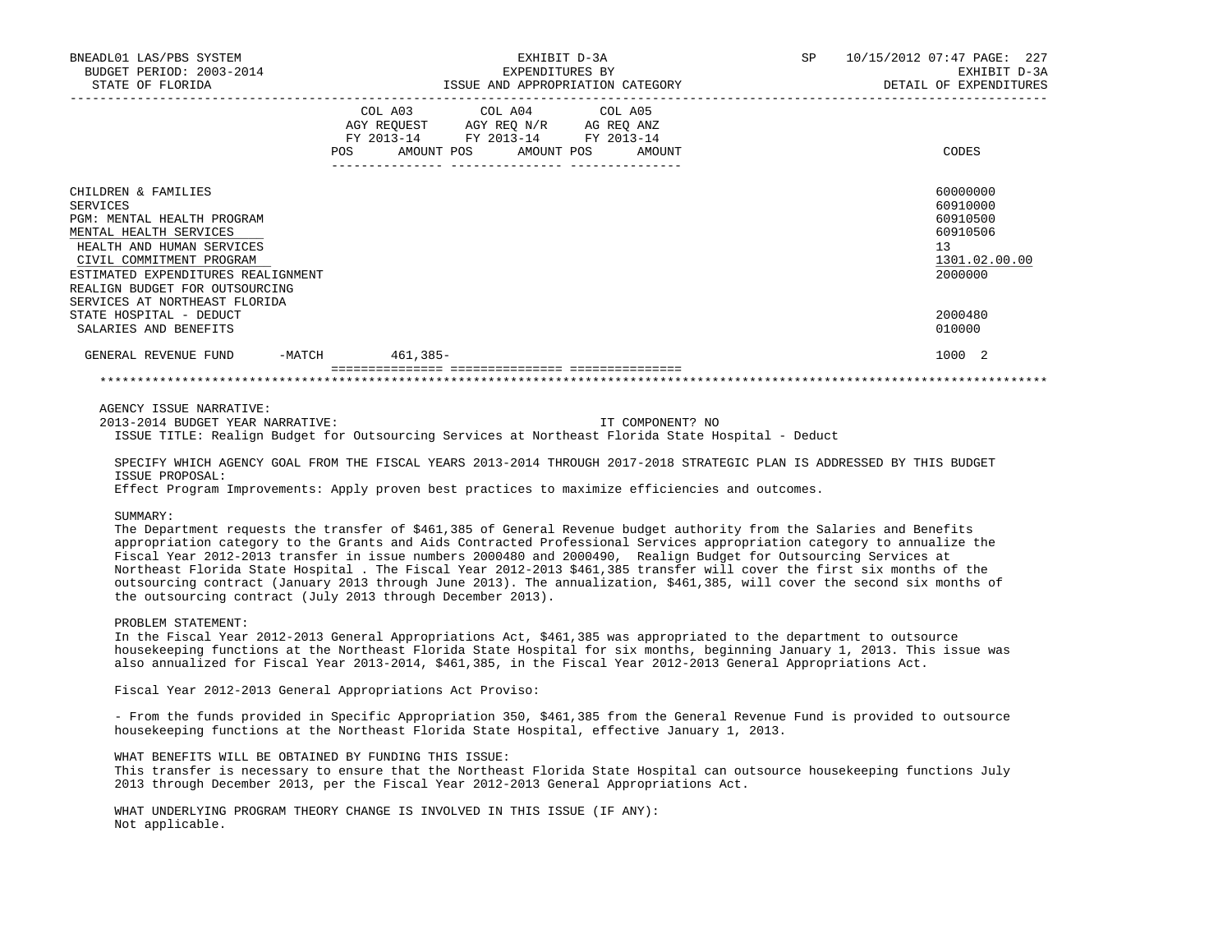| -------------------                                                                                                                                                                      |     | ISSUE AND APPROPRIATION CATEGORY                                                                  | EXHIBIT D-3A<br>EXPENDITURES BY | SP       | 10/15/2012 07:47 PAGE: 228<br>EXHIBIT D-3A<br>DETAIL OF EXPENDITURES |
|------------------------------------------------------------------------------------------------------------------------------------------------------------------------------------------|-----|---------------------------------------------------------------------------------------------------|---------------------------------|----------|----------------------------------------------------------------------|
|                                                                                                                                                                                          |     | COL A03 COL A04 COL A05<br>AGY REQUEST AGY REQ N/R AG REQ ANZ<br>FY 2013-14 FY 2013-14 FY 2013-14 |                                 |          |                                                                      |
|                                                                                                                                                                                          | POS | AMOUNT POS<br>AMOUNT POS                                                                          | <b>AMOUNT</b>                   |          | CODES                                                                |
| CHILDREN & FAMILIES<br><b>SERVICES</b><br>PGM: MENTAL HEALTH PROGRAM<br>MENTAL HEALTH SERVICES                                                                                           |     |                                                                                                   |                                 |          | 60000000<br>60910000<br>60910500<br>60910506                         |
| HEALTH AND HUMAN SERVICES<br>CIVIL COMMITMENT PROGRAM                                                                                                                                    |     |                                                                                                   |                                 |          | 13<br>1301.02.00.00                                                  |
| ESTIMATED EXPENDITURES REALIGNMENT<br>REALIGN BUDGET FOR OUTSOURCING<br>SERVICES AT NORTHEAST FLORIDA                                                                                    |     |                                                                                                   |                                 |          | 2000000                                                              |
| STATE HOSPITAL - DEDUCT                                                                                                                                                                  |     |                                                                                                   |                                 |          | 2000480                                                              |
| RETURN ON INVESTMENT:<br>Not applicable.<br>COST CALCULATIONS:<br>The Other Adjustment Data (OAD) transaction was used to annualize prior year appropriations associated with this issue |     |                                                                                                   |                                 |          |                                                                      |
| because the Salaries and Benefits amounts are not associated with specific positions and salary rate.                                                                                    |     |                                                                                                   |                                 |          |                                                                      |
|                                                                                                                                                                                          |     |                                                                                                   |                                 |          |                                                                      |
| POSITION DETAIL OF SALARIES AND BENEFITS:                                                                                                                                                |     |                                                                                                   |                                 |          |                                                                      |
|                                                                                                                                                                                          | FTE | BASE RATE ADDITIVES BENEFITS                                                                      |                                 | SUBTOTAL | % AND BENEFITS                                                       |
| A03 - AGY REOUEST FY 2013-14                                                                                                                                                             |     |                                                                                                   |                                 |          |                                                                      |
| CHANGES TO CURRENTLY AUTHORIZED POSITIONS<br>OTHER SALARY AMOUNT                                                                                                                         |     |                                                                                                   |                                 |          |                                                                      |
| 1000 GENERAL REVENUE FUND                                                                                                                                                                |     |                                                                                                   |                                 |          | LAPSE LAPSED SALARIES<br>461,385-<br>--------------<br>$461,385-$    |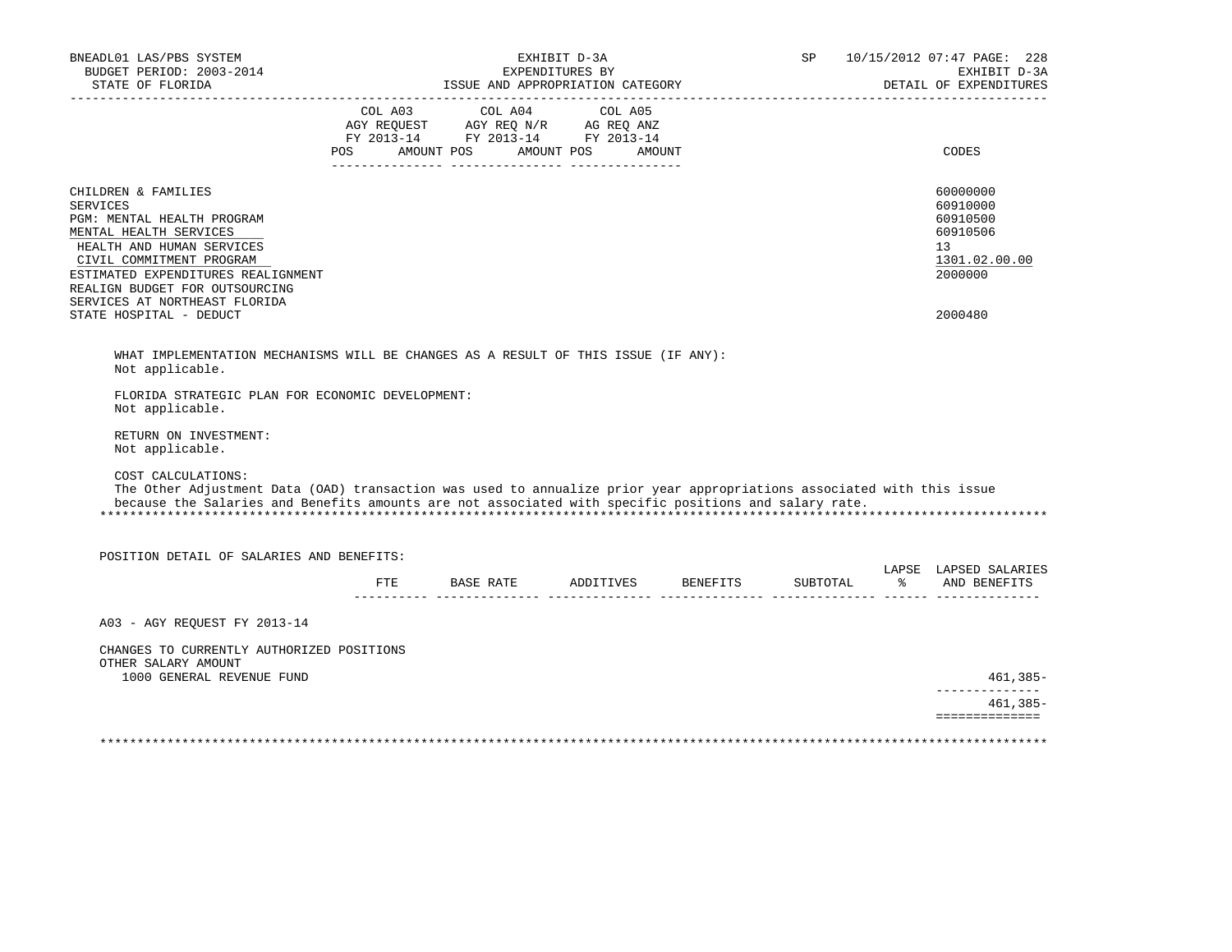| ${\small \begin{tabular}{lcccc} \bf EXHIBIT & D-3A & \bf S} & \tt 10/15/2012 & 07:47 \tt{ PAGE:} & 229 \\ \tt EXPENDITURES & BY & \tt EXHIBIT & D-3A \\ \tt ISSUE & AND \tt APPROPREIATION \tt CATEGORY & \tt DETAL & \tt DETAL & OF \tt EXPENDITURES \\ \end{tabular}}$<br>BNEADL01 LAS/PBS SYSTEM<br>BUDGET PERIOD: 2003-2014<br>STATE OF FLORIDA                                                                                                                                                                                                                                                                                                                                                                                                                                                                                                                                                                                                                                                                                                                                                                                       |                                                                                                            |                         |  |                  |  |                                                                                |
|-------------------------------------------------------------------------------------------------------------------------------------------------------------------------------------------------------------------------------------------------------------------------------------------------------------------------------------------------------------------------------------------------------------------------------------------------------------------------------------------------------------------------------------------------------------------------------------------------------------------------------------------------------------------------------------------------------------------------------------------------------------------------------------------------------------------------------------------------------------------------------------------------------------------------------------------------------------------------------------------------------------------------------------------------------------------------------------------------------------------------------------------|------------------------------------------------------------------------------------------------------------|-------------------------|--|------------------|--|--------------------------------------------------------------------------------|
|                                                                                                                                                                                                                                                                                                                                                                                                                                                                                                                                                                                                                                                                                                                                                                                                                                                                                                                                                                                                                                                                                                                                           | AGY REQUEST AGY REQ N/R AG REQ ANZ<br>FY 2013-14 FY 2013-14 FY 2013-14<br>POS AMOUNT POS AMOUNT POS AMOUNT | COL A03 COL A04 COL A05 |  |                  |  | CODES                                                                          |
|                                                                                                                                                                                                                                                                                                                                                                                                                                                                                                                                                                                                                                                                                                                                                                                                                                                                                                                                                                                                                                                                                                                                           |                                                                                                            |                         |  |                  |  |                                                                                |
| CHILDREN & FAMILIES<br>SERVICES<br>PGM: MENTAL HEALTH PROGRAM<br>MENTAL HEALTH SERVICES<br>HEALTH AND HUMAN SERVICES<br>CIVIL COMMITMENT PROGRAM<br>ESTIMATED EXPENDITURES REALIGNMENT<br>REALIGN BUDGET FOR OUTSOURCING<br>SERVICES AT NORTHEAST FLORIDA                                                                                                                                                                                                                                                                                                                                                                                                                                                                                                                                                                                                                                                                                                                                                                                                                                                                                 |                                                                                                            |                         |  |                  |  | 60000000<br>60910000<br>60910500<br>60910506<br>13<br>1301.02.00.00<br>2000000 |
| STATE HOSPITAL - ADD<br>SPECIAL CATEGORIES<br>G/A-CONTRACT PROF SERVICES                                                                                                                                                                                                                                                                                                                                                                                                                                                                                                                                                                                                                                                                                                                                                                                                                                                                                                                                                                                                                                                                  |                                                                                                            |                         |  |                  |  | 2000490<br>100000<br>100779                                                    |
| GENERAL REVENUE FUND -MATCH 461,385                                                                                                                                                                                                                                                                                                                                                                                                                                                                                                                                                                                                                                                                                                                                                                                                                                                                                                                                                                                                                                                                                                       |                                                                                                            |                         |  |                  |  | 1000 2                                                                         |
|                                                                                                                                                                                                                                                                                                                                                                                                                                                                                                                                                                                                                                                                                                                                                                                                                                                                                                                                                                                                                                                                                                                                           |                                                                                                            |                         |  |                  |  |                                                                                |
| AGENCY ISSUE NARRATIVE:<br>2013-2014 BUDGET YEAR NARRATIVE:<br>ISSUE TITLE: Realign Budget for Outsourcing Services at Northeast Florida State Hospital - Add<br>SPECIFY WHICH AGENCY GOAL FROM THE FISCAL YEARS 2013-2014 THROUGH 2017-2018 STRATEGIC PLAN IS ADDRESSED BY THIS BUDGET<br>ISSUE PROPOSAL:<br>Effect Program Improvements: Apply proven best practices to maximize efficiencies and outcomes.<br>SUMMARY:<br>The Department requests the transfer of \$461,385 of General Revenue budget authority from the Salaries and Benefits<br>appropriation category to the Grants and Aids Contracted Professional Services appropriation category to annualize the<br>Fiscal Year 2012-2013 transfer in issue numbers 2000480 and 2000490, Realign Budget for Outsourcing Services at<br>Northeast Florida State Hospital . The Fiscal Year 2012-2013 \$461,385 transfer will cover the first six months of the<br>outsourcing contract (January 2013 through June 2013). The annualization, \$461,385, will cover the second six months of<br>the outsourcing contract (July 2013 through December 2013).<br>PROBLEM STATEMENT: |                                                                                                            |                         |  | IT COMPONENT? NO |  |                                                                                |
| In the Fiscal Year 2012-2013 General Appropriations Act, \$461,385 was appropriated to the department to outsource<br>housekeeping functions at the Northeast Florida State Hospital for six months, beginning January 1, 2013. This issue was<br>also annualized for Fiscal Year 2013-2014, \$461,385, in the Fiscal Year 2012-2013 General Appropriations Act.                                                                                                                                                                                                                                                                                                                                                                                                                                                                                                                                                                                                                                                                                                                                                                          |                                                                                                            |                         |  |                  |  |                                                                                |
| Fiscal Year 2012-2013 General Appropriations Act Proviso:                                                                                                                                                                                                                                                                                                                                                                                                                                                                                                                                                                                                                                                                                                                                                                                                                                                                                                                                                                                                                                                                                 |                                                                                                            |                         |  |                  |  |                                                                                |
| - From the funds provided in Specific Appropriation 350, \$461,385 from the General Revenue Fund is provided to outsource<br>housekeeping functions at the Northeast Florida State Hospital, effective January 1, 2013.                                                                                                                                                                                                                                                                                                                                                                                                                                                                                                                                                                                                                                                                                                                                                                                                                                                                                                                   |                                                                                                            |                         |  |                  |  |                                                                                |
| WHAT BENEFITS WILL BE OBTAINED BY FUNDING THIS ISSUE:<br>This transfer is necessary to ensure that the Northeast Florida State Hospital can outsource housekeeping functions July<br>2013 through December 2013, per the Fiscal Year 2012-2013 General Appropriations Act.                                                                                                                                                                                                                                                                                                                                                                                                                                                                                                                                                                                                                                                                                                                                                                                                                                                                |                                                                                                            |                         |  |                  |  |                                                                                |
| WHAT UNDERLYING PROGRAM THEORY CHANGE IS INVOLVED IN THIS ISSUE (IF ANY):                                                                                                                                                                                                                                                                                                                                                                                                                                                                                                                                                                                                                                                                                                                                                                                                                                                                                                                                                                                                                                                                 |                                                                                                            |                         |  |                  |  |                                                                                |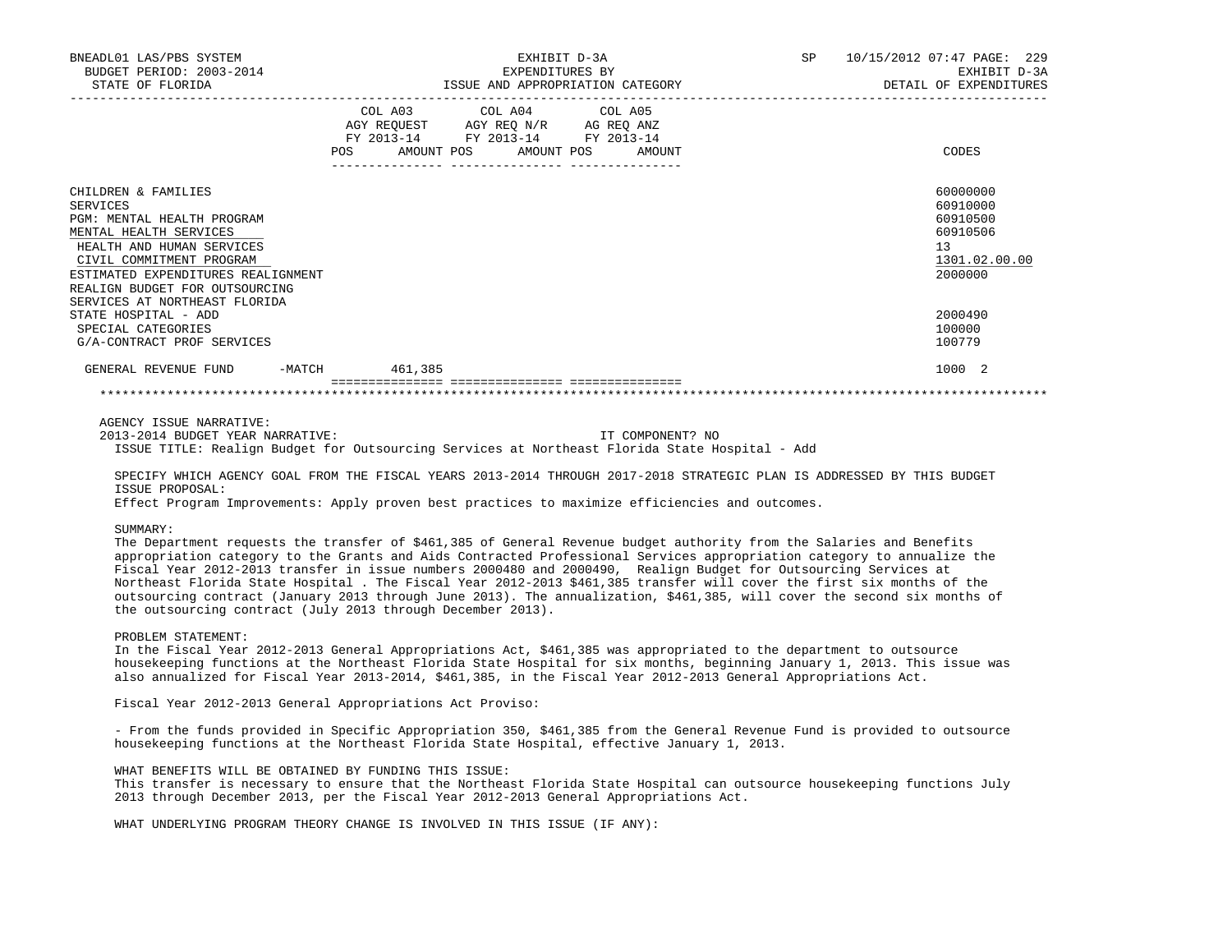| BNEADL01 LAS/PBS SYSTEM<br>BUDGET PERIOD: 2003-2014<br>STATE OF FLORIDA                                                                                                                                                                                                                                     |                | ISSUE AND APPROPRIATION CATEGORY                                                                                                                                                               | EXHIBIT D-3A<br>EXPENDITURES BY |  | SP | 10/15/2012 07:47 PAGE: 230<br>EXHIBIT D-3A<br>DETAIL OF EXPENDITURES                                   |
|-------------------------------------------------------------------------------------------------------------------------------------------------------------------------------------------------------------------------------------------------------------------------------------------------------------|----------------|------------------------------------------------------------------------------------------------------------------------------------------------------------------------------------------------|---------------------------------|--|----|--------------------------------------------------------------------------------------------------------|
| _____________________                                                                                                                                                                                                                                                                                       |                | $\begin{tabular}{lcccc} CDL A03 & CDL A04 & CDL A05 \\ AGY REQUEST & AGY REQ N/R & AG REQ ANZ \\ FY & 2013-14 & FY & 2013-14 & FY & 2013-14 \end{tabular}$<br>POS AMOUNT POS AMOUNT POS AMOUNT |                                 |  |    | CODES                                                                                                  |
| CHILDREN & FAMILIES<br><b>SERVICES</b><br>PGM: MENTAL HEALTH PROGRAM<br>MENTAL HEALTH SERVICES<br>HEALTH AND HUMAN SERVICES<br>CIVIL COMMITMENT PROGRAM<br>ESTIMATED EXPENDITURES REALIGNMENT<br>REALIGN BUDGET FOR OUTSOURCING<br>SERVICES AT NORTHEAST FLORIDA<br>STATE HOSPITAL - ADD<br>Not applicable. |                |                                                                                                                                                                                                |                                 |  |    | 60000000<br>60910000<br>60910500<br>60910506<br>13 <sup>°</sup><br>1301.02.00.00<br>2000000<br>2000490 |
| WHAT IMPLEMENTATION MECHANISMS WILL BE CHANGES AS A RESULT OF THIS ISSUE (IF ANY):<br>Not applicable.                                                                                                                                                                                                       |                |                                                                                                                                                                                                |                                 |  |    |                                                                                                        |
| FLORIDA STRATEGIC PLAN FOR ECONOMIC DEVELOPMENT:<br>Not applicable.<br>RETURN ON INVESTMENT:<br>Not applicable.                                                                                                                                                                                             |                |                                                                                                                                                                                                |                                 |  |    |                                                                                                        |
| COST CALCULATIONS:<br>The Other Adjustment Data (OAD) transaction was used to annualize prior year appropriations associated with this issue<br>because the Salaries and Benefits amounts are not associated with specific positions and salary rate.                                                       |                |                                                                                                                                                                                                |                                 |  |    |                                                                                                        |
| ANNUALIZATION OF ADMINISTERED<br>FUNDS APPROPRIATIONS<br>STATE HEALTH INSURANCE ADJUSTMENT<br>FOR FY 2012-13 - 10 MONTHS                                                                                                                                                                                    |                |                                                                                                                                                                                                |                                 |  |    | 26A0000                                                                                                |
| <b>ANNUALIZATION</b><br>SALARIES AND BENEFITS                                                                                                                                                                                                                                                               |                |                                                                                                                                                                                                |                                 |  |    | 26A1830<br>010000                                                                                      |
| GENERAL REVENUE FUND                                                                                                                                                                                                                                                                                        | -MATCH 345,135 |                                                                                                                                                                                                |                                 |  |    | 1000 2                                                                                                 |
| FEDERAL GRANTS TRUST FUND -STATE                                                                                                                                                                                                                                                                            | $-$ RECPNT     | 8,400<br>559,195                                                                                                                                                                               |                                 |  |    | 2261 1<br>2261 9                                                                                       |
| TOTAL FEDERAL GRANTS TRUST FUND                                                                                                                                                                                                                                                                             |                | 567,595                                                                                                                                                                                        |                                 |  |    | 2261                                                                                                   |
| OPERATIONS AND MAINT TF -STATE 61,680                                                                                                                                                                                                                                                                       |                |                                                                                                                                                                                                |                                 |  |    | 2516 1                                                                                                 |
| TOTAL APPRO                                                                                                                                                                                                                                                                                                 |                | 974,410                                                                                                                                                                                        |                                 |  |    |                                                                                                        |
|                                                                                                                                                                                                                                                                                                             |                |                                                                                                                                                                                                |                                 |  |    |                                                                                                        |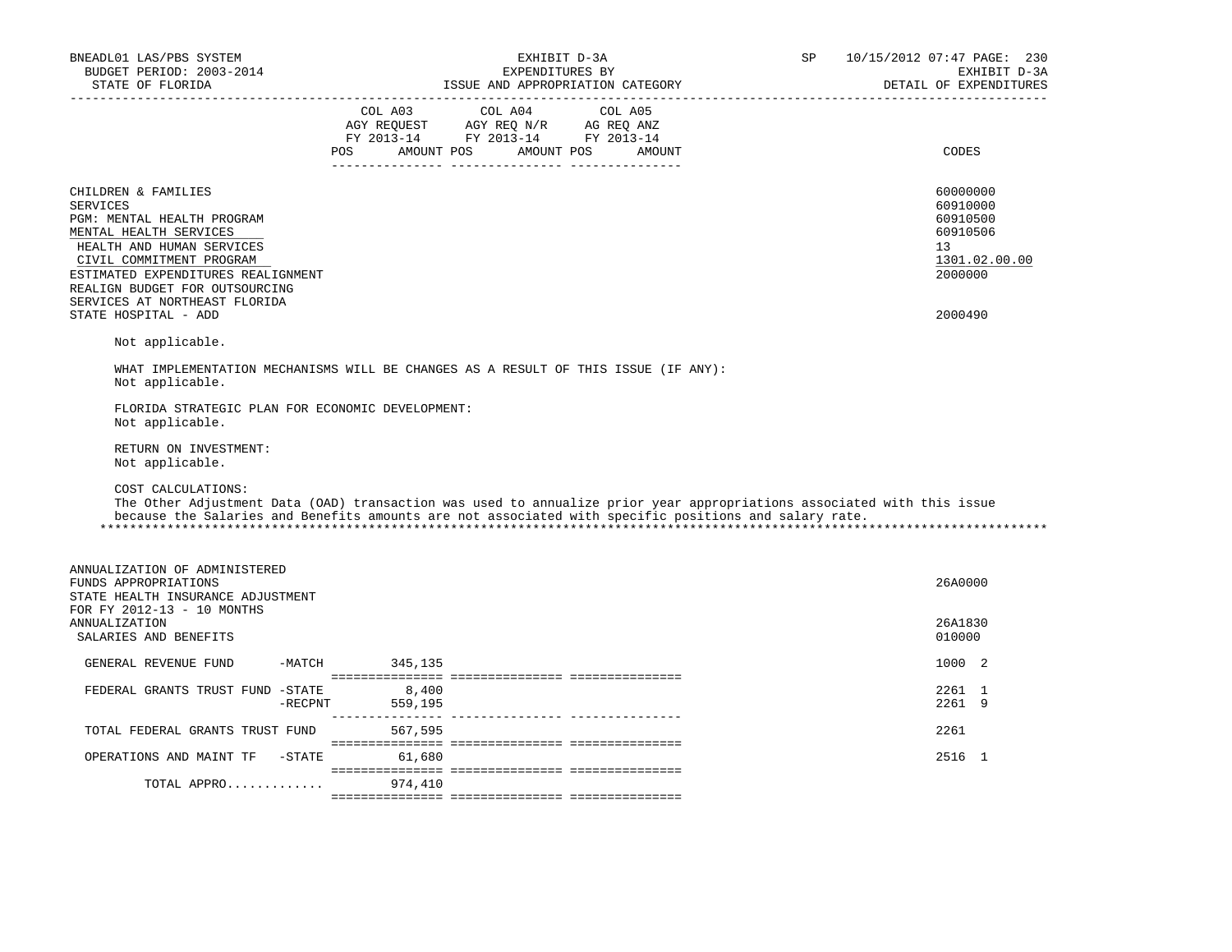| BNEADL01 LAS/PBS SYSTEM<br>BUDGET PERIOD: 2003-2014<br>STATE OF FLORIDA                                                                                                                   |                                       | EXHIBIT D-3A<br>EXPENDITURES BY<br>ISSUE AND APPROPRIATION CATEGORY                                                                   | SP 10/15/2012 07:47 PAGE: 231<br>EXHIBIT D-3A<br>DETAIL OF EXPENDITURES |                                                                     |  |
|-------------------------------------------------------------------------------------------------------------------------------------------------------------------------------------------|---------------------------------------|---------------------------------------------------------------------------------------------------------------------------------------|-------------------------------------------------------------------------|---------------------------------------------------------------------|--|
|                                                                                                                                                                                           | _____________________________________ | COL A03 COL A04 COL A05<br>AGY REQUEST AGY REQ N/R AG REQ ANZ<br>FY 2013-14 FY 2013-14 FY 2013-14<br>POS AMOUNT POS AMOUNT POS AMOUNT |                                                                         | CODES                                                               |  |
| CHILDREN & FAMILIES<br><b>SERVICES</b><br>PGM: MENTAL HEALTH PROGRAM<br>MENTAL HEALTH SERVICES<br>HEALTH AND HUMAN SERVICES<br>CIVIL COMMITMENT PROGRAM<br>OUTSOURCING OF STATE PROGRAMS, |                                       |                                                                                                                                       |                                                                         | 60000000<br>60910000<br>60910500<br>60910506<br>13<br>1301.02.00.00 |  |
| SERVICES OR ACTIVITIES<br>FLORIDA STATE HOSPITAL<br>ENVIRONMENTAL SERVICES AND<br>MAINTENANCE OPERATIONS OUTSOURCING<br>CONTRACT<br>SALARIES AND BENEFITS                                 |                                       |                                                                                                                                       |                                                                         | 33J0000<br>33J0220<br>010000                                        |  |
| GENERAL REVENUE FUND                                                                                                                                                                      | -MATCH 215,541-                       |                                                                                                                                       |                                                                         | 1000 2                                                              |  |

AGENCY ISSUE NARRATIVE:

 2013-2014 BUDGET YEAR NARRATIVE: IT COMPONENT? NO ISSUE TITLE: Florida State Hospital Environmental Services and Maintenance Operations Outsourcing Contract

 SPECIFY WHICH AGENCY GOAL FROM THE FISCAL YEARS 2013-2014 THROUGH 2017-2018 STRATEGIC PLAN IS ADDRESSED BY THIS BUDGET ISSUE PROPOSAL:

Effect Program Improvements: Apply proven best practices to maximize efficiencies and outcomes.

# SUMMARY:

 The department requests the reduction of \$535,239 in General Revenue budget authority (\$215,541 in the Civil Commitment program component, and \$319,698 in the Forensic Commitment program component). This is an annualized savings related to issue numbers 2000330/2000340 (Realign Budget for Outsourcing Services at Florida State Hospital - Deduct and Add), and 33J0220 (Florida State Hospital Environmental Services and Maintenance Operations Outsourcing Contract) were included in the Fiscal Year 2012-2013 General Appropriations Act.

# PROBLEM STATEMENT:

 Issue numbers 2000330/2000340 (Realign Budget for Outsourcing Services at Florida State Hospital - Deduct and Add), and 33J0220 (Florida State Hospital Environmental Services and Maintenance Operations Outsourcing Contract) were included in the Fiscal Year 2012-2013 General Appropriations Act. These issues transferred \$7,907,251 from the Salaries and Benefits appropriation category to the Grants and Aids-Contracted Professional Services appropriation category to outsource environmental and maintenance operations at the Florida State Hospital. The projected cost savings for outsourcing these services was \$2,235,239. Of this projected cost savings, \$1,700,000 was reduced in the Fiscal Year 2012-2013 General Appropriations Act. The remaining \$535,239 in the Salaries and Benefits appropriation category was used to cover leave pay and unemployment needs related to this issue during Fiscal Year 2012-2013.

### WHAT BENEFITS WILL BE OBTAINED BY FUNDING THIS ISSUE:

 This issue is necessary to ensure the intent of Fiscal Year 2012-2013 General Appropriations Act, related to issue numbers 2000330/2000340 (Realign Budget for Outsourcing Services at Florida State Hospital - Deduct and Add), and 33J0220 (Florida State Hospital Environmental Services and Maintenance Operations Outsourcing Contract),is carried out.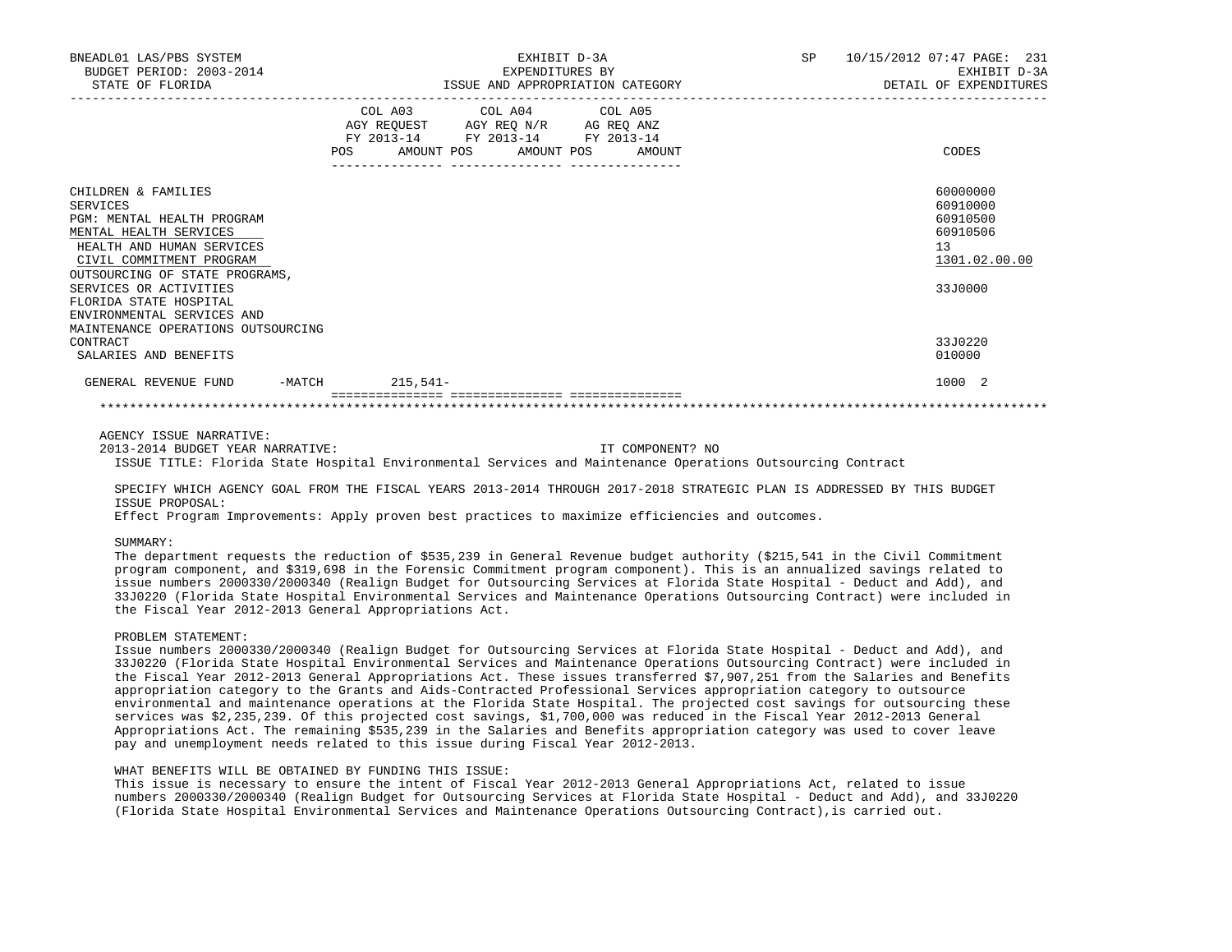| BNEADL01 LAS/PBS SYSTEM<br>BUDGET PERIOD: 2003-2014                                                                                              | EXHIBIT D-3A<br>EXPENDITURES BY                                                                                                                                                                                                 | SP                         | 10/15/2012 07:47 PAGE: 232<br>EXHIBIT D-3A<br>DETAIL OF EXPENDITURES |
|--------------------------------------------------------------------------------------------------------------------------------------------------|---------------------------------------------------------------------------------------------------------------------------------------------------------------------------------------------------------------------------------|----------------------------|----------------------------------------------------------------------|
|                                                                                                                                                  | COL A03 COL A04 COL A05<br>AGY REQUEST AGY REQ N/R AG REQ ANZ<br>FY 2013-14 FY 2013-14 FY 2013-14<br>POS AMOUNT POS AMOUNT POS AMOUNT                                                                                           |                            | CODES                                                                |
| CHILDREN & FAMILIES<br>SERVICES<br>PGM: MENTAL HEALTH PROGRAM<br>MENTAL HEALTH SERVICES<br>HEALTH AND HUMAN SERVICES<br>CIVIL COMMITMENT PROGRAM |                                                                                                                                                                                                                                 |                            | 60000000<br>60910000<br>60910500<br>60910506<br>13<br>1301.02.00.00  |
| OUTSOURCING OF STATE PROGRAMS,<br>SERVICES OR ACTIVITIES<br>FLORIDA STATE HOSPITAL<br>ENVIRONMENTAL SERVICES AND                                 |                                                                                                                                                                                                                                 |                            | 33J0000                                                              |
| MAINTENANCE OPERATIONS OUTSOURCING<br>CONTRACT                                                                                                   |                                                                                                                                                                                                                                 |                            | 33J0220                                                              |
| Not applicable.                                                                                                                                  | WHAT UNDERLYING PROGRAM THEORY CHANGE IS INVOLVED IN THIS ISSUE (IF ANY):                                                                                                                                                       |                            |                                                                      |
| Not applicable.                                                                                                                                  | WHAT IMPLEMENTATION MECHANISMS WILL BE CHANGES AS A RESULT OF THIS ISSUE (IF ANY):                                                                                                                                              |                            |                                                                      |
| FLORIDA STRATEGIC PLAN FOR ECONOMIC DEVELOPMENT:<br>Not applicable.                                                                              |                                                                                                                                                                                                                                 |                            |                                                                      |
| RETURN ON INVESTMENT:<br>Not applicable.                                                                                                         |                                                                                                                                                                                                                                 |                            |                                                                      |
| COST CALCULATIONS:                                                                                                                               | The Other Adjustment Data (OAD) transaction was used to annualize prior year appropriations associated with this issue<br>because the Salaries and Benefits amounts are not associated with specific positions and salary rate. |                            |                                                                      |
| 1. Annual Contract Amount:                                                                                                                       |                                                                                                                                                                                                                                 |                            |                                                                      |
|                                                                                                                                                  | Annual cost of the contract based upon the bid: \$8,524,024<br>Fiscal Year 2011-2012 contract amount $(\text{\#BIT01}):$ \$ 616,773                                                                                             |                            |                                                                      |
| Total need to expand the scope of the current<br>contract to include outsourcing of environmental                                                | services and maintenance operations: \$7,907,251                                                                                                                                                                                |                            |                                                                      |
| 2. Annual Projected Savings:                                                                                                                     |                                                                                                                                                                                                                                 |                            |                                                                      |
|                                                                                                                                                  | Fiscal Year 2010-2011 cost of services to be covered in the contract: \$10,759,263<br>Annual cost of the contract based upon the bid: \$8,524,024                                                                               |                            |                                                                      |
| Projected Cost Savings:                                                                                                                          | Minus Schedule VIII-B Reduction (Fiscal Year 2012-2013):<br>Remaining Salary Budget to cover leave pay and unemployment needs                                                                                                   | \$2,235,239<br>\$1,700,000 |                                                                      |
|                                                                                                                                                  | (Fiscal Year 2013-2014 Reduction/Annualized Savings):                                                                                                                                                                           | 535,239                    |                                                                      |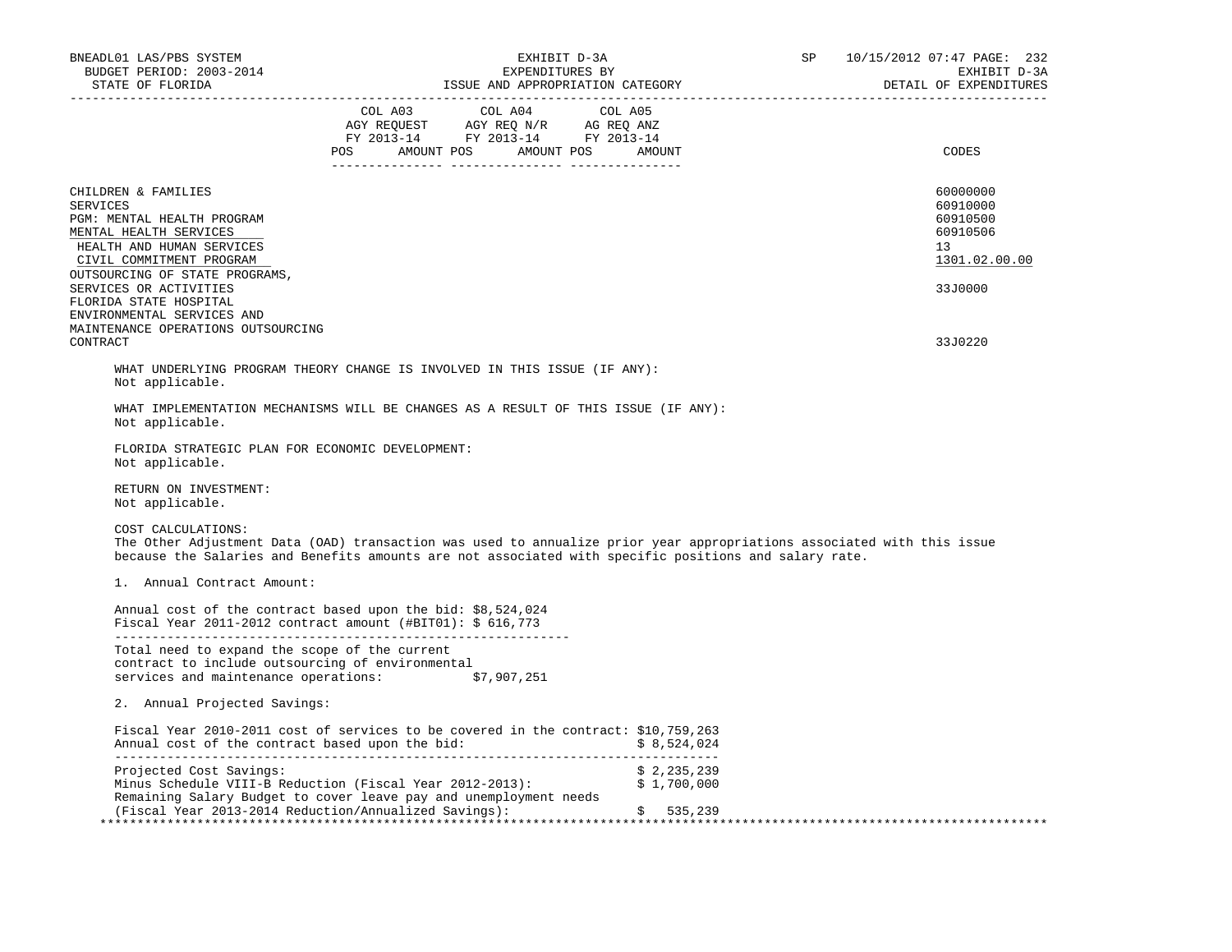| BNEADL01 LAS/PBS SYSTEM<br>BUDGET PERIOD: 2003-2014<br>STATE OF FLORIDA                                                                                                                   |     |                                                                                                                                                                                            |           | EXHIBIT D-3A<br>EXPENDITURES BY<br>ISSUE AND APPROPRIATION CATEGORY |                  |                    | SP       |                         | 10/15/2012 07:47 PAGE: 233<br>EXHIBIT D-3A<br>DETAIL OF EXPENDITURES |
|-------------------------------------------------------------------------------------------------------------------------------------------------------------------------------------------|-----|--------------------------------------------------------------------------------------------------------------------------------------------------------------------------------------------|-----------|---------------------------------------------------------------------|------------------|--------------------|----------|-------------------------|----------------------------------------------------------------------|
|                                                                                                                                                                                           | POS | $\begin{tabular}{lcccc} CDL A03 & CDL A04 & CDL A05 \\ AGY REQUEST & AGY REQ N/R & AG REQ ANZ \\ FY & 2013-14 & FY & 2013-14 & FY & 2013-14 \end{tabular}$<br>AMOUNT POS AMOUNT POS AMOUNT |           |                                                                     |                  |                    |          |                         | CODES                                                                |
| CHILDREN & FAMILIES<br><b>SERVICES</b><br>PGM: MENTAL HEALTH PROGRAM<br>MENTAL HEALTH SERVICES<br>HEALTH AND HUMAN SERVICES<br>CIVIL COMMITMENT PROGRAM<br>OUTSOURCING OF STATE PROGRAMS, |     |                                                                                                                                                                                            |           |                                                                     |                  |                    |          |                         | 60000000<br>60910000<br>60910500<br>60910506<br>13<br>1301.02.00.00  |
| SERVICES OR ACTIVITIES<br>FLORIDA STATE HOSPITAL<br>ENVIRONMENTAL SERVICES AND<br>MAINTENANCE OPERATIONS OUTSOURCING<br>CONTRACT                                                          |     |                                                                                                                                                                                            |           |                                                                     |                  |                    |          |                         | 33J0000<br>33J0220                                                   |
| POSITION DETAIL OF SALARIES AND BENEFITS:                                                                                                                                                 |     |                                                                                                                                                                                            |           |                                                                     |                  |                    |          |                         | LAPSE LAPSED SALARIES                                                |
|                                                                                                                                                                                           |     | FTE                                                                                                                                                                                        | BASE RATE |                                                                     |                  | ADDITIVES BENEFITS | SUBTOTAL | __________ ______ _____ | % AND BENEFITS                                                       |
| A03 - AGY REQUEST FY 2013-14                                                                                                                                                              |     |                                                                                                                                                                                            |           |                                                                     |                  |                    |          |                         |                                                                      |
| CHANGES TO CURRENTLY AUTHORIZED POSITIONS<br>OTHER SALARY AMOUNT<br>1000 GENERAL REVENUE FUND                                                                                             |     |                                                                                                                                                                                            |           |                                                                     |                  |                    |          |                         | $215,541-$                                                           |
|                                                                                                                                                                                           |     |                                                                                                                                                                                            |           |                                                                     |                  |                    |          |                         | 215,541-<br>==============                                           |
|                                                                                                                                                                                           |     |                                                                                                                                                                                            |           |                                                                     |                  |                    |          |                         |                                                                      |
| NORTHEAST FLORIDA STATE HOSPITAL<br>ENVIRONMENTAL SERVICES                                                                                                                                |     |                                                                                                                                                                                            |           |                                                                     |                  |                    |          |                         |                                                                      |
| OUTSOURCING CONTRACT<br>SALARIES AND BENEFITS                                                                                                                                             |     |                                                                                                                                                                                            |           |                                                                     |                  |                    |          |                         | 33J0230<br>010000                                                    |
| GENERAL REVENUE FUND<br>-MATCH                                                                                                                                                            |     | $51,265-$                                                                                                                                                                                  |           |                                                                     |                  |                    |          |                         | 1000 2                                                               |
|                                                                                                                                                                                           |     |                                                                                                                                                                                            |           |                                                                     |                  |                    |          |                         |                                                                      |
| AGENCY ISSUE NARRATIVE:                                                                                                                                                                   |     |                                                                                                                                                                                            |           |                                                                     |                  |                    |          |                         |                                                                      |
| 2013-2014 BUDGET YEAR NARRATIVE:<br>ISSUE TITLE: Northeast Florida State Hospital Environmental Services Outsourcing Contract                                                             |     |                                                                                                                                                                                            |           |                                                                     | IT COMPONENT? NO |                    |          |                         |                                                                      |
| SPECIFY WHICH AGENCY GOAL FROM THE FISCAL YEARS 2013-2014 THROUGH 2017-2018 STRATEGIC PLAN IS ADDRESSED BY THIS BUDGET<br>ISSUE PROPOSAL:                                                 |     |                                                                                                                                                                                            |           |                                                                     |                  |                    |          |                         |                                                                      |
| Effect Program Improvements: Apply proven best practices to maximize efficiencies and outcomes.                                                                                           |     |                                                                                                                                                                                            |           |                                                                     |                  |                    |          |                         |                                                                      |
| SUMMARY:<br>The department requests the reduction of \$51,265 in General Revenue budget authority in the Civil Commitment program                                                         |     |                                                                                                                                                                                            |           |                                                                     |                  |                    |          |                         |                                                                      |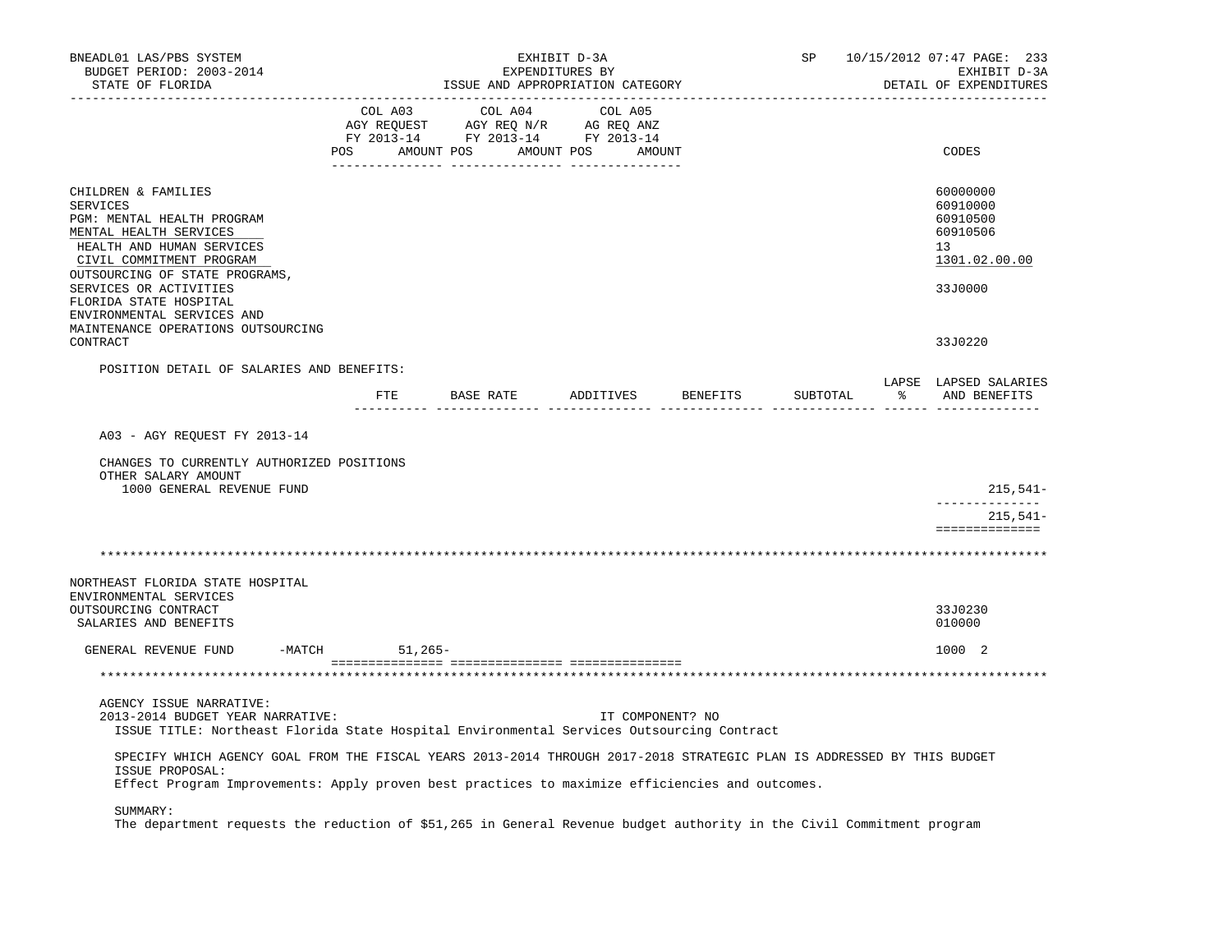| BNEADL01 LAS/PBS SYSTEM<br>BUDGET PERIOD: 2003-2014<br>STATE OF FLORIDA                                                                                                            | EXHIBIT D-3A<br>EXPENDITURES BY<br>ISSUE AND APPROPRIATION CATEGORY                                                                   | SP<br>10/15/2012 07:47 PAGE: 234<br>EXHIBIT D-3A<br>DETAIL OF EXPENDITURES |
|------------------------------------------------------------------------------------------------------------------------------------------------------------------------------------|---------------------------------------------------------------------------------------------------------------------------------------|----------------------------------------------------------------------------|
|                                                                                                                                                                                    | COL A03 COL A04 COL A05<br>AGY REQUEST AGY REQ N/R AG REQ ANZ<br>FY 2013-14 FY 2013-14 FY 2013-14<br>POS AMOUNT POS AMOUNT POS AMOUNT | CODES                                                                      |
| CHILDREN & FAMILIES<br>SERVICES<br>PGM: MENTAL HEALTH PROGRAM<br>MENTAL HEALTH SERVICES<br>HEALTH AND HUMAN SERVICES<br>CIVIL COMMITMENT PROGRAM<br>OUTSOURCING OF STATE PROGRAMS, |                                                                                                                                       | 60000000<br>60910000<br>60910500<br>60910506<br>13<br>1301.02.00.00        |
| SERVICES OR ACTIVITIES<br>NORTHEAST FLORIDA STATE HOSPITAL<br>ENVIRONMENTAL SERVICES                                                                                               |                                                                                                                                       | 33J0000                                                                    |
| OUTSOURCING CONTRACT                                                                                                                                                               |                                                                                                                                       | 33J0230                                                                    |

 component. This is an annualized savings related to issue numbers 2000480/2000490 (Realign Budget for Outsourcing Services at Northeast Florida State Hospital - Deduct and Add), and 33J0230 (Northeast Florida State Hospital Environmental Services Outsourcing Contract) were included in the Fiscal Year 2012-2013 General Appropriations Act.

PROBLEM STATEMENT:

 Issue numbers 2000480/2000490 (Realign Budget for Outsourcing Services at Northeast Florida State Hospital - Deduct and Add), and 33J0230 (Northeast Florida State Hospital Environmental Services Outsourcing Contract) were included in the Fiscal Year 2012-2013 General Appropriations Act. These issues transferred \$461,385 from the Salaries and Benefits appropriation category to the Grants and Aids-Contracted Professional Services appropriation category to outsource environmental operations at the Northeast Florida State Hospital. The projected cost savings for outsourcing these services was \$51,265.

WHAT BENEFITS WILL BE OBTAINED BY FUNDING THIS ISSUE:

 This issue is necessary to ensure the intent of Fiscal Year 2012-2013 General Appropriations Act, related to issue numbers 2000480/2000490 (Realign Budget for Outsourcing Services at Northeast Florida State Hospital - Deduct and Add), and 33J0230 (Northeast Florida State Hospital Environmental Services Outsourcing Contract), is carried out.

 WHAT UNDERLYING PROGRAM THEORY CHANGE IS INVOLVED IN THIS ISSUE (IF ANY): Not applicable.

 WHAT IMPLEMENTATION MECHANISMS WILL BE CHANGES AS A RESULT OF THIS ISSUE (IF ANY): Not applicable.

 FLORIDA STRATEGIC PLAN FOR ECONOMIC DEVELOPMENT: Not applicable.

 RETURN ON INVESTMENT: Not applicable.

COST CALCULATIONS:

 The Other Adjustment Data (OAD) transaction was used to annualize prior year appropriations associated with this issue because the Salaries and Benefits amounts are not associated with specific positions and salary rate. \*\*\*\*\*\*\*\*\*\*\*\*\*\*\*\*\*\*\*\*\*\*\*\*\*\*\*\*\*\*\*\*\*\*\*\*\*\*\*\*\*\*\*\*\*\*\*\*\*\*\*\*\*\*\*\*\*\*\*\*\*\*\*\*\*\*\*\*\*\*\*\*\*\*\*\*\*\*\*\*\*\*\*\*\*\*\*\*\*\*\*\*\*\*\*\*\*\*\*\*\*\*\*\*\*\*\*\*\*\*\*\*\*\*\*\*\*\*\*\*\*\*\*\*\*\*\*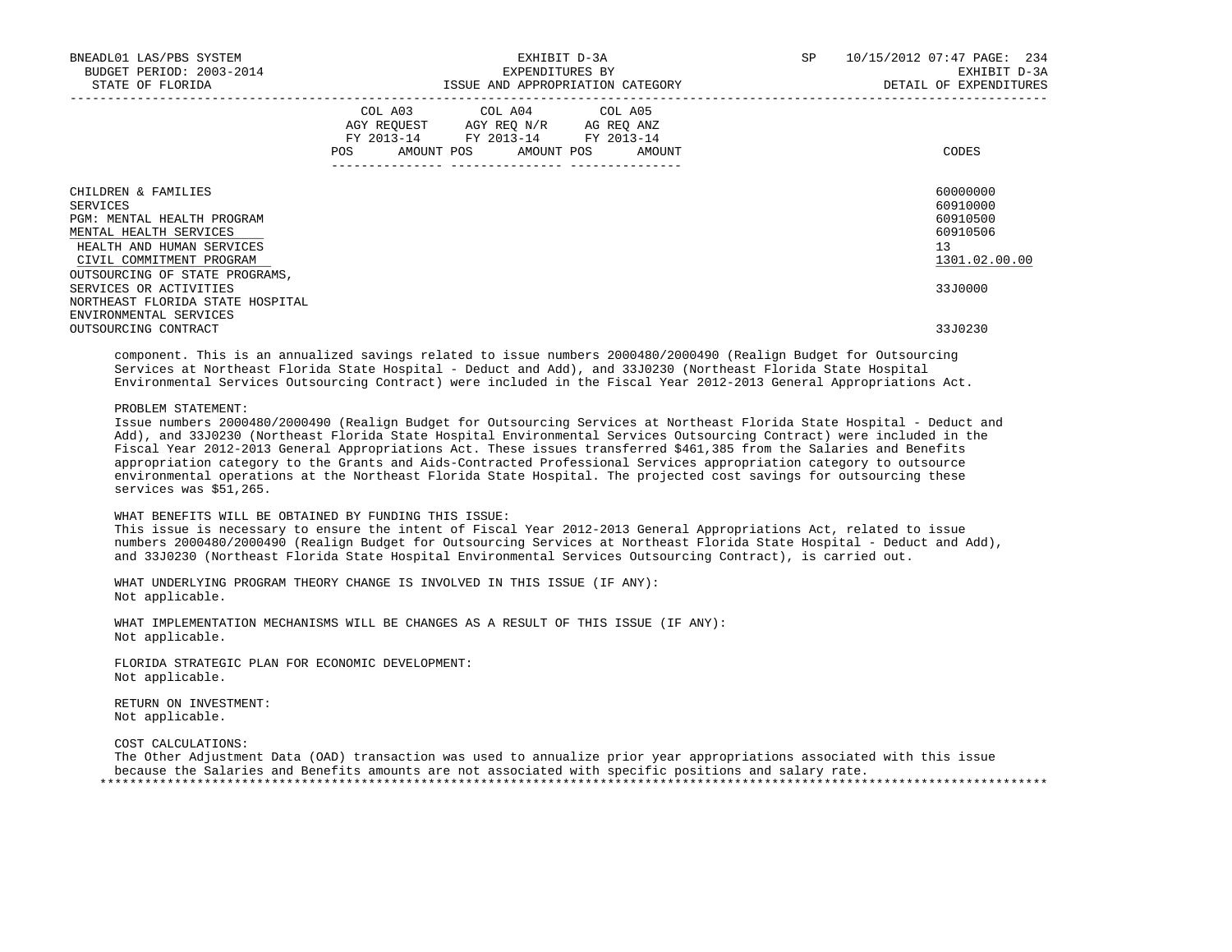| BNEADL01 LAS/PBS SYSTEM<br>BUDGET PERIOD: 2003-2014<br>STATE OF FLORIDA                                                                                                                                                                      |                                                                                                                       | EXHIBIT D-3A<br>EXPENDITURES BY<br>ISSUE AND APPROPRIATION CATEGORY |         |                                  | SP       |                      | 10/15/2012 07:47 PAGE: 235<br>EXHIBIT D-3A<br>DETAIL OF EXPENDITURES           |
|----------------------------------------------------------------------------------------------------------------------------------------------------------------------------------------------------------------------------------------------|-----------------------------------------------------------------------------------------------------------------------|---------------------------------------------------------------------|---------|----------------------------------|----------|----------------------|--------------------------------------------------------------------------------|
|                                                                                                                                                                                                                                              | COL A03<br>AGY REQUEST AGY REQ N/R AG REQ ANZ<br>FY 2013-14 FY 2013-14 FY 2013-14<br>POS AMOUNT POS AMOUNT POS AMOUNT | COL A04                                                             | COL A05 |                                  |          |                      | CODES                                                                          |
| CHILDREN & FAMILIES<br><b>SERVICES</b><br>PGM: MENTAL HEALTH PROGRAM<br>MENTAL HEALTH SERVICES<br>HEALTH AND HUMAN SERVICES<br>CIVIL COMMITMENT PROGRAM<br>OUTSOURCING OF STATE PROGRAMS,<br>SERVICES OR ACTIVITIES                          |                                                                                                                       |                                                                     |         |                                  |          |                      | 60000000<br>60910000<br>60910500<br>60910506<br>13<br>1301.02.00.00<br>33J0000 |
| NORTHEAST FLORIDA STATE HOSPITAL<br>ENVIRONMENTAL SERVICES<br>OUTSOURCING CONTRACT                                                                                                                                                           |                                                                                                                       |                                                                     |         |                                  |          |                      | 33J0230                                                                        |
| POSITION DETAIL OF SALARIES AND BENEFITS:                                                                                                                                                                                                    | __________ __________________                                                                                         |                                                                     |         | FTE BASE RATE ADDITIVES BENEFITS | SUBTOTAL | $\sim$ $\sim$ $\sim$ | LAPSE LAPSED SALARIES<br>AND BENEFITS                                          |
| A03 - AGY REQUEST FY 2013-14<br>CHANGES TO CURRENTLY AUTHORIZED POSITIONS                                                                                                                                                                    |                                                                                                                       |                                                                     |         |                                  |          |                      |                                                                                |
| OTHER SALARY AMOUNT<br>1000 GENERAL REVENUE FUND                                                                                                                                                                                             |                                                                                                                       |                                                                     |         |                                  |          |                      | $51,265-$                                                                      |
|                                                                                                                                                                                                                                              |                                                                                                                       |                                                                     |         |                                  |          |                      | $51,265-$<br>==============                                                    |
|                                                                                                                                                                                                                                              |                                                                                                                       |                                                                     |         |                                  |          |                      |                                                                                |
| AGENCY STRATEGIC PRIORITIES<br>COST OF LIVING ADJUSTMENT - MENTAL<br>HEALTH CONTRACTED AGENCIES<br>SPECIAL CATEGORIES<br>G/A-CONTRACT PROF SERVICES                                                                                          |                                                                                                                       |                                                                     |         |                                  |          |                      | 4000000<br>4004580<br>100000<br>100779                                         |
| $-$ STATE<br>GENERAL REVENUE FUND                                                                                                                                                                                                            | 963,544                                                                                                               |                                                                     |         |                                  |          |                      | 1000 1                                                                         |
|                                                                                                                                                                                                                                              |                                                                                                                       |                                                                     |         |                                  |          |                      |                                                                                |
| AGENCY ISSUE NARRATIVE:<br>2013-2014 BUDGET YEAR NARRATIVE:<br>ISSUE TITLE: Cost of Living Adjustment - Mental Health Contracted Agencies                                                                                                    |                                                                                                                       |                                                                     |         | IT COMPONENT? NO                 |          |                      |                                                                                |
| SPECIFY WHICH AGENCY GOAL FROM THE FISCAL YEARS 2013-2014 THROUGH 2017-2018 STRATEGIC PLAN IS ADDRESSED BY THIS BUDGET<br>ISSUE PROPOSAL:<br>Effect Program Improvements: Apply proven best practices to maximize efficiencies and outcomes. |                                                                                                                       |                                                                     |         |                                  |          |                      |                                                                                |
| SUMMARY:<br>The Department requests \$963,544 of General Revenue budget authority (total request is \$3,830,525: \$963,544 in the Civil                                                                                                      |                                                                                                                       |                                                                     |         |                                  |          |                      |                                                                                |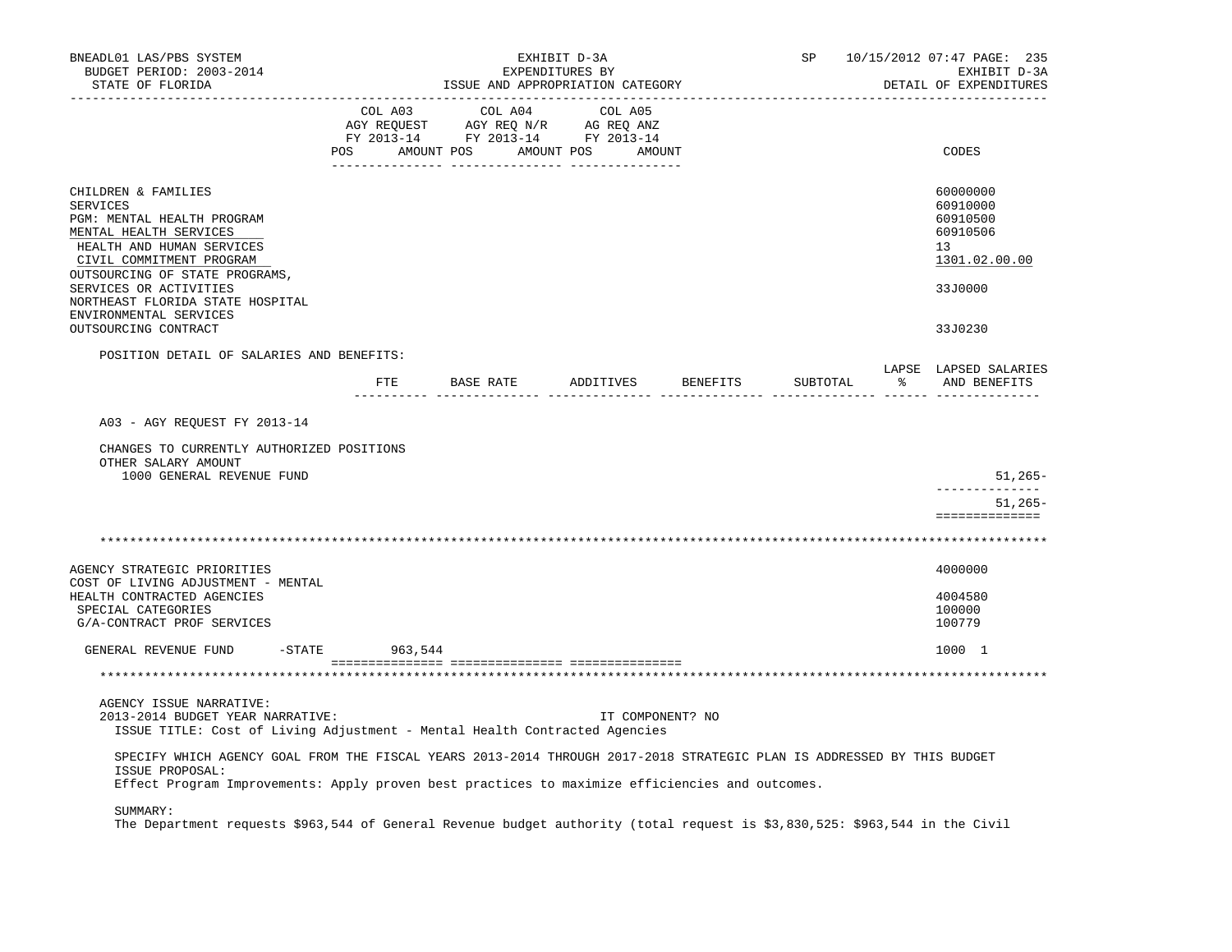| BNEADL01 LAS/PBS SYSTEM<br>BUDGET PERIOD: 2003-2014<br>STATE OF FLORIDA |     | EXHIBIT D-3A<br>EXPENDITURES BY<br>ISSUE AND APPROPRIATION CATEGORY                                                        | SP     | 10/15/2012 07:47 PAGE: 236<br>EXHIBIT D-3A<br>DETAIL OF EXPENDITURES |               |
|-------------------------------------------------------------------------|-----|----------------------------------------------------------------------------------------------------------------------------|--------|----------------------------------------------------------------------|---------------|
|                                                                         | POS | COL A03 COL A04 COL A05<br>AGY REQUEST AGY REO N/R AG REO ANZ<br>FY 2013-14 FY 2013-14 FY 2013-14<br>AMOUNT POS AMOUNT POS | AMOUNT |                                                                      | CODES         |
| CHILDREN & FAMILIES                                                     |     |                                                                                                                            |        |                                                                      | 60000000      |
| SERVICES                                                                |     |                                                                                                                            |        |                                                                      | 60910000      |
| PGM: MENTAL HEALTH PROGRAM                                              |     |                                                                                                                            |        |                                                                      | 60910500      |
| MENTAL HEALTH SERVICES                                                  |     |                                                                                                                            |        |                                                                      | 60910506      |
| HEALTH AND HUMAN SERVICES                                               |     |                                                                                                                            |        |                                                                      | 13            |
| CIVIL COMMITMENT PROGRAM                                                |     |                                                                                                                            |        |                                                                      | 1301.02.00.00 |
| AGENCY STRATEGIC PRIORITIES                                             |     |                                                                                                                            |        |                                                                      | 4000000       |
| COST OF LIVING ADJUSTMENT - MENTAL                                      |     |                                                                                                                            |        |                                                                      |               |
| HEALTH CONTRACTED AGENCIES                                              |     |                                                                                                                            |        |                                                                      | 4004580       |

 Commitment Program, \$1,198,678 in the Forensic Commitment Program, and \$1,668,303 in the Sexual Predator Program) to provide for a price level increase of three percent for contracts executed with GEO Care, Inc., and GEO Group, Inc., for the operation of adult mental health treatment facilities.

### PROBLEM STATEMENT:

 The Department has executed contracts with GEO Care, Inc., and GEO Group, Inc., to operate the South Florida State Hospital (SFSH), the South Florida Evaluation and Treatment Center (SFETC), the Treasure Coast Forensic Treatment Center (TCFTC), and the Florida Civil Commitment Center (FCCC). SFSH is a state civil mental health treatment facility contracted to operate 341 beds. SFETC is a state forensic mental health treatment facility contracted to operate 238 beds. TCFTC is a state forensic mental health treatment facility contracted to operate 208 beds. FCCC is a state civil mental health treatment facility contracted to operate 720 beds. Each contract provides that the Department will request a three percent cost of living increase in its Legislative Budget Request each year. This provision is included in these contracts in an effort to maintain quality of care for persons with mental illness.

# WHAT BENEFITS WILL BE OBTAINED BY FUNDING THIS ISSUE:

 The price level increase will allow the contractor to pay for the following: Cost of medications, in particular, newer generation psychotropic medications; cost of medical care, in particular, off-site medical care provided at a neighboring general hospital; cost of staff recruitment and retention; cost of providing salary increases to staff in order to maintain a competitive posture in a highly competitive, major metropolitan area; additional costs associated with providing transition to the community; increased costs for general supplies, medical supplies, and food costs at the facility.

 WHAT UNDERLYING PROGRAM THEORY CHANGE IS INVOLVED IN THIS ISSUE (IF ANY): Not applicable.

 WHAT IMPLEMENTATION MECHANISMS WILL BE CHANGE AS A RESULT OF THIS ISSUE (IF ANY): Not applicable.

 FLORIDA STRATEGIC PLAN FOR ECONOMIC DEVELOPMENT: Not applicable.

 RETURN ON INVESTMENT: Not applicable.

COST CALCULATIONS:

|         |      | FY 2012-13 Proposed FY 2013-14 FY 2013-14 |                                | FY 2013-14 |
|---------|------|-------------------------------------------|--------------------------------|------------|
| Bed Day | Rate |                                           | Bed Day     Billable Available | Contract   |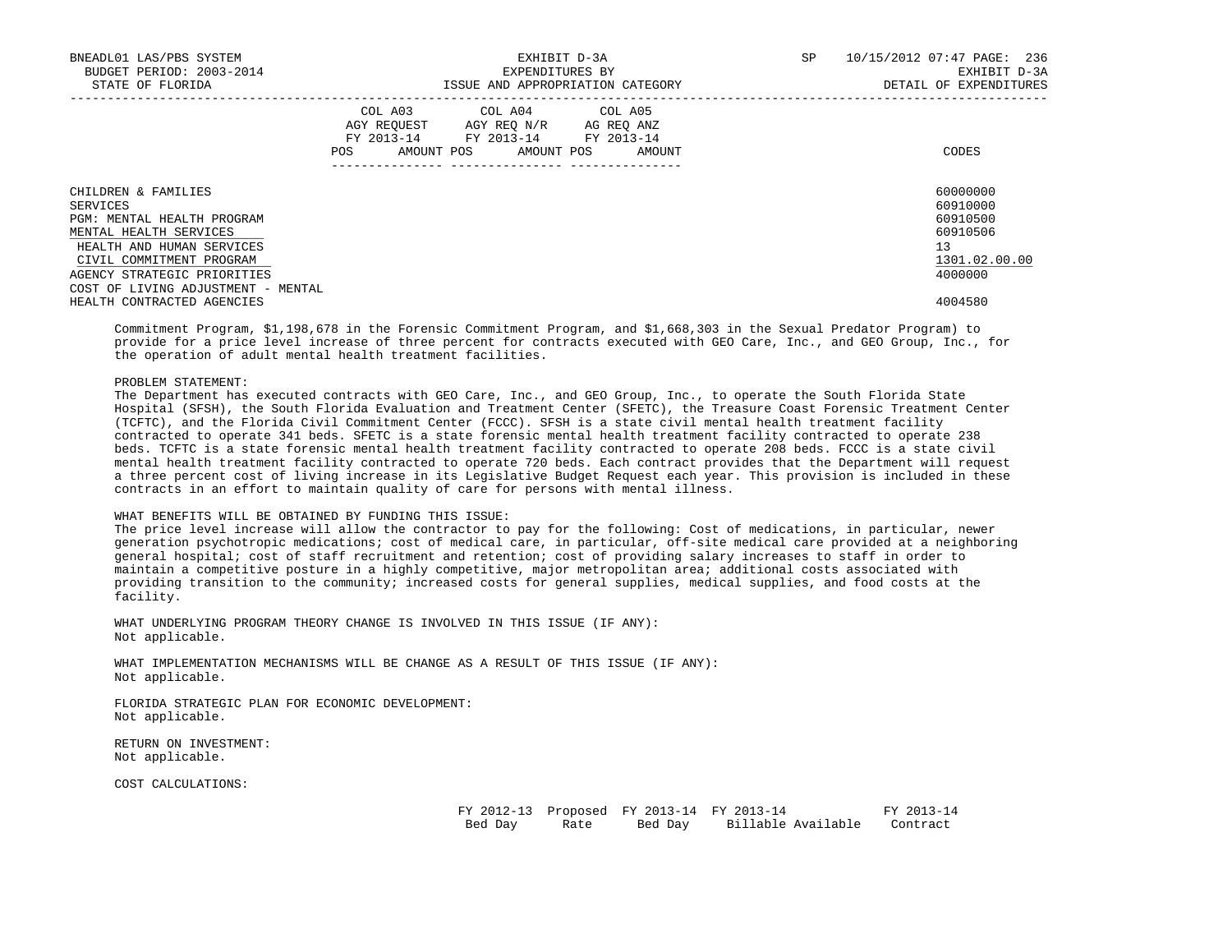| BNEADL01 LAS/PBS SYSTEM<br>BUDGET PERIOD: 2003-2014<br>STATE OF FLORIDA                                                                                                                                                                             |                                                                                                                                                                                                                                                                                                     | ISSUE AND APPROPRIATION CATEGORY | EXHIBIT D-3A<br>EXPENDITURES BY | SP                                                                                      | 10/15/2012 07:47 PAGE: 237<br>EXHIBIT D-3A<br>DETAIL OF EXPENDITURES                      |
|-----------------------------------------------------------------------------------------------------------------------------------------------------------------------------------------------------------------------------------------------------|-----------------------------------------------------------------------------------------------------------------------------------------------------------------------------------------------------------------------------------------------------------------------------------------------------|----------------------------------|---------------------------------|-----------------------------------------------------------------------------------------|-------------------------------------------------------------------------------------------|
|                                                                                                                                                                                                                                                     | COL A03 COL A04 COL A05<br>$\begin{tabular}{lllllll} \bf AGY \;\; RegUEST \hspace{1cm} AGY \;\; REG \;\; N/R \hspace{1cm} \bf AG \;\; REG \;\; ANZ \end{tabular}$ $\begin{tabular}{lllllllllll} \bf FY \;\; 2013-14 \hspace{1cm} FY \;\; 2013-14 \end{tabular}$<br>POS AMOUNT POS AMOUNT POS AMOUNT |                                  |                                 |                                                                                         | CODES                                                                                     |
| CHILDREN & FAMILIES<br>SERVICES<br>PGM: MENTAL HEALTH PROGRAM<br>MENTAL HEALTH SERVICES<br>HEALTH AND HUMAN SERVICES<br>CIVIL COMMITMENT PROGRAM<br>AGENCY STRATEGIC PRIORITIES<br>COST OF LIVING ADJUSTMENT - MENTAL<br>HEALTH CONTRACTED AGENCIES |                                                                                                                                                                                                                                                                                                     |                                  |                                 |                                                                                         | 60000000<br>60910000<br>60910500<br>60910506<br>13<br>1301.02.00.00<br>4000000<br>4004580 |
|                                                                                                                                                                                                                                                     |                                                                                                                                                                                                                                                                                                     |                                  |                                 |                                                                                         | Amount                                                                                    |
| Civil Commitment                                                                                                                                                                                                                                    | South Florida<br>State Hospital \$278.92 3% \$287.29 365 341                                                                                                                                                                                                                                        |                                  |                                 | _________________________<br>FY 2012-13 Contract Amount \$34,794,006                    | ----------<br>\$35,757,550<br>___________                                                 |
| Civil Commitment Increase                                                                                                                                                                                                                           |                                                                                                                                                                                                                                                                                                     |                                  |                                 |                                                                                         | \$963,544<br>-----------                                                                  |
| Forensic Commitment                                                                                                                                                                                                                                 | South Florida<br>Evaluation and<br>Treatment Center \$295.04 3% \$303.89 365 238 \$26,398,925                                                                                                                                                                                                       |                                  |                                 | FY 2012-13 Contract Amount \$25,672,665                                                 | ___________<br>\$726, 260                                                                 |
|                                                                                                                                                                                                                                                     | Treasure Coast<br>Forensic Treatment<br>Center                                                                                                                                                                                                                                                      |                                  | $$295.11$ 3%                    | \$303.96 365 208<br>FY 2012-13 Contract Amount \$22,604,226                             | -----------<br>\$23,076,644<br>-----------<br>\$472,418                                   |
| Forensic Commitment Increase                                                                                                                                                                                                                        |                                                                                                                                                                                                                                                                                                     |                                  |                                 |                                                                                         | ------------<br>\$1,198,678<br>------------                                               |
| Bed Day Rate Bed Day Rillable Fixed Contract<br>Program component Facility Rate Increase Rate Bed Days Costs Amount                                                                                                                                 |                                                                                                                                                                                                                                                                                                     |                                  |                                 | FY 2012-13 Proposed FY 2013-14 FY 2013-14 FY 2013-14                                    |                                                                                           |
| Sexually Violent Predator Florida Civil                                                                                                                                                                                                             | Commitment Center \$100.65 3%                                                                                                                                                                                                                                                                       |                                  |                                 | $$103.67$ 252, 298 $$220,000$ \$26, 375, 734<br>FY 2012-13 Contract Amount \$24,707,431 |                                                                                           |
| Sexually Violent Predator Increase                                                                                                                                                                                                                  |                                                                                                                                                                                                                                                                                                     |                                  |                                 |                                                                                         | -----------<br>\$1,668,303<br>-----------                                                 |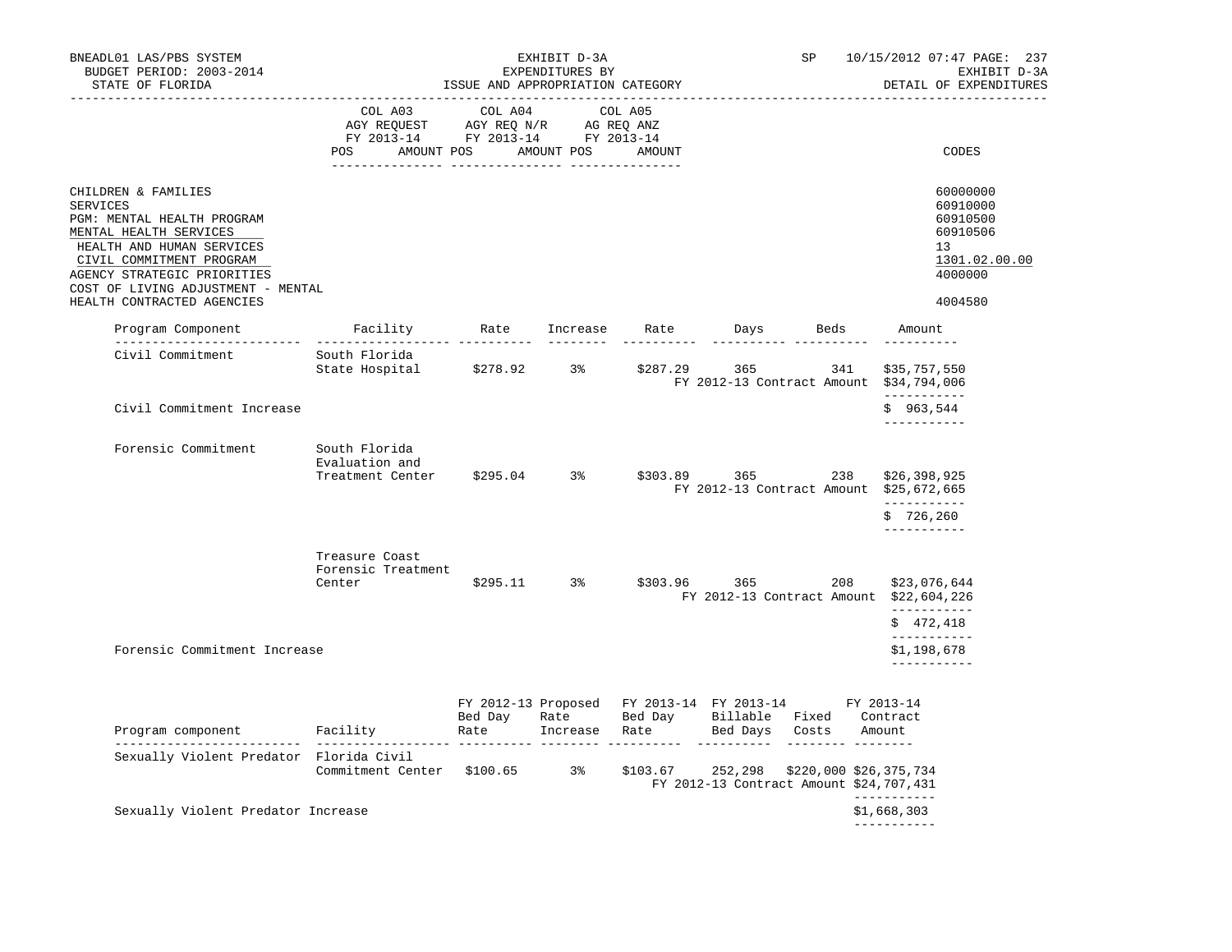| BNEADL01 LAS/PBS SYSTEM<br>BUDGET PERIOD: 2003-2014<br>STATE OF FLORIDA                                                                                                                                                                             | EXHIBIT D-3A<br>EXPENDITURES BY<br>ISSUE AND APPROPRIATION CATEGORY                                                                   | SP 10/15/2012 07:47 PAGE: 238<br>EXHIBIT D-3A<br>DETAIL OF EXPENDITURES                   |
|-----------------------------------------------------------------------------------------------------------------------------------------------------------------------------------------------------------------------------------------------------|---------------------------------------------------------------------------------------------------------------------------------------|-------------------------------------------------------------------------------------------|
|                                                                                                                                                                                                                                                     | COL A03 COL A04 COL A05<br>AGY REQUEST AGY REQ N/R AG REQ ANZ<br>FY 2013-14 FY 2013-14 FY 2013-14<br>POS AMOUNT POS AMOUNT POS AMOUNT | CODES                                                                                     |
| CHILDREN & FAMILIES<br>SERVICES<br>PGM: MENTAL HEALTH PROGRAM<br>MENTAL HEALTH SERVICES<br>HEALTH AND HUMAN SERVICES<br>CIVIL COMMITMENT PROGRAM<br>AGENCY STRATEGIC PRIORITIES<br>COST OF LIVING ADJUSTMENT - MENTAL<br>HEALTH CONTRACTED AGENCIES |                                                                                                                                       | 60000000<br>60910000<br>60910500<br>60910506<br>13<br>1301.02.00.00<br>4000000<br>4004580 |
| Total Budget Requested                                                                                                                                                                                                                              |                                                                                                                                       | \$3,830,525                                                                               |
|                                                                                                                                                                                                                                                     |                                                                                                                                       |                                                                                           |
| TOTAL: CIVIL COMMITMENT PROGRAM<br>BY FUND TYPE                                                                                                                                                                                                     |                                                                                                                                       | 1301.02.00.00                                                                             |
| GENERAL REVENUE FUND<br>TRUST FUNDS                                                                                                                                                                                                                 | 92,064,231<br>73,462,816                                                                                                              | 1000<br>2000                                                                              |
| TOTAL POSITIONS $1,819.50$<br>TOTAL PROG COMP 165,527,047<br>TOTAL SALARY RATE 57,345,386                                                                                                                                                           |                                                                                                                                       |                                                                                           |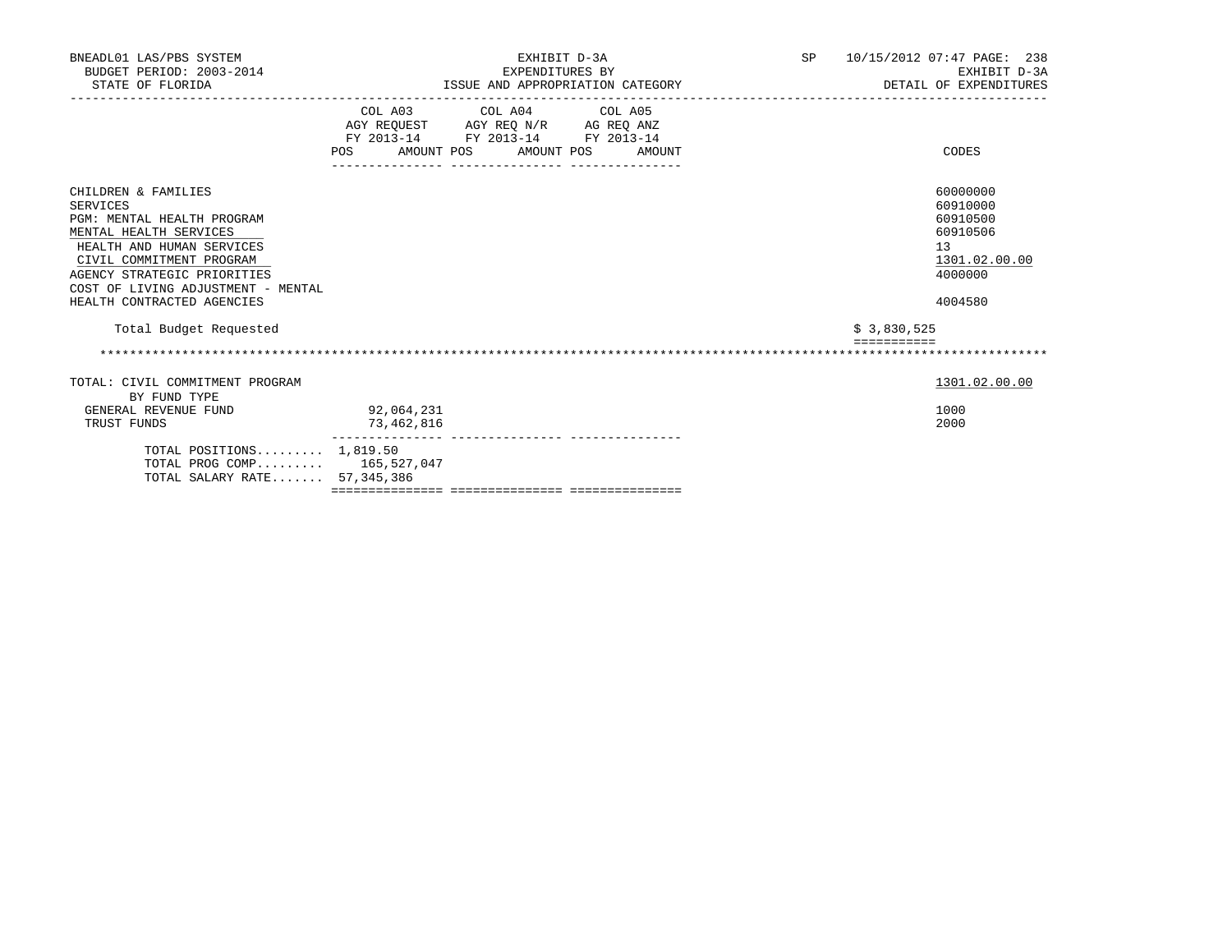| BNEADL01 LAS/PBS SYSTEM<br>BUDGET PERIOD: 2003-2014<br>STATE OF FLORIDA                                                                                                                                                                                           |                      | EXHIBIT D-3A<br>EXPENDITURES BY<br>ISSUE AND APPROPRIATION CATEGORY                                                       | SP 10/15/2012 07:47 PAGE: 239<br>EXHIBIT D-3A<br>DETAIL OF EXPENDITURES                             |
|-------------------------------------------------------------------------------------------------------------------------------------------------------------------------------------------------------------------------------------------------------------------|----------------------|---------------------------------------------------------------------------------------------------------------------------|-----------------------------------------------------------------------------------------------------|
|                                                                                                                                                                                                                                                                   | POS<br>AMOUNT POS    | COL A03 COL A04 COL A05<br>AGY REQUEST AGY REQ N/R AG REQ ANZ<br>FY 2013-14 FY 2013-14 FY 2013-14<br>AMOUNT POS<br>AMOUNT | CODES                                                                                               |
| CHILDREN & FAMILIES<br><b>SERVICES</b><br>PGM: MENTAL HEALTH PROGRAM<br>MENTAL HEALTH SERVICES<br>HEALTH AND HUMAN SERVICES<br>FORENSIC COMMITMENT PROG<br>ESTIMATED EXPENDITURES<br>ESTIMATED EXPENDITURES - OPERATIONS<br>SALARY RATE<br>SALARY RATE 55,336,012 |                      |                                                                                                                           | 60000000<br>60910000<br>60910500<br>60910506<br>13<br>1301.03.00.00<br>1000000<br>1001000<br>000000 |
| SALARIES AND BENEFITS                                                                                                                                                                                                                                             |                      |                                                                                                                           | 010000                                                                                              |
| GENERAL REVENUE FUND -STATE 57,172,447<br>OPERATIONS AND MAINT TF -STATE                                                                                                                                                                                          | 425,743<br>________  | ---------------- ---------------                                                                                          | 1000 1<br>2516 1                                                                                    |
| TOTAL POSITIONS $1,228.00$<br>TOTAL APPRO $57,598,190$                                                                                                                                                                                                            |                      |                                                                                                                           |                                                                                                     |
| OTHER PERSONAL SERVICES                                                                                                                                                                                                                                           |                      |                                                                                                                           | 030000                                                                                              |
| $-$ STATE<br>GENERAL REVENUE FUND                                                                                                                                                                                                                                 | 276,508              |                                                                                                                           | 1000 1                                                                                              |
| EXPENSES                                                                                                                                                                                                                                                          |                      |                                                                                                                           | 040000                                                                                              |
| GENERAL REVENUE FUND -STATE 4, 222, 138<br>OPERATIONS AND MAINT TF -STATE                                                                                                                                                                                         | 146,147              |                                                                                                                           | 1000 1<br>2516 1                                                                                    |
| TOTAL APPRO                                                                                                                                                                                                                                                       | 4,368,285            |                                                                                                                           |                                                                                                     |
| OPERATING CAPITAL OUTLAY                                                                                                                                                                                                                                          |                      |                                                                                                                           | 060000                                                                                              |
| GENERAL REVENUE FUND                                                                                                                                                                                                                                              | $-$ STATE<br>386,285 |                                                                                                                           | 1000 1                                                                                              |
| FOOD PRODUCTS                                                                                                                                                                                                                                                     |                      |                                                                                                                           | 070000                                                                                              |
| GENERAL REVENUE FUND                                                                                                                                                                                                                                              | -STATE 1,289,619     |                                                                                                                           | 1000 1                                                                                              |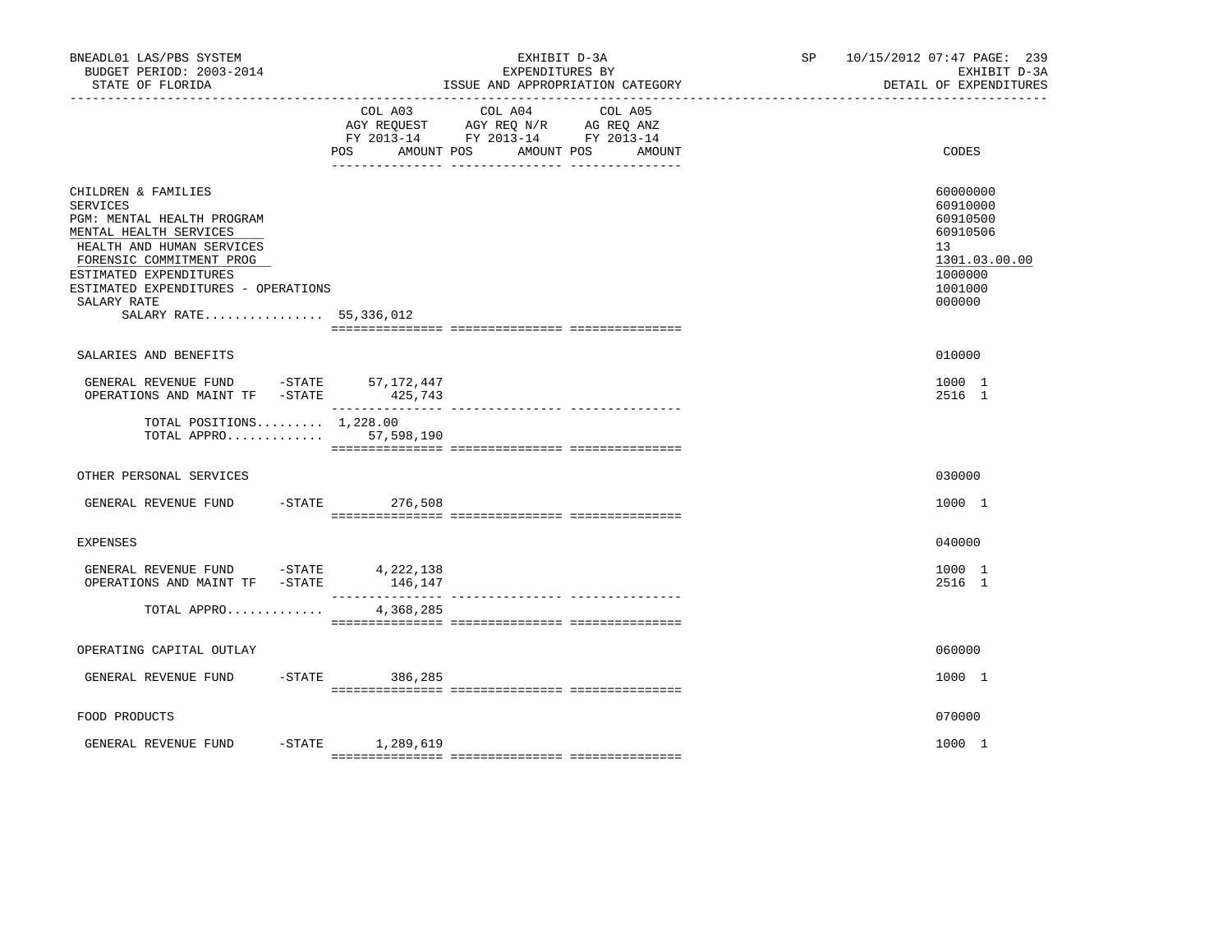| BNEADL01 LAS/PBS SYSTEM<br>BUDGET PERIOD: 2003-2014<br>STATE OF FLORIDA                                                                                                                                                                                               |           |                                     | EXHIBIT D-3A<br>EXPENDITURES BY<br>ISSUE AND APPROPRIATION CATEGORY                                                  | SP | 10/15/2012 07:47 PAGE: 240<br>EXHIBIT D-3A<br>DETAIL OF EXPENDITURES                                          |
|-----------------------------------------------------------------------------------------------------------------------------------------------------------------------------------------------------------------------------------------------------------------------|-----------|-------------------------------------|----------------------------------------------------------------------------------------------------------------------|----|---------------------------------------------------------------------------------------------------------------|
|                                                                                                                                                                                                                                                                       |           | COL A03<br><b>POS</b><br>AMOUNT POS | COL A04<br>COL A05<br>AGY REQUEST AGY REQ N/R AG REQ ANZ<br>FY 2013-14 FY 2013-14 FY 2013-14<br>AMOUNT POS<br>AMOUNT |    | CODES                                                                                                         |
| CHILDREN & FAMILIES<br><b>SERVICES</b><br>PGM: MENTAL HEALTH PROGRAM<br>MENTAL HEALTH SERVICES<br>HEALTH AND HUMAN SERVICES<br>FORENSIC COMMITMENT PROG<br>ESTIMATED EXPENDITURES<br>ESTIMATED EXPENDITURES - OPERATIONS<br>SPECIAL CATEGORIES<br>CONTRACTED SERVICES |           |                                     |                                                                                                                      |    | 60000000<br>60910000<br>60910500<br>60910506<br>13<br>1301.03.00.00<br>1000000<br>1001000<br>100000<br>100777 |
| GENERAL REVENUE FUND -STATE 1,859,225                                                                                                                                                                                                                                 |           |                                     |                                                                                                                      |    | 1000 1                                                                                                        |
| G/A-CONTRACT PROF SERVICES                                                                                                                                                                                                                                            |           |                                     |                                                                                                                      |    | 100779                                                                                                        |
| GENERAL REVENUE FUND                                                                                                                                                                                                                                                  | $-MATCH$  | -STATE 54,375,331<br>4,728,782      |                                                                                                                      |    | 1000 1<br>1000 2                                                                                              |
| TOTAL GENERAL REVENUE FUND                                                                                                                                                                                                                                            |           | 59,104,113                          |                                                                                                                      |    | 1000                                                                                                          |
| TOTAL APPRO                                                                                                                                                                                                                                                           |           | 59,104,113                          |                                                                                                                      |    |                                                                                                               |
| PRESCRIBED MEDICINE/DRUGS                                                                                                                                                                                                                                             |           |                                     |                                                                                                                      |    | 102681                                                                                                        |
| GENERAL REVENUE FUND -STATE 4,335,630                                                                                                                                                                                                                                 |           |                                     |                                                                                                                      |    | 1000 1                                                                                                        |
| RISK MANAGEMENT INSURANCE                                                                                                                                                                                                                                             |           |                                     |                                                                                                                      |    | 103241                                                                                                        |
| GENERAL REVENUE FUND                                                                                                                                                                                                                                                  |           | $-STATE$<br>780,413                 |                                                                                                                      |    | 1000 1                                                                                                        |
| SALARY INCENTIVE PAYMENTS                                                                                                                                                                                                                                             |           |                                     |                                                                                                                      |    | 103290                                                                                                        |
| GENERAL REVENUE FUND                                                                                                                                                                                                                                                  |           | $-STATE$<br>90,969                  |                                                                                                                      |    | 1000 1                                                                                                        |
| LEASE/PURCHASE/EQUIPMENT                                                                                                                                                                                                                                              |           |                                     |                                                                                                                      |    | 105281                                                                                                        |
| GENERAL REVENUE FUND -STATE<br>OPERATIONS AND MAINT TF                                                                                                                                                                                                                | $-$ STATE | 49,286<br>20                        |                                                                                                                      |    | 1000 1<br>2516 1                                                                                              |
| TOTAL APPRO                                                                                                                                                                                                                                                           |           | 49,306                              |                                                                                                                      |    |                                                                                                               |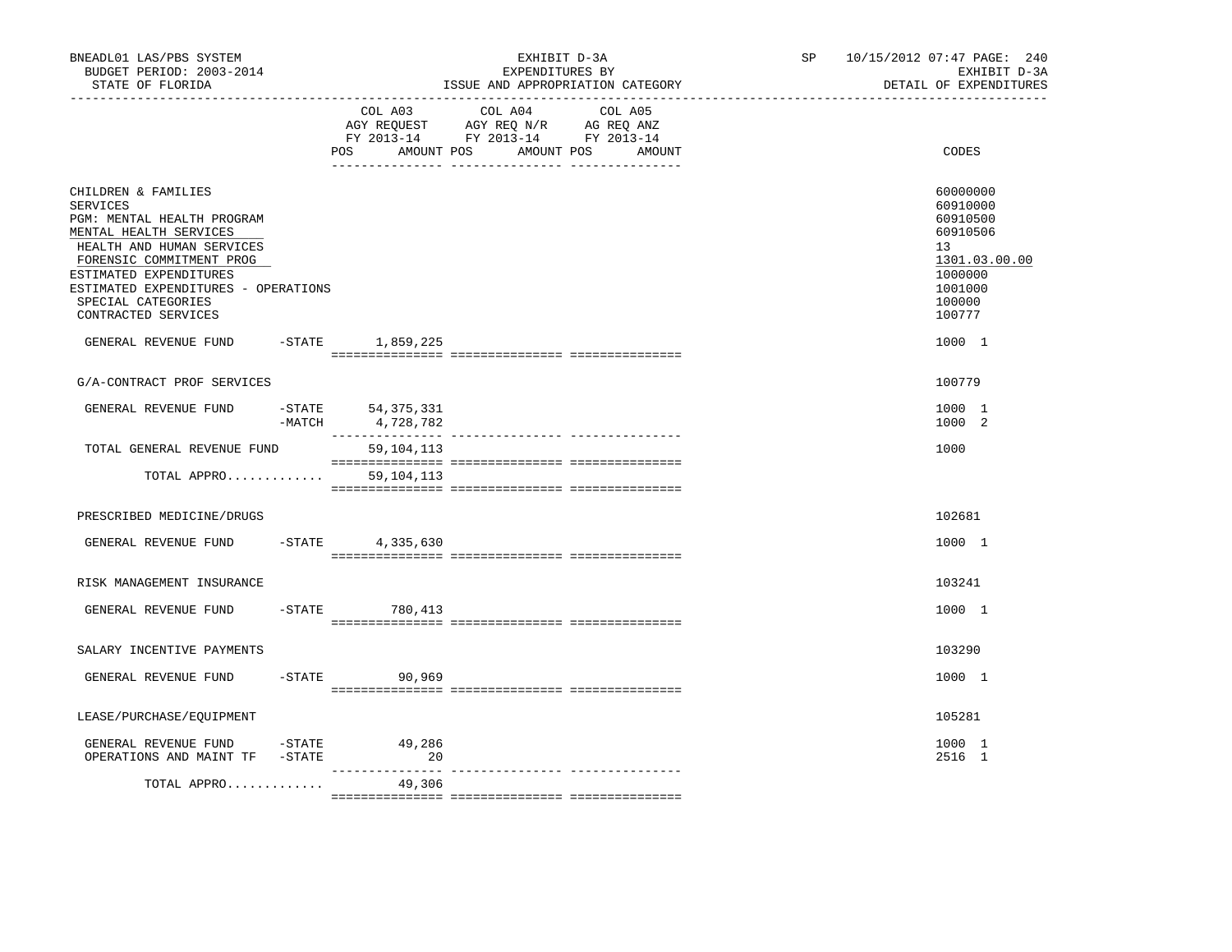| BNEADL01 LAS/PBS SYSTEM<br>BUDGET PERIOD: 2003-2014<br>STATE OF FLORIDA<br>-----------------                                                                                                                                                                                 |                                      | EXHIBIT D-3A<br>EXPENDITURES BY<br>ISSUE AND APPROPRIATION CATEGORY                                                                                                                                                                                                                            | SP and the set of the set of the set of the set of the set of the set of the set of the set of the set of the set of the set of the set of the set of the set of the set of the set of the set of the set of the set of the se | 10/15/2012 07:47 PAGE: 241<br>EXHIBIT D-3A<br>DETAIL OF EXPENDITURES                                          |  |  |
|------------------------------------------------------------------------------------------------------------------------------------------------------------------------------------------------------------------------------------------------------------------------------|--------------------------------------|------------------------------------------------------------------------------------------------------------------------------------------------------------------------------------------------------------------------------------------------------------------------------------------------|--------------------------------------------------------------------------------------------------------------------------------------------------------------------------------------------------------------------------------|---------------------------------------------------------------------------------------------------------------|--|--|
|                                                                                                                                                                                                                                                                              | COL A03                              | COL A04 COL A05<br>$\begin{tabular}{lllllll} \bf AGY \;\; RegUEST \hspace{1cm} AGY \;\; REG \;\; N/R \hspace{1cm} \bf AG \;\; REG \;\; ANZ \end{tabular}$ $\begin{tabular}{lllllllllll} \bf FY \;\; 2013-14 \hspace{1cm} FY \;\; 2013-14 \end{tabular}$<br>POS AMOUNT POS AMOUNT POS<br>AMOUNT |                                                                                                                                                                                                                                | CODES                                                                                                         |  |  |
| CHILDREN & FAMILIES<br><b>SERVICES</b><br>PGM: MENTAL HEALTH PROGRAM<br>MENTAL HEALTH SERVICES<br>HEALTH AND HUMAN SERVICES<br>FORENSIC COMMITMENT PROG<br>ESTIMATED EXPENDITURES<br>ESTIMATED EXPENDITURES - OPERATIONS<br>SPECIAL CATEGORIES<br>TR/DMS/HR SVCS/STW CONTRCT |                                      |                                                                                                                                                                                                                                                                                                |                                                                                                                                                                                                                                | 60000000<br>60910000<br>60910500<br>60910506<br>13<br>1301.03.00.00<br>1000000<br>1001000<br>100000<br>107040 |  |  |
| GENERAL REVENUE FUND<br>TOTAL: ESTIMATED EXPENDITURES - OPERATIONS<br>TOTAL POSITIONS $1,228.00$<br>TOTAL ISSUE 130,153,956<br>TOTAL SALARY RATE 55,336,012                                                                                                                  | $-$ STATE 15, 413                    |                                                                                                                                                                                                                                                                                                |                                                                                                                                                                                                                                | 1000 1<br>1001000                                                                                             |  |  |
| CASUALTY INSURANCE PREMIUM<br>ADJUSTMENT<br>SPECIAL CATEGORIES<br>RISK MANAGEMENT INSURANCE                                                                                                                                                                                  |                                      |                                                                                                                                                                                                                                                                                                |                                                                                                                                                                                                                                | 1001090<br>100000<br>103241                                                                                   |  |  |
| GENERAL REVENUE FUND                                                                                                                                                                                                                                                         | $-STATE$ 19,468-                     |                                                                                                                                                                                                                                                                                                |                                                                                                                                                                                                                                | 1000 1                                                                                                        |  |  |
| FLORIDA RETIREMENT SYSTEM<br>CONTRIBUTION ADJUSTMENT FOR<br>FISCAL YEAR 2012-2013<br>SALARIES AND BENEFITS<br>GENERAL REVENUE FUND -STATE 190,624                                                                                                                            |                                      |                                                                                                                                                                                                                                                                                                |                                                                                                                                                                                                                                | 1001240<br>010000<br>1000 1                                                                                   |  |  |
| OPERATIONS AND MAINT TF -STATE<br>TOTAL APPRO                                                                                                                                                                                                                                | 1,421<br>----------------<br>192,045 | ------------- ---------                                                                                                                                                                                                                                                                        |                                                                                                                                                                                                                                | 2516 1                                                                                                        |  |  |
| ADJUSTMENT TO STATE HEALTH<br>INSURANCE PREMIUM CONTRIBUTION -<br>FISCAL YEAR 2012-13<br>SALARIES AND BENEFITS                                                                                                                                                               |                                      |                                                                                                                                                                                                                                                                                                |                                                                                                                                                                                                                                | 1001830<br>010000                                                                                             |  |  |
| GENERAL REVENUE FUND -STATE 136,728<br>OPERATIONS AND MAINT TF -STATE                                                                                                                                                                                                        | 1,019                                |                                                                                                                                                                                                                                                                                                |                                                                                                                                                                                                                                | 1000 1<br>2516 1                                                                                              |  |  |
| TOTAL APPRO                                                                                                                                                                                                                                                                  | 137,747                              |                                                                                                                                                                                                                                                                                                |                                                                                                                                                                                                                                |                                                                                                               |  |  |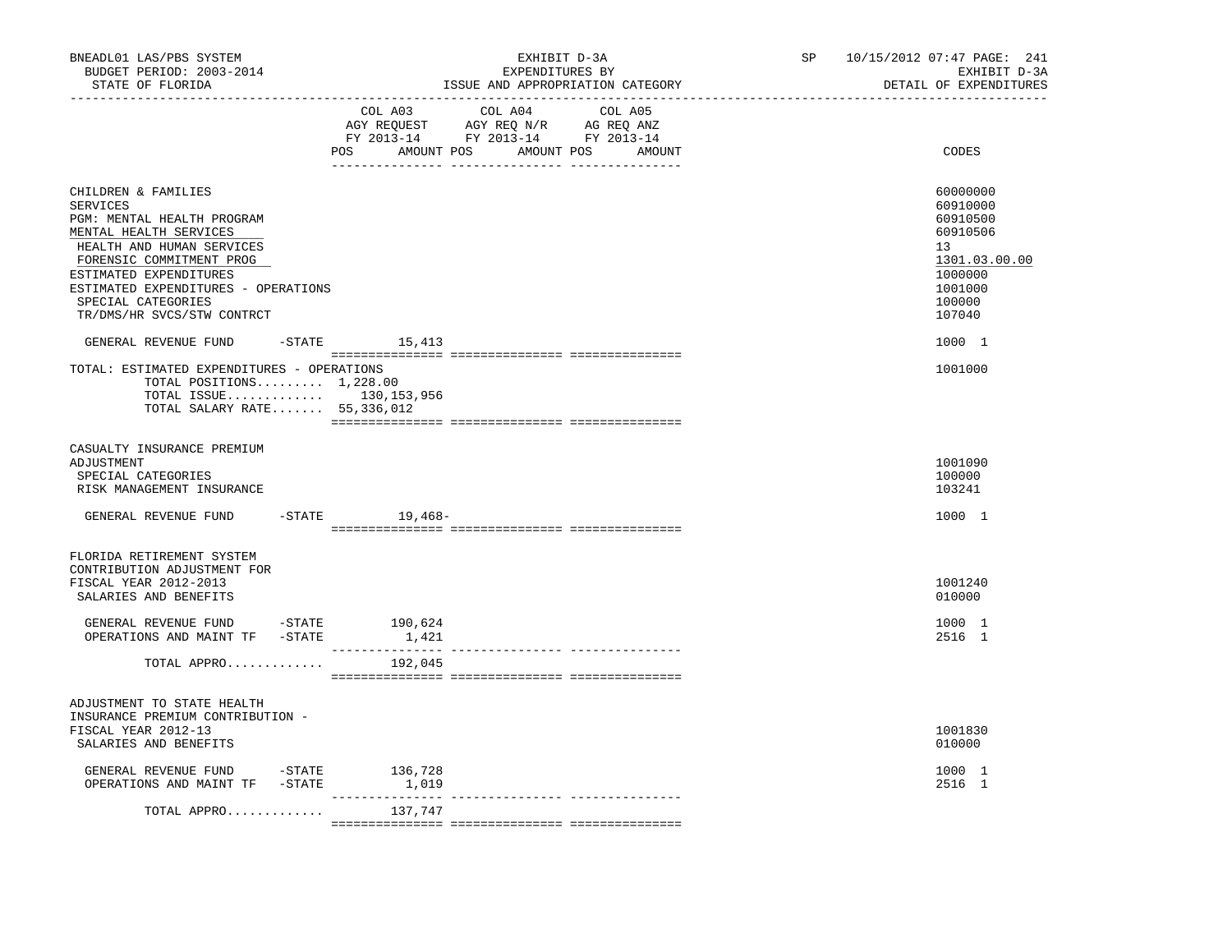| BNEADL01 LAS/PBS SYSTEM<br>BUDGET PERIOD: 2003-2014<br>STATE OF FLORIDA                                                                                                                                                                                                                                                                                         |                                                                                                                                                                                                | EXHIBIT D-3A<br>EXPENDITURES BY | ISSUE AND APPROPRIATION CATEGORY | SP | 10/15/2012 07:47 PAGE: 242<br>EXHIBIT D-3A<br>DETAIL OF EXPENDITURES           |
|-----------------------------------------------------------------------------------------------------------------------------------------------------------------------------------------------------------------------------------------------------------------------------------------------------------------------------------------------------------------|------------------------------------------------------------------------------------------------------------------------------------------------------------------------------------------------|---------------------------------|----------------------------------|----|--------------------------------------------------------------------------------|
|                                                                                                                                                                                                                                                                                                                                                                 | $\begin{tabular}{lcccc} COL A03 & COL A04 & COL A05 \\ AGY REQUEST & AGY REQ N/R & AG REQ ANZ \\ FY & 2013-14 & FY & 2013-14 & FY & 2013-14 \end{tabular}$<br>POS AMOUNT POS AMOUNT POS AMOUNT |                                 |                                  |    | CODES                                                                          |
| CHILDREN & FAMILIES<br><b>SERVICES</b><br>PGM: MENTAL HEALTH PROGRAM<br>MENTAL HEALTH SERVICES<br>HEALTH AND HUMAN SERVICES<br>FORENSIC COMMITMENT PROG<br>ESTIMATED EXPENDITURES<br>REALLOCATION OF HUMAN RESOURCES                                                                                                                                            |                                                                                                                                                                                                |                                 |                                  |    | 60000000<br>60910000<br>60910500<br>60910506<br>13<br>1301.03.00.00<br>1000000 |
| OUTSOURCING<br>SPECIAL CATEGORIES<br>TR/DMS/HR SVCS/STW CONTRCT                                                                                                                                                                                                                                                                                                 |                                                                                                                                                                                                |                                 |                                  |    | 1005900<br>100000<br>107040                                                    |
| GENERAL REVENUE FUND                                                                                                                                                                                                                                                                                                                                            | $-STATE$<br>$959 -$                                                                                                                                                                            |                                 |                                  |    | 1000 1                                                                         |
| ADJUSTMENTS TO CURRENT YEAR<br>ESTIMATED EXPENDITURES<br>ADJUST FUND SOURCE INDICATORS - ADD<br>SPECIAL CATEGORIES<br>G/A-CONTRACT PROF SERVICES                                                                                                                                                                                                                |                                                                                                                                                                                                |                                 |                                  |    | 1600000<br>160S220<br>100000<br>100779                                         |
| GENERAL REVENUE FUND -STATE 4,728,782                                                                                                                                                                                                                                                                                                                           |                                                                                                                                                                                                |                                 |                                  |    | 1000 1                                                                         |
| AGENCY ISSUE NARRATIVE:<br>2013-2014 BUDGET YEAR NARRATIVE:<br>ISSUE TITLE: Adjust Fund Source Indicators - Add<br>SPECIFY WHICH AGENCY GOAL FROM THE FISCAL YEARS 2013-2014 THROUGH 2017-2018 STRATEGIC PLAN IS ADDRESSED BY THIS BUDGET<br>ISSUE PROPOSAL:<br>Effect Program Improvements: Apply proven best practices to maximize efficiencies and outcomes. |                                                                                                                                                                                                |                                 | IT COMPONENT? NO                 |    |                                                                                |
| SUMMARY:<br>The Department requests an adjustment to its base budget to properly align Funding Source Indicators (FSI) for<br>Maintenance of Effort (MOE) and Match review.                                                                                                                                                                                     |                                                                                                                                                                                                |                                 |                                  |    |                                                                                |
| PROBLEM STATEMENT:<br>Based on the Department's current agency-approved operating budget, this request is needed to properly align the FSIs in<br>the Department's budget.                                                                                                                                                                                      |                                                                                                                                                                                                |                                 |                                  |    |                                                                                |
| WHAT BENEFITS WILL BE OBTAINED BY FUNDING THIS ISSUE:<br>This action is necessary to ensure that the Department can properly identify funding sources and MOE.                                                                                                                                                                                                  |                                                                                                                                                                                                |                                 |                                  |    |                                                                                |
| WHAT UNDERLYING PROGRAM THEORY CHANGE IS INVOLVED IN THIS ISSUE (IF ANY):<br>Not applicable.                                                                                                                                                                                                                                                                    |                                                                                                                                                                                                |                                 |                                  |    |                                                                                |
| WHAT IMPLEMENTATION MECHANISMS WILL BE CHANGES AS A RESULT OF THIS ISSUE (IF ANY):                                                                                                                                                                                                                                                                              |                                                                                                                                                                                                |                                 |                                  |    |                                                                                |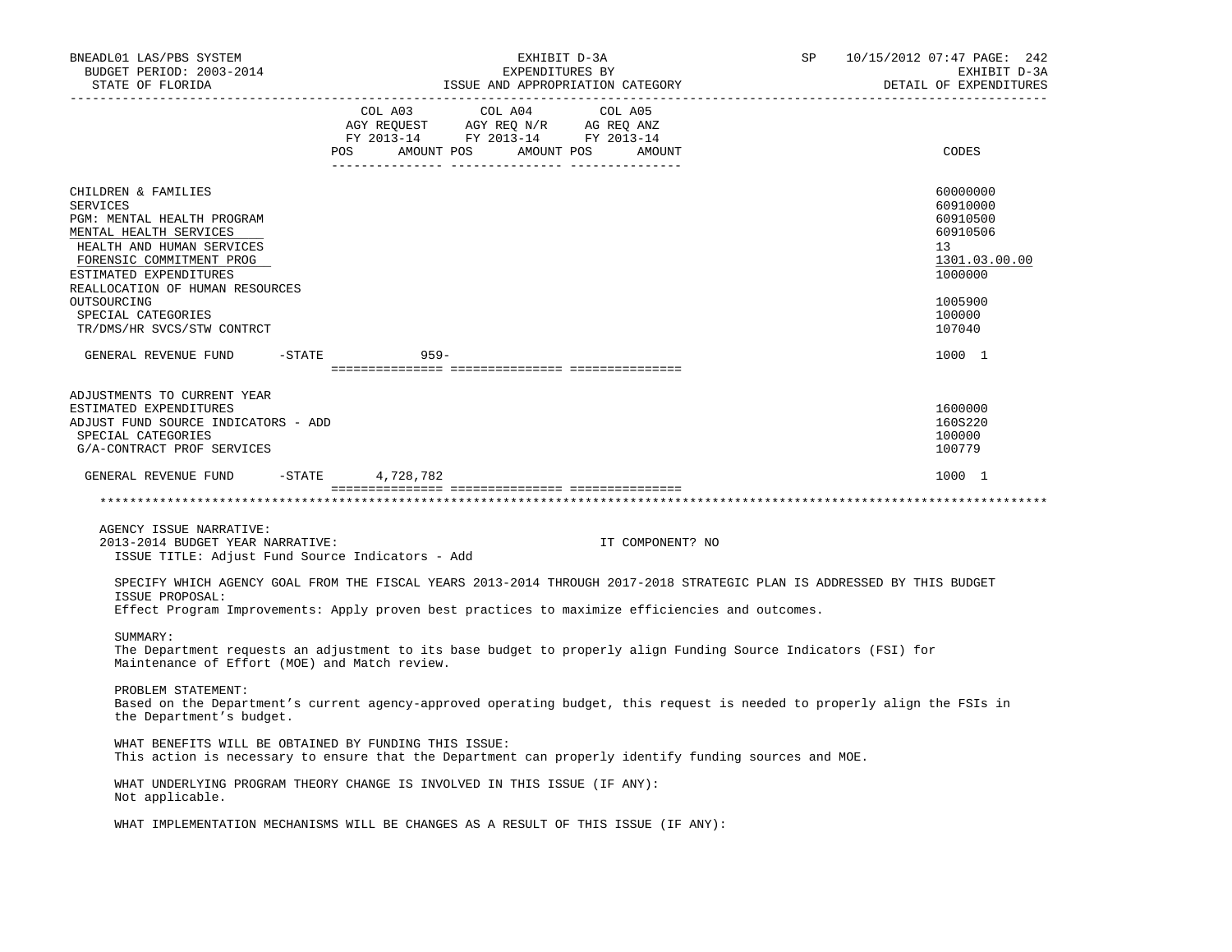| BNEADL01 LAS/PBS SYSTEM                             |                                                                          | 10/15/2012 07:47 PAGE: 243<br>SP                                                                                         |  |                        |  |
|-----------------------------------------------------|--------------------------------------------------------------------------|--------------------------------------------------------------------------------------------------------------------------|--|------------------------|--|
| BUDGET PERIOD: 2003-2014                            |                                                                          | EXPENDITURES BY                                                                                                          |  | EXHIBIT D-3A           |  |
| STATE OF FLORIDA                                    |                                                                          | ISSUE AND APPROPRIATION CATEGORY                                                                                         |  | DETAIL OF EXPENDITURES |  |
| ______________________                              |                                                                          |                                                                                                                          |  |                        |  |
|                                                     | COL A03 COL A04<br>AGY REQUEST AGY REQ N/R AG REQ ANZ                    | COL A05                                                                                                                  |  |                        |  |
|                                                     | FY 2013-14 FY 2013-14 FY 2013-14                                         |                                                                                                                          |  |                        |  |
|                                                     | <b>POS</b><br>AMOUNT POS                                                 | AMOUNT POS<br>AMOUNT                                                                                                     |  | CODES                  |  |
|                                                     |                                                                          |                                                                                                                          |  |                        |  |
|                                                     |                                                                          |                                                                                                                          |  |                        |  |
| CHILDREN & FAMILIES                                 |                                                                          |                                                                                                                          |  | 60000000               |  |
| SERVICES                                            |                                                                          |                                                                                                                          |  | 60910000               |  |
| PGM: MENTAL HEALTH PROGRAM                          |                                                                          |                                                                                                                          |  | 60910500               |  |
| MENTAL HEALTH SERVICES                              |                                                                          |                                                                                                                          |  | 60910506               |  |
| HEALTH AND HUMAN SERVICES                           |                                                                          |                                                                                                                          |  | 13                     |  |
| FORENSIC COMMITMENT PROG                            |                                                                          |                                                                                                                          |  | 1301.03.00.00          |  |
| ADJUSTMENTS TO CURRENT YEAR                         |                                                                          |                                                                                                                          |  |                        |  |
| ESTIMATED EXPENDITURES                              |                                                                          |                                                                                                                          |  | 1600000                |  |
| ADJUST FUND SOURCE INDICATORS - ADD                 |                                                                          |                                                                                                                          |  | 160S220                |  |
|                                                     |                                                                          | The Department will implement these adjustments and continue to monitor the funding of the budget.                       |  |                        |  |
| FLORIDA STRATEGIC PLAN FOR ECONOMIC DEVELOPMENT:    |                                                                          |                                                                                                                          |  |                        |  |
| Not applicable.                                     |                                                                          |                                                                                                                          |  |                        |  |
|                                                     |                                                                          |                                                                                                                          |  |                        |  |
| RETURN ON INVESTMENT:                               |                                                                          |                                                                                                                          |  |                        |  |
| Not applicable.                                     |                                                                          |                                                                                                                          |  |                        |  |
|                                                     |                                                                          |                                                                                                                          |  |                        |  |
| COST CALCULATIONS:                                  |                                                                          |                                                                                                                          |  |                        |  |
|                                                     |                                                                          | The Other Adjustment Data (OAD) transaction was used to correct Fund Source Identifiers (FSI) for Salaries and Benefits  |  |                        |  |
|                                                     | amounts that are not associated with specific positions and salary rate. |                                                                                                                          |  |                        |  |
|                                                     |                                                                          |                                                                                                                          |  |                        |  |
|                                                     |                                                                          |                                                                                                                          |  |                        |  |
| ADJUST FUND SOURCE INDICATORS -                     |                                                                          |                                                                                                                          |  |                        |  |
| DEDUCT                                              |                                                                          |                                                                                                                          |  | 160S230                |  |
| SPECIAL CATEGORIES                                  |                                                                          |                                                                                                                          |  | 100000                 |  |
| G/A-CONTRACT PROF SERVICES                          |                                                                          |                                                                                                                          |  | 100779                 |  |
|                                                     |                                                                          |                                                                                                                          |  |                        |  |
| GENERAL REVENUE FUND                                | -MATCH 4,728,782-                                                        |                                                                                                                          |  | 1000 2                 |  |
|                                                     |                                                                          |                                                                                                                          |  |                        |  |
|                                                     |                                                                          |                                                                                                                          |  |                        |  |
| AGENCY ISSUE NARRATIVE:                             |                                                                          |                                                                                                                          |  |                        |  |
|                                                     |                                                                          |                                                                                                                          |  |                        |  |
| 2013-2014 BUDGET YEAR NARRATIVE:                    |                                                                          | IT COMPONENT? NO                                                                                                         |  |                        |  |
| ISSUE TITLE: Adjust Fund Source Indicators - Deduct |                                                                          |                                                                                                                          |  |                        |  |
|                                                     |                                                                          | SPECIFY WHICH AGENCY GOAL FROM THE FISCAL YEARS 2013-2014 THROUGH 2017-2018 STRATEGIC PLAN IS ADDRESSED BY THIS BUDGET   |  |                        |  |
| ISSUE PROPOSAL:                                     |                                                                          |                                                                                                                          |  |                        |  |
|                                                     |                                                                          | Effect Program Improvements: Apply proven best practices to maximize efficiencies and outcomes.                          |  |                        |  |
|                                                     |                                                                          |                                                                                                                          |  |                        |  |
| SUMMARY:                                            |                                                                          |                                                                                                                          |  |                        |  |
|                                                     |                                                                          | The Department requests an adjustment to its base budget to properly align Funding Source Indicators (FSI) for           |  |                        |  |
| Maintenance of Effort (MOE) and Match review.       |                                                                          |                                                                                                                          |  |                        |  |
|                                                     |                                                                          |                                                                                                                          |  |                        |  |
| PROBLEM STATEMENT:                                  |                                                                          |                                                                                                                          |  |                        |  |
|                                                     |                                                                          | Based on the Department's current agency-approved operating budget, this request is needed to properly align the FSIs in |  |                        |  |
| the Department's budget.                            |                                                                          |                                                                                                                          |  |                        |  |
|                                                     |                                                                          |                                                                                                                          |  |                        |  |
|                                                     |                                                                          |                                                                                                                          |  |                        |  |
|                                                     |                                                                          |                                                                                                                          |  |                        |  |
|                                                     |                                                                          |                                                                                                                          |  |                        |  |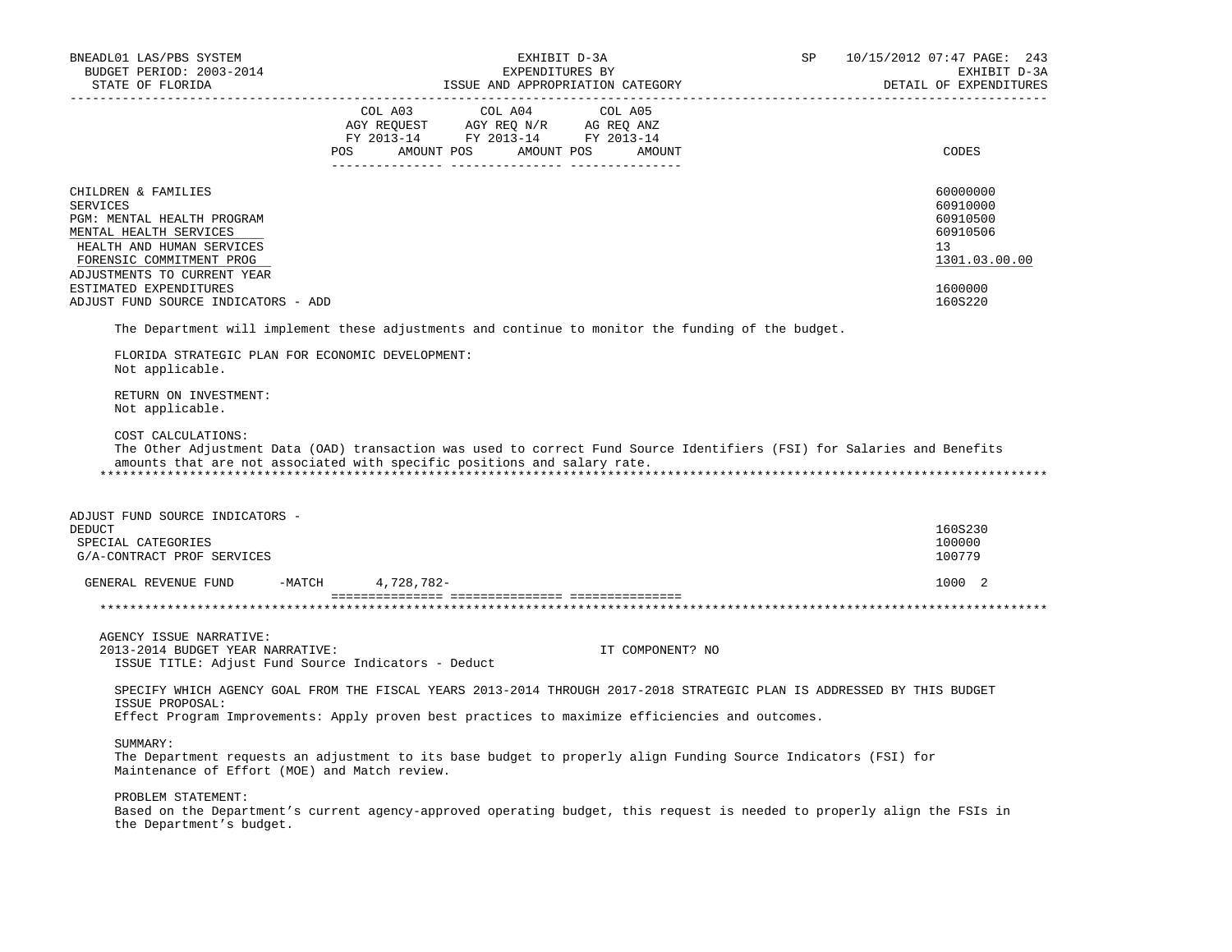| BNEADL01 LAS/PBS SYSTEM<br>BUDGET PERIOD: 2003-2014<br>STATE OF FLORIDA                                                                                                                                                                                              | EXHIBIT D-3A<br>EXPENDITURES BY<br>ISSUE AND APPROPRIATION CATEGORY                                                                                                                                 | 10/15/2012 07:47 PAGE: 244<br>SP<br>EXHIBIT D-3A<br>DETAIL OF EXPENDITURES                |
|----------------------------------------------------------------------------------------------------------------------------------------------------------------------------------------------------------------------------------------------------------------------|-----------------------------------------------------------------------------------------------------------------------------------------------------------------------------------------------------|-------------------------------------------------------------------------------------------|
|                                                                                                                                                                                                                                                                      | COL A03<br>COL A04<br>COL A05<br>COL A03 COL A04 COL A05<br>AGY REQUEST AGY REQ N/R AG REQ ANZ<br>FY 2013-14 FY 2013-14 FY 2013-14<br>POS AMOUNT POS AMOUNT POS<br>AMOUNT                           | CODES                                                                                     |
| CHILDREN & FAMILIES<br><b>SERVICES</b><br>PGM: MENTAL HEALTH PROGRAM<br>MENTAL HEALTH SERVICES<br>HEALTH AND HUMAN SERVICES<br>FORENSIC COMMITMENT PROG<br>ADJUSTMENTS TO CURRENT YEAR<br>ESTIMATED EXPENDITURES<br>ADJUST FUND SOURCE INDICATORS -<br><b>DEDUCT</b> |                                                                                                                                                                                                     | 60000000<br>60910000<br>60910500<br>60910506<br>13<br>1301.03.00.00<br>1600000<br>160S230 |
| WHAT BENEFITS WILL BE OBTAINED BY FUNDING THIS ISSUE:                                                                                                                                                                                                                | This action is necessary to ensure that the Department can properly identify funding sources and MOE.                                                                                               |                                                                                           |
| Not applicable.                                                                                                                                                                                                                                                      | WHAT UNDERLYING PROGRAM THEORY CHANGE IS INVOLVED IN THIS ISSUE (IF ANY):                                                                                                                           |                                                                                           |
|                                                                                                                                                                                                                                                                      | WHAT IMPLEMENTATION MECHANISMS WILL BE CHANGES AS A RESULT OF THIS ISSUE (IF ANY):<br>The Department will implement these adjustments and continue to monitor the funding of the budget.            |                                                                                           |
| FLORIDA STRATEGIC PLAN FOR ECONOMIC DEVELOPMENT:<br>Not applicable.                                                                                                                                                                                                  |                                                                                                                                                                                                     |                                                                                           |
| RETURN ON INVESTMENT:<br>Not applicable.                                                                                                                                                                                                                             |                                                                                                                                                                                                     |                                                                                           |
| COST CALCULATIONS:                                                                                                                                                                                                                                                   | The Other Adjustment Data (OAD) transaction was used to correct Fund Source Identifiers (FSI) for Salaries and Benefits<br>amounts that are not associated with specific positions and salary rate. |                                                                                           |
| ANNUALIZATION OF ADMINISTERED<br>FUNDS APPROPRIATIONS<br>STATE HEALTH INSURANCE ADJUSTMENT                                                                                                                                                                           |                                                                                                                                                                                                     | 26A0000                                                                                   |
| FOR FY 2012-13 - 10 MONTHS<br>ANNUALIZATION<br>SALARIES AND BENEFITS                                                                                                                                                                                                 |                                                                                                                                                                                                     | 26A1830<br>010000                                                                         |
| GENERAL REVENUE FUND -STATE 683,640<br>OPERATIONS AND MAINT TF -STATE                                                                                                                                                                                                | 5,095                                                                                                                                                                                               | 1000 1<br>2516 1                                                                          |
| TOTAL APPRO                                                                                                                                                                                                                                                          | 688,735                                                                                                                                                                                             |                                                                                           |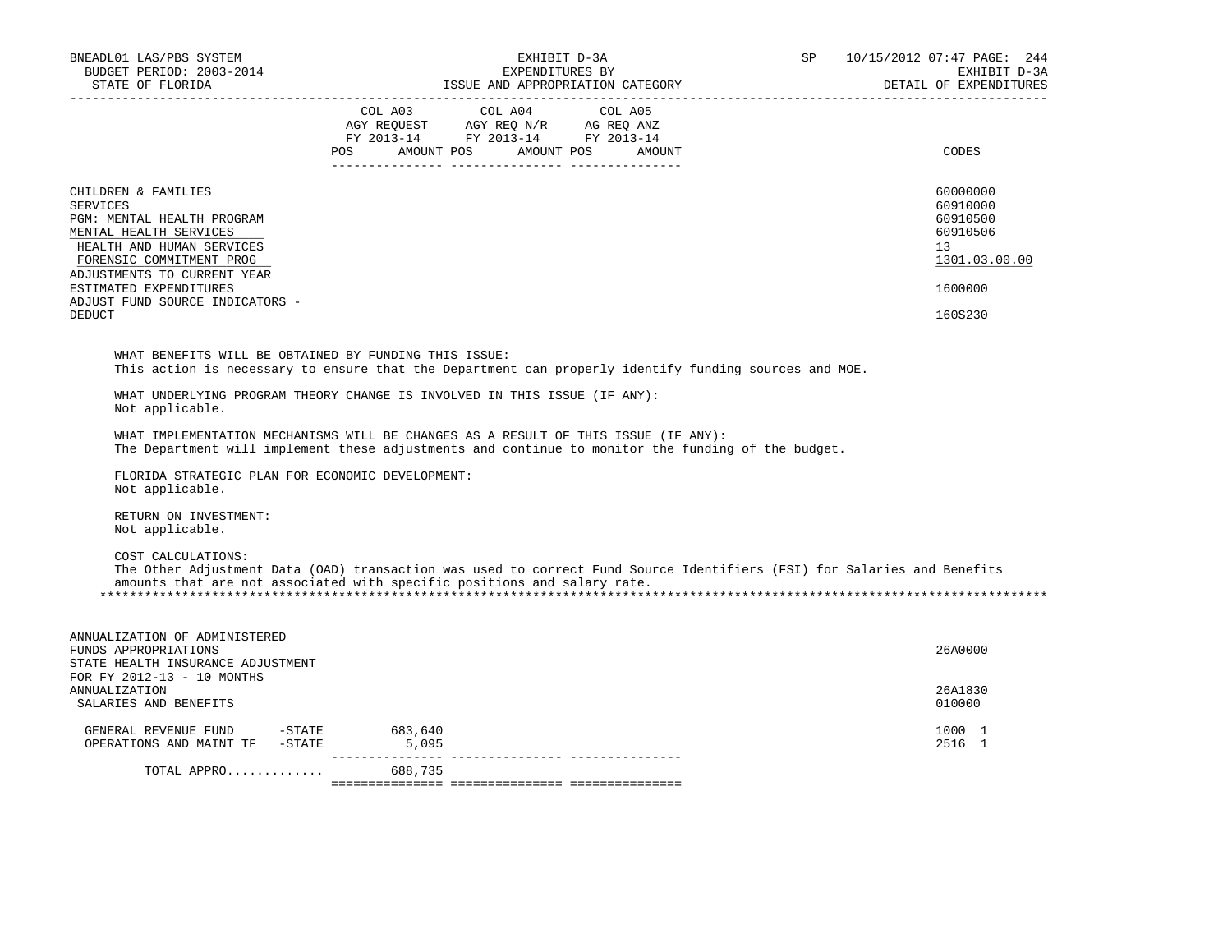| BNEADL01 LAS/PBS SYSTEM<br>BUDGET PERIOD: 2003-2014<br>STATE OF FLORIDA                                                                                                                   | EXHIBIT D-3A<br>EXPENDITURES BY<br>ISSUE AND APPROPRIATION CATEGORY                                                                                      | SP 10/15/2012 07:47 PAGE: 245<br>EXHIBIT D-3A<br>DETAIL OF EXPENDITURES |
|-------------------------------------------------------------------------------------------------------------------------------------------------------------------------------------------|----------------------------------------------------------------------------------------------------------------------------------------------------------|-------------------------------------------------------------------------|
|                                                                                                                                                                                           | COL A03 COL A04 COL A05<br>AGY REQUEST AGY REQ N/R AG REQ ANZ<br>FY 2013-14 FY 2013-14 FY 2013-14<br>POS AMOUNT POS AMOUNT POS AMOUNT<br>_______________ | CODES                                                                   |
| CHILDREN & FAMILIES<br><b>SERVICES</b><br>PGM: MENTAL HEALTH PROGRAM<br>MENTAL HEALTH SERVICES<br>HEALTH AND HUMAN SERVICES<br>FORENSIC COMMITMENT PROG<br>OUTSOURCING OF STATE PROGRAMS, |                                                                                                                                                          | 60000000<br>60910000<br>60910500<br>60910506<br>13<br>1301.03.00.00     |
| SERVICES OR ACTIVITIES<br>FLORIDA STATE HOSPITAL<br>ENVIRONMENTAL SERVICES AND<br>MAINTENANCE OPERATIONS OUTSOURCING<br>CONTRACT<br>SALARIES AND BENEFITS                                 |                                                                                                                                                          | 33J0000<br>33J0220<br>010000                                            |
| GENERAL REVENUE FUND                                                                                                                                                                      | -STATE 319,698-                                                                                                                                          | 1000 1                                                                  |

AGENCY ISSUE NARRATIVE:

 2013-2014 BUDGET YEAR NARRATIVE: IT COMPONENT? NO ISSUE TITLE: Florida State Hospital Environmental Services and Maintenance Operations Outsourcing Contract

 SPECIFY WHICH AGENCY GOAL FROM THE FISCAL YEARS 2013-2014 THROUGH 2017-2018 STRATEGIC PLAN IS ADDRESSED BY THIS BUDGET ISSUE PROPOSAL:

Effect Program Improvements: Apply proven best practices to maximize efficiencies and outcomes.

### SUMMARY:

 The department requests the reduction of \$535,239 in General Revenue budget authority (\$215,541 in the Civil Commitment program component, and \$319,698 in the Forensic Commitment program component). This is an annualized savings related to issue numbers 2000330/2000340 (Realign Budget for Outsourcing Services at Florida State Hospital - Deduct and Add), and 33J0220 (Florida State Hospital Environmental Services and Maintenance Operations Outsourcing Contract) were included in the Fiscal Year 2012-2013 General Appropriations Act.

# PROBLEM STATEMENT:

 Issue numbers 2000330/2000340 (Realign Budget for Outsourcing Services at Florida State Hospital - Deduct and Add), and 33J0220 (Florida State Hospital Environmental Services and Maintenance Operations Outsourcing Contract) were included in the Fiscal Year 2012-2013 General Appropriations Act. These issues transferred \$7,907,251 from the Salaries and Benefits appropriation category to the Grants and Aids-Contracted Professional Services appropriation category to outsource environmental and maintenance operations at the Florida State Hospital. The projected cost savings for outsourcing these services was \$2,235,239. Of this projected cost savings, \$1,700,000 was reduced in the Fiscal Year 2012-2013 General Appropriations Act. The remaining \$535,239 in the Salaries and Benefits appropriation category was used to cover leave pay and unemployment needs related to this issue during Fiscal Year 2012-2013.

### WHAT BENEFITS WILL BE OBTAINED BY FUNDING THIS ISSUE:

 This issue is necessary to ensure the intent of Fiscal Year 2012-2013 General Appropriations Act, related to issue numbers 2000330/2000340 (Realign Budget for Outsourcing Services at Florida State Hospital - Deduct and Add), and 33J0220 (Florida State Hospital Environmental Services and Maintenance Operations Outsourcing Contract),is carried out.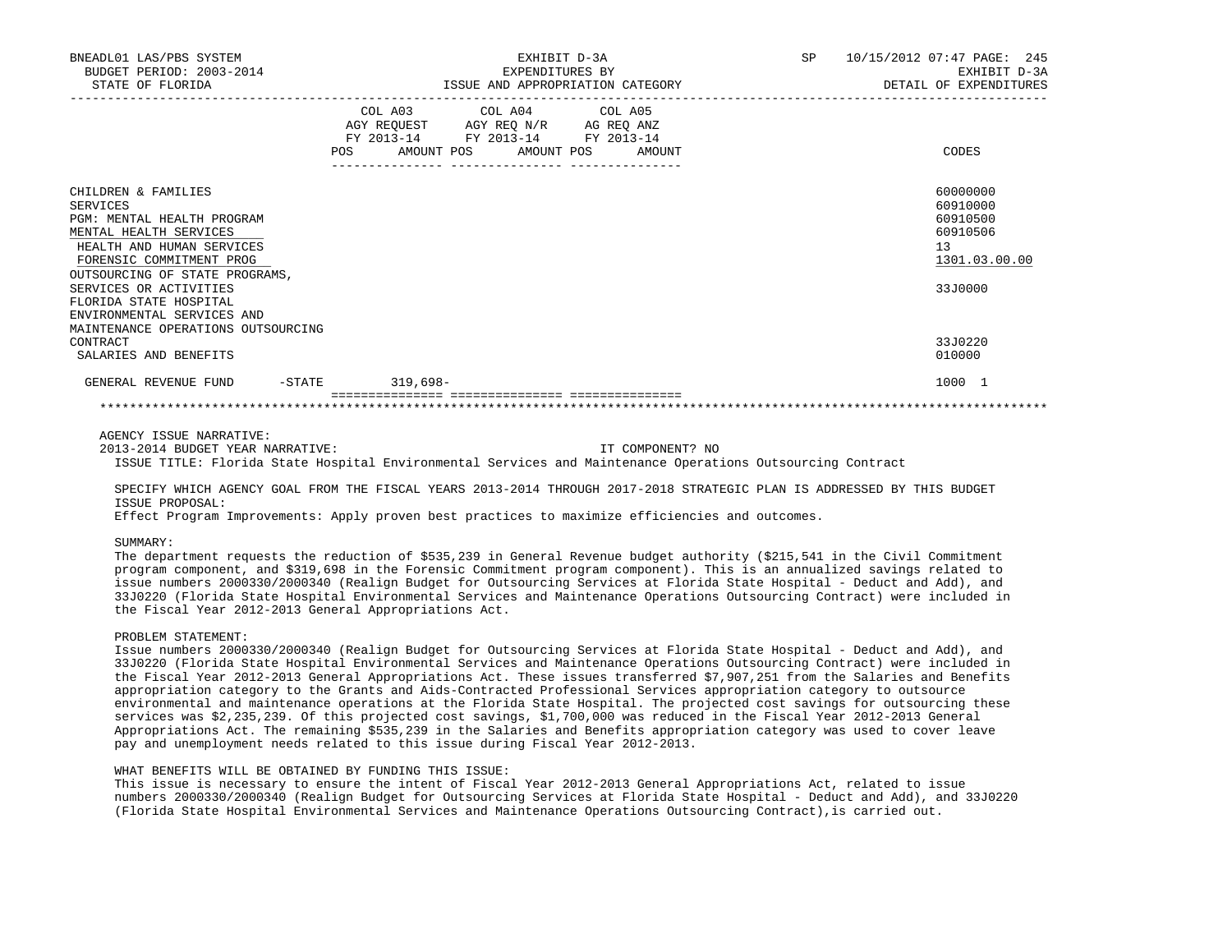| BNEADL01 LAS/PBS SYSTEM<br>BUDGET PERIOD: 2003-2014                                                                                              | EXHIBIT D-3A<br>EXPENDITURES BY                                                                                                                                                                                                 |                            | SP<br>10/15/2012 07:47 PAGE: 246<br>EXHIBIT D-3A<br>DETAIL OF EXPENDITURES |
|--------------------------------------------------------------------------------------------------------------------------------------------------|---------------------------------------------------------------------------------------------------------------------------------------------------------------------------------------------------------------------------------|----------------------------|----------------------------------------------------------------------------|
|                                                                                                                                                  | COL A03 COL A04 COL A05<br>AGY REQUEST AGY REQ N/R AG REQ ANZ<br>FY 2013-14 FY 2013-14 FY 2013-14<br>POS AMOUNT POS AMOUNT POS AMOUNT                                                                                           |                            | CODES                                                                      |
| CHILDREN & FAMILIES<br>SERVICES<br>PGM: MENTAL HEALTH PROGRAM<br>MENTAL HEALTH SERVICES<br>HEALTH AND HUMAN SERVICES<br>FORENSIC COMMITMENT PROG |                                                                                                                                                                                                                                 |                            | 60000000<br>60910000<br>60910500<br>60910506<br>13<br>1301.03.00.00        |
| OUTSOURCING OF STATE PROGRAMS,<br>SERVICES OR ACTIVITIES<br>FLORIDA STATE HOSPITAL<br>ENVIRONMENTAL SERVICES AND                                 |                                                                                                                                                                                                                                 |                            | 33J0000                                                                    |
| MAINTENANCE OPERATIONS OUTSOURCING<br>CONTRACT                                                                                                   |                                                                                                                                                                                                                                 |                            | 33J0220                                                                    |
| Not applicable.                                                                                                                                  | WHAT UNDERLYING PROGRAM THEORY CHANGE IS INVOLVED IN THIS ISSUE (IF ANY):                                                                                                                                                       |                            |                                                                            |
| Not applicable.                                                                                                                                  | WHAT IMPLEMENTATION MECHANISMS WILL BE CHANGES AS A RESULT OF THIS ISSUE (IF ANY):                                                                                                                                              |                            |                                                                            |
| FLORIDA STRATEGIC PLAN FOR ECONOMIC DEVELOPMENT:<br>Not applicable.                                                                              |                                                                                                                                                                                                                                 |                            |                                                                            |
| RETURN ON INVESTMENT:<br>Not applicable.                                                                                                         |                                                                                                                                                                                                                                 |                            |                                                                            |
| COST CALCULATIONS:                                                                                                                               | The Other Adjustment Data (OAD) transaction was used to annualize prior year appropriations associated with this issue<br>because the Salaries and Benefits amounts are not associated with specific positions and salary rate. |                            |                                                                            |
| 1. Annual Contract Amount:                                                                                                                       |                                                                                                                                                                                                                                 |                            |                                                                            |
|                                                                                                                                                  | Annual cost of the contract based upon the bid: \$8,524,024<br>Fiscal Year 2011-2012 contract amount $(\text{\#BIT01}):$ \$ 616,773                                                                                             |                            |                                                                            |
| Total need to expand the scope of the current<br>contract to include outsourcing of environmental                                                | services and maintenance operations: \$7,907,251                                                                                                                                                                                |                            |                                                                            |
| 2. Annual Projected Savings:                                                                                                                     |                                                                                                                                                                                                                                 |                            |                                                                            |
|                                                                                                                                                  | Fiscal Year 2010-2011 cost of services to be covered in the contract: \$10,759,263<br>Annual cost of the contract based upon the bid: $$8,524,024$                                                                              |                            |                                                                            |
| Projected Cost Savings:                                                                                                                          | Minus Schedule VIII-B Reduction (Fiscal Year 2012-2013):                                                                                                                                                                        | \$2,235,239<br>\$1,700,000 |                                                                            |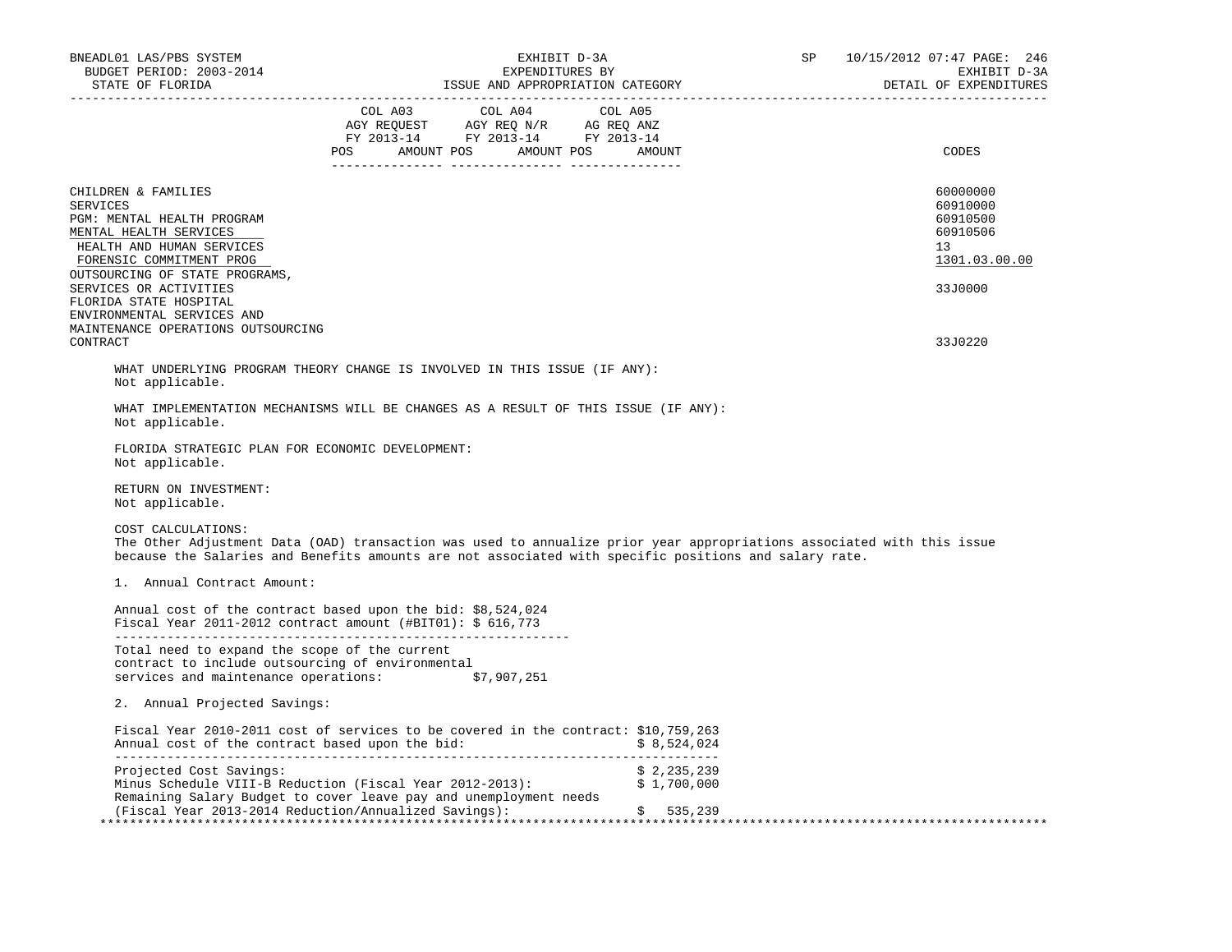| BNEADL01 LAS/PBS SYSTEM<br>BUDGET PERIOD: 2003-2014<br>STATE OF FLORIDA                                                                                                                                                                      | EXHIBIT D-3A<br>EXPENDITURES BY<br>ISSUE AND APPROPRIATION CATEGORY |  |  |  |                                                                                                                                                                                                |                  | SP                               | 10/15/2012 07:47 PAGE: 247<br>EXHIBIT D-3A<br>DETAIL OF EXPENDITURES |                                                                                             |
|----------------------------------------------------------------------------------------------------------------------------------------------------------------------------------------------------------------------------------------------|---------------------------------------------------------------------|--|--|--|------------------------------------------------------------------------------------------------------------------------------------------------------------------------------------------------|------------------|----------------------------------|----------------------------------------------------------------------|---------------------------------------------------------------------------------------------|
|                                                                                                                                                                                                                                              |                                                                     |  |  |  | $\begin{tabular}{lcccc} COL A03 & COL A04 & COL A05 \\ AGY REQUEST & AGY REQ N/R & AG REQ ANZ \\ FY & 2013-14 & FY & 2013-14 & FY & 2013-14 \end{tabular}$<br>POS AMOUNT POS AMOUNT POS AMOUNT |                  |                                  |                                                                      | CODES                                                                                       |
| CHILDREN & FAMILIES<br><b>SERVICES</b><br>PGM: MENTAL HEALTH PROGRAM<br>MENTAL HEALTH SERVICES<br>HEALTH AND HUMAN SERVICES<br>FORENSIC COMMITMENT PROG<br>OUTSOURCING OF STATE PROGRAMS,<br>SERVICES OR ACTIVITIES                          |                                                                     |  |  |  |                                                                                                                                                                                                |                  |                                  |                                                                      | 60000000<br>60910000<br>60910500<br>60910506<br>13 <sup>1</sup><br>1301.03.00.00<br>33J0000 |
| FLORIDA STATE HOSPITAL<br>ENVIRONMENTAL SERVICES AND<br>MAINTENANCE OPERATIONS OUTSOURCING<br>CONTRACT                                                                                                                                       |                                                                     |  |  |  |                                                                                                                                                                                                |                  |                                  |                                                                      | 33J0220                                                                                     |
| POSITION DETAIL OF SALARIES AND BENEFITS:                                                                                                                                                                                                    |                                                                     |  |  |  |                                                                                                                                                                                                |                  | FTE BASE RATE ADDITIVES BENEFITS | SUBTOTAL                                                             | LAPSE LAPSED SALARIES<br>% AND BENEFITS                                                     |
| A03 - AGY REQUEST FY 2013-14                                                                                                                                                                                                                 |                                                                     |  |  |  |                                                                                                                                                                                                |                  |                                  |                                                                      |                                                                                             |
| CHANGES TO CURRENTLY AUTHORIZED POSITIONS<br>OTHER SALARY AMOUNT<br>1000 GENERAL REVENUE FUND                                                                                                                                                |                                                                     |  |  |  |                                                                                                                                                                                                |                  |                                  |                                                                      | 319,698-<br>--------------                                                                  |
|                                                                                                                                                                                                                                              |                                                                     |  |  |  |                                                                                                                                                                                                |                  |                                  |                                                                      | $319,698-$<br>==============                                                                |
|                                                                                                                                                                                                                                              |                                                                     |  |  |  |                                                                                                                                                                                                |                  |                                  |                                                                      |                                                                                             |
| AGENCY STRATEGIC PRIORITIES<br>COST OF LIVING ADJUSTMENT - MENTAL                                                                                                                                                                            |                                                                     |  |  |  |                                                                                                                                                                                                |                  |                                  |                                                                      | 4000000                                                                                     |
| HEALTH CONTRACTED AGENCIES<br>SPECIAL CATEGORIES<br>G/A-CONTRACT PROF SERVICES                                                                                                                                                               |                                                                     |  |  |  |                                                                                                                                                                                                |                  |                                  |                                                                      | 4004580<br>100000<br>100779                                                                 |
| GENERAL REVENUE FUND                                                                                                                                                                                                                         | -STATE 1,198,678                                                    |  |  |  |                                                                                                                                                                                                |                  |                                  |                                                                      | 1000 1                                                                                      |
|                                                                                                                                                                                                                                              |                                                                     |  |  |  |                                                                                                                                                                                                |                  |                                  |                                                                      |                                                                                             |
| AGENCY ISSUE NARRATIVE:<br>2013-2014 BUDGET YEAR NARRATIVE:<br>ISSUE TITLE: Cost of Living Adjustment - Mental Health Contracted Agencies                                                                                                    |                                                                     |  |  |  |                                                                                                                                                                                                | IT COMPONENT? NO |                                  |                                                                      |                                                                                             |
| SPECIFY WHICH AGENCY GOAL FROM THE FISCAL YEARS 2013-2014 THROUGH 2017-2018 STRATEGIC PLAN IS ADDRESSED BY THIS BUDGET<br>ISSUE PROPOSAL:<br>Effect Program Improvements: Apply proven best practices to maximize efficiencies and outcomes. |                                                                     |  |  |  |                                                                                                                                                                                                |                  |                                  |                                                                      |                                                                                             |
| SUMMARY:                                                                                                                                                                                                                                     |                                                                     |  |  |  |                                                                                                                                                                                                |                  |                                  |                                                                      |                                                                                             |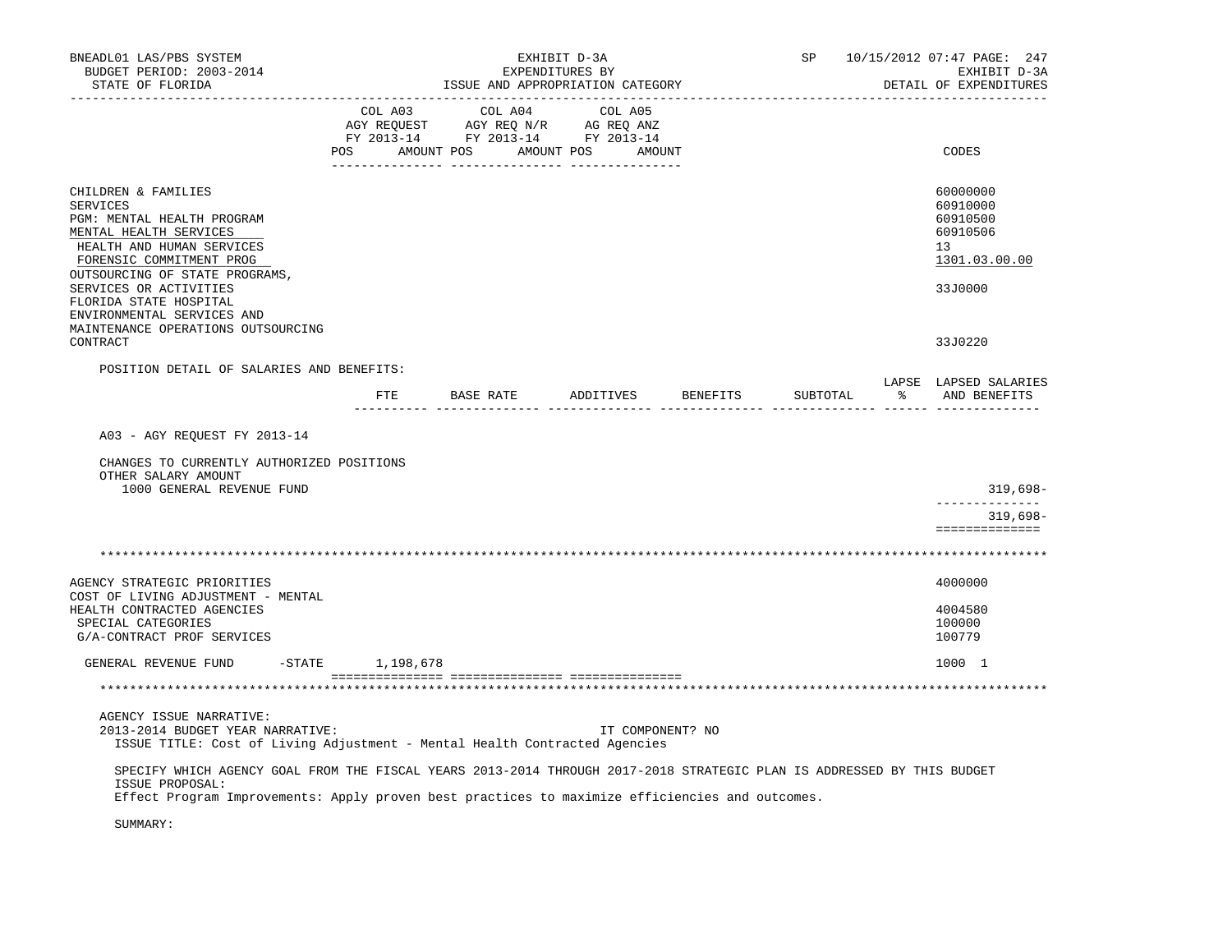| BNEADL01 LAS/PBS SYSTEM<br>BUDGET PERIOD: 2003-2014<br>STATE OF FLORIDA |     | EXHIBIT D-3A<br>EXPENDITURES BY<br>ISSUE AND APPROPRIATION CATEGORY                                                        | SP     | 10/15/2012 07:47 PAGE: 248<br>EXHIBIT D-3A<br>DETAIL OF EXPENDITURES |               |
|-------------------------------------------------------------------------|-----|----------------------------------------------------------------------------------------------------------------------------|--------|----------------------------------------------------------------------|---------------|
|                                                                         | POS | COL A03 COL A04 COL A05<br>AGY REQUEST AGY REO N/R AG REO ANZ<br>FY 2013-14 FY 2013-14 FY 2013-14<br>AMOUNT POS AMOUNT POS | AMOUNT |                                                                      | CODES         |
| CHILDREN & FAMILIES                                                     |     |                                                                                                                            |        |                                                                      | 60000000      |
| SERVICES                                                                |     |                                                                                                                            |        |                                                                      | 60910000      |
| PGM: MENTAL HEALTH PROGRAM                                              |     |                                                                                                                            |        |                                                                      | 60910500      |
| MENTAL HEALTH SERVICES                                                  |     |                                                                                                                            |        |                                                                      | 60910506      |
| HEALTH AND HUMAN SERVICES                                               |     |                                                                                                                            |        |                                                                      | 13            |
| FORENSIC COMMITMENT PROG                                                |     |                                                                                                                            |        |                                                                      | 1301.03.00.00 |
| AGENCY STRATEGIC PRIORITIES                                             |     |                                                                                                                            |        |                                                                      | 4000000       |
| COST OF LIVING ADJUSTMENT - MENTAL                                      |     |                                                                                                                            |        |                                                                      |               |
| HEALTH CONTRACTED AGENCIES                                              |     |                                                                                                                            |        |                                                                      | 4004580       |

 The Department requests \$1,198,678 of General Revenue budget authority (total request is \$3,830,525: \$963,544 in the Civil Commitment Program, \$1,198,678 in the Forensic Commitment Program, and \$1,668,303 in the Sexual Predator Program) to provide for a price level increase of three percent for contracts executed with GEO Care, Inc., and GEO Group, Inc., for the operation of adult mental health treatment facilities.

### PROBLEM STATEMENT:

 The Department has executed contracts with GEO Care, Inc., and GEO Group, Inc., to operate the South Florida State Hospital (SFSH), the South Florida Evaluation and Treatment Center (SFETC), the Treasure Coast Forensic Treatment Center (TCFTC), and the Florida Civil Commitment Center (FCCC). SFSH is a state civil mental health treatment facility contracted to operate 341 beds. SFETC is a state forensic mental health treatment facility contracted to operate 238 beds. TCFTC is a state forensic mental health treatment facility contracted to operate 208 beds. FCCC is a state civil mental health treatment facility contracted to operate 720 beds. Each contract provides that the Department will request a three percent cost of living increase in its Legislative Budget Request each year. This provision is included in these contracts in an effort to maintain quality of care for persons with mental illness.

# WHAT BENEFITS WILL BE OBTAINED BY FUNDING THIS ISSUE:

 The price level increase will allow the contractor to pay for the following: Cost of medications, in particular, newer generation psychotropic medications; cost of medical care, in particular, off-site medical care provided at a neighboring general hospital; cost of staff recruitment and retention; cost of providing salary increases to staff in order to maintain a competitive posture in a highly competitive, major metropolitan area; additional costs associated with providing transition to the community; increased costs for general supplies, medical supplies, and food costs at the facility.

 WHAT UNDERLYING PROGRAM THEORY CHANGE IS INVOLVED IN THIS ISSUE (IF ANY): Not applicable.

 WHAT IMPLEMENTATION MECHANISMS WILL BE CHANGE AS A RESULT OF THIS ISSUE (IF ANY): Not applicable.

 FLORIDA STRATEGIC PLAN FOR ECONOMIC DEVELOPMENT: Not applicable.

 RETURN ON INVESTMENT: Not applicable.

COST CALCULATIONS:

FY 2012-13 Proposed FY 2013-14 FY 2013-14 FY 2013-14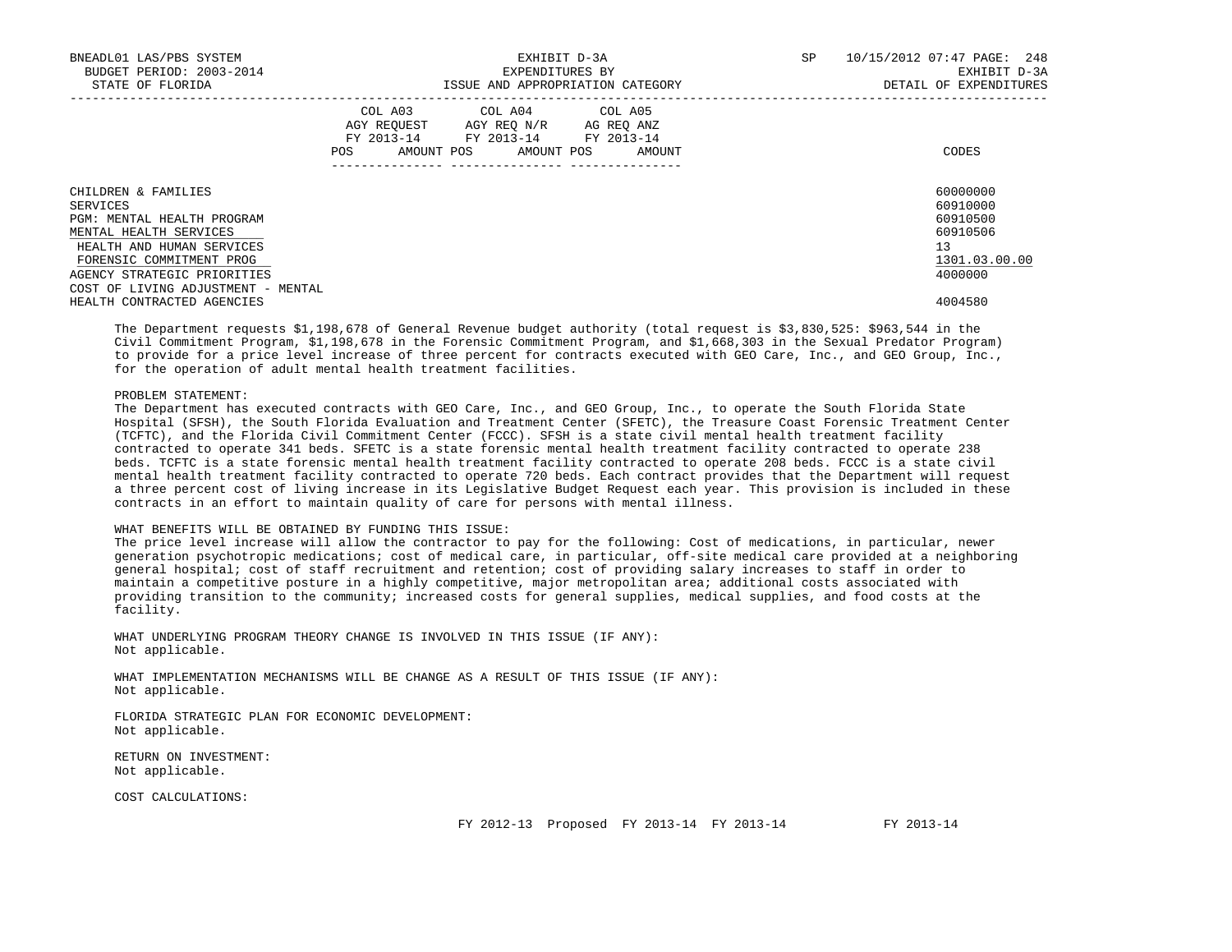| BNEADL01 LAS/PBS SYSTEM<br>BUDGET PERIOD: 2003-2014<br>STATE OF FLORIDA                                                                                                                                                                                    |                                                                                     | ISSUE AND APPROPRIATION CATEGORY                | EXHIBIT D-3A<br>EXPENDITURES BY |                                                              | SP                                                                                                       | 10/15/2012 07:47 PAGE: 249<br>EXHIBIT D-3A<br>DETAIL OF EXPENDITURES                      |
|------------------------------------------------------------------------------------------------------------------------------------------------------------------------------------------------------------------------------------------------------------|-------------------------------------------------------------------------------------|-------------------------------------------------|---------------------------------|--------------------------------------------------------------|----------------------------------------------------------------------------------------------------------|-------------------------------------------------------------------------------------------|
| -----------------                                                                                                                                                                                                                                          | ---------------<br>COL A03<br>AGY REQUEST<br>FY 2013-14<br><b>POS</b><br>AMOUNT POS | COL A04<br>AGY REQ N/R<br>FY 2013-14 FY 2013-14 | AG REQ ANZ<br>AMOUNT POS        | COL A05<br>AMOUNT                                            |                                                                                                          | CODES                                                                                     |
| CHILDREN & FAMILIES<br><b>SERVICES</b><br>PGM: MENTAL HEALTH PROGRAM<br>MENTAL HEALTH SERVICES<br>HEALTH AND HUMAN SERVICES<br>FORENSIC COMMITMENT PROG<br>AGENCY STRATEGIC PRIORITIES<br>COST OF LIVING ADJUSTMENT - MENTAL<br>HEALTH CONTRACTED AGENCIES |                                                                                     |                                                 |                                 |                                                              |                                                                                                          | 60000000<br>60910000<br>60910500<br>60910506<br>13<br>1301.03.00.00<br>4000000<br>4004580 |
| Program Component                                                                                                                                                                                                                                          | Facility                                                                            | Bed Day<br>Rate<br>_________ ___________        | Rate<br>Increase                | Bed Day<br>Rate                                              | Billable Available<br>Beds<br>Days                                                                       | Contract<br>Amount                                                                        |
| Civil Commitment                                                                                                                                                                                                                                           | South Florida<br>State Hospital                                                     | \$278.92                                        | 3%                              | \$287.29                                                     | 365<br>341<br>FY 2012-13 Contract Amount \$34,794,006                                                    | \$35,757,550                                                                              |
| Civil Commitment Increase                                                                                                                                                                                                                                  |                                                                                     |                                                 |                                 |                                                              |                                                                                                          | ___________<br>\$963,544<br>-----------                                                   |
| Forensic Commitment                                                                                                                                                                                                                                        | South Florida<br>Evaluation and<br>Treatment Center                                 | $$295.04$ 3%                                    |                                 | \$303.89                                                     | 365<br>238<br>FY 2012-13 Contract Amount \$25,672,665                                                    | \$26,398,925<br>-----------<br>\$726, 260<br>-----------                                  |
|                                                                                                                                                                                                                                                            | Treasure Coast<br>Forensic Treatment<br>Center                                      | \$295.11                                        | 3%                              | \$303.96                                                     | 208<br>365<br>FY 2012-13 Contract Amount \$22,604,226                                                    | \$23,076,644<br>------------<br>\$472,418                                                 |
| Forensic Commitment Increase                                                                                                                                                                                                                               |                                                                                     |                                                 |                                 |                                                              |                                                                                                          | -----------<br>\$1,198,678<br>-----------                                                 |
| Program component                                                                                                                                                                                                                                          | Facility                                                                            | Bed Day<br>Rate                                 | Rate<br>Increase                | FY 2012-13 Proposed FY 2013-14 FY 2013-14<br>Bed Day<br>Rate | Billable<br>Fixed<br>Bed Days<br>Costs                                                                   | FY 2013-14<br>Contract<br>Amount                                                          |
| ___________________________<br>Sexually Violent Predator Florida Civil                                                                                                                                                                                     | ___________________<br>Commitment Center \$100.65                                   |                                                 | $3\,$                           | \$103.67                                                     | -----------<br>---------<br>252,298<br>\$220,000 \$26,375,734<br>FY 2012-13 Contract Amount \$24,707,431 |                                                                                           |
| Sexually Violent Predator Increase                                                                                                                                                                                                                         |                                                                                     |                                                 |                                 |                                                              |                                                                                                          | -----------<br>\$1,668,303                                                                |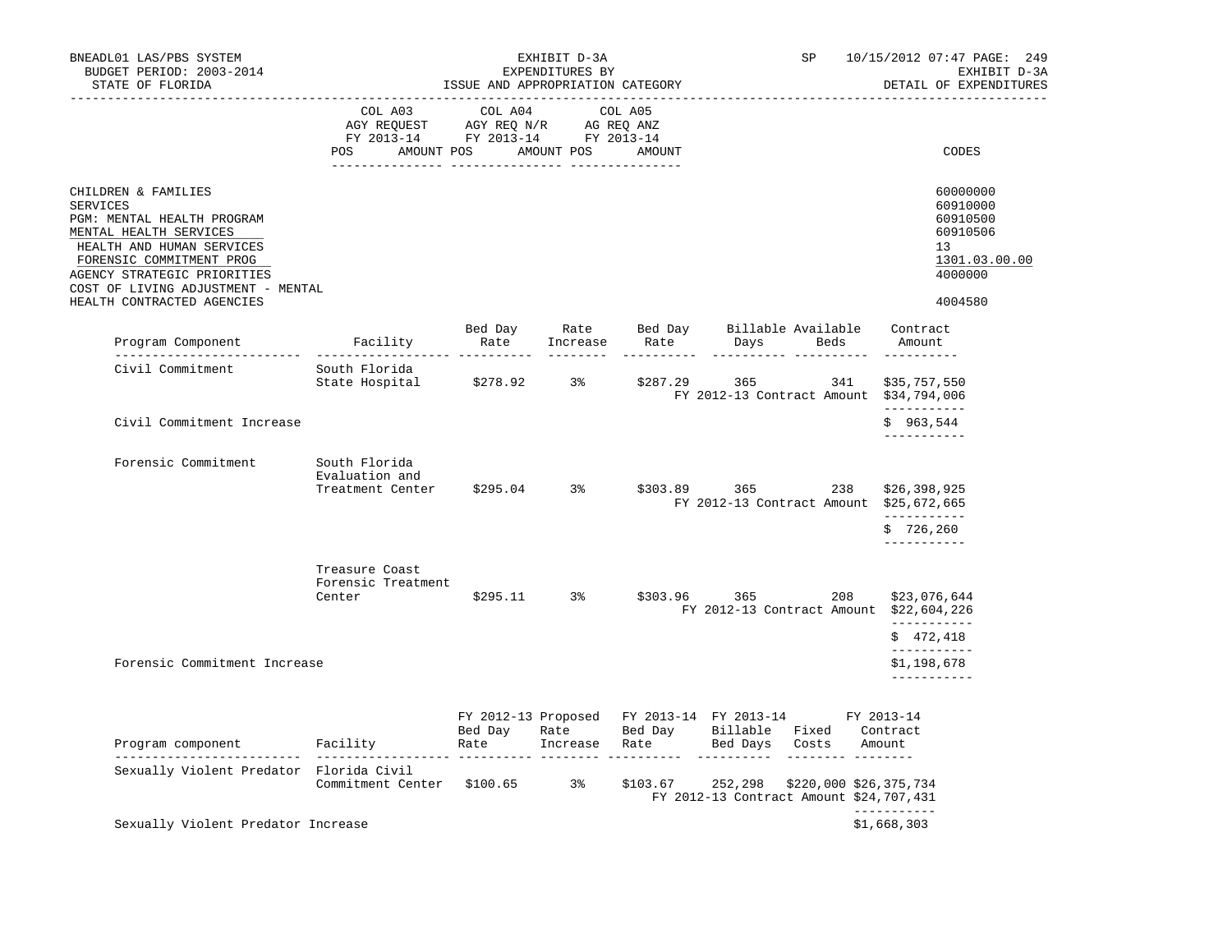| BNEADL01 LAS/PBS SYSTEM<br>BUDGET PERIOD: 2003-2014<br>STATE OF FLORIDA                                                                                                                                                                             | EXHIBIT D-3A<br>EXPENDITURES BY<br>ISSUE AND APPROPRIATION CATEGORY                                                                      |        | SP 10/15/2012 07:47 PAGE: 250<br>EXHIBIT D-3A<br>DETAIL OF EXPENDITURES                                  |
|-----------------------------------------------------------------------------------------------------------------------------------------------------------------------------------------------------------------------------------------------------|------------------------------------------------------------------------------------------------------------------------------------------|--------|----------------------------------------------------------------------------------------------------------|
|                                                                                                                                                                                                                                                     | COL A03 COL A04 COL A05<br>AGY REQUEST AGY REQ N/R AG REQ ANZ<br>FY 2013-14 FY 2013-14 FY 2013-14<br><b>POS</b><br>AMOUNT POS AMOUNT POS | AMOUNT | CODES                                                                                                    |
| CHILDREN & FAMILIES<br>SERVICES<br>PGM: MENTAL HEALTH PROGRAM<br>MENTAL HEALTH SERVICES<br>HEALTH AND HUMAN SERVICES<br>FORENSIC COMMITMENT PROG<br>AGENCY STRATEGIC PRIORITIES<br>COST OF LIVING ADJUSTMENT - MENTAL<br>HEALTH CONTRACTED AGENCIES |                                                                                                                                          |        | 60000000<br>60910000<br>60910500<br>60910506<br>13<br>1301.03.00.00<br>4000000<br>4004580<br>----------- |
| Total Budget Requested                                                                                                                                                                                                                              |                                                                                                                                          |        | \$3,830,525                                                                                              |
|                                                                                                                                                                                                                                                     |                                                                                                                                          |        |                                                                                                          |
| TOTAL: FORENSIC COMMITMENT PROG<br>BY FUND TYPE                                                                                                                                                                                                     |                                                                                                                                          |        | 1301.03.00.00                                                                                            |
| GENERAL REVENUE FUND<br>TRUST FUNDS                                                                                                                                                                                                                 | 131,451,591<br>579,445                                                                                                                   |        | 1000<br>2000                                                                                             |
| TOTAL POSITIONS 1,228.00<br>TOTAL PROG COMP 132,031,036<br>TOTAL SALARY RATE 55,336,012                                                                                                                                                             |                                                                                                                                          |        |                                                                                                          |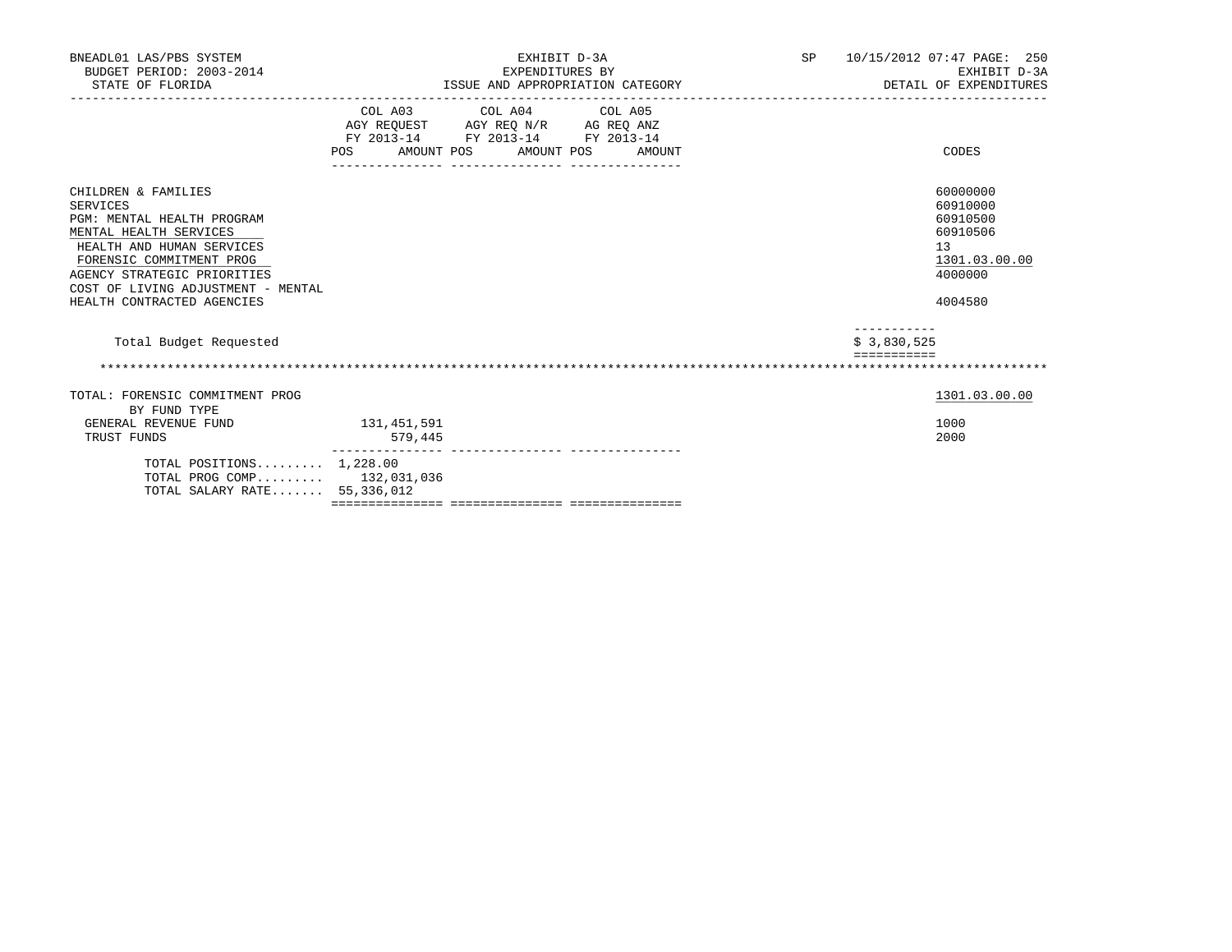| BNEADL01 LAS/PBS SYSTEM<br>BUDGET PERIOD: 2003-2014<br>STATE OF FLORIDA<br>-------------------                                                                                                                                                                |           |                              | EXHIBIT D-3A<br>EXPENDITURES BY<br>ISSUE AND APPROPRIATION CATEGORY                                                                                                                                                                                                                | SP | 10/15/2012 07:47 PAGE: 251<br>EXHIBIT D-3A<br>DETAIL OF EXPENDITURES                                |  |  |
|---------------------------------------------------------------------------------------------------------------------------------------------------------------------------------------------------------------------------------------------------------------|-----------|------------------------------|------------------------------------------------------------------------------------------------------------------------------------------------------------------------------------------------------------------------------------------------------------------------------------|----|-----------------------------------------------------------------------------------------------------|--|--|
|                                                                                                                                                                                                                                                               |           | COL A03<br>AMOUNT POS<br>POS | COL A04<br>COL A05<br>$\begin{tabular}{lllllll} \bf AGY \;\; RegUEST \hspace{1cm} AGY \;\; REG \;\; N/R \hspace{1cm} \bf AG \;\; REG \;\; ANZ \end{tabular}$ $\begin{tabular}{lllllllllll} \bf FY \;\; 2013-14 \hspace{1cm} FY \;\; 2013-14 \end{tabular}$<br>AMOUNT POS<br>AMOUNT |    | CODES                                                                                               |  |  |
| CHILDREN & FAMILIES<br><b>SERVICES</b><br>PGM: MENTAL HEALTH PROGRAM<br>MENTAL HEALTH SERVICES<br>HEALTH AND HUMAN SERVICES<br>SEXUAL PREDATOR PROGRAM<br>ESTIMATED EXPENDITURES<br>ESTIMATED EXPENDITURES - OPERATIONS<br>SALARY RATE<br>SALARY RATE 505,730 |           |                              |                                                                                                                                                                                                                                                                                    |    | 60000000<br>60910000<br>60910500<br>60910506<br>13<br>1301.07.00.00<br>1000000<br>1001000<br>000000 |  |  |
| SALARIES AND BENEFITS                                                                                                                                                                                                                                         |           |                              |                                                                                                                                                                                                                                                                                    |    | 010000                                                                                              |  |  |
| GENERAL REVENUE FUND                                                                                                                                                                                                                                          | $-STATE$  | 9.00<br>641,549              |                                                                                                                                                                                                                                                                                    |    | 1000 1                                                                                              |  |  |
| OTHER PERSONAL SERVICES                                                                                                                                                                                                                                       |           |                              |                                                                                                                                                                                                                                                                                    |    | 030000                                                                                              |  |  |
| GENERAL REVENUE FUND                                                                                                                                                                                                                                          |           | $-STATE$<br>200,737          |                                                                                                                                                                                                                                                                                    |    | 1000 1                                                                                              |  |  |
| <b>EXPENSES</b>                                                                                                                                                                                                                                               |           |                              |                                                                                                                                                                                                                                                                                    |    | 040000                                                                                              |  |  |
| GENERAL REVENUE FUND                                                                                                                                                                                                                                          |           | -STATE 119,233               |                                                                                                                                                                                                                                                                                    |    | 1000 1                                                                                              |  |  |
| OPERATING CAPITAL OUTLAY                                                                                                                                                                                                                                      |           |                              |                                                                                                                                                                                                                                                                                    |    | 060000                                                                                              |  |  |
| GENERAL REVENUE FUND                                                                                                                                                                                                                                          |           | $-STATE$<br>1,345            |                                                                                                                                                                                                                                                                                    |    | 1000 1                                                                                              |  |  |
| LUMP SUM<br>SEXUALLY VIOLENT PREDATOR                                                                                                                                                                                                                         |           |                              |                                                                                                                                                                                                                                                                                    |    | 090000<br>090061                                                                                    |  |  |
| OPERATIONS AND MAINT TF                                                                                                                                                                                                                                       |           | -STATE 1,722,356             |                                                                                                                                                                                                                                                                                    |    | 2516 1                                                                                              |  |  |
| SPECIAL CATEGORIES<br>CONTRACTED SERVICES                                                                                                                                                                                                                     |           |                              |                                                                                                                                                                                                                                                                                    |    | 100000<br>100777                                                                                    |  |  |
| GENERAL REVENUE FUND                                                                                                                                                                                                                                          |           | $-STATE$ 342,630             |                                                                                                                                                                                                                                                                                    |    | 1000 1                                                                                              |  |  |
| G/A-CONTRACTED SERVICES                                                                                                                                                                                                                                       |           |                              |                                                                                                                                                                                                                                                                                    |    | 100778                                                                                              |  |  |
| GENERAL REVENUE FUND                                                                                                                                                                                                                                          | $-$ STATE | 30,736,854                   |                                                                                                                                                                                                                                                                                    |    | 1000 1                                                                                              |  |  |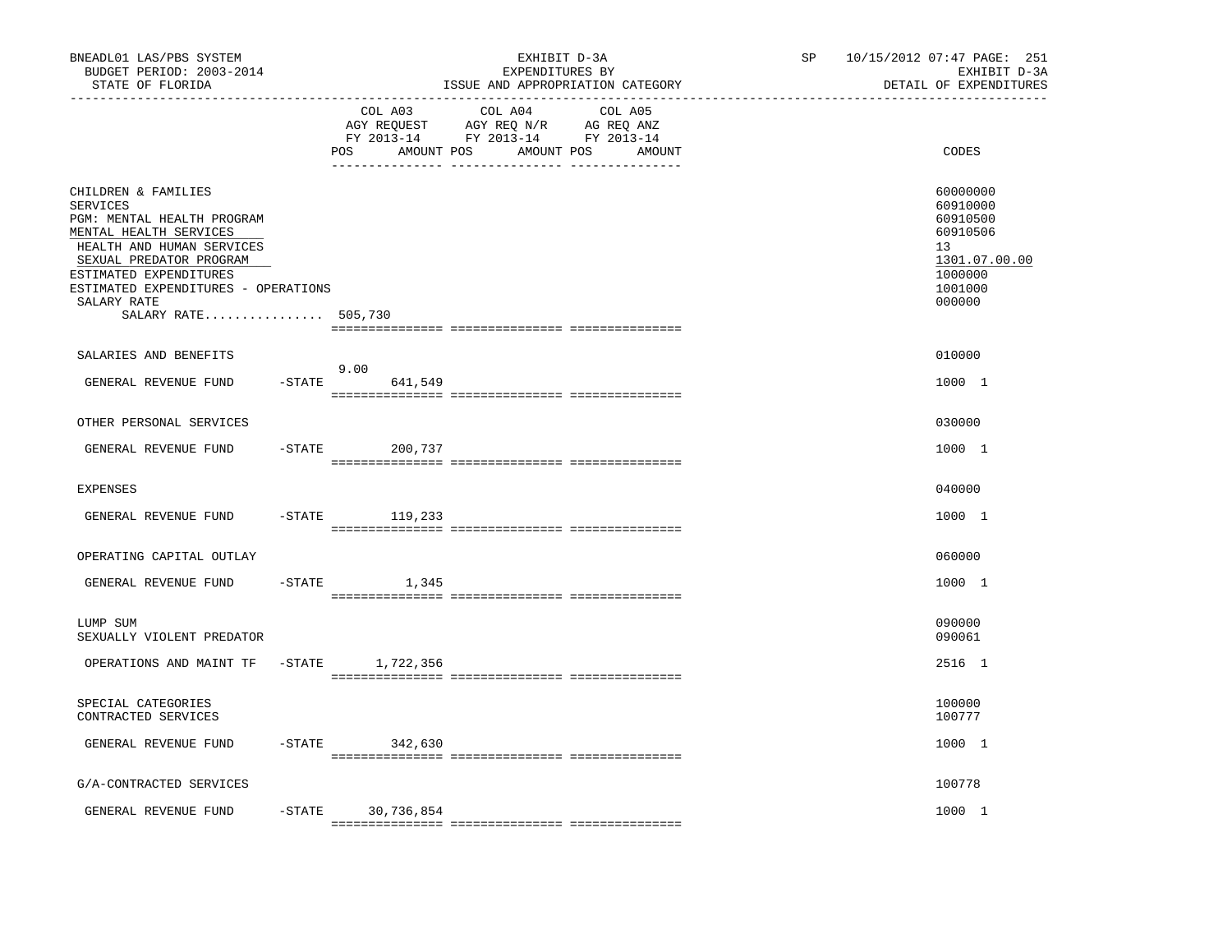| BNEADL01 LAS/PBS SYSTEM<br>BUDGET PERIOD: 2003-2014<br>STATE OF FLORIDA                                                                                                                                                                                                    |                              | EXHIBIT D-3A<br>EXPENDITURES BY<br>ISSUE AND APPROPRIATION CATEGORY                                                  | SP 10/15/2012 07:47 PAGE: 252<br>EXHIBIT D-3A<br>DETAIL OF EXPENDITURES                                       |
|----------------------------------------------------------------------------------------------------------------------------------------------------------------------------------------------------------------------------------------------------------------------------|------------------------------|----------------------------------------------------------------------------------------------------------------------|---------------------------------------------------------------------------------------------------------------|
|                                                                                                                                                                                                                                                                            | COL A03<br>POS<br>AMOUNT POS | COL A04<br>COL A05<br>AGY REQUEST AGY REQ N/R AG REQ ANZ<br>FY 2013-14 FY 2013-14 FY 2013-14<br>AMOUNT POS<br>AMOUNT | CODES                                                                                                         |
| CHILDREN & FAMILIES<br><b>SERVICES</b><br>PGM: MENTAL HEALTH PROGRAM<br>MENTAL HEALTH SERVICES<br>HEALTH AND HUMAN SERVICES<br>SEXUAL PREDATOR PROGRAM<br>ESTIMATED EXPENDITURES<br>ESTIMATED EXPENDITURES - OPERATIONS<br>SPECIAL CATEGORIES<br>RISK MANAGEMENT INSURANCE |                              |                                                                                                                      | 60000000<br>60910000<br>60910500<br>60910506<br>13<br>1301.07.00.00<br>1000000<br>1001000<br>100000<br>103241 |
| GENERAL REVENUE FUND -STATE 189,169                                                                                                                                                                                                                                        |                              |                                                                                                                      | 1000 1                                                                                                        |
| LEASE/PURCHASE/EQUIPMENT                                                                                                                                                                                                                                                   |                              |                                                                                                                      | 105281                                                                                                        |
| GENERAL REVENUE FUND                                                                                                                                                                                                                                                       | $-$ STATE $1,488$            |                                                                                                                      | 1000 1                                                                                                        |
| TOTAL: ESTIMATED EXPENDITURES - OPERATIONS<br>TOTAL POSITIONS 9.00<br>TOTAL ISSUE 33,955,361<br>TOTAL SALARY RATE 505,730                                                                                                                                                  |                              |                                                                                                                      | 1001000                                                                                                       |
| CASUALTY INSURANCE PREMIUM<br>ADJUSTMENT<br>SPECIAL CATEGORIES<br>RISK MANAGEMENT INSURANCE<br>GENERAL REVENUE FUND                                                                                                                                                        | -STATE 177,796-              |                                                                                                                      | 1001090<br>100000<br>103241<br>1000 1                                                                         |
|                                                                                                                                                                                                                                                                            |                              |                                                                                                                      |                                                                                                               |
| FLORIDA RETIREMENT SYSTEM<br>CONTRIBUTION ADJUSTMENT FOR<br>FISCAL YEAR 2012-2013<br>SALARIES AND BENEFITS                                                                                                                                                                 |                              |                                                                                                                      | 1001240<br>010000                                                                                             |
| GENERAL REVENUE FUND                                                                                                                                                                                                                                                       | $-$ STATE $1,181$            |                                                                                                                      | 1000 1                                                                                                        |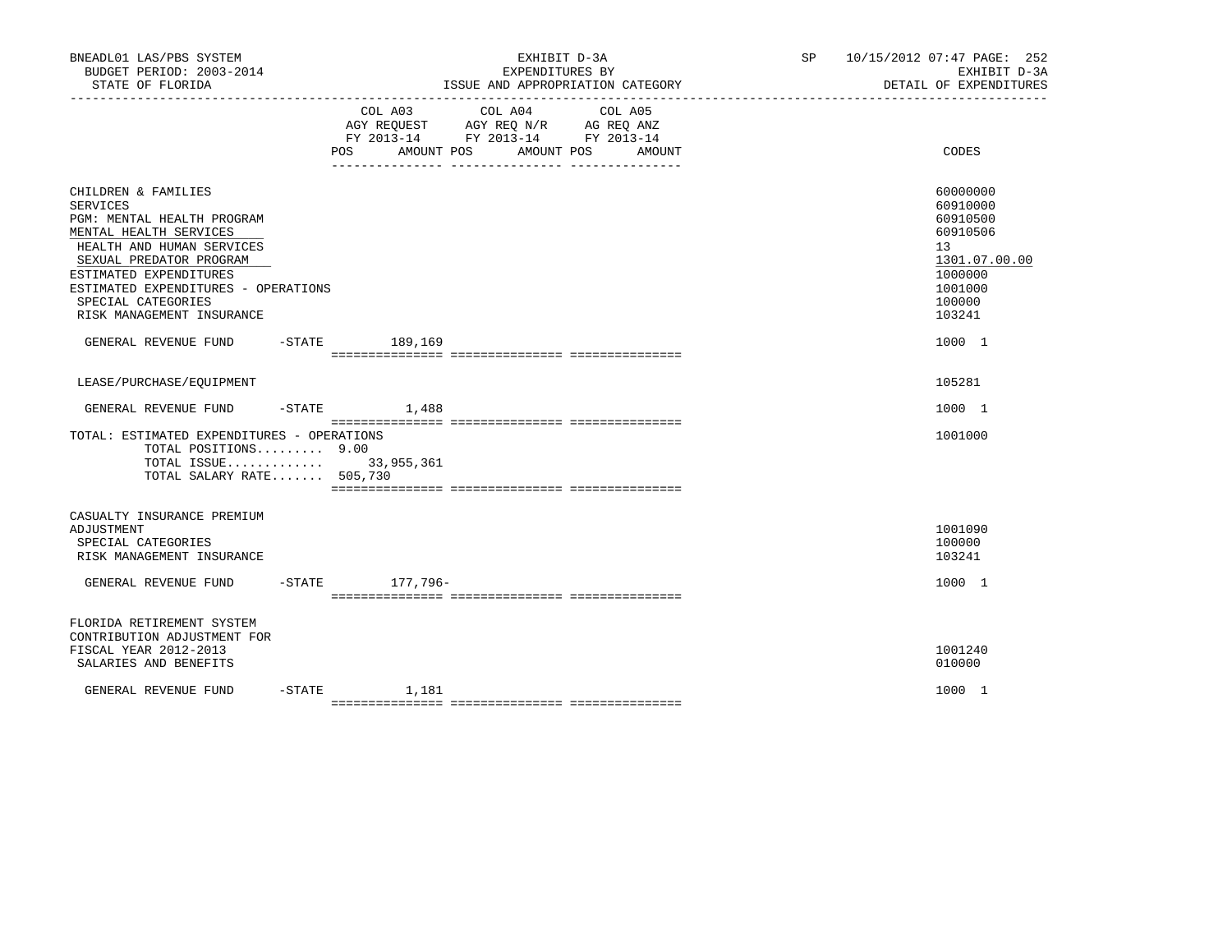| BNEADL01 LAS/PBS SYSTEM<br>BUDGET PERIOD: 2003-2014<br>STATE OF FLORIDA                                                                                                                                                                            | EXHIBIT D-3A<br>EXPENDITURES BY<br>ISSUE AND APPROPRIATION CATEGORY                                                                                                                                                                             | SP<br>10/15/2012 07:47 PAGE: 253<br>EXHIBIT D-3A<br>DETAIL OF EXPENDITURES     |
|----------------------------------------------------------------------------------------------------------------------------------------------------------------------------------------------------------------------------------------------------|-------------------------------------------------------------------------------------------------------------------------------------------------------------------------------------------------------------------------------------------------|--------------------------------------------------------------------------------|
|                                                                                                                                                                                                                                                    | COL A03<br>COL A04<br>COL A05<br>POS<br>AMOUNT POS AMOUNT POS<br>AMOUNT                                                                                                                                                                         | CODES                                                                          |
| CHILDREN & FAMILIES<br><b>SERVICES</b><br>PGM: MENTAL HEALTH PROGRAM<br>MENTAL HEALTH SERVICES<br>HEALTH AND HUMAN SERVICES<br>SEXUAL PREDATOR PROGRAM<br>ESTIMATED EXPENDITURES<br>ADJUSTMENT TO STATE HEALTH<br>INSURANCE PREMIUM CONTRIBUTION - |                                                                                                                                                                                                                                                 | 60000000<br>60910000<br>60910500<br>60910506<br>13<br>1301.07.00.00<br>1000000 |
| FISCAL YEAR 2012-13<br>SALARIES AND BENEFITS                                                                                                                                                                                                       |                                                                                                                                                                                                                                                 | 1001830<br>010000                                                              |
| GENERAL REVENUE FUND                                                                                                                                                                                                                               | $-$ STATE $1, 162$                                                                                                                                                                                                                              | 1000 1                                                                         |
| ESTIMATED EXPENDITURES REALIGNMENT<br>INFORMATION TECHNOLOGY SHARED<br>SERVICES ALIGNMENT - ADD<br>SALARY RATE<br>SALARY RATE 43,784                                                                                                               |                                                                                                                                                                                                                                                 | 2000000<br>2000240<br>000000                                                   |
| SALARIES AND BENEFITS                                                                                                                                                                                                                              | 1.00                                                                                                                                                                                                                                            | 010000                                                                         |
| GENERAL REVENUE FUND                                                                                                                                                                                                                               | $-STATE$<br>62,098                                                                                                                                                                                                                              | 1000 1                                                                         |
| <b>EXPENSES</b>                                                                                                                                                                                                                                    |                                                                                                                                                                                                                                                 | 040000                                                                         |
| GENERAL REVENUE FUND                                                                                                                                                                                                                               | $-$ STATE<br>9,430                                                                                                                                                                                                                              | 1000 1                                                                         |
| TOTAL: INFORMATION TECHNOLOGY SHARED<br>SERVICES ALIGNMENT - ADD<br>TOTAL POSITIONS 1.00<br>TOTAL SALARY RATE 43,784                                                                                                                               | TOTAL ISSUE $71,528$                                                                                                                                                                                                                            | 2000240                                                                        |
| AGENCY ISSUE NARRATIVE:<br>2013-2014 BUDGET YEAR NARRATIVE:                                                                                                                                                                                        | IT COMPONENT? NO<br>ISSUE TITLE: Information Technology Shared Services Alignment - ADD                                                                                                                                                         |                                                                                |
|                                                                                                                                                                                                                                                    | SPECIFY WHICH AGENCY GOAL FROM THE FISCAL YEARS 2013-2014 THROUGH 2017-2018 STRATEGIC PLAN IS ADDRESSED BY THIS BUDGET<br>ISSUE PROPOSAL: Goal 2 Effect Program Improvements: Apply proven best practices to maximize efficiencies and outcomes |                                                                                |
| SUMMARY:                                                                                                                                                                                                                                           | a na mala mma kinala alikuwa                                                                                                                                                                                                                    |                                                                                |

The Department requests the transfer of \$1,702,551 (\$582,914 General Revenue, \$842,282 Federal Grants Trust Fund,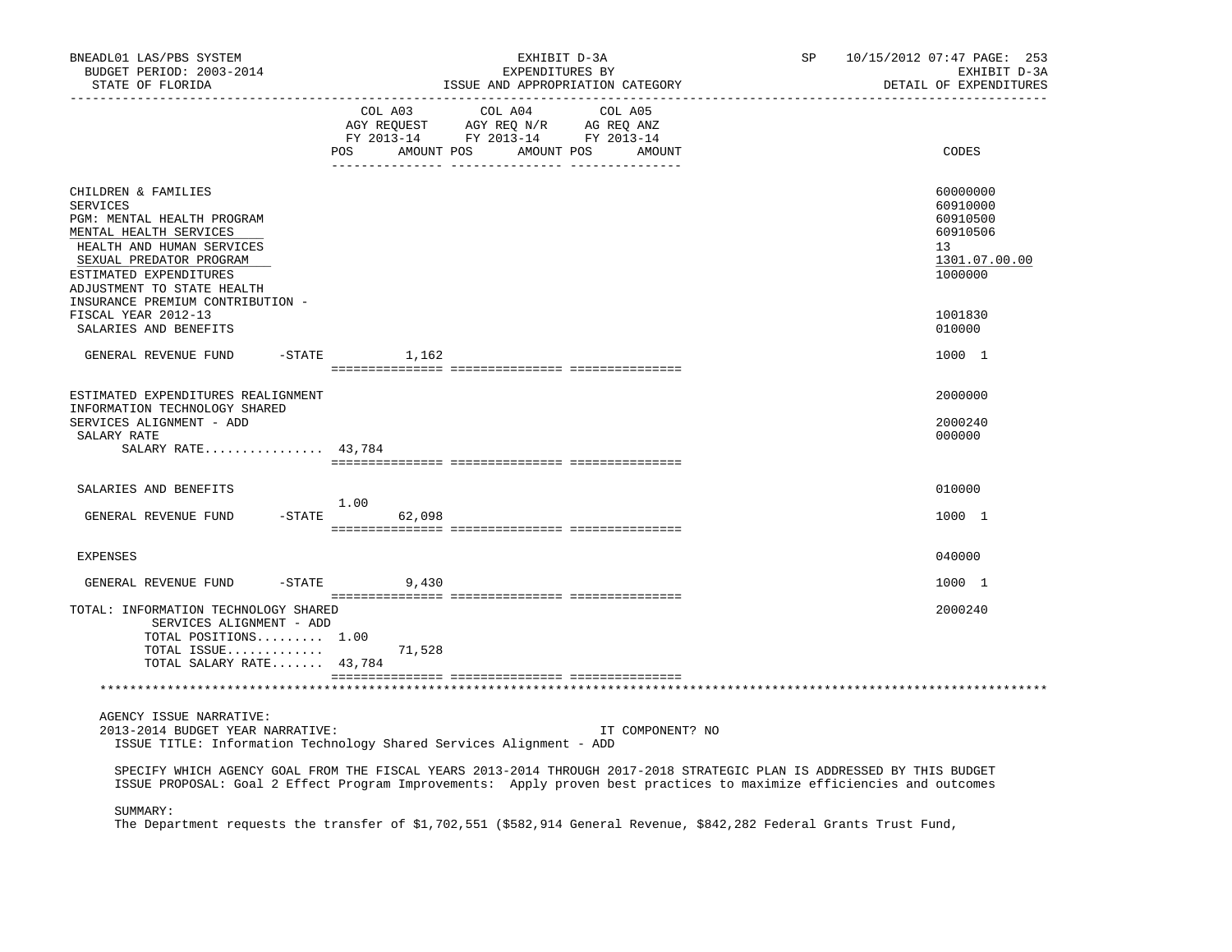| BNEADL01 LAS/PBS SYSTEM<br>BUDGET PERIOD: 2003-2014<br>STATE OF FLORIDA | EXHIBIT D-3A<br>EXPENDITURES BY<br>ISSUE AND APPROPRIATION CATEGORY |                                                                                                                 |  |            |  |        | SP | 10/15/2012 07:47 PAGE: 254<br>EXHIBIT D-3A<br>DETAIL OF EXPENDITURES |
|-------------------------------------------------------------------------|---------------------------------------------------------------------|-----------------------------------------------------------------------------------------------------------------|--|------------|--|--------|----|----------------------------------------------------------------------|
|                                                                         | POS                                                                 | COL A03 COL A04 COL A05<br>AGY REOUEST AGY REO N/R AG REO ANZ<br>FY 2013-14 FY 2013-14 FY 2013-14<br>AMOUNT POS |  | AMOUNT POS |  | AMOUNT |    | CODES                                                                |
| CHILDREN & FAMILIES                                                     |                                                                     |                                                                                                                 |  |            |  |        |    | 60000000                                                             |
| SERVICES                                                                |                                                                     |                                                                                                                 |  |            |  |        |    | 60910000                                                             |
| PGM: MENTAL HEALTH PROGRAM                                              |                                                                     |                                                                                                                 |  |            |  |        |    | 60910500                                                             |
| MENTAL HEALTH SERVICES                                                  |                                                                     |                                                                                                                 |  |            |  |        |    | 60910506                                                             |
| HEALTH AND HUMAN SERVICES                                               |                                                                     |                                                                                                                 |  |            |  |        |    | 13                                                                   |
| SEXUAL PREDATOR PROGRAM                                                 |                                                                     |                                                                                                                 |  |            |  |        |    | 1301.07.00.00                                                        |
| ESTIMATED EXPENDITURES REALIGNMENT                                      |                                                                     |                                                                                                                 |  |            |  |        |    | 2000000                                                              |
| INFORMATION TECHNOLOGY SHARED                                           |                                                                     |                                                                                                                 |  |            |  |        |    |                                                                      |
| SERVICES ALIGNMENT - ADD                                                |                                                                     |                                                                                                                 |  |            |  |        |    | 2000240                                                              |

 \$122,009 Welfare Transition Trust Fund, \$79,898 Social Services Block Grant, \$11,768 Alchohol, Drug Abuse, and Mental Health Trust Fund, and \$63,680 Administrative Trust Fund) and 22.00 FTE within the Department as a technical alignment for final implementation of shared services.

This issue is cost neutral across budget entities.

#### PROBLEM STATEMENT:

 In Fiscal Year 2012-2013 the Department implemented Information Technology Shared Services (ITSS). A technical alignment of positions is necessary to fully implement ITSS. Shared Services Organizations arrange essential business support functions (i.e., finance, human resources, and information technology services) as a business unit to serve agency operations. Shared Services is the provision of a service by one part of an organization where the service was previously found in more than one part of the organization. The funding and resourcing of the service is shared and creates a cost-effective platform for service delivery by standardizing processes and delivery methods; consolidating people and technology around delivery structure; and reengineering work patterns to achieve world-class standards.

## WHAT BENEFITS WILL BE OBTAINED BY FUNDING THIS ISSUE:

 This is a technical alignment of positions that fully implements the Department's Information Technology Shared Services (ITSS) approved during the 2012 Legislative Session (Issue Number: 1800120).

 WHAT UNDERLYING PROGRAM THEORY CHANGE IS INVOLVED IN THIS ISSUE (IF ANY): Not applicable

 WHAT IMPLEMENTATION MECHANISMS WILL BE CHANGED AS A RESULT OF THIS ISSUE (IF ANY): Not applicable

 FLORIDA STRATEGIC PLAN FOR ECONOMIC DEVELOPMENT: Not applicable.

 RETURN ON INVESTMENT (ROI): Not applicable

COST CALCULATIONS:

 This is a cost neutral ADD/DEDUCT issue shifting Salary and Expenses within Department Budget Entities. The Other Adjustment Data (OAD) transaction associated with this request is based on the rate and budget necessary to fully restore the amounts transferred for 20 FTE positions from program offices to Information Technology in Fiscal Year 2012-2013. The additional OAD adjustment amount is based on the need to transfer two filled positions (as of September 4, 2012) from the programs to Information Technology.

\*\*\*\*\*\*\*\*\*\*\*\*\*\*\*\*\*\*\*\*\*\*\*\*\*\*\*\*\*\*\*\*\*\*\*\*\*\*\*\*\*\*\*\*\*\*\*\*\*\*\*\*\*\*\*\*\*\*\*\*\*\*\*\*\*\*\*\*\*\*\*\*\*\*\*\*\*\*\*\*\*\*\*\*\*\*\*\*\*\*\*\*\*\*\*\*\*\*\*\*\*\*\*\*\*\*\*\*\*\*\*\*\*\*\*\*\*\*\*\*\*\*\*\*\*\*\*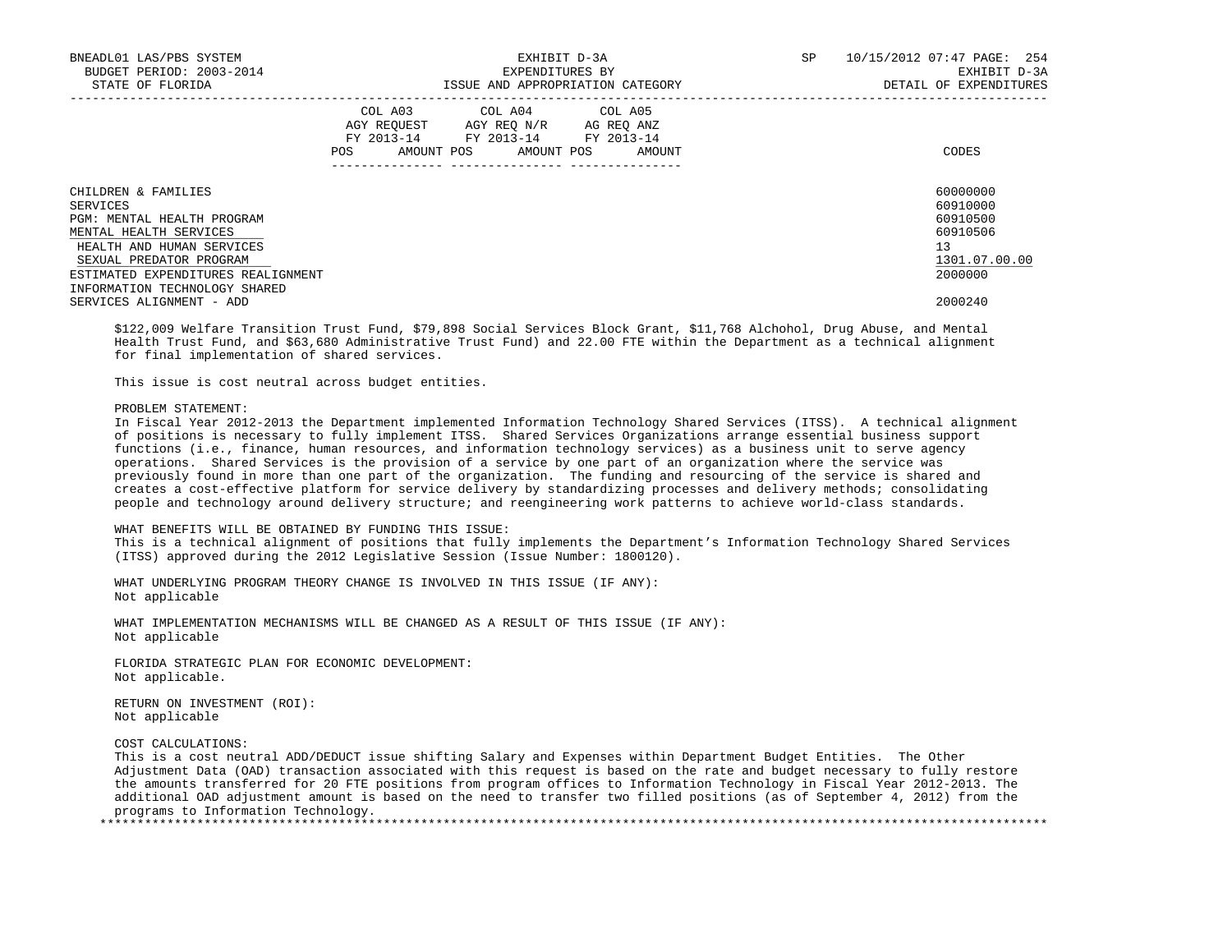| BNEADL01 LAS/PBS SYSTEM<br>BUDGET PERIOD: 2003-2014<br>STATE OF FLORIDA                                                                                                                                                                                   |              | EXHIBIT D-3A<br>EXPENDITURES BY<br>ISSUE AND APPROPRIATION CATEGORY                                                                                                                                                                                                   |                              |          |               | SP 10/15/2012 07:47 PAGE: 255<br>EXHIBIT D-3A<br>DETAIL OF EXPENDITURES                                |
|-----------------------------------------------------------------------------------------------------------------------------------------------------------------------------------------------------------------------------------------------------------|--------------|-----------------------------------------------------------------------------------------------------------------------------------------------------------------------------------------------------------------------------------------------------------------------|------------------------------|----------|---------------|--------------------------------------------------------------------------------------------------------|
|                                                                                                                                                                                                                                                           | POS          | COL A03 COL A04<br>$\begin{tabular}{lllllll} \bf AGY \;\; RegUEST \hspace{1cm} AGY \;\; REG \;\; N/R \hspace{1cm} \bf AG \;\; REG \;\; ANZ \end{tabular}$ $\begin{tabular}{lllllllllll} \bf FY \;\; 2013-14 \hspace{1cm} FY \;\; 2013-14 \end{tabular}$<br>AMOUNT POS | COL A05<br>AMOUNT POS AMOUNT |          |               | CODES                                                                                                  |
| CHILDREN & FAMILIES<br><b>SERVICES</b><br>PGM: MENTAL HEALTH PROGRAM<br>MENTAL HEALTH SERVICES<br>HEALTH AND HUMAN SERVICES<br>SEXUAL PREDATOR PROGRAM<br>ESTIMATED EXPENDITURES REALIGNMENT<br>INFORMATION TECHNOLOGY SHARED<br>SERVICES ALIGNMENT - ADD |              |                                                                                                                                                                                                                                                                       |                              |          |               | 60000000<br>60910000<br>60910500<br>60910506<br>13 <sup>°</sup><br>1301.07.00.00<br>2000000<br>2000240 |
| POSITION DETAIL OF SALARIES AND BENEFITS:                                                                                                                                                                                                                 |              |                                                                                                                                                                                                                                                                       |                              |          |               | LAPSE LAPSED SALARIES                                                                                  |
|                                                                                                                                                                                                                                                           | $_{\rm FTE}$ | BASE RATE                                                                                                                                                                                                                                                             | ADDITIVES                    | BENEFITS |               | SUBTOTAL % AND BENEFITS                                                                                |
| A03 - AGY REOUEST FY 2013-14                                                                                                                                                                                                                              |              |                                                                                                                                                                                                                                                                       |                              |          |               |                                                                                                        |
| CHANGES TO CURRENTLY AUTHORIZED POSITIONS<br>2236 GOVERNMENT OPERATIONS CONSULTANT II                                                                                                                                                                     |              |                                                                                                                                                                                                                                                                       |                              |          |               |                                                                                                        |
| 71974 001                                                                                                                                                                                                                                                 | 1.00         | 43,784                                                                                                                                                                                                                                                                |                              |          |               | 15,793 59,577 0.00 59,577                                                                              |
| TOTALS FOR ISSUE BY FUND<br>1000 GENERAL REVENUE FUND                                                                                                                                                                                                     |              |                                                                                                                                                                                                                                                                       |                              |          |               | 59,577<br>-------------                                                                                |
|                                                                                                                                                                                                                                                           | 1.00         | 43,784                                                                                                                                                                                                                                                                |                              |          | 15,793 59,577 | 59,577<br>==============                                                                               |
| OTHER SALARY AMOUNT<br>1000 GENERAL REVENUE FUND                                                                                                                                                                                                          |              |                                                                                                                                                                                                                                                                       |                              |          |               | 2,521                                                                                                  |
|                                                                                                                                                                                                                                                           |              |                                                                                                                                                                                                                                                                       |                              |          |               | 62,098<br>==============                                                                               |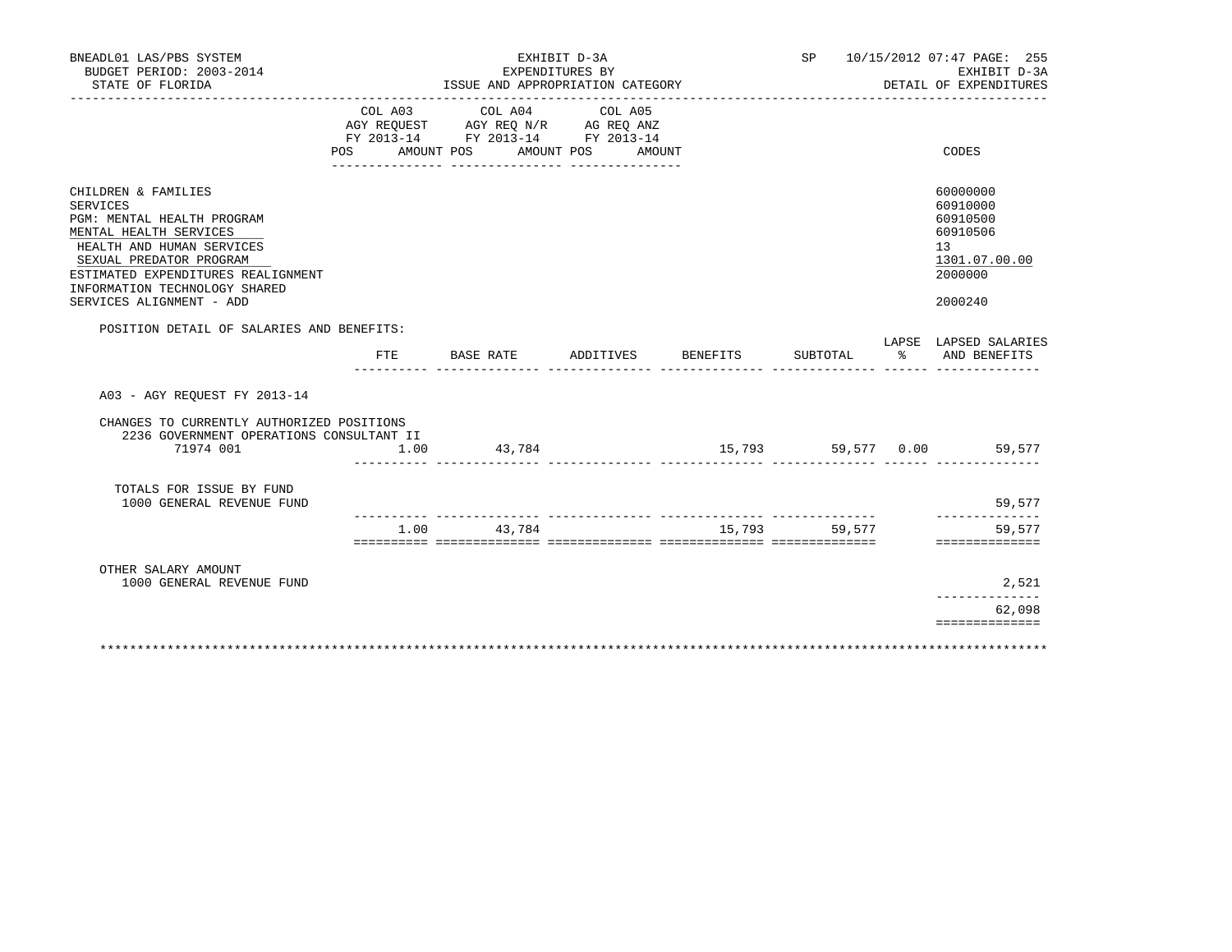| BNEADL01 LAS/PBS SYSTEM<br>BUDGET PERIOD: 2003-2014<br>STATE OF FLORIDA                                                                                                                                                | EXHIBIT D-3A<br>EXPENDITURES BY<br>ISSUE AND APPROPRIATION CATEGORY                                                                                                                                                                       | SP <sub>2</sub>  | 10/15/2012 07:47 PAGE: 256<br>EXHIBIT D-3A<br>DETAIL OF EXPENDITURES           |
|------------------------------------------------------------------------------------------------------------------------------------------------------------------------------------------------------------------------|-------------------------------------------------------------------------------------------------------------------------------------------------------------------------------------------------------------------------------------------|------------------|--------------------------------------------------------------------------------|
|                                                                                                                                                                                                                        | COL A03<br>COL A04<br>COL A05<br>AGY REQUEST AGY REQ N/R AG REQ ANZ<br>FY 2013-14 FY 2013-14 FY 2013-14<br>POS<br>AMOUNT POS<br>AMOUNT POS                                                                                                | AMOUNT           | CODES                                                                          |
| CHILDREN & FAMILIES<br><b>SERVICES</b><br>PGM: MENTAL HEALTH PROGRAM<br>MENTAL HEALTH SERVICES<br>HEALTH AND HUMAN SERVICES<br>SEXUAL PREDATOR PROGRAM<br>NONRECURRING EXPENDITURES<br>VIOLENT SEXUAL PREDATOR PROGRAM |                                                                                                                                                                                                                                           |                  | 60000000<br>60910000<br>60910500<br>60910506<br>13<br>1301.07.00.00<br>2100000 |
| INCREASE IN FACILITY OPERATIONS<br>LUMP SUM<br>SEXUALLY VIOLENT PREDATOR                                                                                                                                               |                                                                                                                                                                                                                                           |                  | 2103348<br>090000<br>090061                                                    |
| OPERATIONS AND MAINT TF -STATE 1,722,356-                                                                                                                                                                              |                                                                                                                                                                                                                                           |                  | 2516 1                                                                         |
| ANNUALIZATION OF ADMINISTERED<br>FUNDS APPROPRIATIONS<br>STATE HEALTH INSURANCE ADJUSTMENT<br>FOR FY 2012-13 - 10 MONTHS<br>ANNUALIZATION                                                                              |                                                                                                                                                                                                                                           |                  | 26A0000<br>26A1830                                                             |
| SALARIES AND BENEFITS<br>GENERAL REVENUE FUND                                                                                                                                                                          | $-$ STATE<br>5,810                                                                                                                                                                                                                        |                  | 010000<br>1000 1                                                               |
|                                                                                                                                                                                                                        |                                                                                                                                                                                                                                           |                  |                                                                                |
| AGENCY STRATEGIC PRIORITIES<br>COST OF LIVING ADJUSTMENT - MENTAL<br>HEALTH CONTRACTED AGENCIES<br>SPECIAL CATEGORIES<br>G/A-CONTRACTED SERVICES                                                                       |                                                                                                                                                                                                                                           |                  | 4000000<br>4004580<br>100000<br>100778                                         |
| GENERAL REVENUE FUND -STATE 1,668,303                                                                                                                                                                                  |                                                                                                                                                                                                                                           |                  | 1000 1                                                                         |
|                                                                                                                                                                                                                        |                                                                                                                                                                                                                                           |                  |                                                                                |
| AGENCY ISSUE NARRATIVE:<br>2013-2014 BUDGET YEAR NARRATIVE:                                                                                                                                                            | ISSUE TITLE: Cost of Living Adjustment - Mental Health Contracted Agencies                                                                                                                                                                | IT COMPONENT? NO |                                                                                |
| ISSUE PROPOSAL:                                                                                                                                                                                                        | SPECIFY WHICH AGENCY GOAL FROM THE FISCAL YEARS 2013-2014 THROUGH 2017-2018 STRATEGIC PLAN IS ADDRESSED BY THIS BUDGET<br>the contract of the contract of the contract of the contract of the contract of the contract of the contract of |                  |                                                                                |

Effect Program Improvements: Apply proven best practices to maximize efficiencies and outcomes.

SUMMARY:

 The Department requests \$1,668,303 of General Revenue budget authority (total request is \$3,830,525: \$963,544 in the Civil Commitment Program, \$1,198,678 in the Forensic Commitment Program, and \$1,668,303 in the Sexual Predator Program) to provide for a price level increase of three percent for contracts executed with GEO Care, Inc., and GEO Group, Inc., for the operation of adult mental health treatment facilities.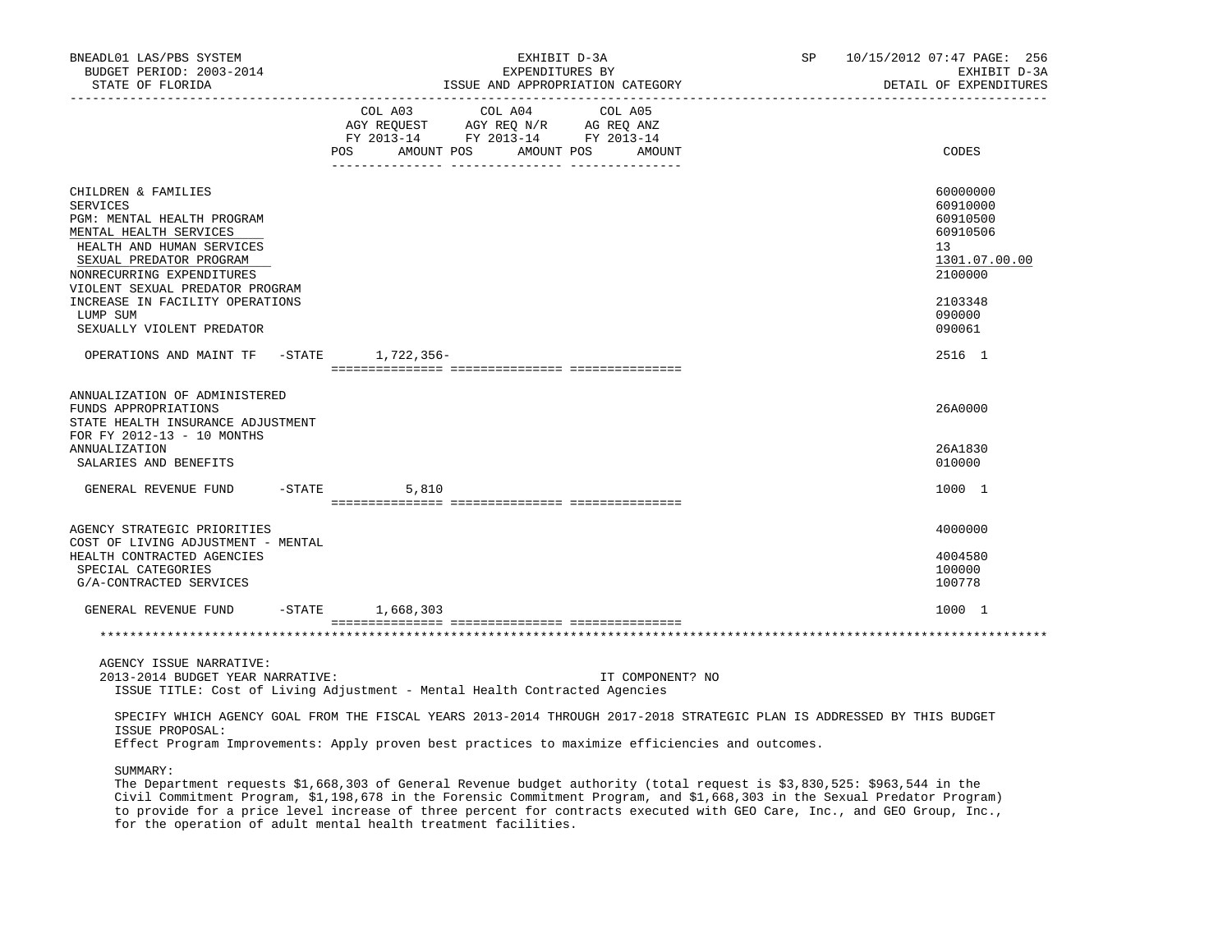| BNEADL01 LAS/PBS SYSTEM<br>BUDGET PERIOD: 2003-2014<br>STATE OF FLORIDA |     |                                                                                                                                   | EXHIBIT D-3A<br>EXPENDITURES BY | ISSUE AND APPROPRIATION CATEGORY | SP | 10/15/2012 07:47 PAGE: 257<br>EXHIBIT D-3A<br>DETAIL OF EXPENDITURES |
|-------------------------------------------------------------------------|-----|-----------------------------------------------------------------------------------------------------------------------------------|---------------------------------|----------------------------------|----|----------------------------------------------------------------------|
|                                                                         | POS | COL A03 COL A04 COL A05<br>AGY REQUEST AGY REO N/R AG REO ANZ<br>FY 2013-14 FY 2013-14 FY 2013-14<br>AMOUNT POS AMOUNT POS AMOUNT |                                 |                                  |    | CODES                                                                |
| CHILDREN & FAMILIES                                                     |     |                                                                                                                                   |                                 |                                  |    | 60000000                                                             |
| SERVICES                                                                |     |                                                                                                                                   |                                 |                                  |    | 60910000                                                             |
| PGM: MENTAL HEALTH PROGRAM                                              |     |                                                                                                                                   |                                 |                                  |    | 60910500                                                             |
| MENTAL HEALTH SERVICES                                                  |     |                                                                                                                                   |                                 |                                  |    | 60910506                                                             |
| HEALTH AND HUMAN SERVICES                                               |     |                                                                                                                                   |                                 |                                  |    | 13                                                                   |
| SEXUAL PREDATOR PROGRAM                                                 |     |                                                                                                                                   |                                 |                                  |    | 1301.07.00.00                                                        |
| AGENCY STRATEGIC PRIORITIES                                             |     |                                                                                                                                   |                                 |                                  |    | 4000000                                                              |
| COST OF LIVING ADJUSTMENT - MENTAL                                      |     |                                                                                                                                   |                                 |                                  |    |                                                                      |
| HEALTH CONTRACTED AGENCIES                                              |     |                                                                                                                                   |                                 |                                  |    | 4004580                                                              |

#### PROBLEM STATEMENT:

 The Department has executed contracts with GEO Care, Inc., and GEO Group, Inc., to operate the South Florida State Hospital (SFSH), the South Florida Evaluation and Treatment Center (SFETC), the Treasure Coast Forensic Treatment Center (TCFTC), and the Florida Civil Commitment Center (FCCC). SFSH is a state civil mental health treatment facility contracted to operate 341 beds. SFETC is a state forensic mental health treatment facility contracted to operate 238 beds. TCFTC is a state forensic mental health treatment facility contracted to operate 208 beds. FCCC is a state civil mental health treatment facility contracted to operate 720 beds. Each contract provides that the Department will request a three percent cost of living increase in its Legislative Budget Request each year. This provision is included in these contracts in an effort to maintain quality of care for persons with mental illness.

# WHAT BENEFITS WILL BE OBTAINED BY FUNDING THIS ISSUE:

 The price level increase will allow the contractor to pay for the following: Cost of medications, in particular, newer generation psychotropic medications; cost of medical care, in particular, off-site medical care provided at a neighboring general hospital; cost of staff recruitment and retention; cost of providing salary increases to staff in order to maintain a competitive posture in a highly competitive, major metropolitan area; additional costs associated with providing transition to the community; increased costs for general supplies, medical supplies, and food costs at the facility.

 WHAT UNDERLYING PROGRAM THEORY CHANGE IS INVOLVED IN THIS ISSUE (IF ANY): Not applicable.

 WHAT IMPLEMENTATION MECHANISMS WILL BE CHANGE AS A RESULT OF THIS ISSUE (IF ANY): Not applicable.

 FLORIDA STRATEGIC PLAN FOR ECONOMIC DEVELOPMENT: Not applicable.

 RETURN ON INVESTMENT: Not applicable.

COST CALCULATIONS:

|                   |               |         |          | FY 2012-13 Proposed FY 2013-14 FY 2013-14 |      |                    | FY 2013-14 |
|-------------------|---------------|---------|----------|-------------------------------------------|------|--------------------|------------|
|                   |               | Bed Day | Rate     | Bed Dav                                   |      | Billable Available | Contract   |
| Program Component | Facility      | Rate    | Increase | Rate                                      | Davs | Beds               | Amount     |
| Civil Commitment  | South Florida |         |          |                                           |      |                    |            |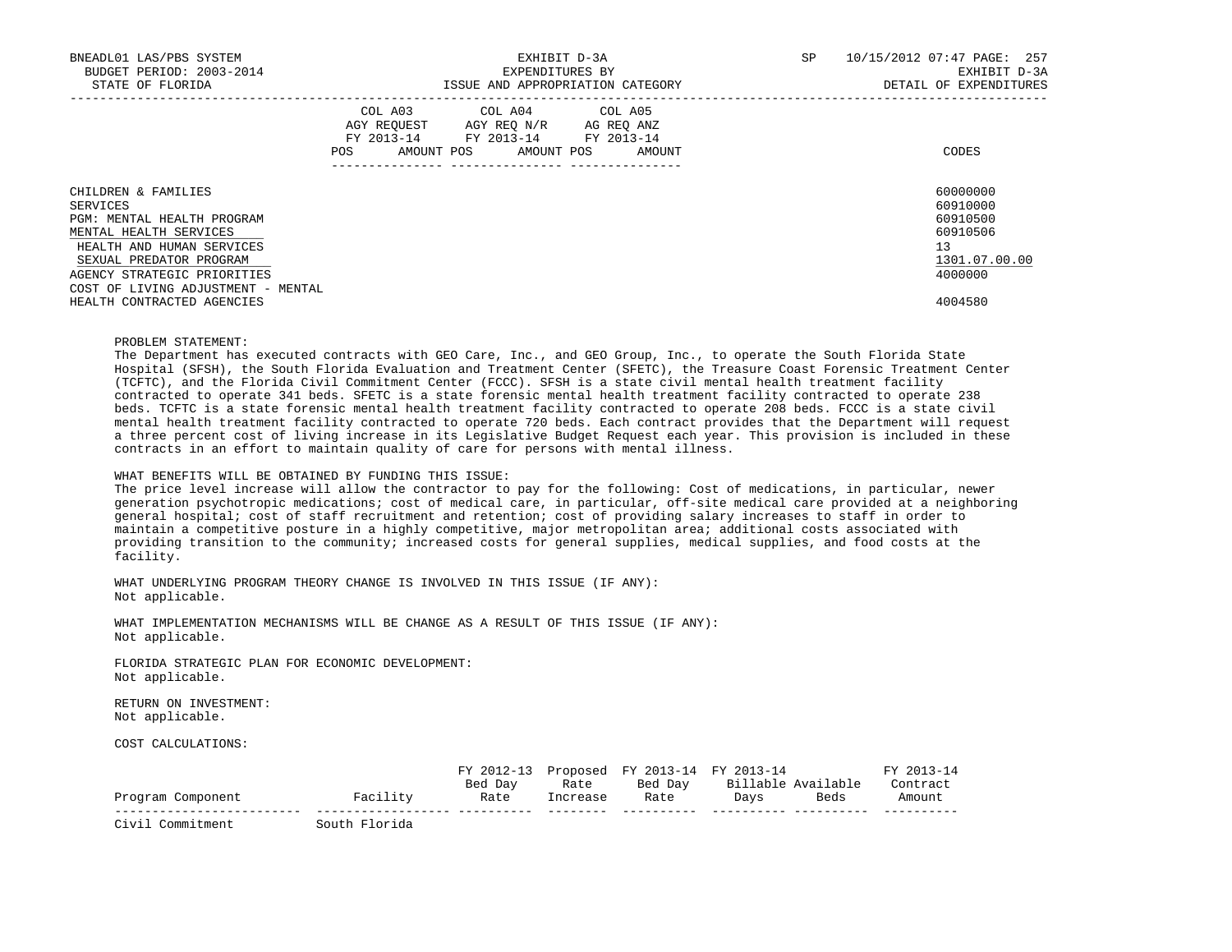| BNEADL01 LAS/PBS SYSTEM<br>BUDGET PERIOD: 2003-2014<br>STATE OF FLORIDA                                                                                                                                                                                   | SP<br>EXHIBIT D-3A<br>EXPENDITURES BY<br>ISSUE AND APPROPRIATION CATEGORY                                                                                                                                                                                            |                 |              |               |                                                                                                                                |     | 10/15/2012 07:47 PAGE: 258<br>EXHIBIT D-3A<br>DETAIL OF EXPENDITURES                      |
|-----------------------------------------------------------------------------------------------------------------------------------------------------------------------------------------------------------------------------------------------------------|----------------------------------------------------------------------------------------------------------------------------------------------------------------------------------------------------------------------------------------------------------------------|-----------------|--------------|---------------|--------------------------------------------------------------------------------------------------------------------------------|-----|-------------------------------------------------------------------------------------------|
|                                                                                                                                                                                                                                                           | COL A03<br>$\begin{tabular}{lllllllllll} \bf{AGY} & \bf{REQUEST} & \bf{AGY} & \bf{REQ} & \bf{IN/R} & \bf{AG} & \bf{REQ} & \bf{ANZ} \\ \bf{FY} & \bf{2013-14} & \bf{FY} & \bf{2013-14} & \bf{FY} & \bf{2013-14} \\ \end{tabular}$<br>POS AMOUNT POS AMOUNT POS AMOUNT | COL A04         |              | COL A05       |                                                                                                                                |     | CODES                                                                                     |
| CHILDREN & FAMILIES<br><b>SERVICES</b><br>PGM: MENTAL HEALTH PROGRAM<br>MENTAL HEALTH SERVICES<br>HEALTH AND HUMAN SERVICES<br>SEXUAL PREDATOR PROGRAM<br>AGENCY STRATEGIC PRIORITIES<br>COST OF LIVING ADJUSTMENT - MENTAL<br>HEALTH CONTRACTED AGENCIES |                                                                                                                                                                                                                                                                      |                 |              |               |                                                                                                                                |     | 60000000<br>60910000<br>60910500<br>60910506<br>13<br>1301.07.00.00<br>4000000<br>4004580 |
|                                                                                                                                                                                                                                                           | State Hospital \$278.92 3% \$287.29 365                                                                                                                                                                                                                              |                 |              |               | FY 2012-13 Contract Amount \$34,794,006                                                                                        | 341 | \$35,757,550<br>-----------                                                               |
| Civil Commitment Increase                                                                                                                                                                                                                                 |                                                                                                                                                                                                                                                                      |                 |              |               |                                                                                                                                |     | \$963,544<br>-----------                                                                  |
| Forensic Commitment                                                                                                                                                                                                                                       | South Florida<br>Evaluation and<br>Treatment Center                                                                                                                                                                                                                  |                 | $$295.04$ 3% |               | \$303.89 365 238<br>FY 2012-13 Contract Amount \$25,672,665                                                                    |     | \$26,398,925<br>___________                                                               |
|                                                                                                                                                                                                                                                           |                                                                                                                                                                                                                                                                      |                 |              |               |                                                                                                                                |     | \$726.260<br>___________                                                                  |
|                                                                                                                                                                                                                                                           | Treasure Coast<br>Forensic Treatment<br>Center                                                                                                                                                                                                                       |                 | $$295.11$ 3% |               | $$303.96$ 365<br>FY 2012-13 Contract Amount \$22,604,226                                                                       | 208 | \$23,076,644<br>-----------<br>\$472,418<br>___________                                   |
| Forensic Commitment Increase                                                                                                                                                                                                                              |                                                                                                                                                                                                                                                                      |                 |              |               |                                                                                                                                |     | \$1,198,678<br>-----------                                                                |
| Program component Facility                                                                                                                                                                                                                                |                                                                                                                                                                                                                                                                      | Bed Day<br>Rate | Rate         | Increase Rate | FY 2012-13 Proposed FY 2013-14 FY 2013-14 FY 2013-14<br>Bed Day Billable Fixed Contract<br>Bed Days Costs                      |     | Amount                                                                                    |
| Sexually Violent Predator Florida Civil                                                                                                                                                                                                                   | Commitment Center \$100.65 3%                                                                                                                                                                                                                                        |                 |              |               | . <u>----------- --------- -------</u><br>$$103.67$ 252,298 $$220,000$ \$26,375,734<br>FY 2012-13 Contract Amount \$24,707,431 |     |                                                                                           |
| Sexually Violent Predator Increase                                                                                                                                                                                                                        |                                                                                                                                                                                                                                                                      |                 |              |               |                                                                                                                                |     | -----------<br>\$1,668,303<br>___________                                                 |
| Total Budget Requested                                                                                                                                                                                                                                    |                                                                                                                                                                                                                                                                      |                 |              |               |                                                                                                                                |     | \$3,830,525<br>===========                                                                |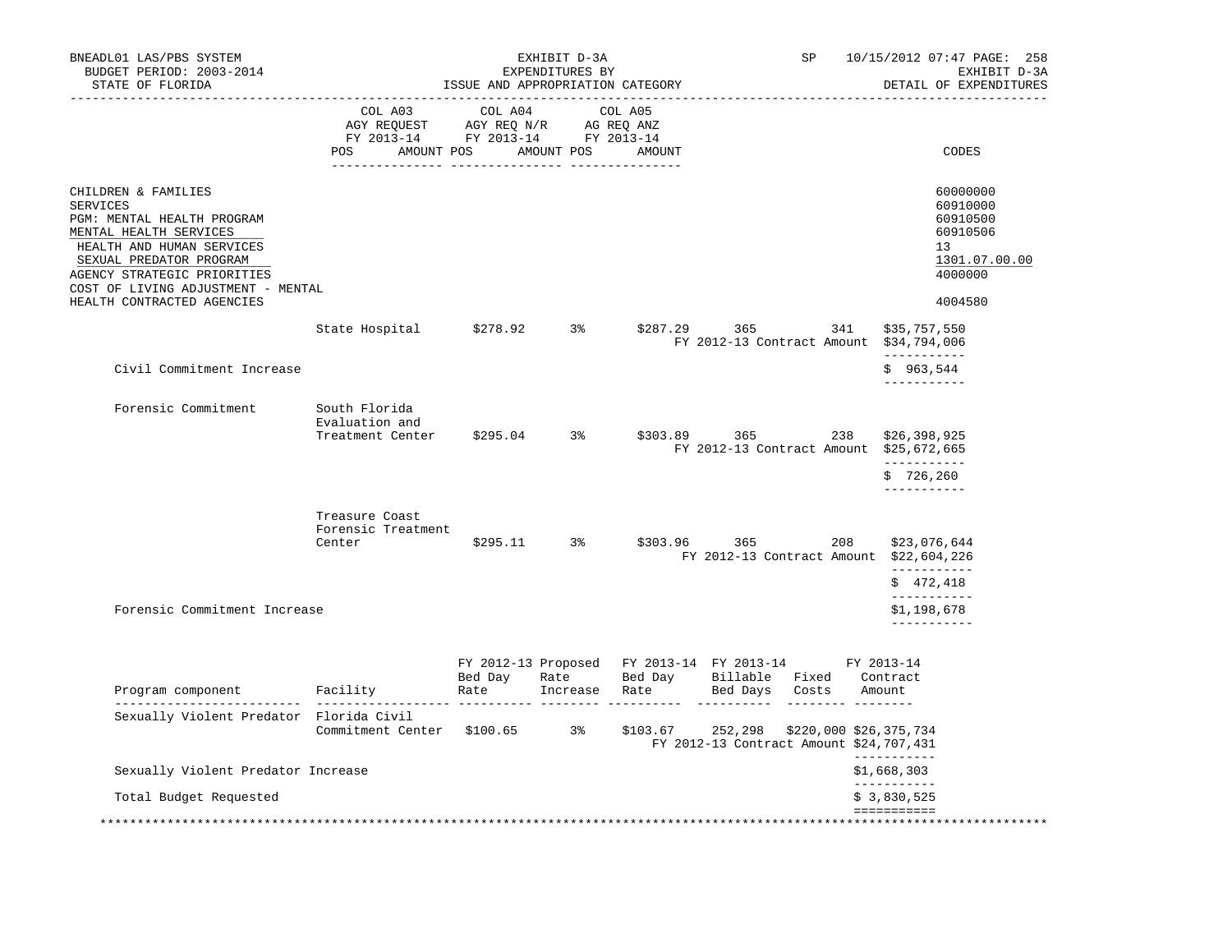| BNEADL01 LAS/PBS SYSTEM<br>BUDGET PERIOD: 2003-2014 |                                                                                                   | EXHIBIT D-3A<br>EXPENDITURES BY  | <b>SP</b> | 10/15/2012 07:47 PAGE: 259<br>EXHIBIT D-3A |
|-----------------------------------------------------|---------------------------------------------------------------------------------------------------|----------------------------------|-----------|--------------------------------------------|
| STATE OF FLORIDA                                    |                                                                                                   | ISSUE AND APPROPRIATION CATEGORY |           | DETAIL OF EXPENDITURES                     |
|                                                     | COL A03 COL A04 COL A05<br>AGY REQUEST AGY REO N/R AG REO ANZ<br>FY 2013-14 FY 2013-14 FY 2013-14 |                                  |           |                                            |
|                                                     | <b>POS</b><br>AMOUNT POS AMOUNT POS<br>--------------- ----------------                           | AMOUNT                           |           | CODES                                      |
| CHILDREN & FAMILIES                                 |                                                                                                   |                                  |           | 60000000                                   |
| SERVICES                                            |                                                                                                   |                                  |           | 60910000                                   |
| PGM: MENTAL HEALTH PROGRAM                          |                                                                                                   |                                  |           | 60910500                                   |
| MENTAL HEALTH SERVICES                              |                                                                                                   |                                  |           | 60910506                                   |
| HEALTH AND HUMAN SERVICES                           |                                                                                                   |                                  |           | 13                                         |
| SEXUAL PREDATOR PROGRAM                             |                                                                                                   |                                  |           | 1301.07.00.00                              |
| AGENCY STRATEGIC PRIORITIES                         |                                                                                                   |                                  |           | 4000000                                    |
| VIOLENT SEXUAL PREDATOR PROGRAM                     |                                                                                                   |                                  |           |                                            |
| INCREASE IN FACILITY OPERATIONS                     |                                                                                                   |                                  |           | 4007110                                    |
| SPECIAL CATEGORIES                                  |                                                                                                   |                                  |           | 100000                                     |
| G/A-CONTRACTED SERVICES                             |                                                                                                   |                                  |           | 100778                                     |
| GENERAL REVENUE FUND                                | -STATE 906,363                                                                                    |                                  |           | 1000 1                                     |
|                                                     |                                                                                                   |                                  |           |                                            |

AGENCY ISSUE NARRATIVE:

 2013-2014 BUDGET YEAR NARRATIVE: IT COMPONENT? NO ISSUE TITLE: Violent Sexual Predator Program Increase in Facility Operations

 SPECIFY WHICH AGENCY GOAL FROM THE FISCAL YEARS 2013-2014 THROUGH 2017-2018 STRATEGIC PLAN IS ADDRESSED BY THIS BUDGET ISSUE PROPOSAL:

Effect Program Improvements: Apply proven best practices to maximize efficiencies and outcomes.

SUMMARY:

 The Department requests \$906,363 of General Revenue budget authority to cover increased operational costs, based on the maximum census, at the Florida Civil Commitment Center (FCCC) facility in Arcadia, Florida. This will allow the contracted provider to serve an additional 10 clients throughout Fiscal Year 2013-2014, based on the July 26, 2012 Criminal Justice Estimating Conference census projections. Chapter 394, Part V, Florida Statutes, created a civil commitment procedure for the long-term care and treatment of sexually violent predators. Funding is requested to provide state-of-the-art sexual offender treatment and other rehabilitation services to a growing population of committed persons.

# PROBLEM STATEMENT:

 Identified sexually violent predators are treated at the Florida Civil Commitment Center (FCCC) in Arcadia, Florida. All facility operations at the Florida Civil Commitment Center, including utilities, are managed by The GEO Group, Inc., pursuant to a contract with the Department. Contract costs for facility operation are based on a projected monthly census rate and a negotiated bed/day rate of \$100.65 plus a projected fixed cost of \$220,000 per year for three masters level clinician positions. The masters level clinicians are reimbursed at a rate of \$73,333.33 each per year. Based upon the July 26, 2012 Criminal Justice Estimating Conference census projections, total operational costs for Fiscal Year 2013-2014 are \$25,613,794. The Criminal Justice Estimating Conference, held on July 26, 2012, projected the population at the Florida Civil Commitment Center will increase from 685 persons (June 30, 2013) to 695 persons by the end of Fiscal Year 2013-2014. This is an increase of 1.5 percent, or 10 individuals, from the census projection for Fiscal Year 2012-2013. Funding is requested for the Department to continue providing state-of-the-art sexual offender treatment and other rehabilitation services to a growing population of committed persons eligible for treatment.

 In recent years, there has been an increase in the number of detainees at FCCC who are going to trial and being committed. Committed persons are eligible for participation in the Comprehensive Treatment Program at FCCC. This increase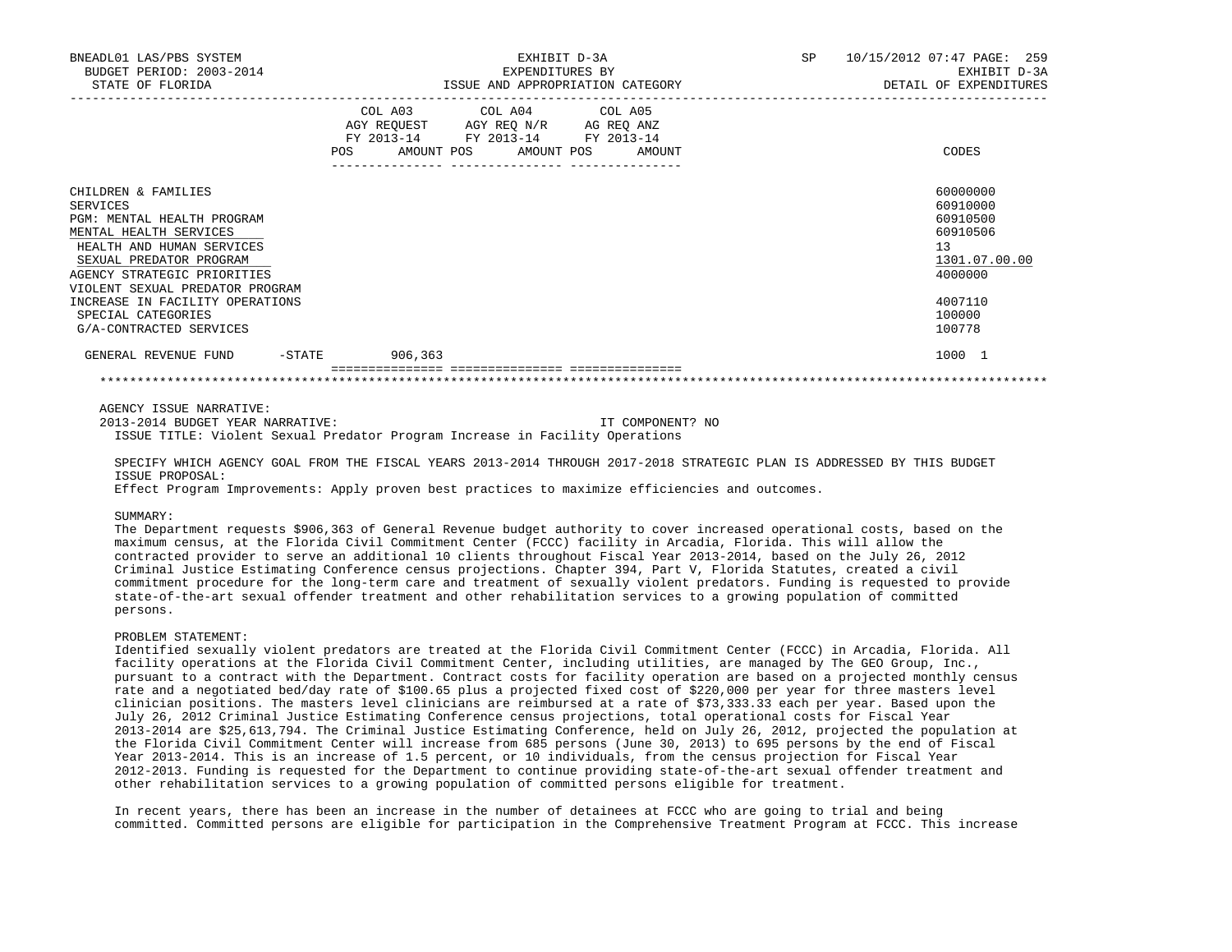| BNEADL01 LAS/PBS SYSTEM<br>BUDGET PERIOD: 2003-2014<br>STATE OF FLORIDA |     | EXHIBIT D-3A<br>EXPENDITURES BY<br>ISSUE AND APPROPRIATION CATEGORY                                                               | SP | 10/15/2012 07:47 PAGE: 260<br>EXHIBIT D-3A<br>DETAIL OF EXPENDITURES |                      |
|-------------------------------------------------------------------------|-----|-----------------------------------------------------------------------------------------------------------------------------------|----|----------------------------------------------------------------------|----------------------|
|                                                                         | POS | COL A03 COL A04 COL A05<br>AGY REQUEST AGY REO N/R AG REO ANZ<br>FY 2013-14 FY 2013-14 FY 2013-14<br>AMOUNT POS AMOUNT POS AMOUNT |    |                                                                      | CODES                |
| CHILDREN & FAMILIES<br>SERVICES                                         |     |                                                                                                                                   |    |                                                                      | 60000000<br>60910000 |
| PGM: MENTAL HEALTH PROGRAM                                              |     |                                                                                                                                   |    |                                                                      | 60910500             |
| MENTAL HEALTH SERVICES                                                  |     |                                                                                                                                   |    |                                                                      | 60910506             |
| HEALTH AND HUMAN SERVICES                                               |     |                                                                                                                                   |    |                                                                      | 13                   |
| SEXUAL PREDATOR PROGRAM                                                 |     |                                                                                                                                   |    |                                                                      | 1301.07.00.00        |
| AGENCY STRATEGIC PRIORITIES                                             |     |                                                                                                                                   |    |                                                                      | 4000000              |
| VIOLENT SEXUAL PREDATOR PROGRAM                                         |     |                                                                                                                                   |    |                                                                      |                      |
| INCREASE IN FACILITY OPERATIONS                                         |     |                                                                                                                                   |    |                                                                      | 4007110              |

 in treatment eligible persons represents a durable trend. Percentages have increased from 57.1 percent committed in Fiscal Year 2008-2009, to 80.6 percent in Fiscal Year 2011-2012, and a projected increase to 91 percent by Fiscal Year 2014-2015.

 WHAT BENEFITS WILL BE OBTAINED BY FUNDING THIS ISSUE: The Department will be fulfilling its obligation to provide treatment services to persons subject to civil commitment under Chapter 394, Part V, Florida Statutes.

 WHAT UNDERLYING PROGRAM THEORY CHANGE IS INVOLVED IN THIS ISSUE (IF ANY): Not applicable.

 WHAT IMPLEMENTATION MECHANISMS WILL BE CHANGE AS A RESULT OF THIS ISSUE (IF ANY): Not applicable.

 FLORIDA STRATEGIC PLAN FOR ECONOMIC DEVELOPMENT: Not applicable.

 RETURN ON INVESTMENT: Not applicable.

COST CALCULATIONS:

 Contract costs for facility operation are based on a projected monthly census rate and a negotiated bed/day rate of \$100.65 plus a projected fixed cost of \$220,000 for three masters level clinician positions.

#### Projected GEO Contract Costs for FCCC Operation -----------------------------------------------

| FY 2013-<br>2014 | Units/Beds<br>Projected | Number<br>Units/Days | Bed/Day<br>Rate<br>Unit<br>Cost | Monthly<br>Projected<br>Cost |
|------------------|-------------------------|----------------------|---------------------------------|------------------------------|
| July             | 686                     | 31                   | \$100.65                        | \$2,140,422.90               |
| August           | 687                     | 31                   | \$100.65                        | \$2,143,543.05               |
| September        | 688                     | 30                   | \$100.65                        | \$2,077,416.00               |
| October          | 689                     | 31                   | \$100.65                        | \$2,149,783.35               |
| November         | 690                     | 30                   | \$100.65                        | \$2,083,455.00               |
| December         | 691                     | 31                   | \$100.65                        | \$2,156,023.65               |
|                  |                         |                      |                                 |                              |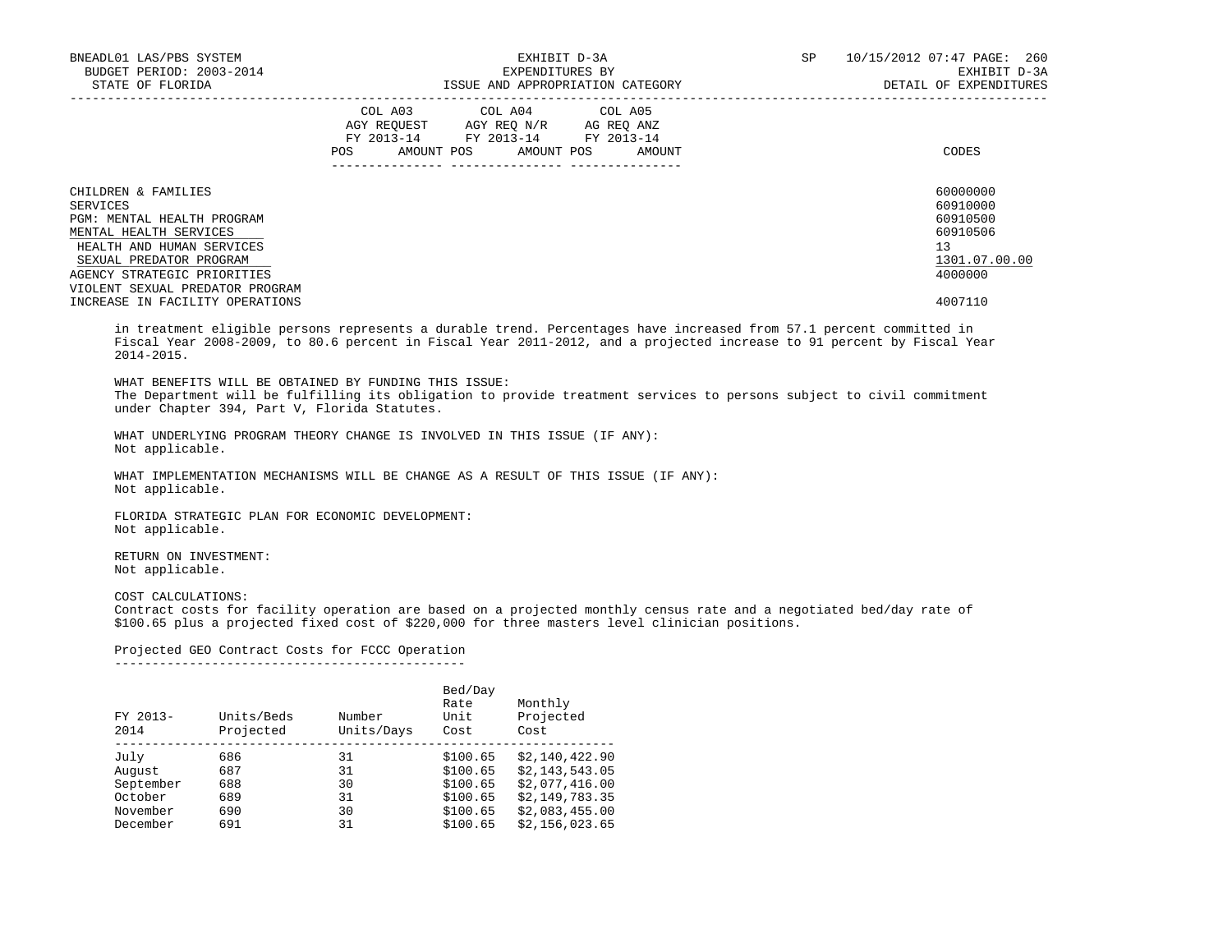| BNEADL01 LAS/PBS SYSTEM<br>BUDGET PERIOD: 2003-2014<br>STATE OF FLORIDA                                                                                                                                                                                     |                                                                                                |                       | EXHIBIT D-3A<br>EXPENDITURES BY                                                                                                                                      | ISSUE AND APPROPRIATION CATEGORY | SP <sub>2</sub> | 10/15/2012 07:47 PAGE: 261<br>EXHIBIT D-3A<br>DETAIL OF EXPENDITURES                      |
|-------------------------------------------------------------------------------------------------------------------------------------------------------------------------------------------------------------------------------------------------------------|------------------------------------------------------------------------------------------------|-----------------------|----------------------------------------------------------------------------------------------------------------------------------------------------------------------|----------------------------------|-----------------|-------------------------------------------------------------------------------------------|
|                                                                                                                                                                                                                                                             |                                                                                                | <b>POS</b>            | COL A03 COL A04 COL A05<br>AGY REQUEST AGY REQ N/R AG REQ ANZ<br>FY 2013-14 FY 2013-14 FY 2013-14<br>AMOUNT POS AMOUNT POS                                           | AMOUNT                           |                 | CODES                                                                                     |
| CHILDREN & FAMILIES<br><b>SERVICES</b><br>PGM: MENTAL HEALTH PROGRAM<br>MENTAL HEALTH SERVICES<br>HEALTH AND HUMAN SERVICES<br>SEXUAL PREDATOR PROGRAM<br>AGENCY STRATEGIC PRIORITIES<br>VIOLENT SEXUAL PREDATOR PROGRAM<br>INCREASE IN FACILITY OPERATIONS |                                                                                                |                       |                                                                                                                                                                      |                                  |                 | 60000000<br>60910000<br>60910500<br>60910506<br>13<br>1301.07.00.00<br>4000000<br>4007110 |
| March<br>April<br>May<br>June                                                                                                                                                                                                                               | January 692 31<br>February 693 28<br>694 31<br>695<br>695<br>695                               | $\frac{30}{31}$<br>30 | $$100.65$ $$2,159,143.80$<br>$$100.65$ $$1,953,012.60$<br>\$100.65 \$2,165,384.10<br>\$100.65 \$2,098,552.50<br>\$100.65 \$2,168,504.25<br>$$100.65$ $$2,098,552.50$ |                                  |                 |                                                                                           |
|                                                                                                                                                                                                                                                             | Projected Annual Operational Cost<br>Projected Fixed Cost (Masters Level Therapists) \$220,000 |                       | --------------<br>\$25,393,793.70<br>______________                                                                                                                  |                                  |                 |                                                                                           |
| Less FY 2012-13 Budget                                                                                                                                                                                                                                      | Total Need for FY 2013-2014                                                                    |                       | \$25,613,793.70<br>\$24,707,431.00<br>______________                                                                                                                 |                                  |                 |                                                                                           |
|                                                                                                                                                                                                                                                             | Total Additional Budget Need for FY 2013-2014 \$906,362.70                                     |                       |                                                                                                                                                                      |                                  |                 |                                                                                           |
| TOTAL: SEXUAL PREDATOR PROGRAM<br>BY FUND TYPE                                                                                                                                                                                                              |                                                                                                |                       |                                                                                                                                                                      |                                  |                 | 1301.07.00.00                                                                             |
| GENERAL REVENUE FUND                                                                                                                                                                                                                                        | SALARY RATE 549,514                                                                            | 10.00<br>34,709,556   |                                                                                                                                                                      |                                  |                 | 1000                                                                                      |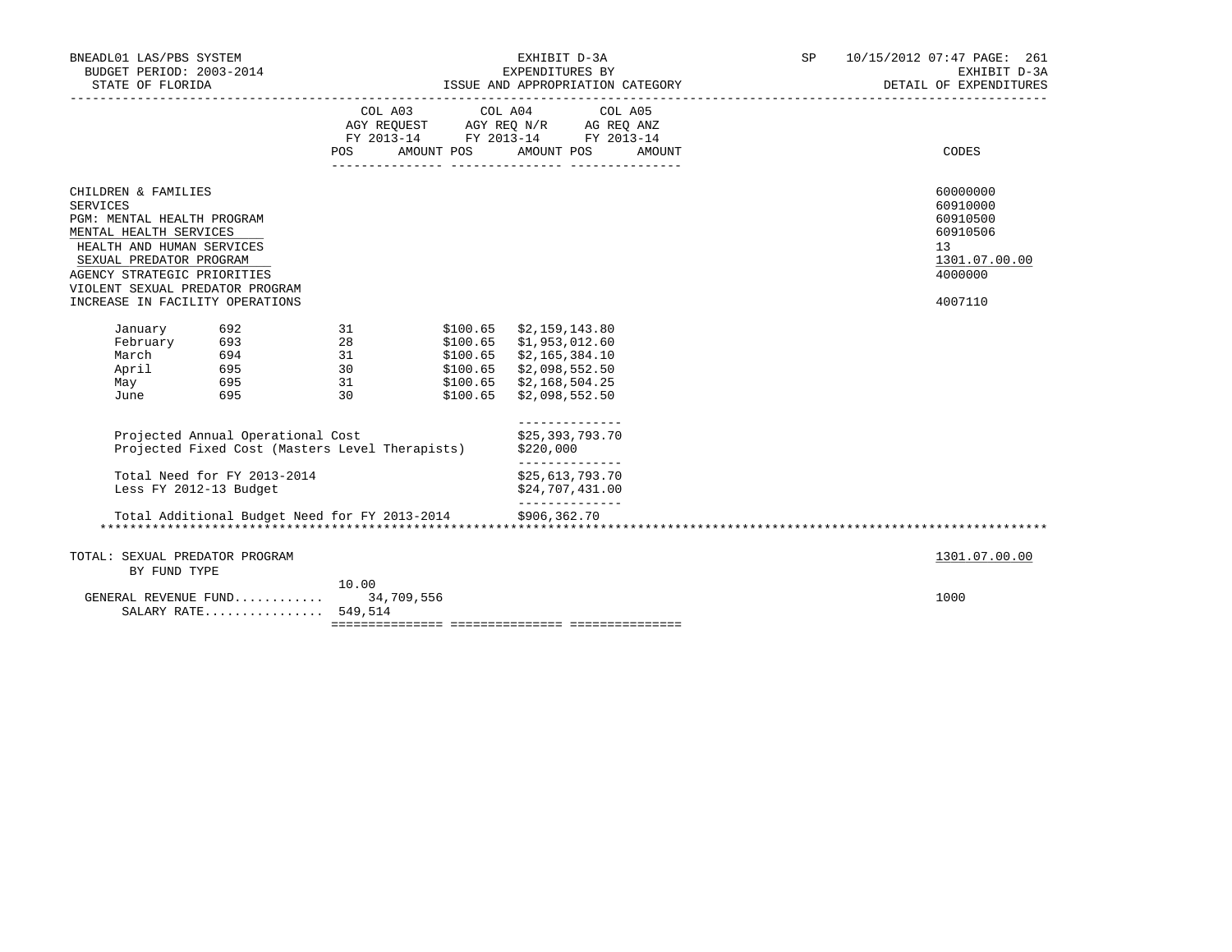| COL A04 COL A05<br>COL A03<br>AGY REQUEST AGY REQ N/R AG REQ ANZ<br>FY 2013-14 FY 2013-14 FY 2013-14<br>POS AMOUNT POS AMOUNT POS AMOUNT<br>CODES<br>60000000<br>CHILDREN & FAMILIES<br><b>SERVICES</b><br>60910000<br>PGM: MENTAL HEALTH PROGRAM<br>60910500<br>MENTAL HEALTH SERVICES<br>60910506<br>13<br>HEALTH AND HUMAN SERVICES<br>ADULT/COMM/MENTAL/HEALTH<br>1301.08.00.00<br>ESTIMATED EXPENDITURES<br>1000000<br>1001000<br>ESTIMATED EXPENDITURES - OPERATIONS<br>OTHER PERSONAL SERVICES<br>030000<br>1000 2<br>GENERAL REVENUE FUND -MATCH 104,868<br>WELFARE TRANSITION TF -FEDERL 116,979<br>2401 3<br>TOTAL APPRO<br>221,847<br><b>EXPENSES</b><br>040000 | 10/15/2012 07:47 PAGE: 262<br>EXHIBIT D-3A<br>DETAIL OF EXPENDITURES |
|----------------------------------------------------------------------------------------------------------------------------------------------------------------------------------------------------------------------------------------------------------------------------------------------------------------------------------------------------------------------------------------------------------------------------------------------------------------------------------------------------------------------------------------------------------------------------------------------------------------------------------------------------------------------------|----------------------------------------------------------------------|
|                                                                                                                                                                                                                                                                                                                                                                                                                                                                                                                                                                                                                                                                            |                                                                      |
|                                                                                                                                                                                                                                                                                                                                                                                                                                                                                                                                                                                                                                                                            |                                                                      |
|                                                                                                                                                                                                                                                                                                                                                                                                                                                                                                                                                                                                                                                                            |                                                                      |
|                                                                                                                                                                                                                                                                                                                                                                                                                                                                                                                                                                                                                                                                            |                                                                      |
|                                                                                                                                                                                                                                                                                                                                                                                                                                                                                                                                                                                                                                                                            |                                                                      |
|                                                                                                                                                                                                                                                                                                                                                                                                                                                                                                                                                                                                                                                                            |                                                                      |
| GENERAL REVENUE FUND -MATCH 20,666<br>1000 2<br>FEDERAL GRANTS TRUST FUND -FEDERL<br>9,570<br>2261 3<br>WELFARE TRANSITION TF -FEDERL<br>2401 3<br>57,742                                                                                                                                                                                                                                                                                                                                                                                                                                                                                                                  |                                                                      |
| 87,978<br>TOTAL APPRO                                                                                                                                                                                                                                                                                                                                                                                                                                                                                                                                                                                                                                                      |                                                                      |
| SPECIAL CATEGORIES<br>100000<br>G/A-LOCAL MATCHING GRANT<br>100030                                                                                                                                                                                                                                                                                                                                                                                                                                                                                                                                                                                                         |                                                                      |
| $-STATE$ 3, 250, 000<br>1000 1<br>GENERAL REVENUE FUND                                                                                                                                                                                                                                                                                                                                                                                                                                                                                                                                                                                                                     |                                                                      |
| 100610<br>G/A-COMM MENTAL HLTH SVS                                                                                                                                                                                                                                                                                                                                                                                                                                                                                                                                                                                                                                         |                                                                      |
| 1000 1<br>GENERAL REVENUE FUND<br>$-$ STATE<br>47,909,671<br>-MATCH 128,930,200<br>1000 2                                                                                                                                                                                                                                                                                                                                                                                                                                                                                                                                                                                  |                                                                      |
| 1000<br>TOTAL GENERAL REVENUE FUND<br>176,839,871                                                                                                                                                                                                                                                                                                                                                                                                                                                                                                                                                                                                                          |                                                                      |
| ALCOHOL/DRUGABU/MEN HLH TF-MATCH 392,601<br>2027 2<br>-FEDERL 17,576,801<br>2027 3                                                                                                                                                                                                                                                                                                                                                                                                                                                                                                                                                                                         |                                                                      |
| TOTAL ALCOHOL/DRUGABU/MEN HLH TF 17,969,402<br>2027                                                                                                                                                                                                                                                                                                                                                                                                                                                                                                                                                                                                                        |                                                                      |
| -MATCH 206,775<br>2122 2<br>TOBACCO SETTLEMENT TF                                                                                                                                                                                                                                                                                                                                                                                                                                                                                                                                                                                                                          |                                                                      |
| FEDERAL GRANTS TRUST FUND -FEDERL 14,002,365<br>2261 3                                                                                                                                                                                                                                                                                                                                                                                                                                                                                                                                                                                                                     |                                                                      |
| -FEDERL 7,357,585<br>2401 3<br>WELFARE TRANSITION TF                                                                                                                                                                                                                                                                                                                                                                                                                                                                                                                                                                                                                       |                                                                      |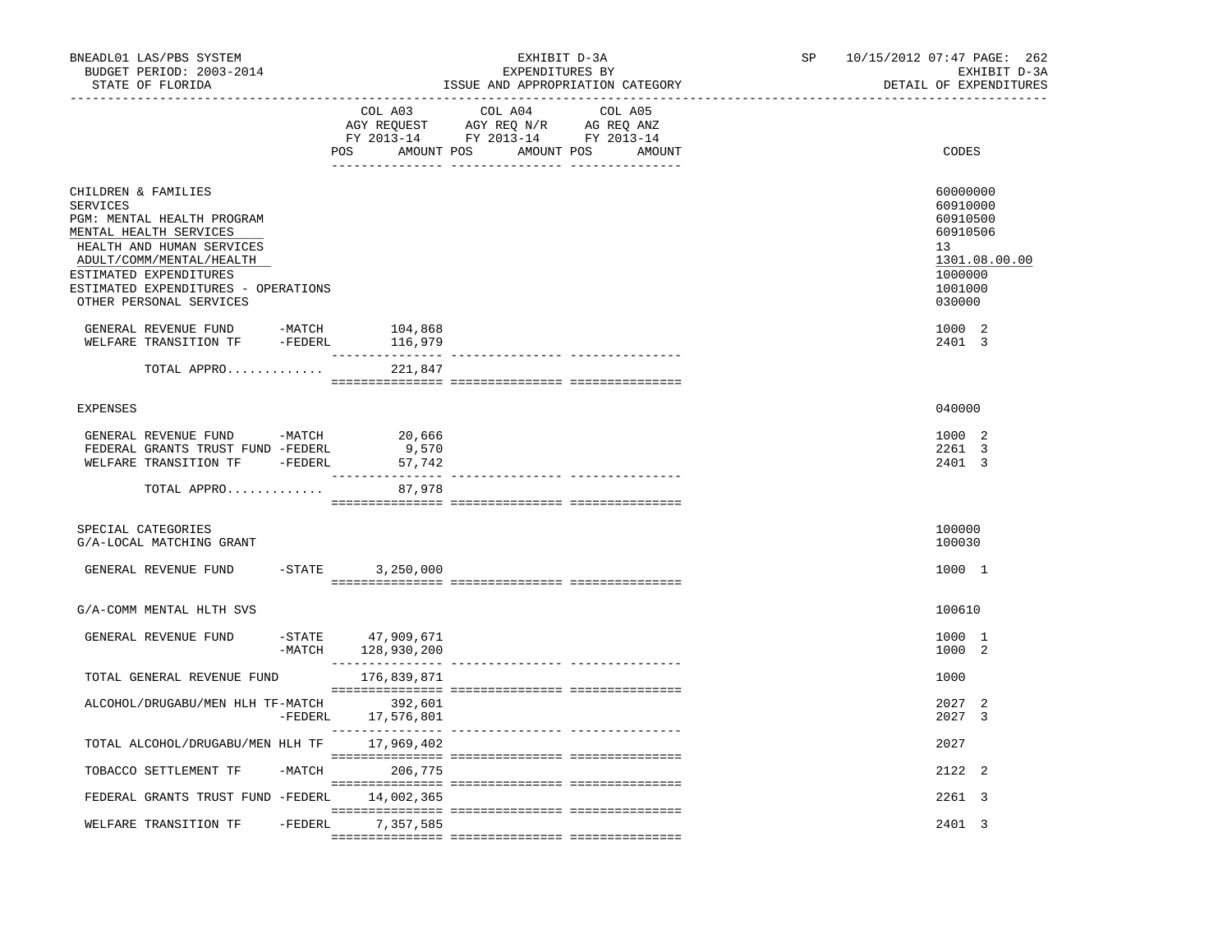| BNEADL01 LAS/PBS SYSTEM<br>BUDGET PERIOD: 2003-2014<br>STATE OF FLORIDA                                                                                                                                                                                                                                                                         |          |                        | EXHIBIT D-3A<br>EXPENDITURES BY<br>ISSUE AND APPROPRIATION CATEGORY                                                          | SP 10/15/2012 07:47 PAGE: 263<br>EXHIBIT D-3A<br>DETAIL OF EXPENDITURES                                                 |
|-------------------------------------------------------------------------------------------------------------------------------------------------------------------------------------------------------------------------------------------------------------------------------------------------------------------------------------------------|----------|------------------------|------------------------------------------------------------------------------------------------------------------------------|-------------------------------------------------------------------------------------------------------------------------|
|                                                                                                                                                                                                                                                                                                                                                 |          | COL A03<br>POS         | COL A04<br>COL A05<br>AGY REQUEST AGY REQ N/R AG REQ ANZ<br>FY 2013-14 FY 2013-14 FY 2013-14<br>AMOUNT POS AMOUNT POS AMOUNT | CODES                                                                                                                   |
| CHILDREN & FAMILIES<br><b>SERVICES</b><br>PGM: MENTAL HEALTH PROGRAM<br>MENTAL HEALTH SERVICES<br>HEALTH AND HUMAN SERVICES<br>ADULT/COMM/MENTAL/HEALTH<br>ESTIMATED EXPENDITURES<br>ESTIMATED EXPENDITURES - OPERATIONS<br>SPECIAL CATEGORIES<br>G/A-COMM MENTAL HLTH SVS<br>OPERATIONS AND MAINT TF -STATE 445,370<br>TOTAL APPRO 216,821,368 |          |                        |                                                                                                                              | 60000000<br>60910000<br>60910500<br>60910506<br>13<br>1301.08.00.00<br>1000000<br>1001000<br>100000<br>100610<br>2516 1 |
| G/A-BAKER ACT SERVICES                                                                                                                                                                                                                                                                                                                          |          |                        |                                                                                                                              | 100611                                                                                                                  |
| GENERAL REVENUE FUND                                                                                                                                                                                                                                                                                                                            |          | -MATCH 62,333,949      |                                                                                                                              | 1000 2                                                                                                                  |
| G/A-OUTPATIENT BAKER ACT                                                                                                                                                                                                                                                                                                                        |          |                        |                                                                                                                              | 100612                                                                                                                  |
| GENERAL REVENUE FUND                                                                                                                                                                                                                                                                                                                            |          | $-MATCH$ 500,000       |                                                                                                                              | 1000 2                                                                                                                  |
| CONTRACTED SERVICES                                                                                                                                                                                                                                                                                                                             |          |                        |                                                                                                                              | 100777                                                                                                                  |
| GENERAL REVENUE FUND -MATCH<br>FEDERAL GRANTS TRUST FUND -FEDERL<br>WELFARE TRANSITION TF -FEDERL                                                                                                                                                                                                                                               |          | 813<br>98,489<br>1,000 |                                                                                                                              | 1000 2<br>2261 3<br>2401 3                                                                                              |
| TOTAL APPRO                                                                                                                                                                                                                                                                                                                                     |          | 100,302                |                                                                                                                              |                                                                                                                         |
| G/A-CONTRACTED SERVICES                                                                                                                                                                                                                                                                                                                         |          |                        |                                                                                                                              | 100778                                                                                                                  |
| GENERAL REVENUE FUND -MATCH 259,621<br>WELFARE TRANSITION TF - FEDERL                                                                                                                                                                                                                                                                           |          | 86,286                 |                                                                                                                              | 1000 2<br>2401 3                                                                                                        |
| TOTAL APPRO                                                                                                                                                                                                                                                                                                                                     |          | 345,907                |                                                                                                                              |                                                                                                                         |
| G/A-INDIGENT PSYCH MED PRG                                                                                                                                                                                                                                                                                                                      |          |                        |                                                                                                                              | 101350                                                                                                                  |
| GENERAL REVENUE FUND                                                                                                                                                                                                                                                                                                                            | $-MATCH$ | 6,780,276              |                                                                                                                              | 1000 2                                                                                                                  |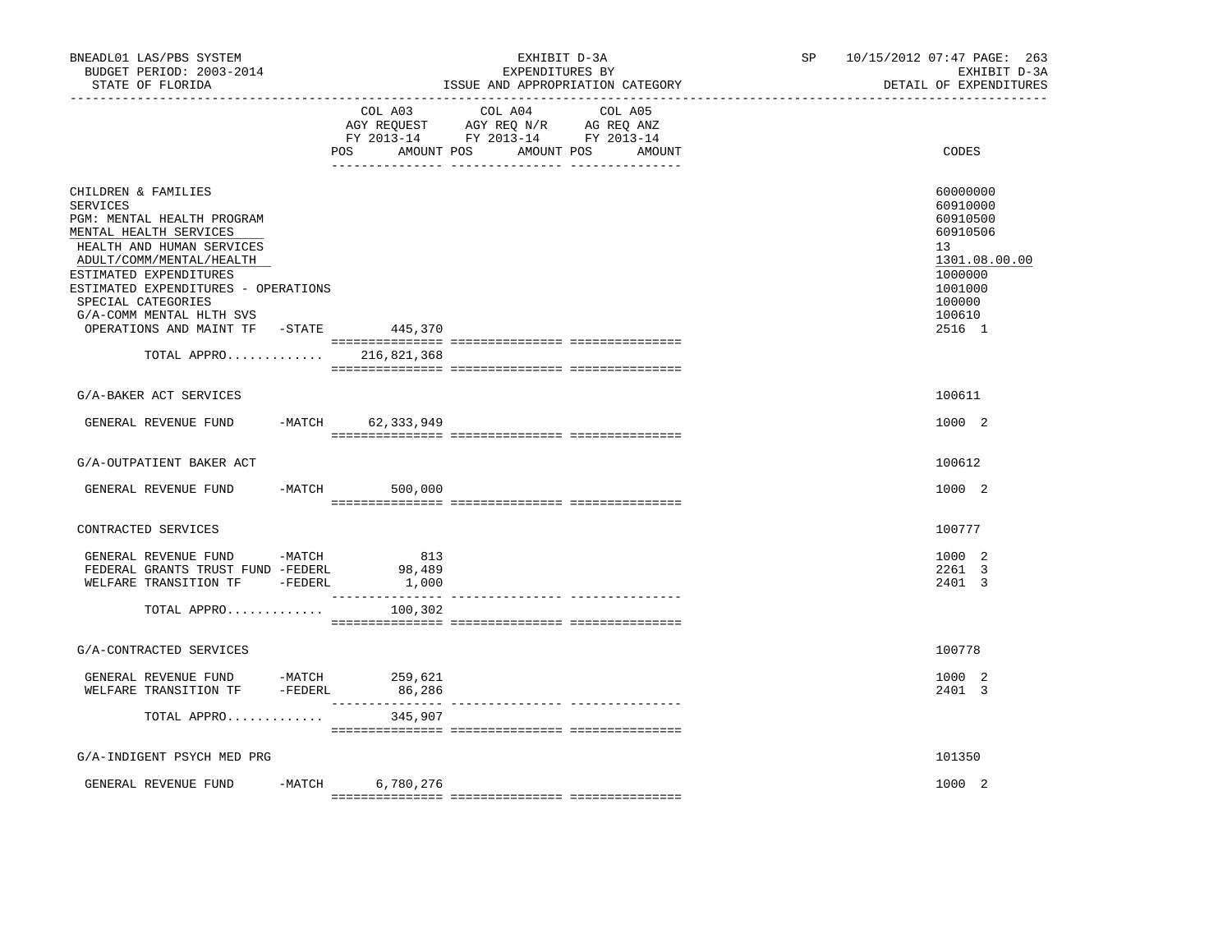| BNEADL01 LAS/PBS SYSTEM<br>BUDGET PERIOD: 2003-2014<br>STATE OF FLORIDA                                                                                                                                                                                               |                                | EXHIBIT D-3A<br>EXPENDITURES BY<br>ISSUE AND APPROPRIATION CATEGORY                                                       | SP 10/15/2012 07:47 PAGE: 264 | EXHIBIT D-3A<br>DETAIL OF EXPENDITURES                                                                  |
|-----------------------------------------------------------------------------------------------------------------------------------------------------------------------------------------------------------------------------------------------------------------------|--------------------------------|---------------------------------------------------------------------------------------------------------------------------|-------------------------------|---------------------------------------------------------------------------------------------------------|
|                                                                                                                                                                                                                                                                       | POS<br>AMOUNT POS              | COL A03 COL A04 COL A05<br>AGY REQUEST AGY REQ N/R AG REQ ANZ<br>FY 2013-14 FY 2013-14 FY 2013-14<br>AMOUNT POS<br>AMOUNT |                               | CODES                                                                                                   |
| CHILDREN & FAMILIES<br>SERVICES<br>PGM: MENTAL HEALTH PROGRAM<br>MENTAL HEALTH SERVICES<br>HEALTH AND HUMAN SERVICES<br>ADULT/COMM/MENTAL/HEALTH<br>ESTIMATED EXPENDITURES<br>ESTIMATED EXPENDITURES - OPERATIONS<br>SPECIAL CATEGORIES<br>DEFERRED-PAY COM CONTRACTS |                                |                                                                                                                           | 13                            | 60000000<br>60910000<br>60910500<br>60910506<br>1301.08.00.00<br>1000000<br>1001000<br>100000<br>105280 |
| WELFARE TRANSITION TF -FEDERL                                                                                                                                                                                                                                         | 849                            |                                                                                                                           |                               | 2401 3                                                                                                  |
| LEASE/PURCHASE/EQUIPMENT                                                                                                                                                                                                                                              |                                |                                                                                                                           |                               | 105281                                                                                                  |
| GENERAL REVENUE FUND -MATCH<br>WELFARE TRANSITION TF -FEDERL<br>OPERATIONS AND MAINT TF -STATE                                                                                                                                                                        | 314<br>$\overline{2}$<br>4,632 |                                                                                                                           |                               | 1000 2<br>2401 3<br>2516 1                                                                              |
| TOTAL APPRO                                                                                                                                                                                                                                                           | 4,948                          |                                                                                                                           |                               |                                                                                                         |
| TOTAL: ESTIMATED EXPENDITURES - OPERATIONS<br>TOTAL ISSUE 290,447,424                                                                                                                                                                                                 |                                |                                                                                                                           |                               | 1001000                                                                                                 |
| CASUALTY INSURANCE PREMIUM<br>ADJUSTMENT<br>SPECIAL CATEGORIES<br>RISK MANAGEMENT INSURANCE                                                                                                                                                                           |                                |                                                                                                                           |                               | 1001090<br>100000<br>103241                                                                             |
| GENERAL REVENUE FUND                                                                                                                                                                                                                                                  | $-$ STATE 2,558                |                                                                                                                           |                               | 1000 1                                                                                                  |
| ADJUSTMENTS TO CURRENT YEAR<br>ESTIMATED EXPENDITURES<br>ADJUST FUND SOURCE INDICATORS - ADD<br>SPECIAL CATEGORIES<br>G/A-COMM MENTAL HLTH SVS                                                                                                                        |                                |                                                                                                                           |                               | 1600000<br>160S220<br>100000<br>100610                                                                  |
| GENERAL REVENUE FUND -MATCH 25, 911, 902<br>ALCOHOL/DRUGABU/MEN HLH TF-FEDERL 392,601                                                                                                                                                                                 |                                |                                                                                                                           |                               | 1000 2<br>2027 3                                                                                        |
| TOTAL APPRO                                                                                                                                                                                                                                                           | 26,304,503                     |                                                                                                                           |                               |                                                                                                         |
|                                                                                                                                                                                                                                                                       |                                |                                                                                                                           |                               |                                                                                                         |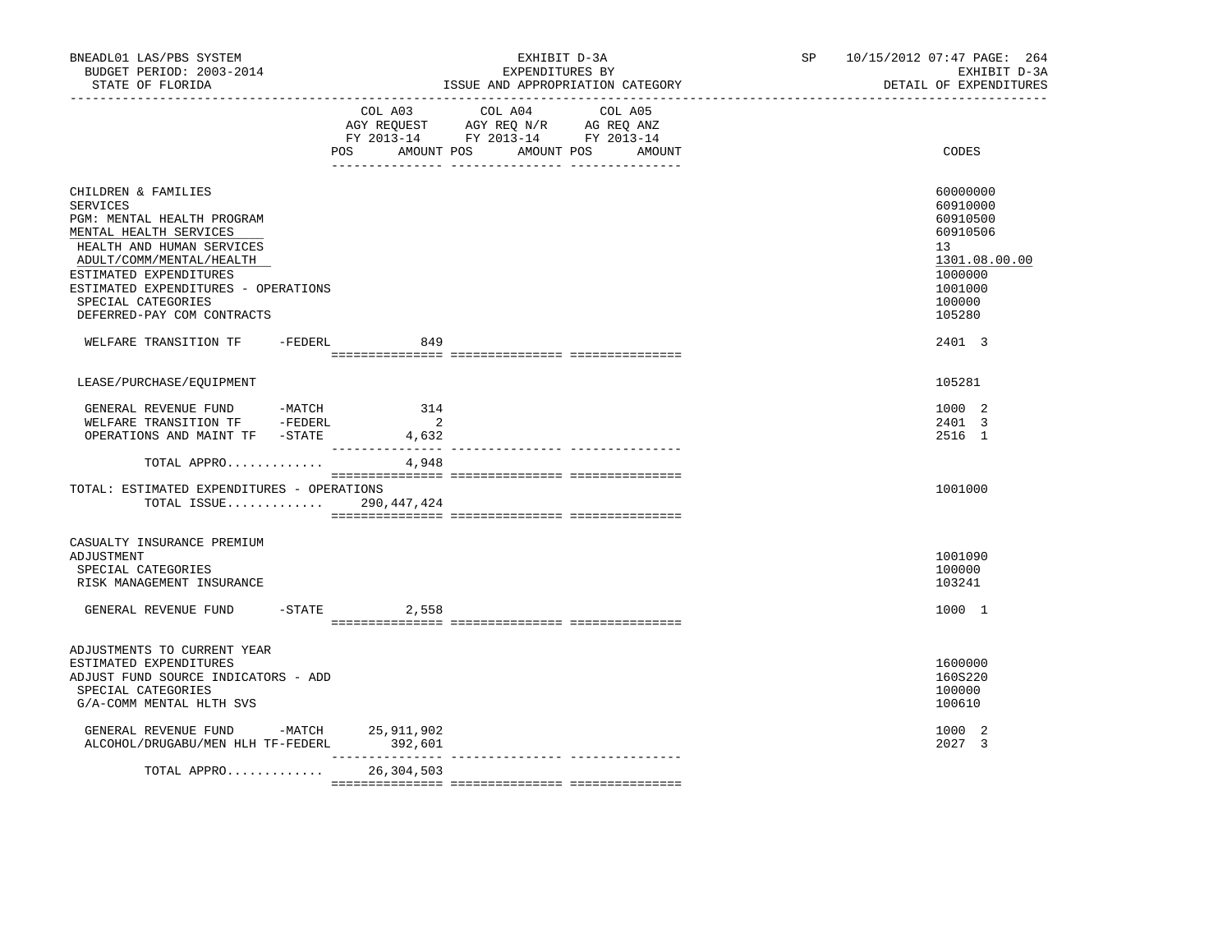| BNEADL01 LAS/PBS SYSTEM<br>BUDGET PERIOD: 2003-2014<br>STATE OF FLORIDA                                                                                                                                                                          | EXHIBIT D-3A<br>EXPENDITURES BY<br>EXPENDITURES BY<br>ISSUE AND APPROPRIATION CATEGORY                                                                                                                                                                                                                                                                                                                                                                                    | SP 10/15/2012 07:47 PAGE: 265<br>EXHIBIT D-3A<br>DETAIL OF EXPENDITURES                   |
|--------------------------------------------------------------------------------------------------------------------------------------------------------------------------------------------------------------------------------------------------|---------------------------------------------------------------------------------------------------------------------------------------------------------------------------------------------------------------------------------------------------------------------------------------------------------------------------------------------------------------------------------------------------------------------------------------------------------------------------|-------------------------------------------------------------------------------------------|
| ---------------------                                                                                                                                                                                                                            | $\begin{tabular}{lcccc} COL A03 & COL A04 & COL A05 \\ AGY REQUEST & AGY REQ N/R & AG REQ ANZ \\ FY & 2013-14 & FY & 2013-14 & FY & 2013-14 \end{tabular}$<br>POS AMOUNT POS AMOUNT POS<br>AMOUNT                                                                                                                                                                                                                                                                         | <b>CODES</b>                                                                              |
| CHILDREN & FAMILIES<br>SERVICES<br>PGM: MENTAL HEALTH PROGRAM<br>MENTAL HEALTH SERVICES<br>HEALTH AND HUMAN SERVICES<br>ADULT/COMM/MENTAL/HEALTH<br>ADJUSTMENTS TO CURRENT YEAR<br>ESTIMATED EXPENDITURES<br>ADJUST FUND SOURCE INDICATORS - ADD |                                                                                                                                                                                                                                                                                                                                                                                                                                                                           | 60000000<br>60910000<br>60910500<br>60910506<br>13<br>1301.08.00.00<br>1600000<br>160S220 |
| AGENCY ISSUE NARRATIVE:<br>2013-2014 BUDGET YEAR NARRATIVE:<br>ISSUE TITLE: Adjust Fund Source Indicators - Add                                                                                                                                  | IT COMPONENT? NO                                                                                                                                                                                                                                                                                                                                                                                                                                                          |                                                                                           |
| ISSUE PROPOSAL:<br>SUMMARY:<br>Maintenance of Effort (MOE) and Match review.<br>PROBLEM STATEMENT:<br>the Department's budget.                                                                                                                   | SPECIFY WHICH AGENCY GOAL FROM THE FISCAL YEARS 2013-2014 THROUGH 2017-2018 STRATEGIC PLAN IS ADDRESSED BY THIS BUDGET<br>Effect Program Improvements: Apply proven best practices to maximize efficiencies and outcomes.<br>The Department requests an adjustment to its base budget to properly align Funding Source Indentifiers (FSI) for<br>Based on the Department's current agency-approved operating budget, this request is needed to properly align the FSIs in |                                                                                           |
| WHAT BENEFITS WILL BE OBTAINED BY FUNDING THIS ISSUE:                                                                                                                                                                                            | This action is necessary to ensure that the Department can properly identify funding sources and MOE.                                                                                                                                                                                                                                                                                                                                                                     |                                                                                           |
| Not applicable.                                                                                                                                                                                                                                  | WHAT UNDERLYING PROGRAM THEORY CHANGE IS INVOLVED IN THIS ISSUE (IF ANY):                                                                                                                                                                                                                                                                                                                                                                                                 |                                                                                           |
|                                                                                                                                                                                                                                                  | WHAT IMPLEMENTATION MECHANISMS WILL BE CHANGES AS A RESULT OF THIS ISSUE (IF ANY):<br>The Department will implement these adjustments and continue to monitor the funding of the budget.                                                                                                                                                                                                                                                                                  |                                                                                           |
| FLORIDA STRATEGIC PLAN FOR ECONOMIC DEVELOPMENT:<br>Not applicable.                                                                                                                                                                              |                                                                                                                                                                                                                                                                                                                                                                                                                                                                           |                                                                                           |
| RETURN ON INVESTMENT:<br>Not applicable.                                                                                                                                                                                                         |                                                                                                                                                                                                                                                                                                                                                                                                                                                                           |                                                                                           |
| COST CALCULATIONS:                                                                                                                                                                                                                               | The Other Adjustment Data (OAD) transaction was used to correct Fund Source Identifiers (FSI) for Salaries and Benefits<br>amounts that are not associated with specific positions and salary rate.                                                                                                                                                                                                                                                                       |                                                                                           |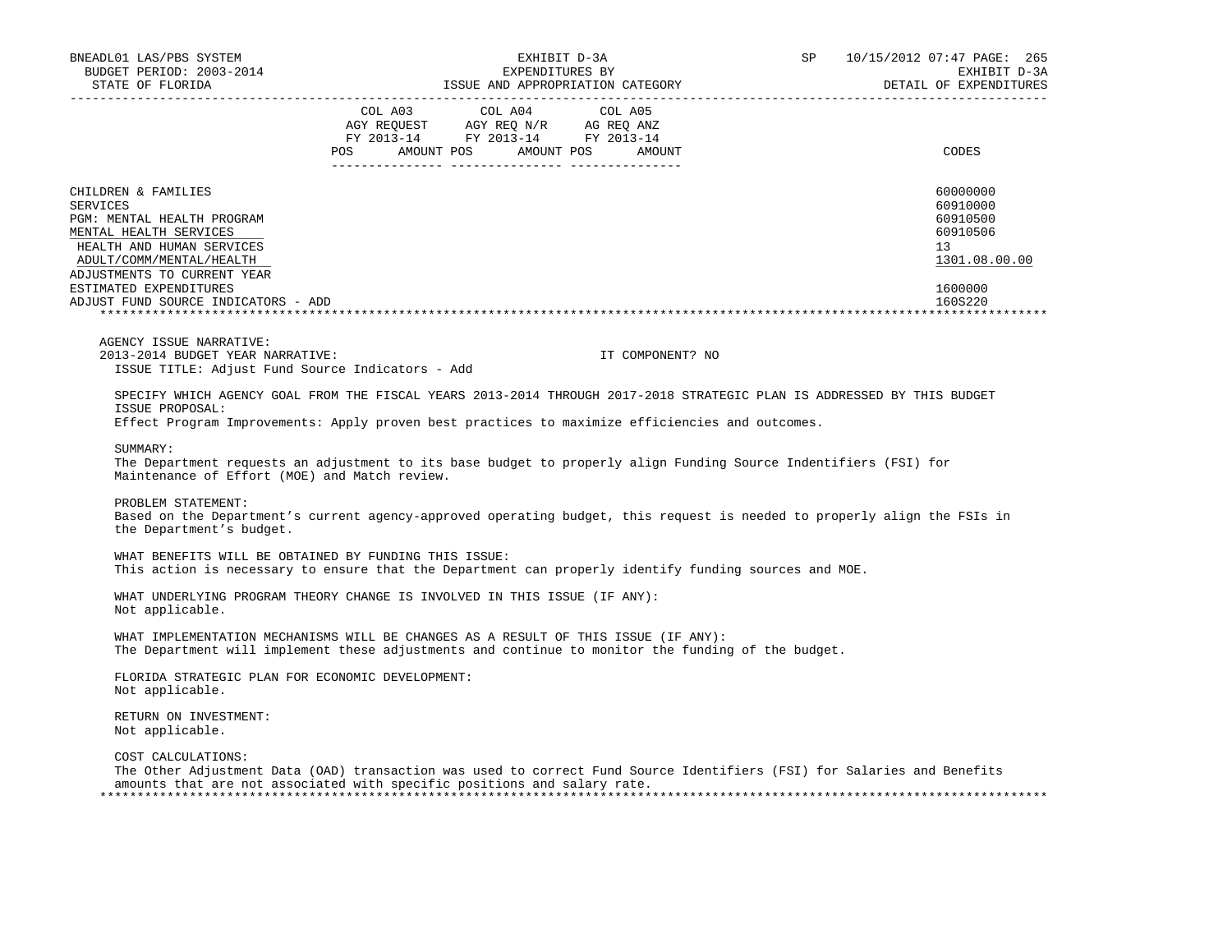| BNEADL01 LAS/PBS SYSTEM<br>BUDGET PERIOD: 2003-2014<br>STATE OF FLORIDA                                                                                                                                                                                                                                         |                                                                                                                                                                                                                                                                                                                                                                                                                                                                             |                  | SP and the set of the set of the set of the set of the set of the set of the set of the set of the set of the set of the set of the set of the set of the set of the set of the set of the set of the set of the set of the se | 10/15/2012 07:47 PAGE: 266<br>EXHIBIT D-3A<br>DETAIL OF EXPENDITURES                                          |
|-----------------------------------------------------------------------------------------------------------------------------------------------------------------------------------------------------------------------------------------------------------------------------------------------------------------|-----------------------------------------------------------------------------------------------------------------------------------------------------------------------------------------------------------------------------------------------------------------------------------------------------------------------------------------------------------------------------------------------------------------------------------------------------------------------------|------------------|--------------------------------------------------------------------------------------------------------------------------------------------------------------------------------------------------------------------------------|---------------------------------------------------------------------------------------------------------------|
|                                                                                                                                                                                                                                                                                                                 | $\begin{tabular}{lllllllllll} &\multicolumn{4}{c}{\text{COL A03}} &\multicolumn{4}{c}{\text{COL A04}} &\multicolumn{4}{c}{\text{COL A05}}\\ \text{AGY REQUEST} &\multicolumn{4}{c}{\text{AGY REQ}} &\multicolumn{4}{c}{\text{N/G}} &\multicolumn{4}{c}{\text{AG REQ ANZ}}\\ \text{FY 2013--14} &\multicolumn{4}{c}{\text{FY 2013--14}} &\multicolumn{4}{c}{\text{FY 2013--14}} &\multicolumn{4}{c}{\text{FY 2013--14}}\\ \end{tabular}$<br>POS AMOUNT POS AMOUNT POS AMOUNT |                  |                                                                                                                                                                                                                                | CODES                                                                                                         |
| CHILDREN & FAMILIES<br><b>SERVICES</b><br>PGM: MENTAL HEALTH PROGRAM<br>MENTAL HEALTH SERVICES<br>HEALTH AND HUMAN SERVICES<br>ADULT/COMM/MENTAL/HEALTH<br>ADJUSTMENTS TO CURRENT YEAR<br>ESTIMATED EXPENDITURES<br>ADJUST FUND SOURCE INDICATORS -<br>DEDUCT<br>SPECIAL CATEGORIES<br>G/A-COMM MENTAL HLTH SVS |                                                                                                                                                                                                                                                                                                                                                                                                                                                                             |                  |                                                                                                                                                                                                                                | 60000000<br>60910000<br>60910500<br>60910506<br>13<br>1301.08.00.00<br>1600000<br>160S230<br>100000<br>100610 |
| GENERAL REVENUE FUND -STATE 25,911,902-<br>ALCOHOL/DRUGABU/MEN HLH TF-MATCH 392,601-                                                                                                                                                                                                                            |                                                                                                                                                                                                                                                                                                                                                                                                                                                                             |                  |                                                                                                                                                                                                                                | 1000 1<br>2027 2                                                                                              |
| TOTAL APPRO 26,304,503-                                                                                                                                                                                                                                                                                         |                                                                                                                                                                                                                                                                                                                                                                                                                                                                             |                  |                                                                                                                                                                                                                                |                                                                                                               |
| AGENCY ISSUE NARRATIVE:<br>2013-2014 BUDGET YEAR NARRATIVE:<br>ISSUE TITLE: Adjust Fund Source Indicators - Deduct<br>SPECIFY WHICH AGENCY GOAL FROM THE FISCAL YEARS 2013-2014 THROUGH 2017-2018 STRATEGIC PLAN IS ADDRESSED BY THIS BUDGET<br>ISSUE PROPOSAL:                                                 |                                                                                                                                                                                                                                                                                                                                                                                                                                                                             | IT COMPONENT? NO |                                                                                                                                                                                                                                |                                                                                                               |
| Effect Program Improvements: Apply proven best practices to maximize efficiencies and outcomes.<br>SUMMARY:<br>The Department requests an adjustment to its base budget to properly align Funding Source Indicators (FSI) for<br>Maintenance of Effort (MOE) and Match review.                                  |                                                                                                                                                                                                                                                                                                                                                                                                                                                                             |                  |                                                                                                                                                                                                                                |                                                                                                               |
| PROBLEM STATEMENT:<br>Based on the Department's current agency-approved operating budget, this request is needed to properly align the FSIs in<br>the Department's budget.                                                                                                                                      |                                                                                                                                                                                                                                                                                                                                                                                                                                                                             |                  |                                                                                                                                                                                                                                |                                                                                                               |
| WHAT BENEFITS WILL BE OBTAINED BY FUNDING THIS ISSUE:<br>This action is necessary to ensure that the Department can properly identify funding sources and MOE.                                                                                                                                                  |                                                                                                                                                                                                                                                                                                                                                                                                                                                                             |                  |                                                                                                                                                                                                                                |                                                                                                               |
| WHAT UNDERLYING PROGRAM THEORY CHANGE IS INVOLVED IN THIS ISSUE (IF ANY):<br>Not applicable.                                                                                                                                                                                                                    |                                                                                                                                                                                                                                                                                                                                                                                                                                                                             |                  |                                                                                                                                                                                                                                |                                                                                                               |
| WHAT IMPLEMENTATION MECHANISMS WILL BE CHANGES AS A RESULT OF THIS ISSUE (IF ANY):<br>The Department will implement these adjustments and continue to monitor the funding of the budget.                                                                                                                        |                                                                                                                                                                                                                                                                                                                                                                                                                                                                             |                  |                                                                                                                                                                                                                                |                                                                                                               |
| FLORIDA STRATEGIC PLAN FOR ECONOMIC DEVELOPMENT:<br>Not applicable.                                                                                                                                                                                                                                             |                                                                                                                                                                                                                                                                                                                                                                                                                                                                             |                  |                                                                                                                                                                                                                                |                                                                                                               |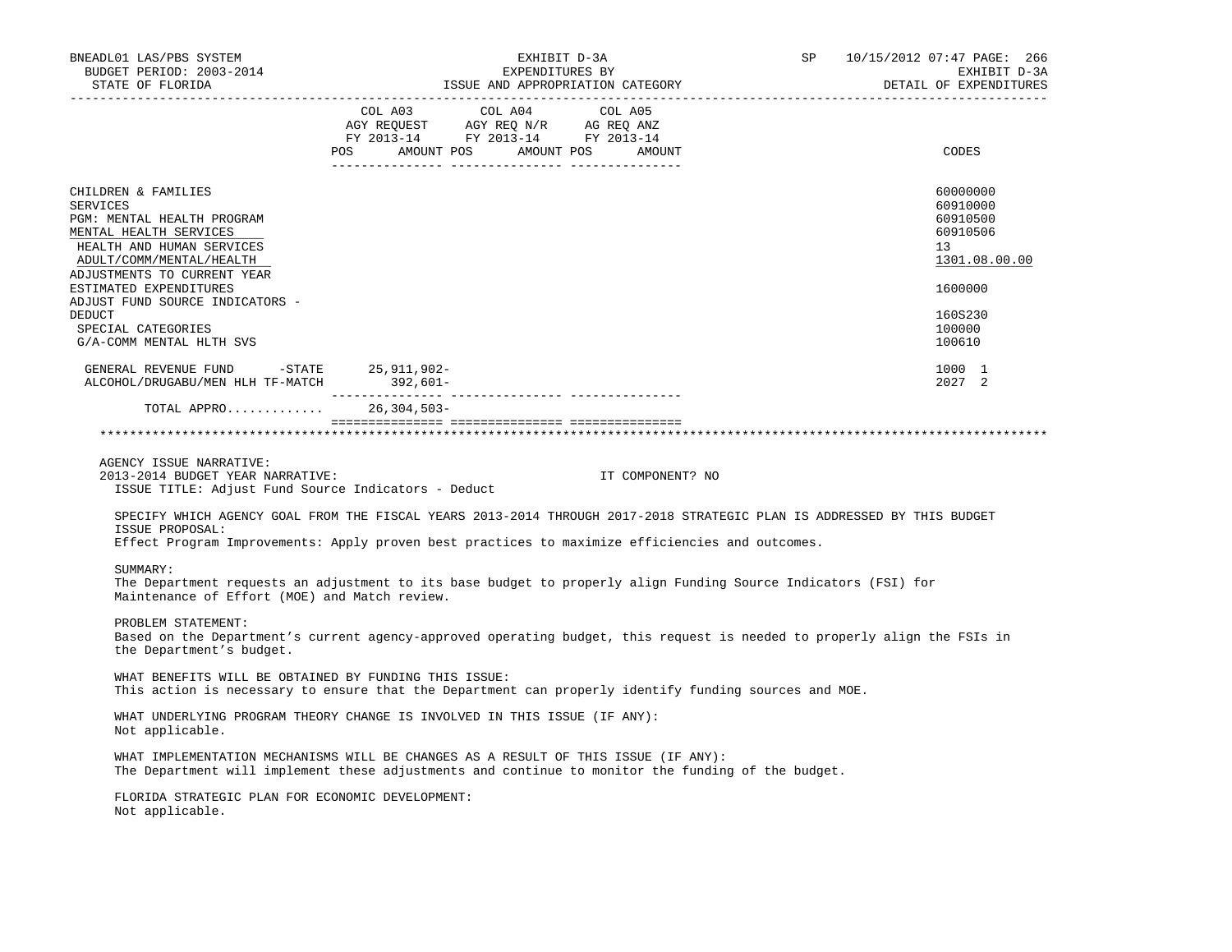| BNEADL01 LAS/PBS SYSTEM<br>BUDGET PERIOD: 2003-2014<br>STATE OF FLORIDA                                                                                                                                                                                       | EXHIBIT D-3A<br>EXPENDITURES BY<br>ISSUE AND APPROPRIATION CATEGORY                                                                                                                                 | SP<br>10/15/2012 07:47 PAGE: 267<br>EXHIBIT D-3A<br>DETAIL OF EXPENDITURES                |
|---------------------------------------------------------------------------------------------------------------------------------------------------------------------------------------------------------------------------------------------------------------|-----------------------------------------------------------------------------------------------------------------------------------------------------------------------------------------------------|-------------------------------------------------------------------------------------------|
|                                                                                                                                                                                                                                                               | $\begin{tabular}{lcccc} CDL A03 & CDL A04 & CDL A05 \\ AGY REQUEST & AGY REQ N/R & AG REQ ANZ \\ FY & 2013-14 & FY & 2013-14 & FY & 2013-14 \end{tabular}$<br>POS AMOUNT POS AMOUNT POS AMOUNT      | CODES                                                                                     |
| CHILDREN & FAMILIES<br>SERVICES<br>PGM: MENTAL HEALTH PROGRAM<br>MENTAL HEALTH SERVICES<br>HEALTH AND HUMAN SERVICES<br>ADULT/COMM/MENTAL/HEALTH<br>ADJUSTMENTS TO CURRENT YEAR<br>ESTIMATED EXPENDITURES<br>ADJUST FUND SOURCE INDICATORS -<br><b>DEDUCT</b> |                                                                                                                                                                                                     | 60000000<br>60910000<br>60910500<br>60910506<br>13<br>1301.08.00.00<br>1600000<br>160S230 |
| RETURN ON INVESTMENT:<br>Not applicable.                                                                                                                                                                                                                      |                                                                                                                                                                                                     |                                                                                           |
| COST CALCULATIONS:                                                                                                                                                                                                                                            | The Other Adjustment Data (OAD) transaction was used to correct Fund Source Identifiers (FSI) for Salaries and Benefits<br>amounts that are not associated with specific positions and salary rate. |                                                                                           |
| ESTIMATED EXPENDITURES REALIGNMENT<br>REALIGNMENT OF MENTAL HEALTH<br>ADMINISTRATIVE FUNDING - DEDUCT<br>OTHER PERSONAL SERVICES                                                                                                                              |                                                                                                                                                                                                     | 2000000<br>2003080<br>030000                                                              |
| GENERAL REVENUE FUND -MATCH<br>WELFARE TRANSITION TF -FEDERL 116,979-                                                                                                                                                                                         | 104,868-                                                                                                                                                                                            | 1000 2<br>2401 3                                                                          |
| TOTAL APPRO 221,847-                                                                                                                                                                                                                                          |                                                                                                                                                                                                     |                                                                                           |
| <b>EXPENSES</b>                                                                                                                                                                                                                                               |                                                                                                                                                                                                     | 040000                                                                                    |
| GENERAL REVENUE FUND -MATCH 20,666-<br>FEDERAL GRANTS TRUST FUND -FEDERL<br>WELFARE TRANSITION TF -FEDERL                                                                                                                                                     | $9,570-$<br>57,742-                                                                                                                                                                                 | 1000 2<br>2261 3<br>2401 3                                                                |
| TOTAL APPRO                                                                                                                                                                                                                                                   | 87,978-                                                                                                                                                                                             |                                                                                           |
| SPECIAL CATEGORIES<br>CONTRACTED SERVICES                                                                                                                                                                                                                     |                                                                                                                                                                                                     | 100000<br>100777                                                                          |
| GENERAL REVENUE FUND<br>$-MATCH$<br>FEDERAL GRANTS TRUST FUND -FEDERL 98,489-<br>WELFARE TRANSITION TF - FEDERL                                                                                                                                               | $813-$<br>$1,000-$                                                                                                                                                                                  | 1000 2<br>2261<br>$\overline{3}$<br>2401<br>$\overline{3}$                                |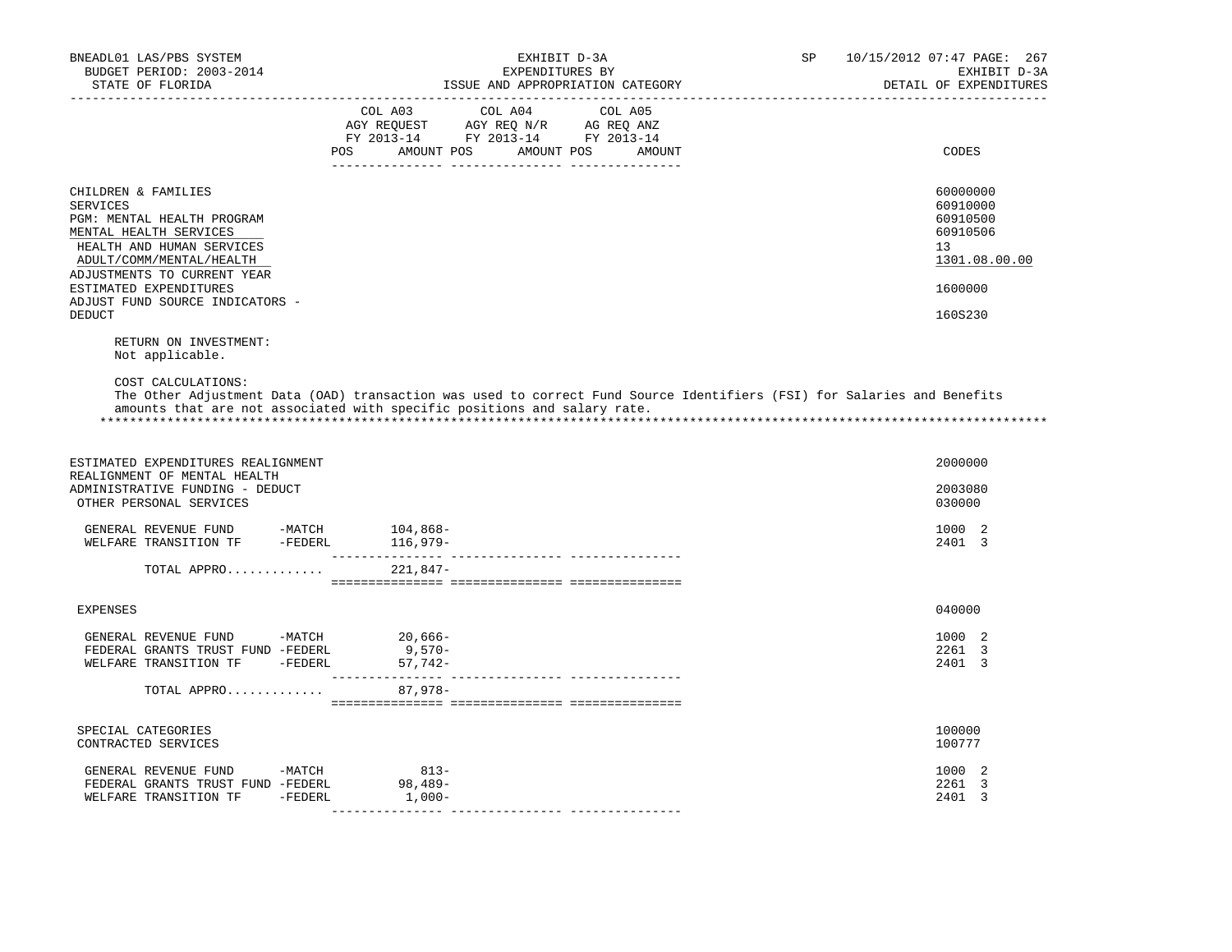| BNEADL01 LAS/PBS SYSTEM<br>BUDGET PERIOD: 2003-2014<br>STATE OF FLORIDA                                                                                                                                                       | EXHIBIT D-3A<br>EXPENDITURES BY<br>ISSUE AND APPROPRIATION CATEGORY                                                                                                                                                                                 |                  | SP 10/15/2012 07:47 PAGE: 268<br>EXHIBIT D-3A<br>DETAIL OF EXPENDITURES        |
|-------------------------------------------------------------------------------------------------------------------------------------------------------------------------------------------------------------------------------|-----------------------------------------------------------------------------------------------------------------------------------------------------------------------------------------------------------------------------------------------------|------------------|--------------------------------------------------------------------------------|
|                                                                                                                                                                                                                               | COL A03 COL A04 COL A05<br>AGY REQUEST AGY REQ N/R AG REQ ANZ<br>FY 2013-14 FY 2013-14 FY 2013-14<br>POS AMOUNT POS AMOUNT POS                                                                                                                      | AMOUNT           | CODES                                                                          |
| CHILDREN & FAMILIES<br><b>SERVICES</b><br>PGM: MENTAL HEALTH PROGRAM<br>MENTAL HEALTH SERVICES<br>HEALTH AND HUMAN SERVICES<br>ADULT/COMM/MENTAL/HEALTH<br>ESTIMATED EXPENDITURES REALIGNMENT<br>REALIGNMENT OF MENTAL HEALTH |                                                                                                                                                                                                                                                     |                  | 60000000<br>60910000<br>60910500<br>60910506<br>13<br>1301.08.00.00<br>2000000 |
| ADMINISTRATIVE FUNDING - DEDUCT<br>SPECIAL CATEGORIES<br>CONTRACTED SERVICES<br>TOTAL APPRO $100,302-$                                                                                                                        |                                                                                                                                                                                                                                                     |                  | 2003080<br>100000<br>100777                                                    |
| DEFERRED-PAY COM CONTRACTS                                                                                                                                                                                                    |                                                                                                                                                                                                                                                     |                  | 105280                                                                         |
| WELFARE TRANSITION TF -FEDERL 849-                                                                                                                                                                                            |                                                                                                                                                                                                                                                     |                  | 2401 3                                                                         |
|                                                                                                                                                                                                                               |                                                                                                                                                                                                                                                     |                  |                                                                                |
| LEASE/PURCHASE/EQUIPMENT                                                                                                                                                                                                      |                                                                                                                                                                                                                                                     |                  | 105281                                                                         |
| GENERAL REVENUE FUND -MATCH<br>WELFARE TRANSITION TF -FEDERL<br>OPERATIONS AND MAINT TF -STATE                                                                                                                                | $314-$<br>$2 -$<br>$4,632-$                                                                                                                                                                                                                         |                  | 1000 2<br>2401 3<br>2516 1                                                     |
| TOTAL APPRO                                                                                                                                                                                                                   | 4,948-                                                                                                                                                                                                                                              |                  |                                                                                |
| TOTAL: REALIGNMENT OF MENTAL HEALTH<br>ADMINISTRATIVE FUNDING - DEDUCT<br>TOTAL ISSUE $415,924-$                                                                                                                              |                                                                                                                                                                                                                                                     |                  | 2003080                                                                        |
|                                                                                                                                                                                                                               |                                                                                                                                                                                                                                                     |                  |                                                                                |
| AGENCY ISSUE NARRATIVE:<br>2013-2014 BUDGET YEAR NARRATIVE:                                                                                                                                                                   | ISSUE TITLE: Realignment of Mental Health Administrative Funding - Deduct                                                                                                                                                                           | IT COMPONENT? NO |                                                                                |
| ISSUE PROPOSAL:<br>means possible.                                                                                                                                                                                            | SPECIFY WHICH AGENCY GOAL FROM THE FISCAL YEARS 2013-2014 THROUGH 2017-2018 STRATEGIC PLAN IS ADDRESSED BY THIS BUDGET<br>Effect Program Improvements: Citizens of Florida demand and desire a state government that operates in the most efficient |                  |                                                                                |
| SUMMARY:                                                                                                                                                                                                                      |                                                                                                                                                                                                                                                     |                  |                                                                                |

 The Department requests the realignment of \$817,630 of administrative budget authority (\$311,799 General Revenue, \$324,627 Federal Grants Trust Fund, \$176,572 Welfare Transition Trust Fund, and \$4,632 Operations and Maintenance Trust Fund) between program components in the Mental Health Services budget entity.

PROBLEM STATEMENT: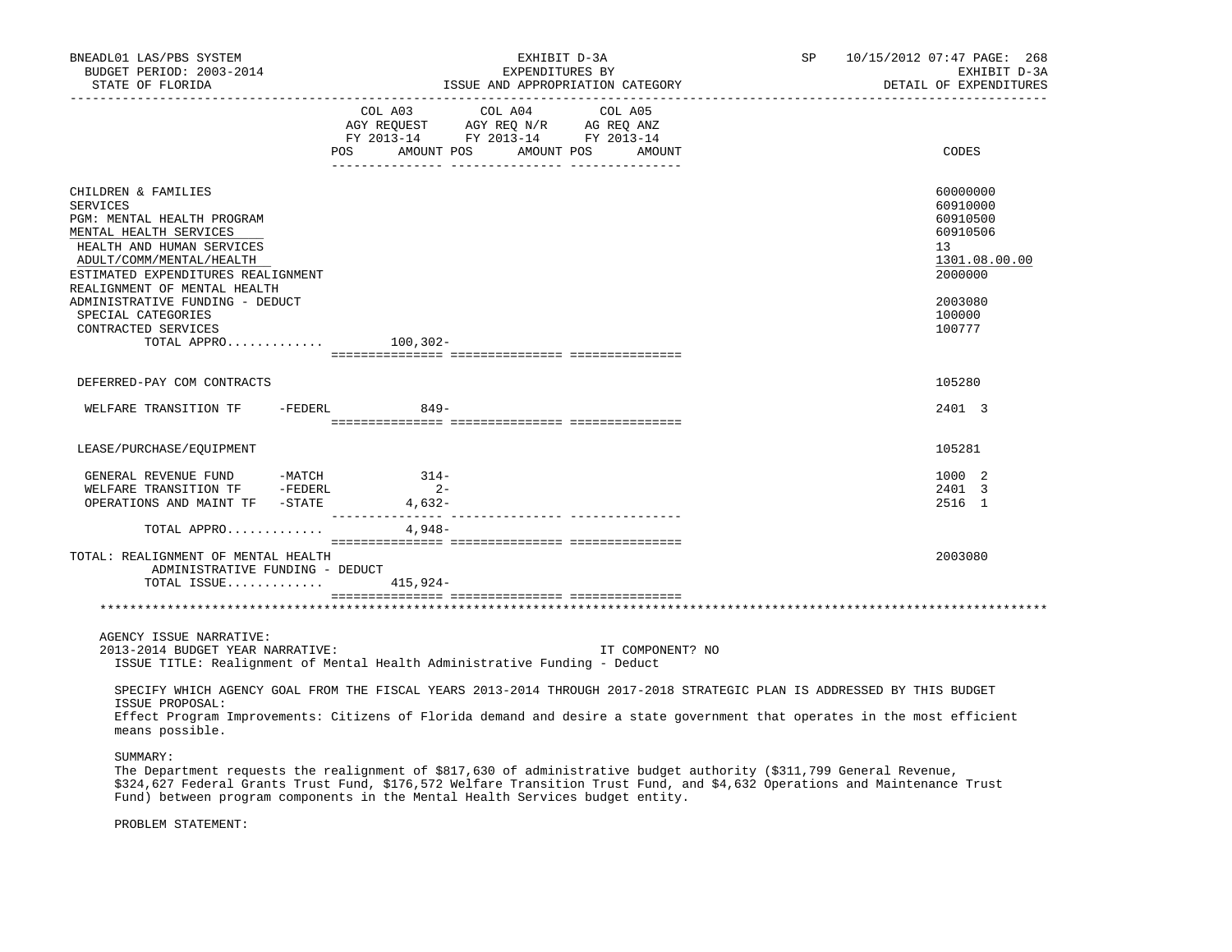| BNEADL01 LAS/PBS SYSTEM<br>BUDGET PERIOD: 2003-2014<br>STATE OF FLORIDA |     |                                                                                          | EXHIBIT D-3A<br>EXPENDITURES BY      | ISSUE AND APPROPRIATION CATEGORY | 10/15/2012 07:47 PAGE: 269<br>SP<br>EXHIBIT D-3A<br>DETAIL OF EXPENDITURES |  |               |
|-------------------------------------------------------------------------|-----|------------------------------------------------------------------------------------------|--------------------------------------|----------------------------------|----------------------------------------------------------------------------|--|---------------|
|                                                                         | POS | COL A03 COL A04 COL A05<br>AGY REQUEST<br>FY 2013-14 FY 2013-14 FY 2013-14<br>AMOUNT POS | AGY REO N/R AG REO ANZ<br>AMOUNT POS | AMOUNT                           |                                                                            |  | CODES         |
| CHILDREN & FAMILIES                                                     |     |                                                                                          |                                      |                                  |                                                                            |  | 60000000      |
| SERVICES                                                                |     |                                                                                          |                                      |                                  |                                                                            |  | 60910000      |
| PGM: MENTAL HEALTH PROGRAM                                              |     |                                                                                          |                                      |                                  |                                                                            |  | 60910500      |
| MENTAL HEALTH SERVICES                                                  |     |                                                                                          |                                      |                                  |                                                                            |  | 60910506      |
| HEALTH AND HUMAN SERVICES                                               |     |                                                                                          |                                      |                                  |                                                                            |  | 13            |
| ADULT/COMM/MENTAL/HEALTH                                                |     |                                                                                          |                                      |                                  |                                                                            |  | 1301.08.00.00 |
| ESTIMATED EXPENDITURES REALIGNMENT                                      |     |                                                                                          |                                      |                                  |                                                                            |  | 2000000       |
| REALIGNMENT OF MENTAL HEALTH                                            |     |                                                                                          |                                      |                                  |                                                                            |  |               |
| ADMINISTRATIVE FUNDING - DEDUCT                                         |     |                                                                                          |                                      |                                  |                                                                            |  | 2003080       |

 Currently, the department has budget, determined to be administrative, allocated to service-related program components within the Mental Health Services budget entity. In the Adult Community Mental Health, and the Children's Community Mental Health program components, budget is allocated to a service category for providers contracted to provide the services. There are not Full Time Equivalents (FTE) or Other Personal Services (OPS) staff within either of these program components; therefore, the department is requesting that the administrative budget be transferred to the Executive Leadership and Support Services program component.

 Additionally, during Fiscal Year 2011-2012, an amendment was processed for the Mental Health budget entity transferring administrative related budget authority to the Executive Leadership and Support Services program component. Another amendment was processed realigning the Federal Grants Trust Fund (FGTF) between Executive Leadership and Support Services and Children's Community Mental Health (reference EG7181; B-0082). This FGTF realignment totaled \$161,826. The administrative related amendments were not submitted during the Legislative Session, but the FGTF realignment was included in the Fiscal Year 2012-2013 General Appropriations Act (GAA). This left Mental Health/Executive Leadership and Support Services with a deficit of (\$161,826). The department requests to correct this by transferring \$161,826 from Mental Health/Children's Community Mental Health to Mental Health/Executive Leadership and Support Services. The net effect of this transfer will zero out the (\$161,826) deficit in Mental Health/Executive Leadership and Support Services.

WHAT BENEFITS WILL BE OBTAINED BY FUNDING THIS ISSUE:

 This action is necessary to ensure that the Department can properly identify administrative funding sources and Maintenance of Effort (MOE).

 WHAT UNDERLYING PROGRAM THEORY CHANGE IS INVOLVED IN THIS ISSUE (IF ANY): Not Applicable.

 WHAT IMPLEMENTATION MECHANISMS WILL BE CHANGED AS A RESULT OF THIS ISSUE (IF ANY): The department will implement these adjustments and continue to monitor the funding of the budget.

 FLORIDA STRATEGIC PLAN FOR ECONOMIC DEVELOPMENT: Not applicable.

 RETURN ON INVESTMENT: Not applicable.

COST CALCULATIONS:

Adult Community Mental Health - 1301080000

Other Personal Services - ( 221,847)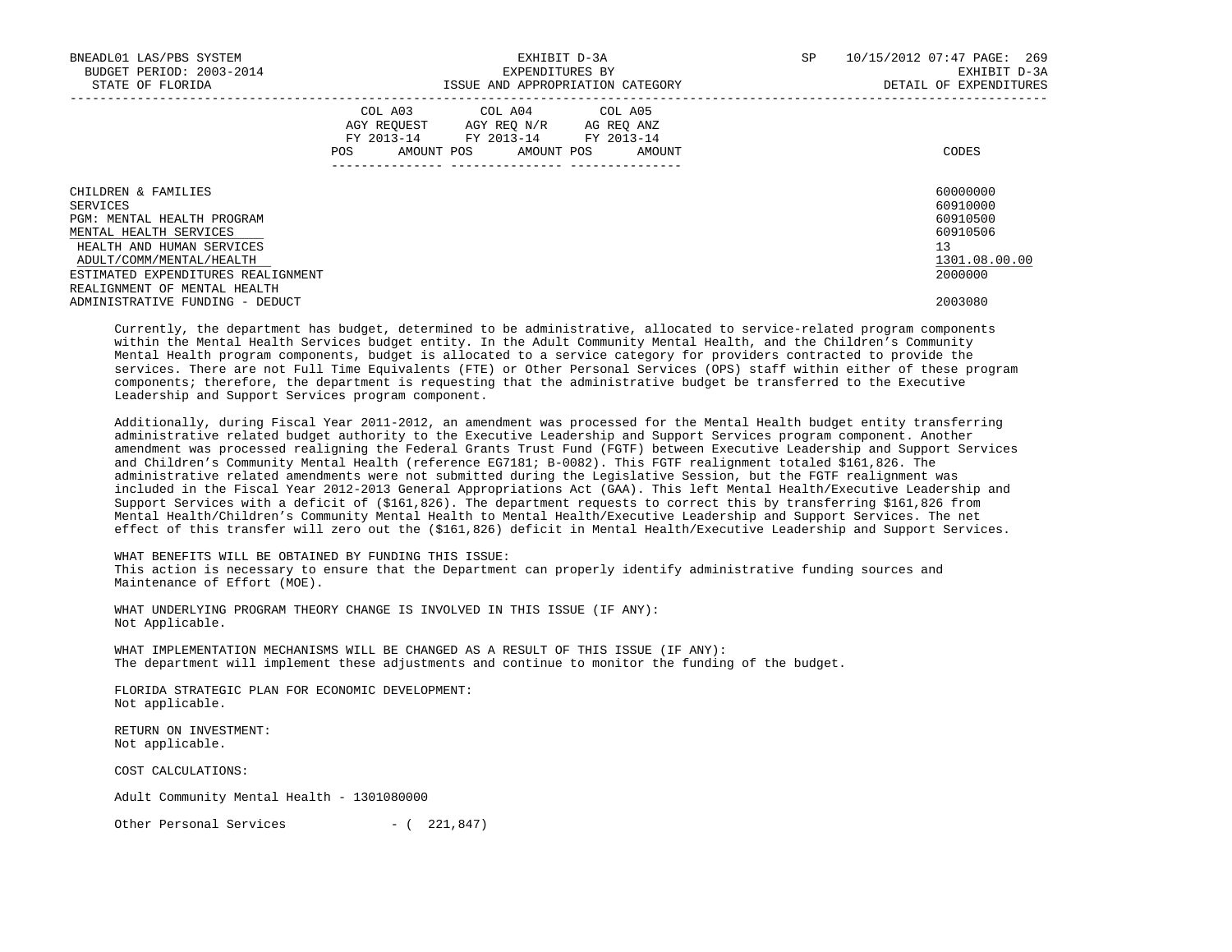| BNEADL01 LAS/PBS SYSTEM                                                                                                                                                                    |                                                                                                                                                                                                                                                                                                                                                                                                                                           |                                                    |
|--------------------------------------------------------------------------------------------------------------------------------------------------------------------------------------------|-------------------------------------------------------------------------------------------------------------------------------------------------------------------------------------------------------------------------------------------------------------------------------------------------------------------------------------------------------------------------------------------------------------------------------------------|----------------------------------------------------|
|                                                                                                                                                                                            | NEADL01 LAS/PBS SYSTEM ${\small \begin{array}{cccccccccccccc} \texttt{EXFIDIT D-3A} & & & & & & & \texttt{SP} & 10/15/2012 & 07:47 PAGE: & 270 & \\ \texttt{BUDGET PERIOD: } & 2003-2014 & & & & & & & & \texttt{EXFENDITURES BY} & & & & & \texttt{EXHIBIT D-3A} & \\ & & & & & & & & & & \texttt{EXFENDITURES} & & & & & & \texttt{D-3A} & \\ & & & & & & & & & & & \texttt{D-3A} & & \\ & & & & & & & &$                               |                                                    |
|                                                                                                                                                                                            | $\begin{tabular}{lllllllllll} &\multicolumn{4}{c}{\text{COL A03}} &\multicolumn{4}{c}{\text{COL A04}} &\multicolumn{4}{c}{\text{COL A05}}\\ &\multicolumn{4}{c}{\text{AGY REQUEST}} &\multicolumn{4}{c}{\text{AGY REQ}} &\multicolumn{4}{c}{\text{N/Y}} &\multicolumn{4}{c}{\text{AG REQ ANZ}}\\ &\multicolumn{4}{c}{\text{FGY A03--14}} &\multicolumn{4}{c}{\text{FY 2013--14}} &\multicolumn{4}{c}{\text{FY 2013--14}}\\ \end{tabular}$ |                                                    |
|                                                                                                                                                                                            | POS AMOUNT POS AMOUNT POS AMOUNT                                                                                                                                                                                                                                                                                                                                                                                                          | CODES                                              |
| CHILDREN & FAMILIES<br><b>SERVICES</b><br>PGM: MENTAL HEALTH PROGRAM<br>MENTAL HEALTH SERVICES<br>HEALTH AND HUMAN SERVICES                                                                |                                                                                                                                                                                                                                                                                                                                                                                                                                           | 60000000<br>60910000<br>60910500<br>60910506<br>13 |
| ADULT/COMM/MENTAL/HEALTH<br>ESTIMATED EXPENDITURES REALIGNMENT                                                                                                                             |                                                                                                                                                                                                                                                                                                                                                                                                                                           | 1301.08.00.00<br>2000000                           |
| REALIGNMENT OF MENTAL HEALTH<br>ADMINISTRATIVE FUNDING - DEDUCT                                                                                                                            |                                                                                                                                                                                                                                                                                                                                                                                                                                           | 2003080                                            |
| Expenses - $(87,978)$<br>Contracted Services - $(100,302)$<br>Deferred Payment Commodity Contracts - (849)<br>Lease or Lease-Purchase of Equipment - $(4,948)$                             | _____________<br>(415, 924)                                                                                                                                                                                                                                                                                                                                                                                                               |                                                    |
| Children Community Mental Health - 1301090000                                                                                                                                              |                                                                                                                                                                                                                                                                                                                                                                                                                                           |                                                    |
| Other Personal Services - (308,387)<br>Expenses $-$ (23,248)<br>Contracted Services $-$ (70,071)<br>_____________<br>(401, 706)                                                            |                                                                                                                                                                                                                                                                                                                                                                                                                                           |                                                    |
| Executive Leadership and Support Services - 1602000000                                                                                                                                     |                                                                                                                                                                                                                                                                                                                                                                                                                                           |                                                    |
| Other Personal Services - 530,234<br>Expenses $-$ 111,226<br>Contracted Services $-$ 170,373<br>Deferred Payment Commodity Contracts - 849<br>Lease or Lease-Purchase of Equipment - 4,948 |                                                                                                                                                                                                                                                                                                                                                                                                                                           |                                                    |
|                                                                                                                                                                                            | 817,630                                                                                                                                                                                                                                                                                                                                                                                                                                   |                                                    |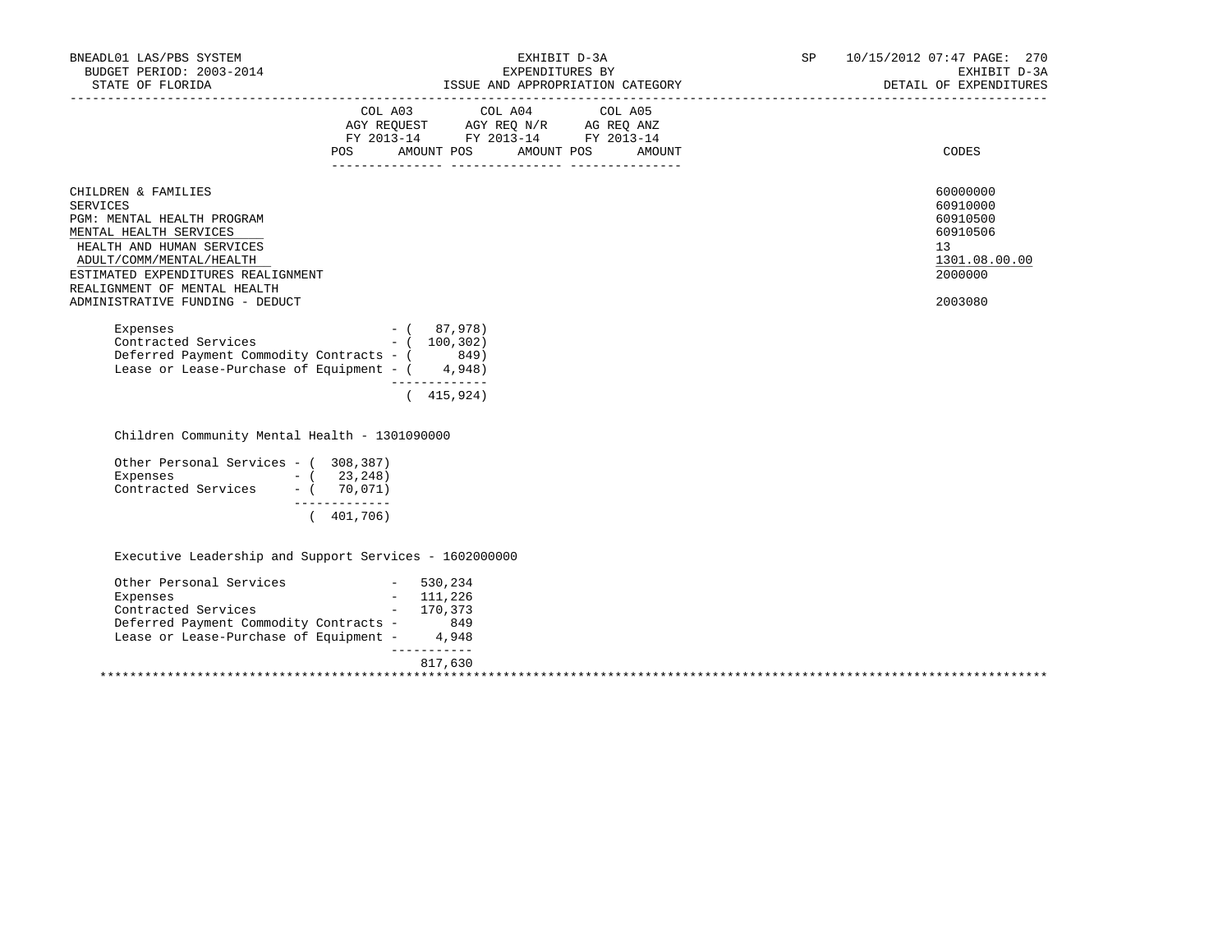| BNEADL01 LAS/PBS SYSTEM<br>BUDGET PERIOD: 2003-2014<br>STATE OF FLORIDA<br>__________________                                                                                                                   | EXHIBIT D-3A<br>EXPENDITURES BY<br>ISSUE AND APPROPRIATION CATEGORY                                                                                      | SP and the set of the set of the set of the set of the set of the set of the set of the set of the set of the set of the set of the set of the set of the set of the set of the set of the set of the set of the set of the se | 10/15/2012 07:47 PAGE: 271<br>EXHIBIT D-3A<br>DETAIL OF EXPENDITURES           |
|-----------------------------------------------------------------------------------------------------------------------------------------------------------------------------------------------------------------|----------------------------------------------------------------------------------------------------------------------------------------------------------|--------------------------------------------------------------------------------------------------------------------------------------------------------------------------------------------------------------------------------|--------------------------------------------------------------------------------|
|                                                                                                                                                                                                                 | COL A04<br>COL A05<br>COL A03<br>AGY REQUEST AGY REQ N/R AG REQ ANZ<br>FY 2013-14 FY 2013-14 FY 2013-14<br>POS FOR<br>AMOUNT POS<br>AMOUNT POS<br>AMOUNT |                                                                                                                                                                                                                                | CODES                                                                          |
| CHILDREN & FAMILIES<br>SERVICES<br>PGM: MENTAL HEALTH PROGRAM<br>MENTAL HEALTH SERVICES<br>HEALTH AND HUMAN SERVICES<br>ADULT/COMM/MENTAL/HEALTH<br>NONRECURRING EXPENDITURES<br>RESTORE COMMUNITY ADULT MENTAL |                                                                                                                                                          |                                                                                                                                                                                                                                | 60000000<br>60910000<br>60910500<br>60910506<br>13<br>1301.08.00.00<br>2100000 |
| HEALTH SERVICES<br>SPECIAL CATEGORIES<br>G/A-COMM MENTAL HLTH SVS                                                                                                                                               |                                                                                                                                                          |                                                                                                                                                                                                                                | 2103131<br>100000<br>100610                                                    |
| GENERAL REVENUE FUND - STATE<br>ALCOHOL/DRUGABU/MEN HLH TF-FEDERL 1,500,000-                                                                                                                                    | $8,700,000 -$                                                                                                                                            |                                                                                                                                                                                                                                | 1000 1<br>2027 3                                                               |
| TOTAL APPRO                                                                                                                                                                                                     | 10,200,000-                                                                                                                                              |                                                                                                                                                                                                                                |                                                                                |
| RESTORE ADULT COMMUNITY MENTAL<br>HEALTH - COUNTY CRIMINAL JUSTICE<br>GRANTS WITH GENERAL REVENUE<br>SPECIAL CATEGORIES<br>G/A-LOCAL MATCHING GRANT                                                             |                                                                                                                                                          |                                                                                                                                                                                                                                | 2103132<br>100000<br>100030                                                    |
| GENERAL REVENUE FUND -STATE 3,000,000-                                                                                                                                                                          |                                                                                                                                                          |                                                                                                                                                                                                                                | 1000 1                                                                         |
| NEW HORIZONS OF THE TREASURE COAST<br>MENTAL HEALTH<br>SPECIAL CATEGORIES<br>G/A-COMM MENTAL HLTH SVS                                                                                                           |                                                                                                                                                          |                                                                                                                                                                                                                                | 2103342<br>100000<br>100610                                                    |
| GENERAL REVENUE FUND -MATCH 500,000-                                                                                                                                                                            |                                                                                                                                                          |                                                                                                                                                                                                                                | 1000 2                                                                         |
| ADULT MENTAL HEALTH FLORIDA<br>ASSERTIVE COMMUNITY TREATMENT TEAM<br>INCREASE<br>SPECIAL CATEGORIES<br>G/A-COMM MENTAL HLTH SVS                                                                                 |                                                                                                                                                          |                                                                                                                                                                                                                                | 2103346<br>100000<br>100610                                                    |
| GENERAL REVENUE FUND                                                                                                                                                                                            | $-MATCH$<br>680,000-                                                                                                                                     |                                                                                                                                                                                                                                | 1000 2                                                                         |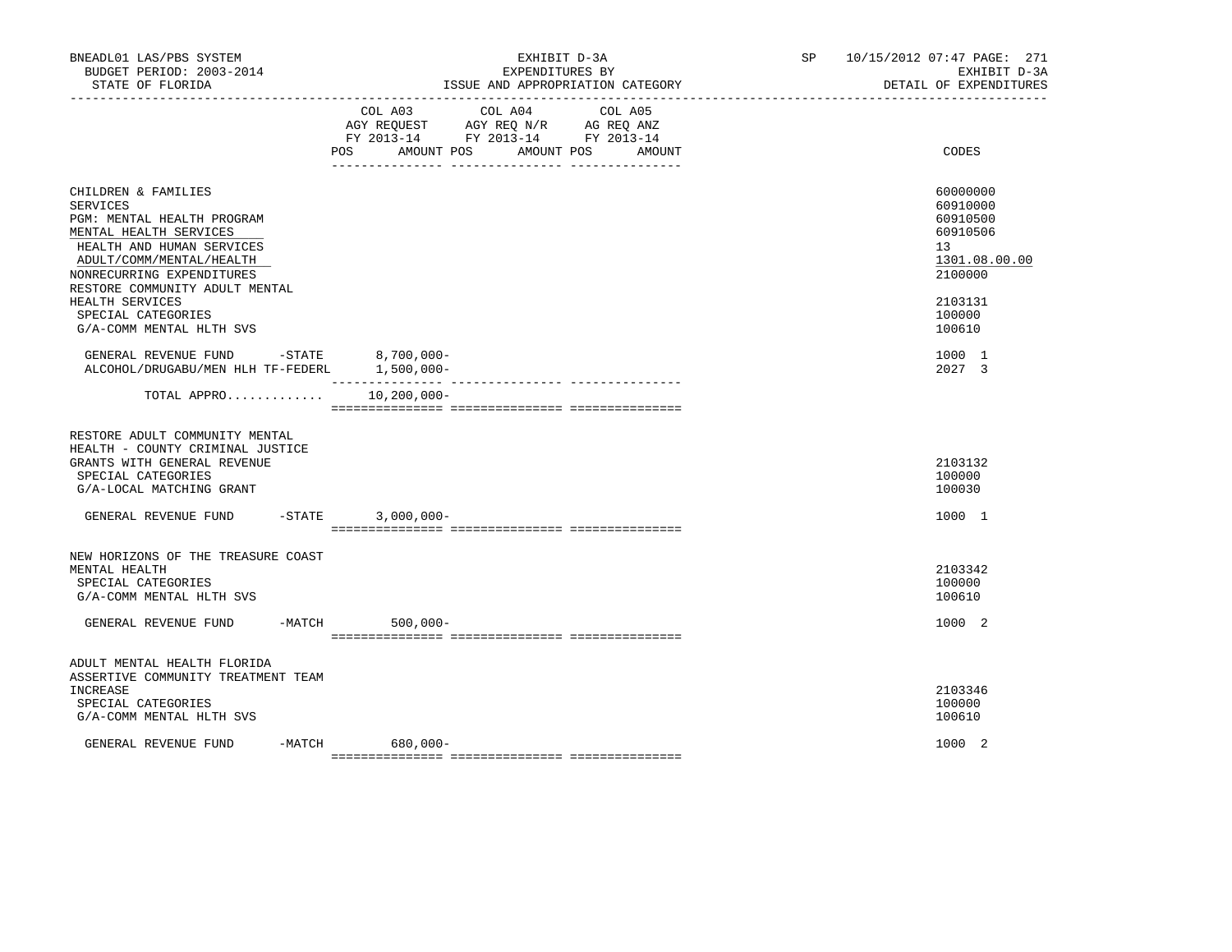| BNEADL01 LAS/PBS SYSTEM<br>BUDGET PERIOD: 2003-2014<br>STATE OF FLORIDA                                                                                                                                                                                                                                                                                                                                                                                                                              |                                                                                             | EXHIBIT D-3A<br>EXPENDITURES BY       | ISSUE AND APPROPRIATION CATEGORY | SP | 10/15/2012 07:47 PAGE: 272<br>EXHIBIT D-3A<br>DETAIL OF EXPENDITURES                                          |
|------------------------------------------------------------------------------------------------------------------------------------------------------------------------------------------------------------------------------------------------------------------------------------------------------------------------------------------------------------------------------------------------------------------------------------------------------------------------------------------------------|---------------------------------------------------------------------------------------------|---------------------------------------|----------------------------------|----|---------------------------------------------------------------------------------------------------------------|
|                                                                                                                                                                                                                                                                                                                                                                                                                                                                                                      | AGY REQUEST AGY REQ N/R AG REQ ANZ<br>FY 2013-14 FY 2013-14 FY 2013-14<br>AMOUNT POS<br>POS | COL A03 COL A04 COL A05<br>AMOUNT POS | AMOUNT                           |    | CODES                                                                                                         |
| CHILDREN & FAMILIES<br><b>SERVICES</b><br>PGM: MENTAL HEALTH PROGRAM<br>MENTAL HEALTH SERVICES<br>HEALTH AND HUMAN SERVICES<br>ADULT/COMM/MENTAL/HEALTH<br>NONRECURRING EXPENDITURES<br>BOB JANES TRIAGE CENTER<br>SPECIAL CATEGORIES<br>G/A-LOCAL MATCHING GRANT                                                                                                                                                                                                                                    |                                                                                             |                                       |                                  |    | 60000000<br>60910000<br>60910500<br>60910506<br>13<br>1301.08.00.00<br>2100000<br>2103347<br>100000<br>100030 |
| GENERAL REVENUE FUND                                                                                                                                                                                                                                                                                                                                                                                                                                                                                 | $-$ STATE 250,000 -                                                                         |                                       |                                  |    | 1000 1                                                                                                        |
| ANNUALIZATION OF ISSUES PARTIALLY<br>FUNDED IN PRIOR YEAR<br>ANNUALIZATION OF INCREASE FORENSIC<br>COMMUNITY BEDS FROM FLORIDA STATE<br>HOSPITAL<br>SPECIAL CATEGORIES<br>G/A-COMM MENTAL HLTH SVS                                                                                                                                                                                                                                                                                                   |                                                                                             |                                       |                                  |    | 2600000<br>2600140<br>100000<br>100610                                                                        |
| GENERAL REVENUE FUND                                                                                                                                                                                                                                                                                                                                                                                                                                                                                 | $-$ STATE $1,589,940$                                                                       |                                       |                                  |    | 1000 1                                                                                                        |
|                                                                                                                                                                                                                                                                                                                                                                                                                                                                                                      |                                                                                             |                                       |                                  |    |                                                                                                               |
| AGENCY ISSUE NARRATIVE:<br>2013-2014 BUDGET YEAR NARRATIVE:<br>ISSUE TITLE: Annualization of Increase Forensic Community Beds from Florida State Hospital                                                                                                                                                                                                                                                                                                                                            |                                                                                             |                                       | IT COMPONENT? NO                 |    |                                                                                                               |
| SPECIFY WHICH AGENCY GOAL FROM THE FISCAL YEARS 2013-2014 THROUGH 2017-2018 STRATEGIC PLAN IS ADDRESSED BY THIS BUDGET<br>ISSUE PROPOSAL:<br>Effect Program Improvements: Apply proven best practices to maximize efficiencies and outcomes.                                                                                                                                                                                                                                                         |                                                                                             |                                       |                                  |    |                                                                                                               |
| SUMMARY:<br>The Department requests \$1,589,940 of General Revenue budget authority to annualize the Fiscal Year 2012-2013<br>appropriation in issue number 4000630, "Increase Forensic Community Beds from Florida State Hospital". The Fiscal Year<br>2012-2013 \$1,589,940 appropriation will cover the first six months of the contract (January 2013 through June 2013). The<br>annualization, \$1,589,940, will cover the second six months of the contract (July 2013 through December 2013). |                                                                                             |                                       |                                  |    |                                                                                                               |
| PROBLEM STATEMENT:<br>In the Fiscal Year 2012-2013 General Appropriations Act, \$1,589,940 was appropriated to the department to contract with<br>not-for-profit mental health facilities to increase forensic community beds for six months. This issue was also<br>annualized for Fiscal Year 2013-2014, \$1,589,940, in the Fiscal Year 2012-2013 General Appropriations Act.                                                                                                                     |                                                                                             |                                       |                                  |    |                                                                                                               |
|                                                                                                                                                                                                                                                                                                                                                                                                                                                                                                      |                                                                                             |                                       |                                  |    |                                                                                                               |

Fiscal Year 2012-2013 General Appropriations Act Proviso:

-From the funds in Specific Appropriation 345, \$706,640 from the General Revenue Fund is provided to contract with a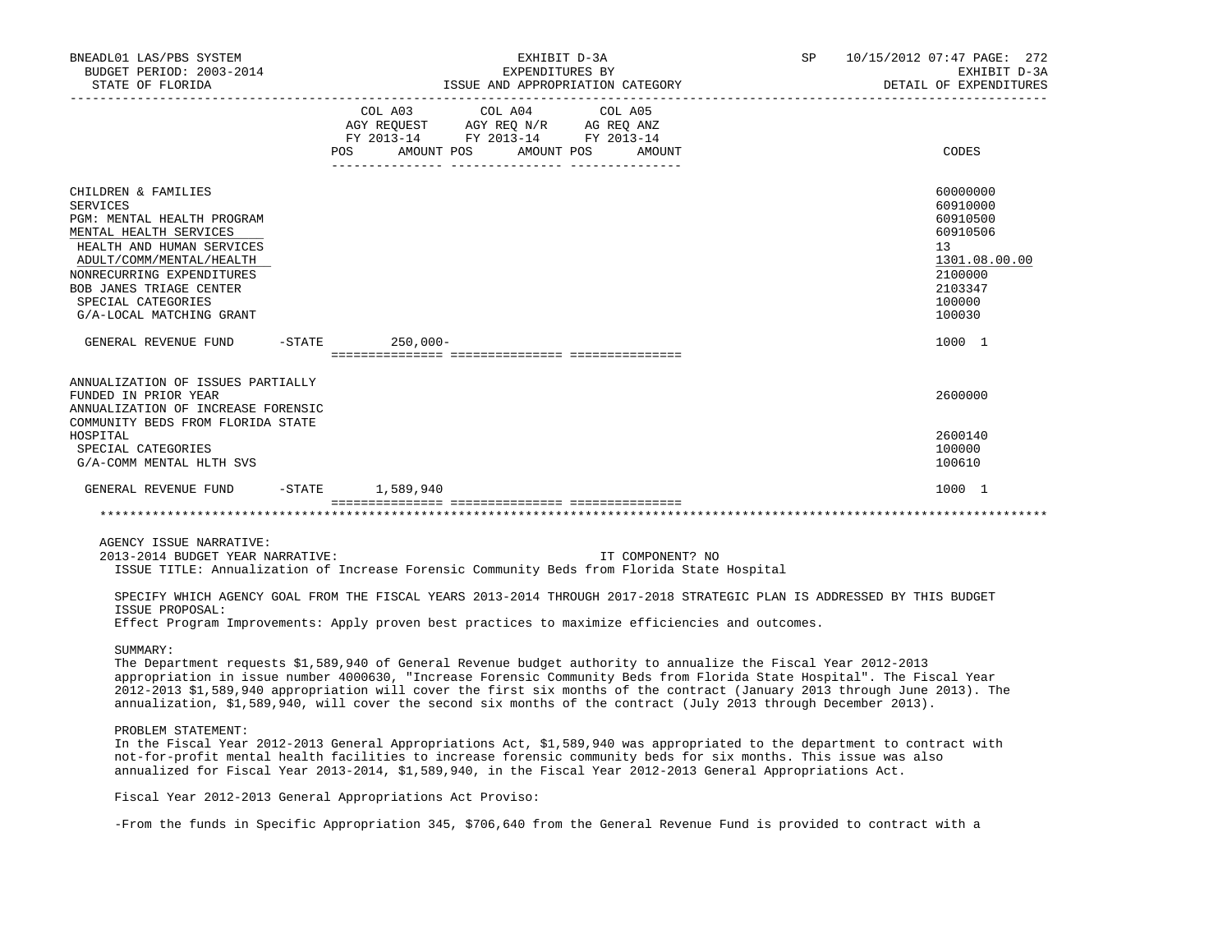| BNEADL01 LAS/PBS SYSTEM<br>BUDGET PERIOD: 2003-2014<br>STATE OF FLORIDA                                                                                                               | EXHIBIT D-3A<br>EXPENDITURES BY<br>ISSUE AND APPROPRIATION CATEGORY                                                                                                        | 10/15/2012 07:47 PAGE: 273<br>SP<br>EXHIBIT D-3A<br>DETAIL OF EXPENDITURES |
|---------------------------------------------------------------------------------------------------------------------------------------------------------------------------------------|----------------------------------------------------------------------------------------------------------------------------------------------------------------------------|----------------------------------------------------------------------------|
|                                                                                                                                                                                       | COL A03 COL A04 COL A05<br>AGY REQUEST AGY REO N/R AG REO ANZ<br>FY 2013-14 FY 2013-14 FY 2013-14<br>POS AMOUNT POS AMOUNT POS AMOUNT<br>--------------  ----------------- | CODES                                                                      |
| CHILDREN & FAMILIES<br>SERVICES<br>PGM: MENTAL HEALTH PROGRAM<br>MENTAL HEALTH SERVICES<br>HEALTH AND HUMAN SERVICES<br>ADULT/COMM/MENTAL/HEALTH<br>ANNUALIZATION OF ISSUES PARTIALLY |                                                                                                                                                                            | 60000000<br>60910000<br>60910500<br>60910506<br>13<br>1301.08.00.00        |
| FUNDED IN PRIOR YEAR<br>ANNUALIZATION OF INCREASE FORENSIC<br>COMMUNITY BEDS FROM FLORIDA STATE                                                                                       |                                                                                                                                                                            | 2600000                                                                    |
| HOSPITAL                                                                                                                                                                              |                                                                                                                                                                            | 2600140                                                                    |

 not-for-profit mental health facility in the Second Judicial Circuit that is currently under contract with the department and has the capacity for placement of 16 forensic Residential Level 1 beds requiring placement within a Chapter 394 or 395, Florida Statutes, licensed facility as an alternative to more costly institutional placement.

 -From the funds in Specific Appropriation 345, \$883,300 from the General Revenue Fund is provided to contract with a not-for-profit facility in the Thirteenth Judicial Circuit currently under contract with the department and has the capacity for placement of 20 Residential Level 1 beds as an alternative to more costly institutional placement. The funds shall only be utilized for operating expenses with building and capital expenditures excluded.

# WHAT BENEFITS WILL BE OBTAINED BY FUNDING THIS ISSUE:

 The department provides treatment and training services to those individuals who have been charged with a felony and have been found to be incompetent to proceed, or not guilty by reason of insanity due to their mental illness, and are committed to the department under the provision of Chapter 916, Florida Statutes. The department's goal is to restore the individual's competency so that they may continue with legal proceedings, while maintaining a level of mental health stability, or to provide mental health treatment and support services to those found not guilty by reason of insanity.

 Services may also be provided to individuals who have been charged with a misdemeanor and are believed to be at risk of moving further into the criminal justice system due to their mental illness. The goal is to provide community-based treatment aimed at diverting individuals from the forensic system to the mental health treatment system in order to reduce commitments to the department under Chapter 916, Florida Statutes. These services include, but are not limited to, residential services, mental health courts, and wraparound services/incidentals.

 Community forensic beds (secure or non-secure) will significantly improve timely access to court-ordered forensic treatment and thereby reduce the growing forensic wait list. Community forensic treatment includes, but is not limited to, admission, assessment, evaluation, treatment, and various individualized services including competency restoration training.

 WHAT UNDERLYING PROGRAM THEORY CHANGE IS INVOLVED IN THIS ISSUE (IF ANY): Not applicable.

 WHAT IMPLEMENTATION MECHANISMS WILL BE CHANGE AS A RESULT OF THIS ISSUE (IF ANY): Not applicable.

 FLORIDA STRATEGIC PLAN FOR ECONOMIC DEVELOPMENT: Not applicable.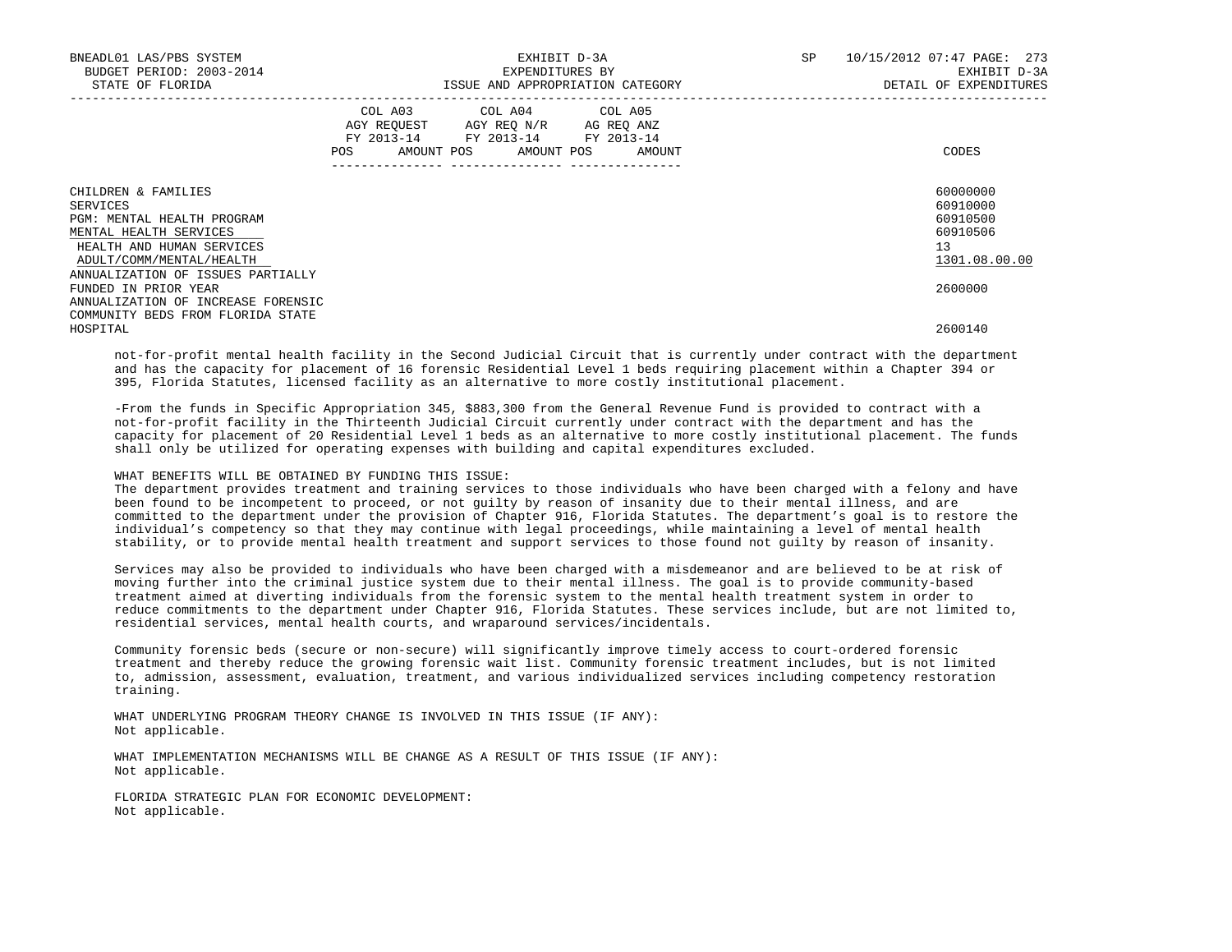| BNEADL01 LAS/PBS SYSTEM<br>BUDGET PERIOD: 2003-2014<br>STATE OF FLORIDA | EXHIBIT D-3A<br>EXPENDITURES BY<br>ISSUE AND APPROPRIATION CATEGORY                                                    | SP 10/15/2012 07:47 PAGE: 274<br>EXHIBIT D-3A<br>DETAIL OF EXPENDITURES |
|-------------------------------------------------------------------------|------------------------------------------------------------------------------------------------------------------------|-------------------------------------------------------------------------|
|                                                                         |                                                                                                                        |                                                                         |
|                                                                         | COL A03 COL A04 COL A05                                                                                                |                                                                         |
|                                                                         | AGY REQUEST AGY REQ N/R AG REQ ANZ<br>FY 2013-14 FY 2013-14 FY 2013-14                                                 |                                                                         |
|                                                                         | POS AMOUNT POS AMOUNT POS<br>AMOUNT                                                                                    | CODES                                                                   |
|                                                                         |                                                                                                                        |                                                                         |
| CHILDREN & FAMILIES                                                     |                                                                                                                        | 60000000                                                                |
| <b>SERVICES</b>                                                         |                                                                                                                        | 60910000                                                                |
| PGM: MENTAL HEALTH PROGRAM                                              |                                                                                                                        | 60910500                                                                |
| MENTAL HEALTH SERVICES                                                  |                                                                                                                        | 60910506                                                                |
| HEALTH AND HUMAN SERVICES                                               |                                                                                                                        | 13                                                                      |
| ADULT/COMM/MENTAL/HEALTH                                                |                                                                                                                        | 1301.08.00.00                                                           |
| ANNUALIZATION OF ISSUES PARTIALLY                                       |                                                                                                                        |                                                                         |
| FUNDED IN PRIOR YEAR                                                    |                                                                                                                        | 2600000                                                                 |
| ANNUALIZATION OF INCREASE FORENSIC                                      |                                                                                                                        |                                                                         |
| COMMUNITY BEDS FROM FLORIDA STATE                                       |                                                                                                                        |                                                                         |
| HOSPITAL                                                                |                                                                                                                        | 2600140                                                                 |
| RETURN ON INVESTMENT:                                                   |                                                                                                                        |                                                                         |
| Not applicable.                                                         |                                                                                                                        |                                                                         |
| COST CALCULATIONS:                                                      |                                                                                                                        |                                                                         |
| Not applicable.                                                         |                                                                                                                        |                                                                         |
|                                                                         |                                                                                                                        |                                                                         |
|                                                                         |                                                                                                                        |                                                                         |
| ANNUALIZE FUNDING FOR BAY COUNTY                                        |                                                                                                                        |                                                                         |
| FLORIDA ASSERTIVE COMMUNITY                                             |                                                                                                                        |                                                                         |
| TREATMENT TEAM                                                          |                                                                                                                        | 2600150                                                                 |
| SPECIAL CATEGORIES                                                      |                                                                                                                        | 100000                                                                  |
| G/A-COMM MENTAL HLTH SVS                                                |                                                                                                                        | 100610                                                                  |
| GENERAL REVENUE FUND -MATCH 423,991                                     |                                                                                                                        | 1000 2                                                                  |
| FEDERAL GRANTS TRUST FUND -FEDERL                                       | 150,363<br>__________                                                                                                  | 2261 3                                                                  |
| TOTAL APPRO                                                             | 574,354                                                                                                                |                                                                         |
|                                                                         |                                                                                                                        |                                                                         |
|                                                                         |                                                                                                                        |                                                                         |
| AGENCY ISSUE NARRATIVE:                                                 |                                                                                                                        |                                                                         |
| 2013-2014 BUDGET YEAR NARRATIVE:                                        | IT COMPONENT? NO                                                                                                       |                                                                         |
|                                                                         | ISSUE TITLE: Annualize Funding for Bay County Florida Assertive Community Treatment Team                               |                                                                         |
|                                                                         | SPECIFY WHICH AGENCY GOAL FROM THE FISCAL YEARS 2013-2014 THROUGH 2017-2018 STRATEGIC PLAN IS ADDRESSED BY THIS BUDGET |                                                                         |
| ISSUE PROPOSAL:                                                         |                                                                                                                        |                                                                         |
|                                                                         | Enable Family Accountability: Help Floridians move from entitlement to empowerment.                                    |                                                                         |
|                                                                         |                                                                                                                        |                                                                         |
| SUMMARY:                                                                |                                                                                                                        |                                                                         |

 The Department requests \$574,354 of budget authority (General Revenue \$423,991, and Federal Grants Trust Fund \$150,363) to fully fund the Bay County Florida Assertive Community Treatment (FACT) Team. This request is a companion issue to Restore Bay County Florida Assertive Community Treatment Team (issue 4004940). The Bay County FACT Team will provide services beginning January 1, 2013, and will be able to serve 50 people in Fiscal Year 2012-2013 based on the non-recurring appropriation of \$680,000 (issue 4004950). The annual cost for one FACT Team to serve 100 people is \$1,254,354.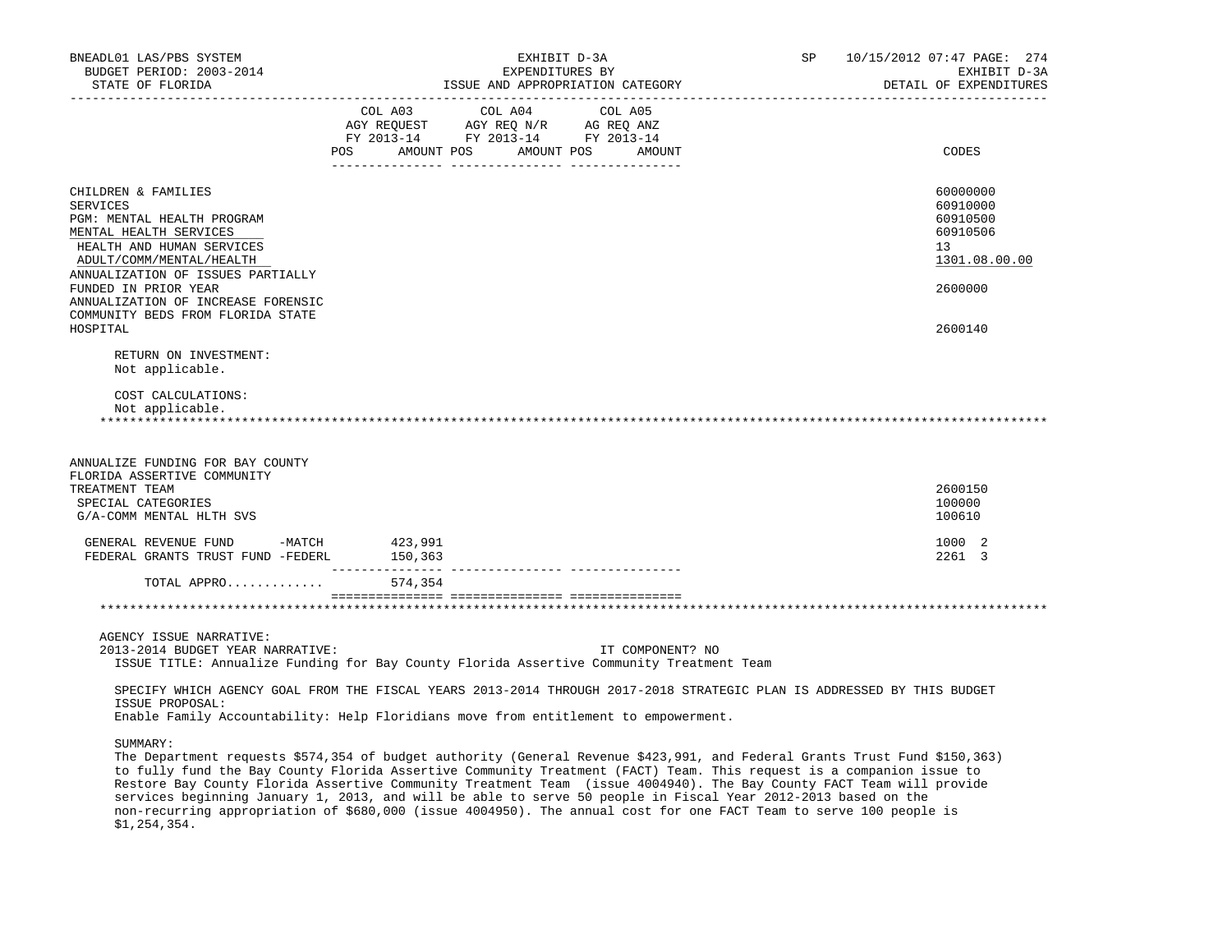| BNEADL01 LAS/PBS SYSTEM<br>BUDGET PERIOD: 2003-2014<br>STATE OF FLORIDA                                                                          | EXHIBIT D-3A<br>EXPENDITURES BY<br>ISSUE AND APPROPRIATION CATEGORY                                                                   |  | SP 10/15/2012 07:47 PAGE: 275<br>EXHIBIT D-3A<br>DETAIL OF EXPENDITURES          |
|--------------------------------------------------------------------------------------------------------------------------------------------------|---------------------------------------------------------------------------------------------------------------------------------------|--|----------------------------------------------------------------------------------|
|                                                                                                                                                  | COL A03 COL A04 COL A05<br>AGY REQUEST AGY REQ N/R AG REQ ANZ<br>FY 2013-14 FY 2013-14 FY 2013-14<br>POS AMOUNT POS AMOUNT POS AMOUNT |  | CODES                                                                            |
| CHILDREN & FAMILIES<br>SERVICES<br>PGM: MENTAL HEALTH PROGRAM<br>MENTAL HEALTH SERVICES<br>HEALTH AND HUMAN SERVICES<br>ADULT/COMM/MENTAL/HEALTH |                                                                                                                                       |  | 60000000<br>60910000<br>60910500<br>60910506<br>13 <sup>7</sup><br>1301.08.00.00 |
| ANNUALIZATION OF ISSUES PARTIALLY<br>FUNDED IN PRIOR YEAR<br>ANNUALIZE FUNDING FOR BAY COUNTY                                                    |                                                                                                                                       |  | 2600000                                                                          |
| FLORIDA ASSERTIVE COMMUNITY<br>TREATMENT TEAM                                                                                                    |                                                                                                                                       |  | 2600150                                                                          |

## PROBLEM STATEMENT:

 Assertive Community Treatment (ACT) is an evidenced-based practice endorsed by the Substance Abuse and Mental Health Services Administration. It was initially implemented in Florida in 1999 with an appropriation for eight teams. There are currently 32 FACT Teams statewide, including the new Bay County FACT Team. However, the Bay County team only received partial funding from the 2012 Legislature and the department did not receive budget authority to draw down the federal Medicaid administrative match. A rate of \$45.47 per staff hour was negotiated with the Medicaid Program as part of the Department's administrative agreement to allow federal Medicaid funding to offset a portion of the cost of operating the teams. Since the Bay County FACT Team was only partially funded, 57 percent of cost, the team modified the number served to fifty individuals. All other teams serve 100 individuals each.

 FACT teams are an important means to ensure Florida's continued compliance with the 1999 Supreme Court decision, Olmstead v. L.C and E.W. The decision reads, "states are required to place persons with mental disabilities in community settings rather than in institutions when the State's treatment professionals have determined that community placement is appropriate, the transfer from institutional care to a less restrictive setting is not opposed by the affected individual, and the placement can be reasonably accommodated, taking into account the resources available to the State and the needs of others with mental disabilities. FACT teams serve individuals with the most serious and persistent mental illnesses in the State's community mental health system. They have been lauded as hospitals without walls because they provide intensive services in the community while keeping people out of expensive inpatient settings and out of jails. Florida's FACT teams are an essential part of the State's community mental health system. The Bay County FACT Team (Panama City), is needed to assist in keeping people out of the criminal justice system and hospital emergency rooms.

#### WHAT BENEFITS WILL BE OBTAINED BY FUNDING THIS ISSUE?

 This request, if awarded, would provide annual funding for the Bay County FACT Team to serve an additional 50 individuals with severe and persistent mental illnesses for a total of 100 individuals served. FACT teams work with individuals to decrease the number of days spent in costly state mental health treatment facilities (state hospitals) and to divert individuals from the criminal justice system. Many people served by the FACT teams have spent many years of their lives in state hospitals prior to participating in a FACT team. Analyses have shown that in the past year, less than 0.5 percent of FACT Team individuals were hospitalized in long-term State facilities. Each team costs \$1,254,354 annually, or approximately \$12,544 per individual served, when serving 100 individuals per team. In comparison, an individual with severe and persistent mental illness with a six-month stay in a state mental health treatment facility costs an average of \$52,581 (based on an annual estimated Fiscal Year 2012-2013 cost of \$105,162 per year). One FACT team serving 100 individuals saves the state \$4,003,700 annually (\$52,581 per six-month stay, per person in state hospitals minus \$12,544 annually per FACT participant for 100 people).

WHAT UNDERLYING PROGRAM THEORY CHANGE IS INVOLVED IN THIS ISSUE (IF ANY):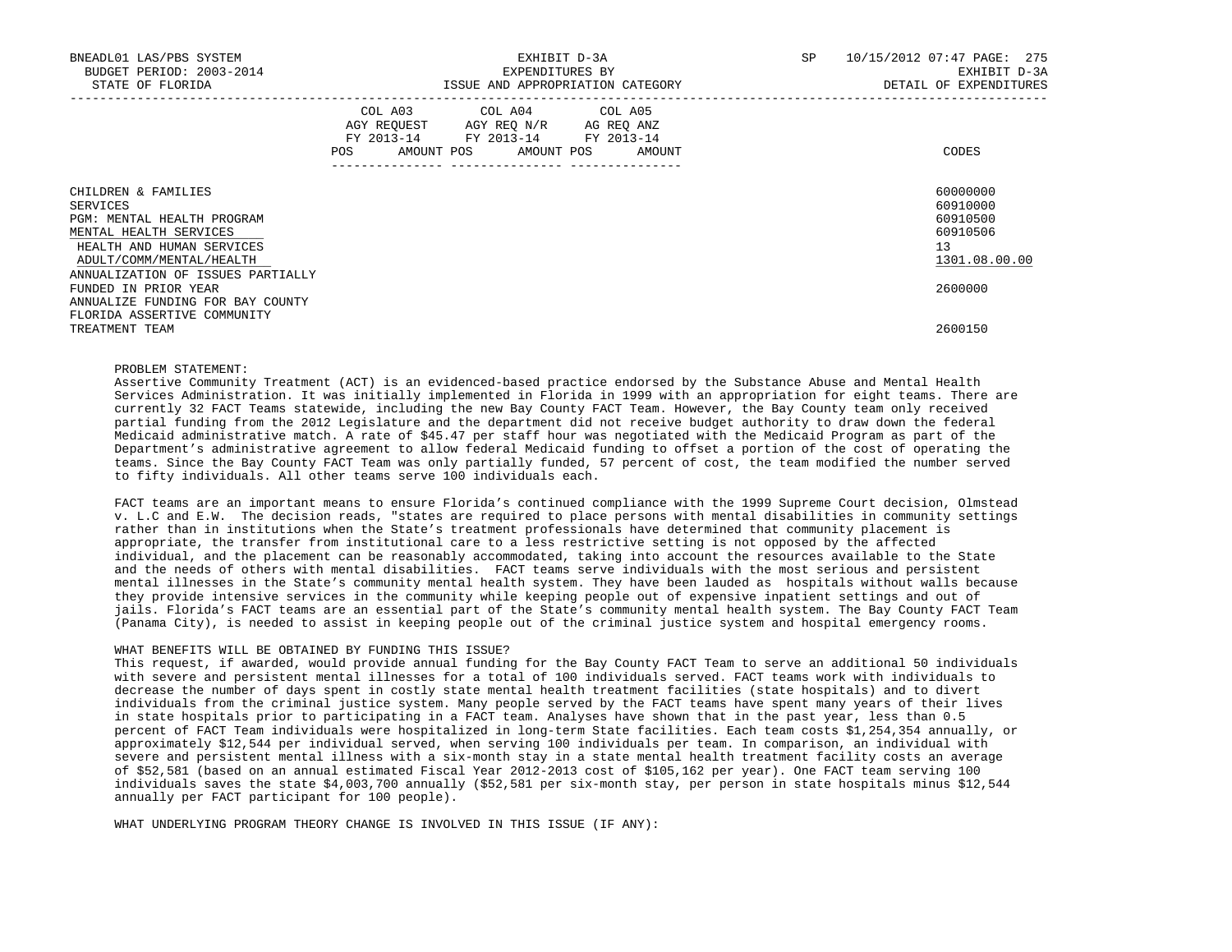| VEADLO1 LAS/PBS SYSTEM FOR THE RESOLUTION OF THE RESOLUTION OF THE RESOLUTION OF THE RESOLUTION OF THE RESOLUTION OF THE RESOLUTION OF THE RESOLUTION OF THE RESOLUTION OF THE RESOLUTION OF THE RESOLUTION OF THE RESOLUTION<br>BNEADL01 LAS/PBS SYSTEM                                                                                                                                                                             |                                                                                                                                                                                                                                                                                                                                                     |                               |  | 10/15/2012 07:47 PAGE: 276<br>EXHIBIT D-3A<br>DETAIL OF EXPENDITURES |
|--------------------------------------------------------------------------------------------------------------------------------------------------------------------------------------------------------------------------------------------------------------------------------------------------------------------------------------------------------------------------------------------------------------------------------------|-----------------------------------------------------------------------------------------------------------------------------------------------------------------------------------------------------------------------------------------------------------------------------------------------------------------------------------------------------|-------------------------------|--|----------------------------------------------------------------------|
|                                                                                                                                                                                                                                                                                                                                                                                                                                      | $\begin{tabular}{lllllllllll} &\multicolumn{4}{c}{\text{COL A03}} &\multicolumn{4}{c}{\text{COL A04}} &\multicolumn{4}{c}{\text{COL A05}}\\ &\multicolumn{4}{c}{\text{AGY REQUEST}} &\multicolumn{4}{c}{\text{AGY REQ}} &\multicolumn{4}{c}{\text{N/T}} &\multicolumn{4}{c}{\text{AG REQ ANZ}}\\ \end{tabular}$<br>FY 2013-14 FY 2013-14 FY 2013-14 |                               |  |                                                                      |
|                                                                                                                                                                                                                                                                                                                                                                                                                                      | POS AMOUNT POS AMOUNT POS AMOUNT                                                                                                                                                                                                                                                                                                                    |                               |  | CODES                                                                |
| CHILDREN & FAMILIES<br><b>SERVICES</b><br>PGM: MENTAL HEALTH PROGRAM<br>MENTAL HEALTH SERVICES<br>HEALTH AND HUMAN SERVICES                                                                                                                                                                                                                                                                                                          |                                                                                                                                                                                                                                                                                                                                                     |                               |  | 60000000<br>60910000<br>60910500<br>60910506<br>13                   |
| ADULT/COMM/MENTAL/HEALTH<br>ANNUALIZATION OF ISSUES PARTIALLY<br>FUNDED IN PRIOR YEAR<br>ANNUALIZE FUNDING FOR BAY COUNTY                                                                                                                                                                                                                                                                                                            |                                                                                                                                                                                                                                                                                                                                                     |                               |  | 1301.08.00.00<br>2600000                                             |
| FLORIDA ASSERTIVE COMMUNITY<br>TREATMENT TEAM                                                                                                                                                                                                                                                                                                                                                                                        |                                                                                                                                                                                                                                                                                                                                                     |                               |  | 2600150                                                              |
| Not applicable.                                                                                                                                                                                                                                                                                                                                                                                                                      |                                                                                                                                                                                                                                                                                                                                                     |                               |  |                                                                      |
| WHAT IMPLEMENTATION MECHANISMS WILL BE CHANGED AS A RESULT OF THE ISSUE (IF ANY):<br>Not applicable.<br>FLORIDA STRATEGIC PLAN FOR ECONOMIC DEVELOPMENT:                                                                                                                                                                                                                                                                             |                                                                                                                                                                                                                                                                                                                                                     |                               |  |                                                                      |
| Not applicable.                                                                                                                                                                                                                                                                                                                                                                                                                      |                                                                                                                                                                                                                                                                                                                                                     |                               |  |                                                                      |
| RETURN ON INVESTMENT:<br>Not applicable.                                                                                                                                                                                                                                                                                                                                                                                             |                                                                                                                                                                                                                                                                                                                                                     |                               |  |                                                                      |
| COST CALCULATIONS:<br>The current administrative agreement with Medicaid allows the Department to claim Federal Financial Participation at 50<br>percent for all enrolled Medicaid-eligible members (contractually set - at least 60 percent of the total enrollment must<br>be Medicaid-eligible). The Federal Grants Trust Fund budget is based on these 60 percent of FACT Team enrolled<br>participants being Medicaid-eligible. |                                                                                                                                                                                                                                                                                                                                                     |                               |  |                                                                      |
| Service Operating Costs-                                                                                                                                                                                                                                                                                                                                                                                                             |                                                                                                                                                                                                                                                                                                                                                     |                               |  |                                                                      |
|                                                                                                                                                                                                                                                                                                                                                                                                                                      |                                                                                                                                                                                                                                                                                                                                                     |                               |  |                                                                      |
| Survey Rate<br>Hourly Rate<br>Number of FTEs per FACT Team<br>Authorized Annual Staff Hours per team<br>x 12.3<br>1,788                                                                                                                                                                                                                                                                                                              |                                                                                                                                                                                                                                                                                                                                                     |                               |  |                                                                      |
| Annual Staff Cost per FACT Team $$999,954$                                                                                                                                                                                                                                                                                                                                                                                           |                                                                                                                                                                                                                                                                                                                                                     | _____________<br>____________ |  |                                                                      |
| Enhancement Costs-Enhancement Funds per FACT Team<br>(Housing, Pharmaceuticals, etc.) $\qquad$ $\qquad$ $\qquad$ 254,400                                                                                                                                                                                                                                                                                                             |                                                                                                                                                                                                                                                                                                                                                     |                               |  |                                                                      |
| Annual Cost for 1 FACT Team serving $100$ \$ 1,254,354                                                                                                                                                                                                                                                                                                                                                                               |                                                                                                                                                                                                                                                                                                                                                     |                               |  |                                                                      |
| Annualization Request: Annualize Funding<br>for Bay County Florida Assertive Community<br>Treatment Team (issue 4004930):                                                                                                                                                                                                                                                                                                            | Ŝ.                                                                                                                                                                                                                                                                                                                                                  | 574,354                       |  |                                                                      |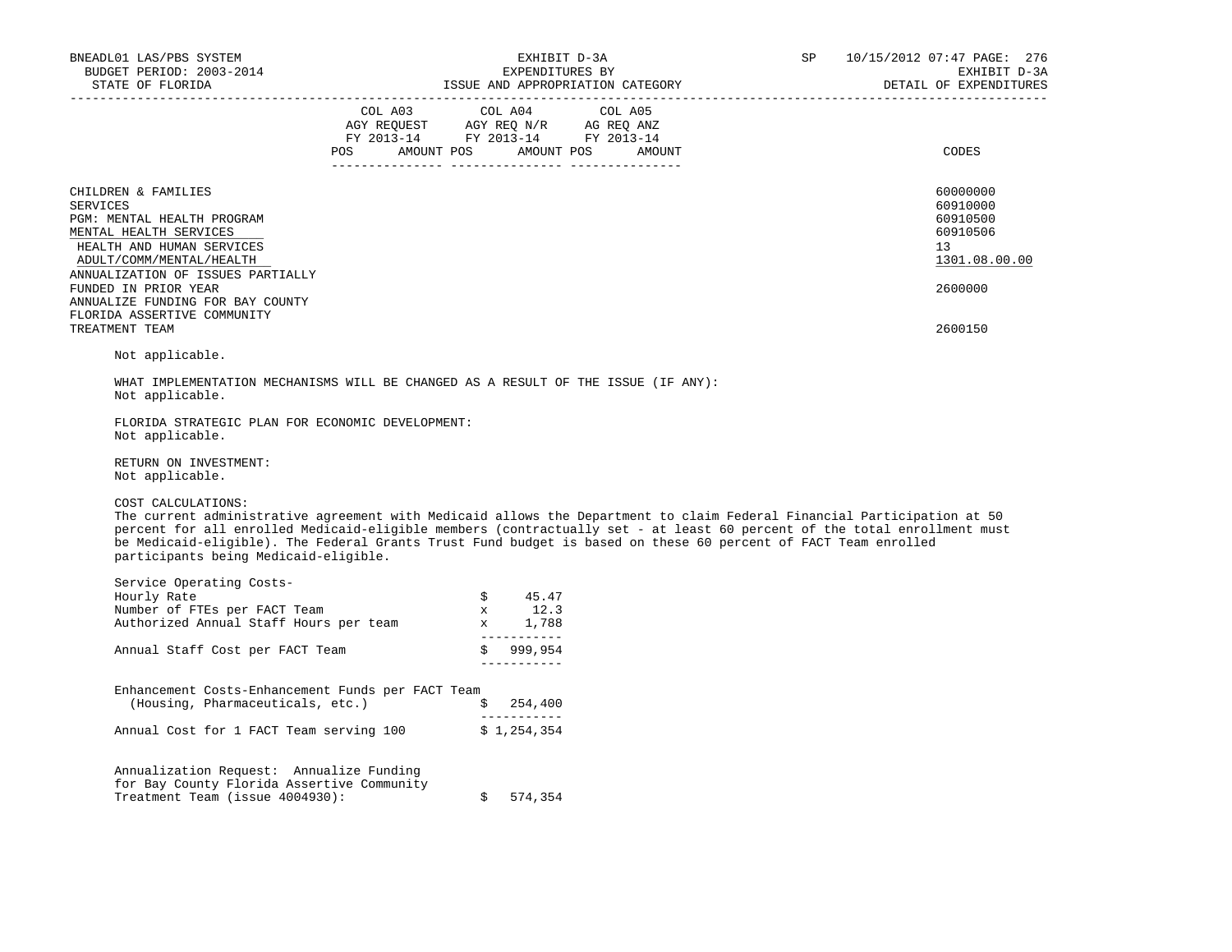| BNEADL01 LAS/PBS SYSTEM<br>BUDGET PERIOD: 2003-2014<br>STATE OF FLORIDA<br>_________________                                                                                                 |                                               | EXHIBIT D-3A<br>EXPENDITURES BY<br>ISSUE AND APPROPRIATION CATEGORY |                               |                                             |                                                                                                                                                                                                                                    |                                                |           |  |  | 10/15/2012 07:47 PAGE: 277<br>DETAIL OF EXPENDITURES                | EXHIBIT D-3A |
|----------------------------------------------------------------------------------------------------------------------------------------------------------------------------------------------|-----------------------------------------------|---------------------------------------------------------------------|-------------------------------|---------------------------------------------|------------------------------------------------------------------------------------------------------------------------------------------------------------------------------------------------------------------------------------|------------------------------------------------|-----------|--|--|---------------------------------------------------------------------|--------------|
|                                                                                                                                                                                              |                                               | POS                                                                 | COL A03 COL A04<br>AMOUNT POS |                                             | COL A05<br>$\begin{tabular}{lllllllll} \bf AGY \,\, REQUEST \,\, &\bf AGY \,\, REQ \,\, N/R \,\, &\bf AG \,\, REQ \,\, ANZ \\ \bf FY \,\, 2013-14 \,\, &\bf FY \,\, 2013-14 \,\, &\bf FY \,\, 2013-14 \end{tabular}$<br>AMOUNT POS | AMOUNT                                         |           |  |  | CODES                                                               |              |
| CHILDREN & FAMILIES<br><b>SERVICES</b><br>PGM: MENTAL HEALTH PROGRAM<br>MENTAL HEALTH SERVICES<br>HEALTH AND HUMAN SERVICES<br>ADULT/COMM/MENTAL/HEALTH<br>ANNUALIZATION OF ISSUES PARTIALLY |                                               |                                                                     |                               |                                             |                                                                                                                                                                                                                                    |                                                |           |  |  | 60000000<br>60910000<br>60910500<br>60910506<br>13<br>1301.08.00.00 |              |
| FUNDED IN PRIOR YEAR<br>ANNUALIZE FUNDING FOR BAY COUNTY<br>FLORIDA ASSERTIVE COMMUNITY<br>TREATMENT TEAM                                                                                    |                                               |                                                                     |                               |                                             |                                                                                                                                                                                                                                    |                                                |           |  |  | 2600000<br>2600150                                                  |              |
| Restore Non-Recurring Request: Restore                                                                                                                                                       |                                               |                                                                     |                               |                                             |                                                                                                                                                                                                                                    |                                                |           |  |  |                                                                     |              |
| Bay County Florida Assertive Community<br>Treatment Team (issue 4004940):                                                                                                                    |                                               |                                                                     |                               | \$680.000<br>===========<br>\$1,254,354     |                                                                                                                                                                                                                                    |                                                |           |  |  |                                                                     |              |
| REQUESTED Funding-<br>Cost Category                                                                                                                                                          | Budget<br>Requested                           | Non Recurring<br>Received                                           |                               | Requested                                   | Additional Funding                                                                                                                                                                                                                 |                                                |           |  |  |                                                                     |              |
| Administration<br>Enhancement \$254,400 \$181,258                                                                                                                                            | \$999,954 \$498,742                           |                                                                     |                               | ________________<br>\$501,212<br>\$73,142   |                                                                                                                                                                                                                                    |                                                |           |  |  |                                                                     |              |
| TOTAL BUDGET<br>REOUESTED                                                                                                                                                                    | -----------<br>\$1,254,354                    | ------------                                                        | \$680,000                     | ----------------<br>\$574,354<br>========== |                                                                                                                                                                                                                                    |                                                |           |  |  |                                                                     |              |
| FACT Funding-<br>Cost Category                                                                                                                                                               | Budget<br>Requested Rate Funding FFP          | Required                                                            | Enrolled Enrollment           |                                             | Medicaid Medicaid Federal<br>Grants<br>Trust Fund Match                                                                                                                                                                            | General<br>Revenue General<br>Medicaid Revenue | MOE       |  |  |                                                                     |              |
| Administration<br>Enhancement                                                                                                                                                                | \$999,954        60%<br>\$254,400          0% |                                                                     |                               |                                             | \$599,972 50.00% \$299,985 \$299,987 \$399,982<br>$\ddot{\hat{S}}$ 0 0% \$0                                                                                                                                                        | \$0                                            | \$254,400 |  |  |                                                                     |              |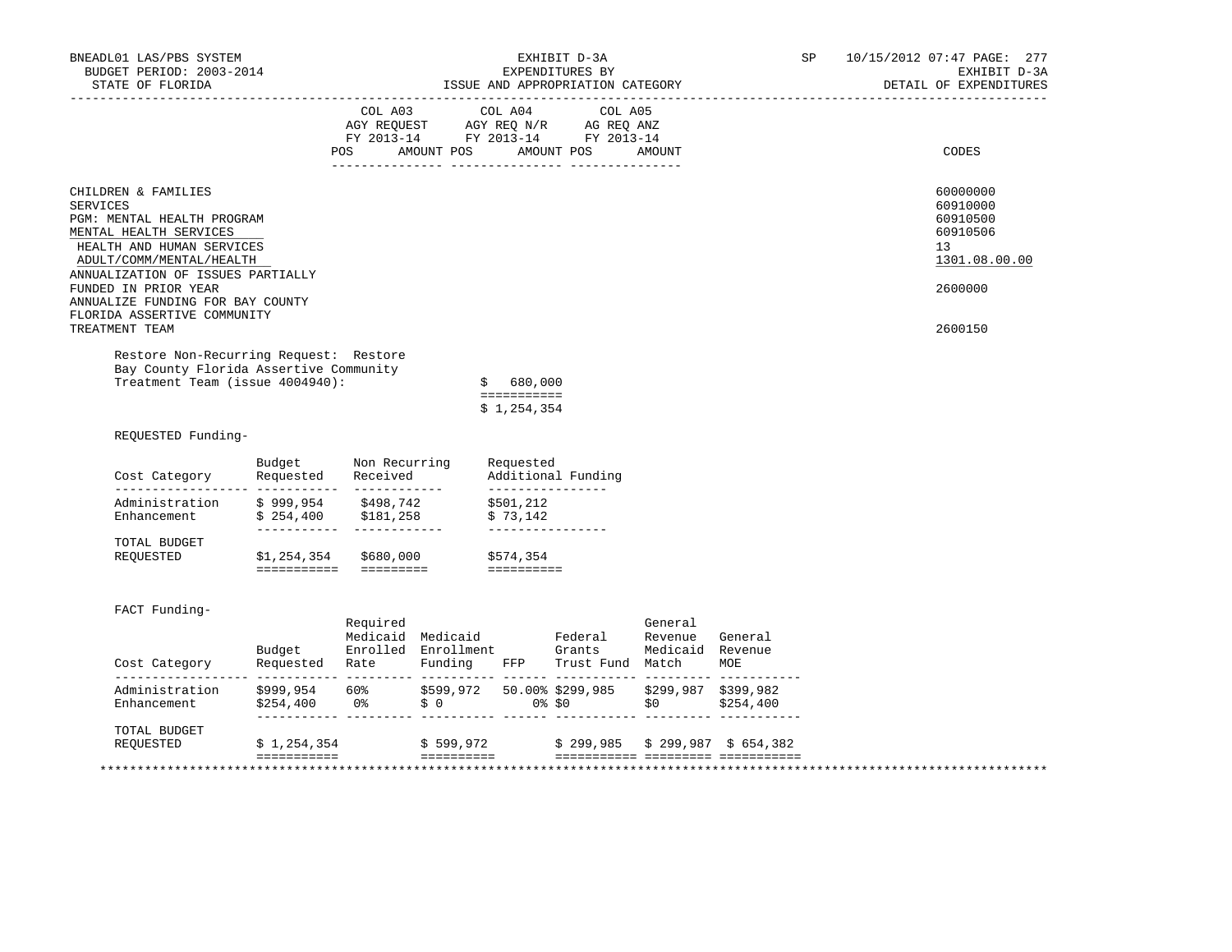| BNEADL01 LAS/PBS SYSTEM<br>BUDGET PERIOD: 2003-2014<br>STATE OF FLORIDA                                                                                                                                                                                             |           | EXHIBIT D-3A<br>EXPENDITURES BY<br>ISSUE AND APPROPRIATION CATEGORY | SP<br>10/15/2012 07:47 PAGE: 278<br>EXHIBIT D-3A<br>DETAIL OF EXPENDITURES        |                                         |  |  |                                                                                                     |  |  |
|---------------------------------------------------------------------------------------------------------------------------------------------------------------------------------------------------------------------------------------------------------------------|-----------|---------------------------------------------------------------------|-----------------------------------------------------------------------------------|-----------------------------------------|--|--|-----------------------------------------------------------------------------------------------------|--|--|
|                                                                                                                                                                                                                                                                     |           | COL A03<br>POS AMOUNT POS AMOUNT POS AMOUNT                         | COL A04<br>AGY REQUEST AGY REQ N/R AG REQ ANZ<br>FY 2013-14 FY 2013-14 FY 2013-14 | COL A05<br>____________________________ |  |  | CODES                                                                                               |  |  |
| CHILDREN & FAMILIES<br><b>SERVICES</b><br>PGM: MENTAL HEALTH PROGRAM<br>MENTAL HEALTH SERVICES<br>HEALTH AND HUMAN SERVICES<br>ADULT/COMM/MENTAL/HEALTH<br>WORKLOAD<br>INTEGRATION OF CHILD WELFARE AND<br>SUBSTANCE ABUSE TREATMENT SERVICES<br>SPECIAL CATEGORIES |           |                                                                     |                                                                                   |                                         |  |  | 60000000<br>60910000<br>60910500<br>60910506<br>13<br>1301.08.00.00<br>3000000<br>3007310<br>100000 |  |  |
| G/A-COMM MENTAL HLTH SVS                                                                                                                                                                                                                                            |           |                                                                     |                                                                                   |                                         |  |  | 100610                                                                                              |  |  |
| GENERAL REVENUE FUND                                                                                                                                                                                                                                                | $-$ STATE | 576,388-<br>-MATCH 7,895,123-                                       |                                                                                   |                                         |  |  | 1000 1<br>1000 2                                                                                    |  |  |
| TOTAL GENERAL REVENUE FUND                                                                                                                                                                                                                                          |           | 8, 471, 511-                                                        |                                                                                   |                                         |  |  | 1000                                                                                                |  |  |
| TOTAL APPRO                                                                                                                                                                                                                                                         |           | 8,471,511-                                                          |                                                                                   |                                         |  |  |                                                                                                     |  |  |
| G/A-BAKER ACT SERVICES                                                                                                                                                                                                                                              |           |                                                                     |                                                                                   |                                         |  |  | 100611                                                                                              |  |  |
| GENERAL REVENUE FUND                                                                                                                                                                                                                                                |           | -MATCH 3,068,764-                                                   |                                                                                   |                                         |  |  | 1000 2                                                                                              |  |  |
| G/A-OUTPATIENT BAKER ACT                                                                                                                                                                                                                                            |           |                                                                     |                                                                                   |                                         |  |  | 100612                                                                                              |  |  |
| GENERAL REVENUE FUND                                                                                                                                                                                                                                                |           | -MATCH 24,616-                                                      |                                                                                   |                                         |  |  | 1000 2                                                                                              |  |  |
| G/A-CONTRACTED SERVICES                                                                                                                                                                                                                                             |           |                                                                     |                                                                                   |                                         |  |  | 100778                                                                                              |  |  |
| GENERAL REVENUE FUND                                                                                                                                                                                                                                                |           | $-MATCH$ 12,781-                                                    |                                                                                   |                                         |  |  | 1000 2                                                                                              |  |  |
| G/A-INDIGENT PSYCH MED PRG                                                                                                                                                                                                                                          |           |                                                                     |                                                                                   |                                         |  |  | 101350                                                                                              |  |  |
| GENERAL REVENUE FUND                                                                                                                                                                                                                                                |           | -MATCH 333,800-                                                     |                                                                                   |                                         |  |  | 1000 2                                                                                              |  |  |
| TOTAL: INTEGRATION OF CHILD WELFARE AND<br>SUBSTANCE ABUSE TREATMENT SERVICES<br>TOTAL ISSUE $11,911,472-$                                                                                                                                                          |           |                                                                     |                                                                                   |                                         |  |  | 3007310                                                                                             |  |  |
|                                                                                                                                                                                                                                                                     |           |                                                                     |                                                                                   |                                         |  |  |                                                                                                     |  |  |
| AGENCY ISSUE NARRATIVE:<br>2013-2014 BUDGET YEAR NARRATIVE:<br>Issue title: Access to Substance Abuse Treatment for Parents of Children in the Child Welfare System                                                                                                 |           |                                                                     |                                                                                   | IT COMPONENT? NO                        |  |  |                                                                                                     |  |  |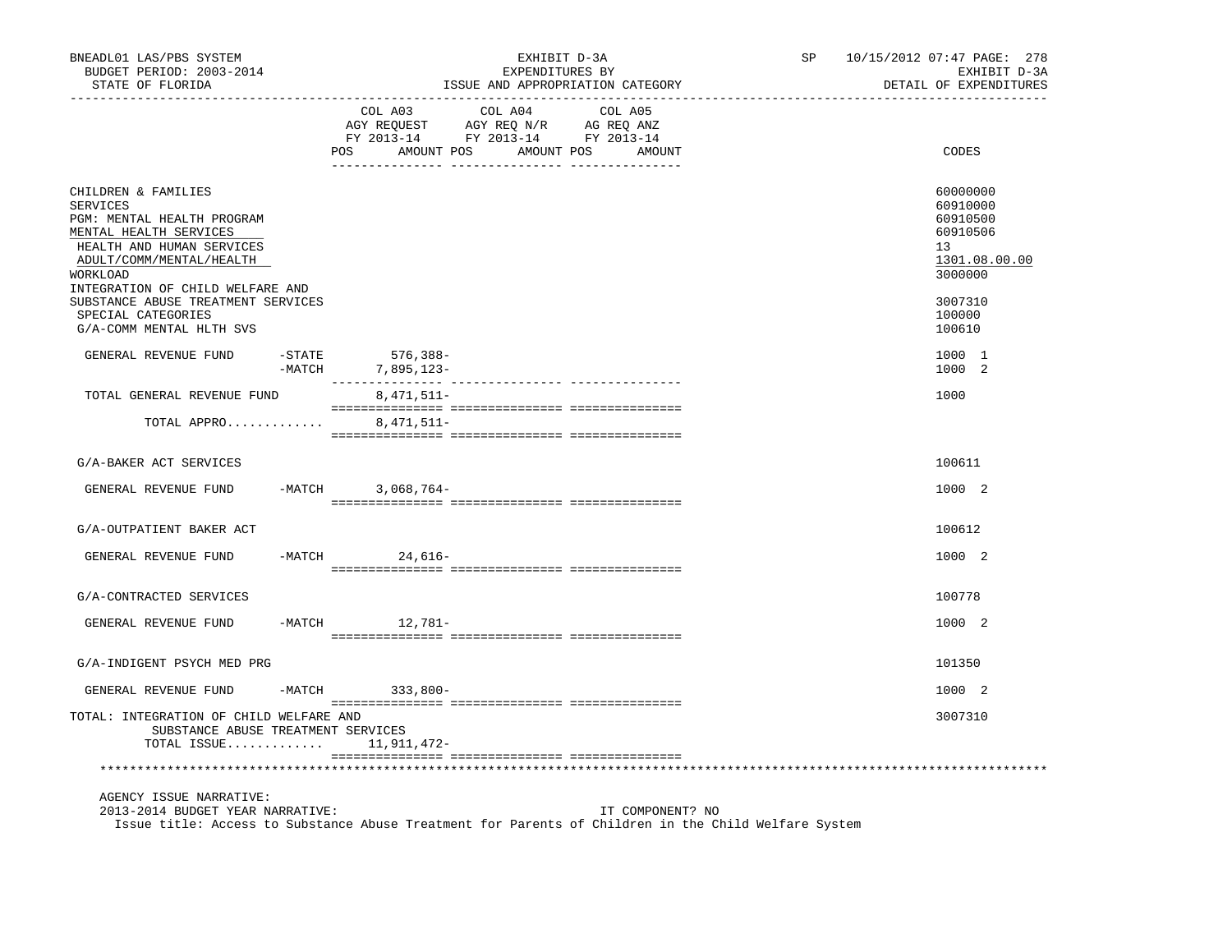| BNEADL01 LAS/PBS SYSTEM<br>BUDGET PERIOD: 2003-2014 |                   | EXHIBIT D-3A<br>EXPENDITURES BY                                                                   |                                  | SP                     | 10/15/2012 07:47 PAGE: 279<br>EXHIBIT D-3A |  |  |
|-----------------------------------------------------|-------------------|---------------------------------------------------------------------------------------------------|----------------------------------|------------------------|--------------------------------------------|--|--|
| STATE OF FLORIDA                                    |                   |                                                                                                   | ISSUE AND APPROPRIATION CATEGORY | DETAIL OF EXPENDITURES |                                            |  |  |
|                                                     | AMOUNT POS<br>POS | COL A03 COL A04 COL A05<br>AGY REOUEST AGY REO N/R AG REO ANZ<br>FY 2013-14 FY 2013-14 FY 2013-14 | AMOUNT POS AMOUNT                |                        | CODES                                      |  |  |
| CHILDREN & FAMILIES                                 |                   |                                                                                                   |                                  |                        | 60000000                                   |  |  |
| SERVICES                                            |                   |                                                                                                   |                                  |                        | 60910000                                   |  |  |
| PGM: MENTAL HEALTH PROGRAM                          |                   |                                                                                                   |                                  |                        | 60910500                                   |  |  |
| MENTAL HEALTH SERVICES                              |                   |                                                                                                   |                                  |                        | 60910506                                   |  |  |
| HEALTH AND HUMAN SERVICES                           |                   |                                                                                                   |                                  |                        | 13                                         |  |  |
| ADULT/COMM/MENTAL/HEALTH                            |                   |                                                                                                   |                                  |                        | 1301.08.00.00                              |  |  |
| WORKLOAD                                            |                   |                                                                                                   |                                  |                        | 3000000                                    |  |  |
| INTEGRATION OF CHILD WELFARE AND                    |                   |                                                                                                   |                                  |                        |                                            |  |  |
| SUBSTANCE ABUSE TREATMENT SERVICES                  |                   |                                                                                                   |                                  |                        | 3007310                                    |  |  |

 SPECIFY WHICH AGENCY GOAL FROM THE 2011-2016 STRATEGIC PLAN IS ADDRESSED BY THIS BUDGET ISSUE PROPOSAL: Effect Program Improvements: Apply proven best practices to maximize efficiencies and outcomes.

 SUMMARY:The Department requests \$22,283,244 in General Revenue to expand substance abuse family screening, assessment, brief interventions and referral to substance abuse treatment for families in the child welfare system as well as intensive integrated outpatient treatment for parents and their children. In many cases the parental substance abuse is related to misuse of prescription drugs. This funding will provide services for an estimated 21,960 additional parents annually through increasing contracted services providing evidence-based screening, assessment, and referral services and intensive and integrated outpatient services for 750 parents and their young children in the child welfare system. These services will result in a projected annual cost savings of over \$1,536,246 million.

 This issue will be supported by other service category transfers within Mental Health and Substance Abuse and an increase in General Revenue of \$5,156,406 in Adult Substance Abuse.

## PROBLEM STATEMENT:

 Parental substance abuse is a major contributing factor in cases of child abuse and neglect and is one of the major reasons for child out-of-home placements, as well as posing a barrier to children's safety. In FY 2010 -2011, 56% of the child abuse allegations that were verified had indications of parental substance use disorders. During this same time frame, 60% of the out-of-home placements were due to parental substance use disorders. There also were twice as many children with parents with substance abuse disorders in care for more than 9 months than for children with parents without indications of substance abuse. Additionally, 56% of the children with verified child abuse and with indications of parental substance abuse were under the age of five, creating the highest risk for subsequent child developmental and behavioral issues. There is insufficient capacity for substance abuse treatment for parents in the child welfare system. Inability to access treatment prolongs the time to re-unification for the family and causes numerous complications meeting the expectations of their case plans. Further improvements in child welfare services require that parents receive appropriate treatment at the onset of the case. Access to services must be improved, as well as the type and number of appropriate services.

Using Evidence-Based Practices to Improve Parental Entry into Substance Abuse Services:

 Traditionally, when child protective investigators suspect substance use or mental health disorders, they refer the parent to a substance abuse or mental health treatment program for an assessment and subsequent treatment. This practice has proven in Florida and nationally to be ineffective. Many parents do not make or keep appointments for their assessments and do not enter treatment. In early 2000, Florida introduced a substance abuse intervention program. The program design called for a substance abuse practitioner to screen parents for substance use, assist them in obtaining an assessment, and provide case management services while they were in treatment. A November 2003 Florida Senate Interim Report on Substance Abuse and Child Protection concluded that the program appeared to have the potential to improve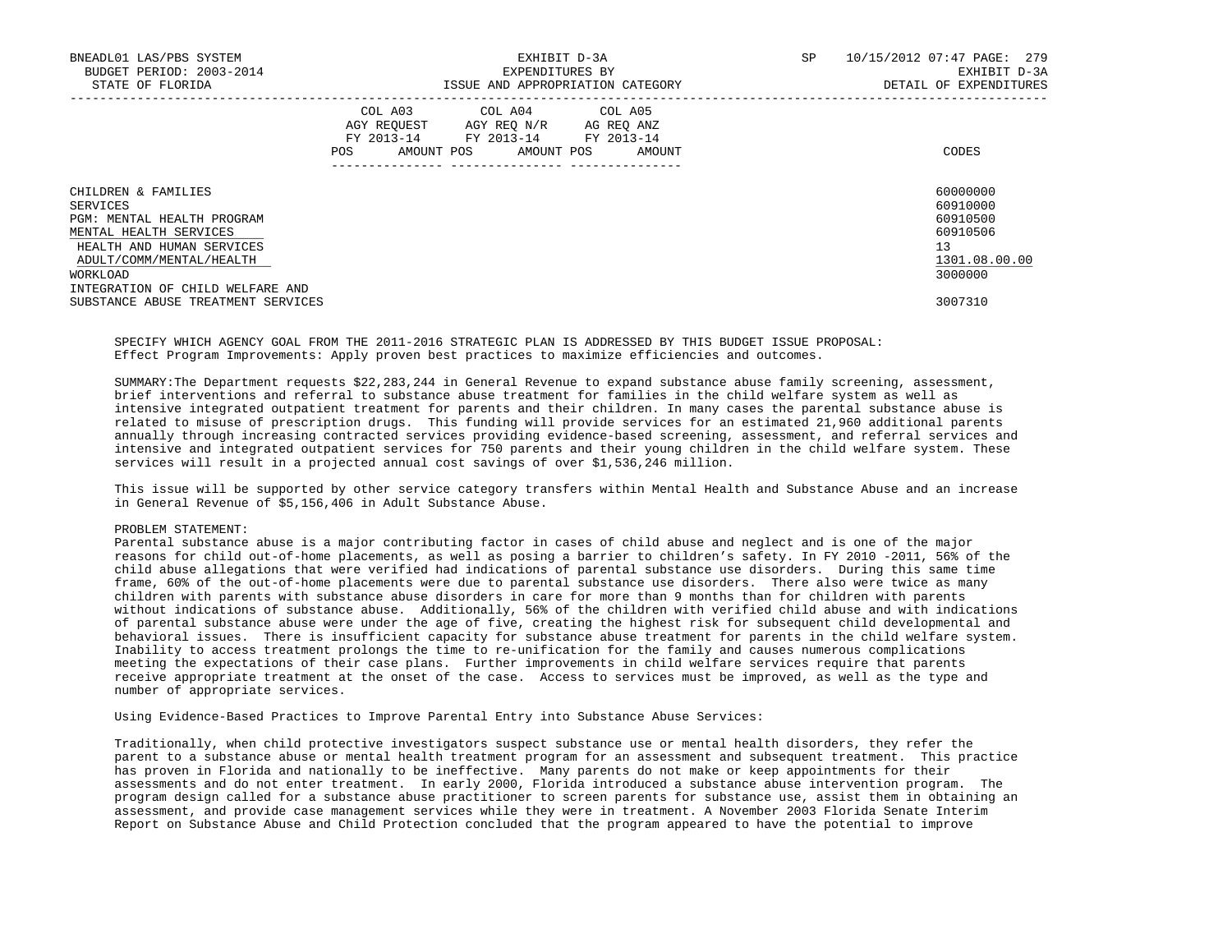| BNEADL01 LAS/PBS SYSTEM<br>BUDGET PERIOD: 2003-2014<br>STATE OF FLORIDA                                                                                                                          | EXHIBIT D-3A<br>EXPENDITURES BY<br>ISSUE AND APPROPRIATION CATEGORY                                                                         | <b>SP</b><br>10/15/2012 07:47 PAGE: 280<br>EXHIBIT D-3A<br>DETAIL OF EXPENDITURES |
|--------------------------------------------------------------------------------------------------------------------------------------------------------------------------------------------------|---------------------------------------------------------------------------------------------------------------------------------------------|-----------------------------------------------------------------------------------|
|                                                                                                                                                                                                  | COL A03 COL A04 COL A05<br>AGY REQUEST AGY REO N/R AG REO ANZ<br>FY 2013-14 FY 2013-14 FY 2013-14<br>AMOUNT POS AMOUNT POS<br>AMOUNT<br>POS | CODES                                                                             |
| CHILDREN & FAMILIES<br>SERVICES<br>PGM: MENTAL HEALTH PROGRAM<br>MENTAL HEALTH SERVICES<br>HEALTH AND HUMAN SERVICES<br>ADULT/COMM/MENTAL/HEALTH<br>WORKLOAD<br>INTEGRATION OF CHILD WELFARE AND |                                                                                                                                             | 60000000<br>60910000<br>60910500<br>60910506<br>13<br>1301.08.00.00<br>3000000    |
| SUBSTANCE ABUSE TREATMENT SERVICES                                                                                                                                                               |                                                                                                                                             | 3007310                                                                           |

 parent's/caretaker's follow-through with treatment, and could improve the likelihood that parents will successfully complete substance abuse case plan goals, and, in turn, be reunited with their children.

 Subsequent program office quality improvement efforts determined that the substance abuse intervention program could be improved through the use of an evidence-based practice called Screening, Brief Intervention and Referral to Treatment (SBIRT). This practice is intended for implementation in non-behavioral health settings and has shown success improving treatment entry for persons with alcohol misuse; there is growing evidence that it is also effective with persons with drug use and abuse. This model has shown to be more effective with the addition of evidence based screening-assessment tools and brief intervention. The Global Assessment of Individual in Need (GAIN) will be used as the assessment instrument. The brief intervention will generally include three to five brief sessions of Motivational Enhancement Therapy and/or Trauma Informed Cognitive Behavioral Therapy. For the child welfare population, the purpose of the brief intervention will be to engage the parent and prepare them for more intensive treatment when necessary. Although SBIRT began in community health settings, its use has been expanded to include social service programs including child welfare ones. Research shows that persons who have been referred to treatment through SBIRT have reported significant improvements in behavioral health status coupled with improvements in other social outcomes such as employment and arrest rates. The SAMH Program Office recently implemented a federal grant to implement the SBIRT model with the elderly population and has experience in implementing this program through contracted providers.

SBIRT will assist parents to enter treatment faster and with more motivation. Children whose mothers accessed treatment faster and completed at least one treatment episode had shorter stays in out-of-home care. A program in Illinois using a similar approach of assessment and counseling found that 84% of the parents entered treatment. When upfront SBIRT type services are paired with appropriate family-centered services (see below under Intensive Integrated Outpatient) and the parent participates for at least 90 days there can be a substantial improvement in the child welfare outcomes.

 The above referenced Senate Interim Report showed that families receiving professional screening, assessments, and case management achieved reunification more quickly than in cases not receiving these services, closure was achieved in a significantly shorter amount of time (six months vs. eleven months), and more families were reunited (40% vs. 17% ). A 2009 California study showed similar results achieving reunification for about 44% of the children whose mothers had received engagement services, assessments, interventions and treatment.

 Based on FY 2010-2011 data, the current average length of stay for children with parents with substance use disorders is 279 days or 9.3 months compared to children with parents without substance misuse at 239 days, or eight (8) months. The projected cost savings for children is based on the projected reduction of 40 days of out-of-home care for children at \$2,349 per month for an estimated 1,635 children from parents with substance misuse is \$1,536,246. This is a conservative estimate based on research that indicates that approximately 25% of the parents receiving treatment will complete treatment.

About 25% of all child protective investigations involve allegations of substance misuse which would include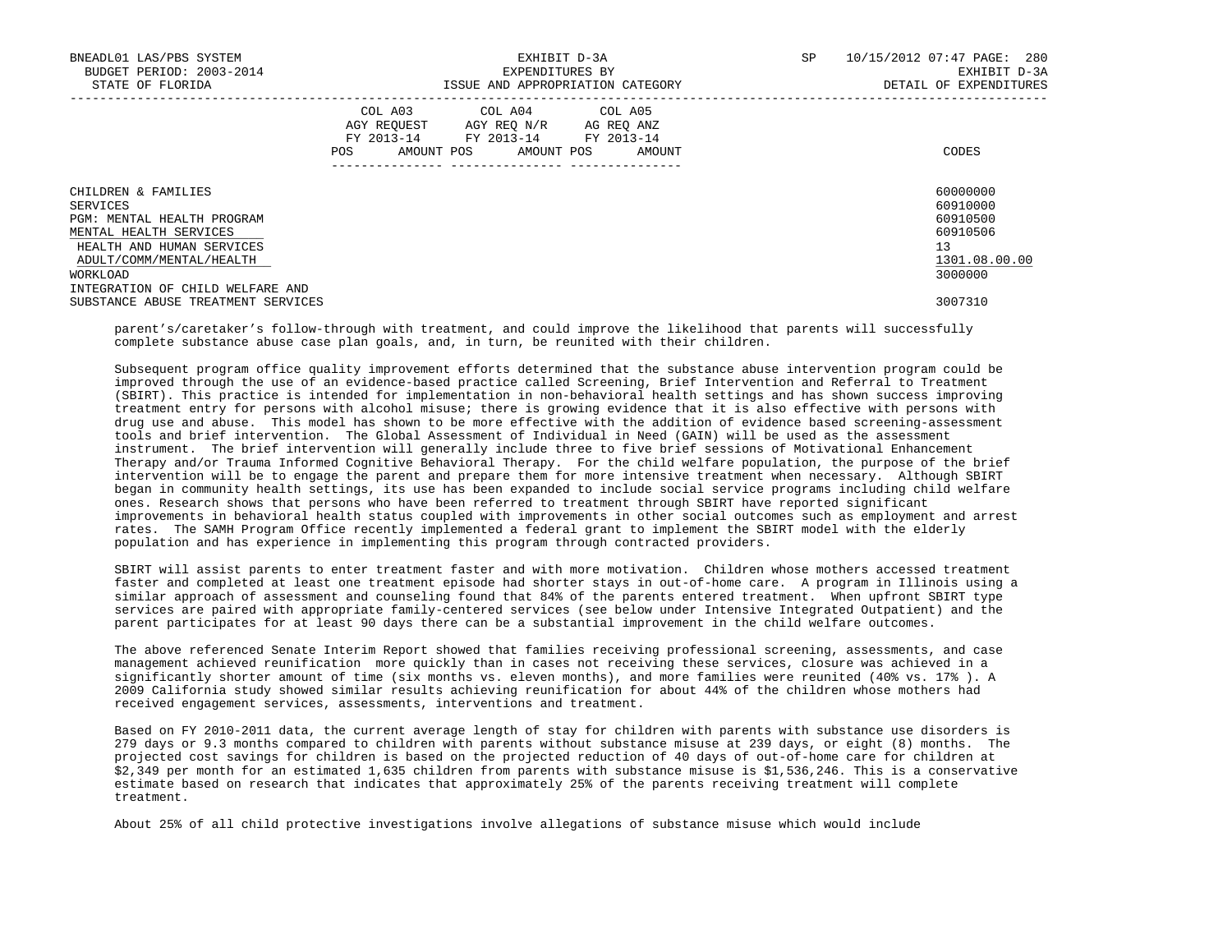| BNEADL01 LAS/PBS SYSTEM<br>BUDGET PERIOD: 2003-2014<br>STATE OF FLORIDA |     |  | EXHIBIT D-3A<br>EXPENDITURES BY<br>ISSUE AND APPROPRIATION CATEGORY                                                        |  | SP     | 10/15/2012 07:47 PAGE: 281<br>EXHIBIT D-3A<br>DETAIL OF EXPENDITURES |                      |  |
|-------------------------------------------------------------------------|-----|--|----------------------------------------------------------------------------------------------------------------------------|--|--------|----------------------------------------------------------------------|----------------------|--|
|                                                                         | POS |  | COL A03 COL A04 COL A05<br>AGY REQUEST AGY REO N/R AG REO ANZ<br>FY 2013-14 FY 2013-14 FY 2013-14<br>AMOUNT POS AMOUNT POS |  | AMOUNT |                                                                      | CODES                |  |
| CHILDREN & FAMILIES                                                     |     |  |                                                                                                                            |  |        |                                                                      | 60000000<br>60910000 |  |
| SERVICES<br>PGM: MENTAL HEALTH PROGRAM                                  |     |  |                                                                                                                            |  |        |                                                                      | 60910500             |  |
| MENTAL HEALTH SERVICES                                                  |     |  |                                                                                                                            |  |        |                                                                      | 60910506             |  |
| HEALTH AND HUMAN SERVICES                                               |     |  |                                                                                                                            |  |        |                                                                      | 13                   |  |
| ADULT/COMM/MENTAL/HEALTH                                                |     |  |                                                                                                                            |  |        |                                                                      | 1301.08.00.00        |  |
| WORKLOAD                                                                |     |  |                                                                                                                            |  |        |                                                                      | 3000000              |  |
| INTEGRATION OF CHILD WELFARE AND                                        |     |  |                                                                                                                            |  |        |                                                                      |                      |  |
| SUBSTANCE ABUSE TREATMENT SERVICES                                      |     |  |                                                                                                                            |  |        |                                                                      | 3007310              |  |

 approximately 50,000 parents. Approximately 20,000 parents per year with verified cases of child abuse have indications of substance use disorders. Since all parents with suspected substance abuse do not receive a screening, assessment, intervention, and referral it is estimated that a total of 35,000 parents should receive Child Welfare SBIRT Services. The estimated workload for a behavioral health professional using the SBIRT model in the child welfare setting is 160 cases per year. Currently, SAMH contracts for 81.5 staff available to be trained to implement the SBIRT model. These staff currently serve approximately 13,040 parents. To serve a total of 35,000 parents per year, SAMH must contract for an additional 137 SBIRT Child Welfare professionals to serve an additional 21,960 parents with Child Welfare SBIRT.

 This requested funding will be contracted to private non-profit substance abuse treatment service providers and allocated based on the Department's child welfare caseload. The services provided will assist the Department in its efforts to:

 Improve accurate and timely identification of families' involved with child protective services system who are in need of substance abuse treatment;

Reduce the amount of time for assessment and entry to services for parents;

Reduce the length of stay for children in out-of-home care whose parents have a substance use disorder;

 Increase the number of individuals referred by child welfare staff who complete substance abuse treatment successfully;

 Implement a proactive family-centered referral and planning process which integrates child welfare and substance abuse treatment services to enable the client and the family strengthen a client's commitment to recovery; and to

Decrease subsequent child abuse and neglect and promote family reunification.

#### Intensive Integrated Outpatient Treatment:

 Access to the appropriate level of treatment is critical to achieve optimal outcomes for parents with substance use disorders. Parents with a long history of substance use and who are dependent or addicted to drugs require intensive levels of treatment, such as intensive outpatient treatment or residential treatment. Many of a mother's substance use involves prescription drug misuse. Of the 20,000 parents with indicated substance use disorders, 10,519 were mothers. In order for treatment to be effective, mothers require a safe place for their children; for mothers with children under age five (5) it is preferable for the children to reside with the parent during treatment. For many mothers, the living environment and partner are impediments for successful treatment, requiring that the children and parent reside elsewhere during treatment and aftercare. Estimates are that about 25% require residential or intensive treatment with housing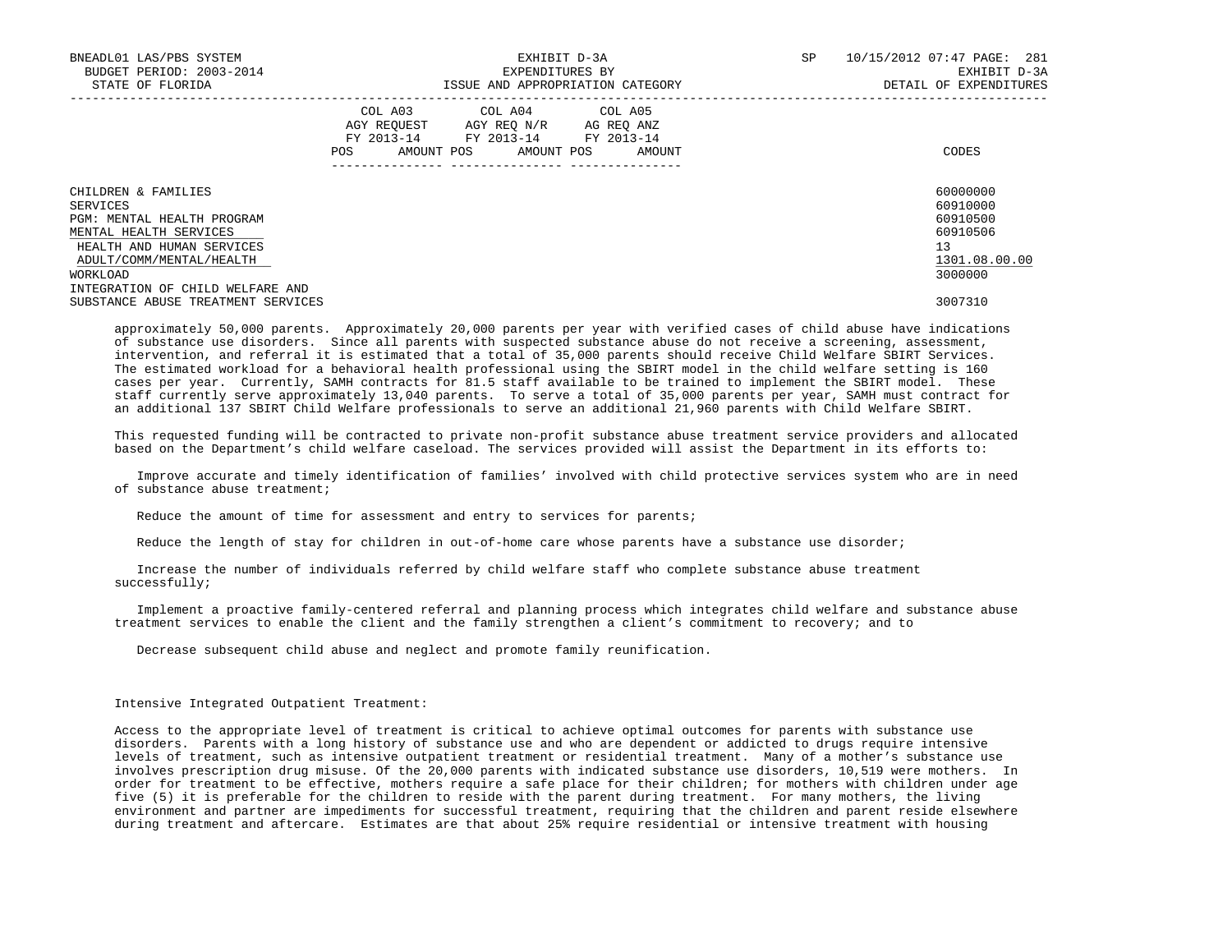| BNEADL01 LAS/PBS SYSTEM<br>BUDGET PERIOD: 2003-2014<br>STATE OF FLORIDA                                                                                                                          |      | EXHIBIT D-3A<br>EXPENDITURES BY<br>ISSUE AND APPROPRIATION CATEGORY                                                        |        | SP | 10/15/2012 07:47 PAGE: 282<br>EXHIBIT D-3A<br>DETAIL OF EXPENDITURES           |
|--------------------------------------------------------------------------------------------------------------------------------------------------------------------------------------------------|------|----------------------------------------------------------------------------------------------------------------------------|--------|----|--------------------------------------------------------------------------------|
|                                                                                                                                                                                                  | POS. | COL A03 COL A04 COL A05<br>AGY REOUEST AGY REO N/R AG REO ANZ<br>FY 2013-14 FY 2013-14 FY 2013-14<br>AMOUNT POS AMOUNT POS | AMOUNT |    | CODES                                                                          |
| CHILDREN & FAMILIES<br>SERVICES<br>PGM: MENTAL HEALTH PROGRAM<br>MENTAL HEALTH SERVICES<br>HEALTH AND HUMAN SERVICES<br>ADULT/COMM/MENTAL/HEALTH<br>WORKLOAD<br>INTEGRATION OF CHILD WELFARE AND |      |                                                                                                                            |        |    | 60000000<br>60910000<br>60910500<br>60910506<br>13<br>1301.08.00.00<br>3000000 |
| SUBSTANCE ABUSE TREATMENT SERVICES                                                                                                                                                               |      |                                                                                                                            |        |    | 3007310                                                                        |

capacity for the mothers and their children.

 In Florida, there are 310 residential beds that accept parents and children into care. This is insufficient capacity--residential care is much more expensive that community care. Often mothers are required to leave their home community, which prohibits the development of natural supports during the treatment process. The children are at very high risk for developmental delays and require quality child care services while the parent is in treatment. In order for mothers and children to receive treatment in a safe setting, the following services must be available: trauma-informed family focused treatment, safe housing, quality child care, and parent training designed for parents with substance use disorders. Unfortunately, housing subsidies and child care subsidies are often unavailable at the time that treatment is required. Public transportation also is not conducive to multiple trips to treatment. For these reasons, this budget issue requests funds for a less expensive alternative to residential treatment that provides the necessary family focused services for optimal treatment gain.

 Ten percent of 10,519 mothers, or 1,052 mothers, need this type of treatment. However, only 310 beds are available--leaving 122 women who would be able to access residential treatment. Therefore, this issue proposes that the Integrated Intensive Outpatient Treatment be used as an alternative to residential care. The estimated length of stay for the intensive treatment in this program is for four (4) months with an average length of stay for the continued treatment with transitional housing of two (2) months. The number of families to be served is 741.

#### RETURN ON INVESTMENT:

 As noted previously, the impact of substance abuse on the child welfare system for both the child in care and the familyAs familyAs noted previously, the impact of substance abuse on the child welfare system for both the child in care and the family is significant. Data specific to Florida indicates that in FY 2010 -2011:

56% of the child abuse allegations that were verified had indications of parental substance use disorders;

60% of the out-of-home placements were due to parental substance use disorders;

 Twice as many children with parents with substance abuse disorders were in care for 9 months longer than children with parents without indications of substance abuse;

 56% of the children with verified child abuse and with indications of parental substance abuse were under the age of five, creating the highest risk for subsequent child developmental and behavioral issues.

 Substance abusing parents are less likely to utilize appropriate parenting practices and may be neglectful in basic nurturing and caretaking. Drug-seeking behavior may contribute to more criminal activity and an unsafe care-giving environment. Children born to addicted women are subject to Neonatal Abstinence Syndrome (NAS) which makes mother-infant bonding more difficult. NAS is a group of problems that occur in a newborn exposed to addictive illegal or prescription drugs while in the mother's womb. These substances pass through the placenta to the baby during pregnancy. The baby becomes addicted along with the mother, and at birth the baby is still dependent on the drug. Because the baby is no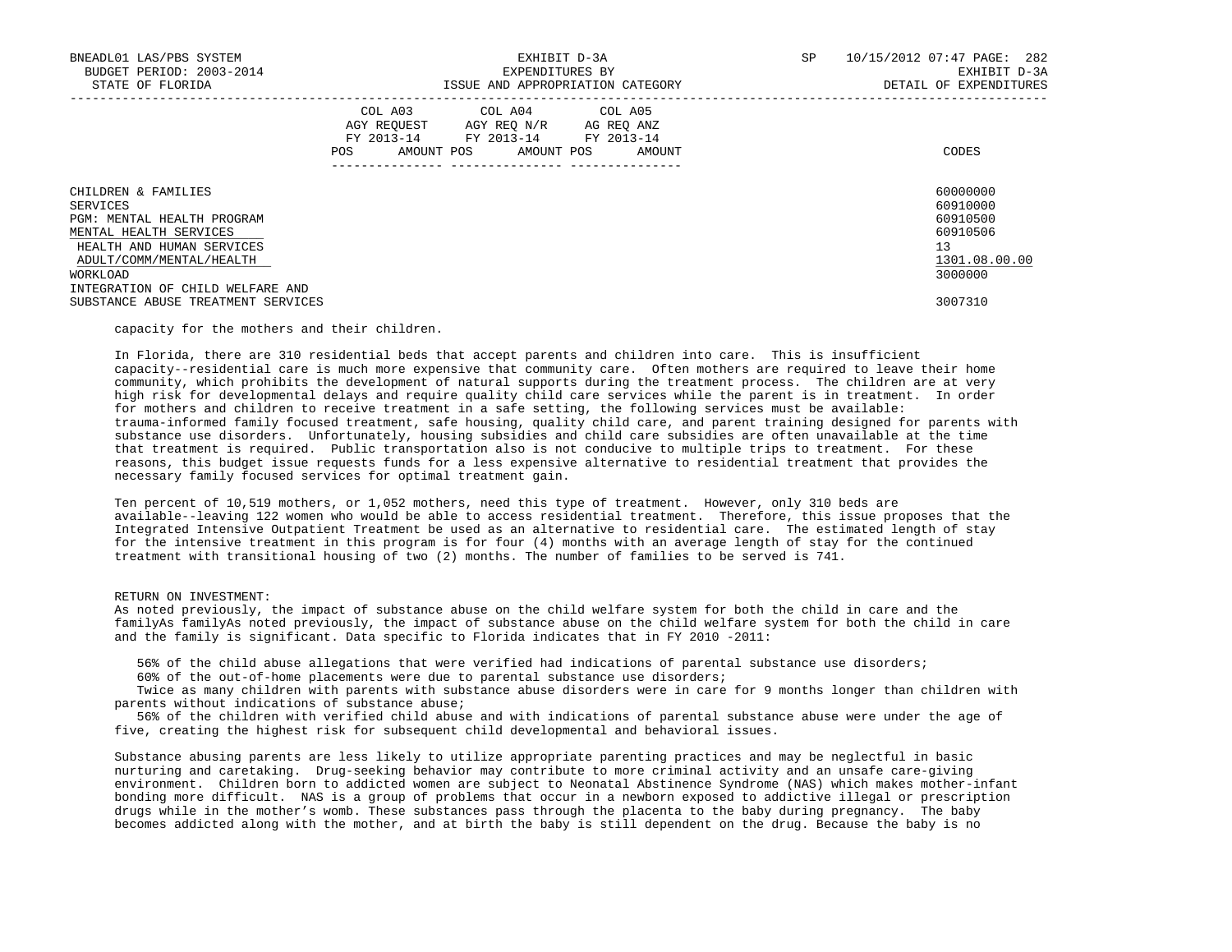| BNEADL01 LAS/PBS SYSTEM<br>BUDGET PERIOD: 2003-2014<br>STATE OF FLORIDA                                                                                      |     |            | EXHIBIT D-3A<br>EXPENDITURES BY<br>ISSUE AND APPROPRIATION CATEGORY                                             |  | SP     | 10/15/2012 07:47 PAGE: 283<br>EXHIBIT D-3A<br>DETAIL OF EXPENDITURES |                                                                                |
|--------------------------------------------------------------------------------------------------------------------------------------------------------------|-----|------------|-----------------------------------------------------------------------------------------------------------------|--|--------|----------------------------------------------------------------------|--------------------------------------------------------------------------------|
|                                                                                                                                                              | POS | AMOUNT POS | COL A03 COL A04 COL A05<br>AGY REQUEST AGY REO N/R AG REO ANZ<br>FY 2013-14 FY 2013-14 FY 2013-14<br>AMOUNT POS |  | AMOUNT |                                                                      | CODES                                                                          |
| CHILDREN & FAMILIES<br>SERVICES<br>PGM: MENTAL HEALTH PROGRAM<br>MENTAL HEALTH SERVICES<br>HEALTH AND HUMAN SERVICES<br>ADULT/COMM/MENTAL/HEALTH<br>WORKLOAD |     |            |                                                                                                                 |  |        |                                                                      | 60000000<br>60910000<br>60910500<br>60910506<br>13<br>1301.08.00.00<br>3000000 |
| INTEGRATION OF CHILD WELFARE AND<br>SUBSTANCE ABUSE TREATMENT SERVICES                                                                                       |     |            |                                                                                                                 |  |        |                                                                      | 3007310                                                                        |

 longer getting the drug after birth, symptoms of withdrawal may occur. Factors such as parental drug treatment, maternal guilt, prolonged neonatal hospitalization for NAS and separation challenge maternal infant bonding. As these drug-exposed children mature, they are likely to have poorer physical and emotional outcomes and are at higher risk of developing challenging behaviors. Exposure to adverse events that often occur in substance abusive environments has a marked negative effect on the normal trajectory of social and emotional development. The National Institute on Drug Abuse (NIDA) reports that negative outcomes in drug-exposed children can be ameliorated by supportive home environments and quality parenting. NIDA supported research has established the value of evidence-based treatment in changing drug abuse behavior.

 Research demonstrates that access to treatment increases the likelihood of reunification and reduces the number of days children spend in foster care. In addition, the societal cost of parental substance abuse can be measured for the child in increased time in care, future medical and educational expenditures, cost of foster care placement and eventually lost productivity. For the parents, costs of substance abuse in terms of potential criminal justice involvement, medical costs due to injury or accident, and lost productivity. Cost-benefit analyses of outpatient treatment find that every dollar invested yields between \$5.23 and \$32.70 in economic benefits (in 2011 dollars). The economic benefits are in the form of increasing earnings from employment and reductions in criminal activity, money spent on drugs, incarceration, and health care costs. There are other less measurable, but no less devastating costs, such as family disruption, divorce, and loss of custody. Using the range of published cost-benefit ratios for outpatient treatment, the requested \$13,689,234 invested now could yield a benefit of between \$71,594,693.82 and \$447,637,951.80 by ensuring that parents served in the community are drug-free, healthy, law-abiding, and productive in the workforce.

# FLORIDA STRATEGIC PLAN FOR ECONOMIC DEVELOPMENT:

 Evidenced based substance abuse recovery services reduce child welfare impacts which include improving the probability that children will have the ability to become economically contributing and self sustaining adults. In addition improved recovery from substance abuse allows adults to become economically self sustaining. Improved outcomes in this area corresponds to Item 6, Item 5 as well as Item 25 on the Florida Strategic Plan for Economic Development.

## COST CALCULATION:

| EVIDENCE-BASED PRACTICES:                  |                                    |
|--------------------------------------------|------------------------------------|
| Cost per Child Welfare SBIRT professional: | \$55,000                           |
| Training cost per professional per year:   | \$2,000                            |
| Travel cost professional per year:         | \$5,730                            |
| Total cost per SBIRT professional:         | \$62,730 X 137 SBIRT professionals |
| 137 contracted SBIRT professionals:        | \$8.594.010                        |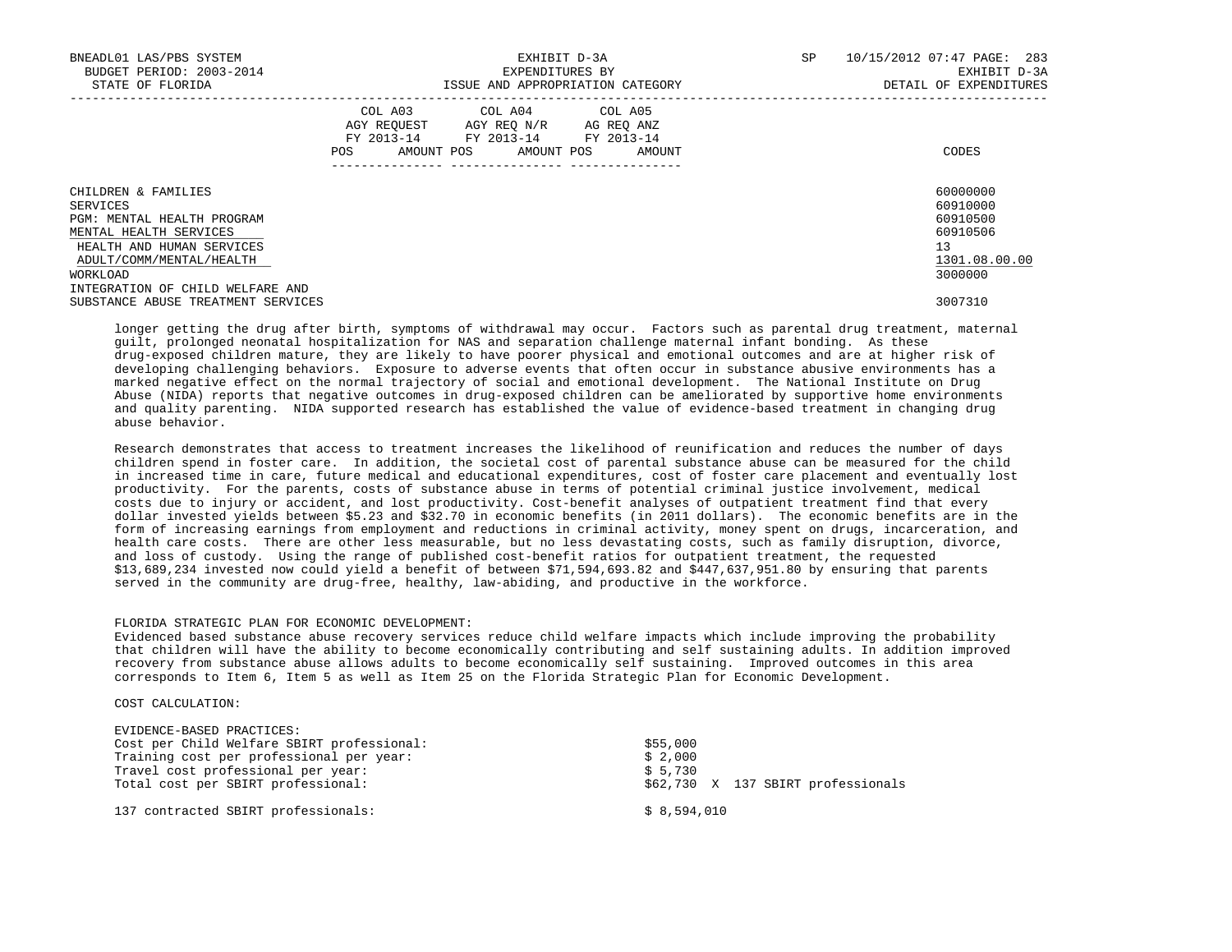| BNEADL01 LAS/PBS SYSTEM<br>BUDGET PERIOD: 2003-2014<br>STATE OF FLORIDA                                                                                                                                                                                             |                                                                                                                                                                                                | EXHIBIT D-3A<br>EXPENDITURES BY                       | EAPENDITURES BI<br>ISSUE AND APPROPRIATION CATEGORY |                         | SP |                                              | 10/15/2012 07:47 PAGE: 284<br>EXHIBIT D-3A<br>DETAIL OF EXPENDITURES                        |
|---------------------------------------------------------------------------------------------------------------------------------------------------------------------------------------------------------------------------------------------------------------------|------------------------------------------------------------------------------------------------------------------------------------------------------------------------------------------------|-------------------------------------------------------|-----------------------------------------------------|-------------------------|----|----------------------------------------------|---------------------------------------------------------------------------------------------|
|                                                                                                                                                                                                                                                                     | $\begin{tabular}{lcccc} COL A03 & COL A04 & COL A05 \\ AGY REQUEST & AGY REQ N/R & AG REQ ANZ \\ FY & 2013-14 & FY & 2013-14 & FY & 2013-14 \end{tabular}$<br>POS AMOUNT POS AMOUNT POS AMOUNT |                                                       |                                                     |                         |    |                                              | CODES                                                                                       |
|                                                                                                                                                                                                                                                                     |                                                                                                                                                                                                |                                                       |                                                     |                         |    |                                              |                                                                                             |
| CHILDREN & FAMILIES<br><b>SERVICES</b><br>PGM: MENTAL HEALTH PROGRAM<br>MENTAL HEALTH SERVICES<br>HEALTH AND HUMAN SERVICES<br>ADULT/COMM/MENTAL/HEALTH<br>WORKLOAD<br>INTEGRATION OF CHILD WELFARE AND                                                             |                                                                                                                                                                                                |                                                       |                                                     |                         |    |                                              | 60000000<br>60910000<br>60910500<br>60910506<br>13 <sup>1</sup><br>1301.08.00.00<br>3000000 |
| SUBSTANCE ABUSE TREATMENT SERVICES                                                                                                                                                                                                                                  |                                                                                                                                                                                                |                                                       |                                                     |                         |    |                                              | 3007310                                                                                     |
| INTENSIVE INTEGRATED OUTPATIENT TREATMENT:<br>Cost per month for intensive treatment:<br>Cost per month for continued treatment with transitional housing: $\frac{1}{2}$ , 279 X 2 months (estimated average stay)<br>Total cost of intensive treatment per family: |                                                                                                                                                                                                |                                                       |                                                     | \$18,474 X 741 families |    | \$ 3,479 X 4 months (estimated average stay) |                                                                                             |
| Total Intensive Integrated Outpatient Treatments:                                                                                                                                                                                                                   |                                                                                                                                                                                                |                                                       | \$13,689,234                                        |                         |    |                                              |                                                                                             |
| SBIRT Specialists<br>Intensive Integrated Outpatient Treatment<br>TOTAL REOUEST:                                                                                                                                                                                    |                                                                                                                                                                                                | \$ 8,594,010 GR<br>\$13,689,234 GR<br>\$22,283,244 GR |                                                     |                         |    |                                              |                                                                                             |
| AGENCY STRATEGIC PRIORITIES                                                                                                                                                                                                                                         |                                                                                                                                                                                                |                                                       |                                                     |                         |    |                                              | 4000000                                                                                     |
| RESTORE BAY COUNTY FLORIDA<br>ASSERTIVE COMMUNITY TREATMENT TEAM<br>SPECIAL CATEGORIES<br>G/A-COMM MENTAL HLTH SVS                                                                                                                                                  |                                                                                                                                                                                                |                                                       |                                                     |                         |    |                                              | 4004940<br>100000<br>100610                                                                 |
| GENERAL REVENUE FUND -MATCH<br>FEDERAL GRANTS TRUST FUND -FEDERL 149,622                                                                                                                                                                                            | 530,378                                                                                                                                                                                        |                                                       |                                                     |                         |    |                                              | 1000 2<br>2261 3                                                                            |
| TOTAL APPRO                                                                                                                                                                                                                                                         | 680,000                                                                                                                                                                                        |                                                       |                                                     |                         |    |                                              |                                                                                             |
|                                                                                                                                                                                                                                                                     |                                                                                                                                                                                                |                                                       |                                                     |                         |    |                                              |                                                                                             |
| AGENCY ISSUE NARRATIVE:<br>2013-2014 BUDGET YEAR NARRATIVE:<br>ISSUE TITLE: Restore Bay County Florida Assertive Community Treatment Team                                                                                                                           |                                                                                                                                                                                                |                                                       | IT COMPONENT? NO                                    |                         |    |                                              |                                                                                             |
| SPECIFY WHICH AGENCY GOAL FROM THE FISCAL YEARS 2013-2014 THROUGH 2017-2018 STRATEGIC PLAN IS ADDRESSED BY THIS BUDGET<br>ISSUE PROPOSAL:<br>Maskle Menilli Resinctibilliti (Mela Mleniddiana meni film chiifflement te engineering                                 |                                                                                                                                                                                                |                                                       |                                                     |                         |    |                                              |                                                                                             |

Enable Family Accountability: Help Floridians move from entitlement to empowerment.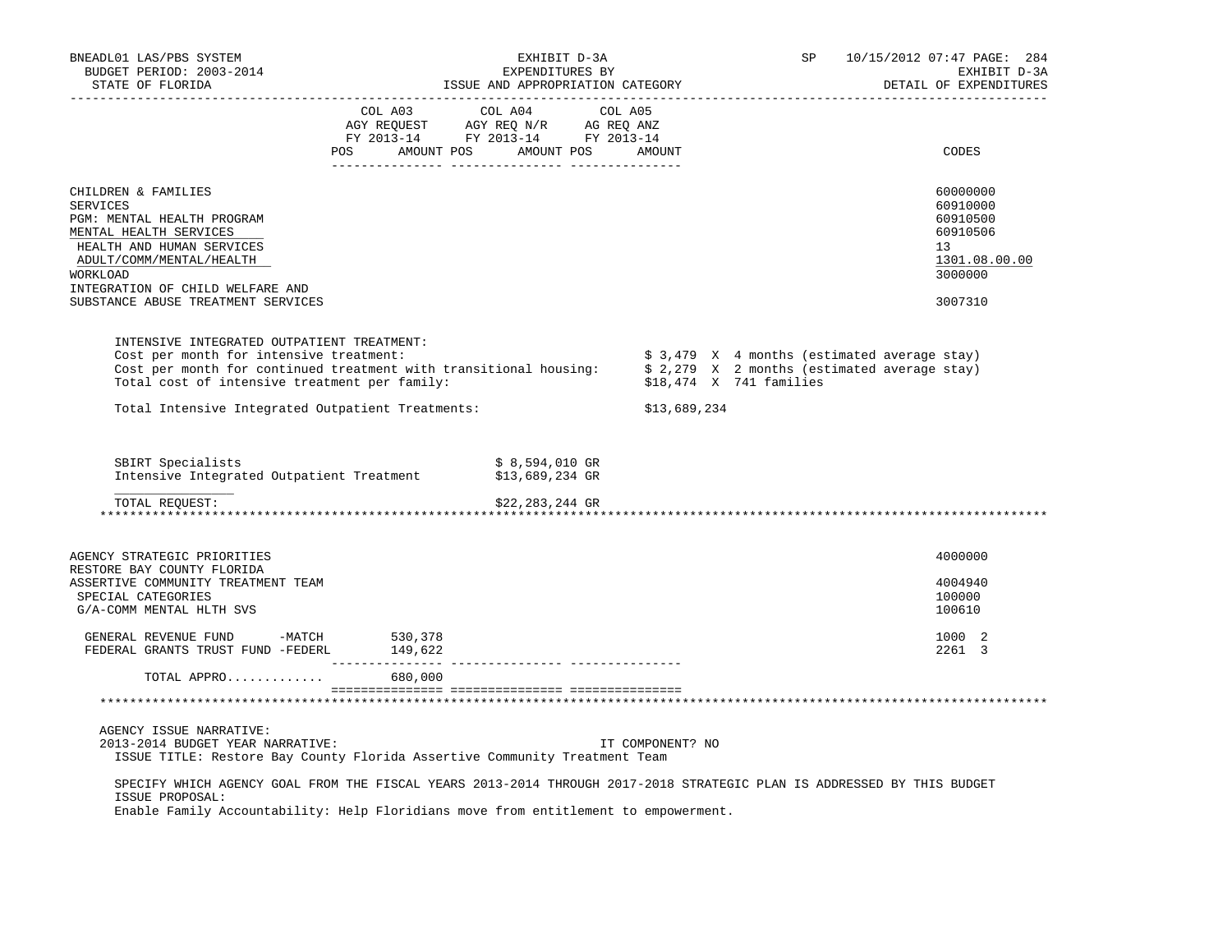| BNEADL01 LAS/PBS SYSTEM<br>BUDGET PERIOD: 2003-2014<br>STATE OF FLORIDA |     |                                                                                                   | EXPENDITURES BY<br>ISSUE AND APPROPRIATION CATEGORY | EXHIBIT D-3A | SP     | 10/15/2012 07:47 PAGE: 285<br>EXHIBIT D-3A<br>DETAIL OF EXPENDITURES |                      |
|-------------------------------------------------------------------------|-----|---------------------------------------------------------------------------------------------------|-----------------------------------------------------|--------------|--------|----------------------------------------------------------------------|----------------------|
|                                                                         | POS | COL A03 COL A04 COL A05<br>AGY REQUEST AGY REO N/R AG REO ANZ<br>FY 2013-14 FY 2013-14 FY 2013-14 | AMOUNT POS AMOUNT POS                               |              | AMOUNT |                                                                      | CODES                |
| CHILDREN & FAMILIES                                                     |     |                                                                                                   |                                                     |              |        |                                                                      | 60000000<br>60910000 |
| SERVICES<br>PGM: MENTAL HEALTH PROGRAM                                  |     |                                                                                                   |                                                     |              |        |                                                                      | 60910500             |
| MENTAL HEALTH SERVICES                                                  |     |                                                                                                   |                                                     |              |        |                                                                      | 60910506             |
| HEALTH AND HUMAN SERVICES                                               |     |                                                                                                   |                                                     |              |        |                                                                      | 13                   |
| ADULT/COMM/MENTAL/HEALTH                                                |     |                                                                                                   |                                                     |              |        |                                                                      | 1301.08.00.00        |
| AGENCY STRATEGIC PRIORITIES<br>RESTORE BAY COUNTY FLORIDA               |     |                                                                                                   |                                                     |              |        |                                                                      | 4000000              |
| ASSERTIVE COMMUNITY TREATMENT TEAM                                      |     |                                                                                                   |                                                     |              |        |                                                                      | 4004940              |

#### SUMMARY:

 The Department requests \$680,000 of budget authority (General Revenue \$530,378, and Federal Grants Trust Fund \$149,622) to fully fund the Bay County Florida Assertive Community Treatment (FACT) Team. This request is a companion issue to Annualize Funding for Bay County Florida Assertive Community Treatment Team (issue 4004930). The Bay County FACT Team will provide services beginning January 1, 2013, and will be able to serve 50 people in Fiscal Year 2012-2013 based on the non-recurring appropriation of \$680,000 (issue 4004950). The annual cost for one FACT Team to serve 100 people is \$1,254,354.

# PROBLEM STATEMENT:

 Assertive Community Treatment (ACT) is an evidenced-based practice endorsed by the Substance Abuse and Mental Health Services Administration. It was initially implemented in Florida in 1999 with an appropriation for eight teams. There are currently 32 FACT Teams statewide, including the new Bay County FACT Team. However, the Bay County team only received partial funding from the 2012 Legislature and the department did not receive budget authority to draw down the federal Medicaid administrative match. A rate of \$45.47 per staff hour was negotiated with the Medicaid Program as part of the Department's administrative agreement to allow federal Medicaid funding to offset a portion of the cost of operating the teams. Since the Bay County FACT Team was only partially funded, 57 percent of cost, the team modified the number served to fifty individuals. All other teams serve 100 individuals each.

 FACT teams are an important means to ensure Florida's continued compliance with the 1999 Supreme Court decision, Olmstead v. L.C and E.W. The decision reads, "states are required to place persons with mental disabilities in community settings rather than in institutions when the State's treatment professionals have determined that community placement is appropriate, the transfer from institutional care to a less restrictive setting is not opposed by the affected individual, and the placement can be reasonably accommodated, taking into account the resources available to the State and the needs of others with mental disabilities. FACT teams serve individuals with the most serious and persistent mental illnesses in the State's community mental health system. They have been lauded as hospitals without walls because they provide intensive services in the community while keeping people out of expensive inpatient settings and out of jails. Florida's FACT teams are an essential part of the State's community mental health system. The Bay County FACT Team (Panama City), is needed to assist in keeping people out of the criminal justice system and hospital emergency rooms.

# WHAT BENEFITS WILL BE OBTAINED BY FUNDING THIS ISSUE?

 This request, if awarded, would provide annual funding for the Bay County FACT Team to serve an additional 50 individuals with severe and persistent mental illnesses for a total of 100 individuals served. FACT teams work with individuals to decrease the number of days spent in costly state mental health treatment facilities (state hospitals) and to divert individuals from the criminal justice system. Many people served by the FACT teams have spent many years of their lives in state hospitals prior to participating in a FACT team. Analyses have shown that in the past year, less than 0.5 percent of FACT Team individuals were hospitalized in long-term State facilities. Each team costs \$1,254,354 annually, or approximately \$12,544 per individual served, when serving 100 individuals per team. In comparison, an individual with severe and persistent mental illness with a six-month stay in a state mental health treatment facility costs an average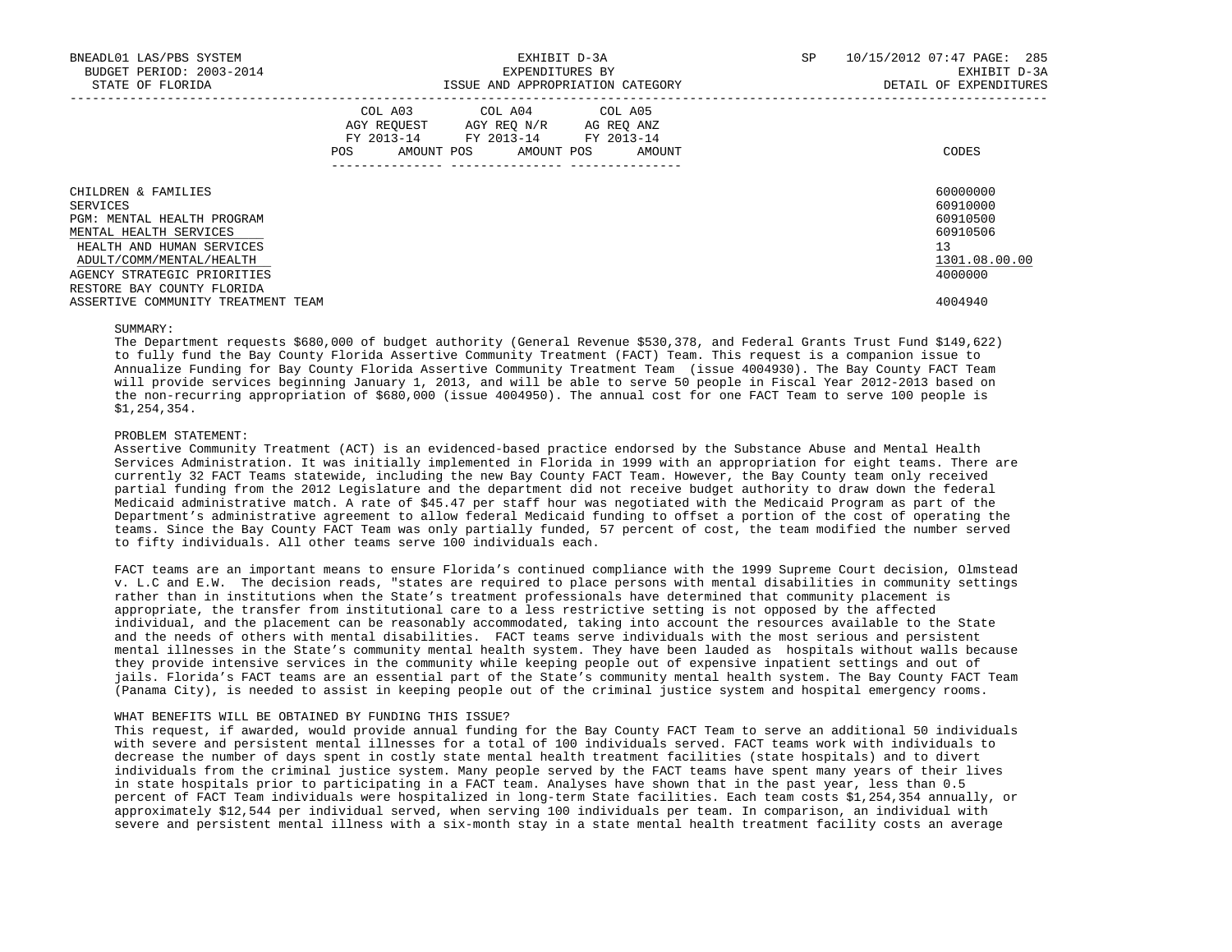| BNEADL01 LAS/PBS SYSTEM<br>BUDGET PERIOD: 2003-2014<br>STATE OF FLORIDA                                                                                                                                                                                                                                 |     | EXHIBIT D-3A<br>EXPENDITURES BY<br>ISSUE AND APPROPRIATION CATEGORY                                                        | SP     | 10/15/2012 07:47 PAGE: 286<br>EXHIBIT D-3A<br>DETAIL OF EXPENDITURES |                                                                                           |
|---------------------------------------------------------------------------------------------------------------------------------------------------------------------------------------------------------------------------------------------------------------------------------------------------------|-----|----------------------------------------------------------------------------------------------------------------------------|--------|----------------------------------------------------------------------|-------------------------------------------------------------------------------------------|
|                                                                                                                                                                                                                                                                                                         | POS | COL A03 COL A04 COL A05<br>AGY REQUEST AGY REO N/R AG REO ANZ<br>FY 2013-14 FY 2013-14 FY 2013-14<br>AMOUNT POS AMOUNT POS | AMOUNT |                                                                      | CODES                                                                                     |
| CHILDREN & FAMILIES<br>SERVICES<br>PGM: MENTAL HEALTH PROGRAM<br>MENTAL HEALTH SERVICES<br>HEALTH AND HUMAN SERVICES<br>ADULT/COMM/MENTAL/HEALTH<br>AGENCY STRATEGIC PRIORITIES<br>RESTORE BAY COUNTY FLORIDA<br>ASSERTIVE COMMUNITY TREATMENT TEAM                                                     |     |                                                                                                                            |        |                                                                      | 60000000<br>60910000<br>60910500<br>60910506<br>13<br>1301.08.00.00<br>4000000<br>4004940 |
| of \$52,581 (based on an annual estimated Fiscal Year 2012-2013 cost of \$105,162 per year). One FACT team serving 100<br>individuals saves the state \$4,003,700 annually (\$52,581 per six-month stay, per person in state hospitals minus \$12,544<br>annually per FACT participant for 100 people). |     |                                                                                                                            |        |                                                                      |                                                                                           |

 WHAT UNDERLYING PROGRAM THEORY CHANGE IS INVOLVED IN THIS ISSUE (IF ANY): Not applicable.

 WHAT IMPLEMENTATION MECHANISMS WILL BE CHANGED AS A RESULT OF THE ISSUE (IF ANY): Not applicable.

 FLORIDA STRATEGIC PLAN FOR ECONOMIC DEVELOPMENT: Not applicable.

 RETURN ON INVESTMENT: Not applicable.

COST CALCULATIONS:

 The current administrative agreement with Medicaid allows the Department to claim Federal Financial Participation at 50 percent for all enrolled Medicaid-eligible members (contractually set - at least 60 percent of the total enrollment must be Medicaid-eligible). The Federal Grants Trust Fund budget is based on these 60 percent of FACT Team enrolled participants being Medicaid-eligible.

| Service Operating Costs-                |              |             |
|-----------------------------------------|--------------|-------------|
| Hourly Rate                             | \$           | 45.47       |
| Number of FTEs per FACT Team            | $\mathbf{x}$ | 12.3        |
| Authorized Annual Staff Hours per team  | $\mathbf{x}$ | 1,788       |
|                                         |              |             |
| Annual Staff Cost per FACT Team         | \$           | 999,954     |
|                                         |              |             |
|                                         |              |             |
| Enhancement Costs-                      |              |             |
| Enhancement Funds per FACT Team         |              |             |
| (Housing, Pharmaceuticals, etc.)        | Ŝ            | 254,400     |
|                                         |              |             |
| Annual Cost for 1 FACT Team serving 100 |              | \$1,254,354 |
|                                         |              |             |

Annualization Request: Annualize Funding for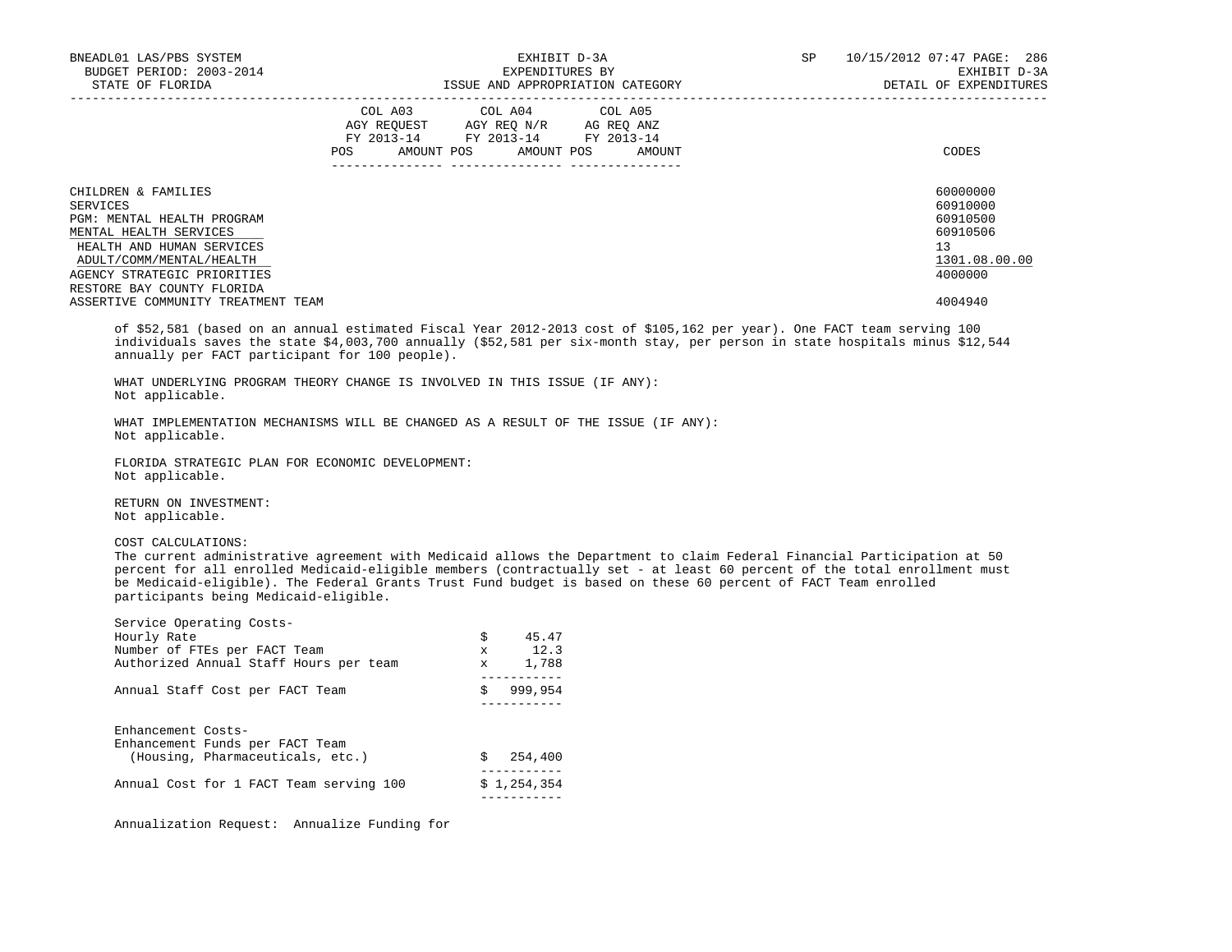| BNEADL01 LAS/PBS SYSTEM<br>BUDGET PERIOD: 2003-2014<br>STATE OF FLORIDA                                                                                                                                                                                                                              |                              | EXHIBIT D-3A<br>EXPENDITURES BY<br>ISSUE AND APPROPRIATION CATEGORY |  |                                                      |                                                                                                                                                                                                                                                                                                                                                    |         | SP | 10/15/2012 07:47 PAGE: 287<br>EXHIBIT D-3A<br>DETAIL OF EXPENDITURES                      |
|------------------------------------------------------------------------------------------------------------------------------------------------------------------------------------------------------------------------------------------------------------------------------------------------------|------------------------------|---------------------------------------------------------------------|--|------------------------------------------------------|----------------------------------------------------------------------------------------------------------------------------------------------------------------------------------------------------------------------------------------------------------------------------------------------------------------------------------------------------|---------|----|-------------------------------------------------------------------------------------------|
|                                                                                                                                                                                                                                                                                                      |                              | COL A03                                                             |  | COL A04                                              | COL A05<br>$\begin{array}{ccccccccc}\n\text{AGY REQUEST} & & \text{GUT} & \text{AGY REQ} & \text{N/R} & & \text{GCEQ} & \text{ANZ} \\ \text{AGY REQUEST} & & \text{AGY REQ} & & \text{N/R} & & \text{AG REQ} & \text{ANZ} \\ \text{FY} & 2013-14 & & \text{FY} & 2013-14 & & \text{FY} & 2013-14\n\end{array}$<br>POS AMOUNT POS AMOUNT POS AMOUNT |         |    | CODES                                                                                     |
| CHILDREN & FAMILIES<br><b>SERVICES</b><br>PGM: MENTAL HEALTH PROGRAM<br>MENTAL HEALTH SERVICES<br>HEALTH AND HUMAN SERVICES<br>ADULT/COMM/MENTAL/HEALTH<br>AGENCY STRATEGIC PRIORITIES<br>RESTORE BAY COUNTY FLORIDA<br>ASSERTIVE COMMUNITY TREATMENT TEAM<br>Bay County Florida Assertive Community |                              |                                                                     |  |                                                      |                                                                                                                                                                                                                                                                                                                                                    |         |    | 60000000<br>60910000<br>60910500<br>60910506<br>13<br>1301.08.00.00<br>4000000<br>4004940 |
| Treatment Team (issue 4004930):<br>Restore Non-Recurring Request: Restore<br>Bay County Florida Assertive Community<br>Treatment Team (issue 4004940):                                                                                                                                               |                              |                                                                     |  | \$574,354<br>\$680,000<br>===========<br>\$1,254,354 |                                                                                                                                                                                                                                                                                                                                                    |         |    |                                                                                           |
| REQUESTED Funding-                                                                                                                                                                                                                                                                                   |                              |                                                                     |  |                                                      |                                                                                                                                                                                                                                                                                                                                                    |         |    |                                                                                           |
| Cost Category                                                                                                                                                                                                                                                                                        | Budget<br>Requested Received | Non Recurring                                                       |  | Requested<br>_________________                       | Additional Funding                                                                                                                                                                                                                                                                                                                                 |         |    |                                                                                           |
| Administration \$999,954 \$498,742 \$501,212<br>Enhancement \$254,400 \$181,258                                                                                                                                                                                                                      |                              |                                                                     |  | \$73,142<br>______________                           |                                                                                                                                                                                                                                                                                                                                                    |         |    |                                                                                           |
| TOTAL BUDGET<br>REQUESTED                                                                                                                                                                                                                                                                            | $$1,254,354$ $$680,000$      |                                                                     |  | \$574,354<br>==========                              |                                                                                                                                                                                                                                                                                                                                                    |         |    |                                                                                           |
| FACT Funding-<br>Cost Category                                                                                                                                                                                                                                                                       |                              | Required                                                            |  |                                                      | Exercise Medicald Medicald Federal Revenue General<br>Budget Enrolled Enrollment Grants Medicald Revenue<br>Requested Rate Funding FFP Trust-Fund Match MOE                                                                                                                                                                                        | General |    |                                                                                           |
| Administration \$999,954 60% \$599,972 50.00%\$299,985 \$299,987 \$399,982<br>Enhancement \$254,400 0% \$0 0%\$0 \$0 \$254,400                                                                                                                                                                       |                              |                                                                     |  |                                                      |                                                                                                                                                                                                                                                                                                                                                    |         |    |                                                                                           |
|                                                                                                                                                                                                                                                                                                      |                              |                                                                     |  |                                                      |                                                                                                                                                                                                                                                                                                                                                    |         |    |                                                                                           |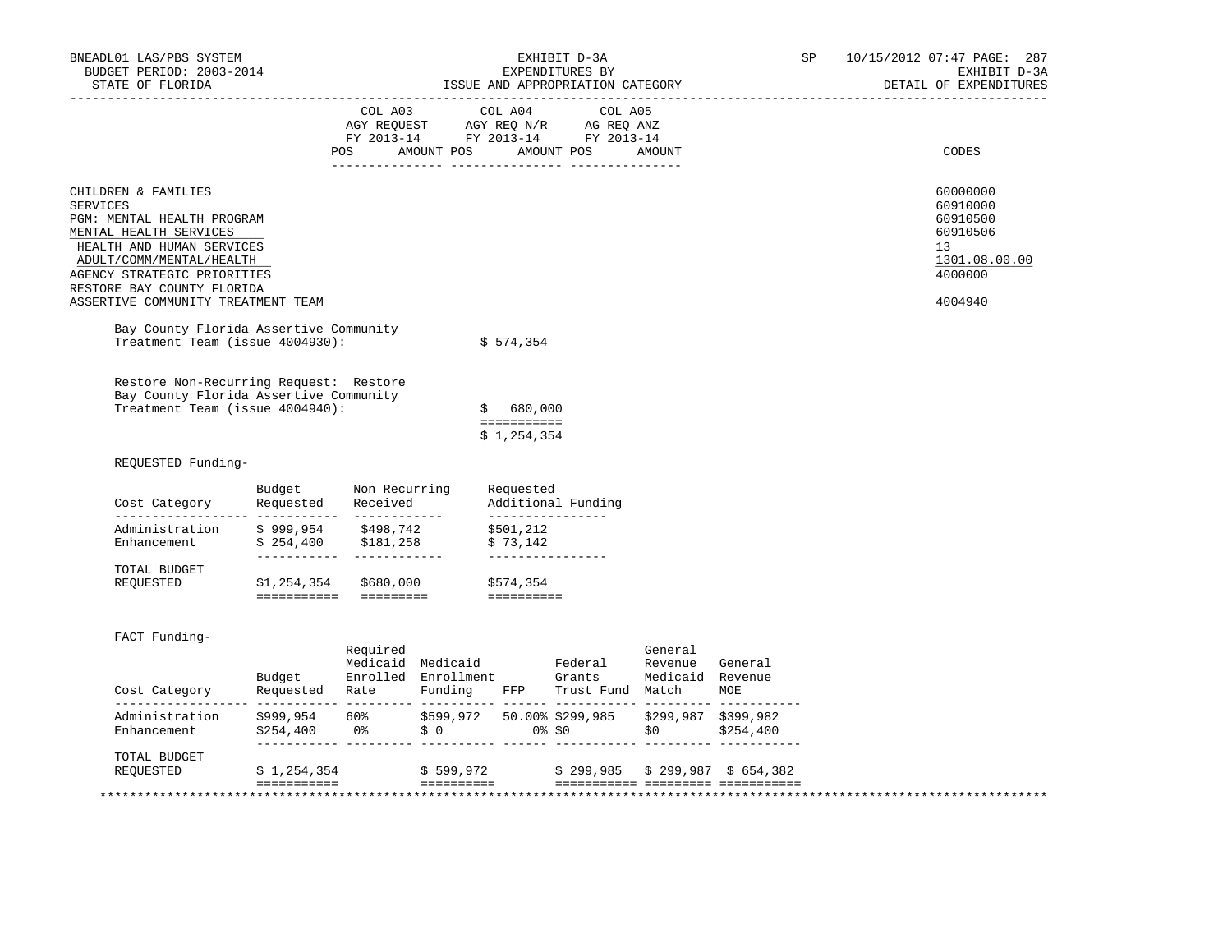| BNEADL01 LAS/PBS SYSTEM<br>BUDGET PERIOD: 2003-2014<br>STATE OF FLORIDA                                                                                                                                                         | EXHIBIT D-3A<br>EXPENDITURES BY<br>ISSUE AND APPROPRIATION CATEGORY |                                                                                                                                                                                                                                                             |  |  |  |    | SP 10/15/2012 07:47 PAGE: 288<br>EXHIBIT D-3A<br>DETAIL OF EXPENDITURES |
|---------------------------------------------------------------------------------------------------------------------------------------------------------------------------------------------------------------------------------|---------------------------------------------------------------------|-------------------------------------------------------------------------------------------------------------------------------------------------------------------------------------------------------------------------------------------------------------|--|--|--|----|-------------------------------------------------------------------------|
|                                                                                                                                                                                                                                 |                                                                     | COL A03 COL A04 COL A05<br>$\begin{tabular}{lllllll} AGY & \texttt{REQUEST} & \texttt{AGY} & \texttt{REG} & \texttt{N/R} & \texttt{AG} & \texttt{REG} & \texttt{ANZ} \end{tabular}$<br>FY 2013-14 FY 2013-14 FY 2013-14<br>POS AMOUNT POS AMOUNT POS AMOUNT |  |  |  |    | CODES                                                                   |
| CHILDREN & FAMILIES<br><b>SERVICES</b><br>PGM: MENTAL HEALTH PROGRAM<br>MENTAL HEALTH SERVICES<br>HEALTH AND HUMAN SERVICES<br>ADULT/COMM/MENTAL/HEALTH<br>ENSURE SAFETY, WELL BEING AND SELF-<br>SUFFICIENCY FOR THE PEOPLE WE |                                                                     |                                                                                                                                                                                                                                                             |  |  |  | 13 | 60000000<br>60910000<br>60910500<br>60910506<br>1301.08.00.00           |
| <b>SERVE</b>                                                                                                                                                                                                                    |                                                                     |                                                                                                                                                                                                                                                             |  |  |  |    | 4400000                                                                 |
| RESTORE ADULT COMMUNITY MENTAL<br>HEALTH SERVICES<br>SPECIAL CATEGORIES<br>G/A-LOCAL MATCHING GRANT                                                                                                                             |                                                                     |                                                                                                                                                                                                                                                             |  |  |  |    | 4409980<br>100000<br>100030                                             |
| GENERAL REVENUE FUND                                                                                                                                                                                                            | $-$ STATE 3, 250, 000                                               |                                                                                                                                                                                                                                                             |  |  |  |    | 1000 1                                                                  |
| G/A-COMM MENTAL HLTH SVS                                                                                                                                                                                                        |                                                                     |                                                                                                                                                                                                                                                             |  |  |  |    | 100610                                                                  |
| GENERAL REVENUE FUND                                                                                                                                                                                                            | -MATCH 10,700,000                                                   |                                                                                                                                                                                                                                                             |  |  |  |    | 1000 2                                                                  |
| TOTAL: RESTORE ADULT COMMUNITY MENTAL<br>HEALTH SERVICES                                                                                                                                                                        |                                                                     |                                                                                                                                                                                                                                                             |  |  |  |    | 4409980                                                                 |
| $TOTAL$ $ISSUE$ 13,950,000                                                                                                                                                                                                      |                                                                     |                                                                                                                                                                                                                                                             |  |  |  |    |                                                                         |
|                                                                                                                                                                                                                                 |                                                                     |                                                                                                                                                                                                                                                             |  |  |  |    |                                                                         |
|                                                                                                                                                                                                                                 |                                                                     |                                                                                                                                                                                                                                                             |  |  |  |    |                                                                         |

AGENCY ISSUE NARRATIVE:

 2013-2014 BUDGET YEAR NARRATIVE: IT COMPONENT? NO ISSUE TITLE: Restore Adult Community Mental Health Services

 SPECIFY WHICH AGENCY GOAL FROM THE FISCAL YEARS 2013-2014 THROUGH 2017-2018 STRATEGIC PLAN IS ADDRESSED BY THIS BUDGET ISSUE PROPOSAL:

Effect Program Improvements: Apply proven best practices to maximize efficiencies and outcomes.

SUMMARY:

 The Department requests \$13,950,000 of General Revenue budget authority to continue adult community mental health services. The Legislature appropriated non-recurring budget authority in Fiscal Year 2012-2013 for these services. If funding for these programs is not restored, a minimum of 9,451 adults with serious mental illnesses will not receive community mental health services. This includes 5,951 adults with serious mental illnesses in community-based programs, and an additional 3,500 adults with, or at-risk of, serious mental illnesses and/or co-occurring disorders served in the two specified Criminal Justice, Mental Health and Substance Abuse Reinvestment Grant Programs.

## PROBLEM STATEMENT:

 Elimination of mental health services for adults with serious and persistent mental illnesses and severe emotional disturbance constitutes elimination of the public mental health system. These services represent the core of mental health service provision, and represent components of the first-line community crisis response system for psychiatric emergencies. Others provide community case management and residential support to elders with serious mental illnesses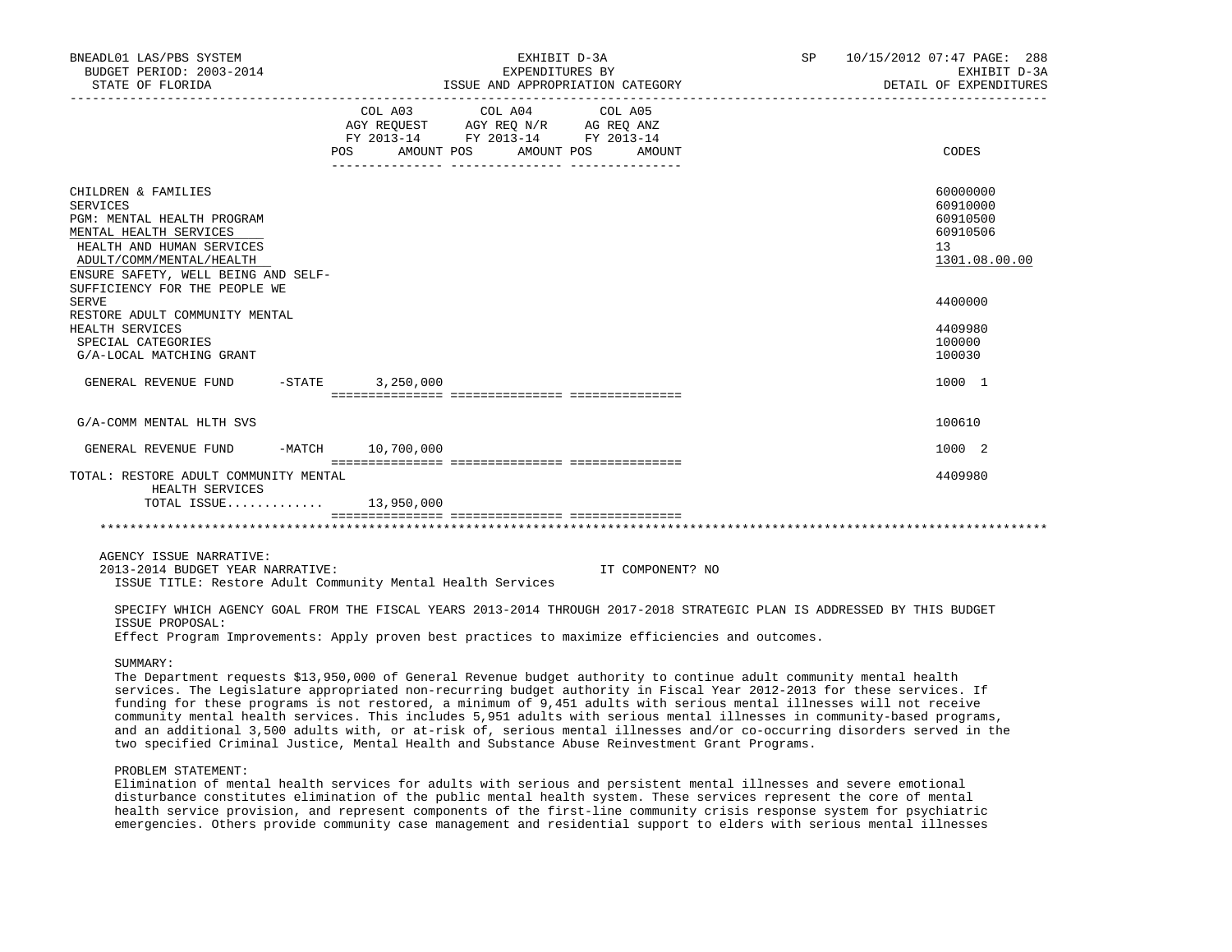| BNEADL01 LAS/PBS SYSTEM<br>BUDGET PERIOD: 2003-2014<br>STATE OF FLORIDA                                                                          |                                                                                                                                       | EXHIBIT D-3A<br>EXPENDITURES BY<br>ISSUE AND APPROPRIATION CATEGORY | SP <sub>2</sub> | 10/15/2012 07:47 PAGE: 289<br>EXHIBIT D-3A<br>DETAIL OF EXPENDITURES |
|--------------------------------------------------------------------------------------------------------------------------------------------------|---------------------------------------------------------------------------------------------------------------------------------------|---------------------------------------------------------------------|-----------------|----------------------------------------------------------------------|
|                                                                                                                                                  | COL A03 COL A04 COL A05<br>AGY REQUEST AGY REO N/R AG REO ANZ<br>FY 2013-14 FY 2013-14 FY 2013-14<br>POS AMOUNT POS AMOUNT POS AMOUNT |                                                                     |                 | CODES                                                                |
| CHILDREN & FAMILIES<br>SERVICES<br>PGM: MENTAL HEALTH PROGRAM<br>MENTAL HEALTH SERVICES<br>HEALTH AND HUMAN SERVICES<br>ADULT/COMM/MENTAL/HEALTH |                                                                                                                                       |                                                                     |                 | 60000000<br>60910000<br>60910500<br>60910506<br>13<br>1301.08.00.00  |
| ENSURE SAFETY, WELL BEING AND SELF-<br>SUFFICIENCY FOR THE PEOPLE WE<br>SERVE<br>RESTORE ADULT COMMUNITY MENTAL<br>HEALTH SERVICES               |                                                                                                                                       |                                                                     |                 | 4400000<br>4409980                                                   |

 (avoiding nursing home placement), homeless adults with serious mental illnesses, and individuals with serious mental illnesses also living with HIV and/or co-occurring substance use disorders. Elimination of this funding will lead to a severe decrease in access to psychiatry services, medication access, residential programs, supported housing and supported employment programs. Lack of access to services for adults will lead to increased tension in the acute care system, both public and private. Closing these programs will result in increased adverse community incidents, increased arrests, greater demand for psychiatric services in local emergency rooms, and increased state inpatient hospitalizations under the Baker Act. Early, appropriate intervention in the community can prevent the need for more costly out-of home residential services. Losing these funds will decrease the Department's ability to provide services to adults to prevent them from remaining in their homes and communities due to the lack of mental health services and supports. Restoration of recurring funding for these services is essential.

 In Fiscal Year 2010-2011, 198,687 adults were served in the community at an average annual cost of \$1,798 per adult. If the \$10,700,000 in general adult community mental health funding is not restored, a minimum of 5,951 adults will not receive critical services. The impact will be that these individuals with ongoing and acute mental health issues will quickly overwhelm the local hospital emergency departments. For these individuals, there will also be an increased risk of entering the jail and prison system if they do not get the services they need. In addition, the reduction of General Revenue funding will impact the Maintenance of Effort (MOE) for the federal Community Mental Health Block Grant and jeopardize Block Grant funding.

 The proposed loss of \$3,000,000 in Criminal Justice, Mental Health, and Substance Abuse Reinvestment Grant Program services will reduce the Department's ability to protect public safety, avert increased spending on criminal justice. If these grant funds are not restored, the Department will not be able to provide these county-based services for the 3,000 adults with mental illnesses and co-occurring substance abuse disorders in the third year of this grant. The number of individuals projected to be served is based on the total individuals served in the Reinvestment Program in FY 2010-11. The types of services provided by these grants vary by the needs of the citizens of each county, and range from assessment, to outpatient and crisis services.

 The proposed loss of the targeted allocation of \$250,000 will result in no expansion of the Bob Janes Triage Center services. This allocation is separate from the Department's Criminal Justice, Mental Health, and Substance Abuse Reinvestment Grant Program allocation to selected counties, including Lee County. These funds were requested to provide an estimated 500 adults with or at-risk of criminal justice with shelter-based services in Lee County. This projection is based on the 500 adults served with the current Triage Center funds during Fiscal Year 2010-2011. These are adults charged with a minor ordinance violation or non-violent offense due to homelessness, substance use disorders, and/or mental illness. This center provides case management, life skills, education, healthcare, hygiene classes, and assistance to increase opportunities for work. The Triage Center primary goals are to increase public safety, effectively use funding to improve accessibility and effectiveness of treatment services, and avoid increased spending in jail days and other criminal justice costs.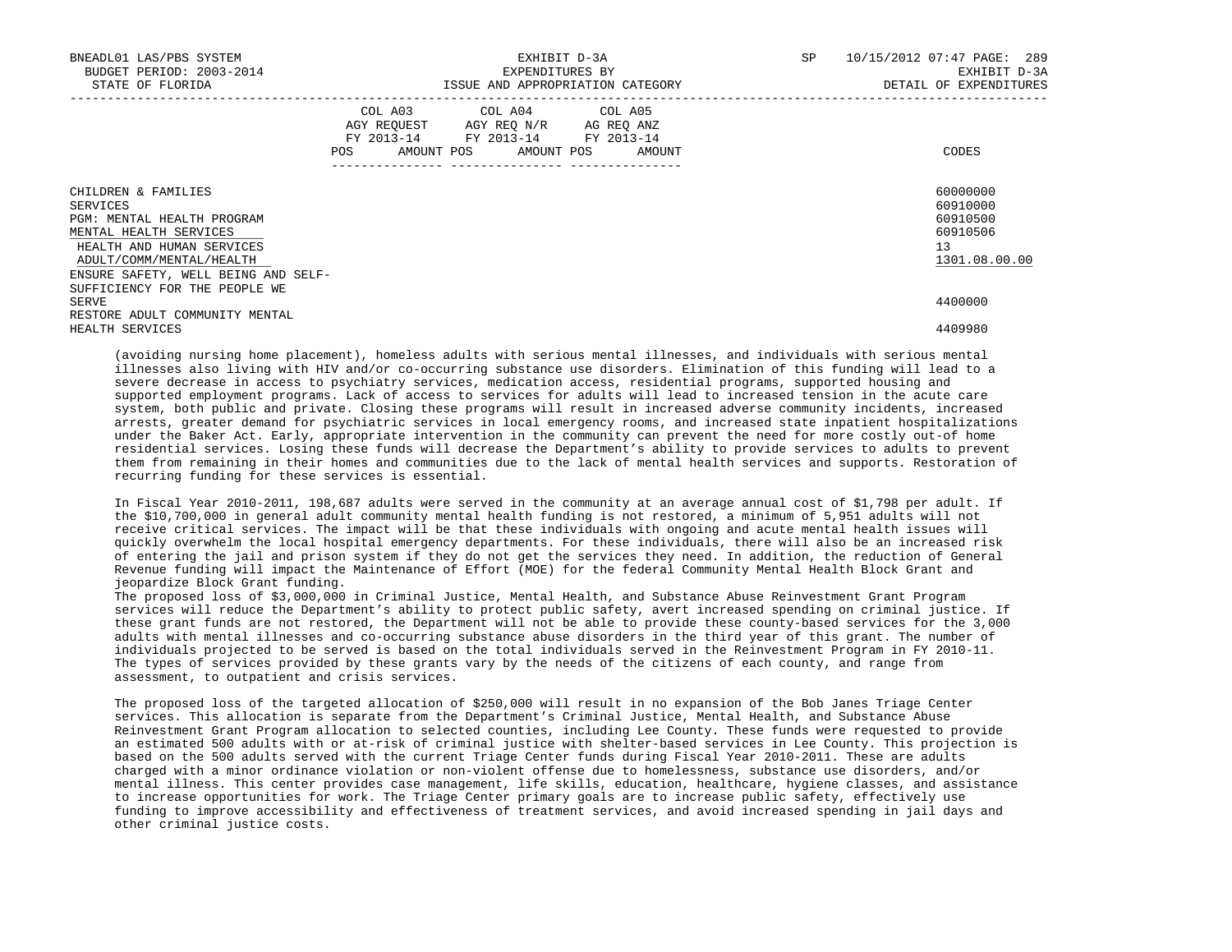| BNEADL01 LAS/PBS SYSTEM<br>BUDGET PERIOD: 2003-2014<br>STATE OF FLORIDA                                                                                                                 | EXHIBIT D-3A<br>EXPENDITURES BY<br>ISSUE AND APPROPRIATION CATEGORY                                                                                                                                                                                    | 10/15/2012 07:47 PAGE: 290<br>SP<br>EXHIBIT D-3A<br>DETAIL OF EXPENDITURES |
|-----------------------------------------------------------------------------------------------------------------------------------------------------------------------------------------|--------------------------------------------------------------------------------------------------------------------------------------------------------------------------------------------------------------------------------------------------------|----------------------------------------------------------------------------|
|                                                                                                                                                                                         | COL A03 COL A04 COL A05<br>AGY REQUEST AGY REQ N/R AG REQ ANZ<br>FY 2013-14 FY 2013-14 FY 2013-14<br>POS FOR THE POST OF THE STATE STATE STATE STATE STATE STATE STATE STATE STATE STATE STATE STATE STATE STATE ST<br>AMOUNT POS AMOUNT POS<br>AMOUNT | CODES                                                                      |
| CHILDREN & FAMILIES<br>SERVICES<br>PGM: MENTAL HEALTH PROGRAM<br>MENTAL HEALTH SERVICES<br>HEALTH AND HUMAN SERVICES<br>ADULT/COMM/MENTAL/HEALTH<br>ENSURE SAFETY, WELL BEING AND SELF- |                                                                                                                                                                                                                                                        | 60000000<br>60910000<br>60910500<br>60910506<br>13<br>1301.08.00.00        |
| SUFFICIENCY FOR THE PEOPLE WE<br>SERVE<br>RESTORE ADULT COMMUNITY MENTAL<br>HEALTH SERVICES                                                                                             |                                                                                                                                                                                                                                                        | 4400000<br>4409980                                                         |

WHAT BENEFITS WILL BE OBTAINED BY FUNDING THIS ISSUE:

 Restoration of programs supported by these funds will continue critical treatment to over 9,000 individuals with serious mental illnesses. It will prevent elimination of the following adult services statewide: the operation of crisis response system (mobile crisis teams, outpatient civil and forensic crisis diversion programs); case management services; the operation of residential treatment beds; psychiatry services; housing programs; and employment programs. Keeping these programs will avert adverse community incidents and arrests. Restoring funding will also avert a greater demand for psychiatric services in local emergency rooms and increased state inpatient hospitalizations under the Baker Act. The Reinvestment Grant Program funding requires 100 percent level of county match for counties awarded these funds. Therefore, the capacity of mental health services and supports for counties is doubled with the Department's allocation of these state funds.

WHAT UNDERLYING PROGRAM THEORY CHANGE IS INVOLVED IN THIS ISSUE (IF ANY): Not applicable.

 WHAT IMPLEMENTATION MECHANISMS WILL BE CHANGED AS A RESULT OF THIS ISSUE (IF ANY): Not applicable.

 FLORIDA STRATEGIC PLAN FOR ECONOMIC DEVELOPMENT: Not applicable.

 RETURN ON INVESTMENT: Not applicable.

COST CALCULATIONS:

 This issue addresses the loss of non-recurring budget authority appropriated in the G/A-Community Mental Health Services and G/A-Local Matching Grant categories in Fiscal Year 2012-2013.

G/A-Local Matching Grant category:

 \$3,000,000: The purpose of the Criminal Justice, Mental Health, and Substance Abuse Reinvestment Grant Program is to provide funding to counties with which they can plan, implement, or expand initiatives that increase public safety, avert increased spending on criminal justice, and improve the accessibility and effectiveness of treatment services for adults and juveniles who have a mental illness, substance abuse disorder, or co-occurring mental health and substance abuse disorders, and who are in, or at risk of entering, the criminal or juvenile justice systems. This \$3,000,000 allocation will be provided to counties for the third year of a three-year grant to counties, as specified in the Department's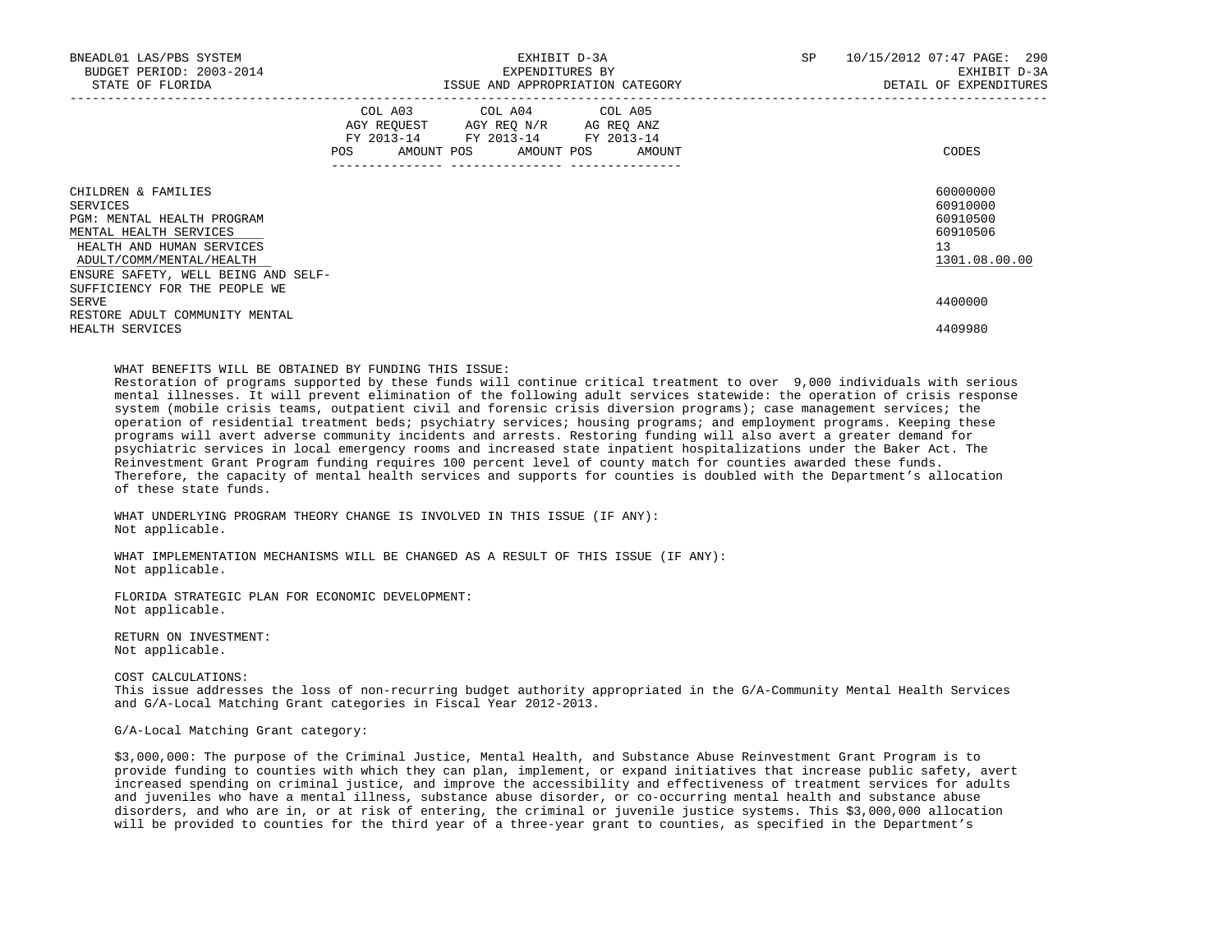| BNEADL01 LAS/PBS SYSTEM<br>BUDGET PERIOD: 2003-2014<br>STATE OF FLORIDA                                                                                                                                                  | EXHIBIT D-3A<br>EXPENDITURES BY<br>ISSUE AND APPROPRIATION CATEGORY                                                                                                           | SP | 10/15/2012 07:47 PAGE: 291<br>EXHIBIT D-3A<br>DETAIL OF EXPENDITURES |
|--------------------------------------------------------------------------------------------------------------------------------------------------------------------------------------------------------------------------|-------------------------------------------------------------------------------------------------------------------------------------------------------------------------------|----|----------------------------------------------------------------------|
|                                                                                                                                                                                                                          | COL A03 COL A04 COL A05<br>AGY REQUEST AGY REO N/R AG REO ANZ<br>FY 2013-14 FY 2013-14 FY 2013-14<br>POS AMOUNT POS AMOUNT POS AMOUNT<br>____________________________________ |    | CODES                                                                |
| CHILDREN & FAMILIES<br>SERVICES<br>PGM: MENTAL HEALTH PROGRAM<br>MENTAL HEALTH SERVICES<br>HEALTH AND HUMAN SERVICES<br>ADULT/COMM/MENTAL/HEALTH<br>ENSURE SAFETY, WELL BEING AND SELF-<br>SUFFICIENCY FOR THE PEOPLE WE |                                                                                                                                                                               |    | 60000000<br>60910000<br>60910500<br>60910506<br>13<br>1301.08.00.00  |
| SERVE<br>RESTORE ADULT COMMUNITY MENTAL<br>HEALTH SERVICES                                                                                                                                                               |                                                                                                                                                                               |    | 4400000<br>4409980                                                   |

# procurement. (Reference 394.656, F.S.)

 \$250,000: This is a targeted allocation of \$250,000 to the Suncoast Region for continued expanded operation of the Bob James Triage Center in Lee County. This allocation is separate from the Department's Criminal Justice, Mental Health, and Substance Abuse Reinvestment Grant Program allocation to selected counties, including Lee County. The Bob James Triage Center is a shelter based in Lee County. It is designed as an alternative to incarceration for individuals at risk of being charged with a minor ordinance violation or non-violent offense due to homelessness, substance use disorders, and/or mental illness. This center provides case management, life skills, education, healthcare, hygiene classes, and assistance to increase opportunities for work. The Triage Center primary goals are to increase public safety, effectively use funding to improve accessibility and effectiveness of treatment services, and avoid increased spending in jail days and other criminal justice costs.

G/A-Community Mental Health Services category:

 \$10,700,000: This allocation of Adult Community Mental Health funding is for Recovery Services and Supports for adults with serious mental illness living in their communities. The adult community mental health services are described in Chapter 394, F.S., and in the Department's Substance Abuse and Mental Health Financial Rule 65E-14, F.A.C.

|             | Fiscal Year 2013-2014 Issue                     |                           | Category         | Program Component 1000 General Revenue |                             |               |
|-------------|-------------------------------------------------|---------------------------|------------------|----------------------------------------|-----------------------------|---------------|
|             | Restore Adult Community Mental Health Services  |                           | 100030<br>100610 | 1301080000<br>1301080000               | \$10,700,000<br>\$3,250,000 |               |
|             |                                                 |                           |                  |                                        | Total \$13,950,000          |               |
|             | TOTAL: ADULT/COMM/MENTAL/HEALTH<br>BY FUND TYPE |                           |                  |                                        |                             | 1301.08.00.00 |
| TRUST FUNDS | GENERAL REVENUE FUND                            | 241,419,112<br>38,867,768 |                  |                                        |                             | 1000<br>2000  |
|             | TOTAL PROG COMP                                 | 280,286,880               |                  |                                        |                             |               |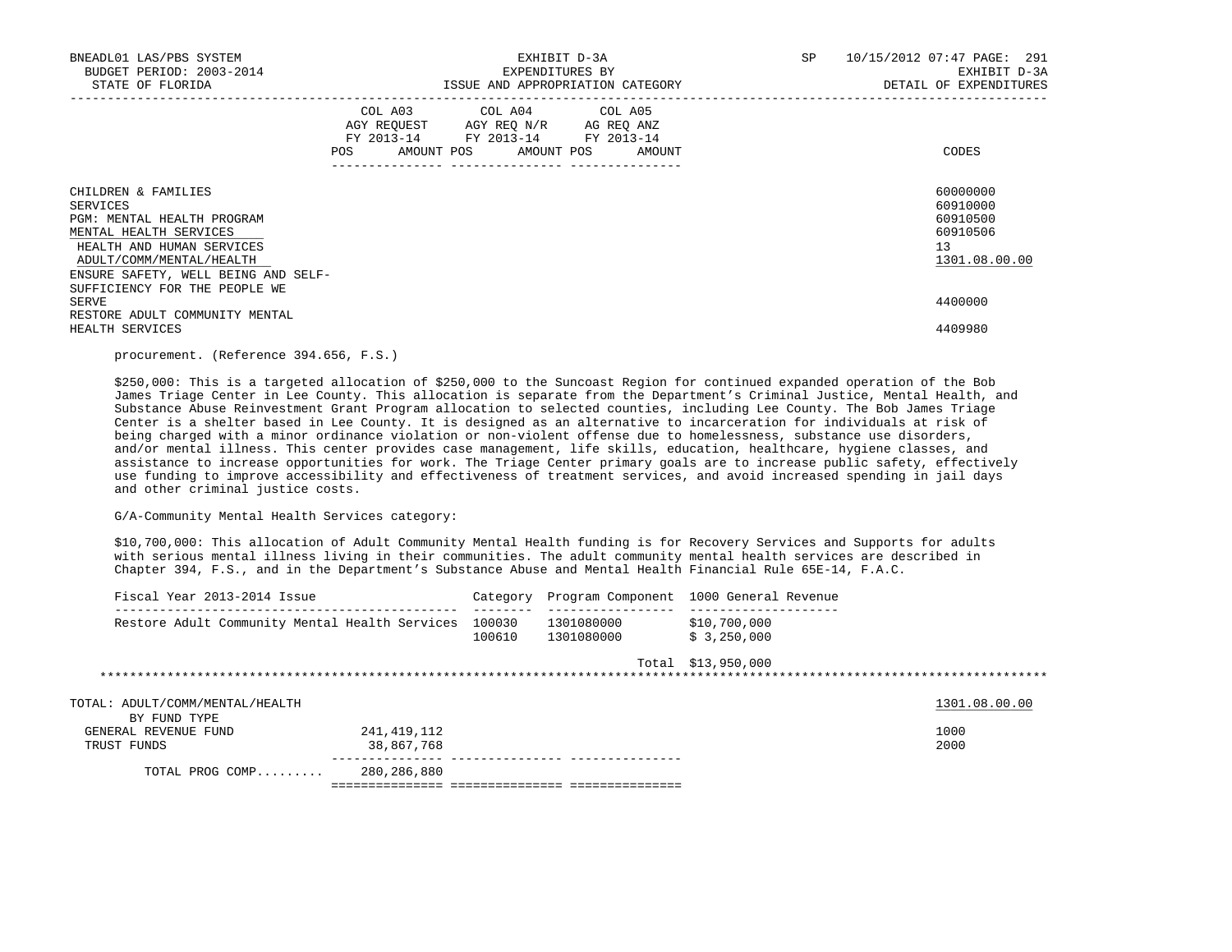| BNEADL01 LAS/PBS SYSTEM<br>BUDGET PERIOD: 2003-2014<br>STATE OF FLORIDA                                                                                                                                                                             |                                        | EXHIBIT D-3A<br>EXPENDITURES BY<br>ISSUE AND APPROPRIATION CATEGORY                                                                                                                                                                                                             | SP | 10/15/2012 07:47 PAGE: 292<br>EXHIBIT D-3A<br>DETAIL OF EXPENDITURES                                |
|-----------------------------------------------------------------------------------------------------------------------------------------------------------------------------------------------------------------------------------------------------|----------------------------------------|---------------------------------------------------------------------------------------------------------------------------------------------------------------------------------------------------------------------------------------------------------------------------------|----|-----------------------------------------------------------------------------------------------------|
|                                                                                                                                                                                                                                                     | COL A03                                | COL A04<br>COL A05<br>$\begin{tabular}{lllllllllll} \bf{AGY} & \bf{REQUEST} & \bf{AGY} & \bf{REQ} & \bf{IN/R} & \bf{AG} & \bf{REQ} & \bf{ANZ} \\ \bf{FY} & \bf{2013-14} & \bf{FY} & \bf{2013-14} & \bf{FY} & \bf{2013-14} \\ \end{tabular}$<br>POS AMOUNT POS AMOUNT POS AMOUNT |    | CODES                                                                                               |
| CHILDREN & FAMILIES<br><b>SERVICES</b><br>PGM: MENTAL HEALTH PROGRAM<br>MENTAL HEALTH SERVICES<br>HEALTH AND HUMAN SERVICES<br>CHILD/COMM/MENTAL/HEALTH<br>ESTIMATED EXPENDITURES<br>ESTIMATED EXPENDITURES - OPERATIONS<br>OTHER PERSONAL SERVICES |                                        |                                                                                                                                                                                                                                                                                 |    | 60000000<br>60910000<br>60910500<br>60910506<br>13<br>1301.09.00.00<br>1000000<br>1001000<br>030000 |
| GENERAL REVENUE FUND -MATCH 172,920<br>FEDERAL GRANTS TRUST FUND -FEDERL<br>TOTAL APPRO                                                                                                                                                             | 228,853<br>401,773                     |                                                                                                                                                                                                                                                                                 |    | 1000 2<br>2261 3                                                                                    |
| <b>EXPENSES</b>                                                                                                                                                                                                                                     |                                        |                                                                                                                                                                                                                                                                                 |    | 040000                                                                                              |
| GENERAL REVENUE FUND -MATCH<br>FEDERAL GRANTS TRUST FUND -FEDERL                                                                                                                                                                                    | 12,173<br>15,395                       |                                                                                                                                                                                                                                                                                 |    | 1000 2<br>2261 3                                                                                    |
| TOTAL APPRO                                                                                                                                                                                                                                         | 27,568                                 |                                                                                                                                                                                                                                                                                 |    |                                                                                                     |
| SPECIAL CATEGORIES<br>G/A-CHILD MENTAL HEALTH SV                                                                                                                                                                                                    |                                        |                                                                                                                                                                                                                                                                                 |    | 100000<br>100435                                                                                    |
| GENERAL REVENUE FUND                                                                                                                                                                                                                                | -STATE 858,115<br>-MATCH 24,106,864    |                                                                                                                                                                                                                                                                                 |    | 1000 1<br>1000 2                                                                                    |
| TOTAL GENERAL REVENUE FUND                                                                                                                                                                                                                          | 24,964,979                             |                                                                                                                                                                                                                                                                                 |    | 1000                                                                                                |
| ALCOHOL/DRUGABU/MEN HLH TF-FEDERL 8, 211, 470                                                                                                                                                                                                       |                                        |                                                                                                                                                                                                                                                                                 |    | 2027 3                                                                                              |
| FEDERAL GRANTS TRUST FUND -FEDERL 12,710,120                                                                                                                                                                                                        |                                        |                                                                                                                                                                                                                                                                                 |    | 2261 3                                                                                              |
| SOCIAL SVCS BLK GRT TF -FEDERL 1,125,000                                                                                                                                                                                                            |                                        |                                                                                                                                                                                                                                                                                 |    | 2639 3                                                                                              |
| TOTAL APPRO 47,011,569                                                                                                                                                                                                                              |                                        |                                                                                                                                                                                                                                                                                 |    |                                                                                                     |
| CONTRACTED SERVICES                                                                                                                                                                                                                                 |                                        |                                                                                                                                                                                                                                                                                 |    | 100777                                                                                              |
| GENERAL REVENUE FUND -MATCH<br>FEDERAL GRANTS TRUST FUND -FEDERL                                                                                                                                                                                    | 45<br>1,113,223<br>$- - - - - - - - -$ |                                                                                                                                                                                                                                                                                 |    | 1000 2<br>2261 3                                                                                    |
| TOTAL APPRO                                                                                                                                                                                                                                         | 1,113,268                              |                                                                                                                                                                                                                                                                                 |    |                                                                                                     |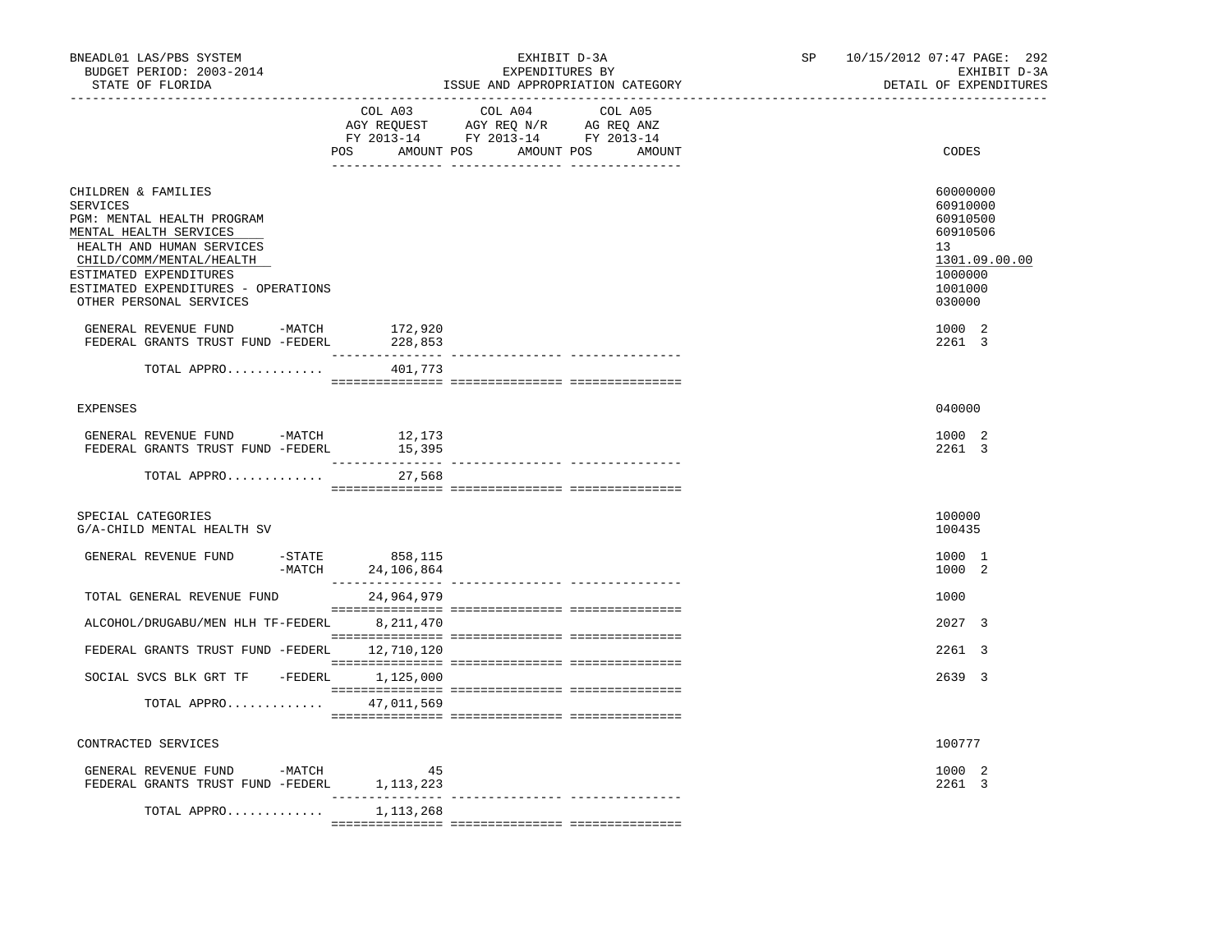| BNEADL01 LAS/PBS SYSTEM<br>BUDGET PERIOD: 2003-2014<br>STATE OF FLORIDA                                                                                                                                                                                                   |        |                                     | EXHIBIT D-3A<br>EXPENDITURES BY                                                   | ISSUE AND APPROPRIATION CATEGORY | SP and the set of the set of the set of the set of the set of the set of the set of the set of the set of the set of the set of the set of the set of the set of the set of the set of the set of the set of the set of the se | 10/15/2012 07:47 PAGE: 293<br>EXHIBIT D-3A<br>DETAIL OF EXPENDITURES                                          |
|---------------------------------------------------------------------------------------------------------------------------------------------------------------------------------------------------------------------------------------------------------------------------|--------|-------------------------------------|-----------------------------------------------------------------------------------|----------------------------------|--------------------------------------------------------------------------------------------------------------------------------------------------------------------------------------------------------------------------------|---------------------------------------------------------------------------------------------------------------|
|                                                                                                                                                                                                                                                                           |        | COL A03<br><b>POS</b><br>AMOUNT POS | COL A04<br>AGY REQUEST AGY REQ N/R AG REQ ANZ<br>FY 2013-14 FY 2013-14 FY 2013-14 | COL A05<br>AMOUNT POS<br>AMOUNT  |                                                                                                                                                                                                                                | CODES                                                                                                         |
| CHILDREN & FAMILIES<br><b>SERVICES</b><br>PGM: MENTAL HEALTH PROGRAM<br>MENTAL HEALTH SERVICES<br>HEALTH AND HUMAN SERVICES<br>CHILD/COMM/MENTAL/HEALTH<br>ESTIMATED EXPENDITURES<br>ESTIMATED EXPENDITURES - OPERATIONS<br>SPECIAL CATEGORIES<br>G/A-CONTRACTED SERVICES |        |                                     |                                                                                   |                                  |                                                                                                                                                                                                                                | 60000000<br>60910000<br>60910500<br>60910506<br>13<br>1301.09.00.00<br>1000000<br>1001000<br>100000<br>100778 |
| GENERAL REVENUE FUND                                                                                                                                                                                                                                                      |        | -MATCH 65,768                       |                                                                                   |                                  |                                                                                                                                                                                                                                | 1000 2                                                                                                        |
| PURCHASE/THERA SVCS CHILD                                                                                                                                                                                                                                                 |        |                                     |                                                                                   |                                  |                                                                                                                                                                                                                                | 100800                                                                                                        |
| GENERAL REVENUE FUND -MATCH                                                                                                                                                                                                                                               |        | 8,911,958                           |                                                                                   |                                  |                                                                                                                                                                                                                                | 1000 2                                                                                                        |
| G/A-PRTS EMO DIS CHI/YOUTH                                                                                                                                                                                                                                                |        |                                     |                                                                                   |                                  |                                                                                                                                                                                                                                | 102780                                                                                                        |
| GENERAL REVENUE FUND                                                                                                                                                                                                                                                      | -MATCH | -STATE 18,582,003<br>1,475,708      |                                                                                   |                                  |                                                                                                                                                                                                                                | 1000 1<br>1000 2                                                                                              |
| TOTAL GENERAL REVENUE FUND                                                                                                                                                                                                                                                |        | 20,057,711                          |                                                                                   |                                  |                                                                                                                                                                                                                                | 1000                                                                                                          |
| TOTAL APPRO                                                                                                                                                                                                                                                               |        | 20,057,711                          |                                                                                   |                                  |                                                                                                                                                                                                                                |                                                                                                               |
| RISK MANAGEMENT INSURANCE                                                                                                                                                                                                                                                 |        |                                     |                                                                                   |                                  |                                                                                                                                                                                                                                | 103241                                                                                                        |
| GENERAL REVENUE FUND -STATE 1,150                                                                                                                                                                                                                                         |        |                                     |                                                                                   |                                  |                                                                                                                                                                                                                                | 1000 1                                                                                                        |
| G/A-CHILDREN'S BAKER ACT                                                                                                                                                                                                                                                  |        |                                     |                                                                                   |                                  |                                                                                                                                                                                                                                | 104257                                                                                                        |
| GENERAL REVENUE FUND -MATCH 11,271,460<br>SOCIAL SVCS BLK GRT TF -FEDERL 2,750,000                                                                                                                                                                                        |        |                                     |                                                                                   |                                  |                                                                                                                                                                                                                                | 1000 2<br>2639 3                                                                                              |
| TOTAL APPRO                                                                                                                                                                                                                                                               |        | 14,021,460                          |                                                                                   |                                  |                                                                                                                                                                                                                                |                                                                                                               |
| TOTAL: ESTIMATED EXPENDITURES - OPERATIONS<br>TOTAL ISSUE 91,612,225                                                                                                                                                                                                      |        |                                     |                                                                                   |                                  |                                                                                                                                                                                                                                | 1001000                                                                                                       |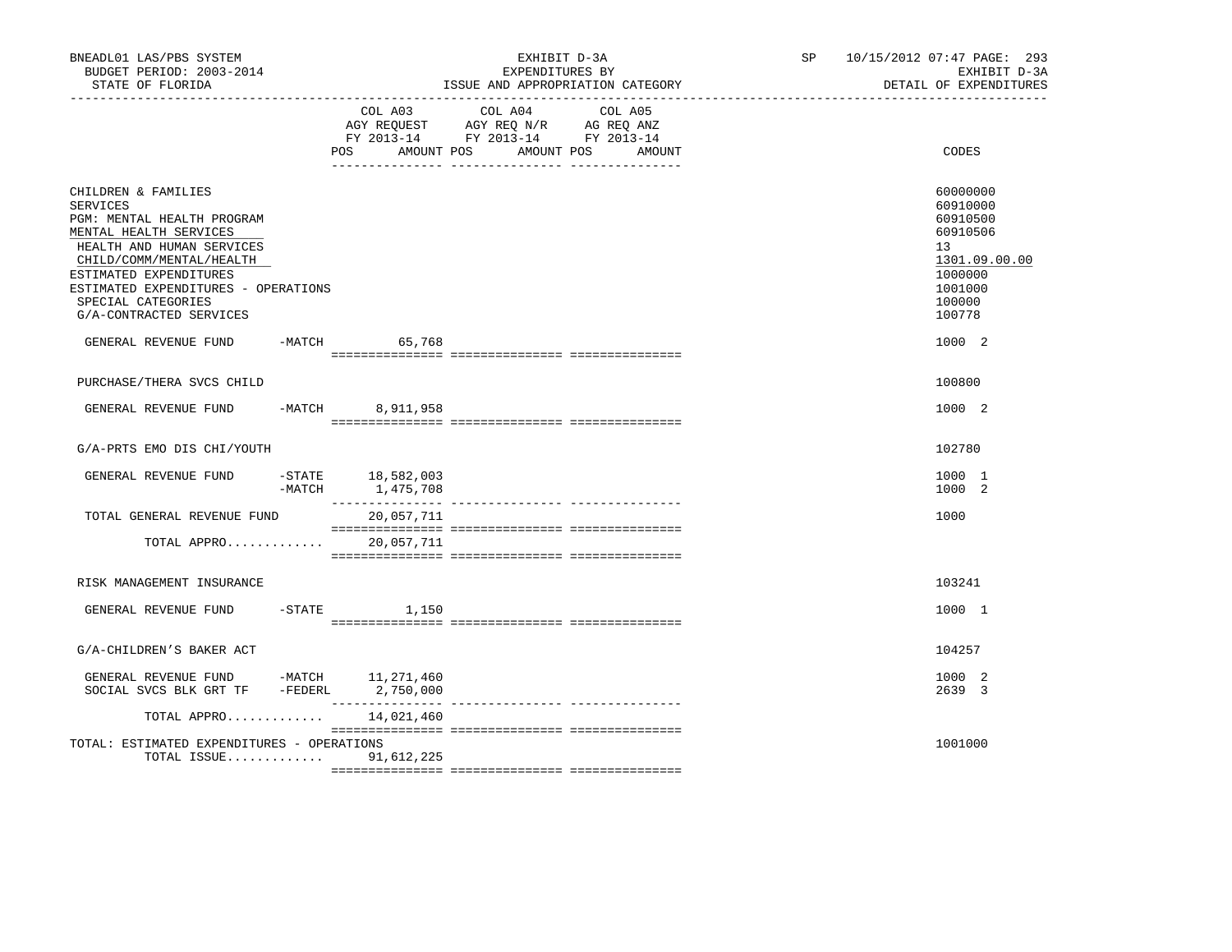| BNEADL01 LAS/PBS SYSTEM<br>BUDGET PERIOD: 2003-2014<br>STATE OF FLORIDA                                                                                                                                                                                                          | EXHIBIT D-3A<br>EXPENDITURES BY<br>ISSUE AND APPROPRIATION CATEGORY                                                                      | 10/15/2012 07:47 PAGE: 294<br>SP and the set of the set of the set of the set of the set of the set of the set of the set of the set of the set of the set of the set of the set of the set of the set of the set of the set of the set of the set of the se<br>EXHIBIT D-3A<br>DETAIL OF EXPENDITURES |
|----------------------------------------------------------------------------------------------------------------------------------------------------------------------------------------------------------------------------------------------------------------------------------|------------------------------------------------------------------------------------------------------------------------------------------|--------------------------------------------------------------------------------------------------------------------------------------------------------------------------------------------------------------------------------------------------------------------------------------------------------|
|                                                                                                                                                                                                                                                                                  | COL A03 COL A04<br>COL A05<br>AGY REQUEST AGY REQ N/R AG REQ ANZ<br>FY 2013-14 FY 2013-14 FY 2013-14<br>POS AMOUNT POS AMOUNT POS AMOUNT | CODES                                                                                                                                                                                                                                                                                                  |
| CHILDREN & FAMILIES<br><b>SERVICES</b><br>PGM: MENTAL HEALTH PROGRAM<br>MENTAL HEALTH SERVICES<br>HEALTH AND HUMAN SERVICES<br>CHILD/COMM/MENTAL/HEALTH<br>ESTIMATED EXPENDITURES<br>CASUALTY INSURANCE PREMIUM<br>ADJUSTMENT<br>SPECIAL CATEGORIES<br>RISK MANAGEMENT INSURANCE |                                                                                                                                          | 60000000<br>60910000<br>60910500<br>60910506<br>13<br>1301.09.00.00<br>1000000<br>1001090<br>100000<br>103241                                                                                                                                                                                          |
| GENERAL REVENUE FUND                                                                                                                                                                                                                                                             | $-$ STATE 2,086                                                                                                                          | 1000 1                                                                                                                                                                                                                                                                                                 |
| ESTIMATED EXPENDITURES REALIGNMENT<br>REALIGNMENT OF MENTAL HEALTH<br>ADMINISTRATIVE FUNDING - DEDUCT<br>OTHER PERSONAL SERVICES                                                                                                                                                 |                                                                                                                                          | 2000000<br>2003080<br>030000                                                                                                                                                                                                                                                                           |
|                                                                                                                                                                                                                                                                                  |                                                                                                                                          | 1000 2<br>2261 3                                                                                                                                                                                                                                                                                       |
| TOTAL APPRO                                                                                                                                                                                                                                                                      | 308,387-                                                                                                                                 |                                                                                                                                                                                                                                                                                                        |
| EXPENSES                                                                                                                                                                                                                                                                         |                                                                                                                                          | 040000                                                                                                                                                                                                                                                                                                 |
| GENERAL REVENUE FUND -MATCH 12,173-<br>FEDERAL GRANTS TRUST FUND -FEDERL                                                                                                                                                                                                         | 11,075-                                                                                                                                  | 1000 2<br>2261 3                                                                                                                                                                                                                                                                                       |
| TOTAL APPRO                                                                                                                                                                                                                                                                      | 23,248-                                                                                                                                  |                                                                                                                                                                                                                                                                                                        |
| SPECIAL CATEGORIES<br>CONTRACTED SERVICES                                                                                                                                                                                                                                        |                                                                                                                                          | 100000<br>100777                                                                                                                                                                                                                                                                                       |
| GENERAL REVENUE FUND -MATCH<br>FEDERAL GRANTS TRUST FUND -FEDERL 70,026-                                                                                                                                                                                                         | $45-$                                                                                                                                    | 1000 2<br>2261 3                                                                                                                                                                                                                                                                                       |
| TOTAL APPRO                                                                                                                                                                                                                                                                      | 70,071-                                                                                                                                  |                                                                                                                                                                                                                                                                                                        |
| TOTAL: REALIGNMENT OF MENTAL HEALTH<br>ADMINISTRATIVE FUNDING - DEDUCT<br>TOTAL ISSUE $401,706-$                                                                                                                                                                                 |                                                                                                                                          | 2003080                                                                                                                                                                                                                                                                                                |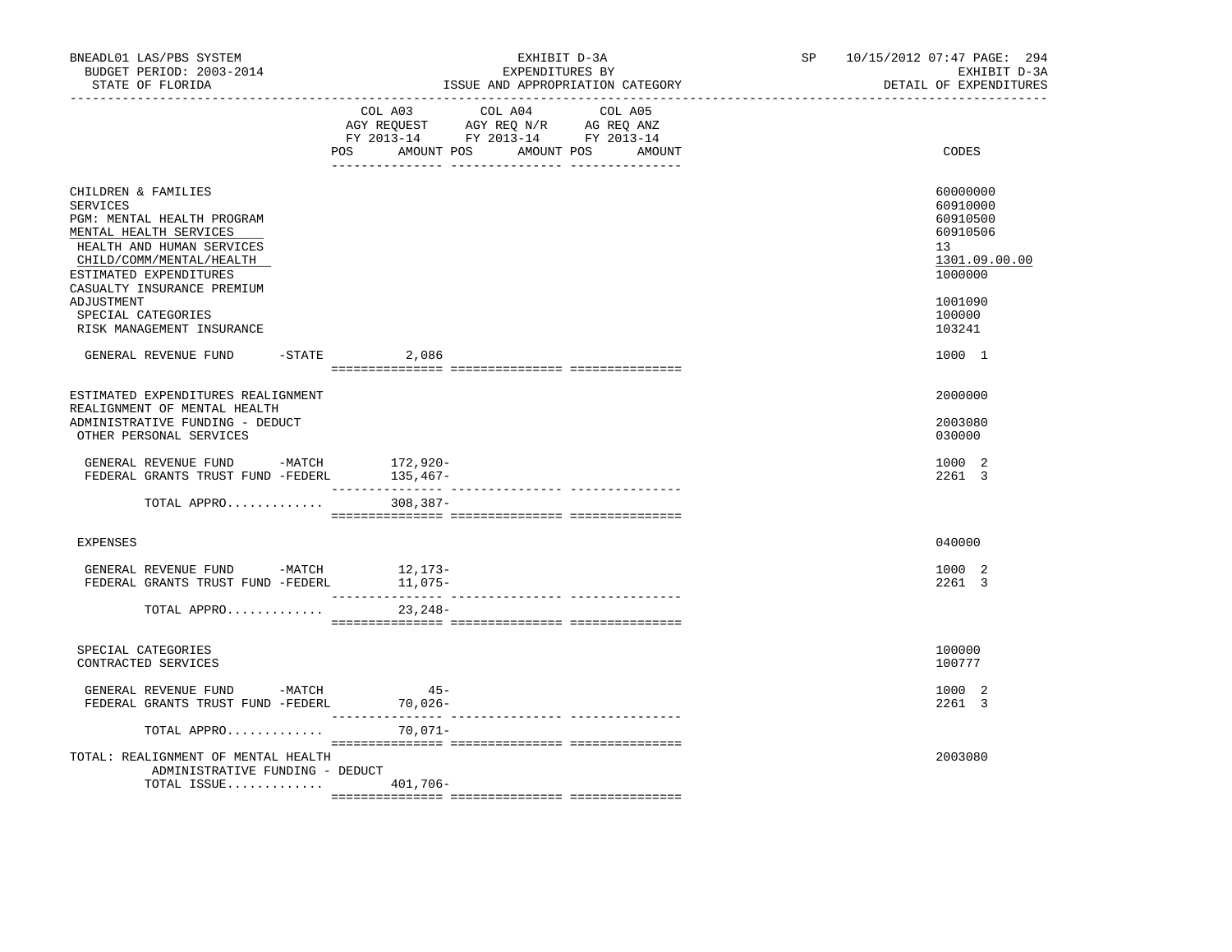| BNEADL01 LAS/PBS SYSTEM<br>BUDGET PERIOD: 2003-2014<br>STATE OF FLORIDA                                                                                                                                                |                                            | EXHIBIT D-3A<br>EXPENDITURES BY                                        | ISSUE AND APPROPRIATION CATEGORY   | SP | 10/15/2012 07:47 PAGE:<br>295<br>EXHIBIT D-3A<br>DETAIL OF EXPENDITURES        |
|------------------------------------------------------------------------------------------------------------------------------------------------------------------------------------------------------------------------|--------------------------------------------|------------------------------------------------------------------------|------------------------------------|----|--------------------------------------------------------------------------------|
|                                                                                                                                                                                                                        | COL A03<br>FY 2013-14<br>AMOUNT POS<br>POS | COL A04 COL A05<br>AGY REOUEST AGY REO N/R<br>FY 2013-14<br>AMOUNT POS | AG REO ANZ<br>FY 2013-14<br>AMOUNT |    | CODES                                                                          |
| CHILDREN & FAMILIES<br>SERVICES<br>PGM: MENTAL HEALTH PROGRAM<br>MENTAL HEALTH SERVICES<br>HEALTH AND HUMAN SERVICES<br>CHILD/COMM/MENTAL/HEALTH<br>ESTIMATED EXPENDITURES REALIGNMENT<br>REALIGNMENT OF MENTAL HEALTH |                                            |                                                                        |                                    |    | 60000000<br>60910000<br>60910500<br>60910506<br>13<br>1301.09.00.00<br>2000000 |
| ADMINISTRATIVE FUNDING - DEDUCT                                                                                                                                                                                        |                                            |                                                                        |                                    |    | 2003080                                                                        |

AGENCY ISSUE NARRATIVE:

2013-2014 BUDGET YEAR NARRATIVE: IT COMPONENT? NO

ISSUE TITLE: Realignment of Mental Health Administrative Funding - Deduct

 SPECIFY WHICH AGENCY GOAL FROM THE FISCAL YEARS 2013-2014 THROUGH 2017-2018 STRATEGIC PLAN IS ADDRESSED BY THIS BUDGET ISSUE PROPOSAL:

 Effect Program Improvements: Citizens of Florida demand and desire a state government that operates in the most efficient means possible.

## SUMMARY:

 The Department requests the realignment of \$817,630 of administrative budget authority (\$311,799 General Revenue, \$324,627 Federal Grants Trust Fund, \$176,572 Welfare Transition Trust Fund, and \$4,632 Operations and Maintenance Trust Fund) between program components in the Mental Health Services budget entity.

#### PROBLEM STATEMENT:

 Currently, the department has budget, determined to be administrative, allocated to service-related program components within the Mental Health Services budget entity. In the Adult Community Mental Health, and the Children's Community Mental Health program components, budget is allocated to a service category for providers contracted to provide the services. There are not Full Time Equivalents (FTE) or Other Personal Services (OPS) staff within either of these program components; therefore, the department is requesting that the administrative budget be transferred to the Executive Leadership and Support Services program component.

 Additionally, during Fiscal Year 2011-2012, an amendment was processed for the Mental Health budget entity transferring administrative related budget authority to the Executive Leadership and Support Services program component. Another amendment was processed realigning the Federal Grants Trust Fund (FGTF) between Executive Leadership and Support Services and Children's Community Mental Health (reference EG7181; B-0082). This FGTF realignment totaled \$161,826. The administrative related amendments were not submitted during the Legislative Session, but the FGTF realignment was included in the Fiscal Year 2012-2013 General Appropriations Act (GAA). This left Mental Health/Executive Leadership and Support Services with a deficit of (\$161,826). The department requests to correct this by transferring \$161,826 from Mental Health/Children's Community Mental Health to Mental Health/Executive Leadership and Support Services. The net effect of this transfer will zero out the (\$161,826) deficit in Mental Health/Executive Leadership and Support Services.

# WHAT BENEFITS WILL BE OBTAINED BY FUNDING THIS ISSUE:

 This action is necessary to ensure that the Department can properly identify administrative funding sources and Maintenance of Effort (MOE).

WHAT UNDERLYING PROGRAM THEORY CHANGE IS INVOLVED IN THIS ISSUE (IF ANY):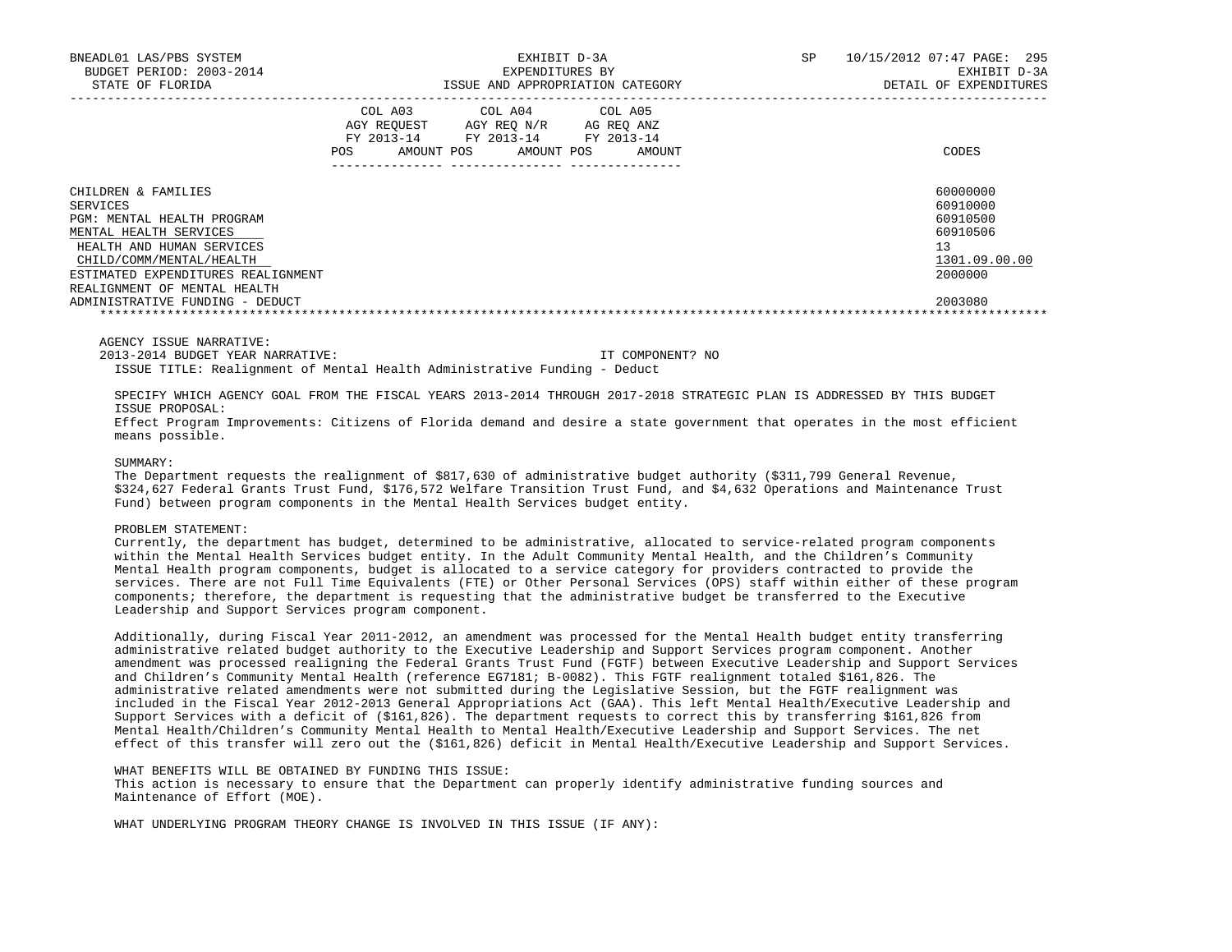| BNEADL01 LAS/PBS SYSTEM<br>BUDGET PERIOD: 2003-2014                                                                                                                                                                                                                                 |                                  | EXHIBIT D-3A<br>EXPENDITURES BY                                                                   |  | SP 10/15/2012 07:47 PAGE: 296<br>EXHIBIT D-3A<br>DETAIL OF EXPENDITURES                   |
|-------------------------------------------------------------------------------------------------------------------------------------------------------------------------------------------------------------------------------------------------------------------------------------|----------------------------------|---------------------------------------------------------------------------------------------------|--|-------------------------------------------------------------------------------------------|
|                                                                                                                                                                                                                                                                                     | POS AMOUNT POS AMOUNT POS AMOUNT | COL A03 COL A04 COL A05<br>AGY REQUEST AGY REQ N/R AG REQ ANZ<br>FY 2013-14 FY 2013-14 FY 2013-14 |  | CODES                                                                                     |
| CHILDREN & FAMILIES<br><b>SERVICES</b><br>PGM: MENTAL HEALTH PROGRAM<br>MENTAL HEALTH SERVICES<br>HEALTH AND HUMAN SERVICES<br>CHILD/COMM/MENTAL/HEALTH<br>ESTIMATED EXPENDITURES REALIGNMENT<br>REALIGNMENT OF MENTAL HEALTH<br>ADMINISTRATIVE FUNDING - DEDUCT<br>Not Applicable. |                                  |                                                                                                   |  | 60000000<br>60910000<br>60910500<br>60910506<br>13<br>1301.09.00.00<br>2000000<br>2003080 |
| WHAT IMPLEMENTATION MECHANISMS WILL BE CHANGED AS A RESULT OF THIS ISSUE (IF ANY):<br>The department will implement these adjustments and continue to monitor the funding of the budget.                                                                                            |                                  |                                                                                                   |  |                                                                                           |
| FLORIDA STRATEGIC PLAN FOR ECONOMIC DEVELOPMENT:<br>Not applicable.                                                                                                                                                                                                                 |                                  |                                                                                                   |  |                                                                                           |
| RETURN ON INVESTMENT:<br>Not applicable.                                                                                                                                                                                                                                            |                                  |                                                                                                   |  |                                                                                           |
| COST CALCULATIONS:                                                                                                                                                                                                                                                                  |                                  |                                                                                                   |  |                                                                                           |
| Adult Community Mental Health - 1301080000                                                                                                                                                                                                                                          |                                  |                                                                                                   |  |                                                                                           |
| Other Personal Services<br>Expenses                                                                                                                                                                                                                                                 | $- (221, 847)$<br>$-$ (87,978)   |                                                                                                   |  |                                                                                           |

Expenses  $-$  (87,978) Contracted Services - (100,302) Deferred Payment Commodity Contracts - (849) Lease or Lease-Purchase of Equipment -  $(4,948)$  ------------- ( 415,924)

Children Community Mental Health - 1301090000

| Other Personal Services - (308,387) |       |               |
|-------------------------------------|-------|---------------|
| Expenses                            | $-$ ( | 23,248)       |
| Contracted Services                 |       | $-$ ( 70,071) |
|                                     |       |               |
|                                     |       | (401, 706)    |

Executive Leadership and Support Services - 1602000000

| Other Personal Services | $\sim$ 100 $\mu$ | 530,234    |
|-------------------------|------------------|------------|
| Expenses                |                  | $-111,226$ |
| Contracted Services     |                  | $-170,373$ |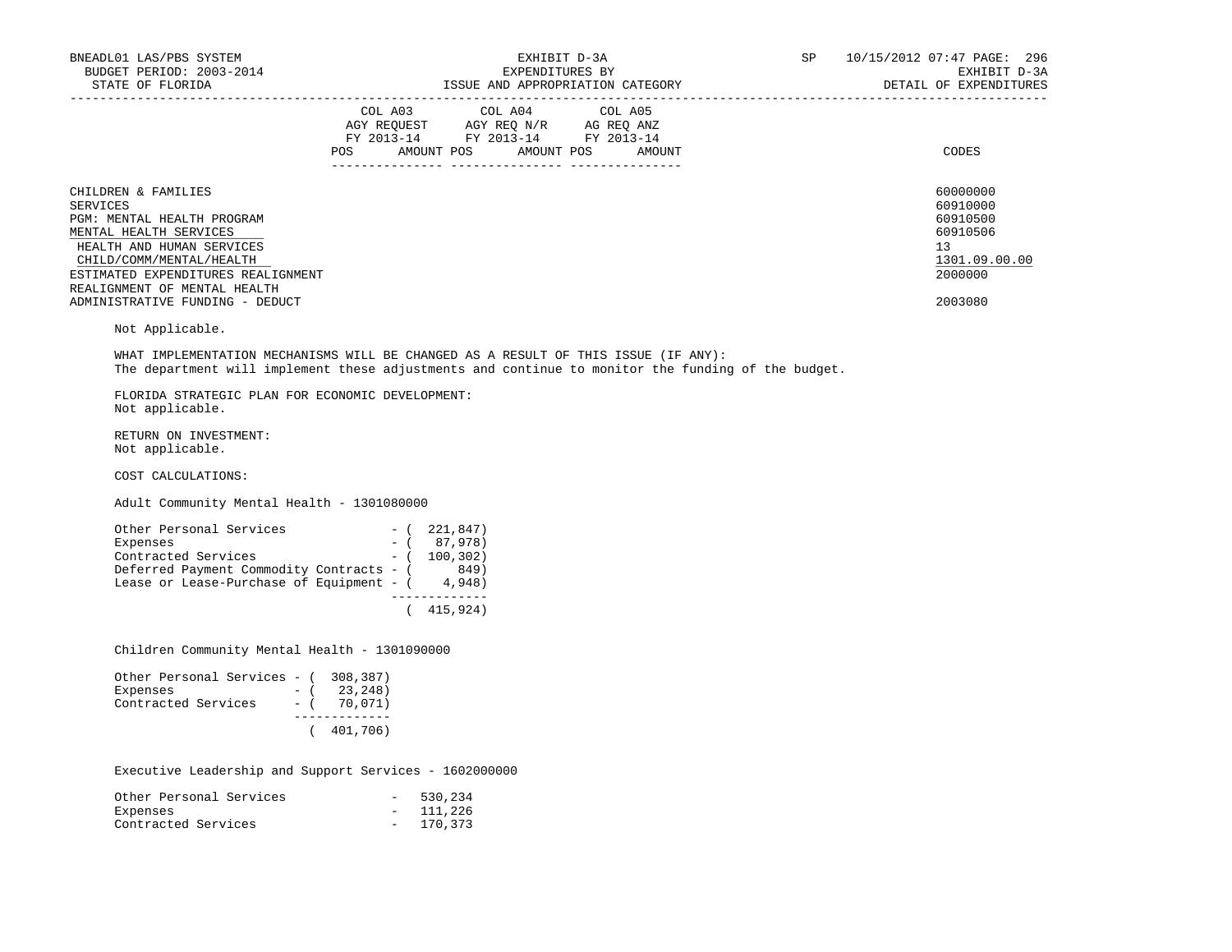| BNEADL01 LAS/PBS SYSTEM<br>BUDGET PERIOD: 2003-2014                                                                                                                                                                                                              | EXHIBIT D-3A                                                                                                                                         | SP 10/15/2012 07:47 PAGE: 297<br>EXHIBIT D-3A                                             |
|------------------------------------------------------------------------------------------------------------------------------------------------------------------------------------------------------------------------------------------------------------------|------------------------------------------------------------------------------------------------------------------------------------------------------|-------------------------------------------------------------------------------------------|
| STATE OF FLORIDA                                                                                                                                                                                                                                                 | EXPENDITURES BY<br>ISSUE AND APPROPRIATION CATEGORY                                                                                                  | DETAIL OF EXPENDITURES                                                                    |
|                                                                                                                                                                                                                                                                  | COL A03<br>COL A04<br>COL A05<br>AGY REQUEST AGY REQ N/R AG REQ ANZ<br>FY 2013-14 FY 2013-14 FY 2013-14<br>POS<br>AMOUNT POS<br>AMOUNT POS<br>AMOUNT | CODES                                                                                     |
| CHILDREN & FAMILIES<br><b>SERVICES</b><br>PGM: MENTAL HEALTH PROGRAM<br>MENTAL HEALTH SERVICES<br>HEALTH AND HUMAN SERVICES<br>CHILD/COMM/MENTAL/HEALTH<br>ESTIMATED EXPENDITURES REALIGNMENT<br>REALIGNMENT OF MENTAL HEALTH<br>ADMINISTRATIVE FUNDING - DEDUCT |                                                                                                                                                      | 60000000<br>60910000<br>60910500<br>60910506<br>13<br>1301.09.00.00<br>2000000<br>2003080 |
| Deferred Payment Commodity Contracts - 849<br>Lease or Lease-Purchase of Equipment - 4,948                                                                                                                                                                       |                                                                                                                                                      |                                                                                           |
|                                                                                                                                                                                                                                                                  | -----------<br>817,630                                                                                                                               |                                                                                           |
| NONRECURRING EXPENDITURES<br>RESTORE CHILDREN'S MENTAL HEALTH<br><b>SERVICES</b><br>SPECIAL CATEGORIES<br>G/A-CHILD MENTAL HEALTH SV<br>SOCIAL SVCS BLK GRT TF -FEDERL 1,125,000-                                                                                |                                                                                                                                                      | 2100000<br>2103073<br>100000<br>100435<br>2639 3                                          |
|                                                                                                                                                                                                                                                                  |                                                                                                                                                      |                                                                                           |
| G/A-CHILDREN'S BAKER ACT                                                                                                                                                                                                                                         |                                                                                                                                                      | 104257                                                                                    |
| SOCIAL SVCS BLK GRT TF<br>$-FEDERL$                                                                                                                                                                                                                              | $2,750,000 -$                                                                                                                                        | 2639 3                                                                                    |
| TOTAL: RESTORE CHILDREN'S MENTAL HEALTH<br>SERVICES<br>TOTAL ISSUE 3,875,000-                                                                                                                                                                                    |                                                                                                                                                      | 2103073                                                                                   |
|                                                                                                                                                                                                                                                                  |                                                                                                                                                      |                                                                                           |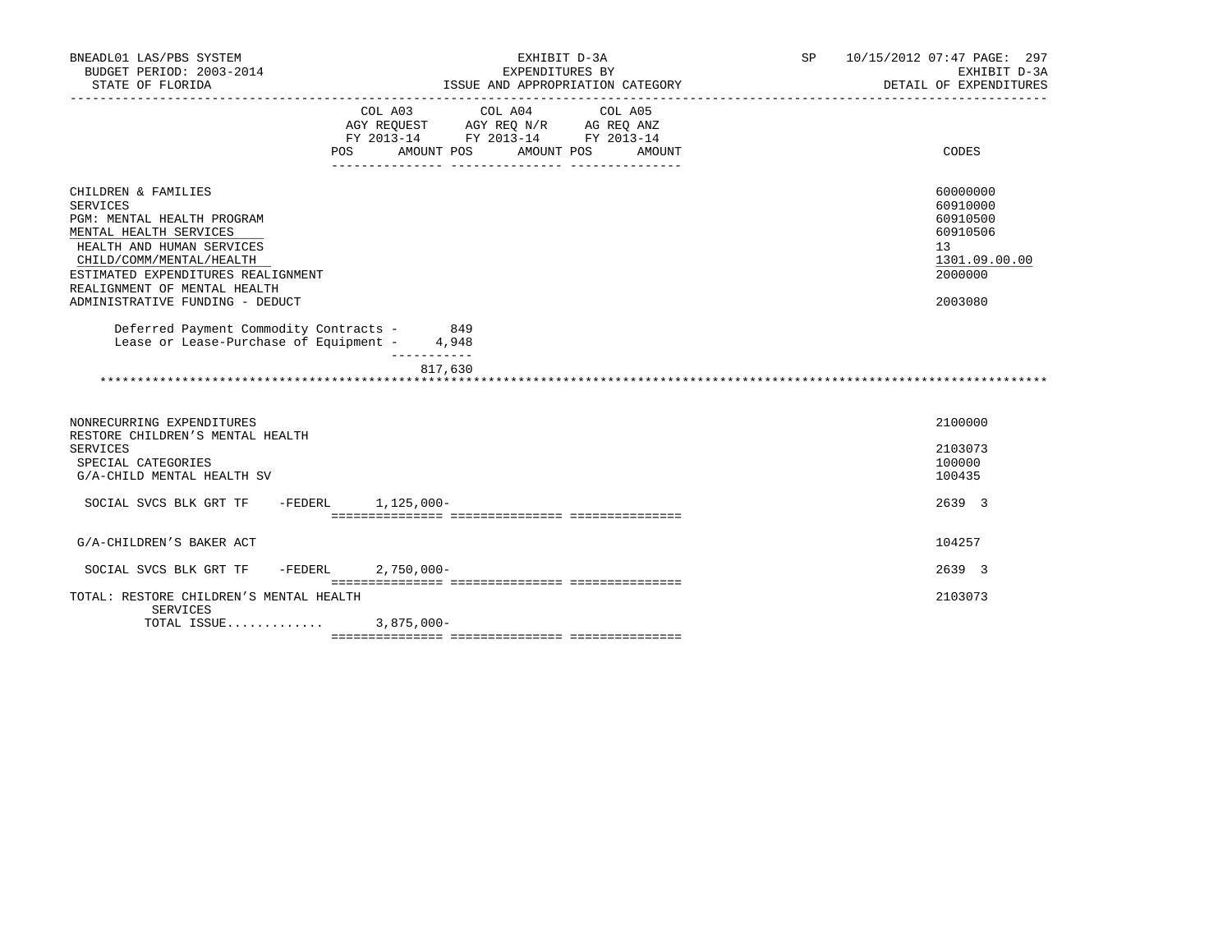| BNEADL01 LAS/PBS SYSTEM<br>BUDGET PERIOD: 2003-2014<br>STATE OF FLORIDA                                                                                                                          |                    | EXHIBIT D-3A<br>EXPENDITURES BY<br>ISSUE AND APPROPRIATION CATEGORY | SP                                                                                                                                                         | 10/15/2012 07:47 PAGE: 298<br>EXHIBIT D-3A<br>DETAIL OF EXPENDITURES |                                                                                                                          |                                                                                |
|--------------------------------------------------------------------------------------------------------------------------------------------------------------------------------------------------|--------------------|---------------------------------------------------------------------|------------------------------------------------------------------------------------------------------------------------------------------------------------|----------------------------------------------------------------------|--------------------------------------------------------------------------------------------------------------------------|--------------------------------------------------------------------------------|
|                                                                                                                                                                                                  |                    |                                                                     | $\begin{tabular}{lcccc} COL A03 & COL A04 & COL A05 \\ AGY REQUEST & AGY REQ N/R & AG REQ ANZ \\ FY & 2013-14 & FY & 2013-14 & FY & 2013-14 \end{tabular}$ | POS AMOUNT POS AMOUNT POS AMOUNT                                     |                                                                                                                          | CODES                                                                          |
| CHILDREN & FAMILIES<br>SERVICES<br>PGM: MENTAL HEALTH PROGRAM<br>MENTAL HEALTH SERVICES<br>HEALTH AND HUMAN SERVICES<br>CHILD/COMM/MENTAL/HEALTH<br>WORKLOAD<br>INTEGRATION OF CHILD WELFARE AND |                    |                                                                     |                                                                                                                                                            |                                                                      |                                                                                                                          | 60000000<br>60910000<br>60910500<br>60910506<br>13<br>1301.09.00.00<br>3000000 |
| SUBSTANCE ABUSE TREATMENT SERVICES<br>SPECIAL CATEGORIES<br>G/A-CHILD MENTAL HEALTH SV                                                                                                           |                    |                                                                     |                                                                                                                                                            |                                                                      |                                                                                                                          | 3007310<br>100000<br>100435                                                    |
| GENERAL REVENUE FUND                                                                                                                                                                             | $-STATE$<br>-MATCH | 42,246-<br>863,254-                                                 |                                                                                                                                                            |                                                                      |                                                                                                                          | 1000 1<br>1000 2                                                               |
| TOTAL GENERAL REVENUE FUND                                                                                                                                                                       |                    | 905,500-                                                            |                                                                                                                                                            |                                                                      |                                                                                                                          | 1000                                                                           |
| TOTAL APPRO $\ldots \ldots \ldots$ . 905,500-                                                                                                                                                    |                    |                                                                     |                                                                                                                                                            |                                                                      |                                                                                                                          |                                                                                |
| G/A-CONTRACTED SERVICES                                                                                                                                                                          |                    |                                                                     |                                                                                                                                                            |                                                                      |                                                                                                                          | 100778                                                                         |
| GENERAL REVENUE FUND                                                                                                                                                                             |                    | -MATCH 3, 237-                                                      |                                                                                                                                                            |                                                                      |                                                                                                                          | 1000 2                                                                         |
| G/A-PRTS EMO DIS CHI/YOUTH                                                                                                                                                                       |                    |                                                                     |                                                                                                                                                            |                                                                      |                                                                                                                          | 102780                                                                         |
| GENERAL REVENUE FUND -MATCH 72,651-                                                                                                                                                              |                    |                                                                     |                                                                                                                                                            |                                                                      |                                                                                                                          | 1000 2                                                                         |
| G/A-CHILDREN'S BAKER ACT                                                                                                                                                                         |                    |                                                                     |                                                                                                                                                            |                                                                      |                                                                                                                          | 104257                                                                         |
| GENERAL REVENUE FUND                                                                                                                                                                             | $-MATCH$           | 554,905-                                                            |                                                                                                                                                            |                                                                      |                                                                                                                          | 1000 2                                                                         |
| TOTAL: INTEGRATION OF CHILD WELFARE AND<br>SUBSTANCE ABUSE TREATMENT SERVICES<br>TOTAL ISSUE 1,536,293-                                                                                          |                    |                                                                     |                                                                                                                                                            |                                                                      |                                                                                                                          | 3007310                                                                        |
|                                                                                                                                                                                                  |                    |                                                                     |                                                                                                                                                            |                                                                      |                                                                                                                          |                                                                                |
| AGENCY ISSUE NARRATIVE:<br>2013-2014 BUDGET YEAR NARRATIVE:                                                                                                                                      |                    |                                                                     |                                                                                                                                                            | IT COMPONENT? NO                                                     | Issue title: Access to Substance Abuse Treatment for Parents of Children in the Child Welfare System                     |                                                                                |
| Effect Program Improvements: Apply proven best practices to maximize efficiencies and outcomes.                                                                                                  |                    |                                                                     |                                                                                                                                                            |                                                                      | SPECIFY WHICH AGENCY GOAL FROM THE 2011-2016 STRATEGIC PLAN IS ADDRESSED BY THIS BUDGET ISSUE PROPOSAL:                  |                                                                                |
|                                                                                                                                                                                                  |                    |                                                                     |                                                                                                                                                            |                                                                      | SUMMARY: The Department requests \$22,283,244 in General Revenue to expand substance abuse family screening, assessment, |                                                                                |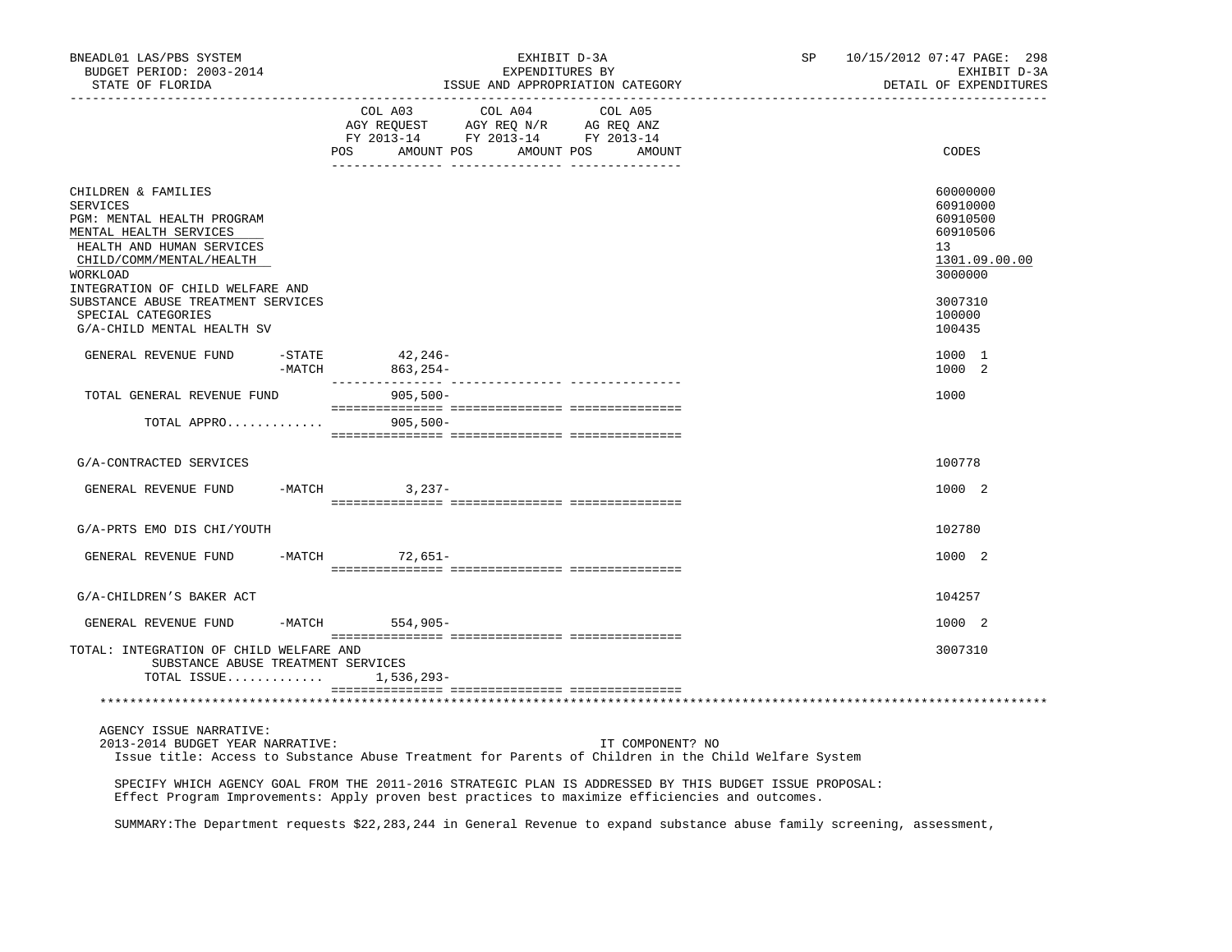| BNEADL01 LAS/PBS SYSTEM<br>BUDGET PERIOD: 2003-2014<br>STATE OF FLORIDA |     | EXHIBIT D-3A<br>EXPENDITURES BY                                                                                            | ISSUE AND APPROPRIATION CATEGORY | SP | 10/15/2012 07:47 PAGE: 299<br>EXHIBIT D-3A<br>DETAIL OF EXPENDITURES |
|-------------------------------------------------------------------------|-----|----------------------------------------------------------------------------------------------------------------------------|----------------------------------|----|----------------------------------------------------------------------|
|                                                                         | POS | COL A03 COL A04 COL A05<br>AGY REOUEST AGY REO N/R AG REO ANZ<br>FY 2013-14 FY 2013-14 FY 2013-14<br>AMOUNT POS AMOUNT POS | AMOUNT                           |    | CODES                                                                |
| CHILDREN & FAMILIES<br>SERVICES                                         |     |                                                                                                                            |                                  |    | 60000000<br>60910000                                                 |
| PGM: MENTAL HEALTH PROGRAM                                              |     |                                                                                                                            |                                  |    | 60910500                                                             |
| MENTAL HEALTH SERVICES                                                  |     |                                                                                                                            |                                  |    | 60910506                                                             |
| HEALTH AND HUMAN SERVICES                                               |     |                                                                                                                            |                                  |    | 13                                                                   |
| CHILD/COMM/MENTAL/HEALTH                                                |     |                                                                                                                            |                                  |    | 1301.09.00.00                                                        |
| WORKLOAD                                                                |     |                                                                                                                            |                                  |    | 3000000                                                              |
| INTEGRATION OF CHILD WELFARE AND                                        |     |                                                                                                                            |                                  |    |                                                                      |
| SUBSTANCE ABUSE TREATMENT SERVICES                                      |     |                                                                                                                            |                                  |    | 3007310                                                              |

 brief interventions and referral to substance abuse treatment for families in the child welfare system as well as intensive integrated outpatient treatment for parents and their children. In many cases the parental substance abuse is related to misuse of prescription drugs. This funding will provide services for an estimated 21,960 additional parents annually through increasing contracted services providing evidence-based screening, assessment, and referral services and intensive and integrated outpatient services for 750 parents and their young children in the child welfare system. These services will result in a projected annual cost savings of over \$1,536,246 million.

 This issue will be supported by other service category transfers within Mental Health and Substance Abuse and an increase in General Revenue of \$5,156,406 in Adult Substance Abuse.

## PROBLEM STATEMENT:

 Parental substance abuse is a major contributing factor in cases of child abuse and neglect and is one of the major reasons for child out-of-home placements, as well as posing a barrier to children's safety. In FY 2010 -2011, 56% of the child abuse allegations that were verified had indications of parental substance use disorders. During this same time frame, 60% of the out-of-home placements were due to parental substance use disorders. There also were twice as many children with parents with substance abuse disorders in care for more than 9 months than for children with parents without indications of substance abuse. Additionally, 56% of the children with verified child abuse and with indications of parental substance abuse were under the age of five, creating the highest risk for subsequent child developmental and behavioral issues. There is insufficient capacity for substance abuse treatment for parents in the child welfare system. Inability to access treatment prolongs the time to re-unification for the family and causes numerous complications meeting the expectations of their case plans. Further improvements in child welfare services require that parents receive appropriate treatment at the onset of the case. Access to services must be improved, as well as the type and number of appropriate services.

Using Evidence-Based Practices to Improve Parental Entry into Substance Abuse Services:

 Traditionally, when child protective investigators suspect substance use or mental health disorders, they refer the parent to a substance abuse or mental health treatment program for an assessment and subsequent treatment. This practice has proven in Florida and nationally to be ineffective. Many parents do not make or keep appointments for their assessments and do not enter treatment. In early 2000, Florida introduced a substance abuse intervention program. The program design called for a substance abuse practitioner to screen parents for substance use, assist them in obtaining an assessment, and provide case management services while they were in treatment. A November 2003 Florida Senate Interim Report on Substance Abuse and Child Protection concluded that the program appeared to have the potential to improve parent's/caretaker's follow-through with treatment, and could improve the likelihood that parents will successfully complete substance abuse case plan goals, and, in turn, be reunited with their children.

 Subsequent program office quality improvement efforts determined that the substance abuse intervention program could be improved through the use of an evidence-based practice called Screening, Brief Intervention and Referral to Treatment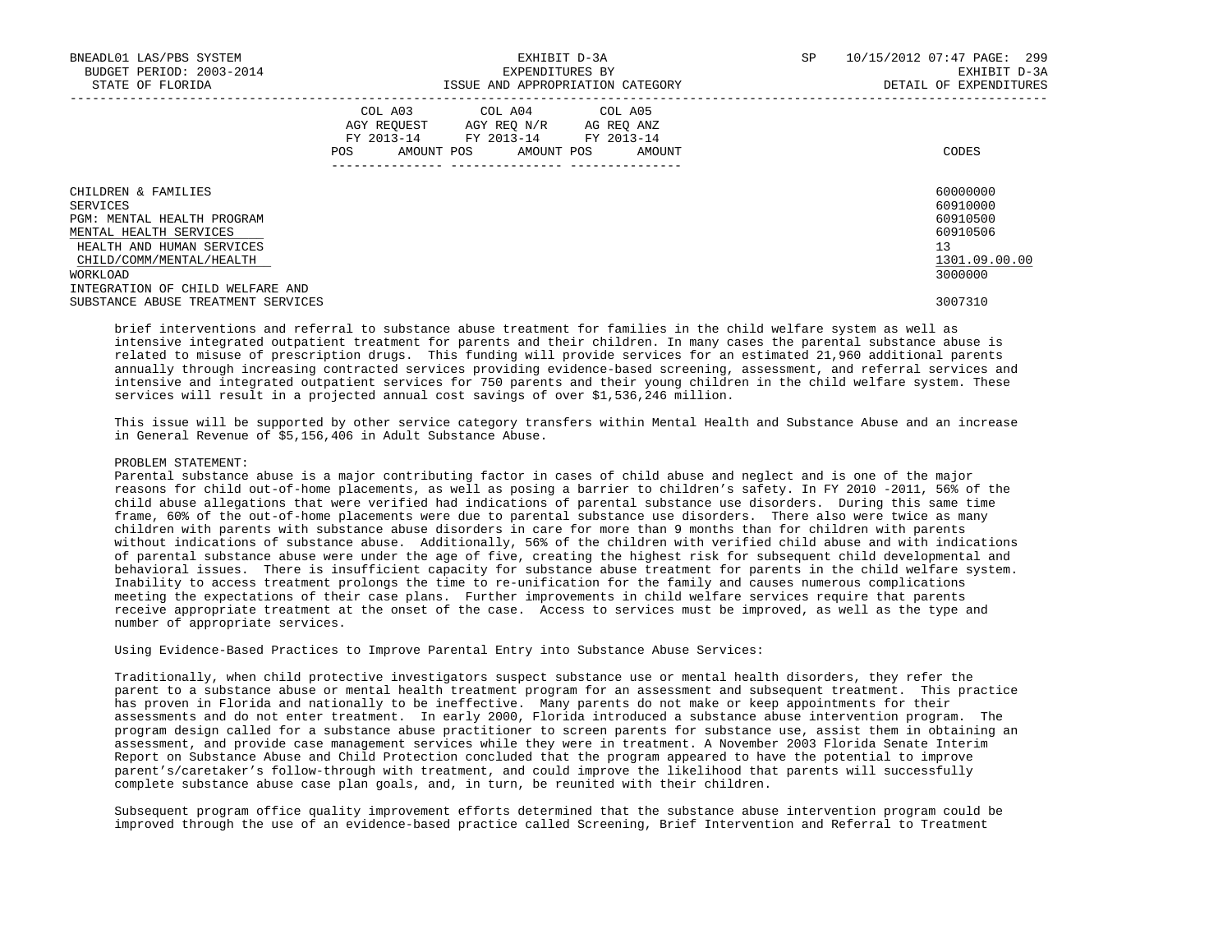| BNEADL01 LAS/PBS SYSTEM<br>BUDGET PERIOD: 2003-2014<br>STATE OF FLORIDA |     | EXHIBIT D-3A<br>EXPENDITURES BY<br>ISSUE AND APPROPRIATION CATEGORY                                             |  |            |  |        | SP | 10/15/2012 07:47 PAGE: 300<br>EXHIBIT D-3A<br>DETAIL OF EXPENDITURES |
|-------------------------------------------------------------------------|-----|-----------------------------------------------------------------------------------------------------------------|--|------------|--|--------|----|----------------------------------------------------------------------|
|                                                                         | POS | COL A03 COL A04 COL A05<br>AGY REQUEST AGY REO N/R AG REO ANZ<br>FY 2013-14 FY 2013-14 FY 2013-14<br>AMOUNT POS |  | AMOUNT POS |  | AMOUNT |    | CODES                                                                |
| CHILDREN & FAMILIES<br>SERVICES                                         |     |                                                                                                                 |  |            |  |        |    | 60000000<br>60910000                                                 |
| PGM: MENTAL HEALTH PROGRAM                                              |     |                                                                                                                 |  |            |  |        |    | 60910500                                                             |
| MENTAL HEALTH SERVICES                                                  |     |                                                                                                                 |  |            |  |        |    | 60910506                                                             |
| HEALTH AND HUMAN SERVICES                                               |     |                                                                                                                 |  |            |  |        |    | 13                                                                   |
| CHILD/COMM/MENTAL/HEALTH                                                |     |                                                                                                                 |  |            |  |        |    | 1301.09.00.00                                                        |
| WORKLOAD                                                                |     |                                                                                                                 |  |            |  |        |    | 3000000                                                              |
| INTEGRATION OF CHILD WELFARE AND                                        |     |                                                                                                                 |  |            |  |        |    |                                                                      |
| SUBSTANCE ABUSE TREATMENT SERVICES                                      |     |                                                                                                                 |  |            |  |        |    | 3007310                                                              |

 (SBIRT). This practice is intended for implementation in non-behavioral health settings and has shown success improving treatment entry for persons with alcohol misuse; there is growing evidence that it is also effective with persons with drug use and abuse. This model has shown to be more effective with the addition of evidence based screening-assessment tools and brief intervention. The Global Assessment of Individual in Need (GAIN) will be used as the assessment instrument. The brief intervention will generally include three to five brief sessions of Motivational Enhancement Therapy and/or Trauma Informed Cognitive Behavioral Therapy. For the child welfare population, the purpose of the brief intervention will be to engage the parent and prepare them for more intensive treatment when necessary. Although SBIRT began in community health settings, its use has been expanded to include social service programs including child welfare ones. Research shows that persons who have been referred to treatment through SBIRT have reported significant improvements in behavioral health status coupled with improvements in other social outcomes such as employment and arrest rates. The SAMH Program Office recently implemented a federal grant to implement the SBIRT model with the elderly population and has experience in implementing this program through contracted providers.

 SBIRT will assist parents to enter treatment faster and with more motivation. Children whose mothers accessed treatment faster and completed at least one treatment episode had shorter stays in out-of-home care. A program in Illinois using a similar approach of assessment and counseling found that 84% of the parents entered treatment. When upfront SBIRT type services are paired with appropriate family-centered services (see below under Intensive Integrated Outpatient) and the parent participates for at least 90 days there can be a substantial improvement in the child welfare outcomes.

 The above referenced Senate Interim Report showed that families receiving professional screening, assessments, and case management achieved reunification more quickly than in cases not receiving these services, closure was achieved in a significantly shorter amount of time (six months vs. eleven months), and more families were reunited (40% vs. 17% ). A 2009 California study showed similar results achieving reunification for about 44% of the children whose mothers had received engagement services, assessments, interventions and treatment.

 Based on FY 2010-2011 data, the current average length of stay for children with parents with substance use disorders is 279 days or 9.3 months compared to children with parents without substance misuse at 239 days, or eight (8) months. The projected cost savings for children is based on the projected reduction of 40 days of out-of-home care for children at \$2,349 per month for an estimated 1,635 children from parents with substance misuse is \$1,536,246. This is a conservative estimate based on research that indicates that approximately 25% of the parents receiving treatment will complete treatment.

 About 25% of all child protective investigations involve allegations of substance misuse which would include approximately 50,000 parents. Approximately 20,000 parents per year with verified cases of child abuse have indications of substance use disorders. Since all parents with suspected substance abuse do not receive a screening, assessment, intervention, and referral it is estimated that a total of 35,000 parents should receive Child Welfare SBIRT Services. The estimated workload for a behavioral health professional using the SBIRT model in the child welfare setting is 160 cases per year. Currently, SAMH contracts for 81.5 staff available to be trained to implement the SBIRT model. These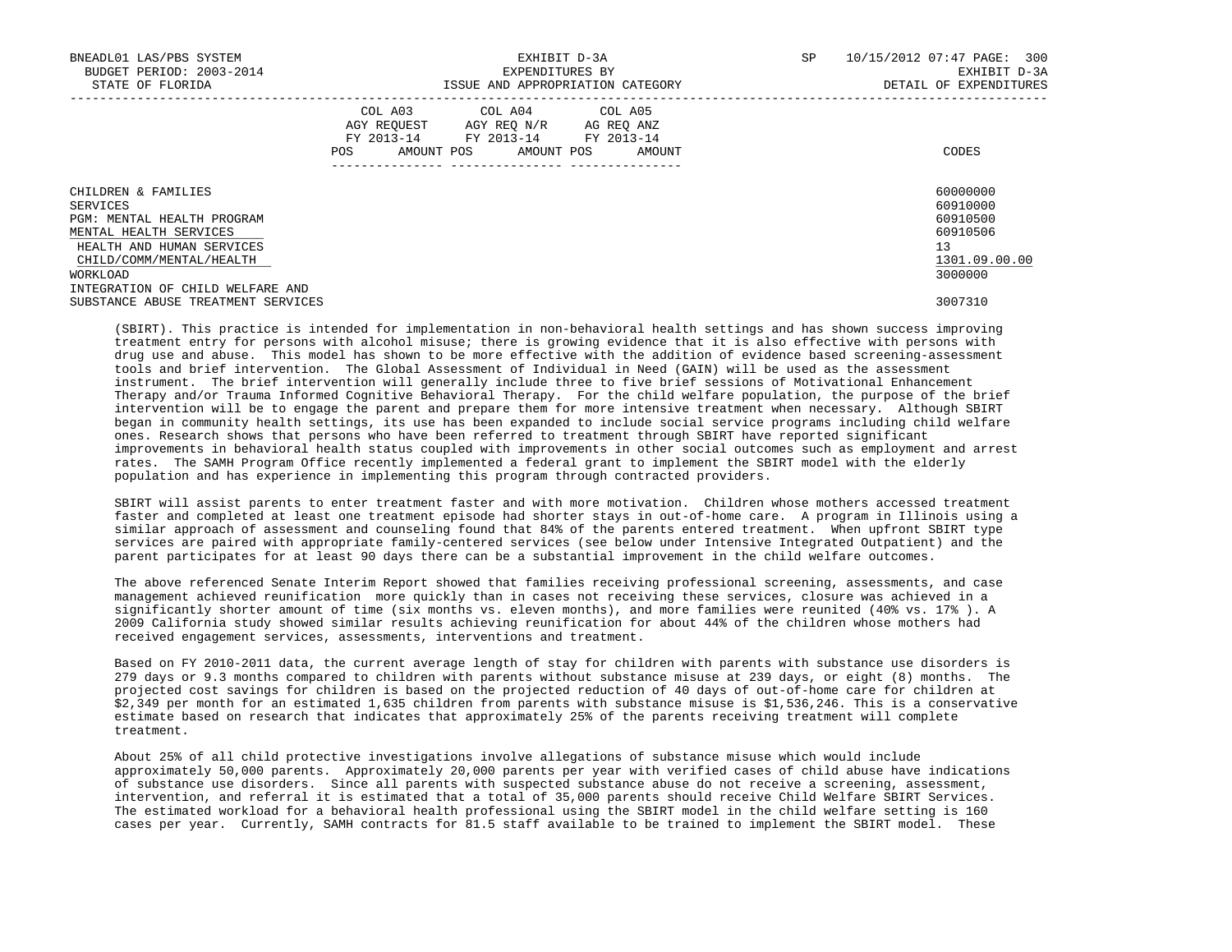| BNEADL01 LAS/PBS SYSTEM            |     | EXHIBIT D-3A                                                                                                                      | 10/15/2012 07:47 PAGE: 301<br>SP |              |                        |
|------------------------------------|-----|-----------------------------------------------------------------------------------------------------------------------------------|----------------------------------|--------------|------------------------|
| BUDGET PERIOD: 2003-2014           |     | EXPENDITURES BY                                                                                                                   |                                  | EXHIBIT D-3A |                        |
| STATE OF FLORIDA                   |     |                                                                                                                                   | ISSUE AND APPROPRIATION CATEGORY |              | DETAIL OF EXPENDITURES |
|                                    | POS | COL A03 COL A04 COL A05<br>AGY REOUEST AGY REO N/R AG REO ANZ<br>FY 2013-14 FY 2013-14 FY 2013-14<br>AMOUNT POS AMOUNT POS AMOUNT |                                  |              | CODES                  |
| CHILDREN & FAMILIES                |     |                                                                                                                                   |                                  |              | 60000000               |
| SERVICES                           |     |                                                                                                                                   |                                  |              | 60910000               |
| PGM: MENTAL HEALTH PROGRAM         |     |                                                                                                                                   |                                  |              | 60910500               |
| MENTAL HEALTH SERVICES             |     |                                                                                                                                   |                                  |              | 60910506               |
| HEALTH AND HUMAN SERVICES          |     |                                                                                                                                   |                                  |              | 13                     |
| CHILD/COMM/MENTAL/HEALTH           |     |                                                                                                                                   |                                  |              | 1301.09.00.00          |
| WORKLOAD                           |     |                                                                                                                                   |                                  |              | 3000000                |
| INTEGRATION OF CHILD WELFARE AND   |     |                                                                                                                                   |                                  |              |                        |
| SUBSTANCE ABUSE TREATMENT SERVICES |     |                                                                                                                                   |                                  |              | 3007310                |

 staff currently serve approximately 13,040 parents. To serve a total of 35,000 parents per year, SAMH must contract for an additional 137 SBIRT Child Welfare professionals to serve an additional 21,960 parents with Child Welfare SBIRT.

 This requested funding will be contracted to private non-profit substance abuse treatment service providers and allocated based on the Department's child welfare caseload. The services provided will assist the Department in its efforts to:

 Improve accurate and timely identification of families' involved with child protective services system who are in need of substance abuse treatment;

Reduce the amount of time for assessment and entry to services for parents;

Reduce the length of stay for children in out-of-home care whose parents have a substance use disorder;

 Increase the number of individuals referred by child welfare staff who complete substance abuse treatment successfully;

 Implement a proactive family-centered referral and planning process which integrates child welfare and substance abuse treatment services to enable the client and the family strengthen a client's commitment to recovery; and to

Decrease subsequent child abuse and neglect and promote family reunification.

## Intensive Integrated Outpatient Treatment:

 Access to the appropriate level of treatment is critical to achieve optimal outcomes for parents with substance use disorders. Parents with a long history of substance use and who are dependent or addicted to drugs require intensive levels of treatment, such as intensive outpatient treatment or residential treatment. Many of a mother's substance use involves prescription drug misuse. Of the 20,000 parents with indicated substance use disorders, 10,519 were mothers. In order for treatment to be effective, mothers require a safe place for their children; for mothers with children under age five (5) it is preferable for the children to reside with the parent during treatment. For many mothers, the living environment and partner are impediments for successful treatment, requiring that the children and parent reside elsewhere during treatment and aftercare. Estimates are that about 25% require residential or intensive treatment with housing capacity for the mothers and their children.

 In Florida, there are 310 residential beds that accept parents and children into care. This is insufficient capacity--residential care is much more expensive that community care. Often mothers are required to leave their home community, which prohibits the development of natural supports during the treatment process. The children are at very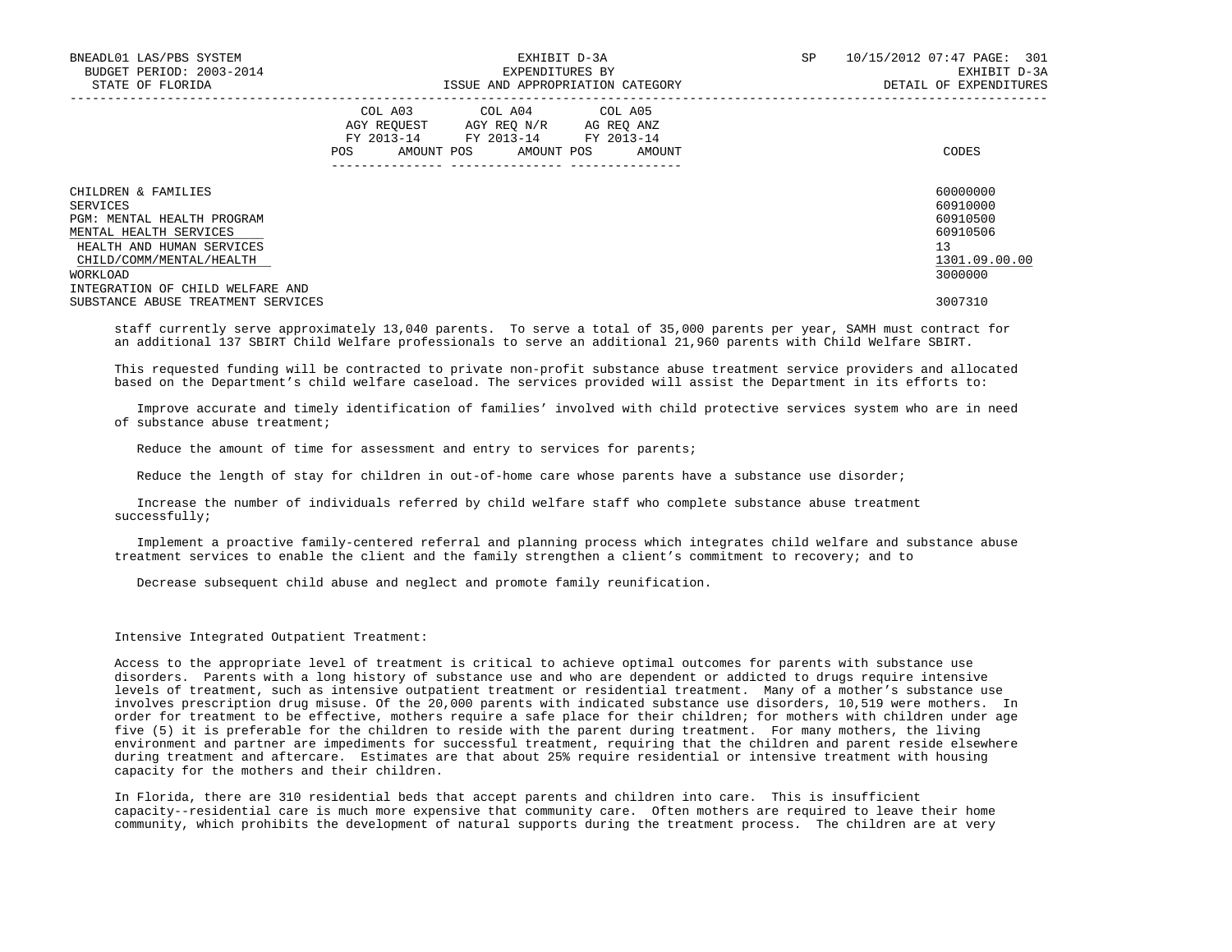| BNEADL01 LAS/PBS SYSTEM<br>BUDGET PERIOD: 2003-2014<br>STATE OF FLORIDA                                                                                                                          |      | EXHIBIT D-3A<br>EXPENDITURES BY<br>ISSUE AND APPROPRIATION CATEGORY                                                        |        | SP | 10/15/2012 07:47 PAGE: 302<br>EXHIBIT D-3A<br>DETAIL OF EXPENDITURES           |
|--------------------------------------------------------------------------------------------------------------------------------------------------------------------------------------------------|------|----------------------------------------------------------------------------------------------------------------------------|--------|----|--------------------------------------------------------------------------------|
|                                                                                                                                                                                                  | POS. | COL A03 COL A04 COL A05<br>AGY REOUEST AGY REO N/R AG REO ANZ<br>FY 2013-14 FY 2013-14 FY 2013-14<br>AMOUNT POS AMOUNT POS | AMOUNT |    | CODES                                                                          |
| CHILDREN & FAMILIES<br>SERVICES<br>PGM: MENTAL HEALTH PROGRAM<br>MENTAL HEALTH SERVICES<br>HEALTH AND HUMAN SERVICES<br>CHILD/COMM/MENTAL/HEALTH<br>WORKLOAD<br>INTEGRATION OF CHILD WELFARE AND |      |                                                                                                                            |        |    | 60000000<br>60910000<br>60910500<br>60910506<br>13<br>1301.09.00.00<br>3000000 |
| SUBSTANCE ABUSE TREATMENT SERVICES                                                                                                                                                               |      |                                                                                                                            |        |    | 3007310                                                                        |

 high risk for developmental delays and require quality child care services while the parent is in treatment. In order for mothers and children to receive treatment in a safe setting, the following services must be available: trauma-informed family focused treatment, safe housing, quality child care, and parent training designed for parents with substance use disorders. Unfortunately, housing subsidies and child care subsidies are often unavailable at the time that treatment is required. Public transportation also is not conducive to multiple trips to treatment. For these reasons, this budget issue requests funds for a less expensive alternative to residential treatment that provides the necessary family focused services for optimal treatment gain.

 Ten percent of 10,519 mothers, or 1,052 mothers, need this type of treatment. However, only 310 beds are available--leaving 122 women who would be able to access residential treatment. Therefore, this issue proposes that the Integrated Intensive Outpatient Treatment be used as an alternative to residential care. The estimated length of stay for the intensive treatment in this program is for four (4) months with an average length of stay for the continued treatment with transitional housing of two (2) months. The number of families to be served is 741.

#### RETURN ON INVESTMENT:

 As noted previously, the impact of substance abuse on the child welfare system for both the child in care and the familyAs familyAs noted previously, the impact of substance abuse on the child welfare system for both the child in care and the family is significant. Data specific to Florida indicates that in FY 2010 -2011:

56% of the child abuse allegations that were verified had indications of parental substance use disorders;

60% of the out-of-home placements were due to parental substance use disorders;

 Twice as many children with parents with substance abuse disorders were in care for 9 months longer than children with parents without indications of substance abuse;

 56% of the children with verified child abuse and with indications of parental substance abuse were under the age of five, creating the highest risk for subsequent child developmental and behavioral issues.

 Substance abusing parents are less likely to utilize appropriate parenting practices and may be neglectful in basic nurturing and caretaking. Drug-seeking behavior may contribute to more criminal activity and an unsafe care-giving environment. Children born to addicted women are subject to Neonatal Abstinence Syndrome (NAS) which makes mother-infant bonding more difficult. NAS is a group of problems that occur in a newborn exposed to addictive illegal or prescription drugs while in the mother's womb. These substances pass through the placenta to the baby during pregnancy. The baby becomes addicted along with the mother, and at birth the baby is still dependent on the drug. Because the baby is no longer getting the drug after birth, symptoms of withdrawal may occur. Factors such as parental drug treatment, maternal guilt, prolonged neonatal hospitalization for NAS and separation challenge maternal infant bonding. As these drug-exposed children mature, they are likely to have poorer physical and emotional outcomes and are at higher risk of developing challenging behaviors. Exposure to adverse events that often occur in substance abusive environments has a marked negative effect on the normal trajectory of social and emotional development. The National Institute on Drug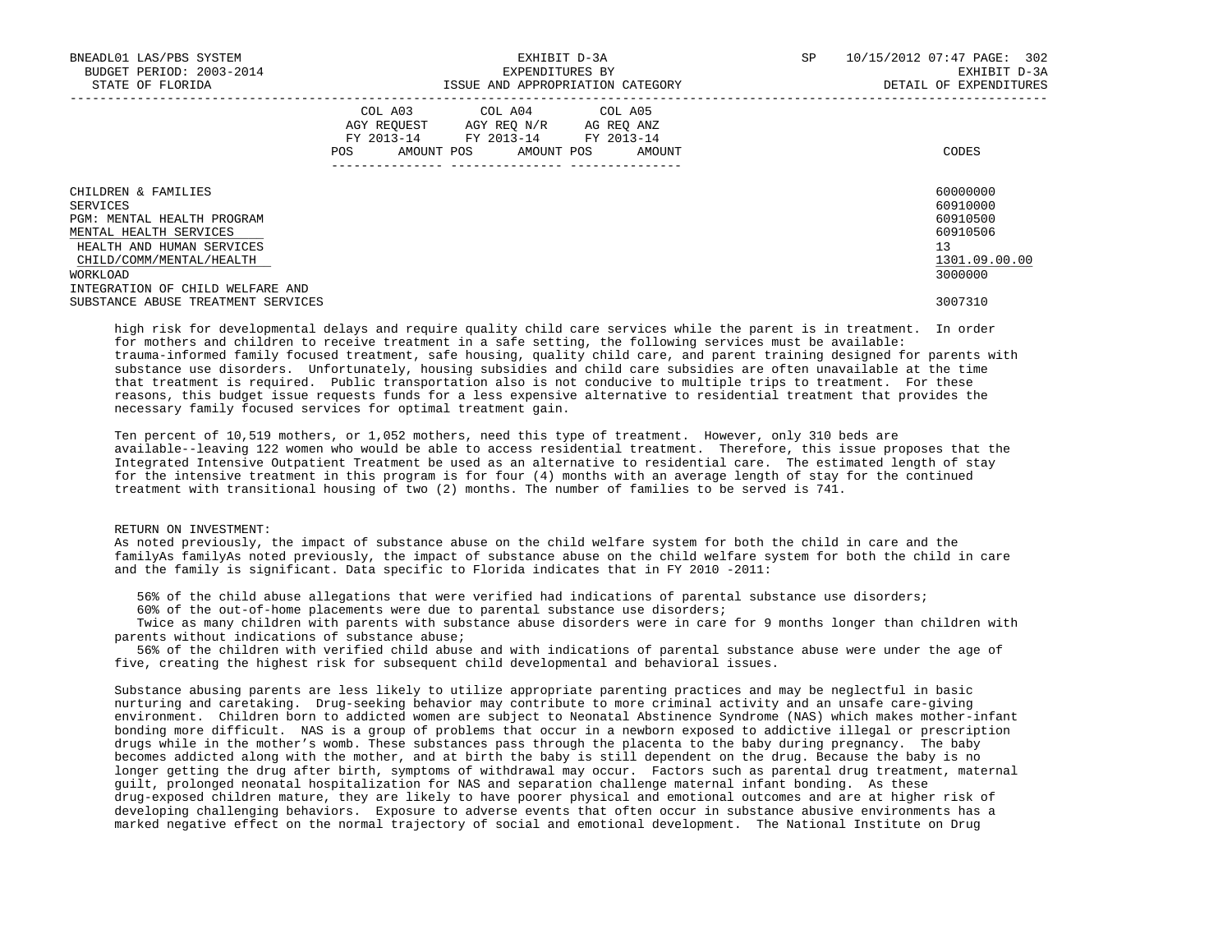| BNEADL01 LAS/PBS SYSTEM<br>BUDGET PERIOD: 2003-2014<br>STATE OF FLORIDA |     | EXPENDITURES BY                                                                                                            | EXHIBIT D-3A<br>ISSUE AND APPROPRIATION CATEGORY | 10/15/2012 07:47 PAGE: 303<br><b>SP</b><br>EXHIBIT D-3A<br>DETAIL OF EXPENDITURES |  |
|-------------------------------------------------------------------------|-----|----------------------------------------------------------------------------------------------------------------------------|--------------------------------------------------|-----------------------------------------------------------------------------------|--|
|                                                                         | POS | COL A03 COL A04 COL A05<br>AGY REQUEST AGY REO N/R AG REO ANZ<br>FY 2013-14 FY 2013-14 FY 2013-14<br>AMOUNT POS AMOUNT POS | AMOUNT                                           | CODES                                                                             |  |
| CHILDREN & FAMILIES<br>SERVICES                                         |     |                                                                                                                            |                                                  | 60000000<br>60910000                                                              |  |
| PGM: MENTAL HEALTH PROGRAM                                              |     |                                                                                                                            |                                                  | 60910500                                                                          |  |
| MENTAL HEALTH SERVICES                                                  |     |                                                                                                                            |                                                  | 60910506                                                                          |  |
| HEALTH AND HUMAN SERVICES                                               |     |                                                                                                                            |                                                  | 13                                                                                |  |
| CHILD/COMM/MENTAL/HEALTH                                                |     |                                                                                                                            |                                                  | 1301.09.00.00                                                                     |  |
| WORKLOAD                                                                |     |                                                                                                                            |                                                  | 3000000                                                                           |  |
| INTEGRATION OF CHILD WELFARE AND                                        |     |                                                                                                                            |                                                  |                                                                                   |  |
| SUBSTANCE ABUSE TREATMENT SERVICES                                      |     |                                                                                                                            |                                                  | 3007310                                                                           |  |

 Abuse (NIDA) reports that negative outcomes in drug-exposed children can be ameliorated by supportive home environments and quality parenting. NIDA supported research has established the value of evidence-based treatment in changing drug abuse behavior.

 Research demonstrates that access to treatment increases the likelihood of reunification and reduces the number of days children spend in foster care. In addition, the societal cost of parental substance abuse can be measured for the child in increased time in care, future medical and educational expenditures, cost of foster care placement and eventually lost productivity. For the parents, costs of substance abuse in terms of potential criminal justice involvement, medical costs due to injury or accident, and lost productivity. Cost-benefit analyses of outpatient treatment find that every dollar invested yields between \$5.23 and \$32.70 in economic benefits (in 2011 dollars). The economic benefits are in the form of increasing earnings from employment and reductions in criminal activity, money spent on drugs, incarceration, and health care costs. There are other less measurable, but no less devastating costs, such as family disruption, divorce, and loss of custody. Using the range of published cost-benefit ratios for outpatient treatment, the requested \$13,689,234 invested now could yield a benefit of between \$71,594,693.82 and \$447,637,951.80 by ensuring that parents served in the community are drug-free, healthy, law-abiding, and productive in the workforce.

# FLORIDA STRATEGIC PLAN FOR ECONOMIC DEVELOPMENT:

 Evidenced based substance abuse recovery services reduce child welfare impacts which include improving the probability that children will have the ability to become economically contributing and self sustaining adults. In addition improved recovery from substance abuse allows adults to become economically self sustaining. Improved outcomes in this area corresponds to Item 6, Item 5 as well as Item 25 on the Florida Strategic Plan for Economic Development.

# COST CALCULATION:

| EVIDENCE-BASED PRACTICES:                                         |                                              |
|-------------------------------------------------------------------|----------------------------------------------|
| Cost per Child Welfare SBIRT professional:                        | \$55,000                                     |
| Training cost per professional per year:                          | \$2,000                                      |
| Travel cost professional per year:                                | \$5,730                                      |
| Total cost per SBIRT professional:                                | \$62,730 X 137 SBIRT professionals           |
| 137 contracted SBIRT professionals:                               | \$8,594,010                                  |
| INTENSIVE INTEGRATED OUTPATIENT TREATMENT:                        |                                              |
| Cost per month for intensive treatment:                           | $$3,479$ X 4 months (estimated average stay) |
| Cost per month for continued treatment with transitional housing: | $$2,279$ X 2 months (estimated average stay) |
| Total cost of intensive treatment per family:                     | $$18.474$ X 741 families                     |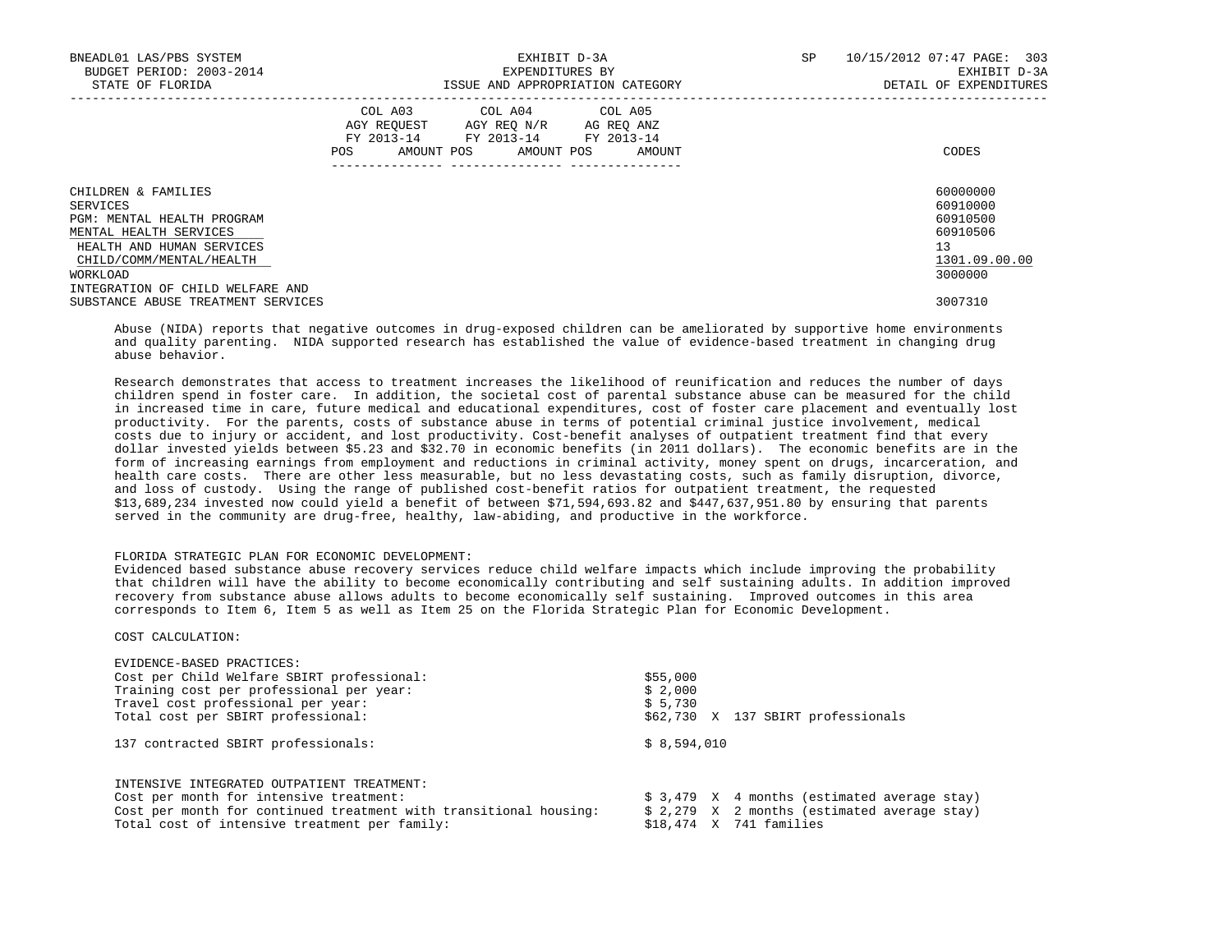| BNEADL01 LAS/PBS SYSTEM<br>BUDGET PERIOD: 2003-2014                                                                                                                                                                                                   |  | EXHIBIT D-3A<br>EXPENDITURES BY                                                           | SP 10/15/2012 07:47 PAGE: 304<br>EXHIBIT D-3A<br>DETAIL OF EXPENDITURES |                                                                                           |
|-------------------------------------------------------------------------------------------------------------------------------------------------------------------------------------------------------------------------------------------------------|--|-------------------------------------------------------------------------------------------|-------------------------------------------------------------------------|-------------------------------------------------------------------------------------------|
|                                                                                                                                                                                                                                                       |  | COL A03 COL A04<br>NOT REQUEST AGY REQ N/R AG REQ ANZ<br>FY 2013-14 FY 2013-14 FY 2013-14 | COL A05<br>POS AMOUNT POS AMOUNT POS AMOUNT                             | CODES                                                                                     |
| CHILDREN & FAMILIES<br><b>SERVICES</b><br>PGM: MENTAL HEALTH PROGRAM<br>MENTAL HEALTH SERVICES<br>HEALTH AND HUMAN SERVICES<br>CHILD/COMM/MENTAL/HEALTH<br>WORKLOAD<br>INTEGRATION OF CHILD WELFARE AND<br>SUBSTANCE ABUSE TREATMENT SERVICES         |  |                                                                                           |                                                                         | 60000000<br>60910000<br>60910500<br>60910506<br>13<br>1301.09.00.00<br>3000000<br>3007310 |
| Total Intensive Integrated Outpatient Treatments:                                                                                                                                                                                                     |  |                                                                                           | \$13,689,234                                                            |                                                                                           |
| SBIRT Specialists<br>Intensive Integrated Outpatient Treatment \$13,689,234 GR<br>TOTAL REOUEST:                                                                                                                                                      |  | \$ 8,594,010 GR<br>\$22,283,244 GR                                                        |                                                                         |                                                                                           |
|                                                                                                                                                                                                                                                       |  |                                                                                           |                                                                         |                                                                                           |
| FEDERAL FUNDING REDUCTIONS<br>ELIMINATE UNFUNDED BUDGET<br>OTHER PERSONAL SERVICES                                                                                                                                                                    |  |                                                                                           |                                                                         | 3200000<br>3201010<br>030000                                                              |
| FEDERAL GRANTS TRUST FUND -FEDERL 93,386-                                                                                                                                                                                                             |  |                                                                                           |                                                                         | 2261 3                                                                                    |
|                                                                                                                                                                                                                                                       |  |                                                                                           |                                                                         |                                                                                           |
| AGENCY ISSUE NARRATIVE:<br>2013-2014 BUDGET YEAR NARRATIVE:<br>ISSUE TITLE: Eliminate Unfunded Budget                                                                                                                                                 |  |                                                                                           | IT COMPONENT? NO                                                        |                                                                                           |
| SPECIFY WHICH AGENCY GOAL FROM THE 2012-2017 STRATEGIC PLAN IS ADDRESSED BY THIS BUDGET ISSUE PROPOSAL: Effect Program<br>Improvements: Apply proven best practices to maximize efficiencies and outcomes.                                            |  |                                                                                           |                                                                         |                                                                                           |
| SUMMARY: The Department requests the deletion of \$93,386 (total issue request is \$12,348,997) in unfunded budget in order<br>to reflect a more accurate picture of the true funded and useable budget within the Department. This budget has become |  |                                                                                           |                                                                         |                                                                                           |

 unfunded as a result of insufficient recurring funding sources to include: a decline in revenue collections, reductions to state funds, decreases in grant awards, and grant awards ending.

 PROBLEM STATEMENT:If this issue is not approved, the total funding within the Department will be distorted. The Department would appear to have more resources available than what is obtainable.

 WHAT BENEFITS WILL BE OBTAINED BY FUNDING THIS ISSUE: Not Applicable.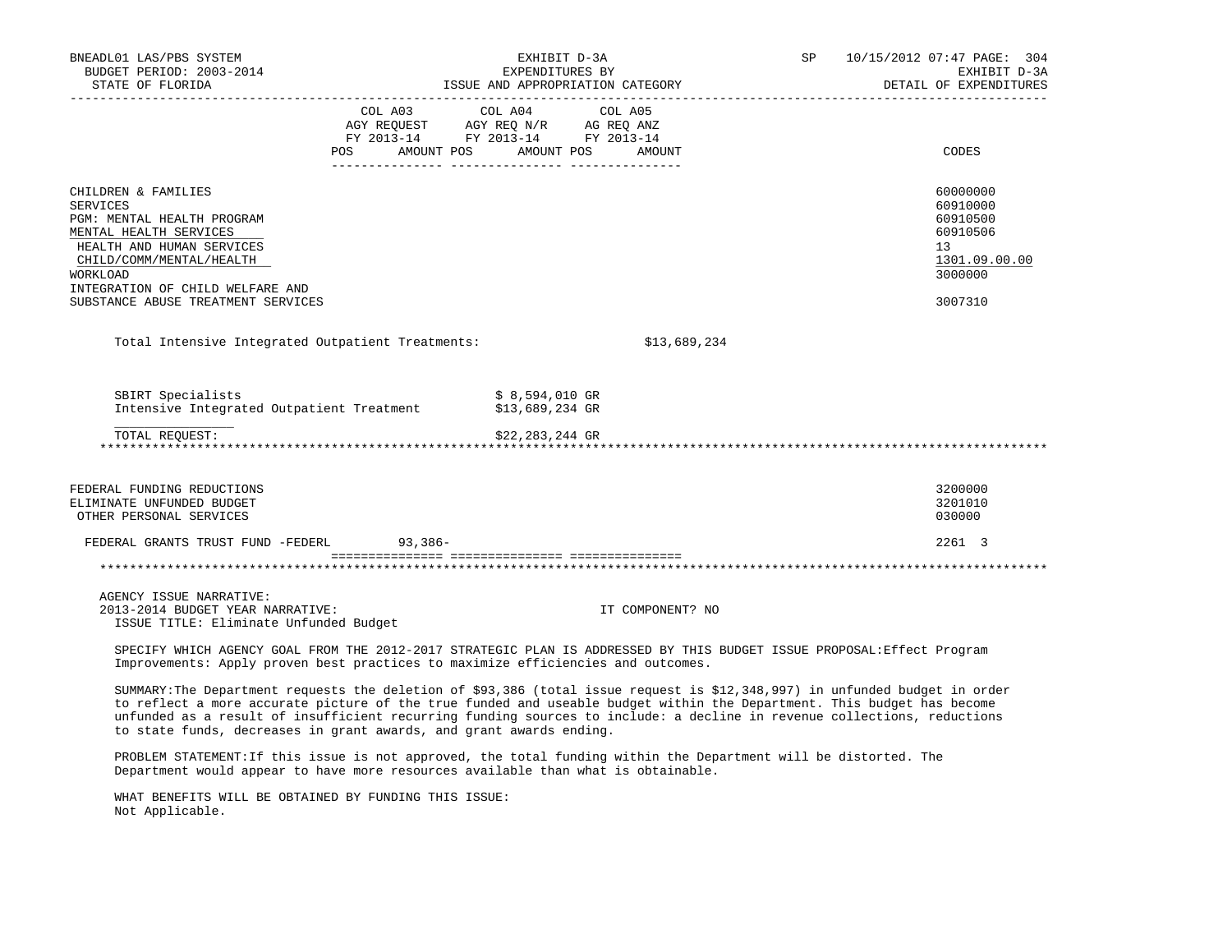| BNEADL01 LAS/PBS SYSTEM<br>BUDGET PERIOD: 2003-2014<br>STATE OF FLORIDA                                                                                                                                            | EXHIBIT D-3A<br>EXPENDITURES BY<br>ISSUE AND APPROPRIATION CATEGORY                                                                                                                            | SP | 10/15/2012 07:47 PAGE: 305<br>EXHIBIT D-3A<br>DETAIL OF EXPENDITURES                      |
|--------------------------------------------------------------------------------------------------------------------------------------------------------------------------------------------------------------------|------------------------------------------------------------------------------------------------------------------------------------------------------------------------------------------------|----|-------------------------------------------------------------------------------------------|
|                                                                                                                                                                                                                    | $\begin{tabular}{lcccc} COL A03 & COL A04 & COL A05 \\ AGY REQUEST & AGY REQ N/R & AG REQ ANZ \\ FY & 2013-14 & FY & 2013-14 & FY & 2013-14 \end{tabular}$<br>POS AMOUNT POS AMOUNT POS AMOUNT |    | CODES                                                                                     |
| CHILDREN & FAMILIES<br><b>SERVICES</b><br>PGM: MENTAL HEALTH PROGRAM<br>MENTAL HEALTH SERVICES<br>HEALTH AND HUMAN SERVICES<br>CHILD/COMM/MENTAL/HEALTH<br>FEDERAL FUNDING REDUCTIONS<br>ELIMINATE UNFUNDED BUDGET |                                                                                                                                                                                                |    | 60000000<br>60910000<br>60910500<br>60910506<br>13<br>1301.09.00.00<br>3200000<br>3201010 |
| Not applicable.                                                                                                                                                                                                    | WHAT UNDERLYING PROGRAM THEORY CHANGE IS INVOLVED IN THIS ISSUE (IF ANY):                                                                                                                      |    |                                                                                           |
| Not applicable.                                                                                                                                                                                                    | WHAT IMPLEMENTATION MECHANISMS WILL BE CHANGED AS A RESULT OF THIS ISSUE (IF ANY):                                                                                                             |    |                                                                                           |
| FLORIDA STRATEGIC PLAN FOR ECONOMIC DEVELOPMENT:<br>Not applicable.                                                                                                                                                |                                                                                                                                                                                                |    |                                                                                           |
| RETURN ON INVESTMENT:<br>Not applicable.                                                                                                                                                                           |                                                                                                                                                                                                |    |                                                                                           |
| COST CALCULATIONS:<br>Not Applicable                                                                                                                                                                               |                                                                                                                                                                                                |    |                                                                                           |
| AGENCY STRATEGIC PRIORITIES<br>RESTORE CHILDREN'S MENTAL HEALTH                                                                                                                                                    |                                                                                                                                                                                                |    | 4000000                                                                                   |
| <b>SERVICES</b><br>SPECIAL CATEGORIES<br>G/A-CHILD MENTAL HEALTH SV                                                                                                                                                |                                                                                                                                                                                                |    | 4003300<br>100000<br>100435                                                               |
| GENERAL REVENUE FUND                                                                                                                                                                                               | $-MATCH$ 1, 125, 000                                                                                                                                                                           |    | 1000 2                                                                                    |
| G/A-CHILDREN'S BAKER ACT                                                                                                                                                                                           |                                                                                                                                                                                                |    | 104257                                                                                    |
| GENERAL REVENUE FUND                                                                                                                                                                                               | $-MATCH$ 2,750,000                                                                                                                                                                             |    | 1000 2                                                                                    |
| TOTAL: RESTORE CHILDREN'S MENTAL HEALTH<br>SERVICES<br>TOTAL ISSUE                                                                                                                                                 | 3,875,000                                                                                                                                                                                      |    | 4003300                                                                                   |
|                                                                                                                                                                                                                    |                                                                                                                                                                                                |    |                                                                                           |
| AGENCY ISSUE NARRATIVE:<br>2013-2014 BUDGET YEAR NARRATIVE:<br>ISSUE TITLE: Restore Children's Mental Health Services                                                                                              | IT COMPONENT? NO                                                                                                                                                                               |    |                                                                                           |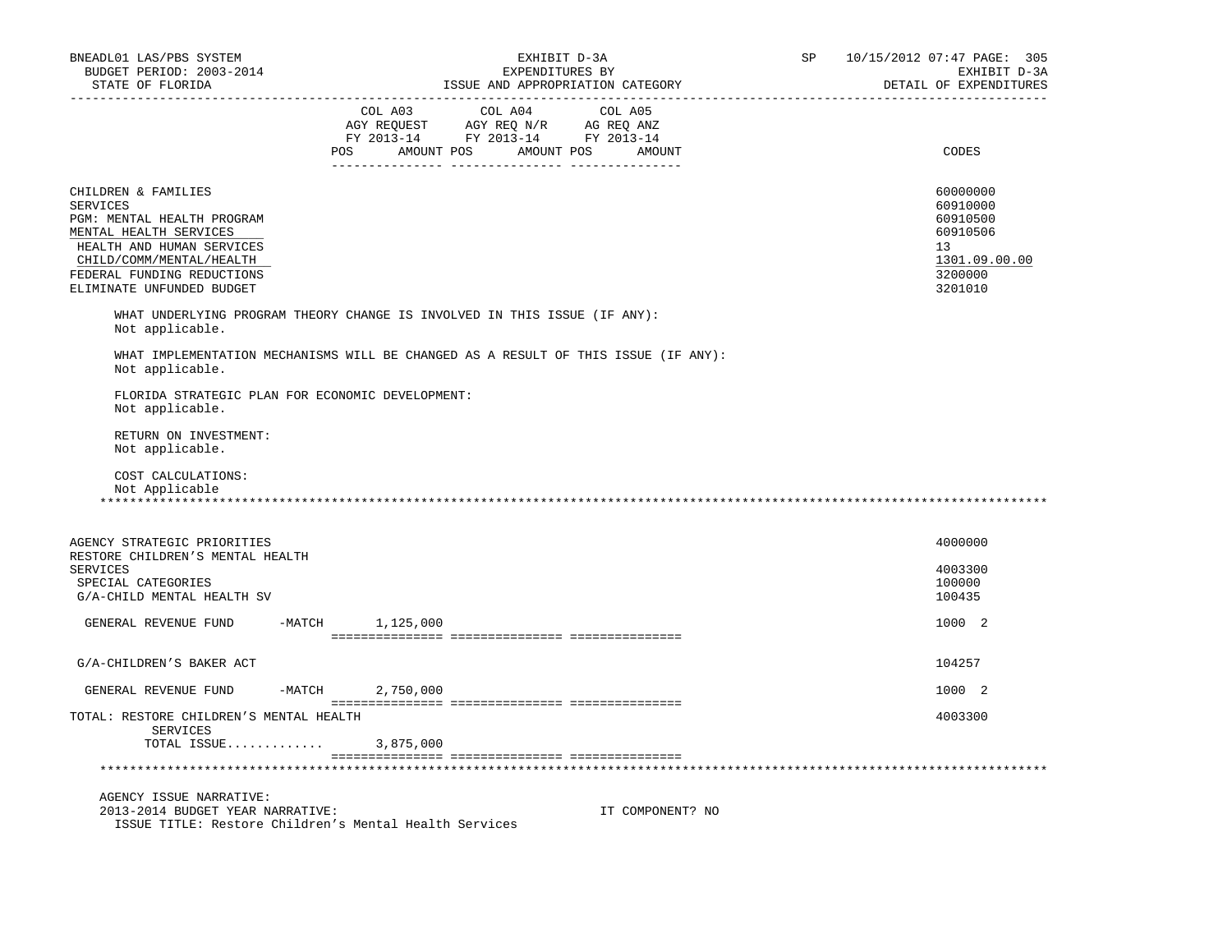| BNEADL01 LAS/PBS SYSTEM<br>BUDGET PERIOD: 2003-2014<br>STATE OF FLORIDA |     | EXHIBIT D-3A<br>EXPENDITURES BY<br>ISSUE AND APPROPRIATION CATEGORY                               | 10/15/2012 07:47 PAGE: 306<br>SP<br>EXHIBIT D-3A<br>DETAIL OF EXPENDITURES |               |  |
|-------------------------------------------------------------------------|-----|---------------------------------------------------------------------------------------------------|----------------------------------------------------------------------------|---------------|--|
|                                                                         |     |                                                                                                   |                                                                            |               |  |
|                                                                         | POS | COL A03 COL A04 COL A05<br>AGY REQUEST AGY REQ N/R AG REQ ANZ<br>FY 2013-14 FY 2013-14 FY 2013-14 | AMOUNT POS AMOUNT POS AMOUNT                                               | CODES         |  |
| CHILDREN & FAMILIES                                                     |     |                                                                                                   |                                                                            | 60000000      |  |
| SERVICES                                                                |     |                                                                                                   |                                                                            | 60910000      |  |
| PGM: MENTAL HEALTH PROGRAM                                              |     |                                                                                                   |                                                                            | 60910500      |  |
| MENTAL HEALTH SERVICES                                                  |     |                                                                                                   |                                                                            | 60910506      |  |
| HEALTH AND HUMAN SERVICES                                               |     |                                                                                                   |                                                                            | 13            |  |
| CHILD/COMM/MENTAL/HEALTH                                                |     |                                                                                                   |                                                                            | 1301.09.00.00 |  |
| AGENCY STRATEGIC PRIORITIES                                             |     |                                                                                                   |                                                                            | 4000000       |  |
| RESTORE CHILDREN'S MENTAL HEALTH                                        |     |                                                                                                   |                                                                            |               |  |
| SERVICES                                                                |     |                                                                                                   |                                                                            | 4003300       |  |

 SPECIFY WHICH AGENCY GOAL FROM THE FISCAL YEARS 2013-2014 THROUGH 2017-2018 STRATEGIC PLAN IS ADDRESSED BY THIS BUDGET ISSUE PROPOSAL:

Effect Program Improvements: Apply proven best practices to maximize efficiencies and outcomes.

SUMMARY:

 The Department requests \$3,875,000 of General Revenue budget authority to continue children's community mental health services. The Legislature appropriated non-recurring budget authority in Fiscal Year 2012-2013 for these services. If funding is eliminated in the children's category, 2,414 children will not be served.

# PROBLEM STATEMENT:

 Elimination of mental health services for children with severe emotional disturbance constitutes a fracturing of the public mental health system. These services represent the core of mental health service provision, and represent components of the first-line community crisis response system for psychiatric emergencies. These funds are instrumental for the Department to increase its ability to provide services for at risk children to remain in their communities, successfully complete their education and to stay out of the juvenile justice and child welfare systems. The loss of the funds will decrease the ability to intervene with children at risk before their mental health needs become more serious, which increases the chances of them becoming involved in the Juvenile Justice system and/or the child welfare system and having academic and behavioral problems at school. Programs will be cut that provide community mental health and intensive in-home services to families with children with emotional disturbance or serious emotional disturbance whose lack of coverage for mental health services put them at risk for coming into care either in an effort to obtain coverage or due to abuse and neglect. Early, appropriate intervention in the community can prevent the need for more costly out-of home residential services. Losing these funds will decrease the Department's ability to provide services to families to prevent the removal of children from their homes and communities due to the lack of mental health services and supports. Restoration of recurring funding for these services is essential.

 In Fiscal Year 2010-2011, 94,369 children were served at an average cost of \$1,605 per child. If funding is eliminated in the children's category, 2,414 children will not be served.

#### WHAT BENEFITS WILL BE OBTAINED BY FUNDING THIS ISSUE:

 Restoration of programs supported by these funds will continue critical treatment to over 2,000 children with emotional disturbance, severe emotional disturbance and children at-risk. Retaining these funds will enable the Department's continued ability to provide services to families to prevent the removal of children from their homes and communities due to the lack of mental health services and supports. Keeping these programs will avert adverse community incidents and arrests. Restoring funding will also avert a greater demand for psychiatric services in local emergency rooms and increased state inpatient hospitalizations under the Baker Act.

WHAT UNDERLYING PROGRAM THEORY CHANGE IS INVOLVED IN THIS ISSUE (IF ANY):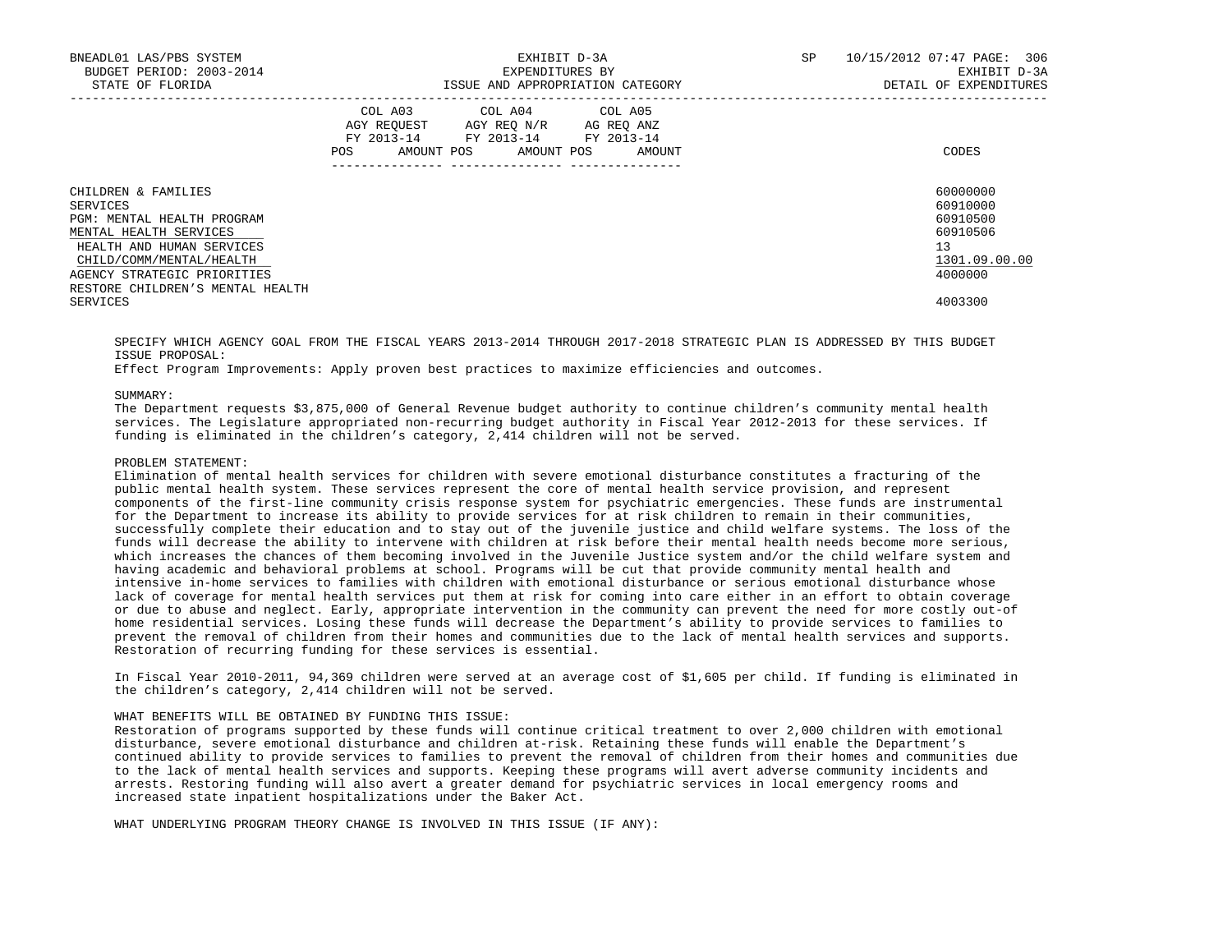| BNEADL01 LAS/PBS SYSTEM<br>BUDGET PERIOD: 2003-2014                                                                                                       |                                                                        |                 | EXHIBIT D-3A<br>EXPENDITURES BY |         | 10/15/2012 07:47 PAGE: 307<br>SP<br>EXHIBIT D-3A |  |                        |
|-----------------------------------------------------------------------------------------------------------------------------------------------------------|------------------------------------------------------------------------|-----------------|---------------------------------|---------|--------------------------------------------------|--|------------------------|
| STATE OF FLORIDA                                                                                                                                          |                                                                        |                 |                                 |         | ISSUE AND APPROPRIATION CATEGORY                 |  | DETAIL OF EXPENDITURES |
|                                                                                                                                                           |                                                                        | COL A03 COL A04 |                                 | COL A05 |                                                  |  |                        |
|                                                                                                                                                           | AGY REQUEST AGY REQ N/R AG REQ ANZ<br>FY 2013-14 FY 2013-14 FY 2013-14 |                 |                                 |         |                                                  |  |                        |
|                                                                                                                                                           | POS AMOUNT POS AMOUNT POS                                              |                 |                                 |         | AMOUNT                                           |  | CODES                  |
|                                                                                                                                                           |                                                                        |                 |                                 |         |                                                  |  |                        |
| CHILDREN & FAMILIES                                                                                                                                       |                                                                        |                 |                                 |         |                                                  |  | 60000000               |
| <b>SERVICES</b><br>PGM: MENTAL HEALTH PROGRAM                                                                                                             |                                                                        |                 |                                 |         |                                                  |  | 60910000<br>60910500   |
| MENTAL HEALTH SERVICES                                                                                                                                    |                                                                        |                 |                                 |         |                                                  |  | 60910506               |
| HEALTH AND HUMAN SERVICES                                                                                                                                 |                                                                        |                 |                                 |         |                                                  |  | 13                     |
| CHILD/COMM/MENTAL/HEALTH                                                                                                                                  |                                                                        |                 |                                 |         |                                                  |  | 1301.09.00.00          |
| AGENCY STRATEGIC PRIORITIES                                                                                                                               |                                                                        |                 |                                 |         |                                                  |  | 4000000                |
| RESTORE CHILDREN'S MENTAL HEALTH<br><b>SERVICES</b>                                                                                                       |                                                                        |                 |                                 |         |                                                  |  | 4003300                |
| Not applicable.                                                                                                                                           |                                                                        |                 |                                 |         |                                                  |  |                        |
| WHAT IMPLEMENTATION MECHANISMS WILL BE CHANGED AS A RESULT OF THIS ISSUE (IF ANY):<br>Not applicable.<br>FLORIDA STRATEGIC PLAN FOR ECONOMIC DEVELOPMENT: |                                                                        |                 |                                 |         |                                                  |  |                        |
| Not applicable.                                                                                                                                           |                                                                        |                 |                                 |         |                                                  |  |                        |
| RETURN ON INVESTMENT:<br>Not applicable.                                                                                                                  |                                                                        |                 |                                 |         |                                                  |  |                        |
| COST CALCULATIONS:<br>This issue addresses the loss of non-recurring budget authority appropriated in the G/A-Community Mental Health Services            |                                                                        |                 |                                 |         |                                                  |  |                        |
| category in Fiscal Year 2012-2013.                                                                                                                        |                                                                        |                 |                                 |         |                                                  |  |                        |
| Restore Children's Mental Health Services 104257 1301090000 \$2,750,000                                                                                   |                                                                        |                 |                                 |         | 100435 1301090000 \$1,125,000                    |  |                        |
|                                                                                                                                                           |                                                                        |                 |                                 |         | Total \$3,875,000                                |  |                        |
|                                                                                                                                                           |                                                                        |                 |                                 |         |                                                  |  |                        |
| TOTAL: CHILD/COMM/MENTAL/HEALTH<br>BY FUND TYPE                                                                                                           |                                                                        |                 |                                 |         |                                                  |  | 1301.09.00.00          |
| GENERAL REVENUE FUND                                                                                                                                      | 67,613,819                                                             |                 |                                 |         |                                                  |  | 1000                   |
| TRUST FUNDS                                                                                                                                               | 21,969,107                                                             |                 |                                 |         |                                                  |  | 2000                   |
| TOTAL PROG COMP                                                                                                                                           | 89,582,926                                                             |                 |                                 |         |                                                  |  |                        |
|                                                                                                                                                           |                                                                        |                 |                                 |         |                                                  |  |                        |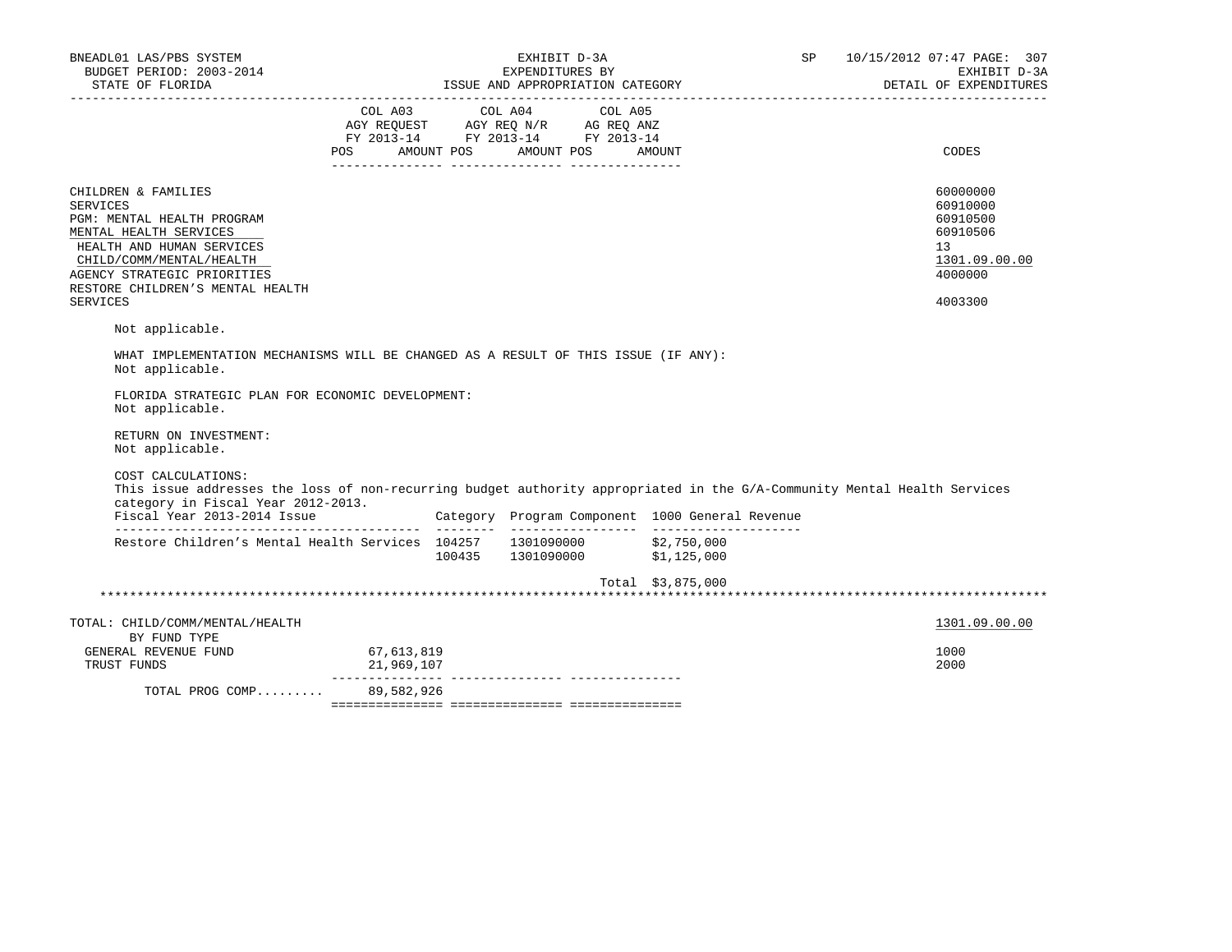| BNEADL01 LAS/PBS SYSTEM<br>BUDGET PERIOD: 2003-2014<br>STATE OF FLORIDA                                                                                                                                                                                  |                                                                                                                | EXHIBIT D-3A<br>EXPENDITURES BY<br>ISSUE AND APPROPRIATION CATEGORY                                                                     | SP 10/15/2012 07:47 PAGE: 308<br>EXHIBIT D-3A<br>DETAIL OF EXPENDITURES                             |
|----------------------------------------------------------------------------------------------------------------------------------------------------------------------------------------------------------------------------------------------------------|----------------------------------------------------------------------------------------------------------------|-----------------------------------------------------------------------------------------------------------------------------------------|-----------------------------------------------------------------------------------------------------|
|                                                                                                                                                                                                                                                          | POS FOR THE POST OF THE STATE STATE STATE STATE STATE STATE STATE STATE STATE STATE STATE STATE STATE STATE ST | COL A03 COL A04 COL A05<br>AGY REQUEST AGY REQ N/R AG REQ ANZ<br>FY 2013-14 FY 2013-14 FY 2013-14<br>AMOUNT POS<br>AMOUNT POS<br>AMOUNT | CODES                                                                                               |
| CHILDREN & FAMILIES<br>SERVICES<br>PGM: MENTAL HEALTH PROGRAM<br>MENTAL HEALTH SERVICES<br>GOV OPERATIONS/SUPPORT<br>EXEC LEADERSHIP/SUPPRT SVC<br>ESTIMATED EXPENDITURES<br>ESTIMATED EXPENDITURES - OPERATIONS<br>SALARY RATE<br>SALARY RATE 3,331,502 |                                                                                                                |                                                                                                                                         | 60000000<br>60910000<br>60910500<br>60910506<br>16<br>1602.00.00.00<br>1000000<br>1001000<br>000000 |
| SALARIES AND BENEFITS                                                                                                                                                                                                                                    |                                                                                                                |                                                                                                                                         | 010000                                                                                              |
| GENERAL REVENUE FUND -MATCH 2,928,858                                                                                                                                                                                                                    |                                                                                                                |                                                                                                                                         | 1000 2                                                                                              |
| ADMINISTRATIVE TRUST FUND -MATCH 9,522                                                                                                                                                                                                                   |                                                                                                                |                                                                                                                                         | 2021 2                                                                                              |
| ALCOHOL/DRUGABU/MEN HLH TF-FEDERL 224,688                                                                                                                                                                                                                |                                                                                                                |                                                                                                                                         | 2027 3                                                                                              |
| FEDERAL GRANTS TRUST FUND -MATCH<br>-FEDERL                                                                                                                                                                                                              | 761,679<br>42,930                                                                                              |                                                                                                                                         | 2261 2<br>2261 3                                                                                    |
| TOTAL FEDERAL GRANTS TRUST FUND                                                                                                                                                                                                                          | 804,609                                                                                                        |                                                                                                                                         | 2261                                                                                                |
| TOTAL POSITIONS 54.50<br>TOTAL APPRO 3,967,677                                                                                                                                                                                                           |                                                                                                                |                                                                                                                                         |                                                                                                     |
| OTHER PERSONAL SERVICES                                                                                                                                                                                                                                  |                                                                                                                |                                                                                                                                         | 030000                                                                                              |
| GENERAL REVENUE FUND                                                                                                                                                                                                                                     | -MATCH 54,232                                                                                                  |                                                                                                                                         | 1000 2                                                                                              |
| ALCOHOL/DRUGABU/MEN HLH TF-FEDERL 16,000                                                                                                                                                                                                                 |                                                                                                                |                                                                                                                                         | 2027 3                                                                                              |
| FEDERAL GRANTS TRUST FUND -MATCH<br>-FEDERL                                                                                                                                                                                                              | 2,105<br>290,442                                                                                               |                                                                                                                                         | 2261 2<br>2261 3                                                                                    |
| TOTAL FEDERAL GRANTS TRUST FUND                                                                                                                                                                                                                          | 292,547                                                                                                        |                                                                                                                                         | 2261                                                                                                |
| TOTAL APPRO                                                                                                                                                                                                                                              | 362,779                                                                                                        |                                                                                                                                         |                                                                                                     |
|                                                                                                                                                                                                                                                          |                                                                                                                |                                                                                                                                         |                                                                                                     |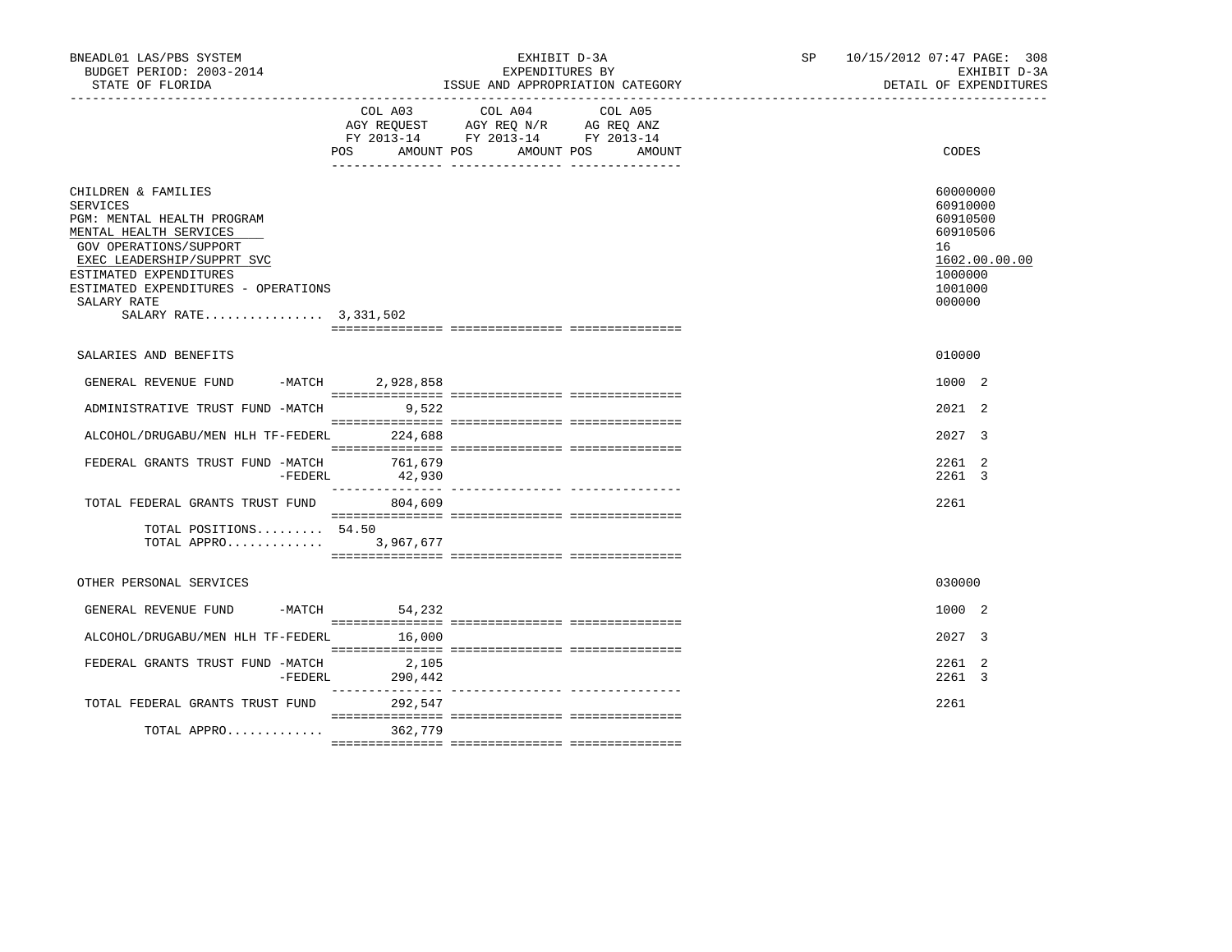| BNEADL01 LAS/PBS SYSTEM<br>BUDGET PERIOD: 2003-2014<br>STATE OF FLORIDA                                                                                                                                                             |                     |                    | EXHIBIT D-3A<br>EXPENDITURES BY<br>ISSUE AND APPROPRIATION CATEGORY                                                                                                                                                                                          | SP                                          | 10/15/2012 07:47 PAGE: 309<br>EXHIBIT D-3A<br>DETAIL OF EXPENDITURES |                                                                                                     |  |
|-------------------------------------------------------------------------------------------------------------------------------------------------------------------------------------------------------------------------------------|---------------------|--------------------|--------------------------------------------------------------------------------------------------------------------------------------------------------------------------------------------------------------------------------------------------------------|---------------------------------------------|----------------------------------------------------------------------|-----------------------------------------------------------------------------------------------------|--|
|                                                                                                                                                                                                                                     |                     | COL A03            | COL A04<br>$\begin{tabular}{lllllll} \bf AGY \;\; RegUEST\hspace{1cm}AGY \;\; REG\;\; N/R\hspace{1cm}AG \;\; REG \;\; ANZ \\ \hline \texttt{FY} \;\; 2013\text{--}14 & \texttt{FY} \;\; 2013\text{--}14 & \texttt{FY} \;\; 2013\text{--}14 \\ \end{tabular}$ | COL A05<br>POS AMOUNT POS AMOUNT POS AMOUNT |                                                                      | CODES                                                                                               |  |
| CHILDREN & FAMILIES<br>SERVICES<br>PGM: MENTAL HEALTH PROGRAM<br>MENTAL HEALTH SERVICES<br>GOV OPERATIONS/SUPPORT<br>EXEC LEADERSHIP/SUPPRT SVC<br>ESTIMATED EXPENDITURES<br>ESTIMATED EXPENDITURES - OPERATIONS<br><b>EXPENSES</b> |                     |                    |                                                                                                                                                                                                                                                              |                                             |                                                                      | 60000000<br>60910000<br>60910500<br>60910506<br>16<br>1602.00.00.00<br>1000000<br>1001000<br>040000 |  |
| GENERAL REVENUE FUND                                                                                                                                                                                                                |                     | -MATCH 891,572     |                                                                                                                                                                                                                                                              |                                             |                                                                      | 1000 2                                                                                              |  |
| ALCOHOL/DRUGABU/MEN HLH TF-FEDERL                                                                                                                                                                                                   |                     | 456,525            |                                                                                                                                                                                                                                                              |                                             |                                                                      | 2027 3                                                                                              |  |
| FEDERAL GRANTS TRUST FUND -MATCH                                                                                                                                                                                                    | -FEDERL             | 86,823<br>152,754  |                                                                                                                                                                                                                                                              |                                             |                                                                      | 2261 2<br>2261 3                                                                                    |  |
| TOTAL FEDERAL GRANTS TRUST FUND 239,577                                                                                                                                                                                             |                     |                    |                                                                                                                                                                                                                                                              |                                             |                                                                      | 2261                                                                                                |  |
| WELFARE TRANSITION TF -FEDERL 9,471                                                                                                                                                                                                 |                     |                    |                                                                                                                                                                                                                                                              |                                             |                                                                      | 2401 3                                                                                              |  |
| TOTAL APPRO 1,597,145                                                                                                                                                                                                               |                     |                    |                                                                                                                                                                                                                                                              |                                             |                                                                      |                                                                                                     |  |
| SPECIAL CATEGORIES<br>CONTRACTED SERVICES                                                                                                                                                                                           |                     |                    |                                                                                                                                                                                                                                                              |                                             |                                                                      | 100000<br>100777                                                                                    |  |
| GENERAL REVENUE FUND                                                                                                                                                                                                                | $-$ STATE<br>-MATCH | 900,000<br>642,637 |                                                                                                                                                                                                                                                              |                                             |                                                                      | 1000 1<br>1000 2                                                                                    |  |
| TOTAL GENERAL REVENUE FUND                                                                                                                                                                                                          |                     | 1,542,637          |                                                                                                                                                                                                                                                              |                                             |                                                                      | 1000                                                                                                |  |
| ALCOHOL/DRUGABU/MEN HLH TF-FEDERL 190,879                                                                                                                                                                                           |                     |                    |                                                                                                                                                                                                                                                              |                                             |                                                                      | 2027 3                                                                                              |  |
| FEDERAL GRANTS TRUST FUND -MATCH                                                                                                                                                                                                    | $-FEDERL$           | 6,231<br>68,655    |                                                                                                                                                                                                                                                              |                                             |                                                                      | 2261 2<br>2261 3                                                                                    |  |
| TOTAL FEDERAL GRANTS TRUST FUND 74,886                                                                                                                                                                                              |                     |                    |                                                                                                                                                                                                                                                              |                                             |                                                                      | 2261                                                                                                |  |
| WELFARE TRANSITION TF -FEDERL 1,000                                                                                                                                                                                                 |                     |                    |                                                                                                                                                                                                                                                              |                                             |                                                                      | 2401 3                                                                                              |  |
| TOTAL APPRO $1,809,402$                                                                                                                                                                                                             |                     |                    |                                                                                                                                                                                                                                                              |                                             |                                                                      |                                                                                                     |  |
| G/A-CONTRACTED SERVICES                                                                                                                                                                                                             |                     |                    |                                                                                                                                                                                                                                                              |                                             |                                                                      | 100778                                                                                              |  |
| GENERAL REVENUE FUND                                                                                                                                                                                                                | -STATE<br>-MATCH    | 97,851<br>318,989  |                                                                                                                                                                                                                                                              |                                             |                                                                      | 1000 1<br>1000 2                                                                                    |  |
|                                                                                                                                                                                                                                     |                     |                    |                                                                                                                                                                                                                                                              |                                             |                                                                      |                                                                                                     |  |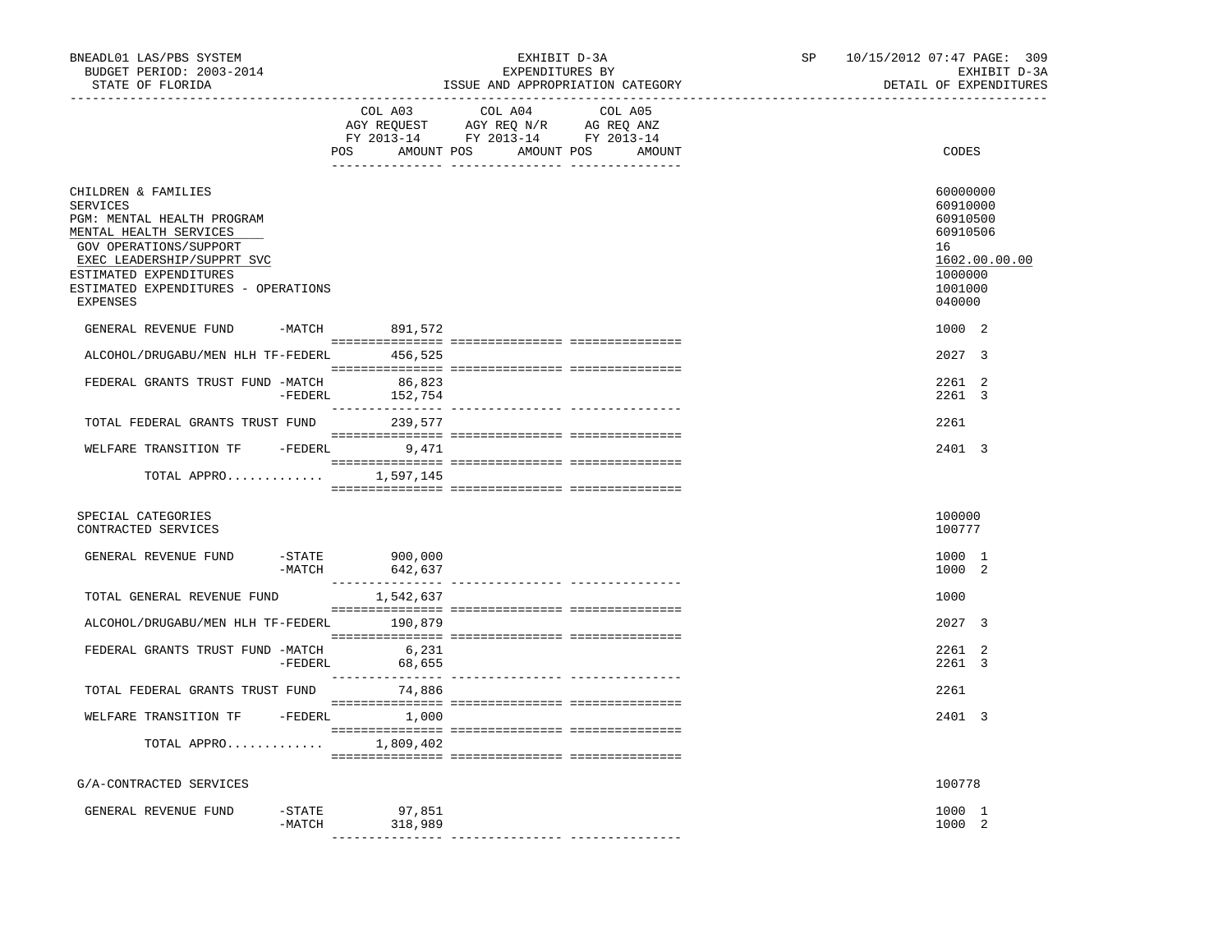| BNEADL01 LAS/PBS SYSTEM<br>BUDGET PERIOD: 2003-2014<br>STATE OF FLORIDA                                                                                                                                                                                           | _____________________________     | EXHIBIT D-3A<br>EXPENDITURES BY<br>ISSUE AND APPROPRIATION CATEGORY                                                           | SP | 10/15/2012 07:47 PAGE: 310<br>EXHIBIT D-3A<br>DETAIL OF EXPENDITURES                                          |  |  |
|-------------------------------------------------------------------------------------------------------------------------------------------------------------------------------------------------------------------------------------------------------------------|-----------------------------------|-------------------------------------------------------------------------------------------------------------------------------|----|---------------------------------------------------------------------------------------------------------------|--|--|
|                                                                                                                                                                                                                                                                   | COL A03                           | COL A04 COL A05<br>AGY REQUEST AGY REQ N/R AG REQ ANZ<br>FY 2013-14 FY 2013-14 FY 2013-14<br>POS AMOUNT POS AMOUNT POS AMOUNT |    | <b>CODES</b>                                                                                                  |  |  |
| CHILDREN & FAMILIES<br>SERVICES<br>PGM: MENTAL HEALTH PROGRAM<br>MENTAL HEALTH SERVICES<br>GOV OPERATIONS/SUPPORT<br>EXEC LEADERSHIP/SUPPRT SVC<br>ESTIMATED EXPENDITURES<br>ESTIMATED EXPENDITURES - OPERATIONS<br>SPECIAL CATEGORIES<br>G/A-CONTRACTED SERVICES |                                   |                                                                                                                               |    | 60000000<br>60910000<br>60910500<br>60910506<br>16<br>1602.00.00.00<br>1000000<br>1001000<br>100000<br>100778 |  |  |
| TOTAL GENERAL REVENUE FUND<br>ALCOHOL/DRUGABU/MEN HLH TF-FEDERL 34,349                                                                                                                                                                                            | 416,840                           |                                                                                                                               |    | 1000<br>2027 3                                                                                                |  |  |
| FEDERAL GRANTS TRUST FUND -FEDERL 4,654,446                                                                                                                                                                                                                       |                                   |                                                                                                                               |    | 2261 3                                                                                                        |  |  |
| TOTAL APPRO                                                                                                                                                                                                                                                       | 5,105,635                         |                                                                                                                               |    |                                                                                                               |  |  |
| RISK MANAGEMENT INSURANCE                                                                                                                                                                                                                                         |                                   |                                                                                                                               |    | 103241                                                                                                        |  |  |
| GENERAL REVENUE FUND -STATE 137,246                                                                                                                                                                                                                               |                                   |                                                                                                                               |    | 1000 1                                                                                                        |  |  |
| DEFERRED-PAY COM CONTRACTS                                                                                                                                                                                                                                        |                                   |                                                                                                                               |    | 105280                                                                                                        |  |  |
| ALCOHOL/DRUGABU/MEN HLH TF-FEDERL 1,129                                                                                                                                                                                                                           |                                   |                                                                                                                               |    | 2027 3                                                                                                        |  |  |
| LEASE/PURCHASE/EQUIPMENT                                                                                                                                                                                                                                          |                                   |                                                                                                                               |    | 105281                                                                                                        |  |  |
| GENERAL REVENUE FUND -MATCH 28,477<br>ALCOHOL/DRUGABU/MEN HLH TF-FEDERL<br>FEDERAL GRANTS TRUST FUND -FEDERL<br>WELFARE TRANSITION TF - FEDERL                                                                                                                    | 17,982<br>$\overline{\mathbf{3}}$ |                                                                                                                               |    | 1000 2<br>2027 3<br>2261 3<br>2401 3                                                                          |  |  |
| TOTAL APPRO                                                                                                                                                                                                                                                       | 46,464                            |                                                                                                                               |    |                                                                                                               |  |  |
| TR/DMS/HR SVCS/STW CONTRCT                                                                                                                                                                                                                                        |                                   |                                                                                                                               |    | 107040                                                                                                        |  |  |
| GENERAL REVENUE FUND -MATCH 1,309<br>FEDERAL GRANTS TRUST FUND -FEDERL<br>WELFARE TRANSITION TF - FEDERL                                                                                                                                                          | 262<br>304<br>_______________     |                                                                                                                               |    | 1000 2<br>2261 3<br>2401 3                                                                                    |  |  |
| TOTAL APPRO                                                                                                                                                                                                                                                       | 1,875                             |                                                                                                                               |    |                                                                                                               |  |  |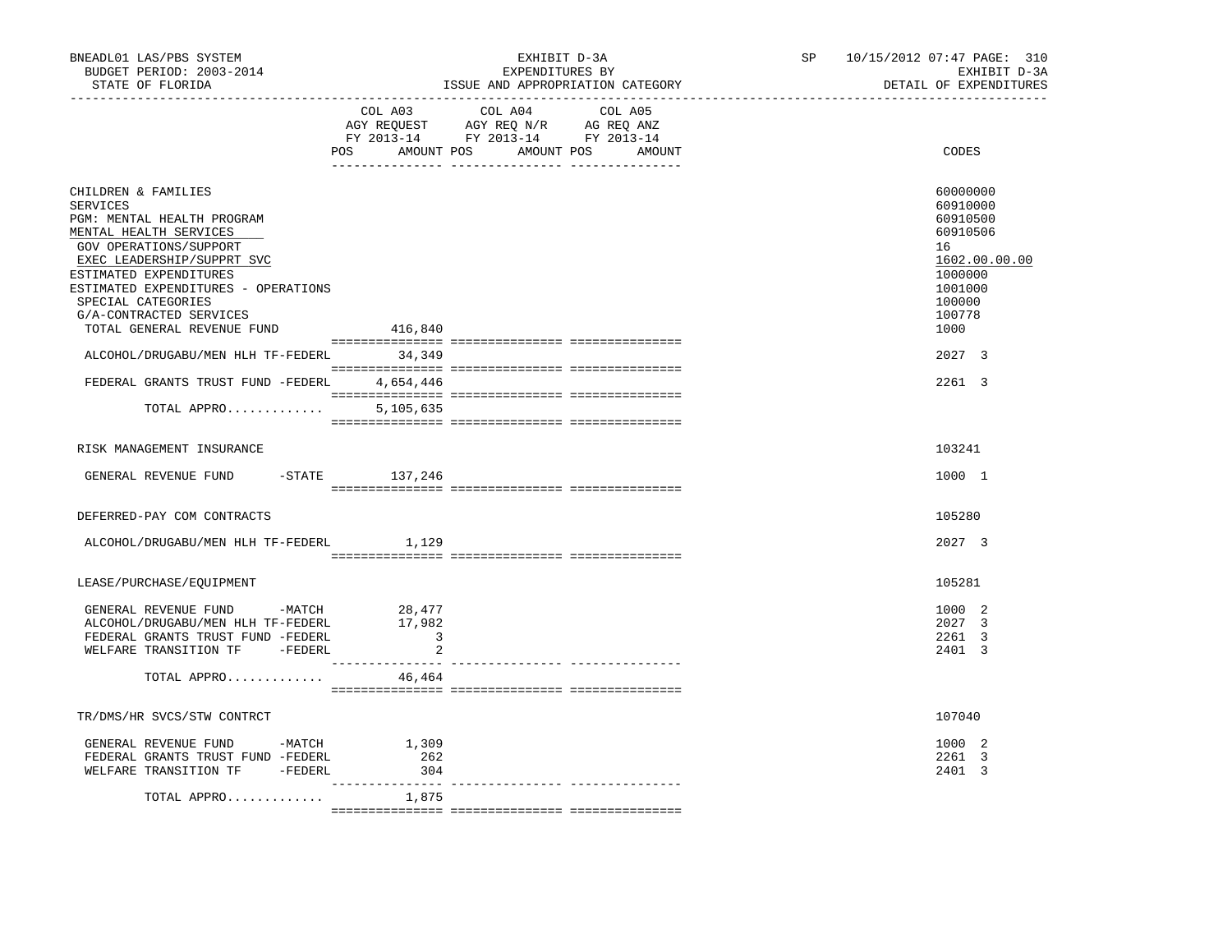| BNEADL01 LAS/PBS SYSTEM<br>BUDGET PERIOD: 2003-2014<br>STATE OF FLORIDA                                                                                                                                                 | EXHIBIT D-3A<br>EXPENDITURES BY<br>ISSUE AND APPROPRIATION CATEGORY                                                                                       |                   | SP 10/15/2012 07:47 PAGE: 311<br>EXHIBIT D-3A<br>DETAIL OF EXPENDITURES                   |
|-------------------------------------------------------------------------------------------------------------------------------------------------------------------------------------------------------------------------|-----------------------------------------------------------------------------------------------------------------------------------------------------------|-------------------|-------------------------------------------------------------------------------------------|
|                                                                                                                                                                                                                         | COL A04<br>COL A03<br>AGY REQUEST AGY REQ N/R AG REQ ANZ<br>FY 2013-14 FY 2013-14 FY 2013-14<br>POS<br>AMOUNT POS<br>AMOUNT POS<br>-- <i>------------</i> | COL A05<br>AMOUNT | CODES                                                                                     |
| CHILDREN & FAMILIES<br><b>SERVICES</b><br>PGM: MENTAL HEALTH PROGRAM<br>MENTAL HEALTH SERVICES<br>GOV OPERATIONS/SUPPORT<br>EXEC LEADERSHIP/SUPPRT SVC<br>ESTIMATED EXPENDITURES<br>ESTIMATED EXPENDITURES - OPERATIONS |                                                                                                                                                           |                   | 60000000<br>60910000<br>60910500<br>60910506<br>16<br>1602.00.00.00<br>1000000<br>1001000 |
| TOTAL: ESTIMATED EXPENDITURES - OPERATIONS<br>TOTAL POSITIONS 54.50<br>TOTAL ISSUE 13,029,352<br>TOTAL SALARY RATE $3,331,502$                                                                                          |                                                                                                                                                           |                   | 1001000                                                                                   |
| CASUALTY INSURANCE PREMIUM<br>ADJUSTMENT<br>SPECIAL CATEGORIES<br>RISK MANAGEMENT INSURANCE<br>GENERAL REVENUE FUND -STATE 5,547-                                                                                       |                                                                                                                                                           |                   | 1001090<br>100000<br>103241<br>1000 1                                                     |
|                                                                                                                                                                                                                         |                                                                                                                                                           |                   |                                                                                           |
| FLORIDA RETIREMENT SYSTEM<br>CONTRIBUTION ADJUSTMENT FOR<br>FISCAL YEAR 2012-2013<br>SALARIES AND BENEFITS                                                                                                              |                                                                                                                                                           |                   | 1001240<br>010000                                                                         |
| GENERAL REVENUE FUND                                                                                                                                                                                                    | $-MATCH$ 7,482                                                                                                                                            |                   | 1000 2                                                                                    |
| ADMINISTRATIVE TRUST FUND -MATCH                                                                                                                                                                                        | 2.4                                                                                                                                                       |                   | $2021$ 2                                                                                  |
| ALCOHOL/DRUGABU/MEN HLH TF-FEDERL                                                                                                                                                                                       | 574                                                                                                                                                       |                   | 2027 3                                                                                    |
| FEDERAL GRANTS TRUST FUND -MATCH<br>-FEDERL                                                                                                                                                                             | 1,945<br>110                                                                                                                                              |                   | 2261 2<br>2261 3                                                                          |
| TOTAL FEDERAL GRANTS TRUST FUND 2,055                                                                                                                                                                                   |                                                                                                                                                           |                   | 2261                                                                                      |
| TOTAL APPRO                                                                                                                                                                                                             | 10,135                                                                                                                                                    |                   |                                                                                           |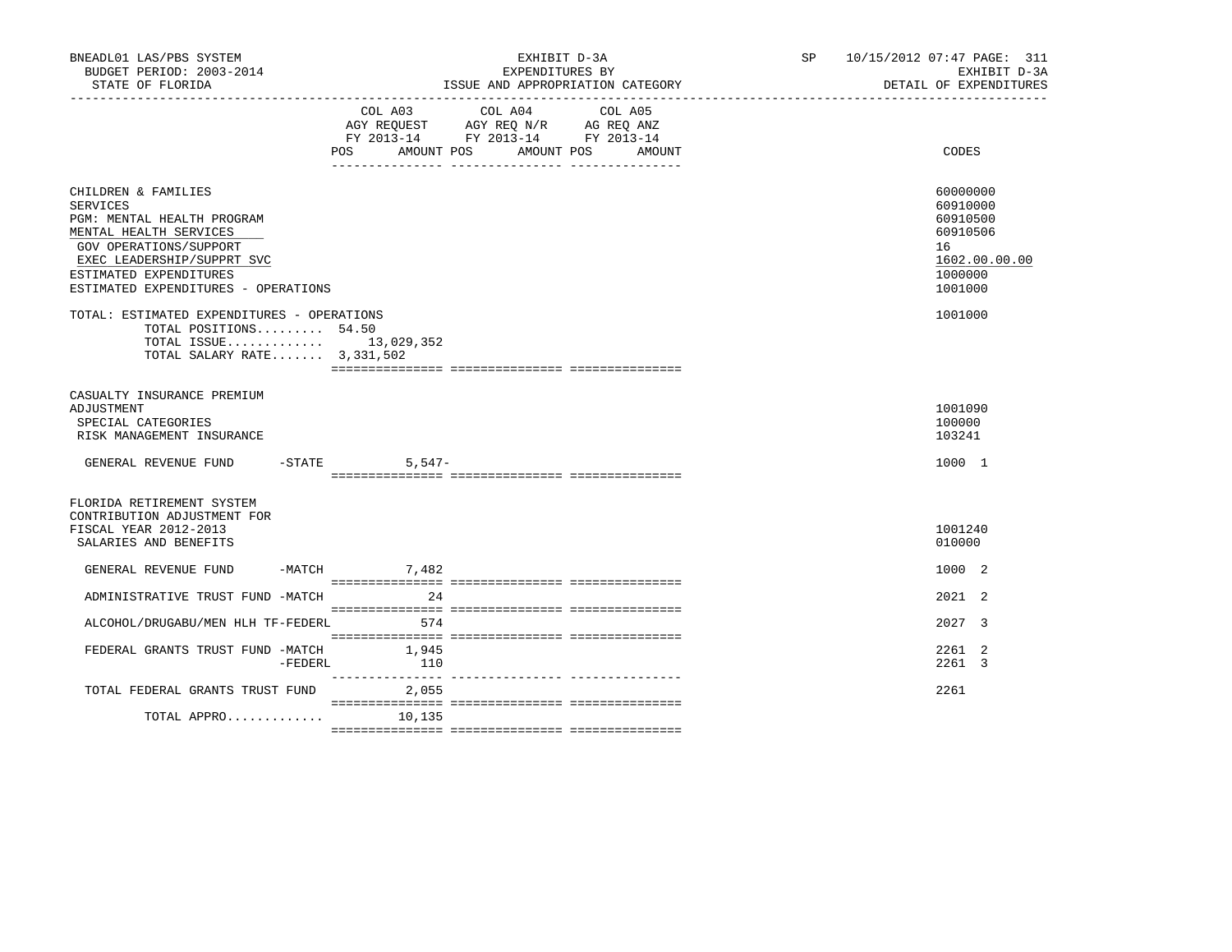| BNEADL01 LAS/PBS SYSTEM<br>BUDGET PERIOD: 2003-2014<br>STATE OF FLORIDA                                                                                                                                        |                          | EXHIBIT D-3A<br>EXPENDITURES BY<br>ISSUE AND APPROPRIATION CATEGORY                                                                   | SP 10/15/2012 07:47 PAGE: 312<br>EXHIBIT D-3A<br>DETAIL OF EXPENDITURES        |
|----------------------------------------------------------------------------------------------------------------------------------------------------------------------------------------------------------------|--------------------------|---------------------------------------------------------------------------------------------------------------------------------------|--------------------------------------------------------------------------------|
|                                                                                                                                                                                                                |                          | COL A03 COL A04 COL A05<br>AGY REQUEST AGY REQ N/R AG REQ ANZ<br>FY 2013-14 FY 2013-14 FY 2013-14<br>POS AMOUNT POS AMOUNT POS AMOUNT | CODES                                                                          |
| CHILDREN & FAMILIES<br><b>SERVICES</b><br>PGM: MENTAL HEALTH PROGRAM<br>MENTAL HEALTH SERVICES<br>GOV OPERATIONS/SUPPORT<br>EXEC LEADERSHIP/SUPPRT SVC<br>ESTIMATED EXPENDITURES<br>ADJUSTMENT TO STATE HEALTH |                          |                                                                                                                                       | 60000000<br>60910000<br>60910500<br>60910506<br>16<br>1602.00.00.00<br>1000000 |
| INSURANCE PREMIUM CONTRIBUTION -<br>FISCAL YEAR 2012-13<br>SALARIES AND BENEFITS                                                                                                                               |                          |                                                                                                                                       | 1001830<br>010000                                                              |
| GENERAL REVENUE FUND -MATCH 4,994                                                                                                                                                                              |                          |                                                                                                                                       | 1000 2                                                                         |
| ADMINISTRATIVE TRUST FUND -MATCH                                                                                                                                                                               | 16                       |                                                                                                                                       | $2021$ 2                                                                       |
| ALCOHOL/DRUGABU/MEN HLH TF-FEDERL 383                                                                                                                                                                          |                          |                                                                                                                                       | 2027 3                                                                         |
| FEDERAL GRANTS TRUST FUND -MATCH 1,299<br>$-{\tt FEDERL}$                                                                                                                                                      | 73                       |                                                                                                                                       | 2261 2<br>2261 3                                                               |
| TOTAL FEDERAL GRANTS TRUST FUND 1,372                                                                                                                                                                          |                          |                                                                                                                                       | 2261                                                                           |
| TOTAL APPRO                                                                                                                                                                                                    | 6,765                    |                                                                                                                                       |                                                                                |
| REALLOCATION OF HUMAN RESOURCES<br>OUTSOURCING<br>SPECIAL CATEGORIES<br>TR/DMS/HR SVCS/STW CONTRCT                                                                                                             |                          |                                                                                                                                       | 1005900<br>100000<br>107040                                                    |
| GENERAL REVENUE FUND -MATCH<br>FEDERAL GRANTS TRUST FUND -FEDERL<br>WELFARE TRANSITION TF -FEDERL                                                                                                              | $81 -$<br>$16-$<br>$19-$ |                                                                                                                                       | 1000 2<br>2261 3<br>2401 3                                                     |
| TOTAL APPRO                                                                                                                                                                                                    | $116-$                   |                                                                                                                                       |                                                                                |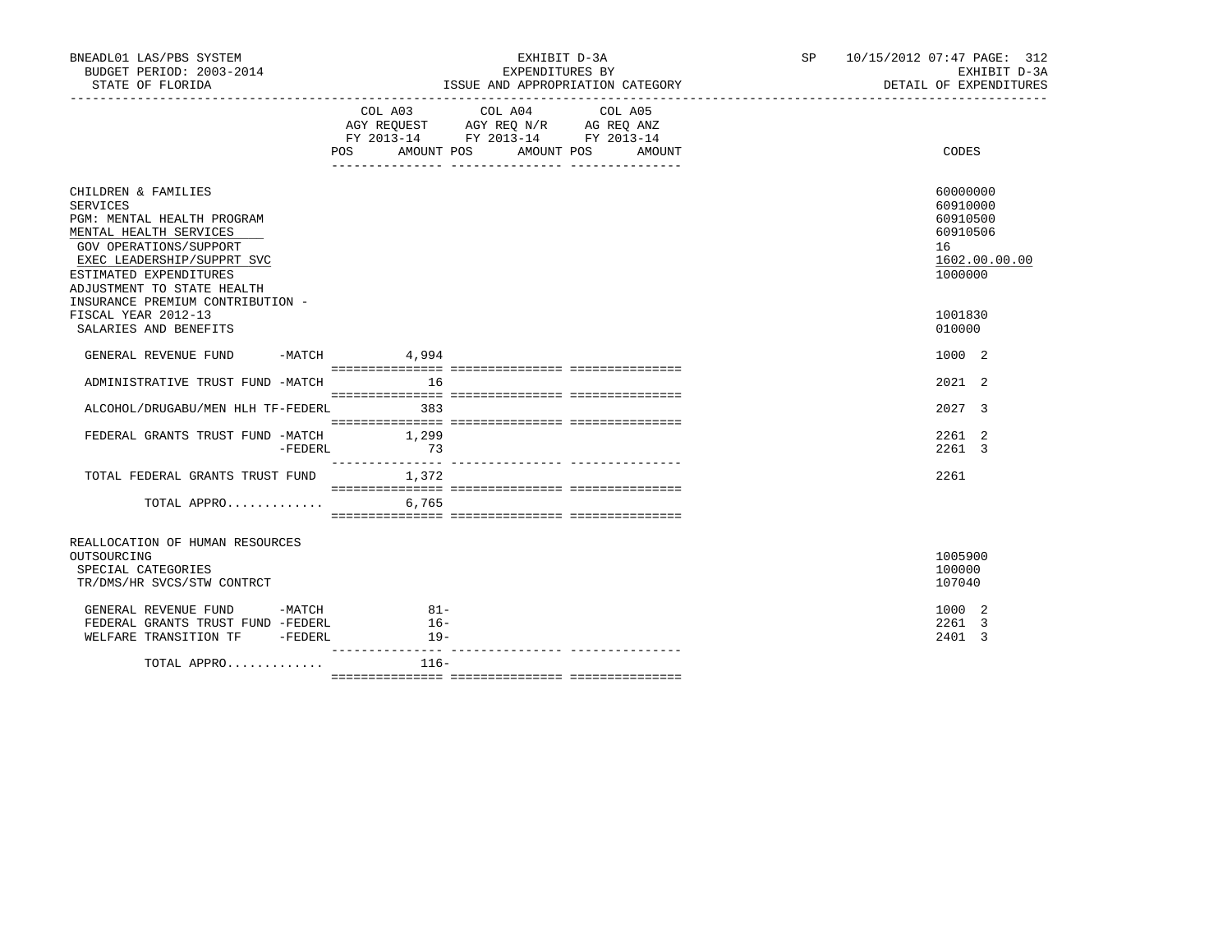| BNEADL01 LAS/PBS SYSTEM<br>EXHIBIT D-3A<br>BUDGET PERIOD: 2003-2014<br>EXPENDITURES BY<br>ISSUE AND APPROPRIATION CATEGORY                                                                                                                                                                              |                                                                                                                               |  | 10/15/2012 07:47 PAGE: 313<br>SP 5<br>EXHIBIT D-3A |  |                                                                                                               |  |
|---------------------------------------------------------------------------------------------------------------------------------------------------------------------------------------------------------------------------------------------------------------------------------------------------------|-------------------------------------------------------------------------------------------------------------------------------|--|----------------------------------------------------|--|---------------------------------------------------------------------------------------------------------------|--|
| STATE OF FLORIDA                                                                                                                                                                                                                                                                                        |                                                                                                                               |  |                                                    |  | DETAIL OF EXPENDITURES                                                                                        |  |
|                                                                                                                                                                                                                                                                                                         | COL A03 COL A04<br>AGY REQUEST AGY REQ N/R AG REQ ANZ<br>FY 2013-14 FY 2013-14 FY 2013-14<br>POS AMOUNT POS AMOUNT POS AMOUNT |  | COL A05                                            |  | CODES                                                                                                         |  |
| CHILDREN & FAMILIES<br><b>SERVICES</b><br>PGM: MENTAL HEALTH PROGRAM<br>MENTAL HEALTH SERVICES<br>GOV OPERATIONS/SUPPORT<br>EXEC LEADERSHIP/SUPPRT SVC<br>ADJUSTMENTS TO CURRENT YEAR<br>ESTIMATED EXPENDITURES<br>ADJUST FUND SOURCE INDICATORS - ADD<br>SPECIAL CATEGORIES<br>G/A-CONTRACTED SERVICES |                                                                                                                               |  |                                                    |  | 60000000<br>60910000<br>60910500<br>60910506<br>16<br>1602.00.00.00<br>1600000<br>160S220<br>100000<br>100778 |  |
|                                                                                                                                                                                                                                                                                                         |                                                                                                                               |  |                                                    |  | 1000 2                                                                                                        |  |
|                                                                                                                                                                                                                                                                                                         |                                                                                                                               |  |                                                    |  |                                                                                                               |  |
| AGENCY ISSUE NARRATIVE:<br>2013-2014 BUDGET YEAR NARRATIVE:<br>ISSUE TITLE: Adjust Fund Source Indicators - Add<br>SPECIFY WHICH AGENCY GOAL FROM THE FISCAL YEARS 2013-2014 THROUGH 2017-2018 STRATEGIC PLAN IS ADDRESSED BY THIS BUDGET<br>ISSUE PROPOSAL:                                            |                                                                                                                               |  | IT COMPONENT? NO                                   |  |                                                                                                               |  |
| Effect Program Improvements: Apply proven best practices to maximize efficiencies and outcomes.                                                                                                                                                                                                         |                                                                                                                               |  |                                                    |  |                                                                                                               |  |
| SUMMARY:<br>The Department requests an adjustment to its base budget to properly align Funding Source Indicators (FSI) for<br>Maintenance of Effort (MOE) and Match review.                                                                                                                             |                                                                                                                               |  |                                                    |  |                                                                                                               |  |
| PROBLEM STATEMENT:<br>Based on the Department's current agency-approved operating budget, this request is needed to properly align the FSIs in<br>the Department's budget.                                                                                                                              |                                                                                                                               |  |                                                    |  |                                                                                                               |  |
| WHAT BENEFITS WILL BE OBTAINED BY FUNDING THIS ISSUE:<br>This action is necessary to ensure that the Department can properly identify funding sources and MOE.                                                                                                                                          |                                                                                                                               |  |                                                    |  |                                                                                                               |  |
| WHAT UNDERLYING PROGRAM THEORY CHANGE IS INVOLVED IN THIS ISSUE (IF ANY):<br>Not applicable.                                                                                                                                                                                                            |                                                                                                                               |  |                                                    |  |                                                                                                               |  |
| WHAT IMPLEMENTATION MECHANISMS WILL BE CHANGES AS A RESULT OF THIS ISSUE (IF ANY):<br>The Department will implement these adjustments and continue to monitor the funding of the budget.                                                                                                                |                                                                                                                               |  |                                                    |  |                                                                                                               |  |
| FLORIDA STRATEGIC PLAN FOR ECONOMIC DEVELOPMENT:<br>Not applicable.                                                                                                                                                                                                                                     |                                                                                                                               |  |                                                    |  |                                                                                                               |  |
| RETURN ON INVESTMENT:<br>Not applicable.                                                                                                                                                                                                                                                                |                                                                                                                               |  |                                                    |  |                                                                                                               |  |
| COST CALCULATIONS:                                                                                                                                                                                                                                                                                      |                                                                                                                               |  |                                                    |  |                                                                                                               |  |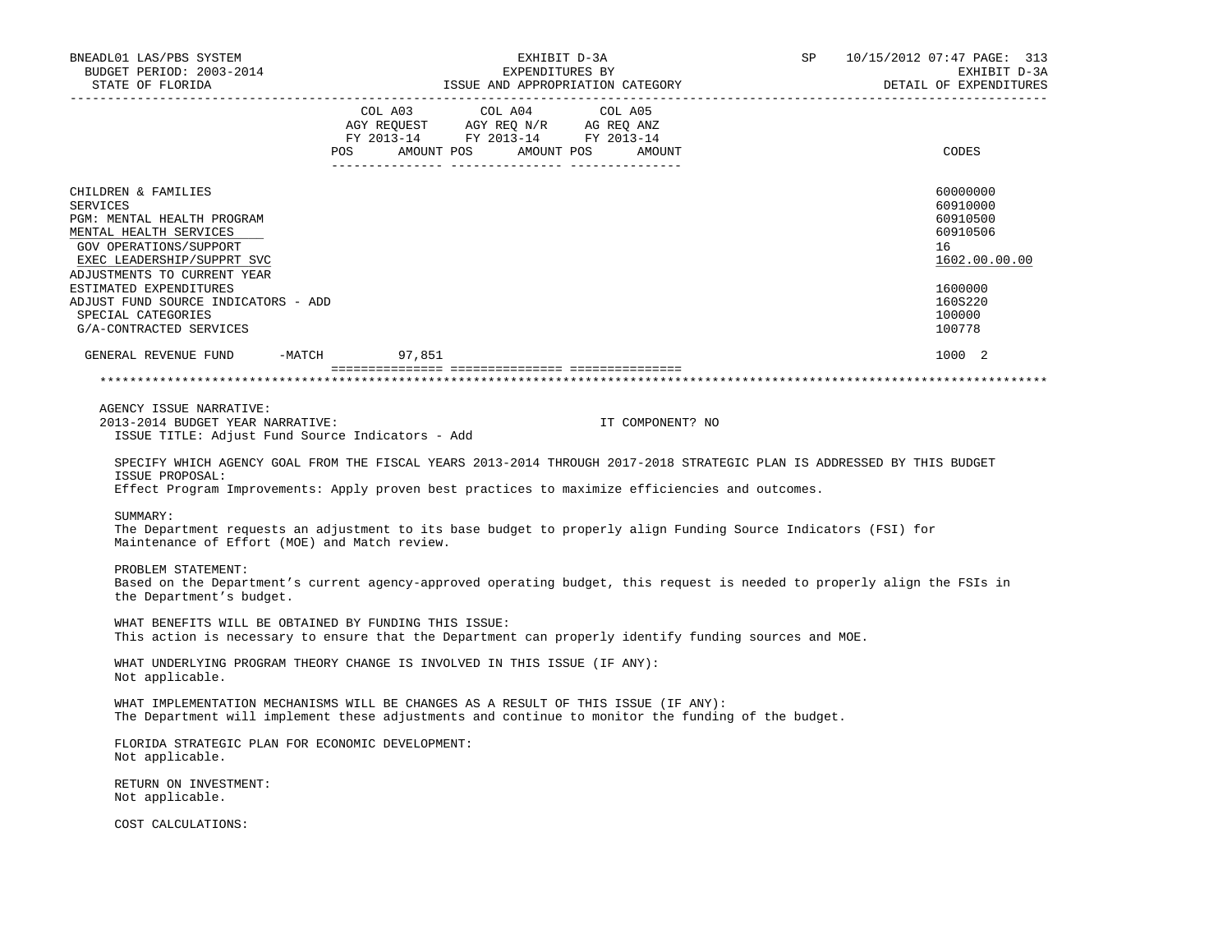| BNEADL01 LAS/PBS SYSTEM<br>BUDGET PERIOD: 2003-2014<br>STATE OF FLORIDA                                                                                                                                                                                | EXHIBIT D-3A<br>EXPENDITURES BY<br>ISSUE AND APPROPRIATION CATEGORY                                                                                                                                                                                                               | SP | 10/15/2012 07:47 PAGE: 314<br>EXHIBIT D-3A<br>DETAIL OF EXPENDITURES                      |
|--------------------------------------------------------------------------------------------------------------------------------------------------------------------------------------------------------------------------------------------------------|-----------------------------------------------------------------------------------------------------------------------------------------------------------------------------------------------------------------------------------------------------------------------------------|----|-------------------------------------------------------------------------------------------|
|                                                                                                                                                                                                                                                        | COL A03<br>COL A04<br>COL A05<br>$\begin{tabular}{lllllllll} \bf AGY & \bf REQUEST & \bf AGY & \bf REQ & \bf NY & \bf AG & \bf REQ & \bf ANZ \\ \bf FY & \tt 2013-14 & \bf FY & \tt 2013-14 & \bf FY & \tt 2013-14 \\ \end{tabular}$<br>AMOUNT POS<br>AMOUNT POS<br>POS<br>AMOUNT |    | CODES                                                                                     |
| CHILDREN & FAMILIES<br><b>SERVICES</b><br>PGM: MENTAL HEALTH PROGRAM<br>MENTAL HEALTH SERVICES<br>GOV OPERATIONS/SUPPORT<br>EXEC LEADERSHIP/SUPPRT SVC<br>ADJUSTMENTS TO CURRENT YEAR<br>ESTIMATED EXPENDITURES<br>ADJUST FUND SOURCE INDICATORS - ADD |                                                                                                                                                                                                                                                                                   |    | 60000000<br>60910000<br>60910500<br>60910506<br>16<br>1602.00.00.00<br>1600000<br>160S220 |
|                                                                                                                                                                                                                                                        | The Other Adjustment Data (OAD) transaction was used to correct Fund Source Identifiers (FSI) for Salaries and Benefits<br>amounts that are not associated with specific positions and salary rate.                                                                               |    |                                                                                           |
| ADJUST FUND SOURCE INDICATORS -<br><b>DEDUCT</b><br>SPECIAL CATEGORIES<br>G/A-CONTRACTED SERVICES<br>GENERAL REVENUE FUND -STATE                                                                                                                       | $97,851-$                                                                                                                                                                                                                                                                         |    | 160S230<br>100000<br>100778<br>1000 1                                                     |
|                                                                                                                                                                                                                                                        |                                                                                                                                                                                                                                                                                   |    |                                                                                           |
| AGENCY ISSUE NARRATIVE:<br>2013-2014 BUDGET YEAR NARRATIVE:<br>ISSUE TITLE: Adjust Fund Source Indicators - Deduct<br>ISSUE PROPOSAL:                                                                                                                  | IT COMPONENT? NO<br>SPECIFY WHICH AGENCY GOAL FROM THE FISCAL YEARS 2013-2014 THROUGH 2017-2018 STRATEGIC PLAN IS ADDRESSED BY THIS BUDGET<br>Effect Program Improvements: Apply proven best practices to maximize efficiencies and outcomes.                                     |    |                                                                                           |
| SUMMARY:<br>Maintenance of Effort (MOE) and Match review.                                                                                                                                                                                              | The Department requests an adjustment to its base budget to properly align Funding Source Indicators (FSI) for                                                                                                                                                                    |    |                                                                                           |
| PROBLEM STATEMENT:<br>the Department's budget.                                                                                                                                                                                                         | Based on the Department's current agency-approved operating budget, this request is needed to properly align the FSIs in                                                                                                                                                          |    |                                                                                           |
| WHAT BENEFITS WILL BE OBTAINED BY FUNDING THIS ISSUE:                                                                                                                                                                                                  | This action is necessary to ensure that the Department can properly identify funding sources and MOE.                                                                                                                                                                             |    |                                                                                           |
| Not applicable.                                                                                                                                                                                                                                        | WHAT UNDERLYING PROGRAM THEORY CHANGE IS INVOLVED IN THIS ISSUE (IF ANY):                                                                                                                                                                                                         |    |                                                                                           |
|                                                                                                                                                                                                                                                        | WHAT IMPLEMENTATION MECHANISMS WILL BE CHANGES AS A RESULT OF THIS ISSUE (IF ANY):<br>The Department will implement these adjustments and continue to monitor the funding of the budget.                                                                                          |    |                                                                                           |
|                                                                                                                                                                                                                                                        |                                                                                                                                                                                                                                                                                   |    |                                                                                           |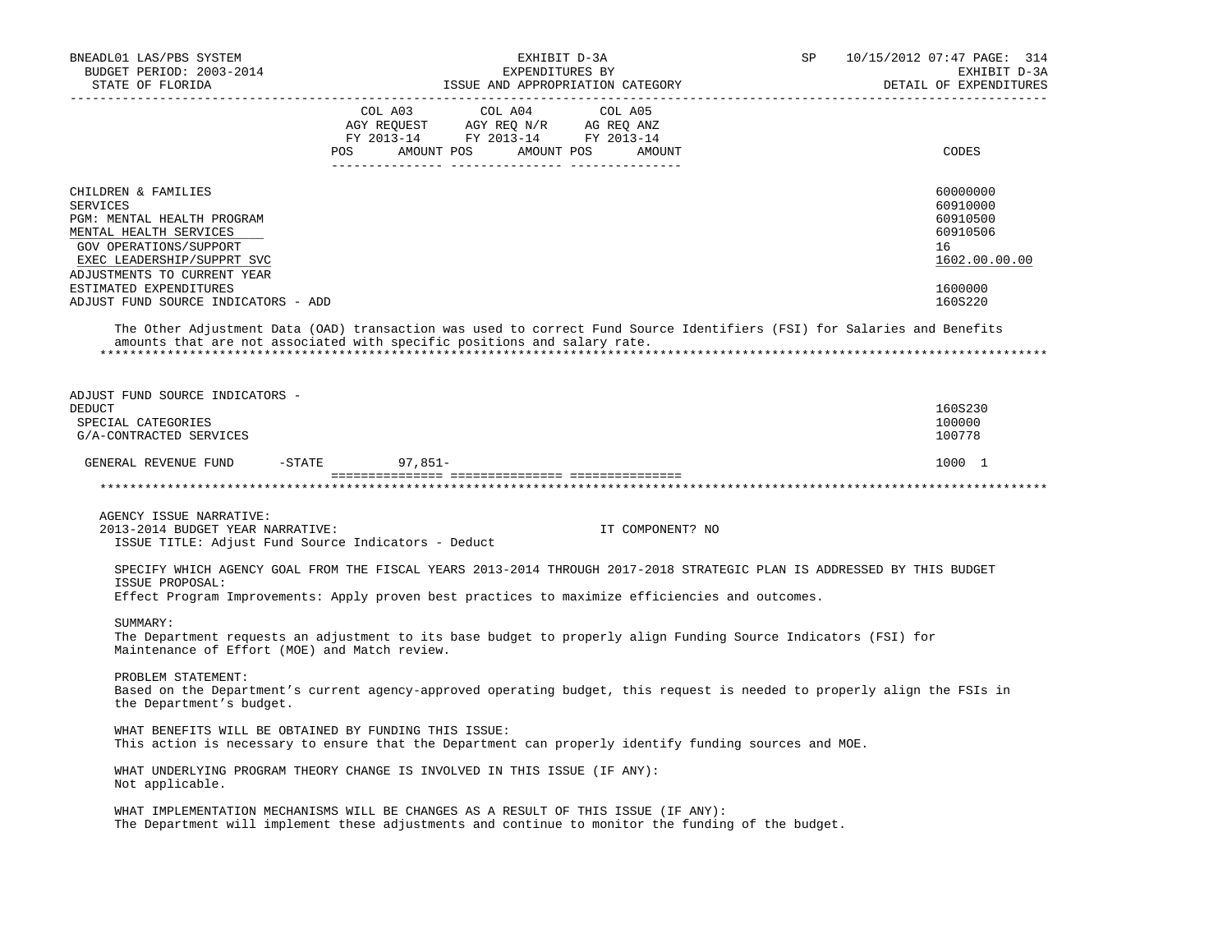| BNEADL01 LAS/PBS SYSTEM<br>BUDGET PERIOD: 2003-2014<br>STATE OF FLORIDA                                                                                                               | EXHIBIT D-3A<br>EXPENDITURES BY<br>ISSUE AND APPROPRIATION CATEGORY                                                                                                                                                                                                      | SP<br>10/15/2012 07:47 PAGE: 315<br>EXHIBIT D-3A<br>DETAIL OF EXPENDITURES |
|---------------------------------------------------------------------------------------------------------------------------------------------------------------------------------------|--------------------------------------------------------------------------------------------------------------------------------------------------------------------------------------------------------------------------------------------------------------------------|----------------------------------------------------------------------------|
|                                                                                                                                                                                       | COL A03 COL A04<br>COL A05<br>$\begin{tabular}{lllllllll} \bf AGY \,\,\, REQUEST \,\,\, & \bf AGY \,\, REQ \,\, N/R & \,\, AC \,\, REQ \,\, ANZ \\ \bf FY \,\, 2013-14 & \bf FY \,\, 2013-14 & \bf FY \,\, 2013-14 \\ \end{tabular}$<br>POS AMOUNT POS AMOUNT POS AMOUNT | CODES                                                                      |
| CHILDREN & FAMILIES<br><b>SERVICES</b><br>PGM: MENTAL HEALTH PROGRAM<br>MENTAL HEALTH SERVICES<br>GOV OPERATIONS/SUPPORT<br>EXEC LEADERSHIP/SUPPRT SVC<br>ADJUSTMENTS TO CURRENT YEAR |                                                                                                                                                                                                                                                                          | 60000000<br>60910000<br>60910500<br>60910506<br>16<br>1602.00.00.00        |
| ESTIMATED EXPENDITURES<br>ADJUST FUND SOURCE INDICATORS -                                                                                                                             |                                                                                                                                                                                                                                                                          | 1600000                                                                    |
| <b>DEDUCT</b>                                                                                                                                                                         |                                                                                                                                                                                                                                                                          | 160S230                                                                    |
| FLORIDA STRATEGIC PLAN FOR ECONOMIC DEVELOPMENT:<br>Not applicable.<br>RETURN ON INVESTMENT:<br>Not applicable.                                                                       |                                                                                                                                                                                                                                                                          |                                                                            |
| COST CALCULATIONS:                                                                                                                                                                    | The Other Adjustment Data (OAD) transaction was used to correct Fund Source Identifiers (FSI) for Salaries and Benefits<br>amounts that are not associated with specific positions and salary rate.                                                                      |                                                                            |
| ESTIMATED EXPENDITURES REALIGNMENT                                                                                                                                                    |                                                                                                                                                                                                                                                                          | 2000000                                                                    |
| INFORMATION TECHNOLOGY SHARED<br>SERVICES ALIGNMENT - ADD                                                                                                                             |                                                                                                                                                                                                                                                                          | 2000240                                                                    |
| SALARY RATE<br>SALARY RATE $79,612$                                                                                                                                                   |                                                                                                                                                                                                                                                                          | 000000                                                                     |
|                                                                                                                                                                                       |                                                                                                                                                                                                                                                                          |                                                                            |
| SALARIES AND BENEFITS                                                                                                                                                                 |                                                                                                                                                                                                                                                                          | 010000                                                                     |
| GENERAL REVENUE FUND -MATCH<br>ALCOHOL/DRUGABU/MEN HLH TF-FEDERL 10,387                                                                                                               | 93,480                                                                                                                                                                                                                                                                   | 1000 2<br>2027 3                                                           |
| TOTAL POSITIONS 1.00<br>TOTAL APPRO $103,867$                                                                                                                                         |                                                                                                                                                                                                                                                                          |                                                                            |
| <b>EXPENSES</b>                                                                                                                                                                       |                                                                                                                                                                                                                                                                          | 040000                                                                     |
| GENERAL REVENUE FUND -MATCH<br>ALCOHOL/DRUGABU/MEN HLH TF-FEDERL                                                                                                                      | 8,049<br>1,381                                                                                                                                                                                                                                                           | 1000 2<br>2027 3                                                           |
| TOTAL APPRO                                                                                                                                                                           | 9,430                                                                                                                                                                                                                                                                    |                                                                            |
|                                                                                                                                                                                       |                                                                                                                                                                                                                                                                          |                                                                            |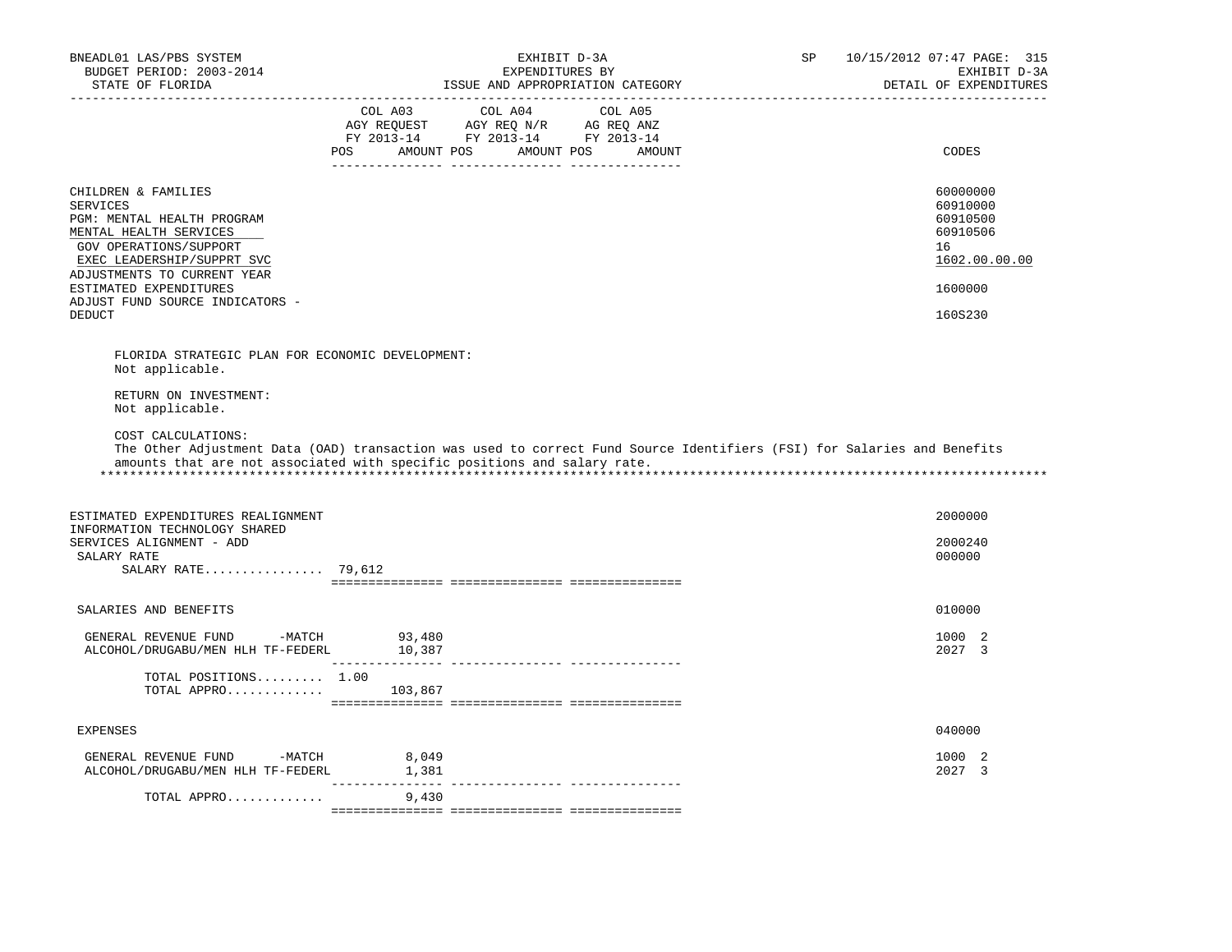| BNEADL01 LAS/PBS SYSTEM<br>BUDGET PERIOD: 2003-2014<br>STATE OF FLORIDA                                                                                                                                                                                   | EXHIBIT D-3A<br>EXPENDITURES BY<br>ISSUE AND APPROPRIATION CATEGORY<br>------------- |                                                                                                                                                                                                                                                                                                                                                                                                                                                                                                                    |  | SP 10/15/2012 07:47 PAGE: 316<br>EXHIBIT D-3A<br>DETAIL OF EXPENDITURES                   |
|-----------------------------------------------------------------------------------------------------------------------------------------------------------------------------------------------------------------------------------------------------------|--------------------------------------------------------------------------------------|--------------------------------------------------------------------------------------------------------------------------------------------------------------------------------------------------------------------------------------------------------------------------------------------------------------------------------------------------------------------------------------------------------------------------------------------------------------------------------------------------------------------|--|-------------------------------------------------------------------------------------------|
|                                                                                                                                                                                                                                                           |                                                                                      | COL A03 COL A04 COL A05<br>$\begin{tabular}{lllllll} \bf AGY \,\, & & & & & & & \\ \bf AGY \,\, & & & & & & \\ \bf FY \,\, & & & & & \\ \bf FY \,\, & & & & & \\ \bf PY \,\, & & & & & \\ \bf ZQ \, & & & & & \\ \bf ZQ \, & & & & & \\ \bf ZQ \, & & & & & \\ \bf ZQ \, & & & & & \\ \bf ZQ \, & & & & & \\ \bf ZQ \, & & & & & \\ \bf ZQ \, & & & & & \\ \bf ZQ \, & & & & & \\ \bf ZQ \, & & & & & \\ \bf ZQ \, & & & & & \\ \bf ZQ \, & & & & & \\ \bf ZQ \, & & & & & \\$<br>POS AMOUNT POS AMOUNT POS AMOUNT |  | CODES                                                                                     |
| CHILDREN & FAMILIES<br><b>SERVICES</b><br>PGM: MENTAL HEALTH PROGRAM<br>MENTAL HEALTH SERVICES<br>GOV OPERATIONS/SUPPORT<br>EXEC LEADERSHIP/SUPPRT SVC<br>ESTIMATED EXPENDITURES REALIGNMENT<br>INFORMATION TECHNOLOGY SHARED<br>SERVICES ALIGNMENT - ADD |                                                                                      |                                                                                                                                                                                                                                                                                                                                                                                                                                                                                                                    |  | 60000000<br>60910000<br>60910500<br>60910506<br>16<br>1602.00.00.00<br>2000000<br>2000240 |
| TOTAL: INFORMATION TECHNOLOGY SHARED<br>SERVICES ALIGNMENT - ADD<br>TOTAL POSITIONS 1.00<br>$TOTAL$ $ISSUE$ 113,297<br>TOTAL SALARY RATE 79,612                                                                                                           |                                                                                      |                                                                                                                                                                                                                                                                                                                                                                                                                                                                                                                    |  | 2000240                                                                                   |
|                                                                                                                                                                                                                                                           |                                                                                      |                                                                                                                                                                                                                                                                                                                                                                                                                                                                                                                    |  |                                                                                           |

AGENCY ISSUE NARRATIVE:

 2013-2014 BUDGET YEAR NARRATIVE: IT COMPONENT? NO ISSUE TITLE: Information Technology Shared Services Alignment - ADD

 SPECIFY WHICH AGENCY GOAL FROM THE FISCAL YEARS 2013-2014 THROUGH 2017-2018 STRATEGIC PLAN IS ADDRESSED BY THIS BUDGET ISSUE PROPOSAL: Goal 2 Effect Program Improvements: Apply proven best practices to maximize efficiencies and outcomes

#### SUMMARY:

 The Department requests the transfer of \$1,702,551 (\$582,914 General Revenue, \$842,282 Federal Grants Trust Fund, \$122,009 Welfare Transition Trust Fund, \$79,898 Social Services Block Grant, \$11,768 Alchohol, Drug Abuse, and Mental Health Trust Fund, and \$63,680 Administrative Trust Fund) and 22.00 FTE within the Department as a technical alignment for final implementation of shared services.

This issue is cost neutral across budget entities.

# PROBLEM STATEMENT:

 In Fiscal Year 2012-2013 the Department implemented Information Technology Shared Services (ITSS). A technical alignment of positions is necessary to fully implement ITSS. Shared Services Organizations arrange essential business support functions (i.e., finance, human resources, and information technology services) as a business unit to serve agency operations. Shared Services is the provision of a service by one part of an organization where the service was previously found in more than one part of the organization. The funding and resourcing of the service is shared and creates a cost-effective platform for service delivery by standardizing processes and delivery methods; consolidating people and technology around delivery structure; and reengineering work patterns to achieve world-class standards.

WHAT BENEFITS WILL BE OBTAINED BY FUNDING THIS ISSUE:

 This is a technical alignment of positions that fully implements the Department's Information Technology Shared Services (ITSS) approved during the 2012 Legislative Session (Issue Number: 1800120).

 WHAT UNDERLYING PROGRAM THEORY CHANGE IS INVOLVED IN THIS ISSUE (IF ANY): Not applicable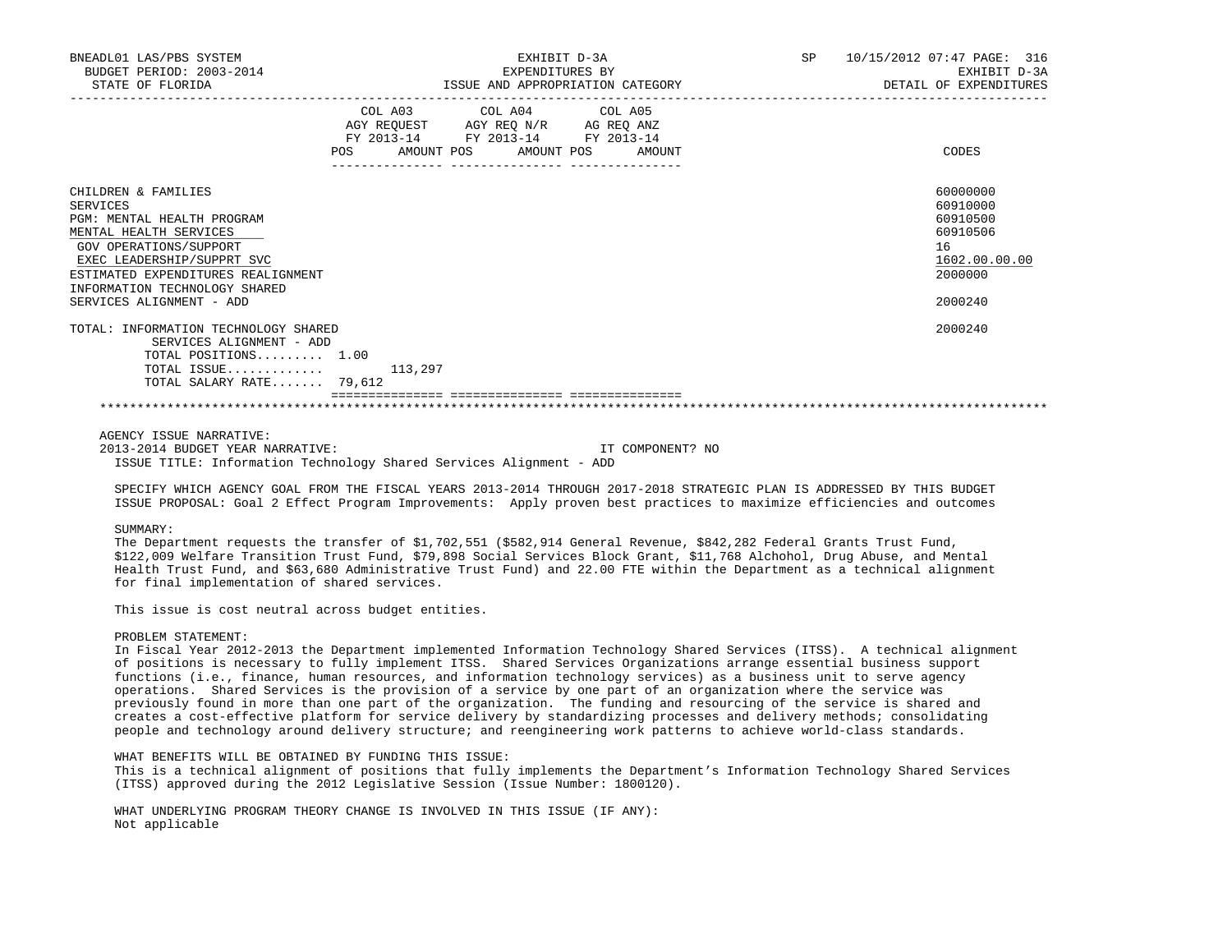| BNEADL01 LAS/PBS SYSTEM<br>EADLUI DASTEL CITAT<br>BUDGET PERIOD: 2003-2014<br>STATE OF FLORIDA                                                                                                                                                                                                                                                                                                                                                                                                                                                                                                                                                                                                                                                                                                        |                                                                                                                                                                                                | EXHIBIT D-3A<br>EXPENDITURES BY |                                           |  | SP 10/15/2012 07:47 PAGE: 317<br>EXHIBIT D-3A                                             |
|-------------------------------------------------------------------------------------------------------------------------------------------------------------------------------------------------------------------------------------------------------------------------------------------------------------------------------------------------------------------------------------------------------------------------------------------------------------------------------------------------------------------------------------------------------------------------------------------------------------------------------------------------------------------------------------------------------------------------------------------------------------------------------------------------------|------------------------------------------------------------------------------------------------------------------------------------------------------------------------------------------------|---------------------------------|-------------------------------------------|--|-------------------------------------------------------------------------------------------|
|                                                                                                                                                                                                                                                                                                                                                                                                                                                                                                                                                                                                                                                                                                                                                                                                       | $\begin{tabular}{lcccc} COL A03 & COL A04 & COL A05 \\ AGY REQUEST & AGY REQ N/R & AG REQ ANZ \\ FY & 2013-14 & FY & 2013-14 & FY & 2013-14 \end{tabular}$<br>POS AMOUNT POS AMOUNT POS AMOUNT |                                 |                                           |  | CODES                                                                                     |
| CHILDREN & FAMILIES<br><b>SERVICES</b><br>PGM: MENTAL HEALTH PROGRAM<br>MENTAL HEALTH SERVICES<br>GOV OPERATIONS/SUPPORT<br>EXEC LEADERSHIP/SUPPRT SVC<br>ESTIMATED EXPENDITURES REALIGNMENT<br>INFORMATION TECHNOLOGY SHARED<br>SERVICES ALIGNMENT - ADD                                                                                                                                                                                                                                                                                                                                                                                                                                                                                                                                             |                                                                                                                                                                                                |                                 |                                           |  | 60000000<br>60910000<br>60910500<br>60910506<br>16<br>1602.00.00.00<br>2000000<br>2000240 |
| WHAT IMPLEMENTATION MECHANISMS WILL BE CHANGED AS A RESULT OF THIS ISSUE (IF ANY):<br>Not applicable<br>FLORIDA STRATEGIC PLAN FOR ECONOMIC DEVELOPMENT:<br>Not applicable.<br>RETURN ON INVESTMENT (ROI):<br>Not applicable<br>COST CALCULATIONS:<br>This is a cost neutral ADD/DEDUCT issue shifting Salary and Expenses within Department Budget Entities. The Other<br>Adjustment Data (OAD) transaction associated with this request is based on the rate and budget necessary to fully restore<br>the amounts transferred for 20 FTE positions from program offices to Information Technology in Fiscal Year 2012-2013. The<br>additional OAD adjustment amount is based on the need to transfer two filled positions (as of September 4, 2012) from the<br>programs to Information Technology. |                                                                                                                                                                                                |                                 |                                           |  |                                                                                           |
| POSITION DETAIL OF SALARIES AND BENEFITS:                                                                                                                                                                                                                                                                                                                                                                                                                                                                                                                                                                                                                                                                                                                                                             |                                                                                                                                                                                                |                                 |                                           |  |                                                                                           |
|                                                                                                                                                                                                                                                                                                                                                                                                                                                                                                                                                                                                                                                                                                                                                                                                       |                                                                                                                                                                                                |                                 | FTE BASE RATE ADDITIVES BENEFITS SUBTOTAL |  | LAPSE LAPSED SALARIES<br>% AND BENEFITS                                                   |
| A03 - AGY REQUEST FY 2013-14                                                                                                                                                                                                                                                                                                                                                                                                                                                                                                                                                                                                                                                                                                                                                                          |                                                                                                                                                                                                |                                 |                                           |  |                                                                                           |
| CHANGES TO CURRENTLY AUTHORIZED POSITIONS<br>2127 DATA BASE ADMINISTRATOR - SES<br>11163 001                                                                                                                                                                                                                                                                                                                                                                                                                                                                                                                                                                                                                                                                                                          | $1.00$ 79,612                                                                                                                                                                                  |                                 |                                           |  | $21,572 \qquad \qquad 101,184 \qquad 0.00 \qquad \qquad 101,184$                          |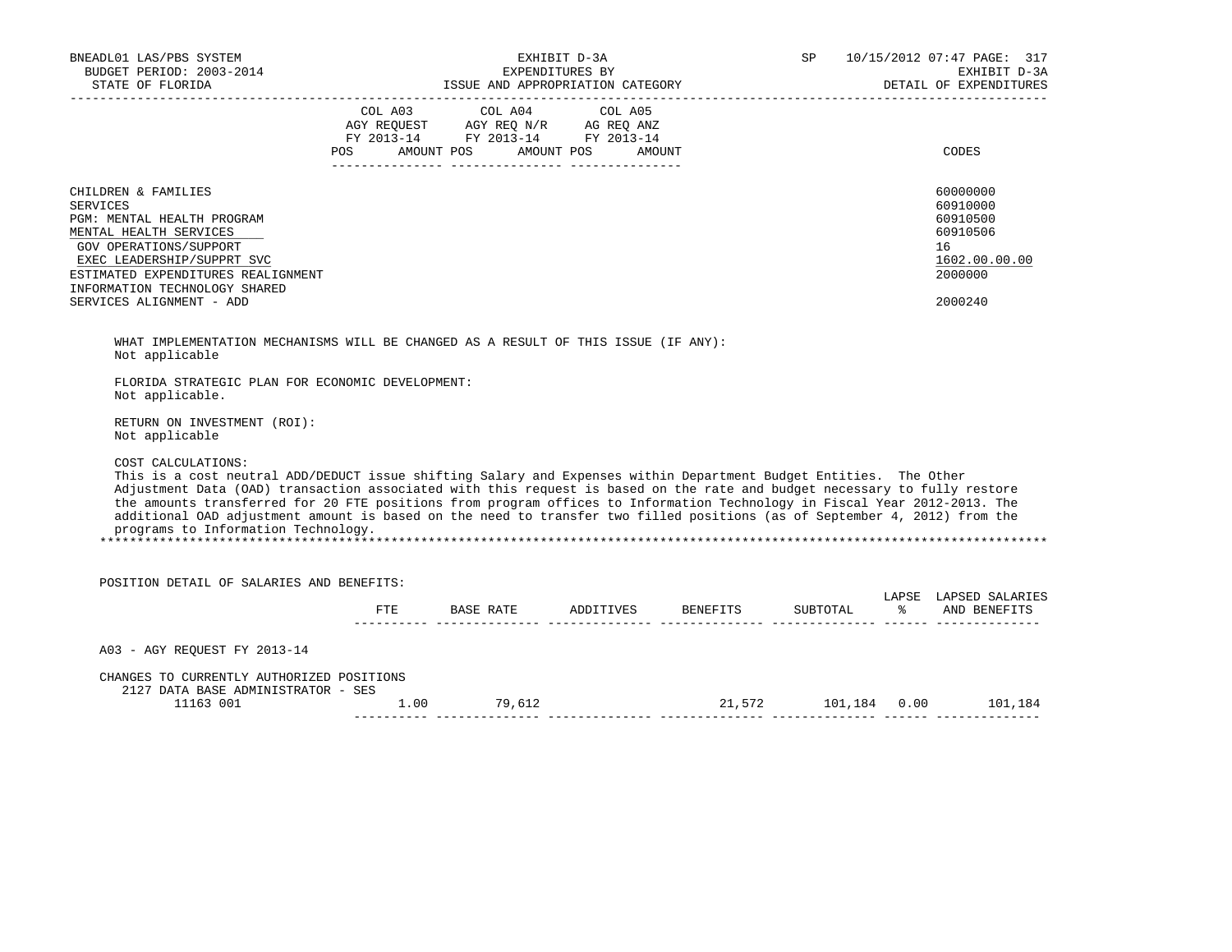| BNEADL01 LAS/PBS SYSTEM<br>BUDGET PERIOD: 2003-2014<br>STATE OF FLORIDA                                                                                                                                                       |                               | EXHIBIT D-3A<br>EXPENDITURES BY<br>ISSUE AND APPROPRIATION CATEGORY                                                                                                                            |           | SP       | 10/15/2012 07:47 PAGE: 318<br>EXHIBIT D-3A<br>DETAIL OF EXPENDITURES |                                                                                |
|-------------------------------------------------------------------------------------------------------------------------------------------------------------------------------------------------------------------------------|-------------------------------|------------------------------------------------------------------------------------------------------------------------------------------------------------------------------------------------|-----------|----------|----------------------------------------------------------------------|--------------------------------------------------------------------------------|
|                                                                                                                                                                                                                               |                               | $\begin{tabular}{lcccc} COL A03 & COL A04 & COL A05 \\ AGY REQUEST & AGY REQ N/R & AG REQ ANZ \\ FY & 2013-14 & FY & 2013-14 & FY & 2013-14 \end{tabular}$<br>POS AMOUNT POS AMOUNT POS AMOUNT |           |          |                                                                      | CODES                                                                          |
| CHILDREN & FAMILIES<br><b>SERVICES</b><br>PGM: MENTAL HEALTH PROGRAM<br>MENTAL HEALTH SERVICES<br>GOV OPERATIONS/SUPPORT<br>EXEC LEADERSHIP/SUPPRT SVC<br>ESTIMATED EXPENDITURES REALIGNMENT<br>INFORMATION TECHNOLOGY SHARED |                               |                                                                                                                                                                                                |           |          |                                                                      | 60000000<br>60910000<br>60910500<br>60910506<br>16<br>1602.00.00.00<br>2000000 |
| SERVICES ALIGNMENT - ADD                                                                                                                                                                                                      |                               |                                                                                                                                                                                                |           |          |                                                                      | 2000240                                                                        |
| POSITION DETAIL OF SALARIES AND BENEFITS:                                                                                                                                                                                     | FTE                           | BASE RATE                                                                                                                                                                                      | ADDITIVES | BENEFITS | SUBTOTAL                                                             | LAPSE LAPSED SALARIES<br>$\frac{1}{2}$<br>AND BENEFITS                         |
| A03 - AGY REQUEST FY 2013-14                                                                                                                                                                                                  |                               |                                                                                                                                                                                                |           |          |                                                                      |                                                                                |
| CHANGES TO CURRENTLY AUTHORIZED POSITIONS                                                                                                                                                                                     |                               |                                                                                                                                                                                                |           |          |                                                                      |                                                                                |
| TOTALS FOR ISSUE BY FUND<br>1000 GENERAL REVENUE FUND<br>2021 ADMINISTRATIVE TRUST FUND<br>2027 ALCOHOL/DRUGABU/MEN HLH TF                                                                                                    |                               |                                                                                                                                                                                                |           |          |                                                                      | 90,125<br>253<br>10,806                                                        |
|                                                                                                                                                                                                                               |                               | 1.00 79,612                                                                                                                                                                                    |           |          | 21,572 101,184                                                       | --------------<br>101,184<br>==============                                    |
| OTHER SALARY AMOUNT<br>1000 GENERAL REVENUE FUND<br>2021 ADMINISTRATIVE TRUST FUND<br>2027 ALCOHOL/DRUGABU/MEN HLH TF                                                                                                         |                               |                                                                                                                                                                                                |           |          |                                                                      | 3,355<br>$253-$<br>$419-$<br>-----------<br>103,867<br>==============          |
|                                                                                                                                                                                                                               |                               |                                                                                                                                                                                                |           |          |                                                                      |                                                                                |
| REALIGNMENT OF MENTAL HEALTH<br>ADMINISTRATIVE FUNDING - ADD<br>OTHER PERSONAL SERVICES                                                                                                                                       |                               |                                                                                                                                                                                                |           |          |                                                                      | 2003070<br>030000                                                              |
| GENERAL REVENUE FUND -MATCH<br>FEDERAL GRANTS TRUST FUND -FEDERL<br>WELFARE TRANSITION TF -FEDERL                                                                                                                             | 277,788<br>135,467<br>116,979 |                                                                                                                                                                                                |           |          |                                                                      | 1000 2<br>2261 3<br>2401 3                                                     |
| TOTAL APPRO                                                                                                                                                                                                                   | 530,234                       |                                                                                                                                                                                                |           |          |                                                                      |                                                                                |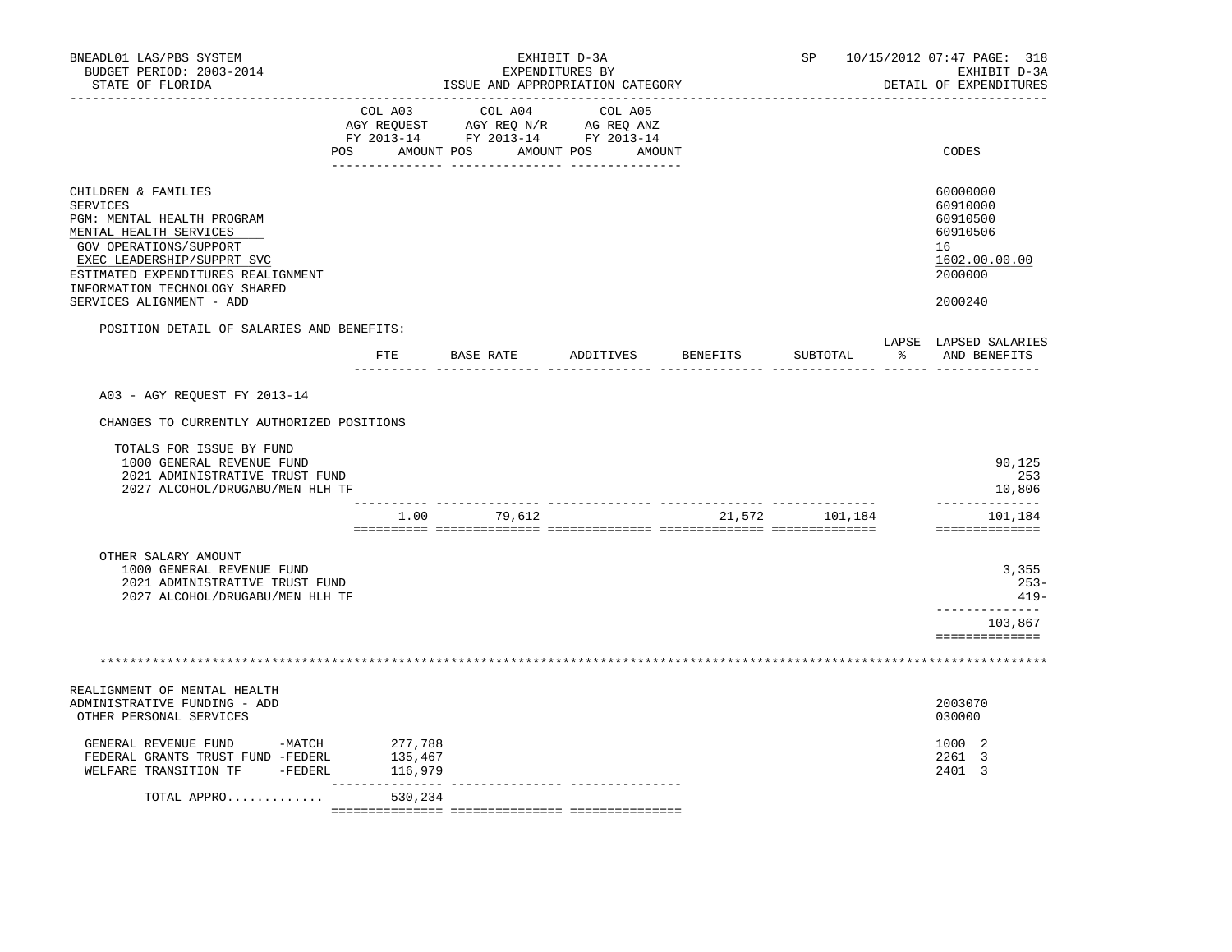|                                                                                                                                                                                                                                                                          |                                            |                                                                                                                           | DETAIL OF EXPENDITURES                                                                              |
|--------------------------------------------------------------------------------------------------------------------------------------------------------------------------------------------------------------------------------------------------------------------------|--------------------------------------------|---------------------------------------------------------------------------------------------------------------------------|-----------------------------------------------------------------------------------------------------|
|                                                                                                                                                                                                                                                                          | POS AMOUNT POS                             | COL A03 COL A04 COL A05<br>AGY REQUEST AGY REQ N/R AG REQ ANZ<br>FY 2013-14 FY 2013-14 FY 2013-14<br>AMOUNT POS<br>AMOUNT | CODES                                                                                               |
| CHILDREN & FAMILIES<br>SERVICES<br>PGM: MENTAL HEALTH PROGRAM<br>MENTAL HEALTH SERVICES<br>GOV OPERATIONS/SUPPORT<br>EXEC LEADERSHIP/SUPPRT SVC<br>ESTIMATED EXPENDITURES REALIGNMENT<br>REALIGNMENT OF MENTAL HEALTH<br>ADMINISTRATIVE FUNDING - ADD<br><b>EXPENSES</b> |                                            |                                                                                                                           | 60000000<br>60910000<br>60910500<br>60910506<br>16<br>1602.00.00.00<br>2000000<br>2003070<br>040000 |
| GENERAL REVENUE FUND -MATCH<br>FEDERAL GRANTS TRUST FUND -FEDERL<br>WELFARE TRANSITION TF -FEDERL                                                                                                                                                                        | 32,839<br>20,645<br>57,742                 |                                                                                                                           | 1000 2<br>2261 3<br>2401 3                                                                          |
| TOTAL APPRO                                                                                                                                                                                                                                                              | 111,226                                    |                                                                                                                           |                                                                                                     |
| SPECIAL CATEGORIES<br>CONTRACTED SERVICES                                                                                                                                                                                                                                |                                            |                                                                                                                           | 100000<br>100777                                                                                    |
| GENERAL REVENUE FUND -MATCH<br>FEDERAL GRANTS TRUST FUND -FEDERL<br>WELFARE TRANSITION TF -FEDERL                                                                                                                                                                        | 858<br>168,515<br>1,000                    |                                                                                                                           | 1000 2<br>2261 3<br>2401 3                                                                          |
| TOTAL APPRO                                                                                                                                                                                                                                                              | 170,373                                    |                                                                                                                           |                                                                                                     |
| DEFERRED-PAY COM CONTRACTS                                                                                                                                                                                                                                               |                                            |                                                                                                                           | 105280                                                                                              |
| WELFARE TRANSITION TF - FEDERL                                                                                                                                                                                                                                           | 849                                        |                                                                                                                           | 2401 3                                                                                              |
| LEASE/PURCHASE/EQUIPMENT                                                                                                                                                                                                                                                 |                                            |                                                                                                                           | 105281                                                                                              |
| GENERAL REVENUE FUND -MATCH<br>WELFARE TRANSITION TF -FEDERL<br>OPERATIONS AND MAINT TF -STATE                                                                                                                                                                           | 314<br>$\overline{\phantom{a}}$ 2<br>4,632 |                                                                                                                           | 1000 2<br>2401 3<br>2516 1                                                                          |
| TOTAL APPRO                                                                                                                                                                                                                                                              | 4,948                                      |                                                                                                                           |                                                                                                     |
| TOTAL: REALIGNMENT OF MENTAL HEALTH<br>ADMINISTRATIVE FUNDING - ADD<br>TOTAL ISSUE 817,630                                                                                                                                                                               |                                            |                                                                                                                           | 2003070                                                                                             |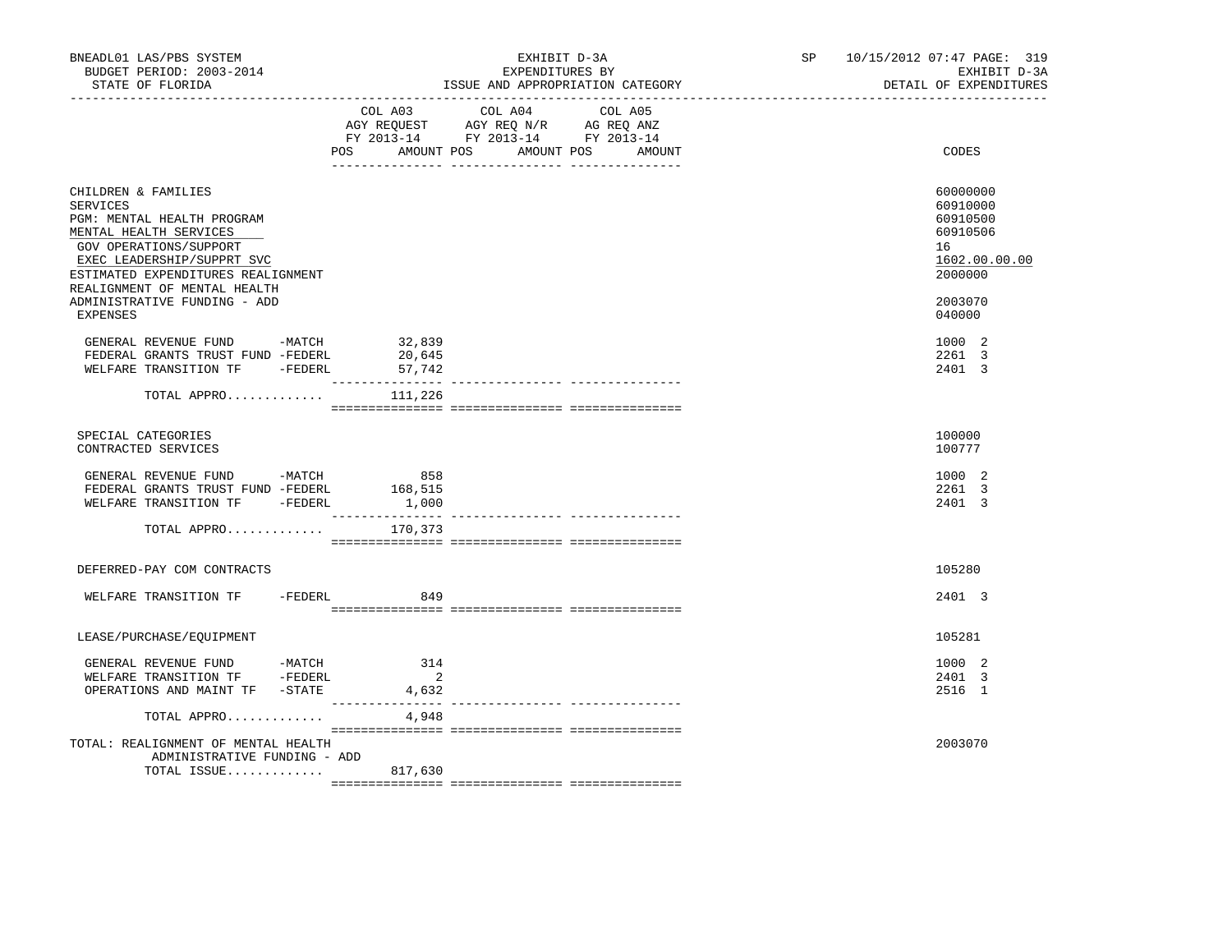| BNEADL01 LAS/PBS SYSTEM<br>BUDGET PERIOD: 2003-2014<br>STATE OF FLORIDA                                                                                                                                               | EXHIBIT D-3A<br>EXPENDITURES BY<br>ISSUE AND APPROPRIATION CATEGORY |            |                                                                       | SP                   | 10/15/2012 07:47 PAGE: 320<br>EXHIBIT D-3A<br>DETAIL OF EXPENDITURES |                                                                                |
|-----------------------------------------------------------------------------------------------------------------------------------------------------------------------------------------------------------------------|---------------------------------------------------------------------|------------|-----------------------------------------------------------------------|----------------------|----------------------------------------------------------------------|--------------------------------------------------------------------------------|
|                                                                                                                                                                                                                       | COL A03<br>AGY REOUEST<br>FY 2013-14<br>POS                         | AMOUNT POS | COL A04 COL A05<br>AGY REO N/R<br>FY 2013-14 FY 2013-14<br>AMOUNT POS | AG REO ANZ<br>AMOUNT |                                                                      | CODES                                                                          |
| CHILDREN & FAMILIES<br>SERVICES<br>PGM: MENTAL HEALTH PROGRAM<br>MENTAL HEALTH SERVICES<br>GOV OPERATIONS/SUPPORT<br>EXEC LEADERSHIP/SUPPRT SVC<br>ESTIMATED EXPENDITURES REALIGNMENT<br>REALIGNMENT OF MENTAL HEALTH |                                                                     |            |                                                                       |                      |                                                                      | 60000000<br>60910000<br>60910500<br>60910506<br>16<br>1602.00.00.00<br>2000000 |
| ADMINISTRATIVE FUNDING - ADD                                                                                                                                                                                          |                                                                     |            |                                                                       |                      |                                                                      | 2003070                                                                        |

AGENCY ISSUE NARRATIVE:

2013-2014 BUDGET YEAR NARRATIVE: IT COMPONENT? NO

ISSUE TITLE: Realignment of Mental Health Administrative Funding - Add

 SPECIFY WHICH AGENCY GOAL FROM THE FISCAL YEARS 2013-2014 THROUGH 2017-2018 STRATEGIC PLAN IS ADDRESSED BY THIS BUDGET ISSUE PROPOSAL:

 Effect Program Improvements: Citizens of Florida demand and desire a state government that operates in the most efficient means possible.

## SUMMARY:

 The Department requests the realignment of \$817,630 of administrative budget authority (\$311,799 General Revenue, \$324,627 Federal Grants Trust Fund, \$176,572 Welfare Transition Trust Fund, and \$4,632 Operations and Maintenance Trust Fund) between program components in the Mental Health Services budget entity.

#### PROBLEM STATEMENT:

 Currently, the department has budget, determined to be administrative, allocated to service-related program components within the Mental Health Services budget entity. In the Adult Community Mental Health, and the Children's Community Mental Health program components, budget is allocated to a service category for providers contracted to provide the services. There are not Full Time Equivalents (FTE) or Other Personal Services (OPS) staff within either of these program components; therefore, the department is requesting that the administrative budget be transferred to the Executive Leadership and Support Services program component.

 Additionally, during Fiscal Year 2011-2012, an amendment was processed for the Mental Health budget entity transferring administrative related budget authority to the Executive Leadership and Support Services program component. Another amendment was processed realigning the Federal Grants Trust Fund (FGTF) between Executive Leadership and Support Services and Children's Community Mental Health (reference EG7181; B-0082). This FGTF realignment totaled \$161,826. The administrative related amendments were not submitted during the Legislative Session, but the FGTF realignment was included in the Fiscal Year 2012-2013 General Appropriations Act (GAA). This left Mental Health/Executive Leadership and Support Services with a deficit of (\$161,826). The department requests to correct this by transferring \$161,826 from Mental Health/Children's Community Mental Health to Mental Health/Executive Leadership and Support Services. The net effect of this transfer will zero out the (\$161,826) deficit in Mental Health/Executive Leadership and Support Services.

# WHAT BENEFITS WILL BE OBTAINED BY FUNDING THIS ISSUE:

 This action is necessary to ensure that the Department can properly identify administrative funding sources and Maintenance of Effort (MOE).

WHAT UNDERLYING PROGRAM THEORY CHANGE IS INVOLVED IN THIS ISSUE (IF ANY):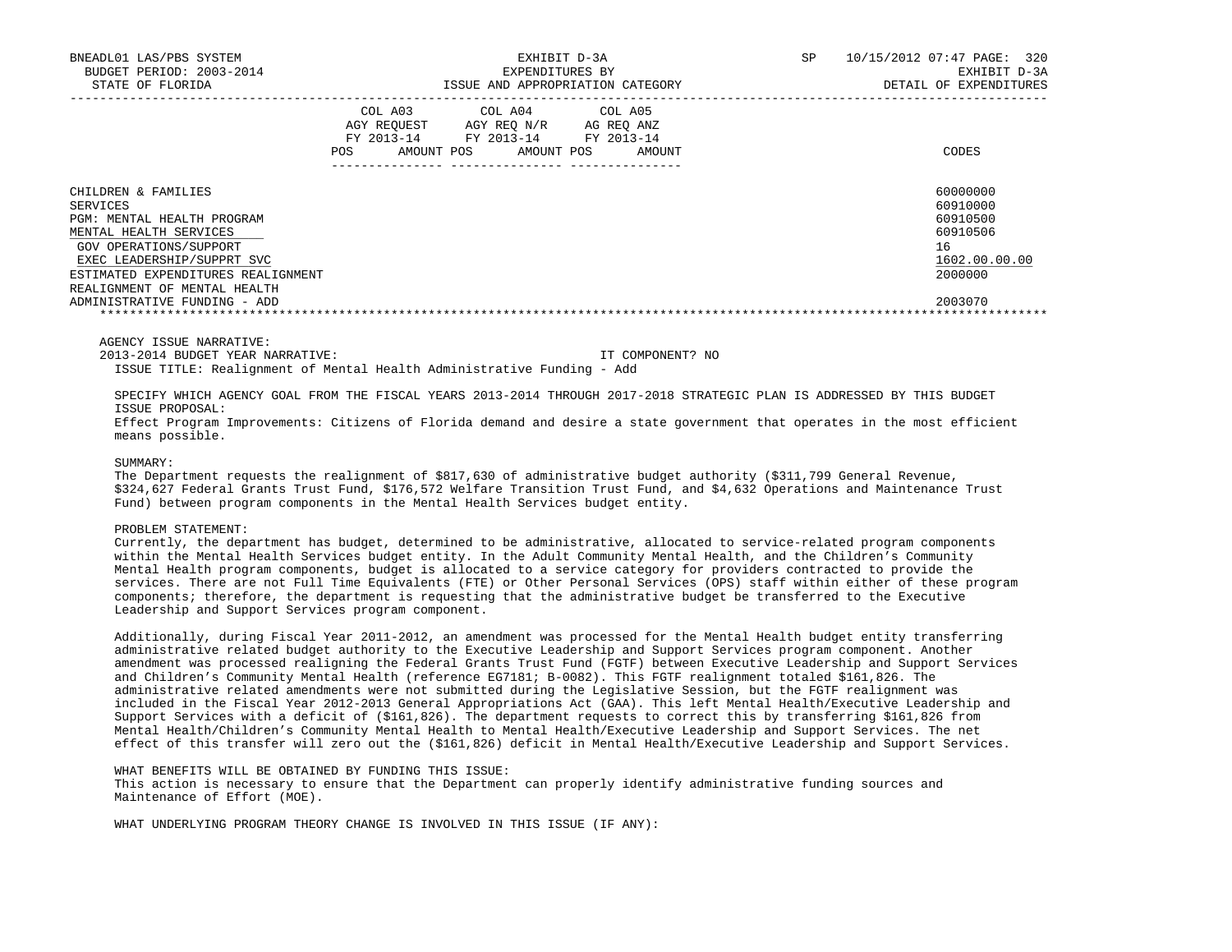| BNEADL01 LAS/PBS SYSTEM<br>BUDGET PERIOD: 2003-2014<br>STATE OF FLORIDA                                                                                                                                                                                                                                                                                                 |                              | EXHIBIT D-3A<br>EXPENDITURES BY<br>ISSUE AND APPROPRIATION CATEGORY                                                                                                                                                                                                                                                                                                                                                                        | SP                               | 10/15/2012 07:47 PAGE: 321<br>EXHIBIT D-3A<br>DETAIL OF EXPENDITURES |                                                                                           |
|-------------------------------------------------------------------------------------------------------------------------------------------------------------------------------------------------------------------------------------------------------------------------------------------------------------------------------------------------------------------------|------------------------------|--------------------------------------------------------------------------------------------------------------------------------------------------------------------------------------------------------------------------------------------------------------------------------------------------------------------------------------------------------------------------------------------------------------------------------------------|----------------------------------|----------------------------------------------------------------------|-------------------------------------------------------------------------------------------|
|                                                                                                                                                                                                                                                                                                                                                                         |                              | $\begin{tabular}{lllllllllll} &\multicolumn{4}{c }{\text{COL A03}} &\multicolumn{4}{c }{\text{COL A04}} &\multicolumn{4}{c }{\text{COL A05}} \\ \multicolumn{4}{c }{\text{AGY REQUEST}} &\multicolumn{4}{c }{\text{AGY REQ N/R}} &\multicolumn{4}{c }{\text{AG REQ ANZ}} \\ \multicolumn{4}{c }{\text{FGY A03--14}} &\multicolumn{4}{c }{\text{FGY A013--14}} &\multicolumn{4}{c }{\text{FC A013--14}} \\ \multicolumn{4}{c }{\text{FY 20$ | POS AMOUNT POS AMOUNT POS AMOUNT |                                                                      | CODES                                                                                     |
| CHILDREN & FAMILIES<br>SERVICES<br>PGM: MENTAL HEALTH PROGRAM<br>MENTAL HEALTH SERVICES<br>GOV OPERATIONS/SUPPORT<br>EXEC LEADERSHIP/SUPPRT SVC<br>ESTIMATED EXPENDITURES REALIGNMENT<br>REALIGNMENT OF MENTAL HEALTH<br>ADMINISTRATIVE FUNDING - ADD                                                                                                                   |                              |                                                                                                                                                                                                                                                                                                                                                                                                                                            |                                  |                                                                      | 60000000<br>60910000<br>60910500<br>60910506<br>16<br>1602.00.00.00<br>2000000<br>2003070 |
| Not Applicable.                                                                                                                                                                                                                                                                                                                                                         |                              |                                                                                                                                                                                                                                                                                                                                                                                                                                            |                                  |                                                                      |                                                                                           |
| WHAT IMPLEMENTATION MECHANISMS WILL BE CHANGED AS A RESULT OF THIS ISSUE (IF ANY):<br>The department will implement these adjustments and continue to monitor the funding of the budget.                                                                                                                                                                                |                              |                                                                                                                                                                                                                                                                                                                                                                                                                                            |                                  |                                                                      |                                                                                           |
| FLORIDA STRATEGIC PLAN FOR ECONOMIC DEVELOPMENT:<br>Not applicable.                                                                                                                                                                                                                                                                                                     |                              |                                                                                                                                                                                                                                                                                                                                                                                                                                            |                                  |                                                                      |                                                                                           |
| RETURN ON INVESTMENT:<br>Not applicable.                                                                                                                                                                                                                                                                                                                                |                              |                                                                                                                                                                                                                                                                                                                                                                                                                                            |                                  |                                                                      |                                                                                           |
| COST CALCULATIONS:                                                                                                                                                                                                                                                                                                                                                      |                              |                                                                                                                                                                                                                                                                                                                                                                                                                                            |                                  |                                                                      |                                                                                           |
| Adult Community Mental Health - 1301080000                                                                                                                                                                                                                                                                                                                              |                              |                                                                                                                                                                                                                                                                                                                                                                                                                                            |                                  |                                                                      |                                                                                           |
| $\begin{tabular}{lllllllllll} \multicolumn{3}{l}{{\bf Other~Personal~ Services}} & & & & & & & \\ &{{\bf Expression}} & & {\bf Expression} & & & \\ & {\bf Expenses} & & & & - ( & 87,978) \\ & {\bf Contracted~ Services} & & & & - ( & 100,302) \\ \end{tabular}$<br>Deferred Payment Commodity Contracts - (849)<br>Lease or Lease-Purchase of Equipment - $(4,948)$ |                              | ______________<br>(415, 924)                                                                                                                                                                                                                                                                                                                                                                                                               |                                  |                                                                      |                                                                                           |
| Children Community Mental Health - 1301090000                                                                                                                                                                                                                                                                                                                           |                              |                                                                                                                                                                                                                                                                                                                                                                                                                                            |                                  |                                                                      |                                                                                           |
| Other Personal Services - (308,387)<br>Expenses $-(-23, 248)$<br>Contracted Services - ( 70,071)                                                                                                                                                                                                                                                                        | ______________<br>(401, 706) |                                                                                                                                                                                                                                                                                                                                                                                                                                            |                                  |                                                                      |                                                                                           |
| Executive Leadership and Support Services - 1602000000                                                                                                                                                                                                                                                                                                                  |                              |                                                                                                                                                                                                                                                                                                                                                                                                                                            |                                  |                                                                      |                                                                                           |
| onal Services - 530,234<br>- 111,226<br>Other Personal Services<br>Expenses                                                                                                                                                                                                                                                                                             |                              |                                                                                                                                                                                                                                                                                                                                                                                                                                            |                                  |                                                                      |                                                                                           |

Contracted Services - 170,373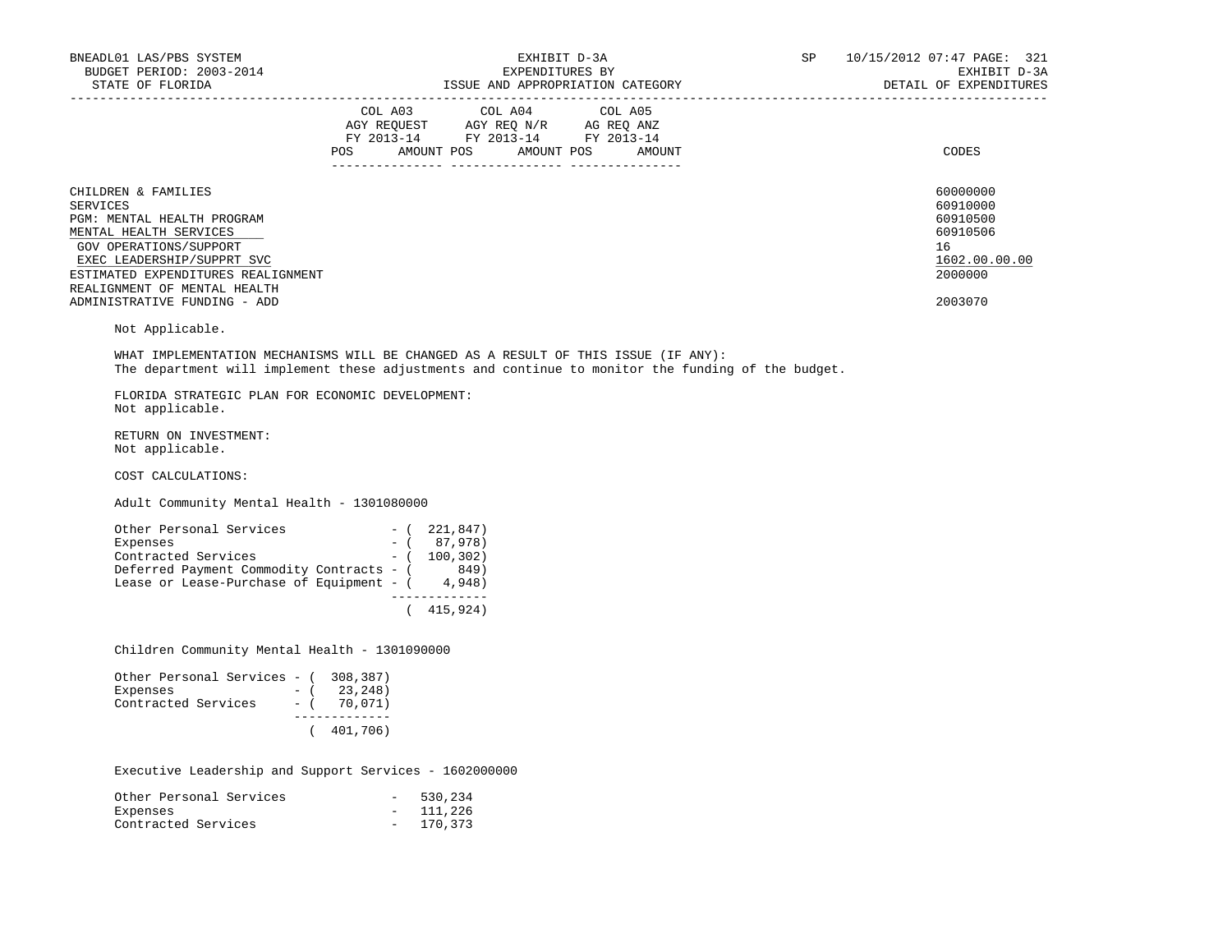| BNEADL01 LAS/PBS SYSTEM<br>BUDGET PERIOD: 2003-2014                                                                                                                                                                                                          |                                                                                                                                                                                                                                        |                 | EXHIBIT D-3A<br>EXPENDITURES BY |         |                                  | SP | 10/15/2012 07:47 PAGE: 322<br>EXHIBIT D-3A                                                |
|--------------------------------------------------------------------------------------------------------------------------------------------------------------------------------------------------------------------------------------------------------------|----------------------------------------------------------------------------------------------------------------------------------------------------------------------------------------------------------------------------------------|-----------------|---------------------------------|---------|----------------------------------|----|-------------------------------------------------------------------------------------------|
| STATE OF FLORIDA                                                                                                                                                                                                                                             |                                                                                                                                                                                                                                        |                 |                                 |         | ISSUE AND APPROPRIATION CATEGORY |    | DETAIL OF EXPENDITURES                                                                    |
|                                                                                                                                                                                                                                                              | $\begin{tabular}{lllllll} \bf AGY \,\, REQUEST \,\, & \bf AGY \,\, REQ \,\, N/R & \,\, AG \,\, REQ \,\, ANZ \\ \bf FY \,\, 2013-14 & \,\, FY \,\, 2013-14 & \,\, FY \,\, 2013-14 \\ \end{tabular}$<br>POS AMOUNT POS AMOUNT POS AMOUNT | COL A03 COL A04 |                                 | COL A05 |                                  |    | CODES                                                                                     |
| CHILDREN & FAMILIES<br><b>SERVICES</b><br>PGM: MENTAL HEALTH PROGRAM<br>MENTAL HEALTH SERVICES<br>GOV OPERATIONS/SUPPORT<br>EXEC LEADERSHIP/SUPPRT SVC<br>ESTIMATED EXPENDITURES REALIGNMENT<br>REALIGNMENT OF MENTAL HEALTH<br>ADMINISTRATIVE FUNDING - ADD |                                                                                                                                                                                                                                        |                 |                                 |         |                                  |    | 60000000<br>60910000<br>60910500<br>60910506<br>16<br>1602.00.00.00<br>2000000<br>2003070 |
| Deferred Payment Commodity Contracts - 849<br>Lease or Lease-Purchase of Equipment - 4,948                                                                                                                                                                   |                                                                                                                                                                                                                                        |                 |                                 |         |                                  |    |                                                                                           |
|                                                                                                                                                                                                                                                              |                                                                                                                                                                                                                                        | -----------     |                                 |         |                                  |    |                                                                                           |
|                                                                                                                                                                                                                                                              |                                                                                                                                                                                                                                        | 817,630         |                                 |         |                                  |    |                                                                                           |
|                                                                                                                                                                                                                                                              |                                                                                                                                                                                                                                        |                 |                                 |         |                                  |    |                                                                                           |
| ANNUALIZATION OF ADMINISTERED<br>FUNDS APPROPRIATIONS<br>STATE HEALTH INSURANCE ADJUSTMENT<br>FOR FY 2012-13 - 10 MONTHS                                                                                                                                     |                                                                                                                                                                                                                                        |                 |                                 |         |                                  |    | 26A0000                                                                                   |
| ANNUALIZATION<br>SALARIES AND BENEFITS                                                                                                                                                                                                                       |                                                                                                                                                                                                                                        |                 |                                 |         |                                  |    | 26A1830<br>010000                                                                         |
| GENERAL REVENUE FUND                                                                                                                                                                                                                                         | $-MATCH$ 24,970                                                                                                                                                                                                                        |                 |                                 |         |                                  |    | 1000 2                                                                                    |
| ADMINISTRATIVE TRUST FUND -MATCH                                                                                                                                                                                                                             |                                                                                                                                                                                                                                        | 80              |                                 |         |                                  |    | 2021 2                                                                                    |
| ALCOHOL/DRUGABU/MEN HLH TF-FEDERL 1,915                                                                                                                                                                                                                      |                                                                                                                                                                                                                                        |                 |                                 |         |                                  |    | 2027 3                                                                                    |
| FEDERAL GRANTS TRUST FUND -MATCH<br>-FEDERL                                                                                                                                                                                                                  | 6,495<br>365                                                                                                                                                                                                                           |                 |                                 |         |                                  |    | 2261 2<br>2261 3                                                                          |
| TOTAL FEDERAL GRANTS TRUST FUND 6,860                                                                                                                                                                                                                        |                                                                                                                                                                                                                                        |                 |                                 |         |                                  |    | 2261                                                                                      |
| TOTAL APPRO                                                                                                                                                                                                                                                  |                                                                                                                                                                                                                                        | 33,825          |                                 |         |                                  |    |                                                                                           |
|                                                                                                                                                                                                                                                              |                                                                                                                                                                                                                                        |                 |                                 |         |                                  |    |                                                                                           |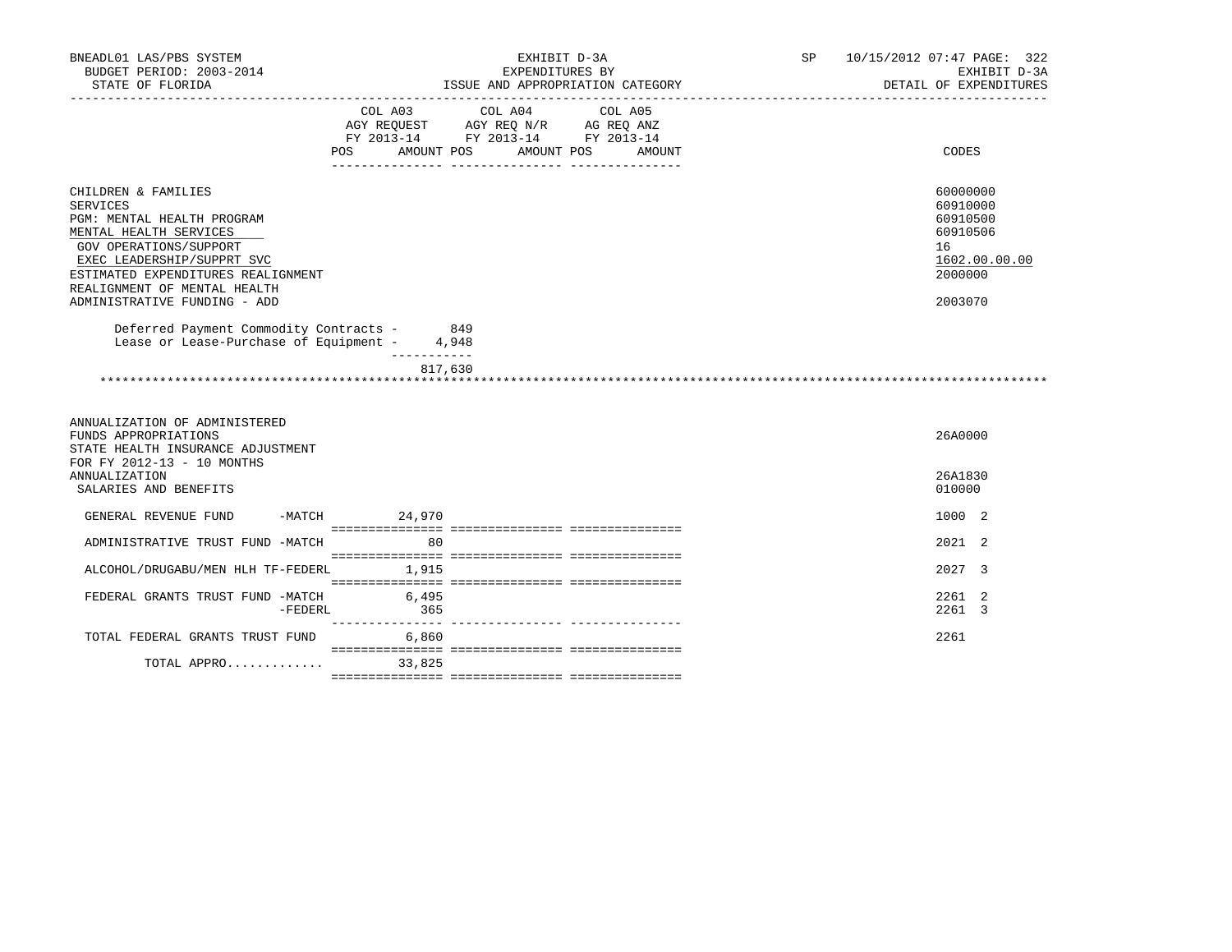| BNEADL01 LAS/PBS SYSTEM<br>BUDGET PERIOD: 2003-2014<br>STATE OF FLORIDA                                                                                                                                                                      | EXHIBIT D-3A<br>EXPENDITURES BY<br>ISSUE AND APPROPRIATION CATEGORY                                                                           | SP 10/15/2012 07:47 PAGE: 323<br>EXHIBIT D-3A<br>DETAIL OF EXPENDITURES                             |
|----------------------------------------------------------------------------------------------------------------------------------------------------------------------------------------------------------------------------------------------|-----------------------------------------------------------------------------------------------------------------------------------------------|-----------------------------------------------------------------------------------------------------|
| POS                                                                                                                                                                                                                                          | COL A04<br>COL A03<br>COL A05<br>AGY REQUEST AGY REQ N/R AG REQ ANZ<br>FY 2013-14 FY 2013-14 FY 2013-14<br>AMOUNT POS<br>AMOUNT POS<br>AMOUNT | CODES                                                                                               |
| CHILDREN & FAMILIES<br><b>SERVICES</b><br>PGM: MENTAL HEALTH PROGRAM<br>MENTAL HEALTH SERVICES<br>GOV OPERATIONS/SUPPORT<br>EXEC LEADERSHIP/SUPPRT SVC<br>FEDERAL FUNDING REDUCTIONS<br>ELIMINATE UNFUNDED BUDGET<br>OTHER PERSONAL SERVICES |                                                                                                                                               | 60000000<br>60910000<br>60910500<br>60910506<br>16<br>1602.00.00.00<br>3200000<br>3201010<br>030000 |
| FEDERAL GRANTS TRUST FUND -FEDERL 93,545-                                                                                                                                                                                                    |                                                                                                                                               | 2261 3                                                                                              |
| <b>EXPENSES</b>                                                                                                                                                                                                                              |                                                                                                                                               | 040000                                                                                              |
| FEDERAL GRANTS TRUST FUND -FEDERL                                                                                                                                                                                                            | $61,623-$                                                                                                                                     | 2261 3                                                                                              |
| SPECIAL CATEGORIES<br>CONTRACTED SERVICES                                                                                                                                                                                                    |                                                                                                                                               | 100000<br>100777                                                                                    |
| FEDERAL GRANTS TRUST FUND -FEDERL 1,500-                                                                                                                                                                                                     |                                                                                                                                               | 2261 3                                                                                              |
| G/A-CONTRACTED SERVICES                                                                                                                                                                                                                      |                                                                                                                                               | 100778                                                                                              |
| FEDERAL GRANTS TRUST FUND -FEDERL                                                                                                                                                                                                            | $4.513.830-$                                                                                                                                  | 2261 3                                                                                              |
| TOTAL: ELIMINATE UNFUNDED BUDGET<br>TOTAL ISSUE                                                                                                                                                                                              | 4,670,498-                                                                                                                                    | 3201010                                                                                             |
|                                                                                                                                                                                                                                              |                                                                                                                                               |                                                                                                     |
| AGENCY ISSUE NARRATIVE:                                                                                                                                                                                                                      |                                                                                                                                               |                                                                                                     |

 2013-2014 BUDGET YEAR NARRATIVE: IT COMPONENT? NO ISSUE TITLE: Eliminate Unfunded Budget

 SPECIFY WHICH AGENCY GOAL FROM THE 2012-2017 STRATEGIC PLAN IS ADDRESSED BY THIS BUDGET ISSUE PROPOSAL:Effect Program Improvements: Apply proven best practices to maximize efficiencies and outcomes.

 SUMMARY:The Department requests the deletion of \$4,670,498 (total issue request is \$12,348,997) in unfunded budget in order to reflect a more accurate picture of the true funded and useable budget within the Department. This budget has become unfunded as a result of insufficient recurring funding sources to include: a decline in revenue collections, reductions to state funds, decreases in grant awards, and grant awards ending.

 PROBLEM STATEMENT:If this issue is not approved, the total funding within the Department will be distorted. The Department would appear to have more resources available than what is obtainable.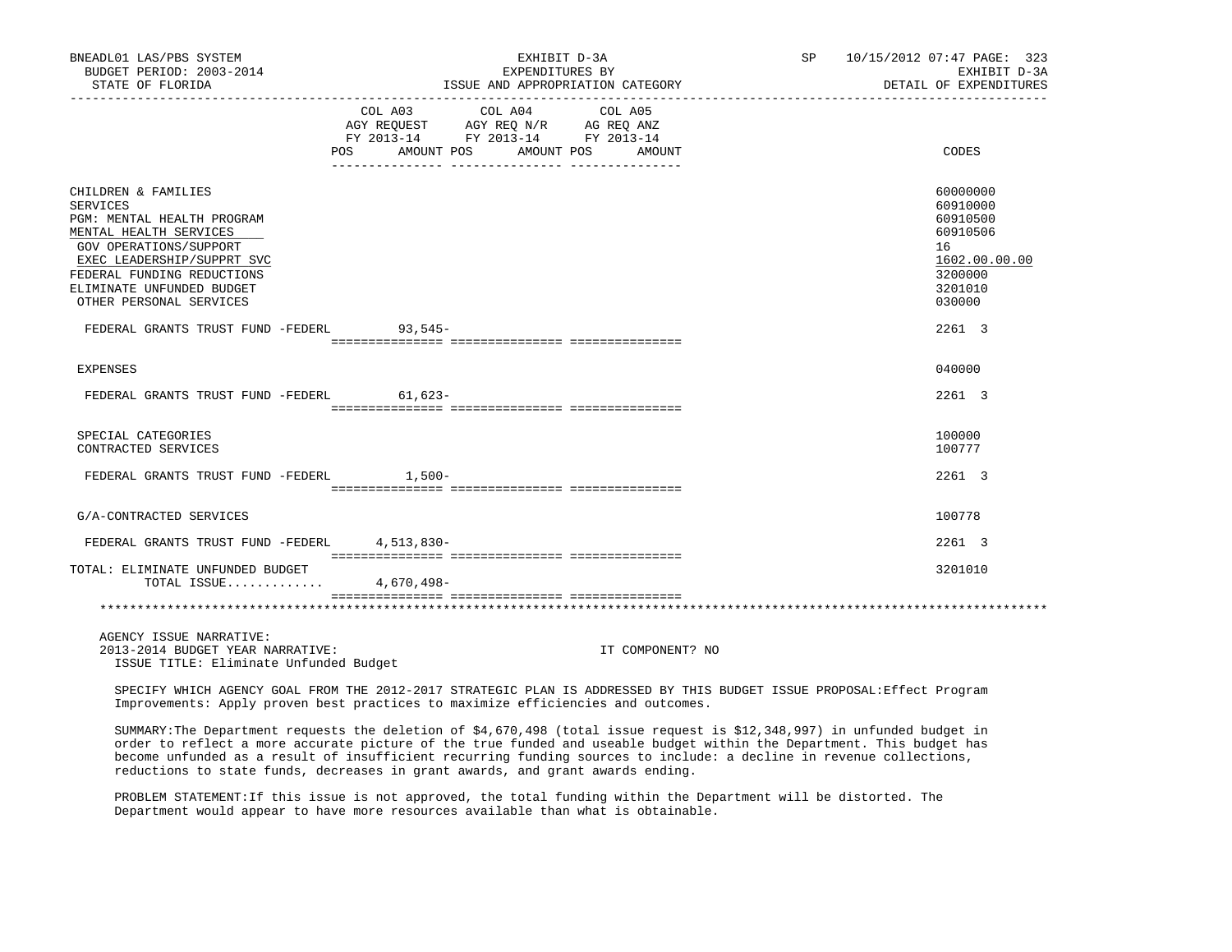| BNEADL01 LAS/PBS SYSTEM<br>BUDGET PERIOD: 2003-2014<br>STATE OF FLORIDA                                                                                                                                           |          |            | EXHIBIT D-3A<br>EXPENDITURES BY                                                                                 | ISSUE AND APPROPRIATION CATEGORY | SP | 10/15/2012 07:47 PAGE: 324<br>EXHIBIT D-3A<br>DETAIL OF EXPENDITURES                      |
|-------------------------------------------------------------------------------------------------------------------------------------------------------------------------------------------------------------------|----------|------------|-----------------------------------------------------------------------------------------------------------------|----------------------------------|----|-------------------------------------------------------------------------------------------|
| __________________                                                                                                                                                                                                | POS      | AMOUNT POS | COL A03 COL A04 COL A05<br>AGY REQUEST AGY REQ N/R AG REQ ANZ<br>FY 2013-14 FY 2013-14 FY 2013-14<br>AMOUNT POS | AMOUNT                           |    | CODES                                                                                     |
| CHILDREN & FAMILIES<br><b>SERVICES</b><br>PGM: MENTAL HEALTH PROGRAM<br>MENTAL HEALTH SERVICES<br>GOV OPERATIONS/SUPPORT<br>EXEC LEADERSHIP/SUPPRT SVC<br>FEDERAL FUNDING REDUCTIONS<br>ELIMINATE UNFUNDED BUDGET |          |            |                                                                                                                 |                                  |    | 60000000<br>60910000<br>60910500<br>60910506<br>16<br>1602.00.00.00<br>3200000<br>3201010 |
| WHAT BENEFITS WILL BE OBTAINED BY FUNDING THIS ISSUE:<br>Not Applicable.                                                                                                                                          |          |            |                                                                                                                 |                                  |    |                                                                                           |
| WHAT UNDERLYING PROGRAM THEORY CHANGE IS INVOLVED IN THIS ISSUE (IF ANY):<br>Not applicable.                                                                                                                      |          |            |                                                                                                                 |                                  |    |                                                                                           |
| WHAT IMPLEMENTATION MECHANISMS WILL BE CHANGED AS A RESULT OF THIS ISSUE (IF ANY):<br>Not applicable.                                                                                                             |          |            |                                                                                                                 |                                  |    |                                                                                           |
| FLORIDA STRATEGIC PLAN FOR ECONOMIC DEVELOPMENT:<br>Not applicable.                                                                                                                                               |          |            |                                                                                                                 |                                  |    |                                                                                           |
| RETURN ON INVESTMENT:<br>Not applicable.                                                                                                                                                                          |          |            |                                                                                                                 |                                  |    |                                                                                           |
| COST CALCULATIONS:<br>Not Applicable                                                                                                                                                                              |          |            |                                                                                                                 |                                  |    |                                                                                           |
| FUND SHIFT<br>REPLACE UNRESERVED FUND BALANCE                                                                                                                                                                     |          |            |                                                                                                                 |                                  |    | 3400000                                                                                   |
| WITH GENERAL REVENUE FOR RECURRING<br>ACTIVITIES - ADD<br>SALARIES AND BENEFITS                                                                                                                                   |          |            |                                                                                                                 |                                  |    | 3400350<br>010000                                                                         |
| GENERAL REVENUE FUND                                                                                                                                                                                              | $-MATCH$ | 771,418    |                                                                                                                 |                                  |    | 1000 2                                                                                    |
| OTHER PERSONAL SERVICES                                                                                                                                                                                           |          |            |                                                                                                                 |                                  |    | 030000                                                                                    |
| GENERAL REVENUE FUND                                                                                                                                                                                              | -MATCH   | 2,105      |                                                                                                                 |                                  |    | 1000 2                                                                                    |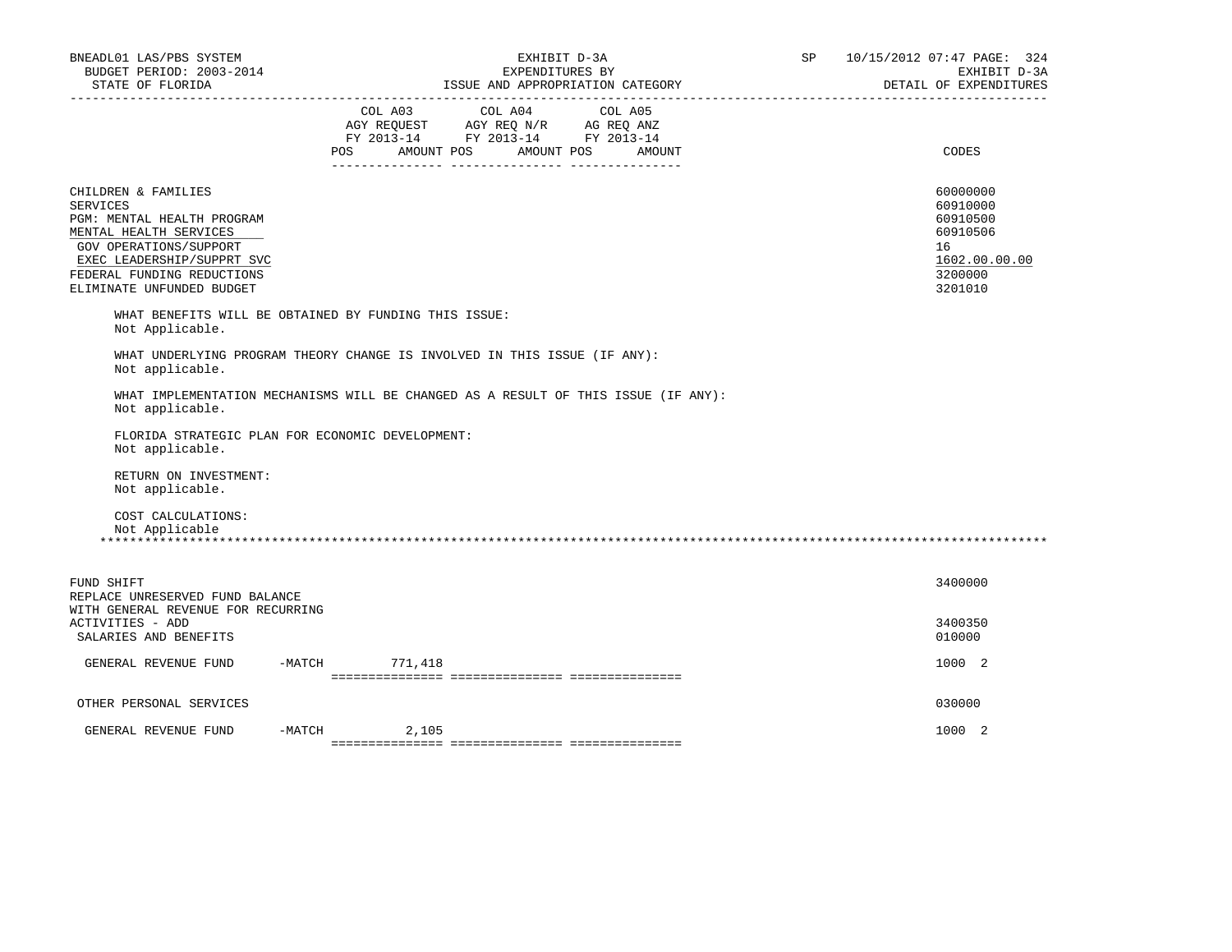| BNEADL01 LAS/PBS SYSTEM<br>BUDGET PERIOD: 2003-2014                                                                                                                                                                                                                                                                                                                                                                                         |                   | EXHIBIT D-3A<br>EXPENDITURES BY                                                                                                                                                                                                                                                                                   | ISSUE AND APPROPRIATION CATEGORY | SP and the set of the set of the set of the set of the set of the set of the set of the set of the set of the set of the set of the set of the set of the set of the set of the set of the set of the set of the set of the se | 10/15/2012 07:47 PAGE: 325<br>EXHIBIT D-3A                                     |
|---------------------------------------------------------------------------------------------------------------------------------------------------------------------------------------------------------------------------------------------------------------------------------------------------------------------------------------------------------------------------------------------------------------------------------------------|-------------------|-------------------------------------------------------------------------------------------------------------------------------------------------------------------------------------------------------------------------------------------------------------------------------------------------------------------|----------------------------------|--------------------------------------------------------------------------------------------------------------------------------------------------------------------------------------------------------------------------------|--------------------------------------------------------------------------------|
| STATE OF FLORIDA                                                                                                                                                                                                                                                                                                                                                                                                                            |                   |                                                                                                                                                                                                                                                                                                                   |                                  |                                                                                                                                                                                                                                | DETAIL OF EXPENDITURES                                                         |
|                                                                                                                                                                                                                                                                                                                                                                                                                                             | POS<br>AMOUNT POS | COL A03 COL A04 COL A05<br>$\begin{array}{ccccccccc}\n\text{AGY REQUEST} & & \text{AGY REQ} & \text{N/R} & & \text{AG REQ} & \text{ANZ} \\ \text{AGY REQUEST} & & \text{AGY REQ} & \text{N/R} & & \text{AG REQ} & \text{ANZ} \\ \text{FY} & 2013-14 & & \text{FY} & 2013-14 & & \text{FY} & 2013-14\n\end{array}$ | AMOUNT POS<br>AMOUNT             |                                                                                                                                                                                                                                | CODES                                                                          |
| CHILDREN & FAMILIES<br>SERVICES<br>PGM: MENTAL HEALTH PROGRAM<br>MENTAL HEALTH SERVICES<br>GOV OPERATIONS/SUPPORT<br>EXEC LEADERSHIP/SUPPRT SVC<br>FUND SHIFT<br>REPLACE UNRESERVED FUND BALANCE<br>WITH GENERAL REVENUE FOR RECURRING                                                                                                                                                                                                      |                   |                                                                                                                                                                                                                                                                                                                   |                                  |                                                                                                                                                                                                                                | 60000000<br>60910000<br>60910500<br>60910506<br>16<br>1602.00.00.00<br>3400000 |
| ACTIVITIES - ADD<br>EXPENSES                                                                                                                                                                                                                                                                                                                                                                                                                |                   |                                                                                                                                                                                                                                                                                                                   |                                  |                                                                                                                                                                                                                                | 3400350<br>040000                                                              |
| GENERAL REVENUE FUND                                                                                                                                                                                                                                                                                                                                                                                                                        | -MATCH 86,823     |                                                                                                                                                                                                                                                                                                                   |                                  |                                                                                                                                                                                                                                | 1000 2                                                                         |
| SPECIAL CATEGORIES<br>CONTRACTED SERVICES                                                                                                                                                                                                                                                                                                                                                                                                   |                   |                                                                                                                                                                                                                                                                                                                   |                                  |                                                                                                                                                                                                                                | 100000<br>100777                                                               |
| GENERAL REVENUE FUND -MATCH                                                                                                                                                                                                                                                                                                                                                                                                                 | 6,231             |                                                                                                                                                                                                                                                                                                                   |                                  |                                                                                                                                                                                                                                | 1000 2                                                                         |
| TOTAL: REPLACE UNRESERVED FUND BALANCE<br>WITH GENERAL REVENUE FOR RECURRING<br>ACTIVITIES - ADD<br>TOTAL ISSUE 866,577                                                                                                                                                                                                                                                                                                                     |                   |                                                                                                                                                                                                                                                                                                                   |                                  |                                                                                                                                                                                                                                | 3400350                                                                        |
|                                                                                                                                                                                                                                                                                                                                                                                                                                             |                   |                                                                                                                                                                                                                                                                                                                   |                                  |                                                                                                                                                                                                                                |                                                                                |
| AGENCY ISSUE NARRATIVE:<br>2013-2014 BUDGET YEAR NARRATIVE:<br>ISSUE TITLE: Replace Unreserved Fund Balance with General Revenue for Recurring Activities - Add<br>SPECIFY WHICH AGENCY GOAL FROM THE FISCAL YEARS 2013-2014 THROUGH 2017-2018 STRATEGIC PLAN IS ADDRESSED BY THIS BUDGET<br>ISSUE PROPOSAL:                                                                                                                                |                   |                                                                                                                                                                                                                                                                                                                   | IT COMPONENT? NO                 |                                                                                                                                                                                                                                |                                                                                |
| Effect Program Improvements: Apply proven best practices to maximize efficiencies and outcomes.                                                                                                                                                                                                                                                                                                                                             |                   |                                                                                                                                                                                                                                                                                                                   |                                  |                                                                                                                                                                                                                                |                                                                                |
| SUMMARY:<br>The Department requests to shift \$866,577 in Federal Grants Trust Fund budget authority to General Revenue budget<br>authority to continue the current level of funding.                                                                                                                                                                                                                                                       |                   |                                                                                                                                                                                                                                                                                                                   |                                  |                                                                                                                                                                                                                                |                                                                                |
| PROBLEM STATEMENT:<br>Over the last couple of Fiscal Years, large reductions were administered throughout the Department. In some cases, this<br>affected state funds that were used as match for Federal Programs. The additional cash use of \$866,577 reflects<br>additional trust fund budget authority provided by the Legislature to fund these programs, but the Department cannot<br>identify a fund source to support this budget. |                   |                                                                                                                                                                                                                                                                                                                   |                                  |                                                                                                                                                                                                                                |                                                                                |
| WHAT BENEFITS WILL BE OBTAINED BY FUNDING THIS ISSUE:<br>The Department requests the replacement of this trust fund budget authority with General Revenue. This funding will<br>restore the budget to base levels, net the reductions taken.                                                                                                                                                                                                |                   |                                                                                                                                                                                                                                                                                                                   |                                  |                                                                                                                                                                                                                                |                                                                                |
|                                                                                                                                                                                                                                                                                                                                                                                                                                             |                   |                                                                                                                                                                                                                                                                                                                   |                                  |                                                                                                                                                                                                                                |                                                                                |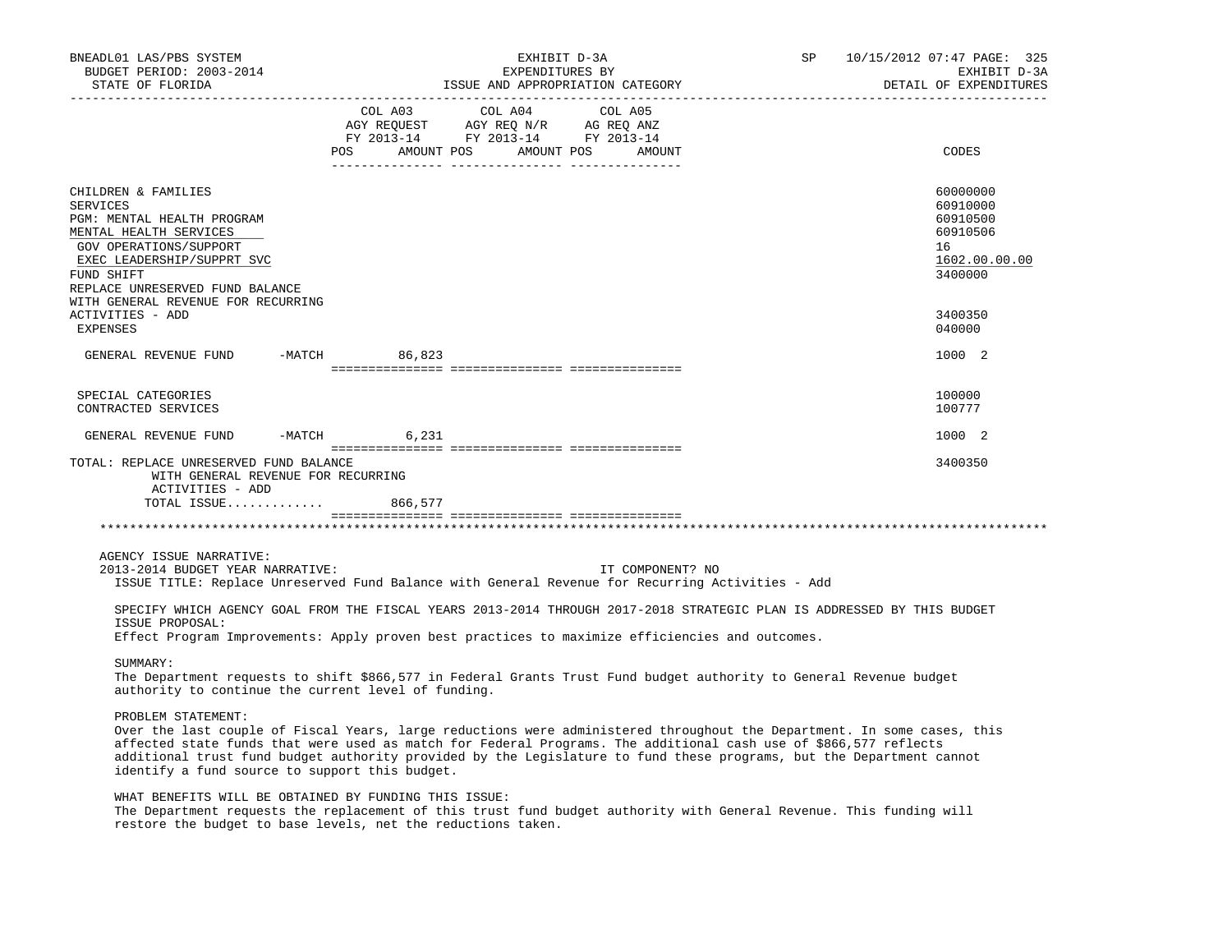| BUDGET PERIOD: 2003-2014<br>STATE OF FLORIDA                                                                                                                                                                                                  |     | ISSUE AND APPROPRIATION CATEGORY                                                                                                                                                                                                      | EXHIBIT D-3A<br>EXPENDITURES BY | <b>SP</b> |               | 10/15/2012 07:47 PAGE: 326<br>EXHIBIT D-3A<br>DETAIL OF EXPENDITURES           |
|-----------------------------------------------------------------------------------------------------------------------------------------------------------------------------------------------------------------------------------------------|-----|---------------------------------------------------------------------------------------------------------------------------------------------------------------------------------------------------------------------------------------|---------------------------------|-----------|---------------|--------------------------------------------------------------------------------|
|                                                                                                                                                                                                                                               | POS | COL A03 COL A04 COL A05<br>$\begin{tabular}{lllllll} AGY & \texttt{REQUEST} & \texttt{AGY} & \texttt{REG} & \texttt{N/R} & \texttt{AG} & \texttt{REG} & \texttt{ANZ} \end{tabular}$<br>FY 2013-14 FY 2013-14 FY 2013-14<br>AMOUNT POS | AMOUNT POS<br>AMOUNT            |           |               | CODES                                                                          |
| CHILDREN & FAMILIES<br><b>SERVICES</b><br>PGM: MENTAL HEALTH PROGRAM<br>MENTAL HEALTH SERVICES<br>GOV OPERATIONS/SUPPORT<br>EXEC LEADERSHIP/SUPPRT SVC<br>FUND SHIFT<br>REPLACE UNRESERVED FUND BALANCE<br>WITH GENERAL REVENUE FOR RECURRING |     |                                                                                                                                                                                                                                       |                                 |           |               | 60000000<br>60910000<br>60910500<br>60910506<br>16<br>1602.00.00.00<br>3400000 |
| ACTIVITIES - ADD                                                                                                                                                                                                                              |     |                                                                                                                                                                                                                                       |                                 |           |               | 3400350                                                                        |
| WHAT UNDERLYING PROGRAM THEORY CHANGE IS INVOLVED IN THIS ISSUE (IF ANY):<br>Not applicable.                                                                                                                                                  |     |                                                                                                                                                                                                                                       |                                 |           |               |                                                                                |
| WHAT IMPLEMENTATION MECHANISMS WILL BE CHANGES AS A RESULT OF THIS ISSUE (IF ANY):<br>The Department will implement these adjustments and continue to monitor the funding of the budget.                                                      |     |                                                                                                                                                                                                                                       |                                 |           |               |                                                                                |
| FLORIDA STRATEGIC PLAN FOR ECONOMIC DEVELOPMENT:<br>Not applicable.                                                                                                                                                                           |     |                                                                                                                                                                                                                                       |                                 |           |               |                                                                                |
| RETURN ON INVESTMENT:<br>Not applicable.                                                                                                                                                                                                      |     |                                                                                                                                                                                                                                       |                                 |           |               |                                                                                |
|                                                                                                                                                                                                                                               |     |                                                                                                                                                                                                                                       |                                 |           |               |                                                                                |
| COST CALCULATIONS:<br>The Other Adjustment Data (OAD) transaction was used to realign budget authority between funds for Salaries and Benefits<br>amounts that are not associated with specific positions and salary rate.                    |     |                                                                                                                                                                                                                                       |                                 |           |               |                                                                                |
| POSITION DETAIL OF SALARIES AND BENEFITS:                                                                                                                                                                                                     |     |                                                                                                                                                                                                                                       |                                 |           |               |                                                                                |
|                                                                                                                                                                                                                                               | FTE |                                                                                                                                                                                                                                       | BASE RATE ADDITIVES BENEFITS    | SUBTOTAL  | $\frac{1}{6}$ | LAPSE LAPSED SALARIES<br>AND BENEFITS                                          |
| A03 - AGY REOUEST FY 2013-14                                                                                                                                                                                                                  |     |                                                                                                                                                                                                                                       |                                 |           |               |                                                                                |
| CHANGES TO CURRENTLY AUTHORIZED POSITIONS<br>OTHER SALARY AMOUNT                                                                                                                                                                              |     |                                                                                                                                                                                                                                       |                                 |           |               |                                                                                |
| 1000 GENERAL REVENUE FUND                                                                                                                                                                                                                     |     |                                                                                                                                                                                                                                       |                                 |           |               | 771,418<br>--------------<br>771,418                                           |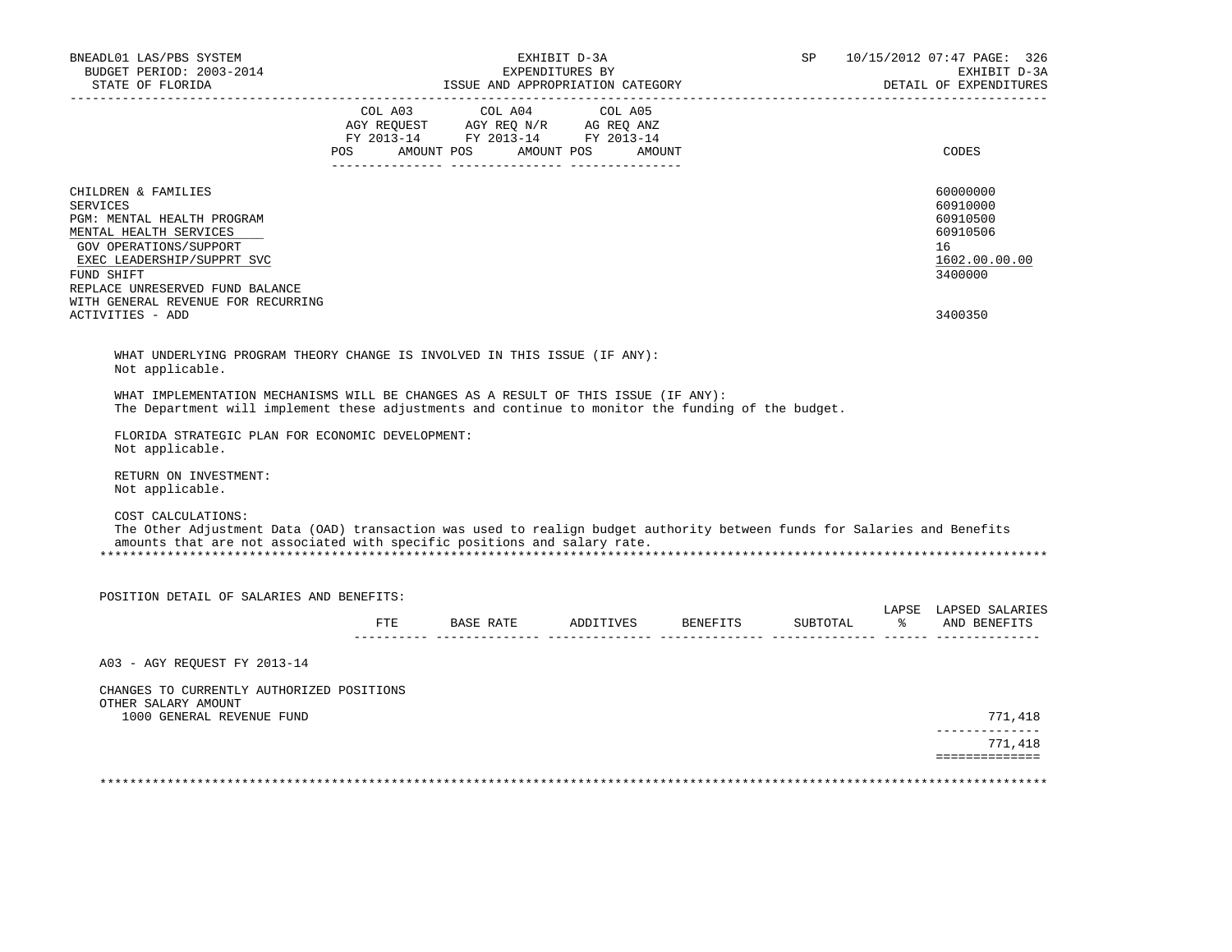| BNEADL01 LAS/PBS SYSTEM<br>BUDGET PERIOD: 2003-2014<br>STATE OF FLORIDA<br>-----------------                                                                                                            | EXHIBIT D-3A<br>EXPENDITURES BY<br>ISSUE AND APPROPRIATION CATEGORY                                                                                                                                                       | SP 10/15/2012 07:47 PAGE: 327<br>EXHIBIT D-3A<br>DETAIL OF EXPENDITURES        |
|---------------------------------------------------------------------------------------------------------------------------------------------------------------------------------------------------------|---------------------------------------------------------------------------------------------------------------------------------------------------------------------------------------------------------------------------|--------------------------------------------------------------------------------|
|                                                                                                                                                                                                         | $\begin{tabular}{lcccc} COL A03 & COL A04 & COL A05 \\ AGY REQUEST & AGY REQ N/R & AG REQ ANZ \\ FY & 2013-14 & FY & 2013-14 & FY & 2013-14 \end{tabular}$<br>POS AMOUNT POS AMOUNT POS AMOUNT                            | CODES                                                                          |
| CHILDREN & FAMILIES<br><b>SERVICES</b><br>PGM: MENTAL HEALTH PROGRAM<br>MENTAL HEALTH SERVICES<br>GOV OPERATIONS/SUPPORT<br>EXEC LEADERSHIP/SUPPRT SVC<br>FUND SHIFT<br>REPLACE UNRESERVED FUND BALANCE |                                                                                                                                                                                                                           | 60000000<br>60910000<br>60910500<br>60910506<br>16<br>1602.00.00.00<br>3400000 |
| WITH GENERAL REVENUE FOR RECURRING<br>ACTIVITIES - DEDUCT<br>SALARIES AND BENEFITS                                                                                                                      |                                                                                                                                                                                                                           | 3400360<br>010000                                                              |
| FEDERAL GRANTS TRUST FUND -MATCH 771, 418-                                                                                                                                                              |                                                                                                                                                                                                                           | 2261 2                                                                         |
| OTHER PERSONAL SERVICES                                                                                                                                                                                 |                                                                                                                                                                                                                           | 030000                                                                         |
| FEDERAL GRANTS TRUST FUND -MATCH                                                                                                                                                                        | 2,105-                                                                                                                                                                                                                    | 2261 2                                                                         |
|                                                                                                                                                                                                         |                                                                                                                                                                                                                           | 040000                                                                         |
| <b>EXPENSES</b>                                                                                                                                                                                         |                                                                                                                                                                                                                           | 2261 2                                                                         |
| FEDERAL GRANTS TRUST FUND -MATCH 86,823-                                                                                                                                                                |                                                                                                                                                                                                                           |                                                                                |
| SPECIAL CATEGORIES<br>CONTRACTED SERVICES                                                                                                                                                               |                                                                                                                                                                                                                           | 100000<br>100777                                                               |
| FEDERAL GRANTS TRUST FUND -MATCH 6,231-                                                                                                                                                                 |                                                                                                                                                                                                                           | 2261 2                                                                         |
| TOTAL: REPLACE UNRESERVED FUND BALANCE<br>WITH GENERAL REVENUE FOR RECURRING<br>ACTIVITIES - DEDUCT                                                                                                     |                                                                                                                                                                                                                           | 3400360                                                                        |
| TOTAL ISSUE 866,577-                                                                                                                                                                                    |                                                                                                                                                                                                                           |                                                                                |
| AGENCY ISSUE NARRATIVE:                                                                                                                                                                                 |                                                                                                                                                                                                                           |                                                                                |
| 2013-2014 BUDGET YEAR NARRATIVE:                                                                                                                                                                        | IT COMPONENT? NO<br>ISSUE TITLE: Replace Unreserved Fund Balance with General Revenue for Recurring Activities - Deduct                                                                                                   |                                                                                |
| ISSUE PROPOSAL:                                                                                                                                                                                         | SPECIFY WHICH AGENCY GOAL FROM THE FISCAL YEARS 2013-2014 THROUGH 2017-2018 STRATEGIC PLAN IS ADDRESSED BY THIS BUDGET<br>Effect Program Improvements: Apply proven best practices to maximize efficiencies and outcomes. |                                                                                |
| SUMMARY:                                                                                                                                                                                                |                                                                                                                                                                                                                           |                                                                                |

 The Department requests to shift \$866,577 in Federal Grants Trust Fund budget authority to General Revenue budget authority to continue the current level of funding.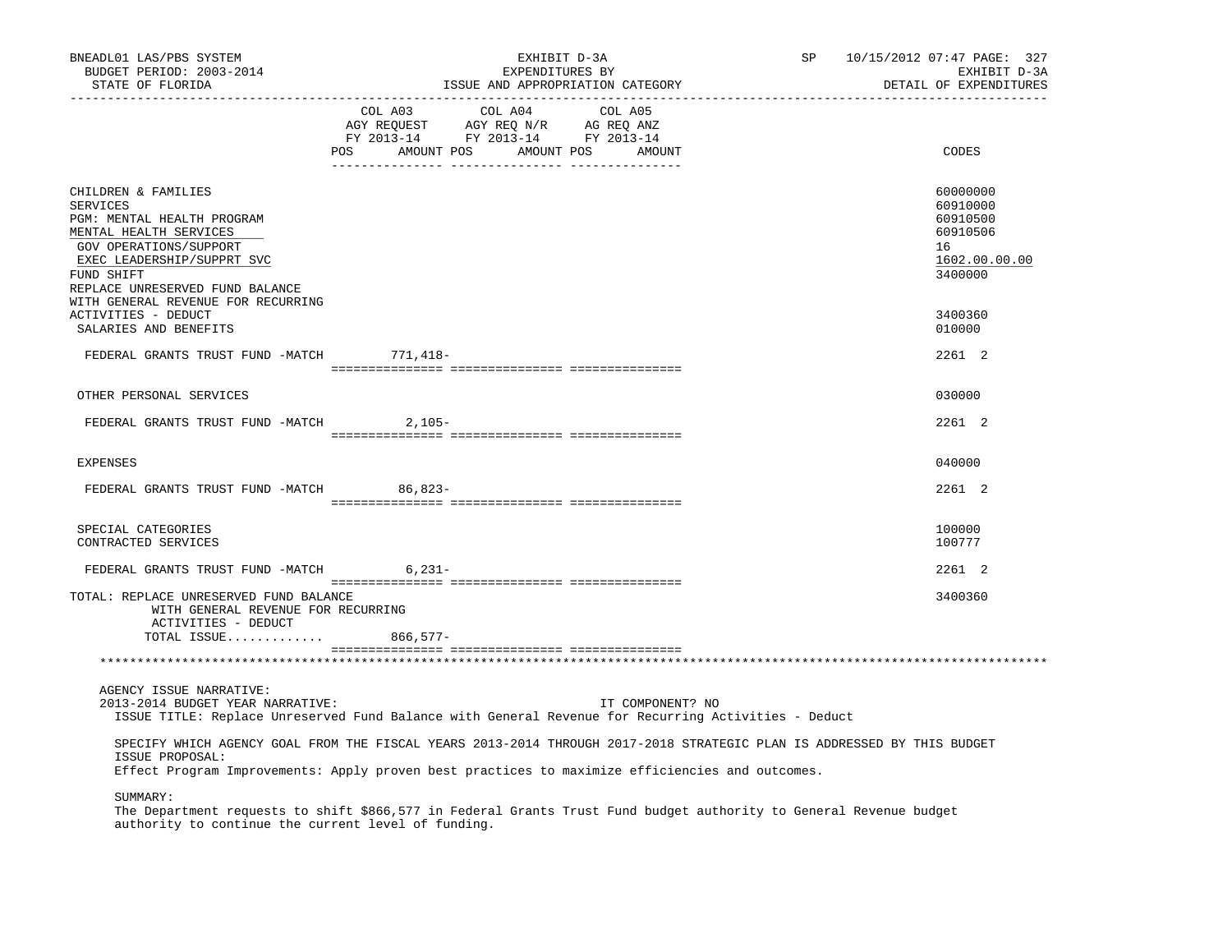| BNEADL01 LAS/PBS SYSTEM<br>BUDGET PERIOD: 2003-2014<br>STATE OF FLORIDA |     | EXHIBIT D-3A<br>EXPENDITURES BY<br>ISSUE AND APPROPRIATION CATEGORY |  |                                                                                                   |  |        |  | SP | 10/15/2012 07:47 PAGE: 328<br>EXHIBIT D-3A<br>DETAIL OF EXPENDITURES |
|-------------------------------------------------------------------------|-----|---------------------------------------------------------------------|--|---------------------------------------------------------------------------------------------------|--|--------|--|----|----------------------------------------------------------------------|
|                                                                         |     |                                                                     |  | COL A03 COL A04 COL A05<br>AGY REQUEST AGY REO N/R AG REO ANZ<br>FY 2013-14 FY 2013-14 FY 2013-14 |  |        |  |    |                                                                      |
|                                                                         | POS | AMOUNT POS                                                          |  | AMOUNT POS                                                                                        |  | AMOUNT |  |    | CODES                                                                |
| CHILDREN & FAMILIES                                                     |     |                                                                     |  |                                                                                                   |  |        |  |    | 60000000                                                             |
| SERVICES                                                                |     |                                                                     |  |                                                                                                   |  |        |  |    | 60910000                                                             |
| PGM: MENTAL HEALTH PROGRAM                                              |     |                                                                     |  |                                                                                                   |  |        |  |    | 60910500                                                             |
| MENTAL HEALTH SERVICES                                                  |     |                                                                     |  |                                                                                                   |  |        |  |    | 60910506                                                             |
| GOV OPERATIONS/SUPPORT                                                  |     |                                                                     |  |                                                                                                   |  |        |  |    | 16                                                                   |
| EXEC LEADERSHIP/SUPPRT SVC                                              |     |                                                                     |  |                                                                                                   |  |        |  |    | 1602.00.00.00                                                        |
| FUND SHIFT                                                              |     |                                                                     |  |                                                                                                   |  |        |  |    | 3400000                                                              |
| REPLACE UNRESERVED FUND BALANCE                                         |     |                                                                     |  |                                                                                                   |  |        |  |    |                                                                      |
| WITH GENERAL REVENUE FOR RECURRING                                      |     |                                                                     |  |                                                                                                   |  |        |  |    |                                                                      |
| ACTIVITIES - DEDUCT                                                     |     |                                                                     |  |                                                                                                   |  |        |  |    | 3400360                                                              |

PROBLEM STATEMENT:

 Over the last couple of Fiscal Years, large reductions were administered throughout the Department. In some cases, this affected state funds that were used as match for Federal Programs. The additional cash use of \$866,577 reflects additional trust fund budget authority provided by the Legislature to fund these programs, but the Department cannot identify a fund source to support this budget.

 WHAT BENEFITS WILL BE OBTAINED BY FUNDING THIS ISSUE: The Department requests the replacement of this trust fund budget authority with General Revenue. This funding will restore the budget to base levels, net the reductions taken.

 WHAT UNDERLYING PROGRAM THEORY CHANGE IS INVOLVED IN THIS ISSUE (IF ANY): Not applicable.

 WHAT IMPLEMENTATION MECHANISMS WILL BE CHANGES AS A RESULT OF THIS ISSUE (IF ANY): The Department will implement these adjustments and continue to monitor the funding of the budget.

 FLORIDA STRATEGIC PLAN FOR ECONOMIC DEVELOPMENT: Not applicable.

 RETURN ON INVESTMENT: Not applicable.

COST CALCULATIONS:

 The Other Adjustment Data (OAD) transaction was used to realign budget authority between funds for Salaries and Benefits amounts that are not associated with specific positions and salary rate. \*\*\*\*\*\*\*\*\*\*\*\*\*\*\*\*\*\*\*\*\*\*\*\*\*\*\*\*\*\*\*\*\*\*\*\*\*\*\*\*\*\*\*\*\*\*\*\*\*\*\*\*\*\*\*\*\*\*\*\*\*\*\*\*\*\*\*\*\*\*\*\*\*\*\*\*\*\*\*\*\*\*\*\*\*\*\*\*\*\*\*\*\*\*\*\*\*\*\*\*\*\*\*\*\*\*\*\*\*\*\*\*\*\*\*\*\*\*\*\*\*\*\*\*\*\*\*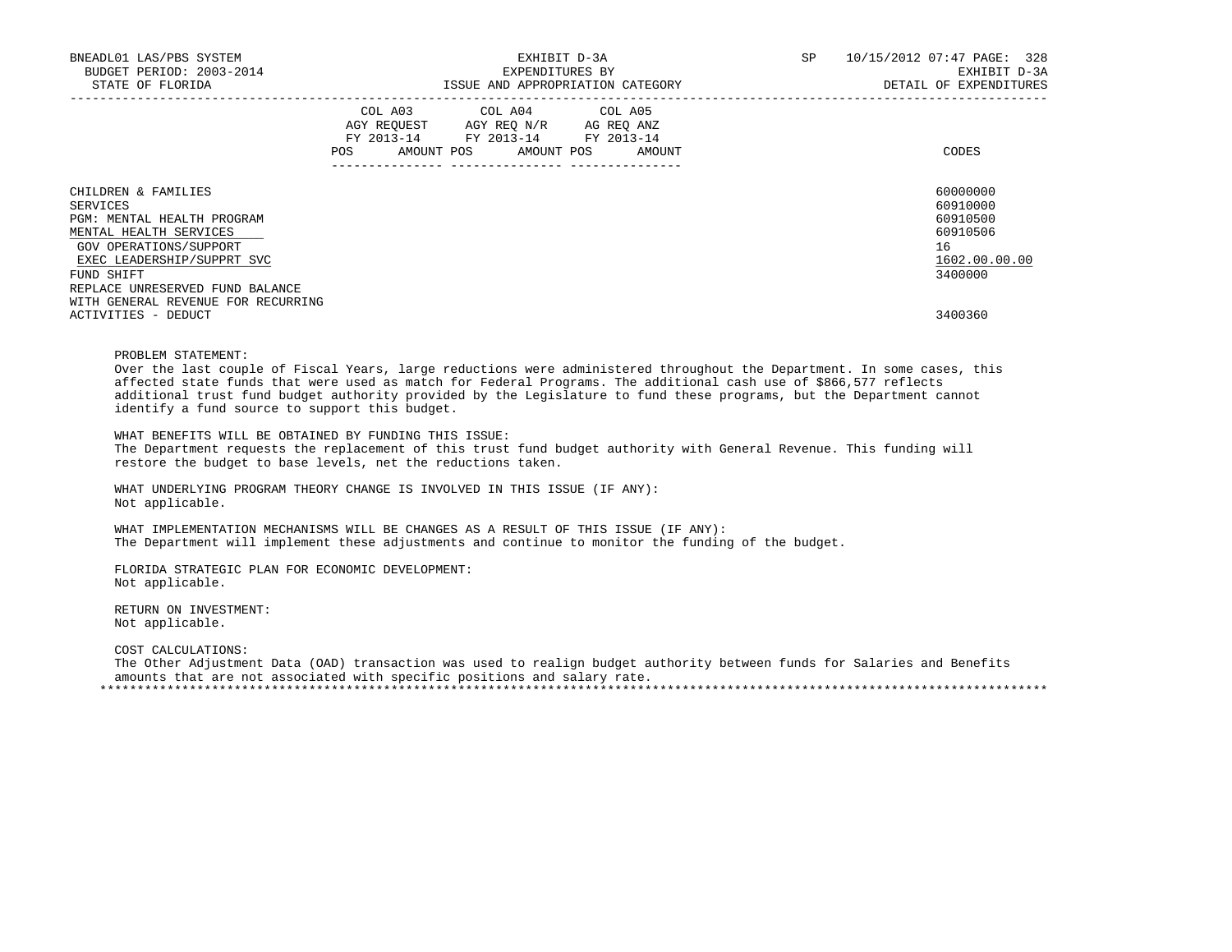| BNEADL01 LAS/PBS SYSTEM<br>BUDGET PERIOD: 2003-2014<br>STATE OF FLORIDA                                                                                                                                                                |                                                                                                                           | ISSUE AND APPROPRIATION CATEGORY                                                                | EXHIBIT D-3A<br>EXPENDITURES BY |                 | SP       |    | 10/15/2012 07:47 PAGE: 329<br>EXHIBIT D-3A<br>DETAIL OF EXPENDITURES           |
|----------------------------------------------------------------------------------------------------------------------------------------------------------------------------------------------------------------------------------------|---------------------------------------------------------------------------------------------------------------------------|-------------------------------------------------------------------------------------------------|---------------------------------|-----------------|----------|----|--------------------------------------------------------------------------------|
|                                                                                                                                                                                                                                        | COL A03<br>POS FOR THE POST OF THE STATE STATE STATE STATE STATE STATE STATE STATE STATE STATE STATE STATE STATE STATE ST | COL A04<br>AGY REQUEST AGY REQ N/R AG REQ ANZ<br>FY 2013-14 FY 2013-14 FY 2013-14<br>AMOUNT POS | COL A05<br>AMOUNT POS<br>AMOUNT |                 |          |    | CODES                                                                          |
| CHILDREN & FAMILIES<br>SERVICES<br>PGM: MENTAL HEALTH PROGRAM<br>MENTAL HEALTH SERVICES<br>GOV OPERATIONS/SUPPORT<br>EXEC LEADERSHIP/SUPPRT SVC<br>FUND SHIFT<br>REPLACE UNRESERVED FUND BALANCE<br>WITH GENERAL REVENUE FOR RECURRING |                                                                                                                           |                                                                                                 |                                 |                 |          |    | 60000000<br>60910000<br>60910500<br>60910506<br>16<br>1602.00.00.00<br>3400000 |
| ACTIVITIES - DEDUCT                                                                                                                                                                                                                    |                                                                                                                           |                                                                                                 |                                 |                 |          |    | 3400360                                                                        |
| POSITION DETAIL OF SALARIES AND BENEFITS:                                                                                                                                                                                              | FTE                                                                                                                       | BASE RATE                                                                                       | ADDITIVES                       | <b>BENEFITS</b> | SUBTOTAL | နွ | LAPSE LAPSED SALARIES<br>AND BENEFITS                                          |
| A03 - AGY REQUEST FY 2013-14<br>CHANGES TO CURRENTLY AUTHORIZED POSITIONS<br>OTHER SALARY AMOUNT                                                                                                                                       |                                                                                                                           |                                                                                                 |                                 |                 |          |    |                                                                                |
| 2261 FEDERAL GRANTS TRUST FUND                                                                                                                                                                                                         |                                                                                                                           |                                                                                                 |                                 |                 |          |    | 771,418-<br>-------------                                                      |
|                                                                                                                                                                                                                                        |                                                                                                                           |                                                                                                 |                                 |                 |          |    | 771,418-<br>==============                                                     |
| ************************                                                                                                                                                                                                               |                                                                                                                           |                                                                                                 |                                 |                 |          |    | ****************                                                               |
| TOTAL: EXEC LEADERSHIP/SUPPRT SVC                                                                                                                                                                                                      |                                                                                                                           |                                                                                                 |                                 |                 |          |    | 1602.00.00.00                                                                  |
| BY FUND TYPE<br>GENERAL REVENUE FUND<br>TRUST FUNDS                                                                                                                                                                                    | 7,312,894<br>2,021,949                                                                                                    |                                                                                                 |                                 |                 |          |    | 1000<br>2000                                                                   |
| TOTAL POSITIONS 55.50<br>TOTAL PROG COMP 9,334,843<br>TOTAL SALARY RATE $3,411,114$                                                                                                                                                    |                                                                                                                           |                                                                                                 |                                 |                 |          |    |                                                                                |
| TOTAL: MENTAL HEALTH SERVICES                                                                                                                                                                                                          |                                                                                                                           |                                                                                                 |                                 |                 |          |    | 60910506                                                                       |
| BY FUND TYPE<br>GENERAL REVENUE FUND<br>TRUST FUNDS                                                                                                                                                                                    | 574,571,203<br>136,901,085                                                                                                |                                                                                                 |                                 |                 |          |    | 1000<br>2000                                                                   |
| TOTAL POSITIONS $3,113.00$<br>TOTAL SUB-BUREAU 711, 472, 288<br>TOTAL SALARY RATE 116,642,026                                                                                                                                          |                                                                                                                           |                                                                                                 |                                 |                 |          |    |                                                                                |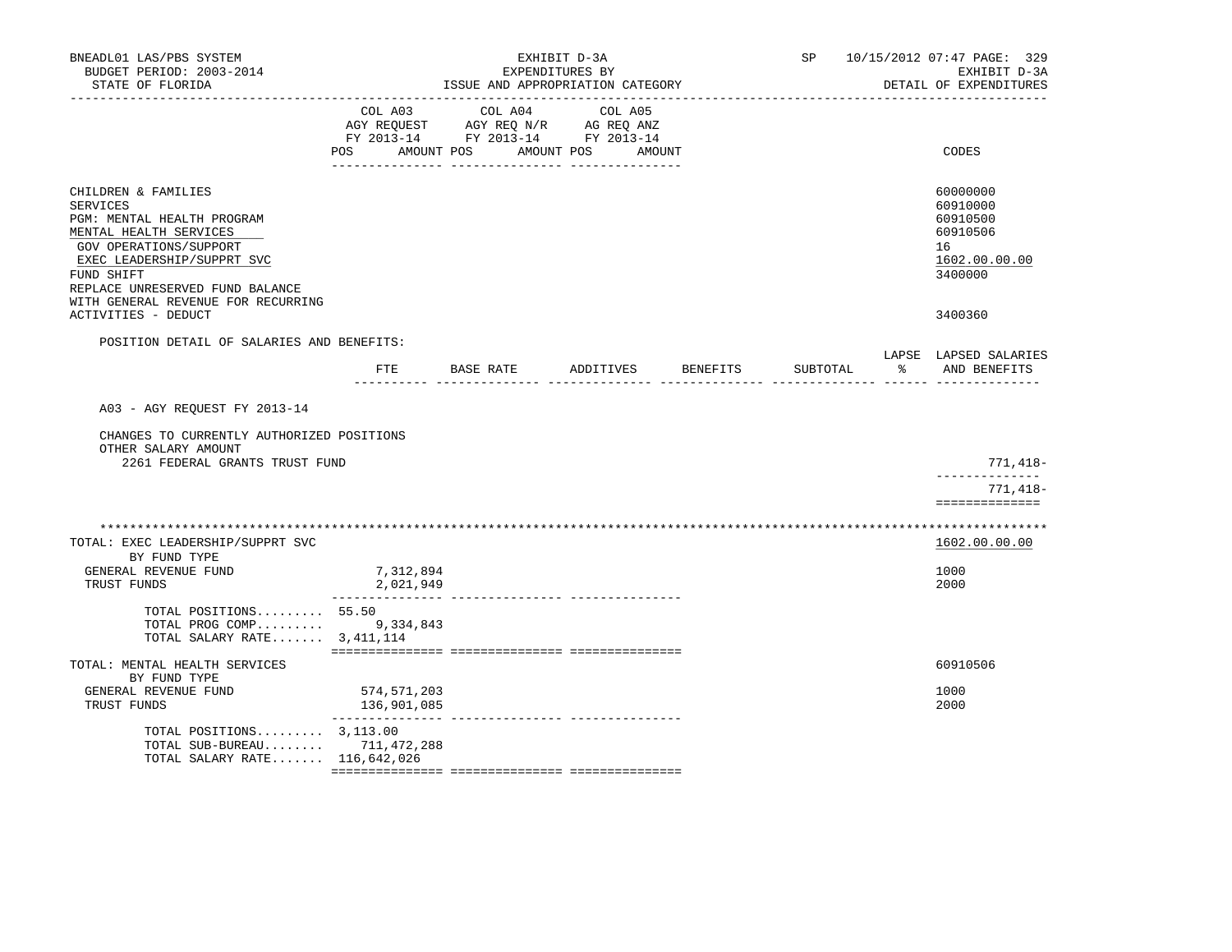| BNEADL01 LAS/PBS SYSTEM<br>BUDGET PERIOD: 2003-2014<br>STATE OF FLORIDA                                                                                                                                                                                             |                           | EXHIBIT D-3A<br>EXPENDITURES BY<br>ISSUE AND APPROPRIATION CATEGORY                                                                 | SP | 10/15/2012 07:47 PAGE: 330<br>EXHIBIT D-3A<br>DETAIL OF EXPENDITURES                                          |
|---------------------------------------------------------------------------------------------------------------------------------------------------------------------------------------------------------------------------------------------------------------------|---------------------------|-------------------------------------------------------------------------------------------------------------------------------------|----|---------------------------------------------------------------------------------------------------------------|
|                                                                                                                                                                                                                                                                     | COL A03                   | COL A04<br>COL A05<br>AGY REQUEST AGY REQ N/R AG REQ ANZ<br>FY 2013-14 FY 2013-14 FY 2013-14<br>POS AMOUNT POS AMOUNT POS<br>AMOUNT |    | CODES                                                                                                         |
| CHILDREN & FAMILIES<br><b>SERVICES</b><br>PGM: SUBSTANCE ABUSE PGM<br>SUBSTANCE ABUSE SERVICES<br>PUBLIC PROTECTION<br>CHILDREN SUBSTANCE ABUSE<br>ESTIMATED EXPENDITURES<br>ESTIMATED EXPENDITURES - OPERATIONS<br>OTHER PERSONAL SERVICES<br>GENERAL REVENUE FUND | -MATCH 79,208             |                                                                                                                                     |    | 60000000<br>60910000<br>60910600<br>60910604<br>12<br>1201.02.00.00<br>1000000<br>1001000<br>030000<br>1000 2 |
|                                                                                                                                                                                                                                                                     |                           |                                                                                                                                     |    |                                                                                                               |
| <b>EXPENSES</b>                                                                                                                                                                                                                                                     |                           |                                                                                                                                     |    | 040000                                                                                                        |
| GENERAL REVENUE FUND -MATCH 6,435<br>ALCOHOL/DRUGABU/MEN HLH TF-FEDERL<br>OPERATIONS AND MAINT TF -MATCH                                                                                                                                                            | 102<br>100                |                                                                                                                                     |    | 1000 2<br>2027 3<br>2516 2                                                                                    |
| TOTAL APPRO 6,637                                                                                                                                                                                                                                                   |                           |                                                                                                                                     |    |                                                                                                               |
| SPECIAL CATEGORIES<br>G/A-CHLD/ADOS SUB ABSE SVC                                                                                                                                                                                                                    |                           |                                                                                                                                     |    | 100000<br>100420                                                                                              |
| GENERAL REVENUE FUND -MATCH 38,569,619<br>ALCOHOL/DRUGABU/MEN HLH TF-FEDERL 28,545,868<br>TOBACCO SETTLEMENT TF -MATCH 2,860,907<br>WELFARE TRANSITION TF -FEDERL                                                                                                   |                           |                                                                                                                                     |    | 1000 2<br>2027 3<br>2122 2<br>2401 3<br>2516 2<br>2639 3                                                      |
| TOTAL APPRO 71,826,312                                                                                                                                                                                                                                              | ________________          |                                                                                                                                     |    |                                                                                                               |
| CONTRACTED SERVICES                                                                                                                                                                                                                                                 |                           |                                                                                                                                     |    | 100777                                                                                                        |
| GENERAL REVENUE FUND -MATCH 261,942<br>ALCOHOL/DRUGABU/MEN HLH TF-FEDERL<br>OPERATIONS AND MAINT TF -MATCH<br>TOTAL APPRO                                                                                                                                           | 327,236<br>761<br>589,939 |                                                                                                                                     |    | 1000 2<br>2027 3<br>2516 2                                                                                    |
|                                                                                                                                                                                                                                                                     |                           |                                                                                                                                     |    |                                                                                                               |
| RISK MANAGEMENT INSURANCE                                                                                                                                                                                                                                           |                           |                                                                                                                                     |    | 103241                                                                                                        |
| GENERAL REVENUE FUND                                                                                                                                                                                                                                                | -MATCH 73,330             |                                                                                                                                     |    | 1000 2                                                                                                        |
|                                                                                                                                                                                                                                                                     |                           |                                                                                                                                     |    |                                                                                                               |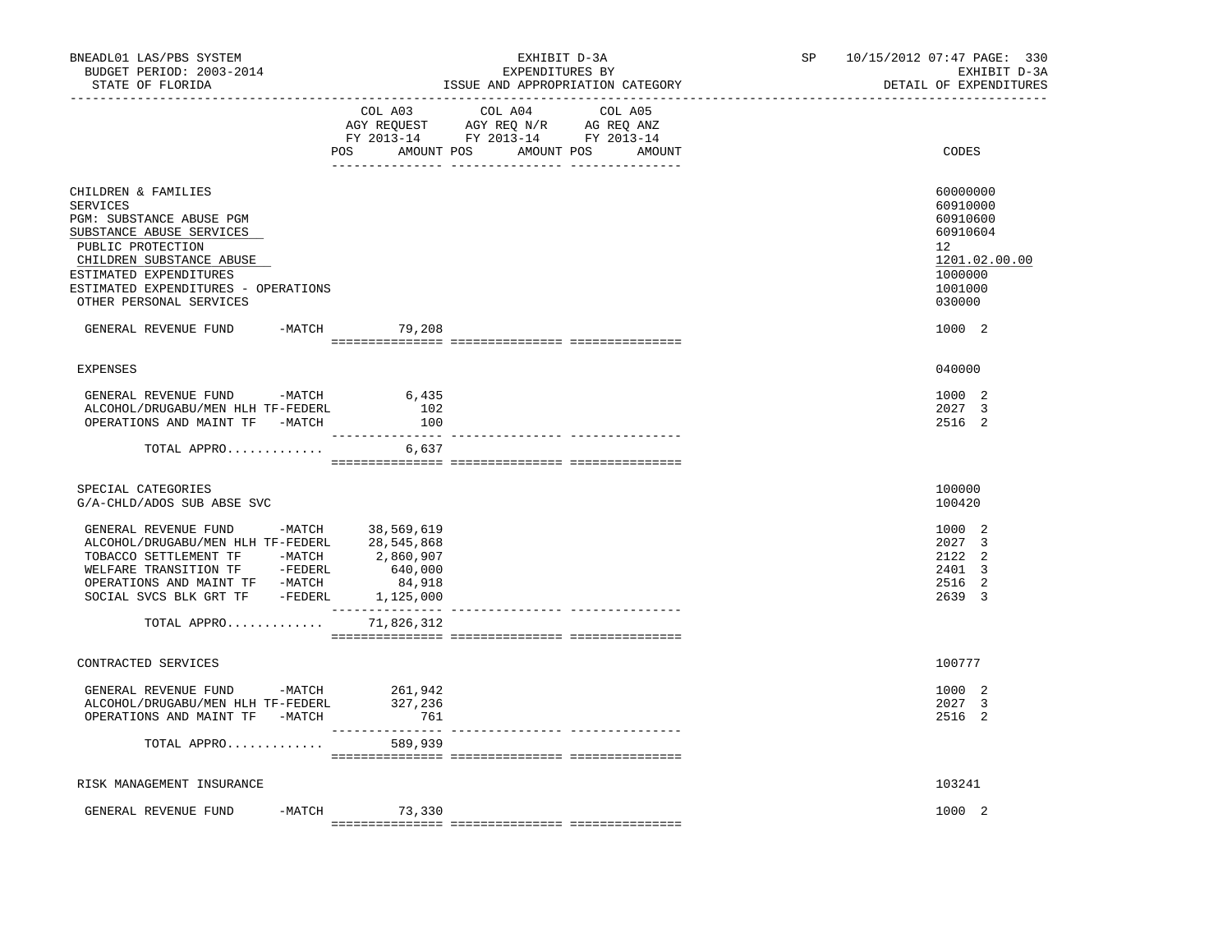| BNEADL01 LAS/PBS SYSTEM<br>BUDGET PERIOD: 2003-2014<br>STATE OF FLORIDA                                                                                                                                          | EXHIBIT D-3A<br>EXPENDITURES BY<br>ISSUE AND APPROPRIATION CATEGORY                                                                      | 10/15/2012 07:47 PAGE: 331<br>SP<br>EXHIBIT D-3A<br>DETAIL OF EXPENDITURES                |
|------------------------------------------------------------------------------------------------------------------------------------------------------------------------------------------------------------------|------------------------------------------------------------------------------------------------------------------------------------------|-------------------------------------------------------------------------------------------|
|                                                                                                                                                                                                                  | COL A03 COL A04 COL A05<br>CO AGY REQUEST AGY REQ N/R AG REQ ANZ<br>FY 2013-14 FY 2013-14 FY 2013-14<br>POS AMOUNT POS AMOUNT POS AMOUNT | CODES                                                                                     |
| CHILDREN & FAMILIES<br><b>SERVICES</b><br>PGM: SUBSTANCE ABUSE PGM<br>SUBSTANCE ABUSE SERVICES<br>PUBLIC PROTECTION<br>CHILDREN SUBSTANCE ABUSE<br>ESTIMATED EXPENDITURES<br>ESTIMATED EXPENDITURES - OPERATIONS |                                                                                                                                          | 60000000<br>60910000<br>60910600<br>60910604<br>12<br>1201.02.00.00<br>1000000<br>1001000 |
| TOTAL: ESTIMATED EXPENDITURES - OPERATIONS<br>TOTAL ISSUE 72,575,426                                                                                                                                             |                                                                                                                                          | 1001000                                                                                   |
| CASUALTY INSURANCE PREMIUM<br>ADJUSTMENT<br>SPECIAL CATEGORIES<br>RISK MANAGEMENT INSURANCE                                                                                                                      |                                                                                                                                          | 1001090<br>100000<br>103241                                                               |
| GENERAL REVENUE FUND -MATCH 72,792-                                                                                                                                                                              |                                                                                                                                          | 1000 2                                                                                    |
| ESTIMATED EXPENDITURES REALIGNMENT<br>REALIGNMENT OF SUBSTANCE ABUSE<br>ADMINISTRATIVE FUNDING - DEDUCT<br>OTHER PERSONAL SERVICES                                                                               |                                                                                                                                          | 2000000<br>2003120<br>030000                                                              |
| GENERAL REVENUE FUND -MATCH 79,208-                                                                                                                                                                              |                                                                                                                                          | 1000 2                                                                                    |
| <b>EXPENSES</b>                                                                                                                                                                                                  |                                                                                                                                          | 040000                                                                                    |
| GENERAL REVENUE FUND -MATCH 6,435-<br>ALCOHOL/DRUGABU/MEN HLH TF-FEDERL<br>OPERATIONS AND MAINT TF -MATCH                                                                                                        | $102 -$<br>$100-$                                                                                                                        | 1000 2<br>2027 3<br>2516 2                                                                |
| TOTAL APPRO                                                                                                                                                                                                      | $6,637-$                                                                                                                                 |                                                                                           |
| TOTAL: REALIGNMENT OF SUBSTANCE ABUSE<br>ADMINISTRATIVE FUNDING - DEDUCT<br>TOTAL ISSUE                                                                                                                          | $85,845-$                                                                                                                                | 2003120                                                                                   |
|                                                                                                                                                                                                                  |                                                                                                                                          |                                                                                           |
| AGENCY ISSUE NARRATIVE:<br>2013-2014 BUDGET YEAR NARRATIVE:                                                                                                                                                      | IT COMPONENT? NO<br>ISSUE TITLE: Realignment of Substance Abuse Administrative Funding - Deduct                                          |                                                                                           |

SPECIFY WHICH AGENCY GOAL FROM THE FISCAL YEARS 2013-2014 THROUGH 2017-2018 STRATEGIC PLAN IS ADDRESSED BY THIS BUDGET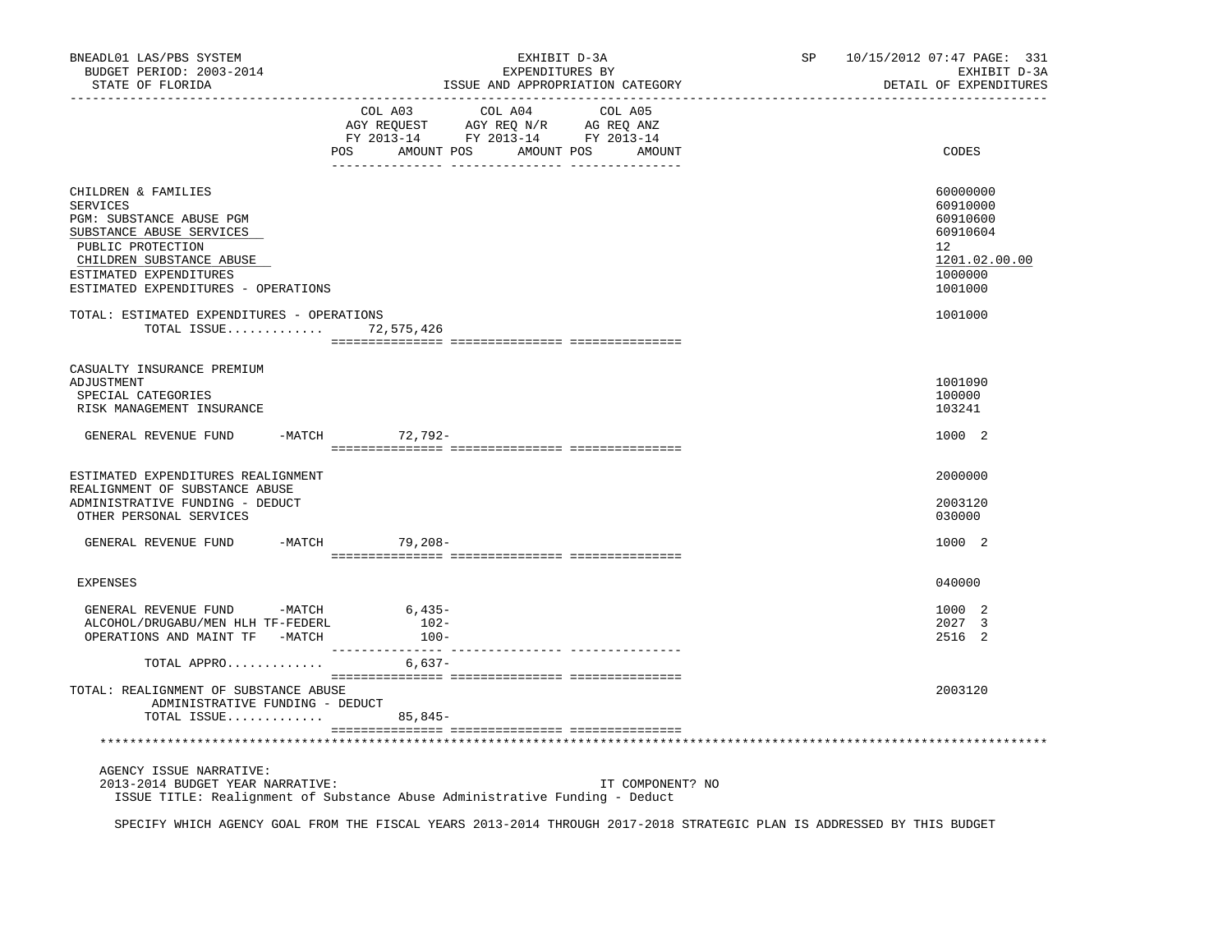| BNEADL01 LAS/PBS SYSTEM<br>BUDGET PERIOD: 2003-2014<br>STATE OF FLORIDA |     |                                                                                                   | EXHIBIT D-3A<br>EXPENDITURES BY | ISSUE AND APPROPRIATION CATEGORY | SP | 10/15/2012 07:47 PAGE: 332<br>EXHIBIT D-3A<br>DETAIL OF EXPENDITURES |
|-------------------------------------------------------------------------|-----|---------------------------------------------------------------------------------------------------|---------------------------------|----------------------------------|----|----------------------------------------------------------------------|
|                                                                         | POS | COL A03 COL A04 COL A05<br>AGY REQUEST AGY REO N/R AG REO ANZ<br>FY 2013-14 FY 2013-14 FY 2013-14 | AMOUNT POS AMOUNT POS           | AMOUNT                           |    | CODES                                                                |
| CHILDREN & FAMILIES                                                     |     |                                                                                                   |                                 |                                  |    | 60000000                                                             |
| SERVICES<br>PGM: SUBSTANCE ABUSE PGM                                    |     |                                                                                                   |                                 |                                  |    | 60910000<br>60910600                                                 |
| SUBSTANCE ABUSE SERVICES                                                |     |                                                                                                   |                                 |                                  |    | 60910604                                                             |
| PUBLIC PROTECTION                                                       |     |                                                                                                   |                                 |                                  |    | 12.                                                                  |
| CHILDREN SUBSTANCE ABUSE                                                |     |                                                                                                   |                                 |                                  |    | 1201.02.00.00                                                        |
| ESTIMATED EXPENDITURES REALIGNMENT                                      |     |                                                                                                   |                                 |                                  |    | 2000000                                                              |
| REALIGNMENT OF SUBSTANCE ABUSE                                          |     |                                                                                                   |                                 |                                  |    |                                                                      |
| ADMINISTRATIVE FUNDING - DEDUCT                                         |     |                                                                                                   |                                 |                                  |    | 2003120                                                              |

#### ISSUE PROPOSAL:

 Effect Program Improvements: Citizens of Florida demand and desire a state government that operates in the most efficient means possible.

### SUMMARY:

 The Department requests the realignment of \$2,259,124 of administrative budget authority (\$1,675,558 General Revenue, \$543,728 Alcohol, Drug Abuse, and Mental Health Trust Fund, and \$39,838 Operations and Maintenance Trust Fund) between program components in the Substance Abuse Services budget entity.

#### PROBLEM STATEMENT:

 Currently, the department has budget, determined to be administrative, allocated to service-related program components within the Substance Abuse Services budget entity. In the Adult Substance Abuse, and the Children's Substance Abuse program components, budget is allocated to a service category for providers contracted to provide the services. There are not Full Time Equivalents (FTE) or Other Personal Services (OPS) staff within either of these program components; therefore, the department is requesting that the administrative budget be transferred to the Executive Leadership and Support Services program component.

 WHAT BENEFITS WILL BE OBTAINED BY FUNDING THIS ISSUE: This action is necessary to ensure that the Department can properly identify administrative funding sources and Maintenance of Effort (MOE).

 WHAT UNDERLYING PROGRAM THEORY CHANGE IS INVOLVED IN THIS ISSUE (IF ANY): Not Applicable.

 WHAT IMPLEMENTATION MECHANISMS WILL BE CHANGED AS A RESULT OF THIS ISSUE (IF ANY): The department will implement these adjustments and continue to monitor the funding of the budget.

 RETURN ON INVESTMENT: Not applicable.

COST CALCULATIONS:

Adult Substance Abuse - 1201030000

| Other Personal Services                  |  | $-$ ( 148,700)  |
|------------------------------------------|--|-----------------|
| Expenses                                 |  | $-$ ( 45,366)   |
| Contracted Services                      |  | $-$ (1,389,266) |
| Lease or Lease-Purchase of Equipment - ( |  | 8)              |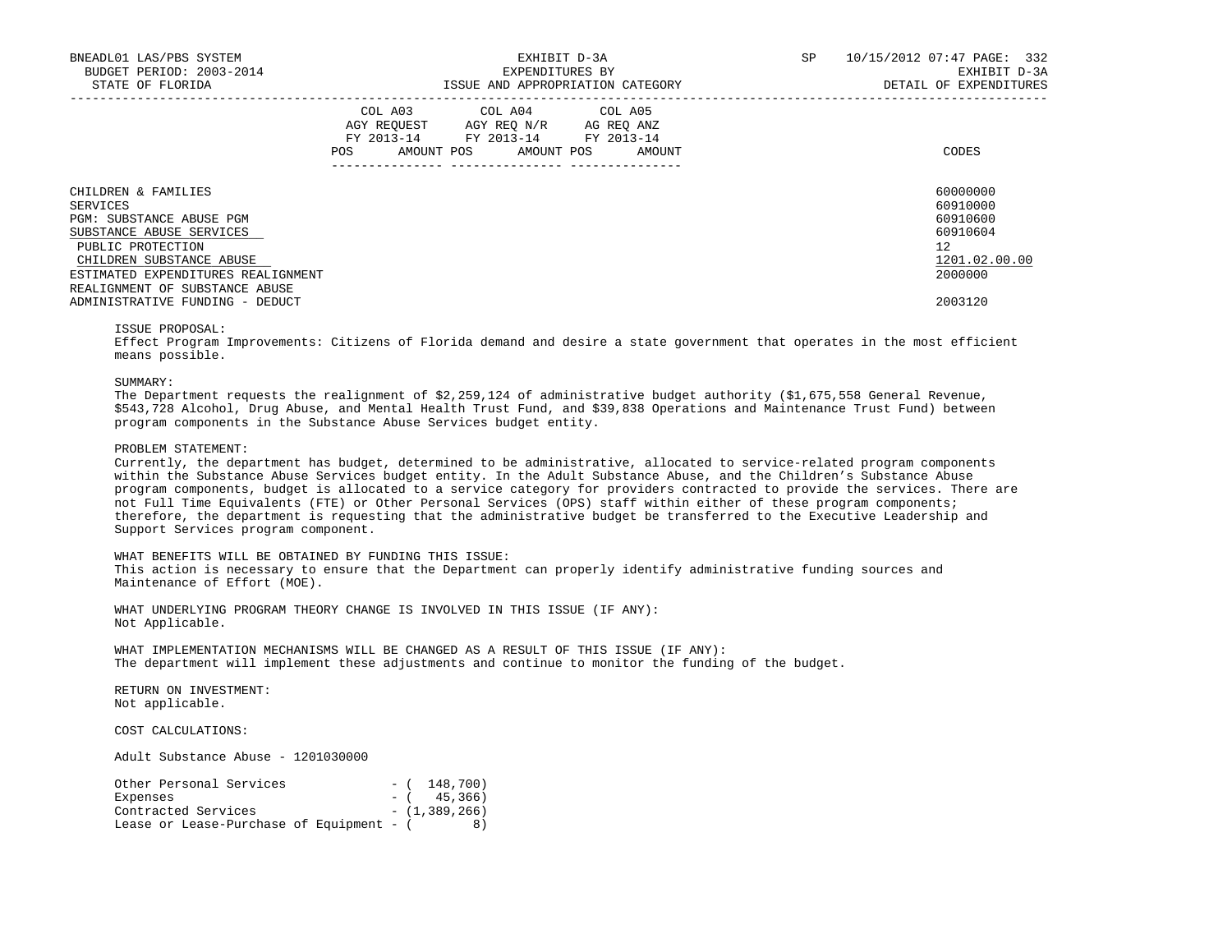| BNEADL01 LAS/PBS SYSTEM<br>BUDGET PERIOD: 2003-2014<br>STATE OF FLORIDA<br>--------------------                                                                                                                                                            |                                                                                                                               | EXHIBIT D-3A<br>EXPENDITURES BY<br>ISSUE AND APPROPRIATION CATEGORY | SP 10/15/2012 07:47 PAGE: 333<br>EXHIBIT D-3A<br>DETAIL OF EXPENDITURES                             |
|------------------------------------------------------------------------------------------------------------------------------------------------------------------------------------------------------------------------------------------------------------|-------------------------------------------------------------------------------------------------------------------------------|---------------------------------------------------------------------|-----------------------------------------------------------------------------------------------------|
|                                                                                                                                                                                                                                                            | COL A03 COL A04 COL A05<br>AGY REQUEST AGY REQ N/R AG REQ ANZ<br>FY 2013-14 FY 2013-14 FY 2013-14<br><b>POS</b><br>AMOUNT POS | AMOUNT POS<br>AMOUNT                                                | CODES                                                                                               |
| CHILDREN & FAMILIES<br><b>SERVICES</b><br>PGM: SUBSTANCE ABUSE PGM<br>SUBSTANCE ABUSE SERVICES<br>PUBLIC PROTECTION<br>CHILDREN SUBSTANCE ABUSE<br>ESTIMATED EXPENDITURES REALIGNMENT<br>REALIGNMENT OF SUBSTANCE ABUSE<br>ADMINISTRATIVE FUNDING - DEDUCT |                                                                                                                               |                                                                     | 60000000<br>60910000<br>60910600<br>60910604<br>$12^{\circ}$<br>1201.02.00.00<br>2000000<br>2003120 |
|                                                                                                                                                                                                                                                            | -------------<br>(1, 583, 340)                                                                                                |                                                                     |                                                                                                     |
| Children's Substance Abuse - 1201020000                                                                                                                                                                                                                    |                                                                                                                               |                                                                     |                                                                                                     |
| Other Personal Services - (79,208)<br>Expenses<br>$- (6,637)$<br>Contracted Services - (589,939)                                                                                                                                                           | -------------                                                                                                                 |                                                                     |                                                                                                     |
|                                                                                                                                                                                                                                                            | (675, 784)                                                                                                                    |                                                                     |                                                                                                     |
| Executive Leadership and Support Services - 1602000000                                                                                                                                                                                                     |                                                                                                                               |                                                                     |                                                                                                     |
| Other Personal Services - 227,908<br>Expenses<br>Contracted Services<br>Lease or Lease-Purchase of Equipment - 8                                                                                                                                           | $-52,003$<br>- 1,979,205<br>___________                                                                                       |                                                                     |                                                                                                     |
|                                                                                                                                                                                                                                                            | 2,259,124                                                                                                                     |                                                                     |                                                                                                     |
| NONRECURRING EXPENDITURES<br>RESTORE CHILDREN'S SUBSTANCE ABUSE<br>SERVICES<br>SPECIAL CATEGORIES<br>G/A-CHLD/ADOS SUB ABSE SVC                                                                                                                            |                                                                                                                               |                                                                     | 2100000<br>2103133<br>100000<br>100420                                                              |
| SOCIAL SVCS BLK GRT TF                                                                                                                                                                                                                                     | -FEDERL 1,125,000-                                                                                                            |                                                                     | 2639 3                                                                                              |
|                                                                                                                                                                                                                                                            |                                                                                                                               |                                                                     |                                                                                                     |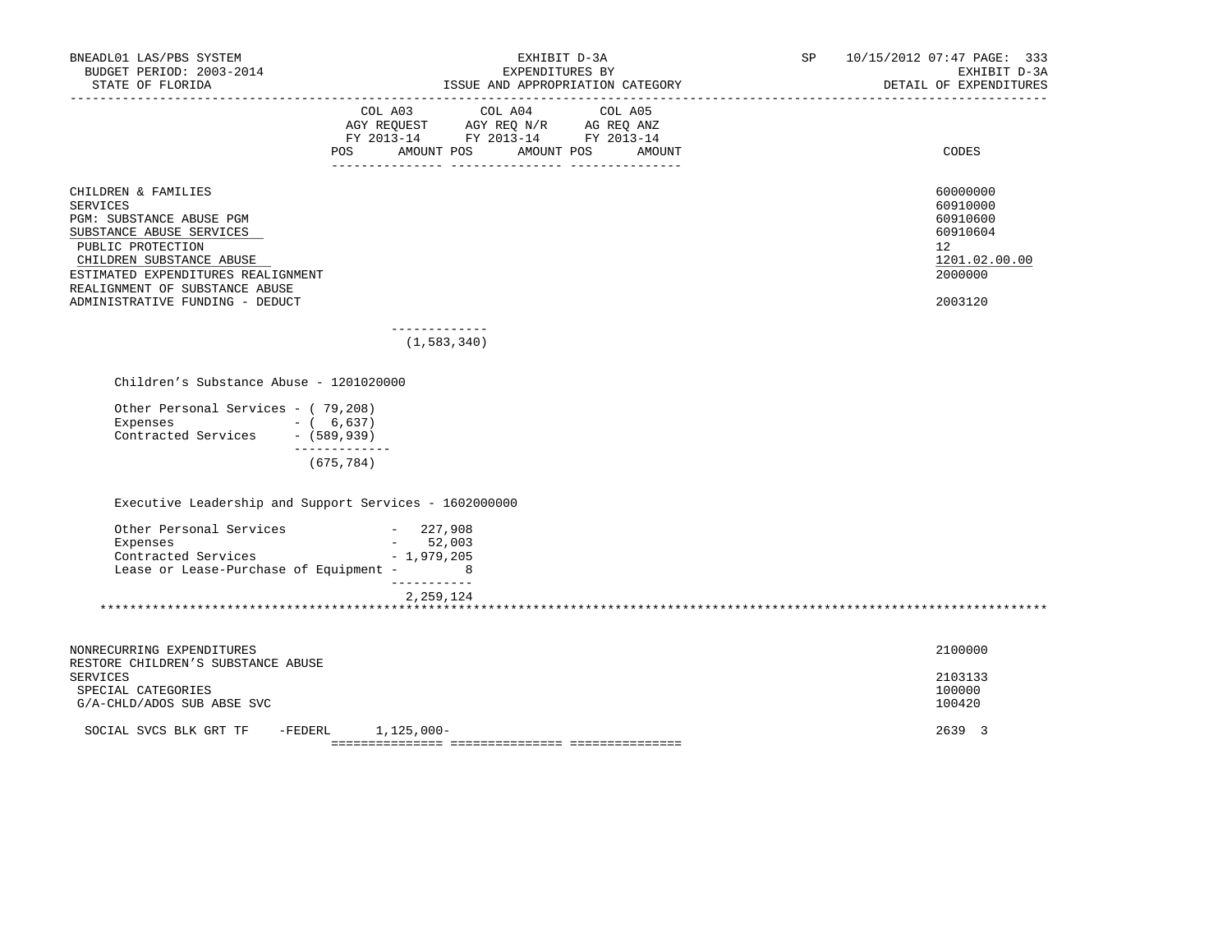| BNEADL01 LAS/PBS SYSTEM<br>BUDGET PERIOD: 2003-2014<br>STATE OF FLORIDA                                                                                                                                                                                                            | EXHIBIT D-3A<br>EXPENDITURES BY<br>ISSUE AND APPROPRIATION CATEGORY                                                                                | SP 10/15/2012 07:47 PAGE: 334<br>EXHIBIT D-3A<br>DETAIL OF EXPENDITURES                                                    |
|------------------------------------------------------------------------------------------------------------------------------------------------------------------------------------------------------------------------------------------------------------------------------------|----------------------------------------------------------------------------------------------------------------------------------------------------|----------------------------------------------------------------------------------------------------------------------------|
|                                                                                                                                                                                                                                                                                    | COL A03 COL A04 COL A05<br>AGY REQUEST AGY REO N/R AG REO ANZ<br>FY 2013-14 FY 2013-14 FY 2013-14<br><b>POS</b><br>AMOUNT POS AMOUNT POS<br>AMOUNT | CODES                                                                                                                      |
| CHILDREN & FAMILIES<br>SERVICES<br>PGM: SUBSTANCE ABUSE PGM<br>SUBSTANCE ABUSE SERVICES<br>PUBLIC PROTECTION<br>CHILDREN SUBSTANCE ABUSE<br>WORKLOAD<br>INTEGRATION OF CHILD WELFARE AND<br>SUBSTANCE ABUSE TREATMENT SERVICES<br>SPECIAL CATEGORIES<br>G/A-CHLD/ADOS SUB ABSE SVC |                                                                                                                                                    | 60000000<br>60910000<br>60910600<br>60910604<br>12 <sup>°</sup><br>1201.02.00.00<br>3000000<br>3007310<br>100000<br>100420 |
| GENERAL REVENUE FUND                                                                                                                                                                                                                                                               | -MATCH 1,871,694-                                                                                                                                  | 1000 2                                                                                                                     |
|                                                                                                                                                                                                                                                                                    |                                                                                                                                                    |                                                                                                                            |

AGENCY ISSUE NARRATIVE:

 2013-2014 BUDGET YEAR NARRATIVE: IT COMPONENT? NO Issue title: Access to Substance Abuse Treatment for Parents of Children in the Child Welfare System

 SPECIFY WHICH AGENCY GOAL FROM THE 2011-2016 STRATEGIC PLAN IS ADDRESSED BY THIS BUDGET ISSUE PROPOSAL: Effect Program Improvements: Apply proven best practices to maximize efficiencies and outcomes.

 SUMMARY:The Department requests \$22,283,244 in General Revenue to expand substance abuse family screening, assessment, brief interventions and referral to substance abuse treatment for families in the child welfare system as well as intensive integrated outpatient treatment for parents and their children. In many cases the parental substance abuse is related to misuse of prescription drugs. This funding will provide services for an estimated 21,960 additional parents annually through increasing contracted services providing evidence-based screening, assessment, and referral services and intensive and integrated outpatient services for 750 parents and their young children in the child welfare system. These services will result in a projected annual cost savings of over \$1,536,246 million.

 This issue will be supported by other service category transfers within Mental Health and Substance Abuse and an increase in General Revenue of \$5,156,406 in Adult Substance Abuse.

#### PROBLEM STATEMENT:

 Parental substance abuse is a major contributing factor in cases of child abuse and neglect and is one of the major reasons for child out-of-home placements, as well as posing a barrier to children's safety. In FY 2010 -2011, 56% of the child abuse allegations that were verified had indications of parental substance use disorders. During this same time frame, 60% of the out-of-home placements were due to parental substance use disorders. There also were twice as many children with parents with substance abuse disorders in care for more than 9 months than for children with parents without indications of substance abuse. Additionally, 56% of the children with verified child abuse and with indications of parental substance abuse were under the age of five, creating the highest risk for subsequent child developmental and behavioral issues. There is insufficient capacity for substance abuse treatment for parents in the child welfare system. Inability to access treatment prolongs the time to re-unification for the family and causes numerous complications meeting the expectations of their case plans. Further improvements in child welfare services require that parents receive appropriate treatment at the onset of the case. Access to services must be improved, as well as the type and number of appropriate services.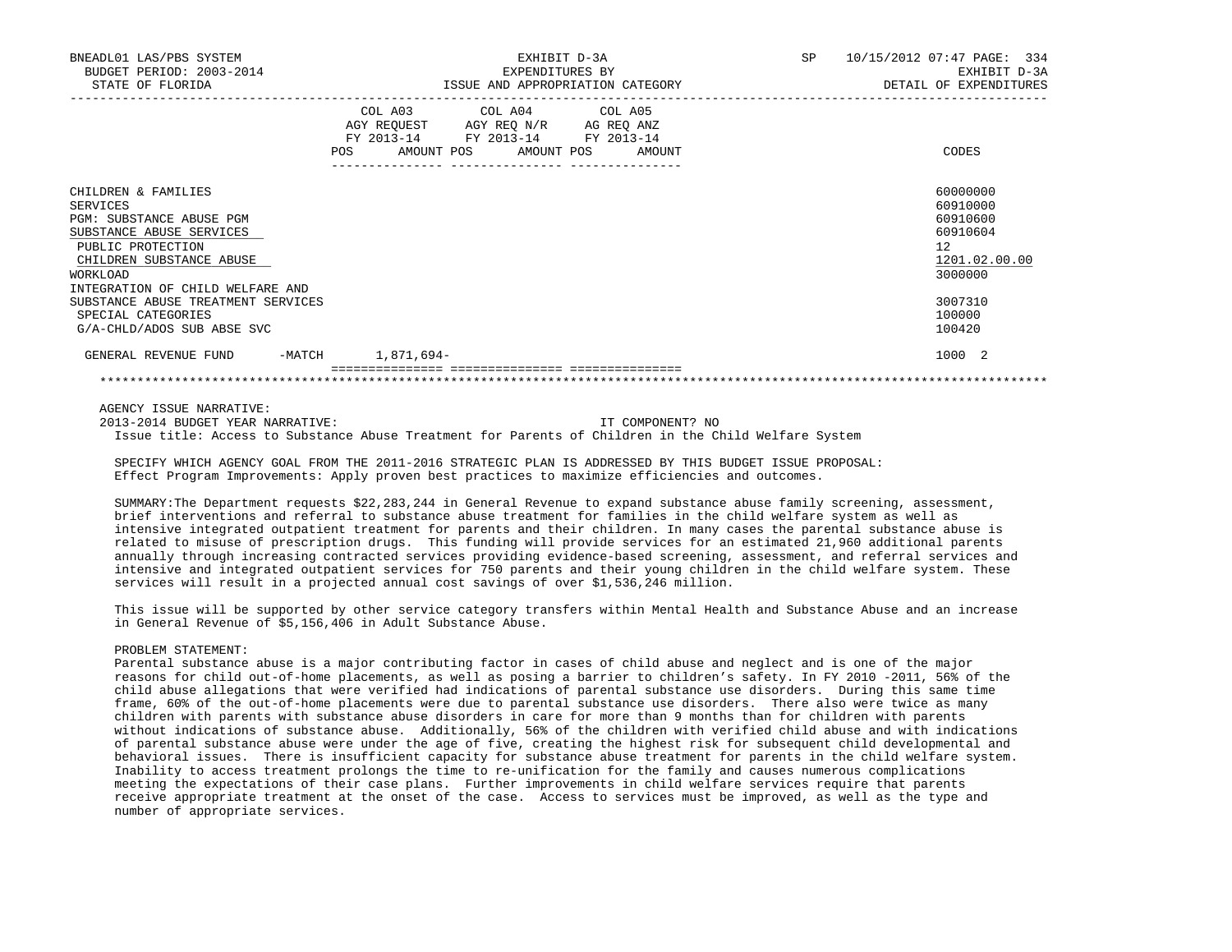| BNEADL01 LAS/PBS SYSTEM<br>BUDGET PERIOD: 2003-2014<br>STATE OF FLORIDA |     | EXHIBIT D-3A<br>EXPENDITURES BY                                                                                                   | ISSUE AND APPROPRIATION CATEGORY | 10/15/2012 07:47 PAGE: 335<br>SP<br>DETAIL OF EXPENDITURES | EXHIBIT D-3A  |
|-------------------------------------------------------------------------|-----|-----------------------------------------------------------------------------------------------------------------------------------|----------------------------------|------------------------------------------------------------|---------------|
|                                                                         | POS | COL A03 COL A04 COL A05<br>AGY REQUEST AGY REQ N/R AG REQ ANZ<br>FY 2013-14 FY 2013-14 FY 2013-14<br>AMOUNT POS AMOUNT POS AMOUNT |                                  | CODES                                                      |               |
| CHILDREN & FAMILIES                                                     |     |                                                                                                                                   |                                  | 60000000<br>60910000                                       |               |
| SERVICES<br>PGM: SUBSTANCE ABUSE PGM                                    |     |                                                                                                                                   |                                  | 60910600                                                   |               |
| SUBSTANCE ABUSE SERVICES                                                |     |                                                                                                                                   |                                  | 60910604                                                   |               |
| PUBLIC PROTECTION                                                       |     |                                                                                                                                   |                                  | 12                                                         |               |
| CHILDREN SUBSTANCE ABUSE                                                |     |                                                                                                                                   |                                  |                                                            | 1201.02.00.00 |
| WORKLOAD                                                                |     |                                                                                                                                   |                                  | 3000000                                                    |               |
| INTEGRATION OF CHILD WELFARE AND                                        |     |                                                                                                                                   |                                  |                                                            |               |
| SUBSTANCE ABUSE TREATMENT SERVICES                                      |     |                                                                                                                                   |                                  | 3007310                                                    |               |

Using Evidence-Based Practices to Improve Parental Entry into Substance Abuse Services:

 Traditionally, when child protective investigators suspect substance use or mental health disorders, they refer the parent to a substance abuse or mental health treatment program for an assessment and subsequent treatment. This practice has proven in Florida and nationally to be ineffective. Many parents do not make or keep appointments for their assessments and do not enter treatment. In early 2000, Florida introduced a substance abuse intervention program. The program design called for a substance abuse practitioner to screen parents for substance use, assist them in obtaining an assessment, and provide case management services while they were in treatment. A November 2003 Florida Senate Interim Report on Substance Abuse and Child Protection concluded that the program appeared to have the potential to improve parent's/caretaker's follow-through with treatment, and could improve the likelihood that parents will successfully complete substance abuse case plan goals, and, in turn, be reunited with their children.

 Subsequent program office quality improvement efforts determined that the substance abuse intervention program could be improved through the use of an evidence-based practice called Screening, Brief Intervention and Referral to Treatment (SBIRT). This practice is intended for implementation in non-behavioral health settings and has shown success improving treatment entry for persons with alcohol misuse; there is growing evidence that it is also effective with persons with drug use and abuse. This model has shown to be more effective with the addition of evidence based screening-assessment tools and brief intervention. The Global Assessment of Individual in Need (GAIN) will be used as the assessment instrument. The brief intervention will generally include three to five brief sessions of Motivational Enhancement Therapy and/or Trauma Informed Cognitive Behavioral Therapy. For the child welfare population, the purpose of the brief intervention will be to engage the parent and prepare them for more intensive treatment when necessary. Although SBIRT began in community health settings, its use has been expanded to include social service programs including child welfare ones. Research shows that persons who have been referred to treatment through SBIRT have reported significant improvements in behavioral health status coupled with improvements in other social outcomes such as employment and arrest rates. The SAMH Program Office recently implemented a federal grant to implement the SBIRT model with the elderly population and has experience in implementing this program through contracted providers.

SBIRT will assist parents to enter treatment faster and with more motivation. Children whose mothers accessed treatment faster and completed at least one treatment episode had shorter stays in out-of-home care. A program in Illinois using a similar approach of assessment and counseling found that 84% of the parents entered treatment. When upfront SBIRT type services are paired with appropriate family-centered services (see below under Intensive Integrated Outpatient) and the parent participates for at least 90 days there can be a substantial improvement in the child welfare outcomes.

 The above referenced Senate Interim Report showed that families receiving professional screening, assessments, and case management achieved reunification more quickly than in cases not receiving these services, closure was achieved in a significantly shorter amount of time (six months vs. eleven months), and more families were reunited (40% vs. 17% ). A 2009 California study showed similar results achieving reunification for about 44% of the children whose mothers had received engagement services, assessments, interventions and treatment.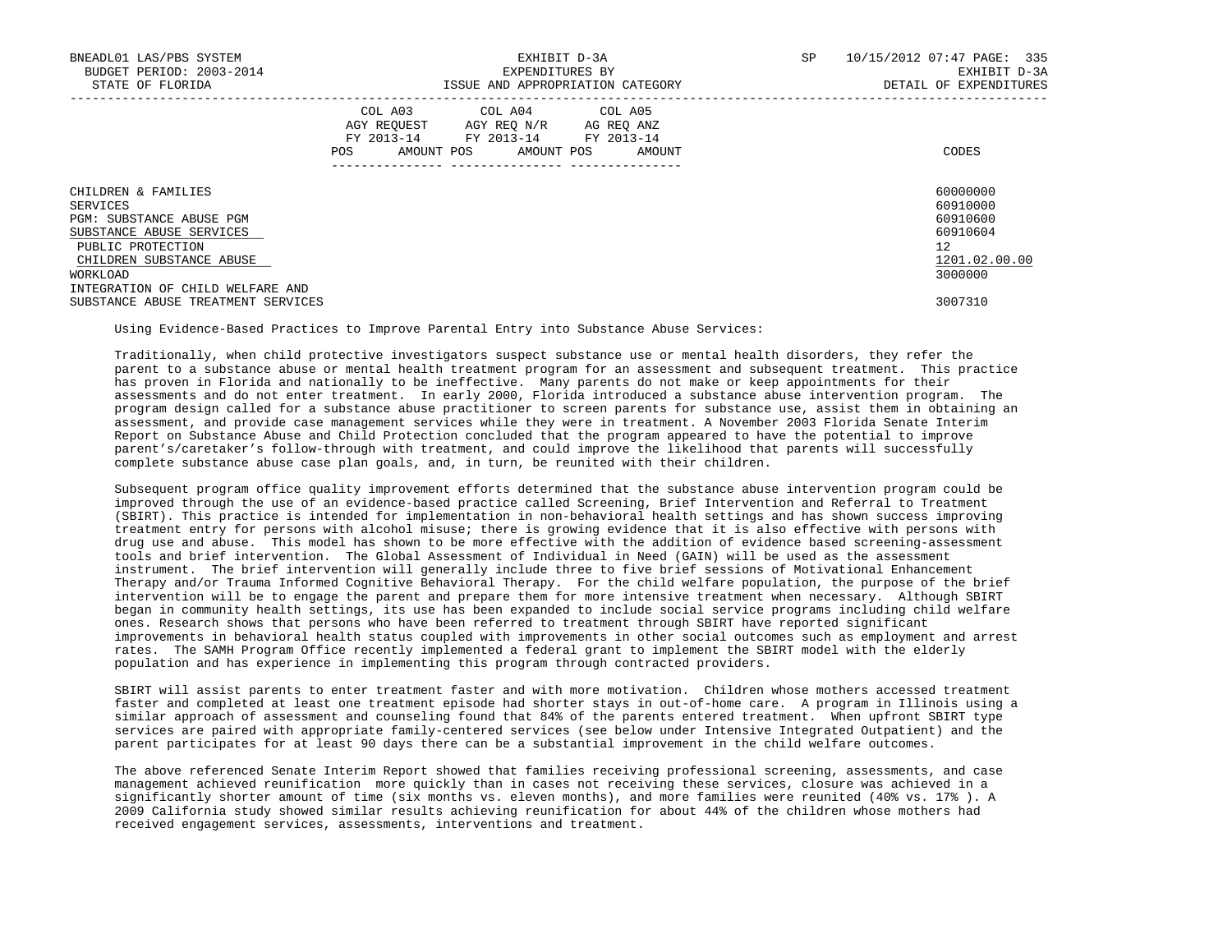| BNEADL01 LAS/PBS SYSTEM<br>BUDGET PERIOD: 2003-2014<br>STATE OF FLORIDA |     | EXHIBIT D-3A<br>EXPENDITURES BY                                                                   | ISSUE AND APPROPRIATION CATEGORY | SP | 10/15/2012 07:47 PAGE: 336<br>EXHIBIT D-3A<br>DETAIL OF EXPENDITURES |
|-------------------------------------------------------------------------|-----|---------------------------------------------------------------------------------------------------|----------------------------------|----|----------------------------------------------------------------------|
|                                                                         | POS | COL A03 COL A04 COL A05<br>AGY REOUEST AGY REO N/R AG REO ANZ<br>FY 2013-14 FY 2013-14 FY 2013-14 | AMOUNT POS AMOUNT POS AMOUNT     |    | CODES                                                                |
| CHILDREN & FAMILIES                                                     |     |                                                                                                   |                                  |    | 60000000                                                             |
| SERVICES                                                                |     |                                                                                                   |                                  |    | 60910000<br>60910600                                                 |
| PGM: SUBSTANCE ABUSE PGM<br>SUBSTANCE ABUSE SERVICES                    |     |                                                                                                   |                                  |    | 60910604                                                             |
| PUBLIC PROTECTION                                                       |     |                                                                                                   |                                  |    | 12                                                                   |
| CHILDREN SUBSTANCE ABUSE                                                |     |                                                                                                   |                                  |    | 1201.02.00.00                                                        |
| WORKLOAD                                                                |     |                                                                                                   |                                  |    | 3000000                                                              |
| INTEGRATION OF CHILD WELFARE AND                                        |     |                                                                                                   |                                  |    |                                                                      |
| SUBSTANCE ABUSE TREATMENT SERVICES                                      |     |                                                                                                   |                                  |    | 3007310                                                              |

 Based on FY 2010-2011 data, the current average length of stay for children with parents with substance use disorders is 279 days or 9.3 months compared to children with parents without substance misuse at 239 days, or eight (8) months. The projected cost savings for children is based on the projected reduction of 40 days of out-of-home care for children at \$2,349 per month for an estimated 1,635 children from parents with substance misuse is \$1,536,246. This is a conservative estimate based on research that indicates that approximately 25% of the parents receiving treatment will complete treatment.

 About 25% of all child protective investigations involve allegations of substance misuse which would include approximately 50,000 parents. Approximately 20,000 parents per year with verified cases of child abuse have indications of substance use disorders. Since all parents with suspected substance abuse do not receive a screening, assessment, intervention, and referral it is estimated that a total of 35,000 parents should receive Child Welfare SBIRT Services. The estimated workload for a behavioral health professional using the SBIRT model in the child welfare setting is 160 cases per year. Currently, SAMH contracts for 81.5 staff available to be trained to implement the SBIRT model. These staff currently serve approximately 13,040 parents. To serve a total of 35,000 parents per year, SAMH must contract for an additional 137 SBIRT Child Welfare professionals to serve an additional 21,960 parents with Child Welfare SBIRT.

 This requested funding will be contracted to private non-profit substance abuse treatment service providers and allocated based on the Department's child welfare caseload. The services provided will assist the Department in its efforts to:

 Improve accurate and timely identification of families' involved with child protective services system who are in need of substance abuse treatment;

Reduce the amount of time for assessment and entry to services for parents;

Reduce the length of stay for children in out-of-home care whose parents have a substance use disorder;

 Increase the number of individuals referred by child welfare staff who complete substance abuse treatment successfully;

 Implement a proactive family-centered referral and planning process which integrates child welfare and substance abuse treatment services to enable the client and the family strengthen a client's commitment to recovery; and to

Decrease subsequent child abuse and neglect and promote family reunification.

Intensive Integrated Outpatient Treatment: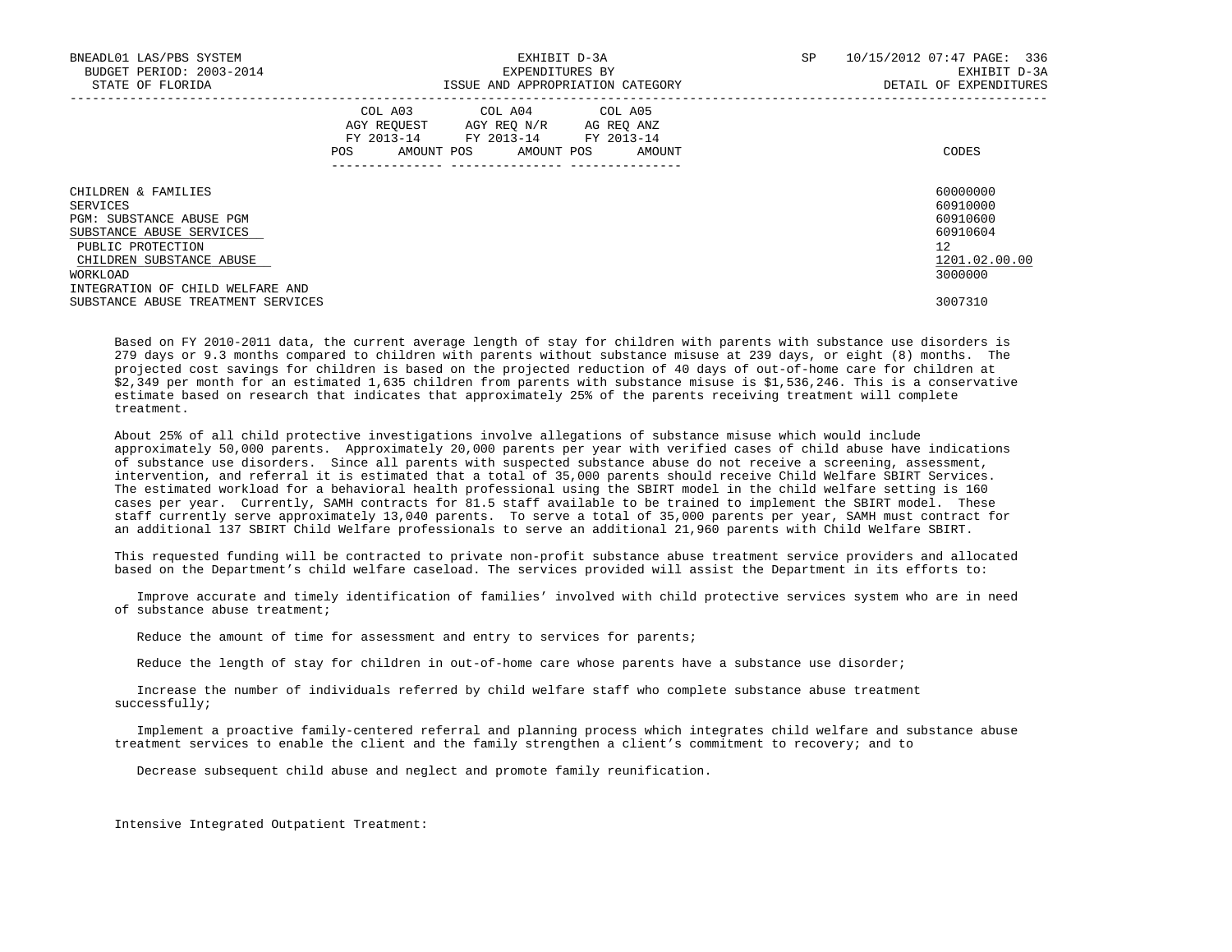| BNEADL01 LAS/PBS SYSTEM<br>BUDGET PERIOD: 2003-2014<br>STATE OF FLORIDA |     | EXHIBIT D-3A<br>EXPENDITURES BY                                                                   | ISSUE AND APPROPRIATION CATEGORY | SP | 10/15/2012 07:47 PAGE: 337<br>EXHIBIT D-3A<br>DETAIL OF EXPENDITURES |
|-------------------------------------------------------------------------|-----|---------------------------------------------------------------------------------------------------|----------------------------------|----|----------------------------------------------------------------------|
|                                                                         | POS | COL A03 COL A04 COL A05<br>AGY REOUEST AGY REO N/R AG REO ANZ<br>FY 2013-14 FY 2013-14 FY 2013-14 | AMOUNT POS AMOUNT POS AMOUNT     |    | CODES                                                                |
| CHILDREN & FAMILIES<br>SERVICES                                         |     |                                                                                                   |                                  |    | 60000000<br>60910000                                                 |
| PGM: SUBSTANCE ABUSE PGM                                                |     |                                                                                                   |                                  |    | 60910600                                                             |
| SUBSTANCE ABUSE SERVICES                                                |     |                                                                                                   |                                  |    | 60910604                                                             |
| PUBLIC PROTECTION                                                       |     |                                                                                                   |                                  |    | 12                                                                   |
| CHILDREN SUBSTANCE ABUSE                                                |     |                                                                                                   |                                  |    | 1201.02.00.00                                                        |
| WORKLOAD                                                                |     |                                                                                                   |                                  |    | 3000000                                                              |
| INTEGRATION OF CHILD WELFARE AND                                        |     |                                                                                                   |                                  |    |                                                                      |
| SUBSTANCE ABUSE TREATMENT SERVICES                                      |     |                                                                                                   |                                  |    | 3007310                                                              |

 Access to the appropriate level of treatment is critical to achieve optimal outcomes for parents with substance use disorders. Parents with a long history of substance use and who are dependent or addicted to drugs require intensive levels of treatment, such as intensive outpatient treatment or residential treatment. Many of a mother's substance use involves prescription drug misuse. Of the 20,000 parents with indicated substance use disorders, 10,519 were mothers. In order for treatment to be effective, mothers require a safe place for their children; for mothers with children under age five (5) it is preferable for the children to reside with the parent during treatment. For many mothers, the living environment and partner are impediments for successful treatment, requiring that the children and parent reside elsewhere during treatment and aftercare. Estimates are that about 25% require residential or intensive treatment with housing capacity for the mothers and their children.

 In Florida, there are 310 residential beds that accept parents and children into care. This is insufficient capacity--residential care is much more expensive that community care. Often mothers are required to leave their home community, which prohibits the development of natural supports during the treatment process. The children are at very high risk for developmental delays and require quality child care services while the parent is in treatment. In order for mothers and children to receive treatment in a safe setting, the following services must be available: trauma-informed family focused treatment, safe housing, quality child care, and parent training designed for parents with substance use disorders. Unfortunately, housing subsidies and child care subsidies are often unavailable at the time that treatment is required. Public transportation also is not conducive to multiple trips to treatment. For these reasons, this budget issue requests funds for a less expensive alternative to residential treatment that provides the necessary family focused services for optimal treatment gain.

 Ten percent of 10,519 mothers, or 1,052 mothers, need this type of treatment. However, only 310 beds are available--leaving 122 women who would be able to access residential treatment. Therefore, this issue proposes that the Integrated Intensive Outpatient Treatment be used as an alternative to residential care. The estimated length of stay for the intensive treatment in this program is for four (4) months with an average length of stay for the continued treatment with transitional housing of two (2) months. The number of families to be served is 741.

### RETURN ON INVESTMENT:

 As noted previously, the impact of substance abuse on the child welfare system for both the child in care and the familyAs familyAs noted previously, the impact of substance abuse on the child welfare system for both the child in care and the family is significant. Data specific to Florida indicates that in FY 2010 -2011:

 56% of the child abuse allegations that were verified had indications of parental substance use disorders; 60% of the out-of-home placements were due to parental substance use disorders;

 Twice as many children with parents with substance abuse disorders were in care for 9 months longer than children with parents without indications of substance abuse;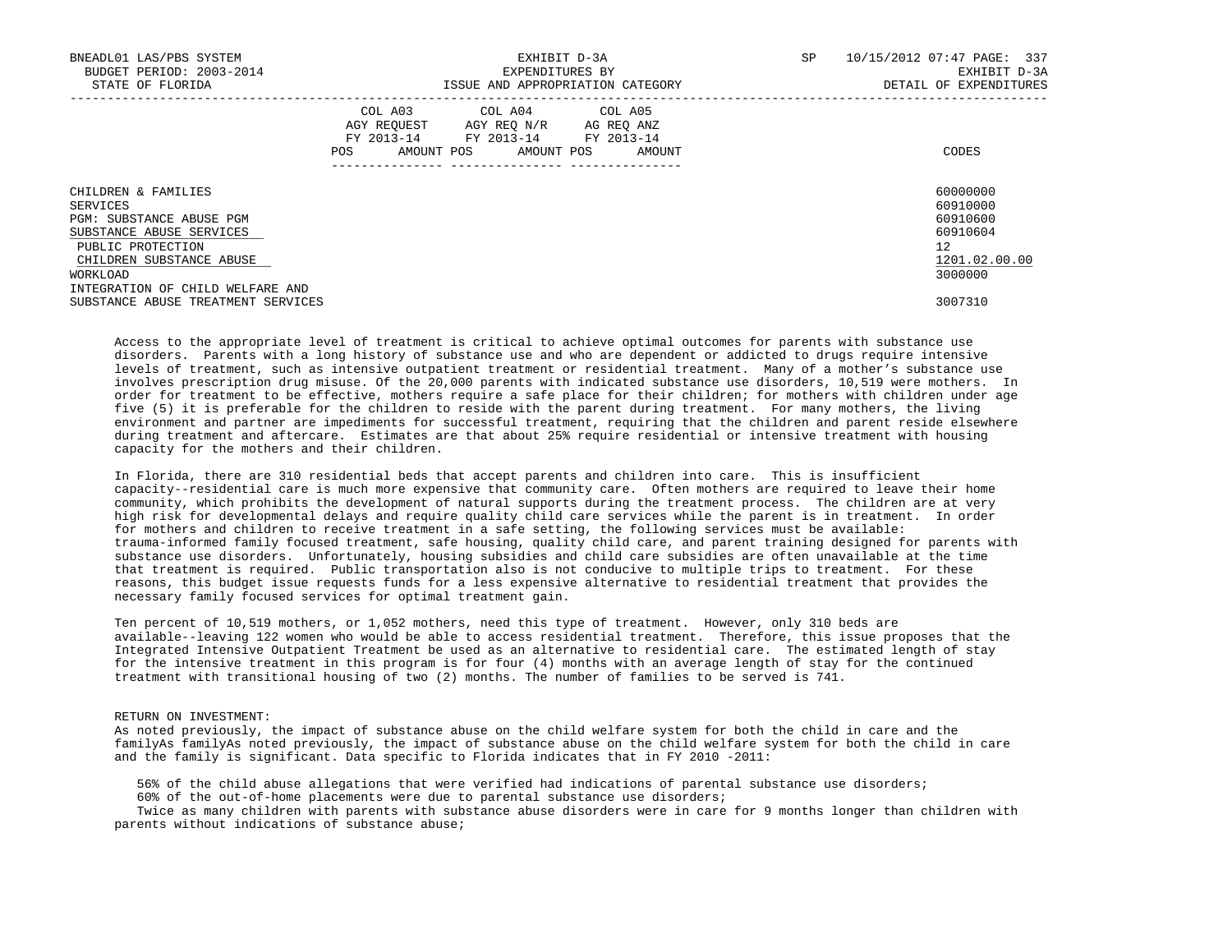| BNEADL01 LAS/PBS SYSTEM<br>BUDGET PERIOD: 2003-2014<br>STATE OF FLORIDA                                                                                                                  |     | EXHIBIT D-3A<br>EXPENDITURES BY                                                                                            | ISSUE AND APPROPRIATION CATEGORY | <b>SP</b> | 10/15/2012 07:47 PAGE: 338<br>EXHIBIT D-3A<br>DETAIL OF EXPENDITURES                        |
|------------------------------------------------------------------------------------------------------------------------------------------------------------------------------------------|-----|----------------------------------------------------------------------------------------------------------------------------|----------------------------------|-----------|---------------------------------------------------------------------------------------------|
|                                                                                                                                                                                          | POS | COL A03 COL A04 COL A05<br>AGY REOUEST AGY REO N/R AG REO ANZ<br>FY 2013-14 FY 2013-14 FY 2013-14<br>AMOUNT POS AMOUNT POS | AMOUNT                           |           | CODES                                                                                       |
| CHILDREN & FAMILIES<br>SERVICES<br>PGM: SUBSTANCE ABUSE PGM<br>SUBSTANCE ABUSE SERVICES<br>PUBLIC PROTECTION<br>CHILDREN SUBSTANCE ABUSE<br>WORKLOAD<br>INTEGRATION OF CHILD WELFARE AND |     |                                                                                                                            |                                  |           | 60000000<br>60910000<br>60910600<br>60910604<br>12 <sup>°</sup><br>1201.02.00.00<br>3000000 |
| SUBSTANCE ABUSE TREATMENT SERVICES                                                                                                                                                       |     |                                                                                                                            |                                  |           | 3007310                                                                                     |

 56% of the children with verified child abuse and with indications of parental substance abuse were under the age of five, creating the highest risk for subsequent child developmental and behavioral issues.

 Substance abusing parents are less likely to utilize appropriate parenting practices and may be neglectful in basic nurturing and caretaking. Drug-seeking behavior may contribute to more criminal activity and an unsafe care-giving environment. Children born to addicted women are subject to Neonatal Abstinence Syndrome (NAS) which makes mother-infant bonding more difficult. NAS is a group of problems that occur in a newborn exposed to addictive illegal or prescription drugs while in the mother's womb. These substances pass through the placenta to the baby during pregnancy. The baby becomes addicted along with the mother, and at birth the baby is still dependent on the drug. Because the baby is no longer getting the drug after birth, symptoms of withdrawal may occur. Factors such as parental drug treatment, maternal guilt, prolonged neonatal hospitalization for NAS and separation challenge maternal infant bonding. As these drug-exposed children mature, they are likely to have poorer physical and emotional outcomes and are at higher risk of developing challenging behaviors. Exposure to adverse events that often occur in substance abusive environments has a marked negative effect on the normal trajectory of social and emotional development. The National Institute on Drug Abuse (NIDA) reports that negative outcomes in drug-exposed children can be ameliorated by supportive home environments and quality parenting. NIDA supported research has established the value of evidence-based treatment in changing drug abuse behavior.

 Research demonstrates that access to treatment increases the likelihood of reunification and reduces the number of days children spend in foster care. In addition, the societal cost of parental substance abuse can be measured for the child in increased time in care, future medical and educational expenditures, cost of foster care placement and eventually lost productivity. For the parents, costs of substance abuse in terms of potential criminal justice involvement, medical costs due to injury or accident, and lost productivity. Cost-benefit analyses of outpatient treatment find that every dollar invested yields between \$5.23 and \$32.70 in economic benefits (in 2011 dollars). The economic benefits are in the form of increasing earnings from employment and reductions in criminal activity, money spent on drugs, incarceration, and health care costs. There are other less measurable, but no less devastating costs, such as family disruption, divorce, and loss of custody. Using the range of published cost-benefit ratios for outpatient treatment, the requested \$13,689,234 invested now could yield a benefit of between \$71,594,693.82 and \$447,637,951.80 by ensuring that parents served in the community are drug-free, healthy, law-abiding, and productive in the workforce.

#### FLORIDA STRATEGIC PLAN FOR ECONOMIC DEVELOPMENT:

 Evidenced based substance abuse recovery services reduce child welfare impacts which include improving the probability that children will have the ability to become economically contributing and self sustaining adults. In addition improved recovery from substance abuse allows adults to become economically self sustaining. Improved outcomes in this area corresponds to Item 6, Item 5 as well as Item 25 on the Florida Strategic Plan for Economic Development.

COST CALCULATION: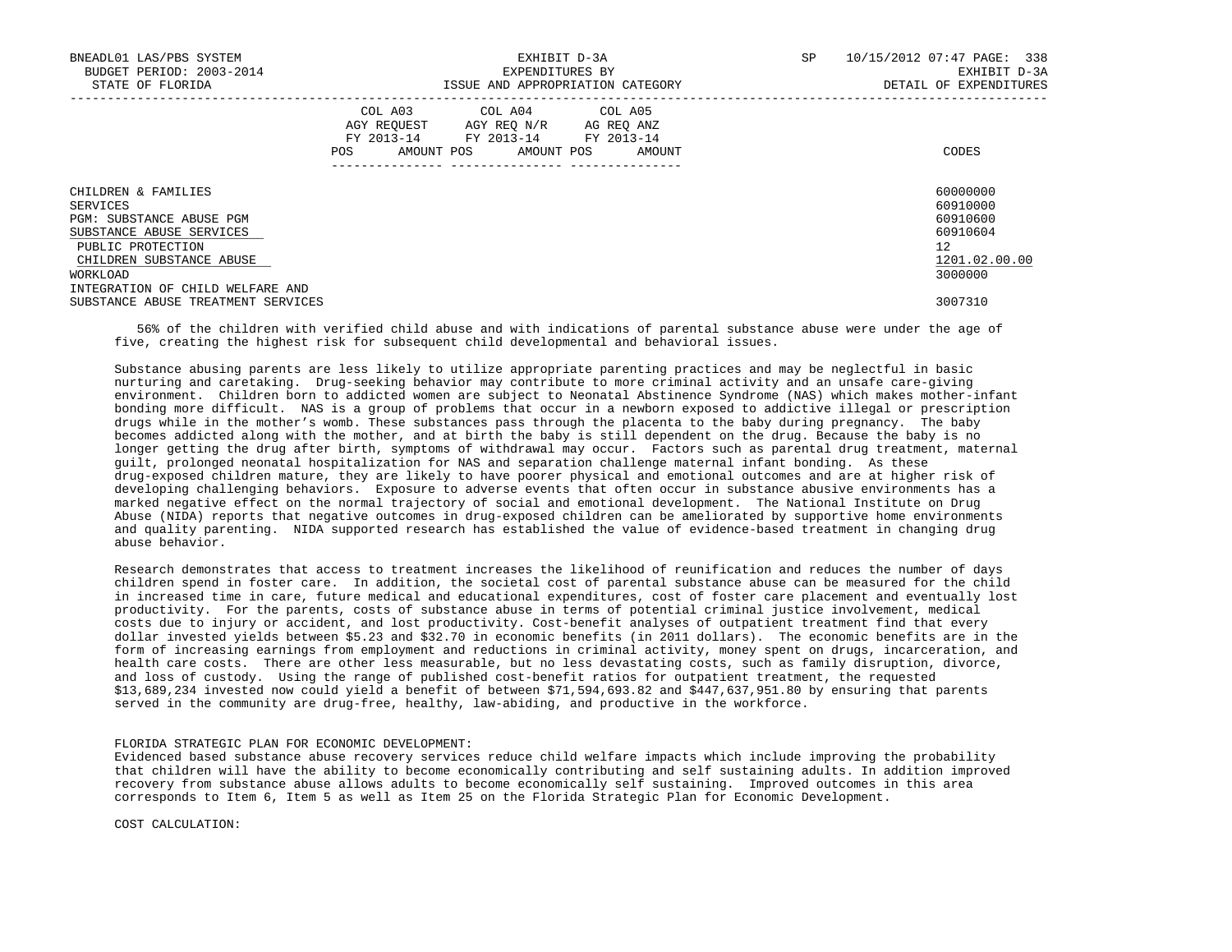| BNEADL01 LAS/PBS SYSTEM<br>BUDGET PERIOD: 2003-2014                                                                                                                                                                                                                                                                      |         | EXHIBIT D-3A<br>EXPENDITURES BY                                                                                                                                                                                                                 |                                                                                         | SP 10/15/2012 07:47 PAGE: 339<br>EXHIBIT D-3A<br>DETAIL OF EXPENDITURES                   |
|--------------------------------------------------------------------------------------------------------------------------------------------------------------------------------------------------------------------------------------------------------------------------------------------------------------------------|---------|-------------------------------------------------------------------------------------------------------------------------------------------------------------------------------------------------------------------------------------------------|-----------------------------------------------------------------------------------------|-------------------------------------------------------------------------------------------|
|                                                                                                                                                                                                                                                                                                                          | POS FOR | COL A03 COL A04 COL A05<br>$\begin{tabular}{lllllll} \bf AGY \,\, REQUEST \,\, &\bf AGY \,\, REQ \,\, N/R &\bf AG \,\, REQ \,\, ANZ \\ \bf FY \,\, 2013-14 &\bf FY \,\, 2013-14 &\bf FY \,\, 2013-14 \\ \end{tabular}$<br>AMOUNT POS AMOUNT POS | AMOUNT                                                                                  | <b>CODES</b>                                                                              |
| CHILDREN & FAMILIES<br><b>SERVICES</b><br>PGM: SUBSTANCE ABUSE PGM<br>SUBSTANCE ABUSE SERVICES<br>PUBLIC PROTECTION<br>CHILDREN SUBSTANCE ABUSE<br>WORKLOAD<br>INTEGRATION OF CHILD WELFARE AND<br>SUBSTANCE ABUSE TREATMENT SERVICES                                                                                    |         |                                                                                                                                                                                                                                                 |                                                                                         | 60000000<br>60910000<br>60910600<br>60910604<br>12<br>1201.02.00.00<br>3000000<br>3007310 |
| EVIDENCE-BASED PRACTICES:<br>Cost per Child Welfare SBIRT professional:<br>Training cost per professional per year:<br>Travel cost professional per year:<br>Total cost per SBIRT professional:                                                                                                                          |         |                                                                                                                                                                                                                                                 | \$55,000<br>\$2,000<br>\$5,730<br>\$62,730 X 137 SBIRT professionals                    |                                                                                           |
| 137 contracted SBIRT professionals:                                                                                                                                                                                                                                                                                      |         |                                                                                                                                                                                                                                                 | \$8,594,010                                                                             |                                                                                           |
| INTENSIVE INTEGRATED OUTPATIENT TREATMENT:<br>Cost per month for intensive treatment:<br>Cost per month for continued treatment with transitional housing: $\frac{1}{2}$ , 279 X 2 months (estimated average stay)<br>Total cost of intensive treatment per family:<br>Total Intensive Integrated Outpatient Treatments: |         |                                                                                                                                                                                                                                                 | $$3,479$ X 4 months (estimated average stay)<br>\$18,474 X 741 families<br>\$13,689,234 |                                                                                           |
| SBIRT Specialists<br>Intensive Integrated Outpatient Treatment                                                                                                                                                                                                                                                           |         | \$ 8,594,010 GR<br>\$13,689,234 GR                                                                                                                                                                                                              |                                                                                         |                                                                                           |
| TOTAL REOUEST:                                                                                                                                                                                                                                                                                                           |         | \$22,283,244 GR                                                                                                                                                                                                                                 |                                                                                         |                                                                                           |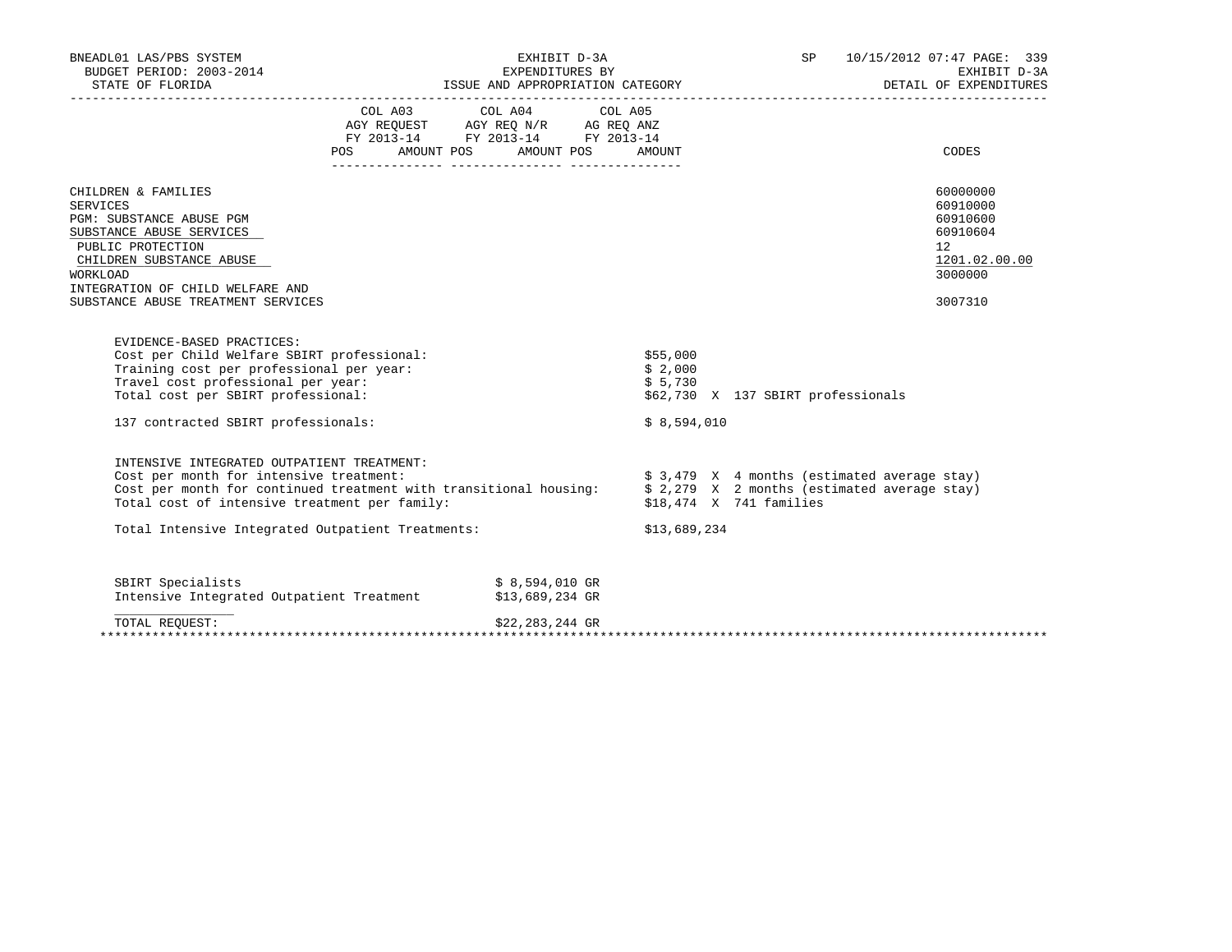| BNEADL01 LAS/PBS SYSTEM<br>BUDGET PERIOD: 2003-2014<br>STATE OF FLORIDA                                                                                                                                                                                                       |                  | EXHIBIT D-3A<br>EXPENDITURES BY<br>ISSUE AND APPROPRIATION CATEGORY                                                               | SP 10/15/2012 07:47 PAGE: 340<br>EXHIBIT D-3A<br>DETAIL OF EXPENDITURES |                                                                                                                            |  |
|-------------------------------------------------------------------------------------------------------------------------------------------------------------------------------------------------------------------------------------------------------------------------------|------------------|-----------------------------------------------------------------------------------------------------------------------------------|-------------------------------------------------------------------------|----------------------------------------------------------------------------------------------------------------------------|--|
|                                                                                                                                                                                                                                                                               | <b>POS</b>       | COL A03 COL A04 COL A05<br>AGY REQUEST AGY REO N/R AG REO ANZ<br>FY 2013-14 FY 2013-14 FY 2013-14<br>AMOUNT POS AMOUNT POS AMOUNT |                                                                         | CODES                                                                                                                      |  |
| CHILDREN & FAMILIES<br>SERVICES<br>PGM: SUBSTANCE ABUSE PGM<br>SUBSTANCE ABUSE SERVICES<br>PUBLIC PROTECTION<br>CHILDREN SUBSTANCE ABUSE<br>AGENCY STRATEGIC PRIORITIES<br>RESTORE CHILDREN'S SUBSTANCE ABUSE<br>SERVICES<br>SPECIAL CATEGORIES<br>G/A-CHLD/ADOS SUB ABSE SVC |                  |                                                                                                                                   |                                                                         | 60000000<br>60910000<br>60910600<br>60910604<br>12 <sup>°</sup><br>1201.02.00.00<br>4000000<br>4003090<br>100000<br>100420 |  |
| GENERAL REVENUE FUND                                                                                                                                                                                                                                                          | -MATCH 1,125,000 |                                                                                                                                   |                                                                         | 1000 2                                                                                                                     |  |
|                                                                                                                                                                                                                                                                               |                  |                                                                                                                                   |                                                                         |                                                                                                                            |  |

AGENCY ISSUE NARRATIVE:

 2013-2014 BUDGET YEAR NARRATIVE: IT COMPONENT? NO ISSUE TITLE: RESTORE FUNDING TO CONTINUE COMMUNITY SUBSTANCE ABUSE SERVICES - Children

 SPECIFY WHICH AGENCY GOAL FROM THE 2012-2017 STRATEGIC PLAN IS ADDRESSED BY THIS BUDGET ISSUE PROPOSAL: Effect Program Improvements: Apply proven best practices to maximize efficiencies and outcomes.

 SUMMARY: The Department requests \$1,125,000 of recurring General Revenue in Fiscal Year (FY) 2013-2014 for the Substance Abuse Services budget entity, Children's Substance Abuse Services program component, to continue children's community substance abuse services. The Legislature appropriated nonrecurring funding in FY 2012-13 for these services. Recurring funding is will ensure continued substance abuse services for 468 children and adolescents in FY 2013-14.

#### PROBLEM STATEMENT:

 There are 335,000 children with substance use disorders statewide. In FY 2010-2011 (the most recent data available), 45,516 children received treatment and recovery support services in the community at an average cost of \$2,400 per child served (based on the average estimated cost of \$2,400 per substance abuse treatment episode). The Department provides substance abuse services to meet 8% of those in need. On a monthly basis, there are more than 200 children/adolescents on waiting lists to receive appropriate treatment and support services. Based on the most recent Florida Youth Survey, marijuana accounts for the highest percent of adolescent admissions (82.41%), followed by alcohol (9.84%), and other drugs (3.73%). The rate of underage drinking remains a significant concern in Florida.

 The Department serves children and adolescents with substance abuse problems through an array of privatized intervention, treatment, and recovery support services. The effectiveness of treatment and support services is strongly correlated with the ability to appropriately identify substance abuse, mental health and recovery support needs of individuals on the front end and the provision of services to meet those needs. Successful outcomes such as completion of treatment are reliant on evidence-based screening and assessment to guide their care.

 If funding is not restored, a minimum of 468 children/adolescents will not receive critical treatment and recovery support services. Without access to substance abuse treatment and supports, these children will have ongoing and acute substance abuse issues that will quickly overwhelm the local hospital emergency departments. For these children, there will also be an increased risk of them entering the juvenile detention system if they do not get the services they need.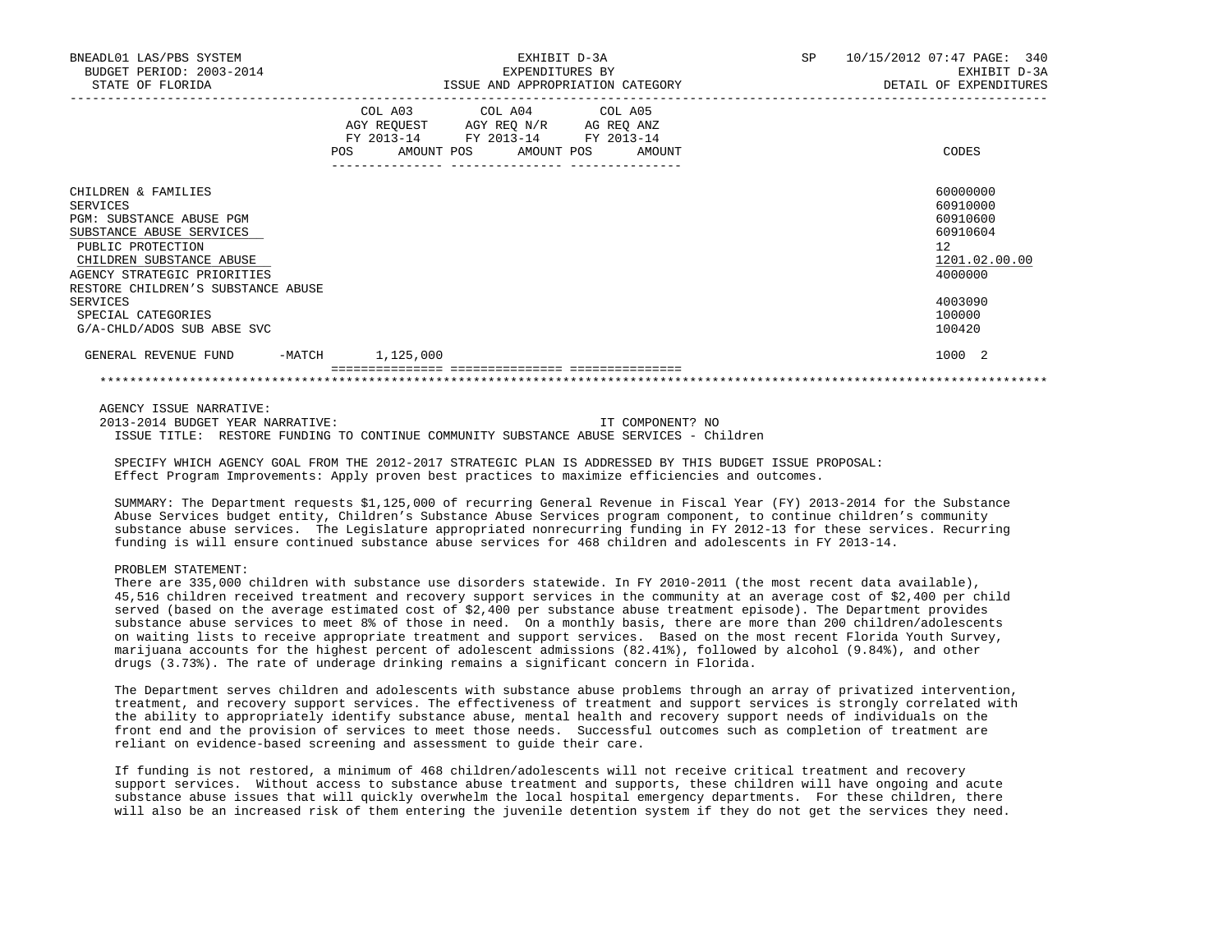| BNEADL01 LAS/PBS SYSTEM<br>BUDGET PERIOD: 2003-2014<br>STATE OF FLORIDA                                                                                                                                                                                                                                                                                                                                                                                                                                                                                                                                                                                                         | EXHIBIT D-3A<br>EXPENDITURES BY<br>ISSUE AND APPROPRIATION CATEGORY |                                                                        |               |         |                                                 | SP |                   | 10/15/2012 07:47 PAGE: 341<br>EXHIBIT D-3A<br>DETAIL OF EXPENDITURES                      |
|---------------------------------------------------------------------------------------------------------------------------------------------------------------------------------------------------------------------------------------------------------------------------------------------------------------------------------------------------------------------------------------------------------------------------------------------------------------------------------------------------------------------------------------------------------------------------------------------------------------------------------------------------------------------------------|---------------------------------------------------------------------|------------------------------------------------------------------------|---------------|---------|-------------------------------------------------|----|-------------------|-------------------------------------------------------------------------------------------|
|                                                                                                                                                                                                                                                                                                                                                                                                                                                                                                                                                                                                                                                                                 | COL A03<br>POS AMOUNT POS AMOUNT POS AMOUNT                         | AGY REQUEST AGY REQ N/R AG REQ ANZ<br>FY 2013-14 FY 2013-14 FY 2013-14 | COL A04       | COL A05 |                                                 |    |                   | CODES                                                                                     |
| CHILDREN & FAMILIES<br>SERVICES<br>PGM: SUBSTANCE ABUSE PGM<br>SUBSTANCE ABUSE SERVICES<br>PUBLIC PROTECTION<br>CHILDREN SUBSTANCE ABUSE<br>AGENCY STRATEGIC PRIORITIES<br>RESTORE CHILDREN'S SUBSTANCE ABUSE<br><b>SERVICES</b>                                                                                                                                                                                                                                                                                                                                                                                                                                                |                                                                     |                                                                        |               |         |                                                 |    |                   | 60000000<br>60910000<br>60910600<br>60910604<br>12<br>1201.02.00.00<br>4000000<br>4003090 |
| WHAT BENEFITS WILL BE OBTAINED BY FUNDING THIS ISSUE:<br>Restoration of programs supported by these funds will continue critical treatment and recovery support to 468 children<br>and their families affected by substance misuse, abuse and dependence. It will prevent elimination of the following<br>services statewide: residential treatment; intensive outpatient; recovery support; intervention; and ancillary support<br>programs. Funding restoration will also prevent the more costly utilization of hospital capacity (emergency rooms and<br>inpatient programs) and the burden to the criminal justice system (local jails and juvenile detention facilities). |                                                                     |                                                                        |               |         |                                                 |    |                   |                                                                                           |
| WHAT UNDERLYING PROGRAM THEORY CHANGE IS INVOLVED IN THIS ISSUE (IF ANY):<br>None                                                                                                                                                                                                                                                                                                                                                                                                                                                                                                                                                                                               |                                                                     |                                                                        |               |         |                                                 |    |                   |                                                                                           |
| WHAT IMPLEMENTATION MECHANISMS WILL BE CHANGED AS A RESULT OF THIS ISSUE (IF ANY):<br>None                                                                                                                                                                                                                                                                                                                                                                                                                                                                                                                                                                                      |                                                                     |                                                                        |               |         |                                                 |    |                   |                                                                                           |
| FLORIDA STRATEGIC PLAN FOR ECONOMIC DEVELOPMENT:<br>Not applicable.                                                                                                                                                                                                                                                                                                                                                                                                                                                                                                                                                                                                             |                                                                     |                                                                        |               |         |                                                 |    |                   |                                                                                           |
| RETURN OF INVESTMENT:<br>Not Applicable                                                                                                                                                                                                                                                                                                                                                                                                                                                                                                                                                                                                                                         |                                                                     |                                                                        |               |         |                                                 |    |                   |                                                                                           |
| COST CALCULATIONS:<br>This issue addresses the loss of nonrecurring funding appropriated in the G/A-Community Substance Abuse Services category<br>in FY 2012-2013. The estimated number of children with substance use disorders that will not have access to substance<br>abuse treatment services if this issue is not funded is based on the amount of nonrecurring funding divided by the<br>average cost of substance abuse services per treatment episode of \$2,400.                                                                                                                                                                                                    |                                                                     |                                                                        |               |         |                                                 |    |                   |                                                                                           |
| Recurring<br>FY 2012-13 Issue<br>__________________________                                                                                                                                                                                                                                                                                                                                                                                                                                                                                                                                                                                                                     |                                                                     |                                                                        | $\frac{1}{2}$ |         | Fund Category Program Component General Revenue |    | _________________ |                                                                                           |
| Restore Children's Substance Abuse Services 1000 100420 1201020000 \$ 1,125,000                                                                                                                                                                                                                                                                                                                                                                                                                                                                                                                                                                                                 |                                                                     |                                                                        |               |         |                                                 |    |                   |                                                                                           |
| TOTAL: CHILDREN SUBSTANCE ABUSE<br>BY FUND TYPE                                                                                                                                                                                                                                                                                                                                                                                                                                                                                                                                                                                                                                 |                                                                     |                                                                        |               |         |                                                 |    |                   | 1201.02.00.00                                                                             |
| GENERAL REVENUE FUND<br>TRUST FUNDS                                                                                                                                                                                                                                                                                                                                                                                                                                                                                                                                                                                                                                             | 38,085,405<br>32,459,690                                            |                                                                        |               |         |                                                 |    |                   | 1000<br>2000                                                                              |
| TOTAL PROG COMP                                                                                                                                                                                                                                                                                                                                                                                                                                                                                                                                                                                                                                                                 | 70,545,095                                                          |                                                                        |               |         |                                                 |    |                   |                                                                                           |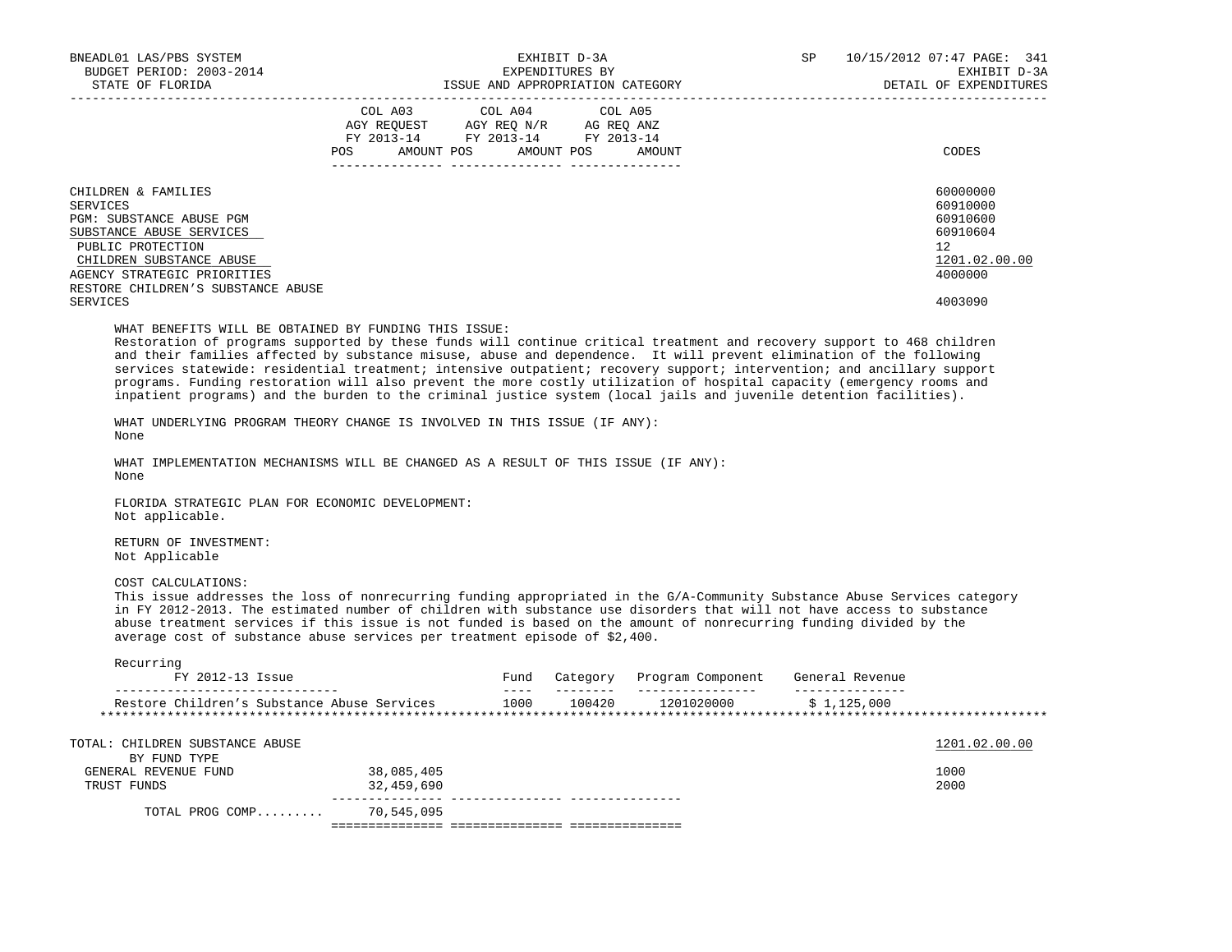| BNEADL01 LAS/PBS SYSTEM<br>BUDGET PERIOD: 2003-2014<br>STATE OF FLORIDA                                                                                                                                                                                                       | EXHIBIT D-3A<br>EXPENDITURES BY<br>ISSUE AND APPROPRIATION CATEGORY |                                             |                                                                                   |         | SP | 10/15/2012 07:47 PAGE: 342<br>EXHIBIT D-3A<br>DETAIL OF EXPENDITURES                                          |
|-------------------------------------------------------------------------------------------------------------------------------------------------------------------------------------------------------------------------------------------------------------------------------|---------------------------------------------------------------------|---------------------------------------------|-----------------------------------------------------------------------------------|---------|----|---------------------------------------------------------------------------------------------------------------|
|                                                                                                                                                                                                                                                                               |                                                                     | COL A03<br>POS AMOUNT POS AMOUNT POS AMOUNT | COL A04<br>AGY REQUEST AGY REQ N/R AG REQ ANZ<br>FY 2013-14 FY 2013-14 FY 2013-14 | COL A05 |    | CODES                                                                                                         |
| CHILDREN & FAMILIES<br><b>SERVICES</b><br>PGM: SUBSTANCE ABUSE PGM<br>SUBSTANCE ABUSE SERVICES<br>PUBLIC PROTECTION<br>ADULT SUBSTANCE ABUSE<br>ESTIMATED EXPENDITURES<br>ESTIMATED EXPENDITURES - OPERATIONS<br>OTHER PERSONAL SERVICES<br>ALCOHOL/DRUGABU/MEN HLH TF-FEDERL |                                                                     | 148,386                                     |                                                                                   |         |    | 60000000<br>60910000<br>60910600<br>60910604<br>12<br>1201.03.00.00<br>1000000<br>1001000<br>030000<br>2027 3 |
| OPERATIONS AND MAINT TF -MATCH                                                                                                                                                                                                                                                |                                                                     | 314                                         |                                                                                   |         |    | 2516 2                                                                                                        |
| TOTAL APPRO                                                                                                                                                                                                                                                                   |                                                                     | 148,700                                     |                                                                                   |         |    |                                                                                                               |
| <b>EXPENSES</b>                                                                                                                                                                                                                                                               |                                                                     |                                             |                                                                                   |         |    | 040000                                                                                                        |
| GENERAL REVENUE FUND -MATCH<br>ALCOHOL/DRUGABU/MEN HLH TF-FEDERL<br>OPERATIONS AND MAINT TF -MATCH                                                                                                                                                                            |                                                                     | 13,829<br>29,712<br>1,825                   |                                                                                   |         |    | 1000 2<br>2027 3<br>2516 2                                                                                    |
| TOTAL APPRO                                                                                                                                                                                                                                                                   |                                                                     | 45,366                                      |                                                                                   |         |    |                                                                                                               |
| SPECIAL CATEGORIES<br>G/A-COM SUB ABUSE SVCS                                                                                                                                                                                                                                  |                                                                     |                                             |                                                                                   |         |    | 100000<br>100618                                                                                              |
| GENERAL REVENUE FUND                                                                                                                                                                                                                                                          |                                                                     | -STATE 1,000,000<br>-MATCH 39,525,696       |                                                                                   |         |    | 1000 1<br>1000 2                                                                                              |
| TOTAL GENERAL REVENUE FUND                                                                                                                                                                                                                                                    |                                                                     | 40,525,696                                  |                                                                                   |         |    | 1000                                                                                                          |
| ALCOHOL/DRUGABU/MEN HLH TF-FEDERL 67,178,155                                                                                                                                                                                                                                  |                                                                     |                                             |                                                                                   |         |    | 2027 3                                                                                                        |
| FEDERAL GRANTS TRUST FUND -FEDERL                                                                                                                                                                                                                                             |                                                                     | 6,389,766                                   |                                                                                   |         |    | 2261 3                                                                                                        |
| WELFARE TRANSITION TF                                                                                                                                                                                                                                                         | $-FEDERL$                                                           | 5,571,170                                   |                                                                                   |         |    | 2401 3                                                                                                        |
| OPERATIONS AND MAINT TF -MATCH 1,907,777                                                                                                                                                                                                                                      |                                                                     |                                             |                                                                                   |         |    | 2516 2                                                                                                        |
| TOTAL APPRO $121,572,564$                                                                                                                                                                                                                                                     |                                                                     |                                             |                                                                                   |         |    |                                                                                                               |
| CONTRACTED SERVICES                                                                                                                                                                                                                                                           |                                                                     |                                             |                                                                                   |         |    | 100777                                                                                                        |
| GENERAL REVENUE FUND                                                                                                                                                                                                                                                          |                                                                     | $-STATE$ 2,000,000                          |                                                                                   |         |    | 1000 1                                                                                                        |
|                                                                                                                                                                                                                                                                               | $-MATCH$                                                            | 314,142                                     |                                                                                   |         |    | 1000 2                                                                                                        |
|                                                                                                                                                                                                                                                                               |                                                                     |                                             |                                                                                   |         |    |                                                                                                               |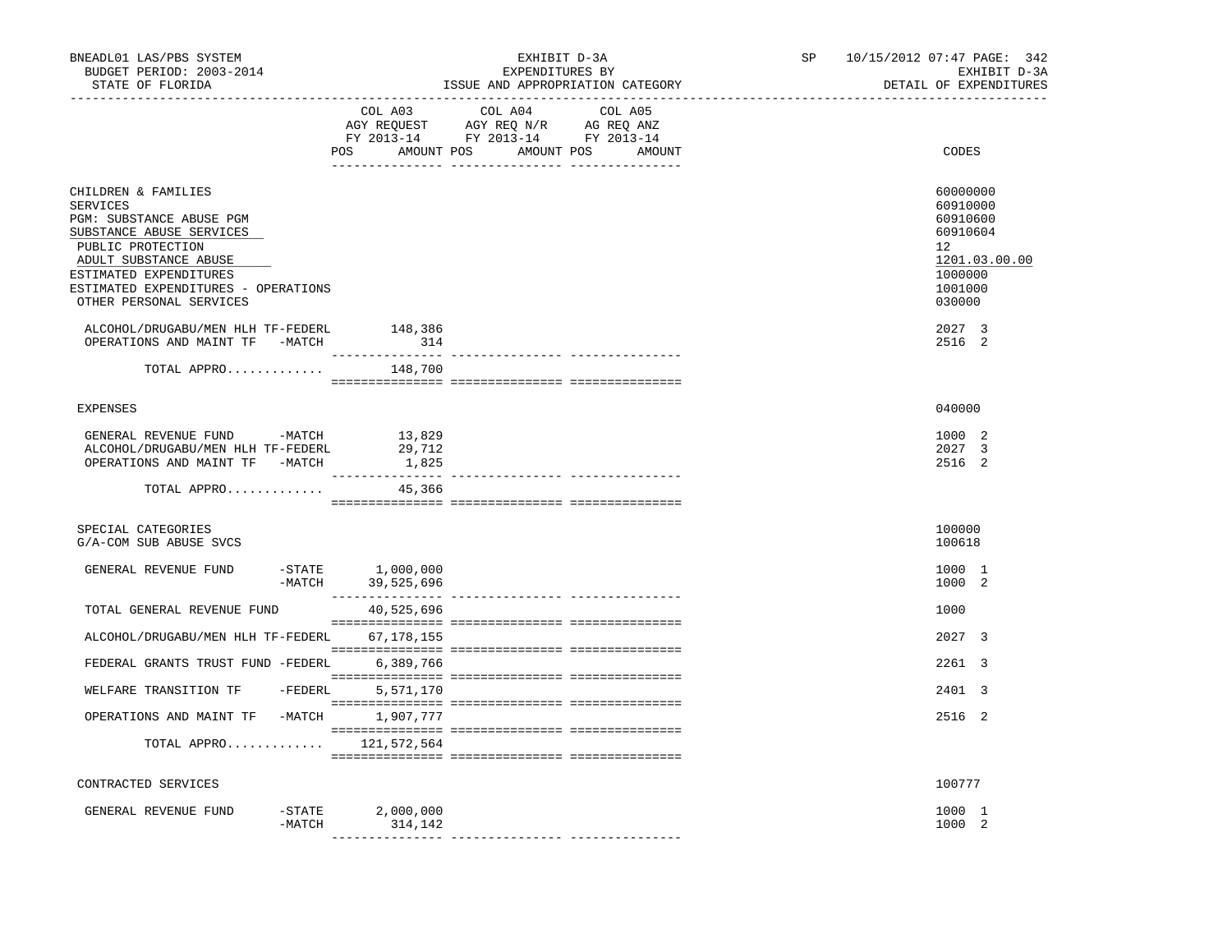| BNEADL01 LAS/PBS SYSTEM<br>BUDGET PERIOD: 2003-2014                                                                                                                                                                                                                                                                                                                              |                | EXHIBIT D-3A<br>EXPENDITURES BY                                                                                                  | SP 10/15/2012 07:47 PAGE: 343<br>EXHIBIT D-3A<br>DETAIL OF EXPENDITURES                                                                   |
|----------------------------------------------------------------------------------------------------------------------------------------------------------------------------------------------------------------------------------------------------------------------------------------------------------------------------------------------------------------------------------|----------------|----------------------------------------------------------------------------------------------------------------------------------|-------------------------------------------------------------------------------------------------------------------------------------------|
|                                                                                                                                                                                                                                                                                                                                                                                  | COL A03        | COL A04<br>COL A05<br>AGY REQUEST AGY REQ N/R AG REQ ANZ<br>FY 2013-14 FY 2013-14 FY 2013-14<br>POS AMOUNT POS AMOUNT POS AMOUNT | CODES                                                                                                                                     |
| CHILDREN & FAMILIES<br>SERVICES<br>PGM: SUBSTANCE ABUSE PGM<br>SUBSTANCE ABUSE SERVICES<br>PUBLIC PROTECTION<br>ADULT SUBSTANCE ABUSE<br>ESTIMATED EXPENDITURES<br>ESTIMATED EXPENDITURES - OPERATIONS<br>SPECIAL CATEGORIES<br>CONTRACTED SERVICES<br>TOTAL GENERAL REVENUE FUND 2,314,142<br>ALCOHOL/DRUGABU/MEN HLH TF-FEDERL 38,286<br>OPERATIONS AND MAINT TF -MATCH 36,838 |                |                                                                                                                                  | 60000000<br>60910000<br>60910600<br>60910604<br>12<br>1201.03.00.00<br>1000000<br>1001000<br>100000<br>100777<br>1000<br>2027 3<br>2516 2 |
| TOTAL APPRO 2,389,266                                                                                                                                                                                                                                                                                                                                                            |                |                                                                                                                                  |                                                                                                                                           |
| LEASE/PURCHASE/EOUIPMENT                                                                                                                                                                                                                                                                                                                                                         |                |                                                                                                                                  | 105281                                                                                                                                    |
| GENERAL REVENUE FUND -MATCH<br>ALCOHOL/DRUGABU/MEN HLH TF-FEDERL<br>TOTAL APPRO                                                                                                                                                                                                                                                                                                  | 6<br>8         |                                                                                                                                  | 1000 2<br>2027 3                                                                                                                          |
| TOTAL: ESTIMATED EXPENDITURES - OPERATIONS<br>TOTAL ISSUE $124, 155, 904$                                                                                                                                                                                                                                                                                                        |                |                                                                                                                                  | 1001000                                                                                                                                   |
| CASUALTY INSURANCE PREMIUM<br>ADJUSTMENT<br>SPECIAL CATEGORIES<br>RISK MANAGEMENT INSURANCE                                                                                                                                                                                                                                                                                      |                |                                                                                                                                  | 1001090<br>100000<br>103241                                                                                                               |
| GENERAL REVENUE FUND                                                                                                                                                                                                                                                                                                                                                             | $-MATCH$ 1,585 |                                                                                                                                  | 1000 2                                                                                                                                    |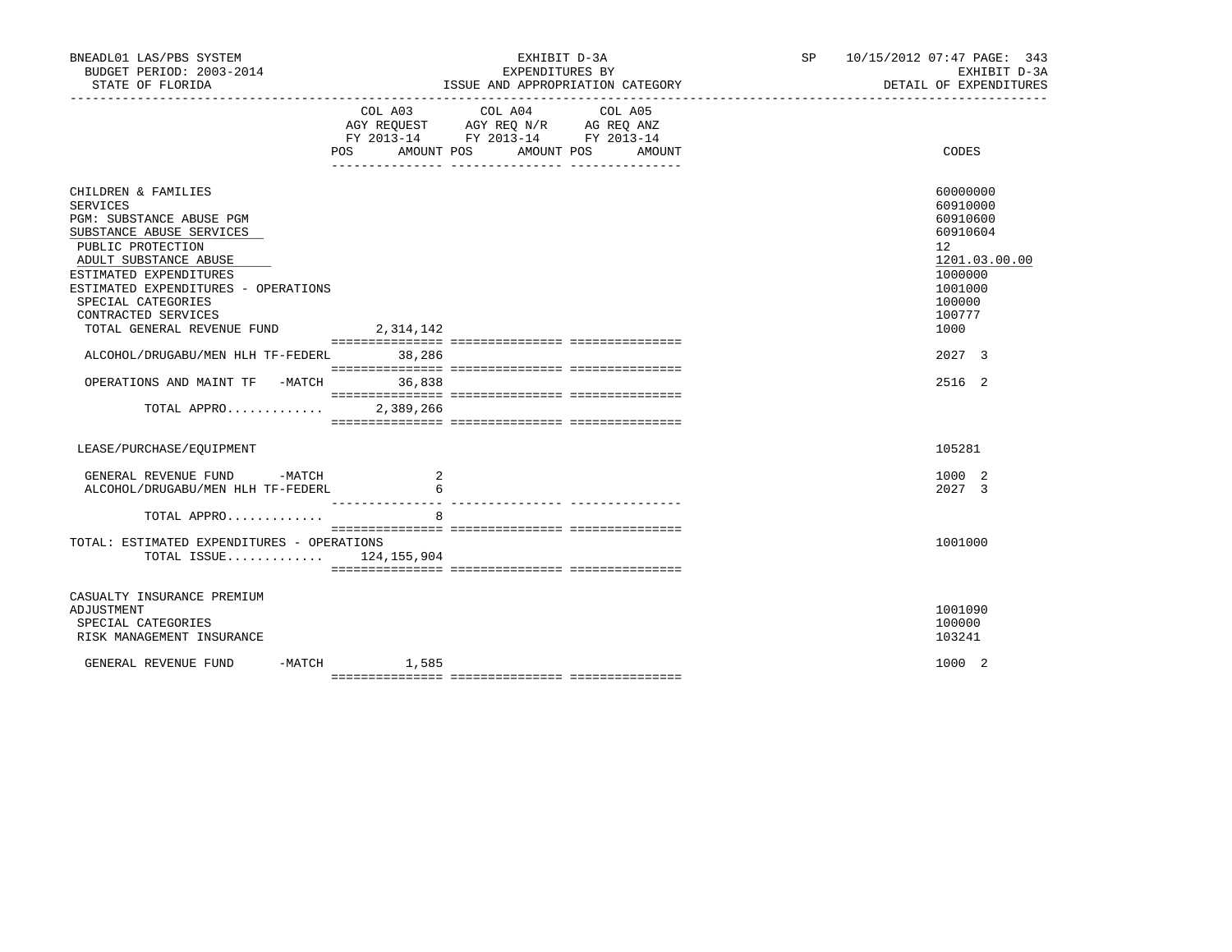| BNEADL01 LAS/PBS SYSTEM<br>BUDGET PERIOD: 2003-2014<br>STATE OF FLORIDA                                                                                                                                                                                                            | EXHIBIT D-3A<br>EXPENDITURES BY<br>ISSUE AND APPROPRIATION CATEGORY                                                                                                                                                                           | SP<br>10/15/2012 07:47 PAGE: 344<br>EXHIBIT D-3A<br>DETAIL OF EXPENDITURES                                              |
|------------------------------------------------------------------------------------------------------------------------------------------------------------------------------------------------------------------------------------------------------------------------------------|-----------------------------------------------------------------------------------------------------------------------------------------------------------------------------------------------------------------------------------------------|-------------------------------------------------------------------------------------------------------------------------|
|                                                                                                                                                                                                                                                                                    | $\begin{tabular}{lcccc} COL A03 & COL A04 & COL A05 \\ AGY REQUEST & AGY REQ N/R & AG REQ ANZ \\ FY & 2013-14 & FY & 2013-14 & FY & 2013-14 \end{tabular}$<br>POS AMOUNT POS AMOUNT POS AMOUNT                                                | CODES                                                                                                                   |
| CHILDREN & FAMILIES<br>SERVICES<br>PGM: SUBSTANCE ABUSE PGM<br>SUBSTANCE ABUSE SERVICES<br>PUBLIC PROTECTION<br>ADULT SUBSTANCE ABUSE<br>ADJUSTMENTS TO CURRENT YEAR<br>ESTIMATED EXPENDITURES<br>ADJUST FUND SOURCE INDICATORS - ADD<br>SPECIAL CATEGORIES<br>CONTRACTED SERVICES |                                                                                                                                                                                                                                               | 60000000<br>60910000<br>60910600<br>60910604<br>$12^{\circ}$<br>1201.03.00.00<br>1600000<br>160S220<br>100000<br>100777 |
| GENERAL REVENUE FUND -MATCH 1,000,000                                                                                                                                                                                                                                              |                                                                                                                                                                                                                                               | 1000 2                                                                                                                  |
|                                                                                                                                                                                                                                                                                    |                                                                                                                                                                                                                                               |                                                                                                                         |
| AGENCY ISSUE NARRATIVE:<br>2013-2014 BUDGET YEAR NARRATIVE:<br>ISSUE TITLE: Adjust Fund Source Indicators - Add<br>ISSUE PROPOSAL:                                                                                                                                                 | IT COMPONENT? NO<br>SPECIFY WHICH AGENCY GOAL FROM THE FISCAL YEARS 2013-2014 THROUGH 2017-2018 STRATEGIC PLAN IS ADDRESSED BY THIS BUDGET<br>Effect Program Improvements: Apply proven best practices to maximize efficiencies and outcomes. |                                                                                                                         |
| SUMMARY:<br>Maintenance of Effort (MOE) and Match review.                                                                                                                                                                                                                          | The Department requests an adjustment to its base budget to properly align Funding Source Indicators (FSI) for                                                                                                                                |                                                                                                                         |
| PROBLEM STATEMENT:<br>the Department's budget.                                                                                                                                                                                                                                     | Based on the Department's current agency-approved operating budget, this request is needed to properly align the FSIs in                                                                                                                      |                                                                                                                         |
| WHAT BENEFITS WILL BE OBTAINED BY FUNDING THIS ISSUE:                                                                                                                                                                                                                              | This action is necessary to ensure that the Department can properly identify funding sources and MOE.                                                                                                                                         |                                                                                                                         |
| Not applicable.                                                                                                                                                                                                                                                                    | WHAT UNDERLYING PROGRAM THEORY CHANGE IS INVOLVED IN THIS ISSUE (IF ANY):                                                                                                                                                                     |                                                                                                                         |
|                                                                                                                                                                                                                                                                                    | WHAT IMPLEMENTATION MECHANISMS WILL BE CHANGES AS A RESULT OF THIS ISSUE (IF ANY):<br>The Department will implement these adjustments and continue to monitor the funding of the budget.                                                      |                                                                                                                         |
| RETURN ON INVESTMENT:<br>Not applicable.                                                                                                                                                                                                                                           |                                                                                                                                                                                                                                               |                                                                                                                         |
| COST CALCULATIONS:<br>Not applicable.                                                                                                                                                                                                                                              |                                                                                                                                                                                                                                               |                                                                                                                         |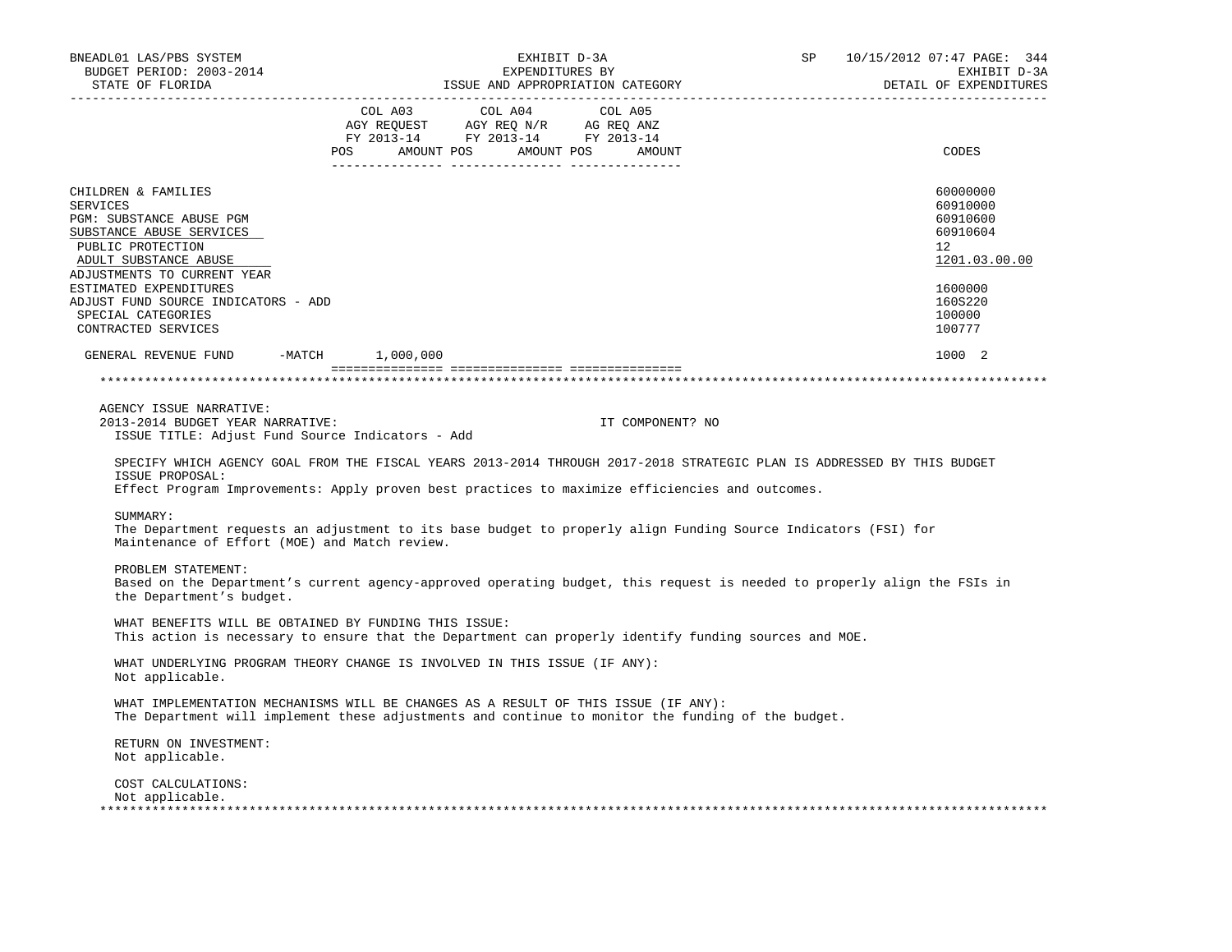| BNEADL01 LAS/PBS SYSTEM<br>BUDGET PERIOD: 2003-2014<br>STATE OF FLORIDA                                                                                                                                                                            | EXHIBIT D-3A<br>EXPENDITURES BY<br>ISSUE AND APPROPRIATION CATEGORY                                                                                                                                                               | SP<br>10/15/2012 07:47 PAGE: 345<br>EXHIBIT D-3A<br>DETAIL OF EXPENDITURES                          |
|----------------------------------------------------------------------------------------------------------------------------------------------------------------------------------------------------------------------------------------------------|-----------------------------------------------------------------------------------------------------------------------------------------------------------------------------------------------------------------------------------|-----------------------------------------------------------------------------------------------------|
|                                                                                                                                                                                                                                                    | $\begin{tabular}{lcccc} COL A03 & COL A04 & COL A05 \\ AGY REQUEST & AGY REQ N/R & AG REQ ANZ \\ FY & 2013-14 & FY & 2013-14 & FY & 2013-14 \end{tabular}$<br>POS AMOUNT POS AMOUNT POS AMOUNT<br>.<br>_________ ________________ | CODES                                                                                               |
| CHILDREN & FAMILIES<br><b>SERVICES</b><br>PGM: SUBSTANCE ABUSE PGM<br>SUBSTANCE ABUSE SERVICES<br>PUBLIC PROTECTION<br>ADULT SUBSTANCE ABUSE<br>ADJUSTMENTS TO CURRENT YEAR<br>ESTIMATED EXPENDITURES<br>ADJUST FUND SOURCE INDICATORS -<br>DEDUCT |                                                                                                                                                                                                                                   | 60000000<br>60910000<br>60910600<br>60910604<br>$12^{\circ}$<br>1201.03.00.00<br>1600000<br>160S230 |
| SPECIAL CATEGORIES<br>CONTRACTED SERVICES                                                                                                                                                                                                          |                                                                                                                                                                                                                                   | 100000<br>100777                                                                                    |
| GENERAL REVENUE FUND -STATE 1,000,000-                                                                                                                                                                                                             |                                                                                                                                                                                                                                   | 1000 1                                                                                              |
|                                                                                                                                                                                                                                                    |                                                                                                                                                                                                                                   |                                                                                                     |
| AGENCY ISSUE NARRATIVE:<br>2013-2014 BUDGET YEAR NARRATIVE:<br>ISSUE TITLE: Adjust Fund Source Indicators - Deduct                                                                                                                                 | IT COMPONENT? NO<br>SPECIFY WHICH AGENCY GOAL FROM THE FISCAL YEARS 2013-2014 THROUGH 2017-2018 STRATEGIC PLAN IS ADDRESSED BY THIS BUDGET                                                                                        |                                                                                                     |
| ISSUE PROPOSAL:                                                                                                                                                                                                                                    | Effect Program Improvements: Apply proven best practices to maximize efficiencies and outcomes.                                                                                                                                   |                                                                                                     |
| SUMMARY:<br>Maintenance of Effort (MOE) and Match review.                                                                                                                                                                                          | The Department requests an adjustment to its base budget to properly align Funding Source Indicators (FSI) for                                                                                                                    |                                                                                                     |
| PROBLEM STATEMENT:<br>the Department's budget.                                                                                                                                                                                                     | Based on the Department's current agency-approved operating budget, this request is needed to properly align the FSIs in                                                                                                          |                                                                                                     |
| WHAT BENEFITS WILL BE OBTAINED BY FUNDING THIS ISSUE:                                                                                                                                                                                              | This action is necessary to ensure that the Department can properly identify funding sources and MOE.                                                                                                                             |                                                                                                     |
| Not applicable.                                                                                                                                                                                                                                    | WHAT UNDERLYING PROGRAM THEORY CHANGE IS INVOLVED IN THIS ISSUE (IF ANY):                                                                                                                                                         |                                                                                                     |
|                                                                                                                                                                                                                                                    | WHAT IMPLEMENTATION MECHANISMS WILL BE CHANGES AS A RESULT OF THIS ISSUE (IF ANY):<br>The Department will implement these adjustments and continue to monitor the funding of the budget.                                          |                                                                                                     |
| RETURN ON INVESTMENT:<br>Not applicable.                                                                                                                                                                                                           |                                                                                                                                                                                                                                   |                                                                                                     |
| COST CALCULATIONS:<br>Not applicable.                                                                                                                                                                                                              |                                                                                                                                                                                                                                   |                                                                                                     |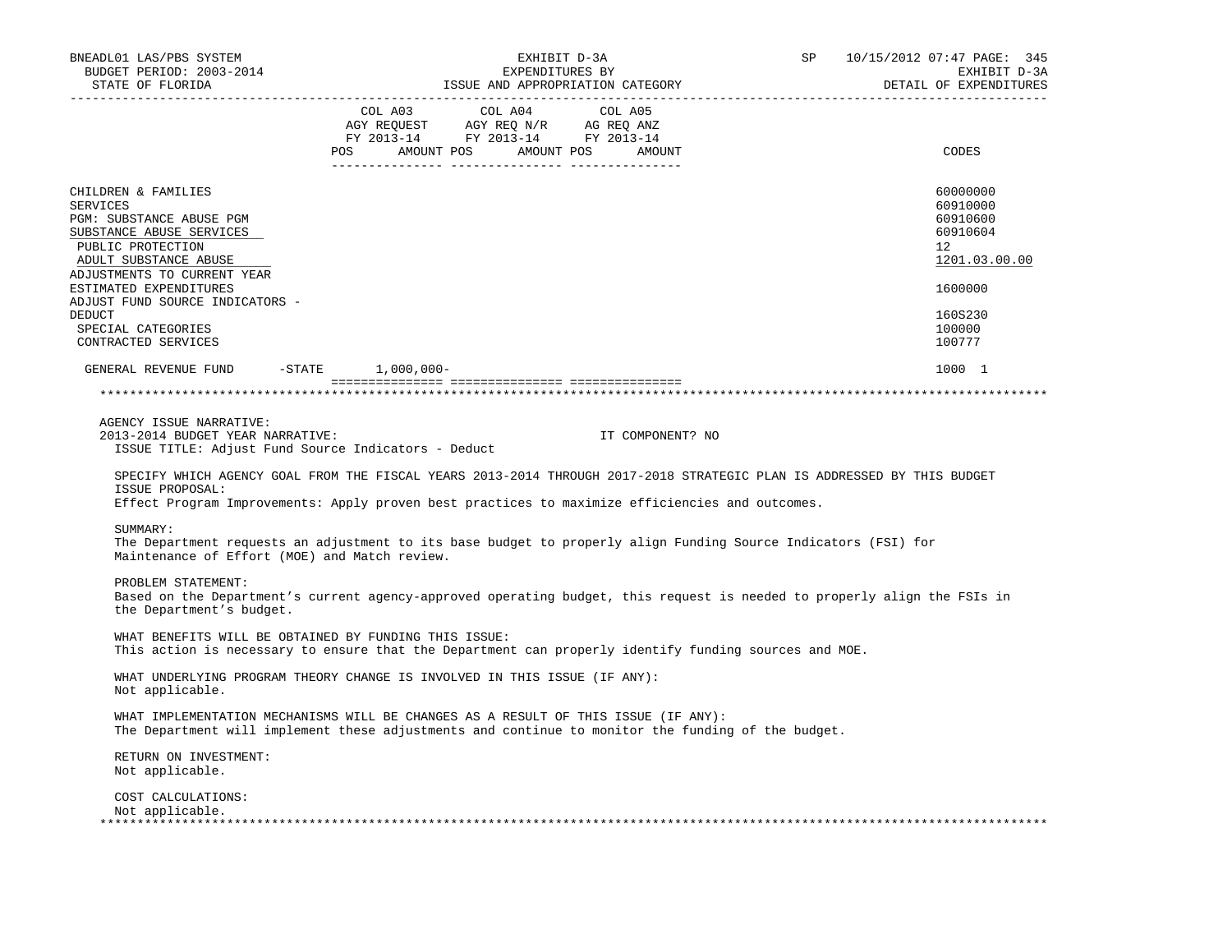| BNEADL01 LAS/PBS SYSTEM<br>BUDGET PERIOD: 2003-2014<br>STATE OF FLORIDA                                                                                                                                                                                                                   |                                  | EXHIBIT D-3A<br>EXPENDITURES BY<br>ISSUE AND APPROPRIATION CATEGORY | SP               | 10/15/2012 07:47 PAGE: 346<br>EXHIBIT D-3A<br>DETAIL OF EXPENDITURES |                                                                                |
|-------------------------------------------------------------------------------------------------------------------------------------------------------------------------------------------------------------------------------------------------------------------------------------------|----------------------------------|---------------------------------------------------------------------|------------------|----------------------------------------------------------------------|--------------------------------------------------------------------------------|
|                                                                                                                                                                                                                                                                                           | POS AMOUNT POS AMOUNT POS AMOUNT |                                                                     |                  |                                                                      | CODES                                                                          |
| CHILDREN & FAMILIES<br>SERVICES<br>PGM: SUBSTANCE ABUSE PGM<br>SUBSTANCE ABUSE SERVICES<br>PUBLIC PROTECTION<br>ADULT SUBSTANCE ABUSE<br>ESTIMATED EXPENDITURES REALIGNMENT<br>REALIGNMENT OF SUBSTANCE ABUSE                                                                             |                                  |                                                                     |                  |                                                                      | 60000000<br>60910000<br>60910600<br>60910604<br>12<br>1201.03.00.00<br>2000000 |
| ADMINISTRATIVE FUNDING - DEDUCT<br>OTHER PERSONAL SERVICES                                                                                                                                                                                                                                |                                  |                                                                     |                  |                                                                      | 2003120<br>030000                                                              |
| ALCOHOL/DRUGABU/MEN HLH TF-FEDERL<br>OPERATIONS AND MAINT TF -MATCH 314-                                                                                                                                                                                                                  | 148,386-                         |                                                                     |                  |                                                                      | 2027 3<br>2516 2                                                               |
| TOTAL APPRO $148,700-$                                                                                                                                                                                                                                                                    |                                  |                                                                     |                  |                                                                      |                                                                                |
| <b>EXPENSES</b>                                                                                                                                                                                                                                                                           |                                  |                                                                     |                  |                                                                      | 040000                                                                         |
|                                                                                                                                                                                                                                                                                           |                                  |                                                                     |                  |                                                                      | 1000 2<br>2027 3<br>2516 2                                                     |
| TOTAL APPRO                                                                                                                                                                                                                                                                               | 45,366-                          |                                                                     |                  |                                                                      |                                                                                |
| SPECIAL CATEGORIES<br>LEASE/PURCHASE/EQUIPMENT                                                                                                                                                                                                                                            |                                  |                                                                     |                  |                                                                      | 100000<br>105281                                                               |
| GENERAL REVENUE FUND -MATCH<br>ALCOHOL/DRUGABU/MEN HLH TF-FEDERL                                                                                                                                                                                                                          | $2 -$<br>$6-$                    |                                                                     |                  |                                                                      | 1000 2<br>2027 3                                                               |
| TOTAL APPRO                                                                                                                                                                                                                                                                               | $8 -$                            |                                                                     |                  |                                                                      |                                                                                |
| TOTAL: REALIGNMENT OF SUBSTANCE ABUSE<br>ADMINISTRATIVE FUNDING - DEDUCT<br>TOTAL ISSUE $194,074-$                                                                                                                                                                                        |                                  |                                                                     |                  |                                                                      | 2003120                                                                        |
|                                                                                                                                                                                                                                                                                           |                                  |                                                                     |                  |                                                                      |                                                                                |
| AGENCY ISSUE NARRATIVE:<br>2013-2014 BUDGET YEAR NARRATIVE:<br>ISSUE TITLE: Realignment of Substance Abuse Administrative Funding - Deduct                                                                                                                                                |                                  |                                                                     | IT COMPONENT? NO |                                                                      |                                                                                |
| SPECIFY WHICH AGENCY GOAL FROM THE FISCAL YEARS 2013-2014 THROUGH 2017-2018 STRATEGIC PLAN IS ADDRESSED BY THIS BUDGET<br>ISSUE PROPOSAL:<br>Effect Program Improvements: Citizens of Florida demand and desire a state government that operates in the most efficient<br>means possible. |                                  |                                                                     |                  |                                                                      |                                                                                |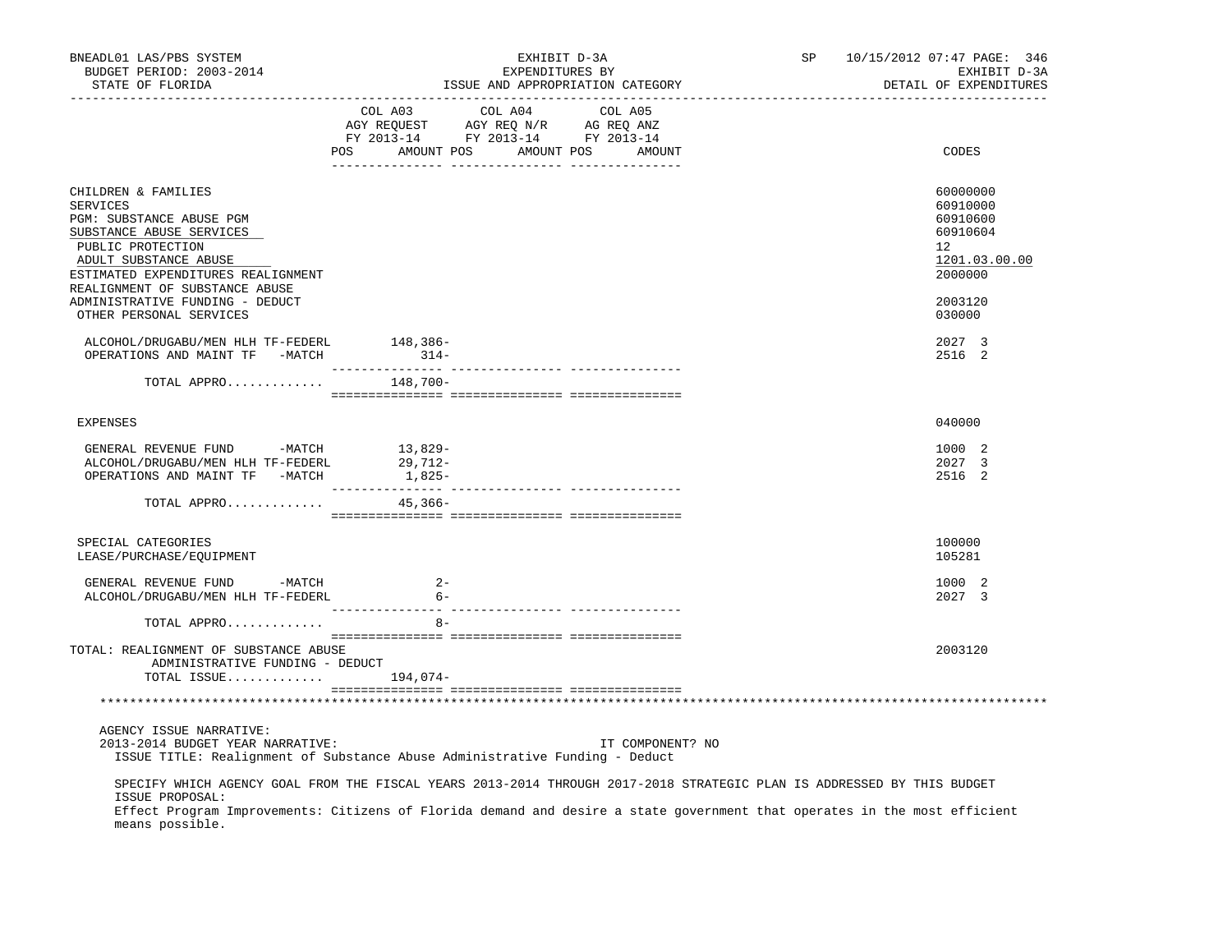| BNEADL01 LAS/PBS SYSTEM<br>BUDGET PERIOD: 2003-2014<br>STATE OF FLORIDA | EXHIBIT D-3A<br>EXPENDITURES BY<br>ISSUE AND APPROPRIATION CATEGORY                                            |  |                                                                                                                                   |  | SP | 10/15/2012 07:47 PAGE: 347<br>EXHIBIT D-3A<br>DETAIL OF EXPENDITURES |                      |
|-------------------------------------------------------------------------|----------------------------------------------------------------------------------------------------------------|--|-----------------------------------------------------------------------------------------------------------------------------------|--|----|----------------------------------------------------------------------|----------------------|
|                                                                         | POS FOR THE POST OF THE POST OF THE POST OF THE POST OF THE POST OF THE POST OF THE POST OF THE POST OF THE PO |  | COL A03 COL A04 COL A05<br>AGY REQUEST AGY REQ N/R AG REQ ANZ<br>FY 2013-14 FY 2013-14 FY 2013-14<br>AMOUNT POS AMOUNT POS AMOUNT |  |    |                                                                      | CODES                |
| CHILDREN & FAMILIES<br>SERVICES                                         |                                                                                                                |  |                                                                                                                                   |  |    |                                                                      | 60000000<br>60910000 |
| PGM: SUBSTANCE ABUSE PGM                                                |                                                                                                                |  |                                                                                                                                   |  |    |                                                                      | 60910600             |
| SUBSTANCE ABUSE SERVICES                                                |                                                                                                                |  |                                                                                                                                   |  |    |                                                                      | 60910604             |
| PUBLIC PROTECTION                                                       |                                                                                                                |  |                                                                                                                                   |  |    |                                                                      | 12                   |
| ADULT SUBSTANCE ABUSE                                                   |                                                                                                                |  |                                                                                                                                   |  |    |                                                                      | 1201.03.00.00        |
| ESTIMATED EXPENDITURES REALIGNMENT                                      |                                                                                                                |  |                                                                                                                                   |  |    |                                                                      | 2000000              |
| REALIGNMENT OF SUBSTANCE ABUSE                                          |                                                                                                                |  |                                                                                                                                   |  |    |                                                                      |                      |
| ADMINISTRATIVE FUNDING - DEDUCT                                         |                                                                                                                |  |                                                                                                                                   |  |    |                                                                      | 2003120              |

## SUMMARY:

 The Department requests the realignment of \$2,259,124 of administrative budget authority (\$1,675,558 General Revenue, \$543,728 Alcohol, Drug Abuse, and Mental Health Trust Fund, and \$39,838 Operations and Maintenance Trust Fund) between program components in the Substance Abuse Services budget entity.

### PROBLEM STATEMENT:

 Currently, the department has budget, determined to be administrative, allocated to service-related program components within the Substance Abuse Services budget entity. In the Adult Substance Abuse, and the Children's Substance Abuse program components, budget is allocated to a service category for providers contracted to provide the services. There are not Full Time Equivalents (FTE) or Other Personal Services (OPS) staff within either of these program components; therefore, the department is requesting that the administrative budget be transferred to the Executive Leadership and Support Services program component.

 WHAT BENEFITS WILL BE OBTAINED BY FUNDING THIS ISSUE: This action is necessary to ensure that the Department can properly identify administrative funding sources and Maintenance of Effort (MOE).

WHAT UNDERLYING PROGRAM THEORY CHANGE IS INVOLVED IN THIS ISSUE (IF ANY): Not Applicable.

 WHAT IMPLEMENTATION MECHANISMS WILL BE CHANGED AS A RESULT OF THIS ISSUE (IF ANY): The department will implement these adjustments and continue to monitor the funding of the budget.

 RETURN ON INVESTMENT: Not applicable.

COST CALCULATIONS:

Adult Substance Abuse - 1201030000

| Other Personal Services                  | $-$ ( 148,700)  |
|------------------------------------------|-----------------|
| Expenses                                 | $-$ ( 45,366)   |
| Contracted Services                      | $-$ (1,389,266) |
| Lease or Lease-Purchase of Equipment - ( | 8)              |
|                                          |                 |
|                                          | (1, 583, 340)   |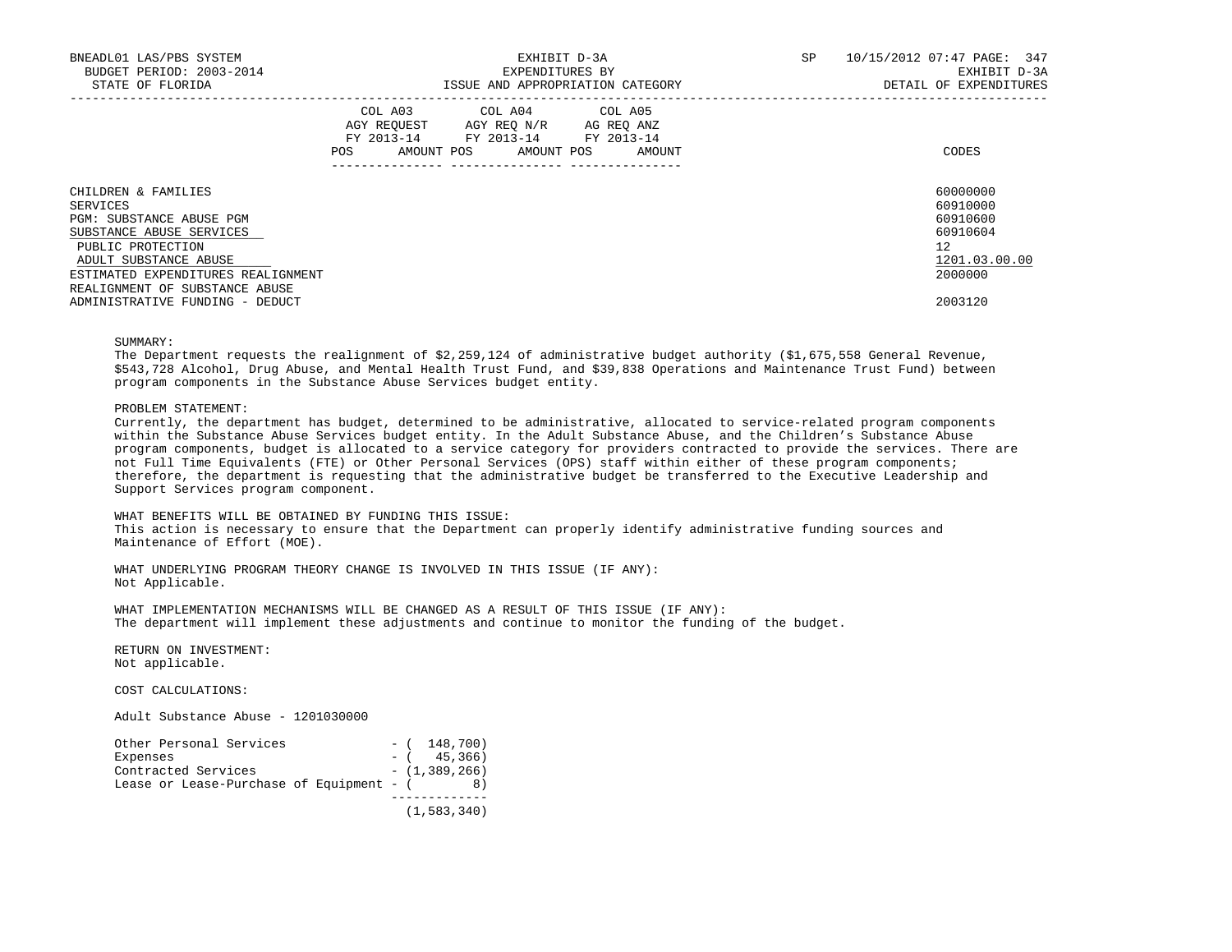| BNEADL01 LAS/PBS SYSTEM<br>BUDGET PERIOD: 2003-2014<br>STATE OF FLORIDA                                                                                                                                                                          | EXHIBIT D-3A<br>EXPENDITURES BY<br>ISSUE AND APPROPRIATION CATEGORY<br>____________________________________                           | SP 10/15/2012 07:47 PAGE: 348<br>EXHIBIT D-3A<br>DETAIL OF EXPENDITURES                   |
|--------------------------------------------------------------------------------------------------------------------------------------------------------------------------------------------------------------------------------------------------|---------------------------------------------------------------------------------------------------------------------------------------|-------------------------------------------------------------------------------------------|
|                                                                                                                                                                                                                                                  | COL A03 COL A04 COL A05<br>AGY REQUEST AGY REQ N/R AG REQ ANZ<br>FY 2013-14 FY 2013-14 FY 2013-14<br>POS AMOUNT POS AMOUNT POS AMOUNT | CODES                                                                                     |
| CHILDREN & FAMILIES<br>SERVICES<br>PGM: SUBSTANCE ABUSE PGM<br>SUBSTANCE ABUSE SERVICES<br>PUBLIC PROTECTION<br>ADULT SUBSTANCE ABUSE<br>ESTIMATED EXPENDITURES REALIGNMENT<br>REALIGNMENT OF SUBSTANCE ABUSE<br>ADMINISTRATIVE FUNDING - DEDUCT |                                                                                                                                       | 60000000<br>60910000<br>60910600<br>60910604<br>12<br>1201.03.00.00<br>2000000<br>2003120 |
| Children's Substance Abuse - 1201020000                                                                                                                                                                                                          |                                                                                                                                       |                                                                                           |
| Other Personal Services - (79,208)<br>Expenses - (6,637)<br>Contracted Services - (589,939)<br>-------------                                                                                                                                     |                                                                                                                                       |                                                                                           |
| (675, 784)                                                                                                                                                                                                                                       |                                                                                                                                       |                                                                                           |
| Executive Leadership and Support Services - 1602000000                                                                                                                                                                                           |                                                                                                                                       |                                                                                           |
| Other Personal Services - 227,908<br>Expenses<br>Contracted Services - 1,979,205<br>Lease or Lease-Purchase of Equipment - 8                                                                                                                     | $-52,003$<br>____________                                                                                                             |                                                                                           |
|                                                                                                                                                                                                                                                  | 2,259,124                                                                                                                             |                                                                                           |
| NONRECURRING EXPENDITURES                                                                                                                                                                                                                        |                                                                                                                                       | 2100000                                                                                   |
| RESTORE COMMUNITY ADULT SUBSTANCE<br>ABUSE SERVICES<br>SPECIAL CATEGORIES<br>G/A-COM SUB ABUSE SVCS                                                                                                                                              |                                                                                                                                       | 2103134<br>100000<br>100618                                                               |
| GENERAL REVENUE FUND -MATCH 900,000-<br>ALCOHOL/DRUGABU/MEN HLH TF-FEDERL                                                                                                                                                                        | $4,000,000-$                                                                                                                          | 1000 2<br>2027 3                                                                          |
| TOTAL APPRO                                                                                                                                                                                                                                      | $4,900,000 -$                                                                                                                         |                                                                                           |
|                                                                                                                                                                                                                                                  |                                                                                                                                       |                                                                                           |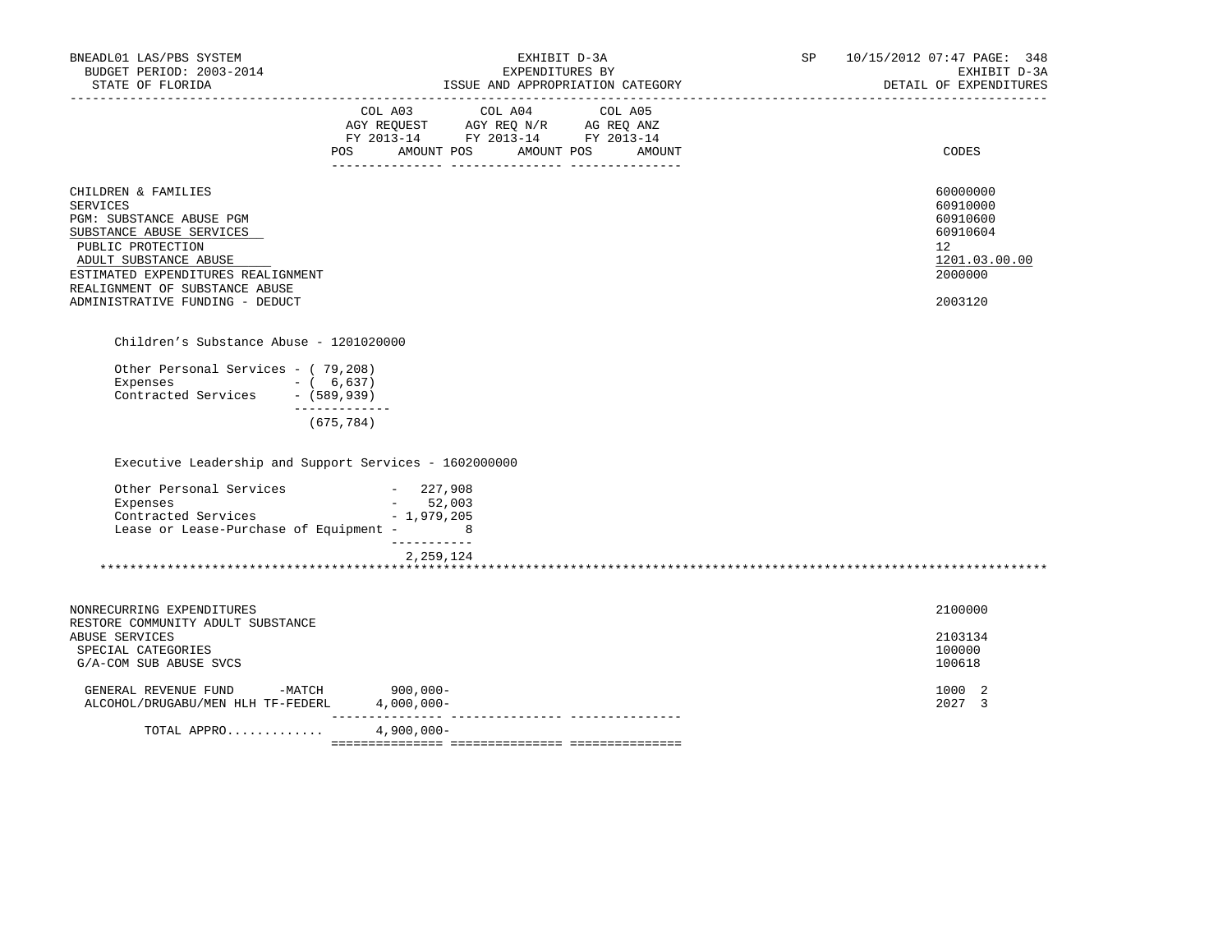| BNEADL01 LAS/PBS SYSTEM<br>BUDGET PERIOD: 2003-2014<br>STATE OF FLORIDA                                                                                                                                                                                                         | EXHIBIT D-3A<br>EXPENDITURES BY<br>ISSUE AND APPROPRIATION CATEGORY                                                                                   | 10/15/2012 07:47 PAGE: 349<br><b>SP</b><br>EXHIBIT D-3A<br>DETAIL OF EXPENDITURES                                       |
|---------------------------------------------------------------------------------------------------------------------------------------------------------------------------------------------------------------------------------------------------------------------------------|-------------------------------------------------------------------------------------------------------------------------------------------------------|-------------------------------------------------------------------------------------------------------------------------|
|                                                                                                                                                                                                                                                                                 | COL A03 COL A04 COL A05<br>AGY REQUEST AGY REQ N/R AG REQ ANZ<br>FY 2013-14 FY 2013-14 FY 2013-14<br><b>POS</b><br>AMOUNT POS<br>AMOUNT POS<br>AMOUNT | CODES                                                                                                                   |
| CHILDREN & FAMILIES<br><b>SERVICES</b><br>PGM: SUBSTANCE ABUSE PGM<br>SUBSTANCE ABUSE SERVICES<br>PUBLIC PROTECTION<br>ADULT SUBSTANCE ABUSE<br>NONRECURRING EXPENDITURES<br>PASCO COUNTY PRESCRIPTION DRUG<br>ABUSE INITIATIVE<br>SPECIAL CATEGORIES<br>G/A-COM SUB ABUSE SVCS |                                                                                                                                                       | 60000000<br>60910000<br>60910600<br>60910604<br>$12^{\circ}$<br>1201.03.00.00<br>2100000<br>2103358<br>100000<br>100618 |
| GENERAL REVENUE FUND                                                                                                                                                                                                                                                            | $-STATE$ 1,000,000-                                                                                                                                   | 1000 1                                                                                                                  |
| PROJECT WOMEN ASSISTING RECOVERING<br>MOTHERS (WARM)<br>SPECIAL CATEGORIES<br>CONTRACTED SERVICES                                                                                                                                                                               |                                                                                                                                                       | 2103359<br>100000<br>100777                                                                                             |
| GENERAL REVENUE FUND<br>$-$ STATE                                                                                                                                                                                                                                               | $1,000,000-$                                                                                                                                          | 1000 1                                                                                                                  |
| WORKLOAD<br>INTEGRATION OF CHILD WELFARE AND<br>SUBSTANCE ABUSE TREATMENT SERVICES<br>SPECIAL CATEGORIES<br>G/A-COM SUB ABUSE SVCS                                                                                                                                              |                                                                                                                                                       | 3000000<br>3007310<br>100000<br>100618                                                                                  |
| $-MATCH$<br>GENERAL REVENUE FUND                                                                                                                                                                                                                                                | 20,475,865                                                                                                                                            | 1000 2                                                                                                                  |
|                                                                                                                                                                                                                                                                                 |                                                                                                                                                       |                                                                                                                         |
| AGENCY ISSUE NARRATIVE:                                                                                                                                                                                                                                                         |                                                                                                                                                       |                                                                                                                         |

 2013-2014 BUDGET YEAR NARRATIVE: IT COMPONENT? NO Issue title: Access to Substance Abuse Treatment for Parents of Children in the Child Welfare System

 SPECIFY WHICH AGENCY GOAL FROM THE 2011-2016 STRATEGIC PLAN IS ADDRESSED BY THIS BUDGET ISSUE PROPOSAL: Effect Program Improvements: Apply proven best practices to maximize efficiencies and outcomes.

 SUMMARY:The Department requests \$22,283,244 in General Revenue to expand substance abuse family screening, assessment, brief interventions and referral to substance abuse treatment for families in the child welfare system as well as intensive integrated outpatient treatment for parents and their children. In many cases the parental substance abuse is related to misuse of prescription drugs. This funding will provide services for an estimated 21,960 additional parents annually through increasing contracted services providing evidence-based screening, assessment, and referral services and intensive and integrated outpatient services for 750 parents and their young children in the child welfare system. These services will result in a projected annual cost savings of over \$1,536,246 million.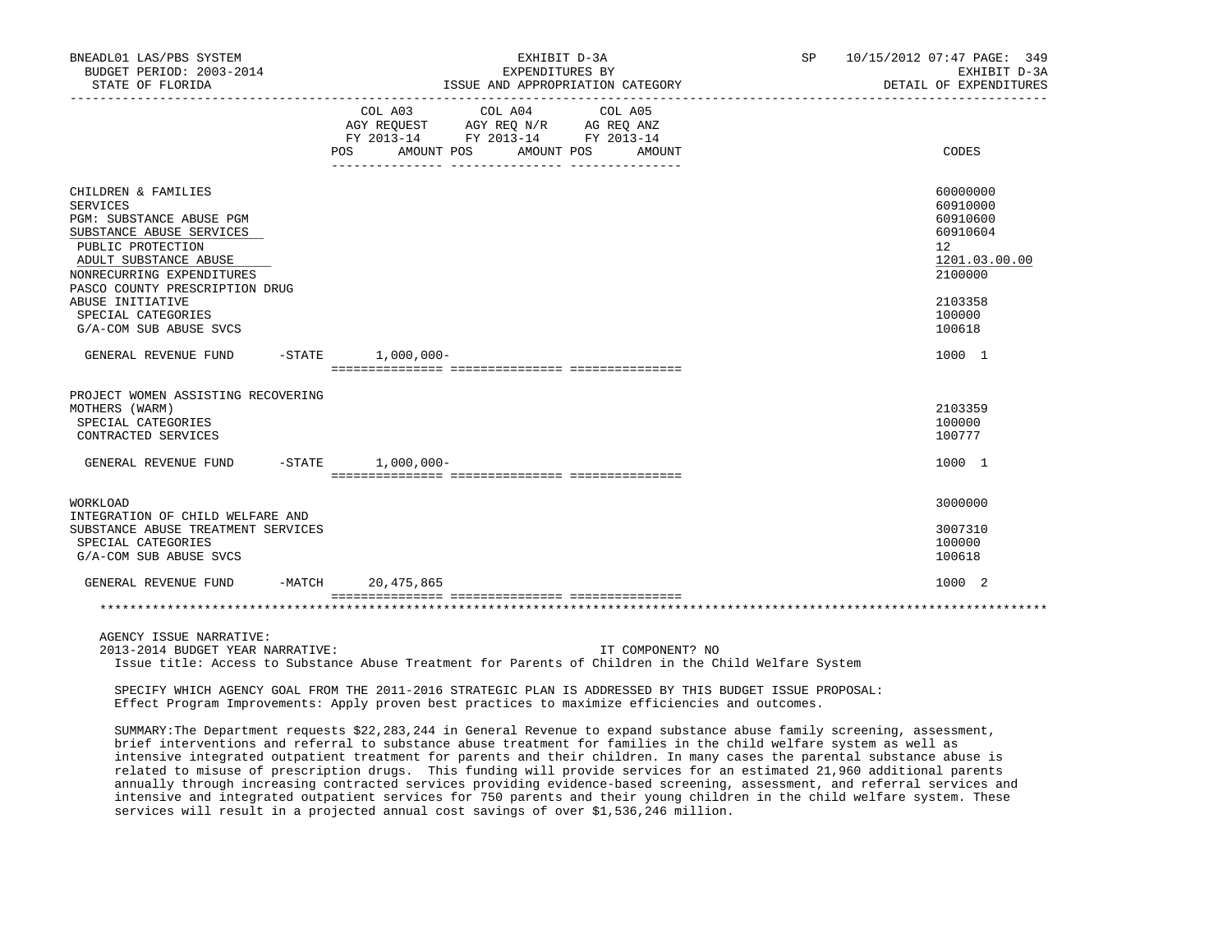| BNEADL01 LAS/PBS SYSTEM<br>BUDGET PERIOD: 2003-2014<br>STATE OF FLORIDA |     | EXPENDITURES BY                                                                                                            | EXHIBIT D-3A<br>ISSUE AND APPROPRIATION CATEGORY | SP | 10/15/2012 07:47 PAGE: 350<br>EXHIBIT D-3A<br>DETAIL OF EXPENDITURES |  |
|-------------------------------------------------------------------------|-----|----------------------------------------------------------------------------------------------------------------------------|--------------------------------------------------|----|----------------------------------------------------------------------|--|
|                                                                         | POS | COL A03 COL A04 COL A05<br>AGY REQUEST AGY REO N/R AG REO ANZ<br>FY 2013-14 FY 2013-14 FY 2013-14<br>AMOUNT POS AMOUNT POS | AMOUNT                                           |    | CODES                                                                |  |
| CHILDREN & FAMILIES                                                     |     |                                                                                                                            |                                                  |    | 60000000                                                             |  |
| SERVICES                                                                |     |                                                                                                                            |                                                  |    | 60910000                                                             |  |
| PGM: SUBSTANCE ABUSE PGM                                                |     |                                                                                                                            |                                                  |    | 60910600                                                             |  |
| SUBSTANCE ABUSE SERVICES                                                |     |                                                                                                                            |                                                  |    | 60910604                                                             |  |
| PUBLIC PROTECTION                                                       |     |                                                                                                                            |                                                  |    | 12                                                                   |  |
| ADULT SUBSTANCE ABUSE                                                   |     |                                                                                                                            |                                                  |    | 1201.03.00.00                                                        |  |
| WORKLOAD                                                                |     |                                                                                                                            |                                                  |    | 3000000                                                              |  |
| INTEGRATION OF CHILD WELFARE AND                                        |     |                                                                                                                            |                                                  |    |                                                                      |  |
| SUBSTANCE ABUSE TREATMENT SERVICES                                      |     |                                                                                                                            |                                                  |    | 3007310                                                              |  |

 This issue will be supported by other service category transfers within Mental Health and Substance Abuse and an increase in General Revenue of \$5,156,406 in Adult Substance Abuse.

### PROBLEM STATEMENT:

 Parental substance abuse is a major contributing factor in cases of child abuse and neglect and is one of the major reasons for child out-of-home placements, as well as posing a barrier to children's safety. In FY 2010 -2011, 56% of the child abuse allegations that were verified had indications of parental substance use disorders. During this same time frame, 60% of the out-of-home placements were due to parental substance use disorders. There also were twice as many children with parents with substance abuse disorders in care for more than 9 months than for children with parents without indications of substance abuse. Additionally, 56% of the children with verified child abuse and with indications of parental substance abuse were under the age of five, creating the highest risk for subsequent child developmental and behavioral issues. There is insufficient capacity for substance abuse treatment for parents in the child welfare system. Inability to access treatment prolongs the time to re-unification for the family and causes numerous complications meeting the expectations of their case plans. Further improvements in child welfare services require that parents receive appropriate treatment at the onset of the case. Access to services must be improved, as well as the type and number of appropriate services.

Using Evidence-Based Practices to Improve Parental Entry into Substance Abuse Services:

 Traditionally, when child protective investigators suspect substance use or mental health disorders, they refer the parent to a substance abuse or mental health treatment program for an assessment and subsequent treatment. This practice has proven in Florida and nationally to be ineffective. Many parents do not make or keep appointments for their assessments and do not enter treatment. In early 2000, Florida introduced a substance abuse intervention program. The program design called for a substance abuse practitioner to screen parents for substance use, assist them in obtaining an assessment, and provide case management services while they were in treatment. A November 2003 Florida Senate Interim Report on Substance Abuse and Child Protection concluded that the program appeared to have the potential to improve parent's/caretaker's follow-through with treatment, and could improve the likelihood that parents will successfully complete substance abuse case plan goals, and, in turn, be reunited with their children.

 Subsequent program office quality improvement efforts determined that the substance abuse intervention program could be improved through the use of an evidence-based practice called Screening, Brief Intervention and Referral to Treatment (SBIRT). This practice is intended for implementation in non-behavioral health settings and has shown success improving treatment entry for persons with alcohol misuse; there is growing evidence that it is also effective with persons with drug use and abuse. This model has shown to be more effective with the addition of evidence based screening-assessment tools and brief intervention. The Global Assessment of Individual in Need (GAIN) will be used as the assessment instrument. The brief intervention will generally include three to five brief sessions of Motivational Enhancement Therapy and/or Trauma Informed Cognitive Behavioral Therapy. For the child welfare population, the purpose of the brief intervention will be to engage the parent and prepare them for more intensive treatment when necessary. Although SBIRT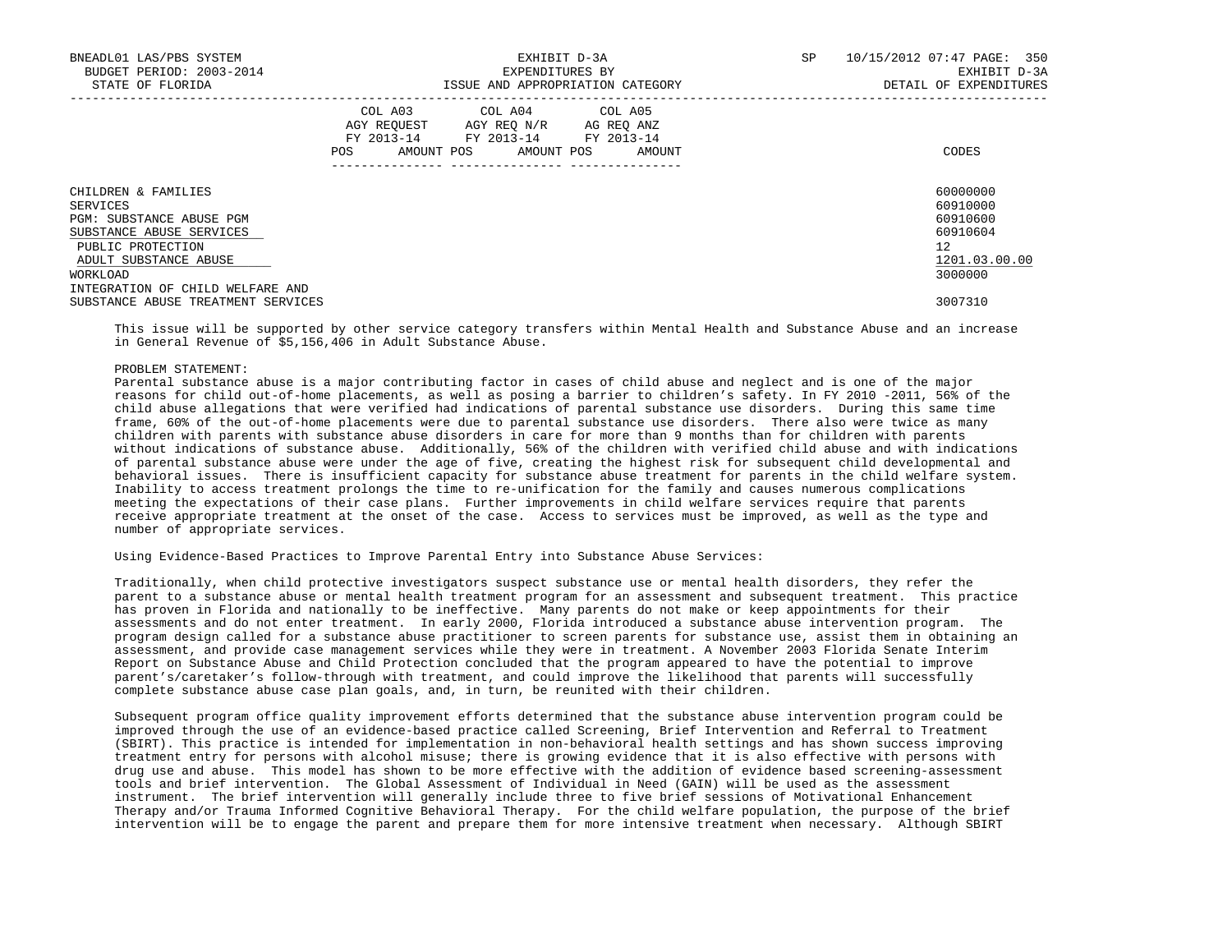| BNEADL01 LAS/PBS SYSTEM<br>BUDGET PERIOD: 2003-2014<br>STATE OF FLORIDA | EXHIBIT D-3A<br>EXPENDITURES BY<br>ISSUE AND APPROPRIATION CATEGORY |  |  |                                                                                                   |  |                              | <b>SP</b> | 10/15/2012 07:47 PAGE: 351<br>EXHIBIT D-3A<br>DETAIL OF EXPENDITURES |  |
|-------------------------------------------------------------------------|---------------------------------------------------------------------|--|--|---------------------------------------------------------------------------------------------------|--|------------------------------|-----------|----------------------------------------------------------------------|--|
|                                                                         | POS                                                                 |  |  | COL A03 COL A04 COL A05<br>AGY REOUEST AGY REO N/R AG REO ANZ<br>FY 2013-14 FY 2013-14 FY 2013-14 |  | AMOUNT POS AMOUNT POS AMOUNT |           | CODES                                                                |  |
| CHILDREN & FAMILIES<br>SERVICES                                         |                                                                     |  |  |                                                                                                   |  |                              |           | 60000000<br>60910000                                                 |  |
| PGM: SUBSTANCE ABUSE PGM                                                |                                                                     |  |  |                                                                                                   |  |                              |           | 60910600                                                             |  |
| SUBSTANCE ABUSE SERVICES                                                |                                                                     |  |  |                                                                                                   |  |                              |           | 60910604                                                             |  |
| PUBLIC PROTECTION                                                       |                                                                     |  |  |                                                                                                   |  |                              |           | 12                                                                   |  |
| ADULT SUBSTANCE ABUSE                                                   |                                                                     |  |  |                                                                                                   |  |                              |           | 1201.03.00.00                                                        |  |
| WORKLOAD                                                                |                                                                     |  |  |                                                                                                   |  |                              |           | 3000000                                                              |  |
| INTEGRATION OF CHILD WELFARE AND                                        |                                                                     |  |  |                                                                                                   |  |                              |           |                                                                      |  |
| SUBSTANCE ABUSE TREATMENT SERVICES                                      |                                                                     |  |  |                                                                                                   |  |                              |           | 3007310                                                              |  |

 began in community health settings, its use has been expanded to include social service programs including child welfare ones. Research shows that persons who have been referred to treatment through SBIRT have reported significant improvements in behavioral health status coupled with improvements in other social outcomes such as employment and arrest rates. The SAMH Program Office recently implemented a federal grant to implement the SBIRT model with the elderly population and has experience in implementing this program through contracted providers.

 SBIRT will assist parents to enter treatment faster and with more motivation. Children whose mothers accessed treatment faster and completed at least one treatment episode had shorter stays in out-of-home care. A program in Illinois using a similar approach of assessment and counseling found that 84% of the parents entered treatment. When upfront SBIRT type services are paired with appropriate family-centered services (see below under Intensive Integrated Outpatient) and the parent participates for at least 90 days there can be a substantial improvement in the child welfare outcomes.

 The above referenced Senate Interim Report showed that families receiving professional screening, assessments, and case management achieved reunification more quickly than in cases not receiving these services, closure was achieved in a significantly shorter amount of time (six months vs. eleven months), and more families were reunited (40% vs. 17% ). A 2009 California study showed similar results achieving reunification for about 44% of the children whose mothers had received engagement services, assessments, interventions and treatment.

 Based on FY 2010-2011 data, the current average length of stay for children with parents with substance use disorders is 279 days or 9.3 months compared to children with parents without substance misuse at 239 days, or eight (8) months. The projected cost savings for children is based on the projected reduction of 40 days of out-of-home care for children at \$2,349 per month for an estimated 1,635 children from parents with substance misuse is \$1,536,246. This is a conservative estimate based on research that indicates that approximately 25% of the parents receiving treatment will complete treatment.

 About 25% of all child protective investigations involve allegations of substance misuse which would include approximately 50,000 parents. Approximately 20,000 parents per year with verified cases of child abuse have indications of substance use disorders. Since all parents with suspected substance abuse do not receive a screening, assessment, intervention, and referral it is estimated that a total of 35,000 parents should receive Child Welfare SBIRT Services. The estimated workload for a behavioral health professional using the SBIRT model in the child welfare setting is 160 cases per year. Currently, SAMH contracts for 81.5 staff available to be trained to implement the SBIRT model. These staff currently serve approximately 13,040 parents. To serve a total of 35,000 parents per year, SAMH must contract for an additional 137 SBIRT Child Welfare professionals to serve an additional 21,960 parents with Child Welfare SBIRT.

 This requested funding will be contracted to private non-profit substance abuse treatment service providers and allocated based on the Department's child welfare caseload. The services provided will assist the Department in its efforts to:

Improve accurate and timely identification of families' involved with child protective services system who are in need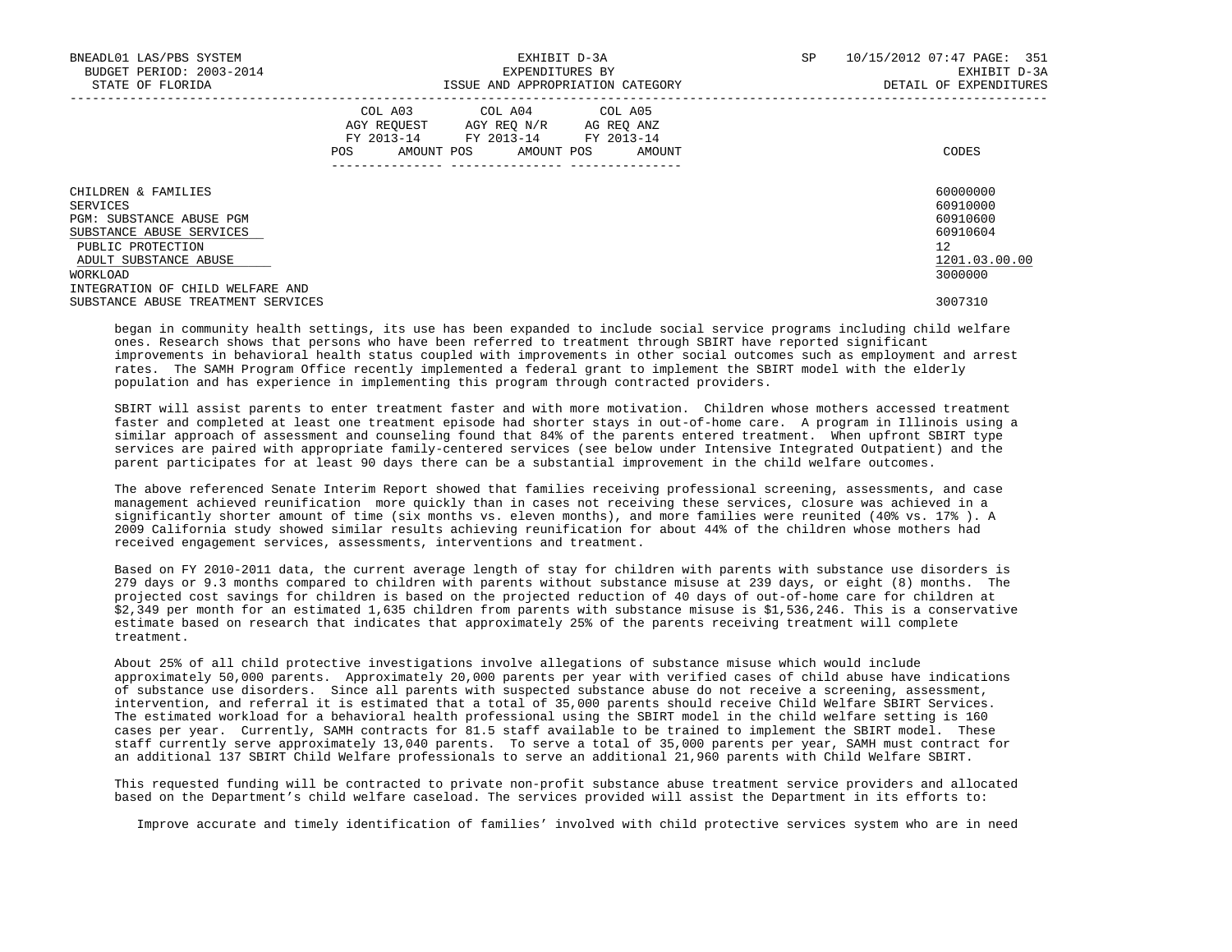| BNEADL01 LAS/PBS SYSTEM<br>BUDGET PERIOD: 2003-2014<br>STATE OF FLORIDA |         | EXHIBIT D-3A<br>EXPENDITURES BY                                                                   | ISSUE AND APPROPRIATION CATEGORY | SP | 10/15/2012 07:47 PAGE: 352<br>EXHIBIT D-3A<br>DETAIL OF EXPENDITURES |  |
|-------------------------------------------------------------------------|---------|---------------------------------------------------------------------------------------------------|----------------------------------|----|----------------------------------------------------------------------|--|
|                                                                         | POS FOR | COL A03 COL A04 COL A05<br>AGY REQUEST AGY REO N/R AG REO ANZ<br>FY 2013-14 FY 2013-14 FY 2013-14 | AMOUNT POS AMOUNT POS AMOUNT     |    | CODES                                                                |  |
| CHILDREN & FAMILIES                                                     |         |                                                                                                   |                                  |    | 60000000                                                             |  |
| SERVICES<br>PGM: SUBSTANCE ABUSE PGM                                    |         |                                                                                                   |                                  |    | 60910000<br>60910600                                                 |  |
| SUBSTANCE ABUSE SERVICES                                                |         |                                                                                                   |                                  |    | 60910604                                                             |  |
| PUBLIC PROTECTION                                                       |         |                                                                                                   |                                  |    | $12^{\circ}$                                                         |  |
| ADULT SUBSTANCE ABUSE                                                   |         |                                                                                                   |                                  |    | 1201.03.00.00                                                        |  |
| WORKLOAD                                                                |         |                                                                                                   |                                  |    | 3000000                                                              |  |
| INTEGRATION OF CHILD WELFARE AND                                        |         |                                                                                                   |                                  |    |                                                                      |  |
| SUBSTANCE ABUSE TREATMENT SERVICES                                      |         |                                                                                                   |                                  |    | 3007310                                                              |  |

#### of substance abuse treatment;

Reduce the amount of time for assessment and entry to services for parents;

Reduce the length of stay for children in out-of-home care whose parents have a substance use disorder;

 Increase the number of individuals referred by child welfare staff who complete substance abuse treatment successfully;

 Implement a proactive family-centered referral and planning process which integrates child welfare and substance abuse treatment services to enable the client and the family strengthen a client's commitment to recovery; and to

Decrease subsequent child abuse and neglect and promote family reunification.

### Intensive Integrated Outpatient Treatment:

 Access to the appropriate level of treatment is critical to achieve optimal outcomes for parents with substance use disorders. Parents with a long history of substance use and who are dependent or addicted to drugs require intensive levels of treatment, such as intensive outpatient treatment or residential treatment. Many of a mother's substance use involves prescription drug misuse. Of the 20,000 parents with indicated substance use disorders, 10,519 were mothers. In order for treatment to be effective, mothers require a safe place for their children; for mothers with children under age five (5) it is preferable for the children to reside with the parent during treatment. For many mothers, the living environment and partner are impediments for successful treatment, requiring that the children and parent reside elsewhere during treatment and aftercare. Estimates are that about 25% require residential or intensive treatment with housing capacity for the mothers and their children.

 In Florida, there are 310 residential beds that accept parents and children into care. This is insufficient capacity--residential care is much more expensive that community care. Often mothers are required to leave their home community, which prohibits the development of natural supports during the treatment process. The children are at very high risk for developmental delays and require quality child care services while the parent is in treatment. In order for mothers and children to receive treatment in a safe setting, the following services must be available: trauma-informed family focused treatment, safe housing, quality child care, and parent training designed for parents with substance use disorders. Unfortunately, housing subsidies and child care subsidies are often unavailable at the time that treatment is required. Public transportation also is not conducive to multiple trips to treatment. For these reasons, this budget issue requests funds for a less expensive alternative to residential treatment that provides the necessary family focused services for optimal treatment gain.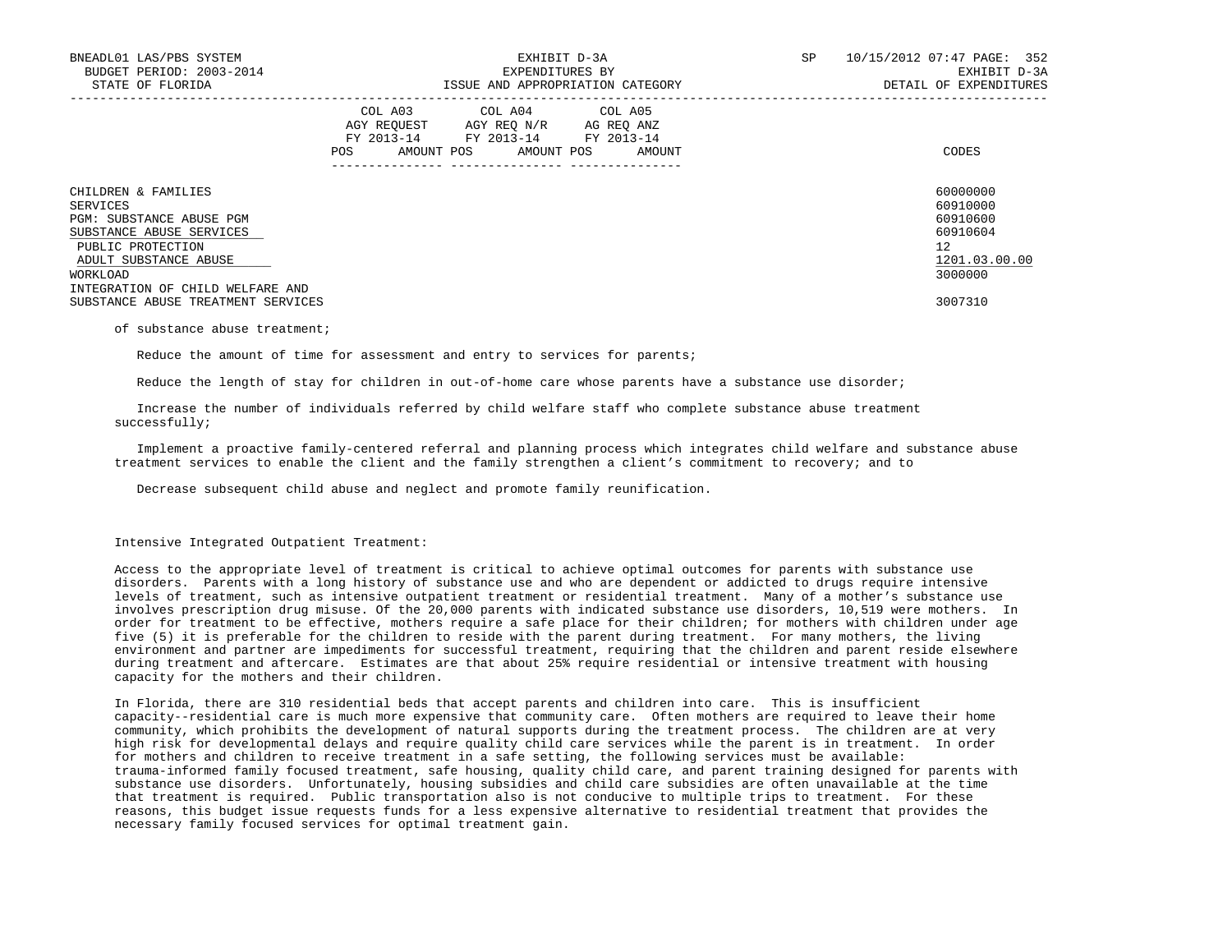| BNEADL01 LAS/PBS SYSTEM<br>BUDGET PERIOD: 2003-2014<br>STATE OF FLORIDA |     | EXHIBIT D-3A<br>EXPENDITURES BY                                                                   | ISSUE AND APPROPRIATION CATEGORY | 10/15/2012 07:47 PAGE: 353<br>SP<br>EXHIBIT D-3A<br>DETAIL OF EXPENDITURES |  |
|-------------------------------------------------------------------------|-----|---------------------------------------------------------------------------------------------------|----------------------------------|----------------------------------------------------------------------------|--|
|                                                                         | POS | COL A03 COL A04 COL A05<br>AGY REQUEST AGY REQ N/R AG REQ ANZ<br>FY 2013-14 FY 2013-14 FY 2013-14 | AMOUNT POS AMOUNT POS AMOUNT     | CODES                                                                      |  |
| CHILDREN & FAMILIES<br>SERVICES<br>PGM: SUBSTANCE ABUSE PGM             |     |                                                                                                   |                                  | 60000000<br>60910000<br>60910600                                           |  |
| SUBSTANCE ABUSE SERVICES<br>PUBLIC PROTECTION<br>ADULT SUBSTANCE ABUSE  |     |                                                                                                   |                                  | 60910604<br>12<br>1201.03.00.00                                            |  |
| WORKLOAD<br>INTEGRATION OF CHILD WELFARE AND                            |     |                                                                                                   |                                  | 3000000                                                                    |  |
| SUBSTANCE ABUSE TREATMENT SERVICES                                      |     |                                                                                                   |                                  | 3007310                                                                    |  |

 Ten percent of 10,519 mothers, or 1,052 mothers, need this type of treatment. However, only 310 beds are available--leaving 122 women who would be able to access residential treatment. Therefore, this issue proposes that the Integrated Intensive Outpatient Treatment be used as an alternative to residential care. The estimated length of stay for the intensive treatment in this program is for four (4) months with an average length of stay for the continued treatment with transitional housing of two (2) months. The number of families to be served is 741.

# RETURN ON INVESTMENT:

 As noted previously, the impact of substance abuse on the child welfare system for both the child in care and the familyAs familyAs noted previously, the impact of substance abuse on the child welfare system for both the child in care and the family is significant. Data specific to Florida indicates that in FY 2010 -2011:

56% of the child abuse allegations that were verified had indications of parental substance use disorders;

60% of the out-of-home placements were due to parental substance use disorders;

 Twice as many children with parents with substance abuse disorders were in care for 9 months longer than children with parents without indications of substance abuse;

 56% of the children with verified child abuse and with indications of parental substance abuse were under the age of five, creating the highest risk for subsequent child developmental and behavioral issues.

 Substance abusing parents are less likely to utilize appropriate parenting practices and may be neglectful in basic nurturing and caretaking. Drug-seeking behavior may contribute to more criminal activity and an unsafe care-giving environment. Children born to addicted women are subject to Neonatal Abstinence Syndrome (NAS) which makes mother-infant bonding more difficult. NAS is a group of problems that occur in a newborn exposed to addictive illegal or prescription drugs while in the mother's womb. These substances pass through the placenta to the baby during pregnancy. The baby becomes addicted along with the mother, and at birth the baby is still dependent on the drug. Because the baby is no longer getting the drug after birth, symptoms of withdrawal may occur. Factors such as parental drug treatment, maternal guilt, prolonged neonatal hospitalization for NAS and separation challenge maternal infant bonding. As these drug-exposed children mature, they are likely to have poorer physical and emotional outcomes and are at higher risk of developing challenging behaviors. Exposure to adverse events that often occur in substance abusive environments has a marked negative effect on the normal trajectory of social and emotional development. The National Institute on Drug Abuse (NIDA) reports that negative outcomes in drug-exposed children can be ameliorated by supportive home environments and quality parenting. NIDA supported research has established the value of evidence-based treatment in changing drug abuse behavior.

 Research demonstrates that access to treatment increases the likelihood of reunification and reduces the number of days children spend in foster care. In addition, the societal cost of parental substance abuse can be measured for the child in increased time in care, future medical and educational expenditures, cost of foster care placement and eventually lost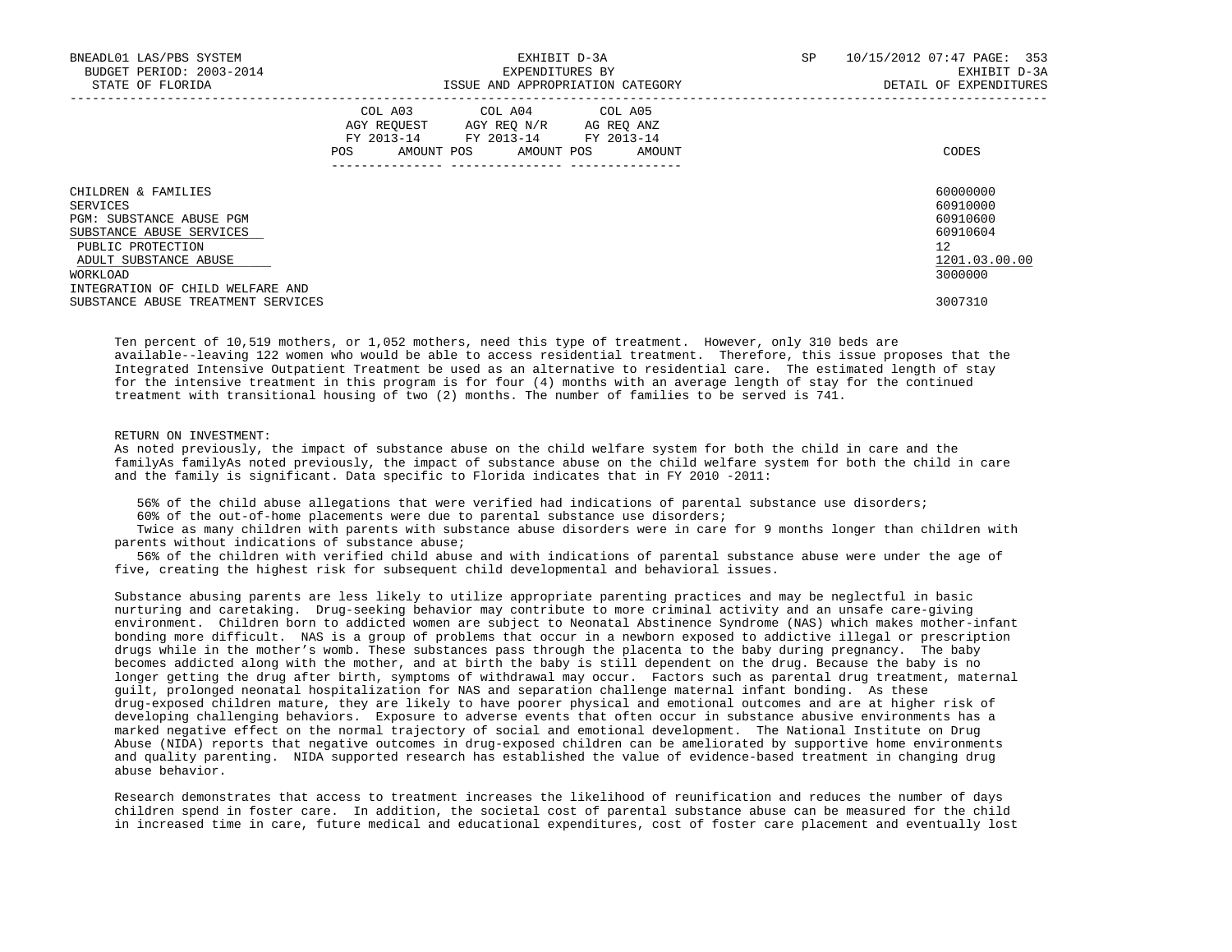| BNEADL01 LAS/PBS SYSTEM<br>BUDGET PERIOD: 2003-2014<br>STATE OF FLORIDA |     | EXHIBIT D-3A<br>EXPENDITURES BY<br>ISSUE AND APPROPRIATION CATEGORY                                                               |  | <b>SP</b> | 10/15/2012 07:47 PAGE: 354<br>EXHIBIT D-3A<br>DETAIL OF EXPENDITURES |                      |
|-------------------------------------------------------------------------|-----|-----------------------------------------------------------------------------------------------------------------------------------|--|-----------|----------------------------------------------------------------------|----------------------|
|                                                                         | POS | COL A03 COL A04 COL A05<br>AGY REOUEST AGY REO N/R AG REO ANZ<br>FY 2013-14 FY 2013-14 FY 2013-14<br>AMOUNT POS AMOUNT POS AMOUNT |  |           |                                                                      | CODES                |
| CHILDREN & FAMILIES<br>SERVICES                                         |     |                                                                                                                                   |  |           |                                                                      | 60000000<br>60910000 |
| PGM: SUBSTANCE ABUSE PGM                                                |     |                                                                                                                                   |  |           |                                                                      | 60910600             |
| SUBSTANCE ABUSE SERVICES                                                |     |                                                                                                                                   |  |           |                                                                      | 60910604             |
| PUBLIC PROTECTION                                                       |     |                                                                                                                                   |  |           |                                                                      | 12                   |
| ADULT SUBSTANCE ABUSE                                                   |     |                                                                                                                                   |  |           |                                                                      | 1201.03.00.00        |
| WORKLOAD                                                                |     |                                                                                                                                   |  |           |                                                                      | 3000000              |
| INTEGRATION OF CHILD WELFARE AND                                        |     |                                                                                                                                   |  |           |                                                                      |                      |
| SUBSTANCE ABUSE TREATMENT SERVICES                                      |     |                                                                                                                                   |  |           |                                                                      | 3007310              |

 productivity. For the parents, costs of substance abuse in terms of potential criminal justice involvement, medical costs due to injury or accident, and lost productivity. Cost-benefit analyses of outpatient treatment find that every dollar invested yields between \$5.23 and \$32.70 in economic benefits (in 2011 dollars). The economic benefits are in the form of increasing earnings from employment and reductions in criminal activity, money spent on drugs, incarceration, and health care costs. There are other less measurable, but no less devastating costs, such as family disruption, divorce, and loss of custody. Using the range of published cost-benefit ratios for outpatient treatment, the requested \$13,689,234 invested now could yield a benefit of between \$71,594,693.82 and \$447,637,951.80 by ensuring that parents served in the community are drug-free, healthy, law-abiding, and productive in the workforce.

# FLORIDA STRATEGIC PLAN FOR ECONOMIC DEVELOPMENT:

 Evidenced based substance abuse recovery services reduce child welfare impacts which include improving the probability that children will have the ability to become economically contributing and self sustaining adults. In addition improved recovery from substance abuse allows adults to become economically self sustaining. Improved outcomes in this area corresponds to Item 6, Item 5 as well as Item 25 on the Florida Strategic Plan for Economic Development.

### COST CALCULATION:

EVIDENCE-BASED PRACTICES:

| EVIDENCE-BASED PRACTICES:                                         |                                              |
|-------------------------------------------------------------------|----------------------------------------------|
| Cost per Child Welfare SBIRT professional:                        | \$55,000                                     |
| Training cost per professional per year:                          | \$2,000                                      |
| Travel cost professional per year:                                | \$5,730                                      |
| Total cost per SBIRT professional:                                | \$62,730 X 137 SBIRT professionals           |
| 137 contracted SBIRT professionals:                               | \$8,594,010                                  |
| INTENSIVE INTEGRATED OUTPATIENT TREATMENT:                        |                                              |
| Cost per month for intensive treatment:                           | $$3,479$ X 4 months (estimated average stay) |
| Cost per month for continued treatment with transitional housing: | $$2,279$ X 2 months (estimated average stay) |
| Total cost of intensive treatment per family:                     | $$18.474$ X 741 families                     |
| Total Intensive Integrated Outpatient Treatments:                 | \$13,689,234                                 |
|                                                                   |                                              |

| SBIRT Specialists |                                           |  | \$ 8,594,010 GR |  |
|-------------------|-------------------------------------------|--|-----------------|--|
|                   | Intensive Integrated Outpatient Treatment |  | \$13,689,234 GR |  |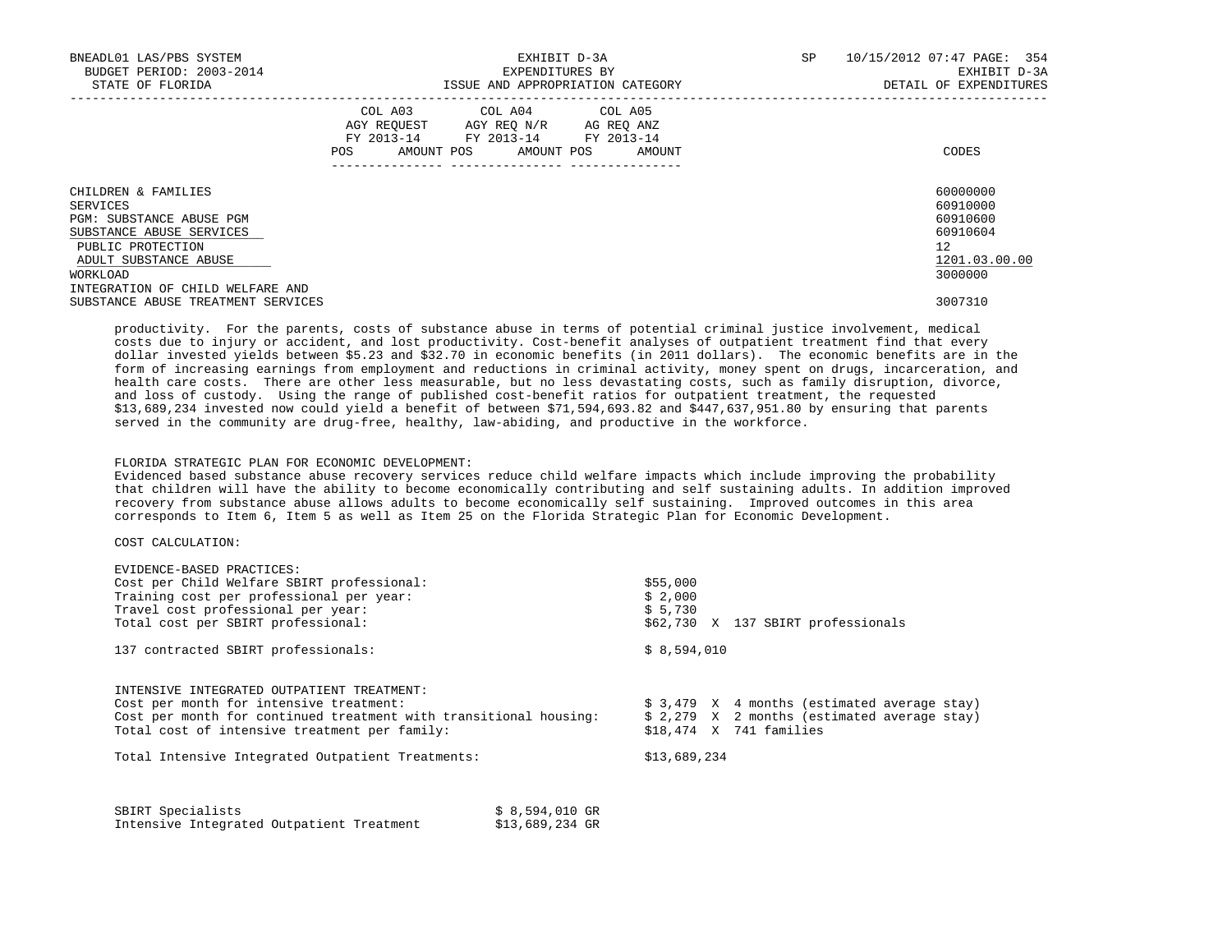| BNEADL01 LAS/PBS SYSTEM<br>BUDGET PERIOD: 2003-2014                                                                                                                                                                                                                                                                                                                                                                                                        | EXHIBIT D-3A<br>EXPENDITURES BY                                                           | SP                                          | 10/15/2012 07:47 PAGE: 355<br>EXHIBIT D-3A |                                                                                           |
|------------------------------------------------------------------------------------------------------------------------------------------------------------------------------------------------------------------------------------------------------------------------------------------------------------------------------------------------------------------------------------------------------------------------------------------------------------|-------------------------------------------------------------------------------------------|---------------------------------------------|--------------------------------------------|-------------------------------------------------------------------------------------------|
|                                                                                                                                                                                                                                                                                                                                                                                                                                                            |                                                                                           |                                             | DETAIL OF EXPENDITURES                     |                                                                                           |
|                                                                                                                                                                                                                                                                                                                                                                                                                                                            | COL A03 COL A04<br>AGY REQUEST AGY REQ N/R AG REQ ANZ<br>FY 2013-14 FY 2013-14 FY 2013-14 | COL A05<br>POS AMOUNT POS AMOUNT POS AMOUNT |                                            | CODES                                                                                     |
|                                                                                                                                                                                                                                                                                                                                                                                                                                                            |                                                                                           |                                             |                                            |                                                                                           |
| CHILDREN & FAMILIES<br><b>SERVICES</b><br>PGM: SUBSTANCE ABUSE PGM<br>SUBSTANCE ABUSE SERVICES<br>PUBLIC PROTECTION<br>ADULT SUBSTANCE ABUSE<br>WORKLOAD<br>INTEGRATION OF CHILD WELFARE AND<br>SUBSTANCE ABUSE TREATMENT SERVICES                                                                                                                                                                                                                         |                                                                                           |                                             |                                            | 60000000<br>60910000<br>60910600<br>60910604<br>12<br>1201.03.00.00<br>3000000<br>3007310 |
| TOTAL REQUEST:                                                                                                                                                                                                                                                                                                                                                                                                                                             | \$22,283,244 GR                                                                           |                                             |                                            |                                                                                           |
| FEDERAL FUNDING REDUCTIONS<br>ELIMINATE UNFUNDED BUDGET<br>SPECIAL CATEGORIES<br>G/A-COM SUB ABUSE SVCS                                                                                                                                                                                                                                                                                                                                                    |                                                                                           |                                             |                                            | 3200000<br>3201010<br>100000<br>100618                                                    |
| FEDERAL GRANTS TRUST FUND -FEDERL 3, 236, 412-                                                                                                                                                                                                                                                                                                                                                                                                             |                                                                                           |                                             |                                            | 2261 3                                                                                    |
|                                                                                                                                                                                                                                                                                                                                                                                                                                                            |                                                                                           |                                             |                                            |                                                                                           |
| AGENCY ISSUE NARRATIVE:<br>2013-2014 BUDGET YEAR NARRATIVE:<br>ISSUE TITLE: Eliminate Unfunded Budget                                                                                                                                                                                                                                                                                                                                                      |                                                                                           | IT COMPONENT? NO                            |                                            |                                                                                           |
| SPECIFY WHICH AGENCY GOAL FROM THE 2012-2017 STRATEGIC PLAN IS ADDRESSED BY THIS BUDGET ISSUE PROPOSAL: Effect Program<br>Improvements: Apply proven best practices to maximize efficiencies and outcomes.                                                                                                                                                                                                                                                 |                                                                                           |                                             |                                            |                                                                                           |
| SUMMARY: The Department requests the deletion of \$3,236,412 (total issue request is \$12,348,997) in unfunded budget in<br>order to reflect a more accurate picture of the true funded and useable budget within the Department. This budget has<br>become unfunded as a result of insufficient recurring funding sources to include: a decline in revenue collections,<br>reductions to state funds, decreases in grant awards, and grant awards ending. |                                                                                           |                                             |                                            |                                                                                           |
| PROBLEM STATEMENT: If this issue is not approved, the total funding within the Department will be distorted. The<br>Department would appear to have more resources available than what is obtainable.                                                                                                                                                                                                                                                      |                                                                                           |                                             |                                            |                                                                                           |
| WHAT BENEFITS WILL BE OBTAINED BY FUNDING THIS ISSUE:<br>Not Applicable.                                                                                                                                                                                                                                                                                                                                                                                   |                                                                                           |                                             |                                            |                                                                                           |
| WHAT UNDERLYING PROGRAM THEORY CHANGE IS INVOLVED IN THIS ISSUE (IF ANY):<br>Not applicable.                                                                                                                                                                                                                                                                                                                                                               |                                                                                           |                                             |                                            |                                                                                           |
| WHAT IMPLEMENTATION MECHANISMS WILL BE CHANGED AS A RESULT OF THIS ISSUE (IF ANY):<br>Not applicable.                                                                                                                                                                                                                                                                                                                                                      |                                                                                           |                                             |                                            |                                                                                           |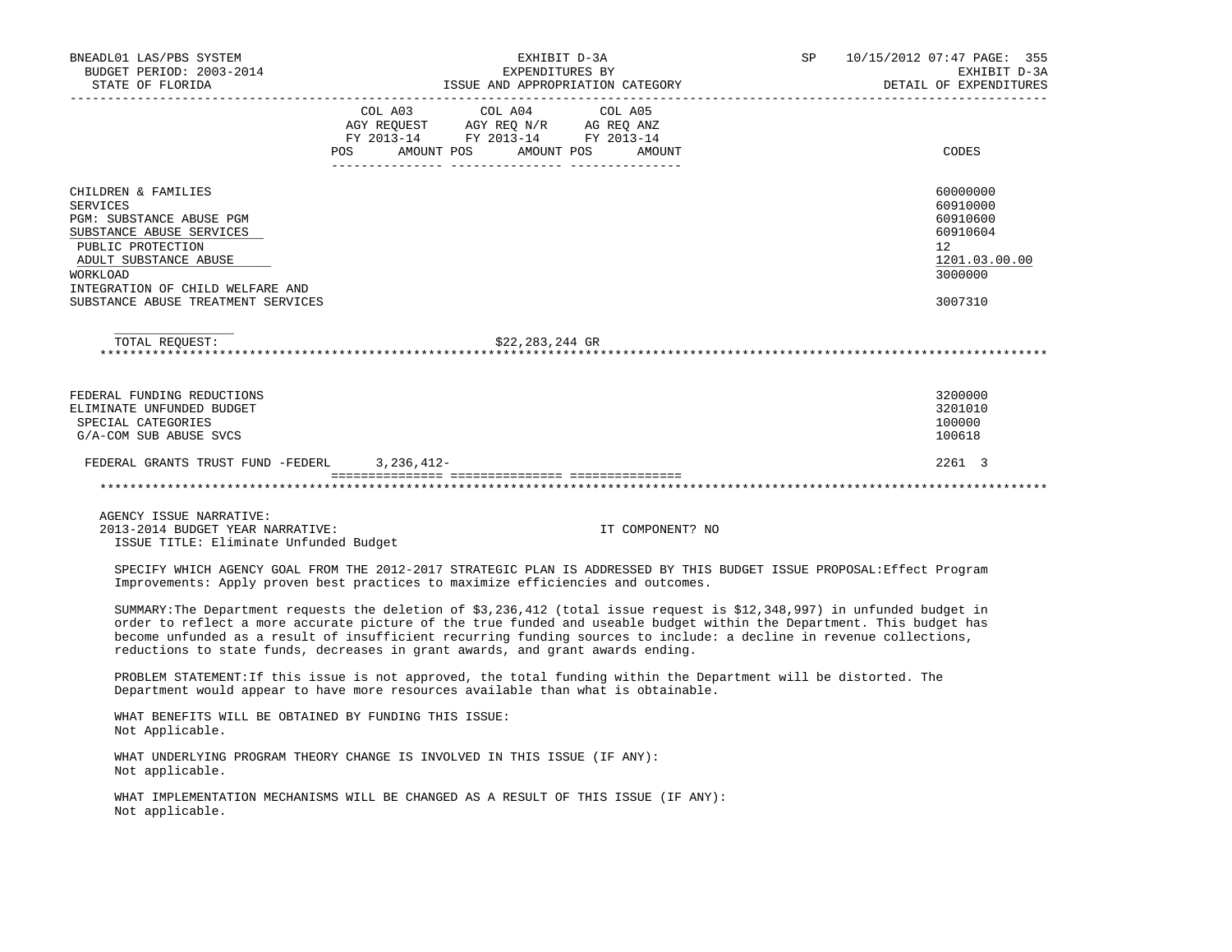| BNEADL01 LAS/PBS SYSTEM<br>BUDGET PERIOD: 2003-2014<br>STATE OF FLORIDA             |                    | EXHIBIT D-3A<br>EXPENDITURES BY<br>ISSUE AND APPROPRIATION CATEGORY | SP               | 10/15/2012 07:47 PAGE: 356<br>EXHIBIT D-3A<br>DETAIL OF EXPENDITURES |                |
|-------------------------------------------------------------------------------------|--------------------|---------------------------------------------------------------------|------------------|----------------------------------------------------------------------|----------------|
|                                                                                     |                    |                                                                     |                  |                                                                      |                |
|                                                                                     |                    | COL A03 COL A04 COL A05                                             |                  |                                                                      |                |
|                                                                                     |                    | AGY REQUEST AGY REQ N/R AG REQ ANZ                                  |                  |                                                                      |                |
|                                                                                     | POS                | FY 2013-14 FY 2013-14 FY 2013-14<br>AMOUNT POS AMOUNT POS           | AMOUNT           |                                                                      | CODES          |
|                                                                                     |                    |                                                                     |                  |                                                                      |                |
| CHILDREN & FAMILIES                                                                 |                    |                                                                     |                  |                                                                      | 60000000       |
| SERVICES                                                                            |                    |                                                                     |                  |                                                                      | 60910000       |
| PGM: SUBSTANCE ABUSE PGM                                                            |                    |                                                                     |                  |                                                                      | 60910600       |
| SUBSTANCE ABUSE SERVICES<br>PUBLIC PROTECTION                                       |                    |                                                                     |                  |                                                                      | 60910604<br>12 |
| ADULT SUBSTANCE ABUSE                                                               |                    |                                                                     |                  |                                                                      | 1201.03.00.00  |
| FEDERAL FUNDING REDUCTIONS                                                          |                    |                                                                     |                  |                                                                      | 3200000        |
| ELIMINATE UNFUNDED BUDGET                                                           |                    |                                                                     |                  |                                                                      | 3201010        |
| COST CALCULATIONS:<br>Not Applicable                                                |                    |                                                                     |                  |                                                                      |                |
| AGENCY STRATEGIC PRIORITIES                                                         |                    |                                                                     |                  |                                                                      | 4000000        |
| RESTORE COMMUNITY ADULT SUBSTANCE                                                   |                    |                                                                     |                  |                                                                      |                |
| ABUSE SERVICES                                                                      |                    |                                                                     |                  |                                                                      | 4003310        |
| SPECIAL CATEGORIES                                                                  |                    |                                                                     |                  |                                                                      | 100000         |
| G/A-COM SUB ABUSE SVCS                                                              |                    |                                                                     |                  |                                                                      | 100618         |
| GENERAL REVENUE FUND                                                                | $-MATCH$ 4,900,000 |                                                                     |                  |                                                                      | 1000 2         |
|                                                                                     |                    |                                                                     |                  |                                                                      |                |
| AGENCY ISSUE NARRATIVE:                                                             |                    |                                                                     |                  |                                                                      |                |
| 2013-2014 BUDGET YEAR NARRATIVE:                                                    |                    |                                                                     | IT COMPONENT? NO |                                                                      |                |
| ISSUE TITLE: RESTORE FUNDING TO CONTINUE COMMUNITY SUBSTANCE ABUSE SERVICES - Adult |                    |                                                                     |                  |                                                                      |                |

 SPECIFY WHICH AGENCY GOAL FROM THE 2012-2017 STRATEGIC PLAN IS ADDRESSED BY THIS BUDGET ISSUE PROPOSAL: Effect Program Improvements: Apply proven best practices to maximize efficiencies and outcomes.

 SUMMARY: The Department requests \$4,900,000 of recurring General Revenue in FY 2013-2014 for the Substance Abuse Services budget entity, Adult Substance Abuse Services program component, to continue community substance abuse services. The Legislature appropriated nonrecurring funding in FY 2012-13 for these services. Recurring funding is needed to enable 2,041 adults to access substance abuse treatment and support services in FY 2013-14.

PROBLEM STATEMENT:

 There are 1.3 million adults with substance use disorders statewide. In FY 2010-2011 (the most recent full fiscal year data available), the Department served 147,665 adults with substance abuse problems through an array of privatized intervention, treatment, and recovery support services. These treatment services were provided at an average cost of \$2,400 per adult served (based on the average estimated cost of \$2,400 per substance abuse treatment episode).

 As of the 2012 Substance Abuse and Mental Health Plan Update, alcohol continues to account for the highest percent of treatment admissions for adults (33.32%), followed by opiates (18.46%) and prescription drugs (18%), followed by marijuana and crack/cocaine. The Department has seen a significant increase in opiate and benzodiazepine admissions due to Florida's growing prescription drug abuse problem. From 2005-2009, opiate related deaths increased by 48.5% and benzodiazepine related deaths increased by 62.5%. On a monthly basis, there are 1,300 adults on waiting lists to receive appropriate treatment and support services.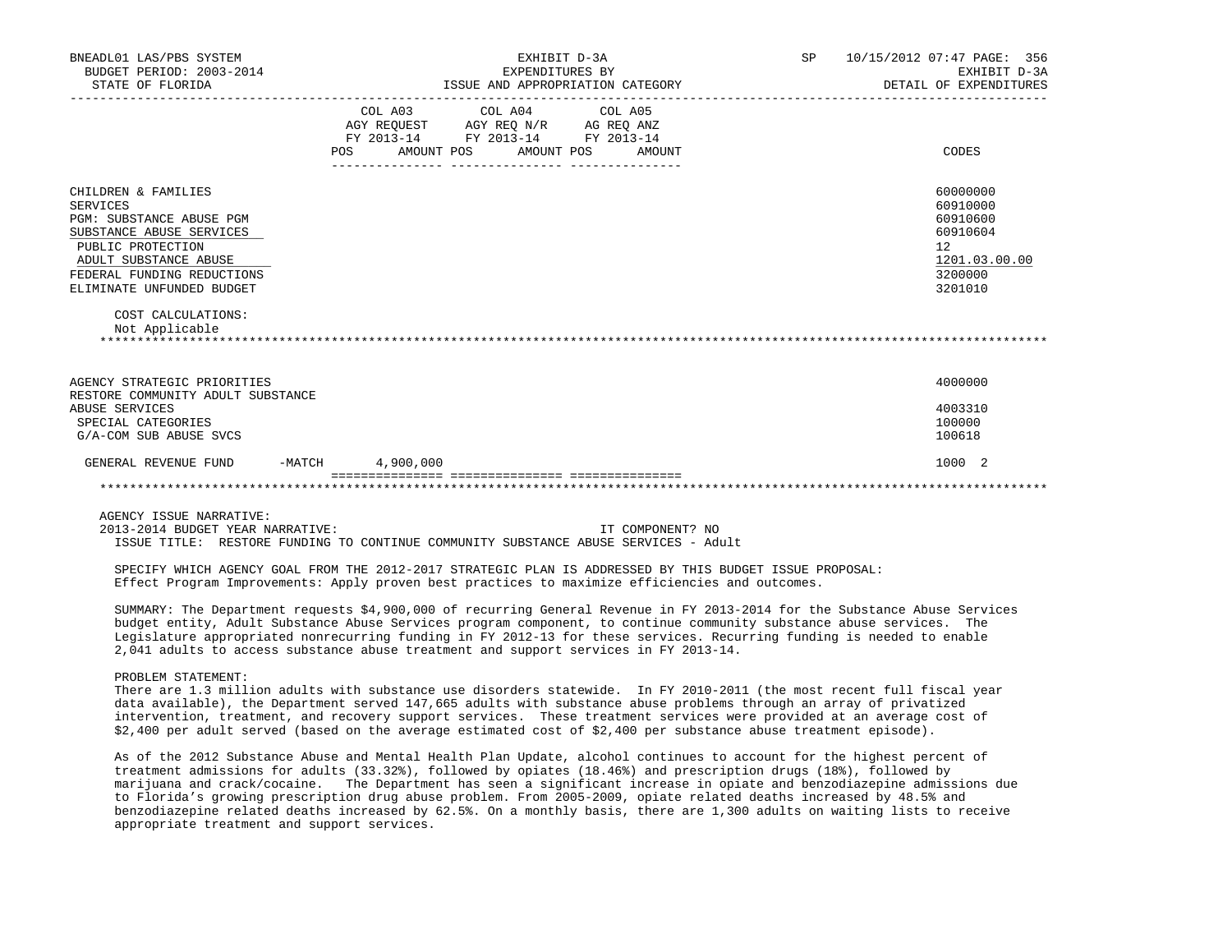| BNEADL01 LAS/PBS SYSTEM<br>BUDGET PERIOD: 2003-2014<br>STATE OF FLORIDA |            | EXPENDITURES BY                                                                                   | EXHIBIT D-3A<br>ISSUE AND APPROPRIATION CATEGORY | SP | 10/15/2012 07:47 PAGE: 357<br>EXHIBIT D-3A<br>DETAIL OF EXPENDITURES |  |
|-------------------------------------------------------------------------|------------|---------------------------------------------------------------------------------------------------|--------------------------------------------------|----|----------------------------------------------------------------------|--|
|                                                                         | <b>POS</b> | COL A03 COL A04 COL A05<br>AGY REQUEST AGY REO N/R AG REO ANZ<br>FY 2013-14 FY 2013-14 FY 2013-14 | AMOUNT POS AMOUNT POS AMOUNT                     |    | CODES                                                                |  |
| CHILDREN & FAMILIES<br>SERVICES                                         |            |                                                                                                   |                                                  |    | 60000000<br>60910000                                                 |  |
| PGM: SUBSTANCE ABUSE PGM                                                |            |                                                                                                   |                                                  |    | 60910600                                                             |  |
| SUBSTANCE ABUSE SERVICES                                                |            |                                                                                                   |                                                  |    | 60910604                                                             |  |
| PUBLIC PROTECTION                                                       |            |                                                                                                   |                                                  |    | 12                                                                   |  |
| ADULT SUBSTANCE ABUSE                                                   |            |                                                                                                   |                                                  |    | 1201.03.00.00                                                        |  |
| AGENCY STRATEGIC PRIORITIES                                             |            |                                                                                                   |                                                  |    | 4000000                                                              |  |
| RESTORE COMMUNITY ADULT SUBSTANCE                                       |            |                                                                                                   |                                                  |    |                                                                      |  |
| ABUSE SERVICES                                                          |            |                                                                                                   |                                                  |    | 4003310                                                              |  |

 Researchers estimate that 30 to 40 percent of the children and adolescents in out-of-home care have a serious emotional disorder and as many as 75 percent need behavioral health services. These children have experienced risk factors such as domestic violence, abuse, and neglect prior to removal and have an array of social, emotional, behavioral and mental health needs in varying degrees. These children are also more likely to enter foster care. Moreover, the median length of stay in foster care is 11 months for children with substance abusing parents, as compared to 5 months for other cases. As of the Department's April 2012 Hotline data, 24-26% of all Child Protective Investigations involved allegations of substance misuse. The Department's Substance Abuse Program serves approximately 12,000 adults each year that are involved with Family Safety, leaving a service gap of 14,000 persons in need of treatment. It is critical to engage these parents/caretakers in substance abuse and mental health services early on to strengthen personal and family functioning and increase the likelihood of family reunification.

 The Department provides an array of privatized intervention, treatment, and recovery support services. Current funding enables Florida to meet 8 percent of need. The effectiveness of treatment and support services is strongly correlated with the ability to appropriately identify substance abuse, mental health and recovery support needs of individuals on the front end and the provision of services to meet those needs. Successful outcomes such as completion of treatment are reliant on evidence-based screening and assessment to guide their care.

 If funding is not restored, a minimum of 2,041 adults will not receive critical treatment and recovery support services. Without access to substance abuse treatment and support, these adults with ongoing and acute substance abuse issues will quickly overwhelm the local hospital emergency departments. These individuals will also run a greater risk of entering the jail and prison systems if they do not get the services they need. Lastly, the reduction of General Revenue funding will impact the Maintenance of Effort (MOE) for the federal Substance Abuse Prevention and Treatment Block Grant, thereby jeopardizing Block Grant funding.

## WHAT BENEFITS WILL BE OBTAINED BY FUNDING THIS ISSUE:

 Restoration of programs supported by these funds will continue critical treatment and recovery support to 2,041 individuals and their families affected by substance misuse, abuse and dependence. It will prevent elimination of the following adult services statewide: residential treatment; intensive outpatient; recovery support; intervention; and ancillary support programs. Funding restoration will also prevent the more costly utilization of hospital capacity (emergency rooms and inpatient programs) and the burden to the criminal justice system (local jails and state prisons).

 WHAT UNDERLYING PROGRAM THEORY CHANGE IS INVOLVED IN THIS ISSUE (IF ANY): None

 WHAT IMPLEMENTATION MECHANISMS WILL BE CHANGED AS A RESULT OF THIS ISSUE (IF ANY): None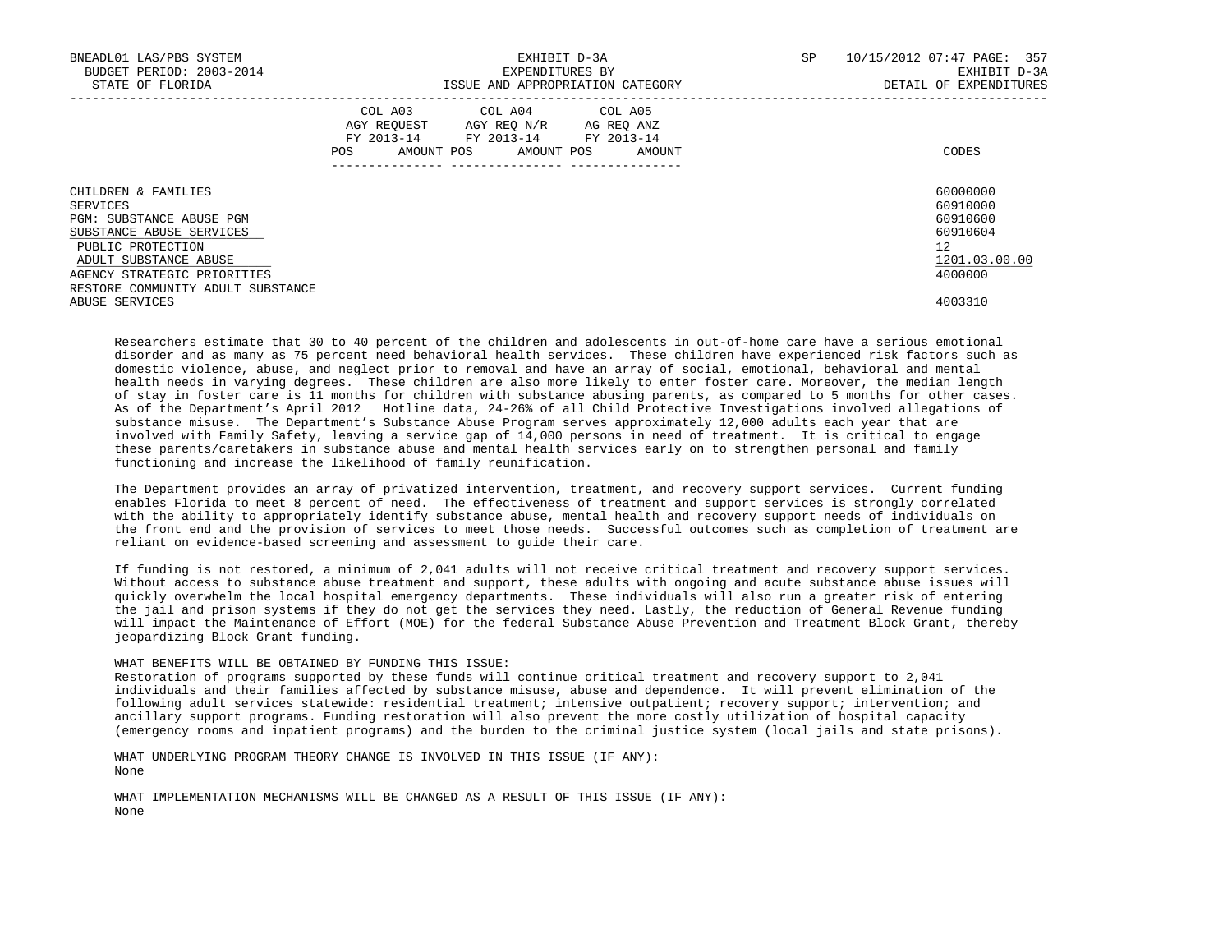| BNEADL01 LAS/PBS SYSTEM<br>BUDGET PERIOD: 2003-2014<br>STATE OF FLORIDA                                                                                                                                   | EXHIBIT D-3A<br>EXPENDITURES BY<br>ISSUE AND APPROPRIATION CATEGORY                               | SP                               | 10/15/2012 07:47 PAGE: 358<br>EXHIBIT D-3A<br>DETAIL OF EXPENDITURES |                                                                                |
|-----------------------------------------------------------------------------------------------------------------------------------------------------------------------------------------------------------|---------------------------------------------------------------------------------------------------|----------------------------------|----------------------------------------------------------------------|--------------------------------------------------------------------------------|
|                                                                                                                                                                                                           | COL A03 COL A04 COL A05<br>AGY REQUEST AGY REQ N/R AG REQ ANZ<br>FY 2013-14 FY 2013-14 FY 2013-14 | POS AMOUNT POS AMOUNT POS AMOUNT |                                                                      | CODES                                                                          |
| CHILDREN & FAMILIES<br>SERVICES<br>PGM: SUBSTANCE ABUSE PGM<br>SUBSTANCE ABUSE SERVICES<br>PUBLIC PROTECTION<br>ADULT SUBSTANCE ABUSE<br>AGENCY STRATEGIC PRIORITIES<br>RESTORE COMMUNITY ADULT SUBSTANCE |                                                                                                   |                                  |                                                                      | 60000000<br>60910000<br>60910600<br>60910604<br>12<br>1201.03.00.00<br>4000000 |
| ABUSE SERVICES                                                                                                                                                                                            |                                                                                                   |                                  |                                                                      | 4003310                                                                        |

 FLORIDA STRATEGIC PLAN FOR ECONOMIC DEVELOPMENT: Not applicable.

 RETURN OF INVESTMENTS: Not applicable.

COST CALCULATIONS:

 This issue addresses the loss of nonrecurring funding appropriated in the G/A-Community Substance Abuse Services category in FY 2012-2013. The estimated number of adults with substance use disorders that will not have access to substance abuse treatment services if this issue is not funded is based on the amount of nonrecurring funding divided by the average cost of substance abuse services per treatment episode of \$2,400.

Recurring

| FY 2012-13 Issue                                    |                            | Fund | Category | Program Component | General Revenue |               |
|-----------------------------------------------------|----------------------------|------|----------|-------------------|-----------------|---------------|
| Restore Adult Substance Abuse Services              |                            | 1000 | 100618   | 1201030000        | \$4,900,000     |               |
| TOTAL: ADULT SUBSTANCE ABUSE                        |                            |      |          |                   |                 | 1201.03.00.00 |
| BY FUND TYPE<br>GENERAL REVENUE FUND<br>TRUST FUNDS | 65, 317, 288<br>73,885,580 |      |          |                   |                 | 1000<br>2000  |
| TOTAL PROG COMP                                     | 139,202,868                |      |          |                   |                 |               |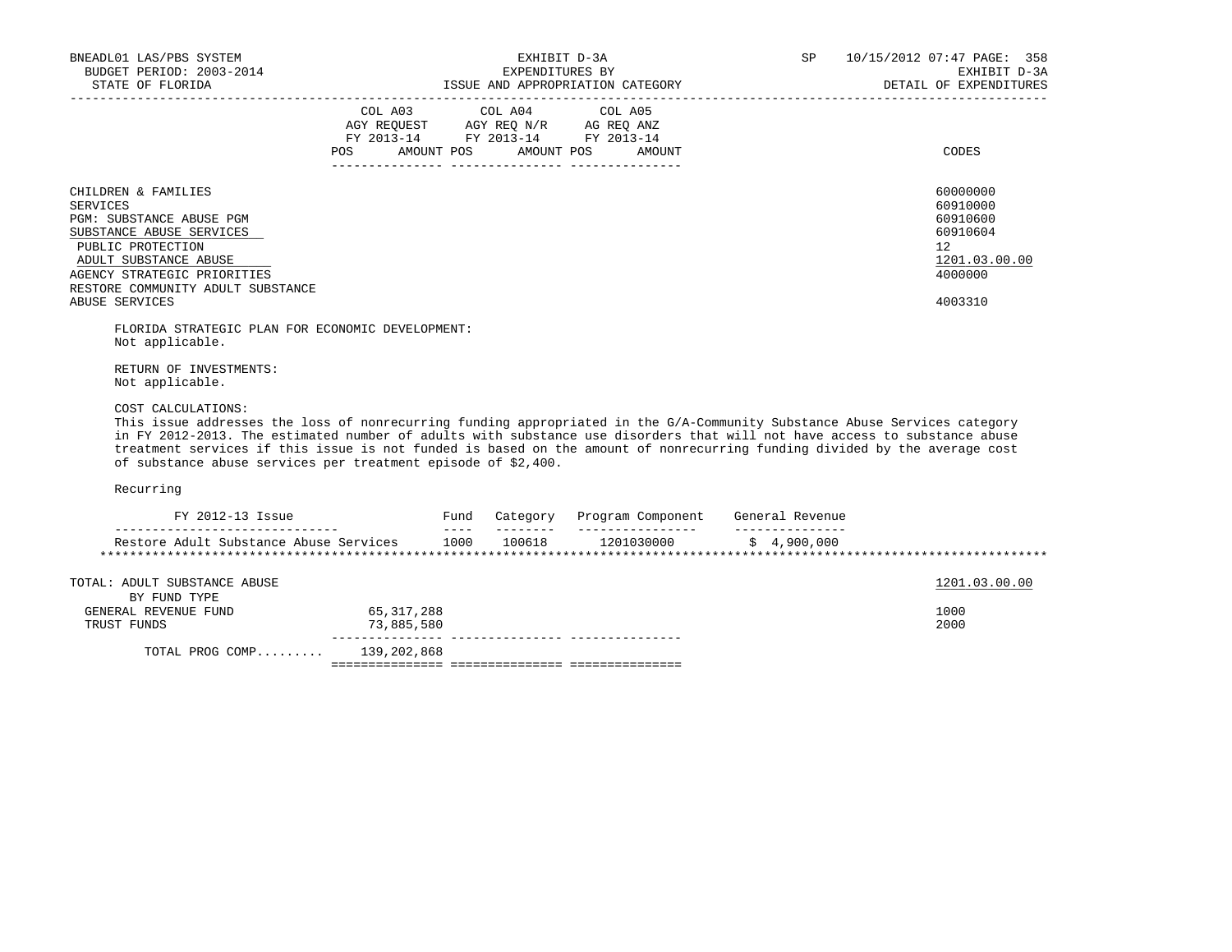| BNEADL01 LAS/PBS SYSTEM<br>BUDGET PERIOD: 2003-2014<br>STATE OF FLORIDA                                                                                                                                                                                           |                                 | EXHIBIT D-3A<br>EXPENDITURES BY<br>ISSUE AND APPROPRIATION CATEGORY                                                                                                                                                                                                                                                                                         | SP | 10/15/2012 07:47 PAGE: 359<br>EXHIBIT D-3A<br>DETAIL OF EXPENDITURES                                |
|-------------------------------------------------------------------------------------------------------------------------------------------------------------------------------------------------------------------------------------------------------------------|---------------------------------|-------------------------------------------------------------------------------------------------------------------------------------------------------------------------------------------------------------------------------------------------------------------------------------------------------------------------------------------------------------|----|-----------------------------------------------------------------------------------------------------|
|                                                                                                                                                                                                                                                                   | COL A03                         | COL A04<br>COL A05<br>$\begin{tabular}{lllllllll} \bf AGY \;\; RegUEST \hspace{1cm} AGY \;\; REG \;\; NGY \;\; REQ \;\; N/R \hspace{1cm} AG \;\; REG \;\; ANZ \\ \hline \texttt{FY} \;\; 2013\text{--}14 \hspace{1cm} & \texttt{FY} \;\; 2013\text{--}14 \hspace{1cm} & \texttt{FY} \;\; 2013\text{--}14 \end{tabular}$<br>POS AMOUNT POS AMOUNT POS AMOUNT |    | CODES                                                                                               |
| CHILDREN & FAMILIES<br><b>SERVICES</b><br>PGM: SUBSTANCE ABUSE PGM<br>SUBSTANCE ABUSE SERVICES<br>GOV OPERATIONS/SUPPORT<br>EXEC LEADERSHIP/SUPPRT SVC<br>ESTIMATED EXPENDITURES<br>ESTIMATED EXPENDITURES - OPERATIONS<br>SALARY RATE<br>SALARY RATE 2, 144, 643 |                                 |                                                                                                                                                                                                                                                                                                                                                             |    | 60000000<br>60910000<br>60910600<br>60910604<br>16<br>1602.00.00.00<br>1000000<br>1001000<br>000000 |
| SALARIES AND BENEFITS                                                                                                                                                                                                                                             |                                 |                                                                                                                                                                                                                                                                                                                                                             |    | 010000                                                                                              |
| GENERAL REVENUE FUND -MATCH 768,118                                                                                                                                                                                                                               |                                 |                                                                                                                                                                                                                                                                                                                                                             |    | 1000 2                                                                                              |
| ALCOHOL/DRUGABU/MEN HLH TF-FEDERL 1,505,765                                                                                                                                                                                                                       |                                 |                                                                                                                                                                                                                                                                                                                                                             |    | 2027 3                                                                                              |
| FEDERAL GRANTS TRUST FUND -MATCH                                                                                                                                                                                                                                  | 260,299<br>$-FEDERL$<br>191,078 |                                                                                                                                                                                                                                                                                                                                                             |    | 2261 2<br>2261 3                                                                                    |
| TOTAL FEDERAL GRANTS TRUST FUND                                                                                                                                                                                                                                   | 451,377                         |                                                                                                                                                                                                                                                                                                                                                             |    | 2261                                                                                                |
| TOTAL POSITIONS 40.00<br>TOTAL APPRO 2,725,260                                                                                                                                                                                                                    |                                 |                                                                                                                                                                                                                                                                                                                                                             |    |                                                                                                     |
| OTHER PERSONAL SERVICES                                                                                                                                                                                                                                           |                                 |                                                                                                                                                                                                                                                                                                                                                             |    | 030000                                                                                              |
| GENERAL REVENUE FUND                                                                                                                                                                                                                                              | $-MATCH$ 5,528                  |                                                                                                                                                                                                                                                                                                                                                             |    | 1000 2                                                                                              |
| ALCOHOL/DRUGABU/MEN HLH TF-FEDERL 252,348                                                                                                                                                                                                                         |                                 |                                                                                                                                                                                                                                                                                                                                                             |    | 2027 3                                                                                              |
| FEDERAL GRANTS TRUST FUND -MATCH                                                                                                                                                                                                                                  | 1,653<br>661,083<br>-FEDERL     |                                                                                                                                                                                                                                                                                                                                                             |    | 2261 2<br>2261 3                                                                                    |
| TOTAL FEDERAL GRANTS TRUST FUND                                                                                                                                                                                                                                   | 662,736                         |                                                                                                                                                                                                                                                                                                                                                             |    | 2261                                                                                                |
| TOTAL APPRO                                                                                                                                                                                                                                                       | 920,612                         |                                                                                                                                                                                                                                                                                                                                                             |    |                                                                                                     |
| <b>EXPENSES</b>                                                                                                                                                                                                                                                   |                                 |                                                                                                                                                                                                                                                                                                                                                             |    | 040000                                                                                              |
| GENERAL REVENUE FUND                                                                                                                                                                                                                                              | -MATCH 204,060                  |                                                                                                                                                                                                                                                                                                                                                             |    | 1000 2                                                                                              |
| ALCOHOL/DRUGABU/MEN HLH TF-FEDERL 250,679                                                                                                                                                                                                                         |                                 |                                                                                                                                                                                                                                                                                                                                                             |    | 2027 3                                                                                              |
| FEDERAL GRANTS TRUST FUND -MATCH                                                                                                                                                                                                                                  | 36,773<br>-FEDERL<br>163,683    |                                                                                                                                                                                                                                                                                                                                                             |    | 2261 2<br>2261 3                                                                                    |
|                                                                                                                                                                                                                                                                   |                                 |                                                                                                                                                                                                                                                                                                                                                             |    |                                                                                                     |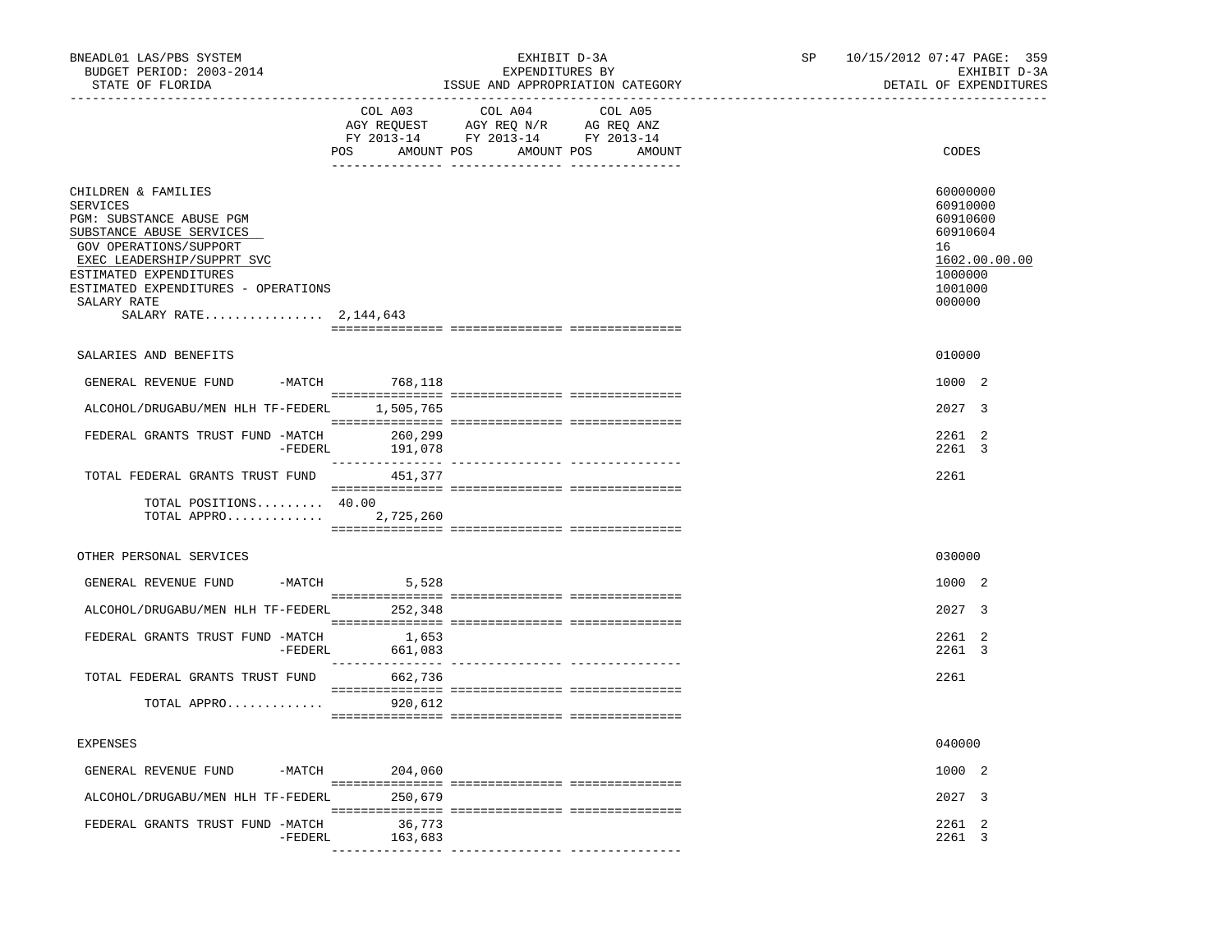| BNEADL01 LAS/PBS SYSTEM<br>BUDGET PERIOD: 2003-2014<br>STATE OF FLORIDA                                                                                                                                                                                                                                                                       |                                                                                                                                                                                                                                                                                                                                                                                                           | EXHIBIT D-3A<br>EXPENDITURES BY<br>ISSUE AND APPROPRIATION CATEGORY                  | SP      | 10/15/2012 07:47 PAGE: 360<br>EXHIBIT D-3A<br>DETAIL OF EXPENDITURES |                                                                                                                       |
|-----------------------------------------------------------------------------------------------------------------------------------------------------------------------------------------------------------------------------------------------------------------------------------------------------------------------------------------------|-----------------------------------------------------------------------------------------------------------------------------------------------------------------------------------------------------------------------------------------------------------------------------------------------------------------------------------------------------------------------------------------------------------|--------------------------------------------------------------------------------------|---------|----------------------------------------------------------------------|-----------------------------------------------------------------------------------------------------------------------|
|                                                                                                                                                                                                                                                                                                                                               | COL A03<br>POS AMOUNT POS AMOUNT POS AMOUNT                                                                                                                                                                                                                                                                                                                                                               | COL A04<br>CO AGY REQUEST AGY REQ N/R AG REQ ANZ<br>FY 2013-14 FY 2013-14 FY 2013-14 | COL A05 |                                                                      | CODES                                                                                                                 |
| CHILDREN & FAMILIES<br><b>SERVICES</b><br>PGM: SUBSTANCE ABUSE PGM<br>SUBSTANCE ABUSE SERVICES<br>GOV OPERATIONS/SUPPORT<br>EXEC LEADERSHIP/SUPPRT SVC<br>ESTIMATED EXPENDITURES<br>ESTIMATED EXPENDITURES - OPERATIONS<br>EXPENSES<br>TOTAL FEDERAL GRANTS TRUST FUND 200,456<br>WELFARE TRANSITION TF -FEDERL 28,420<br>TOTAL APPRO 683,615 |                                                                                                                                                                                                                                                                                                                                                                                                           |                                                                                      |         |                                                                      | 60000000<br>60910000<br>60910600<br>60910604<br>16<br>1602.00.00.00<br>1000000<br>1001000<br>040000<br>2261<br>2401 3 |
| OPERATING CAPITAL OUTLAY                                                                                                                                                                                                                                                                                                                      |                                                                                                                                                                                                                                                                                                                                                                                                           |                                                                                      |         |                                                                      | 060000                                                                                                                |
| GENERAL REVENUE FUND -MATCH<br>ALCOHOL/DRUGABU/MEN HLH TF-FEDERL<br>FEDERAL GRANTS TRUST FUND -FEDERL                                                                                                                                                                                                                                         | 318<br>334<br>333<br>___________                                                                                                                                                                                                                                                                                                                                                                          | _____ _______________ ___________                                                    |         |                                                                      | 1000 2<br>2027 3<br>2261 3                                                                                            |
| TOTAL APPRO                                                                                                                                                                                                                                                                                                                                   | 985                                                                                                                                                                                                                                                                                                                                                                                                       |                                                                                      |         |                                                                      |                                                                                                                       |
| SPECIAL CATEGORIES<br>CONTRACTED SERVICES                                                                                                                                                                                                                                                                                                     |                                                                                                                                                                                                                                                                                                                                                                                                           |                                                                                      |         |                                                                      | 100000<br>100777                                                                                                      |
| GENERAL REVENUE FUND -MATCH 138,858                                                                                                                                                                                                                                                                                                           |                                                                                                                                                                                                                                                                                                                                                                                                           |                                                                                      |         |                                                                      | 1000 2                                                                                                                |
| ALCOHOL/DRUGABU/MEN HLH TF-FEDERL 241,495                                                                                                                                                                                                                                                                                                     |                                                                                                                                                                                                                                                                                                                                                                                                           |                                                                                      |         |                                                                      | 2027 3                                                                                                                |
| FEDERAL GRANTS TRUST FUND -MATCH 3,278                                                                                                                                                                                                                                                                                                        | $-FEDERL$ 123,015                                                                                                                                                                                                                                                                                                                                                                                         |                                                                                      |         |                                                                      | 2261 2<br>2261 3                                                                                                      |
| TOTAL FEDERAL GRANTS TRUST FUND 126,293                                                                                                                                                                                                                                                                                                       |                                                                                                                                                                                                                                                                                                                                                                                                           |                                                                                      |         |                                                                      | 2261                                                                                                                  |
| TOTAL APPRO                                                                                                                                                                                                                                                                                                                                   | 506,646                                                                                                                                                                                                                                                                                                                                                                                                   |                                                                                      |         |                                                                      |                                                                                                                       |
| G/A-CONTRACTED SERVICES                                                                                                                                                                                                                                                                                                                       |                                                                                                                                                                                                                                                                                                                                                                                                           |                                                                                      |         |                                                                      | 100778                                                                                                                |
| GENERAL REVENUE FUND -MATCH 67,863<br>FEDERAL GRANTS TRUST FUND -FEDERL                                                                                                                                                                                                                                                                       | 2,932,226                                                                                                                                                                                                                                                                                                                                                                                                 |                                                                                      |         |                                                                      | 1000 2<br>2261 3                                                                                                      |
| TOTAL APPRO                                                                                                                                                                                                                                                                                                                                   | $\frac{1}{2} \frac{1}{2} \frac{1}{2} \frac{1}{2} \frac{1}{2} \frac{1}{2} \frac{1}{2} \frac{1}{2} \frac{1}{2} \frac{1}{2} \frac{1}{2} \frac{1}{2} \frac{1}{2} \frac{1}{2} \frac{1}{2} \frac{1}{2} \frac{1}{2} \frac{1}{2} \frac{1}{2} \frac{1}{2} \frac{1}{2} \frac{1}{2} \frac{1}{2} \frac{1}{2} \frac{1}{2} \frac{1}{2} \frac{1}{2} \frac{1}{2} \frac{1}{2} \frac{1}{2} \frac{1}{2} \frac{$<br>3,000,089 |                                                                                      |         |                                                                      |                                                                                                                       |
|                                                                                                                                                                                                                                                                                                                                               |                                                                                                                                                                                                                                                                                                                                                                                                           |                                                                                      |         |                                                                      |                                                                                                                       |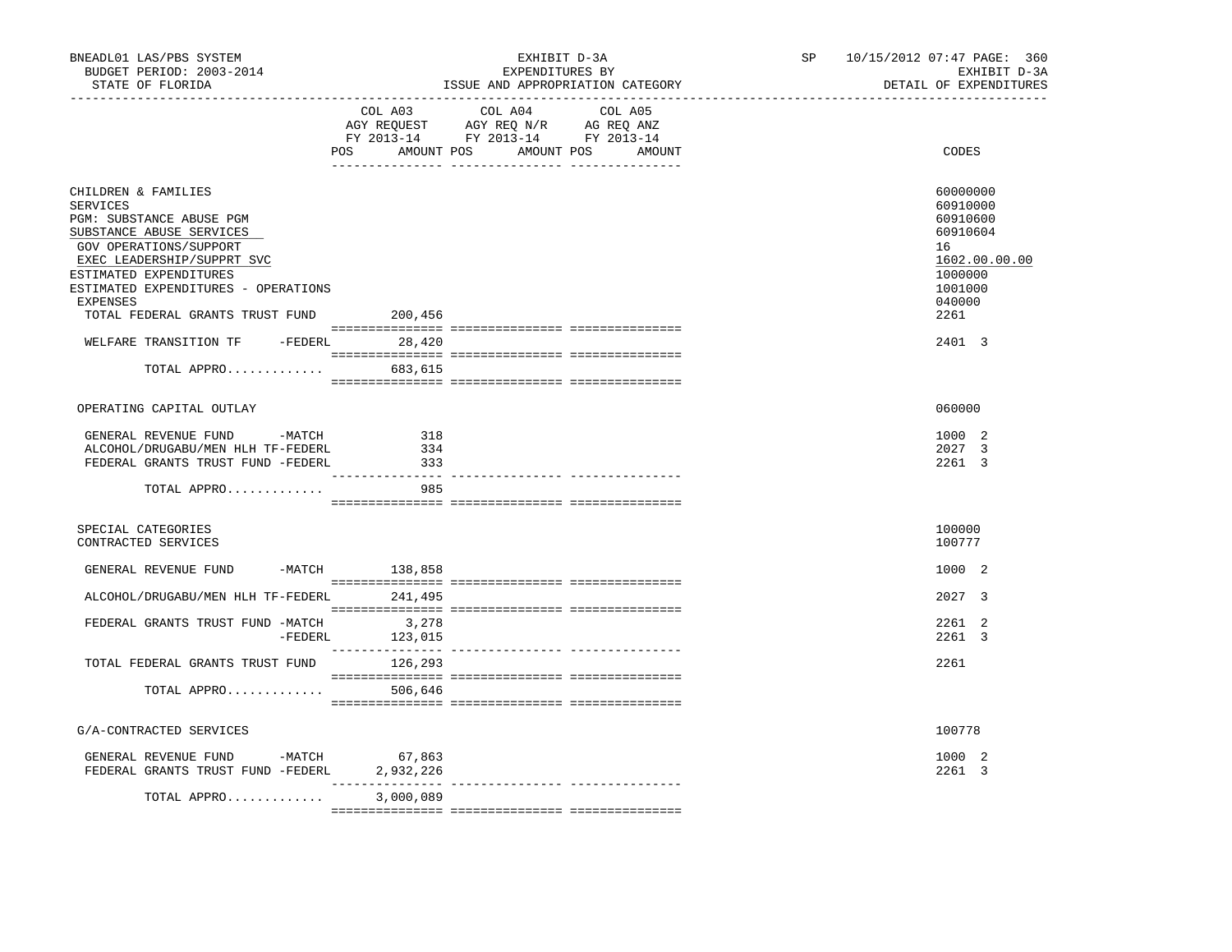| BNEADL01 LAS/PBS SYSTEM<br>BUDGET PERIOD: 2003-2014                                                                                                                                                                                                                       |                      | EXHIBIT D-3A<br>EXPENDITURES BY                                                                                                          | SP 10/15/2012 07:47 PAGE: 361<br>EXHIBIT D-3A<br>DETAIL OF EXPENDITURES                                       |  |  |
|---------------------------------------------------------------------------------------------------------------------------------------------------------------------------------------------------------------------------------------------------------------------------|----------------------|------------------------------------------------------------------------------------------------------------------------------------------|---------------------------------------------------------------------------------------------------------------|--|--|
|                                                                                                                                                                                                                                                                           |                      | COL A03 COL A04<br>COL A05<br>AGY REQUEST AGY REQ N/R AG REQ ANZ<br>FY 2013-14 FY 2013-14 FY 2013-14<br>POS AMOUNT POS AMOUNT POS AMOUNT | CODES                                                                                                         |  |  |
| CHILDREN & FAMILIES<br><b>SERVICES</b><br>PGM: SUBSTANCE ABUSE PGM<br>SUBSTANCE ABUSE SERVICES<br>GOV OPERATIONS/SUPPORT<br>EXEC LEADERSHIP/SUPPRT SVC<br>ESTIMATED EXPENDITURES<br>ESTIMATED EXPENDITURES - OPERATIONS<br>SPECIAL CATEGORIES<br>LEASE/PURCHASE/EQUIPMENT |                      |                                                                                                                                          | 60000000<br>60910000<br>60910600<br>60910604<br>16<br>1602.00.00.00<br>1000000<br>1001000<br>100000<br>105281 |  |  |
| GENERAL REVENUE FUND -MATCH<br>ALCOHOL/DRUGABU/MEN HLH TF-FEDERL<br>FEDERAL GRANTS TRUST FUND -FEDERL                                                                                                                                                                     | 7,894<br>6,924<br>12 |                                                                                                                                          | 1000 2<br>2027 3<br>2261 3                                                                                    |  |  |
| TOTAL APPRO $14,830$                                                                                                                                                                                                                                                      |                      |                                                                                                                                          |                                                                                                               |  |  |
| TR/DMS/HR SVCS/STW CONTRCT                                                                                                                                                                                                                                                |                      |                                                                                                                                          | 107040                                                                                                        |  |  |
| GENERAL REVENUE FUND -MATCH 3,103<br>FEDERAL GRANTS TRUST FUND -FEDERL                                                                                                                                                                                                    | 493                  |                                                                                                                                          | 1000 2<br>2261 3                                                                                              |  |  |
|                                                                                                                                                                                                                                                                           |                      |                                                                                                                                          |                                                                                                               |  |  |
| TOTAL: ESTIMATED EXPENDITURES - OPERATIONS<br>TOTAL POSITIONS 40.00<br>TOTAL ISSUE 7,855,633<br>TOTAL SALARY RATE $2,144,643$                                                                                                                                             |                      |                                                                                                                                          | 1001000                                                                                                       |  |  |
| CASUALTY INSURANCE PREMIUM<br>ADJUSTMENT<br>SPECIAL CATEGORIES<br>RISK MANAGEMENT INSURANCE                                                                                                                                                                               |                      |                                                                                                                                          | 1001090<br>100000<br>103241                                                                                   |  |  |
| GENERAL REVENUE FUND                                                                                                                                                                                                                                                      | $-MATCH$ 34,238      |                                                                                                                                          | 1000 2                                                                                                        |  |  |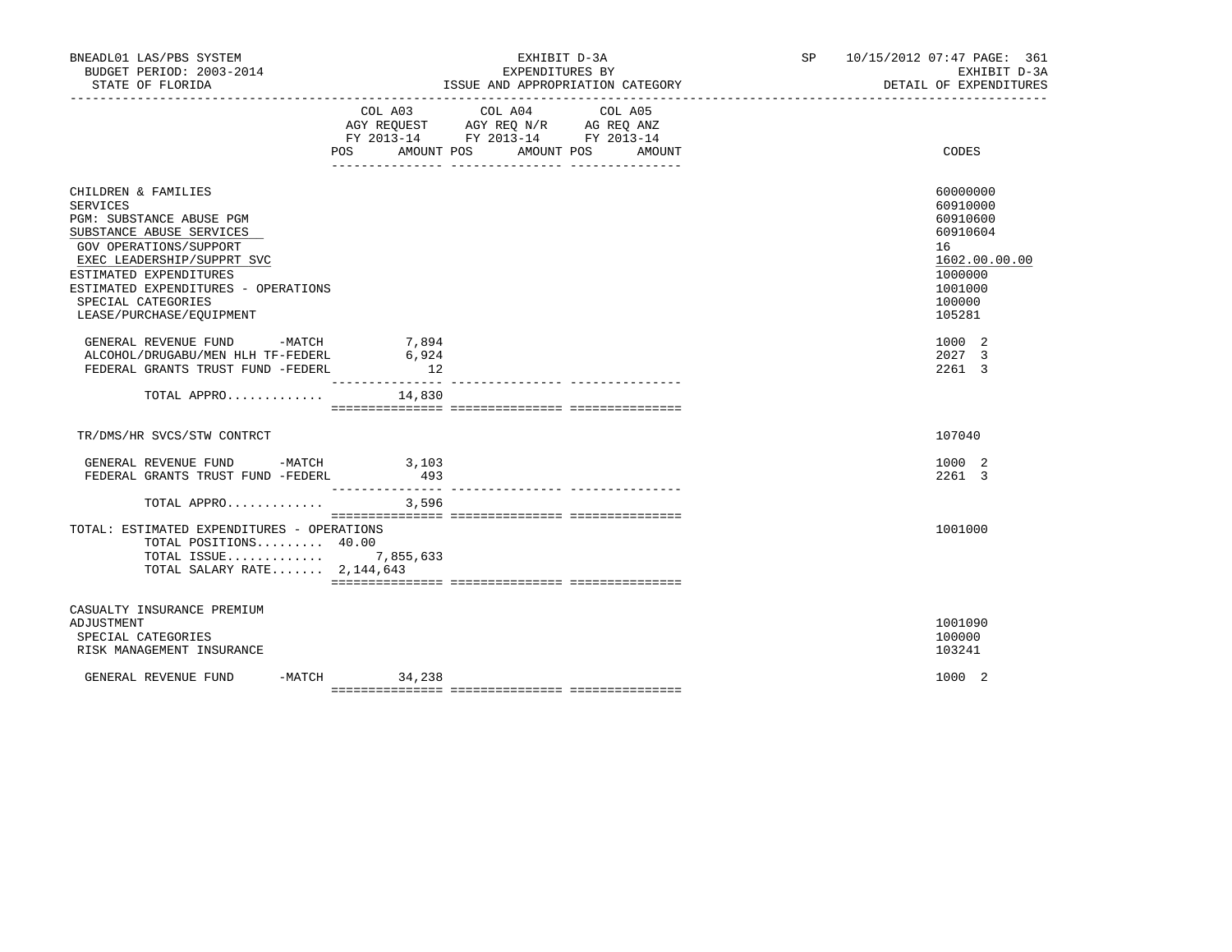| BNEADL01 LAS/PBS SYSTEM<br>BUDGET PERIOD: 2003-2014<br>STATE OF FLORIDA                                                                                                                                                               |         |                | EXHIBIT D-3A<br>EXPENDITURES BY<br>ISSUE AND APPROPRIATION CATEGORY                                                                                                                                                | SP 10/15/2012 07:47 PAGE: 362<br>EXHIBIT D-3A<br>DETAIL OF EXPENDITURES        |
|---------------------------------------------------------------------------------------------------------------------------------------------------------------------------------------------------------------------------------------|---------|----------------|--------------------------------------------------------------------------------------------------------------------------------------------------------------------------------------------------------------------|--------------------------------------------------------------------------------|
|                                                                                                                                                                                                                                       |         |                | COL A03 COL A04<br>COL A05<br>$\begin{tabular}{lllllll} AGY & \texttt{REQUEST} & \texttt{AGY REQ N/R} & \texttt{AG REQ ANZ} \end{tabular}$<br>FY 2013-14 FY 2013-14 FY 2013-14<br>POS AMOUNT POS AMOUNT POS AMOUNT | CODES                                                                          |
| CHILDREN & FAMILIES<br>SERVICES<br>PGM: SUBSTANCE ABUSE PGM<br>SUBSTANCE ABUSE SERVICES<br>GOV OPERATIONS/SUPPORT<br>EXEC LEADERSHIP/SUPPRT SVC<br>ESTIMATED EXPENDITURES<br>FLORIDA RETIREMENT SYSTEM<br>CONTRIBUTION ADJUSTMENT FOR |         |                |                                                                                                                                                                                                                    | 60000000<br>60910000<br>60910600<br>60910604<br>16<br>1602.00.00.00<br>1000000 |
| FISCAL YEAR 2012-2013<br>SALARIES AND BENEFITS                                                                                                                                                                                        |         |                |                                                                                                                                                                                                                    | 1001240<br>010000                                                              |
| GENERAL REVENUE FUND                                                                                                                                                                                                                  |         | $-MATCH$ 1,803 |                                                                                                                                                                                                                    | 1000 2                                                                         |
| ALCOHOL/DRUGABU/MEN HLH TF-FEDERL 3,533                                                                                                                                                                                               |         |                |                                                                                                                                                                                                                    | 2027 3                                                                         |
| FEDERAL GRANTS TRUST FUND -MATCH                                                                                                                                                                                                      | -FEDERL | 611<br>448     |                                                                                                                                                                                                                    | 2261 2<br>2261 3                                                               |
| TOTAL FEDERAL GRANTS TRUST FUND 1,059                                                                                                                                                                                                 |         |                |                                                                                                                                                                                                                    | 2261                                                                           |
| TOTAL APPRO                                                                                                                                                                                                                           |         | 6,395          |                                                                                                                                                                                                                    |                                                                                |
| ADJUSTMENT TO STATE HEALTH<br>INSURANCE PREMIUM CONTRIBUTION -<br>FISCAL YEAR 2012-13<br>SALARIES AND BENEFITS                                                                                                                        |         |                |                                                                                                                                                                                                                    | 1001830<br>010000                                                              |
| GENERAL REVENUE FUND                                                                                                                                                                                                                  |         | -MATCH 1,235   |                                                                                                                                                                                                                    | 1000 2                                                                         |
| ALCOHOL/DRUGABU/MEN HLH TF-FEDERL 2,421                                                                                                                                                                                               |         |                |                                                                                                                                                                                                                    | 2027 3                                                                         |
| FEDERAL GRANTS TRUST FUND -MATCH                                                                                                                                                                                                      | -FEDERL | 418<br>307     |                                                                                                                                                                                                                    | 2261 2<br>2261 3                                                               |
| TOTAL FEDERAL GRANTS TRUST FUND                                                                                                                                                                                                       |         | 725            |                                                                                                                                                                                                                    | 2261                                                                           |
| TOTAL APPRO                                                                                                                                                                                                                           |         | 4,381          |                                                                                                                                                                                                                    |                                                                                |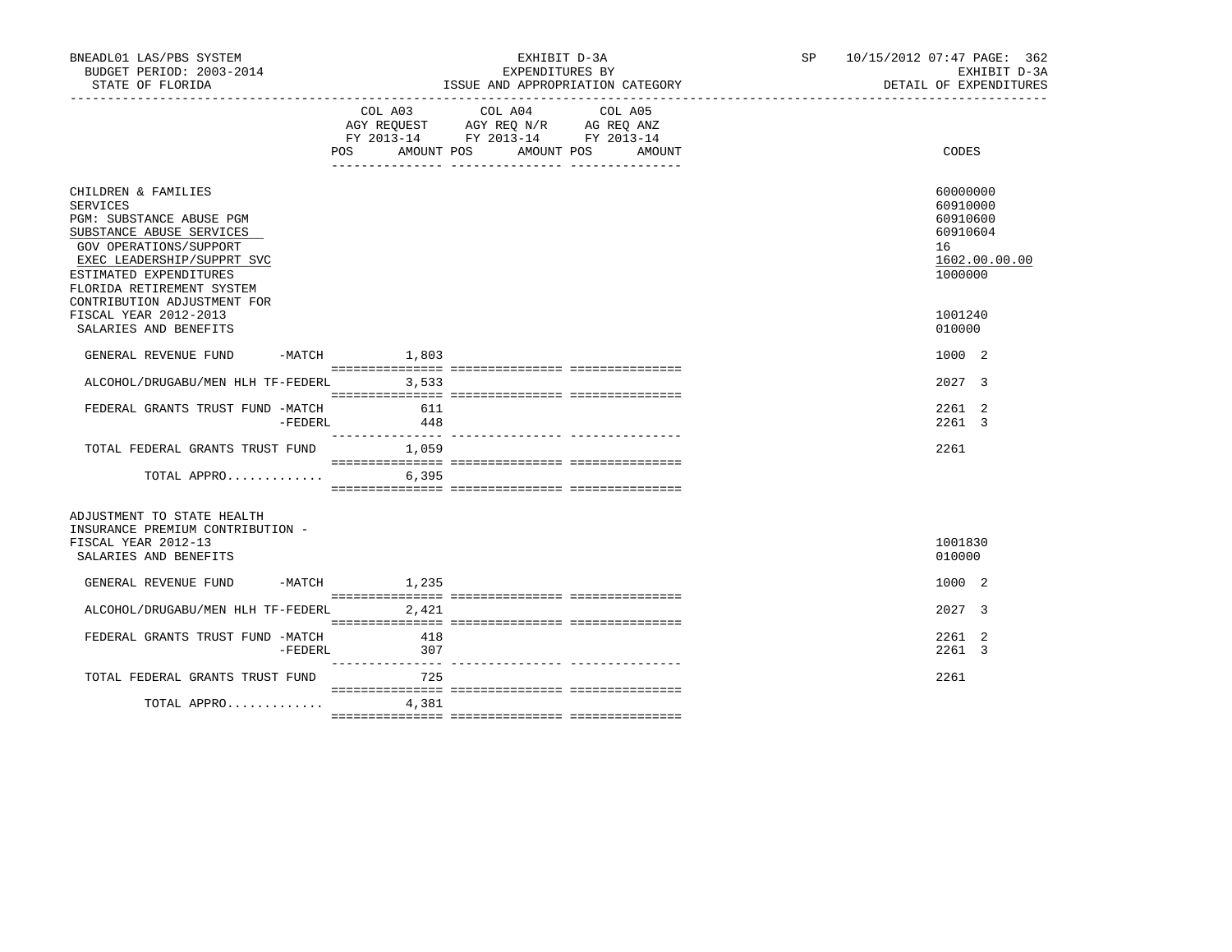| BNEADL01 LAS/PBS SYSTEM<br>BUDGET PERIOD: 2003-2014<br>STATE OF FLORIDA                                                                                                                                      | EXHIBIT D-3A<br>EXPENDITURES BY<br>ISSUE AND APPROPRIATION CATEGORY                                                                   | 10/15/2012 07:47 PAGE: 363<br>SP and the set of the set of the set of the set of the set of the set of the set of the set of the set of the set of the set of the set of the set of the set of the set of the set of the set of the set of the set of the se<br>EXHIBIT D-3A<br>DETAIL OF EXPENDITURES |
|--------------------------------------------------------------------------------------------------------------------------------------------------------------------------------------------------------------|---------------------------------------------------------------------------------------------------------------------------------------|--------------------------------------------------------------------------------------------------------------------------------------------------------------------------------------------------------------------------------------------------------------------------------------------------------|
|                                                                                                                                                                                                              | COL A03 COL A04 COL A05<br>NGY REQUEST AGY REQ N/R AG REQ ANZ<br>FY 2013-14 FY 2013-14 FY 2013-14<br>POS AMOUNT POS AMOUNT POS AMOUNT | CODES                                                                                                                                                                                                                                                                                                  |
| CHILDREN & FAMILIES<br>SERVICES<br>PGM: SUBSTANCE ABUSE PGM<br>SUBSTANCE ABUSE SERVICES<br>GOV OPERATIONS/SUPPORT<br>EXEC LEADERSHIP/SUPPRT SVC<br>ESTIMATED EXPENDITURES<br>REALLOCATION OF HUMAN RESOURCES |                                                                                                                                       | 60000000<br>60910000<br>60910600<br>60910604<br>16<br>1602.00.00.00<br>1000000                                                                                                                                                                                                                         |
| OUTSOURCING<br>SPECIAL CATEGORIES<br>TR/DMS/HR SVCS/STW CONTRCT                                                                                                                                              |                                                                                                                                       | 1005900<br>100000<br>107040                                                                                                                                                                                                                                                                            |
| GENERAL REVENUE FUND -MATCH<br>FEDERAL GRANTS TRUST FUND -FEDERL                                                                                                                                             | $193-$<br>$31 -$                                                                                                                      | 1000 2<br>2261 3                                                                                                                                                                                                                                                                                       |
| TOTAL APPRO                                                                                                                                                                                                  | $224-$                                                                                                                                |                                                                                                                                                                                                                                                                                                        |
| ESTIMATED EXPENDITURES REALIGNMENT<br>REALIGNMENT OF SUBSTANCE ABUSE<br>ADMINISTRATIVE FUNDING - ADD<br>OTHER PERSONAL SERVICES                                                                              |                                                                                                                                       | 2000000<br>2003110<br>030000                                                                                                                                                                                                                                                                           |
| GENERAL REVENUE FUND -MATCH<br>ALCOHOL/DRUGABU/MEN HLH TF-FEDERL<br>OPERATIONS AND MAINT TF -MATCH                                                                                                           | 79,208<br>148,386<br>314                                                                                                              | 1000 2<br>2027 3<br>2516 2                                                                                                                                                                                                                                                                             |
| TOTAL APPRO                                                                                                                                                                                                  | 227,908                                                                                                                               |                                                                                                                                                                                                                                                                                                        |
| <b>EXPENSES</b>                                                                                                                                                                                              |                                                                                                                                       | 040000                                                                                                                                                                                                                                                                                                 |
| GENERAL REVENUE FUND -MATCH 20,264<br>ALCOHOL/DRUGABU/MEN HLH TF-FEDERL<br>OPERATIONS AND MAINT TF -MATCH                                                                                                    | 29,814<br>1,925                                                                                                                       | 1000 2<br>2027 3<br>2516 2                                                                                                                                                                                                                                                                             |
| TOTAL APPRO                                                                                                                                                                                                  | 52,003                                                                                                                                |                                                                                                                                                                                                                                                                                                        |
| SPECIAL CATEGORIES<br>LEASE/PURCHASE/EQUIPMENT                                                                                                                                                               |                                                                                                                                       | 100000<br>105281                                                                                                                                                                                                                                                                                       |
| GENERAL REVENUE FUND -MATCH<br>ALCOHOL/DRUGABU/MEN HLH TF-FEDERL                                                                                                                                             | 2<br>6                                                                                                                                | 1000 2<br>2027 3                                                                                                                                                                                                                                                                                       |
| TOTAL APPRO                                                                                                                                                                                                  | 8                                                                                                                                     |                                                                                                                                                                                                                                                                                                        |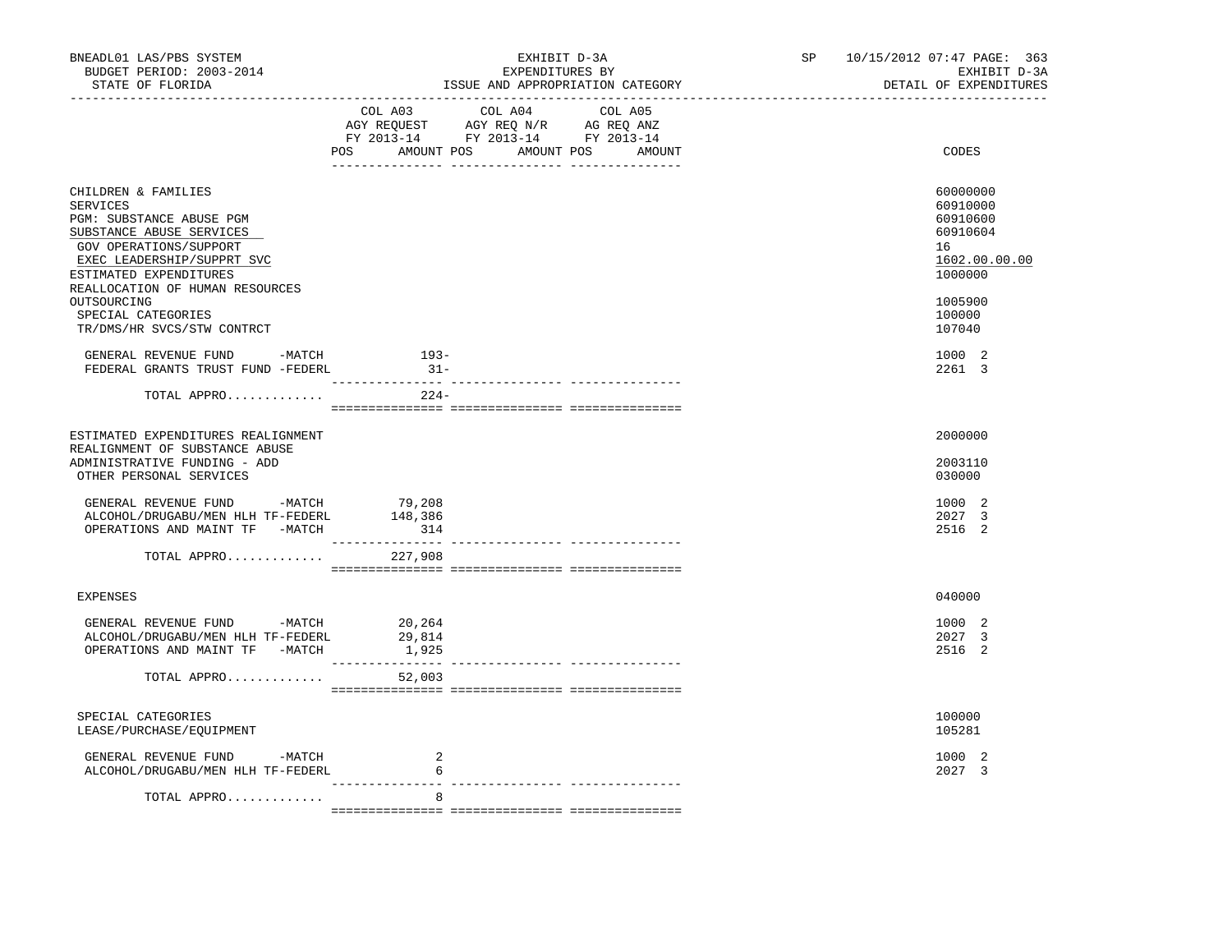| BNEADL01 LAS/PBS SYSTEM<br>BUDGET PERIOD: 2003-2014                                                                                                                                                                                                                                                                                                                                                                                                                                                                                                                                                                                                                                   | EXPENDITURES BY                                                                                                                                                                                                                                                                                                                                                                                                                                                                  | EXHIBIT D-3A |                  | SP | 10/15/2012 07:47 PAGE: 364<br>EXHIBIT D-3A<br>DETAIL OF EXPENDITURES                                 |
|---------------------------------------------------------------------------------------------------------------------------------------------------------------------------------------------------------------------------------------------------------------------------------------------------------------------------------------------------------------------------------------------------------------------------------------------------------------------------------------------------------------------------------------------------------------------------------------------------------------------------------------------------------------------------------------|----------------------------------------------------------------------------------------------------------------------------------------------------------------------------------------------------------------------------------------------------------------------------------------------------------------------------------------------------------------------------------------------------------------------------------------------------------------------------------|--------------|------------------|----|------------------------------------------------------------------------------------------------------|
|                                                                                                                                                                                                                                                                                                                                                                                                                                                                                                                                                                                                                                                                                       | $\begin{tabular}{lllllllllll} &\multicolumn{4}{c }{\text{COL A03}} &\multicolumn{4}{c }{\text{COL A04}} &\multicolumn{4}{c }{\text{COL A05}} \\ \multicolumn{4}{c }{\text{AGY REQUEST}} &\multicolumn{4}{c }{\text{AGY REQ N/R}} &\multicolumn{4}{c }{\text{AG REQ ANZ}} \\ \multicolumn{4}{c }{\text{FGY A03--14}} &\multicolumn{4}{c }{\text{FGY A013--14}} &\multicolumn{4}{c }{\text{FGY A013--14}} \\ \multicolumn{4}{c }{\text{FCY A0$<br>POS AMOUNT POS AMOUNT POS AMOUNT |              |                  |    | CODES                                                                                                |
| CHILDREN & FAMILIES<br><b>SERVICES</b><br>PGM: SUBSTANCE ABUSE PGM<br>SUBSTANCE ABUSE SERVICES<br>GOV OPERATIONS/SUPPORT<br>EXEC LEADERSHIP/SUPPRT SVC<br>ESTIMATED EXPENDITURES REALIGNMENT<br>REALIGNMENT OF SUBSTANCE ABUSE<br>ADMINISTRATIVE FUNDING - ADD<br>TOTAL: REALIGNMENT OF SUBSTANCE ABUSE                                                                                                                                                                                                                                                                                                                                                                               |                                                                                                                                                                                                                                                                                                                                                                                                                                                                                  |              |                  |    | 60000000<br>60910000<br>60910600<br>60910604<br>16<br>1602.00.00.00<br>2000000<br>2003110<br>2003110 |
| ADMINISTRATIVE FUNDING - ADD                                                                                                                                                                                                                                                                                                                                                                                                                                                                                                                                                                                                                                                          |                                                                                                                                                                                                                                                                                                                                                                                                                                                                                  |              |                  |    |                                                                                                      |
| TOTAL ISSUE $279,919$                                                                                                                                                                                                                                                                                                                                                                                                                                                                                                                                                                                                                                                                 |                                                                                                                                                                                                                                                                                                                                                                                                                                                                                  |              |                  |    |                                                                                                      |
|                                                                                                                                                                                                                                                                                                                                                                                                                                                                                                                                                                                                                                                                                       |                                                                                                                                                                                                                                                                                                                                                                                                                                                                                  |              |                  |    |                                                                                                      |
| AGENCY ISSUE NARRATIVE:<br>2013-2014 BUDGET YEAR NARRATIVE:<br>ISSUE TITLE: Realignment of Substance Abuse Administrative Funding - Add<br>SPECIFY WHICH AGENCY GOAL FROM THE FISCAL YEARS 2013-2014 THROUGH 2017-2018 STRATEGIC PLAN IS ADDRESSED BY THIS BUDGET<br>ISSUE PROPOSAL:                                                                                                                                                                                                                                                                                                                                                                                                  |                                                                                                                                                                                                                                                                                                                                                                                                                                                                                  |              | IT COMPONENT? NO |    |                                                                                                      |
| Effect Program Improvements: Citizens of Florida demand and desire a state government that operates in the most efficient<br>means possible.                                                                                                                                                                                                                                                                                                                                                                                                                                                                                                                                          |                                                                                                                                                                                                                                                                                                                                                                                                                                                                                  |              |                  |    |                                                                                                      |
| SUMMARY:<br>The Department requests the realignment of \$2,259,124 of administrative budget authority (\$1,675,558 General Revenue,<br>\$543,728 Alcohol, Drug Abuse, and Mental Health Trust Fund, and \$39,838 Operations and Maintenance Trust Fund) between<br>program components in the Substance Abuse Services budget entity.                                                                                                                                                                                                                                                                                                                                                  |                                                                                                                                                                                                                                                                                                                                                                                                                                                                                  |              |                  |    |                                                                                                      |
| PROBLEM STATEMENT:<br>Currently, the department has budget, determined to be administrative, allocated to service-related program components<br>within the Substance Abuse Services budget entity. In the Adult Substance Abuse, and the Children's Substance Abuse<br>program components, budget is allocated to a service category for providers contracted to provide the services. There are<br>not Full Time Equivalents (FTE) or Other Personal Services (OPS) staff within either of these program components;<br>therefore, the department is requesting that the administrative budget be transferred to the Executive Leadership and<br>Support Services program component. |                                                                                                                                                                                                                                                                                                                                                                                                                                                                                  |              |                  |    |                                                                                                      |
| WHAT BENEFITS WILL BE OBTAINED BY FUNDING THIS ISSUE:<br>This action is necessary to ensure that the Department can properly identify administrative funding sources and<br>Maintenance of Effort (MOE).                                                                                                                                                                                                                                                                                                                                                                                                                                                                              |                                                                                                                                                                                                                                                                                                                                                                                                                                                                                  |              |                  |    |                                                                                                      |
| WHAT UNDERLYING PROGRAM THEORY CHANGE IS INVOLVED IN THIS ISSUE (IF ANY):<br>Not Applicable.                                                                                                                                                                                                                                                                                                                                                                                                                                                                                                                                                                                          |                                                                                                                                                                                                                                                                                                                                                                                                                                                                                  |              |                  |    |                                                                                                      |
| WHAT IMPLEMENTATION MECHANISMS WILL BE CHANGED AS A RESULT OF THIS ISSUE (IF ANY):                                                                                                                                                                                                                                                                                                                                                                                                                                                                                                                                                                                                    |                                                                                                                                                                                                                                                                                                                                                                                                                                                                                  |              |                  |    |                                                                                                      |

The department will implement these adjustments and continue to monitor the funding of the budget.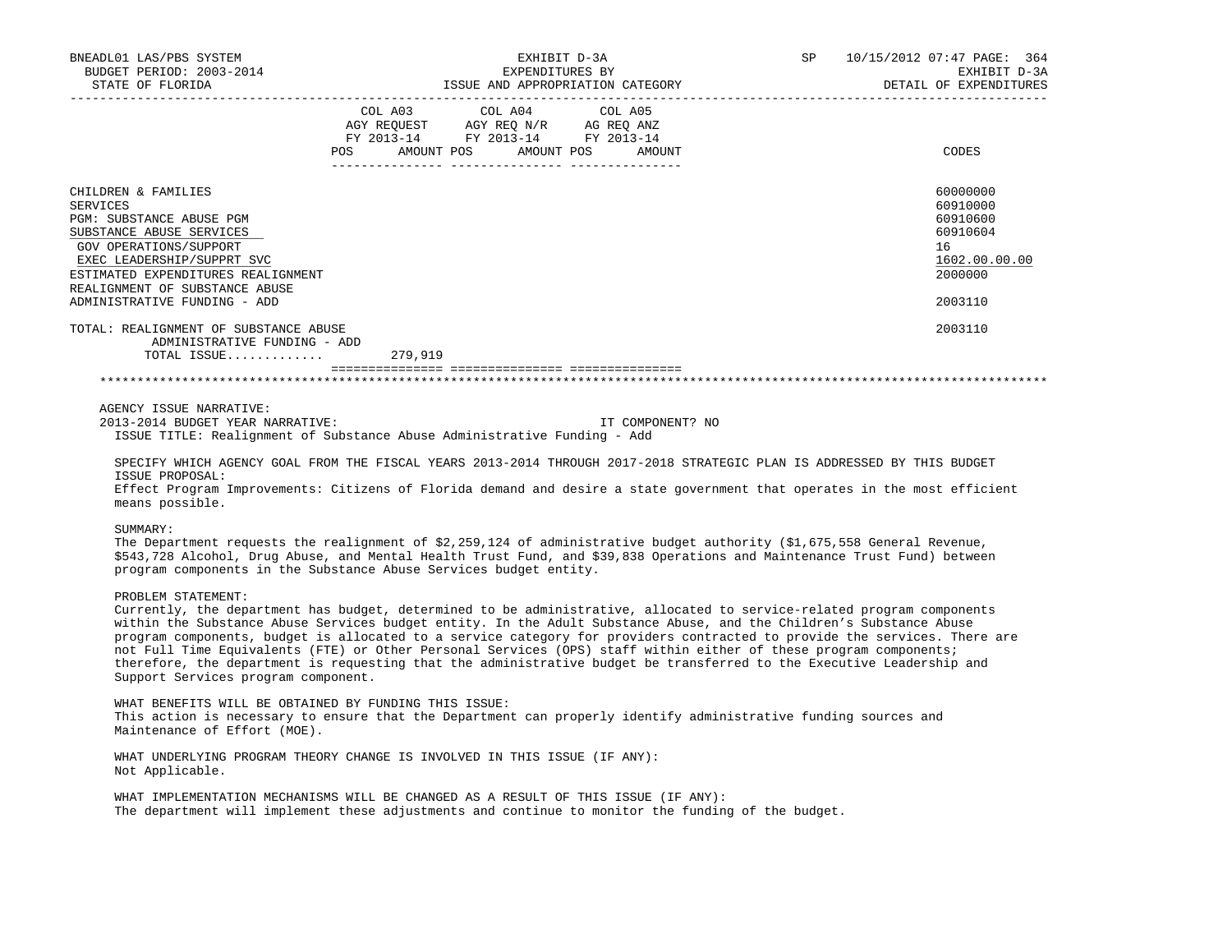| BNEADL01 LAS/PBS SYSTEM<br>BUDGET PERIOD: 2003-2014<br>STATE OF FLORIDA                                                                                | EXHIBIT D-3A<br>EXPENDITURES BY<br>ISSUE AND APPROPRIATION CATEGORY                                                                                                                                                                                                                                                                                                                                                            | <b>SP</b> SP<br>10/15/2012 07:47 PAGE: 365<br>EXHIBIT D-3A<br>DETAIL OF EXPENDITURES |
|--------------------------------------------------------------------------------------------------------------------------------------------------------|--------------------------------------------------------------------------------------------------------------------------------------------------------------------------------------------------------------------------------------------------------------------------------------------------------------------------------------------------------------------------------------------------------------------------------|--------------------------------------------------------------------------------------|
|                                                                                                                                                        | $\begin{tabular}{lllllllllll} &\multicolumn{4}{c}{\text{COL A03}} &\multicolumn{4}{c}{\text{COL A04}} &\multicolumn{4}{c}{\text{COL A05}}\\ &\multicolumn{4}{c}{\text{AGY REQUEST}} &\multicolumn{4}{c}{\text{AGY REQ}} &\multicolumn{4}{c}{\text{N/R}} &\multicolumn{4}{c}{\text{AG REQ}} &\multicolumn{4}{c}{\text{N}}\\ \end{tabular}$<br>FY 2013-14 FY 2013-14 FY 2013-14<br>AMOUNT POS AMOUNT POS<br><b>POS</b><br>AMOUNT | <b>CODES</b>                                                                         |
|                                                                                                                                                        |                                                                                                                                                                                                                                                                                                                                                                                                                                |                                                                                      |
| CHILDREN & FAMILIES<br><b>SERVICES</b><br>PGM: SUBSTANCE ABUSE PGM<br>SUBSTANCE ABUSE SERVICES<br>GOV OPERATIONS/SUPPORT<br>EXEC LEADERSHIP/SUPPRT SVC |                                                                                                                                                                                                                                                                                                                                                                                                                                | 60000000<br>60910000<br>60910600<br>60910604<br>16<br>1602.00.00.00                  |
| ESTIMATED EXPENDITURES REALIGNMENT<br>REALIGNMENT OF SUBSTANCE ABUSE                                                                                   |                                                                                                                                                                                                                                                                                                                                                                                                                                | 2000000                                                                              |
| ADMINISTRATIVE FUNDING - ADD                                                                                                                           |                                                                                                                                                                                                                                                                                                                                                                                                                                | 2003110                                                                              |
| RETURN ON INVESTMENT:<br>Not applicable.                                                                                                               |                                                                                                                                                                                                                                                                                                                                                                                                                                |                                                                                      |
| COST CALCULATIONS:                                                                                                                                     |                                                                                                                                                                                                                                                                                                                                                                                                                                |                                                                                      |
| Adult Substance Abuse - 1201030000                                                                                                                     |                                                                                                                                                                                                                                                                                                                                                                                                                                |                                                                                      |
| Other Personal Services - (148,700)<br>Expenses<br>$\frac{1}{2}$ Contracted Services $(1, 389, 266)$<br>Lease or Lease-Purchase of Equipment - $($ 8)  | $-$ ( 45,366)<br>_____________                                                                                                                                                                                                                                                                                                                                                                                                 |                                                                                      |
|                                                                                                                                                        | (1, 583, 340)                                                                                                                                                                                                                                                                                                                                                                                                                  |                                                                                      |
| Children's Substance Abuse - 1201020000                                                                                                                |                                                                                                                                                                                                                                                                                                                                                                                                                                |                                                                                      |
| Other Personal Services - (79,208)<br>Expenses $- (6, 637)$<br>Contracted Services - (589,939)                                                         |                                                                                                                                                                                                                                                                                                                                                                                                                                |                                                                                      |
|                                                                                                                                                        | _____________<br>(675, 784)                                                                                                                                                                                                                                                                                                                                                                                                    |                                                                                      |
| Executive Leadership and Support Services - 1602000000                                                                                                 |                                                                                                                                                                                                                                                                                                                                                                                                                                |                                                                                      |
|                                                                                                                                                        |                                                                                                                                                                                                                                                                                                                                                                                                                                |                                                                                      |
| Other Personal Services - 227,908<br>Expenses - 52.003                                                                                                 |                                                                                                                                                                                                                                                                                                                                                                                                                                |                                                                                      |
| Expenses $-$ 52,003<br>Contracted Services $-$ 1,979,205                                                                                               |                                                                                                                                                                                                                                                                                                                                                                                                                                |                                                                                      |
| Lease or Lease-Purchase of Equipment - 8                                                                                                               |                                                                                                                                                                                                                                                                                                                                                                                                                                |                                                                                      |
|                                                                                                                                                        | ___________                                                                                                                                                                                                                                                                                                                                                                                                                    |                                                                                      |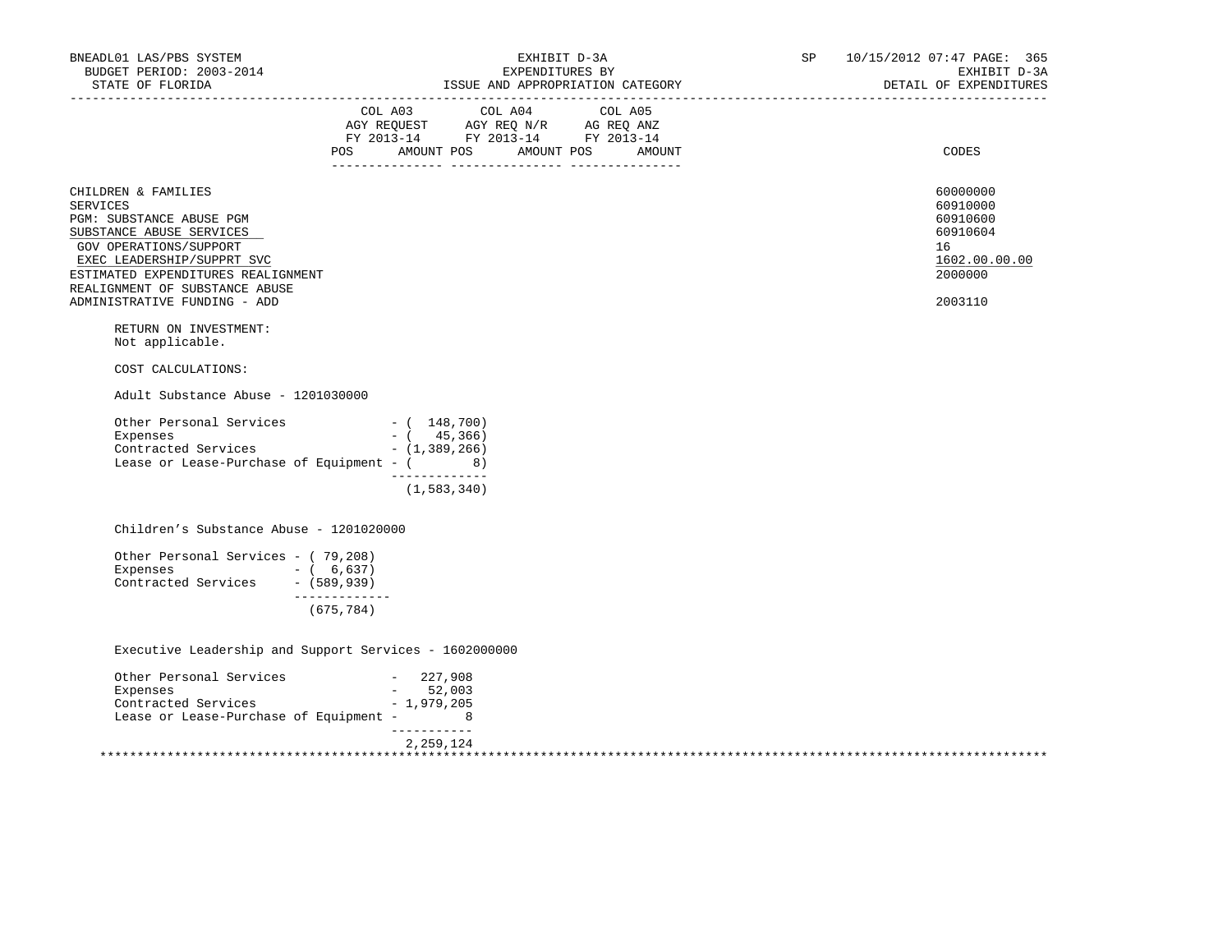| BNEADL01 LAS/PBS SYSTEM<br>BUDGET PERIOD: 2003-2014<br>STATE OF FLORIDA                                                                                                          |                | EXHIBIT D-3A<br>EXPENDITURES BY<br>ISSUE AND APPROPRIATION CATEGORY                                                                   | SP and the set of the set of the set of the set of the set of the set of the set of the set of the set of the set of the set of the set of the set of the set of the set of the set of the set of the set of the set of the se | 10/15/2012 07:47 PAGE: 366<br>EXHIBIT D-3A<br>DETAIL OF EXPENDITURES |
|----------------------------------------------------------------------------------------------------------------------------------------------------------------------------------|----------------|---------------------------------------------------------------------------------------------------------------------------------------|--------------------------------------------------------------------------------------------------------------------------------------------------------------------------------------------------------------------------------|----------------------------------------------------------------------|
|                                                                                                                                                                                  |                | COL A03 COL A04 COL A05<br>AGY REQUEST AGY REQ N/R AG REQ ANZ<br>FY 2013-14 FY 2013-14 FY 2013-14<br>POS AMOUNT POS AMOUNT POS AMOUNT |                                                                                                                                                                                                                                | CODES                                                                |
| CHILDREN & FAMILIES<br>SERVICES<br>PGM: SUBSTANCE ABUSE PGM<br>SUBSTANCE ABUSE SERVICES<br>GOV OPERATIONS/SUPPORT<br>EXEC LEADERSHIP/SUPPRT SVC<br>ANNUALIZATION OF ADMINISTERED |                |                                                                                                                                       |                                                                                                                                                                                                                                | 60000000<br>60910000<br>60910600<br>60910604<br>16<br>1602.00.00.00  |
| FUNDS APPROPRIATIONS<br>STATE HEALTH INSURANCE ADJUSTMENT<br>FOR FY 2012-13 - 10 MONTHS<br>ANNUALIZATION<br>SALARIES AND BENEFITS                                                |                |                                                                                                                                       |                                                                                                                                                                                                                                | 26A0000<br>26A1830<br>010000                                         |
| GENERAL REVENUE FUND -MATCH 6,175                                                                                                                                                |                |                                                                                                                                       |                                                                                                                                                                                                                                | 1000 2                                                               |
| ALCOHOL/DRUGABU/MEN HLH TF-FEDERL 12,105                                                                                                                                         |                |                                                                                                                                       |                                                                                                                                                                                                                                | 2027 3                                                               |
| FEDERAL GRANTS TRUST FUND -MATCH<br>-FEDERL                                                                                                                                      | 2,090<br>1,535 |                                                                                                                                       |                                                                                                                                                                                                                                | 2261 2<br>2261 3                                                     |
| TOTAL FEDERAL GRANTS TRUST FUND                                                                                                                                                  | 3,625          |                                                                                                                                       |                                                                                                                                                                                                                                | 2261                                                                 |
| TOTAL APPRO 21,905                                                                                                                                                               |                |                                                                                                                                       |                                                                                                                                                                                                                                |                                                                      |
| FEDERAL FUNDING REDUCTIONS<br>ELIMINATE UNFUNDED BUDGET<br>OTHER PERSONAL SERVICES                                                                                               |                |                                                                                                                                       |                                                                                                                                                                                                                                | 3200000<br>3201010<br>030000                                         |
| FEDERAL GRANTS TRUST FUND -FEDERL 316,139-                                                                                                                                       |                |                                                                                                                                       |                                                                                                                                                                                                                                | 2261 3                                                               |
| <b>EXPENSES</b>                                                                                                                                                                  |                |                                                                                                                                       |                                                                                                                                                                                                                                | 040000                                                               |
| FEDERAL GRANTS TRUST FUND -FEDERL 45,792-                                                                                                                                        |                |                                                                                                                                       |                                                                                                                                                                                                                                | 2261 3                                                               |
| SPECIAL CATEGORIES<br>CONTRACTED SERVICES                                                                                                                                        |                |                                                                                                                                       |                                                                                                                                                                                                                                | 100000<br>100777                                                     |
| FEDERAL GRANTS TRUST FUND -FEDERL 10,700-                                                                                                                                        |                |                                                                                                                                       |                                                                                                                                                                                                                                | 2261 3                                                               |
| G/A-CONTRACTED SERVICES                                                                                                                                                          |                |                                                                                                                                       |                                                                                                                                                                                                                                | 100778                                                               |
| FEDERAL GRANTS TRUST FUND -FEDERL 241,746-                                                                                                                                       |                |                                                                                                                                       |                                                                                                                                                                                                                                | 2261 3                                                               |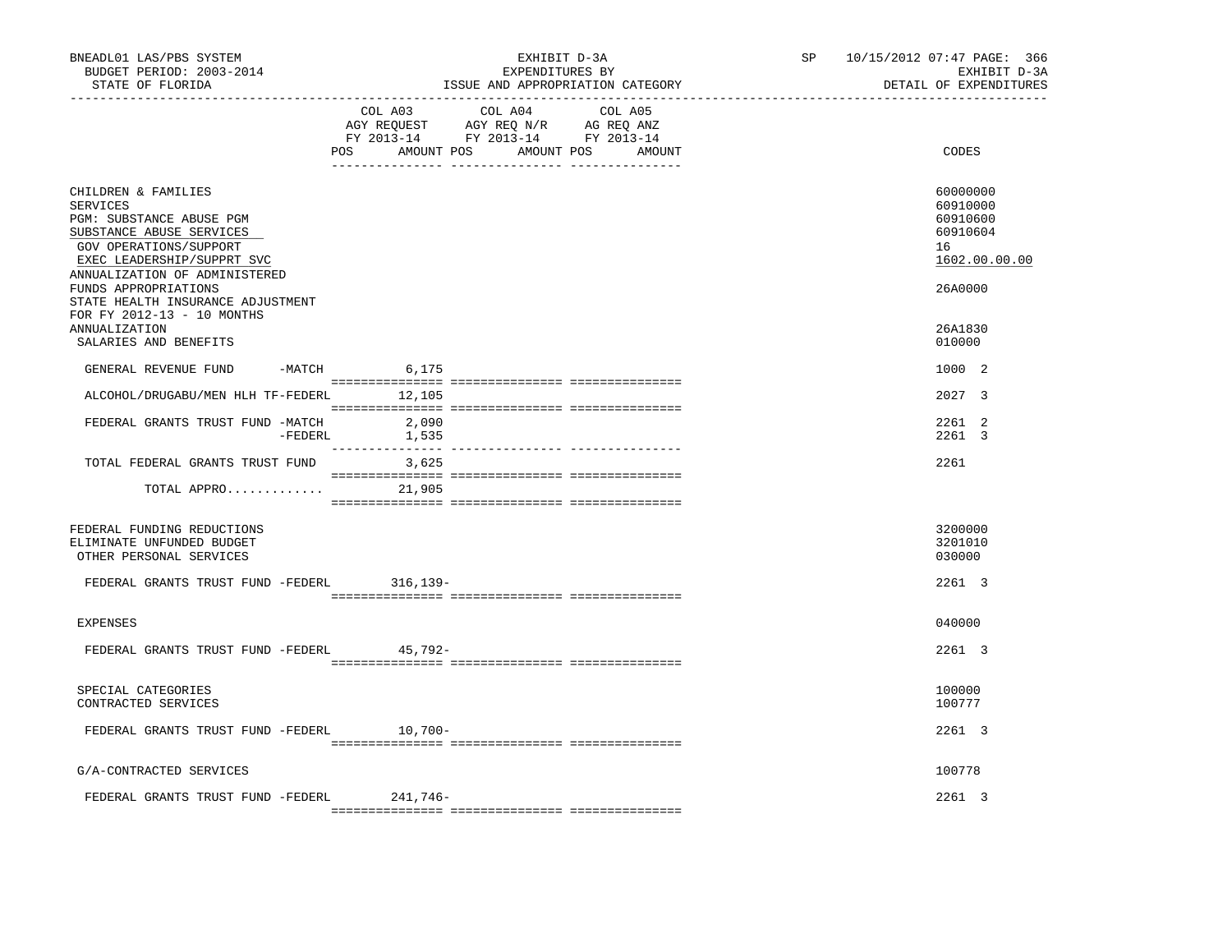| BNEADL01 LAS/PBS SYSTEM<br>BUDGET PERIOD: 2003-2014<br>STATE OF FLORIDA                                                                                                                                                                                             | EXHIBIT D-3A<br>EXPENDITURES BY<br>ISSUE AND APPROPRIATION CATEGORY                                                                                                                                                                                                                                                                                                                                                                                      | SP               | 10/15/2012 07:47 PAGE: 367<br>EXHIBIT D-3A<br>DETAIL OF EXPENDITURES                                          |
|---------------------------------------------------------------------------------------------------------------------------------------------------------------------------------------------------------------------------------------------------------------------|----------------------------------------------------------------------------------------------------------------------------------------------------------------------------------------------------------------------------------------------------------------------------------------------------------------------------------------------------------------------------------------------------------------------------------------------------------|------------------|---------------------------------------------------------------------------------------------------------------|
|                                                                                                                                                                                                                                                                     | COL A03 COL A04<br>COL A05<br>$\begin{tabular}{lllllll} \bf AGY \,\, REQUEST \,\, &\bf AGY \,\, REQ \,\, N/R &\bf AG \,\, REQ \,\, ANZ \\ \bf FY \,\, 2013-14 &\bf FY \,\, 2013-14 &\bf FY \,\, 2013-14 \\ \end{tabular}$<br>AMOUNT POS<br>AMOUNT POS<br>POS                                                                                                                                                                                             | AMOUNT           | CODES                                                                                                         |
| CHILDREN & FAMILIES<br><b>SERVICES</b><br>PGM: SUBSTANCE ABUSE PGM<br>SUBSTANCE ABUSE SERVICES<br>GOV OPERATIONS/SUPPORT<br>EXEC LEADERSHIP/SUPPRT SVC<br>FEDERAL FUNDING REDUCTIONS<br>ELIMINATE UNFUNDED BUDGET<br>SPECIAL CATEGORIES<br>LEASE/PURCHASE/EQUIPMENT |                                                                                                                                                                                                                                                                                                                                                                                                                                                          |                  | 60000000<br>60910000<br>60910600<br>60910604<br>16<br>1602.00.00.00<br>3200000<br>3201010<br>100000<br>105281 |
| FEDERAL GRANTS TRUST FUND -FEDERL                                                                                                                                                                                                                                   | $6-$                                                                                                                                                                                                                                                                                                                                                                                                                                                     |                  | 2261 3                                                                                                        |
| TOTAL: ELIMINATE UNFUNDED BUDGET<br>TOTAL ISSUE $614,383-$                                                                                                                                                                                                          |                                                                                                                                                                                                                                                                                                                                                                                                                                                          |                  | 3201010                                                                                                       |
| AGENCY ISSUE NARRATIVE:<br>2013-2014 BUDGET YEAR NARRATIVE:<br>ISSUE TITLE: Eliminate Unfunded Budget                                                                                                                                                               |                                                                                                                                                                                                                                                                                                                                                                                                                                                          | IT COMPONENT? NO |                                                                                                               |
|                                                                                                                                                                                                                                                                     | SPECIFY WHICH AGENCY GOAL FROM THE 2012-2017 STRATEGIC PLAN IS ADDRESSED BY THIS BUDGET ISSUE PROPOSAL: Effect Program<br>Improvements: Apply proven best practices to maximize efficiencies and outcomes.                                                                                                                                                                                                                                               |                  |                                                                                                               |
|                                                                                                                                                                                                                                                                     | SUMMARY: The Department requests the deletion of \$614,383 (total issue request is \$12,348,997) in unfunded budget in order<br>to reflect a more accurate picture of the true funded and useable budget within the Department. This budget has become<br>unfunded as a result of insufficient recurring funding sources to include: a decline in revenue collections, reductions<br>to state funds, decreases in grant awards, and grant awards ending. |                  |                                                                                                               |
|                                                                                                                                                                                                                                                                     | PROBLEM STATEMENT: If this issue is not approved, the total funding within the Department will be distorted. The<br>Department would appear to have more resources available than what is obtainable.                                                                                                                                                                                                                                                    |                  |                                                                                                               |
| WHAT BENEFITS WILL BE OBTAINED BY FUNDING THIS ISSUE:<br>Not Applicable.                                                                                                                                                                                            |                                                                                                                                                                                                                                                                                                                                                                                                                                                          |                  |                                                                                                               |
| Not applicable.                                                                                                                                                                                                                                                     | WHAT UNDERLYING PROGRAM THEORY CHANGE IS INVOLVED IN THIS ISSUE (IF ANY):                                                                                                                                                                                                                                                                                                                                                                                |                  |                                                                                                               |
| Not applicable.                                                                                                                                                                                                                                                     | WHAT IMPLEMENTATION MECHANISMS WILL BE CHANGED AS A RESULT OF THIS ISSUE (IF ANY):                                                                                                                                                                                                                                                                                                                                                                       |                  |                                                                                                               |
| COST CALCULATIONS:<br>Not Applicable                                                                                                                                                                                                                                |                                                                                                                                                                                                                                                                                                                                                                                                                                                          |                  |                                                                                                               |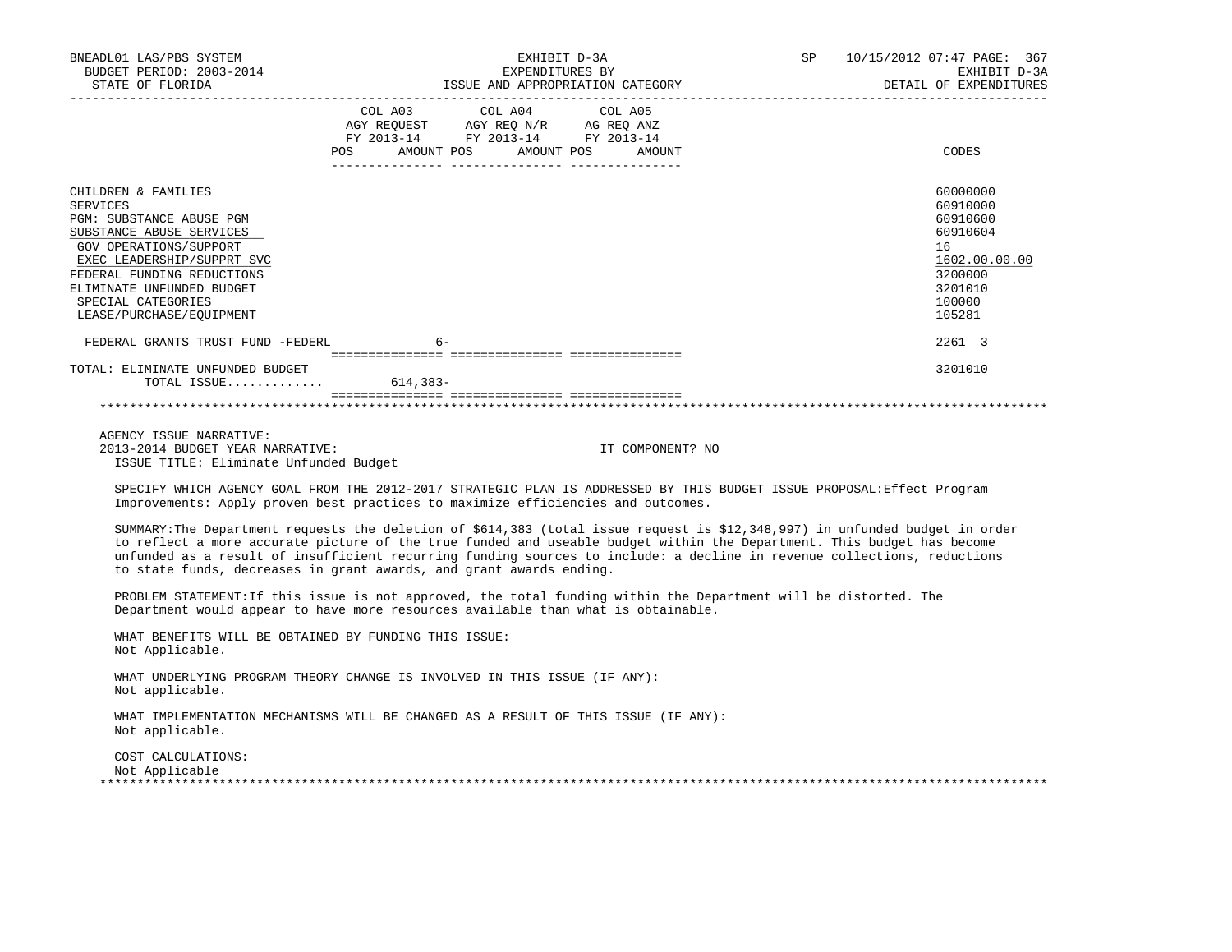| BNEADL01 LAS/PBS SYSTEM<br>BUDGET PERIOD: 2003-2014<br>STATE OF FLORIDA                                                                                                                                 | EXHIBIT D-3A<br>EXPENDITURES BY<br>ISSUE AND APPROPRIATION CATEGORY |     | SP                                                                                                                                                                                  | 10/15/2012 07:47 PAGE: 368<br>EXHIBIT D-3A<br>DETAIL OF EXPENDITURES |                  |                                                                                                                    |                                                                                |
|---------------------------------------------------------------------------------------------------------------------------------------------------------------------------------------------------------|---------------------------------------------------------------------|-----|-------------------------------------------------------------------------------------------------------------------------------------------------------------------------------------|----------------------------------------------------------------------|------------------|--------------------------------------------------------------------------------------------------------------------|--------------------------------------------------------------------------------|
|                                                                                                                                                                                                         |                                                                     | POS | $\begin{tabular}{lcccc} COL A03 & COL A04 & COL A05 \\ AGY REQUEST & AGY REQ N/R & AG REQ ANZ \\ FY & 2013-14 & FY & 2013-14 & FY & 2013-14 \end{tabular}$<br>AMOUNT POS AMOUNT POS |                                                                      | AMOUNT           |                                                                                                                    | CODES                                                                          |
| CHILDREN & FAMILIES<br><b>SERVICES</b><br>PGM: SUBSTANCE ABUSE PGM<br>SUBSTANCE ABUSE SERVICES<br>GOV OPERATIONS/SUPPORT<br>EXEC LEADERSHIP/SUPPRT SVC<br>FUND SHIFT<br>REPLACE UNRESERVED FUND BALANCE |                                                                     |     |                                                                                                                                                                                     |                                                                      |                  |                                                                                                                    | 60000000<br>60910000<br>60910600<br>60910604<br>16<br>1602.00.00.00<br>3400000 |
| WITH GENERAL REVENUE FOR RECURRING<br>ACTIVITIES - ADD<br>SALARIES AND BENEFITS                                                                                                                         |                                                                     |     |                                                                                                                                                                                     |                                                                      |                  |                                                                                                                    | 3400350<br>010000                                                              |
| GENERAL REVENUE FUND                                                                                                                                                                                    |                                                                     |     | -MATCH 263,418                                                                                                                                                                      |                                                                      |                  |                                                                                                                    | 1000 2                                                                         |
| OTHER PERSONAL SERVICES                                                                                                                                                                                 |                                                                     |     |                                                                                                                                                                                     |                                                                      |                  |                                                                                                                    | 030000                                                                         |
| GENERAL REVENUE FUND                                                                                                                                                                                    | $-MATCH$                                                            |     | 1,653                                                                                                                                                                               |                                                                      |                  |                                                                                                                    | 1000 2                                                                         |
| <b>EXPENSES</b>                                                                                                                                                                                         |                                                                     |     |                                                                                                                                                                                     |                                                                      |                  |                                                                                                                    | 040000                                                                         |
| GENERAL REVENUE FUND                                                                                                                                                                                    |                                                                     |     | $-MATCH$ 36,773                                                                                                                                                                     |                                                                      |                  |                                                                                                                    | 1000 2                                                                         |
| SPECIAL CATEGORIES<br>CONTRACTED SERVICES                                                                                                                                                               |                                                                     |     |                                                                                                                                                                                     |                                                                      |                  |                                                                                                                    | 100000<br>100777                                                               |
| GENERAL REVENUE FUND                                                                                                                                                                                    |                                                                     |     | $-MATCH$ 3, 278                                                                                                                                                                     |                                                                      |                  |                                                                                                                    | 1000 2                                                                         |
| TOTAL: REPLACE UNRESERVED FUND BALANCE<br>WITH GENERAL REVENUE FOR RECURRING<br>ACTIVITIES - ADD<br>TOTAL ISSUE                                                                                         |                                                                     |     | 305,122                                                                                                                                                                             |                                                                      |                  |                                                                                                                    | 3400350                                                                        |
|                                                                                                                                                                                                         |                                                                     |     |                                                                                                                                                                                     |                                                                      |                  |                                                                                                                    |                                                                                |
| AGENCY ISSUE NARRATIVE:<br>2013-2014 BUDGET YEAR NARRATIVE:<br>ISSUE TITLE: Replace Unreserved Fund Balance with General Revenue for Recurring Activities - Add                                         |                                                                     |     |                                                                                                                                                                                     |                                                                      | IT COMPONENT? NO |                                                                                                                    |                                                                                |
| Effect Program Improvements: Apply proven best practices to maximize efficiencies and outcomes.                                                                                                         |                                                                     |     |                                                                                                                                                                                     |                                                                      |                  | SPECIFY WHICH AGENCY GOAL FROM THE 2012-2017 STRATEGIC PLAN IS ADDRESSED BY THIS BUDGET ISSUE PROPOSAL:            |                                                                                |
| SUMMARY:                                                                                                                                                                                                |                                                                     |     |                                                                                                                                                                                     |                                                                      |                  | The Department requests to shift \$305,122 in Federal Grants Trust Fund budget authority to General Revenue budget |                                                                                |

authority to continue the current level of funding.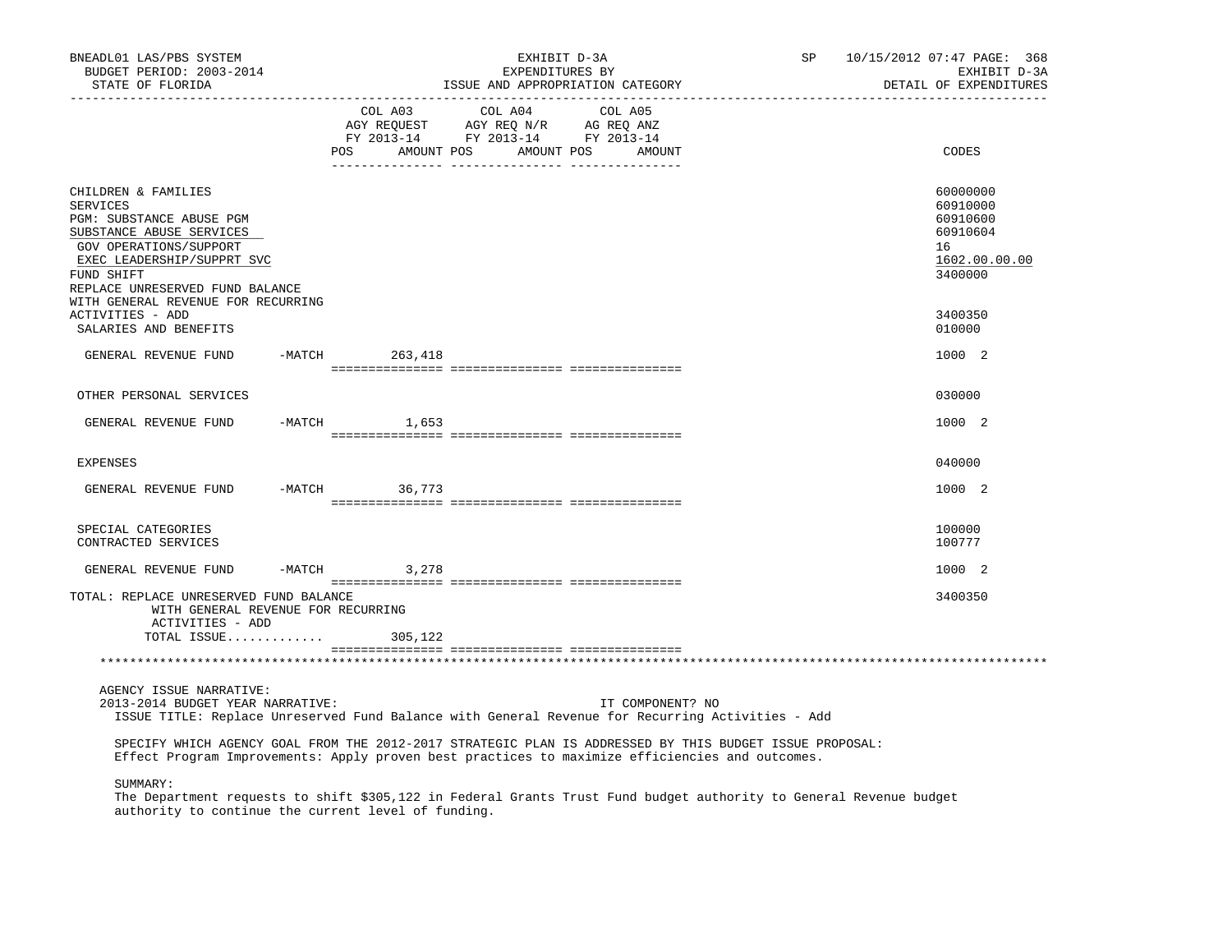| BNEADL01 LAS/PBS SYSTEM<br>BUDGET PERIOD: 2003-2014                                                                                                                                                                                                                                                                                                                                                                                                                                                                                                                                                                    |         | EXHIBIT D-3A<br>EXPENDITURES BY                                                                                       |         | SP | 10/15/2012 07:47 PAGE: 369<br>EXHIBIT D-3A<br>DETAIL OF EXPENDITURES                      |
|------------------------------------------------------------------------------------------------------------------------------------------------------------------------------------------------------------------------------------------------------------------------------------------------------------------------------------------------------------------------------------------------------------------------------------------------------------------------------------------------------------------------------------------------------------------------------------------------------------------------|---------|-----------------------------------------------------------------------------------------------------------------------|---------|----|-------------------------------------------------------------------------------------------|
|                                                                                                                                                                                                                                                                                                                                                                                                                                                                                                                                                                                                                        | COL A03 | COL A04<br>AGY REQUEST AGY REQ N/R AG REQ ANZ<br>FY 2013-14 FY 2013-14 FY 2013-14<br>POS AMOUNT POS AMOUNT POS AMOUNT | COL A05 |    | CODES                                                                                     |
| CHILDREN & FAMILIES<br>SERVICES<br>PGM: SUBSTANCE ABUSE PGM<br>SUBSTANCE ABUSE SERVICES<br>GOV OPERATIONS/SUPPORT<br>EXEC LEADERSHIP/SUPPRT SVC<br>FUND SHIFT<br>REPLACE UNRESERVED FUND BALANCE<br>WITH GENERAL REVENUE FOR RECURRING<br>ACTIVITIES - ADD                                                                                                                                                                                                                                                                                                                                                             |         |                                                                                                                       |         |    | 60000000<br>60910000<br>60910600<br>60910604<br>16<br>1602.00.00.00<br>3400000<br>3400350 |
| PROBLEM STATEMENT:<br>Over the last couple of Fiscal Years, large reductions were administered throughout the Department. In some cases, this<br>affected state funds that were used as match for Federal Programs. The additional cash use of \$305,122 reflects<br>additional trust fund budget authority provided by the Legislature to fund these programs, but the Department cannot<br>identify a fund source to support this budget.<br>WHAT BENEFITS WILL BE OBTAINED BY FUNDING THIS ISSUE:<br>The Department requests the replacement of this trust fund budget authority with General Revenue. This funding |         |                                                                                                                       |         |    |                                                                                           |
| willrestore the budget to base levels, net the reductions taken.<br>WHAT UNDERLYING PROGRAM THEORY CHANGE IS INVOLVED IN THIS ISSUE (IF ANY):<br>Not Applicable                                                                                                                                                                                                                                                                                                                                                                                                                                                        |         |                                                                                                                       |         |    |                                                                                           |
| WHAT IMPLEMENTATION MECHANISMS WILL BE CHANGED AS A RESULT OF THIS ISSUE (IF ANY):<br>Not Applicable                                                                                                                                                                                                                                                                                                                                                                                                                                                                                                                   |         |                                                                                                                       |         |    |                                                                                           |
| FLORIDA STRATEGIC PLAN FOR ECONOMIC DEVELOPMENT:<br>Not applicable.                                                                                                                                                                                                                                                                                                                                                                                                                                                                                                                                                    |         |                                                                                                                       |         |    |                                                                                           |
| RETURN ON INVESTMENT:<br>Not Applicable.                                                                                                                                                                                                                                                                                                                                                                                                                                                                                                                                                                               |         |                                                                                                                       |         |    |                                                                                           |
| COST CALCULATIONS:<br>The Other Adjustment Data (OAD) transaction was used to realign budget authority between funds for Salaries and Benefits<br>amounts that are not associated with specific positions and salary rate.                                                                                                                                                                                                                                                                                                                                                                                             |         |                                                                                                                       |         |    |                                                                                           |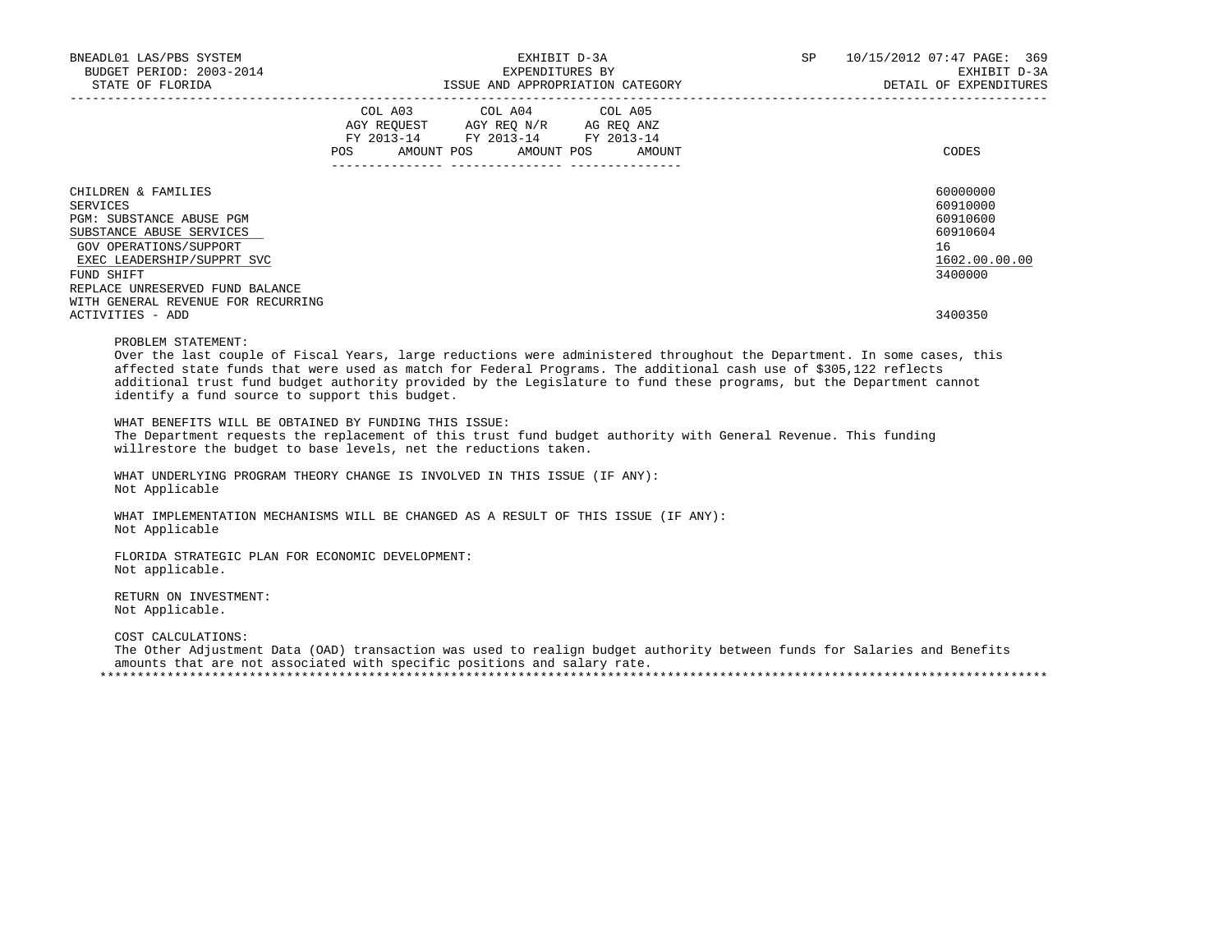| BNEADL01 LAS/PBS SYSTEM<br>BUDGET PERIOD: 2003-2014<br>STATE OF FLORIDA<br>-------------------                                                                                                                                                             |                           | ISSUE AND APPROPRIATION CATEGORY                                                  | EXHIBIT D-3A<br>EXPENDITURES BY |                 |          | SP 10/15/2012 07:47 PAGE: 370<br>EXHIBIT D-3A<br>DETAIL OF EXPENDITURES                   |
|------------------------------------------------------------------------------------------------------------------------------------------------------------------------------------------------------------------------------------------------------------|---------------------------|-----------------------------------------------------------------------------------|---------------------------------|-----------------|----------|-------------------------------------------------------------------------------------------|
|                                                                                                                                                                                                                                                            | COL A03<br>POS AMOUNT POS | COL A04<br>AGY REQUEST AGY REQ N/R AG REQ ANZ<br>FY 2013-14 FY 2013-14 FY 2013-14 | COL A05<br>AMOUNT POS<br>AMOUNT |                 |          | CODES                                                                                     |
| CHILDREN & FAMILIES<br>SERVICES<br>PGM: SUBSTANCE ABUSE PGM<br>SUBSTANCE ABUSE SERVICES<br>GOV OPERATIONS/SUPPORT<br>EXEC LEADERSHIP/SUPPRT SVC<br>FUND SHIFT<br>REPLACE UNRESERVED FUND BALANCE<br>WITH GENERAL REVENUE FOR RECURRING<br>ACTIVITIES - ADD |                           |                                                                                   |                                 |                 |          | 60000000<br>60910000<br>60910600<br>60910604<br>16<br>1602.00.00.00<br>3400000<br>3400350 |
|                                                                                                                                                                                                                                                            |                           |                                                                                   |                                 |                 |          |                                                                                           |
| POSITION DETAIL OF SALARIES AND BENEFITS:                                                                                                                                                                                                                  | FTE                       | BASE RATE                                                                         | ADDITIVES                       | <b>BENEFITS</b> | SUBTOTAL | LAPSE LAPSED SALARIES<br>% AND BENEFITS                                                   |
| A03 - AGY REQUEST FY 2013-14                                                                                                                                                                                                                               |                           |                                                                                   |                                 |                 |          |                                                                                           |
| CHANGES TO CURRENTLY AUTHORIZED POSITIONS<br>OTHER SALARY AMOUNT<br>1000 GENERAL REVENUE FUND                                                                                                                                                              |                           |                                                                                   |                                 |                 |          | 263,418                                                                                   |
|                                                                                                                                                                                                                                                            |                           |                                                                                   |                                 |                 |          | -------------                                                                             |
|                                                                                                                                                                                                                                                            |                           |                                                                                   |                                 |                 |          | 263,418<br>==============                                                                 |
|                                                                                                                                                                                                                                                            |                           |                                                                                   |                                 |                 |          |                                                                                           |
| REPLACE UNRESERVED FUND BALANCE<br>WITH GENERAL REVENUE FOR RECURRING<br><b>ACTIVITIES - DEDUCT</b><br>SALARIES AND BENEFITS                                                                                                                               |                           |                                                                                   |                                 |                 |          | 3400360<br>010000                                                                         |
| FEDERAL GRANTS TRUST FUND -MATCH                                                                                                                                                                                                                           | 263,418-                  |                                                                                   |                                 |                 |          | 2261 2                                                                                    |
| OTHER PERSONAL SERVICES                                                                                                                                                                                                                                    |                           |                                                                                   |                                 |                 |          | 030000                                                                                    |
| FEDERAL GRANTS TRUST FUND -MATCH                                                                                                                                                                                                                           | 1,653-                    |                                                                                   |                                 |                 |          | 2261 2                                                                                    |
| EXPENSES                                                                                                                                                                                                                                                   |                           |                                                                                   |                                 |                 |          | 040000                                                                                    |
| FEDERAL GRANTS TRUST FUND -MATCH 36,773-                                                                                                                                                                                                                   |                           |                                                                                   |                                 |                 |          | $2261$ 2                                                                                  |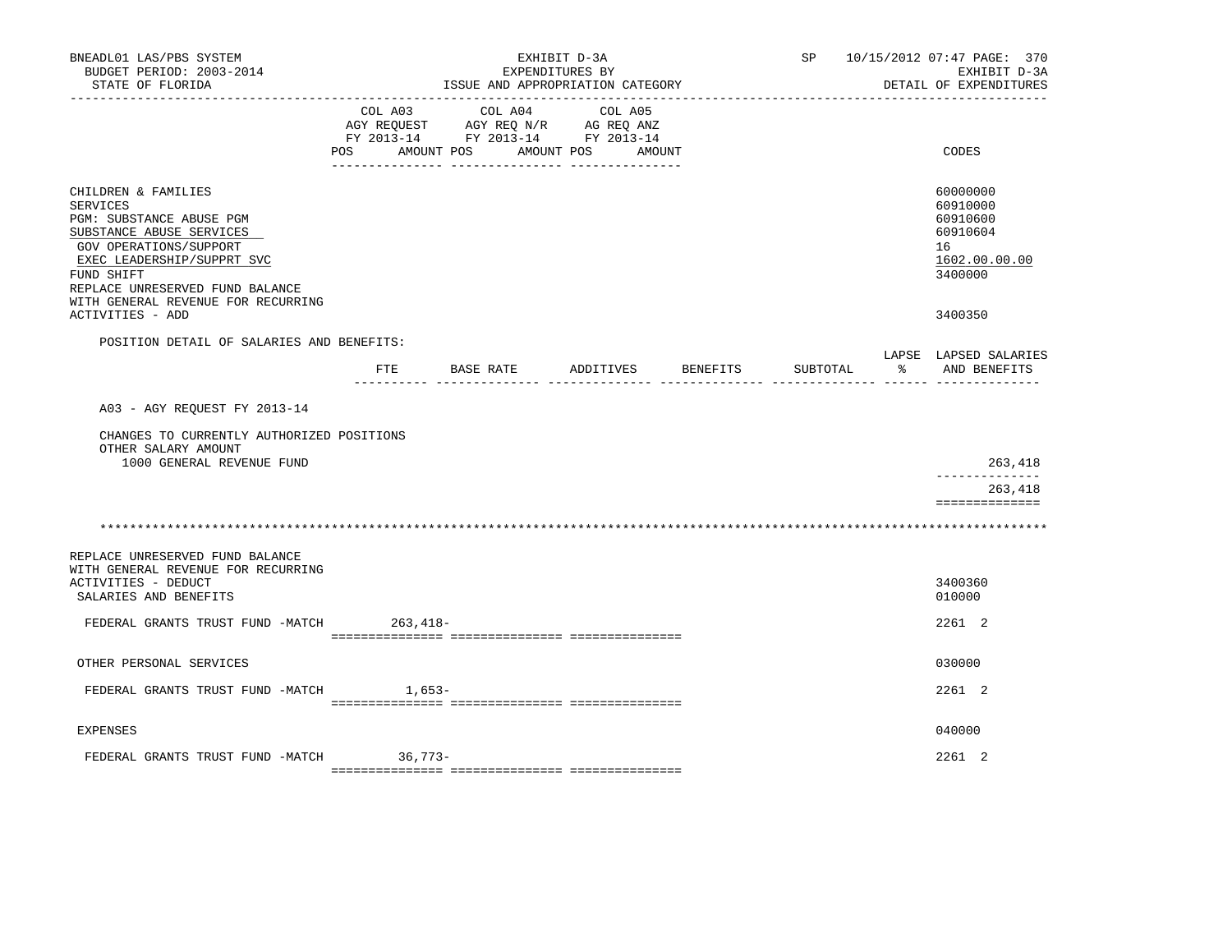| BNEADL01 LAS/PBS SYSTEM                                                                                                                       | EXHIBIT D-3A |                                                                        |                                  |           |                          |
|-----------------------------------------------------------------------------------------------------------------------------------------------|--------------|------------------------------------------------------------------------|----------------------------------|-----------|--------------------------|
| BUDGET PERIOD: 2003-2014                                                                                                                      |              | EXPENDITURES BY                                                        |                                  | <b>SP</b> | EXHIBIT D-3A             |
|                                                                                                                                               |              |                                                                        |                                  |           | DETAIL OF EXPENDITURES   |
|                                                                                                                                               |              | COL A03 COL A04 COL A05                                                |                                  |           |                          |
|                                                                                                                                               |              | AGY REQUEST AGY REQ N/R AG REQ ANZ<br>FY 2013-14 FY 2013-14 FY 2013-14 |                                  |           |                          |
|                                                                                                                                               |              |                                                                        |                                  |           |                          |
|                                                                                                                                               |              |                                                                        | POS AMOUNT POS AMOUNT POS AMOUNT |           | CODES                    |
|                                                                                                                                               |              |                                                                        |                                  |           |                          |
| CHILDREN & FAMILIES                                                                                                                           |              |                                                                        |                                  |           | 60000000                 |
| SERVICES                                                                                                                                      |              |                                                                        |                                  |           | 60910000                 |
| PGM: SUBSTANCE ABUSE PGM                                                                                                                      |              |                                                                        |                                  |           | 60910600                 |
| SUBSTANCE ABUSE SERVICES                                                                                                                      |              |                                                                        |                                  |           | 60910604                 |
| GOV OPERATIONS/SUPPORT<br>EXEC LEADERSHIP/SUPPRT SVC                                                                                          |              |                                                                        |                                  |           | 16                       |
| FUND SHIFT                                                                                                                                    |              |                                                                        |                                  |           | 1602.00.00.00<br>3400000 |
| REPLACE UNRESERVED FUND BALANCE                                                                                                               |              |                                                                        |                                  |           |                          |
| WITH GENERAL REVENUE FOR RECURRING                                                                                                            |              |                                                                        |                                  |           |                          |
| ACTIVITIES - DEDUCT                                                                                                                           |              |                                                                        |                                  |           | 3400360                  |
| SPECIAL CATEGORIES                                                                                                                            |              |                                                                        |                                  |           | 100000                   |
| CONTRACTED SERVICES                                                                                                                           |              |                                                                        |                                  |           | 100777                   |
| FEDERAL GRANTS TRUST FUND -MATCH 3,278-                                                                                                       |              |                                                                        |                                  |           | 2261 2                   |
| TOTAL: REPLACE UNRESERVED FUND BALANCE                                                                                                        |              |                                                                        |                                  |           | 3400360                  |
| WITH GENERAL REVENUE FOR RECURRING                                                                                                            |              |                                                                        |                                  |           |                          |
| ACTIVITIES - DEDUCT                                                                                                                           |              |                                                                        |                                  |           |                          |
| TOTAL ISSUE 305,122-                                                                                                                          |              |                                                                        |                                  |           |                          |
|                                                                                                                                               |              |                                                                        |                                  |           |                          |
|                                                                                                                                               |              |                                                                        |                                  |           |                          |
| AGENCY ISSUE NARRATIVE:                                                                                                                       |              |                                                                        |                                  |           |                          |
| 2013-2014 BUDGET YEAR NARRATIVE:                                                                                                              |              |                                                                        | IT COMPONENT? NO                 |           |                          |
| ISSUE TITLE: Replace Unreserved Fund Balance with General Revenue for Recurring Activities - Deduct                                           |              |                                                                        |                                  |           |                          |
| SPECIFY WHICH AGENCY GOAL FROM THE 2012-2017 STRATEGIC PLAN IS ADDRESSED BY THIS BUDGET ISSUE PROPOSAL:                                       |              |                                                                        |                                  |           |                          |
| Effect Program Improvements: Apply proven best practices to maximize efficiencies and outcomes.                                               |              |                                                                        |                                  |           |                          |
|                                                                                                                                               |              |                                                                        |                                  |           |                          |
| SUMMARY:                                                                                                                                      |              |                                                                        |                                  |           |                          |
| The Department requests to shift \$305,122 in Federal Grants Trust Fund budget authority to General Revenue budget                            |              |                                                                        |                                  |           |                          |
| authority to continue the current level of funding.                                                                                           |              |                                                                        |                                  |           |                          |
|                                                                                                                                               |              |                                                                        |                                  |           |                          |
| PROBLEM STATEMENT:<br>Over the last couple of Fiscal Years, large reductions were administered throughout the Department. In some cases, this |              |                                                                        |                                  |           |                          |
| affected state funds that were used as match for Federal Programs. The additional cash use of \$305,122 reflects                              |              |                                                                        |                                  |           |                          |
| additional trust fund budget authority provided by the Legislature to fund these programs, but the Department cannot                          |              |                                                                        |                                  |           |                          |
| identify a fund source to support this budget.                                                                                                |              |                                                                        |                                  |           |                          |
| WHAT BENEFITS WILL BE OBTAINED BY FUNDING THIS ISSUE:                                                                                         |              |                                                                        |                                  |           |                          |
| The Department requests the replacement of this trust fund budget authority with General Revenue. This funding                                |              |                                                                        |                                  |           |                          |
| willrestore the budget to base levels, net the reductions taken.                                                                              |              |                                                                        |                                  |           |                          |
|                                                                                                                                               |              |                                                                        |                                  |           |                          |
| WHAT UNDERLYING PROGRAM THEORY CHANGE IS INVOLVED IN THIS ISSUE (IF ANY):<br>Not Applicable                                                   |              |                                                                        |                                  |           |                          |
|                                                                                                                                               |              |                                                                        |                                  |           |                          |
| WHAT IMPLEMENTATION MECHANISMS WILL BE CHANGED AS A RESULT OF THIS ISSUE (IF ANY):                                                            |              |                                                                        |                                  |           |                          |
| Not Applicable                                                                                                                                |              |                                                                        |                                  |           |                          |
|                                                                                                                                               |              |                                                                        |                                  |           |                          |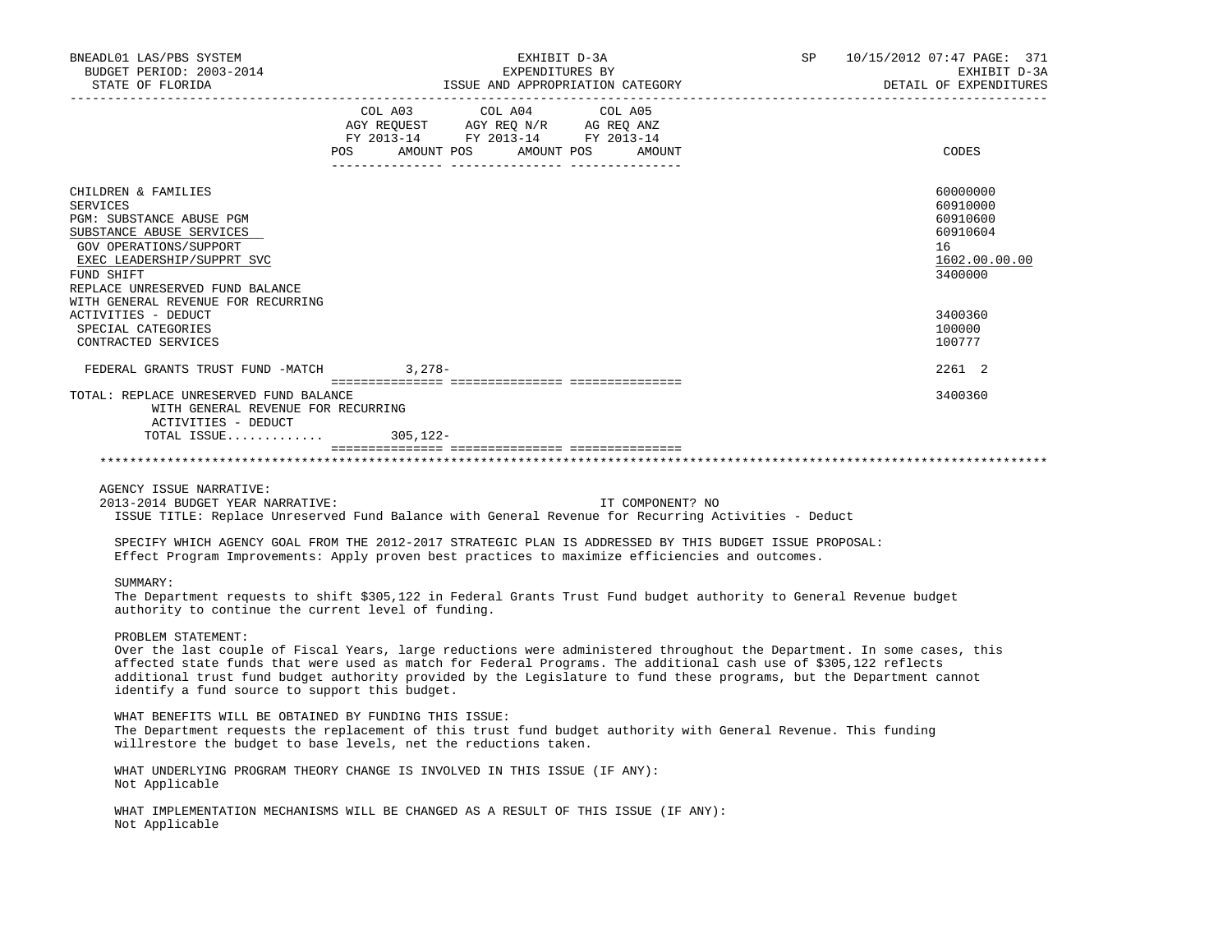| BNEADL01 LAS/PBS SYSTEM<br>BUDGET PERIOD: 2003-2014<br>STATE OF FLORIDA                                                                                                                                                                                                                                                                       |                        | EXHIBIT D-3A<br>EXPENDITURES BY<br>ISSUE AND APPROPRIATION CATEGORY                                                                                                                            |                                  | SP       | 10/15/2012 07:47 PAGE: 372<br>EXHIBIT D-3A<br>DETAIL OF EXPENDITURES           |
|-----------------------------------------------------------------------------------------------------------------------------------------------------------------------------------------------------------------------------------------------------------------------------------------------------------------------------------------------|------------------------|------------------------------------------------------------------------------------------------------------------------------------------------------------------------------------------------|----------------------------------|----------|--------------------------------------------------------------------------------|
| -----------------                                                                                                                                                                                                                                                                                                                             |                        | $\begin{tabular}{lcccc} CDL A03 & CDL A04 & CDL A05 \\ AGY REQUEST & AGY REQ N/R & AG REQ ANZ \\ FY & 2013-14 & FY & 2013-14 & FY & 2013-14 \end{tabular}$<br>POS AMOUNT POS AMOUNT POS AMOUNT |                                  |          | CODES                                                                          |
| CHILDREN & FAMILIES<br><b>SERVICES</b><br>PGM: SUBSTANCE ABUSE PGM<br>SUBSTANCE ABUSE SERVICES<br>GOV OPERATIONS/SUPPORT<br>EXEC LEADERSHIP/SUPPRT SVC<br>FUND SHIFT<br>REPLACE UNRESERVED FUND BALANCE<br>WITH GENERAL REVENUE FOR RECURRING                                                                                                 |                        |                                                                                                                                                                                                |                                  |          | 60000000<br>60910000<br>60910600<br>60910604<br>16<br>1602.00.00.00<br>3400000 |
| ACTIVITIES - DEDUCT                                                                                                                                                                                                                                                                                                                           |                        |                                                                                                                                                                                                |                                  |          | 3400360                                                                        |
| FLORIDA STRATEGIC PLAN FOR ECONOMIC DEVELOPMENT:<br>Not applicable.<br>RETURN ON INVESTMENT:<br>Not Applicable.<br>COST CALCULATIONS:<br>The Other Adjustment Data (OAD) transaction was used to realign budget authority between funds for Salaries and Benefits<br>amounts that are not associated with specific positions and salary rate. |                        |                                                                                                                                                                                                |                                  |          |                                                                                |
| POSITION DETAIL OF SALARIES AND BENEFITS:                                                                                                                                                                                                                                                                                                     |                        |                                                                                                                                                                                                |                                  |          |                                                                                |
|                                                                                                                                                                                                                                                                                                                                               |                        |                                                                                                                                                                                                | FTE BASE RATE ADDITIVES BENEFITS | SUBTOTAL | LAPSE LAPSED SALARIES<br>့<br>AND BENEFITS                                     |
| A03 - AGY REOUEST FY 2013-14                                                                                                                                                                                                                                                                                                                  |                        |                                                                                                                                                                                                |                                  |          |                                                                                |
| CHANGES TO CURRENTLY AUTHORIZED POSITIONS<br>OTHER SALARY AMOUNT<br>2261 FEDERAL GRANTS TRUST FUND                                                                                                                                                                                                                                            |                        |                                                                                                                                                                                                |                                  |          | $263, 418 -$                                                                   |
|                                                                                                                                                                                                                                                                                                                                               |                        |                                                                                                                                                                                                |                                  |          | -------------<br>$263,418-$                                                    |
| TOTAL: EXEC LEADERSHIP/SUPPRT SVC<br>BY FUND TYPE<br>GENERAL REVENUE FUND<br>TRUST FUNDS                                                                                                                                                                                                                                                      | 1,643,596<br>5,944,268 |                                                                                                                                                                                                |                                  |          | ==============<br>1602.00.00.00<br>1000<br>2000                                |
| TOTAL POSITIONS 40.00<br>TOTAL PROG COMP 7,587,864<br>TOTAL SALARY RATE $2,144,643$                                                                                                                                                                                                                                                           |                        |                                                                                                                                                                                                |                                  |          |                                                                                |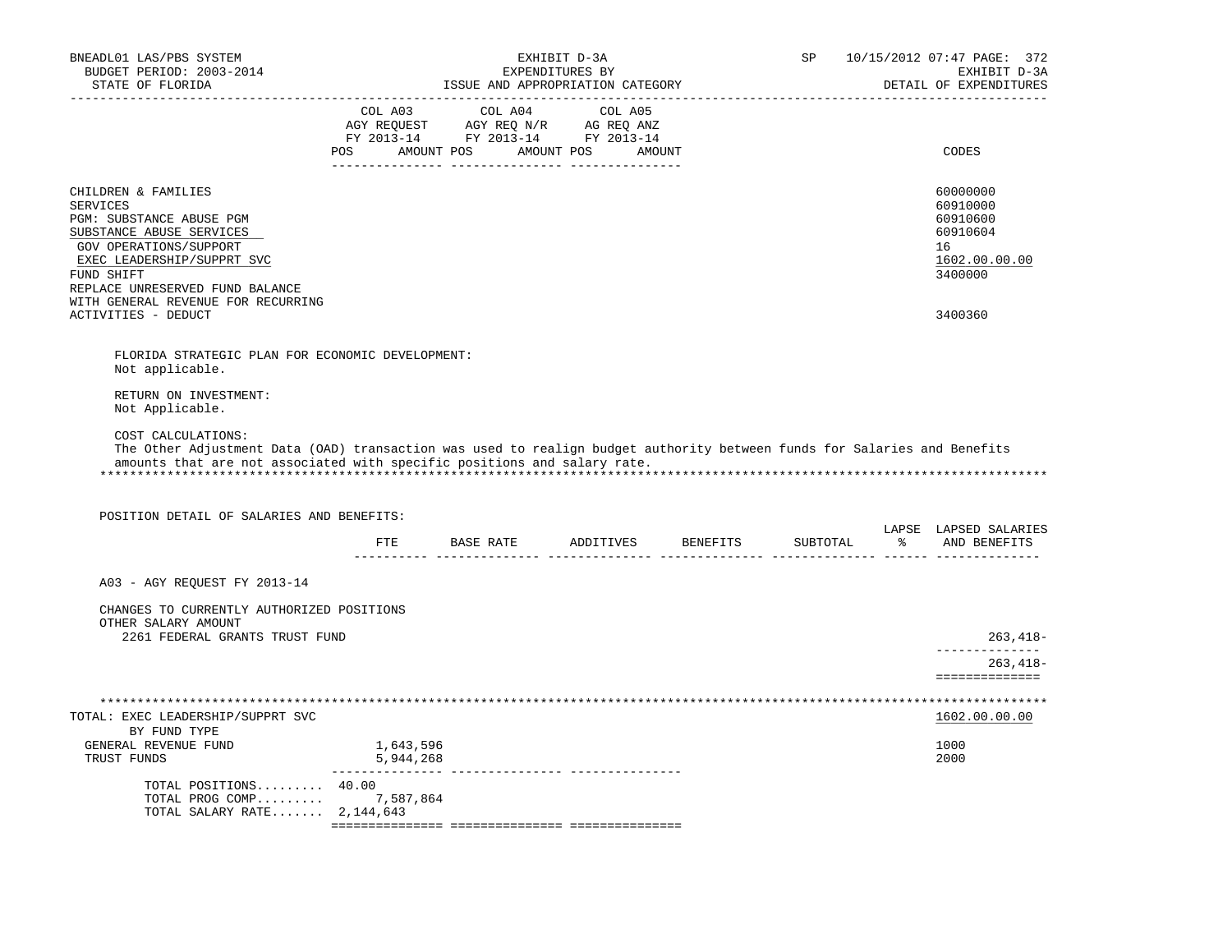| BNEADL01 LAS/PBS SYSTEM<br>BUDGET PERIOD: 2003-2014<br>STATE OF FLORIDA                 |                            | EXHIBIT D-3A<br>EXPENDITURES BY<br>ISSUE AND APPROPRIATION CATEGORY                                                                   | SP 10/15/2012 07:47 PAGE: 373 | EXHIBIT D-3A<br>DETAIL OF EXPENDITURES       |
|-----------------------------------------------------------------------------------------|----------------------------|---------------------------------------------------------------------------------------------------------------------------------------|-------------------------------|----------------------------------------------|
|                                                                                         |                            | COL A03 COL A04 COL A05<br>AGY REQUEST AGY REQ N/R AG REQ ANZ<br>FY 2013-14 FY 2013-14 FY 2013-14<br>POS AMOUNT POS AMOUNT POS AMOUNT |                               | CODES                                        |
| CHILDREN & FAMILIES<br>SERVICES<br>PGM: SUBSTANCE ABUSE PGM<br>SUBSTANCE ABUSE SERVICES |                            |                                                                                                                                       |                               | 60000000<br>60910000<br>60910600<br>60910604 |
| TOTAL: SUBSTANCE ABUSE SERVICES<br>BY FUND TYPE                                         |                            |                                                                                                                                       |                               | 60910604                                     |
| GENERAL REVENUE FUND<br>TRUST FUNDS                                                     | 105,046,289<br>112,289,538 |                                                                                                                                       |                               | 1000<br>2000                                 |
| TOTAL POSITIONS 40.00<br>TOTAL SUB-BUREAU 217,335,827<br>TOTAL SALARY RATE $2,144,643$  |                            |                                                                                                                                       |                               |                                              |
|                                                                                         |                            |                                                                                                                                       |                               |                                              |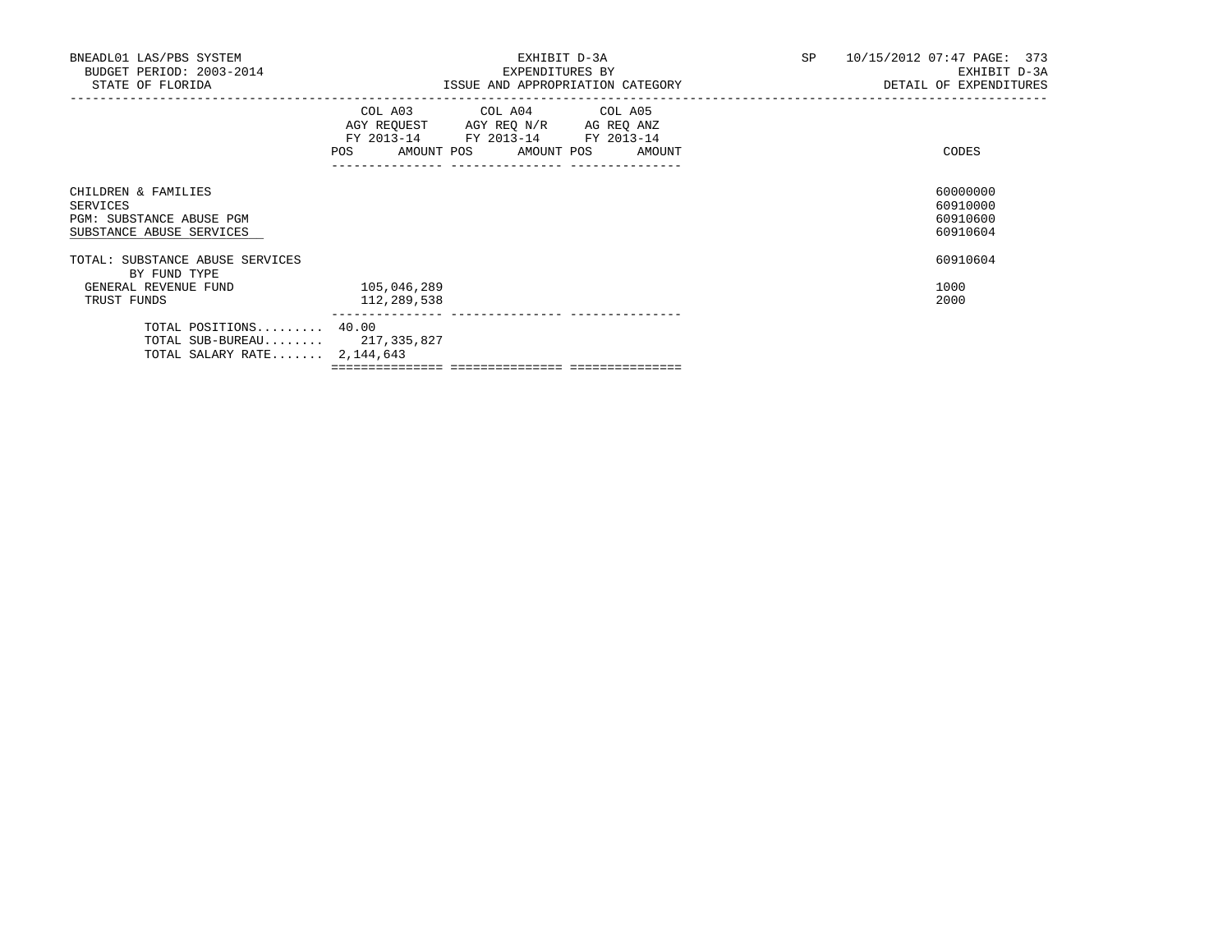| BNEADL01 LAS/PBS SYSTEM<br>BUDGET PERIOD: 2003-2014<br>STATE OF FLORIDA                                                                                                                                                                                                  |              | EXHIBIT D-3A<br>EXPENDITURES BY<br>ISSUE AND APPROPRIATION CATEGORY                                                                  | SP and the set of the set of the set of the set of the set of the set of the set of the set of the set of the set of the set of the set of the set of the set of the set of the set of the set of the set of the set of the se | 10/15/2012 07:47 PAGE: 374<br>EXHIBIT D-3A<br>DETAIL OF EXPENDITURES                                          |
|--------------------------------------------------------------------------------------------------------------------------------------------------------------------------------------------------------------------------------------------------------------------------|--------------|--------------------------------------------------------------------------------------------------------------------------------------|--------------------------------------------------------------------------------------------------------------------------------------------------------------------------------------------------------------------------------|---------------------------------------------------------------------------------------------------------------|
|                                                                                                                                                                                                                                                                          | POS          | COL A03 COL A04 COL A05<br>AGY REQUEST AGY REQ N/R AG REQ ANZ<br>FY 2013-14 FY 2013-14 FY 2013-14<br>AMOUNT POS AMOUNT POS<br>AMOUNT |                                                                                                                                                                                                                                | CODES                                                                                                         |
| CHILDREN & FAMILIES<br>SERVICES<br>PGM: ECON SELF SUFFICIENCY<br>ECONOMIC SELF SUFFICIENCY<br>HEALTH AND HUMAN SERVICES<br>ADULT/COMM/MENTAL/HEALTH<br>ESTIMATED EXPENDITURES<br>ESTIMATED EXPENDITURES - OPERATIONS<br>SPECIAL CATEGORIES<br>G/A-HOMELESS HOUSIN ASSIST |              |                                                                                                                                      |                                                                                                                                                                                                                                | 60000000<br>60910000<br>60910700<br>60910708<br>13<br>1301.08.00.00<br>1000000<br>1001000<br>100000<br>100561 |
| GENERAL REVENUE FUND -STATE 3,000,000                                                                                                                                                                                                                                    |              |                                                                                                                                      |                                                                                                                                                                                                                                | 1000 1                                                                                                        |
|                                                                                                                                                                                                                                                                          |              |                                                                                                                                      |                                                                                                                                                                                                                                |                                                                                                               |
| NONRECURRING EXPENDITURES<br>VETERANS HOMELESS SUPPORT GROUP<br>SPECIAL CATEGORIES<br>G/A-HOMELESS HOUSIN ASSIST                                                                                                                                                         |              |                                                                                                                                      |                                                                                                                                                                                                                                | 2100000<br>2103379<br>100000<br>100561                                                                        |
| GENERAL REVENUE FUND<br>$-STATE$                                                                                                                                                                                                                                         | $3,000,000-$ |                                                                                                                                      |                                                                                                                                                                                                                                | 1000 1                                                                                                        |
|                                                                                                                                                                                                                                                                          |              |                                                                                                                                      |                                                                                                                                                                                                                                |                                                                                                               |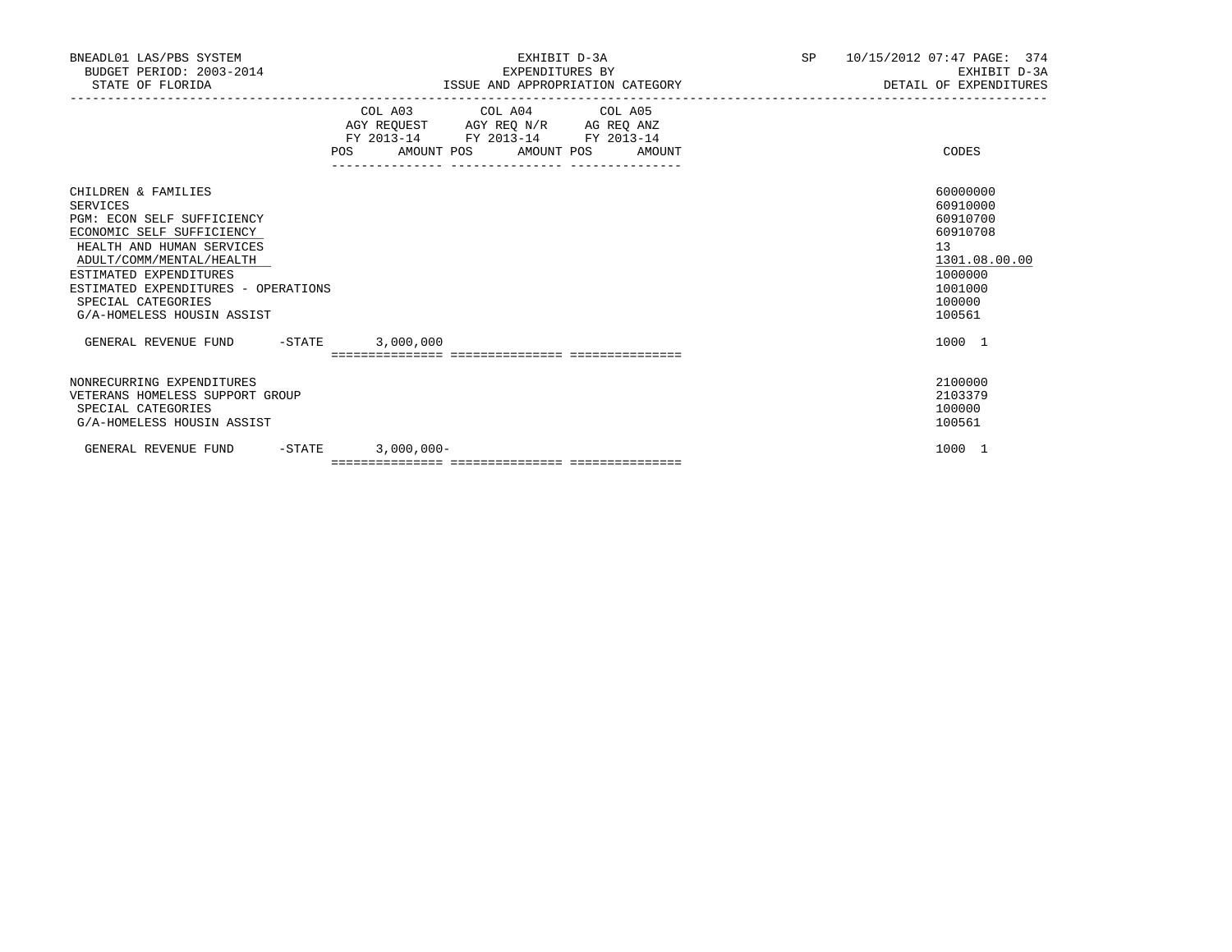| BNEADL01 LAS/PBS SYSTEM<br>BUDGET PERIOD: 2003-2014<br>STATE OF FLORIDA                                                                                                                                                                                             | --------------------------------                                   | EXHIBIT D-3A<br>EXPENDITURES BY<br>ISSUE AND APPROPRIATION CATEGORY                                                              | SP and the set of the set of the set of the set of the set of the set of the set of the set of the set of the set of the set of the set of the set of the set of the set of the set of the set of the set of the set of the se | 10/15/2012 07:47 PAGE: 375<br>EXHIBIT D-3A<br>DETAIL OF EXPENDITURES                                |
|---------------------------------------------------------------------------------------------------------------------------------------------------------------------------------------------------------------------------------------------------------------------|--------------------------------------------------------------------|----------------------------------------------------------------------------------------------------------------------------------|--------------------------------------------------------------------------------------------------------------------------------------------------------------------------------------------------------------------------------|-----------------------------------------------------------------------------------------------------|
|                                                                                                                                                                                                                                                                     | COL A03                                                            | COL A04<br>COL A05<br>AGY REQUEST AGY REQ N/R AG REQ ANZ<br>FY 2013-14 FY 2013-14 FY 2013-14<br>POS AMOUNT POS AMOUNT POS AMOUNT |                                                                                                                                                                                                                                | CODES                                                                                               |
| CHILDREN & FAMILIES<br><b>SERVICES</b><br>PGM: ECON SELF SUFFICIENCY<br>ECONOMIC SELF SUFFICIENCY<br>HEALTH AND HUMAN SERVICES<br>SERVICES/MOST VULNERABLE<br>ESTIMATED EXPENDITURES<br>ESTIMATED EXPENDITURES - OPERATIONS<br>SALARY RATE<br>SALARY RATE 1,798,943 |                                                                    |                                                                                                                                  |                                                                                                                                                                                                                                | 60000000<br>60910000<br>60910700<br>60910708<br>13<br>1304.00.00.00<br>1000000<br>1001000<br>000000 |
| SALARIES AND BENEFITS                                                                                                                                                                                                                                               |                                                                    |                                                                                                                                  |                                                                                                                                                                                                                                | 010000                                                                                              |
| GENERAL REVENUE FUND -STATE $170,395$<br>FEDERAL GRANTS TRUST FUND -FEDERL $2,317,711$                                                                                                                                                                              |                                                                    |                                                                                                                                  |                                                                                                                                                                                                                                | 1000 1<br>2261 3                                                                                    |
| TOTAL POSITIONS 38.00<br>TOTAL APPRO                                                                                                                                                                                                                                | 2,488,106                                                          |                                                                                                                                  |                                                                                                                                                                                                                                |                                                                                                     |
| OTHER PERSONAL SERVICES                                                                                                                                                                                                                                             |                                                                    |                                                                                                                                  |                                                                                                                                                                                                                                | 030000                                                                                              |
| GENERAL REVENUE FUND -STATE<br>FEDERAL GRANTS TRUST FUND -FEDERL<br>GRANTS AND DONATIONS TF -MATCH<br>WELFARE TRANSITION TF -FEDERL                                                                                                                                 | 55,868<br>242,815<br>$\overline{9}$<br>84,091<br>_________________ | ____________________________________                                                                                             |                                                                                                                                                                                                                                | 1000 1<br>2261 3<br>2339 2<br>2401 3                                                                |
| TOTAL APPRO                                                                                                                                                                                                                                                         | 382,783                                                            |                                                                                                                                  |                                                                                                                                                                                                                                |                                                                                                     |
| <b>EXPENSES</b>                                                                                                                                                                                                                                                     |                                                                    |                                                                                                                                  |                                                                                                                                                                                                                                | 040000                                                                                              |
| GENERAL REVENUE FUND                                                                                                                                                                                                                                                | -STATE 177,322<br>-MATCH<br>$\overline{\phantom{a}}$               |                                                                                                                                  |                                                                                                                                                                                                                                | 1000 1<br>1000 2                                                                                    |
| TOTAL GENERAL REVENUE FUND                                                                                                                                                                                                                                          | 177,325                                                            |                                                                                                                                  |                                                                                                                                                                                                                                | 1000                                                                                                |
| FEDERAL GRANTS TRUST FUND -FEDERL 531,094                                                                                                                                                                                                                           |                                                                    |                                                                                                                                  |                                                                                                                                                                                                                                | 2261 3                                                                                              |
| GRANTS AND DONATIONS TF -MATCH                                                                                                                                                                                                                                      | 3                                                                  |                                                                                                                                  |                                                                                                                                                                                                                                | 2339 2                                                                                              |
| WELFARE TRANSITION TF - FEDERL 26,669                                                                                                                                                                                                                               |                                                                    |                                                                                                                                  |                                                                                                                                                                                                                                | 2401 3                                                                                              |
| TOTAL APPRO                                                                                                                                                                                                                                                         | 735,091                                                            |                                                                                                                                  |                                                                                                                                                                                                                                |                                                                                                     |
|                                                                                                                                                                                                                                                                     |                                                                    |                                                                                                                                  |                                                                                                                                                                                                                                |                                                                                                     |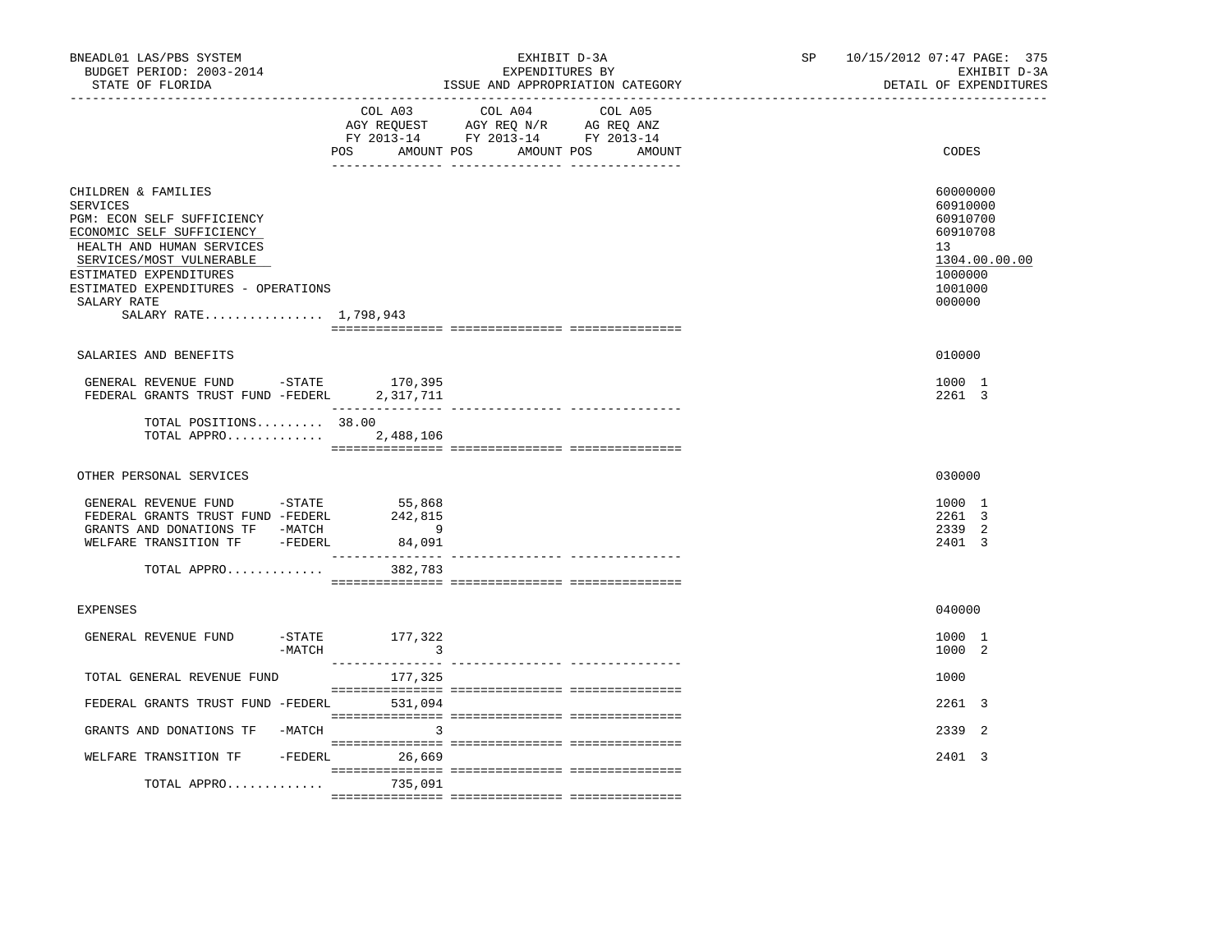| BNEADL01 LAS/PBS SYSTEM<br>BUDGET PERIOD: 2003-2014<br>STATE OF FLORIDA                                                                                                                                                                          |                   | EXHIBIT D-3A<br>EXPENDITURES BY<br>ISSUE AND APPROPRIATION CATEGORY                                                       | SP 10/15/2012 07:47 PAGE: 376<br>EXHIBIT D-3A<br>DETAIL OF EXPENDITURES                                          |
|--------------------------------------------------------------------------------------------------------------------------------------------------------------------------------------------------------------------------------------------------|-------------------|---------------------------------------------------------------------------------------------------------------------------|------------------------------------------------------------------------------------------------------------------|
|                                                                                                                                                                                                                                                  | AMOUNT POS<br>POS | COL A03 COL A04 COL A05<br>AGY REQUEST AGY REQ N/R AG REQ ANZ<br>FY 2013-14 FY 2013-14 FY 2013-14<br>AMOUNT POS<br>AMOUNT | CODES                                                                                                            |
| CHILDREN & FAMILIES<br>SERVICES<br>PGM: ECON SELF SUFFICIENCY<br>ECONOMIC SELF SUFFICIENCY<br>HEALTH AND HUMAN SERVICES<br>SERVICES/MOST VULNERABLE<br>ESTIMATED EXPENDITURES<br>ESTIMATED EXPENDITURES - OPERATIONS<br>OPERATING CAPITAL OUTLAY |                   |                                                                                                                           | 60000000<br>60910000<br>60910700<br>60910708<br>13 <sup>°</sup><br>1304.00.00.00<br>1000000<br>1001000<br>060000 |
| FEDERAL GRANTS TRUST FUND -FEDERL 22,125                                                                                                                                                                                                         |                   |                                                                                                                           | 2261 3                                                                                                           |
| SPECIAL CATEGORIES<br>G/A-FED EMER SHELTER PGRM                                                                                                                                                                                                  |                   |                                                                                                                           | 100000<br>100550                                                                                                 |
| ${\tt FEDERAL} \quad {\tt GRANTS} \quad {\tt FUND-FEDERL} \qquad \qquad 4,676,638 \\ {\tt WELFARE} \quad {\tt TRANSITION} \quad {\tt TF} \qquad -{\tt FEDERL} \qquad \qquad 787,953$                                                             |                   |                                                                                                                           | 2261 3<br>2401 3                                                                                                 |
| TOTAL APPRO                                                                                                                                                                                                                                      | 5,464,591         |                                                                                                                           |                                                                                                                  |
| CONTRACTED SERVICES                                                                                                                                                                                                                              |                   |                                                                                                                           | 100777                                                                                                           |
| GENERAL REVENUE FUND<br>$-$ STATE<br>-MATCH                                                                                                                                                                                                      | 22,409<br>1,275   |                                                                                                                           | 1000 1<br>1000 2                                                                                                 |
| TOTAL GENERAL REVENUE FUND                                                                                                                                                                                                                       | 23,684            |                                                                                                                           | 1000                                                                                                             |
| FEDERAL GRANTS TRUST FUND -FEDERL 47,401                                                                                                                                                                                                         |                   |                                                                                                                           | 2261 3                                                                                                           |
| WELFARE TRANSITION TF - FEDERL 1,275<br>TOTAL APPRO                                                                                                                                                                                              | 72,360            |                                                                                                                           | 2401 3                                                                                                           |
| G/A-LOCAL SERVICES PROGRAM                                                                                                                                                                                                                       |                   |                                                                                                                           | 102010                                                                                                           |
| FEDERAL GRANTS TRUST FUND -FEDERL 64,742,633                                                                                                                                                                                                     |                   |                                                                                                                           | 2261 3                                                                                                           |
| RISK MANAGEMENT INSURANCE                                                                                                                                                                                                                        |                   |                                                                                                                           | 103241                                                                                                           |
| FEDERAL GRANTS TRUST FUND -FEDERL 6,604                                                                                                                                                                                                          |                   |                                                                                                                           | 2261 3                                                                                                           |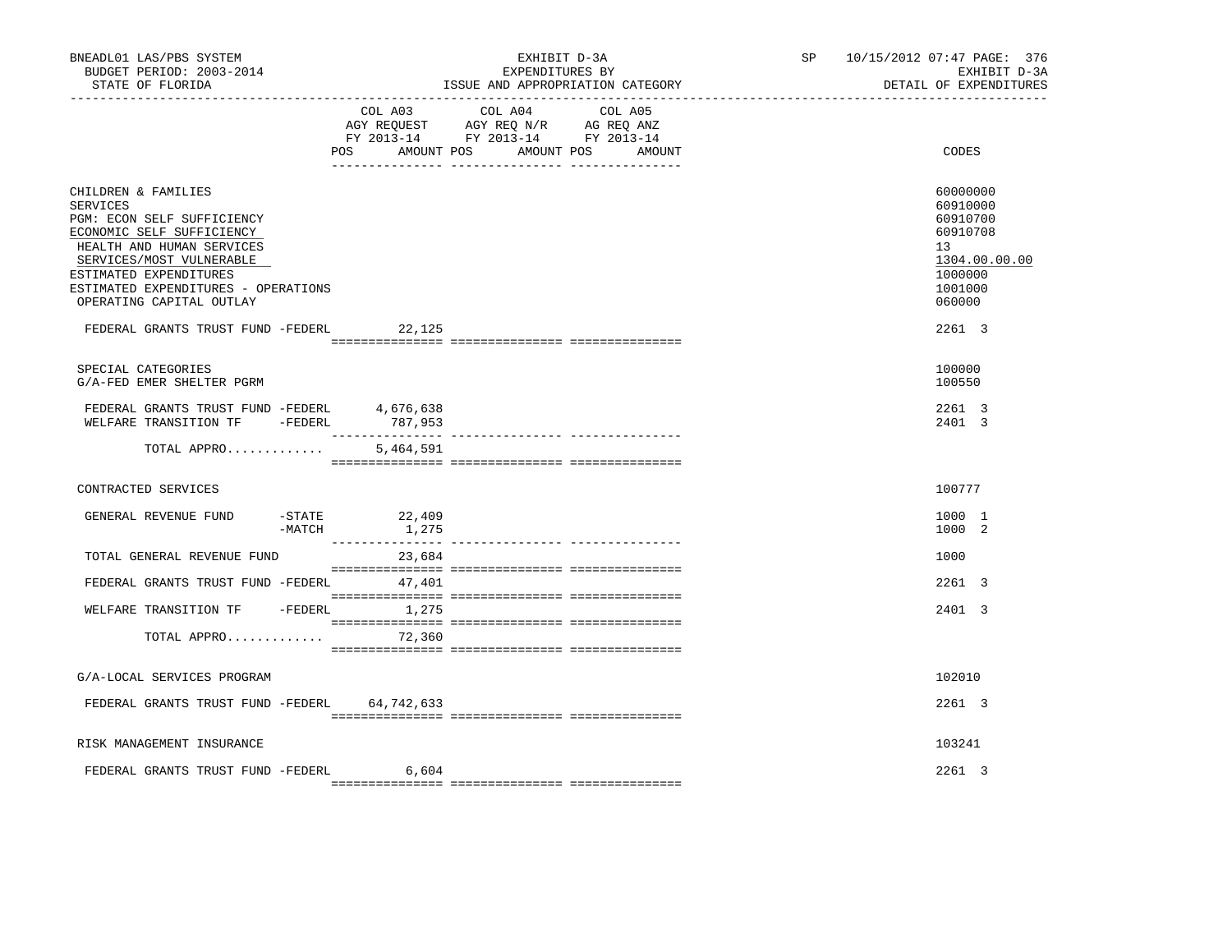| BNEADL01 LAS/PBS SYSTEM<br>BUDGET PERIOD: 2003-2014<br>STATE OF FLORIDA                                                                                                                                                                                                                                              |         | EXHIBIT D-3A<br>EXPENDITURES BY<br>ISSUE AND APPROPRIATION CATEGORY                                                              | SP 10/15/2012 07:47 PAGE: 377<br>EXHIBIT D-3A<br>DETAIL OF EXPENDITURES                                                 |
|----------------------------------------------------------------------------------------------------------------------------------------------------------------------------------------------------------------------------------------------------------------------------------------------------------------------|---------|----------------------------------------------------------------------------------------------------------------------------------|-------------------------------------------------------------------------------------------------------------------------|
|                                                                                                                                                                                                                                                                                                                      | COL A03 | COL A04<br>COL A05<br>AGY REQUEST AGY REQ N/R AG REQ ANZ<br>FY 2013-14 FY 2013-14 FY 2013-14<br>POS AMOUNT POS AMOUNT POS AMOUNT | CODES                                                                                                                   |
| CHILDREN & FAMILIES<br><b>SERVICES</b><br>PGM: ECON SELF SUFFICIENCY<br>ECONOMIC SELF SUFFICIENCY<br>HEALTH AND HUMAN SERVICES<br>SERVICES/MOST VULNERABLE<br>ESTIMATED EXPENDITURES<br>ESTIMATED EXPENDITURES - OPERATIONS<br>SPECIAL CATEGORIES<br>SVCS/REPATRIATED AMERICANS<br>FEDERAL GRANTS TRUST FUND -FEDERL | 40,380  |                                                                                                                                  | 60000000<br>60910000<br>60910700<br>60910708<br>13<br>1304.00.00.00<br>1000000<br>1001000<br>100000<br>103389<br>2261 3 |
| DEFERRED-PAY COM CONTRACTS                                                                                                                                                                                                                                                                                           |         |                                                                                                                                  | 105280                                                                                                                  |
| FEDERAL GRANTS TRUST FUND -FEDERL                                                                                                                                                                                                                                                                                    | 160     |                                                                                                                                  | 2261 3                                                                                                                  |
| LEASE/PURCHASE/EQUIPMENT                                                                                                                                                                                                                                                                                             |         |                                                                                                                                  | 105281                                                                                                                  |
| GENERAL REVENUE FUND -STATE $2,853$<br>FEDERAL GRANTS TRUST FUND -FEDERL $14,322$<br>WELFARE TRANSITION TF -FEDERL                                                                                                                                                                                                   | 11      |                                                                                                                                  | 1000 1<br>2261 3<br>2401 3                                                                                              |
| TOTAL APPRO                                                                                                                                                                                                                                                                                                          | 17,186  |                                                                                                                                  |                                                                                                                         |
| TR/DMS/HR SVCS/STW CONTRCT                                                                                                                                                                                                                                                                                           |         |                                                                                                                                  | 107040                                                                                                                  |
| FEDERAL GRANTS TRUST FUND -FEDERL                                                                                                                                                                                                                                                                                    | 596     |                                                                                                                                  | 2261 3                                                                                                                  |
| FINANCIAL ASSISTANCE PAYMT<br>CASH ASSISTANCE                                                                                                                                                                                                                                                                        |         |                                                                                                                                  | 110000<br>110012                                                                                                        |
| GENERAL REVENUE FUND -MATCH 113,337,400<br>WELFARE TRANSITION TF -FEDERL 42,101,885                                                                                                                                                                                                                                  |         |                                                                                                                                  | 1000 2<br>2401 3                                                                                                        |
| TOTAL APPRO $155,439,285$                                                                                                                                                                                                                                                                                            |         |                                                                                                                                  |                                                                                                                         |
| OPTIONAL ST SUPPLEMENT PRG                                                                                                                                                                                                                                                                                           |         |                                                                                                                                  | 110020                                                                                                                  |
| GENERAL REVENUE FUND -MATCH 18,158,881                                                                                                                                                                                                                                                                               |         |                                                                                                                                  | 1000 2                                                                                                                  |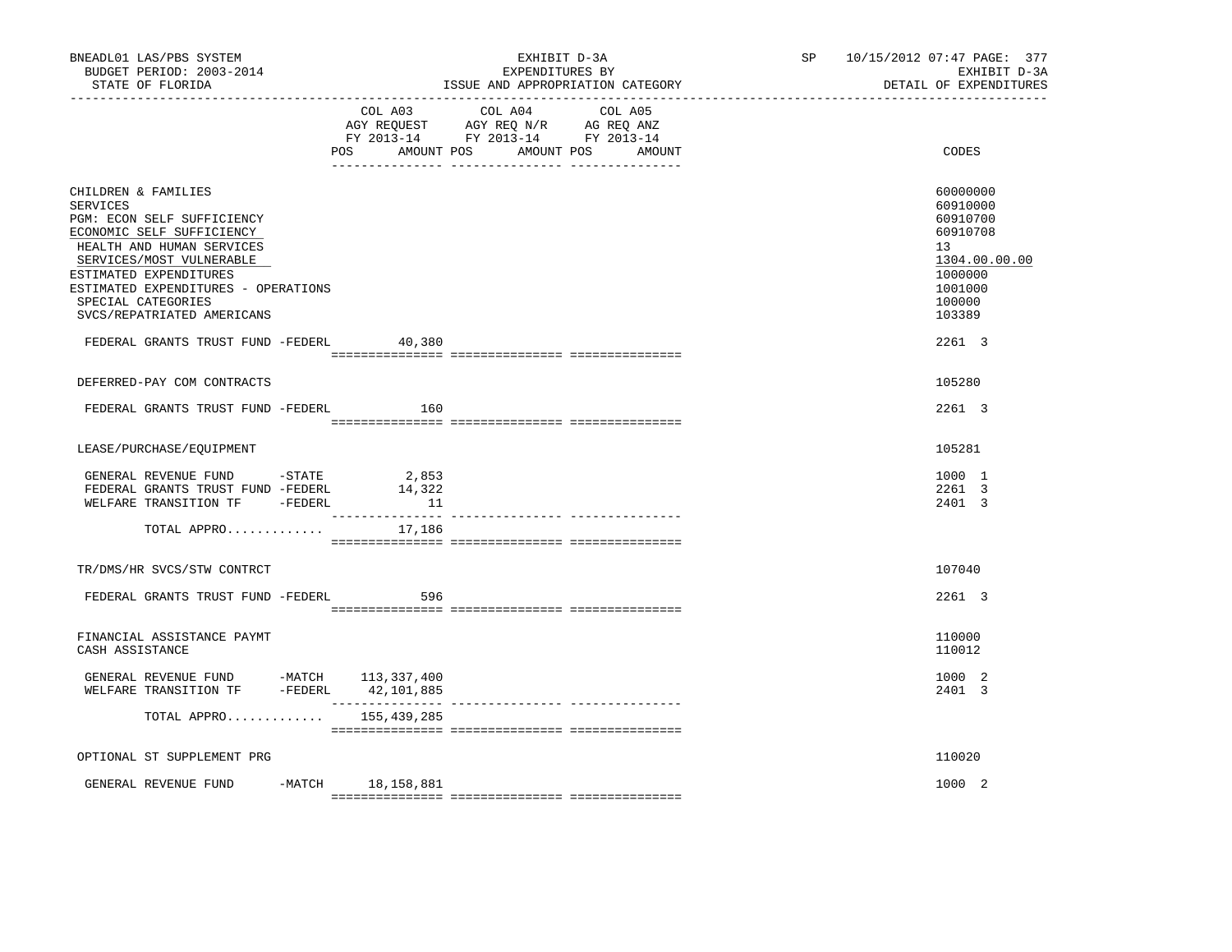| BNEADL01 LAS/PBS SYSTEM<br>BUDGET PERIOD: 2003-2014<br>STATE OF FLORIDA                                                                                                                                                                                                              |                              | EXHIBIT D-3A<br>EXPENDITURES BY<br>ISSUE AND APPROPRIATION CATEGORY                                                  | SP 10/15/2012 07:47 PAGE: 378<br>EXHIBIT D-3A<br>DETAIL OF EXPENDITURES                                                    |
|--------------------------------------------------------------------------------------------------------------------------------------------------------------------------------------------------------------------------------------------------------------------------------------|------------------------------|----------------------------------------------------------------------------------------------------------------------|----------------------------------------------------------------------------------------------------------------------------|
|                                                                                                                                                                                                                                                                                      | COL A03<br>AMOUNT POS<br>POS | COL A04<br>COL A05<br>AGY REQUEST AGY REQ N/R AG REQ ANZ<br>FY 2013-14 FY 2013-14 FY 2013-14<br>AMOUNT POS<br>AMOUNT | CODES                                                                                                                      |
| CHILDREN & FAMILIES<br><b>SERVICES</b><br>PGM: ECON SELF SUFFICIENCY<br>ECONOMIC SELF SUFFICIENCY<br>HEALTH AND HUMAN SERVICES<br>SERVICES/MOST VULNERABLE<br>ESTIMATED EXPENDITURES<br>ESTIMATED EXPENDITURES - OPERATIONS<br>FINANCIAL ASSISTANCE PAYMT<br>PERSONAL CARE ALLOWANCE |                              |                                                                                                                      | 60000000<br>60910000<br>60910700<br>60910708<br>13 <sup>°</sup><br>1304.00.00.00<br>1000000<br>1001000<br>110000<br>110133 |
| GENERAL REVENUE FUND                                                                                                                                                                                                                                                                 | -MATCH 344,456               |                                                                                                                      | 1000 2                                                                                                                     |
| REFUGEE/ENTRANT ASSISTANCE                                                                                                                                                                                                                                                           |                              |                                                                                                                      | 110154                                                                                                                     |
| FEDERAL GRANTS TRUST FUND -FEDERL 15, 231, 735                                                                                                                                                                                                                                       |                              |                                                                                                                      | 2261 3                                                                                                                     |
| TOTAL: ESTIMATED EXPENDITURES - OPERATIONS<br>TOTAL POSITIONS 38.00<br>TOTAL ISSUE 263,146,972<br>TOTAL SALARY RATE 1,798,943                                                                                                                                                        |                              |                                                                                                                      | 1001000                                                                                                                    |
| CASUALTY INSURANCE PREMIUM                                                                                                                                                                                                                                                           |                              |                                                                                                                      |                                                                                                                            |
| ADJUSTMENT<br>SPECIAL CATEGORIES<br>RISK MANAGEMENT INSURANCE                                                                                                                                                                                                                        |                              |                                                                                                                      | 1001090<br>100000<br>103241                                                                                                |
| FEDERAL GRANTS TRUST FUND -FEDERL                                                                                                                                                                                                                                                    | 2,281                        |                                                                                                                      | 2261 3                                                                                                                     |
| FLORIDA RETIREMENT SYSTEM<br>CONTRIBUTION ADJUSTMENT FOR<br>FISCAL YEAR 2012-2013<br>SALARIES AND BENEFITS                                                                                                                                                                           |                              |                                                                                                                      | 1001240<br>010000                                                                                                          |
| GENERAL REVENUE FUND -STATE<br>FEDERAL GRANTS TRUST FUND -FEDERL                                                                                                                                                                                                                     | 387<br>5,260                 |                                                                                                                      | 1000 1<br>2261 3                                                                                                           |
| TOTAL APPRO                                                                                                                                                                                                                                                                          | $- - - - - - - - -$<br>5,647 |                                                                                                                      |                                                                                                                            |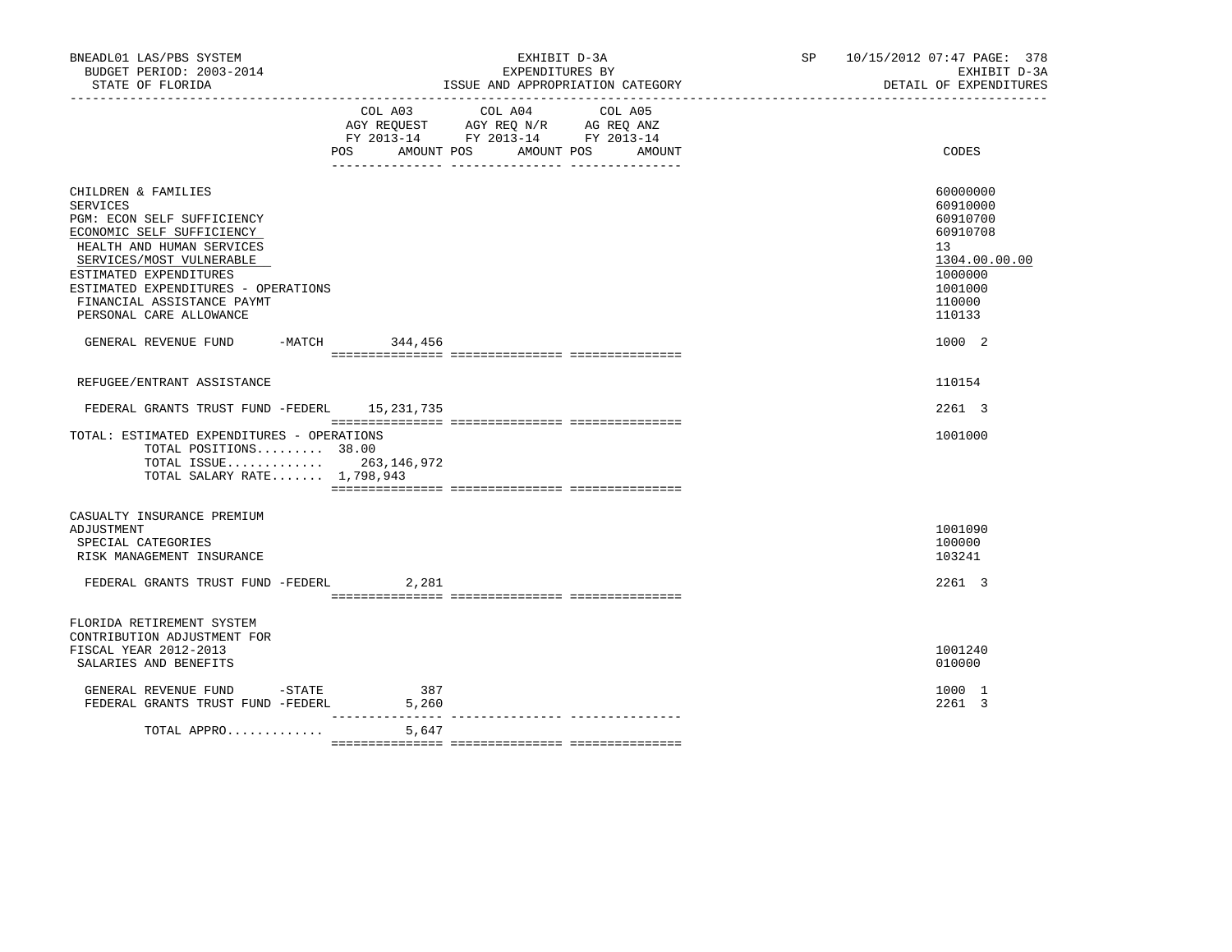| BNEADL01 LAS/PBS SYSTEM<br>BUDGET PERIOD: 2003-2014<br>STATE OF FLORIDA                                                                                                                                            | EXHIBIT D-3A<br>EXPENDITURES BY<br>ISSUE AND APPROPRIATION CATEGORY                                                                   | SP 10/15/2012 07:47 PAGE: 379<br>EXHIBIT D-3A<br>DETAIL OF EXPENDITURES        |
|--------------------------------------------------------------------------------------------------------------------------------------------------------------------------------------------------------------------|---------------------------------------------------------------------------------------------------------------------------------------|--------------------------------------------------------------------------------|
|                                                                                                                                                                                                                    | COL A03 COL A04 COL A05<br>AGY REQUEST AGY REQ N/R AG REQ ANZ<br>FY 2013-14 FY 2013-14 FY 2013-14<br>POS AMOUNT POS AMOUNT POS AMOUNT | CODES                                                                          |
| CHILDREN & FAMILIES<br><b>SERVICES</b><br>PGM: ECON SELF SUFFICIENCY<br>ECONOMIC SELF SUFFICIENCY<br>HEALTH AND HUMAN SERVICES<br>SERVICES/MOST VULNERABLE<br>ESTIMATED EXPENDITURES<br>ADJUSTMENT TO STATE HEALTH |                                                                                                                                       | 60000000<br>60910000<br>60910700<br>60910708<br>13<br>1304.00.00.00<br>1000000 |
| INSURANCE PREMIUM CONTRIBUTION -<br>FISCAL YEAR 2012-13<br>SALARIES AND BENEFITS                                                                                                                                   |                                                                                                                                       | 1001830<br>010000                                                              |
| GENERAL REVENUE FUND -STATE<br>FEDERAL GRANTS TRUST FUND -FEDERL                                                                                                                                                   | 315<br>4,278                                                                                                                          | 1000 1<br>2261 3                                                               |
| TOTAL APPRO                                                                                                                                                                                                        | 4,593                                                                                                                                 |                                                                                |
| REALLOCATION OF HUMAN RESOURCES<br>OUTSOURCING<br>SPECIAL CATEGORIES<br>TR/DMS/HR SVCS/STW CONTRCT                                                                                                                 |                                                                                                                                       | 1005900<br>100000<br>107040                                                    |
| FEDERAL GRANTS TRUST FUND -FEDERL                                                                                                                                                                                  | $37 -$                                                                                                                                | 2261 3                                                                         |
| ESTIMATED EXPENDITURES REALIGNMENT<br>INFORMATION TECHNOLOGY SHARED<br>SERVICES ALIGNMENT - ADD<br>SALARY RATE<br>SALARY RATE 322,263                                                                              |                                                                                                                                       | 2000000<br>2000240<br>000000                                                   |
| SALARIES AND BENEFITS                                                                                                                                                                                              |                                                                                                                                       | 010000                                                                         |
| FEDERAL GRANTS TRUST FUND -FEDERL                                                                                                                                                                                  | 7.00<br>438,408                                                                                                                       | 2261 3                                                                         |
| <b>EXPENSES</b>                                                                                                                                                                                                    |                                                                                                                                       | 040000                                                                         |
| FEDERAL GRANTS TRUST FUND -FEDERL                                                                                                                                                                                  | 66,008                                                                                                                                | 2261 3                                                                         |
| TOTAL: INFORMATION TECHNOLOGY SHARED<br>SERVICES ALIGNMENT - ADD<br>TOTAL POSITIONS 7.00<br>TOTAL ISSUE $504,416$                                                                                                  |                                                                                                                                       | 2000240                                                                        |
| TOTAL SALARY RATE $322,263$                                                                                                                                                                                        |                                                                                                                                       |                                                                                |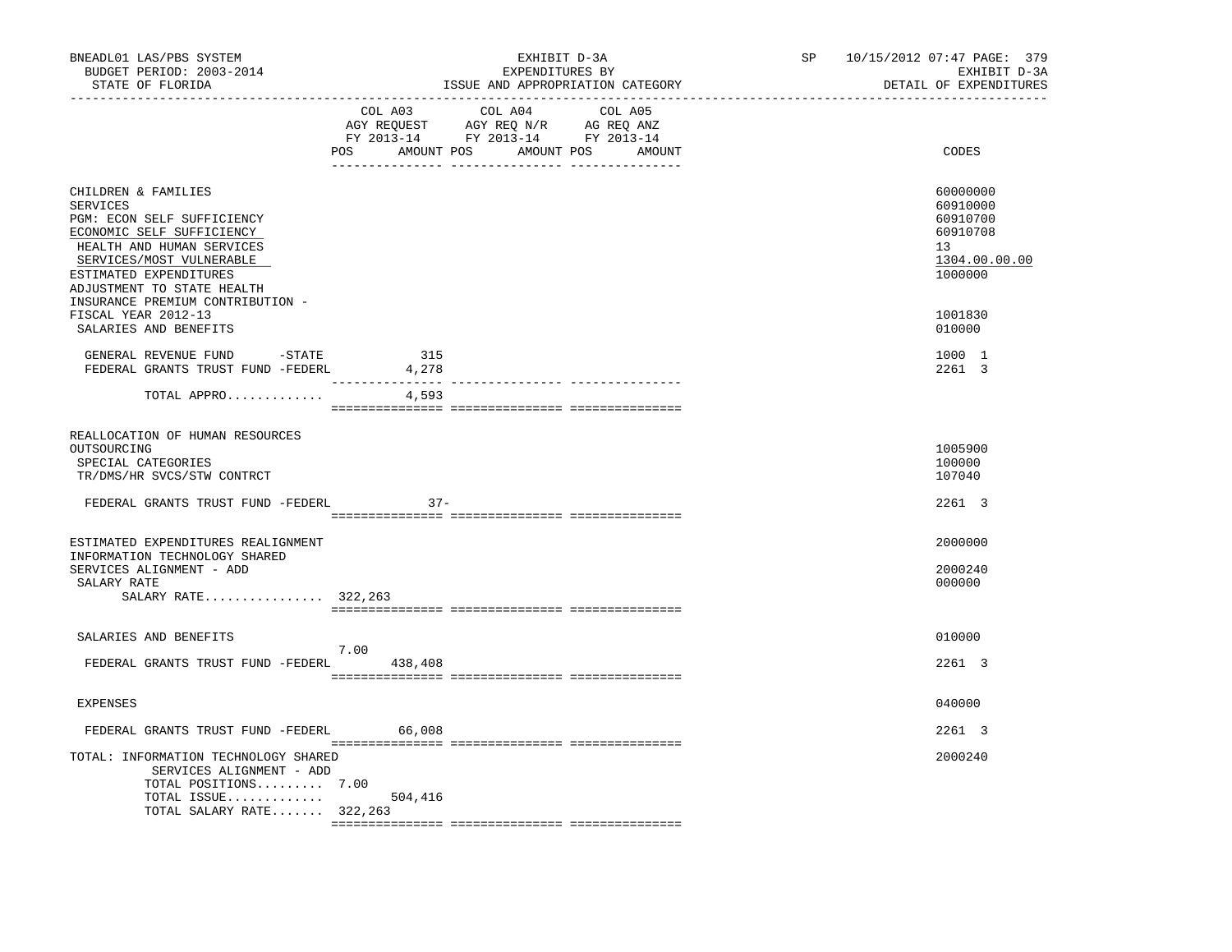| BNEADL01 LAS/PBS SYSTEM<br>BUDGET PERIOD: 2003-2014<br>STATE OF FLORIDA                                                                                                                                                    | EXHIBIT D-3A<br>EXPENDITURES BY<br>ISSUE AND APPROPRIATION CATEGORY |                                      |  |                                                                       | SP.                  | 10/15/2012 07:47 PAGE:<br>380<br>EXHIBIT D-3A<br>DETAIL OF EXPENDITURES |                                                                                |
|----------------------------------------------------------------------------------------------------------------------------------------------------------------------------------------------------------------------------|---------------------------------------------------------------------|--------------------------------------|--|-----------------------------------------------------------------------|----------------------|-------------------------------------------------------------------------|--------------------------------------------------------------------------------|
|                                                                                                                                                                                                                            | FY 2013-14<br>POS                                                   | COL A03<br>AGY REQUEST<br>AMOUNT POS |  | COL A04 COL A05<br>AGY REO N/R<br>FY 2013-14 FY 2013-14<br>AMOUNT POS | AG REO ANZ<br>AMOUNT |                                                                         | CODES                                                                          |
| CHILDREN & FAMILIES<br>SERVICES<br>PGM: ECON SELF SUFFICIENCY<br>ECONOMIC SELF SUFFICIENCY<br>HEALTH AND HUMAN SERVICES<br>SERVICES/MOST VULNERABLE<br>ESTIMATED EXPENDITURES REALIGNMENT<br>INFORMATION TECHNOLOGY SHARED |                                                                     |                                      |  |                                                                       |                      |                                                                         | 60000000<br>60910000<br>60910700<br>60910708<br>13<br>1304.00.00.00<br>2000000 |
| SERVICES ALIGNMENT - ADD                                                                                                                                                                                                   |                                                                     |                                      |  |                                                                       |                      |                                                                         | 2000240                                                                        |

AGENCY ISSUE NARRATIVE:

2013-2014 BUDGET YEAR NARRATIVE: IT COMPONENT? NO

ISSUE TITLE: Information Technology Shared Services Alignment - ADD

 SPECIFY WHICH AGENCY GOAL FROM THE FISCAL YEARS 2013-2014 THROUGH 2017-2018 STRATEGIC PLAN IS ADDRESSED BY THIS BUDGET ISSUE PROPOSAL: Goal 2 Effect Program Improvements: Apply proven best practices to maximize efficiencies and outcomes

SUMMARY:

The Department requests the transfer of \$1,702,551 (\$582,914 General Revenue, \$842,282 Federal Grants Trust Fund, \$122,009 Welfare Transition Trust Fund, \$79,898 Social Services Block Grant, \$11,768 Alchohol, Drug Abuse, and Mental Health Trust Fund, and \$63,680 Administrative Trust Fund) and 22.00 FTE within the Department as a technical alignment for final implementation of shared services.

This issue is cost neutral across budget entities.

## PROBLEM STATEMENT:

 In Fiscal Year 2012-2013 the Department implemented Information Technology Shared Services (ITSS). A technical alignment of positions is necessary to fully implement ITSS. Shared Services Organizations arrange essential business support functions (i.e., finance, human resources, and information technology services) as a business unit to serve agency operations. Shared Services is the provision of a service by one part of an organization where the service was previously found in more than one part of the organization. The funding and resourcing of the service is shared and creates a cost-effective platform for service delivery by standardizing processes and delivery methods; consolidating people and technology around delivery structure; and reengineering work patterns to achieve world-class standards.

 WHAT BENEFITS WILL BE OBTAINED BY FUNDING THIS ISSUE: This is a technical alignment of positions that fully implements the Department's Information Technology Shared Services (ITSS) approved during the 2012 Legislative Session (Issue Number: 1800120).

 WHAT UNDERLYING PROGRAM THEORY CHANGE IS INVOLVED IN THIS ISSUE (IF ANY): Not applicable

 WHAT IMPLEMENTATION MECHANISMS WILL BE CHANGED AS A RESULT OF THIS ISSUE (IF ANY): Not applicable

 FLORIDA STRATEGIC PLAN FOR ECONOMIC DEVELOPMENT: Not Applicable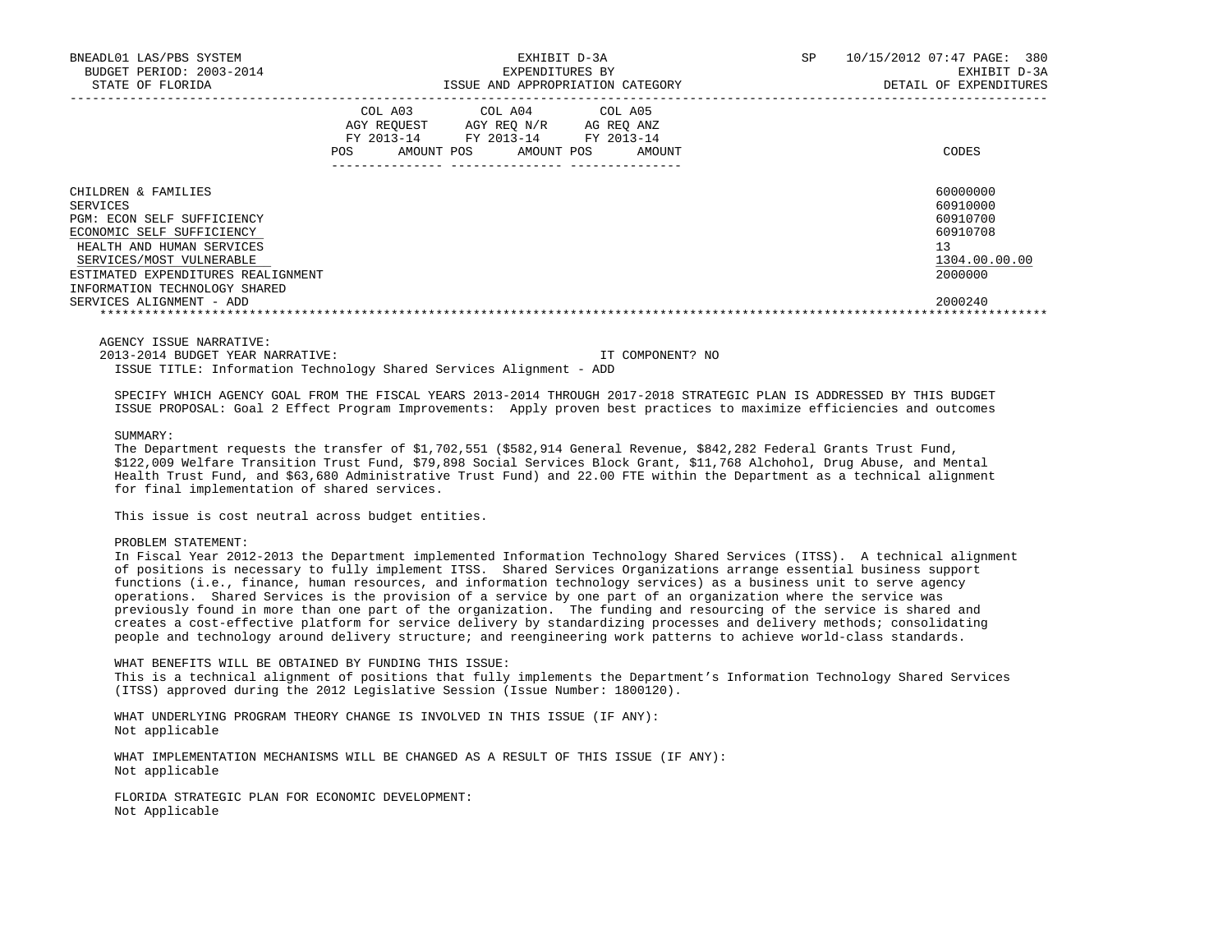| BNEADL01 LAS/PBS SYSTEM<br>BUDGET PERIOD: 2003-2014<br>STATE OF FLORIDA                                                                                                                                                                                | EXHIBIT D-3A<br>EXPENDITURES BY                                                                                                       | SP<br>ISSUE AND APPROPRIATION CATEGORY | 10/15/2012 07:47 PAGE: 381<br>EXHIBIT D-3A<br>DETAIL OF EXPENDITURES |                                                                                           |
|--------------------------------------------------------------------------------------------------------------------------------------------------------------------------------------------------------------------------------------------------------|---------------------------------------------------------------------------------------------------------------------------------------|----------------------------------------|----------------------------------------------------------------------|-------------------------------------------------------------------------------------------|
|                                                                                                                                                                                                                                                        | COL A03 COL A04 COL A05<br>AGY REQUEST AGY REQ N/R AG REQ ANZ<br>FY 2013-14 FY 2013-14 FY 2013-14<br>POS AMOUNT POS AMOUNT POS AMOUNT |                                        |                                                                      | CODES                                                                                     |
| CHILDREN & FAMILIES<br>SERVICES<br>PGM: ECON SELF SUFFICIENCY<br>ECONOMIC SELF SUFFICIENCY<br>HEALTH AND HUMAN SERVICES<br>SERVICES/MOST VULNERABLE<br>ESTIMATED EXPENDITURES REALIGNMENT<br>INFORMATION TECHNOLOGY SHARED<br>SERVICES ALIGNMENT - ADD |                                                                                                                                       |                                        |                                                                      | 60000000<br>60910000<br>60910700<br>60910708<br>13<br>1304.00.00.00<br>2000000<br>2000240 |
| RETURN ON INVESTMENT (ROI):                                                                                                                                                                                                                            |                                                                                                                                       |                                        |                                                                      |                                                                                           |

Not applicable

COST CALCULATIONS:

 This is a cost neutral ADD/DEDUCT issue shifting Salary and Expenses within Department Budget Entities. The Other Adjustment Data (OAD) transaction associated with this request is based on the rate and budget necessary to fully restore the amounts transferred for 20 FTE positions from program offices to Information Technology in Fiscal Year 2012-2013. The additional OAD adjustment amount is based on the need to transfer two filled positions (as of September 4, 2012) from the programs to Information Technology. \*\*\*\*\*\*\*\*\*\*\*\*\*\*\*\*\*\*\*\*\*\*\*\*\*\*\*\*\*\*\*\*\*\*\*\*\*\*\*\*\*\*\*\*\*\*\*\*\*\*\*\*\*\*\*\*\*\*\*\*\*\*\*\*\*\*\*\*\*\*\*\*\*\*\*\*\*\*\*\*\*\*\*\*\*\*\*\*\*\*\*\*\*\*\*\*\*\*\*\*\*\*\*\*\*\*\*\*\*\*\*\*\*\*\*\*\*\*\*\*\*\*\*\*\*\*\*

POSITION DETAIL OF SALARIES AND BENEFITS:

|                                           | FTE  | BASE RATE | ADDITIVES | BENEFITS | SUBTOTAL | LAPSE<br>ႜ | LAPSED SALARIES<br>AND BENEFITS |
|-------------------------------------------|------|-----------|-----------|----------|----------|------------|---------------------------------|
|                                           |      |           |           |          |          |            |                                 |
| A03 - AGY REOUEST FY 2013-14              |      |           |           |          |          |            |                                 |
| CHANGES TO CURRENTLY AUTHORIZED POSITIONS |      |           |           |          |          |            |                                 |
| 2103 COMPUTER PROGRAMMER ANALYST II       |      |           |           |          |          |            |                                 |
| 70378 001                                 | 1.00 | 36,608    |           | 14,873   | 51,481   | 0.00       | 51,481                          |
| 2113 SYSTEMS PROGRAMMER II                |      |           |           |          |          |            |                                 |
| 73136 001                                 | 1.00 | 50,193    |           | 16,616   | 66,809   | 0.00       | 66,809                          |
| 73137 001                                 | 1.00 | 43,165    |           | 15,714   | 58,879   | 0.00       | 58,879                          |
| 2122 SENIOR DATA BASE ANALYST             |      |           |           |          |          |            |                                 |
| 70380 001                                 | 1.00 | 49,762    |           | 16,561   | 66,323   | 0.00       | 66,323                          |
| 72434 001                                 | 1.00 | 45,492    |           | 16,012   | 61,504   | 0.00       | 61,504                          |
| 2209 OPERATIONS ANALYST I                 |      |           |           |          |          |            |                                 |
| 56632 001                                 | 1.00 | 28,033    |           | 13,773   | 41,806   | 0.00       | 41,806                          |
| 2238 GOVERNMENT OPERATIONS CONSULTANT III |      |           |           |          |          |            |                                 |
| 56630 001                                 | 1.00 | 69,010    |           | 19,030   | 88,040   | 0.00       | 88,040                          |
|                                           |      |           |           |          |          |            |                                 |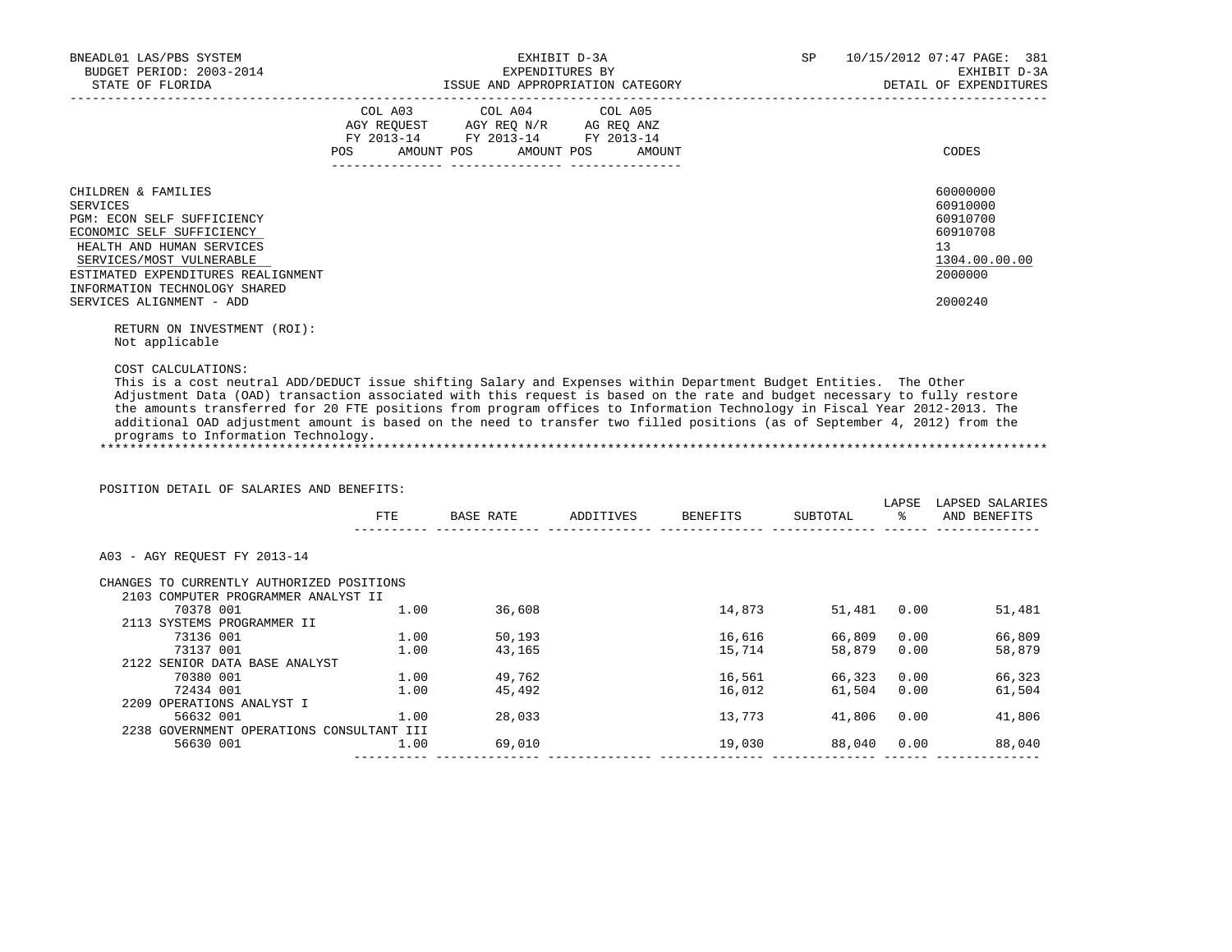| BNEADL01 LAS/PBS SYSTEM<br>BUDGET PERIOD: 2003-2014<br>STATE OF FLORIDA                                                                                                                                                                                |                            | EXHIBIT D-3A<br>EXPENDITURES BY<br>ISSUE AND APPROPRIATION CATEGORY                                               |                    | SP 10/15/2012 07:47 PAGE: 382<br>EXHIBIT D-3A<br>DETAIL OF EXPENDITURES |                                                                                                        |
|--------------------------------------------------------------------------------------------------------------------------------------------------------------------------------------------------------------------------------------------------------|----------------------------|-------------------------------------------------------------------------------------------------------------------|--------------------|-------------------------------------------------------------------------|--------------------------------------------------------------------------------------------------------|
|                                                                                                                                                                                                                                                        | COL A03<br><b>POS</b>      | COL A04<br>AGY REQUEST AGY REQ N/R AG REQ ANZ<br>FY 2013-14 FY 2013-14 FY 2013-14<br>AMOUNT POS AMOUNT POS AMOUNT | COL A05            |                                                                         | CODES                                                                                                  |
| CHILDREN & FAMILIES<br>SERVICES<br>PGM: ECON SELF SUFFICIENCY<br>ECONOMIC SELF SUFFICIENCY<br>HEALTH AND HUMAN SERVICES<br>SERVICES/MOST VULNERABLE<br>ESTIMATED EXPENDITURES REALIGNMENT<br>INFORMATION TECHNOLOGY SHARED<br>SERVICES ALIGNMENT - ADD |                            |                                                                                                                   |                    |                                                                         | 60000000<br>60910000<br>60910700<br>60910708<br>13 <sup>°</sup><br>1304.00.00.00<br>2000000<br>2000240 |
| POSITION DETAIL OF SALARIES AND BENEFITS:                                                                                                                                                                                                              | ETE                        | BASE RATE                                                                                                         | ADDITIVES BENEFITS | SUBTOTAL                                                                | LAPSE LAPSED SALARIES<br>ော ေ<br>AND BENEFITS                                                          |
| A03 - AGY REQUEST FY 2013-14<br>CHANGES TO CURRENTLY AUTHORIZED POSITIONS                                                                                                                                                                              |                            |                                                                                                                   |                    |                                                                         |                                                                                                        |
| TOTALS FOR ISSUE BY FUND<br>2261 FEDERAL GRANTS TRUST FUND                                                                                                                                                                                             |                            |                                                                                                                   |                    |                                                                         | 434,842                                                                                                |
|                                                                                                                                                                                                                                                        |                            | 7.00 322,263                                                                                                      |                    | 112,579 434,842                                                         | ______________<br>434,842<br>==============                                                            |
| OTHER SALARY AMOUNT<br>2261 FEDERAL GRANTS TRUST FUND                                                                                                                                                                                                  |                            |                                                                                                                   |                    |                                                                         | 3,566<br>. _ _ _ _ _ _ _ _ _ _ _ .                                                                     |
|                                                                                                                                                                                                                                                        |                            |                                                                                                                   |                    |                                                                         | 438,408<br>==============                                                                              |
|                                                                                                                                                                                                                                                        |                            |                                                                                                                   |                    |                                                                         |                                                                                                        |
| ANNUALIZATION OF ADMINISTERED<br>FUNDS APPROPRIATIONS<br>STATE HEALTH INSURANCE ADJUSTMENT<br>FOR FY 2012-13 - 10 MONTHS                                                                                                                               |                            |                                                                                                                   |                    |                                                                         | 26A0000                                                                                                |
| <b>ANNUALIZATION</b><br>SALARIES AND BENEFITS                                                                                                                                                                                                          |                            |                                                                                                                   |                    |                                                                         | 26A1830<br>010000                                                                                      |
| GENERAL REVENUE FUND -STATE<br>FEDERAL GRANTS TRUST FUND -FEDERL                                                                                                                                                                                       | 1,575<br>21,390            |                                                                                                                   |                    |                                                                         | 1000 1<br>2261 3                                                                                       |
| TOTAL APPRO                                                                                                                                                                                                                                            | ________________<br>22,965 |                                                                                                                   |                    |                                                                         |                                                                                                        |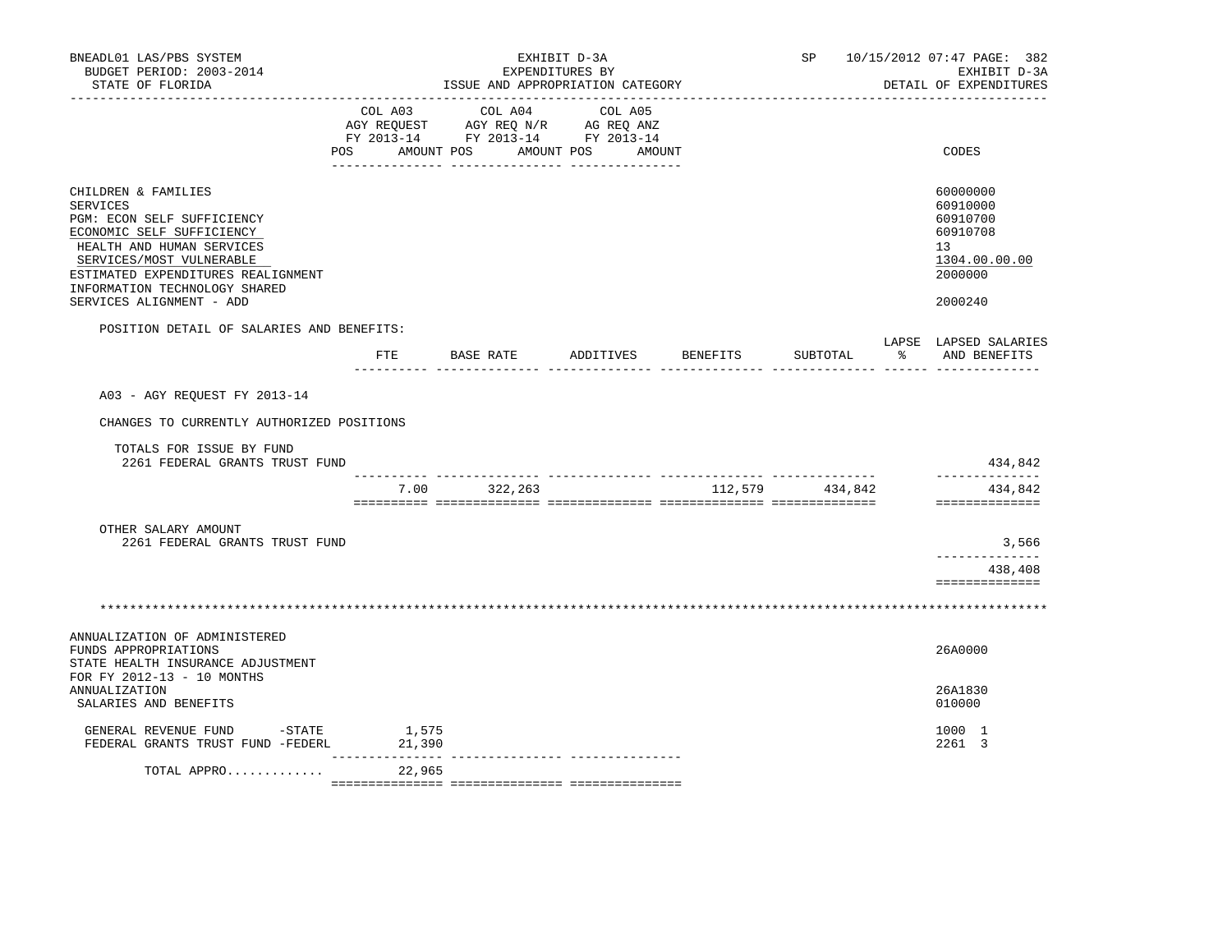| BNEADL01 LAS/PBS SYSTEM<br>BUDGET PERIOD: 2003-2014<br>STATE OF FLORIDA                                                                                                                                                                                  | EXHIBIT D-3A<br>EXPENDITURES BY<br>ISSUE AND APPROPRIATION CATEGORY                                                                            | 10/15/2012 07:47 PAGE: 383<br>SP.<br>EXHIBIT D-3A<br>DETAIL OF EXPENDITURES                                   |
|----------------------------------------------------------------------------------------------------------------------------------------------------------------------------------------------------------------------------------------------------------|------------------------------------------------------------------------------------------------------------------------------------------------|---------------------------------------------------------------------------------------------------------------|
|                                                                                                                                                                                                                                                          | COL A03<br>COL A04 COL A05<br>AGY REQUEST AGY REQ N/R AG REQ ANZ<br>FY 2013-14 FY 2013-14<br>FY 2013-14<br>POS<br>AMOUNT POS AMOUNT POS AMOUNT | CODES                                                                                                         |
| CHILDREN & FAMILIES<br>SERVICES<br>PGM: ECON SELF SUFFICIENCY<br>ECONOMIC SELF SUFFICIENCY<br>HEALTH AND HUMAN SERVICES<br>SERVICES/MOST VULNERABLE<br>WORKLOAD<br>EMERGENCY SOLUTIONS GRANT INCREASE<br>SPECIAL CATEGORIES<br>G/A-FED EMER SHELTER PGRM |                                                                                                                                                | 60000000<br>60910000<br>60910700<br>60910708<br>13<br>1304.00.00.00<br>3000000<br>3000200<br>100000<br>100550 |
| FEDERAL GRANTS TRUST FUND -FEDERL                                                                                                                                                                                                                        | 674,731                                                                                                                                        | 2261 3                                                                                                        |
|                                                                                                                                                                                                                                                          |                                                                                                                                                |                                                                                                               |

AGENCY ISSUE NARRATIVE:

 2013-2014 BUDGET YEAR NARRATIVE: IT COMPONENT? NO ISSUE TITLE: Emergency Solutions Grant Budget Authority Increase

 SPECIFY WHICH AGENCY GOAL FROM THE 2011-2016 STRATEGIC PLAN IS ADDRESSED BY THIS BUDGET ISSUE PROPOSAL: Engage Communities: Seek partnerships that promote local programs designed to strengthen families.

 SUMMARY:The Department requests \$674,731 Federal Grants Trust Fund to fund an increase in Federal Fiscal Year 2012, U.S. Department of Housing and Urban Development (HUD) Emergency Solutions Grant. The 2009 Homeless Emergency Assistance and Rapid Transition to Housing (HEARTH) Act reauthorizing the McKinney Vento Homeless Assistance programs increased the allocation of money for the HUD's Emergency Solutions Grant.

 PROBLEM STATEMENT:Based on the one-day counts of the homeless in January 2012, the local homeless coalitions identified 54,300 men, women, and children who were living on the street or staying in emergency homeless shelters. In 2012, there were a total of 10,168 emergency shelter beds available in the state, with an additional 13,958 transitional housing beds. The local homeless planning lead agencies estimated that there were 34,521 persons homeless and unsheltered in 2012. The Emergency Solutions Grant can assist homeless shelter providers to operate such facilities.

 The demand for emergency financial assistance to pay rent and other housing costs exceeds the resources available. The Department's emergency aid for families with children facing eviction received nearly 5,700 applications for Fiscal Year (FY) 2011-2012. Available resources of \$787,953 could only assist 2,067 families. Under the federal Homeless Prevention and Rapid Re-Housing Program, local agencies administering the grant, reported receiving four times the number of applications than could be assisted. Between July 2009 and September 2011, the Department's grantees assisted 9,112 households. Another 29,139 households needed help with their rent, but could not be assisted with budget available.

 The Emergency Solutions Grant assists individuals and families with rent and other housing costs to avoid eviction. The program funding can also be used for this homeless prevention assistance as well as to cover rent payments to re-house the homeless.

 WHAT BENEFITS WILL BE OBTAINED BY FUNDING THIS ISSUE:The increase in the federal formula grant will enable the Department to assist more emergency shelter facilities, and support local homeless prevention programs to keep households from being evicted. Based on the grantees assisted in 2011, the increased grant appropriation is estimated to be able to assist approximately 42 shelters with 1,038 beds, to shelter over 5,600 men, women and children. In addition, the homeless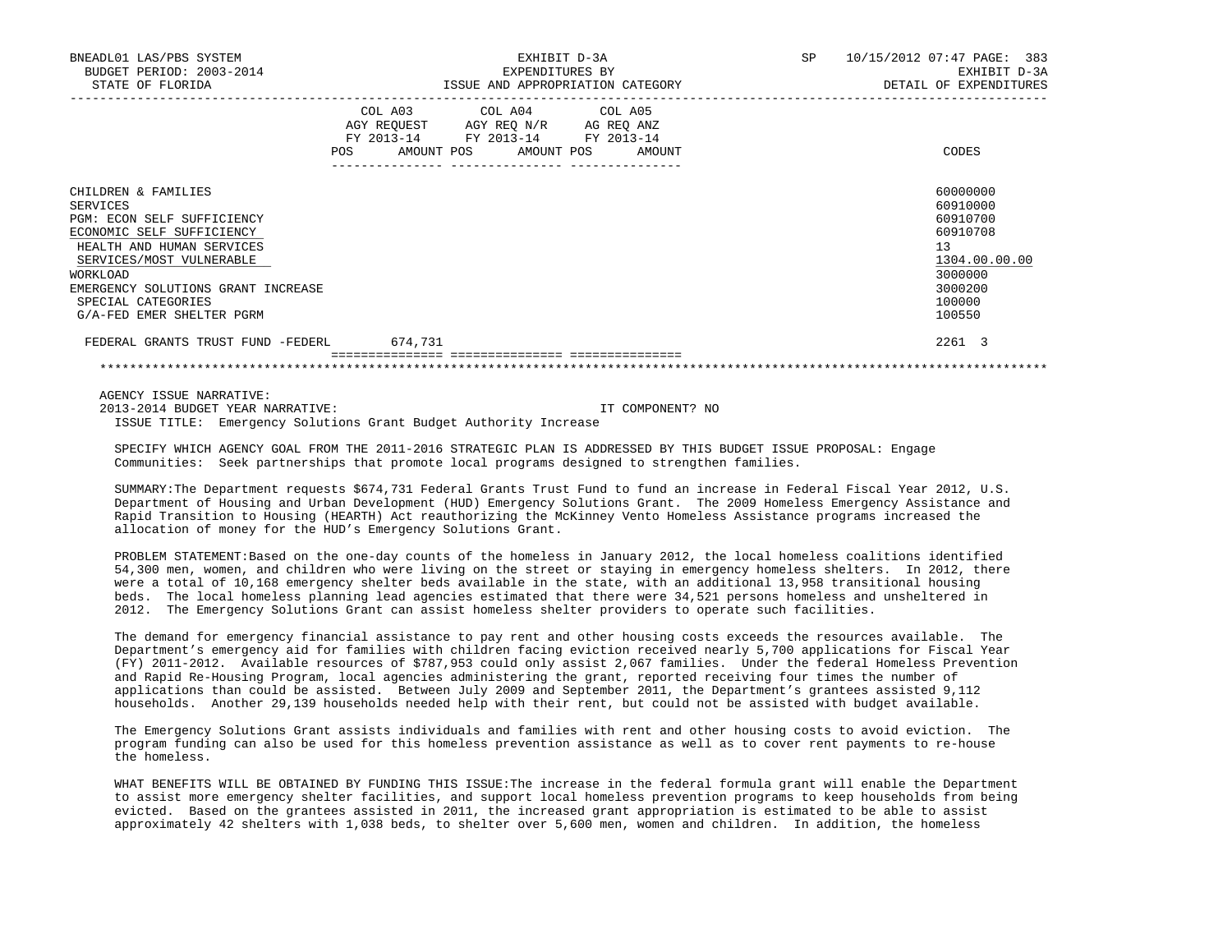| BNEADL01 LAS/PBS SYSTEM<br>BUDGET PERIOD: 2003-2014<br>STATE OF FLORIDA | EXHIBIT D-3A<br>EXPENDITURES BY<br>ISSUE AND APPROPRIATION CATEGORY                                                                         | 10/15/2012 07:47 PAGE: 384<br>SP.<br>EXHIBIT D-3A<br>DETAIL OF EXPENDITURES |
|-------------------------------------------------------------------------|---------------------------------------------------------------------------------------------------------------------------------------------|-----------------------------------------------------------------------------|
|                                                                         | COL A03 COL A04 COL A05<br>AGY REQUEST AGY REQ N/R AG REQ ANZ<br>FY 2013-14 FY 2013-14 FY 2013-14<br>AMOUNT POS AMOUNT POS<br>AMOUNT<br>POS | CODES                                                                       |
| CHILDREN & FAMILIES<br>SERVICES                                         |                                                                                                                                             | 60000000<br>60910000                                                        |
| PGM: ECON SELF SUFFICIENCY                                              |                                                                                                                                             | 60910700                                                                    |
| ECONOMIC SELF SUFFICIENCY                                               |                                                                                                                                             | 60910708                                                                    |
| HEALTH AND HUMAN SERVICES                                               |                                                                                                                                             | 13                                                                          |
| SERVICES/MOST VULNERABLE                                                |                                                                                                                                             | 1304.00.00.00                                                               |
| WORKLOAD                                                                |                                                                                                                                             | 3000000                                                                     |
| EMERGENCY SOLUTIONS GRANT INCREASE                                      |                                                                                                                                             | 3000200                                                                     |

 prevention awards are expected to serve 3,750 households to avoid eviction, based on the average cost per household assisted with rent in 2011.

WHAT UNDERLYING PROGRAM THEORY CHANGE IS INVOLVED IN THIS ISSUE (IF ANY): None

WHAT IMPLEMENTATION MECHANISMS WILL BE CHANGED AS A RESULT OF THIS ISSUE (IF ANY):None

 FLORIDA STRATEGIC PLAN FOR ECONOMIC DEVELOPMENT: Homelessness reduces opportunity for self sustaning employability. Reductions in homelessness allow children to improve educational outcomes; reduction on adults improves employability outcomes. This corresponds to Item 5 on the Florida Strategic Plan for Economic Development.

RETURN ON INVESTMENT:

 The increased funds will be used to fund homeless prevention programs, providing rent assistance to households who are at risk of becoming homeless. Based upon the three year Homeless Prevention and Rapid Re-Housing Program, the prevention assistance programs averaged expenditures for rent aid plus case management services of \$723 per person assisted.

HPRP Data:

 Assisted 21,187 persons \$15,314,931 Total Prevention Expenditures [rent plus case management] Average cost per person assisted Source: HPRP QPR #12, June 30, 2012

 The \$674,731 of additional Emergency Solutions Grant will assist 933 persons with the same rent aid plus case management, to enable them to remain in their present housing and avoid becoming homeless.

Data: \$674,731 funds available divided by \$723 per person = 933 persons to be helped

 Costs Avoided: Without assistance to enable these 933 persons avoid becoming homeless due to eviction action, the community in which these persons now live will incur costs of having to address the needs and issues that these persons will have as a homeless individual. These costs will include the following:

Demand for emergency or temporary housing to get off of the street

 Increased health care due to the lack of shelter, including emergency room care, hospitalization, mental health care, and substance abuse treatment.

 Incarceration and law enforcement costs for violating local ordinances, such as trespassing on private property, disorderly conduct, or unlawful camping or sleeping in public places.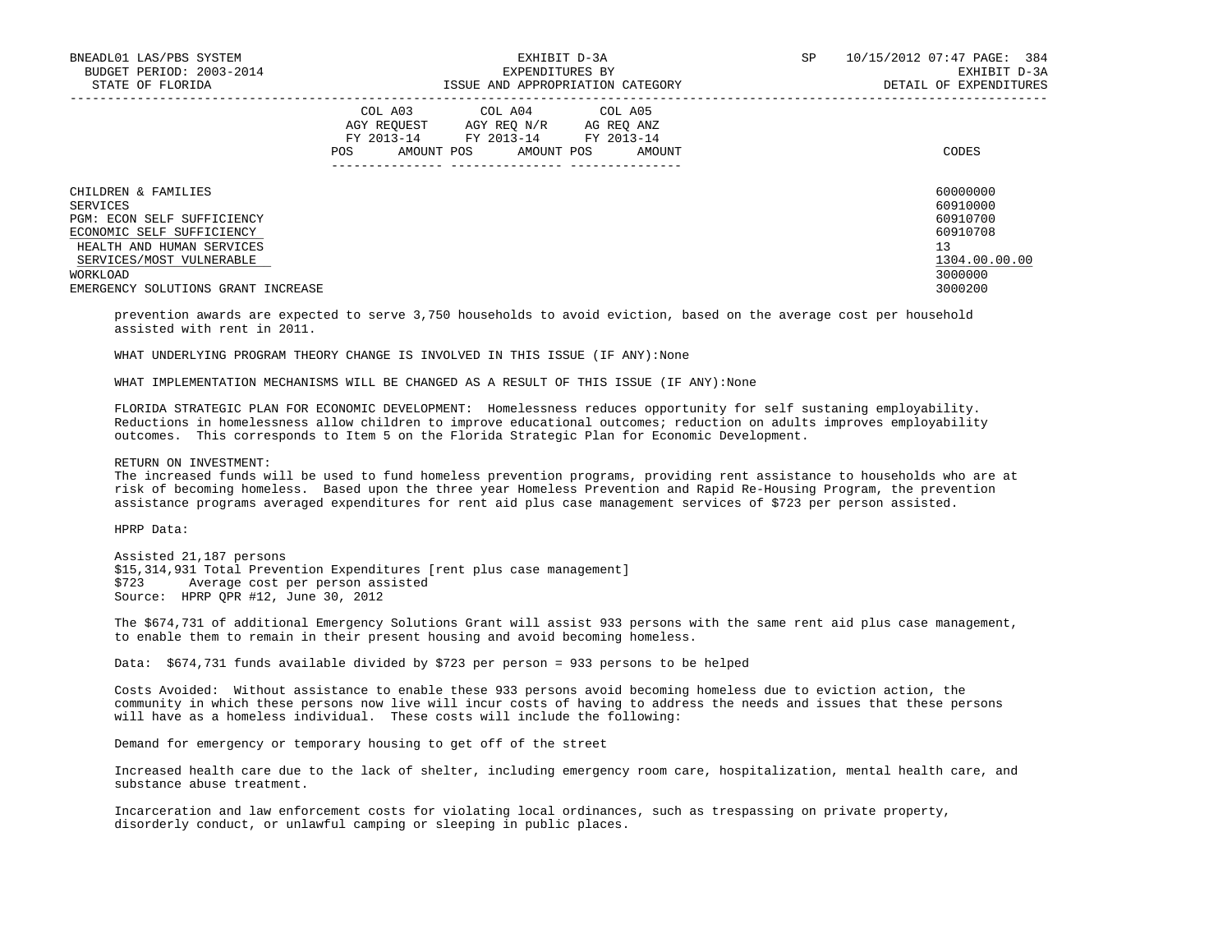| BNEADL01 LAS/PBS SYSTEM<br>BUDGET PERIOD: 2003-2014<br>STATE OF FLORIDA | EXHIBIT D-3A<br>EXPENDITURES BY<br>ISSUE AND APPROPRIATION CATEGORY                                                                                     | SP<br>10/15/2012 07:47 PAGE: 385<br>EXHIBIT D-3A<br>DETAIL OF EXPENDITURES |
|-------------------------------------------------------------------------|---------------------------------------------------------------------------------------------------------------------------------------------------------|----------------------------------------------------------------------------|
|                                                                         | COL A03<br>COL A04 COL A05<br>AGY REOUEST<br>AGY REO N/R AG REO ANZ<br>FY 2013-14<br>FY 2013-14 FY 2013-14<br>AMOUNT POS<br>AMOUNT POS<br>POS<br>AMOUNT | CODES                                                                      |
| CHILDREN & FAMILIES<br>SERVICES                                         |                                                                                                                                                         | 60000000<br>60910000                                                       |
| PGM: ECON SELF SUFFICIENCY                                              |                                                                                                                                                         | 60910700                                                                   |
| ECONOMIC SELF SUFFICIENCY                                               |                                                                                                                                                         | 60910708                                                                   |
| HEALTH AND HUMAN SERVICES                                               |                                                                                                                                                         | 13                                                                         |
| SERVICES/MOST VULNERABLE                                                |                                                                                                                                                         | 1304.00.00.00                                                              |
| WORKLOAD                                                                |                                                                                                                                                         | 3000000                                                                    |
| EMERGENCY SOLUTIONS GRANT INCREASE                                      |                                                                                                                                                         | 3000200                                                                    |

 Based on the Study on the Cost of Homelessness to the Community of Collier County done in 2011 by Salerno and Young, the following costs were calculated.

Minimum Estimated Cost of Homelessness to Collier County in 2010

- a. Cost for Health Care/Hospitalization and Incarceration: \$2,871,978 Total Cost 390 total persons who are homeless \$7,364 cost impact per homeless person
- b. Cost of Emergency Shelter stay: \$35 per night \$12,775 per person sheltered on annual basis

 The 2010 Annual Homeless Assessment Report to Congress, by the U.S. Department of Housing and Urban Development, dated October 2010, reported the following:

Average length of stay in emergency shelter was 49 days nationally.

 Cost Impact Calculation: a. Health care and Incarceration. Cost/person  $[57,364]$  X Number of Persons  $[933] = $6,870,612$  cost to the community

 b. Emergency housing.Cost/night [\$35] X Avg. Nights [49] = \$1,715 per person X 933 persons = \$1,600,095 cost to the community.

 Summary of community costs: Health Care / Incarceration \$6,870,612<br>Emergency Housing \$1,600,895 Emergency Housing<br>TOTAL \$8,470,707

 Return on Investment:The \$674,731 invested to enable 933 people to retain and stay in the their current housing will save the communities in which they live around the state a minimum of \$8,470,707. For each dollar spent on Prevention assistance, \$12.55 will be saved in costs to the community of having to provide homeless shelter, health care and law enforcement.

 COST CALCULATIONS:For FY 2012, the formula grant awarded to the Department will be increased to \$5,351,369 from the \$4,676,638 award level in FY 2011. The General Appropriation Act for FY 2012 2013 provides budget authority for this grant at \$4,676,638. This issue requests an increase in budget authority to \$5,351,369 for FY 2013 2014. \*\*\*\*\*\*\*\*\*\*\*\*\*\*\*\*\*\*\*\*\*\*\*\*\*\*\*\*\*\*\*\*\*\*\*\*\*\*\*\*\*\*\*\*\*\*\*\*\*\*\*\*\*\*\*\*\*\*\*\*\*\*\*\*\*\*\*\*\*\*\*\*\*\*\*\*\*\*\*\*\*\*\*\*\*\*\*\*\*\*\*\*\*\*\*\*\*\*\*\*\*\*\*\*\*\*\*\*\*\*\*\*\*\*\*\*\*\*\*\*\*\*\*\*\*\*\*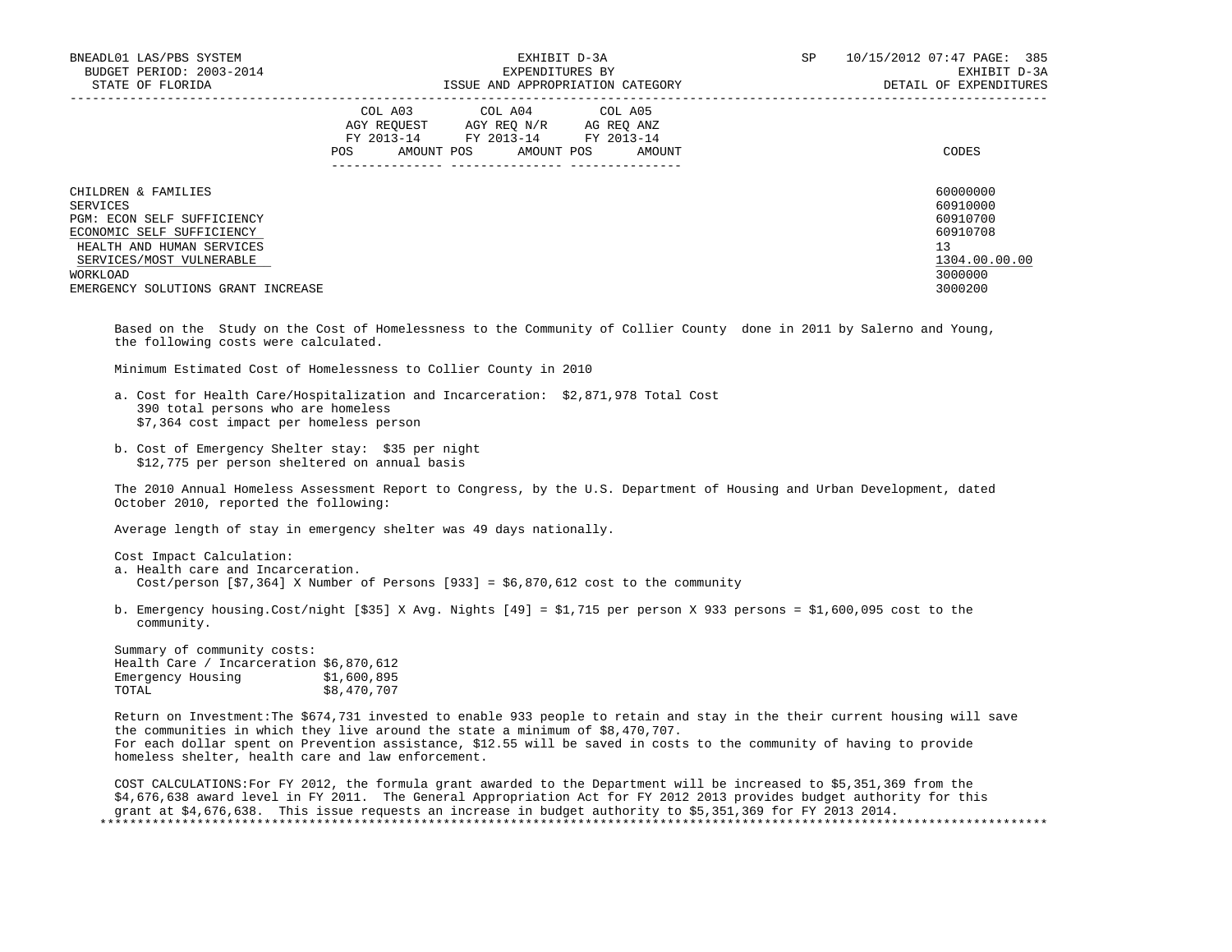| BNEADL01 LAS/PBS SYSTEM<br>BUDGET PERIOD: 2003-2014<br>STATE OF FLORIDA                                                                                                                                                                                                                                                                                                                                                                         |                                  | EXHIBIT D-3A<br>EXPENDITURES BY<br>EXPENDITURES BY<br>ISSUE AND APPROPRIATION CATEGORY                                                                     |                  | SP and the set of the set of the set of the set of the set of the set of the set of the set of the set of the set of the set of the set of the set of the set of the set of the set of the set of the set of the set of the se | 10/15/2012 07:47 PAGE: 386<br>EXHIBIT D-3A<br>DETAIL OF EXPENDITURES                                |
|-------------------------------------------------------------------------------------------------------------------------------------------------------------------------------------------------------------------------------------------------------------------------------------------------------------------------------------------------------------------------------------------------------------------------------------------------|----------------------------------|------------------------------------------------------------------------------------------------------------------------------------------------------------|------------------|--------------------------------------------------------------------------------------------------------------------------------------------------------------------------------------------------------------------------------|-----------------------------------------------------------------------------------------------------|
|                                                                                                                                                                                                                                                                                                                                                                                                                                                 | POS AMOUNT POS AMOUNT POS AMOUNT | $\begin{tabular}{lcccc} COL A03 & COL A04 & COL A05 \\ AGY REQUEST & AGY REQ N/R & AG REQ ANZ \\ FY & 2013-14 & FY & 2013-14 & FY & 2013-14 \end{tabular}$ |                  |                                                                                                                                                                                                                                | CODES                                                                                               |
| CHILDREN & FAMILIES<br><b>SERVICES</b><br>PGM: ECON SELF SUFFICIENCY<br>ECONOMIC SELF SUFFICIENCY<br>HEALTH AND HUMAN SERVICES<br>SERVICES/MOST VULNERABLE<br>STATE FUNDING REDUCTIONS<br>ELIMINATE UNFUNDED BUDGET<br>OTHER PERSONAL SERVICES                                                                                                                                                                                                  |                                  |                                                                                                                                                            |                  |                                                                                                                                                                                                                                | 60000000<br>60910000<br>60910700<br>60910708<br>13<br>1304.00.00.00<br>3300000<br>3301010<br>030000 |
| GRANTS AND DONATIONS TF -MATCH                                                                                                                                                                                                                                                                                                                                                                                                                  | $9 -$                            |                                                                                                                                                            |                  |                                                                                                                                                                                                                                | 2339 2                                                                                              |
| <b>EXPENSES</b>                                                                                                                                                                                                                                                                                                                                                                                                                                 |                                  |                                                                                                                                                            |                  |                                                                                                                                                                                                                                | 040000                                                                                              |
| GRANTS AND DONATIONS TF -MATCH                                                                                                                                                                                                                                                                                                                                                                                                                  | $3 -$                            |                                                                                                                                                            |                  |                                                                                                                                                                                                                                | 2339 2                                                                                              |
| TOTAL: ELIMINATE UNFUNDED BUDGET<br>TOTAL ISSUE                                                                                                                                                                                                                                                                                                                                                                                                 | $12-$                            |                                                                                                                                                            |                  |                                                                                                                                                                                                                                | 3301010                                                                                             |
| AGENCY ISSUE NARRATIVE:<br>2013-2014 BUDGET YEAR NARRATIVE:<br>ISSUE TITLE: Eliminate Unfunded Budget                                                                                                                                                                                                                                                                                                                                           |                                  |                                                                                                                                                            | IT COMPONENT? NO |                                                                                                                                                                                                                                |                                                                                                     |
| SPECIFY WHICH AGENCY GOAL FROM THE 2012-2017 STRATEGIC PLAN IS ADDRESSED BY THIS BUDGET ISSUE PROPOSAL: Effect Program<br>Improvements: Apply proven best practices to maximize efficiencies and outcomes.                                                                                                                                                                                                                                      |                                  |                                                                                                                                                            |                  |                                                                                                                                                                                                                                |                                                                                                     |
| SUMMARY: The Department requests the deletion of \$12 (total issue request is \$48,324) in unfunded budget in order to<br>reflect a more accurate picture of the true funded and useable budget within the Department. This budget has become<br>unfunded as a result of insufficient recurring funding sources to include: a decline in revenue collections, reductions<br>to state funds, decreases in grant awards, and grant awards ending. |                                  |                                                                                                                                                            |                  |                                                                                                                                                                                                                                |                                                                                                     |
| PROBLEM STATEMENT: If this issue is not approved, the total funding within the Department will be distorted. The<br>Department would appear to have more resources available than what is obtainable.                                                                                                                                                                                                                                           |                                  |                                                                                                                                                            |                  |                                                                                                                                                                                                                                |                                                                                                     |
| WHAT BENEFITS WILL BE OBTAINED BY FUNDING THIS ISSUE:<br>Not Applicable.                                                                                                                                                                                                                                                                                                                                                                        |                                  |                                                                                                                                                            |                  |                                                                                                                                                                                                                                |                                                                                                     |
| WHAT UNDERLYING PROGRAM THEORY CHANGE IS INVOLVED IN THIS ISSUE (IF ANY):<br>Not applicable.                                                                                                                                                                                                                                                                                                                                                    |                                  |                                                                                                                                                            |                  |                                                                                                                                                                                                                                |                                                                                                     |
| WHAT IMPLEMENTATION MECHANISMS WILL BE CHANGED AS A RESULT OF THIS ISSUE (IF ANY):<br>Not applicable.                                                                                                                                                                                                                                                                                                                                           |                                  |                                                                                                                                                            |                  |                                                                                                                                                                                                                                |                                                                                                     |
| FLORIDA STRATEGIC PLAN FOR ECONOMIC DEVELOPMENT:<br>Not applicable                                                                                                                                                                                                                                                                                                                                                                              |                                  |                                                                                                                                                            |                  |                                                                                                                                                                                                                                |                                                                                                     |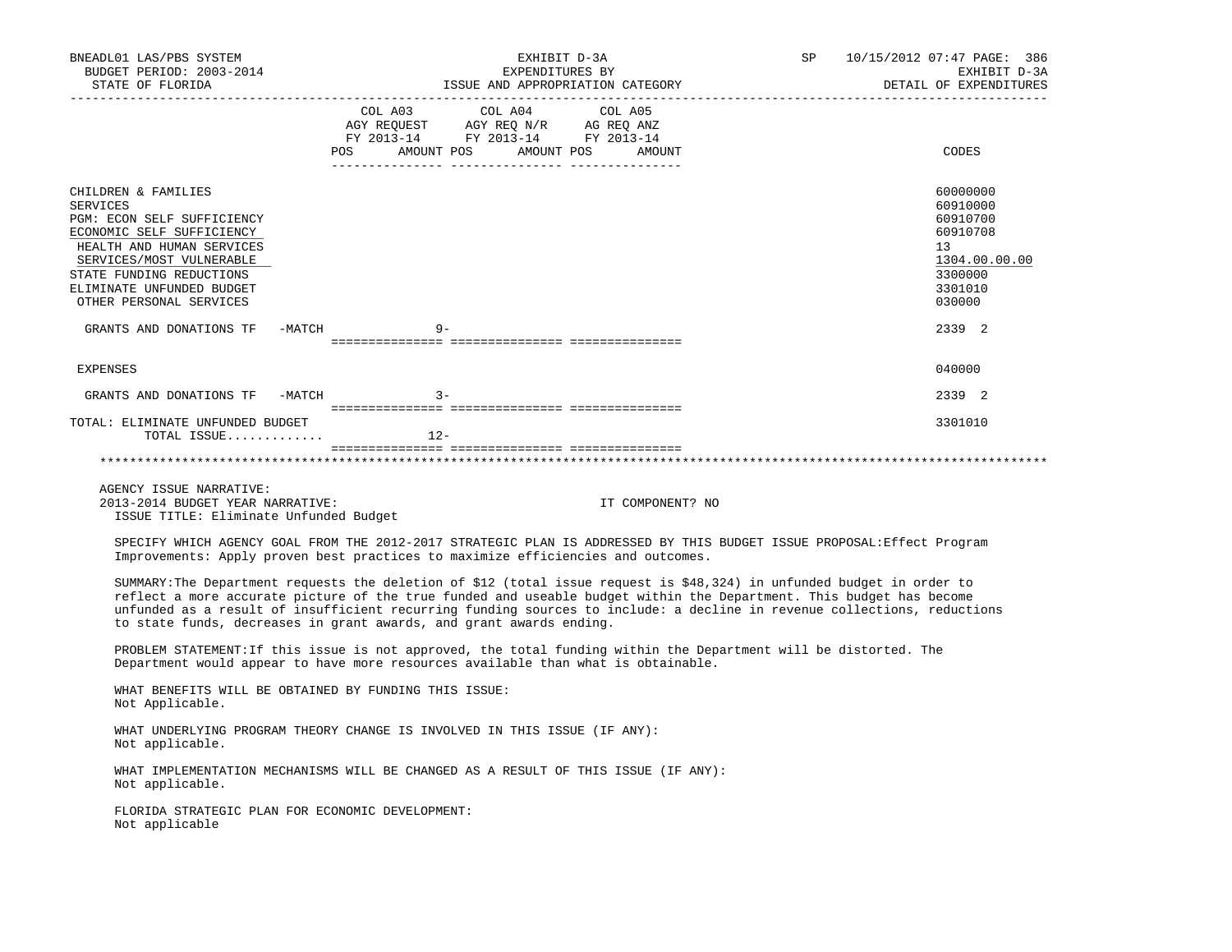|                                                                                       |  |                                                                                                                                                                   |                                            | 10/15/2012 07:47 PAGE: 387<br>EXHIBIT D-3A<br>DETAIL OF EXPENDITURES                      |
|---------------------------------------------------------------------------------------|--|-------------------------------------------------------------------------------------------------------------------------------------------------------------------|--------------------------------------------|-------------------------------------------------------------------------------------------|
|                                                                                       |  |                                                                                                                                                                   |                                            | CODES                                                                                     |
|                                                                                       |  |                                                                                                                                                                   |                                            | 60000000<br>60910000<br>60910700<br>60910708<br>13<br>1304.00.00.00<br>3300000<br>3301010 |
|                                                                                       |  |                                                                                                                                                                   |                                            |                                                                                           |
|                                                                                       |  |                                                                                                                                                                   |                                            | 1304.00.00.00                                                                             |
| 132,273,139<br>132,088,417                                                            |  |                                                                                                                                                                   |                                            | 1000<br>2000                                                                              |
| TOTAL POSITIONS 45.00<br>TOTAL PROG COMP 264,361,556<br>TOTAL SALARY RATE $2.121.206$ |  |                                                                                                                                                                   |                                            |                                                                                           |
|                                                                                       |  | EXHIBIT D-3A<br>EXPENDITURES BY<br>COL A03 COL A04 COL A05<br>AGY REQUEST AGY REQ N/R AG REQ ANZ<br>FY 2013-14 FY 2013-14 FY 2013-14<br>POS AMOUNT POS AMOUNT POS | ISSUE AND APPROPRIATION CATEGORY<br>AMOUNT | SP                                                                                        |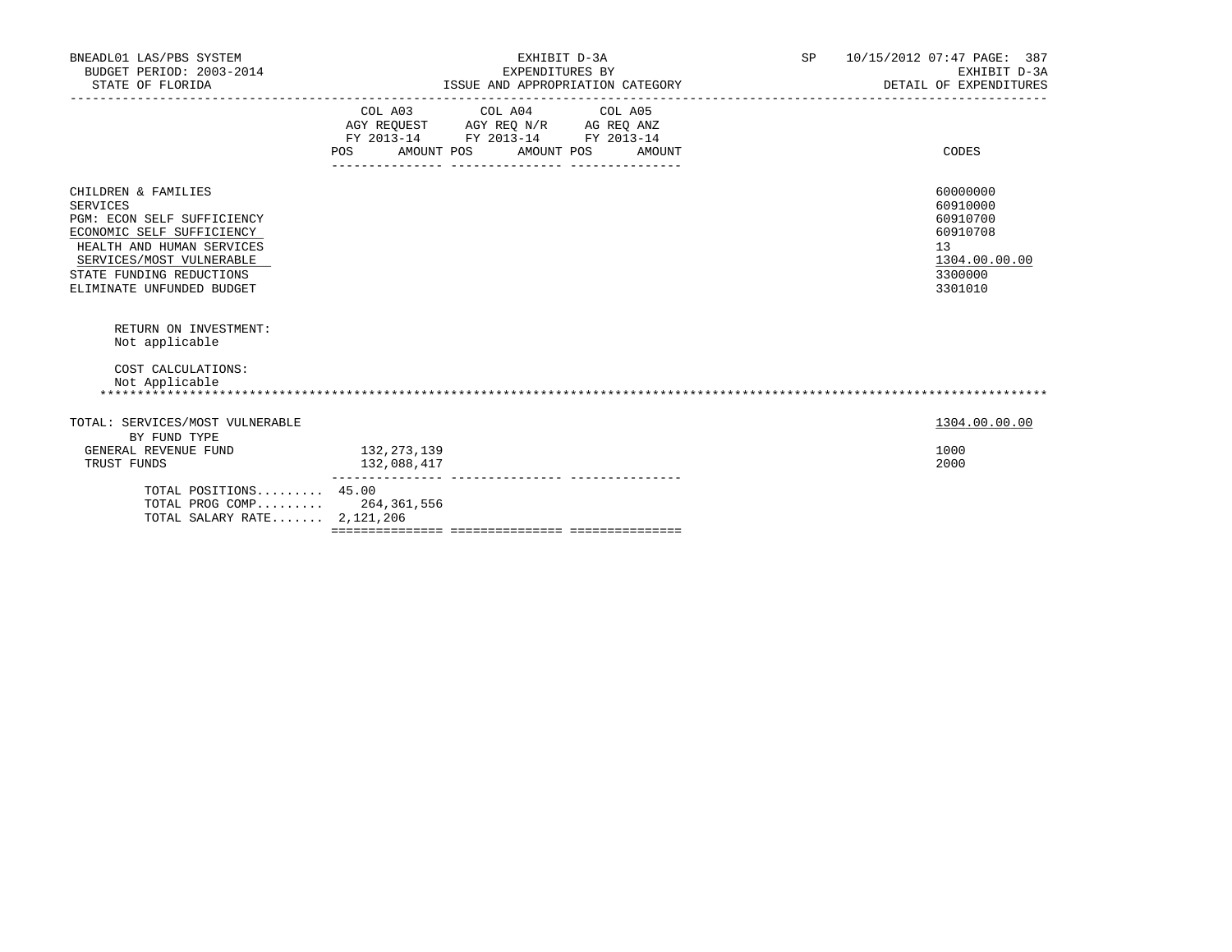| BNEADL01 LAS/PBS SYSTEM<br>BUDGET PERIOD: 2003-2014<br>STATE OF FLORIDA                                                                                                                                                                                         |                                    | EXHIBIT D-3A<br>EXPENDITURES BY<br>ISSUE AND APPROPRIATION CATEGORY                                                                       | SP | 10/15/2012 07:47 PAGE: 388<br>EXHIBIT D-3A<br>DETAIL OF EXPENDITURES                                |
|-----------------------------------------------------------------------------------------------------------------------------------------------------------------------------------------------------------------------------------------------------------------|------------------------------------|-------------------------------------------------------------------------------------------------------------------------------------------|----|-----------------------------------------------------------------------------------------------------|
|                                                                                                                                                                                                                                                                 | COL A03<br>AMOUNT POS<br>POS       | COL A04<br>COL A05<br>AGY REQUEST AGY REQ N/R AG REQ ANZ<br>FY 2013-14 FY 2013-14 FY 2013-14<br>AMOUNT POS<br>AMOUNT<br>__ ______________ |    | CODES                                                                                               |
| CHILDREN & FAMILIES<br>SERVICES<br>PGM: ECON SELF SUFFICIENCY<br>ECONOMIC SELF SUFFICIENCY<br>HEALTH AND HUMAN SERVICES<br>COMPREHENSIVE/ELIGIB/SVCS<br>ESTIMATED EXPENDITURES<br>ESTIMATED EXPENDITURES - OPERATIONS<br>SALARY RATE<br>SALARY RATE 146,324,764 |                                    |                                                                                                                                           |    | 60000000<br>60910000<br>60910700<br>60910708<br>13<br>1304.01.00.00<br>1000000<br>1001000<br>000000 |
| SALARIES AND BENEFITS                                                                                                                                                                                                                                           |                                    |                                                                                                                                           |    | 010000                                                                                              |
| GENERAL REVENUE FUND                                                                                                                                                                                                                                            | -MATCH 94,059,290                  |                                                                                                                                           |    | 1000 2                                                                                              |
| FEDERAL GRANTS TRUST FUND -MATCH                                                                                                                                                                                                                                | 396,266<br>$-FEDERL$<br>69,821,534 |                                                                                                                                           |    | 2261 2<br>2261 3                                                                                    |
| TOTAL FEDERAL GRANTS TRUST FUND                                                                                                                                                                                                                                 | ________________<br>70,217,800     |                                                                                                                                           |    | 2261                                                                                                |
| GRANTS AND DONATIONS TF -MATCH                                                                                                                                                                                                                                  | 4,195,009                          |                                                                                                                                           |    | 2339 2                                                                                              |
| WELFARE TRANSITION TF - FEDERL                                                                                                                                                                                                                                  | 6,615,437                          |                                                                                                                                           |    | 2401 3                                                                                              |
| TOTAL POSITIONS $4,307.50$                                                                                                                                                                                                                                      | TOTAL APPRO 175,087,536            |                                                                                                                                           |    |                                                                                                     |
| OTHER PERSONAL SERVICES                                                                                                                                                                                                                                         |                                    |                                                                                                                                           |    | 030000                                                                                              |
| GENERAL REVENUE FUND -MATCH 1,307,589<br>FEDERAL GRANTS TRUST FUND -FEDERL 1,192,058<br>GRANTS AND DONATIONS TF -MATCH<br>WELFARE TRANSITION TF - FEDERL                                                                                                        | 33,600<br>130,791                  |                                                                                                                                           |    | 1000 2<br>2261 3<br>2339 2<br>2401 3                                                                |
| TOTAL APPRO                                                                                                                                                                                                                                                     | 2,664,038                          |                                                                                                                                           |    |                                                                                                     |
| <b>EXPENSES</b>                                                                                                                                                                                                                                                 |                                    |                                                                                                                                           |    | 040000                                                                                              |
| GENERAL REVENUE FUND                                                                                                                                                                                                                                            | -MATCH 13,916,048                  |                                                                                                                                           |    | 1000 2                                                                                              |
| TOBACCO SETTLEMENT TF                                                                                                                                                                                                                                           | $-$ STATE<br>132,851               |                                                                                                                                           |    | 2122 1                                                                                              |
| FEDERAL GRANTS TRUST FUND -MATCH                                                                                                                                                                                                                                | 272,048<br>$-FEDERL$<br>13,425,566 |                                                                                                                                           |    | 2261 2<br>2261 3                                                                                    |
| TOTAL FEDERAL GRANTS TRUST FUND                                                                                                                                                                                                                                 | 13,697,614                         |                                                                                                                                           |    | 2261                                                                                                |
|                                                                                                                                                                                                                                                                 |                                    |                                                                                                                                           |    |                                                                                                     |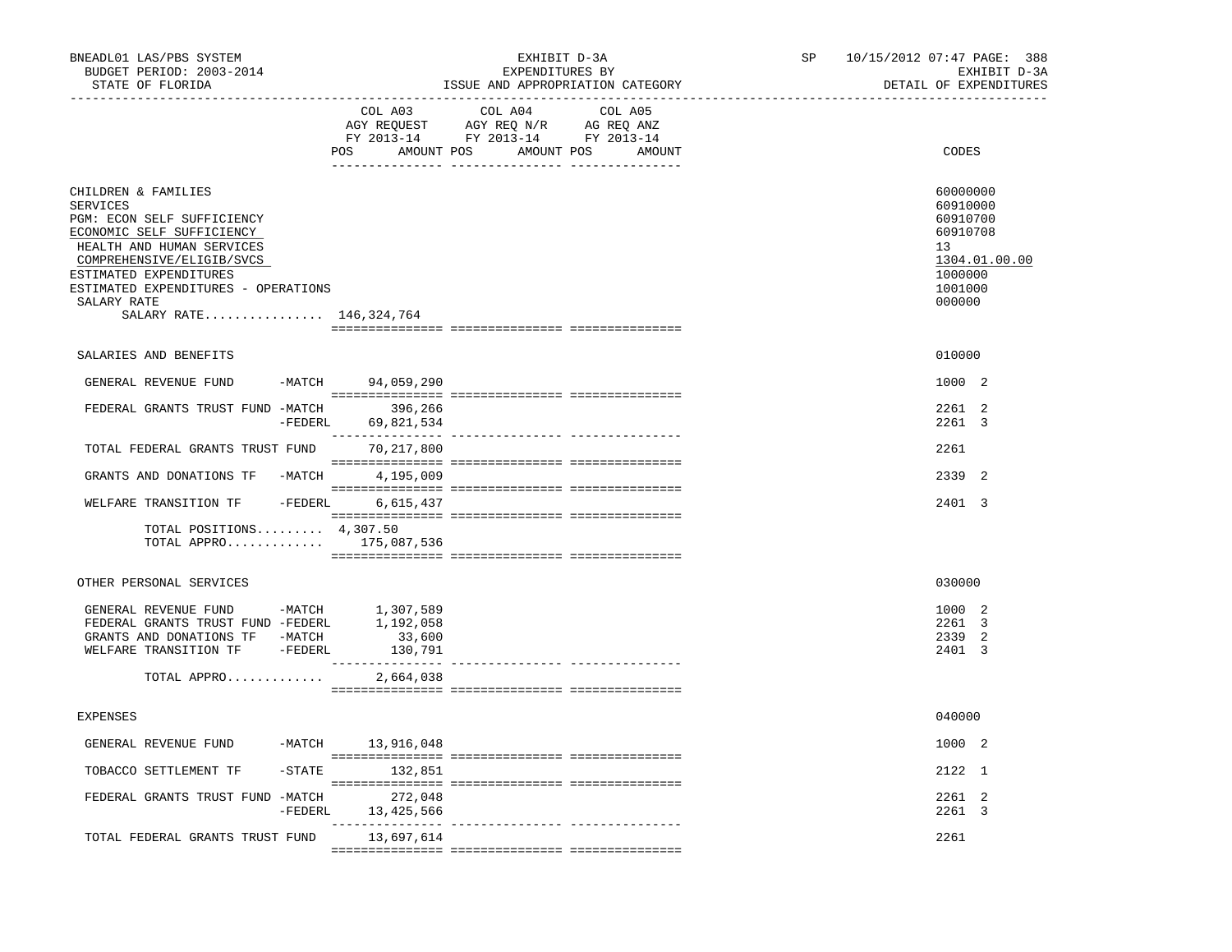| BNEADL01 LAS/PBS SYSTEM<br>BUDGET PERIOD: 2003-2014<br>STATE OF FLORIDA                                                                                                                                                                                                            |           |                                | EXPENDITURES BY                                                                                 | EXHIBIT D-3A<br>ISSUE AND APPROPRIATION CATEGORY | SP <sub>2</sub> | 10/15/2012 07:47 PAGE: 389<br>EXHIBIT D-3A<br>DETAIL OF EXPENDITURES                                          |
|------------------------------------------------------------------------------------------------------------------------------------------------------------------------------------------------------------------------------------------------------------------------------------|-----------|--------------------------------|-------------------------------------------------------------------------------------------------|--------------------------------------------------|-----------------|---------------------------------------------------------------------------------------------------------------|
|                                                                                                                                                                                                                                                                                    |           | COL A03<br>POS<br>AMOUNT POS   | COL A04<br>AGY REQUEST AGY REQ N/R AG REQ ANZ<br>FY 2013-14 FY 2013-14 FY 2013-14<br>AMOUNT POS | COL A05<br>AMOUNT                                |                 | CODES                                                                                                         |
| CHILDREN & FAMILIES<br>SERVICES<br>PGM: ECON SELF SUFFICIENCY<br>ECONOMIC SELF SUFFICIENCY<br>HEALTH AND HUMAN SERVICES<br>COMPREHENSIVE/ELIGIB/SVCS<br>ESTIMATED EXPENDITURES<br>ESTIMATED EXPENDITURES - OPERATIONS<br>EXPENSES<br>WELFARE TRANSITION TF - FEDERL<br>TOTAL APPRO |           | 1,183,666<br>28,930,179        |                                                                                                 |                                                  |                 | 60000000<br>60910000<br>60910700<br>60910708<br>13<br>1304.01.00.00<br>1000000<br>1001000<br>040000<br>2401 3 |
|                                                                                                                                                                                                                                                                                    |           |                                |                                                                                                 |                                                  |                 |                                                                                                               |
| OPERATING CAPITAL OUTLAY                                                                                                                                                                                                                                                           |           |                                |                                                                                                 |                                                  |                 | 060000                                                                                                        |
| WELFARE TRANSITION TF -FEDERL                                                                                                                                                                                                                                                      |           | 4,254                          |                                                                                                 |                                                  |                 | 2401 3                                                                                                        |
| SPECIAL CATEGORIES<br>CONTRACTED SERVICES                                                                                                                                                                                                                                          |           |                                |                                                                                                 |                                                  |                 | 100000<br>100777                                                                                              |
| GENERAL REVENUE FUND                                                                                                                                                                                                                                                               |           | -MATCH 1,952,357               |                                                                                                 |                                                  |                 | 1000 2                                                                                                        |
| FEDERAL GRANTS TRUST FUND -MATCH                                                                                                                                                                                                                                                   | -FEDERL   | 249,492<br>3,744,571           |                                                                                                 |                                                  |                 | 2261 2<br>$2261 \quad 3$                                                                                      |
| TOTAL FEDERAL GRANTS TRUST FUND                                                                                                                                                                                                                                                    |           | 3,994,063                      |                                                                                                 |                                                  |                 | 2261                                                                                                          |
| GRANTS AND DONATIONS TF -MATCH                                                                                                                                                                                                                                                     |           | 1,668,750                      |                                                                                                 |                                                  |                 | 2339 2                                                                                                        |
| WELFARE TRANSITION TF                                                                                                                                                                                                                                                              | $-FEDERL$ | 164,086                        |                                                                                                 |                                                  |                 | 2401 3                                                                                                        |
| TOTAL APPRO                                                                                                                                                                                                                                                                        |           | 7,779,256                      |                                                                                                 |                                                  |                 |                                                                                                               |
| G/A-CONTRACTED SERVICES                                                                                                                                                                                                                                                            |           |                                |                                                                                                 |                                                  |                 | 100778                                                                                                        |
| GENERAL REVENUE FUND -MATCH<br>FEDERAL GRANTS TRUST FUND -FEDERL<br>WELFARE TRANSITION TF -FEDERL                                                                                                                                                                                  |           | 456,675<br>1,746,984<br>69,383 |                                                                                                 |                                                  |                 | 1000 2<br>2261 3<br>2401 3                                                                                    |
| TOTAL APPRO                                                                                                                                                                                                                                                                        |           | 2,273,042                      |                                                                                                 |                                                  |                 |                                                                                                               |
|                                                                                                                                                                                                                                                                                    |           |                                |                                                                                                 |                                                  |                 |                                                                                                               |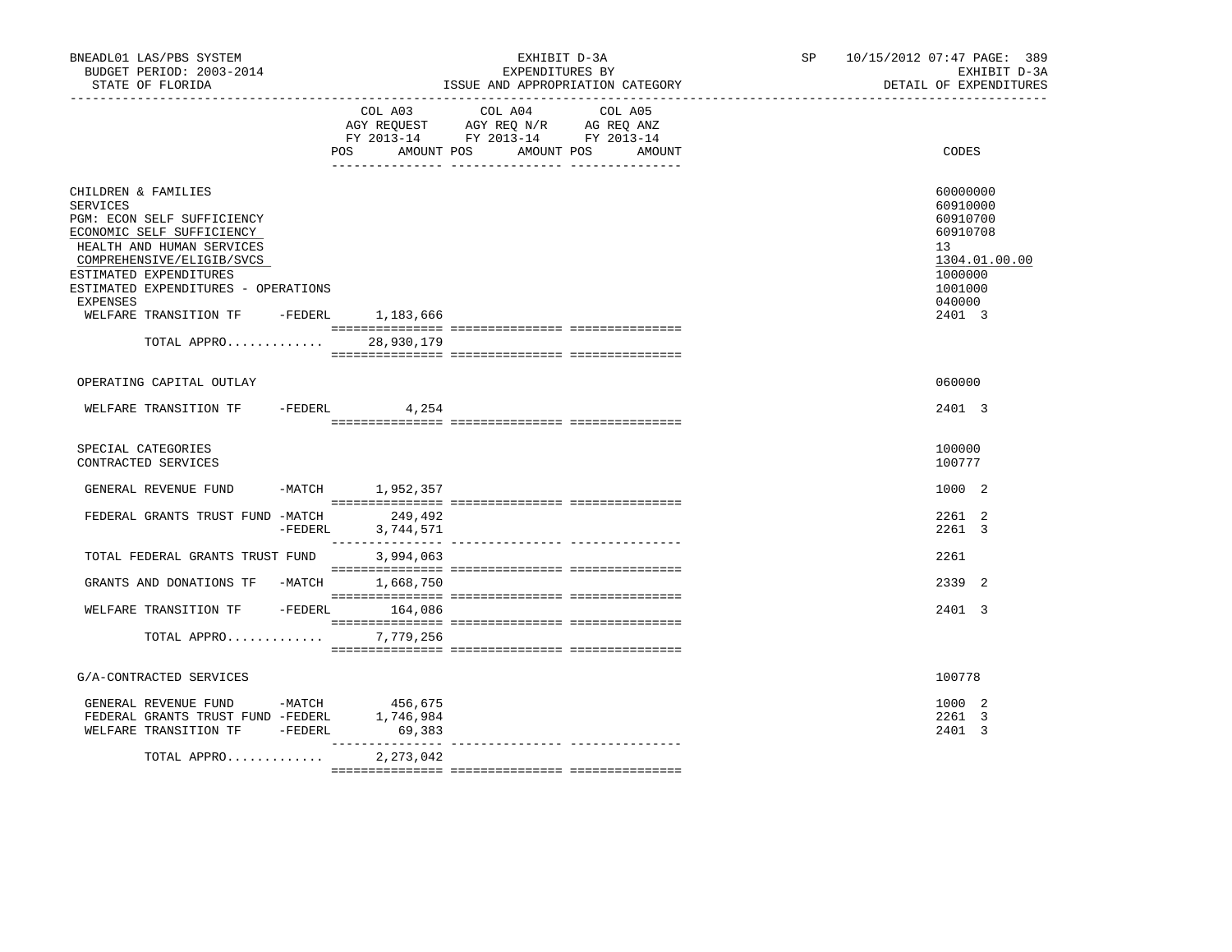| BNEADL01 LAS/PBS SYSTEM<br>BUDGET PERIOD: 2003-2014<br>STATE OF FLORIDA                                                                                                                                                                                                   |           |                                    | EXHIBIT D-3A<br>EXPENDITURES BY<br>ISSUE AND APPROPRIATION CATEGORY                                                                                                                                             | SP      | 10/15/2012 07:47 PAGE: 390<br>EXHIBIT D-3A<br>DETAIL OF EXPENDITURES |                                                                                                               |
|---------------------------------------------------------------------------------------------------------------------------------------------------------------------------------------------------------------------------------------------------------------------------|-----------|------------------------------------|-----------------------------------------------------------------------------------------------------------------------------------------------------------------------------------------------------------------|---------|----------------------------------------------------------------------|---------------------------------------------------------------------------------------------------------------|
|                                                                                                                                                                                                                                                                           |           | COL A03                            | COL A04<br>$\begin{tabular}{lllllllll} \bf AGY & \bf REQUEST & \bf AGY & \bf REQ & \bf N/R & \bf AG & \bf REQ & \bf ANZ \\ \bf FY & \tt 2013-14 & \bf FY & \tt 2013-14 & \bf FY & \tt 2013-14 \\ \end{tabular}$ | COL A05 |                                                                      |                                                                                                               |
|                                                                                                                                                                                                                                                                           |           | POS AMOUNT POS AMOUNT POS          |                                                                                                                                                                                                                 | AMOUNT  |                                                                      | CODES                                                                                                         |
| CHILDREN & FAMILIES<br>SERVICES<br>PGM: ECON SELF SUFFICIENCY<br>ECONOMIC SELF SUFFICIENCY<br>HEALTH AND HUMAN SERVICES<br>COMPREHENSIVE/ELIGIB/SVCS<br>ESTIMATED EXPENDITURES<br>ESTIMATED EXPENDITURES - OPERATIONS<br>SPECIAL CATEGORIES<br>PUBLIC ASST FRAUD CONTRACT |           |                                    |                                                                                                                                                                                                                 |         |                                                                      | 60000000<br>60910000<br>60910700<br>60910708<br>13<br>1304.01.00.00<br>1000000<br>1001000<br>100000<br>102807 |
| GENERAL REVENUE FUND                                                                                                                                                                                                                                                      |           | $-MATCH$ 264,804                   |                                                                                                                                                                                                                 |         |                                                                      | 1000 2                                                                                                        |
| FEDERAL GRANTS TRUST FUND -MATCH 179                                                                                                                                                                                                                                      | $-FEDERL$ | 3,118,914                          |                                                                                                                                                                                                                 |         |                                                                      | 2261 2<br>2261 3                                                                                              |
| TOTAL FEDERAL GRANTS TRUST FUND                                                                                                                                                                                                                                           |           | 3,119,093                          |                                                                                                                                                                                                                 |         |                                                                      | 2261                                                                                                          |
| WELFARE TRANSITION TF - FEDERL 1,103,903                                                                                                                                                                                                                                  |           |                                    |                                                                                                                                                                                                                 |         |                                                                      | 2401 3                                                                                                        |
| TOTAL APPRO                                                                                                                                                                                                                                                               |           | 4,487,800                          |                                                                                                                                                                                                                 |         |                                                                      |                                                                                                               |
| RISK MANAGEMENT INSURANCE                                                                                                                                                                                                                                                 |           |                                    |                                                                                                                                                                                                                 |         |                                                                      | 103241                                                                                                        |
| GENERAL REVENUE FUND                                                                                                                                                                                                                                                      |           | -STATE 214,672<br>-MATCH 1,007,673 |                                                                                                                                                                                                                 |         |                                                                      | 1000 1<br>1000 2                                                                                              |
| TOTAL GENERAL REVENUE FUND                                                                                                                                                                                                                                                |           | 1,222,345                          |                                                                                                                                                                                                                 |         |                                                                      | 1000                                                                                                          |
| FEDERAL GRANTS TRUST FUND -MATCH 35,074                                                                                                                                                                                                                                   |           | -FEDERL 518,945                    |                                                                                                                                                                                                                 |         |                                                                      | 2261 2<br>2261 3                                                                                              |
| TOTAL FEDERAL GRANTS TRUST FUND                                                                                                                                                                                                                                           |           | 554,019                            |                                                                                                                                                                                                                 |         |                                                                      | 2261                                                                                                          |
| WELFARE TRANSITION TF - FEDERL 32,448                                                                                                                                                                                                                                     |           |                                    |                                                                                                                                                                                                                 |         |                                                                      | 2401 3                                                                                                        |
| TOTAL APPRO $1,808,812$                                                                                                                                                                                                                                                   |           |                                    |                                                                                                                                                                                                                 |         |                                                                      |                                                                                                               |
| DEFERRED-PAY COM CONTRACTS                                                                                                                                                                                                                                                |           |                                    |                                                                                                                                                                                                                 |         |                                                                      | 105280                                                                                                        |
| GENERAL REVENUE FUND -MATCH<br>FEDERAL GRANTS TRUST FUND -FEDERL<br>WELFARE TRANSITION TF -FEDERL                                                                                                                                                                         |           | 6,441<br>6,104<br>386              |                                                                                                                                                                                                                 |         |                                                                      | 1000 2<br>2261 3<br>2401 3                                                                                    |
| TOTAL APPRO                                                                                                                                                                                                                                                               |           | 12,931                             |                                                                                                                                                                                                                 |         |                                                                      |                                                                                                               |
|                                                                                                                                                                                                                                                                           |           |                                    |                                                                                                                                                                                                                 |         |                                                                      |                                                                                                               |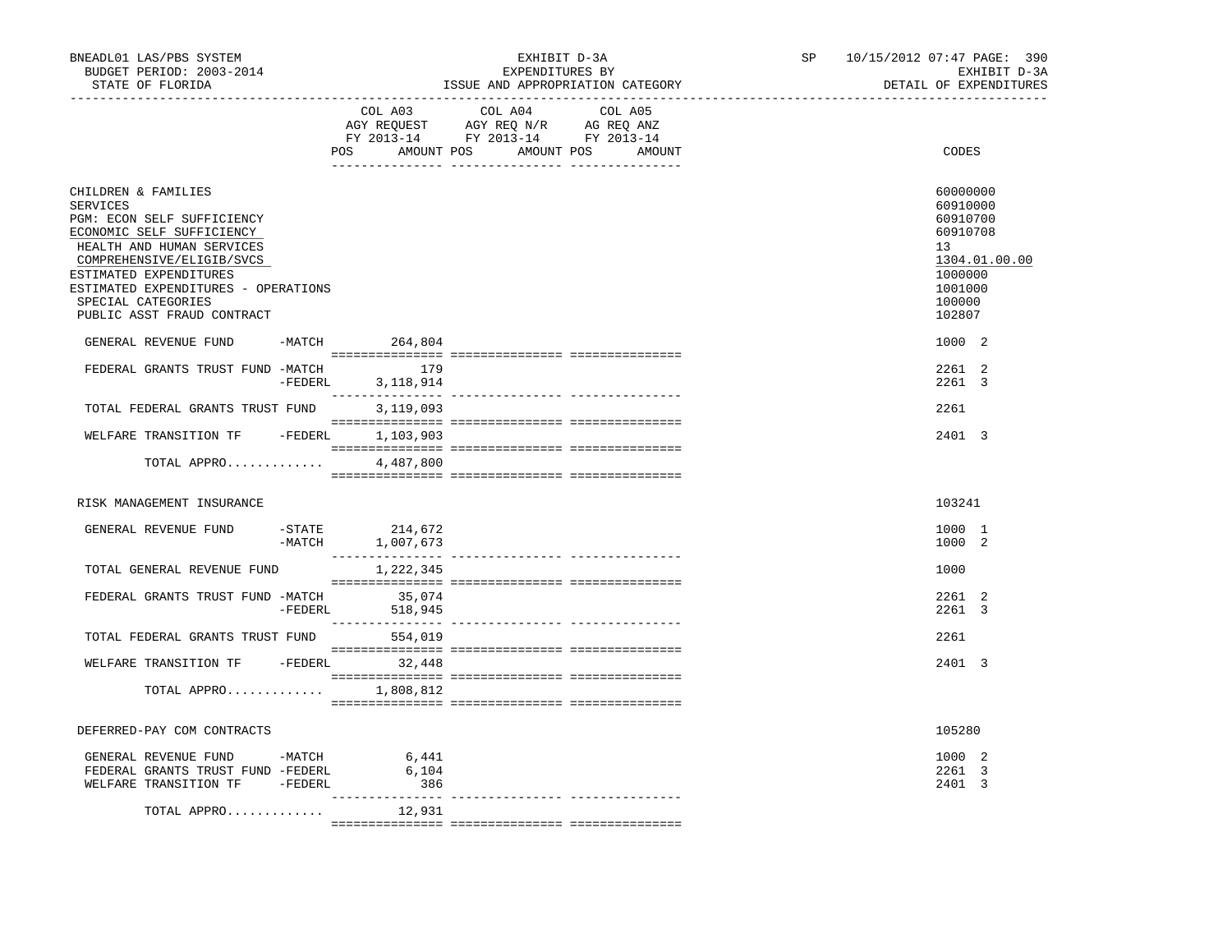| BUDGET PERIOD: 2003-2014<br>STATE OF FLORIDA                                                                                                                                                                                                                                   |           |                                      | EXPENDITURES BY<br>ISSUE AND APPROPRIATION CATEGORY                               | EXHIBIT D-3A                    | SP | 10/15/2012 07:47 PAGE: 391<br>EXHIBIT D-3A<br>DETAIL OF EXPENDITURES                                          |
|--------------------------------------------------------------------------------------------------------------------------------------------------------------------------------------------------------------------------------------------------------------------------------|-----------|--------------------------------------|-----------------------------------------------------------------------------------|---------------------------------|----|---------------------------------------------------------------------------------------------------------------|
|                                                                                                                                                                                                                                                                                |           | COL A03<br>POS AMOUNT POS AMOUNT POS | COL A04<br>AGY REQUEST AGY REQ N/R AG REQ ANZ<br>FY 2013-14 FY 2013-14 FY 2013-14 | COL A05<br>AMOUNT               |    | CODES                                                                                                         |
| CHILDREN & FAMILIES<br><b>SERVICES</b><br>PGM: ECON SELF SUFFICIENCY<br>ECONOMIC SELF SUFFICIENCY<br>HEALTH AND HUMAN SERVICES<br>COMPREHENSIVE/ELIGIB/SVCS<br>ESTIMATED EXPENDITURES<br>ESTIMATED EXPENDITURES - OPERATIONS<br>SPECIAL CATEGORIES<br>LEASE/PURCHASE/EQUIPMENT |           |                                      |                                                                                   |                                 |    | 60000000<br>60910000<br>60910700<br>60910708<br>13<br>1304.01.00.00<br>1000000<br>1001000<br>100000<br>105281 |
| GENERAL REVENUE FUND                                                                                                                                                                                                                                                           |           | -MATCH 488,898                       |                                                                                   |                                 |    | 1000 2                                                                                                        |
| FEDERAL GRANTS TRUST FUND -MATCH 1,349                                                                                                                                                                                                                                         | $-FEDERL$ | 493,844                              |                                                                                   |                                 |    | 2261 2<br>2261 3                                                                                              |
| TOTAL FEDERAL GRANTS TRUST FUND                                                                                                                                                                                                                                                |           | 495,193                              |                                                                                   |                                 |    | 2261                                                                                                          |
| WELFARE TRANSITION TF - FEDERL 36,524                                                                                                                                                                                                                                          |           |                                      |                                                                                   |                                 |    | 2401 3                                                                                                        |
| TOTAL APPRO $1,020,615$                                                                                                                                                                                                                                                        |           |                                      |                                                                                   |                                 |    |                                                                                                               |
| TR/DMS/HR SVCS/STW CONTRCT                                                                                                                                                                                                                                                     |           |                                      |                                                                                   |                                 |    | 107040                                                                                                        |
| FEDERAL GRANTS TRUST FUND -FEDERL<br>GRANTS AND DONATIONS TF -MATCH                                                                                                                                                                                                            |           | 30,434<br>31,475                     |                                                                                   |                                 |    | 2261 3<br>2339 2                                                                                              |
| TOTAL APPRO                                                                                                                                                                                                                                                                    |           | 61,909                               |                                                                                   |                                 |    |                                                                                                               |
| TOTAL: ESTIMATED EXPENDITURES - OPERATIONS<br>TOTAL POSITIONS $4,307.50$<br>TOTAL ISSUE 224, 130, 372<br>TOTAL SALARY RATE 146,324,764                                                                                                                                         |           |                                      |                                                                                   |                                 |    | 1001000                                                                                                       |
| CASUALTY INSURANCE PREMIUM<br>ADJUSTMENT<br>SPECIAL CATEGORIES<br>RISK MANAGEMENT INSURANCE                                                                                                                                                                                    |           |                                      |                                                                                   |                                 |    | 1001090<br>100000<br>103241                                                                                   |
| GENERAL REVENUE FUND                                                                                                                                                                                                                                                           | $-MATCH$  | $-$ STATE $14,051-$<br>$59,200-$     |                                                                                   |                                 |    | 1000 1<br>1000 2                                                                                              |
| TOTAL GENERAL REVENUE FUND                                                                                                                                                                                                                                                     |           | _________________<br>$73,251-$       |                                                                                   | ______________ ________________ |    | 1000                                                                                                          |
| FEDERAL GRANTS TRUST FUND -MATCH                                                                                                                                                                                                                                               | -FEDERL   | $2,296-$<br>$40,721-$                |                                                                                   |                                 |    | 2261<br>2<br>2261 3                                                                                           |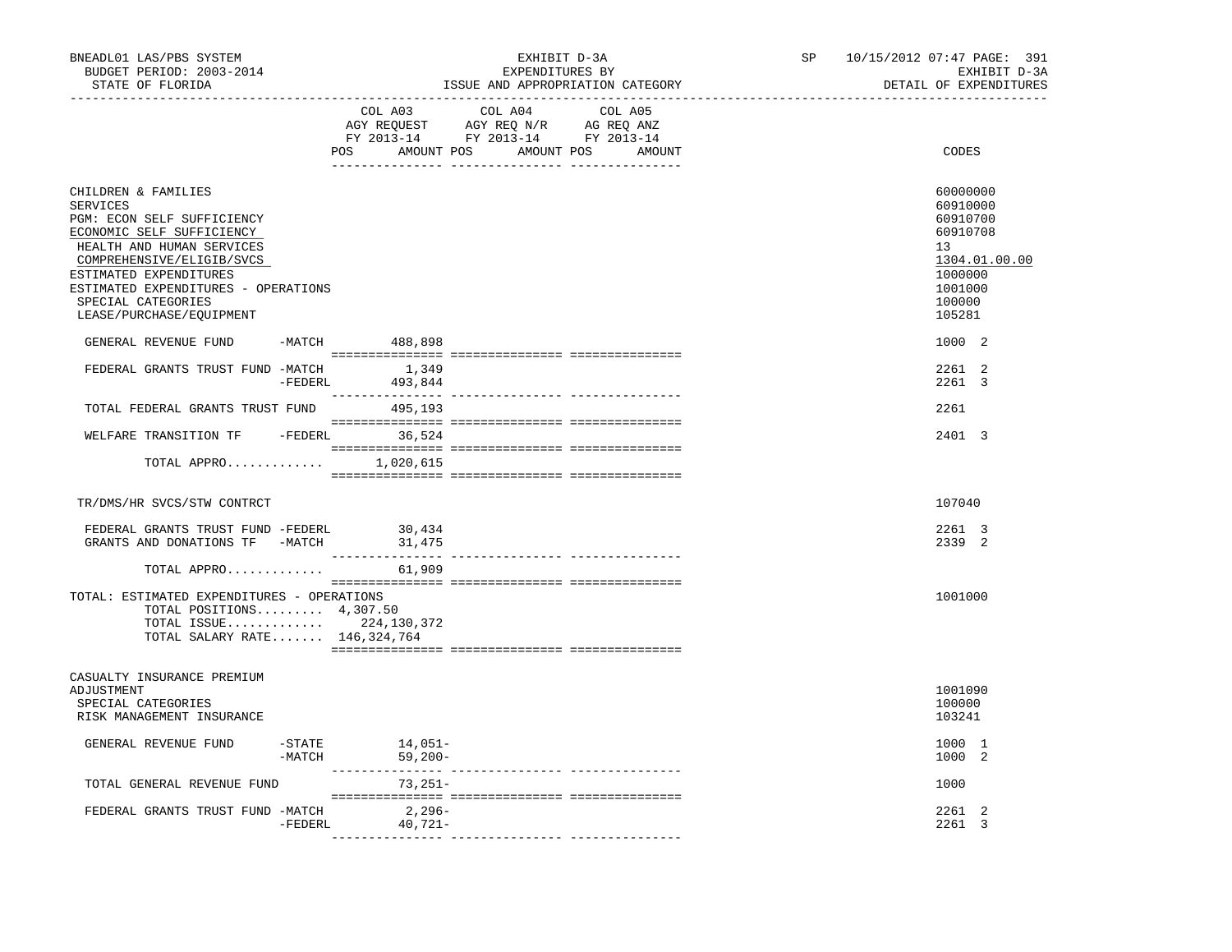| BNEADL01 LAS/PBS SYSTEM<br>BUDGET PERIOD: 2003-2014<br>STATE OF FLORIDA                                                                                                                                                                                                              |          | _________________________________ | EXHIBIT D-3A<br>EXPENDITURES BY<br>ISSUE AND APPROPRIATION CATEGORY                                                              | 10/15/2012 07:47 PAGE: 392<br>SP<br>EXHIBIT D-3A<br>DETAIL OF EXPENDITURES                                    |
|--------------------------------------------------------------------------------------------------------------------------------------------------------------------------------------------------------------------------------------------------------------------------------------|----------|-----------------------------------|----------------------------------------------------------------------------------------------------------------------------------|---------------------------------------------------------------------------------------------------------------|
|                                                                                                                                                                                                                                                                                      |          | COL A03                           | COL A04<br>COL A05<br>AGY REQUEST AGY REQ N/R AG REQ ANZ<br>FY 2013-14 FY 2013-14 FY 2013-14<br>POS AMOUNT POS AMOUNT POS AMOUNT | CODES                                                                                                         |
| CHILDREN & FAMILIES<br><b>SERVICES</b><br>PGM: ECON SELF SUFFICIENCY<br>ECONOMIC SELF SUFFICIENCY<br>HEALTH AND HUMAN SERVICES<br>COMPREHENSIVE/ELIGIB/SVCS<br>ESTIMATED EXPENDITURES<br>CASUALTY INSURANCE PREMIUM<br>ADJUSTMENT<br>SPECIAL CATEGORIES<br>RISK MANAGEMENT INSURANCE |          |                                   |                                                                                                                                  | 60000000<br>60910000<br>60910700<br>60910708<br>13<br>1304.01.00.00<br>1000000<br>1001090<br>100000<br>103241 |
| TOTAL FEDERAL GRANTS TRUST FUND 43,017-<br>WELFARE TRANSITION TF -FEDERL                                                                                                                                                                                                             |          | 2,124-                            |                                                                                                                                  | 2261<br>2401 3                                                                                                |
| TOTAL APPRO                                                                                                                                                                                                                                                                          |          | 118,392-                          |                                                                                                                                  |                                                                                                               |
| FLORIDA RETIREMENT SYSTEM<br>CONTRIBUTION ADJUSTMENT FOR<br>FISCAL YEAR 2012-2013<br>SALARIES AND BENEFITS                                                                                                                                                                           |          |                                   |                                                                                                                                  | 1001240<br>010000                                                                                             |
| GENERAL REVENUE FUND                                                                                                                                                                                                                                                                 |          | -MATCH 214,523                    |                                                                                                                                  | 1000 2                                                                                                        |
| FEDERAL GRANTS TRUST FUND -MATCH 897                                                                                                                                                                                                                                                 | -FEDERL  | 159,236                           |                                                                                                                                  | 2261 2<br>2261 3                                                                                              |
| TOTAL FEDERAL GRANTS TRUST FUND                                                                                                                                                                                                                                                      |          | 160,133                           |                                                                                                                                  | 2261                                                                                                          |
| GRANTS AND DONATIONS TF -MATCH                                                                                                                                                                                                                                                       |          | 9,584                             |                                                                                                                                  | 2339 2                                                                                                        |
| WELFARE TRANSITION TF - FEDERL 15,095                                                                                                                                                                                                                                                |          |                                   |                                                                                                                                  | 2401 3                                                                                                        |
| TOTAL APPRO                                                                                                                                                                                                                                                                          |          | 399,335                           |                                                                                                                                  |                                                                                                               |
| ADJUSTMENT TO STATE HEALTH<br>INSURANCE PREMIUM CONTRIBUTION -<br>FISCAL YEAR 2012-13<br>SALARIES AND BENEFITS                                                                                                                                                                       |          |                                   |                                                                                                                                  | 1001830<br>010000                                                                                             |
| GENERAL REVENUE FUND                                                                                                                                                                                                                                                                 | $-MATCH$ | 272,324                           |                                                                                                                                  | 1000 2                                                                                                        |
| FEDERAL GRANTS TRUST FUND -MATCH                                                                                                                                                                                                                                                     | -FEDERL  | 1,138<br>202,141                  |                                                                                                                                  | 2261 2<br>2261 3                                                                                              |
| TOTAL FEDERAL GRANTS TRUST FUND                                                                                                                                                                                                                                                      |          | 203,279                           |                                                                                                                                  | 2261                                                                                                          |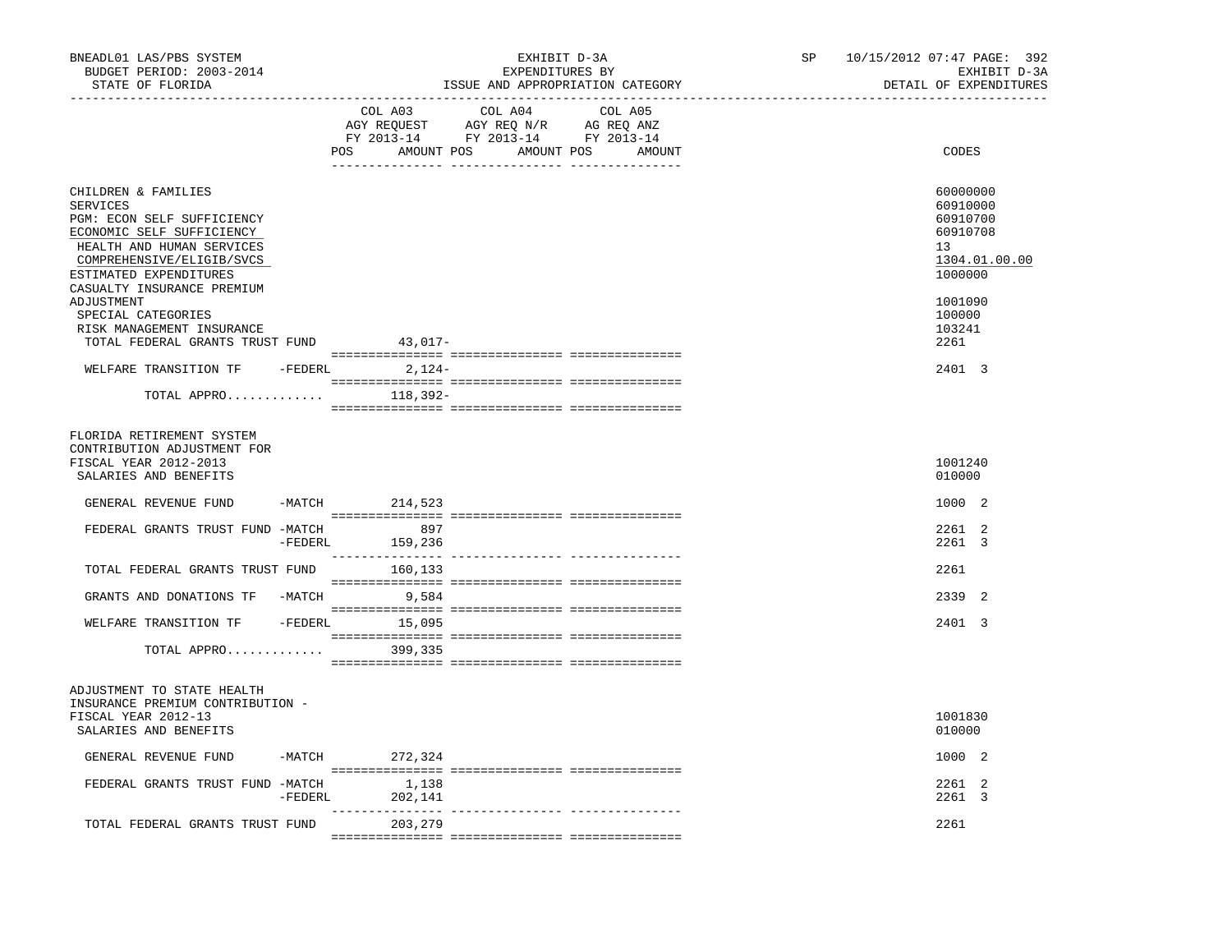| BNEADL01 LAS/PBS SYSTEM<br>BUDGET PERIOD: 2003-2014<br>STATE OF FLORIDA<br>_________________                                                                                                                 |         |                                                                                                                                                                                                                                                                                          | EXHIBIT D-3A<br>EXPENDITURES BY<br>ISSUE AND APPROPRIATION CATEGORY |  | SP    | 10/15/2012 07:47 PAGE: 393<br>EXHIBIT D-3A<br>DETAIL OF EXPENDITURES           |
|--------------------------------------------------------------------------------------------------------------------------------------------------------------------------------------------------------------|---------|------------------------------------------------------------------------------------------------------------------------------------------------------------------------------------------------------------------------------------------------------------------------------------------|---------------------------------------------------------------------|--|-------|--------------------------------------------------------------------------------|
|                                                                                                                                                                                                              | COL A03 | COL A04<br>$\begin{tabular}{lllllllll} \bf AGY \;\; RegUEST\hspace{1cm} \bf AGY \;\; REG \;\; N/R\hspace{1cm} \bf AG \;\; REG \;\; \bf ANZ \\ \bf FY \;\; 2013-14\hspace{1cm} & \bf FY \;\; 2013-14\hspace{1cm} & \bf FY \;\; 2013-14 \end{tabular}$<br>POS AMOUNT POS AMOUNT POS AMOUNT | COL A05                                                             |  | CODES |                                                                                |
| CHILDREN & FAMILIES<br>SERVICES<br>PGM: ECON SELF SUFFICIENCY<br>ECONOMIC SELF SUFFICIENCY<br>HEALTH AND HUMAN SERVICES<br>COMPREHENSIVE/ELIGIB/SVCS<br>ESTIMATED EXPENDITURES<br>ADJUSTMENT TO STATE HEALTH |         |                                                                                                                                                                                                                                                                                          |                                                                     |  |       | 60000000<br>60910000<br>60910700<br>60910708<br>13<br>1304.01.00.00<br>1000000 |
| INSURANCE PREMIUM CONTRIBUTION -<br>FISCAL YEAR 2012-13<br>SALARIES AND BENEFITS<br>GRANTS AND DONATIONS TF -MATCH 12,166                                                                                    |         |                                                                                                                                                                                                                                                                                          |                                                                     |  |       | 1001830<br>010000<br>2339 2                                                    |
| WELFARE TRANSITION TF<br>TOTAL APPRO                                                                                                                                                                         |         | -FEDERL 19,162<br>506,931                                                                                                                                                                                                                                                                |                                                                     |  |       | 2401 3                                                                         |
| REALLOCATION OF HUMAN RESOURCES<br>OUTSOURCING<br>SPECIAL CATEGORIES<br>TR/DMS/HR SVCS/STW CONTRCT<br>FEDERAL GRANTS TRUST FUND -FEDERL<br>GRANTS AND DONATIONS TF -MATCH                                    |         | $1,893-$<br>$1,958-$                                                                                                                                                                                                                                                                     |                                                                     |  |       | 1005900<br>100000<br>107040<br>2261 3<br>2339 2                                |
| TOTAL APPRO                                                                                                                                                                                                  |         | $3.851-$                                                                                                                                                                                                                                                                                 |                                                                     |  |       |                                                                                |
| ADJUSTMENTS TO CURRENT YEAR<br>ESTIMATED EXPENDITURES<br>ADJUST FUND SOURCE INDICATORS - ADD<br>SALARIES AND BENEFITS                                                                                        |         |                                                                                                                                                                                                                                                                                          |                                                                     |  |       | 1600000<br>160S220<br>010000                                                   |
| FEDERAL GRANTS TRUST FUND -MATCH                                                                                                                                                                             |         | 60,393                                                                                                                                                                                                                                                                                   |                                                                     |  |       | 2261 2                                                                         |
| <b>EXPENSES</b>                                                                                                                                                                                              |         |                                                                                                                                                                                                                                                                                          |                                                                     |  |       | 040000                                                                         |
| TOBACCO SETTLEMENT TF                                                                                                                                                                                        |         | -MATCH 132,851                                                                                                                                                                                                                                                                           |                                                                     |  |       | 2122 2                                                                         |
| FEDERAL GRANTS TRUST FUND -MATCH 8,711                                                                                                                                                                       | -FEDERL | 368                                                                                                                                                                                                                                                                                      |                                                                     |  |       | 2261 2<br>2261 3                                                               |
| TOTAL FEDERAL GRANTS TRUST FUND<br>TOTAL APPRO                                                                                                                                                               |         | 9,079<br>141,930                                                                                                                                                                                                                                                                         |                                                                     |  |       | 2261                                                                           |
|                                                                                                                                                                                                              |         |                                                                                                                                                                                                                                                                                          |                                                                     |  |       |                                                                                |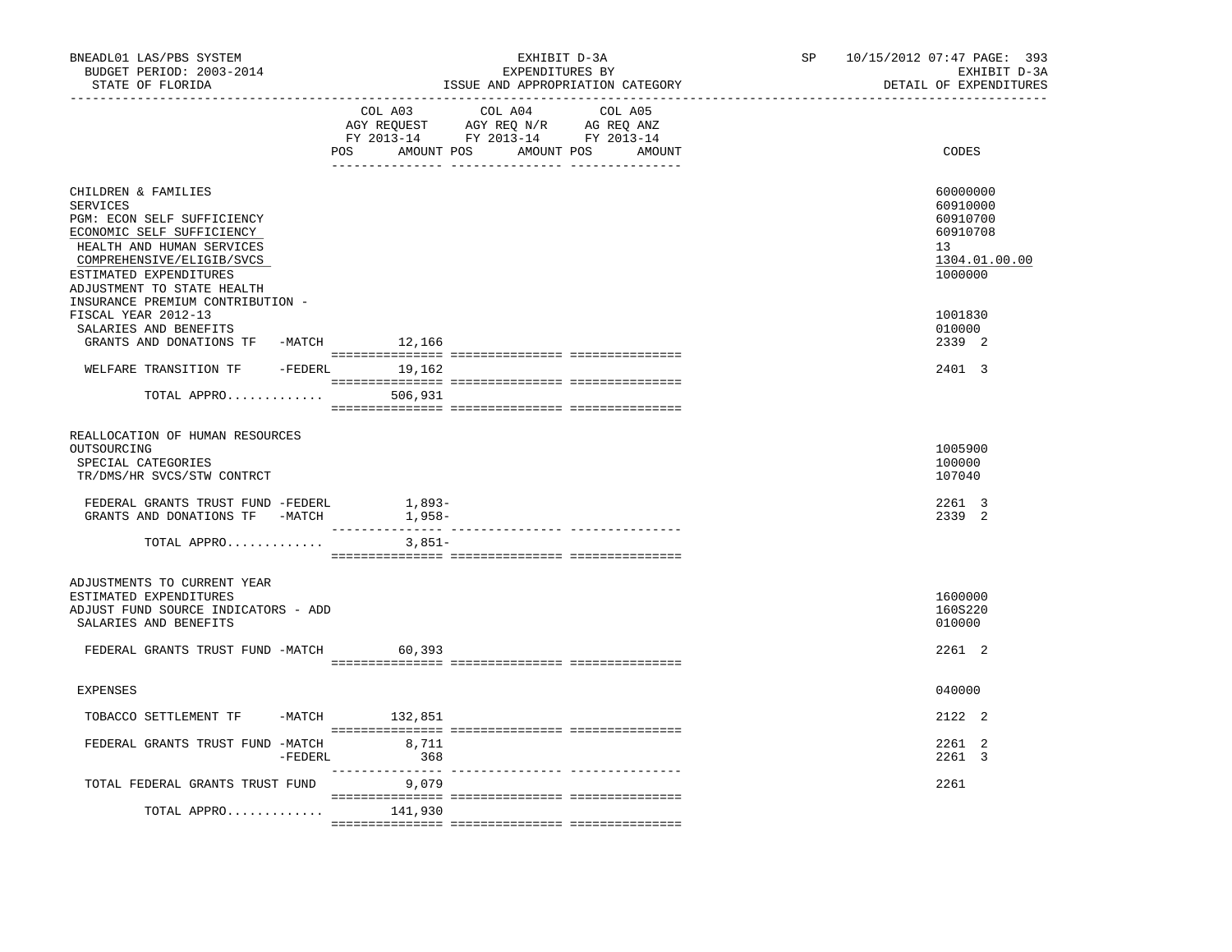| BNEADL01 LAS/PBS SYSTEM<br>BUDGET PERIOD: 2003-2014<br>STATE OF FLORIDA                                                                                                                                                                                                                           | EXHIBIT D-3A<br>EXPENDITURES BY<br>ISSUE AND APPROPRIATION CATEGORY                                                                                                                                        | SP 10/15/2012 07:47 PAGE: 394<br>EXHIBIT D-3A<br>DETAIL OF EXPENDITURES                                       |
|---------------------------------------------------------------------------------------------------------------------------------------------------------------------------------------------------------------------------------------------------------------------------------------------------|------------------------------------------------------------------------------------------------------------------------------------------------------------------------------------------------------------|---------------------------------------------------------------------------------------------------------------|
|                                                                                                                                                                                                                                                                                                   | COL A03 COL A04<br>COL A05<br>AGY REQUEST AGY REQ N/R AG REQ ANZ<br>FY 2013-14 FY 2013-14 FY 2013-14<br>POS AMOUNT POS AMOUNT POS AMOUNT                                                                   | CODES                                                                                                         |
| CHILDREN & FAMILIES<br>SERVICES<br>PGM: ECON SELF SUFFICIENCY<br>ECONOMIC SELF SUFFICIENCY<br>HEALTH AND HUMAN SERVICES<br>COMPREHENSIVE/ELIGIB/SVCS<br>ADJUSTMENTS TO CURRENT YEAR<br>ESTIMATED EXPENDITURES<br>ADJUST FUND SOURCE INDICATORS - ADD<br>SPECIAL CATEGORIES<br>CONTRACTED SERVICES |                                                                                                                                                                                                            | 60000000<br>60910000<br>60910700<br>60910708<br>13<br>1304.01.00.00<br>1600000<br>160S220<br>100000<br>100777 |
| FEDERAL GRANTS TRUST FUND -FEDERL 2,587                                                                                                                                                                                                                                                           |                                                                                                                                                                                                            | 2261 3                                                                                                        |
| LEASE/PURCHASE/EQUIPMENT                                                                                                                                                                                                                                                                          |                                                                                                                                                                                                            | 105281                                                                                                        |
| FEDERAL GRANTS TRUST FUND -MATCH 115                                                                                                                                                                                                                                                              |                                                                                                                                                                                                            | 2261 2                                                                                                        |
| TOTAL: ADJUST FUND SOURCE INDICATORS - ADD<br>TOTAL ISSUE 205,025                                                                                                                                                                                                                                 |                                                                                                                                                                                                            | 160S220                                                                                                       |
|                                                                                                                                                                                                                                                                                                   |                                                                                                                                                                                                            |                                                                                                               |
| AGENCY ISSUE NARRATIVE:<br>2013-2014 BUDGET YEAR NARRATIVE:<br>ISSUE TITLE: Adjust Fund Source Indicators - Add                                                                                                                                                                                   | IT COMPONENT? NO                                                                                                                                                                                           |                                                                                                               |
|                                                                                                                                                                                                                                                                                                   | SPECIFY WHICH AGENCY GOAL FROM THE 2011-2016 STRATEGIC PLAN IS ADDRESSED BY THIS BUDGET ISSUE PROPOSAL: EFFECT PROGRAM<br>IMPROVEMENTS: Apply proven best practices to maximize efficiencies and outcomes. |                                                                                                               |
| Maintenance of Effort (MOE) and Match review.                                                                                                                                                                                                                                                     | SUMMARY: The Department requests an adjustment to its base budget to properly align Funding Source Identifiers (FSI) for                                                                                   |                                                                                                               |
| align the Fund Source Indicators (FSIs) in the Departments budget.                                                                                                                                                                                                                                | PROBLEM STATEMENT: Based on the Departments current agency approved operating budget this request is needed to properly                                                                                    |                                                                                                               |
| identify funding sources and MOE.                                                                                                                                                                                                                                                                 | WHAT BENEFITS WILL BE OBTAINED BY FUNDING THIS ISSUE: This action is necessary to ensure that the Department can properly                                                                                  |                                                                                                               |
| Not Applicable                                                                                                                                                                                                                                                                                    | WHAT UNDERLYING PROGRAM THEORY CHANGE IS INVOLVED IN THIS ISSUE (IF ANY):                                                                                                                                  |                                                                                                               |
|                                                                                                                                                                                                                                                                                                   | WHAT IMPLEMENTATION MECHANISMS WILL BE CHANGED AS A RESULT OF THIS ISSUE (IF ANY):<br>The Department will implement these adjustments and continue to monitor the funding of the budget.                   |                                                                                                               |
| RETURN ON INVESTMENT:<br>Not Applicable                                                                                                                                                                                                                                                           |                                                                                                                                                                                                            |                                                                                                               |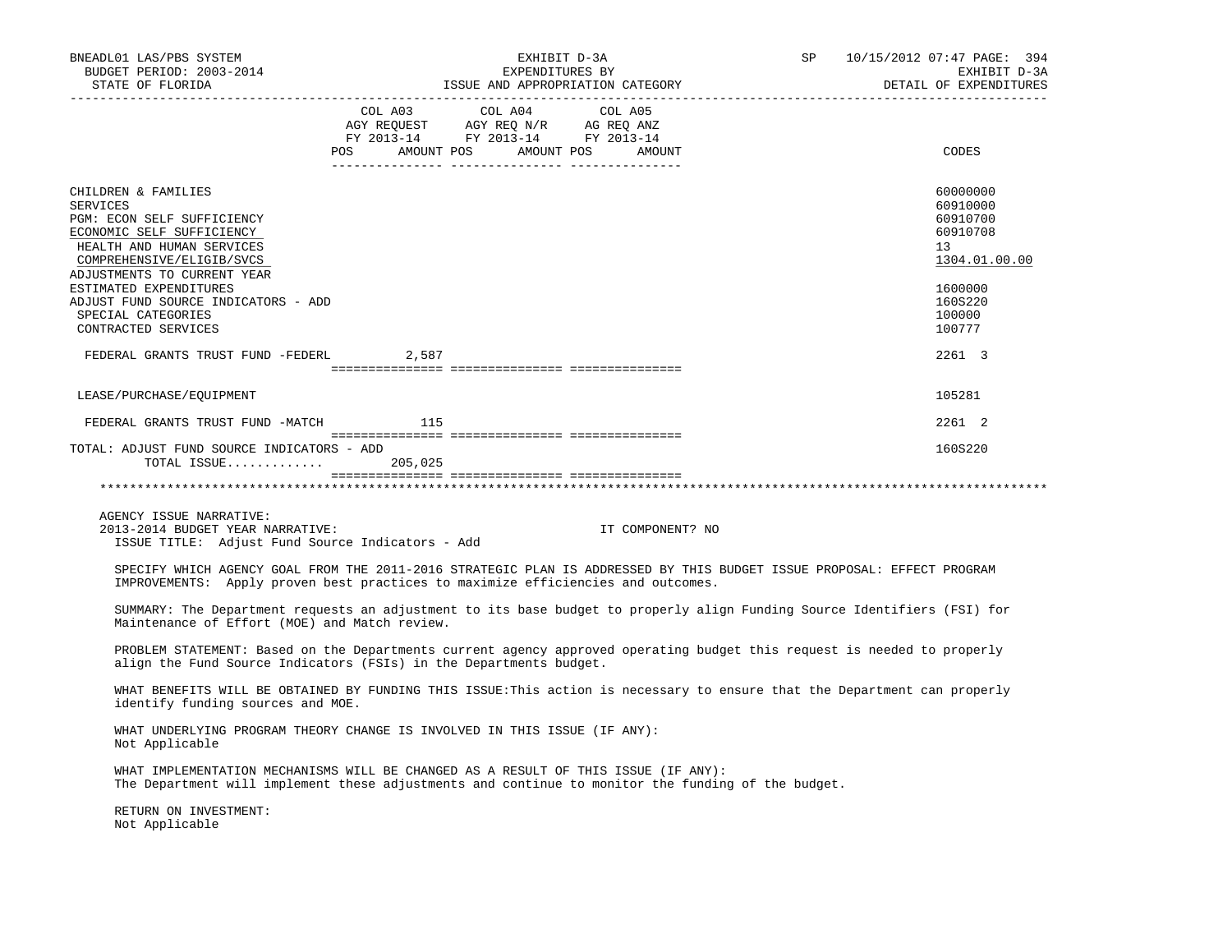| BNEADL01 LAS/PBS SYSTEM<br>BUDGET PERIOD: 2003-2014<br>STATE OF FLORIDA                                                                                                                                                                              |                                      | EXPENDITURES BY<br>ISSUE AND APPROPRIATION CATEGORY                                                                   | EXHIBIT D-3A | SP       |                   | 10/15/2012 07:47 PAGE: 395<br>EXHIBIT D-3A<br>DETAIL OF EXPENDITURES                      |
|------------------------------------------------------------------------------------------------------------------------------------------------------------------------------------------------------------------------------------------------------|--------------------------------------|-----------------------------------------------------------------------------------------------------------------------|--------------|----------|-------------------|-------------------------------------------------------------------------------------------|
|                                                                                                                                                                                                                                                      | _________________________<br>COL A03 | COL A04<br>AGY REQUEST AGY REQ N/R AG REQ ANZ<br>FY 2013-14 FY 2013-14 FY 2013-14<br>POS AMOUNT POS AMOUNT POS AMOUNT | COL A05      |          |                   | CODES                                                                                     |
| CHILDREN & FAMILIES<br>SERVICES<br>PGM: ECON SELF SUFFICIENCY<br>ECONOMIC SELF SUFFICIENCY<br>HEALTH AND HUMAN SERVICES<br>COMPREHENSIVE/ELIGIB/SVCS<br>ADJUSTMENTS TO CURRENT YEAR<br>ESTIMATED EXPENDITURES<br>ADJUST FUND SOURCE INDICATORS - ADD |                                      |                                                                                                                       |              |          |                   | 60000000<br>60910000<br>60910700<br>60910708<br>13<br>1304.01.00.00<br>1600000<br>160S220 |
| COST CALCULATIONS:<br>Not Applicable                                                                                                                                                                                                                 |                                      |                                                                                                                       |              |          |                   |                                                                                           |
| POSITION DETAIL OF SALARIES AND BENEFITS:                                                                                                                                                                                                            |                                      |                                                                                                                       |              |          |                   |                                                                                           |
|                                                                                                                                                                                                                                                      | FTE                                  | BASE RATE ADDITIVES BENEFITS                                                                                          | ---- ----    | SUBTOTAL | ______ ______ ___ | LAPSE LAPSED SALARIES<br>% AND BENEFITS                                                   |
| A03 - AGY REOUEST FY 2013-14                                                                                                                                                                                                                         |                                      |                                                                                                                       |              |          |                   |                                                                                           |
| CHANGES TO CURRENTLY AUTHORIZED POSITIONS<br>OTHER SALARY AMOUNT<br>2261 FEDERAL GRANTS TRUST FUND                                                                                                                                                   |                                      |                                                                                                                       |              |          |                   | 60,393                                                                                    |
|                                                                                                                                                                                                                                                      |                                      |                                                                                                                       |              |          |                   | 60,393                                                                                    |
|                                                                                                                                                                                                                                                      |                                      |                                                                                                                       |              |          |                   | ==============                                                                            |
|                                                                                                                                                                                                                                                      |                                      |                                                                                                                       |              |          |                   |                                                                                           |
| ADJUST FUND SOURCE INDICATORS -<br>DEDUCT<br>SALARIES AND BENEFITS                                                                                                                                                                                   |                                      |                                                                                                                       |              |          |                   | 160S230<br>010000                                                                         |
| FEDERAL GRANTS TRUST FUND -FEDERL                                                                                                                                                                                                                    | 60,393-                              |                                                                                                                       |              |          |                   | 2261 3                                                                                    |
| <b>EXPENSES</b>                                                                                                                                                                                                                                      |                                      |                                                                                                                       |              |          |                   | 040000                                                                                    |
| TOBACCO SETTLEMENT TF                                                                                                                                                                                                                                | $-STATE$ 132,851-                    |                                                                                                                       |              |          |                   | 2122 1                                                                                    |
| FEDERAL GRANTS TRUST FUND -MATCH<br>-FEDERL                                                                                                                                                                                                          | $368-$<br>$8,711-$                   |                                                                                                                       |              |          |                   | 2261 2<br>2261 3                                                                          |
| TOTAL FEDERAL GRANTS TRUST FUND                                                                                                                                                                                                                      | 9,079-                               |                                                                                                                       |              |          |                   | 2261                                                                                      |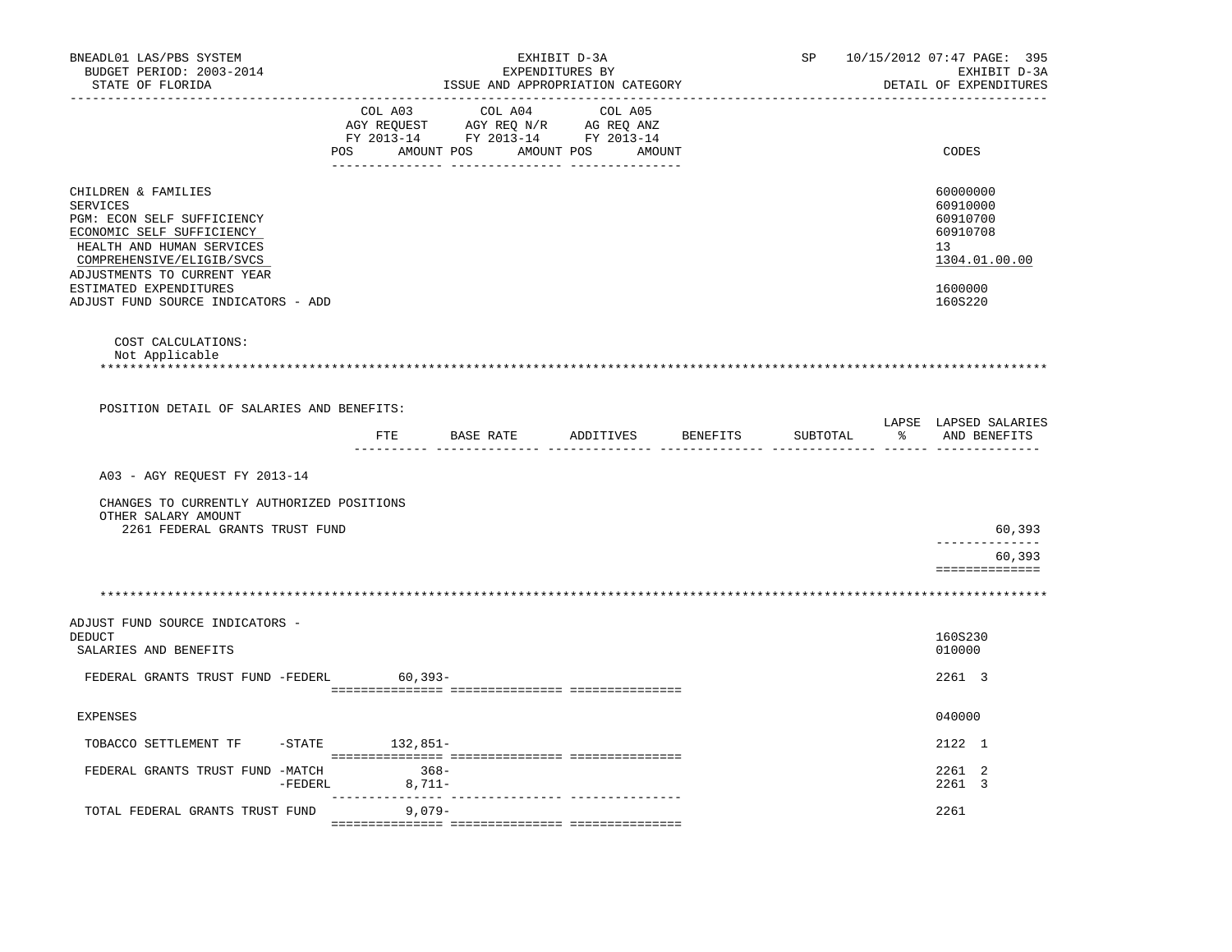| BNEADL01 LAS/PBS SYSTEM<br>BUDGET PERIOD: 2003-2014<br>STATE OF FLORIDA                                                                                                                                    | EXHIBIT D-3A<br>EXPENDITURES BY<br>ISSUE AND APPROPRIATION CATEGORY |                                                                                                                       |                  | SP | 10/15/2012 07:47 PAGE: 396<br>EXHIBIT D-3A<br>DETAIL OF EXPENDITURES |  |
|------------------------------------------------------------------------------------------------------------------------------------------------------------------------------------------------------------|---------------------------------------------------------------------|-----------------------------------------------------------------------------------------------------------------------|------------------|----|----------------------------------------------------------------------|--|
|                                                                                                                                                                                                            | COL A03                                                             | COL A04<br>NGY REQUEST AGY REQ N/R AG REQ ANZ<br>FY 2013-14 FY 2013-14 FY 2013-14<br>POS AMOUNT POS AMOUNT POS AMOUNT | COL A05          |    | CODES                                                                |  |
| CHILDREN & FAMILIES<br><b>SERVICES</b><br>PGM: ECON SELF SUFFICIENCY<br>ECONOMIC SELF SUFFICIENCY<br>HEALTH AND HUMAN SERVICES<br>COMPREHENSIVE/ELIGIB/SVCS<br>ADJUSTMENTS TO CURRENT YEAR                 |                                                                     |                                                                                                                       |                  |    | 60000000<br>60910000<br>60910700<br>60910708<br>13<br>1304.01.00.00  |  |
| ESTIMATED EXPENDITURES<br>ADJUST FUND SOURCE INDICATORS -<br>DEDUCT<br><b>EXPENSES</b>                                                                                                                     |                                                                     |                                                                                                                       |                  |    | 1600000<br>160S230<br>040000                                         |  |
| TOTAL APPRO $141,930-$                                                                                                                                                                                     |                                                                     |                                                                                                                       |                  |    |                                                                      |  |
| SPECIAL CATEGORIES<br>CONTRACTED SERVICES                                                                                                                                                                  |                                                                     |                                                                                                                       |                  |    | 100000<br>100777                                                     |  |
| FEDERAL GRANTS TRUST FUND -MATCH 2,587-                                                                                                                                                                    |                                                                     |                                                                                                                       |                  |    | 2261 2                                                               |  |
| LEASE/PURCHASE/EQUIPMENT                                                                                                                                                                                   |                                                                     |                                                                                                                       |                  |    | 105281                                                               |  |
| FEDERAL GRANTS TRUST FUND -FEDERL 115-                                                                                                                                                                     |                                                                     |                                                                                                                       |                  |    | 2261 3                                                               |  |
| TOTAL: ADJUST FUND SOURCE INDICATORS -<br>DEDUCT<br>TOTAL ISSUE 205,025-                                                                                                                                   |                                                                     |                                                                                                                       |                  |    | 160S230                                                              |  |
|                                                                                                                                                                                                            |                                                                     |                                                                                                                       |                  |    |                                                                      |  |
| AGENCY ISSUE NARRATIVE:<br>2013-2014 BUDGET YEAR NARRATIVE:<br>ISSUE TITLE: Adjust Fund Source Indicators - Deduct                                                                                         |                                                                     |                                                                                                                       | IT COMPONENT? NO |    |                                                                      |  |
| SPECIFY WHICH AGENCY GOAL FROM THE 2011-2016 STRATEGIC PLAN IS ADDRESSED BY THIS BUDGET ISSUE PROPOSAL: EFFECT PROGRAM<br>IMPROVEMENTS: Apply proven best practices to maximize efficiencies and outcomes. |                                                                     |                                                                                                                       |                  |    |                                                                      |  |
| SUMMARY: The Department requests an adjustment to its base budget to properly align Funding Source Identifiers (FSI) for<br>Maintenance of Effort (MOE) and Match review.                                  |                                                                     |                                                                                                                       |                  |    |                                                                      |  |
| PROBLEM STATEMENT: Based on the Departments current agency approved operating budget this request is needed to properly<br>align the Fund Source Indicators (FSIs) in the Departments budget.              |                                                                     |                                                                                                                       |                  |    |                                                                      |  |
| WHAT BENEFITS WILL BE OBTAINED BY FUNDING THIS ISSUE:<br>This action is necessary to ensure that the Department can properly identify funding sources and MOE.                                             |                                                                     |                                                                                                                       |                  |    |                                                                      |  |
| WHAT UNDERLYING PROGRAM THEORY CHANGE IS INVOLVED IN THIS ISSUE (IF ANY):<br>Not Applicable                                                                                                                |                                                                     |                                                                                                                       |                  |    |                                                                      |  |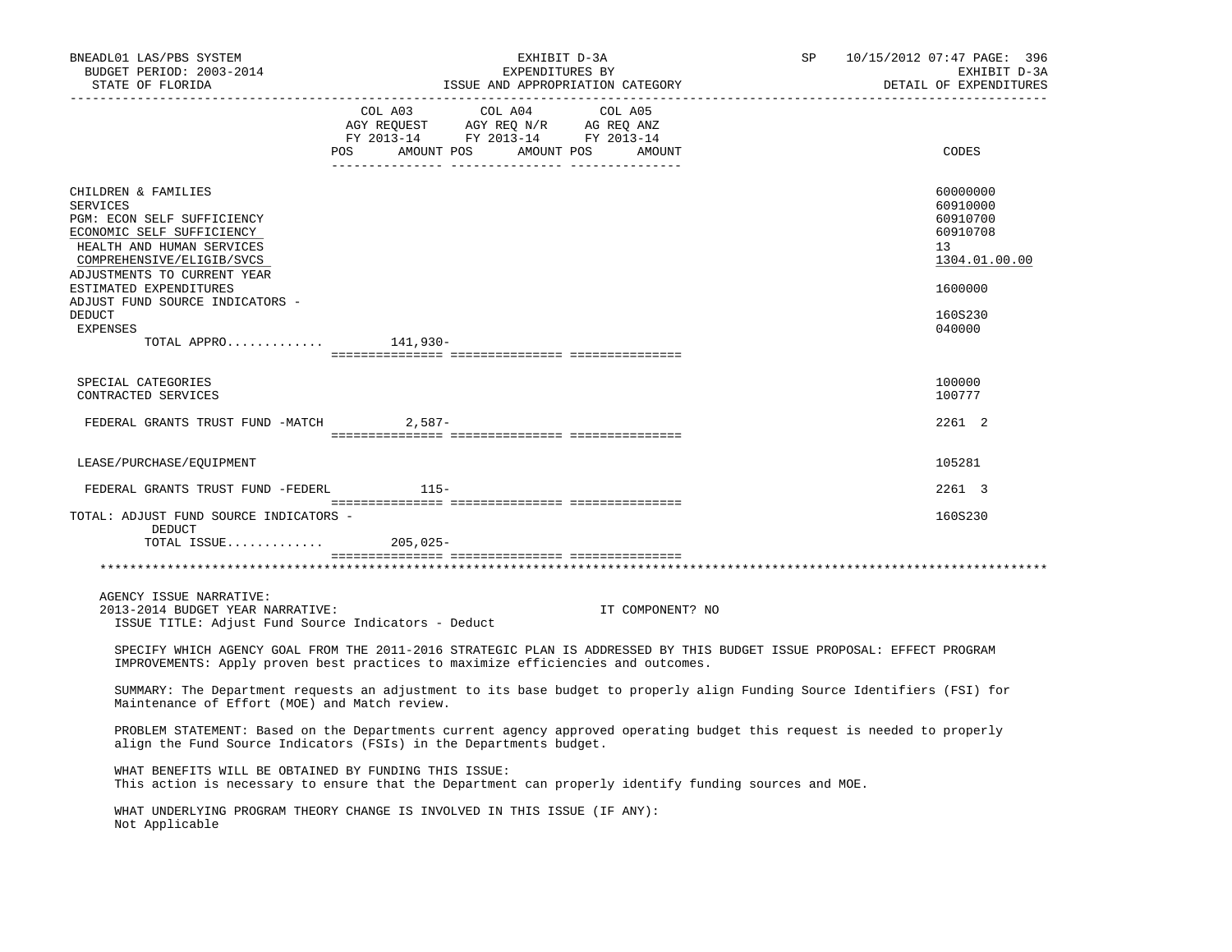| BNEADL01 LAS/PBS SYSTEM<br>BUDGET PERIOD: 2003-2014<br>STATE OF FLORIDA                                                                                                                                                                                                     |     |                                                                                                             | EXPENDITURES BY | EXHIBIT D-3A                 | ISSUE AND APPROPRIATION CATEGORY      | SP |               | 10/15/2012 07:47 PAGE: 397<br>EXHIBIT D-3A<br>DETAIL OF EXPENDITURES                      |
|-----------------------------------------------------------------------------------------------------------------------------------------------------------------------------------------------------------------------------------------------------------------------------|-----|-------------------------------------------------------------------------------------------------------------|-----------------|------------------------------|---------------------------------------|----|---------------|-------------------------------------------------------------------------------------------|
|                                                                                                                                                                                                                                                                             |     | COL A03 COL A04<br>AGY REQUEST AGY REQ N/R AG REQ ANZ<br>FY 2013-14 FY 2013-14 FY 2013-14<br>POS AMOUNT POS |                 | COL A05<br>AMOUNT POS AMOUNT |                                       |    |               | CODES                                                                                     |
| CHILDREN & FAMILIES<br><b>SERVICES</b><br>PGM: ECON SELF SUFFICIENCY<br>ECONOMIC SELF SUFFICIENCY<br>HEALTH AND HUMAN SERVICES<br>COMPREHENSIVE/ELIGIB/SVCS<br>ADJUSTMENTS TO CURRENT YEAR<br>ESTIMATED EXPENDITURES<br>ADJUST FUND SOURCE INDICATORS -<br><b>DEDUCT</b>    |     |                                                                                                             |                 |                              |                                       |    |               | 60000000<br>60910000<br>60910700<br>60910708<br>13<br>1304.01.00.00<br>1600000<br>160S230 |
| WHAT IMPLEMENTATION MECHANISMS WILL BE CHANGED AS A RESULT OF THIS ISSUE (IF ANY):<br>The Department will implement these adjustments and continue to monitor the funding of the budget.<br>RETURN ON INVESTMENT:<br>Not Applicable<br>COST CALCULATIONS:<br>Not Applicable |     |                                                                                                             |                 |                              |                                       |    |               |                                                                                           |
| POSITION DETAIL OF SALARIES AND BENEFITS:                                                                                                                                                                                                                                   |     |                                                                                                             |                 |                              |                                       |    |               | LAPSE LAPSED SALARIES                                                                     |
|                                                                                                                                                                                                                                                                             | FTE |                                                                                                             |                 |                              | BASE RATE ADDITIVES BENEFITS SUBTOTAL |    | $\frac{1}{2}$ | AND BENEFITS                                                                              |
| A03 - AGY REQUEST FY 2013-14<br>CHANGES TO CURRENTLY AUTHORIZED POSITIONS                                                                                                                                                                                                   |     |                                                                                                             |                 |                              |                                       |    |               |                                                                                           |
| OTHER SALARY AMOUNT<br>2261 FEDERAL GRANTS TRUST FUND                                                                                                                                                                                                                       |     |                                                                                                             |                 |                              |                                       |    |               | 60,393-                                                                                   |
|                                                                                                                                                                                                                                                                             |     |                                                                                                             |                 |                              |                                       |    |               | --------------<br>$60, 393 -$<br>==============                                           |
|                                                                                                                                                                                                                                                                             |     |                                                                                                             |                 |                              |                                       |    |               |                                                                                           |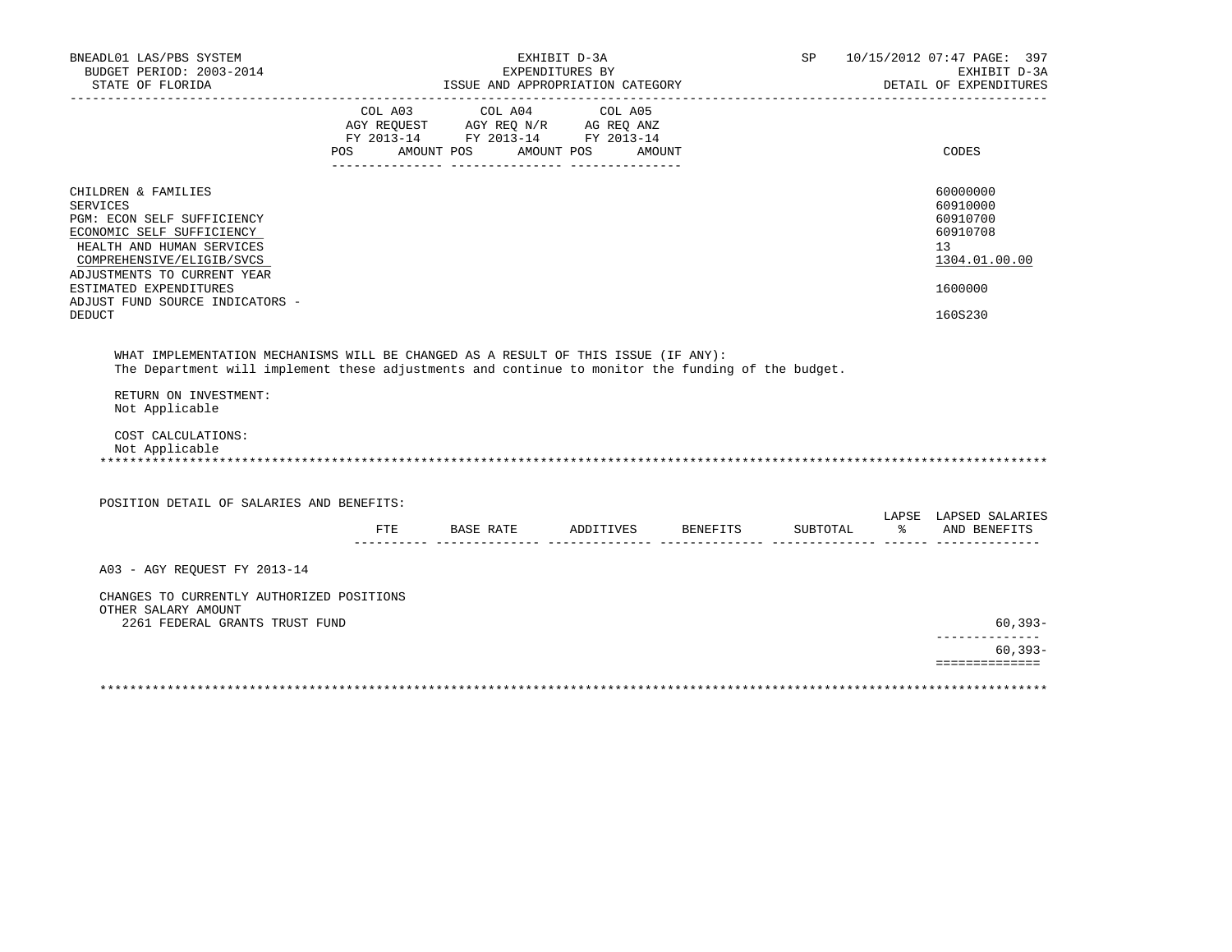| BNEADL01 LAS/PBS SYSTEM<br>BUDGET PERIOD: 2003-2014<br>STATE OF FLORIDA                                                                                                                                                                                         |           | EXHIBIT D-3A<br>EXPENDITURES BY<br>ISSUE AND APPROPRIATION CATEGORY                                                                                                                                                                                                                                                                                                                                                                                                                                                         | SP               | 10/15/2012 07:47 PAGE: 398<br>EXHIBIT D-3A<br>DETAIL OF EXPENDITURES |                                                                                |
|-----------------------------------------------------------------------------------------------------------------------------------------------------------------------------------------------------------------------------------------------------------------|-----------|-----------------------------------------------------------------------------------------------------------------------------------------------------------------------------------------------------------------------------------------------------------------------------------------------------------------------------------------------------------------------------------------------------------------------------------------------------------------------------------------------------------------------------|------------------|----------------------------------------------------------------------|--------------------------------------------------------------------------------|
|                                                                                                                                                                                                                                                                 | POS       | COL A03 COL A04 COL A05<br>$\begin{array}{ccccccccc} \text{C}\cup\text{C}\cup\text{C}\cup\text{C}\cup\text{C}\cup\text{C}\cup\text{C}\cup\text{C}\cup\text{C}\cup\text{C}\cup\text{C}\cup\text{C}\cup\text{C}\cup\text{C}\cup\text{C}\cup\text{C}\cup\text{C}\cup\text{C}\cup\text{C}\cup\text{C}\cup\text{C}\cup\text{C}\cup\text{C}\cup\text{C}\cup\text{C}\cup\text{C}\cup\text{C}\cup\text{C}\cup\text{C}\cup\text{C}\cup\text{C}\cup\text{C}\cup\text{C}\cup\text{C}\cup\text{C}\cup\$<br>AMOUNT POS AMOUNT POS AMOUNT |                  |                                                                      | CODES                                                                          |
| CHILDREN & FAMILIES<br><b>SERVICES</b><br>PGM: ECON SELF SUFFICIENCY<br>ECONOMIC SELF SUFFICIENCY<br>HEALTH AND HUMAN SERVICES<br>COMPREHENSIVE/ELIGIB/SVCS<br>ESTIMATED EXPENDITURES REALIGNMENT<br>REALIGNMENT OF ECONOMIC SELF<br>SUFFICIENCY ADMINISTRATIVE |           |                                                                                                                                                                                                                                                                                                                                                                                                                                                                                                                             |                  |                                                                      | 60000000<br>60910000<br>60910700<br>60910708<br>13<br>1304.01.00.00<br>2000000 |
| FUNDING - ADD<br>EXPENSES                                                                                                                                                                                                                                       |           |                                                                                                                                                                                                                                                                                                                                                                                                                                                                                                                             |                  |                                                                      | 2003090<br>040000                                                              |
| GENERAL REVENUE FUND -MATCH 1,743,921<br>FEDERAL GRANTS TRUST FUND -FEDERL 1,793,505<br>WELFARE TRANSITION TF -FEDERL                                                                                                                                           | 87,619    |                                                                                                                                                                                                                                                                                                                                                                                                                                                                                                                             |                  |                                                                      | 1000 2<br>2261 3<br>2401 3                                                     |
| TOTAL APPRO                                                                                                                                                                                                                                                     | 3,625,045 |                                                                                                                                                                                                                                                                                                                                                                                                                                                                                                                             |                  |                                                                      |                                                                                |
| SPECIAL CATEGORIES<br>CONTRACTED SERVICES                                                                                                                                                                                                                       |           |                                                                                                                                                                                                                                                                                                                                                                                                                                                                                                                             |                  |                                                                      | 100000<br>100777                                                               |
| GENERAL REVENUE FUND -MATCH 17,341,738<br>FEDERAL GRANTS TRUST FUND -FEDERL 16,331,473<br>WELFARE TRANSITION TF -FEDERL 937,746                                                                                                                                 |           |                                                                                                                                                                                                                                                                                                                                                                                                                                                                                                                             |                  |                                                                      | 1000 2<br>2261 3<br>2401 3                                                     |
| TOTAL APPRO 34,610,957                                                                                                                                                                                                                                          |           |                                                                                                                                                                                                                                                                                                                                                                                                                                                                                                                             |                  |                                                                      |                                                                                |
| G/A-CONTRACTED SERVICES                                                                                                                                                                                                                                         |           |                                                                                                                                                                                                                                                                                                                                                                                                                                                                                                                             |                  |                                                                      | 100778                                                                         |
| FEDERAL GRANTS TRUST FUND -FEDERL                                                                                                                                                                                                                               | 2,014,365 |                                                                                                                                                                                                                                                                                                                                                                                                                                                                                                                             |                  |                                                                      | 2261 3                                                                         |
| TOTAL: REALIGNMENT OF ECONOMIC SELF<br>SUFFICIENCY ADMINISTRATIVE<br>FUNDING - ADD                                                                                                                                                                              |           |                                                                                                                                                                                                                                                                                                                                                                                                                                                                                                                             |                  |                                                                      | 2003090                                                                        |
| TOTAL ISSUE 40,250,367                                                                                                                                                                                                                                          |           |                                                                                                                                                                                                                                                                                                                                                                                                                                                                                                                             |                  |                                                                      |                                                                                |
|                                                                                                                                                                                                                                                                 |           |                                                                                                                                                                                                                                                                                                                                                                                                                                                                                                                             |                  |                                                                      |                                                                                |
| AGENCY ISSUE NARRATIVE:<br>2013-2014 BUDGET YEAR NARRATIVE:<br>ISSUE TITLE: Realignment of Economic Self-Sufficiency Administrative Funding - ADD                                                                                                               |           |                                                                                                                                                                                                                                                                                                                                                                                                                                                                                                                             | IT COMPONENT? NO |                                                                      |                                                                                |
| SPECIFY WHICH AGENCY GOAL FROM THE 2012-2017 STRATEGIC PLAN IS ADDRESSED BY THIS BUDGET ISSUE PROPOSAL: Effect Program<br>Improvements: Apply proven best practices to maximize efficiencies and outcomes.                                                      |           |                                                                                                                                                                                                                                                                                                                                                                                                                                                                                                                             |                  |                                                                      |                                                                                |

SUMMARY:The Department requests the transfer of \$40,250,367 from the Executive Leadership and Support Services program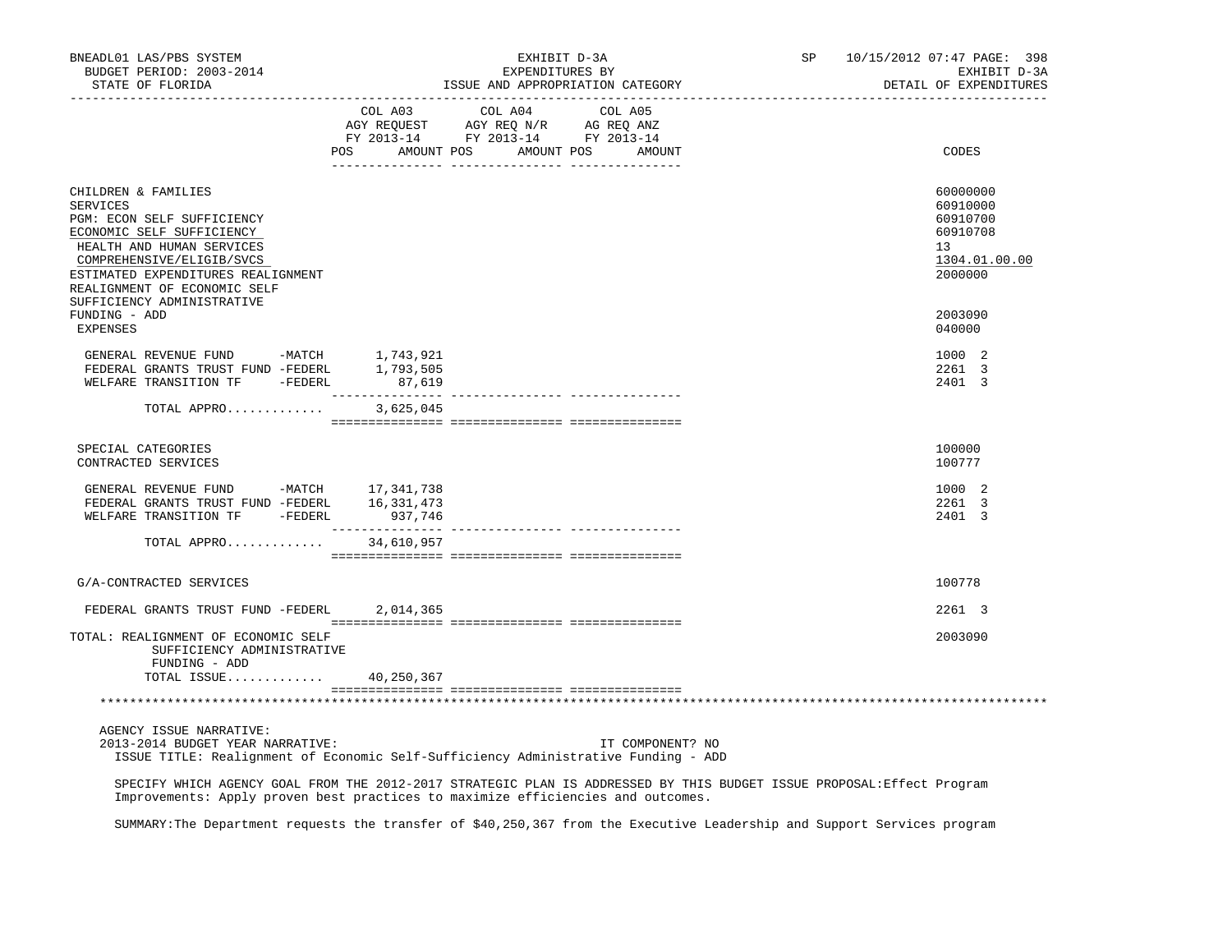| BNEADL01 LAS/PBS SYSTEM<br>BUDGET PERIOD: 2003-2014<br>STATE OF FLORIDA                                                                                                                                                    |                                                                                                                                       | EXHIBIT D-3A<br>EXPENDITURES BY<br>ISSUE AND APPROPRIATION CATEGORY | SP | 10/15/2012 07:47 PAGE: 399<br>EXHIBIT D-3A<br>DETAIL OF EXPENDITURES                        |  |  |
|----------------------------------------------------------------------------------------------------------------------------------------------------------------------------------------------------------------------------|---------------------------------------------------------------------------------------------------------------------------------------|---------------------------------------------------------------------|----|---------------------------------------------------------------------------------------------|--|--|
|                                                                                                                                                                                                                            | COL A03 COL A04 COL A05<br>AGY REQUEST AGY REO N/R AG REO ANZ<br>FY 2013-14 FY 2013-14 FY 2013-14<br>POS AMOUNT POS AMOUNT POS AMOUNT |                                                                     |    | CODES                                                                                       |  |  |
| CHILDREN & FAMILIES<br>SERVICES<br>PGM: ECON SELF SUFFICIENCY<br>ECONOMIC SELF SUFFICIENCY<br>HEALTH AND HUMAN SERVICES<br>COMPREHENSIVE/ELIGIB/SVCS<br>ESTIMATED EXPENDITURES REALIGNMENT<br>REALIGNMENT OF ECONOMIC SELF |                                                                                                                                       |                                                                     |    | 60000000<br>60910000<br>60910700<br>60910708<br>13 <sup>°</sup><br>1304.01.00.00<br>2000000 |  |  |
| SUFFICIENCY ADMINISTRATIVE<br>FUNDING - ADD                                                                                                                                                                                |                                                                                                                                       |                                                                     |    | 2003090                                                                                     |  |  |

 component to the Comprehensive Eligibility Services program component to align budget authority that is related to client services. This issue will align the budget by program component within the budget entity to apply more visibility to the programs administrative/overhead costs.

 PROBLEM STATEMENT:Currently, budget authority is allocated within the Executive Leadership and Support Services Program Component related to services or budget indirectly linked to services for client eligibility. This request is to align the budget and expenditures between program components within the Economic Self Sufficiency Budget Entity (multiple categories) to accurately account for the Departments Administrative Costs within the Program (Budget Entity). The Department considers the Executive Leadership and Support Services Program Component the appropriations related to administrative/overhead costs for the program and this transfer will allow for more visibility and transparency within the Departments administrative budget.

 WHAT BENEFITS WILL BE OBTAINED BY FUNDING THIS ISSUE:Budget authority, and subsequent expenditures, associated with Comprehensive Eligibility Services programs will be aligned with a more fitting program component.

WHAT UNDERLYING PROGRAM THEORY CHANGE IS INVOLVED IN THIS ISSUE (IF ANY):Not applicable.

WHAT IMPLEMENTATION MECHANISMS WILL BE CHANGED AS A RESULT OF THIS ISSUE (IF ANY):Not applicable.

 RETURN ON INVESTMENT: Not Applicable

# COST CALCULATION:

Transfer to Comprehensive Eligibility Services from Executive Leadership and Support Services:

| 1. Mailing of public assistance notices to clients:                                   | \$3,625,045  |
|---------------------------------------------------------------------------------------|--------------|
| 2. Electronic Benefits Transfer (EBT) client training:                                | \$1,709,564  |
| 3. EBT Emergency Supplemental Nutrition Assistance Program disaster recovery services |              |
| (Levels I and II):                                                                    | \$3,839,974  |
| 4. EBT disaster recovery services (Level III):                                        | \$1,895,595  |
| 5. EBT Supplemental Nutrition Assistance Program-direct charges:                      | \$25,407,604 |
| 6. EBT toll free access charges:                                                      | \$231.224    |
| 7. EBT TANF direct charges:                                                           | \$1,526,996  |
| 8. Supplemental Nutrition Assistance Program outreach:                                | 63,350       |
| 9. SNAP participation grant-improve access to food assistance:                        | 61,300       |
| 10. Supplemental Nutrition Assistance Education program:                              | \$1,889,715  |
|                                                                                       | \$40,250,367 |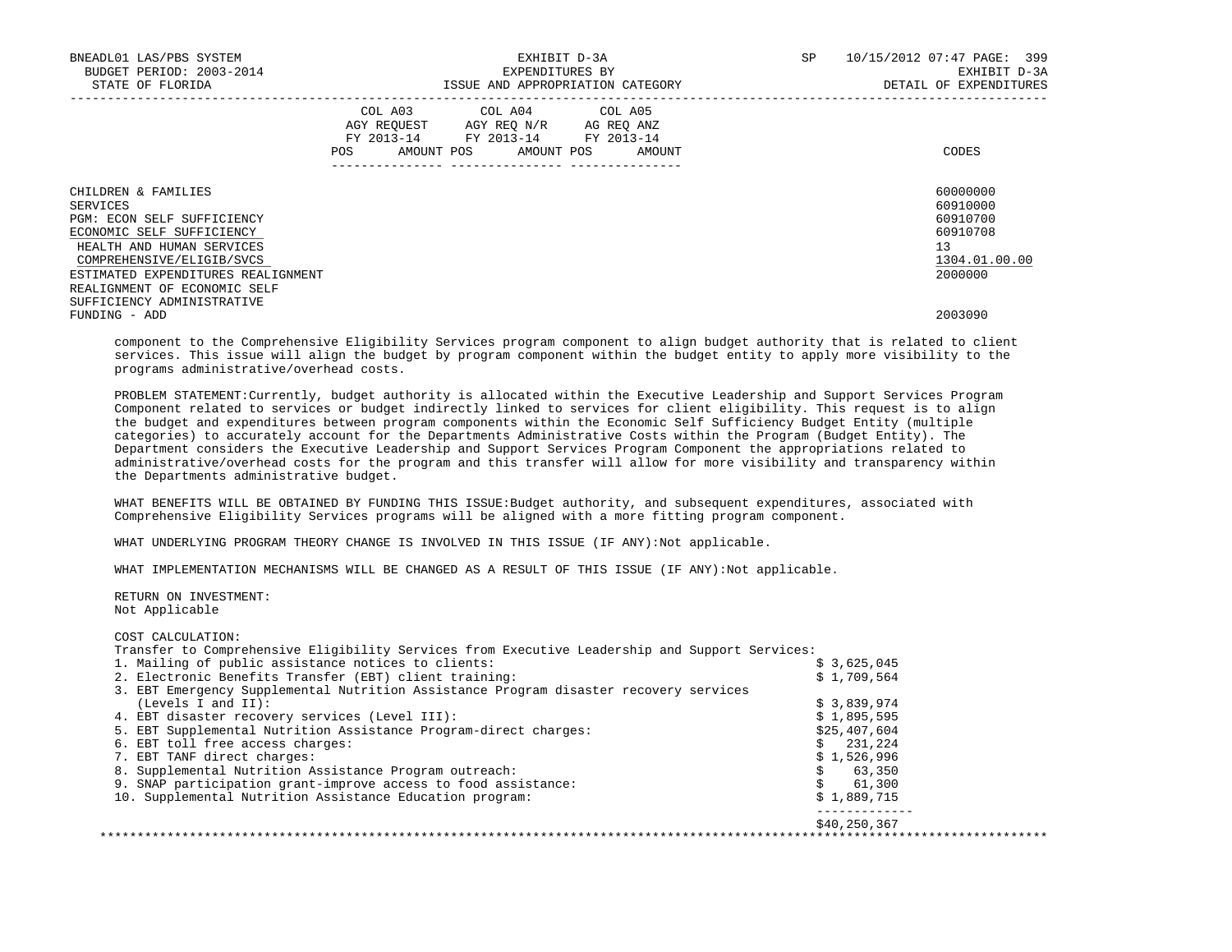| BNEADL01 LAS/PBS SYSTEM<br>BUDGET PERIOD: 2003-2014<br>STATE OF FLORIDA                                                                                                                                                                                   | EXHIBIT D-3A<br>EXPENDITURES BY<br>ISSUE AND APPROPRIATION CATEGORY<br>____________________________________                                       | SP 10/15/2012 07:47 PAGE: 400<br>EXHIBIT D-3A<br>DETAIL OF EXPENDITURES<br>_______________________ |
|-----------------------------------------------------------------------------------------------------------------------------------------------------------------------------------------------------------------------------------------------------------|---------------------------------------------------------------------------------------------------------------------------------------------------|----------------------------------------------------------------------------------------------------|
|                                                                                                                                                                                                                                                           | COL A03<br>COL A04<br>COL A05<br>AGY REQUEST AGY REQ N/R AG REQ ANZ<br>FY 2013-14 FY 2013-14 FY 2013-14<br>POS AMOUNT POS<br>AMOUNT POS<br>AMOUNT | CODES                                                                                              |
| CHILDREN & FAMILIES<br>SERVICES<br>PGM: ECON SELF SUFFICIENCY<br>ECONOMIC SELF SUFFICIENCY<br>HEALTH AND HUMAN SERVICES<br>COMPREHENSIVE/ELIGIB/SVCS<br>NONRECURRING EXPENDITURES<br>AUTOMATED COMMUNITY CONNECTION TO<br>ECONOMIC SELF SUFFICIENCY ASSET |                                                                                                                                                   | 60000000<br>60910000<br>60910700<br>60910708<br>13<br>1304.01.00.00<br>2100000                     |
| VERIFICATION<br>SPECIAL CATEGORIES<br>CONTRACTED SERVICES                                                                                                                                                                                                 |                                                                                                                                                   | 2103377<br>100000<br>100777                                                                        |
| FEDERAL GRANTS TRUST FUND -FEDERL 1,668,750-<br>GRANTS AND DONATIONS TF -MATCH 1,668,750-                                                                                                                                                                 |                                                                                                                                                   | 2261 3<br>2339 2                                                                                   |
| TOTAL APPRO                                                                                                                                                                                                                                               | $3,337,500-$                                                                                                                                      |                                                                                                    |
| ANNUALIZATION OF ADMINISTERED<br>FUNDS APPROPRIATIONS<br>STATE HEALTH INSURANCE ADJUSTMENT<br>FOR FY 2012-13 - 10 MONTHS                                                                                                                                  |                                                                                                                                                   | 26A0000                                                                                            |
| <b>ANNUALIZATION</b><br>SALARIES AND BENEFITS                                                                                                                                                                                                             |                                                                                                                                                   | 26A1830<br>010000                                                                                  |
| GENERAL REVENUE FUND                                                                                                                                                                                                                                      | -MATCH 1,361,620                                                                                                                                  | 1000 2                                                                                             |
| FEDERAL GRANTS TRUST FUND -MATCH<br>-FEDERL                                                                                                                                                                                                               | 5,690<br>1,010,705                                                                                                                                | 2261 2<br>2261 3                                                                                   |
| TOTAL FEDERAL GRANTS TRUST FUND                                                                                                                                                                                                                           | 1,016,395                                                                                                                                         | 2261                                                                                               |
| GRANTS AND DONATIONS TF -MATCH                                                                                                                                                                                                                            | 60,830                                                                                                                                            | 2339 2                                                                                             |
| WELFARE TRANSITION TF<br>-FEDERL                                                                                                                                                                                                                          | 95,810                                                                                                                                            | 2401 3                                                                                             |
| TOTAL APPRO                                                                                                                                                                                                                                               | 2,534,655                                                                                                                                         |                                                                                                    |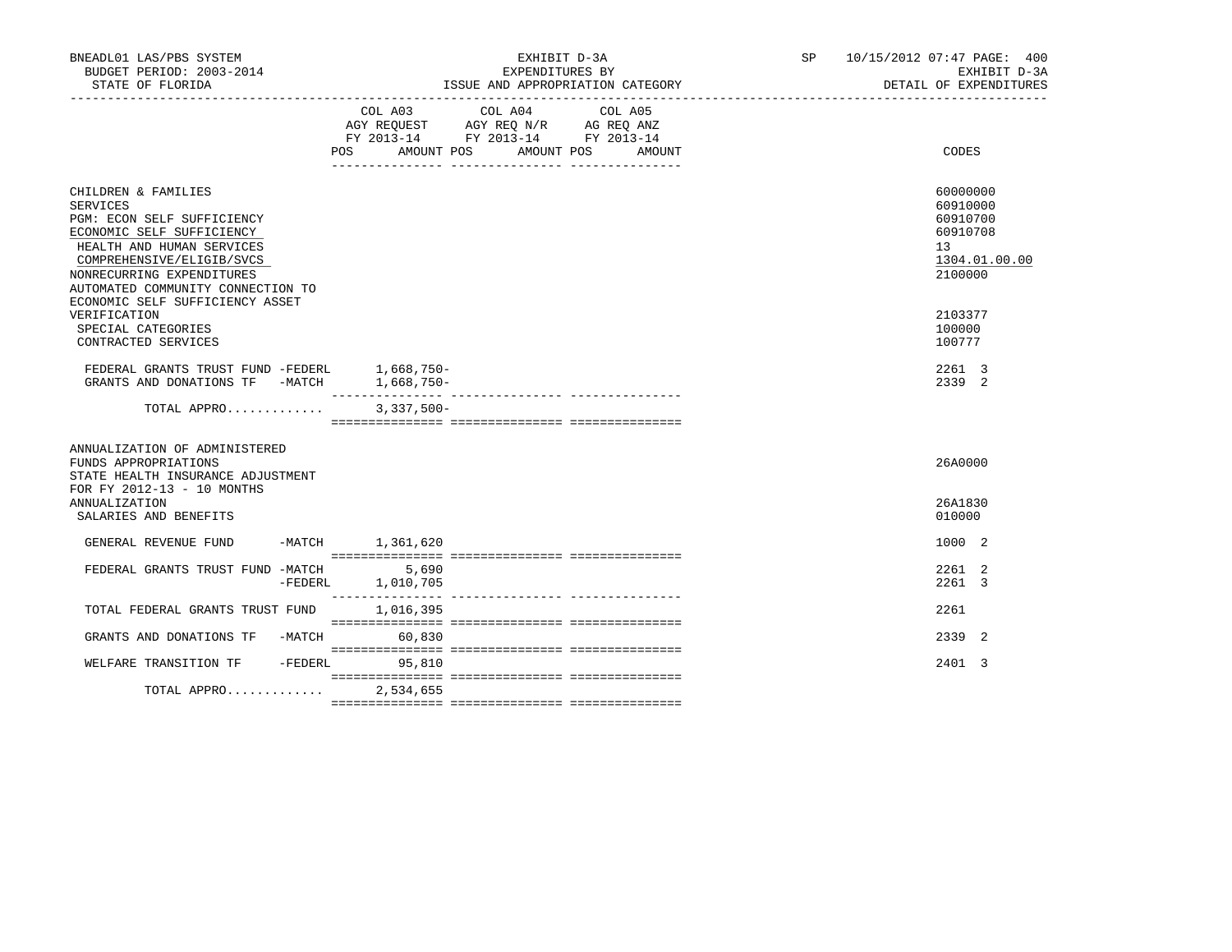| BNEADL01 LAS/PBS SYSTEM<br>BUDGET PERIOD: 2003-2014<br>STATE OF FLORIDA                                                                                                                                                                                                                                                                                                                                                                                 |                  | EXHIBIT D-3A<br>EXPENDITURES BY<br>EXPENDITURED BI<br>ISSUE AND APPROPRIATION CATEGORY                                                                                                                                                                                                                                                                                                                                                                                                             | SP                         | 10/15/2012 07:47 PAGE: 401<br>EXHIBIT D-3A<br>DETAIL OF EXPENDITURES |                                                                                                               |
|---------------------------------------------------------------------------------------------------------------------------------------------------------------------------------------------------------------------------------------------------------------------------------------------------------------------------------------------------------------------------------------------------------------------------------------------------------|------------------|----------------------------------------------------------------------------------------------------------------------------------------------------------------------------------------------------------------------------------------------------------------------------------------------------------------------------------------------------------------------------------------------------------------------------------------------------------------------------------------------------|----------------------------|----------------------------------------------------------------------|---------------------------------------------------------------------------------------------------------------|
|                                                                                                                                                                                                                                                                                                                                                                                                                                                         | --------- ------ | $\begin{tabular}{lllllllllllll} &\multicolumn{4}{c}{\text{COL A03}} &\multicolumn{4}{c}{\text{COL A04}} &\multicolumn{4}{c}{\text{COL A05}} \\ \multicolumn{4}{c}{\text{AGY REQUEST}} &\multicolumn{4}{c}{\text{AGY REQ N/R}} &\multicolumn{4}{c}{\text{AG REQ ANZ}} \\ \multicolumn{4}{c}{\text{FGULST}} &\multicolumn{4}{c}{\text{AGY REQ N/R}} &\multicolumn{4}{c}{\text{AG REQ ANZ}} \\ \multicolumn{4}{c}{\text{FY 2013--14}} &\multicolumn{4}{c}{\text{$<br>POS AMOUNT POS AMOUNT POS AMOUNT | _________ ________________ |                                                                      | CODES                                                                                                         |
| CHILDREN & FAMILIES<br>SERVICES<br>PGM: ECON SELF SUFFICIENCY<br>ECONOMIC SELF SUFFICIENCY<br>HEALTH AND HUMAN SERVICES<br>COMPREHENSIVE/ELIGIB/SVCS<br>FEDERAL FUNDING REDUCTIONS<br>ELIMINATE UNFUNDED BUDGET<br>SALARIES AND BENEFITS<br>FEDERAL GRANTS TRUST FUND -FEDERL 46,003-                                                                                                                                                                   |                  |                                                                                                                                                                                                                                                                                                                                                                                                                                                                                                    |                            |                                                                      | 60000000<br>60910000<br>60910700<br>60910708<br>13<br>1304.01.00.00<br>3200000<br>3201010<br>010000<br>2261 3 |
| EXPENSES                                                                                                                                                                                                                                                                                                                                                                                                                                                |                  |                                                                                                                                                                                                                                                                                                                                                                                                                                                                                                    |                            |                                                                      | 040000                                                                                                        |
| FEDERAL GRANTS TRUST FUND -FEDERL 5,699-                                                                                                                                                                                                                                                                                                                                                                                                                |                  |                                                                                                                                                                                                                                                                                                                                                                                                                                                                                                    |                            |                                                                      | 2261 3                                                                                                        |
| TOTAL: ELIMINATE UNFUNDED BUDGET<br>TOTAL ISSUE $51,702-$                                                                                                                                                                                                                                                                                                                                                                                               |                  |                                                                                                                                                                                                                                                                                                                                                                                                                                                                                                    |                            |                                                                      | 3201010                                                                                                       |
|                                                                                                                                                                                                                                                                                                                                                                                                                                                         |                  |                                                                                                                                                                                                                                                                                                                                                                                                                                                                                                    |                            |                                                                      |                                                                                                               |
| AGENCY ISSUE NARRATIVE:<br>2013-2014 BUDGET YEAR NARRATIVE:<br>ISSUE TITLE: Eliminate Unfunded Budget                                                                                                                                                                                                                                                                                                                                                   |                  |                                                                                                                                                                                                                                                                                                                                                                                                                                                                                                    | IT COMPONENT? NO           |                                                                      |                                                                                                               |
| SPECIFY WHICH AGENCY GOAL FROM THE 2012-2017 STRATEGIC PLAN IS ADDRESSED BY THIS BUDGET ISSUE PROPOSAL: Effect Program<br>Improvements: Apply proven best practices to maximize efficiencies and outcomes.                                                                                                                                                                                                                                              |                  |                                                                                                                                                                                                                                                                                                                                                                                                                                                                                                    |                            |                                                                      |                                                                                                               |
| SUMMARY: The Department requests the deletion of \$51,702 (total issue request is \$12,348,997) in unfunded budget in order<br>to reflect a more accurate picture of the true funded and useable budget within the Department. This budget has become<br>unfunded as a result of insufficient recurring funding sources to include: a decline in revenue collections, reductions<br>to state funds, decreases in grant awards, and grant awards ending. |                  |                                                                                                                                                                                                                                                                                                                                                                                                                                                                                                    |                            |                                                                      |                                                                                                               |
| PROBLEM STATEMENT: If this issue is not approved, the total funding within the Department will be distorted. The<br>Department would appear to have more resources available than what is obtainable.                                                                                                                                                                                                                                                   |                  |                                                                                                                                                                                                                                                                                                                                                                                                                                                                                                    |                            |                                                                      |                                                                                                               |
| WHAT BENEFITS WILL BE OBTAINED BY FUNDING THIS ISSUE:<br>Not Applicable.                                                                                                                                                                                                                                                                                                                                                                                |                  |                                                                                                                                                                                                                                                                                                                                                                                                                                                                                                    |                            |                                                                      |                                                                                                               |
| WHAT UNDERLYING PROGRAM THEORY CHANGE IS INVOLVED IN THIS ISSUE (IF ANY):<br>Not applicable.                                                                                                                                                                                                                                                                                                                                                            |                  |                                                                                                                                                                                                                                                                                                                                                                                                                                                                                                    |                            |                                                                      |                                                                                                               |
| WHAT IMPLEMENTATION MECHANISMS WILL BE CHANGED AS A RESULT OF THIS ISSUE (IF ANY):<br>Not applicable.                                                                                                                                                                                                                                                                                                                                                   |                  |                                                                                                                                                                                                                                                                                                                                                                                                                                                                                                    |                            |                                                                      |                                                                                                               |
| COST CALCULATIONS:<br>Not Applicable                                                                                                                                                                                                                                                                                                                                                                                                                    |                  |                                                                                                                                                                                                                                                                                                                                                                                                                                                                                                    |                            |                                                                      |                                                                                                               |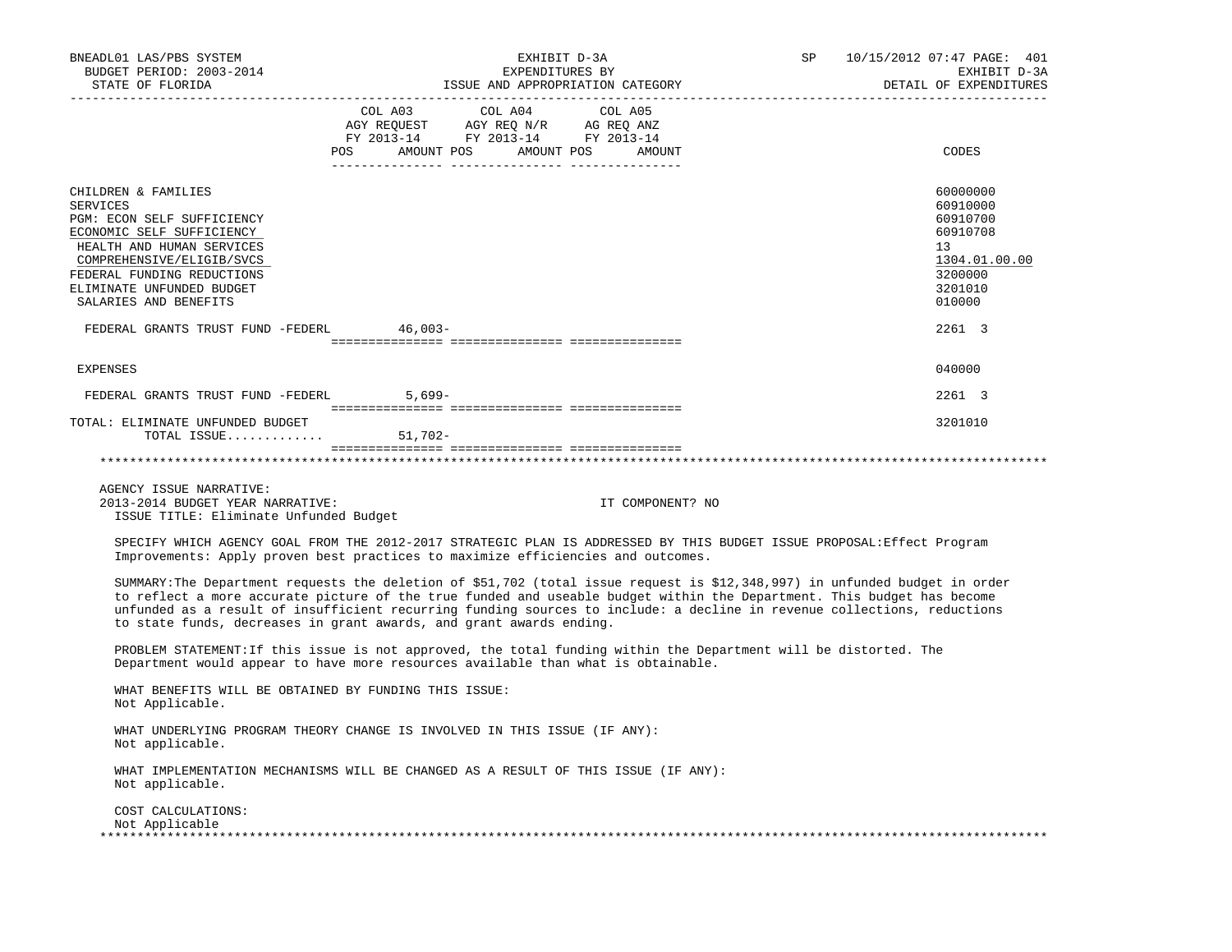| BNEADL01 LAS/PBS SYSTEM<br>BUDGET PERIOD: 2003-2014<br>STATE OF FLORIDA                                                                                                                                                |                           |           | EXHIBIT D-3A<br>EXPENDITURES BY<br>ISSUE AND APPROPRIATION CATEGORY<br>_______________________________ |                              |                  | SP 10/15/2012 07:47 PAGE: 402<br>EXHIBIT D-3A<br>DETAIL OF EXPENDITURES |          |           |                                                                                           |
|------------------------------------------------------------------------------------------------------------------------------------------------------------------------------------------------------------------------|---------------------------|-----------|--------------------------------------------------------------------------------------------------------|------------------------------|------------------|-------------------------------------------------------------------------|----------|-----------|-------------------------------------------------------------------------------------------|
|                                                                                                                                                                                                                        | COL A03<br>POS AMOUNT POS |           | COL A04<br>FY 2013-14 FY 2013-14 FY 2013-14                                                            | COL A05<br>AMOUNT POS AMOUNT |                  |                                                                         |          |           | CODES                                                                                     |
| CHILDREN & FAMILIES<br><b>SERVICES</b><br>PGM: ECON SELF SUFFICIENCY<br>ECONOMIC SELF SUFFICIENCY<br>HEALTH AND HUMAN SERVICES<br>COMPREHENSIVE/ELIGIB/SVCS<br>FEDERAL FUNDING REDUCTIONS<br>ELIMINATE UNFUNDED BUDGET |                           |           |                                                                                                        |                              |                  |                                                                         |          |           | 60000000<br>60910000<br>60910700<br>60910708<br>13<br>1304.01.00.00<br>3200000<br>3201010 |
| POSITION DETAIL OF SALARIES AND BENEFITS:                                                                                                                                                                              | FTE                       | BASE RATE |                                                                                                        | ADDITIVES BENEFITS           |                  |                                                                         | SUBTOTAL | $\approx$ | LAPSE LAPSED SALARIES<br>AND BENEFITS                                                     |
| A03 - AGY REQUEST FY 2013-14                                                                                                                                                                                           |                           |           |                                                                                                        |                              |                  |                                                                         |          |           |                                                                                           |
| CHANGES TO CURRENTLY AUTHORIZED POSITIONS<br>OTHER SALARY AMOUNT<br>2261 FEDERAL GRANTS TRUST FUND                                                                                                                     |                           |           |                                                                                                        |                              |                  |                                                                         |          |           | $46,003-$                                                                                 |
|                                                                                                                                                                                                                        |                           |           |                                                                                                        |                              |                  |                                                                         |          |           | $46,003-$<br>==============                                                               |
|                                                                                                                                                                                                                        |                           |           |                                                                                                        |                              |                  |                                                                         |          |           |                                                                                           |
| STATE FUNDING REDUCTIONS<br>DELETE UNFUNDED POSITIONS<br>SALARIES AND BENEFITS                                                                                                                                         | $116.50 -$                |           |                                                                                                        |                              |                  |                                                                         |          |           | 3300000<br>3300100<br>010000                                                              |
|                                                                                                                                                                                                                        |                           |           |                                                                                                        |                              |                  |                                                                         |          |           |                                                                                           |
| AGENCY ISSUE NARRATIVE:<br>2013-2014 BUDGET YEAR NARRATIVE:<br>ISSUE TITLE: Delete Unfunded Positions                                                                                                                  |                           |           |                                                                                                        |                              | IT COMPONENT? NO |                                                                         |          |           |                                                                                           |
| SPECIFY WHICH AGENCY GOAL FROM THE 2012-2017 STRATEGIC PLAN IS ADDRESSED BY THIS BUDGET ISSUE PROPOSAL: Effect Program<br>Improvements: Apply proven best practices to maximize efficiencies and outcomes.             |                           |           |                                                                                                        |                              |                  |                                                                         |          |           |                                                                                           |

 SUMMARY: The Department requests the deletion of 146.50 Full Time Equivalent (FTE) (116.5 from the Economic Self Sufficiency (ESS) Services budget entity, Comprehensive Eligibility Services program component and 30.0 from the Executive Direction and Support Services budget entity, Assistant Secretary of Administration program component) in order to reflect a more accurate picture of the funded positions within the Department.

 With the start of FY 2012-13, the FTE in ESS were placed in Department Reserve as a result of efforts to outsource mail handling and document imaging functions of the Automated Community Connection to Economic Self Sufficiency (ACCESS) program. ACCESS plans to have these functions under contract beginning January 1, 2013. In addition, 14 FTE were placed in Department reserve to balance the Benefit Recovery program budget due to the Fiscal Year 2012-2013 General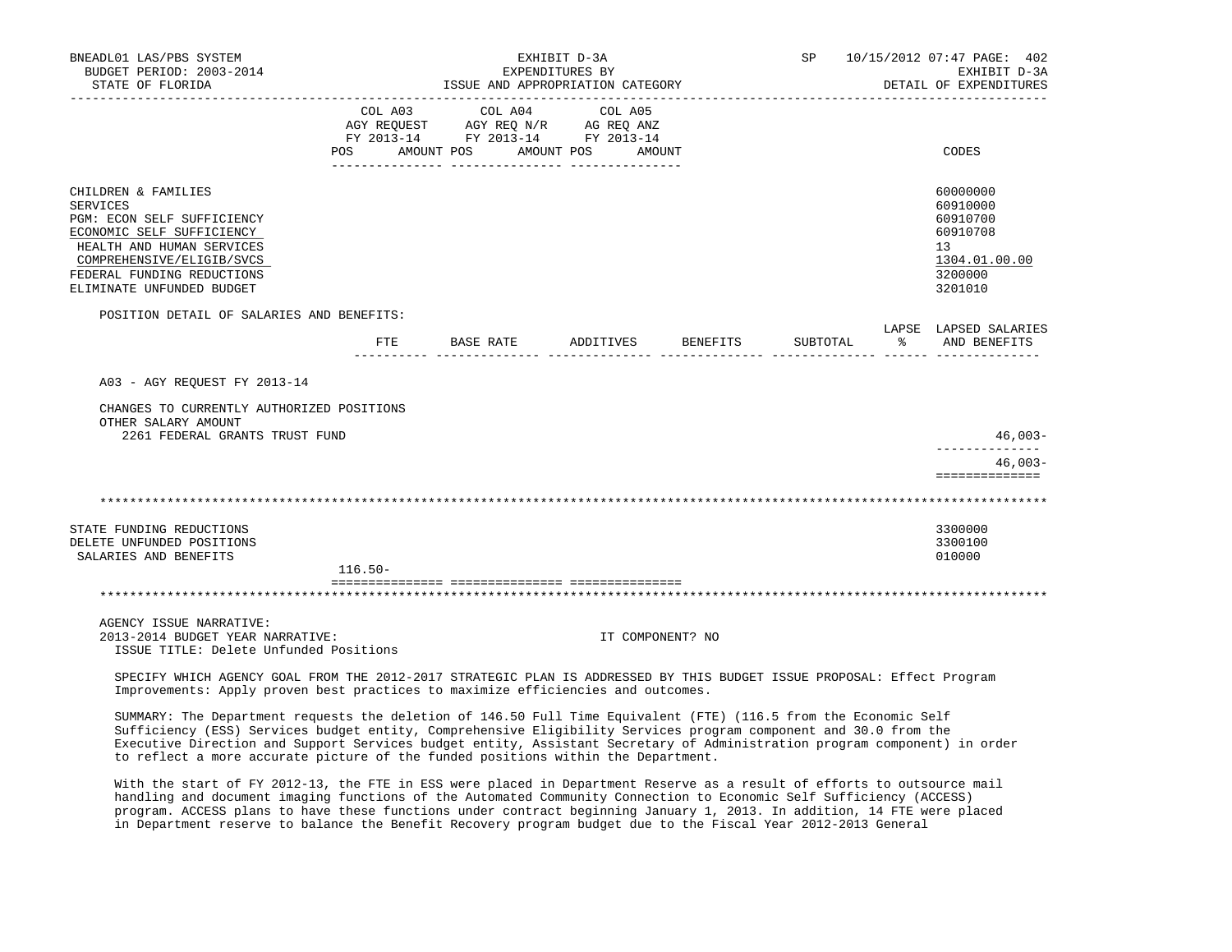| BNEADL01 LAS/PBS SYSTEM<br>BUDGET PERIOD: 2003-2014<br>STATE OF FLORIDA             | EXHIBIT D-3A<br>EXPENDITURES BY<br>ISSUE AND APPROPRIATION CATEGORY                                                                                        | 10/15/2012 07:47 PAGE: 403<br>SP<br>EXHIBIT D-3A<br>DETAIL OF EXPENDITURES |
|-------------------------------------------------------------------------------------|------------------------------------------------------------------------------------------------------------------------------------------------------------|----------------------------------------------------------------------------|
|                                                                                     | COL A03 COL A04 COL A05<br>AGY REOUEST<br>AGY REO N/R<br>AG REO ANZ<br>FY 2013-14<br>FY 2013-14<br>FY 2013-14<br>AMOUNT POS<br>AMOUNT POS<br>AMOUNT<br>POS | CODES                                                                      |
| CHILDREN & FAMILIES<br>SERVICES<br>PGM: ECON SELF SUFFICIENCY                       |                                                                                                                                                            | 60000000<br>60910000<br>60910700                                           |
| ECONOMIC SELF SUFFICIENCY<br>HEALTH AND HUMAN SERVICES<br>COMPREHENSIVE/ELIGIB/SVCS |                                                                                                                                                            | 60910708<br>13<br>1304.01.00.00                                            |
| STATE FUNDING REDUCTIONS<br>DELETE UNFUNDED POSITIONS                               |                                                                                                                                                            | 3300000<br>3300100                                                         |

Appropriations Act reduction issue# 33V6020.

 In the past two fiscal years, FY 2011-12 and FY 2012-13, the Assistant Secretary for Administration Office has reconciled and balanced their resources to align Department priorities with budget and FTE appropriations related to Finance, Accounting, and Contract Management. This reconciliation has the net effect of 30.0 unfunded FTE

 PROBLEM STATEMENT: Within the ESS budget entity, full time equivalent (FTE) appropriation does not correlate with Salaries and Benefits budget appropriation. As a result, the Department will have FTE that cannot be filled due to lack of budget. This overstatement of FTE that can actually be funded by the available budget makes it more difficult to manage the resources of the department.

WHAT BENEFITS WILL BE OBTAINED BY FUNDING THIS ISSUE: Not Applicable.

WHAT UNDERLYING PROGRAM THEORY CHANGE IS INVOLVED IN THIS ISSUE (IF ANY): Not applicable.

WHAT IMPLEMENTATION MECHANISMS WILL BE CHANGED AS A RESULT OF THIS ISSUE (IF ANY): Not applicable.

COST CALCULATIONS: Not Applicable

\*\*\*\*\*\*\*\*\*\*\*\*\*\*\*\*\*\*\*\*\*\*\*\*\*\*\*\*\*\*\*\*\*\*\*\*\*\*\*\*\*\*\*\*\*\*\*\*\*\*\*\*\*\*\*\*\*\*\*\*\*\*\*\*\*\*\*\*\*\*\*\*\*\*\*\*\*\*\*\*\*\*\*\*\*\*\*\*\*\*\*\*\*\*\*\*\*\*\*\*\*\*\*\*\*\*\*\*\*\*\*\*\*\*\*\*\*\*\*\*\*\*\*\*\*\*\*

|                                           | FTE        | BASE RATE | ADDITIVES | BENEFITS | SUBTOTAL | - 왕  | LAPSE LAPSED SALARIES<br>AND BENEFITS |
|-------------------------------------------|------------|-----------|-----------|----------|----------|------|---------------------------------------|
|                                           |            |           |           |          |          |      |                                       |
| A03 - AGY REOUEST FY 2013-14              |            |           |           |          |          |      |                                       |
| CHANGES TO CURRENTLY AUTHORIZED POSITIONS |            |           |           |          |          |      |                                       |
| P101 PROPOSED CLASS CODE<br>N0005 001     | $116.50 -$ |           |           |          |          | 0.00 |                                       |
|                                           |            |           |           |          |          |      |                                       |
| TOTALS FOR ISSUE BY FUND                  |            |           |           |          |          |      |                                       |
|                                           | $116.50-$  |           |           |          |          |      |                                       |
|                                           |            |           |           |          |          |      |                                       |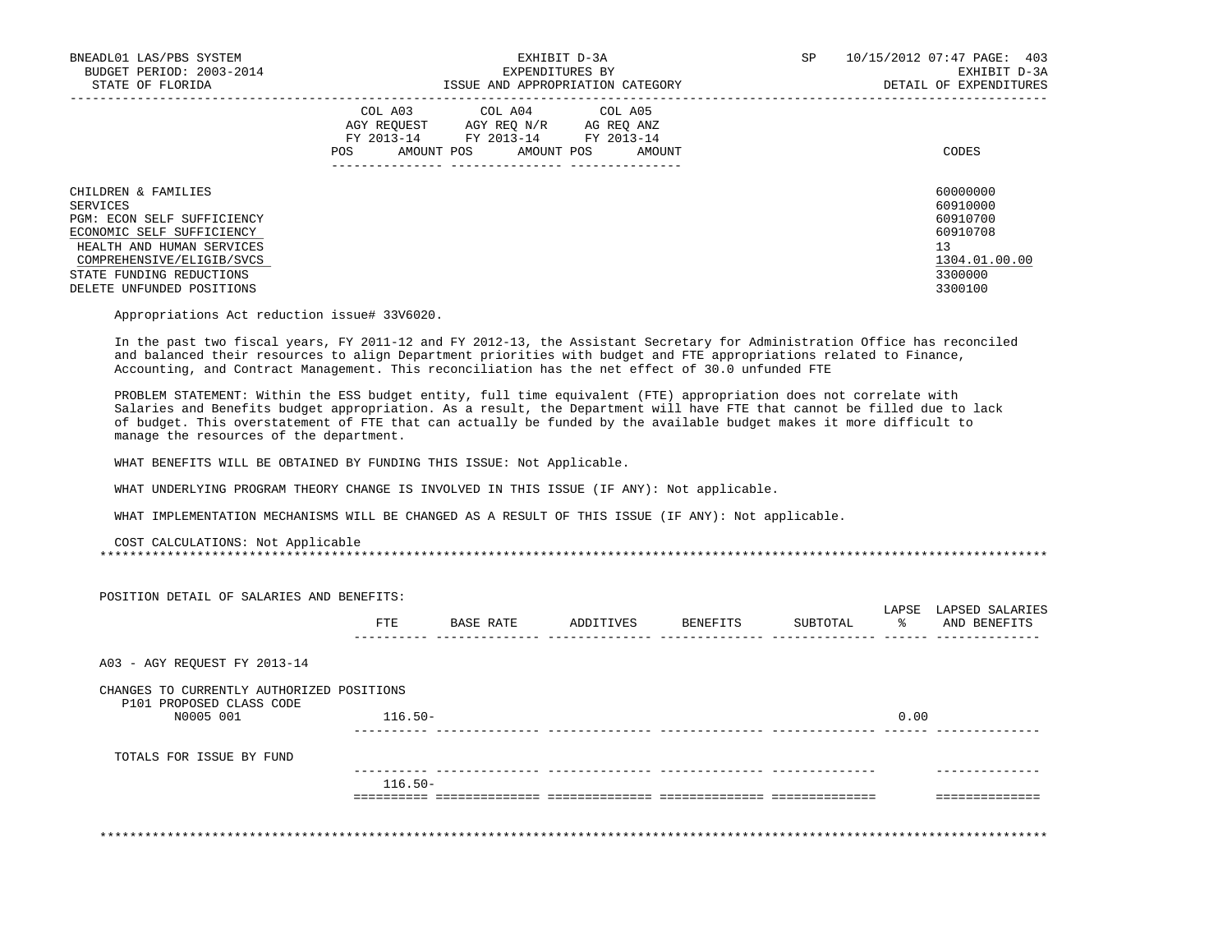| BNEADL01 LAS/PBS SYSTEM<br>BUDGET PERIOD: 2003-2014<br>STATE OF FLORIDA<br>-------------------                                                                                                                                         |                                                       | EXHIBIT D-3A<br>EXPENDITURES BY<br>EAFENCISCORY<br>ISSUE AND APPROPRIATION CATEGORY                                                                                                            | SP                                                                                                                                                                                                                                                                                                                                                                           | 10/15/2012 07:47 PAGE: 404<br>EXHIBIT D-3A<br>DETAIL OF EXPENDITURES                                |
|----------------------------------------------------------------------------------------------------------------------------------------------------------------------------------------------------------------------------------------|-------------------------------------------------------|------------------------------------------------------------------------------------------------------------------------------------------------------------------------------------------------|------------------------------------------------------------------------------------------------------------------------------------------------------------------------------------------------------------------------------------------------------------------------------------------------------------------------------------------------------------------------------|-----------------------------------------------------------------------------------------------------|
|                                                                                                                                                                                                                                        |                                                       | $\begin{tabular}{lcccc} CDL A03 & CDL A04 & CDL A05 \\ AGY REQUEST & AGY REQ N/R & AG REQ ANZ \\ FY & 2013-14 & FY & 2013-14 & FY & 2013-14 \end{tabular}$<br>POS AMOUNT POS AMOUNT POS AMOUNT |                                                                                                                                                                                                                                                                                                                                                                              | CODES                                                                                               |
| CHILDREN & FAMILIES<br>SERVICES<br>PGM: ECON SELF SUFFICIENCY<br>ECONOMIC SELF SUFFICIENCY<br>HEALTH AND HUMAN SERVICES<br>COMPREHENSIVE/ELIGIB/SVCS<br>STATE FUNDING REDUCTIONS<br>ELIMINATE UNFUNDED BUDGET<br>SALARIES AND BENEFITS |                                                       |                                                                                                                                                                                                |                                                                                                                                                                                                                                                                                                                                                                              | 60000000<br>60910000<br>60910700<br>60910708<br>13<br>1304.01.00.00<br>3300000<br>3301010<br>010000 |
| GRANTS AND DONATIONS TF -MATCH 14,712-                                                                                                                                                                                                 |                                                       |                                                                                                                                                                                                |                                                                                                                                                                                                                                                                                                                                                                              | 2339 2                                                                                              |
| OTHER PERSONAL SERVICES                                                                                                                                                                                                                |                                                       |                                                                                                                                                                                                |                                                                                                                                                                                                                                                                                                                                                                              | 030000                                                                                              |
| GRANTS AND DONATIONS TF -MATCH 33,600-                                                                                                                                                                                                 |                                                       |                                                                                                                                                                                                |                                                                                                                                                                                                                                                                                                                                                                              | 2339 2                                                                                              |
| TOTAL: ELIMINATE UNFUNDED BUDGET<br>TOTAL ISSUE                                                                                                                                                                                        | 48,312-                                               |                                                                                                                                                                                                |                                                                                                                                                                                                                                                                                                                                                                              | 3301010                                                                                             |
|                                                                                                                                                                                                                                        |                                                       |                                                                                                                                                                                                |                                                                                                                                                                                                                                                                                                                                                                              |                                                                                                     |
| AGENCY ISSUE NARRATIVE:<br>2013-2014 BUDGET YEAR NARRATIVE:<br>ISSUE TITLE: Eliminate Unfunded Budget                                                                                                                                  |                                                       |                                                                                                                                                                                                | IT COMPONENT? NO                                                                                                                                                                                                                                                                                                                                                             |                                                                                                     |
|                                                                                                                                                                                                                                        |                                                       | Improvements: Apply proven best practices to maximize efficiencies and outcomes.                                                                                                               | SPECIFY WHICH AGENCY GOAL FROM THE 2012-2017 STRATEGIC PLAN IS ADDRESSED BY THIS BUDGET ISSUE PROPOSAL: Effect Program                                                                                                                                                                                                                                                       |                                                                                                     |
|                                                                                                                                                                                                                                        |                                                       | to state funds, decreases in grant awards, and grant awards ending.                                                                                                                            | SUMMARY: The Department requests the deletion of \$48,312 (total issue request is \$48,324) in unfunded budget in order to<br>reflect a more accurate picture of the true funded and useable budget within the Department. This budget has become<br>unfunded as a result of insufficient recurring funding sources to include: a decline in revenue collections, reductions |                                                                                                     |
|                                                                                                                                                                                                                                        |                                                       | Department would appear to have more resources available than what is obtainable.                                                                                                              | PROBLEM STATEMENT: If this issue is not approved, the total funding within the Department will be distorted. The                                                                                                                                                                                                                                                             |                                                                                                     |
| Not Applicable.                                                                                                                                                                                                                        | WHAT BENEFITS WILL BE OBTAINED BY FUNDING THIS ISSUE: |                                                                                                                                                                                                |                                                                                                                                                                                                                                                                                                                                                                              |                                                                                                     |
| Not applicable.                                                                                                                                                                                                                        |                                                       | WHAT UNDERLYING PROGRAM THEORY CHANGE IS INVOLVED IN THIS ISSUE (IF ANY):                                                                                                                      |                                                                                                                                                                                                                                                                                                                                                                              |                                                                                                     |
| Not applicable.                                                                                                                                                                                                                        |                                                       | WHAT IMPLEMENTATION MECHANISMS WILL BE CHANGED AS A RESULT OF THIS ISSUE (IF ANY):                                                                                                             |                                                                                                                                                                                                                                                                                                                                                                              |                                                                                                     |
| COST CALCULATIONS:<br>Not Applicable                                                                                                                                                                                                   |                                                       |                                                                                                                                                                                                |                                                                                                                                                                                                                                                                                                                                                                              |                                                                                                     |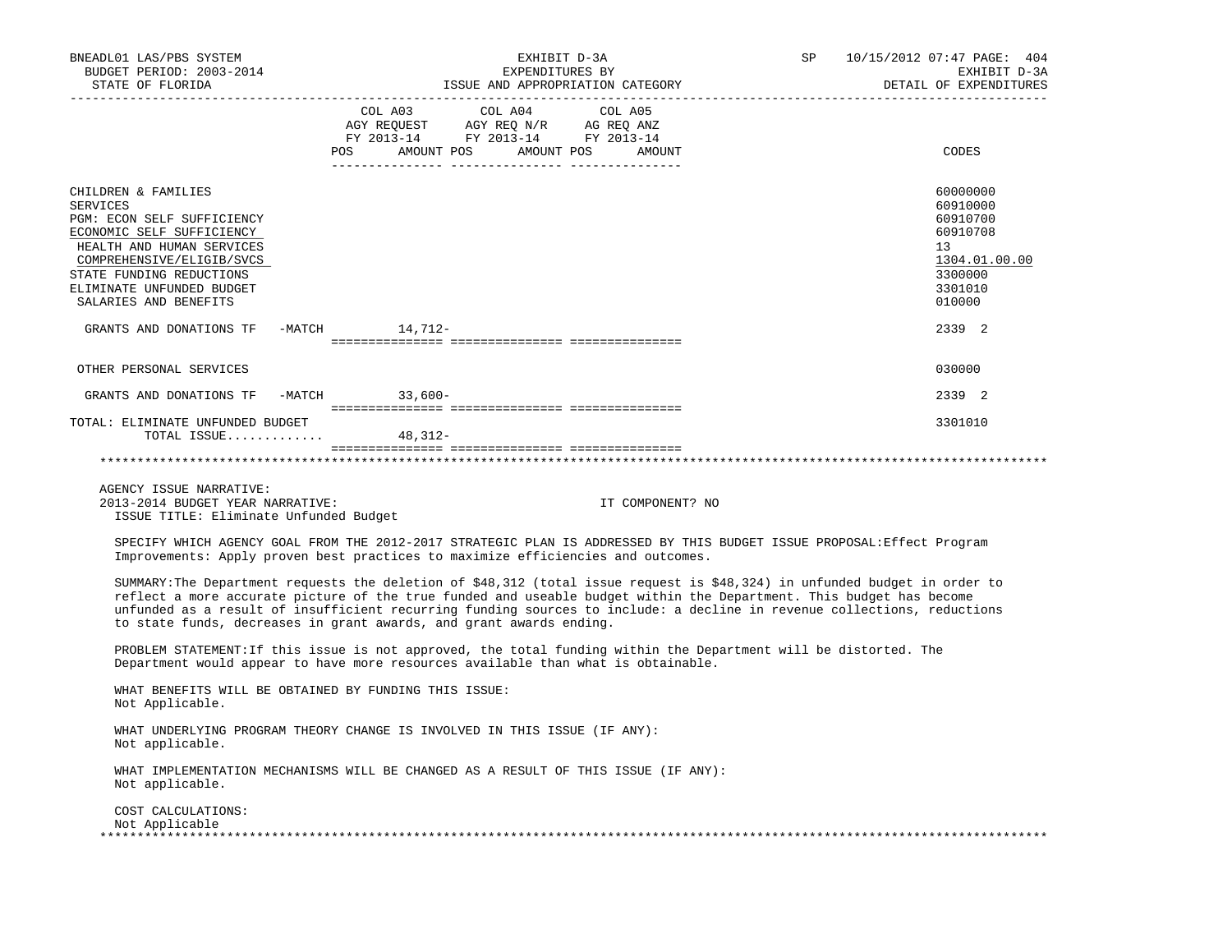| BNEADL01 LAS/PBS SYSTEM<br>BUDGET PERIOD: 2003-2014<br>STATE OF FLORIDA                                                                                                                                                 | EXHIBIT D-3A<br>EXPENDITURES BY<br>ISSUE AND APPROPRIATION CATEGORY                                                                                                                            |           |  |  |  |                  |                                  |                                |          | SP 10/15/2012 07:47 PAGE: 405<br>EXHIBIT D-3A<br>DETAIL OF EXPENDITURES                   |
|-------------------------------------------------------------------------------------------------------------------------------------------------------------------------------------------------------------------------|------------------------------------------------------------------------------------------------------------------------------------------------------------------------------------------------|-----------|--|--|--|------------------|----------------------------------|--------------------------------|----------|-------------------------------------------------------------------------------------------|
|                                                                                                                                                                                                                         | $\begin{tabular}{lcccc} COL A03 & COL A04 & COL A05 \\ AGY REQUEST & AGY REQ N/R & AG REQ ANZ \\ FY & 2013-14 & FY & 2013-14 & FY & 2013-14 \end{tabular}$<br>POS AMOUNT POS AMOUNT POS AMOUNT |           |  |  |  |                  |                                  |                                |          | CODES                                                                                     |
| CHILDREN & FAMILIES<br>SERVICES<br>PGM: ECON SELF SUFFICIENCY<br>ECONOMIC SELF SUFFICIENCY<br>HEALTH AND HUMAN SERVICES<br>COMPREHENSIVE/ELIGIB/SVCS<br>STATE FUNDING REDUCTIONS<br>ELIMINATE UNFUNDED BUDGET           |                                                                                                                                                                                                |           |  |  |  |                  |                                  |                                |          | 60000000<br>60910000<br>60910700<br>60910708<br>13<br>1304.01.00.00<br>3300000<br>3301010 |
| POSITION DETAIL OF SALARIES AND BENEFITS:                                                                                                                                                                               |                                                                                                                                                                                                |           |  |  |  |                  |                                  |                                |          | LAPSE LAPSED SALARIES                                                                     |
|                                                                                                                                                                                                                         |                                                                                                                                                                                                |           |  |  |  |                  | FTE BASE RATE ADDITIVES BENEFITS |                                | SUBTOTAL | AND BENEFITS                                                                              |
| A03 - AGY REQUEST FY 2013-14                                                                                                                                                                                            |                                                                                                                                                                                                |           |  |  |  |                  |                                  |                                |          |                                                                                           |
| CHANGES TO CURRENTLY AUTHORIZED POSITIONS<br>OTHER SALARY AMOUNT<br>2339 GRANTS AND DONATIONS TF                                                                                                                        |                                                                                                                                                                                                |           |  |  |  |                  |                                  |                                |          | 14,712-                                                                                   |
|                                                                                                                                                                                                                         |                                                                                                                                                                                                |           |  |  |  |                  |                                  |                                |          | --------------<br>14,712-<br>==============                                               |
|                                                                                                                                                                                                                         |                                                                                                                                                                                                |           |  |  |  |                  |                                  |                                |          |                                                                                           |
| AGENCY STRATEGIC PRIORITIES<br>AUTOMATED COMMUNITY CONNECTION TO                                                                                                                                                        |                                                                                                                                                                                                |           |  |  |  |                  |                                  |                                |          | 4000000                                                                                   |
| ECONOMIC SELF SUFFICIENCY ASSET<br>VERIFICATION<br>SPECIAL CATEGORIES<br>CONTRACTED SERVICES                                                                                                                            |                                                                                                                                                                                                |           |  |  |  |                  |                                  |                                |          | 4008750<br>100000<br>100777                                                               |
| GENERAL REVENUE FUND -MATCH 2,000,000<br>FEDERAL GRANTS TRUST FUND -FEDERL 2,000,000                                                                                                                                    | ________________                                                                                                                                                                               |           |  |  |  |                  |                                  |                                |          | 1000 2<br>2261 3                                                                          |
| TOTAL APPRO                                                                                                                                                                                                             |                                                                                                                                                                                                | 4,000,000 |  |  |  |                  |                                  |                                |          |                                                                                           |
|                                                                                                                                                                                                                         |                                                                                                                                                                                                |           |  |  |  |                  |                                  | ****************************** |          |                                                                                           |
| AGENCY ISSUE NARRATIVE:<br>2013-2014 BUDGET YEAR NARRATIVE:<br>ISSUE TITLE: Department of Children and Families (DCF) Automated Community Connection to Economic Self-Sufficiency<br>(ACCESS) Asset Verification System |                                                                                                                                                                                                |           |  |  |  | IT COMPONENT? NO |                                  |                                |          |                                                                                           |
| AGENCY GOAL FROM THE 2011-2016 STRATEGIC PLAN ADDRESSED BY THIS BUDGET ISSUE PROPOSAL: Engage Communities: Seek<br>partnerships that promote local programs designed to strengthen families.                            |                                                                                                                                                                                                |           |  |  |  |                  |                                  |                                |          |                                                                                           |

SUMMARY:The Department requests \$4,000,000 (\$2,000,000 General Revenue/ \$2,000,000 Federal Grants Trust Fund) to contract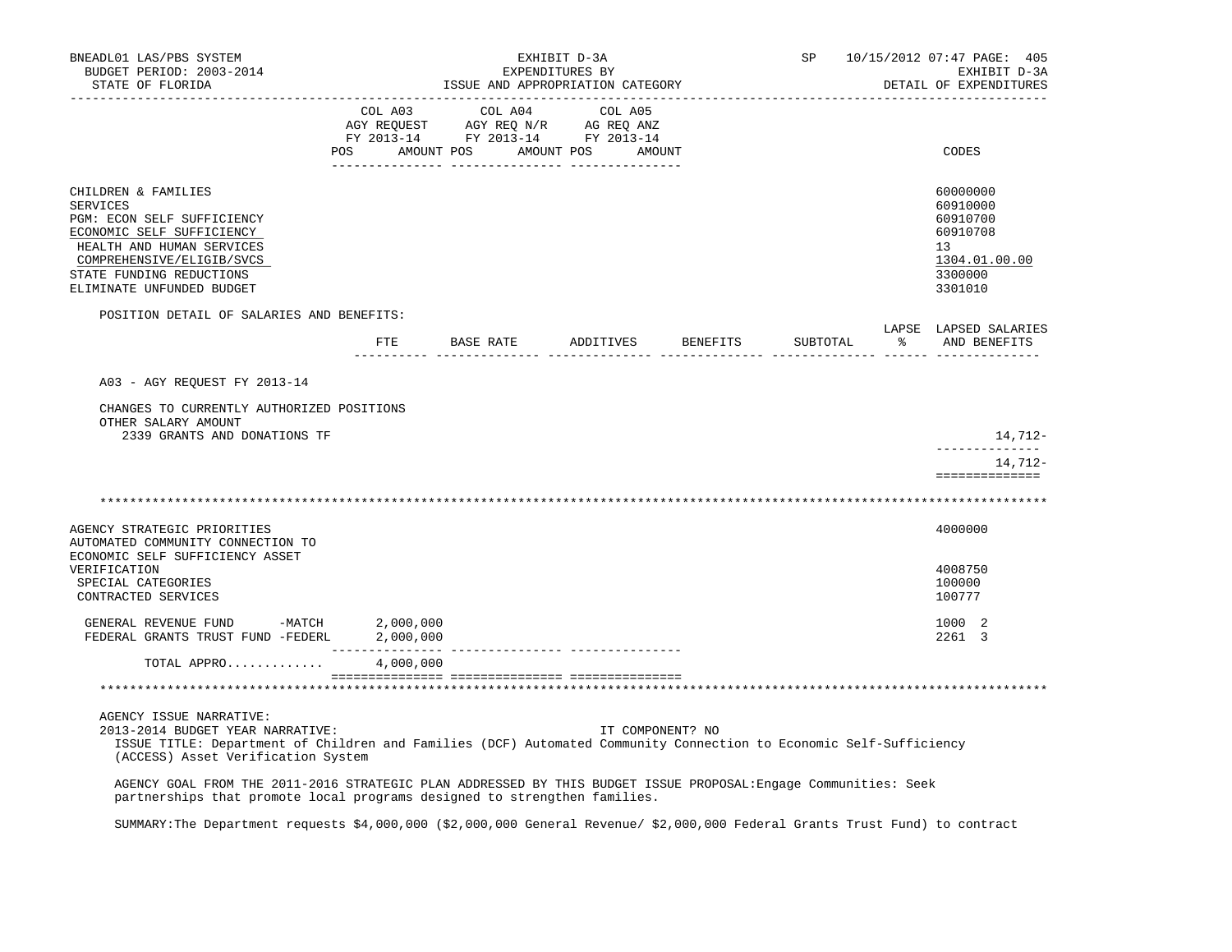| BNEADL01 LAS/PBS SYSTEM<br>BUDGET PERIOD: 2003-2014<br>STATE OF FLORIDA |     |  | EXHIBIT D-3A<br>EXPENDITURES BY<br>ISSUE AND APPROPRIATION CATEGORY                                                        |  | <b>SP</b> | 10/15/2012 07:47 PAGE: 406<br>EXHIBIT D-3A<br>DETAIL OF EXPENDITURES |               |
|-------------------------------------------------------------------------|-----|--|----------------------------------------------------------------------------------------------------------------------------|--|-----------|----------------------------------------------------------------------|---------------|
|                                                                         | POS |  | COL A03 COL A04 COL A05<br>AGY REOUEST AGY REO N/R AG REO ANZ<br>FY 2013-14 FY 2013-14 FY 2013-14<br>AMOUNT POS AMOUNT POS |  | AMOUNT    |                                                                      | CODES         |
|                                                                         |     |  | --------------   -----------------                                                                                         |  |           |                                                                      |               |
| CHILDREN & FAMILIES                                                     |     |  |                                                                                                                            |  |           |                                                                      | 60000000      |
| SERVICES                                                                |     |  |                                                                                                                            |  |           |                                                                      | 60910000      |
| PGM: ECON SELF SUFFICIENCY                                              |     |  |                                                                                                                            |  |           |                                                                      | 60910700      |
| ECONOMIC SELF SUFFICIENCY                                               |     |  |                                                                                                                            |  |           |                                                                      | 60910708      |
| HEALTH AND HUMAN SERVICES                                               |     |  |                                                                                                                            |  |           |                                                                      | 13            |
| COMPREHENSIVE/ELIGIB/SVCS                                               |     |  |                                                                                                                            |  |           |                                                                      | 1304.01.00.00 |
| AGENCY STRATEGIC PRIORITIES                                             |     |  |                                                                                                                            |  |           |                                                                      | 4000000       |
| AUTOMATED COMMUNITY CONNECTION TO                                       |     |  |                                                                                                                            |  |           |                                                                      |               |
| ECONOMIC SELF SUFFICIENCY ASSET                                         |     |  |                                                                                                                            |  |           |                                                                      |               |
| VERIFICATION                                                            |     |  |                                                                                                                            |  |           |                                                                      | 4008750       |

 for the operation of an automated Asset Verification System (AVS). The system, mandated by Title XIX of the Social Security Act, verifies assets of the aged, blind and disabled Medicaid applicants and recipients. The vendor-owned and operated system interfaces with an array of financial institutions in an attempt to discover undisclosed assets.

 The Department received \$1,464,000 in Fiscal Year (FY) 2011-12 (Issue Number 36202C0) for programming changes that allow ACCESS systems to obtain customer consent for the asset verification, interface with and support the work with the AVS, provide this information to eligibility staff for applicant and recipient eligibility determinations, and create required notices and reports. In FY 2012-13 (Issue Number 4008750) \$3,337,500 was appropriated for state's interface with the AVS and to begin using the AVS service. The ACCESS Application Management System (AMS) will send requests to AVS for asset data of applicants and recipients. AVS will connect with various financial institutions in an attempt to discover undisclosed assets. In turn, that information will be sent back to (AMS) for use in the eligibility determination process.

 PROBLEM STATEMENT:Although \$3,337,500 was appropriated in FY 2012-13 to fund a 9-month contract to operate AVS, the budget authority is nonrecurring due to the state share of cost being funded with agency fund balance. This request will establish recurring budget authority to fund an ongoing service mandated by Medicaid.

 Changes to Title XIX of the Social Security Act required the Department to implement an automated Asset Verification System (AVS) to verify the assets of aged, blind or disabled Medicaid applicants and recipients (and other individuals whose assets are required by law). The AVS system must be operational by October 1, 2012. The Centers for Medicare and Medicaid Services (CMS) is authorized to withhold federal Medicaid matching payments from noncompliant states.

 WHAT BENEFITS WILL BE OBTAINED BY FUNDING THIS ISSUE:Funding of this issue ensures that the department continues to comply with applicable federal requirements and avoids the imposition of fiscal sanctions by CMS. In addition, identification of undisclosed assets will reduce Medicaid eligibility errors, avoid payment for services to ineligible individuals and deter potential fraud.

 IMPACT IF NOT FUNDED:Failure to continue the AVS will result in the Department being out of compliance with the Federal regulations, and the Department may pay benefits to ineligible individuals, which creates repayment obligations from General Revenue funds for payments in error.

 WHAT UNDERLYING PROGRAM THEORY CHANGE IS INVOLVED IN THIS ISSUE (IF ANY): Not applicable.

 WHAT IMPLEMENTATION MECHANISMS WILL BE CHANGE AS A RESULT OF THIS ISSUE (IF ANY):The ACCESS program has contracted with an outside vendor to perform the financial records searches. The vendor provides results electronically to the FLORIDA system utilizing the existing data exchange module to trigger and receive matching requests.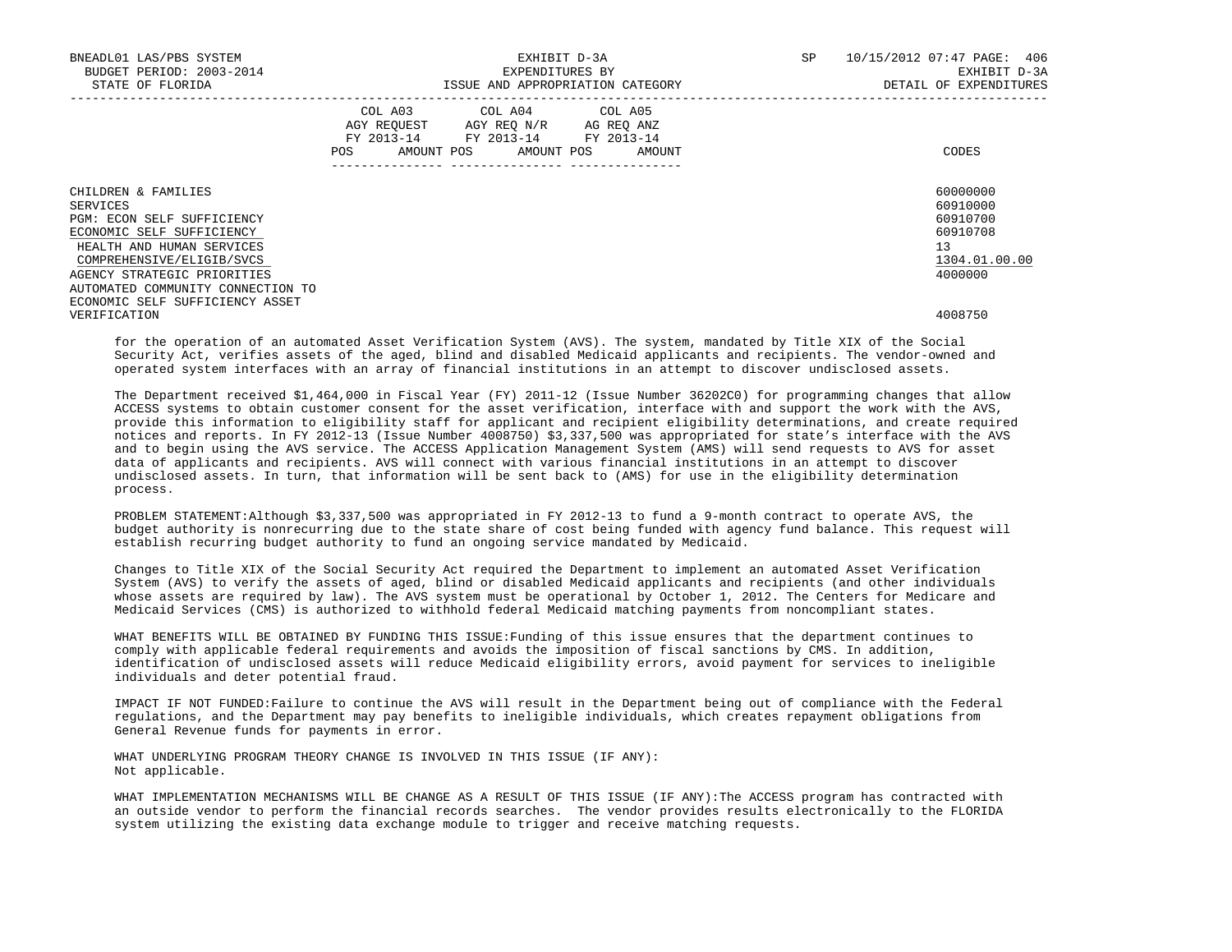| BNEADL01 LAS/PBS SYSTEM<br>BUDGET PERIOD: 2003-2014<br>STATE OF FLORIDA                                                                                                                                                                                                                                                                                          |                             |                                                                                                 | EXHIBIT D-3A<br>EXPENDITURES BY<br>ISSUE AND APPROPRIATION CATEGORY | SP | 10/15/2012 07:47 PAGE: 407<br>EXHIBIT D-3A<br>DETAIL OF EXPENDITURES<br>_________________________ |
|------------------------------------------------------------------------------------------------------------------------------------------------------------------------------------------------------------------------------------------------------------------------------------------------------------------------------------------------------------------|-----------------------------|-------------------------------------------------------------------------------------------------|---------------------------------------------------------------------|----|---------------------------------------------------------------------------------------------------|
|                                                                                                                                                                                                                                                                                                                                                                  | COL A03<br><b>POS</b>       | COL A04<br>AGY REQUEST AGY REQ N/R AG REQ ANZ<br>FY 2013-14 FY 2013-14 FY 2013-14<br>AMOUNT POS | COL A05<br>AMOUNT POS AMOUNT                                        |    | CODES                                                                                             |
| CHILDREN & FAMILIES<br><b>SERVICES</b><br>PGM: ECON SELF SUFFICIENCY<br>ECONOMIC SELF SUFFICIENCY<br>HEALTH AND HUMAN SERVICES<br>COMPREHENSIVE/ELIGIB/SVCS<br>AGENCY STRATEGIC PRIORITIES<br>AUTOMATED COMMUNITY CONNECTION TO<br>ECONOMIC SELF SUFFICIENCY ASSET<br>VERIFICATION                                                                               |                             |                                                                                                 |                                                                     |    | 60000000<br>60910000<br>60910700<br>60910708<br>13<br>1304.01.00.00<br>4000000<br>4008750         |
| FLORIDA STRATEGIC PLAN FOR ECONOMIC DEVELOPMENT:<br>Not applicable<br>RETURN ON INVESTMENT:<br>Not Applicable                                                                                                                                                                                                                                                    |                             |                                                                                                 |                                                                     |    |                                                                                                   |
| COST CALCULATIONS: The current contract for operation of AVS is based on a cost of \$2.74 per transaction. Costs for<br>Fiscal Year 2013-2014 are anticipated to be \$4,000,000. This covers the entire cost of the estimated 1,459,000<br>transactions with the AVS vendor to verify assets of the aged, blind and disabled Medicaid applicants and recipients. |                             |                                                                                                 |                                                                     |    |                                                                                                   |
| ACCESS IDENTITY VERIFICATION -<br>AUTHENTICATION PROGRAM<br>SPECIAL CATEGORIES<br>CONTRACTED SERVICES                                                                                                                                                                                                                                                            |                             |                                                                                                 |                                                                     |    | 4008760<br>100000<br>100777                                                                       |
| GENERAL REVENUE FUND<br>FEDERAL GRANTS TRUST FUND -FEDERL                                                                                                                                                                                                                                                                                                        | $-MATCH$ 572,184<br>535,066 |                                                                                                 |                                                                     |    | 1000 2<br>2261 3                                                                                  |
| TOTAL APPRO                                                                                                                                                                                                                                                                                                                                                      | 1,107,250                   |                                                                                                 |                                                                     |    |                                                                                                   |
|                                                                                                                                                                                                                                                                                                                                                                  |                             |                                                                                                 |                                                                     |    |                                                                                                   |
| AGENCY ISSUE NARRATIVE:<br>2013-2014 BUDGET YEAR NARRATIVE:<br>ISSUE TITLE: Department of Children and Families (DCF) Automated Community Connection to Economic Self-Sufficiency<br>(ACCESS) Identity Verification/Identity Authentication (IVIA) Program.                                                                                                      |                             |                                                                                                 | IT COMPONENT? NO                                                    |    |                                                                                                   |

 AGENCY GOAL FROM THE 2012-2017 STRATEGIC PLAN ADDRESSED BY THIS BUDGET ISSUE PROPOSAL: Empower Frontline Staff: Provide the support and tools employees need to deliver world class service to Floridians.

 SUMMARY: The Department requests \$1,107,250 (\$572,184 General Revenue and \$535,066 Federal Grants Trust Fund) to implement an automated Identity Verification/Identity Authentication (IVIA)program to verify and authenticate identification for public assistance(SNAP, Medicaid, and TANF) applicants and recipients. With this funding, the ACCESS program will contract with an outside vendor to perform the actual verification and authentication and provide results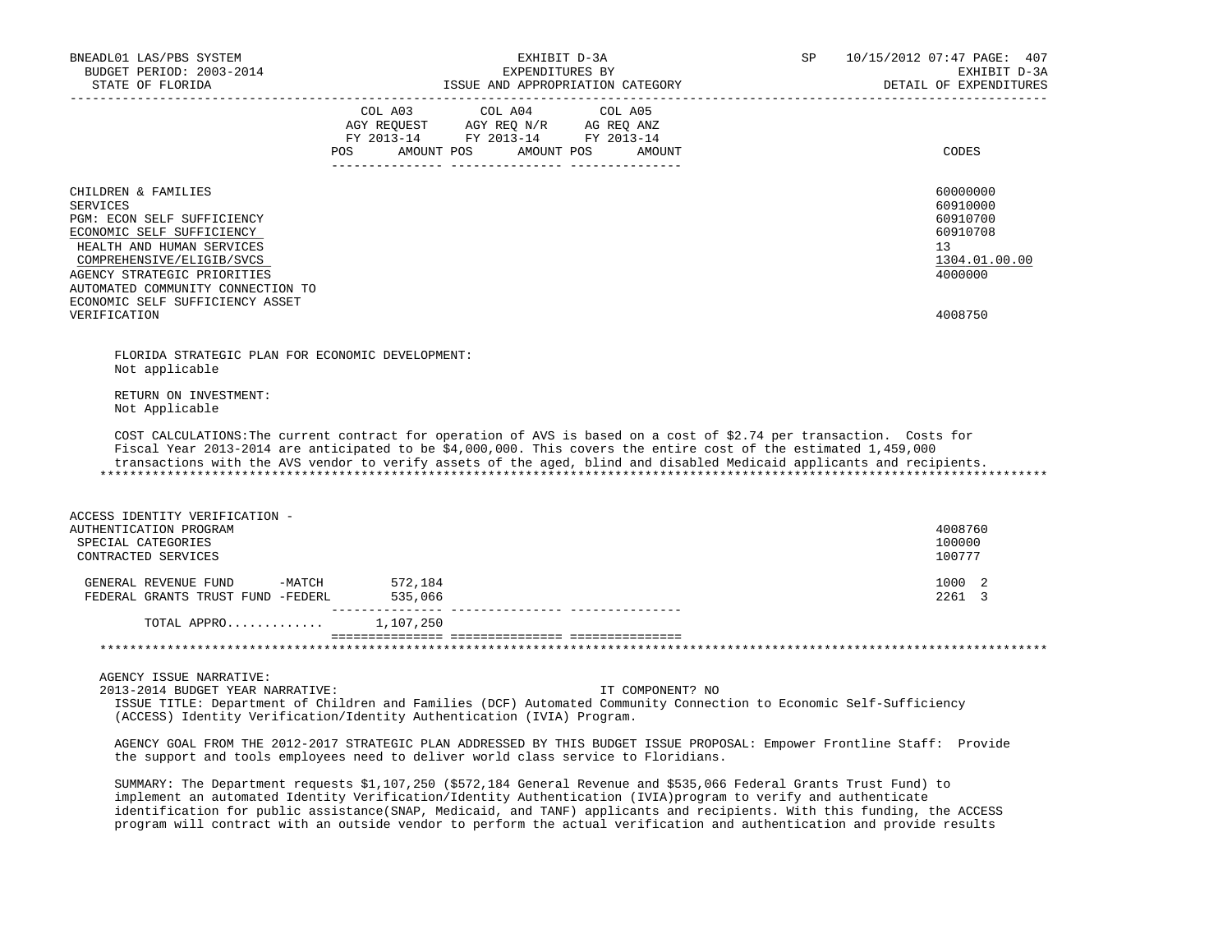| BNEADL01 LAS/PBS SYSTEM<br>BUDGET PERIOD: 2003-2014<br>STATE OF FLORIDA |                                                                                                                                   | EXHIBIT D-3A<br>EXPENDITURES BY<br>ISSUE AND APPROPRIATION CATEGORY | SP | 10/15/2012 07:47 PAGE: 408<br>EXHIBIT D-3A<br>DETAIL OF EXPENDITURES |  |
|-------------------------------------------------------------------------|-----------------------------------------------------------------------------------------------------------------------------------|---------------------------------------------------------------------|----|----------------------------------------------------------------------|--|
|                                                                         | COL A03 COL A04 COL A05<br>AGY REQUEST AGY REO N/R AG REO ANZ<br>FY 2013-14 FY 2013-14 FY 2013-14<br>AMOUNT POS AMOUNT POS<br>POS | AMOUNT                                                              |    | CODES                                                                |  |
| CHILDREN & FAMILIES                                                     |                                                                                                                                   |                                                                     |    | 60000000                                                             |  |
| SERVICES                                                                |                                                                                                                                   |                                                                     |    | 60910000                                                             |  |
| PGM: ECON SELF SUFFICIENCY                                              |                                                                                                                                   |                                                                     |    | 60910700                                                             |  |
| ECONOMIC SELF SUFFICIENCY                                               |                                                                                                                                   |                                                                     |    | 60910708                                                             |  |
| HEALTH AND HUMAN SERVICES                                               |                                                                                                                                   |                                                                     |    | 13                                                                   |  |
| COMPREHENSIVE/ELIGIB/SVCS                                               |                                                                                                                                   |                                                                     |    | 1304.01.00.00                                                        |  |
| AGENCY STRATEGIC PRIORITIES                                             |                                                                                                                                   |                                                                     |    | 4000000                                                              |  |
| ACCESS IDENTITY VERIFICATION -                                          |                                                                                                                                   |                                                                     |    |                                                                      |  |
| AUTHENTICATION PROGRAM                                                  |                                                                                                                                   |                                                                     |    | 4008760                                                              |  |

 electronically to the FLORIDA system utilizing the existing data exchange module to trigger and receive matching requests.

 Work completed in the first phase included programming changes to ACCESS web-based Application Management System, changes to the notices, data exchange, eligibility determination/benefit calculation, and changes to the benefit authorization and reporting modules of the Florida On-line Recipient Integrated Data Access (FLORIDA) system. These changes created the interface with, and support the work of, the IVIA program by automatically populating alert notices to the appropriate eligibility screens immediately after the verification and authentication steps are completed. This information regarding the identity is collected, appended to the application, and displayed to the eligibility specialist for further action.

 PROBLEM STATEMENT: Establishing the identity of an applicant is the initial key to eligibility determination for SNAP. It is the critical first step for serving and assisting the right person or family in need, protecting the customers' identity, and supporting program integrity. SNAP policy specifies that identity may be verified through readily available documentary evidence, or, if unavailable, through a collateral contact. The current identity verification process is manual and time and labor intensive, creating challenges for staff to approve or deny cases within required time standards. Additionally, there may be a delay in customer access to needed benefits and services with different types of identity proof requested.

 WHAT BENEFITS WILL BE OBTAINED BY FUNDING THIS ISSUE: Funding of this issue will aid in eligibility determination by flagging potentially fraudulent applicants. A potentially fraudulent applicant can have a stolen identity (from someone alive or deceased) or can be ineligible for benefits because he/she is incarcerated or institutionalized. The IVIA program provides the eligibility specialist with additional information regarding the applicant's identity, which will help reduce fraud, waste, and abuse by keeping ineligible individuals from receiving benefits.

 WHAT UNDERLYING PROGRAM THEORY CHANGE IS INVOLVED IN THIS ISSUE (IF ANY): An applicant who completes an electronic application containing a request for public assistance will have their identity verified and authenticated utilizing a web-based solution. The identity verification and authentication process will be based only on the head of the household's (HOH) (over the age of 18) identifying information: name, DOB, address and/or SSN, if available. During the verification process, the vendor will determine if a person exists using the data provided by the HOH. The authentication process will consist of out-of-wallet questions created by the vendor based on the HOH data and displayed to the applicant immediately before the e-signature page in the web application. Once the applicant answers the questions, the information is sent back to the vendor for scoring. The information regarding the identity verification and authentication is collected and displayed to the processor for further action.

 ASSUMPTIONS AND CONSTRAINTS:--The Northwood Shared Resource Center (NSRC) will provide sufficient hardware resources to support IVIA program.--All necessary federal approvals will be submitted to USDA/FNS in the form of waiver to the cognizant federal agencies and/or through as-needed requests for approval of additional documents, contracts, contract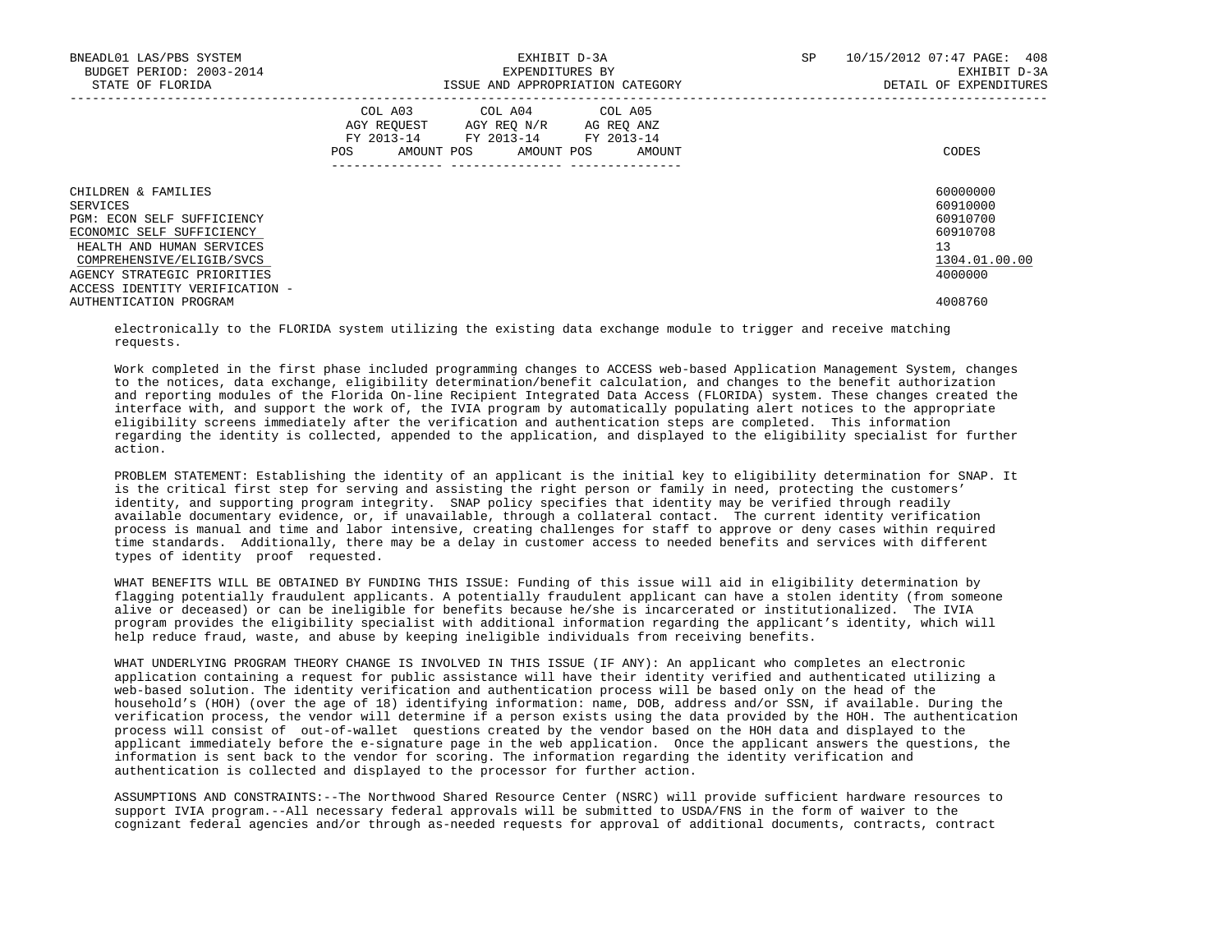| BNEADL01 LAS/PBS SYSTEM<br>BUDGET PERIOD: 2003-2014<br>STATE OF FLORIDA                                                                                                                                               | EXHIBIT D-3A<br>EXPENDITURES BY<br>ISSUE AND APPROPRIATION CATEGORY                                                                         | SP<br>10/15/2012 07:47 PAGE: 409<br>EXHIBIT D-3A<br>DETAIL OF EXPENDITURES     |
|-----------------------------------------------------------------------------------------------------------------------------------------------------------------------------------------------------------------------|---------------------------------------------------------------------------------------------------------------------------------------------|--------------------------------------------------------------------------------|
|                                                                                                                                                                                                                       | COL A03 COL A04 COL A05<br>AGY REOUEST AGY REO N/R AG REO ANZ<br>FY 2013-14 FY 2013-14 FY 2013-14<br>AMOUNT POS AMOUNT POS<br>POS<br>AMOUNT | CODES                                                                          |
| CHILDREN & FAMILIES<br>SERVICES<br>PGM: ECON SELF SUFFICIENCY<br>ECONOMIC SELF SUFFICIENCY<br>HEALTH AND HUMAN SERVICES<br>COMPREHENSIVE/ELIGIB/SVCS<br>AGENCY STRATEGIC PRIORITIES<br>ACCESS IDENTITY VERIFICATION - |                                                                                                                                             | 60000000<br>60910000<br>60910700<br>60910708<br>13<br>1304.01.00.00<br>4000000 |
| AUTHENTICATION PROGRAM                                                                                                                                                                                                |                                                                                                                                             | 4008760                                                                        |

amendments (if any) that may be necessary.

 WHAT IMPLEMENTATION MECHANISMS WILL BE CHANGE AS A RESULT OF THIS ISSUE (IF ANY): The ACCESS program will contract with an outside vendor to perform the actual verification and authentication and provide results electronically to the FLORIDA system utilizing the existing data exchange module to trigger and receive matching requests.

 FLORIDA STRATEGIC PLAN FOR ECONOMIC DEVELOPMENT: Not applicable

 RETURN ON INVESTMENT: The ID verification/authentication project has a positive return on investment (ROI) based on time saved by ACCESS application processors. In the first full year of operation (FY 2013-14), the system will generate a 15% ROI. For FY 2013-14, the project will generate net savings to the State of \$17,000 on cost of \$1.11 million.

| Annual system maintenance (NSRC)<br>Annual Transaction Fees | \$30,000<br>\$1,107,250 |
|-------------------------------------------------------------|-------------------------|
| Total Annual Operating Cost of IVIA Program                 | \$1,137,250             |
|                                                             |                         |
| Total FY 2013-2014 Budget Need                              | \$1,137,250             |
| Total FY 2013-2014 Budget Request                           | \$1,107,250             |

| WOMEN-INFANT-CHILDREN PROGRAM<br>SPECIAL CATEGORIES<br>CONTRACTED SERVICES                                |           | 4008770<br>100000<br>100777 |
|-----------------------------------------------------------------------------------------------------------|-----------|-----------------------------|
| FEDERAL GRANTS TRUST FUND -FEDERL                                                                         | 1,900,000 | 2261 3                      |
|                                                                                                           |           |                             |
| AGENCY ISSUE NARRATIVE:<br>2013-2014 BUDGET YEAR NARRATIVE:<br>ISSUE TITLE: Women-Infant-Children Program |           | IT COMPONENT? NO            |

AGENCY GOAL FROM THE 2011-2016 STRATEGIC PLAN ADDRESSED BY THIS BUDGET ISSUE PROPOSAL: Effect Program Improvements: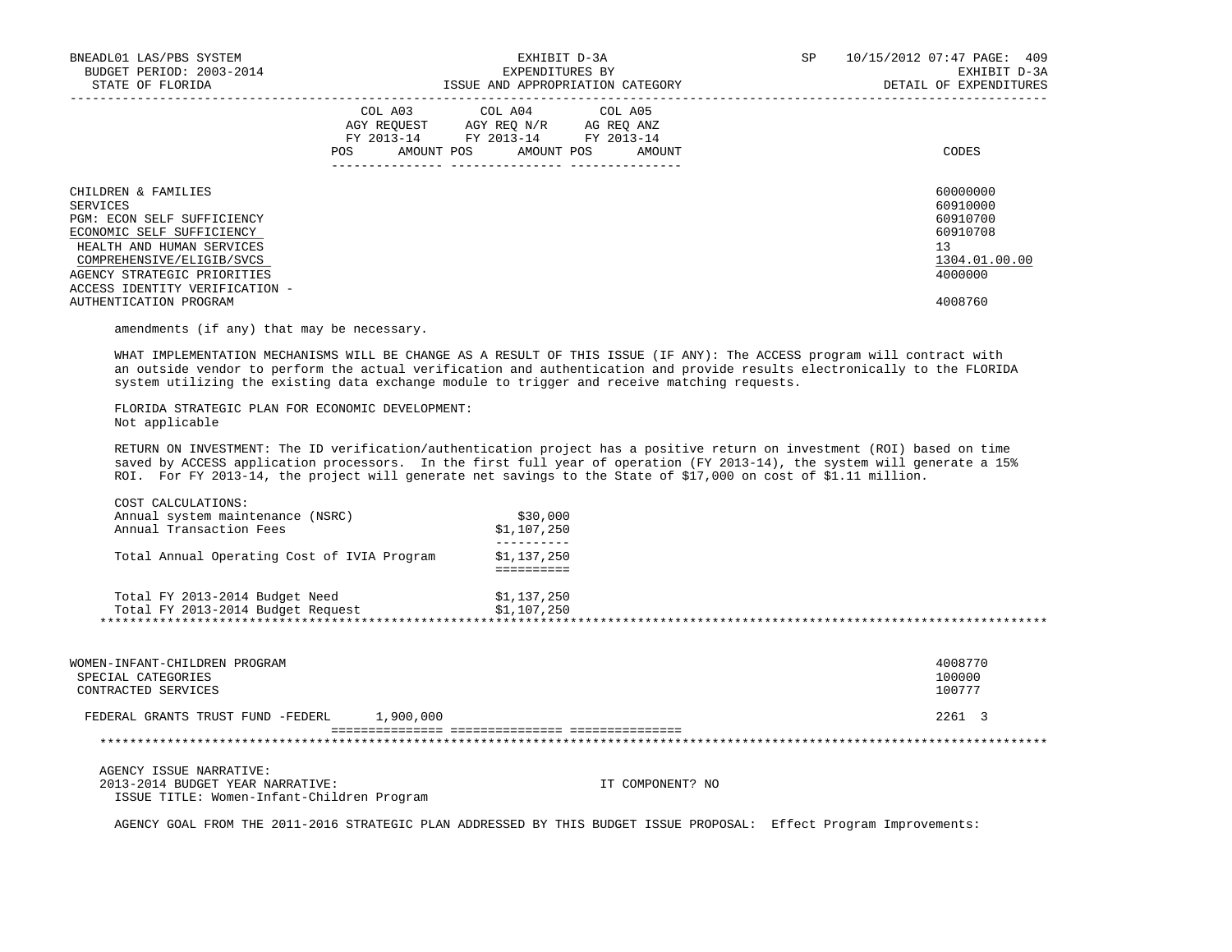| BNEADL01 LAS/PBS SYSTEM         | EXHIBIT D-3A                                                                                                                                                   | 10/15/2012 07:47 PAGE: 410<br>SP |
|---------------------------------|----------------------------------------------------------------------------------------------------------------------------------------------------------------|----------------------------------|
| BUDGET PERIOD: 2003-2014        | EXPENDITURES BY                                                                                                                                                | EXHIBIT D-3A                     |
| STATE OF FLORIDA                | ISSUE AND APPROPRIATION CATEGORY                                                                                                                               | DETAIL OF EXPENDITURES           |
|                                 | COL A03<br>COL A04 COL A05<br>AGY REOUEST<br>AGY REO N/R<br>AG REO ANZ<br>FY 2013-14<br>FY 2013-14<br>FY 2013-14<br>AMOUNT POS<br>AMOUNT POS<br>POS.<br>AMOUNT | CODES                            |
| CHILDREN & FAMILIES<br>SERVICES |                                                                                                                                                                | 60000000<br>60910000             |
| PGM: ECON SELF SUFFICIENCY      |                                                                                                                                                                | 60910700                         |
| ECONOMIC SELF SUFFICIENCY       |                                                                                                                                                                | 60910708                         |
| HEALTH AND HUMAN SERVICES       |                                                                                                                                                                | 13                               |
| COMPREHENSIVE/ELIGIB/SVCS       |                                                                                                                                                                | 1304.01.00.00                    |
| AGENCY STRATEGIC PRIORITIES     |                                                                                                                                                                | 4000000                          |
| WOMEN-INFANT-CHILDREN PROGRAM   |                                                                                                                                                                | 4008770                          |

Apply proven best practices to maximize efficiencies and outcomes.

 SUMMARY: The Department requests \$1,900,000 of Federal Grants Trust Fund for Electronic Benefits Transfer (EBT) System transaction costs of the Special Supplemental Nutrition Program (SNAP) for Women, Infants and Children (WIC). The WIC EBT project between the Department of Health (DOH) and Department of Children and Families (DCF) is a direct result of the HB 1263 which was approved by the Governor on April 27, 2012.

PROBLEM STATEMENT: HB 1263 amends Section 383.011 (1)(g)(1), Florida Statutes which states that DOH shall assist DCF with development and implementation of an electronic benefit transfer system for the WIC program no later than July 1, 2013.

 No additional costs are to be charged for transition/implementation activities, preparation for the required two month pilot and preparation for the eventual statewide roll out. These are activities that will take place before July 1, 2013 when the WIC pilot is set to commence. These activities and others will continue until WIC/EBT is fully operational in early 2014. DCF and DOH will begin to incur transactional costs when the WIC pilot is initiated on July 1, 2013. The EBT account management vendor will invoice DCF using the cost per case month (CPCM) formula described below.

 WHAT BENEFITS WILL BE OBTAINED BY FUNDING THIS ISSUE: The State will no longer have to issue checks/vouchers each month to the nearly 350,000 WIC clients.

 IMPACT IF NOT FUNDED: If the WIC/EBT project is not funded, the Department of Health will continue to mail checks/vouchers to WIC participants at an annual cost of nearly \$211,100 more than the EBT method.

 WHAT UNDERLYING PROGRAM THEORY CHANGE IS INVOLVED IN THIS ISSUE (IF ANY): Not applicable.

 WHAT IMPLEMENTATION MECHANISMS WILL BE CHANGE AS A RESULT OF THIS ISSUE (IF ANY): This issue does not represent a major change to the EBT system currently outsourced by the Department. The existing EBT system already manages over 2.3 million SNAP and Temporary Cash Assistance accounts with annual benefits in excess of \$5.4 billion dollars.

 FLORIDA STRATEGIC PLAN FOR ECONOMIC DEVELOPMENT: Not applicable

RETURN ON INVESTMENT:

 The return on investment is calculated as the difference between the cost of the current process of distributing WIC benefits as a paper check/voucher through the U. S. Postal Service and the cost of distributing WIC benefits via EBT.

| Number of WIC checks issued per month |                  | 351,850   |
|---------------------------------------|------------------|-----------|
| Per check processing cost:            | \$0.50 per check | \$175,925 |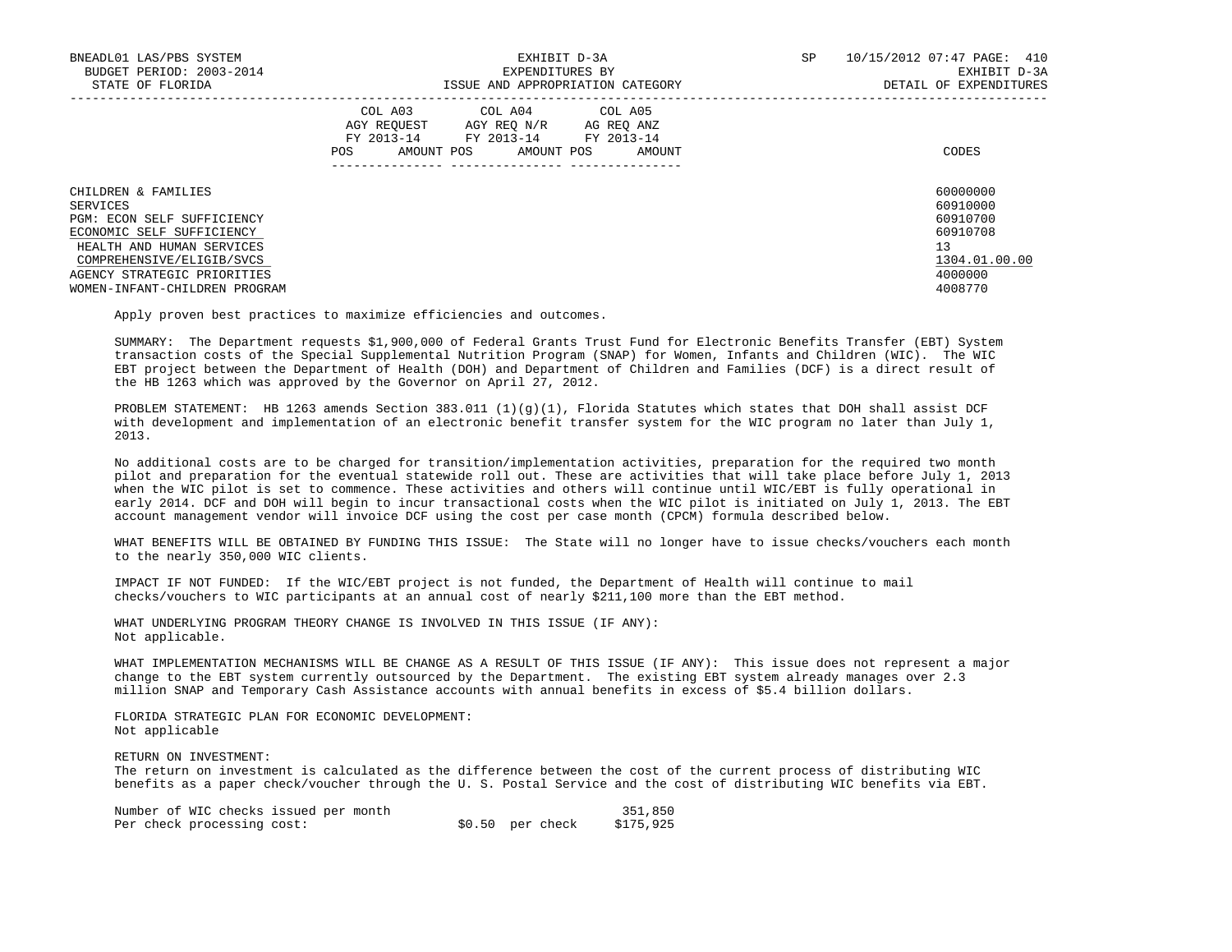| BNEADL01 LAS/PBS SYSTEM<br>BUDGET PERIOD: 2003-2014                                                                                                                                                                                                                                      |                            | EXHIBIT D-3A<br>EXPENDITURES BY                                                                                                                                                                                        |                      | SP | 10/15/2012 07:47 PAGE: 411<br>EXHIBIT D-3A<br>DETAIL OF EXPENDITURES                                   |
|------------------------------------------------------------------------------------------------------------------------------------------------------------------------------------------------------------------------------------------------------------------------------------------|----------------------------|------------------------------------------------------------------------------------------------------------------------------------------------------------------------------------------------------------------------|----------------------|----|--------------------------------------------------------------------------------------------------------|
|                                                                                                                                                                                                                                                                                          | POS<br>AMOUNT POS          | COL A03 COL A04 COL A05<br>$\begin{tabular}{lllllll} \bf AGY \,\, REQUEST \,\, &\bf AGY \,\, REQ \,\, N/R &\bf AG \,\, REQ \,\, ANZ \\ \bf FY \,\, 2013-14 &\bf FY \,\, 2013-14 &\bf FY \,\, 2013-14 \\ \end{tabular}$ | AMOUNT POS<br>AMOUNT |    | CODES                                                                                                  |
| CHILDREN & FAMILIES<br><b>SERVICES</b><br>PGM: ECON SELF SUFFICIENCY<br>ECONOMIC SELF SUFFICIENCY<br>HEALTH AND HUMAN SERVICES<br>COMPREHENSIVE/ELIGIB/SVCS<br>AGENCY STRATEGIC PRIORITIES<br>WOMEN-INFANT-CHILDREN PROGRAM                                                              |                            |                                                                                                                                                                                                                        |                      |    | 60000000<br>60910000<br>60910700<br>60910708<br>13 <sup>°</sup><br>1304.01.00.00<br>4000000<br>4008770 |
| Annual Cost of Processing WIC Checks/Vouchers                                                                                                                                                                                                                                            |                            |                                                                                                                                                                                                                        | \$2,111,100          |    |                                                                                                        |
| Annual Cost of Issuing WIC Benefits via EBT                                                                                                                                                                                                                                              |                            |                                                                                                                                                                                                                        | \$1,900,000          |    |                                                                                                        |
| Annual Return on Investment                                                                                                                                                                                                                                                              |                            |                                                                                                                                                                                                                        | \$211,100            |    |                                                                                                        |
| COST CALCULATIONS:<br>Estimated WIC monthly caseload multiplied by CPCM multiplied by 12 months (351,850 x \$0.45 x 12 = \$1,899,990).                                                                                                                                                   |                            |                                                                                                                                                                                                                        |                      |    |                                                                                                        |
| Operational costs are determined by the CPCM formula. For WIC, this is calculated by multiplying the active WIC accounts<br>(cases) by the vendor's cost per case. The WIC caseload used in this formula for estimating the estimated cost is<br>comparable to the current WIC caseload. |                            |                                                                                                                                                                                                                        |                      |    |                                                                                                        |
| TOTAL: COMPREHENSIVE/ELIGIB/SVCS<br>BY FUND TYPE                                                                                                                                                                                                                                         |                            |                                                                                                                                                                                                                        |                      |    | 1304.01.00.00                                                                                          |
| GENERAL REVENUE FUND<br>TRUST FUNDS                                                                                                                                                                                                                                                      | 137,107,506<br>134,161,647 |                                                                                                                                                                                                                        |                      |    | 1000<br>2000                                                                                           |
| TOTAL POSITIONS $4.191.00$<br>TOTAL PROG COMP 271,269,153<br>TOTAL SALARY RATE 146,324,764                                                                                                                                                                                               |                            |                                                                                                                                                                                                                        |                      |    |                                                                                                        |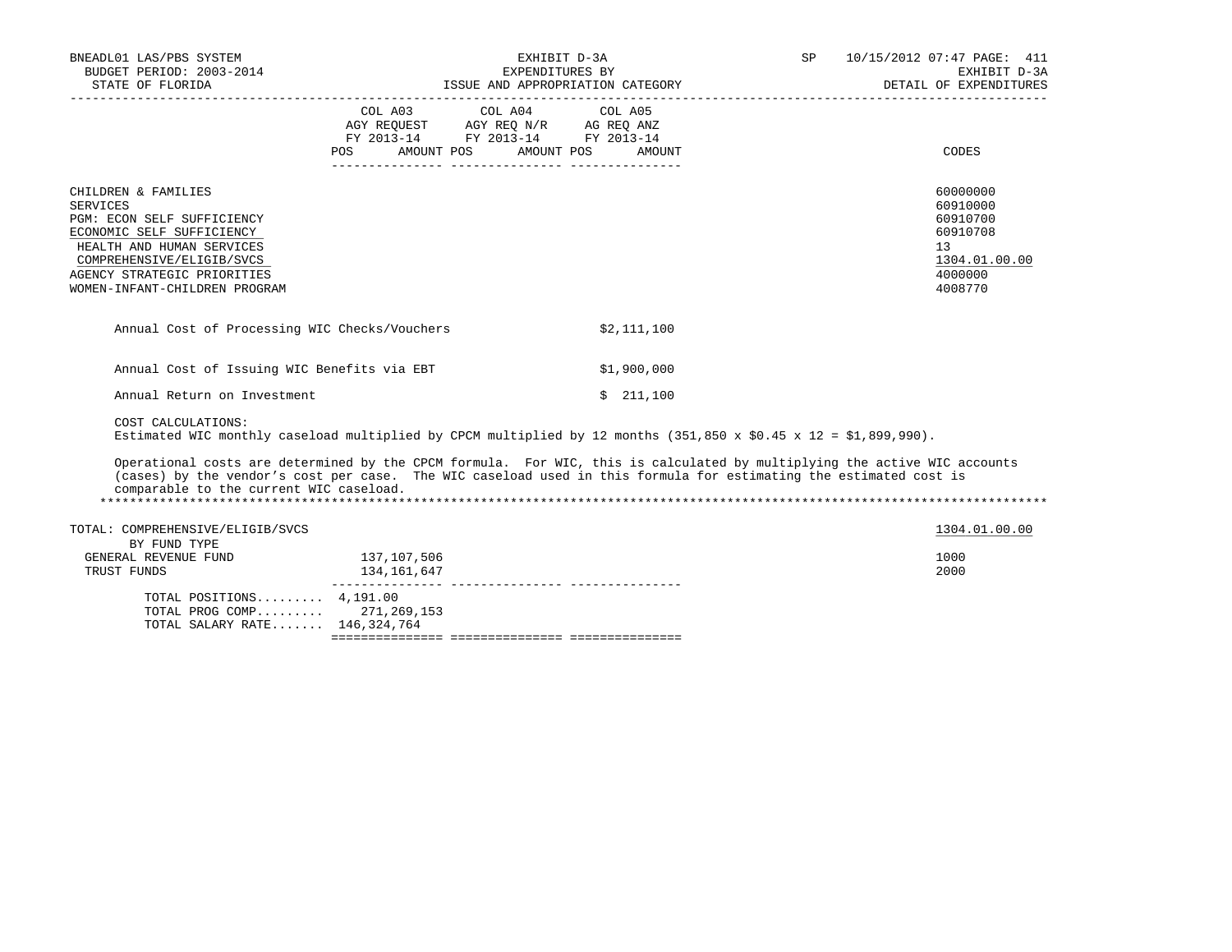| BNEADL01 LAS/PBS SYSTEM<br>BUDGET PERIOD: 2003-2014<br>STATE OF FLORIDA                                                                                                                                                                                            |           |                               | EXHIBIT D-3A<br>EXPENDITURES BY<br>_________________________________              | ISSUE AND APPROPRIATION CATEGORY        | SP 10/15/2012 07:47 PAGE: 412<br>EXHIBIT D-3A<br>DETAIL OF EXPENDITURES                             |
|--------------------------------------------------------------------------------------------------------------------------------------------------------------------------------------------------------------------------------------------------------------------|-----------|-------------------------------|-----------------------------------------------------------------------------------|-----------------------------------------|-----------------------------------------------------------------------------------------------------|
|                                                                                                                                                                                                                                                                    |           | COL A03<br>POS                | COL A04<br>AGY REQUEST AGY REQ N/R AG REQ ANZ<br>FY 2013-14 FY 2013-14 FY 2013-14 | COL A05<br>AMOUNT POS AMOUNT POS AMOUNT | CODES                                                                                               |
| CHILDREN & FAMILIES<br><b>SERVICES</b><br>PGM: ECON SELF SUFFICIENCY<br>ECONOMIC SELF SUFFICIENCY<br>GOV OPERATIONS/SUPPORT<br>EXEC LEADERSHIP/SUPPRT SVC<br>ESTIMATED EXPENDITURES<br>ESTIMATED EXPENDITURES - OPERATIONS<br>SALARY RATE<br>SALARY RATE 7,935,261 |           |                               |                                                                                   |                                         | 60000000<br>60910000<br>60910700<br>60910708<br>16<br>1602.00.00.00<br>1000000<br>1001000<br>000000 |
| SALARIES AND BENEFITS                                                                                                                                                                                                                                              |           |                               |                                                                                   |                                         | 010000                                                                                              |
| GENERAL REVENUE FUND                                                                                                                                                                                                                                               | $-MATCH$  | $-STATE$ 101,946<br>4,477,248 |                                                                                   |                                         | 1000 1<br>1000 2                                                                                    |
| TOTAL GENERAL REVENUE FUND                                                                                                                                                                                                                                         |           | 4,579,194                     |                                                                                   |                                         | 1000                                                                                                |
| FEDERAL GRANTS TRUST FUND -STATE                                                                                                                                                                                                                                   | -FEDERL   | 336<br>4,442,553              |                                                                                   |                                         | 2261 1<br>2261 3                                                                                    |
| TOTAL FEDERAL GRANTS TRUST FUND                                                                                                                                                                                                                                    |           | 4,442,889                     |                                                                                   |                                         | 2261                                                                                                |
| WELFARE TRANSITION TF -FEDERL 437,659                                                                                                                                                                                                                              |           |                               |                                                                                   |                                         | 2401 3                                                                                              |
| TOTAL POSITIONS 154.00<br>TOTAL APPRO                                                                                                                                                                                                                              |           | 9,459,742                     |                                                                                   |                                         |                                                                                                     |
| OTHER PERSONAL SERVICES                                                                                                                                                                                                                                            |           |                               |                                                                                   |                                         | 030000                                                                                              |
| GENERAL REVENUE FUND -MATCH 83,646<br>FEDERAL GRANTS TRUST FUND -FEDERL<br>WELFARE TRANSITION TF -FEDERL<br>TOTAL APPRO                                                                                                                                            |           | 98,568<br>9,416<br>191,630    |                                                                                   |                                         | 1000 2<br>2261 3<br>2401 3                                                                          |
|                                                                                                                                                                                                                                                                    |           |                               |                                                                                   |                                         |                                                                                                     |
| EXPENSES                                                                                                                                                                                                                                                           |           |                               |                                                                                   |                                         | 040000                                                                                              |
| GENERAL REVENUE FUND -STATE 4,613                                                                                                                                                                                                                                  | -MATCH    | 2,305,338                     |                                                                                   | ------------ ---------------            | 1000 1<br>1000 2                                                                                    |
| TOTAL GENERAL REVENUE FUND                                                                                                                                                                                                                                         |           | 2,309,951                     |                                                                                   |                                         | 1000                                                                                                |
| FEDERAL GRANTS TRUST FUND -FEDERL                                                                                                                                                                                                                                  |           | 2,481,632                     |                                                                                   |                                         | 2261 3                                                                                              |
| WELFARE TRANSITION TF                                                                                                                                                                                                                                              | $-FEDERL$ | 221,506                       |                                                                                   |                                         | 2401 3                                                                                              |
|                                                                                                                                                                                                                                                                    |           |                               |                                                                                   |                                         |                                                                                                     |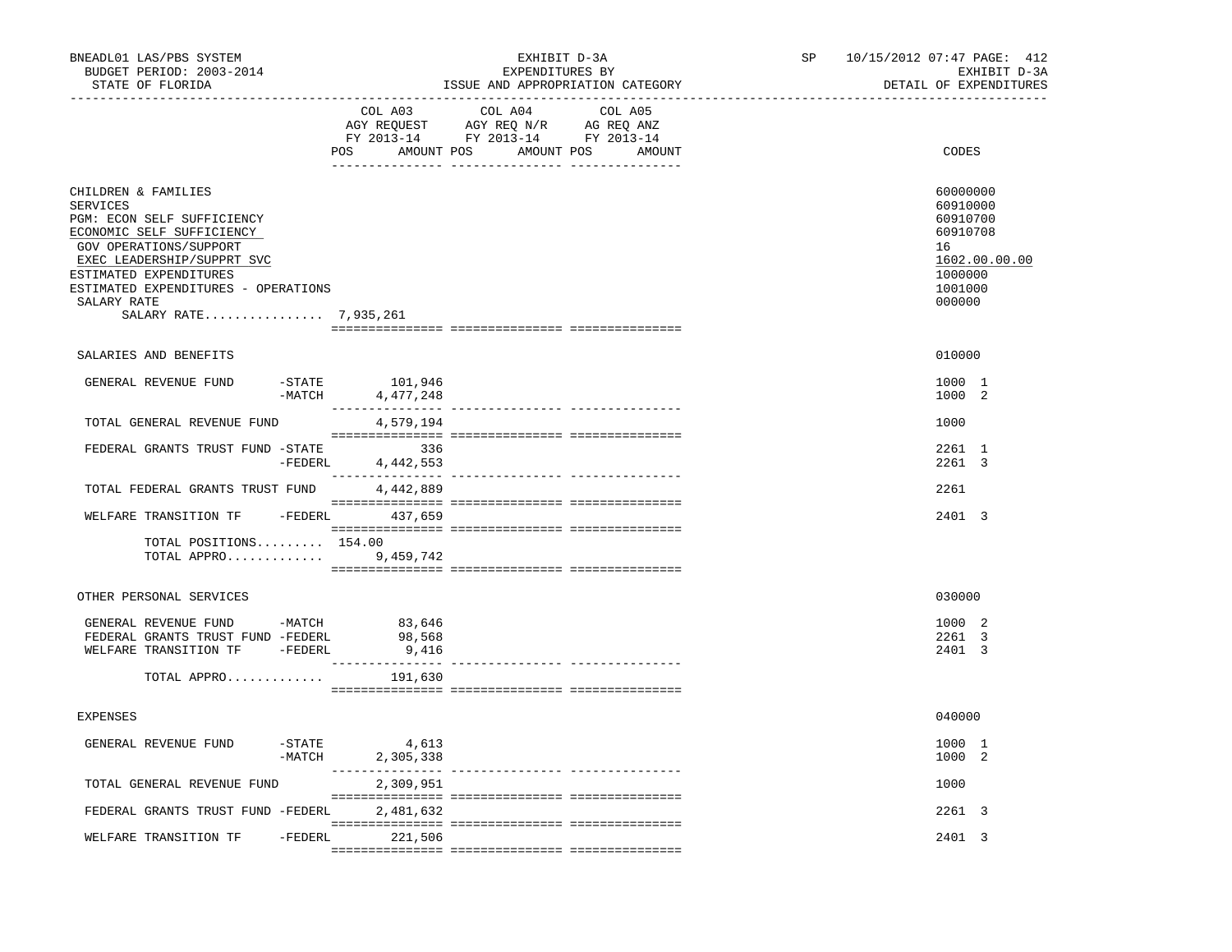| BNEADL01 LAS/PBS SYSTEM<br>BUDGET PERIOD: 2003-2014<br>STATE OF FLORIDA                                                                                                                                                                               |                            | EXHIBIT D-3A<br>EXPENDITURES BY<br>ISSUE AND APPROPRIATION CATEGORY                                                       | SP 10/15/2012 07:47 PAGE: 413<br>EXHIBIT D-3A<br>DETAIL OF EXPENDITURES                             |
|-------------------------------------------------------------------------------------------------------------------------------------------------------------------------------------------------------------------------------------------------------|----------------------------|---------------------------------------------------------------------------------------------------------------------------|-----------------------------------------------------------------------------------------------------|
|                                                                                                                                                                                                                                                       | POS<br>AMOUNT POS          | COL A03 COL A04 COL A05<br>AGY REQUEST AGY REQ N/R AG REQ ANZ<br>FY 2013-14 FY 2013-14 FY 2013-14<br>AMOUNT POS<br>AMOUNT | CODES                                                                                               |
| CHILDREN & FAMILIES<br><b>SERVICES</b><br>PGM: ECON SELF SUFFICIENCY<br>ECONOMIC SELF SUFFICIENCY<br>GOV OPERATIONS/SUPPORT<br>EXEC LEADERSHIP/SUPPRT SVC<br>ESTIMATED EXPENDITURES<br>ESTIMATED EXPENDITURES - OPERATIONS<br>EXPENSES<br>TOTAL APPRO | 5,013,089                  |                                                                                                                           | 60000000<br>60910000<br>60910700<br>60910708<br>16<br>1602.00.00.00<br>1000000<br>1001000<br>040000 |
| OPERATING CAPITAL OUTLAY                                                                                                                                                                                                                              |                            |                                                                                                                           | 060000                                                                                              |
| GENERAL REVENUE FUND -MATCH<br>FEDERAL GRANTS TRUST FUND -FEDERL<br>WELFARE TRANSITION TF -FEDERL                                                                                                                                                     | 1,393<br>1,449<br>29       |                                                                                                                           | 1000 2<br>2261 3<br>2401 3                                                                          |
| TOTAL APPRO                                                                                                                                                                                                                                           | 2,871                      |                                                                                                                           |                                                                                                     |
| SPECIAL CATEGORIES<br>CONTRACTED SERVICES                                                                                                                                                                                                             |                            |                                                                                                                           | 100000<br>100777                                                                                    |
| GENERAL REVENUE FUND<br>$-$ STATE                                                                                                                                                                                                                     | 290<br>-MATCH 17, 436, 469 |                                                                                                                           | 1000 1<br>1000 2                                                                                    |
| TOTAL GENERAL REVENUE FUND 17,436,759                                                                                                                                                                                                                 |                            |                                                                                                                           | 1000                                                                                                |
| FEDERAL GRANTS TRUST FUND -FEDERL 16,979,557                                                                                                                                                                                                          |                            |                                                                                                                           | 2261 3                                                                                              |
| WELFARE TRANSITION TF - FEDERL 946,189                                                                                                                                                                                                                |                            |                                                                                                                           | 2401 3                                                                                              |
| TOTAL APPRO 35,362,505                                                                                                                                                                                                                                |                            |                                                                                                                           |                                                                                                     |
| G/A-CONTRACTED SERVICES                                                                                                                                                                                                                               |                            |                                                                                                                           | 100778                                                                                              |
| GENERAL REVENUE FUND -MATCH 287,509<br>FEDERAL GRANTS TRUST FUND -FEDERL<br>WELFARE TRANSITION TF -FEDERL                                                                                                                                             | 2,152,838<br>273,473       |                                                                                                                           | 1000 2<br>2261 3<br>2401 3                                                                          |
| TOTAL APPRO                                                                                                                                                                                                                                           | 2,713,820                  |                                                                                                                           |                                                                                                     |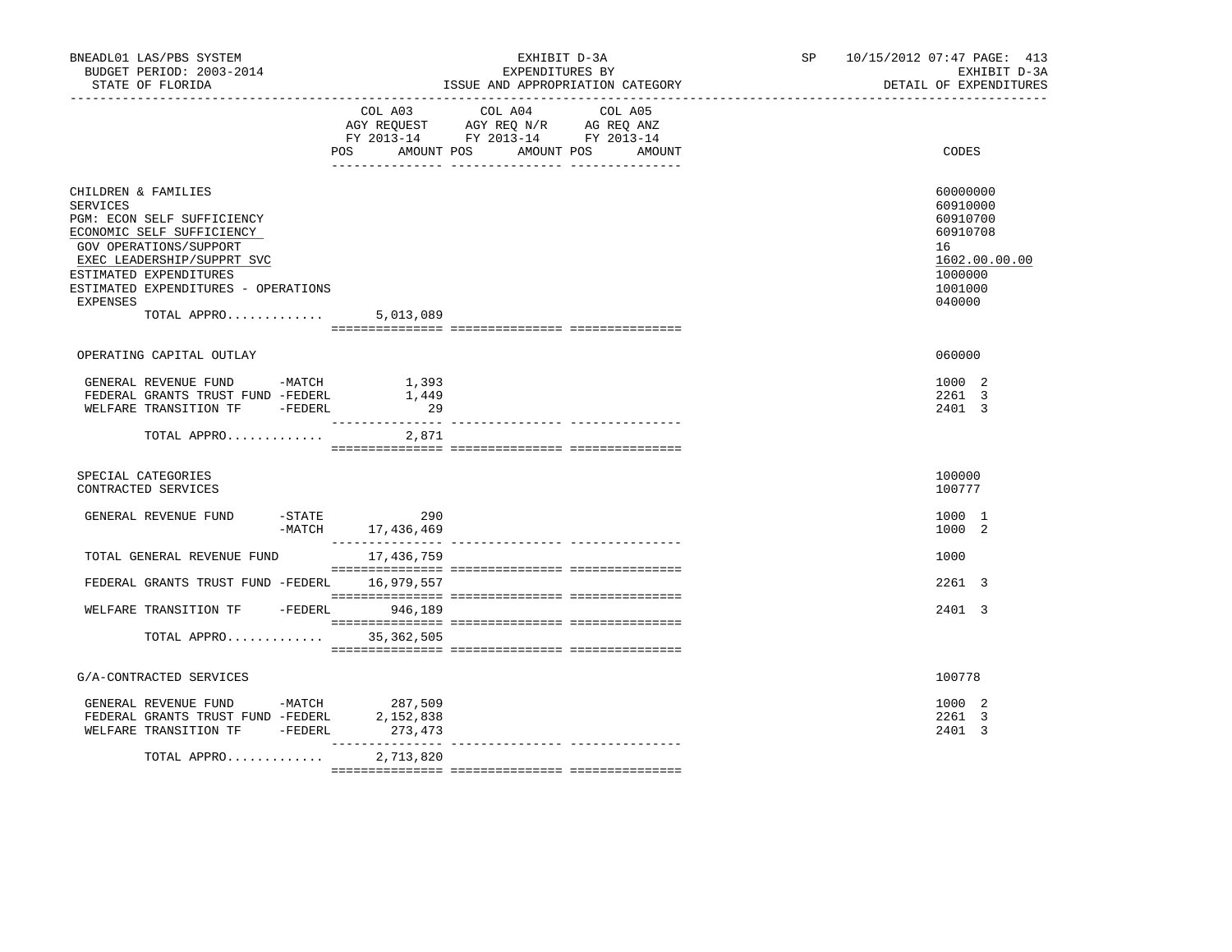| BNEADL01 LAS/PBS SYSTEM<br>BUDGET PERIOD: 2003-2014<br>STATE OF FLORIDA<br>________________                                                                                                                                                                                                                  | EXHIBIT D-3A<br>EXPENDITURES BY<br>ISSUE AND APPROPRIATION CATEGORY                                                                         | 10/15/2012 07:47 PAGE: 414<br>SP <sub>2</sub><br>EXHIBIT D-3A<br>DETAIL OF EXPENDITURES                                 |
|--------------------------------------------------------------------------------------------------------------------------------------------------------------------------------------------------------------------------------------------------------------------------------------------------------------|---------------------------------------------------------------------------------------------------------------------------------------------|-------------------------------------------------------------------------------------------------------------------------|
|                                                                                                                                                                                                                                                                                                              | COL A03<br>COL A04<br>COL A05<br>AGY REQUEST AGY REQ N/R AG REQ ANZ<br>FY 2013-14 FY 2013-14 FY 2013-14<br>POS AMOUNT POS AMOUNT POS AMOUNT | CODES                                                                                                                   |
| CHILDREN & FAMILIES<br><b>SERVICES</b><br>PGM: ECON SELF SUFFICIENCY<br>ECONOMIC SELF SUFFICIENCY<br>GOV OPERATIONS/SUPPORT<br>EXEC LEADERSHIP/SUPPRT SVC<br>ESTIMATED EXPENDITURES<br>ESTIMATED EXPENDITURES - OPERATIONS<br>SPECIAL CATEGORIES<br>RISK MANAGEMENT INSURANCE<br>GENERAL REVENUE FUND -STATE | 309,025                                                                                                                                     | 60000000<br>60910000<br>60910700<br>60910708<br>16<br>1602.00.00.00<br>1000000<br>1001000<br>100000<br>103241<br>1000 1 |
| $-MATCH$                                                                                                                                                                                                                                                                                                     | 527,320                                                                                                                                     | 1000 2                                                                                                                  |
| TOTAL GENERAL REVENUE FUND                                                                                                                                                                                                                                                                                   | 836,345                                                                                                                                     | 1000                                                                                                                    |
| FEDERAL GRANTS TRUST FUND -FEDERL 492,879                                                                                                                                                                                                                                                                    |                                                                                                                                             | 2261 3                                                                                                                  |
| WELFARE TRANSITION TF - FEDERL 35,275                                                                                                                                                                                                                                                                        |                                                                                                                                             | 2401 3                                                                                                                  |
| TOTAL APPRO $1,364,499$                                                                                                                                                                                                                                                                                      |                                                                                                                                             |                                                                                                                         |
| DEFERRED-PAY COM CONTRACTS                                                                                                                                                                                                                                                                                   |                                                                                                                                             | 105280                                                                                                                  |
| GENERAL REVENUE FUND -MATCH<br>FEDERAL GRANTS TRUST FUND -FEDERL<br>WELFARE TRANSITION TF -FEDERL<br>TOTAL APPRO                                                                                                                                                                                             | 832<br>810<br>69<br>1,711                                                                                                                   | 1000 2<br>2261 3<br>2401 3                                                                                              |
|                                                                                                                                                                                                                                                                                                              |                                                                                                                                             |                                                                                                                         |
| LEASE/PURCHASE/EQUIPMENT                                                                                                                                                                                                                                                                                     |                                                                                                                                             | 105281                                                                                                                  |
| $-$ STATE<br>GENERAL REVENUE FUND<br>$-MATCH$                                                                                                                                                                                                                                                                | 2<br>18,529                                                                                                                                 | 1000 1<br>1000 2                                                                                                        |
| TOTAL GENERAL REVENUE FUND                                                                                                                                                                                                                                                                                   | 18,531                                                                                                                                      | 1000                                                                                                                    |
| FEDERAL GRANTS TRUST FUND -FEDERL 17,622                                                                                                                                                                                                                                                                     |                                                                                                                                             | 2261 3                                                                                                                  |
| WELFARE TRANSITION TF - FEDERL 978                                                                                                                                                                                                                                                                           |                                                                                                                                             | 2401 3                                                                                                                  |
| TOTAL APPRO                                                                                                                                                                                                                                                                                                  | 37,131                                                                                                                                      |                                                                                                                         |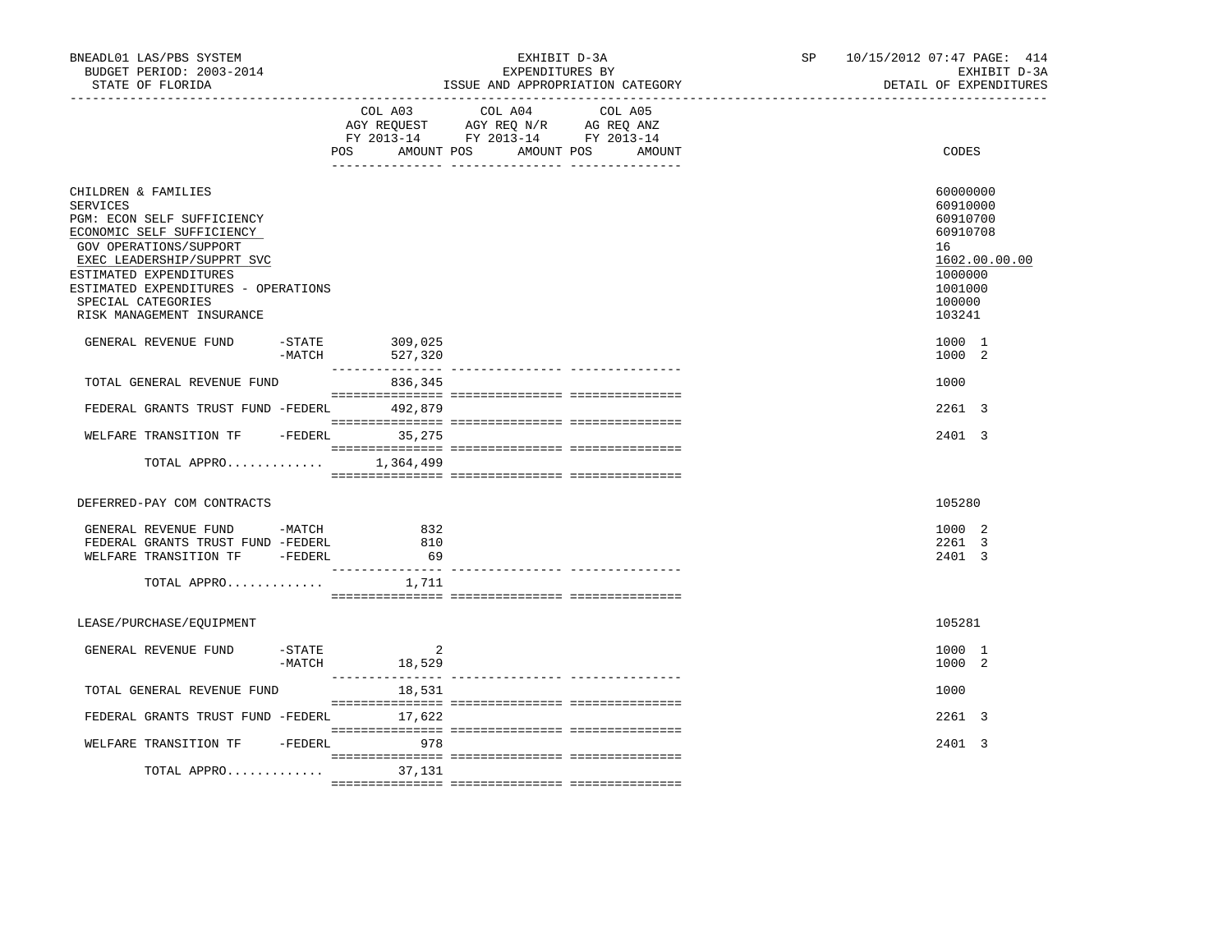| BNEADL01 LAS/PBS SYSTEM<br>BUDGET PERIOD: 2003-2014<br>STATE OF FLORIDA                                                                                                                                             |                     |               | EXHIBIT D-3A<br>EXPENDITURES BY<br>ISSUE AND APPROPRIATION CATEGORY                                                                                                                                                                                                                         | SP | 10/15/2012 07:47 PAGE: 415<br>EXHIBIT D-3A<br>DETAIL OF EXPENDITURES                      |
|---------------------------------------------------------------------------------------------------------------------------------------------------------------------------------------------------------------------|---------------------|---------------|---------------------------------------------------------------------------------------------------------------------------------------------------------------------------------------------------------------------------------------------------------------------------------------------|----|-------------------------------------------------------------------------------------------|
|                                                                                                                                                                                                                     |                     | COL A03       | COL A04 COL A05<br>$\begin{tabular}{lllllll} \bf AGY \;\; RegUEST \hspace{1cm} AGY \;\; REG \;\; N/R \hspace{1cm} \bf AG \;\; REG \;\; ANZ \end{tabular}$ $\begin{tabular}{lllllllllll} \bf FY \;\; 2013-14 \hspace{1cm} FY \;\; 2013-14 \end{tabular}$<br>POS AMOUNT POS AMOUNT POS AMOUNT |    | CODES                                                                                     |
| CHILDREN & FAMILIES<br>SERVICES<br>PGM: ECON SELF SUFFICIENCY<br>ECONOMIC SELF SUFFICIENCY<br>GOV OPERATIONS/SUPPORT<br>EXEC LEADERSHIP/SUPPRT SVC<br>ESTIMATED EXPENDITURES<br>ESTIMATED EXPENDITURES - OPERATIONS |                     |               |                                                                                                                                                                                                                                                                                             |    | 60000000<br>60910000<br>60910700<br>60910708<br>16<br>1602.00.00.00<br>1000000<br>1001000 |
| TOTAL: ESTIMATED EXPENDITURES - OPERATIONS<br>TOTAL POSITIONS 154.00<br>TOTAL ISSUE 54,146,998<br>TOTAL SALARY RATE 7,935,261                                                                                       |                     |               |                                                                                                                                                                                                                                                                                             |    | 1001000                                                                                   |
| CASUALTY INSURANCE PREMIUM<br>ADJUSTMENT<br>SPECIAL CATEGORIES<br>RISK MANAGEMENT INSURANCE                                                                                                                         |                     |               |                                                                                                                                                                                                                                                                                             |    | 1001090<br>100000<br>103241                                                               |
| GENERAL REVENUE FUND                                                                                                                                                                                                | $-$ STATE<br>-MATCH | 468<br>438    |                                                                                                                                                                                                                                                                                             |    | 1000 1<br>1000 2                                                                          |
| TOTAL GENERAL REVENUE FUND                                                                                                                                                                                          |                     | 906           |                                                                                                                                                                                                                                                                                             |    | 1000                                                                                      |
| FEDERAL GRANTS TRUST FUND -FEDERL                                                                                                                                                                                   |                     | 31            |                                                                                                                                                                                                                                                                                             |    | 2261 3                                                                                    |
| WELFARE TRANSITION TF -FEDERL 274                                                                                                                                                                                   |                     |               |                                                                                                                                                                                                                                                                                             |    | 2401 3                                                                                    |
| TOTAL APPRO $1,211$                                                                                                                                                                                                 |                     |               |                                                                                                                                                                                                                                                                                             |    |                                                                                           |
| FLORIDA RETIREMENT SYSTEM<br>CONTRIBUTION ADJUSTMENT FOR<br>FISCAL YEAR 2012-2013<br>SALARIES AND BENEFITS                                                                                                          |                     |               |                                                                                                                                                                                                                                                                                             |    | 1001240<br>010000                                                                         |
| GENERAL REVENUE FUND                                                                                                                                                                                                | -STATE<br>$-MATCH$  | 266<br>11,640 |                                                                                                                                                                                                                                                                                             |    | 1000 1<br>1000 2                                                                          |
| TOTAL GENERAL REVENUE FUND                                                                                                                                                                                          |                     | 11,906        |                                                                                                                                                                                                                                                                                             |    | 1000                                                                                      |
| FEDERAL GRANTS TRUST FUND -STATE                                                                                                                                                                                    | -FEDERL             | 11,553        |                                                                                                                                                                                                                                                                                             |    | 2261 1<br>2261 3                                                                          |
| TOTAL FEDERAL GRANTS TRUST FUND                                                                                                                                                                                     |                     | 11,554        |                                                                                                                                                                                                                                                                                             |    | 2261                                                                                      |
| WELFARE TRANSITION TF                                                                                                                                                                                               | -FEDERL             | 1,139         |                                                                                                                                                                                                                                                                                             |    | 2401 3                                                                                    |
|                                                                                                                                                                                                                     |                     |               |                                                                                                                                                                                                                                                                                             |    |                                                                                           |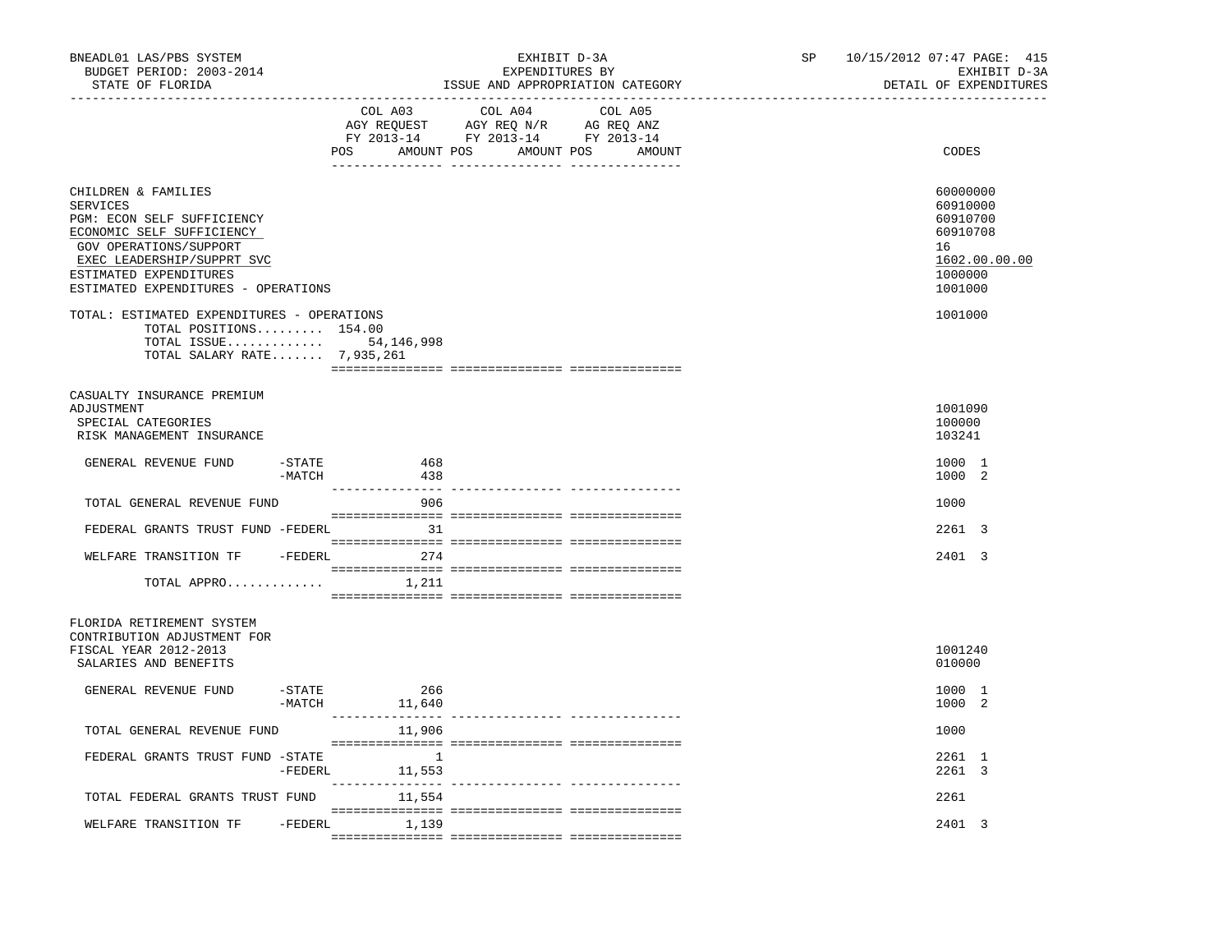| BNEADL01 LAS/PBS SYSTEM<br>BUDGET PERIOD: 2003-2014<br>STATE OF FLORIDA<br>_________________                                                                                                                     |                      |                                  | EXHIBIT D-3A<br>EXPENDITURES BY<br>ISSUE AND APPROPRIATION CATEGORY                               |                  |  | SP 10/15/2012 07:47 PAGE: 416<br>EXHIBIT D-3A<br>DETAIL OF EXPENDITURES        |
|------------------------------------------------------------------------------------------------------------------------------------------------------------------------------------------------------------------|----------------------|----------------------------------|---------------------------------------------------------------------------------------------------|------------------|--|--------------------------------------------------------------------------------|
|                                                                                                                                                                                                                  |                      | POS AMOUNT POS AMOUNT POS AMOUNT | COL A03 COL A04 COL A05<br>AGY REQUEST AGY REQ N/R AG REQ ANZ<br>FY 2013-14 FY 2013-14 FY 2013-14 |                  |  | CODES                                                                          |
| CHILDREN & FAMILIES<br><b>SERVICES</b><br>PGM: ECON SELF SUFFICIENCY<br>ECONOMIC SELF SUFFICIENCY<br>GOV OPERATIONS/SUPPORT<br>EXEC LEADERSHIP/SUPPRT SVC<br>ESTIMATED EXPENDITURES<br>FLORIDA RETIREMENT SYSTEM |                      |                                  |                                                                                                   |                  |  | 60000000<br>60910000<br>60910700<br>60910708<br>16<br>1602.00.00.00<br>1000000 |
| CONTRIBUTION ADJUSTMENT FOR<br>FISCAL YEAR 2012-2013<br>SALARIES AND BENEFITS<br>TOTAL APPRO                                                                                                                     |                      | 24,599                           |                                                                                                   |                  |  | 1001240<br>010000                                                              |
| ADJUSTMENT TO STATE HEALTH<br>INSURANCE PREMIUM CONTRIBUTION -<br>FISCAL YEAR 2012-13<br>SALARIES AND BENEFITS                                                                                                   |                      |                                  |                                                                                                   |                  |  | 1001830<br>010000                                                              |
| GENERAL REVENUE FUND                                                                                                                                                                                             | $-STATE$<br>$-MATCH$ | 208<br>9,125                     |                                                                                                   |                  |  | 1000 1<br>1000 2                                                               |
| TOTAL GENERAL REVENUE FUND                                                                                                                                                                                       |                      | 9,333                            |                                                                                                   |                  |  | 1000                                                                           |
| FEDERAL GRANTS TRUST FUND -STATE                                                                                                                                                                                 |                      | $-FEDERL$<br>9,057               |                                                                                                   |                  |  | 2261 1<br>2261 3                                                               |
| TOTAL FEDERAL GRANTS TRUST FUND 9,058                                                                                                                                                                            |                      |                                  |                                                                                                   |                  |  | 2261                                                                           |
| WELFARE TRANSITION TF - FEDERL 893                                                                                                                                                                               |                      |                                  |                                                                                                   |                  |  | 2401 3                                                                         |
| TOTAL APPRO                                                                                                                                                                                                      |                      | 19,284                           |                                                                                                   |                  |  |                                                                                |
| ADJUSTMENTS TO CURRENT YEAR<br>ESTIMATED EXPENDITURES<br>ADJUST FUND SOURCE INDICATORS - ADD<br><b>EXPENSES</b>                                                                                                  |                      |                                  |                                                                                                   |                  |  | 1600000<br>160S220<br>040000                                                   |
| GENERAL REVENUE FUND -STATE                                                                                                                                                                                      |                      | 16                               |                                                                                                   |                  |  | 1000 1                                                                         |
|                                                                                                                                                                                                                  |                      |                                  |                                                                                                   |                  |  |                                                                                |
| AGENCY ISSUE NARRATIVE:<br>2013-2014 BUDGET YEAR NARRATIVE:<br>ISSUE TITLE: Adjust Fund Source Indicators - Add                                                                                                  |                      |                                  |                                                                                                   | IT COMPONENT? NO |  |                                                                                |

SPECIFY WHICH AGENCY GOAL FROM THE 2011-2016 STRATEGIC PLAN IS ADDRESSED BY THIS BUDGET ISSUE PROPOSAL: EFFECT PROGRAM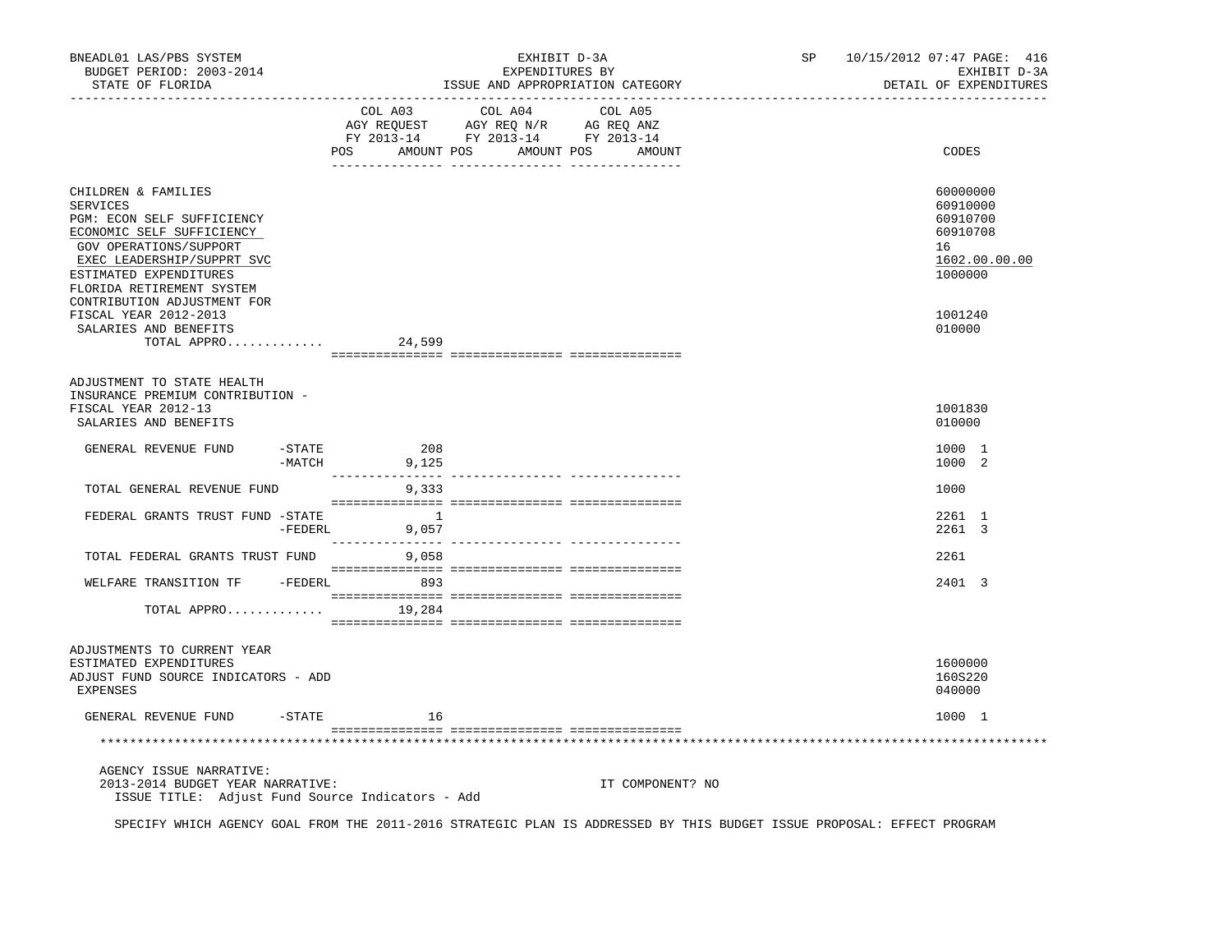| BNEADL01 LAS/PBS SYSTEM<br>BUDGET PERIOD: 2003-2014<br>STATE OF FLORIDA                                                                                                                  |        | EXHIBIT D-3A<br>EXPENDITURES BY<br>EXPENDITURES BY<br>ISSUE AND APPROPRIATION CATEGORY                                                                                                         | SP | 10/15/2012 07:47 PAGE: 417<br>EXHIBIT D-3A<br>DETAIL OF EXPENDITURES |
|------------------------------------------------------------------------------------------------------------------------------------------------------------------------------------------|--------|------------------------------------------------------------------------------------------------------------------------------------------------------------------------------------------------|----|----------------------------------------------------------------------|
|                                                                                                                                                                                          |        | $\begin{tabular}{lcccc} COL A03 & COL A04 & COL A05 \\ AGY REQUEST & AGY REQ N/R & AG REQ ANZ \\ FY & 2013-14 & FY & 2013-14 & FY & 2013-14 \end{tabular}$<br>POS AMOUNT POS AMOUNT POS AMOUNT |    | CODES                                                                |
| CHILDREN & FAMILIES<br><b>SERVICES</b><br>PGM: ECON SELF SUFFICIENCY<br>ECONOMIC SELF SUFFICIENCY<br>GOV OPERATIONS/SUPPORT<br>EXEC LEADERSHIP/SUPPRT SVC<br>ADJUSTMENTS TO CURRENT YEAR |        |                                                                                                                                                                                                |    | 60000000<br>60910000<br>60910700<br>60910708<br>16<br>1602.00.00.00  |
| ESTIMATED EXPENDITURES<br>ADJUST FUND SOURCE INDICATORS - ADD                                                                                                                            |        |                                                                                                                                                                                                |    | 1600000<br>160S220                                                   |
|                                                                                                                                                                                          |        | IMPROVEMENTS: Apply proven best practices to maximize efficiencies and outcomes.                                                                                                               |    |                                                                      |
| Maintenance of Effort (MOE) and Match review.                                                                                                                                            |        | SUMMARY: The Department requests an adjustment to its base budget to properly align Funding Source Identifiers (FSI) for                                                                       |    |                                                                      |
| align the Fund Source Indicators (FSIs) in the Departments budget.                                                                                                                       |        | PROBLEM STATEMENT: Based on the Departments current agency approved operating budget this request is needed to properly                                                                        |    |                                                                      |
| WHAT BENEFITS WILL BE OBTAINED BY FUNDING THIS ISSUE:                                                                                                                                    |        | This action is necessary to ensure that the Department can properly identify funding sources and MOE.                                                                                          |    |                                                                      |
| WHAT UNDERLYING PROGRAM THEORY CHANGE IS INVOLVED IN THIS ISSUE (IF ANY):<br>Not Applicable                                                                                              |        |                                                                                                                                                                                                |    |                                                                      |
|                                                                                                                                                                                          |        | WHAT IMPLEMENTATION MECHANISMS WILL BE CHANGED AS A RESULT OF THIS ISSUE (IF ANY):<br>The Department will implement these adjustments and continue to monitor the funding of the budget.       |    |                                                                      |
| RETURN ON INVESTMENT:<br>Not Applicable                                                                                                                                                  |        |                                                                                                                                                                                                |    |                                                                      |
| COST CALCULATIONS:<br>Not Applicable                                                                                                                                                     |        |                                                                                                                                                                                                |    |                                                                      |
| ADJUST FUND SOURCE INDICATORS -<br><b>DEDUCT</b><br><b>EXPENSES</b>                                                                                                                      |        |                                                                                                                                                                                                |    | 160S230<br>040000                                                    |
| GENERAL REVENUE FUND -MATCH                                                                                                                                                              | $16 -$ |                                                                                                                                                                                                |    | 1000 2                                                               |
|                                                                                                                                                                                          |        |                                                                                                                                                                                                |    |                                                                      |
| AGENCY ISSUE NARRATIVE:<br>2013-2014 BUDGET YEAR NARRATIVE:<br>ISSUE TITLE: Adjust Fund Source Indicators - Deduct                                                                       |        | IT COMPONENT? NO                                                                                                                                                                               |    |                                                                      |

SPECIFY WHICH AGENCY GOAL FROM THE 2011-2016 STRATEGIC PLAN IS ADDRESSED BY THIS BUDGET ISSUE PROPOSAL: EFFECT PROGRAM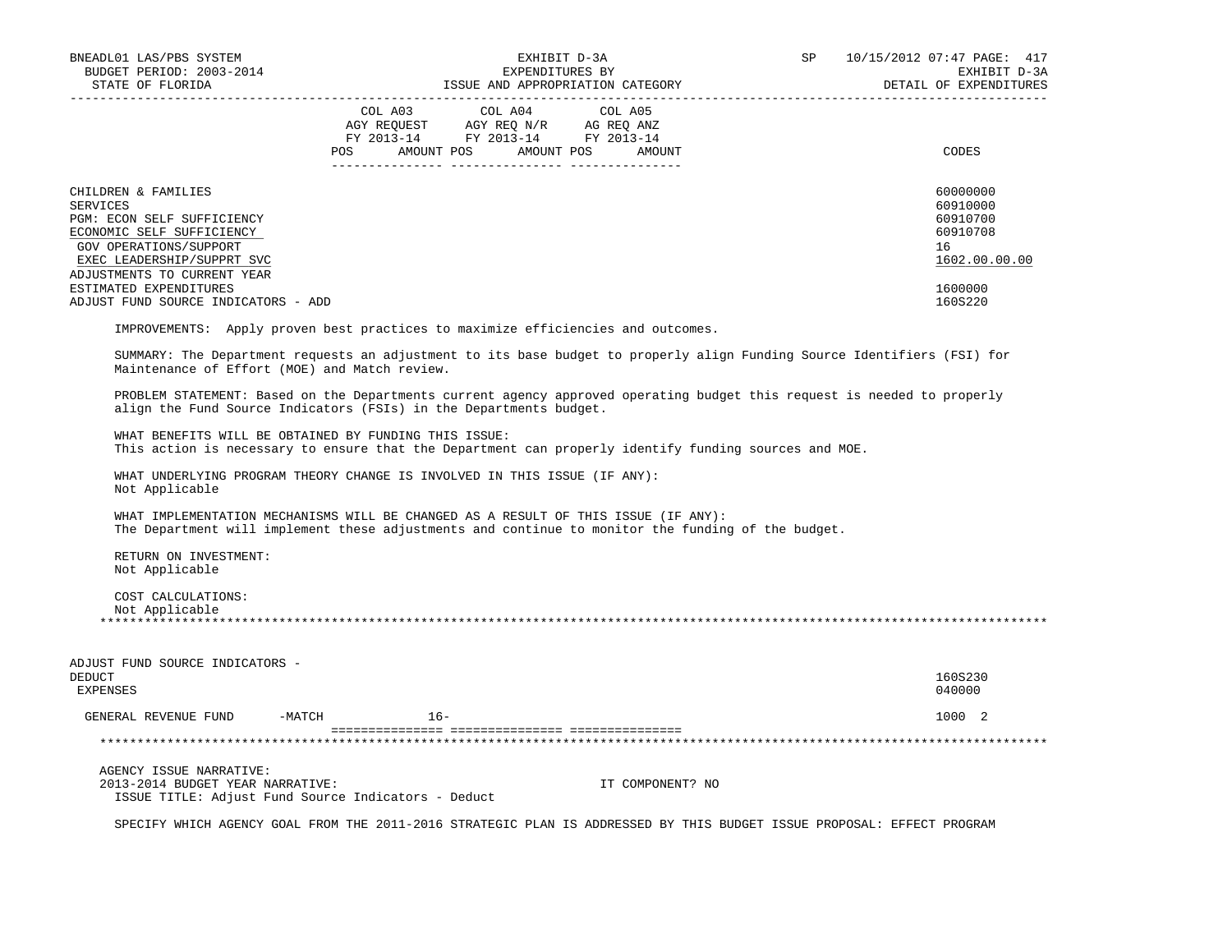| BNEADL01 LAS/PBS SYSTEM<br>BUDGET PERIOD: 2003-2014<br>STATE OF FLORIDA                                                                            | EXHIBIT D-3A<br>EXPENDITURES BY<br>ISSUE AND APPROPRIATION CATEGORY                                                                         | 10/15/2012 07:47 PAGE: 418<br>SP<br>EXHIBIT D-3A<br>DETAIL OF EXPENDITURES |
|----------------------------------------------------------------------------------------------------------------------------------------------------|---------------------------------------------------------------------------------------------------------------------------------------------|----------------------------------------------------------------------------|
|                                                                                                                                                    | COL A03 COL A04 COL A05<br>AGY REQUEST AGY REO N/R AG REO ANZ<br>FY 2013-14 FY 2013-14 FY 2013-14<br>POS<br>AMOUNT POS AMOUNT POS<br>AMOUNT | CODES                                                                      |
| CHILDREN & FAMILIES<br>SERVICES<br>PGM: ECON SELF SUFFICIENCY<br>ECONOMIC SELF SUFFICIENCY<br>GOV OPERATIONS/SUPPORT<br>EXEC LEADERSHIP/SUPPRT SVC |                                                                                                                                             | 60000000<br>60910000<br>60910700<br>60910708<br>16<br>1602.00.00.00        |
| ADJUSTMENTS TO CURRENT YEAR<br>ESTIMATED EXPENDITURES<br>ADJUST FUND SOURCE INDICATORS -                                                           |                                                                                                                                             | 1600000                                                                    |
| DEDUCT                                                                                                                                             |                                                                                                                                             | 160S230                                                                    |

IMPROVEMENTS: Apply proven best practices to maximize efficiencies and outcomes.

 SUMMARY: The Department requests an adjustment to its base budget to properly align Funding Source Identifiers (FSI) for Maintenance of Effort (MOE) and Match review.

 PROBLEM STATEMENT: Based on the Departments current agency approved operating budget this request is needed to properly align the Fund Source Indicators (FSIs) in the Departments budget.

 WHAT BENEFITS WILL BE OBTAINED BY FUNDING THIS ISSUE: This action is necessary to ensure that the Department can properly identify funding sources and MOE.

 WHAT UNDERLYING PROGRAM THEORY CHANGE IS INVOLVED IN THIS ISSUE (IF ANY): Not Applicable

 WHAT IMPLEMENTATION MECHANISMS WILL BE CHANGED AS A RESULT OF THIS ISSUE (IF ANY): The Department will implement these adjustments and continue to monitor the funding of the budget.

 RETURN ON INVESTMENT: Not Applicable

 COST CALCULATIONS: Not Applicable \*\*\*\*\*\*\*\*\*\*\*\*\*\*\*\*\*\*\*\*\*\*\*\*\*\*\*\*\*\*\*\*\*\*\*\*\*\*\*\*\*\*\*\*\*\*\*\*\*\*\*\*\*\*\*\*\*\*\*\*\*\*\*\*\*\*\*\*\*\*\*\*\*\*\*\*\*\*\*\*\*\*\*\*\*\*\*\*\*\*\*\*\*\*\*\*\*\*\*\*\*\*\*\*\*\*\*\*\*\*\*\*\*\*\*\*\*\*\*\*\*\*\*\*\*\*\*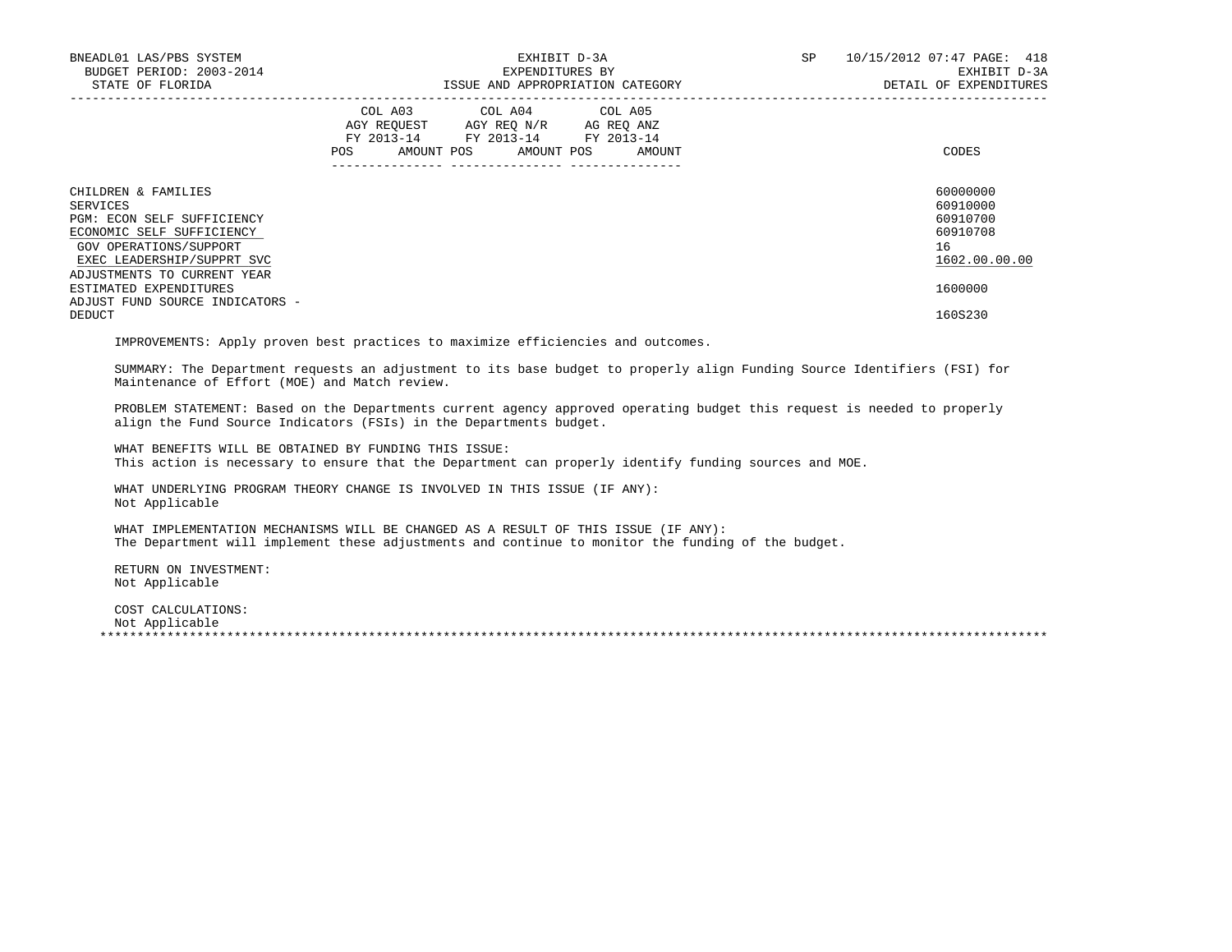| BNEADL01 LAS/PBS SYSTEM<br>BUDGET PERIOD: 2003-2014<br>STATE OF FLORIDA                                                                                                                                                                                                                            | EXHIBIT D-3A<br>EXPENDITURES BY<br>ISSUE AND APPROPRIATION CATEGORY                                                                                                                                                                             | SP | 10/15/2012 07:47 PAGE: 419<br>EXHIBIT D-3A<br>DETAIL OF EXPENDITURES                                |
|----------------------------------------------------------------------------------------------------------------------------------------------------------------------------------------------------------------------------------------------------------------------------------------------------|-------------------------------------------------------------------------------------------------------------------------------------------------------------------------------------------------------------------------------------------------|----|-----------------------------------------------------------------------------------------------------|
|                                                                                                                                                                                                                                                                                                    | COL A03<br>COL A04<br>COL A05<br>AGY REQUEST AGY REQ N/R AG REQ ANZ<br>FY 2013-14 FY 2013-14 FY 2013-14<br>POS AMOUNT POS AMOUNT POS AMOUNT                                                                                                     |    | CODES                                                                                               |
| CHILDREN & FAMILIES<br><b>SERVICES</b><br>PGM: ECON SELF SUFFICIENCY<br>ECONOMIC SELF SUFFICIENCY<br>GOV OPERATIONS/SUPPORT<br>EXEC LEADERSHIP/SUPPRT SVC<br>ESTIMATED EXPENDITURES REALIGNMENT<br>INFORMATION TECHNOLOGY SHARED<br>SERVICES ALIGNMENT - ADD<br>SALARY RATE<br>SALARY RATE 424,952 |                                                                                                                                                                                                                                                 |    | 60000000<br>60910000<br>60910700<br>60910708<br>16<br>1602.00.00.00<br>2000000<br>2000240<br>000000 |
|                                                                                                                                                                                                                                                                                                    |                                                                                                                                                                                                                                                 |    |                                                                                                     |
| SALARIES AND BENEFITS                                                                                                                                                                                                                                                                              |                                                                                                                                                                                                                                                 |    | 010000                                                                                              |
| GENERAL REVENUE FUND -MATCH<br>GENERAL REVENUE FUND -MATCH 279,762<br>FEDERAL GRANTS TRUST FUND -FEDERL 275,125<br>WELFARE TRANSITION TF - FEDERL                                                                                                                                                  | 6,673                                                                                                                                                                                                                                           |    | 1000 2<br>2261 3<br>2401 3                                                                          |
| TOTAL POSITIONS 7.00<br>TOTAL APPRO $561,560$                                                                                                                                                                                                                                                      |                                                                                                                                                                                                                                                 |    |                                                                                                     |
| <b>EXPENSES</b>                                                                                                                                                                                                                                                                                    |                                                                                                                                                                                                                                                 |    | 040000                                                                                              |
| GENERAL REVENUE FUND -MATCH 32,441<br>FEDERAL GRANTS TRUST FUND -FEDERL<br>WELFARE TRANSITION TF -FEDERL                                                                                                                                                                                           | 30,343<br>2,184                                                                                                                                                                                                                                 |    | 1000 2<br>2261 3<br>2401 3                                                                          |
| TOTAL APPRO                                                                                                                                                                                                                                                                                        | 64,968                                                                                                                                                                                                                                          |    |                                                                                                     |
| TOTAL: INFORMATION TECHNOLOGY SHARED<br>SERVICES ALIGNMENT - ADD<br>TOTAL POSITIONS 7.00<br>TOTAL ISSUE 626,528<br>TOTAL SALARY RATE 424,952                                                                                                                                                       |                                                                                                                                                                                                                                                 |    | 2000240                                                                                             |
|                                                                                                                                                                                                                                                                                                    |                                                                                                                                                                                                                                                 |    |                                                                                                     |
| AGENCY ISSUE NARRATIVE:<br>2013-2014 BUDGET YEAR NARRATIVE:                                                                                                                                                                                                                                        | IT COMPONENT? NO<br>ISSUE TITLE: Information Technology Shared Services Alignment - ADD                                                                                                                                                         |    |                                                                                                     |
|                                                                                                                                                                                                                                                                                                    | SPECIFY WHICH AGENCY GOAL FROM THE FISCAL YEARS 2013-2014 THROUGH 2017-2018 STRATEGIC PLAN IS ADDRESSED BY THIS BUDGET<br>ISSUE PROPOSAL: Goal 2 Effect Program Improvements: Apply proven best practices to maximize efficiencies and outcomes |    |                                                                                                     |
| SUMMARY:                                                                                                                                                                                                                                                                                           | The Department requests the transfer of \$1,702,551 (\$582,914 General Revenue, \$842,282 Federal Grants Trust Fund,                                                                                                                            |    |                                                                                                     |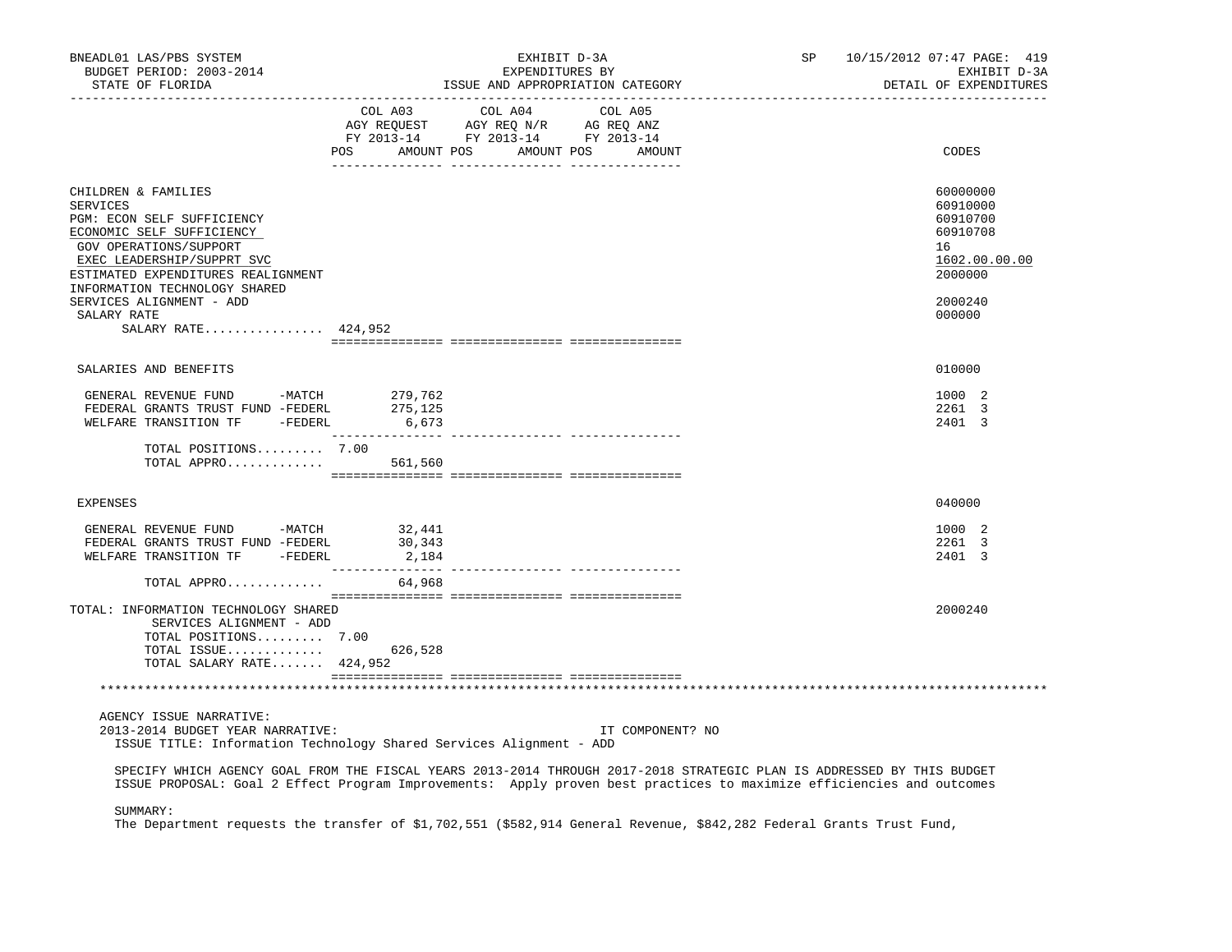| BNEADL01 LAS/PBS SYSTEM<br>BUDGET PERIOD: 2003-2014<br>STATE OF FLORIDA |     |                                                                                                   | EXHIBIT D-3A<br>EXPENDITURES BY | ISSUE AND APPROPRIATION CATEGORY | SP | 10/15/2012 07:47 PAGE: 420<br>EXHIBIT D-3A<br>DETAIL OF EXPENDITURES |
|-------------------------------------------------------------------------|-----|---------------------------------------------------------------------------------------------------|---------------------------------|----------------------------------|----|----------------------------------------------------------------------|
|                                                                         | POS | COL A03 COL A04 COL A05<br>AGY REQUEST AGY REQ N/R AG REQ ANZ<br>FY 2013-14 FY 2013-14 FY 2013-14 |                                 | AMOUNT POS AMOUNT POS AMOUNT     |    | CODES                                                                |
| CHILDREN & FAMILIES<br>SERVICES                                         |     |                                                                                                   |                                 |                                  |    | 60000000<br>60910000                                                 |
| PGM: ECON SELF SUFFICIENCY                                              |     |                                                                                                   |                                 |                                  |    | 60910700                                                             |
| ECONOMIC SELF SUFFICIENCY                                               |     |                                                                                                   |                                 |                                  |    | 60910708                                                             |
| GOV OPERATIONS/SUPPORT                                                  |     |                                                                                                   |                                 |                                  |    | 16                                                                   |
| EXEC LEADERSHIP/SUPPRT SVC                                              |     |                                                                                                   |                                 |                                  |    | 1602.00.00.00                                                        |
| ESTIMATED EXPENDITURES REALIGNMENT                                      |     |                                                                                                   |                                 |                                  |    | 2000000                                                              |
| INFORMATION TECHNOLOGY SHARED                                           |     |                                                                                                   |                                 |                                  |    |                                                                      |
| SERVICES ALIGNMENT - ADD                                                |     |                                                                                                   |                                 |                                  |    | 2000240                                                              |

 \$122,009 Welfare Transition Trust Fund, \$79,898 Social Services Block Grant, \$11,768 Alchohol, Drug Abuse, and Mental Health Trust Fund, and \$63,680 Administrative Trust Fund) and 22.00 FTE within the Department as a technical alignment for final implementation of shared services.

This issue is cost neutral across budget entities.

### PROBLEM STATEMENT:

 In Fiscal Year 2012-2013 the Department implemented Information Technology Shared Services (ITSS). A technical alignment of positions is necessary to fully implement ITSS. Shared Services Organizations arrange essential business support functions (i.e., finance, human resources, and information technology services) as a business unit to serve agency operations. Shared Services is the provision of a service by one part of an organization where the service was previously found in more than one part of the organization. The funding and resourcing of the service is shared and creates a cost-effective platform for service delivery by standardizing processes and delivery methods; consolidating people and technology around delivery structure; and reengineering work patterns to achieve world-class standards.

# WHAT BENEFITS WILL BE OBTAINED BY FUNDING THIS ISSUE:

 This is a technical alignment of positions that fully implements the Department's Information Technology Shared Services (ITSS) approved during the 2012 Legislative Session (Issue Number: 1800120).

 WHAT UNDERLYING PROGRAM THEORY CHANGE IS INVOLVED IN THIS ISSUE (IF ANY): Not applicable

 WHAT IMPLEMENTATION MECHANISMS WILL BE CHANGED AS A RESULT OF THIS ISSUE (IF ANY): Not applicable

 FLORIDA STRATEGIC PLAN FOR ECONOMIC DEVELOPMENT: Not Applicable

 RETURN ON INVESTMENT (ROI): Not applicable

COST CALCULATIONS:

 This is a cost neutral ADD/DEDUCT issue shifting Salary and Expenses within Department Budget Entities. The Other Adjustment Data (OAD) transaction associated with this request is based on the rate and budget necessary to fully restore the amounts transferred for 20 FTE positions from program offices to Information Technology in Fiscal Year 2012-2013. The additional OAD adjustment amount is based on the need to transfer two filled positions (as of September 4, 2012) from the programs to Information Technology.

\*\*\*\*\*\*\*\*\*\*\*\*\*\*\*\*\*\*\*\*\*\*\*\*\*\*\*\*\*\*\*\*\*\*\*\*\*\*\*\*\*\*\*\*\*\*\*\*\*\*\*\*\*\*\*\*\*\*\*\*\*\*\*\*\*\*\*\*\*\*\*\*\*\*\*\*\*\*\*\*\*\*\*\*\*\*\*\*\*\*\*\*\*\*\*\*\*\*\*\*\*\*\*\*\*\*\*\*\*\*\*\*\*\*\*\*\*\*\*\*\*\*\*\*\*\*\*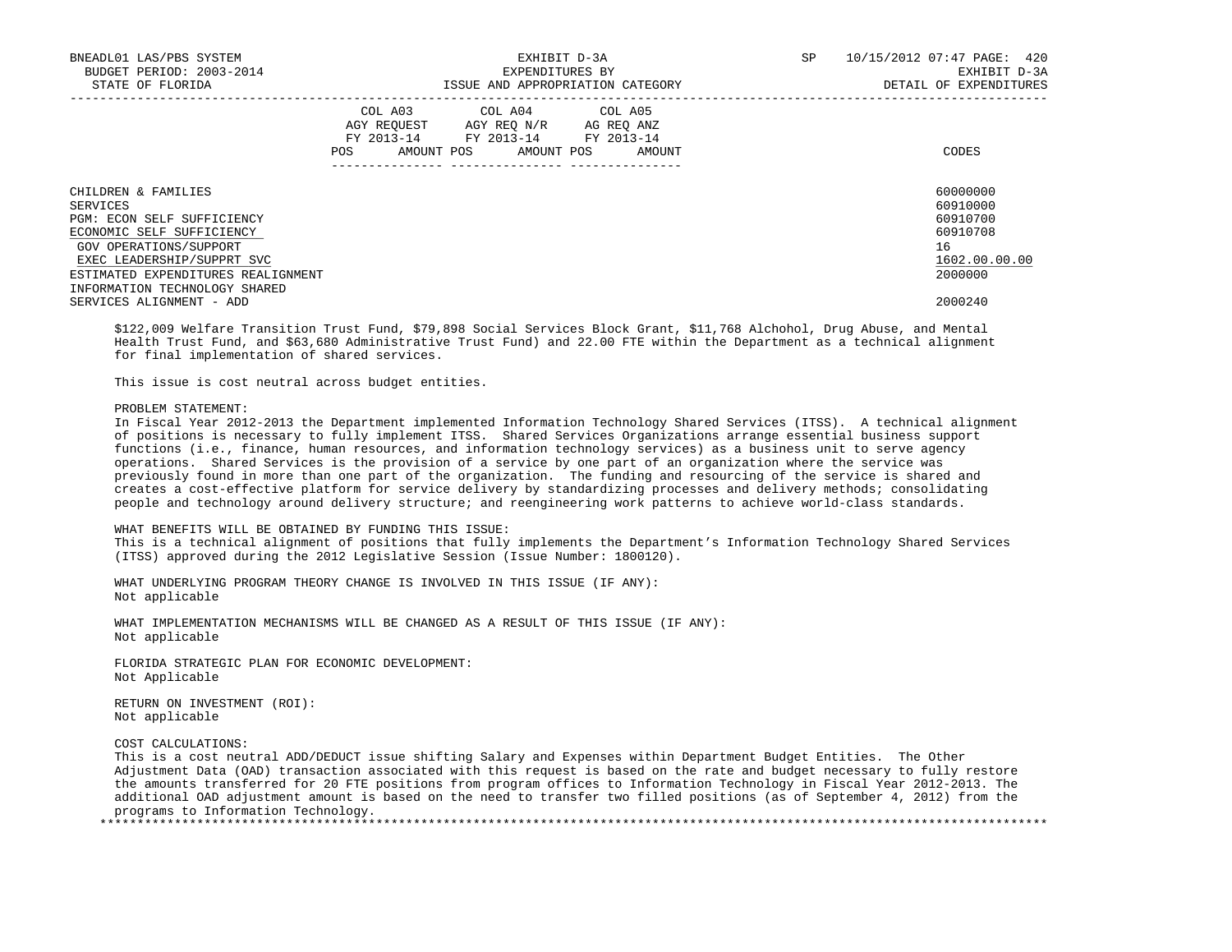| BNEADL01 LAS/PBS SYSTEM<br>BUDGET PERIOD: 2003-2014<br>STATE OF FLORIDA                                                                                                                                                                               |      | ISSUE AND APPROPRIATION CATEGORY                                                                                                                                                               | EXHIBIT D-3A<br>EXPENDITURES BY |                                      | SP              |      | 10/15/2012 07:47 PAGE: 421<br>EXHIBIT D-3A<br>DETAIL OF EXPENDITURES                      |
|-------------------------------------------------------------------------------------------------------------------------------------------------------------------------------------------------------------------------------------------------------|------|------------------------------------------------------------------------------------------------------------------------------------------------------------------------------------------------|---------------------------------|--------------------------------------|-----------------|------|-------------------------------------------------------------------------------------------|
|                                                                                                                                                                                                                                                       |      |                                                                                                                                                                                                |                                 |                                      |                 |      |                                                                                           |
|                                                                                                                                                                                                                                                       |      | $\begin{tabular}{lcccc} COL A03 & COL A04 & COL A05 \\ AGY REQUEST & AGY REQ N/R & AG REQ ANZ \\ FY & 2013-14 & FY & 2013-14 & FY & 2013-14 \end{tabular}$<br>POS AMOUNT POS AMOUNT POS AMOUNT |                                 |                                      |                 |      | CODES                                                                                     |
|                                                                                                                                                                                                                                                       |      |                                                                                                                                                                                                |                                 |                                      |                 |      |                                                                                           |
| CHILDREN & FAMILIES<br>SERVICES<br>PGM: ECON SELF SUFFICIENCY<br>ECONOMIC SELF SUFFICIENCY<br>GOV OPERATIONS/SUPPORT<br>EXEC LEADERSHIP/SUPPRT SVC<br>ESTIMATED EXPENDITURES REALIGNMENT<br>INFORMATION TECHNOLOGY SHARED<br>SERVICES ALIGNMENT - ADD |      |                                                                                                                                                                                                |                                 |                                      |                 |      | 60000000<br>60910000<br>60910700<br>60910708<br>16<br>1602.00.00.00<br>2000000<br>2000240 |
| POSITION DETAIL OF SALARIES AND BENEFITS:                                                                                                                                                                                                             |      |                                                                                                                                                                                                |                                 |                                      |                 |      |                                                                                           |
|                                                                                                                                                                                                                                                       | FTE  | BASE RATE                                                                                                                                                                                      | ADDITIVES BENEFITS              |                                      | SUBTOTAL        |      | LAPSE LAPSED SALARIES<br>% AND BENEFITS                                                   |
| A03 - AGY REQUEST FY 2013-14                                                                                                                                                                                                                          |      |                                                                                                                                                                                                |                                 |                                      |                 |      |                                                                                           |
| CHANGES TO CURRENTLY AUTHORIZED POSITIONS                                                                                                                                                                                                             |      |                                                                                                                                                                                                |                                 |                                      |                 |      |                                                                                           |
| 2109 SYSTEMS PROJECT CONSULTANT                                                                                                                                                                                                                       |      |                                                                                                                                                                                                |                                 |                                      |                 |      |                                                                                           |
| 19275 001<br>2127 DATA BASE CONSULTANT                                                                                                                                                                                                                |      | 1.00 65,373                                                                                                                                                                                    |                                 | 18,563                               |                 |      | 83,936 0.00 83,936                                                                        |
| 64450 001                                                                                                                                                                                                                                             | 1.00 | 61,607                                                                                                                                                                                         |                                 | 18,080                               | 79,687          |      | 79,687<br>0.00                                                                            |
| 2236 GOVERNMENT OPERATIONS CONSULTANT II                                                                                                                                                                                                              |      |                                                                                                                                                                                                |                                 |                                      |                 |      |                                                                                           |
| 70538 001<br>2239 OPERATIONS REVIEW SPECIALIST                                                                                                                                                                                                        | 1.00 | 41,302                                                                                                                                                                                         |                                 | 15,475                               | 56,777          | 0.00 | 56,777                                                                                    |
| 46106 001                                                                                                                                                                                                                                             | 1.00 |                                                                                                                                                                                                |                                 |                                      | 87,060          | 0.00 | 87,060                                                                                    |
| 62854 001                                                                                                                                                                                                                                             | 1.00 | 68,141<br>55,040                                                                                                                                                                               |                                 | 18,919<br>17,238                     | 72,278 0.00     |      | 72,278                                                                                    |
| 69395 001                                                                                                                                                                                                                                             | 1.00 | 55,881                                                                                                                                                                                         |                                 | 17,346                               | 73,227 0.00     |      | 73,227                                                                                    |
| 8850 CHIEF OF TECHNOLOGIES & SYSTEMS DEV-DCF                                                                                                                                                                                                          |      |                                                                                                                                                                                                |                                 |                                      |                 |      |                                                                                           |
| 19274 001                                                                                                                                                                                                                                             | 1.00 | 77,608                                                                                                                                                                                         |                                 | 21,315                               | 98,923 0.00     |      | 98,923                                                                                    |
| TOTALS FOR ISSUE BY FUND<br>1000 GENERAL REVENUE FUND                                                                                                                                                                                                 |      |                                                                                                                                                                                                |                                 |                                      |                 |      | 280,163                                                                                   |
| 2261 FEDERAL GRANTS TRUST FUND                                                                                                                                                                                                                        |      |                                                                                                                                                                                                |                                 |                                      |                 |      | 242,830                                                                                   |
| 2401 WELFARE TRANSITION TF                                                                                                                                                                                                                            |      |                                                                                                                                                                                                |                                 | _______ _______________ __ _________ |                 |      | 28,895<br>_____________                                                                   |
|                                                                                                                                                                                                                                                       |      | 7.00 424,952                                                                                                                                                                                   |                                 |                                      | 126,936 551,888 |      | 551,888<br>==============                                                                 |
|                                                                                                                                                                                                                                                       |      |                                                                                                                                                                                                |                                 |                                      |                 |      |                                                                                           |
| OTHER SALARY AMOUNT                                                                                                                                                                                                                                   |      |                                                                                                                                                                                                |                                 |                                      |                 |      |                                                                                           |
| 1000 GENERAL REVENUE FUND<br>2261 FEDERAL GRANTS TRUST FUND                                                                                                                                                                                           |      |                                                                                                                                                                                                |                                 |                                      |                 |      | $401 -$<br>32,295                                                                         |
| 2401 WELFARE TRANSITION TF                                                                                                                                                                                                                            |      |                                                                                                                                                                                                |                                 |                                      |                 |      | 22, 222                                                                                   |
|                                                                                                                                                                                                                                                       |      |                                                                                                                                                                                                |                                 |                                      |                 |      | -------------<br>561,560                                                                  |
|                                                                                                                                                                                                                                                       |      |                                                                                                                                                                                                |                                 |                                      |                 |      | ==============                                                                            |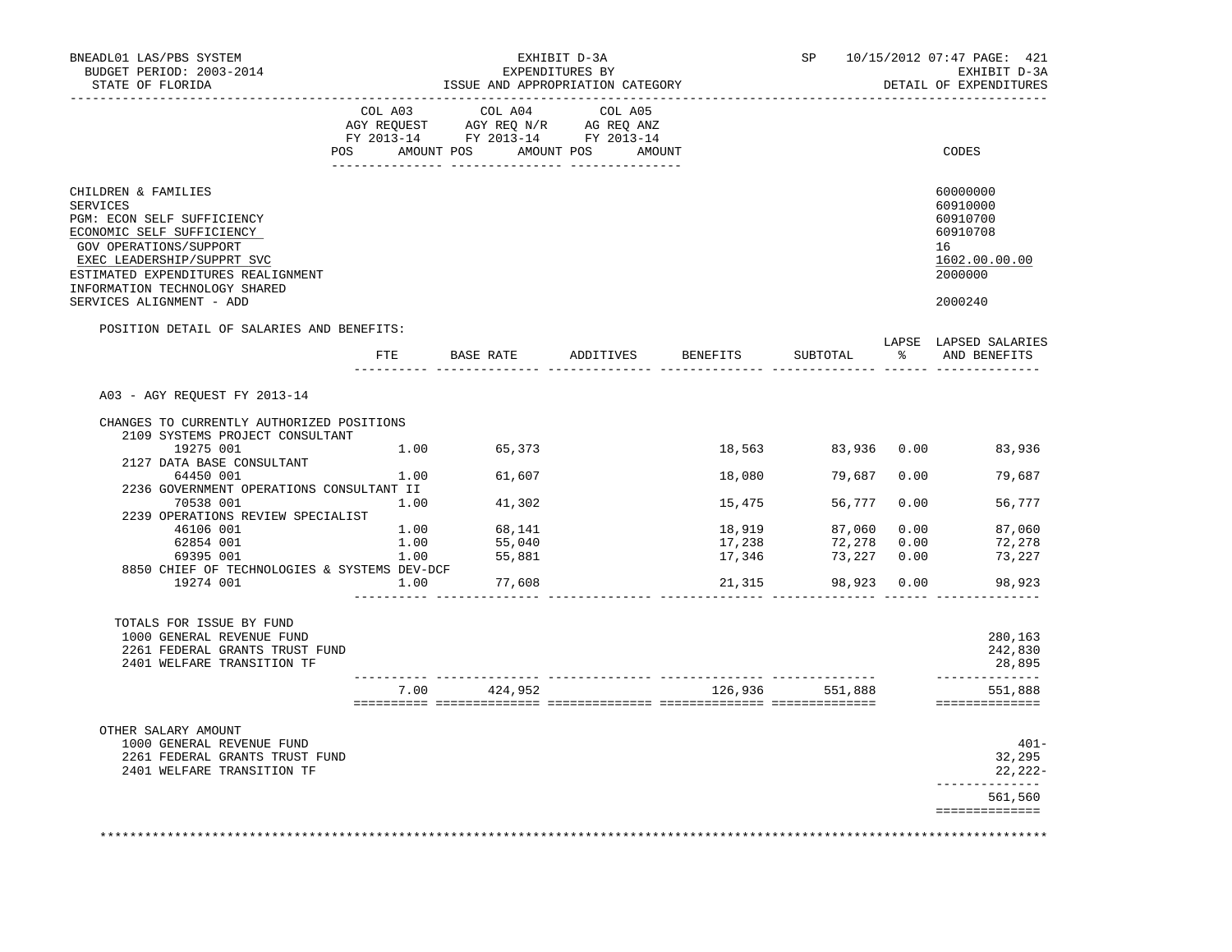| BNEADL01 LAS/PBS SYSTEM<br>BUDGET PERIOD: 2003-2014<br>STATE OF FLORIDA                                                                                                                                                                                                                                 | SP<br>EXHIBIT D-3A<br>EXPENDITURES BY<br>ISSUE AND APPROPRIATION CATEGORY                                                                                                                                                                       | 10/15/2012 07:47 PAGE: 422<br>EXHIBIT D-3A<br>DETAIL OF EXPENDITURES                                |
|---------------------------------------------------------------------------------------------------------------------------------------------------------------------------------------------------------------------------------------------------------------------------------------------------------|-------------------------------------------------------------------------------------------------------------------------------------------------------------------------------------------------------------------------------------------------|-----------------------------------------------------------------------------------------------------|
|                                                                                                                                                                                                                                                                                                         | COL A03<br>COL A04<br>COL A05<br>AGY REQUEST AGY REQ N/R AG REQ ANZ<br>FY 2013-14 FY 2013-14 FY 2013-14<br>POS AMOUNT POS AMOUNT POS AMOUNT                                                                                                     | CODES                                                                                               |
| CHILDREN & FAMILIES<br><b>SERVICES</b><br>PGM: ECON SELF SUFFICIENCY<br>ECONOMIC SELF SUFFICIENCY<br>GOV OPERATIONS/SUPPORT<br>EXEC LEADERSHIP/SUPPRT SVC<br>ESTIMATED EXPENDITURES REALIGNMENT<br>INFORMATION TECHNOLOGY SHARED<br>SERVICES ALIGNMENT - DEDUCT<br>SALARY RATE<br>SALARY RATE $41,264-$ |                                                                                                                                                                                                                                                 | 60000000<br>60910000<br>60910700<br>60910708<br>16<br>1602.00.00.00<br>2000000<br>2000250<br>000000 |
| SALARIES AND BENEFITS                                                                                                                                                                                                                                                                                   |                                                                                                                                                                                                                                                 | 010000                                                                                              |
| GENERAL REVENUE FUND -MATCH<br>FEDERAL GRANTS TRUST FUND -FEDERL<br>WELFARE TRANSITION TF -FEDERL                                                                                                                                                                                                       | 26,807–<br>27,332–<br>1,837-                                                                                                                                                                                                                    | 1000 2<br>2261 3<br>2401 3                                                                          |
| TOTAL POSITIONS 1.00-<br>TOTAL APPRO                                                                                                                                                                                                                                                                    | $55,976-$                                                                                                                                                                                                                                       |                                                                                                     |
| <b>EXPENSES</b>                                                                                                                                                                                                                                                                                         |                                                                                                                                                                                                                                                 | 040000                                                                                              |
| GENERAL REVENUE FUND -MATCH 4,019-<br>FEDERAL GRANTS TRUST FUND -FEDERL<br>WELFARE TRANSITION TF -FEDERL                                                                                                                                                                                                | $5,066-$<br>$345-$                                                                                                                                                                                                                              | 1000 2<br>2261 3<br>2401 3                                                                          |
| TOTAL APPRO                                                                                                                                                                                                                                                                                             | 9,430-                                                                                                                                                                                                                                          |                                                                                                     |
| TOTAL: INFORMATION TECHNOLOGY SHARED<br>SERVICES ALIGNMENT - DEDUCT<br>TOTAL POSITIONS 1.00-<br>TOTAL ISSUE<br>TOTAL SALARY RATE 41,264-                                                                                                                                                                | $65,406-$                                                                                                                                                                                                                                       | 2000250                                                                                             |
|                                                                                                                                                                                                                                                                                                         |                                                                                                                                                                                                                                                 |                                                                                                     |
| AGENCY ISSUE NARRATIVE:<br>2013-2014 BUDGET YEAR NARRATIVE:                                                                                                                                                                                                                                             | IT COMPONENT? NO<br>ISSUE TITLE: Information Technology Shared Services Alignment - DEDUCT                                                                                                                                                      |                                                                                                     |
|                                                                                                                                                                                                                                                                                                         | SPECIFY WHICH AGENCY GOAL FROM THE FISCAL YEARS 2013-2014 THROUGH 2017-2018 STRATEGIC PLAN IS ADDRESSED BY THIS BUDGET<br>ISSUE PROPOSAL: Goal 2 Effect Program Improvements: Apply proven best practices to maximize efficiencies and outcomes |                                                                                                     |
| SUMMARY:                                                                                                                                                                                                                                                                                                | The Department requests the transfer of \$1,702,551 (\$582,914 General Revenue, \$842,282 Federal Grants Trust Fund,                                                                                                                            |                                                                                                     |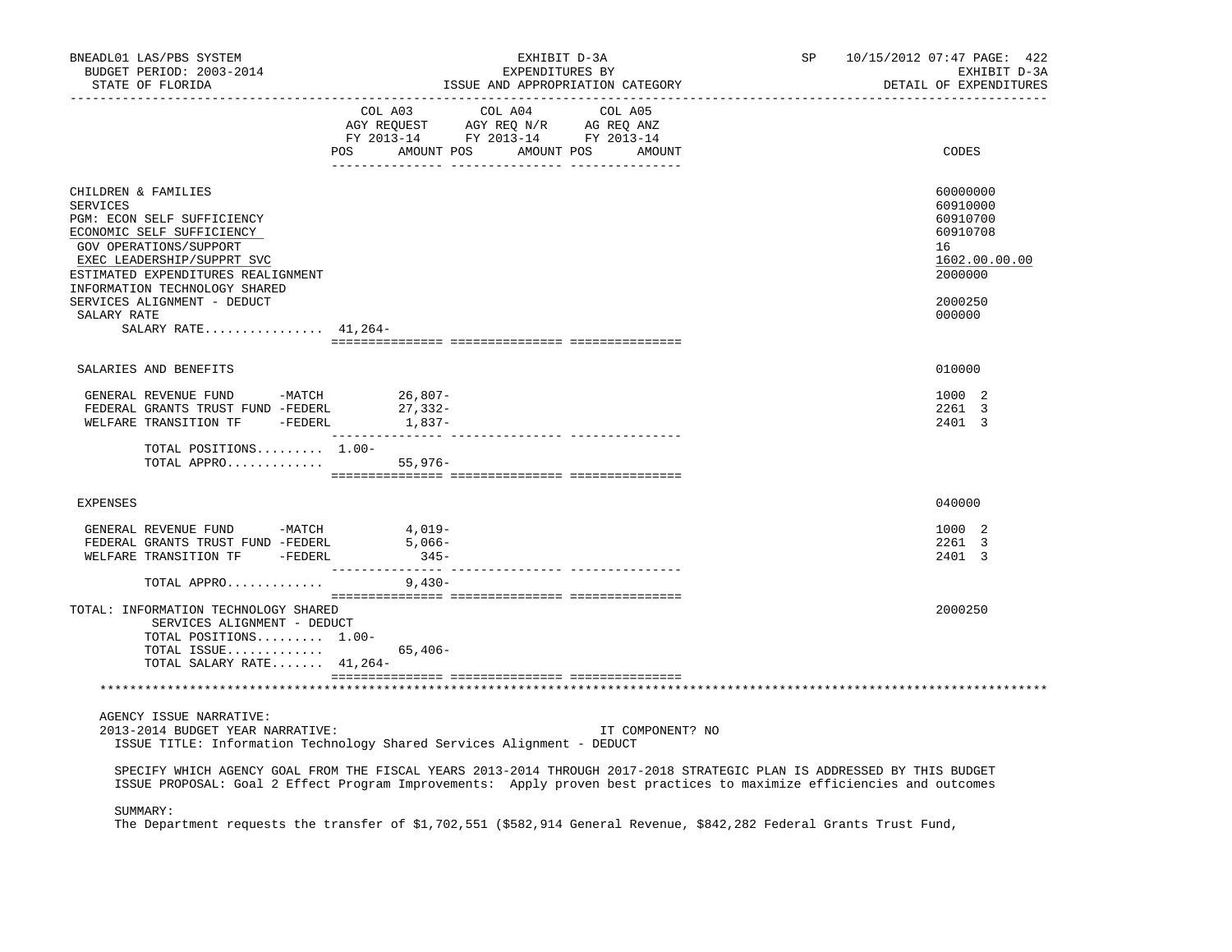| BNEADL01 LAS/PBS SYSTEM<br>BUDGET PERIOD: 2003-2014<br>STATE OF FLORIDA |     |                                                                                                   | EXHIBIT D-3A<br>EXPENDITURES BY | ISSUE AND APPROPRIATION CATEGORY | SP | 10/15/2012 07:47 PAGE: 423<br>EXHIBIT D-3A<br>DETAIL OF EXPENDITURES |
|-------------------------------------------------------------------------|-----|---------------------------------------------------------------------------------------------------|---------------------------------|----------------------------------|----|----------------------------------------------------------------------|
|                                                                         | POS | COL A03 COL A04 COL A05<br>AGY REQUEST AGY REQ N/R AG REQ ANZ<br>FY 2013-14 FY 2013-14 FY 2013-14 |                                 | AMOUNT POS AMOUNT POS AMOUNT     |    | CODES                                                                |
| CHILDREN & FAMILIES                                                     |     |                                                                                                   |                                 |                                  |    | 60000000<br>60910000                                                 |
| SERVICES<br>PGM: ECON SELF SUFFICIENCY                                  |     |                                                                                                   |                                 |                                  |    | 60910700                                                             |
| ECONOMIC SELF SUFFICIENCY                                               |     |                                                                                                   |                                 |                                  |    | 60910708                                                             |
| GOV OPERATIONS/SUPPORT                                                  |     |                                                                                                   |                                 |                                  |    | 16                                                                   |
| EXEC LEADERSHIP/SUPPRT SVC                                              |     |                                                                                                   |                                 |                                  |    | 1602.00.00.00                                                        |
| ESTIMATED EXPENDITURES REALIGNMENT                                      |     |                                                                                                   |                                 |                                  |    | 2000000                                                              |
| INFORMATION TECHNOLOGY SHARED                                           |     |                                                                                                   |                                 |                                  |    |                                                                      |
| SERVICES ALIGNMENT - DEDUCT                                             |     |                                                                                                   |                                 |                                  |    | 2000250                                                              |

 \$122,009 Welfare Transition Trust Fund, \$79,898 Social Services Block Grant, \$11,768 Alchohol, Drug Abuse, and Mental Health Trust Fund, and \$63,680 Administrative Trust Fund) and 22.00 FTE within the Department as a technical alignment for final implementation of shared services.

This issue is cost neutral across budget entities.

### PROBLEM STATEMENT:

 In Fiscal Year 2012-2013 the Department implemented Information Technology Shared Services (ITSS). A technical alignment of positions is necessary to fully implement ITSS. Shared Services Organizations arrange essential business support functions (i.e., finance, human resources, and information technology services) as a business unit to serve agency operations. Shared Services is the provision of a service by one part of an organization where the service was previously found in more than one part of the organization. The funding and resourcing of the service is shared and creates a cost-effective platform for service delivery by standardizing processes and delivery methods; consolidating people and technology around delivery structure; and reengineering work patterns to achieve world-class standards.

# WHAT BENEFITS WILL BE OBTAINED BY FUNDING THIS ISSUE:

 This is a technical alignment of positions that fully implements the Department's Information Technology Shared Services (ITSS) approved during the 2012 Legislative Session (Issue Number: 1800120).

 WHAT UNDERLYING PROGRAM THEORY CHANGE IS INVOLVED IN THIS ISSUE (IF ANY): Not applicable

 WHAT IMPLEMENTATION MECHANISMS WILL BE CHANGED AS A RESULT OF THIS ISSUE (IF ANY): Not applicable

 FLORIDA STRATEGIC PLAN FOR ECONOMIC DEVELOPMENT: Not Applicable

 RETURN ON INVESTMENT (ROI): Not applicable

COST CALCULATIONS:

 This is a cost neutral ADD/DEDUCT issue shifting Salary and Expenses within Department Budget Entities. The Other Adjustment Data (OAD) transaction associated with this request is based on the rate and budget necessary to fully restore the amounts transferred for 20 FTE positions from program offices to Information Technology in Fiscal Year 2012-2013. The additional OAD adjustment amount is based on the need to transfer two filled positions (as of September 4, 2012) from the programs to Information Technology.

\*\*\*\*\*\*\*\*\*\*\*\*\*\*\*\*\*\*\*\*\*\*\*\*\*\*\*\*\*\*\*\*\*\*\*\*\*\*\*\*\*\*\*\*\*\*\*\*\*\*\*\*\*\*\*\*\*\*\*\*\*\*\*\*\*\*\*\*\*\*\*\*\*\*\*\*\*\*\*\*\*\*\*\*\*\*\*\*\*\*\*\*\*\*\*\*\*\*\*\*\*\*\*\*\*\*\*\*\*\*\*\*\*\*\*\*\*\*\*\*\*\*\*\*\*\*\*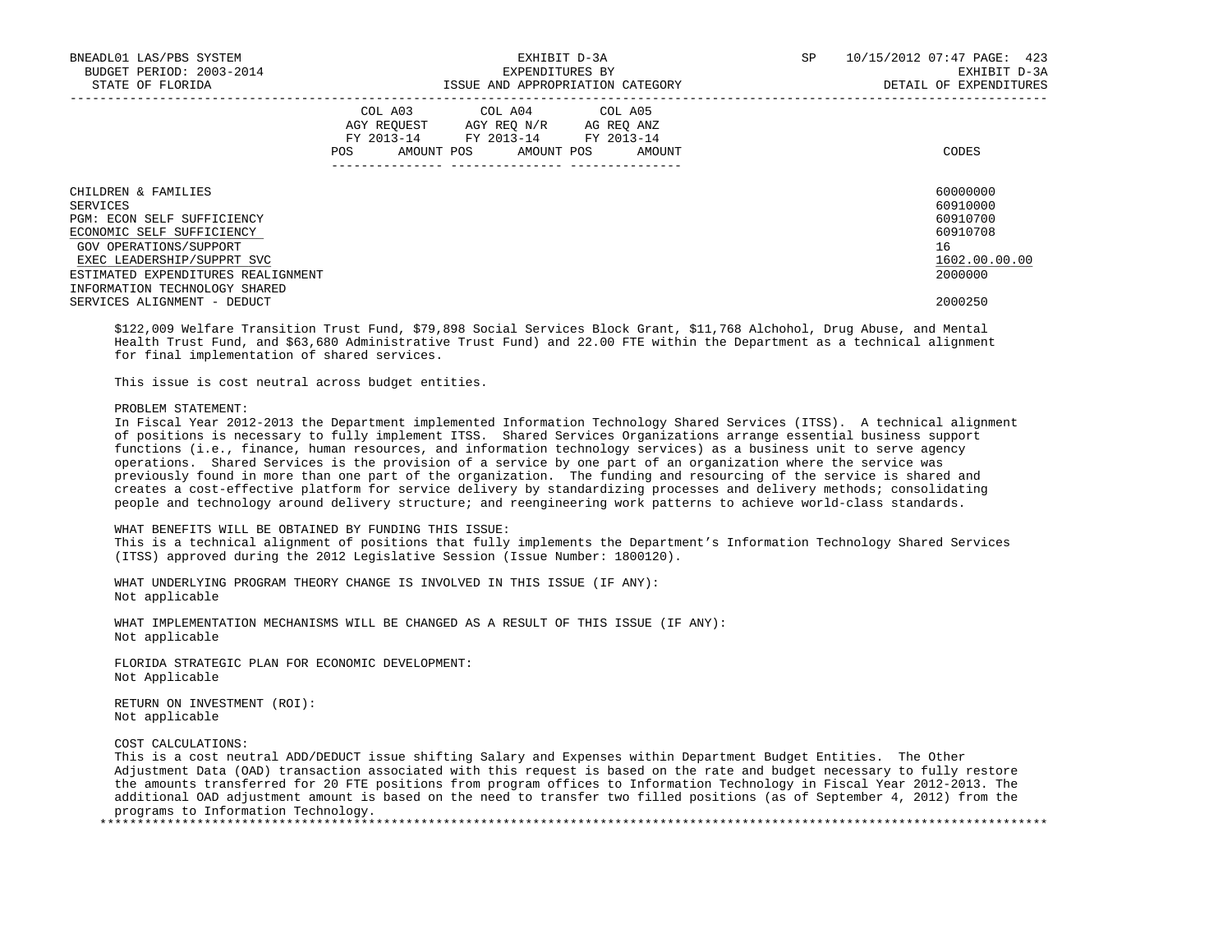| BNEADL01 LAS/PBS SYSTEM<br>BUDGET PERIOD: 2003-2014<br>STATE OF FLORIDA                                                                                                                                                                                                |                           | EXHIBIT D-3A<br>EXPENDITURES BY<br>ISSUE AND APPROPRIATION CATEGORY               |                              |          |                 | SP 10/15/2012 07:47 PAGE: 424<br>EXHIBIT D-3A<br>DETAIL OF EXPENDITURES                   |
|------------------------------------------------------------------------------------------------------------------------------------------------------------------------------------------------------------------------------------------------------------------------|---------------------------|-----------------------------------------------------------------------------------|------------------------------|----------|-----------------|-------------------------------------------------------------------------------------------|
|                                                                                                                                                                                                                                                                        | COL A03<br>POS AMOUNT POS | COL A04<br>AGY REQUEST AGY REQ N/R AG REQ ANZ<br>FY 2013-14 FY 2013-14 FY 2013-14 | COL A05<br>AMOUNT POS AMOUNT |          |                 | CODES                                                                                     |
| CHILDREN & FAMILIES<br><b>SERVICES</b><br>PGM: ECON SELF SUFFICIENCY<br>ECONOMIC SELF SUFFICIENCY<br><b>GOV OPERATIONS/SUPPORT</b><br>EXEC LEADERSHIP/SUPPRT SVC<br>ESTIMATED EXPENDITURES REALIGNMENT<br>INFORMATION TECHNOLOGY SHARED<br>SERVICES ALIGNMENT - DEDUCT |                           |                                                                                   |                              |          |                 | 60000000<br>60910000<br>60910700<br>60910708<br>16<br>1602.00.00.00<br>2000000<br>2000250 |
| POSITION DETAIL OF SALARIES AND BENEFITS:                                                                                                                                                                                                                              | FTE                       | BASE RATE                                                                         | ADDITIVES                    | BENEFITS | SUBTOTAL        | LAPSE LAPSED SALARIES<br>% AND BENEFITS                                                   |
| A03 - AGY REOUEST FY 2013-14<br>CHANGES TO CURRENTLY AUTHORIZED POSITIONS                                                                                                                                                                                              |                           |                                                                                   |                              |          |                 |                                                                                           |
| 2124 SENIOR NETWORK SYSTEMS ANALYST<br>21914 001                                                                                                                                                                                                                       |                           | $1.00 - 41,264 -$                                                                 | . _______________ ________   |          |                 | $15,470-56,734-0.00$ 56,734-                                                              |
| TOTALS FOR ISSUE BY FUND<br>1000 GENERAL REVENUE FUND<br>2261 FEDERAL GRANTS TRUST FUND<br>2401 WELFARE TRANSITION TF                                                                                                                                                  |                           |                                                                                   |                              |          |                 | $27,232-$<br>$27,800-$<br>1,702-                                                          |
|                                                                                                                                                                                                                                                                        |                           | $1.00 - 41,264 -$                                                                 |                              |          | 15,470- 56,734- | ------------<br>$56,734-$<br>==============                                               |
| OTHER SALARY AMOUNT<br>1000 GENERAL REVENUE FUND<br>2261 FEDERAL GRANTS TRUST FUND<br>2401 WELFARE TRANSITION TF                                                                                                                                                       |                           |                                                                                   |                              |          |                 | 425<br>468<br>$135 -$<br>---------------                                                  |
|                                                                                                                                                                                                                                                                        |                           |                                                                                   |                              |          |                 | $55,976-$                                                                                 |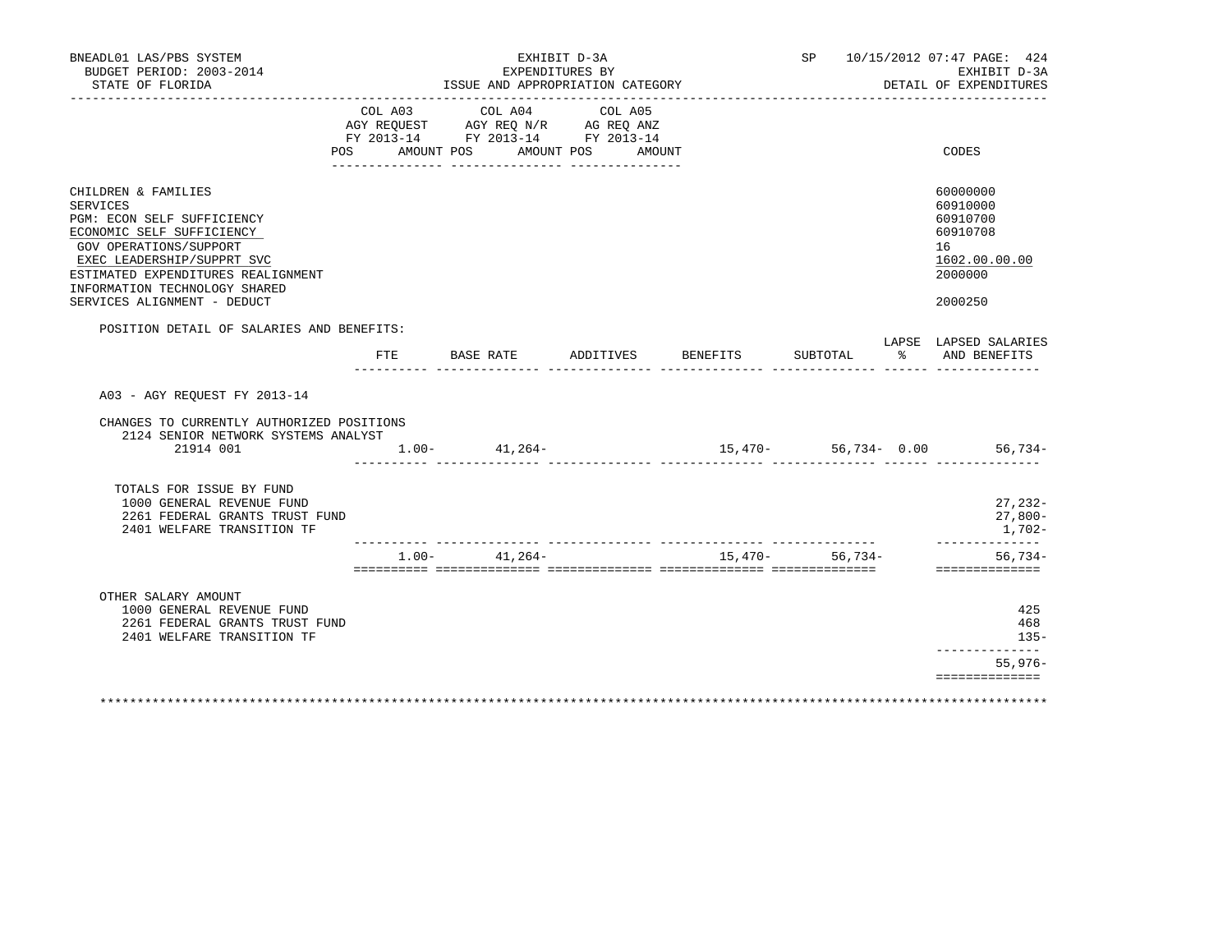| BNEADL01 LAS/PBS SYSTEM<br>BUDGET PERIOD: 2003-2014<br>STATE OF FLORIDA                                                                                                                                                                                                         | EXHIBIT D-3A<br>EXPENDITURES BY<br>ISSUE AND APPROPRIATION CATEGORY                                                                   | 10/15/2012 07:47 PAGE: 425<br>SP<br>EXHIBIT D-3A<br>DETAIL OF EXPENDITURES                          |
|---------------------------------------------------------------------------------------------------------------------------------------------------------------------------------------------------------------------------------------------------------------------------------|---------------------------------------------------------------------------------------------------------------------------------------|-----------------------------------------------------------------------------------------------------|
|                                                                                                                                                                                                                                                                                 | COL A03 COL A04 COL A05<br>AGY REQUEST AGY REQ N/R AG REQ ANZ<br>FY 2013-14 FY 2013-14 FY 2013-14<br>POS AMOUNT POS AMOUNT POS AMOUNT | CODES                                                                                               |
| CHILDREN & FAMILIES<br>SERVICES<br>PGM: ECON SELF SUFFICIENCY<br>ECONOMIC SELF SUFFICIENCY<br>GOV OPERATIONS/SUPPORT<br>EXEC LEADERSHIP/SUPPRT SVC<br>ESTIMATED EXPENDITURES REALIGNMENT<br>BUDGET SHARED SERVICES ALIGNMENT -<br>DEDUCT<br>SALARY RATE<br>SALARY RATE 125,910- |                                                                                                                                       | 60000000<br>60910000<br>60910700<br>60910708<br>16<br>1602.00.00.00<br>2000000<br>2000270<br>000000 |
|                                                                                                                                                                                                                                                                                 |                                                                                                                                       |                                                                                                     |
| SALARIES AND BENEFITS                                                                                                                                                                                                                                                           |                                                                                                                                       | 010000                                                                                              |
| GENERAL REVENUE FUND -MATCH<br>FEDERAL GRANTS TRUST FUND -FEDERL<br>WELFARE TRANSITION TF -FEDERL                                                                                                                                                                               | $85,772-$<br>75,448-<br>$10,855-$                                                                                                     | 1000 2<br>2261 3<br>2401 3                                                                          |
| TOTAL POSITIONS 2.00-<br>TOTAL APPRO 172,075-                                                                                                                                                                                                                                   |                                                                                                                                       |                                                                                                     |
| <b>EXPENSES</b>                                                                                                                                                                                                                                                                 |                                                                                                                                       | 040000                                                                                              |
| GENERAL REVENUE FUND -MATCH 10,670-<br>FEDERAL GRANTS TRUST FUND -FEDERL<br>WELFARE TRANSITION TF -FEDERL<br>TOTAL APPRO                                                                                                                                                        | 12,225-<br>$4,911-$<br>27,806-                                                                                                        | 1000 2<br>2261 3<br>2401 3                                                                          |
|                                                                                                                                                                                                                                                                                 |                                                                                                                                       |                                                                                                     |
| SPECIAL CATEGORIES<br>CONTRACTED SERVICES                                                                                                                                                                                                                                       |                                                                                                                                       | 100000<br>100777                                                                                    |
| GENERAL REVENUE FUND -MATCH<br>FEDERAL GRANTS TRUST FUND -FEDERL<br>WELFARE TRANSITION TF -FEDERL                                                                                                                                                                               | $1,780-$<br>1,551–<br>$227-$                                                                                                          | 1000 2<br>2261 3<br>2401 3                                                                          |
| TOTAL APPRO                                                                                                                                                                                                                                                                     | $3,558-$                                                                                                                              |                                                                                                     |
| TOTAL: BUDGET SHARED SERVICES ALIGNMENT -<br>DEDUCT<br>TOTAL POSITIONS 2.00-<br>TOTAL ISSUE<br>TOTAL SALARY RATE $125,910-$                                                                                                                                                     | $203, 439 -$                                                                                                                          | 2000270                                                                                             |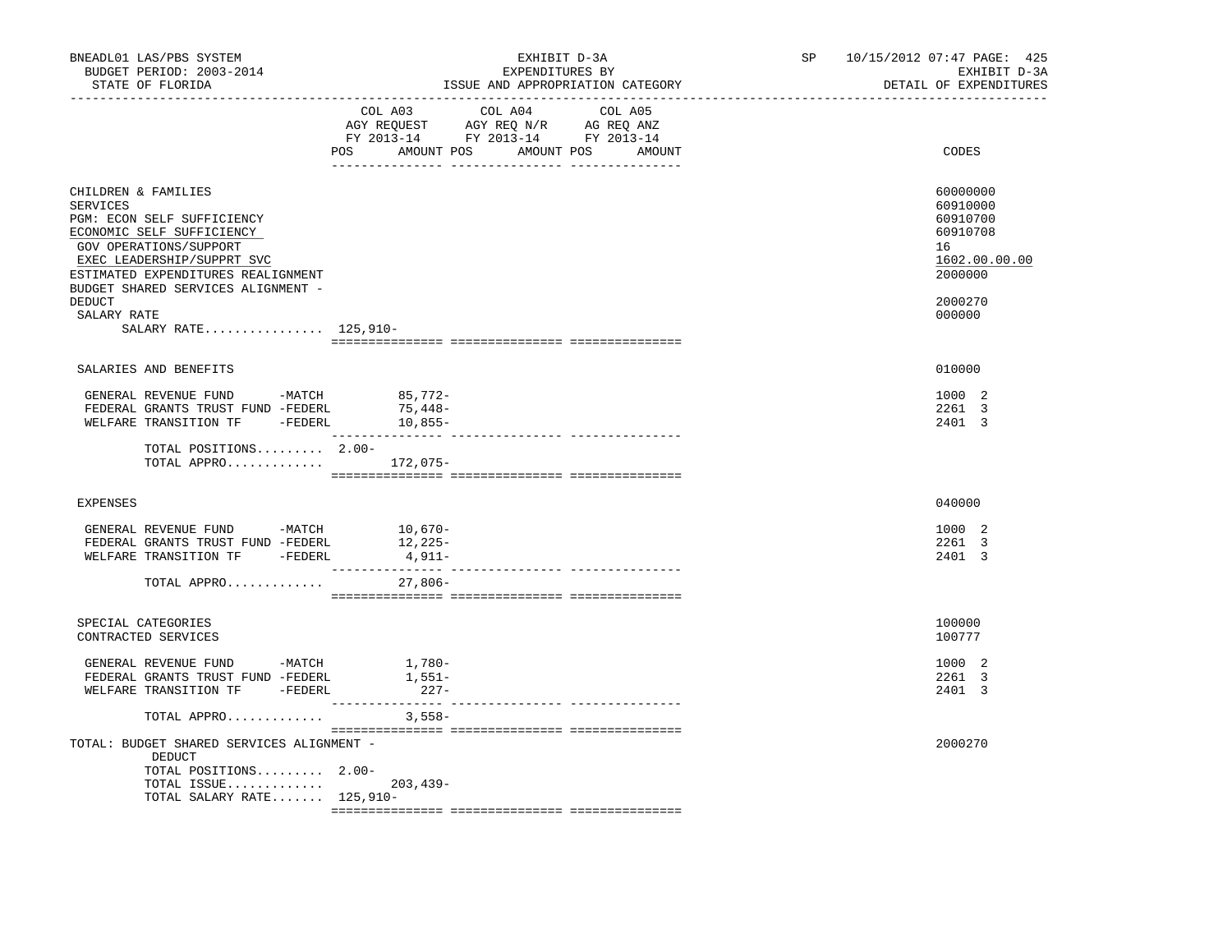| BNEADL01 LAS/PBS SYSTEM<br>BUDGET PERIOD: 2003-2014<br>STATE OF FLORIDA                                                                                                                                                        |                                                                  | EXPENDITURES BY                                            | EXHIBIT D-3A<br>ISSUE AND APPROPRIATION CATEGORY | 10/15/2012 07:47 PAGE: 426<br><b>SP</b><br>EXHIBIT D-3A<br>DETAIL OF EXPENDITURES |
|--------------------------------------------------------------------------------------------------------------------------------------------------------------------------------------------------------------------------------|------------------------------------------------------------------|------------------------------------------------------------|--------------------------------------------------|-----------------------------------------------------------------------------------|
|                                                                                                                                                                                                                                | COL A03<br>AGY REOUEST<br>FY 2013-14<br>AMOUNT POS<br><b>POS</b> | COL A04 COL A05<br>AGY REQ N/R<br>FY 2013-14<br>AMOUNT POS | AG REO ANZ<br>FY 2013-14<br>AMOUNT               | CODES                                                                             |
| CHILDREN & FAMILIES<br>SERVICES<br>PGM: ECON SELF SUFFICIENCY<br>ECONOMIC SELF SUFFICIENCY<br>GOV OPERATIONS/SUPPORT<br>EXEC LEADERSHIP/SUPPRT SVC<br>ESTIMATED EXPENDITURES REALIGNMENT<br>BUDGET SHARED SERVICES ALIGNMENT - |                                                                  |                                                            |                                                  | 60000000<br>60910000<br>60910700<br>60910708<br>16<br>1602.00.00.00<br>2000000    |
| DEDUCT                                                                                                                                                                                                                         |                                                                  |                                                            |                                                  | 2000270                                                                           |

AGENCY ISSUE NARRATIVE:

2013-2014 BUDGET YEAR NARRATIVE: IT COMPONENT? NO

ISSUE TITLE: Budget Shared Services Alignment - DEDUCT

 SPECIFY WHICH AGENCY GOAL FROM THE FISCAL YEARS 2013-2014 THROUGH 2017-2018 STRATEGIC PLAN IS ADDRESSED BY THIS BUDGET ISSUE PROPOSAL: Goal 2 Effect Program Improvements: Apply proven best practices to maximize efficiencies and outcomes

SUMMARY:

 The Department requests the transfer of \$941,545 (\$511,370 General Revenue, \$210,991 Federal Grants Trust Fund, \$115,266 Welfare Transition Trust Funds, and \$103,918 Social Services Block Grant Trust Fund) and 10.00 FTE within the Department as a technical alignment of positions and budget for final implementation of Budget Shared Services.

This Issue is cost neutral across Department budget entities.

 PROBLEM STATEMENT:During Fiscal Year 2010-2011, the Department's Administrative Services Budget Office moved toward a shared services structure, from a regional structure, to increase effectiveness and absorb Fiscal Year 2011-2012 reductions within the Department's administrative functions. To support this implementation the Legislature approved Issue Number 200310 transferring 19.00 positions and \$1,455,375 of General Revenue budget authority from the District Administration program component to the Assistant Secretary for Administration program component within the Executive Direction and Support Services budget entity.

 The Department requests a technical alignment of the remaining positions and budget to finalize the implementation of Budget Shared Services. Shared Services Organizations arrange essential business support functions (i.e., finance, human resources, and information technology services) as a business unit to serve agency operations. Shared Services is the provision of a service by one part of an organization where the service was previously found in more than one part of the organization. The funding and resourcing of the service is shared and creates a cost-effective platform for service delivery by standardizing processes and delivery methods; consolidating people and technology around delivery structure; and reengineering work patterns to achieve world-class standards.

WHAT BENEFITS WILL BE OBTAINED BY FUNDING THIS ISSUE:

 This is a technical alignment of positions that fully implements the Department's Budget Shared Services approved during the 2012 Legislative Session.

 WHAT UNDERLYING PROGRAM THEORY CHANGE IS INVOLVED IN THIS ISSUE (IF ANY): Not applicable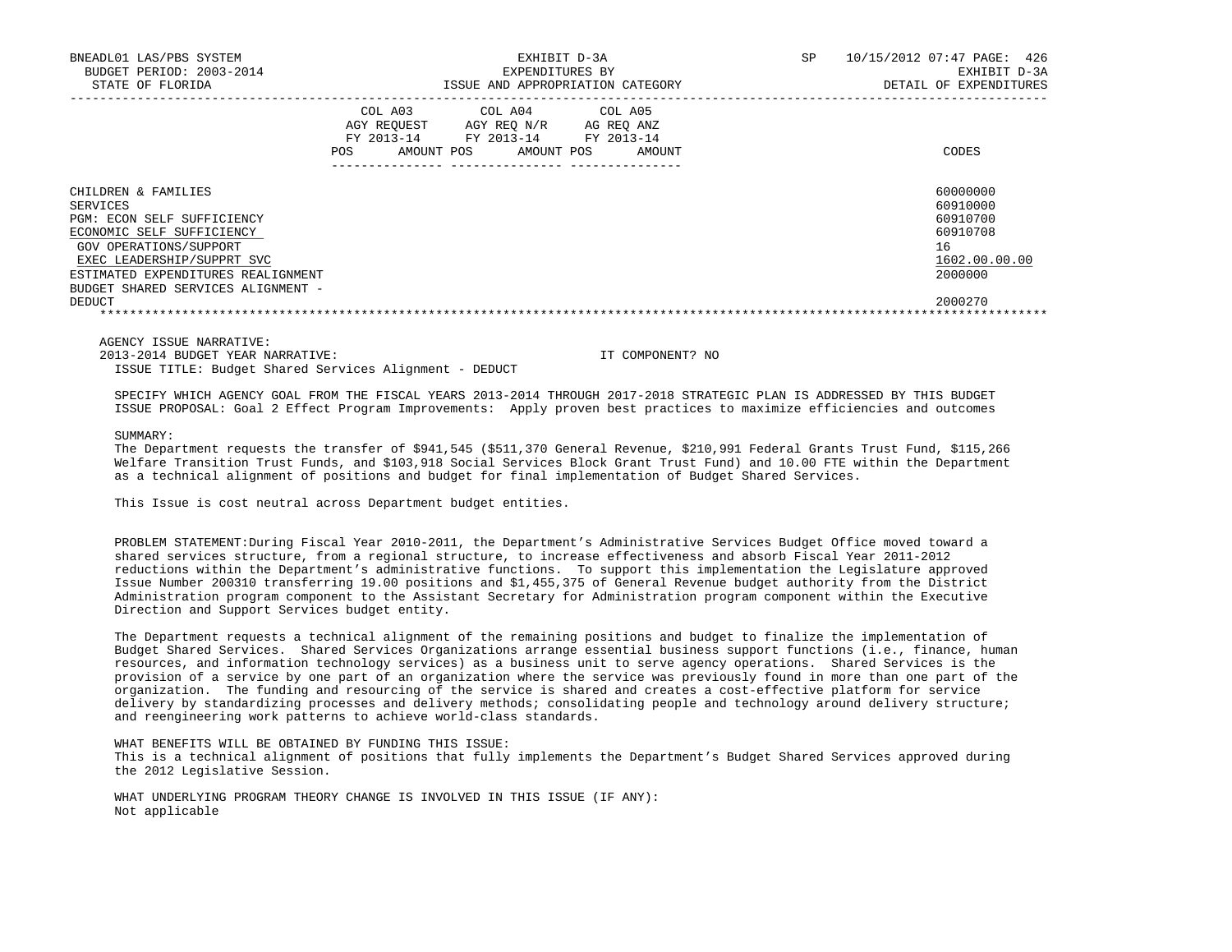| COL A03 COL A04 COL A05<br>$\begin{tabular}{lllllll} \bf AGY \,\, REQUEST \,\, & \bf AGY \,\, REQ \,\, N/R & \bf AG \,\, REQ \,\, ANZ \\ \bf FY \,\, 2013-14 & \bf FY \,\, 2013-14 & \bf FY \,\, 2013-14 \\ \end{tabular}$<br>POS AMOUNT POS AMOUNT POS AMOUNT<br>CODES<br>___________________________<br>CHILDREN & FAMILIES<br>60000000<br><b>SERVICES</b><br>60910000<br>60910700<br>PGM: ECON SELF SUFFICIENCY<br>ECONOMIC SELF SUFFICIENCY<br>60910708<br>GOV OPERATIONS/SUPPORT<br>16<br>EXEC LEADERSHIP/SUPPRT SVC<br>ESTIMATED EXPENDITURES REALIGNMENT<br>2000000<br>BUDGET SHARED SERVICES ALIGNMENT -<br><b>DEDUCT</b><br>2000270<br>WHAT IMPLEMENTATION MECHANISMS WILL BE CHANGED AS A RESULT OF THIS ISSUE (IF ANY):<br>Not applicable<br>FLORIDA STRATEGIC PLAN FOR ECONOMIC DEVELOPMENT:<br>Not Applicable<br>RETURN ON INVESTMENT (ROI):<br>Not applicable<br>COST CALCULATIONS:<br>This is a cost neutral ADD/DEDUCT issue shifting Salary and Expenses within Department Budget Entities. The Other<br>Adjustment Data (OAD) transaction associated with this request is based on the rate and budget amount needed to transfer<br>ten filled positions (as of September 4, 2012) from program offices to the budget office.<br>POSITION DETAIL OF SALARIES AND BENEFITS:<br>LAPSE LAPSED SALARIES<br>FTE BASE RATE ADDITIVES BENEFITS<br>SUBTOTAL %<br>---------- --------------- .<br>. _ _ _ _ _ _ _ _ _ _ _ _<br>A03 - AGY REQUEST FY 2013-14<br>CHANGES TO CURRENTLY AUTHORIZED POSITIONS<br>2236 OPERATIONS & MGMT CONSULTANT II - SES<br>C2236002<br>50,192-<br>17,787-<br>67,979- 0.00<br>$1.00 -$<br>8864 CHIEF RESOURCE AND FINANCE MANAGEMENT<br>$21,071-$<br>96,789- 0.00<br>C8864 002<br>75,718-<br>$1.00 -$<br>TOTALS FOR ISSUE BY FUND<br>1000 GENERAL REVENUE FUND<br>2261 FEDERAL GRANTS TRUST FUND | BNEADL01 LAS/PBS SYSTEM<br>BUDGET PERIOD: 2003-2014<br>STATE OF FLORIDA | ISSUE AND APPROPRIATION CATEGORY | EXHIBIT D-3A<br>EXPENDITURES BY | SP | 10/15/2012 07:47 PAGE: 427<br>EXHIBIT D-3A<br>DETAIL OF EXPENDITURES<br>______________________ |
|-----------------------------------------------------------------------------------------------------------------------------------------------------------------------------------------------------------------------------------------------------------------------------------------------------------------------------------------------------------------------------------------------------------------------------------------------------------------------------------------------------------------------------------------------------------------------------------------------------------------------------------------------------------------------------------------------------------------------------------------------------------------------------------------------------------------------------------------------------------------------------------------------------------------------------------------------------------------------------------------------------------------------------------------------------------------------------------------------------------------------------------------------------------------------------------------------------------------------------------------------------------------------------------------------------------------------------------------------------------------------------------------------------------------------------------------------------------------------------------------------------------------------------------------------------------------------------------------------------------------------------------------------------------------------------------------------------------------------------------------------------------------------------------------------------------------------------------------|-------------------------------------------------------------------------|----------------------------------|---------------------------------|----|------------------------------------------------------------------------------------------------|
|                                                                                                                                                                                                                                                                                                                                                                                                                                                                                                                                                                                                                                                                                                                                                                                                                                                                                                                                                                                                                                                                                                                                                                                                                                                                                                                                                                                                                                                                                                                                                                                                                                                                                                                                                                                                                                         |                                                                         |                                  |                                 |    |                                                                                                |
|                                                                                                                                                                                                                                                                                                                                                                                                                                                                                                                                                                                                                                                                                                                                                                                                                                                                                                                                                                                                                                                                                                                                                                                                                                                                                                                                                                                                                                                                                                                                                                                                                                                                                                                                                                                                                                         |                                                                         |                                  |                                 |    | 1602.00.00.00                                                                                  |
|                                                                                                                                                                                                                                                                                                                                                                                                                                                                                                                                                                                                                                                                                                                                                                                                                                                                                                                                                                                                                                                                                                                                                                                                                                                                                                                                                                                                                                                                                                                                                                                                                                                                                                                                                                                                                                         |                                                                         |                                  |                                 |    |                                                                                                |
|                                                                                                                                                                                                                                                                                                                                                                                                                                                                                                                                                                                                                                                                                                                                                                                                                                                                                                                                                                                                                                                                                                                                                                                                                                                                                                                                                                                                                                                                                                                                                                                                                                                                                                                                                                                                                                         |                                                                         |                                  |                                 |    |                                                                                                |
|                                                                                                                                                                                                                                                                                                                                                                                                                                                                                                                                                                                                                                                                                                                                                                                                                                                                                                                                                                                                                                                                                                                                                                                                                                                                                                                                                                                                                                                                                                                                                                                                                                                                                                                                                                                                                                         |                                                                         |                                  |                                 |    |                                                                                                |
|                                                                                                                                                                                                                                                                                                                                                                                                                                                                                                                                                                                                                                                                                                                                                                                                                                                                                                                                                                                                                                                                                                                                                                                                                                                                                                                                                                                                                                                                                                                                                                                                                                                                                                                                                                                                                                         |                                                                         |                                  |                                 |    |                                                                                                |
|                                                                                                                                                                                                                                                                                                                                                                                                                                                                                                                                                                                                                                                                                                                                                                                                                                                                                                                                                                                                                                                                                                                                                                                                                                                                                                                                                                                                                                                                                                                                                                                                                                                                                                                                                                                                                                         |                                                                         |                                  |                                 |    |                                                                                                |
|                                                                                                                                                                                                                                                                                                                                                                                                                                                                                                                                                                                                                                                                                                                                                                                                                                                                                                                                                                                                                                                                                                                                                                                                                                                                                                                                                                                                                                                                                                                                                                                                                                                                                                                                                                                                                                         |                                                                         |                                  |                                 |    |                                                                                                |
|                                                                                                                                                                                                                                                                                                                                                                                                                                                                                                                                                                                                                                                                                                                                                                                                                                                                                                                                                                                                                                                                                                                                                                                                                                                                                                                                                                                                                                                                                                                                                                                                                                                                                                                                                                                                                                         |                                                                         |                                  |                                 |    |                                                                                                |
|                                                                                                                                                                                                                                                                                                                                                                                                                                                                                                                                                                                                                                                                                                                                                                                                                                                                                                                                                                                                                                                                                                                                                                                                                                                                                                                                                                                                                                                                                                                                                                                                                                                                                                                                                                                                                                         |                                                                         |                                  |                                 |    | AND BENEFITS                                                                                   |
|                                                                                                                                                                                                                                                                                                                                                                                                                                                                                                                                                                                                                                                                                                                                                                                                                                                                                                                                                                                                                                                                                                                                                                                                                                                                                                                                                                                                                                                                                                                                                                                                                                                                                                                                                                                                                                         |                                                                         |                                  |                                 |    |                                                                                                |
|                                                                                                                                                                                                                                                                                                                                                                                                                                                                                                                                                                                                                                                                                                                                                                                                                                                                                                                                                                                                                                                                                                                                                                                                                                                                                                                                                                                                                                                                                                                                                                                                                                                                                                                                                                                                                                         |                                                                         |                                  |                                 |    |                                                                                                |
|                                                                                                                                                                                                                                                                                                                                                                                                                                                                                                                                                                                                                                                                                                                                                                                                                                                                                                                                                                                                                                                                                                                                                                                                                                                                                                                                                                                                                                                                                                                                                                                                                                                                                                                                                                                                                                         |                                                                         |                                  |                                 |    | $67,979-$                                                                                      |
|                                                                                                                                                                                                                                                                                                                                                                                                                                                                                                                                                                                                                                                                                                                                                                                                                                                                                                                                                                                                                                                                                                                                                                                                                                                                                                                                                                                                                                                                                                                                                                                                                                                                                                                                                                                                                                         |                                                                         |                                  |                                 |    |                                                                                                |
| ______________<br>$38,858-164,768-$<br>$2.00 - 125,910 -$<br>$164,768-$                                                                                                                                                                                                                                                                                                                                                                                                                                                                                                                                                                                                                                                                                                                                                                                                                                                                                                                                                                                                                                                                                                                                                                                                                                                                                                                                                                                                                                                                                                                                                                                                                                                                                                                                                                 | 2401 WELFARE TRANSITION TF                                              |                                  |                                 |    | $96,789-$<br>$82,121-$<br>$72,251-$<br>$10,396-$                                               |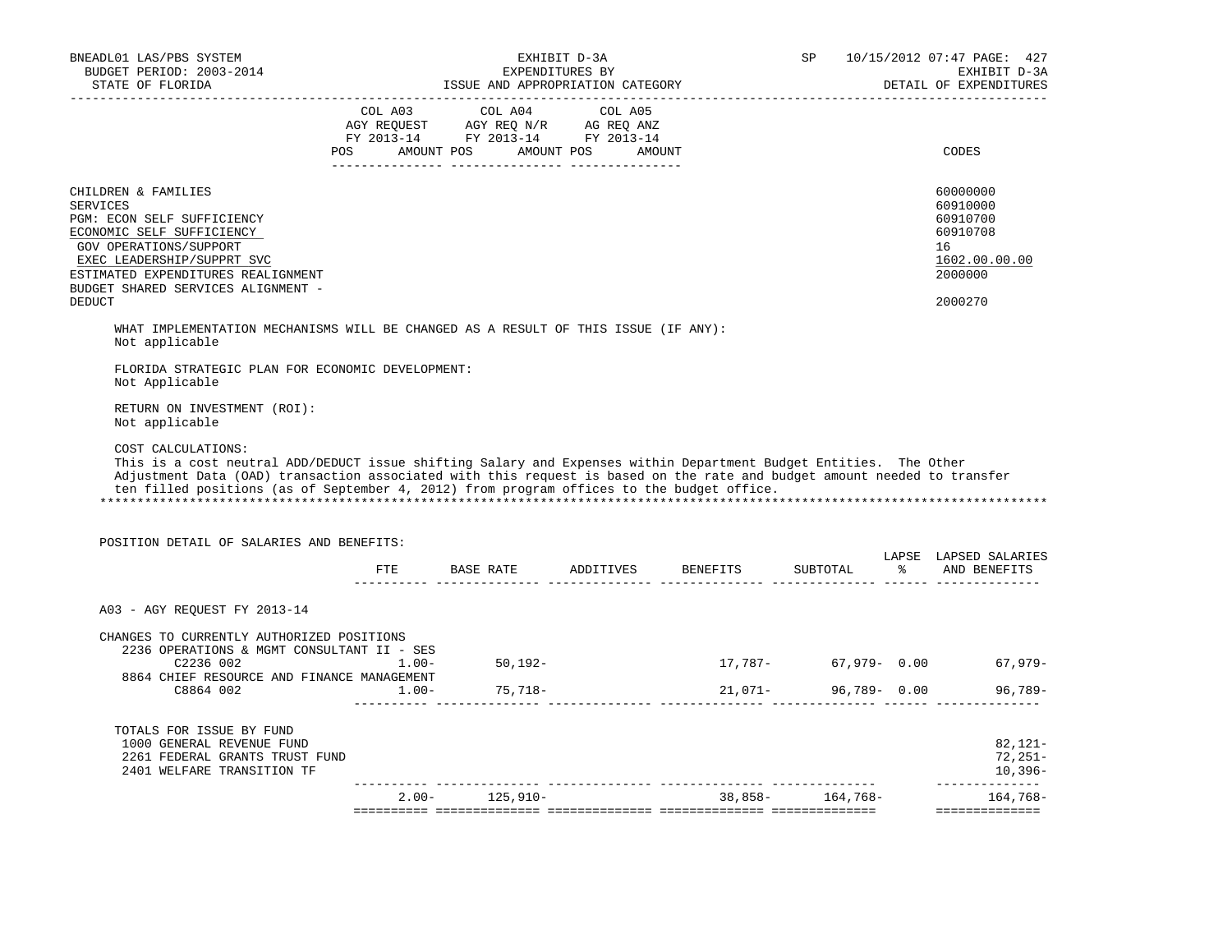| BNEADL01 LAS/PBS SYSTEM<br>BUDGET PERIOD: 2003-2014<br>STATE OF FLORIDA                                                                                                                                                                      |                         | ISSUE AND APPROPRIATION CATEGORY                                     | EXHIBIT D-3A<br>EXPENDITURES BY |          | SP         | 10/15/2012 07:47 PAGE: 428<br>EXHIBIT D-3A<br>DETAIL OF EXPENDITURES           |
|----------------------------------------------------------------------------------------------------------------------------------------------------------------------------------------------------------------------------------------------|-------------------------|----------------------------------------------------------------------|---------------------------------|----------|------------|--------------------------------------------------------------------------------|
| ---------------                                                                                                                                                                                                                              |                         | FY 2013-14 FY 2013-14 FY 2013-14<br>POS AMOUNT POS AMOUNT POS AMOUNT |                                 |          |            | CODES                                                                          |
| CHILDREN & FAMILIES<br><b>SERVICES</b><br>PGM: ECON SELF SUFFICIENCY<br>ECONOMIC SELF SUFFICIENCY<br><b>GOV OPERATIONS/SUPPORT</b><br>EXEC LEADERSHIP/SUPPRT SVC<br>ESTIMATED EXPENDITURES REALIGNMENT<br>BUDGET SHARED SERVICES ALIGNMENT - |                         |                                                                      |                                 |          |            | 60000000<br>60910000<br>60910700<br>60910708<br>16<br>1602.00.00.00<br>2000000 |
| DEDUCT                                                                                                                                                                                                                                       |                         |                                                                      |                                 |          |            | 2000270                                                                        |
| POSITION DETAIL OF SALARIES AND BENEFITS:                                                                                                                                                                                                    | ETE                     | BASE RATE                                                            | ADDITIVES                       | BENEFITS | SUBTOTAL % | LAPSE LAPSED SALARIES<br>AND BENEFITS                                          |
|                                                                                                                                                                                                                                              |                         |                                                                      |                                 |          |            |                                                                                |
| A03 - AGY REOUEST FY 2013-14                                                                                                                                                                                                                 |                         |                                                                      |                                 |          |            |                                                                                |
| CHANGES TO CURRENTLY AUTHORIZED POSITIONS<br>OTHER SALARY AMOUNT<br>1000 GENERAL REVENUE FUND<br>2261 FEDERAL GRANTS TRUST FUND<br>2401 WELFARE TRANSITION TF                                                                                |                         |                                                                      |                                 |          |            | $3,651-$<br>$3,197-$<br>459-                                                   |
|                                                                                                                                                                                                                                              |                         |                                                                      |                                 |          |            | --------------<br>172,075-<br>==============                                   |
|                                                                                                                                                                                                                                              |                         |                                                                      |                                 |          |            |                                                                                |
| REALIGNMENT OF ECONOMIC SELF<br>SUFFICIENCY ADMINISTRATIVE<br>FUNDING - DEDUCT<br><b>EXPENSES</b>                                                                                                                                            |                         |                                                                      |                                 |          |            | 2003100<br>040000                                                              |
| GENERAL REVENUE FUND -MATCH $1,743,921$ -<br>FEDERAL GRANTS TRUST FUND -FEDERL 1,793,505-<br>WELFARE TRANSITION TF -FEDERL                                                                                                                   | $87,619-$<br>________   |                                                                      |                                 |          |            | 1000 2<br>2261 3<br>2401 3                                                     |
| TOTAL APPRO                                                                                                                                                                                                                                  | $3,625,045-$            |                                                                      |                                 |          |            |                                                                                |
| SPECIAL CATEGORIES<br>CONTRACTED SERVICES                                                                                                                                                                                                    |                         |                                                                      |                                 |          |            | 100000<br>100777                                                               |
| GENERAL REVENUE FUND -MATCH 17,341,738-<br>FEDERAL GRANTS TRUST FUND -FEDERL<br>WELFARE TRANSITION TF -FEDERL                                                                                                                                | 16,331,473–<br>937,746- |                                                                      |                                 |          |            | 1000 2<br>2261 3<br>2401 3                                                     |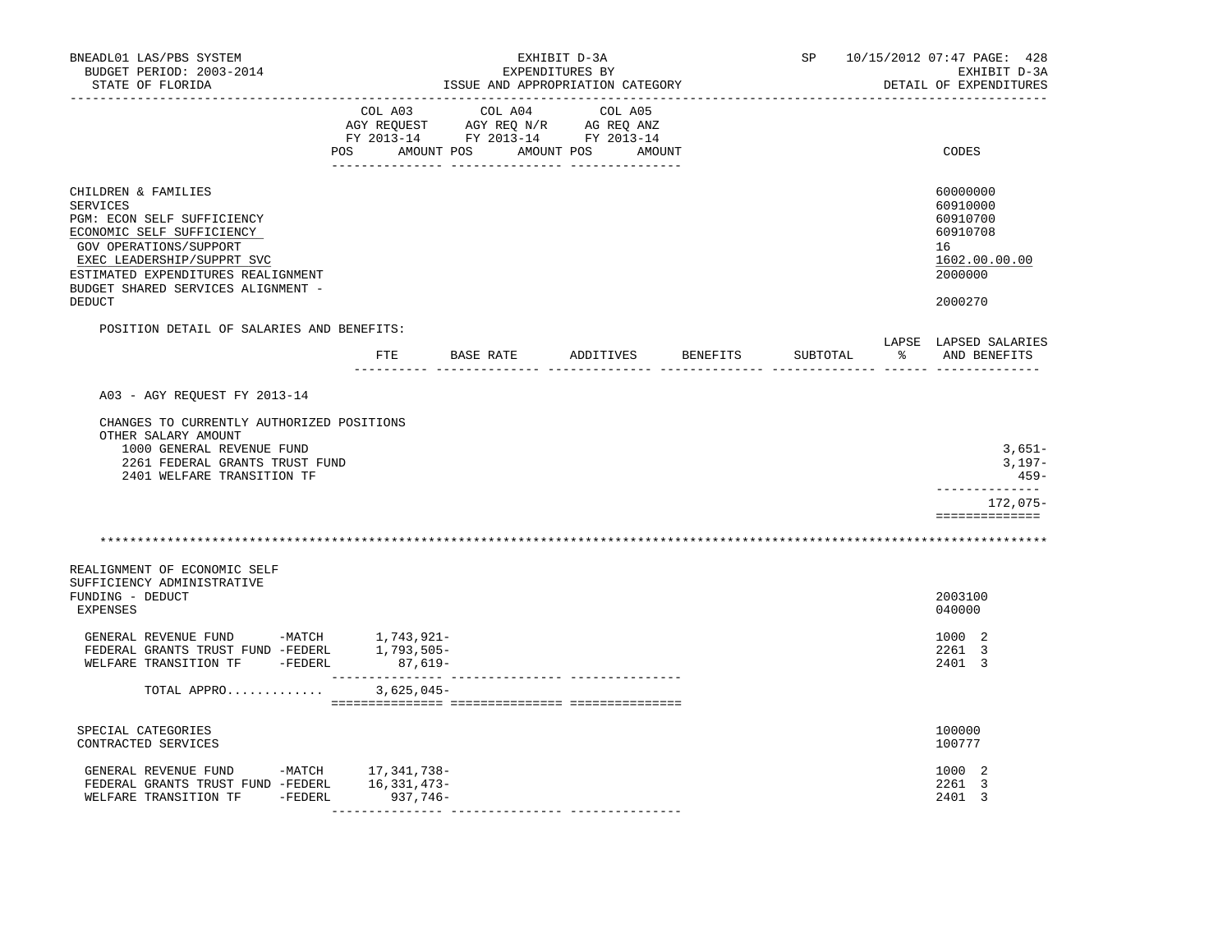| BNEADL01 LAS/PBS SYSTEM<br>BUDGET PERIOD: 2003-2014<br>STATE OF FLORIDA                                                                                                                                                                                                                                                                                   | EXHIBIT D-3A<br>EXPENDITURES BY<br>ISSUE AND APPROPRIATION CATEGORY<br>__________________________                                     | SP 10/15/2012 07:47 PAGE: 429<br>EXHIBIT D-3A<br>DETAIL OF EXPENDITURES                                       |
|-----------------------------------------------------------------------------------------------------------------------------------------------------------------------------------------------------------------------------------------------------------------------------------------------------------------------------------------------------------|---------------------------------------------------------------------------------------------------------------------------------------|---------------------------------------------------------------------------------------------------------------|
|                                                                                                                                                                                                                                                                                                                                                           | COL A03 COL A04 COL A05<br>AGY REQUEST AGY REQ N/R AG REQ ANZ<br>FY 2013-14 FY 2013-14 FY 2013-14<br>POS AMOUNT POS AMOUNT POS AMOUNT | CODES                                                                                                         |
| CHILDREN & FAMILIES<br><b>SERVICES</b><br>PGM: ECON SELF SUFFICIENCY<br>ECONOMIC SELF SUFFICIENCY<br>GOV OPERATIONS/SUPPORT<br>EXEC LEADERSHIP/SUPPRT SVC<br>ESTIMATED EXPENDITURES REALIGNMENT<br>REALIGNMENT OF ECONOMIC SELF<br>SUFFICIENCY ADMINISTRATIVE<br>FUNDING - DEDUCT<br>SPECIAL CATEGORIES<br>CONTRACTED SERVICES<br>TOTAL APPRO 34,610,957- |                                                                                                                                       | 60000000<br>60910000<br>60910700<br>60910708<br>16<br>1602.00.00.00<br>2000000<br>2003100<br>100000<br>100777 |
| G/A-CONTRACTED SERVICES                                                                                                                                                                                                                                                                                                                                   |                                                                                                                                       | 100778                                                                                                        |
| FEDERAL GRANTS TRUST FUND -FEDERL 2.014.365-                                                                                                                                                                                                                                                                                                              |                                                                                                                                       | 2261 3                                                                                                        |
| TOTAL: REALIGNMENT OF ECONOMIC SELF<br>SUFFICIENCY ADMINISTRATIVE<br>FUNDING - DEDUCT<br>TOTAL ISSUE 40,250,367-                                                                                                                                                                                                                                          |                                                                                                                                       | 2003100                                                                                                       |
|                                                                                                                                                                                                                                                                                                                                                           |                                                                                                                                       |                                                                                                               |

 AGENCY ISSUE NARRATIVE: 2013-2014 BUDGET YEAR NARRATIVE: IT COMPONENT? NO

ISSUE TITLE: Realignment of Economic Self-Sufficiency Administrative Funding - DEDUCT

 SPECIFY WHICH AGENCY GOAL FROM THE 2012-2017 STRATEGIC PLAN IS ADDRESSED BY THIS BUDGET ISSUE PROPOSAL:Effect Program Improvements: Apply proven best practices to maximize efficiencies and outcomes.

 SUMMARY:The Department requests the transfer of \$40,250,367 from the Executive Leadership and Support Services program component to the Comprehensive Eligibility Services program component to align budget authority that is related to client services. This issue will align the budget by program component within the budget entity to apply more visibility to the programs administrative/overhead cost.

 PROBLEM STATEMENT:Currently, budget authority is allocated within the Executive Leadership and Support Services Program Component related to services or budget indirectly linked to services for client eligibility. This request is to align the budget and expenditures between program components within the Economic Self Sufficiency Budget Entity (multiple categories) to accurately account for the Departments Administrative Costs within the Program (Budget Entity). The Department considers the Executive Leadership and Support Services Program Component the appropriations related to administrative/overhead costs for the program and this transfer will allow for more visibility and transparency within the Departments administrative budget.

WHAT BENEFITS WILL BE OBTAINED BY FUNDING THIS ISSUE:Budget authority, and subsequent expenditures, associated with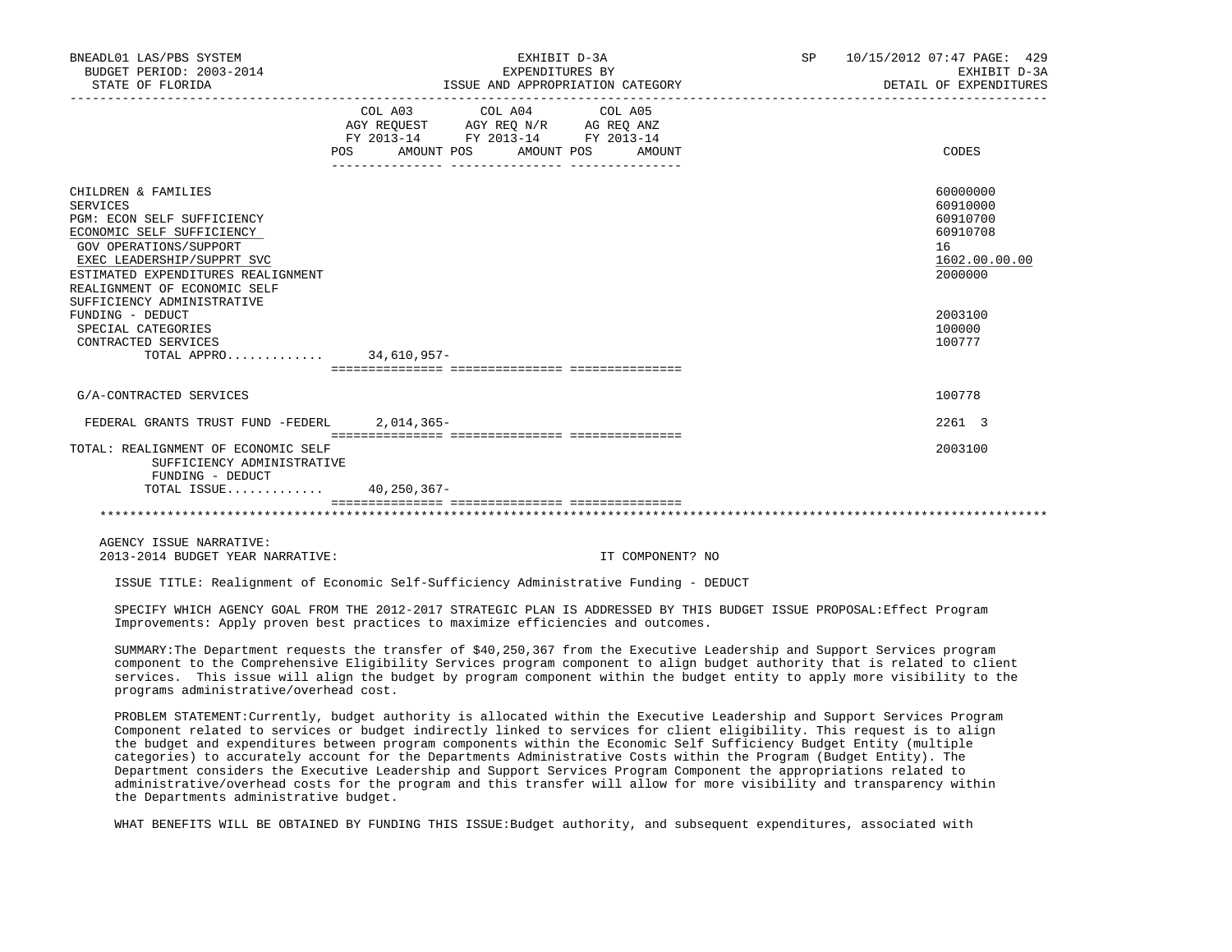| BNEADL01 LAS/PBS SYSTEM<br>BUDGET PERIOD: 2003-2014<br>STATE OF FLORIDA                                                                                                                                                                                                           | EXHIBIT D-3A                                                                                                                                                                                                                                                                 | SP                            | 10/15/2012 07:47 PAGE: 430<br>EXHIBIT D-3A<br>DETAIL OF EXPENDITURES                      |
|-----------------------------------------------------------------------------------------------------------------------------------------------------------------------------------------------------------------------------------------------------------------------------------|------------------------------------------------------------------------------------------------------------------------------------------------------------------------------------------------------------------------------------------------------------------------------|-------------------------------|-------------------------------------------------------------------------------------------|
|                                                                                                                                                                                                                                                                                   | COL A03 COL A04 COL A05<br>$\begin{tabular}{lllllllll} \bf AGY & \bf REQUEST & \bf AGY & \bf REQ & \bf N/R & \bf AG & \bf REQ & \bf ANZ \\ \bf FY & \tt 2013-14 & \bf FY & \tt 2013-14 & \bf FY & \tt 2013-14 \\ \end{tabular}$<br>POS<br>AMOUNT POS<br>AMOUNT POS<br>AMOUNT |                               | CODES                                                                                     |
| CHILDREN & FAMILIES<br><b>SERVICES</b><br>PGM: ECON SELF SUFFICIENCY<br>ECONOMIC SELF SUFFICIENCY<br>GOV OPERATIONS/SUPPORT<br>EXEC LEADERSHIP/SUPPRT SVC<br>ESTIMATED EXPENDITURES REALIGNMENT<br>REALIGNMENT OF ECONOMIC SELF<br>SUFFICIENCY ADMINISTRATIVE<br>FUNDING - DEDUCT |                                                                                                                                                                                                                                                                              |                               | 60000000<br>60910000<br>60910700<br>60910708<br>16<br>1602.00.00.00<br>2000000<br>2003100 |
|                                                                                                                                                                                                                                                                                   |                                                                                                                                                                                                                                                                              |                               |                                                                                           |
|                                                                                                                                                                                                                                                                                   | Comprehensive Eligibility Services programs will be aligned with a more fitting program component.                                                                                                                                                                           |                               |                                                                                           |
|                                                                                                                                                                                                                                                                                   | WHAT UNDERLYING PROGRAM THEORY CHANGE IS INVOLVED IN THIS ISSUE (IF ANY):Not applicable.                                                                                                                                                                                     |                               |                                                                                           |
|                                                                                                                                                                                                                                                                                   | WHAT IMPLEMENTATION MECHANISMS WILL BE CHANGED AS A RESULT OF THIS ISSUE (IF ANY): Not applicable.                                                                                                                                                                           |                               |                                                                                           |
| RETURN ON INVESTMENT:<br>Not Applicable                                                                                                                                                                                                                                           |                                                                                                                                                                                                                                                                              |                               |                                                                                           |
|                                                                                                                                                                                                                                                                                   | COST CALCULATIONS: Transfer to Comprehensive Eligibility Services from Executive Leadership and Support Services:                                                                                                                                                            |                               |                                                                                           |
| 1. Mailing of public assistance notices to clients:                                                                                                                                                                                                                               |                                                                                                                                                                                                                                                                              | \$3,625,045                   |                                                                                           |
| 2. Electronic Benefits Transfer (EBT) client training:                                                                                                                                                                                                                            |                                                                                                                                                                                                                                                                              | \$1,709,564                   |                                                                                           |
|                                                                                                                                                                                                                                                                                   | 3. EBT Emergency Supplemental Nutrition Assistance Program disaster recovery services                                                                                                                                                                                        |                               |                                                                                           |
| (Levels I and II):                                                                                                                                                                                                                                                                |                                                                                                                                                                                                                                                                              | \$3,839,974                   |                                                                                           |
| 4. EBT disaster recovery services (Level III):                                                                                                                                                                                                                                    | 5. EBT Supplemental Nutrition Assistance Program-direct charges:                                                                                                                                                                                                             | \$1,895,595                   |                                                                                           |
| 6. EBT toll free access charges:                                                                                                                                                                                                                                                  |                                                                                                                                                                                                                                                                              | \$25,407,604<br>\$231,224     |                                                                                           |
| 7. EBT TANF direct charges:                                                                                                                                                                                                                                                       |                                                                                                                                                                                                                                                                              | \$1,526,996                   |                                                                                           |
| 8. Supplemental Nutrition Assistance Program outreach:                                                                                                                                                                                                                            |                                                                                                                                                                                                                                                                              | \$ 63,350                     |                                                                                           |
|                                                                                                                                                                                                                                                                                   | 9. SNAP participation grant-improve access to food assistance:                                                                                                                                                                                                               | \$ 61,300                     |                                                                                           |
| 10. Supplemental Nutrition Assistance Education program:                                                                                                                                                                                                                          |                                                                                                                                                                                                                                                                              | \$1,889,715<br>______________ |                                                                                           |
|                                                                                                                                                                                                                                                                                   |                                                                                                                                                                                                                                                                              | \$40,250,367                  |                                                                                           |
|                                                                                                                                                                                                                                                                                   |                                                                                                                                                                                                                                                                              |                               |                                                                                           |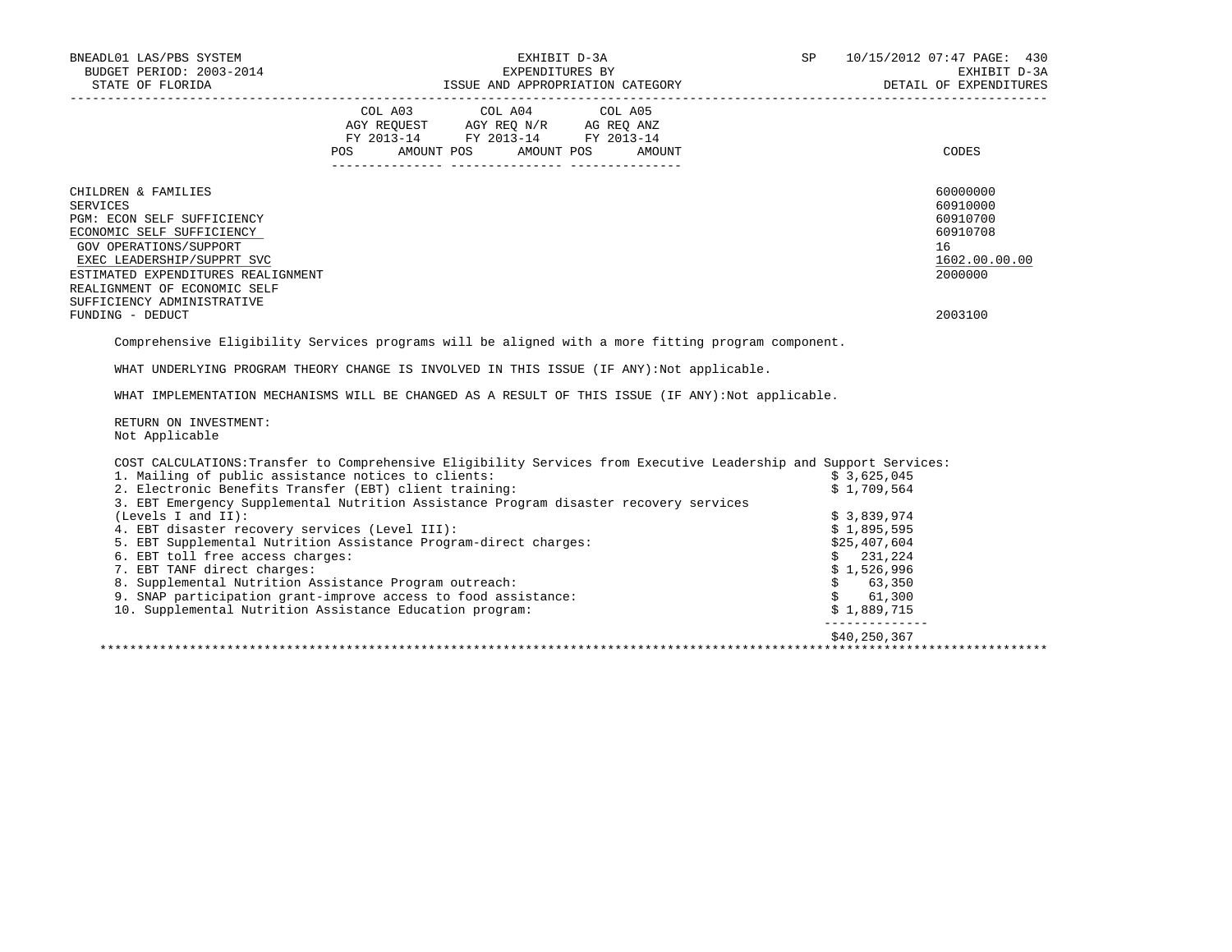| BNEADL01 LAS/PBS SYSTEM<br>BUDGET PERIOD: 2003-2014<br>STATE OF FLORIDA                                                                                                                    | EXHIBIT D-3A<br>EXPENDITURES BY<br>ISSUE AND APPROPRIATION CATEGORY                                                                                                                                                                                                                                                                                                                                                                 |         |         | SP 10/15/2012 07:47 PAGE: 431<br>EXHIBIT D-3A<br>DETAIL OF EXPENDITURES |  |                                                                     |
|--------------------------------------------------------------------------------------------------------------------------------------------------------------------------------------------|-------------------------------------------------------------------------------------------------------------------------------------------------------------------------------------------------------------------------------------------------------------------------------------------------------------------------------------------------------------------------------------------------------------------------------------|---------|---------|-------------------------------------------------------------------------|--|---------------------------------------------------------------------|
|                                                                                                                                                                                            | COL A03<br>AGY REQUEST AGY REQ N/R AG REQ ANZ<br>FY 2013-14 FY 2013-14 FY 2013-14<br>POS AMOUNT POS AMOUNT POS AMOUNT                                                                                                                                                                                                                                                                                                               | COL A04 | COL A05 |                                                                         |  | CODES                                                               |
| CHILDREN & FAMILIES<br><b>SERVICES</b><br>PGM: ECON SELF SUFFICIENCY<br>ECONOMIC SELF SUFFICIENCY<br>GOV OPERATIONS/SUPPORT<br>EXEC LEADERSHIP/SUPPRT SVC<br>ANNUALIZATION OF ADMINISTERED |                                                                                                                                                                                                                                                                                                                                                                                                                                     |         |         |                                                                         |  | 60000000<br>60910000<br>60910700<br>60910708<br>16<br>1602.00.00.00 |
| FUNDS APPROPRIATIONS<br>STATE HEALTH INSURANCE ADJUSTMENT<br>FOR FY 2012-13 - 10 MONTHS<br><b>ANNUALIZATION</b><br>SALARIES AND BENEFITS                                                   |                                                                                                                                                                                                                                                                                                                                                                                                                                     |         |         |                                                                         |  | 26A0000<br>26A1830<br>010000                                        |
| GENERAL REVENUE FUND                                                                                                                                                                       | $-$ STATE $1,040$<br>$-MATCH$ 45,625                                                                                                                                                                                                                                                                                                                                                                                                |         |         |                                                                         |  | 1000 1<br>1000 2                                                    |
| TOTAL GENERAL REVENUE FUND                                                                                                                                                                 | 46,665                                                                                                                                                                                                                                                                                                                                                                                                                              |         |         |                                                                         |  | 1000                                                                |
| FEDERAL GRANTS TRUST FUND -STATE                                                                                                                                                           | $\sim$ 5<br>-FEDERL 45,285                                                                                                                                                                                                                                                                                                                                                                                                          |         |         |                                                                         |  | 2261 1<br>2261 3                                                    |
| TOTAL FEDERAL GRANTS TRUST FUND 45,290                                                                                                                                                     |                                                                                                                                                                                                                                                                                                                                                                                                                                     |         |         |                                                                         |  | 2261                                                                |
| WELFARE TRANSITION TF - FEDERL 4,465                                                                                                                                                       | $\begin{minipage}{0.03\textwidth} \begin{tabular}{l} \textbf{1} & \textbf{2} & \textbf{3} & \textbf{5} & \textbf{5} & \textbf{6} & \textbf{6} & \textbf{7} & \textbf{8} & \textbf{8} & \textbf{9} & \textbf{9} & \textbf{9} & \textbf{9} & \textbf{9} & \textbf{9} & \textbf{9} & \textbf{9} & \textbf{9} & \textbf{9} & \textbf{9} & \textbf{9} & \textbf{9} & \textbf{9} & \textbf{9} & \textbf{9} & \textbf{9} & \textbf{9} & \$ |         |         |                                                                         |  | 2401 3                                                              |
| TOTAL APPRO                                                                                                                                                                                | 96,420                                                                                                                                                                                                                                                                                                                                                                                                                              |         |         |                                                                         |  |                                                                     |
| FEDERAL FUNDING REDUCTIONS<br>ELIMINATE UNFUNDED BUDGET<br>SPECIAL CATEGORIES<br>CONTRACTED SERVICES                                                                                       |                                                                                                                                                                                                                                                                                                                                                                                                                                     |         |         |                                                                         |  | 3200000<br>3201010<br>100000<br>100777                              |
| FEDERAL GRANTS TRUST FUND -FEDERL 403,937-                                                                                                                                                 |                                                                                                                                                                                                                                                                                                                                                                                                                                     |         |         |                                                                         |  | 2261 3                                                              |
|                                                                                                                                                                                            |                                                                                                                                                                                                                                                                                                                                                                                                                                     |         |         |                                                                         |  |                                                                     |
| AGENCY ISSUE NARRATIVE:                                                                                                                                                                    |                                                                                                                                                                                                                                                                                                                                                                                                                                     |         |         |                                                                         |  |                                                                     |

 2013-2014 BUDGET YEAR NARRATIVE: IT COMPONENT? NO ISSUE TITLE: Eliminate Unfunded Budget

 SPECIFY WHICH AGENCY GOAL FROM THE 2012-2017 STRATEGIC PLAN IS ADDRESSED BY THIS BUDGET ISSUE PROPOSAL:Effect Program Improvements: Apply proven best practices to maximize efficiencies and outcomes.

 SUMMARY:The Department requests the deletion of \$403,937 (total issue request is \$12,348,997) in unfunded budget in order to reflect a more accurate picture of the true funded and useable budget within the Department. This budget has become unfunded as a result of insufficient recurring funding sources to include: a decline in revenue collections, reductions to state funds, decreases in grant awards, and grant awards ending.